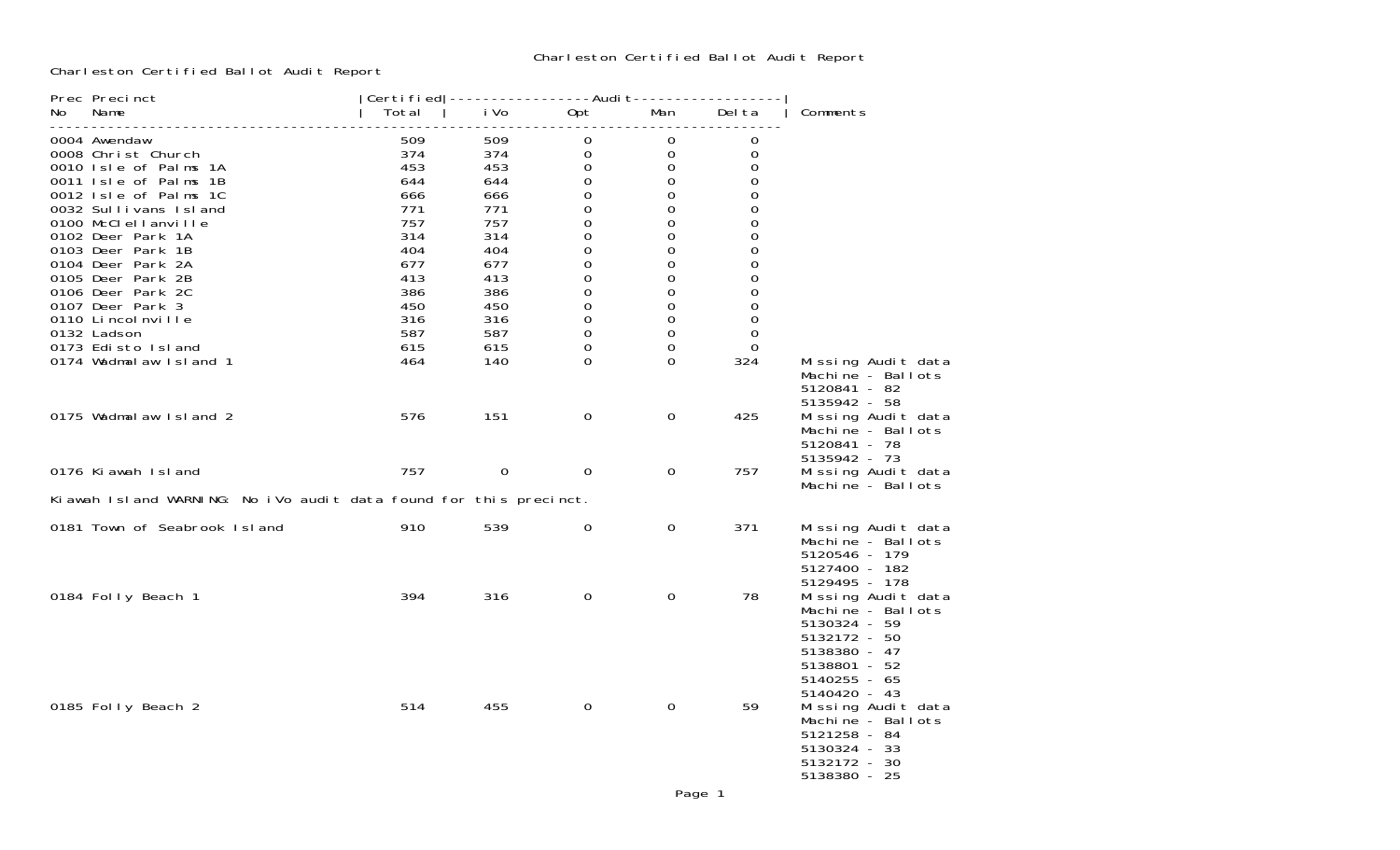Charleston Certified Ballot Audit Report

|                                                                   |            |            |             |                |                         |                 | <u>թ.թ</u><br>5138655 - 146<br>5138801 - 21<br>5139372 - 71<br>5140255 - 26<br>5140420 - 19                    |                                         |
|-------------------------------------------------------------------|------------|------------|-------------|----------------|-------------------------|-----------------|----------------------------------------------------------------------------------------------------------------|-----------------------------------------|
| 0201 Charleston 1<br>0202 Charleston 2                            | 402<br>351 | 402<br>199 |             | 0<br>$\Omega$  | $\mathbf 0$<br>$\Omega$ | $\Omega$<br>152 | 5121363 - 74<br>5131213 - 87<br>5132192 - 38                                                                   | Missing Audit data<br>Machine - Ballots |
| 0203 Charleston 3                                                 | 490        |            | $\mathbf 0$ | $\Omega$       | 0                       | 490             |                                                                                                                | Missing Audit data<br>Machine - Ballots |
| Charleston 3 WARNING: No iVo audit data found for this precinct.  |            |            |             |                |                         |                 |                                                                                                                |                                         |
| 0204 Charleston 4                                                 | 336        |            | 0           | $\mathbf 0$    | $\mathbf 0$             | 336             |                                                                                                                | Missing Audit data<br>Machine - Ballots |
| Charleston 4 WARNING: No iVo audit data found for this precinct.  |            |            |             |                |                         |                 |                                                                                                                |                                         |
| 0205 Charleston 5                                                 | 347        |            | $\Omega$    | $\Omega$       | $\mathbf 0$             | 347             |                                                                                                                | Missing Audit data                      |
| Charleston 5 WARNING: No iVo audit data found for this precinct.  |            |            |             |                |                         |                 |                                                                                                                | Machine - Ballots                       |
| 0206 Charleston 6                                                 | 395        |            | 0           | $\mathbf 0$    | $\mathbf 0$             | 395             |                                                                                                                | Missing Audit data<br>Machine - Ballots |
| Charleston 6 WARNING: No iVo audit data found for this precinct.  |            |            |             |                |                         |                 |                                                                                                                |                                         |
| 0207 Charleston 7                                                 | 358        |            | 0           | $\overline{0}$ | $\mathbf 0$             | 358             |                                                                                                                | Missing Audit data                      |
| Charleston 7 WARNING: No iVo audit data found for this precinct.  |            |            |             |                |                         |                 |                                                                                                                | Machine - Ballots                       |
| 0208 Charleston 8                                                 | 317        |            | $\Omega$    | $\Omega$       | $\mathbf 0$             | 317             |                                                                                                                | Missing Audit data<br>Machine - Ballots |
| Charleston 8 WARNING: No iVo audit data found for this precinct.  |            |            |             |                |                         |                 |                                                                                                                |                                         |
| 0209 Charleston 9                                                 | 273        |            | $\Omega$    | $\Omega$       | 0                       | 273             |                                                                                                                | Missing Audit data                      |
| Charleston 9 WARNING: No iVo audit data found for this precinct.  |            |            |             |                |                         |                 |                                                                                                                | Machine - Ballots                       |
| 0210 Charleston 10                                                | 249        |            | $\mathbf 0$ | $\Omega$       | $\mathbf 0$             | 249             |                                                                                                                | Missing Audit data<br>Machine - Ballots |
| Charleston 10 WARNING: No iVo audit data found for this precinct. |            |            |             |                |                         |                 |                                                                                                                |                                         |
| 0211 Charleston 11                                                | 447        | 363        |             | $\Omega$       | $\mathbf 0$             | 84              | 5120693 - 66<br>5126029 - 37<br>$5133253 - 64$<br>5134009 - 37<br>5135514 - 68<br>5135545 - 44<br>5139924 - 47 | Missing Audit data<br>Machine - Ballots |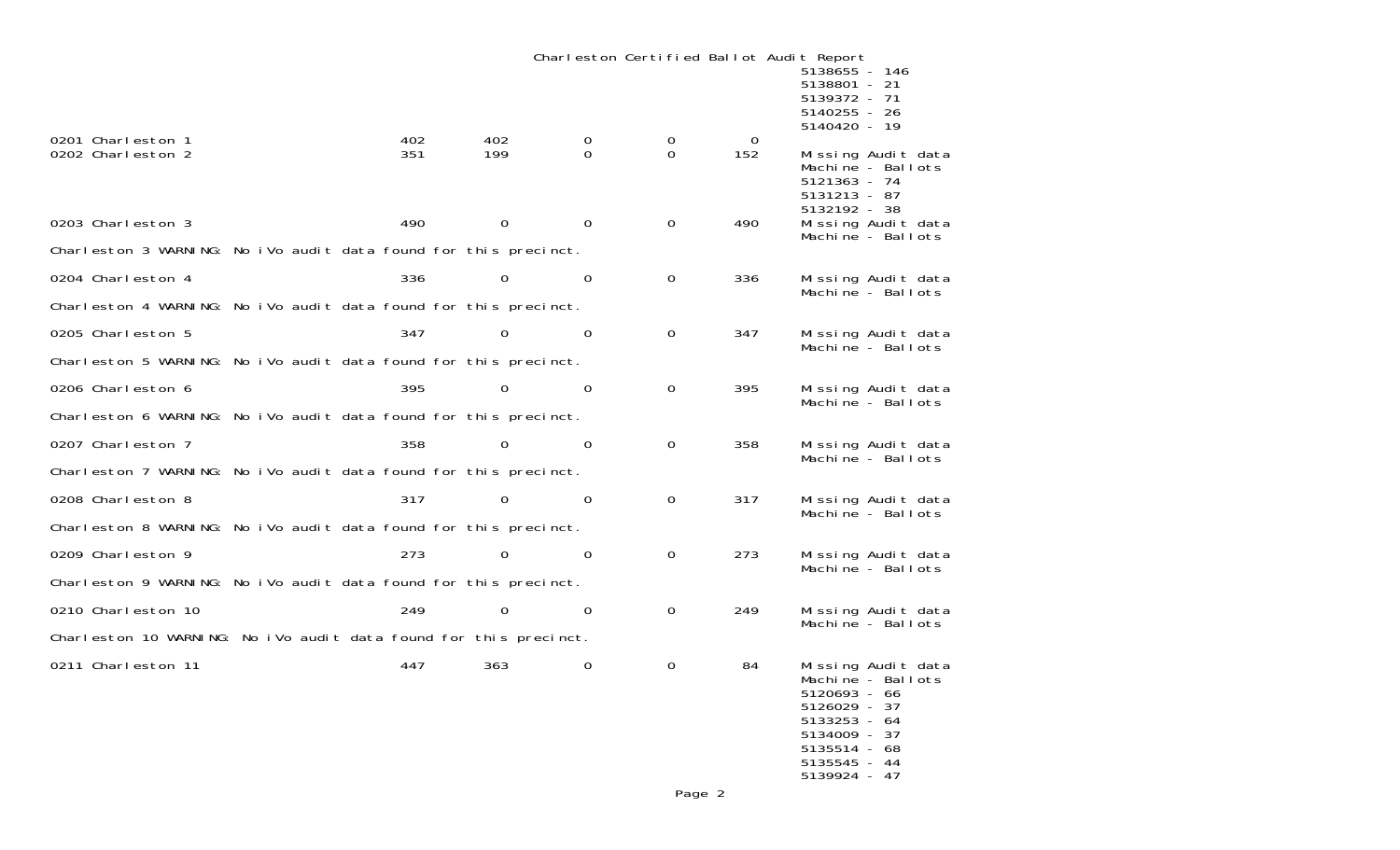|                                            |            |            | Charleston Certified Ballot Audit Report |        |        |                    |
|--------------------------------------------|------------|------------|------------------------------------------|--------|--------|--------------------|
| 0212 Charleston 12                         | 447        | 447        | 0                                        | 0      | O      |                    |
| 0213 Charleston 13                         | 392        | 392        | 0                                        | 0      | 0      |                    |
| 0214 Charleston 14                         | 286        | 286        | 0                                        | 0      | 0      |                    |
| 0215 Charleston 15                         | 249        | 249        | 0                                        | 0      | 0      |                    |
| 0216 Charleston 16                         | 410        | 410        | 0                                        | 0      | 0      |                    |
| 0217 Charleston 17                         | 473        | 473        | 0                                        | 0      | 0      |                    |
| 0218 Charleston 18                         | 487        | 487        | 0                                        | 0      | 0      |                    |
| 0219 Charleston 19                         | 312        | 312        | 0                                        | 0      | 0      |                    |
| 0220 Charleston 20                         | 502        | 502        | 0                                        | 0      | 0      |                    |
| 0221 Charleston 21                         | 276        | 276        | 0                                        | 0      | 0      |                    |
| 0301 Mt Pleasant 1                         | 660        | 660        | 0                                        | 0      | 0      |                    |
| 0302 Mt Pleasant 2                         | 352        | 352        | 0                                        | 0      | 0      |                    |
| 0303 Mt Pleasant 3                         | 620        | 620        | 0                                        | 0      | 0      |                    |
| 0304 Mt Pleasant 4                         | 501        | 501        | 0                                        | 0      | 0      |                    |
| 0305 Mt Pleasant 5                         | 662<br>709 | 662        | 0                                        | 0      | 0      |                    |
| 0306 Mt Pleasant 6<br>0307 Mt Pleasant 7   | 310        | 709<br>310 | 0<br>0                                   | 0<br>0 | 0<br>0 |                    |
| 0308 Mt Pleasant 8                         | 401        | 401        | 0                                        | 0      | 0      |                    |
| 0309 Mt Pleasant 9                         | 445        | 445        | 0                                        | 0      | 0      |                    |
| 0310 Mt Pleasant 10                        | 360        | 360        | 0                                        | 0      | 0      |                    |
| 0311 Mt Pleasant 11                        | 415        | 415        | 0                                        | 0      | 0      |                    |
| 0312 Mt Pleasant 12                        | 461        | 461        | 0                                        | 0      | 0      |                    |
| 0313 Mt Pleasant 13                        | 545        | 545        | 0                                        | 0      | 0      |                    |
| 0314 Mt Pleasant 14                        | 185        | 185        | 0                                        | 0      | 0      |                    |
| 0315 Mt Pleasant 15                        | 1015       | 1015       | 0                                        | 0      | 0      |                    |
| 0316 Mt Pleasant 16                        | 406        | 406        | 0                                        | 0      | 0      |                    |
| 0317 Mt Pleasant 17                        | 1072       | 1072       | 0                                        | 0      | 0      |                    |
| 0318 Mt Pleasant 18                        | 629        | 629        | 0                                        | 0      | 0      |                    |
| 0319 Mt Pleasant 19                        | 625        | 625        | 0                                        | 0      | 0      |                    |
| 0320 Mt Pleasant 20                        | 594        | 594        | 0                                        | 0      | 0      |                    |
| 0321 Mt Pleasant 21                        | 596        | 596        | 0                                        | 0      | 0      |                    |
| 0322 Mt Pleasant 22                        | 305        | 305        | 0                                        | 0      | 0      |                    |
| 0323 Mt Pleasant 23                        | 511        | 511        | 0                                        | 0      | 0      |                    |
| 0324 Mt Pleasant 24                        | 311        | 311        | 0                                        | 0      | 0      |                    |
| 0325 Mt Pleasant 25                        | 546        | 546        | 0                                        | 0      | 0      |                    |
| 0326 Mt Pleasant 26                        | 280        | 280        | 0                                        | 0      | 0      |                    |
| 0327 Mt Pleasant 27                        | 933        | 781        | 0                                        | 0      | 152    | Missing Audit data |
|                                            |            |            |                                          |        |        | Machine - Ballots  |
|                                            |            |            |                                          |        |        | 5120015 - 152      |
|                                            |            |            |                                          |        |        | 5126157 - 164      |
|                                            |            |            |                                          |        |        | 5132115 - 162      |
|                                            |            |            |                                          |        |        | 5134371<br>- 159   |
|                                            |            |            |                                          |        |        | 5135831 - 144      |
| 0328 Mt Pleasant 28<br>0329 Mt Pleasant 29 | 560<br>173 | 560<br>173 | 0                                        | 0      | 0      |                    |
| 0330 Mt Pleasant 30                        | 1007       | 1007       | 0<br>0                                   | 0      | 0<br>0 |                    |
| 0331 Mt Pleasant 31                        | 499        | 499        | 0                                        | 0<br>0 | 0      |                    |
| 0332 Mt Pleasant 32                        | 879        | 878        | 0                                        | 0      | 1      | Missing Audit data |
|                                            |            |            |                                          |        |        | Machine - Ballots  |
|                                            |            |            |                                          |        |        | 5125055 - 55       |
|                                            |            |            |                                          |        |        | 5125659 - 58       |
|                                            |            |            |                                          |        |        | $5126216 - 91$     |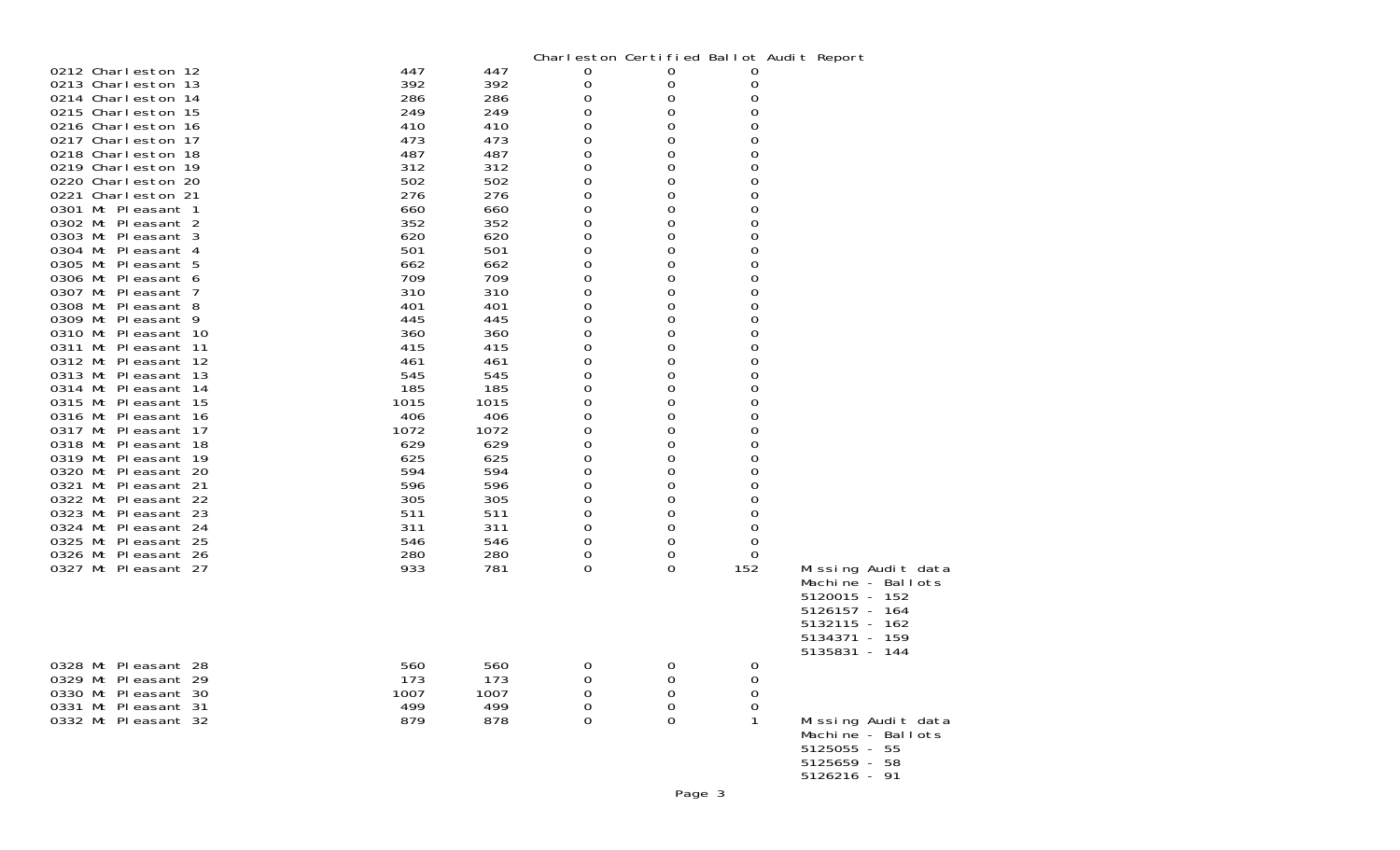|                                                                                                                                                                                        |                                                        |                                                        |                                                                            | Charleston Certified Ballot Audit Report       |                                                                                                             | 5128611 - 78                                                                                                                                                                                                                                                                             |
|----------------------------------------------------------------------------------------------------------------------------------------------------------------------------------------|--------------------------------------------------------|--------------------------------------------------------|----------------------------------------------------------------------------|------------------------------------------------|-------------------------------------------------------------------------------------------------------------|------------------------------------------------------------------------------------------------------------------------------------------------------------------------------------------------------------------------------------------------------------------------------------------|
| 0333 Mt Pleasant 33                                                                                                                                                                    | 1155                                                   | 1155                                                   | 0                                                                          | $\mathbf 0$                                    | 0                                                                                                           | 5132636 - 51<br>5133712 - 78<br>5134268 - 31<br>5134812 - 62<br>5135565 - 76<br>5135889 - 52<br>5136038 - 48<br>5139228 - 75<br>5139325 - 63<br>5139388 - 1<br>5139481 - 59                                                                                                              |
| 0334 Mt Pleasant 34                                                                                                                                                                    | 533                                                    | 529                                                    | 0                                                                          | 0                                              | 4                                                                                                           | Missing Audit data<br>Machine - Ballots<br>5125055 - 55<br>$5125659 - 62$<br>5126216 - 34<br>5128611 - 25<br>5132636 - 65<br>5133712 - 41<br>5134268 - 26<br>5134812 - 52<br>5135565 - 30<br>5135889 - 26<br>5136038 - 24<br>5139228 - 35<br>5139325 - 20<br>5139388 - 4<br>5139481 - 30 |
| 0335 Mt Pleasant 35<br>0336 Mt Pleasant 36<br>0337 Mt Pleasant 37<br>0338 Mt Pleasant 38<br>0339 Mt Pleasant 39<br>0400 James Island 1A<br>0401 James Island 1B<br>0402 James Island 3 | 1376<br>401<br>1124<br>677<br>376<br>625<br>357<br>435 | 1376<br>401<br>1124<br>677<br>376<br>625<br>357<br>435 | 0<br>$\mathbf 0$<br>0<br>0<br>$\mathsf O$<br>$\mathsf{O}\xspace$<br>0<br>0 | 0<br>0<br>0<br>$\mathbf 0$<br>0<br>0<br>0<br>0 | 0<br>0<br>$\mathbf 0$<br>0<br>$\begin{smallmatrix}0\0\0\end{smallmatrix}$<br>$\mbox{O}$<br>$\boldsymbol{0}$ |                                                                                                                                                                                                                                                                                          |
| 0403 James Island 5A                                                                                                                                                                   | 585                                                    | 272                                                    | 0                                                                          | 0                                              | 313                                                                                                         | Missing Audit data<br>Machine - Ballots<br>5103555 - 31<br>5126585 - 22<br>5128034 - 23<br>5128409 - 38<br>5132351 - 32<br>5134588 - 18<br>5134622 - 32<br>5134696 - 36<br>5140219 - 40                                                                                                  |
| 0404 James Island 5B                                                                                                                                                                   | 289                                                    | 118                                                    | 0                                                                          | $\mathbf 0$                                    | 171                                                                                                         | Missing Audit data<br>Machine - Ballots<br>$5103555 - 15$                                                                                                                                                                                                                                |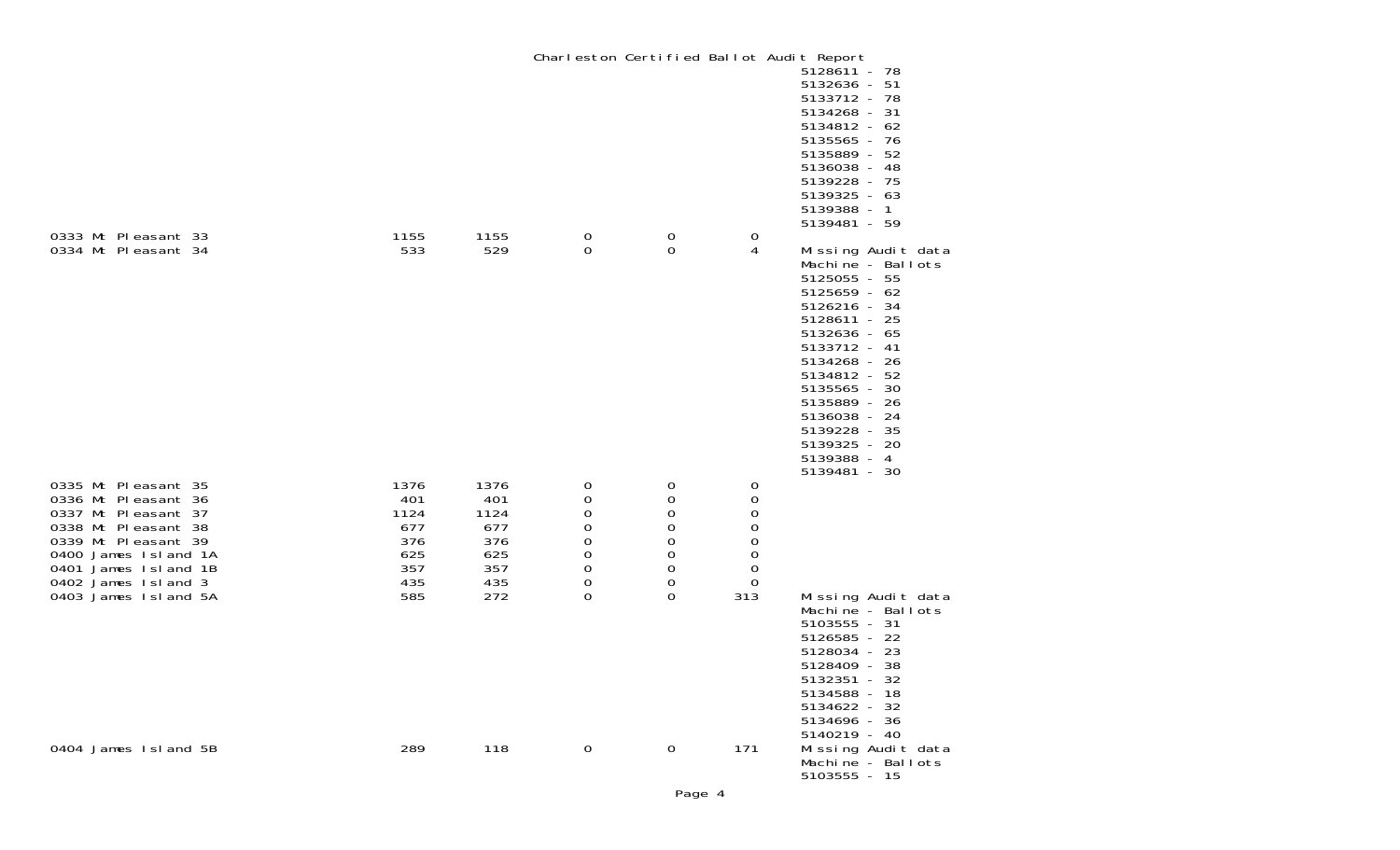|                      |     |     |                |             |     | Charleston Certified Ballot Audit Report                                                                                                                                                |
|----------------------|-----|-----|----------------|-------------|-----|-----------------------------------------------------------------------------------------------------------------------------------------------------------------------------------------|
|                      |     |     |                |             |     | 5126585 - 10<br>5128034 - 19<br>5128409 - 10<br>5132351 - 12<br>5134588 - 14<br>5134622 - 15<br>5134696 - 12                                                                            |
| 0405 James Island 6  | 610 | 256 | $\overline{0}$ | $\mathbf 0$ | 354 | 5140219 - 11<br>Missing Audit data<br>Machine - Ballots<br>5103555 - 36<br>5126585 - 18<br>5128034 - 23<br>5128409 - 33<br>5132351 - 32<br>5134588 - 29<br>5134622 - 34<br>5134696 - 23 |
| 0406 James Island 7  | 617 | 256 | $\mathbf 0$    | $\mathbf 0$ | 361 | 5140219 - 28<br>Missing Audit data<br>Machine - Ballots<br>5103555 - 33<br>5126585 - 32<br>5128034 - 15<br>5128409 - 27<br>5132351 - 27<br>5134588 - 31<br>5134622 - 33<br>5134696 - 41 |
| 0407 James Island 8A | 461 | 339 | $\mathbf 0$    | $\mathbf 0$ | 122 | 5140219 - 17<br>Missing Audit data<br>Machine - Ballots<br>5120258 - 64<br>5121536 - 62<br>5127289 - 19<br>5131554 - 22<br>5132420 - 60<br>5134863 - 50<br>5136526 - 51<br>5140249 - 11 |
| 0408 James Island 8B | 566 | 387 | $\mathbf 0$    | 0           | 179 | Missing Audit data<br>Machine - Ballots<br>5120258 - 60<br>5121536 - 47<br>5127289 - 32<br>5131554 - 39<br>5132420 - 58<br>5134863 - 65<br>5136526 - 46<br>5140249 - 40                 |
| 0409 James Island 9  | 553 | 297 | $\mathbf 0$    | $\mathbf 0$ | 256 | Missing Audit data<br>Machine - Ballots                                                                                                                                                 |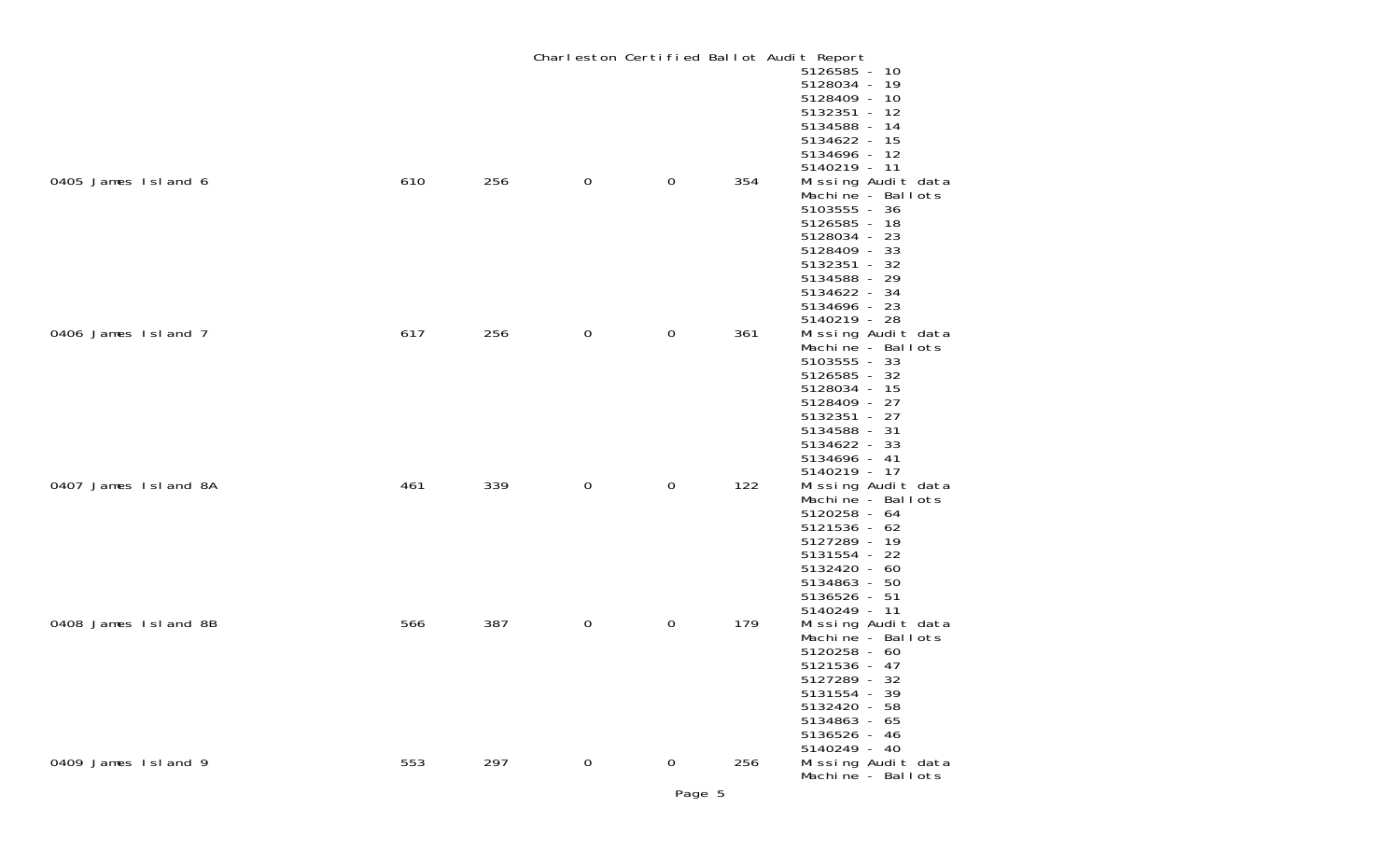|                                                                                                                      |                                 |                                 |                       |                                             |                                   | Charleston Certified Ballot Audit Report<br>5120258 - 19<br>5121536 - 28<br>5127289 - 85<br>5131554 - 17<br>5132420 - 22<br>5134863 - 14                                                                                |
|----------------------------------------------------------------------------------------------------------------------|---------------------------------|---------------------------------|-----------------------|---------------------------------------------|-----------------------------------|-------------------------------------------------------------------------------------------------------------------------------------------------------------------------------------------------------------------------|
| 0410 James Island 10                                                                                                 | 541                             | 233                             | $\mathbf 0$           | $\mathbf 0$                                 | 308                               | 5136526 - 17<br>5140249 - 95<br>Missing Audit data<br>Machine - Ballots<br>5103555 - 25<br>5126585 - 26<br>5128034 - 26<br>5128409 - 26<br>5132351 - 27<br>5134588 - 30<br>5134622 - 24<br>5134696 - 23<br>5140219 - 26 |
| 0411 James Island 11<br>0412 James Island 12<br>0413 James Island 13<br>0414 James Island 14<br>0415 James Island 15 | 633<br>587<br>731<br>348<br>554 | 633<br>587<br>731<br>348<br>446 | 0<br>0<br>0<br>0<br>0 | 0<br>0<br>0<br>$\boldsymbol{0}$<br>$\Omega$ | 0<br>0<br>$\mathbf 0$<br>0<br>108 | Missing Audit data                                                                                                                                                                                                      |
|                                                                                                                      |                                 |                                 |                       |                                             |                                   | Machine - Ballots<br>5123889 - 122<br>5126699 - 123<br>5132532 - 100<br>5135819 - 101                                                                                                                                   |
| 0417 James Island 17                                                                                                 | 577                             | 463                             | $\mathbf 0$           | $\mathbf 0$                                 | 114                               | Missing Audit data<br>Machine - Ballots<br>5120760 - 35<br>5121694 - 90<br>5124653 - 64<br>5131613 - 30<br>5133086 - 95<br>5138703 - 38<br>5139235 - 28<br>5139877 - 83                                                 |
| 0419 James Island 19                                                                                                 | 477                             | 379                             | $\boldsymbol{0}$      | $\boldsymbol{0}$                            | 98                                | Missing Audit data<br>Machine - Ballots<br>5120760 - 86<br>5121694 - 33<br>5124653 - 47<br>5131613 - 63<br>5133086 - 20<br>5138703 - 57<br>5139235 - 50                                                                 |
| 0420 James Island 20                                                                                                 | 467                             | 296                             | $\overline{0}$        | $\mathbf 0$                                 | 171                               | 5139877 - 23<br>Missing Audit data<br>Machine - Ballots<br>$5103576 - 61$                                                                                                                                               |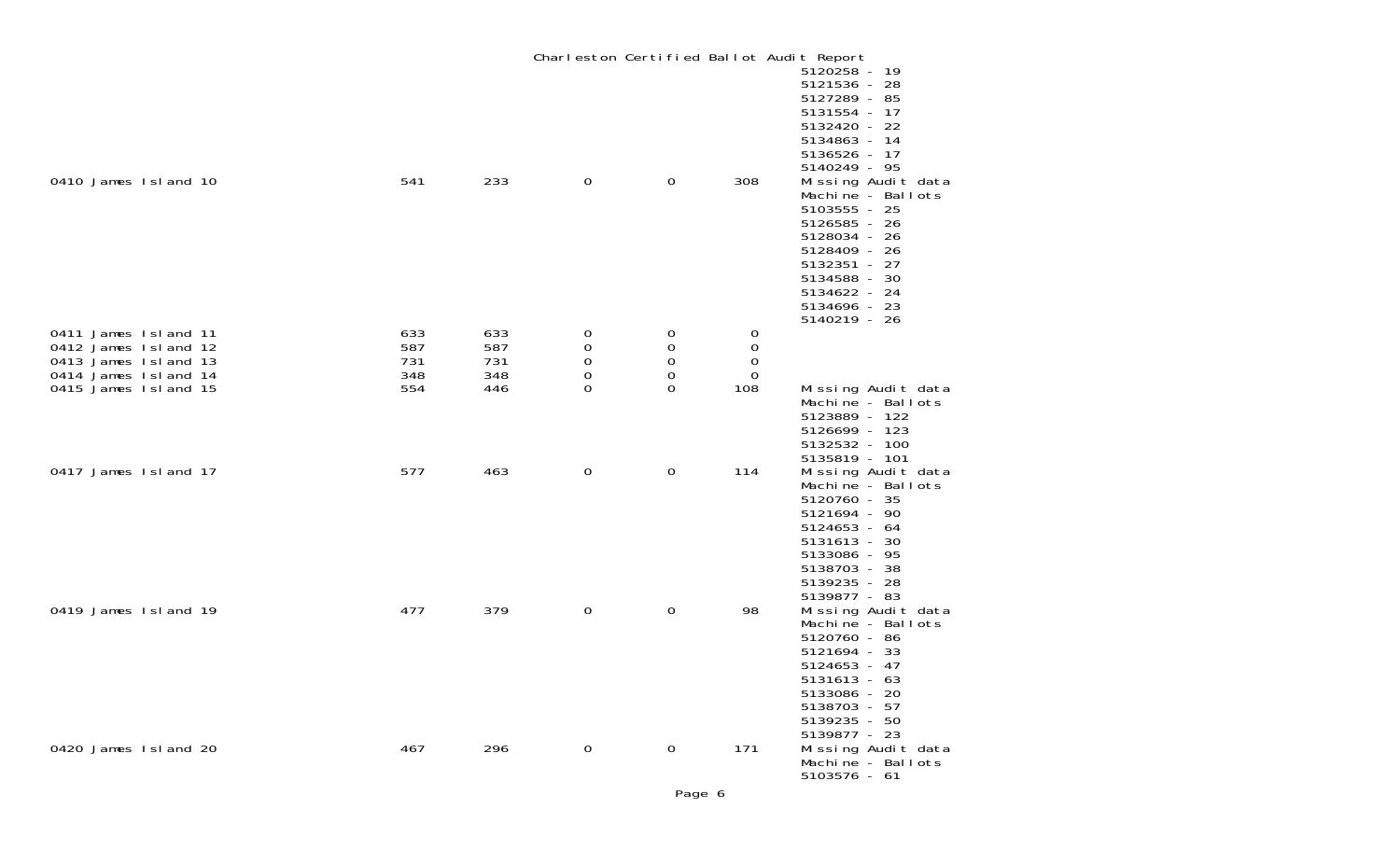|                                                                            |                          |                          |                         |                         |                    | Charleston Certified Ballot Audit Report                                                                                                                                |
|----------------------------------------------------------------------------|--------------------------|--------------------------|-------------------------|-------------------------|--------------------|-------------------------------------------------------------------------------------------------------------------------------------------------------------------------|
| 0422 James Island 22                                                       | 572                      | 375                      | $\mathbf{0}$            | $\mathbf{0}$            | 197                | 5125763 - 43<br>5130615 - 38<br>5131585 - 53<br>5135723 - 51<br>5139244 - 50<br>Missing Audit data<br>Machine - Ballots<br>5103576 - 57<br>5125763 - 77<br>5130615 - 42 |
| 0440 Johns Island 1A                                                       | 826                      | 135                      | $\mathbf 0$             | $\mathbf 0$             | 691                | 5131585 - 69<br>5135723 - 68<br>5139244 - 62<br>Missing Audit data<br>Machine - Ballots<br>5129746 - 50<br>5134613 - 36                                                 |
| 0441 Johns Island 1B                                                       | 670                      | 123                      | $\mathbf 0$             | 0                       | 547                | 5134693 - 49<br>Missing Audit data<br>Machine - Ballots<br>5129746 - 40<br>5134613 - 48                                                                                 |
| 0442 Johns Island 2                                                        | 861                      | 147                      | $\mathbf 0$             | 0                       | 714                | 5134693 - 35<br>Missing Audit data<br>Machine - Ballots<br>5129746 - 43<br>$5134613 - 52$                                                                               |
| 0443 Johns Island 3A                                                       | 693                      | $\mathbf 0$              | $\mathbf 0$             | 0                       | 693                | 5134693 - 52<br>Missing Audit data<br>Machine - Ballots                                                                                                                 |
| Johns Island 3A WARNING: No iVo audit data found for this precinct.        |                          |                          |                         |                         |                    |                                                                                                                                                                         |
| 0444 Johns Island 3B                                                       | 637                      | 483                      | 0                       | 0                       | 154                | Missing Audit data<br>Machine - Ballots<br>5122761 - 170<br>5133667 - 156                                                                                               |
| 0445 Johns Island 4                                                        | 410                      | $\mathbf 0$              | 0                       | 0                       | 410                | 5136754 - 157<br>Missing Audit data<br>Machine - Ballots                                                                                                                |
| Johns Island 4 WARNING: No iVo audit data found for this precinct.         |                          |                          |                         |                         |                    |                                                                                                                                                                         |
| 0460 St Pauls 1<br>0461 St Pauls 2A<br>0462 St Pauls 2B<br>0463 St Pauls 3 | 403<br>317<br>590<br>806 | 403<br>317<br>590<br>590 | 0<br>0<br>0<br>$\Omega$ | 0<br>0<br>0<br>$\Omega$ | 0<br>0<br>0<br>216 | Missing Audit data                                                                                                                                                      |
|                                                                            |                          |                          |                         |                         |                    | Machine - Ballots<br>5124482 - 64<br>5130163 - 122<br>5134025 - 220<br>5135847 - 80<br>5139844 - 104                                                                    |
| 0464 St Paul s 4                                                           | 619                      | 619                      | $\mathbf 0$             | 0<br>Page 7             | 0                  |                                                                                                                                                                         |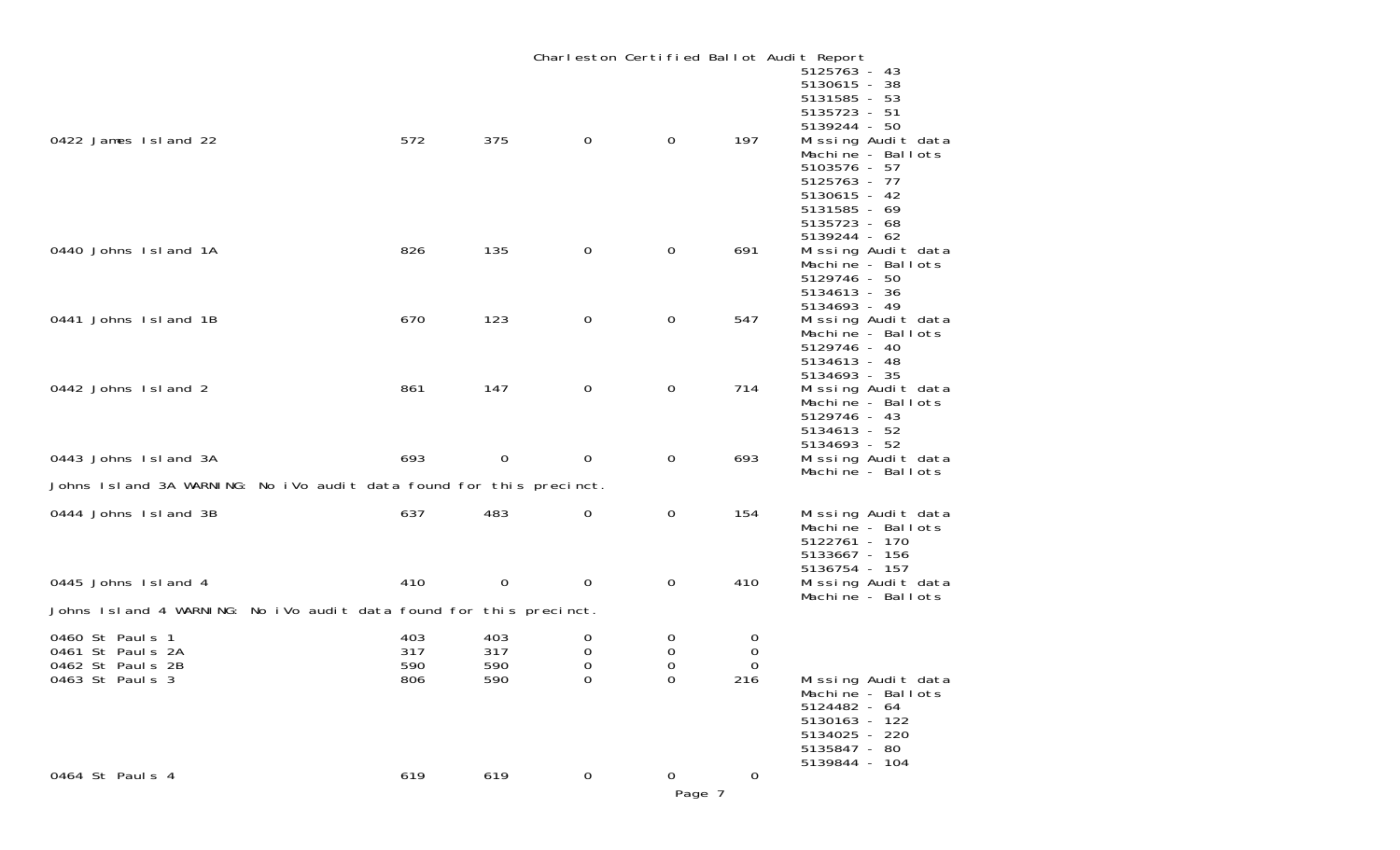|                                          |            |            |                                 |             |                | Charleston Certified Ballot Audit Report |                                         |
|------------------------------------------|------------|------------|---------------------------------|-------------|----------------|------------------------------------------|-----------------------------------------|
| 0465 St Pauls 5                          | 388        | 388        | 0                               | 0           | 0              |                                          |                                         |
| 0466 St Pauls 6                          | 647        | 647        | $\mathbf 0$                     | 0           | 0              |                                          |                                         |
| 0501 St Andrews 1                        | 223        | 223        | 0                               | 0<br>0      | 0              |                                          |                                         |
| 0502 St Andrews 2<br>0503 St Andrews 3   | 266<br>519 | 266<br>183 | 0<br>$\Omega$                   | $\Omega$    | 0<br>336       |                                          | Missing Audit data                      |
|                                          |            |            |                                 |             |                |                                          | Machine - Ballots                       |
|                                          |            |            |                                 |             |                | 5128890 - 55                             |                                         |
|                                          |            |            |                                 |             |                | $5132361 - 63$                           |                                         |
|                                          |            |            |                                 |             |                | 5135903 - 65                             |                                         |
| 0504 St Andrews 4                        | 453        | 453        | 0                               | 0           | $\overline{0}$ |                                          |                                         |
| 0505 St Andrews 5                        | 457        | 457        | 0                               | 0           | $\overline{0}$ |                                          |                                         |
| 0506 St Andrews 6                        | 610        | 451        | 0                               | 0           | 159            |                                          | Missing Audit data                      |
|                                          |            |            |                                 |             |                |                                          | Machine - Ballots                       |
|                                          |            |            |                                 |             |                | 5122689 - 152<br>5127313 - 145           |                                         |
|                                          |            |            |                                 |             |                | 5133636 - 154                            |                                         |
| 0507 St Andrews 7                        | 710        | 250        | $\mathbf 0$                     | $\mathbf 0$ | 460            |                                          | Missing Audit data                      |
|                                          |            |            |                                 |             |                |                                          | Machine - Ballots                       |
|                                          |            |            |                                 |             |                | 5134508 - 83                             |                                         |
|                                          |            |            |                                 |             |                | 5136603 - 88                             |                                         |
|                                          |            |            |                                 |             |                | 5140444 - 79                             |                                         |
| 0508 St Andrews 8                        | 356        | 67         | $\mathbf 0$                     | 0           | 289            |                                          | Missing Audit data                      |
|                                          |            |            |                                 |             |                | 5118047 - 18                             | Machine - Ballots                       |
|                                          |            |            |                                 |             |                | 5132583 - 26                             |                                         |
|                                          |            |            |                                 |             |                | 5139870 - 23                             |                                         |
| 0509 St Andrews 9                        | 403        | 144        | $\mathbf 0$                     | $\mathbf 0$ | 259            |                                          | Missing Audit data                      |
|                                          |            |            |                                 |             |                |                                          | Machine - Ballots                       |
|                                          |            |            |                                 |             |                | 5128890 - 56                             |                                         |
|                                          |            |            |                                 |             |                | 5132361 - 42                             |                                         |
|                                          |            |            |                                 |             |                | 5135903 - 46                             |                                         |
| 0510 St Andrews 10                       | 426        | 279        | $\mathbf 0$                     | $\mathbf 0$ | 147            |                                          | Missing Audit data                      |
|                                          |            |            |                                 |             |                | 5123096 - 64                             | Machine - Ballots                       |
|                                          |            |            |                                 |             |                | 5123132 - 66                             |                                         |
|                                          |            |            |                                 |             |                | 5126702 - 70                             |                                         |
|                                          |            |            |                                 |             |                | 5130900 - 46                             |                                         |
|                                          |            |            |                                 |             |                | 5140440 - 33                             |                                         |
| 0511 St Andrews 11                       | 431        | 431        | 0                               | 0           | $\mathbf{O}$   |                                          |                                         |
| 0512 St Andrews 12                       | 496        | 496        | 0                               | 0           | 0              |                                          |                                         |
| 0513 St Andrews 13<br>0514 St Andrews 14 | 482        | 482        | $\mathsf{O}\xspace$<br>$\Omega$ | 0<br>0      | $\overline{0}$ |                                          |                                         |
|                                          | 548        | 321        |                                 |             | 227            |                                          | Missing Audit data<br>Machine - Ballots |
|                                          |            |            |                                 |             |                | 5123096 - 58                             |                                         |
|                                          |            |            |                                 |             |                | 5123132 - 57                             |                                         |
|                                          |            |            |                                 |             |                | 5126702 - 52                             |                                         |
|                                          |            |            |                                 |             |                | 5130900 - 73                             |                                         |
|                                          |            |            |                                 |             |                | 5140440 - 81                             |                                         |
| 0515 St Andrews 15                       | 341        | 85         | $\mathbf 0$                     | $\mathbf 0$ | 256            |                                          | Missing Audit data                      |
|                                          |            |            |                                 |             |                | 5118047 - 26                             | Machine - Ballots                       |
|                                          |            |            |                                 |             |                | 5132583 - 28                             |                                         |
|                                          |            |            |                                 |             |                |                                          |                                         |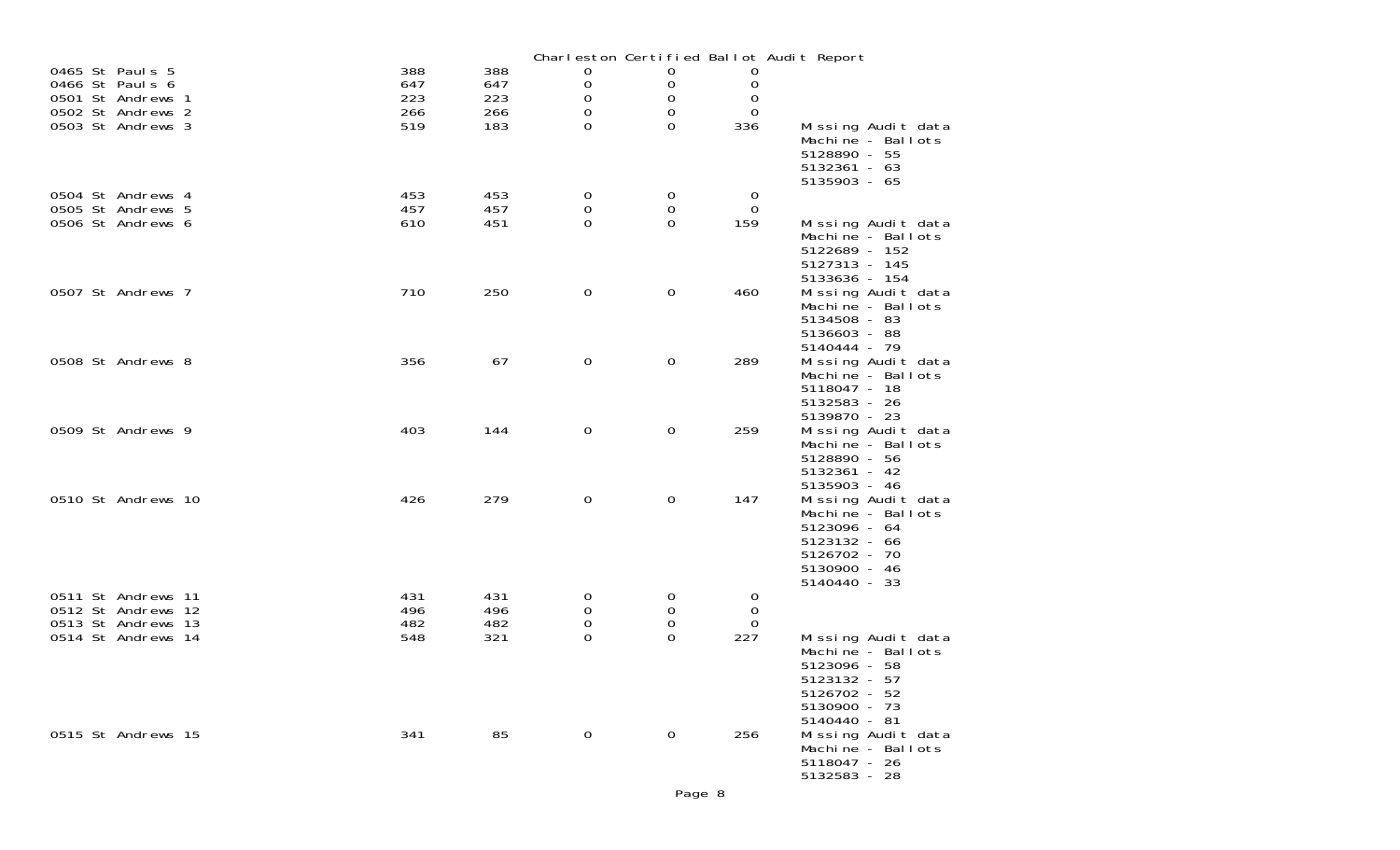|                                                                                                                                                                                                                          |                                                                    |                                                                    |                                                  |                                                                                                    |                                                      | Charleston Certified Ballot Audit Report                                                                                                                                                |
|--------------------------------------------------------------------------------------------------------------------------------------------------------------------------------------------------------------------------|--------------------------------------------------------------------|--------------------------------------------------------------------|--------------------------------------------------|----------------------------------------------------------------------------------------------------|------------------------------------------------------|-----------------------------------------------------------------------------------------------------------------------------------------------------------------------------------------|
| 0516 St Andrews 16                                                                                                                                                                                                       | 426                                                                | 146                                                                | 0                                                | 0                                                                                                  | 280                                                  | 5139870 - 31<br>Missing Audit data<br>Machine - Ballots<br>5134508 - 45<br>5136603 - 48<br>5140444 - 53                                                                                 |
| 0517 St Andrews 17<br>0518 St Andrews 18                                                                                                                                                                                 | 678<br>625                                                         | 678<br>143                                                         | 0<br>0                                           | 0<br>0                                                                                             | 0<br>482                                             | Missing Audit data<br>Machine - Ballots<br>5118047 - 44<br>5132583 - 46<br>5139870 - 53                                                                                                 |
| 0519 St Andrews 19<br>0520 St Andrews 20<br>0521 St Andrews 21<br>0522 St Andrews 22<br>0523 St Andrews 23<br>0524 St Andrews 24<br>0525 St Andrews 25<br>0526 St Andrews 26<br>0527 St Andrews 27<br>0528 St Andrews 28 | 127<br>755<br>325<br>404<br>237<br>412<br>361<br>546<br>790<br>589 | 127<br>755<br>325<br>404<br>237<br>412<br>361<br>546<br>790<br>530 | 0<br>0<br>0<br>0<br>0<br>0<br>0<br>0<br>0<br>0   | 0<br>0<br>0<br>0<br>$\mathbf 0$<br>$\mathbf 0$<br>$\mathbf 0$<br>$\mathbf 0$<br>$\mathbf 0$<br>0   | 0<br>0<br>0<br>0<br>0<br>0<br>0<br>0<br>0<br>59      | Missing Audit data<br>Machine - Ballots<br>5126739 - 55<br>5127323 - 68<br>5127841 - 60<br>5132207 - 65<br>5133853 - 53<br>5136673 - 63<br>5138688 - 51<br>5139826 - 54<br>5139829 - 61 |
| 0529 St Andrews 29<br>0530 St Andrews 30<br>0531 St Andrews 31<br>0532 St Andrews 32<br>0533 St Andrews 33<br>0534 St Andrews 34<br>0535 St Andrews 35<br>0536 St Andrews 36<br>0537 St Andrews 37                       | 595<br>593<br>382<br>460<br>336<br>892<br>731<br>638<br>904        | 595<br>593<br>382<br>460<br>336<br>892<br>731<br>638<br>812        | 0<br>0<br>0<br>0<br>0<br>0<br>0<br>0<br>$\Omega$ | 0<br>0<br>$\mathbf 0$<br>$\mathbf 0$<br>$\mathbf 0$<br>0<br>$\mathbf 0$<br>$\mathbf 0$<br>$\Omega$ | 0<br>0<br>0<br>0<br>0<br>0<br>$\mathbf 0$<br>0<br>92 | Missing Audit data<br>Machine - Ballots<br>5126739 - 96<br>5127323 - 84<br>5127841 - 89<br>5132207 - 89<br>5133853 - 89<br>5136673 - 90<br>5138688 - 92<br>5139826 - 87<br>5139829 - 96 |
| 0601 N Charleston 1                                                                                                                                                                                                      | 367                                                                | 247                                                                | $\mathbf 0$                                      | 0<br>Page 9                                                                                        | 120                                                  | Missing Audit data                                                                                                                                                                      |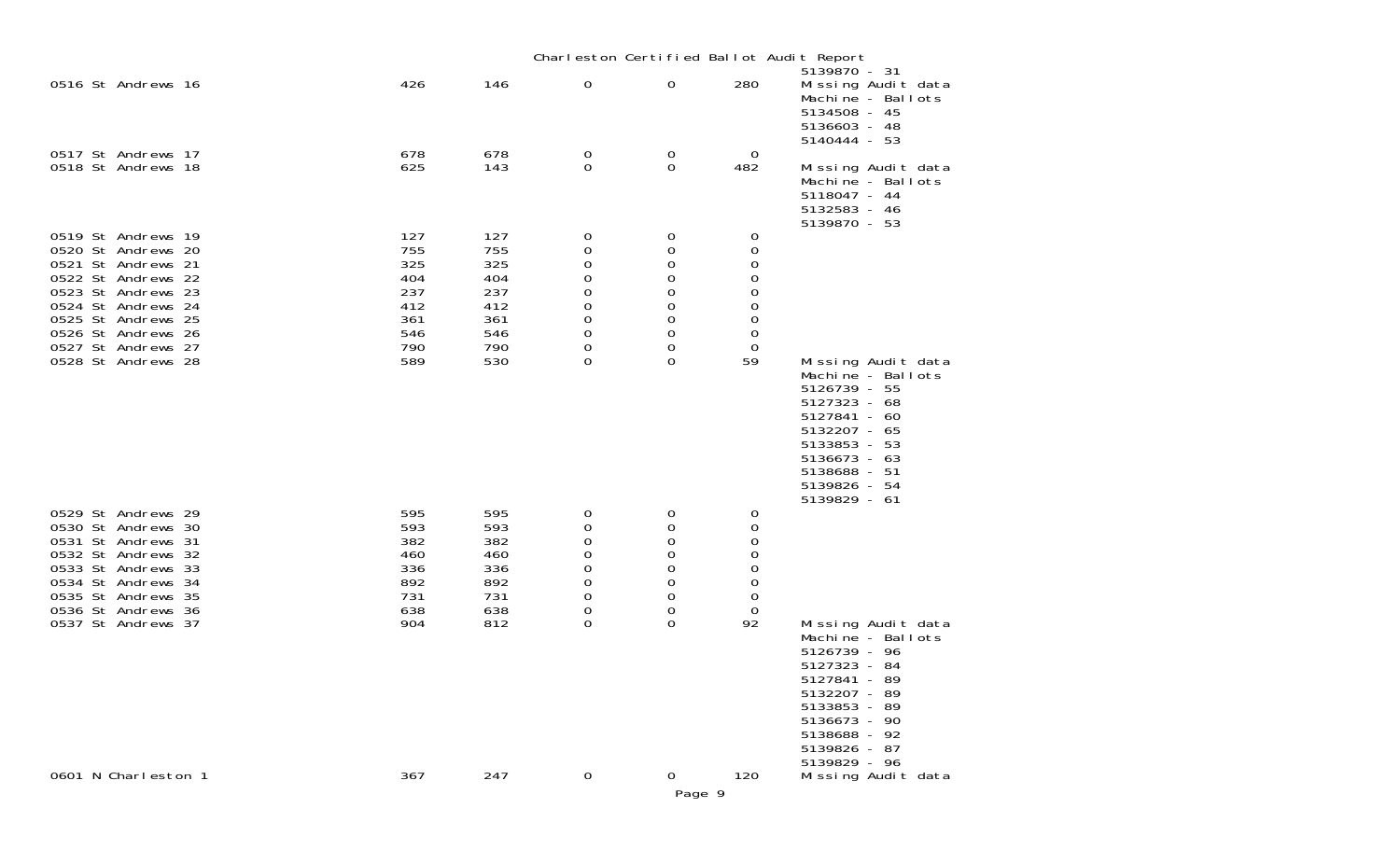Charleston Certified Ballot Audit Report Machine - Ballots

|                                                                                                                                                                                                                                                                                                                                                                                                                                                                                                                                                                                                                                                             |                                                                                                                                                                      |                                                                                                                                                                    |                                                                                                                                                                |                                                                                                                                                  |                                                                                                                                                                                                                                          | 5127158 - 120                                            |
|-------------------------------------------------------------------------------------------------------------------------------------------------------------------------------------------------------------------------------------------------------------------------------------------------------------------------------------------------------------------------------------------------------------------------------------------------------------------------------------------------------------------------------------------------------------------------------------------------------------------------------------------------------------|----------------------------------------------------------------------------------------------------------------------------------------------------------------------|--------------------------------------------------------------------------------------------------------------------------------------------------------------------|----------------------------------------------------------------------------------------------------------------------------------------------------------------|--------------------------------------------------------------------------------------------------------------------------------------------------|------------------------------------------------------------------------------------------------------------------------------------------------------------------------------------------------------------------------------------------|----------------------------------------------------------|
| 0602 N Charleston 2<br>0603 N Charleston 3<br>0604 N Charleston 4<br>0605 N Charleston 5<br>0606 N Charleston 6<br>0607 N Charleston 7<br>0608 N Charleston 8<br>0609 N Charleston 9<br>0610 N Charleston 10<br>0611 N Charleston 11<br>0612 N Charleston 12<br>0613 N Charleston 13<br>0614 N Charleston 14<br>0615 N Charleston 15<br>0616 N Charleston 16<br>0617 N Charleston 17<br>0618 N Charleston 18<br>0619 N Charleston 19<br>0620 N Charleston 20<br>0621 N Charleston 21<br>0622 N Charleston 22<br>0623 N Charleston 23<br>0624 N Charleston 24<br>0625 N Charleston 25<br>N Charleston 25 WARNING: No iVo audit data found for this precinct. | 176<br>493<br>413<br>482<br>482<br>447<br>234<br>443<br>402<br>361<br>207<br>315<br>204<br>201<br>281<br>250<br>613<br>371<br>318<br>419<br>328<br>641<br>518<br>246 | 176<br>493<br>413<br>482<br>482<br>447<br>234<br>443<br>402<br>361<br>207<br>315<br>204<br>201<br>281<br>250<br>613<br>371<br>318<br>419<br>328<br>641<br>518<br>0 | 0<br>0<br>0<br>0<br>0<br>0<br>0<br>0<br>0<br>0<br>0<br>0<br>0<br>$\boldsymbol{0}$<br>0<br>0<br>0<br>0<br>0<br>0<br>$\mathbf 0$<br>0<br>$\mathbf 0$<br>$\Omega$ | 0<br>0<br>0<br>0<br>0<br>0<br>0<br>0<br>0<br>0<br>$\Omega$<br>$\Omega$<br>0<br>0<br>0<br>0<br>0<br>0<br>0<br>$\Omega$<br>0<br>0<br>0<br>$\Omega$ | 0<br>0<br>0<br>$\mathsf{O}\xspace$<br>$\mathsf{O}\xspace$<br>$\mathbf 0$<br>0<br>$\mathbf 0$<br>0<br>0<br>$\mathsf{O}\xspace$<br>$\mathbf 0$<br>$\mathbf 0$<br>$\mathbf 0$<br>$\mathbf 0$<br>0<br>0<br>0<br>0<br>0<br>0<br>0<br>0<br>246 | 5140342 - 127<br>Missing Audit data<br>Machine - Ballots |
| 0626 N Charleston 26<br>0627 N Charleston 27<br>0628 N Charleston 28<br>0629 N Charleston 29<br>0630 N Charleston 30<br>Precincts Total:                                                                                                                                                                                                                                                                                                                                                                                                                                                                                                                    | 152<br>305<br>168<br>255<br>722<br>90752                                                                                                                             | 152<br>305<br>168<br>255<br>722<br>75991                                                                                                                           | 0<br>0<br>0<br>0<br>0<br>$\Omega$                                                                                                                              | 0<br>0<br>0<br>0<br>0<br>$\Omega$                                                                                                                | 0<br>0<br>0<br>0<br>$\Omega$<br>14761                                                                                                                                                                                                    |                                                          |
| 0750 Absentee                                                                                                                                                                                                                                                                                                                                                                                                                                                                                                                                                                                                                                               | 12755                                                                                                                                                                | $\mathbf 0$                                                                                                                                                        | 0                                                                                                                                                              | 0                                                                                                                                                | 12755                                                                                                                                                                                                                                    | Missing Audit data<br>Machine - Ballots                  |
| Absentee WARNING: No iVo audit data found for this precinct.                                                                                                                                                                                                                                                                                                                                                                                                                                                                                                                                                                                                |                                                                                                                                                                      |                                                                                                                                                                    |                                                                                                                                                                |                                                                                                                                                  |                                                                                                                                                                                                                                          |                                                          |
| 0800 Emergency                                                                                                                                                                                                                                                                                                                                                                                                                                                                                                                                                                                                                                              | 15                                                                                                                                                                   | 0                                                                                                                                                                  | 0                                                                                                                                                              | 0                                                                                                                                                | 15                                                                                                                                                                                                                                       | Missing Audit data<br>Machine - Ballots                  |
| Emergency WARNING: No iVo audit data found for this precinct.                                                                                                                                                                                                                                                                                                                                                                                                                                                                                                                                                                                               |                                                                                                                                                                      |                                                                                                                                                                    |                                                                                                                                                                |                                                                                                                                                  |                                                                                                                                                                                                                                          |                                                          |
| 0850 Failsafe                                                                                                                                                                                                                                                                                                                                                                                                                                                                                                                                                                                                                                               | 247                                                                                                                                                                  | 0                                                                                                                                                                  | 0                                                                                                                                                              | 0                                                                                                                                                | 247                                                                                                                                                                                                                                      | Missing Audit data<br>Machine - Ballots                  |
| Failsafe WARNING: No iVo audit data found for this precinct.                                                                                                                                                                                                                                                                                                                                                                                                                                                                                                                                                                                                |                                                                                                                                                                      |                                                                                                                                                                    |                                                                                                                                                                |                                                                                                                                                  |                                                                                                                                                                                                                                          |                                                          |
| 0900 Provi si onal                                                                                                                                                                                                                                                                                                                                                                                                                                                                                                                                                                                                                                          | 160                                                                                                                                                                  | 0                                                                                                                                                                  | $\mathbf 0$                                                                                                                                                    | 0                                                                                                                                                | 160                                                                                                                                                                                                                                      | Missing Audit data<br>Machine - Ballots                  |
| Provisional WARNING: No iVo audit data found for this precinct.                                                                                                                                                                                                                                                                                                                                                                                                                                                                                                                                                                                             |                                                                                                                                                                      |                                                                                                                                                                    |                                                                                                                                                                |                                                                                                                                                  |                                                                                                                                                                                                                                          |                                                          |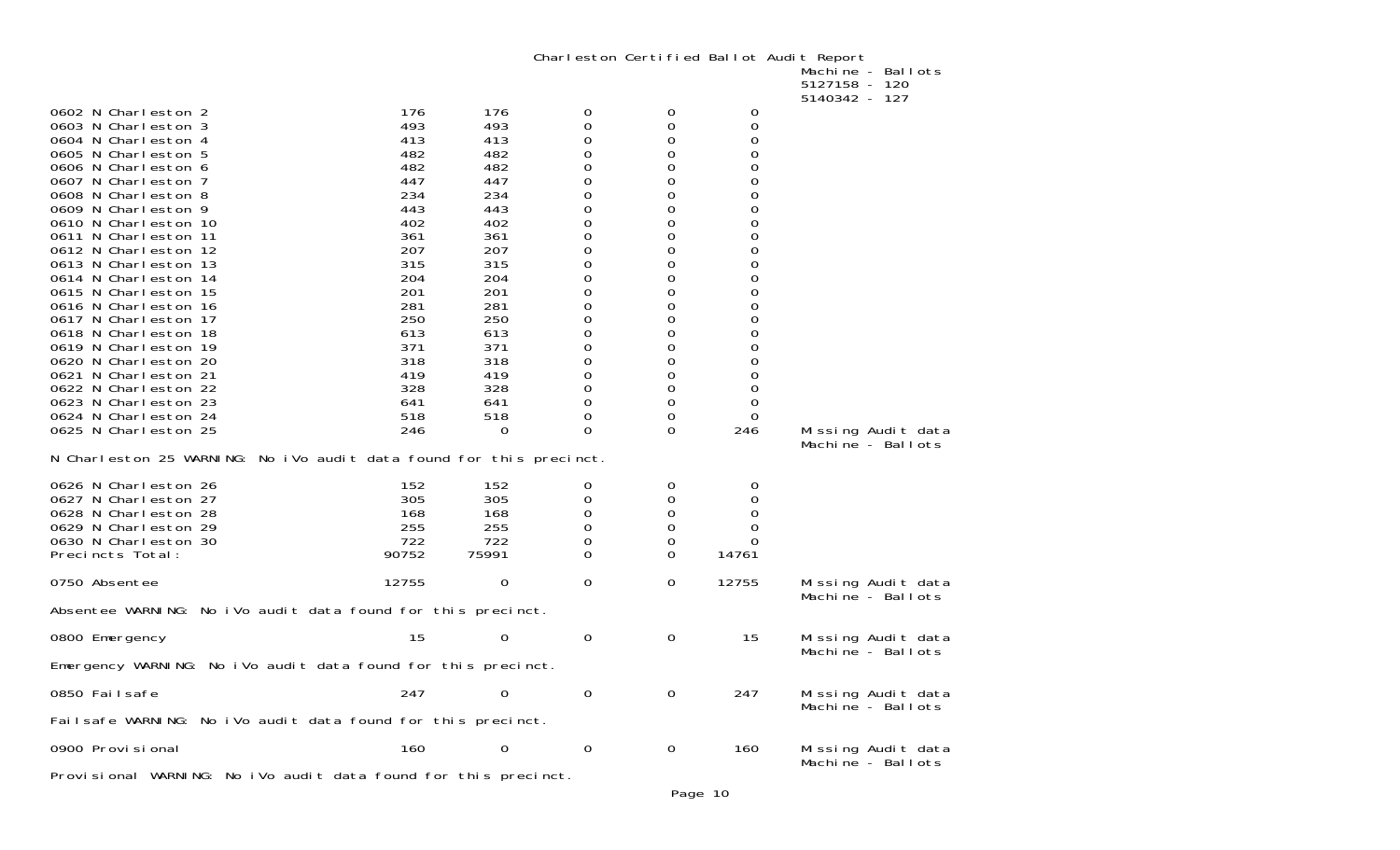Charleston Certified Ballot Audit Report

| 0950 Failsafe/Provisional                                                | 158 |  | 158 | Missing Audit data |
|--------------------------------------------------------------------------|-----|--|-----|--------------------|
| Failsafe/Provisional WARNING: No iVo audit data found for this precinct. |     |  |     | Machine - Ballots  |

| Virtual Prec Total: | 13335  |       |  | 13335 |
|---------------------|--------|-------|--|-------|
| Grand Total:        | 104087 | 75991 |  | 28096 |

NOTE: This report was used because the EL30A data was either not available or did not match the certified totals for this election. The Certified Totals shown above were obtained from the detail.xml file available on the results by county page on the SCVotes.org web site. On the web page: Results & Statistics > Election Results > Primaries & General Elections > 2010 General Elections

There was no Manual Entry log (EL68) availavle to evaluate possible manual entires.

WARNING: This audit indicates that audit data is missing. Auditor's Comments: County could not provide audit data for most precincts.

Incomplete EL152 report - no PEBUsed or PEBError Reports available.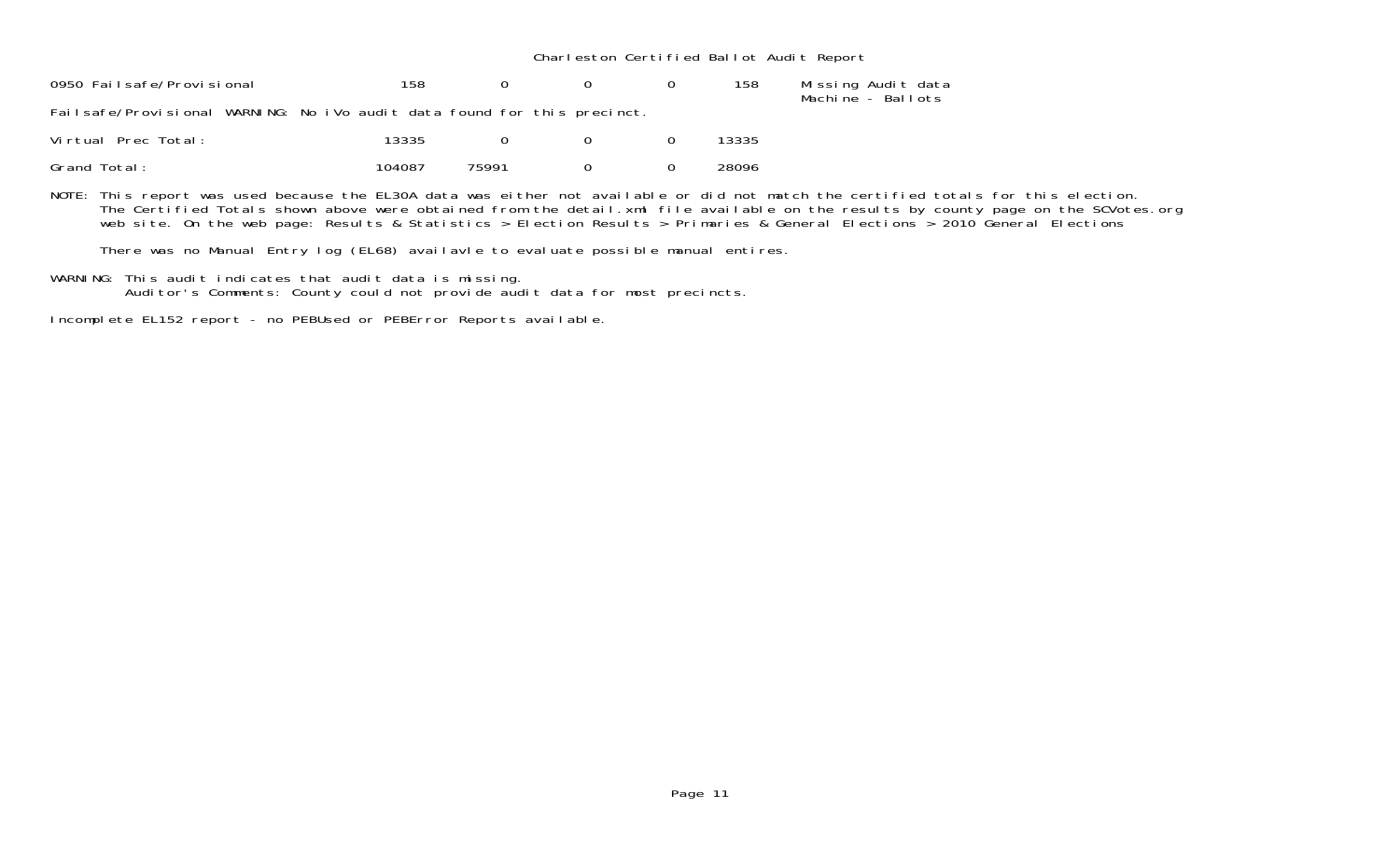Charleston Certified Vote Audit

Charleston Certified Vote Level Audit Report

| Precinct Number / Name                   |                     |            | --Certified- -----Audit------- |              |                             |                                     |
|------------------------------------------|---------------------|------------|--------------------------------|--------------|-----------------------------|-------------------------------------|
| Office                                   | Candidate           | Party      | Total                          | iVo          | Deltal                      | Comments                            |
|                                          |                     |            |                                |              | $\qquad \qquad - - - - - -$ |                                     |
| 0004 Awendaw                             |                     |            |                                |              |                             |                                     |
| STRAIGHT PARTY                           | Green               | <b>GRN</b> | 3                              | 3            | 0                           |                                     |
| STRAIGHT PARTY                           | Republican          | <b>REP</b> | 119                            | 119          | 0                           |                                     |
| STRAIGHT PARTY                           | Libertarian         | LIB        | 4                              |              | $\mathbf 0$                 |                                     |
| STRAIGHT PARTY                           | Democratic          | <b>DEM</b> | 213                            | 213          | $\Omega$                    |                                     |
| STRAIGHT PARTY                           | Working Families    | WFM        | 3                              |              | $\Omega$                    |                                     |
| STRAIGHT PARTY                           | United Citizens     | <b>UNC</b> | 1                              | $\mathbf{1}$ | $\Omega$                    |                                     |
| STRAIGHT PARTY                           | Independence        | IND        |                                |              |                             | 0 * No Audit Data expected or found |
| Governor                                 | Morgan Bruce Reeves | GRN        | 5                              |              |                             |                                     |
| Governor                                 | Nikki R Haley       | <b>REP</b> | 214                            | 214          | 0                           |                                     |
| Governor                                 | Vincent A Sheheen   | <b>DEM</b> | 281                            | 281          | $\mathbf 0$                 |                                     |
| Governor                                 | Morgan Bruce Reeves | <b>UNC</b> | 2                              | 2            | $\Omega$                    |                                     |
| Governor                                 | WRITE-IN            | <b>NON</b> | $\mathbf{1}$                   | $\mathbf{1}$ | $\Omega$                    |                                     |
| Lieutenant Governor                      | Ken Ard             | <b>REP</b> | 205                            | 205          | $\Omega$                    |                                     |
| Lieutenant Governor                      | Ashley Cooper       | DEM        | 290                            | 290          | $\Omega$                    |                                     |
| Lieutenant Governor                      | WRITE-IN            | <b>NON</b> |                                |              |                             | 0 * No Audit Data expected or found |
| Secretary of State                       | Mark Hammond        | <b>REP</b> | 227                            | 227          | 0                           |                                     |
| Secretary of State                       | Marjorie L Johnson  | <b>DEM</b> | 263                            | 263          | 0                           |                                     |
| Secretary of State                       | WRITE-IN            | <b>NON</b> | $\mathbf{1}$                   | $\mathbf{1}$ | 0                           |                                     |
| State Treasurer                          | Curtis Loftis       | <b>REP</b> | 246                            | 246          | $\mathbf 0$                 |                                     |
| State Treasurer                          | WRITE-IN            | <b>NON</b> | 1                              | $\mathbf{1}$ | 0                           |                                     |
| Attorney General                         | Leslie Minerd       | GRN        | 8                              | 8            | $\Omega$                    |                                     |
| Attorney General                         | Alan Wilson         | <b>REP</b> | 210                            | 210          | $\mathbf 0$                 |                                     |
| Attorney General                         | Matthew Richardson  | <b>DEM</b> | 277                            | 277          | 0                           |                                     |
| Attorney General                         | WRITE-IN            | <b>NON</b> |                                |              |                             | 0 * No Audit Data expected or found |
| Comptroller General                      | Richard A Eckstrom  | <b>REP</b> | 211                            | 211          | $\Omega$                    |                                     |
| Comptroller General                      | Robert Barber       | <b>DEM</b> | 284                            | 284          | 0                           |                                     |
| Comptroller General                      | WRITE-IN            | <b>NON</b> |                                |              |                             | 0 * No Audit Data expected or found |
| State Superintendent of Education        | Doretha A Bull      | <b>GRN</b> | 3                              | 3            |                             |                                     |
| State Superintendent of Education        | Mick Zais           | <b>REP</b> | 204                            | 204          | 0                           |                                     |
| State Superintendent of Education        | Tim Moultrie        | <b>LIB</b> | 15                             | 15           | $\Omega$                    |                                     |
| State Superintendent of Education        | Frank Holleman      | <b>DEM</b> | 273                            | 273          | $\Omega$                    |                                     |
| State Superintendent of Education        | Tony Fayyazi        | IND        | $\mathbf{1}$                   | 1            | 0                           |                                     |
| State Superintendent of Education        | WRITE-IN            | <b>NON</b> |                                |              |                             | 0 * No Audit Data expected or found |
| Adjutant General                         | Bob Livingston      | <b>REP</b> | 243                            | 243          |                             |                                     |
| Adjutant General                         | WRITE-IN            | <b>NON</b> | 1                              | $\mathbf 1$  | 0                           |                                     |
| Commissioner of Agriculture              | Hugh Weathers       | <b>REP</b> | 228                            | 228          | 0                           |                                     |
| Commissioner of Agriculture              | Tom E Elliott       | <b>DEM</b> | 263                            | 263          | 0                           |                                     |
| Commissioner of Agriculture              | WRITE-IN            | <b>NON</b> |                                |              |                             | 0 * No Audit Data expected or found |
| U.S. Senate                              | Tom Clements        | <b>GRN</b> | 39                             | 39           | 0                           |                                     |
| U.S. Senate                              | Jim DeMint          | <b>REP</b> | 230                            | 230          | 0                           |                                     |
| U.S. Senate                              | Alvin M Greene      | DEM        | 215                            | 215          | 0                           |                                     |
| U.S. Senate                              | WRITE-IN            | <b>NON</b> | 2                              | 2            | $\Omega$                    |                                     |
| U.S. House of Representatives District 1 | Robert Dobbs        | <b>GRN</b> | 8                              | 8            | 0                           |                                     |
| U.S. House of Representatives District 1 | Tim Scott           | <b>REP</b> | 236                            | 236          | 0                           |                                     |
| U.S. House of Representatives District 1 | Keith Blandford     | <b>LIB</b> | 4                              | 4            | $\Omega$                    |                                     |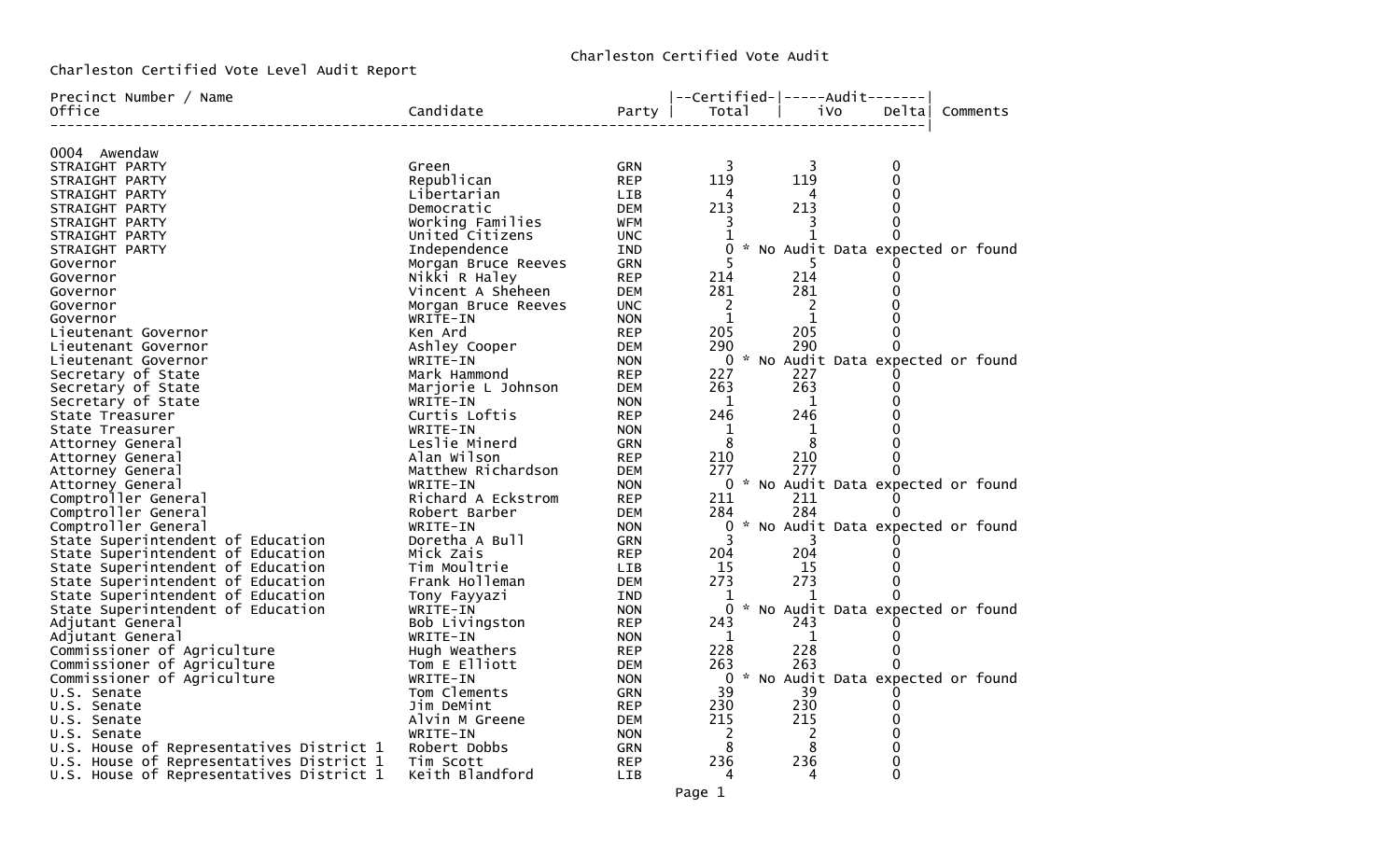|                                                                         |                              |            |                | Charleston Certified Vote Audit |                                     |          |  |
|-------------------------------------------------------------------------|------------------------------|------------|----------------|---------------------------------|-------------------------------------|----------|--|
| U.S. House of Representatives District 1                                | Ben Frasier                  | DEM        | 249            | 249                             |                                     |          |  |
| U.S. House of Representatives District 1                                | Rob Groce                    | WFM        | 4              |                                 | 0                                   |          |  |
| U.S. House of Representatives District 1                                | M E Mac McCullough           | <b>UNC</b> | 0              |                                 | * No Audit Data expected or found   |          |  |
| U.S. House of Representatives District 1                                | Jimmy Wood                   | IND        |                |                                 |                                     |          |  |
| U.S. House of Representatives District 1                                | WRITE-IN                     | <b>NON</b> |                |                                 | 0 * No Audit Data expected or found |          |  |
| State House of Representatives District 108Kevin Ryan                   |                              | <b>REP</b> | 188            | 188                             |                                     |          |  |
| State House of Representatives District 108Vida Miller                  |                              | <b>DEM</b> | 305            | 305                             | 0                                   |          |  |
| State House of Representatives District 108WRITE-IN                     |                              | <b>NON</b> |                |                                 | 0 * No Audit Data expected or found |          |  |
| County Council District 1                                               | Joe McKeown                  | <b>REP</b> | 3              |                                 |                                     |          |  |
| County Council District 1                                               | WRITE-IN                     | <b>NON</b> | 0              |                                 | * No Audit Data expected or found   |          |  |
| County Council District 2                                               | Dickie Schweers              | <b>REP</b> | 258            | 258                             |                                     |          |  |
| County Council District 2                                               | WRITE-IN                     | <b>NON</b> | 1              | $\mathbf 1$                     |                                     |          |  |
| Probate Judge                                                           | Irv Gerard Condon            | <b>REP</b> | 259            | 259                             |                                     |          |  |
| Probate Judge                                                           | WRITE-IN                     | <b>NON</b> | 1              | 1                               |                                     |          |  |
| Register of Mesne Conveyence                                            | Charlie Lybrand              | <b>REP</b> | 250            | 250                             |                                     |          |  |
| Register of Mesne Conveyence                                            | WRITE-IN                     | <b>NON</b> | 1              | 1                               |                                     |          |  |
| Consolidated School Board North Area                                    | Cindy Bohn Coats             | <b>NON</b> | 196            | 196                             |                                     |          |  |
| Consolidated School Board North Area                                    | WRITE-IN                     | <b>NON</b> | 1              | 1                               |                                     |          |  |
| Consolidated School Board West Ashley                                   | Michael Miller               | <b>NON</b> | 150            | 150                             |                                     |          |  |
| Consolidated School Board West Ashley                                   | Mary Ann Taylor              | <b>NON</b> | 103            | 103                             |                                     |          |  |
| Consolidated School Board West Ashley                                   | WRITE-IN                     | <b>NON</b> | 0              |                                 | * No Audit Data expected or found   |          |  |
| Consolidated School Board East Cooper                                   | Craig Ascue                  | <b>NON</b> | 279            | 279                             |                                     |          |  |
| Consolidated School Board East Cooper                                   | Elizabeth Moffly             | <b>NON</b> | 140            | 140                             | 0                                   |          |  |
| Consolidated School Board East Cooper                                   | Everett Wilcox               | <b>NON</b> | 130            | 130                             |                                     |          |  |
| Consolidated School Board East Cooper                                   | WRITE-IN                     | <b>NON</b> | $\mathbf 1$    | 1                               |                                     |          |  |
| Constituent School Board Moultrie At Large District 2Dominique J Milton |                              |            | <b>NON</b>     | 1                               |                                     |          |  |
| Constituent School Board Moultrie At Large District 2WRITE-IN           |                              |            | <b>NON</b>     |                                 | 0 * No Audit Data expected or found |          |  |
| Constituent School Board Town of Mount Pleasant AreaJane S Fulton       |                              |            | <b>NON</b>     | 2                               | $\mathbf{2}^{\prime}$               | $\Omega$ |  |
| Constituent School Board Town of Mount Pleasant AreaDavid Grant         |                              |            | <b>NON</b>     | 2                               | 2                                   |          |  |
| Constituent School Board Town of Mount Pleasant AreaNoah Moore          |                              |            | <b>NON</b>     | 0                               | * No Audit Data expected or found   |          |  |
| Constituent School Board Town of Mount Pleasant AreaWRITE-IN            |                              |            | <b>NON</b>     |                                 | 0 * No Audit Data expected or found |          |  |
| Constituent School Board St James Santee District 1Nathel Pinckney Sr   |                              |            | <b>NON</b>     | 235                             | 235                                 | $\Omega$ |  |
| Constituent School Board St James Santee District 1Shonna Weathers      |                              |            | <b>NON</b>     | 217                             | 217                                 | 0        |  |
| Constituent School Board St James Santee District 1WRITE-IN             |                              |            | <b>NON</b>     | 8                               | 8                                   | 0        |  |
| Soil and Water District Conservation                                    | Joshua Giordano-Silliman NON |            | 65             | 65                              |                                     |          |  |
| Soil and Water District Conservation                                    | John Kozma                   | <b>NON</b> | 81             | 81                              |                                     |          |  |
| Soil and Water District Conservation                                    | Kathy R Woolsey              | <b>NON</b> | 156            | 156                             |                                     |          |  |
| Soil and Water District Conservation                                    | WRITE-IN                     | <b>NON</b> | $\overline{c}$ | $\overline{c}$                  |                                     |          |  |
| Amendment 1                                                             | Yes                          | <b>NON</b> | 413            | 413                             |                                     |          |  |
| Amendment 1                                                             | NO.                          | <b>NON</b> | 52             | -52                             |                                     |          |  |
| Amendment 2                                                             | <b>Yes</b>                   | <b>NON</b> | 377            | 377                             |                                     |          |  |
| Amendment 2                                                             | NO.                          | <b>NON</b> | 76             | 76                              |                                     |          |  |
| Amendment 3                                                             | Yes                          | <b>NON</b> | 332            | 332                             |                                     |          |  |
| Amendment 3                                                             | NO.                          | <b>NON</b> | 122            | 122                             |                                     |          |  |
| Amendment 4                                                             | Yes                          | <b>NON</b> | 346            | 346                             |                                     |          |  |
| Amendment 4                                                             | NO.                          | <b>NON</b> | 107            | 107                             |                                     |          |  |
| County Referendum                                                       | <b>Yes</b>                   | <b>NON</b> | 294            | 294                             |                                     |          |  |
| County Referendum                                                       | No                           | <b>NON</b> | 144            | 144                             |                                     |          |  |
| Referendum                                                              | Yes                          | <b>NON</b> | 301            | 301                             |                                     |          |  |
| Referendum                                                              | No                           | <b>NON</b> | 157            | 157                             | 0                                   |          |  |

0008 Christ Church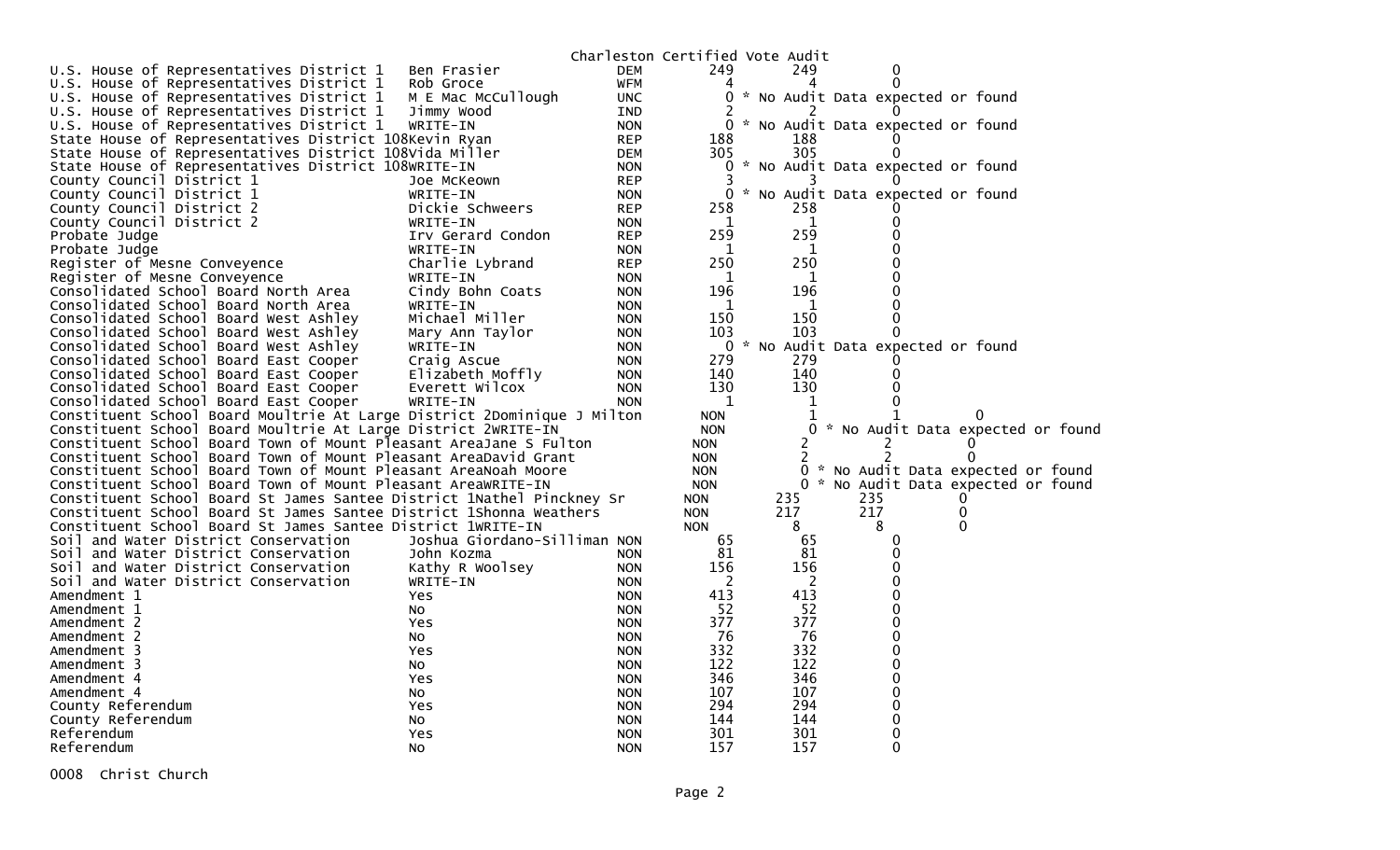|                                                                         |                                | Charleston Certified Vote Audit |              |              |   |                                     |
|-------------------------------------------------------------------------|--------------------------------|---------------------------------|--------------|--------------|---|-------------------------------------|
| U.S. House of Representatives District 1                                | M E Mac McCullough             | <b>UNC</b>                      |              |              |   | 0 * No Audit Data expected or found |
| STRAIGHT PARTY                                                          | Republican                     | <b>REP</b>                      | 96           | 96           |   |                                     |
| U.S. House of Representatives District 1                                | Jimmy Wood                     | <b>IND</b>                      | 2            | 2            |   |                                     |
| Comptroller General                                                     | Richard A Eckstrom             | <b>REP</b>                      | 162          | 162          |   |                                     |
| U.S. House of Representatives District 1                                | WRITE-IN                       | <b>NON</b>                      |              |              |   | 0 * No Audit Data expected or found |
| Lieutenant Governor                                                     | Ken Ard                        | <b>REP</b>                      | 157          | 157          |   |                                     |
| State House of Representatives District 108Kevin Ryan                   |                                | <b>REP</b>                      | 142          | 142          |   |                                     |
| Comptroller General                                                     | Robert Barber                  | DEM                             | 204          | 204          |   |                                     |
| State House of Representatives District 108Vida Miller                  |                                | DEM                             | 227          | 227          |   |                                     |
| STRAIGHT PARTY                                                          | Independence                   | IND                             | 1            |              |   |                                     |
| State House of Representatives District 108WRITE-IN                     |                                | <b>NON</b>                      | 0            |              |   | * No Audit Data expected or found   |
| Comptroller General                                                     | WRITE-IN                       | <b>NON</b>                      | $\mathbf{0}$ |              |   | * No Audit Data expected or found   |
| County Council District 1                                               | Joe McKeown                    | <b>REP</b>                      | 179          | 179          |   |                                     |
| Lieutenant Governor                                                     | Ashley Cooper                  | DEM                             | 212          | 212          |   |                                     |
| County Council District 1                                               | WRITE-IN                       | <b>NON</b>                      | 1            | 1            |   |                                     |
| State Superintendent of Education                                       | Doretha A Bull                 | GRN                             | 4            | 4            |   |                                     |
| STRAIGHT PARTY                                                          | Democratic                     | <b>DEM</b>                      | 161          | 161          |   |                                     |
| State Superintendent of Education                                       | Mick Zais                      | <b>REP</b>                      | 153          | 153          |   |                                     |
| Probate Judge                                                           | Irv Gerard Condon              | <b>REP</b>                      | 179          | 179          |   |                                     |
| Lieutenant Governor                                                     | WRITE-IN                       | <b>NON</b>                      | 1            | 1            |   |                                     |
| Probate Judge                                                           | WRITE-IN                       | <b>NON</b>                      | 1            | $\mathbf 1$  |   |                                     |
| State Superintendent of Education                                       | Tim Moultrie                   | LIB                             | 12           | 12           |   |                                     |
| Register of Mesne Conveyence                                            | Charlie Lybrand                | <b>REP</b>                      | 180          | 180          |   |                                     |
| Governor                                                                | Morgan Bruce Reeves            | GRN                             | 4            | 4            |   |                                     |
| Register of Mesne Conveyence                                            | WRITE-IN                       | <b>NON</b>                      | 1            | 1            |   |                                     |
| State Superintendent of Education                                       | Frank Holleman                 | DEM                             | 194<br>141   | 194<br>141   |   |                                     |
| Consolidated School Board North Area                                    | Cindy Bohn Coats               | <b>NON</b>                      | 169          | 169          |   |                                     |
| Secretary of State<br>Consolidated School Board North Area              | Mark Hammond<br>WRITE-IN       | <b>REP</b><br><b>NON</b>        | 1            | 1            |   |                                     |
| State Superintendent of Education                                       |                                | IND                             | 4            | 4            |   |                                     |
| Consolidated School Board West Ashley                                   | Tony Fayyazi<br>Michael Miller | <b>NON</b>                      | 110          | 110          |   |                                     |
| STRAIGHT PARTY                                                          | Green                          | <b>GRN</b>                      | 3            | 3            |   |                                     |
| Consolidated School Board West Ashley                                   | Mary Ann Taylor                | <b>NON</b>                      | 85           | 85           |   |                                     |
| State Superintendent of Education                                       | WRITE-IN                       | <b>NON</b>                      | 0            |              |   | * No Audit Data expected or found   |
| Consolidated School Board West Ashley                                   | WRITE-IN                       | <b>NON</b>                      | $\mathbf{0}$ |              |   | * No Audit Data expected or found   |
| Secretary of State                                                      | Marjorie L Johnson             | DEM                             | 199          | 199          |   |                                     |
| Consolidated School Board East Cooper                                   | Craig Ascue                    | <b>NON</b>                      | 190          | 190          |   |                                     |
| Adjutant General                                                        | Bob Livingston                 | <b>REP</b>                      | 180          | 180          |   |                                     |
| Consolidated School Board East Cooper                                   | Elizabeth Moffly               | <b>NON</b>                      | 104          | 104          |   |                                     |
| Governor                                                                | Nikki R Haley                  | <b>REP</b>                      | 154          | 154          |   |                                     |
| Consolidated School Board East Cooper                                   | Everett Wilcox                 | <b>NON</b>                      | 94           | 94           |   |                                     |
| Adjutant General                                                        | WRITE-IN                       | <b>NON</b>                      |              |              |   |                                     |
| Consolidated School Board East Cooper                                   | WRITE-IN                       | <b>NON</b>                      | 0            |              |   | * No Audit Data expected or found   |
| Secretary of State                                                      | WRITE-IN                       | <b>NON</b>                      | 1            |              |   |                                     |
| Constituent School Board Moultrie At Large District 2Dominique J Milton |                                |                                 | <b>NON</b>   | 3            |   | 0<br>3                              |
| Commissioner of Agriculture                                             | Hugh Weathers                  | <b>REP</b>                      | 169          | 169          |   |                                     |
| Constituent School Board Moultrie At Large District 2WRITE-IN           |                                |                                 | <b>NON</b>   | $\mathbf{0}$ |   | * No Audit Data expected or found   |
| STRAIGHT PARTY                                                          | Working Families               | WFM                             | 1            |              |   |                                     |
| Constituent School Board Town of Mount Pleasant AreaJane S Fulton       |                                |                                 | <b>NON</b>   | 5.           |   | 0                                   |
| Commissioner of Agriculture                                             | Tom E Elliott                  | DEM                             | 197          | 197          |   | $_{0}$                              |
| Constituent School Board Town of Mount Pleasant AreaDavid Grant         |                                |                                 | <b>NON</b>   | $\mathbf{1}$ | 1 | 0                                   |
| State Treasurer                                                         | Curtis Loftis                  | <b>REP</b>                      | 176          | 176          |   | 0                                   |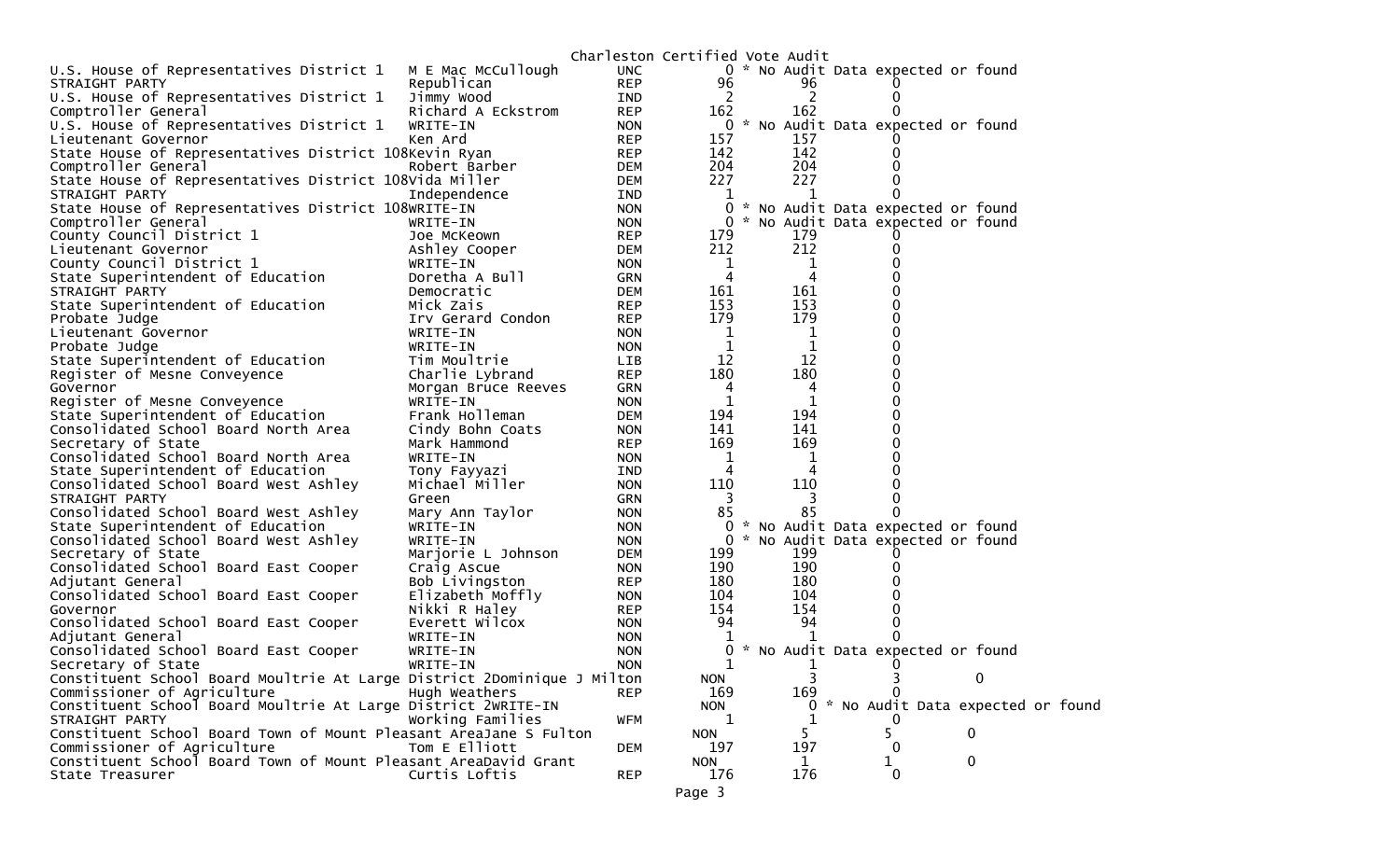|                                                                               |                              |                          |                | Charleston Certified Vote Audit |                                     |              |  |
|-------------------------------------------------------------------------------|------------------------------|--------------------------|----------------|---------------------------------|-------------------------------------|--------------|--|
| Constituent School Board Town of Mount Pleasant AreaNoah Moore                |                              |                          | <b>NON</b>     |                                 | 0 * No Audit Data expected or found |              |  |
| Commissioner of Agriculture                                                   | WRITE-IN                     | <b>NON</b>               |                |                                 | 0 * No Audit Data expected or found |              |  |
| Constituent School Board Town of Mount Pleasant AreaWRITE-IN                  |                              |                          | <b>NON</b>     |                                 | 0 * No Audit Data expected or found |              |  |
| Governor                                                                      | Vincent A Sheheen            | DEM                      | 207            | 207                             | $\overline{0}$                      |              |  |
| Constituent School Board St James Santee District 1Nathel Pinckney Sr         |                              |                          | <b>NON</b>     | 172                             | 172                                 | 0            |  |
| U.S. Senate                                                                   | Tom Clements                 | GRN                      | 23             | 23                              | 0                                   |              |  |
| Constituent School Board St James Santee District 1Shonna Weathers            |                              |                          | <b>NON</b>     | 154                             | 154                                 | 0            |  |
| State Treasurer                                                               | WRITE-IN                     | <b>NON</b>               | 1              | 1                               | $\Omega$                            |              |  |
| Constituent School Board St James Santee District 1WRITE-IN                   |                              |                          | <b>NON</b>     |                                 | 5                                   | $\mathbf{0}$ |  |
| U.S. Senate                                                                   | Jim DeMint                   | <b>REP</b>               | 173            | 173                             |                                     |              |  |
| Soil and Water District Conservation                                          | Joshua Giordano-Silliman NON |                          | 56             | 56                              |                                     |              |  |
| STRAIGHT PARTY                                                                | Libertarian                  | LIB                      |                |                                 |                                     |              |  |
| Soil and Water District Conservation                                          | John Kozma                   | <b>NON</b>               | 55             | 55                              |                                     |              |  |
| U.S. Senate                                                                   | Alvin M Greene               | <b>DEM</b>               | 158            | 158                             |                                     |              |  |
| Soil and Water District Conservation                                          | Kathy R Woolsey              | <b>NON</b>               | 102            | 102                             |                                     |              |  |
| Attorney General                                                              | Leslie Minerd                | <b>GRN</b>               | 8              |                                 |                                     |              |  |
| Soil and Water District Conservation                                          | WRITE-IN                     | <b>NON</b>               |                |                                 | * No Audit Data expected or found   |              |  |
| U.S. Senate                                                                   | WRITE-IN                     | <b>NON</b>               |                |                                 |                                     |              |  |
| Amendment 1                                                                   | Yes.                         | <b>NON</b>               | 316            | 316                             |                                     |              |  |
| Governor                                                                      | Morgan Bruce Reeves          | <b>UNC</b>               | $\Omega$<br>34 |                                 | * No Audit Data expected or found   |              |  |
| Amendment 1<br>U.S. House of Representatives District 1                       | NO.<br>Robert Dobbs          | <b>NON</b><br><b>GRN</b> | 3              | 34                              |                                     |              |  |
| Amendment 2                                                                   | Yes                          | <b>NON</b>               | 289            | 289                             |                                     |              |  |
| Attorney General                                                              | Alan Wilson                  | <b>REP</b>               | 156            | 156                             |                                     |              |  |
| Amendment 2                                                                   | NO.                          | <b>NON</b>               | 52             | 52                              |                                     |              |  |
| U.S. House of Representatives District 1                                      | Tim Scott                    | <b>REP</b>               | 171            | 171                             |                                     |              |  |
| Amendment 3                                                                   | Yes                          | <b>NON</b>               | 247            | 247                             |                                     |              |  |
| STRAIGHT PARTY                                                                | United Citizens              | <b>UNC</b>               | 1              | 1                               |                                     |              |  |
| Amendment 3                                                                   | NO.                          | <b>NON</b>               | 91             | 91                              |                                     |              |  |
| U.S. House of Representatives District 1                                      | Keith Blandford              | LIB                      | 4              | 4                               |                                     |              |  |
| Amendment 4                                                                   | Yes                          | <b>NON</b>               | 261            | 261                             |                                     |              |  |
| Attorney General                                                              | Matthew Richardson           | <b>DEM</b>               | 205            | 205                             |                                     |              |  |
| Amendment 4                                                                   | NO.                          | <b>NON</b>               | 74             | 74                              |                                     |              |  |
| U.S. House of Representatives District 1                                      | Ben Frasier                  | <b>DEM</b>               | 188            | 188                             |                                     |              |  |
| County Referendum                                                             | Yes                          | <b>NON</b>               | 219            | 219                             |                                     |              |  |
| Governor                                                                      | WRITE-IN                     | <b>NON</b>               | 3              | 3                               |                                     |              |  |
| County Referendum                                                             | NO.                          | <b>NON</b>               | 114            | 114                             |                                     |              |  |
| U.S. House of Representatives District 1                                      | Rob Groce                    | WFM                      | 2              |                                 |                                     |              |  |
| Referendum                                                                    | Yes                          | <b>NON</b>               | 214            | 214                             |                                     |              |  |
| Attorney General                                                              | WRITE-IN                     | <b>NON</b>               |                |                                 | 0 * No Audit Data expected or found |              |  |
| Referendum                                                                    | NO.                          | <b>NON</b>               | 135            | 135                             |                                     |              |  |
|                                                                               |                              |                          |                |                                 |                                     |              |  |
| 0010 Isle of Palms 1A                                                         |                              |                          |                |                                 |                                     |              |  |
| Lieutenant Governor                                                           | Ken Ard                      | <b>REP</b>               | 267            | 267                             | 0                                   |              |  |
| Consolidated School Board West Ashley                                         | Mary Ann Taylor              | <b>NON</b>               | 130<br>9       | 130<br>9                        | 0                                   |              |  |
| U.S. House of Representatives District 1<br>State Superintendent of Education | Robert Dobbs<br>Mick Zais    | <b>GRN</b><br><b>REP</b> | 278            | 278                             |                                     |              |  |
| Consolidated School Board West Ashley                                         |                              |                          |                |                                 | 0 * No Audit Data expected or found |              |  |
| Governor                                                                      | WRITE-IN<br>Nikki R Haley    | <b>NON</b><br><b>REP</b> | 295            | 295                             |                                     |              |  |
| U.S. House of Representatives District 1                                      | Tim Scott                    | <b>REP</b>               | 328            | 328                             |                                     |              |  |
| Consolidated School Board East Cooper                                         | Craig Ascue                  | <b>NON</b>               | 177            | 177                             | 0                                   |              |  |
| State Treasurer                                                               | WRITE-IN                     | <b>NON</b>               | 3              | 3                               | 0                                   |              |  |
|                                                                               |                              |                          |                |                                 |                                     |              |  |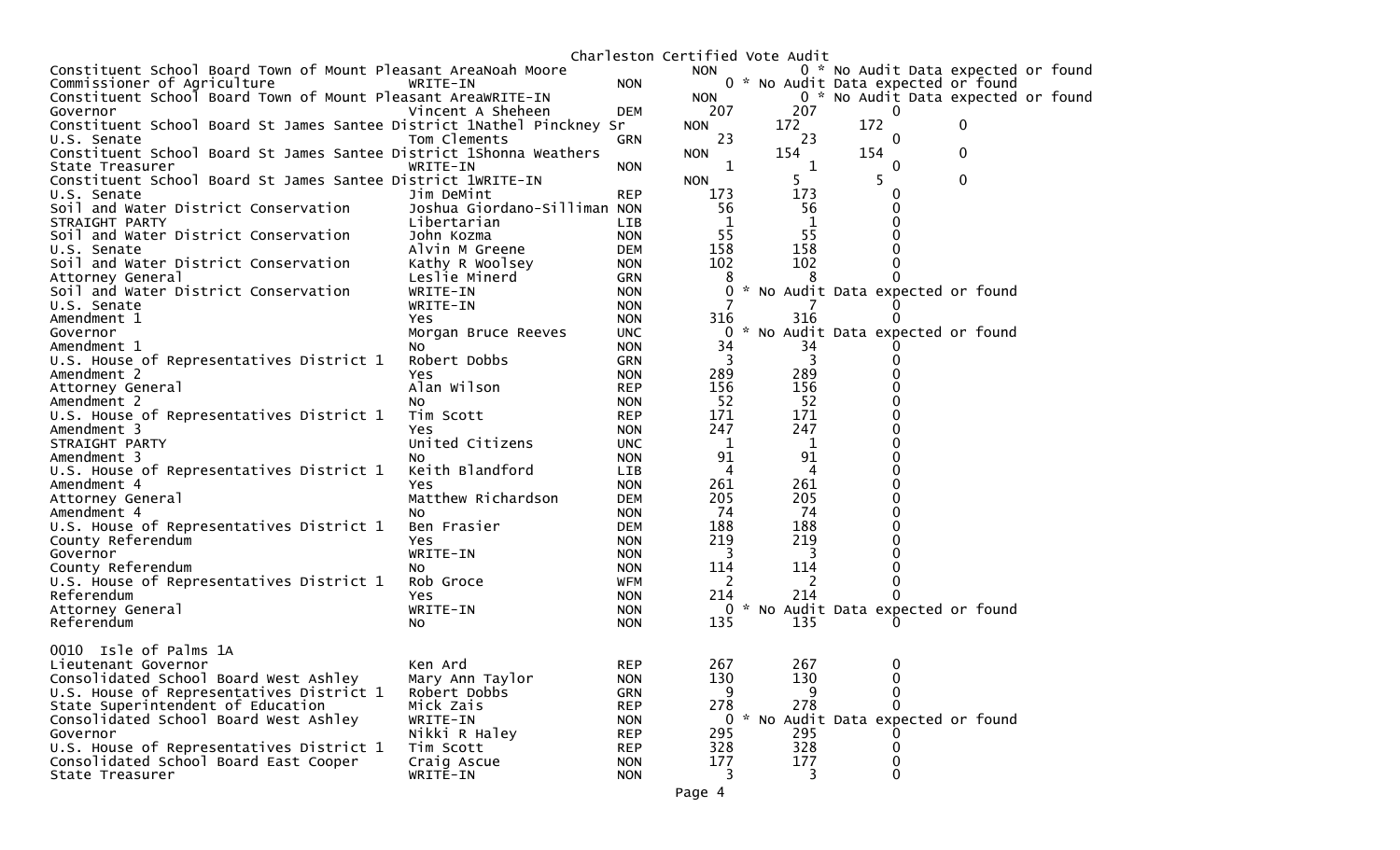|                                                                         |                                  |                          | Charleston Certified Vote Audit |              |     |          |                                     |  |
|-------------------------------------------------------------------------|----------------------------------|--------------------------|---------------------------------|--------------|-----|----------|-------------------------------------|--|
| State Superintendent of Education                                       | Tim Moultrie                     | <b>LIB</b>               | 21                              | 21           |     |          |                                     |  |
| Consolidated School Board East Cooper                                   | Elizabeth Moffly                 | <b>NON</b>               | 167                             | 167          |     |          |                                     |  |
| U.S. House of Representatives District 1                                | Keith Blandford                  | <b>LIB</b>               | 8                               |              |     |          |                                     |  |
| STRAIGHT PARTY                                                          | Libertarian                      | <b>LIB</b>               | 0                               |              |     |          | * No Audit Data expected or found   |  |
| Consolidated School Board East Cooper                                   | Everett Wilcox                   | <b>NON</b>               | 129                             | 129          |     |          |                                     |  |
| Lieutenant Governor                                                     | Ashley Cooper                    | <b>DEM</b>               | 180                             | 180          |     | 0        |                                     |  |
| U.S. House of Representatives District 1                                | Ben Frasier                      | <b>DEM</b>               | 85                              | 85           |     |          |                                     |  |
| Consolidated School Board East Cooper                                   | WRITE-IN                         | <b>NON</b>               | 0                               |              |     |          | * No Audit Data expected or found   |  |
| State Superintendent of Education                                       | Frank Holleman                   | <b>DEM</b>               | 123                             | 123          |     |          |                                     |  |
| Attorney General                                                        | Leslie Minerd                    | <b>GRN</b>               | 13                              | 13           |     | $\Omega$ |                                     |  |
| Constituent School Board Moultrie At Large District 2Dominique J Milton |                                  |                          | <b>NON</b>                      | 182          |     | 182      | 0                                   |  |
| U.S. House of Representatives District 1                                | Rob Groce                        | <b>WFM</b>               | 11                              | 11           |     | $\Omega$ |                                     |  |
| STRAIGHT PARTY                                                          | Green                            | <b>GRN</b>               | 2                               |              |     |          |                                     |  |
| Constituent School Board Moultrie At Large District 2WRITE-IN           |                                  |                          | <b>NON</b>                      | $\mathbf{0}$ |     |          | * No Audit Data expected or found   |  |
| State Superintendent of Education                                       | Tony Fayyazi                     | <b>IND</b>               | 7                               |              |     |          |                                     |  |
| U.S. House of Representatives District 1                                | M E Mac McCullough               | <b>UNC</b>               | 3                               |              |     |          |                                     |  |
| Constituent School Board Town of Mount Pleasant AreaJane S Fulton       |                                  |                          | <b>NON</b>                      | 107          | 107 |          | 0                                   |  |
| Governor                                                                | Vincent A Sheheen                | <b>DEM</b>               | 151                             | 151          |     | 0        |                                     |  |
| Attorney General                                                        | Alan Wilson                      | <b>REP</b>               | 293                             | 293          |     | $\Omega$ |                                     |  |
| Constituent School Board Town of Mount Pleasant AreaDavid Grant         |                                  |                          | <b>NON</b>                      | 65           | 65  |          | 0                                   |  |
| U.S. House of Representatives District 1                                | Jimmy Wood                       | <b>IND</b>               | 2                               |              |     | $\Omega$ |                                     |  |
| State Superintendent of Education                                       | WRITE-IN                         | <b>NON</b>               | 0                               |              |     |          | * No Audit Data expected or found   |  |
| Constituent School Board Town of Mount Pleasant AreaNoah Moore          |                                  |                          | <b>NON</b>                      | 66           | 66  |          | $\Omega$                            |  |
| Lieutenant Governor                                                     | WRITE-IN                         | <b>NON</b>               |                                 |              |     |          |                                     |  |
| U.S. House of Representatives District 1                                | WRITE-IN                         | <b>NON</b>               | 0                               |              |     |          | * No Audit Data expected or found   |  |
| Constituent School Board Town of Mount Pleasant AreaWRITE-IN            |                                  |                          | <b>NON</b>                      |              |     |          | 0 * No Audit Data expected or found |  |
| STRAIGHT PARTY                                                          | Independence                     | <b>IND</b>               | 1                               | 1            |     |          |                                     |  |
| Adjutant General                                                        | Bob Livingston                   | <b>REP</b>               | 343                             | 343          |     |          |                                     |  |
| Attorney General                                                        | Matthew Richardson               | <b>DEM</b>               | 138                             | 138          |     |          |                                     |  |
| STRAIGHT PARTY                                                          | Working Families                 | <b>WFM</b>               | 1                               | 1            |     |          |                                     |  |
| Adjutant General                                                        | WRITE-IN                         | <b>NON</b>               | 1                               | 1            |     |          |                                     |  |
| Secretary of State                                                      | Mark Hammond                     | <b>REP</b>               | 325                             | 325          |     |          |                                     |  |
| State House of Representatives District 112Mike Sottile                 |                                  | <b>REP</b>               | 358                             | 358          |     |          |                                     |  |
| State House of Representatives District 112WRITE-IN                     |                                  | <b>NON</b>               | 2                               | 2            |     |          |                                     |  |
| Soil and Water District Conservation                                    | Joshua Giordano-Silliman NON     |                          | 59                              | 59           |     |          |                                     |  |
| Attorney General                                                        | WRITE-IN                         | <b>NON</b>               | 0                               |              |     |          | * No Audit Data expected or found   |  |
| Commissioner of Agriculture                                             | Hugh Weathers                    | <b>REP</b>               | 328                             | 328          |     |          |                                     |  |
| Soil and Water District Conservation                                    | John Kozma                       | <b>NON</b>               | 92                              | 92           |     |          |                                     |  |
| Governor<br>STRAIGHT PARTY                                              | Morgan Bruce Reeves              | <b>UNC</b>               | 0                               |              |     |          | * No Audit Data expected or found   |  |
| Soil and Water District Conservation                                    | Republican                       | <b>REP</b>               | 142                             | 142<br>160   |     |          |                                     |  |
|                                                                         | Kathy R Woolsey<br>Tom E Elliott | <b>NON</b><br><b>DEM</b> | 160<br>105                      | 105          |     |          |                                     |  |
| Commissioner of Agriculture                                             | Dickie Schweers                  | <b>REP</b>               | 347                             | 347          |     |          |                                     |  |
| County Council District 2                                               |                                  |                          |                                 |              |     |          |                                     |  |
| Soil and Water District Conservation<br>Comptroller General             | WRITE-IN<br>Richard A Eckstrom   | <b>NON</b><br><b>REP</b> | 301                             | 301          |     | 0        | 0 * No Audit Data expected or found |  |
| County Council District 2                                               | WRITE-IN                         | <b>NON</b>               |                                 |              |     |          | 0 * No Audit Data expected or found |  |
| Amendment 1                                                             |                                  | <b>NON</b>               | 375                             | 375          |     |          |                                     |  |
| Secretary of State                                                      | Yes                              |                          | 114                             | 114          |     | 0        |                                     |  |
| Commissioner of Agriculture                                             | Marjorie L Johnson<br>WRITE-IN   | <b>DEM</b><br><b>NON</b> |                                 |              |     |          | 0 * No Audit Data expected or found |  |
| Amendment 1                                                             | No                               | <b>NON</b>               | 65                              | 65           |     |          |                                     |  |
| Probate Judge                                                           | Irv Gerard Condon                | <b>REP</b>               | 348                             | 348          |     | 0        |                                     |  |
| Governor                                                                |                                  | GRN                      | 5                               | 5            |     | 0        |                                     |  |
|                                                                         | Morgan Bruce Reeves              |                          |                                 |              |     |          |                                     |  |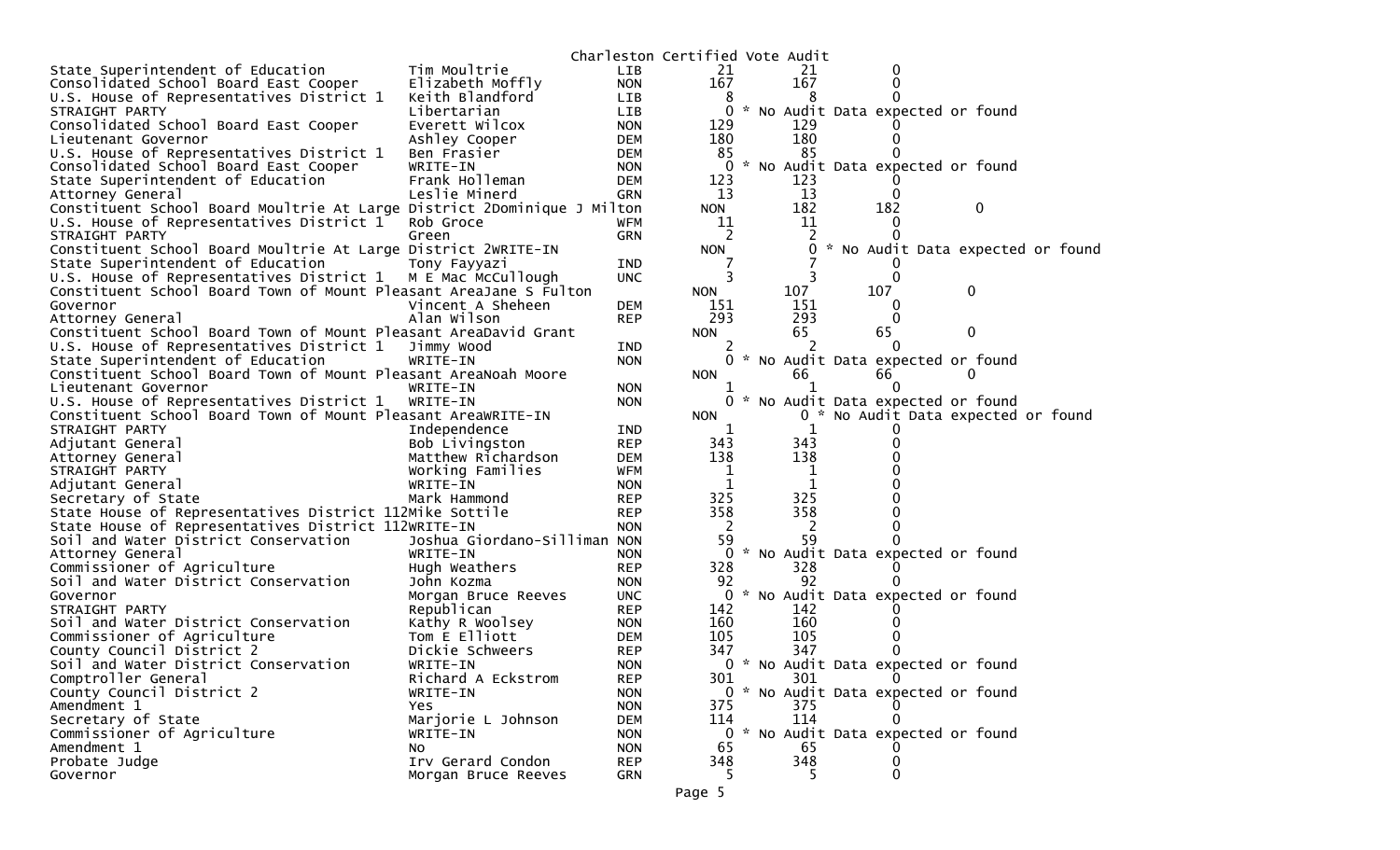| Amendment 2<br>364.<br>Yes.<br><b>NON</b><br>0<br>140<br>140<br>Comptroller General<br>Robert Barber<br><b>DEM</b><br>0 * No Audit Data expected or found<br>Probate Judge<br>WRITE-IN<br><b>NON</b><br><b>NON</b><br>74<br>74<br>Amendment 2<br>NO.<br>49<br>49<br>Tom Clements<br><b>GRN</b><br>$\Omega$<br>U.S. Senate<br>* No Audit Data expected or found<br>0<br>Governor<br>WRITE-IN<br><b>NON</b><br>310<br><b>NON</b><br>310<br>Amendment 3<br><b>Yes</b><br>351<br>351<br>Register of Mesne Conveyence<br>Charlie Lybrand<br><b>REP</b><br>0 * No Audit Data expected or found<br>Secretary of State<br>WRITE-IN<br><b>NON</b><br>109<br>Amendment 3<br><b>NON</b><br>109<br>No.<br>312<br>312<br>Jim DeMint<br><b>REP</b><br>0<br>U.S. Senate<br>0 * No Audit Data expected or found<br>Register of Mesne Conveyence<br>WRITE-IN<br><b>NON</b><br>321<br>321<br>Amendment 4<br><b>NON</b><br>Yes<br>0 * No Audit Data expected or found<br>Comptroller General<br>WRITE-IN<br><b>NON</b><br>38<br>38<br><b>DEM</b><br>STRAIGHT PARTY<br>Democratic<br>101<br>Amendment 4<br>101<br>No<br><b>NON</b><br>184<br>184<br>Consolidated School Board North Area<br>Cindy Bohn Coats<br><b>NON</b><br>44<br>44<br>U.S. Senate<br>Alvin M Greene<br><b>DEM</b><br>246<br>County Referendum<br><b>NON</b><br>246<br>Yes<br>United Citizens<br><b>UNC</b><br>STRAIGHT PARTY<br>1<br>1<br>Consolidated School Board North Area<br>$\mathbf{0}$<br>* No Audit Data expected or found<br><b>NON</b><br>WRITE-IN<br>County Referendum<br>159<br>159<br>No<br><b>NON</b><br>10<br>10<br>State Superintendent of Education<br>Doretha A Bull<br><b>GRN</b><br>0<br>31<br>31<br>U.S. Senate<br><b>NON</b><br>WRITE-IN<br>264<br>Referendum<br><b>NON</b><br>264<br><b>Yes</b><br>108<br>108<br>Michael Miller<br>Consolidated School Board West Ashley<br><b>NON</b><br>352<br>352<br>Curtis Loftis<br><b>REP</b><br>0<br>State Treasurer<br>Referendum<br>173<br>173<br>O<br>No.<br><b>NON</b><br>0011 Isle of Palms 1B<br>State House of Representatives District 112WRITE-IN<br>18<br>18<br><b>NON</b><br>0<br>26<br>26<br>State Superintendent of Education<br>0<br>Tim Moultrie<br><b>LIB</b><br>Constituent School Board Moultrie At Large District 2WRITE-IN<br>$\mathbf 0$<br>1<br><b>NON</b><br>429<br>429<br>0<br>U.S. Senate<br>Jim DeMint<br><b>REP</b><br>351<br>351<br>Lieutenant Governor<br>Ken Ard<br><b>REP</b><br>0<br>Matthew Richardson<br>204<br>204<br><b>DEM</b><br>Attorney General<br>0<br>158<br>Constituent School Board Town of Mount Pleasant AreaJane S Fulton<br>158<br>$\mathbf 0$<br><b>NON</b><br>260<br>260<br>Vincent A Sheheen<br><b>DEM</b><br>Governor<br>Alvin M Greene<br><b>DEM</b><br>51<br>51<br>U.S. Senate<br>0<br>County Council District 2<br>484<br>484<br>Dickie Schweers<br><b>REP</b><br>$\Omega$<br>$\mathbf 0$<br>Constituent School Board Town of Mount Pleasant AreaDavid Grant<br>96<br>96<br><b>NON</b><br>State Superintendent of Education<br>Frank Holleman<br>195<br>DEM<br>195<br>* No Audit Data expected or found<br>STRAIGHT PARTY<br>United Citizens<br><b>UNC</b><br>0<br>3<br>3<br>County Council District 2<br>WRITE-IN<br><b>NON</b><br>0<br><b>NON</b><br>83<br>83<br>Constituent School Board Town of Mount Pleasant AreaNoah Moore<br>0<br>Secretary of State<br>WRITE-IN<br><b>NON</b><br>2<br>0<br>2<br>48<br>U.S. Senate<br>48<br>WRITE-IN<br><b>NON</b><br>0 * No Audit Data expected or found<br>Attorney General<br>WRITE-IN<br><b>NON</b><br>Constituent School Board Town of Mount Pleasant AreaWRITE-IN<br><b>NON</b><br>0 * No Audit Data expected or found<br>Probate Judge<br>Irv Gerard Condon<br>471<br>471<br><b>REP</b><br>State Superintendent of Education<br>Tony Fayyazi<br>IND<br>2<br>2<br>0<br>8<br>8<br>0<br><b>GRN</b><br>Governor<br>Morgan Bruce Reeves |  | Charleston Certified Vote Audit |  |  |  |
|---------------------------------------------------------------------------------------------------------------------------------------------------------------------------------------------------------------------------------------------------------------------------------------------------------------------------------------------------------------------------------------------------------------------------------------------------------------------------------------------------------------------------------------------------------------------------------------------------------------------------------------------------------------------------------------------------------------------------------------------------------------------------------------------------------------------------------------------------------------------------------------------------------------------------------------------------------------------------------------------------------------------------------------------------------------------------------------------------------------------------------------------------------------------------------------------------------------------------------------------------------------------------------------------------------------------------------------------------------------------------------------------------------------------------------------------------------------------------------------------------------------------------------------------------------------------------------------------------------------------------------------------------------------------------------------------------------------------------------------------------------------------------------------------------------------------------------------------------------------------------------------------------------------------------------------------------------------------------------------------------------------------------------------------------------------------------------------------------------------------------------------------------------------------------------------------------------------------------------------------------------------------------------------------------------------------------------------------------------------------------------------------------------------------------------------------------------------------------------------------------------------------------------------------------------------------------------------------------------------------------------------------------------------------------------------------------------------------------------------------------------------------------------------------------------------------------------------------------------------------------------------------------------------------------------------------------------------------------------------------------------------------------------------------------------------------------------------------------------------------------------------------------------------------------------------------------------------------------------------------------------------------------------------------------------------------------------------------------------------------------------------------------------------------------------------------------------------------------------------------------------------------------------------------------------------------------------------------------------------------------------------------------------------------------------------------------------------------------------------------------------------------------------------------------------------------------------------------------------|--|---------------------------------|--|--|--|
|                                                                                                                                                                                                                                                                                                                                                                                                                                                                                                                                                                                                                                                                                                                                                                                                                                                                                                                                                                                                                                                                                                                                                                                                                                                                                                                                                                                                                                                                                                                                                                                                                                                                                                                                                                                                                                                                                                                                                                                                                                                                                                                                                                                                                                                                                                                                                                                                                                                                                                                                                                                                                                                                                                                                                                                                                                                                                                                                                                                                                                                                                                                                                                                                                                                                                                                                                                                                                                                                                                                                                                                                                                                                                                                                                                                                                                                         |  | 364                             |  |  |  |
|                                                                                                                                                                                                                                                                                                                                                                                                                                                                                                                                                                                                                                                                                                                                                                                                                                                                                                                                                                                                                                                                                                                                                                                                                                                                                                                                                                                                                                                                                                                                                                                                                                                                                                                                                                                                                                                                                                                                                                                                                                                                                                                                                                                                                                                                                                                                                                                                                                                                                                                                                                                                                                                                                                                                                                                                                                                                                                                                                                                                                                                                                                                                                                                                                                                                                                                                                                                                                                                                                                                                                                                                                                                                                                                                                                                                                                                         |  |                                 |  |  |  |
|                                                                                                                                                                                                                                                                                                                                                                                                                                                                                                                                                                                                                                                                                                                                                                                                                                                                                                                                                                                                                                                                                                                                                                                                                                                                                                                                                                                                                                                                                                                                                                                                                                                                                                                                                                                                                                                                                                                                                                                                                                                                                                                                                                                                                                                                                                                                                                                                                                                                                                                                                                                                                                                                                                                                                                                                                                                                                                                                                                                                                                                                                                                                                                                                                                                                                                                                                                                                                                                                                                                                                                                                                                                                                                                                                                                                                                                         |  |                                 |  |  |  |
|                                                                                                                                                                                                                                                                                                                                                                                                                                                                                                                                                                                                                                                                                                                                                                                                                                                                                                                                                                                                                                                                                                                                                                                                                                                                                                                                                                                                                                                                                                                                                                                                                                                                                                                                                                                                                                                                                                                                                                                                                                                                                                                                                                                                                                                                                                                                                                                                                                                                                                                                                                                                                                                                                                                                                                                                                                                                                                                                                                                                                                                                                                                                                                                                                                                                                                                                                                                                                                                                                                                                                                                                                                                                                                                                                                                                                                                         |  |                                 |  |  |  |
|                                                                                                                                                                                                                                                                                                                                                                                                                                                                                                                                                                                                                                                                                                                                                                                                                                                                                                                                                                                                                                                                                                                                                                                                                                                                                                                                                                                                                                                                                                                                                                                                                                                                                                                                                                                                                                                                                                                                                                                                                                                                                                                                                                                                                                                                                                                                                                                                                                                                                                                                                                                                                                                                                                                                                                                                                                                                                                                                                                                                                                                                                                                                                                                                                                                                                                                                                                                                                                                                                                                                                                                                                                                                                                                                                                                                                                                         |  |                                 |  |  |  |
|                                                                                                                                                                                                                                                                                                                                                                                                                                                                                                                                                                                                                                                                                                                                                                                                                                                                                                                                                                                                                                                                                                                                                                                                                                                                                                                                                                                                                                                                                                                                                                                                                                                                                                                                                                                                                                                                                                                                                                                                                                                                                                                                                                                                                                                                                                                                                                                                                                                                                                                                                                                                                                                                                                                                                                                                                                                                                                                                                                                                                                                                                                                                                                                                                                                                                                                                                                                                                                                                                                                                                                                                                                                                                                                                                                                                                                                         |  |                                 |  |  |  |
|                                                                                                                                                                                                                                                                                                                                                                                                                                                                                                                                                                                                                                                                                                                                                                                                                                                                                                                                                                                                                                                                                                                                                                                                                                                                                                                                                                                                                                                                                                                                                                                                                                                                                                                                                                                                                                                                                                                                                                                                                                                                                                                                                                                                                                                                                                                                                                                                                                                                                                                                                                                                                                                                                                                                                                                                                                                                                                                                                                                                                                                                                                                                                                                                                                                                                                                                                                                                                                                                                                                                                                                                                                                                                                                                                                                                                                                         |  |                                 |  |  |  |
|                                                                                                                                                                                                                                                                                                                                                                                                                                                                                                                                                                                                                                                                                                                                                                                                                                                                                                                                                                                                                                                                                                                                                                                                                                                                                                                                                                                                                                                                                                                                                                                                                                                                                                                                                                                                                                                                                                                                                                                                                                                                                                                                                                                                                                                                                                                                                                                                                                                                                                                                                                                                                                                                                                                                                                                                                                                                                                                                                                                                                                                                                                                                                                                                                                                                                                                                                                                                                                                                                                                                                                                                                                                                                                                                                                                                                                                         |  |                                 |  |  |  |
|                                                                                                                                                                                                                                                                                                                                                                                                                                                                                                                                                                                                                                                                                                                                                                                                                                                                                                                                                                                                                                                                                                                                                                                                                                                                                                                                                                                                                                                                                                                                                                                                                                                                                                                                                                                                                                                                                                                                                                                                                                                                                                                                                                                                                                                                                                                                                                                                                                                                                                                                                                                                                                                                                                                                                                                                                                                                                                                                                                                                                                                                                                                                                                                                                                                                                                                                                                                                                                                                                                                                                                                                                                                                                                                                                                                                                                                         |  |                                 |  |  |  |
|                                                                                                                                                                                                                                                                                                                                                                                                                                                                                                                                                                                                                                                                                                                                                                                                                                                                                                                                                                                                                                                                                                                                                                                                                                                                                                                                                                                                                                                                                                                                                                                                                                                                                                                                                                                                                                                                                                                                                                                                                                                                                                                                                                                                                                                                                                                                                                                                                                                                                                                                                                                                                                                                                                                                                                                                                                                                                                                                                                                                                                                                                                                                                                                                                                                                                                                                                                                                                                                                                                                                                                                                                                                                                                                                                                                                                                                         |  |                                 |  |  |  |
|                                                                                                                                                                                                                                                                                                                                                                                                                                                                                                                                                                                                                                                                                                                                                                                                                                                                                                                                                                                                                                                                                                                                                                                                                                                                                                                                                                                                                                                                                                                                                                                                                                                                                                                                                                                                                                                                                                                                                                                                                                                                                                                                                                                                                                                                                                                                                                                                                                                                                                                                                                                                                                                                                                                                                                                                                                                                                                                                                                                                                                                                                                                                                                                                                                                                                                                                                                                                                                                                                                                                                                                                                                                                                                                                                                                                                                                         |  |                                 |  |  |  |
|                                                                                                                                                                                                                                                                                                                                                                                                                                                                                                                                                                                                                                                                                                                                                                                                                                                                                                                                                                                                                                                                                                                                                                                                                                                                                                                                                                                                                                                                                                                                                                                                                                                                                                                                                                                                                                                                                                                                                                                                                                                                                                                                                                                                                                                                                                                                                                                                                                                                                                                                                                                                                                                                                                                                                                                                                                                                                                                                                                                                                                                                                                                                                                                                                                                                                                                                                                                                                                                                                                                                                                                                                                                                                                                                                                                                                                                         |  |                                 |  |  |  |
|                                                                                                                                                                                                                                                                                                                                                                                                                                                                                                                                                                                                                                                                                                                                                                                                                                                                                                                                                                                                                                                                                                                                                                                                                                                                                                                                                                                                                                                                                                                                                                                                                                                                                                                                                                                                                                                                                                                                                                                                                                                                                                                                                                                                                                                                                                                                                                                                                                                                                                                                                                                                                                                                                                                                                                                                                                                                                                                                                                                                                                                                                                                                                                                                                                                                                                                                                                                                                                                                                                                                                                                                                                                                                                                                                                                                                                                         |  |                                 |  |  |  |
|                                                                                                                                                                                                                                                                                                                                                                                                                                                                                                                                                                                                                                                                                                                                                                                                                                                                                                                                                                                                                                                                                                                                                                                                                                                                                                                                                                                                                                                                                                                                                                                                                                                                                                                                                                                                                                                                                                                                                                                                                                                                                                                                                                                                                                                                                                                                                                                                                                                                                                                                                                                                                                                                                                                                                                                                                                                                                                                                                                                                                                                                                                                                                                                                                                                                                                                                                                                                                                                                                                                                                                                                                                                                                                                                                                                                                                                         |  |                                 |  |  |  |
|                                                                                                                                                                                                                                                                                                                                                                                                                                                                                                                                                                                                                                                                                                                                                                                                                                                                                                                                                                                                                                                                                                                                                                                                                                                                                                                                                                                                                                                                                                                                                                                                                                                                                                                                                                                                                                                                                                                                                                                                                                                                                                                                                                                                                                                                                                                                                                                                                                                                                                                                                                                                                                                                                                                                                                                                                                                                                                                                                                                                                                                                                                                                                                                                                                                                                                                                                                                                                                                                                                                                                                                                                                                                                                                                                                                                                                                         |  |                                 |  |  |  |
|                                                                                                                                                                                                                                                                                                                                                                                                                                                                                                                                                                                                                                                                                                                                                                                                                                                                                                                                                                                                                                                                                                                                                                                                                                                                                                                                                                                                                                                                                                                                                                                                                                                                                                                                                                                                                                                                                                                                                                                                                                                                                                                                                                                                                                                                                                                                                                                                                                                                                                                                                                                                                                                                                                                                                                                                                                                                                                                                                                                                                                                                                                                                                                                                                                                                                                                                                                                                                                                                                                                                                                                                                                                                                                                                                                                                                                                         |  |                                 |  |  |  |
|                                                                                                                                                                                                                                                                                                                                                                                                                                                                                                                                                                                                                                                                                                                                                                                                                                                                                                                                                                                                                                                                                                                                                                                                                                                                                                                                                                                                                                                                                                                                                                                                                                                                                                                                                                                                                                                                                                                                                                                                                                                                                                                                                                                                                                                                                                                                                                                                                                                                                                                                                                                                                                                                                                                                                                                                                                                                                                                                                                                                                                                                                                                                                                                                                                                                                                                                                                                                                                                                                                                                                                                                                                                                                                                                                                                                                                                         |  |                                 |  |  |  |
|                                                                                                                                                                                                                                                                                                                                                                                                                                                                                                                                                                                                                                                                                                                                                                                                                                                                                                                                                                                                                                                                                                                                                                                                                                                                                                                                                                                                                                                                                                                                                                                                                                                                                                                                                                                                                                                                                                                                                                                                                                                                                                                                                                                                                                                                                                                                                                                                                                                                                                                                                                                                                                                                                                                                                                                                                                                                                                                                                                                                                                                                                                                                                                                                                                                                                                                                                                                                                                                                                                                                                                                                                                                                                                                                                                                                                                                         |  |                                 |  |  |  |
|                                                                                                                                                                                                                                                                                                                                                                                                                                                                                                                                                                                                                                                                                                                                                                                                                                                                                                                                                                                                                                                                                                                                                                                                                                                                                                                                                                                                                                                                                                                                                                                                                                                                                                                                                                                                                                                                                                                                                                                                                                                                                                                                                                                                                                                                                                                                                                                                                                                                                                                                                                                                                                                                                                                                                                                                                                                                                                                                                                                                                                                                                                                                                                                                                                                                                                                                                                                                                                                                                                                                                                                                                                                                                                                                                                                                                                                         |  |                                 |  |  |  |
|                                                                                                                                                                                                                                                                                                                                                                                                                                                                                                                                                                                                                                                                                                                                                                                                                                                                                                                                                                                                                                                                                                                                                                                                                                                                                                                                                                                                                                                                                                                                                                                                                                                                                                                                                                                                                                                                                                                                                                                                                                                                                                                                                                                                                                                                                                                                                                                                                                                                                                                                                                                                                                                                                                                                                                                                                                                                                                                                                                                                                                                                                                                                                                                                                                                                                                                                                                                                                                                                                                                                                                                                                                                                                                                                                                                                                                                         |  |                                 |  |  |  |
|                                                                                                                                                                                                                                                                                                                                                                                                                                                                                                                                                                                                                                                                                                                                                                                                                                                                                                                                                                                                                                                                                                                                                                                                                                                                                                                                                                                                                                                                                                                                                                                                                                                                                                                                                                                                                                                                                                                                                                                                                                                                                                                                                                                                                                                                                                                                                                                                                                                                                                                                                                                                                                                                                                                                                                                                                                                                                                                                                                                                                                                                                                                                                                                                                                                                                                                                                                                                                                                                                                                                                                                                                                                                                                                                                                                                                                                         |  |                                 |  |  |  |
|                                                                                                                                                                                                                                                                                                                                                                                                                                                                                                                                                                                                                                                                                                                                                                                                                                                                                                                                                                                                                                                                                                                                                                                                                                                                                                                                                                                                                                                                                                                                                                                                                                                                                                                                                                                                                                                                                                                                                                                                                                                                                                                                                                                                                                                                                                                                                                                                                                                                                                                                                                                                                                                                                                                                                                                                                                                                                                                                                                                                                                                                                                                                                                                                                                                                                                                                                                                                                                                                                                                                                                                                                                                                                                                                                                                                                                                         |  |                                 |  |  |  |
|                                                                                                                                                                                                                                                                                                                                                                                                                                                                                                                                                                                                                                                                                                                                                                                                                                                                                                                                                                                                                                                                                                                                                                                                                                                                                                                                                                                                                                                                                                                                                                                                                                                                                                                                                                                                                                                                                                                                                                                                                                                                                                                                                                                                                                                                                                                                                                                                                                                                                                                                                                                                                                                                                                                                                                                                                                                                                                                                                                                                                                                                                                                                                                                                                                                                                                                                                                                                                                                                                                                                                                                                                                                                                                                                                                                                                                                         |  |                                 |  |  |  |
|                                                                                                                                                                                                                                                                                                                                                                                                                                                                                                                                                                                                                                                                                                                                                                                                                                                                                                                                                                                                                                                                                                                                                                                                                                                                                                                                                                                                                                                                                                                                                                                                                                                                                                                                                                                                                                                                                                                                                                                                                                                                                                                                                                                                                                                                                                                                                                                                                                                                                                                                                                                                                                                                                                                                                                                                                                                                                                                                                                                                                                                                                                                                                                                                                                                                                                                                                                                                                                                                                                                                                                                                                                                                                                                                                                                                                                                         |  |                                 |  |  |  |
|                                                                                                                                                                                                                                                                                                                                                                                                                                                                                                                                                                                                                                                                                                                                                                                                                                                                                                                                                                                                                                                                                                                                                                                                                                                                                                                                                                                                                                                                                                                                                                                                                                                                                                                                                                                                                                                                                                                                                                                                                                                                                                                                                                                                                                                                                                                                                                                                                                                                                                                                                                                                                                                                                                                                                                                                                                                                                                                                                                                                                                                                                                                                                                                                                                                                                                                                                                                                                                                                                                                                                                                                                                                                                                                                                                                                                                                         |  |                                 |  |  |  |
|                                                                                                                                                                                                                                                                                                                                                                                                                                                                                                                                                                                                                                                                                                                                                                                                                                                                                                                                                                                                                                                                                                                                                                                                                                                                                                                                                                                                                                                                                                                                                                                                                                                                                                                                                                                                                                                                                                                                                                                                                                                                                                                                                                                                                                                                                                                                                                                                                                                                                                                                                                                                                                                                                                                                                                                                                                                                                                                                                                                                                                                                                                                                                                                                                                                                                                                                                                                                                                                                                                                                                                                                                                                                                                                                                                                                                                                         |  |                                 |  |  |  |
|                                                                                                                                                                                                                                                                                                                                                                                                                                                                                                                                                                                                                                                                                                                                                                                                                                                                                                                                                                                                                                                                                                                                                                                                                                                                                                                                                                                                                                                                                                                                                                                                                                                                                                                                                                                                                                                                                                                                                                                                                                                                                                                                                                                                                                                                                                                                                                                                                                                                                                                                                                                                                                                                                                                                                                                                                                                                                                                                                                                                                                                                                                                                                                                                                                                                                                                                                                                                                                                                                                                                                                                                                                                                                                                                                                                                                                                         |  |                                 |  |  |  |
|                                                                                                                                                                                                                                                                                                                                                                                                                                                                                                                                                                                                                                                                                                                                                                                                                                                                                                                                                                                                                                                                                                                                                                                                                                                                                                                                                                                                                                                                                                                                                                                                                                                                                                                                                                                                                                                                                                                                                                                                                                                                                                                                                                                                                                                                                                                                                                                                                                                                                                                                                                                                                                                                                                                                                                                                                                                                                                                                                                                                                                                                                                                                                                                                                                                                                                                                                                                                                                                                                                                                                                                                                                                                                                                                                                                                                                                         |  |                                 |  |  |  |
|                                                                                                                                                                                                                                                                                                                                                                                                                                                                                                                                                                                                                                                                                                                                                                                                                                                                                                                                                                                                                                                                                                                                                                                                                                                                                                                                                                                                                                                                                                                                                                                                                                                                                                                                                                                                                                                                                                                                                                                                                                                                                                                                                                                                                                                                                                                                                                                                                                                                                                                                                                                                                                                                                                                                                                                                                                                                                                                                                                                                                                                                                                                                                                                                                                                                                                                                                                                                                                                                                                                                                                                                                                                                                                                                                                                                                                                         |  |                                 |  |  |  |
|                                                                                                                                                                                                                                                                                                                                                                                                                                                                                                                                                                                                                                                                                                                                                                                                                                                                                                                                                                                                                                                                                                                                                                                                                                                                                                                                                                                                                                                                                                                                                                                                                                                                                                                                                                                                                                                                                                                                                                                                                                                                                                                                                                                                                                                                                                                                                                                                                                                                                                                                                                                                                                                                                                                                                                                                                                                                                                                                                                                                                                                                                                                                                                                                                                                                                                                                                                                                                                                                                                                                                                                                                                                                                                                                                                                                                                                         |  |                                 |  |  |  |
|                                                                                                                                                                                                                                                                                                                                                                                                                                                                                                                                                                                                                                                                                                                                                                                                                                                                                                                                                                                                                                                                                                                                                                                                                                                                                                                                                                                                                                                                                                                                                                                                                                                                                                                                                                                                                                                                                                                                                                                                                                                                                                                                                                                                                                                                                                                                                                                                                                                                                                                                                                                                                                                                                                                                                                                                                                                                                                                                                                                                                                                                                                                                                                                                                                                                                                                                                                                                                                                                                                                                                                                                                                                                                                                                                                                                                                                         |  |                                 |  |  |  |
|                                                                                                                                                                                                                                                                                                                                                                                                                                                                                                                                                                                                                                                                                                                                                                                                                                                                                                                                                                                                                                                                                                                                                                                                                                                                                                                                                                                                                                                                                                                                                                                                                                                                                                                                                                                                                                                                                                                                                                                                                                                                                                                                                                                                                                                                                                                                                                                                                                                                                                                                                                                                                                                                                                                                                                                                                                                                                                                                                                                                                                                                                                                                                                                                                                                                                                                                                                                                                                                                                                                                                                                                                                                                                                                                                                                                                                                         |  |                                 |  |  |  |
|                                                                                                                                                                                                                                                                                                                                                                                                                                                                                                                                                                                                                                                                                                                                                                                                                                                                                                                                                                                                                                                                                                                                                                                                                                                                                                                                                                                                                                                                                                                                                                                                                                                                                                                                                                                                                                                                                                                                                                                                                                                                                                                                                                                                                                                                                                                                                                                                                                                                                                                                                                                                                                                                                                                                                                                                                                                                                                                                                                                                                                                                                                                                                                                                                                                                                                                                                                                                                                                                                                                                                                                                                                                                                                                                                                                                                                                         |  |                                 |  |  |  |
|                                                                                                                                                                                                                                                                                                                                                                                                                                                                                                                                                                                                                                                                                                                                                                                                                                                                                                                                                                                                                                                                                                                                                                                                                                                                                                                                                                                                                                                                                                                                                                                                                                                                                                                                                                                                                                                                                                                                                                                                                                                                                                                                                                                                                                                                                                                                                                                                                                                                                                                                                                                                                                                                                                                                                                                                                                                                                                                                                                                                                                                                                                                                                                                                                                                                                                                                                                                                                                                                                                                                                                                                                                                                                                                                                                                                                                                         |  |                                 |  |  |  |
|                                                                                                                                                                                                                                                                                                                                                                                                                                                                                                                                                                                                                                                                                                                                                                                                                                                                                                                                                                                                                                                                                                                                                                                                                                                                                                                                                                                                                                                                                                                                                                                                                                                                                                                                                                                                                                                                                                                                                                                                                                                                                                                                                                                                                                                                                                                                                                                                                                                                                                                                                                                                                                                                                                                                                                                                                                                                                                                                                                                                                                                                                                                                                                                                                                                                                                                                                                                                                                                                                                                                                                                                                                                                                                                                                                                                                                                         |  |                                 |  |  |  |
|                                                                                                                                                                                                                                                                                                                                                                                                                                                                                                                                                                                                                                                                                                                                                                                                                                                                                                                                                                                                                                                                                                                                                                                                                                                                                                                                                                                                                                                                                                                                                                                                                                                                                                                                                                                                                                                                                                                                                                                                                                                                                                                                                                                                                                                                                                                                                                                                                                                                                                                                                                                                                                                                                                                                                                                                                                                                                                                                                                                                                                                                                                                                                                                                                                                                                                                                                                                                                                                                                                                                                                                                                                                                                                                                                                                                                                                         |  |                                 |  |  |  |
|                                                                                                                                                                                                                                                                                                                                                                                                                                                                                                                                                                                                                                                                                                                                                                                                                                                                                                                                                                                                                                                                                                                                                                                                                                                                                                                                                                                                                                                                                                                                                                                                                                                                                                                                                                                                                                                                                                                                                                                                                                                                                                                                                                                                                                                                                                                                                                                                                                                                                                                                                                                                                                                                                                                                                                                                                                                                                                                                                                                                                                                                                                                                                                                                                                                                                                                                                                                                                                                                                                                                                                                                                                                                                                                                                                                                                                                         |  |                                 |  |  |  |
|                                                                                                                                                                                                                                                                                                                                                                                                                                                                                                                                                                                                                                                                                                                                                                                                                                                                                                                                                                                                                                                                                                                                                                                                                                                                                                                                                                                                                                                                                                                                                                                                                                                                                                                                                                                                                                                                                                                                                                                                                                                                                                                                                                                                                                                                                                                                                                                                                                                                                                                                                                                                                                                                                                                                                                                                                                                                                                                                                                                                                                                                                                                                                                                                                                                                                                                                                                                                                                                                                                                                                                                                                                                                                                                                                                                                                                                         |  |                                 |  |  |  |
|                                                                                                                                                                                                                                                                                                                                                                                                                                                                                                                                                                                                                                                                                                                                                                                                                                                                                                                                                                                                                                                                                                                                                                                                                                                                                                                                                                                                                                                                                                                                                                                                                                                                                                                                                                                                                                                                                                                                                                                                                                                                                                                                                                                                                                                                                                                                                                                                                                                                                                                                                                                                                                                                                                                                                                                                                                                                                                                                                                                                                                                                                                                                                                                                                                                                                                                                                                                                                                                                                                                                                                                                                                                                                                                                                                                                                                                         |  |                                 |  |  |  |
|                                                                                                                                                                                                                                                                                                                                                                                                                                                                                                                                                                                                                                                                                                                                                                                                                                                                                                                                                                                                                                                                                                                                                                                                                                                                                                                                                                                                                                                                                                                                                                                                                                                                                                                                                                                                                                                                                                                                                                                                                                                                                                                                                                                                                                                                                                                                                                                                                                                                                                                                                                                                                                                                                                                                                                                                                                                                                                                                                                                                                                                                                                                                                                                                                                                                                                                                                                                                                                                                                                                                                                                                                                                                                                                                                                                                                                                         |  |                                 |  |  |  |
|                                                                                                                                                                                                                                                                                                                                                                                                                                                                                                                                                                                                                                                                                                                                                                                                                                                                                                                                                                                                                                                                                                                                                                                                                                                                                                                                                                                                                                                                                                                                                                                                                                                                                                                                                                                                                                                                                                                                                                                                                                                                                                                                                                                                                                                                                                                                                                                                                                                                                                                                                                                                                                                                                                                                                                                                                                                                                                                                                                                                                                                                                                                                                                                                                                                                                                                                                                                                                                                                                                                                                                                                                                                                                                                                                                                                                                                         |  |                                 |  |  |  |
|                                                                                                                                                                                                                                                                                                                                                                                                                                                                                                                                                                                                                                                                                                                                                                                                                                                                                                                                                                                                                                                                                                                                                                                                                                                                                                                                                                                                                                                                                                                                                                                                                                                                                                                                                                                                                                                                                                                                                                                                                                                                                                                                                                                                                                                                                                                                                                                                                                                                                                                                                                                                                                                                                                                                                                                                                                                                                                                                                                                                                                                                                                                                                                                                                                                                                                                                                                                                                                                                                                                                                                                                                                                                                                                                                                                                                                                         |  |                                 |  |  |  |
|                                                                                                                                                                                                                                                                                                                                                                                                                                                                                                                                                                                                                                                                                                                                                                                                                                                                                                                                                                                                                                                                                                                                                                                                                                                                                                                                                                                                                                                                                                                                                                                                                                                                                                                                                                                                                                                                                                                                                                                                                                                                                                                                                                                                                                                                                                                                                                                                                                                                                                                                                                                                                                                                                                                                                                                                                                                                                                                                                                                                                                                                                                                                                                                                                                                                                                                                                                                                                                                                                                                                                                                                                                                                                                                                                                                                                                                         |  |                                 |  |  |  |
|                                                                                                                                                                                                                                                                                                                                                                                                                                                                                                                                                                                                                                                                                                                                                                                                                                                                                                                                                                                                                                                                                                                                                                                                                                                                                                                                                                                                                                                                                                                                                                                                                                                                                                                                                                                                                                                                                                                                                                                                                                                                                                                                                                                                                                                                                                                                                                                                                                                                                                                                                                                                                                                                                                                                                                                                                                                                                                                                                                                                                                                                                                                                                                                                                                                                                                                                                                                                                                                                                                                                                                                                                                                                                                                                                                                                                                                         |  |                                 |  |  |  |
|                                                                                                                                                                                                                                                                                                                                                                                                                                                                                                                                                                                                                                                                                                                                                                                                                                                                                                                                                                                                                                                                                                                                                                                                                                                                                                                                                                                                                                                                                                                                                                                                                                                                                                                                                                                                                                                                                                                                                                                                                                                                                                                                                                                                                                                                                                                                                                                                                                                                                                                                                                                                                                                                                                                                                                                                                                                                                                                                                                                                                                                                                                                                                                                                                                                                                                                                                                                                                                                                                                                                                                                                                                                                                                                                                                                                                                                         |  |                                 |  |  |  |
|                                                                                                                                                                                                                                                                                                                                                                                                                                                                                                                                                                                                                                                                                                                                                                                                                                                                                                                                                                                                                                                                                                                                                                                                                                                                                                                                                                                                                                                                                                                                                                                                                                                                                                                                                                                                                                                                                                                                                                                                                                                                                                                                                                                                                                                                                                                                                                                                                                                                                                                                                                                                                                                                                                                                                                                                                                                                                                                                                                                                                                                                                                                                                                                                                                                                                                                                                                                                                                                                                                                                                                                                                                                                                                                                                                                                                                                         |  |                                 |  |  |  |
|                                                                                                                                                                                                                                                                                                                                                                                                                                                                                                                                                                                                                                                                                                                                                                                                                                                                                                                                                                                                                                                                                                                                                                                                                                                                                                                                                                                                                                                                                                                                                                                                                                                                                                                                                                                                                                                                                                                                                                                                                                                                                                                                                                                                                                                                                                                                                                                                                                                                                                                                                                                                                                                                                                                                                                                                                                                                                                                                                                                                                                                                                                                                                                                                                                                                                                                                                                                                                                                                                                                                                                                                                                                                                                                                                                                                                                                         |  |                                 |  |  |  |
|                                                                                                                                                                                                                                                                                                                                                                                                                                                                                                                                                                                                                                                                                                                                                                                                                                                                                                                                                                                                                                                                                                                                                                                                                                                                                                                                                                                                                                                                                                                                                                                                                                                                                                                                                                                                                                                                                                                                                                                                                                                                                                                                                                                                                                                                                                                                                                                                                                                                                                                                                                                                                                                                                                                                                                                                                                                                                                                                                                                                                                                                                                                                                                                                                                                                                                                                                                                                                                                                                                                                                                                                                                                                                                                                                                                                                                                         |  |                                 |  |  |  |
|                                                                                                                                                                                                                                                                                                                                                                                                                                                                                                                                                                                                                                                                                                                                                                                                                                                                                                                                                                                                                                                                                                                                                                                                                                                                                                                                                                                                                                                                                                                                                                                                                                                                                                                                                                                                                                                                                                                                                                                                                                                                                                                                                                                                                                                                                                                                                                                                                                                                                                                                                                                                                                                                                                                                                                                                                                                                                                                                                                                                                                                                                                                                                                                                                                                                                                                                                                                                                                                                                                                                                                                                                                                                                                                                                                                                                                                         |  |                                 |  |  |  |
|                                                                                                                                                                                                                                                                                                                                                                                                                                                                                                                                                                                                                                                                                                                                                                                                                                                                                                                                                                                                                                                                                                                                                                                                                                                                                                                                                                                                                                                                                                                                                                                                                                                                                                                                                                                                                                                                                                                                                                                                                                                                                                                                                                                                                                                                                                                                                                                                                                                                                                                                                                                                                                                                                                                                                                                                                                                                                                                                                                                                                                                                                                                                                                                                                                                                                                                                                                                                                                                                                                                                                                                                                                                                                                                                                                                                                                                         |  |                                 |  |  |  |
|                                                                                                                                                                                                                                                                                                                                                                                                                                                                                                                                                                                                                                                                                                                                                                                                                                                                                                                                                                                                                                                                                                                                                                                                                                                                                                                                                                                                                                                                                                                                                                                                                                                                                                                                                                                                                                                                                                                                                                                                                                                                                                                                                                                                                                                                                                                                                                                                                                                                                                                                                                                                                                                                                                                                                                                                                                                                                                                                                                                                                                                                                                                                                                                                                                                                                                                                                                                                                                                                                                                                                                                                                                                                                                                                                                                                                                                         |  |                                 |  |  |  |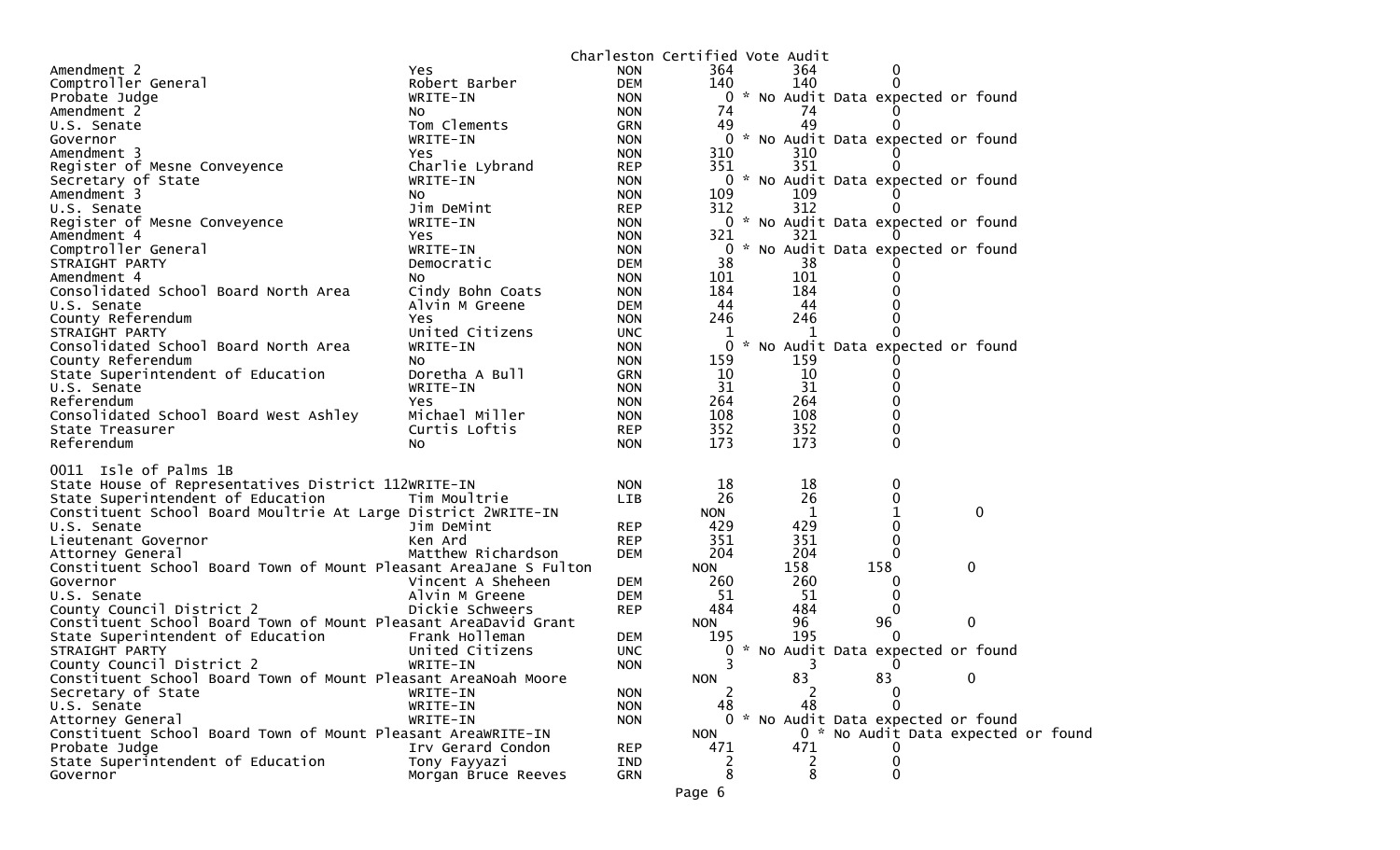|                                          |                              |            | Charleston Certified Vote Audit |     |                                   |  |
|------------------------------------------|------------------------------|------------|---------------------------------|-----|-----------------------------------|--|
| U.S. House of Representatives District 1 | Robert Dobbs                 | <b>GRN</b> | 17                              | 17  | 0                                 |  |
| Probate Judge                            | WRITE-IN                     | <b>NON</b> | 4                               | 4   |                                   |  |
| Lieutenant Governor                      | Ashley Cooper                | <b>DEM</b> | 279                             | 279 |                                   |  |
| STRAIGHT PARTY                           | Libertarian                  | <b>LIB</b> |                                 |     |                                   |  |
| State Superintendent of Education        | WRITE-IN                     | <b>NON</b> | 0                               |     | * No Audit Data expected or found |  |
| Register of Mesne Conveyence             | Charlie Lybrand              | <b>REP</b> | 475                             | 475 |                                   |  |
| Soil and Water District Conservation     | Joshua Giordano-Silliman NON |            | 85                              | 85  |                                   |  |
| U.S. House of Representatives District 1 | Tim Scott                    | <b>REP</b> | 451                             | 451 |                                   |  |
| Comptroller General                      | Richard A Eckstrom           | <b>REP</b> | 380                             | 380 |                                   |  |
| State Treasurer                          | Curtis Loftis                | <b>REP</b> | 478                             | 478 |                                   |  |
| Soil and Water District Conservation     | John Kozma                   | <b>NON</b> | 131                             | 131 |                                   |  |
| Register of Mesne Conveyence             | WRITE-IN                     | <b>NON</b> | 5                               | 5   |                                   |  |
| Governor                                 | Morgan Bruce Reeves          | <b>UNC</b> | 4                               |     |                                   |  |
| U.S. House of Representatives District 1 | Keith Blandford              | <b>LIB</b> | 16                              | 16  |                                   |  |
| Soil and Water District Conservation     | Kathy R Woolsey              | <b>NON</b> | 233                             | 233 |                                   |  |
| Adjutant General                         | Bob Livingston               | <b>REP</b> | 471                             | 471 |                                   |  |
| Consolidated School Board North Area     | Cindy Bohn Coats             | <b>NON</b> | 290                             | 290 |                                   |  |
| STRAIGHT PARTY                           | Working Families             | <b>WFM</b> | 0                               |     | * No Audit Data expected or found |  |
| Soil and Water District Conservation     | WRITE-IN                     | <b>NON</b> |                                 |     |                                   |  |
| Comptroller General                      | Robert Barber                | <b>DEM</b> | 223                             | 223 |                                   |  |
| U.S. House of Representatives District 1 | Ben Frasier                  | <b>DEM</b> | 120                             | 120 |                                   |  |
| Consolidated School Board North Area     | WRITE-IN                     | <b>NON</b> | 4                               | 4   |                                   |  |
| Amendment 1                              | Yes                          | <b>NON</b> | 528                             | 528 |                                   |  |
| Lieutenant Governor                      | WRITE-IN                     | <b>NON</b> | 0                               |     | No Audit Data expected or found   |  |
| Adjutant General                         | WRITE-IN                     | <b>NON</b> |                                 |     |                                   |  |
| State Treasurer                          | WRITE-IN                     | <b>NON</b> | 9                               | 9   |                                   |  |
| Amendment 1                              | NO.                          | <b>NON</b> | 105                             | 105 |                                   |  |
| Consolidated School Board West Ashley    | Michael Miller               | <b>NON</b> | 166                             | 166 |                                   |  |
| U.S. House of Representatives District 1 | Rob Groce                    | <b>WFM</b> | 20                              | 20  |                                   |  |
| STRAIGHT PARTY                           | Democratic                   | <b>DEM</b> | 38                              | 38  |                                   |  |
| Amendment 2                              | Yes                          | <b>NON</b> | 535                             | 535 |                                   |  |
| Comptroller General                      | WRITE-IN                     | <b>NON</b> | 0                               |     | * No Audit Data expected or found |  |
| Consolidated School Board West Ashley    | Mary Ann Taylor              | <b>NON</b> | 201                             | 201 |                                   |  |
| Commissioner of Agriculture              | Hugh Weathers                | <b>REP</b> | 441                             | 441 |                                   |  |
| Amendment 2                              | NO.                          | <b>NON</b> | 92                              | 92  |                                   |  |
| U.S. House of Representatives District 1 | M E Mac McCullough           | <b>UNC</b> | 3                               |     |                                   |  |
| Governor                                 | Nikki R Haley                | <b>REP</b> | 363                             | 363 |                                   |  |
| Consolidated School Board West Ashley    | WRITE-IN                     | <b>NON</b> | 0                               |     | * No Audit Data expected or found |  |
| Amendment 3                              | Yes                          | <b>NON</b> | 457                             | 457 |                                   |  |
| Governor                                 | WRITE-IN                     | <b>NON</b> | 1                               | T   |                                   |  |
| Attorney General                         | Leslie Minerd                | <b>GRN</b> | 19                              | 19  |                                   |  |
| U.S. House of Representatives District 1 | Jimmy Wood                   | IND.       | 4                               | 4   |                                   |  |
| Amendment 3                              | NO.                          | <b>NON</b> | 165                             | 165 |                                   |  |
| Consolidated School Board East Cooper    | Craig Ascue                  | <b>NON</b> | 271                             | 271 | $\Omega$                          |  |
| Commissioner of Agriculture              | Tom E Elliott                | <b>DEM</b> | 155                             | 155 | 0                                 |  |
| State Superintendent of Education        | Doretha A Bull               | <b>GRN</b> | 17                              | 17  | 0                                 |  |
| Amendment 4                              | <b>Yes</b>                   | <b>NON</b> | 461                             | 461 | ∩                                 |  |
| Secretary of State                       | Mark Hammond                 | <b>REP</b> | 434                             | 434 | 0                                 |  |
| Consolidated School Board East Cooper    | Elizabeth Moffly             | <b>NON</b> | 234                             | 234 | 0                                 |  |
| U.S. House of Representatives District 1 | WRITE-IN                     | <b>NON</b> | 0                               |     | * No Audit Data expected or found |  |
| Amendment 4                              | NO.                          | <b>NON</b> | 158                             | 158 |                                   |  |
| STRAIGHT PARTY                           | Independence                 | IND        | 5.                              | 5.  | 0                                 |  |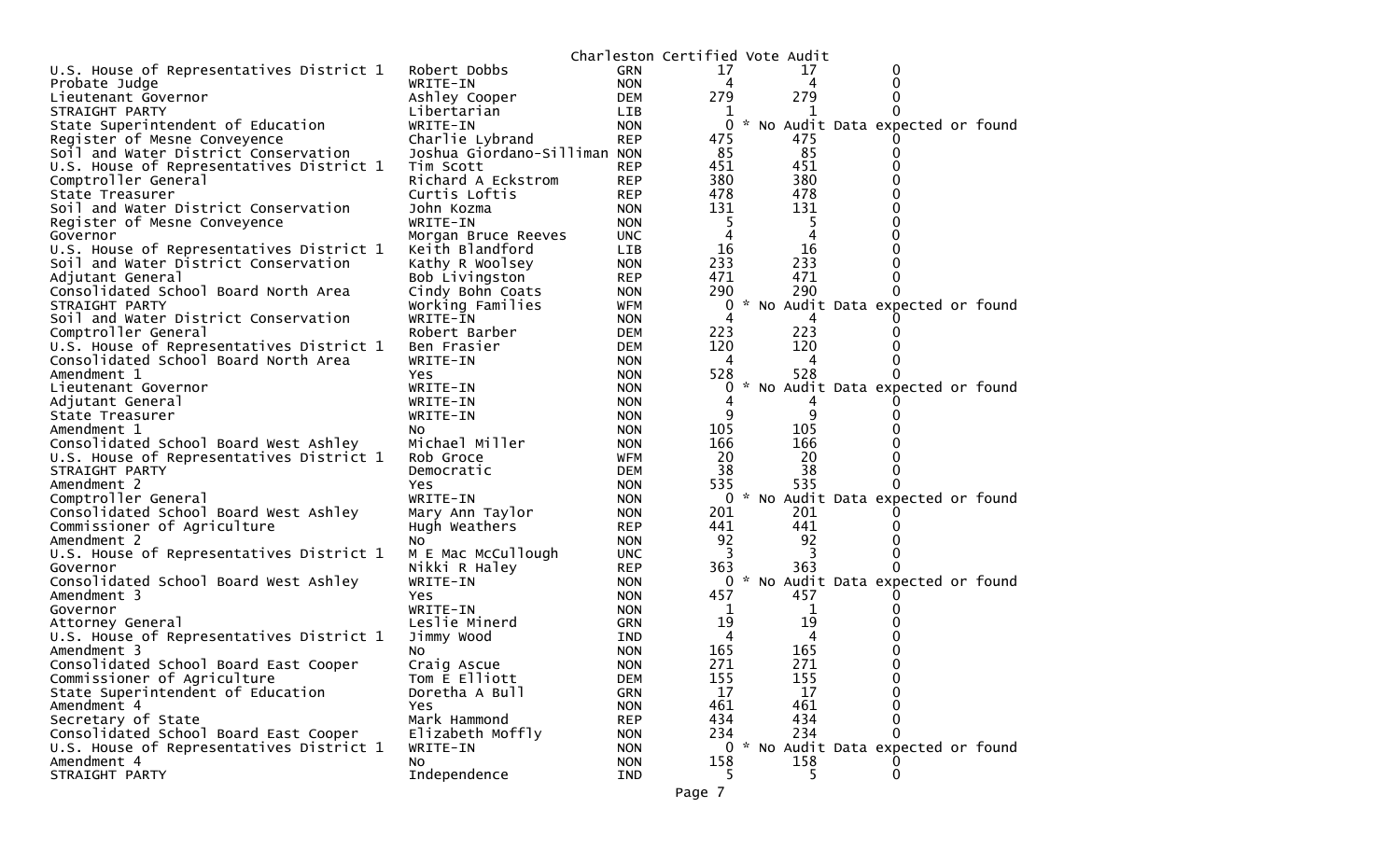|                                                                                    |                                |                          |            | Charleston Certified Vote Audit |                                     |                                     |  |
|------------------------------------------------------------------------------------|--------------------------------|--------------------------|------------|---------------------------------|-------------------------------------|-------------------------------------|--|
| Commissioner of Agriculture                                                        | WRITE-IN                       | <b>NON</b>               |            |                                 | 0 * No Audit Data expected or found |                                     |  |
| Consolidated School Board East Cooper                                              | Everett Wilcox                 | <b>NON</b>               | 234        | 234                             |                                     |                                     |  |
| County Referendum                                                                  | Yes                            | <b>NON</b>               | 332        | 332                             |                                     |                                     |  |
| STRAIGHT PARTY                                                                     | Republican                     | <b>REP</b>               | 173        | 173                             |                                     |                                     |  |
| State Superintendent of Education                                                  | Mick Zais                      | <b>REP</b>               | 372        | 372                             |                                     |                                     |  |
| Attorney General                                                                   | Alan Wilson                    | <b>REP</b>               | 393        | 393                             |                                     |                                     |  |
| County Referendum                                                                  | NO.                            | <b>NON</b>               | 241        | 241                             |                                     |                                     |  |
| Consolidated School Board East Cooper                                              | WRITE-IN                       | <b>NON</b>               | 1          | 1                               |                                     |                                     |  |
| U.S. Senate                                                                        | Tom Clements                   | <b>GRN</b>               | 96         | 96                              |                                     |                                     |  |
| STRAIGHT PARTY                                                                     | Green                          | <b>GRN</b>               |            | 1                               |                                     |                                     |  |
| Referendum                                                                         | Yes                            | <b>NON</b>               | 359        | 359                             | 0                                   |                                     |  |
| State House of Representatives District 112Mike Sottile                            |                                | <b>REP</b>               | 510        | 510                             | $\Omega$                            |                                     |  |
| Constituent School Board Moultrie At Large District 2Dominique J Milton            |                                |                          | <b>NON</b> | 276                             | 276                                 | $\mathbf 0$                         |  |
| Secretary of State                                                                 | Marjorie L Johnson             | <b>DEM</b>               | 166        | 166                             | 0                                   |                                     |  |
| Referendum                                                                         | NO.                            | <b>NON</b>               | 262        | 262                             | $\Omega$                            |                                     |  |
|                                                                                    |                                |                          |            |                                 |                                     |                                     |  |
| 0012 Isle of Palms 1C                                                              |                                |                          |            |                                 |                                     |                                     |  |
| Commissioner of Agriculture                                                        | WRITE-IN                       | <b>NON</b>               |            |                                 | 0 * No Audit Data expected or found |                                     |  |
| Secretary of State<br>Constituent School Board Town of Mount Pleasant AreaWRITE-IN | Mark Hammond                   | <b>REP</b>               | 526        | 526                             |                                     |                                     |  |
|                                                                                    |                                |                          | <b>NON</b> |                                 |                                     | 0 * No Audit Data expected or found |  |
| State Treasurer<br>U.S. House of Representatives District 1                        | WRITE-IN<br>M E Mac McCullough | <b>NON</b><br><b>UNC</b> | 1<br>1     | 1<br>1                          |                                     |                                     |  |
| Consolidated School Board North Area                                               | Cindy Bohn Coats               | <b>NON</b>               | 261        | 261                             |                                     |                                     |  |
| State Superintendent of Education                                                  | Frank Holleman                 | <b>DEM</b>               | 140        | 140                             |                                     |                                     |  |
| Comptroller General                                                                | Richard A Eckstrom             | <b>REP</b>               | 491        | 491                             |                                     |                                     |  |
| U.S. Senate                                                                        | Tom Clements                   | <b>GRN</b>               | 53         | 53                              |                                     |                                     |  |
| Lieutenant Governor                                                                | Ken Ard                        | <b>REP</b>               | 452        | 452                             |                                     |                                     |  |
| Consolidated School Board North Area                                               | WRITE-IN                       | <b>NON</b>               | 1          | 1                               |                                     |                                     |  |
| U.S. House of Representatives District 1                                           | Jimmy Wood                     | IND                      | 2          | $\overline{2}$                  |                                     |                                     |  |
| STRAIGHT PARTY                                                                     | Independence                   | <b>IND</b>               | 5          | 5                               |                                     |                                     |  |
| Soil and Water District Conservation                                               | Joshua Giordano-Silliman NON   |                          | 69         | 69                              |                                     |                                     |  |
| STRAIGHT PARTY                                                                     | Democratic                     | <b>DEM</b>               | 25         | 25                              |                                     |                                     |  |
| State Superintendent of Education                                                  | Tony Fayyazi                   | IND                      | 2          | 2                               |                                     |                                     |  |
| Consolidated School Board West Ashley                                              | Michael Miller                 | <b>NON</b>               | 137        | 137                             |                                     |                                     |  |
| U.S. Senate                                                                        | Jim DeMint                     | <b>REP</b>               | 505        | 505                             | 0                                   |                                     |  |
| Soil and Water District Conservation                                               | John Kozma                     | <b>NON</b>               | 135        | 135                             |                                     |                                     |  |
| U.S. House of Representatives District 1                                           | WRITE-IN                       | <b>NON</b>               | 0          |                                 | No Audit Data expected or found     |                                     |  |
| Governor                                                                           | Morgan Bruce Reeves            | <b>UNC</b>               | 1          | 1                               |                                     |                                     |  |
| Comptroller General                                                                | Robert Barber                  | <b>DEM</b>               | 152        | 152                             |                                     |                                     |  |
| Consolidated School Board West Ashley                                              | Mary Ann Taylor                | <b>NON</b>               | 191        | 191                             |                                     |                                     |  |
| Soil and Water District Conservation                                               | Kathy R Woolsey                | <b>NON</b>               | 230        | 230                             |                                     |                                     |  |
| Attorney General                                                                   | Leslie Minerd                  | <b>GRN</b>               | 8          | 8                               |                                     |                                     |  |
| Secretary of State                                                                 | Marjorie L Johnson             | <b>DEM</b>               | 112        | 112                             |                                     |                                     |  |
| U.S. Senate                                                                        | Alvin M Greene                 | <b>DEM</b>               | 30         | 30                              | 0                                   |                                     |  |
| State Superintendent of Education                                                  | WRITE-IN                       | <b>NON</b>               |            |                                 | * No Audit Data expected or found   |                                     |  |
| Soil and Water District Conservation                                               | WRITE-IN                       | <b>NON</b>               |            |                                 | * No Audit Data expected or found   |                                     |  |
| Consolidated School Board West Ashley                                              | WRITE-IN                       | <b>NON</b>               |            | 1                               |                                     |                                     |  |
| Governor                                                                           | Nikki R Haley                  | <b>REP</b>               | 479        | 479                             |                                     |                                     |  |
| Lieutenant Governor                                                                | Ashley Cooper                  | <b>DEM</b>               | 208        | 208                             |                                     |                                     |  |
| State House of Representatives District 112Mike Sottile                            |                                | <b>REP</b>               | 563        | 563                             |                                     |                                     |  |
| Amendment 1                                                                        | <b>Yes</b>                     | <b>NON</b>               | 559        | 559                             |                                     |                                     |  |
| Comptroller General                                                                | WRITE-IN                       | <b>NON</b>               |            |                                 | 0 * No Audit Data expected or found |                                     |  |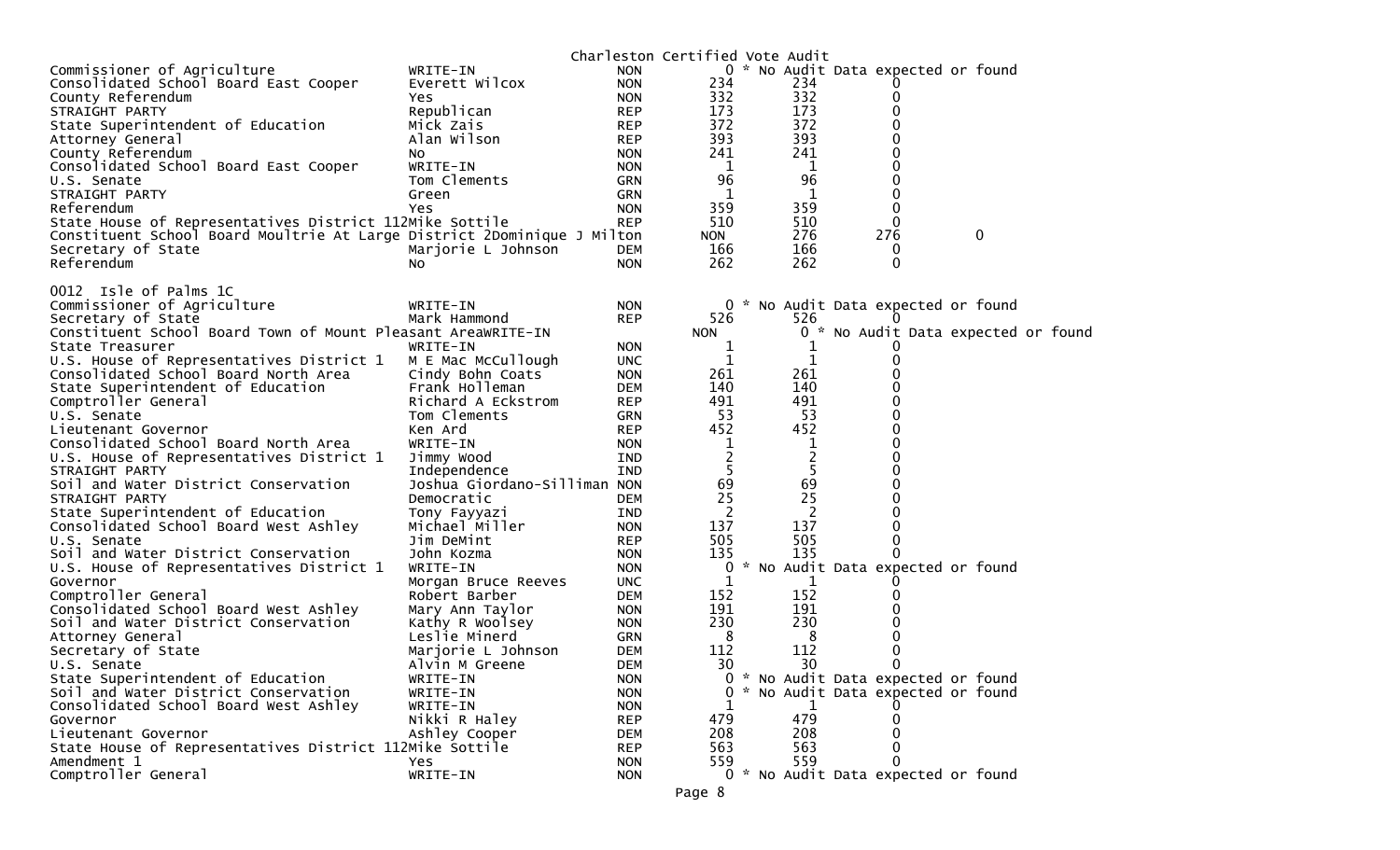|                                                                         |                     | Charleston Certified Vote Audit |            |                |                                     |             |
|-------------------------------------------------------------------------|---------------------|---------------------------------|------------|----------------|-------------------------------------|-------------|
| Consolidated School Board East Cooper                                   | Craig Ascue         | <b>NON</b>                      | 233        | 233            | 0                                   |             |
| U.S. Senate                                                             | WRITE-IN            | <b>NON</b>                      | 52         | 52             | 0                                   |             |
| State House of Representatives District 112WRITE-IN                     |                     | <b>NON</b>                      | 9          | 9              |                                     |             |
| Amendment 1                                                             | NO.                 | <b>NON</b>                      | 91         | 91             |                                     |             |
| STRAIGHT PARTY                                                          | United Citizens     | <b>UNC</b>                      | 0          |                | * No Audit Data expected or found   |             |
| Adjutant General                                                        | Bob Livingston      | <b>REP</b>                      | 540        | 540            |                                     |             |
| Consolidated School Board East Cooper                                   | Elizabeth Moffly    | <b>NON</b>                      | 230        | 230            |                                     |             |
| Attorney General                                                        | Alan Wilson         | <b>REP</b>                      | 459        | 459            |                                     |             |
| Amendment 2                                                             | Yes                 | <b>NON</b>                      | 580        | 580            |                                     |             |
| STRAIGHT PARTY                                                          | Working Families    | <b>WFM</b>                      | 0          |                | * No Audit Data expected or found   |             |
| U.S. House of Representatives District 1                                | Robert Dobbs        | GRN                             |            |                |                                     |             |
| Secretary of State                                                      | WRITE-IN            | <b>NON</b>                      | 0          |                | * No Audit Data expected or found   |             |
| Consolidated School Board East Cooper                                   | Everett Wilcox      | <b>NON</b>                      | 208        | 208            |                                     |             |
| Amendment 2                                                             | NO.                 | <b>NON</b>                      | 71         | 71             |                                     |             |
| State Superintendent of Education                                       | Doretha A Bull      | <b>GRN</b>                      | 3          |                |                                     |             |
| County Council District 2                                               | Dickie Schweers     | <b>REP</b>                      | 529        | 529            |                                     |             |
| Adjutant General                                                        | WRITE-IN            | <b>NON</b>                      |            |                | 0 * No Audit Data expected or found |             |
| STRAIGHT PARTY                                                          | Republican          | <b>REP</b>                      | 239        | 239            |                                     |             |
| Amendment 3                                                             | Yes                 | <b>NON</b>                      | 493        | 493            |                                     |             |
| Consolidated School Board East Cooper                                   | WRITE-IN            | <b>NON</b>                      | 2          | 2              |                                     |             |
| U.S. House of Representatives District 1                                | Tim Scott           | <b>REP</b>                      | 542        | 542            |                                     |             |
| County Council District 2                                               | WRITE-IN            | <b>NON</b>                      |            | 3              |                                     |             |
| Governor                                                                | WRITE-IN            | <b>NON</b>                      | 2          | 2              |                                     |             |
| Amendment 3                                                             | NO.                 | <b>NON</b>                      | 139        | 139            |                                     |             |
| Attorney General                                                        | Matthew Richardson  | <b>DEM</b>                      | 185        | 185            | 0                                   |             |
| Constituent School Board Moultrie At Large District 2Dominique J Milton |                     |                                 | <b>NON</b> | 270            | 270                                 |             |
| Lieutenant Governor                                                     | WRITE-IN            | <b>NON</b>                      | 0          |                | * No Audit Data expected or found   |             |
| Commissioner of Agriculture                                             | Hugh Weathers       | <b>REP</b>                      | 513        | 513            |                                     |             |
| Amendment 4                                                             | Yes                 | <b>NON</b>                      | 496        | 496            | $\mathbf{0}$                        |             |
| Probate Judge                                                           | Irv Gerard Condon   | <b>REP</b>                      | 543        | 543            |                                     |             |
| U.S. House of Representatives District 1                                | Keith Blandford     | <b>LIB</b>                      | 2          | $\overline{2}$ |                                     |             |
| Constituent School Board Moultrie At Large District 2WRITE-IN           |                     |                                 | <b>NON</b> | 1              |                                     | 0           |
| State Superintendent of Education                                       | Mick Zais           | <b>REP</b>                      | 484        | 484            |                                     |             |
| Amendment 4                                                             | NO.                 | <b>NON</b>                      | 124        | 124            |                                     |             |
| Governor                                                                | Morgan Bruce Reeves | <b>GRN</b>                      | 3          | 3              | $\Omega$                            |             |
| State Treasurer                                                         | Curtis Loftis       | <b>REP</b>                      | 559        | 559            | 0                                   |             |
| Probate Judge                                                           | WRITE-IN            | <b>NON</b>                      | 0          |                | * No Audit Data expected or found   |             |
| Constituent School Board Town of Mount Pleasant AreaJane S Fulton       |                     |                                 | <b>NON</b> | 145            | 145                                 | 0           |
| County Referendum                                                       | Yes                 | <b>NON</b>                      | 360        | 360            | $\Omega$                            |             |
| Governor                                                                | Vincent A Sheheen   | <b>DEM</b>                      | 177        | 177            |                                     |             |
| U.S. House of Representatives District 1                                | Ben Frasier         | <b>DEM</b>                      | 84         | 84             |                                     |             |
| Commissioner of Agriculture                                             | Tom E Elliott       | <b>DEM</b>                      | 119        | 119            |                                     |             |
| Attorney General                                                        | WRITE-IN            | <b>NON</b>                      | 1          | 1              |                                     |             |
| County Referendum                                                       | NO.                 | <b>NON</b>                      | 235        | 235            | 0                                   |             |
| Constituent School Board Town of Mount Pleasant AreaDavid Grant         |                     |                                 | <b>NON</b> | 87             | 87                                  | 0           |
| Register of Mesne Conveyence                                            | Charlie Lybrand     | <b>REP</b>                      | 535        | 535            | 0                                   |             |
| State Superintendent of Education                                       | Tim Moultrie        | LIB                             | 9          | 9              | $\Omega$                            |             |
| STRAIGHT PARTY                                                          | Libertarian         | LIB                             | 0          |                | * No Audit Data expected or found   |             |
| Referendum                                                              | Yes                 | <b>NON</b>                      | 382        | 382            |                                     |             |
| U.S. House of Representatives District 1                                | Rob Groce           | WFM                             | 14         | 14             | 0                                   |             |
| Constituent School Board Town of Mount Pleasant AreaNoah Moore          |                     |                                 | <b>NON</b> | 73             | 73                                  | $\mathbf 0$ |
| STRAIGHT PARTY                                                          | Green               | GRN                             | 1          | 1              | 0                                   |             |
|                                                                         |                     |                                 |            |                |                                     |             |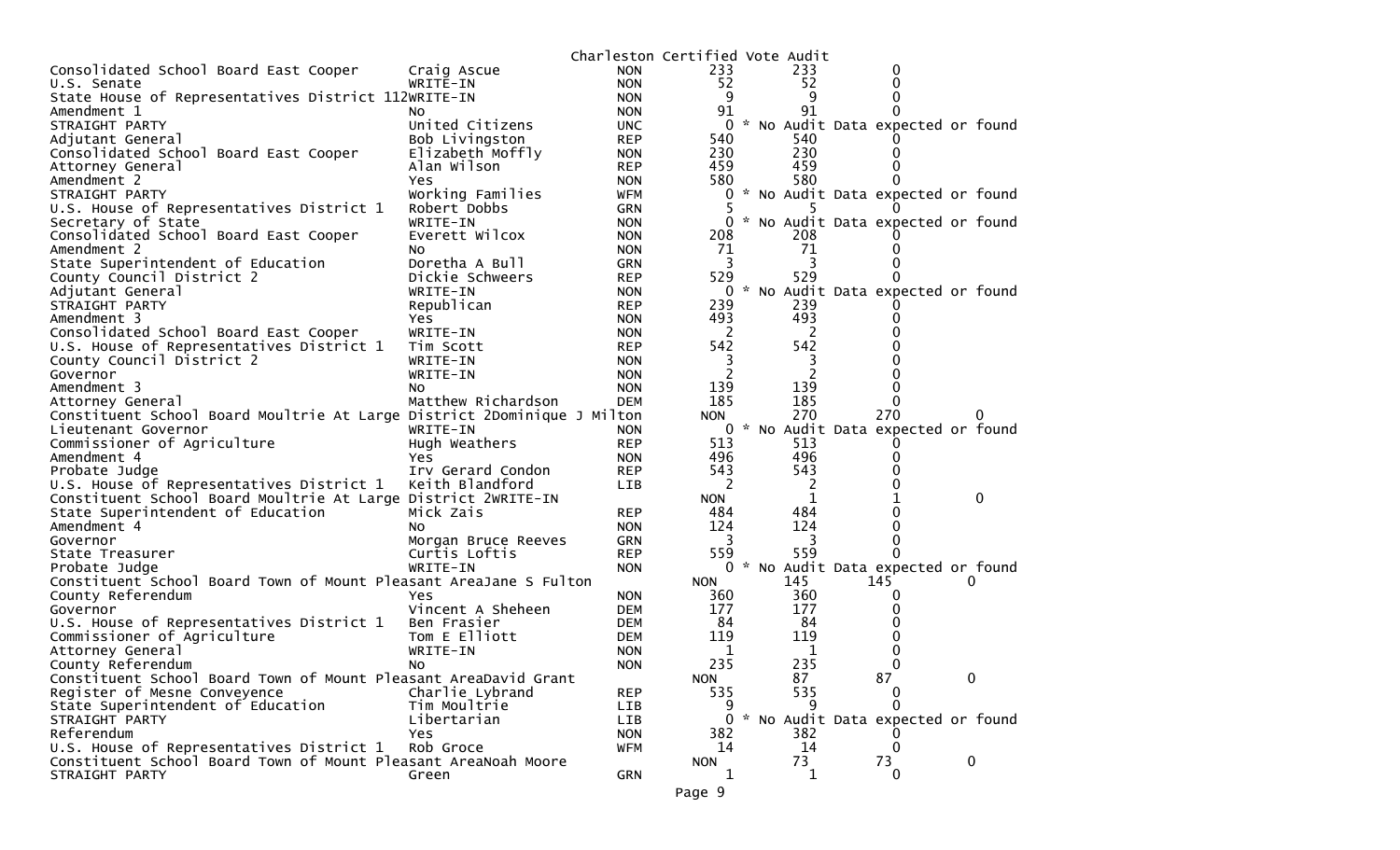|                                                                                   |                                 | Charleston Certified Vote Audit |            |        |                                     |              |
|-----------------------------------------------------------------------------------|---------------------------------|---------------------------------|------------|--------|-------------------------------------|--------------|
| Register of Mesne Conveyence                                                      | WRITE-IN                        | <b>NON</b>                      |            |        | 0 * No Audit Data expected or found |              |
| Referendum                                                                        | NO.                             | <b>NON</b>                      | 250        | 250    |                                     |              |
|                                                                                   |                                 |                                 |            |        |                                     |              |
| 0032 Sullivans Island                                                             |                                 |                                 |            |        |                                     |              |
| Consolidated School Board West Ashley                                             | WRITE-IN                        | <b>NON</b>                      |            |        | 0 * No Audit Data expected or found |              |
| Comptroller General                                                               | Robert Barber                   | <b>DEM</b>                      | 330        | 330    |                                     |              |
| STRAIGHT PARTY                                                                    | Democratic                      | <b>DEM</b>                      | 68         | 68     | O                                   |              |
| U.S. House of Representatives District 1                                          | Keith Blandford                 | LIB                             | 20         | 20     |                                     |              |
| Soil and Water District Conservation                                              | John Kozma                      | <b>NON</b>                      | 131        | 131    |                                     |              |
| County Council District 2                                                         | Dickie Schweers                 | <b>REP</b>                      | 559        | 559    | 0                                   |              |
| Attorney General                                                                  | Alan Wilson                     | REP                             | 397        | 397    | 0                                   |              |
| Consolidated School Board East Cooper                                             | Craig Ascue                     | <b>NON</b>                      | 350        | 350    | 0                                   |              |
| Lieutenant Governor                                                               | Ken Ard                         | <b>REP</b>                      | 329        | 329    | 0                                   |              |
| Commissioner of Agriculture                                                       | WRITE-IN                        | <b>NON</b>                      | 0          |        | * No Audit Data expected or found   |              |
| Soil and Water District Conservation                                              | Kathy R Woolsey                 | <b>NON</b>                      | 241        | 241    |                                     |              |
| Governor                                                                          | Morgan Bruce Reeves             | <b>UNC</b>                      | 1          | ı      |                                     |              |
| County Council District 2                                                         | WRITE-IN                        | <b>NON</b>                      | 4<br>6     | 4<br>6 |                                     |              |
| State Superintendent of Education                                                 | Tony Fayyazi                    | IND                             | 261        | 261    |                                     |              |
| Consolidated School Board East Cooper<br>U.S. House of Representatives District 1 | Elizabeth Moffly<br>Ben Frasier | <b>NON</b><br><b>DEM</b>        | 177        | 177    | 0                                   |              |
| Soil and Water District Conservation                                              | WRITE-IN                        | <b>NON</b>                      | 1          | 1      | 0                                   |              |
| STRAIGHT PARTY                                                                    | Libertarian                     | <b>LIB</b>                      | 1          | 1      | 0                                   |              |
| Comptroller General                                                               | WRITE-IN                        | <b>NON</b>                      | 0          |        | * No Audit Data expected or found   |              |
| State Treasurer                                                                   | Curtis Loftis                   | <b>REP</b>                      | 550        | 550    |                                     |              |
| Probate Judge                                                                     | Irv Gerard Condon               | <b>REP</b>                      | 564        | 564    | 0                                   |              |
| Consolidated School Board East Cooper                                             | Everett Wilcox                  | <b>NON</b>                      | 293        | 293    |                                     |              |
| Amendment 1                                                                       | Yes                             | <b>NON</b>                      | 585        | 585    | 0                                   |              |
| U.S. Senate                                                                       | Tom Clements                    | <b>GRN</b>                      | 135        | 135    | 0                                   |              |
| Secretary of State                                                                | Mark Hammond                    | <b>REP</b>                      | 474        | 474    | 0                                   |              |
| U.S. House of Representatives District 1                                          | Rob Groce                       | WFM                             | 20         | -20    | 0                                   |              |
| Attorney General                                                                  | Matthew Richardson              | <b>DEM</b>                      | 317        | 317    | 0                                   |              |
| State Superintendent of Education                                                 | WRITE-IN                        | <b>NON</b>                      | 1          | 1      |                                     |              |
| Amendment 1                                                                       | NO.                             | <b>NON</b>                      | 171        | 171    | 0                                   |              |
| Consolidated School Board East Cooper                                             | WRITE-IN                        | <b>NON</b>                      |            |        | * No Audit Data expected or found   |              |
| Probate Judge                                                                     | WRITE-IN                        | <b>NON</b>                      | 2          | 2      |                                     |              |
| Governor                                                                          | Morgan Bruce Reeves             | <b>GRN</b>                      |            |        |                                     |              |
| STRAIGHT PARTY<br>U.S. Senate                                                     | Working Families<br>Jim DeMint  | <b>WFM</b><br><b>REP</b>        | 436        | 436    | 0 * No Audit Data expected or found |              |
| Amendment 2                                                                       | Yes                             | <b>NON</b>                      | 623        | 623    | 0                                   |              |
| U.S. House of Representatives District 1                                          | M E Mac McCullough              | <b>UNC</b>                      | 3          | 3      | 0                                   |              |
| Constituent School Board Moultrie At Large District 2Dominique J Milton           |                                 |                                 | <b>NON</b> | 304    | 304                                 | 0            |
| State Superintendent of Education                                                 | Doretha A Bull                  | <b>GRN</b>                      | 19         | 19     | 0                                   |              |
| Register of Mesne Conveyence                                                      | Charlie Lybrand                 | <b>REP</b>                      | 549        | 549    | 0                                   |              |
| STRAIGHT PARTY                                                                    | Independence                    | IND                             | 4          | 4      | 0                                   |              |
| Amendment 2                                                                       | NO.                             | <b>NON</b>                      | 122        | 122    | 0                                   |              |
| Lieutenant Governor                                                               | Ashley Cooper                   | <b>DEM</b>                      | 429        | 429    | 0                                   |              |
| Adjutant General                                                                  | Bob Livingston                  | <b>REP</b>                      | 529        | 529    | 0                                   |              |
| Constituent School Board Moultrie At Large District 2WRITE-IN                     |                                 |                                 | <b>NON</b> | 1      |                                     | $\mathbf{0}$ |
| State Treasurer                                                                   | WRITE-IN                        | <b>NON</b>                      | 12         | 12     | 0                                   |              |
| U.S. House of Representatives District 1                                          | Jimmy Wood                      | IND                             |            | 5      | 0                                   |              |
| Amendment 3                                                                       | Yes                             | <b>NON</b>                      | 528        | 528    | 0                                   |              |
| Register of Mesne Conveyence                                                      | WRITE-IN                        | <b>NON</b>                      | 7          | 7      | 0                                   |              |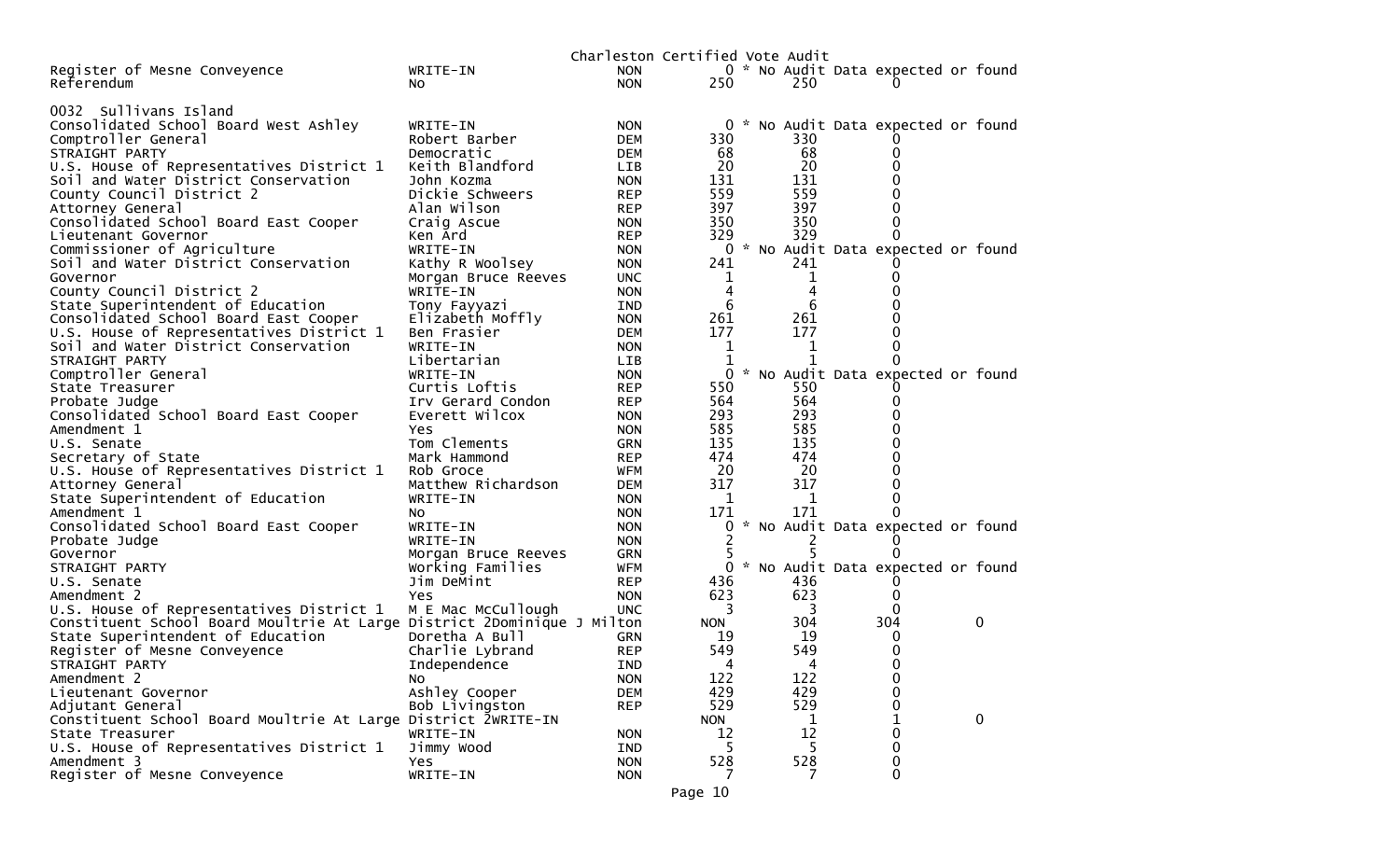| <b>DEM</b><br>64<br>U.S. Senate<br>Alvin M Greene<br>64<br>0<br>0 * No Audit Data expected or found<br><b>NON</b><br>WRITE-IN<br>Attorney General<br>Constituent School Board Town of Mount Pleasant AreaJane S Fulton<br>142<br>142<br><b>NON</b><br>0<br>361<br><b>DEM</b><br>361<br>Vincent A Sheheen<br>Governor<br>217<br>217<br>Amendment 3<br><b>NON</b><br>0<br>NO.<br>423<br>423<br>State Superintendent of Education<br>Mick Zais<br><b>REP</b><br>Secretary of State<br>251<br>251<br>Marjorie L Johnson<br><b>DEM</b><br>354<br>354<br>Consolidated School Board North Area<br>Cindy Bohn Coats<br><b>NON</b><br>0 * No Audit Data expected or found<br>U.S. House of Representatives District 1<br>WRITE-IN<br><b>NON</b><br>Constituent School Board Town of Mount Pleasant AreaDavid Grant<br>81<br>81<br><b>NON</b><br>0<br>502<br>Amendment 4<br>502<br><b>NON</b><br>Yes.<br>6<br>WRITE-IN<br>6<br>Adjutant General<br><b>NON</b><br>106<br>106<br>U.S. Senate<br>WRITE-IN<br><b>NON</b><br>Governor<br>WRITE-IN<br>1<br><b>NON</b><br>1<br>1<br>1<br>STRAIGHT PARTY<br>United Citizens<br><b>UNC</b><br>Consolidated School Board North Area<br>WRITE-IN<br>0<br>* No Audit Data expected or found<br><b>NON</b><br>230<br>230<br>Amendment 4<br><b>NON</b><br>NO.<br>184<br>184<br>0<br>Constituent School Board Town of Mount Pleasant AreaNoah Moore<br><b>NON</b><br>174<br>STRAIGHT PARTY<br>Republican<br><b>REP</b><br>174<br>$\Omega$<br>406<br>406<br>Comptroller General<br><b>REP</b><br>Richard A Eckstrom<br>26<br>26<br>State Superintendent of Education<br>Tim Moultrie<br>LIB<br>25<br>25<br>U.S. House of Representatives District 1<br>Robert Dobbs<br><b>GRN</b><br>446<br>446<br>County Referendum<br><b>NON</b><br>Yes.<br>492<br>Commissioner of Agriculture<br>492<br>Hugh Weathers<br><b>REP</b><br>Constituent School Board Town of Mount Pleasant AreaWRITE-IN<br>0 * No Audit Data expected or found<br>NON<br>Consolidated School Board West Ashley<br>202<br>Michael Miller<br>202<br><b>NON</b><br>State House of Representatives District 112Mike Sottile<br>580<br>580<br><b>REP</b><br>30<br>30<br>Attorney General<br>Leslie Minerd<br><b>GRN</b><br>255<br>255<br>County Referendum<br><b>NON</b><br>NO.<br>2<br>STRAIGHT PARTY<br>Green<br><b>GRN</b><br>No Audit Data expected or found<br>Lieutenant Governor<br>WRITE-IN<br><b>NON</b><br>State House of Representatives District 112WRITE-IN<br>8<br>8<br><b>NON</b><br>189<br>189<br>Consolidated School Board West Ashley<br>Mary Ann Taylor<br><b>NON</b><br>Secretary of State<br>WRITE-IN<br>1<br><b>NON</b><br>1<br>517<br>517<br>Referendum<br><b>NON</b><br>Yes<br>502<br>502<br>U.S. House of Representatives District 1<br>Tim Scott<br><b>REP</b><br>398<br>398<br>Nikki R Haley<br>Governor<br><b>REP</b><br>232<br>232<br>Commissioner of Agriculture<br>Tom E Elliott<br>0<br><b>DEM</b><br>Joshua Giordano-Silliman NON<br>114<br>114<br>Soil and Water District Conservation<br>256<br>256<br>State Superintendent of Education<br>Frank Holleman<br><b>DEM</b><br>0<br>238<br>238<br>Referendum<br>0<br><b>NON</b><br>NO.<br>0100 Mcclellanville<br>249<br>249<br>Register of Mesne Conveyence<br>Charlie Lybrand<br><b>REP</b><br>0<br>Comptroller General<br>WRITE-IN<br><b>NON</b><br>1<br>$\Omega$<br>1<br>Soil and Water District Conservation<br>* No Audit Data expected or found<br>WRITE-IN<br><b>NON</b><br>0<br>State Treasurer<br>WRITE-IN<br><b>NON</b><br>Consolidated School Board East Cooper<br>WRITE-IN<br><b>NON</b><br>406<br>406<br>STRAIGHT PARTY<br>Democratic<br><b>DEM</b><br>U.S. House of Representatives District 1<br>WRITE-IN<br><b>NON</b><br>1<br>0<br>1<br>U.S. House of Representatives District 1<br>Robert Dobbs<br>12<br>12<br>GRN<br>0<br>513<br>513<br>Commissioner of Agriculture<br>Tom E Elliott<br>0<br><b>DEM</b> |  | Charleston Certified Vote Audit |  |  |
|--------------------------------------------------------------------------------------------------------------------------------------------------------------------------------------------------------------------------------------------------------------------------------------------------------------------------------------------------------------------------------------------------------------------------------------------------------------------------------------------------------------------------------------------------------------------------------------------------------------------------------------------------------------------------------------------------------------------------------------------------------------------------------------------------------------------------------------------------------------------------------------------------------------------------------------------------------------------------------------------------------------------------------------------------------------------------------------------------------------------------------------------------------------------------------------------------------------------------------------------------------------------------------------------------------------------------------------------------------------------------------------------------------------------------------------------------------------------------------------------------------------------------------------------------------------------------------------------------------------------------------------------------------------------------------------------------------------------------------------------------------------------------------------------------------------------------------------------------------------------------------------------------------------------------------------------------------------------------------------------------------------------------------------------------------------------------------------------------------------------------------------------------------------------------------------------------------------------------------------------------------------------------------------------------------------------------------------------------------------------------------------------------------------------------------------------------------------------------------------------------------------------------------------------------------------------------------------------------------------------------------------------------------------------------------------------------------------------------------------------------------------------------------------------------------------------------------------------------------------------------------------------------------------------------------------------------------------------------------------------------------------------------------------------------------------------------------------------------------------------------------------------------------------------------------------------------------------------------------------------------------------------------------------------------------------------------------------------------------------------------------------------------------------------------------------------------------------------------------------------------------------------------------------------------------------------------------------------------------------------------------------------------------------------------------------------------------------------------------------------------------------------------------------------------------------------------------------------------------------------------------------------|--|---------------------------------|--|--|
|                                                                                                                                                                                                                                                                                                                                                                                                                                                                                                                                                                                                                                                                                                                                                                                                                                                                                                                                                                                                                                                                                                                                                                                                                                                                                                                                                                                                                                                                                                                                                                                                                                                                                                                                                                                                                                                                                                                                                                                                                                                                                                                                                                                                                                                                                                                                                                                                                                                                                                                                                                                                                                                                                                                                                                                                                                                                                                                                                                                                                                                                                                                                                                                                                                                                                                                                                                                                                                                                                                                                                                                                                                                                                                                                                                                                                                                                                            |  |                                 |  |  |
|                                                                                                                                                                                                                                                                                                                                                                                                                                                                                                                                                                                                                                                                                                                                                                                                                                                                                                                                                                                                                                                                                                                                                                                                                                                                                                                                                                                                                                                                                                                                                                                                                                                                                                                                                                                                                                                                                                                                                                                                                                                                                                                                                                                                                                                                                                                                                                                                                                                                                                                                                                                                                                                                                                                                                                                                                                                                                                                                                                                                                                                                                                                                                                                                                                                                                                                                                                                                                                                                                                                                                                                                                                                                                                                                                                                                                                                                                            |  |                                 |  |  |
|                                                                                                                                                                                                                                                                                                                                                                                                                                                                                                                                                                                                                                                                                                                                                                                                                                                                                                                                                                                                                                                                                                                                                                                                                                                                                                                                                                                                                                                                                                                                                                                                                                                                                                                                                                                                                                                                                                                                                                                                                                                                                                                                                                                                                                                                                                                                                                                                                                                                                                                                                                                                                                                                                                                                                                                                                                                                                                                                                                                                                                                                                                                                                                                                                                                                                                                                                                                                                                                                                                                                                                                                                                                                                                                                                                                                                                                                                            |  |                                 |  |  |
|                                                                                                                                                                                                                                                                                                                                                                                                                                                                                                                                                                                                                                                                                                                                                                                                                                                                                                                                                                                                                                                                                                                                                                                                                                                                                                                                                                                                                                                                                                                                                                                                                                                                                                                                                                                                                                                                                                                                                                                                                                                                                                                                                                                                                                                                                                                                                                                                                                                                                                                                                                                                                                                                                                                                                                                                                                                                                                                                                                                                                                                                                                                                                                                                                                                                                                                                                                                                                                                                                                                                                                                                                                                                                                                                                                                                                                                                                            |  |                                 |  |  |
|                                                                                                                                                                                                                                                                                                                                                                                                                                                                                                                                                                                                                                                                                                                                                                                                                                                                                                                                                                                                                                                                                                                                                                                                                                                                                                                                                                                                                                                                                                                                                                                                                                                                                                                                                                                                                                                                                                                                                                                                                                                                                                                                                                                                                                                                                                                                                                                                                                                                                                                                                                                                                                                                                                                                                                                                                                                                                                                                                                                                                                                                                                                                                                                                                                                                                                                                                                                                                                                                                                                                                                                                                                                                                                                                                                                                                                                                                            |  |                                 |  |  |
|                                                                                                                                                                                                                                                                                                                                                                                                                                                                                                                                                                                                                                                                                                                                                                                                                                                                                                                                                                                                                                                                                                                                                                                                                                                                                                                                                                                                                                                                                                                                                                                                                                                                                                                                                                                                                                                                                                                                                                                                                                                                                                                                                                                                                                                                                                                                                                                                                                                                                                                                                                                                                                                                                                                                                                                                                                                                                                                                                                                                                                                                                                                                                                                                                                                                                                                                                                                                                                                                                                                                                                                                                                                                                                                                                                                                                                                                                            |  |                                 |  |  |
|                                                                                                                                                                                                                                                                                                                                                                                                                                                                                                                                                                                                                                                                                                                                                                                                                                                                                                                                                                                                                                                                                                                                                                                                                                                                                                                                                                                                                                                                                                                                                                                                                                                                                                                                                                                                                                                                                                                                                                                                                                                                                                                                                                                                                                                                                                                                                                                                                                                                                                                                                                                                                                                                                                                                                                                                                                                                                                                                                                                                                                                                                                                                                                                                                                                                                                                                                                                                                                                                                                                                                                                                                                                                                                                                                                                                                                                                                            |  |                                 |  |  |
|                                                                                                                                                                                                                                                                                                                                                                                                                                                                                                                                                                                                                                                                                                                                                                                                                                                                                                                                                                                                                                                                                                                                                                                                                                                                                                                                                                                                                                                                                                                                                                                                                                                                                                                                                                                                                                                                                                                                                                                                                                                                                                                                                                                                                                                                                                                                                                                                                                                                                                                                                                                                                                                                                                                                                                                                                                                                                                                                                                                                                                                                                                                                                                                                                                                                                                                                                                                                                                                                                                                                                                                                                                                                                                                                                                                                                                                                                            |  |                                 |  |  |
|                                                                                                                                                                                                                                                                                                                                                                                                                                                                                                                                                                                                                                                                                                                                                                                                                                                                                                                                                                                                                                                                                                                                                                                                                                                                                                                                                                                                                                                                                                                                                                                                                                                                                                                                                                                                                                                                                                                                                                                                                                                                                                                                                                                                                                                                                                                                                                                                                                                                                                                                                                                                                                                                                                                                                                                                                                                                                                                                                                                                                                                                                                                                                                                                                                                                                                                                                                                                                                                                                                                                                                                                                                                                                                                                                                                                                                                                                            |  |                                 |  |  |
|                                                                                                                                                                                                                                                                                                                                                                                                                                                                                                                                                                                                                                                                                                                                                                                                                                                                                                                                                                                                                                                                                                                                                                                                                                                                                                                                                                                                                                                                                                                                                                                                                                                                                                                                                                                                                                                                                                                                                                                                                                                                                                                                                                                                                                                                                                                                                                                                                                                                                                                                                                                                                                                                                                                                                                                                                                                                                                                                                                                                                                                                                                                                                                                                                                                                                                                                                                                                                                                                                                                                                                                                                                                                                                                                                                                                                                                                                            |  |                                 |  |  |
|                                                                                                                                                                                                                                                                                                                                                                                                                                                                                                                                                                                                                                                                                                                                                                                                                                                                                                                                                                                                                                                                                                                                                                                                                                                                                                                                                                                                                                                                                                                                                                                                                                                                                                                                                                                                                                                                                                                                                                                                                                                                                                                                                                                                                                                                                                                                                                                                                                                                                                                                                                                                                                                                                                                                                                                                                                                                                                                                                                                                                                                                                                                                                                                                                                                                                                                                                                                                                                                                                                                                                                                                                                                                                                                                                                                                                                                                                            |  |                                 |  |  |
|                                                                                                                                                                                                                                                                                                                                                                                                                                                                                                                                                                                                                                                                                                                                                                                                                                                                                                                                                                                                                                                                                                                                                                                                                                                                                                                                                                                                                                                                                                                                                                                                                                                                                                                                                                                                                                                                                                                                                                                                                                                                                                                                                                                                                                                                                                                                                                                                                                                                                                                                                                                                                                                                                                                                                                                                                                                                                                                                                                                                                                                                                                                                                                                                                                                                                                                                                                                                                                                                                                                                                                                                                                                                                                                                                                                                                                                                                            |  |                                 |  |  |
|                                                                                                                                                                                                                                                                                                                                                                                                                                                                                                                                                                                                                                                                                                                                                                                                                                                                                                                                                                                                                                                                                                                                                                                                                                                                                                                                                                                                                                                                                                                                                                                                                                                                                                                                                                                                                                                                                                                                                                                                                                                                                                                                                                                                                                                                                                                                                                                                                                                                                                                                                                                                                                                                                                                                                                                                                                                                                                                                                                                                                                                                                                                                                                                                                                                                                                                                                                                                                                                                                                                                                                                                                                                                                                                                                                                                                                                                                            |  |                                 |  |  |
|                                                                                                                                                                                                                                                                                                                                                                                                                                                                                                                                                                                                                                                                                                                                                                                                                                                                                                                                                                                                                                                                                                                                                                                                                                                                                                                                                                                                                                                                                                                                                                                                                                                                                                                                                                                                                                                                                                                                                                                                                                                                                                                                                                                                                                                                                                                                                                                                                                                                                                                                                                                                                                                                                                                                                                                                                                                                                                                                                                                                                                                                                                                                                                                                                                                                                                                                                                                                                                                                                                                                                                                                                                                                                                                                                                                                                                                                                            |  |                                 |  |  |
|                                                                                                                                                                                                                                                                                                                                                                                                                                                                                                                                                                                                                                                                                                                                                                                                                                                                                                                                                                                                                                                                                                                                                                                                                                                                                                                                                                                                                                                                                                                                                                                                                                                                                                                                                                                                                                                                                                                                                                                                                                                                                                                                                                                                                                                                                                                                                                                                                                                                                                                                                                                                                                                                                                                                                                                                                                                                                                                                                                                                                                                                                                                                                                                                                                                                                                                                                                                                                                                                                                                                                                                                                                                                                                                                                                                                                                                                                            |  |                                 |  |  |
|                                                                                                                                                                                                                                                                                                                                                                                                                                                                                                                                                                                                                                                                                                                                                                                                                                                                                                                                                                                                                                                                                                                                                                                                                                                                                                                                                                                                                                                                                                                                                                                                                                                                                                                                                                                                                                                                                                                                                                                                                                                                                                                                                                                                                                                                                                                                                                                                                                                                                                                                                                                                                                                                                                                                                                                                                                                                                                                                                                                                                                                                                                                                                                                                                                                                                                                                                                                                                                                                                                                                                                                                                                                                                                                                                                                                                                                                                            |  |                                 |  |  |
|                                                                                                                                                                                                                                                                                                                                                                                                                                                                                                                                                                                                                                                                                                                                                                                                                                                                                                                                                                                                                                                                                                                                                                                                                                                                                                                                                                                                                                                                                                                                                                                                                                                                                                                                                                                                                                                                                                                                                                                                                                                                                                                                                                                                                                                                                                                                                                                                                                                                                                                                                                                                                                                                                                                                                                                                                                                                                                                                                                                                                                                                                                                                                                                                                                                                                                                                                                                                                                                                                                                                                                                                                                                                                                                                                                                                                                                                                            |  |                                 |  |  |
|                                                                                                                                                                                                                                                                                                                                                                                                                                                                                                                                                                                                                                                                                                                                                                                                                                                                                                                                                                                                                                                                                                                                                                                                                                                                                                                                                                                                                                                                                                                                                                                                                                                                                                                                                                                                                                                                                                                                                                                                                                                                                                                                                                                                                                                                                                                                                                                                                                                                                                                                                                                                                                                                                                                                                                                                                                                                                                                                                                                                                                                                                                                                                                                                                                                                                                                                                                                                                                                                                                                                                                                                                                                                                                                                                                                                                                                                                            |  |                                 |  |  |
|                                                                                                                                                                                                                                                                                                                                                                                                                                                                                                                                                                                                                                                                                                                                                                                                                                                                                                                                                                                                                                                                                                                                                                                                                                                                                                                                                                                                                                                                                                                                                                                                                                                                                                                                                                                                                                                                                                                                                                                                                                                                                                                                                                                                                                                                                                                                                                                                                                                                                                                                                                                                                                                                                                                                                                                                                                                                                                                                                                                                                                                                                                                                                                                                                                                                                                                                                                                                                                                                                                                                                                                                                                                                                                                                                                                                                                                                                            |  |                                 |  |  |
|                                                                                                                                                                                                                                                                                                                                                                                                                                                                                                                                                                                                                                                                                                                                                                                                                                                                                                                                                                                                                                                                                                                                                                                                                                                                                                                                                                                                                                                                                                                                                                                                                                                                                                                                                                                                                                                                                                                                                                                                                                                                                                                                                                                                                                                                                                                                                                                                                                                                                                                                                                                                                                                                                                                                                                                                                                                                                                                                                                                                                                                                                                                                                                                                                                                                                                                                                                                                                                                                                                                                                                                                                                                                                                                                                                                                                                                                                            |  |                                 |  |  |
|                                                                                                                                                                                                                                                                                                                                                                                                                                                                                                                                                                                                                                                                                                                                                                                                                                                                                                                                                                                                                                                                                                                                                                                                                                                                                                                                                                                                                                                                                                                                                                                                                                                                                                                                                                                                                                                                                                                                                                                                                                                                                                                                                                                                                                                                                                                                                                                                                                                                                                                                                                                                                                                                                                                                                                                                                                                                                                                                                                                                                                                                                                                                                                                                                                                                                                                                                                                                                                                                                                                                                                                                                                                                                                                                                                                                                                                                                            |  |                                 |  |  |
|                                                                                                                                                                                                                                                                                                                                                                                                                                                                                                                                                                                                                                                                                                                                                                                                                                                                                                                                                                                                                                                                                                                                                                                                                                                                                                                                                                                                                                                                                                                                                                                                                                                                                                                                                                                                                                                                                                                                                                                                                                                                                                                                                                                                                                                                                                                                                                                                                                                                                                                                                                                                                                                                                                                                                                                                                                                                                                                                                                                                                                                                                                                                                                                                                                                                                                                                                                                                                                                                                                                                                                                                                                                                                                                                                                                                                                                                                            |  |                                 |  |  |
|                                                                                                                                                                                                                                                                                                                                                                                                                                                                                                                                                                                                                                                                                                                                                                                                                                                                                                                                                                                                                                                                                                                                                                                                                                                                                                                                                                                                                                                                                                                                                                                                                                                                                                                                                                                                                                                                                                                                                                                                                                                                                                                                                                                                                                                                                                                                                                                                                                                                                                                                                                                                                                                                                                                                                                                                                                                                                                                                                                                                                                                                                                                                                                                                                                                                                                                                                                                                                                                                                                                                                                                                                                                                                                                                                                                                                                                                                            |  |                                 |  |  |
|                                                                                                                                                                                                                                                                                                                                                                                                                                                                                                                                                                                                                                                                                                                                                                                                                                                                                                                                                                                                                                                                                                                                                                                                                                                                                                                                                                                                                                                                                                                                                                                                                                                                                                                                                                                                                                                                                                                                                                                                                                                                                                                                                                                                                                                                                                                                                                                                                                                                                                                                                                                                                                                                                                                                                                                                                                                                                                                                                                                                                                                                                                                                                                                                                                                                                                                                                                                                                                                                                                                                                                                                                                                                                                                                                                                                                                                                                            |  |                                 |  |  |
|                                                                                                                                                                                                                                                                                                                                                                                                                                                                                                                                                                                                                                                                                                                                                                                                                                                                                                                                                                                                                                                                                                                                                                                                                                                                                                                                                                                                                                                                                                                                                                                                                                                                                                                                                                                                                                                                                                                                                                                                                                                                                                                                                                                                                                                                                                                                                                                                                                                                                                                                                                                                                                                                                                                                                                                                                                                                                                                                                                                                                                                                                                                                                                                                                                                                                                                                                                                                                                                                                                                                                                                                                                                                                                                                                                                                                                                                                            |  |                                 |  |  |
|                                                                                                                                                                                                                                                                                                                                                                                                                                                                                                                                                                                                                                                                                                                                                                                                                                                                                                                                                                                                                                                                                                                                                                                                                                                                                                                                                                                                                                                                                                                                                                                                                                                                                                                                                                                                                                                                                                                                                                                                                                                                                                                                                                                                                                                                                                                                                                                                                                                                                                                                                                                                                                                                                                                                                                                                                                                                                                                                                                                                                                                                                                                                                                                                                                                                                                                                                                                                                                                                                                                                                                                                                                                                                                                                                                                                                                                                                            |  |                                 |  |  |
|                                                                                                                                                                                                                                                                                                                                                                                                                                                                                                                                                                                                                                                                                                                                                                                                                                                                                                                                                                                                                                                                                                                                                                                                                                                                                                                                                                                                                                                                                                                                                                                                                                                                                                                                                                                                                                                                                                                                                                                                                                                                                                                                                                                                                                                                                                                                                                                                                                                                                                                                                                                                                                                                                                                                                                                                                                                                                                                                                                                                                                                                                                                                                                                                                                                                                                                                                                                                                                                                                                                                                                                                                                                                                                                                                                                                                                                                                            |  |                                 |  |  |
|                                                                                                                                                                                                                                                                                                                                                                                                                                                                                                                                                                                                                                                                                                                                                                                                                                                                                                                                                                                                                                                                                                                                                                                                                                                                                                                                                                                                                                                                                                                                                                                                                                                                                                                                                                                                                                                                                                                                                                                                                                                                                                                                                                                                                                                                                                                                                                                                                                                                                                                                                                                                                                                                                                                                                                                                                                                                                                                                                                                                                                                                                                                                                                                                                                                                                                                                                                                                                                                                                                                                                                                                                                                                                                                                                                                                                                                                                            |  |                                 |  |  |
|                                                                                                                                                                                                                                                                                                                                                                                                                                                                                                                                                                                                                                                                                                                                                                                                                                                                                                                                                                                                                                                                                                                                                                                                                                                                                                                                                                                                                                                                                                                                                                                                                                                                                                                                                                                                                                                                                                                                                                                                                                                                                                                                                                                                                                                                                                                                                                                                                                                                                                                                                                                                                                                                                                                                                                                                                                                                                                                                                                                                                                                                                                                                                                                                                                                                                                                                                                                                                                                                                                                                                                                                                                                                                                                                                                                                                                                                                            |  |                                 |  |  |
|                                                                                                                                                                                                                                                                                                                                                                                                                                                                                                                                                                                                                                                                                                                                                                                                                                                                                                                                                                                                                                                                                                                                                                                                                                                                                                                                                                                                                                                                                                                                                                                                                                                                                                                                                                                                                                                                                                                                                                                                                                                                                                                                                                                                                                                                                                                                                                                                                                                                                                                                                                                                                                                                                                                                                                                                                                                                                                                                                                                                                                                                                                                                                                                                                                                                                                                                                                                                                                                                                                                                                                                                                                                                                                                                                                                                                                                                                            |  |                                 |  |  |
|                                                                                                                                                                                                                                                                                                                                                                                                                                                                                                                                                                                                                                                                                                                                                                                                                                                                                                                                                                                                                                                                                                                                                                                                                                                                                                                                                                                                                                                                                                                                                                                                                                                                                                                                                                                                                                                                                                                                                                                                                                                                                                                                                                                                                                                                                                                                                                                                                                                                                                                                                                                                                                                                                                                                                                                                                                                                                                                                                                                                                                                                                                                                                                                                                                                                                                                                                                                                                                                                                                                                                                                                                                                                                                                                                                                                                                                                                            |  |                                 |  |  |
|                                                                                                                                                                                                                                                                                                                                                                                                                                                                                                                                                                                                                                                                                                                                                                                                                                                                                                                                                                                                                                                                                                                                                                                                                                                                                                                                                                                                                                                                                                                                                                                                                                                                                                                                                                                                                                                                                                                                                                                                                                                                                                                                                                                                                                                                                                                                                                                                                                                                                                                                                                                                                                                                                                                                                                                                                                                                                                                                                                                                                                                                                                                                                                                                                                                                                                                                                                                                                                                                                                                                                                                                                                                                                                                                                                                                                                                                                            |  |                                 |  |  |
|                                                                                                                                                                                                                                                                                                                                                                                                                                                                                                                                                                                                                                                                                                                                                                                                                                                                                                                                                                                                                                                                                                                                                                                                                                                                                                                                                                                                                                                                                                                                                                                                                                                                                                                                                                                                                                                                                                                                                                                                                                                                                                                                                                                                                                                                                                                                                                                                                                                                                                                                                                                                                                                                                                                                                                                                                                                                                                                                                                                                                                                                                                                                                                                                                                                                                                                                                                                                                                                                                                                                                                                                                                                                                                                                                                                                                                                                                            |  |                                 |  |  |
|                                                                                                                                                                                                                                                                                                                                                                                                                                                                                                                                                                                                                                                                                                                                                                                                                                                                                                                                                                                                                                                                                                                                                                                                                                                                                                                                                                                                                                                                                                                                                                                                                                                                                                                                                                                                                                                                                                                                                                                                                                                                                                                                                                                                                                                                                                                                                                                                                                                                                                                                                                                                                                                                                                                                                                                                                                                                                                                                                                                                                                                                                                                                                                                                                                                                                                                                                                                                                                                                                                                                                                                                                                                                                                                                                                                                                                                                                            |  |                                 |  |  |
|                                                                                                                                                                                                                                                                                                                                                                                                                                                                                                                                                                                                                                                                                                                                                                                                                                                                                                                                                                                                                                                                                                                                                                                                                                                                                                                                                                                                                                                                                                                                                                                                                                                                                                                                                                                                                                                                                                                                                                                                                                                                                                                                                                                                                                                                                                                                                                                                                                                                                                                                                                                                                                                                                                                                                                                                                                                                                                                                                                                                                                                                                                                                                                                                                                                                                                                                                                                                                                                                                                                                                                                                                                                                                                                                                                                                                                                                                            |  |                                 |  |  |
|                                                                                                                                                                                                                                                                                                                                                                                                                                                                                                                                                                                                                                                                                                                                                                                                                                                                                                                                                                                                                                                                                                                                                                                                                                                                                                                                                                                                                                                                                                                                                                                                                                                                                                                                                                                                                                                                                                                                                                                                                                                                                                                                                                                                                                                                                                                                                                                                                                                                                                                                                                                                                                                                                                                                                                                                                                                                                                                                                                                                                                                                                                                                                                                                                                                                                                                                                                                                                                                                                                                                                                                                                                                                                                                                                                                                                                                                                            |  |                                 |  |  |
|                                                                                                                                                                                                                                                                                                                                                                                                                                                                                                                                                                                                                                                                                                                                                                                                                                                                                                                                                                                                                                                                                                                                                                                                                                                                                                                                                                                                                                                                                                                                                                                                                                                                                                                                                                                                                                                                                                                                                                                                                                                                                                                                                                                                                                                                                                                                                                                                                                                                                                                                                                                                                                                                                                                                                                                                                                                                                                                                                                                                                                                                                                                                                                                                                                                                                                                                                                                                                                                                                                                                                                                                                                                                                                                                                                                                                                                                                            |  |                                 |  |  |
|                                                                                                                                                                                                                                                                                                                                                                                                                                                                                                                                                                                                                                                                                                                                                                                                                                                                                                                                                                                                                                                                                                                                                                                                                                                                                                                                                                                                                                                                                                                                                                                                                                                                                                                                                                                                                                                                                                                                                                                                                                                                                                                                                                                                                                                                                                                                                                                                                                                                                                                                                                                                                                                                                                                                                                                                                                                                                                                                                                                                                                                                                                                                                                                                                                                                                                                                                                                                                                                                                                                                                                                                                                                                                                                                                                                                                                                                                            |  |                                 |  |  |
|                                                                                                                                                                                                                                                                                                                                                                                                                                                                                                                                                                                                                                                                                                                                                                                                                                                                                                                                                                                                                                                                                                                                                                                                                                                                                                                                                                                                                                                                                                                                                                                                                                                                                                                                                                                                                                                                                                                                                                                                                                                                                                                                                                                                                                                                                                                                                                                                                                                                                                                                                                                                                                                                                                                                                                                                                                                                                                                                                                                                                                                                                                                                                                                                                                                                                                                                                                                                                                                                                                                                                                                                                                                                                                                                                                                                                                                                                            |  |                                 |  |  |
|                                                                                                                                                                                                                                                                                                                                                                                                                                                                                                                                                                                                                                                                                                                                                                                                                                                                                                                                                                                                                                                                                                                                                                                                                                                                                                                                                                                                                                                                                                                                                                                                                                                                                                                                                                                                                                                                                                                                                                                                                                                                                                                                                                                                                                                                                                                                                                                                                                                                                                                                                                                                                                                                                                                                                                                                                                                                                                                                                                                                                                                                                                                                                                                                                                                                                                                                                                                                                                                                                                                                                                                                                                                                                                                                                                                                                                                                                            |  |                                 |  |  |
|                                                                                                                                                                                                                                                                                                                                                                                                                                                                                                                                                                                                                                                                                                                                                                                                                                                                                                                                                                                                                                                                                                                                                                                                                                                                                                                                                                                                                                                                                                                                                                                                                                                                                                                                                                                                                                                                                                                                                                                                                                                                                                                                                                                                                                                                                                                                                                                                                                                                                                                                                                                                                                                                                                                                                                                                                                                                                                                                                                                                                                                                                                                                                                                                                                                                                                                                                                                                                                                                                                                                                                                                                                                                                                                                                                                                                                                                                            |  |                                 |  |  |
|                                                                                                                                                                                                                                                                                                                                                                                                                                                                                                                                                                                                                                                                                                                                                                                                                                                                                                                                                                                                                                                                                                                                                                                                                                                                                                                                                                                                                                                                                                                                                                                                                                                                                                                                                                                                                                                                                                                                                                                                                                                                                                                                                                                                                                                                                                                                                                                                                                                                                                                                                                                                                                                                                                                                                                                                                                                                                                                                                                                                                                                                                                                                                                                                                                                                                                                                                                                                                                                                                                                                                                                                                                                                                                                                                                                                                                                                                            |  |                                 |  |  |
|                                                                                                                                                                                                                                                                                                                                                                                                                                                                                                                                                                                                                                                                                                                                                                                                                                                                                                                                                                                                                                                                                                                                                                                                                                                                                                                                                                                                                                                                                                                                                                                                                                                                                                                                                                                                                                                                                                                                                                                                                                                                                                                                                                                                                                                                                                                                                                                                                                                                                                                                                                                                                                                                                                                                                                                                                                                                                                                                                                                                                                                                                                                                                                                                                                                                                                                                                                                                                                                                                                                                                                                                                                                                                                                                                                                                                                                                                            |  |                                 |  |  |
|                                                                                                                                                                                                                                                                                                                                                                                                                                                                                                                                                                                                                                                                                                                                                                                                                                                                                                                                                                                                                                                                                                                                                                                                                                                                                                                                                                                                                                                                                                                                                                                                                                                                                                                                                                                                                                                                                                                                                                                                                                                                                                                                                                                                                                                                                                                                                                                                                                                                                                                                                                                                                                                                                                                                                                                                                                                                                                                                                                                                                                                                                                                                                                                                                                                                                                                                                                                                                                                                                                                                                                                                                                                                                                                                                                                                                                                                                            |  |                                 |  |  |
|                                                                                                                                                                                                                                                                                                                                                                                                                                                                                                                                                                                                                                                                                                                                                                                                                                                                                                                                                                                                                                                                                                                                                                                                                                                                                                                                                                                                                                                                                                                                                                                                                                                                                                                                                                                                                                                                                                                                                                                                                                                                                                                                                                                                                                                                                                                                                                                                                                                                                                                                                                                                                                                                                                                                                                                                                                                                                                                                                                                                                                                                                                                                                                                                                                                                                                                                                                                                                                                                                                                                                                                                                                                                                                                                                                                                                                                                                            |  |                                 |  |  |
|                                                                                                                                                                                                                                                                                                                                                                                                                                                                                                                                                                                                                                                                                                                                                                                                                                                                                                                                                                                                                                                                                                                                                                                                                                                                                                                                                                                                                                                                                                                                                                                                                                                                                                                                                                                                                                                                                                                                                                                                                                                                                                                                                                                                                                                                                                                                                                                                                                                                                                                                                                                                                                                                                                                                                                                                                                                                                                                                                                                                                                                                                                                                                                                                                                                                                                                                                                                                                                                                                                                                                                                                                                                                                                                                                                                                                                                                                            |  |                                 |  |  |
|                                                                                                                                                                                                                                                                                                                                                                                                                                                                                                                                                                                                                                                                                                                                                                                                                                                                                                                                                                                                                                                                                                                                                                                                                                                                                                                                                                                                                                                                                                                                                                                                                                                                                                                                                                                                                                                                                                                                                                                                                                                                                                                                                                                                                                                                                                                                                                                                                                                                                                                                                                                                                                                                                                                                                                                                                                                                                                                                                                                                                                                                                                                                                                                                                                                                                                                                                                                                                                                                                                                                                                                                                                                                                                                                                                                                                                                                                            |  |                                 |  |  |
|                                                                                                                                                                                                                                                                                                                                                                                                                                                                                                                                                                                                                                                                                                                                                                                                                                                                                                                                                                                                                                                                                                                                                                                                                                                                                                                                                                                                                                                                                                                                                                                                                                                                                                                                                                                                                                                                                                                                                                                                                                                                                                                                                                                                                                                                                                                                                                                                                                                                                                                                                                                                                                                                                                                                                                                                                                                                                                                                                                                                                                                                                                                                                                                                                                                                                                                                                                                                                                                                                                                                                                                                                                                                                                                                                                                                                                                                                            |  |                                 |  |  |
|                                                                                                                                                                                                                                                                                                                                                                                                                                                                                                                                                                                                                                                                                                                                                                                                                                                                                                                                                                                                                                                                                                                                                                                                                                                                                                                                                                                                                                                                                                                                                                                                                                                                                                                                                                                                                                                                                                                                                                                                                                                                                                                                                                                                                                                                                                                                                                                                                                                                                                                                                                                                                                                                                                                                                                                                                                                                                                                                                                                                                                                                                                                                                                                                                                                                                                                                                                                                                                                                                                                                                                                                                                                                                                                                                                                                                                                                                            |  |                                 |  |  |
|                                                                                                                                                                                                                                                                                                                                                                                                                                                                                                                                                                                                                                                                                                                                                                                                                                                                                                                                                                                                                                                                                                                                                                                                                                                                                                                                                                                                                                                                                                                                                                                                                                                                                                                                                                                                                                                                                                                                                                                                                                                                                                                                                                                                                                                                                                                                                                                                                                                                                                                                                                                                                                                                                                                                                                                                                                                                                                                                                                                                                                                                                                                                                                                                                                                                                                                                                                                                                                                                                                                                                                                                                                                                                                                                                                                                                                                                                            |  |                                 |  |  |
|                                                                                                                                                                                                                                                                                                                                                                                                                                                                                                                                                                                                                                                                                                                                                                                                                                                                                                                                                                                                                                                                                                                                                                                                                                                                                                                                                                                                                                                                                                                                                                                                                                                                                                                                                                                                                                                                                                                                                                                                                                                                                                                                                                                                                                                                                                                                                                                                                                                                                                                                                                                                                                                                                                                                                                                                                                                                                                                                                                                                                                                                                                                                                                                                                                                                                                                                                                                                                                                                                                                                                                                                                                                                                                                                                                                                                                                                                            |  |                                 |  |  |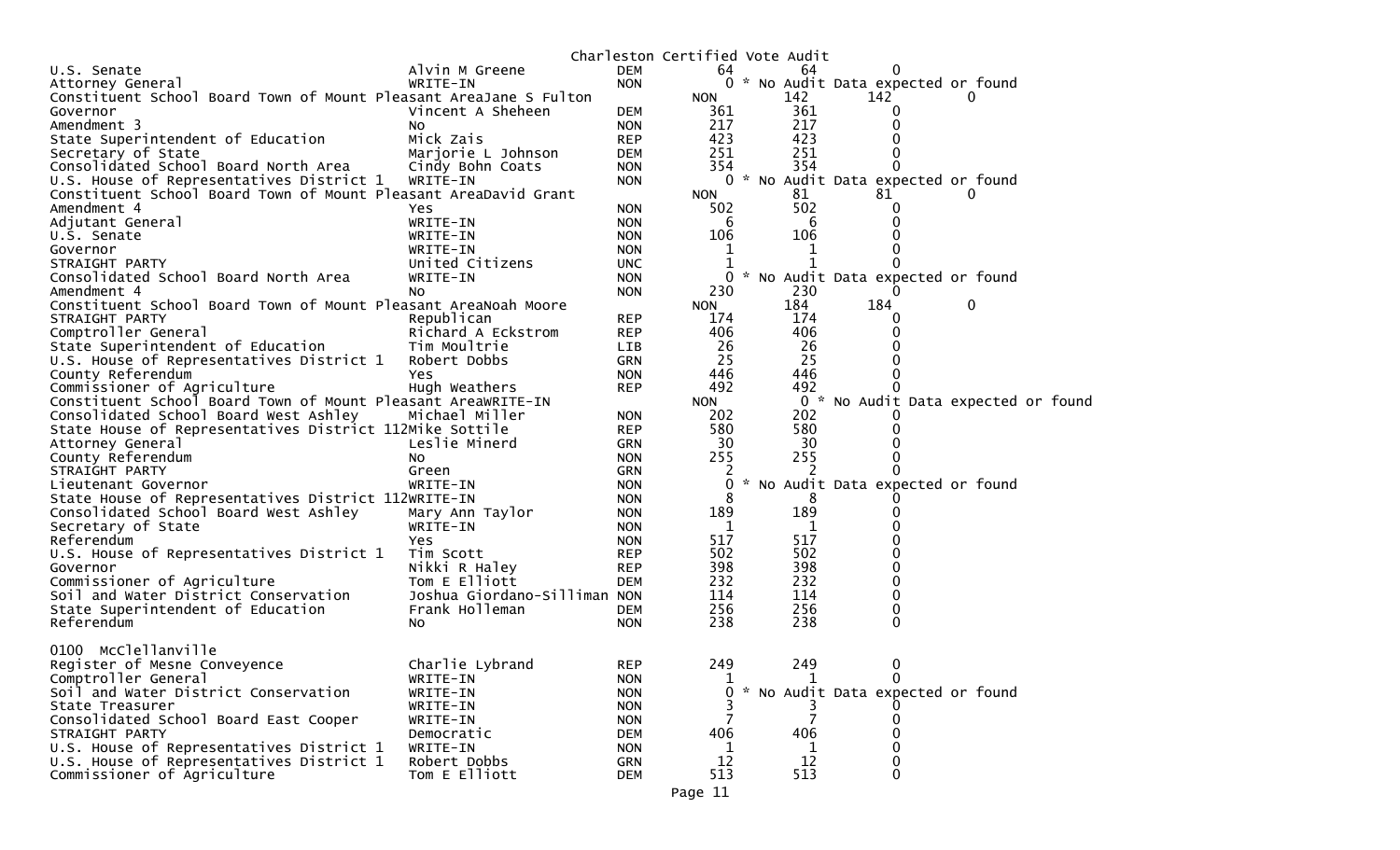|                                                                                                             |                    |                          | Charleston Certified Vote Audit |                |                                            |              |  |
|-------------------------------------------------------------------------------------------------------------|--------------------|--------------------------|---------------------------------|----------------|--------------------------------------------|--------------|--|
| Amendment 1                                                                                                 | Yes                | <b>NON</b>               | 511                             | 511            | 0                                          |              |  |
| Register of Mesne Conveyence                                                                                | WRITE-IN           | <b>NON</b>               | 1                               | 1              | 0                                          |              |  |
| State House of Representatives District 108Kevin Ryan                                                       |                    | <b>REP</b>               | 160                             | 160            | 0                                          |              |  |
| Lieutenant Governor                                                                                         | WRITE-IN           | <b>NON</b>               | 2                               | 2              |                                            |              |  |
| State Superintendent of Education                                                                           | Tony Fayyazi       | <b>IND</b>               | 2                               | 2              |                                            |              |  |
| State House of Representatives District 108Vida Miller                                                      |                    | <b>DEM</b>               | 569                             | 569            | 0                                          |              |  |
| Lieutenant Governor                                                                                         | Ken Ard            | <b>REP</b>               | 180                             | 180            |                                            |              |  |
| Amendment 1                                                                                                 | NO.                | <b>NON</b>               | 112                             | 112            | 0                                          |              |  |
| STRAIGHT PARTY                                                                                              | Green              | <b>GRN</b>               | 13                              | 13             | 0                                          |              |  |
| Consolidated School Board North Area                                                                        | Cindy Bohn Coats   | <b>NON</b>               | 208                             | 208            | 0                                          |              |  |
| State House of Representatives District 108WRITE-IN                                                         |                    | <b>NON</b>               | 1                               | 1              | 0                                          |              |  |
| Attorney General                                                                                            | WRITE-IN           | <b>NON</b>               | $\overline{c}$                  | $\overline{c}$ | 0                                          |              |  |
| U.S. House of Representatives District 1                                                                    | Tim Scott          | <b>REP</b>               | 214                             | 214            | 0                                          |              |  |
| State Superintendent of Education                                                                           | Doretha A Bull     | <b>GRN</b>               | 10                              | 10             | 0                                          |              |  |
| Amendment 2                                                                                                 | <b>Yes</b>         | <b>NON</b>               | 450                             | 450            | 0                                          |              |  |
| Commissioner of Agriculture                                                                                 | WRITE-IN           | <b>NON</b>               | 2                               | 2              |                                            |              |  |
| STRAIGHT PARTY                                                                                              | Republican         | <b>REP</b>               | 107                             | 107            | 0                                          |              |  |
| Consolidated School Board North Area                                                                        | WRITE-IN           | <b>NON</b>               | 2                               | 2              |                                            |              |  |
| Secretary of State                                                                                          | WRITE-IN           | <b>NON</b>               | 1                               |                | 0                                          |              |  |
| State Superintendent of Education                                                                           | WRITE-IN           | <b>NON</b>               | 1                               | 1              | 0                                          |              |  |
| Attorney General                                                                                            | Leslie Minerd      | <b>GRN</b>               | 15                              | 15             |                                            |              |  |
| Amendment 2                                                                                                 | NO.                | <b>NON</b>               | 120                             | 120            | 0                                          |              |  |
| U.S. House of Representatives District 1                                                                    | Keith Blandford    | <b>LIB</b>               | -7                              | 7              | 0                                          |              |  |
| Governor                                                                                                    | Vincent A Sheheen  | <b>DEM</b>               | 543                             | 543            |                                            |              |  |
| STRAIGHT PARTY                                                                                              | Working Families   | WFM                      | 3                               | 3              | 0                                          |              |  |
| Consolidated School Board West Ashley                                                                       | Michael Miller     | <b>NON</b>               | 116                             | 116            | 0                                          |              |  |
| U.S. Senate                                                                                                 | Tom Clements       | <b>GRN</b>               | 71                              | 71             |                                            |              |  |
| STRAIGHT PARTY                                                                                              | Libertarian        | <b>LIB</b>               | 1                               | 1              | 0                                          |              |  |
| Amendment 3                                                                                                 | Yes                | <b>NON</b>               | 376                             | 376            | 0                                          |              |  |
| State Superintendent of Education                                                                           | Mick Zais          | <b>REP</b>               | 185                             | 185            |                                            |              |  |
| Comptroller General                                                                                         | Richard A Eckstrom | <b>REP</b>               | 193                             | 193            | 0                                          |              |  |
| U.S. House of Representatives District 1                                                                    | Ben Frasier        | DEM                      | 471                             | 471            | 0                                          |              |  |
| Adjutant General                                                                                            | Bob Livingston     | <b>REP</b>               | 235                             | 235            |                                            |              |  |
| Consolidated School Board West Ashley                                                                       | Mary Ann Taylor    | <b>NON</b>               | 128                             | 128            | 0                                          |              |  |
| County Council District 2                                                                                   | Dickie Schweers    | <b>REP</b>               | 270                             | 270            | 0                                          |              |  |
| Amendment 3                                                                                                 | NO.                | <b>NON</b>               | 189                             | 189            |                                            |              |  |
| Secretary of State                                                                                          | Mark Hammond       | <b>REP</b>               | 211                             | 211            | 0                                          |              |  |
| Governor                                                                                                    | WRITE-IN           | <b>NON</b>               | 2                               | 2              | 0                                          |              |  |
| U.S. Senate                                                                                                 | Jim DeMint         | <b>REP</b>               | 212                             | 212            | 0                                          |              |  |
| Lieutenant Governor                                                                                         | Ashley Cooper      | <b>DEM</b>               | 544                             | 544            | 0                                          |              |  |
| Constituent School Board St James Santee District 1Nathel Pinckney Sr                                       |                    |                          | <b>NON</b>                      | 362            | 362                                        | 0            |  |
|                                                                                                             | Alan Wilson        | <b>REP</b>               | 187                             | 187            | O                                          |              |  |
| Attorney General<br>Amendment 4                                                                             |                    | <b>NON</b>               | 377                             | 377            |                                            |              |  |
|                                                                                                             | Yes                |                          |                                 |                |                                            |              |  |
| Consolidated School Board West Ashley<br>Constituent School Board St James Santee District 1Shonna Weathers | WRITE-IN           | <b>NON</b>               | <b>NON</b>                      | 265            | 0 * No Audit Data expected or found<br>265 | 0            |  |
| County Council District 2                                                                                   | WRITE-IN           |                          |                                 |                |                                            |              |  |
| U.S. House of Representatives District 1                                                                    | Rob Groce          | <b>NON</b><br><b>WFM</b> | 25                              | 25             | $\Omega$                                   |              |  |
|                                                                                                             |                    |                          |                                 |                |                                            |              |  |
| Constituent School Board St James Santee District 1WRITE-IN                                                 |                    |                          | <b>NON</b>                      | 154            | 154                                        | $\mathbf{0}$ |  |
| State Treasurer                                                                                             | Curtis Loftis      | <b>REP</b>               | 243                             | 243            |                                            |              |  |
| Amendment 4                                                                                                 | <b>NO</b>          | <b>NON</b>               | 187                             | 187            | 0                                          |              |  |
| State Superintendent of Education                                                                           | Tim Moultrie       | LIB                      | 15                              | 15             | 0                                          |              |  |
| Adjutant General                                                                                            | WRITE-IN           | <b>NON</b>               | 3                               | 3              | 0                                          |              |  |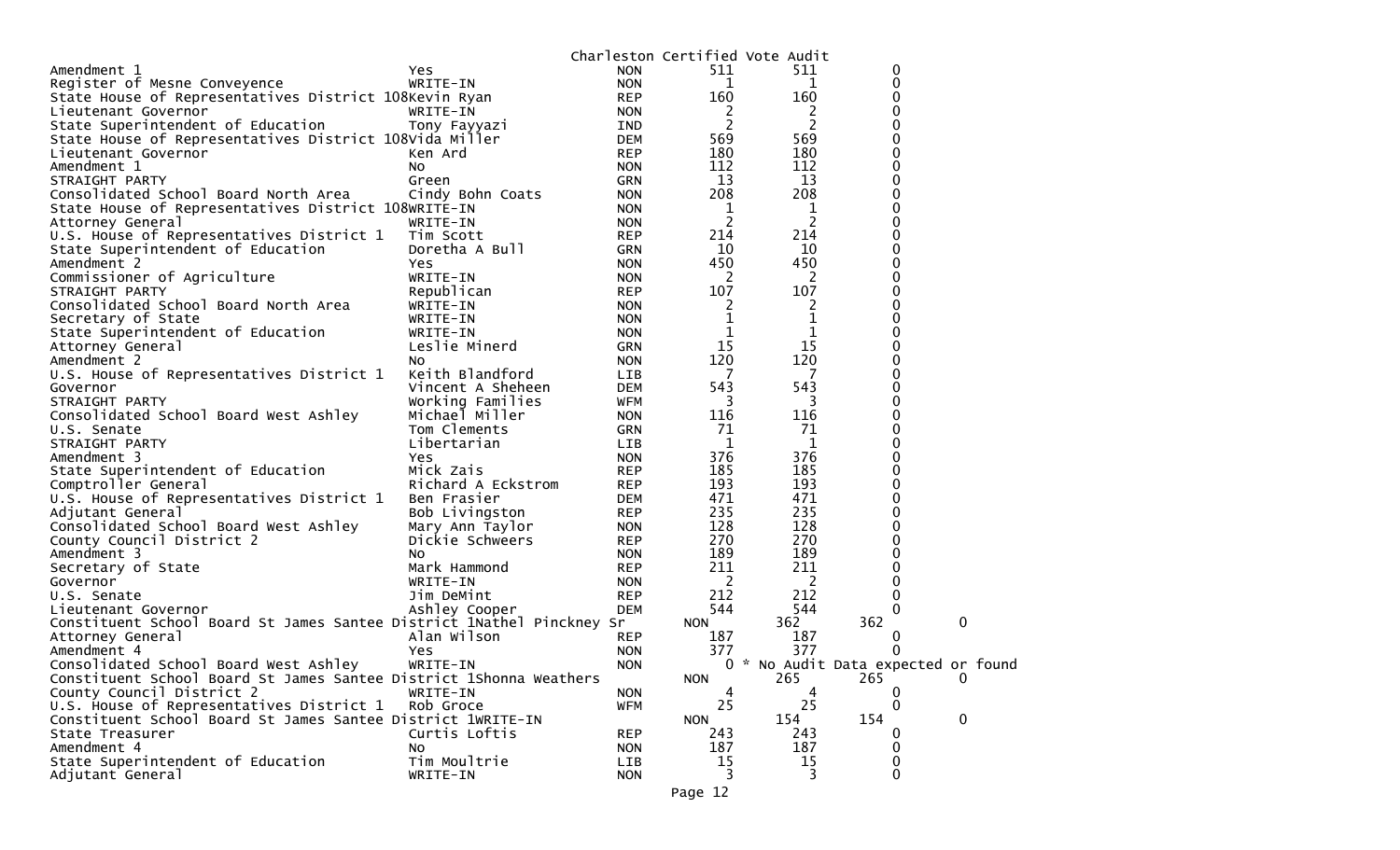|                                          |                              |            | Charleston Certified Vote Audit |     |                                   |  |
|------------------------------------------|------------------------------|------------|---------------------------------|-----|-----------------------------------|--|
| Governor                                 | Nikki R Haley                | <b>REP</b> | 178                             | 178 | 0                                 |  |
| Consolidated School Board East Cooper    | Craig Ascue                  | <b>NON</b> | 271                             | 271 | 0                                 |  |
| U.S. Senate                              | Alvin M Greene               | <b>DEM</b> | 409                             | 409 | 0                                 |  |
| Soil and Water District Conservation     | Joshua Giordano-Silliman NON |            | 88                              | 88  | 0                                 |  |
| County Referendum                        | Yes                          | <b>NON</b> | 300                             | 300 | 0                                 |  |
| Probate Judge                            | Irv Gerard Condon            | <b>REP</b> | 250                             | 250 | 0                                 |  |
| Comptroller General                      | Robert Barber                | DEM        | 531                             | 531 | 0                                 |  |
| U.S. House of Representatives District 1 | M E Mac McCullough           | <b>UNC</b> | 2                               | 2   | 0                                 |  |
| STRAIGHT PARTY                           | United Citizens              | <b>UNC</b> | 6                               | 6   | 0                                 |  |
| Governor                                 | Morgan Bruce Reeves          | GRN        | 15                              | 15  | 0                                 |  |
| Consolidated School Board East Cooper    | Elizabeth Moffly             | <b>NON</b> | 147                             | 147 | 0                                 |  |
| County Referendum                        | NO.                          | <b>NON</b> | 245                             | 245 | 0                                 |  |
| Soil and Water District Conservation     | John Kozma                   | <b>NON</b> | 85                              | 85  | 0                                 |  |
| STRAIGHT PARTY                           | Independence                 | IND        | 1                               | 1   | 0                                 |  |
| Secretary of State                       | Marjorie L Johnson           | DEM        | 508                             | 508 | 0                                 |  |
| Probate Judge                            | WRITE-IN                     | <b>NON</b> | 0                               |     | * No Audit Data expected or found |  |
| Commissioner of Agriculture              | Hugh Weathers                | <b>REP</b> | 212                             | 212 |                                   |  |
| U.S. Senate                              | WRITE-IN                     | <b>NON</b> | 25                              | 25  | 0                                 |  |
| Referendum                               | Yes                          | <b>NON</b> | 372                             | 372 | 0                                 |  |
| U.S. House of Representatives District 1 | Jimmy Wood                   | IND        | 2                               | 2   | 0                                 |  |
| Soil and Water District Conservation     | Kathy R Woolsey              | <b>NON</b> | 166                             | 166 | 0                                 |  |
| Consolidated School Board East Cooper    | Everett Wilcox               | <b>NON</b> | 127                             | 127 | 0                                 |  |
| State Superintendent of Education        | Frank Holleman               | DEM        | 517                             | 517 | 0                                 |  |
| Attorney General                         | Matthew Richardson           | <b>DEM</b> | 532                             | 532 | 0                                 |  |
| Governor                                 | Morgan Bruce Reeves          | <b>UNC</b> | 4                               | 4   | 0                                 |  |
| Referendum                               | No                           | <b>NON</b> | 226                             | 226 | 0                                 |  |
|                                          |                              |            |                                 |     |                                   |  |
|                                          |                              |            |                                 |     |                                   |  |
| 0102 Deer Park 1A                        |                              |            |                                 |     |                                   |  |
| Governor                                 | Vincent A Sheheen            | DEM        | 178                             | 178 | 0                                 |  |
| State Superintendent of Education        | Doretha A Bull               | <b>GRN</b> | 7                               | 7   | 0                                 |  |
| State Superintendent of Education        | Tony Fayyazi                 | IND        | 5                               | 5   | 0                                 |  |
| Consolidated School Board West Ashley    | Michael Miller               | <b>NON</b> | 85                              | 85  | 0                                 |  |
| State Treasurer                          | Curtis Loftis                | <b>REP</b> | 165                             | 165 | 0                                 |  |
| Lieutenant Governor                      | Ken Ard                      | <b>REP</b> | 114                             | 114 | 0                                 |  |
| U.S. Senate                              | WRITE-IN                     | <b>NON</b> | 11                              | 11  | 0                                 |  |
| Amendment 1                              | NO.                          | <b>NON</b> | 33                              | 33  | 0                                 |  |
| U.S. House of Representatives District 1 | M E Mac McCullough           | <b>UNC</b> | 0                               |     | No Audit Data expected or found   |  |
| STRAIGHT PARTY                           | Independence                 | IND        | 4                               | 4   |                                   |  |
| Commissioner of Agriculture              | Tom E Elliott                | DEM        | 183                             | 183 | 0                                 |  |
| Comptroller General                      | Richard A Eckstrom           | <b>REP</b> | 118                             | 118 | 0                                 |  |
| Consolidated School Board West Ashley    | Mary Ann Taylor              | <b>NON</b> | 109                             | 109 | 0                                 |  |
| Attorney General                         | Alan Wilson                  | <b>REP</b> | 115                             | 115 | 0                                 |  |
| Secretary of State                       | Marjorie L Johnson           | DEM        | 177                             | 177 | 0                                 |  |
| Amendment 2                              | Yes                          | <b>NON</b> | 256                             | 256 | 0                                 |  |
| Lieutenant Governor                      | WRITE-IN                     | <b>NON</b> | 1                               | 1   | 0                                 |  |
| Probate Judge                            | Irv Gerard Condon            | <b>REP</b> | 164                             | 164 | 0                                 |  |
| State Superintendent of Education        | WRITE-IN                     | <b>NON</b> | $\Omega$                        |     | * No Audit Data expected or found |  |
| U.S. House of Representatives District 1 | Jimmy Wood                   | IND        |                                 |     |                                   |  |
| U.S. House of Representatives District 1 | Robert Dobbs                 | <b>GRN</b> |                                 | 1   | 0                                 |  |
| Consolidated School Board West Ashley    | WRITE-IN                     | <b>NON</b> |                                 |     | 0                                 |  |
| State Superintendent of Education        | Mick Zais                    | <b>REP</b> | 103                             | 103 | 0                                 |  |
| Amendment 2                              | No                           | <b>NON</b> | 38<br>Page 13                   | 38  | 0                                 |  |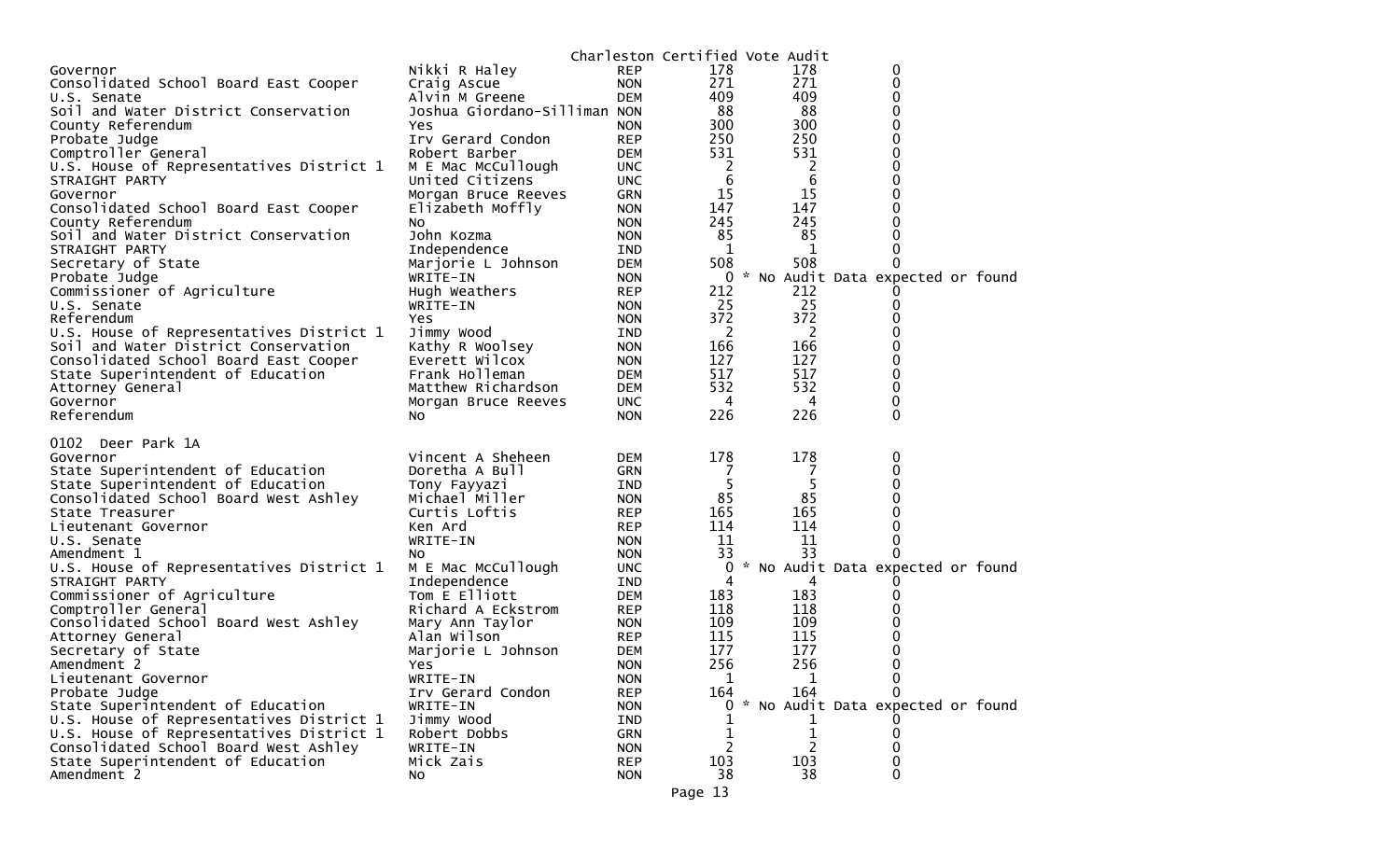|                                                                          |                              |                          | Charleston Certified Vote Audit |     |                                     |          |
|--------------------------------------------------------------------------|------------------------------|--------------------------|---------------------------------|-----|-------------------------------------|----------|
| Governor                                                                 | Nikki R Haley                | <b>REP</b>               | 126                             | 126 | 0                                   |          |
| Commissioner of Agriculture                                              | WRITE-IN                     | <b>NON</b>               |                                 |     | 0 * No Audit Data expected or found |          |
| Constituent School Board Cooper River Area 2 District 4Edwina G Peterson |                              |                          | <b>NON</b>                      | 156 | 156                                 |          |
| Constituent School Board Cooper River Area 2 District 4WRITE-IN          |                              |                          | <b>NON</b>                      | 2   | 2                                   | 0        |
| Constituent School Board Cooper River Area 3 District 4Theodore Cozart   |                              |                          | <b>NON</b>                      | 49  | 49                                  | 0        |
| Constituent School Board Cooper River Area 3 District 4Gail C Rollerson  |                              |                          | <b>NON</b>                      | 116 | 116                                 | 0        |
| Constituent School Board Cooper River Area 3 District 4WRITE-IN          |                              |                          | <b>NON</b>                      | 1   | 1                                   | $\Omega$ |
| Amendment 3                                                              | Yes                          | <b>NON</b>               | 187                             | 187 | 0                                   |          |
| Governor                                                                 | Morgan Bruce Reeves          | <b>GRN</b>               | 3                               | 3   | 0                                   |          |
| Probate Judge                                                            | WRITE-IN                     | <b>NON</b>               | 5                               | 5   | $\Omega$                            |          |
| STRAIGHT PARTY                                                           | Republican                   | <b>REP</b>               | 68                              | 68  | 0                                   |          |
| State Treasurer                                                          | WRITE-IN                     | <b>NON</b>               | 5                               | 5   | 0                                   |          |
| Consolidated School Board East Cooper                                    | Craig Ascue                  | <b>NON</b>               | 72                              | 72  | 0                                   |          |
| U.S. House of Representatives District 1                                 | WRITE-IN                     | <b>NON</b>               | 1                               | 1   | 0                                   |          |
| Comptroller General                                                      | Robert Barber                | <b>DEM</b>               | 189                             | 189 | 0                                   |          |
| Amendment 3                                                              | NO.                          | <b>NON</b>               | 112                             | 112 | 0                                   |          |
| U.S. House of Representatives District 1                                 | Tim Scott                    | <b>REP</b>               | 141                             | 141 | 0                                   |          |
| Governor                                                                 | WRITE-IN                     | <b>NON</b>               | $\mathbf 1$                     | 1   | 0                                   |          |
| Adjutant General                                                         | Bob Livingston               | <b>REP</b>               | 161                             | 161 | 0                                   |          |
| Register of Mesne Conveyence                                             | Charlie Lybrand              | <b>REP</b>               | 166                             | 166 | 0                                   |          |
| Attorney General                                                         | Matthew Richardson           | <b>DEM</b>               | 183                             | 183 | 0                                   |          |
| Consolidated School Board East Cooper                                    | Elizabeth Moffly             | <b>NON</b>               | 114                             | 114 | 0                                   |          |
| U.S. Senate                                                              | Tom Clements                 | <b>GRN</b>               | 29                              | 29  | 0                                   |          |
| Amendment 4                                                              | Yes                          | <b>NON</b>               | 187                             | 187 | 0                                   |          |
| State Superintendent of Education                                        | Tim Moultrie                 | <b>LIB</b>               | 15                              | 15  |                                     |          |
| STRAIGHT PARTY                                                           | Working Families             | <b>WFM</b>               | 2                               | 2   |                                     |          |
| Soil and Water District Conservation                                     | Joshua Giordano-Silliman NON |                          | 56                              | 56  | 0                                   |          |
| STRAIGHT PARTY                                                           | Democratic                   | DEM                      | 123                             | 123 | 0                                   |          |
| U.S. House of Representatives District 1                                 | Keith Blandford              | LIB                      | 0                               |     | * No Audit Data expected or found   |          |
| Secretary of State                                                       | WRITE-IN                     | <b>NON</b>               | 0                               |     | * No Audit Data expected or found   |          |
| Register of Mesne Conveyence                                             | WRITE-IN                     | <b>NON</b>               |                                 | 5.  |                                     |          |
| Amendment 4                                                              | NO.                          | <b>NON</b>               | 101                             | 101 |                                     |          |
| Consolidated School Board East Cooper                                    | Everett Wilcox               | <b>NON</b>               | 64                              | 64  |                                     |          |
| Lieutenant Governor                                                      | Ashley Cooper                | <b>DEM</b>               | 192                             | 192 |                                     |          |
| Secretary of State                                                       | Mark Hammond                 | <b>REP</b>               | 129                             | 129 |                                     |          |
| Soil and Water District Conservation                                     | John Kozma                   | <b>NON</b>               | 59                              | 59  |                                     |          |
| Adjutant General                                                         | WRITE-IN                     | <b>NON</b>               | 3                               | 3   | 0                                   |          |
| U.S. Senate                                                              | Jim DeMint                   | <b>REP</b>               | 136                             | 136 | 0                                   |          |
| Comptroller General                                                      | WRITE-IN                     | <b>NON</b>               | 0                               |     | * No Audit Data expected or found   |          |
|                                                                          |                              | <b>NON</b>               | 168                             | 168 |                                     |          |
| County Referendum                                                        | Yes<br>Green                 |                          | 4                               | 4   |                                     |          |
| STRAIGHT PARTY                                                           |                              | <b>GRN</b><br><b>REP</b> | 166                             | 166 |                                     |          |
| State House of Representatives District 117Bill Crosby                   |                              |                          |                                 |     |                                     |          |
| Consolidated School Board East Cooper                                    | WRITE-IN                     | <b>NON</b>               | 1                               | 1   |                                     |          |
| Consolidated School Board North Area                                     | Cindy Bohn Coats             | <b>NON</b>               | 127                             | 127 | 0                                   |          |
| Soil and Water District Conservation                                     | Kathy R Woolsey              | <b>NON</b>               | 112                             | 112 | 0                                   |          |
| State House of Representatives District 117WRITE-IN                      |                              | <b>NON</b>               | 6                               | 6   | 0                                   |          |
| U.S. House of Representatives District 1                                 | Ben Frasier                  | <b>DEM</b>               | 162                             | 162 | $\Omega$                            |          |
| County Referendum                                                        | NO.                          | <b>NON</b>               | 112                             | 112 | 0                                   |          |
| State Superintendent of Education                                        | Frank Holleman               | <b>DEM</b>               | 175                             | 175 | 0                                   |          |
| Attorney General                                                         | Leslie Minerd                | GRN                      | b                               | 6   | 0                                   |          |
| Attorney General                                                         | WRITE-IN                     | <b>NON</b>               | 0                               |     | * No Audit Data expected or found   |          |
| Governor                                                                 | Morgan Bruce Reeves          | <b>UNC</b>               |                                 |     |                                     |          |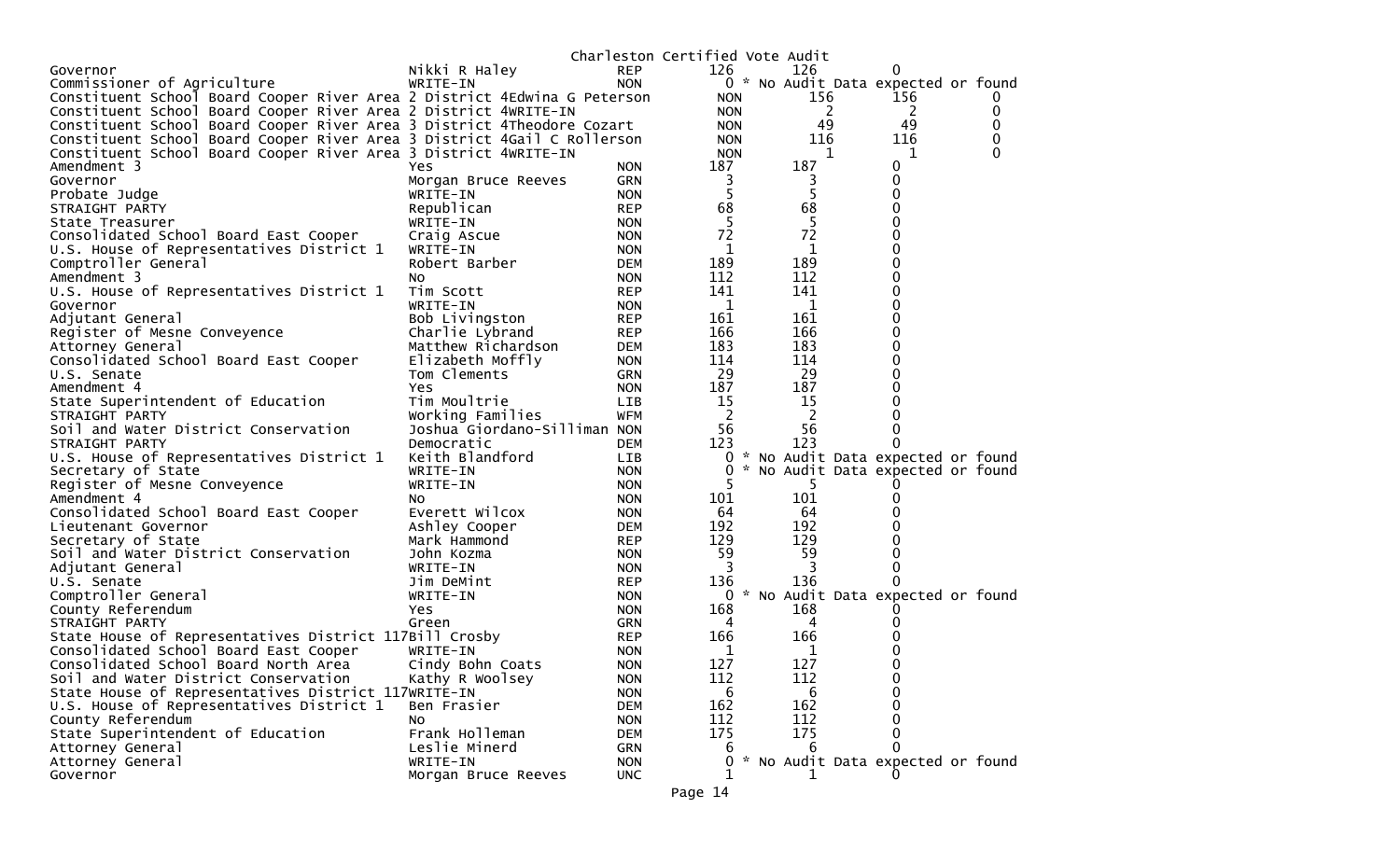|                                                                                                 |                    |                   | Charleston Certified Vote Audit |           |                                     |                                     |
|-------------------------------------------------------------------------------------------------|--------------------|-------------------|---------------------------------|-----------|-------------------------------------|-------------------------------------|
| STRAIGHT PARTY                                                                                  | United Citizens    | UNC.              |                                 |           | 0                                   |                                     |
| Soil and Water District Conservation                                                            | WRITE-IN           | <b>NON</b>        |                                 | 1         | $\Omega$                            |                                     |
| Consolidated School Board North Area                                                            | WRITE-IN           | <b>NON</b>        | 2                               | 2         | 0                                   |                                     |
| Referendum                                                                                      | Yes                | <b>NON</b>        | 199                             | 199       |                                     |                                     |
| U.S. Senate                                                                                     | Alvin M Greene     | DEM               | 131                             | 131       |                                     |                                     |
| Commissioner of Agriculture                                                                     | Hugh Weathers      | <b>REP</b>        | 122                             | 122       | 0                                   |                                     |
| U.S. House of Representatives District 1                                                        | Rob Groce          | WFM               | 5                               | 5.        | 0                                   |                                     |
| Constituent School Board Cooper River Area 1 District 4Ross Gwin                                |                    |                   | <b>NON</b>                      | 149       | 149                                 | 0                                   |
| Constituent School Board Cooper River Area 1 District 4WRITE-IN                                 |                    |                   | <b>NON</b>                      | 1         | ำ                                   | $\Omega$                            |
| STRAIGHT PARTY                                                                                  | Libertarian        | LIB               |                                 |           | 0 * No Audit Data expected or found |                                     |
| Amendment 1                                                                                     | Yes                | <b>NON</b>        | 266                             | 266       |                                     |                                     |
| Referendum                                                                                      | NO.                | <b>NON</b>        | 101                             | 101       | 0                                   |                                     |
|                                                                                                 |                    |                   |                                 |           |                                     |                                     |
| 0103 Deer Park 1B                                                                               |                    |                   |                                 | 264       |                                     |                                     |
| Probate Judge                                                                                   | Irv Gerard Condon  | <b>REP</b>        | 264                             |           | 0                                   |                                     |
| State Superintendent of Education                                                               | Frank Holleman     | <b>DEM</b>        | 152                             | 152<br>45 | 0<br>0                              |                                     |
| Amendment 1                                                                                     | No                 | <b>NON</b>        | 45                              |           |                                     |                                     |
| U.S. House of Representatives District 1                                                        | Tim Scott          | <b>REP</b>        | 243                             | 243       |                                     |                                     |
| Attorney General                                                                                | Alan Wilson        | <b>REP</b>        | 213                             | 213       |                                     |                                     |
| Adjutant General                                                                                | WRITE-IN           | <b>NON</b>        | 1                               | 1         |                                     |                                     |
| Lieutenant Governor                                                                             | Ashley Cooper      | DEM               | 186                             | 186       | 0                                   |                                     |
| Governor                                                                                        | Vincent A Sheheen  | <b>DEM</b>        | 168                             | 168       |                                     |                                     |
| Consolidated School Board West Ashley                                                           | WRITE-IN           | <b>NON</b>        | 0                               |           | * No Audit Data expected or found   |                                     |
| U.S. House of Representatives District 1                                                        | WRITE-IN           | <b>NON</b>        | 0                               |           | No Audit Data expected or found     |                                     |
| State House of Representatives District 99 Jim Merrill<br>Amendment 2                           |                    | <b>REP</b>        | 15<br>338                       | 15<br>338 |                                     |                                     |
|                                                                                                 | Yes                | <b>NON</b>        |                                 |           |                                     |                                     |
| Probate Judge                                                                                   | WRITE-IN           | <b>NON</b>        |                                 |           |                                     |                                     |
| State House of Representatives District 99 WRITE-IN<br>State Superintendent of Education        | Doretha A Bull     | <b>NON</b><br>GRN | 0<br>5                          |           | * No Audit Data expected or found   |                                     |
|                                                                                                 |                    |                   | <b>NON</b>                      | 204       | 204                                 | 0                                   |
| Constituent School Board Cooper River Area 2 District 4Edwina G Peterson<br>Comptroller General | Richard A Eckstrom | <b>REP</b>        | 225                             | 225       | 0                                   |                                     |
|                                                                                                 |                    |                   | <b>NON</b>                      |           |                                     |                                     |
| Constituent School Board Cooper River Area 2 District 4WRITE-IN<br>Governor                     | Nikki R Haley      | <b>REP</b>        | 219                             | 219       | 0                                   | 0 * No Audit Data expected or found |
| Constituent School Board Cooper River Area 3 District 4Theodore Cozart                          |                    |                   | <b>NON</b>                      | 74        | 74                                  | 0                                   |
| Amendment 2                                                                                     |                    | <b>NON</b>        | 49                              | 49        | 0                                   |                                     |
| U.S. Senate                                                                                     | N0<br>Jim DeMint   | <b>REP</b>        | 244                             | 244       | $\Omega$                            |                                     |
| Constituent School Board Cooper River Area 3 District 4Gail C Rollerson                         |                    |                   | <b>NON</b>                      | 150       | 150                                 | 0                                   |
| Consolidated School Board East Cooper                                                           | Craig Ascue        | <b>NON</b>        | 95                              | 95        | 0                                   |                                     |
| Constituent School Board Cooper River Area 3 District 4WRITE-IN                                 |                    |                   | <b>NON</b>                      |           |                                     | 0 * No Audit Data expected or found |
| U.S. House of Representatives District 1                                                        | Keith Blandford    | LIB               | 2                               | 2         |                                     |                                     |
| State Treasurer                                                                                 | WRITE-IN           | <b>NON</b>        | $\mathbf 1$                     | 1         |                                     |                                     |
| Secretary of State                                                                              | Mark Hammond       | <b>REP</b>        | 239                             | 239       |                                     |                                     |
| Register of Mesne Conveyence                                                                    | Charlie Lybrand    | <b>REP</b>        | 267                             | 267       |                                     |                                     |
| Amendment 3                                                                                     | Yes                | <b>NON</b>        | 254                             | 254       | $\Omega$                            |                                     |
| State Superintendent of Education                                                               | Tony Fayyazi       | IND               | 6                               | 6         | 0                                   |                                     |
| Commissioner of Agriculture                                                                     | Hugh Weathers      | <b>REP</b>        | 235                             | 235       | $\Omega$                            |                                     |
| Secretary of State                                                                              | WRITE-IN           | <b>NON</b>        | $\mathbf{0}$                    |           | * No Audit Data expected or found   |                                     |
| STRAIGHT PARTY                                                                                  | Green              | GRN               | 3                               |           |                                     |                                     |
| Consolidated School Board East Cooper                                                           | Elizabeth Moffly   | <b>NON</b>        | 145                             | 145       | 0                                   |                                     |
| STRAIGHT PARTY                                                                                  | Republican         | <b>REP</b>        | 124                             | 124       | 0                                   |                                     |
| Attorney General                                                                                | Matthew Richardson | <b>DEM</b>        | 170                             | 170       | 0                                   |                                     |
| U.S. House of Representatives District 1                                                        | Ben Frasier        | <b>DEM</b>        | 140                             | 140       | 0                                   |                                     |
|                                                                                                 |                    |                   |                                 |           |                                     |                                     |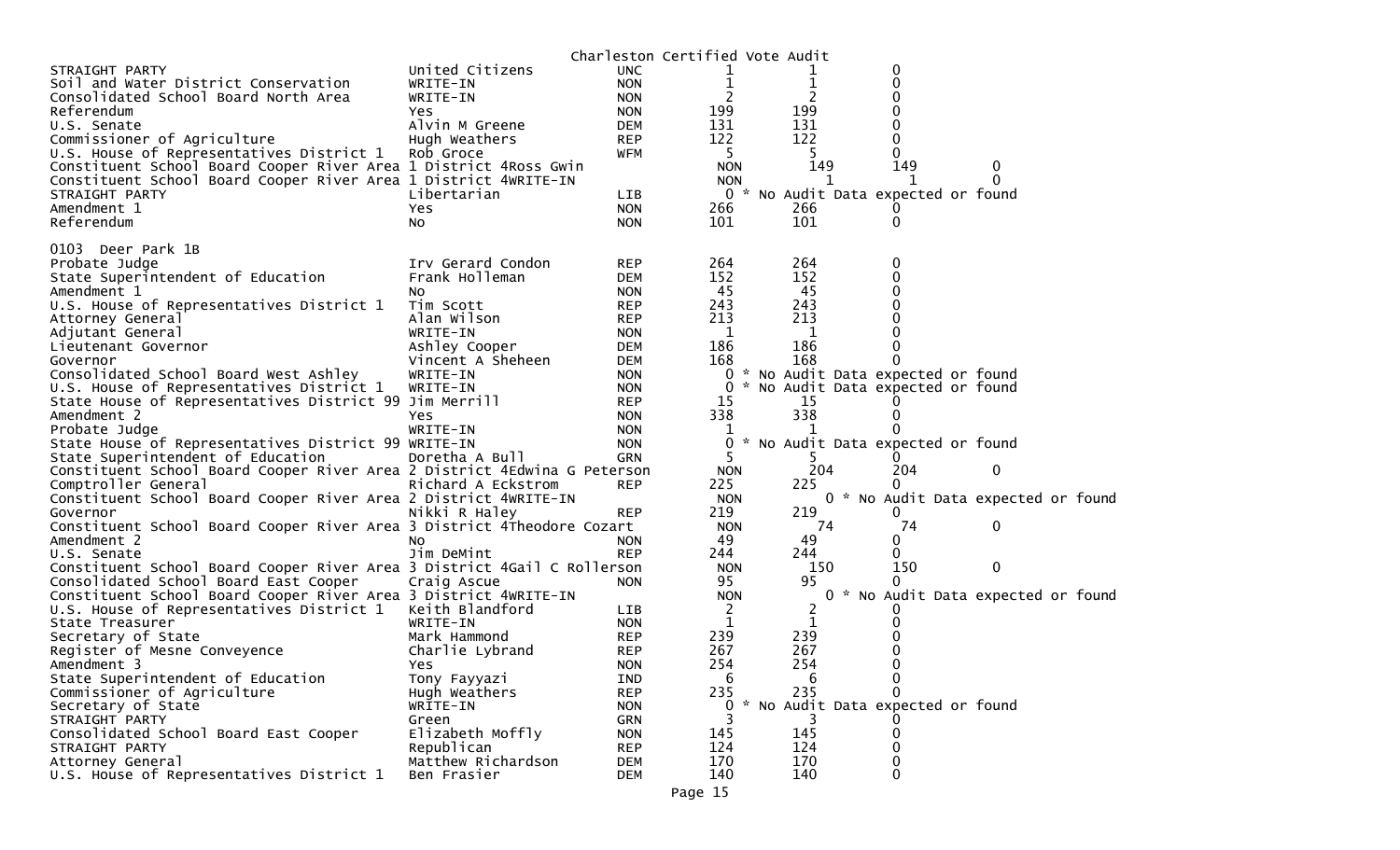|                                                                  |                               |                          | Charleston Certified Vote Audit |         |                                     |          |  |
|------------------------------------------------------------------|-------------------------------|--------------------------|---------------------------------|---------|-------------------------------------|----------|--|
| Amendment 3                                                      | NO.                           | <b>NON</b>               | 136                             | 136     | 0                                   |          |  |
| U.S. Senate                                                      | Alvin M Greene                | <b>DEM</b>               | 95                              | 95      | 0                                   |          |  |
| Register of Mesne Conveyence                                     | WRITE-IN                      | <b>NON</b>               | 1                               | 1       | 0                                   |          |  |
| State Superintendent of Education                                | Mick Zais                     | <b>REP</b>               | 216                             | 216     |                                     |          |  |
| Lieutenant Governor                                              | Ken Ard                       | <b>REP</b>               | 212                             | 212     |                                     |          |  |
| State House of Representatives District 113J Seth Whipper        |                               | <b>DEM</b>               | 47                              | 47      |                                     |          |  |
| Soil and Water District Conservation                             | Joshua Giordano-Silliman NON  |                          | 66                              | 66      |                                     |          |  |
| Consolidated School Board East Cooper                            | Everett Wilcox                | <b>NON</b>               | 97                              | 97      |                                     |          |  |
| State House of Representatives District 113J Seth Whipper        |                               | <b>WFM</b>               | 24                              | 24      |                                     |          |  |
| Amendment 4                                                      | Yes                           | <b>NON</b>               | 260                             | 260     |                                     |          |  |
| State House of Representatives District 113WRITE-IN              |                               | <b>NON</b>               |                                 |         | 0 * No Audit Data expected or found |          |  |
| Comptroller General                                              | Robert Barber                 | <b>DEM</b>               | 165                             | 165     |                                     |          |  |
| State House of Representatives District 117Bill Crosby           |                               | <b>REP</b>               | 185                             | 185     |                                     |          |  |
| STRAIGHT PARTY                                                   | United Citizens               | <b>UNC</b>               | 1                               | 1       |                                     |          |  |
| Consolidated School Board North Area                             | Cindy Bohn Coats              | <b>NON</b>               | 165                             | 165     |                                     |          |  |
| State House of Representatives District 117WRITE-IN              |                               | <b>NON</b>               |                                 |         | 0 * No Audit Data expected or found |          |  |
| Soil and Water District Conservation                             | John Kozma                    | <b>NON</b>               | 84                              | 84      |                                     |          |  |
| Commissioner of Agriculture                                      | Tom E Elliott                 | <b>DEM</b>               | 154                             | 154     |                                     |          |  |
| Amendment 4                                                      | NO.                           | <b>NON</b>               | 130                             | 130     |                                     |          |  |
| Consolidated School Board East Cooper                            | WRITE-IN                      | <b>NON</b>               |                                 |         | 0 * No Audit Data expected or found |          |  |
| State Superintendent of Education                                | WRITE-IN                      | <b>NON</b>               |                                 |         | 0 * No Audit Data expected or found |          |  |
| STRAIGHT PARTY                                                   | Democratic                    | <b>DEM</b>               | 84                              | 84      |                                     |          |  |
| U.S. House of Representatives District 1                         | Rob Groce                     | <b>WFM</b>               | 2                               | 2       |                                     |          |  |
| STRAIGHT PARTY                                                   | Working Families              | WFM                      | $\mathbf 1$                     |         |                                     |          |  |
| U.S. Senate                                                      | WRITE-IN                      | <b>NON</b>               |                                 |         |                                     |          |  |
| Attorney General                                                 | Leslie Minerd                 | <b>GRN</b>               | 11                              | 11      |                                     |          |  |
| Soil and Water District Conservation                             | Kathy R Woolsey               | <b>NON</b>               | 180                             | 180     |                                     |          |  |
| County Referendum                                                | Yes                           | <b>NON</b>               | 224                             | 224     |                                     |          |  |
| Consolidated School Board North Area                             | WRITE-IN                      | <b>NON</b>               |                                 |         | 0 * No Audit Data expected or found |          |  |
| Lieutenant Governor                                              | WRITE-IN                      | <b>NON</b>               | 0<br>1                          |         | * No Audit Data expected or found   |          |  |
| Governor                                                         | WRITE-IN                      | <b>NON</b>               | 12                              | 1<br>12 |                                     |          |  |
| State Superintendent of Education<br>State Treasurer             | Tim Moultrie<br>Curtis Loftis | <b>LIB</b><br><b>REP</b> | 266                             | 266     |                                     |          |  |
| Commissioner of Agriculture                                      | WRITE-IN                      | <b>NON</b>               |                                 |         | 0 * No Audit Data expected or found |          |  |
| U.S. House of Representatives District 1                         | M E Mac McCullough            | <b>UNC</b>               |                                 |         | 0 * No Audit Data expected or found |          |  |
| Constituent School Board Cooper River Area 1 District 4Ross Gwin |                               |                          | <b>NON</b>                      | 203     | 203                                 | $\Omega$ |  |
| County Referendum                                                | NO.                           | <b>NON</b>               | 153                             | 153     | 0                                   |          |  |
| Soil and Water District Conservation                             | WRITE-IN                      | <b>NON</b>               |                                 |         | 0 * No Audit Data expected or found |          |  |
| Attorney General                                                 | WRITE-IN                      | NON                      |                                 |         | 0 * No Audit Data expected or found |          |  |
| Constituent School Board Cooper River Area 1 District 4WRITE-IN  |                               |                          | <b>NON</b>                      |         | 0 * No Audit Data expected or foun  |          |  |
| Adjutant General                                                 | Bob Livingston                | <b>REP</b>               | 268                             | 268     |                                     |          |  |
| Consolidated School Board West Ashley                            | Michael Miller                | <b>NON</b>               | 124                             | 124     |                                     |          |  |
| U.S. House of Representatives District 1                         | Robert Dobbs                  | <b>GRN</b>               |                                 |         |                                     |          |  |
| Comptroller General                                              | WRITE-IN                      | <b>NON</b>               |                                 |         | 0 * No Audit Data expected or found |          |  |
| Secretary of State                                               | Marjorie L Johnson            | <b>DEM</b>               | 152                             | 152     | 0                                   |          |  |
| Referendum                                                       | <b>Yes</b>                    | <b>NON</b>               | 222                             | 222     | 0                                   |          |  |
| STRAIGHT PARTY                                                   | Independence                  | IND                      | 3                               | 3       | 0                                   |          |  |
| Amendment 1                                                      | Yes.                          | <b>NON</b>               | 345                             | 345     | 0                                   |          |  |
| STRAIGHT PARTY                                                   | Libertarian                   | LIB                      |                                 |         | 0                                   |          |  |
| Governor                                                         | Morgan Bruce Reeves           | <b>UNC</b>               |                                 | 5       | $\mathbf 0$                         |          |  |
| U.S. House of Representatives District 1                         | Jimmy Wood                    | IND                      |                                 | 4       | 0                                   |          |  |
| Governor                                                         | Morgan Bruce Reeves           | <b>GRN</b>               | 4                               | 4       | 0                                   |          |  |
|                                                                  |                               |                          |                                 |         |                                     |          |  |

d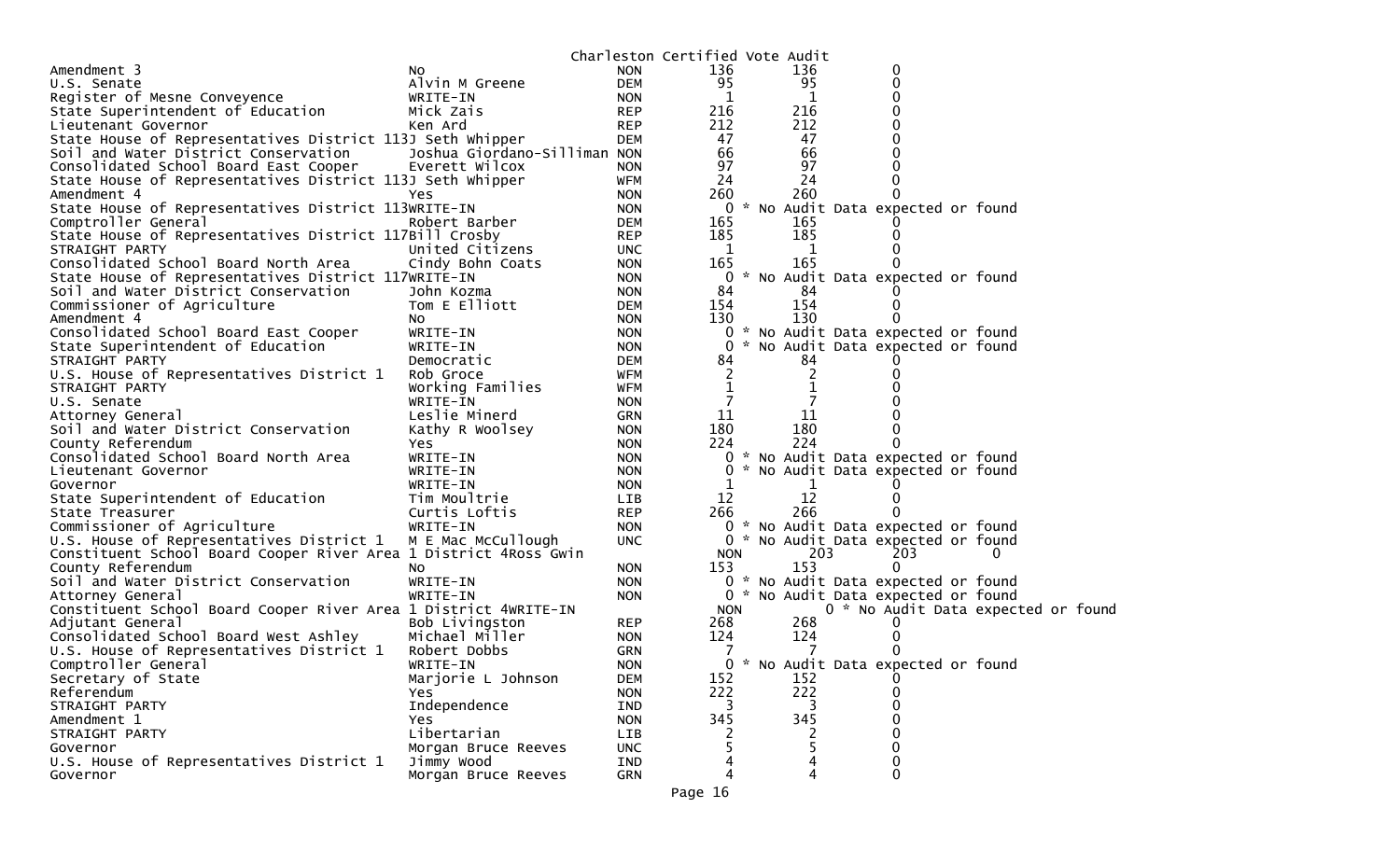|                                                                  |                              |                          | Charleston Certified Vote Audit |     |                                     |   |
|------------------------------------------------------------------|------------------------------|--------------------------|---------------------------------|-----|-------------------------------------|---|
| Consolidated School Board West Ashley                            | Mary Ann Taylor              | <b>NON</b>               | 131                             | 131 | 0                                   |   |
| U.S. Senate                                                      | Tom Clements                 | <b>GRN</b>               | 46                              | 46  | 0                                   |   |
| Referendum                                                       | N <sub>O</sub>               | <b>NON</b>               | 168                             | 168 | $\Omega$                            |   |
|                                                                  |                              |                          |                                 |     |                                     |   |
| 0104 Deer Park 2A                                                |                              |                          |                                 |     |                                     |   |
| U.S. House of Representatives District 1                         | Jimmy Wood                   | IND                      | 4                               | 4   | 0                                   |   |
| STRAIGHT PARTY                                                   | Democratic                   | <b>DEM</b>               | 166                             | 166 | 0                                   |   |
| Consolidated School Board East Cooper                            | Everett Wilcox               | <b>NON</b>               | 138                             | 138 | 0                                   |   |
| Commissioner of Agriculture                                      | Hugh Weathers                | <b>REP</b>               | 386                             | 386 | 0                                   |   |
| U.S. Senate                                                      | Jim DeMint                   | <b>REP</b>               | 402                             | 402 |                                     |   |
| STRAIGHT PARTY                                                   | Republican                   | <b>REP</b>               | 202                             | 202 |                                     |   |
| Consolidated School Board North Area                             | WRITE-IN                     | <b>NON</b>               | 3                               | 3   |                                     |   |
| Amendment 2                                                      | NO.                          | <b>NON</b>               | 94                              | 94  |                                     |   |
| Lieutenant Governor                                              | Ken Ard                      | <b>REP</b>               | 352                             | 352 |                                     |   |
| Attorney General                                                 | WRITE-IN                     | <b>NON</b>               | 0                               |     | * No Audit Data expected or found   |   |
| Secretary of State                                               | Mark Hammond                 | <b>REP</b>               | 388                             | 388 |                                     |   |
| Governor                                                         | Morgan Bruce Reeves          | <b>GRN</b>               | 4                               |     |                                     |   |
| U.S. House of Representatives District 1                         | Keith Blandford              | LIB                      | 5                               |     |                                     |   |
| Consolidated School Board East Cooper                            | WRITE-IN                     | <b>NON</b>               | 3                               |     |                                     |   |
| U.S. House of Representatives District 1                         | WRITE-IN                     | <b>NON</b>               | 1                               |     |                                     |   |
| State Superintendent of Education                                | WRITE-IN                     | <b>NON</b>               | 0                               |     | * No Audit Data expected or found   |   |
| Probate Judge                                                    | Irv Gerard Condon            | <b>REP</b>               | 466                             | 466 |                                     |   |
| Amendment 3                                                      | Yes                          | <b>NON</b>               | 418                             | 418 |                                     |   |
| Soil and Water District Conservation                             | Joshua Giordano-Silliman NON |                          | 129                             | 129 |                                     |   |
| STRAIGHT PARTY                                                   | United Citizens              | <b>UNC</b>               |                                 |     | 0 * No Audit Data expected or found |   |
| Consolidated School Board West Ashley                            | Michael Miller               | <b>NON</b>               | 195                             | 195 |                                     |   |
| Comptroller General                                              | WRITE-IN                     | <b>NON</b>               |                                 |     | 0 * No Audit Data expected or found |   |
| State Superintendent of Education                                | Tim Moultrie                 | LIB                      | 33                              | 33  |                                     |   |
| U.S. Senate                                                      | Alvin M Greene               | <b>DEM</b>               | 167                             | 167 |                                     |   |
| Commissioner of Agriculture                                      | Tom E Elliott                | <b>DEM</b>               | 266                             | 266 |                                     |   |
| Attorney General                                                 | Alan Wilson                  | <b>REP</b>               | 358                             | 358 |                                     |   |
|                                                                  | WRITE-IN                     |                          | 0                               |     | * No Audit Data expected or found   |   |
| Secretary of State<br>Amendment 3                                | No.                          | <b>NON</b><br><b>NON</b> | 227                             | 227 |                                     |   |
| State Treasurer                                                  | WRITE-IN                     | <b>NON</b>               | -5                              |     |                                     |   |
| Soil and Water District Conservation                             | John Kozma                   | <b>NON</b>               | 128                             | 128 |                                     |   |
|                                                                  | Ben Frasier                  | <b>DEM</b>               | 225                             | 225 |                                     |   |
| U.S. House of Representatives District 1<br>Probate Judge        | WRITE-IN                     | <b>NON</b>               | 6                               | 6   | 0                                   |   |
| Constituent School Board Cooper River Area 1 District 4Ross Gwin |                              |                          | <b>NON</b>                      | 354 | 354                                 | 0 |
| Consolidated School Board West Ashley                            |                              | <b>NON</b>               | 228                             | 228 | 0                                   |   |
| Governor                                                         | Mary Ann Taylor<br>WRITE-IN  | <b>NON</b>               |                                 |     | 0 * No Audit Data expected or found |   |
|                                                                  |                              |                          | <b>NON</b>                      | 2   |                                     |   |
| Constituent School Board Cooper River Area 1 District 4WRITE-IN  |                              | <b>REP</b>               | 379                             | 379 | 0                                   |   |
| Governor<br>Amendment 4                                          | Nikki R Haley                | <b>NON</b>               | 458                             | 458 |                                     |   |
|                                                                  | Yes                          | <b>UNC</b>               | 4                               | 4   | 0                                   |   |
| Governor                                                         | Morgan Bruce Reeves          |                          | 453                             | 453 | 0                                   |   |
| Adjutant General<br>Soil and Water District Conservation         | Bob Livingston               | <b>REP</b>               | 289                             | 289 | 0                                   |   |
| Comptroller General                                              | Kathy R Woolsey              | <b>NON</b>               | 362                             | 362 | 0                                   |   |
|                                                                  | Richard A Eckstrom           | <b>REP</b>               |                                 | 10  |                                     |   |
| U.S. Senate                                                      | WRITE-IN                     | <b>NON</b>               | 10<br>0                         |     | * No Audit Data expected or found   |   |
| Lieutenant Governor                                              | WRITE-IN                     | <b>NON</b>               |                                 |     | * No Audit Data expected or found   |   |
| Commissioner of Agriculture                                      | WRITE-IN                     | <b>NON</b>               | $\mathbf{0}$                    |     |                                     |   |
| Governor                                                         | Vincent A Sheheen            | <b>DEM</b>               | 282                             | 282 |                                     |   |
| Consolidated School Board West Ashley                            | WRITE-IN                     | <b>NON</b>               | 2                               | 2   | 0                                   |   |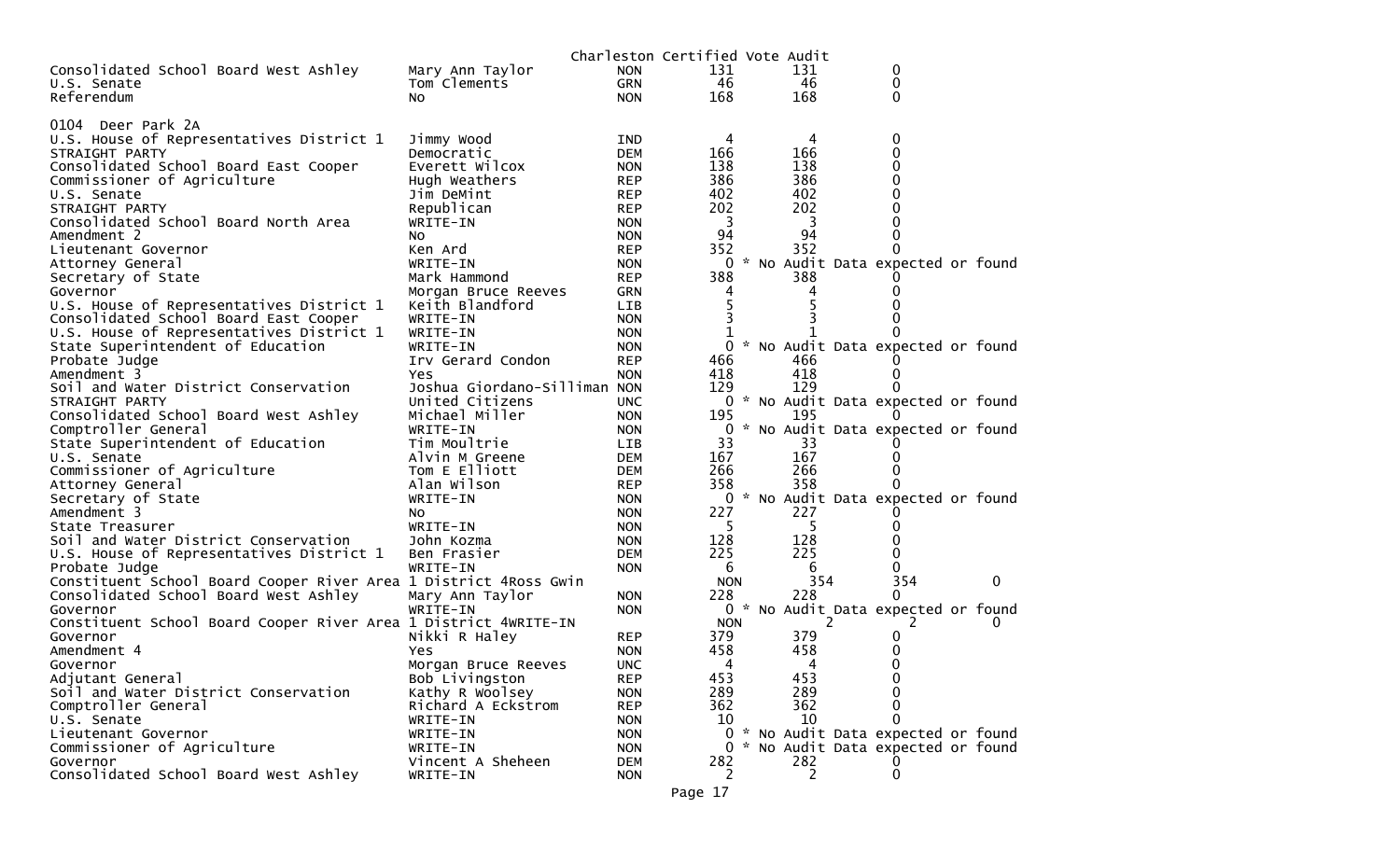|                                                                          |                              |            | Charleston Certified Vote Audit |                |             |   |
|--------------------------------------------------------------------------|------------------------------|------------|---------------------------------|----------------|-------------|---|
| Amendment 4                                                              | No.                          | <b>NON</b> | 173                             | 173            | 0           |   |
| Register of Mesne Conveyence                                             | Charlie Lybrand              | <b>REP</b> | 459                             | 459            | 0           |   |
| U.S. House of Representatives District 1                                 | Rob Groce                    | <b>WFM</b> | 11                              | 11             | 0           |   |
| State Superintendent of Education                                        | Frank Holleman               | <b>DEM</b> | 276                             | 276            | 0           |   |
| Soil and Water District Conservation                                     | WRITE-IN                     | <b>NON</b> | 3                               | 3              | 0           |   |
| State Superintendent of Education                                        | Doretha A Bull               | <b>GRN</b> | 9                               | 9              | 0           |   |
| STRAIGHT PARTY                                                           | Working Families             | <b>WFM</b> | 2                               | $\overline{c}$ | 0           |   |
| STRAIGHT PARTY                                                           | Green                        | <b>GRN</b> | 5                               | 5              | 0           |   |
|                                                                          |                              | <b>REP</b> | 464                             | 464            | 0           |   |
| State House of Representatives District 117Bill Crosby                   |                              |            | 282                             | 282            |             |   |
| Attorney General                                                         | Matthew Richardson           | <b>DEM</b> |                                 |                |             |   |
| County Referendum                                                        | Yes                          | <b>NON</b> | 346                             | 346            | 0           |   |
| Secretary of State                                                       | Marjorie L Johnson           | <b>DEM</b> | 267                             | 267            | 0           |   |
| Consolidated School Board East Cooper                                    | Craig Ascue                  | <b>NON</b> | 205                             | 205            | 0           |   |
| State House of Representatives District 117WRITE-IN                      |                              | <b>NON</b> | 4                               | 4              | 0           |   |
| Register of Mesne Conveyence                                             | WRITE-IN                     | <b>NON</b> | 5                               | 5              | 0           |   |
| Amendment 1                                                              | Yes.                         | <b>NON</b> | 566                             | 566            |             |   |
| U.S. House of Representatives District 1                                 | Robert Dobbs                 | <b>GRN</b> | 9                               | 9              | 0           |   |
| Adjutant General                                                         | WRITE-IN                     | <b>NON</b> | 5                               | 5              | 0           |   |
| STRAIGHT PARTY                                                           | Libertarian                  | <b>LIB</b> |                                 | 1              | 0           |   |
| U.S. House of Representatives District 1                                 | M E Mac McCullough           | <b>UNC</b> | 4                               | 4              | 0           |   |
| County Referendum                                                        | No.                          | <b>NON</b> | 263                             | 263            | 0           |   |
| U.S. Senate                                                              | Tom Clements                 | GRN        | 69                              | 69             | 0           |   |
| Constituent School Board Cooper River Area 2 District 4Edwina G Peterson |                              |            | <b>NON</b>                      | 370            | 370         | 0 |
| Attorney General                                                         | Leslie Minerd                | GRN        | 19                              | 19             | 0           |   |
| State Treasurer                                                          | Curtis Loftis                | <b>REP</b> | 468                             | 468            | 0           |   |
| Constituent School Board Cooper River Area 2 District 4WRITE-IN          |                              |            | <b>NON</b>                      | 2              | 2           | 0 |
| Amendment 1                                                              | NO.                          | <b>NON</b> | 83                              | 83             | 0           |   |
| Consolidated School Board East Cooper                                    | Elizabeth Moffly             | <b>NON</b> | 243                             | 243            | 0           |   |
| Comptroller General                                                      | Robert Barber                | <b>DEM</b> | 294                             | 294            | 0           |   |
| Constituent School Board Cooper River Area 3 District 4Theodore Cozart   |                              |            | <b>NON</b>                      | 125            | 125         | 0 |
| Referendum                                                               | Yes                          | <b>NON</b> | 374                             | 374            | 0           |   |
| State Superintendent of Education                                        | Tony Fayyazi                 | <b>IND</b> | 8                               | 8              | 0           |   |
| Consolidated School Board North Area                                     | Cindy Bohn Coats             | <b>NON</b> | 326                             | 326            | 0           |   |
| Constituent School Board Cooper River Area 3 District 4Gail C Rollerson  |                              |            | <b>NON</b>                      | 259            | 259         | 0 |
| Lieutenant Governor                                                      |                              | <b>DEM</b> | 310                             | 310            | 0           |   |
|                                                                          | Ashley Cooper                |            | 335                             | 335            | 0           |   |
| State Superintendent of Education                                        | Mick Zais                    | <b>REP</b> |                                 |                |             |   |
| Constituent School Board Cooper River Area 3 District 4WRITE-IN          |                              |            | <b>NON</b>                      | 2<br>553       | 2           | 0 |
| Amendment 2                                                              | Yes                          | <b>NON</b> | 553                             |                | 0           |   |
| U.S. House of Representatives District 1                                 | Tim Scott                    | <b>REP</b> | 410                             | 410            | 0           |   |
| STRAIGHT PARTY                                                           | Independence                 | IND        | 2                               | 2              | 0           |   |
| Referendum                                                               | NO.                          | <b>NON</b> | 265                             | 265            | 0           |   |
|                                                                          |                              |            |                                 |                |             |   |
| 0105 Deer Park 2B                                                        |                              |            |                                 |                |             |   |
| Adjutant General                                                         | WRITE-IN                     | <b>NON</b> | 1                               |                | 0           |   |
| Amendment 2                                                              | No                           | <b>NON</b> | 61                              | 61             | 0           |   |
| State Treasurer                                                          | WRITE-IN                     | <b>NON</b> | 1                               | 1              | 0           |   |
| Probate Judge                                                            | WRITE-IN                     | <b>NON</b> | 1                               | 1              | 0           |   |
| State Superintendent of Education                                        | Tony Fayyazi                 | IND        | 5                               | 5              | 0           |   |
| Attorney General                                                         | Alan Wilson                  | <b>REP</b> | 159                             | 159            | 0           |   |
| Soil and Water District Conservation                                     | Joshua Giordano-Silliman NON |            | 85                              | 85             | 0           |   |
| STRAIGHT PARTY                                                           | Democratic                   | <b>DEM</b> | 122                             | 122            | 0           |   |
| STRAIGHT PARTY                                                           | Republican                   | <b>REP</b> | 75                              | 75             | $\mathbf 0$ |   |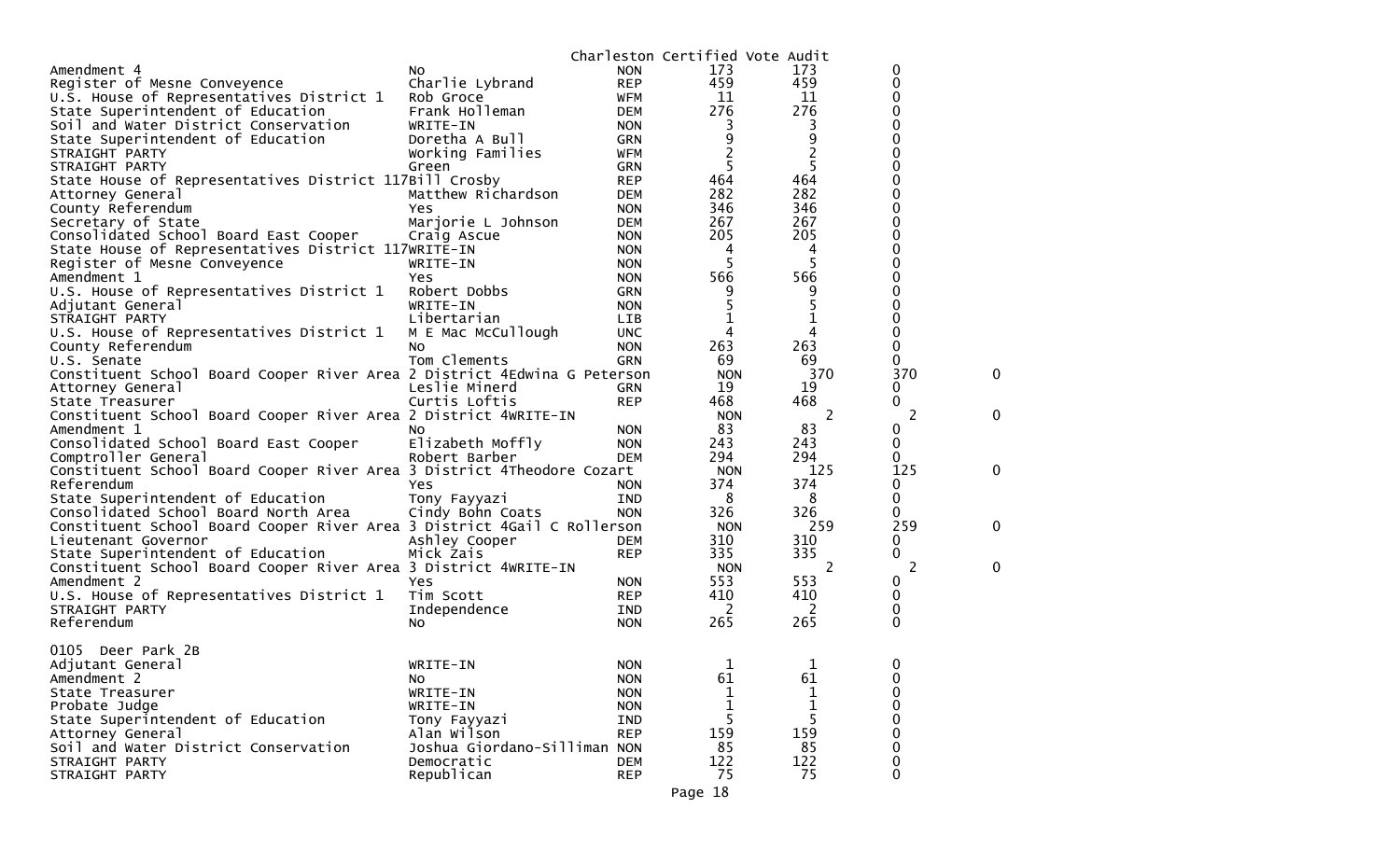|                                                                          |                     |                          | Charleston Certified Vote Audit |                                     |          |                                     |
|--------------------------------------------------------------------------|---------------------|--------------------------|---------------------------------|-------------------------------------|----------|-------------------------------------|
| Consolidated School Board West Ashley                                    | Mary Ann Taylor     | <b>NON</b>               | 144                             | 144                                 | 0        |                                     |
| U.S. House of Representatives District 1                                 | Rob Groce           | <b>WFM</b>               | 9                               | 9                                   | 0        |                                     |
| U.S. Senate                                                              | Tom Clements        | <b>GRN</b>               | 59                              | 59                                  | 0        |                                     |
| Amendment 3                                                              | Yes.                | <b>NON</b>               | 253                             | 253                                 | 0        |                                     |
| Lieutenant Governor                                                      | Ashley Cooper       | <b>DEM</b>               | 237                             | 237                                 |          |                                     |
| Constituent School Board Cooper River Area 1 District 4Ross Gwin         |                     |                          | <b>NON</b>                      | 198                                 | 198      | 0                                   |
| U.S. House of Representatives District 1                                 | Robert Dobbs        | GRN                      | 6                               | 6                                   |          |                                     |
| Governor                                                                 | Nikki R Haley       | <b>REP</b>               | 173                             | 173                                 |          |                                     |
| Comptroller General                                                      | WRITE-IN            | <b>NON</b>               |                                 | 0 * No Audit Data expected or found |          |                                     |
| Soil and Water District Conservation                                     | John Kozma          | <b>NON</b>               | 70                              | 70                                  |          |                                     |
| Constituent School Board Cooper River Area 1 District 4WRITE-IN          |                     |                          | <b>NON</b>                      |                                     |          | 0 * No Audit Data expected or found |
| Register of Mesne Conveyence                                             | Charlie Lybrand     | <b>REP</b>               | 227                             | 227                                 |          |                                     |
| Secretary of State                                                       | Marjorie L Johnson  | DEM                      | 221                             | 221                                 |          |                                     |
| STRAIGHT PARTY                                                           | Libertarian         | <b>LIB</b>               | 1                               | 1                                   |          |                                     |
| Amendment 3                                                              | NO.                 | <b>NON</b>               | 141                             | 141                                 |          |                                     |
| Commissioner of Agriculture                                              | Hugh Weathers       | <b>REP</b>               | 174                             | 174                                 |          |                                     |
| Consolidated School Board West Ashley                                    | WRITE-IN            | <b>NON</b>               |                                 | 0 * No Audit Data expected or found |          |                                     |
| State House of Representatives District 117Bill Crosby                   |                     | REP                      | 219                             | 219                                 |          |                                     |
| Lieutenant Governor                                                      | Ken Ard             | <b>REP</b>               | 165                             | 165                                 | $\Omega$ |                                     |
| State Superintendent of Education                                        | Tim Moultrie        | LIB                      | 14                              | 14                                  |          |                                     |
| U.S. House of Representatives District 1                                 | M E Mac McCullough  | <b>UNC</b>               |                                 | 0 * No Audit Data expected or found |          |                                     |
| Soil and Water District Conservation                                     | Kathy R Woolsey     | <b>NON</b>               | 177                             | 177                                 |          |                                     |
| State House of Representatives District 117WRITE-IN                      |                     | <b>NON</b>               |                                 |                                     |          |                                     |
| State Superintendent of Education                                        | WRITE-IN            | <b>NON</b>               |                                 | 0 * No Audit Data expected or found |          |                                     |
| Governor                                                                 | Vincent A Sheheen   | <b>DEM</b>               | 226<br>263                      | 226<br>263                          |          |                                     |
| Amendment 4<br>Register of Mesne Conveyence                              | Yes<br>WRITE-IN     | <b>NON</b><br><b>NON</b> | 0                               | * No Audit Data expected or found   |          |                                     |
| U.S. Senate                                                              | Jim DeMint          | <b>REP</b>               | 199                             | 199                                 |          |                                     |
| U.S. House of Representatives District 1                                 | Tim Scott           | REP                      | 199                             | 199                                 |          |                                     |
| Consolidated School Board East Cooper                                    | Craig Ascue         | <b>NON</b>               | 123                             | 123                                 |          |                                     |
| Comptroller General                                                      | Richard A Eckstrom  | <b>REP</b>               | 156                             | 156                                 |          |                                     |
| State Treasurer                                                          | Curtis Loftis       | <b>REP</b>               | 235                             | 235                                 |          |                                     |
| Governor                                                                 | WRITE-IN            | <b>NON</b>               |                                 |                                     |          |                                     |
| Soil and Water District Conservation                                     | WRITE-IN            | <b>NON</b>               | 0                               | * No Audit Data expected or found   |          |                                     |
| Attorney General                                                         | Matthew Richardson  | <b>DEM</b>               | 231                             | 231                                 |          |                                     |
| Attorney General                                                         | Leslie Minerd       | <b>GRN</b>               | 8                               | 8                                   |          |                                     |
| Amendment 4                                                              | NO.                 | <b>NON</b>               | 128                             | 128                                 |          |                                     |
| Governor                                                                 | Morgan Bruce Reeves | <b>UNC</b>               | 3                               | 3                                   |          |                                     |
| U.S. House of Representatives District 1                                 | Jimmy Wood          | IND                      | 4                               | 4                                   |          |                                     |
| Commissioner of Agriculture                                              | Tom E Elliott       | <b>DEM</b>               | 219                             | 219                                 |          |                                     |
| Consolidated School Board North Area                                     | Cindy Bohn Coats    | <b>NON</b>               | 195                             | 195                                 |          |                                     |
| State Superintendent of Education                                        | Doretha A Bull      | GRN                      | 11                              | 11                                  |          |                                     |
| Consolidated School Board East Cooper                                    | Elizabeth Moffly    | <b>NON</b>               | 157                             | 157                                 | 0        |                                     |
| Constituent School Board Cooper River Area 2 District 4Edwina G Peterson |                     |                          | <b>NON</b>                      | 209                                 | 209      | 0                                   |
| Secretary of State                                                       | Mark Hammond        | <b>REP</b>               | 178                             | 178                                 | 0        |                                     |
| Amendment 1                                                              | Yes.                | <b>NON</b>               | 357                             | 357                                 |          |                                     |
| STRAIGHT PARTY                                                           | Independence        | IND                      | 2                               | 2                                   | 0        |                                     |
| County Referendum                                                        | Yes.                | <b>NON</b>               | 238                             | 238                                 | 0        |                                     |
| U.S. House of Representatives District 1                                 | Keith Blandford     | LIB                      | 2                               | 2                                   |          |                                     |
| Constituent School Board Cooper River Area 2 District 4WRITE-IN          |                     |                          | <b>NON</b>                      |                                     |          | 0 * No Audit Data expected or found |
| U.S. Senate                                                              | Alvin M Greene      | <b>DEM</b>               | 129                             | 129                                 |          |                                     |
| Adjutant General                                                         | Bob Livingston      | <b>REP</b>               | 220                             | 220                                 | 0        |                                     |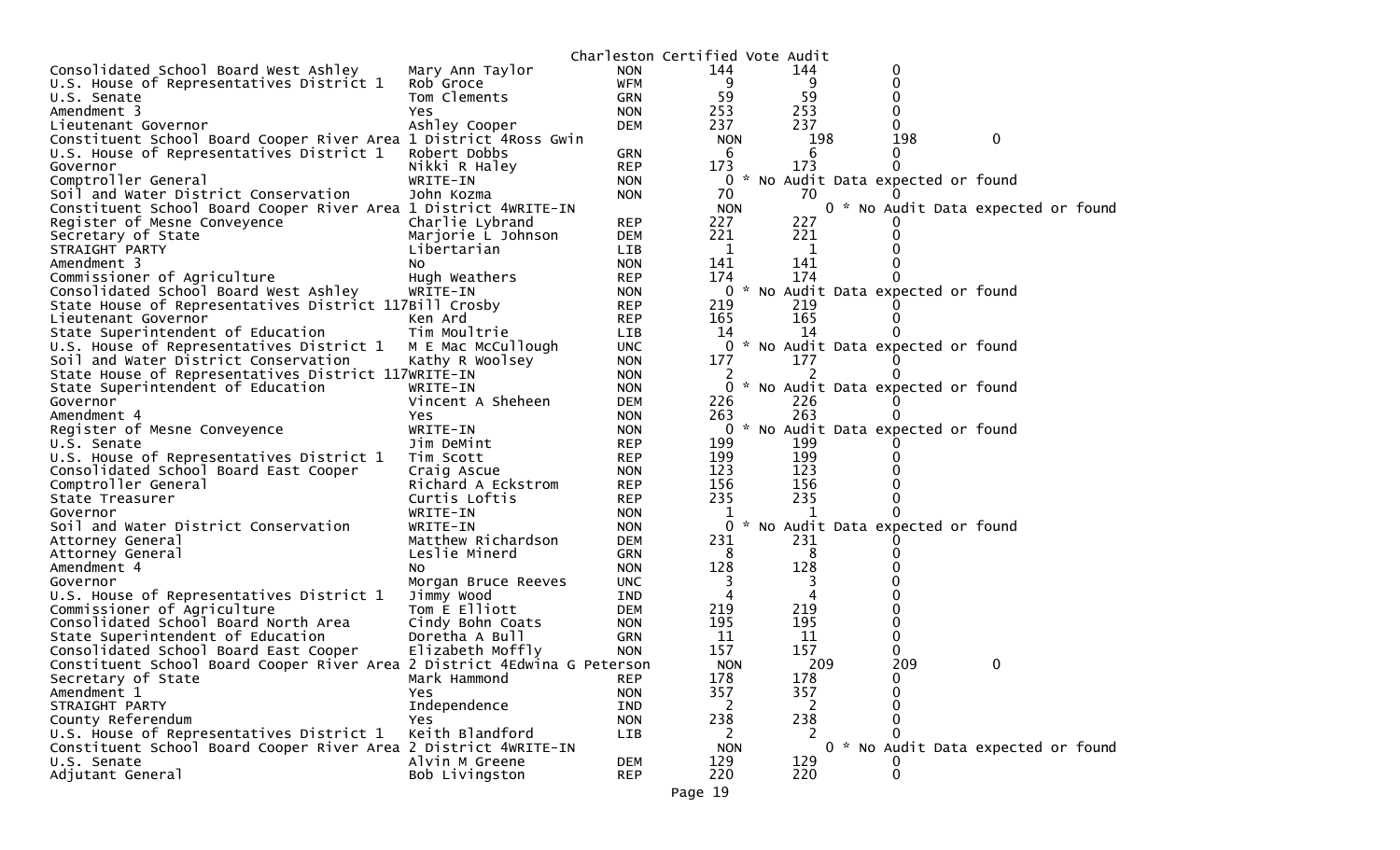|                                                                         |                       |                          | Charleston Certified Vote Audit |     |    |                                     |                                    |  |
|-------------------------------------------------------------------------|-----------------------|--------------------------|---------------------------------|-----|----|-------------------------------------|------------------------------------|--|
| State Superintendent of Education                                       | Frank Holleman        | DEM                      | 224                             | 224 |    | 0                                   |                                    |  |
| Constituent School Board Cooper River Area 3 District 4Theodore Cozart  |                       |                          | <b>NON</b>                      |     | 77 | 77                                  | 0                                  |  |
| STRAIGHT PARTY                                                          | Working Families      | <b>WFM</b>               | 2                               | 2   |    | 0                                   |                                    |  |
| STRAIGHT PARTY                                                          | United Citizens       | <b>UNC</b>               | 1                               |     |    |                                     |                                    |  |
| U.S. House of Representatives District 1                                | WRITE-IN              | <b>NON</b>               | 0                               |     |    | * No Audit Data expected or found   |                                    |  |
| Amendment 1                                                             | NO.                   | <b>NON</b>               | 45                              | 45  |    |                                     |                                    |  |
| County Referendum                                                       | NO.                   | <b>NON</b>               | 143                             | 143 |    | 0                                   |                                    |  |
| Constituent School Board Cooper River Area 3 District 4Gail C Rollerson |                       |                          | <b>NON</b>                      | 144 |    | 144                                 | 0                                  |  |
| Consolidated School Board North Area                                    | WRITE-IN              | <b>NON</b>               | 2                               | 2   |    |                                     |                                    |  |
| Consolidated School Board East Cooper                                   | Everett Wilcox        | <b>NON</b>               | 84                              | 84  |    |                                     |                                    |  |
| STRAIGHT PARTY                                                          | Green                 | GRN                      | 4                               |     |    |                                     |                                    |  |
| Constituent School Board Cooper River Area 3 District 4WRITE-IN         |                       |                          | <b>NON</b>                      |     |    |                                     | 0 * No Audit Data expected or foun |  |
| State House of Representatives District 99 Jim Merrill                  |                       | <b>REP</b>               | 8                               | 8   |    |                                     |                                    |  |
| Comptroller General                                                     | Robert Barber         | <b>DEM</b>               | 239                             | 239 |    |                                     |                                    |  |
| State House of Representatives District 99 WRITE-IN                     |                       | <b>NON</b>               |                                 |     |    | 0 * No Audit Data expected or found |                                    |  |
| Probate Judge                                                           | Irv Gerard Condon     | <b>REP</b>               | 225                             | 225 |    |                                     |                                    |  |
| Secretary of State                                                      | WRITE-IN              | <b>NON</b>               | 0 *                             |     |    | No Audit Data expected or found     |                                    |  |
| Referendum                                                              | Yes                   | <b>NON</b>               | 264                             | 264 |    |                                     |                                    |  |
| Amendment 2                                                             | Yes.                  | <b>NON</b>               | 343                             | 343 |    |                                     |                                    |  |
| Commissioner of Agriculture                                             | WRITE-IN              | <b>NON</b>               |                                 | 1   |    |                                     |                                    |  |
| Lieutenant Governor                                                     | WRITE-IN              | <b>NON</b>               |                                 |     |    | 0 * No Audit Data expected or found |                                    |  |
| U.S. House of Representatives District 1                                | Ben Frasier           | <b>DEM</b>               | 187                             | 187 |    |                                     |                                    |  |
| Governor                                                                | Morgan Bruce Reeves   | GRN                      |                                 |     |    |                                     |                                    |  |
| Consolidated School Board East Cooper                                   | WRITE-IN              | <b>NON</b>               | 0                               |     |    | * No Audit Data expected or found   |                                    |  |
| Consolidated School Board West Ashley                                   | Michael Miller        | <b>NON</b>               | 116                             | 116 |    |                                     |                                    |  |
| U.S. Senate                                                             | WRITE-IN              | <b>NON</b>               | 8<br>$\mathbf{0}$               | 8   |    | * No Audit Data expected or found   |                                    |  |
| Attorney General                                                        | WRITE-IN<br>Mick Zais | <b>NON</b>               |                                 | 149 |    |                                     |                                    |  |
| State Superintendent of Education<br>Referendum                         | NO.                   | <b>REP</b><br><b>NON</b> | 149<br>134                      | 134 |    |                                     |                                    |  |
|                                                                         |                       |                          |                                 |     |    |                                     |                                    |  |
| 0106 Deer Park 2C                                                       |                       |                          |                                 |     |    |                                     |                                    |  |
| Consolidated School Board East Cooper                                   | Craig Ascue           | <b>NON</b>               | 106                             | 106 |    | 0                                   |                                    |  |
| STRAIGHT PARTY                                                          | Republican            | <b>REP</b>               | 124                             | 124 |    |                                     |                                    |  |
| Consolidated School Board North Area                                    | Cindy Bohn Coats      | <b>NON</b>               | 169                             | 169 |    |                                     |                                    |  |
| Amendment 3                                                             | Yes                   | <b>NON</b>               | 258                             | 258 |    |                                     |                                    |  |
| U.S. House of Representatives District 1                                | Ben Frasier           | <b>DEM</b>               | 111                             | 111 |    |                                     |                                    |  |
| State Superintendent of Education                                       | Tim Moultrie          | LIB                      | 5                               |     |    |                                     |                                    |  |
| Secretary of State                                                      | WRITE-IN              | <b>NON</b>               |                                 |     |    | * No Audit Data expected or found   |                                    |  |
| Lieutenant Governor                                                     | Ashley Cooper         | <b>DEM</b>               | 169                             | 169 |    |                                     |                                    |  |
| U.S. Senate                                                             | Tom Clements          | GRN                      | 41                              | 41  |    |                                     |                                    |  |
| Governor                                                                | Morgan Bruce Reeves   | <b>UNC</b>               |                                 |     |    |                                     |                                    |  |
| State Superintendent of Education                                       | WRITE-IN              | <b>NON</b>               | $\mathbf{0}$                    |     |    | * No Audit Data expected or found   |                                    |  |
| Commissioner of Agriculture                                             | Hugh Weathers         | <b>REP</b>               | 223                             | 223 |    |                                     |                                    |  |
| Soil and Water District Conservation                                    | Kathy R Woolsey       | <b>NON</b>               | 156                             | 156 |    |                                     |                                    |  |
| Probate Judge                                                           | Irv Gerard Condon     | <b>REP</b>               | 263                             | 263 |    | 0                                   |                                    |  |
| Consolidated School Board East Cooper                                   | Elizabeth Moffly      | <b>NON</b>               | 127                             | 127 |    | $\Omega$                            |                                    |  |
| Amendment 3                                                             | NO.                   | <b>NON</b>               | 110                             | 110 |    | 0                                   |                                    |  |
| Lieutenant Governor                                                     | Ken Ard               | <b>REP</b>               | 209                             | 209 |    |                                     |                                    |  |
| Governor                                                                | WRITE-IN              | <b>NON</b>               | $\overline{0}$                  |     |    | * No Audit Data expected or found   |                                    |  |
| Consolidated School Board North Area                                    | WRITE-IN              | <b>NON</b>               |                                 |     |    |                                     |                                    |  |
| U.S. House of Representatives District 1                                | Robert Dobbs          | GRN                      |                                 | 3   |    | 0                                   |                                    |  |
| State Superintendent of Education                                       | Doretha A Bull        | GRN                      | 9                               | 9   |    | 0                                   |                                    |  |

d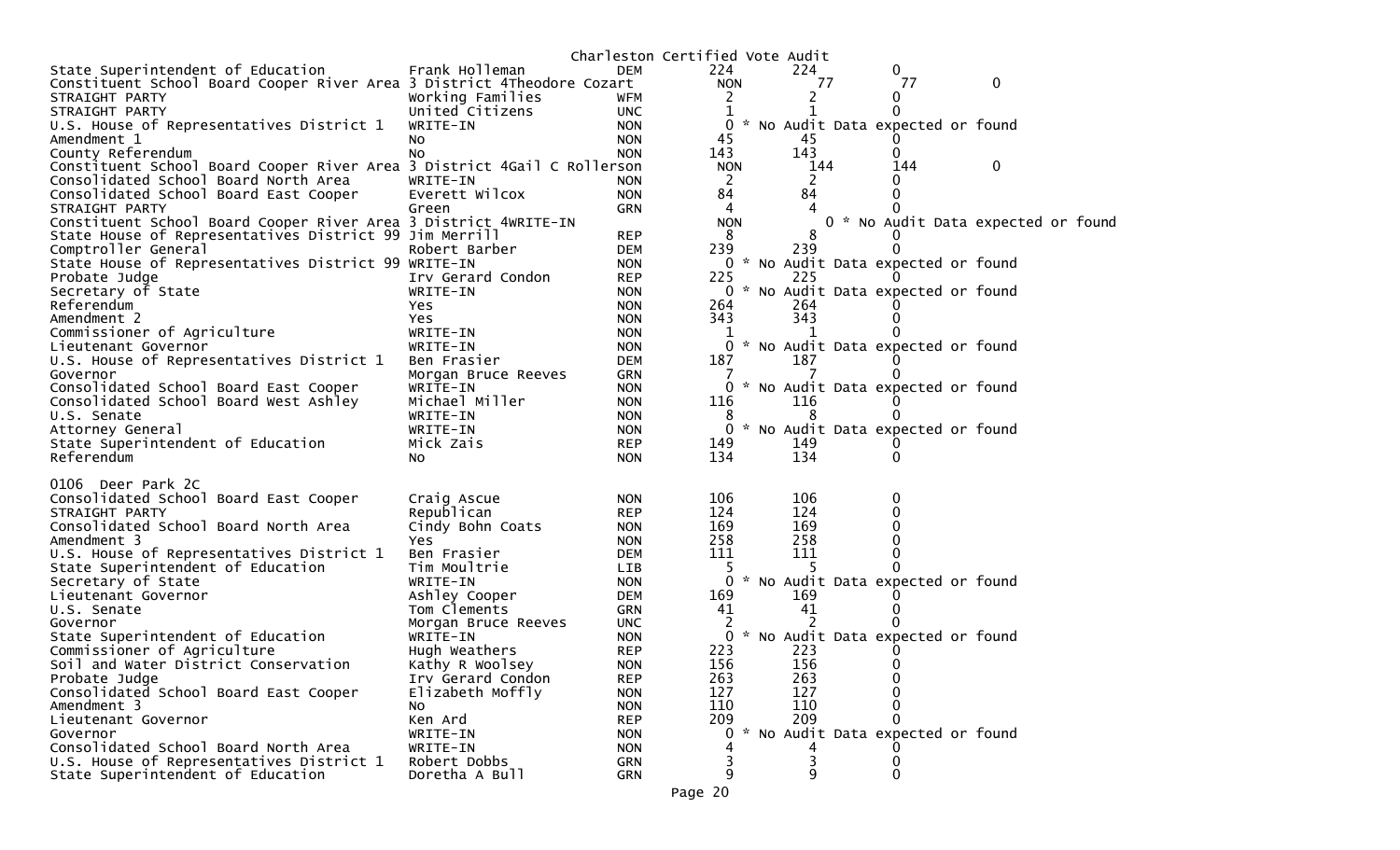|                                                                          |                              |            | Charleston Certified Vote Audit |                |                                     |   |
|--------------------------------------------------------------------------|------------------------------|------------|---------------------------------|----------------|-------------------------------------|---|
| U.S. House of Representatives District 1                                 | Rob Groce                    | <b>WFM</b> | 2                               |                | 0                                   |   |
| State Treasurer                                                          | WRITE-IN                     | <b>NON</b> | 2                               | 2              | 0                                   |   |
| Constituent School Board Cooper River Area 2 District 4Edwina G Peterson |                              |            | <b>NON</b>                      | 196            | 196                                 | 0 |
| STRAIGHT PARTY                                                           | Green                        | <b>GRN</b> | 6                               | 6              | 0                                   |   |
| Soil and Water District Conservation                                     | WRITE-IN                     | <b>NON</b> | 3                               | 3              | 0                                   |   |
| Secretary of State                                                       | Marjorie L Johnson           | <b>DEM</b> | 137                             | 137            | 0                                   |   |
| Amendment 4                                                              | Yes                          | <b>NON</b> | 256                             | 256            | 0                                   |   |
| Comptroller General                                                      | Robert Barber                | <b>DEM</b> | 158                             | 158            | 0                                   |   |
| Attorney General                                                         | Alan Wilson                  | <b>REP</b> | 210                             | 210            | 0                                   |   |
| Constituent School Board Cooper River Area 2 District 4WRITE-IN          |                              |            | <b>NON</b>                      | 2              | 2                                   | 0 |
| Consolidated School Board East Cooper                                    | Everett Wilcox               | <b>NON</b> | 72                              | 72             | 0                                   |   |
| U.S. Senate                                                              |                              |            | 235                             | 235            | 0                                   |   |
|                                                                          | Jim DeMint<br>WRITE-IN       | <b>REP</b> | 2                               | 2              | 0                                   |   |
| Probate Judge                                                            |                              | <b>NON</b> |                                 |                | 0                                   |   |
| State Superintendent of Education                                        | Frank Holleman               | <b>DEM</b> | 137                             | 137            | 82                                  |   |
| Constituent School Board Cooper River Area 3 District 4Theodore Cozart   |                              |            | <b>NON</b>                      | 82             |                                     | 0 |
| Consolidated School Board West Ashley                                    | Michael Miller               | <b>NON</b> | 108                             | 108            | 0                                   |   |
| Attorney General                                                         | WRITE-IN                     | <b>NON</b> |                                 |                | 0 * No Audit Data expected or found |   |
| Amendment 1                                                              | Yes                          | <b>NON</b> | 330                             | 330            |                                     |   |
| Amendment 4                                                              | NO.                          | <b>NON</b> | 107                             | 107            | 0                                   |   |
| Governor                                                                 | Morgan Bruce Reeves          | <b>GRN</b> | 7                               | 7              | 0                                   |   |
| Commissioner of Agriculture                                              | Tom E Elliott                | <b>DEM</b> | 141                             | 141            | 0                                   |   |
| Constituent School Board Cooper River Area 3 District 4Gail C Rollerson  |                              |            | <b>NON</b>                      | 120            | 120                                 | 0 |
| U.S. House of Representatives District 1                                 | Tim Scott                    | <b>REP</b> | 254                             | 254            | 0                                   |   |
| U.S. House of Representatives District 1                                 | M E Mac McCullough           | <b>UNC</b> | $\mathbf{1}$                    | 1              | 0                                   |   |
| Adjutant General                                                         | Bob Livingston               | <b>REP</b> | 260                             | 260            | 0                                   |   |
| STRAIGHT PARTY                                                           | Working Families             | <b>WFM</b> | 2                               | 2              | 0                                   |   |
| Constituent School Board Cooper River Area 3 District 4WRITE-IN          |                              |            | <b>NON</b>                      | 1              | 1                                   | 0 |
| Consolidated School Board East Cooper                                    | WRITE-IN                     | <b>NON</b> | 3                               | 3              | 0                                   |   |
| State House of Representatives District 117Bill Crosby                   |                              | <b>REP</b> | 267                             | 267            | 0                                   |   |
| STRAIGHT PARTY                                                           | Democratic                   | <b>DEM</b> | 81                              | 81             | 0                                   |   |
| County Referendum                                                        | Yes                          | <b>NON</b> | 214                             | 214            | 0                                   |   |
| Amendment 1                                                              | No.                          | <b>NON</b> | 38                              | 38             | 0                                   |   |
| STRAIGHT PARTY                                                           | Independence                 | IND        | 6                               | 6              | 0                                   |   |
| Register of Mesne Conveyence                                             | Charlie Lybrand              | <b>REP</b> | 261                             | 261            | ი                                   |   |
| Consolidated School Board West Ashley                                    | Mary Ann Taylor              | <b>NON</b> | 119                             | 119            | 0                                   |   |
| Secretary of State                                                       | Mark Hammond                 | <b>REP</b> | 233                             | 233            | 0                                   |   |
| State Superintendent of Education                                        | Mick Zais                    | <b>REP</b> | 213                             | 213            | 0                                   |   |
| State House of Representatives District 117WRITE-IN                      |                              | <b>NON</b> | 2                               | 2              | 0                                   |   |
| State Treasurer                                                          | Curtis Loftis                | <b>REP</b> | 261                             | 261            | 0                                   |   |
| U.S. Senate                                                              | Alvin M Greene               | DEM        | 86                              | 86             | 0                                   |   |
| Governor                                                                 | Nikki R Haley                | <b>REP</b> | 215                             | 215            | 0                                   |   |
| STRAIGHT PARTY                                                           | United Citizens              | <b>UNC</b> | 2                               | 2              | 0                                   |   |
| County Referendum                                                        |                              | <b>NON</b> | 144                             | 144            | 0                                   |   |
|                                                                          | NO.<br>Libertarian           |            |                                 | 1              | 0                                   |   |
| STRAIGHT PARTY                                                           |                              | <b>LIB</b> | 1                               |                |                                     |   |
| Amendment 2                                                              | <b>Yes</b>                   | <b>NON</b> | 313                             | 313            | 0                                   |   |
| U.S. House of Representatives District 1                                 | Jimmy Wood                   | IND        | 5                               |                | 0                                   |   |
| U.S. House of Representatives District 1                                 | Keith Blandford              | LIB        | 2                               | $\overline{c}$ | 0                                   |   |
| State Superintendent of Education                                        | Tony Fayyazi                 | IND        | 8                               | 8              | 0                                   |   |
| Constituent School Board Cooper River Area 1 District 4Ross Gwin         |                              |            | <b>NON</b>                      | 189            | 189                                 | 0 |
| Consolidated School Board West Ashley                                    | WRITE-IN                     | <b>NON</b> | 1                               | 1              | 0                                   |   |
| Register of Mesne Conveyence                                             | WRITE-IN                     | <b>NON</b> | $\overline{2}$                  | 2              | 0                                   |   |
| Soil and Water District Conservation                                     | Joshua Giordano-Silliman NON |            | 62                              | 62             | 0                                   |   |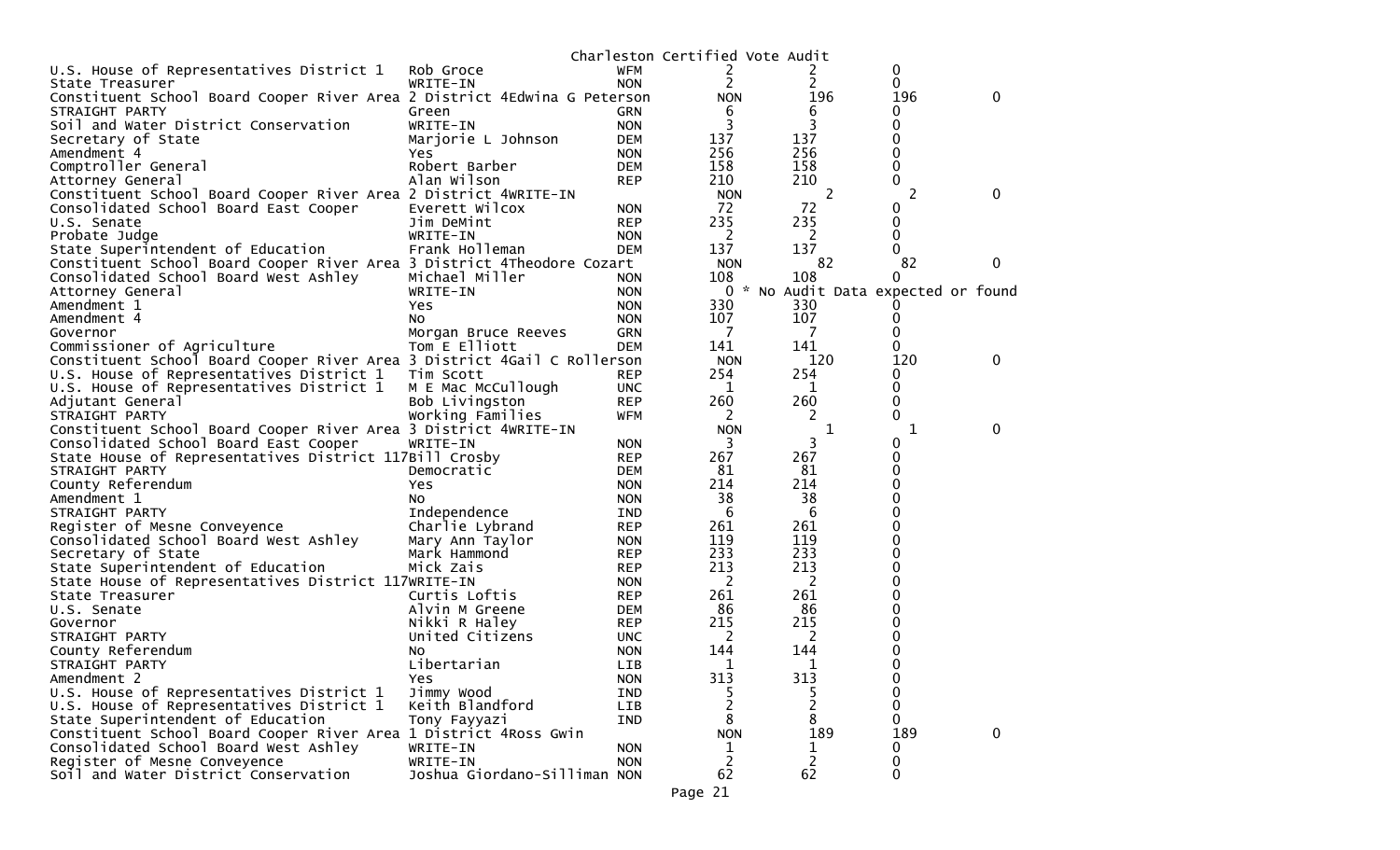|                                                                          |                    |            | Charleston Certified Vote Audit |   |     |                                     |                                     |  |
|--------------------------------------------------------------------------|--------------------|------------|---------------------------------|---|-----|-------------------------------------|-------------------------------------|--|
| Commissioner of Agriculture                                              | WRITE-IN           | <b>NON</b> |                                 |   |     | 0 * No Audit Data expected or found |                                     |  |
| Comptroller General                                                      | WRITE-IN           | <b>NON</b> |                                 |   |     | 0 * No Audit Data expected or found |                                     |  |
| Referendum                                                               | Yes.               | <b>NON</b> | 216                             |   | 216 | $\Omega$                            |                                     |  |
| Constituent School Board Cooper River Area 1 District 4WRITE-IN          |                    |            | <b>NON</b>                      |   | 3   | 3                                   | 0                                   |  |
| Adjutant General                                                         | WRITE-IN           | <b>NON</b> | 1                               |   |     |                                     |                                     |  |
| Amendment 2                                                              | NO.                | <b>NON</b> | 57                              |   | 57  | $\Omega$                            |                                     |  |
| Attorney General                                                         | Leslie Minerd      | <b>GRN</b> | 11                              |   | 11  |                                     |                                     |  |
| Lieutenant Governor                                                      | WRITE-IN           | <b>NON</b> | 0                               |   |     | * No Audit Data expected or found   |                                     |  |
| Comptroller General                                                      | Richard A Eckstrom | <b>REP</b> | 214                             |   | 214 |                                     |                                     |  |
| Attorney General                                                         | Matthew Richardson | <b>DEM</b> | 155                             |   | 155 | $\Omega$                            |                                     |  |
| U.S. Senate                                                              | WRITE-IN           | <b>NON</b> | 11                              |   | 11  |                                     |                                     |  |
| Governor                                                                 | Vincent A Sheheen  | <b>DEM</b> | 158                             |   | 158 |                                     |                                     |  |
| U.S. House of Representatives District 1                                 | WRITE-IN           | <b>NON</b> | $\mathbf{1}$                    |   | 1   | 0                                   |                                     |  |
| Soil and Water District Conservation                                     | John Kozma         | <b>NON</b> | 69                              |   | 69  | $\Omega$                            |                                     |  |
| Referendum                                                               | No                 | <b>NON</b> | 140                             |   | 140 | $\Omega$                            |                                     |  |
|                                                                          |                    |            |                                 |   |     |                                     |                                     |  |
| 0107 Deer Park 3                                                         |                    |            |                                 |   |     |                                     |                                     |  |
| Consolidated School Board West Ashley                                    | Michael Miller     | <b>NON</b> | 123                             |   | 123 | $\mathbf 0$                         |                                     |  |
| STRAIGHT PARTY                                                           | Independence       | <b>IND</b> | 2                               |   | 2   | 0                                   |                                     |  |
| Constituent School Board Cooper River Area 2 District 4Edwina G Peterson |                    |            | <b>NON</b>                      |   | 232 | 232                                 | 0                                   |  |
| Consolidated School Board East Cooper                                    | Everett Wilcox     | <b>NON</b> | 112                             |   | 112 | $\Omega$                            |                                     |  |
| Lieutenant Governor                                                      | WRITE-IN           | <b>NON</b> | 0                               |   |     | * No Audit Data expected or found   |                                     |  |
| State Superintendent of Education                                        | Doretha A Bull     | <b>GRN</b> | 6                               |   |     |                                     |                                     |  |
| U.S. House of Representatives District 1                                 | Keith Blandford    | LIB        |                                 |   |     | 0                                   |                                     |  |
| Attorney General                                                         | WRITE-IN           | <b>NON</b> | 0                               | * |     | No Audit Data expected or found     |                                     |  |
| Constituent School Board Cooper River Area 2 District 4WRITE-IN          |                    |            | <b>NON</b>                      |   |     |                                     | 0 * No Audit Data expected or found |  |
| Amendment 3                                                              | No                 | <b>NON</b> | 143                             |   | 143 |                                     |                                     |  |
| State House of Representatives District 117WRITE-IN                      |                    | <b>NON</b> | 4                               |   | 4   |                                     |                                     |  |
| Register of Mesne Conveyence                                             | Charlie Lybrand    | <b>REP</b> | 238                             |   | 238 | $\Omega$                            |                                     |  |
| Comptroller General                                                      | Robert Barber      | <b>DEM</b> | 255                             |   | 255 | 0                                   |                                     |  |
| Soil and Water District Conservation                                     | WRITE-IN           | <b>NON</b> | 0                               |   |     | * No Audit Data expected or found   |                                     |  |
| State Superintendent of Education                                        | WRITE-IN           | <b>NON</b> | 0                               |   |     | * No Audit Data expected or found   |                                     |  |
| U.S. House of Representatives District 1                                 | Jimmy Wood         | <b>IND</b> | 4                               |   | 4   |                                     |                                     |  |
| Constituent School Board Cooper River Area 3 District 4Theodore Cozart   |                    |            | <b>NON</b>                      |   | 92  | 92                                  | 0                                   |  |
| State Treasurer                                                          | Curtis Loftis      | <b>REP</b> | 246                             |   | 246 | 0                                   |                                     |  |
| Governor                                                                 | WRITE-IN           | <b>NON</b> | 1                               |   | 1   | 0                                   |                                     |  |
| Consolidated School Board West Ashley                                    | Mary Ann Taylor    | <b>NON</b> | 161                             |   | 161 |                                     |                                     |  |
| Consolidated School Board East Cooper                                    | WRITE-IN           | <b>NON</b> | 0                               |   |     | * No Audit Data expected or found   |                                     |  |
| U.S. Senate                                                              | WRITE-IN           | <b>NON</b> | 4                               |   | 4   |                                     |                                     |  |
| Amendment 4                                                              | Yes                | <b>NON</b> | 292                             |   | 292 | $\Omega$                            |                                     |  |
| Constituent School Board Cooper River Area 3 District 4Gail C Rollerson  |                    |            | <b>NON</b>                      |   | 153 | 153                                 | $\boldsymbol{0}$                    |  |
| Lieutenant Governor                                                      | Ashley Cooper      | DEM        | 267                             |   | 267 | 0                                   |                                     |  |
| Commissioner of Agriculture                                              | Hugh Weathers      | <b>REP</b> | 187                             |   | 187 | 0                                   |                                     |  |
| U.S. Senate                                                              | Tom Clements       | <b>GRN</b> | 43                              |   | 43  | $\mathbf{0}$                        |                                     |  |
| Amendment 1                                                              | Yes                | <b>NON</b> | 384                             |   | 384 | 0                                   |                                     |  |
| Lieutenant Governor                                                      | Ken Ard            | <b>REP</b> | 173                             |   | 173 |                                     |                                     |  |
| STRAIGHT PARTY                                                           | Libertarian        | LIB        | 1                               |   | 1   |                                     |                                     |  |
| Constituent School Board Cooper River Area 3 District 4WRITE-IN          |                    |            | <b>NON</b>                      |   |     |                                     | 0 * No Audit Data expected or found |  |
| STRAIGHT PARTY                                                           | Democratic         | <b>DEM</b> | 171                             |   | 171 |                                     |                                     |  |
| Register of Mesne Conveyence                                             | WRITE-IN           | <b>NON</b> | 3                               |   | 3   | 0                                   |                                     |  |
| U.S. House of Representatives District 1                                 | Ben Frasier        | <b>DEM</b> | 224                             |   | 224 | 0                                   |                                     |  |
| State Superintendent of Education                                        | Frank Holleman     | <b>DEM</b> | 249                             |   | 249 | 0                                   |                                     |  |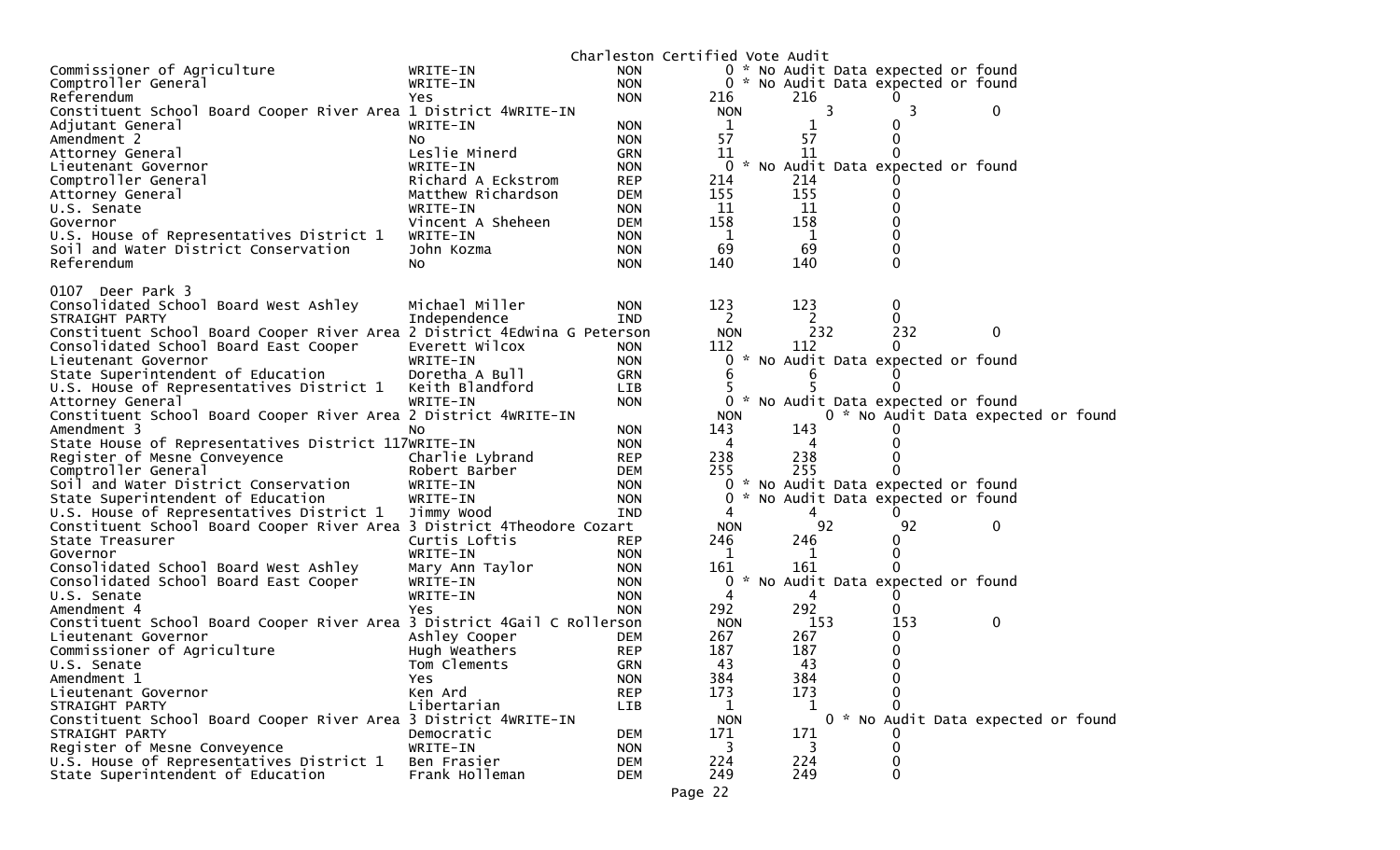|                                                                  |                              |            | Charleston Certified Vote Audit |     |                                     |   |  |
|------------------------------------------------------------------|------------------------------|------------|---------------------------------|-----|-------------------------------------|---|--|
| Amendment 4                                                      | No.                          | <b>NON</b> | 131                             | 131 | 0                                   |   |  |
| Attorney General                                                 | Leslie Minerd                | <b>GRN</b> | 10                              | 10  | 0                                   |   |  |
| U.S. House of Representatives District 1                         | WRITE-IN                     | <b>NON</b> |                                 |     | 0 * No Audit Data expected or found |   |  |
| Consolidated School Board West Ashley                            | WRITE-IN                     | <b>NON</b> | 0                               |     | * No Audit Data expected or found   |   |  |
| Secretary of State                                               | WRITE-IN                     | <b>NON</b> | 0                               |     | * No Audit Data expected or found   |   |  |
| Governor                                                         | Nikki R Haley                | <b>REP</b> | 176                             | 176 |                                     |   |  |
| Amendment 1                                                      | No.                          | <b>NON</b> | 51                              | 51  | 0                                   |   |  |
| STRAIGHT PARTY                                                   | Working Families             | WFM        | 1                               | 1   | 0                                   |   |  |
| State Superintendent of Education                                | Mick Zais                    | <b>REP</b> | 168                             | 168 | 0                                   |   |  |
| Constituent School Board Cooper River Area 1 District 4Ross Gwin |                              |            | <b>NON</b>                      | 220 | 220                                 | 0 |  |
| U.S. House of Representatives District 1                         | Robert Dobbs                 | <b>GRN</b> | 2                               | 2   | 0                                   |   |  |
| Adjutant General                                                 | Bob Livingston               | <b>REP</b> | 228                             | 228 | 0                                   |   |  |
| Attorney General                                                 | Matthew Richardson           | <b>DEM</b> | 260                             | 260 | 0                                   |   |  |
| County Referendum                                                | Yes                          | <b>NON</b> | 237                             | 237 | 0                                   |   |  |
| STRAIGHT PARTY                                                   | Green                        | <b>GRN</b> | 2                               | 2   | 0                                   |   |  |
| Consolidated School Board North Area                             | Cindy Bohn Coats             | <b>NON</b> | 192                             | 192 | 0                                   |   |  |
| Constituent School Board Cooper River Area 1 District 4WRITE-IN  |                              |            | <b>NON</b>                      | 1   | 1                                   | 0 |  |
| U.S. Senate                                                      | Jim DeMint                   | <b>REP</b> | 198                             | 198 | 0                                   |   |  |
| Commissioner of Agriculture                                      | Tom E Elliott                | <b>DEM</b> | 247                             | 247 | 0                                   |   |  |
| U.S. House of Representatives District 1                         | Rob Groce                    | WFM        | 4                               | 4   | 0                                   |   |  |
| Amendment 2                                                      | Yes                          | <b>NON</b> | 365                             | 365 |                                     |   |  |
| Soil and Water District Conservation                             | Joshua Giordano-Silliman NON |            | 92                              | 92  |                                     |   |  |
| Consolidated School Board East Cooper                            | Craig Ascue                  | <b>NON</b> | 128                             | 128 | 0                                   |   |  |
| Comptroller General                                              | WRITE-IN                     | <b>NON</b> | 0                               |     | * No Audit Data expected or found   |   |  |
| Probate Judge                                                    | Irv Gerard Condon            | <b>REP</b> | 242                             | 242 |                                     |   |  |
| Comptroller General                                              | Richard A Eckstrom           | <b>REP</b> | 184                             | 184 |                                     |   |  |
| County Referendum                                                | NO.                          | <b>NON</b> | 170                             | 170 |                                     |   |  |
| STRAIGHT PARTY                                                   | Republican                   | <b>REP</b> | 93                              | 93  |                                     |   |  |
| Secretary of State                                               | Marjorie L Johnson           | DEM        | 245                             | 245 |                                     |   |  |
| Governor                                                         | Vincent A Sheheen            | <b>DEM</b> | 258                             | 258 |                                     |   |  |
| State Superintendent of Education                                | Tony Fayyazi                 | IND        | 6                               | 6   |                                     |   |  |
| State Treasurer                                                  | WRITE-IN                     | <b>NON</b> | 4                               | 4   |                                     |   |  |
| U.S. House of Representatives District 1                         | Tim Scott                    | <b>REP</b> | 199                             | 199 |                                     |   |  |
| Consolidated School Board North Area                             | WRITE-IN                     | <b>NON</b> | 5                               | 5   |                                     |   |  |
| Amendment 2                                                      | NO.                          | <b>NON</b> | 63                              | 63  | 0                                   |   |  |
| Governor                                                         | Morgan Bruce Reeves          | <b>GRN</b> | 3                               | 3   |                                     |   |  |
| Soil and Water District Conservation                             | John Kozma                   | <b>NON</b> | 75                              | 75  |                                     |   |  |
| STRAIGHT PARTY                                                   | United Citizens              | <b>UNC</b> | 2                               | 2   |                                     |   |  |
| Consolidated School Board East Cooper                            | Elizabeth Moffly             | <b>NON</b> | 139                             | 139 |                                     |   |  |
| Referendum                                                       | Yes                          | <b>NON</b> | 262                             | 262 |                                     |   |  |
| Secretary of State                                               | Mark Hammond                 | <b>REP</b> | 191                             | 191 |                                     |   |  |
| Adjutant General                                                 | WRITE-IN                     | <b>NON</b> |                                 | 3   |                                     |   |  |
| U.S. House of Representatives District 1                         | M E Mac McCullough           | <b>UNC</b> |                                 | 3   |                                     |   |  |
| Probate Judge                                                    | WRITE-IN                     | <b>NON</b> | 4                               | 4   | 0                                   |   |  |
| U.S. Senate                                                      | Alvin M Greene               | <b>DEM</b> | 186                             | 186 | 0                                   |   |  |
| Governor                                                         | Morgan Bruce Reeves          | <b>UNC</b> |                                 | 3   | 0                                   |   |  |
| Commissioner of Agriculture                                      | WRITE-IN                     | <b>NON</b> | 0                               |     | * No Audit Data expected or found   |   |  |
| State Superintendent of Education                                | Tim Moultrie                 | LIB        | 13                              | 13  |                                     |   |  |
| Amendment 3                                                      | <b>Yes</b>                   | <b>NON</b> | 285                             | 285 | 0                                   |   |  |
| Attorney General                                                 | Alan Wilson                  | <b>REP</b> | 173                             | 173 | 0                                   |   |  |
| State House of Representatives District 117Bill Crosby           |                              | <b>REP</b> | 238                             | 238 | 0                                   |   |  |
| Soil and Water District Conservation                             | Kathy R Woolsey              | <b>NON</b> | 176                             | 176 | 0                                   |   |  |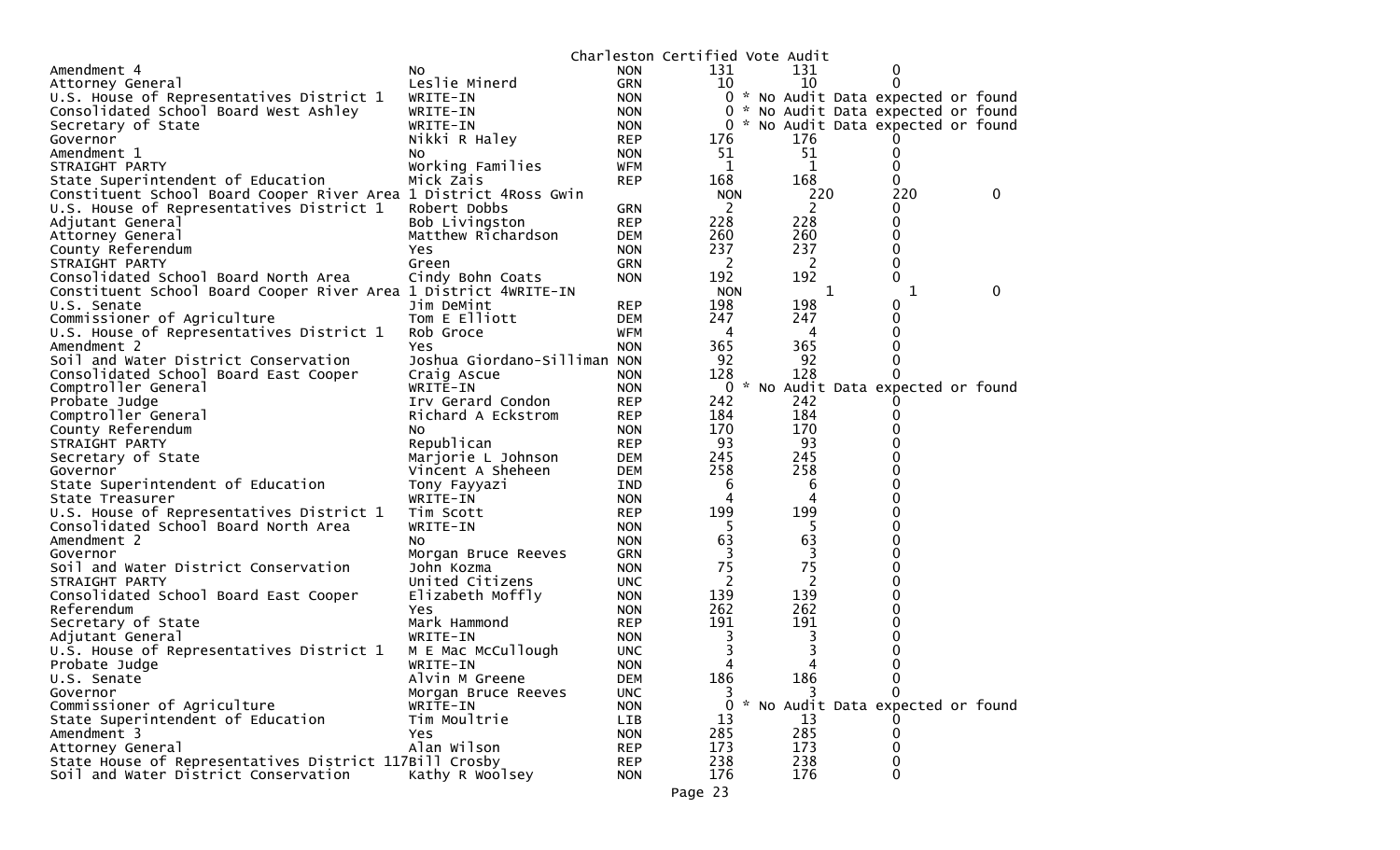|                                                                         |                                |                          | Charleston Certified Vote Audit |                          |                                     |                                     |  |
|-------------------------------------------------------------------------|--------------------------------|--------------------------|---------------------------------|--------------------------|-------------------------------------|-------------------------------------|--|
| Referendum                                                              | No.                            | <b>NON</b>               | 166                             | 166                      | 0                                   |                                     |  |
|                                                                         |                                |                          |                                 |                          |                                     |                                     |  |
| 0110 Lincolnville                                                       |                                |                          |                                 |                          |                                     |                                     |  |
| Soil and Water District Conservation                                    | WRITE-IN                       | <b>NON</b>               |                                 |                          | 0 * No Audit Data expected or found |                                     |  |
| Adjutant General                                                        | WRITE-IN                       | <b>NON</b>               |                                 |                          |                                     |                                     |  |
| Attorney General                                                        | Leslie Minerd                  | <b>GRN</b>               | 9                               | 9                        |                                     |                                     |  |
| Amendment 3                                                             | NO.                            | <b>NON</b>               | 91                              | 91                       |                                     |                                     |  |
| U.S. House of Representatives District 1                                | Rob Groce                      | <b>WFM</b>               | 5.                              | .5.                      |                                     |                                     |  |
| Constituent School Board Cooper River Area 3 District 4Gail C Rollerson |                                |                          | <b>NON</b>                      | 113                      | 113                                 | 0                                   |  |
| Governor                                                                | Nikki R Haley                  | <b>REP</b>               | 90                              | 90                       | $\Omega$                            |                                     |  |
| Consolidated School Board West Ashley                                   | WRITE-IN                       | <b>NON</b>               |                                 | 203                      | 0 * No Audit Data expected or found |                                     |  |
| Secretary of State<br>Governor                                          | Marjorie L Johnson<br>WRITE-IN | <b>DEM</b><br><b>NON</b> | 203                             |                          | 0 * No Audit Data expected or found |                                     |  |
| Commissioner of Agriculture                                             | WRITE-IN                       | <b>NON</b>               | 0                               |                          | * No Audit Data expected or found   |                                     |  |
| U.S. House of Representatives District 1                                | Tim Scott                      | <b>REP</b>               | 114                             | 114                      |                                     |                                     |  |
| Constituent School Board Cooper River Area 3 District 4WRITE-IN         |                                |                          | <b>NON</b>                      |                          |                                     | 0 * No Audit Data expected or found |  |
| Consolidated School Board North Area                                    | Cindy Bohn Coats               | <b>NON</b>               | 113                             | 113                      |                                     |                                     |  |
| Probate Judge                                                           | Irv Gerard Condon              | <b>REP</b>               | 135                             | 135                      |                                     |                                     |  |
| Amendment 1                                                             | Yes                            | <b>NON</b>               | 258                             | 258                      |                                     |                                     |  |
| STRAIGHT PARTY                                                          | United Citizens                | <b>UNC</b>               | $\overline{\mathbf{3}}$         | $\overline{\phantom{a}}$ |                                     |                                     |  |
| Amendment 4                                                             | Yes                            | <b>NON</b>               | 198                             | 198                      |                                     |                                     |  |
| U.S. Senate                                                             | Alvin M Greene                 | <b>DEM</b>               | 156                             | 156                      |                                     |                                     |  |
| Secretary of State                                                      | Mark Hammond                   | <b>REP</b>               | 97                              | 97                       | 0                                   |                                     |  |
| Constituent School Board Cooper River Area 1 District 4Ross Gwin        |                                |                          | <b>NON</b>                      | 127                      | 127                                 | 0                                   |  |
| State Superintendent of Education                                       | WRITE-IN                       | <b>NON</b>               |                                 |                          | 0 * No Audit Data expected or found |                                     |  |
| Attorney General                                                        | Matthew Richardson             | <b>DEM</b>               | 209                             | 209                      |                                     |                                     |  |
| Lieutenant Governor                                                     | Ken Ard                        | <b>REP</b>               | 86                              | 86                       |                                     |                                     |  |
| State Treasurer                                                         | WRITE-IN                       | <b>NON</b>               | 1                               | 1                        |                                     |                                     |  |
| Consolidated School Board East Cooper                                   | Craig Ascue                    | <b>NON</b>               | 70                              | 70                       |                                     |                                     |  |
| Lieutenant Governor                                                     | WRITE-IN                       | <b>NON</b>               |                                 |                          | 0 * No Audit Data expected or found |                                     |  |
| Constituent School Board Cooper River Area 1 District 4WRITE-IN         |                                |                          | <b>NON</b>                      |                          |                                     | 0 * No Audit Data expected or found |  |
| U.S. House of Representatives District 1 M E Mac McCullough             |                                | <b>UNC</b>               | 2                               | 2                        |                                     |                                     |  |
| State Superintendent of Education                                       | Frank Holleman                 | <b>DEM</b>               | 196                             | 196                      |                                     |                                     |  |
| Amendment 1                                                             | NO.                            | <b>NON</b>               | 31                              | 31                       |                                     |                                     |  |
| Amendment 4                                                             | NO.                            | <b>NON</b>               | 85                              | 85                       |                                     |                                     |  |
| Comptroller General                                                     | Richard A Eckstrom             | <b>REP</b>               | 91                              | 91                       |                                     |                                     |  |
| Commissioner of Agriculture                                             | Hugh Weathers                  | <b>REP</b>               | 99                              | 99                       |                                     |                                     |  |
| Consolidated School Board North Area                                    | WRITE-IN                       | <b>NON</b>               | 0                               |                          | * No Audit Data expected or found   |                                     |  |
| Lieutenant Governor                                                     | Ashley Cooper                  | <b>DEM</b>               | 216                             | 216                      |                                     |                                     |  |
| Probate Judge                                                           | WRITE-IN                       | <b>NON</b>               | <sup>2</sup>                    | 2                        |                                     |                                     |  |
| State Superintendent of Education                                       | Mick Zais                      | <b>REP</b>               | 87                              | 87                       |                                     |                                     |  |
| U.S. House of Representatives District 1                                | Keith Blandford                | <b>LIB</b>               |                                 |                          | 0 * No Audit Data expected or found |                                     |  |
| Soil and Water District Conservation                                    | Joshua Giordano-Silliman NON   |                          | 60                              | 60                       |                                     |                                     |  |
| Comptroller General                                                     | WRITE-IN                       | <b>NON</b>               |                                 |                          | 0 * No Audit Data expected or found |                                     |  |
| U.S. Senate                                                             | Tom Clements                   | GRN                      | 33                              | 33<br>4                  | 0                                   |                                     |  |
| U.S. Senate<br>Consolidated School Board East Cooper                    | WRITE-IN<br>Elizabeth Moffly   | <b>NON</b>               | 84                              | 84                       |                                     |                                     |  |
| STRAIGHT PARTY                                                          |                                | <b>NON</b><br>GRN        | 6                               | 6                        |                                     |                                     |  |
| County Referendum                                                       | Green<br>Yes                   | <b>NON</b>               | 180                             | 180                      |                                     |                                     |  |
| Amendment 2                                                             | Yes                            | <b>NON</b>               | 247                             | 247                      |                                     |                                     |  |
| Governor                                                                | Morgan Bruce Reeves            | GRN                      | 8                               | 8                        |                                     |                                     |  |
| STRAIGHT PARTY                                                          | Independence                   | IND                      |                                 |                          |                                     |                                     |  |
|                                                                         |                                |                          |                                 |                          |                                     |                                     |  |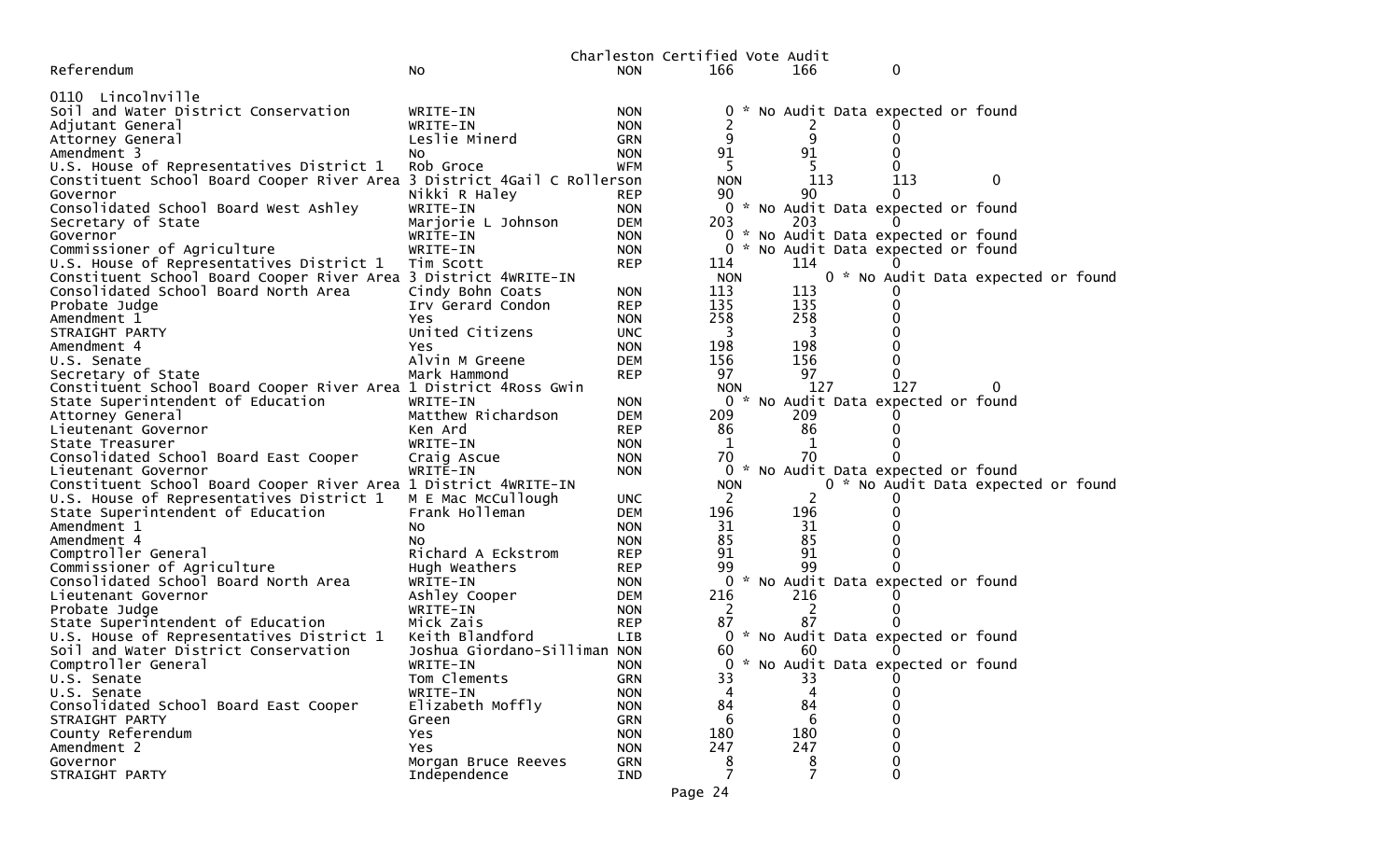|                                                                          |                     |            | Charleston Certified Vote Audit |     |                                     |                                     |
|--------------------------------------------------------------------------|---------------------|------------|---------------------------------|-----|-------------------------------------|-------------------------------------|
| State Treasurer                                                          | Curtis Loftis       | <b>REP</b> | 135                             | 135 | 0                                   |                                     |
| U.S. House of Representatives District 1                                 | Jimmy Wood          | IND        | 7                               | 7   | 0                                   |                                     |
| Adjutant General                                                         | Bob Livingston      | <b>REP</b> | 129                             | 129 | 0                                   |                                     |
| Consolidated School Board West Ashley                                    | Michael Miller      | <b>NON</b> | 77                              | 77  | 0                                   |                                     |
| Attorney General                                                         | Alan Wilson         | <b>REP</b> | 84                              | 84  | 0                                   |                                     |
| Governor                                                                 | Vincent A Sheheen   | <b>DEM</b> | 210                             | 210 |                                     |                                     |
| Soil and Water District Conservation                                     | John Kozma          | <b>NON</b> | 38                              | 38  | $\Omega$                            |                                     |
| Register of Mesne Conveyence                                             | Charlie Lybrand     | <b>REP</b> | 136                             | 136 |                                     |                                     |
| STRAIGHT PARTY                                                           | Working Families    | WFM        | 0                               |     | * No Audit Data expected or found   |                                     |
| STRAIGHT PARTY                                                           | Libertarian         | <b>LIB</b> | 0                               |     | * No Audit Data expected or found   |                                     |
| County Referendum                                                        | No                  | <b>NON</b> | 98                              | 98  |                                     |                                     |
| STRAIGHT PARTY                                                           | Republican          | <b>REP</b> | 51                              | 51  | 0                                   |                                     |
| Amendment 2                                                              | NO.                 | <b>NON</b> | 38                              | 38  |                                     |                                     |
| Consolidated School Board East Cooper                                    | Everett Wilcox      | <b>NON</b> | 66                              | 66  |                                     |                                     |
| U.S. House of Representatives District 1                                 | Ben Frasier         | DEM        | 174                             | 174 |                                     |                                     |
| Commissioner of Agriculture                                              | Tom E Elliott       | DEM        | 201                             | 201 | $\Omega$                            |                                     |
| State Superintendent of Education                                        | Tony Fayyazi        | IND        | 7                               | 7   | 0                                   |                                     |
| Constituent School Board Cooper River Area 2 District 4Edwina G Peterson |                     |            | <b>NON</b>                      | 140 | 140                                 |                                     |
|                                                                          | WRITE-IN            |            | ×.                              |     | No Audit Data expected or found     |                                     |
| Attorney General                                                         |                     | <b>NON</b> | 0<br>5.                         |     |                                     |                                     |
| U.S. House of Representatives District 1                                 | Robert Dobbs        | <b>GRN</b> |                                 | 5   |                                     |                                     |
| U.S. Senate                                                              | Jim DeMint          | <b>REP</b> | 104                             | 104 | $\Omega$                            |                                     |
| Secretary of State                                                       | WRITE-IN            | <b>NON</b> |                                 |     | 0 * No Audit Data expected or found |                                     |
| Soil and Water District Conservation                                     | Kathy R Woolsey     | <b>NON</b> | 111                             | 111 |                                     |                                     |
| Consolidated School Board West Ashley                                    | Mary Ann Taylor     | <b>NON</b> | 101                             | 101 | $\Omega$                            |                                     |
| Referendum                                                               | Yes                 | <b>NON</b> | 189                             | 189 |                                     |                                     |
| U.S. House of Representatives District 1                                 | WRITE-IN            | <b>NON</b> | 1                               |     |                                     |                                     |
| Constituent School Board Cooper River Area 2 District 4WRITE-IN          |                     |            | <b>NON</b>                      |     |                                     | 0 * No Audit Data expected or found |
| Amendment 3                                                              | Yes                 | <b>NON</b> | 194                             | 194 |                                     |                                     |
| State House of Representatives District 94 Jenny Horne                   |                     | <b>REP</b> | 143                             | 143 | $\Omega$                            |                                     |
| State House of Representatives District 94 WRITE-IN                      |                     | <b>NON</b> | 1                               | 1   |                                     |                                     |
| Register of Mesne Conveyence                                             | WRITE-IN            | <b>NON</b> | 2                               | 2   | 0                                   |                                     |
| Governor                                                                 | Morgan Bruce Reeves | <b>UNC</b> |                                 |     | O                                   |                                     |
| Consolidated School Board East Cooper                                    | WRITE-IN            | <b>NON</b> | 0                               |     | No Audit Data expected or found     |                                     |
| State Superintendent of Education                                        | Tim Moultrie        | <b>LIB</b> | 8                               | 8   |                                     |                                     |
| Constituent School Board Cooper River Area 3 District 4Theodore Cozart   |                     |            | <b>NON</b>                      | 39  | 39                                  | 0                                   |
| Comptroller General                                                      | Robert Barber       | DEM        | 210                             | 210 | 0                                   |                                     |
| State Superintendent of Education                                        | Doretha A Bull      | <b>GRN</b> | 6                               | 6   | 0                                   |                                     |
| STRAIGHT PARTY                                                           | Democratic          | DEM        | 153                             | 153 | 0                                   |                                     |
| Referendum                                                               | NO.                 | <b>NON</b> | 93                              | 93  | 0                                   |                                     |
|                                                                          |                     |            |                                 |     |                                     |                                     |
| 0132 Ladson                                                              |                     |            |                                 |     |                                     |                                     |
| Amendment 3                                                              | No                  | <b>NON</b> | 232                             | 232 | 0                                   |                                     |
| Comptroller General                                                      | Robert Barber       | <b>DEM</b> | 363                             | 363 | 0                                   |                                     |
| STRAIGHT PARTY                                                           | Republican          | <b>REP</b> | 113                             | 113 | $\mathbf{0}$                        |                                     |
| U.S. House of Representatives District 1                                 | M E Mac McCullough  | <b>UNC</b> | 1                               | 1   | 0                                   |                                     |
| Governor                                                                 | Nikki R Haley       | <b>REP</b> | 219                             | 219 |                                     |                                     |
| Constituent School Board Cooper River Area 3 District 4WRITE-IN          |                     |            | <b>NON</b>                      |     |                                     | 0 * No Audit Data expected or found |
| U.S. Senate                                                              | WRITE-IN            | <b>NON</b> | 10                              | 10  |                                     |                                     |
| U.S. House of Representatives District 1                                 | Keith Blandford     | <b>LIB</b> | 4                               | 4   | $\Omega$                            |                                     |
| Constituent School Board Cooper River Area 1 District 4Ross Gwin         |                     |            | <b>NON</b>                      | 280 | 280                                 | $\mathbf 0$                         |
| State Superintendent of Education                                        | Tony Fayyazi        | IND        | 13                              | 13  | 0                                   |                                     |
| Amendment 1                                                              | Yes.                | <b>NON</b> | 481                             | 481 | $\mathbf{0}$                        |                                     |
|                                                                          |                     |            |                                 |     |                                     |                                     |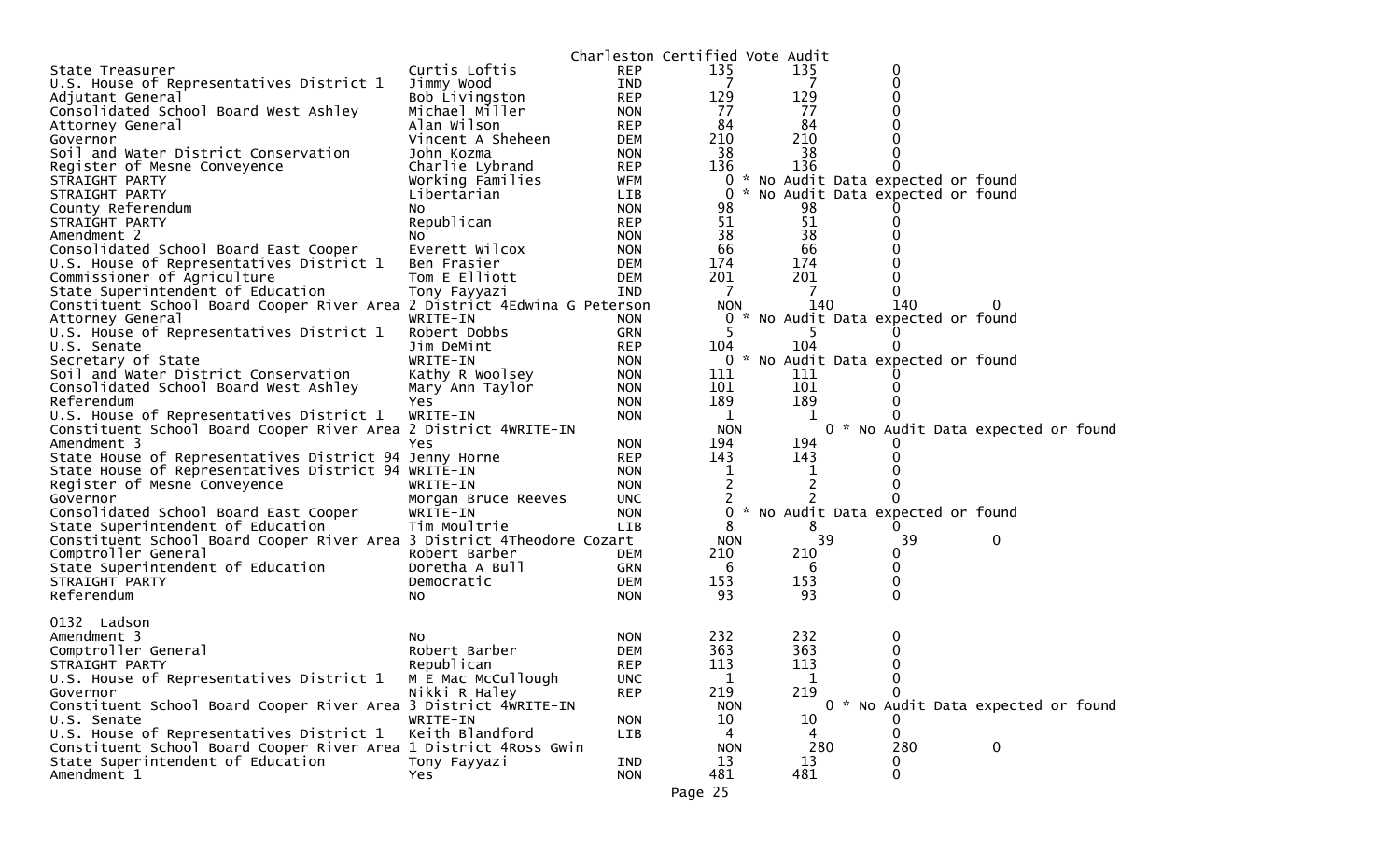|                                                                          |                              |            | Charleston Certified Vote Audit |              |                                     |             |  |
|--------------------------------------------------------------------------|------------------------------|------------|---------------------------------|--------------|-------------------------------------|-------------|--|
| State House of Representatives District 113J Seth Whipper                |                              | <b>DEM</b> | 64                              | 64           | 0                                   |             |  |
| State Superintendent of Education                                        | Doretha A Bull               | <b>GRN</b> | 8                               | 8            | 0                                   |             |  |
| Consolidated School Board East Cooper                                    | Craig Ascue                  | <b>NON</b> | 146                             | 146          |                                     |             |  |
| State House of Representatives District 113J Seth Whipper                |                              | <b>WFM</b> | 14                              | 14           |                                     |             |  |
| Amendment 4                                                              | Yes                          | <b>NON</b> | 360                             | 360          |                                     |             |  |
| State Superintendent of Education                                        | Tim Moultrie                 | <b>LIB</b> | 20                              | 20           | 0                                   |             |  |
| State House of Representatives District 113WRITE-IN                      |                              | <b>NON</b> | 0                               |              | * No Audit Data expected or found   |             |  |
| Constituent School Board Cooper River Area 1 District 4WRITE-IN          |                              |            | <b>NON</b>                      |              | 0 * No Audit Data expected or found |             |  |
| State Treasurer                                                          | WRITE-IN                     | <b>NON</b> | 2                               | 2            | $\Omega$                            |             |  |
| Consolidated School Board North Area                                     | WRITE-IN                     | <b>NON</b> | 0                               | <b>X</b>     | No Audit Data expected or found     |             |  |
| Probate Judge                                                            | WRITE-IN                     | <b>NON</b> | 0                               |              | No Audit Data expected or found     |             |  |
| Governor                                                                 | Morgan Bruce Reeves          | <b>UNC</b> |                                 | 1            |                                     |             |  |
| Commissioner of Agriculture                                              | Tom E Elliott                | <b>DEM</b> | 342                             | 342          | 0                                   |             |  |
| Attorney General                                                         | Matthew Richardson           | <b>DEM</b> | 355                             | 355          |                                     |             |  |
| STRAIGHT PARTY                                                           | Independence                 | IND        | 9                               | 9            |                                     |             |  |
| Amendment 1                                                              | NO.                          | <b>NON</b> | 84                              | 84           |                                     |             |  |
| Governor                                                                 | Morgan Bruce Reeves          | <b>GRN</b> | 2                               | 2            |                                     |             |  |
| STRAIGHT PARTY                                                           | Democratic                   | <b>DEM</b> | 234                             | 234          |                                     |             |  |
| State Treasurer                                                          | Curtis Loftis                | <b>REP</b> | 315                             | 315          |                                     |             |  |
| Amendment 4                                                              | NO.                          | <b>NON</b> | 192                             | 192          | 0                                   |             |  |
| U.S. House of Representatives District 1                                 | Jimmy Wood                   | <b>IND</b> | 9                               | 9            |                                     |             |  |
| Consolidated School Board East Cooper                                    | Elizabeth Moffly             | <b>NON</b> | 186                             | 186          |                                     |             |  |
| Soil and Water District Conservation                                     | Joshua Giordano-Silliman NON |            | 116                             | 116          |                                     |             |  |
| U.S. Senate                                                              | Jim DeMint                   | <b>REP</b> | 245                             | 245          |                                     |             |  |
| Governor                                                                 | WRITE-IN                     | <b>NON</b> | 2                               | 2            |                                     |             |  |
| Adjutant General                                                         | WRITE-IN                     | <b>NON</b> | 1                               |              |                                     |             |  |
| U.S. House of Representatives District 1                                 | Ben Frasier                  | <b>DEM</b> | 304                             | 304          |                                     |             |  |
| U.S. House of Representatives District 1                                 | Robert Dobbs                 | <b>GRN</b> | -7                              |              |                                     |             |  |
| Consolidated School Board West Ashley                                    | Michael Miller               | <b>NON</b> | 142                             | 142          |                                     |             |  |
| Comptroller General                                                      | Richard A Eckstrom           | <b>REP</b> | 205                             | 205          |                                     |             |  |
| Register of Mesne Conveyence                                             | Charlie Lybrand              | <b>REP</b> | 302                             | 302          |                                     |             |  |
| Amendment 2                                                              | Yes.                         | <b>NON</b> | 467                             | 467          |                                     |             |  |
| STRAIGHT PARTY                                                           | Libertarian                  | LIB        |                                 |              | * No Audit Data expected or found   |             |  |
| STRAIGHT PARTY                                                           | Green                        | <b>GRN</b> | 4                               |              |                                     |             |  |
| County Referendum                                                        | Yes                          | <b>NON</b> | 328                             | 328          |                                     |             |  |
| Attorney General                                                         | Alan Wilson                  | <b>REP</b> | 208                             | 208          |                                     |             |  |
| State Superintendent of Education                                        | WRITE-IN                     | <b>NON</b> |                                 |              | 0 * No Audit Data expected or found |             |  |
| Comptroller General                                                      | WRITE-IN                     | <b>NON</b> | 0                               |              | * No Audit Data expected or found   |             |  |
| Secretary of State                                                       | WRITE-IN                     | <b>NON</b> |                                 |              | 0 * No Audit Data expected or found |             |  |
| Soil and Water District Conservation                                     | John Kozma                   | <b>NON</b> | 112                             | 112          |                                     |             |  |
| Consolidated School Board East Cooper                                    | Everett Wilcox               | <b>NON</b> | 138                             | 138          |                                     |             |  |
| Commissioner of Agriculture                                              | WRITE-IN                     | <b>NON</b> |                                 |              | 0 * No Audit Data expected or found |             |  |
| State Superintendent of Education                                        | Frank Holleman               | DEM        | 343                             | 343          |                                     |             |  |
| U.S. House of Representatives District 1                                 | WRITE-IN                     | <b>NON</b> |                                 |              | 0 * No Audit Data expected or found |             |  |
| State Superintendent of Education                                        | Mick Zais                    | <b>REP</b> | 186                             | 186          | 0                                   |             |  |
| Constituent School Board Cooper River Area 2 District 4Edwina G Peterson |                              |            | <b>NON</b>                      | 297          | 297                                 | $\mathbf 0$ |  |
| State House of Representatives District 94 Jenny Horne                   |                              | <b>REP</b> | 253                             | 253          | 0                                   |             |  |
| Amendment 2                                                              | NO.                          | <b>NON</b> | 93                              | 93           | 0                                   |             |  |
| Lieutenant Governor                                                      | Ken Ard                      | <b>REP</b> | 208                             | 208          | 0                                   |             |  |
| County Referendum                                                        | No                           | <b>NON</b> | 207                             | 207          | 0                                   |             |  |
| Consolidated School Board West Ashley                                    | Mary Ann Taylor              | <b>NON</b> | 220                             | 220          | 0                                   |             |  |
| State House of Representatives District 94 WRITE-IN                      |                              | <b>NON</b> | 1                               | $\mathbf{1}$ | 0                                   |             |  |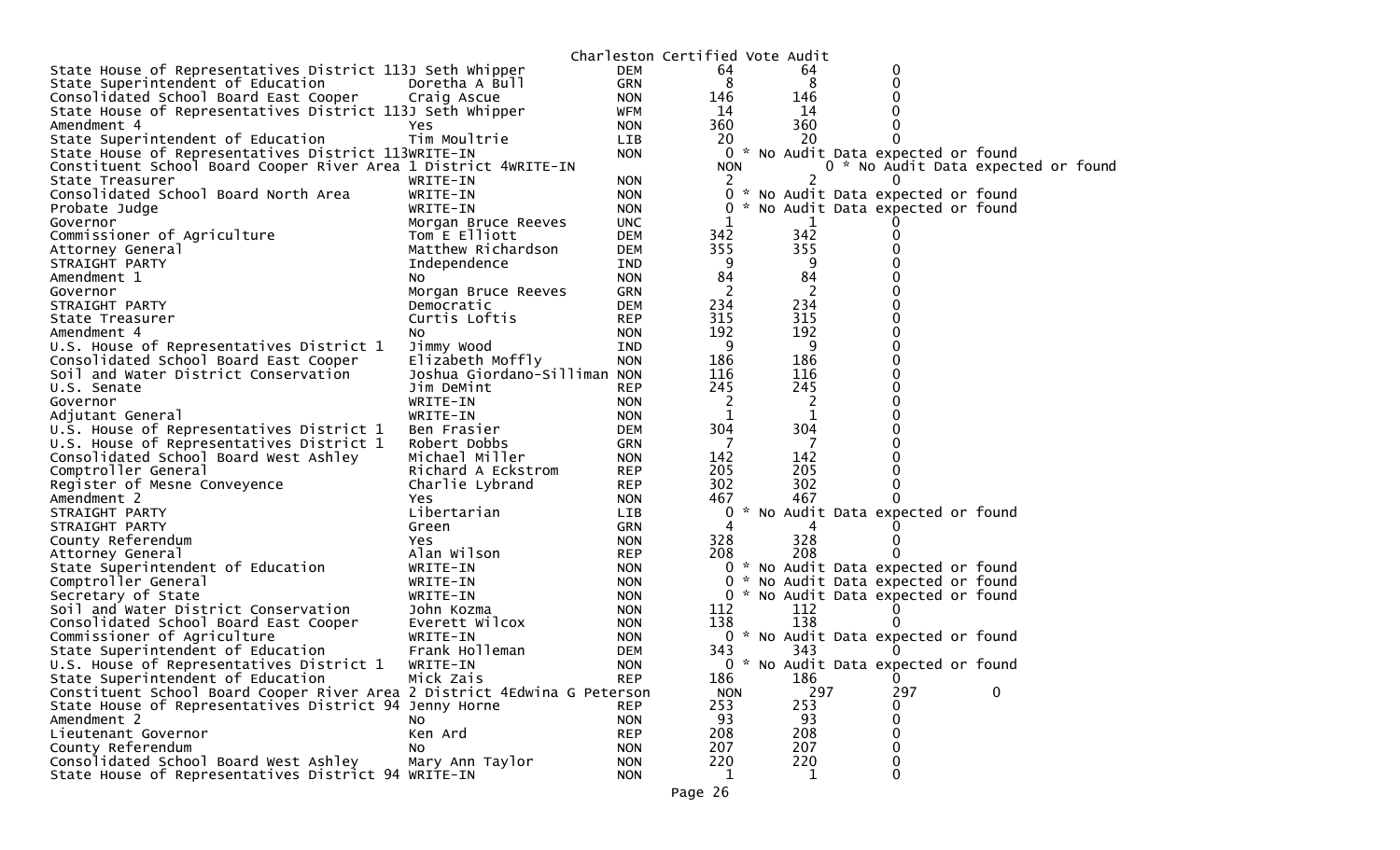|                                                                         |                              |            | Charleston Certified Vote Audit |            |                                     |                                     |  |
|-------------------------------------------------------------------------|------------------------------|------------|---------------------------------|------------|-------------------------------------|-------------------------------------|--|
| Governor                                                                | Vincent A Sheheen            | DEM        | 355                             | 355        | 0                                   |                                     |  |
| Register of Mesne Conveyence                                            | WRITE-IN                     | <b>NON</b> | 1                               | 1          | 0                                   |                                     |  |
| U.S. Senate                                                             | Alvin M Greene               | <b>DEM</b> | 232                             | 232        |                                     |                                     |  |
| Constituent School Board Cooper River Area 2 District 4WRITE-IN         |                              |            | <b>NON</b>                      |            |                                     | 0 * No Audit Data expected or found |  |
| Soil and Water District Conservation                                    | Kathy R Woolsey              | <b>NON</b> | 211                             | 211        |                                     |                                     |  |
| U.S. House of Representatives District 1                                | Rob Groce                    | WFM        | -8                              | 8          | 0                                   |                                     |  |
| Secretary of State                                                      | Marjorie L Johnson           | <b>DEM</b> | 338                             | 338        |                                     |                                     |  |
| U.S. House of Representatives District 1                                | Tim Scott                    | <b>REP</b> | 245                             | 245        |                                     |                                     |  |
| Consolidated School Board East Cooper                                   | WRITE-IN                     | <b>NON</b> |                                 |            | 0 * No Audit Data expected or found |                                     |  |
| Lieutenant Governor                                                     | Ashley Cooper                | <b>DEM</b> | 363                             | 363        |                                     |                                     |  |
| Secretary of State                                                      | Mark Hammond                 | <b>REP</b> | 229                             | 229        |                                     |                                     |  |
| Amendment 3                                                             | <b>Yes</b>                   | <b>NON</b> | 323                             | 323        |                                     |                                     |  |
| Referendum                                                              | Yes                          | <b>NON</b> | 344                             | 344        |                                     |                                     |  |
| Commissioner of Agriculture                                             | Hugh Weathers                | <b>REP</b> | 228                             | 228        | 0                                   |                                     |  |
| Constituent School Board Cooper River Area 3 District 4Theodore Cozart  |                              |            | <b>NON</b>                      | 102        | 102                                 | 0                                   |  |
| Attorney General                                                        | WRITE-IN                     | <b>NON</b> | $\Omega$                        |            | * No Audit Data expected or found   |                                     |  |
| Attorney General                                                        | Leslie Minerd                | <b>GRN</b> | 11                              | 11         |                                     |                                     |  |
| Lieutenant Governor                                                     | WRITE-IN                     | <b>NON</b> |                                 |            | * No Audit Data expected or found   |                                     |  |
| STRAIGHT PARTY                                                          | United Citizens              | <b>UNC</b> |                                 |            |                                     |                                     |  |
| Consolidated School Board West Ashley                                   | WRITE-IN                     | <b>NON</b> | 1                               |            |                                     |                                     |  |
| STRAIGHT PARTY                                                          | Working Families             | WFM        | 0                               |            | * No Audit Data expected or found   |                                     |  |
| Soil and Water District Conservation                                    | WRITE-IN                     | <b>NON</b> | $\Omega$<br>.*                  |            | No Audit Data expected or found     |                                     |  |
| Adjutant General                                                        | Bob Livingston               | <b>REP</b> | 297                             | 297        |                                     |                                     |  |
| Constituent School Board Cooper River Area 3 District 4Gail C Rollerson |                              |            | <b>NON</b>                      | 219        | 219                                 | 0                                   |  |
| Probate Judge                                                           | Irv Gerard Condon            | <b>REP</b> | 310                             | 310        | 0                                   |                                     |  |
| Consolidated School Board North Area                                    | Cindy Bohn Coats             | <b>NON</b> | 240                             | 240        | 0                                   |                                     |  |
| U.S. Senate                                                             | Tom Clements                 | GRN        | 73                              | 73         | 0                                   |                                     |  |
| Referendum                                                              | NO.                          | <b>NON</b> | 209                             | 209        | 0                                   |                                     |  |
|                                                                         |                              |            |                                 |            |                                     |                                     |  |
| 0173 Edisto Island                                                      |                              |            |                                 |            |                                     |                                     |  |
| Consolidated School Board East Cooper                                   | Everett Wilcox               | <b>NON</b> | 121                             | 121        | 0                                   |                                     |  |
| State Treasurer                                                         | Curtis Loftis                | <b>REP</b> | 339                             | 339        |                                     |                                     |  |
| Attorney General                                                        | Matthew Richardson           | <b>DEM</b> | 338                             | 338        |                                     |                                     |  |
| Soil and Water District Conservation                                    | Joshua Giordano-Silliman NON |            | 98                              | 98         |                                     |                                     |  |
| Lieutenant Governor                                                     | Ashley Cooper                | <b>DEM</b> | 350                             | 350        |                                     |                                     |  |
| Probate Judge                                                           | Irv Gerard Condon            | <b>REP</b> | 332                             | 332        | 0                                   |                                     |  |
| Amendment 4                                                             | Yes.                         | <b>NON</b> | 414                             | 414        |                                     |                                     |  |
| STRAIGHT PARTY                                                          | Working Families             | <b>WFM</b> | 0                               |            | * No Audit Data expected or found   |                                     |  |
| Amendment 1                                                             | NO.                          | <b>NON</b> | 72                              | 72         |                                     |                                     |  |
| Commissioner of Agriculture                                             | Hugh Weathers                | <b>REP</b> | 293                             | 293        |                                     |                                     |  |
| State Superintendent of Education                                       | Doretha A Bull               | <b>GRN</b> | - 6                             | 6          |                                     |                                     |  |
| State House of Representatives District 116Sean Pike                    |                              | <b>REP</b> | 259                             | 259        |                                     |                                     |  |
| State House of Representatives District 116Robert L Brown               |                              | <b>DEM</b> | 336                             | 336        |                                     |                                     |  |
| State House of Representatives District 116WRITE-IN                     |                              | <b>NON</b> |                                 |            | * No Audit Data expected or found   |                                     |  |
|                                                                         |                              |            | 223                             |            | 0                                   |                                     |  |
| U.S. Senate                                                             | Alvin M Greene               | <b>DEM</b> |                                 | 223<br>185 | 0                                   |                                     |  |
| Consolidated School Board North Area                                    | Cindy Bohn Coats             | <b>NON</b> | 185                             |            | 0 * No Audit Data expected or found |                                     |  |
| Secretary of State                                                      | WRITE-IN                     | <b>NON</b> |                                 |            |                                     |                                     |  |
| Lieutenant Governor                                                     | WRITE-IN                     | <b>NON</b> |                                 |            | 0 * No Audit Data expected or found |                                     |  |
| Adjutant General                                                        | Bob Livingston               | <b>REP</b> | 330                             | 330        | $\Omega$                            |                                     |  |
| Consolidated School Board East Cooper                                   | WRITE-IN                     | <b>NON</b> |                                 |            | 0 * No Audit Data expected or found |                                     |  |
| Consolidated School Board West Ashley                                   | WRITE-IN                     | <b>NON</b> |                                 |            |                                     |                                     |  |
| Soil and Water District Conservation                                    | John Kozma                   | <b>NON</b> | 113                             | 113        | 0                                   |                                     |  |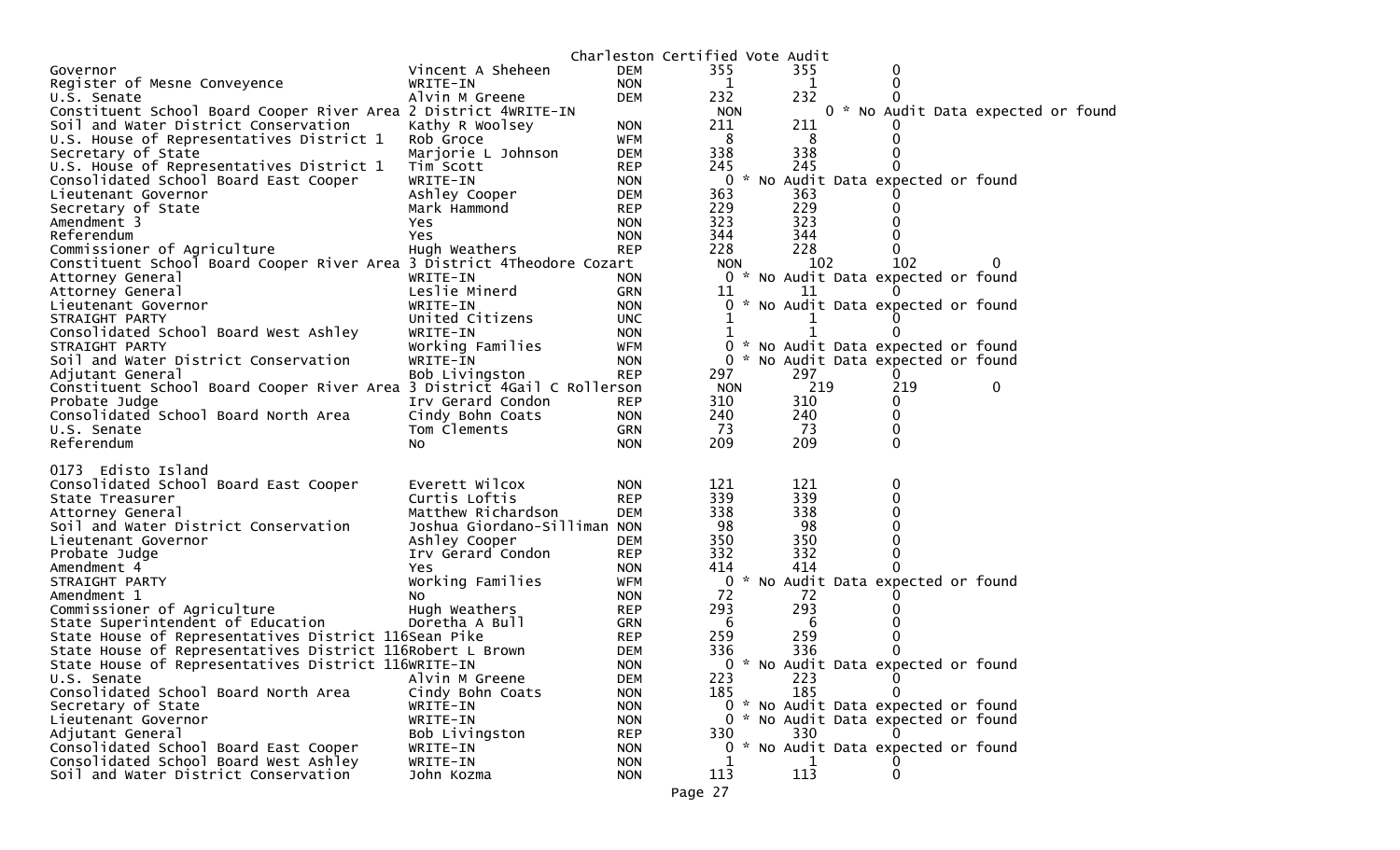| 154<br><b>NON</b><br>154<br>0<br>NO.<br>State Superintendent of Education<br>Tim Moultrie<br>LIB<br>14<br>14<br>0<br>10<br>10<br>State Superintendent of Education<br>0<br>Tony Fayyazi<br>IND<br>508<br>508<br>0<br><b>NON</b><br>Yes<br>304<br>Secretary of State<br>304<br>0<br>Marjorie L Johnson<br>DEM<br>286<br>286<br>0<br>Secretary of State<br>Mark Hammond<br><b>REP</b><br>251<br>Alan Wilson<br>251<br><b>REP</b><br>0<br>Attorney General<br><sup>2</sup><br>0<br>Probate Judge<br>WRITE-IN<br><b>NON</b><br>-2<br>50<br>50<br>Tom Clements<br>U.S. Senate<br><b>GRN</b><br>267<br>267<br>Comptroller General<br>Richard A Eckstrom<br><b>REP</b><br>-5<br>U.S. House of Representatives District 6<br>0<br>Nammu Y Muhammed<br>GRN<br>5<br>272<br>272<br>U.S. House of Representatives District 6<br>Jim Pratt<br><b>REP</b><br>0<br>330<br>330<br>U.S. House of Representatives District 6<br>James E Jim Clyburn<br>0<br><b>DEM</b><br>0 * No Audit Data expected or found<br>U.S. House of Representatives District 6<br>WRITE-IN<br><b>NON</b><br>Consolidated School Board North Area<br>0<br>* No Audit Data expected or found<br>WRITE-IN<br><b>NON</b><br>Governor<br><b>UNC</b><br>5<br>Morgan Bruce Reeves<br>377<br>377<br>County Referendum<br><b>NON</b><br>0<br>Yes<br>United Citizens<br><sup>2</sup><br>2<br>STRAIGHT PARTY<br><b>UNC</b><br>0<br>222<br>222<br>Soil and Water District Conservation<br>Kathy R Woolsey<br><b>NON</b><br>167<br>167<br>Consolidated School Board East Cooper<br><b>NON</b><br>0<br>Craig Ascue<br>76<br>76<br>0<br>Amendment 2<br><b>NON</b><br>NO.<br>217<br>217<br>0<br>STRAIGHT PARTY<br>Democratic<br><b>DEM</b><br>136<br>136<br>Republican<br><b>REP</b><br>STRAIGHT PARTY<br>0<br>-5<br>-5<br>STRAIGHT PARTY<br>Green<br><b>GRN</b><br>27<br>27<br>U.S. Senate<br>WRITE-IN<br><b>NON</b><br>0<br>299<br>Tom E Elliott<br>299<br>Commissioner of Agriculture<br><b>DEM</b><br>0<br>Comptroller General<br>* No Audit Data expected or found<br>WRITE-IN<br><b>NON</b><br>0<br>Leslie Minerd<br>14<br>14<br>Attorney General<br>GRN<br>O<br>338<br>338<br><b>REP</b><br>Register of Mesne Conveyence<br>Charlie Lybrand<br>0<br>0 * No Audit Data expected or found<br>WRITE-IN<br><b>NON</b><br>Governor<br>331<br>Vincent A Sheheen<br>331<br>Governor<br><b>DEM</b><br>$\Omega$<br>Constituent School Board St Pauls District 23Shanta Barron-Millan<br>249<br>249<br>0<br><b>NON</b><br>177<br>0<br>177<br>County Referendum<br><b>NON</b><br>NΟ<br>Constituent School Board St Pauls District 23Ethel W Cobb<br>178<br>178<br><b>NON</b><br>$\Omega$<br>Constituent School Board St Pauls District 23Vanetia V Fahie<br>68<br><b>NON</b><br>68<br>0<br>Constituent School Board St Pauls District 23Charles Glover Sr<br>174<br>0<br>174<br><b>NON</b><br>Soil and Water District Conservation<br>1<br>WRITE-IN<br><b>NON</b><br>1<br>0<br>419<br>0<br>Amendment 3<br>419<br>Yes<br><b>NON</b><br>Constituent School Board St Pauls District 23Sammy E Hiott<br>129<br>129<br><b>NON</b><br>$\Omega$<br>* No Audit Data expected or found<br>Constituent School Board St Pauls District 23WRITE-IN<br><b>NON</b><br>0<br>Adjutant General<br>1<br>1<br>WRITE-IN<br><b>NON</b><br>0<br>268<br>State Superintendent of Education<br>Mick Zais<br>268<br><b>REP</b><br>0<br>301<br>301<br>County Council District 8<br>Thomas Legare<br><b>REP</b><br>0<br>0<br>174<br>174<br>Consolidated School Board West Ashley<br>Michael Miller<br><b>NON</b><br>County Council District 8<br>298<br><b>DEM</b><br>298<br>0<br>Anna B Johnson<br>189<br>Consolidated School Board East Cooper<br>Elizabeth Moffly<br><b>NON</b><br>189<br>0<br>0 * No Audit Data expected or found<br>County Council District 8<br><b>NON</b><br>WRITE-IN<br>Attorney General<br>0 * No Audit Data expected or found<br>WRITE-IN<br><b>NON</b><br>352<br>352<br><b>NON</b><br>Yes<br>$\Omega$<br>0 * No Audit Data expected or found<br>WRITE-IN<br><b>NON</b> |                                   |            | Charleston Certified Vote Audit |     |     |  |  |
|------------------------------------------------------------------------------------------------------------------------------------------------------------------------------------------------------------------------------------------------------------------------------------------------------------------------------------------------------------------------------------------------------------------------------------------------------------------------------------------------------------------------------------------------------------------------------------------------------------------------------------------------------------------------------------------------------------------------------------------------------------------------------------------------------------------------------------------------------------------------------------------------------------------------------------------------------------------------------------------------------------------------------------------------------------------------------------------------------------------------------------------------------------------------------------------------------------------------------------------------------------------------------------------------------------------------------------------------------------------------------------------------------------------------------------------------------------------------------------------------------------------------------------------------------------------------------------------------------------------------------------------------------------------------------------------------------------------------------------------------------------------------------------------------------------------------------------------------------------------------------------------------------------------------------------------------------------------------------------------------------------------------------------------------------------------------------------------------------------------------------------------------------------------------------------------------------------------------------------------------------------------------------------------------------------------------------------------------------------------------------------------------------------------------------------------------------------------------------------------------------------------------------------------------------------------------------------------------------------------------------------------------------------------------------------------------------------------------------------------------------------------------------------------------------------------------------------------------------------------------------------------------------------------------------------------------------------------------------------------------------------------------------------------------------------------------------------------------------------------------------------------------------------------------------------------------------------------------------------------------------------------------------------------------------------------------------------------------------------------------------------------------------------------------------------------------------------------------------------------------------------------------------------------------------------------------------------------------------------------------------------------------------------------------------------------------------------------------------------------------------------------------------------------------------------------------------------------------------------------------------------------------------------------------------------------------------------------------------------------------------------|-----------------------------------|------------|---------------------------------|-----|-----|--|--|
|                                                                                                                                                                                                                                                                                                                                                                                                                                                                                                                                                                                                                                                                                                                                                                                                                                                                                                                                                                                                                                                                                                                                                                                                                                                                                                                                                                                                                                                                                                                                                                                                                                                                                                                                                                                                                                                                                                                                                                                                                                                                                                                                                                                                                                                                                                                                                                                                                                                                                                                                                                                                                                                                                                                                                                                                                                                                                                                                                                                                                                                                                                                                                                                                                                                                                                                                                                                                                                                                                                                                                                                                                                                                                                                                                                                                                                                                                                                                                                                                            | Amendment 4                       |            |                                 |     |     |  |  |
|                                                                                                                                                                                                                                                                                                                                                                                                                                                                                                                                                                                                                                                                                                                                                                                                                                                                                                                                                                                                                                                                                                                                                                                                                                                                                                                                                                                                                                                                                                                                                                                                                                                                                                                                                                                                                                                                                                                                                                                                                                                                                                                                                                                                                                                                                                                                                                                                                                                                                                                                                                                                                                                                                                                                                                                                                                                                                                                                                                                                                                                                                                                                                                                                                                                                                                                                                                                                                                                                                                                                                                                                                                                                                                                                                                                                                                                                                                                                                                                                            |                                   |            |                                 |     |     |  |  |
|                                                                                                                                                                                                                                                                                                                                                                                                                                                                                                                                                                                                                                                                                                                                                                                                                                                                                                                                                                                                                                                                                                                                                                                                                                                                                                                                                                                                                                                                                                                                                                                                                                                                                                                                                                                                                                                                                                                                                                                                                                                                                                                                                                                                                                                                                                                                                                                                                                                                                                                                                                                                                                                                                                                                                                                                                                                                                                                                                                                                                                                                                                                                                                                                                                                                                                                                                                                                                                                                                                                                                                                                                                                                                                                                                                                                                                                                                                                                                                                                            |                                   |            |                                 |     |     |  |  |
|                                                                                                                                                                                                                                                                                                                                                                                                                                                                                                                                                                                                                                                                                                                                                                                                                                                                                                                                                                                                                                                                                                                                                                                                                                                                                                                                                                                                                                                                                                                                                                                                                                                                                                                                                                                                                                                                                                                                                                                                                                                                                                                                                                                                                                                                                                                                                                                                                                                                                                                                                                                                                                                                                                                                                                                                                                                                                                                                                                                                                                                                                                                                                                                                                                                                                                                                                                                                                                                                                                                                                                                                                                                                                                                                                                                                                                                                                                                                                                                                            | Amendment 2                       |            |                                 |     |     |  |  |
|                                                                                                                                                                                                                                                                                                                                                                                                                                                                                                                                                                                                                                                                                                                                                                                                                                                                                                                                                                                                                                                                                                                                                                                                                                                                                                                                                                                                                                                                                                                                                                                                                                                                                                                                                                                                                                                                                                                                                                                                                                                                                                                                                                                                                                                                                                                                                                                                                                                                                                                                                                                                                                                                                                                                                                                                                                                                                                                                                                                                                                                                                                                                                                                                                                                                                                                                                                                                                                                                                                                                                                                                                                                                                                                                                                                                                                                                                                                                                                                                            |                                   |            |                                 |     |     |  |  |
|                                                                                                                                                                                                                                                                                                                                                                                                                                                                                                                                                                                                                                                                                                                                                                                                                                                                                                                                                                                                                                                                                                                                                                                                                                                                                                                                                                                                                                                                                                                                                                                                                                                                                                                                                                                                                                                                                                                                                                                                                                                                                                                                                                                                                                                                                                                                                                                                                                                                                                                                                                                                                                                                                                                                                                                                                                                                                                                                                                                                                                                                                                                                                                                                                                                                                                                                                                                                                                                                                                                                                                                                                                                                                                                                                                                                                                                                                                                                                                                                            |                                   |            |                                 |     |     |  |  |
|                                                                                                                                                                                                                                                                                                                                                                                                                                                                                                                                                                                                                                                                                                                                                                                                                                                                                                                                                                                                                                                                                                                                                                                                                                                                                                                                                                                                                                                                                                                                                                                                                                                                                                                                                                                                                                                                                                                                                                                                                                                                                                                                                                                                                                                                                                                                                                                                                                                                                                                                                                                                                                                                                                                                                                                                                                                                                                                                                                                                                                                                                                                                                                                                                                                                                                                                                                                                                                                                                                                                                                                                                                                                                                                                                                                                                                                                                                                                                                                                            |                                   |            |                                 |     |     |  |  |
|                                                                                                                                                                                                                                                                                                                                                                                                                                                                                                                                                                                                                                                                                                                                                                                                                                                                                                                                                                                                                                                                                                                                                                                                                                                                                                                                                                                                                                                                                                                                                                                                                                                                                                                                                                                                                                                                                                                                                                                                                                                                                                                                                                                                                                                                                                                                                                                                                                                                                                                                                                                                                                                                                                                                                                                                                                                                                                                                                                                                                                                                                                                                                                                                                                                                                                                                                                                                                                                                                                                                                                                                                                                                                                                                                                                                                                                                                                                                                                                                            |                                   |            |                                 |     |     |  |  |
|                                                                                                                                                                                                                                                                                                                                                                                                                                                                                                                                                                                                                                                                                                                                                                                                                                                                                                                                                                                                                                                                                                                                                                                                                                                                                                                                                                                                                                                                                                                                                                                                                                                                                                                                                                                                                                                                                                                                                                                                                                                                                                                                                                                                                                                                                                                                                                                                                                                                                                                                                                                                                                                                                                                                                                                                                                                                                                                                                                                                                                                                                                                                                                                                                                                                                                                                                                                                                                                                                                                                                                                                                                                                                                                                                                                                                                                                                                                                                                                                            |                                   |            |                                 |     |     |  |  |
|                                                                                                                                                                                                                                                                                                                                                                                                                                                                                                                                                                                                                                                                                                                                                                                                                                                                                                                                                                                                                                                                                                                                                                                                                                                                                                                                                                                                                                                                                                                                                                                                                                                                                                                                                                                                                                                                                                                                                                                                                                                                                                                                                                                                                                                                                                                                                                                                                                                                                                                                                                                                                                                                                                                                                                                                                                                                                                                                                                                                                                                                                                                                                                                                                                                                                                                                                                                                                                                                                                                                                                                                                                                                                                                                                                                                                                                                                                                                                                                                            |                                   |            |                                 |     |     |  |  |
|                                                                                                                                                                                                                                                                                                                                                                                                                                                                                                                                                                                                                                                                                                                                                                                                                                                                                                                                                                                                                                                                                                                                                                                                                                                                                                                                                                                                                                                                                                                                                                                                                                                                                                                                                                                                                                                                                                                                                                                                                                                                                                                                                                                                                                                                                                                                                                                                                                                                                                                                                                                                                                                                                                                                                                                                                                                                                                                                                                                                                                                                                                                                                                                                                                                                                                                                                                                                                                                                                                                                                                                                                                                                                                                                                                                                                                                                                                                                                                                                            |                                   |            |                                 |     |     |  |  |
|                                                                                                                                                                                                                                                                                                                                                                                                                                                                                                                                                                                                                                                                                                                                                                                                                                                                                                                                                                                                                                                                                                                                                                                                                                                                                                                                                                                                                                                                                                                                                                                                                                                                                                                                                                                                                                                                                                                                                                                                                                                                                                                                                                                                                                                                                                                                                                                                                                                                                                                                                                                                                                                                                                                                                                                                                                                                                                                                                                                                                                                                                                                                                                                                                                                                                                                                                                                                                                                                                                                                                                                                                                                                                                                                                                                                                                                                                                                                                                                                            |                                   |            |                                 |     |     |  |  |
|                                                                                                                                                                                                                                                                                                                                                                                                                                                                                                                                                                                                                                                                                                                                                                                                                                                                                                                                                                                                                                                                                                                                                                                                                                                                                                                                                                                                                                                                                                                                                                                                                                                                                                                                                                                                                                                                                                                                                                                                                                                                                                                                                                                                                                                                                                                                                                                                                                                                                                                                                                                                                                                                                                                                                                                                                                                                                                                                                                                                                                                                                                                                                                                                                                                                                                                                                                                                                                                                                                                                                                                                                                                                                                                                                                                                                                                                                                                                                                                                            |                                   |            |                                 |     |     |  |  |
|                                                                                                                                                                                                                                                                                                                                                                                                                                                                                                                                                                                                                                                                                                                                                                                                                                                                                                                                                                                                                                                                                                                                                                                                                                                                                                                                                                                                                                                                                                                                                                                                                                                                                                                                                                                                                                                                                                                                                                                                                                                                                                                                                                                                                                                                                                                                                                                                                                                                                                                                                                                                                                                                                                                                                                                                                                                                                                                                                                                                                                                                                                                                                                                                                                                                                                                                                                                                                                                                                                                                                                                                                                                                                                                                                                                                                                                                                                                                                                                                            |                                   |            |                                 |     |     |  |  |
|                                                                                                                                                                                                                                                                                                                                                                                                                                                                                                                                                                                                                                                                                                                                                                                                                                                                                                                                                                                                                                                                                                                                                                                                                                                                                                                                                                                                                                                                                                                                                                                                                                                                                                                                                                                                                                                                                                                                                                                                                                                                                                                                                                                                                                                                                                                                                                                                                                                                                                                                                                                                                                                                                                                                                                                                                                                                                                                                                                                                                                                                                                                                                                                                                                                                                                                                                                                                                                                                                                                                                                                                                                                                                                                                                                                                                                                                                                                                                                                                            |                                   |            |                                 |     |     |  |  |
|                                                                                                                                                                                                                                                                                                                                                                                                                                                                                                                                                                                                                                                                                                                                                                                                                                                                                                                                                                                                                                                                                                                                                                                                                                                                                                                                                                                                                                                                                                                                                                                                                                                                                                                                                                                                                                                                                                                                                                                                                                                                                                                                                                                                                                                                                                                                                                                                                                                                                                                                                                                                                                                                                                                                                                                                                                                                                                                                                                                                                                                                                                                                                                                                                                                                                                                                                                                                                                                                                                                                                                                                                                                                                                                                                                                                                                                                                                                                                                                                            |                                   |            |                                 |     |     |  |  |
|                                                                                                                                                                                                                                                                                                                                                                                                                                                                                                                                                                                                                                                                                                                                                                                                                                                                                                                                                                                                                                                                                                                                                                                                                                                                                                                                                                                                                                                                                                                                                                                                                                                                                                                                                                                                                                                                                                                                                                                                                                                                                                                                                                                                                                                                                                                                                                                                                                                                                                                                                                                                                                                                                                                                                                                                                                                                                                                                                                                                                                                                                                                                                                                                                                                                                                                                                                                                                                                                                                                                                                                                                                                                                                                                                                                                                                                                                                                                                                                                            |                                   |            |                                 |     |     |  |  |
|                                                                                                                                                                                                                                                                                                                                                                                                                                                                                                                                                                                                                                                                                                                                                                                                                                                                                                                                                                                                                                                                                                                                                                                                                                                                                                                                                                                                                                                                                                                                                                                                                                                                                                                                                                                                                                                                                                                                                                                                                                                                                                                                                                                                                                                                                                                                                                                                                                                                                                                                                                                                                                                                                                                                                                                                                                                                                                                                                                                                                                                                                                                                                                                                                                                                                                                                                                                                                                                                                                                                                                                                                                                                                                                                                                                                                                                                                                                                                                                                            |                                   |            |                                 |     |     |  |  |
|                                                                                                                                                                                                                                                                                                                                                                                                                                                                                                                                                                                                                                                                                                                                                                                                                                                                                                                                                                                                                                                                                                                                                                                                                                                                                                                                                                                                                                                                                                                                                                                                                                                                                                                                                                                                                                                                                                                                                                                                                                                                                                                                                                                                                                                                                                                                                                                                                                                                                                                                                                                                                                                                                                                                                                                                                                                                                                                                                                                                                                                                                                                                                                                                                                                                                                                                                                                                                                                                                                                                                                                                                                                                                                                                                                                                                                                                                                                                                                                                            |                                   |            |                                 |     |     |  |  |
|                                                                                                                                                                                                                                                                                                                                                                                                                                                                                                                                                                                                                                                                                                                                                                                                                                                                                                                                                                                                                                                                                                                                                                                                                                                                                                                                                                                                                                                                                                                                                                                                                                                                                                                                                                                                                                                                                                                                                                                                                                                                                                                                                                                                                                                                                                                                                                                                                                                                                                                                                                                                                                                                                                                                                                                                                                                                                                                                                                                                                                                                                                                                                                                                                                                                                                                                                                                                                                                                                                                                                                                                                                                                                                                                                                                                                                                                                                                                                                                                            |                                   |            |                                 |     |     |  |  |
|                                                                                                                                                                                                                                                                                                                                                                                                                                                                                                                                                                                                                                                                                                                                                                                                                                                                                                                                                                                                                                                                                                                                                                                                                                                                                                                                                                                                                                                                                                                                                                                                                                                                                                                                                                                                                                                                                                                                                                                                                                                                                                                                                                                                                                                                                                                                                                                                                                                                                                                                                                                                                                                                                                                                                                                                                                                                                                                                                                                                                                                                                                                                                                                                                                                                                                                                                                                                                                                                                                                                                                                                                                                                                                                                                                                                                                                                                                                                                                                                            |                                   |            |                                 |     |     |  |  |
|                                                                                                                                                                                                                                                                                                                                                                                                                                                                                                                                                                                                                                                                                                                                                                                                                                                                                                                                                                                                                                                                                                                                                                                                                                                                                                                                                                                                                                                                                                                                                                                                                                                                                                                                                                                                                                                                                                                                                                                                                                                                                                                                                                                                                                                                                                                                                                                                                                                                                                                                                                                                                                                                                                                                                                                                                                                                                                                                                                                                                                                                                                                                                                                                                                                                                                                                                                                                                                                                                                                                                                                                                                                                                                                                                                                                                                                                                                                                                                                                            |                                   |            |                                 |     |     |  |  |
|                                                                                                                                                                                                                                                                                                                                                                                                                                                                                                                                                                                                                                                                                                                                                                                                                                                                                                                                                                                                                                                                                                                                                                                                                                                                                                                                                                                                                                                                                                                                                                                                                                                                                                                                                                                                                                                                                                                                                                                                                                                                                                                                                                                                                                                                                                                                                                                                                                                                                                                                                                                                                                                                                                                                                                                                                                                                                                                                                                                                                                                                                                                                                                                                                                                                                                                                                                                                                                                                                                                                                                                                                                                                                                                                                                                                                                                                                                                                                                                                            |                                   |            |                                 |     |     |  |  |
|                                                                                                                                                                                                                                                                                                                                                                                                                                                                                                                                                                                                                                                                                                                                                                                                                                                                                                                                                                                                                                                                                                                                                                                                                                                                                                                                                                                                                                                                                                                                                                                                                                                                                                                                                                                                                                                                                                                                                                                                                                                                                                                                                                                                                                                                                                                                                                                                                                                                                                                                                                                                                                                                                                                                                                                                                                                                                                                                                                                                                                                                                                                                                                                                                                                                                                                                                                                                                                                                                                                                                                                                                                                                                                                                                                                                                                                                                                                                                                                                            |                                   |            |                                 |     |     |  |  |
|                                                                                                                                                                                                                                                                                                                                                                                                                                                                                                                                                                                                                                                                                                                                                                                                                                                                                                                                                                                                                                                                                                                                                                                                                                                                                                                                                                                                                                                                                                                                                                                                                                                                                                                                                                                                                                                                                                                                                                                                                                                                                                                                                                                                                                                                                                                                                                                                                                                                                                                                                                                                                                                                                                                                                                                                                                                                                                                                                                                                                                                                                                                                                                                                                                                                                                                                                                                                                                                                                                                                                                                                                                                                                                                                                                                                                                                                                                                                                                                                            |                                   |            |                                 |     |     |  |  |
|                                                                                                                                                                                                                                                                                                                                                                                                                                                                                                                                                                                                                                                                                                                                                                                                                                                                                                                                                                                                                                                                                                                                                                                                                                                                                                                                                                                                                                                                                                                                                                                                                                                                                                                                                                                                                                                                                                                                                                                                                                                                                                                                                                                                                                                                                                                                                                                                                                                                                                                                                                                                                                                                                                                                                                                                                                                                                                                                                                                                                                                                                                                                                                                                                                                                                                                                                                                                                                                                                                                                                                                                                                                                                                                                                                                                                                                                                                                                                                                                            |                                   |            |                                 |     |     |  |  |
|                                                                                                                                                                                                                                                                                                                                                                                                                                                                                                                                                                                                                                                                                                                                                                                                                                                                                                                                                                                                                                                                                                                                                                                                                                                                                                                                                                                                                                                                                                                                                                                                                                                                                                                                                                                                                                                                                                                                                                                                                                                                                                                                                                                                                                                                                                                                                                                                                                                                                                                                                                                                                                                                                                                                                                                                                                                                                                                                                                                                                                                                                                                                                                                                                                                                                                                                                                                                                                                                                                                                                                                                                                                                                                                                                                                                                                                                                                                                                                                                            |                                   |            |                                 |     |     |  |  |
|                                                                                                                                                                                                                                                                                                                                                                                                                                                                                                                                                                                                                                                                                                                                                                                                                                                                                                                                                                                                                                                                                                                                                                                                                                                                                                                                                                                                                                                                                                                                                                                                                                                                                                                                                                                                                                                                                                                                                                                                                                                                                                                                                                                                                                                                                                                                                                                                                                                                                                                                                                                                                                                                                                                                                                                                                                                                                                                                                                                                                                                                                                                                                                                                                                                                                                                                                                                                                                                                                                                                                                                                                                                                                                                                                                                                                                                                                                                                                                                                            |                                   |            |                                 |     |     |  |  |
|                                                                                                                                                                                                                                                                                                                                                                                                                                                                                                                                                                                                                                                                                                                                                                                                                                                                                                                                                                                                                                                                                                                                                                                                                                                                                                                                                                                                                                                                                                                                                                                                                                                                                                                                                                                                                                                                                                                                                                                                                                                                                                                                                                                                                                                                                                                                                                                                                                                                                                                                                                                                                                                                                                                                                                                                                                                                                                                                                                                                                                                                                                                                                                                                                                                                                                                                                                                                                                                                                                                                                                                                                                                                                                                                                                                                                                                                                                                                                                                                            |                                   |            |                                 |     |     |  |  |
|                                                                                                                                                                                                                                                                                                                                                                                                                                                                                                                                                                                                                                                                                                                                                                                                                                                                                                                                                                                                                                                                                                                                                                                                                                                                                                                                                                                                                                                                                                                                                                                                                                                                                                                                                                                                                                                                                                                                                                                                                                                                                                                                                                                                                                                                                                                                                                                                                                                                                                                                                                                                                                                                                                                                                                                                                                                                                                                                                                                                                                                                                                                                                                                                                                                                                                                                                                                                                                                                                                                                                                                                                                                                                                                                                                                                                                                                                                                                                                                                            |                                   |            |                                 |     |     |  |  |
|                                                                                                                                                                                                                                                                                                                                                                                                                                                                                                                                                                                                                                                                                                                                                                                                                                                                                                                                                                                                                                                                                                                                                                                                                                                                                                                                                                                                                                                                                                                                                                                                                                                                                                                                                                                                                                                                                                                                                                                                                                                                                                                                                                                                                                                                                                                                                                                                                                                                                                                                                                                                                                                                                                                                                                                                                                                                                                                                                                                                                                                                                                                                                                                                                                                                                                                                                                                                                                                                                                                                                                                                                                                                                                                                                                                                                                                                                                                                                                                                            |                                   |            |                                 |     |     |  |  |
|                                                                                                                                                                                                                                                                                                                                                                                                                                                                                                                                                                                                                                                                                                                                                                                                                                                                                                                                                                                                                                                                                                                                                                                                                                                                                                                                                                                                                                                                                                                                                                                                                                                                                                                                                                                                                                                                                                                                                                                                                                                                                                                                                                                                                                                                                                                                                                                                                                                                                                                                                                                                                                                                                                                                                                                                                                                                                                                                                                                                                                                                                                                                                                                                                                                                                                                                                                                                                                                                                                                                                                                                                                                                                                                                                                                                                                                                                                                                                                                                            |                                   |            |                                 |     |     |  |  |
|                                                                                                                                                                                                                                                                                                                                                                                                                                                                                                                                                                                                                                                                                                                                                                                                                                                                                                                                                                                                                                                                                                                                                                                                                                                                                                                                                                                                                                                                                                                                                                                                                                                                                                                                                                                                                                                                                                                                                                                                                                                                                                                                                                                                                                                                                                                                                                                                                                                                                                                                                                                                                                                                                                                                                                                                                                                                                                                                                                                                                                                                                                                                                                                                                                                                                                                                                                                                                                                                                                                                                                                                                                                                                                                                                                                                                                                                                                                                                                                                            |                                   |            |                                 |     |     |  |  |
|                                                                                                                                                                                                                                                                                                                                                                                                                                                                                                                                                                                                                                                                                                                                                                                                                                                                                                                                                                                                                                                                                                                                                                                                                                                                                                                                                                                                                                                                                                                                                                                                                                                                                                                                                                                                                                                                                                                                                                                                                                                                                                                                                                                                                                                                                                                                                                                                                                                                                                                                                                                                                                                                                                                                                                                                                                                                                                                                                                                                                                                                                                                                                                                                                                                                                                                                                                                                                                                                                                                                                                                                                                                                                                                                                                                                                                                                                                                                                                                                            |                                   |            |                                 |     |     |  |  |
|                                                                                                                                                                                                                                                                                                                                                                                                                                                                                                                                                                                                                                                                                                                                                                                                                                                                                                                                                                                                                                                                                                                                                                                                                                                                                                                                                                                                                                                                                                                                                                                                                                                                                                                                                                                                                                                                                                                                                                                                                                                                                                                                                                                                                                                                                                                                                                                                                                                                                                                                                                                                                                                                                                                                                                                                                                                                                                                                                                                                                                                                                                                                                                                                                                                                                                                                                                                                                                                                                                                                                                                                                                                                                                                                                                                                                                                                                                                                                                                                            |                                   |            |                                 |     |     |  |  |
|                                                                                                                                                                                                                                                                                                                                                                                                                                                                                                                                                                                                                                                                                                                                                                                                                                                                                                                                                                                                                                                                                                                                                                                                                                                                                                                                                                                                                                                                                                                                                                                                                                                                                                                                                                                                                                                                                                                                                                                                                                                                                                                                                                                                                                                                                                                                                                                                                                                                                                                                                                                                                                                                                                                                                                                                                                                                                                                                                                                                                                                                                                                                                                                                                                                                                                                                                                                                                                                                                                                                                                                                                                                                                                                                                                                                                                                                                                                                                                                                            |                                   |            |                                 |     |     |  |  |
|                                                                                                                                                                                                                                                                                                                                                                                                                                                                                                                                                                                                                                                                                                                                                                                                                                                                                                                                                                                                                                                                                                                                                                                                                                                                                                                                                                                                                                                                                                                                                                                                                                                                                                                                                                                                                                                                                                                                                                                                                                                                                                                                                                                                                                                                                                                                                                                                                                                                                                                                                                                                                                                                                                                                                                                                                                                                                                                                                                                                                                                                                                                                                                                                                                                                                                                                                                                                                                                                                                                                                                                                                                                                                                                                                                                                                                                                                                                                                                                                            |                                   |            |                                 |     |     |  |  |
|                                                                                                                                                                                                                                                                                                                                                                                                                                                                                                                                                                                                                                                                                                                                                                                                                                                                                                                                                                                                                                                                                                                                                                                                                                                                                                                                                                                                                                                                                                                                                                                                                                                                                                                                                                                                                                                                                                                                                                                                                                                                                                                                                                                                                                                                                                                                                                                                                                                                                                                                                                                                                                                                                                                                                                                                                                                                                                                                                                                                                                                                                                                                                                                                                                                                                                                                                                                                                                                                                                                                                                                                                                                                                                                                                                                                                                                                                                                                                                                                            |                                   |            |                                 |     |     |  |  |
|                                                                                                                                                                                                                                                                                                                                                                                                                                                                                                                                                                                                                                                                                                                                                                                                                                                                                                                                                                                                                                                                                                                                                                                                                                                                                                                                                                                                                                                                                                                                                                                                                                                                                                                                                                                                                                                                                                                                                                                                                                                                                                                                                                                                                                                                                                                                                                                                                                                                                                                                                                                                                                                                                                                                                                                                                                                                                                                                                                                                                                                                                                                                                                                                                                                                                                                                                                                                                                                                                                                                                                                                                                                                                                                                                                                                                                                                                                                                                                                                            |                                   |            |                                 |     |     |  |  |
|                                                                                                                                                                                                                                                                                                                                                                                                                                                                                                                                                                                                                                                                                                                                                                                                                                                                                                                                                                                                                                                                                                                                                                                                                                                                                                                                                                                                                                                                                                                                                                                                                                                                                                                                                                                                                                                                                                                                                                                                                                                                                                                                                                                                                                                                                                                                                                                                                                                                                                                                                                                                                                                                                                                                                                                                                                                                                                                                                                                                                                                                                                                                                                                                                                                                                                                                                                                                                                                                                                                                                                                                                                                                                                                                                                                                                                                                                                                                                                                                            |                                   |            |                                 |     |     |  |  |
|                                                                                                                                                                                                                                                                                                                                                                                                                                                                                                                                                                                                                                                                                                                                                                                                                                                                                                                                                                                                                                                                                                                                                                                                                                                                                                                                                                                                                                                                                                                                                                                                                                                                                                                                                                                                                                                                                                                                                                                                                                                                                                                                                                                                                                                                                                                                                                                                                                                                                                                                                                                                                                                                                                                                                                                                                                                                                                                                                                                                                                                                                                                                                                                                                                                                                                                                                                                                                                                                                                                                                                                                                                                                                                                                                                                                                                                                                                                                                                                                            |                                   |            |                                 |     |     |  |  |
|                                                                                                                                                                                                                                                                                                                                                                                                                                                                                                                                                                                                                                                                                                                                                                                                                                                                                                                                                                                                                                                                                                                                                                                                                                                                                                                                                                                                                                                                                                                                                                                                                                                                                                                                                                                                                                                                                                                                                                                                                                                                                                                                                                                                                                                                                                                                                                                                                                                                                                                                                                                                                                                                                                                                                                                                                                                                                                                                                                                                                                                                                                                                                                                                                                                                                                                                                                                                                                                                                                                                                                                                                                                                                                                                                                                                                                                                                                                                                                                                            |                                   |            |                                 |     |     |  |  |
|                                                                                                                                                                                                                                                                                                                                                                                                                                                                                                                                                                                                                                                                                                                                                                                                                                                                                                                                                                                                                                                                                                                                                                                                                                                                                                                                                                                                                                                                                                                                                                                                                                                                                                                                                                                                                                                                                                                                                                                                                                                                                                                                                                                                                                                                                                                                                                                                                                                                                                                                                                                                                                                                                                                                                                                                                                                                                                                                                                                                                                                                                                                                                                                                                                                                                                                                                                                                                                                                                                                                                                                                                                                                                                                                                                                                                                                                                                                                                                                                            |                                   |            |                                 |     |     |  |  |
|                                                                                                                                                                                                                                                                                                                                                                                                                                                                                                                                                                                                                                                                                                                                                                                                                                                                                                                                                                                                                                                                                                                                                                                                                                                                                                                                                                                                                                                                                                                                                                                                                                                                                                                                                                                                                                                                                                                                                                                                                                                                                                                                                                                                                                                                                                                                                                                                                                                                                                                                                                                                                                                                                                                                                                                                                                                                                                                                                                                                                                                                                                                                                                                                                                                                                                                                                                                                                                                                                                                                                                                                                                                                                                                                                                                                                                                                                                                                                                                                            |                                   |            |                                 |     |     |  |  |
|                                                                                                                                                                                                                                                                                                                                                                                                                                                                                                                                                                                                                                                                                                                                                                                                                                                                                                                                                                                                                                                                                                                                                                                                                                                                                                                                                                                                                                                                                                                                                                                                                                                                                                                                                                                                                                                                                                                                                                                                                                                                                                                                                                                                                                                                                                                                                                                                                                                                                                                                                                                                                                                                                                                                                                                                                                                                                                                                                                                                                                                                                                                                                                                                                                                                                                                                                                                                                                                                                                                                                                                                                                                                                                                                                                                                                                                                                                                                                                                                            |                                   |            |                                 |     |     |  |  |
|                                                                                                                                                                                                                                                                                                                                                                                                                                                                                                                                                                                                                                                                                                                                                                                                                                                                                                                                                                                                                                                                                                                                                                                                                                                                                                                                                                                                                                                                                                                                                                                                                                                                                                                                                                                                                                                                                                                                                                                                                                                                                                                                                                                                                                                                                                                                                                                                                                                                                                                                                                                                                                                                                                                                                                                                                                                                                                                                                                                                                                                                                                                                                                                                                                                                                                                                                                                                                                                                                                                                                                                                                                                                                                                                                                                                                                                                                                                                                                                                            |                                   |            |                                 |     |     |  |  |
|                                                                                                                                                                                                                                                                                                                                                                                                                                                                                                                                                                                                                                                                                                                                                                                                                                                                                                                                                                                                                                                                                                                                                                                                                                                                                                                                                                                                                                                                                                                                                                                                                                                                                                                                                                                                                                                                                                                                                                                                                                                                                                                                                                                                                                                                                                                                                                                                                                                                                                                                                                                                                                                                                                                                                                                                                                                                                                                                                                                                                                                                                                                                                                                                                                                                                                                                                                                                                                                                                                                                                                                                                                                                                                                                                                                                                                                                                                                                                                                                            |                                   |            |                                 |     |     |  |  |
|                                                                                                                                                                                                                                                                                                                                                                                                                                                                                                                                                                                                                                                                                                                                                                                                                                                                                                                                                                                                                                                                                                                                                                                                                                                                                                                                                                                                                                                                                                                                                                                                                                                                                                                                                                                                                                                                                                                                                                                                                                                                                                                                                                                                                                                                                                                                                                                                                                                                                                                                                                                                                                                                                                                                                                                                                                                                                                                                                                                                                                                                                                                                                                                                                                                                                                                                                                                                                                                                                                                                                                                                                                                                                                                                                                                                                                                                                                                                                                                                            | Referendum                        |            |                                 |     |     |  |  |
|                                                                                                                                                                                                                                                                                                                                                                                                                                                                                                                                                                                                                                                                                                                                                                                                                                                                                                                                                                                                                                                                                                                                                                                                                                                                                                                                                                                                                                                                                                                                                                                                                                                                                                                                                                                                                                                                                                                                                                                                                                                                                                                                                                                                                                                                                                                                                                                                                                                                                                                                                                                                                                                                                                                                                                                                                                                                                                                                                                                                                                                                                                                                                                                                                                                                                                                                                                                                                                                                                                                                                                                                                                                                                                                                                                                                                                                                                                                                                                                                            | State Superintendent of Education |            |                                 |     |     |  |  |
|                                                                                                                                                                                                                                                                                                                                                                                                                                                                                                                                                                                                                                                                                                                                                                                                                                                                                                                                                                                                                                                                                                                                                                                                                                                                                                                                                                                                                                                                                                                                                                                                                                                                                                                                                                                                                                                                                                                                                                                                                                                                                                                                                                                                                                                                                                                                                                                                                                                                                                                                                                                                                                                                                                                                                                                                                                                                                                                                                                                                                                                                                                                                                                                                                                                                                                                                                                                                                                                                                                                                                                                                                                                                                                                                                                                                                                                                                                                                                                                                            | U.S. Senate                       | Jim DeMint | <b>REP</b>                      | 286 | 286 |  |  |
| 303<br>303<br>Frank Holleman<br>0<br><b>DEM</b>                                                                                                                                                                                                                                                                                                                                                                                                                                                                                                                                                                                                                                                                                                                                                                                                                                                                                                                                                                                                                                                                                                                                                                                                                                                                                                                                                                                                                                                                                                                                                                                                                                                                                                                                                                                                                                                                                                                                                                                                                                                                                                                                                                                                                                                                                                                                                                                                                                                                                                                                                                                                                                                                                                                                                                                                                                                                                                                                                                                                                                                                                                                                                                                                                                                                                                                                                                                                                                                                                                                                                                                                                                                                                                                                                                                                                                                                                                                                                            | State Superintendent of Education |            |                                 |     |     |  |  |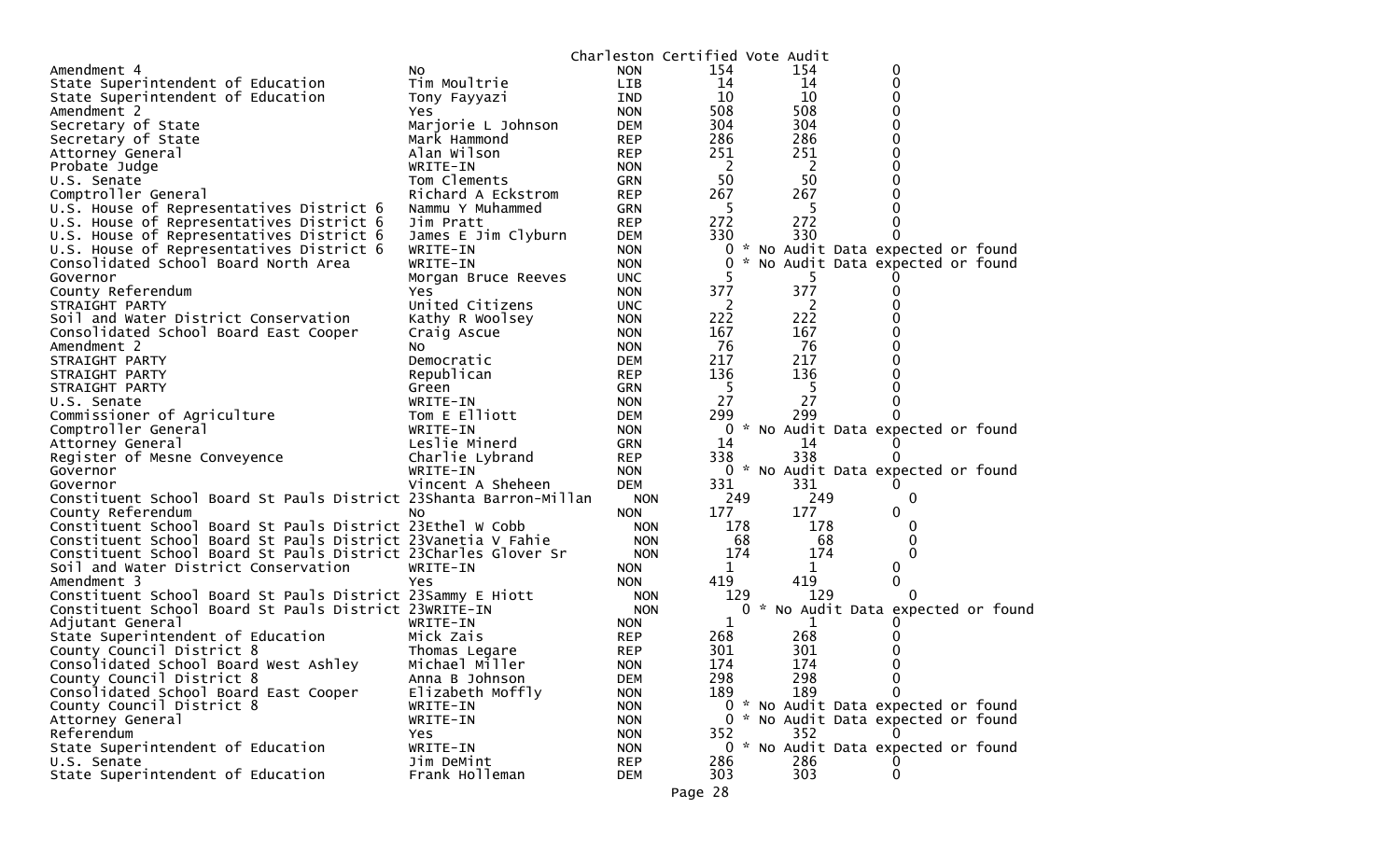|                                                              |                                | Charleston Certified Vote Audit |                   |               |                                                |                                     |
|--------------------------------------------------------------|--------------------------------|---------------------------------|-------------------|---------------|------------------------------------------------|-------------------------------------|
| STRAIGHT PARTY                                               | Independence                   | <b>IND</b>                      | 2                 |               |                                                |                                     |
| STRAIGHT PARTY                                               | Libertarian                    | <b>LIB</b>                      |                   |               |                                                | 0 * No Audit Data expected or found |
| Amendment 3                                                  | NO.                            | <b>NON</b>                      | 163               |               | 163                                            |                                     |
| Amendment 1                                                  | Yes.                           | <b>NON</b>                      | 520               |               | 520                                            | 0                                   |
| State Treasurer                                              | WRITE-IN                       | <b>NON</b>                      | 3                 |               | 3                                              | 0                                   |
| Lieutenant Governor                                          | Ken Ard                        | <b>REP</b>                      | 252               |               | 252                                            |                                     |
| Register of Mesne Conveyence                                 | WRITE-IN                       | <b>NON</b>                      | 1                 |               | 1                                              | 0                                   |
| Governor                                                     | Nikki R Haley                  | <b>REP</b>                      | 266               |               | 266                                            | 0                                   |
| Governor                                                     | Morgan Bruce Reeves            | GRN                             | 4                 |               | 4                                              | 0                                   |
| Commissioner of Agriculture                                  | WRITE-IN                       | <b>NON</b>                      | $\Omega$          |               |                                                | * No Audit Data expected or found   |
| Comptroller General                                          | Robert Barber                  | <b>DEM</b>                      | 326               |               | 326                                            |                                     |
| Consolidated School Board West Ashley                        | Mary Ann Taylor                | <b>NON</b>                      | 183               |               | 183                                            | 0                                   |
| Referendum                                                   | NO.                            | <b>NON</b>                      | 236               |               | 236                                            | 0                                   |
|                                                              |                                |                                 |                   |               |                                                |                                     |
| 0174 Wadmalaw Island 1<br>Adjutant General                   |                                | <b>REP</b>                      | 228               |               | 67                                             | 161 Aud Data                        |
| State House of Representatives District 116WRITE-IN          | Bob Livingston                 | <b>NON</b>                      |                   |               |                                                | 0 * No Audit Data expected or found |
| Amendment 4                                                  | Yes                            | <b>NON</b>                      | 318               |               | 93                                             | 225 Aud Data                        |
|                                                              |                                |                                 |                   |               | 28                                             |                                     |
| STRAIGHT PARTY<br>Consolidated School Board North Area       | Republican<br>Cindy Bohn Coats | <b>REP</b><br><b>NON</b>        | 95<br>184         |               | 55                                             | 67 Aud Data<br>129 Aud Data         |
|                                                              | United Citizens                |                                 |                   |               |                                                | $\Omega$                            |
| STRAIGHT PARTY                                               | WRITE-IN                       | <b>UNC</b>                      | 2<br>3            |               | * No Audit Data found                          |                                     |
| State Treasurer                                              |                                | <b>NON</b>                      | $\mathbf 1$       |               |                                                |                                     |
| Lieutenant Governor<br>Consolidated School Board East Cooper | WRITE-IN<br>WRITE-IN           | <b>NON</b><br><b>NON</b>        |                   |               | * No Audit Data found                          | 0 * No Audit Data expected or found |
| Consolidated School Board West Ashley                        |                                |                                 | $\Omega$          |               |                                                | * No Audit Data expected or found   |
|                                                              | WRITE-IN                       | <b>NON</b>                      | 61                |               | 25                                             | 36 Aud Data                         |
| Soil and Water District Conservation                         | John Kozma                     | <b>NON</b>                      |                   |               | 50                                             | 130 Aud Data                        |
| U.S. Senate                                                  | Alvin M Greene                 | <b>DEM</b>                      | 180               |               |                                                |                                     |
| Comptroller General                                          | WRITE-IN                       | <b>NON</b>                      | $\mathbf{1}$<br>1 |               | * No Audit Data found<br>* No Audit Data found |                                     |
| Attorney General                                             | WRITE-IN                       | <b>NON</b>                      |                   |               |                                                |                                     |
| Governor                                                     | Vincent A Sheheen              | <b>DEM</b>                      | 262<br>244        |               | 81<br>75                                       | 181 Aud Data                        |
| State Treasurer                                              | Curtis Loftis                  | <b>REP</b>                      | 215               |               | 64                                             | 169 Aud Data                        |
| Secretary of State<br>Amendment 2                            | Mark Hammond<br><b>Yes</b>     | <b>REP</b><br><b>NON</b>        | 343               |               | 98                                             | 151 Aud Data<br>245 Aud Data        |
|                                                              | WRITE-IN                       | <b>NON</b>                      | 3                 |               | * No Audit Data found                          |                                     |
| Probate Judge                                                |                                |                                 | 74                |               | 22                                             |                                     |
| Amendment 4<br>U.S. House of Representatives District 1      | NO.<br>Tim Scott               | <b>NON</b>                      | 216               |               | 62                                             | 52 Aud Data<br>154 Aud Data         |
| U.S. House of Representatives District 1                     | WRITE-IN                       | <b>REP</b><br><b>NON</b>        | 0                 |               |                                                | * No Audit Data expected or found   |
| Secretary of State                                           | WRITE-IN                       | <b>NON</b>                      | 1                 | $\mathcal{H}$ | No Audit Data found                            |                                     |
| U.S. House of Representatives District 1                     | Rob Groce                      | <b>WFM</b>                      | 6                 |               | 1                                              | 5 Aud Data                          |
| U.S. Senate                                                  | Tom Clements                   | <b>GRN</b>                      | 39                |               | 14                                             | 25 Aud Data                         |
| State Superintendent of Education                            | Mick Zais                      | <b>REP</b>                      | 182               |               | 51                                             | 131 Aud Data                        |
| Consolidated School Board North Area                         | WRITE-IN                       | <b>NON</b>                      | 1                 |               | * No Audit Data found                          |                                     |
| Secretary of State                                           | Marjorie L Johnson             | <b>DEM</b>                      | 232               |               | 68                                             | 164 Aud Data                        |
| Governor                                                     | Morgan Bruce Reeves            | <b>GRN</b>                      | 6                 |               | $\mathbf{1}$                                   | 5 Aud Data                          |
| Soil and Water District Conservation                         | Kathy R Woolsey                | <b>NON</b>                      | 152               |               | 40                                             | 112 Aud Data                        |
| Consolidated School Board East Cooper                        | Craig Ascue                    | <b>NON</b>                      | 93                |               | 25                                             | 68 Aud Data                         |
| Attorney General                                             | Matthew Richardson             | <b>DEM</b>                      | 239               |               | 71                                             | 168 Aud Data                        |
| Commissioner of Agriculture                                  | Tom E Elliott                  | <b>DEM</b>                      | 227               |               | 67                                             | 160 Aud Data                        |
| State Superintendent of Education                            | Frank Holleman                 | <b>DEM</b>                      | 238               |               | 73                                             | 165 Aud Data                        |
| Governor                                                     | WRITE-IN                       | <b>NON</b>                      | 1                 |               | * No Audit Data found                          |                                     |
| Amendment 2                                                  | No                             | <b>NON</b>                      | 65                |               | 23                                             | 42 Aud Data                         |
| County Referendum                                            | Yes                            | <b>NON</b>                      | 246               |               | 70                                             | 176 Aud Data                        |
|                                                              |                                |                                 |                   |               |                                                |                                     |
|                                                              |                                |                                 | Page 29           |               |                                                |                                     |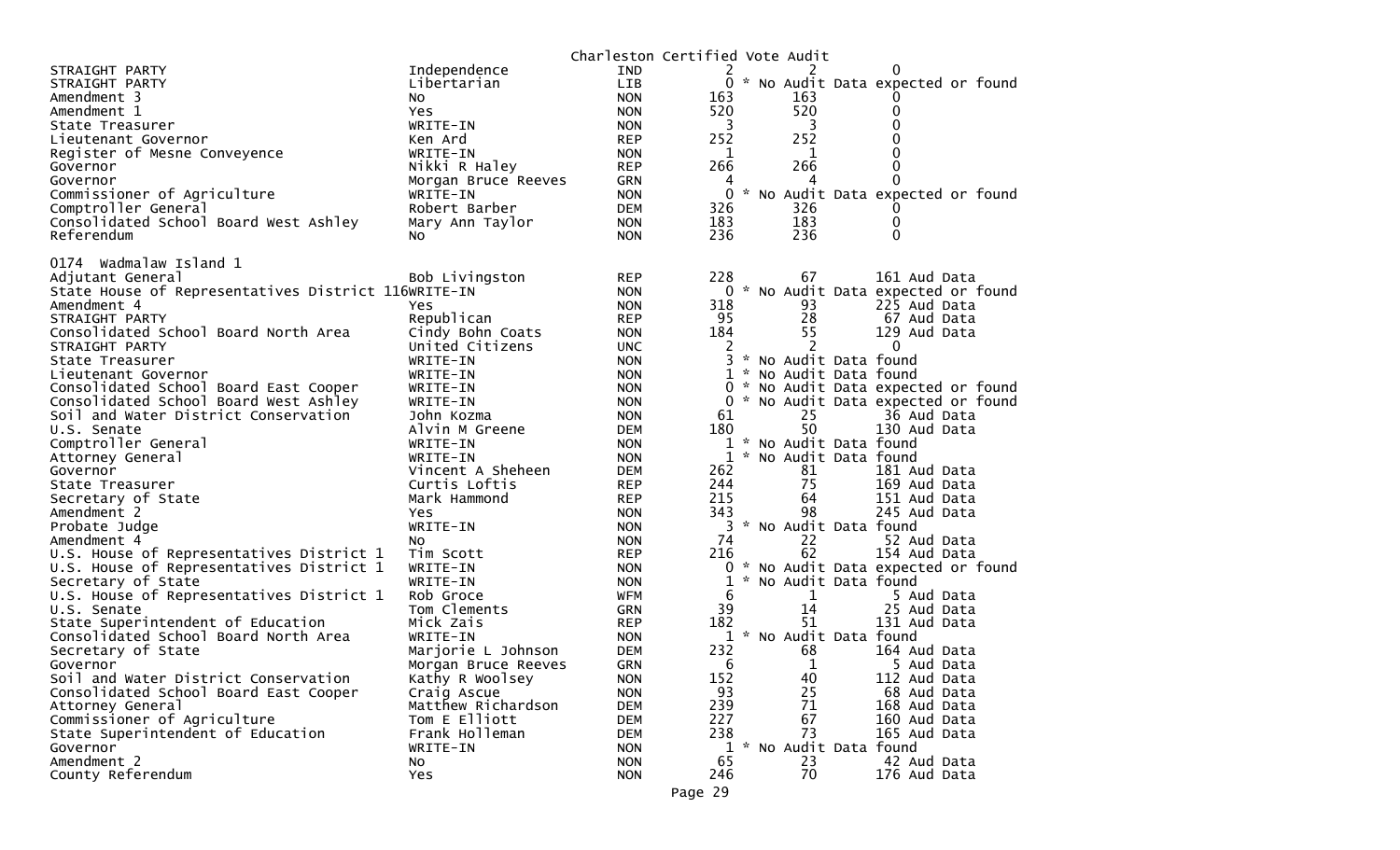|                                                                |                              |            |                | Charleston Certified Vote Audit |                                     |
|----------------------------------------------------------------|------------------------------|------------|----------------|---------------------------------|-------------------------------------|
| Adjutant General                                               | WRITE-IN                     | <b>NON</b> |                | 2 * No Audit Data found         |                                     |
| State Superintendent of Education                              |                              |            |                | 1 * No Audit Data found         |                                     |
|                                                                | WRITE-IN                     | <b>NON</b> |                |                                 |                                     |
| U.S. Senate                                                    | WRITE-IN                     | <b>NON</b> | 18             | 4                               | 14 Aud Data                         |
| Comptroller General                                            | Robert Barber                | <b>DEM</b> | 259            | 75                              | 184 Aud Data                        |
| Register of Mesne Conveyence                                   | Charlie Lybrand              | <b>REP</b> | 236            | 65                              | 171 Aud Data                        |
| Governor                                                       | Nikki R Haley                | <b>REP</b> | 181            | 52                              | 129 Aud Data                        |
| STRAIGHT PARTY                                                 | Libertarian                  | <b>LIB</b> |                |                                 | 0 * No Audit Data expected or found |
| U.S. House of Representatives District 1                       | Keith Blandford              | LIB.       | $\mathbf{1}$   | * No Audit Data found           |                                     |
| County Council District 8                                      | Thomas Legare                | <b>REP</b> | 214            | 66                              | 148 Aud Data                        |
| U.S. House of Representatives District 1                       | M E Mac McCullough           | <b>UNC</b> | 1              | $\mathbf{1}$                    | $\Omega$                            |
| Consolidated School Board West Ashley                          | Michael Miller               | <b>NON</b> | 125            | 38                              | 87 Aud Data                         |
| Soil and Water District Conservation                           | WRITE-IN                     | <b>NON</b> | $\Omega$       |                                 | * No Audit Data expected or found   |
| County Council District 8                                      | Anna B Johnson               | <b>DEM</b> | 231            | 64                              | 167 Aud Data                        |
| Consolidated School Board East Cooper                          | Elizabeth Moffly             | <b>NON</b> | 124            | 41                              | 83 Aud Data                         |
| STRAIGHT PARTY                                                 | Green                        | <b>GRN</b> | 4              | 2                               | 2 Aud Data                          |
| County Council District 8                                      | WRITE-IN                     | <b>NON</b> | 1              | * No Audit Data found           |                                     |
| County Referendum                                              | NO.                          | <b>NON</b> | 136            | 45                              | 91 Aud Data                         |
| Amendment 3                                                    | <b>Yes</b>                   | <b>NON</b> | 289            | 82                              | 207 Aud Data                        |
| STRAIGHT PARTY                                                 | Democratic                   | <b>DEM</b> | 176            | 50                              | 126 Aud Data                        |
| Constituent School Board St Johns District 9Renea Brown Bligen |                              |            | 161            | 45                              | 116 Aud Data                        |
| Constituent School Board St Johns District 9Andrea Murray      |                              | <b>NON</b> |                | 54                              |                                     |
|                                                                |                              | <b>NON</b> | 185            |                                 | 131 Aud Data                        |
| Constituent School Board St Johns District 9wRITE-IN           |                              | <b>NON</b> | 55             | 14                              | 41 Aud Data                         |
| Attorney General                                               | Alan Wilson                  | <b>REP</b> | 194            | 56                              | 138 Aud Data                        |
| Lieutenant Governor                                            | Ken Ard                      | <b>REP</b> | 168            | 51                              | 117 Aud Data                        |
| U.S. Senate                                                    | Jim DeMint                   | <b>REP</b> | 211            | 64                              | 147 Aud Data                        |
| State Superintendent of Education                              | Doretha A Bull               | <b>GRN</b> | 6              | 2                               | 4 Aud Data                          |
| STRAIGHT PARTY                                                 | Working Families             | <b>WFM</b> | 2              | * No Audit Data found           |                                     |
| Governor                                                       | Morgan Bruce Reeves          | <b>UNC</b> | $\overline{c}$ | 1                               | 1 Aud Data                          |
| Comptroller General                                            | Richard A Eckstrom           | <b>REP</b> | 183            | 55                              | 128 Aud Data                        |
| Register of Mesne Conveyence                                   | WRITE-IN                     | <b>NON</b> | 3              | 2                               | 1 Aud Data                          |
| Amendment 1                                                    | Yes                          | <b>NON</b> | 359            | 109                             | 250 Aud Data                        |
| STRAIGHT PARTY                                                 | Independence                 | <b>IND</b> | 1              | 1                               | 0                                   |
| Commissioner of Agriculture                                    | WRITE-IN                     | <b>NON</b> | $\mathbf{1}$   | * No Audit Data found           |                                     |
| Referendum                                                     | Yes                          | <b>NON</b> | 256            | 76                              | 180 Aud Data                        |
| State Superintendent of Education                              | Tim Moultrie                 | <b>LIB</b> | 11             | 3                               | 8 Aud Data                          |
| Amendment 3                                                    | N <sub>O</sub>               | <b>NON</b> | 112            | 37                              | 75 Aud Data                         |
| U.S. House of Representatives District 1                       | Robert Dobbs                 | GRN        | 6              | 3                               | 3 Aud Data                          |
| Consolidated School Board West Ashley                          | Mary Ann Taylor              | <b>NON</b> | 103            | 30                              | 73 Aud Data                         |
| Consolidated School Board East Cooper                          | Everett Wilcox               | <b>NON</b> | 74             | 20                              | 54 Aud Data                         |
| Attorney General                                               | Leslie Minerd                | GRN        | 10             | 5                               | 5 Aud Data                          |
| Lieutenant Governor                                            | Ashley Cooper                | <b>DEM</b> | 278            | 83                              | 195 Aud Data                        |
| Soil and Water District Conservation                           | Joshua Giordano-Silliman NON |            | 62             | 19                              | 43 Aud Data                         |
| U.S. House of Representatives District 1                       | Jimmy Wood                   | <b>IND</b> | 3              | $\overline{2}$                  |                                     |
|                                                                |                              |            | 212            | 62                              | 1 Aud Data                          |
| U.S. House of Representatives District 1                       | Ben Frasier                  | <b>DEM</b> |                |                                 | 150 Aud Data                        |
| Probate Judge                                                  | Irv Gerard Condon            | <b>REP</b> | 238            | 70                              | 168 Aud Data                        |
| Commissioner of Agriculture                                    | Hugh Weathers                | <b>REP</b> | 210            | 63                              | 147 Aud Data                        |
| State House of Representatives District 116Sean Pike           |                              | <b>REP</b> | 189            | 52                              | 137 Aud Data                        |
| State Superintendent of Education                              | Tony Fayyazi                 | IND        | 5              | $\overline{2}$                  | 3 Aud Data                          |
| State House of Representatives District 116Robert L Brown      |                              | <b>DEM</b> | 251            | 77                              | 174 Aud Data                        |
| Amendment 1                                                    | No                           | <b>NON</b> | 56             | 15                              | 41 Aud Data                         |
| Referendum                                                     | <b>NO</b>                    | <b>NON</b> | 148            | 45                              | 103 Aud Data                        |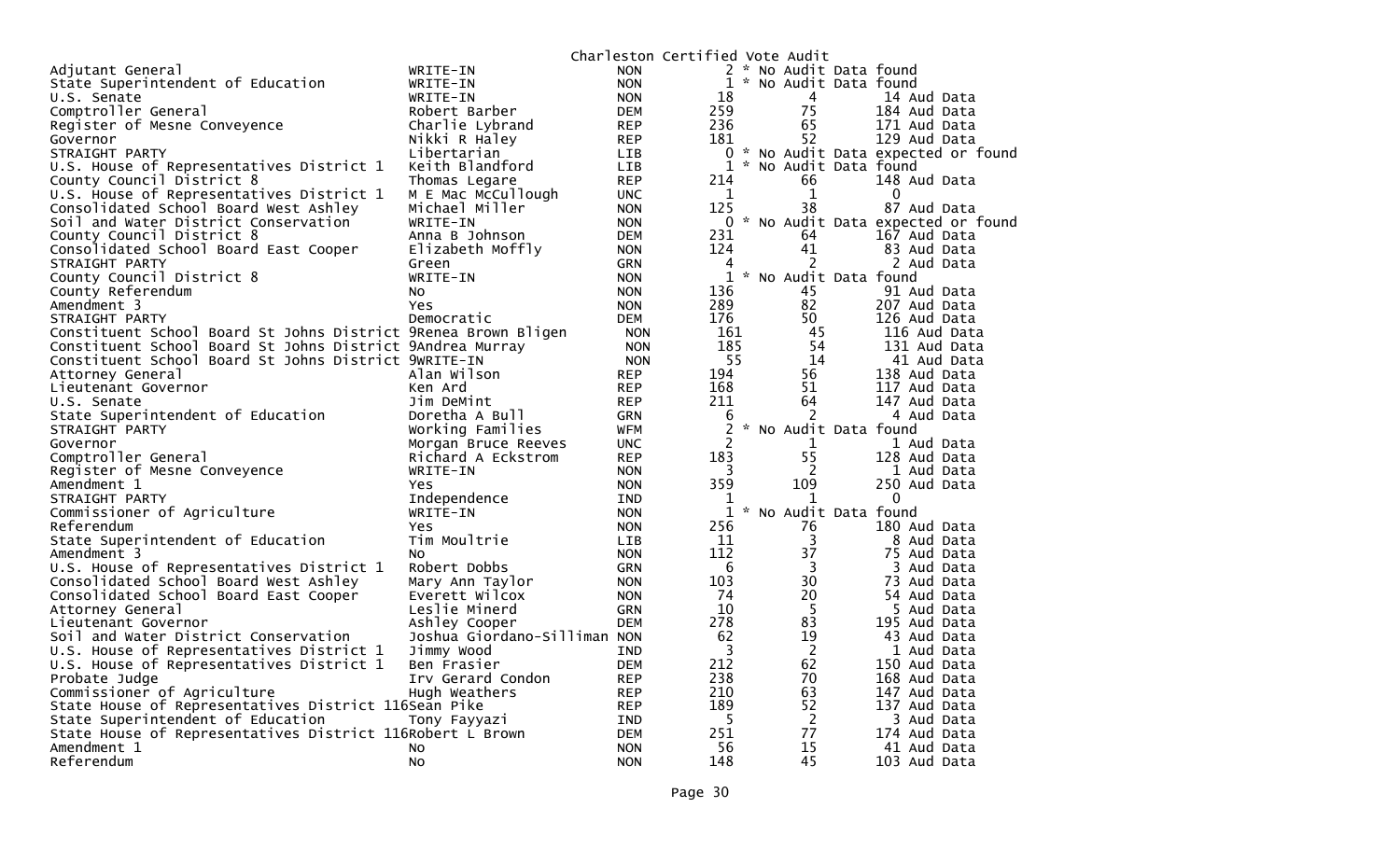## Charleston Certified Vote Audit

| 0175 Wadmalaw Island 2                                         |                    | Charles con Corerrica vocc Addic |                         |                         |                                     |
|----------------------------------------------------------------|--------------------|----------------------------------|-------------------------|-------------------------|-------------------------------------|
| Adjutant General                                               | Bob Livingston     | <b>REP</b>                       | 206                     | 48                      | 158 Aud Data                        |
| Commissioner of Agriculture                                    | Hugh Weathers      | <b>REP</b>                       | 185                     | 42                      | 143 Aud Data                        |
| Governor                                                       | Nikki R Haley      | <b>REP</b>                       | 166                     | 40                      | 126 Aud Data                        |
| Attorney General                                               | Matthew Richardson | DEM                              | 356                     | 101                     | 255 Aud Data                        |
| County Council District 8                                      | Thomas Legare      | <b>REP</b>                       | 191                     | 42                      | 149 Aud Data                        |
| Consolidated School Board East Cooper                          | Craig Ascue        | <b>NON</b>                       | 106                     | 26                      | 80 Aud Data                         |
| Lieutenant Governor                                            | Ashley Cooper      | <b>DEM</b>                       | 386                     | 108                     | 278 Aud Data                        |
| Register of Mesne Conveyence                                   | Charlie Lybrand    | <b>REP</b>                       | 206                     | 49                      | 157 Aud Data                        |
| Amendment 2                                                    | <b>Yes</b>         | <b>NON</b>                       | 404                     | 110                     | 294 Aud Data                        |
| STRAIGHT PARTY                                                 | Republican         | <b>REP</b>                       | 88                      | 17                      | 71 Aud Data                         |
| County Council District 8                                      | Anna B Johnson     | <b>DEM</b>                       | 358                     | 104                     | 254 Aud Data                        |
| U.S. House of Representatives District 1                       | Robert Dobbs       | GRN                              | 7                       | 2                       | 5 Aud Data                          |
| STRAIGHT PARTY                                                 | Green              | GRN                              | 7                       | 1                       | 6 Aud Data                          |
| County Council District 8                                      | WRITE-IN           | <b>NON</b>                       |                         |                         | 0 * No Audit Data expected or found |
| State Superintendent of Education                              | Mick Zais          | <b>REP</b>                       | 165                     | 39                      | 126 Aud Data                        |
| Amendment 4                                                    | No.                | <b>NON</b>                       | 94                      | 26                      | 68 Aud Data                         |
| Soil and Water District Conservation                           | Kathy R Woolsey    | <b>NON</b>                       | 151                     | 41                      | 110 Aud Data                        |
| Governor                                                       | WRITE-IN           | <b>NON</b>                       |                         | 1 * No Audit Data found |                                     |
| Comptroller General                                            | Robert Barber      | <b>DEM</b>                       | 368                     | 102                     | 266 Aud Data                        |
| Attorney General                                               | Alan Wilson        | <b>REP</b>                       | 171                     | 40                      | 131 Aud Data                        |
| Consolidated School Board West Ashley                          | Michael Miller     | <b>NON</b>                       | 116                     | 26                      | 90 Aud Data                         |
| U.S. House of Representatives District 1                       | Ben Frasier        | DEM                              | 339                     | 96                      | 243 Aud Data                        |
| Lieutenant Governor                                            | WRITE-IN           | <b>NON</b>                       |                         | 1 * No Audit Data found |                                     |
| STRAIGHT PARTY                                                 | Independence       | <b>IND</b>                       |                         | 1 * No Audit Data found |                                     |
| U.S. House of Representatives District 1                       | Jimmy Wood         | <b>IND</b>                       | $\mathbf 1$             | 1                       | $\mathbf{0}$                        |
| U.S. Senate                                                    | Alvin M Greene     | <b>DEM</b>                       | 292                     | 79                      | 213 Aud Data                        |
| Consolidated School Board East Cooper                          | Elizabeth Moffly   | <b>NON</b>                       | 135                     | 39                      | 96 Aud Data                         |
| Amendment 2                                                    | No.                | <b>NON</b>                       | 64                      | 19                      | 45 Aud Data                         |
| State Superintendent of Education                              | Frank Holleman     | <b>DEM</b>                       | 351                     | 99                      | 252 Aud Data                        |
| STRAIGHT PARTY                                                 | United Citizens    | <b>UNC</b>                       |                         |                         | 0 * No Audit Data expected or found |
| Attorney General                                               | Leslie Minerd      | <b>GRN</b>                       | 12                      | 3                       | 9 Aud Data                          |
| Register of Mesne Conveyence                                   | WRITE-IN           | <b>NON</b>                       | $\overline{\mathbf{3}}$ | $\mathbf{1}$            | 2 Aud Data                          |
| State House of Representatives District 116Sean Pike           |                    | <b>REP</b>                       | 178                     | 39                      | 139 Aud Data                        |
| County Referendum                                              | <b>Yes</b>         | <b>NON</b>                       | 282                     | 75                      | 207 Aud Data                        |
| Secretary of State                                             | Mark Hammond       | <b>REP</b>                       | 183                     | 42                      | 141 Aud Data                        |
| Constituent School Board St Johns District 9Renea Brown Bligen |                    | <b>NON</b>                       | 219                     | 59                      | 160 Aud Data                        |
| Soil and Water District Conservation                           | WRITE-IN           | <b>NON</b>                       |                         | 1 * No Audit Data found |                                     |
| U.S. Senate                                                    | Tom Clements       | <b>GRN</b>                       | 55                      | 13                      | 42 Aud Data                         |
| Constituent School Board St Johns District 9Andrea Murray      |                    | <b>NON</b>                       | 191                     | 50                      | 141 Aud Data                        |
| State House of Representatives District 116Robert L Brown      |                    | <b>DEM</b>                       | 363                     | 104                     | 259 Aud Data                        |
| Constituent School Board St Johns District 9WRITE-IN           |                    | <b>NON</b>                       | 80                      | 15                      | 65 Aud Data                         |
| State Superintendent of Education                              | WRITE-IN           | <b>NON</b>                       |                         |                         | 0 * No Audit Data expected or found |
| Probate Judge                                                  | Irv Gerard Condon  | <b>REP</b>                       | 213                     | 51                      | 162 Aud Data                        |
| STRAIGHT PARTY                                                 | Democratic         | <b>DEM</b>                       | 297                     | 80                      | 217 Aud Data                        |
| State House of Representatives District 116WRITE-IN            |                    | <b>NON</b>                       |                         |                         | 0 * No Audit Data expected or found |
| Consolidated School Board West Ashley                          | Mary Ann Taylor    | <b>NON</b>                       | 145                     | 42                      | 103 Aud Data                        |
| Amendment 3                                                    | Yes.               | <b>NON</b>                       | 339                     | 88                      | 251 Aud Data                        |
| Commissioner of Agriculture                                    | Tom E Elliott      | <b>DEM</b>                       | 352                     | 99                      | 253 Aud Data                        |
| U.S. House of Representatives District 1                       | Tim Scott          | <b>REP</b>                       | 194                     | 44                      | 150 Aud Data                        |
| Adjutant General                                               | WRITE-IN           | <b>NON</b>                       |                         | 1 * No Audit Data found |                                     |
| Comptroller General                                            | Richard A Eckstrom | <b>REP</b>                       | 166                     | 39                      | 127 Aud Data                        |
|                                                                |                    |                                  |                         |                         |                                     |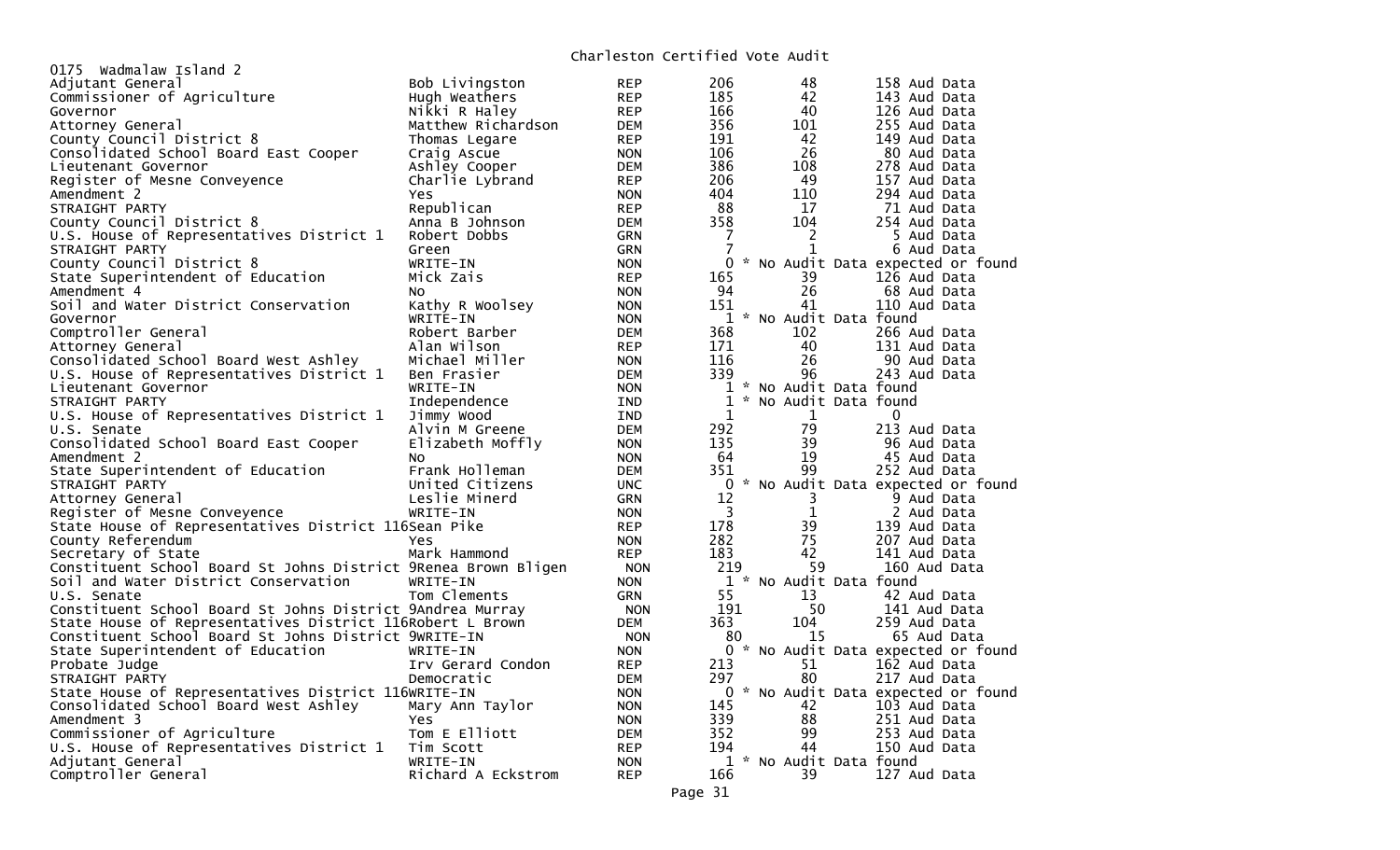|                                                              |                              |                          | Charleston Certified Vote Audit |                           |                                     |
|--------------------------------------------------------------|------------------------------|--------------------------|---------------------------------|---------------------------|-------------------------------------|
| County Referendum                                            | No.                          | <b>NON</b>               | 163                             | 47                        | 116 Aud Data                        |
| Consolidated School Board East Cooper                        | Everett Wilcox               | <b>NON</b>               | 81                              | 20                        | 61 Aud Data                         |
| State Superintendent of Education                            | Doretha A Bull               | GRN                      | 8                               | З                         | 5 Aud Data                          |
| State Treasurer                                              | WRITE-IN                     | <b>NON</b>               | 1                               | * No Audit Data found     |                                     |
| U.S. House of Representatives District 1                     | Rob Groce                    | WFM                      | 6                               | 1                         | 5 Aud Data                          |
| Amendment 1                                                  | Yes                          | <b>NON</b>               | 429                             | 119                       | 310 Aud Data                        |
| Secretary of State                                           | Marjorie L Johnson           | <b>DEM</b>               | 359                             | 101                       | 258 Aud Data                        |
| U.S. House of Representatives District 1                     | WRITE-IN                     | <b>NON</b>               | $\overline{2}$                  | $\mathbf 1$               | 1 Aud Data                          |
| Consolidated School Board North Area                         | Cindy Bohn Coats             | <b>NON</b>               | 166                             | 49                        | 117 Aud Data                        |
| State Treasurer                                              | Curtis Loftis                | <b>REP</b>               | 214                             | 51                        | 163 Aud Data                        |
| Soil and Water District Conservation                         | Joshua Giordano-Silliman NON |                          | 64                              | 14                        | 50 Aud Data                         |
| Secretary of State                                           | WRITE-IN                     | <b>NON</b>               | 0                               |                           | * No Audit Data expected or found   |
| STRAIGHT PARTY                                               | Libertarian                  | <b>LIB</b>               | 3                               | 2                         | 1 Aud Data                          |
| Governor                                                     | Morgan Bruce Reeves          | <b>UNC</b>               | 1                               | 1                         | $\mathbf{0}$                        |
| Amendment 3                                                  | NO.                          | <b>NON</b>               | 122                             | 37                        | 85 Aud Data                         |
| U.S. Senate                                                  | WRITE-IN                     | <b>NON</b>               | -6                              | 2                         | 4 Aud Data                          |
| State Superintendent of Education                            | Tim Moultrie                 | <b>LIB</b>               | 13                              | 2                         | 11 Aud Data                         |
| Probate Judge                                                | WRITE-IN                     | <b>NON</b>               |                                 |                           | 0 * No Audit Data expected or found |
| Referendum                                                   | Yes                          | <b>NON</b>               | 339                             | 89                        | 250 Aud Data                        |
| Consolidated School Board West Ashley                        | WRITE-IN                     | <b>NON</b>               |                                 |                           | 0 * No Audit Data expected or found |
| Attorney General                                             | WRITE-IN                     | <b>NON</b>               |                                 |                           | 0 * No Audit Data expected or found |
| Lieutenant Governor                                          | Ken Ard                      | <b>REP</b>               | 157                             | 35                        | 122 Aud Data                        |
| Governor                                                     | Morgan Bruce Reeves          | <b>GRN</b>               |                                 | 6 * No Audit Data found   |                                     |
| Consolidated School Board East Cooper<br>Comptroller General | WRITE-IN                     | <b>NON</b>               | 0                               | 1 * No Audit Data found   | * No Audit Data expected or found   |
|                                                              | WRITE-IN                     | <b>NON</b>               | 52                              | 12                        |                                     |
| Amendment 1<br>U.S. Senate                                   | No<br>Jim DeMint             | <b>NON</b>               | 184                             | 45                        | 40 Aud Data<br>139 Aud Data         |
| U.S. House of Representatives District 1                     | Keith Blandford              | <b>REP</b><br><b>LIB</b> | 3                               | 2                         | 1 Aud Data                          |
| State Superintendent of Education                            | Tony Fayyazi                 | IND                      | 3                               | 1                         | 2 Aud Data                          |
| STRAIGHT PARTY                                               | Working Families             | <b>WFM</b>               | 2                               | 2                         | $\Omega$                            |
| Governor                                                     | Vincent A Sheheen            | <b>DEM</b>               | 373                             | 104                       | 269 Aud Data                        |
| Soil and Water District Conservation                         | John Kozma                   | <b>NON</b>               | 72                              | 22                        | 50 Aud Data                         |
| U.S. House of Representatives District 1                     | M E Mac McCullough           | <b>UNC</b>               | 0                               |                           | * No Audit Data expected or found   |
| Amendment 4                                                  | Yes                          | <b>NON</b>               | 354                             | 94                        | 260 Aud Data                        |
| Consolidated School Board North Area                         | WRITE-IN                     | <b>NON</b>               | 5                               | 2                         | 3 Aud Data                          |
| Commissioner of Agriculture                                  | WRITE-IN                     | <b>NON</b>               | 0                               |                           | * No Audit Data expected or found   |
| Referendum                                                   | NO.                          | <b>NON</b>               | 150                             | 39                        | 111 Aud Data                        |
|                                                              |                              |                          |                                 |                           |                                     |
| 0176 Kiawah Island                                           |                              |                          |                                 |                           |                                     |
| STRAIGHT PARTY                                               | Republican                   | <b>REP</b>               |                                 | 242 * No Audit Data found |                                     |
| Amendment 2                                                  | Yes.                         | <b>NON</b>               |                                 | 644 * No Audit Data found |                                     |
| Attorney General                                             | Leslie Minerd                | <b>GRN</b>               |                                 | 8 * No Audit Data found   |                                     |
| Comptroller General                                          | Robert Barber                | <b>DEM</b>               |                                 | 173 * No Audit Data found |                                     |
| Secretary of State                                           | WRITE-IN                     | <b>NON</b>               |                                 |                           | 0 * No Audit Data expected or found |
| Soil and Water District Conservation                         | Kathy R Woolsey              | <b>NON</b>               |                                 | 244 * No Audit Data found |                                     |
| U.S. House of Representatives District 1                     | Rob Groce                    | <b>WFM</b>               |                                 | 11 * No Audit Data found  |                                     |
| U.S. Senate                                                  | WRITE-IN                     | <b>NON</b>               |                                 | 55 * No Audit Data found  |                                     |
| Register of Mesne Conveyence                                 | WRITE-IN                     | <b>NON</b>               |                                 |                           | 0 * No Audit Data expected or found |
| Adjutant General                                             | Bob Livingston               | <b>REP</b>               |                                 | 608 * No Audit Data found |                                     |
| Consolidated School Board East Cooper                        | Elizabeth Moffly             | <b>NON</b>               |                                 | 252 * No Audit Data found |                                     |
| State Superintendent of Education                            | Mick Zais                    | <b>REP</b>               |                                 | 530 * No Audit Data found |                                     |
| Amendment 4                                                  | No.                          | <b>NON</b>               |                                 | 136 * No Audit Data found |                                     |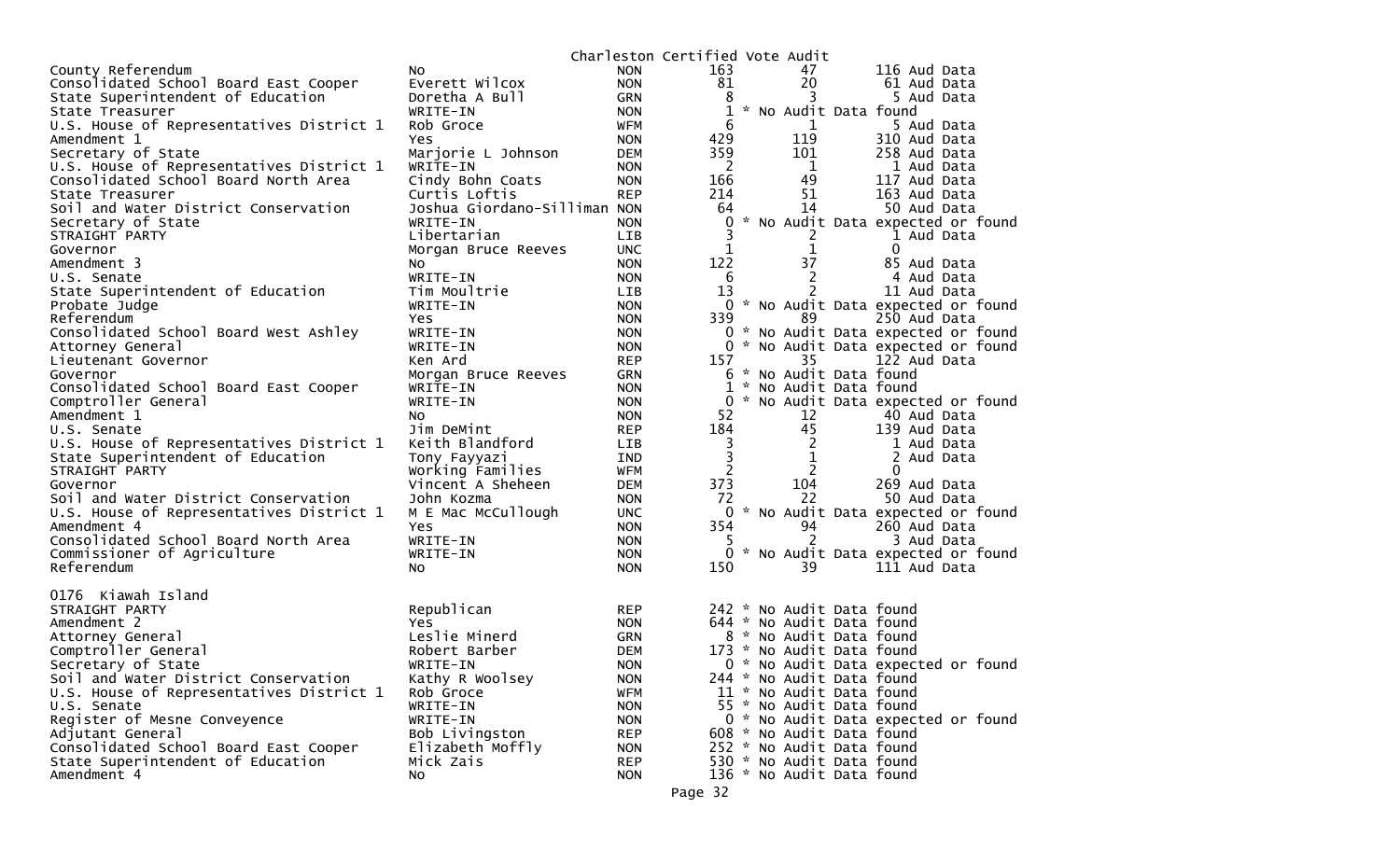|                                                                |                                       |                          | Charleston Certified Vote Audit |                           |                                                                            |  |
|----------------------------------------------------------------|---------------------------------------|--------------------------|---------------------------------|---------------------------|----------------------------------------------------------------------------|--|
| State Treasurer                                                | WRITE-IN                              | <b>NON</b>               |                                 | 1 * No Audit Data found   |                                                                            |  |
| Probate Judge                                                  | Irv Gerard Condon                     | <b>REP</b>               |                                 | 605 * No Audit Data found |                                                                            |  |
| U.S. House of Representatives District 1                       | WRITE-IN                              | <b>NON</b>               |                                 | 1 * No Audit Data found   |                                                                            |  |
| U.S. Senate                                                    | Jim DeMint                            | <b>REP</b>               |                                 | 552 * No Audit Data found |                                                                            |  |
| Commissioner of Agriculture                                    | Hugh Weathers                         | <b>REP</b>               |                                 | 569 * No Audit Data found |                                                                            |  |
| Commissioner of Agriculture                                    | WRITE-IN                              | <b>NON</b>               |                                 |                           | 0 * No Audit Data expected or found                                        |  |
| Constituent School Board St Johns District 9Renea Brown Bligen |                                       | <b>NON</b>               |                                 |                           | 204 * No Audit Data found                                                  |  |
| State Treasurer                                                | Curtis Loftis                         | <b>REP</b>               |                                 | 620 * No Audit Data found |                                                                            |  |
| Amendment 2                                                    | NO.                                   | <b>NON</b>               |                                 | 94 * No Audit Data found  |                                                                            |  |
| STRAIGHT PARTY                                                 | Working Families                      | WFM                      |                                 |                           | 0 * No Audit Data expected or found                                        |  |
| Constituent School Board St Johns District 9Andrea Murray      |                                       | <b>NON</b>               |                                 |                           | 319 * No Audit Data found                                                  |  |
| STRAIGHT PARTY                                                 | Libertarian                           | <b>LIB</b>               |                                 |                           | 0 * No Audit Data expected or found                                        |  |
| Consolidated School Board West Ashley                          | Mary Ann Taylor                       | <b>NON</b>               |                                 | 198 * No Audit Data found |                                                                            |  |
| Soil and Water District Conservation                           | WRITE-IN                              | <b>NON</b>               |                                 |                           | 0 * No Audit Data expected or found                                        |  |
| Constituent School Board St Johns District 9WRITE-IN           |                                       | <b>NON</b>               |                                 |                           | 1 * No Audit Data found                                                    |  |
| State House of Representatives District 119Lee Edwards         |                                       | <b>REP</b>               |                                 | 388 * No Audit Data found |                                                                            |  |
| State House of Representatives District 119Leon Stavrinakis    |                                       | DEM                      |                                 | 350 * No Audit Data found |                                                                            |  |
| State House of Representatives District 119WRITE-IN            |                                       | <b>NON</b>               |                                 |                           | 0 * No Audit Data expected or found                                        |  |
| County Referendum                                              | Yes                                   | <b>NON</b>               |                                 | 443 * No Audit Data found |                                                                            |  |
| U.S. House of Representatives District 1                       | Keith Blandford                       | LIB                      |                                 | 4 * No Audit Data found   |                                                                            |  |
| STRAIGHT PARTY                                                 | Democratic                            | <b>DEM</b>               |                                 | 32 * No Audit Data found  |                                                                            |  |
| Comptroller General                                            | Richard A Eckstrom                    | <b>REP</b>               |                                 | 554 * No Audit Data found |                                                                            |  |
| Lieutenant Governor                                            | Ashley Cooper                         | <b>DEM</b>               |                                 | 262 * No Audit Data found |                                                                            |  |
| Consolidated School Board East Cooper                          | Everett Wilcox                        | <b>NON</b>               |                                 | 234 * No Audit Data found |                                                                            |  |
| Consolidated School Board North Area                           | Cindy Bohn Coats                      | <b>NON</b>               |                                 | 427 * No Audit Data found |                                                                            |  |
| State Superintendent of Education                              | Frank Holleman                        | <b>DEM</b>               |                                 | 174 * No Audit Data found |                                                                            |  |
| Governor                                                       | WRITE-IN                              | <b>NON</b>               |                                 |                           | 0 * No Audit Data expected or found                                        |  |
| Governor                                                       | Morgan Bruce Reeves                   | <b>GRN</b>               |                                 | 4 * No Audit Data found   |                                                                            |  |
| Amendment 3                                                    | Yes                                   | <b>NON</b>               |                                 | 559 * No Audit Data found |                                                                            |  |
| U.S. House of Representatives District 1                       | M E Mac McCullough                    | <b>UNC</b>               |                                 | 1 * No Audit Data found   |                                                                            |  |
| Probate Judge                                                  | WRITE-IN                              | <b>NON</b>               |                                 |                           | 0 * No Audit Data expected or found                                        |  |
| State Superintendent of Education                              | Doretha A Bull                        | <b>GRN</b>               |                                 | 8 * No Audit Data found   |                                                                            |  |
| STRAIGHT PARTY                                                 | Green                                 | <b>GRN</b>               |                                 | 2 * No Audit Data found   |                                                                            |  |
| U.S. House of Representatives District 1                       | Robert Dobbs                          | <b>GRN</b>               |                                 | 3 * No Audit Data found   |                                                                            |  |
| Amendment 1                                                    | Yes                                   | <b>NON</b>               |                                 | 602 * No Audit Data found |                                                                            |  |
| STRAIGHT PARTY                                                 | United Citizens                       | <b>UNC</b>               |                                 |                           | 0 * No Audit Data expected or found                                        |  |
| Soil and Water District Conservation                           | Joshua Giordano-Silliman NON          |                          |                                 | 102 * No Audit Data found |                                                                            |  |
| County Referendum                                              | NO.                                   | <b>NON</b>               |                                 | 250 * No Audit Data found |                                                                            |  |
| State Superintendent of Education                              | WRITE-IN                              | <b>NON</b>               |                                 |                           | 0 * No Audit Data expected or found                                        |  |
| Consolidated School Board West Ashley                          | WRITE-IN                              | <b>NON</b>               |                                 |                           | 0 * No Audit Data expected or found                                        |  |
| Attorney General                                               | WRITE-IN<br>WRITE-IN                  | <b>NON</b><br><b>NON</b> |                                 |                           | 0 * No Audit Data expected or found<br>0 * No Audit Data expected or found |  |
| Lieutenant Governor                                            |                                       | <b>UNC</b>               |                                 | 1 * No Audit Data found   |                                                                            |  |
| Governor                                                       | Morgan Bruce Reeves<br>Alvin M Greene | <b>DEM</b>               |                                 | 43 * No Audit Data found  |                                                                            |  |
| U.S. Senate<br>Adjutant General                                | WRITE-IN                              | <b>NON</b>               |                                 |                           | 0 * No Audit Data expected or found                                        |  |
| Governor                                                       | Nikki R Haley                         | <b>REP</b>               |                                 | 532 * No Audit Data found |                                                                            |  |
| Consolidated School Board East Cooper                          | WRITE-IN                              | <b>NON</b>               |                                 |                           | 0 * No Audit Data expected or found                                        |  |
| U.S. House of Representatives District 1                       | Ben Frasier                           | <b>DEM</b>               |                                 | 114 * No Audit Data found |                                                                            |  |
| Amendment 3                                                    | No                                    | <b>NON</b>               |                                 | 171 * No Audit Data found |                                                                            |  |
| U.S. Senate                                                    | Tom Clements                          | GRN                      |                                 | 75 * No Audit Data found  |                                                                            |  |
| Consolidated School Board North Area                           | WRITE-IN                              | <b>NON</b>               |                                 |                           | 0 * No Audit Data expected or found                                        |  |
| Commissioner of Agriculture                                    | Tom E Elliott                         | <b>DEM</b>               |                                 | 139 * No Audit Data found |                                                                            |  |
|                                                                |                                       |                          |                                 |                           |                                                                            |  |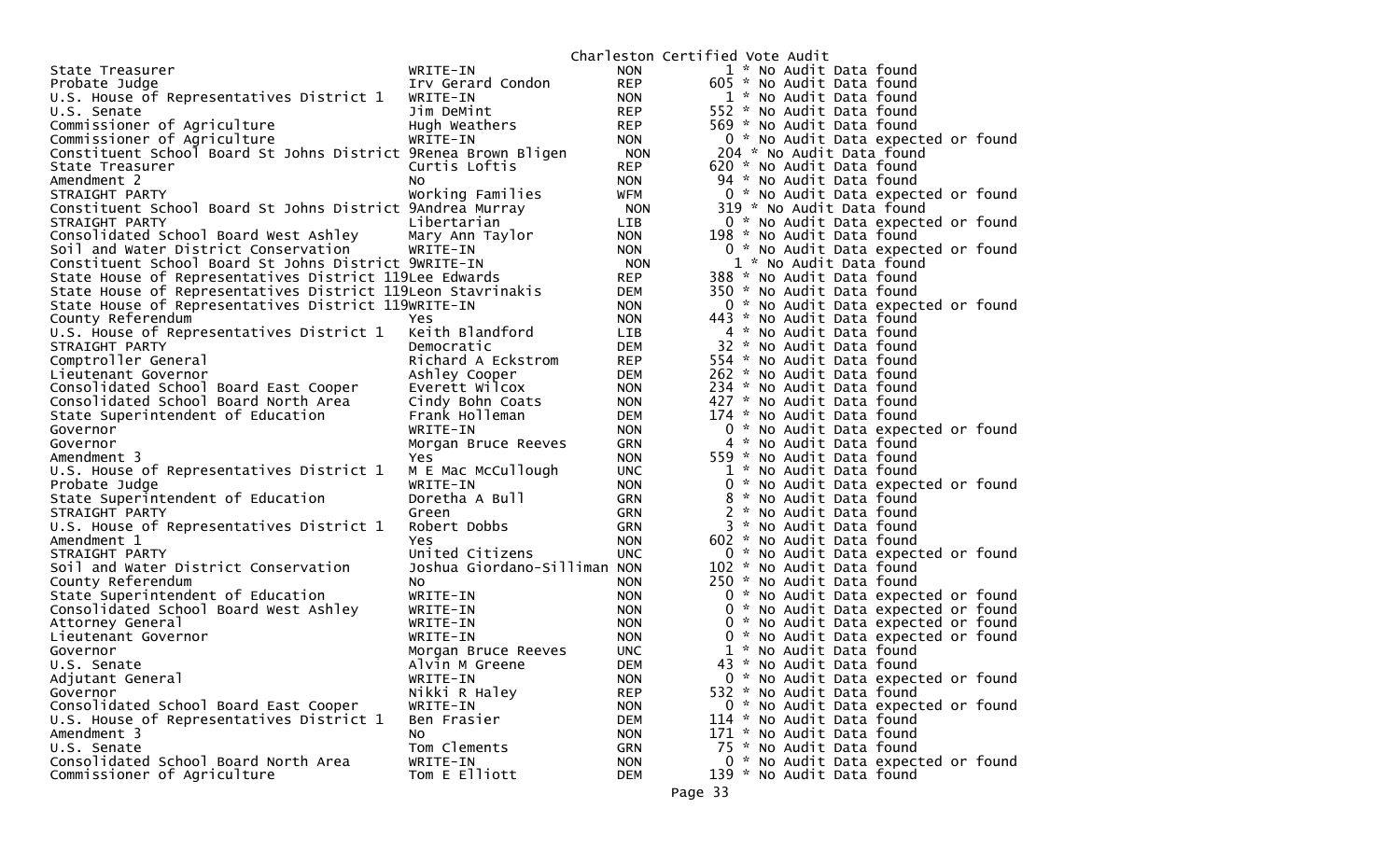|                                                                    |                        |                          | Charleston Certified Vote Audit |                           |                                                     |
|--------------------------------------------------------------------|------------------------|--------------------------|---------------------------------|---------------------------|-----------------------------------------------------|
| Governor                                                           | Vincent A Sheheen      | <b>DEM</b>               |                                 | 211 * No Audit Data found |                                                     |
| Attorney General                                                   | Matthew Richardson     | <b>DEM</b>               |                                 | 186 * No Audit Data found |                                                     |
| State Superintendent of Education                                  | Tim Moultrie           | LIB                      |                                 | 12 * No Audit Data found  |                                                     |
| Amendment 1                                                        | No                     | <b>NON</b>               |                                 | 131 * No Audit Data found |                                                     |
| Referendum                                                         | Yes.                   | <b>NON</b>               |                                 | 465 * No Audit Data found |                                                     |
| County Council District 9                                          | Joe Qualey             | <b>REP</b>               |                                 | 515 * No Audit Data found |                                                     |
| Register of Mesne Conveyence                                       | Charlie Lybrand        | <b>REP</b>               |                                 | 603 * No Audit Data found |                                                     |
| Soil and Water District Conservation                               | John Kozma             | <b>NON</b>               |                                 | 156 * No Audit Data found |                                                     |
| County Council District 9                                          | Amy Fabri              | <b>DEM</b>               |                                 | 203 * No Audit Data found |                                                     |
| County Council District 9                                          | Amy Fabri              | WFM                      |                                 | 11 * No Audit Data found  |                                                     |
| County Council District 9                                          | WRITE-IN               | <b>NON</b>               |                                 |                           | 0 * No Audit Data expected or found                 |
| Consolidated School Board East Cooper                              | Craig Ascue            | <b>NON</b>               |                                 | 244 * No Audit Data found |                                                     |
| U.S. House of Representatives District 1                           | Jimmy Wood             | IND                      |                                 |                           | 0 * No Audit Data expected or found                 |
| Comptroller General                                                | WRITE-IN               | <b>NON</b>               |                                 |                           | 0 * No Audit Data expected or found                 |
| Secretary of State                                                 | Mark Hammond           | <b>REP</b>               |                                 | 567 * No Audit Data found |                                                     |
| Lieutenant Governor                                                | Ken Ard                | <b>REP</b>               |                                 | 476 * No Audit Data found |                                                     |
| Amendment 4                                                        | Yes.                   | <b>NON</b>               |                                 | 585 * No Audit Data found |                                                     |
| STRAIGHT PARTY                                                     | Independence           | IND                      |                                 |                           | 0 * No Audit Data expected or found                 |
| U.S. House of Representatives District 1                           | Tim Scott              | <b>REP</b>               |                                 | 609 * No Audit Data found |                                                     |
| Attorney General                                                   | Alan Wilson            | <b>REP</b>               |                                 | 531 * No Audit Data found |                                                     |
| Secretary of State                                                 | Marjorie L Johnson     | <b>DEM</b>               |                                 | 149 * No Audit Data found |                                                     |
| State Superintendent of Education                                  | Tony Fayyazi           | IND                      |                                 | 5 * No Audit Data found   |                                                     |
| Consolidated School Board West Ashley                              | Michael Miller         | <b>NON</b>               |                                 | 274 * No Audit Data found |                                                     |
| Referendum                                                         | No.                    | <b>NON</b>               |                                 | 257 * No Audit Data found |                                                     |
|                                                                    |                        |                          |                                 |                           |                                                     |
|                                                                    |                        |                          |                                 |                           |                                                     |
| 0181 Town of Seabrook Isl                                          |                        |                          |                                 |                           |                                                     |
| Constituent School Board St Johns District 9Renea Brown Bligen     |                        | <b>NON</b>               | 297                             | 179                       | 118 Aud Data                                        |
| State Superintendent of Education                                  | Mick Zais              | <b>REP</b>               | 624                             | 356                       | 268 Aud Data                                        |
| U.S. House of Representatives District 1                           | Ben Frasier            | DEM                      | 136                             | 89                        | 47 Aud Data                                         |
| Consolidated School Board North Area                               | Cindy Bohn Coats       | <b>NON</b>               | 483                             | 283                       | 200 Aud Data                                        |
| Constituent School Board St Johns District 9Andrea Murray          |                        | <b>NON</b>               | 434                             | 250                       | 184 Aud Data                                        |
| STRAIGHT PARTY                                                     | Working Families       | WFM                      |                                 | 1 * No Audit Data found   |                                                     |
| Probate Judge                                                      | WRITE-IN               | <b>NON</b>               | 4                               | 3                         | 1 Aud Data                                          |
| Comptroller General                                                | Richard A Eckstrom     | <b>REP</b>               | 643                             | 366                       | 277 Aud Data                                        |
| Amendment 4                                                        | No.                    | <b>NON</b>               | 176                             | 105                       | 71 Aud Data                                         |
| Constituent School Board St Johns District 9WRITE-IN               |                        | <b>NON</b>               | 4                               | 4                         | $\mathbf 0$                                         |
| Secretary of State                                                 | Mark Hammond           | <b>REP</b>               | 683                             | 392                       | 291 Aud Data                                        |
| STRAIGHT PARTY                                                     | Independence           | IND                      | 4                               | 2                         | 2 Aud Data                                          |
| Adjutant General                                                   | Bob Livingston         | <b>REP</b>               | 715                             | 413                       | 302 Aud Data                                        |
| Amendment 2                                                        | No                     | <b>NON</b>               | 102                             | 64                        | 38 Aud Data                                         |
| Soil and Water District Conservation                               | WRITE-IN               | <b>NON</b>               |                                 |                           | 0 * No Audit Data expected or found                 |
| Consolidated School Board East Cooper                              | Everett Wilcox         | <b>NON</b>               | 249                             | 134                       | 115 Aud Data                                        |
| STRAIGHT PARTY                                                     | Democratic             | <b>DEM</b>               | 40                              | 27                        | 13 Aud Data                                         |
| Governor                                                           | WRITE-IN               | <b>NON</b>               | $\mathbf{1}$                    | $\mathbf 1$               | 0                                                   |
| U.S. House of Representatives District 1                           | Tim Scott              | <b>REP</b>               | 714                             | 412                       | 302 Aud Data                                        |
| U.S. House of Representatives District 1                           | Jimmy Wood             | <b>IND</b>               | 3                               | 2                         | 1 Aud Data                                          |
| Attorney General                                                   | WRITE-IN               | <b>NON</b>               | 2                               | 1                         | 1 Aud Data                                          |
| Secretary of State                                                 | Marjorie L Johnson     | <b>DEM</b>               | 180                             | 113                       | 67 Aud Data                                         |
| Commissioner of Agriculture                                        | Hugh Weathers          | <b>REP</b>               | 684                             | 394                       | 290 Aud Data                                        |
| State Superintendent of Education                                  | Doretha A Bull         | GRN                      | 12                              | 6                         | 6 Aud Data                                          |
| Consolidated School Board West Ashley<br>County Council District 9 | WRITE-IN<br>Joe Qualey | <b>NON</b><br><b>REP</b> | 640                             | 363                       | 0 * No Audit Data expected or found<br>277 Aud Data |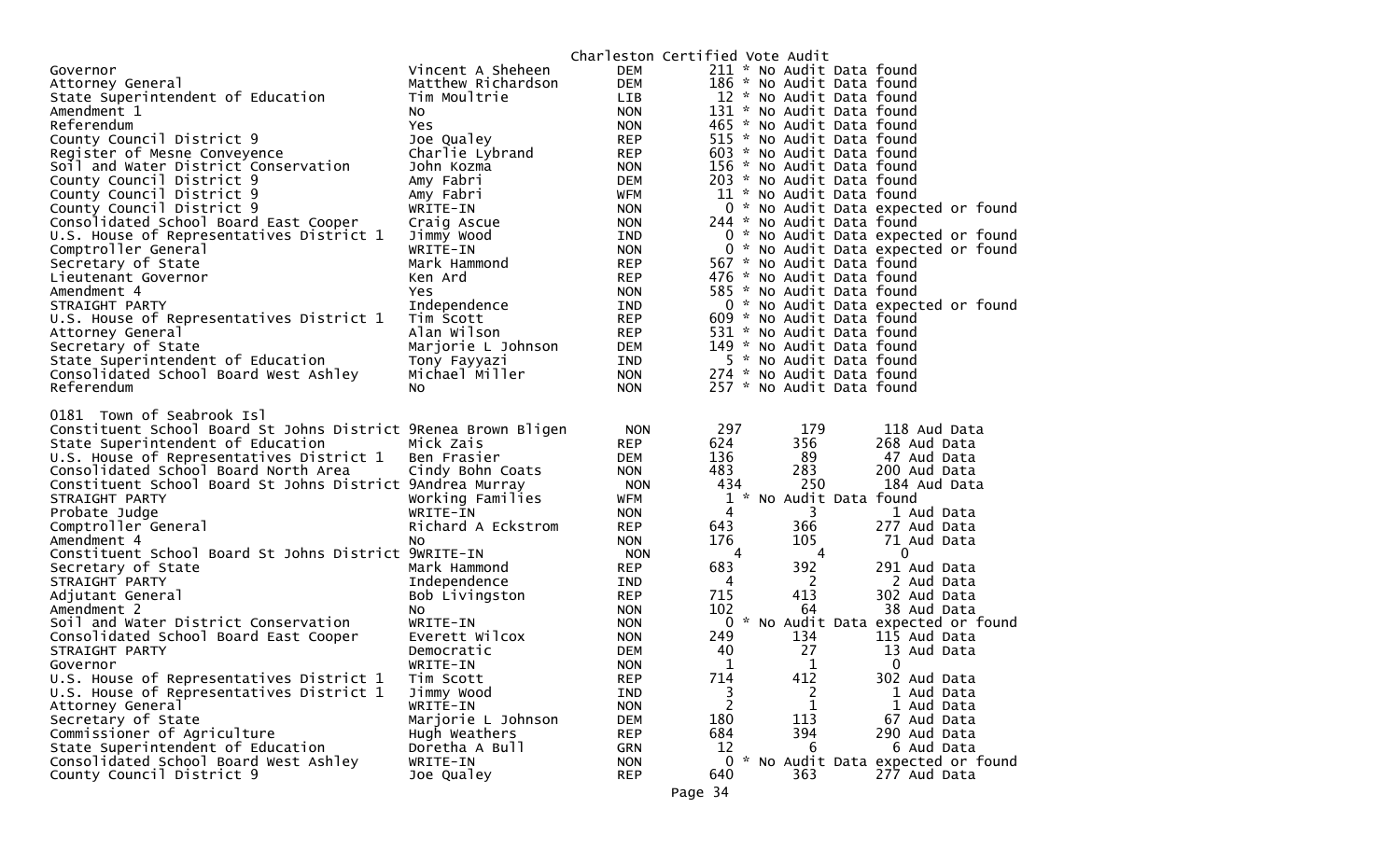|                                                             |                               | Charleston Certified Vote Audit |                |                |                                     |
|-------------------------------------------------------------|-------------------------------|---------------------------------|----------------|----------------|-------------------------------------|
| State Superintendent of Education                           | Frank Holleman                | <b>DEM</b>                      | 224            | 140            | 84 Aud Data                         |
| County Council District 9                                   | Amy Fabri                     | <b>DEM</b>                      | 214            | 135            | 79 Aud Data                         |
| County Referendum                                           | Yes                           | <b>NON</b>                      | 427            | 252            | 175 Aud Data                        |
| U.S. Senate                                                 | WRITE-IN                      | <b>NON</b>                      | 53             | 35             | 18 Aud Data                         |
| County Council District 9                                   | Amy Fabri                     | <b>WFM</b>                      | 13             | 6              | 7 Aud Data                          |
| Consolidated School Board North Area                        | WRITE-IN                      | <b>NON</b>                      | 3              | 2              | 1 Aud Data                          |
| Soil and Water District Conservation                        | Joshua Giordano-Silliman NON  |                                 | 160            | 96             | 64 Aud Data                         |
| Commissioner of Agriculture                                 | WRITE-IN                      | <b>NON</b>                      | 0              |                | * No Audit Data expected or found   |
| Amendment 3                                                 | <b>Yes</b>                    | <b>NON</b>                      | 707            | 415            | 292 Aud Data                        |
| County Council District 9                                   | WRITE-IN                      | <b>NON</b>                      | 3              | 3              | $\mathbf 0$                         |
| Amendment 1                                                 | Yes                           | <b>NON</b>                      | 724            | 423            | 301 Aud Data                        |
| Register of Mesne Conveyence                                | Charlie Lybrand               | <b>REP</b>                      | 716            | 414            | 302 Aud Data                        |
| U.S. Senate                                                 | Jim DeMint                    | <b>REP</b>                      | 659            | 382            | 277 Aud Data                        |
| Consolidated School Board East Cooper                       | WRITE-IN                      | <b>NON</b>                      | 0              |                | * No Audit Data expected or found   |
| Governor                                                    | Nikki R Haley                 | <b>REP</b>                      | 616            | 360            | 256 Aud Data                        |
| Lieutenant Governor                                         | Ashley Cooper                 | <b>DEM</b>                      | 312            | 189            | 123 Aud Data                        |
| U.S. House of Representatives District 1                    | Rob Groce                     | WFM                             | 11             | 6              | 5 Aud Data                          |
| Attorney General                                            | Matthew Richardson            | <b>DEM</b>                      | 253            | 155            | 98 Aud Data                         |
| Secretary of State                                          | WRITE-IN                      | <b>NON</b>                      | $\mathbf 1$    | $\mathbf{1}$   | $\Omega$                            |
| STRAIGHT PARTY                                              | Green                         | <b>GRN</b>                      | 4              | 3              | 1 Aud Data                          |
| Attorney General                                            | Alan Wilson                   | <b>REP</b>                      | 619            | 356            | 263 Aud Data                        |
| State Treasurer                                             | Curtis Loftis                 | <b>REP</b>                      | 732            | 419            | 313 Aud Data                        |
| County Referendum                                           | NO.                           | <b>NON</b>                      | 434            | 258            | 176 Aud Data                        |
| State Superintendent of Education                           | WRITE-IN                      | <b>NON</b>                      |                |                | 0 * No Audit Data expected or found |
| Consolidated School Board East Cooper                       | Craig Ascue                   | <b>NON</b>                      | 243            | 147            | 96 Aud Data                         |
| Comptroller General                                         | WRITE-IN                      | <b>NON</b>                      | 1              | $\mathbf{1}$   | $\Omega$                            |
| U.S. House of Representatives District 1                    | WRITE-IN                      | <b>NON</b>                      | $\overline{3}$ | $\overline{2}$ | Aud Data                            |
| Attorney General                                            | Leslie Minerd                 | GRN                             | 12             | 8              | 4 Aud Data                          |
| U.S. House of Representatives District 1                    | Keith Blandford               | <b>LIB</b>                      | 6              | 5              | 1 Aud Data                          |
| Amendment 3                                                 | NO.                           | <b>NON</b>                      | 181            | 111            | 70 Aud Data                         |
| Soil and Water District Conservation                        | John Kozma                    | <b>NON</b>                      | 207            | 117            | 90 Aud Data                         |
| State Treasurer                                             | WRITE-IN                      | <b>NON</b>                      | 4              | 3              | 1 Aud Data                          |
| Amendment 1                                                 | NO.                           | <b>NON</b>                      | 169            | 105            | 64 Aud Data                         |
| State Superintendent of Education                           | Tim Moultrie                  | <b>LIB</b>                      | 10             | 8              | 2 Aud Data                          |
| Consolidated School Board West Ashley                       | Michael Miller                | <b>NON</b>                      | 278            | 156            | 122 Aud Data                        |
| Governor                                                    | Morgan Bruce Reeves           | <b>UNC</b>                      | 1<br>3         | 1              | 0<br>$\Omega$                       |
| Adjutant General<br>Governor                                | WRITE-IN<br>Vincent A Sheheen | <b>NON</b><br><b>DEM</b>        | 275            | 3<br>163       | 112 Aud Data                        |
| Register of Mesne Conveyence                                | WRITE-IN                      | <b>NON</b>                      | 4              | 3              | 1 Aud Data                          |
| Probate Judge                                               | Irv Gerard Condon             | <b>REP</b>                      | 716            | 414            | 302 Aud Data                        |
| State House of Representatives District 119Lee Edwards      |                               | <b>REP</b>                      | 485            | 281            | 204 Aud Data                        |
| STRAIGHT PARTY                                              | Libertarian                   | LIB                             | 1              | 1              | 0                                   |
| Referendum                                                  | Yes                           | <b>NON</b>                      | 511            | 305            | 206 Aud Data                        |
| State House of Representatives District 119Leon Stavrinakis |                               | <b>DEM</b>                      | 409            | 245            | 164 Aud Data                        |
| U.S. House of Representatives District 1                    | Robert Dobbs                  | <b>GRN</b>                      | 17             | 9              | 8 Aud Data                          |
| State House of Representatives District 119WRITE-IN         |                               | <b>NON</b>                      |                |                | 0 * No Audit Data expected or found |
| STRAIGHT PARTY                                              | Republican                    | <b>REP</b>                      | 329            | 185            | 144 Aud Data                        |
| Commissioner of Agriculture                                 | Tom E Elliott                 | <b>DEM</b>                      | 160            | 102            | 58 Aud Data                         |
| Consolidated School Board East Cooper                       | Elizabeth Moffly              | <b>NON</b>                      | 336            | 193            | 143 Aud Data                        |
| U.S. House of Representatives District 1                    | M E Mac McCullough            | <b>UNC</b>                      | 2              | 1              | 1 Aud Data                          |
| Amendment 4                                                 | Yes                           | <b>NON</b>                      | 707            | 415            | 292 Aud Data                        |
| Comptroller General                                         | Robert Barber                 | <b>DEM</b>                      | 232            | 143            | 89 Aud Data                         |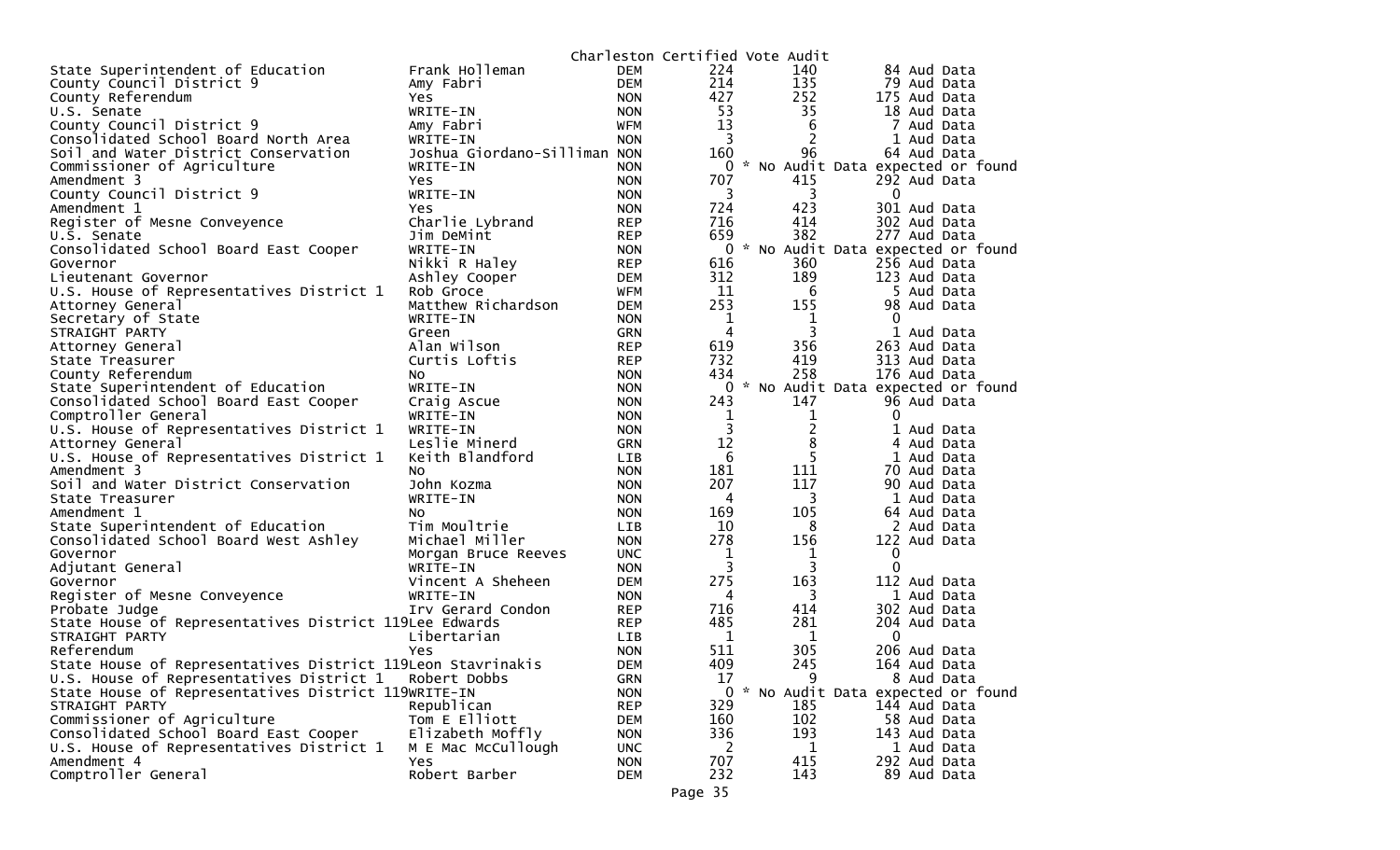|                                                                |                              |            |              | Charleston Certified Vote Audit |                                   |
|----------------------------------------------------------------|------------------------------|------------|--------------|---------------------------------|-----------------------------------|
| U.S. Senate                                                    | Alvin M Greene               | <b>DEM</b> | 54           | 35                              | 19 Aud Data                       |
| Soil and Water District Conservation                           | Kathy R Woolsey              | <b>NON</b> | 300          | 169                             | 131 Aud Data                      |
| Amendment 2                                                    | Yes.                         | <b>NON</b> | 797          | 468                             | 329 Aud Data                      |
| U.S. Senate                                                    | Tom Clements                 | <b>GRN</b> | 105          | 60                              | 45 Aud Data                       |
| Lieutenant Governor                                            | WRITE-IN                     | <b>NON</b> | 1            | 1                               | 0                                 |
| STRAIGHT PARTY                                                 | United Citizens              | <b>UNC</b> | 1            | 1                               | 0                                 |
| Lieutenant Governor                                            | Ken Ard                      | <b>REP</b> | 576          | 332                             | 244<br>Aud Data                   |
| Consolidated School Board West Ashley                          | Mary Ann Taylor              | <b>NON</b> | 252          | 146                             | 106 Aud Data                      |
| State Superintendent of Education                              | Tony Fayyazi                 | IND        | 6            | 4                               | 2 Aud Data                        |
| Governor                                                       | Morgan Bruce Reeves          | <b>GRN</b> | 4            | 2                               | 2 Aud Data                        |
| Referendum                                                     | NO.                          | <b>NON</b> | 362          | 214                             | 148 Aud Data                      |
|                                                                |                              |            |              |                                 |                                   |
| 0184 Folly Beach 1                                             |                              |            |              |                                 |                                   |
| State Superintendent of Education                              | Tim Moultrie                 | LIB.       | 18           | 16                              | 2 Aud Data                        |
| Comptroller General                                            | Robert Barber                | <b>DEM</b> | 174          | 133                             | 41 Aud Data                       |
| Secretary of State                                             | Marjorie L Johnson           | <b>DEM</b> | 131          | 105                             | 26 Aud Data                       |
| STRAIGHT PARTY                                                 | Independence                 | IND        | 4            | 3                               | 1 Aud Data                        |
| STRAIGHT PARTY                                                 | Republican                   | <b>REP</b> | 105          | 86                              | 19 Aud Data                       |
| State House of Representatives District 115Eugene Platt        |                              | <b>GRN</b> | 19           | 14                              | 5 Aud Data                        |
| State House of Representatives District 115Peter McCoy         |                              | <b>REP</b> | 175          | 137                             | 38 Aud Data                       |
| Amendment 4                                                    | NO.                          | <b>NON</b> | 102          | 81                              | 21 Aud Data                       |
| State House of Representatives District 115Eugene Platt        |                              | <b>PET</b> | 8            | 6                               | 2 Aud Data                        |
| Consolidated School Board East Cooper                          | Everett Wilcox               | <b>NON</b> | 95           | 75                              | 20 Aud Data                       |
| Soil and Water District Conservation                           | WRITE-IN                     | <b>NON</b> | 2            | 2                               | $\mathbf{0}$                      |
| Amendment 2                                                    | No.                          | <b>NON</b> | 61           | 51                              | 10 Aud Data                       |
| State House of Representatives District 115Anne Peterson Hutto |                              | <b>DEM</b> | 183          | 151                             | 32 Aud Data                       |
| County Council District 9                                      | Joe Qualey                   | <b>REP</b> | 187          | 147                             | 40 Aud Data                       |
| State House of Representatives District 115WRITE-IN            |                              | <b>NON</b> | 0            |                                 | * No Audit Data expected or found |
| STRAIGHT PARTY                                                 | Democratic                   | <b>DEM</b> | 30           | 24                              | 6 Aud Data                        |
| County Council District 9                                      | Amy Fabri                    | <b>DEM</b> | 165<br>204   | 131                             | 34 Aud Data                       |
| Comptroller General                                            | Richard A Eckstrom           | <b>REP</b> |              | 169                             | 35 Aud Data                       |
| Adjutant General                                               | WRITE-IN                     | <b>NON</b> | 5            | 4                               | 1<br>Aud Data                     |
| Consolidated School Board West Ashley                          | WRITE-IN                     | <b>NON</b> | $\mathbf 1$  | 1                               | 0                                 |
| County Council District 9                                      | Amy Fabri                    | <b>WFM</b> | 23           | 22                              | 1 Aud Data                        |
| U.S. House of Representatives District 1                       | Rob Groce                    | <b>WFM</b> | 23           | 19<br>*                         | 4 Aud Data                        |
| Secretary of State                                             | WRITE-IN                     | <b>NON</b> | 0            |                                 | No Audit Data expected or found   |
| County Council District 9                                      | WRITE-IN                     | <b>NON</b> | $\mathbf{0}$ |                                 | No Audit Data expected or found   |
| Consolidated School Board North Area                           | WRITE-IN                     | <b>NON</b> | 2            | 2<br>$\mathbf{1}$               | O                                 |
| STRAIGHT PARTY                                                 | Working Families             | <b>WFM</b> | 1<br>264     | 212                             | 0                                 |
| Register of Mesne Conveyence                                   | Charlie Lybrand              | <b>REP</b> |              |                                 | 52 Aud Data                       |
| State Superintendent of Education                              | Mick Zais                    | <b>REP</b> | 189          | 150                             | 39 Aud Data                       |
| County Referendum                                              | Yes                          | <b>NON</b> | 176          | 137                             | 39 Aud Data                       |
| Soil and Water District Conservation                           | Joshua Giordano-Silliman NON |            | 61           | 47                              | 14 Aud Data                       |
| Lieutenant Governor                                            | Ken Ard                      | <b>REP</b> | 185          | 144                             | 41 Aud Data                       |
| State Superintendent of Education                              | Tony Fayyazi                 | <b>IND</b> | 9            | ୪                               | 1 Aud Data                        |
| Commissioner of Agriculture                                    | Tom E Elliott                | <b>DEM</b> | 124          | 99                              | 25 Aud Data                       |
| Amendment 3                                                    | <b>Yes</b>                   | <b>NON</b> | 234          | 185                             | 49 Aud Data                       |
| Amendment 1                                                    | Yes                          | <b>NON</b> | 298          | 238                             | 60 Aud Data                       |
| U.S. House of Representatives District 1                       | Keith Blandford              | LIB        | 6            | 5                               | 1<br>Aud Data                     |
| Consolidated School Board East Cooper                          | WRITE-IN                     | <b>NON</b> | 2            |                                 | 0                                 |
| Attorney General                                               | WRITE-IN                     | <b>NON</b> | 0            |                                 | * No Audit Data expected or found |
| State Treasurer                                                | Curtis Loftis                | <b>REP</b> | 271          | 214                             | 57 Aud Data                       |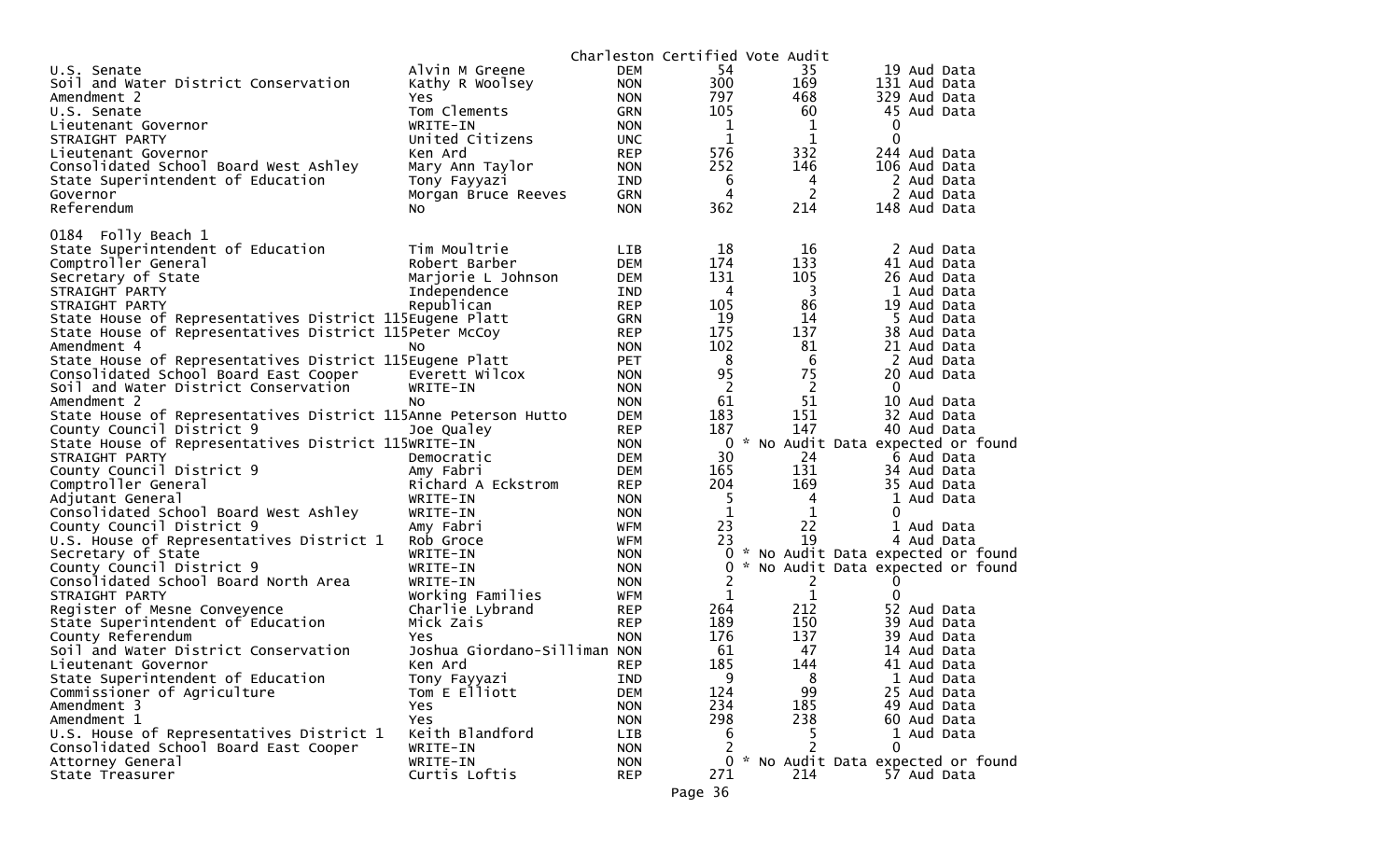|                                                                      |                               | Charleston Certified Vote Audit |                     |     |          |                                                  |
|----------------------------------------------------------------------|-------------------------------|---------------------------------|---------------------|-----|----------|--------------------------------------------------|
| Lieutenant Governor                                                  | WRITE-IN                      | <b>NON</b>                      | 1                   |     |          | 0                                                |
| U.S. House of Representatives District 1                             | WRITE-IN                      | <b>NON</b>                      | 0                   |     |          | * No Audit Data expected or found                |
| U.S. Senate                                                          | Tom Clements                  | GRN                             | 70                  |     | 58       | 12 Aud Data                                      |
| U.S. House of Representatives District 1                             | Robert Dobbs                  | GRN                             | 15                  |     | 12       | 3 Aud Data                                       |
| Attorney General                                                     | Matthew Richardson            | <b>DEM</b>                      | 155                 |     | 123      | 32 Aud Data                                      |
| U.S. Senate                                                          | Alvin M Greene                | <b>DEM</b>                      | 49                  |     | 38       | 11 Aud Data                                      |
| Consolidated School Board East Cooper                                | Craig Ascue                   | <b>NON</b>                      | 94                  |     | 71       | 23 Aud Data                                      |
| State Treasurer                                                      | WRITE-IN                      | <b>NON</b>                      | 5                   |     | 4        | 1 Aud Data                                       |
| Attorney General                                                     | Alan Wilson                   | <b>REP</b>                      | 200                 |     | 162      | 38 Aud Data                                      |
| State Superintendent of Education                                    | Doretha A Bull                | <b>GRN</b>                      | 22                  |     | 20       | 2 Aud Data                                       |
| County Referendum                                                    | NO.                           | <b>NON</b>                      | 169                 |     | 138      | 31 Aud Data                                      |
| Attorney General                                                     | Leslie Minerd                 | <b>GRN</b>                      | 20                  |     | 15       | 5 Aud Data                                       |
| Adjutant General                                                     | Bob Livingston                | <b>REP</b>                      | 263                 |     | 207      | 56 Aud Data                                      |
| Consolidated School Board West Ashley                                | Michael Miller                | <b>NON</b>                      | 102                 |     | 80       | 22 Aud Data                                      |
| Soil and Water District Conservation                                 | John Kozma                    | <b>NON</b>                      | 77                  |     | 64       | 13 Aud Data                                      |
| U.S. House of Representatives District 1                             | M E Mac McCullough            | <b>UNC</b>                      | $\mathbf{0}$<br>125 |     | 101      | * No Audit Data expected or found<br>24 Aud Data |
| Amendment 3<br>Probate Judge                                         | NO.<br>Irv Gerard Condon      | <b>NON</b><br><b>REP</b>        | 261                 |     | 209      | 52 Aud Data                                      |
| Amendment 1                                                          | NO.                           | <b>NON</b>                      | 81                  |     | 64       | 17 Aud Data                                      |
| Register of Mesne Conveyence                                         | WRITE-IN                      | <b>NON</b>                      | 8                   |     | 4        | 4 Aud Data                                       |
| Governor                                                             | Nikki R Haley                 | <b>REP</b>                      | 201                 |     | 158      | 43 Aud Data                                      |
| STRAIGHT PARTY                                                       | United Citizens               | <b>UNC</b>                      |                     |     |          | 0 * No Audit Data expected or found              |
| Constituent School Board James Island District 3Donna S Jenkins      |                               |                                 | <b>NON</b>          | 129 |          | 104<br>25 Aud Data                               |
| Constituent School Board James Island District 3Jesse Wade Sweatman  |                               |                                 | <b>NON</b>          | 109 |          | 89<br>20 Aud Data                                |
| Constituent School Board James Island District 3Rhonda Roper Walters |                               |                                 | <b>NON</b>          | 104 |          | 84<br>20 Aud Data                                |
| Constituent School Board James Island District 3WRITE-IN             |                               |                                 | <b>NON</b>          | 6   |          | 6<br>$\Omega$                                    |
| State Superintendent of Education                                    | Frank Holleman                | <b>DEM</b>                      | 133                 |     | 102      | 31 Aud Data                                      |
| STRAIGHT PARTY                                                       | Libertarian                   | LIB                             | 2                   |     | 2        | $\Omega$                                         |
| Governor                                                             | WRITE-IN                      | <b>NON</b>                      | 0                   |     |          | * No Audit Data expected or found                |
| Governor                                                             | Vincent A Sheheen             | <b>DEM</b>                      | 181                 |     | 149      | 32 Aud Data                                      |
| Commissioner of Agriculture                                          | Hugh Weathers                 | <b>REP</b>                      | 249                 |     | 198      | 51 Aud Data                                      |
| Referendum                                                           | Yes                           | <b>NON</b>                      | 213                 |     | 171      | 42 Aud Data                                      |
| U.S. House of Representatives District 1                             | Ben Frasier                   | <b>DEM</b>                      | 100                 |     | 79       | 21 Aud Data                                      |
| Comptroller General                                                  | WRITE-IN                      | <b>NON</b>                      | 0                   |     |          | * No Audit Data expected or found                |
| Secretary of State                                                   | Mark Hammond                  | <b>REP</b>                      | 245                 |     | 195      | 50 Aud Data                                      |
| Governor                                                             | Morgan Bruce Reeves           | <b>UNC</b>                      | 1                   |     | 1        | $\Omega$                                         |
| Consolidated School Board East Cooper                                | Elizabeth Moffly              | <b>NON</b>                      | 136                 |     | 112      | 24 Aud Data                                      |
| STRAIGHT PARTY<br>Amendment 4                                        | Green                         | <b>GRN</b>                      | - 2<br>251          |     | 1<br>200 | 1 Aud Data                                       |
| Soil and Water District Conservation                                 | <b>Yes</b><br>Kathy R Woolsey | <b>NON</b>                      | 156                 |     | 123      | 51 Aud Data<br>33 Aud Data                       |
| Commissioner of Agriculture                                          | WRITE-IN                      | <b>NON</b><br><b>NON</b>        | 0                   |     |          | * No Audit Data expected or found                |
| Amendment 2                                                          | Yes                           | <b>NON</b>                      | 310                 |     | 245      | 65 Aud Data                                      |
| U.S. House of Representatives District 1                             | Tim Scott                     | <b>REP</b>                      | 234                 |     | 186      | 48 Aud Data                                      |
| Lieutenant Governor                                                  | Ashley Cooper                 | <b>DEM</b>                      | 197                 |     | 162      | 35 Aud Data                                      |
| Governor                                                             | Morgan Bruce Reeves           | <b>GRN</b>                      | 7                   |     | 6        | 1 Aud Data                                       |
| U.S. Senate                                                          | Jim DeMint                    | <b>REP</b>                      | 227                 |     | 181      | 46 Aud Data                                      |
| Consolidated School Board West Ashley                                | Mary Ann Taylor               | <b>NON</b>                      | 116                 |     | 92       | 24 Aud Data                                      |
| U.S. Senate                                                          | WRITE-IN                      | <b>NON</b>                      | 41                  |     | 33       | 8 Aud Data                                       |
| State Superintendent of Education                                    | WRITE-IN                      | <b>NON</b>                      | 0                   |     |          | * No Audit Data expected or found                |
| U.S. House of Representatives District 1                             | Jimmy Wood                    | IND                             | 7                   |     | 7        | 0                                                |
| Consolidated School Board North Area                                 | Cindy Bohn Coats              | <b>NON</b>                      | 189                 |     | 151      | 38 Aud Data                                      |
| Probate Judge                                                        | WRITE-IN                      | <b>NON</b>                      | 3                   |     | 2        | 1 Aud Data                                       |
|                                                                      |                               |                                 | Page 37             |     |          |                                                  |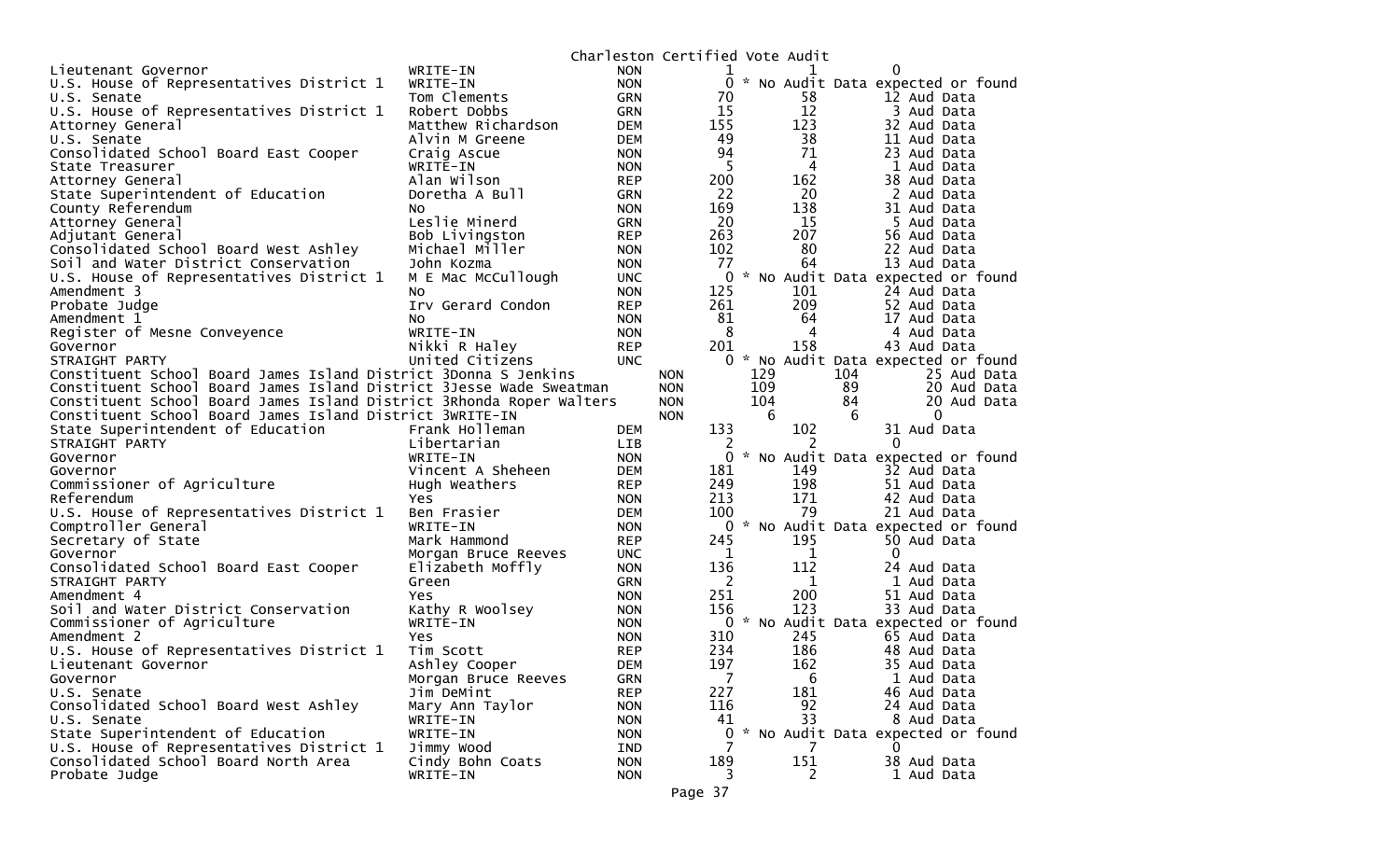|                                                      |                                   |                          |          | Charleston Certified Vote Audit |                                     |
|------------------------------------------------------|-----------------------------------|--------------------------|----------|---------------------------------|-------------------------------------|
| Referendum                                           | No                                | <b>NON</b>               | 153      | 120                             | 33 Aud Data                         |
|                                                      |                                   |                          |          |                                 |                                     |
| 0185 Folly Beach 2                                   |                                   |                          |          |                                 |                                     |
| U.S. House of Representatives District 1             | Keith Blandford                   | <b>LIB</b>               | 15       | 14                              | 1 Aud Data<br>$\Omega$              |
| Governor                                             | WRITE-IN                          | <b>NON</b>               | 1<br>191 | 1                               | 19 Aud Data                         |
| Soil and Water District Conservation                 | Kathy R Woolsey<br>Alvin M Greene | <b>NON</b>               | 69       | 172<br>60                       |                                     |
| U.S. Senate<br>County Council District 9             | Amy Fabri                         | <b>DEM</b><br><b>DEM</b> | 194      | 171                             | 9 Aud Data<br>23 Aud Data           |
|                                                      | Robert Dobbs                      | <b>GRN</b>               | 11       | 10                              | 1 Aud Data                          |
| U.S. House of Representatives District 1<br>Governor |                                   | <b>UNC</b>               | 1        | $\mathbf{1}$                    | 0                                   |
| STRAIGHT PARTY                                       | Morgan Bruce Reeves<br>Green      | <b>GRN</b>               | 0        |                                 | * No Audit Data expected or found   |
| County Council District 9                            | Amy Fabri                         | <b>WFM</b>               | 17       | 16                              | 1 Aud Data                          |
| Comptroller General                                  | Robert Barber                     | <b>DEM</b>               | 228      | 200                             | 28 Aud Data                         |
| State Treasurer                                      | Curtis Loftis                     | <b>REP</b>               | 371      | 330                             | 41 Aud Data                         |
| STRAIGHT PARTY                                       | United Citizens                   | <b>UNC</b>               | 2        | 2                               | $\Omega$                            |
| Amendment 4                                          | NO.                               | <b>NON</b>               | 158      | 138                             | 20 Aud Data                         |
| County Council District 9                            | WRITE-IN                          | <b>NON</b>               |          |                                 | 0 * No Audit Data expected or found |
| U.S. House of Representatives District 1             | WRITE-IN                          | <b>NON</b>               |          |                                 | * No Audit Data expected or found   |
| Consolidated School Board East Cooper                | Everett Wilcox                    | <b>NON</b>               | 117      | 103                             | 14 Aud Data                         |
| STRAIGHT PARTY                                       | Libertarian                       | LIB                      | 0        |                                 | * No Audit Data expected or found   |
| Public Service District James Island                 | Inez Brown Crouch                 | <b>NON</b>               | 51       | 38                              | 13 Aud Data                         |
| Public Service District James Island                 | David Engleman                    | <b>NON</b>               | 53       | 37                              | 16 Aud Data                         |
| Public Service District James Island                 | Roman V Hammes                    | <b>NON</b>               | 16       | 14                              | 2 Aud Data                          |
| Public Service District James Island                 | Donald A Hollingsworth            | <b>NON</b>               | 62       | 50                              | 12 Aud Data                         |
| Amendment 2                                          | NO.                               | <b>NON</b>               | 72       | 64                              | 8 Aud Data                          |
| Public Service District James Island                 | Francis D McKeever                | <b>NON</b>               | 46       | 37                              | 9 Aud Data                          |
| Public Service District James Island                 | Charles Rhodes                    | <b>NON</b>               | 49       | 33                              | 16 Aud Data                         |
| Public Service District James Island                 | Karen Clark Thompson              | <b>NON</b>               | 56       | 45                              | 11 Aud Data                         |
| Public Service District James Island                 | Rod Welch                         | <b>NON</b>               | 34       | 25                              | 9 Aud Data                          |
| Soil and Water District Conservation                 | WRITE-IN                          | <b>NON</b>               | 0        |                                 | * No Audit Data expected or found   |
| Public Service District James Island                 | WRITE-IN                          | <b>NON</b>               | 0        |                                 | * No Audit Data expected or found   |
| Commissioner of Agriculture                          | Hugh Weathers                     | <b>REP</b>               | 330      | 290                             | 40 Aud Data                         |
| State Superintendent of Education                    | Tim Moultrie                      | <b>LIB</b>               | 21       | 20                              | 1 Aud Data                          |
| Register of Mesne Conveyence                         | Charlie Lybrand                   | <b>REP</b>               | 369      | 327                             | 42 Aud Data                         |
| Consolidated School Board West Ashley                | WRITE-IN                          | <b>NON</b>               |          |                                 | 0 * No Audit Data expected or found |
| Comptroller General                                  | Richard A Eckstrom                | <b>REP</b>               | 273      | 243                             | 30 Aud Data                         |
| Consolidated School Board North Area                 | WRITE-IN                          | <b>NON</b>               | 2        | 1                               | 1 Aud Data                          |
| County Referendum                                    | <b>Yes</b>                        | <b>NON</b>               | 246      | 216                             | 30 Aud Data                         |
| State Treasurer                                      | WRITE-IN                          | <b>NON</b>               |          |                                 | $\mathbf 0$                         |
| State Superintendent of Education                    | WRITE-IN                          | <b>NON</b>               | 1        | * No Audit Data found           |                                     |
| STRAIGHT PARTY                                       | Democratic                        | <b>DEM</b>               | 49       | 43                              | 6 Aud Data                          |
| U.S. House of Representatives District 1             | M E Mac McCullough                | <b>UNC</b>               |          | $\mathcal{P}$                   | $\Omega$                            |
| Attorney General                                     | WRITE-IN                          | <b>NON</b>               |          |                                 | * No Audit Data expected or found   |
| Commissioner of Agriculture                          | WRITE-IN                          | <b>NON</b>               |          |                                 | 0 * No Audit Data expected or found |
| Attorney General                                     | Leslie Minerd                     | GRN                      | 17       | 15                              | 2 Aud Data                          |
| Attorney General                                     | Matthew Richardson                | <b>DEM</b>               | 192      | 168                             | 24 Aud Data                         |
| Attorney General                                     | Alan Wilson                       | <b>REP</b>               | 286      | 256                             | 30 Aud Data                         |
| Amendment 3                                          | Yes                               | <b>NON</b>               | 333      | 293                             | 40 Aud Data                         |
| U.S. House of Representatives District 1             | Ben Frasier                       | <b>DEM</b>               | 117      | 104                             | 13 Aud Data                         |
| State Superintendent of Education                    | Mick Zais                         | <b>REP</b>               | 275      | 244                             | 31 Aud Data                         |
| U.S. Senate                                          | Jim DeMint                        | <b>REP</b>               | 312      | 278                             | 34 Aud Data                         |
| Secretary of State                                   | Mark Hammond                      | <b>REP</b>               | 325      | 287                             | 38 Aud Data                         |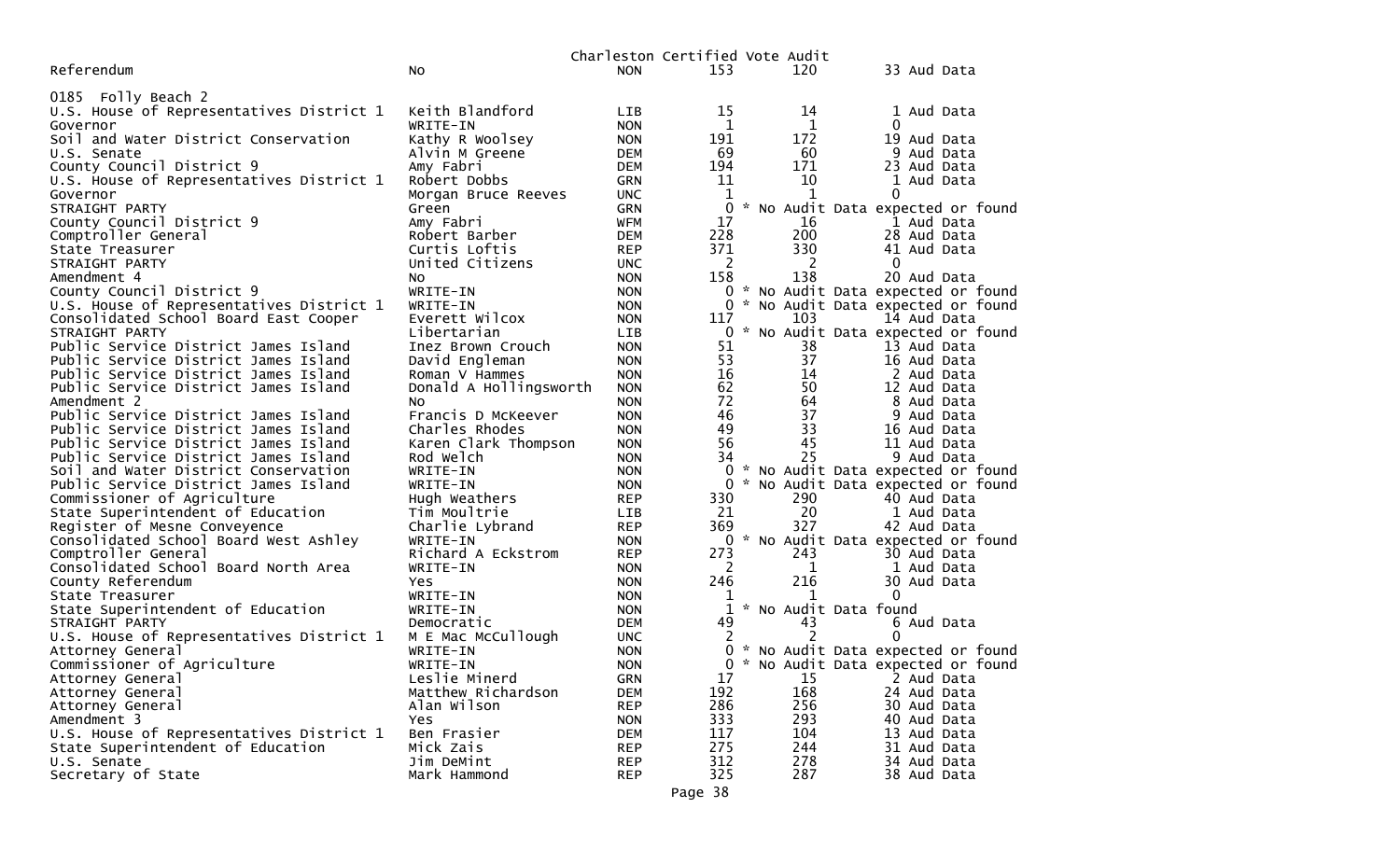|                                                                      |                              |                          | Charleston Certified Vote Audit |          |     |         |     |                                     |
|----------------------------------------------------------------------|------------------------------|--------------------------|---------------------------------|----------|-----|---------|-----|-------------------------------------|
| U.S. House of Representatives District 1                             | Tim Scott                    | <b>REP</b>               |                                 | 319      |     | 280     |     | 39 Aud Data                         |
| Amendment 1                                                          | <b>Yes</b>                   | <b>NON</b>               |                                 | 388      |     | 341     |     | 47 Aud Data                         |
| Consolidated School Board East Cooper                                | WRITE-IN                     | <b>NON</b>               |                                 | 0        |     |         |     | * No Audit Data expected or found   |
| Soil and Water District Conservation                                 | Joshua Giordano-Silliman NON |                          |                                 | 82       |     | 68      |     | 14 Aud Data                         |
| Lieutenant Governor                                                  | Ashley Cooper                | <b>DEM</b>               |                                 | 230      |     | 205     |     | 25 Aud Data                         |
| U.S. Senate                                                          | WRITE-IN                     | <b>NON</b>               |                                 | 47       |     | 39      |     | 8 Aud Data                          |
| Probate Judge                                                        | Irv Gerard Condon            | <b>REP</b>               |                                 | 374      |     | 332     |     | 42 Aud Data                         |
| County Referendum                                                    | NO.                          | <b>NON</b>               |                                 | 202      |     | 179     |     | 23 Aud Data                         |
| Governor                                                             | Nikki R Haley                | <b>REP</b>               |                                 | 277      |     | 246     |     | 31 Aud Data                         |
| Adjutant General                                                     | WRITE-IN                     | <b>NON</b>               |                                 |          |     |         |     | 0 * No Audit Data expected or found |
| Consolidated School Board East Cooper                                | Craig Ascue                  | <b>NON</b>               |                                 | 125      |     | 112     |     | 13 Aud Data                         |
| STRAIGHT PARTY                                                       | Republican                   | <b>REP</b>               |                                 | 152      |     | 134     |     | 18 Aud Data                         |
| Register of Mesne Conveyence                                         | WRITE-IN                     | <b>NON</b>               |                                 | 3        |     | 3       |     | 0                                   |
| Consolidated School Board West Ashley                                | Michael Miller               | <b>NON</b>               |                                 | 109      |     | 98      |     | 11 Aud Data                         |
| State Superintendent of Education                                    | Tony Fayyazi                 | <b>IND</b>               |                                 | 8        |     |         |     | 1 Aud Data                          |
| STRAIGHT PARTY                                                       | Independence                 | <b>IND</b>               |                                 | 5        |     | 4       |     | 1<br>Aud Data                       |
| Governor                                                             | Morgan Bruce Reeves          | <b>GRN</b>               |                                 | 6        |     | 6       |     | 0                                   |
| State Superintendent of Education                                    | Doretha A Bull               | <b>GRN</b>               |                                 | 10       |     | 10      |     | $\mathbf 0$                         |
| Amendment 3                                                          | No                           | <b>NON</b>               |                                 | 146      |     | 129     |     | 17 Aud Data                         |
| Secretary of State                                                   | Marjorie L Johnson           | <b>DEM</b>               |                                 | 155      |     | 138     |     | 17 Aud Data                         |
| U.S. House of Representatives District 1                             | Jimmy Wood                   | <b>IND</b>               |                                 | 7        |     | 7       |     | 0                                   |
| Lieutenant Governor                                                  | Ken Ard                      | <b>REP</b>               |                                 | 275      |     | 242     |     | 33 Aud Data                         |
| Commissioner of Agriculture                                          | Tom E Elliott                | <b>DEM</b>               |                                 | 147      |     | 132     |     | 15 Aud Data                         |
| Governor                                                             | Vincent A Sheheen            | <b>DEM</b>               |                                 | 226      |     | 198     |     | 28 Aud Data<br>$\Omega$             |
| STRAIGHT PARTY<br>Amendment 1                                        | Working Families             | <b>WFM</b>               |                                 | 1<br>103 |     | 1<br>93 |     |                                     |
| Lieutenant Governor                                                  | No.<br>WRITE-IN              | <b>NON</b><br><b>NON</b> |                                 | 1        |     | -1      |     | 10 Aud Data<br>$\Omega$             |
| Comptroller General                                                  | WRITE-IN                     | <b>NON</b>               |                                 | 0        |     |         |     | * No Audit Data expected or found   |
| Soil and Water District Conservation                                 | John Kozma                   | <b>NON</b>               |                                 | 106      |     | 93      |     | 13 Aud Data                         |
| Referendum                                                           | <b>Yes</b>                   | <b>NON</b>               |                                 | 257      |     | 231     |     | 26 Aud Data                         |
| Constituent School Board James Island District 3Donna S Jenkins      |                              |                          | <b>NON</b>                      |          | 173 |         | 157 | 16 Aud Data                         |
| U.S. House of Representatives District 1                             | Rob Groce                    | <b>WFM</b>               |                                 | 23       |     | 22      |     | 1 Aud Data                          |
| Constituent School Board James Island District 3Jesse Wade Sweatman  |                              |                          | <b>NON</b>                      |          | 158 |         | 141 | 17 Aud Data                         |
| State House of Representatives District 115Eugene Platt              |                              | <b>GRN</b>               |                                 | 17       |     | 15      |     | 2 Aud Data                          |
| Constituent School Board James Island District 3Rhonda Roper Walters |                              |                          | <b>NON</b>                      |          | 168 |         | 149 | 19 Aud Data                         |
| State Superintendent of Education                                    | Frank Holleman               | DEM                      |                                 | 172      |     | 152     |     | 20 Aud Data                         |
| Constituent School Board James Island District 3WRITE-IN             |                              |                          | <b>NON</b>                      |          |     |         |     | 1 * No Audit Data found             |
| State House of Representatives District 115Peter McCoy               |                              | <b>REP</b>               |                                 | 267      |     | 233     |     | 34 Aud Data                         |
| U.S. Senate                                                          | Tom Clements                 | <b>GRN</b>               |                                 | 72       |     | 65      |     | 7<br>Aud Data                       |
| State House of Representatives District 115Eugene Platt              |                              | <b>PET</b>               |                                 | 9        |     | 9       |     | 0                                   |
| Consolidated School Board East Cooper                                | Elizabeth Moffly             | <b>NON</b>               |                                 | 167      |     | 145     |     | 22 Aud Data                         |
| Amendment 4                                                          | Yes.                         | <b>NON</b>               |                                 | 312      |     | 278     |     | 34 Aud Data                         |
| Probate Judge                                                        | WRITE-IN                     | <b>NON</b>               |                                 | 0        |     |         |     | * No Audit Data expected or found   |
| Adjutant General                                                     | Bob Livingston               | <b>REP</b>               |                                 | 372      |     | 330     |     | 42 Aud Data                         |
| State House of Representatives District 115Anne Peterson Hutto       |                              | <b>DEM</b>               |                                 | 213      |     | 191     |     | 22 Aud Data                         |
| Consolidated School Board West Ashley                                | Mary Ann Taylor              | <b>NON</b>               |                                 | 181      |     | 160     |     | 21 Aud Data                         |
| Consolidated School Board North Area                                 | Cindy Bohn Coats             | <b>NON</b>               |                                 | 243      |     | 216     |     | 27 Aud Data                         |
| Secretary of State                                                   | WRITE-IN                     | <b>NON</b>               |                                 |          |     |         |     | 0 * No Audit Data expected or found |
| State House of Representatives District 115WRITE-IN                  |                              | <b>NON</b>               |                                 |          |     |         |     | 0 * No Audit Data expected or found |
| Amendment 2                                                          | Yes.                         | <b>NON</b>               |                                 | 418      |     | 370     |     | 48 Aud Data                         |
| County Council District 9                                            | Joe Qualey                   | <b>REP</b>               |                                 | 284      |     | 254     |     | 30 Aud Data                         |
| Referendum                                                           | No.                          | <b>NON</b>               |                                 | 228      |     | 198     |     | 30 Aud Data                         |
|                                                                      |                              |                          | Page 39                         |          |     |         |     |                                     |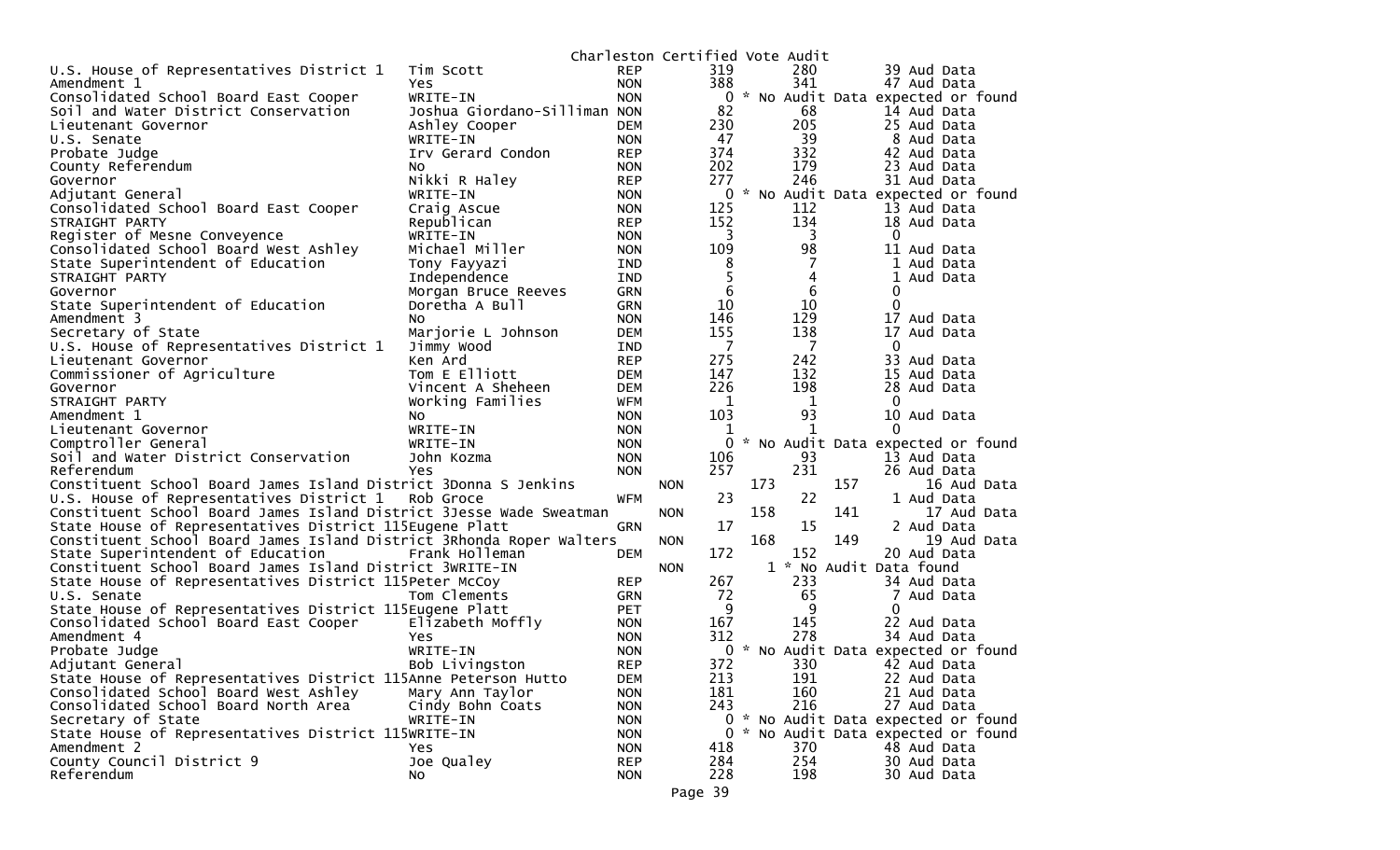| 0201 Charleston 1                                                              |                     |            |                |     |                                     |              |  |
|--------------------------------------------------------------------------------|---------------------|------------|----------------|-----|-------------------------------------|--------------|--|
| Commissioner of Agriculture                                                    | Hugh Weathers       | <b>REP</b> | 310            | 310 | 0                                   |              |  |
| U.S. House of Representatives District 1                                       | Keith Blandford     | LIB        | 5              | 5   | $\Omega$                            |              |  |
| County Council District 2                                                      | WRITE-IN            | <b>NON</b> | 1              | 1   |                                     |              |  |
| Consolidated School Board East Cooper                                          | Everett Wilcox      | <b>NON</b> | 146            | 146 | 0                                   |              |  |
| U.S. House of Representatives District 1                                       | Robert Dobbs        | <b>GRN</b> | b.             |     |                                     |              |  |
| State Superintendent of Education                                              | WRITE-IN            | <b>NON</b> | $\Omega$       |     | * No Audit Data expected or found   |              |  |
| Soil and Water District Conservation                                           | John Kozma          | <b>NON</b> | 63             | 63  |                                     |              |  |
| Governor                                                                       | Morgan Bruce Reeves | <b>GRN</b> | 2              | 2   |                                     |              |  |
| State Superintendent of Education                                              | Mick Zais           | <b>REP</b> | 273            | 273 |                                     |              |  |
| Register of Mesne Conveyence                                                   | WRITE-IN            | <b>NON</b> | 4              | 4   |                                     |              |  |
| Amendment 3                                                                    | <b>Yes</b>          | <b>NON</b> | 301            | 301 |                                     |              |  |
| Secretary of State                                                             | WRITE-IN            | <b>NON</b> |                |     | 0 * No Audit Data expected or found |              |  |
| STRAIGHT PARTY                                                                 | United Citizens     | <b>UNC</b> | $\Omega$       |     | * No Audit Data expected or found   |              |  |
| STRAIGHT PARTY                                                                 | Republican          | <b>REP</b> | 99             | 99  |                                     |              |  |
| Lieutenant Governor                                                            | Ashley Cooper       | <b>DEM</b> | 223            | 223 | 0                                   |              |  |
|                                                                                | Vincent A Sheheen   | <b>DEM</b> | 176            | 176 |                                     |              |  |
| Governor                                                                       |                     |            | 0              |     |                                     |              |  |
| Commissioner of Agriculture                                                    | WRITE-IN            | <b>NON</b> | $\overline{2}$ |     | * No Audit Data expected or found   |              |  |
| State Superintendent of Education                                              | Doretha A Bull      | GRN        |                | 2   |                                     |              |  |
| County Referendum                                                              | Yes                 | <b>NON</b> | 257            | 257 |                                     |              |  |
| State Treasurer                                                                | Curtis Loftis       | <b>REP</b> | 320            | 320 |                                     |              |  |
| Consolidated School Board West Ashley                                          | Michael Miller      | <b>NON</b> | 115            | 115 |                                     |              |  |
| State Superintendent of Education                                              | Tony Fayyazi        | <b>IND</b> | 4              |     |                                     |              |  |
| U.S. House of Representatives District 1                                       | WRITE-IN            | <b>NON</b> | 0              |     | * No Audit Data expected or found   |              |  |
| Amendment 1                                                                    | NO.                 | <b>NON</b> | 81             | 81  | 0                                   |              |  |
| Constituent School Board City of Charleston District 20Benjamin M D'Allesandro |                     |            | <b>NON</b>     | 108 | 108                                 | 0            |  |
| Constituent School Board City of Charleston District 20Alma Dungee             |                     |            | <b>NON</b>     | 107 | 107                                 | 0            |  |
| Constituent School Board City of Charleston District 20Edward D Jones          |                     |            | <b>NON</b>     | 117 | 117                                 | $\mathbf{0}$ |  |
| Constituent School Board City of Charleston District 20Tony Edward Lewis       |                     |            | <b>NON</b>     | 104 | 104                                 | $\Omega$     |  |
| Constituent School Board City of Charleston District 20WRITE-IN                |                     |            | <b>NON</b>     |     | 0 * No Audit Data expected or foun  |              |  |
| Secretary of State                                                             | Mark Hammond        | <b>REP</b> | 306            | 306 |                                     |              |  |
| Probate Judge                                                                  | WRITE-IN            | <b>NON</b> | 0              |     | * No Audit Data expected or found   |              |  |
| Adjutant General                                                               | WRITE-IN            | <b>NON</b> | 1              | 1   |                                     |              |  |
| Soil and Water District Conservation                                           | Kathy R Woolsey     | <b>NON</b> | 124            | 124 |                                     |              |  |
| Consolidated School Board East Cooper                                          | Craig Ascue         | <b>NON</b> | 76             | 76  |                                     |              |  |
| Amendment 3                                                                    | NO.                 | <b>NON</b> | 78             | 78  |                                     |              |  |
| STRAIGHT PARTY                                                                 | Libertarian         | LIB.       | 1              | 1   |                                     |              |  |
| U.S. Senate                                                                    | Jim DeMint          | <b>REP</b> | 259            | 259 | 0                                   |              |  |
| Consolidated School Board East Cooper                                          | WRITE-IN            | <b>NON</b> |                |     | 0 * No Audit Data expected or found |              |  |
| STRAIGHT PARTY                                                                 | Working Families    | <b>WFM</b> |                |     | 0 * No Audit Data expected or found |              |  |
| U.S. House of Representatives District 1                                       | M E Mac McCullough  | <b>UNC</b> |                |     | 0 * No Audit Data expected or found |              |  |
| Comptroller General                                                            | WRITE-IN            | <b>NON</b> |                |     | 0 * No Audit Data expected or found |              |  |
| County Referendum                                                              | NO.                 | <b>NON</b> | 93             | 93  |                                     |              |  |
| State Treasurer                                                                | WRITE-IN            | <b>NON</b> | 2              | 2   |                                     |              |  |
| Lieutenant Governor                                                            | Ken Ard             | <b>REP</b> | 176            | 176 |                                     |              |  |
| U.S. House of Representatives District 1                                       | Ben Frasier         | <b>DEM</b> | 56             | 56  |                                     |              |  |
| U.S. Senate                                                                    | WRITE-IN            | <b>NON</b> | -59            | 59  |                                     |              |  |
| Consolidated School Board North Area                                           | Cindy Bohn Coats    | <b>NON</b> | 183            | 183 |                                     |              |  |
| U.S. House of Representatives District 1                                       | Tim Scott           | <b>REP</b> | 312            | 312 |                                     |              |  |
| Amendment 2                                                                    | Yes.                | <b>NON</b> | 325            | 325 | 0                                   |              |  |
| Governor                                                                       | Morgan Bruce Reeves | <b>UNC</b> | 1              | 1   | $\Omega$                            |              |  |
|                                                                                |                     |            |                |     |                                     |              |  |

d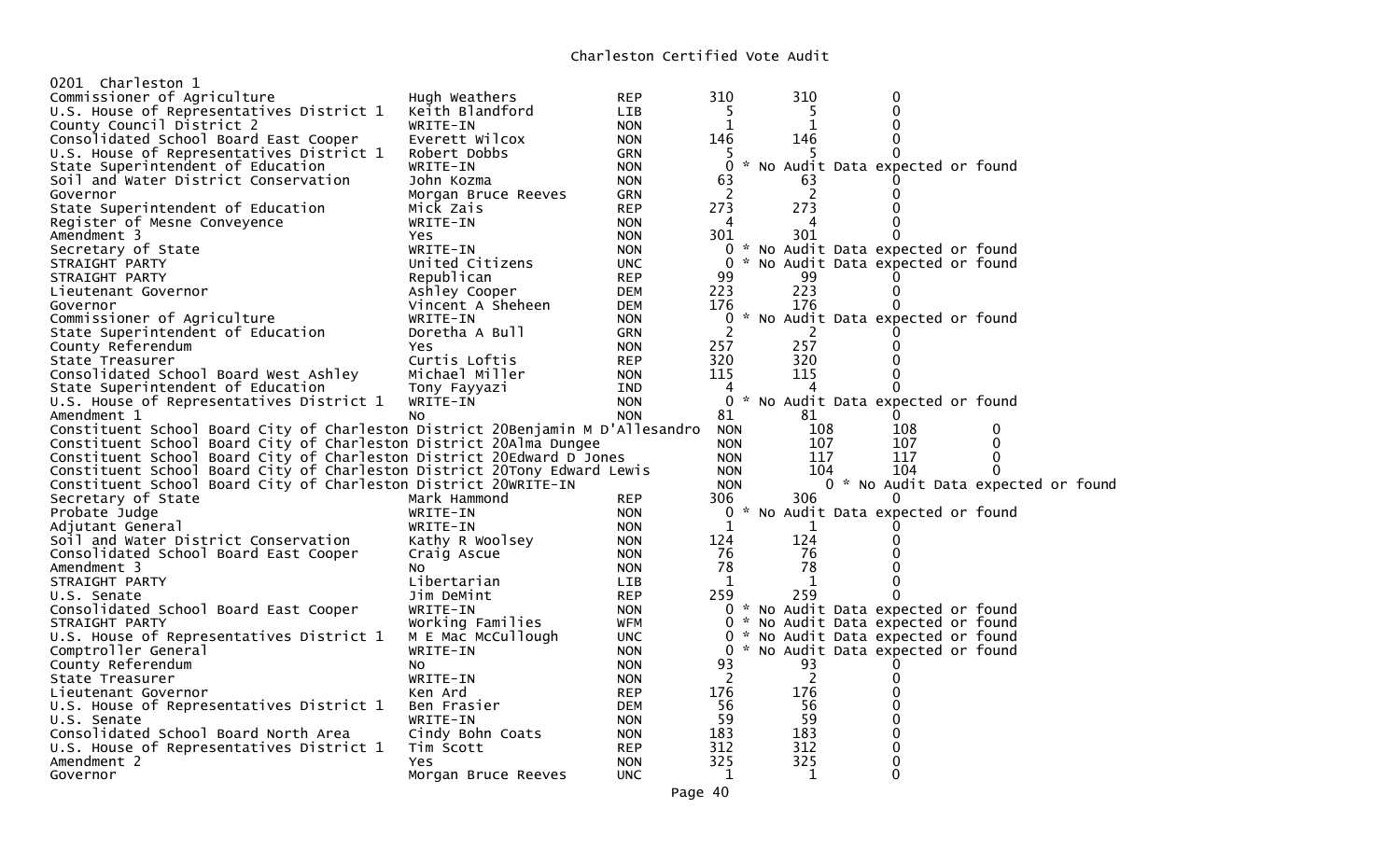|                                                                                |                              | Charleston Certified Vote Audit |            |     |                                     |
|--------------------------------------------------------------------------------|------------------------------|---------------------------------|------------|-----|-------------------------------------|
| Comptroller General                                                            | Robert Barber                | <b>DEM</b>                      | 148        | 148 | 0                                   |
| State Superintendent of Education                                              | Frank Holleman               | <b>DEM</b>                      | 95         | 95  | 0                                   |
| Attorney General                                                               | Leslie Minerd                | GRN                             | 3          | 3   | 0                                   |
| Commissioner of Agriculture                                                    | Tom E Elliott                | DEM                             | 73         | 73  |                                     |
| Governor                                                                       | WRITE-IN                     | <b>NON</b>                      | 2          | 2   |                                     |
| Consolidated School Board West Ashley                                          | Mary Ann Taylor              | <b>NON</b>                      | 117        | 117 |                                     |
| Comptroller General                                                            | Richard A Eckstrom           | <b>REP</b>                      | 240        | 240 |                                     |
| Adjutant General                                                               | Bob Livingston               | <b>REP</b>                      | 307        | 307 | 0                                   |
| Amendment 4                                                                    | Yes                          | <b>NON</b>                      | 295        | 295 | 0                                   |
| Soil and Water District Conservation                                           | WRITE-IN                     | <b>NON</b>                      |            |     | 0 * No Audit Data expected or found |
| Attorney General                                                               | Alan Wilson                  | <b>REP</b>                      | 254        | 254 |                                     |
| State House of Representatives District 110Chip Limehouse                      |                              | <b>REP</b>                      | 336        | 336 |                                     |
| Consolidated School Board East Cooper                                          | Elizabeth Moffly             | <b>NON</b>                      | 170        | 170 |                                     |
| State House of Representatives District 110WRITE-IN                            |                              | <b>NON</b>                      | 4          | 4   |                                     |
| Referendum                                                                     | Yes.                         | <b>NON</b>                      | 271        | 271 | 0                                   |
| Register of Mesne Conveyence                                                   | Charlie Lybrand              | <b>REP</b>                      | 316        | 316 | 0                                   |
| Attorney General                                                               | WRITE-IN                     | <b>NON</b>                      | 0          |     | * No Audit Data expected or found   |
| Soil and Water District Conservation                                           | Joshua Giordano-Silliman NON |                                 | 48         | 48  |                                     |
| Attorney General                                                               | Matthew Richardson           | DEM                             | 139        | 139 |                                     |
| STRAIGHT PARTY                                                                 | Green                        | <b>GRN</b>                      | 1          | 1   |                                     |
| U.S. Senate                                                                    | Tom Clements                 | GRN                             | 45         | 45  |                                     |
| State Superintendent of Education                                              | Tim Moultrie                 | LIB                             | 9          | 9   |                                     |
| Secretary of State                                                             | Marjorie L Johnson           | DEM                             | 78         | 78  |                                     |
| Amendment 2                                                                    | NO.                          | <b>NON</b>                      | 61         | 61  |                                     |
| U.S. House of Representatives District 1                                       | Jimmy Wood                   | <b>IND</b>                      | 3          |     |                                     |
| STRAIGHT PARTY                                                                 | Independence<br>WRITE-IN     | <b>IND</b>                      |            |     | * No Audit Data expected or found   |
| Lieutenant Governor                                                            |                              | <b>NON</b>                      | 0<br>0     |     | * No Audit Data expected or found   |
| Consolidated School Board North Area                                           | WRITE-IN<br>Dickie Schweers  | <b>NON</b>                      | 323        | 323 |                                     |
| County Council District 2<br>Probate Judge                                     | Irv Gerard Condon            | <b>REP</b><br><b>REP</b>        | 322        | 322 |                                     |
| Governor                                                                       | Nikki R Haley                | <b>REP</b>                      | 219        | 219 |                                     |
| U.S. Senate                                                                    | Alvin M Greene               | DEM                             | 25         | 25  |                                     |
| Amendment 4                                                                    | NO.                          | <b>NON</b>                      | 78         | 78  |                                     |
| U.S. House of Representatives District 1                                       | Rob Groce                    | WFM                             | 12         | 12  |                                     |
| STRAIGHT PARTY                                                                 | Democratic                   | <b>DEM</b>                      | 15         | 15  | 0                                   |
| Amendment 1                                                                    | Yes                          | <b>NON</b>                      | 309        | 309 |                                     |
| Consolidated School Board West Ashley                                          | WRITE-IN                     | <b>NON</b>                      | 0          |     | * No Audit Data expected or found   |
| Referendum                                                                     | No.                          | <b>NON</b>                      | 114        | 114 |                                     |
|                                                                                |                              |                                 |            |     |                                     |
| 0202 Charleston 2                                                              |                              |                                 |            |     |                                     |
| Consolidated School Board East Cooper                                          | Craig Ascue                  | <b>NON</b>                      | 70         | 43  | 27 Aud Data                         |
| Constituent School Board City of Charleston District 20Benjamin M D'Allesandro |                              |                                 | <b>NON</b> | 105 | 57<br>48 Aud Data                   |
| Governor                                                                       | Vincent A Sheheen            | DEM                             | 147        | 83  | 64 Aud Data                         |
| Amendment 3                                                                    | Yes                          | <b>NON</b>                      | 270        | 152 | 118 Aud Data                        |
| Constituent School Board City of Charleston District 20Alma Dungee             |                              |                                 | <b>NON</b> | 95  | 52<br>43 Aud Data                   |
| Commissioner of Agriculture                                                    | Hugh Weathers                | <b>REP</b>                      | 254        | 146 | 108 Aud Data                        |
| Constituent School Board City of Charleston District 20Edward D Jones          |                              |                                 | <b>NON</b> | 90  | 52<br>38 Aud Data                   |
| State Superintendent of Education                                              | Doretha A Bull               | <b>GRN</b>                      | 9          | 5   | 4 Aud Data                          |
| Constituent School Board City of Charleston District 20Tony Edward Lewis       |                              |                                 | <b>NON</b> | 80  | 34 Aud Data<br>46                   |
| Attorney General                                                               | Leslie Minerd                | GRN                             | 8          | 6   | 2 Aud Data                          |
| Constituent School Board City of Charleston District 20WRITE-IN                |                              |                                 | <b>NON</b> |     | 2 * No Audit Data found             |
| Consolidated School Board North Area                                           | Cindy Bohn Coats             | <b>NON</b>                      | 140        | 76  | 64 Aud Data                         |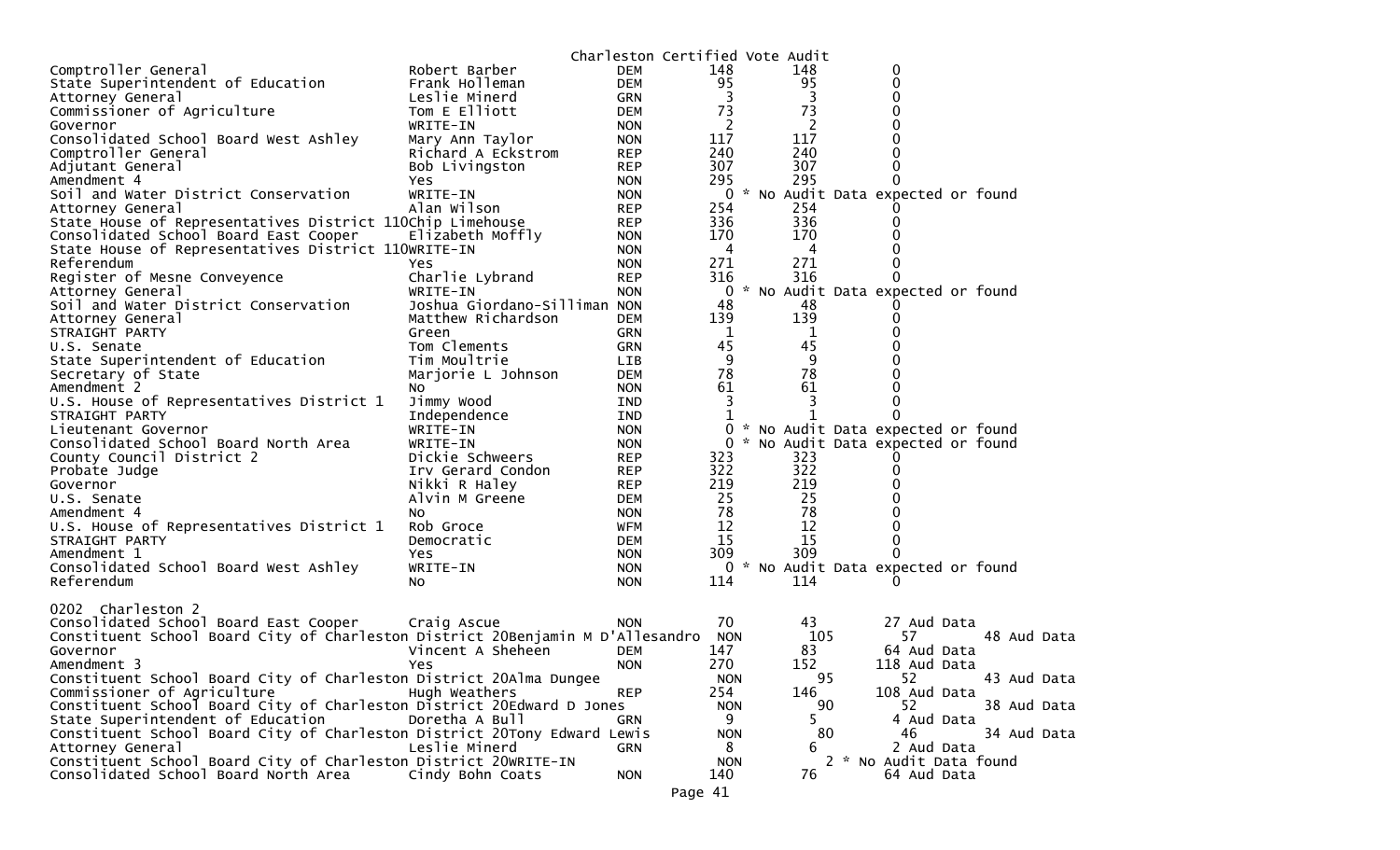|                                                           |                               |                          | Charleston Certified Vote Audit |                       |                                     |
|-----------------------------------------------------------|-------------------------------|--------------------------|---------------------------------|-----------------------|-------------------------------------|
| Amendment 1                                               | NO.                           | <b>NON</b>               | 68                              | 39                    | 29 Aud Data                         |
| Consolidated School Board East Cooper                     | WRITE-IN                      | <b>NON</b>               | 0                               |                       | * No Audit Data expected or found   |
| STRAIGHT PARTY                                            | Independence                  | IND                      | 2                               | * No Audit Data found |                                     |
| County Referendum                                         | <b>Yes</b>                    | <b>NON</b>               | 227                             | 127                   | 100 Aud Data                        |
| U.S. Senate                                               | Alvin M Greene                | <b>DEM</b>               | 27                              | 12                    | 15 Aud Data                         |
| State House of Representatives District 110Chip Limehouse |                               | <b>REP</b>               | 268                             | 153                   | 115 Aud Data                        |
| STRAIGHT PARTY                                            | United Citizens               | <b>UNC</b>               | 0                               |                       | * No Audit Data expected or found   |
| Soil and Water District Conservation                      | Kathy R Woolsey               | <b>NON</b>               | 113                             | 68                    | 45 Aud Data                         |
| State House of Representatives District 110WRITE-IN       |                               | <b>NON</b>               |                                 | 1                     | 3 Aud Data                          |
| Comptroller General                                       | WRITE-IN                      | <b>NON</b>               |                                 |                       | 0 * No Audit Data expected or found |
| Attorney General                                          | Alan Wilson                   | <b>REP</b>               | 216                             | 126                   | 90 Aud Data                         |
| State Superintendent of Education                         | Tony Fayyazi                  | IND                      | 1                               | * No Audit Data found |                                     |
| U.S. House of Representatives District 1                  | Jimmy Wood                    | IND                      | $\Omega$                        |                       | No Audit Data expected or found     |
| U.S. House of Representatives District 1                  | Robert Dobbs                  | <b>GRN</b>               | 6                               | 4                     | 2 Aud Data                          |
| Consolidated School Board West Ashley                     | Mary Ann Taylor               | <b>NON</b>               | 113                             | 57                    | 56 Aud Data                         |
| Register of Mesne Conveyence                              | Charlie Lybrand               | <b>REP</b>               | 261                             | 150                   | 111 Aud Data                        |
| Amendment 3                                               | NO.                           | <b>NON</b>               | 62                              | 33                    | 29 Aud Data                         |
| STRAIGHT PARTY                                            | Green                         | GRN                      | 0                               |                       | * No Audit Data expected or found   |
| U.S. House of Representatives District 1                  | Rob Groce                     | <b>WFM</b>               | 13                              | 6                     | 7 Aud Data                          |
| U.S. House of Representatives District 1                  | Keith Blandford               | <b>LIB</b>               | 2                               | $\overline{c}$        | 0                                   |
| Comptroller General                                       | Robert Barber                 | <b>DEM</b>               | 119                             | 63                    | 56 Aud Data                         |
| Attorney General                                          | Matthew Richardson            | <b>DEM</b>               | 113                             | 61                    | 52 Aud Data                         |
| County Council District 2                                 | Dickie Schweers               | <b>REP</b>               | 261                             | 149                   | 112 Aud Data                        |
| Consolidated School Board East Cooper                     | Elizabeth Moffly              | <b>NON</b>               | 153                             | 86                    | 67 Aud Data                         |
| Commissioner of Agriculture                               | WRITE-IN                      | <b>NON</b>               | 0                               |                       | * No Audit Data expected or found   |
| Comptroller General<br>Amendment 2                        | Richard A Eckstrom            | <b>REP</b>               | 219<br>277                      | 131<br>150            | 88 Aud Data                         |
|                                                           | Yes                           | <b>NON</b>               | 90                              | 51                    | 127 Aud Data                        |
| County Referendum                                         | NO.                           | <b>NON</b>               | 262                             | 151                   | 39 Aud Data                         |
| Probate Judge<br>Adjutant General                         | Irv Gerard Condon<br>WRITE-IN | <b>REP</b><br><b>NON</b> | 1                               | 1                     | 111 Aud Data<br>$\mathbf{0}$        |
| Attorney General                                          | WRITE-IN                      | <b>NON</b>               |                                 | * No Audit Data found |                                     |
| Lieutenant Governor                                       | Ashley Cooper                 | <b>DEM</b>               | 173                             | 98                    | 75 Aud Data                         |
| Consolidated School Board North Area                      | WRITE-IN                      | <b>NON</b>               |                                 |                       | 0 * No Audit Data expected or found |
| Governor                                                  | Morgan Bruce Reeves           | <b>UNC</b>               | 0                               |                       | * No Audit Data expected or found   |
| Soil and Water District Conservation                      | WRITE-IN                      | <b>NON</b>               | 0                               |                       | * No Audit Data expected or found   |
| State Superintendent of Education                         | Frank Holleman                | <b>DEM</b>               | 90                              | 52                    | 38 Aud Data                         |
| County Council District 2                                 | WRITE-IN                      | <b>NON</b>               | $\Omega$                        |                       | * No Audit Data expected or found   |
| Secretary of State                                        | WRITE-IN                      | <b>NON</b>               | $\Omega$                        |                       | * No Audit Data expected or found   |
| Soil and Water District Conservation                      | Joshua Giordano-Silliman NON  |                          | 47                              | 26                    | 21 Aud Data                         |
| Governor                                                  | Nikki R Haley                 | <b>REP</b>               | 200                             | 115                   | 85 Aud Data                         |
| U.S. Senate                                               | Jim DeMint                    | <b>REP</b>               | 221                             | 124                   | 97 Aud Data                         |
| Amendment 4                                               | <b>Yes</b>                    | <b>NON</b>               | 263                             | 144                   | 119 Aud Data                        |
| Lieutenant Governor                                       | Ken Ard                       | <b>REP</b>               | 174                             | 100                   | 74 Aud Data                         |
| Secretary of State                                        | Mark Hammond                  | <b>REP</b>               | 243                             | 145                   | 98 Aud Data                         |
| Governor                                                  | WRITE-IN                      | <b>NON</b>               | 1                               | $\mathbf{1}$          | $\mathbf 0$                         |
| Consolidated School Board West Ashley                     | WRITE-IN                      | <b>NON</b>               |                                 |                       | 0 * No Audit Data expected or found |
| Governor                                                  | Morgan Bruce Reeves           | <b>GRN</b>               |                                 |                       | 0 * No Audit Data expected or found |
| Adjutant General                                          | Bob Livingston                | <b>REP</b>               | 263                             | 154                   | 109 Aud Data                        |
| Register of Mesne Conveyence                              | WRITE-IN                      | <b>NON</b>               | 1                               | 1                     | $\Omega$                            |
| Commissioner of Agriculture                               | Tom E Elliott                 | <b>DEM</b>               | 75                              | 43                    | 32 Aud Data                         |
| U.S. House of Representatives District 1                  | WRITE-IN                      | <b>NON</b>               |                                 |                       | 0 * No Audit Data expected or found |
| Referendum                                                | Yes                           | <b>NON</b>               | 240                             | 135                   | 105 Aud Data                        |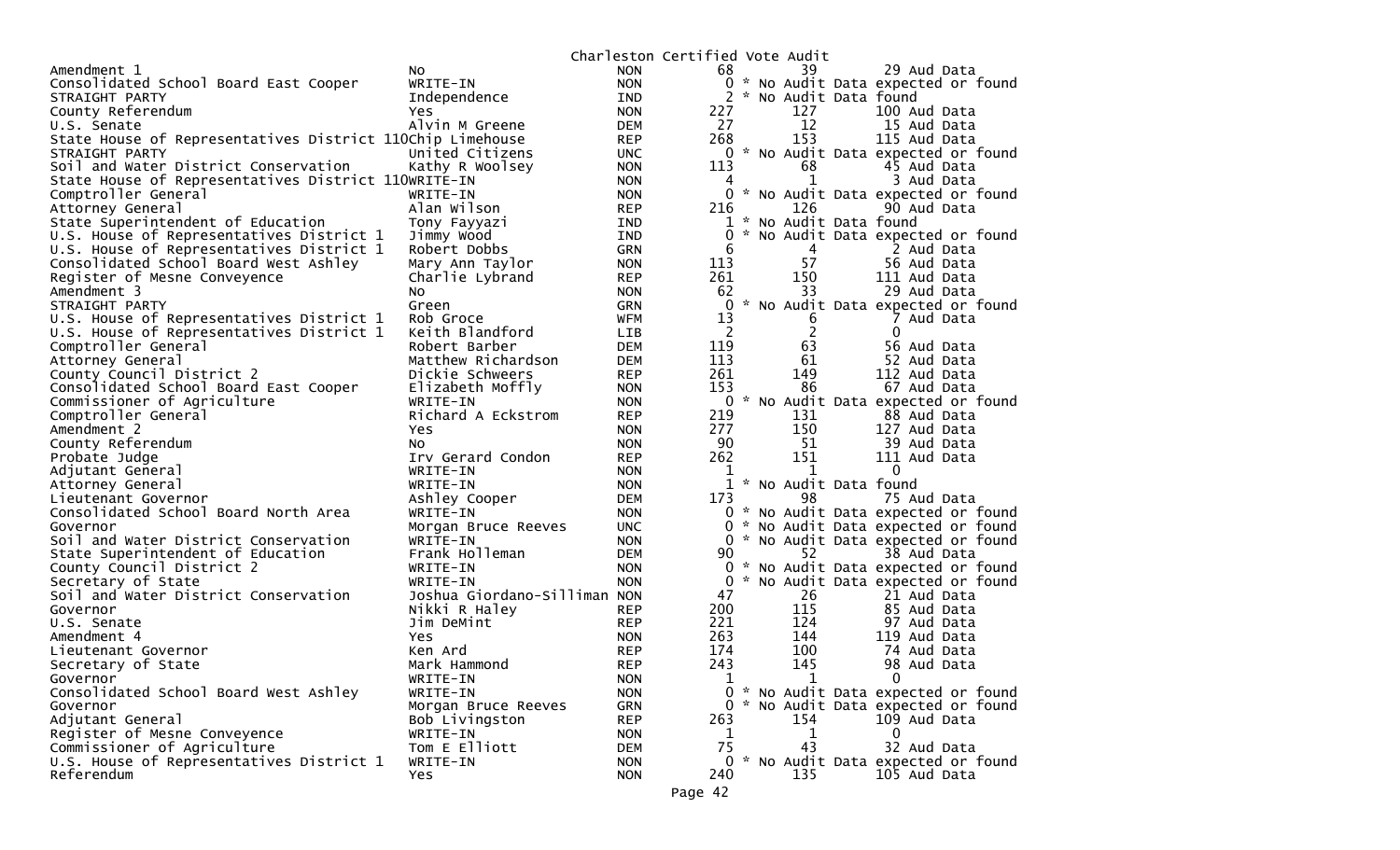|                                          |                     |            | Charleston Certified Vote Audit |                           |                                     |
|------------------------------------------|---------------------|------------|---------------------------------|---------------------------|-------------------------------------|
| U.S. Senate                              | WRITE-IN            | <b>NON</b> | 52                              | 35                        | 17 Aud Data                         |
| Amendment 2                              | NO.                 | <b>NON</b> | 62                              | 38                        | 24 Aud Data                         |
| Consolidated School Board East Cooper    | Everett Wilcox      | <b>NON</b> | 104                             | 53                        | 51 Aud Data                         |
| State Superintendent of Education        | Tim Moultrie        | <b>LIB</b> | 8                               | 4                         | 4 Aud Data                          |
| State Treasurer                          | Curtis Loftis       | <b>REP</b> | 264                             | 155                       | 109 Aud Data                        |
| U.S. House of Representatives District 1 | M E Mac McCullough  | <b>UNC</b> |                                 |                           | 0 * No Audit Data expected or found |
| U.S. House of Representatives District 1 | Tim Scott           | <b>REP</b> | 257                             | 145                       | 112 Aud Data                        |
| U.S. House of Representatives District 1 | Ben Frasier         | <b>DEM</b> | 60                              | 34                        | 26 Aud Data                         |
| STRAIGHT PARTY                           | Working Families    | WFM        |                                 | 1 * No Audit Data found   |                                     |
| Amendment 1                              | Yes                 | <b>NON</b> | 274                             | 153                       | 121 Aud Data                        |
| Probate Judge                            | WRITE-IN            | <b>NON</b> |                                 |                           | 0 * No Audit Data expected or found |
| STRAIGHT PARTY                           | Democratic          | <b>DEM</b> | 19                              | 10                        | 9 Aud Data                          |
| Consolidated School Board West Ashley    | Michael Miller      | <b>NON</b> | 88                              | 50                        | 38 Aud Data                         |
| STRAIGHT PARTY                           | Libertarian         | <b>LIB</b> |                                 |                           | 0 * No Audit Data expected or found |
| Amendment 4                              | No                  | <b>NON</b> | 62                              | 39                        | 23 Aud Data                         |
| Soil and Water District Conservation     | John Kozma          | <b>NON</b> | 53                              | 27                        | 26 Aud Data                         |
| STRAIGHT PARTY                           | Republican          | <b>REP</b> | 102                             | 61                        | 41 Aud Data                         |
| State Superintendent of Education        | Mick Zais           | <b>REP</b> | 229                             | 131                       | 98 Aud Data                         |
| State Treasurer                          | WRITE-IN            | <b>NON</b> | 2                               | 1                         | 1 Aud Data                          |
| Lieutenant Governor                      | WRITE-IN            | <b>NON</b> |                                 |                           | 0 * No Audit Data expected or found |
| U.S. Senate                              | Tom Clements        | <b>GRN</b> | 40                              | 23                        | 17 Aud Data                         |
| State Superintendent of Education        | WRITE-IN            | <b>NON</b> |                                 |                           | 0 * No Audit Data expected or found |
| Secretary of State                       | Marjorie L Johnson  | <b>DEM</b> | 85                              | 47                        | 38 Aud Data                         |
| Referendum                               | NO.                 | <b>NON</b> | 91                              | 49                        | 42 Aud Data                         |
|                                          |                     |            |                                 |                           |                                     |
| 0203 Charleston 3                        |                     |            |                                 |                           |                                     |
| Probate Judge                            | Irv Gerard Condon   | <b>REP</b> |                                 | 380 * No Audit Data found |                                     |
| STRAIGHT PARTY                           | Republican          | <b>REP</b> |                                 | 106 * No Audit Data found |                                     |
| Amendment 1                              | NO.                 | <b>NON</b> |                                 | 77 * No Audit Data found  |                                     |
| U.S. Senate                              | WRITE-IN            | NON.       |                                 | 66 * No Audit Data found  |                                     |
| State Superintendent of Education        | WRITE-IN            | <b>NON</b> |                                 |                           | 0 * No Audit Data expected or found |
| Soil and Water District Conservation     | Kathy R Woolsey     | <b>NON</b> |                                 | 174 * No Audit Data found |                                     |
| Comptroller General                      | WRITE-IN            | <b>NON</b> |                                 |                           | 0 * No Audit Data expected or found |
| County Council District 2                | WRITE-IN            | <b>NON</b> |                                 | 4 * No Audit Data found   |                                     |
| Attorney General                         | WRITE-IN            | <b>NON</b> |                                 |                           | 0 * No Audit Data expected or found |
| Comptroller General                      | Robert Barber       | DEM        |                                 | 217 * No Audit Data found |                                     |
| Consolidated School Board East Cooper    | Elizabeth Moffly    | <b>NON</b> |                                 | 204 * No Audit Data found |                                     |
| U.S. House of Representatives District 1 | Tim Scott           | <b>REP</b> |                                 | 352 * No Audit Data found |                                     |
| County Referendum                        | Yes                 | <b>NON</b> |                                 | 293 * No Audit Data found |                                     |
| Consolidated School Board North Area     | WRITE-IN            | <b>NON</b> |                                 | 4 * No Audit Data found   |                                     |
| Comptroller General                      | Richard A Eckstrom  | <b>REP</b> |                                 | 259 * No Audit Data found |                                     |
| Governor                                 | Morgan Bruce Reeves | GRN        |                                 | 2 * No Audit Data found   |                                     |
| U.S. House of Representatives District 1 | WRITE-IN            | <b>NON</b> |                                 |                           | 0 * No Audit Data expected or found |
| U.S. House of Representatives District 1 | Ben Frasier         | DEM        |                                 | 89 * No Audit Data found  |                                     |
| U.S. House of Representatives District 1 | M E Mac McCullough  | <b>UNC</b> |                                 |                           | 0 * No Audit Data expected or found |
| U.S. Senate                              | Tom Clements        | <b>GRN</b> |                                 | 55 * No Audit Data found  |                                     |
| Commissioner of Agriculture              | Hugh Weathers       | <b>REP</b> |                                 | 336 * No Audit Data found |                                     |
| Governor                                 | Nikki R Haley       | <b>REP</b> |                                 | 254 * No Audit Data found |                                     |
| Amendment 3                              | NO.                 | <b>NON</b> |                                 | 108 * No Audit Data found |                                     |
| STRAIGHT PARTY                           | Libertarian         | LIB        |                                 | 1 * No Audit Data found   |                                     |
| Register of Mesne Conveyence             | WRITE-IN            | <b>NON</b> |                                 | 7 * No Audit Data found   |                                     |
| State Superintendent of Education        | Tony Fayyazi        | IND        |                                 | 2 * No Audit Data found   |                                     |
|                                          |                     |            |                                 |                           |                                     |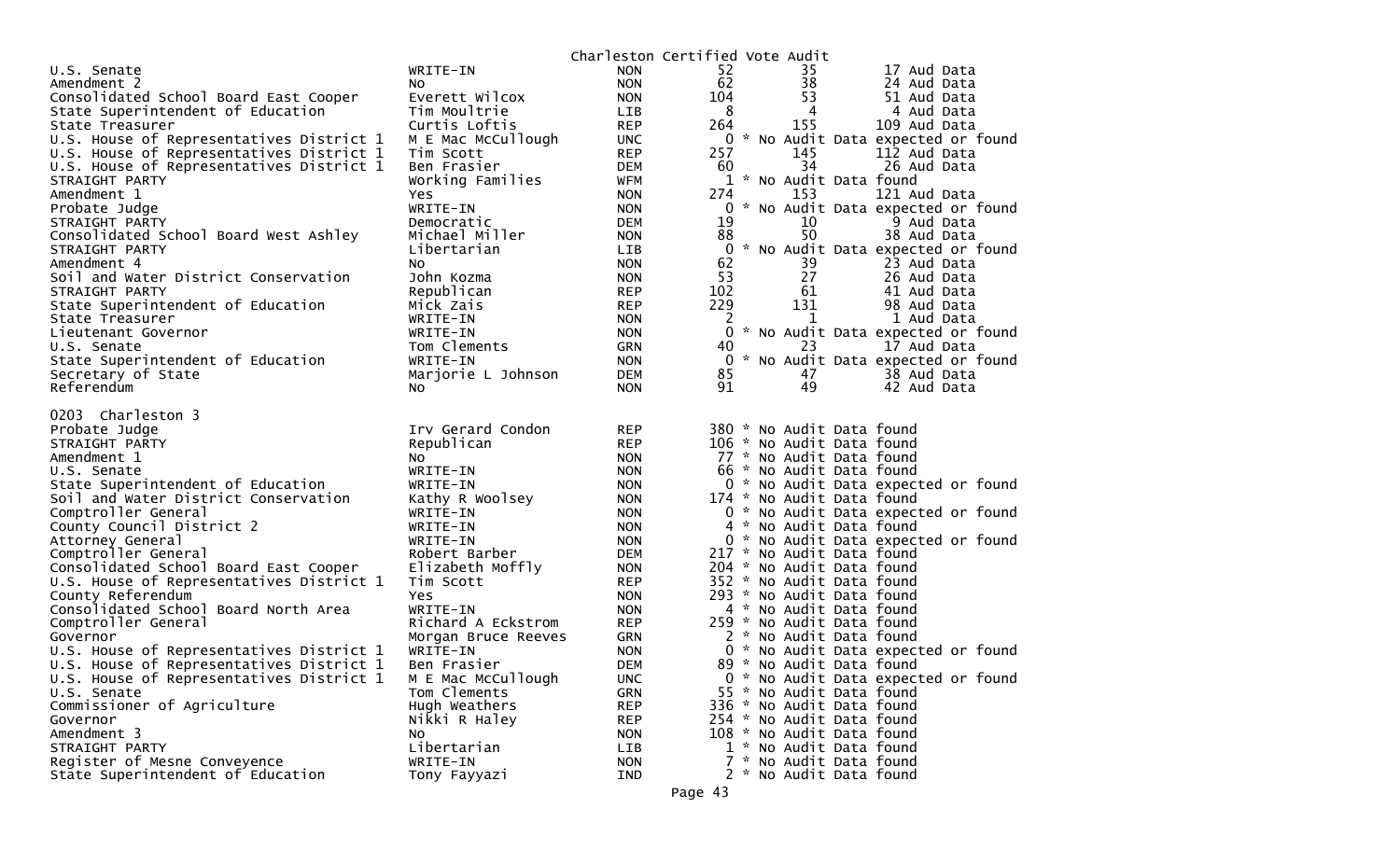|                                                                                                    |                              | Charleston Certified Vote Audit |            |                           |                                     |  |
|----------------------------------------------------------------------------------------------------|------------------------------|---------------------------------|------------|---------------------------|-------------------------------------|--|
| State Treasurer                                                                                    | Curtis Loftis                | <b>REP</b>                      |            | 372 * No Audit Data found |                                     |  |
| Consolidated School Board West Ashley                                                              | WRITE-IN                     | <b>NON</b>                      |            |                           | 0 * No Audit Data expected or found |  |
| Lieutenant Governor                                                                                | WRITE-IN                     | <b>NON</b>                      |            | 3 * No Audit Data found   |                                     |  |
| Amendment 2                                                                                        | Yes.                         | <b>NON</b>                      |            | 400 * No Audit Data found |                                     |  |
| Governor                                                                                           | Morgan Bruce Reeves          | <b>UNC</b>                      |            |                           | 0 * No Audit Data expected or found |  |
| STRAIGHT PARTY                                                                                     | Democratic                   | DEM                             |            | 31 * No Audit Data found  |                                     |  |
| Secretary of State                                                                                 | Marjorie L Johnson           | DEM                             |            | 131 * No Audit Data found |                                     |  |
| Soil and Water District Conservation                                                               | WRITE-IN                     | <b>NON</b>                      |            |                           | 0 * No Audit Data expected or found |  |
| Soil and Water District Conservation                                                               | Joshua Giordano-Silliman NON |                                 |            | 60 * No Audit Data found  |                                     |  |
| U.S. Senate                                                                                        | Alvin M Greene               | DEM                             |            | 44 * No Audit Data found  |                                     |  |
| Probate Judge                                                                                      | WRITE-IN                     | <b>NON</b>                      |            | 4 * No Audit Data found   |                                     |  |
| County Referendum                                                                                  | No                           | <b>NON</b>                      |            | 137 * No Audit Data found |                                     |  |
| STRAIGHT PARTY                                                                                     | United Citizens              | <b>UNC</b>                      |            |                           | 0 * No Audit Data expected or found |  |
| State Superintendent of Education                                                                  | Frank Holleman               | DEM                             |            | 156 * No Audit Data found |                                     |  |
| Adjutant General                                                                                   | WRITE-IN                     | <b>NON</b>                      |            | 5 * No Audit Data found   |                                     |  |
| Consolidated School Board East Cooper                                                              | Everett Wilcox               | <b>NON</b>                      |            | 160 * No Audit Data found |                                     |  |
| State Treasurer                                                                                    | WRITE-IN                     | <b>NON</b>                      |            | 9 * No Audit Data found   |                                     |  |
| Commissioner of Agriculture                                                                        | WRITE-IN                     | <b>NON</b>                      |            |                           | 0 * No Audit Data expected or found |  |
| Lieutenant Governor                                                                                | Ashley Cooper                | DEM                             |            | 273 * No Audit Data found |                                     |  |
| Consolidated School Board West Ashley                                                              | Michael Miller               | <b>NON</b>                      |            | 143 * No Audit Data found |                                     |  |
| U.S. House of Representatives District 1                                                           | Robert Dobbs                 | GRN                             |            | 11 * No Audit Data found  |                                     |  |
| Governor                                                                                           | WRITE-IN                     | <b>NON</b>                      |            | 1 * No Audit Data found   |                                     |  |
| Amendment 4                                                                                        | Yes                          | <b>NON</b>                      |            | 331 * No Audit Data found |                                     |  |
| Lieutenant Governor                                                                                | Ken Ard                      | <b>REP</b>                      |            | 212 * No Audit Data found |                                     |  |
| STRAIGHT PARTY                                                                                     | Independence                 | IND                             |            | 2 * No Audit Data found   |                                     |  |
| State House of Representatives District 110Chip Limehouse                                          |                              | <b>REP</b>                      |            | 395 * No Audit Data found |                                     |  |
| U.S. House of Representatives District 1 Keith Blandford                                           |                              | LIB                             |            | 7 * No Audit Data found   |                                     |  |
| State Superintendent of Education                                                                  | Tim Moultrie                 | LIB                             |            | 13 * No Audit Data found  |                                     |  |
| State House of Representatives District 110WRITE-IN                                                |                              | <b>NON</b>                      |            | 10 * No Audit Data found  |                                     |  |
| U.S. House of Representatives District 1                                                           | Jimmy Wood                   | IND                             |            | 4 * No Audit Data found   |                                     |  |
| Amendment 2                                                                                        | NO.                          | <b>NON</b>                      |            | 68 * No Audit Data found  |                                     |  |
| U.S. House of Representatives District 1                                                           | Rob Groce                    | WFM                             |            | 14 * No Audit Data found  |                                     |  |
| Consolidated School Board North Area                                                               | Cindy Bohn Coats             | <b>NON</b>                      |            | 242 * No Audit Data found |                                     |  |
| Consolidated School Board East Cooper                                                              | Craig Ascue                  | <b>NON</b>                      |            | 120 * No Audit Data found |                                     |  |
| Attorney General                                                                                   | Leslie Minerd                | GRN                             |            | 11 * No Audit Data found  |                                     |  |
| Amendment 1                                                                                        | Yes                          | <b>NON</b>                      |            | 395 * No Audit Data found |                                     |  |
| Referendum                                                                                         | Yes                          | <b>NON</b>                      |            | 305 * No Audit Data found |                                     |  |
| STRAIGHT PARTY                                                                                     | Working Families             | WFM                             |            |                           | 0 * No Audit Data expected or found |  |
| Soil and Water District Conservation                                                               | John Kozma                   | <b>NON</b>                      |            | 93 * No Audit Data found  |                                     |  |
| STRAIGHT PARTY                                                                                     |                              |                                 |            |                           |                                     |  |
|                                                                                                    | Green                        | GRN<br><b>REP</b>               |            | 360 * No Audit Data found | 0 * No Audit Data expected or found |  |
| Adjutant General<br>Constituent School Board City of Charleston District 20Benjamin M D'Allesandro | Bob Livingston               |                                 |            |                           | 156 * No Audit Data found           |  |
|                                                                                                    |                              |                                 | <b>NON</b> |                           |                                     |  |
| Secretary of State                                                                                 | WRITE-IN                     | <b>NON</b>                      |            | 1 * No Audit Data found   |                                     |  |
| U.S. Senate                                                                                        | Jim DeMint                   | <b>REP</b>                      |            | 300 * No Audit Data found |                                     |  |
| Constituent School Board City of Charleston District 20Alma Dungee                                 |                              |                                 | <b>NON</b> |                           | 153 * No Audit Data found           |  |
| State Superintendent of Education                                                                  | Mick Zais                    | <b>REP</b>                      |            | 287 * No Audit Data found |                                     |  |
| Attorney General                                                                                   | Alan Wilson                  | <b>REP</b>                      |            | 268 * No Audit Data found |                                     |  |
| Constituent School Board City of Charleston District 20Edward D Jones                              |                              |                                 | <b>NON</b> |                           | 160 * No Audit Data found           |  |
| Amendment 4                                                                                        | No.                          | <b>NON</b>                      |            | 120 * No Audit Data found |                                     |  |
| Consolidated School Board East Cooper                                                              | WRITE-IN                     | <b>NON</b>                      |            |                           | 0 * No Audit Data expected or found |  |
| Register of Mesne Conveyence                                                                       | Charlie Lybrand              | <b>REP</b>                      |            | 372 * No Audit Data found |                                     |  |
| Constituent School Board City of Charleston District 20Tony Edward Lewis                           |                              |                                 | <b>NON</b> |                           | 146 * No Audit Data found           |  |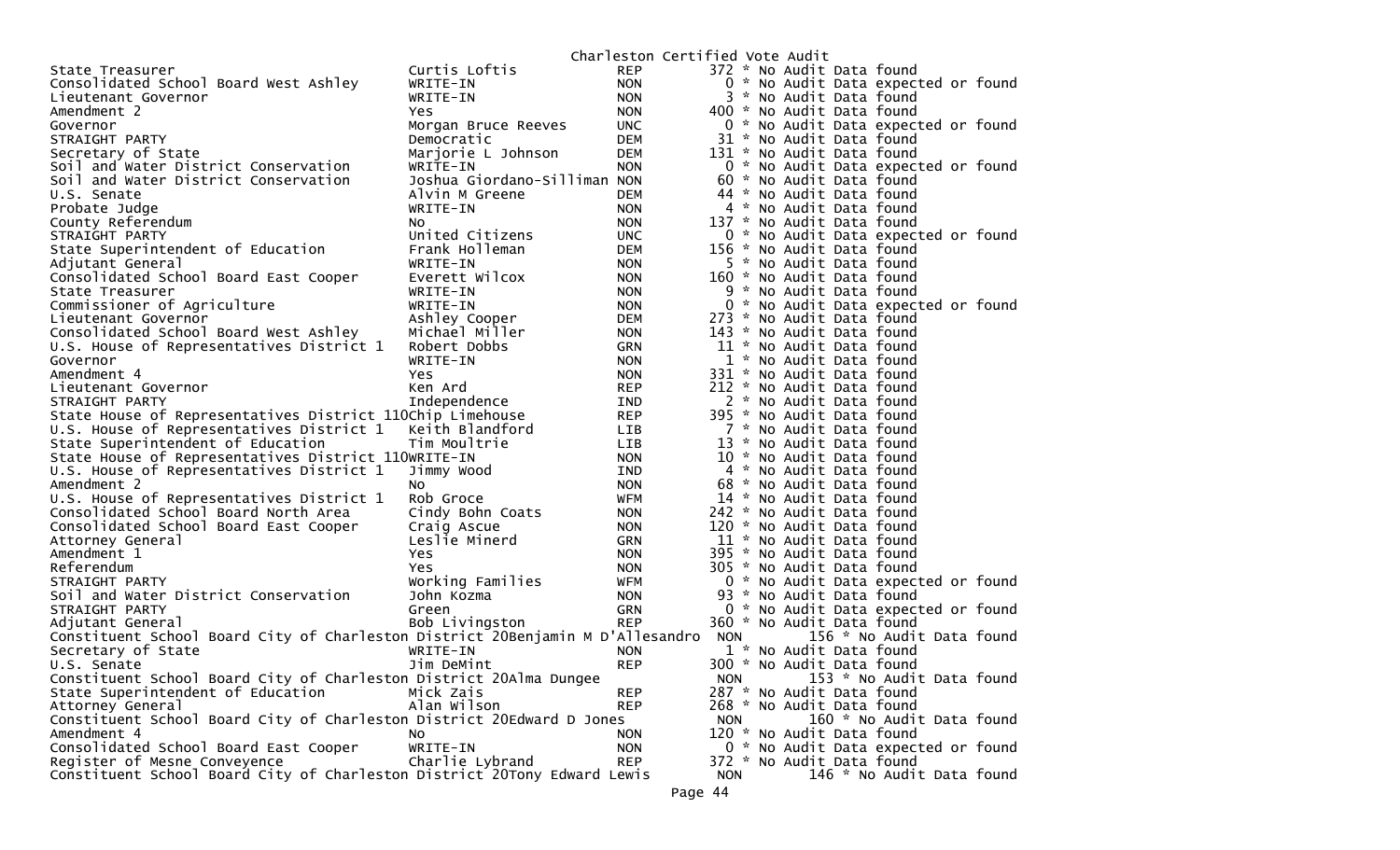|                                                                 |                              |            | Charleston Certified Vote Audit |  |                           |                                     |  |  |
|-----------------------------------------------------------------|------------------------------|------------|---------------------------------|--|---------------------------|-------------------------------------|--|--|
| Commissioner of Agriculture                                     | Tom E Elliott                | <b>DEM</b> |                                 |  | 128 * No Audit Data found |                                     |  |  |
| County Council District 2                                       | Dickie Schweers              | <b>REP</b> |                                 |  | 377 * No Audit Data found |                                     |  |  |
| Constituent School Board City of Charleston District 20WRITE-IN |                              |            | <b>NON</b>                      |  |                           | 0 * No Audit Data expected or foun  |  |  |
| Secretary of State                                              | Mark Hammond                 | <b>REP</b> |                                 |  | 328 * No Audit Data found |                                     |  |  |
| Governor                                                        | Vincent A Sheheen            | <b>DEM</b> |                                 |  | 228 * No Audit Data found |                                     |  |  |
| Amendment 3                                                     | Yes.                         | <b>NON</b> |                                 |  | 348 * No Audit Data found |                                     |  |  |
| Consolidated School Board West Ashley                           | Mary Ann Taylor              | <b>NON</b> |                                 |  | 153 * No Audit Data found |                                     |  |  |
| State Superintendent of Education                               | Doretha A Bull               | GRN        |                                 |  | 8 * No Audit Data found   |                                     |  |  |
| Attorney General                                                | Matthew Richardson           | DEM        |                                 |  | 199 * No Audit Data found |                                     |  |  |
| Referendum                                                      | NO.                          | <b>NON</b> |                                 |  | 156 * No Audit Data found |                                     |  |  |
| 0204 Charleston 4                                               |                              |            |                                 |  |                           |                                     |  |  |
| Consolidated School Board West Ashley                           | WRITE-IN                     | <b>NON</b> |                                 |  |                           | 0 * No Audit Data expected or found |  |  |
| U.S. Senate                                                     | Jim DeMint                   | <b>REP</b> |                                 |  | 184 * No Audit Data found |                                     |  |  |
| STRAIGHT PARTY                                                  | Libertarian                  | LIB        |                                 |  | 1 * No Audit Data found   |                                     |  |  |
| U.S. House of Representatives District 1                        | Rob Groce                    | <b>WFM</b> |                                 |  | 13 * No Audit Data found  |                                     |  |  |
| State Superintendent of Education                               | WRITE-IN                     | <b>NON</b> |                                 |  |                           | 0 * No Audit Data expected or found |  |  |
| State House of Representatives District 110Chip Limehouse       |                              | <b>REP</b> |                                 |  | 232 * No Audit Data found |                                     |  |  |
| U.S. House of Representatives District 1                        | Jimmy Wood                   | IND        |                                 |  |                           | 0 * No Audit Data expected or found |  |  |
| State Treasurer                                                 | WRITE-IN                     | <b>NON</b> |                                 |  | 7 * No Audit Data found   |                                     |  |  |
| STRAIGHT PARTY                                                  | Independence                 | IND        |                                 |  | 2 * No Audit Data found   |                                     |  |  |
| County Referendum                                               | Yes.                         | <b>NON</b> |                                 |  | 206 * No Audit Data found |                                     |  |  |
| State House of Representatives District 110WRITE-IN             |                              | <b>NON</b> |                                 |  | 7 * No Audit Data found   |                                     |  |  |
| STRAIGHT PARTY                                                  | Republican                   | <b>REP</b> |                                 |  | 80 * No Audit Data found  |                                     |  |  |
| Consolidated School Board West Ashley                           | Michael Miller               | <b>NON</b> |                                 |  | 83 * No Audit Data found  |                                     |  |  |
| Secretary of State                                              | Mark Hammond                 | <b>REP</b> |                                 |  | 205 * No Audit Data found |                                     |  |  |
| Consolidated School Board East Cooper                           | Everett Wilcox               | <b>NON</b> |                                 |  | 86 * No Audit Data found  |                                     |  |  |
| Governor                                                        | Morgan Bruce Reeves          | <b>UNC</b> |                                 |  | 2 * No Audit Data found   |                                     |  |  |
| Amendment 3                                                     | NO.                          | <b>NON</b> |                                 |  | 88 * No Audit Data found  |                                     |  |  |
| Soil and Water District Conservation                            | Joshua Giordano-Silliman NON |            |                                 |  | 53 * No Audit Data found  |                                     |  |  |
| Secretary of State                                              | WRITE-IN                     | <b>NON</b> |                                 |  |                           | 0 * No Audit Data expected or found |  |  |
| State Superintendent of Education                               | Tony Fayyazi                 | IND        |                                 |  | 2 * No Audit Data found   |                                     |  |  |
| Amendment 2                                                     | Yes.                         | <b>NON</b> |                                 |  | 260 * No Audit Data found |                                     |  |  |
| Soil and Water District Conservation                            | WRITE-IN                     | <b>NON</b> |                                 |  |                           | 0 * No Audit Data expected or found |  |  |
| Attorney General                                                | Leslie Minerd                | GRN        |                                 |  | 10 * No Audit Data found  |                                     |  |  |
| U.S. Senate                                                     | WRITE-IN                     | <b>NON</b> |                                 |  | 38 * No Audit Data found  |                                     |  |  |
| Commissioner of Agriculture                                     | Hugh Weathers                | <b>REP</b> |                                 |  | 212 * No Audit Data found |                                     |  |  |
| STRAIGHT PARTY                                                  | Democratic                   | DEM        |                                 |  | 51 * No Audit Data found  |                                     |  |  |
| Consolidated School Board North Area                            | Cindy Bohn Coats             | <b>NON</b> |                                 |  | 153 * No Audit Data found |                                     |  |  |
| STRAIGHT PARTY                                                  | Green                        | GRN        |                                 |  | 3 * No Audit Data found   |                                     |  |  |
| U.S. Senate                                                     | Tom Clements                 | GRN        |                                 |  | 47 * No Audit Data found  |                                     |  |  |
| STRAIGHT PARTY                                                  | Working Families             | WFM        |                                 |  | 1 * No Audit Data found   |                                     |  |  |
| Lieutenant Governor                                             | WRITE-IN                     | <b>NON</b> |                                 |  |                           | 0 * No Audit Data expected or found |  |  |
| U.S. House of Representatives District 1                        | Tim Scott                    | <b>REP</b> |                                 |  | 202 * No Audit Data found |                                     |  |  |
| Consolidated School Board East Cooper                           | Craig Ascue                  | <b>NON</b> |                                 |  | 91 * No Audit Data found  |                                     |  |  |
| State Superintendent of Education                               | Frank Holleman               | <b>DEM</b> |                                 |  | 123 * No Audit Data found |                                     |  |  |
| Register of Mesne Conveyence                                    | Charlie Lybrand              | <b>REP</b> |                                 |  | 235 * No Audit Data found |                                     |  |  |
| County Referendum                                               | NO.                          | <b>NON</b> |                                 |  | 90 * No Audit Data found  |                                     |  |  |
| Attorney General                                                | Alan Wilson                  | <b>REP</b> |                                 |  | 180 * No Audit Data found |                                     |  |  |
| Governor                                                        | WRITE-IN                     | <b>NON</b> |                                 |  | 1 * No Audit Data found   |                                     |  |  |
| Governor                                                        | Morgan Bruce Reeves          | GRN        |                                 |  | 3 * No Audit Data found   |                                     |  |  |
| U.S. House of Representatives District 1                        | Ben Frasier                  | <b>DEM</b> |                                 |  | 94 * No Audit Data found  |                                     |  |  |

d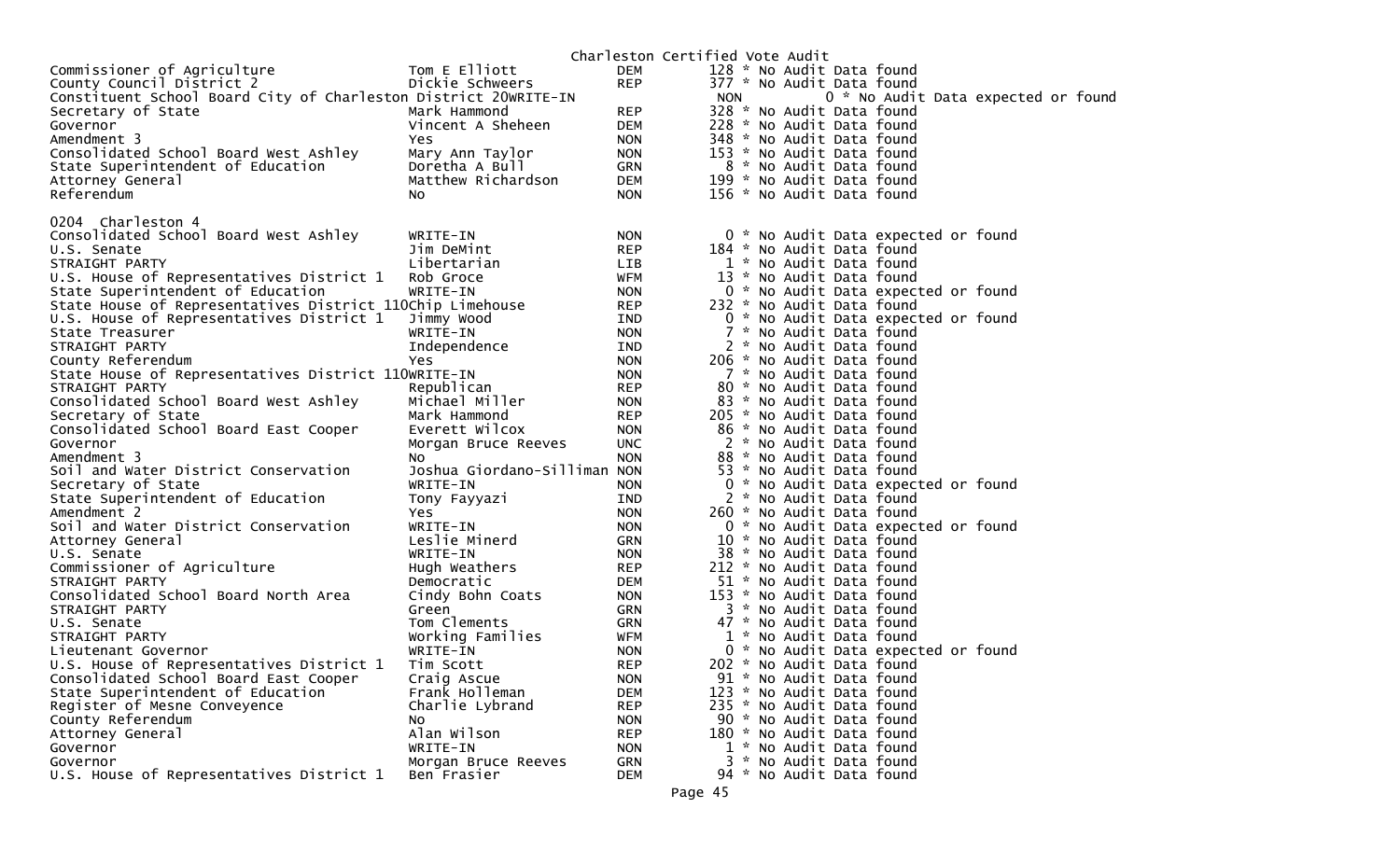|                                                                                        |                              | Charleston Certified Vote Audit |            |                                                      |
|----------------------------------------------------------------------------------------|------------------------------|---------------------------------|------------|------------------------------------------------------|
| Probate Judge                                                                          | Irv Gerard Condon            | <b>REP</b>                      |            | 245 * No Audit Data found                            |
| Lieutenant Governor                                                                    | Ashley Cooper                | <b>DEM</b>                      |            | 163 * No Audit Data found                            |
| Constituent School Board City of Charleston District 20Benjamin M D'Allesandro NON     |                              |                                 |            | 98 * No Audit Data found                             |
| Amendment 4                                                                            | Yes.                         | <b>NON</b>                      |            | 206 * No Audit Data found                            |
| Adjutant General                                                                       | WRITE-IN                     | <b>NON</b>                      |            | 3 * No Audit Data found                              |
| County Council District 5                                                              | Teddie E Pryor Sr            | DEM                             |            | 52 * No Audit Data found                             |
| County Council District 5                                                              | WRITE-IN                     | <b>NON</b>                      |            | 2 * No Audit Data found                              |
| Soil and Water District Conservation                                                   | John Kozma                   | <b>NON</b>                      |            | 61 * No Audit Data found                             |
| Amendment 2                                                                            | No.                          | <b>NON</b>                      |            | 63 * No Audit Data found                             |
| Constituent School Board City of Charleston District 20Alma Dungee                     |                              |                                 | <b>NON</b> | 104 * No Audit Data found                            |
| Amendment 1                                                                            | Yes                          | <b>NON</b>                      |            | 245 * No Audit Data found                            |
| Consolidated School Board East Cooper                                                  | WRITE-IN                     | <b>NON</b>                      |            | 0 * No Audit Data expected or found                  |
| Consolidated School Board West Ashley                                                  | Mary Ann Taylor              | <b>NON</b>                      |            | 113 * No Audit Data found                            |
| U.S. House of Representatives District 1                                               | M E Mac McCullough           | UNC.                            |            | 0 * No Audit Data expected or found                  |
| Constituent School Board City of Charleston District 20Edward D Jones                  |                              |                                 | <b>NON</b> | 106 * No Audit Data found                            |
| U.S. House of Representatives District 1                                               | WRITE-IN                     | <b>NON</b>                      |            | 2 * No Audit Data found                              |
| State Superintendent of Education                                                      | Tim Moultrie                 | LIB                             |            | 16 * No Audit Data found                             |
| Attorney General                                                                       | Matthew Richardson           | <b>DEM</b>                      |            | 136 * No Audit Data found                            |
| Constituent School Board City of Charleston District 20Tony Edward Lewis               |                              |                                 | <b>NON</b> | 99 * No Audit Data found                             |
| State Treasurer                                                                        | Curtis Loftis                | <b>REP</b>                      |            | 233 * No Audit Data found                            |
| U.S. Senate                                                                            | Alvin M Greene               | <b>DEM</b>                      |            | 52 * No Audit Data found                             |
| Referendum                                                                             | Yes.                         | <b>NON</b>                      |            | 214 * No Audit Data found                            |
| Lieutenant Governor<br>Constituent School Board City of Charleston District 20WRITE-IN | Ken Ard                      | <b>REP</b>                      | <b>NON</b> | 165 * No Audit Data found<br>2 * No Audit Data found |
| Commissioner of Agriculture                                                            | WRITE-IN                     | <b>NON</b>                      |            | 0 * No Audit Data expected or found                  |
| State Superintendent of Education                                                      | Mick Zais                    | <b>REP</b>                      |            | 179 * No Audit Data found                            |
| Consolidated School Board North Area                                                   | WRITE-IN                     | <b>NON</b>                      |            | 4 * No Audit Data found                              |
| Attorney General                                                                       | WRITE-IN                     | <b>NON</b>                      |            | 0 * No Audit Data expected or found                  |
| Secretary of State                                                                     | Marjorie L Johnson           | DEM                             |            | 117 * No Audit Data found                            |
| State Superintendent of Education                                                      | Doretha A Bull               | <b>GRN</b>                      |            | 7 * No Audit Data found                              |
| Amendment 4                                                                            | No.                          | <b>NON</b>                      |            | 106 * No Audit Data found                            |
| Consolidated School Board East Cooper                                                  | Elizabeth Moffly             | <b>NON</b>                      |            | 122 * No Audit Data found                            |
| Adjutant General                                                                       | Bob Livingston               | <b>REP</b>                      |            | 230 * No Audit Data found                            |
| Comptroller General                                                                    | Richard A Eckstrom           | <b>REP</b>                      |            | 181 * No Audit Data found                            |
| U.S. House of Representatives District 1                                               | Robert Dobbs                 | <b>GRN</b>                      | 8          | * No Audit Data found                                |
| Comptroller General                                                                    | WRITE-IN                     | <b>NON</b>                      |            | 0 * No Audit Data expected or found                  |
| Amendment 3                                                                            | <b>Yes</b>                   | <b>NON</b>                      |            | 229 * No Audit Data found                            |
| Register of Mesne Conveyence                                                           | WRITE-IN                     | <b>NON</b>                      |            | 3 * No Audit Data found                              |
| Soil and Water District Conservation                                                   | Kathy R Woolsey              | <b>NON</b>                      |            | 107 * No Audit Data found                            |
| Amendment 1                                                                            | NO.                          | <b>NON</b>                      |            | 77 * No Audit Data found                             |
| Comptroller General                                                                    | Robert Barber                | DEM                             |            | 142 * No Audit Data found                            |
| Governor                                                                               | Vincent A Sheheen            | <b>DEM</b>                      |            | 162 * No Audit Data found                            |
| STRAIGHT PARTY                                                                         | United Citizens              | <b>UNC</b>                      |            | 0 * No Audit Data expected or found                  |
| Governor                                                                               | Nikki R Haley                | <b>REP</b>                      |            | 164 * No Audit Data found                            |
| U.S. House of Representatives District 1                                               | Keith Blandford              | LIB                             |            | 8 * No Audit Data found                              |
| Probate Judge                                                                          | WRITE-IN                     | <b>NON</b>                      |            | 0 * No Audit Data expected or found                  |
| Commissioner of Agriculture                                                            | Tom E Elliott                | <b>DEM</b>                      |            | 106 * No Audit Data found                            |
| Referendum                                                                             | NO.                          | <b>NON</b>                      |            | 102 * No Audit Data found                            |
| 0205 Charleston 5                                                                      |                              |                                 |            |                                                      |
| Soil and Water District Conservation                                                   | Joshua Giordano-Silliman NON |                                 |            | 60 * No Audit Data found                             |
| Probate Judge                                                                          | Irv Gerard Condon            | <b>REP</b>                      |            | 228 * No Audit Data found                            |
|                                                                                        |                              | D200A6                          |            |                                                      |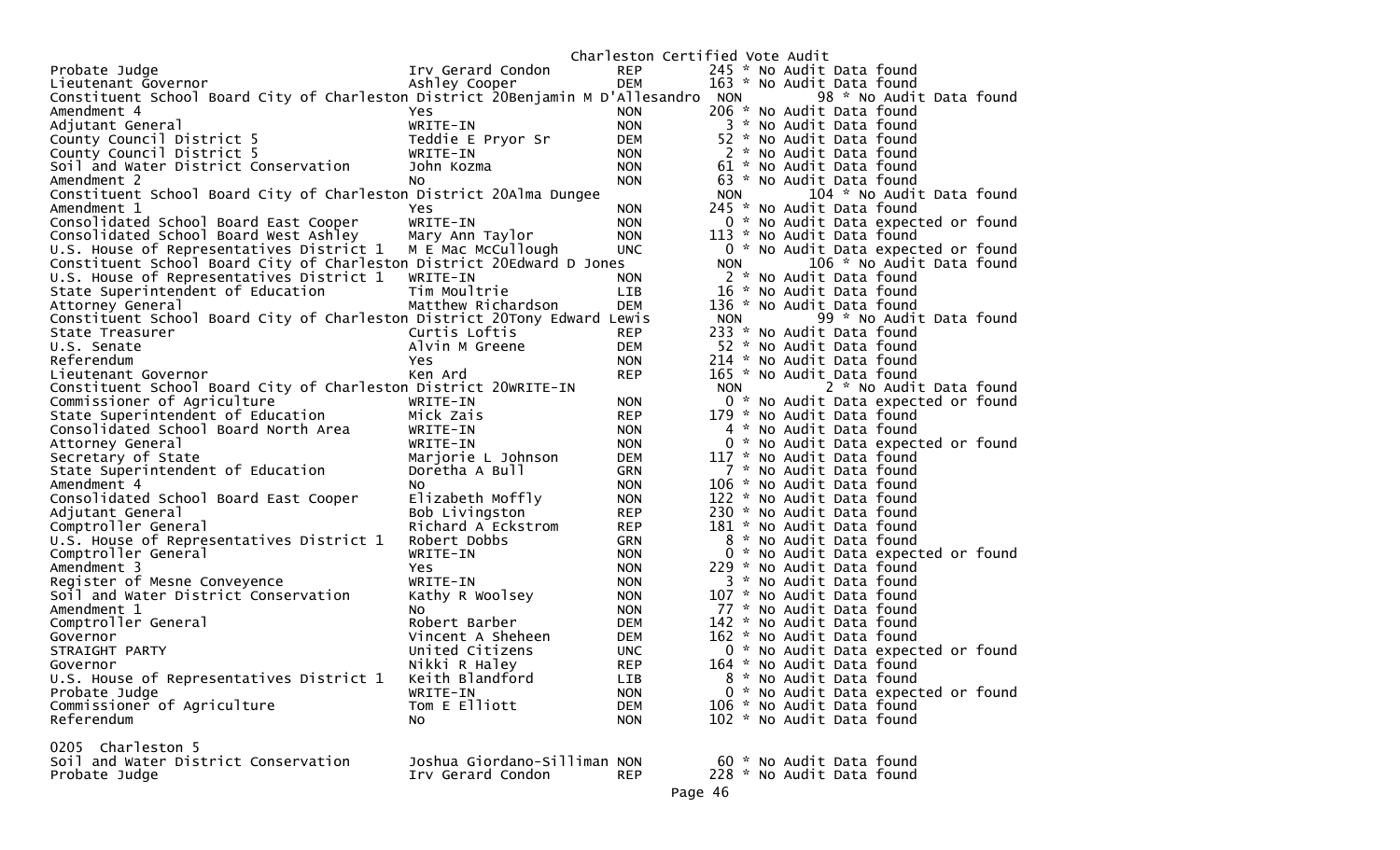|                                                                                |                     | Charleston Certified Vote Audit |            |                                     |
|--------------------------------------------------------------------------------|---------------------|---------------------------------|------------|-------------------------------------|
| County Council District 5                                                      | Teddie E Pryor Sr   | DEM                             |            | 149 * No Audit Data found           |
| State Superintendent of Education                                              | WRITE-IN            | <b>NON</b>                      |            | 1 * No Audit Data found             |
| Consolidated School Board East Cooper                                          | Craig Ascue         | <b>NON</b>                      |            | 83 * No Audit Data found            |
| County Council District 5                                                      | WRITE-IN            | <b>NON</b>                      |            | 5 * No Audit Data found             |
| County Referendum                                                              | Yes                 | <b>NON</b>                      |            | 206 * No Audit Data found           |
| Soil and Water District Conservation                                           | WRITE-IN            | <b>NON</b>                      |            | 2 * No Audit Data found             |
| Attorney General                                                               | Alan Wilson         | <b>REP</b>                      |            | 147 * No Audit Data found           |
| State Treasurer                                                                | Curtis Loftis       | <b>REP</b>                      |            | 227 * No Audit Data found           |
| Amendment 3                                                                    | NO.                 | NON.                            |            | 97 * No Audit Data found            |
| Amendment 2                                                                    | Yes                 | <b>NON</b>                      |            | 285 * No Audit Data found           |
| Commissioner of Agriculture                                                    | Tom E Elliott       | DEM                             |            | 123 * No Audit Data found           |
|                                                                                | Robert Dobbs        |                                 |            | 4 * No Audit Data found             |
| U.S. House of Representatives District 1                                       |                     | GRN                             |            |                                     |
| Governor                                                                       | Morgan Bruce Reeves | <b>UNC</b>                      |            | 0 * No Audit Data expected or found |
| Governor                                                                       | Morgan Bruce Reeves | <b>GRN</b>                      |            | 1 * No Audit Data found             |
| STRAIGHT PARTY                                                                 | Libertarian         | LIB                             |            | 1 * No Audit Data found             |
| U.S. Senate                                                                    | Jim DeMint          | <b>REP</b>                      |            | 171 * No Audit Data found           |
| Consolidated School Board West Ashley                                          | Mary Ann Taylor     | <b>NON</b>                      |            | 92 * No Audit Data found            |
| State Superintendent of Education                                              | Tony Fayyazi        | IND                             |            | 1 * No Audit Data found             |
| Attorney General                                                               | Matthew Richardson  | <b>DEM</b>                      |            | 174 * No Audit Data found           |
| Constituent School Board City of Charleston District 20Benjamin M D'Allesandro |                     |                                 | <b>NON</b> | 118 * No Audit Data found           |
| STRAIGHT PARTY                                                                 | Independence        | IND                             |            | 2 * No Audit Data found             |
| U.S. House of Representatives District 1                                       | Keith Blandford     | <b>LIB</b>                      |            | 13 * No Audit Data found            |
| Consolidated School Board East Cooper                                          | WRITE-IN            | <b>NON</b>                      |            | 0 * No Audit Data expected or found |
| Governor                                                                       | Vincent A Sheheen   | <b>DEM</b>                      |            | 214 * No Audit Data found           |
| Constituent School Board City of Charleston District 20Alma Dungee             |                     |                                 | <b>NON</b> | 114 * No Audit Data found           |
| Secretary of State                                                             | Mark Hammond        | <b>REP</b>                      |            | 194 * No Audit Data found           |
| State Superintendent of Education                                              | Frank Holleman      | DEM                             |            | 147 * No Audit Data found           |
| Consolidated School Board North Area                                           | WRITE-IN            | <b>NON</b>                      |            | 4 * No Audit Data found             |
| Commissioner of Agriculture                                                    | Hugh Weathers       | <b>REP</b>                      |            | 204 * No Audit Data found           |
| Soil and Water District Conservation                                           | John Kozma          | <b>NON</b>                      |            | 66 * No Audit Data found            |
| Constituent School Board City of Charleston District 20Edward D Jones          |                     |                                 |            | 110 * No Audit Data found           |
|                                                                                |                     |                                 | <b>NON</b> |                                     |
| County Referendum                                                              | NO.                 | <b>NON</b>                      |            | 97 * No Audit Data found            |
| Attorney General                                                               | WRITE-IN            | <b>NON</b>                      |            | 0 * No Audit Data expected or found |
| U.S. House of Representatives District 1                                       | Rob Groce           | WFM                             |            | 18 * No Audit Data found            |
| Governor                                                                       | WRITE-IN            | <b>NON</b>                      |            | 0 * No Audit Data expected or found |
| Amendment 1                                                                    | Yes                 | <b>NON</b>                      |            | 252 * No Audit Data found           |
| Amendment 4                                                                    | Yes                 | <b>NON</b>                      |            | 211 * No Audit Data found           |
| State Treasurer                                                                | WRITE-IN            | <b>NON</b>                      |            | 7 * No Audit Data found             |
| Amendment 2                                                                    | No                  | <b>NON</b>                      |            | 48 * No Audit Data found            |
| Constituent School Board City of Charleston District 20Tony Edward Lewis       |                     |                                 | <b>NON</b> | 105 * No Audit Data found           |
| Register of Mesne Conveyence                                                   | WRITE-IN            | <b>NON</b>                      |            | 3 * No Audit Data found             |
| State Superintendent of Education                                              | Tim Moultrie        | LIB                             |            | 17 * No Audit Data found            |
| U.S. House of Representatives District 1                                       | Jimmy Wood          | <b>IND</b>                      |            | 4 * No Audit Data found             |
| Consolidated School Board East Cooper                                          | Elizabeth Moffly    | <b>NON</b>                      |            | 129 * No Audit Data found           |
| Constituent School Board City of Charleston District 20WRITE-IN                |                     |                                 | <b>NON</b> | 3 * No Audit Data found             |
| Comptroller General                                                            | Richard A Eckstrom  | <b>REP</b>                      |            | 149 * No Audit Data found           |
| Probate Judge                                                                  | WRITE-IN            | <b>NON</b>                      |            | 1 * No Audit Data found             |
| U.S. Senate                                                                    | WRITE-IN            | <b>NON</b>                      |            | 49 * No Audit Data found            |
| U.S. Senate                                                                    | Tom Clements        | <b>GRN</b>                      |            | 78 * No Audit Data found            |
| Governor                                                                       | Nikki R Haley       | <b>REP</b>                      |            | 127 * No Audit Data found           |
| State Superintendent of Education                                              | Mick Zais           | <b>REP</b>                      |            | 158 * No Audit Data found           |
| State House of Representatives District 111Wendell G Gilliard                  |                     | DEM                             |            | 213 * No Audit Data found           |
|                                                                                |                     |                                 |            |                                     |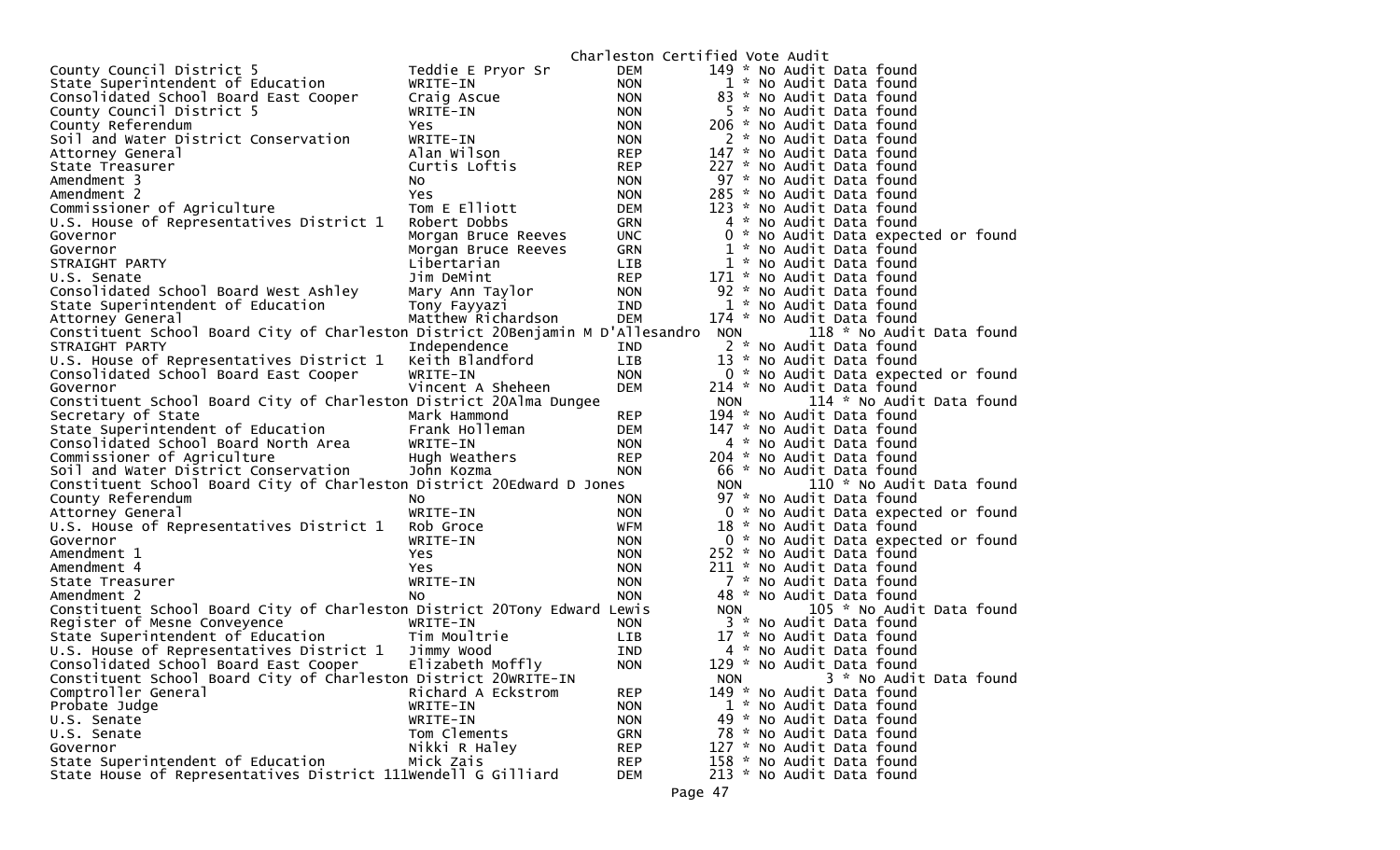|                                                                       |                     |            | Charleston Certified Vote Audit            |
|-----------------------------------------------------------------------|---------------------|------------|--------------------------------------------|
| State House of Representatives District 111WRITE-IN                   |                     | <b>NON</b> | 10 * No Audit Data found                   |
| Comptroller General                                                   | Robert Barber       | <b>DEM</b> | 182 * No Audit Data found                  |
| Adjutant General                                                      | WRITE-IN            | <b>NON</b> | 2 * No Audit Data found                    |
| Consolidated School Board West Ashley                                 | WRITE-IN            | <b>NON</b> | 1 * No Audit Data found                    |
| State Superintendent of Education                                     | Doretha A Bull      | <b>GRN</b> | 8 * No Audit Data found                    |
| Comptroller General                                                   | WRITE-IN            | <b>NON</b> | 1 * No Audit Data found                    |
| Referendum                                                            | <b>Yes</b>          | <b>NON</b> | 220 * No Audit Data found                  |
| STRAIGHT PARTY                                                        | Green               | <b>GRN</b> | 0 * No Audit Data expected or found        |
| U.S. House of Representatives District 1                              | Tim Scott           | <b>REP</b> | 195 * No Audit Data found                  |
| Soil and Water District Conservation                                  | Kathy R Woolsey     | <b>NON</b> | 104 * No Audit Data found                  |
| Secretary of State                                                    | WRITE-IN            | <b>NON</b> | 0 * No Audit Data expected or found        |
| Lieutenant Governor                                                   | WRITE-IN            | NON.       | 1 * No Audit Data found                    |
| Amendment 4                                                           | NO.                 | <b>NON</b> | 111 * No Audit Data found                  |
| Lieutenant Governor                                                   | Ken Ard             | <b>REP</b> | 134 * No Audit Data found                  |
| Amendment 1                                                           | NO.                 | <b>NON</b> | 86 * No Audit Data found                   |
| Amendment 3                                                           | <b>Yes</b>          | <b>NON</b> | 237 * No Audit Data found                  |
| Lieutenant Governor                                                   | Ashley Cooper       | DEM        | 203 * No Audit Data found                  |
| Consolidated School Board West Ashley                                 | Michael Miller      | <b>NON</b> | 102 * No Audit Data found                  |
| Commissioner of Agriculture                                           | WRITE-IN            | <b>NON</b> | 0 * No Audit Data expected or found        |
| Adjutant General                                                      | Bob Livingston      | <b>REP</b> | 214 * No Audit Data found                  |
| U.S. House of Representatives District 1                              | Ben Frasier         | <b>DEM</b> | 104 * No Audit Data found                  |
| U.S. Senate                                                           | Alvin M Greene      | DEM        | 36 * No Audit Data found                   |
| Attorney General                                                      | Leslie Minerd       | <b>GRN</b> | 14 * No Audit Data found                   |
| STRAIGHT PARTY                                                        | Working Families    | WFM        | 1 * No Audit Data found                    |
| Consolidated School Board East Cooper                                 | Everett Wilcox      | <b>NON</b> | 112 * No Audit Data found                  |
| Consolidated School Board North Area                                  | Cindy Bohn Coats    | NON.       | 158 * No Audit Data found                  |
| STRAIGHT PARTY                                                        | Republican          | <b>REP</b> | 55 * No Audit Data found                   |
| U.S. House of Representatives District 1                              | M E Mac McCullough  | <b>UNC</b> | 0 * No Audit Data expected or found        |
| STRAIGHT PARTY                                                        | United Citizens     | <b>UNC</b> | 0 * No Audit Data expected or found        |
| STRAIGHT PARTY                                                        | Democratic          | DEM        | 33 * No Audit Data found                   |
| Register of Mesne Conveyence                                          | Charlie Lybrand     | REP        | 226 * No Audit Data found                  |
| U.S. House of Representatives District 1                              | WRITE-IN            | <b>NON</b> | 0 * No Audit Data expected or found        |
| Secretary of State                                                    | Marjorie L Johnson  | DEM        | 130 * No Audit Data found                  |
| Referendum                                                            | NO.                 | <b>NON</b> | 112 * No Audit Data found                  |
| 0206 Charleston 6                                                     |                     |            |                                            |
| Amendment 2                                                           | Yes.                | NON.       | 300 * No Audit Data found                  |
| Consolidated School Board East Cooper                                 | WRITE-IN            | <b>NON</b> | 1 * No Audit Data found                    |
| Register of Mesne Conveyence                                          | WRITE-IN            | <b>NON</b> | 5 * No Audit Data found                    |
| County Referendum                                                     | Yes                 | <b>NON</b> | 223 * No Audit Data found                  |
| Amendment 3                                                           | No                  | <b>NON</b> | 97 * No Audit Data found                   |
| State House of Representatives District 110WRITE-IN                   |                     | <b>NON</b> | 4 * No Audit Data found                    |
| Probate Judge                                                         | WRITE-IN            | <b>NON</b> | 1 * No Audit Data found                    |
| Constituent School Board City of Charleston District 20Alma Dungee    |                     |            | 113 * No Audit Data found<br>NON <b>NO</b> |
| Governor                                                              | Morgan Bruce Reeves | UNC.       | 5 * No Audit Data found                    |
| State Superintendent of Education                                     | WRITE-IN            | <b>NON</b> | 0 * No Audit Data expected or found        |
| Attorney General                                                      | WRITE-IN            | <b>NON</b> | 0 * No Audit Data expected or found        |
| U.S. Senate                                                           | Alvin M Greene      | <b>DEM</b> | 88 * No Audit Data found                   |
| STRAIGHT PARTY                                                        | Republican          | <b>REP</b> | 65 * No Audit Data found                   |
| Constituent School Board City of Charleston District 20Edward D Jones |                     |            | 112 * No Audit Data found<br><b>NON</b>    |
| Governor                                                              | Nikki R Haley       | <b>REP</b> | 142 * No Audit Data found                  |
| Governor                                                              | Vincent A Sheheen   | <b>DEM</b> | 231 * No Audit Data found                  |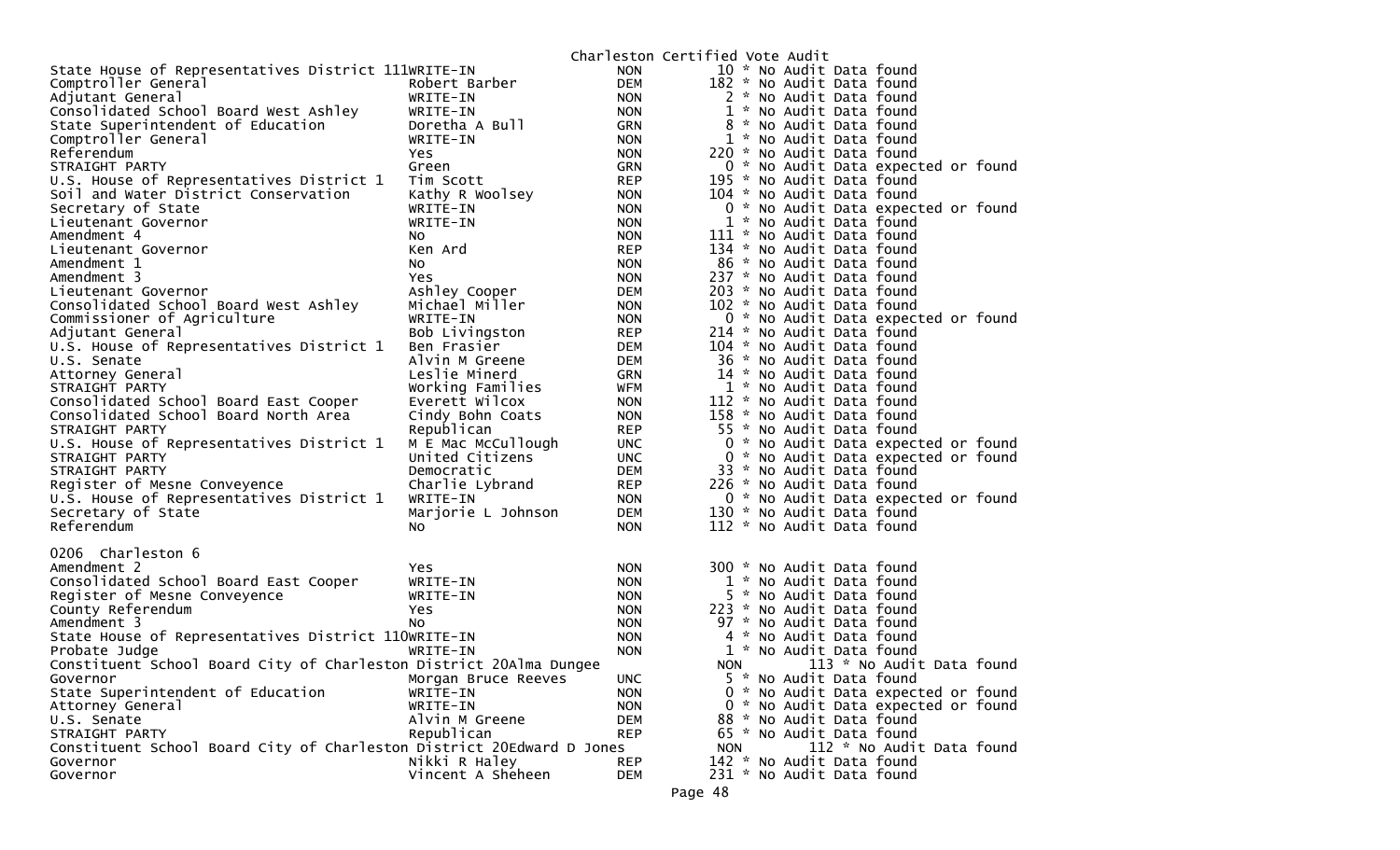|                                                                          |                     |            | Charleston Certified Vote Audit         |
|--------------------------------------------------------------------------|---------------------|------------|-----------------------------------------|
| Consolidated School Board East Cooper                                    | Elizabeth Moffly    | <b>NON</b> | 140 * No Audit Data found               |
| Soil and Water District Conservation                                     | John Kozma          | <b>NON</b> | 59 * No Audit Data found                |
| State Superintendent of Education                                        | Tony Fayyazi        | IND        | 5 * No Audit Data found                 |
| U.S. House of Representatives District 1                                 | Ben Frasier         | DEM        | 143 * No Audit Data found               |
| Constituent School Board City of Charleston District 20Tony Edward Lewis |                     |            | 101 * No Audit Data found<br><b>NON</b> |
| Comptroller General                                                      | Richard A Eckstrom  | <b>REP</b> | 146 * No Audit Data found               |
| Commissioner of Agriculture                                              | Tom E Elliott       | DEM        | 166 * No Audit Data found               |
| STRAIGHT PARTY                                                           | United Citizens     | <b>UNC</b> | 2 * No Audit Data found                 |
| STRAIGHT PARTY                                                           | Green               | GRN        | 3 * No Audit Data found                 |
| Amendment 1                                                              | Yes                 | <b>NON</b> | 284 * No Audit Data found               |
| State Superintendent of Education                                        | Frank Holleman      | DEM        | 186 * No Audit Data found               |
| Constituent School Board City of Charleston District 20WRITE-IN          |                     |            | 3 * No Audit Data found<br><b>NON</b>   |
| County Council District 2                                                | Dickie Schweers     | <b>REP</b> | 102 * No Audit Data found               |
| Consolidated School Board West Ashley                                    | WRITE-IN            | <b>NON</b> | 2 * No Audit Data found                 |
| Amendment 2                                                              | NO.                 | <b>NON</b> | 62 * No Audit Data found                |
| County Referendum                                                        | No                  | <b>NON</b> | 107 * No Audit Data found               |
| Comptroller General                                                      | Robert Barber       | DEM        | 225 * No Audit Data found               |
| Amendment 4                                                              | Yes                 | <b>NON</b> | 239 * No Audit Data found               |
| U.S. House of Representatives District 1                                 | M E Mac McCullough  | <b>UNC</b> | 4 * No Audit Data found                 |
| Attorney General                                                         | Leslie Minerd       | GRN        | 20 * No Audit Data found                |
| State Superintendent of Education                                        | Tim Moultrie        | <b>LIB</b> | 23 * No Audit Data found                |
| U.S. House of Representatives District 1                                 | Robert Dobbs        | <b>GRN</b> | 14 * No Audit Data found                |
| U.S. Senate                                                              | Jim DeMint          | <b>REP</b> | 160 * No Audit Data found               |
| Consolidated School Board West Ashley                                    | Michael Miller      | <b>NON</b> | 90 * No Audit Data found                |
| U.S. House of Representatives District 1                                 | WRITE-IN            | <b>NON</b> | 1 * No Audit Data found                 |
| Comptroller General                                                      | WRITE-IN            | <b>NON</b> | 0 * No Audit Data expected or found     |
| State Superintendent of Education                                        | Mick Zais           | <b>REP</b> | 145 * No Audit Data found               |
| County Council District 2                                                | WRITE-IN            | <b>NON</b> | 1 * No Audit Data found                 |
| Consolidated School Board North Area                                     | Cindy Bohn Coats    | <b>NON</b> | 187 * No Audit Data found               |
| Commissioner of Agriculture                                              | Hugh Weathers       | REP        | 196 * No Audit Data found               |
| State Superintendent of Education                                        | Doretha A Bull      | GRN        | 10 * No Audit Data found                |
| Register of Mesne Conveyence                                             | Charlie Lybrand     | <b>REP</b> | 223 * No Audit Data found               |
| Probate Judge                                                            | Irv Gerard Condon   | <b>REP</b> | 228 * No Audit Data found               |
| Soil and Water District Conservation                                     | Kathy R Woolsey     | <b>NON</b> | 132 * No Audit Data found               |
| Secretary of State                                                       | Marjorie L Johnson  | DEM        | 179 * No Audit Data found               |
| Governor                                                                 | WRITE-IN            | <b>NON</b> | 2 * No Audit Data found                 |
| Consolidated School Board East Cooper                                    | Everett Wilcox      | <b>NON</b> | 98 * No Audit Data found                |
| STRAIGHT PARTY                                                           | Libertarian         | LIB        | 2 * No Audit Data found                 |
| State Treasurer                                                          | Curtis Loftis       | REP        | 230 * No Audit Data found               |
| U.S. House of Representatives District 1                                 | Keith Blandford     | LIB        | 9 * No Audit Data found                 |
| Amendment 1                                                              | NO.                 | <b>NON</b> | 80 * No Audit Data found                |
| STRAIGHT PARTY                                                           | Working Families    | WFM        | 1 * No Audit Data found                 |
| Governor                                                                 | Morgan Bruce Reeves | <b>GRN</b> | 7 * No Audit Data found                 |
| Referendum                                                               | Yes                 | <b>NON</b> | 261 * No Audit Data found               |
| Adjutant General                                                         | WRITE-IN            | <b>NON</b> | 4 * No Audit Data found                 |
| Amendment 3                                                              | Yes                 | <b>NON</b> | 265 * No Audit Data found               |
| Amendment 4                                                              | NO.                 | <b>NON</b> | 114 * No Audit Data found               |
| U.S. Senate                                                              | Tom Clements        | <b>GRN</b> | 71 * No Audit Data found                |
| Attorney General                                                         | Alan Wilson         | <b>REP</b> | 147 * No Audit Data found               |
| Secretary of State                                                       | Mark Hammond        | <b>REP</b> | 186 * No Audit Data found               |
| Consolidated School Board East Cooper                                    | Craig Ascue         | <b>NON</b> | 83 * No Audit Data found                |
| U.S. Senate                                                              | WRITE-IN            | <b>NON</b> | 60 * No Audit Data found                |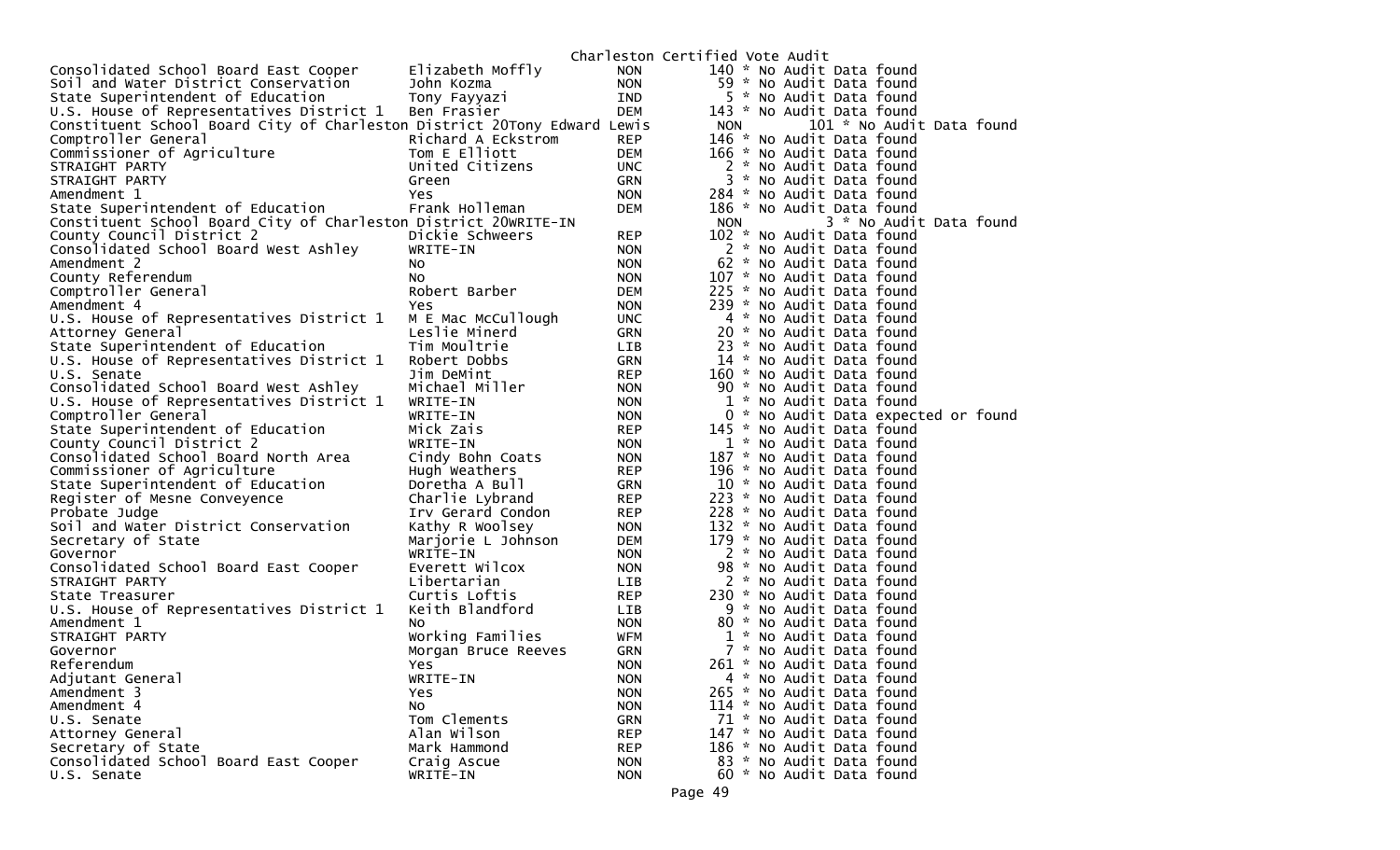|                                                                                    |                                |                   | Charleston Certified Vote Audit                                  |
|------------------------------------------------------------------------------------|--------------------------------|-------------------|------------------------------------------------------------------|
| U.S. House of Representatives District 1                                           | Rob Groce                      | WFM               | 18 * No Audit Data found                                         |
| Lieutenant Governor                                                                | Ken Ard                        | <b>REP</b>        | 132 * No Audit Data found                                        |
| STRAIGHT PARTY                                                                     | Independence                   | <b>IND</b>        | 4 * No Audit Data found                                          |
| Lieutenant Governor                                                                | WRITE-IN                       | <b>NON</b>        | 1 * No Audit Data found                                          |
| Soil and Water District Conservation                                               | Joshua Giordano-Silliman NON   |                   | 61 * No Audit Data found                                         |
| Lieutenant Governor                                                                | Ashley Cooper                  | DEM               | 249 * No Audit Data found                                        |
| Adjutant General                                                                   | Bob Livingston                 | <b>REP</b>        | 216 * No Audit Data found                                        |
| Consolidated School Board West Ashley                                              | Mary Ann Taylor                | <b>NON</b>        | 115 * No Audit Data found                                        |
| U.S. House of Representatives District 1                                           | Jimmy Wood                     | IND               | 3 * No Audit Data found                                          |
| Attorney General                                                                   | Matthew Richardson             | <b>DEM</b>        | 204 * No Audit Data found                                        |
| STRAIGHT PARTY                                                                     | Democratic                     | DEM               | 64 * No Audit Data found                                         |
| State House of Representatives District 110Chip Limehouse                          |                                | <b>REP</b>        | 239 * No Audit Data found                                        |
| State Treasurer                                                                    | WRITE-IN                       | <b>NON</b>        | 3 * No Audit Data found                                          |
| Soil and Water District Conservation                                               | WRITE-IN                       | <b>NON</b>        | 0 * No Audit Data expected or found                              |
| Consolidated School Board North Area                                               | WRITE-IN                       | <b>NON</b>        | 0 * No Audit Data expected or found                              |
| Commissioner of Agriculture                                                        | WRITE-IN                       | <b>NON</b>        | 0 * No Audit Data expected or found                              |
| Secretary of State                                                                 | WRITE-IN                       | <b>NON</b>        | 0 * No Audit Data expected or found                              |
| Constituent School Board City of Charleston District 20Benjamin M D'Allesandro NON |                                |                   | 115 * No Audit Data found                                        |
| U.S. House of Representatives District 1                                           | Tim Scott                      | <b>REP</b>        | 187 * No Audit Data found                                        |
| Referendum                                                                         | NO.                            | <b>NON</b>        | 101 * No Audit Data found                                        |
|                                                                                    |                                |                   |                                                                  |
| 0207 Charleston 7                                                                  |                                |                   |                                                                  |
| Attorney General                                                                   | Alan Wilson                    | <b>REP</b>        | 153 * No Audit Data found                                        |
| Governor                                                                           | Morgan Bruce Reeves            | <b>GRN</b>        | 5 * No Audit Data found                                          |
| STRAIGHT PARTY                                                                     | Green                          | <b>GRN</b>        | 1 * No Audit Data found                                          |
| Secretary of State                                                                 | WRITE-IN                       | <b>NON</b>        | 3 * No Audit Data found                                          |
| Governor                                                                           | WRITE-IN                       | <b>NON</b>        | 2 * No Audit Data found                                          |
| State House of Representatives District 110WRITE-IN                                |                                | <b>NON</b>        | 5 * No Audit Data found                                          |
| Amendment 1                                                                        | Yes                            | <b>NON</b>        | 263 * No Audit Data found                                        |
| State Treasurer                                                                    | WRITE-IN                       | <b>NON</b>        | 10 * No Audit Data found                                         |
| Consolidated School Board East Cooper                                              | Everett Wilcox                 | <b>NON</b>        | 99 * No Audit Data found                                         |
| STRAIGHT PARTY                                                                     | United Citizens<br>Ben Frasier | <b>UNC</b><br>DEM | 0 * No Audit Data expected or found<br>106 * No Audit Data found |
| U.S. House of Representatives District 1                                           | Hugh Weathers                  | <b>REP</b>        | 188 * No Audit Data found                                        |
| Commissioner of Agriculture                                                        | Matthew Richardson             | <b>DEM</b>        | 168 * No Audit Data found                                        |
| Attorney General<br>U.S. Senate                                                    | Jim DeMint                     | <b>REP</b>        | 172 * No Audit Data found                                        |
| Consolidated School Board East Cooper                                              | Craig Ascue                    | <b>NON</b>        | 96 * No Audit Data found                                         |
| Probate Judge                                                                      | WRITE-IN                       | <b>NON</b>        | 4 * No Audit Data found                                          |
| Amendment 2                                                                        | NO.                            | <b>NON</b>        | 72 * No Audit Data found                                         |
| STRAIGHT PARTY                                                                     | Democratic                     | DEM               | 45 * No Audit Data found                                         |
| STRAIGHT PARTY                                                                     | Working Families               | WFM               | 1 * No Audit Data found                                          |
| Consolidated School Board West Ashley                                              | Mary Ann Taylor                | <b>NON</b>        | 123 * No Audit Data found                                        |
| Register of Mesne Conveyence                                                       | WRITE-IN                       | <b>NON</b>        | 3 * No Audit Data found                                          |
| Consolidated School Board North Area                                               | WRITE-IN                       | <b>NON</b>        | 2 * No Audit Data found                                          |
| U.S. House of Representatives District 1                                           | Robert Dobbs                   | <b>GRN</b>        | 15 * No Audit Data found                                         |
| Amendment 4                                                                        | Yes                            | <b>NON</b>        | 193 * No Audit Data found                                        |
| Governor                                                                           | Nikki R Haley                  | <b>REP</b>        | 159 * No Audit Data found                                        |
| Soil and Water District Conservation                                               | Kathy R Woolsey                | <b>NON</b>        | 136 * No Audit Data found                                        |
| Secretary of State                                                                 | Marjorie L Johnson             | <b>DEM</b>        | 136 * No Audit Data found                                        |
| County Referendum                                                                  | NO.                            | <b>NON</b>        | 107 * No Audit Data found                                        |
| U.S. House of Representatives District 1                                           | M E Mac McCullough             | <b>UNC</b>        | 1 * No Audit Data found                                          |
| Lieutenant Governor                                                                | Ken Ard                        | <b>REP</b>        | 146 * No Audit Data found                                        |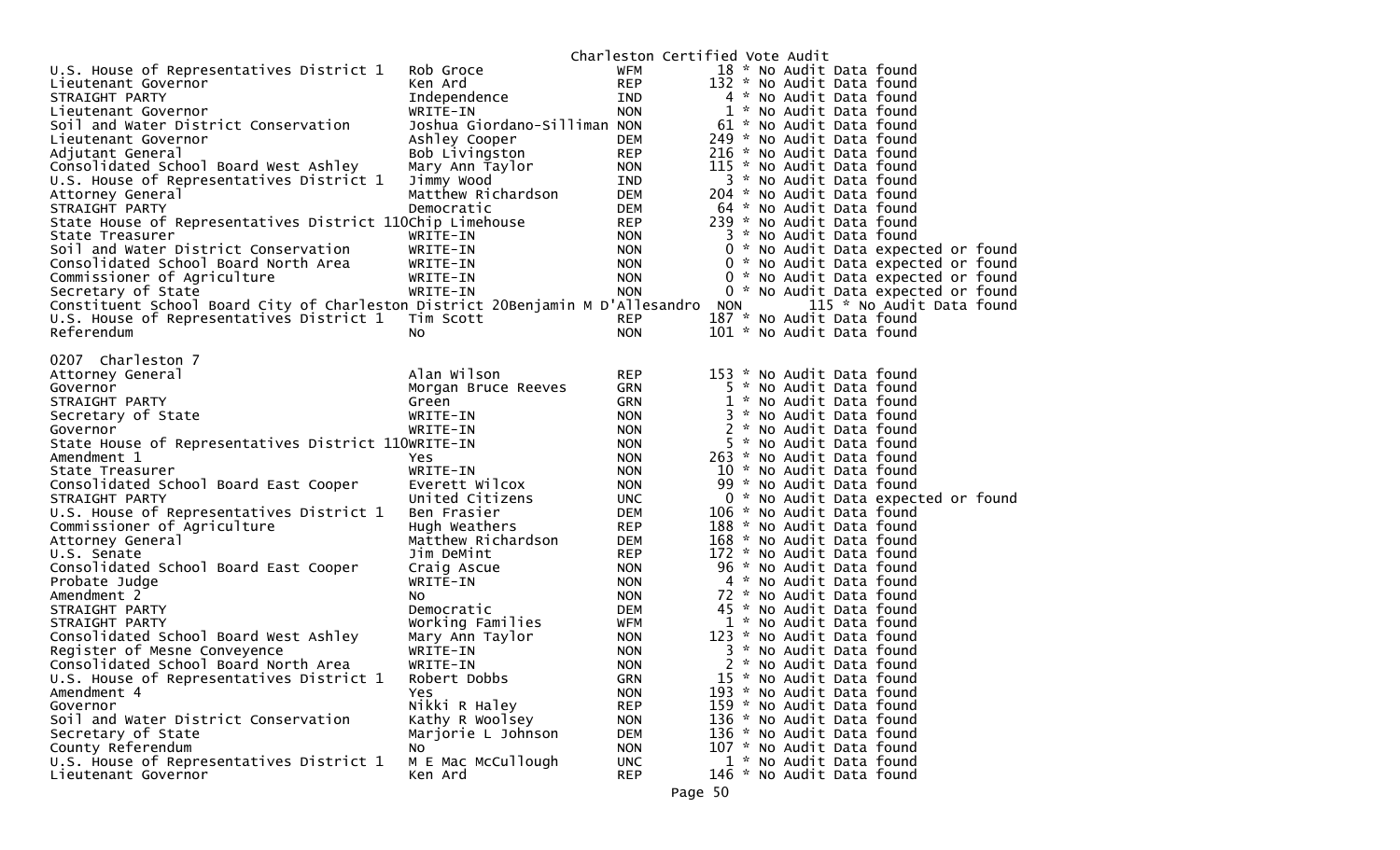|                                                                                |                              | Charleston Certified Vote Audit |            |                                     |
|--------------------------------------------------------------------------------|------------------------------|---------------------------------|------------|-------------------------------------|
| Adjutant General                                                               | WRITE-IN                     | NON.                            |            | 6 * No Audit Data found             |
| Attorney General                                                               | WRITE-IN                     | <b>NON</b>                      |            | 1 * No Audit Data found             |
| Governor                                                                       | Morgan Bruce Reeves          | <b>UNC</b>                      |            | 0 * No Audit Data expected or found |
| STRAIGHT PARTY                                                                 | Republican                   | <b>REP</b>                      |            | 63 * No Audit Data found            |
| Attorney General                                                               | Leslie Minerd                | GRN                             |            | 22 * No Audit Data found            |
| U.S. House of Representatives District 1                                       | WRITE-IN                     | <b>NON</b>                      |            | 1 * No Audit Data found             |
| U.S. Senate                                                                    | Tom Clements                 | GRN                             |            | 72 * No Audit Data found            |
| Secretary of State                                                             | Mark Hammond                 | <b>REP</b>                      |            | 202 * No Audit Data found           |
| Amendment 1                                                                    | NO.                          | <b>NON</b>                      |            | 84 * No Audit Data found            |
| Adjutant General                                                               | Bob Livingston               | <b>REP</b>                      |            | 226 * No Audit Data found           |
| U.S. House of Representatives District 1                                       | Keith Blandford              | LIB                             |            | 10 * No Audit Data found            |
| Comptroller General                                                            | Richard A Eckstrom           | <b>REP</b>                      |            | 171 * No Audit Data found           |
| Soil and Water District Conservation                                           | Joshua Giordano-Silliman NON |                                 |            | 48 * No Audit Data found            |
| Consolidated School Board East Cooper                                          | WRITE-IN                     | <b>NON</b>                      |            | 2 * No Audit Data found             |
| State Treasurer                                                                | Curtis Loftis                | <b>REP</b>                      |            | 236 * No Audit Data found           |
| Lieutenant Governor                                                            | Ashley Cooper                | DEM                             |            | 202 * No Audit Data found           |
| U.S. Senate                                                                    | WRITE-IN                     | <b>NON</b>                      |            | 41 * No Audit Data found            |
| Amendment 3                                                                    | Yes                          | <b>NON</b>                      |            | 236 * No Audit Data found           |
| Constituent School Board City of Charleston District 20Benjamin M D'Allesandro |                              |                                 | <b>NON</b> | 114 * No Audit Data found           |
| Lieutenant Governor                                                            | WRITE-IN                     | <b>NON</b>                      |            | 5 * No Audit Data found             |
| State Superintendent of Education                                              | WRITE-IN                     | <b>NON</b>                      |            | 3 * No Audit Data found             |
| Comptroller General                                                            | Robert Barber                | DEM                             |            | 167 * No Audit Data found           |
| Consolidated School Board East Cooper                                          | Elizabeth Moffly             | <b>NON</b>                      |            | 140 * No Audit Data found           |
| Amendment 4                                                                    | NO.                          | <b>NON</b>                      |            | 131 * No Audit Data found           |
| Probate Judge                                                                  | Irv Gerard Condon            | REP                             |            | 234 * No Audit Data found           |
| Governor                                                                       | Vincent A Sheheen            | <b>DEM</b>                      |            | 192 * No Audit Data found           |
| Referendum                                                                     | Yes                          | <b>NON</b>                      |            | 228 * No Audit Data found           |
| Constituent School Board City of Charleston District 20Alma Dungee             |                              |                                 | <b>NON</b> | 126 * No Audit Data found           |
| Commissioner of Agriculture                                                    | WRITE-IN                     | <b>NON</b>                      |            | 3 * No Audit Data found             |
| Soil and Water District Conservation                                           | WRITE-IN                     | <b>NON</b>                      |            | 1 * No Audit Data found             |
| U.S. House of Representatives District 1                                       | Rob Groce                    | WFM                             |            | 14 * No Audit Data found            |
| Consolidated School Board West Ashley                                          | WRITE-IN                     | <b>NON</b>                      |            | 2 * No Audit Data found             |
| Register of Mesne Conveyence                                                   | Charlie Lybrand              | <b>REP</b>                      |            | 234 * No Audit Data found           |
| STRAIGHT PARTY                                                                 | Libertarian                  | LIB                             |            | 4 * No Audit Data found             |
| Consolidated School Board West Ashley                                          | Michael Miller               | <b>NON</b>                      |            | 87 * No Audit Data found            |
| Constituent School Board City of Charleston District 20Edward D Jones          |                              |                                 | <b>NON</b> | 117 * No Audit Data found           |
| Consolidated School Board North Area                                           | Cindy Bohn Coats             | <b>NON</b>                      |            | 184 * No Audit Data found           |
| State Superintendent of Education                                              | Tony Fayyazi                 | IND                             |            | 15 * No Audit Data found            |
| Comptroller General                                                            | WRITE-IN                     | <b>NON</b>                      |            | 4 * No Audit Data found             |
| STRAIGHT PARTY                                                                 | Independence                 | IND                             |            | 3 * No Audit Data found             |
| Amendment 2                                                                    | Yes                          | <b>NON</b>                      |            | 271 * No Audit Data found           |
| State Superintendent of Education                                              | Frank Holleman               | <b>DEM</b>                      |            | 143 * No Audit Data found           |
| State Superintendent of Education                                              | Doretha A Bull               | GRN                             |            | 6 * No Audit Data found             |
| Constituent School Board City of Charleston District 20Tony Edward Lewis       |                              |                                 | <b>NON</b> | 114 * No Audit Data found           |
| State Superintendent of Education                                              | Tim Moultrie                 | LIB.                            |            | 21 * No Audit Data found            |
| U.S. House of Representatives District 1                                       | Jimmy Wood                   | IND                             |            | 4 * No Audit Data found             |
| Soil and Water District Conservation                                           | John Kozma                   | <b>NON</b>                      |            | 73 * No Audit Data found            |
| U.S. House of Representatives District 1                                       | Tim Scott                    | <b>REP</b>                      |            | 193 * No Audit Data found           |
| Amendment 3                                                                    | NO.                          | <b>NON</b>                      |            | 95 * No Audit Data found            |
| U.S. Senate                                                                    | Alvin M Greene               | <b>DEM</b>                      |            | 61 * No Audit Data found            |
| State Superintendent of Education                                              | Mick Zais                    | <b>REP</b>                      |            | 157 * No Audit Data found           |
| Commissioner of Agriculture                                                    | Tom E Elliott                | <b>DEM</b>                      |            | 138 * No Audit Data found           |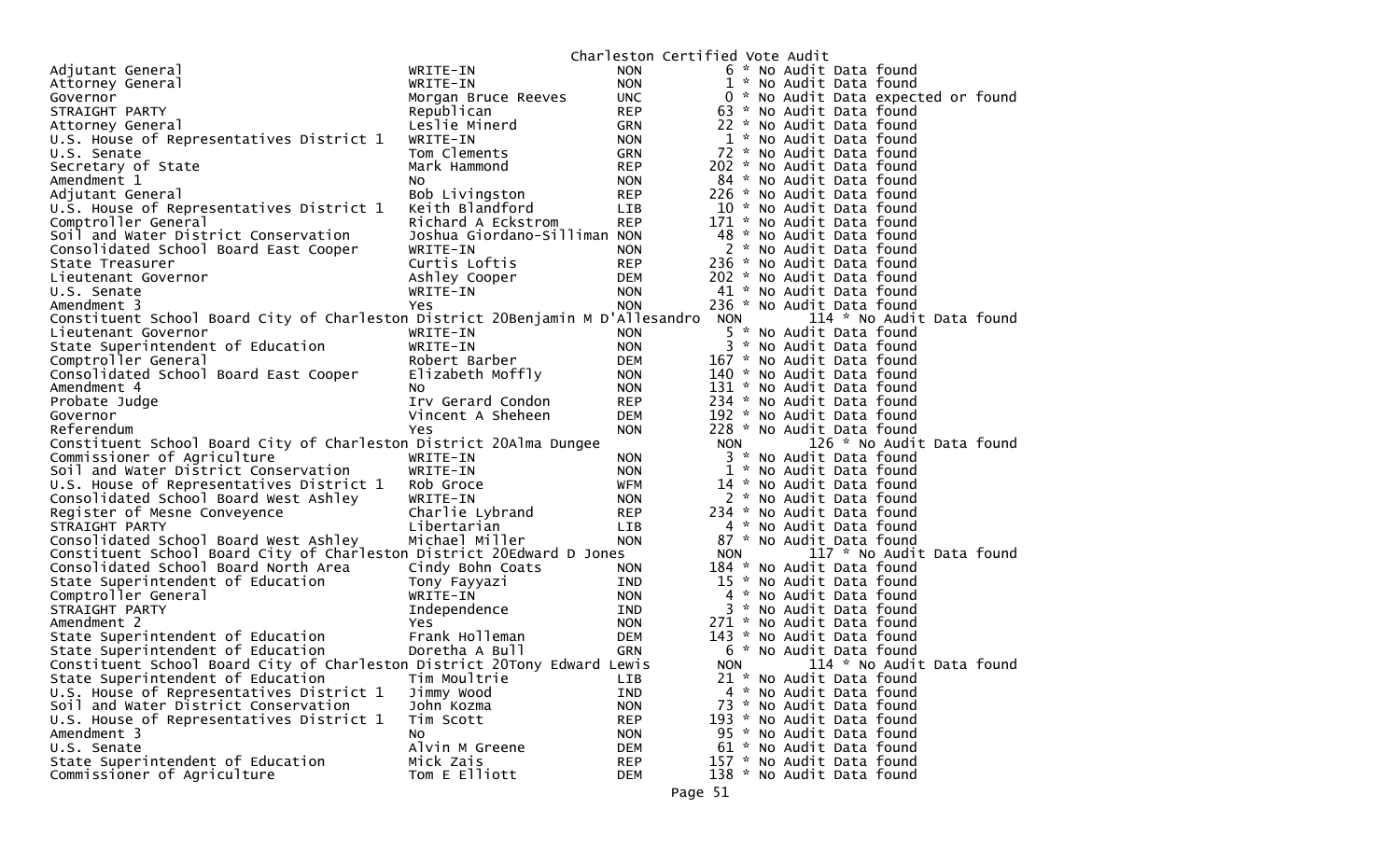| Constituent School Board City of Charleston District 20WRITE-IN<br>County Referendum | Yes                                 | <b>NON</b>         | 5 * No Audit Data found<br><b>NON</b><br>200 * No Audit Data found |
|--------------------------------------------------------------------------------------|-------------------------------------|--------------------|--------------------------------------------------------------------|
| State House of Representatives District 110Chip Limehouse                            |                                     | <b>REP</b>         | 238 * No Audit Data found                                          |
| Referendum                                                                           | NO.                                 | <b>NON</b>         | 110 * No Audit Data found                                          |
|                                                                                      |                                     |                    |                                                                    |
| 0208 Charleston 8                                                                    |                                     |                    |                                                                    |
| Secretary of State                                                                   | Mark Hammond                        | <b>REP</b>         | 32 * No Audit Data found                                           |
| U.S. House of Representatives District 6                                             | James E Jim Clyburn                 | DEM                | 169 * No Audit Data found                                          |
| Consolidated School Board West Ashley                                                | Michael Miller                      | <b>NON</b>         | 64 * No Audit Data found                                           |
| Probate Judge                                                                        | Irv Gerard Condon                   | <b>REP</b>         | 60 * No Audit Data found                                           |
| Lieutenant Governor                                                                  | WRITE-IN                            | <b>NON</b>         | 0 * No Audit Data expected or found                                |
| Consolidated School Board North Area                                                 | Cindy Bohn Coats                    | <b>NON</b>         | 72 * No Audit Data found                                           |
| Constituent School Board City of Charleston District 20WRITE-IN                      |                                     |                    | 1 * No Audit Data found<br><b>NON</b>                              |
| Register of Mesne Conveyence                                                         | Charlie Lybrand                     | <b>REP</b>         | 58 * No Audit Data found                                           |
| U.S. House of Representatives District 6                                             | WRITE-IN                            | <b>NON</b>         | 0 * No Audit Data expected or found                                |
| STRAIGHT PARTY                                                                       | Democratic                          | DEM                | 208 * No Audit Data found                                          |
| STRAIGHT PARTY                                                                       | Libertarian                         | <b>LIB</b>         | 0 * No Audit Data expected or found                                |
| Amendment 1                                                                          | Yes                                 | <b>NON</b>         | 223 * No Audit Data found                                          |
| State Treasurer                                                                      | Curtis Loftis                       | <b>REP</b>         | 57 * No Audit Data found                                           |
| Attorney General                                                                     | Leslie Minerd                       | <b>GRN</b>         | 8 * No Audit Data found                                            |
| Commissioner of Agriculture                                                          | Tom E Elliott                       | DEM                | 271 * No Audit Data found                                          |
| Attorney General                                                                     | WRITE-IN                            | <b>NON</b>         | 0 * No Audit Data expected or found                                |
| U.S. House of Representatives District 1                                             | Rob Groce                           | WFM                | 6 * No Audit Data found                                            |
| Governor                                                                             | WRITE-IN                            | <b>NON</b>         | 0 * No Audit Data expected or found                                |
| U.S. Senate                                                                          | Alvin M Greene                      | <b>DEM</b>         | 215 * No Audit Data found                                          |
| Governor                                                                             | Nikki R Haley                       | <b>REP</b>         | 16 * No Audit Data found                                           |
| Amendment 2                                                                          | NO.                                 | <b>NON</b>         | 48 * No Audit Data found                                           |
| STRAIGHT PARTY                                                                       | Independence                        | IND                | 2 * No Audit Data found                                            |
| U.S. House of Representatives District 1                                             | Tim Scott                           | <b>REP</b>         | 22 * No Audit Data found                                           |
| Consolidated School Board East Cooper                                                | Everett Wilcox                      | <b>NON</b>         | 68 * No Audit Data found<br>2 * No Audit Data found                |
| STRAIGHT PARTY                                                                       | United Citizens                     | <b>UNC</b>         | 1 * No Audit Data found                                            |
| Governor                                                                             | Morgan Bruce Reeves                 | UNC.<br><b>NON</b> | 163 * No Audit Data found                                          |
| Amendment 4                                                                          | Yes                                 | <b>REP</b>         | 33 * No Audit Data found                                           |
| Commissioner of Agriculture                                                          | Hugh Weathers<br>Richard A Eckstrom | <b>REP</b>         |                                                                    |
| Comptroller General<br>County Referendum                                             | No.                                 | <b>NON</b>         | 24 * No Audit Data found<br>95 * No Audit Data found               |
| U.S. House of Representatives District 1                                             | Jimmy Wood                          | <b>IND</b>         | 0 * No Audit Data expected or found                                |
| State House of Representatives District 109David Mack III                            |                                     | <b>DEM</b>         | 293 * No Audit Data found                                          |
| State House of Representatives District 109WRITE-IN                                  |                                     | <b>NON</b>         | 0 * No Audit Data expected or found                                |
| Soil and Water District Conservation                                                 | Kathy R Woolsey                     | <b>NON</b>         | 93 * No Audit Data found                                           |
| Consolidated School Board East Cooper                                                | Craig Ascue                         | <b>NON</b>         | 86 * No Audit Data found                                           |
| Governor                                                                             | Vincent A Sheheen                   | DEM                | 295 * No Audit Data found                                          |
| Secretary of State                                                                   | WRITE-IN                            | <b>NON</b>         | 0 * No Audit Data expected or found                                |
| Lieutenant Governor                                                                  | Ken Ard                             | <b>REP</b>         | 25 * No Audit Data found                                           |
| Attorney General                                                                     | Alan Wilson                         | <b>REP</b>         | 19 * No Audit Data found                                           |
| U.S. Senate                                                                          | Jim DeMint                          | <b>REP</b>         | 31 * No Audit Data found                                           |
| Consolidated School Board West Ashley                                                | Mary Ann Taylor                     | <b>NON</b>         | 62 * No Audit Data found                                           |
| Adjutant General                                                                     | WRITE-IN                            | <b>NON</b>         | 3 * No Audit Data found                                            |
| Comptroller General                                                                  | Robert Barber                       | <b>DEM</b>         | 283 * No Audit Data found                                          |
| Governor                                                                             | Morgan Bruce Reeves                 | <b>GRN</b>         | 3 * No Audit Data found                                            |
| Amendment 1                                                                          | NO.                                 | <b>NON</b>         | 56 * No Audit Data found                                           |
| Consolidated School Board North Area                                                 | WRITE-IN                            | <b>NON</b>         | 0 * No Audit Data expected or found                                |
|                                                                                      |                                     |                    |                                                                    |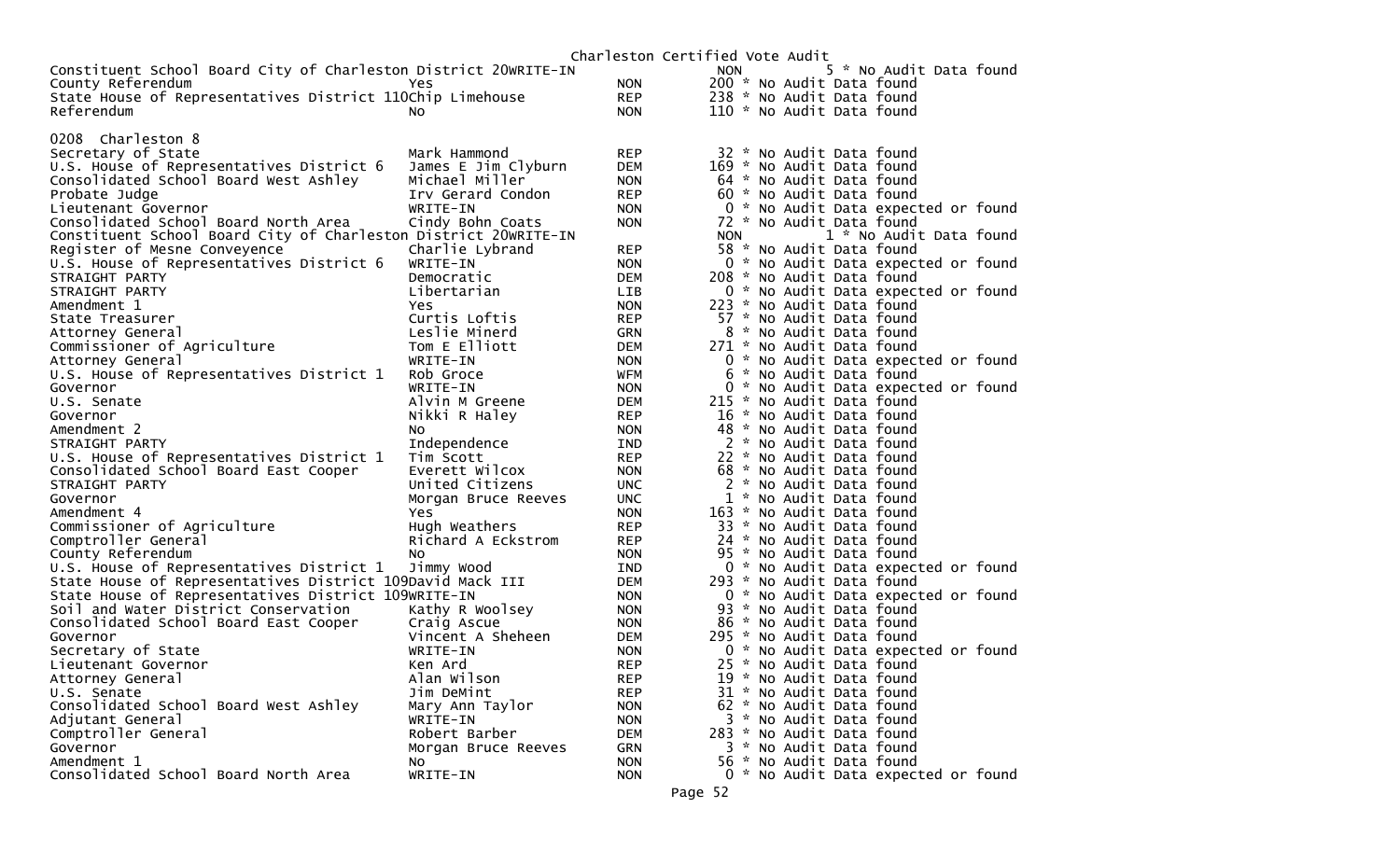|                                                                                |                              | Charleston Certified Vote Audit |            |                                     |
|--------------------------------------------------------------------------------|------------------------------|---------------------------------|------------|-------------------------------------|
| Probate Judge                                                                  | WRITE-IN                     | <b>NON</b>                      |            | 3 * No Audit Data found             |
| Register of Mesne Conveyence                                                   | WRITE-IN                     | <b>NON</b>                      |            | 3 * No Audit Data found             |
| U.S. House of Representatives District 1                                       | Ben Frasier                  | DEM                             |            | 93 * No Audit Data found            |
| STRAIGHT PARTY                                                                 | Working Families             | WFM                             |            | 1 * No Audit Data found             |
| State Treasurer                                                                | WRITE-IN                     | <b>NON</b>                      |            | 5 * No Audit Data found             |
| Soil and Water District Conservation                                           | Joshua Giordano-Silliman NON |                                 |            | 50 * No Audit Data found            |
| Amendment 3                                                                    | Yes                          | <b>NON</b>                      |            | 176 * No Audit Data found           |
| U.S. House of Representatives District 1                                       | Robert Dobbs                 | GRN                             |            | 3 * No Audit Data found             |
| Adjutant General                                                               | Bob Livingston               | <b>REP</b>                      |            | 52 * No Audit Data found            |
| Comptroller General                                                            | WRITE-IN                     | <b>NON</b>                      |            | 0 * No Audit Data expected or found |
| Constituent School Board City of Charleston District 20Benjamin M D'Allesandro |                              |                                 | <b>NON</b> | 59 * No Audit Data found            |
| Amendment 4                                                                    | NO.                          | <b>NON</b>                      |            | 104 * No Audit Data found           |
| STRAIGHT PARTY                                                                 | Republican                   | <b>REP</b>                      |            | 5 * No Audit Data found             |
| Referendum                                                                     | Yes.                         | <b>NON</b>                      |            | 212 * No Audit Data found           |
| Secretary of State                                                             | Marjorie L Johnson           | DEM                             |            | 275 * No Audit Data found           |
| U.S. Senate                                                                    | Tom Clements                 | <b>GRN</b>                      |            | 42 * No Audit Data found            |
| Consolidated School Board East Cooper                                          | WRITE-IN                     | <b>NON</b>                      |            | 0 * No Audit Data expected or found |
| State Superintendent of Education                                              | WRITE-IN                     | <b>NON</b>                      |            | 0 * No Audit Data expected or found |
| State Superintendent of Education                                              | Doretha A Bull               | <b>GRN</b>                      |            | 7 * No Audit Data found             |
| U.S. House of Representatives District 1                                       | M E Mac McCullough           | <b>UNC</b>                      |            | 0 * No Audit Data expected or found |
| Constituent School Board City of Charleston District 20Alma Dungee             |                              |                                 | NON.       | 124 * No Audit Data found           |
| Soil and Water District Conservation                                           | WRITE-IN                     | <b>NON</b>                      |            | 0 * No Audit Data expected or found |
| Lieutenant Governor                                                            | Ashley Cooper                | DEM                             |            | 284 * No Audit Data found           |
| State Superintendent of Education                                              | Tony Fayyazi                 | IND                             |            | 7 * No Audit Data found             |
| State Superintendent of Education                                              | Mick Zais                    | <b>REP</b>                      |            | 16 * No Audit Data found            |
| State Superintendent of Education                                              | Frank Holleman               | DEM                             |            | 265 * No Audit Data found           |
| State Superintendent of Education                                              | Tim Moultrie                 | <b>LIB</b>                      |            | 8 * No Audit Data found             |
| Consolidated School Board East Cooper                                          | Elizabeth Moffly             | <b>NON</b>                      |            | 64 * No Audit Data found            |
| STRAIGHT PARTY                                                                 | Green                        | <b>GRN</b>                      |            | 5 * No Audit Data found             |
| Constituent School Board City of Charleston District 20Edward D Jones          |                              |                                 | <b>NON</b> | 135 * No Audit Data found           |
| U.S. House of Representatives District 1                                       | Keith Blandford              | LIB.                            |            | 1 * No Audit Data found             |
| Amendment 2                                                                    | Yes                          | <b>NON</b>                      |            | 230 * No Audit Data found           |
| U.S. Senate                                                                    | WRITE-IN                     | <b>NON</b>                      |            | 10 * No Audit Data found            |
| U.S. House of Representatives District 1                                       | WRITE-IN                     | <b>NON</b>                      |            | 0 * No Audit Data expected or found |
| Commissioner of Agriculture                                                    | WRITE-IN                     | <b>NON</b>                      |            | 0 * No Audit Data expected or found |
| U.S. House of Representatives District 6                                       | Nammu Y Muhammed             | GRN                             |            | 4 * No Audit Data found             |
| Consolidated School Board West Ashley                                          | WRITE-IN                     | <b>NON</b>                      |            | 1 * No Audit Data found             |
| Attorney General                                                               | Matthew Richardson           | <b>DEM</b>                      |            | 280 * No Audit Data found           |
| Amendment 3                                                                    | NO.                          | <b>NON</b>                      |            | 98 * No Audit Data found            |
| Constituent School Board City of Charleston District 20Tony Edward Lewis       |                              |                                 | NON.       | 85 * No Audit Data found            |
| U.S. House of Representatives District 6                                       | Jim Pratt                    | REP                             |            | 9 * No Audit Data found             |
| Soil and Water District Conservation                                           | John Kozma                   | <b>NON</b>                      |            | 42 * No Audit Data found            |
| County Referendum                                                              | Yes                          | NON.                            |            | 168 * No Audit Data found           |
| Referendum                                                                     | NO.                          | <b>NON</b>                      |            | 74 * No Audit Data found            |
|                                                                                |                              |                                 |            |                                     |
| 0209 Charleston 9                                                              |                              |                                 |            |                                     |
| Amendment 1                                                                    | <b>Yes</b>                   | <b>NON</b>                      |            | 183 * No Audit Data found           |
| Secretary of State                                                             | Marjorie L Johnson           | <b>DEM</b>                      |            | 200 * No Audit Data found           |
| Lieutenant Governor                                                            | WRITE-IN                     | <b>NON</b>                      |            | 0 * No Audit Data expected or found |
| Commissioner of Agriculture                                                    | WRITE-IN                     | <b>NON</b>                      |            | 0 * No Audit Data expected or found |
| Comptroller General                                                            | Richard A Eckstrom           | <b>REP</b>                      |            | 50 * No Audit Data found            |
| Attorney General                                                               | Alan Wilson                  | <b>REP</b>                      |            | 51 * No Audit Data found            |
|                                                                                |                              |                                 |            |                                     |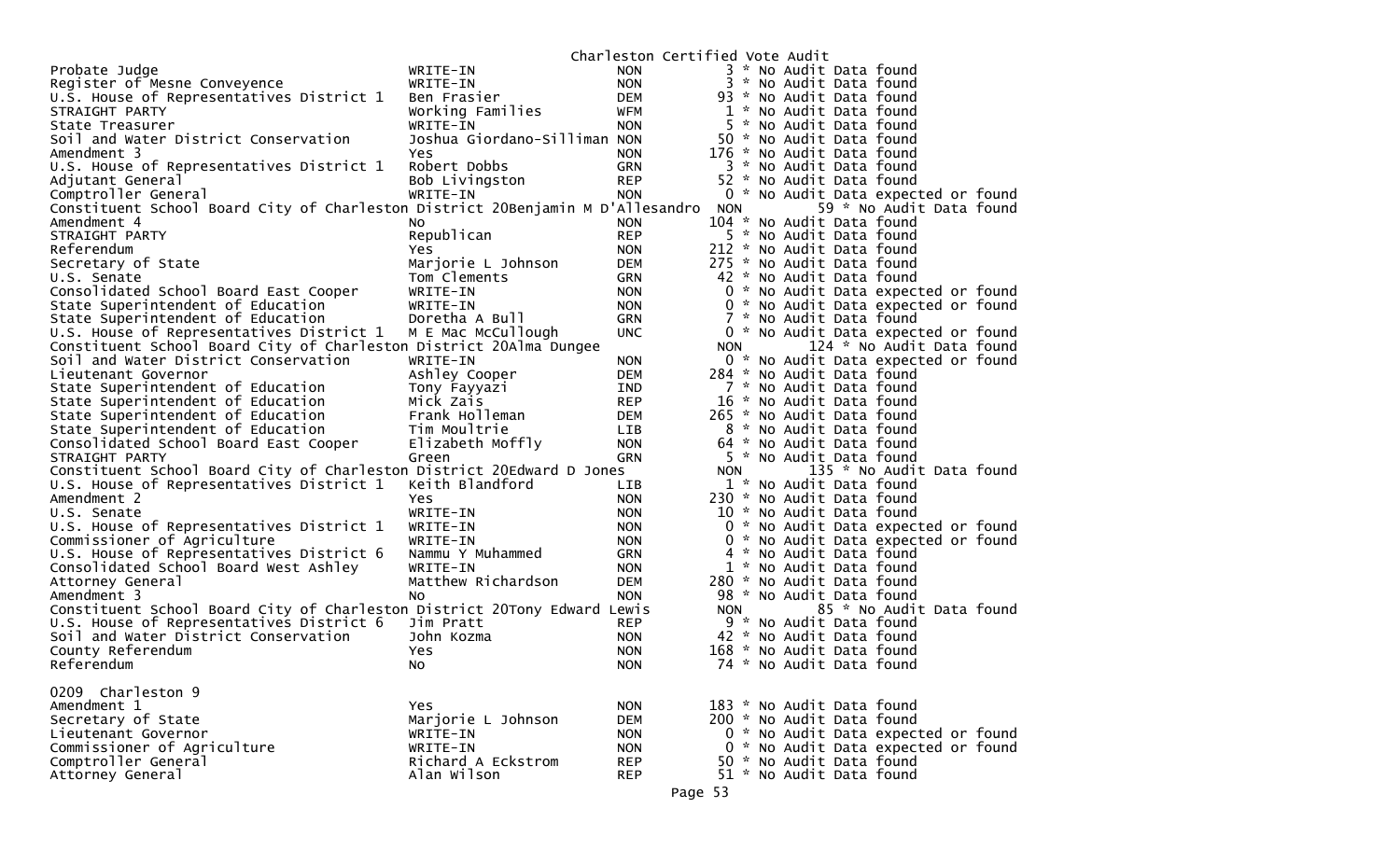|                                                                                |                              | Charleston Certified Vote Audit |            |                                     |
|--------------------------------------------------------------------------------|------------------------------|---------------------------------|------------|-------------------------------------|
| Consolidated School Board East Cooper                                          | Craig Ascue                  | <b>NON</b>                      |            | 82 * No Audit Data found            |
| Probate Judge                                                                  | WRITE-IN                     | <b>NON</b>                      |            | 6 * No Audit Data found             |
| State Treasurer                                                                | WRITE-IN                     | <b>NON</b>                      |            | 7 * No Audit Data found             |
| U.S. House of Representatives District 1                                       | M E Mac McCullough           | <b>UNC</b>                      |            | 1 * No Audit Data found             |
| Consolidated School Board West Ashley                                          | Mary Ann Taylor              | <b>NON</b>                      |            | 76 * No Audit Data found            |
| Register of Mesne Conveyence                                                   | WRITE-IN                     | <b>NON</b>                      |            | 4 * No Audit Data found             |
| Amendment 2                                                                    | NO.                          | <b>NON</b>                      |            | 50 * No Audit Data found            |
| Consolidated School Board North Area                                           | WRITE-IN                     | <b>NON</b>                      |            | 1 * No Audit Data found             |
| U.S. Senate                                                                    | WRITE-IN                     | <b>NON</b>                      |            | 35 * No Audit Data found            |
| Secretary of State                                                             | Mark Hammond                 | <b>REP</b>                      |            | 61 * No Audit Data found            |
| STRAIGHT PARTY                                                                 | Green                        | GRN                             |            | 2 * No Audit Data found             |
| U.S. House of Representatives District 1                                       | Keith Blandford              | LIB                             |            | 5 * No Audit Data found             |
| Soil and Water District Conservation                                           | Kathy R Woolsey              | <b>NON</b>                      |            | 93 * No Audit Data found            |
| Governor                                                                       | Vincent A Sheheen            | DEM                             |            | 217 * No Audit Data found           |
| Commissioner of Agriculture                                                    | Tom E Elliott                | <b>DEM</b>                      |            | 201 * No Audit Data found           |
| Amendment 4                                                                    | Yes.                         | <b>NON</b>                      |            | 156 * No Audit Data found           |
| Comptroller General                                                            | Robert Barber                | <b>DEM</b>                      |            | 211 * No Audit Data found           |
| Governor                                                                       | Morgan Bruce Reeves          | <b>UNC</b>                      |            | 2 * No Audit Data found             |
| STRAIGHT PARTY                                                                 | Republican                   | <b>REP</b>                      |            | 14 * No Audit Data found            |
| STRAIGHT PARTY                                                                 | Working Families             | <b>WFM</b>                      |            | 1 * No Audit Data found             |
| U.S. House of Representatives District 1                                       | WRITE-IN                     | <b>NON</b>                      |            | 2 * No Audit Data found             |
| County Referendum                                                              | NO.                          | <b>NON</b>                      |            | 70 * No Audit Data found            |
| STRAIGHT PARTY                                                                 | United Citizens              | <b>UNC</b>                      |            | 1 * No Audit Data found             |
| Commissioner of Agriculture                                                    | Hugh Weathers                | <b>REP</b>                      |            | 60 * No Audit Data found            |
| U.S. House of Representatives District 6                                       | Nammu Y Muhammed             | <b>GRN</b>                      |            | 0 * No Audit Data expected or found |
| U.S. Senate                                                                    | Alvin M Greene               | <b>DEM</b>                      |            | 129 * No Audit Data found           |
| Comptroller General                                                            | WRITE-IN                     | <b>NON</b>                      |            | 1 * No Audit Data found             |
| Constituent School Board City of Charleston District 20Benjamin M D'Allesandro |                              |                                 | <b>NON</b> | 84 * No Audit Data found            |
| Amendment 1                                                                    | NO.                          | <b>NON</b>                      |            | 62 * No Audit Data found            |
| U.S. House of Representatives District 6                                       | Jim Pratt                    | <b>REP</b>                      |            | 0 * No Audit Data expected or found |
| Soil and Water District Conservation                                           | Joshua Giordano-Silliman NON |                                 |            | 46 * No Audit Data found            |
| Attorney General                                                               | Matthew Richardson           | <b>DEM</b>                      |            | 202 * No Audit Data found           |
| Consolidated School Board East Cooper                                          | WRITE-IN                     | <b>NON</b>                      |            | 3 * No Audit Data found             |
| State Treasurer                                                                | Curtis Loftis                | <b>REP</b>                      |            | 88 * No Audit Data found            |
| U.S. House of Representatives District 6                                       | James E Jim Clyburn          | DEM                             |            | 2 * No Audit Data found             |
| Lieutenant Governor                                                            | Ken Ard                      | <b>REP</b>                      |            | 37 * No Audit Data found            |
| U.S. House of Representatives District 1                                       | Rob Groce                    | <b>WFM</b>                      |            | 13 * No Audit Data found            |
| U.S. House of Representatives District 6                                       | WRITE-IN                     | <b>NON</b>                      |            | 0 * No Audit Data expected or found |
| Constituent School Board City of Charleston District 20Alma Dungee             |                              |                                 | NON.       | 108 * No Audit Data found           |
| Amendment 3                                                                    | Yes                          | <b>NON</b>                      |            | 175 * No Audit Data found           |
| Adjutant General                                                               | WRITE-IN                     | <b>NON</b>                      |            | 4 * No Audit Data found             |
| Consolidated School Board East Cooper                                          | Elizabeth Moffly             | <b>NON</b>                      |            | 84 * No Audit Data found            |
| Probate Judge                                                                  | Irv Gerard Condon            | <b>REP</b>                      |            | 99 * No Audit Data found            |
| U.S. House of Representatives District 1                                       | Tim Scott                    | <b>REP</b>                      |            | 61 * No Audit Data found            |
| State Superintendent of Education                                              | Doretha A Bull               | GRN                             |            | 10 * No Audit Data found            |
| STRAIGHT PARTY                                                                 | Independence                 | <b>IND</b>                      |            | 0 * No Audit Data expected or found |
| Consolidated School Board West Ashley                                          | WRITE-IN                     | <b>NON</b>                      |            | 1 * No Audit Data found             |
| Amendment 4                                                                    | NO.                          | <b>NON</b>                      |            | 83 * No Audit Data found            |
| Soil and Water District Conservation                                           | WRITE-IN                     | <b>NON</b>                      |            | 2 * No Audit Data found             |
| Register of Mesne Conveyence                                                   | Charlie Lybrand              | <b>REP</b>                      |            | 99 * No Audit Data found            |
| Constituent School Board City of Charleston District 20Edward D Jones          |                              |                                 | <b>NON</b> | 98 * No Audit Data found            |
| Attorney General                                                               | Leslie Minerd                | <b>GRN</b>                      |            | 12 * No Audit Data found            |
|                                                                                |                              |                                 |            |                                     |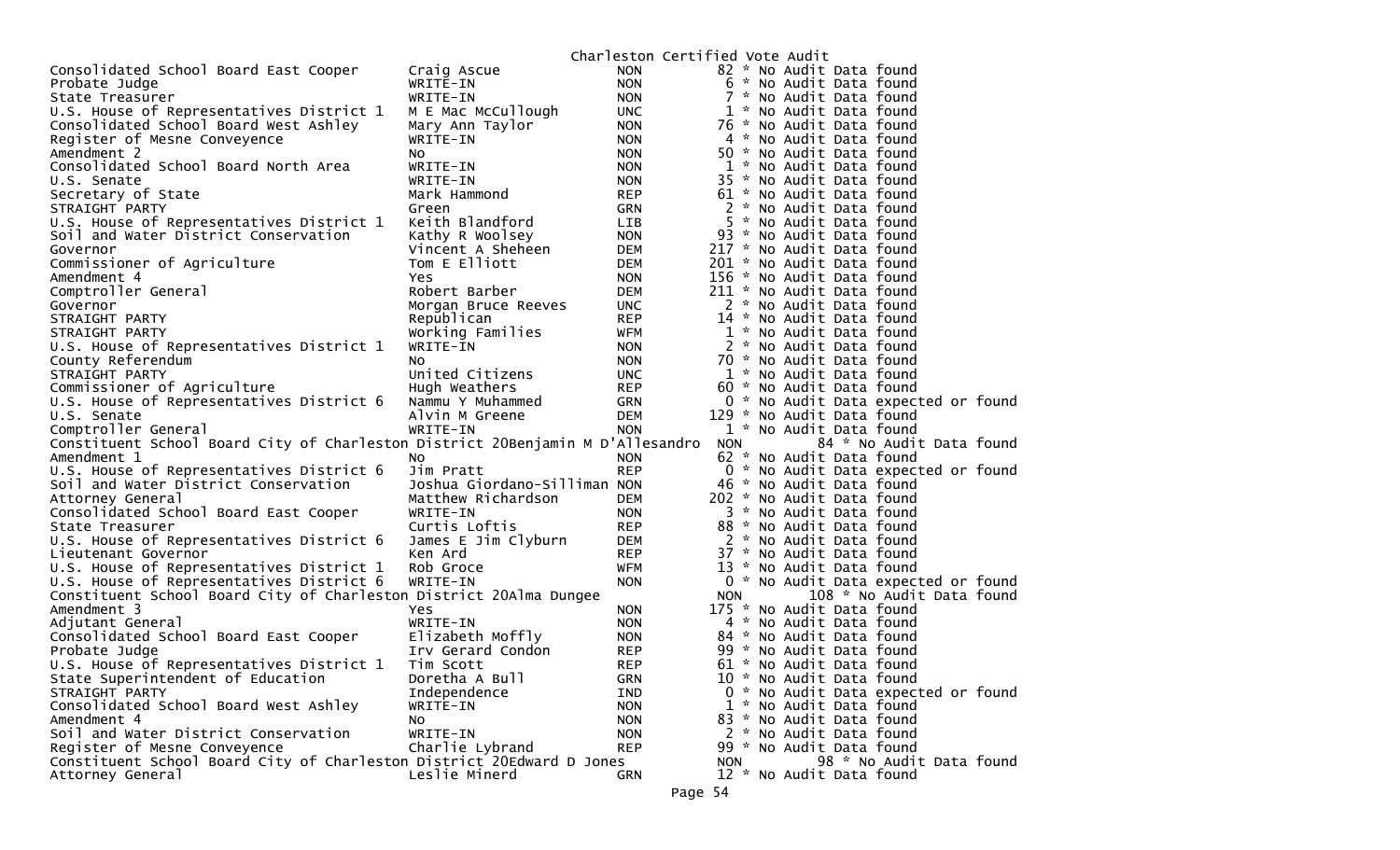|                                                                          |                     |            | Charleston Certified Vote Audit |                           |                                     |  |
|--------------------------------------------------------------------------|---------------------|------------|---------------------------------|---------------------------|-------------------------------------|--|
| Referendum                                                               | Yes.                | <b>NON</b> |                                 | 185 * No Audit Data found |                                     |  |
| Consolidated School Board West Ashley                                    | Michael Miller      | <b>NON</b> |                                 | 85 * No Audit Data found  |                                     |  |
| Consolidated School Board North Area                                     | Cindy Bohn Coats    | <b>NON</b> |                                 | 96 * No Audit Data found  |                                     |  |
| Adjutant General                                                         | Bob Livingston      | <b>REP</b> |                                 | 87 * No Audit Data found  |                                     |  |
| U.S. Senate                                                              | Jim DeMint          | <b>REP</b> |                                 | 49 * No Audit Data found  |                                     |  |
| State Superintendent of Education                                        | Mick Zais           | <b>REP</b> |                                 | 47 * No Audit Data found  |                                     |  |
| STRAIGHT PARTY                                                           | Libertarian         | LIB        |                                 |                           | 0 * No Audit Data expected or found |  |
| State Superintendent of Education                                        | WRITE-IN            | <b>NON</b> |                                 |                           | 0 * No Audit Data expected or found |  |
| Constituent School Board City of Charleston District 20Tony Edward Lewis |                     |            | <b>NON</b>                      |                           | 89 * No Audit Data found            |  |
| State Superintendent of Education                                        | Tim Moultrie        | LIB        |                                 | 5 * No Audit Data found   |                                     |  |
| Amendment 2                                                              | Yes.                | <b>NON</b> |                                 | 194 * No Audit Data found |                                     |  |
| U.S. House of Representatives District 1                                 | Jimmy Wood          | IND        |                                 | 1 * No Audit Data found   |                                     |  |
| State Superintendent of Education                                        | Tony Fayyazi        | <b>IND</b> |                                 | 1 * No Audit Data found   |                                     |  |
| State Superintendent of Education                                        | Frank Holleman      | <b>DEM</b> |                                 | 202 * No Audit Data found |                                     |  |
| Soil and Water District Conservation                                     | John Kozma          | <b>NON</b> |                                 | 46 * No Audit Data found  |                                     |  |
| Governor                                                                 | Nikki R Haley       | <b>REP</b> |                                 | 42 * No Audit Data found  |                                     |  |
| STRAIGHT PARTY                                                           | Democratic          | <b>DEM</b> |                                 | 128 * No Audit Data found |                                     |  |
| U.S. House of Representatives District 1                                 | Robert Dobbs        | GRN        |                                 | 5 * No Audit Data found   |                                     |  |
| U.S. House of Representatives District 1                                 | Ben Frasier         | <b>DEM</b> |                                 | 173 * No Audit Data found |                                     |  |
| Constituent School Board City of Charleston District 20WRITE-IN          |                     |            | <b>NON</b>                      |                           | 3 * No Audit Data found             |  |
| Amendment 3                                                              | NO.                 | <b>NON</b> |                                 | 68 * No Audit Data found  |                                     |  |
| State House of Representatives District 109David Mack III                |                     | <b>DEM</b> |                                 | 223 * No Audit Data found |                                     |  |
| U.S. Senate                                                              | Tom Clements        | GRN        |                                 | 42 * No Audit Data found  |                                     |  |
| State House of Representatives District 109WRITE-IN                      |                     | <b>NON</b> |                                 | 4 * No Audit Data found   |                                     |  |
| Attorney General                                                         | WRITE-IN            | <b>NON</b> |                                 |                           | 0 * No Audit Data expected or found |  |
| Secretary of State                                                       | WRITE-IN            | <b>NON</b> |                                 |                           | 0 * No Audit Data expected or found |  |
| Lieutenant Governor                                                      | Ashley Cooper       | <b>DEM</b> |                                 | 231 * No Audit Data found |                                     |  |
| County Referendum                                                        | Yes                 | <b>NON</b> |                                 | 157 * No Audit Data found |                                     |  |
| Governor                                                                 | Morgan Bruce Reeves | <b>GRN</b> |                                 | 7 * No Audit Data found   |                                     |  |
| Governor                                                                 | WRITE-IN            | <b>NON</b> |                                 | 1 * No Audit Data found   |                                     |  |
| Consolidated School Board East Cooper                                    | Everett Wilcox      | <b>NON</b> |                                 | 80 * No Audit Data found  |                                     |  |
| Referendum                                                               | NO.                 | <b>NON</b> |                                 | 67 * No Audit Data found  |                                     |  |
|                                                                          |                     |            |                                 |                           |                                     |  |
| 0210 Charleston 10                                                       |                     |            |                                 |                           |                                     |  |
| U.S. House of Representatives District 1                                 | Jimmy Wood          | <b>IND</b> |                                 | 4 * No Audit Data found   |                                     |  |
| Attorney General                                                         | Leslie Minerd       | <b>GRN</b> |                                 | 13 * No Audit Data found  |                                     |  |
| Secretary of State                                                       | WRITE-IN            | <b>NON</b> |                                 | 1 * No Audit Data found   |                                     |  |
| Consolidated School Board North Area                                     | WRITE-IN            | <b>NON</b> |                                 | 1 * No Audit Data found   |                                     |  |
| Constituent School Board City of Charleston District 20Edward D Jones    |                     |            | <b>NON</b>                      |                           | 69 * No Audit Data found            |  |
| U.S. House of Representatives District 1                                 | Ben Frasier         | <b>DEM</b> |                                 | 137 * No Audit Data found |                                     |  |
| Amendment 1                                                              | NO.                 | <b>NON</b> |                                 | 51 * No Audit Data found  |                                     |  |
| Commissioner of Agriculture                                              | WRITE-IN            | <b>NON</b> |                                 | 1 * No Audit Data found   |                                     |  |
| Amendment 4                                                              | Yes                 | <b>NON</b> |                                 | 141 * No Audit Data found |                                     |  |
| Comptroller General                                                      | WRITE-IN            | <b>NON</b> |                                 |                           | 0 * No Audit Data expected or found |  |
| Lieutenant Governor                                                      | WRITE-IN            | <b>NON</b> |                                 | 1 * No Audit Data found   |                                     |  |
| Consolidated School Board West Ashley                                    | Mary Ann Taylor     | <b>NON</b> |                                 | 76 * No Audit Data found  |                                     |  |
| STRAIGHT PARTY                                                           | Republican          | <b>REP</b> |                                 | 28 * No Audit Data found  |                                     |  |
| Secretary of State                                                       | Marjorie L Johnson  | <b>DEM</b> |                                 | 158 * No Audit Data found |                                     |  |
| Consolidated School Board East Cooper                                    | Craig Ascue         | <b>NON</b> |                                 | 81 * No Audit Data found  |                                     |  |
| Consolidated School Board East Cooper                                    | Everett Wilcox      | <b>NON</b> |                                 | 50 * No Audit Data found  |                                     |  |
| Constituent School Board City of Charleston District 20Tony Edward Lewis |                     |            | <b>NON</b>                      |                           | 65 * No Audit Data found            |  |
| Secretary of State                                                       | Mark Hammond        | <b>REP</b> |                                 | 84 * No Audit Data found  |                                     |  |
|                                                                          |                     |            |                                 |                           |                                     |  |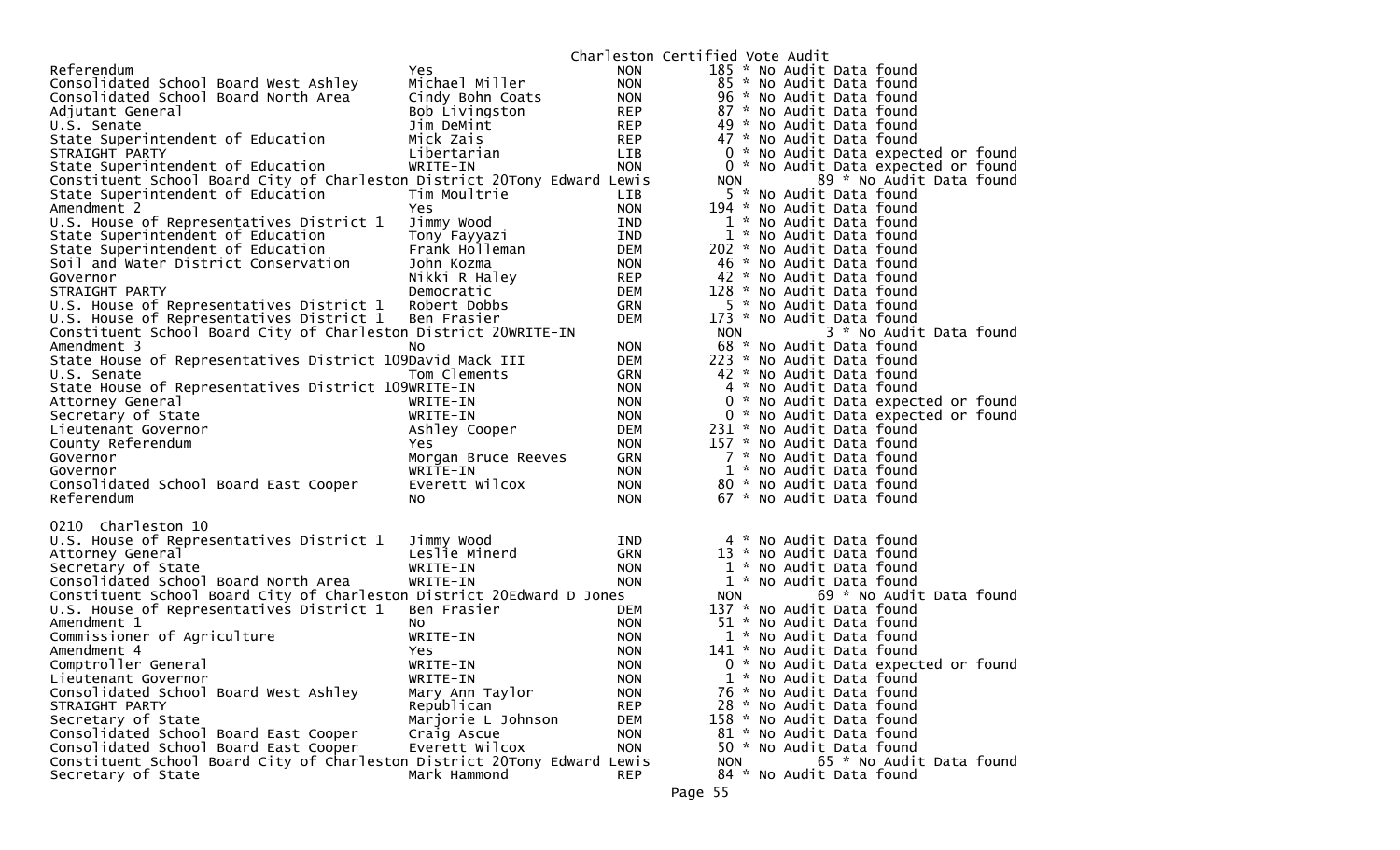|                                                                                |                     |            | Charleston Certified Vote Audit |  |                           |                                     |
|--------------------------------------------------------------------------------|---------------------|------------|---------------------------------|--|---------------------------|-------------------------------------|
| Probate Judge                                                                  | Irv Gerard Condon   | <b>REP</b> |                                 |  | 134 * No Audit Data found |                                     |
| Soil and Water District Conservation                                           | WRITE-IN            | <b>NON</b> |                                 |  |                           | 0 * No Audit Data expected or found |
| Commissioner of Agriculture                                                    | Tom E Elliott       | <b>DEM</b> |                                 |  | 153 * No Audit Data found |                                     |
| County Referendum                                                              | NO.                 | <b>NON</b> |                                 |  | 73 * No Audit Data found  |                                     |
| State Superintendent of Education                                              | Doretha A Bull      | <b>GRN</b> |                                 |  | 5 * No Audit Data found   |                                     |
| U.S. Senate                                                                    | WRITE-IN            | <b>NON</b> |                                 |  | 22 * No Audit Data found  |                                     |
| State House of Representatives District 109David Mack III                      |                     | DEM        |                                 |  | 199 * No Audit Data found |                                     |
| STRAIGHT PARTY                                                                 | Working Families    | WFM        |                                 |  | 3 * No Audit Data found   |                                     |
| Amendment 3                                                                    | Yes                 | <b>NON</b> |                                 |  | 142 * No Audit Data found |                                     |
| Attorney General                                                               | WRITE-IN            | <b>NON</b> |                                 |  |                           | 0 * No Audit Data expected or found |
| State House of Representatives District 109WRITE-IN                            |                     | <b>NON</b> |                                 |  | 2 * No Audit Data found   |                                     |
| Constituent School Board City of Charleston District 20WRITE-IN                |                     |            | <b>NON</b>                      |  |                           | 3 * No Audit Data found             |
| Governor                                                                       | Nikki R Haley       | <b>REP</b> |                                 |  | 63 * No Audit Data found  |                                     |
| Soil and Water District Conservation                                           | John Kozma          | <b>NON</b> |                                 |  | 48 * No Audit Data found  |                                     |
| Commissioner of Agriculture                                                    | Hugh Weathers       | <b>REP</b> |                                 |  | 84 * No Audit Data found  |                                     |
| Register of Mesne Conveyence                                                   | Charlie Lybrand     | <b>REP</b> |                                 |  | 132 * No Audit Data found |                                     |
| State Superintendent of Education                                              | Mick Zais           | <b>REP</b> |                                 |  | 56 * No Audit Data found  |                                     |
| U.S. House of Representatives District 1 M E Mac McCullough                    |                     | <b>UNC</b> |                                 |  | 2 * No Audit Data found   |                                     |
| U.S. House of Representatives District 1                                       | Keith Blandford     | LIB        |                                 |  | 6 * No Audit Data found   |                                     |
| Governor                                                                       | Morgan Bruce Reeves | <b>GRN</b> |                                 |  | 6 * No Audit Data found   |                                     |
| State Treasurer                                                                | WRITE-IN            | <b>NON</b> |                                 |  | 4 * No Audit Data found   |                                     |
| Adjutant General                                                               | WRITE-IN            | <b>NON</b> |                                 |  | 1 * No Audit Data found   |                                     |
| State Superintendent of Education                                              | Tim Moultrie        | LIB        |                                 |  | 17 * No Audit Data found  |                                     |
| Amendment 4                                                                    | No                  | <b>NON</b> |                                 |  | 76 * No Audit Data found  |                                     |
| Amendment 2                                                                    | Yes                 | <b>NON</b> |                                 |  | 190 * No Audit Data found |                                     |
| Consolidated School Board North Area                                           | Cindy Bohn Coats    | <b>NON</b> |                                 |  | 117 * No Audit Data found |                                     |
| U.S. Senate                                                                    | Alvin M Greene      | <b>DEM</b> |                                 |  | 106 * No Audit Data found |                                     |
| Lieutenant Governor                                                            | Ken Ard             | <b>REP</b> |                                 |  | 61 * No Audit Data found  |                                     |
| Adjutant General                                                               | Bob Livingston      | <b>REP</b> |                                 |  | 129 * No Audit Data found |                                     |
| State Superintendent of Education                                              | Frank Holleman      | DEM        |                                 |  | 156 * No Audit Data found |                                     |
| State Superintendent of Education                                              | WRITE-IN            | <b>NON</b> |                                 |  |                           | 0 * No Audit Data expected or found |
| Consolidated School Board West Ashley                                          | Michael Miller      | <b>NON</b> |                                 |  | 60 * No Audit Data found  |                                     |
| State Superintendent of Education                                              | Tony Fayyazi        | IND        |                                 |  | 8 * No Audit Data found   |                                     |
| Attorney General                                                               | Alan Wilson         | <b>REP</b> |                                 |  | 66 * No Audit Data found  |                                     |
| U.S. House of Representatives District 1                                       | WRITE-IN            | <b>NON</b> |                                 |  | 1 * No Audit Data found   |                                     |
| Referendum                                                                     | Yes                 | <b>NON</b> |                                 |  | 183 * No Audit Data found |                                     |
| Consolidated School Board West Ashley                                          | WRITE-IN            | <b>NON</b> |                                 |  | 3 * No Audit Data found   |                                     |
| STRAIGHT PARTY                                                                 | Democratic          | <b>DEM</b> |                                 |  | 97 * No Audit Data found  |                                     |
| Amendment 1                                                                    | Yes                 | <b>NON</b> |                                 |  | 184 * No Audit Data found |                                     |
| Consolidated School Board East Cooper                                          | WRITE-IN            | <b>NON</b> |                                 |  | 1 * No Audit Data found   |                                     |
| Consolidated School Board East Cooper                                          | Elizabeth Moffly    | <b>NON</b> |                                 |  | 80 * No Audit Data found  |                                     |
| STRAIGHT PARTY                                                                 | United Citizens     | <b>UNC</b> |                                 |  |                           | 0 * No Audit Data expected or found |
| Amendment 3                                                                    | No                  | <b>NON</b> |                                 |  | 81 * No Audit Data found  |                                     |
| U.S. House of Representatives District 1                                       | Tim Scott           | <b>REP</b> |                                 |  | 78 * No Audit Data found  |                                     |
| U.S. Senate                                                                    | Jim DeMint          | <b>REP</b> |                                 |  | 78 * No Audit Data found  |                                     |
| U.S. House of Representatives District 1                                       | Rob Groce           | <b>WFM</b> |                                 |  | 10 * No Audit Data found  |                                     |
| Comptroller General                                                            | Richard A Eckstrom  | <b>REP</b> |                                 |  | 71 * No Audit Data found  |                                     |
| Constituent School Board City of Charleston District 20Benjamin M D'Allesandro |                     |            | <b>NON</b>                      |  |                           | 75 * No Audit Data found            |
| STRAIGHT PARTY                                                                 | Green               | <b>GRN</b> |                                 |  | 1 * No Audit Data found   |                                     |
| Probate Judge                                                                  | WRITE-IN            | <b>NON</b> |                                 |  | 1 * No Audit Data found   |                                     |
| Soil and Water District Conservation                                           | Kathy R Woolsey     | <b>NON</b> |                                 |  | 79 * No Audit Data found  |                                     |
| Governor                                                                       | Vincent A Sheheen   | <b>DEM</b> |                                 |  | 174 * No Audit Data found |                                     |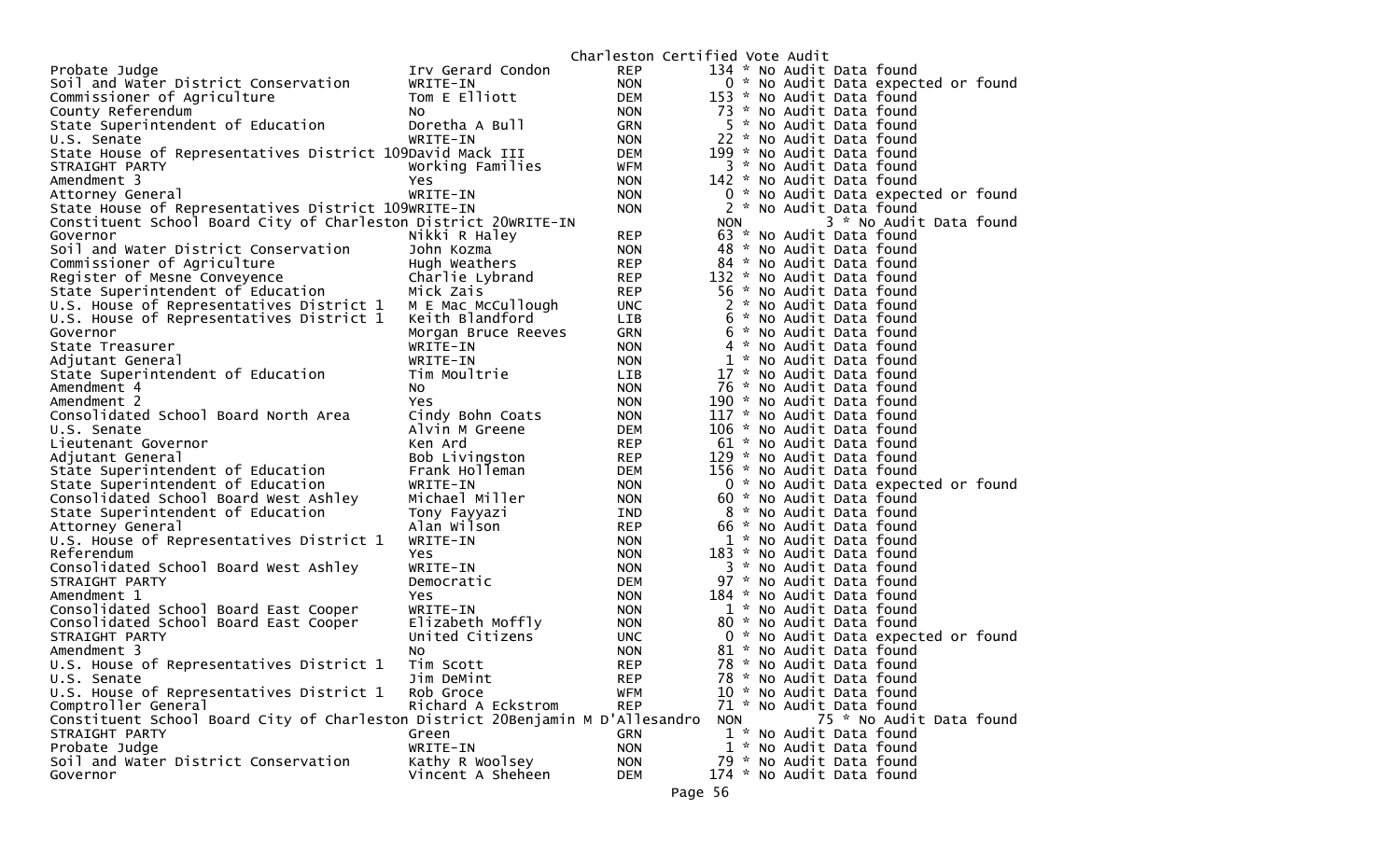|                                                                            |                              |            | Charleston Certified Vote Audit |                              |                                     |             |
|----------------------------------------------------------------------------|------------------------------|------------|---------------------------------|------------------------------|-------------------------------------|-------------|
| Governor                                                                   | WRITE-IN                     | <b>NON</b> |                                 | 1 * No Audit Data found      |                                     |             |
| State Treasurer                                                            | Curtis Loftis                | <b>REP</b> |                                 | 133 * No Audit Data found    |                                     |             |
| Lieutenant Governor                                                        | Ashley Cooper                | <b>DEM</b> |                                 | 183 * No Audit Data found    |                                     |             |
| STRAIGHT PARTY                                                             | Independence                 | IND        |                                 | 6 * No Audit Data found      |                                     |             |
| County Referendum                                                          | Yes                          | <b>NON</b> |                                 | 131 * No Audit Data found    |                                     |             |
| U.S. Senate                                                                | Tom Clements                 | <b>GRN</b> |                                 | 35 * No Audit Data found     |                                     |             |
| Comptroller General                                                        | Robert Barber                | <b>DEM</b> |                                 | 170 * No Audit Data found    |                                     |             |
| Amendment 2                                                                | No                           | <b>NON</b> |                                 | 43 * No Audit Data found     |                                     |             |
| Constituent School Board City of Charleston District 20Alma Dungee         |                              |            | <b>NON</b>                      |                              | 89 * No Audit Data found            |             |
| Soil and Water District Conservation                                       | Joshua Giordano-Silliman NON |            |                                 | 39 * No Audit Data found     |                                     |             |
| Governor                                                                   | Morgan Bruce Reeves          | <b>UNC</b> |                                 | 1 * No Audit Data found      |                                     |             |
| Register of Mesne Conveyence                                               | WRITE-IN                     | <b>NON</b> |                                 | 1 * No Audit Data found      |                                     |             |
| Attorney General                                                           | Matthew Richardson           | <b>DEM</b> |                                 | 163 * No Audit Data found    |                                     |             |
| U.S. House of Representatives District 1                                   | Robert Dobbs                 | GRN        |                                 | 7 * No Audit Data found      |                                     |             |
| STRAIGHT PARTY                                                             | Libertarian                  | LIB        |                                 | 3 * No Audit Data found      |                                     |             |
| Referendum                                                                 | NO.                          | <b>NON</b> |                                 | 35 * No Audit Data found     |                                     |             |
|                                                                            |                              |            |                                 |                              |                                     |             |
| 0211 Charleston 11                                                         |                              |            |                                 |                              |                                     |             |
| Constituent School Board City of Charleston District 20Edward D Jones      |                              |            | <b>NON</b>                      | 143                          | 113                                 | 30 Aud Data |
| U.S. Senate                                                                | WRITE-IN                     | <b>NON</b> | 58                              | 50                           | 8 Aud Data                          |             |
| Consolidated School Board North Area                                       | WRITE-IN                     | <b>NON</b> | 3                               | 2                            | 1 Aud Data                          |             |
| Adjutant General                                                           | WRITE-IN                     | <b>NON</b> | 9                               | 7                            | 2 Aud Data                          |             |
| Amendment 1                                                                | NO.                          | <b>NON</b> | 121                             | 102                          | 19 Aud Data                         |             |
| County Council District 5                                                  | Teddie E Pryor Sr            | <b>DEM</b> | 86                              | 71                           | 15 Aud Data                         |             |
| State Superintendent of Education                                          | Tony Fayyazi                 | IND        | 6                               | 5                            | 1 Aud Data                          |             |
| Amendment 4                                                                | Yes.                         | <b>NON</b> | 243                             | 191                          | 52 Aud Data                         |             |
| Adjutant General                                                           | Bob Livingston               | <b>REP</b> | 245                             | 194                          | 51 Aud Data                         |             |
| Consolidated School Board West Ashley                                      | Mary Ann Taylor              | <b>NON</b> | 137                             | 112                          | 25 Aud Data                         |             |
| County Council District 5                                                  | WRITE-IN                     | <b>NON</b> | 2                               | 1                            | 1 Aud Data                          |             |
| State Superintendent of Education                                          | WRITE-IN                     | <b>NON</b> | 0                               |                              | * No Audit Data expected or found   |             |
| Consolidated School Board East Cooper                                      | Craig Ascue                  | <b>NON</b> | 148                             | 122                          | 26 Aud Data                         |             |
| Constituent School Board City of Charleston District 20Tony Edward Lewis   |                              |            | <b>NON</b>                      | 149                          | 119                                 | 30 Aud Data |
| Consolidated School Board East Cooper                                      | Everett Wilcox               | <b>NON</b> | 114                             | 89                           | 25 Aud Data                         |             |
| Secretary of State                                                         | Marjorie L Johnson           | <b>DEM</b> | 228                             | 194                          | 34 Aud Data                         |             |
| Attorney General                                                           | Leslie Minerd                | GRN        | 17                              | 13                           | 4 Aud Data                          |             |
| Soil and Water District Conservation                                       | WRITE-IN                     | <b>NON</b> | 2                               | 1                            | 1 Aud Data                          |             |
| Probate Judge                                                              | Irv Gerard Condon            | <b>REP</b> | 259                             | 205                          | 54 Aud Data                         |             |
| Attorney General                                                           | Matthew Richardson           | <b>DEM</b> | 271                             | 229                          | 42 Aud Data                         |             |
| Lieutenant Governor                                                        | Ken Ard                      | <b>REP</b> | 131                             | 101                          | 30 Aud Data                         |             |
| County Referendum                                                          | NO.                          | <b>NON</b> | 141                             | 118                          | 23 Aud Data                         |             |
| U.S. House of Representatives District 1                                   | Keith Blandford              | LIB        | 19                              | 12                           | 7 Aud Data                          |             |
| U.S. Senate                                                                | Alvin M Greene               | <b>DEM</b> | 129                             | 107                          | 22 Aud Data                         |             |
| Comptroller General                                                        | Robert Barber                | <b>DEM</b> | 284                             | 239                          | 45 Aud Data                         |             |
| Amendment 3<br>U.S. House of Representatives District 1 M E Mac McCullough | Yes                          | <b>NON</b> | 284                             | 224                          | 60 Aud Data                         |             |
|                                                                            |                              | <b>UNC</b> | 2                               | 2                            | 0                                   |             |
| Constituent School Board City of Charleston District 20WRITE-IN            |                              |            | <b>NON</b>                      | $\mathbf{2}^{\prime}$<br>251 | 1                                   | 1 Aud Data  |
| Governor                                                                   | Vincent A Sheheen            | <b>DEM</b> | 297                             |                              | 46 Aud Data                         |             |
| Soil and Water District Conservation                                       | John Kozma                   | <b>NON</b> | 82                              | 63<br>1                      | 19 Aud Data<br>0                    |             |
| STRAIGHT PARTY<br>STRAIGHT PARTY                                           | Green<br>United Citizens     | <b>GRN</b> | 1                               |                              | 0 * No Audit Data expected or found |             |
|                                                                            | Charlie Lybrand              | <b>UNC</b> | 252                             | 201                          | 51 Aud Data                         |             |
| Register of Mesne Conveyence                                               |                              | <b>REP</b> |                                 |                              |                                     |             |
| Governor                                                                   | WRITE-IN                     | <b>NON</b> |                                 |                              | 0 * No Audit Data expected or found |             |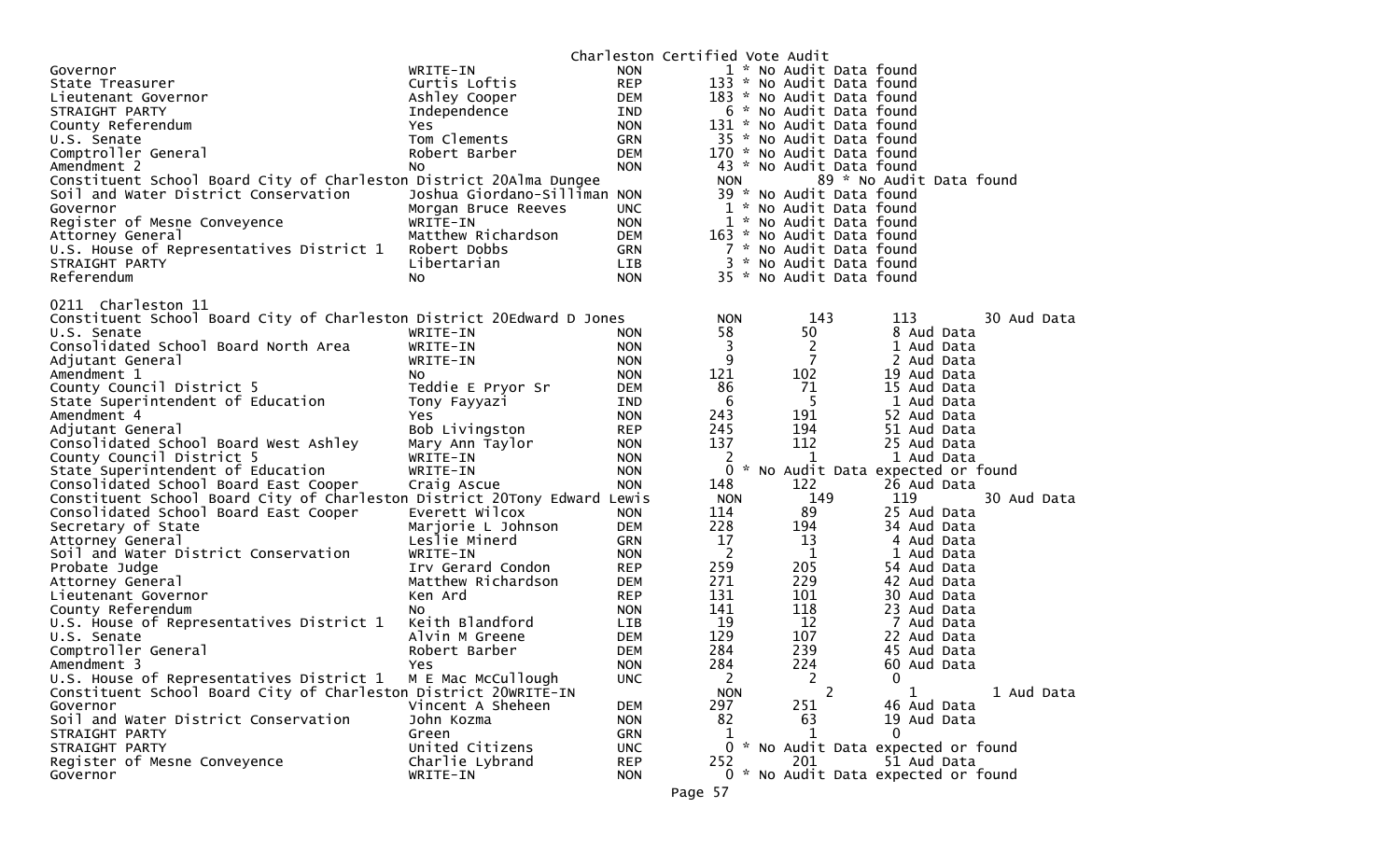| 2<br>Morgan Bruce Reeves<br><b>UNC</b><br>1 Aud Data<br>Governor<br>6<br><b>GRN</b><br>4<br>Governor<br>Morgan Bruce Reeves<br>2 Aud Data<br>125<br><b>REP</b><br>164<br>39 Aud Data<br>U.S. Senate<br>Jim DeMint<br>$\mathcal{H}$<br>Comptroller General<br>No Audit Data expected or found<br>WRITE-IN<br><b>NON</b><br>0<br>8<br>11<br>WRITE-IN<br>3 Aud Data<br>State Treasurer<br><b>NON</b><br>255<br>307<br>52 Aud Data<br>Lieutenant Governor<br>Ashley Cooper<br>DEM<br>358<br>289<br>Amendment 2<br>Yes<br>69 Aud Data<br><b>NON</b><br>165<br>140<br>25 Aud Data<br>Amendment 4<br>NO.<br><b>NON</b><br>216<br>175<br>Consolidated School Board North Area<br>Cindy Bohn Coats<br>41 Aud Data<br><b>NON</b><br>178<br>140<br>U.S. House of Representatives District 1<br>Tim Scott<br><b>REP</b><br>38 Aud Data<br>$\mathbf{1}$<br>$\mathbf{1}$<br>0<br>WRITE-IN<br>Attorney General<br><b>NON</b><br>135<br>102<br>Nikki R Haley<br>33 Aud Data<br>Governor<br><b>REP</b><br>330<br>273<br>State House of Representatives District 111Wendell G Gilliard<br>57 Aud Data<br><b>DEM</b><br>55<br>43<br>Republican<br><b>REP</b><br>12 Aud Data<br>STRAIGHT PARTY<br>127<br>101<br>Consolidated School Board West Ashley<br>Michael Miller<br>26 Aud Data<br><b>NON</b><br>State House of Representatives District 111WRITE-IN<br>8<br>6<br>2 Aud Data<br><b>NON</b><br>U.S. House of Representatives District 1<br>0<br>* No Audit Data expected or found<br><b>NON</b><br>WRITE-IN<br>77<br>64<br>U.S. Senate<br>Tom Clements<br>13 Aud Data<br>GRN<br>No Audit Data expected or found<br>$\mathcal{H}$<br>Consolidated School Board West Ashley<br>WRITE-IN<br>0<br><b>NON</b><br>27<br>U.S. House of Representatives District 1<br>22<br>Rob Groce<br>WFM<br>5 Aud Data<br>242<br>296<br>54 Aud Data<br>Referendum<br>Yes<br><b>NON</b><br>313<br>250<br>Amendment 1<br>Yes.<br>63 Aud Data<br><b>NON</b><br>Consolidated School Board East Cooper<br>WRITE-IN<br>4<br>$\overline{2}$<br><b>NON</b><br>2 Aud Data<br>149<br>119<br>Elizabeth Moffly<br>30 Aud Data<br>Consolidated School Board East Cooper<br><b>NON</b><br>12<br>9<br>State Superintendent of Education<br>Doretha A Bull<br>3 Aud Data<br><b>GRN</b><br>142<br>Alan Wilson<br>110<br>32 Aud Data<br>Attorney General<br><b>REP</b><br>134<br>116<br>18 Aud Data<br>Amendment 3<br><b>NON</b><br>NO.<br>Constituent School Board City of Charleston District 20Benjamin M D'Allesandro<br>130<br>39 Aud Data<br>169<br><b>NON</b><br>95<br>110<br>15 Aud Data<br>Democratic<br>STRAIGHT PARTY<br>DEM<br>5<br>6<br>STRAIGHT PARTY<br>1 Aud Data<br>Independence<br>IND<br>198<br>Curtis Loftis<br>251<br>53 Aud Data<br>State Treasurer<br><b>REP</b><br>* No Audit Data expected or found<br>Commissioner of Agriculture<br>WRITE-IN<br>0<br><b>NON</b><br>State Superintendent of Education<br>Mick Zais<br>141<br>110<br>31 Aud Data<br><b>REP</b><br>128<br>Soil and Water District Conservation<br>151<br>23 Aud Data<br>Kathy R Woolsey<br><b>NON</b><br>7<br>WRITE-IN<br>5<br>Probate Judge<br>2 Aud Data<br><b>NON</b><br>12<br>q<br>U.S. House of Representatives District 1<br>Robert Dobbs<br><b>GRN</b><br>3 Aud Data<br>* No Audit Data expected or found<br>WRITE-IN<br>0<br>Lieutenant Governor<br><b>NON</b><br>$\overline{c}$<br>Working Families<br>1<br>STRAIGHT PARTY<br><b>WFM</b><br>1 Aud Data<br>142<br>110<br>Comptroller General<br><b>REP</b><br>32 Aud Data<br>Richard A Eckstrom<br>Constituent School Board City of Charleston District 20Alma Dungee<br>177<br>142<br>35 Aud Data<br><b>NON</b><br>Tom E Elliott<br>219<br>187<br>Commissioner of Agriculture<br>32 Aud Data<br>DEM<br>249<br>201<br>County Referendum<br>Yes<br><b>NON</b><br>48 Aud Data<br>Tim Moultrie<br>28<br>State Superintendent of Education<br>20<br>8 Aud Data<br>LIB<br>75<br>63<br>Amendment 2<br><b>NON</b><br>12 Aud Data<br>NO.<br>Joshua Giordano-Silliman NON<br>89<br>71<br>Soil and Water District Conservation<br>18 Aud Data<br>2<br>2<br>STRAIGHT PARTY<br>Libertarian<br>$\Omega$<br><b>LIB</b><br>194<br>166<br>U.S. House of Representatives District 1<br>28 Aud Data<br>Ben Frasier<br>DEM<br>Register of Mesne Conveyence<br>WRITE-IN<br>2 Aud Data<br><b>NON</b><br>5.<br>U.S. House of Representatives District 1<br>Jimmy Wood<br>4<br><b>IND</b><br>1 Aud Data<br>$\overline{c}$<br>Secretary of State<br>WRITE-IN<br><b>NON</b><br>1<br>1 Aud Data<br>Commissioner of Agriculture<br>203<br>Hugh Weathers<br>158<br>45 Aud Data<br><b>REP</b><br>243<br>206<br>State Superintendent of Education<br>Frank Holleman<br>37 Aud Data<br><b>DEM</b> |  |  | Charleston Certified Vote Audit |  |
|----------------------------------------------------------------------------------------------------------------------------------------------------------------------------------------------------------------------------------------------------------------------------------------------------------------------------------------------------------------------------------------------------------------------------------------------------------------------------------------------------------------------------------------------------------------------------------------------------------------------------------------------------------------------------------------------------------------------------------------------------------------------------------------------------------------------------------------------------------------------------------------------------------------------------------------------------------------------------------------------------------------------------------------------------------------------------------------------------------------------------------------------------------------------------------------------------------------------------------------------------------------------------------------------------------------------------------------------------------------------------------------------------------------------------------------------------------------------------------------------------------------------------------------------------------------------------------------------------------------------------------------------------------------------------------------------------------------------------------------------------------------------------------------------------------------------------------------------------------------------------------------------------------------------------------------------------------------------------------------------------------------------------------------------------------------------------------------------------------------------------------------------------------------------------------------------------------------------------------------------------------------------------------------------------------------------------------------------------------------------------------------------------------------------------------------------------------------------------------------------------------------------------------------------------------------------------------------------------------------------------------------------------------------------------------------------------------------------------------------------------------------------------------------------------------------------------------------------------------------------------------------------------------------------------------------------------------------------------------------------------------------------------------------------------------------------------------------------------------------------------------------------------------------------------------------------------------------------------------------------------------------------------------------------------------------------------------------------------------------------------------------------------------------------------------------------------------------------------------------------------------------------------------------------------------------------------------------------------------------------------------------------------------------------------------------------------------------------------------------------------------------------------------------------------------------------------------------------------------------------------------------------------------------------------------------------------------------------------------------------------------------------------------------------------------------------------------------------------------------------------------------------------------------------------------------------------------------------------------------------------------------------------------------------------------------------------------------------------------------------------------------------------------------------------------------------------------------------------------------------------------------------------------------------------------------------------------------------------------------------------------------------------------------|--|--|---------------------------------|--|
|                                                                                                                                                                                                                                                                                                                                                                                                                                                                                                                                                                                                                                                                                                                                                                                                                                                                                                                                                                                                                                                                                                                                                                                                                                                                                                                                                                                                                                                                                                                                                                                                                                                                                                                                                                                                                                                                                                                                                                                                                                                                                                                                                                                                                                                                                                                                                                                                                                                                                                                                                                                                                                                                                                                                                                                                                                                                                                                                                                                                                                                                                                                                                                                                                                                                                                                                                                                                                                                                                                                                                                                                                                                                                                                                                                                                                                                                                                                                                                                                                                                                                                                                                                                                                                                                                                                                                                                                                                                                                                                                                                                                                                                                |  |  |                                 |  |
|                                                                                                                                                                                                                                                                                                                                                                                                                                                                                                                                                                                                                                                                                                                                                                                                                                                                                                                                                                                                                                                                                                                                                                                                                                                                                                                                                                                                                                                                                                                                                                                                                                                                                                                                                                                                                                                                                                                                                                                                                                                                                                                                                                                                                                                                                                                                                                                                                                                                                                                                                                                                                                                                                                                                                                                                                                                                                                                                                                                                                                                                                                                                                                                                                                                                                                                                                                                                                                                                                                                                                                                                                                                                                                                                                                                                                                                                                                                                                                                                                                                                                                                                                                                                                                                                                                                                                                                                                                                                                                                                                                                                                                                                |  |  |                                 |  |
|                                                                                                                                                                                                                                                                                                                                                                                                                                                                                                                                                                                                                                                                                                                                                                                                                                                                                                                                                                                                                                                                                                                                                                                                                                                                                                                                                                                                                                                                                                                                                                                                                                                                                                                                                                                                                                                                                                                                                                                                                                                                                                                                                                                                                                                                                                                                                                                                                                                                                                                                                                                                                                                                                                                                                                                                                                                                                                                                                                                                                                                                                                                                                                                                                                                                                                                                                                                                                                                                                                                                                                                                                                                                                                                                                                                                                                                                                                                                                                                                                                                                                                                                                                                                                                                                                                                                                                                                                                                                                                                                                                                                                                                                |  |  |                                 |  |
|                                                                                                                                                                                                                                                                                                                                                                                                                                                                                                                                                                                                                                                                                                                                                                                                                                                                                                                                                                                                                                                                                                                                                                                                                                                                                                                                                                                                                                                                                                                                                                                                                                                                                                                                                                                                                                                                                                                                                                                                                                                                                                                                                                                                                                                                                                                                                                                                                                                                                                                                                                                                                                                                                                                                                                                                                                                                                                                                                                                                                                                                                                                                                                                                                                                                                                                                                                                                                                                                                                                                                                                                                                                                                                                                                                                                                                                                                                                                                                                                                                                                                                                                                                                                                                                                                                                                                                                                                                                                                                                                                                                                                                                                |  |  |                                 |  |
|                                                                                                                                                                                                                                                                                                                                                                                                                                                                                                                                                                                                                                                                                                                                                                                                                                                                                                                                                                                                                                                                                                                                                                                                                                                                                                                                                                                                                                                                                                                                                                                                                                                                                                                                                                                                                                                                                                                                                                                                                                                                                                                                                                                                                                                                                                                                                                                                                                                                                                                                                                                                                                                                                                                                                                                                                                                                                                                                                                                                                                                                                                                                                                                                                                                                                                                                                                                                                                                                                                                                                                                                                                                                                                                                                                                                                                                                                                                                                                                                                                                                                                                                                                                                                                                                                                                                                                                                                                                                                                                                                                                                                                                                |  |  |                                 |  |
|                                                                                                                                                                                                                                                                                                                                                                                                                                                                                                                                                                                                                                                                                                                                                                                                                                                                                                                                                                                                                                                                                                                                                                                                                                                                                                                                                                                                                                                                                                                                                                                                                                                                                                                                                                                                                                                                                                                                                                                                                                                                                                                                                                                                                                                                                                                                                                                                                                                                                                                                                                                                                                                                                                                                                                                                                                                                                                                                                                                                                                                                                                                                                                                                                                                                                                                                                                                                                                                                                                                                                                                                                                                                                                                                                                                                                                                                                                                                                                                                                                                                                                                                                                                                                                                                                                                                                                                                                                                                                                                                                                                                                                                                |  |  |                                 |  |
|                                                                                                                                                                                                                                                                                                                                                                                                                                                                                                                                                                                                                                                                                                                                                                                                                                                                                                                                                                                                                                                                                                                                                                                                                                                                                                                                                                                                                                                                                                                                                                                                                                                                                                                                                                                                                                                                                                                                                                                                                                                                                                                                                                                                                                                                                                                                                                                                                                                                                                                                                                                                                                                                                                                                                                                                                                                                                                                                                                                                                                                                                                                                                                                                                                                                                                                                                                                                                                                                                                                                                                                                                                                                                                                                                                                                                                                                                                                                                                                                                                                                                                                                                                                                                                                                                                                                                                                                                                                                                                                                                                                                                                                                |  |  |                                 |  |
|                                                                                                                                                                                                                                                                                                                                                                                                                                                                                                                                                                                                                                                                                                                                                                                                                                                                                                                                                                                                                                                                                                                                                                                                                                                                                                                                                                                                                                                                                                                                                                                                                                                                                                                                                                                                                                                                                                                                                                                                                                                                                                                                                                                                                                                                                                                                                                                                                                                                                                                                                                                                                                                                                                                                                                                                                                                                                                                                                                                                                                                                                                                                                                                                                                                                                                                                                                                                                                                                                                                                                                                                                                                                                                                                                                                                                                                                                                                                                                                                                                                                                                                                                                                                                                                                                                                                                                                                                                                                                                                                                                                                                                                                |  |  |                                 |  |
|                                                                                                                                                                                                                                                                                                                                                                                                                                                                                                                                                                                                                                                                                                                                                                                                                                                                                                                                                                                                                                                                                                                                                                                                                                                                                                                                                                                                                                                                                                                                                                                                                                                                                                                                                                                                                                                                                                                                                                                                                                                                                                                                                                                                                                                                                                                                                                                                                                                                                                                                                                                                                                                                                                                                                                                                                                                                                                                                                                                                                                                                                                                                                                                                                                                                                                                                                                                                                                                                                                                                                                                                                                                                                                                                                                                                                                                                                                                                                                                                                                                                                                                                                                                                                                                                                                                                                                                                                                                                                                                                                                                                                                                                |  |  |                                 |  |
|                                                                                                                                                                                                                                                                                                                                                                                                                                                                                                                                                                                                                                                                                                                                                                                                                                                                                                                                                                                                                                                                                                                                                                                                                                                                                                                                                                                                                                                                                                                                                                                                                                                                                                                                                                                                                                                                                                                                                                                                                                                                                                                                                                                                                                                                                                                                                                                                                                                                                                                                                                                                                                                                                                                                                                                                                                                                                                                                                                                                                                                                                                                                                                                                                                                                                                                                                                                                                                                                                                                                                                                                                                                                                                                                                                                                                                                                                                                                                                                                                                                                                                                                                                                                                                                                                                                                                                                                                                                                                                                                                                                                                                                                |  |  |                                 |  |
|                                                                                                                                                                                                                                                                                                                                                                                                                                                                                                                                                                                                                                                                                                                                                                                                                                                                                                                                                                                                                                                                                                                                                                                                                                                                                                                                                                                                                                                                                                                                                                                                                                                                                                                                                                                                                                                                                                                                                                                                                                                                                                                                                                                                                                                                                                                                                                                                                                                                                                                                                                                                                                                                                                                                                                                                                                                                                                                                                                                                                                                                                                                                                                                                                                                                                                                                                                                                                                                                                                                                                                                                                                                                                                                                                                                                                                                                                                                                                                                                                                                                                                                                                                                                                                                                                                                                                                                                                                                                                                                                                                                                                                                                |  |  |                                 |  |
|                                                                                                                                                                                                                                                                                                                                                                                                                                                                                                                                                                                                                                                                                                                                                                                                                                                                                                                                                                                                                                                                                                                                                                                                                                                                                                                                                                                                                                                                                                                                                                                                                                                                                                                                                                                                                                                                                                                                                                                                                                                                                                                                                                                                                                                                                                                                                                                                                                                                                                                                                                                                                                                                                                                                                                                                                                                                                                                                                                                                                                                                                                                                                                                                                                                                                                                                                                                                                                                                                                                                                                                                                                                                                                                                                                                                                                                                                                                                                                                                                                                                                                                                                                                                                                                                                                                                                                                                                                                                                                                                                                                                                                                                |  |  |                                 |  |
|                                                                                                                                                                                                                                                                                                                                                                                                                                                                                                                                                                                                                                                                                                                                                                                                                                                                                                                                                                                                                                                                                                                                                                                                                                                                                                                                                                                                                                                                                                                                                                                                                                                                                                                                                                                                                                                                                                                                                                                                                                                                                                                                                                                                                                                                                                                                                                                                                                                                                                                                                                                                                                                                                                                                                                                                                                                                                                                                                                                                                                                                                                                                                                                                                                                                                                                                                                                                                                                                                                                                                                                                                                                                                                                                                                                                                                                                                                                                                                                                                                                                                                                                                                                                                                                                                                                                                                                                                                                                                                                                                                                                                                                                |  |  |                                 |  |
|                                                                                                                                                                                                                                                                                                                                                                                                                                                                                                                                                                                                                                                                                                                                                                                                                                                                                                                                                                                                                                                                                                                                                                                                                                                                                                                                                                                                                                                                                                                                                                                                                                                                                                                                                                                                                                                                                                                                                                                                                                                                                                                                                                                                                                                                                                                                                                                                                                                                                                                                                                                                                                                                                                                                                                                                                                                                                                                                                                                                                                                                                                                                                                                                                                                                                                                                                                                                                                                                                                                                                                                                                                                                                                                                                                                                                                                                                                                                                                                                                                                                                                                                                                                                                                                                                                                                                                                                                                                                                                                                                                                                                                                                |  |  |                                 |  |
|                                                                                                                                                                                                                                                                                                                                                                                                                                                                                                                                                                                                                                                                                                                                                                                                                                                                                                                                                                                                                                                                                                                                                                                                                                                                                                                                                                                                                                                                                                                                                                                                                                                                                                                                                                                                                                                                                                                                                                                                                                                                                                                                                                                                                                                                                                                                                                                                                                                                                                                                                                                                                                                                                                                                                                                                                                                                                                                                                                                                                                                                                                                                                                                                                                                                                                                                                                                                                                                                                                                                                                                                                                                                                                                                                                                                                                                                                                                                                                                                                                                                                                                                                                                                                                                                                                                                                                                                                                                                                                                                                                                                                                                                |  |  |                                 |  |
|                                                                                                                                                                                                                                                                                                                                                                                                                                                                                                                                                                                                                                                                                                                                                                                                                                                                                                                                                                                                                                                                                                                                                                                                                                                                                                                                                                                                                                                                                                                                                                                                                                                                                                                                                                                                                                                                                                                                                                                                                                                                                                                                                                                                                                                                                                                                                                                                                                                                                                                                                                                                                                                                                                                                                                                                                                                                                                                                                                                                                                                                                                                                                                                                                                                                                                                                                                                                                                                                                                                                                                                                                                                                                                                                                                                                                                                                                                                                                                                                                                                                                                                                                                                                                                                                                                                                                                                                                                                                                                                                                                                                                                                                |  |  |                                 |  |
|                                                                                                                                                                                                                                                                                                                                                                                                                                                                                                                                                                                                                                                                                                                                                                                                                                                                                                                                                                                                                                                                                                                                                                                                                                                                                                                                                                                                                                                                                                                                                                                                                                                                                                                                                                                                                                                                                                                                                                                                                                                                                                                                                                                                                                                                                                                                                                                                                                                                                                                                                                                                                                                                                                                                                                                                                                                                                                                                                                                                                                                                                                                                                                                                                                                                                                                                                                                                                                                                                                                                                                                                                                                                                                                                                                                                                                                                                                                                                                                                                                                                                                                                                                                                                                                                                                                                                                                                                                                                                                                                                                                                                                                                |  |  |                                 |  |
|                                                                                                                                                                                                                                                                                                                                                                                                                                                                                                                                                                                                                                                                                                                                                                                                                                                                                                                                                                                                                                                                                                                                                                                                                                                                                                                                                                                                                                                                                                                                                                                                                                                                                                                                                                                                                                                                                                                                                                                                                                                                                                                                                                                                                                                                                                                                                                                                                                                                                                                                                                                                                                                                                                                                                                                                                                                                                                                                                                                                                                                                                                                                                                                                                                                                                                                                                                                                                                                                                                                                                                                                                                                                                                                                                                                                                                                                                                                                                                                                                                                                                                                                                                                                                                                                                                                                                                                                                                                                                                                                                                                                                                                                |  |  |                                 |  |
|                                                                                                                                                                                                                                                                                                                                                                                                                                                                                                                                                                                                                                                                                                                                                                                                                                                                                                                                                                                                                                                                                                                                                                                                                                                                                                                                                                                                                                                                                                                                                                                                                                                                                                                                                                                                                                                                                                                                                                                                                                                                                                                                                                                                                                                                                                                                                                                                                                                                                                                                                                                                                                                                                                                                                                                                                                                                                                                                                                                                                                                                                                                                                                                                                                                                                                                                                                                                                                                                                                                                                                                                                                                                                                                                                                                                                                                                                                                                                                                                                                                                                                                                                                                                                                                                                                                                                                                                                                                                                                                                                                                                                                                                |  |  |                                 |  |
|                                                                                                                                                                                                                                                                                                                                                                                                                                                                                                                                                                                                                                                                                                                                                                                                                                                                                                                                                                                                                                                                                                                                                                                                                                                                                                                                                                                                                                                                                                                                                                                                                                                                                                                                                                                                                                                                                                                                                                                                                                                                                                                                                                                                                                                                                                                                                                                                                                                                                                                                                                                                                                                                                                                                                                                                                                                                                                                                                                                                                                                                                                                                                                                                                                                                                                                                                                                                                                                                                                                                                                                                                                                                                                                                                                                                                                                                                                                                                                                                                                                                                                                                                                                                                                                                                                                                                                                                                                                                                                                                                                                                                                                                |  |  |                                 |  |
|                                                                                                                                                                                                                                                                                                                                                                                                                                                                                                                                                                                                                                                                                                                                                                                                                                                                                                                                                                                                                                                                                                                                                                                                                                                                                                                                                                                                                                                                                                                                                                                                                                                                                                                                                                                                                                                                                                                                                                                                                                                                                                                                                                                                                                                                                                                                                                                                                                                                                                                                                                                                                                                                                                                                                                                                                                                                                                                                                                                                                                                                                                                                                                                                                                                                                                                                                                                                                                                                                                                                                                                                                                                                                                                                                                                                                                                                                                                                                                                                                                                                                                                                                                                                                                                                                                                                                                                                                                                                                                                                                                                                                                                                |  |  |                                 |  |
|                                                                                                                                                                                                                                                                                                                                                                                                                                                                                                                                                                                                                                                                                                                                                                                                                                                                                                                                                                                                                                                                                                                                                                                                                                                                                                                                                                                                                                                                                                                                                                                                                                                                                                                                                                                                                                                                                                                                                                                                                                                                                                                                                                                                                                                                                                                                                                                                                                                                                                                                                                                                                                                                                                                                                                                                                                                                                                                                                                                                                                                                                                                                                                                                                                                                                                                                                                                                                                                                                                                                                                                                                                                                                                                                                                                                                                                                                                                                                                                                                                                                                                                                                                                                                                                                                                                                                                                                                                                                                                                                                                                                                                                                |  |  |                                 |  |
|                                                                                                                                                                                                                                                                                                                                                                                                                                                                                                                                                                                                                                                                                                                                                                                                                                                                                                                                                                                                                                                                                                                                                                                                                                                                                                                                                                                                                                                                                                                                                                                                                                                                                                                                                                                                                                                                                                                                                                                                                                                                                                                                                                                                                                                                                                                                                                                                                                                                                                                                                                                                                                                                                                                                                                                                                                                                                                                                                                                                                                                                                                                                                                                                                                                                                                                                                                                                                                                                                                                                                                                                                                                                                                                                                                                                                                                                                                                                                                                                                                                                                                                                                                                                                                                                                                                                                                                                                                                                                                                                                                                                                                                                |  |  |                                 |  |
|                                                                                                                                                                                                                                                                                                                                                                                                                                                                                                                                                                                                                                                                                                                                                                                                                                                                                                                                                                                                                                                                                                                                                                                                                                                                                                                                                                                                                                                                                                                                                                                                                                                                                                                                                                                                                                                                                                                                                                                                                                                                                                                                                                                                                                                                                                                                                                                                                                                                                                                                                                                                                                                                                                                                                                                                                                                                                                                                                                                                                                                                                                                                                                                                                                                                                                                                                                                                                                                                                                                                                                                                                                                                                                                                                                                                                                                                                                                                                                                                                                                                                                                                                                                                                                                                                                                                                                                                                                                                                                                                                                                                                                                                |  |  |                                 |  |
|                                                                                                                                                                                                                                                                                                                                                                                                                                                                                                                                                                                                                                                                                                                                                                                                                                                                                                                                                                                                                                                                                                                                                                                                                                                                                                                                                                                                                                                                                                                                                                                                                                                                                                                                                                                                                                                                                                                                                                                                                                                                                                                                                                                                                                                                                                                                                                                                                                                                                                                                                                                                                                                                                                                                                                                                                                                                                                                                                                                                                                                                                                                                                                                                                                                                                                                                                                                                                                                                                                                                                                                                                                                                                                                                                                                                                                                                                                                                                                                                                                                                                                                                                                                                                                                                                                                                                                                                                                                                                                                                                                                                                                                                |  |  |                                 |  |
|                                                                                                                                                                                                                                                                                                                                                                                                                                                                                                                                                                                                                                                                                                                                                                                                                                                                                                                                                                                                                                                                                                                                                                                                                                                                                                                                                                                                                                                                                                                                                                                                                                                                                                                                                                                                                                                                                                                                                                                                                                                                                                                                                                                                                                                                                                                                                                                                                                                                                                                                                                                                                                                                                                                                                                                                                                                                                                                                                                                                                                                                                                                                                                                                                                                                                                                                                                                                                                                                                                                                                                                                                                                                                                                                                                                                                                                                                                                                                                                                                                                                                                                                                                                                                                                                                                                                                                                                                                                                                                                                                                                                                                                                |  |  |                                 |  |
|                                                                                                                                                                                                                                                                                                                                                                                                                                                                                                                                                                                                                                                                                                                                                                                                                                                                                                                                                                                                                                                                                                                                                                                                                                                                                                                                                                                                                                                                                                                                                                                                                                                                                                                                                                                                                                                                                                                                                                                                                                                                                                                                                                                                                                                                                                                                                                                                                                                                                                                                                                                                                                                                                                                                                                                                                                                                                                                                                                                                                                                                                                                                                                                                                                                                                                                                                                                                                                                                                                                                                                                                                                                                                                                                                                                                                                                                                                                                                                                                                                                                                                                                                                                                                                                                                                                                                                                                                                                                                                                                                                                                                                                                |  |  |                                 |  |
|                                                                                                                                                                                                                                                                                                                                                                                                                                                                                                                                                                                                                                                                                                                                                                                                                                                                                                                                                                                                                                                                                                                                                                                                                                                                                                                                                                                                                                                                                                                                                                                                                                                                                                                                                                                                                                                                                                                                                                                                                                                                                                                                                                                                                                                                                                                                                                                                                                                                                                                                                                                                                                                                                                                                                                                                                                                                                                                                                                                                                                                                                                                                                                                                                                                                                                                                                                                                                                                                                                                                                                                                                                                                                                                                                                                                                                                                                                                                                                                                                                                                                                                                                                                                                                                                                                                                                                                                                                                                                                                                                                                                                                                                |  |  |                                 |  |
|                                                                                                                                                                                                                                                                                                                                                                                                                                                                                                                                                                                                                                                                                                                                                                                                                                                                                                                                                                                                                                                                                                                                                                                                                                                                                                                                                                                                                                                                                                                                                                                                                                                                                                                                                                                                                                                                                                                                                                                                                                                                                                                                                                                                                                                                                                                                                                                                                                                                                                                                                                                                                                                                                                                                                                                                                                                                                                                                                                                                                                                                                                                                                                                                                                                                                                                                                                                                                                                                                                                                                                                                                                                                                                                                                                                                                                                                                                                                                                                                                                                                                                                                                                                                                                                                                                                                                                                                                                                                                                                                                                                                                                                                |  |  |                                 |  |
|                                                                                                                                                                                                                                                                                                                                                                                                                                                                                                                                                                                                                                                                                                                                                                                                                                                                                                                                                                                                                                                                                                                                                                                                                                                                                                                                                                                                                                                                                                                                                                                                                                                                                                                                                                                                                                                                                                                                                                                                                                                                                                                                                                                                                                                                                                                                                                                                                                                                                                                                                                                                                                                                                                                                                                                                                                                                                                                                                                                                                                                                                                                                                                                                                                                                                                                                                                                                                                                                                                                                                                                                                                                                                                                                                                                                                                                                                                                                                                                                                                                                                                                                                                                                                                                                                                                                                                                                                                                                                                                                                                                                                                                                |  |  |                                 |  |
|                                                                                                                                                                                                                                                                                                                                                                                                                                                                                                                                                                                                                                                                                                                                                                                                                                                                                                                                                                                                                                                                                                                                                                                                                                                                                                                                                                                                                                                                                                                                                                                                                                                                                                                                                                                                                                                                                                                                                                                                                                                                                                                                                                                                                                                                                                                                                                                                                                                                                                                                                                                                                                                                                                                                                                                                                                                                                                                                                                                                                                                                                                                                                                                                                                                                                                                                                                                                                                                                                                                                                                                                                                                                                                                                                                                                                                                                                                                                                                                                                                                                                                                                                                                                                                                                                                                                                                                                                                                                                                                                                                                                                                                                |  |  |                                 |  |
|                                                                                                                                                                                                                                                                                                                                                                                                                                                                                                                                                                                                                                                                                                                                                                                                                                                                                                                                                                                                                                                                                                                                                                                                                                                                                                                                                                                                                                                                                                                                                                                                                                                                                                                                                                                                                                                                                                                                                                                                                                                                                                                                                                                                                                                                                                                                                                                                                                                                                                                                                                                                                                                                                                                                                                                                                                                                                                                                                                                                                                                                                                                                                                                                                                                                                                                                                                                                                                                                                                                                                                                                                                                                                                                                                                                                                                                                                                                                                                                                                                                                                                                                                                                                                                                                                                                                                                                                                                                                                                                                                                                                                                                                |  |  |                                 |  |
|                                                                                                                                                                                                                                                                                                                                                                                                                                                                                                                                                                                                                                                                                                                                                                                                                                                                                                                                                                                                                                                                                                                                                                                                                                                                                                                                                                                                                                                                                                                                                                                                                                                                                                                                                                                                                                                                                                                                                                                                                                                                                                                                                                                                                                                                                                                                                                                                                                                                                                                                                                                                                                                                                                                                                                                                                                                                                                                                                                                                                                                                                                                                                                                                                                                                                                                                                                                                                                                                                                                                                                                                                                                                                                                                                                                                                                                                                                                                                                                                                                                                                                                                                                                                                                                                                                                                                                                                                                                                                                                                                                                                                                                                |  |  |                                 |  |
|                                                                                                                                                                                                                                                                                                                                                                                                                                                                                                                                                                                                                                                                                                                                                                                                                                                                                                                                                                                                                                                                                                                                                                                                                                                                                                                                                                                                                                                                                                                                                                                                                                                                                                                                                                                                                                                                                                                                                                                                                                                                                                                                                                                                                                                                                                                                                                                                                                                                                                                                                                                                                                                                                                                                                                                                                                                                                                                                                                                                                                                                                                                                                                                                                                                                                                                                                                                                                                                                                                                                                                                                                                                                                                                                                                                                                                                                                                                                                                                                                                                                                                                                                                                                                                                                                                                                                                                                                                                                                                                                                                                                                                                                |  |  |                                 |  |
|                                                                                                                                                                                                                                                                                                                                                                                                                                                                                                                                                                                                                                                                                                                                                                                                                                                                                                                                                                                                                                                                                                                                                                                                                                                                                                                                                                                                                                                                                                                                                                                                                                                                                                                                                                                                                                                                                                                                                                                                                                                                                                                                                                                                                                                                                                                                                                                                                                                                                                                                                                                                                                                                                                                                                                                                                                                                                                                                                                                                                                                                                                                                                                                                                                                                                                                                                                                                                                                                                                                                                                                                                                                                                                                                                                                                                                                                                                                                                                                                                                                                                                                                                                                                                                                                                                                                                                                                                                                                                                                                                                                                                                                                |  |  |                                 |  |
|                                                                                                                                                                                                                                                                                                                                                                                                                                                                                                                                                                                                                                                                                                                                                                                                                                                                                                                                                                                                                                                                                                                                                                                                                                                                                                                                                                                                                                                                                                                                                                                                                                                                                                                                                                                                                                                                                                                                                                                                                                                                                                                                                                                                                                                                                                                                                                                                                                                                                                                                                                                                                                                                                                                                                                                                                                                                                                                                                                                                                                                                                                                                                                                                                                                                                                                                                                                                                                                                                                                                                                                                                                                                                                                                                                                                                                                                                                                                                                                                                                                                                                                                                                                                                                                                                                                                                                                                                                                                                                                                                                                                                                                                |  |  |                                 |  |
|                                                                                                                                                                                                                                                                                                                                                                                                                                                                                                                                                                                                                                                                                                                                                                                                                                                                                                                                                                                                                                                                                                                                                                                                                                                                                                                                                                                                                                                                                                                                                                                                                                                                                                                                                                                                                                                                                                                                                                                                                                                                                                                                                                                                                                                                                                                                                                                                                                                                                                                                                                                                                                                                                                                                                                                                                                                                                                                                                                                                                                                                                                                                                                                                                                                                                                                                                                                                                                                                                                                                                                                                                                                                                                                                                                                                                                                                                                                                                                                                                                                                                                                                                                                                                                                                                                                                                                                                                                                                                                                                                                                                                                                                |  |  |                                 |  |
|                                                                                                                                                                                                                                                                                                                                                                                                                                                                                                                                                                                                                                                                                                                                                                                                                                                                                                                                                                                                                                                                                                                                                                                                                                                                                                                                                                                                                                                                                                                                                                                                                                                                                                                                                                                                                                                                                                                                                                                                                                                                                                                                                                                                                                                                                                                                                                                                                                                                                                                                                                                                                                                                                                                                                                                                                                                                                                                                                                                                                                                                                                                                                                                                                                                                                                                                                                                                                                                                                                                                                                                                                                                                                                                                                                                                                                                                                                                                                                                                                                                                                                                                                                                                                                                                                                                                                                                                                                                                                                                                                                                                                                                                |  |  |                                 |  |
|                                                                                                                                                                                                                                                                                                                                                                                                                                                                                                                                                                                                                                                                                                                                                                                                                                                                                                                                                                                                                                                                                                                                                                                                                                                                                                                                                                                                                                                                                                                                                                                                                                                                                                                                                                                                                                                                                                                                                                                                                                                                                                                                                                                                                                                                                                                                                                                                                                                                                                                                                                                                                                                                                                                                                                                                                                                                                                                                                                                                                                                                                                                                                                                                                                                                                                                                                                                                                                                                                                                                                                                                                                                                                                                                                                                                                                                                                                                                                                                                                                                                                                                                                                                                                                                                                                                                                                                                                                                                                                                                                                                                                                                                |  |  |                                 |  |
|                                                                                                                                                                                                                                                                                                                                                                                                                                                                                                                                                                                                                                                                                                                                                                                                                                                                                                                                                                                                                                                                                                                                                                                                                                                                                                                                                                                                                                                                                                                                                                                                                                                                                                                                                                                                                                                                                                                                                                                                                                                                                                                                                                                                                                                                                                                                                                                                                                                                                                                                                                                                                                                                                                                                                                                                                                                                                                                                                                                                                                                                                                                                                                                                                                                                                                                                                                                                                                                                                                                                                                                                                                                                                                                                                                                                                                                                                                                                                                                                                                                                                                                                                                                                                                                                                                                                                                                                                                                                                                                                                                                                                                                                |  |  |                                 |  |
|                                                                                                                                                                                                                                                                                                                                                                                                                                                                                                                                                                                                                                                                                                                                                                                                                                                                                                                                                                                                                                                                                                                                                                                                                                                                                                                                                                                                                                                                                                                                                                                                                                                                                                                                                                                                                                                                                                                                                                                                                                                                                                                                                                                                                                                                                                                                                                                                                                                                                                                                                                                                                                                                                                                                                                                                                                                                                                                                                                                                                                                                                                                                                                                                                                                                                                                                                                                                                                                                                                                                                                                                                                                                                                                                                                                                                                                                                                                                                                                                                                                                                                                                                                                                                                                                                                                                                                                                                                                                                                                                                                                                                                                                |  |  |                                 |  |
|                                                                                                                                                                                                                                                                                                                                                                                                                                                                                                                                                                                                                                                                                                                                                                                                                                                                                                                                                                                                                                                                                                                                                                                                                                                                                                                                                                                                                                                                                                                                                                                                                                                                                                                                                                                                                                                                                                                                                                                                                                                                                                                                                                                                                                                                                                                                                                                                                                                                                                                                                                                                                                                                                                                                                                                                                                                                                                                                                                                                                                                                                                                                                                                                                                                                                                                                                                                                                                                                                                                                                                                                                                                                                                                                                                                                                                                                                                                                                                                                                                                                                                                                                                                                                                                                                                                                                                                                                                                                                                                                                                                                                                                                |  |  |                                 |  |
|                                                                                                                                                                                                                                                                                                                                                                                                                                                                                                                                                                                                                                                                                                                                                                                                                                                                                                                                                                                                                                                                                                                                                                                                                                                                                                                                                                                                                                                                                                                                                                                                                                                                                                                                                                                                                                                                                                                                                                                                                                                                                                                                                                                                                                                                                                                                                                                                                                                                                                                                                                                                                                                                                                                                                                                                                                                                                                                                                                                                                                                                                                                                                                                                                                                                                                                                                                                                                                                                                                                                                                                                                                                                                                                                                                                                                                                                                                                                                                                                                                                                                                                                                                                                                                                                                                                                                                                                                                                                                                                                                                                                                                                                |  |  |                                 |  |
|                                                                                                                                                                                                                                                                                                                                                                                                                                                                                                                                                                                                                                                                                                                                                                                                                                                                                                                                                                                                                                                                                                                                                                                                                                                                                                                                                                                                                                                                                                                                                                                                                                                                                                                                                                                                                                                                                                                                                                                                                                                                                                                                                                                                                                                                                                                                                                                                                                                                                                                                                                                                                                                                                                                                                                                                                                                                                                                                                                                                                                                                                                                                                                                                                                                                                                                                                                                                                                                                                                                                                                                                                                                                                                                                                                                                                                                                                                                                                                                                                                                                                                                                                                                                                                                                                                                                                                                                                                                                                                                                                                                                                                                                |  |  |                                 |  |
|                                                                                                                                                                                                                                                                                                                                                                                                                                                                                                                                                                                                                                                                                                                                                                                                                                                                                                                                                                                                                                                                                                                                                                                                                                                                                                                                                                                                                                                                                                                                                                                                                                                                                                                                                                                                                                                                                                                                                                                                                                                                                                                                                                                                                                                                                                                                                                                                                                                                                                                                                                                                                                                                                                                                                                                                                                                                                                                                                                                                                                                                                                                                                                                                                                                                                                                                                                                                                                                                                                                                                                                                                                                                                                                                                                                                                                                                                                                                                                                                                                                                                                                                                                                                                                                                                                                                                                                                                                                                                                                                                                                                                                                                |  |  |                                 |  |
|                                                                                                                                                                                                                                                                                                                                                                                                                                                                                                                                                                                                                                                                                                                                                                                                                                                                                                                                                                                                                                                                                                                                                                                                                                                                                                                                                                                                                                                                                                                                                                                                                                                                                                                                                                                                                                                                                                                                                                                                                                                                                                                                                                                                                                                                                                                                                                                                                                                                                                                                                                                                                                                                                                                                                                                                                                                                                                                                                                                                                                                                                                                                                                                                                                                                                                                                                                                                                                                                                                                                                                                                                                                                                                                                                                                                                                                                                                                                                                                                                                                                                                                                                                                                                                                                                                                                                                                                                                                                                                                                                                                                                                                                |  |  |                                 |  |
|                                                                                                                                                                                                                                                                                                                                                                                                                                                                                                                                                                                                                                                                                                                                                                                                                                                                                                                                                                                                                                                                                                                                                                                                                                                                                                                                                                                                                                                                                                                                                                                                                                                                                                                                                                                                                                                                                                                                                                                                                                                                                                                                                                                                                                                                                                                                                                                                                                                                                                                                                                                                                                                                                                                                                                                                                                                                                                                                                                                                                                                                                                                                                                                                                                                                                                                                                                                                                                                                                                                                                                                                                                                                                                                                                                                                                                                                                                                                                                                                                                                                                                                                                                                                                                                                                                                                                                                                                                                                                                                                                                                                                                                                |  |  |                                 |  |
|                                                                                                                                                                                                                                                                                                                                                                                                                                                                                                                                                                                                                                                                                                                                                                                                                                                                                                                                                                                                                                                                                                                                                                                                                                                                                                                                                                                                                                                                                                                                                                                                                                                                                                                                                                                                                                                                                                                                                                                                                                                                                                                                                                                                                                                                                                                                                                                                                                                                                                                                                                                                                                                                                                                                                                                                                                                                                                                                                                                                                                                                                                                                                                                                                                                                                                                                                                                                                                                                                                                                                                                                                                                                                                                                                                                                                                                                                                                                                                                                                                                                                                                                                                                                                                                                                                                                                                                                                                                                                                                                                                                                                                                                |  |  |                                 |  |
|                                                                                                                                                                                                                                                                                                                                                                                                                                                                                                                                                                                                                                                                                                                                                                                                                                                                                                                                                                                                                                                                                                                                                                                                                                                                                                                                                                                                                                                                                                                                                                                                                                                                                                                                                                                                                                                                                                                                                                                                                                                                                                                                                                                                                                                                                                                                                                                                                                                                                                                                                                                                                                                                                                                                                                                                                                                                                                                                                                                                                                                                                                                                                                                                                                                                                                                                                                                                                                                                                                                                                                                                                                                                                                                                                                                                                                                                                                                                                                                                                                                                                                                                                                                                                                                                                                                                                                                                                                                                                                                                                                                                                                                                |  |  |                                 |  |
|                                                                                                                                                                                                                                                                                                                                                                                                                                                                                                                                                                                                                                                                                                                                                                                                                                                                                                                                                                                                                                                                                                                                                                                                                                                                                                                                                                                                                                                                                                                                                                                                                                                                                                                                                                                                                                                                                                                                                                                                                                                                                                                                                                                                                                                                                                                                                                                                                                                                                                                                                                                                                                                                                                                                                                                                                                                                                                                                                                                                                                                                                                                                                                                                                                                                                                                                                                                                                                                                                                                                                                                                                                                                                                                                                                                                                                                                                                                                                                                                                                                                                                                                                                                                                                                                                                                                                                                                                                                                                                                                                                                                                                                                |  |  |                                 |  |
|                                                                                                                                                                                                                                                                                                                                                                                                                                                                                                                                                                                                                                                                                                                                                                                                                                                                                                                                                                                                                                                                                                                                                                                                                                                                                                                                                                                                                                                                                                                                                                                                                                                                                                                                                                                                                                                                                                                                                                                                                                                                                                                                                                                                                                                                                                                                                                                                                                                                                                                                                                                                                                                                                                                                                                                                                                                                                                                                                                                                                                                                                                                                                                                                                                                                                                                                                                                                                                                                                                                                                                                                                                                                                                                                                                                                                                                                                                                                                                                                                                                                                                                                                                                                                                                                                                                                                                                                                                                                                                                                                                                                                                                                |  |  |                                 |  |
|                                                                                                                                                                                                                                                                                                                                                                                                                                                                                                                                                                                                                                                                                                                                                                                                                                                                                                                                                                                                                                                                                                                                                                                                                                                                                                                                                                                                                                                                                                                                                                                                                                                                                                                                                                                                                                                                                                                                                                                                                                                                                                                                                                                                                                                                                                                                                                                                                                                                                                                                                                                                                                                                                                                                                                                                                                                                                                                                                                                                                                                                                                                                                                                                                                                                                                                                                                                                                                                                                                                                                                                                                                                                                                                                                                                                                                                                                                                                                                                                                                                                                                                                                                                                                                                                                                                                                                                                                                                                                                                                                                                                                                                                |  |  |                                 |  |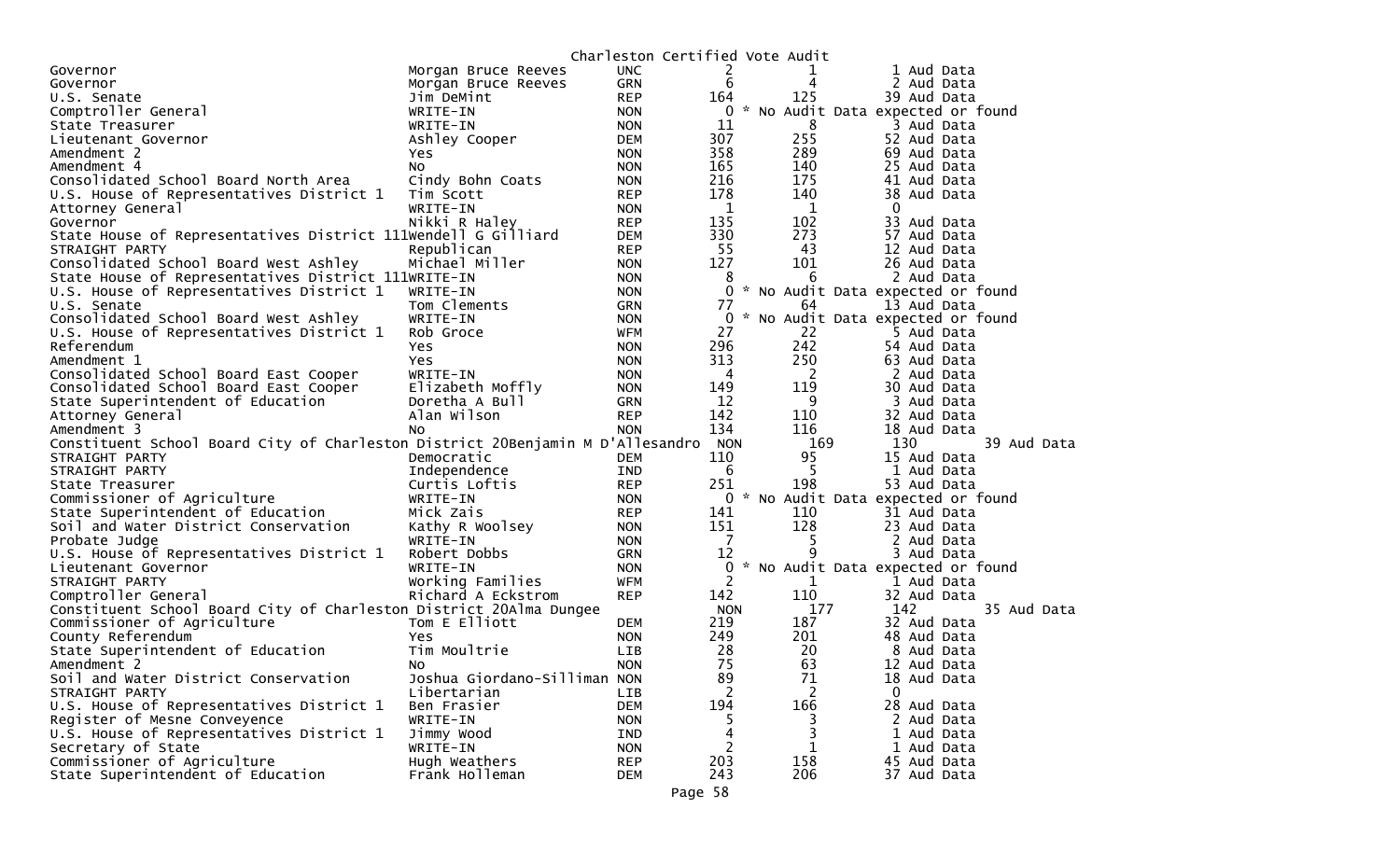|                                                                                |                                          | Charleston Certified Vote Audit |            |                                          |             |   |
|--------------------------------------------------------------------------------|------------------------------------------|---------------------------------|------------|------------------------------------------|-------------|---|
| Secretary of State                                                             | Mark Hammond                             | <b>REP</b>                      | 193        | 151                                      | 42 Aud Data |   |
| Referendum                                                                     | NO.                                      | <b>NON</b>                      | 130        | 105                                      | 25 Aud Data |   |
|                                                                                |                                          |                                 |            |                                          |             |   |
| 0212 Charleston 12                                                             |                                          |                                 |            |                                          |             |   |
| STRAIGHT PARTY                                                                 | Republican                               | <b>REP</b>                      | 40         | 40                                       | 0           |   |
| Attorney General                                                               | Matthew Richardson                       | <b>DEM</b>                      | 324        | 324                                      | $\Omega$    |   |
| Constituent School Board City of Charleston District 20Benjamin M D'Allesandro |                                          |                                 | <b>NON</b> | 130                                      | 130         | 0 |
| Consolidated School Board West Ashley                                          | Mary Ann Taylor                          | <b>NON</b>                      | 115        | 115                                      | 0           |   |
| STRAIGHT PARTY                                                                 | Working Families                         | <b>WFM</b>                      |            | 0 * No Audit Data expected or found      |             |   |
| Amendment 3                                                                    | Yes                                      | <b>NON</b>                      | 285        | 285                                      |             |   |
| U.S. Senate                                                                    | Tom Clements                             | <b>GRN</b>                      | 84         | 84                                       | 0           |   |
| State Superintendent of Education                                              | Tim Moultrie                             | LIB                             | 17         | 17                                       |             |   |
| Governor                                                                       | Vincent A Sheheen                        | <b>DEM</b>                      | 350        | 350                                      |             |   |
| Governor                                                                       | Morgan Bruce Reeves                      | <b>GRN</b>                      | 3          | 3                                        | 0           |   |
| STRAIGHT PARTY                                                                 | Green                                    | <b>GRN</b>                      | 4          |                                          | $\Omega$    |   |
| Commissioner of Agriculture                                                    | WRITE-IN                                 | <b>NON</b>                      | $\Omega$   | * No Audit Data expected or found        |             |   |
| State Superintendent of Education                                              | Frank Holleman                           | <b>DEM</b>                      | 310        | 310                                      |             |   |
| Consolidated School Board East Cooper                                          | Craig Ascue                              | <b>NON</b>                      | 153        | 153                                      | 0           |   |
| Amendment 2                                                                    | Yes                                      | <b>NON</b>                      | 351        | 351                                      |             |   |
| County Referendum                                                              | No                                       | <b>NON</b>                      | 133        | 133                                      | 0           |   |
| Comptroller General                                                            | Robert Barber                            | <b>DEM</b>                      | 325        | 325                                      | 0           |   |
| Constituent School Board City of Charleston District 20Alma Dungee             |                                          |                                 | <b>NON</b> | 171                                      | 171         | 0 |
| State Treasurer                                                                | WRITE-IN                                 | <b>NON</b>                      | 8          | 8                                        | 0           |   |
| Commissioner of Agriculture                                                    | Tom E Elliott                            | <b>DEM</b>                      | 309        | 309                                      | 0           |   |
| Consolidated School Board North Area                                           | Cindy Bohn Coats                         | <b>NON</b>                      | 158        | 158                                      | 0           |   |
| State Superintendent of Education                                              | Tony Fayyazi                             | IND                             | 4          | 4                                        | 0           |   |
| Amendment 1                                                                    | Yes                                      | <b>NON</b>                      | 323        | 323                                      |             |   |
| Lieutenant Governor                                                            | WRITE-IN                                 | <b>NON</b>                      | 0          | No Audit Data expected or found<br>94    |             |   |
| Consolidated School Board East Cooper                                          | Everett Wilcox                           | <b>NON</b>                      | 94         |                                          |             |   |
| Commissioner of Agriculture                                                    | Hugh Weathers                            | <b>REP</b>                      | 110        | 110<br>* No Audit Data expected or found |             |   |
| State Superintendent of Education                                              | WRITE-IN                                 | <b>NON</b>                      | 0          |                                          |             |   |
| Soil and Water District Conservation                                           | Kathy R Woolsey                          | <b>NON</b>                      | 163<br>4   | 163<br>4                                 |             |   |
| Adjutant General                                                               | WRITE-IN                                 | <b>NON</b>                      | 137        | 137                                      |             |   |
| Amendment 4                                                                    | No.                                      | <b>NON</b>                      | 4          |                                          |             |   |
| Probate Judge<br>Soil and Water District Conservation                          | WRITE-IN<br>Joshua Giordano-Silliman NON | <b>NON</b>                      | 90         | 4<br>90                                  | 0<br>0      |   |
| Adjutant General                                                               | Bob Livingston                           | <b>REP</b>                      | 159        | 159                                      | 0           |   |
| Constituent School Board City of Charleston District 20Edward D Jones          |                                          |                                 | <b>NON</b> | 136                                      | 136         | 0 |
| Lieutenant Governor                                                            | Ken Ard                                  | <b>REP</b>                      | 89         | 89                                       | 0           |   |
| Governor                                                                       | Nikki R Haley                            | <b>REP</b>                      | 83         | 83                                       | 0           |   |
| Governor                                                                       | Morgan Bruce Reeves                      | <b>UNC</b>                      | 4          | 4                                        | 0           |   |
| County Council District 5                                                      | Teddie E Pryor Sr                        | <b>DEM</b>                      | 359        | 359                                      | 0           |   |
| Consolidated School Board West Ashley                                          | Michael Miller                           | <b>NON</b>                      | 147        | 147                                      | 0           |   |
| State Treasurer                                                                | Curtis Loftis                            | <b>REP</b>                      | 176        | 176                                      | 0           |   |
| Attorney General                                                               | WRITE-IN                                 | <b>NON</b>                      |            | 0 * No Audit Data expected or found      |             |   |
| Amendment 3                                                                    | No                                       | <b>NON</b>                      | 117        | 117                                      |             |   |
| U.S. Senate                                                                    | WRITE-IN                                 | <b>NON</b>                      | 48         | 48                                       |             |   |
| County Council District 5                                                      | WRITE-IN                                 | <b>NON</b>                      | 2          |                                          | 0           |   |
| Comptroller General                                                            | WRITE-IN                                 | <b>NON</b>                      | 0          | * No Audit Data expected or found        |             |   |
| Attorney General                                                               | Alan Wilson                              | <b>REP</b>                      | 89         | 89                                       |             |   |
| Constituent School Board City of Charleston District 20Tony Edward Lewis       |                                          |                                 | <b>NON</b> | 137                                      | 137         | 0 |
| Secretary of State                                                             | Mark Hammond                             | <b>REP</b>                      | 122        | 122                                      | 0           |   |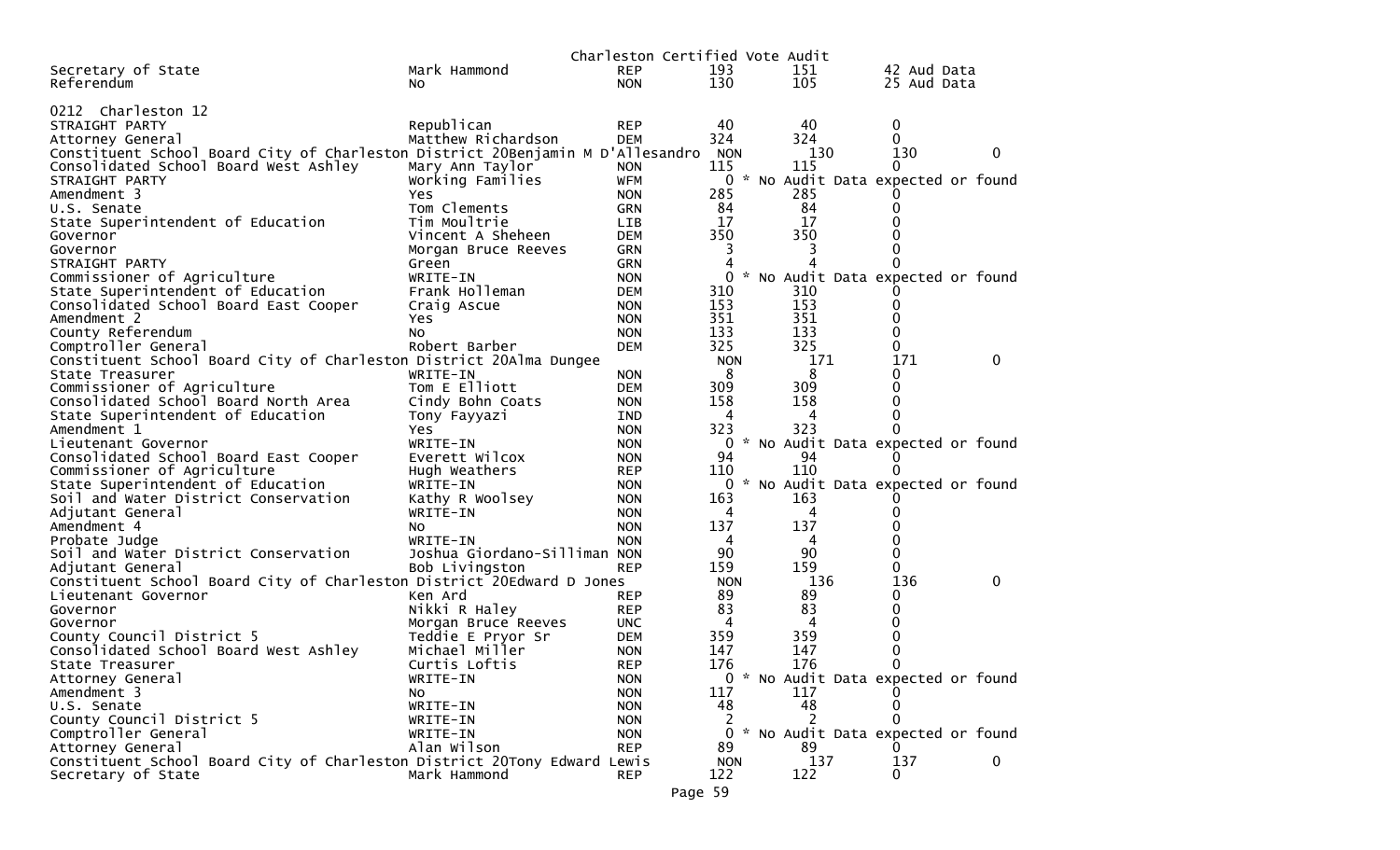| WRITE-IN<br><b>NON</b><br>Governor<br>$\Omega$<br>318<br>318<br>Referendum<br><b>NON</b><br>0<br>Yes<br>Secretary of State<br>WRITE-IN<br>0 * No Audit Data expected or found<br><b>NON</b><br>* No Audit Data expected or found<br>Consolidated School Board West Ashley<br>0<br>WRITE-IN<br><b>NON</b><br>63<br>Amendment 2<br><b>NON</b><br>63<br>NO.<br>WRITE-IN<br>4<br>0<br>Register of Mesne Conveyence<br><b>NON</b><br>4<br>308<br>308<br>Secretary of State<br>Marjorie L Johnson<br>0<br>DEM<br>0<br>STRAIGHT PARTY<br>Independence<br>IND<br>4<br>4<br>7<br>U.S. House of Representatives District 6<br>Nammu Y Muhammed<br>0<br><b>GRN</b><br>173<br>173<br>Irv Gerard Condon<br>0<br><b>REP</b><br>Probate Judge<br>185<br>185<br>Alvin M Greene<br>0<br>U.S. Senate<br>DEM<br>11<br>State Superintendent of Education<br>11<br>0<br>Doretha A Bull<br><b>GRN</b><br>92<br>92<br>0<br>Amendment 1<br><b>NON</b><br>NO.<br>Constituent School Board City of Charleston District 20WRITE-IN<br><b>NON</b><br>0<br>1<br>1<br>122<br>122<br>Consolidated School Board East Cooper<br>Elizabeth Moffly<br><b>NON</b><br>0<br>Libertarian<br>1<br>1<br>0<br>STRAIGHT PARTY<br><b>LIB</b><br>256<br>0<br>256<br>County Referendum<br><b>NON</b><br>Yes<br>State House of Representatives District 111Wendell G Gilliard<br>356<br>356<br>0<br><b>DEM</b><br>U.S. House of Representatives District 6<br>Jim Pratt<br>108<br>108<br>0<br><b>REP</b><br>0 * No Audit Data expected or found<br>Soil and Water District Conservation<br>WRITE-IN<br><b>NON</b><br>Democratic<br>176<br>176<br>STRAIGHT PARTY<br>DEM<br>U<br>State House of Representatives District 111WRITE-IN<br><b>NON</b><br>0<br>* No Audit Data expected or found<br>Consolidated School Board East Cooper<br>0<br>WRITE-IN<br><b>NON</b><br>Soil and Water District Conservation<br>John Kozma<br><b>NON</b><br>64<br>64<br>3<br>3<br>STRAIGHT PARTY<br>United Citizens<br><b>UNC</b><br>0<br>$\mathbf{1}$<br>Consolidated School Board North Area<br>1<br>WRITE-IN<br><b>NON</b><br>97<br>97<br>Comptroller General<br>Richard A Eckstrom<br><b>REP</b><br>323<br>323<br>U.S. House of Representatives District 6<br>James E Jim Clyburn<br>DEM<br>0<br>12<br>12<br>Leslie Minerd<br><b>GRN</b><br>0<br>Attorney General<br>251<br>251<br>Amendment 4<br>Yes<br>0<br><b>NON</b><br>103<br>103<br>0<br>Jim DeMint<br><b>REP</b><br>U.S. Senate<br>State Superintendent of Education<br>86<br>86<br>Mick Zais<br><b>REP</b><br>0<br>U.S. House of Representatives District 6<br>* No Audit Data expected or found<br>WRITE-IN<br>0<br><b>NON</b><br>346<br>346<br>Lieutenant Governor<br>Ashley Cooper<br>DEM<br>0<br>166<br>166<br>Register of Mesne Conveyence<br>Charlie Lybrand<br><b>REP</b><br>0<br>100<br>$\Omega$<br>Referendum<br>100<br><b>NON</b><br>No.<br>0213 Charleston 13<br>County Council District 5<br>WRITE-IN<br><b>NON</b><br>2<br>0<br>7<br>7<br>U.S. House of Representatives District 6<br>Nammu Y Muhammed<br><b>GRN</b><br>0<br>1<br>Secretary of State<br>WRITE-IN<br>0<br><b>NON</b><br>3<br>STRAIGHT PARTY<br>Libertarian<br>0<br>LIB<br>137<br>137<br>Consolidated School Board West Ashley<br>Michael Miller<br><b>NON</b><br>0<br>0<br>295<br>295<br>Amendment 2<br><b>NON</b><br>Yes<br>Attorney General<br>Alan Wilson<br>35<br>35<br><b>REP</b><br>$\bf{0}$<br>351<br>351<br>0<br>Lieutenant Governor<br>Ashley Cooper<br><b>DEM</b><br>0<br>U.S. House of Representatives District 6<br>31<br>Jim Pratt<br><b>REP</b><br>31<br>42<br>$\Omega$<br>42<br>Jim DeMint<br><b>REP</b><br>U.S. Senate<br>267<br>267<br>0<br>Amendment 1<br>Yes<br><b>NON</b><br>Constituent School Board City of Charleston District 20Edward D Jones<br>83<br>83<br>0<br><b>NON</b><br>327<br>State Superintendent of Education<br>Frank Holleman<br>327<br>0<br><b>DEM</b><br>$\mathbf 0$<br><b>NON</b><br>123<br>123<br>County Referendum<br>NO. |  | Charleston Certified Vote Audit |  |  |  |
|---------------------------------------------------------------------------------------------------------------------------------------------------------------------------------------------------------------------------------------------------------------------------------------------------------------------------------------------------------------------------------------------------------------------------------------------------------------------------------------------------------------------------------------------------------------------------------------------------------------------------------------------------------------------------------------------------------------------------------------------------------------------------------------------------------------------------------------------------------------------------------------------------------------------------------------------------------------------------------------------------------------------------------------------------------------------------------------------------------------------------------------------------------------------------------------------------------------------------------------------------------------------------------------------------------------------------------------------------------------------------------------------------------------------------------------------------------------------------------------------------------------------------------------------------------------------------------------------------------------------------------------------------------------------------------------------------------------------------------------------------------------------------------------------------------------------------------------------------------------------------------------------------------------------------------------------------------------------------------------------------------------------------------------------------------------------------------------------------------------------------------------------------------------------------------------------------------------------------------------------------------------------------------------------------------------------------------------------------------------------------------------------------------------------------------------------------------------------------------------------------------------------------------------------------------------------------------------------------------------------------------------------------------------------------------------------------------------------------------------------------------------------------------------------------------------------------------------------------------------------------------------------------------------------------------------------------------------------------------------------------------------------------------------------------------------------------------------------------------------------------------------------------------------------------------------------------------------------------------------------------------------------------------------------------------------------------------------------------------------------------------------------------------------------------------------------------------------------------------------------------------------------------------------------------------------------------------------------------------------------------------------------------------------------------------------------------------------------------------------------------------------------------------------------------------------------------------------------------------------------------------------------------------------------------------------------|--|---------------------------------|--|--|--|
|                                                                                                                                                                                                                                                                                                                                                                                                                                                                                                                                                                                                                                                                                                                                                                                                                                                                                                                                                                                                                                                                                                                                                                                                                                                                                                                                                                                                                                                                                                                                                                                                                                                                                                                                                                                                                                                                                                                                                                                                                                                                                                                                                                                                                                                                                                                                                                                                                                                                                                                                                                                                                                                                                                                                                                                                                                                                                                                                                                                                                                                                                                                                                                                                                                                                                                                                                                                                                                                                                                                                                                                                                                                                                                                                                                                                                                                                                                                                             |  |                                 |  |  |  |
|                                                                                                                                                                                                                                                                                                                                                                                                                                                                                                                                                                                                                                                                                                                                                                                                                                                                                                                                                                                                                                                                                                                                                                                                                                                                                                                                                                                                                                                                                                                                                                                                                                                                                                                                                                                                                                                                                                                                                                                                                                                                                                                                                                                                                                                                                                                                                                                                                                                                                                                                                                                                                                                                                                                                                                                                                                                                                                                                                                                                                                                                                                                                                                                                                                                                                                                                                                                                                                                                                                                                                                                                                                                                                                                                                                                                                                                                                                                                             |  |                                 |  |  |  |
|                                                                                                                                                                                                                                                                                                                                                                                                                                                                                                                                                                                                                                                                                                                                                                                                                                                                                                                                                                                                                                                                                                                                                                                                                                                                                                                                                                                                                                                                                                                                                                                                                                                                                                                                                                                                                                                                                                                                                                                                                                                                                                                                                                                                                                                                                                                                                                                                                                                                                                                                                                                                                                                                                                                                                                                                                                                                                                                                                                                                                                                                                                                                                                                                                                                                                                                                                                                                                                                                                                                                                                                                                                                                                                                                                                                                                                                                                                                                             |  |                                 |  |  |  |
|                                                                                                                                                                                                                                                                                                                                                                                                                                                                                                                                                                                                                                                                                                                                                                                                                                                                                                                                                                                                                                                                                                                                                                                                                                                                                                                                                                                                                                                                                                                                                                                                                                                                                                                                                                                                                                                                                                                                                                                                                                                                                                                                                                                                                                                                                                                                                                                                                                                                                                                                                                                                                                                                                                                                                                                                                                                                                                                                                                                                                                                                                                                                                                                                                                                                                                                                                                                                                                                                                                                                                                                                                                                                                                                                                                                                                                                                                                                                             |  |                                 |  |  |  |
|                                                                                                                                                                                                                                                                                                                                                                                                                                                                                                                                                                                                                                                                                                                                                                                                                                                                                                                                                                                                                                                                                                                                                                                                                                                                                                                                                                                                                                                                                                                                                                                                                                                                                                                                                                                                                                                                                                                                                                                                                                                                                                                                                                                                                                                                                                                                                                                                                                                                                                                                                                                                                                                                                                                                                                                                                                                                                                                                                                                                                                                                                                                                                                                                                                                                                                                                                                                                                                                                                                                                                                                                                                                                                                                                                                                                                                                                                                                                             |  |                                 |  |  |  |
|                                                                                                                                                                                                                                                                                                                                                                                                                                                                                                                                                                                                                                                                                                                                                                                                                                                                                                                                                                                                                                                                                                                                                                                                                                                                                                                                                                                                                                                                                                                                                                                                                                                                                                                                                                                                                                                                                                                                                                                                                                                                                                                                                                                                                                                                                                                                                                                                                                                                                                                                                                                                                                                                                                                                                                                                                                                                                                                                                                                                                                                                                                                                                                                                                                                                                                                                                                                                                                                                                                                                                                                                                                                                                                                                                                                                                                                                                                                                             |  |                                 |  |  |  |
|                                                                                                                                                                                                                                                                                                                                                                                                                                                                                                                                                                                                                                                                                                                                                                                                                                                                                                                                                                                                                                                                                                                                                                                                                                                                                                                                                                                                                                                                                                                                                                                                                                                                                                                                                                                                                                                                                                                                                                                                                                                                                                                                                                                                                                                                                                                                                                                                                                                                                                                                                                                                                                                                                                                                                                                                                                                                                                                                                                                                                                                                                                                                                                                                                                                                                                                                                                                                                                                                                                                                                                                                                                                                                                                                                                                                                                                                                                                                             |  |                                 |  |  |  |
|                                                                                                                                                                                                                                                                                                                                                                                                                                                                                                                                                                                                                                                                                                                                                                                                                                                                                                                                                                                                                                                                                                                                                                                                                                                                                                                                                                                                                                                                                                                                                                                                                                                                                                                                                                                                                                                                                                                                                                                                                                                                                                                                                                                                                                                                                                                                                                                                                                                                                                                                                                                                                                                                                                                                                                                                                                                                                                                                                                                                                                                                                                                                                                                                                                                                                                                                                                                                                                                                                                                                                                                                                                                                                                                                                                                                                                                                                                                                             |  |                                 |  |  |  |
|                                                                                                                                                                                                                                                                                                                                                                                                                                                                                                                                                                                                                                                                                                                                                                                                                                                                                                                                                                                                                                                                                                                                                                                                                                                                                                                                                                                                                                                                                                                                                                                                                                                                                                                                                                                                                                                                                                                                                                                                                                                                                                                                                                                                                                                                                                                                                                                                                                                                                                                                                                                                                                                                                                                                                                                                                                                                                                                                                                                                                                                                                                                                                                                                                                                                                                                                                                                                                                                                                                                                                                                                                                                                                                                                                                                                                                                                                                                                             |  |                                 |  |  |  |
|                                                                                                                                                                                                                                                                                                                                                                                                                                                                                                                                                                                                                                                                                                                                                                                                                                                                                                                                                                                                                                                                                                                                                                                                                                                                                                                                                                                                                                                                                                                                                                                                                                                                                                                                                                                                                                                                                                                                                                                                                                                                                                                                                                                                                                                                                                                                                                                                                                                                                                                                                                                                                                                                                                                                                                                                                                                                                                                                                                                                                                                                                                                                                                                                                                                                                                                                                                                                                                                                                                                                                                                                                                                                                                                                                                                                                                                                                                                                             |  |                                 |  |  |  |
|                                                                                                                                                                                                                                                                                                                                                                                                                                                                                                                                                                                                                                                                                                                                                                                                                                                                                                                                                                                                                                                                                                                                                                                                                                                                                                                                                                                                                                                                                                                                                                                                                                                                                                                                                                                                                                                                                                                                                                                                                                                                                                                                                                                                                                                                                                                                                                                                                                                                                                                                                                                                                                                                                                                                                                                                                                                                                                                                                                                                                                                                                                                                                                                                                                                                                                                                                                                                                                                                                                                                                                                                                                                                                                                                                                                                                                                                                                                                             |  |                                 |  |  |  |
|                                                                                                                                                                                                                                                                                                                                                                                                                                                                                                                                                                                                                                                                                                                                                                                                                                                                                                                                                                                                                                                                                                                                                                                                                                                                                                                                                                                                                                                                                                                                                                                                                                                                                                                                                                                                                                                                                                                                                                                                                                                                                                                                                                                                                                                                                                                                                                                                                                                                                                                                                                                                                                                                                                                                                                                                                                                                                                                                                                                                                                                                                                                                                                                                                                                                                                                                                                                                                                                                                                                                                                                                                                                                                                                                                                                                                                                                                                                                             |  |                                 |  |  |  |
|                                                                                                                                                                                                                                                                                                                                                                                                                                                                                                                                                                                                                                                                                                                                                                                                                                                                                                                                                                                                                                                                                                                                                                                                                                                                                                                                                                                                                                                                                                                                                                                                                                                                                                                                                                                                                                                                                                                                                                                                                                                                                                                                                                                                                                                                                                                                                                                                                                                                                                                                                                                                                                                                                                                                                                                                                                                                                                                                                                                                                                                                                                                                                                                                                                                                                                                                                                                                                                                                                                                                                                                                                                                                                                                                                                                                                                                                                                                                             |  |                                 |  |  |  |
|                                                                                                                                                                                                                                                                                                                                                                                                                                                                                                                                                                                                                                                                                                                                                                                                                                                                                                                                                                                                                                                                                                                                                                                                                                                                                                                                                                                                                                                                                                                                                                                                                                                                                                                                                                                                                                                                                                                                                                                                                                                                                                                                                                                                                                                                                                                                                                                                                                                                                                                                                                                                                                                                                                                                                                                                                                                                                                                                                                                                                                                                                                                                                                                                                                                                                                                                                                                                                                                                                                                                                                                                                                                                                                                                                                                                                                                                                                                                             |  |                                 |  |  |  |
|                                                                                                                                                                                                                                                                                                                                                                                                                                                                                                                                                                                                                                                                                                                                                                                                                                                                                                                                                                                                                                                                                                                                                                                                                                                                                                                                                                                                                                                                                                                                                                                                                                                                                                                                                                                                                                                                                                                                                                                                                                                                                                                                                                                                                                                                                                                                                                                                                                                                                                                                                                                                                                                                                                                                                                                                                                                                                                                                                                                                                                                                                                                                                                                                                                                                                                                                                                                                                                                                                                                                                                                                                                                                                                                                                                                                                                                                                                                                             |  |                                 |  |  |  |
|                                                                                                                                                                                                                                                                                                                                                                                                                                                                                                                                                                                                                                                                                                                                                                                                                                                                                                                                                                                                                                                                                                                                                                                                                                                                                                                                                                                                                                                                                                                                                                                                                                                                                                                                                                                                                                                                                                                                                                                                                                                                                                                                                                                                                                                                                                                                                                                                                                                                                                                                                                                                                                                                                                                                                                                                                                                                                                                                                                                                                                                                                                                                                                                                                                                                                                                                                                                                                                                                                                                                                                                                                                                                                                                                                                                                                                                                                                                                             |  |                                 |  |  |  |
|                                                                                                                                                                                                                                                                                                                                                                                                                                                                                                                                                                                                                                                                                                                                                                                                                                                                                                                                                                                                                                                                                                                                                                                                                                                                                                                                                                                                                                                                                                                                                                                                                                                                                                                                                                                                                                                                                                                                                                                                                                                                                                                                                                                                                                                                                                                                                                                                                                                                                                                                                                                                                                                                                                                                                                                                                                                                                                                                                                                                                                                                                                                                                                                                                                                                                                                                                                                                                                                                                                                                                                                                                                                                                                                                                                                                                                                                                                                                             |  |                                 |  |  |  |
|                                                                                                                                                                                                                                                                                                                                                                                                                                                                                                                                                                                                                                                                                                                                                                                                                                                                                                                                                                                                                                                                                                                                                                                                                                                                                                                                                                                                                                                                                                                                                                                                                                                                                                                                                                                                                                                                                                                                                                                                                                                                                                                                                                                                                                                                                                                                                                                                                                                                                                                                                                                                                                                                                                                                                                                                                                                                                                                                                                                                                                                                                                                                                                                                                                                                                                                                                                                                                                                                                                                                                                                                                                                                                                                                                                                                                                                                                                                                             |  |                                 |  |  |  |
|                                                                                                                                                                                                                                                                                                                                                                                                                                                                                                                                                                                                                                                                                                                                                                                                                                                                                                                                                                                                                                                                                                                                                                                                                                                                                                                                                                                                                                                                                                                                                                                                                                                                                                                                                                                                                                                                                                                                                                                                                                                                                                                                                                                                                                                                                                                                                                                                                                                                                                                                                                                                                                                                                                                                                                                                                                                                                                                                                                                                                                                                                                                                                                                                                                                                                                                                                                                                                                                                                                                                                                                                                                                                                                                                                                                                                                                                                                                                             |  |                                 |  |  |  |
|                                                                                                                                                                                                                                                                                                                                                                                                                                                                                                                                                                                                                                                                                                                                                                                                                                                                                                                                                                                                                                                                                                                                                                                                                                                                                                                                                                                                                                                                                                                                                                                                                                                                                                                                                                                                                                                                                                                                                                                                                                                                                                                                                                                                                                                                                                                                                                                                                                                                                                                                                                                                                                                                                                                                                                                                                                                                                                                                                                                                                                                                                                                                                                                                                                                                                                                                                                                                                                                                                                                                                                                                                                                                                                                                                                                                                                                                                                                                             |  |                                 |  |  |  |
|                                                                                                                                                                                                                                                                                                                                                                                                                                                                                                                                                                                                                                                                                                                                                                                                                                                                                                                                                                                                                                                                                                                                                                                                                                                                                                                                                                                                                                                                                                                                                                                                                                                                                                                                                                                                                                                                                                                                                                                                                                                                                                                                                                                                                                                                                                                                                                                                                                                                                                                                                                                                                                                                                                                                                                                                                                                                                                                                                                                                                                                                                                                                                                                                                                                                                                                                                                                                                                                                                                                                                                                                                                                                                                                                                                                                                                                                                                                                             |  |                                 |  |  |  |
|                                                                                                                                                                                                                                                                                                                                                                                                                                                                                                                                                                                                                                                                                                                                                                                                                                                                                                                                                                                                                                                                                                                                                                                                                                                                                                                                                                                                                                                                                                                                                                                                                                                                                                                                                                                                                                                                                                                                                                                                                                                                                                                                                                                                                                                                                                                                                                                                                                                                                                                                                                                                                                                                                                                                                                                                                                                                                                                                                                                                                                                                                                                                                                                                                                                                                                                                                                                                                                                                                                                                                                                                                                                                                                                                                                                                                                                                                                                                             |  |                                 |  |  |  |
|                                                                                                                                                                                                                                                                                                                                                                                                                                                                                                                                                                                                                                                                                                                                                                                                                                                                                                                                                                                                                                                                                                                                                                                                                                                                                                                                                                                                                                                                                                                                                                                                                                                                                                                                                                                                                                                                                                                                                                                                                                                                                                                                                                                                                                                                                                                                                                                                                                                                                                                                                                                                                                                                                                                                                                                                                                                                                                                                                                                                                                                                                                                                                                                                                                                                                                                                                                                                                                                                                                                                                                                                                                                                                                                                                                                                                                                                                                                                             |  |                                 |  |  |  |
|                                                                                                                                                                                                                                                                                                                                                                                                                                                                                                                                                                                                                                                                                                                                                                                                                                                                                                                                                                                                                                                                                                                                                                                                                                                                                                                                                                                                                                                                                                                                                                                                                                                                                                                                                                                                                                                                                                                                                                                                                                                                                                                                                                                                                                                                                                                                                                                                                                                                                                                                                                                                                                                                                                                                                                                                                                                                                                                                                                                                                                                                                                                                                                                                                                                                                                                                                                                                                                                                                                                                                                                                                                                                                                                                                                                                                                                                                                                                             |  |                                 |  |  |  |
|                                                                                                                                                                                                                                                                                                                                                                                                                                                                                                                                                                                                                                                                                                                                                                                                                                                                                                                                                                                                                                                                                                                                                                                                                                                                                                                                                                                                                                                                                                                                                                                                                                                                                                                                                                                                                                                                                                                                                                                                                                                                                                                                                                                                                                                                                                                                                                                                                                                                                                                                                                                                                                                                                                                                                                                                                                                                                                                                                                                                                                                                                                                                                                                                                                                                                                                                                                                                                                                                                                                                                                                                                                                                                                                                                                                                                                                                                                                                             |  |                                 |  |  |  |
|                                                                                                                                                                                                                                                                                                                                                                                                                                                                                                                                                                                                                                                                                                                                                                                                                                                                                                                                                                                                                                                                                                                                                                                                                                                                                                                                                                                                                                                                                                                                                                                                                                                                                                                                                                                                                                                                                                                                                                                                                                                                                                                                                                                                                                                                                                                                                                                                                                                                                                                                                                                                                                                                                                                                                                                                                                                                                                                                                                                                                                                                                                                                                                                                                                                                                                                                                                                                                                                                                                                                                                                                                                                                                                                                                                                                                                                                                                                                             |  |                                 |  |  |  |
|                                                                                                                                                                                                                                                                                                                                                                                                                                                                                                                                                                                                                                                                                                                                                                                                                                                                                                                                                                                                                                                                                                                                                                                                                                                                                                                                                                                                                                                                                                                                                                                                                                                                                                                                                                                                                                                                                                                                                                                                                                                                                                                                                                                                                                                                                                                                                                                                                                                                                                                                                                                                                                                                                                                                                                                                                                                                                                                                                                                                                                                                                                                                                                                                                                                                                                                                                                                                                                                                                                                                                                                                                                                                                                                                                                                                                                                                                                                                             |  |                                 |  |  |  |
|                                                                                                                                                                                                                                                                                                                                                                                                                                                                                                                                                                                                                                                                                                                                                                                                                                                                                                                                                                                                                                                                                                                                                                                                                                                                                                                                                                                                                                                                                                                                                                                                                                                                                                                                                                                                                                                                                                                                                                                                                                                                                                                                                                                                                                                                                                                                                                                                                                                                                                                                                                                                                                                                                                                                                                                                                                                                                                                                                                                                                                                                                                                                                                                                                                                                                                                                                                                                                                                                                                                                                                                                                                                                                                                                                                                                                                                                                                                                             |  |                                 |  |  |  |
|                                                                                                                                                                                                                                                                                                                                                                                                                                                                                                                                                                                                                                                                                                                                                                                                                                                                                                                                                                                                                                                                                                                                                                                                                                                                                                                                                                                                                                                                                                                                                                                                                                                                                                                                                                                                                                                                                                                                                                                                                                                                                                                                                                                                                                                                                                                                                                                                                                                                                                                                                                                                                                                                                                                                                                                                                                                                                                                                                                                                                                                                                                                                                                                                                                                                                                                                                                                                                                                                                                                                                                                                                                                                                                                                                                                                                                                                                                                                             |  |                                 |  |  |  |
|                                                                                                                                                                                                                                                                                                                                                                                                                                                                                                                                                                                                                                                                                                                                                                                                                                                                                                                                                                                                                                                                                                                                                                                                                                                                                                                                                                                                                                                                                                                                                                                                                                                                                                                                                                                                                                                                                                                                                                                                                                                                                                                                                                                                                                                                                                                                                                                                                                                                                                                                                                                                                                                                                                                                                                                                                                                                                                                                                                                                                                                                                                                                                                                                                                                                                                                                                                                                                                                                                                                                                                                                                                                                                                                                                                                                                                                                                                                                             |  |                                 |  |  |  |
|                                                                                                                                                                                                                                                                                                                                                                                                                                                                                                                                                                                                                                                                                                                                                                                                                                                                                                                                                                                                                                                                                                                                                                                                                                                                                                                                                                                                                                                                                                                                                                                                                                                                                                                                                                                                                                                                                                                                                                                                                                                                                                                                                                                                                                                                                                                                                                                                                                                                                                                                                                                                                                                                                                                                                                                                                                                                                                                                                                                                                                                                                                                                                                                                                                                                                                                                                                                                                                                                                                                                                                                                                                                                                                                                                                                                                                                                                                                                             |  |                                 |  |  |  |
|                                                                                                                                                                                                                                                                                                                                                                                                                                                                                                                                                                                                                                                                                                                                                                                                                                                                                                                                                                                                                                                                                                                                                                                                                                                                                                                                                                                                                                                                                                                                                                                                                                                                                                                                                                                                                                                                                                                                                                                                                                                                                                                                                                                                                                                                                                                                                                                                                                                                                                                                                                                                                                                                                                                                                                                                                                                                                                                                                                                                                                                                                                                                                                                                                                                                                                                                                                                                                                                                                                                                                                                                                                                                                                                                                                                                                                                                                                                                             |  |                                 |  |  |  |
|                                                                                                                                                                                                                                                                                                                                                                                                                                                                                                                                                                                                                                                                                                                                                                                                                                                                                                                                                                                                                                                                                                                                                                                                                                                                                                                                                                                                                                                                                                                                                                                                                                                                                                                                                                                                                                                                                                                                                                                                                                                                                                                                                                                                                                                                                                                                                                                                                                                                                                                                                                                                                                                                                                                                                                                                                                                                                                                                                                                                                                                                                                                                                                                                                                                                                                                                                                                                                                                                                                                                                                                                                                                                                                                                                                                                                                                                                                                                             |  |                                 |  |  |  |
|                                                                                                                                                                                                                                                                                                                                                                                                                                                                                                                                                                                                                                                                                                                                                                                                                                                                                                                                                                                                                                                                                                                                                                                                                                                                                                                                                                                                                                                                                                                                                                                                                                                                                                                                                                                                                                                                                                                                                                                                                                                                                                                                                                                                                                                                                                                                                                                                                                                                                                                                                                                                                                                                                                                                                                                                                                                                                                                                                                                                                                                                                                                                                                                                                                                                                                                                                                                                                                                                                                                                                                                                                                                                                                                                                                                                                                                                                                                                             |  |                                 |  |  |  |
|                                                                                                                                                                                                                                                                                                                                                                                                                                                                                                                                                                                                                                                                                                                                                                                                                                                                                                                                                                                                                                                                                                                                                                                                                                                                                                                                                                                                                                                                                                                                                                                                                                                                                                                                                                                                                                                                                                                                                                                                                                                                                                                                                                                                                                                                                                                                                                                                                                                                                                                                                                                                                                                                                                                                                                                                                                                                                                                                                                                                                                                                                                                                                                                                                                                                                                                                                                                                                                                                                                                                                                                                                                                                                                                                                                                                                                                                                                                                             |  |                                 |  |  |  |
|                                                                                                                                                                                                                                                                                                                                                                                                                                                                                                                                                                                                                                                                                                                                                                                                                                                                                                                                                                                                                                                                                                                                                                                                                                                                                                                                                                                                                                                                                                                                                                                                                                                                                                                                                                                                                                                                                                                                                                                                                                                                                                                                                                                                                                                                                                                                                                                                                                                                                                                                                                                                                                                                                                                                                                                                                                                                                                                                                                                                                                                                                                                                                                                                                                                                                                                                                                                                                                                                                                                                                                                                                                                                                                                                                                                                                                                                                                                                             |  |                                 |  |  |  |
|                                                                                                                                                                                                                                                                                                                                                                                                                                                                                                                                                                                                                                                                                                                                                                                                                                                                                                                                                                                                                                                                                                                                                                                                                                                                                                                                                                                                                                                                                                                                                                                                                                                                                                                                                                                                                                                                                                                                                                                                                                                                                                                                                                                                                                                                                                                                                                                                                                                                                                                                                                                                                                                                                                                                                                                                                                                                                                                                                                                                                                                                                                                                                                                                                                                                                                                                                                                                                                                                                                                                                                                                                                                                                                                                                                                                                                                                                                                                             |  |                                 |  |  |  |
|                                                                                                                                                                                                                                                                                                                                                                                                                                                                                                                                                                                                                                                                                                                                                                                                                                                                                                                                                                                                                                                                                                                                                                                                                                                                                                                                                                                                                                                                                                                                                                                                                                                                                                                                                                                                                                                                                                                                                                                                                                                                                                                                                                                                                                                                                                                                                                                                                                                                                                                                                                                                                                                                                                                                                                                                                                                                                                                                                                                                                                                                                                                                                                                                                                                                                                                                                                                                                                                                                                                                                                                                                                                                                                                                                                                                                                                                                                                                             |  |                                 |  |  |  |
|                                                                                                                                                                                                                                                                                                                                                                                                                                                                                                                                                                                                                                                                                                                                                                                                                                                                                                                                                                                                                                                                                                                                                                                                                                                                                                                                                                                                                                                                                                                                                                                                                                                                                                                                                                                                                                                                                                                                                                                                                                                                                                                                                                                                                                                                                                                                                                                                                                                                                                                                                                                                                                                                                                                                                                                                                                                                                                                                                                                                                                                                                                                                                                                                                                                                                                                                                                                                                                                                                                                                                                                                                                                                                                                                                                                                                                                                                                                                             |  |                                 |  |  |  |
|                                                                                                                                                                                                                                                                                                                                                                                                                                                                                                                                                                                                                                                                                                                                                                                                                                                                                                                                                                                                                                                                                                                                                                                                                                                                                                                                                                                                                                                                                                                                                                                                                                                                                                                                                                                                                                                                                                                                                                                                                                                                                                                                                                                                                                                                                                                                                                                                                                                                                                                                                                                                                                                                                                                                                                                                                                                                                                                                                                                                                                                                                                                                                                                                                                                                                                                                                                                                                                                                                                                                                                                                                                                                                                                                                                                                                                                                                                                                             |  |                                 |  |  |  |
|                                                                                                                                                                                                                                                                                                                                                                                                                                                                                                                                                                                                                                                                                                                                                                                                                                                                                                                                                                                                                                                                                                                                                                                                                                                                                                                                                                                                                                                                                                                                                                                                                                                                                                                                                                                                                                                                                                                                                                                                                                                                                                                                                                                                                                                                                                                                                                                                                                                                                                                                                                                                                                                                                                                                                                                                                                                                                                                                                                                                                                                                                                                                                                                                                                                                                                                                                                                                                                                                                                                                                                                                                                                                                                                                                                                                                                                                                                                                             |  |                                 |  |  |  |
|                                                                                                                                                                                                                                                                                                                                                                                                                                                                                                                                                                                                                                                                                                                                                                                                                                                                                                                                                                                                                                                                                                                                                                                                                                                                                                                                                                                                                                                                                                                                                                                                                                                                                                                                                                                                                                                                                                                                                                                                                                                                                                                                                                                                                                                                                                                                                                                                                                                                                                                                                                                                                                                                                                                                                                                                                                                                                                                                                                                                                                                                                                                                                                                                                                                                                                                                                                                                                                                                                                                                                                                                                                                                                                                                                                                                                                                                                                                                             |  |                                 |  |  |  |
|                                                                                                                                                                                                                                                                                                                                                                                                                                                                                                                                                                                                                                                                                                                                                                                                                                                                                                                                                                                                                                                                                                                                                                                                                                                                                                                                                                                                                                                                                                                                                                                                                                                                                                                                                                                                                                                                                                                                                                                                                                                                                                                                                                                                                                                                                                                                                                                                                                                                                                                                                                                                                                                                                                                                                                                                                                                                                                                                                                                                                                                                                                                                                                                                                                                                                                                                                                                                                                                                                                                                                                                                                                                                                                                                                                                                                                                                                                                                             |  |                                 |  |  |  |
|                                                                                                                                                                                                                                                                                                                                                                                                                                                                                                                                                                                                                                                                                                                                                                                                                                                                                                                                                                                                                                                                                                                                                                                                                                                                                                                                                                                                                                                                                                                                                                                                                                                                                                                                                                                                                                                                                                                                                                                                                                                                                                                                                                                                                                                                                                                                                                                                                                                                                                                                                                                                                                                                                                                                                                                                                                                                                                                                                                                                                                                                                                                                                                                                                                                                                                                                                                                                                                                                                                                                                                                                                                                                                                                                                                                                                                                                                                                                             |  |                                 |  |  |  |
|                                                                                                                                                                                                                                                                                                                                                                                                                                                                                                                                                                                                                                                                                                                                                                                                                                                                                                                                                                                                                                                                                                                                                                                                                                                                                                                                                                                                                                                                                                                                                                                                                                                                                                                                                                                                                                                                                                                                                                                                                                                                                                                                                                                                                                                                                                                                                                                                                                                                                                                                                                                                                                                                                                                                                                                                                                                                                                                                                                                                                                                                                                                                                                                                                                                                                                                                                                                                                                                                                                                                                                                                                                                                                                                                                                                                                                                                                                                                             |  |                                 |  |  |  |
|                                                                                                                                                                                                                                                                                                                                                                                                                                                                                                                                                                                                                                                                                                                                                                                                                                                                                                                                                                                                                                                                                                                                                                                                                                                                                                                                                                                                                                                                                                                                                                                                                                                                                                                                                                                                                                                                                                                                                                                                                                                                                                                                                                                                                                                                                                                                                                                                                                                                                                                                                                                                                                                                                                                                                                                                                                                                                                                                                                                                                                                                                                                                                                                                                                                                                                                                                                                                                                                                                                                                                                                                                                                                                                                                                                                                                                                                                                                                             |  |                                 |  |  |  |
|                                                                                                                                                                                                                                                                                                                                                                                                                                                                                                                                                                                                                                                                                                                                                                                                                                                                                                                                                                                                                                                                                                                                                                                                                                                                                                                                                                                                                                                                                                                                                                                                                                                                                                                                                                                                                                                                                                                                                                                                                                                                                                                                                                                                                                                                                                                                                                                                                                                                                                                                                                                                                                                                                                                                                                                                                                                                                                                                                                                                                                                                                                                                                                                                                                                                                                                                                                                                                                                                                                                                                                                                                                                                                                                                                                                                                                                                                                                                             |  |                                 |  |  |  |
|                                                                                                                                                                                                                                                                                                                                                                                                                                                                                                                                                                                                                                                                                                                                                                                                                                                                                                                                                                                                                                                                                                                                                                                                                                                                                                                                                                                                                                                                                                                                                                                                                                                                                                                                                                                                                                                                                                                                                                                                                                                                                                                                                                                                                                                                                                                                                                                                                                                                                                                                                                                                                                                                                                                                                                                                                                                                                                                                                                                                                                                                                                                                                                                                                                                                                                                                                                                                                                                                                                                                                                                                                                                                                                                                                                                                                                                                                                                                             |  |                                 |  |  |  |
|                                                                                                                                                                                                                                                                                                                                                                                                                                                                                                                                                                                                                                                                                                                                                                                                                                                                                                                                                                                                                                                                                                                                                                                                                                                                                                                                                                                                                                                                                                                                                                                                                                                                                                                                                                                                                                                                                                                                                                                                                                                                                                                                                                                                                                                                                                                                                                                                                                                                                                                                                                                                                                                                                                                                                                                                                                                                                                                                                                                                                                                                                                                                                                                                                                                                                                                                                                                                                                                                                                                                                                                                                                                                                                                                                                                                                                                                                                                                             |  |                                 |  |  |  |
|                                                                                                                                                                                                                                                                                                                                                                                                                                                                                                                                                                                                                                                                                                                                                                                                                                                                                                                                                                                                                                                                                                                                                                                                                                                                                                                                                                                                                                                                                                                                                                                                                                                                                                                                                                                                                                                                                                                                                                                                                                                                                                                                                                                                                                                                                                                                                                                                                                                                                                                                                                                                                                                                                                                                                                                                                                                                                                                                                                                                                                                                                                                                                                                                                                                                                                                                                                                                                                                                                                                                                                                                                                                                                                                                                                                                                                                                                                                                             |  |                                 |  |  |  |
|                                                                                                                                                                                                                                                                                                                                                                                                                                                                                                                                                                                                                                                                                                                                                                                                                                                                                                                                                                                                                                                                                                                                                                                                                                                                                                                                                                                                                                                                                                                                                                                                                                                                                                                                                                                                                                                                                                                                                                                                                                                                                                                                                                                                                                                                                                                                                                                                                                                                                                                                                                                                                                                                                                                                                                                                                                                                                                                                                                                                                                                                                                                                                                                                                                                                                                                                                                                                                                                                                                                                                                                                                                                                                                                                                                                                                                                                                                                                             |  |                                 |  |  |  |
|                                                                                                                                                                                                                                                                                                                                                                                                                                                                                                                                                                                                                                                                                                                                                                                                                                                                                                                                                                                                                                                                                                                                                                                                                                                                                                                                                                                                                                                                                                                                                                                                                                                                                                                                                                                                                                                                                                                                                                                                                                                                                                                                                                                                                                                                                                                                                                                                                                                                                                                                                                                                                                                                                                                                                                                                                                                                                                                                                                                                                                                                                                                                                                                                                                                                                                                                                                                                                                                                                                                                                                                                                                                                                                                                                                                                                                                                                                                                             |  |                                 |  |  |  |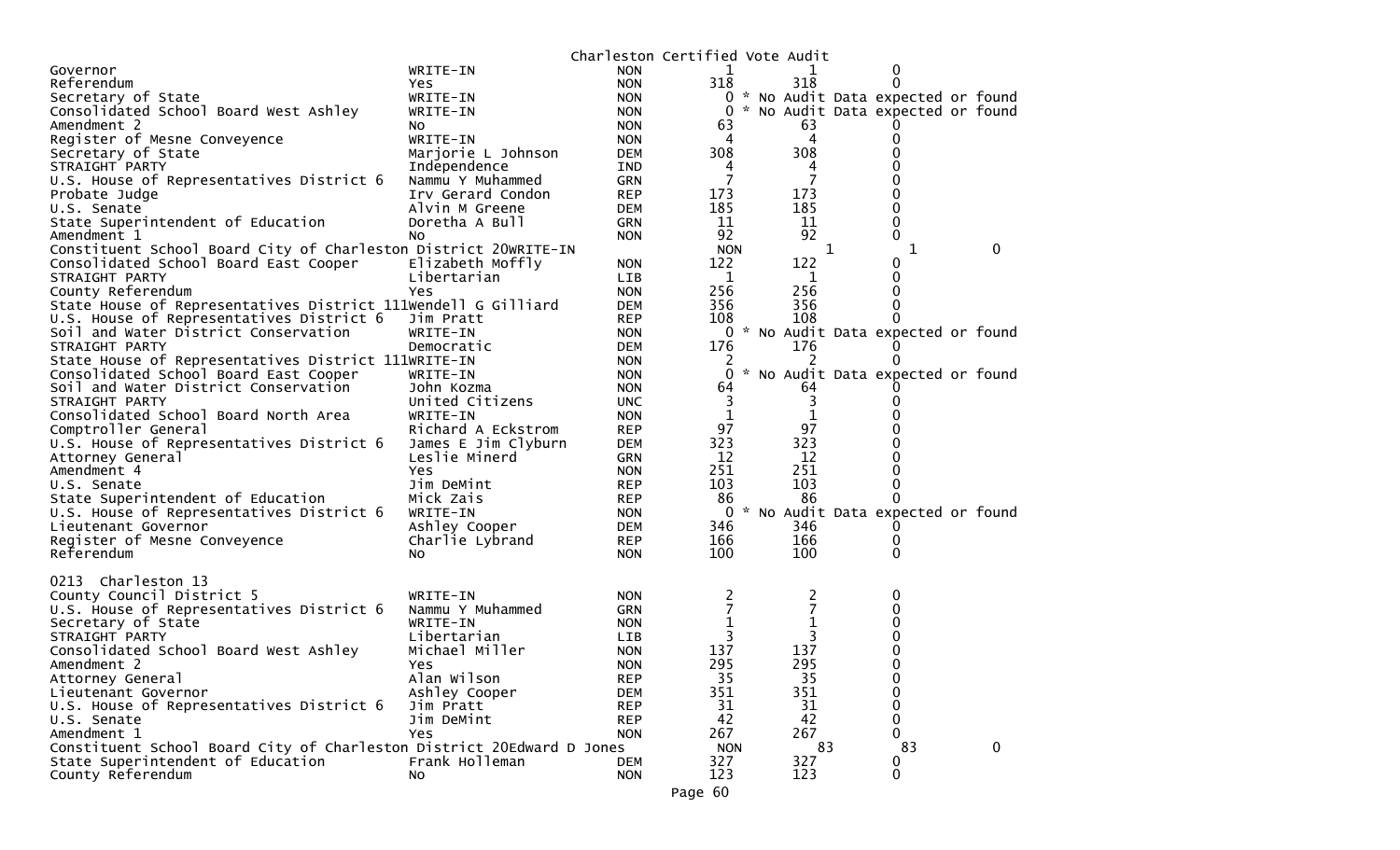|                                                                                                      |                              |            | Charleston Certified Vote Audit |                |                                   |             |
|------------------------------------------------------------------------------------------------------|------------------------------|------------|---------------------------------|----------------|-----------------------------------|-------------|
| Soil and Water District Conservation                                                                 | Kathy R Woolsey              | <b>NON</b> | 108                             | 108            | 0                                 |             |
| Soil and Water District Conservation                                                                 | Joshua Giordano-Silliman NON |            | 65                              | 65             | $\Omega$                          |             |
| State House of Representatives District 111Wendell G Gilliard                                        |                              | <b>DEM</b> | 343                             | 343            | 0                                 |             |
| Register of Mesne Conveyence                                                                         | WRITE-IN                     | <b>NON</b> | 3                               | 3              |                                   |             |
| Probate Judge                                                                                        | Irv Gerard Condon            | <b>REP</b> | 99                              | 99             |                                   |             |
| Attorney General                                                                                     | WRITE-IN                     | <b>NON</b> | 1                               | 1              |                                   |             |
| Governor                                                                                             | Nikki R Haley                | <b>REP</b> | 39                              | 39             |                                   |             |
| U.S. House of Representatives District 6                                                             | James E Jim Clyburn          | <b>DEM</b> | 345                             | 345            |                                   |             |
| Consolidated School Board West Ashley                                                                | WRITE-IN                     | <b>NON</b> | 0                               |                | * No Audit Data expected or found |             |
| State House of Representatives District 111WRITE-IN                                                  |                              | <b>NON</b> |                                 |                |                                   |             |
| STRAIGHT PARTY                                                                                       | United Citizens              | <b>UNC</b> |                                 | 1              |                                   |             |
| Amendment 4                                                                                          | NO.                          | <b>NON</b> | 137                             | 137            |                                   |             |
| U.S. Senate                                                                                          | Tom Clements                 | <b>GRN</b> | 70                              | 70             |                                   |             |
| State Superintendent of Education                                                                    | Tony Fayyazi                 | <b>IND</b> | 4                               | 4              | 0                                 |             |
| Constituent School Board City of Charleston District 20Tony Edward Lewis                             |                              |            | <b>NON</b>                      | 102            | 102                               |             |
| STRAIGHT PARTY                                                                                       | Working Families             | <b>WFM</b> | 0                               |                | * No Audit Data expected or found |             |
| U.S. House of Representatives District 6                                                             | WRITE-IN                     | <b>NON</b> |                                 |                |                                   |             |
| Comptroller General                                                                                  | WRITE-IN                     | <b>NON</b> | 1                               | 1              |                                   |             |
| Commissioner of Agriculture                                                                          | WRITE-IN                     | <b>NON</b> |                                 |                |                                   |             |
| State Superintendent of Education                                                                    | WRITE-IN                     | <b>NON</b> | 1                               | 1              |                                   |             |
| Consolidated School Board East Cooper                                                                | Elizabeth Moffly             | <b>NON</b> | 73                              | 73             |                                   |             |
| Amendment 3                                                                                          | NO.                          | <b>NON</b> | 130                             | 130            |                                   |             |
| Governor                                                                                             |                              |            |                                 | 2              |                                   |             |
|                                                                                                      | Morgan Bruce Reeves          | <b>UNC</b> | 2                               | 1              |                                   |             |
| Consolidated School Board North Area                                                                 | WRITE-IN                     | <b>NON</b> | 1                               |                | 0                                 |             |
| Commissioner of Agriculture                                                                          | Tom E Elliott                | <b>DEM</b> | 325                             | 325<br>87      | $\Omega$                          |             |
| Adjutant General                                                                                     | Bob Livingston               | <b>REP</b> | 87                              | 53             |                                   |             |
| Commissioner of Agriculture                                                                          | Hugh Weathers                | <b>REP</b> | 53                              |                | 0                                 |             |
| Adjutant General                                                                                     | WRITE-IN                     | <b>NON</b> | -5                              |                | 0                                 |             |
| Constituent School Board City of Charleston District 20WRITE-IN                                      |                              |            | <b>NON</b>                      | 3              | 3                                 | $\Omega$    |
| Amendment 2                                                                                          | NO.                          | <b>NON</b> | 53                              | 53             | 0                                 |             |
| Register of Mesne Conveyence                                                                         | Charlie Lybrand              | <b>REP</b> | 93                              | 93             | 0                                 |             |
| Consolidated School Board East Cooper                                                                | WRITE-IN                     | <b>NON</b> | 1                               | $\mathbf 1$    | 0                                 |             |
| Lieutenant Governor                                                                                  | Ken Ard                      | <b>REP</b> | 33                              | 33             |                                   |             |
| STRAIGHT PARTY                                                                                       | Green                        | <b>GRN</b> | 2                               | $\overline{2}$ | 0                                 |             |
| Referendum                                                                                           | Yes.                         | <b>NON</b> | 267                             | 267            | 0                                 |             |
| Attorney General                                                                                     | Leslie Minerd                | <b>GRN</b> | 12                              | 12             |                                   |             |
| Amendment 1                                                                                          | NO.                          | <b>NON</b> | 92                              | 92             |                                   |             |
| Lieutenant Governor                                                                                  | WRITE-IN                     | <b>NON</b> | 1                               | 1              |                                   |             |
| Governor                                                                                             | WRITE-IN                     | <b>NON</b> | 1                               | 1              | 0                                 |             |
| STRAIGHT PARTY                                                                                       | Democratic                   | <b>DEM</b> | 214                             | 214            |                                   |             |
| Soil and Water District Conservation                                                                 | WRITE-IN                     | <b>NON</b> | 0                               |                | * No Audit Data expected or found |             |
| State Superintendent of Education                                                                    | Doretha A Bull               | <b>GRN</b> | 9                               |                |                                   |             |
| Soil and Water District Conservation                                                                 | John Kozma                   | <b>NON</b> | 48                              | 48             |                                   |             |
| Consolidated School Board West Ashley                                                                | Mary Ann Taylor              | <b>NON</b> | 73                              | 73             | 0                                 |             |
| Comptroller General                                                                                  | Richard A Eckstrom           | <b>REP</b> | 36                              | 36             | 0                                 |             |
| STRAIGHT PARTY                                                                                       | Republican                   | <b>REP</b> | 10                              | 10             | $\mathbf 0$                       |             |
| Attorney General                                                                                     |                              |            |                                 |                | 0                                 |             |
| County Referendum                                                                                    | Matthew Richardson           | <b>DEM</b> | 335                             | 335            |                                   |             |
|                                                                                                      | Yes.                         | <b>NON</b> | 213                             | 213            | $\mathbf 0$                       |             |
| Governor                                                                                             | Morgan Bruce Reeves          | GRN        | 2                               | 2              | $\mathbf{0}$                      |             |
| State Treasurer                                                                                      | WRITE-IN                     | <b>NON</b> | 9                               | 9              | $\mathbf{0}$                      |             |
| Constituent School Board City of Charleston District 20Benjamin M D'Allesandro<br>Secretary of State | Mark Hammond                 | <b>REP</b> | <b>NON</b><br>53                | 71<br>53       | 71<br>0                           | $\mathbf 0$ |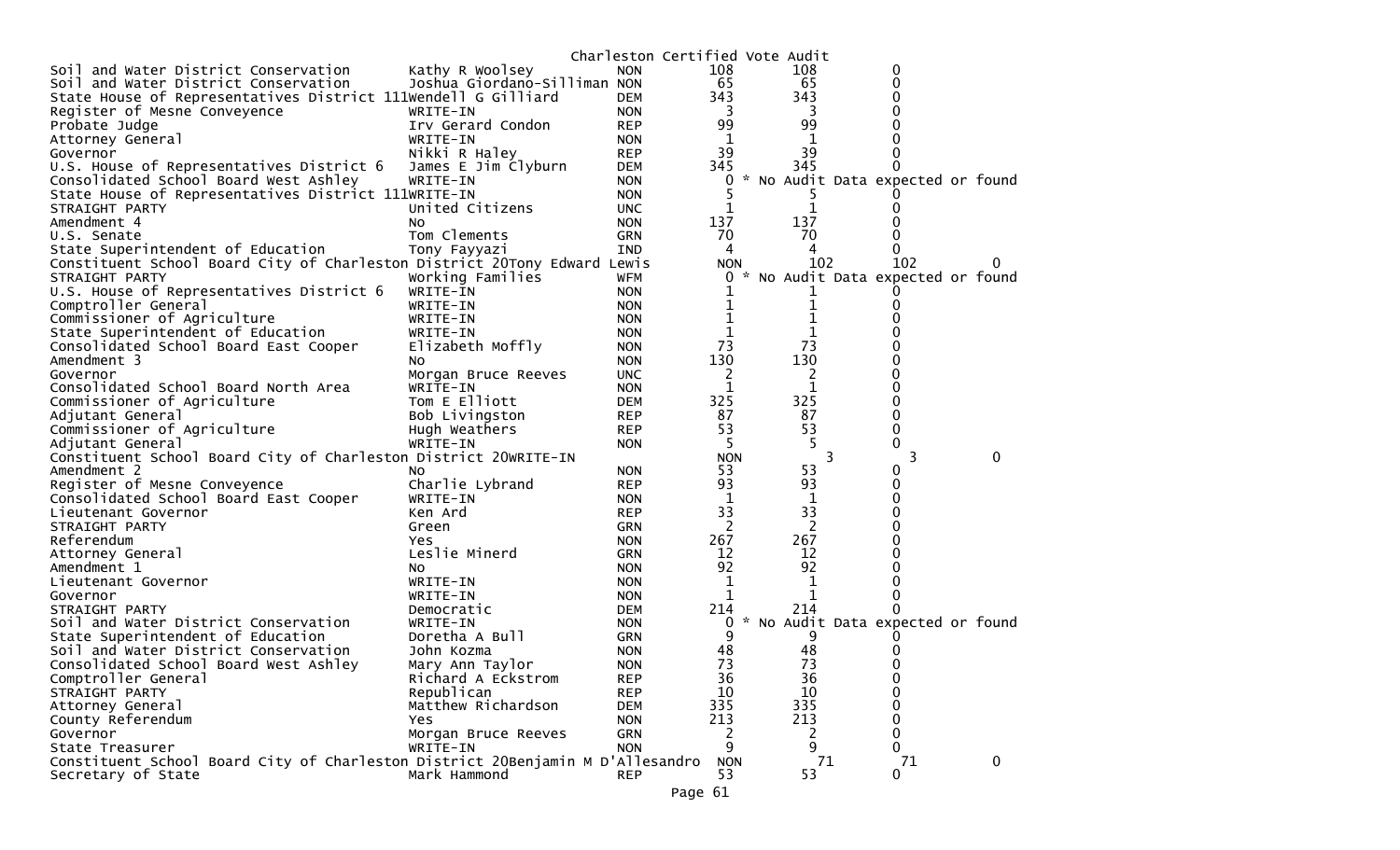| WRITE-IN<br>24<br>24<br>U.S. Senate<br><b>NON</b><br>0<br>30<br>30<br><b>REP</b><br>0<br>State Superintendent of Education<br>Mick Zais |  |
|-----------------------------------------------------------------------------------------------------------------------------------------|--|
|                                                                                                                                         |  |
|                                                                                                                                         |  |
| 111<br>0<br>Consolidated School Board North Area<br>Cindy Bohn Coats<br>111<br><b>NON</b>                                               |  |
| 0<br>4<br>STRAIGHT PARTY<br>Independence<br>IND<br>4                                                                                    |  |
| 128<br>128<br>0<br>Consolidated School Board East Cooper<br>Craig Ascue<br><b>NON</b>                                                   |  |
| 0<br>345<br>345<br>Vincent A Sheheen<br><b>DEM</b><br>Governor                                                                          |  |
| 210<br>210<br>0<br>Amendment 4<br>Yes<br><b>NON</b>                                                                                     |  |
| 3<br>3<br>0<br>WRITE-IN<br>Probate Judge<br><b>NON</b>                                                                                  |  |
| 98<br>98<br>0<br>Curtis Loftis<br>State Treasurer<br><b>REP</b>                                                                         |  |
| 345<br>345<br>0<br>County Council District 5<br>Teddie E Pryor Sr<br><b>DEM</b>                                                         |  |
| 325<br>325<br>0<br>Secretary of State<br>Marjorie L Johnson<br><b>DEM</b>                                                               |  |
| Comptroller General<br>341<br>341<br>0<br>Robert Barber<br>DEM                                                                          |  |
| Constituent School Board City of Charleston District 20Alma Dungee<br>150<br>150<br><b>NON</b><br>0                                     |  |
| 234<br>234<br>Alvin M Greene<br>0<br>U.S. Senate<br>DEM                                                                                 |  |
| 0<br>State Superintendent of Education<br>12<br>12<br>Tim Moultrie<br>LIB                                                               |  |
| 224<br>224<br>0<br>Amendment 3<br><b>NON</b><br><b>Yes</b>                                                                              |  |
| 68<br>0<br>Consolidated School Board East Cooper<br>Everett Wilcox<br>68<br><b>NON</b>                                                  |  |
| 85<br>85<br>$\Omega$<br>Referendum<br><b>NON</b><br>No.                                                                                 |  |
|                                                                                                                                         |  |
| 0214 Charleston 14                                                                                                                      |  |
| State Superintendent of Education<br>0 * No Audit Data expected or found<br>WRITE-IN<br><b>NON</b>                                      |  |
| Morgan Bruce Reeves<br><b>GRN</b><br>Governor                                                                                           |  |
| 93<br>93<br>Curtis Loftis<br><b>REP</b><br>State Treasurer<br>0<br>80<br>80                                                             |  |
| Consolidated School Board East Cooper<br>Elizabeth Moffly<br><b>NON</b><br>52<br>52<br>U.S. Senate                                      |  |
| Tom Clements<br><b>GRN</b><br>85<br>85<br>0                                                                                             |  |
| Bob Livingston<br>Adjutant General<br><b>REP</b><br>$\overline{c}$                                                                      |  |
| 2<br>U.S. House of Representatives District 1<br>M E Mac McCullough<br><b>UNC</b><br>3<br>3<br>WRITE-IN                                 |  |
| Consolidated School Board East Cooper<br><b>NON</b><br>1<br>1<br><b>NON</b><br>0                                                        |  |
| Register of Mesne Conveyence<br>WRITE-IN<br>168<br>168<br>0<br>Amendment 3<br><b>Yes</b>                                                |  |
| <b>NON</b><br>0<br>State Superintendent of Education<br>Doretha A Bull<br>13<br>13<br><b>GRN</b>                                        |  |
| Constituent School Board City of Charleston District 20Benjamin M D'Allesandro<br>84<br><b>NON</b><br>84<br>0                           |  |
| Commissioner of Agriculture<br>WRITE-IN<br>0<br>* No Audit Data expected or found<br><b>NON</b>                                         |  |
| Adjutant General<br>WRITE-IN<br>2<br><b>NON</b><br>2                                                                                    |  |
| 219<br>Commissioner of Agriculture<br>Tom E Elliott<br>219<br><b>DEM</b><br>0                                                           |  |
| Commissioner of Agriculture<br>52<br><b>REP</b><br>52<br>Hugh Weathers                                                                  |  |
| * No Audit Data expected or found<br>Secretary of State<br>WRITE-IN<br>0<br><b>NON</b>                                                  |  |
| County Referendum<br>80<br>80<br>NO.<br><b>NON</b>                                                                                      |  |
| U.S. House of Representatives District 1<br>26<br>26<br>Tim Scott<br><b>REP</b><br>0                                                    |  |
| 242<br>State House of Representatives District 109David Mack III<br>242<br>DEM                                                          |  |
| 0 * No Audit Data expected or found<br>STRAIGHT PARTY<br>United Citizens<br>UNC.                                                        |  |
| Amendment 2<br>216<br>Yes<br><b>NON</b><br>216                                                                                          |  |
| 89<br>89<br>Irv Gerard Condon<br>Probate Judge<br><b>REP</b>                                                                            |  |
| 2<br>Consolidated School Board North Area<br>2<br>WRITE-IN<br>0<br><b>NON</b>                                                           |  |
| 31<br>31<br><b>REP</b><br>Lieutenant Governor<br>Ken Ard<br>0                                                                           |  |
| 2<br>Governor<br>WRITE-IN<br><b>NON</b>                                                                                                 |  |
| * No Audit Data expected or found<br>State House of Representatives District 109WRITE-IN<br>$\mathbf{0}$<br><b>NON</b>                  |  |
| Constituent School Board City of Charleston District 20Alma Dungee<br>108<br>108<br><b>NON</b>                                          |  |
| 132<br>132<br>STRAIGHT PARTY<br>Democratic<br>DEM<br>0                                                                                  |  |
| Libertarian<br>0<br>STRAIGHT PARTY<br>LIB<br>1<br>1                                                                                     |  |
| 193<br>193<br>Amendment 1<br>Yes<br><b>NON</b><br>0                                                                                     |  |
| Alan Wilson<br>37<br>37<br>0<br><b>REP</b><br>Attorney General                                                                          |  |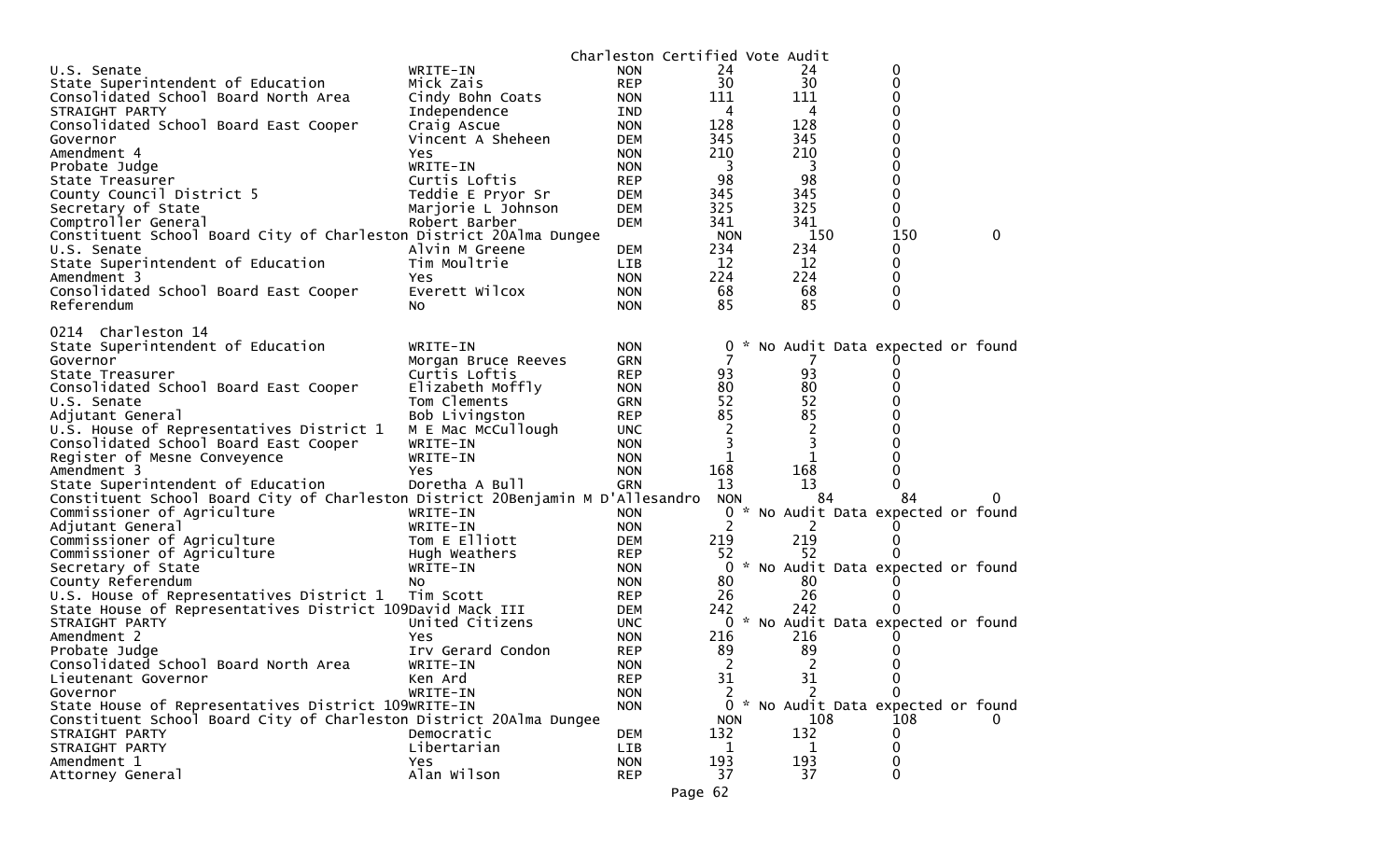|                                                                          |                                 |                   | Charleston Certified Vote Audit |                |                                     |   |
|--------------------------------------------------------------------------|---------------------------------|-------------------|---------------------------------|----------------|-------------------------------------|---|
| State Superintendent of Education                                        | Mick Zais                       | <b>REP</b>        | 32                              | 32             | 0                                   |   |
| Amendment 4                                                              | NO.                             | <b>NON</b>        | 93                              | 93             | 0                                   |   |
| U.S. House of Representatives District 1                                 | Rob Groce                       | <b>WFM</b>        | 6                               | 6              | 0                                   |   |
| Consolidated School Board West Ashley                                    | Mary Ann Taylor                 | <b>NON</b>        | 69                              | 69             |                                     |   |
| Lieutenant Governor                                                      | WRITE-IN                        | <b>NON</b>        | 1                               | 1              |                                     |   |
| U.S. House of Representatives District 1                                 | WRITE-IN                        | <b>NON</b>        | 0                               |                | * No Audit Data expected or found   |   |
| Soil and Water District Conservation                                     | Kathy R Woolsey                 | <b>NON</b>        | 91                              | 91             |                                     |   |
| Comptroller General                                                      | Robert Barber                   | DEM               | 225                             | 225            | 0                                   |   |
| Governor                                                                 | Vincent A Sheheen               | DEM               | 235                             | 235            |                                     |   |
| U.S. House of Representatives District 1                                 | Robert Dobbs                    | <b>GRN</b>        | 4                               | 4              |                                     |   |
| Register of Mesne Conveyence                                             | Charlie Lybrand                 | <b>REP</b>        | 92                              | 92             | 0                                   |   |
| Soil and Water District Conservation                                     | Joshua Giordano-Silliman NON    |                   | 51                              | 51             | 0                                   |   |
| Consolidated School Board East Cooper                                    | Craig Ascue                     | <b>NON</b>        | 67                              | 67             | 0                                   |   |
| Constituent School Board City of Charleston District 20Edward D Jones    |                                 |                   | <b>NON</b>                      | 67             | 67                                  | 0 |
| Governor                                                                 | Nikki R Haley                   | <b>REP</b>        | 34                              | 34             | 0                                   |   |
| Amendment 3                                                              | No.                             | <b>NON</b>        | 87                              | 87             | 0                                   |   |
| Attorney General                                                         | WRITE-IN                        | <b>NON</b>        | 1                               | 1              | 0                                   |   |
| U.S. House of Representatives District 6                                 | Nammu Y Muhammed                | <b>GRN</b>        | 6                               | 6              |                                     |   |
| STRAIGHT PARTY                                                           | Republican                      | <b>REP</b>        | 14                              | 14             |                                     |   |
| Consolidated School Board East Cooper                                    | Everett Wilcox                  | <b>NON</b>        | 55                              | 55             |                                     |   |
| State Superintendent of Education                                        | Tim Moultrie                    | <b>LIB</b>        | 8                               | 8              |                                     |   |
| Referendum                                                               | Yes                             | <b>NON</b>        | 202                             | 202            | 0                                   |   |
| STRAIGHT PARTY                                                           | Green                           | <b>GRN</b>        | 9                               | 9              | 0                                   |   |
| STRAIGHT PARTY                                                           | Working Families                | WFM               | 0                               |                | * No Audit Data expected or found   |   |
| Attorney General                                                         | Leslie Minerd                   | <b>GRN</b>        | 17                              | 17             |                                     |   |
| U.S. House of Representatives District 6                                 | Jim Pratt                       | <b>REP</b>        | 18                              | 18             |                                     |   |
| Secretary of State                                                       | Mark Hammond                    | <b>REP</b>        | 50                              | 50             |                                     |   |
| STRAIGHT PARTY                                                           | Independence                    | IND               | 4                               | 4              | O                                   |   |
| Amendment 2                                                              | NO.                             | <b>NON</b>        | 43                              | 43<br>92       | 0                                   |   |
| Consolidated School Board North Area                                     | Cindy Bohn Coats                | <b>NON</b>        | 92                              | 71             | 0<br>71                             | 0 |
| Constituent School Board City of Charleston District 20Tony Edward Lewis |                                 |                   | <b>NON</b><br>101               | 101            |                                     |   |
| U.S. House of Representatives District 1<br>U.S. Senate                  | Ben Frasier<br>WRITE-IN         | DEM<br><b>NON</b> | 30                              | 30             | 0<br>0                              |   |
|                                                                          | Frank Holleman                  | DEM               | 217                             | 217            | 0                                   |   |
| State Superintendent of Education                                        |                                 | DEM               | 109                             | 109            | 0                                   |   |
| U.S. House of Representatives District 6<br>Comptroller General          | James E Jim Clyburn<br>WRITE-IN | <b>NON</b>        | 1                               | 1              | 0                                   |   |
| U.S. House of Representatives District 1                                 | Jimmy Wood                      | <b>IND</b>        | 2                               | $\overline{2}$ |                                     |   |
| Lieutenant Governor                                                      | Ashley Cooper                   | DEM               | 241                             | 241            |                                     |   |
| County Referendum                                                        | Yes                             | <b>NON</b>        | 156                             | 156            |                                     |   |
| Amendment 1                                                              | No.                             | <b>NON</b>        | 65                              | 65             | 0                                   |   |
| Governor                                                                 | Morgan Bruce Reeves             | <b>UNC</b>        | 6                               | 6              |                                     |   |
| State Treasurer                                                          | WRITE-IN                        | <b>NON</b>        | 8                               | 8              |                                     |   |
| Consolidated School Board West Ashley                                    | Michael Miller                  | <b>NON</b>        | 63                              | 63             | 0                                   |   |
| U.S. House of Representatives District 6                                 | WRITE-IN                        | <b>NON</b>        |                                 |                | 0 * No Audit Data expected or found |   |
| U.S. Senate                                                              | Alvin M Greene                  | <b>DEM</b>        | 144                             | 144            | 0                                   |   |
| Probate Judge                                                            | WRITE-IN                        | <b>NON</b>        | 3                               | 3              | 0                                   |   |
| Constituent School Board City of Charleston District 20WRITE-IN          |                                 |                   | <b>NON</b>                      | 6              | 6                                   | 0 |
| Soil and Water District Conservation                                     | WRITE-IN                        | <b>NON</b>        |                                 |                | 0 * No Audit Data expected or found |   |
| State Superintendent of Education                                        | Tony Fayyazi                    | IND               | 6                               | 6              |                                     |   |
| Secretary of State                                                       | Marjorie L Johnson              | <b>DEM</b>        | 220                             | 220            | 0                                   |   |
| Attorney General                                                         | Matthew Richardson              | <b>DEM</b>        | 222                             | 222            | 0                                   |   |
| Comptroller General                                                      | Richard A Eckstrom              | <b>REP</b>        | 43                              | 43             | 0                                   |   |
|                                                                          |                                 |                   |                                 |                |                                     |   |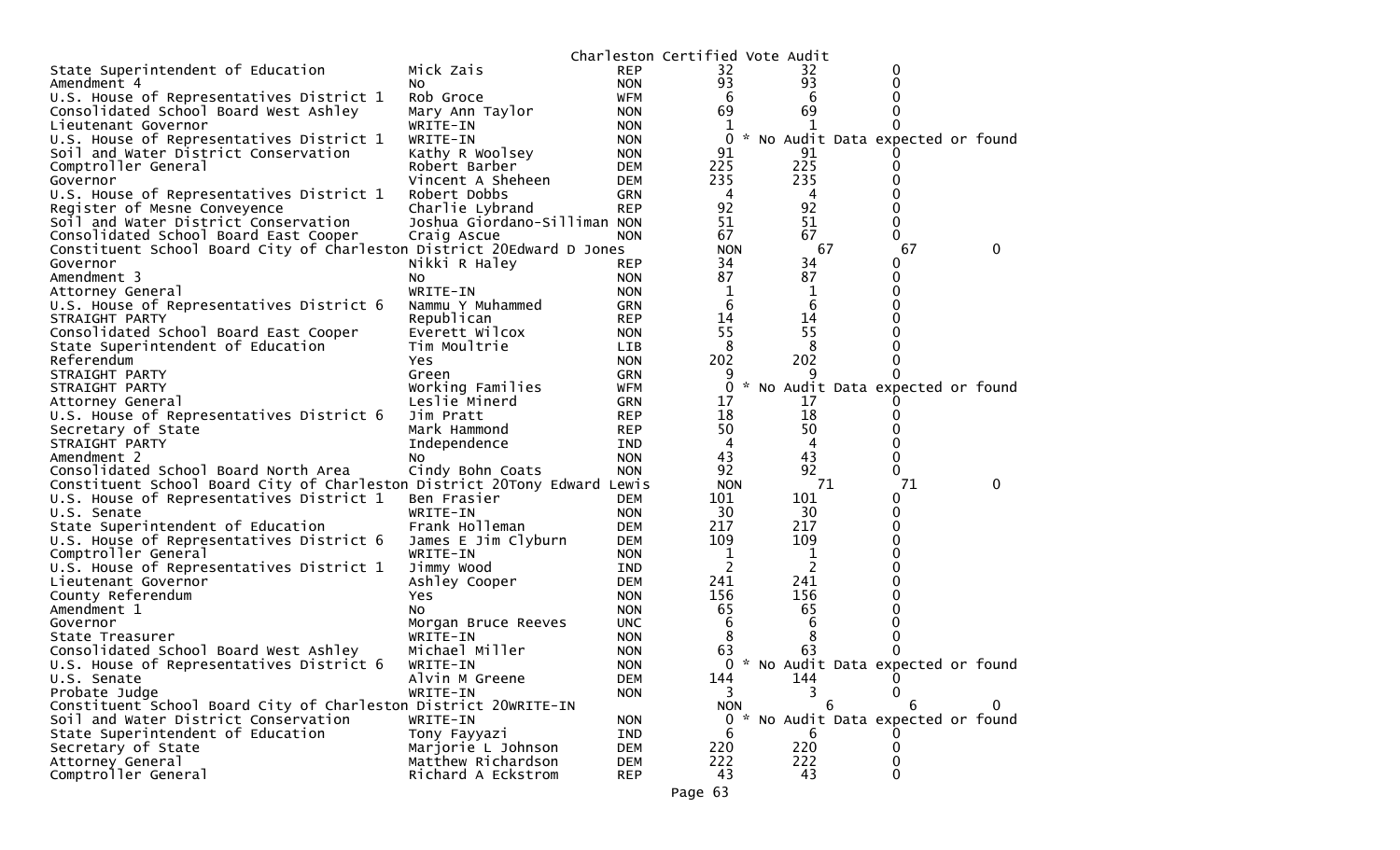| Consolidated School Board West Ashley<br>0<br>WRITE-IN<br><b>NON</b><br>4<br>154<br>$\Omega$<br>154<br>Amendment 4<br><b>NON</b><br>Yes<br>Soil and Water District Conservation<br>0<br>John Kozma<br>40<br>40<br><b>NON</b><br>45<br>45<br>0<br>Jim DeMint<br><b>REP</b><br>U.S. Senate<br>Keith Blandford<br>3<br>0<br>U.S. House of Representatives District 1<br><b>LIB</b><br>61<br>61<br>Referendum<br>0<br>No.<br><b>NON</b><br>0215 Charleston 15<br>State House of Representatives District 109WRITE-IN<br>0 * No Audit Data expected or found<br><b>NON</b><br>Constituent School Board Cooper River Area 1 District 4WRITE-IN<br><b>NON</b><br>1<br>1<br>United Citizens<br>$\mathbf{1}$<br>0<br>STRAIGHT PARTY<br><b>UNC</b><br>Constituent School Board Cooper River Area 3 District 4WRITE-IN<br><b>NON</b><br>1<br>0<br>1<br>STRAIGHT PARTY<br>IND<br>Independence<br>1<br>$\Omega$<br>Consolidated School Board West Ashley<br>* No Audit Data expected or found<br>WRITE-IN<br>0<br><b>NON</b><br>Consolidated School Board North Area<br>WRITE-IN<br><b>NON</b><br>169<br>169<br>Amendment 2<br>Yes<br><b>NON</b><br>$\Omega$<br>State Treasurer<br>WRITE-IN<br><b>NON</b><br>* No Audit Data expected or found<br>Secretary of State<br>WRITE-IN<br><b>NON</b><br>0<br>22<br>22<br>Curtis Loftis<br><b>REP</b><br>State Treasurer<br>State Superintendent of Education<br>Tim Moultrie<br>LIB<br>1<br>1<br>4<br>U.S. House of Representatives District 6<br>Jim Pratt<br><b>REP</b><br>4<br>171<br>171<br>Amendment 1<br>0<br>Yes<br><b>NON</b><br>County Referendum<br>61<br>61<br>0<br>No.<br><b>NON</b><br>Republican<br>2<br><b>REP</b><br>STRAIGHT PARTY<br>Constituent School Board City of Charleston District 20Edward D Jones<br>2<br><b>NON</b><br>2<br>$\Omega$<br>Governor<br>3<br>Morgan Bruce Reeves<br>GRN |  |
|----------------------------------------------------------------------------------------------------------------------------------------------------------------------------------------------------------------------------------------------------------------------------------------------------------------------------------------------------------------------------------------------------------------------------------------------------------------------------------------------------------------------------------------------------------------------------------------------------------------------------------------------------------------------------------------------------------------------------------------------------------------------------------------------------------------------------------------------------------------------------------------------------------------------------------------------------------------------------------------------------------------------------------------------------------------------------------------------------------------------------------------------------------------------------------------------------------------------------------------------------------------------------------------------------------------------------------------------------------------------------------------------------------------------------------------------------------------------------------------------------------------------------------------------------------------------------------------------------------------------------------------------------------------------------------------------------------------------------------------------------------------------------------------------------------------------------------------------|--|
|                                                                                                                                                                                                                                                                                                                                                                                                                                                                                                                                                                                                                                                                                                                                                                                                                                                                                                                                                                                                                                                                                                                                                                                                                                                                                                                                                                                                                                                                                                                                                                                                                                                                                                                                                                                                                                              |  |
|                                                                                                                                                                                                                                                                                                                                                                                                                                                                                                                                                                                                                                                                                                                                                                                                                                                                                                                                                                                                                                                                                                                                                                                                                                                                                                                                                                                                                                                                                                                                                                                                                                                                                                                                                                                                                                              |  |
|                                                                                                                                                                                                                                                                                                                                                                                                                                                                                                                                                                                                                                                                                                                                                                                                                                                                                                                                                                                                                                                                                                                                                                                                                                                                                                                                                                                                                                                                                                                                                                                                                                                                                                                                                                                                                                              |  |
|                                                                                                                                                                                                                                                                                                                                                                                                                                                                                                                                                                                                                                                                                                                                                                                                                                                                                                                                                                                                                                                                                                                                                                                                                                                                                                                                                                                                                                                                                                                                                                                                                                                                                                                                                                                                                                              |  |
|                                                                                                                                                                                                                                                                                                                                                                                                                                                                                                                                                                                                                                                                                                                                                                                                                                                                                                                                                                                                                                                                                                                                                                                                                                                                                                                                                                                                                                                                                                                                                                                                                                                                                                                                                                                                                                              |  |
|                                                                                                                                                                                                                                                                                                                                                                                                                                                                                                                                                                                                                                                                                                                                                                                                                                                                                                                                                                                                                                                                                                                                                                                                                                                                                                                                                                                                                                                                                                                                                                                                                                                                                                                                                                                                                                              |  |
|                                                                                                                                                                                                                                                                                                                                                                                                                                                                                                                                                                                                                                                                                                                                                                                                                                                                                                                                                                                                                                                                                                                                                                                                                                                                                                                                                                                                                                                                                                                                                                                                                                                                                                                                                                                                                                              |  |
|                                                                                                                                                                                                                                                                                                                                                                                                                                                                                                                                                                                                                                                                                                                                                                                                                                                                                                                                                                                                                                                                                                                                                                                                                                                                                                                                                                                                                                                                                                                                                                                                                                                                                                                                                                                                                                              |  |
|                                                                                                                                                                                                                                                                                                                                                                                                                                                                                                                                                                                                                                                                                                                                                                                                                                                                                                                                                                                                                                                                                                                                                                                                                                                                                                                                                                                                                                                                                                                                                                                                                                                                                                                                                                                                                                              |  |
|                                                                                                                                                                                                                                                                                                                                                                                                                                                                                                                                                                                                                                                                                                                                                                                                                                                                                                                                                                                                                                                                                                                                                                                                                                                                                                                                                                                                                                                                                                                                                                                                                                                                                                                                                                                                                                              |  |
|                                                                                                                                                                                                                                                                                                                                                                                                                                                                                                                                                                                                                                                                                                                                                                                                                                                                                                                                                                                                                                                                                                                                                                                                                                                                                                                                                                                                                                                                                                                                                                                                                                                                                                                                                                                                                                              |  |
|                                                                                                                                                                                                                                                                                                                                                                                                                                                                                                                                                                                                                                                                                                                                                                                                                                                                                                                                                                                                                                                                                                                                                                                                                                                                                                                                                                                                                                                                                                                                                                                                                                                                                                                                                                                                                                              |  |
|                                                                                                                                                                                                                                                                                                                                                                                                                                                                                                                                                                                                                                                                                                                                                                                                                                                                                                                                                                                                                                                                                                                                                                                                                                                                                                                                                                                                                                                                                                                                                                                                                                                                                                                                                                                                                                              |  |
|                                                                                                                                                                                                                                                                                                                                                                                                                                                                                                                                                                                                                                                                                                                                                                                                                                                                                                                                                                                                                                                                                                                                                                                                                                                                                                                                                                                                                                                                                                                                                                                                                                                                                                                                                                                                                                              |  |
|                                                                                                                                                                                                                                                                                                                                                                                                                                                                                                                                                                                                                                                                                                                                                                                                                                                                                                                                                                                                                                                                                                                                                                                                                                                                                                                                                                                                                                                                                                                                                                                                                                                                                                                                                                                                                                              |  |
|                                                                                                                                                                                                                                                                                                                                                                                                                                                                                                                                                                                                                                                                                                                                                                                                                                                                                                                                                                                                                                                                                                                                                                                                                                                                                                                                                                                                                                                                                                                                                                                                                                                                                                                                                                                                                                              |  |
|                                                                                                                                                                                                                                                                                                                                                                                                                                                                                                                                                                                                                                                                                                                                                                                                                                                                                                                                                                                                                                                                                                                                                                                                                                                                                                                                                                                                                                                                                                                                                                                                                                                                                                                                                                                                                                              |  |
|                                                                                                                                                                                                                                                                                                                                                                                                                                                                                                                                                                                                                                                                                                                                                                                                                                                                                                                                                                                                                                                                                                                                                                                                                                                                                                                                                                                                                                                                                                                                                                                                                                                                                                                                                                                                                                              |  |
|                                                                                                                                                                                                                                                                                                                                                                                                                                                                                                                                                                                                                                                                                                                                                                                                                                                                                                                                                                                                                                                                                                                                                                                                                                                                                                                                                                                                                                                                                                                                                                                                                                                                                                                                                                                                                                              |  |
|                                                                                                                                                                                                                                                                                                                                                                                                                                                                                                                                                                                                                                                                                                                                                                                                                                                                                                                                                                                                                                                                                                                                                                                                                                                                                                                                                                                                                                                                                                                                                                                                                                                                                                                                                                                                                                              |  |
|                                                                                                                                                                                                                                                                                                                                                                                                                                                                                                                                                                                                                                                                                                                                                                                                                                                                                                                                                                                                                                                                                                                                                                                                                                                                                                                                                                                                                                                                                                                                                                                                                                                                                                                                                                                                                                              |  |
|                                                                                                                                                                                                                                                                                                                                                                                                                                                                                                                                                                                                                                                                                                                                                                                                                                                                                                                                                                                                                                                                                                                                                                                                                                                                                                                                                                                                                                                                                                                                                                                                                                                                                                                                                                                                                                              |  |
|                                                                                                                                                                                                                                                                                                                                                                                                                                                                                                                                                                                                                                                                                                                                                                                                                                                                                                                                                                                                                                                                                                                                                                                                                                                                                                                                                                                                                                                                                                                                                                                                                                                                                                                                                                                                                                              |  |
|                                                                                                                                                                                                                                                                                                                                                                                                                                                                                                                                                                                                                                                                                                                                                                                                                                                                                                                                                                                                                                                                                                                                                                                                                                                                                                                                                                                                                                                                                                                                                                                                                                                                                                                                                                                                                                              |  |
|                                                                                                                                                                                                                                                                                                                                                                                                                                                                                                                                                                                                                                                                                                                                                                                                                                                                                                                                                                                                                                                                                                                                                                                                                                                                                                                                                                                                                                                                                                                                                                                                                                                                                                                                                                                                                                              |  |
| Soil and Water District Conservation<br>Kathy R Woolsey<br>56<br>56<br><b>NON</b>                                                                                                                                                                                                                                                                                                                                                                                                                                                                                                                                                                                                                                                                                                                                                                                                                                                                                                                                                                                                                                                                                                                                                                                                                                                                                                                                                                                                                                                                                                                                                                                                                                                                                                                                                            |  |
| 0 * No Audit Data expected or found<br>Comptroller General<br>WRITE-IN<br><b>NON</b>                                                                                                                                                                                                                                                                                                                                                                                                                                                                                                                                                                                                                                                                                                                                                                                                                                                                                                                                                                                                                                                                                                                                                                                                                                                                                                                                                                                                                                                                                                                                                                                                                                                                                                                                                         |  |
| Joshua Giordano-Silliman NON<br>29<br>Soil and Water District Conservation<br>29                                                                                                                                                                                                                                                                                                                                                                                                                                                                                                                                                                                                                                                                                                                                                                                                                                                                                                                                                                                                                                                                                                                                                                                                                                                                                                                                                                                                                                                                                                                                                                                                                                                                                                                                                             |  |
| 2<br>2<br>Probate Judge<br>WRITE-IN<br><b>NON</b>                                                                                                                                                                                                                                                                                                                                                                                                                                                                                                                                                                                                                                                                                                                                                                                                                                                                                                                                                                                                                                                                                                                                                                                                                                                                                                                                                                                                                                                                                                                                                                                                                                                                                                                                                                                            |  |
| 238<br>238<br>Attorney General<br>Matthew Richardson<br><b>DEM</b>                                                                                                                                                                                                                                                                                                                                                                                                                                                                                                                                                                                                                                                                                                                                                                                                                                                                                                                                                                                                                                                                                                                                                                                                                                                                                                                                                                                                                                                                                                                                                                                                                                                                                                                                                                           |  |
| 0<br>* No Audit Data expected or found<br>Lieutenant Governor<br>WRITE-IN<br><b>NON</b>                                                                                                                                                                                                                                                                                                                                                                                                                                                                                                                                                                                                                                                                                                                                                                                                                                                                                                                                                                                                                                                                                                                                                                                                                                                                                                                                                                                                                                                                                                                                                                                                                                                                                                                                                      |  |
| Libertarian<br>LIB<br>0 * No Audit Data expected or found<br>STRAIGHT PARTY                                                                                                                                                                                                                                                                                                                                                                                                                                                                                                                                                                                                                                                                                                                                                                                                                                                                                                                                                                                                                                                                                                                                                                                                                                                                                                                                                                                                                                                                                                                                                                                                                                                                                                                                                                  |  |
| U.S. House of Representatives District 6<br>James E Jim Clyburn<br>237<br>237<br><b>DEM</b>                                                                                                                                                                                                                                                                                                                                                                                                                                                                                                                                                                                                                                                                                                                                                                                                                                                                                                                                                                                                                                                                                                                                                                                                                                                                                                                                                                                                                                                                                                                                                                                                                                                                                                                                                  |  |
| 231<br>Frank Holleman<br>231<br>State Superintendent of Education<br><b>DEM</b>                                                                                                                                                                                                                                                                                                                                                                                                                                                                                                                                                                                                                                                                                                                                                                                                                                                                                                                                                                                                                                                                                                                                                                                                                                                                                                                                                                                                                                                                                                                                                                                                                                                                                                                                                              |  |
| 64<br>64<br>Amendment 4<br>No<br><b>NON</b>                                                                                                                                                                                                                                                                                                                                                                                                                                                                                                                                                                                                                                                                                                                                                                                                                                                                                                                                                                                                                                                                                                                                                                                                                                                                                                                                                                                                                                                                                                                                                                                                                                                                                                                                                                                                  |  |
| 44<br>Consolidated School Board East Cooper<br>Elizabeth Moffly<br>44<br><b>NON</b>                                                                                                                                                                                                                                                                                                                                                                                                                                                                                                                                                                                                                                                                                                                                                                                                                                                                                                                                                                                                                                                                                                                                                                                                                                                                                                                                                                                                                                                                                                                                                                                                                                                                                                                                                          |  |
| Comptroller General<br><b>REP</b><br>7<br>7<br>0<br>Richard A Eckstrom                                                                                                                                                                                                                                                                                                                                                                                                                                                                                                                                                                                                                                                                                                                                                                                                                                                                                                                                                                                                                                                                                                                                                                                                                                                                                                                                                                                                                                                                                                                                                                                                                                                                                                                                                                       |  |
| 206<br>0<br>STRAIGHT PARTY<br>206<br>Democratic<br><b>DEM</b>                                                                                                                                                                                                                                                                                                                                                                                                                                                                                                                                                                                                                                                                                                                                                                                                                                                                                                                                                                                                                                                                                                                                                                                                                                                                                                                                                                                                                                                                                                                                                                                                                                                                                                                                                                                |  |
| Consolidated School Board North Area<br>Cindy Bohn Coats<br>46<br><b>NON</b><br>46                                                                                                                                                                                                                                                                                                                                                                                                                                                                                                                                                                                                                                                                                                                                                                                                                                                                                                                                                                                                                                                                                                                                                                                                                                                                                                                                                                                                                                                                                                                                                                                                                                                                                                                                                           |  |
| 0 * No Audit Data expected or found<br>Morgan Bruce Reeves<br><b>UNC</b><br>Governor<br>31<br>31                                                                                                                                                                                                                                                                                                                                                                                                                                                                                                                                                                                                                                                                                                                                                                                                                                                                                                                                                                                                                                                                                                                                                                                                                                                                                                                                                                                                                                                                                                                                                                                                                                                                                                                                             |  |
| Consolidated School Board West Ashley<br>Mary Ann Taylor<br><b>NON</b><br>Constituent School Board City of Charleston District 20Tony Edward Lewis                                                                                                                                                                                                                                                                                                                                                                                                                                                                                                                                                                                                                                                                                                                                                                                                                                                                                                                                                                                                                                                                                                                                                                                                                                                                                                                                                                                                                                                                                                                                                                                                                                                                                           |  |
| <b>NON</b><br><b>WFM</b>                                                                                                                                                                                                                                                                                                                                                                                                                                                                                                                                                                                                                                                                                                                                                                                                                                                                                                                                                                                                                                                                                                                                                                                                                                                                                                                                                                                                                                                                                                                                                                                                                                                                                                                                                                                                                     |  |
| 0 * No Audit Data expected or found<br>Working Families<br>STRAIGHT PARTY<br>0<br>STRAIGHT PARTY<br><b>GRN</b><br>1<br>Green<br>1                                                                                                                                                                                                                                                                                                                                                                                                                                                                                                                                                                                                                                                                                                                                                                                                                                                                                                                                                                                                                                                                                                                                                                                                                                                                                                                                                                                                                                                                                                                                                                                                                                                                                                            |  |
| * No Audit Data expected or found<br>U.S. House of Representatives District 6<br>0<br>WRITE-IN<br><b>NON</b>                                                                                                                                                                                                                                                                                                                                                                                                                                                                                                                                                                                                                                                                                                                                                                                                                                                                                                                                                                                                                                                                                                                                                                                                                                                                                                                                                                                                                                                                                                                                                                                                                                                                                                                                 |  |
| Amendment 3<br>74<br><b>NON</b><br>74<br>No                                                                                                                                                                                                                                                                                                                                                                                                                                                                                                                                                                                                                                                                                                                                                                                                                                                                                                                                                                                                                                                                                                                                                                                                                                                                                                                                                                                                                                                                                                                                                                                                                                                                                                                                                                                                  |  |
| 2<br>2<br>State Superintendent of Education<br>Tony Fayyazi<br>IND                                                                                                                                                                                                                                                                                                                                                                                                                                                                                                                                                                                                                                                                                                                                                                                                                                                                                                                                                                                                                                                                                                                                                                                                                                                                                                                                                                                                                                                                                                                                                                                                                                                                                                                                                                           |  |
| 30<br>30<br>Probate Judge<br>Irv Gerard Condon<br><b>REP</b>                                                                                                                                                                                                                                                                                                                                                                                                                                                                                                                                                                                                                                                                                                                                                                                                                                                                                                                                                                                                                                                                                                                                                                                                                                                                                                                                                                                                                                                                                                                                                                                                                                                                                                                                                                                 |  |
| Ashley Cooper<br>239<br>239<br>Lieutenant Governor<br><b>DEM</b>                                                                                                                                                                                                                                                                                                                                                                                                                                                                                                                                                                                                                                                                                                                                                                                                                                                                                                                                                                                                                                                                                                                                                                                                                                                                                                                                                                                                                                                                                                                                                                                                                                                                                                                                                                             |  |
| State Superintendent of Education<br>Doretha A Bull<br><b>GRN</b><br>0                                                                                                                                                                                                                                                                                                                                                                                                                                                                                                                                                                                                                                                                                                                                                                                                                                                                                                                                                                                                                                                                                                                                                                                                                                                                                                                                                                                                                                                                                                                                                                                                                                                                                                                                                                       |  |
| Alan Wilson<br>3<br>3<br>Attorney General<br><b>REP</b><br>0                                                                                                                                                                                                                                                                                                                                                                                                                                                                                                                                                                                                                                                                                                                                                                                                                                                                                                                                                                                                                                                                                                                                                                                                                                                                                                                                                                                                                                                                                                                                                                                                                                                                                                                                                                                 |  |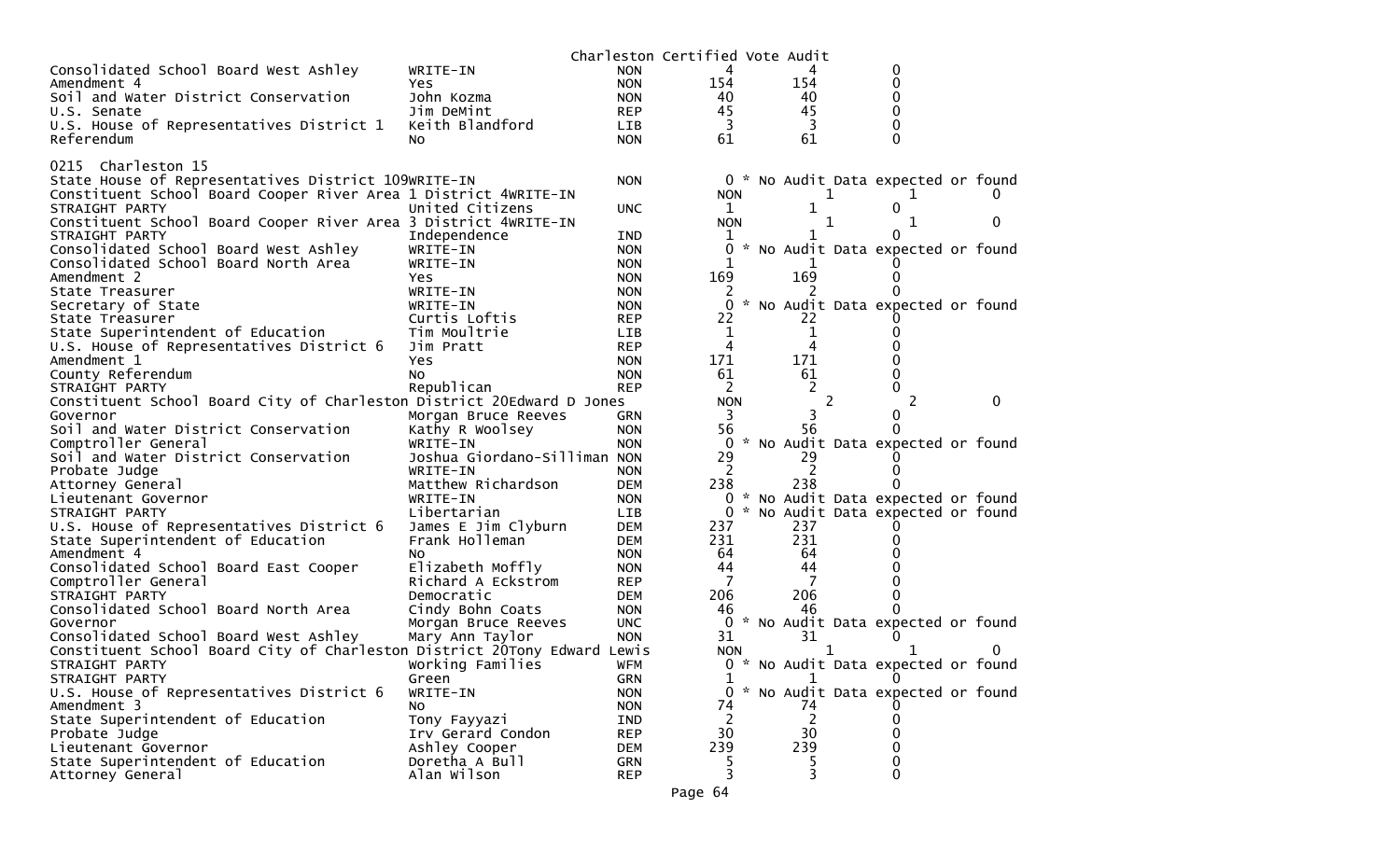|                                                                                |                    | Charleston Certified Vote Audit |              |                                     |                                     |              |  |
|--------------------------------------------------------------------------------|--------------------|---------------------------------|--------------|-------------------------------------|-------------------------------------|--------------|--|
| Constituent School Board Cooper River Area 2 District 4Edwina G Peterson       |                    |                                 | <b>NON</b>   | 67                                  | 67                                  | 0            |  |
| Consolidated School Board East Cooper                                          | WRITE-IN           | <b>NON</b>                      | 1            |                                     | 0                                   |              |  |
| Secretary of State                                                             | Mark Hammond       | <b>REP</b>                      | 7            |                                     | 0                                   |              |  |
| Amendment 2                                                                    | NO.                | <b>NON</b>                      | 28           | 28                                  | 0                                   |              |  |
| U.S. Senate                                                                    | WRITE-IN           | <b>NON</b>                      |              |                                     |                                     |              |  |
| State Superintendent of Education                                              | WRITE-IN           | <b>NON</b>                      | 0            | * No Audit Data expected or found   |                                     |              |  |
| Governor                                                                       | Nikki R Haley      | <b>REP</b>                      |              |                                     |                                     |              |  |
| Referendum                                                                     | Yes                | <b>NON</b>                      | 164          | 164                                 |                                     |              |  |
| Constituent School Board City of Charleston District 20WRITE-IN                |                    |                                 | <b>NON</b>   |                                     | 0 * No Audit Data expected or found |              |  |
| Governor                                                                       | WRITE-IN           | <b>NON</b>                      | 0            | * No Audit Data expected or found   |                                     |              |  |
| Lieutenant Governor                                                            | Ken Ard            | <b>REP</b>                      | 4            |                                     |                                     |              |  |
| Amendment 1                                                                    | NO.                | <b>NON</b>                      | 32           | 32                                  | 0                                   |              |  |
| Register of Mesne Conveyence                                                   | WRITE-IN           | <b>NON</b>                      | 3            | 3                                   | $\Omega$                            |              |  |
| Constituent School Board Cooper River Area 2 District 4WRITE-IN                |                    |                                 | <b>NON</b>   | 1                                   | 1                                   | 0            |  |
| U.S. Senate                                                                    | Alvin M Greene     | <b>DEM</b>                      | 205          | 205                                 |                                     |              |  |
| Consolidated School Board East Cooper                                          | Craig Ascue        | <b>NON</b>                      | 42           | 42                                  |                                     |              |  |
| Soil and Water District Conservation                                           | WRITE-IN           | <b>NON</b>                      | 1            | 1                                   |                                     |              |  |
| Adjutant General                                                               | Bob Livingston     | <b>REP</b>                      | 20           | 20                                  |                                     |              |  |
| Governor                                                                       | Vincent A Sheheen  | <b>DEM</b>                      | 236          | 236                                 |                                     |              |  |
| Soil and Water District Conservation                                           | John Kozma         | <b>NON</b>                      | 17           | 17                                  |                                     |              |  |
| Consolidated School Board West Ashley                                          | Michael Miller     | <b>NON</b>                      | 28           | 28                                  |                                     |              |  |
| County Referendum                                                              | Yes.               | <b>NON</b>                      | 121          | 121                                 |                                     |              |  |
| Comptroller General                                                            | Robert Barber      | <b>DEM</b>                      | 235          | 235                                 |                                     |              |  |
| U.S. Senate                                                                    | Jim DeMint         | <b>REP</b>                      | 8            | 8                                   |                                     |              |  |
| Adjutant General                                                               | WRITE-IN           | <b>NON</b>                      | 2            |                                     |                                     |              |  |
| Constituent School Board City of Charleston District 20Benjamin M D'Allesandro |                    |                                 | <b>NON</b>   |                                     | 0 * No Audit Data expected or found |              |  |
| Constituent School Board Cooper River Area 3 District 4Theodore Cozart         |                    |                                 | <b>NON</b>   | 26                                  | 26                                  | $\Omega$     |  |
| Attorney General                                                               | WRITE-IN           | <b>NON</b>                      |              | 0 * No Audit Data expected or found |                                     |              |  |
| U.S. Senate                                                                    | Tom Clements       | <b>GRN</b>                      | 18           | 18                                  |                                     |              |  |
| Commissioner of Agriculture                                                    | Hugh Weathers      | <b>REP</b>                      |              |                                     |                                     |              |  |
| Commissioner of Agriculture                                                    | WRITE-IN           | <b>NON</b>                      | 0            | * No Audit Data expected or found   |                                     |              |  |
| Commissioner of Agriculture                                                    | Tom E Elliott      | <b>DEM</b>                      | 235          | 235                                 | $\Omega$                            |              |  |
| Constituent School Board Cooper River Area 1 District 4Ross Gwin               |                    |                                 | <b>NON</b>   | 64                                  | 64                                  | $\mathbf 0$  |  |
| Amendment 4                                                                    | Yes                | <b>NON</b>                      | 128          | 128                                 | 0                                   |              |  |
| State House of Representatives District 109David Mack III                      |                    | <b>DEM</b>                      | 241          | 241                                 | 0                                   |              |  |
| State Superintendent of Education                                              | Mick Zais          | <b>REP</b>                      | 3            | 3                                   | 0                                   |              |  |
| Constituent School Board Cooper River Area 3 District 4Gail C Rollerson        |                    |                                 | <b>NON</b>   | 48                                  | 48                                  | $\mathbf{0}$ |  |
| Attorney General                                                               | Leslie Minerd      | GRN                             | $\mathbf{1}$ | 1                                   | 0                                   |              |  |
| Consolidated School Board East Cooper                                          | Everett Wilcox     | <b>NON</b>                      | 33           | 33                                  | 0                                   |              |  |
| Register of Mesne Conveyence                                                   | Charlie Lybrand    | <b>REP</b>                      | 26           | 26                                  | 0                                   |              |  |
| Secretary of State                                                             | Marjorie L Johnson | <b>DEM</b>                      | 234          | 234                                 | 0                                   |              |  |
| Constituent School Board City of Charleston District 20Alma Dungee             |                    |                                 | <b>NON</b>   | 2                                   | 2                                   | 0            |  |
| U.S. House of Representatives District 6                                       | Nammu Y Muhammed   | <b>GRN</b>                      | 2            |                                     |                                     |              |  |
|                                                                                |                    | <b>NON</b>                      | 128          | 2<br>128                            | 0                                   |              |  |
| Amendment 3                                                                    | Yes                |                                 | 34           | 34                                  |                                     |              |  |
| Referendum                                                                     | No                 | <b>NON</b>                      |              |                                     | 0                                   |              |  |
| 0216 Charleston 16                                                             |                    |                                 |              |                                     |                                     |              |  |
| Soil and Water District Conservation                                           | WRITE-IN           | <b>NON</b>                      |              |                                     | 0                                   |              |  |
| Commissioner of Agriculture                                                    | Hugh Weathers      | <b>REP</b>                      | 35           | 1<br>35                             | $\pmb{0}$                           |              |  |
| STRAIGHT PARTY                                                                 |                    |                                 | 5            | 5                                   | $\pmb{0}$                           |              |  |
|                                                                                | Republican         | <b>REP</b>                      | 37           |                                     |                                     |              |  |
| U.S. Senate<br>Commissioner of Agriculture                                     | Jim DeMint         | <b>REP</b>                      |              | 37<br>353                           | $\pmb{0}$                           |              |  |
|                                                                                | Tom E Elliott      | <b>DEM</b>                      | 353          |                                     | 0                                   |              |  |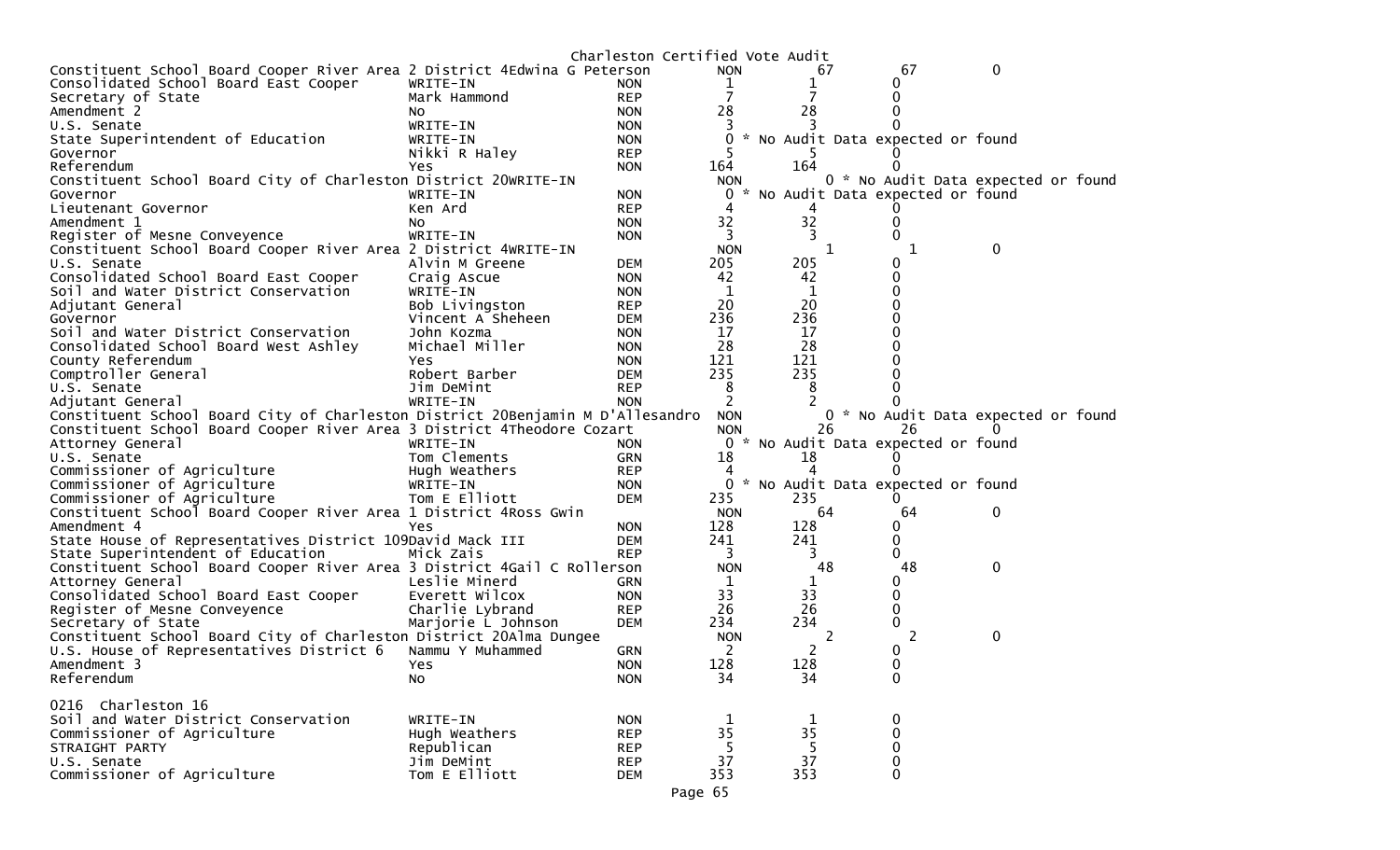|                                                                          |                              |            | Charleston Certified Vote Audit |                                     |          |   |
|--------------------------------------------------------------------------|------------------------------|------------|---------------------------------|-------------------------------------|----------|---|
| County Referendum                                                        | No                           | <b>NON</b> | 102                             | 102                                 | 0        |   |
| Amendment 1                                                              | No.                          | <b>NON</b> | 56                              | 56                                  | 0        |   |
| U.S. Senate                                                              | Tom Clements                 | GRN        | 56                              | 56                                  |          |   |
| Commissioner of Agriculture                                              | WRITE-IN                     | <b>NON</b> | 0                               | * No Audit Data expected or found   |          |   |
| Amendment 4                                                              | NO.                          | <b>NON</b> | 101                             | 101                                 |          |   |
| Amendment 2                                                              | NO.                          | <b>NON</b> | 45                              | 45                                  | $\Omega$ |   |
| Amendment 3                                                              | No                           | <b>NON</b> | 106                             | 106                                 |          |   |
| Comptroller General                                                      | WRITE-IN                     | <b>NON</b> | 0                               | * No Audit Data expected or found   |          |   |
| State Superintendent of Education                                        | Tim Moultrie                 | <b>LIB</b> |                                 |                                     |          |   |
| STRAIGHT PARTY                                                           | United Citizens              | <b>UNC</b> |                                 | 1                                   |          |   |
| Comptroller General                                                      | Richard A Eckstrom           | <b>REP</b> | 26                              | 26                                  |          |   |
| Constituent School Board City of Charleston District 20Edward D Jones    |                              |            | <b>NON</b>                      | 82                                  | 82       | 0 |
| Register of Mesne Conveyence                                             | WRITE-IN                     | <b>NON</b> | 4                               | 4                                   |          |   |
| STRAIGHT PARTY                                                           | Democratic                   | <b>DEM</b> | 267                             | 267                                 | 0        |   |
| STRAIGHT PARTY                                                           | Independence                 | IND        | 0                               | * No Audit Data expected or found   |          |   |
| Consolidated School Board East Cooper                                    | WRITE-IN                     | <b>NON</b> | 0                               | * No Audit Data expected or found   |          |   |
| Attorney General                                                         | Alan Wilson                  | <b>REP</b> | 24                              | 24                                  |          |   |
| Secretary of State                                                       | Marjorie L Johnson           | <b>DEM</b> | 356                             | 356                                 | O        |   |
| Governor                                                                 | Morgan Bruce Reeves          | <b>UNC</b> | 4                               | 4                                   |          |   |
| U.S. House of Representatives District 6                                 | Nammu Y Muhammed             | <b>GRN</b> | 10                              | 10                                  |          |   |
| Consolidated School Board West Ashley                                    | Michael Miller               | <b>NON</b> | 78                              | 78                                  |          |   |
| Consolidated School Board East Cooper                                    | Craig Ascue                  | <b>NON</b> | 104                             | 104                                 |          |   |
| State Superintendent of Education                                        | Frank Holleman               | <b>DEM</b> | 355                             | 355                                 |          |   |
| Governor                                                                 | Nikki R Haley                | <b>REP</b> | 20                              | 20                                  |          |   |
| Soil and Water District Conservation                                     | Joshua Giordano-Silliman NON |            | 58                              | 58                                  |          |   |
| Lieutenant Governor                                                      | WRITE-IN                     | <b>NON</b> | 0                               | * No Audit Data expected or found   |          |   |
| Attorney General                                                         | Leslie Minerd                | GRN        | 14                              | 14                                  |          |   |
| State Superintendent of Education                                        | Doretha A Bull               | <b>GRN</b> | 13                              | 13                                  |          |   |
| Constituent School Board City of Charleston District 20Tony Edward Lewis |                              |            | <b>NON</b>                      | 111                                 | 111      | 0 |
| Secretary of State                                                       | WRITE-IN                     | <b>NON</b> | 0                               | * No Audit Data expected or found   |          |   |
| STRAIGHT PARTY                                                           | Green                        | <b>GRN</b> | 8                               | 8                                   |          |   |
| Register of Mesne Conveyence                                             | Charlie Lybrand              | <b>REP</b> | 80                              | 80                                  |          |   |
| Soil and Water District Conservation                                     | Kathy R Woolsey              | <b>NON</b> | 110                             | 110                                 |          |   |
| U.S. House of Representatives District 6                                 | Jim Pratt                    | <b>REP</b> | 20                              | 20                                  |          |   |
| State Superintendent of Education                                        | Tony Fayyazi                 | IND        | 8                               |                                     |          |   |
| Attorney General                                                         | WRITE-IN                     | <b>NON</b> | 0                               | * No Audit Data expected or found   |          |   |
| State Treasurer                                                          | WRITE-IN                     | <b>NON</b> |                                 |                                     |          |   |
| Comptroller General                                                      | Robert Barber                | <b>DEM</b> | 366                             | 366                                 |          |   |
| Referendum                                                               | Yes.                         | <b>NON</b> | 294                             | 294                                 |          |   |
| Amendment 1                                                              | Yes                          | <b>NON</b> | 293                             | 293                                 |          |   |
| State Treasurer                                                          | Curtis Loftis                | <b>REP</b> | 78                              | 78                                  |          |   |
| Governor                                                                 | Vincent A Sheheen            | <b>DEM</b> | 371                             | 371                                 |          |   |
| State Superintendent of Education                                        | WRITE-IN                     | <b>NON</b> | 0                               | * No Audit Data expected or found   |          |   |
| County Referendum                                                        | Yes.                         | <b>NON</b> | 194                             | 194                                 |          |   |
| Amendment 2                                                              | Yes                          | <b>NON</b> | 295                             | 295                                 | 0        |   |
| Consolidated School Board East Cooper                                    | Everett Wilcox               | <b>NON</b> | 71                              | 71                                  |          |   |
| Amendment 4                                                              | Yes.                         | <b>NON</b> | 222                             | 222                                 |          |   |
| Amendment 3                                                              | Yes                          | <b>NON</b> | 227                             | 227                                 | 0        |   |
| Consolidated School Board North Area                                     | WRITE-IN                     | <b>NON</b> |                                 | 0 * No Audit Data expected or found |          |   |
| U.S. House of Representatives District 6                                 | James E Jim Clyburn          | <b>DEM</b> | 367                             | 367                                 |          |   |
| STRAIGHT PARTY                                                           | Working Families             | <b>WFM</b> |                                 | 0 * No Audit Data expected or found |          |   |
| Constituent School Board City of Charleston District 20WRITE-IN          |                              |            | <b>NON</b>                      | ı.                                  |          | 0 |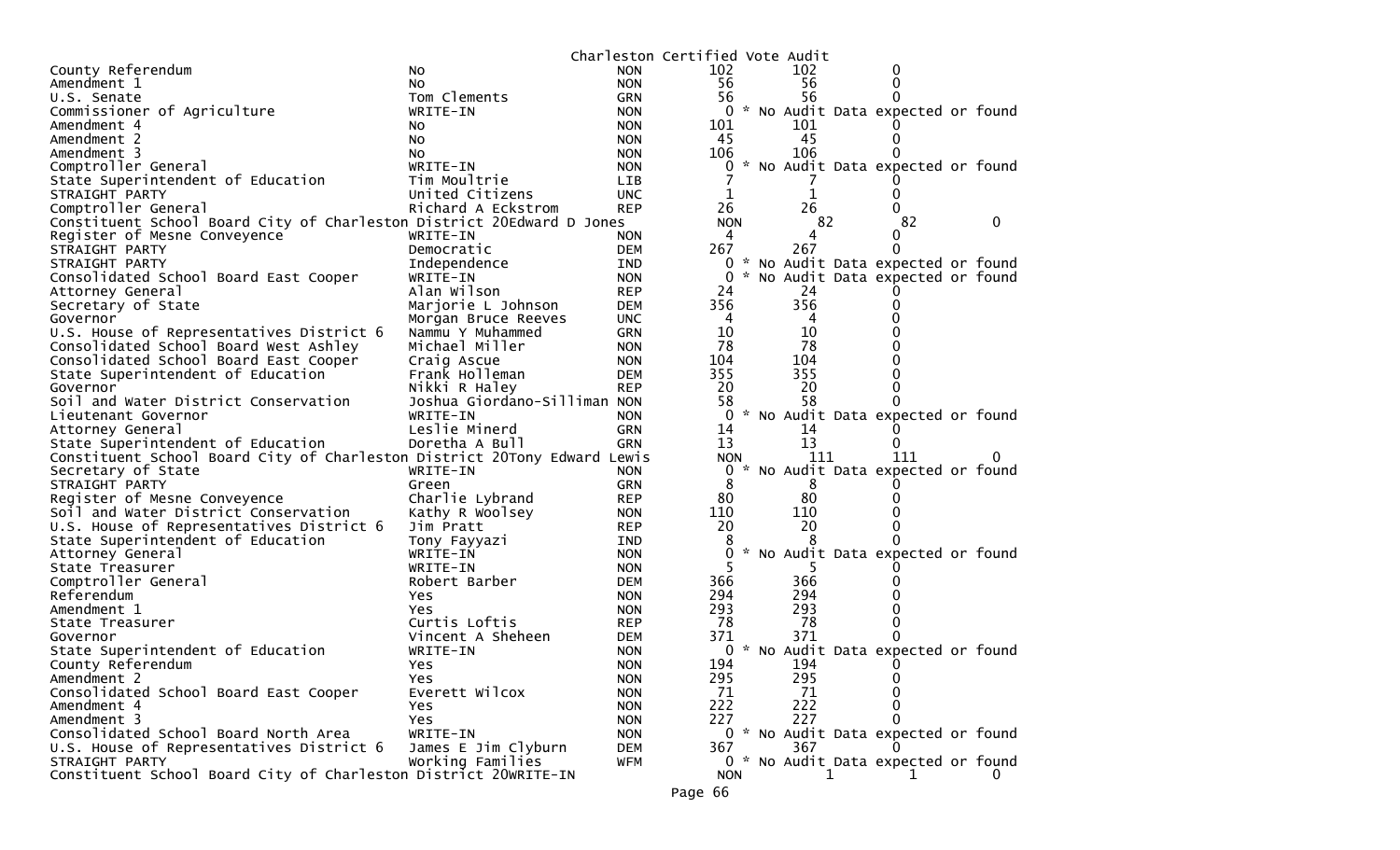|                                                                                |                     | Charleston Certified Vote Audit |                |                                     |              |   |
|--------------------------------------------------------------------------------|---------------------|---------------------------------|----------------|-------------------------------------|--------------|---|
| Consolidated School Board West Ashley                                          | WRITE-IN            | <b>NON</b>                      |                | 0 * No Audit Data expected or found |              |   |
| Constituent School Board City of Charleston District 20Benjamin M D'Allesandro |                     |                                 | <b>NON</b>     | 71                                  | 71           |   |
| Governor                                                                       | WRITE-IN            | <b>NON</b>                      | 1              | 1                                   | 0            |   |
| State Superintendent of Education                                              | Mick Zais           | <b>REP</b>                      | 17             | 17                                  | 0            |   |
| Probate Judge                                                                  | WRITE-IN            | <b>NON</b>                      | 1              | 1                                   | 0            |   |
| Lieutenant Governor                                                            | Ashley Cooper       | <b>DEM</b>                      | 379            | 379                                 |              |   |
| Adjutant General                                                               | Bob Livingston      | <b>REP</b>                      | 71             | -71                                 |              |   |
| State House of Representatives District 111Wendell G Gilliard                  |                     | <b>DEM</b>                      | 373            | 373                                 | 0            |   |
| Governor                                                                       | Morgan Bruce Reeves | <b>GRN</b>                      | 8              | 8                                   | 0            |   |
| Lieutenant Governor                                                            | Ken Ard             | <b>REP</b>                      | 17             | 17                                  | 0            |   |
| U.S. House of Representatives District 6                                       | WRITE-IN            | <b>NON</b>                      | 0              | * No Audit Data expected or found   |              |   |
| Attorney General                                                               | Matthew Richardson  | <b>DEM</b>                      | 360            | 360                                 |              |   |
| State House of Representatives District 111WRITE-IN                            |                     | <b>NON</b>                      | 2              | 2                                   | 0            |   |
| U.S. Senate                                                                    | WRITE-IN            | <b>NON</b>                      | 17             | 17                                  |              |   |
| Adjutant General                                                               | WRITE-IN            | <b>NON</b>                      | 2              | $\overline{2}$                      |              |   |
| Consolidated School Board North Area                                           | Cindy Bohn Coats    | <b>NON</b>                      | 97             | 97                                  |              |   |
| Secretary of State                                                             | Mark Hammond        | <b>REP</b>                      | 39             | 39                                  | 0            |   |
| Soil and Water District Conservation                                           | John Kozma          | <b>NON</b>                      | 39             | 39                                  | 0            |   |
| Constituent School Board City of Charleston District 20Alma Dungee             |                     |                                 | <b>NON</b>     | 180                                 | 180          | 0 |
| Probate Judge                                                                  | Irv Gerard Condon   | <b>REP</b>                      | 85             | 85                                  | 0            |   |
| STRAIGHT PARTY                                                                 | Libertarian         | <b>LIB</b>                      | $\overline{2}$ | $\overline{c}$                      | 0            |   |
| Consolidated School Board East Cooper                                          | Elizabeth Moffly    | <b>NON</b>                      | 72             | 72                                  | 0            |   |
| U.S. Senate                                                                    | Alvin M Greene      | DEM                             | 283            | 283                                 | 0            |   |
| Consolidated School Board West Ashley                                          | Mary Ann Taylor     | <b>NON</b>                      | 61             | 61                                  | 0            |   |
| Referendum                                                                     | No.                 | <b>NON</b>                      | 67             | 67                                  | $\Omega$     |   |
|                                                                                |                     |                                 |                |                                     |              |   |
| 0217 Charleston 17                                                             |                     |                                 |                |                                     |              |   |
| Soil and Water District Conservation                                           | WRITE-IN            | <b>NON</b>                      |                | 0 * No Audit Data expected or found |              |   |
| Consolidated School Board East Cooper                                          | Elizabeth Moffly    | <b>NON</b>                      | 107            | 107                                 |              |   |
| U.S. Senate                                                                    | Tom Clements        | <b>GRN</b>                      | 85             | 85                                  | O            |   |
| Attorney General                                                               | WRITE-IN            | <b>NON</b>                      |                | * No Audit Data expected or found   |              |   |
| Consolidated School Board West Ashley                                          | Mary Ann Taylor     | <b>NON</b>                      | 102            | 102                                 |              |   |
| County Referendum                                                              | NO.                 | <b>NON</b>                      | 136            | 136                                 | 0            |   |
| Amendment 1                                                                    | NO.                 | <b>NON</b>                      | 89             | 89                                  | 0            |   |
| Probate Judge                                                                  | Irv Gerard Condon   | <b>REP</b>                      | 184            | 184                                 | 0            |   |
| Secretary of State                                                             | Mark Hammond        | <b>REP</b>                      | 106            | 106                                 | 0            |   |
| Amendment 4                                                                    | NO.                 | <b>NON</b>                      | 136            | 136                                 | 0            |   |
| Amendment 2                                                                    | NO.                 | <b>NON</b>                      | 74             | 74                                  | 0            |   |
| Amendment 3                                                                    | No.                 | <b>NON</b>                      | 132            | 132                                 | 0            |   |
| State Superintendent of Education                                              | Frank Holleman      | DEM                             | 350            | 350                                 | 0            |   |
| State Superintendent of Education                                              | Doretha A Bull      | <b>GRN</b>                      | 11             | 11                                  | 0            |   |
| Governor                                                                       | Morgan Bruce Reeves | <b>UNC</b>                      | 4              | 4                                   | 0            |   |
| Governor                                                                       | Morgan Bruce Reeves | <b>GRN</b>                      | 4              |                                     | 0            |   |
| Constituent School Board City of Charleston District 20Edward D Jones          |                     |                                 | <b>NON</b>     | 133                                 | 133          | 0 |
| Comptroller General                                                            | Robert Barber       | <b>DEM</b>                      | 378            | 378                                 | 0            |   |
| Governor                                                                       | Vincent A Sheheen   | <b>DEM</b>                      | 385            | 385                                 | 0            |   |
| STRAIGHT PARTY                                                                 | United Citizens     | <b>UNC</b>                      |                |                                     | 0            |   |
| STRAIGHT PARTY                                                                 | Green               | GRN                             |                |                                     | 0            |   |
| State Superintendent of Education                                              | Tony Fayyazi        | IND                             |                |                                     | 0            |   |
| STRAIGHT PARTY                                                                 | Working Families    | <b>WFM</b>                      |                | 0 * No Audit Data expected or found |              |   |
| Consolidated School Board East Cooper                                          | WRITE-IN            | <b>NON</b>                      |                | * No Audit Data expected or found   |              |   |
| Register of Mesne Conveyence                                                   | WRITE-IN            | <b>NON</b>                      | 6              | 6                                   | $\mathbf{0}$ |   |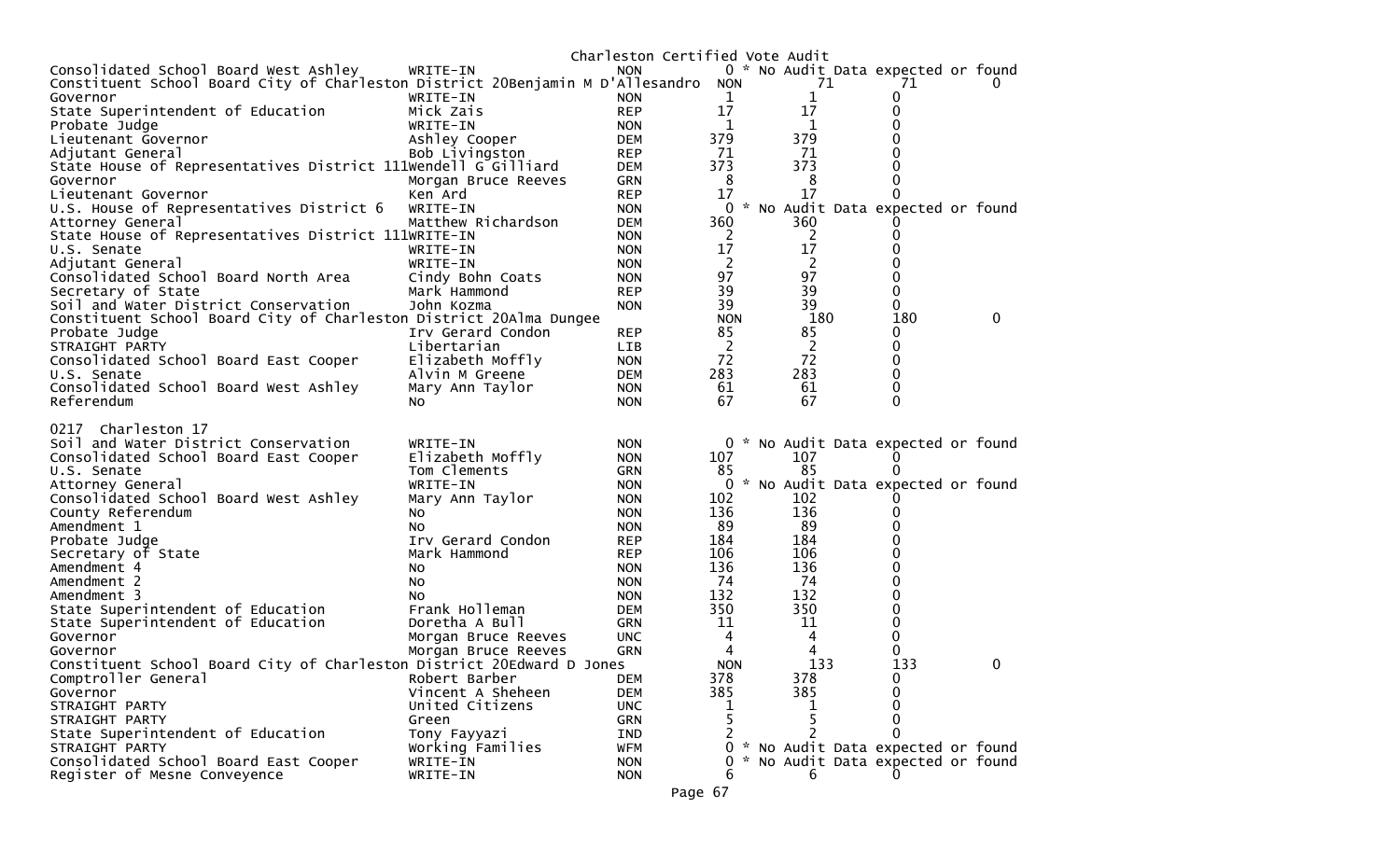| 372<br>Matthew Richardson<br><b>DEM</b><br>372<br>Attorney General<br>0<br>345<br>345<br>Secretary of State<br>Marjorie L Johnson<br>DEM<br>0<br>10<br>10<br>U.S. House of Representatives District 6<br>Nammu Y Muhammed<br>GRN<br>$\Omega$<br>* No Audit Data expected or found<br>WRITE-IN<br>0<br>Lieutenant Governor<br><b>NON</b><br>71<br>State Superintendent of Education<br>Mick Zais<br><b>REP</b><br>71<br>82<br>Joshua Giordano-Silliman NON<br>82<br>Soil and Water District Conservation<br>0<br>181<br>181<br>Consolidated School Board East Cooper<br>Craig Ascue<br><b>NON</b><br>195<br>195<br>Michael Miller<br>Consolidated School Board West Ashley<br><b>NON</b><br>0 * No Audit Data expected or found<br><b>NON</b><br>WRITE-IN<br>Governor<br>129<br>Constituent School Board City of Charleston District 20Tony Edward Lewis<br>129<br><b>NON</b><br>State Superintendent of Education<br>0 * No Audit Data expected or found<br>WRITE-IN<br><b>NON</b><br>1<br>STRAIGHT PARTY<br>Independence<br>IND<br>1<br>29<br>29<br>Republican<br>STRAIGHT PARTY<br><b>REP</b><br>0<br>166<br>166<br>Soil and Water District Conservation<br>Kathy R Woolsey<br><b>NON</b><br>74<br>Alan Wilson<br>74<br>Attorney General<br><b>REP</b><br>73<br>Comptroller General<br>73<br>Richard A Eckstrom<br><b>REP</b><br>83<br>83<br>U.S. House of Representatives District 6<br>Jim Pratt<br><b>REP</b><br>$\mathbf{1}$<br>1<br>Comptroller General<br>WRITE-IN<br><b>NON</b><br>159<br>159<br>Adjutant General<br>Bob Livingston<br><b>REP</b><br>329<br>329<br>Referendum<br><b>NON</b><br>Yes.<br>333<br>333<br>Amendment 1<br>Yes<br><b>NON</b><br>181<br>181<br>Register of Mesne Conveyence<br>Charlie Lybrand<br>0<br><b>REP</b><br>$\mathbf{1}$<br>- 1<br>0<br>Secretary of State<br>WRITE-IN<br><b>NON</b><br>385<br>385<br>Lieutenant Governor<br>Ashley Cooper<br>DEM<br>245<br>245<br>0<br>County Referendum<br><b>NON</b><br>Yes<br>338<br>338<br>0<br>Amendment 2<br><b>NON</b><br>Yes<br>72<br>72<br>Lieutenant Governor<br>Ken Ard<br><b>REP</b><br>258<br>258<br>Amendment 4<br><b>NON</b><br><b>Yes</b><br>278<br>278<br>0<br>Amendment 3<br><b>NON</b><br>Yes<br>20<br>20<br>State Superintendent of Education<br>Tim Moultrie<br>0<br><b>LIB</b><br>-7<br>7<br>0<br>WRITE-IN<br>Adjutant General<br><b>NON</b><br>Everett Wilcox<br>113<br>113<br>Consolidated School Board East Cooper<br><b>NON</b><br>0<br>Constituent School Board City of Charleston District 20Benjamin M D'Allesandro<br>129<br>129<br><b>NON</b><br>0<br>Constituent School Board City of Charleston District 20WRITE-IN<br><b>NON</b><br>1<br>1<br>0<br>386<br>386<br>County Council District 5<br>Teddie E Pryor Sr<br><b>DEM</b><br>0<br>12<br>Leslie Minerd<br>12<br>0<br>Attorney General<br><b>GRN</b><br>2<br>2<br>Consolidated School Board North Area<br>WRITE-IN<br>0<br><b>NON</b><br>370<br>370<br>James E Jim Clyburn<br>U.S. House of Representatives District 6<br>DEM<br>$\Omega$<br>0 * No Audit Data expected or found<br>Consolidated School Board West Ashley<br>WRITE-IN<br><b>NON</b><br>Curtis Loftis<br>167<br>167<br>State Treasurer<br><b>REP</b><br>-7<br>7<br>State Treasurer<br>WRITE-IN<br><b>NON</b><br>Commissioner of Agriculture<br>113<br>113<br>Hugh Weathers<br><b>REP</b><br>County Council District 5<br>5<br>5<br>WRITE-IN<br><b>NON</b><br>203<br>203<br>0<br>STRAIGHT PARTY<br>Democratic<br><b>DEM</b><br>5<br>5<br>Probate Judge<br>WRITE-IN<br><b>NON</b><br>0<br>72<br>72<br>Nikki R Haley<br>0<br>Governor<br><b>REP</b><br>32<br>32<br>0<br>U.S. Senate<br>WRITE-IN<br><b>NON</b><br>Tom E Elliott<br>339<br>339<br>Commissioner of Agriculture<br>0<br><b>DEM</b> |                                                               | Charleston Certified Vote Audit |     |     |   |  |
|---------------------------------------------------------------------------------------------------------------------------------------------------------------------------------------------------------------------------------------------------------------------------------------------------------------------------------------------------------------------------------------------------------------------------------------------------------------------------------------------------------------------------------------------------------------------------------------------------------------------------------------------------------------------------------------------------------------------------------------------------------------------------------------------------------------------------------------------------------------------------------------------------------------------------------------------------------------------------------------------------------------------------------------------------------------------------------------------------------------------------------------------------------------------------------------------------------------------------------------------------------------------------------------------------------------------------------------------------------------------------------------------------------------------------------------------------------------------------------------------------------------------------------------------------------------------------------------------------------------------------------------------------------------------------------------------------------------------------------------------------------------------------------------------------------------------------------------------------------------------------------------------------------------------------------------------------------------------------------------------------------------------------------------------------------------------------------------------------------------------------------------------------------------------------------------------------------------------------------------------------------------------------------------------------------------------------------------------------------------------------------------------------------------------------------------------------------------------------------------------------------------------------------------------------------------------------------------------------------------------------------------------------------------------------------------------------------------------------------------------------------------------------------------------------------------------------------------------------------------------------------------------------------------------------------------------------------------------------------------------------------------------------------------------------------------------------------------------------------------------------------------------------------------------------------------------------------------------------------------------------------------------------------------------------------------------------------------------------------------------------------------------------------------------------------------------------------------------------------------------------------------------------------------------------------------------------------------------------------------------------------------------------------------------------------------------------------------------------|---------------------------------------------------------------|---------------------------------|-----|-----|---|--|
|                                                                                                                                                                                                                                                                                                                                                                                                                                                                                                                                                                                                                                                                                                                                                                                                                                                                                                                                                                                                                                                                                                                                                                                                                                                                                                                                                                                                                                                                                                                                                                                                                                                                                                                                                                                                                                                                                                                                                                                                                                                                                                                                                                                                                                                                                                                                                                                                                                                                                                                                                                                                                                                                                                                                                                                                                                                                                                                                                                                                                                                                                                                                                                                                                                                                                                                                                                                                                                                                                                                                                                                                                                                                                                                           |                                                               |                                 |     |     |   |  |
|                                                                                                                                                                                                                                                                                                                                                                                                                                                                                                                                                                                                                                                                                                                                                                                                                                                                                                                                                                                                                                                                                                                                                                                                                                                                                                                                                                                                                                                                                                                                                                                                                                                                                                                                                                                                                                                                                                                                                                                                                                                                                                                                                                                                                                                                                                                                                                                                                                                                                                                                                                                                                                                                                                                                                                                                                                                                                                                                                                                                                                                                                                                                                                                                                                                                                                                                                                                                                                                                                                                                                                                                                                                                                                                           |                                                               |                                 |     |     |   |  |
|                                                                                                                                                                                                                                                                                                                                                                                                                                                                                                                                                                                                                                                                                                                                                                                                                                                                                                                                                                                                                                                                                                                                                                                                                                                                                                                                                                                                                                                                                                                                                                                                                                                                                                                                                                                                                                                                                                                                                                                                                                                                                                                                                                                                                                                                                                                                                                                                                                                                                                                                                                                                                                                                                                                                                                                                                                                                                                                                                                                                                                                                                                                                                                                                                                                                                                                                                                                                                                                                                                                                                                                                                                                                                                                           |                                                               |                                 |     |     |   |  |
|                                                                                                                                                                                                                                                                                                                                                                                                                                                                                                                                                                                                                                                                                                                                                                                                                                                                                                                                                                                                                                                                                                                                                                                                                                                                                                                                                                                                                                                                                                                                                                                                                                                                                                                                                                                                                                                                                                                                                                                                                                                                                                                                                                                                                                                                                                                                                                                                                                                                                                                                                                                                                                                                                                                                                                                                                                                                                                                                                                                                                                                                                                                                                                                                                                                                                                                                                                                                                                                                                                                                                                                                                                                                                                                           |                                                               |                                 |     |     |   |  |
|                                                                                                                                                                                                                                                                                                                                                                                                                                                                                                                                                                                                                                                                                                                                                                                                                                                                                                                                                                                                                                                                                                                                                                                                                                                                                                                                                                                                                                                                                                                                                                                                                                                                                                                                                                                                                                                                                                                                                                                                                                                                                                                                                                                                                                                                                                                                                                                                                                                                                                                                                                                                                                                                                                                                                                                                                                                                                                                                                                                                                                                                                                                                                                                                                                                                                                                                                                                                                                                                                                                                                                                                                                                                                                                           |                                                               |                                 |     |     |   |  |
|                                                                                                                                                                                                                                                                                                                                                                                                                                                                                                                                                                                                                                                                                                                                                                                                                                                                                                                                                                                                                                                                                                                                                                                                                                                                                                                                                                                                                                                                                                                                                                                                                                                                                                                                                                                                                                                                                                                                                                                                                                                                                                                                                                                                                                                                                                                                                                                                                                                                                                                                                                                                                                                                                                                                                                                                                                                                                                                                                                                                                                                                                                                                                                                                                                                                                                                                                                                                                                                                                                                                                                                                                                                                                                                           |                                                               |                                 |     |     |   |  |
|                                                                                                                                                                                                                                                                                                                                                                                                                                                                                                                                                                                                                                                                                                                                                                                                                                                                                                                                                                                                                                                                                                                                                                                                                                                                                                                                                                                                                                                                                                                                                                                                                                                                                                                                                                                                                                                                                                                                                                                                                                                                                                                                                                                                                                                                                                                                                                                                                                                                                                                                                                                                                                                                                                                                                                                                                                                                                                                                                                                                                                                                                                                                                                                                                                                                                                                                                                                                                                                                                                                                                                                                                                                                                                                           |                                                               |                                 |     |     |   |  |
|                                                                                                                                                                                                                                                                                                                                                                                                                                                                                                                                                                                                                                                                                                                                                                                                                                                                                                                                                                                                                                                                                                                                                                                                                                                                                                                                                                                                                                                                                                                                                                                                                                                                                                                                                                                                                                                                                                                                                                                                                                                                                                                                                                                                                                                                                                                                                                                                                                                                                                                                                                                                                                                                                                                                                                                                                                                                                                                                                                                                                                                                                                                                                                                                                                                                                                                                                                                                                                                                                                                                                                                                                                                                                                                           |                                                               |                                 |     |     |   |  |
|                                                                                                                                                                                                                                                                                                                                                                                                                                                                                                                                                                                                                                                                                                                                                                                                                                                                                                                                                                                                                                                                                                                                                                                                                                                                                                                                                                                                                                                                                                                                                                                                                                                                                                                                                                                                                                                                                                                                                                                                                                                                                                                                                                                                                                                                                                                                                                                                                                                                                                                                                                                                                                                                                                                                                                                                                                                                                                                                                                                                                                                                                                                                                                                                                                                                                                                                                                                                                                                                                                                                                                                                                                                                                                                           |                                                               |                                 |     |     |   |  |
|                                                                                                                                                                                                                                                                                                                                                                                                                                                                                                                                                                                                                                                                                                                                                                                                                                                                                                                                                                                                                                                                                                                                                                                                                                                                                                                                                                                                                                                                                                                                                                                                                                                                                                                                                                                                                                                                                                                                                                                                                                                                                                                                                                                                                                                                                                                                                                                                                                                                                                                                                                                                                                                                                                                                                                                                                                                                                                                                                                                                                                                                                                                                                                                                                                                                                                                                                                                                                                                                                                                                                                                                                                                                                                                           |                                                               |                                 |     |     |   |  |
|                                                                                                                                                                                                                                                                                                                                                                                                                                                                                                                                                                                                                                                                                                                                                                                                                                                                                                                                                                                                                                                                                                                                                                                                                                                                                                                                                                                                                                                                                                                                                                                                                                                                                                                                                                                                                                                                                                                                                                                                                                                                                                                                                                                                                                                                                                                                                                                                                                                                                                                                                                                                                                                                                                                                                                                                                                                                                                                                                                                                                                                                                                                                                                                                                                                                                                                                                                                                                                                                                                                                                                                                                                                                                                                           |                                                               |                                 |     |     |   |  |
|                                                                                                                                                                                                                                                                                                                                                                                                                                                                                                                                                                                                                                                                                                                                                                                                                                                                                                                                                                                                                                                                                                                                                                                                                                                                                                                                                                                                                                                                                                                                                                                                                                                                                                                                                                                                                                                                                                                                                                                                                                                                                                                                                                                                                                                                                                                                                                                                                                                                                                                                                                                                                                                                                                                                                                                                                                                                                                                                                                                                                                                                                                                                                                                                                                                                                                                                                                                                                                                                                                                                                                                                                                                                                                                           |                                                               |                                 |     |     |   |  |
|                                                                                                                                                                                                                                                                                                                                                                                                                                                                                                                                                                                                                                                                                                                                                                                                                                                                                                                                                                                                                                                                                                                                                                                                                                                                                                                                                                                                                                                                                                                                                                                                                                                                                                                                                                                                                                                                                                                                                                                                                                                                                                                                                                                                                                                                                                                                                                                                                                                                                                                                                                                                                                                                                                                                                                                                                                                                                                                                                                                                                                                                                                                                                                                                                                                                                                                                                                                                                                                                                                                                                                                                                                                                                                                           |                                                               |                                 |     |     |   |  |
|                                                                                                                                                                                                                                                                                                                                                                                                                                                                                                                                                                                                                                                                                                                                                                                                                                                                                                                                                                                                                                                                                                                                                                                                                                                                                                                                                                                                                                                                                                                                                                                                                                                                                                                                                                                                                                                                                                                                                                                                                                                                                                                                                                                                                                                                                                                                                                                                                                                                                                                                                                                                                                                                                                                                                                                                                                                                                                                                                                                                                                                                                                                                                                                                                                                                                                                                                                                                                                                                                                                                                                                                                                                                                                                           |                                                               |                                 |     |     |   |  |
|                                                                                                                                                                                                                                                                                                                                                                                                                                                                                                                                                                                                                                                                                                                                                                                                                                                                                                                                                                                                                                                                                                                                                                                                                                                                                                                                                                                                                                                                                                                                                                                                                                                                                                                                                                                                                                                                                                                                                                                                                                                                                                                                                                                                                                                                                                                                                                                                                                                                                                                                                                                                                                                                                                                                                                                                                                                                                                                                                                                                                                                                                                                                                                                                                                                                                                                                                                                                                                                                                                                                                                                                                                                                                                                           |                                                               |                                 |     |     |   |  |
|                                                                                                                                                                                                                                                                                                                                                                                                                                                                                                                                                                                                                                                                                                                                                                                                                                                                                                                                                                                                                                                                                                                                                                                                                                                                                                                                                                                                                                                                                                                                                                                                                                                                                                                                                                                                                                                                                                                                                                                                                                                                                                                                                                                                                                                                                                                                                                                                                                                                                                                                                                                                                                                                                                                                                                                                                                                                                                                                                                                                                                                                                                                                                                                                                                                                                                                                                                                                                                                                                                                                                                                                                                                                                                                           |                                                               |                                 |     |     |   |  |
|                                                                                                                                                                                                                                                                                                                                                                                                                                                                                                                                                                                                                                                                                                                                                                                                                                                                                                                                                                                                                                                                                                                                                                                                                                                                                                                                                                                                                                                                                                                                                                                                                                                                                                                                                                                                                                                                                                                                                                                                                                                                                                                                                                                                                                                                                                                                                                                                                                                                                                                                                                                                                                                                                                                                                                                                                                                                                                                                                                                                                                                                                                                                                                                                                                                                                                                                                                                                                                                                                                                                                                                                                                                                                                                           |                                                               |                                 |     |     |   |  |
|                                                                                                                                                                                                                                                                                                                                                                                                                                                                                                                                                                                                                                                                                                                                                                                                                                                                                                                                                                                                                                                                                                                                                                                                                                                                                                                                                                                                                                                                                                                                                                                                                                                                                                                                                                                                                                                                                                                                                                                                                                                                                                                                                                                                                                                                                                                                                                                                                                                                                                                                                                                                                                                                                                                                                                                                                                                                                                                                                                                                                                                                                                                                                                                                                                                                                                                                                                                                                                                                                                                                                                                                                                                                                                                           |                                                               |                                 |     |     |   |  |
|                                                                                                                                                                                                                                                                                                                                                                                                                                                                                                                                                                                                                                                                                                                                                                                                                                                                                                                                                                                                                                                                                                                                                                                                                                                                                                                                                                                                                                                                                                                                                                                                                                                                                                                                                                                                                                                                                                                                                                                                                                                                                                                                                                                                                                                                                                                                                                                                                                                                                                                                                                                                                                                                                                                                                                                                                                                                                                                                                                                                                                                                                                                                                                                                                                                                                                                                                                                                                                                                                                                                                                                                                                                                                                                           |                                                               |                                 |     |     |   |  |
|                                                                                                                                                                                                                                                                                                                                                                                                                                                                                                                                                                                                                                                                                                                                                                                                                                                                                                                                                                                                                                                                                                                                                                                                                                                                                                                                                                                                                                                                                                                                                                                                                                                                                                                                                                                                                                                                                                                                                                                                                                                                                                                                                                                                                                                                                                                                                                                                                                                                                                                                                                                                                                                                                                                                                                                                                                                                                                                                                                                                                                                                                                                                                                                                                                                                                                                                                                                                                                                                                                                                                                                                                                                                                                                           |                                                               |                                 |     |     |   |  |
|                                                                                                                                                                                                                                                                                                                                                                                                                                                                                                                                                                                                                                                                                                                                                                                                                                                                                                                                                                                                                                                                                                                                                                                                                                                                                                                                                                                                                                                                                                                                                                                                                                                                                                                                                                                                                                                                                                                                                                                                                                                                                                                                                                                                                                                                                                                                                                                                                                                                                                                                                                                                                                                                                                                                                                                                                                                                                                                                                                                                                                                                                                                                                                                                                                                                                                                                                                                                                                                                                                                                                                                                                                                                                                                           |                                                               |                                 |     |     |   |  |
|                                                                                                                                                                                                                                                                                                                                                                                                                                                                                                                                                                                                                                                                                                                                                                                                                                                                                                                                                                                                                                                                                                                                                                                                                                                                                                                                                                                                                                                                                                                                                                                                                                                                                                                                                                                                                                                                                                                                                                                                                                                                                                                                                                                                                                                                                                                                                                                                                                                                                                                                                                                                                                                                                                                                                                                                                                                                                                                                                                                                                                                                                                                                                                                                                                                                                                                                                                                                                                                                                                                                                                                                                                                                                                                           |                                                               |                                 |     |     |   |  |
|                                                                                                                                                                                                                                                                                                                                                                                                                                                                                                                                                                                                                                                                                                                                                                                                                                                                                                                                                                                                                                                                                                                                                                                                                                                                                                                                                                                                                                                                                                                                                                                                                                                                                                                                                                                                                                                                                                                                                                                                                                                                                                                                                                                                                                                                                                                                                                                                                                                                                                                                                                                                                                                                                                                                                                                                                                                                                                                                                                                                                                                                                                                                                                                                                                                                                                                                                                                                                                                                                                                                                                                                                                                                                                                           |                                                               |                                 |     |     |   |  |
|                                                                                                                                                                                                                                                                                                                                                                                                                                                                                                                                                                                                                                                                                                                                                                                                                                                                                                                                                                                                                                                                                                                                                                                                                                                                                                                                                                                                                                                                                                                                                                                                                                                                                                                                                                                                                                                                                                                                                                                                                                                                                                                                                                                                                                                                                                                                                                                                                                                                                                                                                                                                                                                                                                                                                                                                                                                                                                                                                                                                                                                                                                                                                                                                                                                                                                                                                                                                                                                                                                                                                                                                                                                                                                                           |                                                               |                                 |     |     |   |  |
|                                                                                                                                                                                                                                                                                                                                                                                                                                                                                                                                                                                                                                                                                                                                                                                                                                                                                                                                                                                                                                                                                                                                                                                                                                                                                                                                                                                                                                                                                                                                                                                                                                                                                                                                                                                                                                                                                                                                                                                                                                                                                                                                                                                                                                                                                                                                                                                                                                                                                                                                                                                                                                                                                                                                                                                                                                                                                                                                                                                                                                                                                                                                                                                                                                                                                                                                                                                                                                                                                                                                                                                                                                                                                                                           |                                                               |                                 |     |     |   |  |
|                                                                                                                                                                                                                                                                                                                                                                                                                                                                                                                                                                                                                                                                                                                                                                                                                                                                                                                                                                                                                                                                                                                                                                                                                                                                                                                                                                                                                                                                                                                                                                                                                                                                                                                                                                                                                                                                                                                                                                                                                                                                                                                                                                                                                                                                                                                                                                                                                                                                                                                                                                                                                                                                                                                                                                                                                                                                                                                                                                                                                                                                                                                                                                                                                                                                                                                                                                                                                                                                                                                                                                                                                                                                                                                           |                                                               |                                 |     |     |   |  |
|                                                                                                                                                                                                                                                                                                                                                                                                                                                                                                                                                                                                                                                                                                                                                                                                                                                                                                                                                                                                                                                                                                                                                                                                                                                                                                                                                                                                                                                                                                                                                                                                                                                                                                                                                                                                                                                                                                                                                                                                                                                                                                                                                                                                                                                                                                                                                                                                                                                                                                                                                                                                                                                                                                                                                                                                                                                                                                                                                                                                                                                                                                                                                                                                                                                                                                                                                                                                                                                                                                                                                                                                                                                                                                                           |                                                               |                                 |     |     |   |  |
|                                                                                                                                                                                                                                                                                                                                                                                                                                                                                                                                                                                                                                                                                                                                                                                                                                                                                                                                                                                                                                                                                                                                                                                                                                                                                                                                                                                                                                                                                                                                                                                                                                                                                                                                                                                                                                                                                                                                                                                                                                                                                                                                                                                                                                                                                                                                                                                                                                                                                                                                                                                                                                                                                                                                                                                                                                                                                                                                                                                                                                                                                                                                                                                                                                                                                                                                                                                                                                                                                                                                                                                                                                                                                                                           |                                                               |                                 |     |     |   |  |
|                                                                                                                                                                                                                                                                                                                                                                                                                                                                                                                                                                                                                                                                                                                                                                                                                                                                                                                                                                                                                                                                                                                                                                                                                                                                                                                                                                                                                                                                                                                                                                                                                                                                                                                                                                                                                                                                                                                                                                                                                                                                                                                                                                                                                                                                                                                                                                                                                                                                                                                                                                                                                                                                                                                                                                                                                                                                                                                                                                                                                                                                                                                                                                                                                                                                                                                                                                                                                                                                                                                                                                                                                                                                                                                           |                                                               |                                 |     |     |   |  |
|                                                                                                                                                                                                                                                                                                                                                                                                                                                                                                                                                                                                                                                                                                                                                                                                                                                                                                                                                                                                                                                                                                                                                                                                                                                                                                                                                                                                                                                                                                                                                                                                                                                                                                                                                                                                                                                                                                                                                                                                                                                                                                                                                                                                                                                                                                                                                                                                                                                                                                                                                                                                                                                                                                                                                                                                                                                                                                                                                                                                                                                                                                                                                                                                                                                                                                                                                                                                                                                                                                                                                                                                                                                                                                                           |                                                               |                                 |     |     |   |  |
|                                                                                                                                                                                                                                                                                                                                                                                                                                                                                                                                                                                                                                                                                                                                                                                                                                                                                                                                                                                                                                                                                                                                                                                                                                                                                                                                                                                                                                                                                                                                                                                                                                                                                                                                                                                                                                                                                                                                                                                                                                                                                                                                                                                                                                                                                                                                                                                                                                                                                                                                                                                                                                                                                                                                                                                                                                                                                                                                                                                                                                                                                                                                                                                                                                                                                                                                                                                                                                                                                                                                                                                                                                                                                                                           |                                                               |                                 |     |     |   |  |
|                                                                                                                                                                                                                                                                                                                                                                                                                                                                                                                                                                                                                                                                                                                                                                                                                                                                                                                                                                                                                                                                                                                                                                                                                                                                                                                                                                                                                                                                                                                                                                                                                                                                                                                                                                                                                                                                                                                                                                                                                                                                                                                                                                                                                                                                                                                                                                                                                                                                                                                                                                                                                                                                                                                                                                                                                                                                                                                                                                                                                                                                                                                                                                                                                                                                                                                                                                                                                                                                                                                                                                                                                                                                                                                           |                                                               |                                 |     |     |   |  |
|                                                                                                                                                                                                                                                                                                                                                                                                                                                                                                                                                                                                                                                                                                                                                                                                                                                                                                                                                                                                                                                                                                                                                                                                                                                                                                                                                                                                                                                                                                                                                                                                                                                                                                                                                                                                                                                                                                                                                                                                                                                                                                                                                                                                                                                                                                                                                                                                                                                                                                                                                                                                                                                                                                                                                                                                                                                                                                                                                                                                                                                                                                                                                                                                                                                                                                                                                                                                                                                                                                                                                                                                                                                                                                                           |                                                               |                                 |     |     |   |  |
|                                                                                                                                                                                                                                                                                                                                                                                                                                                                                                                                                                                                                                                                                                                                                                                                                                                                                                                                                                                                                                                                                                                                                                                                                                                                                                                                                                                                                                                                                                                                                                                                                                                                                                                                                                                                                                                                                                                                                                                                                                                                                                                                                                                                                                                                                                                                                                                                                                                                                                                                                                                                                                                                                                                                                                                                                                                                                                                                                                                                                                                                                                                                                                                                                                                                                                                                                                                                                                                                                                                                                                                                                                                                                                                           |                                                               |                                 |     |     |   |  |
|                                                                                                                                                                                                                                                                                                                                                                                                                                                                                                                                                                                                                                                                                                                                                                                                                                                                                                                                                                                                                                                                                                                                                                                                                                                                                                                                                                                                                                                                                                                                                                                                                                                                                                                                                                                                                                                                                                                                                                                                                                                                                                                                                                                                                                                                                                                                                                                                                                                                                                                                                                                                                                                                                                                                                                                                                                                                                                                                                                                                                                                                                                                                                                                                                                                                                                                                                                                                                                                                                                                                                                                                                                                                                                                           |                                                               |                                 |     |     |   |  |
|                                                                                                                                                                                                                                                                                                                                                                                                                                                                                                                                                                                                                                                                                                                                                                                                                                                                                                                                                                                                                                                                                                                                                                                                                                                                                                                                                                                                                                                                                                                                                                                                                                                                                                                                                                                                                                                                                                                                                                                                                                                                                                                                                                                                                                                                                                                                                                                                                                                                                                                                                                                                                                                                                                                                                                                                                                                                                                                                                                                                                                                                                                                                                                                                                                                                                                                                                                                                                                                                                                                                                                                                                                                                                                                           |                                                               |                                 |     |     |   |  |
|                                                                                                                                                                                                                                                                                                                                                                                                                                                                                                                                                                                                                                                                                                                                                                                                                                                                                                                                                                                                                                                                                                                                                                                                                                                                                                                                                                                                                                                                                                                                                                                                                                                                                                                                                                                                                                                                                                                                                                                                                                                                                                                                                                                                                                                                                                                                                                                                                                                                                                                                                                                                                                                                                                                                                                                                                                                                                                                                                                                                                                                                                                                                                                                                                                                                                                                                                                                                                                                                                                                                                                                                                                                                                                                           |                                                               |                                 |     |     |   |  |
|                                                                                                                                                                                                                                                                                                                                                                                                                                                                                                                                                                                                                                                                                                                                                                                                                                                                                                                                                                                                                                                                                                                                                                                                                                                                                                                                                                                                                                                                                                                                                                                                                                                                                                                                                                                                                                                                                                                                                                                                                                                                                                                                                                                                                                                                                                                                                                                                                                                                                                                                                                                                                                                                                                                                                                                                                                                                                                                                                                                                                                                                                                                                                                                                                                                                                                                                                                                                                                                                                                                                                                                                                                                                                                                           |                                                               |                                 |     |     |   |  |
|                                                                                                                                                                                                                                                                                                                                                                                                                                                                                                                                                                                                                                                                                                                                                                                                                                                                                                                                                                                                                                                                                                                                                                                                                                                                                                                                                                                                                                                                                                                                                                                                                                                                                                                                                                                                                                                                                                                                                                                                                                                                                                                                                                                                                                                                                                                                                                                                                                                                                                                                                                                                                                                                                                                                                                                                                                                                                                                                                                                                                                                                                                                                                                                                                                                                                                                                                                                                                                                                                                                                                                                                                                                                                                                           |                                                               |                                 |     |     |   |  |
|                                                                                                                                                                                                                                                                                                                                                                                                                                                                                                                                                                                                                                                                                                                                                                                                                                                                                                                                                                                                                                                                                                                                                                                                                                                                                                                                                                                                                                                                                                                                                                                                                                                                                                                                                                                                                                                                                                                                                                                                                                                                                                                                                                                                                                                                                                                                                                                                                                                                                                                                                                                                                                                                                                                                                                                                                                                                                                                                                                                                                                                                                                                                                                                                                                                                                                                                                                                                                                                                                                                                                                                                                                                                                                                           |                                                               |                                 |     |     |   |  |
|                                                                                                                                                                                                                                                                                                                                                                                                                                                                                                                                                                                                                                                                                                                                                                                                                                                                                                                                                                                                                                                                                                                                                                                                                                                                                                                                                                                                                                                                                                                                                                                                                                                                                                                                                                                                                                                                                                                                                                                                                                                                                                                                                                                                                                                                                                                                                                                                                                                                                                                                                                                                                                                                                                                                                                                                                                                                                                                                                                                                                                                                                                                                                                                                                                                                                                                                                                                                                                                                                                                                                                                                                                                                                                                           |                                                               |                                 |     |     |   |  |
|                                                                                                                                                                                                                                                                                                                                                                                                                                                                                                                                                                                                                                                                                                                                                                                                                                                                                                                                                                                                                                                                                                                                                                                                                                                                                                                                                                                                                                                                                                                                                                                                                                                                                                                                                                                                                                                                                                                                                                                                                                                                                                                                                                                                                                                                                                                                                                                                                                                                                                                                                                                                                                                                                                                                                                                                                                                                                                                                                                                                                                                                                                                                                                                                                                                                                                                                                                                                                                                                                                                                                                                                                                                                                                                           |                                                               |                                 |     |     |   |  |
|                                                                                                                                                                                                                                                                                                                                                                                                                                                                                                                                                                                                                                                                                                                                                                                                                                                                                                                                                                                                                                                                                                                                                                                                                                                                                                                                                                                                                                                                                                                                                                                                                                                                                                                                                                                                                                                                                                                                                                                                                                                                                                                                                                                                                                                                                                                                                                                                                                                                                                                                                                                                                                                                                                                                                                                                                                                                                                                                                                                                                                                                                                                                                                                                                                                                                                                                                                                                                                                                                                                                                                                                                                                                                                                           |                                                               |                                 |     |     |   |  |
|                                                                                                                                                                                                                                                                                                                                                                                                                                                                                                                                                                                                                                                                                                                                                                                                                                                                                                                                                                                                                                                                                                                                                                                                                                                                                                                                                                                                                                                                                                                                                                                                                                                                                                                                                                                                                                                                                                                                                                                                                                                                                                                                                                                                                                                                                                                                                                                                                                                                                                                                                                                                                                                                                                                                                                                                                                                                                                                                                                                                                                                                                                                                                                                                                                                                                                                                                                                                                                                                                                                                                                                                                                                                                                                           |                                                               |                                 |     |     |   |  |
|                                                                                                                                                                                                                                                                                                                                                                                                                                                                                                                                                                                                                                                                                                                                                                                                                                                                                                                                                                                                                                                                                                                                                                                                                                                                                                                                                                                                                                                                                                                                                                                                                                                                                                                                                                                                                                                                                                                                                                                                                                                                                                                                                                                                                                                                                                                                                                                                                                                                                                                                                                                                                                                                                                                                                                                                                                                                                                                                                                                                                                                                                                                                                                                                                                                                                                                                                                                                                                                                                                                                                                                                                                                                                                                           |                                                               |                                 |     |     |   |  |
|                                                                                                                                                                                                                                                                                                                                                                                                                                                                                                                                                                                                                                                                                                                                                                                                                                                                                                                                                                                                                                                                                                                                                                                                                                                                                                                                                                                                                                                                                                                                                                                                                                                                                                                                                                                                                                                                                                                                                                                                                                                                                                                                                                                                                                                                                                                                                                                                                                                                                                                                                                                                                                                                                                                                                                                                                                                                                                                                                                                                                                                                                                                                                                                                                                                                                                                                                                                                                                                                                                                                                                                                                                                                                                                           |                                                               |                                 |     |     |   |  |
|                                                                                                                                                                                                                                                                                                                                                                                                                                                                                                                                                                                                                                                                                                                                                                                                                                                                                                                                                                                                                                                                                                                                                                                                                                                                                                                                                                                                                                                                                                                                                                                                                                                                                                                                                                                                                                                                                                                                                                                                                                                                                                                                                                                                                                                                                                                                                                                                                                                                                                                                                                                                                                                                                                                                                                                                                                                                                                                                                                                                                                                                                                                                                                                                                                                                                                                                                                                                                                                                                                                                                                                                                                                                                                                           |                                                               |                                 |     |     |   |  |
|                                                                                                                                                                                                                                                                                                                                                                                                                                                                                                                                                                                                                                                                                                                                                                                                                                                                                                                                                                                                                                                                                                                                                                                                                                                                                                                                                                                                                                                                                                                                                                                                                                                                                                                                                                                                                                                                                                                                                                                                                                                                                                                                                                                                                                                                                                                                                                                                                                                                                                                                                                                                                                                                                                                                                                                                                                                                                                                                                                                                                                                                                                                                                                                                                                                                                                                                                                                                                                                                                                                                                                                                                                                                                                                           |                                                               |                                 |     |     |   |  |
|                                                                                                                                                                                                                                                                                                                                                                                                                                                                                                                                                                                                                                                                                                                                                                                                                                                                                                                                                                                                                                                                                                                                                                                                                                                                                                                                                                                                                                                                                                                                                                                                                                                                                                                                                                                                                                                                                                                                                                                                                                                                                                                                                                                                                                                                                                                                                                                                                                                                                                                                                                                                                                                                                                                                                                                                                                                                                                                                                                                                                                                                                                                                                                                                                                                                                                                                                                                                                                                                                                                                                                                                                                                                                                                           | State House of Representatives District 111Wendell G Gilliard | <b>DEM</b>                      | 396 | 396 | 0 |  |
| STRAIGHT PARTY<br>Libertarian<br>$\mathbf{1}$<br>$\mathbf 1$<br>0<br>LIB                                                                                                                                                                                                                                                                                                                                                                                                                                                                                                                                                                                                                                                                                                                                                                                                                                                                                                                                                                                                                                                                                                                                                                                                                                                                                                                                                                                                                                                                                                                                                                                                                                                                                                                                                                                                                                                                                                                                                                                                                                                                                                                                                                                                                                                                                                                                                                                                                                                                                                                                                                                                                                                                                                                                                                                                                                                                                                                                                                                                                                                                                                                                                                                                                                                                                                                                                                                                                                                                                                                                                                                                                                                  |                                                               |                                 |     |     |   |  |
| Constituent School Board City of Charleston District 20Alma Dungee<br>181<br>181<br><b>NON</b><br>0                                                                                                                                                                                                                                                                                                                                                                                                                                                                                                                                                                                                                                                                                                                                                                                                                                                                                                                                                                                                                                                                                                                                                                                                                                                                                                                                                                                                                                                                                                                                                                                                                                                                                                                                                                                                                                                                                                                                                                                                                                                                                                                                                                                                                                                                                                                                                                                                                                                                                                                                                                                                                                                                                                                                                                                                                                                                                                                                                                                                                                                                                                                                                                                                                                                                                                                                                                                                                                                                                                                                                                                                                       |                                                               |                                 |     |     |   |  |
| 56<br>56<br>Soil and Water District Conservation<br>John Kozma<br><b>NON</b><br>0                                                                                                                                                                                                                                                                                                                                                                                                                                                                                                                                                                                                                                                                                                                                                                                                                                                                                                                                                                                                                                                                                                                                                                                                                                                                                                                                                                                                                                                                                                                                                                                                                                                                                                                                                                                                                                                                                                                                                                                                                                                                                                                                                                                                                                                                                                                                                                                                                                                                                                                                                                                                                                                                                                                                                                                                                                                                                                                                                                                                                                                                                                                                                                                                                                                                                                                                                                                                                                                                                                                                                                                                                                         |                                                               |                                 |     |     |   |  |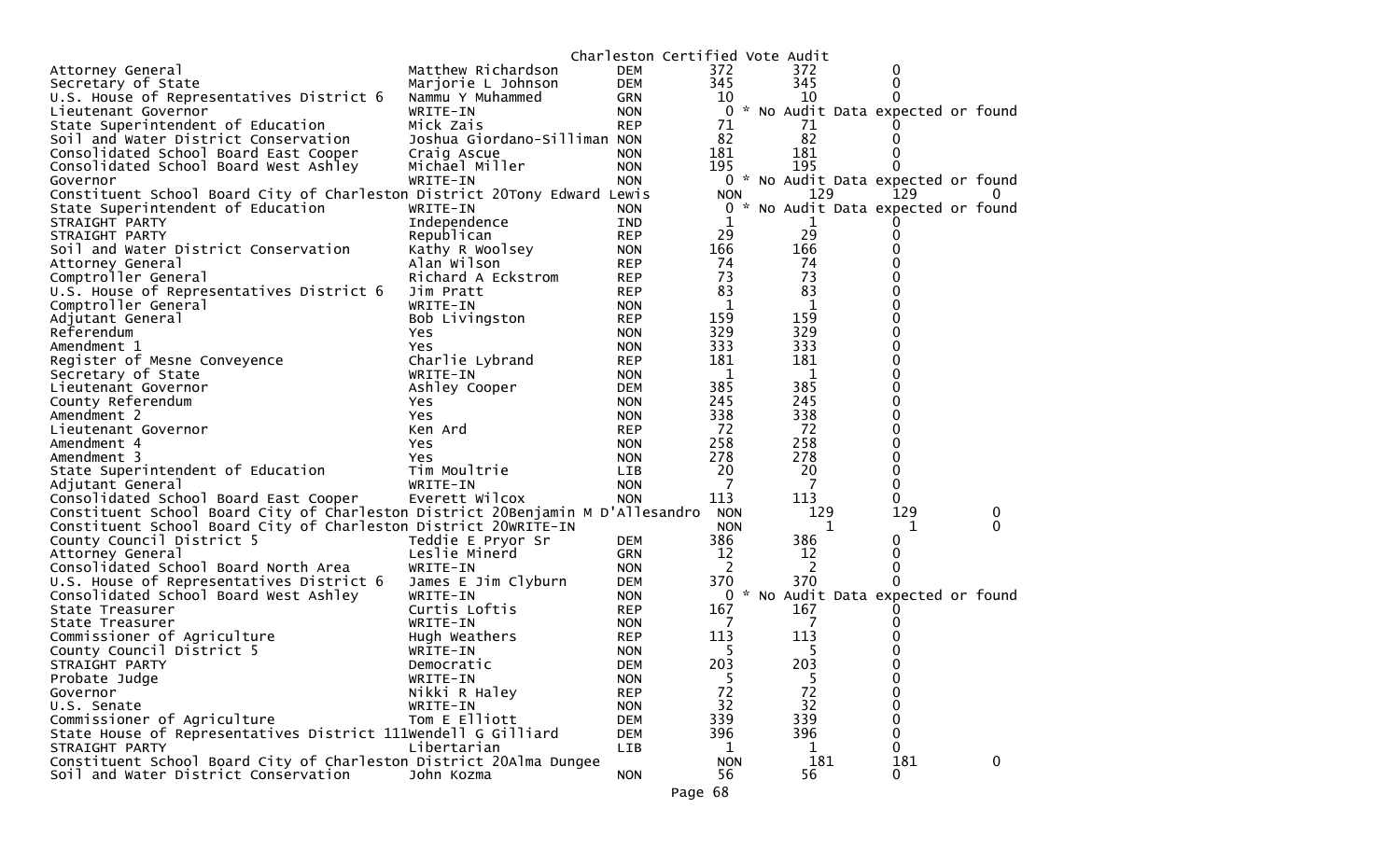|                                                                                |                              |                          | Charleston Certified Vote Audit |           |                                     |                                    |  |
|--------------------------------------------------------------------------------|------------------------------|--------------------------|---------------------------------|-----------|-------------------------------------|------------------------------------|--|
| U.S. House of Representatives District 6                                       | WRITE-IN                     | <b>NON</b>               |                                 |           | 0 * No Audit Data expected or found |                                    |  |
| U.S. Senate                                                                    | Alvin M Greene               | <b>DEM</b>               | 223                             | 223       |                                     |                                    |  |
| Commissioner of Agriculture                                                    | WRITE-IN                     | <b>NON</b>               | 1                               | - 1       |                                     |                                    |  |
| U.S. Senate                                                                    | Jim DeMint                   | <b>REP</b>               | 101                             | 101       |                                     |                                    |  |
| Consolidated School Board North Area                                           | Cindy Bohn Coats             | <b>NON</b>               | 164                             | 164       |                                     |                                    |  |
| State House of Representatives District 111WRITE-IN                            |                              | <b>NON</b>               | 6                               | -6        |                                     |                                    |  |
| Referendum                                                                     | NO.                          | <b>NON</b>               | 89                              | 89        |                                     |                                    |  |
|                                                                                |                              |                          |                                 |           |                                     |                                    |  |
| 0218 Charleston 18                                                             |                              |                          | 57                              | 57        |                                     |                                    |  |
| Amendment 2<br>State House of Representatives District 109WRITE-IN             | NO.                          | <b>NON</b><br><b>NON</b> |                                 |           | 0 * No Audit Data expected or found |                                    |  |
| Governor                                                                       | Vincent A Sheheen            | <b>DEM</b>               | 438                             | 438       |                                     |                                    |  |
| County Referendum                                                              | No                           | <b>NON</b>               | 117                             | 117       |                                     |                                    |  |
| Amendment 3                                                                    | No.                          | <b>NON</b>               | 134                             | 134       |                                     |                                    |  |
| Amendment 4                                                                    | No.                          | <b>NON</b>               | 112                             | 112       |                                     |                                    |  |
| Consolidated School Board East Cooper                                          | Craig Ascue                  | <b>NON</b>               | 123                             | 123       |                                     |                                    |  |
| Commissioner of Agriculture                                                    | Hugh Weathers                | <b>REP</b>               | 28                              | 28        |                                     |                                    |  |
| State Superintendent of Education                                              | Frank Holleman               | <b>DEM</b>               | 419                             | 419       |                                     |                                    |  |
| Attorney General                                                               | Matthew Richardson           | <b>DEM</b>               | 428                             | 428       |                                     |                                    |  |
| Register of Mesne Conveyence                                                   | Charlie Lybrand              | <b>REP</b>               | 71                              | 71        |                                     |                                    |  |
| Secretary of State                                                             | WRITE-IN                     | <b>NON</b>               | 0                               |           | * No Audit Data expected or found   |                                    |  |
| Commissioner of Agriculture                                                    | Tom E Elliott                | <b>DEM</b>               | 421                             | 421       |                                     |                                    |  |
| STRAIGHT PARTY                                                                 | Independence                 | IND                      | 2                               | 2         |                                     |                                    |  |
| STRAIGHT PARTY                                                                 | Green                        | <b>GRN</b>               | 6                               | 6         |                                     |                                    |  |
| Soil and Water District Conservation                                           | Joshua Giordano-Silliman NON |                          | 63                              | 63        |                                     |                                    |  |
| U.S. House of Representatives District 6                                       | James E Jim Clyburn          | <b>DEM</b>               | 438                             | 438       |                                     |                                    |  |
| Constituent School Board City of Charleston District 20Tony Edward Lewis       |                              |                          | <b>NON</b>                      | 111       | 111                                 | 0                                  |  |
| Commissioner of Agriculture                                                    | WRITE-IN                     | <b>NON</b>               | 1                               |           |                                     |                                    |  |
| STRAIGHT PARTY                                                                 | Libertarian                  | LIB                      | 0                               |           | * No Audit Data expected or found   |                                    |  |
| U.S. Senate                                                                    | WRITE-IN                     | <b>NON</b>               | 14                              | 14        |                                     |                                    |  |
| U.S. Senate                                                                    | Tom Clements                 | <b>GRN</b>               | -54                             | 54        | 0                                   |                                    |  |
| U.S. Senate                                                                    | Alvin M Greene               | <b>DEM</b>               | 340                             | 340       |                                     |                                    |  |
| Consolidated School Board North Area                                           | WRITE-IN                     | <b>NON</b>               | 0                               |           | * No Audit Data expected or found   |                                    |  |
| U.S. Senate                                                                    | Jim DeMint                   | <b>REP</b>               | 34                              | 34        |                                     |                                    |  |
| Soil and Water District Conservation                                           | Kathy R Woolsey              | <b>NON</b>               | 131                             | 131       |                                     |                                    |  |
| Attorney General                                                               | Alan Wilson                  | <b>REP</b>               | 14                              | 14        |                                     |                                    |  |
| Probate Judge                                                                  | WRITE-IN                     | <b>NON</b>               | 1                               | 1         |                                     |                                    |  |
| Consolidated School Board East Cooper                                          | Everett Wilcox               | <b>NON</b>               | 69                              | 69        | 0                                   |                                    |  |
| State Treasurer                                                                | Curtis Loftis                | <b>REP</b>               | 73                              | 73        |                                     |                                    |  |
| Consolidated School Board West Ashley                                          | WRITE-IN                     | <b>NON</b>               |                                 |           | 0 * No Audit Data expected or found |                                    |  |
| Constituent School Board City of Charleston District 20Benjamin M D'Allesandro |                              |                          | <b>NON</b>                      | 77        | 77                                  | 0                                  |  |
| Secretary of State                                                             | Mark Hammond                 | <b>REP</b>               | 30                              | 30        | 0                                   |                                    |  |
| Amendment 1                                                                    | Yes                          | <b>NON</b>               | 320                             | 320       |                                     |                                    |  |
| State House of Representatives District 111Wendell G Gilliard                  |                              | <b>DEM</b>               | 354                             | 354       | $\Omega$                            |                                    |  |
| U.S. House of Representatives District 6                                       | WRITE-IN                     | <b>NON</b>               |                                 |           | 0 * No Audit Data expected or found |                                    |  |
| State Superintendent of Education                                              | Tony Fayyazi                 | IND                      | 2                               | 2         |                                     |                                    |  |
| Constituent School Board City of Charleston District 20WRITE-IN                |                              |                          | <b>NON</b>                      |           |                                     | 0 * No Audit Data expected or foun |  |
| Attorney General                                                               | Leslie Minerd                | <b>GRN</b>               | 12                              | 12        |                                     |                                    |  |
| Amendment 2<br>State Superintendent of Education                               | Yes<br>Mick Zais             | <b>NON</b>               | 324<br>18                       | 324<br>18 |                                     |                                    |  |
| Comptroller General                                                            | Richard A Eckstrom           | <b>REP</b>               | 19                              | 19        |                                     |                                    |  |
| State Treasurer                                                                | WRITE-IN                     | <b>REP</b><br><b>NON</b> | 5                               | 5         | $\Omega$                            |                                    |  |
|                                                                                |                              |                          |                                 |           |                                     |                                    |  |

d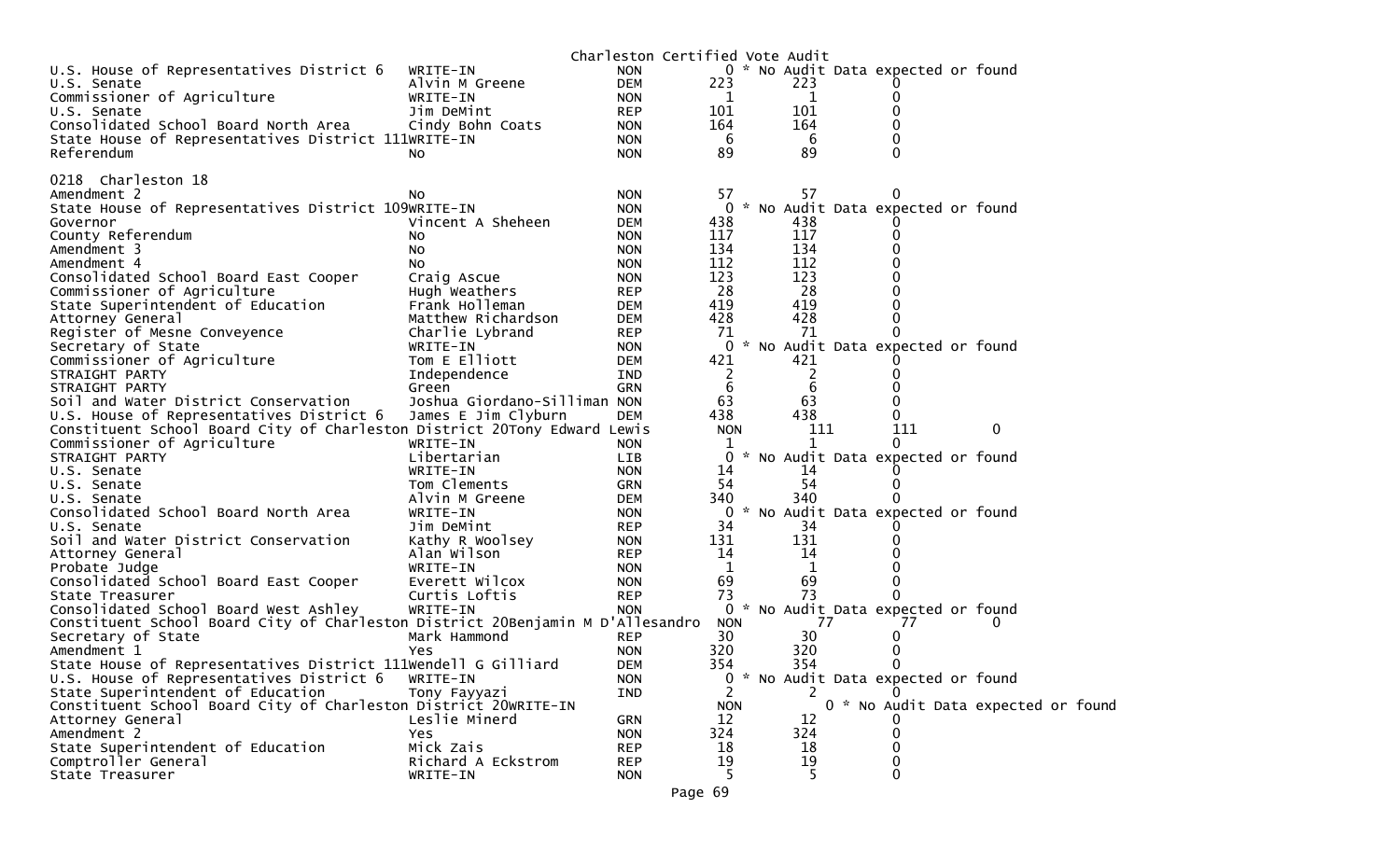|                                                                       |                                  | Charleston Certified Vote Audit |            |                |                                     |   |
|-----------------------------------------------------------------------|----------------------------------|---------------------------------|------------|----------------|-------------------------------------|---|
| Referendum                                                            | Yes.                             | <b>NON</b>                      | 301        | 301            | 0                                   |   |
| Amendment 3                                                           | Yes                              | <b>NON</b>                      | 239        | 239            |                                     |   |
| State House of Representatives District 111WRITE-IN                   |                                  | <b>NON</b>                      |            |                | 0 * No Audit Data expected or found |   |
| County Referendum                                                     | Yes                              | <b>NON</b>                      | 241        | 241            |                                     |   |
| Amendment 4                                                           | Yes                              | <b>NON</b>                      | 252        | 252            |                                     |   |
| STRAIGHT PARTY                                                        | United Citizens                  | <b>UNC</b>                      | 2          | - 2            |                                     |   |
| Probate Judge                                                         | Irv Gerard Condon                | <b>REP</b>                      | 78         | 78             |                                     |   |
| Consolidated School Board North Area                                  | Cindy Bohn Coats                 | <b>NON</b>                      | 90         | 90             |                                     |   |
| Comptroller General                                                   | WRITE-IN                         | <b>NON</b>                      | 1          |                |                                     |   |
| STRAIGHT PARTY                                                        | Working Families                 | <b>WFM</b>                      | 0          |                | * No Audit Data expected or found   |   |
| State Superintendent of Education                                     | WRITE-IN                         | <b>NON</b>                      | 0          |                | * No Audit Data expected or found   |   |
| Governor                                                              | WRITE-IN                         | <b>NON</b>                      |            | 1              |                                     |   |
| Governor                                                              | Nikki R Haley                    | <b>REP</b>                      | 23         | 23             | 0                                   |   |
| Constituent School Board City of Charleston District 20Alma Dungee    |                                  |                                 | <b>NON</b> | 195            | 195                                 | 0 |
| Governor                                                              | Morgan Bruce Reeves              | GRN                             | 4          | 4              |                                     |   |
| Consolidated School Board West Ashley                                 | Mary Ann Taylor                  | <b>NON</b>                      | 53         | 53             | 0                                   |   |
| Consolidated School Board East Cooper                                 | Elizabeth Moffly                 | <b>NON</b>                      | 78         | 78             |                                     |   |
| Lieutenant Governor                                                   | WRITE-IN                         | <b>NON</b>                      | 0          |                | * No Audit Data expected or found   |   |
| STRAIGHT PARTY                                                        | Democratic                       | <b>DEM</b>                      | 336        | 336            |                                     |   |
| Soil and Water District Conservation                                  | John Kozma                       | <b>NON</b>                      | 50         | 50             |                                     |   |
| State Superintendent of Education                                     | Tim Moultrie                     | LIB                             | 7          |                |                                     |   |
| U.S. House of Representatives District 6                              | Nammu Y Muhammed                 | <b>GRN</b>                      | 10         | 10             |                                     |   |
| Adjutant General                                                      | Bob Livingston                   | <b>REP</b>                      | 63         | 63             |                                     |   |
| Attorney General                                                      | WRITE-IN                         | <b>NON</b>                      | 0          |                | * No Audit Data expected or found   |   |
| Secretary of State                                                    | Marjorie L Johnson               | <b>DEM</b>                      | 423        | 423            |                                     |   |
| Lieutenant Governor                                                   | Ken Ard                          | <b>REP</b>                      | 19         | 19             |                                     |   |
| Register of Mesne Conveyence                                          | WRITE-IN                         | <b>NON</b>                      | 3          | 3              |                                     |   |
| Lieutenant Governor                                                   | Ashley Cooper                    | <b>DEM</b>                      | 435        | 435            |                                     |   |
| Soil and Water District Conservation                                  | WRITE-IN                         | <b>NON</b>                      | 1          | 1              |                                     |   |
| STRAIGHT PARTY                                                        | Republican                       | <b>REP</b>                      | 7          | $\overline{7}$ |                                     |   |
| State House of Representatives District 109David Mack III             |                                  | DEM                             | 82         | 82             | 0                                   |   |
| Adjutant General                                                      | WRITE-IN                         | <b>NON</b>                      | 3          | 3              | 0                                   |   |
| Governor                                                              | Morgan Bruce Reeves              | <b>UNC</b>                      | 4          | 4              | 0                                   |   |
| Constituent School Board City of Charleston District 20Edward D Jones |                                  |                                 | <b>NON</b> | 94             | 94                                  | 0 |
| State Superintendent of Education                                     | Doretha A Bull                   | <b>GRN</b>                      | 11         | 11             | 0                                   |   |
| Amendment 1                                                           | NO.                              | <b>NON</b>                      | 73         | 73             | 0                                   |   |
| U.S. House of Representatives District 6                              | Jim Pratt                        | <b>REP</b>                      | 20         | 20             | 0                                   |   |
| Comptroller General                                                   | Robert Barber                    | <b>DEM</b>                      | 430        | 430            | 0                                   |   |
| Consolidated School Board East Cooper                                 | WRITE-IN                         | <b>NON</b>                      | 1          | $\mathbf 1$    | 0                                   |   |
| Consolidated School Board West Ashley                                 | Michael Miller                   | <b>NON</b>                      | 77         | 77             | 0                                   |   |
| Referendum                                                            | NO.                              | <b>NON</b>                      | 82         | 82             | $\Omega$                            |   |
| Charleston 19<br>0219                                                 |                                  |                                 |            |                |                                     |   |
|                                                                       |                                  |                                 |            | 28             |                                     |   |
| Soil and Water District Conservation                                  | John Kozma                       | <b>NON</b>                      | 28         |                | 0                                   |   |
| State Treasurer                                                       | Curtis Loftis                    | <b>REP</b>                      | 75         | 75             | 0<br>$\Omega$                       |   |
| Comptroller General<br>Register of Mesne Conveyence                   | Robert Barber<br>Charlie Lybrand | <b>DEM</b>                      | 271<br>70  | 271<br>70      | 0                                   |   |
|                                                                       |                                  | <b>REP</b>                      |            |                |                                     |   |
| State House of Representatives District 111Wendell G Gilliard         |                                  | <b>DEM</b>                      | 269        | 269            | 0                                   |   |
| Governor                                                              | Morgan Bruce Reeves              | <b>UNC</b>                      | 1          | 1              | 0                                   |   |
| County Referendum                                                     | No.                              | <b>NON</b>                      | 89         | 89             |                                     |   |
| Soil and Water District Conservation                                  | WRITE-IN                         | <b>NON</b>                      | 0          |                | * No Audit Data expected or found   |   |
| Adjutant General                                                      | Bob Livingston                   | <b>REP</b>                      | 67         | 67             |                                     |   |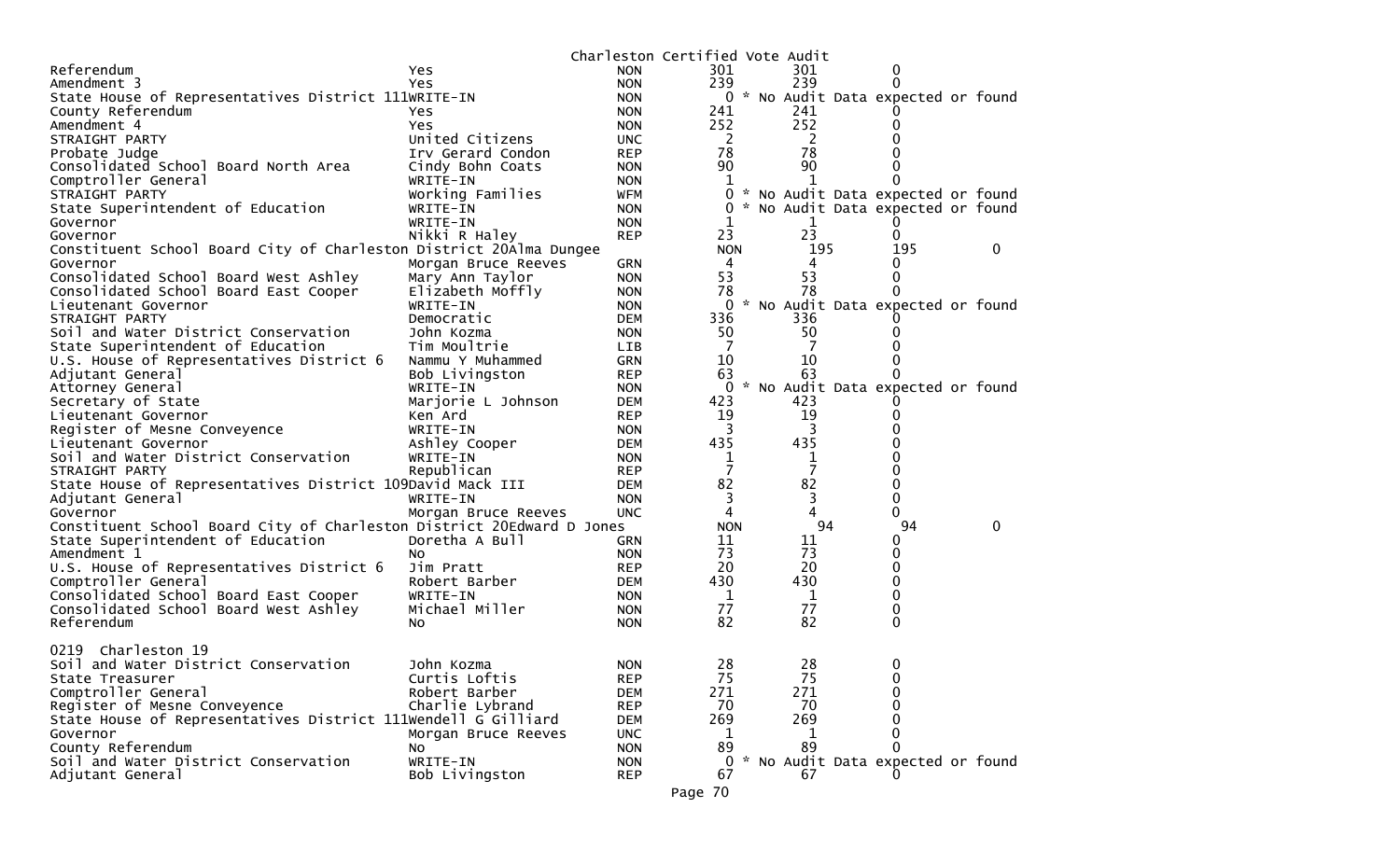|                                                                          |                                    |                          | Charleston Certified Vote Audit |     |    |                                     |          |  |
|--------------------------------------------------------------------------|------------------------------------|--------------------------|---------------------------------|-----|----|-------------------------------------|----------|--|
| State Superintendent of Education                                        | Doretha A Bull                     | <b>GRN</b>               | 10                              | 10  |    | 0                                   |          |  |
| Consolidated School Board West Ashley                                    | Michael Miller                     | <b>NON</b>               | 43                              | 43  |    | 0                                   |          |  |
| Amendment 4                                                              | NO.                                | <b>NON</b>               | 79                              | 79  |    |                                     |          |  |
| Amendment 1                                                              | No                                 | <b>NON</b>               | 51                              | 51  |    |                                     |          |  |
| Lieutenant Governor                                                      | Ken Ard                            | <b>REP</b>               | 36                              | 36  |    |                                     |          |  |
| Amendment 3                                                              | NO.                                | <b>NON</b>               | 91                              | 91  |    |                                     |          |  |
| Amendment 2                                                              | NO.                                | <b>NON</b>               | 35                              | 35  |    |                                     |          |  |
| Attorney General                                                         | Alan Wilson                        | <b>REP</b>               | 32                              | 32  |    |                                     |          |  |
| State Treasurer                                                          | WRITE-IN                           | <b>NON</b>               |                                 |     |    | 0 * No Audit Data expected or found |          |  |
| Attorney General                                                         | Leslie Minerd                      | <b>GRN</b>               | 11                              | TT  |    |                                     |          |  |
| State House of Representatives District 111WRITE-IN                      |                                    | <b>NON</b>               |                                 |     |    | 0 * No Audit Data expected or found |          |  |
| Probate Judge                                                            | WRITE-IN                           | <b>NON</b>               |                                 |     |    |                                     |          |  |
| Lieutenant Governor                                                      | WRITE-IN                           | <b>NON</b>               |                                 |     |    | * No Audit Data expected or found   |          |  |
| Adjutant General                                                         | WRITE-IN                           | <b>NON</b>               |                                 |     |    |                                     |          |  |
| State Superintendent of Education                                        | Frank Holleman                     | <b>DEM</b>               | 252                             | 252 |    |                                     |          |  |
| Consolidated School Board East Cooper                                    | Craig Ascue                        | <b>NON</b>               | 78                              |     | 78 |                                     |          |  |
| Constituent School Board City of Charleston District 20Edward D Jones    |                                    |                          | <b>NON</b>                      |     | 27 | 27                                  | 0        |  |
| U.S. House of Representatives District 6                                 | Nammu Y Muhammed                   | <b>GRN</b>               | 7                               |     | 7  |                                     |          |  |
| STRAIGHT PARTY                                                           | Republican                         | <b>REP</b>               | 14                              | 14  |    |                                     |          |  |
| Lieutenant Governor                                                      | Ashley Cooper                      | <b>DEM</b>               | 271                             | 271 |    |                                     |          |  |
| Consolidated School Board East Cooper                                    | WRITE-IN                           | <b>NON</b>               | 1                               |     | 1  |                                     |          |  |
| STRAIGHT PARTY                                                           | Libertarian                        | <b>LIB</b>               | 1                               |     |    |                                     |          |  |
| Consolidated School Board North Area                                     | WRITE-IN                           | <b>NON</b>               |                                 |     |    | 0 * No Audit Data expected or found |          |  |
| Constituent School Board Cooper River Area 2 District 4Edwina G Peterson |                                    |                          | <b>NON</b>                      |     | 46 | 46                                  | $\Omega$ |  |
| Comptroller General                                                      | Richard A Eckstrom                 | <b>REP</b>               | 34                              | 34  |    |                                     |          |  |
|                                                                          |                                    |                          | 78                              |     | 78 |                                     |          |  |
| Probate Judge                                                            | Irv Gerard Condon<br>Hugh Weathers | <b>REP</b><br><b>REP</b> | 41                              | 41  |    |                                     |          |  |
| Commissioner of Agriculture<br>Secretary of State                        |                                    |                          | 257                             | 257 |    |                                     |          |  |
| STRAIGHT PARTY                                                           | Marjorie L Johnson                 | <b>DEM</b><br><b>GRN</b> | 7                               |     | 7  |                                     |          |  |
|                                                                          | Green                              |                          | 7                               |     | 7  |                                     |          |  |
| Governor                                                                 | Morgan Bruce Reeves                | <b>GRN</b><br><b>REP</b> | 31                              | 31  |    |                                     |          |  |
| State Superintendent of Education                                        | Mick Zais                          |                          |                                 |     |    |                                     |          |  |
| Soil and Water District Conservation                                     | Joshua Giordano-Silliman NON       |                          | 31                              | 31  |    |                                     |          |  |
| Commissioner of Agriculture                                              | Tom E Elliott                      | <b>DEM</b>               | 260                             | 260 |    |                                     |          |  |
| U.S. House of Representatives District 6                                 | Jim Pratt                          | <b>REP</b>               | 32                              | 32  |    |                                     |          |  |
| Constituent School Board Cooper River Area 2 District 4WRITE-IN          |                                    |                          | <b>NON</b>                      |     |    | 0 * No Audit Data expected or foun  |          |  |
| Governor                                                                 | Nikki R Haley                      | <b>REP</b>               | 31                              | 31  |    |                                     |          |  |
| Constituent School Board City of Charleston District 20Tony Edward Lewis |                                    |                          | <b>NON</b>                      |     | 27 | 27                                  | 0        |  |
| State Superintendent of Education                                        | Tony Fayyazi                       | <b>IND</b>               | 3                               |     | 3  |                                     |          |  |
| Referendum                                                               | Yes                                | <b>NON</b>               | 203                             | 203 |    |                                     |          |  |
| Soil and Water District Conservation                                     | Kathy R Woolsey                    | <b>NON</b>               | 69                              | 69  |    |                                     |          |  |
| Consolidated School Board West Ashley                                    | WRITE-IN                           | <b>NON</b>               |                                 |     |    |                                     |          |  |
| Comptroller General                                                      | WRITE-IN                           | <b>NON</b>               |                                 |     |    | 0 * No Audit Data expected or found |          |  |
| Consolidated School Board North Area                                     | Cindy Bohn Coats                   | <b>NON</b>               | 71                              | 71  |    |                                     |          |  |
| Commissioner of Agriculture                                              | WRITE-IN                           | <b>NON</b>               |                                 |     |    | 0 * No Audit Data expected or found |          |  |
| County Referendum                                                        | Yes                                | <b>NON</b>               | 125                             | 125 |    | 0                                   |          |  |
| Amendment 1                                                              | Yes                                | <b>NON</b>               | 191                             | 191 |    | 0                                   |          |  |
| STRAIGHT PARTY                                                           | Democratic                         | <b>DEM</b>               | 188                             | 188 |    | 0                                   |          |  |
| STRAIGHT PARTY                                                           | Independence                       | IND                      | 1                               |     | 1  | 0                                   |          |  |
| Amendment 4                                                              | Yes                                | <b>NON</b>               | 151                             | 151 |    | 0                                   |          |  |
| Amendment 2                                                              | Yes                                | <b>NON</b>               | 204                             | 204 |    | 0                                   |          |  |
| Amendment 3                                                              | Yes                                | <b>NON</b>               | 140                             | 140 |    | 0                                   |          |  |
| Consolidated School Board East Cooper                                    | Everett Wilcox                     | <b>NON</b>               | 43                              | 43  |    | 0                                   |          |  |
|                                                                          |                                    |                          |                                 |     |    |                                     |          |  |

d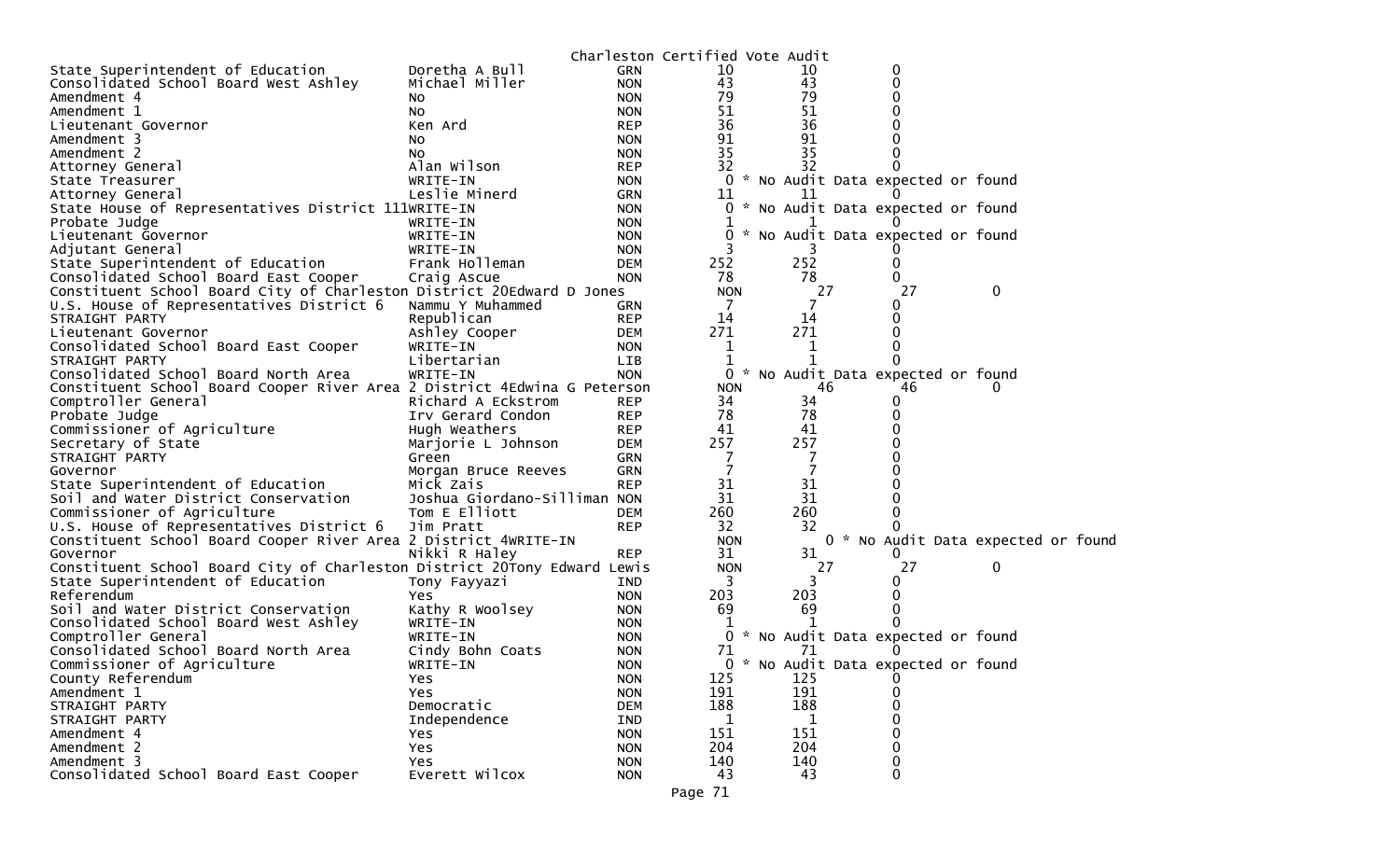|                                                                                |                              | Charleston Certified Vote Audit |                |              |                                          |                                     |
|--------------------------------------------------------------------------------|------------------------------|---------------------------------|----------------|--------------|------------------------------------------|-------------------------------------|
| Constituent School Board Cooper River Area 3 District 4Theodore Cozart         |                              |                                 | <b>NON</b>     | 12           | 12                                       | 0                                   |
| U.S. Senate                                                                    | Tom Clements                 | <b>GRN</b>                      | 36             | 36           | 0                                        |                                     |
| Constituent School Board Cooper River Area 1 District 4Ross Gwin               |                              |                                 | <b>NON</b>     | 41           | 41                                       | 0                                   |
| Governor                                                                       | WRITE-IN                     | <b>NON</b>                      | $\overline{0}$ |              | * No Audit Data expected or found        |                                     |
| U.S. Senate                                                                    | Jim DeMint                   | <b>REP</b>                      | 53             | 53           |                                          |                                     |
| U.S. Senate                                                                    | WRITE-IN                     | <b>NON</b>                      | 13             | 13           | 0                                        |                                     |
| Constituent School Board City of Charleston District 20Benjamin M D'Allesandro |                              |                                 | <b>NON</b>     | 23           | 23                                       | 0                                   |
| U.S. House of Representatives District 6 James E Jim Clyburn                   |                              | <b>DEM</b>                      | 268            | 268          | 0                                        |                                     |
| U.S. Senate                                                                    | Alvin M Greene               | DEM                             | 198            | 198          | 0                                        |                                     |
| Attorney General                                                               | WRITE-IN                     | <b>NON</b>                      |                |              | 0 * No Audit Data expected or found      |                                     |
| Constituent School Board City of Charleston District 20WRITE-IN                |                              |                                 | <b>NON</b>     |              |                                          |                                     |
| Secretary of State                                                             | WRITE-IN                     | <b>NON</b>                      |                | 30           | 0 * No Audit Data expected or found      |                                     |
| Constituent School Board Cooper River Area 3 District 4Gail C Rollerson        |                              |                                 | <b>NON</b>     |              | 30                                       |                                     |
| Register of Mesne Conveyence<br>STRAIGHT PARTY                                 | WRITE-IN<br>Working Families | <b>NON</b><br><b>WFM</b>        | ı.             |              | 0<br>0 * No Audit Data expected or found |                                     |
| Constituent School Board Cooper River Area 1 District 4WRITE-IN                |                              |                                 | <b>NON</b>     |              |                                          | 0 * No Audit Data expected or found |
| Consolidated School Board West Ashley                                          | Mary Ann Taylor              | <b>NON</b>                      | 45             | 45           |                                          |                                     |
| Secretary of State                                                             | Mark Hammond                 | <b>REP</b>                      | 45             | 45           | 0                                        |                                     |
| State Superintendent of Education                                              | WRITE-IN                     | <b>NON</b>                      | $\bf{0}$       |              | * No Audit Data expected or found        |                                     |
| STRAIGHT PARTY                                                                 | United Citizens              | <b>UNC</b>                      | 0              |              | * No Audit Data expected or found        |                                     |
| Governor                                                                       | Vincent A Sheheen            | <b>DEM</b>                      | 270            | 270          |                                          |                                     |
| State Superintendent of Education                                              | Tim Moultrie                 | <b>LIB</b>                      | 8              | 8            |                                          |                                     |
| Constituent School Board Cooper River Area 3 District 4WRITE-IN                |                              |                                 | <b>NON</b>     |              |                                          | 0 * No Audit Data expected or found |
| Attorney General                                                               | Matthew Richardson           | <b>DEM</b>                      | 263            | 263          |                                          |                                     |
| U.S. House of Representatives District 6                                       | WRITE-IN                     | <b>NON</b>                      | 0              |              | * No Audit Data expected or found        |                                     |
| Consolidated School Board East Cooper                                          | Elizabeth Moffly             | <b>NON</b>                      | 45             | 45           | 0                                        |                                     |
| Constituent School Board City of Charleston District 20Alma Dungee             |                              |                                 | <b>NON</b>     | 57           | 57                                       | 0                                   |
| Referendum                                                                     | NO.                          | <b>NON</b>                      | 59             | 59           | 0                                        |                                     |
|                                                                                |                              |                                 |                |              |                                          |                                     |
| 0220 Charleston 20                                                             |                              |                                 |                |              |                                          |                                     |
| County Council District 5                                                      | Teddie E Pryor Sr            | DEM                             | 418            | 418          | 0                                        |                                     |
| Adjutant General                                                               | WRITE-IN                     | <b>NON</b>                      |                |              |                                          |                                     |
| U.S. House of Representatives District 6                                       | WRITE-IN                     | <b>NON</b>                      |                |              | * No Audit Data expected or found        |                                     |
| Lieutenant Governor                                                            | Ashley Cooper                | <b>DEM</b>                      | 409            | 409          |                                          |                                     |
| Constituent School Board City of Charleston District 20WRITE-IN                |                              |                                 | <b>NON</b>     | 3            |                                          | 0                                   |
| Comptroller General                                                            | WRITE-IN                     | <b>NON</b>                      | 0              |              | * No Audit Data expected or found        |                                     |
| Register of Mesne Conveyence                                                   | Charlie Lybrand              | <b>REP</b>                      | 162            | 162          |                                          |                                     |
| State Superintendent of Education                                              | Mick Zais                    | <b>REP</b>                      | 75             | -75          |                                          |                                     |
| State House of Representatives District 111Wendell G Gilliard                  |                              | DEM                             | 422            | 422          |                                          |                                     |
| Consolidated School Board West Ashley                                          | Michael Miller               | <b>NON</b>                      | 148            | 148          |                                          |                                     |
| County Council District 5                                                      | WRITE-IN                     | <b>NON</b>                      | - 2            | <sup>2</sup> |                                          |                                     |
| Amendment 1                                                                    | Yes.                         | <b>NON</b>                      | 322            | 322          |                                          |                                     |
| Attorney General                                                               | WRITE-IN                     | <b>NON</b>                      | 0              |              | * No Audit Data expected or found        |                                     |
| Constituent School Board City of Charleston District 20Alma Dungee             |                              |                                 | <b>NON</b>     | 196          | 196                                      | 0                                   |
| State Treasurer                                                                | Curtis Loftis                | <b>REP</b>                      | 159            | 159          | 0                                        |                                     |
| STRAIGHT PARTY                                                                 | Green                        | <b>GRN</b>                      |                |              | 0                                        |                                     |
| Commissioner of Agriculture                                                    | Hugh Weathers                | <b>REP</b>                      | 101            | 101          | 0                                        |                                     |
| STRAIGHT PARTY                                                                 | Democratic                   | <b>DEM</b>                      | 220            | 220          |                                          |                                     |
| State Superintendent of Education                                              | Tony Fayyazi                 | IND                             | 6              | 6            |                                          |                                     |
| U.S. House of Representatives District 6                                       | Nammu Y Muhammed             | <b>GRN</b>                      | 10             | 10           | 0                                        |                                     |
| Consolidated School Board East Cooper                                          | Craig Ascue                  | <b>NON</b>                      | 176            | 176          | 0                                        |                                     |
| Amendment 2                                                                    | Yes                          | <b>NON</b>                      | 348            | 348          | 0                                        |                                     |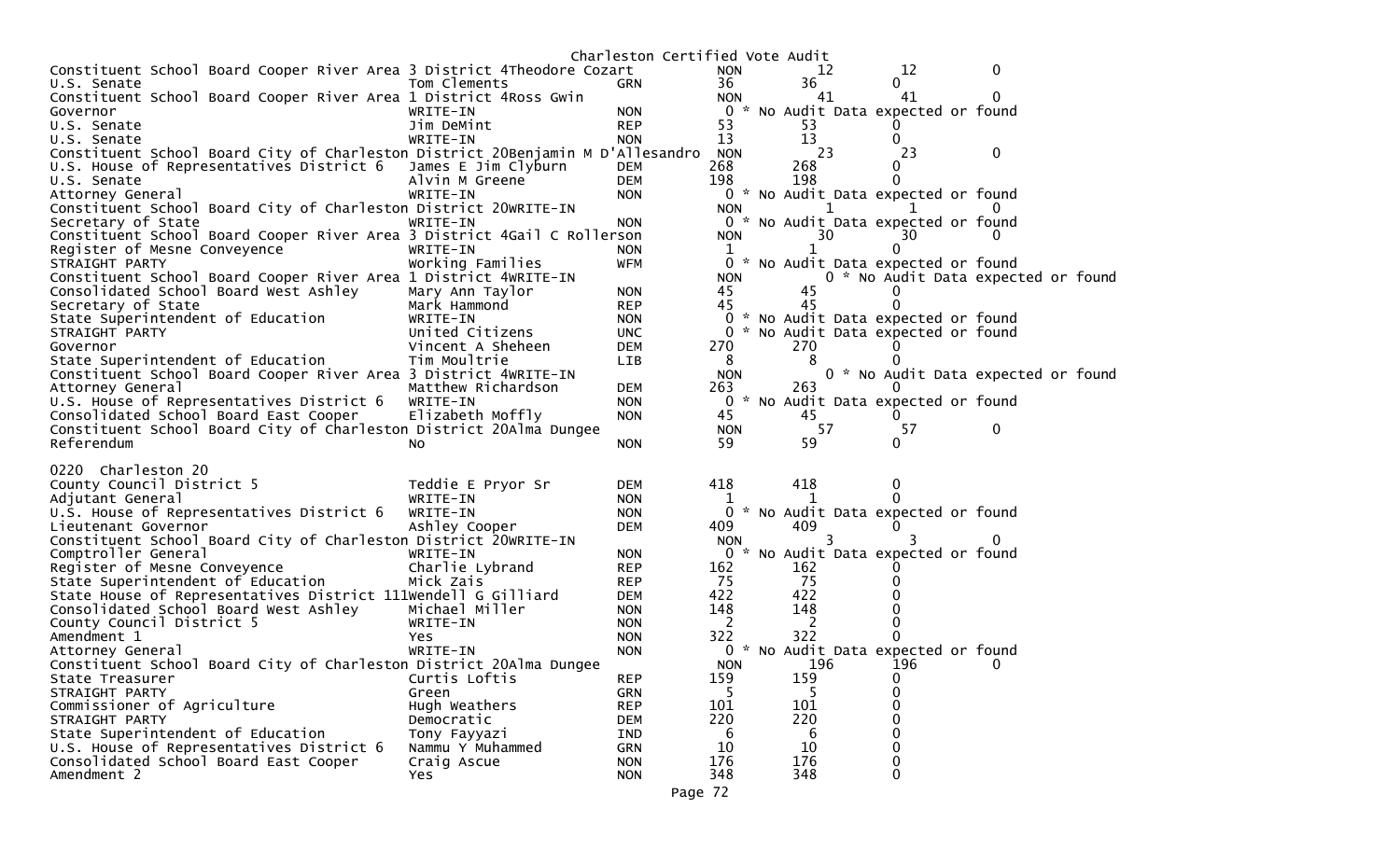|                                                                                |                              | Charleston Certified Vote Audit |            |          |                                   |   |
|--------------------------------------------------------------------------------|------------------------------|---------------------------------|------------|----------|-----------------------------------|---|
| Probate Judge                                                                  | WRITE-IN                     | <b>NON</b>                      |            |          |                                   |   |
| STRAIGHT PARTY                                                                 | Libertarian                  | <b>LIB</b>                      |            |          |                                   |   |
| Consolidated School Board East Cooper                                          | WRITE-IN                     | <b>NON</b>                      |            |          | * No Audit Data expected or found |   |
| State House of Representatives District 111WRITE-IN                            |                              | <b>NON</b>                      |            |          |                                   |   |
| Attorney General                                                               | Matthew Richardson           | <b>DEM</b>                      | 387        | 387      |                                   |   |
| State Treasurer                                                                | WRITE-IN                     | <b>NON</b>                      | 4          | 4        |                                   |   |
| Commissioner of Agriculture                                                    | Tom E Elliott                | <b>DEM</b>                      | 363        | 363      |                                   |   |
| Amendment 3                                                                    | Yes                          | <b>NON</b>                      | 278        | 278      |                                   |   |
| Consolidated School Board North Area                                           | WRITE-IN                     | <b>NON</b>                      | 3          | 3        |                                   |   |
| Soil and Water District Conservation                                           | John Kozma                   | <b>NON</b>                      | 60         | 60       | 0                                 |   |
| STRAIGHT PARTY                                                                 | Working Families             | WFM                             | 0          |          | * No Audit Data expected or found |   |
| Attorney General                                                               | Alan Wilson                  | <b>REP</b>                      | 76         | 76       |                                   |   |
| Attorney General                                                               | Leslie Minerd                | <b>GRN</b>                      | 17         | 17       | 0                                 |   |
| Amendment 4                                                                    | Yes                          | <b>NON</b>                      | 262        | 262      |                                   |   |
| Comptroller General                                                            | Robert Barber                | <b>DEM</b>                      | 398        | 398      | 0                                 |   |
| Constituent School Board City of Charleston District 20Edward D Jones          |                              |                                 | <b>NON</b> | 125      | 125                               | 0 |
| Probate Judge                                                                  | Irv Gerard Condon            | <b>REP</b>                      | 165        | 165      | 0                                 |   |
| County Referendum                                                              | Yes                          | <b>NON</b>                      | 249        | 249      | 0                                 |   |
| Commissioner of Agriculture                                                    | WRITE-IN                     | <b>NON</b>                      | 0          |          | * No Audit Data expected or found |   |
| Referendum                                                                     | Yes                          | <b>NON</b>                      | 342        | 342      |                                   |   |
| Secretary of State                                                             | Marjorie L Johnson           | <b>DEM</b>                      | 372        | 372      |                                   |   |
| State Superintendent of Education                                              | Tim Moultrie                 | LIB.                            | 13         | 13       |                                   |   |
| U.S. House of Representatives District 6                                       | Jim Pratt                    | <b>REP</b>                      | 77         | 77       | 0                                 |   |
| State Superintendent of Education                                              | WRITE-IN                     | <b>NON</b>                      | 0          |          | * No Audit Data expected or found |   |
| Consolidated School Board West Ashley                                          | WRITE-IN                     | <b>NON</b>                      |            |          |                                   |   |
| Soil and Water District Conservation                                           | WRITE-IN                     | <b>NON</b>                      | 0          |          | * No Audit Data expected or found |   |
| U.S. Senate                                                                    | Tom Clements                 | <b>GRN</b>                      | 93         | 93       |                                   |   |
| Governor                                                                       | WRITE-IN                     | <b>NON</b>                      | 1          | 1        |                                   |   |
| Governor                                                                       | Vincent A Sheheen            | <b>DEM</b>                      | 410        | 410      |                                   |   |
| Consolidated School Board North Area                                           | Cindy Bohn Coats             | <b>NON</b>                      | 162        | 162      |                                   |   |
| Consolidated School Board East Cooper                                          | Everett Wilcox               | <b>NON</b>                      | 111        | 111      | ი                                 |   |
| U.S. Senate                                                                    | Jim DeMint                   | <b>REP</b>                      | 104        | 104      |                                   |   |
| State Superintendent of Education                                              | Doretha A Bull               | <b>GRN</b>                      | 16         | 16       |                                   |   |
| U.S. Senate                                                                    | Alvin M Greene               | <b>DEM</b>                      | 229        | 229      |                                   |   |
| U.S. Senate                                                                    | WRITE-IN                     | <b>NON</b>                      | 45         | 45       |                                   |   |
| STRAIGHT PARTY                                                                 | Republican                   | <b>REP</b>                      | 26         | 26       |                                   |   |
| Amendment 1                                                                    | NO.                          | <b>NON</b>                      | 111        | 111      | 0                                 |   |
| Governor                                                                       | Morgan Bruce Reeves          | <b>UNC</b>                      | 1          | 1        | 0                                 |   |
| Governor                                                                       | Morgan Bruce Reeves          | <b>GRN</b>                      | 8          | 8        | 0                                 |   |
| Constituent School Board City of Charleston District 20Tony Edward Lewis       |                              |                                 | <b>NON</b> | 141      | 141                               | 0 |
| U.S. House of Representatives District 6                                       | James E Jim Clyburn          | <b>DEM</b>                      | 400        | 400      | 0                                 |   |
| STRAIGHT PARTY                                                                 | Independence                 | <b>IND</b>                      | 4          | 4        | 0                                 |   |
| Soil and Water District Conservation                                           | Joshua Giordano-Silliman NON |                                 | 65         | 65       | 0                                 |   |
| Secretary of State                                                             | Mark Hammond                 | <b>REP</b>                      | 105        | 105      | $\mathbf 0$                       |   |
| Adjutant General                                                               | Bob Livingston               | <b>REP</b>                      | 145        | 145      | 0                                 |   |
| Amendment 2                                                                    | Νo<br>Richard A Eckstrom     | <b>NON</b><br><b>REP</b>        | 78<br>73   | 78<br>73 | 0<br>0                            |   |
| Comptroller General                                                            |                              |                                 |            |          |                                   |   |
| Consolidated School Board West Ashley                                          | Mary Ann Taylor              | <b>NON</b>                      | 126        | 126      | 0                                 |   |
| Constituent School Board City of Charleston District 20Benjamin M D'Allesandro |                              |                                 | <b>NON</b> | 120      | 120                               | 0 |
| Register of Mesne Conveyence                                                   | WRITE-IN                     | <b>NON</b>                      | 2          | 2        | $\mathbf{0}$                      |   |
| Secretary of State                                                             | WRITE-IN                     | <b>NON</b>                      | 0          |          | * No Audit Data expected or found |   |
| Lieutenant Governor                                                            | Ken Ard                      | <b>REP</b>                      | 74         | 74       | $\Omega$                          |   |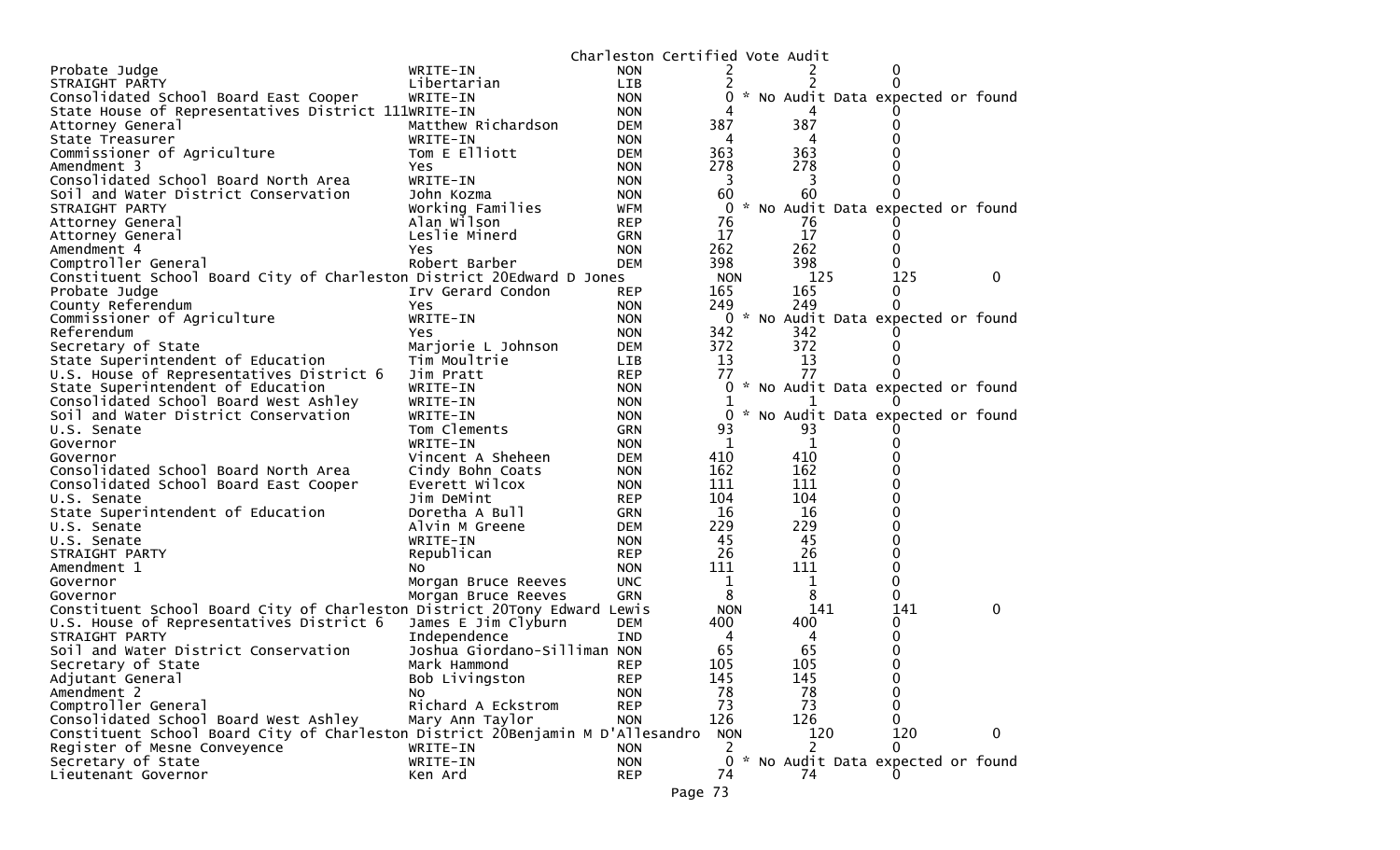|                                                                 |                     | Charleston Certified Vote Audit |                |     |                                     |                                     |
|-----------------------------------------------------------------|---------------------|---------------------------------|----------------|-----|-------------------------------------|-------------------------------------|
| Amendment 3                                                     | NO.                 | <b>NON</b>                      | 139            | 139 | 0                                   |                                     |
| State Superintendent of Education                               | Frank Holleman      | <b>DEM</b>                      | 364            | 364 | 0                                   |                                     |
| Governor                                                        | Nikki R Haley       | <b>REP</b>                      | 76             | 76  | 0                                   |                                     |
| STRAIGHT PARTY                                                  | United Citizens     | <b>UNC</b>                      | 0              |     | * No Audit Data expected or found   |                                     |
| Consolidated School Board East Cooper                           | Elizabeth Moffly    | <b>NON</b>                      | 116            | 116 |                                     |                                     |
| Amendment 4                                                     | No                  | <b>NON</b>                      | 146            | 146 | 0                                   |                                     |
| Lieutenant Governor                                             | WRITE-IN            | <b>NON</b>                      | 1              | 1   |                                     |                                     |
| Soil and Water District Conservation                            | Kathy R Woolsey     | <b>NON</b>                      | 170            | 170 | 0                                   |                                     |
| County Referendum                                               | NO.                 | <b>NON</b>                      | 148            | 148 | 0                                   |                                     |
| Referendum                                                      | No                  | <b>NON</b>                      | 106            | 106 | 0                                   |                                     |
| 0221 Charleston 21                                              |                     |                                 |                |     |                                     |                                     |
| Soil and Water District Conservation                            | Kathy R Woolsey     | <b>NON</b>                      | 75             | 75  |                                     |                                     |
| Constituent School Board Cooper River Area 1 District 4WRITE-IN |                     |                                 | <b>NON</b>     |     |                                     | 0 * No Audit Data expected or found |
| STRAIGHT PARTY                                                  | Republican          | <b>REP</b>                      | 14             | 14  |                                     |                                     |
| Governor                                                        | Morgan Bruce Reeves | <b>UNC</b>                      | 3              |     |                                     |                                     |
| U.S. House of Representatives District 6                        | Nammu Y Muhammed    | <b>GRN</b>                      | 3              |     |                                     |                                     |
| County Council District 5                                       | WRITE-IN            | <b>NON</b>                      | 0              |     | * No Audit Data expected or found   |                                     |
| Register of Mesne Conveyence                                    | Charlie Lybrand     | <b>REP</b>                      | 61             | 61  |                                     |                                     |
| State Superintendent of Education                               | WRITE-IN            | <b>NON</b>                      | $\overline{0}$ |     | * No Audit Data expected or found   |                                     |
| Consolidated School Board East Cooper                           | Elizabeth Moffly    | <b>NON</b>                      | 50             | 50  |                                     |                                     |
| Comptroller General                                             | Richard A Eckstrom  | <b>REP</b>                      | 26             | 26  |                                     |                                     |
| State Treasurer                                                 | Curtis Loftis       | <b>REP</b>                      | 61             | 61  |                                     |                                     |
| Constituent School Board Cooper River Area 3 District 4WRITE-IN |                     |                                 | <b>NON</b>     |     |                                     | 0 * No Audit Data expected or found |
| Amendment 1                                                     | Yes                 | <b>NON</b>                      | 202            | 202 |                                     |                                     |
| Commissioner of Agriculture                                     | WRITE-IN            | <b>NON</b>                      |                |     | 0 * No Audit Data expected or found |                                     |
| Governor                                                        | Nikki R Haley       | <b>REP</b>                      | 25             | 25  |                                     |                                     |
| STRAIGHT PARTY                                                  | Working Families    | WFM                             | $\overline{0}$ |     | * No Audit Data expected or found   |                                     |
| Consolidated School Board West Ashley                           | Michael Miller      | <b>NON</b>                      | 44             | 44  |                                     |                                     |
| State House of Representatives District 111WRITE-IN             |                     | <b>NON</b>                      | 0              |     | * No Audit Data expected or found   |                                     |
| Secretary of State                                              | Marjorie L Johnson  | <b>DEM</b>                      | 239            | 239 |                                     |                                     |
| STRAIGHT PARTY                                                  | Libertarian         | LIB                             |                |     |                                     |                                     |
| Probate Judge                                                   | WRITE-IN            | <b>NON</b>                      | 0              |     | * No Audit Data expected or found   |                                     |
| U.S. Senate                                                     | Tom Clements        | GRN                             | 19             | 19  |                                     |                                     |
| Amendment 2                                                     | Yes                 | <b>NON</b>                      | 189            | 189 |                                     |                                     |
| Attorney General                                                | WRITE-IN            | <b>NON</b>                      | 0              |     | * No Audit Data expected or found   |                                     |
| State Treasurer                                                 | WRITE-IN            | <b>NON</b>                      |                | 1   |                                     |                                     |
| STRAIGHT PARTY                                                  | Democratic          | <b>DEM</b>                      | 196            | 196 |                                     |                                     |
| U.S. House of Representatives District 6                        | Jim Pratt           | <b>REP</b>                      | 26             | 26  |                                     |                                     |
| U.S. Senate                                                     | Jim DeMint          | <b>REP</b>                      | 37             | 37  |                                     |                                     |
| Adjutant General                                                | Bob Livingston      | <b>REP</b>                      | 58             | 58  |                                     |                                     |
| Consolidated School Board East Cooper                           | Craig Ascue         | <b>NON</b>                      | 78             | 78  |                                     |                                     |
| Amendment 3                                                     | Yes                 | <b>NON</b>                      | 168            | 168 | 0                                   |                                     |
| State Superintendent of Education                               | Frank Holleman      | <b>DEM</b>                      | 238            | 238 | 0                                   |                                     |
| Probate Judge                                                   | Irv Gerard Condon   | <b>REP</b>                      | 66             | 66  | 0                                   |                                     |
| Soil and Water District Conservation                            | John Kozma          | <b>NON</b>                      | 38             | 38  |                                     |                                     |
| Consolidated School Board North Area                            | WRITE-IN            | <b>NON</b>                      |                |     | 0 * No Audit Data expected or found |                                     |
| U.S. Senate                                                     | Alvin M Greene      | <b>DEM</b>                      | 205            | 205 |                                     |                                     |
| Amendment 4                                                     | <b>Yes</b>          | <b>NON</b>                      | 168            | 168 | 0                                   |                                     |
| Comptroller General                                             | WRITE-IN            | <b>NON</b>                      |                |     | 0 * No Audit Data expected or found |                                     |
| Consolidated School Board East Cooper                           | WRITE-IN            | <b>NON</b>                      | 0              |     | * No Audit Data expected or found   |                                     |
| U.S. Senate                                                     | WRITE-IN            | <b>NON</b>                      |                | 5.  | 0                                   |                                     |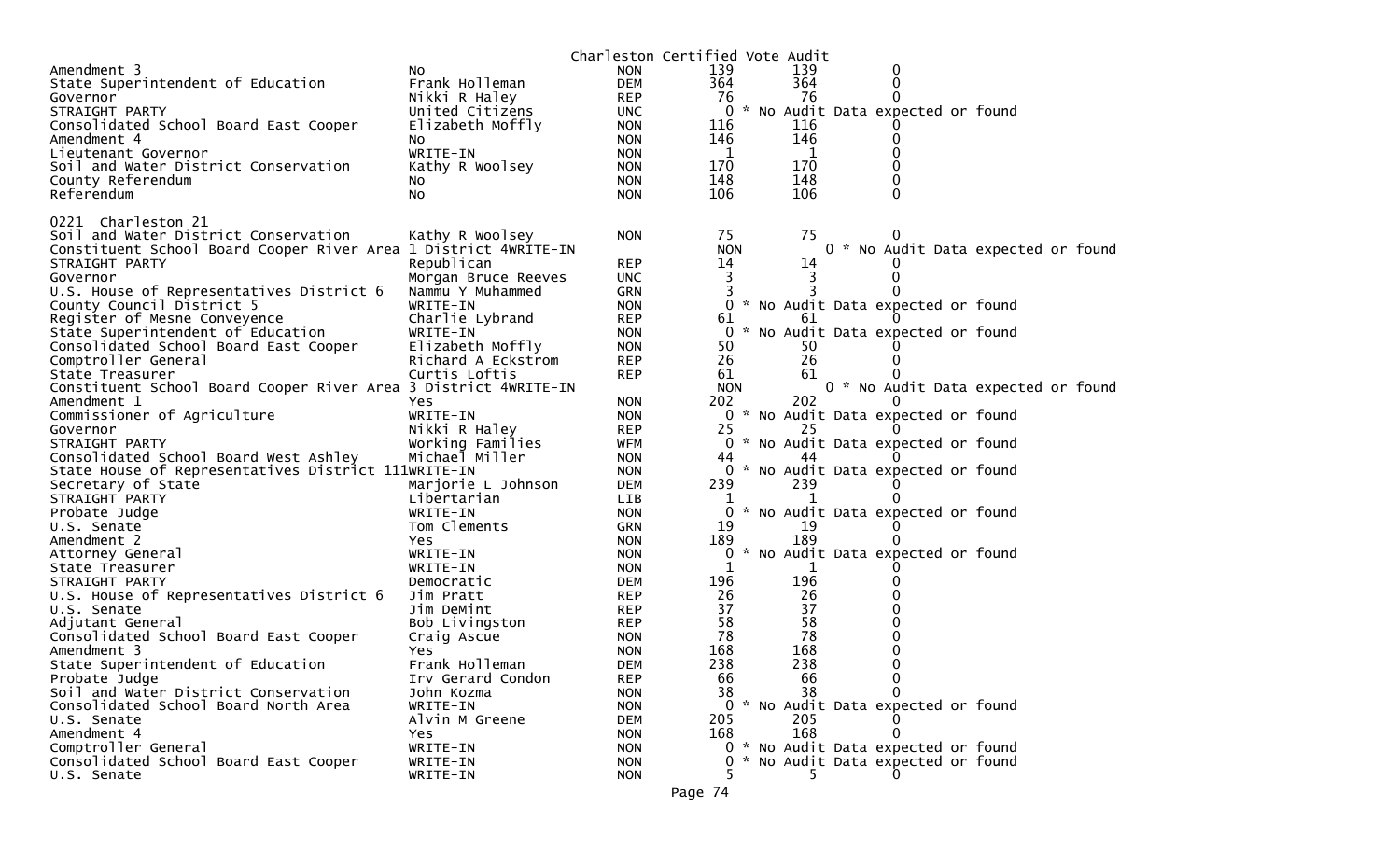|                                                                          |                              |            |                | Charleston Certified Vote Audit     |             |                                    |
|--------------------------------------------------------------------------|------------------------------|------------|----------------|-------------------------------------|-------------|------------------------------------|
| County Referendum                                                        | Yes                          | <b>NON</b> | 157            | 157                                 | 0           |                                    |
| Lieutenant Governor                                                      | Ken Ard                      | <b>REP</b> | 26             | -26                                 | 0           |                                    |
| Referendum                                                               | Yes.                         | <b>NON</b> | 194            | 194                                 | 0           |                                    |
| Attorney General                                                         | Matthew Richardson           | DEM        | 243            | 243                                 | 0           |                                    |
| Constituent School Board Cooper River Area 2 District 4Edwina G Peterson |                              |            | <b>NON</b>     | 109                                 | 109         | 0                                  |
| State Superintendent of Education                                        | Mick Zais                    | <b>REP</b> | 25             | 25                                  | 0           |                                    |
| Attorney General                                                         | Leslie Minerd                | <b>GRN</b> | 6              | 6                                   | 0           |                                    |
| Attorney General                                                         | Alan Wilson                  | <b>REP</b> | 24             | 24                                  | 0           |                                    |
| STRAIGHT PARTY                                                           | United Citizens              | <b>UNC</b> |                |                                     |             |                                    |
| Soil and Water District Conservation                                     | WRITE-IN                     | <b>NON</b> |                | 0 * No Audit Data expected or found |             |                                    |
| U.S. House of Representatives District 6                                 | James E Jim Clyburn          | <b>DEM</b> | 241            | 241                                 |             |                                    |
| Adjutant General                                                         | WRITE-IN                     | <b>NON</b> | $\mathbf 1$    | 1                                   |             |                                    |
| STRAIGHT PARTY                                                           | Independence                 | <b>IND</b> | 2              |                                     |             |                                    |
| Consolidated School Board North Area                                     | Cindy Bohn Coats             | <b>NON</b> | 68             | 68                                  |             |                                    |
| Consolidated School Board West Ashley                                    | WRITE-IN                     | <b>NON</b> |                | 0 * No Audit Data expected or found |             |                                    |
| Secretary of State                                                       | Mark Hammond                 | <b>REP</b> | 30             | 30                                  |             |                                    |
| Constituent School Board Cooper River Area 2 District 4WRITE-IN          |                              |            | <b>NON</b>     |                                     |             | 0 * No Audit Data expected or foun |
| Governor                                                                 | Morgan Bruce Reeves          | GRN        | $\mathbf{2}$   |                                     |             |                                    |
| Lieutenant Governor                                                      | Ashley Cooper                | <b>DEM</b> | 242            | 242                                 |             |                                    |
| State Superintendent of Education                                        | Tony Fayyazi                 | IND        | $\mathbf 1$    | ı                                   |             |                                    |
| Amendment 1                                                              | NO.                          | <b>NON</b> | 28             | 28                                  |             |                                    |
| Comptroller General                                                      | Robert Barber                | <b>DEM</b> | 246            | 246                                 |             |                                    |
| Secretary of State                                                       | WRITE-IN                     | <b>NON</b> |                | 0 * No Audit Data expected or found |             |                                    |
| Commissioner of Agriculture                                              | Hugh Weathers                | <b>REP</b> | 30             | 30                                  |             |                                    |
| Consolidated School Board East Cooper                                    | Everett Wilcox               | <b>NON</b> | 49             | 49                                  |             |                                    |
| Lieutenant Governor                                                      | WRITE-IN                     | <b>NON</b> |                | 0 * No Audit Data expected or found |             |                                    |
| Governor                                                                 | Vincent A Sheheen            | <b>DEM</b> | 241            | 241                                 |             |                                    |
| Soil and Water District Conservation                                     | Joshua Giordano-Silliman NON |            | 32             | 32                                  |             |                                    |
| Constituent School Board Cooper River Area 1 District 4Ross Gwin         |                              |            | <b>NON</b>     | 94                                  | 94          | 0                                  |
| Amendment 2                                                              | NO.                          | <b>NON</b> | 39             | 39                                  | 0           |                                    |
| Constituent School Board Cooper River Area 3 District 4Theodore Cozart   |                              |            | <b>NON</b>     | 44                                  | 44          | $\mathbf{0}$                       |
| STRAIGHT PARTY                                                           | Green                        | <b>GRN</b> | 3              | 3                                   | 0           |                                    |
| U.S. House of Representatives District 6                                 | WRITE-IN                     | <b>NON</b> |                | 0 * No Audit Data expected or found |             |                                    |
| Register of Mesne Conveyence                                             | WRITE-IN                     | <b>NON</b> |                | 0 * No Audit Data expected or found |             |                                    |
| Governor                                                                 | WRITE-IN                     | <b>NON</b> |                | 0 * No Audit Data expected or found |             |                                    |
| County Council District 5                                                | Teddie E Pryor Sr            | <b>DEM</b> | 19             | 19                                  |             |                                    |
| Amendment 3                                                              | NO.                          | <b>NON</b> | 59             | 59                                  |             |                                    |
| State Superintendent of Education                                        | Tim Moultrie                 | <b>LIB</b> | 4              | 4                                   |             |                                    |
| Consolidated School Board West Ashley                                    | Mary Ann Taylor              | <b>NON</b> | 54             | 54                                  |             |                                    |
| State Superintendent of Education                                        | Doretha A Bull               | GRN        | 5              |                                     |             |                                    |
| Commissioner of Agriculture                                              | Tom E Elliott                | <b>DEM</b> | 244            | 244                                 |             |                                    |
| Amendment 4                                                              | NO.                          | <b>NON</b> | 53             | 53                                  | 0           |                                    |
| State House of Representatives District 111Wendell G Gilliard            |                              | <b>DEM</b> | 244            | 244                                 | 0           |                                    |
| Constituent School Board Cooper River Area 3 District 4Gail C Rollerson  |                              |            | <b>NON</b>     | 75                                  | 75          | 0                                  |
| County Referendum                                                        | No                           | <b>NON</b> | 61             | 61                                  | 0           |                                    |
| Referendum                                                               | No                           | <b>NON</b> | 48             | 48                                  | $\mathbf 0$ |                                    |
|                                                                          |                              |            |                |                                     |             |                                    |
| 0301 Mt Pleasant 1                                                       |                              |            |                |                                     |             |                                    |
| County Referendum                                                        | NO.                          | <b>NON</b> | 178            | 178                                 | 0           |                                    |
| State Superintendent of Education                                        | Doretha A Bull               | GRN        | 8              | 8                                   | $\pmb{0}$   |                                    |
| State Treasurer                                                          | WRITE-IN                     | <b>NON</b> | 3              | 3                                   | $\mathbf 0$ |                                    |
| Consolidated School Board West Ashley                                    | WRITE-IN                     | <b>NON</b> | $\overline{c}$ | $\overline{2}$                      | $\mathbf 0$ |                                    |
|                                                                          |                              |            |                |                                     |             |                                    |

d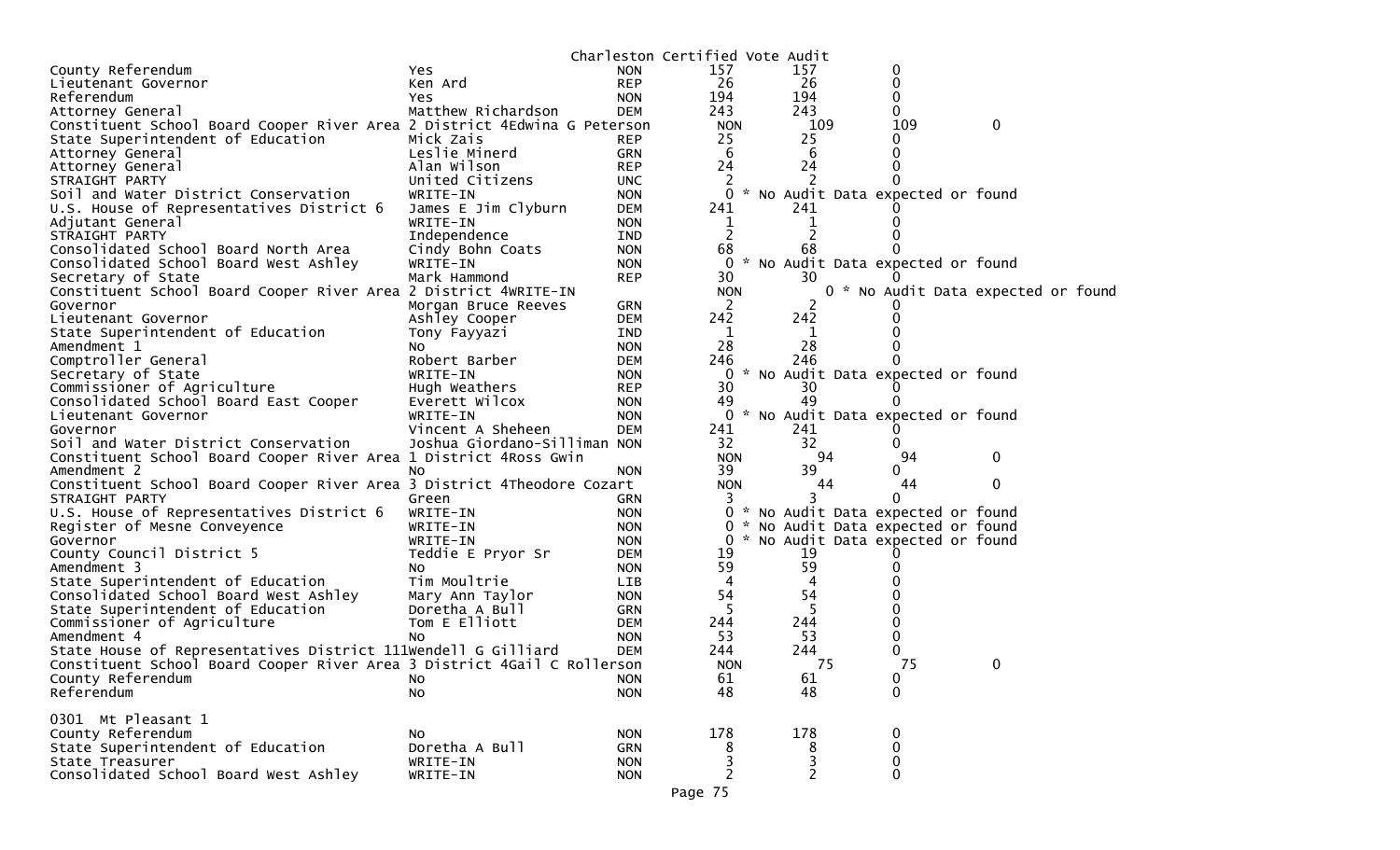|                                                                                          |                     | Charleston Certified Vote Audit |            |            |                                            |   |
|------------------------------------------------------------------------------------------|---------------------|---------------------------------|------------|------------|--------------------------------------------|---|
| State Superintendent of Education                                                        | Tim Moultrie        | <b>LIB</b>                      | 20         | 20         | 0                                          |   |
| Secretary of State                                                                       | Mark Hammond        | <b>REP</b>                      | 452        | 452        | 0                                          |   |
| Consolidated School Board East Cooper                                                    | Everett Wilcox      | <b>NON</b>                      | 235        | 235        | 0                                          |   |
| Probate Judge                                                                            | Irv Gerard Condon   | <b>REP</b>                      | 466        | 466        | 0                                          |   |
| Soil and Water District Conservation                                                     | Kathy R Woolsey     | <b>NON</b>                      | 233        | 233        | 0                                          |   |
| Commissioner of Agriculture                                                              | Hugh Weathers       | <b>REP</b>                      | 447        | 447        |                                            |   |
| U.S. House of Representatives District 1                                                 | Jimmy Wood          | <b>IND</b>                      |            |            |                                            |   |
| Governor                                                                                 | WRITE-IN            | <b>NON</b>                      | 0          |            | * No Audit Data expected or found          |   |
| Lieutenant Governor                                                                      | WRITE-IN            | <b>NON</b>                      | 1          |            |                                            |   |
| Consolidated School Board North Area                                                     | Cindy Bohn Coats    | <b>NON</b>                      | 247        | 247        |                                            |   |
| Attorney General                                                                         | WRITE-IN            | <b>NON</b>                      |            |            | 0 * No Audit Data expected or found        |   |
| Attorney General                                                                         | Leslie Minerd       | <b>GRN</b>                      | 11         | 11         |                                            |   |
| Governor                                                                                 | Morgan Bruce Reeves | <b>UNC</b>                      |            |            |                                            |   |
| U.S. House of Representatives District 1                                                 | Keith Blandford     | <b>LIB</b>                      | 5          |            |                                            |   |
| State Superintendent of Education                                                        | WRITE-IN            | <b>NON</b>                      | 1          |            |                                            |   |
| Amendment 1                                                                              | Yes.                | <b>NON</b>                      | 551        | 551        |                                            |   |
| Attorney General                                                                         | Matthew Richardson  | <b>DEM</b>                      | 237        | 237        |                                            |   |
| Commissioner of Agriculture                                                              | Tom E Elliott       | <b>DEM</b>                      | 169        | 169        |                                            |   |
| Attorney General                                                                         | Alan Wilson         | <b>REP</b>                      | 380        | 380        |                                            |   |
| County Council District 2                                                                | Dickie Schweers     | <b>REP</b>                      | 487        | 487        |                                            |   |
| STRAIGHT PARTY                                                                           | Republican          | <b>REP</b>                      | 164        | 164        | 0                                          |   |
| Consolidated School Board West Ashley                                                    | Mary Ann Taylor     | <b>NON</b>                      | 165        | 165        | $\Omega$                                   |   |
| Constituent School Board Town of Mount Pleasant AreaJane S Fulton<br>Comptroller General | WRITE-IN            | <b>NON</b>                      | NON.       | 140        | 140<br>0 * No Audit Data expected or found | 0 |
| Amendment 2                                                                              | Yes.                | <b>NON</b>                      | 525        | 525        |                                            |   |
| Secretary of State                                                                       | WRITE-IN            | <b>NON</b>                      | 0          |            | * No Audit Data expected or found          |   |
| STRAIGHT PARTY                                                                           | Independence        | <b>IND</b>                      |            |            |                                            |   |
| U.S. House of Representatives District 1                                                 | M E Mac McCullough  | <b>UNC</b>                      | 1          |            | 0                                          |   |
| Consolidated School Board East Cooper                                                    | Elizabeth Moffly    | <b>NON</b>                      | 229        | 229        |                                            |   |
| Register of Mesne Conveyence                                                             | WRITE-IN            | <b>NON</b>                      | 8          | 8          | $\Omega$                                   |   |
| Constituent School Board Town of Mount Pleasant AreaDavid Grant                          |                     |                                 | <b>NON</b> | 90         | 90                                         | 0 |
| Amendment 3                                                                              | Yes                 | <b>NON</b>                      | 477        | 477        | $\bf{0}$                                   |   |
| STRAIGHT PARTY                                                                           | Working Families    | <b>WFM</b>                      |            |            | 0                                          |   |
| Commissioner of Agriculture                                                              | WRITE-IN            | <b>NON</b>                      | 0          |            | * No Audit Data expected or found          |   |
| U.S. House of Representatives District 1                                                 | Tim Scott           | <b>REP</b>                      | 472        | 472        |                                            |   |
| State Superintendent of Education                                                        | Frank Holleman      | <b>DEM</b>                      | 192        | 192        | $\Omega$                                   |   |
| Amendment 4                                                                              | Yes                 | <b>NON</b>                      | 470        | 470        |                                            |   |
| Governor                                                                                 | Morgan Bruce Reeves | <b>GRN</b>                      | 3          | 3          |                                            |   |
| County Council District 2                                                                | WRITE-IN            | <b>NON</b>                      | 3          | 3          |                                            |   |
| County Referendum                                                                        | Yes                 | <b>NON</b>                      | 372        | 372        | 0                                          |   |
| Referendum                                                                               | Yes                 | <b>NON</b>                      | 409        | 409        | $\Omega$                                   |   |
| Constituent School Board Town of Mount Pleasant AreaNoah Moore                           |                     |                                 | NON.       | 117        | 117                                        | 0 |
| Soil and Water District Conservation                                                     | John Kozma          | <b>NON</b>                      | 103        | 103        | 0                                          |   |
| State Superintendent of Education                                                        | Mick Zais           | <b>REP</b>                      | 393        | 393        | 0                                          |   |
| State House of Representatives District 110Chip Limehouse<br>Adjutant General            | Bob Livingston      | <b>REP</b>                      | 479<br>462 | 479<br>462 | 0                                          |   |
|                                                                                          | Democratic          | <b>REP</b>                      | 71         | 71         |                                            |   |
| STRAIGHT PARTY<br>U.S. Senate                                                            | Tom Clements        | <b>DEM</b><br><b>GRN</b>        | 69         | 69         | 0                                          |   |
| STRAIGHT PARTY                                                                           | Green               | <b>GRN</b>                      |            |            | 0 * No Audit Data expected or found        |   |
| Constituent School Board Town of Mount Pleasant AreaWRITE-IN                             |                     |                                 | <b>NON</b> | 2          |                                            |   |
| Consolidated School Board West Ashley                                                    | Michael Miller      | <b>NON</b>                      | 159        | 159        | 0                                          |   |
| Lieutenant Governor                                                                      | Ken Ard             | <b>REP</b>                      | 340        | 340        | $\Omega$                                   |   |
|                                                                                          |                     |                                 | Page 76    |            |                                            |   |
|                                                                                          |                     |                                 |            |            |                                            |   |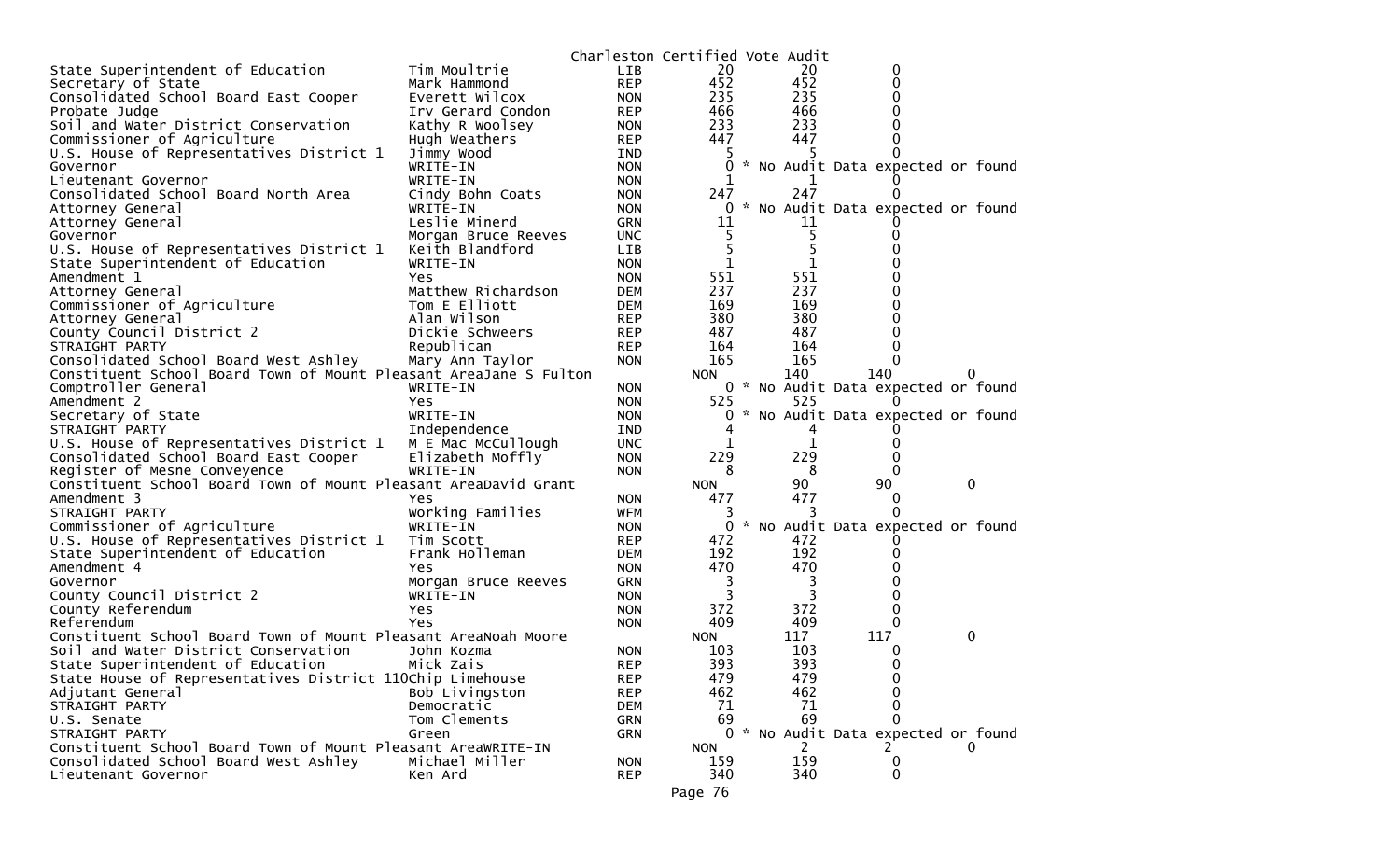|                                                                              |                              |            | Charleston Certified Vote Audit |                |                                     |   |             |
|------------------------------------------------------------------------------|------------------------------|------------|---------------------------------|----------------|-------------------------------------|---|-------------|
| Register of Mesne Conveyence                                                 | Charlie Lybrand              | <b>REP</b> | 460                             | 460            | 0                                   |   |             |
| Governor                                                                     | Vincent A Sheheen            | <b>DEM</b> | 278                             | 278            | 0                                   |   |             |
| Soil and Water District Conservation                                         | WRITE-IN                     | <b>NON</b> | 5.                              | 5              | 0                                   |   |             |
| State House of Representatives District 110WRITE-IN                          |                              | <b>NON</b> | 4                               | 4              | 0                                   |   |             |
| U.S. House of Representatives District 1                                     | Robert Dobbs                 | <b>GRN</b> |                                 | 7              | o                                   |   |             |
| U.S. House of Representatives District 1                                     | Rob Groce                    | WFM        | 13                              | 13             | 0                                   |   |             |
| Consolidated School Board East Cooper                                        | Craig Ascue                  | <b>NON</b> | 276                             | 276            | 0                                   |   |             |
| Consolidated School Board East Cooper                                        | WRITE-IN                     | <b>NON</b> | 2                               | 2              | 0                                   |   |             |
| Comptroller General                                                          | Robert Barber                | DEM        | 235                             | 235            | 0                                   |   |             |
| U.S. Senate                                                                  | Jim DeMint                   | <b>REP</b> | 430                             | 430            | 0                                   |   |             |
| State Treasurer                                                              | Curtis Loftis                | <b>REP</b> | 483                             | 483            | 0                                   |   |             |
| Secretary of State                                                           | Marjorie L Johnson           | <b>DEM</b> | 170                             | 170            | 0                                   |   |             |
| Amendment 1                                                                  | No.                          | <b>NON</b> | 75                              | 75             | 0                                   |   |             |
| U.S. House of Representatives District 1                                     | WRITE-IN                     | <b>NON</b> | 0                               |                | No Audit Data expected or found     |   |             |
| STRAIGHT PARTY                                                               | Libertarian                  | <b>LIB</b> | 3                               | 3              | 0                                   |   |             |
| Constituent School Board Moultrie At Large District 2Dominique J Milton      |                              |            | <b>NON</b>                      | 254            | 254                                 |   | 0           |
| U.S. Senate                                                                  | Alvin M Greene               | DEM        | 82                              | 82             | 0                                   |   |             |
| Governor                                                                     | Nikki R Haley                | <b>REP</b> | 363                             | 363            | 0                                   |   |             |
| Probate Judge                                                                | WRITE-IN                     | <b>NON</b> | 2                               | 2              |                                     |   |             |
| Adjutant General                                                             | WRITE-IN                     | <b>NON</b> | 3                               | 3              |                                     |   |             |
| Amendment 2<br>Consolidated School Board North Area                          | No.                          | <b>NON</b> | 93                              | 93<br>3        | Ω                                   |   |             |
|                                                                              | WRITE-IN                     | <b>NON</b> | 51                              | 51             | 0                                   |   |             |
| U.S. Senate<br>Constituent School Board Moultrie At Large District 2WRITE-IN | WRITE-IN                     | <b>NON</b> | <b>NON</b>                      | 2              | 2                                   |   | $\mathbf 0$ |
| Soil and Water District Conservation                                         | Joshua Giordano-Silliman NON |            | 68                              | 68             | 0                                   |   |             |
| STRAIGHT PARTY                                                               | United Citizens              | <b>UNC</b> | 0                               |                | * No Audit Data expected or found   |   |             |
| Amendment 3                                                                  | NO.                          | <b>NON</b> | 133                             | 133            | O                                   |   |             |
| State Superintendent of Education                                            | Tony Fayyazi                 | IND        |                                 |                | 0                                   |   |             |
| Lieutenant Governor                                                          | Ashley Cooper                | DEM        | 300                             | 300            | 0                                   |   |             |
| U.S. House of Representatives District 1                                     | Ben Frasier                  | <b>DEM</b> | 139                             | 139            | 0                                   |   |             |
| Amendment 4                                                                  | NO.                          | <b>NON</b> | 122                             | 122            | 0                                   |   |             |
| Comptroller General                                                          | Richard A Eckstrom           | <b>REP</b> | 391                             | 391            | 0                                   |   |             |
| Referendum                                                                   | No.                          | <b>NON</b> | 189                             | 189            | 0                                   |   |             |
|                                                                              |                              |            |                                 |                |                                     |   |             |
| 0302 Mt Pleasant 2                                                           |                              |            |                                 |                |                                     |   |             |
| STRAIGHT PARTY                                                               | Republican                   | <b>REP</b> | 116                             | 116            | 0                                   |   |             |
| Governor                                                                     | Morgan Bruce Reeves          | <b>UNC</b> | 2                               | 2              |                                     |   |             |
| U.S. Senate                                                                  | Alvin M Greene               | <b>DEM</b> | 32                              | 32             | 0                                   |   |             |
| U.S. House of Representatives District 1                                     | Rob Groce                    | WFM        | 9                               | 9              | 0                                   |   |             |
| Governor                                                                     | WRITE-IN                     | <b>NON</b> | 1                               | $\mathbf{1}$   | 0                                   |   |             |
| Consolidated School Board East Cooper                                        | Elizabeth Moffly             | <b>NON</b> | 149                             | 149            | $\mathbf{0}$                        |   |             |
| Constituent School Board Town of Mount Pleasant AreaJane S Fulton            |                              |            | <b>NON</b>                      | 95             | 95                                  | 0 |             |
| Governor                                                                     | Morgan Bruce Reeves          | <b>GRN</b> | 5                               | 5              | 0                                   |   |             |
| Amendment 1                                                                  | Yes                          | <b>NON</b> | 286                             | 286            | 0                                   |   |             |
| Secretary of State                                                           | Marjorie L Johnson           | <b>DEM</b> | 84                              | 84             | 0                                   |   |             |
| State House of Representatives District 110WRITE-IN                          |                              | <b>NON</b> | 2                               | $\overline{2}$ | 0                                   |   |             |
| U.S. Senate                                                                  | WRITE-IN                     | <b>NON</b> | 28                              | 28             | 0                                   |   |             |
| Lieutenant Governor                                                          | Ashley Cooper                | <b>DEM</b> | 138                             | 138            | 0                                   |   |             |
| Comptroller General                                                          | WRITE-IN                     | <b>NON</b> |                                 |                | 0 * No Audit Data expected or found |   |             |
| Register of Mesne Conveyence                                                 | Charlie Lybrand              | <b>REP</b> | 261                             | 261            |                                     |   |             |
| Constituent School Board Town of Mount Pleasant AreaDavid Grant              |                              |            | <b>NON</b>                      | 49             | 49                                  | 0 |             |
| Commissioner of Agriculture                                                  | Hugh Weathers                | <b>REP</b> | 248                             | 248            | 0                                   |   |             |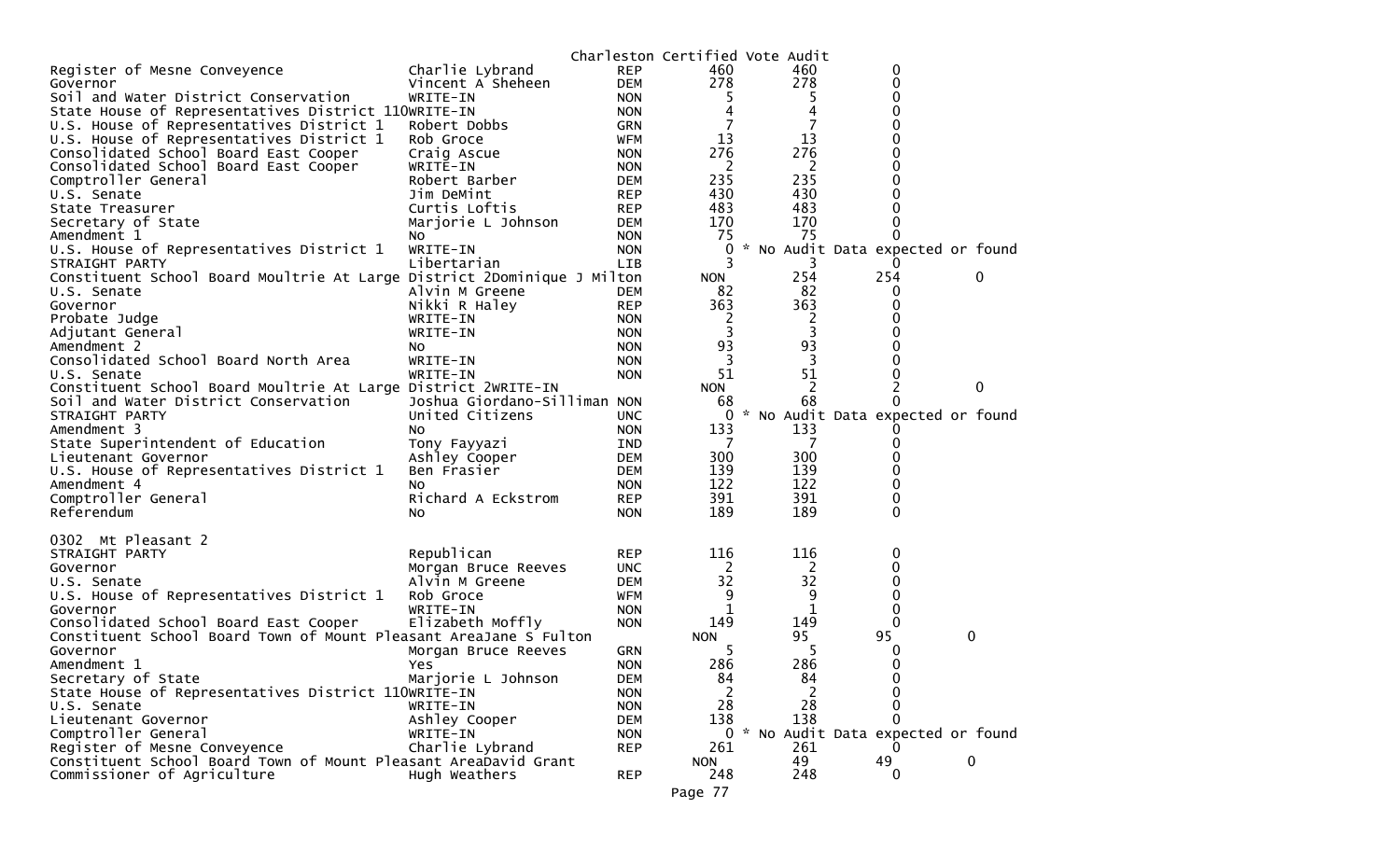|                                                                         |                              | Charleston Certified Vote Audit |              |            |              |                                     |                                     |
|-------------------------------------------------------------------------|------------------------------|---------------------------------|--------------|------------|--------------|-------------------------------------|-------------------------------------|
| U.S. House of Representatives District 1                                | WRITE-IN                     | <b>NON</b>                      |              |            |              | 0 * No Audit Data expected or found |                                     |
| Consolidated School Board West Ashley                                   | Michael Miller               | <b>NON</b>                      | 79           | 79         |              |                                     |                                     |
| Amendment 2                                                             | Yes.                         | <b>NON</b>                      | 290          | 290        |              |                                     |                                     |
| State Treasurer                                                         | Curtis Loftis                | <b>REP</b>                      | 267          | 267        |              |                                     |                                     |
| STRAIGHT PARTY                                                          | Democratic                   | <b>DEM</b>                      | 31           | 31         |              |                                     |                                     |
| State Superintendent of Education                                       | WRITE-IN                     | <b>NON</b>                      |              |            |              | 0 * No Audit Data expected or found |                                     |
| STRAIGHT PARTY                                                          | United Citizens              | <b>UNC</b>                      | 0            |            |              | * No Audit Data expected or found   |                                     |
| Constituent School Board Town of Mount Pleasant AreaNoah Moore          |                              |                                 | <b>NON</b>   | 37         | 37           | $\Omega$                            |                                     |
| U.S. House of Representatives District 1                                | Ben Frasier                  | <b>DEM</b>                      | 60           | 60         |              |                                     |                                     |
| Secretary of State                                                      | Mark Hammond                 | <b>REP</b>                      | 251          | 251        |              |                                     |                                     |
| Lieutenant Governor                                                     | WRITE-IN                     | <b>NON</b>                      | 0            |            |              | * No Audit Data expected or found   |                                     |
| Amendment 3                                                             | Yes.                         | <b>NON</b>                      | 222          | 222        |              |                                     |                                     |
| Soil and Water District Conservation                                    | John Kozma                   | <b>NON</b>                      | 56           | 56         |              |                                     |                                     |
| STRAIGHT PARTY                                                          | Working Families             | WFM                             | 2            | 2          |              |                                     |                                     |
| State Superintendent of Education                                       | Mick Zais                    | <b>REP</b>                      | 211          | 211        |              |                                     |                                     |
| Consolidated School Board East Cooper                                   | Craig Ascue                  | <b>NON</b>                      | 106          | 106        |              |                                     |                                     |
| Probate Judge                                                           | WRITE-IN                     | <b>NON</b>                      | 1            | 1          |              |                                     |                                     |
| Constituent School Board Town of Mount Pleasant AreaWRITE-IN            |                              |                                 | <b>NON</b>   |            |              |                                     | 0 * No Audit Data expected or found |
| Amendment 4                                                             | Yes                          | <b>NON</b>                      | 234          | 234        |              |                                     |                                     |
| Commissioner of Agriculture                                             | Tom E Elliott                | <b>DEM</b>                      | 80           | 80         |              |                                     |                                     |
| State Superintendent of Education                                       | Frank Holleman               | <b>DEM</b>                      | 90           | 90         |              |                                     |                                     |
| Consolidated School Board East Cooper                                   | WRITE-IN                     | <b>NON</b>                      | 0            |            |              | * No Audit Data expected or found   |                                     |
| STRAIGHT PARTY                                                          | Libertarian                  | LIB                             | $\mathbf{0}$ |            |              | * No Audit Data expected or found   |                                     |
| County Referendum                                                       | <b>Yes</b>                   | <b>NON</b>                      | 165          | 165<br>113 |              |                                     |                                     |
| Comptroller General                                                     | Robert Barber                | <b>DEM</b>                      | 113          |            |              |                                     |                                     |
| State Treasurer<br>Referendum                                           | WRITE-IN<br><b>Yes</b>       | <b>NON</b><br><b>NON</b>        | 2<br>195     | 2<br>195   |              |                                     |                                     |
| Consolidated School Board North Area                                    | WRITE-IN                     | <b>NON</b>                      | 1            | 1          |              |                                     |                                     |
| U.S. House of Representatives District 1                                | Jimmy Wood                   | IND                             |              |            |              |                                     |                                     |
| Soil and Water District Conservation                                    | WRITE-IN                     | <b>NON</b>                      |              |            |              | 0 * No Audit Data expected or found |                                     |
| Governor                                                                | Vincent A Sheheen            | <b>DEM</b>                      | 123          | 123        |              |                                     |                                     |
| County Council District 1                                               | Joe McKeown                  | <b>REP</b>                      | 263          | 263        |              |                                     |                                     |
| Constituent School Board Moultrie At Large District 2Dominique J Milton |                              |                                 | <b>NON</b>   | 139        | 139          | 0                                   |                                     |
| U.S. House of Representatives District 1                                | Keith Blandford              | LIB                             | 8            | 8          |              |                                     |                                     |
| Governor                                                                | Nikki R Haley                | <b>REP</b>                      | 218          | 218        |              |                                     |                                     |
| Probate Judge                                                           | Irv Gerard Condon            | <b>REP</b>                      | 266          | 266        |              |                                     |                                     |
| County Council District 1                                               | WRITE-IN                     | <b>NON</b>                      | 2            | 2          |              |                                     |                                     |
| Adjutant General                                                        | Bob Livingston               | <b>REP</b>                      | 257          | 257        |              |                                     |                                     |
| Commissioner of Agriculture                                             | WRITE-IN                     | <b>NON</b>                      | 0            |            |              | * No Audit Data expected or found   |                                     |
| STRAIGHT PARTY                                                          | Independence                 | IND                             | 8            |            |              |                                     |                                     |
| Constituent School Board Moultrie At Large District 2WRITE-IN           |                              |                                 | <b>NON</b>   |            |              |                                     | 0 * No Audit Data expected or found |
| Amendment 1                                                             | NO.                          | <b>NON</b>                      | 50           | 50         |              |                                     |                                     |
| Secretary of State                                                      | WRITE-IN                     | <b>NON</b>                      |              |            |              | 0 * No Audit Data expected or found |                                     |
| Consolidated School Board West Ashley                                   | WRITE-IN                     | <b>NON</b>                      |              |            |              | 0 * No Audit Data expected or found |                                     |
| Comptroller General                                                     | Richard A Eckstrom           | <b>REP</b>                      | 222          | 222        |              |                                     |                                     |
| Attorney General                                                        | Leslie Minerd                | <b>GRN</b>                      | 13           | 13         |              |                                     |                                     |
| Lieutenant Governor                                                     | Ken Ard                      | <b>REP</b>                      | 206          | 206        |              |                                     |                                     |
| Soil and Water District Conservation                                    | Joshua Giordano-Silliman NON |                                 | 55           | 55         |              |                                     |                                     |
| Consolidated School Board North Area                                    | Cindy Bohn Coats             | <b>NON</b>                      | 146          | 146        |              |                                     |                                     |
| STRAIGHT PARTY                                                          | Green                        | GRN                             | $\mathbf{0}$ |            |              | * No Audit Data expected or found   |                                     |
| Consolidated School Board East Cooper                                   | Everett Wilcox               | <b>NON</b>                      | 84           | 84         |              |                                     |                                     |
| Amendment 2                                                             | NO.                          | <b>NON</b>                      | 47           | 47         | $\mathbf{0}$ |                                     |                                     |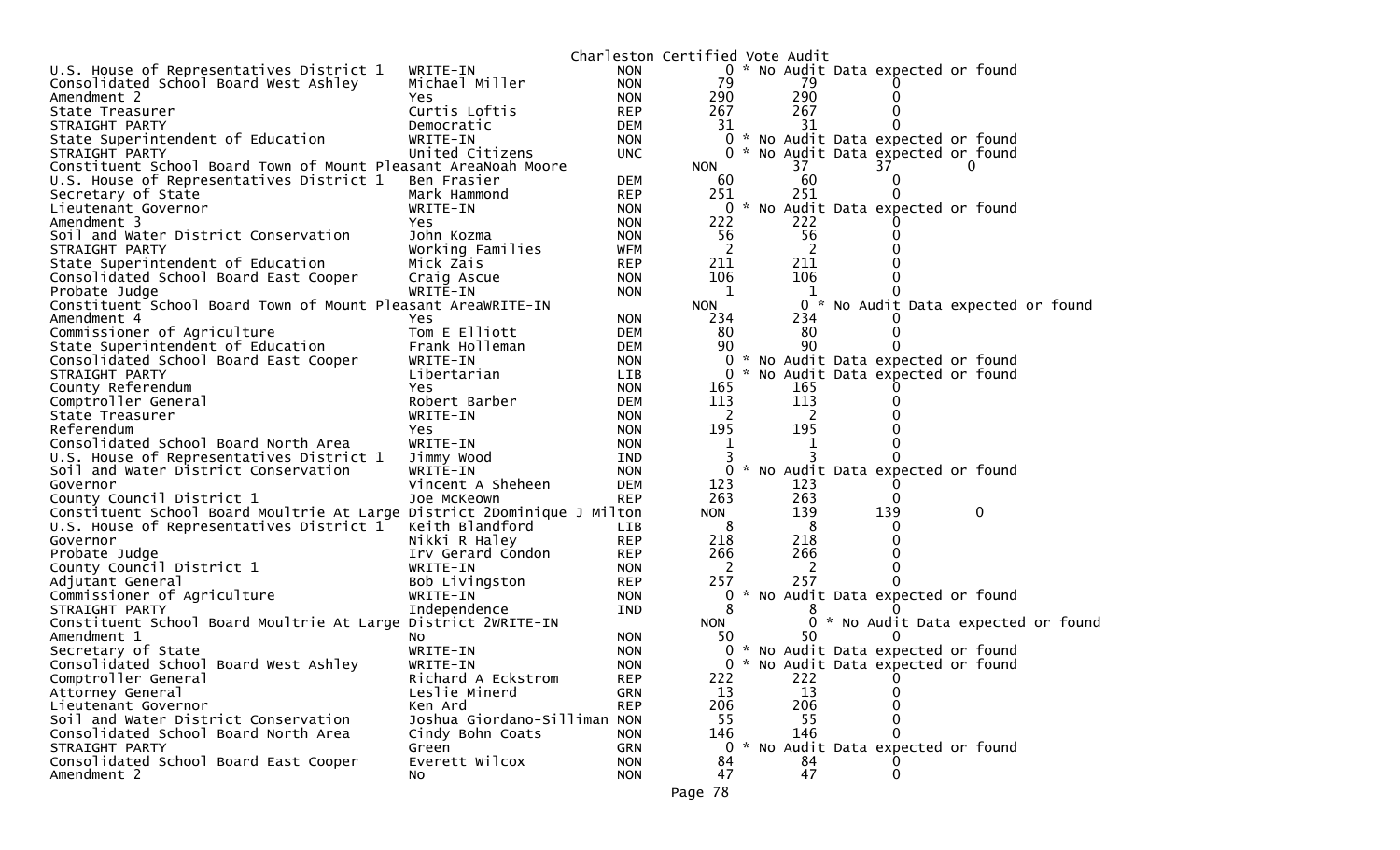|                                                                                             |                    | Charleston Certified Vote Audit |                 |         |                                     |   |
|---------------------------------------------------------------------------------------------|--------------------|---------------------------------|-----------------|---------|-------------------------------------|---|
| U.S. House of Representatives District 1                                                    | Tim Scott          | <b>REP</b>                      | 255             | 255     | 0                                   |   |
| U.S. Senate                                                                                 | Tom Clements       | <b>GRN</b>                      | 43              | 43      | 0                                   |   |
| U.S. House of Representatives District 1                                                    | M E Mac McCullough | <b>UNC</b>                      | 1               | 1       | 0                                   |   |
| State Superintendent of Education                                                           | Doretha A Bull     | <b>GRN</b>                      |                 |         | 0                                   |   |
| Attorney General                                                                            | WRITE-IN           | <b>NON</b>                      | 0               |         | * No Audit Data expected or found   |   |
| State Superintendent of Education                                                           | Tony Fayyazi       | IND                             |                 | 218     |                                     |   |
| Attorney General<br>Amendment 3                                                             | Alan Wilson<br>NO. | <b>REP</b><br><b>NON</b>        | 218<br>102      | 102     | 0<br>0                              |   |
| Adjutant General                                                                            | WRITE-IN           | <b>NON</b>                      | 1               | 1       |                                     |   |
| U.S. Senate                                                                                 | Jim DeMint         | <b>REP</b>                      | 241             | 241     |                                     |   |
| Attorney General                                                                            | Matthew Richardson | <b>DEM</b>                      | 109             | 109     | 0                                   |   |
| U.S. House of Representatives District 1                                                    | Robert Dobbs       | <b>GRN</b>                      | 8               | 8       | 0                                   |   |
| Soil and Water District Conservation                                                        | Kathy R Woolsey    | <b>NON</b>                      | 129             | 129     | 0                                   |   |
| Amendment 4                                                                                 | NO.                | <b>NON</b>                      | 84              | 84      | 0                                   |   |
| State Superintendent of Education                                                           | Tim Moultrie       | <b>LIB</b>                      | 20              | 20      | 0                                   |   |
| Consolidated School Board West Ashley                                                       | Mary Ann Taylor    | <b>NON</b>                      | 98              | 98      | 0                                   |   |
| Register of Mesne Conveyence                                                                | WRITE-IN           | <b>NON</b>                      | 0               |         | * No Audit Data expected or found   |   |
| County Referendum                                                                           | No.                | <b>NON</b>                      | 135             | 135     |                                     |   |
| State House of Representatives District 110Chip Limehouse                                   |                    | <b>REP</b>                      | 278             | 278     | 0                                   |   |
| Referendum                                                                                  | NO.                | <b>NON</b>                      | 132             | 132     | 0                                   |   |
|                                                                                             |                    |                                 |                 |         |                                     |   |
| 0303 Mt Pleasant 3                                                                          |                    |                                 |                 |         |                                     |   |
| County Council District 1                                                                   | Joe McKeown        | <b>REP</b>                      | 390             | 390     | 0                                   |   |
| STRAIGHT PARTY                                                                              | Independence       | <b>IND</b>                      | 3               | 3       | 0                                   |   |
| U.S. House of Representatives District 1                                                    | Tim Scott          | <b>REP</b>                      | 375             | 375     | 0                                   |   |
| Consolidated School Board East Cooper                                                       | Craig Ascue        | <b>NON</b>                      | 230             | 230     | 0                                   |   |
| Secretary of State                                                                          | WRITE-IN           | <b>NON</b>                      | 0               |         | * No Audit Data expected or found   |   |
| County Council District 1<br>Constituent School Board Town of Mount Pleasant AreaNoah Moore | WRITE-IN           | <b>NON</b>                      | 2<br><b>NON</b> | 2<br>56 | 56                                  | 0 |
| Consolidated School Board North Area                                                        | WRITE-IN           | <b>NON</b>                      | 1               | 1       | 0                                   |   |
| Probate Judge                                                                               | Irv Gerard Condon  | <b>REP</b>                      | 399             | 399     | 0                                   |   |
| STRAIGHT PARTY                                                                              | Republican         | <b>REP</b>                      | 127             | 127     | 0                                   |   |
| Amendment 2                                                                                 | Yes.               | <b>NON</b>                      | 481             | 481     | 0                                   |   |
| U.S. Senate                                                                                 | Jim DeMint         | <b>REP</b>                      | 350             | 350     | 0                                   |   |
| Consolidated School Board East Cooper                                                       | WRITE-IN           | <b>NON</b>                      | 3               | 3       | 0                                   |   |
| Governor                                                                                    | Nikki R Haley      | <b>REP</b>                      | 291             | 291     | 0                                   |   |
| Soil and Water District Conservation                                                        | John Kozma         | <b>NON</b>                      | 108             | 108     | 0                                   |   |
| State House of Representatives District 109David Mack III                                   |                    | <b>DEM</b>                      | 333             | 333     | 0                                   |   |
| Lieutenant Governor                                                                         | Ashley Cooper      | <b>DEM</b>                      | 335             | 335     | 0                                   |   |
| Constituent School Board Town of Mount Pleasant AreawRITE-IN                                |                    |                                 | <b>NON</b>      | 4       | 4                                   | 0 |
| U.S. House of Representatives District 1                                                    | M E Mac McCullough | UNC.                            | 4               | 4       | 0                                   |   |
| Comptroller General                                                                         | Robert Barber      | <b>DEM</b>                      | 273             | 273     | 0                                   |   |
| Attorney General                                                                            | Leslie Minerd      | <b>GRN</b>                      | 15              | 15      | 0                                   |   |
| Amendment 3                                                                                 | Yes                | <b>NON</b>                      | 396             | 396     | $\mathbf{0}$                        |   |
| U.S. House of Representatives District 1                                                    | Robert Dobbs       | <b>GRN</b>                      | 15              | 15      | $\mathbf{0}$                        |   |
| State Superintendent of Education                                                           | WRITE-IN           | <b>NON</b>                      |                 |         | 0 * No Audit Data expected or found |   |
| Constituent School Board Moultrie At Large District 2Dominique J Milton                     |                    |                                 | <b>NON</b>      | 246     | 246                                 |   |
| State House of Representatives District 109WRITE-IN                                         |                    | <b>NON</b>                      | 4               | 4       | 0                                   |   |
| U.S. Senate                                                                                 | Alvin M Greene     | <b>DEM</b>                      | 122             | 122     | 0                                   |   |
| Consolidated School Board North Area                                                        | Cindy Bohn Coats   | <b>NON</b>                      | 236             | 236     | 0                                   |   |
| Consolidated School Board West Ashley                                                       | WRITE-IN           | <b>NON</b>                      | 1               | 1       | 0                                   |   |
| Commissioner of Agriculture                                                                 | Hugh Weathers      | <b>REP</b>                      | 358             | 358     | 0                                   |   |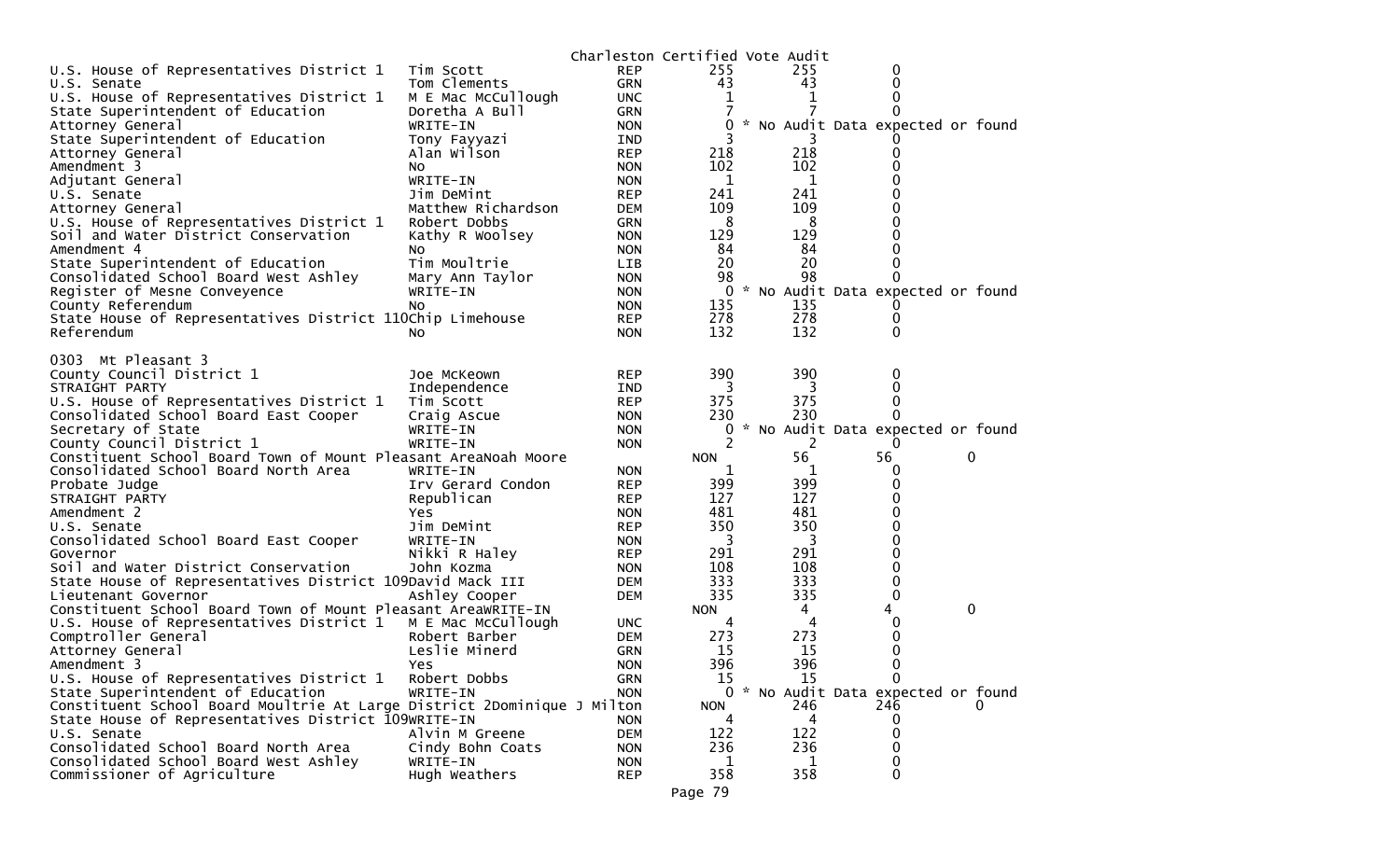|                                                                   |                              |            | Charleston Certified Vote Audit |                |                                                                          |             |
|-------------------------------------------------------------------|------------------------------|------------|---------------------------------|----------------|--------------------------------------------------------------------------|-------------|
| Amendment 4                                                       | Yes                          | <b>NON</b> | 388                             | 388            | 0                                                                        |             |
| State Superintendent of Education                                 | Mick Zais                    | <b>REP</b> | 319                             | 319            | 0                                                                        |             |
| Soil and Water District Conservation                              | WRITE-IN                     | <b>NON</b> | 1                               | 1              | 0                                                                        |             |
| Governor                                                          | Vincent A Sheheen            | DEM        | 311                             | 311            | 0                                                                        |             |
| STRAIGHT PARTY                                                    | Working Families             | WFM        | 1                               | 1              | 0                                                                        |             |
| Constituent School Board Moultrie At Large District 2WRITE-IN     |                              |            | <b>NON</b>                      | $\overline{c}$ | 2                                                                        | $\mathbf 0$ |
| U.S. Senate                                                       | WRITE-IN                     | NON.       | 29                              | 29             | 0                                                                        |             |
| County Referendum                                                 | Yes.                         | <b>NON</b> | 322                             | 322            | 0                                                                        |             |
| State Superintendent of Education                                 | Frank Holleman               | DEM        | 228                             | 228            | 0                                                                        |             |
| U.S. House of Representatives District 1                          | Rob Groce                    | WFM        | 14                              | 14             | 0                                                                        |             |
| Secretary of State                                                | Marjorie L Johnson           | DEM        | 222                             | 222            | 0                                                                        |             |
| Consolidated School Board East Cooper                             | Everett Wilcox               | <b>NON</b> | 155                             | 155            | 0                                                                        |             |
| Referendum                                                        | Yes                          | <b>NON</b> | 358                             | 358            | $\Omega$                                                                 |             |
| Comptroller General                                               | Richard A Eckstrom           | <b>REP</b> | 314                             | 314            | 0                                                                        |             |
| Attorney General                                                  | Alan Wilson                  | <b>REP</b> | 306                             | 306            | 0                                                                        |             |
| STRAIGHT PARTY                                                    | United Citizens              |            |                                 |                |                                                                          |             |
|                                                                   |                              | UNC.       | $\mathbf{0}$                    |                | 0 * No Audit Data expected or found<br>* No Audit Data expected or found |             |
| Attorney General                                                  | WRITE-IN                     | <b>NON</b> |                                 |                |                                                                          |             |
| Register of Mesne Conveyence                                      | WRITE-IN                     | <b>NON</b> | 6                               | 6              |                                                                          |             |
| Amendment 1                                                       | No.                          | <b>NON</b> | 100                             | 100            | 0                                                                        |             |
| Soil and Water District Conservation                              | Joshua Giordano-Silliman NON |            | -79                             | 79             | 0                                                                        |             |
| Commissioner of Agriculture                                       | Tom E Elliott                | <b>DEM</b> | 215                             | 215            | 0                                                                        |             |
| Attorney General                                                  | Matthew Richardson           | <b>DEM</b> | 268                             | 268            |                                                                          |             |
| Lieutenant Governor                                               | WRITE-IN                     | <b>NON</b> |                                 |                | 0 * No Audit Data expected or found                                      |             |
| Consolidated School Board West Ashley                             | Mary Ann Taylor              | <b>NON</b> | 188                             | 188            |                                                                          |             |
| Secretary of State                                                | Mark Hammond                 | <b>REP</b> | 360                             | 360            | 0                                                                        |             |
| Adjutant General                                                  | Bob Livingston               | <b>REP</b> | 396                             | 396            |                                                                          |             |
| U.S. House of Representatives District 1                          | WRITE-IN                     | <b>NON</b> |                                 |                | 0 * No Audit Data expected or found                                      |             |
| U.S. House of Representatives District 1                          | Ben Frasier                  | DEM        | 187                             | 187            |                                                                          |             |
| State Superintendent of Education                                 | Doretha A Bull               | <b>GRN</b> | 6                               | 6              | 0                                                                        |             |
| State Treasurer                                                   | Curtis Loftis                | <b>REP</b> | 403                             | 403            |                                                                          |             |
| Amendment 2                                                       | NO.                          | <b>NON</b> | 94                              | 94             | 0                                                                        |             |
| Governor                                                          | Morgan Bruce Reeves          | <b>GRN</b> | 5                               | 5              | 0                                                                        |             |
| STRAIGHT PARTY                                                    | Green                        | <b>GRN</b> | 6                               | 6              | 0                                                                        |             |
| Register of Mesne Conveyence                                      | Charlie Lybrand              | <b>REP</b> | 390                             | 390            |                                                                          |             |
| Commissioner of Agriculture                                       | WRITE-IN                     | <b>NON</b> |                                 |                | 0 * No Audit Data expected or found                                      |             |
| Consolidated School Board East Cooper                             | Elizabeth Moffly             | <b>NON</b> | 234                             | 234            |                                                                          |             |
| STRAIGHT PARTY                                                    | Libertarian                  | LIB        | 1                               | 1              | 0                                                                        |             |
| Soil and Water District Conservation                              | Kathy R Woolsey              | <b>NON</b> | 227                             | 227            |                                                                          |             |
| Lieutenant Governor                                               | Ken Ard                      | <b>REP</b> | 268                             | 268            | 0                                                                        |             |
| State Superintendent of Education                                 | Tony Fayyazi                 | IND        | 9                               | 9              | 0                                                                        |             |
| Amendment 3                                                       | No                           | <b>NON</b> | 168                             | 168            | 0                                                                        |             |
| State Superintendent of Education                                 | Tim Moultrie                 | <b>LIB</b> | 24                              | 24             | 0                                                                        |             |
| U.S. House of Representatives District 1                          | Keith Blandford              | <b>LIB</b> | 5                               | 5              | 0                                                                        |             |
| Constituent School Board Town of Mount Pleasant AreaJane S Fulton |                              |            | <b>NON</b>                      | 143            | 143                                                                      | 0           |
| Consolidated School Board West Ashley                             | Michael Miller               | <b>NON</b> | 143                             | 143            | 0                                                                        |             |
| Governor                                                          | Morgan Bruce Reeves          | <b>UNC</b> | 3                               | 3              | 0                                                                        |             |
| STRAIGHT PARTY                                                    | Democratic                   | <b>DEM</b> | 112                             | 112            | 0                                                                        |             |
| U.S. House of Representatives District 1                          | Jimmy Wood                   | IND        |                                 | 1              | 0                                                                        |             |
| Amendment 4                                                       | No                           | <b>NON</b> | 163                             | 163            | 0                                                                        |             |
| Governor                                                          | WRITE-IN                     | <b>NON</b> | 2                               | 2              | 0                                                                        |             |
| Probate Judge                                                     | WRITE-IN                     | <b>NON</b> | $\overline{c}$                  | 2              | 0                                                                        |             |
| U.S. Senate                                                       | Tom Clements                 | GRN        | 90                              | 90             | 0                                                                        |             |
|                                                                   |                              |            |                                 |                |                                                                          |             |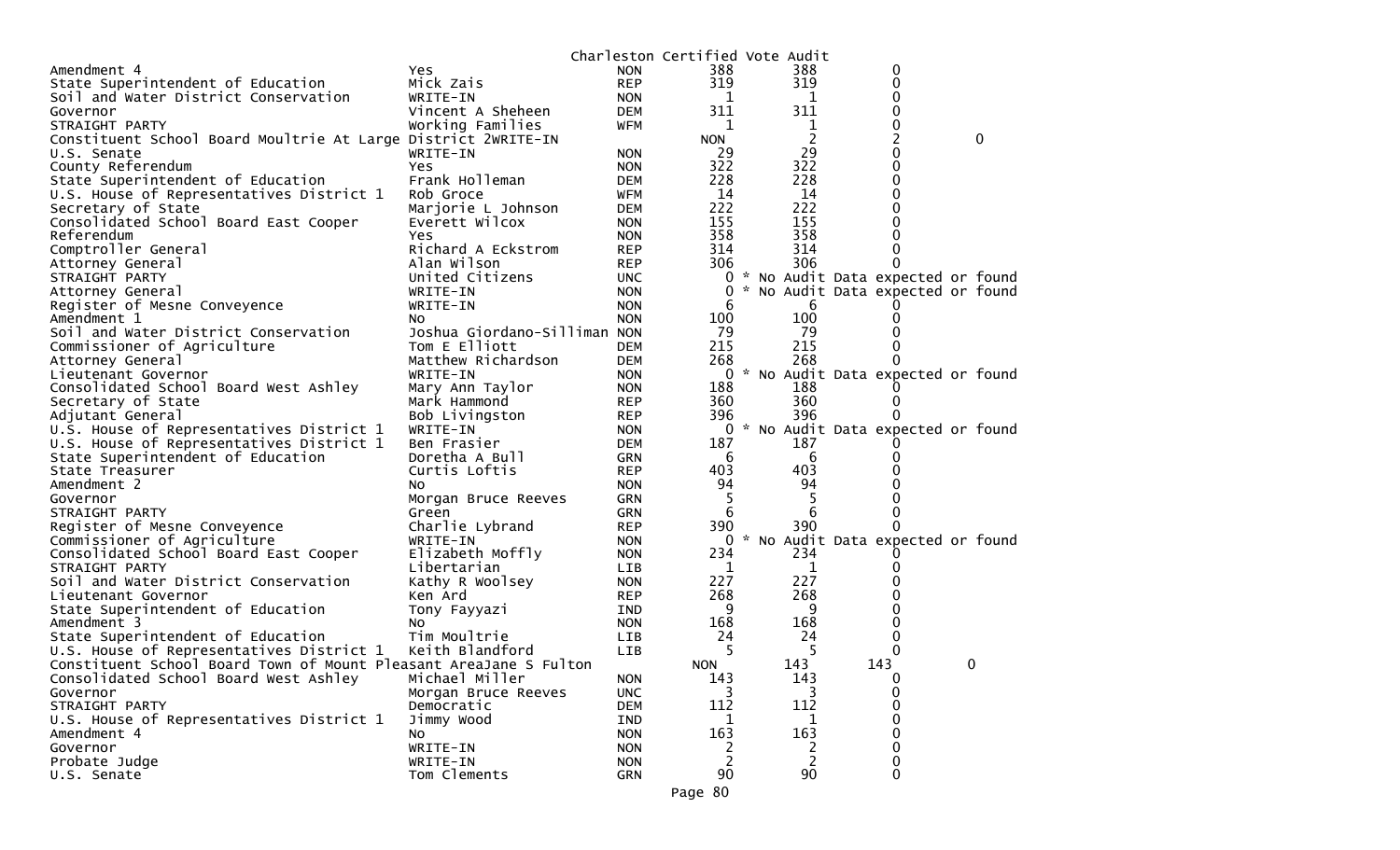|                                                                         |                              |                          | Charleston Certified Vote Audit |          |                                     |   |
|-------------------------------------------------------------------------|------------------------------|--------------------------|---------------------------------|----------|-------------------------------------|---|
| Adjutant General                                                        | WRITE-IN                     | <b>NON</b>               | 4                               | 4        | 0                                   |   |
| Constituent School Board Town of Mount Pleasant AreaDavid Grant         |                              |                          | <b>NON</b>                      | 113      | 113                                 | 0 |
| County Referendum                                                       | NO.                          | <b>NON</b>               | 204                             | 204      | 0                                   |   |
| Amendment 1                                                             | <b>Yes</b>                   | <b>NON</b>               | 481                             | 481      | 0                                   |   |
| Comptroller General                                                     | WRITE-IN                     | <b>NON</b>               | 0                               |          | * No Audit Data expected or found   |   |
| State Treasurer                                                         | WRITE-IN                     | <b>NON</b>               | 8                               | 8        |                                     |   |
| Referendum                                                              | NO.                          | <b>NON</b>               | 210                             | 210      | 0                                   |   |
|                                                                         |                              |                          |                                 |          |                                     |   |
| 0304 Mt Pleasant 4                                                      |                              |                          |                                 |          |                                     |   |
| Constituent School Board Town of Mount Pleasant AreaWRITE-IN            |                              |                          | <b>NON</b>                      | 2        | 2.                                  | 0 |
| Amendment 2                                                             | Yes                          | <b>NON</b>               | 383                             | 383      | $\Omega$                            |   |
| Constituent School Board Moultrie At Large District 2Dominique J Milton |                              |                          | <b>NON</b>                      | 206      | 206                                 | 0 |
| Adjutant General                                                        | WRITE-IN                     | NON.                     | 2                               | 2        | O                                   |   |
| State Treasurer                                                         | Curtis Loftis                | <b>REP</b>               | 371                             | 371      | 0                                   |   |
| State House of Representatives District 110WRITE-IN                     |                              | <b>NON</b>               | 6                               | 6        |                                     |   |
| U.S. House of Representatives District 1                                | WRITE-IN                     | <b>NON</b>               | 0                               |          | * No Audit Data expected or found   |   |
| STRAIGHT PARTY                                                          | Republican                   | <b>REP</b>               | 133                             | 133      |                                     |   |
| Comptroller General                                                     | Richard A Eckstrom           | <b>REP</b>               | 304                             | 304      | 0                                   |   |
| Register of Mesne Conveyence                                            | WRITE-IN                     | <b>NON</b>               | 3<br>74                         | 3<br>74  |                                     |   |
| U.S. Senate                                                             | Tom Clements                 | <b>GRN</b>               |                                 |          |                                     |   |
| State Superintendent of Education                                       | Mick Zais                    | <b>REP</b>               | 297                             | 297<br>2 |                                     | 0 |
| Constituent School Board Moultrie At Large District 2WRITE-IN           |                              |                          | <b>NON</b><br>180               | 180      | 0                                   |   |
| Attorney General<br>Amendment 3                                         | Matthew Richardson<br>Yes    | <b>DEM</b><br><b>NON</b> | 351                             | 351      |                                     |   |
| Consolidated School Board East Cooper                                   | Everett Wilcox               | <b>NON</b>               | 213                             | 213      | 0                                   |   |
| U.S. House of Representatives District 1                                | Keith Blandford              | <b>LIB</b>               | 5                               | 5        |                                     |   |
| Attorney General                                                        | WRITE-IN                     | <b>NON</b>               |                                 |          | 0 * No Audit Data expected or found |   |
| Governor                                                                | Vincent A Sheheen            | DEM                      | 212                             | 212      |                                     |   |
| Soil and Water District Conservation                                    | WRITE-IN                     | <b>NON</b>               |                                 |          | 0 * No Audit Data expected or found |   |
| State Superintendent of Education                                       | WRITE-IN                     | <b>NON</b>               | 0                               |          | * No Audit Data expected or found   |   |
| Consolidated School Board West Ashley                                   | Mary Ann Taylor              | <b>NON</b>               | 135                             | 135      |                                     |   |
| Governor                                                                | Morgan Bruce Reeves          | <b>GRN</b>               | 1                               | 1        |                                     |   |
| State Superintendent of Education                                       | Frank Holleman               | <b>DEM</b>               | 156                             | 156      |                                     |   |
| U.S. Senate                                                             | Jim DeMint                   | <b>REP</b>               | 325                             | 325      |                                     |   |
| Amendment 4                                                             | Yes                          | <b>NON</b>               | 331                             | 331      |                                     |   |
| Register of Mesne Conveyence                                            | Charlie Lybrand              | <b>REP</b>               | 367                             | 367      |                                     |   |
| U.S. House of Representatives District 1                                | Jimmy Wood                   | IND                      | 1                               | 1        |                                     |   |
| STRAIGHT PARTY                                                          | Libertarian                  | LIB                      | 1                               | 1        |                                     |   |
| U.S. House of Representatives District 1                                | Tim Scott                    | <b>REP</b>               | 357                             | 357      |                                     |   |
| Commissioner of Agriculture                                             | Hugh Weathers                | <b>REP</b>               | 341                             | 341      | 0                                   |   |
| Soil and Water District Conservation                                    | Joshua Giordano-Silliman NON |                          | 67                              | 67       | O                                   |   |
| STRAIGHT PARTY                                                          | Working Families             | WFM                      | 0                               |          | * No Audit Data expected or found   |   |
| Lieutenant Governor                                                     | Ashley Cooper                | <b>DEM</b>               | 228                             | 228      |                                     |   |
| County Referendum                                                       | Yes                          | <b>NON</b>               | 269                             | 269      | 0                                   |   |
| STRAIGHT PARTY                                                          | Independence                 | IND                      | 3                               | 3        | 0                                   |   |
| Secretary of State                                                      | WRITE-IN                     | <b>NON</b>               | 0                               |          | * No Audit Data expected or found   |   |
| Amendment 1                                                             | NO.                          | <b>NON</b>               | 101                             | 101      |                                     |   |
| U.S. Senate                                                             | Alvin M Greene               | <b>DEM</b>               | 37                              | 37       | 0                                   |   |
| Consolidated School Board East Cooper                                   | Elizabeth Moffly             | <b>NON</b>               | 191                             | 191      | 0                                   |   |
| Probate Judge                                                           | WRITE-IN                     | <b>NON</b>               | 3                               | 3        | 0                                   |   |
| Referendum                                                              | Yes                          | <b>NON</b>               | 301                             | 301      | 0                                   |   |
| Consolidated School Board West Ashley                                   | Michael Miller               | <b>NON</b>               | 118                             | 118      | 0                                   |   |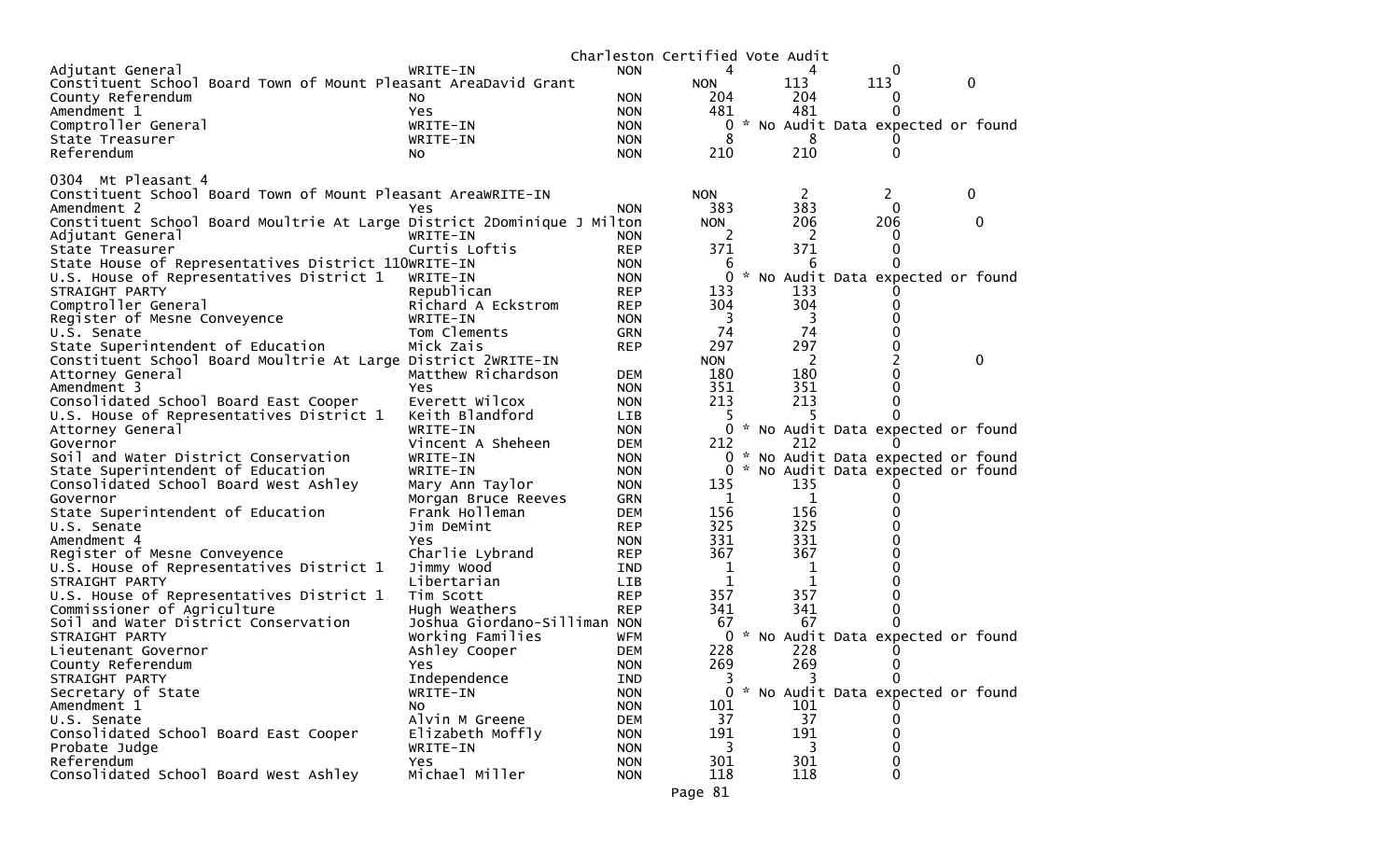|                                                                   |                            | Charleston Certified Vote Audit |                   |           |                                     |   |
|-------------------------------------------------------------------|----------------------------|---------------------------------|-------------------|-----------|-------------------------------------|---|
| U.S. House of Representatives District 1                          | Robert Dobbs               | <b>GRN</b>                      | 13                | 13        | 0                                   |   |
| County Council District 1                                         | Joe McKeown                | <b>REP</b>                      | 365               | 365       | 0                                   |   |
| State Superintendent of Education                                 | Doretha A Bull             | <b>GRN</b>                      |                   |           | Ω                                   |   |
| State Treasurer                                                   | WRITE-IN                   | <b>NON</b>                      |                   |           |                                     |   |
| U.S. House of Representatives District 1                          | M E Mac McCullough         | UNC.                            |                   |           |                                     |   |
| STRAIGHT PARTY                                                    | Green                      | GRN                             |                   |           |                                     |   |
| County Council District 1                                         | WRITE-IN                   | <b>NON</b>                      |                   |           |                                     |   |
| STRAIGHT PARTY                                                    | United Citizens            | <b>UNC</b>                      | $\Omega$          |           | * No Audit Data expected or found   |   |
| Constituent School Board Town of Mount Pleasant AreaJane S Fulton |                            |                                 | <b>NON</b>        | 108       | 108                                 | 0 |
| Amendment 2                                                       | NO.                        | <b>NON</b>                      | 93                | 93        | 0                                   |   |
| Probate Judge                                                     | Irv Gerard Condon          | <b>REP</b>                      | 364               | 364       | 0                                   |   |
| Soil and Water District Conservation                              | Kathy R Woolsey            | <b>NON</b>                      | 178               | 178       |                                     |   |
| Governor                                                          | Morgan Bruce Reeves        | <b>UNC</b>                      | 0                 |           | * No Audit Data expected or found   |   |
| U.S. Senate                                                       | WRITE-IN                   | <b>NON</b>                      | 48                | 48        | $\Omega$                            |   |
| Lieutenant Governor                                               | WRITE-IN                   | <b>NON</b>                      |                   |           | 0 * No Audit Data expected or found |   |
| Commissioner of Agriculture                                       | Tom E Elliott              | DEM                             | 135               | 135       |                                     |   |
| Consolidated School Board North Area                              | WRITE-IN                   | <b>NON</b>                      |                   |           | 0 * No Audit Data expected or found |   |
| Adjutant General                                                  | Bob Livingston             | <b>REP</b>                      | 368               | 368       |                                     |   |
| Consolidated School Board East Cooper                             | Craig Ascue                | <b>NON</b>                      | 168               | 168       | 0                                   |   |
| Secretary of State                                                | Marjorie L Johnson         | <b>DEM</b>                      | 138               | 138       | $\Omega$                            |   |
| Constituent School Board Town of Mount Pleasant AreaDavid Grant   |                            |                                 | <b>NON</b><br>122 | 73<br>122 | 73                                  | 0 |
| Amendment 3<br>STRAIGHT PARTY                                     | NO.                        | <b>NON</b>                      | 32                | 32        | 0<br>0                              |   |
| State Superintendent of Education                                 | Democratic<br>Tim Moultrie | <b>DEM</b><br><b>LIB</b>        | 22                | 22        | 0                                   |   |
| U.S. House of Representatives District 1                          | Rob Groce                  | WFM                             | 19                | 19        | 0                                   |   |
| Comptroller General                                               | WRITE-IN                   | <b>NON</b>                      | 0                 |           | * No Audit Data expected or found   |   |
| State Superintendent of Education                                 | Tony Fayyazi               | IND                             |                   |           |                                     |   |
| Attorney General                                                  | Leslie Minerd              | <b>GRN</b>                      | 14                | 14        | 0                                   |   |
| Secretary of State                                                | Mark Hammond               | <b>REP</b>                      | 347               | 347       | 0                                   |   |
| Amendment 1                                                       | Yes                        | <b>NON</b>                      | 376               | 376       |                                     |   |
| Lieutenant Governor                                               | Ken Ard                    | <b>REP</b>                      | 267               | 267       | 0                                   |   |
| Amendment 4                                                       | No                         | <b>NON</b>                      | 127               | 127       | 0                                   |   |
| Consolidated School Board East Cooper                             | WRITE-IN                   | <b>NON</b>                      | 1                 | 1         | $\Omega$                            |   |
| Constituent School Board Town of Mount Pleasant AreaNoah Moore    |                            |                                 | <b>NON</b>        | 76        | 76                                  | 0 |
| State House of Representatives District 110Chip Limehouse         |                            | <b>REP</b>                      | 379               | 379       | 0                                   |   |
| Commissioner of Agriculture                                       | WRITE-IN                   | <b>NON</b>                      | 1                 | 1         | 0                                   |   |
| Consolidated School Board North Area                              | Cindy Bohn Coats           | <b>NON</b>                      | 216               | 216       | 0                                   |   |
| Governor                                                          | Nikki R Haley              | <b>REP</b>                      | 287               | 287       | 0                                   |   |
| Governor                                                          | WRITE-IN                   | <b>NON</b>                      | 0                 |           | * No Audit Data expected or found   |   |
| County Referendum                                                 | NO.                        | <b>NON</b>                      | 154               | 154       |                                     |   |
| Comptroller General                                               | Robert Barber              | <b>DEM</b>                      | 180               | 180       |                                     |   |
| U.S. House of Representatives District 1                          | Ben Frasier                | <b>DEM</b>                      | 97                | 97        |                                     |   |
| Consolidated School Board West Ashley                             | WRITE-IN                   | <b>NON</b>                      | 1                 | 1         |                                     |   |
| Attorney General                                                  | Alan Wilson                | <b>REP</b>                      | 295               | 295       | $\Omega$                            |   |
| Soil and Water District Conservation                              | John Kozma                 | <b>NON</b>                      | 89                | 89        | 0                                   |   |
| Referendum                                                        | No.                        | <b>NON</b>                      | 178               | 178       | $\mathbf 0$                         |   |
|                                                                   |                            |                                 |                   |           |                                     |   |
| 0305 Mt Pleasant 5                                                |                            |                                 |                   |           |                                     |   |
| Probate Judge                                                     | WRITE-IN                   | <b>NON</b>                      | 4                 |           | 0                                   |   |
| State Superintendent of Education                                 | Mick Zais                  | <b>REP</b>                      | 403               | 403       | 0                                   |   |
| State Treasurer                                                   | WRITE-IN                   | <b>NON</b>                      | 11                | 11        | $\mathbf{0}$                        |   |
| Commissioner of Agriculture                                       | WRITE-IN                   | <b>NON</b>                      |                   |           | 0 * No Audit Data expected or found |   |
|                                                                   |                            |                                 | Page 82           |           |                                     |   |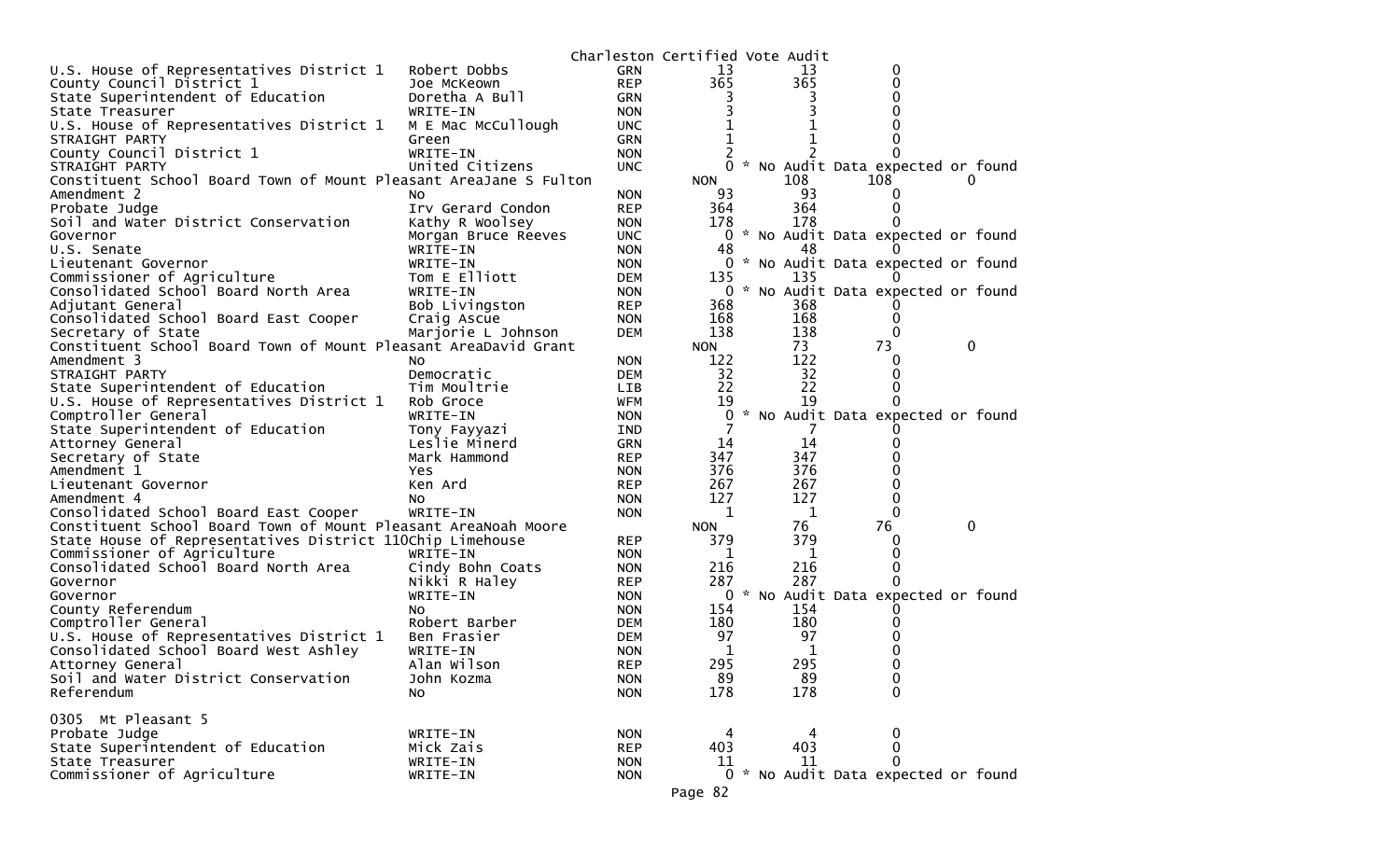|                                                                   |                              |            | Charleston Certified Vote Audit |            |                                     |   |
|-------------------------------------------------------------------|------------------------------|------------|---------------------------------|------------|-------------------------------------|---|
| STRAIGHT PARTY                                                    | Independence                 | IND        |                                 |            | 0                                   |   |
| County Council District 1                                         | WRITE-IN                     | <b>NON</b> | 4                               | 4          | 0                                   |   |
| Soil and Water District Conservation                              | WRITE-IN                     | <b>NON</b> |                                 |            | 0                                   |   |
| Amendment 3                                                       | Yes                          | <b>NON</b> | 475                             | 475        | 0                                   |   |
| Consolidated School Board West Ashley                             | Michael Miller               | <b>NON</b> | 144                             | 144        | 0                                   |   |
| Adjutant General                                                  | WRITE-IN                     | <b>NON</b> | 5                               | 5          | 0                                   |   |
| Secretary of State                                                | Marjorie L Johnson           | <b>DEM</b> | 164                             | 164        | 0                                   |   |
| Consolidated School Board East Cooper                             | Elizabeth Moffly             | <b>NON</b> | 264                             | 264        | 0                                   |   |
| Probate Judge                                                     | Irv Gerard Condon            | <b>REP</b> | 525                             | 525        | 0                                   |   |
| U.S. House of Representatives District 1                          | Rob Groce                    | <b>WFM</b> | 14                              | 14         | 0                                   |   |
| Secretary of State                                                | Mark Hammond                 | <b>REP</b> | 468                             | 468        | 0                                   |   |
| Soil and Water District Conservation                              | Joshua Giordano-Silliman NON |            | 87                              | 87         | 0                                   |   |
| STRAIGHT PARTY                                                    | United Citizens              | <b>UNC</b> | 0                               |            | * No Audit Data expected or found   |   |
| STRAIGHT PARTY                                                    | Republican                   | <b>REP</b> | 166                             | 166        | O                                   |   |
| State Superintendent of Education                                 | Frank Holleman               | <b>DEM</b> | 191                             | 191        | $\Omega$                            |   |
| State Superintendent of Education                                 | WRITE-IN                     | <b>NON</b> | 0                               |            | * No Audit Data expected or found   |   |
| Amendment 4                                                       | <b>Yes</b>                   | <b>NON</b> | 443                             | 443        |                                     |   |
| STRAIGHT PARTY                                                    | Green                        | <b>GRN</b> | 4                               | 4          | $_{0}$                              |   |
| U.S. Senate                                                       | Tom Clements                 | <b>GRN</b> | 78                              | 78         |                                     |   |
| STRAIGHT PARTY                                                    | Working Families             | WFM        | 0                               |            | * No Audit Data expected or found   |   |
| Consolidated School Board North Area                              | WRITE-IN                     | <b>NON</b> | 2                               | 2          |                                     |   |
| U.S. House of Representatives District 1                          | Ben Frasier                  | DEM        | 104                             | 104        | 0                                   |   |
| Amendment 1                                                       | NO.                          | <b>NON</b> | 88                              | 88         | 0                                   |   |
| State House of Representatives District 110Chip Limehouse         |                              | <b>REP</b> | 539                             | 539        | 0                                   |   |
| State Superintendent of Education                                 | Doretha A Bull               | <b>GRN</b> | 14                              | 14         | 0                                   |   |
| Attorney General                                                  | Leslie Minerd                | <b>GRN</b> | 18                              | 18         | $\Omega$                            |   |
| Constituent School Board Town of Mount Pleasant AreaJane S Fulton |                              |            | <b>NON</b>                      | 184        | 184                                 | 0 |
|                                                                   |                              | <b>NON</b> | 359                             | 359        | 0                                   |   |
| County Referendum<br>STRAIGHT PARTY                               | Yes<br>Democratic            | <b>DEM</b> | 47                              | 47         | 0                                   |   |
|                                                                   |                              |            | 262                             | 262        | 0                                   |   |
| Consolidated School Board East Cooper                             | Craig Ascue                  | <b>NON</b> | 391                             | 391        | 0                                   |   |
| Governor                                                          | Nikki R Haley                | <b>REP</b> |                                 |            | 0                                   |   |
| Commissioner of Agriculture                                       | Hugh Weathers                | <b>REP</b> | 476<br>514                      | 476<br>514 | 0                                   |   |
| State Treasurer                                                   | Curtis Loftis                | <b>REP</b> | 282                             | 282        |                                     |   |
| Lieutenant Governor                                               | Ashley Cooper                | <b>DEM</b> |                                 |            | 0                                   |   |
| U.S. House of Representatives District 1                          | WRITE-IN                     | <b>NON</b> | 2                               | 2          | 0                                   |   |
| Soil and Water District Conservation                              | Kathy R Woolsey              | <b>NON</b> | 274                             | 274        | 0                                   |   |
| Referendum                                                        | Yes                          | <b>NON</b> | 394                             | 394        | 0                                   |   |
| U.S. House of Representatives District 1                          | Keith Blandford              | <b>LIB</b> | 6                               | 6          | 0                                   |   |
| Consolidated School Board North Area                              | Cindy Bohn Coats             | <b>NON</b> | 329                             | 329        | 0                                   |   |
| State House of Representatives District 110WRITE-IN               |                              | <b>NON</b> | 4                               | 4          | 0                                   |   |
| Amendment 2                                                       | NO.                          | <b>NON</b> | 115                             | 115        | $\Omega$                            |   |
| Constituent School Board Town of Mount Pleasant AreaDavid Grant   |                              |            | <b>NON</b>                      | 100        | 100                                 | 0 |
| U.S. Senate                                                       | Jim DeMint                   | <b>REP</b> | 469                             | 469        | 0                                   |   |
| Governor                                                          | Morgan Bruce Reeves          | <b>UNC</b> | 1                               | 1          | 0                                   |   |
| Comptroller General                                               | WRITE-IN                     | <b>NON</b> | 0                               |            | * No Audit Data expected or found   |   |
| Attorney General                                                  | Alan Wilson                  | <b>REP</b> | 392                             | 392        | $_{0}$                              |   |
| Consolidated School Board East Cooper                             | WRITE-IN                     | <b>NON</b> |                                 |            | 0                                   |   |
| Governor                                                          | Morgan Bruce Reeves          | <b>GRN</b> | 4                               |            | 0                                   |   |
| State Superintendent of Education                                 | Tim Moultrie                 | LIB        | 26                              | 26         | 0                                   |   |
| U.S. House of Representatives District 1                          | Tim Scott                    | <b>REP</b> | 509                             | 509        | 0                                   |   |
| Consolidated School Board West Ashley                             | WRITE-IN                     | <b>NON</b> |                                 |            | 0                                   |   |
| STRAIGHT PARTY                                                    | Libertarian                  | LIB        |                                 |            | 0 * No Audit Data expected or found |   |
|                                                                   |                              |            | Page 83                         |            |                                     |   |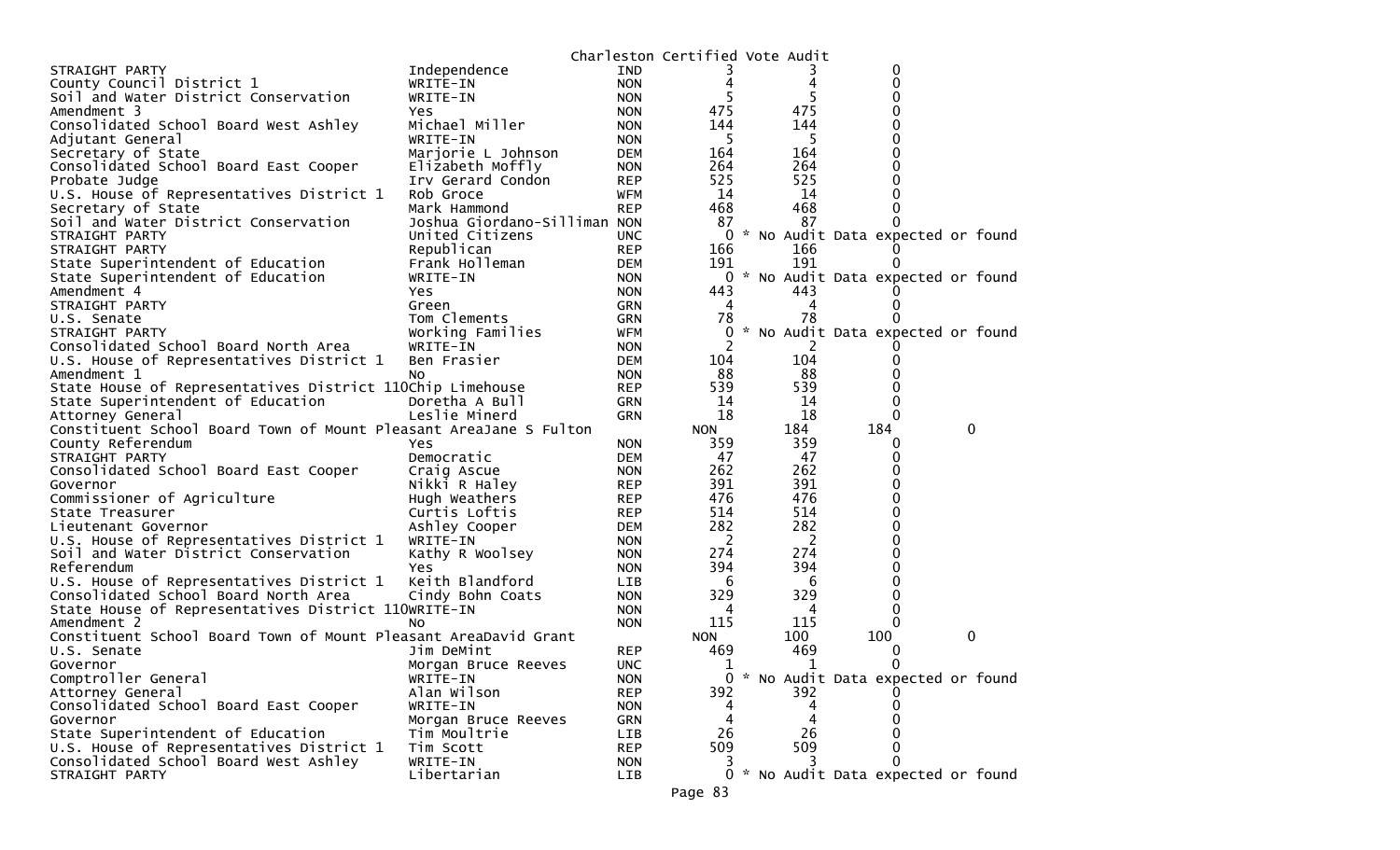| 87<br>0<br>Constituent School Board Town of Mount Pleasant AreaNoah Moore<br><b>NON</b><br>87<br>507<br>507<br><b>REP</b><br>Adjutant General<br>Bob Livingston<br>0<br>152<br>152<br><b>NON</b><br>0<br>Amendment 3<br>NO.<br>WRITE-IN<br>8<br>0<br>Register of Mesne Conveyence<br><b>NON</b><br>8<br>40<br>40<br>Alvin M Greene<br>0<br>DEM<br>U.S. Senate<br>551<br>551<br>Amendment 1<br>0<br>Yes<br><b>NON</b> |  |
|----------------------------------------------------------------------------------------------------------------------------------------------------------------------------------------------------------------------------------------------------------------------------------------------------------------------------------------------------------------------------------------------------------------------|--|
|                                                                                                                                                                                                                                                                                                                                                                                                                      |  |
|                                                                                                                                                                                                                                                                                                                                                                                                                      |  |
|                                                                                                                                                                                                                                                                                                                                                                                                                      |  |
|                                                                                                                                                                                                                                                                                                                                                                                                                      |  |
|                                                                                                                                                                                                                                                                                                                                                                                                                      |  |
|                                                                                                                                                                                                                                                                                                                                                                                                                      |  |
| 3<br>3<br>0<br>U.S. House of Representatives District 1<br>Jimmy Wood<br>IND                                                                                                                                                                                                                                                                                                                                         |  |
| 256<br>256<br>0<br>Vincent A Sheheen<br>Governor<br><b>DEM</b>                                                                                                                                                                                                                                                                                                                                                       |  |
| 331<br>331<br>0<br>Constituent School Board Moultrie At Large District 2Dominique J Milton<br><b>NON</b>                                                                                                                                                                                                                                                                                                             |  |
| 232<br>232<br>Comptroller General<br>Robert Barber<br>0<br>DEM                                                                                                                                                                                                                                                                                                                                                       |  |
| 13<br>13<br>U.S. House of Representatives District 1<br>Robert Dobbs<br>GRN<br>0                                                                                                                                                                                                                                                                                                                                     |  |
| 151<br>Tom E Elliott<br>151<br>Commissioner of Agriculture<br>0<br>DEM                                                                                                                                                                                                                                                                                                                                               |  |
| State Superintendent of Education<br>7<br>7<br>0<br>Tony Fayyazi<br>IND                                                                                                                                                                                                                                                                                                                                              |  |
| Constituent School Board Town of Mount Pleasant AreaWRITE-IN<br>0<br><b>NON</b><br>4<br>4                                                                                                                                                                                                                                                                                                                            |  |
| 165<br>165<br>0<br>Amendment 4<br><b>NON</b><br>NO.                                                                                                                                                                                                                                                                                                                                                                  |  |
| 238<br>238<br>0<br>Matthew Richardson<br>DEM<br>Attorney General                                                                                                                                                                                                                                                                                                                                                     |  |
| 149<br>149<br>0<br>Soil and Water District Conservation<br>John Kozma<br><b>NON</b>                                                                                                                                                                                                                                                                                                                                  |  |
| 364<br>364<br>Ken Ard<br>0<br>Lieutenant Governor<br><b>REP</b>                                                                                                                                                                                                                                                                                                                                                      |  |
| 516<br>516<br>Register of Mesne Conveyence<br>Charlie Lybrand<br>0<br><b>REP</b>                                                                                                                                                                                                                                                                                                                                     |  |
| 46<br>0<br>46<br>U.S. Senate<br>WRITE-IN<br><b>NON</b>                                                                                                                                                                                                                                                                                                                                                               |  |
| 223<br>223<br>Consolidated School Board East Cooper<br>Everett Wilcox<br>0<br><b>NON</b>                                                                                                                                                                                                                                                                                                                             |  |
| 221<br>221<br>0<br>Consolidated School Board West Ashley<br>Mary Ann Taylor<br><b>NON</b>                                                                                                                                                                                                                                                                                                                            |  |
| Constituent School Board Moultrie At Large District 2WRITE-IN<br>3<br><b>NON</b><br>3<br>0                                                                                                                                                                                                                                                                                                                           |  |
| 525<br>525<br>0<br>Amendment 2<br><b>NON</b><br>Yes                                                                                                                                                                                                                                                                                                                                                                  |  |
| County Referendum<br>234<br>234<br><b>NON</b><br>0<br>No.                                                                                                                                                                                                                                                                                                                                                            |  |
| 407<br>Comptroller General<br>Richard A Eckstrom<br><b>REP</b><br>407<br>0                                                                                                                                                                                                                                                                                                                                           |  |
| * No Audit Data expected or found<br>Attorney General<br>WRITE-IN<br><b>NON</b><br>0                                                                                                                                                                                                                                                                                                                                 |  |
| U.S. House of Representatives District 1<br>M E Mac McCullough<br><b>UNC</b><br>Ü                                                                                                                                                                                                                                                                                                                                    |  |
| * No Audit Data expected or found<br>Secretary of State<br>WRITE-IN<br><b>NON</b><br>0                                                                                                                                                                                                                                                                                                                               |  |
| WRITE-IN<br>Lieutenant Governor<br><b>NON</b><br>1                                                                                                                                                                                                                                                                                                                                                                   |  |
| 514<br>County Council District 1<br>514<br>0<br>Joe McKeown<br><b>REP</b>                                                                                                                                                                                                                                                                                                                                            |  |
| 0<br>Governor<br>WRITE-IN<br><b>NON</b><br>1<br>1                                                                                                                                                                                                                                                                                                                                                                    |  |
| 231<br>231<br>0<br>Referendum<br><b>NON</b><br>No                                                                                                                                                                                                                                                                                                                                                                    |  |
|                                                                                                                                                                                                                                                                                                                                                                                                                      |  |
| 0306 Mt Pleasant 6                                                                                                                                                                                                                                                                                                                                                                                                   |  |
| 478<br>478<br>Amendment 3<br>0<br>Yes<br><b>NON</b>                                                                                                                                                                                                                                                                                                                                                                  |  |
| United Citizens<br>STRAIGHT PARTY<br><b>UNC</b><br>2<br>2<br>0                                                                                                                                                                                                                                                                                                                                                       |  |
| 18<br>18<br>U.S. House of Representatives District 1<br>0<br>Robert Dobbs<br><b>GRN</b>                                                                                                                                                                                                                                                                                                                              |  |
| 1<br>WRITE-IN<br>1<br>0<br>Lieutenant Governor<br><b>NON</b>                                                                                                                                                                                                                                                                                                                                                         |  |
| 312<br>312<br>Consolidated School Board East Cooper<br>Craig Ascue<br><b>NON</b><br>0                                                                                                                                                                                                                                                                                                                                |  |
| 10<br>10<br>0<br>Governor<br><b>GRN</b><br>Morgan Bruce Reeves                                                                                                                                                                                                                                                                                                                                                       |  |
| 303<br>0<br>Consolidated School Board North Area<br>303<br>Cindy Bohn Coats<br><b>NON</b>                                                                                                                                                                                                                                                                                                                            |  |
| 399<br>399<br>0<br>Nikki R Haley<br><b>REP</b><br>Governor                                                                                                                                                                                                                                                                                                                                                           |  |
| 0<br>8<br>8<br>U.S. House of Representatives District 1<br>Jimmy Wood<br>IND                                                                                                                                                                                                                                                                                                                                         |  |
| 186<br>186<br>Constituent School Board Town of Mount Pleasant AreaJane S Fulton<br><b>NON</b><br>0                                                                                                                                                                                                                                                                                                                   |  |
| 33<br>U.S. Senate<br>WRITE-IN<br>33<br><b>NON</b><br>$\Omega$                                                                                                                                                                                                                                                                                                                                                        |  |
| State Superintendent of Education<br>Doretha A Bull<br>15<br>15<br><b>GRN</b><br>0                                                                                                                                                                                                                                                                                                                                   |  |
| 0<br>Adjutant General<br>8<br>8<br>WRITE-IN<br><b>NON</b>                                                                                                                                                                                                                                                                                                                                                            |  |
| State Superintendent of Education<br>Frank Holleman<br>210<br>210<br>$\Omega$<br><b>DEM</b>                                                                                                                                                                                                                                                                                                                          |  |
| 0 * No Audit Data expected or found<br>Commissioner of Agriculture<br>WRITE-IN<br><b>NON</b>                                                                                                                                                                                                                                                                                                                         |  |
| Amendment 4<br>500<br>500<br>Yes<br><b>NON</b>                                                                                                                                                                                                                                                                                                                                                                       |  |
| 87<br>Amendment 1<br>87<br>0<br><b>NON</b><br>No                                                                                                                                                                                                                                                                                                                                                                     |  |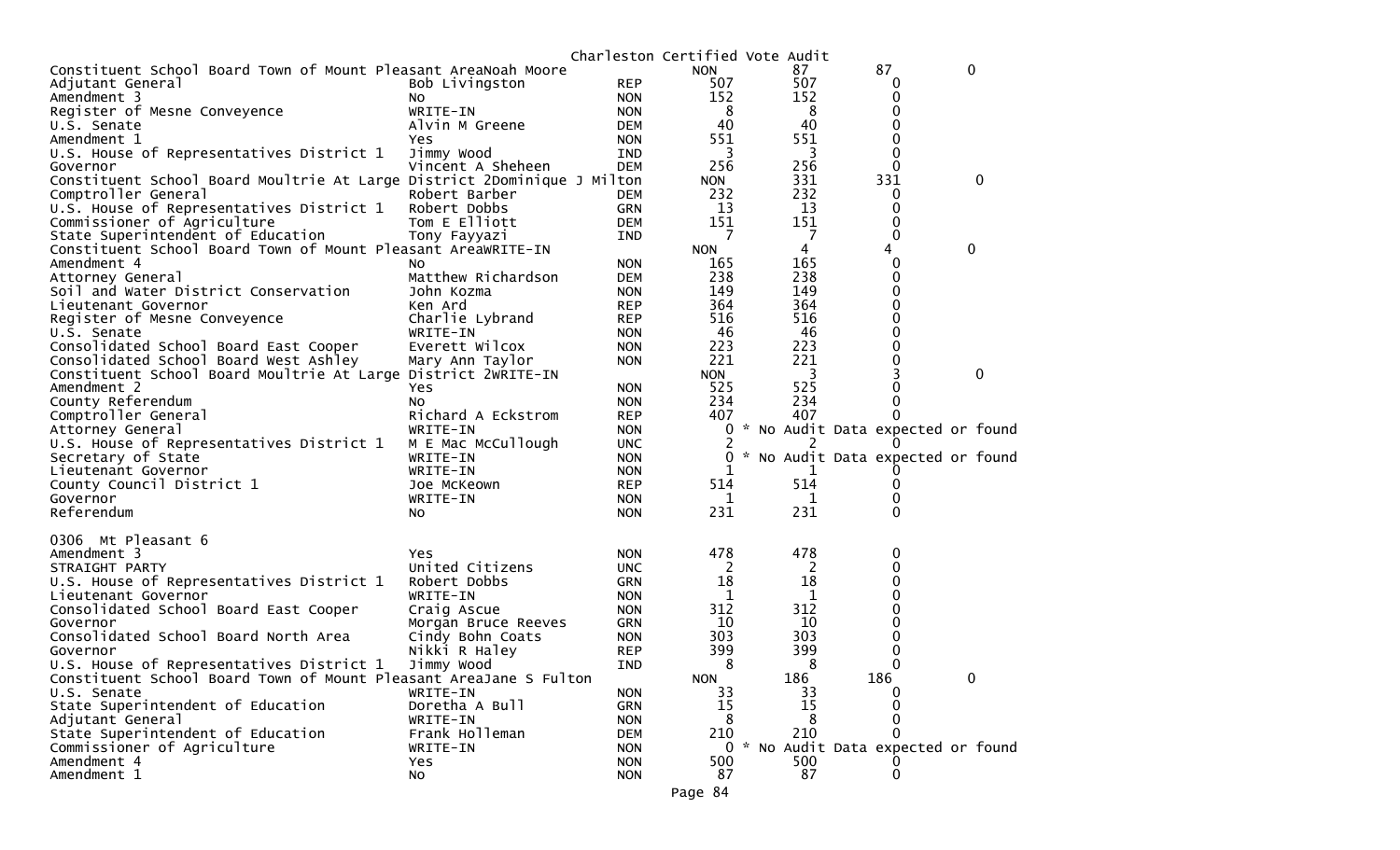|                                                                         |            |            | Charleston Certified Vote Audit |                                   |   |
|-------------------------------------------------------------------------|------------|------------|---------------------------------|-----------------------------------|---|
| Alan Wilson<br>Attorney General                                         | <b>REP</b> | 421        | 421                             | O                                 |   |
| Secretary of State<br>WRITE-IN                                          | <b>NON</b> | 0          |                                 | * No Audit Data expected or found |   |
| Register of Mesne Conveyence<br>WRITE-IN                                | <b>NON</b> |            |                                 |                                   |   |
| State Superintendent of Education<br>WRITE-IN                           | <b>NON</b> | 0          |                                 | * No Audit Data expected or found |   |
| STRAIGHT PARTY<br>Independence                                          | <b>IND</b> | 6          | 6                               |                                   |   |
| Consolidated School Board West Ashley<br>WRITE-IN                       | <b>NON</b> |            | 1                               | 0                                 |   |
| Constituent School Board Town of Mount Pleasant AreaDavid Grant         |            | <b>NON</b> | 133                             | 133                               | 0 |
| Consolidated School Board East Cooper<br>WRITE-IN                       | <b>NON</b> | 2          |                                 | 0                                 |   |
| Soil and Water District Conservation<br>Kathy R Woolsey                 | <b>NON</b> | 282        | 282                             | 0                                 |   |
| U.S. House of Representatives District 1<br>M E Mac McCullough          | <b>UNC</b> | 3          | 3                               |                                   |   |
| Secretary of State<br>Mark Hammond                                      | <b>REP</b> | 470        | 470                             |                                   |   |
| County Referendum<br>Yes                                                | <b>NON</b> | 363        | 363                             | 0                                 |   |
| Secretary of State<br>Marjorie L Johnson                                | <b>DEM</b> | 213        | 213                             | 0                                 |   |
| Comptroller General<br>WRITE-IN                                         | <b>NON</b> | 2          | 2                               |                                   |   |
| Matthew Richardson<br>Attorney General                                  | <b>DEM</b> | 244        | 244                             | 0                                 |   |
| STRAIGHT PARTY<br>Democratic                                            | <b>DEM</b> | 84         | 84                              | 0                                 |   |
| Register of Mesne Conveyence<br>Charlie Lybrand                         | <b>REP</b> | 507        | 507                             | 0                                 |   |
| WRITE-IN<br>State Treasurer                                             | <b>NON</b> | 5          | 5                               | 0                                 |   |
| Amendment 2<br>No.                                                      | <b>NON</b> | 107        | 107                             | 0                                 |   |
| Tom Clements<br>U.S. Senate                                             | <b>GRN</b> | 93         | 93                              | 0                                 |   |
| Comptroller General<br>Robert Barber                                    | <b>DEM</b> | 260        | 260                             | 0                                 |   |
| Constituent School Board Town of Mount Pleasant AreaNoah Moore          |            | <b>NON</b> | 92                              | 92                                | 0 |
| Referendum<br>Yes                                                       | NON.       | 391        | 391                             | 0                                 |   |
| U.S. House of Representatives District 1<br>Rob Groce                   | WFM        | 20         | 20                              | 0                                 |   |
| Constituent School Board Moultrie At Large District 2Dominique J Milton |            | <b>NON</b> | 323                             | 323                               |   |
| Attorney General<br>WRITE-IN                                            | <b>NON</b> | 0          |                                 | * No Audit Data expected or found |   |
| Commissioner of Agriculture<br>Hugh Weathers                            | <b>REP</b> | 476        | 476                             |                                   |   |
| Consolidated School Board West Ashley<br>Mary Ann Taylor                | <b>NON</b> | 228        | 228                             |                                   |   |
| State Superintendent of Education<br>Tim Moultrie                       | <b>LIB</b> | 38         | 38                              |                                   |   |
| Probate Judge<br>WRITE-IN                                               | <b>NON</b> | 4          | 4                               |                                   |   |
| Comptroller General<br>Richard A Eckstrom                               | <b>REP</b> | 426        | 426                             |                                   |   |
| Consolidated School Board East Cooper<br>Everett Wilcox                 | <b>NON</b> | 189        | 189                             |                                   |   |
| Amendment 1<br>Yes                                                      | <b>NON</b> | 602        | 602                             | 0                                 |   |
| Governor<br>Morgan Bruce Reeves                                         | <b>UNC</b> | 6          | 6                               | 0                                 |   |
| Working Families<br>STRAIGHT PARTY                                      | <b>WFM</b> | 3          | 3                               | 0                                 |   |
| Amendment 3<br>NO.                                                      | <b>NON</b> | 192        | 192                             | 0                                 |   |
| Constituent School Board Town of Mount Pleasant AreaWRITE-IN            |            | <b>NON</b> | 1                               | 1                                 | 0 |
| Governor<br>Vincent A Sheheen                                           | <b>DEM</b> | 278        | 278                             | 0                                 |   |
| U.S. House of Representatives District 1<br>Ben Frasier                 | DEM        | 152        | 152                             | 0                                 |   |
| Constituent School Board Moultrie At Large District 2WRITE-IN           |            | <b>NON</b> | 1                               | 1                                 | 0 |
| Soil and Water District Conservation<br>John Kozma                      | <b>NON</b> | 138        | 138                             | 0                                 |   |
| Ashley Cooper<br>Lieutenant Governor                                    | DEM        | 298        | 298                             | 0                                 |   |
| Irv Gerard Condon<br>Probate Judge                                      | <b>REP</b> | 512        | 512                             | 0                                 |   |
| Jim DeMint<br>U.S. Senate                                               | <b>REP</b> | 467        | 467                             | U                                 |   |
| Adjutant General<br>Bob Livingston                                      | <b>REP</b> | 510        | 510                             | 0                                 |   |
| State Superintendent of Education<br>Tony Fayyazi                       | IND        | 10         | 10                              | 0                                 |   |
| Consolidated School Board West Ashley<br>Michael Miller                 | <b>NON</b> | 139        | 139                             | 0                                 |   |
| STRAIGHT PARTY<br>Green                                                 | <b>GRN</b> | 4          | 4                               | 0                                 |   |
| State House of Representatives District 110Chip Limehouse               | <b>REP</b> | 525        | 525                             |                                   |   |
| Amendment 4<br>No.                                                      | <b>NON</b> | 166        | 166                             | 0                                 |   |
| STRAIGHT PARTY<br>Republican                                            | <b>REP</b> | 202        | 202                             | 0                                 |   |
| County Council District 2<br>Dickie Schweers                            | <b>REP</b> | 504        | 504                             | 0                                 |   |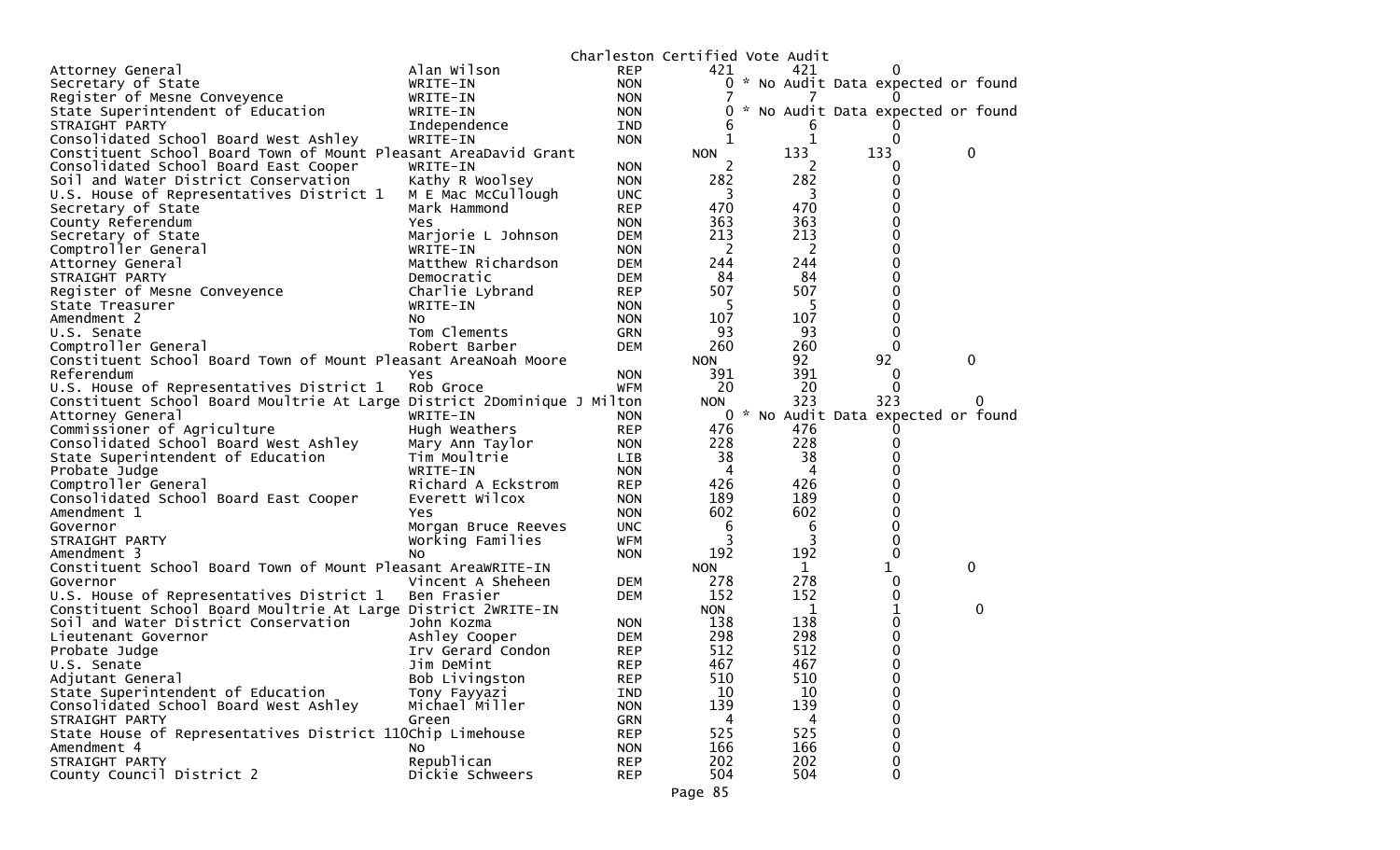|                                                                         |                              |                          | Charleston Certified Vote Audit |                |                                     |   |  |
|-------------------------------------------------------------------------|------------------------------|--------------------------|---------------------------------|----------------|-------------------------------------|---|--|
| U.S. House of Representatives District 1                                | Keith Blandford              | LIB                      | 15                              | 15             | 0                                   |   |  |
| Amendment 2                                                             | Yes                          | <b>NON</b>               | 570                             | 570            |                                     |   |  |
| Governor                                                                | WRITE-IN                     | <b>NON</b>               | 6                               | 6              |                                     |   |  |
| Consolidated School Board East Cooper                                   | Elizabeth Moffly             | <b>NON</b>               | 231                             | 231            |                                     |   |  |
| Lieutenant Governor                                                     | Ken Ard                      | <b>REP</b>               | 390                             | 390            |                                     |   |  |
| Commissioner of Agriculture                                             | Tom E Elliott                | <b>DEM</b>               | 196                             | 196            |                                     |   |  |
| State Superintendent of Education                                       | Mick Zais                    | <b>REP</b>               | 410                             | 410            |                                     |   |  |
| U.S. House of Representatives District 1                                | WRITE-IN                     | <b>NON</b>               | $\mathbf{0}$                    |                | * No Audit Data expected or found   |   |  |
| U.S. Senate                                                             | Alvin M Greene               | <b>DEM</b>               | 96                              | 96             |                                     |   |  |
| County Referendum                                                       | NO.                          | <b>NON</b>               | 272                             | 272            |                                     |   |  |
| Consolidated School Board North Area                                    | WRITE-IN                     | <b>NON</b>               | 4                               | 4              |                                     |   |  |
| U.S. House of Representatives District 1                                | Tim Scott                    | <b>REP</b>               | 480                             | 480            |                                     |   |  |
| Attorney General                                                        | Leslie Minerd                | <b>GRN</b>               | 23                              | 23             |                                     |   |  |
| Soil and Water District Conservation                                    | WRITE-IN                     | <b>NON</b>               | 2                               | 2              |                                     |   |  |
| State House of Representatives District 110WRITE-IN                     |                              | <b>NON</b>               | 4                               | 4              |                                     |   |  |
| State Treasurer                                                         | Curtis Loftis                | <b>REP</b>               | 525                             | 525            |                                     |   |  |
| County Council District 2                                               | WRITE-IN                     | <b>NON</b>               | 4                               | 4              |                                     |   |  |
| STRAIGHT PARTY                                                          | Libertarian                  | LIB                      | 2                               | $\overline{2}$ |                                     |   |  |
| Soil and Water District Conservation                                    | Joshua Giordano-Silliman NON |                          | 111                             | 111            |                                     |   |  |
| Referendum                                                              | No                           | <b>NON</b>               | 273                             | 273            | 0                                   |   |  |
|                                                                         |                              |                          |                                 |                |                                     |   |  |
| 0307 Mt Pleasant 7                                                      |                              |                          |                                 |                |                                     |   |  |
| STRAIGHT PARTY                                                          | Democratic                   | <b>DEM</b>               | 25                              | 25             | 0                                   |   |  |
| State Superintendent of Education                                       | Frank Holleman               | <b>DEM</b>               | 94                              | 94             | $\Omega$                            |   |  |
| STRAIGHT PARTY                                                          | Green                        | <b>GRN</b>               | 0                               |                | * No Audit Data expected or found   |   |  |
| Constituent School Board Town of Mount Pleasant AreaDavid Grant         |                              |                          | <b>NON</b>                      | 39             | 39                                  | Ü |  |
| Probate Judge                                                           | WRITE-IN                     | <b>NON</b>               | 1                               | 1              |                                     |   |  |
| Amendment 1                                                             | NO.                          | <b>NON</b>               | 39<br>9                         | 39             |                                     |   |  |
| U.S. House of Representatives District 1                                | Keith Blandford              | <b>LIB</b>               |                                 | 9<br>32        |                                     |   |  |
| U.S. Senate                                                             | Alvin M Greene               | <b>DEM</b>               | 32<br>0                         |                |                                     |   |  |
| Comptroller General                                                     | WRITE-IN                     | <b>NON</b>               |                                 |                | * No Audit Data expected or found   |   |  |
| Attorney General                                                        | WRITE-IN                     | <b>NON</b>               |                                 |                | 0 * No Audit Data expected or found |   |  |
| Amendment 4                                                             | Yes.                         | <b>NON</b>               | 189<br>104                      | 189<br>104     |                                     |   |  |
| Consolidated School Board West Ashley                                   | Mary Ann Taylor              | <b>NON</b>               | 126                             | 126            |                                     |   |  |
| Soil and Water District Conservation                                    | Kathy R Woolsey<br>WRITE-IN  | <b>NON</b><br><b>NON</b> | 0                               |                | * No Audit Data expected or found   |   |  |
| Adjutant General<br>Probate Judge                                       | Irv Gerard Condon            | <b>REP</b>               | 230                             | 230            |                                     |   |  |
| U.S. House of Representatives District 1                                | Tim Scott                    | <b>REP</b>               | 211                             | 211            | $\Omega$                            |   |  |
| Constituent School Board Moultrie At Large District 2Dominique J Milton |                              |                          | <b>NON</b>                      | 155            | 155                                 |   |  |
| STRAIGHT PARTY                                                          | United Citizens              | <b>UNC</b>               | $\mathbf{0}$                    |                | * No Audit Data expected or found   |   |  |
| State Superintendent of Education                                       | WRITE-IN                     | <b>NON</b>               |                                 |                | 0 * No Audit Data expected or found |   |  |
| Constituent School Board Town of Mount Pleasant AreaNoah Moore          |                              |                          | <b>NON</b>                      | 57             | 57                                  | Ü |  |
| Comptroller General                                                     | Robert Barber                | <b>DEM</b>               | 116                             | 116            | 0                                   |   |  |
| County Council District 2                                               | Dickie Schweers              | <b>REP</b>               | 227                             | 227            | 0                                   |   |  |
| Consolidated School Board East Cooper                                   | Everett Wilcox               | <b>NON</b>               | 95                              | 95             | 0                                   |   |  |
| U.S. House of Representatives District 1                                | Robert Dobbs                 | <b>GRN</b>               | 6                               | 6              | 0                                   |   |  |
| U.S. House of Representatives District 1                                | WRITE-IN                     | <b>NON</b>               | 1                               | 1              | 0                                   |   |  |
| County Referendum                                                       | Yes                          | <b>NON</b>               | 149                             | 149            |                                     |   |  |
| Comptroller General                                                     | Richard A Eckstrom           | <b>REP</b>               | 180                             | 180            |                                     |   |  |
| Amendment 2                                                             | NO.                          | <b>NON</b>               | 51                              | 51             |                                     |   |  |
| Commissioner of Agriculture                                             | WRITE-IN                     | <b>NON</b>               | $\overline{0}$                  |                | * No Audit Data expected or found   |   |  |
| Consolidated School Board West Ashley                                   | Michael Miller               | <b>NON</b>               | 70                              | 70             |                                     |   |  |
|                                                                         |                              |                          | Page 86                         |                |                                     |   |  |
|                                                                         |                              |                          |                                 |                |                                     |   |  |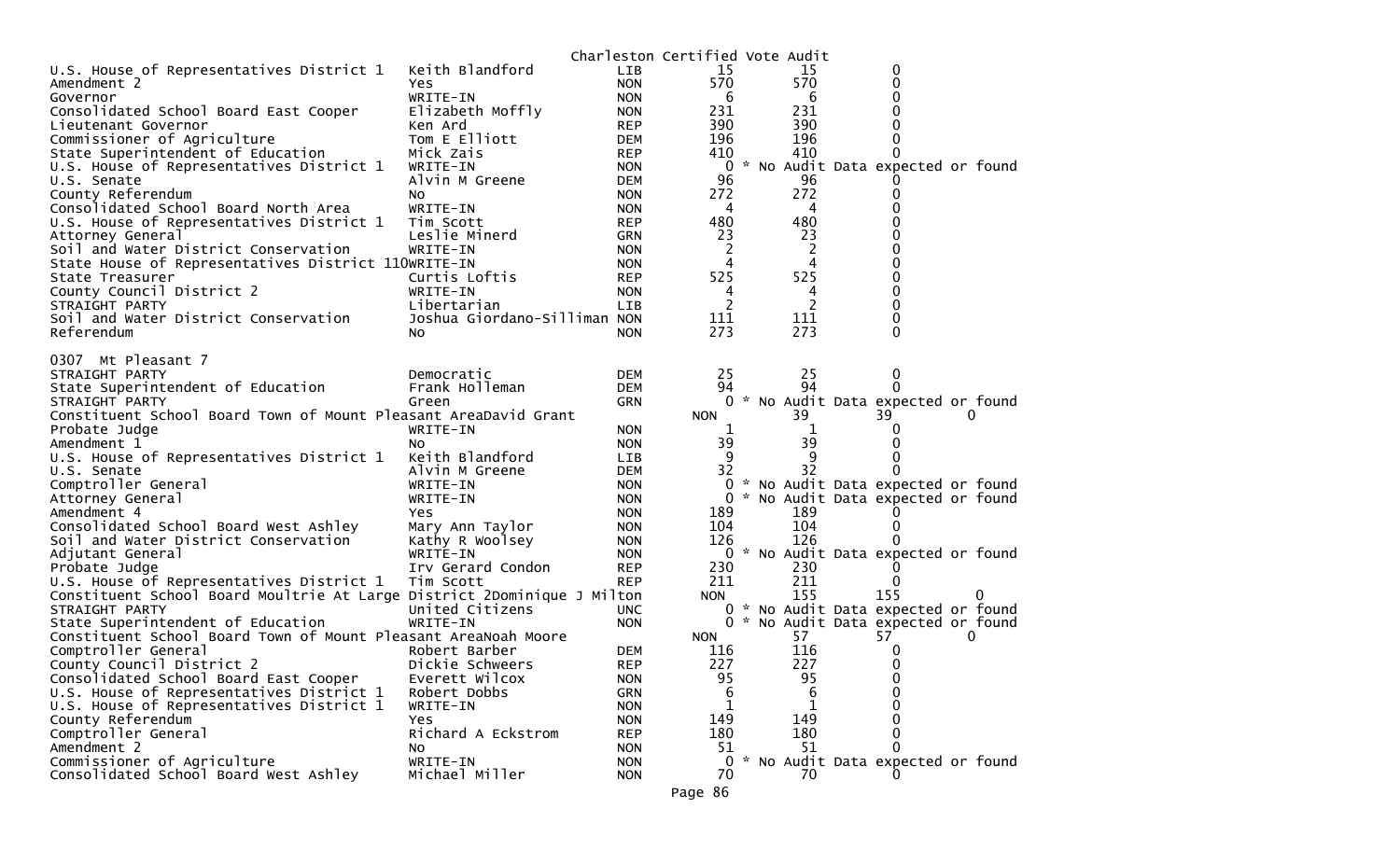| Charleston Certified Vote Audit<br>21<br>21<br>U.S. Senate<br>WRITE-IN<br><b>NON</b><br>WRITE-IN<br><b>NON</b><br>1<br>1<br>0<br>Lieutenant Governor<br>Constituent School Board Moultrie At Large District 2WRITE-IN<br>0 * No Audit Data expected or found<br><b>NON</b><br>0 * No Audit Data expected or found<br>Governor<br>Morgan Bruce Reeves<br>UNC.<br>0 * No Audit Data expected or found<br>Constituent School Board Town of Mount Pleasant AreaWRITE-IN<br><b>NON</b><br>Curtis Loftis<br><b>REP</b><br>230<br>230<br>State Treasurer<br>122<br>122<br>Governor<br>Vincent A Sheheen<br><b>DEM</b><br>261<br>261<br>Amendment 1<br><b>NON</b><br>Yes<br>176<br>176<br>Referendum<br>Yes<br><b>NON</b><br>Tim Moultrie<br>15<br>15<br>State Superintendent of Education<br><b>LIB</b><br>15<br>15<br>Leslie Minerd<br><b>GRN</b><br>Attorney General<br>U.S. House of Representatives District 1<br>Jimmy Wood<br>IND<br>1<br>1<br>54<br>54<br>Soil and Water District Conservation<br>John Kozma<br><b>NON</b><br>$\mathbf 1$<br>$\mathbf 1$<br>County Council District 2<br>WRITE-IN<br><b>NON</b><br>Working Families<br>1<br>1<br>STRAIGHT PARTY<br>WFM<br>137<br>137<br>Consolidated School Board East Cooper<br>Elizabeth Moffly<br><b>NON</b><br>77<br>77<br>Amendment 3<br><b>NON</b><br>No.<br>Consolidated School Board North Area<br>WRITE-IN<br><b>NON</b><br>1<br>0<br>STRAIGHT PARTY<br>Independence<br>* No Audit Data expected or found<br><b>IND</b><br>Secretary of State<br><b>REP</b><br>212<br>212<br>Mark Hammond<br>* No Audit Data expected or found<br>Secretary of State<br>WRITE-IN<br>0<br><b>NON</b><br>211<br>Commissioner of Agriculture<br><b>REP</b><br>211<br>Hugh Weathers<br>45<br>45<br>Tom Clements<br>U.S. Senate<br><b>GRN</b><br>6<br>Governor<br>Morgan Bruce Reeves<br><b>GRN</b><br>6<br>81<br>81<br>Secretary of State<br><b>DEM</b><br>Marjorie L Johnson<br>$\overline{2}$<br>$\overline{c}$<br>U.S. House of Representatives District 1<br>M E Mac McCullough<br><b>UNC</b><br>State Superintendent of Education<br>6<br>6<br>Tony Fayyazi<br>IND<br>141<br>141<br>Consolidated School Board North Area<br>Cindy Bohn Coats<br><b>NON</b><br>* No Audit Data expected or found<br>0<br>STRAIGHT PARTY<br>Libertarian<br><b>LIB</b><br>224<br><b>REP</b><br>224<br>Adjutant General<br>Bob Livingston<br>239<br>239<br>Amendment 2<br><b>NON</b><br>Yes<br>173<br>173<br>Mick Zais<br>State Superintendent of Education<br><b>REP</b><br>93<br>93<br>Amendment 4<br><b>NON</b><br>NO.<br>107<br>107<br>Consolidated School Board East Cooper<br>Craig Ascue<br><b>NON</b><br>179<br>179<br>Alan Wilson<br>Attorney General<br><b>REP</b><br>150<br>150<br>Ashley Cooper<br>Lieutenant Governor<br><b>DEM</b><br>* No Audit Data expected or found<br>WRITE-IN<br>0<br><b>NON</b><br>Governor<br>8<br>U.S. House of Representatives District 1<br>Rob Groce<br>WFM<br>178<br>Nikki R Haley<br>178<br>Governor<br><b>REP</b><br>* No Audit Data expected or found<br>Soil and Water District Conservation<br>WRITE-IN<br><b>NON</b><br>0<br>1<br>Register of Mesne Conveyence<br>WRITE-IN<br><b>NON</b><br>T<br>66<br>Soil and Water District Conservation<br>Joshua Giordano-Silliman NON<br>66<br>200<br>200<br>Jim DeMint<br><b>REP</b><br>U.S. Senate<br>State House of Representatives District 112Mike Sottile<br>236<br>236<br><b>REP</b><br>1<br>1<br>0<br>State Treasurer<br>WRITE-IN<br><b>NON</b><br>155<br>155<br>Lieutenant Governor<br>Ken Ard<br><b>REP</b><br>113<br>113<br>0<br>County Referendum<br>No<br><b>NON</b><br>$\mathbf 0$<br>94<br>Constituent School Board Town of Mount Pleasant AreaJane S Fulton<br>94<br><b>NON</b><br>State Superintendent of Education<br>Doretha A Bull<br><b>GRN</b><br>7<br>77 |                             |               |            |    |  |  |
|----------------------------------------------------------------------------------------------------------------------------------------------------------------------------------------------------------------------------------------------------------------------------------------------------------------------------------------------------------------------------------------------------------------------------------------------------------------------------------------------------------------------------------------------------------------------------------------------------------------------------------------------------------------------------------------------------------------------------------------------------------------------------------------------------------------------------------------------------------------------------------------------------------------------------------------------------------------------------------------------------------------------------------------------------------------------------------------------------------------------------------------------------------------------------------------------------------------------------------------------------------------------------------------------------------------------------------------------------------------------------------------------------------------------------------------------------------------------------------------------------------------------------------------------------------------------------------------------------------------------------------------------------------------------------------------------------------------------------------------------------------------------------------------------------------------------------------------------------------------------------------------------------------------------------------------------------------------------------------------------------------------------------------------------------------------------------------------------------------------------------------------------------------------------------------------------------------------------------------------------------------------------------------------------------------------------------------------------------------------------------------------------------------------------------------------------------------------------------------------------------------------------------------------------------------------------------------------------------------------------------------------------------------------------------------------------------------------------------------------------------------------------------------------------------------------------------------------------------------------------------------------------------------------------------------------------------------------------------------------------------------------------------------------------------------------------------------------------------------------------------------------------------------------------------------------------------------------------------------------------------------------------------------------------------------------------------------------------------------------------------------------------------------------------------------------------------------------------------------------------------------------------------------------------------------------------------------------------------------------------------------------------------------------------------------------------------------------------------------------------------------------------------------------------|-----------------------------|---------------|------------|----|--|--|
|                                                                                                                                                                                                                                                                                                                                                                                                                                                                                                                                                                                                                                                                                                                                                                                                                                                                                                                                                                                                                                                                                                                                                                                                                                                                                                                                                                                                                                                                                                                                                                                                                                                                                                                                                                                                                                                                                                                                                                                                                                                                                                                                                                                                                                                                                                                                                                                                                                                                                                                                                                                                                                                                                                                                                                                                                                                                                                                                                                                                                                                                                                                                                                                                                                                                                                                                                                                                                                                                                                                                                                                                                                                                                                                                                                                              |                             |               |            |    |  |  |
|                                                                                                                                                                                                                                                                                                                                                                                                                                                                                                                                                                                                                                                                                                                                                                                                                                                                                                                                                                                                                                                                                                                                                                                                                                                                                                                                                                                                                                                                                                                                                                                                                                                                                                                                                                                                                                                                                                                                                                                                                                                                                                                                                                                                                                                                                                                                                                                                                                                                                                                                                                                                                                                                                                                                                                                                                                                                                                                                                                                                                                                                                                                                                                                                                                                                                                                                                                                                                                                                                                                                                                                                                                                                                                                                                                                              |                             |               |            |    |  |  |
|                                                                                                                                                                                                                                                                                                                                                                                                                                                                                                                                                                                                                                                                                                                                                                                                                                                                                                                                                                                                                                                                                                                                                                                                                                                                                                                                                                                                                                                                                                                                                                                                                                                                                                                                                                                                                                                                                                                                                                                                                                                                                                                                                                                                                                                                                                                                                                                                                                                                                                                                                                                                                                                                                                                                                                                                                                                                                                                                                                                                                                                                                                                                                                                                                                                                                                                                                                                                                                                                                                                                                                                                                                                                                                                                                                                              |                             |               |            |    |  |  |
|                                                                                                                                                                                                                                                                                                                                                                                                                                                                                                                                                                                                                                                                                                                                                                                                                                                                                                                                                                                                                                                                                                                                                                                                                                                                                                                                                                                                                                                                                                                                                                                                                                                                                                                                                                                                                                                                                                                                                                                                                                                                                                                                                                                                                                                                                                                                                                                                                                                                                                                                                                                                                                                                                                                                                                                                                                                                                                                                                                                                                                                                                                                                                                                                                                                                                                                                                                                                                                                                                                                                                                                                                                                                                                                                                                                              |                             |               |            |    |  |  |
|                                                                                                                                                                                                                                                                                                                                                                                                                                                                                                                                                                                                                                                                                                                                                                                                                                                                                                                                                                                                                                                                                                                                                                                                                                                                                                                                                                                                                                                                                                                                                                                                                                                                                                                                                                                                                                                                                                                                                                                                                                                                                                                                                                                                                                                                                                                                                                                                                                                                                                                                                                                                                                                                                                                                                                                                                                                                                                                                                                                                                                                                                                                                                                                                                                                                                                                                                                                                                                                                                                                                                                                                                                                                                                                                                                                              |                             |               |            |    |  |  |
|                                                                                                                                                                                                                                                                                                                                                                                                                                                                                                                                                                                                                                                                                                                                                                                                                                                                                                                                                                                                                                                                                                                                                                                                                                                                                                                                                                                                                                                                                                                                                                                                                                                                                                                                                                                                                                                                                                                                                                                                                                                                                                                                                                                                                                                                                                                                                                                                                                                                                                                                                                                                                                                                                                                                                                                                                                                                                                                                                                                                                                                                                                                                                                                                                                                                                                                                                                                                                                                                                                                                                                                                                                                                                                                                                                                              |                             |               |            |    |  |  |
|                                                                                                                                                                                                                                                                                                                                                                                                                                                                                                                                                                                                                                                                                                                                                                                                                                                                                                                                                                                                                                                                                                                                                                                                                                                                                                                                                                                                                                                                                                                                                                                                                                                                                                                                                                                                                                                                                                                                                                                                                                                                                                                                                                                                                                                                                                                                                                                                                                                                                                                                                                                                                                                                                                                                                                                                                                                                                                                                                                                                                                                                                                                                                                                                                                                                                                                                                                                                                                                                                                                                                                                                                                                                                                                                                                                              |                             |               |            |    |  |  |
|                                                                                                                                                                                                                                                                                                                                                                                                                                                                                                                                                                                                                                                                                                                                                                                                                                                                                                                                                                                                                                                                                                                                                                                                                                                                                                                                                                                                                                                                                                                                                                                                                                                                                                                                                                                                                                                                                                                                                                                                                                                                                                                                                                                                                                                                                                                                                                                                                                                                                                                                                                                                                                                                                                                                                                                                                                                                                                                                                                                                                                                                                                                                                                                                                                                                                                                                                                                                                                                                                                                                                                                                                                                                                                                                                                                              |                             |               |            |    |  |  |
|                                                                                                                                                                                                                                                                                                                                                                                                                                                                                                                                                                                                                                                                                                                                                                                                                                                                                                                                                                                                                                                                                                                                                                                                                                                                                                                                                                                                                                                                                                                                                                                                                                                                                                                                                                                                                                                                                                                                                                                                                                                                                                                                                                                                                                                                                                                                                                                                                                                                                                                                                                                                                                                                                                                                                                                                                                                                                                                                                                                                                                                                                                                                                                                                                                                                                                                                                                                                                                                                                                                                                                                                                                                                                                                                                                                              |                             |               |            |    |  |  |
|                                                                                                                                                                                                                                                                                                                                                                                                                                                                                                                                                                                                                                                                                                                                                                                                                                                                                                                                                                                                                                                                                                                                                                                                                                                                                                                                                                                                                                                                                                                                                                                                                                                                                                                                                                                                                                                                                                                                                                                                                                                                                                                                                                                                                                                                                                                                                                                                                                                                                                                                                                                                                                                                                                                                                                                                                                                                                                                                                                                                                                                                                                                                                                                                                                                                                                                                                                                                                                                                                                                                                                                                                                                                                                                                                                                              |                             |               |            |    |  |  |
|                                                                                                                                                                                                                                                                                                                                                                                                                                                                                                                                                                                                                                                                                                                                                                                                                                                                                                                                                                                                                                                                                                                                                                                                                                                                                                                                                                                                                                                                                                                                                                                                                                                                                                                                                                                                                                                                                                                                                                                                                                                                                                                                                                                                                                                                                                                                                                                                                                                                                                                                                                                                                                                                                                                                                                                                                                                                                                                                                                                                                                                                                                                                                                                                                                                                                                                                                                                                                                                                                                                                                                                                                                                                                                                                                                                              |                             |               |            |    |  |  |
|                                                                                                                                                                                                                                                                                                                                                                                                                                                                                                                                                                                                                                                                                                                                                                                                                                                                                                                                                                                                                                                                                                                                                                                                                                                                                                                                                                                                                                                                                                                                                                                                                                                                                                                                                                                                                                                                                                                                                                                                                                                                                                                                                                                                                                                                                                                                                                                                                                                                                                                                                                                                                                                                                                                                                                                                                                                                                                                                                                                                                                                                                                                                                                                                                                                                                                                                                                                                                                                                                                                                                                                                                                                                                                                                                                                              |                             |               |            |    |  |  |
|                                                                                                                                                                                                                                                                                                                                                                                                                                                                                                                                                                                                                                                                                                                                                                                                                                                                                                                                                                                                                                                                                                                                                                                                                                                                                                                                                                                                                                                                                                                                                                                                                                                                                                                                                                                                                                                                                                                                                                                                                                                                                                                                                                                                                                                                                                                                                                                                                                                                                                                                                                                                                                                                                                                                                                                                                                                                                                                                                                                                                                                                                                                                                                                                                                                                                                                                                                                                                                                                                                                                                                                                                                                                                                                                                                                              |                             |               |            |    |  |  |
|                                                                                                                                                                                                                                                                                                                                                                                                                                                                                                                                                                                                                                                                                                                                                                                                                                                                                                                                                                                                                                                                                                                                                                                                                                                                                                                                                                                                                                                                                                                                                                                                                                                                                                                                                                                                                                                                                                                                                                                                                                                                                                                                                                                                                                                                                                                                                                                                                                                                                                                                                                                                                                                                                                                                                                                                                                                                                                                                                                                                                                                                                                                                                                                                                                                                                                                                                                                                                                                                                                                                                                                                                                                                                                                                                                                              |                             |               |            |    |  |  |
|                                                                                                                                                                                                                                                                                                                                                                                                                                                                                                                                                                                                                                                                                                                                                                                                                                                                                                                                                                                                                                                                                                                                                                                                                                                                                                                                                                                                                                                                                                                                                                                                                                                                                                                                                                                                                                                                                                                                                                                                                                                                                                                                                                                                                                                                                                                                                                                                                                                                                                                                                                                                                                                                                                                                                                                                                                                                                                                                                                                                                                                                                                                                                                                                                                                                                                                                                                                                                                                                                                                                                                                                                                                                                                                                                                                              |                             |               |            |    |  |  |
|                                                                                                                                                                                                                                                                                                                                                                                                                                                                                                                                                                                                                                                                                                                                                                                                                                                                                                                                                                                                                                                                                                                                                                                                                                                                                                                                                                                                                                                                                                                                                                                                                                                                                                                                                                                                                                                                                                                                                                                                                                                                                                                                                                                                                                                                                                                                                                                                                                                                                                                                                                                                                                                                                                                                                                                                                                                                                                                                                                                                                                                                                                                                                                                                                                                                                                                                                                                                                                                                                                                                                                                                                                                                                                                                                                                              |                             |               |            |    |  |  |
|                                                                                                                                                                                                                                                                                                                                                                                                                                                                                                                                                                                                                                                                                                                                                                                                                                                                                                                                                                                                                                                                                                                                                                                                                                                                                                                                                                                                                                                                                                                                                                                                                                                                                                                                                                                                                                                                                                                                                                                                                                                                                                                                                                                                                                                                                                                                                                                                                                                                                                                                                                                                                                                                                                                                                                                                                                                                                                                                                                                                                                                                                                                                                                                                                                                                                                                                                                                                                                                                                                                                                                                                                                                                                                                                                                                              |                             |               |            |    |  |  |
|                                                                                                                                                                                                                                                                                                                                                                                                                                                                                                                                                                                                                                                                                                                                                                                                                                                                                                                                                                                                                                                                                                                                                                                                                                                                                                                                                                                                                                                                                                                                                                                                                                                                                                                                                                                                                                                                                                                                                                                                                                                                                                                                                                                                                                                                                                                                                                                                                                                                                                                                                                                                                                                                                                                                                                                                                                                                                                                                                                                                                                                                                                                                                                                                                                                                                                                                                                                                                                                                                                                                                                                                                                                                                                                                                                                              |                             |               |            |    |  |  |
|                                                                                                                                                                                                                                                                                                                                                                                                                                                                                                                                                                                                                                                                                                                                                                                                                                                                                                                                                                                                                                                                                                                                                                                                                                                                                                                                                                                                                                                                                                                                                                                                                                                                                                                                                                                                                                                                                                                                                                                                                                                                                                                                                                                                                                                                                                                                                                                                                                                                                                                                                                                                                                                                                                                                                                                                                                                                                                                                                                                                                                                                                                                                                                                                                                                                                                                                                                                                                                                                                                                                                                                                                                                                                                                                                                                              |                             |               |            |    |  |  |
|                                                                                                                                                                                                                                                                                                                                                                                                                                                                                                                                                                                                                                                                                                                                                                                                                                                                                                                                                                                                                                                                                                                                                                                                                                                                                                                                                                                                                                                                                                                                                                                                                                                                                                                                                                                                                                                                                                                                                                                                                                                                                                                                                                                                                                                                                                                                                                                                                                                                                                                                                                                                                                                                                                                                                                                                                                                                                                                                                                                                                                                                                                                                                                                                                                                                                                                                                                                                                                                                                                                                                                                                                                                                                                                                                                                              |                             |               |            |    |  |  |
|                                                                                                                                                                                                                                                                                                                                                                                                                                                                                                                                                                                                                                                                                                                                                                                                                                                                                                                                                                                                                                                                                                                                                                                                                                                                                                                                                                                                                                                                                                                                                                                                                                                                                                                                                                                                                                                                                                                                                                                                                                                                                                                                                                                                                                                                                                                                                                                                                                                                                                                                                                                                                                                                                                                                                                                                                                                                                                                                                                                                                                                                                                                                                                                                                                                                                                                                                                                                                                                                                                                                                                                                                                                                                                                                                                                              |                             |               |            |    |  |  |
|                                                                                                                                                                                                                                                                                                                                                                                                                                                                                                                                                                                                                                                                                                                                                                                                                                                                                                                                                                                                                                                                                                                                                                                                                                                                                                                                                                                                                                                                                                                                                                                                                                                                                                                                                                                                                                                                                                                                                                                                                                                                                                                                                                                                                                                                                                                                                                                                                                                                                                                                                                                                                                                                                                                                                                                                                                                                                                                                                                                                                                                                                                                                                                                                                                                                                                                                                                                                                                                                                                                                                                                                                                                                                                                                                                                              |                             |               |            |    |  |  |
|                                                                                                                                                                                                                                                                                                                                                                                                                                                                                                                                                                                                                                                                                                                                                                                                                                                                                                                                                                                                                                                                                                                                                                                                                                                                                                                                                                                                                                                                                                                                                                                                                                                                                                                                                                                                                                                                                                                                                                                                                                                                                                                                                                                                                                                                                                                                                                                                                                                                                                                                                                                                                                                                                                                                                                                                                                                                                                                                                                                                                                                                                                                                                                                                                                                                                                                                                                                                                                                                                                                                                                                                                                                                                                                                                                                              |                             |               |            |    |  |  |
|                                                                                                                                                                                                                                                                                                                                                                                                                                                                                                                                                                                                                                                                                                                                                                                                                                                                                                                                                                                                                                                                                                                                                                                                                                                                                                                                                                                                                                                                                                                                                                                                                                                                                                                                                                                                                                                                                                                                                                                                                                                                                                                                                                                                                                                                                                                                                                                                                                                                                                                                                                                                                                                                                                                                                                                                                                                                                                                                                                                                                                                                                                                                                                                                                                                                                                                                                                                                                                                                                                                                                                                                                                                                                                                                                                                              |                             |               |            |    |  |  |
|                                                                                                                                                                                                                                                                                                                                                                                                                                                                                                                                                                                                                                                                                                                                                                                                                                                                                                                                                                                                                                                                                                                                                                                                                                                                                                                                                                                                                                                                                                                                                                                                                                                                                                                                                                                                                                                                                                                                                                                                                                                                                                                                                                                                                                                                                                                                                                                                                                                                                                                                                                                                                                                                                                                                                                                                                                                                                                                                                                                                                                                                                                                                                                                                                                                                                                                                                                                                                                                                                                                                                                                                                                                                                                                                                                                              |                             |               |            |    |  |  |
|                                                                                                                                                                                                                                                                                                                                                                                                                                                                                                                                                                                                                                                                                                                                                                                                                                                                                                                                                                                                                                                                                                                                                                                                                                                                                                                                                                                                                                                                                                                                                                                                                                                                                                                                                                                                                                                                                                                                                                                                                                                                                                                                                                                                                                                                                                                                                                                                                                                                                                                                                                                                                                                                                                                                                                                                                                                                                                                                                                                                                                                                                                                                                                                                                                                                                                                                                                                                                                                                                                                                                                                                                                                                                                                                                                                              |                             |               |            |    |  |  |
|                                                                                                                                                                                                                                                                                                                                                                                                                                                                                                                                                                                                                                                                                                                                                                                                                                                                                                                                                                                                                                                                                                                                                                                                                                                                                                                                                                                                                                                                                                                                                                                                                                                                                                                                                                                                                                                                                                                                                                                                                                                                                                                                                                                                                                                                                                                                                                                                                                                                                                                                                                                                                                                                                                                                                                                                                                                                                                                                                                                                                                                                                                                                                                                                                                                                                                                                                                                                                                                                                                                                                                                                                                                                                                                                                                                              |                             |               |            |    |  |  |
|                                                                                                                                                                                                                                                                                                                                                                                                                                                                                                                                                                                                                                                                                                                                                                                                                                                                                                                                                                                                                                                                                                                                                                                                                                                                                                                                                                                                                                                                                                                                                                                                                                                                                                                                                                                                                                                                                                                                                                                                                                                                                                                                                                                                                                                                                                                                                                                                                                                                                                                                                                                                                                                                                                                                                                                                                                                                                                                                                                                                                                                                                                                                                                                                                                                                                                                                                                                                                                                                                                                                                                                                                                                                                                                                                                                              |                             |               |            |    |  |  |
|                                                                                                                                                                                                                                                                                                                                                                                                                                                                                                                                                                                                                                                                                                                                                                                                                                                                                                                                                                                                                                                                                                                                                                                                                                                                                                                                                                                                                                                                                                                                                                                                                                                                                                                                                                                                                                                                                                                                                                                                                                                                                                                                                                                                                                                                                                                                                                                                                                                                                                                                                                                                                                                                                                                                                                                                                                                                                                                                                                                                                                                                                                                                                                                                                                                                                                                                                                                                                                                                                                                                                                                                                                                                                                                                                                                              |                             |               |            |    |  |  |
|                                                                                                                                                                                                                                                                                                                                                                                                                                                                                                                                                                                                                                                                                                                                                                                                                                                                                                                                                                                                                                                                                                                                                                                                                                                                                                                                                                                                                                                                                                                                                                                                                                                                                                                                                                                                                                                                                                                                                                                                                                                                                                                                                                                                                                                                                                                                                                                                                                                                                                                                                                                                                                                                                                                                                                                                                                                                                                                                                                                                                                                                                                                                                                                                                                                                                                                                                                                                                                                                                                                                                                                                                                                                                                                                                                                              |                             |               |            |    |  |  |
|                                                                                                                                                                                                                                                                                                                                                                                                                                                                                                                                                                                                                                                                                                                                                                                                                                                                                                                                                                                                                                                                                                                                                                                                                                                                                                                                                                                                                                                                                                                                                                                                                                                                                                                                                                                                                                                                                                                                                                                                                                                                                                                                                                                                                                                                                                                                                                                                                                                                                                                                                                                                                                                                                                                                                                                                                                                                                                                                                                                                                                                                                                                                                                                                                                                                                                                                                                                                                                                                                                                                                                                                                                                                                                                                                                                              |                             |               |            |    |  |  |
|                                                                                                                                                                                                                                                                                                                                                                                                                                                                                                                                                                                                                                                                                                                                                                                                                                                                                                                                                                                                                                                                                                                                                                                                                                                                                                                                                                                                                                                                                                                                                                                                                                                                                                                                                                                                                                                                                                                                                                                                                                                                                                                                                                                                                                                                                                                                                                                                                                                                                                                                                                                                                                                                                                                                                                                                                                                                                                                                                                                                                                                                                                                                                                                                                                                                                                                                                                                                                                                                                                                                                                                                                                                                                                                                                                                              |                             |               |            |    |  |  |
|                                                                                                                                                                                                                                                                                                                                                                                                                                                                                                                                                                                                                                                                                                                                                                                                                                                                                                                                                                                                                                                                                                                                                                                                                                                                                                                                                                                                                                                                                                                                                                                                                                                                                                                                                                                                                                                                                                                                                                                                                                                                                                                                                                                                                                                                                                                                                                                                                                                                                                                                                                                                                                                                                                                                                                                                                                                                                                                                                                                                                                                                                                                                                                                                                                                                                                                                                                                                                                                                                                                                                                                                                                                                                                                                                                                              |                             |               |            |    |  |  |
|                                                                                                                                                                                                                                                                                                                                                                                                                                                                                                                                                                                                                                                                                                                                                                                                                                                                                                                                                                                                                                                                                                                                                                                                                                                                                                                                                                                                                                                                                                                                                                                                                                                                                                                                                                                                                                                                                                                                                                                                                                                                                                                                                                                                                                                                                                                                                                                                                                                                                                                                                                                                                                                                                                                                                                                                                                                                                                                                                                                                                                                                                                                                                                                                                                                                                                                                                                                                                                                                                                                                                                                                                                                                                                                                                                                              |                             |               |            |    |  |  |
|                                                                                                                                                                                                                                                                                                                                                                                                                                                                                                                                                                                                                                                                                                                                                                                                                                                                                                                                                                                                                                                                                                                                                                                                                                                                                                                                                                                                                                                                                                                                                                                                                                                                                                                                                                                                                                                                                                                                                                                                                                                                                                                                                                                                                                                                                                                                                                                                                                                                                                                                                                                                                                                                                                                                                                                                                                                                                                                                                                                                                                                                                                                                                                                                                                                                                                                                                                                                                                                                                                                                                                                                                                                                                                                                                                                              |                             |               |            |    |  |  |
|                                                                                                                                                                                                                                                                                                                                                                                                                                                                                                                                                                                                                                                                                                                                                                                                                                                                                                                                                                                                                                                                                                                                                                                                                                                                                                                                                                                                                                                                                                                                                                                                                                                                                                                                                                                                                                                                                                                                                                                                                                                                                                                                                                                                                                                                                                                                                                                                                                                                                                                                                                                                                                                                                                                                                                                                                                                                                                                                                                                                                                                                                                                                                                                                                                                                                                                                                                                                                                                                                                                                                                                                                                                                                                                                                                                              |                             |               |            |    |  |  |
|                                                                                                                                                                                                                                                                                                                                                                                                                                                                                                                                                                                                                                                                                                                                                                                                                                                                                                                                                                                                                                                                                                                                                                                                                                                                                                                                                                                                                                                                                                                                                                                                                                                                                                                                                                                                                                                                                                                                                                                                                                                                                                                                                                                                                                                                                                                                                                                                                                                                                                                                                                                                                                                                                                                                                                                                                                                                                                                                                                                                                                                                                                                                                                                                                                                                                                                                                                                                                                                                                                                                                                                                                                                                                                                                                                                              |                             |               |            |    |  |  |
|                                                                                                                                                                                                                                                                                                                                                                                                                                                                                                                                                                                                                                                                                                                                                                                                                                                                                                                                                                                                                                                                                                                                                                                                                                                                                                                                                                                                                                                                                                                                                                                                                                                                                                                                                                                                                                                                                                                                                                                                                                                                                                                                                                                                                                                                                                                                                                                                                                                                                                                                                                                                                                                                                                                                                                                                                                                                                                                                                                                                                                                                                                                                                                                                                                                                                                                                                                                                                                                                                                                                                                                                                                                                                                                                                                                              |                             |               |            |    |  |  |
|                                                                                                                                                                                                                                                                                                                                                                                                                                                                                                                                                                                                                                                                                                                                                                                                                                                                                                                                                                                                                                                                                                                                                                                                                                                                                                                                                                                                                                                                                                                                                                                                                                                                                                                                                                                                                                                                                                                                                                                                                                                                                                                                                                                                                                                                                                                                                                                                                                                                                                                                                                                                                                                                                                                                                                                                                                                                                                                                                                                                                                                                                                                                                                                                                                                                                                                                                                                                                                                                                                                                                                                                                                                                                                                                                                                              |                             |               |            |    |  |  |
|                                                                                                                                                                                                                                                                                                                                                                                                                                                                                                                                                                                                                                                                                                                                                                                                                                                                                                                                                                                                                                                                                                                                                                                                                                                                                                                                                                                                                                                                                                                                                                                                                                                                                                                                                                                                                                                                                                                                                                                                                                                                                                                                                                                                                                                                                                                                                                                                                                                                                                                                                                                                                                                                                                                                                                                                                                                                                                                                                                                                                                                                                                                                                                                                                                                                                                                                                                                                                                                                                                                                                                                                                                                                                                                                                                                              |                             |               |            |    |  |  |
|                                                                                                                                                                                                                                                                                                                                                                                                                                                                                                                                                                                                                                                                                                                                                                                                                                                                                                                                                                                                                                                                                                                                                                                                                                                                                                                                                                                                                                                                                                                                                                                                                                                                                                                                                                                                                                                                                                                                                                                                                                                                                                                                                                                                                                                                                                                                                                                                                                                                                                                                                                                                                                                                                                                                                                                                                                                                                                                                                                                                                                                                                                                                                                                                                                                                                                                                                                                                                                                                                                                                                                                                                                                                                                                                                                                              |                             |               |            |    |  |  |
|                                                                                                                                                                                                                                                                                                                                                                                                                                                                                                                                                                                                                                                                                                                                                                                                                                                                                                                                                                                                                                                                                                                                                                                                                                                                                                                                                                                                                                                                                                                                                                                                                                                                                                                                                                                                                                                                                                                                                                                                                                                                                                                                                                                                                                                                                                                                                                                                                                                                                                                                                                                                                                                                                                                                                                                                                                                                                                                                                                                                                                                                                                                                                                                                                                                                                                                                                                                                                                                                                                                                                                                                                                                                                                                                                                                              |                             |               |            |    |  |  |
|                                                                                                                                                                                                                                                                                                                                                                                                                                                                                                                                                                                                                                                                                                                                                                                                                                                                                                                                                                                                                                                                                                                                                                                                                                                                                                                                                                                                                                                                                                                                                                                                                                                                                                                                                                                                                                                                                                                                                                                                                                                                                                                                                                                                                                                                                                                                                                                                                                                                                                                                                                                                                                                                                                                                                                                                                                                                                                                                                                                                                                                                                                                                                                                                                                                                                                                                                                                                                                                                                                                                                                                                                                                                                                                                                                                              |                             |               |            |    |  |  |
|                                                                                                                                                                                                                                                                                                                                                                                                                                                                                                                                                                                                                                                                                                                                                                                                                                                                                                                                                                                                                                                                                                                                                                                                                                                                                                                                                                                                                                                                                                                                                                                                                                                                                                                                                                                                                                                                                                                                                                                                                                                                                                                                                                                                                                                                                                                                                                                                                                                                                                                                                                                                                                                                                                                                                                                                                                                                                                                                                                                                                                                                                                                                                                                                                                                                                                                                                                                                                                                                                                                                                                                                                                                                                                                                                                                              |                             |               |            |    |  |  |
|                                                                                                                                                                                                                                                                                                                                                                                                                                                                                                                                                                                                                                                                                                                                                                                                                                                                                                                                                                                                                                                                                                                                                                                                                                                                                                                                                                                                                                                                                                                                                                                                                                                                                                                                                                                                                                                                                                                                                                                                                                                                                                                                                                                                                                                                                                                                                                                                                                                                                                                                                                                                                                                                                                                                                                                                                                                                                                                                                                                                                                                                                                                                                                                                                                                                                                                                                                                                                                                                                                                                                                                                                                                                                                                                                                                              |                             |               |            |    |  |  |
|                                                                                                                                                                                                                                                                                                                                                                                                                                                                                                                                                                                                                                                                                                                                                                                                                                                                                                                                                                                                                                                                                                                                                                                                                                                                                                                                                                                                                                                                                                                                                                                                                                                                                                                                                                                                                                                                                                                                                                                                                                                                                                                                                                                                                                                                                                                                                                                                                                                                                                                                                                                                                                                                                                                                                                                                                                                                                                                                                                                                                                                                                                                                                                                                                                                                                                                                                                                                                                                                                                                                                                                                                                                                                                                                                                                              |                             |               |            |    |  |  |
|                                                                                                                                                                                                                                                                                                                                                                                                                                                                                                                                                                                                                                                                                                                                                                                                                                                                                                                                                                                                                                                                                                                                                                                                                                                                                                                                                                                                                                                                                                                                                                                                                                                                                                                                                                                                                                                                                                                                                                                                                                                                                                                                                                                                                                                                                                                                                                                                                                                                                                                                                                                                                                                                                                                                                                                                                                                                                                                                                                                                                                                                                                                                                                                                                                                                                                                                                                                                                                                                                                                                                                                                                                                                                                                                                                                              |                             |               |            |    |  |  |
|                                                                                                                                                                                                                                                                                                                                                                                                                                                                                                                                                                                                                                                                                                                                                                                                                                                                                                                                                                                                                                                                                                                                                                                                                                                                                                                                                                                                                                                                                                                                                                                                                                                                                                                                                                                                                                                                                                                                                                                                                                                                                                                                                                                                                                                                                                                                                                                                                                                                                                                                                                                                                                                                                                                                                                                                                                                                                                                                                                                                                                                                                                                                                                                                                                                                                                                                                                                                                                                                                                                                                                                                                                                                                                                                                                                              |                             |               |            |    |  |  |
|                                                                                                                                                                                                                                                                                                                                                                                                                                                                                                                                                                                                                                                                                                                                                                                                                                                                                                                                                                                                                                                                                                                                                                                                                                                                                                                                                                                                                                                                                                                                                                                                                                                                                                                                                                                                                                                                                                                                                                                                                                                                                                                                                                                                                                                                                                                                                                                                                                                                                                                                                                                                                                                                                                                                                                                                                                                                                                                                                                                                                                                                                                                                                                                                                                                                                                                                                                                                                                                                                                                                                                                                                                                                                                                                                                                              |                             |               |            |    |  |  |
|                                                                                                                                                                                                                                                                                                                                                                                                                                                                                                                                                                                                                                                                                                                                                                                                                                                                                                                                                                                                                                                                                                                                                                                                                                                                                                                                                                                                                                                                                                                                                                                                                                                                                                                                                                                                                                                                                                                                                                                                                                                                                                                                                                                                                                                                                                                                                                                                                                                                                                                                                                                                                                                                                                                                                                                                                                                                                                                                                                                                                                                                                                                                                                                                                                                                                                                                                                                                                                                                                                                                                                                                                                                                                                                                                                                              | Commissioner of Agriculture | Tom E Elliott | <b>DEM</b> | 77 |  |  |
| State House of Representatives District 112WRITE-IN<br>3<br>3<br><b>NON</b>                                                                                                                                                                                                                                                                                                                                                                                                                                                                                                                                                                                                                                                                                                                                                                                                                                                                                                                                                                                                                                                                                                                                                                                                                                                                                                                                                                                                                                                                                                                                                                                                                                                                                                                                                                                                                                                                                                                                                                                                                                                                                                                                                                                                                                                                                                                                                                                                                                                                                                                                                                                                                                                                                                                                                                                                                                                                                                                                                                                                                                                                                                                                                                                                                                                                                                                                                                                                                                                                                                                                                                                                                                                                                                                  |                             |               |            |    |  |  |
| Amendment 3<br>214<br>214<br>$\Omega$<br>Yes<br><b>NON</b>                                                                                                                                                                                                                                                                                                                                                                                                                                                                                                                                                                                                                                                                                                                                                                                                                                                                                                                                                                                                                                                                                                                                                                                                                                                                                                                                                                                                                                                                                                                                                                                                                                                                                                                                                                                                                                                                                                                                                                                                                                                                                                                                                                                                                                                                                                                                                                                                                                                                                                                                                                                                                                                                                                                                                                                                                                                                                                                                                                                                                                                                                                                                                                                                                                                                                                                                                                                                                                                                                                                                                                                                                                                                                                                                   |                             |               |            |    |  |  |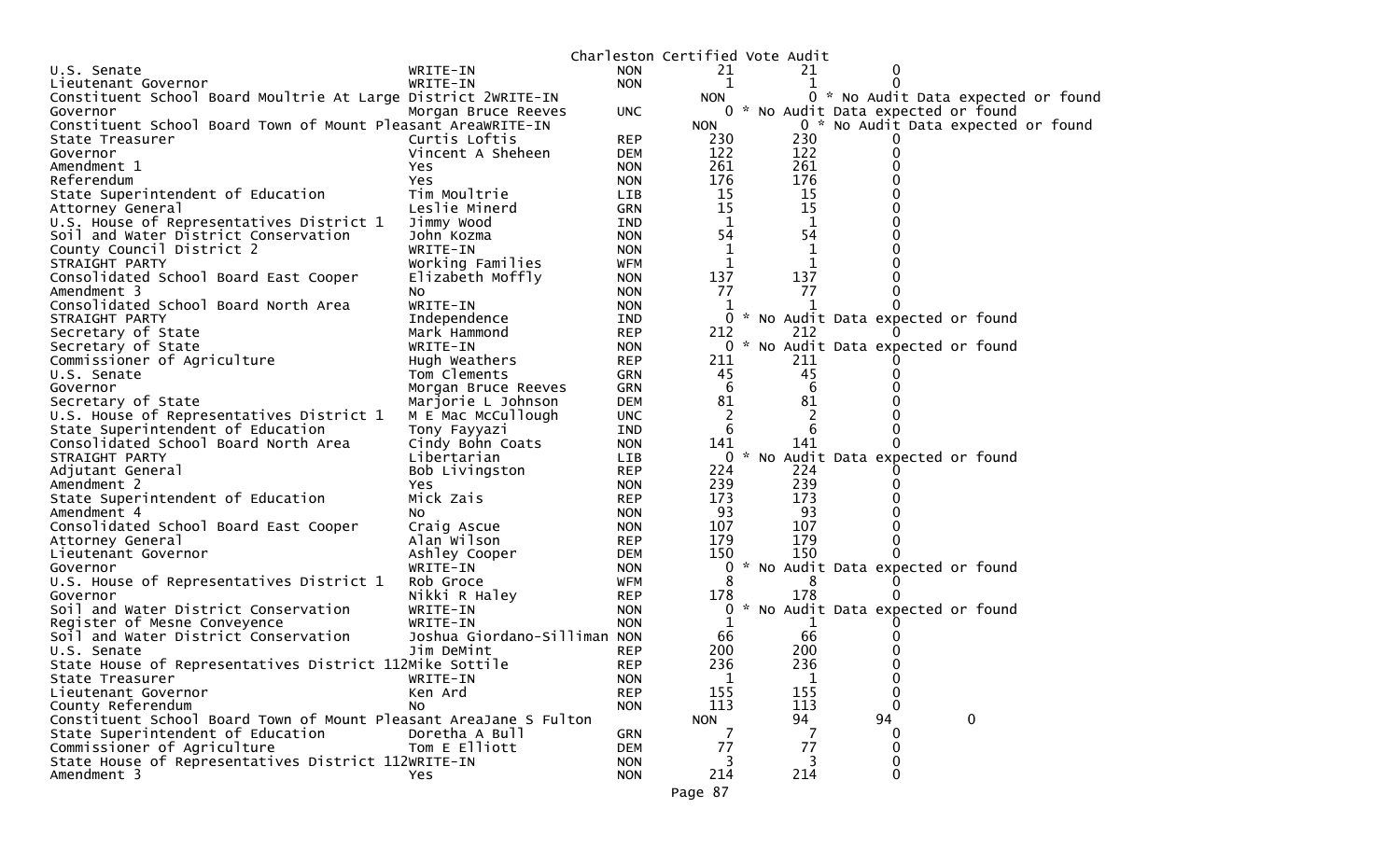|                                                                |                          | Charleston Certified Vote Audit |               |            |                                     |          |  |
|----------------------------------------------------------------|--------------------------|---------------------------------|---------------|------------|-------------------------------------|----------|--|
| Consolidated School Board West Ashley                          | WRITE-IN                 | <b>NON</b>                      |               |            | 0 * No Audit Data expected or found |          |  |
| Register of Mesne Conveyence                                   | Charlie Lybrand          | <b>REP</b>                      | 226           | 226        |                                     |          |  |
| U.S. House of Representatives District 1                       | Ben Frasier              | DEM                             | 63            | 63         | 0                                   |          |  |
| Attorney General                                               | Matthew Richardson       | DEM                             | 107           | 107        | 0                                   |          |  |
| STRAIGHT PARTY                                                 | Republican               | <b>REP</b>                      | 88            | 88         | 0                                   |          |  |
| Consolidated School Board East Cooper                          | WRITE-IN                 | <b>NON</b>                      | 0             |            | * No Audit Data expected or found   |          |  |
| Referendum                                                     | No.                      | <b>NON</b>                      | 116           | 116        |                                     |          |  |
| 0308 Mt Pleasant 8                                             |                          |                                 |               |            |                                     |          |  |
| Attorney General                                               | Leslie Minerd            | <b>GRN</b>                      | 17            | 17         | 0                                   |          |  |
| Constituent School Board Town of Mount Pleasant AreaNoah Moore |                          |                                 | <b>NON</b>    | 85         | 85                                  | 0        |  |
| Secretary of State                                             | WRITE-IN                 | <b>NON</b>                      |               |            | * No Audit Data expected or found   |          |  |
| U.S. House of Representatives District 1                       | M E Mac McCullough       | <b>UNC</b>                      |               |            |                                     |          |  |
| U.S. Senate                                                    | Jim DeMint               | <b>REP</b>                      | 270           | 270        |                                     |          |  |
| Amendment 4                                                    | Yes                      | <b>NON</b>                      | 258           | 258        |                                     |          |  |
| Commissioner of Agriculture                                    | Tom E Elliott            | <b>DEM</b>                      | 98            | 98         |                                     |          |  |
| Secretary of State                                             | Marjorie L Johnson       | <b>DEM</b>                      | 101           | 101        | 0                                   |          |  |
| Lieutenant Governor                                            | Ken Ard                  | <b>REP</b>                      | 227           | 227        | 0                                   |          |  |
| Consolidated School Board North Area                           | WRITE-IN                 | <b>NON</b>                      |               |            | 0 * No Audit Data expected or found |          |  |
| Constituent School Board Moultrie At Large District 2WRITE-IN  |                          |                                 | <b>NON</b>    | 1          | T.                                  |          |  |
| STRAIGHT PARTY                                                 | Libertarian              | <b>LIB</b>                      |               |            | 0 * No Audit Data expected or found |          |  |
| Governor                                                       | Vincent A Sheheen        | <b>DEM</b>                      | 154           | 154        |                                     |          |  |
| U.S. House of Representatives District 1                       | Rob Groce                | WFM                             | 10            | 10         |                                     |          |  |
| State Superintendent of Education                              | WRITE-IN                 | <b>NON</b>                      | 1             | 1          |                                     |          |  |
| Consolidated School Board East Cooper                          | Elizabeth Moffly         | <b>NON</b>                      | 178           | 178        | 0                                   |          |  |
| Constituent School Board Town of Mount Pleasant AreaWRITE-IN   |                          |                                 | <b>NON</b>    | 1          |                                     | $\Omega$ |  |
| Adjutant General                                               | WRITE-IN                 | <b>NON</b>                      | 0             |            | * No Audit Data expected or found   |          |  |
| Amendment 2                                                    | NO.                      | <b>NON</b>                      | 71            | 71         |                                     |          |  |
| Governor                                                       | Morgan Bruce Reeves      | <b>UNC</b>                      | 1             | 1          | 0                                   |          |  |
| Governor                                                       | Morgan Bruce Reeves      | <b>GRN</b>                      | $\mathbf{1}$  | 1          |                                     |          |  |
| STRAIGHT PARTY<br>County Referendum                            | Green                    | <b>GRN</b><br><b>NON</b>        | 195           | 195        |                                     |          |  |
| Consolidated School Board North Area                           | Yes.<br>Cindy Bohn Coats | <b>NON</b>                      | 186           | 186        | 0                                   |          |  |
| U.S. House of Representatives District 1                       | Ben Frasier              | <b>DEM</b>                      | 75            | -75        | o                                   |          |  |
| State House of Representatives District 112Mike Sottile        |                          | <b>REP</b>                      | 309           | 309        | 0                                   |          |  |
| Amendment 1                                                    | Yes                      | <b>NON</b>                      | 336           | 336        | 0                                   |          |  |
| Soil and Water District Conservation                           | John Kozma               | <b>NON</b>                      | 84            | 84         | 0                                   |          |  |
| U.S. Senate                                                    | Alvin M Greene           | DEM                             | 39            | 39         | 0                                   |          |  |
| State Superintendent of Education                              | Tim Moultrie             | <b>LIB</b>                      | 18            | 18         | 0                                   |          |  |
| Attorney General                                               | Alan Wilson              | <b>REP</b>                      | 237           | 237        | 0                                   |          |  |
| STRAIGHT PARTY                                                 | Working Families         | WFM                             | 0             |            | * No Audit Data expected or found   |          |  |
| U.S. House of Representatives District 1                       | Keith Blandford          | <b>LIB</b>                      | 10            | 10         |                                     |          |  |
| Register of Mesne Conveyence                                   | WRITE-IN                 | <b>NON</b>                      | 1             | 1          |                                     |          |  |
| Consolidated School Board East Cooper                          | Craig Ascue              | <b>NON</b>                      | 168           | 168        | 0                                   |          |  |
| State House of Representatives District 112WRITE-IN            |                          | <b>NON</b>                      | $\mathcal{L}$ | 2          | 0                                   |          |  |
| State Treasurer                                                | WRITE-IN                 | <b>NON</b>                      |               |            | 0 * No Audit Data expected or found |          |  |
| Referendum                                                     | Yes                      | <b>NON</b>                      | 227           | 227        |                                     |          |  |
| Commissioner of Agriculture                                    | WRITE-IN                 | <b>NON</b>                      |               |            | 0 * No Audit Data expected or found |          |  |
| Lieutenant Governor                                            | WRITE-IN                 | <b>NON</b>                      |               |            |                                     |          |  |
| Amendment 3                                                    | NO.                      | <b>NON</b>                      | 102           | 102        | 0                                   |          |  |
| U.S. House of Representatives District 1<br>Governor           | Tim Scott                | <b>REP</b>                      | 282<br>236    | 282<br>236 | 0<br>$\Omega$                       |          |  |
|                                                                | Nikki R Haley            | <b>REP</b>                      |               |            |                                     |          |  |
|                                                                |                          |                                 | Page 88       |            |                                     |          |  |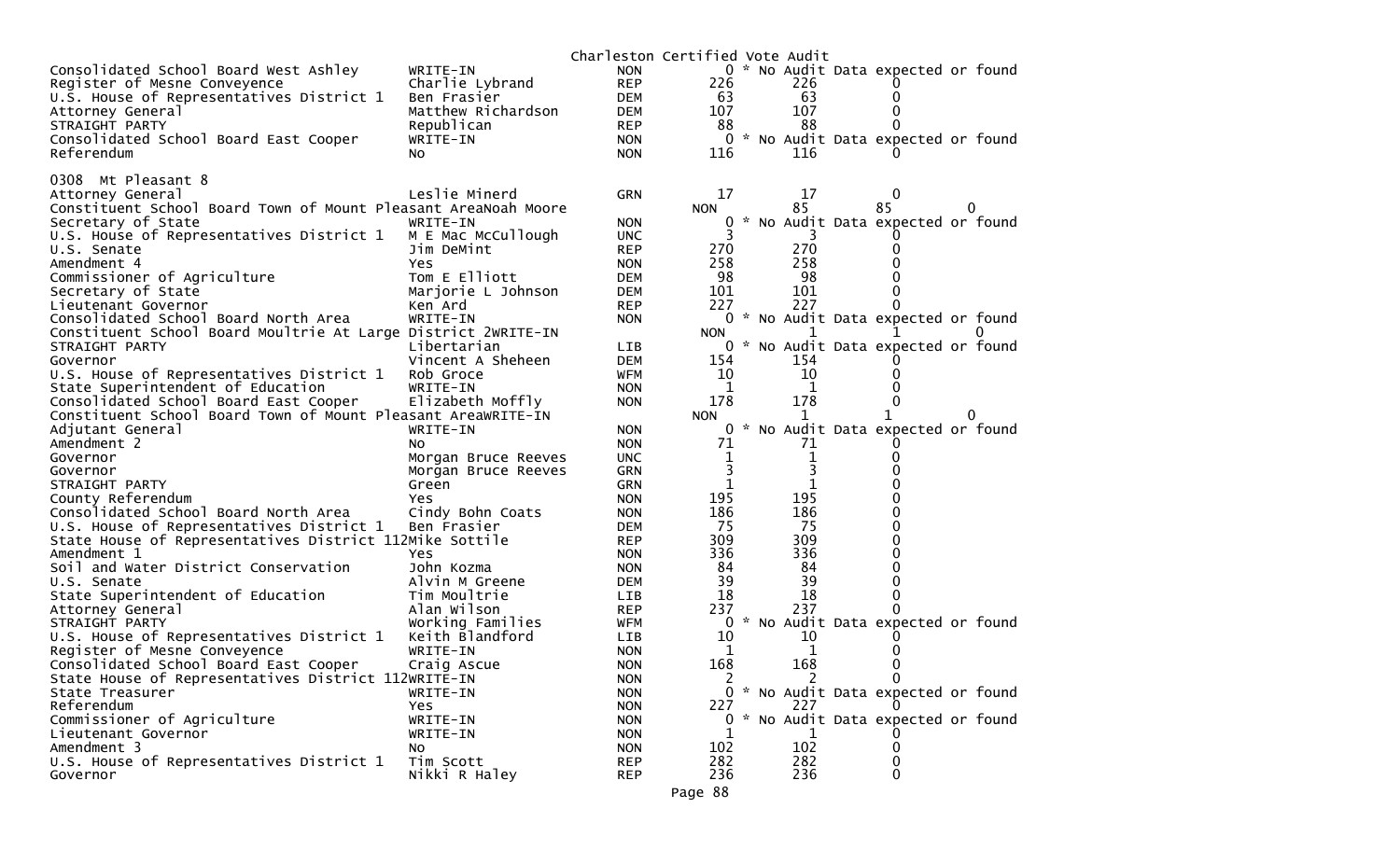|                                                                         |                              |            |                | Charleston Certified Vote Audit |                                     |          |
|-------------------------------------------------------------------------|------------------------------|------------|----------------|---------------------------------|-------------------------------------|----------|
| Register of Mesne Conveyence                                            | Charlie Lybrand              | <b>REP</b> | 295            | 295                             | 0                                   |          |
| STRAIGHT PARTY                                                          | United Citizens              | <b>UNC</b> | 1              | 1                               | 0                                   |          |
| U.S. House of Representatives District 1                                | Robert Dobbs                 | <b>GRN</b> | 10             | 10                              |                                     |          |
| STRAIGHT PARTY                                                          | Republican                   | <b>REP</b> | 110            | 110                             | 0                                   |          |
| U.S. Senate                                                             | WRITE-IN                     | <b>NON</b> | 29             | 29                              | 0                                   |          |
| State Superintendent of Education                                       | Mick Zais                    | <b>REP</b> | 223            | 223                             | 0                                   |          |
| Consolidated School Board West Ashley                                   | WRITE-IN                     | <b>NON</b> | 1              |                                 |                                     |          |
| Probate Judge                                                           | WRITE-IN                     | <b>NON</b> | $\mathbf{0}$   |                                 | * No Audit Data expected or found   |          |
| Amendment 2                                                             | Yes                          | <b>NON</b> | 320            | 320                             |                                     |          |
| Attorney General                                                        | Matthew Richardson           | <b>DEM</b> | 136            | 136                             | O                                   |          |
| State Superintendent of Education                                       | Tony Fayyazi                 | IND        | 7              | 7                               | 0                                   |          |
| Soil and Water District Conservation                                    | Joshua Giordano-Silliman NON |            | 62             | 62                              | $\Omega$                            |          |
| Constituent School Board Town of Mount Pleasant AreaJane S Fulton       |                              |            | <b>NON</b>     | 112                             | 112                                 | 0        |
| Soil and Water District Conservation                                    | WRITE-IN                     | <b>NON</b> | 2              | 2                               | 0                                   |          |
| Governor                                                                | WRITE-IN                     | <b>NON</b> | 1              | 1                               | 0                                   |          |
| Amendment 4                                                             | NO.                          | <b>NON</b> | 116            | 116                             |                                     |          |
| Commissioner of Agriculture                                             | Hugh Weathers                | REP        | 283            | 283                             | 0                                   |          |
| Probate Judge                                                           | Irv Gerard Condon            | <b>REP</b> | 298            | 298                             | 0                                   |          |
| U.S. House of Representatives District 1                                | WRITE-IN                     | <b>NON</b> | $\overline{1}$ | 1                               | 0                                   |          |
| STRAIGHT PARTY                                                          | Democratic                   | DEM        | 25             | 25                              | 0                                   |          |
| Consolidated School Board East Cooper                                   | WRITE-IN                     | <b>NON</b> | 2              | 2                               |                                     |          |
| County Council District 2                                               | Dickie Schweers              | <b>REP</b> | 301            | 301                             | 0                                   |          |
| State Treasurer                                                         | Curtis Loftis                | <b>REP</b> | 303            | 303                             | 0                                   |          |
| Adjutant General                                                        | Bob Livingston               | <b>REP</b> | 294            | 294                             | 0                                   |          |
| Consolidated School Board West Ashley                                   | Mary Ann Taylor              | <b>NON</b> | 122            | 122                             | 0                                   |          |
| U.S. Senate                                                             | Tom Clements                 | GRN        | 47             | 47                              | 0                                   |          |
| Secretary of State                                                      | Mark Hammond                 | <b>REP</b> | 281            | 281                             | 0                                   |          |
| State Superintendent of Education                                       | Doretha A Bull               | GRN        | 9              | 9                               | $\Omega$                            |          |
| Constituent School Board Town of Mount Pleasant AreaDavid Grant         |                              |            | <b>NON</b>     | 46                              | 46                                  | $\Omega$ |
| Attorney General                                                        | WRITE-IN                     | <b>NON</b> |                |                                 | 0 * No Audit Data expected or found |          |
| Amendment 3                                                             | Yes                          | <b>NON</b> | 281            | 281                             |                                     |          |
| County Referendum                                                       | NO.                          | <b>NON</b> | 160            | 160                             |                                     |          |
| Lieutenant Governor                                                     | Ashley Cooper                | <b>DEM</b> | 164            | 164                             |                                     |          |
| U.S. House of Representatives District 1                                | Jimmy Wood                   | <b>IND</b> | 5              | 5                               |                                     |          |
| STRAIGHT PARTY                                                          |                              | IND        | 3              |                                 | 0                                   |          |
| Comptroller General                                                     | Independence<br>WRITE-IN     | <b>NON</b> | $\mathbf 0$    |                                 | * No Audit Data expected or found   |          |
| Comptroller General                                                     | Richard A Eckstrom           | <b>REP</b> | 242            | 242                             |                                     |          |
| Constituent School Board Moultrie At Large District 2Dominique J Milton |                              |            | <b>NON</b>     | 200                             | 200                                 | 0        |
| Comptroller General                                                     |                              |            |                | 144                             |                                     |          |
|                                                                         | Robert Barber                | DEM        | 144<br>93      | 93                              | 0<br>0                              |          |
| Consolidated School Board West Ashley                                   | Michael Miller               | <b>NON</b> |                |                                 |                                     |          |
| Amendment 1                                                             | NO.                          | <b>NON</b> | 53             | 53                              |                                     |          |
| Consolidated School Board East Cooper                                   | Everett Wilcox               | <b>NON</b> | 117            | 117                             | 0                                   |          |
| State Superintendent of Education                                       | Frank Holleman               | <b>DEM</b> | 129            | 129                             | 0                                   |          |
| Soil and Water District Conservation                                    | Kathy R Woolsey              | <b>NON</b> | 167            | 167                             | $\Omega$                            |          |
| County Council District 2                                               | WRITE-IN                     | <b>NON</b> | $\mathbf{1}$   | $\mathbf{1}$                    | 0                                   |          |
| Referendum                                                              | No                           | <b>NON</b> | 155            | 155                             | 0                                   |          |
|                                                                         |                              |            |                |                                 |                                     |          |
| 0309 Mt Pleasant 9                                                      |                              |            |                |                                 |                                     |          |
| Amendment 4                                                             | Yes                          | <b>NON</b> | 295            | 295                             | 0                                   |          |
| Lieutenant Governor                                                     | Ashley Cooper                | <b>DEM</b> | 194            | 194                             | 0                                   |          |
| Lieutenant Governor                                                     | Ken Ard                      | <b>REP</b> | 242            | 242                             | 0                                   |          |
| Secretary of State                                                      | Mark Hammond                 | <b>REP</b> | 324            | 324                             | 0                                   |          |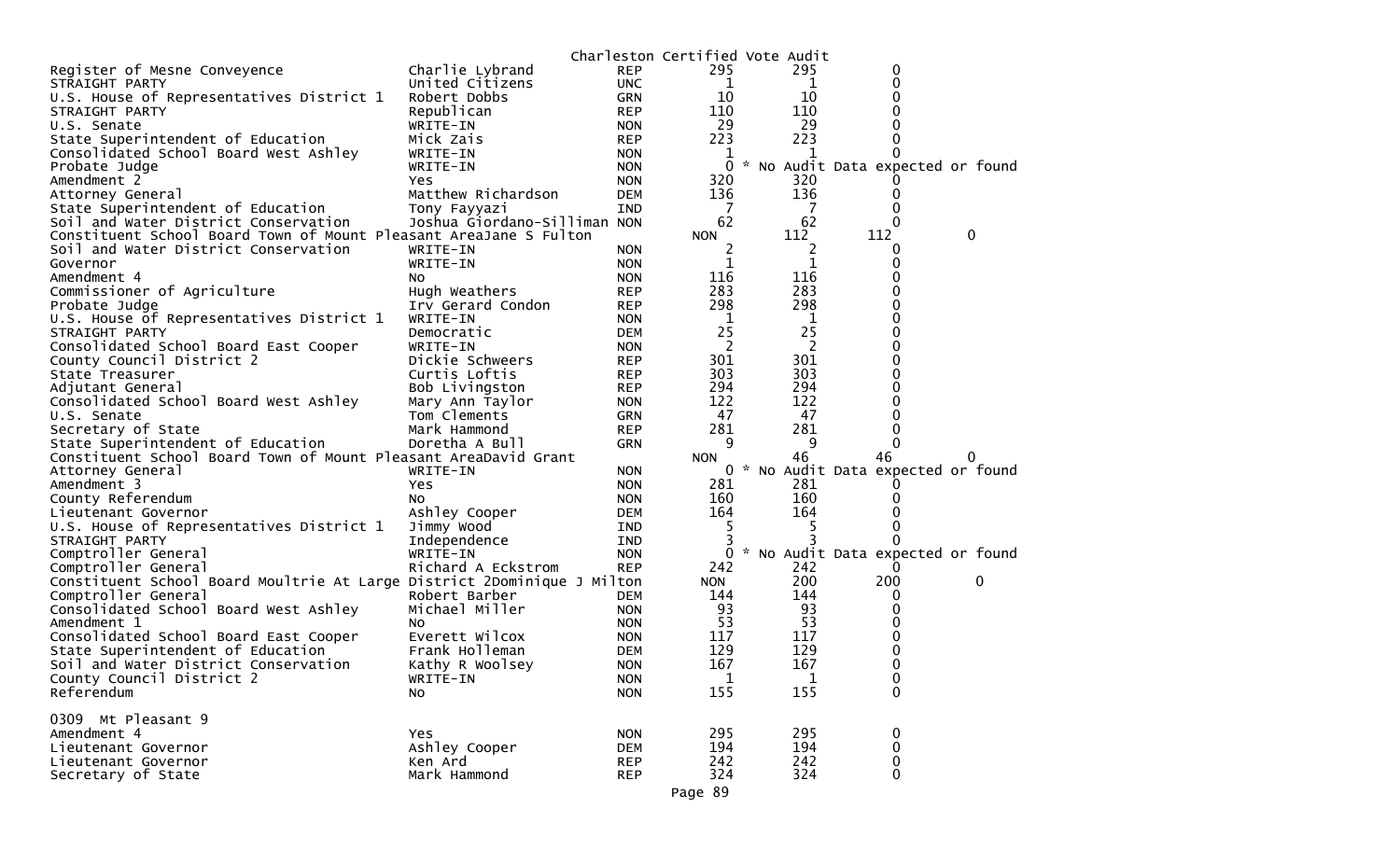|                                                                   |                              |            | Charleston Certified Vote Audit |                |                                     |   |  |
|-------------------------------------------------------------------|------------------------------|------------|---------------------------------|----------------|-------------------------------------|---|--|
| Register of Mesne Conveyence                                      | Charlie Lybrand              | <b>REP</b> | 340                             | 340            | 0                                   |   |  |
| Consolidated School Board East Cooper                             | Craig Ascue                  | <b>NON</b> | 182                             | 182            | 0                                   |   |  |
| Governor                                                          | Morgan Bruce Reeves          | UNC.       |                                 |                | 0 * No Audit Data expected or found |   |  |
| STRAIGHT PARTY                                                    | Green                        | GRN        | 0                               |                | * No Audit Data expected or found   |   |  |
| U.S. House of Representatives District 1                          | WRITE-IN                     | <b>NON</b> |                                 | 2              |                                     |   |  |
| State Treasurer                                                   | Curtis Loftis                | <b>REP</b> | 341                             | 341            | 0                                   |   |  |
| Amendment 2                                                       | No.                          | <b>NON</b> | 91                              | 91             | 0                                   |   |  |
| Soil and Water District Conservation                              | John Kozma                   | <b>NON</b> | 88                              | 88             | 0                                   |   |  |
| Probate Judge                                                     | WRITE-IN                     | <b>NON</b> | 3                               | 3              |                                     |   |  |
| Governor                                                          | Nikki R Haley                | <b>REP</b> | 280                             | 280            | 0                                   |   |  |
| Amendment 1                                                       | Yes                          | <b>NON</b> | 361                             | 361            | 0                                   |   |  |
| Commissioner of Agriculture                                       | Tom E Elliott                | <b>DEM</b> | 94                              | 94             | 0                                   |   |  |
| State Superintendent of Education                                 | WRITE-IN                     | <b>NON</b> | 2                               | 2              | 0                                   |   |  |
| Probate Judge                                                     | Irv Gerard Condon            | <b>REP</b> | 343                             | 343            | 0                                   |   |  |
| County Council District 2                                         | Dickie Schweers              | <b>REP</b> | 346                             | 346            | 0                                   |   |  |
| County Referendum                                                 | Yes                          | <b>NON</b> | 227                             | 227            | 0                                   |   |  |
| State Superintendent of Education                                 | Tim Moultrie                 | LIB        | 25                              | 25             | 0                                   |   |  |
| Consolidated School Board West Ashley                             | WRITE-IN                     | <b>NON</b> | $\mathbf 1$                     | 1              | 0                                   |   |  |
| U.S. Senate                                                       | Jim DeMint                   | <b>REP</b> | 305                             | 305            | 0                                   |   |  |
| Attorney General                                                  | Matthew Richardson           | <b>DEM</b> | 148                             | 148            | 0                                   |   |  |
| U.S. House of Representatives District 1                          | Jimmy Wood                   | IND        | -7                              | 7              | 0                                   |   |  |
| Adjutant General                                                  | WRITE-IN                     | <b>NON</b> | 5                               | 5              | 0                                   |   |  |
| Secretary of State                                                | Marjorie L Johnson           | <b>DEM</b> | 102                             | 102            | 0                                   |   |  |
| Secretary of State                                                | WRITE-IN                     | <b>NON</b> | ı                               | ı              | 0                                   |   |  |
| STRAIGHT PARTY                                                    | Libertarian                  | LIB.       | $\overline{2}$                  | 2              | 0                                   |   |  |
| STRAIGHT PARTY                                                    | Independence                 | <b>IND</b> | 7                               | 7              | 0                                   |   |  |
| Attorney General                                                  | Leslie Minerd                | GRN        | 16                              | 16             | 0                                   |   |  |
| U.S. House of Representatives District 1                          | M E Mac McCullough           | <b>UNC</b> | 3                               | 3              | $\Omega$                            |   |  |
| Constituent School Board Town of Mount Pleasant AreaJane S Fulton |                              |            | <b>NON</b>                      | 115            | 115                                 | 0 |  |
| Amendment 3                                                       | NO.                          | <b>NON</b> | 115                             | 115            | 0                                   |   |  |
| Consolidated School Board West Ashley                             | Mary Ann Taylor              | <b>NON</b> | 120                             | 120            | 0                                   |   |  |
| State Superintendent of Education                                 | Mick Zais                    | <b>REP</b> | 263                             | 263            | 0                                   |   |  |
| Referendum                                                        | Yes                          | <b>NON</b> | 270                             | 270            | 0                                   |   |  |
| Consolidated School Board East Cooper                             | WRITE-IN                     | <b>NON</b> | <sup>2</sup>                    | $\overline{2}$ | 0                                   |   |  |
| Soil and Water District Conservation                              | Joshua Giordano-Silliman NON |            | 72                              | 72             | 0                                   |   |  |
| Attorney General                                                  | WRITE-IN                     | <b>NON</b> | 1                               | 1              | 0                                   |   |  |
| STRAIGHT PARTY                                                    | Working Families             | <b>WFM</b> | 0                               |                | * No Audit Data expected or found   |   |  |
| County Council District 2                                         | WRITE-IN                     | <b>NON</b> | 6                               | 6              |                                     |   |  |
| Amendment 2                                                       | Yes                          | <b>NON</b> | 335                             | 335            | 0                                   |   |  |
| STRAIGHT PARTY                                                    | Democratic                   | <b>DEM</b> | 20                              | 20             |                                     |   |  |
| Soil and Water District Conservation                              | WRITE-IN                     | <b>NON</b> | 3                               | 3              |                                     |   |  |
| U.S. Senate                                                       | Alvin M Greene               | <b>DEM</b> | 29                              | 29             | 0                                   |   |  |
| U.S. House of Representatives District 1                          | Rob Groce                    | WFM        | 18                              | 18             | 0                                   |   |  |
| Governor                                                          | Morgan Bruce Reeves          | <b>GRN</b> | 5                               | 5              | 0                                   |   |  |
| Commissioner of Agriculture                                       | WRITE-IN                     | <b>NON</b> |                                 | 2              | $\mathbf 0$                         |   |  |
| Consolidated School Board West Ashley                             | Michael Miller               | <b>NON</b> | 109                             | 109            | 0                                   |   |  |
| State Superintendent of Education                                 | Tony Fayyazi                 | IND        | 6                               | 6              | 0                                   |   |  |
| State Superintendent of Education                                 | Doretha A Bull               | <b>GRN</b> | 13                              | 13             | $\mathbf 0$                         |   |  |
| Constituent School Board Town of Mount Pleasant AreaDavid Grant   |                              |            | <b>NON</b>                      | 52             | 52                                  | 0 |  |
| U.S. House of Representatives District 1                          | Ben Frasier                  | <b>DEM</b> | 63                              | 63             | 0                                   |   |  |
| Amendment 4                                                       |                              | <b>NON</b> | 116                             | 116            | 0                                   |   |  |
| Comptroller General                                               | NO.<br>Richard A Eckstrom    | <b>REP</b> | 275                             | 275            | 0                                   |   |  |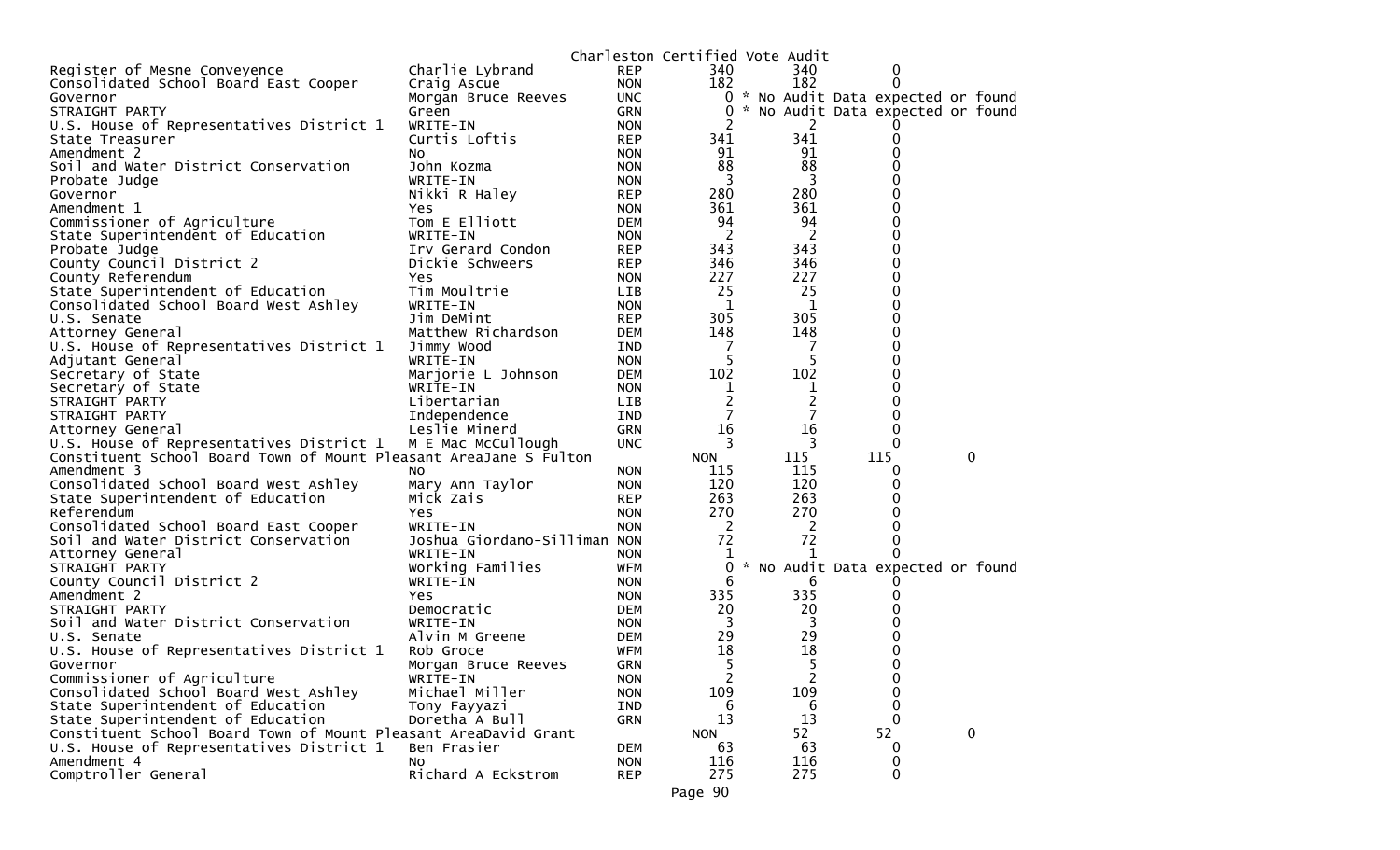|                                                                                                            |                                 |                          |                   | Charleston Certified Vote Audit |                                                   |   |
|------------------------------------------------------------------------------------------------------------|---------------------------------|--------------------------|-------------------|---------------------------------|---------------------------------------------------|---|
| Lieutenant Governor                                                                                        | WRITE-IN                        | <b>NON</b>               | 1                 | 1                               | 0                                                 |   |
| Constituent School Board Moultrie At Large District 2Dominique J Milton                                    |                                 |                          | <b>NON</b>        | 196                             | 196                                               | 0 |
| Consolidated School Board East Cooper                                                                      | Everett Wilcox                  | <b>NON</b>               | 134               | 134                             | $\bf{0}$                                          |   |
| Comptroller General                                                                                        | WRITE-IN                        | <b>NON</b>               | 3                 | 3                               | 0                                                 |   |
| U.S. House of Representatives District 1                                                                   | Keith Blandford                 | LIB                      | 14                | 14                              | 0                                                 |   |
| Comptroller General                                                                                        | Robert Barber                   | <b>DEM</b>               | 148               | 148                             | 0                                                 |   |
| Consolidated School Board North Area                                                                       | WRITE-IN                        | <b>NON</b>               | 4                 | 4                               | 0                                                 |   |
| State House of Representatives District 112Mike Sottile                                                    |                                 | <b>REP</b>               | 353               | 353                             | 0                                                 |   |
| Commissioner of Agriculture                                                                                | Hugh Weathers                   | <b>REP</b>               | 322               | 322                             | 0                                                 |   |
| U.S. House of Representatives District 1                                                                   | Tim Scott                       | <b>REP</b>               | 319               | 319                             |                                                   |   |
| Amendment 3                                                                                                | Yes                             | <b>NON</b>               | 306               | 306                             | 0                                                 |   |
| Adjutant General                                                                                           | Bob Livingston                  | <b>REP</b>               | 335               | 335                             | 0                                                 |   |
| U.S. House of Representatives District 1                                                                   | Robert Dobbs                    | <b>GRN</b>               | 11                | 11                              | $\Omega$                                          |   |
| Constituent School Board Town of Mount Pleasant AreaNoah Moore                                             |                                 |                          | <b>NON</b>        | 106                             | 106                                               | 0 |
| U.S. Senate                                                                                                | WRITE-IN                        | <b>NON</b>               | 37                | 37                              | 0                                                 |   |
| Soil and Water District Conservation                                                                       | Kathy R Woolsey                 | <b>NON</b>               | 176               | 176                             | 0                                                 |   |
| County Referendum                                                                                          | NO.                             | <b>NON</b>               | 150               | 150                             | 0                                                 |   |
| Amendment 1                                                                                                | No.                             | <b>NON</b>               | 67                | 67                              | 0                                                 |   |
| Governor                                                                                                   | WRITE-IN                        | <b>NON</b>               | 2                 | 2                               |                                                   |   |
| Consolidated School Board North Area                                                                       | Cindy Bohn Coats                | <b>NON</b>               | 203               | 203                             | 0                                                 |   |
| State House of Representatives District 112WRITE-IN                                                        |                                 | <b>NON</b>               | 6                 | 6                               | 0                                                 |   |
| Constituent School Board Moultrie At Large District 2WRITE-IN                                              |                                 |                          | <b>NON</b>        | 2                               |                                                   | 0 |
| Consolidated School Board East Cooper                                                                      | Elizabeth Moffly                | <b>NON</b>               | 178               | 178                             |                                                   |   |
| STRAIGHT PARTY                                                                                             | United Citizens                 | <b>UNC</b>               | 0                 |                                 | * No Audit Data expected or found                 |   |
| Governor                                                                                                   | Vincent A Sheheen               | <b>DEM</b>               | 158               | 158                             |                                                   |   |
| STRAIGHT PARTY                                                                                             | Republican                      | <b>REP</b>               | 117               | 117                             | 0                                                 |   |
| State Treasurer                                                                                            | WRITE-IN                        | <b>NON</b>               | 11                | 11                              |                                                   |   |
| U.S. Senate                                                                                                | Tom Clements                    | <b>GRN</b>               | 61                | 61                              | 0                                                 |   |
| Register of Mesne Conveyence                                                                               | WRITE-IN                        | <b>NON</b>               | 6                 | 6                               | 0                                                 |   |
| State Superintendent of Education                                                                          | Frank Holleman                  | <b>DEM</b>               | 114               | 114                             | 0                                                 |   |
| Attorney General                                                                                           | Alan Wilson                     | <b>REP</b>               | 265               | 265                             | $\mathbf 0$                                       |   |
| Constituent School Board Town of Mount Pleasant AreaWRITE-IN                                               |                                 |                          | <b>NON</b>        | $\mathbf{2}$                    | 2                                                 | 0 |
| Referendum                                                                                                 | No.                             | <b>NON</b>               | 149               | 149                             | 0                                                 |   |
|                                                                                                            |                                 |                          |                   |                                 |                                                   |   |
| 0310 Mt Pleasant 10                                                                                        |                                 |                          |                   |                                 |                                                   |   |
| U.S. House of Representatives District 1                                                                   | Keith Blandford                 | <b>LIB</b>               | 4                 | 4                               | 0                                                 |   |
| U.S. Senate                                                                                                | WRITE-IN                        | <b>NON</b>               | 33                | 33<br>61                        | 0                                                 |   |
| Amendment 2                                                                                                | No                              | <b>NON</b>               | 61                |                                 | 0                                                 |   |
| Amendment 1                                                                                                | Yes                             | <b>NON</b>               | 303<br>122        | 303<br>122                      | 0                                                 |   |
| Consolidated School Board West Ashley                                                                      | Mary Ann Taylor                 | <b>NON</b>               | 266               | 266                             | 0                                                 |   |
| U.S. House of Representatives District 1                                                                   | Tim Scott                       | <b>REP</b>               | 6                 | 6                               | 0                                                 |   |
| U.S. House of Representatives District 1<br>Lieutenant Governor                                            | Robert Dobbs                    | <b>GRN</b>               |                   | 149                             |                                                   |   |
|                                                                                                            | Ashley Cooper                   | <b>DEM</b>               | 149<br>0          |                                 | 0                                                 |   |
| STRAIGHT PARTY<br>U.S. Senate                                                                              | United Citizens<br>Tom Clements | <b>UNC</b><br><b>GRN</b> | 44                | 44                              | * No Audit Data expected or found<br>$\mathbf{0}$ |   |
| State Superintendent of Education                                                                          | Tim Moultrie                    | <b>LIB</b>               | 19                | 19                              | 0                                                 |   |
|                                                                                                            | WRITE-IN                        | <b>NON</b>               |                   |                                 | 0 * No Audit Data expected or found               |   |
| Consolidated School Board East Cooper<br>Constituent School Board Town of Mount Pleasant AreaJane S Fulton |                                 |                          |                   | 115                             | 115                                               | 0 |
| State House of Representatives District 112Mike Sottile                                                    |                                 | <b>REP</b>               | <b>NON</b><br>297 | 297                             | 0                                                 |   |
| Attorney General                                                                                           | WRITE-IN                        | <b>NON</b>               |                   |                                 | 0 * No Audit Data expected or found               |   |
| Consolidated School Board West Ashley                                                                      | Michael Miller                  | <b>NON</b>               | 83                | 83                              | 0                                                 |   |
| County Referendum                                                                                          | <b>Yes</b>                      | <b>NON</b>               | 220               | 220                             | $\mathbf 0$                                       |   |
|                                                                                                            |                                 |                          |                   |                                 |                                                   |   |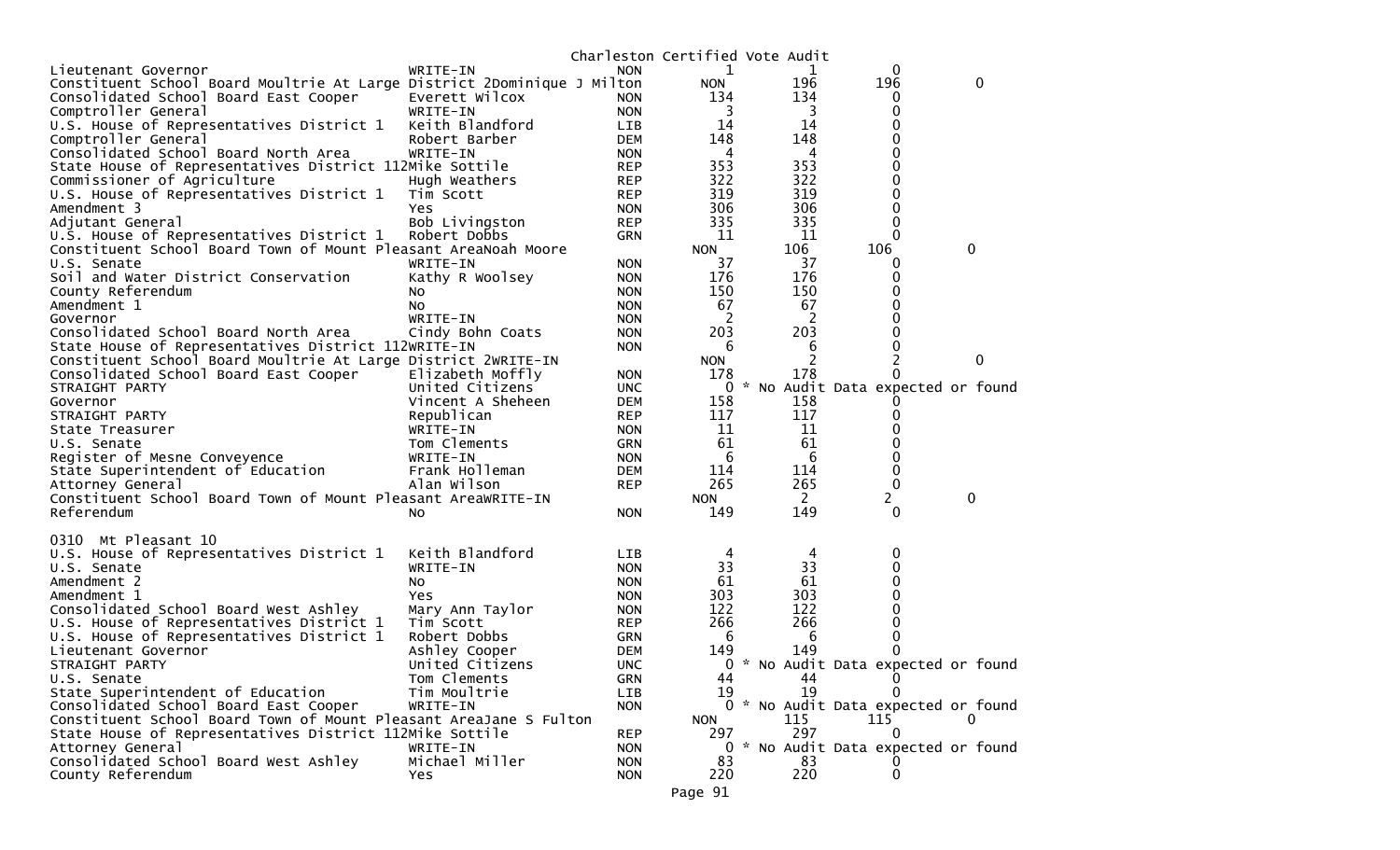|                                                                         |                              |                          | Charleston Certified Vote Audit |  |                |          |                                     |             |          |                                     |
|-------------------------------------------------------------------------|------------------------------|--------------------------|---------------------------------|--|----------------|----------|-------------------------------------|-------------|----------|-------------------------------------|
| STRAIGHT PARTY                                                          | Green                        | <b>GRN</b>               |                                 |  |                |          | 0 * No Audit Data expected or found |             |          |                                     |
| State Superintendent of Education                                       | WRITE-IN                     | <b>NON</b>               |                                 |  |                |          | 0 * No Audit Data expected or found |             |          |                                     |
| Governor                                                                | Morgan Bruce Reeves          | <b>GRN</b>               |                                 |  | 2              |          |                                     |             |          |                                     |
| Secretary of State                                                      | Mark Hammond                 | <b>REP</b>               | 259                             |  | 259            |          |                                     |             |          |                                     |
| Soil and Water District Conservation                                    | Joshua Giordano-Silliman NON |                          | 52                              |  | 52             |          |                                     |             |          |                                     |
| STRAIGHT PARTY                                                          | Democratic                   | <b>DEM</b>               | 27                              |  | 27             |          |                                     |             |          |                                     |
| Commissioner of Agriculture                                             | Tom E Elliott                | <b>DEM</b>               | 83                              |  | 83             |          |                                     |             |          |                                     |
| State House of Representatives District 112WRITE-IN                     |                              | <b>NON</b>               |                                 |  |                |          | 0 * No Audit Data expected or found |             |          |                                     |
| Consolidated School Board North Area                                    | WRITE-IN                     | <b>NON</b>               |                                 |  |                |          | 0 * No Audit Data expected or found |             |          |                                     |
| State Superintendent of Education                                       | Mick Zais                    | <b>REP</b>               | 214                             |  | 214            |          |                                     |             |          |                                     |
| Amendment 3                                                             | No.                          | <b>NON</b>               | 91                              |  | 91             |          |                                     |             |          |                                     |
| Adjutant General                                                        | WRITE-IN                     | <b>NON</b>               |                                 |  |                |          | 0 * No Audit Data expected or found |             |          |                                     |
| Consolidated School Board East Cooper                                   | Everett Wilcox               | <b>NON</b>               | 123                             |  | 123            |          |                                     |             |          |                                     |
| Soil and Water District Conservation                                    | WRITE-IN                     | <b>NON</b>               |                                 |  |                |          | 0 * No Audit Data expected or found |             |          |                                     |
| Comptroller General                                                     | Richard A Eckstrom           | <b>REP</b>               | 236                             |  | 236            |          |                                     |             |          |                                     |
| Amendment 2                                                             | Yes                          | <b>NON</b>               | 289                             |  | 289            | $\Omega$ |                                     |             |          |                                     |
| Constituent School Board Town of Mount Pleasant AreaDavid Grant         |                              |                          | <b>NON</b>                      |  | 44             | 44       |                                     | $\mathbf 0$ |          |                                     |
| Constituent School Board Moultrie At Large District 2Dominique J Milton |                              |                          | <b>NON</b>                      |  | 183            | 183      |                                     |             | $\Omega$ |                                     |
| Referendum                                                              | Yes                          | <b>NON</b>               | 226                             |  | 226            |          | 0                                   |             |          |                                     |
| State Treasurer                                                         | WRITE-IN                     | <b>NON</b>               | 0                               |  |                |          | * No Audit Data expected or found   |             |          |                                     |
| STRAIGHT PARTY                                                          | Working Families             | <b>WFM</b>               | 0                               |  |                |          | * No Audit Data expected or found   |             |          |                                     |
| U.S. Senate                                                             | Jim DeMint                   | <b>REP</b>               | 253                             |  | 253            |          |                                     |             |          |                                     |
| Consolidated School Board North Area                                    | Cindy Bohn Coats             | <b>NON</b>               | 191                             |  | 191            |          |                                     |             |          |                                     |
| State Superintendent of Education                                       | Doretha A Bull               | <b>GRN</b>               | 3                               |  | 3              |          |                                     |             |          |                                     |
| Comptroller General                                                     | Robert Barber                | <b>DEM</b>               | 114                             |  | 114            |          |                                     |             |          |                                     |
| Comptroller General                                                     | WRITE-IN                     | <b>NON</b>               | 0                               |  |                |          | * No Audit Data expected or found   |             |          |                                     |
| STRAIGHT PARTY                                                          | Republican                   | <b>REP</b>               | 92                              |  | 92             |          |                                     |             |          |                                     |
| U.S. House of Representatives District 1                                | WRITE-IN                     | <b>NON</b>               | 1                               |  | 1              |          |                                     |             |          |                                     |
| Register of Mesne Conveyence                                            | WRITE-IN                     | <b>NON</b>               | 1                               |  | 1              |          |                                     |             |          |                                     |
| State Superintendent of Education                                       | Tony Fayyazi                 | IND                      | 4                               |  | 4              |          |                                     |             |          |                                     |
| Consolidated School Board East Cooper                                   | Elizabeth Moffly             | <b>NON</b>               | 140                             |  | 140            |          |                                     |             |          |                                     |
| Attorney General                                                        | Alan Wilson                  | <b>REP</b>               | 224                             |  | 224            |          |                                     |             |          |                                     |
| Governor                                                                | Vincent A Sheheen            | <b>DEM</b>               | 138                             |  | 138            |          |                                     |             |          |                                     |
| Amendment 4                                                             | No.                          | <b>NON</b>               | 80                              |  | 80             |          |                                     |             |          |                                     |
| Constituent School Board Town of Mount Pleasant AreaNoah Moore          |                              |                          | <b>NON</b>                      |  | 64             | 64       |                                     | 0           |          |                                     |
| Secretary of State                                                      | Marjorie L Johnson           | <b>DEM</b>               | 91                              |  | 91             |          |                                     |             |          |                                     |
| Constituent School Board Moultrie At Large District 2WRITE-IN           |                              |                          | <b>NON</b>                      |  |                |          |                                     |             |          | 0 * No Audit Data expected or found |
| Register of Mesne Conveyence                                            | Charlie Lybrand              | <b>REP</b>               | 289                             |  | 289            |          |                                     |             |          |                                     |
| State Treasurer                                                         | Curtis Loftis                | <b>REP</b>               | 288                             |  | 288            |          |                                     |             |          |                                     |
| Governor                                                                | WRITE-IN                     | <b>NON</b>               | 1                               |  | 1<br>146       |          |                                     |             |          |                                     |
| Soil and Water District Conservation                                    | Kathy R Woolsey              | <b>NON</b>               | 146                             |  |                |          |                                     |             |          |                                     |
| U.S. House of Representatives District 1                                | Jimmy Wood                   | IND                      | 257                             |  | 257            |          | 0 * No Audit Data expected or found |             |          |                                     |
| Amendment 3                                                             | Yes                          | <b>NON</b>               |                                 |  |                |          |                                     |             |          |                                     |
| Probate Judge<br>County Council District 2                              | WRITE-IN                     | <b>NON</b>               | 289                             |  | 289            |          | 0 * No Audit Data expected or found |             |          |                                     |
|                                                                         | Dickie Schweers              | <b>REP</b>               | 49                              |  | 49             |          | 0                                   |             |          |                                     |
| Amendment 1<br>Commissioner of Agriculture                              | NO.<br>WRITE-IN              | <b>NON</b><br><b>NON</b> |                                 |  |                |          | 0 * No Audit Data expected or found |             |          |                                     |
| Probate Judge                                                           | Irv Gerard Condon            |                          | 288                             |  | 288            |          |                                     |             |          |                                     |
| Consolidated School Board East Cooper                                   |                              | <b>REP</b><br><b>NON</b> | 157                             |  | 157            |          |                                     |             |          |                                     |
| Secretary of State                                                      | Craig Ascue<br>WRITE-IN      | <b>NON</b>               | 0                               |  |                |          | * No Audit Data expected or found   |             |          |                                     |
| U.S. Senate                                                             | Alvin M Greene               | <b>DEM</b>               | 25                              |  | 25             |          |                                     |             |          |                                     |
| STRAIGHT PARTY                                                          | Independence                 | IND                      | 3                               |  | $\overline{3}$ |          | 0                                   |             |          |                                     |
|                                                                         |                              |                          |                                 |  |                |          |                                     |             |          |                                     |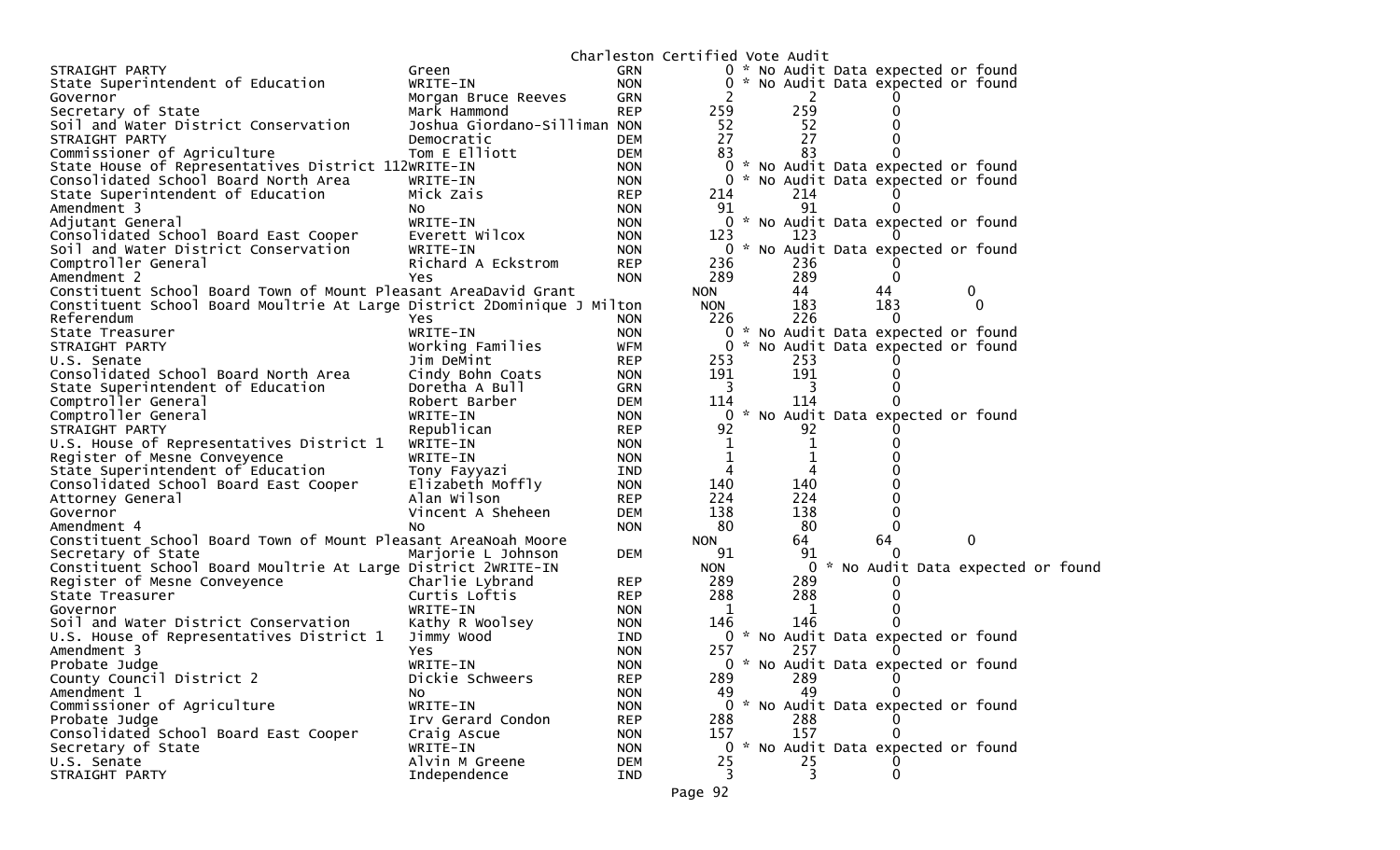|                                                                          |                                       |            | Charleston Certified Vote Audit |                |                                     |  |
|--------------------------------------------------------------------------|---------------------------------------|------------|---------------------------------|----------------|-------------------------------------|--|
| Adjutant General                                                         | Bob Livingston                        | <b>REP</b> | 283                             | 283            |                                     |  |
| County Referendum                                                        | No                                    | <b>NON</b> | 106                             | 106            |                                     |  |
| Constituent School Board Town of Mount Pleasant AreaWRITE-IN             |                                       |            | <b>NON</b>                      |                | 0 * No Audit Data expected or found |  |
| U.S. House of Representatives District 1                                 | M E Mac McCullough                    | <b>UNC</b> | 1                               |                |                                     |  |
| Governor                                                                 | Nikki R Haley                         | <b>REP</b> | 216                             | 216            |                                     |  |
| Commissioner of Agriculture                                              | Hugh Weathers                         | <b>REP</b> | 261                             | 261            |                                     |  |
| Lieutenant Governor                                                      | WRITE-IN                              | <b>NON</b> | 0                               |                | * No Audit Data expected or found   |  |
| State Superintendent of Education                                        | Frank Holleman                        | <b>DEM</b> | 105                             | 105            |                                     |  |
| U.S. House of Representatives District 1                                 | Rob Groce                             | WFM        | 4                               |                |                                     |  |
| Consolidated School Board West Ashley                                    | WRITE-IN                              | <b>NON</b> | 0                               |                | * No Audit Data expected or found   |  |
| Attorney General                                                         | Matthew Richardson                    | <b>DEM</b> | 121                             | 121            |                                     |  |
| Governor                                                                 | Morgan Bruce Reeves                   | <b>UNC</b> | 0                               |                | No Audit Data expected or found     |  |
| STRAIGHT PARTY                                                           | Libertarian                           | <b>LIB</b> | 1                               |                |                                     |  |
| U.S. House of Representatives District 1                                 | Ben Frasier                           | <b>DEM</b> | 73                              | 73             |                                     |  |
| Amendment 4                                                              | Yes                                   | <b>NON</b> | 267                             | 267            | 0                                   |  |
| Soil and Water District Conservation                                     | John Kozma                            | <b>NON</b> | 62                              | 62             |                                     |  |
| County Council District 2                                                | WRITE-IN                              | <b>NON</b> | 0                               |                | * No Audit Data expected or found   |  |
| Attorney General                                                         | Leslie Minerd                         | <b>GRN</b> | 7                               |                |                                     |  |
| Lieutenant Governor                                                      | Ken Ard                               | <b>REP</b> | 204                             | 204            |                                     |  |
| Referendum                                                               | NO.                                   | <b>NON</b> | 121                             | 121            | 0                                   |  |
|                                                                          |                                       |            |                                 |                |                                     |  |
| 0311 Mt Pleasant 11                                                      |                                       |            |                                 |                |                                     |  |
| Consolidated School Board North Area                                     | Cindy Bohn Coats                      | <b>NON</b> | 189                             | 189            | 0                                   |  |
| Attorney General                                                         | Alan Wilson                           | <b>REP</b> | 241                             | 241            | 0                                   |  |
| U.S. House of Representatives District 1                                 | Jimmy Wood                            | IND        | 3                               | 3              | 0                                   |  |
| Consolidated School Board East Cooper                                    | Everett Wilcox                        | <b>NON</b> | 106                             | 106            |                                     |  |
| Secretary of State                                                       | WRITE-IN                              | <b>NON</b> | 0                               |                | No Audit Data expected or found     |  |
| Soil and Water District Conservation                                     | Joshua Giordano-Silliman NON          |            | 57                              | 57             |                                     |  |
| Lieutenant Governor                                                      | Ken Ard                               | <b>REP</b> | 221                             | 221            |                                     |  |
| Register of Mesne Conveyence                                             | WRITE-IN                              | <b>NON</b> | 4                               | 4              |                                     |  |
| Constituent School Board Moultrie At Large District 2Dominique J Milton  |                                       |            | <b>NON</b>                      | 200            | 200<br>0                            |  |
| State Superintendent of Education                                        | Mick Zais                             | <b>REP</b> | 229                             | 229            | $\Omega$                            |  |
| State Superintendent of Education                                        | WRITE-IN                              | <b>NON</b> |                                 |                | 0 * No Audit Data expected or found |  |
| Constituent School Board Town of Mount Pleasant AreaDavid Grant          |                                       |            | <b>NON</b>                      | 43             | 43<br>$\Omega$                      |  |
| County Council District 2                                                | Dickie Schweers                       | <b>REP</b> | 300                             | 300            |                                     |  |
| County Referendum                                                        | Yes                                   | <b>NON</b> | 199                             | 199            | 0                                   |  |
|                                                                          |                                       | <b>REP</b> | 307                             | 307            |                                     |  |
| Register of Mesne Conveyence<br>U.S. House of Representatives District 1 | Charlie Lybrand<br>M E Mac McCullough | <b>UNC</b> |                                 |                | 0 * No Audit Data expected or found |  |
|                                                                          |                                       |            |                                 |                |                                     |  |
| Comptroller General                                                      | Robert Barber                         | <b>DEM</b> | 148                             | 148            |                                     |  |
| Soil and Water District Conservation                                     | WRITE-IN                              | <b>NON</b> | 4                               | 4              |                                     |  |
| Probate Judge                                                            | WRITE-IN                              | <b>NON</b> | $\overline{c}$                  | $\overline{c}$ |                                     |  |
| STRAIGHT PARTY                                                           | Independence                          | IND        | 4                               | 4              |                                     |  |
| Consolidated School Board East Cooper                                    | Elizabeth Moffly                      | <b>NON</b> | 167                             | 167            | 0                                   |  |
| Amendment 3                                                              | No                                    | <b>NON</b> | 129                             | 129            | 0                                   |  |
| Probate Judge                                                            | Irv Gerard Condon                     | <b>REP</b> | 308                             | 308            | 0                                   |  |
| Amendment 2                                                              | Yes                                   | <b>NON</b> | 331                             | 331            | 0                                   |  |
| U.S. Senate                                                              | Tom Clements                          | <b>GRN</b> | 66                              | 66             | 0                                   |  |
| U.S. House of Representatives District 1                                 | Rob Groce                             | <b>WFM</b> | 14                              | 14             | 0                                   |  |
| U.S. Senate                                                              | WRITE-IN                              | <b>NON</b> | 24                              | 24             | 0                                   |  |
| State Superintendent of Education                                        | Doretha A Bull                        | <b>GRN</b> | 3                               | 3              | 0                                   |  |
| U.S. House of Representatives District 1                                 | Ben Frasier                           | <b>DEM</b> | 87                              | 87             | 0                                   |  |
| U.S. House of Representatives District 1                                 | Robert Dobbs                          | <b>GRN</b> | 6                               | 6              | 0                                   |  |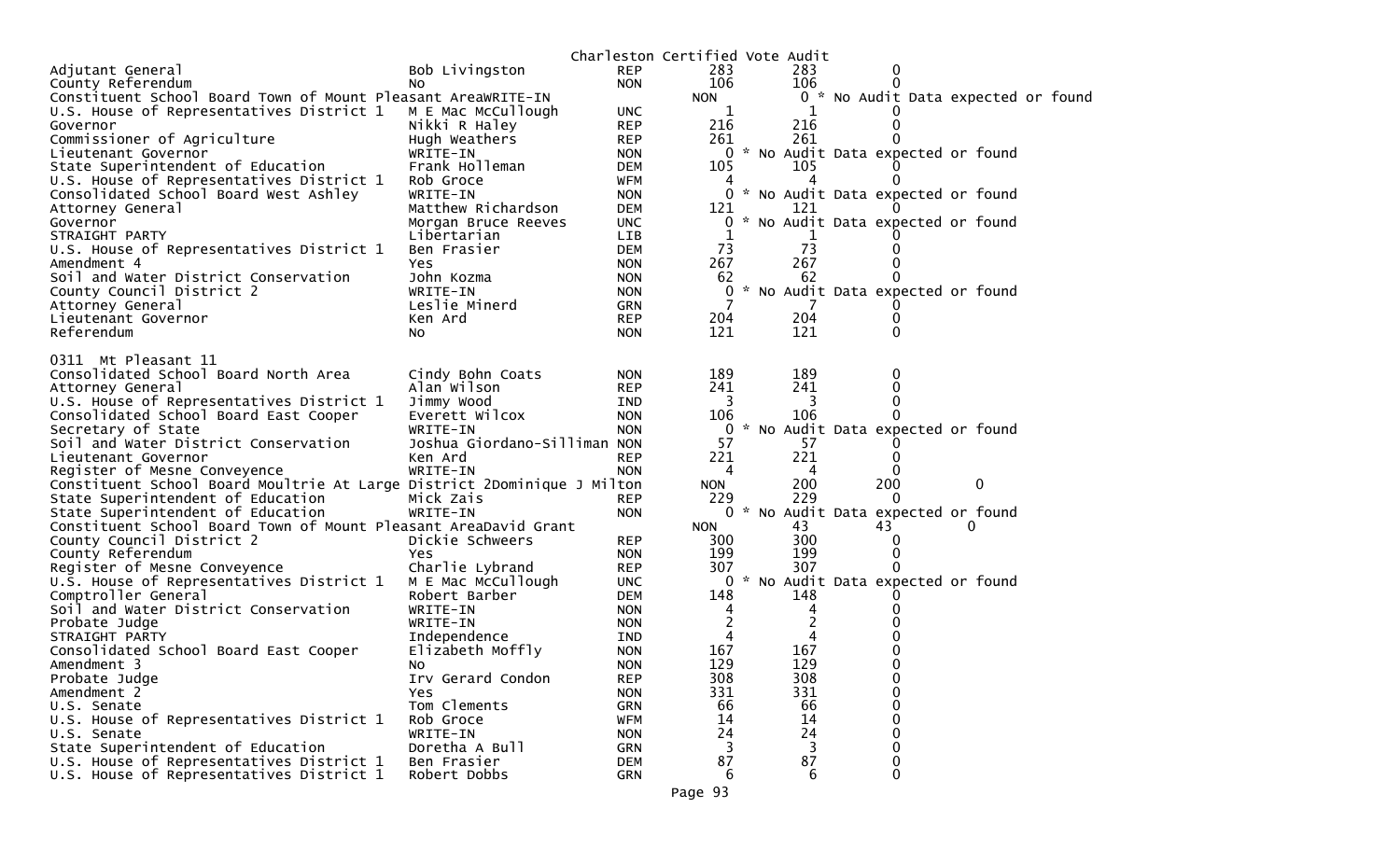|                                                                   |                     | Charleston Certified Vote Audit |                |     |     |                                     |                  |
|-------------------------------------------------------------------|---------------------|---------------------------------|----------------|-----|-----|-------------------------------------|------------------|
| Constituent School Board Moultrie At Large District 2WRITE-IN     |                     |                                 | <b>NON</b>     |     |     | 2                                   | $\Omega$         |
| U.S. House of Representatives District 1 Keith Blandford          |                     | LIB                             | 17             |     | 17  | 0                                   |                  |
| Constituent School Board Town of Mount Pleasant AreaNoah Moore    |                     |                                 | <b>NON</b>     | 135 |     | 135                                 | 0                |
| U.S. House of Representatives District 1                          | Tim Scott           | <b>REP</b>                      | 278            |     | 278 | 0                                   |                  |
| Referendum                                                        | Yes                 | <b>NON</b>                      | 227            |     | 227 | 0                                   |                  |
| Comptroller General                                               | WRITE-IN            | <b>NON</b>                      |                |     |     | 0 * No Audit Data expected or found |                  |
| Consolidated School Board East Cooper                             | Craig Ascue         | <b>NON</b>                      | 171            |     | 171 |                                     |                  |
| Lieutenant Governor                                               | Ashley Cooper       | DEM                             | 185            |     | 185 |                                     |                  |
| STRAIGHT PARTY                                                    | United Citizens     | <b>UNC</b>                      | 0              |     |     | * No Audit Data expected or found   |                  |
| Adjutant General                                                  | WRITE-IN            | <b>NON</b>                      |                |     |     |                                     |                  |
| Commissioner of Agriculture                                       | Tom E Elliott       | <b>DEM</b>                      | 110            |     | 110 |                                     |                  |
| County Council District 2                                         | WRITE-IN            | <b>NON</b>                      | 8              |     | 8   |                                     |                  |
| STRAIGHT PARTY                                                    | Libertarian         | LIB                             | 2              |     | 2   |                                     |                  |
| Soil and Water District Conservation                              | Kathy R Woolsey     | <b>NON</b>                      | 155            |     | 155 |                                     |                  |
| Governor                                                          | Vincent A Sheheen   | <b>DEM</b>                      | 165            |     | 165 | 0                                   |                  |
| Governor                                                          | Nikki R Haley       | <b>REP</b>                      | 243            |     | 243 | 0                                   |                  |
| Amendment 4                                                       | NO.                 | <b>NON</b>                      | 122            |     | 122 | 0                                   |                  |
| STRAIGHT PARTY                                                    | Working Families    | <b>WFM</b>                      | $\mathbf 1$    |     | 1   | 0                                   |                  |
| Consolidated School Board West Ashley                             | WRITE-IN            | <b>NON</b>                      | 1              |     | 1   |                                     |                  |
| State Superintendent of Education                                 | Tony Fayyazi        | <b>IND</b>                      | 5              |     |     |                                     |                  |
| Attorney General                                                  | Matthew Richardson  | <b>DEM</b>                      | 150            |     | 150 |                                     |                  |
| Amendment 1                                                       | No.                 | <b>NON</b>                      | 82             |     | 82  | 0                                   |                  |
| Amendment 3                                                       | Yes                 | <b>NON</b>                      | 266            |     | 266 | 0                                   |                  |
| Attorney General                                                  | Leslie Minerd       | <b>GRN</b>                      | 7              |     | 7   | 0                                   |                  |
| Constituent School Board Town of Mount Pleasant AreaWRITE-IN      |                     |                                 | <b>NON</b>     |     | 1   |                                     | 0                |
|                                                                   |                     |                                 |                |     | 309 |                                     |                  |
| State House of Representatives District 112Mike Sottile           |                     | <b>REP</b>                      | 309            |     |     | 0                                   |                  |
| Secretary of State                                                | Mark Hammond        | <b>REP</b>                      | 284            |     | 284 | 0                                   |                  |
| U.S. Senate                                                       | Jim DeMint          | <b>REP</b>                      | 276            |     | 276 |                                     |                  |
| Governor                                                          | WRITE-IN            | <b>NON</b>                      | $\overline{0}$ |     |     | * No Audit Data expected or found   |                  |
| STRAIGHT PARTY                                                    | Republican          | <b>REP</b>                      | 120            |     | 120 |                                     |                  |
| Consolidated School Board West Ashley                             | Mary Ann Taylor     | <b>NON</b>                      | 132            |     | 132 | 0                                   |                  |
| Governor                                                          | Morgan Bruce Reeves | <b>UNC</b>                      | 0              |     |     | * No Audit Data expected or found   |                  |
| Governor                                                          | Morgan Bruce Reeves | GRN                             |                |     |     |                                     |                  |
| STRAIGHT PARTY                                                    | Green               | <b>GRN</b>                      | ı              |     |     |                                     |                  |
| State Superintendent of Education                                 | Frank Holleman      | <b>DEM</b>                      | 129            |     | 129 |                                     |                  |
| State House of Representatives District 112WRITE-IN               |                     | <b>NON</b>                      | -6             |     | 6   |                                     |                  |
| Adjutant General                                                  | Bob Livingston      | <b>REP</b>                      | 298            |     | 298 |                                     |                  |
| Attorney General                                                  | WRITE-IN            | <b>NON</b>                      | 0              |     |     | * No Audit Data expected or found   |                  |
| County Referendum                                                 | NO.                 | <b>NON</b>                      | 174            |     | 174 |                                     |                  |
| Soil and Water District Conservation                              | John Kozma          | <b>NON</b>                      | 88             |     | 88  |                                     |                  |
| Consolidated School Board West Ashley                             | Michael Miller      | <b>NON</b>                      | 90             |     | 90  |                                     |                  |
| Commissioner of Agriculture                                       | WRITE-IN            | <b>NON</b>                      | 0              |     |     | * No Audit Data expected or found   |                  |
| State Treasurer                                                   | WRITE-IN            | <b>NON</b>                      |                |     |     |                                     |                  |
| Secretary of State                                                | Marjorie L Johnson  | <b>DEM</b>                      | 112            |     | 112 | 0                                   |                  |
| Consolidated School Board East Cooper                             | WRITE-IN            | <b>NON</b>                      | 3              |     | 3   | 0                                   |                  |
| Commissioner of Agriculture                                       | Hugh Weathers       | <b>REP</b>                      | 283            |     | 283 | 0                                   |                  |
| STRAIGHT PARTY                                                    | Democratic          | <b>DEM</b>                      | 40             |     | 40  | 0                                   |                  |
| U.S. Senate                                                       | Alvin M Greene      | <b>DEM</b>                      | 37             |     | 37  | 0                                   |                  |
| Amendment 4                                                       | Yes.                | <b>NON</b>                      | 266            |     | 266 | 0                                   |                  |
| Amendment 1                                                       | Yes                 | <b>NON</b>                      | 321            |     | 321 | 0                                   |                  |
| Constituent School Board Town of Mount Pleasant AreaJane S Fulton |                     |                                 | <b>NON</b>     |     | 82  | 82                                  | $\boldsymbol{0}$ |
| Consolidated School Board North Area                              | WRITE-IN            | <b>NON</b>                      | 2              |     | 2   | $\mathbf{0}$                        |                  |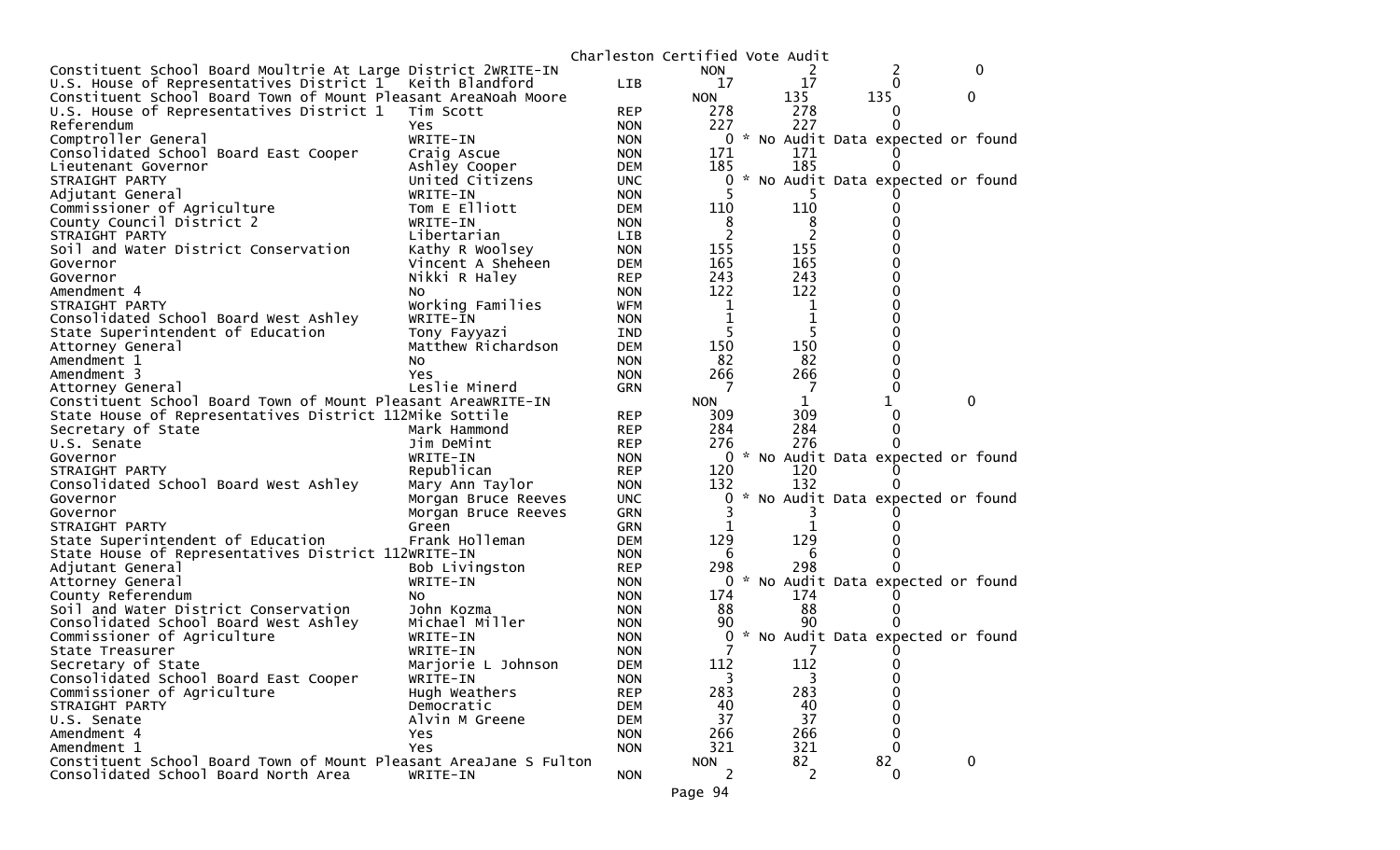| 68<br>Amendment 2<br><b>NON</b><br>68<br>NO.<br>U.S. House of Representatives District 1<br>WRITE-IN<br><b>NON</b><br>1<br>0<br>* No Audit Data expected or found<br>Lieutenant Governor<br>WRITE-IN<br><b>NON</b><br>Curtis Loftis<br><b>REP</b><br>303<br>303<br>State Treasurer<br>29<br>29<br>State Superintendent of Education<br>Tim Moultrie<br>LIB<br>0<br><b>REP</b><br>249<br>249<br>Comptroller General<br>Richard A Eckstrom<br>175<br>175<br>Referendum<br>No<br><b>NON</b><br>0312 Mt Pleasant 12<br>Commissioner of Agriculture<br>* No Audit Data expected or found<br>WRITE-IN<br><b>NON</b><br>0<br>302<br>302<br>Commissioner of Agriculture<br>Hugh Weathers<br><b>REP</b><br>247<br>247<br>Lieutenant Governor<br>Ken Ard<br><b>REP</b><br>$\Omega$<br>353<br>353<br>State House of Representatives District 112Mike Sottile<br><b>REP</b><br>0 * No Audit Data expected or found<br>Soil and Water District Conservation<br>WRITE-IN<br><b>NON</b><br>Consolidated School Board East Cooper<br>195<br>195<br>Craig Ascue<br><b>NON</b><br>248<br>248<br>State Superintendent of Education<br>Mick Zais<br><b>REP</b><br>Constituent School Board Moultrie At Large District 2WRITE-IN<br><b>NON</b><br>Comptroller General<br>* No Audit Data expected or found<br>WRITE-IN<br><b>NON</b><br>0<br>State Superintendent of Education<br>Doretha A Bull<br><b>GRN</b><br>260<br>260<br>County Referendum<br><b>NON</b><br>Yes.<br>Leslie Minerd<br>13<br>13<br><b>GRN</b><br>Attorney General<br>193<br>193<br>Vincent A Sheheen<br>Governor<br><b>DEM</b><br>$\Omega$<br>371<br>371<br>Amendment 2<br><b>NON</b><br>0<br>Yes.<br>93<br>93<br>0<br>Constituent School Board Town of Mount Pleasant AreaNoah Moore<br><b>NON</b><br>121<br>121<br>Amendment 3<br><b>NON</b><br>NO.<br>$\Omega$<br>Alvin M Greene<br><b>DEM</b><br>61<br>61<br>U.S. Senate<br>State Superintendent of Education<br>0 * No Audit Data expected or found<br>WRITE-IN<br><b>NON</b><br>170<br>170<br>Matthew Richardson<br>Attorney General<br><b>DEM</b><br>Consolidated School Board West Ashley<br><b>NON</b><br>0<br>* No Audit Data expected or found<br>WRITE-IN<br>* No Audit Data expected or found<br>WRITE-IN<br>Lieutenant Governor<br><b>NON</b><br>State House of Representatives District 112WRITE-IN<br>1<br><b>NON</b><br>1<br>146<br>Secretary of State<br>Marjorie L Johnson<br>146<br><b>DEM</b><br>122<br>122<br>STRAIGHT PARTY<br>Republican<br><b>REP</b><br>208<br>Ashley Cooper<br>208<br><b>DEM</b><br>Lieutenant Governor<br>WRITE-IN<br>3<br>3<br>State Treasurer<br><b>NON</b><br><b>GRN</b><br>Governor<br>Morgan Bruce Reeves<br>4<br>Consolidated School Board West Ashley<br>166<br>166<br>Mary Ann Taylor<br><b>NON</b><br>0 * No Audit Data expected or found<br>Secretary of State<br>WRITE-IN<br><b>NON</b><br>Soil and Water District Conservation<br>Kathy R Woolsey<br>183<br>183<br><b>NON</b><br>0 * No Audit Data expected or found<br>U.S. House of Representatives District 1<br>WRITE-IN<br><b>NON</b><br>66<br>66<br>U.S. Senate<br>Tom Clements<br><b>GRN</b><br>4<br>4<br>Adjutant General<br>WRITE-IN<br><b>NON</b><br>276<br>276<br>Referendum<br><b>NON</b><br>Yes<br>342<br>342<br>Curtis Loftis<br>0<br><b>REP</b><br>State Treasurer<br>Constituent School Board Town of Mount Pleasant AreaWRITE-IN<br><b>NON</b><br>0<br>No Audit Data expected or found<br>State Superintendent of Education<br>8<br>Tony Fayyazi<br>8<br><b>IND</b><br>Consolidated School Board West Ashley<br>99<br>99<br>Michael Miller<br><b>NON</b><br>0<br>U.S. House of Representatives District 1<br>Jimmy Wood<br><b>IND</b><br>20<br>20<br>U.S. Senate<br>WRITE-IN<br><b>NON</b><br>0<br>69<br>69<br>Amendment 1<br><b>NON</b><br><b>NO</b><br>Commissioner of Agriculture<br>Tom E Elliott<br>143<br>143<br><b>DEM</b><br>0<br>123<br>123<br>Amendment 4<br>0<br><b>NON</b><br>No. |  | Charleston Certified Vote Audit |  |  |  |  |
|------------------------------------------------------------------------------------------------------------------------------------------------------------------------------------------------------------------------------------------------------------------------------------------------------------------------------------------------------------------------------------------------------------------------------------------------------------------------------------------------------------------------------------------------------------------------------------------------------------------------------------------------------------------------------------------------------------------------------------------------------------------------------------------------------------------------------------------------------------------------------------------------------------------------------------------------------------------------------------------------------------------------------------------------------------------------------------------------------------------------------------------------------------------------------------------------------------------------------------------------------------------------------------------------------------------------------------------------------------------------------------------------------------------------------------------------------------------------------------------------------------------------------------------------------------------------------------------------------------------------------------------------------------------------------------------------------------------------------------------------------------------------------------------------------------------------------------------------------------------------------------------------------------------------------------------------------------------------------------------------------------------------------------------------------------------------------------------------------------------------------------------------------------------------------------------------------------------------------------------------------------------------------------------------------------------------------------------------------------------------------------------------------------------------------------------------------------------------------------------------------------------------------------------------------------------------------------------------------------------------------------------------------------------------------------------------------------------------------------------------------------------------------------------------------------------------------------------------------------------------------------------------------------------------------------------------------------------------------------------------------------------------------------------------------------------------------------------------------------------------------------------------------------------------------------------------------------------------------------------------------------------------------------------------------------------------------------------------------------------------------------------------------------------------------------------------------------------------------------------------------------------------------------------------------------------------------------------------------------------------------------------------------------------------------------------------------------------------------------------------------------------------------------------------------------------------------------------------------------------------------------------------------------------------|--|---------------------------------|--|--|--|--|
|                                                                                                                                                                                                                                                                                                                                                                                                                                                                                                                                                                                                                                                                                                                                                                                                                                                                                                                                                                                                                                                                                                                                                                                                                                                                                                                                                                                                                                                                                                                                                                                                                                                                                                                                                                                                                                                                                                                                                                                                                                                                                                                                                                                                                                                                                                                                                                                                                                                                                                                                                                                                                                                                                                                                                                                                                                                                                                                                                                                                                                                                                                                                                                                                                                                                                                                                                                                                                                                                                                                                                                                                                                                                                                                                                                                                                                                                                                                        |  |                                 |  |  |  |  |
|                                                                                                                                                                                                                                                                                                                                                                                                                                                                                                                                                                                                                                                                                                                                                                                                                                                                                                                                                                                                                                                                                                                                                                                                                                                                                                                                                                                                                                                                                                                                                                                                                                                                                                                                                                                                                                                                                                                                                                                                                                                                                                                                                                                                                                                                                                                                                                                                                                                                                                                                                                                                                                                                                                                                                                                                                                                                                                                                                                                                                                                                                                                                                                                                                                                                                                                                                                                                                                                                                                                                                                                                                                                                                                                                                                                                                                                                                                                        |  |                                 |  |  |  |  |
|                                                                                                                                                                                                                                                                                                                                                                                                                                                                                                                                                                                                                                                                                                                                                                                                                                                                                                                                                                                                                                                                                                                                                                                                                                                                                                                                                                                                                                                                                                                                                                                                                                                                                                                                                                                                                                                                                                                                                                                                                                                                                                                                                                                                                                                                                                                                                                                                                                                                                                                                                                                                                                                                                                                                                                                                                                                                                                                                                                                                                                                                                                                                                                                                                                                                                                                                                                                                                                                                                                                                                                                                                                                                                                                                                                                                                                                                                                                        |  |                                 |  |  |  |  |
|                                                                                                                                                                                                                                                                                                                                                                                                                                                                                                                                                                                                                                                                                                                                                                                                                                                                                                                                                                                                                                                                                                                                                                                                                                                                                                                                                                                                                                                                                                                                                                                                                                                                                                                                                                                                                                                                                                                                                                                                                                                                                                                                                                                                                                                                                                                                                                                                                                                                                                                                                                                                                                                                                                                                                                                                                                                                                                                                                                                                                                                                                                                                                                                                                                                                                                                                                                                                                                                                                                                                                                                                                                                                                                                                                                                                                                                                                                                        |  |                                 |  |  |  |  |
|                                                                                                                                                                                                                                                                                                                                                                                                                                                                                                                                                                                                                                                                                                                                                                                                                                                                                                                                                                                                                                                                                                                                                                                                                                                                                                                                                                                                                                                                                                                                                                                                                                                                                                                                                                                                                                                                                                                                                                                                                                                                                                                                                                                                                                                                                                                                                                                                                                                                                                                                                                                                                                                                                                                                                                                                                                                                                                                                                                                                                                                                                                                                                                                                                                                                                                                                                                                                                                                                                                                                                                                                                                                                                                                                                                                                                                                                                                                        |  |                                 |  |  |  |  |
|                                                                                                                                                                                                                                                                                                                                                                                                                                                                                                                                                                                                                                                                                                                                                                                                                                                                                                                                                                                                                                                                                                                                                                                                                                                                                                                                                                                                                                                                                                                                                                                                                                                                                                                                                                                                                                                                                                                                                                                                                                                                                                                                                                                                                                                                                                                                                                                                                                                                                                                                                                                                                                                                                                                                                                                                                                                                                                                                                                                                                                                                                                                                                                                                                                                                                                                                                                                                                                                                                                                                                                                                                                                                                                                                                                                                                                                                                                                        |  |                                 |  |  |  |  |
|                                                                                                                                                                                                                                                                                                                                                                                                                                                                                                                                                                                                                                                                                                                                                                                                                                                                                                                                                                                                                                                                                                                                                                                                                                                                                                                                                                                                                                                                                                                                                                                                                                                                                                                                                                                                                                                                                                                                                                                                                                                                                                                                                                                                                                                                                                                                                                                                                                                                                                                                                                                                                                                                                                                                                                                                                                                                                                                                                                                                                                                                                                                                                                                                                                                                                                                                                                                                                                                                                                                                                                                                                                                                                                                                                                                                                                                                                                                        |  |                                 |  |  |  |  |
|                                                                                                                                                                                                                                                                                                                                                                                                                                                                                                                                                                                                                                                                                                                                                                                                                                                                                                                                                                                                                                                                                                                                                                                                                                                                                                                                                                                                                                                                                                                                                                                                                                                                                                                                                                                                                                                                                                                                                                                                                                                                                                                                                                                                                                                                                                                                                                                                                                                                                                                                                                                                                                                                                                                                                                                                                                                                                                                                                                                                                                                                                                                                                                                                                                                                                                                                                                                                                                                                                                                                                                                                                                                                                                                                                                                                                                                                                                                        |  |                                 |  |  |  |  |
|                                                                                                                                                                                                                                                                                                                                                                                                                                                                                                                                                                                                                                                                                                                                                                                                                                                                                                                                                                                                                                                                                                                                                                                                                                                                                                                                                                                                                                                                                                                                                                                                                                                                                                                                                                                                                                                                                                                                                                                                                                                                                                                                                                                                                                                                                                                                                                                                                                                                                                                                                                                                                                                                                                                                                                                                                                                                                                                                                                                                                                                                                                                                                                                                                                                                                                                                                                                                                                                                                                                                                                                                                                                                                                                                                                                                                                                                                                                        |  |                                 |  |  |  |  |
|                                                                                                                                                                                                                                                                                                                                                                                                                                                                                                                                                                                                                                                                                                                                                                                                                                                                                                                                                                                                                                                                                                                                                                                                                                                                                                                                                                                                                                                                                                                                                                                                                                                                                                                                                                                                                                                                                                                                                                                                                                                                                                                                                                                                                                                                                                                                                                                                                                                                                                                                                                                                                                                                                                                                                                                                                                                                                                                                                                                                                                                                                                                                                                                                                                                                                                                                                                                                                                                                                                                                                                                                                                                                                                                                                                                                                                                                                                                        |  |                                 |  |  |  |  |
|                                                                                                                                                                                                                                                                                                                                                                                                                                                                                                                                                                                                                                                                                                                                                                                                                                                                                                                                                                                                                                                                                                                                                                                                                                                                                                                                                                                                                                                                                                                                                                                                                                                                                                                                                                                                                                                                                                                                                                                                                                                                                                                                                                                                                                                                                                                                                                                                                                                                                                                                                                                                                                                                                                                                                                                                                                                                                                                                                                                                                                                                                                                                                                                                                                                                                                                                                                                                                                                                                                                                                                                                                                                                                                                                                                                                                                                                                                                        |  |                                 |  |  |  |  |
|                                                                                                                                                                                                                                                                                                                                                                                                                                                                                                                                                                                                                                                                                                                                                                                                                                                                                                                                                                                                                                                                                                                                                                                                                                                                                                                                                                                                                                                                                                                                                                                                                                                                                                                                                                                                                                                                                                                                                                                                                                                                                                                                                                                                                                                                                                                                                                                                                                                                                                                                                                                                                                                                                                                                                                                                                                                                                                                                                                                                                                                                                                                                                                                                                                                                                                                                                                                                                                                                                                                                                                                                                                                                                                                                                                                                                                                                                                                        |  |                                 |  |  |  |  |
|                                                                                                                                                                                                                                                                                                                                                                                                                                                                                                                                                                                                                                                                                                                                                                                                                                                                                                                                                                                                                                                                                                                                                                                                                                                                                                                                                                                                                                                                                                                                                                                                                                                                                                                                                                                                                                                                                                                                                                                                                                                                                                                                                                                                                                                                                                                                                                                                                                                                                                                                                                                                                                                                                                                                                                                                                                                                                                                                                                                                                                                                                                                                                                                                                                                                                                                                                                                                                                                                                                                                                                                                                                                                                                                                                                                                                                                                                                                        |  |                                 |  |  |  |  |
|                                                                                                                                                                                                                                                                                                                                                                                                                                                                                                                                                                                                                                                                                                                                                                                                                                                                                                                                                                                                                                                                                                                                                                                                                                                                                                                                                                                                                                                                                                                                                                                                                                                                                                                                                                                                                                                                                                                                                                                                                                                                                                                                                                                                                                                                                                                                                                                                                                                                                                                                                                                                                                                                                                                                                                                                                                                                                                                                                                                                                                                                                                                                                                                                                                                                                                                                                                                                                                                                                                                                                                                                                                                                                                                                                                                                                                                                                                                        |  |                                 |  |  |  |  |
|                                                                                                                                                                                                                                                                                                                                                                                                                                                                                                                                                                                                                                                                                                                                                                                                                                                                                                                                                                                                                                                                                                                                                                                                                                                                                                                                                                                                                                                                                                                                                                                                                                                                                                                                                                                                                                                                                                                                                                                                                                                                                                                                                                                                                                                                                                                                                                                                                                                                                                                                                                                                                                                                                                                                                                                                                                                                                                                                                                                                                                                                                                                                                                                                                                                                                                                                                                                                                                                                                                                                                                                                                                                                                                                                                                                                                                                                                                                        |  |                                 |  |  |  |  |
|                                                                                                                                                                                                                                                                                                                                                                                                                                                                                                                                                                                                                                                                                                                                                                                                                                                                                                                                                                                                                                                                                                                                                                                                                                                                                                                                                                                                                                                                                                                                                                                                                                                                                                                                                                                                                                                                                                                                                                                                                                                                                                                                                                                                                                                                                                                                                                                                                                                                                                                                                                                                                                                                                                                                                                                                                                                                                                                                                                                                                                                                                                                                                                                                                                                                                                                                                                                                                                                                                                                                                                                                                                                                                                                                                                                                                                                                                                                        |  |                                 |  |  |  |  |
|                                                                                                                                                                                                                                                                                                                                                                                                                                                                                                                                                                                                                                                                                                                                                                                                                                                                                                                                                                                                                                                                                                                                                                                                                                                                                                                                                                                                                                                                                                                                                                                                                                                                                                                                                                                                                                                                                                                                                                                                                                                                                                                                                                                                                                                                                                                                                                                                                                                                                                                                                                                                                                                                                                                                                                                                                                                                                                                                                                                                                                                                                                                                                                                                                                                                                                                                                                                                                                                                                                                                                                                                                                                                                                                                                                                                                                                                                                                        |  |                                 |  |  |  |  |
|                                                                                                                                                                                                                                                                                                                                                                                                                                                                                                                                                                                                                                                                                                                                                                                                                                                                                                                                                                                                                                                                                                                                                                                                                                                                                                                                                                                                                                                                                                                                                                                                                                                                                                                                                                                                                                                                                                                                                                                                                                                                                                                                                                                                                                                                                                                                                                                                                                                                                                                                                                                                                                                                                                                                                                                                                                                                                                                                                                                                                                                                                                                                                                                                                                                                                                                                                                                                                                                                                                                                                                                                                                                                                                                                                                                                                                                                                                                        |  |                                 |  |  |  |  |
|                                                                                                                                                                                                                                                                                                                                                                                                                                                                                                                                                                                                                                                                                                                                                                                                                                                                                                                                                                                                                                                                                                                                                                                                                                                                                                                                                                                                                                                                                                                                                                                                                                                                                                                                                                                                                                                                                                                                                                                                                                                                                                                                                                                                                                                                                                                                                                                                                                                                                                                                                                                                                                                                                                                                                                                                                                                                                                                                                                                                                                                                                                                                                                                                                                                                                                                                                                                                                                                                                                                                                                                                                                                                                                                                                                                                                                                                                                                        |  |                                 |  |  |  |  |
|                                                                                                                                                                                                                                                                                                                                                                                                                                                                                                                                                                                                                                                                                                                                                                                                                                                                                                                                                                                                                                                                                                                                                                                                                                                                                                                                                                                                                                                                                                                                                                                                                                                                                                                                                                                                                                                                                                                                                                                                                                                                                                                                                                                                                                                                                                                                                                                                                                                                                                                                                                                                                                                                                                                                                                                                                                                                                                                                                                                                                                                                                                                                                                                                                                                                                                                                                                                                                                                                                                                                                                                                                                                                                                                                                                                                                                                                                                                        |  |                                 |  |  |  |  |
|                                                                                                                                                                                                                                                                                                                                                                                                                                                                                                                                                                                                                                                                                                                                                                                                                                                                                                                                                                                                                                                                                                                                                                                                                                                                                                                                                                                                                                                                                                                                                                                                                                                                                                                                                                                                                                                                                                                                                                                                                                                                                                                                                                                                                                                                                                                                                                                                                                                                                                                                                                                                                                                                                                                                                                                                                                                                                                                                                                                                                                                                                                                                                                                                                                                                                                                                                                                                                                                                                                                                                                                                                                                                                                                                                                                                                                                                                                                        |  |                                 |  |  |  |  |
|                                                                                                                                                                                                                                                                                                                                                                                                                                                                                                                                                                                                                                                                                                                                                                                                                                                                                                                                                                                                                                                                                                                                                                                                                                                                                                                                                                                                                                                                                                                                                                                                                                                                                                                                                                                                                                                                                                                                                                                                                                                                                                                                                                                                                                                                                                                                                                                                                                                                                                                                                                                                                                                                                                                                                                                                                                                                                                                                                                                                                                                                                                                                                                                                                                                                                                                                                                                                                                                                                                                                                                                                                                                                                                                                                                                                                                                                                                                        |  |                                 |  |  |  |  |
|                                                                                                                                                                                                                                                                                                                                                                                                                                                                                                                                                                                                                                                                                                                                                                                                                                                                                                                                                                                                                                                                                                                                                                                                                                                                                                                                                                                                                                                                                                                                                                                                                                                                                                                                                                                                                                                                                                                                                                                                                                                                                                                                                                                                                                                                                                                                                                                                                                                                                                                                                                                                                                                                                                                                                                                                                                                                                                                                                                                                                                                                                                                                                                                                                                                                                                                                                                                                                                                                                                                                                                                                                                                                                                                                                                                                                                                                                                                        |  |                                 |  |  |  |  |
|                                                                                                                                                                                                                                                                                                                                                                                                                                                                                                                                                                                                                                                                                                                                                                                                                                                                                                                                                                                                                                                                                                                                                                                                                                                                                                                                                                                                                                                                                                                                                                                                                                                                                                                                                                                                                                                                                                                                                                                                                                                                                                                                                                                                                                                                                                                                                                                                                                                                                                                                                                                                                                                                                                                                                                                                                                                                                                                                                                                                                                                                                                                                                                                                                                                                                                                                                                                                                                                                                                                                                                                                                                                                                                                                                                                                                                                                                                                        |  |                                 |  |  |  |  |
|                                                                                                                                                                                                                                                                                                                                                                                                                                                                                                                                                                                                                                                                                                                                                                                                                                                                                                                                                                                                                                                                                                                                                                                                                                                                                                                                                                                                                                                                                                                                                                                                                                                                                                                                                                                                                                                                                                                                                                                                                                                                                                                                                                                                                                                                                                                                                                                                                                                                                                                                                                                                                                                                                                                                                                                                                                                                                                                                                                                                                                                                                                                                                                                                                                                                                                                                                                                                                                                                                                                                                                                                                                                                                                                                                                                                                                                                                                                        |  |                                 |  |  |  |  |
|                                                                                                                                                                                                                                                                                                                                                                                                                                                                                                                                                                                                                                                                                                                                                                                                                                                                                                                                                                                                                                                                                                                                                                                                                                                                                                                                                                                                                                                                                                                                                                                                                                                                                                                                                                                                                                                                                                                                                                                                                                                                                                                                                                                                                                                                                                                                                                                                                                                                                                                                                                                                                                                                                                                                                                                                                                                                                                                                                                                                                                                                                                                                                                                                                                                                                                                                                                                                                                                                                                                                                                                                                                                                                                                                                                                                                                                                                                                        |  |                                 |  |  |  |  |
|                                                                                                                                                                                                                                                                                                                                                                                                                                                                                                                                                                                                                                                                                                                                                                                                                                                                                                                                                                                                                                                                                                                                                                                                                                                                                                                                                                                                                                                                                                                                                                                                                                                                                                                                                                                                                                                                                                                                                                                                                                                                                                                                                                                                                                                                                                                                                                                                                                                                                                                                                                                                                                                                                                                                                                                                                                                                                                                                                                                                                                                                                                                                                                                                                                                                                                                                                                                                                                                                                                                                                                                                                                                                                                                                                                                                                                                                                                                        |  |                                 |  |  |  |  |
|                                                                                                                                                                                                                                                                                                                                                                                                                                                                                                                                                                                                                                                                                                                                                                                                                                                                                                                                                                                                                                                                                                                                                                                                                                                                                                                                                                                                                                                                                                                                                                                                                                                                                                                                                                                                                                                                                                                                                                                                                                                                                                                                                                                                                                                                                                                                                                                                                                                                                                                                                                                                                                                                                                                                                                                                                                                                                                                                                                                                                                                                                                                                                                                                                                                                                                                                                                                                                                                                                                                                                                                                                                                                                                                                                                                                                                                                                                                        |  |                                 |  |  |  |  |
|                                                                                                                                                                                                                                                                                                                                                                                                                                                                                                                                                                                                                                                                                                                                                                                                                                                                                                                                                                                                                                                                                                                                                                                                                                                                                                                                                                                                                                                                                                                                                                                                                                                                                                                                                                                                                                                                                                                                                                                                                                                                                                                                                                                                                                                                                                                                                                                                                                                                                                                                                                                                                                                                                                                                                                                                                                                                                                                                                                                                                                                                                                                                                                                                                                                                                                                                                                                                                                                                                                                                                                                                                                                                                                                                                                                                                                                                                                                        |  |                                 |  |  |  |  |
|                                                                                                                                                                                                                                                                                                                                                                                                                                                                                                                                                                                                                                                                                                                                                                                                                                                                                                                                                                                                                                                                                                                                                                                                                                                                                                                                                                                                                                                                                                                                                                                                                                                                                                                                                                                                                                                                                                                                                                                                                                                                                                                                                                                                                                                                                                                                                                                                                                                                                                                                                                                                                                                                                                                                                                                                                                                                                                                                                                                                                                                                                                                                                                                                                                                                                                                                                                                                                                                                                                                                                                                                                                                                                                                                                                                                                                                                                                                        |  |                                 |  |  |  |  |
|                                                                                                                                                                                                                                                                                                                                                                                                                                                                                                                                                                                                                                                                                                                                                                                                                                                                                                                                                                                                                                                                                                                                                                                                                                                                                                                                                                                                                                                                                                                                                                                                                                                                                                                                                                                                                                                                                                                                                                                                                                                                                                                                                                                                                                                                                                                                                                                                                                                                                                                                                                                                                                                                                                                                                                                                                                                                                                                                                                                                                                                                                                                                                                                                                                                                                                                                                                                                                                                                                                                                                                                                                                                                                                                                                                                                                                                                                                                        |  |                                 |  |  |  |  |
|                                                                                                                                                                                                                                                                                                                                                                                                                                                                                                                                                                                                                                                                                                                                                                                                                                                                                                                                                                                                                                                                                                                                                                                                                                                                                                                                                                                                                                                                                                                                                                                                                                                                                                                                                                                                                                                                                                                                                                                                                                                                                                                                                                                                                                                                                                                                                                                                                                                                                                                                                                                                                                                                                                                                                                                                                                                                                                                                                                                                                                                                                                                                                                                                                                                                                                                                                                                                                                                                                                                                                                                                                                                                                                                                                                                                                                                                                                                        |  |                                 |  |  |  |  |
|                                                                                                                                                                                                                                                                                                                                                                                                                                                                                                                                                                                                                                                                                                                                                                                                                                                                                                                                                                                                                                                                                                                                                                                                                                                                                                                                                                                                                                                                                                                                                                                                                                                                                                                                                                                                                                                                                                                                                                                                                                                                                                                                                                                                                                                                                                                                                                                                                                                                                                                                                                                                                                                                                                                                                                                                                                                                                                                                                                                                                                                                                                                                                                                                                                                                                                                                                                                                                                                                                                                                                                                                                                                                                                                                                                                                                                                                                                                        |  |                                 |  |  |  |  |
|                                                                                                                                                                                                                                                                                                                                                                                                                                                                                                                                                                                                                                                                                                                                                                                                                                                                                                                                                                                                                                                                                                                                                                                                                                                                                                                                                                                                                                                                                                                                                                                                                                                                                                                                                                                                                                                                                                                                                                                                                                                                                                                                                                                                                                                                                                                                                                                                                                                                                                                                                                                                                                                                                                                                                                                                                                                                                                                                                                                                                                                                                                                                                                                                                                                                                                                                                                                                                                                                                                                                                                                                                                                                                                                                                                                                                                                                                                                        |  |                                 |  |  |  |  |
|                                                                                                                                                                                                                                                                                                                                                                                                                                                                                                                                                                                                                                                                                                                                                                                                                                                                                                                                                                                                                                                                                                                                                                                                                                                                                                                                                                                                                                                                                                                                                                                                                                                                                                                                                                                                                                                                                                                                                                                                                                                                                                                                                                                                                                                                                                                                                                                                                                                                                                                                                                                                                                                                                                                                                                                                                                                                                                                                                                                                                                                                                                                                                                                                                                                                                                                                                                                                                                                                                                                                                                                                                                                                                                                                                                                                                                                                                                                        |  |                                 |  |  |  |  |
|                                                                                                                                                                                                                                                                                                                                                                                                                                                                                                                                                                                                                                                                                                                                                                                                                                                                                                                                                                                                                                                                                                                                                                                                                                                                                                                                                                                                                                                                                                                                                                                                                                                                                                                                                                                                                                                                                                                                                                                                                                                                                                                                                                                                                                                                                                                                                                                                                                                                                                                                                                                                                                                                                                                                                                                                                                                                                                                                                                                                                                                                                                                                                                                                                                                                                                                                                                                                                                                                                                                                                                                                                                                                                                                                                                                                                                                                                                                        |  |                                 |  |  |  |  |
|                                                                                                                                                                                                                                                                                                                                                                                                                                                                                                                                                                                                                                                                                                                                                                                                                                                                                                                                                                                                                                                                                                                                                                                                                                                                                                                                                                                                                                                                                                                                                                                                                                                                                                                                                                                                                                                                                                                                                                                                                                                                                                                                                                                                                                                                                                                                                                                                                                                                                                                                                                                                                                                                                                                                                                                                                                                                                                                                                                                                                                                                                                                                                                                                                                                                                                                                                                                                                                                                                                                                                                                                                                                                                                                                                                                                                                                                                                                        |  |                                 |  |  |  |  |
|                                                                                                                                                                                                                                                                                                                                                                                                                                                                                                                                                                                                                                                                                                                                                                                                                                                                                                                                                                                                                                                                                                                                                                                                                                                                                                                                                                                                                                                                                                                                                                                                                                                                                                                                                                                                                                                                                                                                                                                                                                                                                                                                                                                                                                                                                                                                                                                                                                                                                                                                                                                                                                                                                                                                                                                                                                                                                                                                                                                                                                                                                                                                                                                                                                                                                                                                                                                                                                                                                                                                                                                                                                                                                                                                                                                                                                                                                                                        |  |                                 |  |  |  |  |
|                                                                                                                                                                                                                                                                                                                                                                                                                                                                                                                                                                                                                                                                                                                                                                                                                                                                                                                                                                                                                                                                                                                                                                                                                                                                                                                                                                                                                                                                                                                                                                                                                                                                                                                                                                                                                                                                                                                                                                                                                                                                                                                                                                                                                                                                                                                                                                                                                                                                                                                                                                                                                                                                                                                                                                                                                                                                                                                                                                                                                                                                                                                                                                                                                                                                                                                                                                                                                                                                                                                                                                                                                                                                                                                                                                                                                                                                                                                        |  |                                 |  |  |  |  |
|                                                                                                                                                                                                                                                                                                                                                                                                                                                                                                                                                                                                                                                                                                                                                                                                                                                                                                                                                                                                                                                                                                                                                                                                                                                                                                                                                                                                                                                                                                                                                                                                                                                                                                                                                                                                                                                                                                                                                                                                                                                                                                                                                                                                                                                                                                                                                                                                                                                                                                                                                                                                                                                                                                                                                                                                                                                                                                                                                                                                                                                                                                                                                                                                                                                                                                                                                                                                                                                                                                                                                                                                                                                                                                                                                                                                                                                                                                                        |  |                                 |  |  |  |  |
|                                                                                                                                                                                                                                                                                                                                                                                                                                                                                                                                                                                                                                                                                                                                                                                                                                                                                                                                                                                                                                                                                                                                                                                                                                                                                                                                                                                                                                                                                                                                                                                                                                                                                                                                                                                                                                                                                                                                                                                                                                                                                                                                                                                                                                                                                                                                                                                                                                                                                                                                                                                                                                                                                                                                                                                                                                                                                                                                                                                                                                                                                                                                                                                                                                                                                                                                                                                                                                                                                                                                                                                                                                                                                                                                                                                                                                                                                                                        |  |                                 |  |  |  |  |
|                                                                                                                                                                                                                                                                                                                                                                                                                                                                                                                                                                                                                                                                                                                                                                                                                                                                                                                                                                                                                                                                                                                                                                                                                                                                                                                                                                                                                                                                                                                                                                                                                                                                                                                                                                                                                                                                                                                                                                                                                                                                                                                                                                                                                                                                                                                                                                                                                                                                                                                                                                                                                                                                                                                                                                                                                                                                                                                                                                                                                                                                                                                                                                                                                                                                                                                                                                                                                                                                                                                                                                                                                                                                                                                                                                                                                                                                                                                        |  |                                 |  |  |  |  |
|                                                                                                                                                                                                                                                                                                                                                                                                                                                                                                                                                                                                                                                                                                                                                                                                                                                                                                                                                                                                                                                                                                                                                                                                                                                                                                                                                                                                                                                                                                                                                                                                                                                                                                                                                                                                                                                                                                                                                                                                                                                                                                                                                                                                                                                                                                                                                                                                                                                                                                                                                                                                                                                                                                                                                                                                                                                                                                                                                                                                                                                                                                                                                                                                                                                                                                                                                                                                                                                                                                                                                                                                                                                                                                                                                                                                                                                                                                                        |  |                                 |  |  |  |  |
|                                                                                                                                                                                                                                                                                                                                                                                                                                                                                                                                                                                                                                                                                                                                                                                                                                                                                                                                                                                                                                                                                                                                                                                                                                                                                                                                                                                                                                                                                                                                                                                                                                                                                                                                                                                                                                                                                                                                                                                                                                                                                                                                                                                                                                                                                                                                                                                                                                                                                                                                                                                                                                                                                                                                                                                                                                                                                                                                                                                                                                                                                                                                                                                                                                                                                                                                                                                                                                                                                                                                                                                                                                                                                                                                                                                                                                                                                                                        |  |                                 |  |  |  |  |
|                                                                                                                                                                                                                                                                                                                                                                                                                                                                                                                                                                                                                                                                                                                                                                                                                                                                                                                                                                                                                                                                                                                                                                                                                                                                                                                                                                                                                                                                                                                                                                                                                                                                                                                                                                                                                                                                                                                                                                                                                                                                                                                                                                                                                                                                                                                                                                                                                                                                                                                                                                                                                                                                                                                                                                                                                                                                                                                                                                                                                                                                                                                                                                                                                                                                                                                                                                                                                                                                                                                                                                                                                                                                                                                                                                                                                                                                                                                        |  |                                 |  |  |  |  |
|                                                                                                                                                                                                                                                                                                                                                                                                                                                                                                                                                                                                                                                                                                                                                                                                                                                                                                                                                                                                                                                                                                                                                                                                                                                                                                                                                                                                                                                                                                                                                                                                                                                                                                                                                                                                                                                                                                                                                                                                                                                                                                                                                                                                                                                                                                                                                                                                                                                                                                                                                                                                                                                                                                                                                                                                                                                                                                                                                                                                                                                                                                                                                                                                                                                                                                                                                                                                                                                                                                                                                                                                                                                                                                                                                                                                                                                                                                                        |  |                                 |  |  |  |  |
|                                                                                                                                                                                                                                                                                                                                                                                                                                                                                                                                                                                                                                                                                                                                                                                                                                                                                                                                                                                                                                                                                                                                                                                                                                                                                                                                                                                                                                                                                                                                                                                                                                                                                                                                                                                                                                                                                                                                                                                                                                                                                                                                                                                                                                                                                                                                                                                                                                                                                                                                                                                                                                                                                                                                                                                                                                                                                                                                                                                                                                                                                                                                                                                                                                                                                                                                                                                                                                                                                                                                                                                                                                                                                                                                                                                                                                                                                                                        |  |                                 |  |  |  |  |
|                                                                                                                                                                                                                                                                                                                                                                                                                                                                                                                                                                                                                                                                                                                                                                                                                                                                                                                                                                                                                                                                                                                                                                                                                                                                                                                                                                                                                                                                                                                                                                                                                                                                                                                                                                                                                                                                                                                                                                                                                                                                                                                                                                                                                                                                                                                                                                                                                                                                                                                                                                                                                                                                                                                                                                                                                                                                                                                                                                                                                                                                                                                                                                                                                                                                                                                                                                                                                                                                                                                                                                                                                                                                                                                                                                                                                                                                                                                        |  |                                 |  |  |  |  |
|                                                                                                                                                                                                                                                                                                                                                                                                                                                                                                                                                                                                                                                                                                                                                                                                                                                                                                                                                                                                                                                                                                                                                                                                                                                                                                                                                                                                                                                                                                                                                                                                                                                                                                                                                                                                                                                                                                                                                                                                                                                                                                                                                                                                                                                                                                                                                                                                                                                                                                                                                                                                                                                                                                                                                                                                                                                                                                                                                                                                                                                                                                                                                                                                                                                                                                                                                                                                                                                                                                                                                                                                                                                                                                                                                                                                                                                                                                                        |  |                                 |  |  |  |  |
|                                                                                                                                                                                                                                                                                                                                                                                                                                                                                                                                                                                                                                                                                                                                                                                                                                                                                                                                                                                                                                                                                                                                                                                                                                                                                                                                                                                                                                                                                                                                                                                                                                                                                                                                                                                                                                                                                                                                                                                                                                                                                                                                                                                                                                                                                                                                                                                                                                                                                                                                                                                                                                                                                                                                                                                                                                                                                                                                                                                                                                                                                                                                                                                                                                                                                                                                                                                                                                                                                                                                                                                                                                                                                                                                                                                                                                                                                                                        |  |                                 |  |  |  |  |
|                                                                                                                                                                                                                                                                                                                                                                                                                                                                                                                                                                                                                                                                                                                                                                                                                                                                                                                                                                                                                                                                                                                                                                                                                                                                                                                                                                                                                                                                                                                                                                                                                                                                                                                                                                                                                                                                                                                                                                                                                                                                                                                                                                                                                                                                                                                                                                                                                                                                                                                                                                                                                                                                                                                                                                                                                                                                                                                                                                                                                                                                                                                                                                                                                                                                                                                                                                                                                                                                                                                                                                                                                                                                                                                                                                                                                                                                                                                        |  |                                 |  |  |  |  |
|                                                                                                                                                                                                                                                                                                                                                                                                                                                                                                                                                                                                                                                                                                                                                                                                                                                                                                                                                                                                                                                                                                                                                                                                                                                                                                                                                                                                                                                                                                                                                                                                                                                                                                                                                                                                                                                                                                                                                                                                                                                                                                                                                                                                                                                                                                                                                                                                                                                                                                                                                                                                                                                                                                                                                                                                                                                                                                                                                                                                                                                                                                                                                                                                                                                                                                                                                                                                                                                                                                                                                                                                                                                                                                                                                                                                                                                                                                                        |  |                                 |  |  |  |  |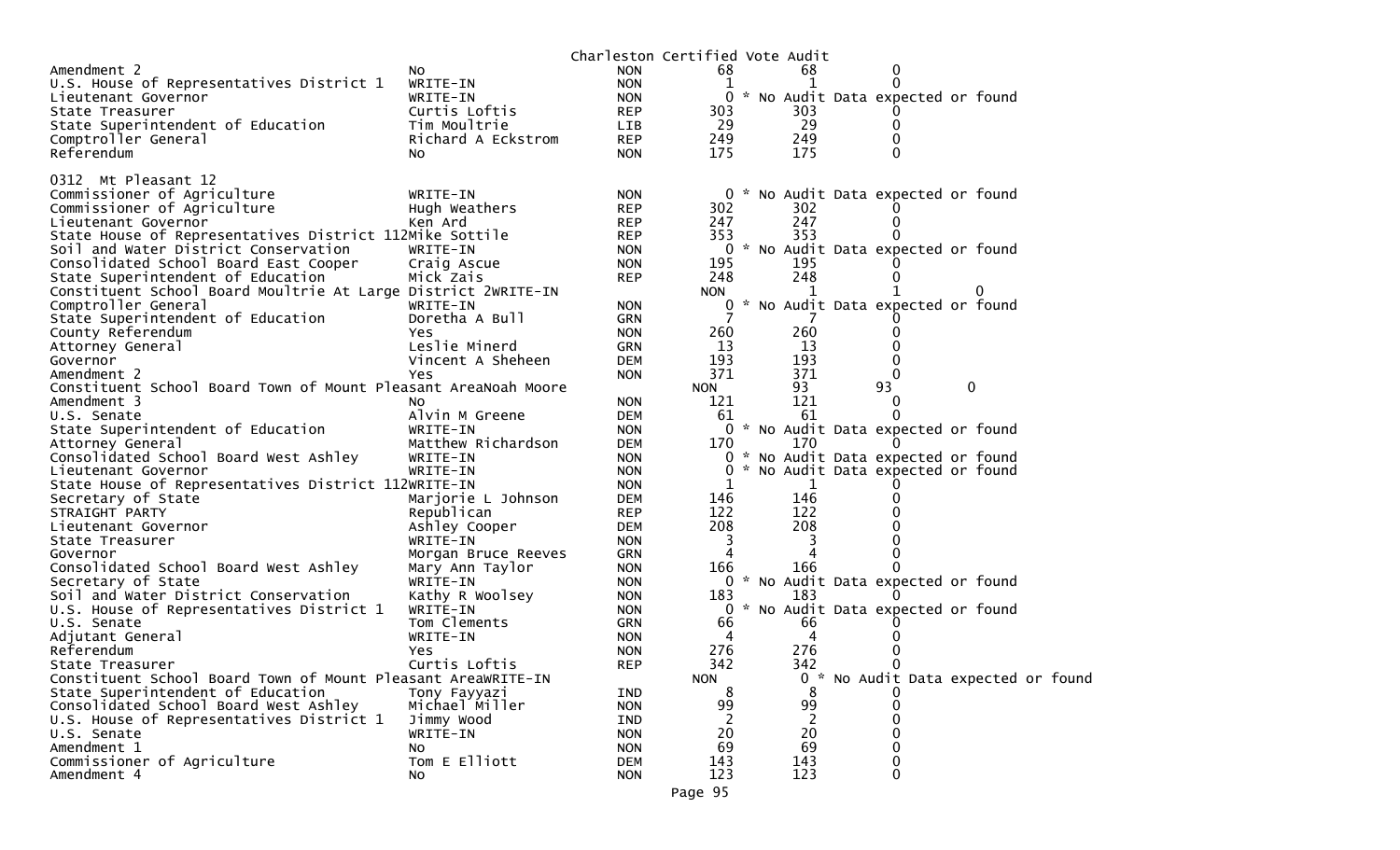|                                                                         |                              |            | Charleston Certified Vote Audit |     |                                     |              |
|-------------------------------------------------------------------------|------------------------------|------------|---------------------------------|-----|-------------------------------------|--------------|
| Attorney General                                                        | WRITE-IN                     | <b>NON</b> |                                 |     | 0 * No Audit Data expected or found |              |
| U.S. House of Representatives District 1                                | M E Mac McCullough           | <b>UNC</b> | 2                               | 2   |                                     |              |
| Amendment 3                                                             | Yes                          | <b>NON</b> | 323                             | 323 |                                     |              |
| Consolidated School Board North Area                                    | WRITE-IN                     | <b>NON</b> | 1                               | T   |                                     |              |
| U.S. House of Representatives District 1                                | Robert Dobbs                 | <b>GRN</b> |                                 |     |                                     |              |
| STRAIGHT PARTY                                                          | United Citizens              | <b>UNC</b> |                                 |     | 0 * No Audit Data expected or found |              |
| U.S. House of Representatives District 1                                | Rob Groce                    | <b>WFM</b> | 12                              | 12  |                                     |              |
| Consolidated School Board East Cooper                                   | WRITE-IN                     | <b>NON</b> |                                 |     | 0 * No Audit Data expected or found |              |
| U.S. House of Representatives District 1                                | Tim Scott                    | <b>REP</b> | 317                             | 317 |                                     |              |
| Consolidated School Board North Area                                    | Cindy Bohn Coats             | <b>NON</b> | 205                             | 205 |                                     |              |
| County Council District 2                                               | Dickie Schweers              | <b>REP</b> | 342                             | 342 | 0                                   |              |
| Soil and Water District Conservation                                    | John Kozma                   | <b>NON</b> | 89                              | 89  |                                     |              |
| U.S. House of Representatives District 1                                | Ben Frasier                  | <b>DEM</b> | 107                             | 107 | 0                                   |              |
| U.S. House of Representatives District 1                                | Keith Blandford              | <b>LIB</b> | 7                               | 7   | 0                                   |              |
| Register of Mesne Conveyence                                            | WRITE-IN                     | <b>NON</b> | 1                               | 1   | 0                                   |              |
| Constituent School Board Town of Mount Pleasant AreaJane S Fulton       |                              |            | <b>NON</b>                      | 135 | 135                                 | $\mathbf{0}$ |
| STRAIGHT PARTY                                                          | Independence                 | IND        | 2                               | 2   | 0                                   |              |
| Governor                                                                | WRITE-IN                     | <b>NON</b> | $\overline{2}$                  | 2   | 0                                   |              |
| Register of Mesne Conveyence                                            | Charlie Lybrand              | <b>REP</b> | 334                             | 334 |                                     |              |
| Attorney General                                                        | Alan Wilson                  | <b>REP</b> | 270                             | 270 | 0                                   |              |
| Probate Judge                                                           | WRITE-IN                     | <b>NON</b> | 1                               | 1   |                                     |              |
| Consolidated School Board East Cooper                                   | Everett Wilcox               | <b>NON</b> | 131                             | 131 |                                     |              |
| Probate Judge                                                           | Irv Gerard Condon            | <b>REP</b> | 341                             | 341 |                                     |              |
| County Referendum                                                       | No.                          | <b>NON</b> | 156                             | 156 |                                     |              |
| Amendment 1                                                             | Yes                          | <b>NON</b> | 380                             | 380 | 0                                   |              |
| Governor                                                                | Morgan Bruce Reeves          | <b>UNC</b> | 1                               | 1   |                                     |              |
| STRAIGHT PARTY                                                          | Working Families             | <b>WFM</b> | 0                               |     | * No Audit Data expected or found   |              |
| State Superintendent of Education                                       | Frank Holleman               | <b>DEM</b> | 153                             | 153 |                                     |              |
| Comptroller General                                                     | Richard A Eckstrom           | <b>REP</b> | 275                             | 275 | $\Omega$                            |              |
| Constituent School Board Moultrie At Large District 2Dominique J Milton |                              |            | <b>NON</b>                      | 222 | 222                                 | 0            |
| Amendment 4                                                             | Yes                          | <b>NON</b> | 321                             | 321 | 0                                   |              |
| Amendment 2                                                             | NO.                          | <b>NON</b> | 77                              | 77  |                                     |              |
| STRAIGHT PARTY                                                          | Libertarian                  | LIB        |                                 |     | 0 * No Audit Data expected or found |              |
| Secretary of State                                                      | Mark Hammond                 | <b>REP</b> | 307                             | 307 |                                     |              |
| U.S. Senate                                                             | Jim DeMint                   | <b>REP</b> | 299                             | 299 | $\Omega$                            |              |
| Soil and Water District Conservation                                    | Joshua Giordano-Silliman NON |            | 83                              | 83  | 0                                   |              |
| Adjutant General                                                        | Bob Livingston               | <b>REP</b> | 328                             | 328 | 0                                   |              |
| STRAIGHT PARTY                                                          | Democratic                   | <b>DEM</b> | 55                              | 55  | 0                                   |              |
| Constituent School Board Town of Mount Pleasant AreaDavid Grant         |                              |            | <b>NON</b>                      | 60  | 60                                  | $\mathbf 0$  |
| Consolidated School Board East Cooper                                   | Elizabeth Moffly             | <b>NON</b> | 175                             | 175 | 0                                   |              |
| STRAIGHT PARTY                                                          | Green                        | <b>GRN</b> | 2                               | 2   | 0                                   |              |
| State Superintendent of Education                                       | Tim Moultrie                 | <b>LIB</b> | 29                              | 29  | 0                                   |              |
| Comptroller General                                                     | Robert Barber                | <b>DEM</b> | 169                             | 169 | 0                                   |              |
| County Council District 2                                               | WRITE-IN                     | <b>NON</b> | 1                               | 1   | 0                                   |              |
| Governor                                                                | Nikki R Haley                | <b>REP</b> | 257                             | 257 | 0                                   |              |
| Referendum                                                              | No.                          | <b>NON</b> | 164                             | 164 | $\mathbf{0}$                        |              |
|                                                                         |                              |            |                                 |     |                                     |              |
| 0313 Mt Pleasant 13                                                     |                              |            |                                 |     |                                     |              |
| STRAIGHT PARTY                                                          | Independence                 | IND        | 9                               | 9   | 0                                   |              |
| Probate Judge                                                           | Irv Gerard Condon            | <b>REP</b> | 373                             | 373 | $\mathbf 0$                         |              |
| Commissioner of Agriculture                                             | Hugh Weathers                | <b>REP</b> | 341                             | 341 | 0                                   |              |
| Constituent School Board Town of Mount Pleasant AreaDavid Grant         |                              |            | <b>NON</b>                      | 88  | 88                                  | $\mathbf 0$  |
|                                                                         |                              |            | Page 96                         |     |                                     |              |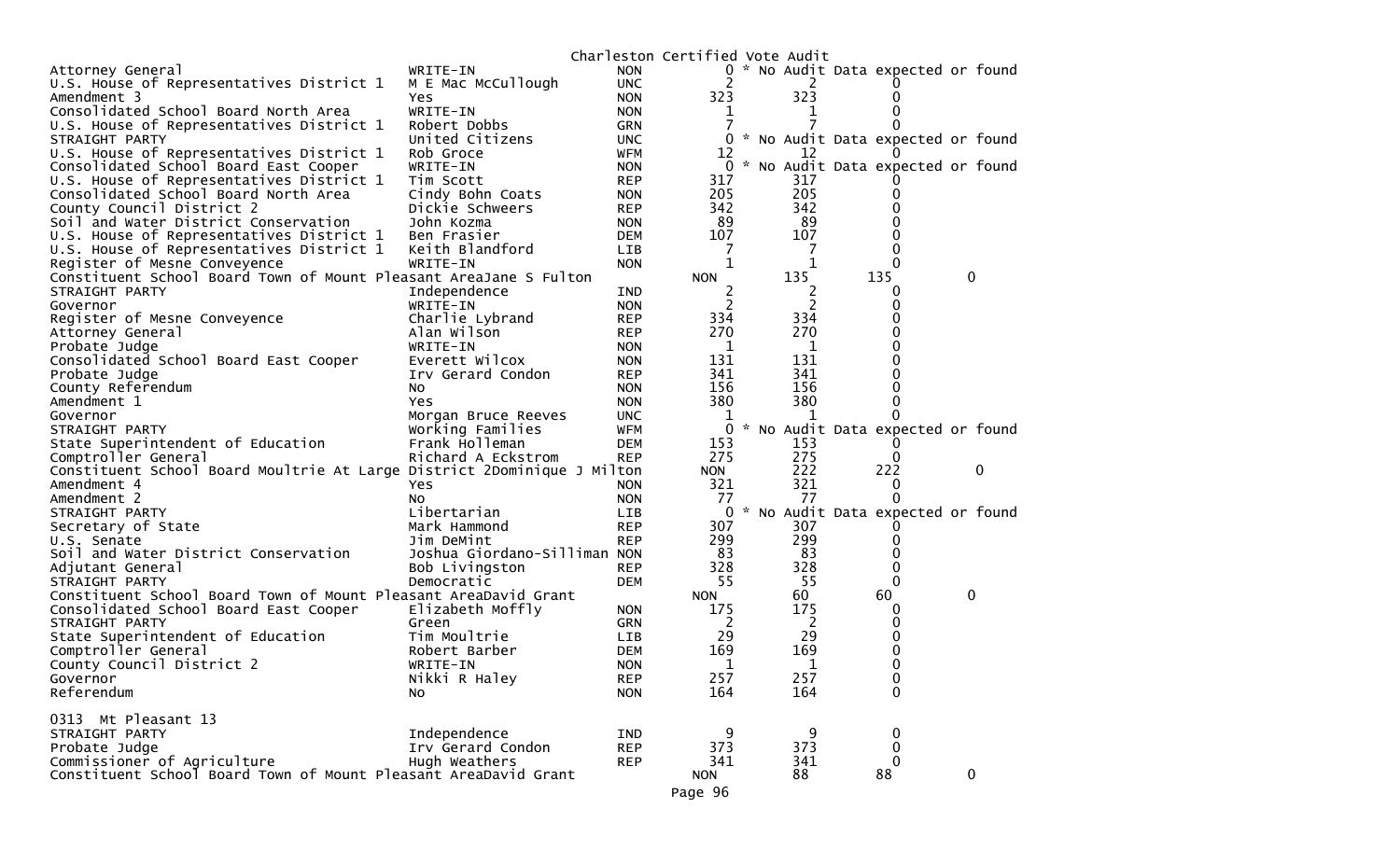|                                                                |                     | Charleston Certified Vote Audit |                |             |                                               |   |   |
|----------------------------------------------------------------|---------------------|---------------------------------|----------------|-------------|-----------------------------------------------|---|---|
| Consolidated School Board East Cooper                          | Elizabeth Moffly    | <b>NON</b>                      | 202            | 202         | $\Omega$                                      |   |   |
| STRAIGHT PARTY                                                 | Green               | <b>GRN</b>                      | 0              |             | * No Audit Data expected or found             |   |   |
| Commissioner of Agriculture                                    | WRITE-IN            | <b>NON</b>                      |                |             |                                               |   |   |
| Secretary of State                                             | Mark Hammond        | <b>REP</b>                      | 343            | 343         | 0                                             |   |   |
| Soil and Water District Conservation                           | WRITE-IN            | <b>NON</b>                      | 1              | 1           | 0                                             |   |   |
| Lieutenant Governor                                            | Ken Ard             | <b>REP</b>                      | 282            | 282         | 0                                             |   |   |
| State Superintendent of Education                              | WRITE-IN            | <b>NON</b>                      | 0              |             | * No Audit Data expected or found             |   |   |
| County Referendum                                              | Yes                 | <b>NON</b>                      | 268            | 268         |                                               |   |   |
| Attorney General                                               | WRITE-IN            | <b>NON</b>                      | 0              |             | * No Audit Data expected or found             |   |   |
| STRAIGHT PARTY                                                 | Libertarian         | LIB.                            |                |             |                                               |   |   |
| Attorney General                                               | Alan Wilson         | <b>REP</b>                      | 301            | 301         | 0                                             |   |   |
| STRAIGHT PARTY                                                 | Republican          | <b>REP</b>                      | 139            | 139         | 0                                             |   |   |
| Amendment 2                                                    | Yes                 | <b>NON</b>                      | 433            | 433         | 0                                             |   |   |
| Amendment 3                                                    | No                  | <b>NON</b>                      | 143            | 143         | 0                                             |   |   |
| STRAIGHT PARTY                                                 | Working Families    | WFM                             | 2              | 2           | 0                                             |   |   |
| Consolidated School Board East Cooper                          | Craig Ascue         | <b>NON</b>                      | 196            | 196         | 0                                             |   |   |
| Constituent School Board Moultrie At Large District 2WRITE-IN  |                     |                                 | <b>NON</b>     | 3           | 3                                             |   | 0 |
| Lieutenant Governor                                            | WRITE-IN            | <b>NON</b>                      | 1              | 1           | 0                                             |   |   |
| Lieutenant Governor                                            | Ashley Cooper       | DEM                             | 245            | 245         | 0                                             |   |   |
| U.S. Senate                                                    | Alvin M Greene      | DEM                             | 84             | 84          | 0                                             |   |   |
| Governor                                                       | Morgan Bruce Reeves | <b>UNC</b>                      | 3              | 3           | 0                                             |   |   |
| County Council District 2                                      | WRITE-IN            | <b>NON</b>                      | 4              | 4           | $\Omega$                                      |   |   |
| Constituent School Board Town of Mount Pleasant AreaNoah Moore |                     |                                 | <b>NON</b>     | 81          | 81                                            | 0 |   |
| State Superintendent of Education                              | Tony Fayyazi        | IND                             |                |             | 0                                             |   |   |
| Comptroller General                                            | Richard A Eckstrom  | <b>REP</b>                      | 312            | 312         | 0                                             |   |   |
| Adjutant General                                               | WRITE-IN            | <b>NON</b>                      | 5              | 5.          | 0                                             |   |   |
| Secretary of State                                             | Marjorie L Johnson  | <b>DEM</b>                      | 169            | 169         | 0                                             |   |   |
| Consolidated School Board West Ashley                          | WRITE-IN            | <b>NON</b>                      | 2              | 2           | 0                                             |   |   |
| Governor                                                       | WRITE-IN            | <b>NON</b>                      | 1              | $\mathbf 1$ | 0                                             |   |   |
| Attorney General                                               | Leslie Minerd       | <b>GRN</b>                      | 15             | 15          | 0                                             |   |   |
| Referendum                                                     | Yes                 | <b>NON</b>                      | 306            | 306         | 0                                             |   |   |
| Soil and Water District Conservation                           | Kathy R Woolsey     | <b>NON</b>                      | 206            | 206         | 0                                             |   |   |
| U.S. Senate                                                    | Tom Clements        | <b>GRN</b>                      | 73             | -73         | 0                                             |   |   |
| STRAIGHT PARTY                                                 | United Citizens     | <b>UNC</b>                      | 0              |             | * No Audit Data expected or found             |   |   |
| Commissioner of Agriculture                                    | Tom E Elliott       | DEM                             | 163            | 163         |                                               |   |   |
| STRAIGHT PARTY                                                 | Democratic          | DEM                             | 77             | 77          | 0                                             |   |   |
| County Council District 1                                      | Joe McKeown         | <b>REP</b>                      | 83             | 83          | 0                                             |   |   |
| State Superintendent of Education                              | Frank Holleman      | DEM                             | 177            | 177         | 0                                             |   |   |
| Consolidated School Board West Ashley                          | Mary Ann Taylor     | <b>NON</b>                      | 168            | 168         | 0                                             |   |   |
| Comptroller General                                            | Robert Barber       | DEM                             | 202            | 202         | 0                                             |   |   |
| Amendment 4                                                    | No                  | <b>NON</b>                      | 125            | 125         | 0                                             |   |   |
| Amendment 1                                                    | No                  | <b>NON</b>                      | 58             | 58          | 0                                             |   |   |
| State House of Representatives District 110Chip Limehouse      |                     | <b>REP</b>                      | 384            | 384         | 0                                             |   |   |
| Governor                                                       | Nikki R Haley       | <b>REP</b>                      | 300            | 300         | 0                                             |   |   |
| Amendment 3                                                    | Yes                 | <b>NON</b>                      | 345            | 345         | $\bf{0}$                                      |   |   |
| U.S. Senate                                                    | WRITE-IN            | <b>NON</b>                      | 19             | 19          | 0                                             |   |   |
| Constituent School Board Town of Mount Pleasant AreaWRITE-IN   |                     |                                 | <b>NON</b>     | 2           | $\overline{c}$                                | 0 |   |
| Attorney General                                               | Matthew Richardson  | <b>DEM</b>                      | 204            | 204         | $\Omega$<br>* No Audit Data expected or found |   |   |
| County Council District 1                                      | WRITE-IN            | <b>NON</b>                      | $\overline{0}$ |             |                                               |   |   |
| Secretary of State<br>Consolidated School Board West Ashley    | WRITE-IN            | <b>NON</b>                      | 1              | 1           | $\Omega$                                      |   |   |
|                                                                | Michael Miller      | <b>NON</b>                      | 102            | 102         | 0                                             |   |   |
| State Superintendent of Education                              | Tim Moultrie        | <b>LIB</b>                      | 22             | 22          | 0                                             |   |   |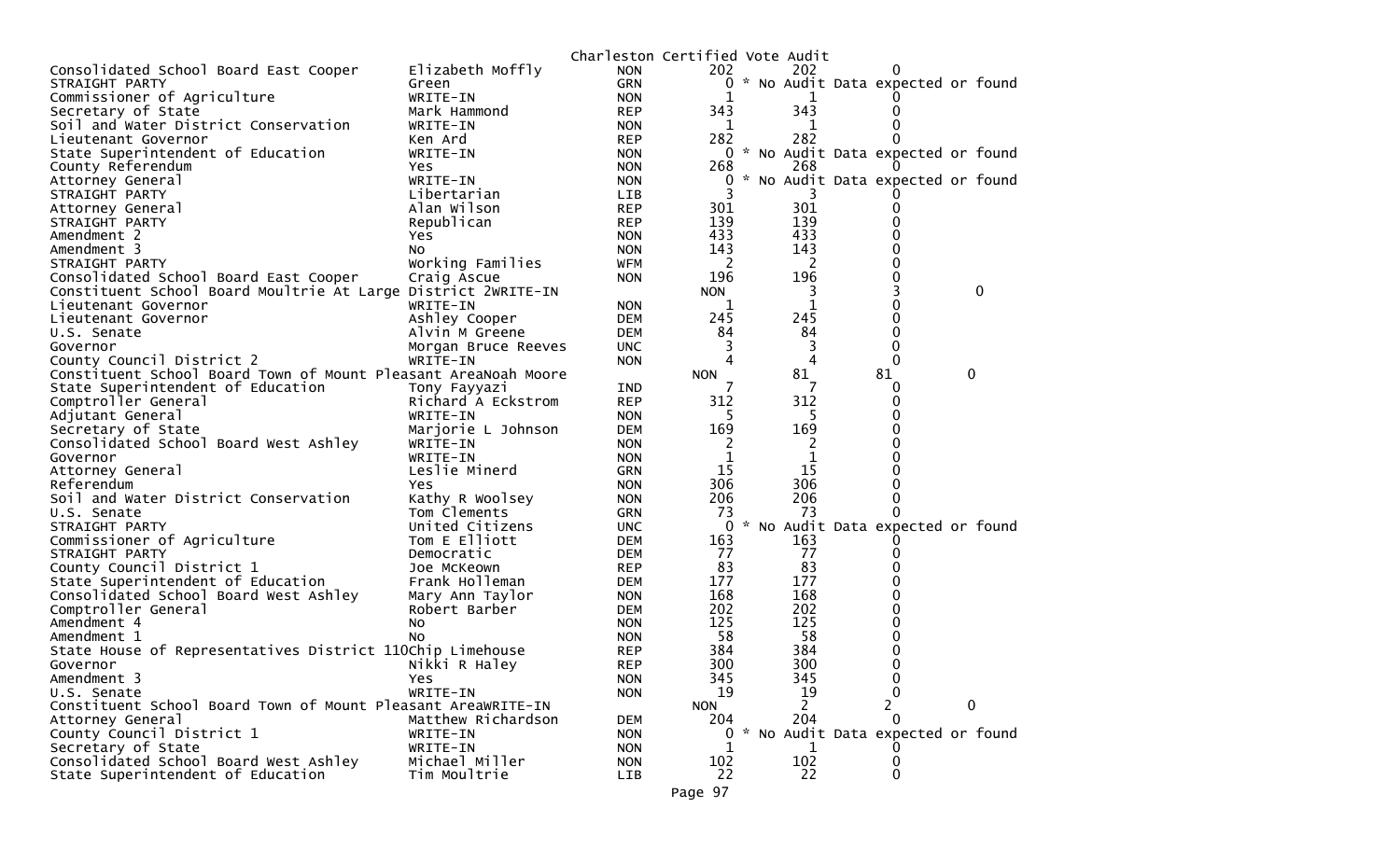|                                                                         |                                 |                   | Charleston Certified Vote Audit |           |                                     |   |              |
|-------------------------------------------------------------------------|---------------------------------|-------------------|---------------------------------|-----------|-------------------------------------|---|--------------|
| U.S. House of Representatives District 1                                | WRITE-IN                        | <b>NON</b>        |                                 |           | 0 * No Audit Data expected or found |   |              |
| U.S. House of Representatives District 1                                | Robert Dobbs                    | GRN               | 10                              | 10        |                                     |   |              |
| Comptroller General                                                     | WRITE-IN                        | <b>NON</b>        |                                 |           | 0 * No Audit Data expected or found |   |              |
| Adjutant General                                                        | Bob Livingston                  | <b>REP</b>        | 372                             | 372       |                                     |   |              |
| Soil and Water District Conservation                                    | John Kozma                      | <b>NON</b>        | 121                             | 121       |                                     |   |              |
| Consolidated School Board East Cooper                                   | WRITE-IN                        | <b>NON</b>        | 2                               | 2         |                                     |   |              |
| U.S. House of Representatives District 1                                | Jimmy Wood                      | IND               | 5                               | 5         |                                     |   |              |
| Consolidated School Board North Area                                    | WRITE-IN                        | <b>NON</b>        | 4                               | 4         | 0                                   |   |              |
| U.S. House of Representatives District 1                                | Tim Scott                       | <b>REP</b>        | 344                             | 344       |                                     |   |              |
| State House of Representatives District 110WRITE-IN                     |                                 | <b>NON</b>        | 6                               | 6         | 0                                   |   |              |
| State Treasurer                                                         | WRITE-IN                        | <b>NON</b>        | 6                               | 6         | 0                                   |   |              |
| U.S. House of Representatives District 1                                | M E Mac McCullough              | <b>UNC</b>        | 5                               | 5         | 0                                   |   |              |
| County Referendum                                                       | No                              | <b>NON</b>        | 177                             | 177       | 0                                   |   |              |
| U.S. House of Representatives District 1                                | Keith Blandford                 | LIB               | 9                               | 9         | $\Omega$                            |   |              |
| Constituent School Board Town of Mount Pleasant AreaJane S Fulton       |                                 |                   | <b>NON</b>                      | 143       | 143                                 | 0 |              |
| Consolidated School Board North Area                                    | Cindy Bohn Coats                | <b>NON</b>        | 224                             | 224       | 0                                   |   |              |
| Amendment 1                                                             | Yes                             | <b>NON</b>        | 449                             | 449       | 0                                   |   |              |
| U.S. House of Representatives District 1                                | Rob Groce                       | WFM               | 17                              | 17        |                                     |   |              |
| U.S. House of Representatives District 1                                | Ben Frasier                     | DEM               | 131                             | 131       | 0                                   |   |              |
| State Superintendent of Education                                       | Mick Zais                       | <b>REP</b>        | 303                             | 303       | $\mathbf{0}$                        |   |              |
| Amendment 4                                                             | Yes                             | <b>NON</b>        | 344                             | 344       | 0                                   |   |              |
| State Superintendent of Education                                       | Doretha A Bull                  | <b>GRN</b>        | 8                               | 8         | 0                                   |   |              |
| Amendment 2                                                             | NO.                             | <b>NON</b>        | 67                              | 67        | 0                                   |   |              |
| Consolidated School Board East Cooper                                   | Everett Wilcox                  | <b>NON</b>        | 133                             | 133       | 0                                   |   |              |
| Register of Mesne Conveyence                                            | WRITE-IN                        | <b>NON</b>        | 3                               | 3         | 0                                   |   |              |
| Governor                                                                | Morgan Bruce Reeves             | <b>GRN</b>        | 3                               | 3         | 0                                   |   |              |
| State Treasurer                                                         | Curtis Loftis                   | <b>REP</b>        | 379                             | 379       | 0                                   |   |              |
| County Council District 2                                               | Dickie Schweers                 | <b>REP</b>        | 280                             | 280       | 0                                   |   |              |
| Register of Mesne Conveyence                                            | Charlie Lybrand                 | <b>REP</b>        | 373                             | 373       | 0                                   |   |              |
| Soil and Water District Conservation                                    | Joshua Giordano-Silliman NON    |                   | 71                              | 71<br>223 | $\mathbf{0}$<br>223                 |   | $\mathbf{0}$ |
| Constituent School Board Moultrie At Large District 2Dominique J Milton |                                 |                   | <b>NON</b>                      | 341       |                                     |   |              |
| U.S. Senate                                                             | Jim DeMint<br>Vincent A Sheheen | <b>REP</b><br>DEM | 341<br>226                      | 226       | 0<br>0                              |   |              |
| Governor<br>Probate Judge                                               | WRITE-IN                        | <b>NON</b>        | $\mathbf{1}$                    | 1         | 0                                   |   |              |
|                                                                         |                                 |                   | 182                             | 182       | $\Omega$                            |   |              |
| Referendum                                                              | No                              | <b>NON</b>        |                                 |           |                                     |   |              |
| 0314 Mt Pleasant 14                                                     |                                 |                   |                                 |           |                                     |   |              |
| STRAIGHT PARTY                                                          | Republican                      | <b>REP</b>        | 44                              | 44        | 0                                   |   |              |
| Soil and Water District Conservation                                    | Kathy R Woolsey                 | <b>NON</b>        | 73                              | 73        | 0                                   |   |              |
| Amendment 3                                                             | NO.                             | <b>NON</b>        | 49                              | 49        |                                     |   |              |
| STRAIGHT PARTY                                                          | Independence                    | IND               |                                 |           | 0 * No Audit Data expected or found |   |              |
| County Referendum                                                       | Yes                             | <b>NON</b>        | 102                             | 102       |                                     |   |              |
| Lieutenant Governor                                                     | Ken Ard                         | <b>REP</b>        | 103                             | 103       |                                     |   |              |
| U.S. House of Representatives District 1                                | Robert Dobbs                    | <b>GRN</b>        | 2                               | 2         | $\Omega$                            |   |              |
| Attorney General                                                        | Leslie Minerd                   | GRN               | 3                               | 3         | 0                                   |   |              |
| Secretary of State                                                      | WRITE-IN                        | <b>NON</b>        | 0                               |           | * No Audit Data expected or found   |   |              |
| County Council District 1                                               | Joe McKeown                     | <b>REP</b>        | 144                             | 144       |                                     |   |              |
| State House of Representatives District 110Chip Limehouse               |                                 | <b>REP</b>        | 146                             | 146       | 0                                   |   |              |
| Commissioner of Agriculture                                             | Hugh Weathers                   | <b>REP</b>        | 133                             | 133       |                                     |   |              |
| Consolidated School Board East Cooper                                   | Everett Wilcox                  | <b>NON</b>        | 63                              | 63        | $\Omega$                            |   |              |
| U.S. House of Representatives District 1                                | Tim Scott                       | <b>REP</b>        | 137                             | 137       | 0                                   |   |              |
| State Superintendent of Education                                       | WRITE-IN                        | <b>NON</b>        |                                 |           | 0 * No Audit Data expected or found |   |              |
|                                                                         |                                 |                   |                                 |           |                                     |   |              |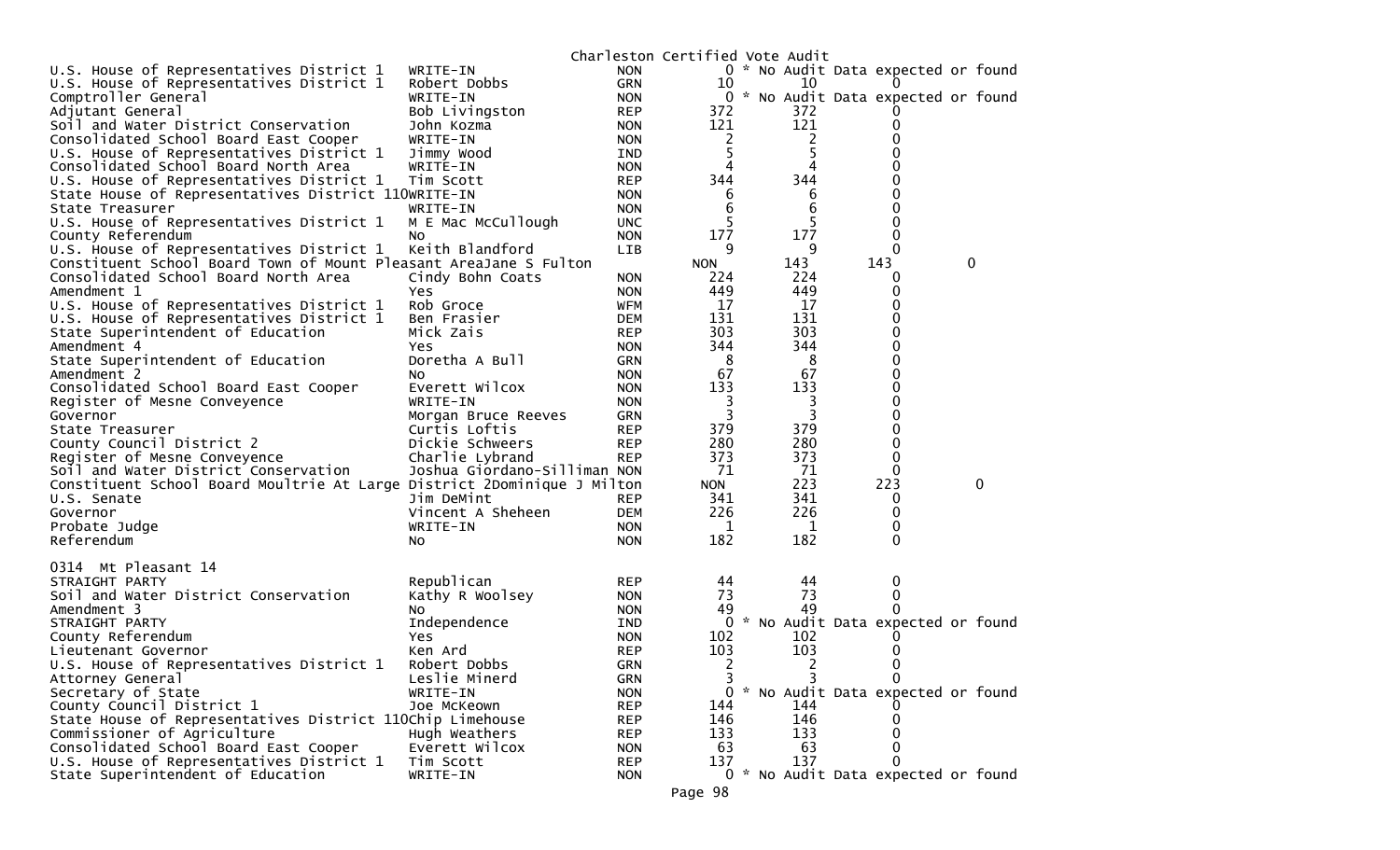|                                                                         |                              |            | Charleston Certified Vote Audit |  |     |    |                                     |  |  |
|-------------------------------------------------------------------------|------------------------------|------------|---------------------------------|--|-----|----|-------------------------------------|--|--|
| Constituent School Board Town of Mount Pleasant AreaJane S Fulton       |                              |            | <b>NON</b>                      |  | 57  | 57 | 0                                   |  |  |
| U.S. Senate                                                             | Jim DeMint                   | <b>REP</b> | 125                             |  | 125 | 0  |                                     |  |  |
| U.S. House of Representatives District 1                                | WRITE-IN                     | <b>NON</b> | 0                               |  |     |    | * No Audit Data expected or found   |  |  |
| U.S. House of Representatives District 1                                | Keith Blandford              | LIB        |                                 |  |     |    |                                     |  |  |
| Amendment 1                                                             | NO.                          | <b>NON</b> | 23                              |  | 23  |    |                                     |  |  |
| County Council District 1                                               | WRITE-IN                     | <b>NON</b> |                                 |  |     |    | 0 * No Audit Data expected or found |  |  |
| Comptroller General                                                     | Richard A Eckstrom           | <b>REP</b> | 111                             |  | 111 |    |                                     |  |  |
| U.S. House of Representatives District 1                                | Jimmy Wood                   | IND        | 0                               |  |     |    | * No Audit Data expected or found   |  |  |
| Soil and Water District Conservation                                    | John Kozma                   | <b>NON</b> | 34                              |  | 34  |    |                                     |  |  |
| Consolidated School Board East Cooper                                   | Elizabeth Moffly             | <b>NON</b> | 69                              |  | 69  |    |                                     |  |  |
| Constituent School Board Moultrie At Large District 2Dominique J Milton |                              |            | <b>NON</b>                      |  | 89  | 89 | 0                                   |  |  |
| U.S. House of Representatives District 1                                | Ben Frasier                  | DEM        | 32                              |  | 32  |    |                                     |  |  |
| U.S. House of Representatives District 1                                | M E Mac McCullough           | <b>UNC</b> | 0                               |  |     |    | No Audit Data expected or found     |  |  |
| U.S. House of Representatives District 1                                | Rob Groce                    | WFM        | 2                               |  |     |    |                                     |  |  |
| Amendment 3                                                             | Yes                          | <b>NON</b> | 122                             |  | 122 |    |                                     |  |  |
| Governor                                                                | Morgan Bruce Reeves          | <b>GRN</b> | 2                               |  | 2   |    |                                     |  |  |
| Referendum                                                              | Yes                          | <b>NON</b> | 109                             |  | 109 |    |                                     |  |  |
| State House of Representatives District 110WRITE-IN                     |                              | <b>NON</b> | 0                               |  |     |    | * No Audit Data expected or found   |  |  |
| Commissioner of Agriculture                                             | WRITE-IN                     | <b>NON</b> | 0                               |  |     |    | No Audit Data expected or found     |  |  |
| Amendment 4                                                             | NO.                          | <b>NON</b> | 53                              |  | 53  |    |                                     |  |  |
| Governor                                                                | Morgan Bruce Reeves          | <b>UNC</b> | $\overline{2}$                  |  | 2   |    |                                     |  |  |
| Consolidated School Board East Cooper                                   | Craig Ascue                  | <b>NON</b> | 59                              |  | 59  |    |                                     |  |  |
| State Treasurer                                                         | WRITE-IN                     | <b>NON</b> | 0                               |  |     |    | * No Audit Data expected or found   |  |  |
| State Treasurer                                                         | Curtis Loftis                | <b>REP</b> | 145                             |  | 145 |    |                                     |  |  |
| Attorney General                                                        | Matthew Richardson           | <b>DEM</b> | 64                              |  | 64  | 0  |                                     |  |  |
| Constituent School Board Town of Mount Pleasant AreaDavid Grant         |                              |            | <b>NON</b>                      |  | 30  | 30 | $\mathbf 0$                         |  |  |
| Secretary of State                                                      | Mark Hammond                 | <b>REP</b> | 127                             |  | 127 |    |                                     |  |  |
| State Superintendent of Education                                       | Tony Fayyazi                 | IND        | 1                               |  | 1   |    |                                     |  |  |
| Comptroller General                                                     | Robert Barber                | <b>DEM</b> | 61                              |  | 61  |    |                                     |  |  |
| Amendment 1                                                             | Yes                          | <b>NON</b> | 151                             |  | 151 |    |                                     |  |  |
| Soil and Water District Conservation                                    | Joshua Giordano-Silliman NON |            | 36                              |  | 36  |    |                                     |  |  |
| Consolidated School Board West Ashley                                   | WRITE-IN                     | <b>NON</b> | 1                               |  | 1   |    |                                     |  |  |
| Governor                                                                | Nikki R Haley                | <b>REP</b> | 108                             |  | 108 |    |                                     |  |  |
| Governor                                                                | WRITE-IN                     | <b>NON</b> |                                 |  |     |    | 0 * No Audit Data expected or found |  |  |
| Lieutenant Governor                                                     | Ashley Cooper                | <b>DEM</b> | 77                              |  | 77  |    |                                     |  |  |
| Adjutant General                                                        | WRITE-IN                     | <b>NON</b> |                                 |  |     |    | 0 * No Audit Data expected or found |  |  |
| Constituent School Board Moultrie At Large District 2WRITE-IN           |                              |            | <b>NON</b>                      |  |     |    | 0 * No Audit Data expected or found |  |  |
| Lieutenant Governor                                                     | WRITE-IN                     | <b>NON</b> |                                 |  |     |    | 0 * No Audit Data expected or found |  |  |
| Consolidated School Board West Ashley                                   | Mary Ann Taylor              | <b>NON</b> | 65                              |  | 65  |    |                                     |  |  |
| State Superintendent of Education                                       | Frank Holleman               | <b>DEM</b> | 52                              |  | 52  |    |                                     |  |  |
| U.S. Senate                                                             | Alvin M Greene               | DEM        | 16                              |  | 16  |    |                                     |  |  |
| Amendment 2                                                             | NO.                          | <b>NON</b> | 33                              |  | 33  |    |                                     |  |  |
| Comptroller General                                                     | WRITE-IN                     | <b>NON</b> | 0                               |  |     |    | * No Audit Data expected or found   |  |  |
| STRAIGHT PARTY                                                          | Democratic                   | <b>DEM</b> | 14                              |  | 14  |    |                                     |  |  |
| Consolidated School Board West Ashley                                   | Michael Miller               | <b>NON</b> | 37                              |  | 37  |    |                                     |  |  |
| STRAIGHT PARTY                                                          | Working Families             | <b>WFM</b> | 2                               |  |     |    |                                     |  |  |
| State Superintendent of Education                                       | Tim Moultrie                 | <b>LIB</b> | 10                              |  | 10  |    |                                     |  |  |
| County Referendum                                                       | No                           | <b>NON</b> | 59                              |  | 59  |    |                                     |  |  |
| Amendment 4                                                             | Yes                          | <b>NON</b> | 113                             |  | 113 |    |                                     |  |  |
| Commissioner of Agriculture                                             | Tom E Elliott                | <b>DEM</b> | 40                              |  | 40  |    |                                     |  |  |
| Constituent School Board Town of Mount Pleasant AreaNoah Moore          |                              |            | <b>NON</b>                      |  | 24  | 24 | 0                                   |  |  |
| Consolidated School Board North Area                                    | WRITE-IN                     | <b>NON</b> |                                 |  |     |    | 0 * No Audit Data expected or found |  |  |
|                                                                         |                              |            |                                 |  |     |    |                                     |  |  |
|                                                                         |                              |            | Page 99                         |  |     |    |                                     |  |  |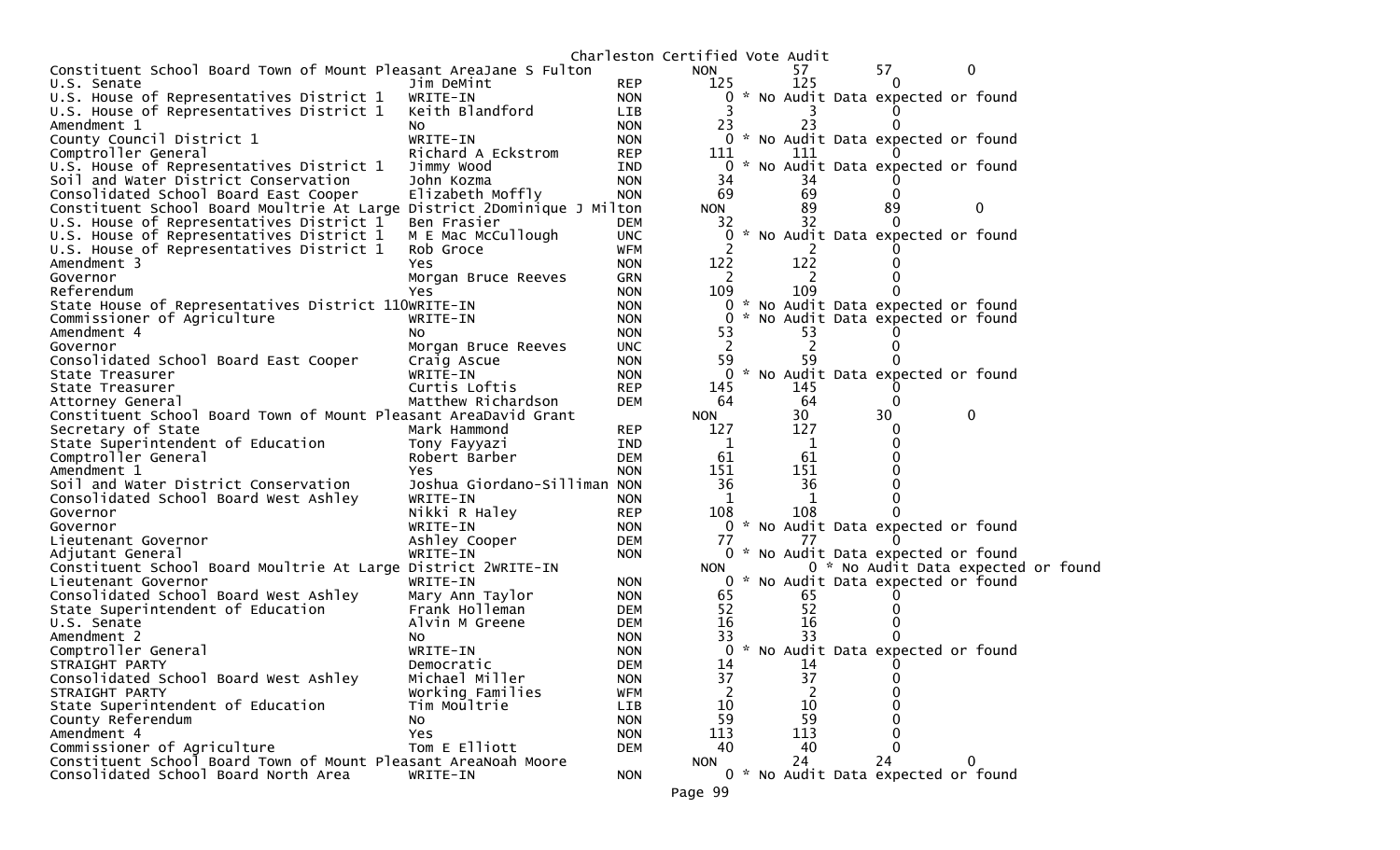|                                                                         |                              | Charleston Certified Vote Audit |            |     |                                     |             |  |
|-------------------------------------------------------------------------|------------------------------|---------------------------------|------------|-----|-------------------------------------|-------------|--|
| Probate Judge                                                           | Irv Gerard Condon            | <b>REP</b>                      | 141        | 141 | 0                                   |             |  |
| Soil and Water District Conservation                                    | WRITE-IN                     | <b>NON</b>                      | 1          | 1   | 0                                   |             |  |
| U.S. Senate                                                             | Tom Clements                 | GRN                             | 25         | 25  | 0                                   |             |  |
| Consolidated School Board North Area                                    | Cindy Bohn Coats             | <b>NON</b>                      | 93         | 93  | 0                                   |             |  |
| Probate Judge                                                           | WRITE-IN                     | <b>NON</b>                      |            |     | 0 * No Audit Data expected or found |             |  |
| Register of Mesne Conveyence                                            | WRITE-IN                     | <b>NON</b>                      | 0          |     | * No Audit Data expected or found   |             |  |
| Register of Mesne Conveyence                                            | Charlie Lybrand              | <b>REP</b>                      | 143        | 143 |                                     |             |  |
| State Superintendent of Education                                       | Doretha A Bull               | GRN                             | 5          | -5  |                                     |             |  |
| State Superintendent of Education                                       | Mick Zais                    | <b>REP</b>                      | 103        | 103 |                                     |             |  |
| Governor                                                                | Vincent A Sheheen            | <b>DEM</b>                      | 69         | 69  |                                     |             |  |
| STRAIGHT PARTY                                                          | Libertarian                  | <b>LIB</b>                      | 1          | 1   |                                     |             |  |
| Attorney General                                                        | Alan Wilson                  | <b>REP</b>                      | 113        | 113 |                                     |             |  |
| Adjutant General                                                        | Bob Livingston               | <b>REP</b>                      | 146        | 146 |                                     |             |  |
| Attorney General                                                        | WRITE-IN                     | <b>NON</b>                      |            |     | 0 * No Audit Data expected or found |             |  |
| Secretary of State                                                      | Marjorie L Johnson           | <b>DEM</b>                      | 44         | 44  |                                     |             |  |
| Amendment 2                                                             | Yes                          | <b>NON</b>                      | 140        | 140 |                                     |             |  |
| STRAIGHT PARTY                                                          | United Citizens              | <b>UNC</b>                      | 0          |     | * No Audit Data expected or found   |             |  |
| U.S. Senate                                                             | WRITE-IN                     | <b>NON</b>                      | 6          | 6   |                                     |             |  |
| STRAIGHT PARTY                                                          | Green                        | <b>GRN</b>                      | 0          |     | * No Audit Data expected or found   |             |  |
| Consolidated School Board East Cooper                                   | WRITE-IN                     | <b>NON</b>                      |            |     | 0 * No Audit Data expected or found |             |  |
| Constituent School Board Town of Mount Pleasant AreaWRITE-IN            |                              |                                 | <b>NON</b> |     | 0 * No Audit Data expected or found |             |  |
| Referendum                                                              | NO.                          | <b>NON</b>                      | 63         | 63  |                                     |             |  |
|                                                                         |                              |                                 |            |     |                                     |             |  |
| 0315 Mt Pleasant 15                                                     |                              |                                 |            |     |                                     |             |  |
| Adjutant General                                                        | Bob Livingston               | <b>REP</b>                      | 722        | 722 | 0                                   |             |  |
| County Referendum                                                       | Yes                          | <b>NON</b>                      | 561        | 561 | $\Omega$                            |             |  |
| Constituent School Board Moultrie At Large District 2Dominique J Milton |                              |                                 | <b>NON</b> | 433 | 433                                 | $\mathbf 0$ |  |
| Comptroller General                                                     | Richard A Eckstrom           | <b>REP</b>                      | 591        | 591 | 0                                   |             |  |
| Governor                                                                | Morgan Bruce Reeves          | <b>GRN</b>                      | 6          | 6   | 0                                   |             |  |
| STRAIGHT PARTY                                                          | Libertarian                  | LIB                             |            | 1   |                                     |             |  |
| Consolidated School Board East Cooper                                   | Craig Ascue                  | <b>NON</b>                      | 394        | 394 |                                     |             |  |
| Attorney General                                                        | Matthew Richardson           | <b>DEM</b>                      | 386        | 386 |                                     |             |  |
| Soil and Water District Conservation                                    | John Kozma                   | <b>NON</b>                      | 186        | 186 | 0                                   |             |  |
| Amendment 1                                                             | No                           | <b>NON</b>                      | 167        | 167 | $\Omega$                            |             |  |
| Governor                                                                | Nikki R Haley                | <b>REP</b>                      | 538        | 538 |                                     |             |  |
| STRAIGHT PARTY                                                          | United Citizens              | <b>UNC</b>                      | 0          |     | * No Audit Data expected or found   |             |  |
| Governor                                                                | Morgan Bruce Reeves          | <b>UNC</b>                      | 2          | 2   |                                     |             |  |
| Secretary of State                                                      | Marjorie L Johnson           | <b>DEM</b>                      | 281        | 281 |                                     |             |  |
| Consolidated School Board West Ashley                                   | WRITE-IN                     | <b>NON</b>                      | 0          | ₩.  | No Audit Data expected or found     |             |  |
| State Superintendent of Education                                       | WRITE-IN                     | <b>NON</b>                      |            | 1   |                                     |             |  |
| Comptroller General                                                     | Robert Barber                | <b>DEM</b>                      | 381        | 381 |                                     |             |  |
| Lieutenant Governor                                                     | Ken Ard                      | <b>REP</b>                      | 517        | 517 |                                     |             |  |
| U.S. Senate                                                             | WRITE-IN                     | <b>NON</b>                      | 86         | 86  | $\Omega$                            |             |  |
| Constituent School Board Town of Mount Pleasant AreaDavid Grant         |                              |                                 | <b>NON</b> | 167 | 167                                 | 0           |  |
| Consolidated School Board West Ashley                                   | Mary Ann Taylor              | <b>NON</b>                      | 262        | 262 | 0                                   |             |  |
| Probate Judge                                                           | Irv Gerard Condon            | <b>REP</b>                      | 737        | 737 | 0                                   |             |  |
| Amendment 3                                                             | Yes                          | <b>NON</b>                      | 713        | 713 | 0                                   |             |  |
| Commissioner of Agriculture                                             | Hugh Weathers                | <b>REP</b>                      | 680        | 680 | 0                                   |             |  |
| STRAIGHT PARTY                                                          | Democratic                   | <b>DEM</b>                      | 112        | 112 | 0                                   |             |  |
| Consolidated School Board West Ashley                                   | Michael Miller               | <b>NON</b>                      | 245        | 245 | $\Omega$                            |             |  |
| Probate Judge                                                           | WRITE-IN                     | <b>NON</b>                      | 1          |     | 0                                   |             |  |
| Soil and Water District Conservation                                    | Joshua Giordano-Silliman NON |                                 | 122        | 122 | 0                                   |             |  |
|                                                                         |                              |                                 |            |     |                                     |             |  |
|                                                                         |                              |                                 | Page 100   |     |                                     |             |  |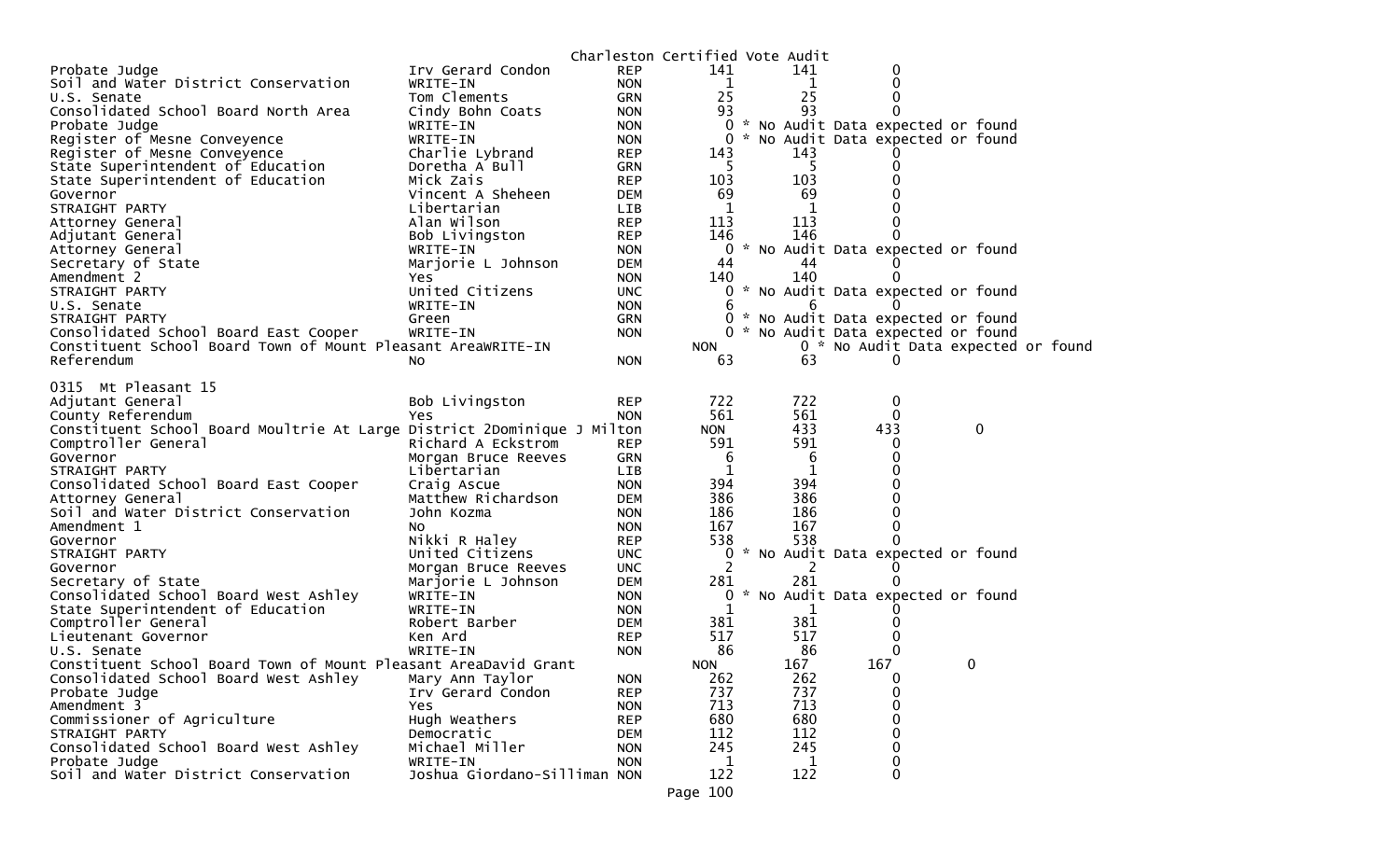|                                                                |                    | Charleston Certified Vote Audit |              |                |                                   |   |          |
|----------------------------------------------------------------|--------------------|---------------------------------|--------------|----------------|-----------------------------------|---|----------|
| Constituent School Board Moultrie At Large District 2WRITE-IN  |                    |                                 | <b>NON</b>   | 2              | 2                                 |   | $\Omega$ |
| Amendment 4                                                    | NO.                | <b>NON</b>                      | 251          | 251            | 0                                 |   |          |
| Referendum                                                     | Yes                | <b>NON</b>                      | 630          | 630            | 0                                 |   |          |
| STRAIGHT PARTY                                                 | Republican         | <b>REP</b>                      | 237          | 237            | 0                                 |   |          |
| Consolidated School Board North Area                           | WRITE-IN           | <b>NON</b>                      | 2            | 2              | 0                                 |   |          |
| Amendment 1                                                    | Yes.               | <b>NON</b>                      | 807          | 807            | 0                                 |   |          |
| Register of Mesne Conveyence                                   | Charlie Lybrand    | <b>REP</b>                      | 727          | 727            | 0                                 |   |          |
| Consolidated School Board North Area                           | Cindy Bohn Coats   | <b>NON</b>                      | 430          | 430            | 0                                 |   |          |
| Register of Mesne Conveyence                                   | WRITE-IN           | <b>NON</b>                      | 10           | 10             | 0                                 |   |          |
| Governor                                                       | WRITE-IN           | <b>NON</b>                      | 6            | 6              | 0                                 |   |          |
| Attorney General                                               | Alan Wilson        | <b>REP</b>                      | 588          | 588            | U                                 |   |          |
| U.S. House of Representatives District 1                       | Robert Dobbs       | <b>GRN</b>                      | 9            | 9              |                                   |   |          |
| State Superintendent of Education                              | Tony Fayyazi       | IND                             | 6            | 6              |                                   |   |          |
| U.S. Senate                                                    | Jim DeMint         | <b>REP</b>                      | 645          | 645            | 0                                 |   |          |
| Commissioner of Agriculture                                    | WRITE-IN           | <b>NON</b>                      | 0            |                | * No Audit Data expected or found |   |          |
| Comptroller General                                            | WRITE-IN           | <b>NON</b>                      | 1            | 1              |                                   |   |          |
| U.S. House of Representatives District 1                       | Tim Scott          | <b>REP</b>                      | 720          | 720            | $\Omega$                          |   |          |
| Constituent School Board Town of Mount Pleasant AreaNoah Moore |                    |                                 | <b>NON</b>   | 127            | 127                               | 0 |          |
| Governor                                                       | Vincent A Sheheen  | <b>DEM</b>                      | 447          | 447            | $\Omega$                          |   |          |
| STRAIGHT PARTY                                                 | Working Families   | WFM                             | 0            |                | * No Audit Data expected or found |   |          |
| Amendment 2                                                    | NO.                | <b>NON</b>                      | 153          | 153            |                                   |   |          |
| Attorney General                                               | WRITE-IN           | <b>NON</b>                      | <sup>2</sup> | $\overline{2}$ | 0                                 |   |          |
| U.S. House of Representatives District 1                       | Keith Blandford    | <b>LIB</b>                      | 12           | 12             |                                   |   |          |
| State Superintendent of Education                              | Frank Holleman     | <b>DEM</b>                      | 335          | 335            |                                   |   |          |
| County Council District 1                                      | Joe McKeown        | <b>REP</b>                      | 725          | 725            | 0                                 |   |          |
| State Superintendent of Education                              | Doretha A Bull     | <b>GRN</b>                      | 10           | 10             | 0                                 |   |          |
| Soil and Water District Conservation                           | WRITE-IN           | <b>NON</b>                      | 0            |                | * No Audit Data expected or found |   |          |
| U.S. House of Representatives District 1                       | Ben Frasier        | <b>DEM</b>                      | 235          | 235            |                                   |   |          |
| Secretary of State                                             | WRITE-IN           | <b>NON</b>                      | 1            | 1              |                                   |   |          |
| Amendment 4                                                    | Yes                | <b>NON</b>                      | 696          | 696            |                                   |   |          |
| U.S. House of Representatives District 1                       | WRITE-IN           | <b>NON</b>                      | -2           | - 2            |                                   |   |          |
| U.S. House of Representatives District 1                       | Rob Groce          | WFM                             | 20           | 20             | 0                                 |   |          |
| County Referendum                                              | NO.                | <b>NON</b>                      | 316          | 316            | 0                                 |   |          |
| U.S. House of Representatives District 1                       | Jimmy Wood         | IND                             | 1            |                | $\Omega$                          |   |          |
| U.S. House of Representatives District 1                       | M E Mac McCullough | <b>UNC</b>                      | 0            |                | * No Audit Data expected or found |   |          |
| Consolidated School Board East Cooper                          | WRITE-IN           | <b>NON</b>                      | 0            |                | * No Audit Data expected or found |   |          |
| Adjutant General                                               | WRITE-IN           | <b>NON</b>                      |              |                |                                   |   |          |
| County Council District 1                                      | WRITE-IN           | <b>NON</b>                      | 1            | 1              |                                   |   |          |
| State Superintendent of Education                              | Tim Moultrie       | <b>LIB</b>                      | 31           | 31             |                                   |   |          |
| State Superintendent of Education                              | Mick Zais          | <b>REP</b>                      | 588          | 588            | 0                                 |   |          |
| Secretary of State                                             | Mark Hammond       | <b>REP</b>                      | 678          | 678            | 0                                 |   |          |
| Lieutenant Governor                                            | Ashley Cooper      | <b>DEM</b>                      | 486          | 486            | 0                                 |   |          |
| Constituent School Board Town of Mount Pleasant AreaWRITE-IN   |                    |                                 | <b>NON</b>   | 2              | 2                                 | 0 |          |
| State House of Representatives District 99 Jim Merrill         |                    | <b>REP</b>                      | 732          | 732            | $\Omega$                          |   |          |
| Attorney General                                               | Leslie Minerd      | <b>GRN</b>                      | 13           | 13             | 0                                 |   |          |
| Amendment 2                                                    | Yes                | <b>NON</b>                      | 802          | 802            | 0                                 |   |          |
| Consolidated School Board East Cooper                          | Everett Wilcox     | <b>NON</b>                      | 479          | 479            | 0                                 |   |          |
| STRAIGHT PARTY                                                 | Independence       | <b>IND</b>                      | 4            | 4              | 0                                 |   |          |
| Soil and Water District Conservation                           | Kathy R Woolsey    | <b>NON</b>                      | 355          | 355            | 0                                 |   |          |
| State House of Representatives District 99 WRITE-IN            |                    | <b>NON</b>                      | 2            | 2              | 0                                 |   |          |
| State Treasurer                                                | Curtis Loftis      | <b>REP</b>                      | 738          | 738            | 0                                 |   |          |
| State Treasurer                                                | WRITE-IN           | <b>NON</b>                      | 4            | 4              | $\mathbf 0$                       |   |          |
|                                                                |                    |                                 |              |                |                                   |   |          |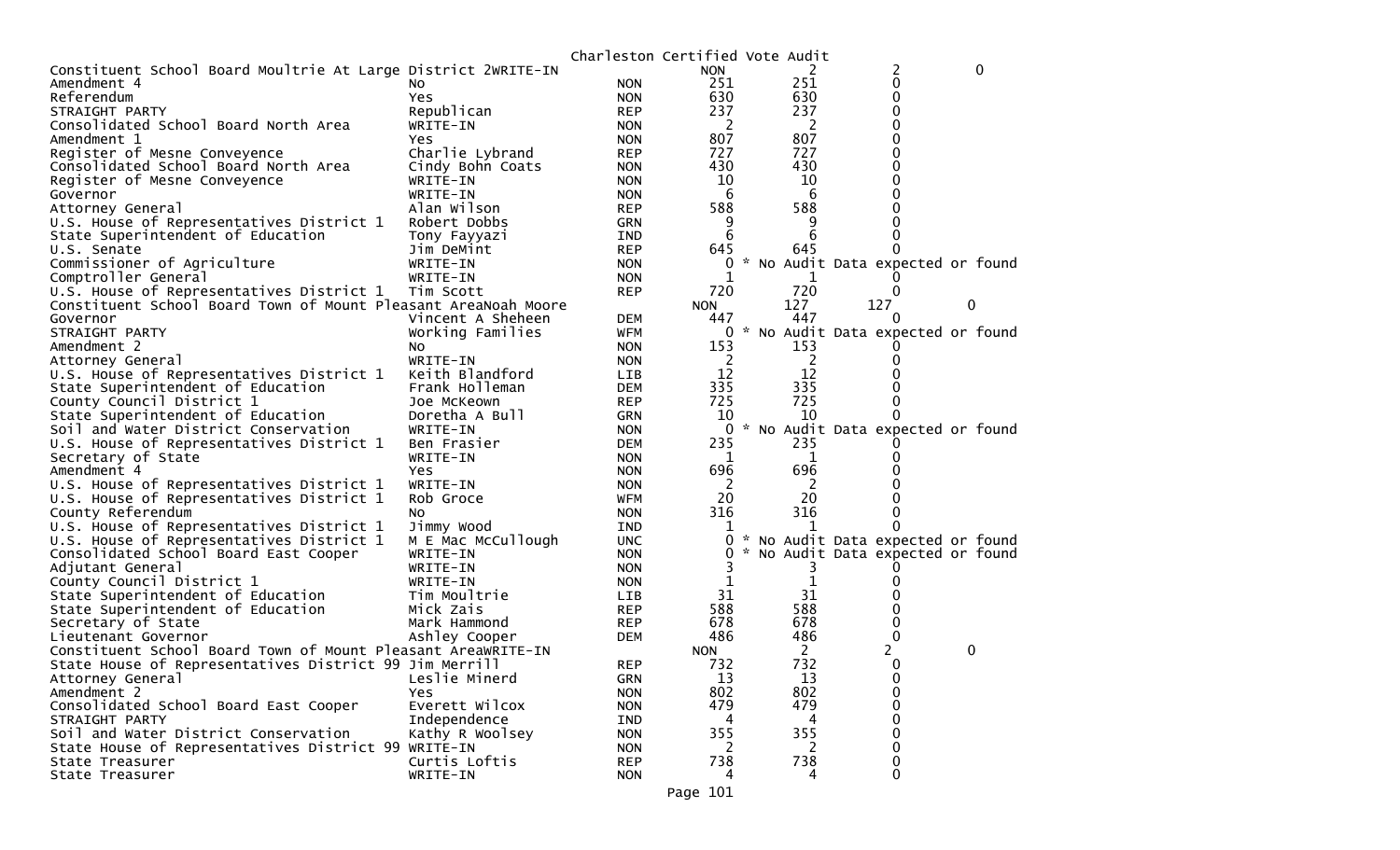|                                                                   |                              |            | Charleston Certified Vote Audit |              |                                     |   |             |
|-------------------------------------------------------------------|------------------------------|------------|---------------------------------|--------------|-------------------------------------|---|-------------|
| U.S. Senate                                                       | Alvin M Greene               | <b>DEM</b> | 133                             | 133          | 0                                   |   |             |
| Commissioner of Agriculture                                       | Tom E Elliott                | <b>DEM</b> | 269                             | 269          | 0                                   |   |             |
| Constituent School Board Town of Mount Pleasant AreaJane S Fulton |                              |            | <b>NON</b>                      | 225          | 225                                 | 0 |             |
| Lieutenant Governor                                               | WRITE-IN                     | <b>NON</b> | 0                               |              | * No Audit Data expected or found   |   |             |
| Amendment 3                                                       | NO.                          | <b>NON</b> | 245                             | 245          |                                     |   |             |
| Consolidated School Board East Cooper                             | Elizabeth Moffly             | <b>NON</b> | 327                             | 327          | 0                                   |   |             |
| STRAIGHT PARTY                                                    | Green                        | <b>GRN</b> | 4                               | 4            | 0                                   |   |             |
| U.S. Senate                                                       | Tom Clements                 | <b>GRN</b> | 111                             | 111          | $\Omega$                            |   |             |
| Referendum                                                        | No.                          | <b>NON</b> | 337                             | 337          | $\Omega$                            |   |             |
|                                                                   |                              |            |                                 |              |                                     |   |             |
| Mt Pleasant 16<br>0316                                            |                              |            |                                 |              |                                     |   |             |
| Lieutenant Governor                                               | WRITE-IN                     | <b>NON</b> | 1                               | $\mathbf{1}$ | $\mathbf 0$                         |   |             |
| Constituent School Board Town of Mount Pleasant AreaDavid Grant   |                              |            | <b>NON</b>                      | 65           | 65                                  | 0 |             |
| U.S. House of Representatives District 1                          | Ben Frasier                  | <b>DEM</b> | 46                              | 46           | 0<br>0                              |   |             |
| Adjutant General                                                  | Bob Livingston               | <b>REP</b> | 336                             | 336          |                                     |   |             |
| Commissioner of Agriculture                                       | Tom E Elliott                | <b>DEM</b> | 60                              | 60           | 0                                   |   |             |
| U.S. House of Representatives District 1                          | Rob Groce                    | <b>WFM</b> | 3                               | 3            | 0                                   |   |             |
| Constituent School Board Moultrie At Large District 2WRITE-IN     |                              |            | <b>NON</b>                      | 1            |                                     |   | $\mathbf 0$ |
| Comptroller General                                               | Robert Barber                | <b>DEM</b> | 99                              | 99           | 0                                   |   |             |
| U.S. House of Representatives District 1                          | M E Mac McCullough           | <b>UNC</b> | 2                               | 2            | 0                                   |   |             |
| County Council District 1                                         | Joe McKeown                  | <b>REP</b> | 336                             | 336          | 0                                   |   |             |
| U.S. House of Representatives District 1                          | WRITE-IN                     | <b>NON</b> | 0                               |              | * No Audit Data expected or found   |   |             |
| Soil and Water District Conservation                              | Joshua Giordano-Silliman NON |            | 62                              | 62           |                                     |   |             |
| U.S. House of Representatives District 1                          | Jimmy Wood                   | <b>IND</b> | 2                               | 2            | 0                                   |   |             |
| Attorney General                                                  | Alan Wilson                  | <b>REP</b> | 286                             | 286          |                                     |   |             |
| STRAIGHT PARTY                                                    | Independence                 | <b>IND</b> | 2                               | 2            |                                     |   |             |
| Amendment 3                                                       | Yes                          | <b>NON</b> | 310                             | 310          |                                     |   |             |
| U.S. Senate                                                       | Alvin M Greene               | <b>DEM</b> | 12                              | 12           |                                     |   |             |
| Governor                                                          | Morgan Bruce Reeves          | <b>UNC</b> | 1                               | 1            |                                     |   |             |
| U.S. Senate                                                       | Tom Clements                 | <b>GRN</b> | 42                              | 42           |                                     |   |             |
| STRAIGHT PARTY                                                    | Republican                   | <b>REP</b> | 134                             | 134          | O                                   |   |             |
| Amendment 1                                                       | Yes                          | <b>NON</b> | 343                             | 343          |                                     |   |             |
| State Treasurer                                                   | Curtis Loftis                | <b>REP</b> | 347                             | 347          | 0                                   |   |             |
| County Council District 1                                         | WRITE-IN                     | <b>NON</b> | 1                               |              | $\Omega$                            |   |             |
| Attorney General                                                  | WRITE-IN                     | <b>NON</b> | 0                               |              | * No Audit Data expected or found   |   |             |
| State Superintendent of Education                                 | WRITE-IN                     | <b>NON</b> | 0                               |              | * No Audit Data expected or found   |   |             |
| Amendment 4                                                       | No                           | <b>NON</b> | 87                              | 87           | 0                                   |   |             |
| Comptroller General                                               | WRITE-IN                     | <b>NON</b> |                                 |              | 0 * No Audit Data expected or found |   |             |
| Constituent School Board Town of Mount Pleasant AreaNoah Moore    |                              |            | <b>NON</b>                      | 39           | 39                                  | U |             |
| Attorney General                                                  | Leslie Minerd                | <b>GRN</b> | 9                               | 9            | $\Omega$                            |   |             |
| Referendum                                                        | Yes                          | <b>NON</b> | 240                             | 240          | 0                                   |   |             |
| Governor                                                          | Vincent A Sheheen            | <b>DEM</b> | 132                             | 132          | 0                                   |   |             |
| State Treasurer                                                   | WRITE-IN                     | <b>NON</b> | 1                               | 1            | 0                                   |   |             |
| Lieutenant Governor                                               | Ken Ard                      | <b>REP</b> | 259                             | 259          | 0                                   |   |             |
| Commissioner of Agriculture                                       | Hugh Weathers                | <b>REP</b> | 332                             | 332          | 0                                   |   |             |
| State Superintendent of Education                                 | Tony Fayyazi                 | <b>IND</b> |                                 |              | $\Omega$                            |   |             |
| State Superintendent of Education                                 | Doretha A Bull               | <b>GRN</b> |                                 |              | 0                                   |   |             |
| STRAIGHT PARTY                                                    | United Citizens              | <b>UNC</b> | 0                               |              | * No Audit Data expected or found   |   |             |
| Consolidated School Board East Cooper                             | WRITE-IN                     | <b>NON</b> |                                 |              |                                     |   |             |
| Governor                                                          | WRITE-IN                     | <b>NON</b> |                                 | $\mathbf{1}$ | 0                                   |   |             |
| State Superintendent of Education                                 | Frank Holleman               | <b>DEM</b> | 84                              | 84           | 0                                   |   |             |
| Amendment 2                                                       | NO.                          | <b>NON</b> | 44                              | 44           | $\Omega$                            |   |             |
|                                                                   |                              |            | Page 102                        |              |                                     |   |             |
|                                                                   |                              |            |                                 |              |                                     |   |             |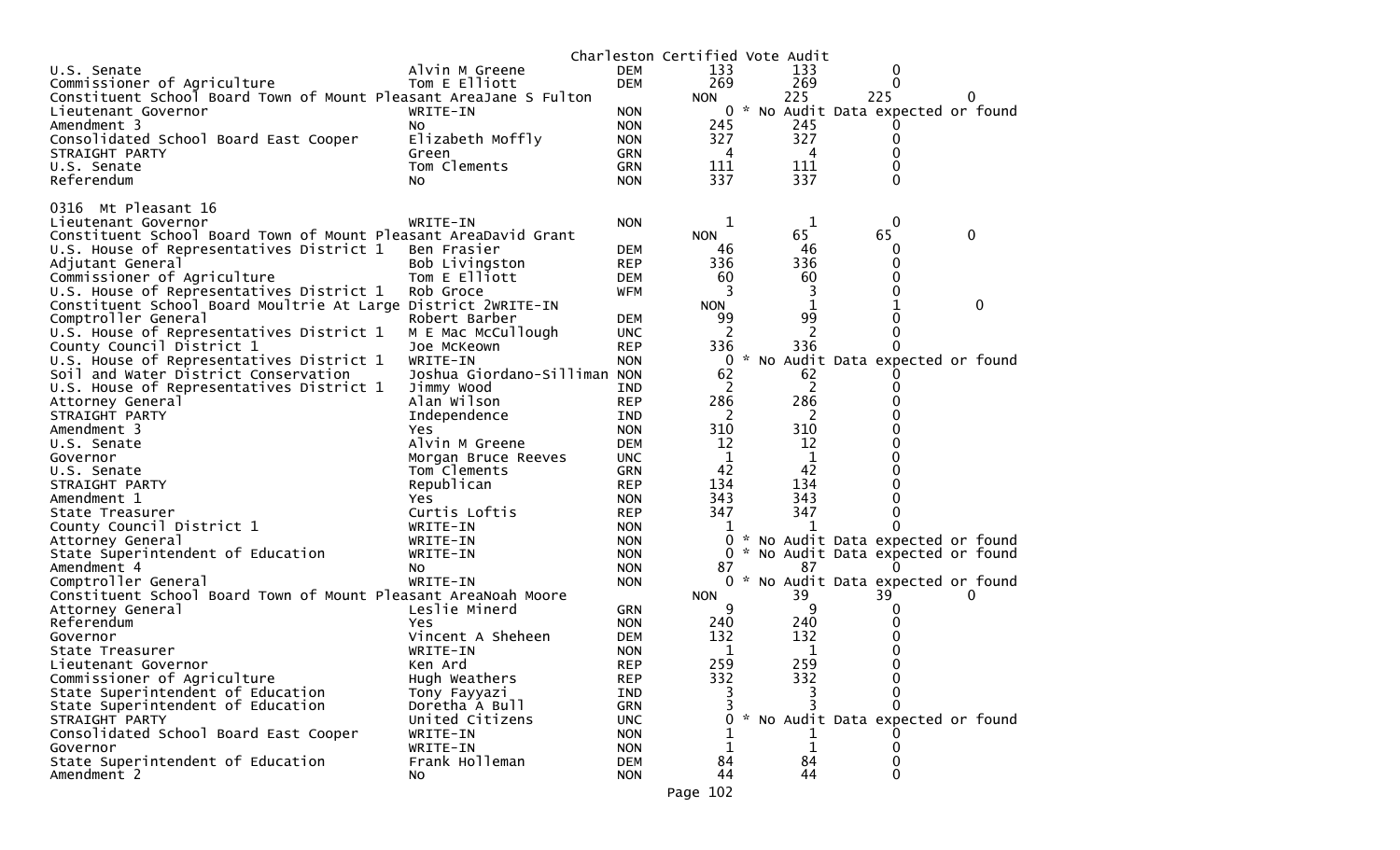|                                                                               |                              |                          | Charleston Certified Vote Audit |     |                                          |             |
|-------------------------------------------------------------------------------|------------------------------|--------------------------|---------------------------------|-----|------------------------------------------|-------------|
| U.S. Senate                                                                   | WRITE-IN                     | <b>NON</b>               | 31                              | 31  | 0                                        |             |
| Soil and Water District Conservation                                          | WRITE-IN                     | <b>NON</b>               | 1                               | 1   |                                          |             |
| State Superintendent of Education                                             | Mick Zais                    | <b>REP</b>               | 288                             | 288 |                                          |             |
| State Superintendent of Education                                             | Tim Moultrie                 | <b>LIB</b>               | 15                              | 15  |                                          |             |
| Commissioner of Agriculture                                                   | WRITE-IN                     | <b>NON</b>               | 0                               |     | * No Audit Data expected or found        |             |
| Governor                                                                      | Morgan Bruce Reeves          | <b>GRN</b>               |                                 |     |                                          |             |
| Consolidated School Board East Cooper                                         | Everett Wilcox               | <b>NON</b>               | 163                             | 163 | $\Omega$                                 |             |
| U.S. Senate                                                                   | Jim DeMint                   | <b>REP</b>               | 307                             | 307 |                                          |             |
| Secretary of State                                                            | Marjorie L Johnson           | <b>DEM</b>               | 60                              | 60  |                                          |             |
| State House of Representatives District 109David Mack III                     |                              | <b>DEM</b>               | 156                             | 156 |                                          |             |
| U.S. House of Representatives District 1                                      | Robert Dobbs                 | <b>GRN</b>               | 4                               | 4   |                                          |             |
| Amendment 4                                                                   | Yes.                         | <b>NON</b>               | 298                             | 298 |                                          |             |
| Constituent School Board Town of Mount Pleasant AreaWRITE-IN                  |                              |                          | <b>NON</b>                      | 3   | 3                                        | 0           |
| STRAIGHT PARTY                                                                | Libertarian                  | <b>LIB</b>               |                                 |     |                                          |             |
| STRAIGHT PARTY                                                                | Working Families             | WFM                      | 0                               |     | * No Audit Data expected or found        |             |
| Consolidated School Board East Cooper                                         | Elizabeth Moffly             | <b>NON</b>               | 164                             | 164 |                                          |             |
| Adjutant General                                                              | WRITE-IN                     | <b>NON</b>               | 1                               | 1   | $\Omega$                                 |             |
| County Referendum                                                             | NO.                          | <b>NON</b>               | 133                             | 133 |                                          |             |
| Comptroller General                                                           | Richard A Eckstrom           | <b>REP</b>               | 292                             | 292 |                                          |             |
| Attorney General                                                              | Matthew Richardson           | <b>DEM</b>               | 100                             | 100 | $\Omega$                                 |             |
| Constituent School Board Town of Mount Pleasant AreaJane S Fulton             |                              |                          | <b>NON</b>                      | 106 | 106                                      | 0           |
| Soil and Water District Conservation                                          | Kathy R Woolsey              | <b>NON</b>               | 143                             | 143 | $\Omega$                                 |             |
| U.S. House of Representatives District 1                                      | Tim Scott                    | <b>REP</b>               | 336                             | 336 | 0                                        |             |
| Amendment 2                                                                   | <b>Yes</b>                   | <b>NON</b>               | 349                             | 349 | 0                                        |             |
| State House of Representatives District 109WRITE-IN                           |                              | <b>NON</b>               | 4                               | 4   | 0                                        |             |
| Consolidated School Board East Cooper                                         | Craig Ascue                  | <b>NON</b>               | 161                             | 161 | 0                                        |             |
| Constituent School Board Moultrie At Large District 2Dominique J Milton       |                              |                          | <b>NON</b>                      | 172 | 172                                      | $\mathbf 0$ |
| Probate Judge                                                                 | Irv Gerard Condon            | <b>REP</b>               | 335                             | 335 | 0                                        |             |
| Governor                                                                      | Nikki R Haley                | <b>REP</b>               | 263                             | 263 | 0                                        |             |
| Lieutenant Governor                                                           | Ashley Cooper                | DEM                      | 142                             | 142 |                                          |             |
| STRAIGHT PARTY                                                                | Green                        | <b>GRN</b>               | 2                               | 2   |                                          |             |
| Consolidated School Board West Ashley                                         | WRITE-IN                     | <b>NON</b>               |                                 |     |                                          |             |
| Probate Judge                                                                 | WRITE-IN                     | <b>NON</b>               | 0                               |     | * No Audit Data expected or found        |             |
| Secretary of State                                                            | Mark Hammond                 | <b>REP</b>               | 323                             | 323 |                                          |             |
| U.S. House of Representatives District 1                                      | Keith Blandford              | LIB                      | 8                               | 8   |                                          |             |
| Consolidated School Board West Ashley                                         | Mary Ann Taylor              | <b>NON</b>               | 116                             | 116 |                                          |             |
| Register of Mesne Conveyence                                                  | Charlie Lybrand              | <b>REP</b>               | 337                             | 337 |                                          |             |
| Amendment 3                                                                   | NO.                          | <b>NON</b>               | 77                              | 77  |                                          |             |
| STRAIGHT PARTY                                                                | Democratic                   | <b>DEM</b>               | 12                              | 12  |                                          |             |
| Consolidated School Board West Ashley                                         | Michael Miller               | <b>NON</b>               | 93                              | 93  |                                          |             |
| Soil and Water District Conservation                                          | John Kozma                   | <b>NON</b>               | 72                              | 72  |                                          |             |
| Register of Mesne Conveyence                                                  | WRITE-IN                     | <b>NON</b>               | 0                               |     | * No Audit Data expected or found        |             |
| Consolidated School Board North Area                                          | WRITE-IN                     |                          | 2                               |     |                                          |             |
|                                                                               |                              | <b>NON</b>               | 170                             | 170 | 0                                        |             |
| Consolidated School Board North Area<br>Secretary of State                    | Cindy Bohn Coats<br>WRITE-IN | <b>NON</b><br><b>NON</b> |                                 | 1   | 0                                        |             |
|                                                                               |                              |                          | 1<br>234                        | 234 | 0                                        |             |
| County Referendum<br>Amendment 1                                              | Yes                          | <b>NON</b><br><b>NON</b> | 54                              | 54  | 0                                        |             |
|                                                                               | No                           |                          |                                 |     | $\Omega$                                 |             |
| Referendum                                                                    | No                           | <b>NON</b>               | 150                             | 150 |                                          |             |
|                                                                               |                              |                          |                                 |     |                                          |             |
| 0317 Mt Pleasant 17                                                           |                              |                          |                                 |     |                                          |             |
| Soil and Water District Conservation<br>Consolidated School Board West Ashley | John Kozma                   | <b>NON</b>               | 212                             | 212 | 0<br>0 * No Audit Data expected or found |             |
|                                                                               | WRITE-IN                     | <b>NON</b>               |                                 |     |                                          |             |
|                                                                               |                              |                          | Page 103                        |     |                                          |             |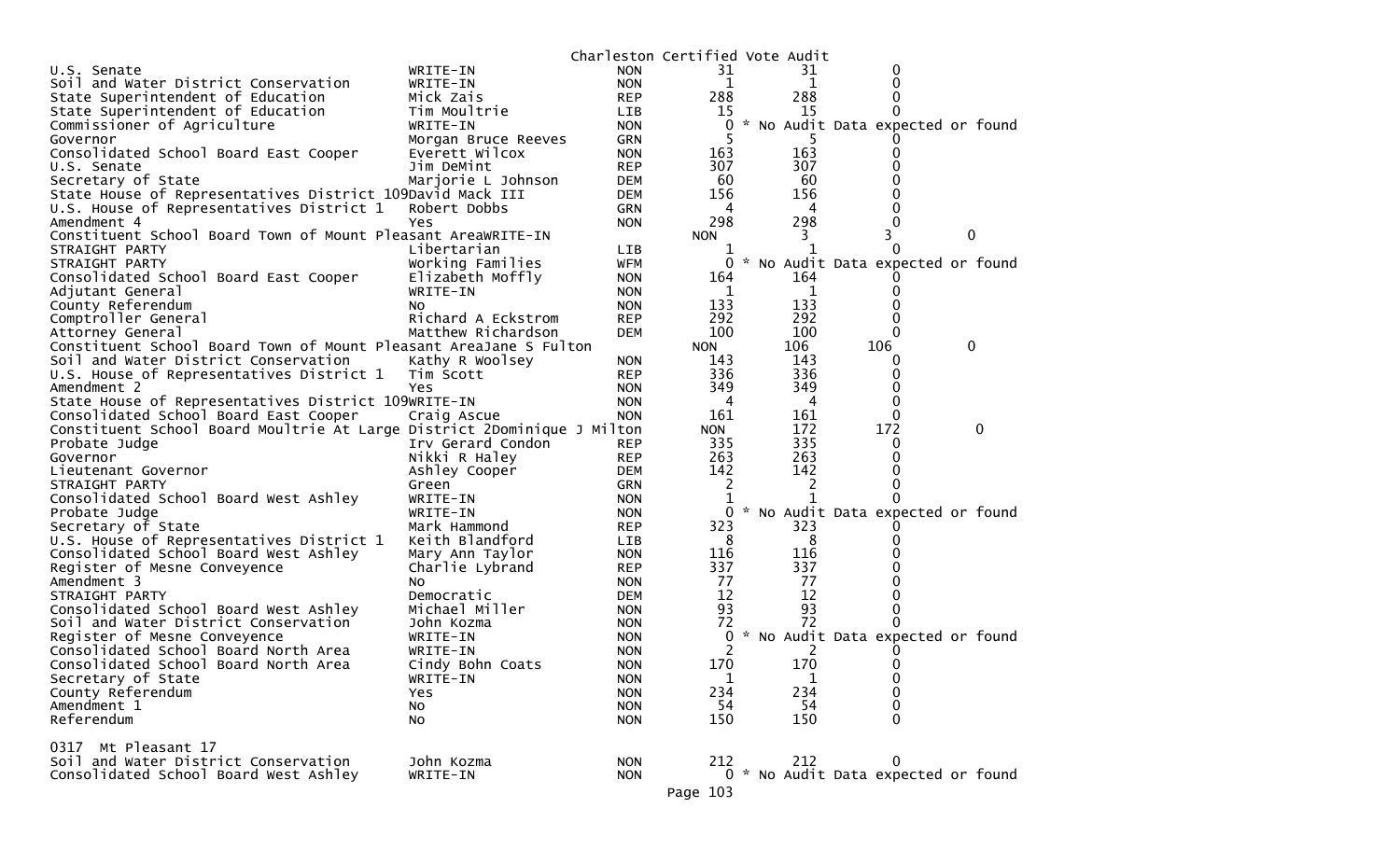|                                                                 |                              |            |            | Charleston Certified Vote Audit |                                     |             |
|-----------------------------------------------------------------|------------------------------|------------|------------|---------------------------------|-------------------------------------|-------------|
| U.S. House of Representatives District 1                        | Tim Scott                    | <b>REP</b> | 825        | 825                             | 0                                   |             |
| Amendment 1                                                     | NO.                          | <b>NON</b> | 137        | 137                             | 0                                   |             |
| STRAIGHT PARTY                                                  | Libertarian                  | LIB        | 1          | 1                               | 0                                   |             |
| Commissioner of Agriculture                                     | Tom E Elliott                | <b>DEM</b> | 227        | 227                             | 0                                   |             |
| Secretary of State                                              | Mark Hammond                 | <b>REP</b> | 818        | 818                             | 0                                   |             |
| Consolidated School Board West Ashley                           | Mary Ann Taylor              | <b>NON</b> | 324        | 324                             | 0                                   |             |
| Probate Judge                                                   | Irv Gerard Condon            | <b>REP</b> | 868        | 868                             | 0                                   |             |
| Lieutenant Governor                                             | WRITE-IN                     | <b>NON</b> | 3          | 3                               | 0                                   |             |
| STRAIGHT PARTY                                                  | Republican                   | <b>REP</b> | 316        | 316                             | 0                                   |             |
| Consolidated School Board West Ashley                           | Michael Miller               | <b>NON</b> | 264        | 264                             | 0                                   |             |
| Probate Judge                                                   | WRITE-IN                     | <b>NON</b> | 1          | 1                               | $\Omega$                            |             |
| Constituent School Board Town of Mount Pleasant AreaDavid Grant |                              |            | <b>NON</b> | 171                             | 171                                 | $\mathbf 0$ |
| U.S. House of Representatives District 1                        | Keith Blandford              | LIB        | 14         | 14                              | 0                                   |             |
| Consolidated School Board North Area                            | WRITE-IN                     | <b>NON</b> | 5          | 5                               | 0                                   |             |
| Register of Mesne Conveyence                                    | Charlie Lybrand              | <b>REP</b> | 863        | 863                             | 0                                   |             |
| Consolidated School Board North Area                            | Cindy Bohn Coats             | <b>NON</b> | 503        | 503                             | 0                                   |             |
| Amendment 3                                                     | Yes                          | <b>NON</b> | 746        | 746                             | 0                                   |             |
| Soil and Water District Conservation                            | Joshua Giordano-Silliman NON |            | 138        | 138                             | 0                                   |             |
| Constituent School Board Moultrie At Large District 2WRITE-IN   |                              |            | <b>NON</b> | 2                               | $\overline{c}$                      | 0           |
| Register of Mesne Conveyence                                    | WRITE-IN                     | <b>NON</b> | 8          | 8                               | 0                                   |             |
| State Superintendent of Education                               | WRITE-IN                     | <b>NON</b> | 1          | 1                               | 0                                   |             |
| State Superintendent of Education                               | Doretha A Bull               | <b>GRN</b> | 15         | 15                              | 0                                   |             |
| STRAIGHT PARTY                                                  | Green                        | <b>GRN</b> | 2          | 2                               | 0                                   |             |
| Amendment 1                                                     | Yes                          | <b>NON</b> | 907        | 907                             | 0                                   |             |
| U.S. Senate                                                     | Tom Clements                 | <b>GRN</b> | 99         | 99                              | 0                                   |             |
| Amendment 4                                                     | No.                          | <b>NON</b> | 267        | 267                             | 0                                   |             |
| U.S. House of Representatives District 1                        | Ben Frasier                  | <b>DEM</b> | 166        | 166                             | 0                                   |             |
| U.S. Senate                                                     | Alvin M Greene               | <b>DEM</b> | 94         | 94                              | 0                                   |             |
| Referendum                                                      | Yes                          | <b>NON</b> | 599        | 599                             | 0                                   |             |
| Attorney General                                                | Matthew Richardson           | <b>DEM</b> | 293        | 293                             | 0                                   |             |
| Secretary of State                                              | WRITE-IN                     | <b>NON</b> | 3          | 3                               | $\Omega$                            |             |
| U.S. House of Representatives District 1                        | Rob Groce                    | <b>WFM</b> | 16         | 16                              | 0                                   |             |
| State Superintendent of Education                               | Tony Fayyazi                 | <b>IND</b> | 15         | 15                              | 0                                   |             |
| State Superintendent of Education                               | Mick Zais                    | <b>REP</b> | 682        | 682                             | 0                                   |             |
| U.S. House of Representatives District 1                        | M E Mac McCullough           | <b>UNC</b> | 2          | 2                               | 0                                   |             |
| Comptroller General                                             | Richard A Eckstrom           | <b>REP</b> | 715        | 715                             | 0                                   |             |
| U.S. House of Representatives District 1                        | Jimmy Wood                   | <b>IND</b> |            | 7                               | 0                                   |             |
| U.S. House of Representatives District 1                        | WRITE-IN                     | <b>NON</b> | 1          | 1                               | 0                                   |             |
| County Council District 1                                       | Joe McKeown                  | <b>REP</b> | 867        | 867                             | 0                                   |             |
| Constituent School Board Town of Mount Pleasant AreaNoah Moore  |                              |            | <b>NON</b> | 139                             | 139                                 | 0           |
| State House of Representatives District 110Chip Limehouse       |                              | <b>REP</b> | 819        | 819                             | 0                                   |             |
| State Superintendent of Education                               | Frank Holleman               | <b>DEM</b> | 261        | 261                             | 0                                   |             |
| Amendment 2                                                     | No.                          | <b>NON</b> | 150        | 150                             | 0                                   |             |
| Commissioner of Agriculture                                     | Hugh Weathers                | <b>REP</b> | 789        | 789                             | 0                                   |             |
| State Superintendent of Education                               | Tim Moultrie                 | LIB        | 55         | 55                              | 0                                   |             |
| Lieutenant Governor                                             | Ken Ard                      | <b>REP</b> | 686        | 686                             |                                     |             |
| Soil and Water District Conservation                            | WRITE-IN                     | <b>NON</b> | 3          | 3                               | 0                                   |             |
| Governor                                                        | WRITE-IN                     | <b>NON</b> | 2          |                                 | 0                                   |             |
| Governor                                                        | Nikki R Haley                | <b>REP</b> | 687        | 687                             | 0                                   |             |
| Consolidated School Board East Cooper                           | WRITE-IN                     | <b>NON</b> | 4          |                                 | 0                                   |             |
| STRAIGHT PARTY                                                  | Independence                 | IND        |            |                                 | 0                                   |             |
| STRAIGHT PARTY                                                  | United Citizens              | <b>UNC</b> |            |                                 | 0 * No Audit Data expected or found |             |
|                                                                 |                              |            |            |                                 |                                     |             |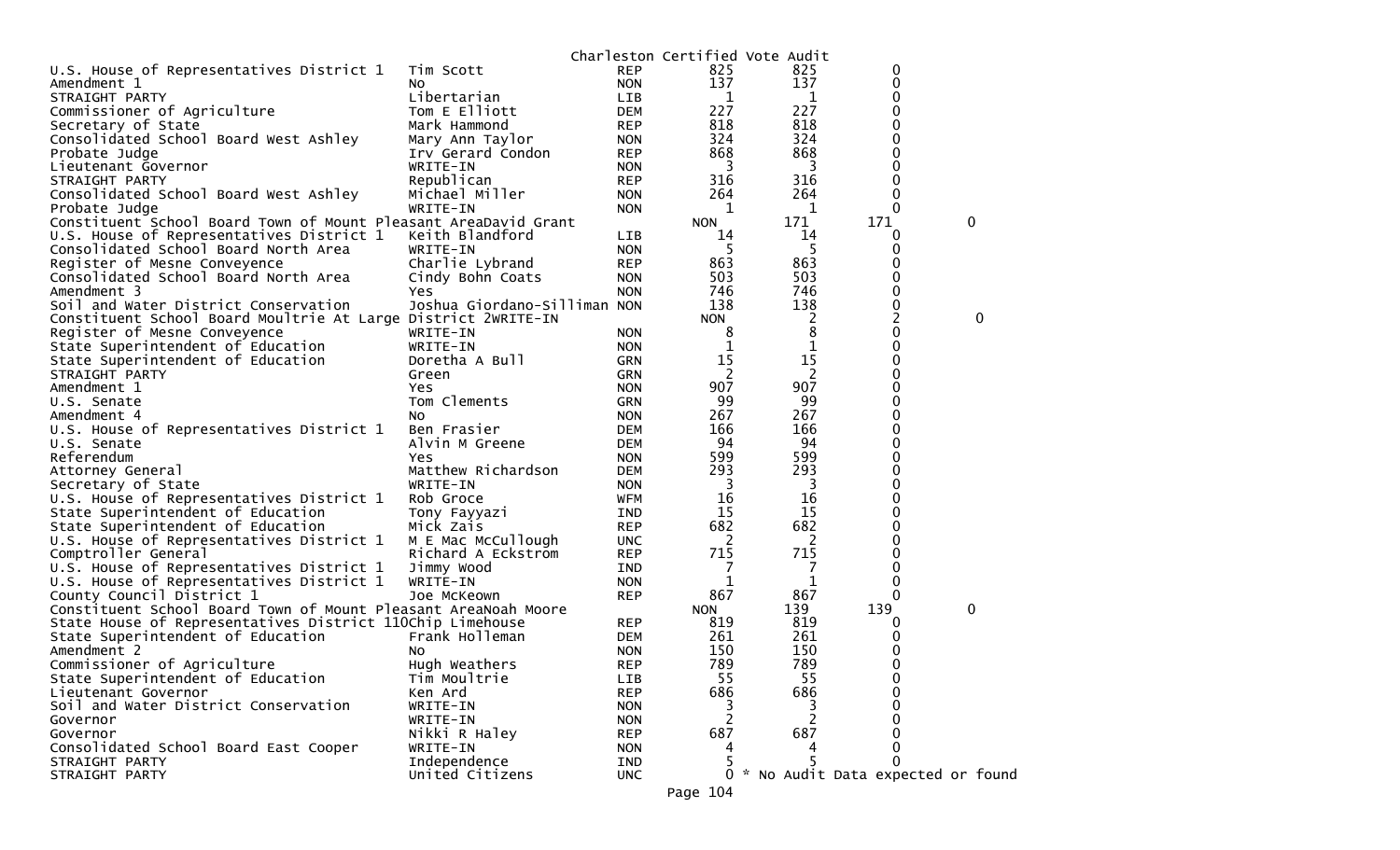|                                                                         |                              |            |            | Charleston Certified Vote Audit |                                     |   |
|-------------------------------------------------------------------------|------------------------------|------------|------------|---------------------------------|-------------------------------------|---|
| Attorney General                                                        | Alan Wilson                  | <b>REP</b> | 715        | 715                             | 0                                   |   |
| Amendment 4                                                             | Yes                          | <b>NON</b> | 738        | 738                             | 0                                   |   |
| County Council District 1                                               | WRITE-IN                     | <b>NON</b> | 4          | 4                               | 0                                   |   |
| State House of Representatives District 99 Jim Merrill                  |                              | <b>REP</b> | 66         | 66                              | 0                                   |   |
| State Treasurer                                                         | Curtis Loftis                | <b>REP</b> | 878        | 878                             | 0                                   |   |
| STRAIGHT PARTY                                                          | Working Families             | WFM        | 2          | 2                               | 0                                   |   |
| County Referendum                                                       | No.                          | <b>NON</b> | 382        | 382                             | 0                                   |   |
| Commissioner of Agriculture                                             | WRITE-IN                     | <b>NON</b> | 1          | 1                               | 0                                   |   |
| Consolidated School Board East Cooper                                   | Everett Wilcox               | <b>NON</b> | 302        | 302                             | 0                                   |   |
| State House of Representatives District 110WRITE-IN                     |                              | <b>NON</b> | 4          |                                 | O                                   |   |
| State House of Representatives District 99 WRITE-IN                     |                              | <b>NON</b> | 0          |                                 | * No Audit Data expected or found   |   |
| STRAIGHT PARTY                                                          | Democratic                   | <b>DEM</b> | 60         | 60                              |                                     |   |
| U.S. Senate                                                             | WRITE-IN                     | <b>NON</b> | 44         | 44                              | 0                                   |   |
| Adjutant General                                                        | WRITE-IN                     | <b>NON</b> | 3          | 3                               | 0                                   |   |
| Constituent School Board Town of Mount Pleasant AreaWRITE-IN            |                              |            | <b>NON</b> | $\mathbf{2}$                    | 2                                   | 0 |
| Amendment 2                                                             | <b>Yes</b>                   | <b>NON</b> | 884        | 884                             | 0                                   |   |
| Soil and Water District Conservation                                    | Kathy R Woolsey              | <b>NON</b> | 404        | 404                             | 0                                   |   |
| Comptroller General                                                     | Robert Barber                | <b>DEM</b> | 312        | 312                             | 0                                   |   |
| U.S. Senate                                                             | Jim DeMint                   | <b>REP</b> | 809        | 809                             | 0                                   |   |
| Consolidated School Board East Cooper                                   | Elizabeth Moffly             | <b>NON</b> | 418        | 418                             | 0                                   |   |
| Attorney General                                                        | Leslie Minerd                | <b>GRN</b> | 32         | 32                              | 0                                   |   |
| State Treasurer                                                         | WRITE-IN                     | <b>NON</b> | 6          | 6                               | 0                                   |   |
| Constituent School Board Town of Mount Pleasant AreaJane S Fulton       |                              |            | <b>NON</b> | 283                             | 283                                 | 0 |
| Governor                                                                | Morgan Bruce Reeves          | GRN        | 9          | 9                               | 0                                   |   |
| Attorney General                                                        | WRITE-IN                     | <b>NON</b> | 1          |                                 | 0                                   |   |
| U.S. House of Representatives District 1                                | Robert Dobbs                 | <b>GRN</b> | 15         | 15                              | 0                                   |   |
| Constituent School Board Moultrie At Large District 2Dominique J Milton |                              |            | <b>NON</b> | 494                             | 494                                 | 0 |
| Secretary of State                                                      | Marjorie L Johnson           | <b>DEM</b> | 210        | 210                             | O                                   |   |
| Amendment 3                                                             | NO.                          | <b>NON</b> | 281        | 281                             | 0                                   |   |
| Consolidated School Board East Cooper                                   | Craig Ascue                  | <b>NON</b> | 421        | 421                             | 0                                   |   |
| Lieutenant Governor                                                     | Ashley Cooper                | DEM        | 368        | 368                             | 0                                   |   |
| Governor                                                                | Morgan Bruce Reeves          | <b>UNC</b> | 3          | 3<br>858                        | 0<br>0                              |   |
| Adjutant General                                                        | Bob Livingston               | <b>REP</b> | 858        |                                 |                                     |   |
| Comptroller General                                                     | WRITE-IN                     | <b>NON</b> |            |                                 | 0 * No Audit Data expected or found |   |
| Governor                                                                | Vincent A Sheheen            | <b>DEM</b> | 358<br>557 | 358<br>557                      | O                                   |   |
| County Referendum<br>Referendum                                         | Yes                          | <b>NON</b> | 433        | 433                             | 0<br>0                              |   |
|                                                                         | NO.                          | <b>NON</b> |            |                                 |                                     |   |
| 0318 Mt Pleasant 18                                                     |                              |            |            |                                 |                                     |   |
| Governor                                                                | Nikki R Haley                | <b>REP</b> | 420        | 420                             | 0                                   |   |
| U.S. Senate                                                             | WRITE-IN                     | <b>NON</b> | 37         | 37                              | 0                                   |   |
| U.S. Senate                                                             | Jim DeMint                   | <b>REP</b> | 469        | 469                             | 0                                   |   |
| Soil and Water District Conservation                                    | Joshua Giordano-Silliman NON |            | 95         | 95                              | 0                                   |   |
| State Treasurer                                                         | Curtis Loftis                | <b>REP</b> | 514        | 514                             | $\Omega$                            |   |
| Adjutant General                                                        | Bob Livingston               | <b>REP</b> | 509        | 509                             | 0                                   |   |
| State Superintendent of Education                                       | Doretha A Bull               | <b>GRN</b> | 13         | 13                              | 0                                   |   |
| State House of Representatives District 99 Jim Merrill                  |                              | <b>REP</b> | 223        | 223                             | 0                                   |   |
| Comptroller General                                                     | Richard A Eckstrom           | <b>REP</b> | 417        | 417                             | 0                                   |   |
| STRAIGHT PARTY                                                          | Republican                   | <b>REP</b> | 171        | 171                             | $\Omega$                            |   |
| Secretary of State                                                      | Marjorie L Johnson           | <b>DEM</b> | 118        | 118                             | 0                                   |   |
| Amendment 3                                                             | <b>Yes</b>                   | <b>NON</b> | 428        | 428                             | 0                                   |   |
| Attorney General                                                        | Alan Wilson                  | <b>REP</b> | 416        | 416                             | $\Omega$                            |   |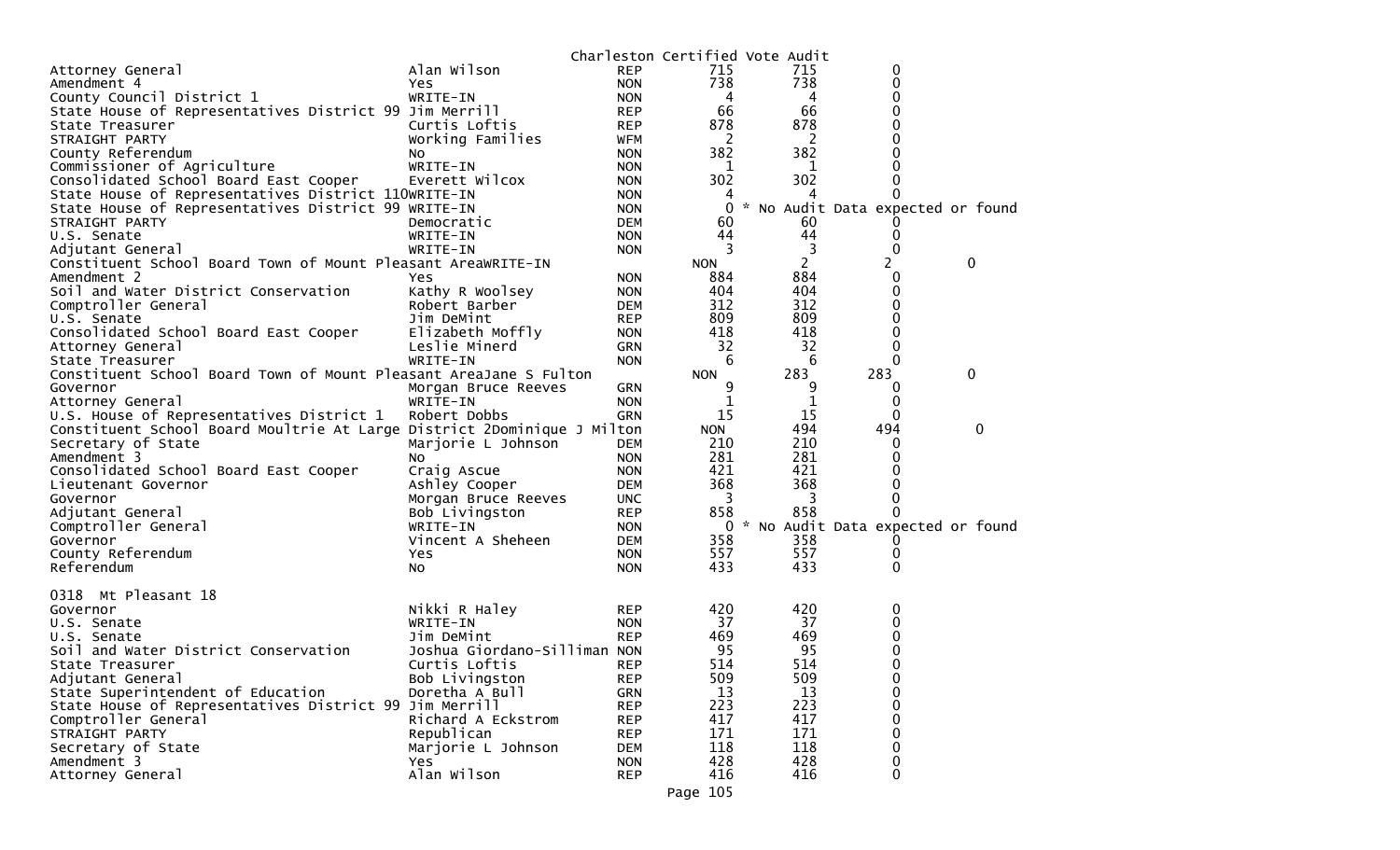|                                                                         |                         |                   | Charleston Certified Vote Audit |              |                                     |   |          |
|-------------------------------------------------------------------------|-------------------------|-------------------|---------------------------------|--------------|-------------------------------------|---|----------|
| County Council District 1                                               | WRITE-IN                | <b>NON</b>        | 2                               |              |                                     |   |          |
| Amendment 1                                                             | Yes                     | <b>NON</b>        | 539                             | 539          |                                     |   |          |
| State House of Representatives District 99 WRITE-IN                     |                         | <b>NON</b>        | 0                               |              | * No Audit Data expected or found   |   |          |
| U.S. House of Representatives District 1                                | Robert Dobbs            | GRN               |                                 |              |                                     |   |          |
| State House of Representatives District 110WRITE-IN                     |                         | <b>NON</b>        |                                 | 3            |                                     |   |          |
| State Superintendent of Education                                       | WRITE-IN                | <b>NON</b>        |                                 |              |                                     |   |          |
| Commissioner of Agriculture                                             | Tom E Elliott           | <b>DEM</b>        | 117                             | 117          |                                     |   |          |
| State Superintendent of Education                                       | Mick Zais               | <b>REP</b>        | 382                             | 382          |                                     |   |          |
| STRAIGHT PARTY                                                          | Libertarian             | <b>LIB</b>        | 1                               | 1            |                                     |   |          |
| Constituent School Board Town of Mount Pleasant AreaNoah Moore          |                         |                   | <b>NON</b>                      | 117          | 117                                 | 0 |          |
| Amendment 4                                                             | NO.                     | <b>NON</b>        | 169                             | 169          |                                     |   |          |
| State Treasurer                                                         | WRITE-IN                | <b>NON</b>        | 1                               |              |                                     |   |          |
| State Superintendent of Education                                       | Tony Fayyazi            | <b>IND</b>        |                                 |              |                                     |   |          |
| Consolidated School Board East Cooper                                   | WRITE-IN                | <b>NON</b>        | 0                               |              | * No Audit Data expected or found   |   |          |
| State Superintendent of Education                                       | Tim Moultrie            | <b>LIB</b>        | 30                              | 30           |                                     |   |          |
| U.S. House of Representatives District 1                                | Tim Scott               | <b>REP</b>        | 496                             | 496          |                                     |   |          |
| Referendum                                                              | Yes                     | <b>NON</b>        | 363                             | 363          |                                     |   |          |
| State Superintendent of Education                                       | Frank Holleman          | <b>DEM</b>        | 171                             | 171          |                                     |   |          |
| Attorney General                                                        | Leslie Minerd           | <b>GRN</b>        | 20                              | 20           |                                     |   |          |
| Governor                                                                | WRITE-IN                | <b>NON</b>        | 2                               | 2            |                                     |   |          |
| U.S. Senate                                                             | Tom Clements            | GRN               | 78                              | 78           |                                     |   |          |
| Lieutenant Governor                                                     | WRITE-IN                | <b>NON</b>        | 0                               |              | * No Audit Data expected or found   |   |          |
| Soil and Water District Conservation                                    | WRITE-IN                | <b>NON</b>        | 0                               |              | * No Audit Data expected or found   |   |          |
| Amendment 2                                                             | NO.                     | <b>NON</b>        | 74                              | 74           |                                     |   |          |
| Consolidated School Board East Cooper                                   | Everett Wilcox          | <b>NON</b>        | 193                             | 193          |                                     |   |          |
| Secretary of State                                                      | Mark Hammond            | <b>REP</b>        | 488                             | 488          |                                     |   |          |
| U.S. House of Representatives District 1                                | Keith Blandford         | <b>LIB</b>        | 10                              | 10           |                                     |   |          |
| U.S. Senate                                                             | Alvin M Greene          | <b>DEM</b>        | 31                              | 31           |                                     |   |          |
| Lieutenant Governor                                                     | Ken Ard                 | <b>REP</b>        | 391                             | 391          |                                     |   |          |
| Commissioner of Agriculture                                             | Hugh Weathers           | <b>REP</b>        | 485                             | 485          |                                     |   |          |
| Comptroller General                                                     | Robert Barber           | DEM               | 191                             | 191          |                                     |   |          |
| Consolidated School Board East Cooper                                   | Elizabeth Moffly        | <b>NON</b>        | 236                             | 236          |                                     |   |          |
| STRAIGHT PARTY                                                          | Democratic              | <b>DEM</b>        | 19                              | 19           |                                     |   |          |
| U.S. House of Representatives District 1                                | Ben Frasier             | <b>DEM</b>        | 80                              | 80           |                                     |   |          |
|                                                                         | WRITE-IN                | <b>NON</b>        | 0                               |              | * No Audit Data expected or found   |   |          |
| Attorney General<br>Governor                                            |                         | <b>GRN</b>        |                                 |              |                                     |   |          |
|                                                                         | Morgan Bruce Reeves     |                   |                                 |              | 0 * No Audit Data expected or found |   |          |
| STRAIGHT PARTY<br>Amendment 4                                           | Working Families<br>Yes | WFM<br><b>NON</b> | 421                             | 421          |                                     |   |          |
| Constituent School Board Town of Mount Pleasant AreaWRITE-IN            |                         |                   | <b>NON</b>                      | $\mathbf{1}$ | 1                                   | 0 |          |
|                                                                         |                         |                   |                                 | 314          |                                     |   |          |
| Consolidated School Board East Cooper                                   | Craig Ascue             | <b>NON</b>        | 314                             | 521          | 0                                   |   |          |
| Probate Judge                                                           | Irv Gerard Condon       | <b>REP</b>        | 521                             |              | 0                                   | 0 |          |
| Constituent School Board Town of Mount Pleasant AreaJane S Fulton       |                         |                   | <b>NON</b>                      | 149          | 149                                 |   |          |
| Soil and Water District Conservation                                    | Kathy R Woolsey         | <b>NON</b>        | 261                             | 261          | $\Omega$                            |   |          |
| STRAIGHT PARTY                                                          | United Citizens         | <b>UNC</b>        | 0                               |              | * No Audit Data expected or found   |   |          |
| Constituent School Board Moultrie At Large District 2Dominique J Milton |                         |                   | <b>NON</b>                      | 304          | 304                                 |   | $\bf{0}$ |
| County Referendum                                                       | NO.                     | <b>NON</b>        | 222                             | 222          | 0                                   |   |          |
| U.S. House of Representatives District 1                                | Rob Groce               | <b>WFM</b>        | 13                              | 13           | 0                                   |   |          |
| Amendment 2                                                             | Yes                     | <b>NON</b>        | 540                             | 540          | 0                                   |   |          |
| Secretary of State                                                      | WRITE-IN                | <b>NON</b>        |                                 |              | 0 * No Audit Data expected or found |   |          |
| Consolidated School Board West Ashley                                   | WRITE-IN                | <b>NON</b>        |                                 |              | 0 * No Audit Data expected or found |   |          |
| Probate Judge                                                           | WRITE-IN                | <b>NON</b>        |                                 |              | 0 * No Audit Data expected or found |   |          |
| Governor                                                                | Vincent A Sheheen       | <b>DEM</b>        | 195                             | 195          |                                     |   |          |
|                                                                         |                         |                   | Page 106                        |              |                                     |   |          |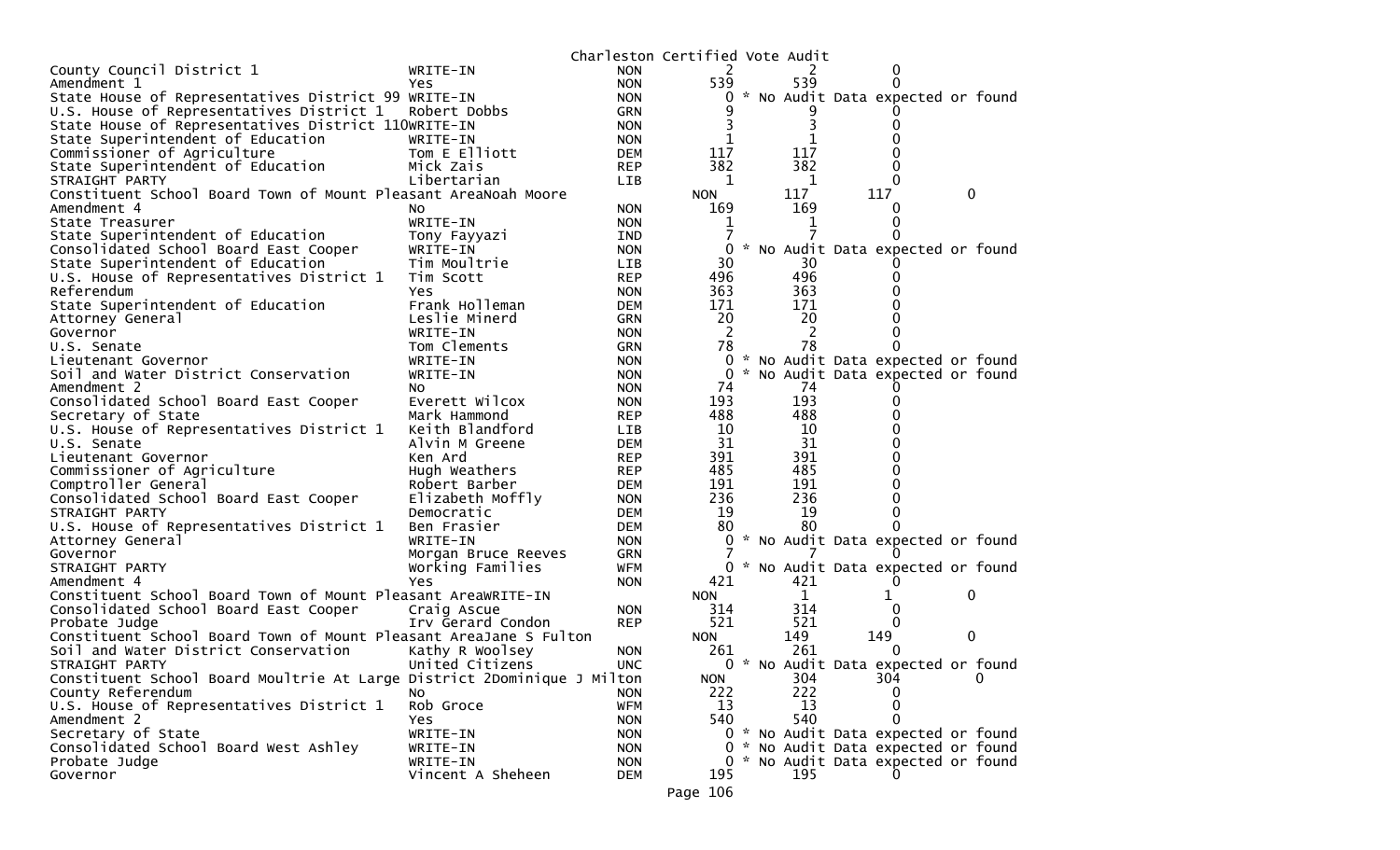|                                                                 |                        | Charleston Certified Vote Audit |                      |               |                          |                                     |  |
|-----------------------------------------------------------------|------------------------|---------------------------------|----------------------|---------------|--------------------------|-------------------------------------|--|
| Governor                                                        | Morgan Bruce Reeves    | <b>UNC</b>                      | 2                    |               | 2<br>0                   |                                     |  |
| Consolidated School Board West Ashley                           | Mary Ann Taylor        | <b>NON</b>                      | 208                  | 208           | 0                        |                                     |  |
| Register of Mesne Conveyence                                    | Charlie Lybrand        | <b>REP</b>                      | 518                  | 518           |                          |                                     |  |
| U.S. House of Representatives District 1                        | M E Mac McCullough     | <b>UNC</b>                      | 1                    |               | 1                        |                                     |  |
| Consolidated School Board West Ashley                           | Michael Miller         | <b>NON</b>                      | 148                  | 148           |                          |                                     |  |
| Register of Mesne Conveyence                                    | WRITE-IN               | <b>NON</b>                      | 1                    |               | 1                        |                                     |  |
| Consolidated School Board North Area                            | WRITE-IN               | <b>NON</b>                      | 1                    |               | 1                        |                                     |  |
| Consolidated School Board North Area                            | Cindy Bohn Coats       | <b>NON</b>                      | 311                  | 311           |                          |                                     |  |
| Adjutant General                                                | WRITE-IN               | <b>NON</b>                      | 2                    |               | 2                        |                                     |  |
| Soil and Water District Conservation                            | John Kozma             | <b>NON</b>                      | 148                  | 148           |                          |                                     |  |
| Comptroller General                                             | WRITE-IN               | <b>NON</b>                      |                      |               |                          | 0 * No Audit Data expected or found |  |
| Amendment 3                                                     | NO.                    | <b>NON</b>                      | 170                  | 170           |                          |                                     |  |
| U.S. House of Representatives District 1                        | Jimmy Wood             | <b>IND</b>                      | 3                    |               | 0                        |                                     |  |
| Commissioner of Agriculture                                     | WRITE-IN               | <b>NON</b>                      | 0                    |               |                          | No Audit Data expected or found     |  |
| U.S. House of Representatives District 1                        | WRITE-IN               | <b>NON</b>                      |                      |               |                          |                                     |  |
| STRAIGHT PARTY                                                  | Independence           | <b>IND</b>                      | 3                    |               |                          |                                     |  |
| STRAIGHT PARTY                                                  | Green                  | <b>GRN</b>                      | 1                    |               |                          |                                     |  |
| Amendment 1                                                     | No                     | <b>NON</b>                      | 71                   | 71            |                          |                                     |  |
| Attorney General                                                | Matthew Richardson     | <b>DEM</b>                      | 178                  | 178           |                          |                                     |  |
| Constituent School Board Town of Mount Pleasant AreaDavid Grant |                        |                                 | <b>NON</b>           | 110           | 110                      | $\mathbf{0}$                        |  |
| State House of Representatives District 110Chip Limehouse       |                        | <b>REP</b>                      | 298                  | 298           | $\Omega$                 |                                     |  |
| County Referendum                                               | Yes                    | <b>NON</b>                      | 333                  | 333           |                          |                                     |  |
| Lieutenant Governor                                             | Ashley Cooper          | <b>DEM</b>                      | 225                  | 225           |                          |                                     |  |
| Constituent School Board Moultrie At Large District 2WRITE-IN   |                        |                                 | <b>NON</b><br>520    | 520           |                          | 0 * No Audit Data expected or found |  |
| County Council District 1<br>Referendum                         | Joe McKeown            | <b>REP</b>                      | 246                  | 246           | $\Omega$                 |                                     |  |
|                                                                 | NO.                    | <b>NON</b>                      |                      |               |                          |                                     |  |
| 0319 Mt Pleasant 19                                             |                        |                                 |                      |               |                          |                                     |  |
| Constituent School Board Town of Mount Pleasant AreaWRITE-IN    |                        |                                 | <b>NON</b>           | 1             | 1                        | 0                                   |  |
| State Superintendent of Education                               | Mick Zais              | <b>REP</b>                      | 352                  | 352           | $\Omega$                 |                                     |  |
| Secretary of State                                              | WRITE-IN               | <b>NON</b>                      | 0                    | ₩.            |                          | No Audit Data expected or found     |  |
| Soil and Water District Conservation                            | WRITE-IN               | <b>NON</b>                      | 1                    |               |                          |                                     |  |
| Lieutenant Governor                                             |                        |                                 |                      |               |                          |                                     |  |
|                                                                 | Ashley Cooper          | <b>DEM</b>                      | 246                  | 246           |                          |                                     |  |
| STRAIGHT PARTY                                                  | Independence           | <b>IND</b>                      | 6                    |               | 6                        |                                     |  |
| U.S. House of Representatives District 1                        | M E Mac McCullough     | <b>UNC</b>                      | 2                    |               |                          |                                     |  |
| U.S. Senate                                                     | Jim DeMint             | <b>REP</b>                      | 419                  | 419           |                          |                                     |  |
| State Superintendent of Education                               | WRITE-IN               | <b>NON</b>                      | 0                    | $\mathcal{R}$ |                          | No Audit Data expected or found     |  |
| U.S. Senate                                                     | WRITE-IN               | <b>NON</b>                      | 30                   | 30            |                          |                                     |  |
| U.S. House of Representatives District 1                        | Jimmy Wood             | <b>IND</b>                      | 7                    |               |                          |                                     |  |
| State Superintendent of Education                               | Tim Moultrie           | LIB                             | 35                   | 35            |                          |                                     |  |
| Attorney General                                                | WRITE-IN               | <b>NON</b>                      |                      |               |                          | 0 * No Audit Data expected or found |  |
| Amendment 4                                                     | NO.                    | <b>NON</b>                      | 171                  | 171           |                          |                                     |  |
| U.S. House of Representatives District 1                        | WRITE-IN               | <b>NON</b>                      |                      |               |                          | 0 * No Audit Data expected or found |  |
| Amendment 2                                                     | No.                    | <b>NON</b>                      | 85                   | 85            |                          |                                     |  |
| State Superintendent of Education                               | Tony Fayyazi           | IND                             | 10                   | 10            | 0                        |                                     |  |
| State House of Representatives District 112Mike Sottile         |                        | <b>REP</b>                      | 479                  | 479           | 0                        |                                     |  |
| State Superintendent of Education                               | Frank Holleman         | <b>DEM</b>                      | 189                  | 189           | $\Omega$                 |                                     |  |
| Commissioner of Agriculture                                     | Tom E Elliott          | <b>DEM</b>                      | 177                  | 177           | 0                        |                                     |  |
| Soil and Water District Conservation                            | Kathy R Woolsey        | <b>NON</b>                      | 254                  | 254           | 0                        |                                     |  |
| Comptroller General                                             | Robert Barber          | DEM                             | 210                  | 210           | $\Omega$                 |                                     |  |
| Governor<br>STRAIGHT PARTY                                      | WRITE-IN<br>Democratic | <b>NON</b><br><b>DEM</b>        | $\overline{c}$<br>62 | 62            | 2<br>0<br>$\overline{0}$ |                                     |  |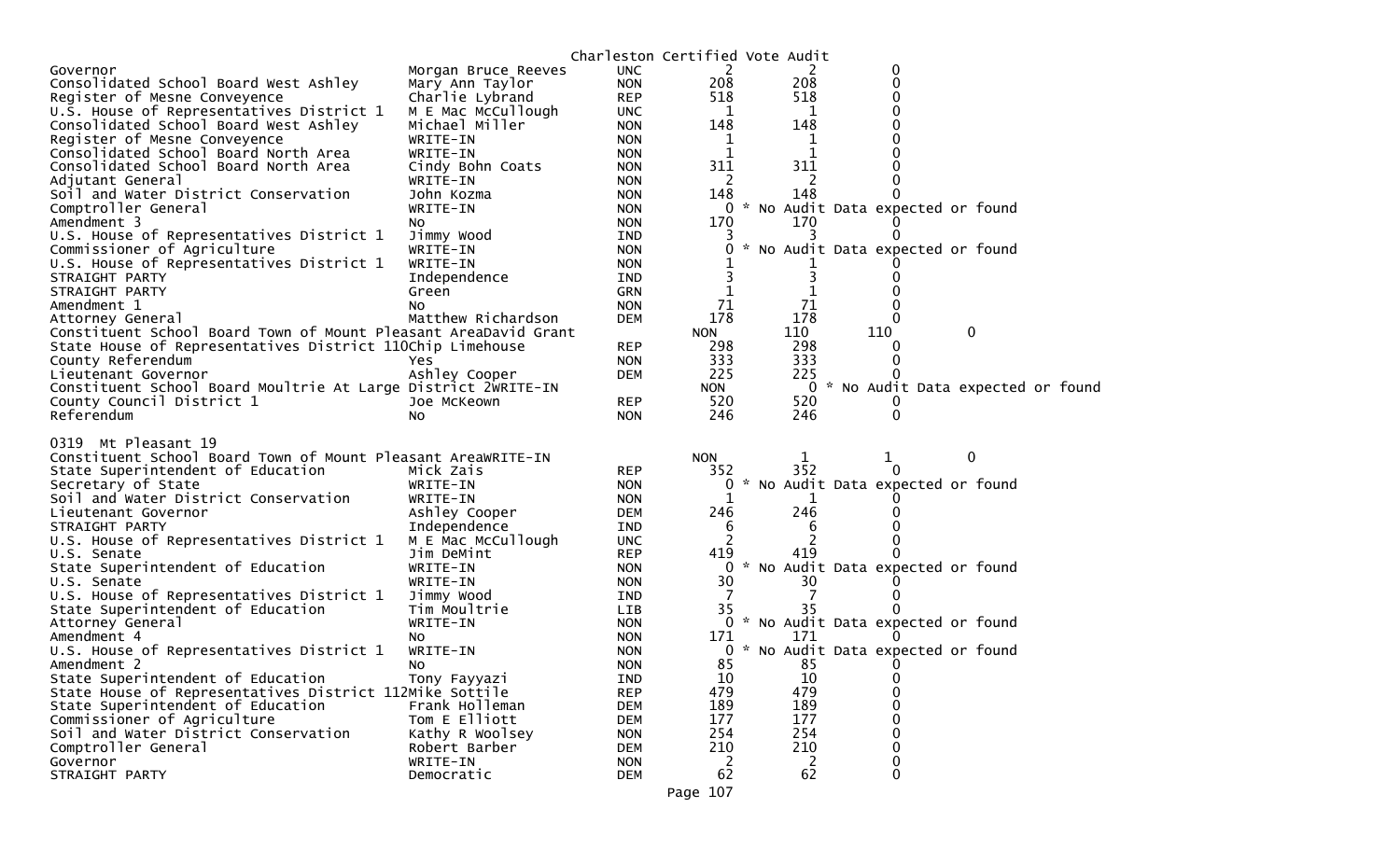|                                                                 |                              |            |            | Charleston Certified Vote Audit |                                     |              |
|-----------------------------------------------------------------|------------------------------|------------|------------|---------------------------------|-------------------------------------|--------------|
| Lieutenant Governor                                             | Ken Ard                      | <b>REP</b> | 366        | 366                             | 0                                   |              |
| Constituent School Board Moultrie At Large District 2WRITE-IN   |                              |            | <b>NON</b> | 1                               | 1                                   | $\mathbf{0}$ |
| Referendum                                                      | Yes                          | <b>NON</b> | 334        | 334                             | 0                                   |              |
| Probate Judge                                                   | Irv Gerard Condon            | <b>REP</b> | 472        | 472                             | 0                                   |              |
| Constituent School Board Town of Mount Pleasant AreaDavid Grant |                              |            | <b>NON</b> | 113                             | 113                                 | 0            |
| U.S. House of Representatives District 1                        | Robert Dobbs                 | GRN        | 5          | 5                               | 0                                   |              |
| STRAIGHT PARTY                                                  | Green                        | <b>GRN</b> | 5          | 5                               | 0                                   |              |
| Secretary of State                                              | Marjorie L Johnson           | <b>DEM</b> | 178        | 178                             | 0                                   |              |
| State Treasurer                                                 | Curtis Loftis                | <b>REP</b> | 483        | 483                             | 0                                   |              |
| State House of Representatives District 112WRITE-IN             |                              | <b>NON</b> | 7          | 7                               | 0                                   |              |
| Lieutenant Governor                                             | WRITE-IN                     | <b>NON</b> | 1          | 1                               | 0                                   |              |
| Amendment 2                                                     | Yes                          | <b>NON</b> | 511        | 511                             | 0                                   |              |
| Soil and Water District Conservation                            | John Kozma                   | <b>NON</b> | 144        | 144                             | 0                                   |              |
|                                                                 |                              |            | 408        | 408                             | 0                                   |              |
| Amendment 4                                                     | Yes                          | <b>NON</b> |            |                                 |                                     |              |
| Probate Judge                                                   | WRITE-IN                     | <b>NON</b> | 3          | 3                               | 0                                   |              |
| Attorney General                                                | Matthew Richardson           | DEM        | 209        | 209                             | 0                                   |              |
| Governor                                                        | Vincent A Sheheen            | DEM        | 228        | 228                             | 0                                   |              |
| County Council District 1                                       | Joe McKeown                  | <b>REP</b> | 473        | 473                             | 0                                   |              |
| U.S. Senate                                                     | Tom Clements                 | <b>GRN</b> | 84         | 84                              | 0                                   |              |
| Commissioner of Agriculture                                     | Hugh Weathers                | <b>REP</b> | 420        | 420                             | 0                                   |              |
| Register of Mesne Conveyence                                    | Charlie Lybrand              | <b>REP</b> | 474        | 474                             | 0                                   |              |
| U.S. House of Representatives District 1                        | Tim Scott                    | <b>REP</b> | 437        | 437                             | 0                                   |              |
| Comptroller General                                             | WRITE-IN                     | <b>NON</b> | 0          |                                 | * No Audit Data expected or found   |              |
| Secretary of State                                              | Mark Hammond                 | <b>REP</b> | 421        | 421                             |                                     |              |
| STRAIGHT PARTY                                                  | Working Families             | <b>WFM</b> | 1          | 1                               | 0                                   |              |
| Consolidated School Board East Cooper                           | WRITE-IN                     | <b>NON</b> | 2          | 2                               |                                     |              |
| Soil and Water District Conservation                            | Joshua Giordano-Silliman NON |            | 117        | 117                             |                                     |              |
| Register of Mesne Conveyence                                    | WRITE-IN                     | <b>NON</b> | 4          | 4                               |                                     |              |
| County Referendum                                               | NO.                          | <b>NON</b> | 263        | 263                             | 0                                   |              |
| U.S. Senate                                                     | Alvin M Greene               | <b>DEM</b> | 72         | 72                              |                                     |              |
| State Treasurer                                                 | WRITE-IN                     | <b>NON</b> | 4          | 4                               | 0                                   |              |
| Amendment 1                                                     | NO.                          | <b>NON</b> | 78         | 78                              | 0                                   |              |
| Attorney General                                                | Alan Wilson                  | <b>REP</b> | 380        | 380                             | 0                                   |              |
| Consolidated School Board East Cooper                           | Everett Wilcox               | <b>NON</b> | 164        | 164                             | 0                                   |              |
| Consolidated School Board North Area                            | Cindy Bohn Coats             | <b>NON</b> | 309        | 309                             | 0                                   |              |
| Constituent School Board Town of Mount Pleasant AreaNoah Moore  |                              |            | <b>NON</b> | 107                             | 107                                 | 0            |
| Amendment 3                                                     | N <sub>O</sub>               | <b>NON</b> | 176        | 176                             | 0                                   |              |
| Comptroller General                                             | Richard A Eckstrom           | <b>REP</b> | 392        | 392                             | 0                                   |              |
| U.S. House of Representatives District 1                        | Keith Blandford              | <b>LIB</b> | 12         | 12                              |                                     |              |
| Consolidated School Board East Cooper                           | Elizabeth Moffly             | <b>NON</b> | 251        | 251                             | Ω                                   |              |
| Consolidated School Board North Area                            | WRITE-IN                     | <b>NON</b> | 4          | 4                               | 0                                   |              |
| Governor                                                        | Morgan Bruce Reeves          | <b>UNC</b> | 3          | 3                               |                                     |              |
| Consolidated School Board East Cooper                           | Craig Ascue                  | <b>NON</b> | 271        | 271                             | 0                                   |              |
| Consolidated School Board West Ashley                           | Michael Miller               | <b>NON</b> | 146        | 146                             | 0                                   |              |
| Consolidated School Board West Ashley                           | WRITE-IN                     | <b>NON</b> |            |                                 | 0 * No Audit Data expected or found |              |
| Consolidated School Board West Ashley                           | Mary Ann Taylor              | <b>NON</b> | 222        | 222                             |                                     |              |
| County Council District 1                                       | WRITE-IN                     | <b>NON</b> | 4          | 4                               |                                     |              |
| Attorney General                                                | Leslie Minerd                | <b>GRN</b> | 19         | 19                              | 0                                   |              |
| Adjutant General                                                | WRITE-IN                     | <b>NON</b> |            |                                 |                                     |              |
| Amendment 1                                                     | Yes                          | <b>NON</b> | 524        | 524                             | 0                                   |              |
| State Superintendent of Education                               | Doretha A Bull               | <b>GRN</b> | 16         | 16                              | 0                                   |              |
| Governor                                                        | Nikki R Haley                | <b>REP</b> | 380        | 380                             | $\mathbf{0}$                        |              |
|                                                                 |                              |            |            |                                 |                                     |              |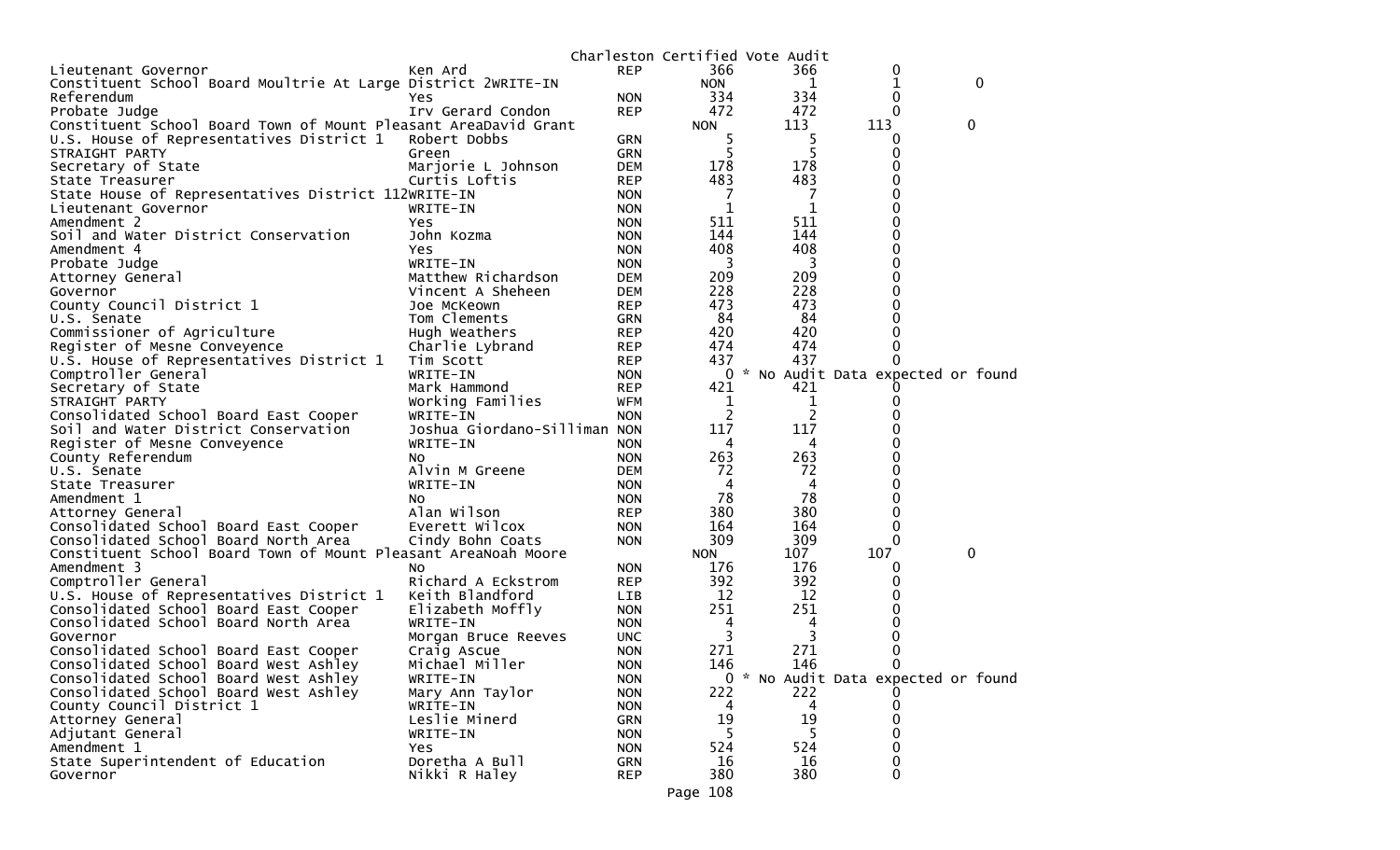| STRAIGHT PARTY<br>Libertarian<br>2<br><b>LIB</b><br>2<br>$\bf{0}$<br>292<br>292<br>$\mathbf{0}$<br>County Referendum<br>Yes.<br><b>NON</b><br>0<br>U.S. House of Representatives District 1<br>140<br>140<br>Ben Frasier<br><b>DEM</b><br>STRAIGHT PARTY<br>United Citizens<br>$\Omega$<br><b>UNC</b><br>1<br>Commissioner of Agriculture<br>0<br>WRITE-IN<br>* No Audit Data expected or found<br><b>NON</b><br>Constituent School Board Moultrie At Large District 2Dominique J Milton<br>317<br>317<br><b>NON</b><br>0<br>419<br>Amendment 3<br>419<br>Yes.<br><b>NON</b><br>0<br>5<br>0<br><b>GRN</b><br>5<br>Governor<br>Morgan Bruce Reeves<br>175<br>175<br>$\Omega$<br>Republican<br><b>REP</b><br>STRAIGHT PARTY<br>171<br>171<br>Constituent School Board Town of Mount Pleasant AreaJane S Fulton<br>0<br><b>NON</b><br>471<br>471<br>Adjutant General<br>Bob Livingston<br><b>REP</b><br>0<br>15<br>Rob Groce<br>15<br>0<br>U.S. House of Representatives District 1<br><b>WFM</b><br>255<br>255<br>Referendum<br>$\Omega$<br>No.<br><b>NON</b><br>0320 Mt Pleasant 20<br>Libertarian<br>STRAIGHT PARTY<br>LIB.<br>$\Omega$<br>WRITE-IN<br><b>NON</b><br>0 * No Audit Data expected or found<br>Governor<br>Constituent School Board Moultrie At Large District 2WRITE-IN<br><b>NON</b><br>$^{\circ}$<br>State Superintendent of Education<br>$\sim$<br>No Audit Data expected or found<br>WRITE-IN<br>0<br><b>NON</b><br>Charlie Lybrand<br>Register of Mesne Conveyence<br><b>REP</b><br>410<br>410<br>233<br>233<br>Soil and Water District Conservation<br>Kathy R Woolsey<br>0<br><b>NON</b><br>80<br>80<br>Amendment 2<br>0<br><b>NON</b><br>No.<br>220<br>220<br>$\Omega$<br>State Superintendent of Education<br>Frank Holleman<br><b>DEM</b><br>103<br>103<br>0<br>Constituent School Board Town of Mount Pleasant AreaDavid Grant<br><b>NON</b><br>131<br>Amendment 4<br>131<br>0<br>No.<br><b>NON</b><br>State Superintendent of Education<br>6<br>6<br>0<br>Tony Fayyazi<br><b>IND</b><br>252<br>252<br>0<br>Attorney General<br>Matthew Richardson<br><b>DEM</b><br>162<br>162<br>0<br>U.S. House of Representatives District 1<br>Ben Frasier<br><b>DEM</b><br>1<br>0<br>State Treasurer<br>WRITE-IN<br>1<br><b>NON</b><br>1<br>1<br>0<br>Register of Mesne Conveyence<br>WRITE-IN<br><b>NON</b><br>279<br>279<br>0<br>Ashley Cooper<br>Lieutenant Governor<br><b>DEM</b><br>269<br>269<br>0<br>Governor<br>Vincent A Sheheen<br><b>DEM</b><br>378<br>378<br>0<br>Jim DeMint<br>U.S. Senate<br><b>REP</b><br>318<br>318<br>Alan Wilson<br>0<br>Attorney General<br><b>REP</b><br>251<br>251<br>Consolidated School Board North Area<br>Cindy Bohn Coats<br>0<br><b>NON</b><br>117<br>117<br>Soil and Water District Conservation<br>0<br>John Kozma<br><b>NON</b><br>Leslie Minerd<br>9<br>9<br>$\Omega$<br>Attorney General<br>GRN<br>16<br>16<br>$\mathbf{0}$<br>U.S. House of Representatives District 1<br>Rob Groce<br><b>WFM</b><br>Tom E Elliott<br>196<br>196<br>Commissioner of Agriculture<br><b>DEM</b><br>0<br>* No Audit Data expected or found<br>0<br>Consolidated School Board East Cooper<br>WRITE-IN<br><b>NON</b><br>Referendum<br>352<br>352<br>Yes<br><b>NON</b><br>$\Omega$<br>475<br>Amendment 2<br>475<br>Yes.<br><b>NON</b><br>0<br>Consolidated School Board North Area<br>1<br>WRITE-IN<br>1<br>0<br><b>NON</b><br>21<br>21<br>$\mathbf{0}$<br>WRITE-IN<br>U.S. Senate<br><b>NON</b><br>Comptroller General<br>WRITE-IN<br>No Audit Data expected or found<br><b>NON</b><br>0<br>Consolidated School Board East Cooper<br>Everett Wilcox<br>143<br>143<br><b>NON</b><br>131<br>Consolidated School Board West Ashley<br>Michael Miller<br>131<br><b>NON</b><br>0<br>Amendment 4<br>401<br>401<br>0<br>Yes<br><b>NON</b><br>313<br>313<br>Governor<br>Nikki R Haley<br>$\Omega$<br><b>REP</b><br>238<br>Consolidated School Board East Cooper<br>Elizabeth Moffly<br>238<br>0<br><b>NON</b><br>89<br>Soil and Water District Conservation<br>Joshua Giordano-Silliman NON<br>89<br>$\mathbf 0$<br>174<br>Consolidated School Board West Ashley<br>174<br>$\Omega$<br>Mary Ann Taylor<br><b>NON</b> |  | Charleston Certified Vote Audit |  |  |
|--------------------------------------------------------------------------------------------------------------------------------------------------------------------------------------------------------------------------------------------------------------------------------------------------------------------------------------------------------------------------------------------------------------------------------------------------------------------------------------------------------------------------------------------------------------------------------------------------------------------------------------------------------------------------------------------------------------------------------------------------------------------------------------------------------------------------------------------------------------------------------------------------------------------------------------------------------------------------------------------------------------------------------------------------------------------------------------------------------------------------------------------------------------------------------------------------------------------------------------------------------------------------------------------------------------------------------------------------------------------------------------------------------------------------------------------------------------------------------------------------------------------------------------------------------------------------------------------------------------------------------------------------------------------------------------------------------------------------------------------------------------------------------------------------------------------------------------------------------------------------------------------------------------------------------------------------------------------------------------------------------------------------------------------------------------------------------------------------------------------------------------------------------------------------------------------------------------------------------------------------------------------------------------------------------------------------------------------------------------------------------------------------------------------------------------------------------------------------------------------------------------------------------------------------------------------------------------------------------------------------------------------------------------------------------------------------------------------------------------------------------------------------------------------------------------------------------------------------------------------------------------------------------------------------------------------------------------------------------------------------------------------------------------------------------------------------------------------------------------------------------------------------------------------------------------------------------------------------------------------------------------------------------------------------------------------------------------------------------------------------------------------------------------------------------------------------------------------------------------------------------------------------------------------------------------------------------------------------------------------------------------------------------------------------------------------------------------------------------------------------------------------------------------------------------------------------------------------------------------------------------------------------------------------------------------------------------------------------------------------------------------------------------------------------------------------------------------------------------------------------------------------------------|--|---------------------------------|--|--|
|                                                                                                                                                                                                                                                                                                                                                                                                                                                                                                                                                                                                                                                                                                                                                                                                                                                                                                                                                                                                                                                                                                                                                                                                                                                                                                                                                                                                                                                                                                                                                                                                                                                                                                                                                                                                                                                                                                                                                                                                                                                                                                                                                                                                                                                                                                                                                                                                                                                                                                                                                                                                                                                                                                                                                                                                                                                                                                                                                                                                                                                                                                                                                                                                                                                                                                                                                                                                                                                                                                                                                                                                                                                                                                                                                                                                                                                                                                                                                                                                                                                                                                                                                        |  |                                 |  |  |
|                                                                                                                                                                                                                                                                                                                                                                                                                                                                                                                                                                                                                                                                                                                                                                                                                                                                                                                                                                                                                                                                                                                                                                                                                                                                                                                                                                                                                                                                                                                                                                                                                                                                                                                                                                                                                                                                                                                                                                                                                                                                                                                                                                                                                                                                                                                                                                                                                                                                                                                                                                                                                                                                                                                                                                                                                                                                                                                                                                                                                                                                                                                                                                                                                                                                                                                                                                                                                                                                                                                                                                                                                                                                                                                                                                                                                                                                                                                                                                                                                                                                                                                                                        |  |                                 |  |  |
|                                                                                                                                                                                                                                                                                                                                                                                                                                                                                                                                                                                                                                                                                                                                                                                                                                                                                                                                                                                                                                                                                                                                                                                                                                                                                                                                                                                                                                                                                                                                                                                                                                                                                                                                                                                                                                                                                                                                                                                                                                                                                                                                                                                                                                                                                                                                                                                                                                                                                                                                                                                                                                                                                                                                                                                                                                                                                                                                                                                                                                                                                                                                                                                                                                                                                                                                                                                                                                                                                                                                                                                                                                                                                                                                                                                                                                                                                                                                                                                                                                                                                                                                                        |  |                                 |  |  |
|                                                                                                                                                                                                                                                                                                                                                                                                                                                                                                                                                                                                                                                                                                                                                                                                                                                                                                                                                                                                                                                                                                                                                                                                                                                                                                                                                                                                                                                                                                                                                                                                                                                                                                                                                                                                                                                                                                                                                                                                                                                                                                                                                                                                                                                                                                                                                                                                                                                                                                                                                                                                                                                                                                                                                                                                                                                                                                                                                                                                                                                                                                                                                                                                                                                                                                                                                                                                                                                                                                                                                                                                                                                                                                                                                                                                                                                                                                                                                                                                                                                                                                                                                        |  |                                 |  |  |
|                                                                                                                                                                                                                                                                                                                                                                                                                                                                                                                                                                                                                                                                                                                                                                                                                                                                                                                                                                                                                                                                                                                                                                                                                                                                                                                                                                                                                                                                                                                                                                                                                                                                                                                                                                                                                                                                                                                                                                                                                                                                                                                                                                                                                                                                                                                                                                                                                                                                                                                                                                                                                                                                                                                                                                                                                                                                                                                                                                                                                                                                                                                                                                                                                                                                                                                                                                                                                                                                                                                                                                                                                                                                                                                                                                                                                                                                                                                                                                                                                                                                                                                                                        |  |                                 |  |  |
|                                                                                                                                                                                                                                                                                                                                                                                                                                                                                                                                                                                                                                                                                                                                                                                                                                                                                                                                                                                                                                                                                                                                                                                                                                                                                                                                                                                                                                                                                                                                                                                                                                                                                                                                                                                                                                                                                                                                                                                                                                                                                                                                                                                                                                                                                                                                                                                                                                                                                                                                                                                                                                                                                                                                                                                                                                                                                                                                                                                                                                                                                                                                                                                                                                                                                                                                                                                                                                                                                                                                                                                                                                                                                                                                                                                                                                                                                                                                                                                                                                                                                                                                                        |  |                                 |  |  |
|                                                                                                                                                                                                                                                                                                                                                                                                                                                                                                                                                                                                                                                                                                                                                                                                                                                                                                                                                                                                                                                                                                                                                                                                                                                                                                                                                                                                                                                                                                                                                                                                                                                                                                                                                                                                                                                                                                                                                                                                                                                                                                                                                                                                                                                                                                                                                                                                                                                                                                                                                                                                                                                                                                                                                                                                                                                                                                                                                                                                                                                                                                                                                                                                                                                                                                                                                                                                                                                                                                                                                                                                                                                                                                                                                                                                                                                                                                                                                                                                                                                                                                                                                        |  |                                 |  |  |
|                                                                                                                                                                                                                                                                                                                                                                                                                                                                                                                                                                                                                                                                                                                                                                                                                                                                                                                                                                                                                                                                                                                                                                                                                                                                                                                                                                                                                                                                                                                                                                                                                                                                                                                                                                                                                                                                                                                                                                                                                                                                                                                                                                                                                                                                                                                                                                                                                                                                                                                                                                                                                                                                                                                                                                                                                                                                                                                                                                                                                                                                                                                                                                                                                                                                                                                                                                                                                                                                                                                                                                                                                                                                                                                                                                                                                                                                                                                                                                                                                                                                                                                                                        |  |                                 |  |  |
|                                                                                                                                                                                                                                                                                                                                                                                                                                                                                                                                                                                                                                                                                                                                                                                                                                                                                                                                                                                                                                                                                                                                                                                                                                                                                                                                                                                                                                                                                                                                                                                                                                                                                                                                                                                                                                                                                                                                                                                                                                                                                                                                                                                                                                                                                                                                                                                                                                                                                                                                                                                                                                                                                                                                                                                                                                                                                                                                                                                                                                                                                                                                                                                                                                                                                                                                                                                                                                                                                                                                                                                                                                                                                                                                                                                                                                                                                                                                                                                                                                                                                                                                                        |  |                                 |  |  |
|                                                                                                                                                                                                                                                                                                                                                                                                                                                                                                                                                                                                                                                                                                                                                                                                                                                                                                                                                                                                                                                                                                                                                                                                                                                                                                                                                                                                                                                                                                                                                                                                                                                                                                                                                                                                                                                                                                                                                                                                                                                                                                                                                                                                                                                                                                                                                                                                                                                                                                                                                                                                                                                                                                                                                                                                                                                                                                                                                                                                                                                                                                                                                                                                                                                                                                                                                                                                                                                                                                                                                                                                                                                                                                                                                                                                                                                                                                                                                                                                                                                                                                                                                        |  |                                 |  |  |
|                                                                                                                                                                                                                                                                                                                                                                                                                                                                                                                                                                                                                                                                                                                                                                                                                                                                                                                                                                                                                                                                                                                                                                                                                                                                                                                                                                                                                                                                                                                                                                                                                                                                                                                                                                                                                                                                                                                                                                                                                                                                                                                                                                                                                                                                                                                                                                                                                                                                                                                                                                                                                                                                                                                                                                                                                                                                                                                                                                                                                                                                                                                                                                                                                                                                                                                                                                                                                                                                                                                                                                                                                                                                                                                                                                                                                                                                                                                                                                                                                                                                                                                                                        |  |                                 |  |  |
|                                                                                                                                                                                                                                                                                                                                                                                                                                                                                                                                                                                                                                                                                                                                                                                                                                                                                                                                                                                                                                                                                                                                                                                                                                                                                                                                                                                                                                                                                                                                                                                                                                                                                                                                                                                                                                                                                                                                                                                                                                                                                                                                                                                                                                                                                                                                                                                                                                                                                                                                                                                                                                                                                                                                                                                                                                                                                                                                                                                                                                                                                                                                                                                                                                                                                                                                                                                                                                                                                                                                                                                                                                                                                                                                                                                                                                                                                                                                                                                                                                                                                                                                                        |  |                                 |  |  |
|                                                                                                                                                                                                                                                                                                                                                                                                                                                                                                                                                                                                                                                                                                                                                                                                                                                                                                                                                                                                                                                                                                                                                                                                                                                                                                                                                                                                                                                                                                                                                                                                                                                                                                                                                                                                                                                                                                                                                                                                                                                                                                                                                                                                                                                                                                                                                                                                                                                                                                                                                                                                                                                                                                                                                                                                                                                                                                                                                                                                                                                                                                                                                                                                                                                                                                                                                                                                                                                                                                                                                                                                                                                                                                                                                                                                                                                                                                                                                                                                                                                                                                                                                        |  |                                 |  |  |
|                                                                                                                                                                                                                                                                                                                                                                                                                                                                                                                                                                                                                                                                                                                                                                                                                                                                                                                                                                                                                                                                                                                                                                                                                                                                                                                                                                                                                                                                                                                                                                                                                                                                                                                                                                                                                                                                                                                                                                                                                                                                                                                                                                                                                                                                                                                                                                                                                                                                                                                                                                                                                                                                                                                                                                                                                                                                                                                                                                                                                                                                                                                                                                                                                                                                                                                                                                                                                                                                                                                                                                                                                                                                                                                                                                                                                                                                                                                                                                                                                                                                                                                                                        |  |                                 |  |  |
|                                                                                                                                                                                                                                                                                                                                                                                                                                                                                                                                                                                                                                                                                                                                                                                                                                                                                                                                                                                                                                                                                                                                                                                                                                                                                                                                                                                                                                                                                                                                                                                                                                                                                                                                                                                                                                                                                                                                                                                                                                                                                                                                                                                                                                                                                                                                                                                                                                                                                                                                                                                                                                                                                                                                                                                                                                                                                                                                                                                                                                                                                                                                                                                                                                                                                                                                                                                                                                                                                                                                                                                                                                                                                                                                                                                                                                                                                                                                                                                                                                                                                                                                                        |  |                                 |  |  |
|                                                                                                                                                                                                                                                                                                                                                                                                                                                                                                                                                                                                                                                                                                                                                                                                                                                                                                                                                                                                                                                                                                                                                                                                                                                                                                                                                                                                                                                                                                                                                                                                                                                                                                                                                                                                                                                                                                                                                                                                                                                                                                                                                                                                                                                                                                                                                                                                                                                                                                                                                                                                                                                                                                                                                                                                                                                                                                                                                                                                                                                                                                                                                                                                                                                                                                                                                                                                                                                                                                                                                                                                                                                                                                                                                                                                                                                                                                                                                                                                                                                                                                                                                        |  |                                 |  |  |
|                                                                                                                                                                                                                                                                                                                                                                                                                                                                                                                                                                                                                                                                                                                                                                                                                                                                                                                                                                                                                                                                                                                                                                                                                                                                                                                                                                                                                                                                                                                                                                                                                                                                                                                                                                                                                                                                                                                                                                                                                                                                                                                                                                                                                                                                                                                                                                                                                                                                                                                                                                                                                                                                                                                                                                                                                                                                                                                                                                                                                                                                                                                                                                                                                                                                                                                                                                                                                                                                                                                                                                                                                                                                                                                                                                                                                                                                                                                                                                                                                                                                                                                                                        |  |                                 |  |  |
|                                                                                                                                                                                                                                                                                                                                                                                                                                                                                                                                                                                                                                                                                                                                                                                                                                                                                                                                                                                                                                                                                                                                                                                                                                                                                                                                                                                                                                                                                                                                                                                                                                                                                                                                                                                                                                                                                                                                                                                                                                                                                                                                                                                                                                                                                                                                                                                                                                                                                                                                                                                                                                                                                                                                                                                                                                                                                                                                                                                                                                                                                                                                                                                                                                                                                                                                                                                                                                                                                                                                                                                                                                                                                                                                                                                                                                                                                                                                                                                                                                                                                                                                                        |  |                                 |  |  |
|                                                                                                                                                                                                                                                                                                                                                                                                                                                                                                                                                                                                                                                                                                                                                                                                                                                                                                                                                                                                                                                                                                                                                                                                                                                                                                                                                                                                                                                                                                                                                                                                                                                                                                                                                                                                                                                                                                                                                                                                                                                                                                                                                                                                                                                                                                                                                                                                                                                                                                                                                                                                                                                                                                                                                                                                                                                                                                                                                                                                                                                                                                                                                                                                                                                                                                                                                                                                                                                                                                                                                                                                                                                                                                                                                                                                                                                                                                                                                                                                                                                                                                                                                        |  |                                 |  |  |
|                                                                                                                                                                                                                                                                                                                                                                                                                                                                                                                                                                                                                                                                                                                                                                                                                                                                                                                                                                                                                                                                                                                                                                                                                                                                                                                                                                                                                                                                                                                                                                                                                                                                                                                                                                                                                                                                                                                                                                                                                                                                                                                                                                                                                                                                                                                                                                                                                                                                                                                                                                                                                                                                                                                                                                                                                                                                                                                                                                                                                                                                                                                                                                                                                                                                                                                                                                                                                                                                                                                                                                                                                                                                                                                                                                                                                                                                                                                                                                                                                                                                                                                                                        |  |                                 |  |  |
|                                                                                                                                                                                                                                                                                                                                                                                                                                                                                                                                                                                                                                                                                                                                                                                                                                                                                                                                                                                                                                                                                                                                                                                                                                                                                                                                                                                                                                                                                                                                                                                                                                                                                                                                                                                                                                                                                                                                                                                                                                                                                                                                                                                                                                                                                                                                                                                                                                                                                                                                                                                                                                                                                                                                                                                                                                                                                                                                                                                                                                                                                                                                                                                                                                                                                                                                                                                                                                                                                                                                                                                                                                                                                                                                                                                                                                                                                                                                                                                                                                                                                                                                                        |  |                                 |  |  |
|                                                                                                                                                                                                                                                                                                                                                                                                                                                                                                                                                                                                                                                                                                                                                                                                                                                                                                                                                                                                                                                                                                                                                                                                                                                                                                                                                                                                                                                                                                                                                                                                                                                                                                                                                                                                                                                                                                                                                                                                                                                                                                                                                                                                                                                                                                                                                                                                                                                                                                                                                                                                                                                                                                                                                                                                                                                                                                                                                                                                                                                                                                                                                                                                                                                                                                                                                                                                                                                                                                                                                                                                                                                                                                                                                                                                                                                                                                                                                                                                                                                                                                                                                        |  |                                 |  |  |
|                                                                                                                                                                                                                                                                                                                                                                                                                                                                                                                                                                                                                                                                                                                                                                                                                                                                                                                                                                                                                                                                                                                                                                                                                                                                                                                                                                                                                                                                                                                                                                                                                                                                                                                                                                                                                                                                                                                                                                                                                                                                                                                                                                                                                                                                                                                                                                                                                                                                                                                                                                                                                                                                                                                                                                                                                                                                                                                                                                                                                                                                                                                                                                                                                                                                                                                                                                                                                                                                                                                                                                                                                                                                                                                                                                                                                                                                                                                                                                                                                                                                                                                                                        |  |                                 |  |  |
|                                                                                                                                                                                                                                                                                                                                                                                                                                                                                                                                                                                                                                                                                                                                                                                                                                                                                                                                                                                                                                                                                                                                                                                                                                                                                                                                                                                                                                                                                                                                                                                                                                                                                                                                                                                                                                                                                                                                                                                                                                                                                                                                                                                                                                                                                                                                                                                                                                                                                                                                                                                                                                                                                                                                                                                                                                                                                                                                                                                                                                                                                                                                                                                                                                                                                                                                                                                                                                                                                                                                                                                                                                                                                                                                                                                                                                                                                                                                                                                                                                                                                                                                                        |  |                                 |  |  |
|                                                                                                                                                                                                                                                                                                                                                                                                                                                                                                                                                                                                                                                                                                                                                                                                                                                                                                                                                                                                                                                                                                                                                                                                                                                                                                                                                                                                                                                                                                                                                                                                                                                                                                                                                                                                                                                                                                                                                                                                                                                                                                                                                                                                                                                                                                                                                                                                                                                                                                                                                                                                                                                                                                                                                                                                                                                                                                                                                                                                                                                                                                                                                                                                                                                                                                                                                                                                                                                                                                                                                                                                                                                                                                                                                                                                                                                                                                                                                                                                                                                                                                                                                        |  |                                 |  |  |
|                                                                                                                                                                                                                                                                                                                                                                                                                                                                                                                                                                                                                                                                                                                                                                                                                                                                                                                                                                                                                                                                                                                                                                                                                                                                                                                                                                                                                                                                                                                                                                                                                                                                                                                                                                                                                                                                                                                                                                                                                                                                                                                                                                                                                                                                                                                                                                                                                                                                                                                                                                                                                                                                                                                                                                                                                                                                                                                                                                                                                                                                                                                                                                                                                                                                                                                                                                                                                                                                                                                                                                                                                                                                                                                                                                                                                                                                                                                                                                                                                                                                                                                                                        |  |                                 |  |  |
|                                                                                                                                                                                                                                                                                                                                                                                                                                                                                                                                                                                                                                                                                                                                                                                                                                                                                                                                                                                                                                                                                                                                                                                                                                                                                                                                                                                                                                                                                                                                                                                                                                                                                                                                                                                                                                                                                                                                                                                                                                                                                                                                                                                                                                                                                                                                                                                                                                                                                                                                                                                                                                                                                                                                                                                                                                                                                                                                                                                                                                                                                                                                                                                                                                                                                                                                                                                                                                                                                                                                                                                                                                                                                                                                                                                                                                                                                                                                                                                                                                                                                                                                                        |  |                                 |  |  |
|                                                                                                                                                                                                                                                                                                                                                                                                                                                                                                                                                                                                                                                                                                                                                                                                                                                                                                                                                                                                                                                                                                                                                                                                                                                                                                                                                                                                                                                                                                                                                                                                                                                                                                                                                                                                                                                                                                                                                                                                                                                                                                                                                                                                                                                                                                                                                                                                                                                                                                                                                                                                                                                                                                                                                                                                                                                                                                                                                                                                                                                                                                                                                                                                                                                                                                                                                                                                                                                                                                                                                                                                                                                                                                                                                                                                                                                                                                                                                                                                                                                                                                                                                        |  |                                 |  |  |
|                                                                                                                                                                                                                                                                                                                                                                                                                                                                                                                                                                                                                                                                                                                                                                                                                                                                                                                                                                                                                                                                                                                                                                                                                                                                                                                                                                                                                                                                                                                                                                                                                                                                                                                                                                                                                                                                                                                                                                                                                                                                                                                                                                                                                                                                                                                                                                                                                                                                                                                                                                                                                                                                                                                                                                                                                                                                                                                                                                                                                                                                                                                                                                                                                                                                                                                                                                                                                                                                                                                                                                                                                                                                                                                                                                                                                                                                                                                                                                                                                                                                                                                                                        |  |                                 |  |  |
|                                                                                                                                                                                                                                                                                                                                                                                                                                                                                                                                                                                                                                                                                                                                                                                                                                                                                                                                                                                                                                                                                                                                                                                                                                                                                                                                                                                                                                                                                                                                                                                                                                                                                                                                                                                                                                                                                                                                                                                                                                                                                                                                                                                                                                                                                                                                                                                                                                                                                                                                                                                                                                                                                                                                                                                                                                                                                                                                                                                                                                                                                                                                                                                                                                                                                                                                                                                                                                                                                                                                                                                                                                                                                                                                                                                                                                                                                                                                                                                                                                                                                                                                                        |  |                                 |  |  |
|                                                                                                                                                                                                                                                                                                                                                                                                                                                                                                                                                                                                                                                                                                                                                                                                                                                                                                                                                                                                                                                                                                                                                                                                                                                                                                                                                                                                                                                                                                                                                                                                                                                                                                                                                                                                                                                                                                                                                                                                                                                                                                                                                                                                                                                                                                                                                                                                                                                                                                                                                                                                                                                                                                                                                                                                                                                                                                                                                                                                                                                                                                                                                                                                                                                                                                                                                                                                                                                                                                                                                                                                                                                                                                                                                                                                                                                                                                                                                                                                                                                                                                                                                        |  |                                 |  |  |
|                                                                                                                                                                                                                                                                                                                                                                                                                                                                                                                                                                                                                                                                                                                                                                                                                                                                                                                                                                                                                                                                                                                                                                                                                                                                                                                                                                                                                                                                                                                                                                                                                                                                                                                                                                                                                                                                                                                                                                                                                                                                                                                                                                                                                                                                                                                                                                                                                                                                                                                                                                                                                                                                                                                                                                                                                                                                                                                                                                                                                                                                                                                                                                                                                                                                                                                                                                                                                                                                                                                                                                                                                                                                                                                                                                                                                                                                                                                                                                                                                                                                                                                                                        |  |                                 |  |  |
|                                                                                                                                                                                                                                                                                                                                                                                                                                                                                                                                                                                                                                                                                                                                                                                                                                                                                                                                                                                                                                                                                                                                                                                                                                                                                                                                                                                                                                                                                                                                                                                                                                                                                                                                                                                                                                                                                                                                                                                                                                                                                                                                                                                                                                                                                                                                                                                                                                                                                                                                                                                                                                                                                                                                                                                                                                                                                                                                                                                                                                                                                                                                                                                                                                                                                                                                                                                                                                                                                                                                                                                                                                                                                                                                                                                                                                                                                                                                                                                                                                                                                                                                                        |  |                                 |  |  |
|                                                                                                                                                                                                                                                                                                                                                                                                                                                                                                                                                                                                                                                                                                                                                                                                                                                                                                                                                                                                                                                                                                                                                                                                                                                                                                                                                                                                                                                                                                                                                                                                                                                                                                                                                                                                                                                                                                                                                                                                                                                                                                                                                                                                                                                                                                                                                                                                                                                                                                                                                                                                                                                                                                                                                                                                                                                                                                                                                                                                                                                                                                                                                                                                                                                                                                                                                                                                                                                                                                                                                                                                                                                                                                                                                                                                                                                                                                                                                                                                                                                                                                                                                        |  |                                 |  |  |
|                                                                                                                                                                                                                                                                                                                                                                                                                                                                                                                                                                                                                                                                                                                                                                                                                                                                                                                                                                                                                                                                                                                                                                                                                                                                                                                                                                                                                                                                                                                                                                                                                                                                                                                                                                                                                                                                                                                                                                                                                                                                                                                                                                                                                                                                                                                                                                                                                                                                                                                                                                                                                                                                                                                                                                                                                                                                                                                                                                                                                                                                                                                                                                                                                                                                                                                                                                                                                                                                                                                                                                                                                                                                                                                                                                                                                                                                                                                                                                                                                                                                                                                                                        |  |                                 |  |  |
|                                                                                                                                                                                                                                                                                                                                                                                                                                                                                                                                                                                                                                                                                                                                                                                                                                                                                                                                                                                                                                                                                                                                                                                                                                                                                                                                                                                                                                                                                                                                                                                                                                                                                                                                                                                                                                                                                                                                                                                                                                                                                                                                                                                                                                                                                                                                                                                                                                                                                                                                                                                                                                                                                                                                                                                                                                                                                                                                                                                                                                                                                                                                                                                                                                                                                                                                                                                                                                                                                                                                                                                                                                                                                                                                                                                                                                                                                                                                                                                                                                                                                                                                                        |  |                                 |  |  |
|                                                                                                                                                                                                                                                                                                                                                                                                                                                                                                                                                                                                                                                                                                                                                                                                                                                                                                                                                                                                                                                                                                                                                                                                                                                                                                                                                                                                                                                                                                                                                                                                                                                                                                                                                                                                                                                                                                                                                                                                                                                                                                                                                                                                                                                                                                                                                                                                                                                                                                                                                                                                                                                                                                                                                                                                                                                                                                                                                                                                                                                                                                                                                                                                                                                                                                                                                                                                                                                                                                                                                                                                                                                                                                                                                                                                                                                                                                                                                                                                                                                                                                                                                        |  |                                 |  |  |
|                                                                                                                                                                                                                                                                                                                                                                                                                                                                                                                                                                                                                                                                                                                                                                                                                                                                                                                                                                                                                                                                                                                                                                                                                                                                                                                                                                                                                                                                                                                                                                                                                                                                                                                                                                                                                                                                                                                                                                                                                                                                                                                                                                                                                                                                                                                                                                                                                                                                                                                                                                                                                                                                                                                                                                                                                                                                                                                                                                                                                                                                                                                                                                                                                                                                                                                                                                                                                                                                                                                                                                                                                                                                                                                                                                                                                                                                                                                                                                                                                                                                                                                                                        |  |                                 |  |  |
|                                                                                                                                                                                                                                                                                                                                                                                                                                                                                                                                                                                                                                                                                                                                                                                                                                                                                                                                                                                                                                                                                                                                                                                                                                                                                                                                                                                                                                                                                                                                                                                                                                                                                                                                                                                                                                                                                                                                                                                                                                                                                                                                                                                                                                                                                                                                                                                                                                                                                                                                                                                                                                                                                                                                                                                                                                                                                                                                                                                                                                                                                                                                                                                                                                                                                                                                                                                                                                                                                                                                                                                                                                                                                                                                                                                                                                                                                                                                                                                                                                                                                                                                                        |  |                                 |  |  |
|                                                                                                                                                                                                                                                                                                                                                                                                                                                                                                                                                                                                                                                                                                                                                                                                                                                                                                                                                                                                                                                                                                                                                                                                                                                                                                                                                                                                                                                                                                                                                                                                                                                                                                                                                                                                                                                                                                                                                                                                                                                                                                                                                                                                                                                                                                                                                                                                                                                                                                                                                                                                                                                                                                                                                                                                                                                                                                                                                                                                                                                                                                                                                                                                                                                                                                                                                                                                                                                                                                                                                                                                                                                                                                                                                                                                                                                                                                                                                                                                                                                                                                                                                        |  |                                 |  |  |
|                                                                                                                                                                                                                                                                                                                                                                                                                                                                                                                                                                                                                                                                                                                                                                                                                                                                                                                                                                                                                                                                                                                                                                                                                                                                                                                                                                                                                                                                                                                                                                                                                                                                                                                                                                                                                                                                                                                                                                                                                                                                                                                                                                                                                                                                                                                                                                                                                                                                                                                                                                                                                                                                                                                                                                                                                                                                                                                                                                                                                                                                                                                                                                                                                                                                                                                                                                                                                                                                                                                                                                                                                                                                                                                                                                                                                                                                                                                                                                                                                                                                                                                                                        |  |                                 |  |  |
|                                                                                                                                                                                                                                                                                                                                                                                                                                                                                                                                                                                                                                                                                                                                                                                                                                                                                                                                                                                                                                                                                                                                                                                                                                                                                                                                                                                                                                                                                                                                                                                                                                                                                                                                                                                                                                                                                                                                                                                                                                                                                                                                                                                                                                                                                                                                                                                                                                                                                                                                                                                                                                                                                                                                                                                                                                                                                                                                                                                                                                                                                                                                                                                                                                                                                                                                                                                                                                                                                                                                                                                                                                                                                                                                                                                                                                                                                                                                                                                                                                                                                                                                                        |  |                                 |  |  |
|                                                                                                                                                                                                                                                                                                                                                                                                                                                                                                                                                                                                                                                                                                                                                                                                                                                                                                                                                                                                                                                                                                                                                                                                                                                                                                                                                                                                                                                                                                                                                                                                                                                                                                                                                                                                                                                                                                                                                                                                                                                                                                                                                                                                                                                                                                                                                                                                                                                                                                                                                                                                                                                                                                                                                                                                                                                                                                                                                                                                                                                                                                                                                                                                                                                                                                                                                                                                                                                                                                                                                                                                                                                                                                                                                                                                                                                                                                                                                                                                                                                                                                                                                        |  |                                 |  |  |
|                                                                                                                                                                                                                                                                                                                                                                                                                                                                                                                                                                                                                                                                                                                                                                                                                                                                                                                                                                                                                                                                                                                                                                                                                                                                                                                                                                                                                                                                                                                                                                                                                                                                                                                                                                                                                                                                                                                                                                                                                                                                                                                                                                                                                                                                                                                                                                                                                                                                                                                                                                                                                                                                                                                                                                                                                                                                                                                                                                                                                                                                                                                                                                                                                                                                                                                                                                                                                                                                                                                                                                                                                                                                                                                                                                                                                                                                                                                                                                                                                                                                                                                                                        |  |                                 |  |  |
|                                                                                                                                                                                                                                                                                                                                                                                                                                                                                                                                                                                                                                                                                                                                                                                                                                                                                                                                                                                                                                                                                                                                                                                                                                                                                                                                                                                                                                                                                                                                                                                                                                                                                                                                                                                                                                                                                                                                                                                                                                                                                                                                                                                                                                                                                                                                                                                                                                                                                                                                                                                                                                                                                                                                                                                                                                                                                                                                                                                                                                                                                                                                                                                                                                                                                                                                                                                                                                                                                                                                                                                                                                                                                                                                                                                                                                                                                                                                                                                                                                                                                                                                                        |  |                                 |  |  |
|                                                                                                                                                                                                                                                                                                                                                                                                                                                                                                                                                                                                                                                                                                                                                                                                                                                                                                                                                                                                                                                                                                                                                                                                                                                                                                                                                                                                                                                                                                                                                                                                                                                                                                                                                                                                                                                                                                                                                                                                                                                                                                                                                                                                                                                                                                                                                                                                                                                                                                                                                                                                                                                                                                                                                                                                                                                                                                                                                                                                                                                                                                                                                                                                                                                                                                                                                                                                                                                                                                                                                                                                                                                                                                                                                                                                                                                                                                                                                                                                                                                                                                                                                        |  |                                 |  |  |
|                                                                                                                                                                                                                                                                                                                                                                                                                                                                                                                                                                                                                                                                                                                                                                                                                                                                                                                                                                                                                                                                                                                                                                                                                                                                                                                                                                                                                                                                                                                                                                                                                                                                                                                                                                                                                                                                                                                                                                                                                                                                                                                                                                                                                                                                                                                                                                                                                                                                                                                                                                                                                                                                                                                                                                                                                                                                                                                                                                                                                                                                                                                                                                                                                                                                                                                                                                                                                                                                                                                                                                                                                                                                                                                                                                                                                                                                                                                                                                                                                                                                                                                                                        |  |                                 |  |  |
|                                                                                                                                                                                                                                                                                                                                                                                                                                                                                                                                                                                                                                                                                                                                                                                                                                                                                                                                                                                                                                                                                                                                                                                                                                                                                                                                                                                                                                                                                                                                                                                                                                                                                                                                                                                                                                                                                                                                                                                                                                                                                                                                                                                                                                                                                                                                                                                                                                                                                                                                                                                                                                                                                                                                                                                                                                                                                                                                                                                                                                                                                                                                                                                                                                                                                                                                                                                                                                                                                                                                                                                                                                                                                                                                                                                                                                                                                                                                                                                                                                                                                                                                                        |  |                                 |  |  |
|                                                                                                                                                                                                                                                                                                                                                                                                                                                                                                                                                                                                                                                                                                                                                                                                                                                                                                                                                                                                                                                                                                                                                                                                                                                                                                                                                                                                                                                                                                                                                                                                                                                                                                                                                                                                                                                                                                                                                                                                                                                                                                                                                                                                                                                                                                                                                                                                                                                                                                                                                                                                                                                                                                                                                                                                                                                                                                                                                                                                                                                                                                                                                                                                                                                                                                                                                                                                                                                                                                                                                                                                                                                                                                                                                                                                                                                                                                                                                                                                                                                                                                                                                        |  |                                 |  |  |
|                                                                                                                                                                                                                                                                                                                                                                                                                                                                                                                                                                                                                                                                                                                                                                                                                                                                                                                                                                                                                                                                                                                                                                                                                                                                                                                                                                                                                                                                                                                                                                                                                                                                                                                                                                                                                                                                                                                                                                                                                                                                                                                                                                                                                                                                                                                                                                                                                                                                                                                                                                                                                                                                                                                                                                                                                                                                                                                                                                                                                                                                                                                                                                                                                                                                                                                                                                                                                                                                                                                                                                                                                                                                                                                                                                                                                                                                                                                                                                                                                                                                                                                                                        |  |                                 |  |  |
|                                                                                                                                                                                                                                                                                                                                                                                                                                                                                                                                                                                                                                                                                                                                                                                                                                                                                                                                                                                                                                                                                                                                                                                                                                                                                                                                                                                                                                                                                                                                                                                                                                                                                                                                                                                                                                                                                                                                                                                                                                                                                                                                                                                                                                                                                                                                                                                                                                                                                                                                                                                                                                                                                                                                                                                                                                                                                                                                                                                                                                                                                                                                                                                                                                                                                                                                                                                                                                                                                                                                                                                                                                                                                                                                                                                                                                                                                                                                                                                                                                                                                                                                                        |  |                                 |  |  |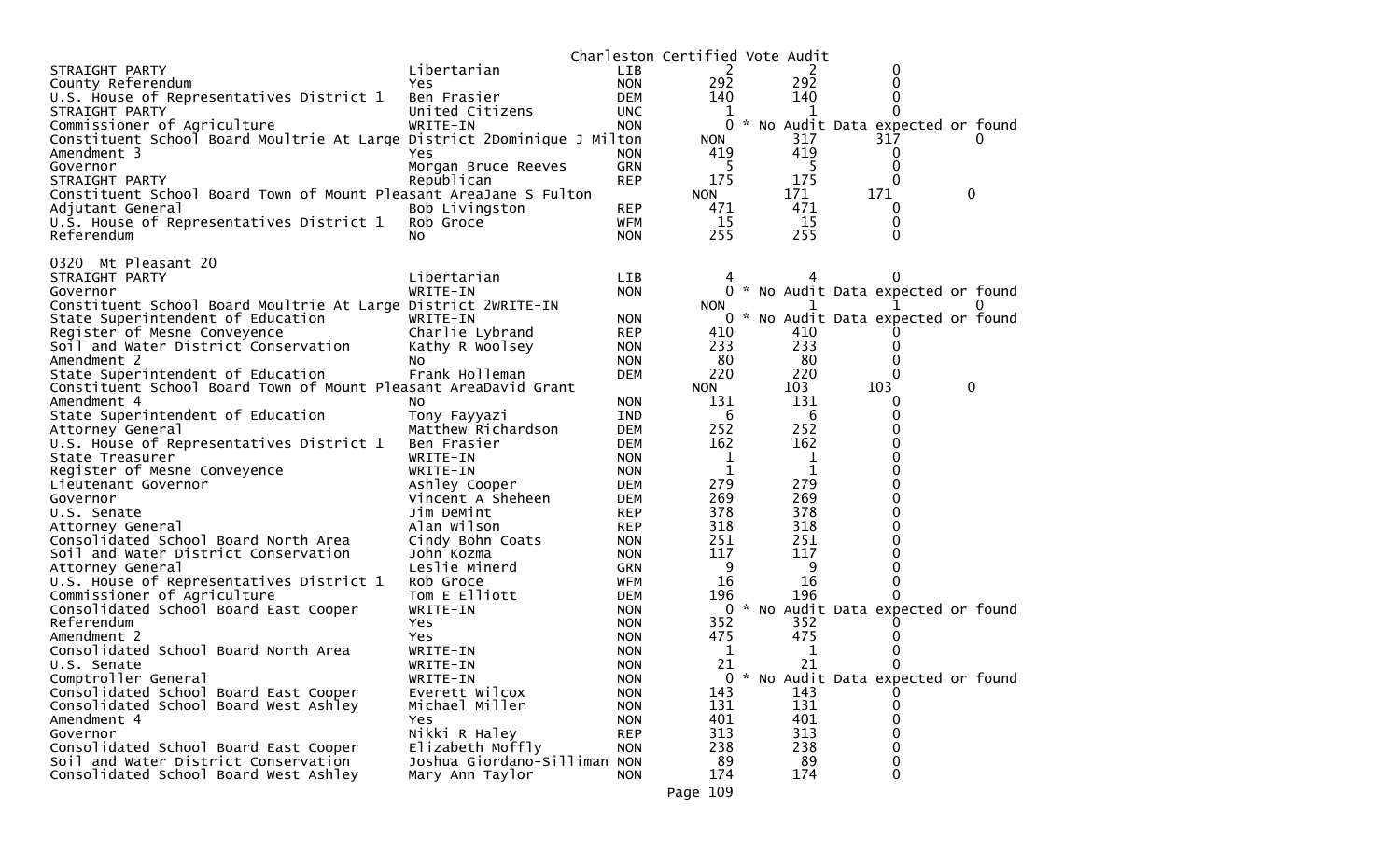|                                                                                                          |                             | Charleston Certified Vote Audit |            |                     |                                     |             |   |
|----------------------------------------------------------------------------------------------------------|-----------------------------|---------------------------------|------------|---------------------|-------------------------------------|-------------|---|
| Consolidated School Board East Cooper                                                                    | Craig Ascue                 | <b>NON</b>                      | 262        | 262                 |                                     |             |   |
| Consolidated School Board West Ashley                                                                    | WRITE-IN                    | <b>NON</b>                      | 0          |                     | * No Audit Data expected or found   |             |   |
| Lieutenant Governor                                                                                      | Ken Ard                     | <b>REP</b>                      | 304        | 304                 |                                     |             |   |
| Constituent School Board Town of Mount Pleasant AreaNoah Moore                                           |                             |                                 | <b>NON</b> | 93                  | 93                                  | 0           |   |
| U.S. House of Representatives District 1                                                                 | M E Mac McCullough          | <b>UNC</b>                      | 1          | 1                   | O                                   |             |   |
| Comptroller General                                                                                      | Richard A Eckstrom          | <b>REP</b>                      | 320        | 320                 | 0                                   |             |   |
| Secretary of State                                                                                       | WRITE-IN                    | <b>NON</b>                      | 0          |                     | * No Audit Data expected or found   |             |   |
| Amendment 1                                                                                              | NO.                         | <b>NON</b>                      | 75         | 75                  |                                     |             |   |
| STRAIGHT PARTY                                                                                           | Green                       | <b>GRN</b>                      |            |                     |                                     |             |   |
| Governor                                                                                                 | Morgan Bruce Reeves         | <b>UNC</b>                      |            |                     |                                     |             |   |
| U.S. House of Representatives District 1                                                                 | Jimmy Wood                  | IND                             | 3          |                     |                                     |             |   |
| Governor                                                                                                 | Morgan Bruce Reeves         | <b>GRN</b>                      | 6          |                     |                                     |             |   |
| Lieutenant Governor                                                                                      | WRITE-IN                    | <b>NON</b>                      | 0          |                     | * No Audit Data expected or found   |             |   |
| County Referendum                                                                                        | NO.                         | <b>NON</b>                      | 191        | 191                 |                                     |             |   |
| Commissioner of Agriculture                                                                              | Hugh Weathers               | <b>REP</b>                      | 358        | 358                 |                                     |             |   |
| County Council District 2                                                                                | Dickie Schweers             | <b>REP</b>                      | 414        | 414                 |                                     |             |   |
| U.S. House of Representatives District 1                                                                 | WRITE-IN                    | <b>NON</b>                      | 1          | 1                   |                                     |             |   |
| Amendment 3                                                                                              | No.                         | <b>NON</b>                      | 164        | 164                 |                                     |             |   |
| U.S. House of Representatives District 1                                                                 | Robert Dobbs                | <b>GRN</b>                      | 9          | 9                   | O                                   |             |   |
| State Superintendent of Education                                                                        | Doretha A Bull              | <b>GRN</b>                      | 6          | 6                   | 0                                   |             |   |
| State House of Representatives District 112Mike Sottile                                                  |                             | <b>REP</b>                      | 428        | 428                 | 0                                   |             |   |
| Constituent School Board Moultrie At Large District 2Dominique J Milton                                  |                             |                                 | <b>NON</b> | 266                 | 266                                 |             | 0 |
| STRAIGHT PARTY                                                                                           | Independence                | IND                             | 4          | 4                   | 0                                   |             |   |
| U.S. Senate                                                                                              | Tom Clements                | <b>GRN</b>                      | 74         | 74                  | U                                   |             |   |
| Secretary of State                                                                                       | Marjorie L Johnson          | <b>DEM</b>                      | 195        | 195                 |                                     |             |   |
| Amendment 1                                                                                              | Yes.                        | <b>NON</b>                      | 482        | 482                 | 0                                   |             |   |
| STRAIGHT PARTY                                                                                           | Working Families            | <b>WFM</b>                      | 2          | 2                   | $\Omega$                            |             |   |
| Constituent School Board Town of Mount Pleasant AreaJane S Fulton                                        |                             |                                 | <b>NON</b> | 140                 | 140                                 | $\mathbf 0$ |   |
| Secretary of State                                                                                       | Mark Hammond                | <b>REP</b>                      | 373        | 373                 | $\Omega$                            |             |   |
| Attorney General                                                                                         | WRITE-IN                    | <b>NON</b>                      | 0          |                     | * No Audit Data expected or found   |             |   |
| State Treasurer                                                                                          | Curtis Loftis               | <b>REP</b>                      | 416        | 416                 |                                     |             |   |
| Adjutant General                                                                                         | WRITE-IN                    | <b>NON</b>                      | 3<br>382   | 3<br>382            | 0                                   |             |   |
| U.S. House of Representatives District 1<br>Constituent School Board Town of Mount Pleasant AreaWRITE-IN | Tim Scott                   | <b>REP</b>                      | <b>NON</b> |                     | 1                                   | 0           |   |
|                                                                                                          |                             |                                 |            | $\mathbf{1}$<br>100 | 0                                   |             |   |
| U.S. Senate<br>State Superintendent of Education                                                         | Alvin M Greene<br>Mick Zais | <b>DEM</b><br><b>REP</b>        | 100<br>315 | 315                 | 0                                   |             |   |
|                                                                                                          | Irv Gerard Condon           | <b>REP</b>                      | 412        | 412                 | U                                   |             |   |
| Probate Judge<br>County Referendum                                                                       | Yes                         | <b>NON</b>                      | 309        | 309                 |                                     |             |   |
| Amendment 3                                                                                              | Yes                         | <b>NON</b>                      | 380        | 380                 |                                     |             |   |
| State House of Representatives District 112WRITE-IN                                                      |                             | <b>NON</b>                      | 4          | 4                   |                                     |             |   |
| STRAIGHT PARTY                                                                                           | Republican                  | <b>REP</b>                      | 151        | 151                 |                                     |             |   |
| Comptroller General                                                                                      | Robert Barber               | <b>DEM</b>                      | 251        | 251                 |                                     |             |   |
| Soil and Water District Conservation                                                                     | WRITE-IN                    | <b>NON</b>                      | 1          | $\mathbf 1$         |                                     |             |   |
| STRAIGHT PARTY                                                                                           | Democratic                  | <b>DEM</b>                      | 89         | 89                  | 0                                   |             |   |
| County Council District 2                                                                                | WRITE-IN                    | <b>NON</b>                      | 3          | 3                   | 0                                   |             |   |
| STRAIGHT PARTY                                                                                           | United Citizens             | <b>UNC</b>                      | 0          |                     | * No Audit Data expected or found   |             |   |
| Adjutant General                                                                                         | Bob Livingston              | <b>REP</b>                      | 401        | 401                 |                                     |             |   |
| Probate Judge                                                                                            | WRITE-IN                    | <b>NON</b>                      | T          | 1                   |                                     |             |   |
| State Superintendent of Education                                                                        | Tim Moultrie                | LIB                             | 24         | 24                  | 0                                   |             |   |
| U.S. House of Representatives District 1                                                                 | Keith Blandford             | LIB                             | 9          | 9                   |                                     |             |   |
| Commissioner of Agriculture                                                                              | WRITE-IN                    | <b>NON</b>                      |            |                     | 0 * No Audit Data expected or found |             |   |
| Referendum                                                                                               | No                          | <b>NON</b>                      | 201        | 201                 |                                     |             |   |
|                                                                                                          |                             |                                 |            |                     |                                     |             |   |
|                                                                                                          |                             |                                 | Page 110   |                     |                                     |             |   |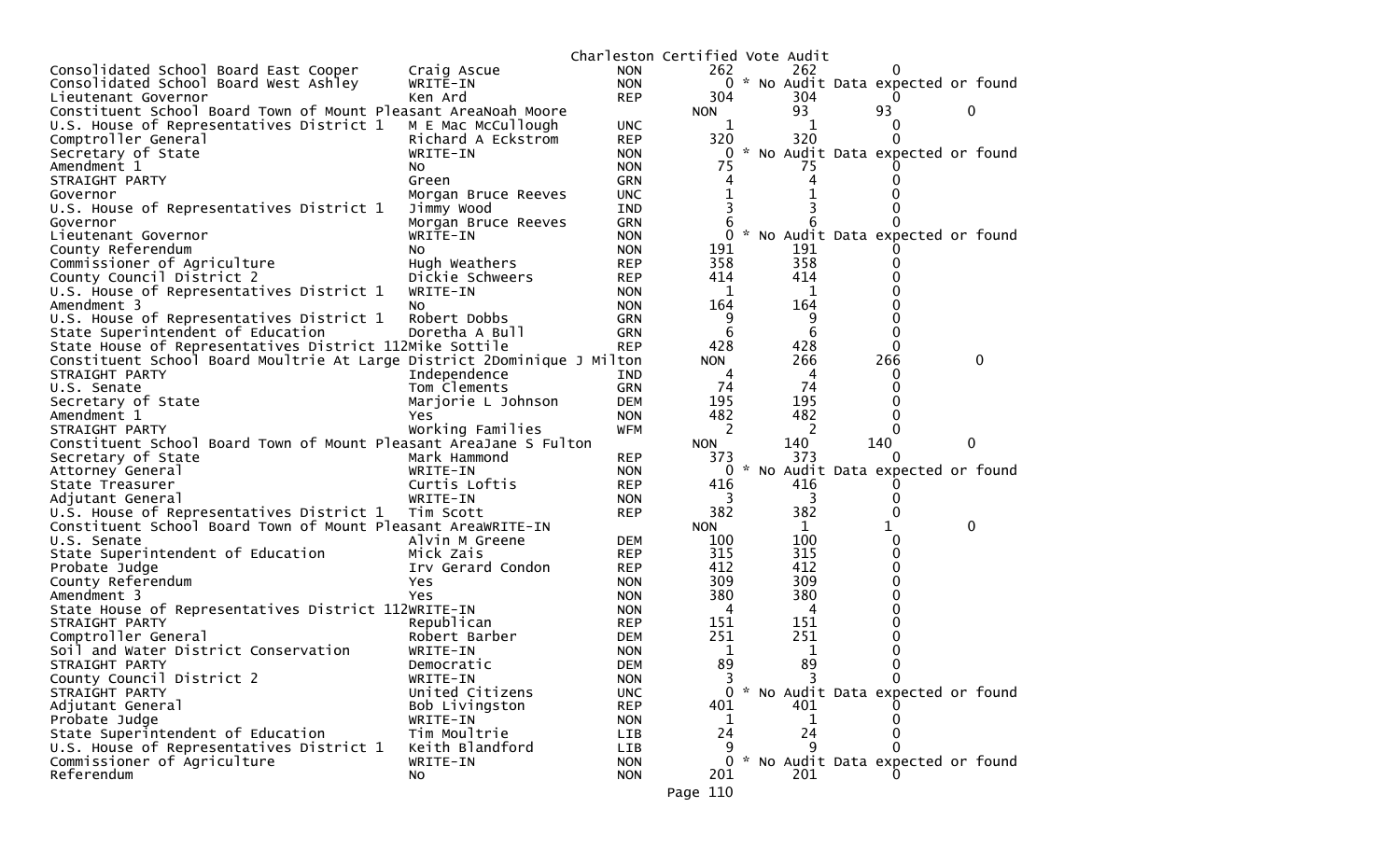| 0321 Mt Pleasant 21                                                     |                              |            |            |              |                                     |          |
|-------------------------------------------------------------------------|------------------------------|------------|------------|--------------|-------------------------------------|----------|
| Consolidated School Board East Cooper                                   | WRITE-IN                     | <b>NON</b> | 1          | 1            | 0                                   |          |
| Consolidated School Board West Ashley                                   | Mary Ann Taylor              | <b>NON</b> | 190        | 190          | $\Omega$                            |          |
| U.S. Senate                                                             | Alvin M Greene               | DEM        | 50         | 50           | $\Omega$                            |          |
| Consolidated School Board East Cooper                                   | Everett Wilcox               | <b>NON</b> | 146        | 146          | 0                                   |          |
| Consolidated School Board West Ashley                                   | WRITE-IN                     | <b>NON</b> | 1          | 1            | $\Omega$                            |          |
| Amendment 4                                                             | No.                          | <b>NON</b> | 113        | 113          | $\Omega$                            |          |
| Soil and Water District Conservation                                    | John Kozma                   | <b>NON</b> | 128        | 128          | $\Omega$                            |          |
| Consolidated School Board East Cooper                                   | Elizabeth Moffly             | <b>NON</b> | 236        | 236          | 0                                   |          |
| Consolidated School Board East Cooper                                   | Craig Ascue                  | <b>NON</b> | 226        | 226          | 0                                   |          |
| County Council District 2                                               | Dickie Schweers              | <b>REP</b> | 445        | 445          | $\Omega$                            |          |
| Secretary of State                                                      | Marjorie L Johnson           | <b>DEM</b> | 146        | 146          | $\Omega$                            |          |
| State House of Representatives District 112Mike Sottile                 |                              | <b>REP</b> | 469        | 469          | 0                                   |          |
| State Superintendent of Education                                       | WRITE-IN                     | <b>NON</b> | 0          |              | * No Audit Data expected or found   |          |
| U.S. House of Representatives District 1                                | Tim Scott                    | <b>REP</b> | 428        | 428          |                                     |          |
| State Superintendent of Education                                       |                              | IND        | 12         | 12           | 0                                   |          |
|                                                                         | Tony Fayyazi                 |            | 420        | 420          | $\Omega$                            |          |
| Secretary of State                                                      | Mark Hammond                 | <b>REP</b> |            |              |                                     |          |
| Amendment 2                                                             | Yes                          | <b>NON</b> | 489        | 489          | 0                                   |          |
| Commissioner of Agriculture                                             | WRITE-IN                     | <b>NON</b> | 0          |              | * No Audit Data expected or found   |          |
| Soil and Water District Conservation                                    | Joshua Giordano-Silliman NON |            | 83         | 83           | 0                                   |          |
| Comptroller General                                                     | WRITE-IN                     | <b>NON</b> | 1          | $\mathbf{1}$ | 0                                   |          |
| Comptroller General                                                     | Richard A Eckstrom           | <b>REP</b> | 396        | 396          | $\Omega$                            |          |
| Constituent School Board Town of Mount Pleasant AreaNoah Moore          |                              |            | <b>NON</b> | 65           | 65                                  | 0        |
| Governor                                                                | WRITE-IN                     | <b>NON</b> | 1          | 1            | 0                                   |          |
| STRAIGHT PARTY                                                          | Republican                   | <b>REP</b> | 191        | 191          | $\Omega$                            |          |
| Referendum                                                              | Yes                          | <b>NON</b> | 338        | 338          | 0                                   |          |
| STRAIGHT PARTY                                                          | Green                        | GRN        | 5          | 5            | 0                                   |          |
| State Treasurer                                                         | Curtis Loftis                | <b>REP</b> | 458        | 458          | 0                                   |          |
| Amendment 4                                                             | <b>Yes</b>                   | <b>NON</b> | 426        | 426          | 0                                   |          |
| U.S. House of Representatives District 1                                | Keith Blandford              | <b>LIB</b> | 5          | 5            | $\Omega$                            |          |
| State House of Representatives District 112WRITE-IN                     |                              | <b>NON</b> | 3          | 3            | 0                                   |          |
| Lieutenant Governor                                                     | Ashley Cooper                | DEM        | 234        | 234          | 0                                   |          |
| Governor                                                                | Morgan Bruce Reeves          | <b>UNC</b> | 3          | 3            | 0                                   |          |
| Probate Judge                                                           | Irv Gerard Condon            | <b>REP</b> | 448        | 448          | 0                                   |          |
| Lieutenant Governor                                                     | Ken Ard                      | <b>REP</b> | 352        | 352          | $\Omega$                            |          |
| Amendment 1                                                             | No                           | <b>NON</b> | 74         | 74           | 0                                   |          |
| Constituent School Board Moultrie At Large District 2Dominique J Milton |                              |            | <b>NON</b> | 269          | 269                                 | 0        |
| STRAIGHT PARTY                                                          | United Citizens              | <b>UNC</b> |            |              | 0 * No Audit Data expected or found |          |
| Commissioner of Agriculture                                             | Tom E Elliott                | <b>DEM</b> | 147        | 147          |                                     |          |
| County Council District 2                                               | WRITE-IN                     |            |            |              | 0 * No Audit Data expected or found |          |
|                                                                         |                              | <b>NON</b> | 410        | 410          |                                     |          |
| U.S. Senate                                                             | Jim DeMint                   | <b>REP</b> |            |              |                                     |          |
| State Superintendent of Education                                       | Doretha A Bull               | <b>GRN</b> | 14         | 14           | 0                                   |          |
| Attorney General                                                        | WRITE-IN                     | <b>NON</b> |            |              | 0 * No Audit Data expected or found |          |
| Constituent School Board Town of Mount Pleasant AreaJane S Fulton       |                              |            | <b>NON</b> | 175          | 175                                 | $\Omega$ |
| U.S. House of Representatives District 1                                | Ben Frasier                  | <b>DEM</b> | 110        | 110          | 0                                   |          |
| Probate Judge                                                           | WRITE-IN                     | <b>NON</b> | 1          | 1            | 0                                   |          |
| STRAIGHT PARTY                                                          | Libertarian                  | LIB        | 0          |              | * No Audit Data expected or found   |          |
| STRAIGHT PARTY                                                          | Working Families             | WFM        |            |              | 0 * No Audit Data expected or found |          |
| Amendment 3                                                             | No                           | <b>NON</b> | 144        | 144          | O                                   |          |
| County Referendum                                                       | No                           | <b>NON</b> | 171        | 171          | 0                                   |          |
| State Treasurer                                                         | WRITE-IN                     | <b>NON</b> | 2          | 2            | 0                                   |          |
|                                                                         |                              |            |            |              |                                     |          |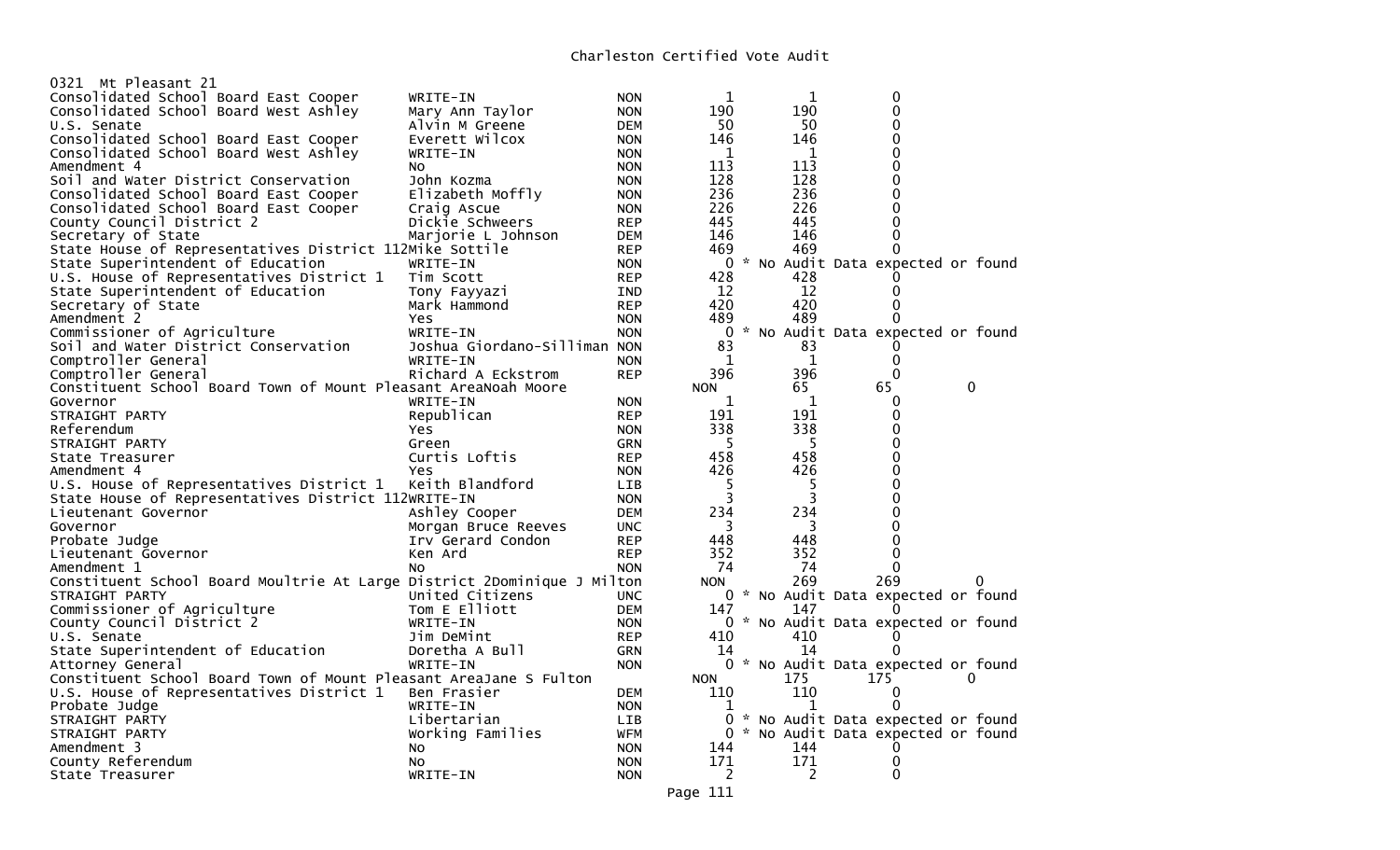|                                                                 |                              |            | Charleston Certified Vote Audit |                                      |    |                                     |  |
|-----------------------------------------------------------------|------------------------------|------------|---------------------------------|--------------------------------------|----|-------------------------------------|--|
| U.S. Senate                                                     | WRITE-IN                     | <b>NON</b> | 47                              | 47                                   | 0  |                                     |  |
| Amendment 1                                                     | Yes                          | <b>NON</b> | 477                             | 477                                  | 0  |                                     |  |
| STRAIGHT PARTY                                                  | Democratic                   | <b>DEM</b> | 47                              | 47                                   | 0  |                                     |  |
| Comptroller General                                             | Robert Barber                | <b>DEM</b> | 181                             | 181                                  |    |                                     |  |
| Constituent School Board Town of Mount Pleasant AreaWRITE-IN    |                              |            | <b>NON</b>                      |                                      |    | 0 * No Audit Data expected or found |  |
| STRAIGHT PARTY                                                  | Independence                 | IND        | 2                               | 2                                    |    |                                     |  |
| Register of Mesne Conveyence                                    | Charlie Lybrand              | <b>REP</b> | 442                             | 442                                  |    |                                     |  |
| U.S. House of Representatives District 1                        | Rob Groce                    | <b>WFM</b> | 17                              | 17                                   |    |                                     |  |
| Commissioner of Agriculture                                     | Hugh Weathers                | <b>REP</b> | 419                             | 419                                  |    |                                     |  |
| State Superintendent of Education                               | Mick Zais                    | <b>REP</b> | 366                             | 366                                  |    |                                     |  |
| Attorney General                                                | Matthew Richardson           | <b>DEM</b> | 190                             | 190                                  |    |                                     |  |
| Secretary of State                                              | WRITE-IN                     | <b>NON</b> | 2                               | 2                                    | 0  |                                     |  |
| Attorney General                                                | Leslie Minerd                | GRN        | 17                              | 17                                   |    |                                     |  |
| Register of Mesne Conveyence                                    | WRITE-IN                     | <b>NON</b> |                                 | 0 * No Audit Data expected or found  |    |                                     |  |
| Attorney General                                                | Alan Wilson                  | <b>REP</b> | 373                             | 373                                  |    |                                     |  |
| Soil and Water District Conservation                            | WRITE-IN                     | <b>NON</b> | 0                               | No Audit Data expected or found      |    |                                     |  |
| U.S. House of Representatives District 1                        | M E Mac McCullough           | <b>UNC</b> | 4                               | 4                                    |    |                                     |  |
|                                                                 |                              |            |                                 | 408                                  | 0  |                                     |  |
| Amendment 3                                                     | Yes                          | <b>NON</b> | 408                             |                                      |    |                                     |  |
| U.S. Senate                                                     | Tom Clements                 | GRN        | 69                              | 69                                   |    |                                     |  |
| Constituent School Board Moultrie At Large District 2WRITE-IN   |                              |            | <b>NON</b>                      | 1                                    |    |                                     |  |
| Lieutenant Governor                                             | WRITE-IN                     | <b>NON</b> |                                 | 0 * No Audit Data expected or found  |    |                                     |  |
| County Referendum                                               | Yes                          | <b>NON</b> | 352                             | 352                                  |    |                                     |  |
| U.S. House of Representatives District 1                        | Robert Dobbs                 | <b>GRN</b> | 9                               | 9                                    | 0  |                                     |  |
| Consolidated School Board North Area                            | Cindy Bohn Coats             | <b>NON</b> | 272                             | 272                                  |    |                                     |  |
| Adjutant General                                                | WRITE-IN                     | <b>NON</b> | 1                               | 1                                    | 0  |                                     |  |
| State Superintendent of Education                               | Tim Moultrie                 | <b>LIB</b> | 28                              | 28                                   | 0  |                                     |  |
| Constituent School Board Town of Mount Pleasant AreaDavid Grant |                              |            | <b>NON</b>                      | 96                                   | 96 | 0                                   |  |
| U.S. House of Representatives District 1                        | Jimmy Wood                   | IND        | 6                               | 6                                    | 0  |                                     |  |
| Governor                                                        | Nikki R Haley                | <b>REP</b> | 378                             | 378                                  | 0  |                                     |  |
| Consolidated School Board North Area                            | WRITE-IN                     | <b>NON</b> | 2                               | 2                                    |    |                                     |  |
| Soil and Water District Conservation                            | Kathy R Woolsey              | <b>NON</b> | 228                             | 228                                  | 0  |                                     |  |
| Governor                                                        | Vincent A Sheheen            | <b>DEM</b> | 206                             | 206                                  |    |                                     |  |
| Governor                                                        | Morgan Bruce Reeves          | GRN        | 4                               | 4                                    |    |                                     |  |
| Adjutant General                                                | Bob Livingston               | <b>REP</b> | 448                             | 448                                  | 0  |                                     |  |
| Consolidated School Board West Ashley                           | Michael Miller               | <b>NON</b> | 123                             | 123                                  |    |                                     |  |
| U.S. House of Representatives District 1                        | WRITE-IN                     | <b>NON</b> | $\mathbf 1$                     | 1                                    | 0  |                                     |  |
| Amendment 2                                                     | No                           | <b>NON</b> | 64                              | 64                                   | 0  |                                     |  |
| State Superintendent of Education                               | Frank Holleman               | <b>DEM</b> | 156                             | 156                                  | 0  |                                     |  |
| Referendum                                                      | NO.                          | <b>NON</b> | 216                             | 216                                  | 0  |                                     |  |
|                                                                 |                              |            |                                 |                                      |    |                                     |  |
| 0322 Mt Pleasant 22                                             |                              |            |                                 |                                      |    |                                     |  |
| U.S. House of Representatives District 1                        | Rob Groce                    | WFM        | 7                               |                                      | 0  |                                     |  |
| Amendment 4                                                     | NO.                          | <b>NON</b> | 97                              | 97                                   | 0  |                                     |  |
| Soil and Water District Conservation                            | Joshua Giordano-Silliman NON |            | 41                              | 41                                   | 0  |                                     |  |
| Constituent School Board Town of Mount Pleasant AreaNoah Moore  |                              |            | <b>NON</b>                      | 29                                   | 29 | 0                                   |  |
| Adjutant General                                                | Bob Livingston               | <b>REP</b> | 184                             | 184                                  | 0  |                                     |  |
| Probate Judge                                                   | WRITE-IN                     | <b>NON</b> | 2                               | 2                                    | 0  |                                     |  |
| State Superintendent of Education                               | Tony Fayyazi                 | IND        | 5                               |                                      | 0  |                                     |  |
| Amendment 2                                                     | <b>Yes</b>                   | <b>NON</b> | 242                             | 242                                  | 0  |                                     |  |
| State Superintendent of Education                               | WRITE-IN                     | <b>NON</b> | *<br>$\Omega$                   | No Audit Data expected or found      |    |                                     |  |
| STRAIGHT PARTY                                                  | Green                        | <b>GRN</b> | 0                               |                                      |    |                                     |  |
| U.S. House of Representatives District 1                        | Robert Dobbs                 |            |                                 | No Audit Data expected or found<br>4 |    |                                     |  |
|                                                                 |                              | GRN        |                                 |                                      |    |                                     |  |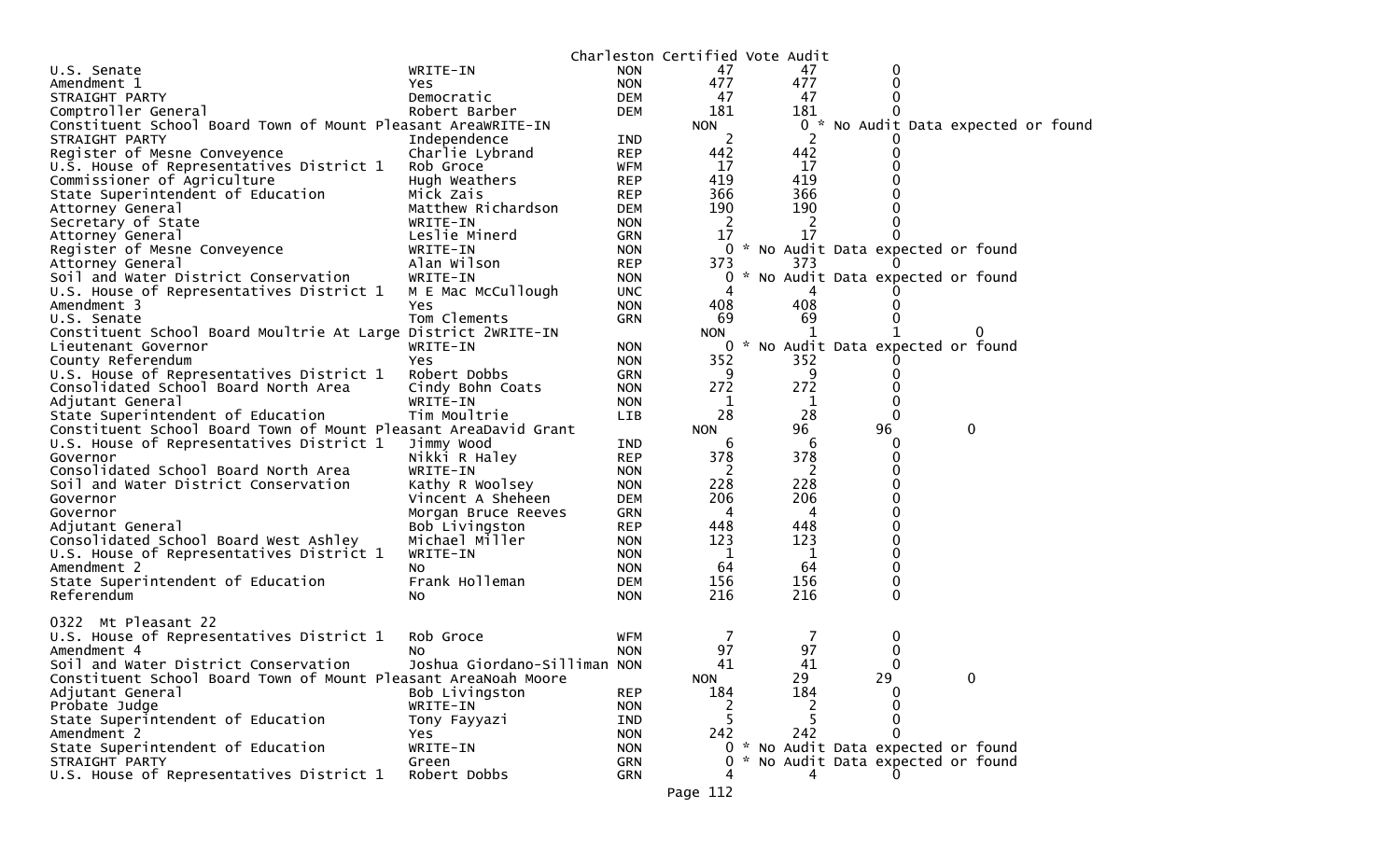|                                                                         |                     | Charleston Certified Vote Audit |            |              |                                     |          |             |
|-------------------------------------------------------------------------|---------------------|---------------------------------|------------|--------------|-------------------------------------|----------|-------------|
| Constituent School Board Moultrie At Large District 2Dominique J Milton |                     |                                 | <b>NON</b> | 123          | 123                                 |          | $\mathbf 0$ |
| State Treasurer                                                         | WRITE-IN            | <b>NON</b>                      | 2          | 2            | $\Omega$                            |          |             |
| Secretary of State                                                      | WRITE-IN            | <b>NON</b>                      | 0          |              | * No Audit Data expected or found   |          |             |
| U.S. House of Representatives District 1                                | M E Mac McCullough  | <b>UNC</b>                      |            |              |                                     |          |             |
| Attorney General                                                        | WRITE-IN            | <b>NON</b>                      | 0          |              | * No Audit Data expected or found   |          |             |
| Register of Mesne Conveyence                                            | Charlie Lybrand     | <b>REP</b>                      | 175        | 175          |                                     |          |             |
| Governor                                                                | Morgan Bruce Reeves | <b>UNC</b>                      | T          | 1            | 0                                   |          |             |
| STRAIGHT PARTY                                                          | Independence        | <b>IND</b>                      | 1          | 1            | 0                                   |          |             |
| U.S. Senate                                                             | Alvin M Greene      | <b>DEM</b>                      | 84         | 84           | 0                                   |          |             |
| Constituent School Board Town of Mount Pleasant AreaJane S Fulton       |                     |                                 | <b>NON</b> | 72           | 72                                  | 0        |             |
| Amendment 4                                                             | Yes                 | <b>NON</b>                      | 187        | 187          | 0                                   |          |             |
| Secretary of State                                                      | Mark Hammond        | <b>REP</b>                      | 161        | 161          | 0                                   |          |             |
| Referendum                                                              | Yes                 | <b>NON</b>                      | 191        | 191          | 0                                   |          |             |
| Amendment 1                                                             | No                  | <b>NON</b>                      | 51         | 51           |                                     |          |             |
| Commissioner of Agriculture                                             | WRITE-IN            | <b>NON</b>                      | 0          |              | * No Audit Data expected or found   |          |             |
| U.S. House of Representatives District 1                                | Jimmy Wood          | IND                             |            |              |                                     |          |             |
| State Superintendent of Education                                       | Doretha A Bull      | <b>GRN</b>                      |            | 3            |                                     |          |             |
| Register of Mesne Conveyence                                            | WRITE-IN            | <b>NON</b>                      |            |              |                                     |          |             |
| Attorney General                                                        | Leslie Minerd       | <b>GRN</b>                      |            |              |                                     |          |             |
| Attorney General                                                        | Matthew Richardson  | <b>DEM</b>                      | 144        | 144          |                                     |          |             |
| U.S. House of Representatives District 1                                | Tim Scott           | <b>REP</b>                      | 168        | 168          |                                     |          |             |
| Secretary of State                                                      | Marjorie L Johnson  | <b>DEM</b>                      | 132        | 132          |                                     |          |             |
| U.S. House of Representatives District 1                                | WRITE-IN            | <b>NON</b>                      |            |              | 0 * No Audit Data expected or found |          |             |
| Comptroller General                                                     | Robert Barber       | <b>DEM</b>                      | 138        | 138          |                                     |          |             |
| Constituent School Board Town of Mount Pleasant AreaWRITE-IN            |                     |                                 | <b>NON</b> | $\mathbf{1}$ | 1                                   | 0        |             |
| Consolidated School Board North Area                                    | Cindy Bohn Coats    | <b>NON</b>                      | 108        | 108          | 0                                   |          |             |
| Attorney General                                                        | Alan Wilson         | <b>REP</b>                      | 146        | 146          | ∩                                   |          |             |
| Amendment 1                                                             | Yes                 | <b>NON</b>                      | 242        | 242          |                                     |          |             |
| STRAIGHT PARTY                                                          | Democratic          | <b>DEM</b>                      | 74         | 74           |                                     |          |             |
| Lieutenant Governor                                                     | Ashley Cooper       | <b>DEM</b>                      | 163        | 163          |                                     |          |             |
| Amendment 3                                                             | <b>NO</b>           | <b>NON</b>                      | 111        | 111          | U                                   |          |             |
| State House of Representatives District 112Mike Sottile                 |                     | <b>REP</b>                      | 184        | 184          |                                     |          |             |
| County Council District 2                                               | Dickie Schweers     | <b>REP</b>                      | 179        | 179          |                                     |          |             |
| Consolidated School Board North Area                                    | WRITE-IN            | <b>NON</b>                      | 1          | 1            |                                     |          |             |
| Lieutenant Governor                                                     | Ken Ard             | <b>REP</b>                      | 134        | 134          |                                     |          |             |
| County Referendum                                                       | No                  | <b>NON</b>                      | 85         | 85           |                                     |          |             |
| Constituent School Board Moultrie At Large District 2WRITE-IN           |                     |                                 | <b>NON</b> | 1            |                                     |          | $\mathbf 0$ |
| Commissioner of Agriculture                                             | Tom E Elliott       | <b>DEM</b>                      | 119        | 119          | 0                                   |          |             |
| State Superintendent of Education                                       | Mick Zais           | <b>REP</b>                      | 138        | 138          | 0                                   |          |             |
| Governor                                                                | Morgan Bruce Reeves | <b>GRN</b>                      | 0          |              | * No Audit Data expected or found   |          |             |
| Consolidated School Board West Ashley                                   | Michael Miller      | <b>NON</b>                      | 64         | 64           |                                     |          |             |
| Governor                                                                | Nikki R Haley       | <b>REP</b>                      | 150        | 150          |                                     |          |             |
| Soil and Water District Conservation                                    | WRITE-IN            | <b>NON</b>                      | 1          | 1            |                                     |          |             |
| U.S. House of Representatives District 1                                | Keith Blandford     | <b>LIB</b>                      | 1          | 1            | 0                                   |          |             |
| U.S. Senate                                                             | Jim DeMint          | <b>REP</b>                      | 159        | 159          | 0                                   |          |             |
| Constituent School Board Town of Mount Pleasant AreaDavid Grant         |                     |                                 | <b>NON</b> | 52           | 52                                  | $\Omega$ |             |
| Consolidated School Board West Ashley                                   | Mary Ann Taylor     | <b>NON</b>                      | 86         | 86           | $\Omega$                            |          |             |
| STRAIGHT PARTY                                                          | United Citizens     | <b>UNC</b>                      |            |              | 0 * No Audit Data expected or found |          |             |
| State Treasurer                                                         | Curtis Loftis       | <b>REP</b>                      | 189        | 189          |                                     |          |             |
| Amendment 3                                                             | Yes                 | <b>NON</b>                      | 173        | 173          | $\Omega$                            |          |             |
| Consolidated School Board West Ashley                                   | WRITE-IN            | <b>NON</b>                      | 1          | 1            | 0                                   |          |             |
| Governor                                                                | Vincent A Sheheen   | <b>DEM</b>                      | 147        | 147          | $\Omega$                            |          |             |
|                                                                         |                     |                                 | Page 113   |              |                                     |          |             |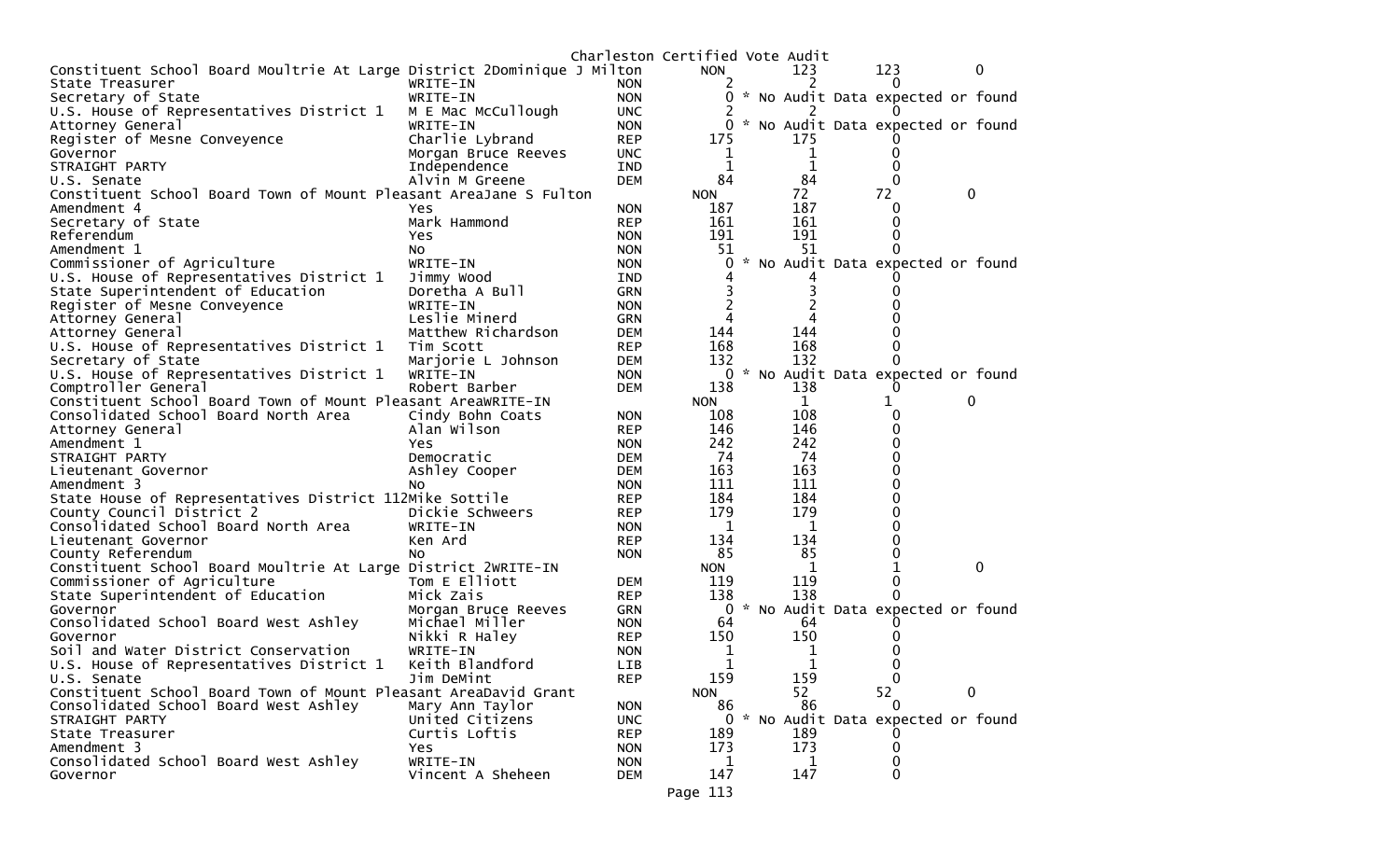|                                                                                                                                                                                                                              |                                                                               |                                                                    |                                             | Charleston Certified Vote Audit      |                                     |   |
|------------------------------------------------------------------------------------------------------------------------------------------------------------------------------------------------------------------------------|-------------------------------------------------------------------------------|--------------------------------------------------------------------|---------------------------------------------|--------------------------------------|-------------------------------------|---|
| Consolidated School Board East Cooper                                                                                                                                                                                        | WRITE-IN                                                                      | <b>NON</b>                                                         | 1                                           | 1                                    | 0                                   |   |
| Consolidated School Board East Cooper                                                                                                                                                                                        | Craig Ascue                                                                   | <b>NON</b>                                                         | 142                                         | 142                                  | 0                                   |   |
| Consolidated School Board East Cooper                                                                                                                                                                                        | Everett Wilcox                                                                | <b>NON</b>                                                         | 67                                          | 67                                   | 0                                   |   |
| Soil and Water District Conservation                                                                                                                                                                                         | Kathy R Woolsey                                                               | <b>NON</b>                                                         | 97                                          | 97                                   | 0                                   |   |
| Consolidated School Board East Cooper                                                                                                                                                                                        | Elizabeth Moffly                                                              | <b>NON</b>                                                         | 91                                          | 91                                   | $\Omega$                            |   |
| County Referendum                                                                                                                                                                                                            | <b>Yes</b>                                                                    | <b>NON</b>                                                         | 187                                         | 187                                  | 0                                   |   |
| STRAIGHT PARTY                                                                                                                                                                                                               | Working Families                                                              | WFM                                                                | 1                                           | 1                                    | 0                                   |   |
| Commissioner of Agriculture                                                                                                                                                                                                  | Hugh Weathers                                                                 | <b>REP</b>                                                         | 167                                         | 167                                  | 0                                   |   |
| State Superintendent of Education                                                                                                                                                                                            | Tim Moultrie                                                                  | LIB                                                                | 10                                          | 10                                   | 0                                   |   |
| State House of Representatives District 112WRITE-IN                                                                                                                                                                          |                                                                               | <b>NON</b>                                                         | 3                                           | 3                                    | 0                                   |   |
| Comptroller General                                                                                                                                                                                                          | Richard A Eckstrom                                                            | <b>REP</b>                                                         | 148                                         | 148                                  | 0                                   |   |
| U.S. Senate                                                                                                                                                                                                                  | WRITE-IN                                                                      | <b>NON</b>                                                         | 16                                          | 16                                   | 0                                   |   |
| U.S. House of Representatives District 1                                                                                                                                                                                     | Ben Frasier                                                                   | <b>DEM</b>                                                         | 111                                         | 111                                  | 0                                   |   |
| STRAIGHT PARTY                                                                                                                                                                                                               | Republican                                                                    | <b>REP</b>                                                         | 80                                          | 80                                   |                                     |   |
| Comptroller General                                                                                                                                                                                                          | WRITE-IN                                                                      | <b>NON</b>                                                         | $\overline{0}$                              |                                      | * No Audit Data expected or found   |   |
| Amendment 2                                                                                                                                                                                                                  | No                                                                            | <b>NON</b>                                                         | 49                                          | 49                                   |                                     |   |
| Soil and Water District Conservation                                                                                                                                                                                         | John Kozma                                                                    | <b>NON</b>                                                         | 58                                          | 58                                   |                                     |   |
| Probate Judge                                                                                                                                                                                                                | Irv Gerard Condon                                                             | <b>REP</b>                                                         | 174                                         | 174                                  |                                     |   |
| STRAIGHT PARTY                                                                                                                                                                                                               | Libertarian                                                                   | <b>LIB</b>                                                         | 0                                           |                                      | * No Audit Data expected or found   |   |
| Adjutant General                                                                                                                                                                                                             | WRITE-IN                                                                      | <b>NON</b>                                                         |                                             |                                      |                                     |   |
| County Council District 2                                                                                                                                                                                                    | WRITE-IN                                                                      | <b>NON</b>                                                         | 2                                           | 2                                    | 0                                   |   |
| State Superintendent of Education                                                                                                                                                                                            | Frank Holleman                                                                | <b>DEM</b>                                                         | 136                                         | 136                                  |                                     |   |
| Lieutenant Governor                                                                                                                                                                                                          | WRITE-IN                                                                      | <b>NON</b>                                                         |                                             |                                      | 0 * No Audit Data expected or found |   |
| U.S. Senate                                                                                                                                                                                                                  | Tom Clements                                                                  | GRN                                                                | 34                                          | 34                                   |                                     |   |
| Governor                                                                                                                                                                                                                     | WRITE-IN                                                                      | <b>NON</b>                                                         |                                             |                                      | 0 * No Audit Data expected or found |   |
| Referendum                                                                                                                                                                                                                   | No.                                                                           | <b>NON</b>                                                         | 96                                          | 96                                   |                                     |   |
| 0323 Mt Pleasant 23<br>State Superintendent of Education<br>Constituent School Board Town of Mount Pleasant AreaJane S Fulton<br>Consolidated School Board North Area<br>Attorney General<br>Adjutant General<br>U.S. Senate | Tony Fayyazi<br>Cindy Bohn Coats<br>Alan Wilson<br>Bob Livingston<br>WRITE-IN | <b>IND</b><br><b>NON</b><br><b>REP</b><br><b>REP</b><br><b>NON</b> | 12<br><b>NON</b><br>206<br>223<br>294<br>15 | 12<br>143<br>206<br>223<br>294<br>15 | 0<br>143<br>0<br>0<br>0<br>0        | 0 |
| State Superintendent of Education                                                                                                                                                                                            | WRITE-IN                                                                      | <b>NON</b>                                                         | 0                                           |                                      | * No Audit Data expected or found   |   |
| Governor                                                                                                                                                                                                                     | WRITE-IN                                                                      | <b>NON</b>                                                         | 2                                           | 2                                    |                                     |   |
| Governor                                                                                                                                                                                                                     | Morgan Bruce Reeves                                                           | <b>UNC</b>                                                         | 2                                           | 2                                    | $\Omega$                            |   |
| Consolidated School Board North Area                                                                                                                                                                                         | WRITE-IN                                                                      | <b>NON</b>                                                         | 3                                           | 3                                    |                                     |   |
| U.S. Senate                                                                                                                                                                                                                  | Tom Clements                                                                  | <b>GRN</b>                                                         | 70                                          | 70                                   |                                     |   |
| U.S. House of Representatives District 1                                                                                                                                                                                     | Ben Frasier                                                                   | <b>DEM</b>                                                         | 203                                         | 203                                  | 0                                   |   |
| Amendment 1                                                                                                                                                                                                                  | NO.                                                                           | <b>NON</b>                                                         | 76                                          | 76                                   | 0                                   |   |
| State Superintendent of Education                                                                                                                                                                                            | Doretha A Bull                                                                | <b>GRN</b>                                                         | 11                                          | 11                                   |                                     |   |
| STRAIGHT PARTY                                                                                                                                                                                                               | Green                                                                         | <b>GRN</b>                                                         | 6                                           | 6                                    | 0                                   |   |
| Comptroller General                                                                                                                                                                                                          | Robert Barber                                                                 | <b>DEM</b>                                                         | 250                                         | 250                                  | $\Omega$                            |   |
| Amendment 4                                                                                                                                                                                                                  | <b>Yes</b>                                                                    | <b>NON</b>                                                         | 314                                         | 314                                  | 0                                   |   |
| Consolidated School Board West Ashley                                                                                                                                                                                        | Michael Miller                                                                | <b>NON</b>                                                         | 93                                          | 93                                   | $\mathbf 0$                         |   |
| Constituent School Board Town of Mount Pleasant AreaWRITE-IN                                                                                                                                                                 |                                                                               |                                                                    | <b>NON</b>                                  | 2                                    | $\overline{c}$                      | 0 |
| State House of Representatives District 112WRITE-IN                                                                                                                                                                          |                                                                               | <b>NON</b>                                                         | 5                                           | 5                                    | 0                                   |   |
| State Treasurer                                                                                                                                                                                                              |                                                                               |                                                                    |                                             |                                      | 0                                   |   |
|                                                                                                                                                                                                                              | Curtis Loftis                                                                 | <b>REP</b>                                                         | 311                                         | 311                                  |                                     |   |
| Lieutenant Governor                                                                                                                                                                                                          | WRITE-IN                                                                      | <b>NON</b>                                                         | 1                                           | 1                                    | 0                                   |   |
| Referendum<br>Governor                                                                                                                                                                                                       | <b>Yes</b><br>Nikki R Haley                                                   | <b>NON</b><br><b>REP</b>                                           | 295<br>236                                  | 295<br>236                           | 0<br>0                              |   |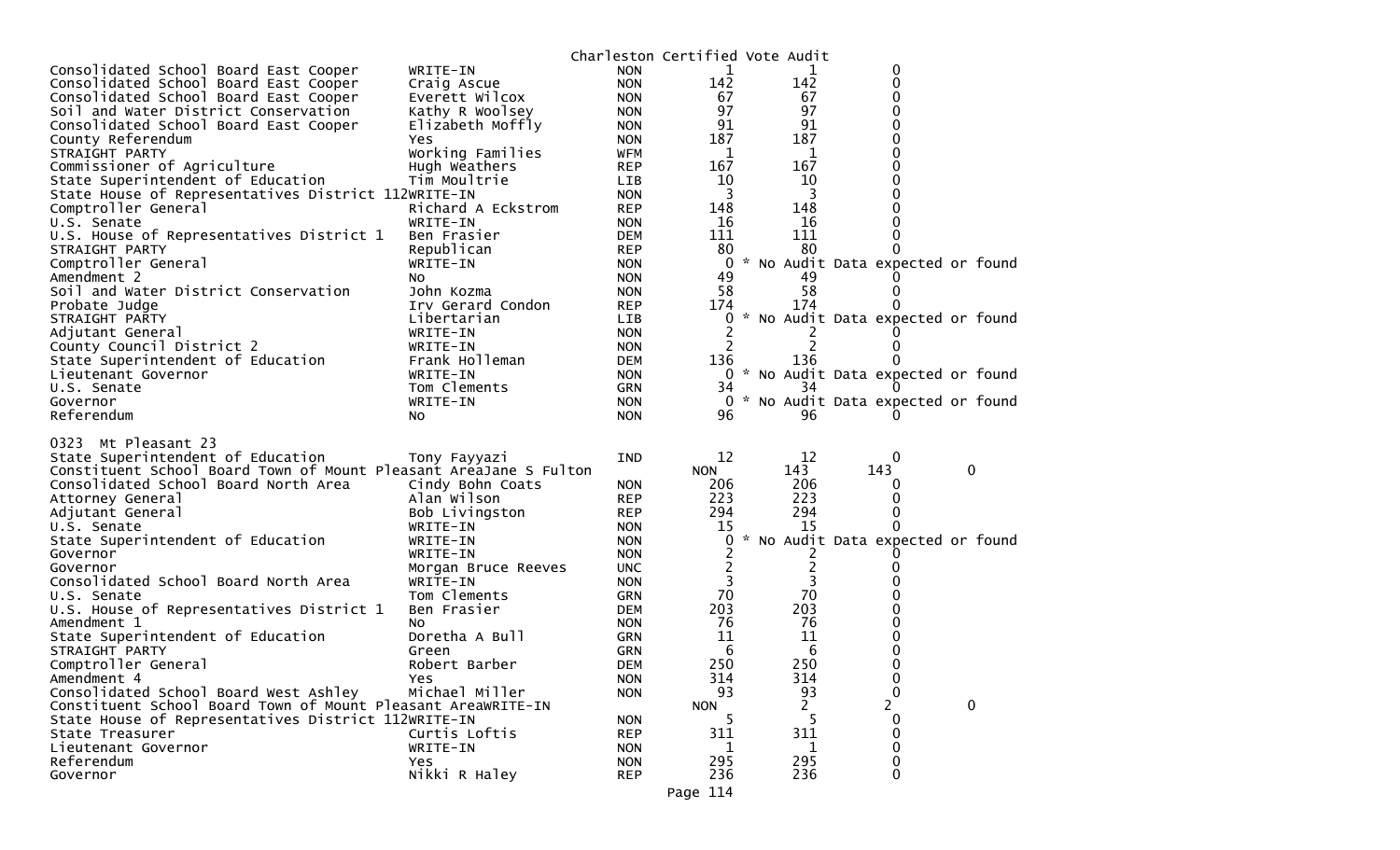|                                                                 |                              |            | Charleston Certified Vote Audit |     |                                     |   |
|-----------------------------------------------------------------|------------------------------|------------|---------------------------------|-----|-------------------------------------|---|
| Constituent School Board Moultrie At Large District 2WRITE-IN   |                              |            | <b>NON</b>                      |     | 1                                   | 0 |
| Consolidated School Board West Ashley                           | Mary Ann Taylor              | <b>NON</b> | 164                             | 164 | 0                                   |   |
| STRAIGHT PARTY                                                  | Democratic                   | <b>DEM</b> | 124                             | 124 | 0                                   |   |
| Amendment 1                                                     | Yes                          | <b>NON</b> | 406                             | 406 | 0                                   |   |
| STRAIGHT PARTY                                                  | Libertarian                  | <b>LIB</b> | 1                               | 1   | ∩                                   |   |
| Lieutenant Governor                                             | Ken Ard                      | <b>REP</b> | 228                             | 228 | 0                                   |   |
| Consolidated School Board West Ashley                           | WRITE-IN                     | <b>NON</b> | 1                               | 1   |                                     |   |
| U.S. House of Representatives District 1                        | Rob Groce                    | <b>WFM</b> | 10                              | 10  | 0                                   |   |
| U.S. House of Representatives District 1                        | Robert Dobbs                 | GRN        | 9                               | 9   | 0                                   |   |
| Consolidated School Board East Cooper                           | Craig Ascue                  | <b>NON</b> | 219                             | 219 | $\Omega$                            |   |
| Probate Judge                                                   | Irv Gerard Condon            | <b>REP</b> | 303                             | 303 | $\Omega$                            |   |
| Amendment 3                                                     | N <sub>O</sub>               | <b>NON</b> | 146                             | 146 | $\Omega$                            |   |
| Constituent School Board Town of Mount Pleasant AreaDavid Grant |                              |            | <b>NON</b>                      | 66  | 66                                  | 0 |
| Consolidated School Board East Cooper                           | Elizabeth Moffly             | <b>NON</b> | 171                             | 171 | 0                                   |   |
| Consolidated School Board East Cooper                           | WRITE-IN                     | <b>NON</b> | 5                               | 5   | 0                                   |   |
| Consolidated School Board East Cooper                           | Everett Wilcox               | <b>NON</b> | 109                             | 109 |                                     |   |
| Soil and Water District Conservation                            | WRITE-IN                     | <b>NON</b> |                                 |     |                                     |   |
| Lieutenant Governor                                             | Ashley Cooper                | <b>DEM</b> | 267                             | 267 |                                     |   |
| County Council District 2                                       | WRITE-IN                     | <b>NON</b> |                                 |     |                                     |   |
| Commissioner of Agriculture                                     | WRITE-IN                     | <b>NON</b> | 0                               |     | * No Audit Data expected or found   |   |
| County Referendum                                               | NO.                          | <b>NON</b> | 188                             | 188 |                                     |   |
| State Superintendent of Education                               | Mick Zais                    | <b>REP</b> | 212                             | 212 | $\Omega$                            |   |
| U.S. Senate                                                     | Alvin M Greene               | <b>DEM</b> | 133                             | 133 |                                     |   |
| Secretary of State                                              | WRITE-IN                     | <b>NON</b> | 0                               |     | * No Audit Data expected or found   |   |
| Secretary of State                                              | Mark Hammond                 | <b>REP</b> | 268                             | 268 |                                     |   |
| Comptroller General                                             | Richard A Eckstrom           | <b>REP</b> | 239                             | 239 |                                     |   |
| U.S. House of Representatives District 1                        | M E Mac McCullough           | <b>UNC</b> | $\overline{2}$                  | 2   |                                     |   |
| State Treasurer                                                 | WRITE-IN                     | <b>NON</b> | 6                               | 6   |                                     |   |
| Soil and Water District Conservation                            | Kathy R Woolsey              | <b>NON</b> | 196                             | 196 |                                     |   |
| Amendment 3                                                     | Yes                          | <b>NON</b> | 327                             | 327 |                                     |   |
| Probate Judge                                                   | WRITE-IN                     | <b>NON</b> | 2                               | 2   |                                     |   |
| Governor                                                        | Vincent A Sheheen            | <b>DEM</b> | 256                             | 256 | 0                                   |   |
| Secretary of State                                              | Marjorie L Johnson           | <b>DEM</b> | 225                             | 225 |                                     |   |
| Comptroller General                                             | WRITE-IN                     | <b>NON</b> | 0                               |     | * No Audit Data expected or found   |   |
| Commissioner of Agriculture                                     | Tom E Elliott                | <b>DEM</b> | 223                             | 223 |                                     |   |
| U.S. House of Representatives District 1                        | Tim Scott                    | <b>REP</b> | 269                             | 269 | 0                                   |   |
| State Superintendent of Education                               | Tim Moultrie                 | <b>LIB</b> | 21                              | 21  |                                     |   |
| U.S. House of Representatives District 1                        | Jimmy Wood                   | IND        | 3                               | 3   |                                     |   |
| STRAIGHT PARTY                                                  | Working Families             | WFM        | 4                               | 4   |                                     |   |
| Soil and Water District Conservation                            | John Kozma                   | <b>NON</b> | 70                              | 70  |                                     |   |
| STRAIGHT PARTY                                                  | Independence                 | IND        | 8                               | 8   |                                     |   |
| County Referendum                                               | Yes                          | <b>NON</b> | 254                             | 254 | 0                                   |   |
| Register of Mesne Conveyence                                    | Charlie Lybrand              | <b>REP</b> | 295                             | 295 | 0                                   |   |
| STRAIGHT PARTY                                                  | United Citizens              | <b>UNC</b> | 0                               |     | * No Audit Data expected or found   |   |
| Attorney General                                                | WRITE-IN                     | <b>NON</b> | 0                               |     | * No Audit Data expected or found   |   |
| Attorney General                                                | Leslie Minerd                | <b>GRN</b> | 13                              | 13  |                                     |   |
| Amendment 2                                                     | NO.                          | <b>NON</b> | 83                              | 83  | $\Omega$                            |   |
| U.S. Senate                                                     | Jim DeMint                   | <b>REP</b> | 269                             | 269 | $\Omega$                            |   |
| Constituent School Board Town of Mount Pleasant AreaNoah Moore  |                              |            | <b>NON</b>                      | 64  | 64                                  | 0 |
| U.S. House of Representatives District 1                        | WRITE-IN                     | <b>NON</b> |                                 |     | 0 * No Audit Data expected or found |   |
| Soil and Water District Conservation                            | Joshua Giordano-Silliman NON |            | 75                              | 75  | 0                                   |   |
| Commissioner of Agriculture                                     | Hugh Weathers                | <b>REP</b> | 263                             | 263 | $\mathbf 0$                         |   |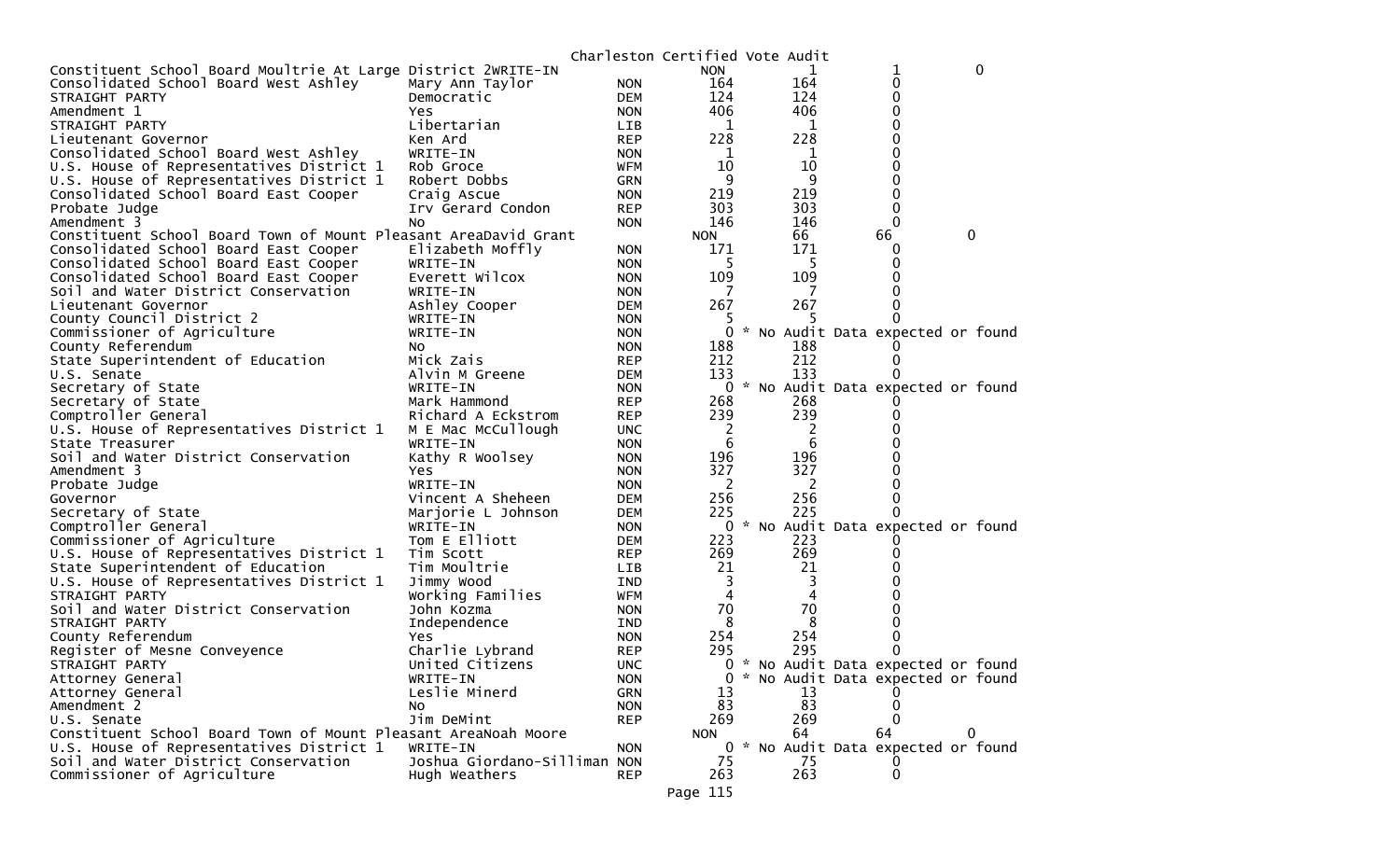|                                                                              |                           | Charleston Certified Vote Audit |                  |          |                                   |   |               |
|------------------------------------------------------------------------------|---------------------------|---------------------------------|------------------|----------|-----------------------------------|---|---------------|
| Constituent School Board Moultrie At Large District 2Dominique J Milton      |                           |                                 | <b>NON</b>       | 216      | 216                               |   | $\Omega$      |
| State Superintendent of Education                                            | Frank Holleman            | DEM                             | 231              | 231      | 0                                 |   |               |
| STRAIGHT PARTY                                                               | Republican                | <b>REP</b>                      | 105              | 105      | 0                                 |   |               |
| Register of Mesne Conveyence                                                 | WRITE-IN                  | <b>NON</b>                      | 6                | 6        |                                   |   |               |
| Governor                                                                     | Morgan Bruce Reeves       | GRN                             | 4                | 4        |                                   |   |               |
| U.S. House of Representatives District 1                                     | Keith Blandford           | <b>LIB</b>                      | 5                | 5        | 0                                 |   |               |
| State House of Representatives District 112Mike Sottile                      |                           | <b>REP</b>                      | 317              | 317      | 0                                 |   |               |
| Attorney General                                                             | Matthew Richardson        | <b>DEM</b>                      | 254              | 254      | 0                                 |   |               |
| Adjutant General                                                             | WRITE-IN                  | <b>NON</b>                      | 4                | 4        | 0                                 |   |               |
| Amendment 4                                                                  | NO.                       | <b>NON</b>                      | 149              | 149      | 0                                 |   |               |
| Amendment 2                                                                  | Yes                       | <b>NON</b>                      | 396              | 396      | 0                                 |   |               |
| County Council District 2                                                    | Dickie Schweers           | <b>REP</b>                      | 302              | 302      | 0                                 |   |               |
| Referendum                                                                   | NO.                       | <b>NON</b>                      | 188              | 188      | $\Omega$                          |   |               |
|                                                                              |                           |                                 |                  |          |                                   |   |               |
| 0324 Mt Pleasant 24                                                          |                           |                                 |                  |          |                                   |   |               |
| Constituent School Board Town of Mount Pleasant AreaWRITE-IN                 |                           |                                 | <b>NON</b>       | 1<br>3   | 1                                 |   | 0<br>$\Omega$ |
| Constituent School Board Moultrie At Large District 2WRITE-IN<br>Amendment 1 |                           | <b>NON</b>                      | <b>NON</b><br>52 | 52       | 0                                 |   |               |
| Secretary of State                                                           | NO.<br>Marjorie L Johnson | <b>DEM</b>                      | 84               | 84       | 0                                 |   |               |
| U.S. Senate                                                                  | Jim DeMint                | <b>REP</b>                      | 213              | 213      | 0                                 |   |               |
| Consolidated School Board East Cooper                                        | Craig Ascue               | <b>NON</b>                      | 130              | 130      |                                   |   |               |
| County Council District 1                                                    | WRITE-IN                  | <b>NON</b>                      | 4                | 4        |                                   |   |               |
| Adjutant General                                                             | WRITE-IN                  | <b>NON</b>                      |                  | 5        |                                   |   |               |
| Consolidated School Board East Cooper                                        | Elizabeth Moffly          | <b>NON</b>                      | 119              | 119      |                                   |   |               |
| State Superintendent of Education                                            | WRITE-IN                  | <b>NON</b>                      | 0                |          | No Audit Data expected or found   |   |               |
| Consolidated School Board East Cooper                                        | Everett Wilcox            | <b>NON</b>                      | 77               | 77       |                                   |   |               |
| Amendment 4                                                                  | Yes                       | <b>NON</b>                      | 207              | 207      |                                   |   |               |
| Consolidated School Board East Cooper                                        | WRITE-IN                  | <b>NON</b>                      | 0                |          | No Audit Data expected or found   |   |               |
| Probate Judge                                                                | WRITE-IN                  | <b>NON</b>                      | 3                |          |                                   |   |               |
| Adjutant General                                                             | Bob Livingston            | <b>REP</b>                      | 239              | 239      |                                   |   |               |
| Amendment 1                                                                  | <b>Yes</b>                | <b>NON</b>                      | 250              | 250      |                                   |   |               |
| Constituent School Board Town of Mount Pleasant AreaDavid Grant              |                           |                                 | <b>NON</b>       | 45       | 45                                | 0 |               |
| U.S. House of Representatives District 1                                     | Jimmy Wood                | IND                             |                  |          |                                   |   |               |
| Governor                                                                     | WRITE-IN                  | <b>NON</b>                      | 0                |          | * No Audit Data expected or found |   |               |
| State Treasurer                                                              | WRITE-IN                  | <b>NON</b>                      |                  |          |                                   |   |               |
| STRAIGHT PARTY                                                               | United Citizens           | <b>UNC</b>                      | 0                |          | * No Audit Data expected or found |   |               |
| Referendum                                                                   | Yes.                      | <b>NON</b>                      | 153              | 153      |                                   |   |               |
| STRAIGHT PARTY                                                               | Independence              | IND                             | 1                | 1        |                                   |   |               |
| STRAIGHT PARTY                                                               | Democratic                | <b>DEM</b>                      | 24               | 24       |                                   |   |               |
| Governor                                                                     | Vincent A Sheheen         | <b>DEM</b>                      | 105              | 105      |                                   |   |               |
| U.S. House of Representatives District 1                                     | Keith Blandford           | <b>LIB</b>                      | 7                |          | 0                                 |   |               |
| U.S. House of Representatives District 1                                     | WRITE-IN                  | <b>NON</b>                      | 0                |          | * No Audit Data expected or found |   |               |
| Soil and Water District Conservation                                         | WRITE-IN                  | <b>NON</b>                      | $\Omega$         |          | * No Audit Data expected or found |   |               |
| Register of Mesne Conveyence                                                 | Charlie Lybrand           | <b>REP</b>                      | 236              | 236      | 0                                 |   |               |
| Amendment 3                                                                  | No                        | <b>NON</b>                      | 89               | 89       | 0                                 |   |               |
| Comptroller General                                                          | Richard A Eckstrom        | <b>REP</b>                      | 207              | 207      |                                   |   |               |
| STRAIGHT PARTY                                                               | Green                     | <b>GRN</b>                      | 1                |          |                                   |   |               |
| U.S. Senate<br>U.S. Senate                                                   | WRITE-IN                  | <b>NON</b>                      | 22<br>35         | 22<br>35 |                                   |   |               |
|                                                                              | Tom Clements              | GRN                             | 192              | 192      | 0                                 |   |               |
| State Superintendent of Education<br>Lieutenant Governor                     | Mick Zais<br>WRITE-IN     | <b>REP</b><br><b>NON</b>        | 0                |          | * No Audit Data expected or found |   |               |
| State House of Representatives District 112Mike Sottile                      |                           | <b>REP</b>                      | 243              | 243      |                                   |   |               |
|                                                                              |                           |                                 |                  |          |                                   |   |               |
|                                                                              |                           |                                 | Page 116         |          |                                   |   |               |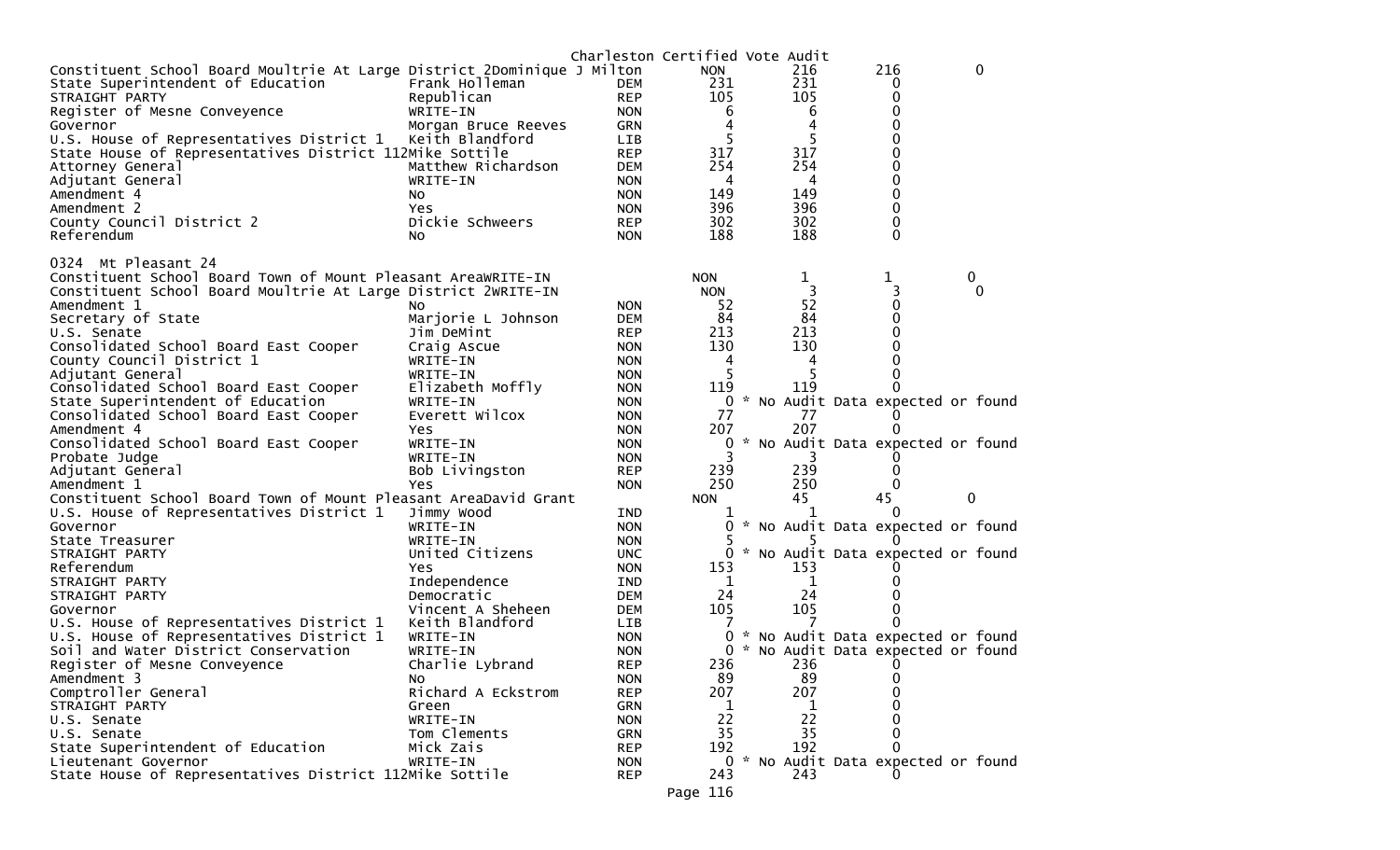|                                                                         |                                              |                          | Charleston Certified Vote Audit |  |           |                                     |   |  |
|-------------------------------------------------------------------------|----------------------------------------------|--------------------------|---------------------------------|--|-----------|-------------------------------------|---|--|
| Attorney General                                                        | Leslie Minerd                                | <b>GRN</b>               | 8                               |  | 8         | 0                                   |   |  |
| Soil and Water District Conservation                                    | Kathy R Woolsey                              | <b>NON</b>               | 122                             |  | 122       | 0                                   |   |  |
| STRAIGHT PARTY                                                          | Republican                                   | <b>REP</b>               | 91                              |  | 91        | 0                                   |   |  |
| Register of Mesne Conveyence                                            | WRITE-IN                                     | <b>NON</b>               | 4                               |  | 4         | 0                                   |   |  |
| Lieutenant Governor                                                     | Ken Ard                                      | <b>REP</b>               | 188                             |  | 188       | 0                                   |   |  |
| County Referendum                                                       | NO.                                          | <b>NON</b>               | 122                             |  | 122       | 0                                   |   |  |
| Comptroller General                                                     | WRITE-IN                                     | <b>NON</b>               | 0                               |  |           | * No Audit Data expected or found   |   |  |
| Attorney General                                                        | WRITE-IN                                     | <b>NON</b>               | 0                               |  |           | * No Audit Data expected or found   |   |  |
| U.S. House of Representatives District 1                                | Ben Frasier                                  | <b>DEM</b>               | 69                              |  | 69        |                                     |   |  |
| Amendment 3                                                             | Yes                                          | <b>NON</b>               | 206                             |  | 206       | 0                                   |   |  |
| Governor                                                                | Morgan Bruce Reeves                          | GRN                      | 4                               |  | 4         | 0                                   |   |  |
| Attorney General                                                        | Alan Wilson                                  | <b>REP</b>               | 193                             |  | 193       | 0                                   |   |  |
| Soil and Water District Conservation                                    | John Kozma                                   | <b>NON</b>               | 81                              |  | 81        | 0                                   |   |  |
| Commissioner of Agriculture                                             | WRITE-IN                                     | <b>NON</b>               | 0                               |  |           | * No Audit Data expected or found   |   |  |
| Constituent School Board Moultrie At Large District 2Dominique J Milton |                                              |                          | NON.                            |  | 148       | 148                                 |   |  |
| State Superintendent of Education                                       | Tim Moultrie                                 | LIB                      | 17                              |  | 17        | 0                                   |   |  |
| Constituent School Board Town of Mount Pleasant AreaNoah Moore          |                                              |                          | <b>NON</b>                      |  | 51        | 51                                  | 0 |  |
| Consolidated School Board North Area                                    | Cindy Bohn Coats                             | <b>NON</b>               | 152                             |  | 152       | 0                                   |   |  |
| Attorney General                                                        | Matthew Richardson                           | <b>DEM</b>               | 99                              |  | 99        | 0                                   |   |  |
| State Treasurer                                                         | Curtis Loftis                                | <b>REP</b>               | 239                             |  | 239       | 0                                   |   |  |
| Soil and Water District Conservation                                    | Joshua Giordano-Silliman NON<br>Robert Dobbs |                          | 48                              |  | 48        | 0<br>0                              |   |  |
| U.S. House of Representatives District 1<br>Lieutenant Governor         |                                              | GRN                      | 6                               |  | 6         | 0                                   |   |  |
| U.S. Senate                                                             | Ashley Cooper<br>Alvin M Greene              | <b>DEM</b><br><b>DEM</b> | 115<br>30                       |  | 115<br>30 | 0                                   |   |  |
| Amendment 2                                                             |                                              | <b>NON</b>               | 39                              |  | 39        | 0                                   |   |  |
| County Referendum                                                       | No<br>Yes                                    | <b>NON</b>               | 158                             |  | 158       | 0                                   |   |  |
| State House of Representatives District 112WRITE-IN                     |                                              | <b>NON</b>               |                                 |  |           | 0                                   |   |  |
| STRAIGHT PARTY                                                          | Working Families                             | WFM                      | 0                               |  |           | * No Audit Data expected or found   |   |  |
| Consolidated School Board North Area                                    | WRITE-IN                                     | <b>NON</b>               |                                 |  |           |                                     |   |  |
| U.S. House of Representatives District 1                                | Rob Groce                                    | <b>WFM</b>               |                                 |  | 3         | 0                                   |   |  |
| STRAIGHT PARTY                                                          | Libertarian                                  | <b>LIB</b>               | 1                               |  | 1         | 0                                   |   |  |
| Constituent School Board Town of Mount Pleasant AreaJane S Fulton       |                                              |                          | <b>NON</b>                      |  | 92        | 92                                  | 0 |  |
| Secretary of State                                                      | Mark Hammond                                 | <b>REP</b>               | 214                             |  | 214       | O                                   |   |  |
| County Council District 1                                               | Joe McKeown                                  | <b>REP</b>               | 238                             |  | 238       | 0                                   |   |  |
| Commissioner of Agriculture                                             | Tom E Elliott                                | <b>DEM</b>               | 77                              |  | 77        | 0                                   |   |  |
| State Superintendent of Education                                       | Frank Holleman                               | <b>DEM</b>               | 85                              |  | 85        | 0                                   |   |  |
| Consolidated School Board West Ashley                                   | Michael Miller                               | <b>NON</b>               | 67                              |  | 67        | 0                                   |   |  |
| Governor                                                                | Nikki R Haley                                | <b>REP</b>               | 199                             |  | 199       | 0                                   |   |  |
| Secretary of State                                                      | WRITE-IN                                     | <b>NON</b>               | 0                               |  |           | * No Audit Data expected or found   |   |  |
| Amendment 2                                                             | Yes                                          | <b>NON</b>               | 260                             |  | 260       |                                     |   |  |
| Comptroller General                                                     | Robert Barber                                | <b>DEM</b>               | 91                              |  | 91        |                                     |   |  |
| Probate Judge                                                           | Irv Gerard Condon                            | <b>REP</b>               | 240                             |  | 240       |                                     |   |  |
| State Superintendent of Education                                       | Doretha A Bull                               | <b>GRN</b>               | 3                               |  | 3         | 0                                   |   |  |
| Consolidated School Board West Ashley                                   | Mary Ann Taylor                              | <b>NON</b>               | 109                             |  | 109       | 0                                   |   |  |
| Amendment 4                                                             | No.                                          | <b>NON</b>               | 87                              |  | 87        | 0                                   |   |  |
| Commissioner of Agriculture                                             | Hugh Weathers                                | <b>REP</b>               | 218                             |  | 218       | 0                                   |   |  |
| U.S. House of Representatives District 1                                | M E Mac McCullough                           | <b>UNC</b>               | 0                               |  |           | * No Audit Data expected or found   |   |  |
| State Superintendent of Education                                       | Tony Fayyazi                                 | IND                      | 3                               |  |           |                                     |   |  |
| U.S. House of Representatives District 1                                | Tim Scott                                    | <b>REP</b>               | 218                             |  | 218       | 0                                   |   |  |
| Consolidated School Board West Ashley                                   | WRITE-IN                                     | <b>NON</b>               |                                 |  |           | 0 * No Audit Data expected or found |   |  |
| Governor                                                                | Morgan Bruce Reeves                          | <b>UNC</b>               | 0                               |  |           | * No Audit Data expected or found   |   |  |
| Referendum                                                              | No                                           | <b>NON</b>               | 143                             |  | 143       | $\Omega$                            |   |  |
|                                                                         |                                              |                          | Page 117                        |  |           |                                     |   |  |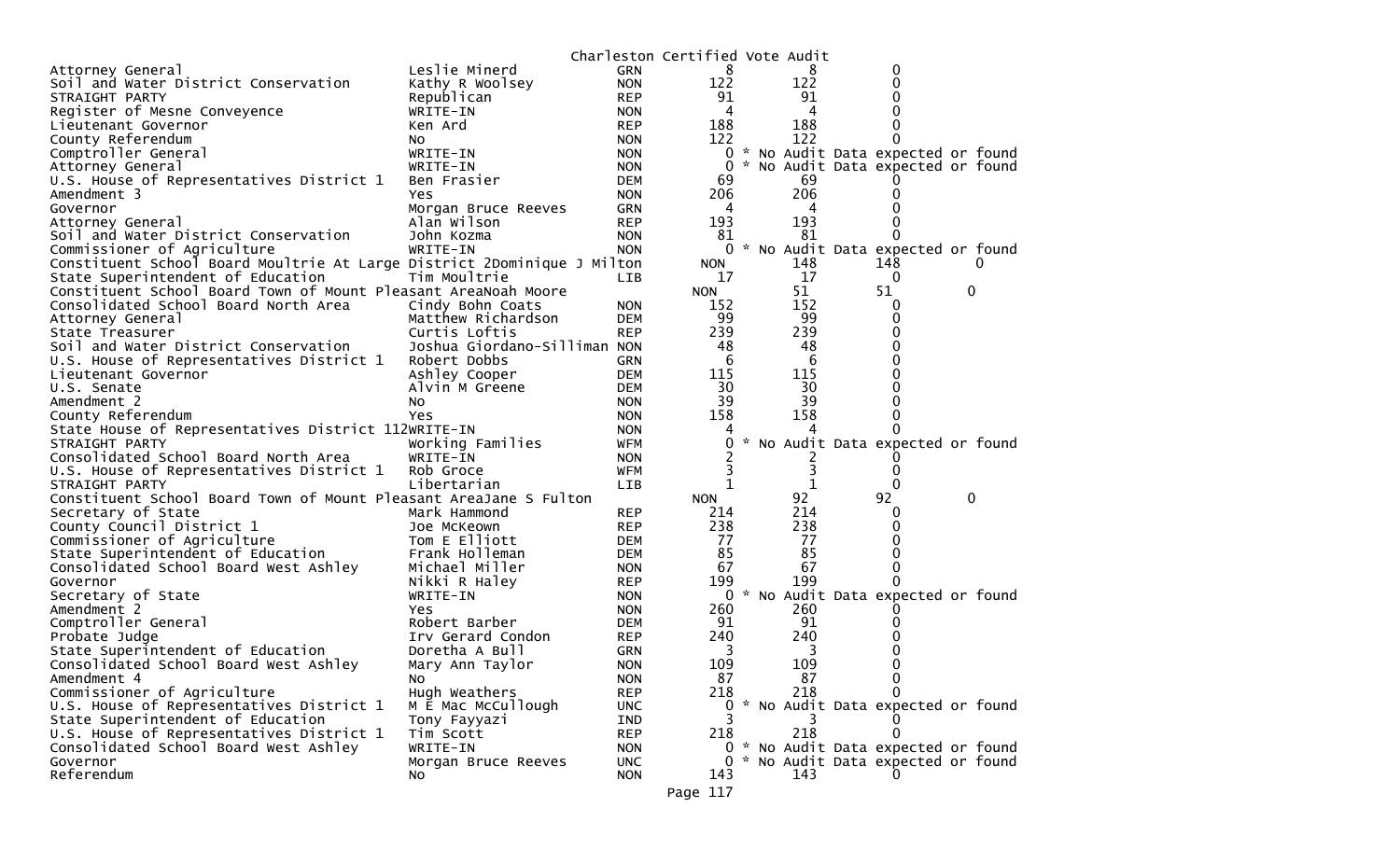| 0325 Mt Pleasant 25                                                     |                              |            |            |     |                                   |          |  |
|-------------------------------------------------------------------------|------------------------------|------------|------------|-----|-----------------------------------|----------|--|
| STRAIGHT PARTY                                                          | Green                        | GRN        | 1          | 1   | 0                                 |          |  |
| Comptroller General                                                     | Richard A Eckstrom           | <b>REP</b> | 367        | 367 | 0                                 |          |  |
| State Treasurer                                                         | Curtis Loftis                | <b>REP</b> | 447        | 447 | 0                                 |          |  |
| Amendment 1                                                             | Yes                          | <b>NON</b> | 462        | 462 | $\Omega$                          |          |  |
| Register of Mesne Conveyence                                            | WRITE-IN                     | <b>NON</b> | 2          | 2   | $\Omega$                          |          |  |
| Commissioner of Agriculture                                             | Hugh Weathers                | <b>REP</b> | 406        | 406 | 0                                 |          |  |
| Amendment 4                                                             | <b>Yes</b>                   | <b>NON</b> | 395        | 395 | 0                                 |          |  |
| State Superintendent of Education                                       | WRITE-IN                     | <b>NON</b> | 0          |     | * No Audit Data expected or found |          |  |
| Secretary of State                                                      | Mark Hammond                 | <b>REP</b> | 396        | 396 | 0                                 |          |  |
| U.S. House of Representatives District 1                                | Rob Groce                    | WFM        |            | 7   | 0                                 |          |  |
| Adjutant General                                                        | WRITE-IN                     | <b>NON</b> | 2          | 2   | 0                                 |          |  |
| Adjutant General                                                        | Bob Livingston               | <b>REP</b> | 438        | 438 | 0                                 |          |  |
| Governor                                                                | Vincent A Sheheen            | <b>DEM</b> | 169        | 169 | 0                                 |          |  |
| State House of Representatives District 112WRITE-IN                     |                              | <b>NON</b> | 1          | 1   | 0                                 |          |  |
| Soil and Water District Conservation                                    | WRITE-IN                     | <b>NON</b> | 0          |     | * No Audit Data expected or found |          |  |
|                                                                         | Alan Wilson                  | <b>REP</b> | 369        | 369 | $\Omega$                          |          |  |
| Attorney General                                                        |                              |            |            | 251 | 0                                 |          |  |
| Consolidated School Board North Area                                    | Cindy Bohn Coats             | <b>NON</b> | 251        |     |                                   |          |  |
| Attorney General                                                        | WRITE-IN                     | <b>NON</b> | 0          |     | * No Audit Data expected or found |          |  |
| U.S. Senate                                                             | Jim DeMint                   | <b>REP</b> | 413        | 413 |                                   |          |  |
| State Superintendent of Education                                       | Mick Zais                    | <b>REP</b> | 368        | 368 | 0                                 |          |  |
| Referendum                                                              | Yes                          | <b>NON</b> | 320        | 320 | 0                                 |          |  |
| U.S. House of Representatives District 1                                | Tim Scott                    | <b>REP</b> | 430        | 430 | 0                                 |          |  |
| County Council District 1                                               | Joe McKeown                  | <b>REP</b> | 441        | 441 | 0                                 |          |  |
| Amendment 3                                                             | N <sub>O</sub>               | <b>NON</b> | 138        | 138 | 0                                 |          |  |
| Governor                                                                | Morgan Bruce Reeves          | <b>GRN</b> | 6          | 6   | 0                                 |          |  |
| Soil and Water District Conservation                                    | Kathy R Woolsey              | <b>NON</b> | 210        | 210 | 0                                 |          |  |
| Attorney General                                                        | Matthew Richardson           | <b>DEM</b> | 148        | 148 | $\Omega$                          |          |  |
| Constituent School Board Moultrie At Large District 2Dominique J Milton |                              |            | <b>NON</b> | 260 | 260                               | $\Omega$ |  |
| U.S. House of Representatives District 1                                | M E Mac McCullough           | <b>UNC</b> | 2          | 2   | 0                                 |          |  |
| Consolidated School Board North Area                                    | WRITE-IN                     | <b>NON</b> | 2          | 2   | $\Omega$                          |          |  |
| Comptroller General                                                     | WRITE-IN                     | <b>NON</b> | 0          |     | * No Audit Data expected or found |          |  |
| STRAIGHT PARTY                                                          | United Citizens              | <b>UNC</b> | 0          |     | * No Audit Data expected or found |          |  |
| Secretary of State                                                      | WRITE-IN                     | <b>NON</b> |            | 3   | $\Omega$                          |          |  |
| Soil and Water District Conservation                                    | John Kozma                   | <b>NON</b> | 112        | 112 | 0                                 |          |  |
| Constituent School Board Town of Mount Pleasant AreaNoah Moore          |                              |            | <b>NON</b> | 69  | 69                                | 0        |  |
| Secretary of State                                                      | Marjorie L Johnson           | <b>DEM</b> | 116        | 116 | 0                                 |          |  |
| Probate Judge                                                           | Irv Gerard Condon            | <b>REP</b> | 439        | 439 | $\Omega$                          |          |  |
| STRAIGHT PARTY                                                          | Libertarian                  | LIB        | 0          |     | * No Audit Data expected or found |          |  |
| Amendment 3                                                             | Yes.                         | <b>NON</b> | 385        | 385 | 0                                 |          |  |
| STRAIGHT PARTY                                                          | Independence                 | IND        | 2          | 2   | 0                                 |          |  |
| County Referendum                                                       | No                           | <b>NON</b> | 201        | 201 | 0                                 |          |  |
| Consolidated School Board West Ashley                                   | Michael Miller               | <b>NON</b> | 103        | 103 | 0                                 |          |  |
| Soil and Water District Conservation                                    | Joshua Giordano-Silliman NON |            | 68         | 68  | 0                                 |          |  |
|                                                                         | Nikki R Haley                |            | 365        | 365 | 0                                 |          |  |
| Governor                                                                |                              | <b>REP</b> | 48         | 48  | 0                                 |          |  |
| U.S. Senate                                                             | Tom Clements                 | GRN        |            |     |                                   |          |  |
| State Superintendent of Education                                       | Tim Moultrie                 | <b>LIB</b> | 17         | 17  | 0                                 |          |  |
| U.S. House of Representatives District 1                                | Jimmy Wood                   | IND        | 2          | 2   | $\Omega$                          |          |  |
| Constituent School Board Town of Mount Pleasant AreaJane S Fulton       |                              |            | <b>NON</b> | 163 | 163                               | 0        |  |
| Lieutenant Governor                                                     | Ken Ard                      | <b>REP</b> | 343        | 343 | 0                                 |          |  |
| County Council District 1                                               | WRITE-IN                     | <b>NON</b> | 2          | 2   | $\Omega$                          |          |  |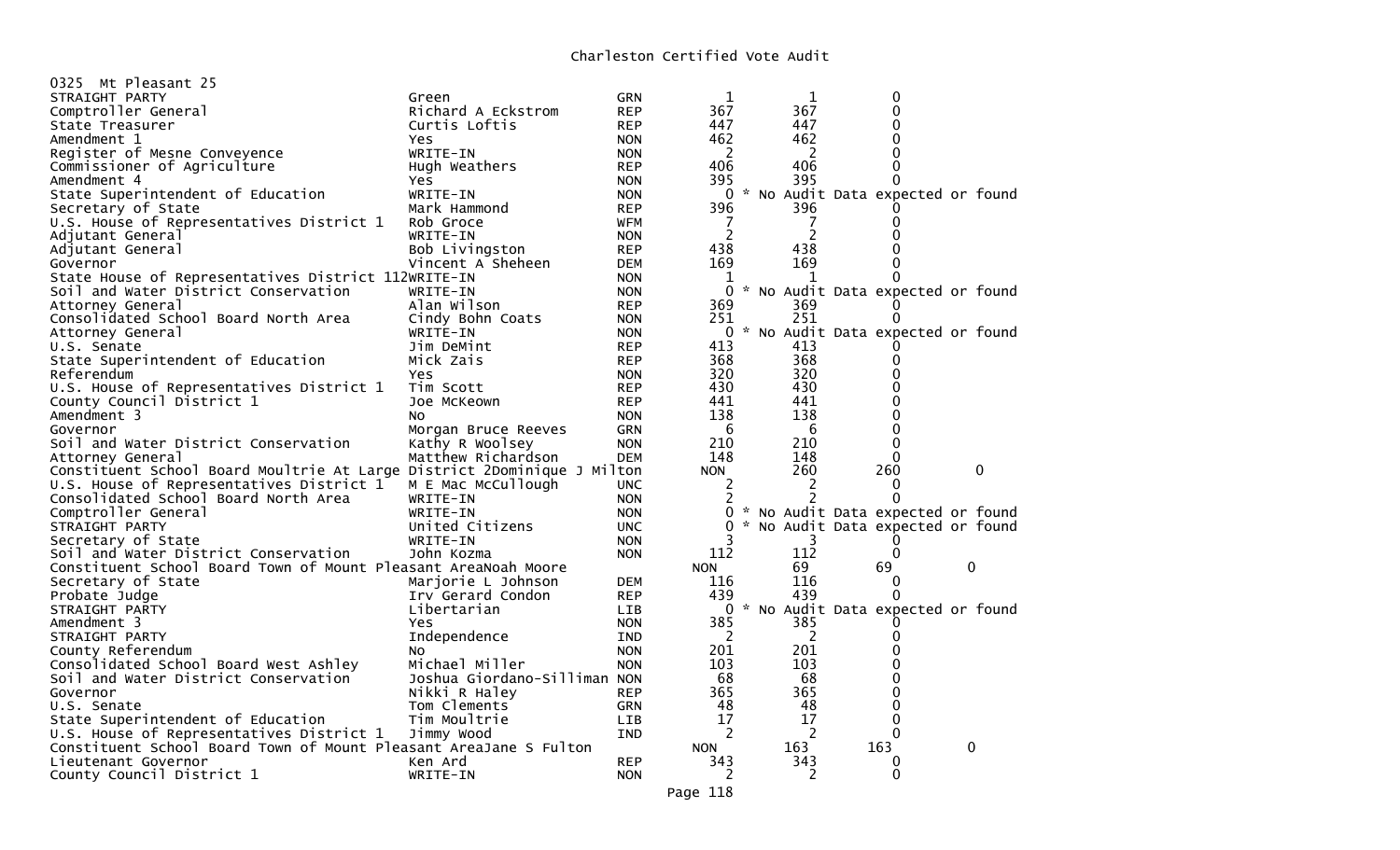| 174<br>Consolidated School Board West Ashley<br>174<br>Mary Ann Taylor<br><b>NON</b><br>0<br>30<br>WRITE-IN<br>30<br>0<br>U.S. Senate<br><b>NON</b><br>Keith Blandford<br>U.S. House of Representatives District 1<br>7<br>7<br><b>LIB</b><br>0<br>66<br>66<br>Amendment 2<br><b>NON</b><br>0<br>NO<br>State Treasurer<br>WRITE-IN<br>6<br><b>NON</b><br>6<br>* No Audit Data expected or found<br>0<br>Lieutenant Governor<br>WRITE-IN<br><b>NON</b><br>Probate Judge<br>WRITE-IN<br><b>NON</b><br>1<br>* No Audit Data expected or found<br>Consolidated School Board West Ashley<br>0<br>WRITE-IN<br><b>NON</b><br>STRAIGHT PARTY<br>Republican<br><b>REP</b><br>168<br>168<br>County Referendum<br>287<br>287<br><b>Yes</b><br><b>NON</b><br>0<br>153<br>153<br>Comptroller General<br>Robert Barber<br>0<br>DEM<br>0<br>* No Audit Data expected or found<br>Working Families<br><b>WFM</b><br>STRAIGHT PARTY<br>* No Audit Data expected or found<br>U.S. House of Representatives District 1<br>WRITE-IN<br><b>NON</b><br>Consolidated School Board East Cooper<br>256<br>256<br>Craig Ascue<br><b>NON</b><br>197<br>197<br>Ashley Cooper<br>Lieutenant Governor<br>DEM<br>Commissioner of Agriculture<br>0 * No Audit Data expected or found<br>WRITE-IN<br><b>NON</b><br>Constituent School Board Moultrie At Large District 2WRITE-IN<br><b>NON</b><br>T<br>464<br>464<br>Amendment 2<br><b>NON</b><br>0<br>Yes<br>State Superintendent of Education<br>Frank Holleman<br>123<br>123<br>DEM<br>209<br>209<br>Consolidated School Board East Cooper<br>0<br>Elizabeth Moffly<br><b>NON</b><br>State Superintendent of Education<br>5<br>Doretha A Bull<br>GRN<br>5<br>0<br>Constituent School Board Town of Mount Pleasant AreaWRITE-IN<br><b>NON</b><br>$\Omega$<br>0 * No Audit Data expected or found<br>Governor<br>Morgan Bruce Reeves<br>UNC.<br>Consolidated School Board East Cooper<br>Everett Wilcox<br>172<br>172<br><b>NON</b><br>24<br>24<br>STRAIGHT PARTY<br>Democratic<br>DEM<br>* No Audit Data expected or found<br>Consolidated School Board East Cooper<br>0<br>WRITE-IN<br><b>NON</b><br>2<br>Governor<br>WRITE-IN<br><b>NON</b><br>2<br>118<br>118<br>Amendment 4<br>NO.<br><b>NON</b><br>$\Omega$<br>440<br>440<br>Register of Mesne Conveyence<br>Charlie Lybrand<br>0<br><b>REP</b><br>State House of Representatives District 112Mike Sottile<br>451<br>451<br><b>REP</b><br>73<br>73<br>Amendment 1<br>0<br><b>NON</b><br>NO.<br>78<br>78<br>U.S. House of Representatives District 1<br>0<br>Ben Frasier<br>DEM<br>12<br>12<br>Leslie Minerd<br>0<br>Attorney General<br><b>GRN</b><br>108<br>108<br>Commissioner of Agriculture<br>Tom E Elliott<br>0<br>DEM<br>78<br>Constituent School Board Town of Mount Pleasant AreaDavid Grant<br>78<br>0<br><b>NON</b><br>33<br>33<br>U.S. Senate<br>Alvin M Greene<br>DEM<br>0<br>9<br>U.S. House of Representatives District 1<br>Robert Dobbs<br>9<br>GRN<br>0<br>6<br>6<br>State Superintendent of Education<br>0<br>Tony Fayyazi<br>IND<br>209<br>209<br>Referendum<br>0<br>No<br><b>NON</b><br>0326 Mt Pleasant 26<br>Independence<br>2<br>2<br>STRAIGHT PARTY<br><b>IND</b><br>0<br>164<br>164<br>Amendment 4<br><b>NON</b><br>Yes<br>0 * No Audit Data expected or found<br>Soil and Water District Conservation<br>WRITE-IN<br><b>NON</b><br>92<br>92<br>Constituent School Board Moultrie At Large District 2Dominique J Milton<br><b>NON</b><br>0<br>County Council District 1<br>WRITE-IN<br>1<br>1<br><b>NON</b><br>$\Omega$<br>253<br>Commissioner of Agriculture<br>Tom E Elliott<br>253<br><b>DEM</b><br>0<br>Consolidated School Board West Ashley<br>Michael Miller<br>67<br>67<br>0<br><b>NON</b><br>State Superintendent of Education<br>* No Audit Data expected or found<br>0<br>WRITE-IN<br><b>NON</b><br>State Superintendent of Education<br>Mick Zais<br><b>REP</b><br>Comptroller General<br>* No Audit Data expected or found<br>WRITE-IN<br><b>NON</b><br>0<br>Soil and Water District Conservation<br>Kathy R Woolsey<br>69<br>69<br><b>NON</b><br>Page 119 |  | Charleston Certified Vote Audit |  |  |  |  |
|-------------------------------------------------------------------------------------------------------------------------------------------------------------------------------------------------------------------------------------------------------------------------------------------------------------------------------------------------------------------------------------------------------------------------------------------------------------------------------------------------------------------------------------------------------------------------------------------------------------------------------------------------------------------------------------------------------------------------------------------------------------------------------------------------------------------------------------------------------------------------------------------------------------------------------------------------------------------------------------------------------------------------------------------------------------------------------------------------------------------------------------------------------------------------------------------------------------------------------------------------------------------------------------------------------------------------------------------------------------------------------------------------------------------------------------------------------------------------------------------------------------------------------------------------------------------------------------------------------------------------------------------------------------------------------------------------------------------------------------------------------------------------------------------------------------------------------------------------------------------------------------------------------------------------------------------------------------------------------------------------------------------------------------------------------------------------------------------------------------------------------------------------------------------------------------------------------------------------------------------------------------------------------------------------------------------------------------------------------------------------------------------------------------------------------------------------------------------------------------------------------------------------------------------------------------------------------------------------------------------------------------------------------------------------------------------------------------------------------------------------------------------------------------------------------------------------------------------------------------------------------------------------------------------------------------------------------------------------------------------------------------------------------------------------------------------------------------------------------------------------------------------------------------------------------------------------------------------------------------------------------------------------------------------------------------------------------------------------------------------------------------------------------------------------------------------------------------------------------------------------------------------------------------------------------------------------------------------------------------------------------------------------------------------------------------------------------------------------------------------------------------------------------------------------------------------------------------------------------------------------------------------------------------------------------------------------------------------------------------------------------------------------------------------------------------------------|--|---------------------------------|--|--|--|--|
|                                                                                                                                                                                                                                                                                                                                                                                                                                                                                                                                                                                                                                                                                                                                                                                                                                                                                                                                                                                                                                                                                                                                                                                                                                                                                                                                                                                                                                                                                                                                                                                                                                                                                                                                                                                                                                                                                                                                                                                                                                                                                                                                                                                                                                                                                                                                                                                                                                                                                                                                                                                                                                                                                                                                                                                                                                                                                                                                                                                                                                                                                                                                                                                                                                                                                                                                                                                                                                                                                                                                                                                                                                                                                                                                                                                                                                                                                                                                                                                                                                                                         |  |                                 |  |  |  |  |
|                                                                                                                                                                                                                                                                                                                                                                                                                                                                                                                                                                                                                                                                                                                                                                                                                                                                                                                                                                                                                                                                                                                                                                                                                                                                                                                                                                                                                                                                                                                                                                                                                                                                                                                                                                                                                                                                                                                                                                                                                                                                                                                                                                                                                                                                                                                                                                                                                                                                                                                                                                                                                                                                                                                                                                                                                                                                                                                                                                                                                                                                                                                                                                                                                                                                                                                                                                                                                                                                                                                                                                                                                                                                                                                                                                                                                                                                                                                                                                                                                                                                         |  |                                 |  |  |  |  |
|                                                                                                                                                                                                                                                                                                                                                                                                                                                                                                                                                                                                                                                                                                                                                                                                                                                                                                                                                                                                                                                                                                                                                                                                                                                                                                                                                                                                                                                                                                                                                                                                                                                                                                                                                                                                                                                                                                                                                                                                                                                                                                                                                                                                                                                                                                                                                                                                                                                                                                                                                                                                                                                                                                                                                                                                                                                                                                                                                                                                                                                                                                                                                                                                                                                                                                                                                                                                                                                                                                                                                                                                                                                                                                                                                                                                                                                                                                                                                                                                                                                                         |  |                                 |  |  |  |  |
|                                                                                                                                                                                                                                                                                                                                                                                                                                                                                                                                                                                                                                                                                                                                                                                                                                                                                                                                                                                                                                                                                                                                                                                                                                                                                                                                                                                                                                                                                                                                                                                                                                                                                                                                                                                                                                                                                                                                                                                                                                                                                                                                                                                                                                                                                                                                                                                                                                                                                                                                                                                                                                                                                                                                                                                                                                                                                                                                                                                                                                                                                                                                                                                                                                                                                                                                                                                                                                                                                                                                                                                                                                                                                                                                                                                                                                                                                                                                                                                                                                                                         |  |                                 |  |  |  |  |
|                                                                                                                                                                                                                                                                                                                                                                                                                                                                                                                                                                                                                                                                                                                                                                                                                                                                                                                                                                                                                                                                                                                                                                                                                                                                                                                                                                                                                                                                                                                                                                                                                                                                                                                                                                                                                                                                                                                                                                                                                                                                                                                                                                                                                                                                                                                                                                                                                                                                                                                                                                                                                                                                                                                                                                                                                                                                                                                                                                                                                                                                                                                                                                                                                                                                                                                                                                                                                                                                                                                                                                                                                                                                                                                                                                                                                                                                                                                                                                                                                                                                         |  |                                 |  |  |  |  |
|                                                                                                                                                                                                                                                                                                                                                                                                                                                                                                                                                                                                                                                                                                                                                                                                                                                                                                                                                                                                                                                                                                                                                                                                                                                                                                                                                                                                                                                                                                                                                                                                                                                                                                                                                                                                                                                                                                                                                                                                                                                                                                                                                                                                                                                                                                                                                                                                                                                                                                                                                                                                                                                                                                                                                                                                                                                                                                                                                                                                                                                                                                                                                                                                                                                                                                                                                                                                                                                                                                                                                                                                                                                                                                                                                                                                                                                                                                                                                                                                                                                                         |  |                                 |  |  |  |  |
|                                                                                                                                                                                                                                                                                                                                                                                                                                                                                                                                                                                                                                                                                                                                                                                                                                                                                                                                                                                                                                                                                                                                                                                                                                                                                                                                                                                                                                                                                                                                                                                                                                                                                                                                                                                                                                                                                                                                                                                                                                                                                                                                                                                                                                                                                                                                                                                                                                                                                                                                                                                                                                                                                                                                                                                                                                                                                                                                                                                                                                                                                                                                                                                                                                                                                                                                                                                                                                                                                                                                                                                                                                                                                                                                                                                                                                                                                                                                                                                                                                                                         |  |                                 |  |  |  |  |
|                                                                                                                                                                                                                                                                                                                                                                                                                                                                                                                                                                                                                                                                                                                                                                                                                                                                                                                                                                                                                                                                                                                                                                                                                                                                                                                                                                                                                                                                                                                                                                                                                                                                                                                                                                                                                                                                                                                                                                                                                                                                                                                                                                                                                                                                                                                                                                                                                                                                                                                                                                                                                                                                                                                                                                                                                                                                                                                                                                                                                                                                                                                                                                                                                                                                                                                                                                                                                                                                                                                                                                                                                                                                                                                                                                                                                                                                                                                                                                                                                                                                         |  |                                 |  |  |  |  |
|                                                                                                                                                                                                                                                                                                                                                                                                                                                                                                                                                                                                                                                                                                                                                                                                                                                                                                                                                                                                                                                                                                                                                                                                                                                                                                                                                                                                                                                                                                                                                                                                                                                                                                                                                                                                                                                                                                                                                                                                                                                                                                                                                                                                                                                                                                                                                                                                                                                                                                                                                                                                                                                                                                                                                                                                                                                                                                                                                                                                                                                                                                                                                                                                                                                                                                                                                                                                                                                                                                                                                                                                                                                                                                                                                                                                                                                                                                                                                                                                                                                                         |  |                                 |  |  |  |  |
|                                                                                                                                                                                                                                                                                                                                                                                                                                                                                                                                                                                                                                                                                                                                                                                                                                                                                                                                                                                                                                                                                                                                                                                                                                                                                                                                                                                                                                                                                                                                                                                                                                                                                                                                                                                                                                                                                                                                                                                                                                                                                                                                                                                                                                                                                                                                                                                                                                                                                                                                                                                                                                                                                                                                                                                                                                                                                                                                                                                                                                                                                                                                                                                                                                                                                                                                                                                                                                                                                                                                                                                                                                                                                                                                                                                                                                                                                                                                                                                                                                                                         |  |                                 |  |  |  |  |
|                                                                                                                                                                                                                                                                                                                                                                                                                                                                                                                                                                                                                                                                                                                                                                                                                                                                                                                                                                                                                                                                                                                                                                                                                                                                                                                                                                                                                                                                                                                                                                                                                                                                                                                                                                                                                                                                                                                                                                                                                                                                                                                                                                                                                                                                                                                                                                                                                                                                                                                                                                                                                                                                                                                                                                                                                                                                                                                                                                                                                                                                                                                                                                                                                                                                                                                                                                                                                                                                                                                                                                                                                                                                                                                                                                                                                                                                                                                                                                                                                                                                         |  |                                 |  |  |  |  |
|                                                                                                                                                                                                                                                                                                                                                                                                                                                                                                                                                                                                                                                                                                                                                                                                                                                                                                                                                                                                                                                                                                                                                                                                                                                                                                                                                                                                                                                                                                                                                                                                                                                                                                                                                                                                                                                                                                                                                                                                                                                                                                                                                                                                                                                                                                                                                                                                                                                                                                                                                                                                                                                                                                                                                                                                                                                                                                                                                                                                                                                                                                                                                                                                                                                                                                                                                                                                                                                                                                                                                                                                                                                                                                                                                                                                                                                                                                                                                                                                                                                                         |  |                                 |  |  |  |  |
|                                                                                                                                                                                                                                                                                                                                                                                                                                                                                                                                                                                                                                                                                                                                                                                                                                                                                                                                                                                                                                                                                                                                                                                                                                                                                                                                                                                                                                                                                                                                                                                                                                                                                                                                                                                                                                                                                                                                                                                                                                                                                                                                                                                                                                                                                                                                                                                                                                                                                                                                                                                                                                                                                                                                                                                                                                                                                                                                                                                                                                                                                                                                                                                                                                                                                                                                                                                                                                                                                                                                                                                                                                                                                                                                                                                                                                                                                                                                                                                                                                                                         |  |                                 |  |  |  |  |
|                                                                                                                                                                                                                                                                                                                                                                                                                                                                                                                                                                                                                                                                                                                                                                                                                                                                                                                                                                                                                                                                                                                                                                                                                                                                                                                                                                                                                                                                                                                                                                                                                                                                                                                                                                                                                                                                                                                                                                                                                                                                                                                                                                                                                                                                                                                                                                                                                                                                                                                                                                                                                                                                                                                                                                                                                                                                                                                                                                                                                                                                                                                                                                                                                                                                                                                                                                                                                                                                                                                                                                                                                                                                                                                                                                                                                                                                                                                                                                                                                                                                         |  |                                 |  |  |  |  |
|                                                                                                                                                                                                                                                                                                                                                                                                                                                                                                                                                                                                                                                                                                                                                                                                                                                                                                                                                                                                                                                                                                                                                                                                                                                                                                                                                                                                                                                                                                                                                                                                                                                                                                                                                                                                                                                                                                                                                                                                                                                                                                                                                                                                                                                                                                                                                                                                                                                                                                                                                                                                                                                                                                                                                                                                                                                                                                                                                                                                                                                                                                                                                                                                                                                                                                                                                                                                                                                                                                                                                                                                                                                                                                                                                                                                                                                                                                                                                                                                                                                                         |  |                                 |  |  |  |  |
|                                                                                                                                                                                                                                                                                                                                                                                                                                                                                                                                                                                                                                                                                                                                                                                                                                                                                                                                                                                                                                                                                                                                                                                                                                                                                                                                                                                                                                                                                                                                                                                                                                                                                                                                                                                                                                                                                                                                                                                                                                                                                                                                                                                                                                                                                                                                                                                                                                                                                                                                                                                                                                                                                                                                                                                                                                                                                                                                                                                                                                                                                                                                                                                                                                                                                                                                                                                                                                                                                                                                                                                                                                                                                                                                                                                                                                                                                                                                                                                                                                                                         |  |                                 |  |  |  |  |
|                                                                                                                                                                                                                                                                                                                                                                                                                                                                                                                                                                                                                                                                                                                                                                                                                                                                                                                                                                                                                                                                                                                                                                                                                                                                                                                                                                                                                                                                                                                                                                                                                                                                                                                                                                                                                                                                                                                                                                                                                                                                                                                                                                                                                                                                                                                                                                                                                                                                                                                                                                                                                                                                                                                                                                                                                                                                                                                                                                                                                                                                                                                                                                                                                                                                                                                                                                                                                                                                                                                                                                                                                                                                                                                                                                                                                                                                                                                                                                                                                                                                         |  |                                 |  |  |  |  |
|                                                                                                                                                                                                                                                                                                                                                                                                                                                                                                                                                                                                                                                                                                                                                                                                                                                                                                                                                                                                                                                                                                                                                                                                                                                                                                                                                                                                                                                                                                                                                                                                                                                                                                                                                                                                                                                                                                                                                                                                                                                                                                                                                                                                                                                                                                                                                                                                                                                                                                                                                                                                                                                                                                                                                                                                                                                                                                                                                                                                                                                                                                                                                                                                                                                                                                                                                                                                                                                                                                                                                                                                                                                                                                                                                                                                                                                                                                                                                                                                                                                                         |  |                                 |  |  |  |  |
|                                                                                                                                                                                                                                                                                                                                                                                                                                                                                                                                                                                                                                                                                                                                                                                                                                                                                                                                                                                                                                                                                                                                                                                                                                                                                                                                                                                                                                                                                                                                                                                                                                                                                                                                                                                                                                                                                                                                                                                                                                                                                                                                                                                                                                                                                                                                                                                                                                                                                                                                                                                                                                                                                                                                                                                                                                                                                                                                                                                                                                                                                                                                                                                                                                                                                                                                                                                                                                                                                                                                                                                                                                                                                                                                                                                                                                                                                                                                                                                                                                                                         |  |                                 |  |  |  |  |
|                                                                                                                                                                                                                                                                                                                                                                                                                                                                                                                                                                                                                                                                                                                                                                                                                                                                                                                                                                                                                                                                                                                                                                                                                                                                                                                                                                                                                                                                                                                                                                                                                                                                                                                                                                                                                                                                                                                                                                                                                                                                                                                                                                                                                                                                                                                                                                                                                                                                                                                                                                                                                                                                                                                                                                                                                                                                                                                                                                                                                                                                                                                                                                                                                                                                                                                                                                                                                                                                                                                                                                                                                                                                                                                                                                                                                                                                                                                                                                                                                                                                         |  |                                 |  |  |  |  |
|                                                                                                                                                                                                                                                                                                                                                                                                                                                                                                                                                                                                                                                                                                                                                                                                                                                                                                                                                                                                                                                                                                                                                                                                                                                                                                                                                                                                                                                                                                                                                                                                                                                                                                                                                                                                                                                                                                                                                                                                                                                                                                                                                                                                                                                                                                                                                                                                                                                                                                                                                                                                                                                                                                                                                                                                                                                                                                                                                                                                                                                                                                                                                                                                                                                                                                                                                                                                                                                                                                                                                                                                                                                                                                                                                                                                                                                                                                                                                                                                                                                                         |  |                                 |  |  |  |  |
|                                                                                                                                                                                                                                                                                                                                                                                                                                                                                                                                                                                                                                                                                                                                                                                                                                                                                                                                                                                                                                                                                                                                                                                                                                                                                                                                                                                                                                                                                                                                                                                                                                                                                                                                                                                                                                                                                                                                                                                                                                                                                                                                                                                                                                                                                                                                                                                                                                                                                                                                                                                                                                                                                                                                                                                                                                                                                                                                                                                                                                                                                                                                                                                                                                                                                                                                                                                                                                                                                                                                                                                                                                                                                                                                                                                                                                                                                                                                                                                                                                                                         |  |                                 |  |  |  |  |
|                                                                                                                                                                                                                                                                                                                                                                                                                                                                                                                                                                                                                                                                                                                                                                                                                                                                                                                                                                                                                                                                                                                                                                                                                                                                                                                                                                                                                                                                                                                                                                                                                                                                                                                                                                                                                                                                                                                                                                                                                                                                                                                                                                                                                                                                                                                                                                                                                                                                                                                                                                                                                                                                                                                                                                                                                                                                                                                                                                                                                                                                                                                                                                                                                                                                                                                                                                                                                                                                                                                                                                                                                                                                                                                                                                                                                                                                                                                                                                                                                                                                         |  |                                 |  |  |  |  |
|                                                                                                                                                                                                                                                                                                                                                                                                                                                                                                                                                                                                                                                                                                                                                                                                                                                                                                                                                                                                                                                                                                                                                                                                                                                                                                                                                                                                                                                                                                                                                                                                                                                                                                                                                                                                                                                                                                                                                                                                                                                                                                                                                                                                                                                                                                                                                                                                                                                                                                                                                                                                                                                                                                                                                                                                                                                                                                                                                                                                                                                                                                                                                                                                                                                                                                                                                                                                                                                                                                                                                                                                                                                                                                                                                                                                                                                                                                                                                                                                                                                                         |  |                                 |  |  |  |  |
|                                                                                                                                                                                                                                                                                                                                                                                                                                                                                                                                                                                                                                                                                                                                                                                                                                                                                                                                                                                                                                                                                                                                                                                                                                                                                                                                                                                                                                                                                                                                                                                                                                                                                                                                                                                                                                                                                                                                                                                                                                                                                                                                                                                                                                                                                                                                                                                                                                                                                                                                                                                                                                                                                                                                                                                                                                                                                                                                                                                                                                                                                                                                                                                                                                                                                                                                                                                                                                                                                                                                                                                                                                                                                                                                                                                                                                                                                                                                                                                                                                                                         |  |                                 |  |  |  |  |
|                                                                                                                                                                                                                                                                                                                                                                                                                                                                                                                                                                                                                                                                                                                                                                                                                                                                                                                                                                                                                                                                                                                                                                                                                                                                                                                                                                                                                                                                                                                                                                                                                                                                                                                                                                                                                                                                                                                                                                                                                                                                                                                                                                                                                                                                                                                                                                                                                                                                                                                                                                                                                                                                                                                                                                                                                                                                                                                                                                                                                                                                                                                                                                                                                                                                                                                                                                                                                                                                                                                                                                                                                                                                                                                                                                                                                                                                                                                                                                                                                                                                         |  |                                 |  |  |  |  |
|                                                                                                                                                                                                                                                                                                                                                                                                                                                                                                                                                                                                                                                                                                                                                                                                                                                                                                                                                                                                                                                                                                                                                                                                                                                                                                                                                                                                                                                                                                                                                                                                                                                                                                                                                                                                                                                                                                                                                                                                                                                                                                                                                                                                                                                                                                                                                                                                                                                                                                                                                                                                                                                                                                                                                                                                                                                                                                                                                                                                                                                                                                                                                                                                                                                                                                                                                                                                                                                                                                                                                                                                                                                                                                                                                                                                                                                                                                                                                                                                                                                                         |  |                                 |  |  |  |  |
|                                                                                                                                                                                                                                                                                                                                                                                                                                                                                                                                                                                                                                                                                                                                                                                                                                                                                                                                                                                                                                                                                                                                                                                                                                                                                                                                                                                                                                                                                                                                                                                                                                                                                                                                                                                                                                                                                                                                                                                                                                                                                                                                                                                                                                                                                                                                                                                                                                                                                                                                                                                                                                                                                                                                                                                                                                                                                                                                                                                                                                                                                                                                                                                                                                                                                                                                                                                                                                                                                                                                                                                                                                                                                                                                                                                                                                                                                                                                                                                                                                                                         |  |                                 |  |  |  |  |
|                                                                                                                                                                                                                                                                                                                                                                                                                                                                                                                                                                                                                                                                                                                                                                                                                                                                                                                                                                                                                                                                                                                                                                                                                                                                                                                                                                                                                                                                                                                                                                                                                                                                                                                                                                                                                                                                                                                                                                                                                                                                                                                                                                                                                                                                                                                                                                                                                                                                                                                                                                                                                                                                                                                                                                                                                                                                                                                                                                                                                                                                                                                                                                                                                                                                                                                                                                                                                                                                                                                                                                                                                                                                                                                                                                                                                                                                                                                                                                                                                                                                         |  |                                 |  |  |  |  |
|                                                                                                                                                                                                                                                                                                                                                                                                                                                                                                                                                                                                                                                                                                                                                                                                                                                                                                                                                                                                                                                                                                                                                                                                                                                                                                                                                                                                                                                                                                                                                                                                                                                                                                                                                                                                                                                                                                                                                                                                                                                                                                                                                                                                                                                                                                                                                                                                                                                                                                                                                                                                                                                                                                                                                                                                                                                                                                                                                                                                                                                                                                                                                                                                                                                                                                                                                                                                                                                                                                                                                                                                                                                                                                                                                                                                                                                                                                                                                                                                                                                                         |  |                                 |  |  |  |  |
|                                                                                                                                                                                                                                                                                                                                                                                                                                                                                                                                                                                                                                                                                                                                                                                                                                                                                                                                                                                                                                                                                                                                                                                                                                                                                                                                                                                                                                                                                                                                                                                                                                                                                                                                                                                                                                                                                                                                                                                                                                                                                                                                                                                                                                                                                                                                                                                                                                                                                                                                                                                                                                                                                                                                                                                                                                                                                                                                                                                                                                                                                                                                                                                                                                                                                                                                                                                                                                                                                                                                                                                                                                                                                                                                                                                                                                                                                                                                                                                                                                                                         |  |                                 |  |  |  |  |
|                                                                                                                                                                                                                                                                                                                                                                                                                                                                                                                                                                                                                                                                                                                                                                                                                                                                                                                                                                                                                                                                                                                                                                                                                                                                                                                                                                                                                                                                                                                                                                                                                                                                                                                                                                                                                                                                                                                                                                                                                                                                                                                                                                                                                                                                                                                                                                                                                                                                                                                                                                                                                                                                                                                                                                                                                                                                                                                                                                                                                                                                                                                                                                                                                                                                                                                                                                                                                                                                                                                                                                                                                                                                                                                                                                                                                                                                                                                                                                                                                                                                         |  |                                 |  |  |  |  |
|                                                                                                                                                                                                                                                                                                                                                                                                                                                                                                                                                                                                                                                                                                                                                                                                                                                                                                                                                                                                                                                                                                                                                                                                                                                                                                                                                                                                                                                                                                                                                                                                                                                                                                                                                                                                                                                                                                                                                                                                                                                                                                                                                                                                                                                                                                                                                                                                                                                                                                                                                                                                                                                                                                                                                                                                                                                                                                                                                                                                                                                                                                                                                                                                                                                                                                                                                                                                                                                                                                                                                                                                                                                                                                                                                                                                                                                                                                                                                                                                                                                                         |  |                                 |  |  |  |  |
|                                                                                                                                                                                                                                                                                                                                                                                                                                                                                                                                                                                                                                                                                                                                                                                                                                                                                                                                                                                                                                                                                                                                                                                                                                                                                                                                                                                                                                                                                                                                                                                                                                                                                                                                                                                                                                                                                                                                                                                                                                                                                                                                                                                                                                                                                                                                                                                                                                                                                                                                                                                                                                                                                                                                                                                                                                                                                                                                                                                                                                                                                                                                                                                                                                                                                                                                                                                                                                                                                                                                                                                                                                                                                                                                                                                                                                                                                                                                                                                                                                                                         |  |                                 |  |  |  |  |
|                                                                                                                                                                                                                                                                                                                                                                                                                                                                                                                                                                                                                                                                                                                                                                                                                                                                                                                                                                                                                                                                                                                                                                                                                                                                                                                                                                                                                                                                                                                                                                                                                                                                                                                                                                                                                                                                                                                                                                                                                                                                                                                                                                                                                                                                                                                                                                                                                                                                                                                                                                                                                                                                                                                                                                                                                                                                                                                                                                                                                                                                                                                                                                                                                                                                                                                                                                                                                                                                                                                                                                                                                                                                                                                                                                                                                                                                                                                                                                                                                                                                         |  |                                 |  |  |  |  |
|                                                                                                                                                                                                                                                                                                                                                                                                                                                                                                                                                                                                                                                                                                                                                                                                                                                                                                                                                                                                                                                                                                                                                                                                                                                                                                                                                                                                                                                                                                                                                                                                                                                                                                                                                                                                                                                                                                                                                                                                                                                                                                                                                                                                                                                                                                                                                                                                                                                                                                                                                                                                                                                                                                                                                                                                                                                                                                                                                                                                                                                                                                                                                                                                                                                                                                                                                                                                                                                                                                                                                                                                                                                                                                                                                                                                                                                                                                                                                                                                                                                                         |  |                                 |  |  |  |  |
|                                                                                                                                                                                                                                                                                                                                                                                                                                                                                                                                                                                                                                                                                                                                                                                                                                                                                                                                                                                                                                                                                                                                                                                                                                                                                                                                                                                                                                                                                                                                                                                                                                                                                                                                                                                                                                                                                                                                                                                                                                                                                                                                                                                                                                                                                                                                                                                                                                                                                                                                                                                                                                                                                                                                                                                                                                                                                                                                                                                                                                                                                                                                                                                                                                                                                                                                                                                                                                                                                                                                                                                                                                                                                                                                                                                                                                                                                                                                                                                                                                                                         |  |                                 |  |  |  |  |
|                                                                                                                                                                                                                                                                                                                                                                                                                                                                                                                                                                                                                                                                                                                                                                                                                                                                                                                                                                                                                                                                                                                                                                                                                                                                                                                                                                                                                                                                                                                                                                                                                                                                                                                                                                                                                                                                                                                                                                                                                                                                                                                                                                                                                                                                                                                                                                                                                                                                                                                                                                                                                                                                                                                                                                                                                                                                                                                                                                                                                                                                                                                                                                                                                                                                                                                                                                                                                                                                                                                                                                                                                                                                                                                                                                                                                                                                                                                                                                                                                                                                         |  |                                 |  |  |  |  |
|                                                                                                                                                                                                                                                                                                                                                                                                                                                                                                                                                                                                                                                                                                                                                                                                                                                                                                                                                                                                                                                                                                                                                                                                                                                                                                                                                                                                                                                                                                                                                                                                                                                                                                                                                                                                                                                                                                                                                                                                                                                                                                                                                                                                                                                                                                                                                                                                                                                                                                                                                                                                                                                                                                                                                                                                                                                                                                                                                                                                                                                                                                                                                                                                                                                                                                                                                                                                                                                                                                                                                                                                                                                                                                                                                                                                                                                                                                                                                                                                                                                                         |  |                                 |  |  |  |  |
|                                                                                                                                                                                                                                                                                                                                                                                                                                                                                                                                                                                                                                                                                                                                                                                                                                                                                                                                                                                                                                                                                                                                                                                                                                                                                                                                                                                                                                                                                                                                                                                                                                                                                                                                                                                                                                                                                                                                                                                                                                                                                                                                                                                                                                                                                                                                                                                                                                                                                                                                                                                                                                                                                                                                                                                                                                                                                                                                                                                                                                                                                                                                                                                                                                                                                                                                                                                                                                                                                                                                                                                                                                                                                                                                                                                                                                                                                                                                                                                                                                                                         |  |                                 |  |  |  |  |
|                                                                                                                                                                                                                                                                                                                                                                                                                                                                                                                                                                                                                                                                                                                                                                                                                                                                                                                                                                                                                                                                                                                                                                                                                                                                                                                                                                                                                                                                                                                                                                                                                                                                                                                                                                                                                                                                                                                                                                                                                                                                                                                                                                                                                                                                                                                                                                                                                                                                                                                                                                                                                                                                                                                                                                                                                                                                                                                                                                                                                                                                                                                                                                                                                                                                                                                                                                                                                                                                                                                                                                                                                                                                                                                                                                                                                                                                                                                                                                                                                                                                         |  |                                 |  |  |  |  |
|                                                                                                                                                                                                                                                                                                                                                                                                                                                                                                                                                                                                                                                                                                                                                                                                                                                                                                                                                                                                                                                                                                                                                                                                                                                                                                                                                                                                                                                                                                                                                                                                                                                                                                                                                                                                                                                                                                                                                                                                                                                                                                                                                                                                                                                                                                                                                                                                                                                                                                                                                                                                                                                                                                                                                                                                                                                                                                                                                                                                                                                                                                                                                                                                                                                                                                                                                                                                                                                                                                                                                                                                                                                                                                                                                                                                                                                                                                                                                                                                                                                                         |  |                                 |  |  |  |  |
|                                                                                                                                                                                                                                                                                                                                                                                                                                                                                                                                                                                                                                                                                                                                                                                                                                                                                                                                                                                                                                                                                                                                                                                                                                                                                                                                                                                                                                                                                                                                                                                                                                                                                                                                                                                                                                                                                                                                                                                                                                                                                                                                                                                                                                                                                                                                                                                                                                                                                                                                                                                                                                                                                                                                                                                                                                                                                                                                                                                                                                                                                                                                                                                                                                                                                                                                                                                                                                                                                                                                                                                                                                                                                                                                                                                                                                                                                                                                                                                                                                                                         |  |                                 |  |  |  |  |
|                                                                                                                                                                                                                                                                                                                                                                                                                                                                                                                                                                                                                                                                                                                                                                                                                                                                                                                                                                                                                                                                                                                                                                                                                                                                                                                                                                                                                                                                                                                                                                                                                                                                                                                                                                                                                                                                                                                                                                                                                                                                                                                                                                                                                                                                                                                                                                                                                                                                                                                                                                                                                                                                                                                                                                                                                                                                                                                                                                                                                                                                                                                                                                                                                                                                                                                                                                                                                                                                                                                                                                                                                                                                                                                                                                                                                                                                                                                                                                                                                                                                         |  |                                 |  |  |  |  |
|                                                                                                                                                                                                                                                                                                                                                                                                                                                                                                                                                                                                                                                                                                                                                                                                                                                                                                                                                                                                                                                                                                                                                                                                                                                                                                                                                                                                                                                                                                                                                                                                                                                                                                                                                                                                                                                                                                                                                                                                                                                                                                                                                                                                                                                                                                                                                                                                                                                                                                                                                                                                                                                                                                                                                                                                                                                                                                                                                                                                                                                                                                                                                                                                                                                                                                                                                                                                                                                                                                                                                                                                                                                                                                                                                                                                                                                                                                                                                                                                                                                                         |  |                                 |  |  |  |  |
|                                                                                                                                                                                                                                                                                                                                                                                                                                                                                                                                                                                                                                                                                                                                                                                                                                                                                                                                                                                                                                                                                                                                                                                                                                                                                                                                                                                                                                                                                                                                                                                                                                                                                                                                                                                                                                                                                                                                                                                                                                                                                                                                                                                                                                                                                                                                                                                                                                                                                                                                                                                                                                                                                                                                                                                                                                                                                                                                                                                                                                                                                                                                                                                                                                                                                                                                                                                                                                                                                                                                                                                                                                                                                                                                                                                                                                                                                                                                                                                                                                                                         |  |                                 |  |  |  |  |
|                                                                                                                                                                                                                                                                                                                                                                                                                                                                                                                                                                                                                                                                                                                                                                                                                                                                                                                                                                                                                                                                                                                                                                                                                                                                                                                                                                                                                                                                                                                                                                                                                                                                                                                                                                                                                                                                                                                                                                                                                                                                                                                                                                                                                                                                                                                                                                                                                                                                                                                                                                                                                                                                                                                                                                                                                                                                                                                                                                                                                                                                                                                                                                                                                                                                                                                                                                                                                                                                                                                                                                                                                                                                                                                                                                                                                                                                                                                                                                                                                                                                         |  |                                 |  |  |  |  |
|                                                                                                                                                                                                                                                                                                                                                                                                                                                                                                                                                                                                                                                                                                                                                                                                                                                                                                                                                                                                                                                                                                                                                                                                                                                                                                                                                                                                                                                                                                                                                                                                                                                                                                                                                                                                                                                                                                                                                                                                                                                                                                                                                                                                                                                                                                                                                                                                                                                                                                                                                                                                                                                                                                                                                                                                                                                                                                                                                                                                                                                                                                                                                                                                                                                                                                                                                                                                                                                                                                                                                                                                                                                                                                                                                                                                                                                                                                                                                                                                                                                                         |  |                                 |  |  |  |  |
|                                                                                                                                                                                                                                                                                                                                                                                                                                                                                                                                                                                                                                                                                                                                                                                                                                                                                                                                                                                                                                                                                                                                                                                                                                                                                                                                                                                                                                                                                                                                                                                                                                                                                                                                                                                                                                                                                                                                                                                                                                                                                                                                                                                                                                                                                                                                                                                                                                                                                                                                                                                                                                                                                                                                                                                                                                                                                                                                                                                                                                                                                                                                                                                                                                                                                                                                                                                                                                                                                                                                                                                                                                                                                                                                                                                                                                                                                                                                                                                                                                                                         |  |                                 |  |  |  |  |
|                                                                                                                                                                                                                                                                                                                                                                                                                                                                                                                                                                                                                                                                                                                                                                                                                                                                                                                                                                                                                                                                                                                                                                                                                                                                                                                                                                                                                                                                                                                                                                                                                                                                                                                                                                                                                                                                                                                                                                                                                                                                                                                                                                                                                                                                                                                                                                                                                                                                                                                                                                                                                                                                                                                                                                                                                                                                                                                                                                                                                                                                                                                                                                                                                                                                                                                                                                                                                                                                                                                                                                                                                                                                                                                                                                                                                                                                                                                                                                                                                                                                         |  |                                 |  |  |  |  |
|                                                                                                                                                                                                                                                                                                                                                                                                                                                                                                                                                                                                                                                                                                                                                                                                                                                                                                                                                                                                                                                                                                                                                                                                                                                                                                                                                                                                                                                                                                                                                                                                                                                                                                                                                                                                                                                                                                                                                                                                                                                                                                                                                                                                                                                                                                                                                                                                                                                                                                                                                                                                                                                                                                                                                                                                                                                                                                                                                                                                                                                                                                                                                                                                                                                                                                                                                                                                                                                                                                                                                                                                                                                                                                                                                                                                                                                                                                                                                                                                                                                                         |  |                                 |  |  |  |  |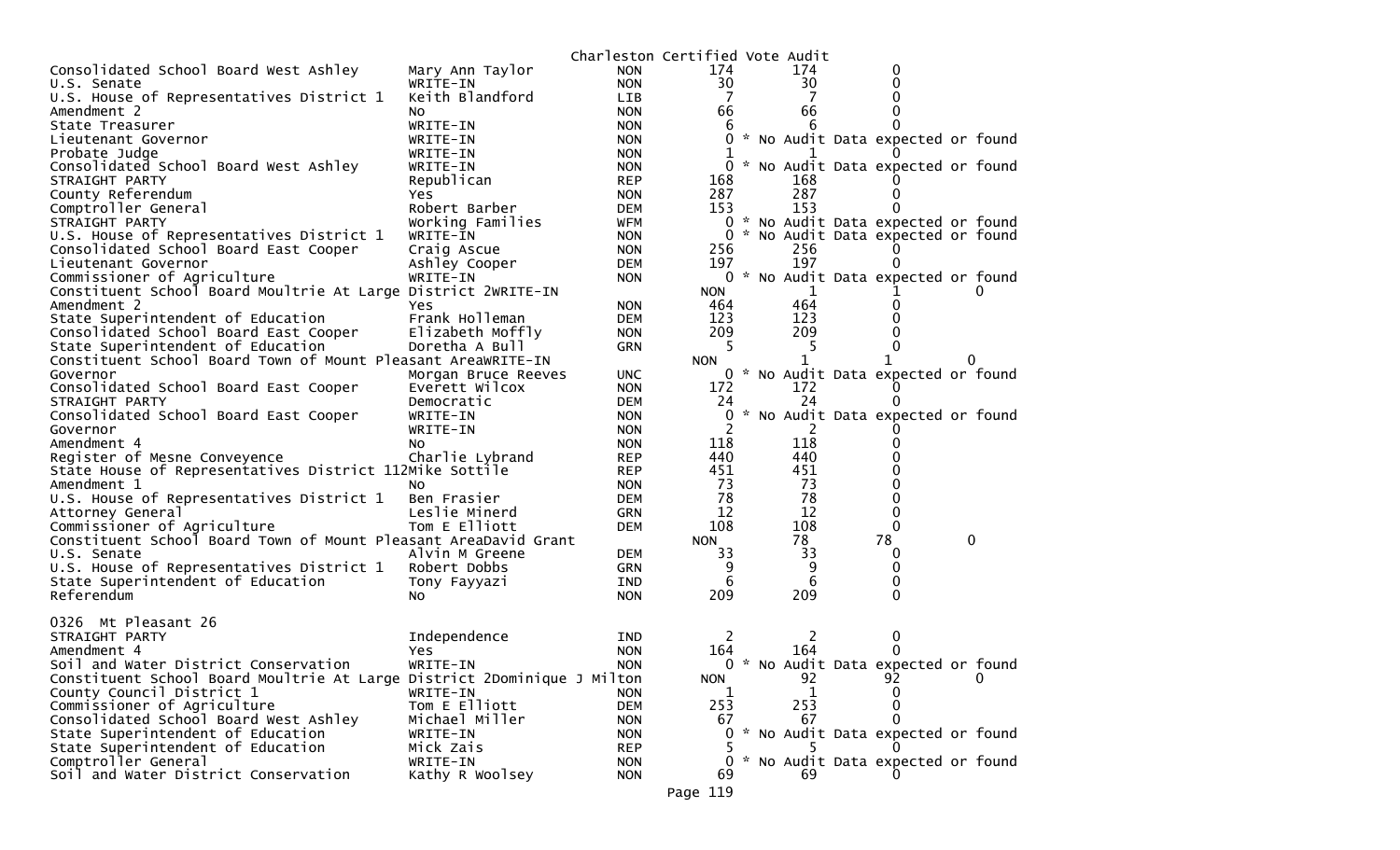|                                                                   |                              |            | Charleston Certified Vote Audit |          |       |          |                                     |                                   |
|-------------------------------------------------------------------|------------------------------|------------|---------------------------------|----------|-------|----------|-------------------------------------|-----------------------------------|
| Commissioner of Agriculture                                       | Hugh Weathers                | <b>REP</b> |                                 |          |       | 0        |                                     |                                   |
| U.S. House of Representatives District 1                          | WRITE-IN                     | <b>NON</b> |                                 |          |       |          | 0 * No Audit Data expected or found |                                   |
| Probate Judge                                                     | WRITE-IN                     | <b>NON</b> |                                 |          |       |          | 0 * No Audit Data expected or found |                                   |
| Constituent School Board Town of Mount Pleasant AreaNoah Moore    |                              |            | <b>NON</b>                      |          | 12    | 12       | $\Omega$                            |                                   |
| U.S. Senate                                                       | Alvin M Greene               | DEM        | 190                             |          | 190   |          |                                     |                                   |
| Amendment 3                                                       | NO.                          | <b>NON</b> | 98                              |          | 98    |          |                                     |                                   |
| Consolidated School Board West Ashley                             | Mary Ann Taylor              | <b>NON</b> | 54                              |          | 54    |          |                                     |                                   |
| Soil and Water District Conservation                              | John Kozma                   | <b>NON</b> | 24                              |          | 24    |          |                                     |                                   |
| Referendum                                                        | Yes                          | <b>NON</b> | 192                             |          | 192   |          |                                     |                                   |
| Adjutant General                                                  | Bob Livingston               | <b>REP</b> | 33                              |          | 33    |          |                                     |                                   |
| Adjutant General                                                  | WRITE-IN                     | <b>NON</b> | 1                               |          | 1     |          |                                     |                                   |
| U.S. House of Representatives District 1                          | Ben Frasier                  | <b>DEM</b> | 237                             |          | 237   |          |                                     |                                   |
| U.S. House of Representatives District 1                          | Robert Dobbs                 | <b>GRN</b> | 2                               |          | 2     |          |                                     |                                   |
| State Treasurer                                                   | WRITE-IN                     | <b>NON</b> | 2                               |          | 2     |          |                                     |                                   |
| Soil and Water District Conservation                              | Joshua Giordano-Silliman NON |            | 43                              |          | 43    |          |                                     |                                   |
| Constituent School Board Town of Mount Pleasant AreaJane S Fulton |                              |            | <b>NON</b>                      |          | 30    | 30       | $\mathbf{0}$                        |                                   |
| State House of Representatives District 110Chip Limehouse         |                              | <b>REP</b> | 33                              |          | 33    | $\Omega$ |                                     |                                   |
| Consolidated School Board West Ashley                             | WRITE-IN                     | <b>NON</b> | 0                               | <b>*</b> |       |          | No Audit Data expected or found     |                                   |
| STRAIGHT PARTY                                                    | Libertarian                  | LIB        | 0                               |          |       |          | * No Audit Data expected or found   |                                   |
| STRAIGHT PARTY                                                    | Green                        | <b>GRN</b> |                                 |          | 7     |          |                                     |                                   |
| Amendment 3                                                       | Yes                          | <b>NON</b> | 131                             |          | 131   |          |                                     |                                   |
| Governor                                                          | Nikki R Haley                | <b>REP</b> | 6                               |          | 6     |          |                                     |                                   |
| STRAIGHT PARTY                                                    | Republican                   | <b>REP</b> | 1                               |          |       |          |                                     |                                   |
| Secretary of State                                                | Mark Hammond                 | <b>REP</b> | 10                              |          | 10    |          |                                     |                                   |
| Consolidated School Board East Cooper                             | Craig Ascue                  | <b>NON</b> | 191                             |          | 191   |          |                                     |                                   |
| Register of Mesne Conveyence                                      | Charlie Lybrand              | <b>REP</b> | 34                              |          | 34    |          |                                     |                                   |
| STRAIGHT PARTY                                                    | United Citizens              | <b>UNC</b> | 0                               |          |       |          | * No Audit Data expected or found   |                                   |
| County Referendum                                                 | NO.                          | <b>NON</b> | 80                              |          | 80    |          |                                     |                                   |
| STRAIGHT PARTY                                                    | Democratic                   | <b>DEM</b> | 194                             |          | 194   |          |                                     |                                   |
| State Treasurer                                                   | Curtis Loftis                | <b>REP</b> | 37                              |          | 37    |          |                                     |                                   |
| Consolidated School Board East Cooper                             | Elizabeth Moffly             | <b>NON</b> | 33                              |          | 33    |          |                                     |                                   |
| U.S. Senate                                                       | Jim DeMint                   | <b>REP</b> | 23                              |          | 23    |          |                                     |                                   |
| State Superintendent of Education                                 | Tim Moultrie                 | <b>LIB</b> | 6                               |          | b     |          |                                     |                                   |
| Constituent School Board Moultrie At Large District 2WRITE-IN     |                              |            | <b>NON</b>                      |          | 0     |          |                                     | * No Audit Data expected or found |
| Amendment 2                                                       | NO.                          | <b>NON</b> | 46                              |          | 46    |          |                                     |                                   |
| U.S. House of Representatives District 1                          | Rob Groce                    | <b>WFM</b> | 8                               |          | 8     |          |                                     |                                   |
| Consolidated School Board East Cooper                             | Everett Wilcox               | <b>NON</b> | 36                              |          | 36    |          |                                     |                                   |
| Comptroller General                                               | Robert Barber                | <b>DEM</b> | 252                             |          | 252   |          |                                     |                                   |
| Attorney General                                                  | Leslie Minerd                | <b>GRN</b> | 0                               |          |       |          | * No Audit Data expected or found   |                                   |
| Consolidated School Board East Cooper                             | WRITE-IN                     | <b>NON</b> | 0                               |          |       |          | No Audit Data expected or found     |                                   |
| Governor                                                          | Morgan Bruce Reeves          | <b>GRN</b> |                                 |          | ı     |          |                                     |                                   |
| Lieutenant Governor                                               | Ken Ard                      | <b>REP</b> |                                 |          |       |          |                                     |                                   |
| Constituent School Board Town of Mount Pleasant AreaWRITE-IN      |                              |            | <b>NON</b>                      |          | $0 *$ |          |                                     | No Audit Data expected or found   |
| State House of Representatives District 110WRITE-IN               |                              | <b>NON</b> | 1                               |          | 1     |          |                                     |                                   |
| Register of Mesne Conveyence                                      | WRITE-IN                     | <b>NON</b> | 1                               |          | T     | U        |                                     |                                   |
| County Referendum                                                 | Yes                          | <b>NON</b> | 148                             |          | 148   |          |                                     |                                   |
| U.S. House of Representatives District 1                          | Tim Scott                    | <b>REP</b> | 16                              |          | 16    |          |                                     |                                   |
| Amendment 2                                                       | Yes                          | <b>NON</b> | 188                             |          | 188   |          |                                     |                                   |
| Secretary of State                                                | Marjorie L Johnson           | <b>DEM</b> | 253                             |          | 253   |          |                                     |                                   |
| State Superintendent of Education                                 | Doretha A Bull               | GRN        |                                 |          |       | 0        |                                     |                                   |
| Secretary of State                                                | WRITE-IN                     | <b>NON</b> | 0                               |          |       |          | * No Audit Data expected or found   |                                   |
| Governor                                                          |                              | <b>UNC</b> |                                 |          |       |          | 0 * No Audit Data expected or found |                                   |
|                                                                   | Morgan Bruce Reeves          |            |                                 |          |       |          |                                     |                                   |
|                                                                   |                              |            | Page 120                        |          |       |          |                                     |                                   |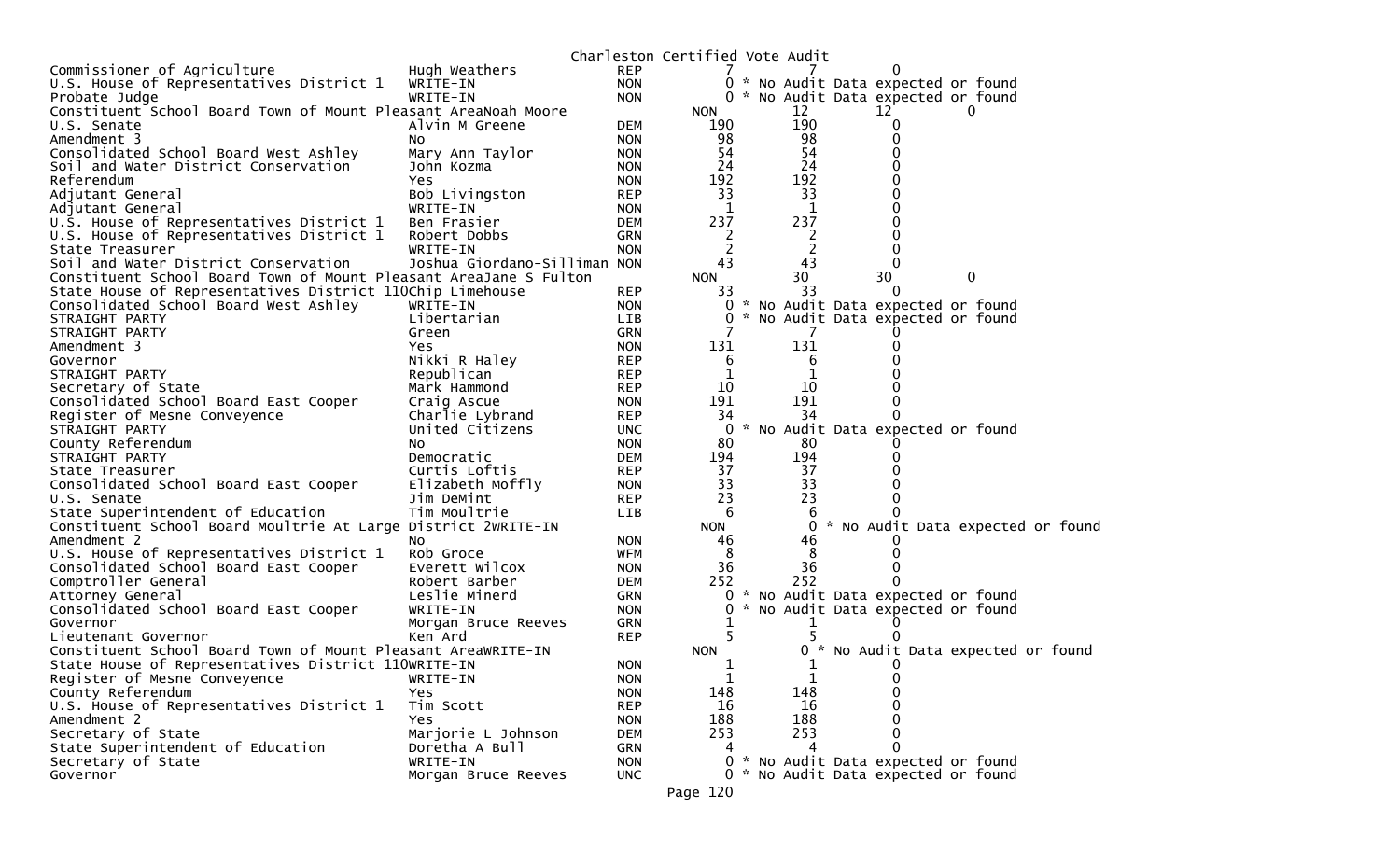|                                                                   |                               |                          |              | Charleston Certified Vote Audit |                                     |
|-------------------------------------------------------------------|-------------------------------|--------------------------|--------------|---------------------------------|-------------------------------------|
| U.S. Senate                                                       | Tom Clements                  | <b>GRN</b>               | 36           | 36                              | 0                                   |
| Constituent School Board Town of Mount Pleasant AreaDavid Grant   |                               |                          | <b>NON</b>   | 80                              | 0<br>80                             |
| State Superintendent of Education                                 | Frank Holleman                | <b>DEM</b>               | 248          | 248                             | 0                                   |
| U.S. House of Representatives District 1                          | M E Mac McCullough            | <b>UNC</b>               | 1            | 1                               |                                     |
| County Council District 1                                         | Joe McKeown                   | <b>REP</b>               | 31           | 31                              |                                     |
| Comptroller General                                               | Richard A Eckstrom            | <b>REP</b>               | 6            | 6                               |                                     |
| Amendment 1                                                       | NO                            | <b>NON</b>               | 35           | 35                              |                                     |
| Consolidated School Board North Area                              | Cindy Bohn Coats              | <b>NON</b>               | 46           | 46                              |                                     |
| Attorney General                                                  | Alan Wilson                   | <b>REP</b>               | 6            | 6                               |                                     |
| STRAIGHT PARTY                                                    | Working Families              | <b>WFM</b>               | 0            |                                 | * No Audit Data expected or found   |
| Amendment 4                                                       | NO.                           | <b>NON</b>               | 66           | 66.                             |                                     |
| Lieutenant Governor                                               | WRITE-IN                      | <b>NON</b>               | 0            |                                 | * No Audit Data expected or found   |
| U.S. Senate                                                       | WRITE-IN                      | <b>NON</b>               |              |                                 |                                     |
| Attorney General                                                  | WRITE-IN                      | <b>NON</b>               |              |                                 | 0 * No Audit Data expected or found |
| Attorney General                                                  | Matthew Richardson            | <b>DEM</b>               | 257          | 257                             |                                     |
| Commissioner of Agriculture                                       | WRITE-IN                      | <b>NON</b>               | 0            | *                               | * No Audit Data expected or found   |
| U.S. House of Representatives District 1                          | Keith Blandford               | <b>LIB</b>               | 0            |                                 | No Audit Data expected or found     |
| Amendment 1                                                       | Yes                           | <b>NON</b>               | 206<br>34    | 206<br>34                       |                                     |
| Probate Judge<br>Consolidated School Board North Area             | Irv Gerard Condon<br>WRITE-IN | <b>REP</b>               | 2            | 2                               |                                     |
| State Superintendent of Education                                 |                               | <b>NON</b><br><b>IND</b> | 1            |                                 |                                     |
| U.S. House of Representatives District 1                          | Tony Fayyazi<br>Jimmy Wood    | <b>IND</b>               |              |                                 | 0 * No Audit Data expected or found |
| Governor                                                          | Vincent A Sheheen             | <b>DEM</b>               | 265          | 265                             | $\Omega$                            |
| Lieutenant Governor                                               | Ashley Cooper                 | <b>DEM</b>               | 257          | 257                             |                                     |
| Governor                                                          | WRITE-IN                      | <b>NON</b>               |              |                                 | 0 * No Audit Data expected or found |
| Referendum                                                        | NO.                           | <b>NON</b>               | 45           | 45                              |                                     |
|                                                                   |                               |                          |              |                                 |                                     |
| 0327 Mt Pleasant 27                                               |                               |                          |              |                                 |                                     |
| Lieutenant Governor                                               | WRITE-IN                      | <b>NON</b>               | $\mathbf 1$  | 1                               | $\Omega$                            |
| Attorney General                                                  | Leslie Minerd                 | GRN                      | 21           | 17                              | 4 Aud Data                          |
| Commissioner of Agriculture                                       | WRITE-IN                      | <b>NON</b>               |              |                                 | 0 * No Audit Data expected or found |
| Soil and Water District Conservation                              | John Kozma                    | <b>NON</b>               | 179          | 155                             | 24 Aud Data                         |
| Constituent School Board Town of Mount Pleasant AreaJane S Fulton |                               |                          | <b>NON</b>   | 243                             | 211<br>32 Aud Data                  |
| State House of Representatives District 110WRITE-IN               |                               | NON.                     | 8            | 8                               | $\Omega$                            |
| Consolidated School Board East Cooper                             | Craig Ascue                   | <b>NON</b>               | 313          | 269                             | 44 Aud Data                         |
| State Superintendent of Education                                 | WRITE-IN                      | <b>NON</b>               | 0            | W.                              | No Audit Data expected or found     |
| Soil and Water District Conservation                              | Joshua Giordano-Silliman NON  |                          | 124          | 110                             | 14 Aud Data                         |
| U.S. Senate                                                       | WRITE-IN                      | <b>NON</b>               | 40           | 31                              | 9 Aud Data                          |
| Amendment 3                                                       | NO.<br>WRITE-IN               | <b>NON</b>               | 240          | 204                             | 36 Aud Data                         |
| Secretary of State<br>U.S. House of Representatives District 1    | M E Mac McCullough            | <b>NON</b><br><b>UNC</b> | 1<br>1       | 1<br>1                          | 0<br>0                              |
| Lieutenant Governor                                               | Ashley Cooper                 | <b>DEM</b>               | 301          | 249                             | 52 Aud Data                         |
| Consolidated School Board East Cooper                             | Elizabeth Moffly              | <b>NON</b>               | 328          | 269                             | 59 Aud Data                         |
| STRAIGHT PARTY                                                    | Green                         | <b>GRN</b>               | $\mathbf{1}$ |                                 | $\mathbf{0}$                        |
| Register of Mesne Conveyence                                      | WRITE-IN                      | <b>NON</b>               | 10           | 9                               | 1 Aud Data                          |
| Commissioner of Agriculture                                       | Tom E Elliott                 | <b>DEM</b>               | 198          | 165                             | 33 Aud Data                         |
| Referendum                                                        | Yes                           | <b>NON</b>               | 528          | 438                             | 90 Aud Data                         |
| Adjutant General                                                  | Bob Livingston                | <b>REP</b>               | 746          | 620                             | 126 Aud Data                        |
| Consolidated School Board East Cooper                             | Everett Wilcox                | <b>NON</b>               | 300          | 246                             | 54 Aud Data                         |
| STRAIGHT PARTY                                                    | Libertarian                   | <b>LIB</b>               | 1            | 1                               |                                     |
| Constituent School Board Moultrie At Large District 2WRITE-IN     |                               |                          | <b>NON</b>   |                                 | 0 * No Audit Data expected or found |
| County Council District 1                                         | Joe McKeown                   | <b>REP</b>               | 759          | 627                             | 132 Aud Data                        |
|                                                                   |                               |                          |              |                                 |                                     |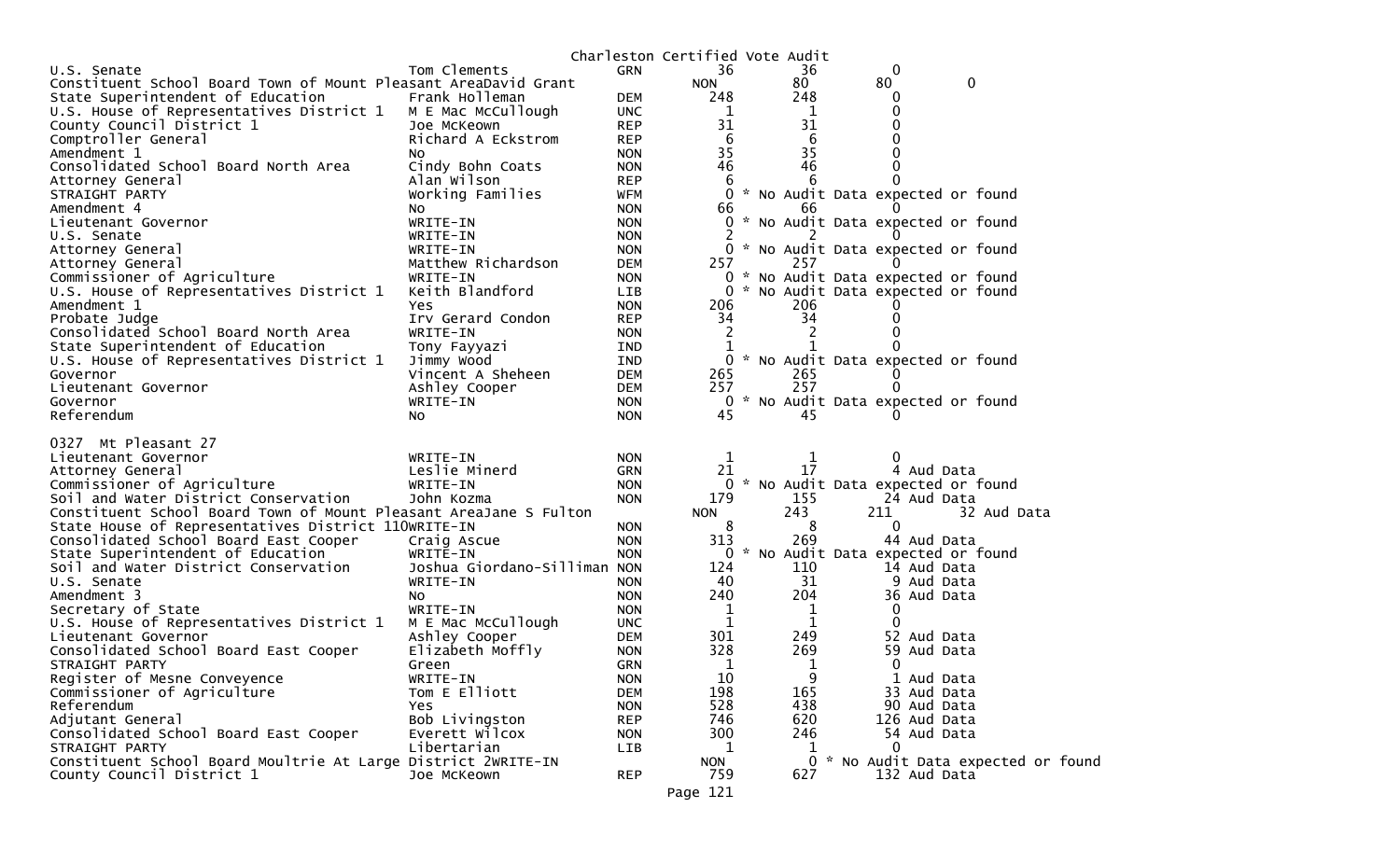|                                                                         |                     |            | Charleston Certified Vote Audit |                                     |                                     |            |             |  |
|-------------------------------------------------------------------------|---------------------|------------|---------------------------------|-------------------------------------|-------------------------------------|------------|-------------|--|
| Amendment 3                                                             | <b>Yes</b>          | <b>NON</b> | 654                             | 542                                 | 112 Aud Data                        |            |             |  |
| U.S. House of Representatives District 1                                | Keith Blandford     | LIB        | 11                              | 9                                   |                                     | 2 Aud Data |             |  |
| Consolidated School Board East Cooper                                   | WRITE-IN            | <b>NON</b> | 1                               | 1                                   | 0                                   |            |             |  |
| Commissioner of Agriculture                                             | Hugh Weathers       | <b>REP</b> | 693                             | 579                                 | 114 Aud Data                        |            |             |  |
| Adjutant General                                                        | WRITE-IN            | <b>NON</b> | 5                               | 5                                   | $\Omega$                            |            |             |  |
| Comptroller General                                                     | Robert Barber       | <b>DEM</b> | 253                             | 215                                 | 38 Aud Data                         |            |             |  |
| Governor                                                                | Morgan Bruce Reeves | GRN        | 5                               | 3                                   |                                     | 2 Aud Data |             |  |
| STRAIGHT PARTY                                                          | Independence        | IND        | $\overline{7}$                  | $\overline{7}$                      | 0                                   |            |             |  |
| U.S. House of Representatives District 1                                | Jimmy Wood          | IND        | 10                              | 8                                   | 2                                   | Aud Data   |             |  |
| Consolidated School Board North Area                                    | Cindy Bohn Coats    | <b>NON</b> | 426                             | 357                                 | 69 Aud Data                         |            |             |  |
| Attorney General                                                        | Alan Wilson         | <b>REP</b> | 640                             | 532                                 | 108 Aud Data                        |            |             |  |
| Constituent School Board Town of Mount Pleasant AreaWRITE-IN            |                     |            | <b>NON</b>                      |                                     | 0 * No Audit Data expected or found |            |             |  |
| County Referendum                                                       | N <sub>O</sub>      | <b>NON</b> | 326                             | 270                                 | 56 Aud Data                         |            |             |  |
| Amendment 2                                                             | No.                 | <b>NON</b> | 131                             | 107                                 | 24 Aud Data                         |            |             |  |
|                                                                         | Alvin M Greene      | <b>DEM</b> | 61                              | 54                                  |                                     | 7 Aud Data |             |  |
| U.S. Senate                                                             |                     |            | 42                              | 37                                  |                                     |            |             |  |
| State Superintendent of Education                                       | Tim Moultrie        | LIB        | 54                              | 50                                  |                                     | 5 Aud Data |             |  |
| STRAIGHT PARTY                                                          | Democratic          | <b>DEM</b> |                                 |                                     |                                     | 4 Aud Data |             |  |
| Probate Judge                                                           | Irv Gerard Condon   | <b>REP</b> | 748                             | 618                                 | 130 Aud Data                        |            |             |  |
| STRAIGHT PARTY                                                          | Republican          | <b>REP</b> | 287                             | 243                                 | 44 Aud Data                         |            |             |  |
| Comptroller General                                                     | Richard A Eckstrom  | <b>REP</b> | 651                             | 542                                 | 109 Aud Data                        |            |             |  |
| Constituent School Board Town of Mount Pleasant AreaDavid Grant         |                     |            | <b>NON</b>                      | 141                                 | 121                                 |            | 20 Aud Data |  |
| U.S. House of Representatives District 1                                | Robert Dobbs        | <b>GRN</b> | 4                               | 4                                   | 0                                   |            |             |  |
| State Superintendent of Education                                       | Doretha A Bull      | <b>GRN</b> | 17                              | 15                                  |                                     | 2 Aud Data |             |  |
| Governor                                                                | Morgan Bruce Reeves | <b>UNC</b> | 1                               | 1                                   | $\Omega$                            |            |             |  |
| Amendment 2                                                             | Yes                 | <b>NON</b> | 767                             | 643                                 | 124 Aud Data                        |            |             |  |
| Consolidated School Board North Area                                    | WRITE-IN            | <b>NON</b> |                                 | * No Audit Data found               |                                     |            |             |  |
| County Council District 1                                               | WRITE-IN            | <b>NON</b> | 6                               | 6                                   | 0                                   |            |             |  |
| U.S. House of Representatives District 1                                | Ben Frasier         | <b>DEM</b> | 146                             | 126                                 | 20 Aud Data                         |            |             |  |
| U.S. House of Representatives District 1                                | WRITE-IN            | <b>NON</b> | 1                               | * No Audit Data found               |                                     |            |             |  |
| County Referendum                                                       | Yes                 | <b>NON</b> | 487                             | 410                                 | 77 Aud Data                         |            |             |  |
| Attorney General                                                        | Matthew Richardson  | <b>DEM</b> | 245                             | 210                                 | 35 Aud Data                         |            |             |  |
| Attorney General                                                        | WRITE-IN            | <b>NON</b> | 1                               | 1                                   | $\Omega$                            |            |             |  |
| Governor                                                                | Vincent A Sheheen   | <b>DEM</b> | 283                             | 238                                 | 45 Aud Data                         |            |             |  |
| State Treasurer                                                         | WRITE-IN            | <b>NON</b> | 8                               | 8                                   | $\Omega$                            |            |             |  |
| U.S. Senate                                                             | Jim DeMint          | <b>REP</b> | 692                             | 574                                 | 118 Aud Data                        |            |             |  |
| Amendment 1                                                             | No                  | <b>NON</b> | 122                             | 105                                 | 17 Aud Data                         |            |             |  |
| State Superintendent of Education                                       | Frank Holleman      | <b>DEM</b> | 227                             | 190                                 | 37 Aud Data                         |            |             |  |
| Consolidated School Board West Ashley                                   | Michael Miller      | <b>NON</b> | 216                             | 179                                 | 37 Aud Data                         |            |             |  |
| Probate Judge                                                           | WRITE-IN            | <b>NON</b> | 5                               | -5                                  | $\Omega$                            |            |             |  |
| Secretary of State                                                      | Mark Hammond        | <b>REP</b> | 704                             | 584                                 | 120 Aud Data                        |            |             |  |
| State House of Representatives District 110Chip Limehouse               |                     | <b>REP</b> | 767                             | 633                                 | 134 Aud Data                        |            |             |  |
| Lieutenant Governor                                                     | Ken Ard             | <b>REP</b> | 616                             | 517                                 | 99 Aud Data                         |            |             |  |
| Constituent School Board Moultrie At Large District 2Dominique J Milton |                     |            | <b>NON</b>                      | 409                                 | 344                                 |            | 65 Aud Data |  |
| STRAIGHT PARTY                                                          | United Citizens     | <b>UNC</b> |                                 | 0 * No Audit Data expected or found |                                     |            |             |  |
| Amendment 1                                                             | Yes                 | <b>NON</b> | 787                             | 654                                 | 133 Aud Data                        |            |             |  |
| Amendment 4                                                             | No                  | <b>NON</b> | 226                             | 185                                 | 41 Aud Data                         |            |             |  |
| STRAIGHT PARTY                                                          | Working Families    | <b>WFM</b> | 2                               | 1                                   |                                     | 1 Aud Data |             |  |
| Governor                                                                | WRITE-IN            | <b>NON</b> | 4                               | 3                                   |                                     | 1 Aud Data |             |  |
| Governor                                                                | Nikki R Haley       | <b>REP</b> | 627                             | 524                                 | 103 Aud Data                        |            |             |  |
| Consolidated School Board West Ashley                                   | Mary Ann Taylor     | <b>NON</b> | 265                             | 224                                 | 41 Aud Data                         |            |             |  |
| Comptroller General                                                     | WRITE-IN            | <b>NON</b> | 1                               | 1                                   | 0                                   |            |             |  |
| U.S. House of Representatives District 1                                | Rob Groce           | WFM        | 18                              | 16                                  |                                     | 2 Aud Data |             |  |
|                                                                         |                     |            |                                 |                                     |                                     |            |             |  |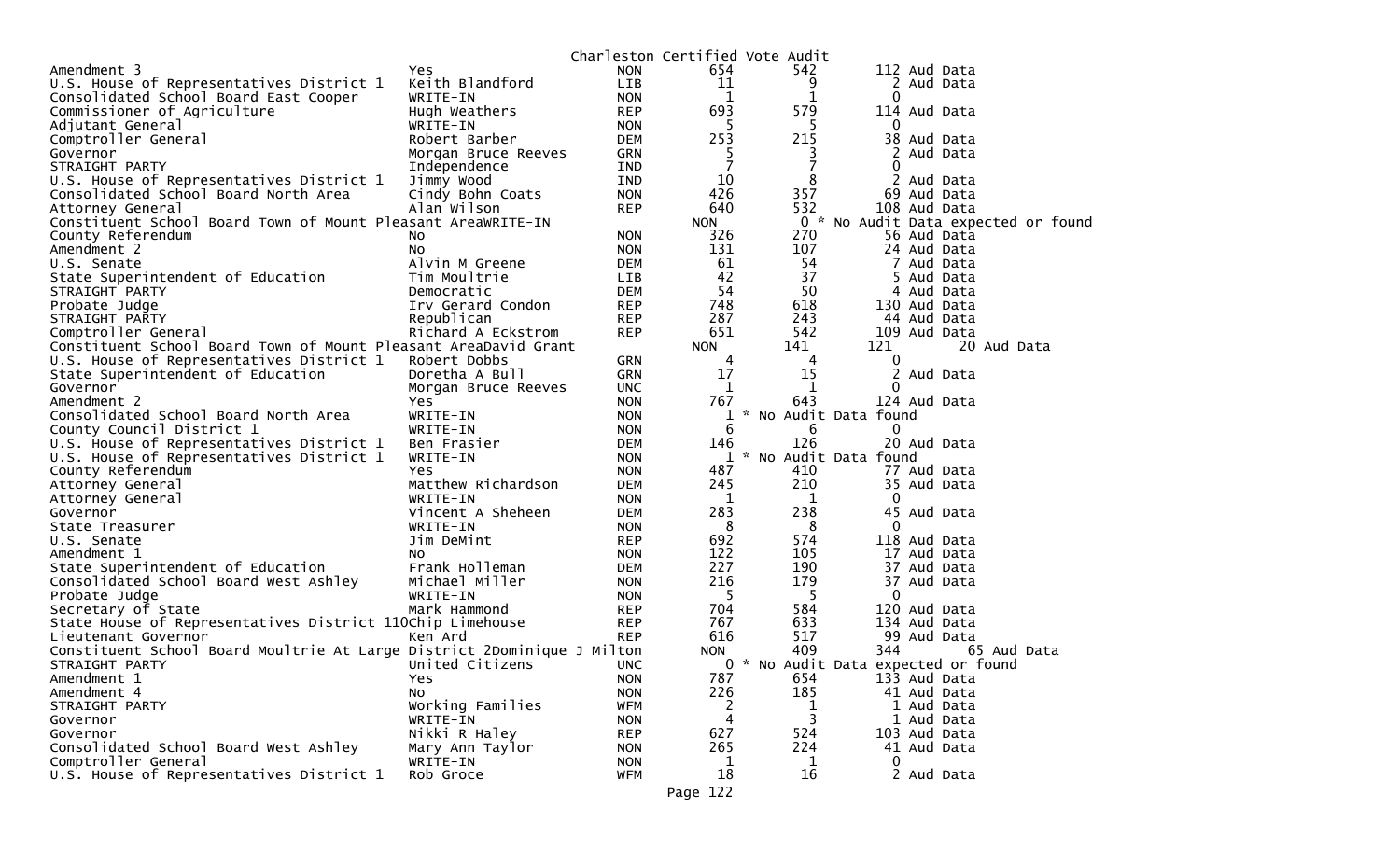|                                                                 |                    |            |             | Charleston Certified Vote Audit     |          |              |             |
|-----------------------------------------------------------------|--------------------|------------|-------------|-------------------------------------|----------|--------------|-------------|
| U.S. Senate                                                     | Tom Clements       | <b>GRN</b> | 98          | 88                                  |          | 10 Aud Data  |             |
| Soil and Water District Conservation                            | WRITE-IN           | <b>NON</b> | 3           | 3                                   | $\Omega$ |              |             |
| U.S. House of Representatives District 1                        | Tim Scott          | <b>REP</b> | 723         | 600                                 |          | 123 Aud Data |             |
| State Superintendent of Education                               | Tony Fayyazi       | IND        | 10          | 9                                   |          | 1 Aud Data   |             |
| State Treasurer                                                 | Curtis Loftis      | <b>REP</b> | 755         | 628                                 |          | 127 Aud Data |             |
| Register of Mesne Conveyence                                    | Charlie Lybrand    | <b>REP</b> | 738         | 612                                 |          | 126 Aud Data |             |
| Consolidated School Board West Ashley                           | WRITE-IN           | <b>NON</b> | 1           | 1                                   | 0        |              |             |
| Constituent School Board Town of Mount Pleasant AreaNoah Moore  |                    |            | <b>NON</b>  | 128                                 | 99       |              | 29 Aud Data |
| Amendment 4                                                     | Yes                | <b>NON</b> | 658         | 552                                 |          | 106 Aud Data |             |
| Soil and Water District Conservation                            | Kathy R Woolsey    | <b>NON</b> | 329         | 272                                 |          | 57 Aud Data  |             |
| State Superintendent of Education                               | Mick Zais          | <b>REP</b> | 600         | 501                                 |          | 99 Aud Data  |             |
| Secretary of State                                              | Marjorie L Johnson | <b>DEM</b> | 200         | 170                                 |          | 30 Aud Data  |             |
| Referendum                                                      | No.                | <b>NON</b> | 374         | 315                                 |          | 59 Aud Data  |             |
|                                                                 |                    |            |             |                                     |          |              |             |
| 0328 Mt Pleasant 28                                             |                    |            |             |                                     |          |              |             |
| Constituent School Board Moultrie At Large District 2WRITE-IN   |                    |            | <b>NON</b>  | 3                                   | 3        |              | 0           |
| Consolidated School Board East Cooper                           | WRITE-IN           | <b>NON</b> | 3           | 3                                   | 0        |              |             |
| Comptroller General                                             | Robert Barber      | <b>DEM</b> | 171         | 171                                 |          |              |             |
| U.S. House of Representatives District 1                        | WRITE-IN           | <b>NON</b> | $\Omega$    | * No Audit Data expected or found   |          |              |             |
| Amendment 3                                                     | NO.                | <b>NON</b> | 152         | 152                                 |          |              |             |
| STRAIGHT PARTY                                                  | Green              | <b>GRN</b> | $\mathbf 1$ |                                     |          |              |             |
|                                                                 |                    |            | 4           | ı<br>4                              |          |              |             |
| State Treasurer                                                 | WRITE-IN           | <b>NON</b> |             |                                     |          |              |             |
| County Council District 1                                       | WRITE-IN           | <b>NON</b> | 3           |                                     |          |              |             |
| U.S. Senate                                                     | Tom Clements       | GRN        | 65          | 65                                  |          |              |             |
| State Superintendent of Education                               | WRITE-IN           | <b>NON</b> | 0           | * No Audit Data expected or found   |          |              |             |
| Lieutenant Governor                                             | Ashley Cooper      | <b>DEM</b> | 208         | 208                                 |          |              |             |
| Attorney General                                                | Matthew Richardson | <b>DEM</b> | 171         | 171                                 |          |              |             |
| Comptroller General                                             | Richard A Eckstrom | <b>REP</b> | 373         | 373                                 |          |              |             |
| Consolidated School Board North Area                            | WRITE-IN           | <b>NON</b> | 4           | 4                                   |          |              |             |
| Lieutenant Governor                                             | WRITE-IN           | <b>NON</b> | 0           | * No Audit Data expected or found   |          |              |             |
| State House of Representatives District 110Chip Limehouse       |                    | <b>REP</b> | 463         | 463                                 |          |              |             |
| Amendment 3                                                     | Yes                | <b>NON</b> | 378         | 378                                 |          |              |             |
| Referendum                                                      | Yes                | <b>NON</b> | 316         | 316                                 |          |              |             |
| U.S. House of Representatives District 1                        | Tim Scott          | <b>REP</b> | 421         | 421                                 | 0        |              |             |
| Constituent School Board Town of Mount Pleasant AreaWRITE-IN    |                    |            | <b>NON</b>  | $\mathbf{1}$                        | 1        |              |             |
| Commissioner of Agriculture                                     | WRITE-IN           | <b>NON</b> |             | 0 * No Audit Data expected or found |          |              |             |
| U.S. House of Representatives District 1                        | Rob Groce          | <b>WFM</b> | 17          | 17                                  |          |              |             |
| Probate Judge                                                   | WRITE-IN           | <b>NON</b> | 4           | 4                                   | 0        |              |             |
| Adjutant General                                                | Bob Livingston     | <b>REP</b> | 430         | 430                                 | 0        |              |             |
| Constituent School Board Town of Mount Pleasant AreaDavid Grant |                    |            | <b>NON</b>  | 82                                  | 82       | 0            |             |
| Attorney General                                                | WRITE-IN           | <b>NON</b> |             | 0 * No Audit Data expected or found |          |              |             |
| State Superintendent of Education                               | Tim Moultrie       | <b>LIB</b> | 29          | 29                                  |          |              |             |
| Commissioner of Agriculture                                     | Tom E Elliott      | <b>DEM</b> | 122         | 122                                 |          |              |             |
| Amendment 2                                                     | No.                | <b>NON</b> | 84          | 84                                  | 0        |              |             |
| Consolidated School Board West Ashley                           | Michael Miller     | <b>NON</b> | 143         | 143                                 | 0        |              |             |
| Adjutant General                                                | WRITE-IN           | <b>NON</b> | 1           | 1                                   | 0        |              |             |
| U.S. Senate                                                     | WRITE-IN           | <b>NON</b> | 36          | 36                                  | 0        |              |             |
| Commissioner of Agriculture                                     |                    |            | 404         |                                     | 0        |              |             |
|                                                                 | Hugh Weathers      | <b>REP</b> | 37          | 404<br>37                           | 0        |              |             |
| STRAIGHT PARTY                                                  | Democratic         | <b>DEM</b> |             |                                     |          |              |             |
| County Referendum                                               | NO.                | <b>NON</b> | 189         | 189                                 | 0        |              |             |
| State Superintendent of Education                               | Doretha A Bull     | GRN        | 6           | 6                                   | 0        |              |             |
| Secretary of State                                              | Marjorie L Johnson | <b>DEM</b> | 120         | 120                                 | 0        |              |             |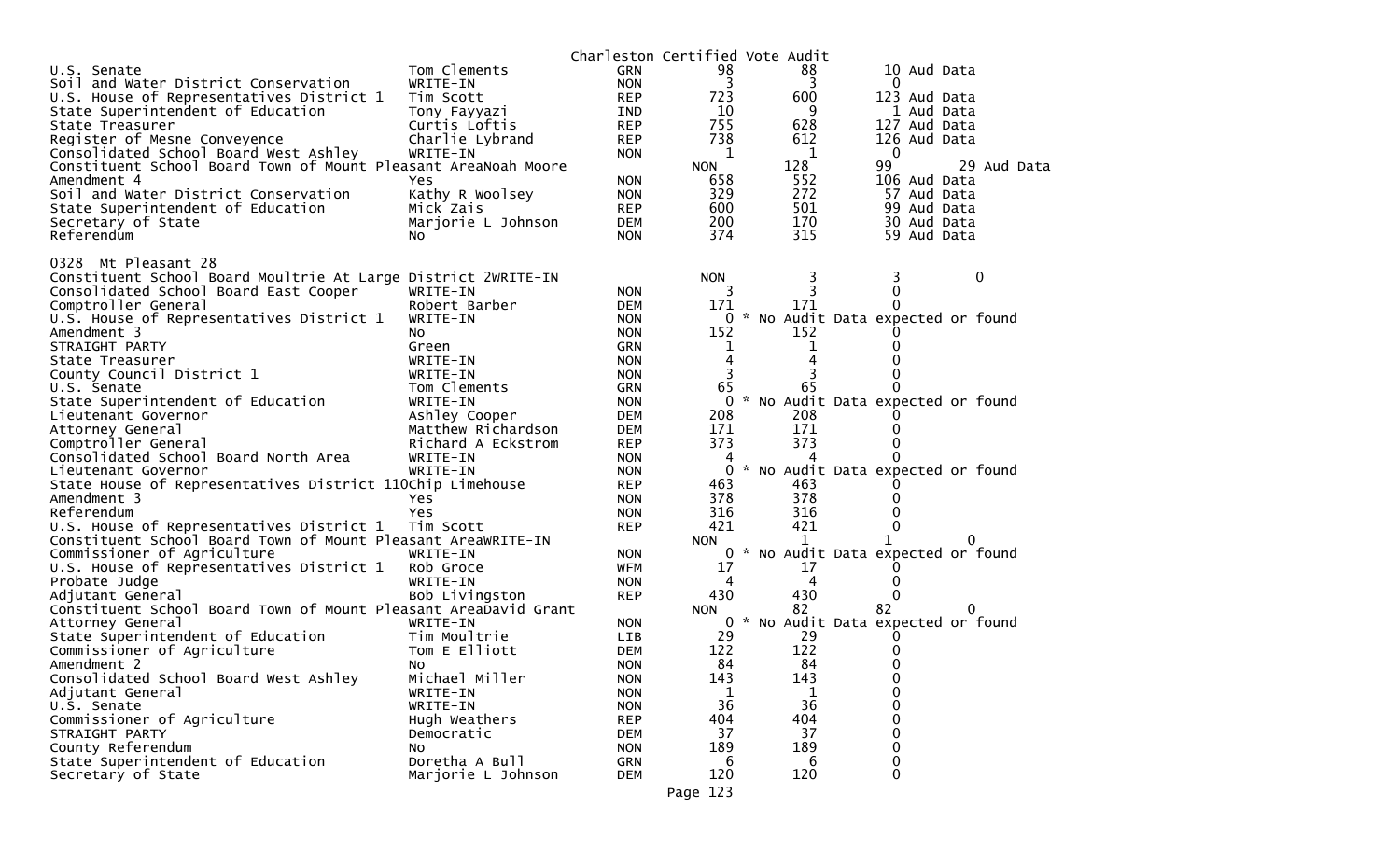|                                                                         |                              |            | Charleston Certified Vote Audit |     |                                     |   |  |
|-------------------------------------------------------------------------|------------------------------|------------|---------------------------------|-----|-------------------------------------|---|--|
| STRAIGHT PARTY                                                          | Republican                   | <b>REP</b> | 160                             | 160 | 0                                   |   |  |
| State Treasurer                                                         | Curtis Loftis                | <b>REP</b> | 449                             | 449 | 0                                   |   |  |
| Amendment 2                                                             | Yes                          | <b>NON</b> | 456                             | 456 | 0                                   |   |  |
| Governor                                                                | Vincent A Sheheen            | <b>DEM</b> | 203                             | 203 | 0                                   |   |  |
| Consolidated School Board West Ashley                                   | Mary Ann Taylor              | <b>NON</b> | 177                             | 177 | 0                                   |   |  |
| U.S. House of Representatives District 1                                | M E Mac McCullough           | <b>UNC</b> | 1                               | 1   | 0                                   |   |  |
| Constituent School Board Moultrie At Large District 2Dominique J Milton |                              |            | <b>NON</b>                      | 266 | 266                                 | 0 |  |
| Register of Mesne Conveyence                                            | Charlie Lybrand              | <b>REP</b> | 442                             | 442 | 0                                   |   |  |
| State House of Representatives District 110WRITE-IN                     |                              | <b>NON</b> | ל                               | 5   | 0                                   |   |  |
| Secretary of State                                                      | WRITE-IN                     | <b>NON</b> | 0                               |     | * No Audit Data expected or found   |   |  |
| Governor                                                                | Morgan Bruce Reeves          | <b>UNC</b> |                                 |     |                                     |   |  |
| Amendment 1                                                             | NO.                          | <b>NON</b> | 93                              | 93  |                                     |   |  |
| U.S. House of Representatives District 1                                | Keith Blandford              | <b>LIB</b> | 14                              | 14  |                                     |   |  |
| County Referendum                                                       | Yes.                         | <b>NON</b> | 300                             | 300 |                                     |   |  |
| STRAIGHT PARTY                                                          | Libertarian                  | LIB        | 1                               | 1   |                                     |   |  |
| Attorney General                                                        | Leslie Minerd                | <b>GRN</b> | 15                              | 15  |                                     |   |  |
| Consolidated School Board West Ashley                                   | WRITE-IN                     | <b>NON</b> | 1                               | 1   |                                     |   |  |
| U.S. Senate                                                             | Alvin M Greene               | <b>DEM</b> | 46                              | 46  |                                     |   |  |
| State Superintendent of Education                                       | Frank Holleman               | <b>DEM</b> | 139                             | 139 |                                     |   |  |
| Governor                                                                | Nikki R Haley                | <b>REP</b> | 345                             | 345 | 0                                   |   |  |
| Amendment 1                                                             | Yes.                         | <b>NON</b> | 454                             | 454 |                                     |   |  |
| STRAIGHT PARTY                                                          | Independence                 | IND        | 2                               |     |                                     |   |  |
| Comptroller General                                                     | WRITE-IN                     | <b>NON</b> | 0                               |     | * No Audit Data expected or found   |   |  |
| County Council District 1                                               | Joe McKeown                  | <b>REP</b> | 448                             | 448 |                                     |   |  |
| Lieutenant Governor                                                     | Ken Ard                      | <b>REP</b> | 338                             | 338 |                                     |   |  |
| Consolidated School Board East Cooper                                   | Craig Ascue                  | <b>NON</b> | 228                             | 228 |                                     |   |  |
| Register of Mesne Conveyence                                            | WRITE-IN                     | <b>NON</b> | 5                               | 5   |                                     |   |  |
| Soil and Water District Conservation                                    | WRITE-IN                     | <b>NON</b> | 2                               | 2   | 0                                   |   |  |
| Amendment 4                                                             | NO.                          | <b>NON</b> | 160                             | 160 | $\Omega$                            |   |  |
| Constituent School Board Town of Mount Pleasant AreaNoah Moore          |                              |            | <b>NON</b>                      | 83  | 83                                  | 0 |  |
| Governor                                                                | Morgan Bruce Reeves          | <b>GRN</b> | 5                               |     | O                                   |   |  |
| U.S. House of Representatives District 1                                | Jimmy Wood                   | <b>IND</b> | 3                               | 3   | 0                                   |   |  |
| U.S. House of Representatives District 1                                | Robert Dobbs                 | <b>GRN</b> | 5                               |     | 0                                   |   |  |
| Constituent School Board Town of Mount Pleasant AreaJane S Fulton       |                              |            | <b>NON</b>                      | 159 | 159                                 | 0 |  |
| Soil and Water District Conservation                                    | Kathy R Woolsey              | <b>NON</b> | 229                             | 229 |                                     |   |  |
| Governor                                                                | WRITE-IN                     | <b>NON</b> | 0                               |     | * No Audit Data expected or found   |   |  |
| State Superintendent of Education                                       | Mick Zais                    | <b>REP</b> | 351                             | 351 |                                     |   |  |
| Consolidated School Board East Cooper                                   | Elizabeth Moffly             | <b>NON</b> | 226                             | 226 |                                     |   |  |
| Secretary of State                                                      | Mark Hammond                 | <b>REP</b> | 410                             | 410 |                                     |   |  |
| Soil and Water District Conservation                                    | John Kozma                   | <b>NON</b> | 122                             | 122 |                                     |   |  |
| U.S. Senate                                                             | Jim DeMint                   | <b>REP</b> | 399                             | 399 |                                     |   |  |
| State Superintendent of Education                                       | Tony Fayyazi                 | IND        | 6                               | 6   |                                     |   |  |
| Amendment 4                                                             | Yes                          | <b>NON</b> | 364                             | 364 |                                     |   |  |
| U.S. House of Representatives District 1                                | Ben Frasier                  | <b>DEM</b> | 87                              | 87  | 0                                   |   |  |
| Soil and Water District Conservation                                    | Joshua Giordano-Silliman NON |            | 86                              | 86  | 0                                   |   |  |
| STRAIGHT PARTY                                                          | Working Families             | <b>WFM</b> |                                 |     | 0 * No Audit Data expected or found |   |  |
| Consolidated School Board East Cooper                                   | Everett Wilcox               | <b>NON</b> | 163                             | 163 |                                     |   |  |
| Attorney General                                                        | Alan Wilson                  | <b>REP</b> | 361                             | 361 |                                     |   |  |
| STRAIGHT PARTY                                                          | United Citizens              | <b>UNC</b> |                                 |     | 0 * No Audit Data expected or found |   |  |
| Consolidated School Board North Area                                    | Cindy Bohn Coats             | <b>NON</b> | 277                             | 277 |                                     |   |  |
| Probate Judge                                                           | Irv Gerard Condon            | <b>REP</b> | 443                             | 443 | 0                                   |   |  |
| Referendum                                                              | No                           | <b>NON</b> | 233                             | 233 | 0                                   |   |  |
|                                                                         |                              |            |                                 |     |                                     |   |  |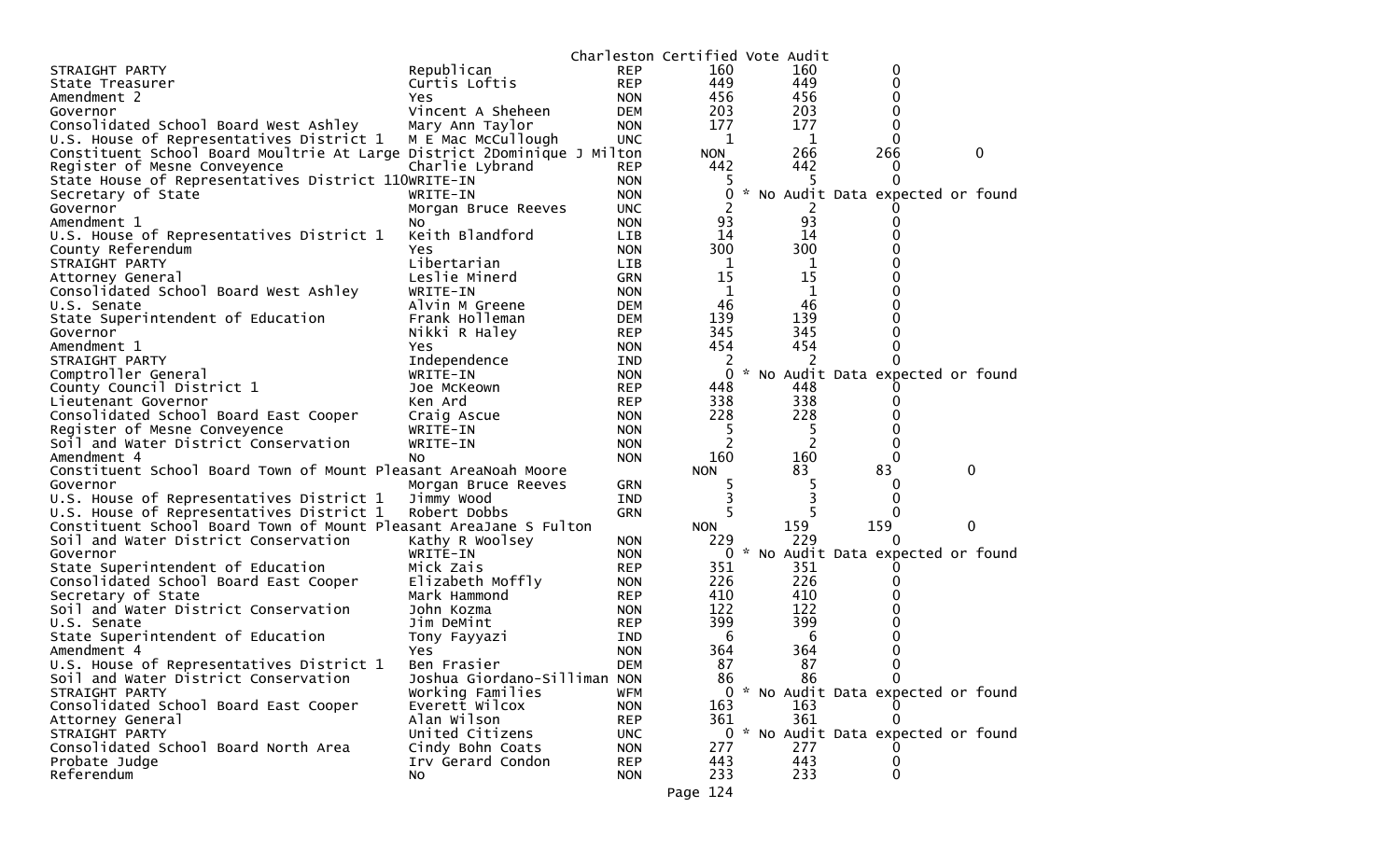| 0329 Mt Pleasant 29                                                     |                     |                          |                |     |                                     |          |
|-------------------------------------------------------------------------|---------------------|--------------------------|----------------|-----|-------------------------------------|----------|
| STRAIGHT PARTY                                                          | Independence        | <b>IND</b>               | 1              | 1   | 0                                   |          |
| Constituent School Board Town of Mount Pleasant AreaWRITE-IN            |                     |                          | <b>NON</b>     |     | 1                                   | 0        |
| STRAIGHT PARTY                                                          | United Citizens     | UNC.                     |                |     | 0 * No Audit Data expected or found |          |
| U.S. House of Representatives District 1                                | Robert Dobbs        | GRN                      | 2              | 2   |                                     |          |
| Constituent School Board Town of Mount Pleasant AreaDavid Grant         |                     |                          | <b>NON</b>     | 32  | 32                                  | 0        |
| Register of Mesne Conveyence                                            | Charlie Lybrand     | <b>REP</b>               | 137            | 137 | 0                                   |          |
| U.S. Senate                                                             | Jim DeMint          | <b>REP</b>               | 129            | 129 | 0                                   |          |
| State Superintendent of Education                                       | WRITE-IN            | <b>NON</b>               |                |     | 0 * No Audit Data expected or found |          |
| Governor                                                                | Vincent A Sheheen   | <b>DEM</b>               | 70             | 70  |                                     |          |
| Amendment 3                                                             | Yes.                | <b>NON</b>               | 117            | 117 | 0                                   |          |
| Consolidated School Board West Ashley                                   | Mary Ann Taylor     | <b>NON</b>               | 52             | 52  | 0                                   |          |
|                                                                         |                     | <b>GRN</b>               | $\overline{2}$ | 2   | 0                                   |          |
| State Superintendent of Education                                       | Doretha A Bull      |                          | 4              |     |                                     |          |
| State Superintendent of Education                                       | Tim Moultrie        | LIB                      |                | 4   |                                     |          |
| U.S. House of Representatives District 1                                | Jimmy Wood          | <b>IND</b>               | 1              | 1   | 0                                   |          |
| Attorney General                                                        | Leslie Minerd       | <b>GRN</b>               | 2              |     | 0                                   |          |
| County Council District 1                                               | Joe McKeown         | <b>REP</b>               | 139            | 139 | 0                                   |          |
| Referendum                                                              | Yes                 | <b>NON</b>               | 99             | 99  | 0                                   |          |
| Secretary of State                                                      | Mark Hammond        | <b>REP</b>               | 136            | 136 | 0                                   |          |
| U.S. Senate                                                             | Tom Clements        | <b>GRN</b>               | 12             | 12  | $\Omega$                            |          |
| Constituent School Board Moultrie At Large District 2Dominique J Milton |                     |                          | <b>NON</b>     | 78  | 78                                  | $\Omega$ |
| Amendment 2                                                             | No                  | <b>NON</b>               | 21             | 21  | $\Omega$                            |          |
| U.S. House of Representatives District 1                                | Ben Frasier         | <b>DEM</b>               | 30             | 30  | 0                                   |          |
| Adjutant General                                                        | Bob Livingston      | <b>REP</b>               | 134            | 134 |                                     |          |
| Consolidated School Board West Ashley                                   | WRITE-IN            | <b>NON</b>               |                |     | 0 * No Audit Data expected or found |          |
| Governor                                                                | Nikki R Haley       | <b>REP</b>               | 101            | 101 |                                     |          |
| Lieutenant Governor                                                     | Ashley Cooper       | <b>DEM</b>               | 61             | 61  | 0                                   |          |
| Register of Mesne Conveyence                                            | WRITE-IN            | <b>NON</b>               |                |     | 0 * No Audit Data expected or found |          |
| Governor                                                                | Morgan Bruce Reeves | <b>UNC</b>               |                |     | 0 * No Audit Data expected or found |          |
| Commissioner of Agriculture                                             | WRITE-IN            | <b>NON</b>               |                |     | 0 * No Audit Data expected or found |          |
| Amendment 2                                                             | <b>Yes</b>          | <b>NON</b>               | 146            | 146 |                                     |          |
| Adjutant General                                                        | WRITE-IN            | <b>NON</b>               | 0              |     | * No Audit Data expected or found   |          |
| Lieutenant Governor                                                     | WRITE-IN            | <b>NON</b>               |                |     | 0 * No Audit Data expected or found |          |
| County Referendum                                                       | NO.                 | <b>NON</b>               | 58             | 58  |                                     |          |
| Commissioner of Agriculture                                             | Tom E Elliott       | <b>DEM</b>               | 33             | 33  | 0                                   |          |
| Consolidated School Board East Cooper                                   | Craig Ascue         | <b>NON</b>               | 90             | 90  |                                     |          |
| U.S. House of Representatives District 1                                | WRITE-IN            | <b>NON</b>               |                |     | 0 * No Audit Data expected or found |          |
| Commissioner of Agriculture                                             | Hugh Weathers       | <b>REP</b>               | 129            | 129 |                                     |          |
| Governor                                                                |                     |                          | 1              | 1   |                                     |          |
|                                                                         | Morgan Bruce Reeves | <b>GRN</b>               | 14             | 14  |                                     |          |
| Amendment 1                                                             | NO.<br>Tim Scott    | <b>NON</b><br><b>REP</b> | 135            | 135 | 0                                   |          |
| U.S. House of Representatives District 1                                |                     |                          |                |     |                                     |          |
| Probate Judge                                                           | Irv Gerard Condon   | <b>REP</b>               | 141            | 141 | 0                                   |          |
| STRAIGHT PARTY                                                          | Libertarian         | LIB                      | $\Omega$       |     | * No Audit Data expected or found   |          |
| STRAIGHT PARTY                                                          | Republican          | <b>REP</b>               | 48             | 48  |                                     |          |
| Consolidated School Board East Cooper                                   | Elizabeth Moffly    | <b>NON</b>               | 65             | 65  | 0                                   |          |
| Comptroller General                                                     | WRITE-IN            | <b>NON</b>               |                |     | 0 * No Audit Data expected or found |          |
| Amendment 1                                                             | Yes                 | <b>NON</b>               | 157            | 157 | 0                                   |          |
| Constituent School Board Town of Mount Pleasant AreaNoah Moore          |                     |                          | <b>NON</b>     | 24  | 24                                  | 0        |
| County Referendum                                                       | <b>Yes</b>          | <b>NON</b>               | 97             | 97  | 0                                   |          |
| Consolidated School Board North Area                                    | Cindy Bohn Coats    | <b>NON</b>               | 87             | 87  | 0                                   |          |
| Constituent School Board Town of Mount Pleasant AreaJane S Fulton       |                     |                          | <b>NON</b>     | 43  | 43                                  | 0        |
|                                                                         |                     |                          |                |     |                                     |          |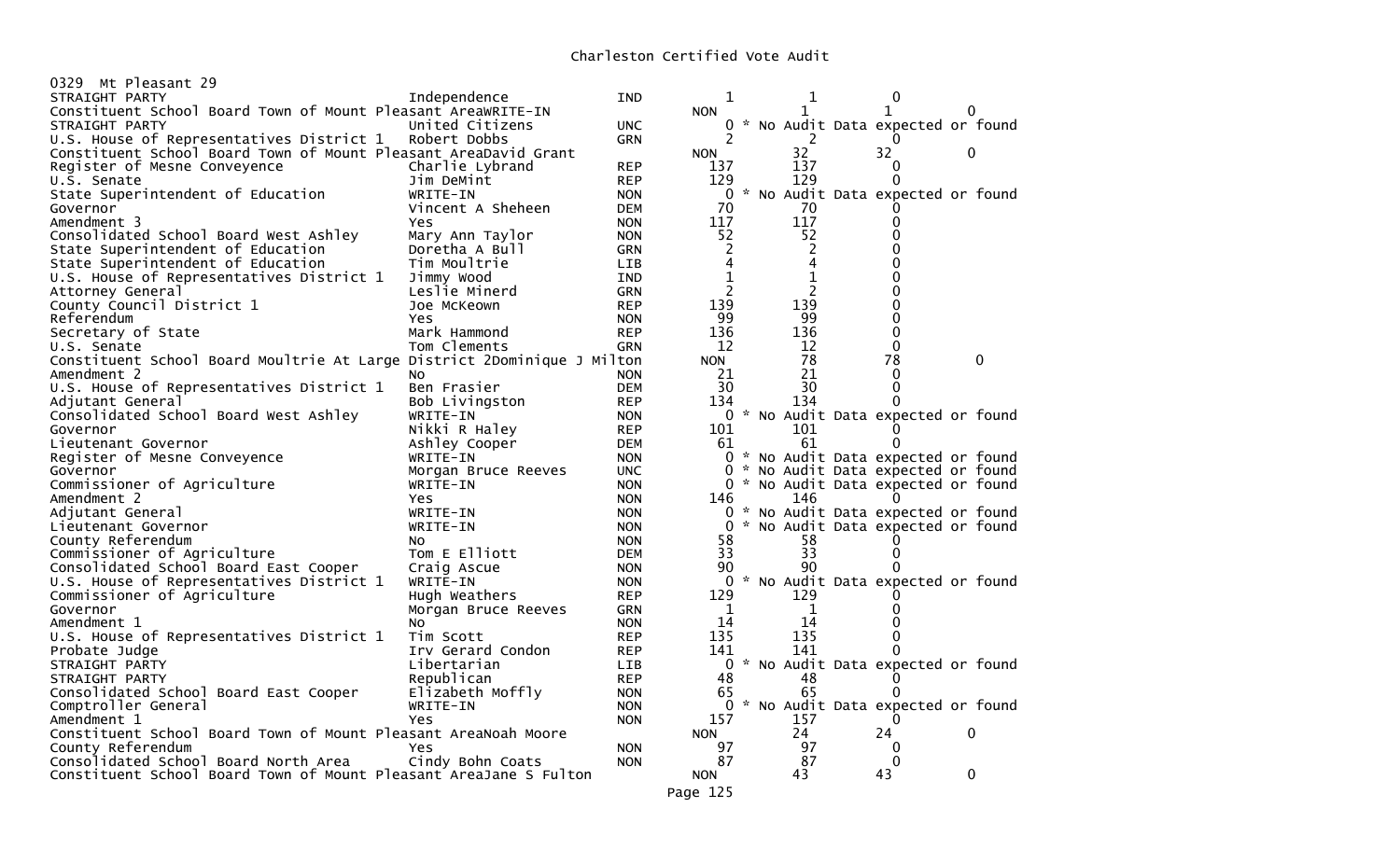|                                                               |                              |            | Charleston Certified Vote Audit |             |                                     |  |
|---------------------------------------------------------------|------------------------------|------------|---------------------------------|-------------|-------------------------------------|--|
| County Council District 1                                     | WRITE-IN                     | <b>NON</b> |                                 |             | 0 * No Audit Data expected or found |  |
| Attorney General                                              | Alan Wilson                  | <b>REP</b> | 117                             | 117         |                                     |  |
| Soil and Water District Conservation                          | WRITE-IN                     | <b>NON</b> | 1                               | 1           |                                     |  |
| U.S. House of Representatives District 1                      | Rob Groce                    | <b>WFM</b> | 1                               | $\mathbf 1$ |                                     |  |
| U.S. Senate                                                   | WRITE-IN                     | <b>NON</b> | 15                              | 15          |                                     |  |
| Consolidated School Board East Cooper                         | Everett Wilcox               | <b>NON</b> | 70                              | 70          |                                     |  |
| State House of Representatives District 110Chip Limehouse     |                              | <b>REP</b> | 146                             | 146         |                                     |  |
| Soil and Water District Conservation                          | Kathy R Woolsey              | <b>NON</b> | 60                              | 60          |                                     |  |
| State Superintendent of Education                             | Frank Holleman               | <b>DEM</b> | 43                              | 43          |                                     |  |
| State Treasurer                                               | WRITE-IN                     | <b>NON</b> | 1                               | 1           |                                     |  |
| Secretary of State                                            | Marjorie L Johnson           | <b>DEM</b> | 35                              | 35          |                                     |  |
| Amendment 4                                                   | NO.                          | <b>NON</b> | 39                              | 39          |                                     |  |
| Soil and Water District Conservation                          | John Kozma                   | <b>NON</b> | 40                              | 40          |                                     |  |
| STRAIGHT PARTY                                                | Green                        | <b>GRN</b> |                                 |             |                                     |  |
| Consolidated School Board East Cooper                         | WRITE-IN                     | <b>NON</b> | 0                               |             | * No Audit Data expected or found   |  |
| Soil and Water District Conservation                          | Joshua Giordano-Silliman NON |            | 27                              |             |                                     |  |
| STRAIGHT PARTY                                                | Working Families             | <b>WFM</b> |                                 |             | 0 * No Audit Data expected or found |  |
| Constituent School Board Moultrie At Large District 2WRITE-IN |                              |            | <b>NON</b>                      |             |                                     |  |
|                                                               |                              |            |                                 | 110         |                                     |  |
| State Superintendent of Education<br>Lieutenant Governor      | Mick Zais<br>Ken Ard         | <b>REP</b> | 110<br>111                      | 111         |                                     |  |
|                                                               |                              | <b>REP</b> |                                 |             |                                     |  |
| Consolidated School Board North Area                          | WRITE-IN                     | <b>NON</b> | 1                               | 1           | O                                   |  |
| Comptroller General                                           | Robert Barber                | <b>DEM</b> | 52                              | 52          |                                     |  |
| Probate Judge                                                 | WRITE-IN                     | <b>NON</b> | 0                               |             | * No Audit Data expected or found   |  |
| Attorney General                                              | Matthew Richardson           | <b>DEM</b> | 48                              | 48          |                                     |  |
| Amendment 4                                                   | Yes                          | <b>NON</b> | 121                             | 121         |                                     |  |
| State Treasurer                                               | Curtis Loftis                | <b>REP</b> | 140                             | 140         |                                     |  |
| U.S. Senate                                                   | Alvin M Greene               | <b>DEM</b> | 12                              | 12          |                                     |  |
| State Superintendent of Education                             | Tony Fayyazi                 | <b>IND</b> | 3                               | 3           |                                     |  |
| U.S. House of Representatives District 1                      | Keith Blandford              | LIB        |                                 | 1           |                                     |  |
| U.S. House of Representatives District 1                      | M E Mac McCullough           | <b>UNC</b> | 0                               |             | * No Audit Data expected or found   |  |
| Secretary of State                                            | WRITE-IN                     | <b>NON</b> |                                 |             | 0 * No Audit Data expected or found |  |
| Comptroller General                                           | Richard A Eckstrom           | <b>REP</b> | 117                             | 117         |                                     |  |
| Attorney General                                              | WRITE-IN                     | <b>NON</b> |                                 |             | 0 * No Audit Data expected or found |  |
| Consolidated School Board West Ashley                         | Michael Miller               | <b>NON</b> | 46                              | 46          |                                     |  |
| Governor                                                      | WRITE-IN                     | <b>NON</b> | 0                               |             | * No Audit Data expected or found   |  |
| State House of Representatives District 110WRITE-IN           |                              | <b>NON</b> | 1                               |             |                                     |  |
| Amendment 3                                                   | NO.                          | <b>NON</b> | 49                              | 49          |                                     |  |
| STRAIGHT PARTY                                                | Democratic                   | <b>DEM</b> | 8                               | 8           |                                     |  |
| Referendum                                                    | No.                          | <b>NON</b> | 69                              | 69          | 0                                   |  |
|                                                               |                              |            |                                 |             |                                     |  |
| 0330 Mt Pleasant 30                                           |                              |            |                                 |             |                                     |  |
| U.S. Senate                                                   | Alvin M Greene               | <b>DEM</b> | 70                              | 70          | $\Omega$                            |  |
| State Superintendent of Education                             | WRITE-IN                     | <b>NON</b> |                                 |             | 0 * No Audit Data expected or found |  |
| Amendment 3                                                   | Yes                          | <b>NON</b> | 664                             | 664         | $\Omega$                            |  |
| County Council District 1                                     | WRITE-IN                     | <b>NON</b> |                                 | 5           | O                                   |  |
| STRAIGHT PARTY                                                | Green                        | GRN        |                                 | 3           | 0                                   |  |
| Consolidated School Board East Cooper                         | Craig Ascue                  | <b>NON</b> | 416                             | 416         |                                     |  |
| Attorney General                                              | Alan Wilson                  | <b>REP</b> | 681                             | 681         | ∩                                   |  |
| Governor                                                      | Morgan Bruce Reeves          | <b>UNC</b> | 4                               | 4           | 0                                   |  |
| Secretary of State                                            | WRITE-IN                     | <b>NON</b> | 0                               |             | * No Audit Data expected or found   |  |
| Consolidated School Board North Area                          | Cindy Bohn Coats             | <b>NON</b> | 462                             | 462         |                                     |  |
| State House of Representatives District 112Mike Sottile       |                              | <b>REP</b> | 818                             | 818         | 0                                   |  |
|                                                               |                              |            |                                 |             |                                     |  |
|                                                               |                              |            | Page 126                        |             |                                     |  |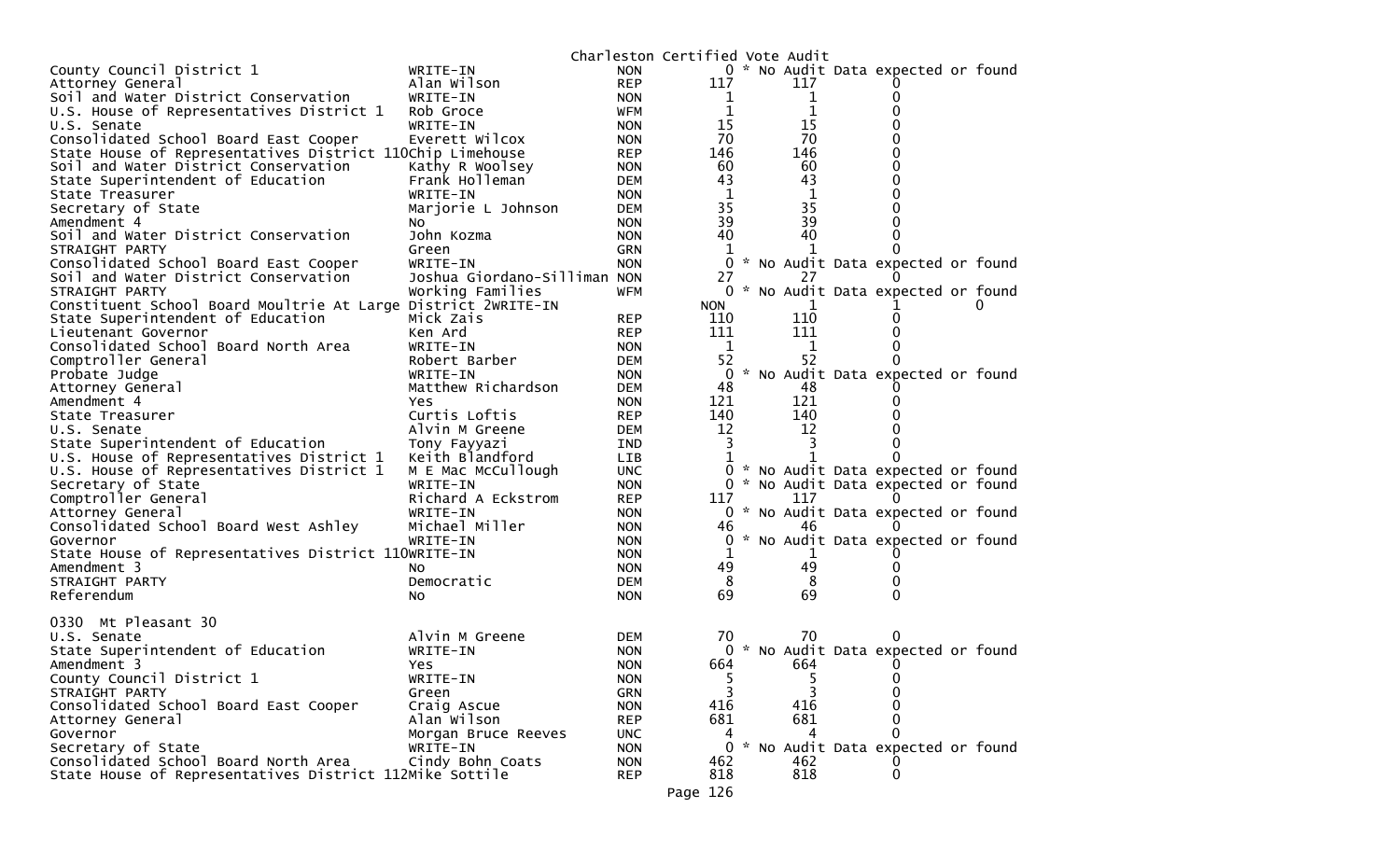|                                                                   |                                |                          | Charleston Certified Vote Audit |                |                                     |              |
|-------------------------------------------------------------------|--------------------------------|--------------------------|---------------------------------|----------------|-------------------------------------|--------------|
| Amendment 2                                                       | NO.                            | <b>NON</b>               | 146                             | 146            | 0                                   |              |
| U.S. House of Representatives District 1                          | Keith Blandford                | <b>LIB</b>               | 20                              | 20             | 0                                   |              |
| State Treasurer                                                   | Curtis Loftis                  | <b>REP</b>               | 820                             | 820            | 0                                   |              |
| STRAIGHT PARTY                                                    | Republican                     | <b>REP</b>               | 336                             | 336            | 0                                   |              |
| Referendum                                                        | Yes                            | <b>NON</b>               | 587                             | 587            | 0                                   |              |
| Consolidated School Board East Cooper                             | Elizabeth Moffly               | <b>NON</b>               | 376                             | 376            |                                     |              |
| U.S. Senate                                                       | Jim DeMint                     | <b>REP</b>               | 750                             | 750            |                                     |              |
| U.S. House of Representatives District 1                          | M E Mac McCullough             | <b>UNC</b>               | 3                               | 3              | 0                                   |              |
| Adjutant General                                                  | Bob Livingston                 | <b>REP</b>               | 793                             | 793            | 0                                   |              |
| Amendment 2                                                       | <b>Yes</b>                     | <b>NON</b>               | 825                             | 825            | 0                                   |              |
| Comptroller General                                               | WRITE-IN                       | <b>NON</b>               |                                 |                | 0 * No Audit Data expected or found |              |
| U.S. House of Representatives District 1                          | Robert Dobbs                   | GRN                      | 10                              | 10             |                                     |              |
| STRAIGHT PARTY                                                    | United Citizens                | <b>UNC</b>               |                                 |                | * No Audit Data expected or found   |              |
| Probate Judge                                                     | WRITE-IN                       | <b>NON</b>               | 2                               | 2              | 0                                   |              |
| Constituent School Board Town of Mount Pleasant AreaJane S Fulton |                                |                          | <b>NON</b>                      | 268            | 268                                 | 0            |
| Constituent School Board Town of Mount Pleasant AreaNoah Moore    |                                |                          | <b>NON</b>                      | 113            | 113                                 | 0            |
| Amendment 1                                                       | NO.                            | <b>NON</b>               | 152                             | 152            | 0                                   |              |
| Consolidated School Board East Cooper                             | Everett Wilcox                 | <b>NON</b>               | 347                             | 347            |                                     |              |
| Lieutenant Governor                                               | Ashley Cooper                  | <b>DEM</b>               | 316                             | 316            |                                     |              |
| County Referendum                                                 | NO.                            | <b>NON</b>               | 358                             | 358            | 0                                   |              |
| Attorney General                                                  | Matthew Richardson             | DEM                      | 274                             | 274            | 0                                   |              |
| Consolidated School Board North Area                              | WRITE-IN                       | <b>NON</b>               | 0                               |                | * No Audit Data expected or found   |              |
| U.S. Senate                                                       | Tom Clements                   | <b>GRN</b>               | 109                             | 109            |                                     |              |
| Amendment 1                                                       | Yes                            | <b>NON</b>               | 829                             | 829            | 0                                   |              |
| Adjutant General                                                  | WRITE-IN                       | <b>NON</b>               | - 7                             | 7              |                                     |              |
| Secretary of State                                                | Mark Hammond                   | <b>REP</b>               | 751                             | 751            |                                     |              |
| Consolidated School Board East Cooper                             | WRITE-IN                       | <b>NON</b>               |                                 | 3              |                                     |              |
| STRAIGHT PARTY                                                    | Independence                   | IND                      | 8                               | 8              |                                     |              |
| Soil and Water District Conservation                              | WRITE-IN                       | <b>NON</b>               | 3                               | 3              |                                     |              |
| Commissioner of Agriculture                                       | WRITE-IN                       | <b>NON</b>               | 1                               | 1              |                                     |              |
| Commissioner of Agriculture                                       | Hugh Weathers                  | <b>REP</b>               | 744                             | 744            | 0                                   |              |
| Constituent School Board Moultrie At Large District 2WRITE-IN     |                                |                          | <b>NON</b>                      | 1              | 1                                   | $\mathbf{0}$ |
| Soil and Water District Conservation                              | Kathy R Woolsey                | <b>NON</b>               | 378                             | 378            | 0                                   |              |
| County Referendum                                                 | Yes                            | <b>NON</b>               | 510                             | 510            | 0                                   |              |
| State House of Representatives District 112WRITE-IN               |                                | <b>NON</b>               | 7                               | $\overline{7}$ | 0                                   |              |
| Commissioner of Agriculture                                       | Tom E Elliott                  | <b>DEM</b>               | 212                             | 212            | 0                                   |              |
| Soil and Water District Conservation                              | John Kozma                     | <b>NON</b>               | 207                             | 207            | 0                                   |              |
| State Superintendent of Education                                 | Frank Holleman                 | <b>DEM</b>               | 239                             | 239            | 0                                   |              |
| Soil and Water District Conservation                              | Joshua Giordano-Silliman NON   |                          | 141                             | 141            |                                     |              |
| U.S. House of Representatives District 1                          | Jimmy Wood                     | IND                      | 8                               | 8              | 0                                   |              |
| U.S. House of Representatives District 1                          | Ben Frasier                    | DEM                      | 158                             | 158            | 0                                   |              |
| Comptroller General                                               | Robert Barber                  | <b>DEM</b>               | 280                             | 280            | 0                                   |              |
| Consolidated School Board West Ashley                             | Michael Miller                 | <b>NON</b>               | 245                             | 245            | 0                                   |              |
| STRAIGHT PARTY                                                    | Libertarian                    | LIB                      | 1                               | 1              | 0                                   |              |
| State Superintendent of Education                                 | Mick Zais                      | <b>REP</b>               | 646                             | 646            | 0                                   |              |
| Register of Mesne Conveyence                                      | Charlie Lybrand                | <b>REP</b>               | 791<br>259                      | 791<br>259     | 0<br>0                              |              |
| Amendment 4                                                       | NO.                            | <b>NON</b>               |                                 |                |                                     |              |
| Attorney General                                                  | WRITE-IN                       | <b>NON</b>               | 683                             |                | 0 * No Audit Data expected or found |              |
| Comptroller General<br>Lieutenant Governor                        | Richard A Eckstrom<br>WRITE-IN | <b>REP</b><br><b>NON</b> | 2                               | 683<br>2       | 0                                   |              |
| County Council District 1                                         | Joe McKeown                    | <b>REP</b>               | 808                             | 808            | 0                                   |              |
| STRAIGHT PARTY                                                    | Democratic                     |                          | 53                              | 53             | 0                                   |              |
|                                                                   |                                | DEM                      |                                 |                |                                     |              |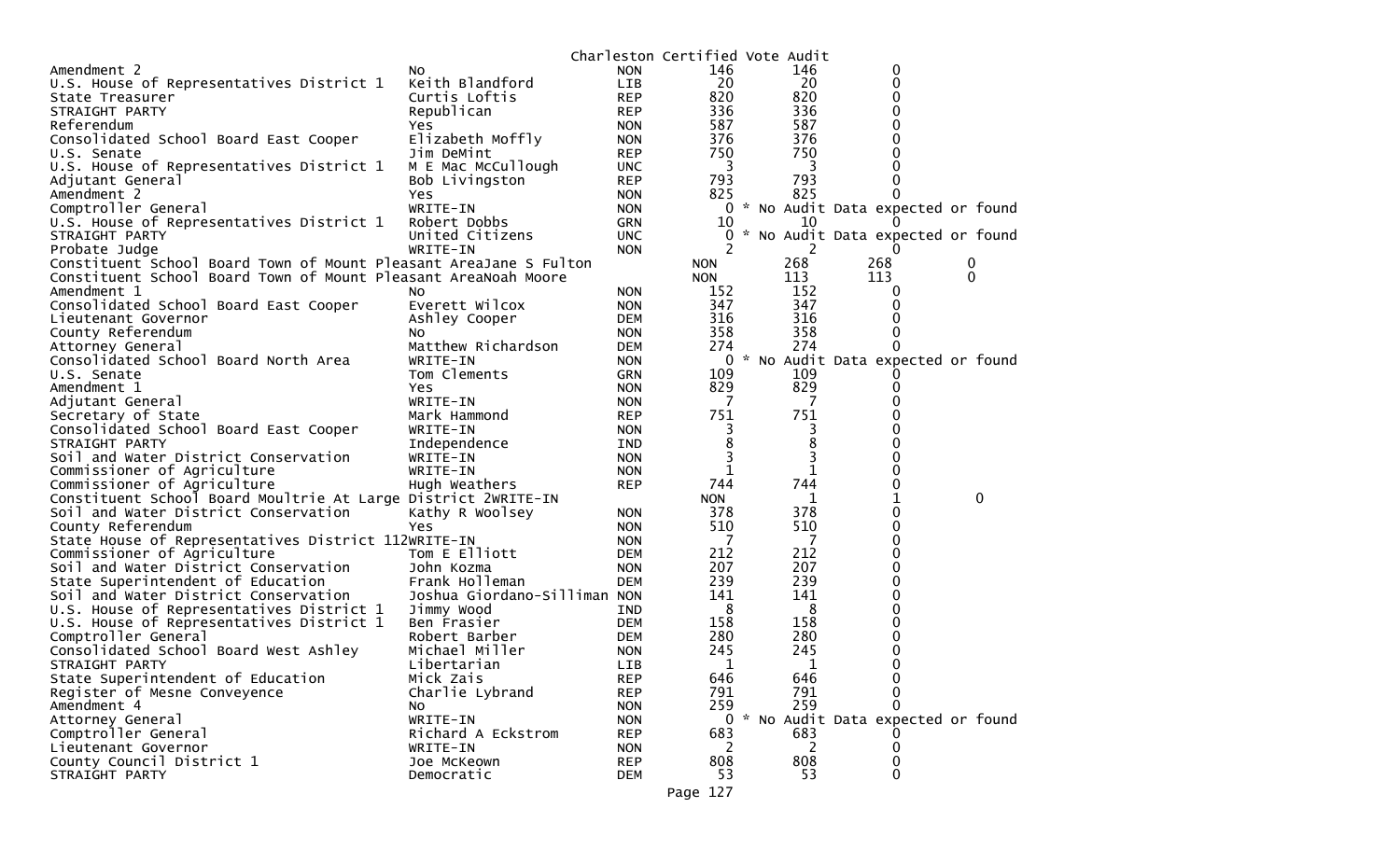|                                                                                                     |                         |                   | Charleston Certified Vote Audit |               |                |          |                                     |  |
|-----------------------------------------------------------------------------------------------------|-------------------------|-------------------|---------------------------------|---------------|----------------|----------|-------------------------------------|--|
| Attorney General                                                                                    | Leslie Minerd           | <b>GRN</b>        | 23                              |               | 23             | 0        |                                     |  |
| U.S. House of Representatives District 1                                                            | Tim Scott               | <b>REP</b>        | 765                             |               | 765            |          |                                     |  |
| Governor                                                                                            | Morgan Bruce Reeves     | GRN               | 9                               |               | 9              |          |                                     |  |
| Consolidated School Board West Ashley                                                               | Mary Ann Taylor         | <b>NON</b>        | 304                             |               | 304            |          |                                     |  |
| Governor                                                                                            | WRITE-IN                | <b>NON</b>        | 5                               |               |                |          |                                     |  |
| U.S. Senate                                                                                         | WRITE-IN                | <b>NON</b>        | 48                              |               | 48             |          |                                     |  |
| Amendment 4                                                                                         | Yes                     | <b>NON</b>        | 672                             |               | 672            |          |                                     |  |
| U.S. House of Representatives District 1                                                            | WRITE-IN                | <b>NON</b>        | 0                               | $\mathcal{H}$ |                |          | No Audit Data expected or found     |  |
| State Superintendent of Education                                                                   | Tony Fayyazi            | IND               | 19                              |               | 19             |          |                                     |  |
| Constituent School Board Town of Mount Pleasant AreaWRITE-IN                                        |                         |                   | <b>NON</b>                      |               | $\overline{2}$ |          | $\mathbf 0$                         |  |
| Constituent School Board Town of Mount Pleasant AreaDavid Grant                                     |                         |                   | <b>NON</b>                      |               | 182            | 182      | $\mathbf{0}$                        |  |
| Lieutenant Governor                                                                                 | Ken Ard                 | <b>REP</b>        | 673                             |               | 673            |          |                                     |  |
| Governor                                                                                            | Nikki R Haley           | <b>REP</b>        | 681                             |               | 681            |          |                                     |  |
| Secretary of State                                                                                  | Marjorie L Johnson      | <b>DEM</b>        | 205                             |               | 205            |          |                                     |  |
| Register of Mesne Conveyence                                                                        | WRITE-IN                | <b>NON</b>        | 3                               |               | 3              |          |                                     |  |
| U.S. House of Representatives District 1                                                            | Rob Groce               | <b>WFM</b>        | 26                              |               | 26             |          |                                     |  |
| Governor                                                                                            | Vincent A Sheheen       | <b>DEM</b>        | 302                             |               | 302            |          |                                     |  |
| Amendment 3                                                                                         | NO.                     | <b>NON</b>        | 292                             |               | 292            |          |                                     |  |
| Consolidated School Board West Ashley                                                               | WRITE-IN                | <b>NON</b>        | $\mathbf 1$                     |               | 1              |          |                                     |  |
| State Superintendent of Education                                                                   | Doretha A Bull          | <b>GRN</b>        | 8                               |               | 8              |          |                                     |  |
| STRAIGHT PARTY                                                                                      | Working Families        | <b>WFM</b>        | 0                               |               |                |          | * No Audit Data expected or found   |  |
| Constituent School Board Moultrie At Large District 2Dominique J Milton                             |                         |                   | <b>NON</b>                      |               | 465            | 465      |                                     |  |
| State Treasurer                                                                                     | WRITE-IN                | <b>NON</b>        | 8                               |               | 8              | O        |                                     |  |
| State Superintendent of Education                                                                   | Tim Moultrie            | LIB               | 53                              |               | 53             | 0        |                                     |  |
| Probate Judge                                                                                       | Irv Gerard Condon       | <b>REP</b>        | 800                             |               | 800            |          |                                     |  |
| Referendum                                                                                          | <b>NO</b>               | <b>NON</b>        | 398                             |               | 398            | 0        |                                     |  |
|                                                                                                     |                         |                   |                                 |               |                |          |                                     |  |
| 0331 Mt Pleasant 31                                                                                 |                         |                   |                                 |               |                |          |                                     |  |
| Attorney General                                                                                    | Matthew Richardson      | <b>DEM</b>        | 188                             |               | 188            |          |                                     |  |
| Governor                                                                                            | Morgan Bruce Reeves     | <b>UNC</b>        | 1                               |               | 1              |          |                                     |  |
| U.S. House of Representatives District 1                                                            | Tim Scott               | <b>REP</b>        | 318                             |               | 318            | 0        |                                     |  |
| Amendment 2                                                                                         | No                      | <b>NON</b>        | 65                              |               | 65             | 135      |                                     |  |
| Constituent School Board Town of Mount Pleasant AreaJane S Fulton                                   |                         |                   | <b>NON</b>                      |               | 135<br>17      | $\Omega$ | 0                                   |  |
| U.S. Senate                                                                                         | WRITE-IN                | <b>NON</b>        | 17                              |               |                |          |                                     |  |
| State Superintendent of Education<br>Constituent School Board Town of Mount Pleasant AreaNoah Moore | WRITE-IN                | <b>NON</b>        |                                 |               | 56             | 56       | 0 * No Audit Data expected or found |  |
| Comptroller General                                                                                 |                         |                   | <b>NON</b>                      | *             |                |          |                                     |  |
|                                                                                                     | WRITE-IN<br>Libertarian | <b>NON</b><br>LIB | 0<br>1                          |               | 1              |          | No Audit Data expected or found     |  |
| STRAIGHT PARTY<br>Amendment 2                                                                       | Yes                     | <b>NON</b>        | 401                             |               | 401            |          |                                     |  |
| Consolidated School Board East Cooper                                                               | WRITE-IN                | <b>NON</b>        | 0                               |               |                |          | * No Audit Data expected or found   |  |
| County Council District 1                                                                           |                         | <b>REP</b>        | 350                             |               | 350            |          |                                     |  |
| Register of Mesne Conveyence                                                                        | Joe McKeown             | <b>REP</b>        | 342                             |               | 342            |          |                                     |  |
| Referendum                                                                                          | Charlie Lybrand<br>Yes. | <b>NON</b>        | 279                             |               | 279            |          |                                     |  |
|                                                                                                     | Republican              | <b>REP</b>        | 136                             |               | 136            | 0        |                                     |  |
| STRAIGHT PARTY<br>Consolidated School Board West Ashley                                             | Michael Miller          | <b>NON</b>        | 127                             |               | 127            | 0        |                                     |  |
| Amendment 1                                                                                         | NO.                     | <b>NON</b>        | 50                              |               | 50             |          |                                     |  |
| Attorney General                                                                                    | Leslie Minerd           | <b>GRN</b>        | 14                              |               | 14             |          |                                     |  |
| Constituent School Board Moultrie At Large District 2WRITE-IN                                       |                         |                   | <b>NON</b>                      |               |                |          | 0 * No Audit Data expected or found |  |
| Attorney General                                                                                    | WRITE-IN                | <b>NON</b>        |                                 |               |                |          | 0 * No Audit Data expected or found |  |
| Comptroller General                                                                                 | Robert Barber           | <b>DEM</b>        | 191                             |               | 191            |          |                                     |  |
| Amendment 1                                                                                         | Yes.                    | <b>NON</b>        | 425                             |               | 425            | 0        |                                     |  |
| Secretary of State                                                                                  | Marjorie L Johnson      | <b>DEM</b>        | 175                             |               | 175            | 0        |                                     |  |
|                                                                                                     |                         |                   |                                 |               |                |          |                                     |  |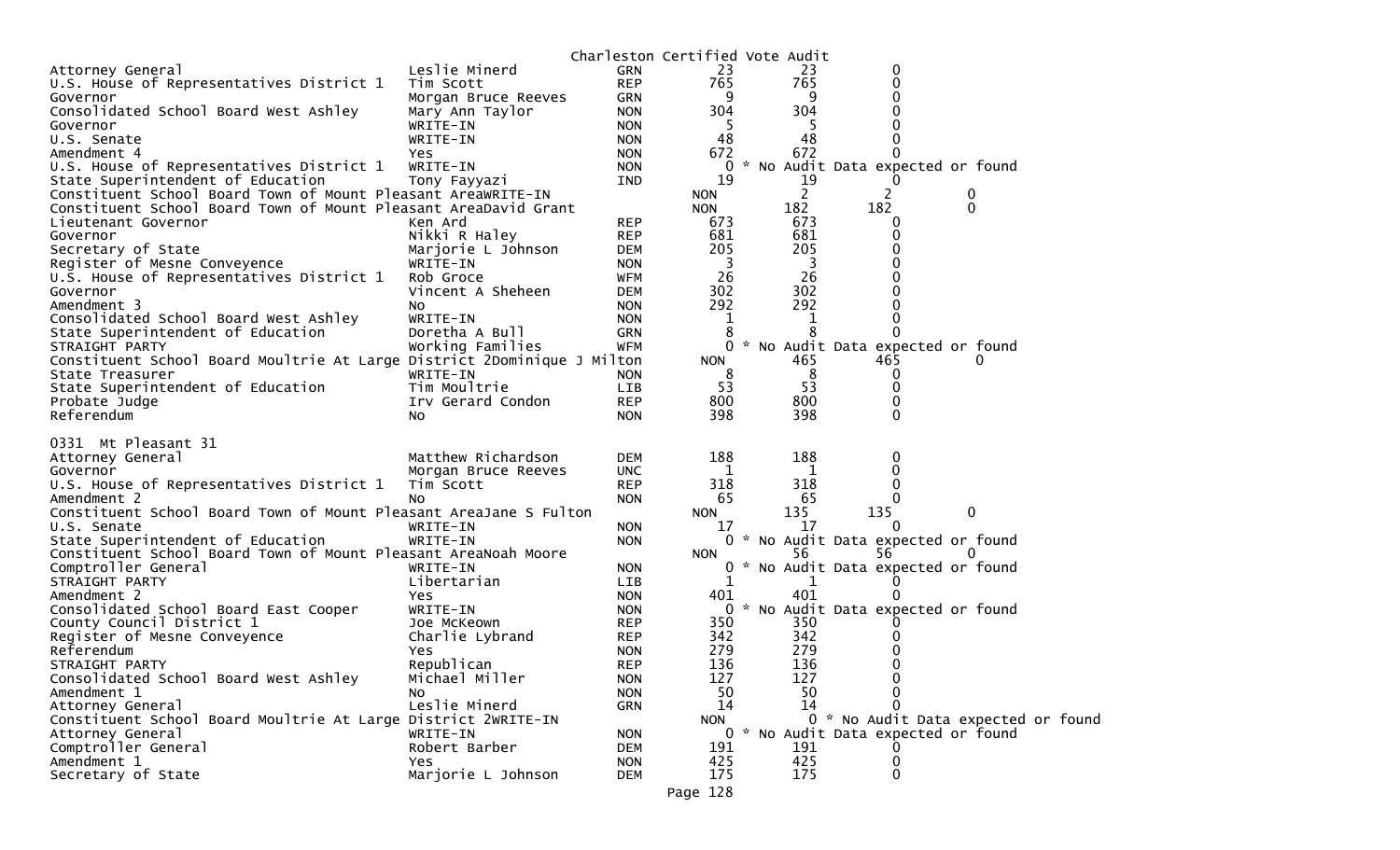|                                                                         |                              |            | Charleston Certified Vote Audit |     |                                     |   |  |  |
|-------------------------------------------------------------------------|------------------------------|------------|---------------------------------|-----|-------------------------------------|---|--|--|
| U.S. House of Representatives District 1                                | WRITE-IN                     | <b>NON</b> |                                 |     | 0 * No Audit Data expected or found |   |  |  |
| U.S. Senate                                                             | Alvin M Greene               | <b>DEM</b> | 101                             | 101 |                                     |   |  |  |
| Soil and Water District Conservation                                    | WRITE-IN                     | <b>NON</b> | 0                               |     | * No Audit Data expected or found   |   |  |  |
| U.S. House of Representatives District 1                                | Rob Groce                    | WFM        | 9                               |     |                                     |   |  |  |
| County Referendum                                                       | No                           | <b>NON</b> | 184                             | 184 |                                     |   |  |  |
| Adjutant General                                                        | Bob Livingston               | <b>REP</b> | 343                             | 343 |                                     |   |  |  |
| Soil and Water District Conservation                                    | Kathy R Woolsey              | <b>NON</b> | 213                             | 213 |                                     |   |  |  |
| Comptroller General                                                     | Richard A Eckstrom           | <b>REP</b> | 286                             | 286 |                                     |   |  |  |
| Soil and Water District Conservation                                    | John Kozma                   | <b>NON</b> | 98                              | 98  |                                     |   |  |  |
| Soil and Water District Conservation                                    | Joshua Giordano-Silliman NON |            | 91                              | 91  |                                     |   |  |  |
| Governor                                                                | Morgan Bruce Reeves          | <b>GRN</b> | 3                               | 3   |                                     |   |  |  |
| STRAIGHT PARTY                                                          |                              | <b>DEM</b> | 88                              | 88  |                                     |   |  |  |
|                                                                         | Democratic<br>Frank Holleman |            | 183                             | 183 |                                     |   |  |  |
| State Superintendent of Education                                       |                              | <b>DEM</b> |                                 |     |                                     |   |  |  |
| Consolidated School Board West Ashley                                   | Mary Ann Taylor              | <b>NON</b> | 154                             | 154 |                                     |   |  |  |
| State Superintendent of Education                                       | Mick Zais                    | <b>REP</b> | 265                             | 265 | 0                                   |   |  |  |
| U.S. Senate                                                             | Jim DeMint                   | <b>REP</b> | 315                             | 315 |                                     |   |  |  |
| Adjutant General                                                        | WRITE-IN                     | <b>NON</b> |                                 |     | 0 * No Audit Data expected or found |   |  |  |
| County Referendum                                                       | Yes                          | <b>NON</b> | 249                             | 249 |                                     |   |  |  |
| Register of Mesne Conveyence                                            | WRITE-IN                     | <b>NON</b> | 0                               |     | * No Audit Data expected or found   |   |  |  |
| State House of Representatives District 110Chip Limehouse               |                              | <b>REP</b> | 348                             | 348 |                                     |   |  |  |
| Governor                                                                | Nikki R Haley                | <b>REP</b> | 277                             | 277 |                                     |   |  |  |
| U.S. House of Representatives District 1                                | Keith Blandford              | LIB        | 3                               | 3   |                                     |   |  |  |
| Probate Judge                                                           | Irv Gerard Condon            | <b>REP</b> | 347                             | 347 |                                     |   |  |  |
| Lieutenant Governor                                                     | Ashley Cooper                | <b>DEM</b> | 223                             | 223 |                                     |   |  |  |
| County Council District 1                                               | WRITE-IN                     | <b>NON</b> |                                 |     | 0 * No Audit Data expected or found |   |  |  |
| STRAIGHT PARTY                                                          | United Citizens              | <b>UNC</b> | 0                               |     | * No Audit Data expected or found   |   |  |  |
| Consolidated School Board West Ashley                                   | WRITE-IN                     | <b>NON</b> |                                 |     | 0 * No Audit Data expected or found |   |  |  |
| U.S. Senate                                                             | Tom Clements                 | <b>GRN</b> | 49                              | 49  | $\Omega$                            |   |  |  |
| Constituent School Board Town of Mount Pleasant AreaDavid Grant         |                              |            | <b>NON</b>                      | 110 | 110                                 | 0 |  |  |
| Amendment 4                                                             | NO.                          | <b>NON</b> | 124                             | 124 | $\Omega$                            |   |  |  |
| U.S. House of Representatives District 1                                | Robert Dobbs                 | <b>GRN</b> | 4                               | 4   |                                     |   |  |  |
| Constituent School Board Town of Mount Pleasant AreaWRITE-IN            |                              |            | <b>NON</b>                      |     | 0 * No Audit Data expected or found |   |  |  |
| Commissioner of Agriculture                                             | Hugh Weathers                | <b>REP</b> | 306                             | 306 |                                     |   |  |  |
|                                                                         |                              | <b>NON</b> | 0                               |     | * No Audit Data expected or found   |   |  |  |
| State Treasurer                                                         | WRITE-IN                     |            |                                 |     |                                     |   |  |  |
| U.S. House of Representatives District 1                                | M E Mac McCullough           | <b>UNC</b> | 2                               | 2   |                                     |   |  |  |
| Commissioner of Agriculture                                             | WRITE-IN                     | <b>NON</b> |                                 | 1   |                                     |   |  |  |
| Commissioner of Agriculture                                             | Tom E Elliott                | <b>DEM</b> | 166                             | 166 |                                     |   |  |  |
| Constituent School Board Moultrie At Large District 2Dominique J Milton |                              |            | <b>NON</b>                      | 245 | 245                                 |   |  |  |
| Secretary of State                                                      | WRITE-IN                     | <b>NON</b> | 0                               |     | * No Audit Data expected or found   |   |  |  |
| Consolidated School Board North Area                                    | Cindy Bohn Coats             | <b>NON</b> | 229                             | 229 |                                     |   |  |  |
| Amendment 4                                                             | Yes                          | <b>NON</b> | 329                             | 329 |                                     |   |  |  |
| Governor                                                                | Vincent A Sheheen            | <b>DEM</b> | 210                             | 210 |                                     |   |  |  |
| Consolidated School Board East Cooper                                   | Craig Ascue                  | <b>NON</b> | 227                             | 227 |                                     |   |  |  |
| State Treasurer                                                         | Curtis Loftis                | <b>REP</b> | 358                             | 358 | 0                                   |   |  |  |
| Attorney General                                                        | Alan Wilson                  | <b>REP</b> | 281                             | 281 |                                     |   |  |  |
| Secretary of State                                                      | Mark Hammond                 | <b>REP</b> | 308                             | 308 | 0                                   |   |  |  |
| Governor                                                                | WRITE-IN                     | <b>NON</b> | 1                               |     |                                     |   |  |  |
| State Superintendent of Education                                       | Tony Fayyazi                 | IND        | 8                               | 8   | 0                                   |   |  |  |
| State Superintendent of Education                                       |                              |            |                                 |     | 0                                   |   |  |  |
|                                                                         | Doretha A Bull               | <b>GRN</b> | 5.                              | 5   |                                     |   |  |  |
|                                                                         | WRITE-IN                     |            | 0                               |     |                                     |   |  |  |
| Probate Judge                                                           |                              | <b>NON</b> |                                 |     | * No Audit Data expected or found   |   |  |  |
| Amendment 3                                                             | No.                          | <b>NON</b> | 139                             | 139 |                                     |   |  |  |
| State House of Representatives District 110WRITE-IN                     |                              | <b>NON</b> | Page 129                        |     | 0 * No Audit Data expected or found |   |  |  |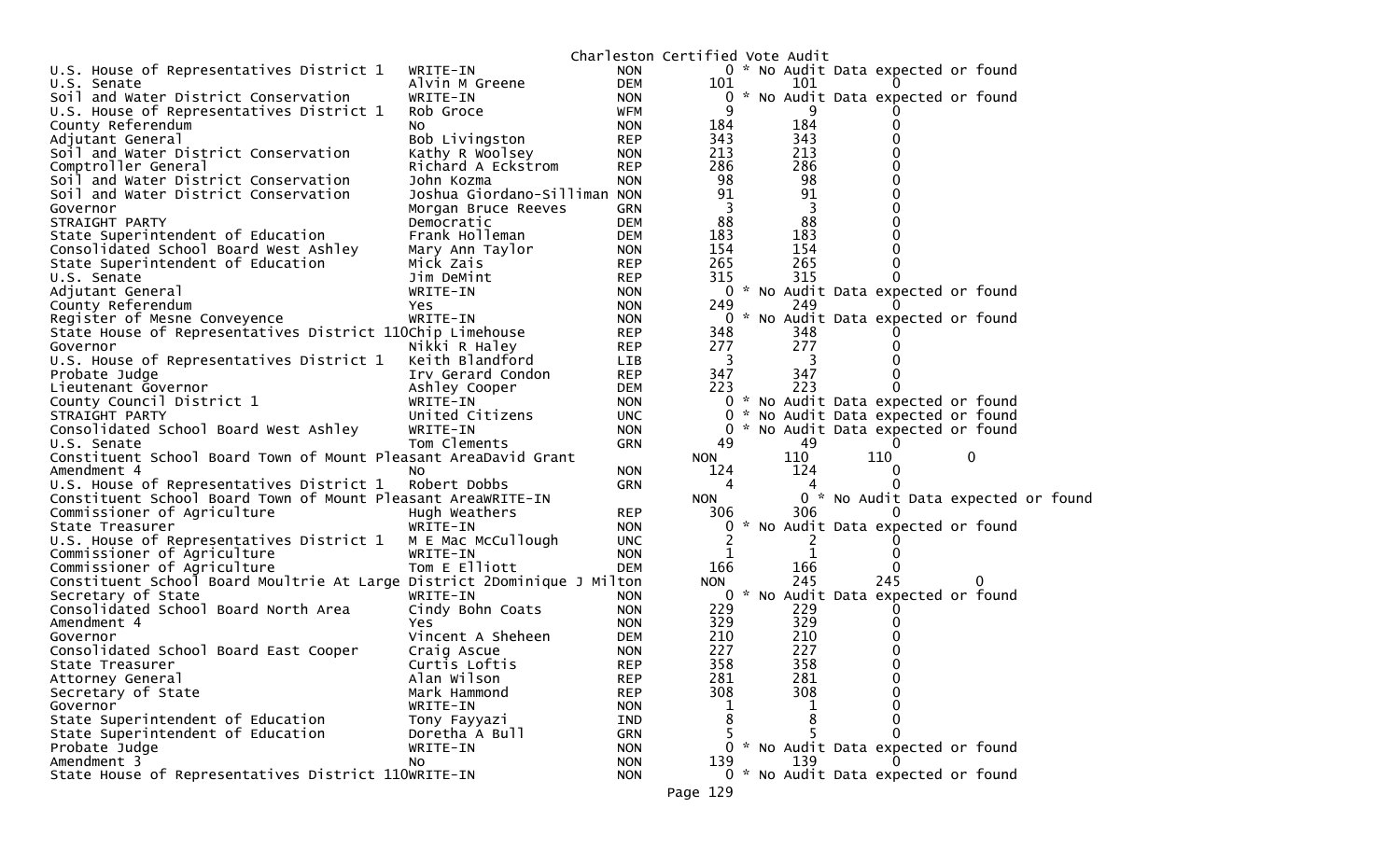|                                                                 |                               |                          | Charleston Certified Vote Audit |            |          |                                     |
|-----------------------------------------------------------------|-------------------------------|--------------------------|---------------------------------|------------|----------|-------------------------------------|
| Lieutenant Governor                                             | WRITE-IN                      | <b>NON</b>               |                                 |            |          | 0 * No Audit Data expected or found |
| Consolidated School Board East Cooper                           | Elizabeth Moffly              | <b>NON</b>               | 187                             | 187        |          |                                     |
| STRAIGHT PARTY                                                  | Green                         | <b>GRN</b>               | -5                              | 5          | 0        |                                     |
| U.S. House of Representatives District 1                        | Ben Frasier                   | <b>DEM</b>               | 145                             | 145        | 0        |                                     |
| Lieutenant Governor                                             | Ken Ard                       | <b>REP</b>               | 267                             | 267        |          |                                     |
| STRAIGHT PARTY                                                  | Independence                  | <b>IND</b>               | 4                               | 4          | 0        |                                     |
| Consolidated School Board North Area                            | WRITE-IN                      | <b>NON</b>               | 0                               |            |          | * No Audit Data expected or found   |
| Amendment 3                                                     | Yes.                          | <b>NON</b>               | 319                             | 319        |          |                                     |
| U.S. House of Representatives District 1                        | Jimmy Wood                    | <b>IND</b>               | -5                              | 5          | 0        |                                     |
| State Superintendent of Education                               | Tim Moultrie                  | <b>LIB</b>               | 18                              | 18         | 0        |                                     |
| STRAIGHT PARTY                                                  | Working Families              | <b>WFM</b>               | 1                               | 1          | 0        |                                     |
| Consolidated School Board East Cooper                           | Everett Wilcox                | <b>NON</b>               | 121                             | 121        | 0        |                                     |
| Referendum                                                      | No.                           | <b>NON</b>               | 183                             | 183        | 0        |                                     |
|                                                                 |                               |                          |                                 |            |          |                                     |
| 0332 Mt Pleasant 32                                             |                               |                          |                                 | 3          | 0        |                                     |
| Register of Mesne Conveyence                                    | WRITE-IN                      | <b>NON</b>               | 3<br>736                        | 735        |          | 1 Aud Data                          |
| Amendment 2                                                     | <b>Yes</b>                    | <b>NON</b>               | 267                             |            | 1        |                                     |
| Consolidated School Board West Ashley                           | Mary Ann Taylor               | <b>NON</b>               | 744                             | 266<br>743 |          | Aud Data                            |
| Probate Judge<br>County Council District 1                      | Irv Gerard Condon<br>WRITE-IN | <b>REP</b><br><b>NON</b> | 4                               | 4          | 1<br>0   | Aud Data                            |
| Lieutenant Governor                                             | WRITE-IN                      | <b>NON</b>               | 1                               | 1          | 0        |                                     |
| Amendment 1                                                     | NO.                           | <b>NON</b>               | 89                              | 89         | $\Omega$ |                                     |
| Comptroller General                                             | Robert Barber                 | <b>DEM</b>               | 184                             | 184        | 0        |                                     |
| Comptroller General                                             | Richard A Eckstrom            | <b>REP</b>               | 658                             | 657        |          | 1 Aud Data                          |
| State Superintendent of Education                               | WRITE-IN                      | <b>NON</b>               |                                 |            |          | 0 * No Audit Data expected or found |
| Amendment 1                                                     | <b>Yes</b>                    | <b>NON</b>               | 766                             | 765        |          | 1 Aud Data                          |
| State Treasurer                                                 | WRITE-IN                      | <b>NON</b>               | 4                               |            | 0        |                                     |
| Governor                                                        | Morgan Bruce Reeves           | <b>UNC</b>               |                                 |            |          | 0 * No Audit Data expected or found |
| Referendum                                                      | Yes                           | <b>NON</b>               | 481                             | 480        |          | 1 Aud Data                          |
| Soil and Water District Conservation                            | WRITE-IN                      | <b>NON</b>               | 0                               |            |          | * No Audit Data expected or found   |
| Soil and Water District Conservation                            | Joshua Giordano-Silliman NON  |                          | 144                             | 144        |          |                                     |
| Soil and Water District Conservation                            | Kathy R Woolsey               | <b>NON</b>               | 368                             | 368        | 0        |                                     |
| Soil and Water District Conservation                            | John Kozma                    | <b>NON</b>               | 197                             | 197        |          |                                     |
| State Treasurer                                                 | Curtis Loftis                 | <b>REP</b>               | 759                             | 758        | 1        | Aud Data                            |
| STRAIGHT PARTY                                                  | Working Families              | <b>WFM</b>               | 1                               | 1          | 0        |                                     |
| STRAIGHT PARTY                                                  | Republican                    | <b>REP</b>               | 327                             | 326        |          | Aud Data                            |
| Governor                                                        | Nikki R Haley                 | <b>REP</b>               | 646                             | 645        | 1        | Aud Data                            |
| Consolidated School Board West Ashley                           | WRITE-IN                      | <b>NON</b>               | 2                               | 2          | 0        |                                     |
| U.S. House of Representatives District 1                        | Ben Frasier                   | <b>DEM</b>               | 103                             | 103        | 0        |                                     |
| State Superintendent of Education                               | Mick Zais                     | <b>REP</b>               | 616                             | 615        |          | Aud Data                            |
| Attorney General                                                | Alan Wilson                   | <b>REP</b>               | 643                             | 642        | 1        | Aud Data                            |
| County Referendum                                               | NO.                           | <b>NON</b>               | 367                             | 367        | 0        |                                     |
| U.S. Senate                                                     | WRITE-IN                      | <b>NON</b>               | 24                              | 24         | 0        |                                     |
| Consolidated School Board North Area                            | Cindy Bohn Coats              | <b>NON</b>               | 434                             | 434        | 0        |                                     |
| State House of Representatives District 110WRITE-IN             |                               | <b>NON</b>               | 5                               | 5.         | 0        |                                     |
| Adjutant General                                                | Bob Livingston                | <b>REP</b>               | 749                             | 748        |          | 1 Aud Data                          |
| U.S. House of Representatives District 1                        | Tim Scott                     | <b>REP</b>               | 727                             | 726        |          | 1 Aud Data                          |
| U.S. House of Representatives District 1                        | Jimmy Wood                    | <b>IND</b>               | 8                               | 8          | 0        |                                     |
| Constituent School Board Town of Mount Pleasant AreaDavid Grant |                               |                          | <b>NON</b>                      | 213        | 213      | 0                                   |
| Probate Judge                                                   | WRITE-IN                      | <b>NON</b>               | 3                               |            | 0        |                                     |
| State Superintendent of Education                               | Frank Holleman                | <b>DEM</b>               | 166                             | 166        | 0        |                                     |
| Consolidated School Board East Cooper                           | Craig Ascue                   | <b>NON</b>               | 348                             | 348        | 0        |                                     |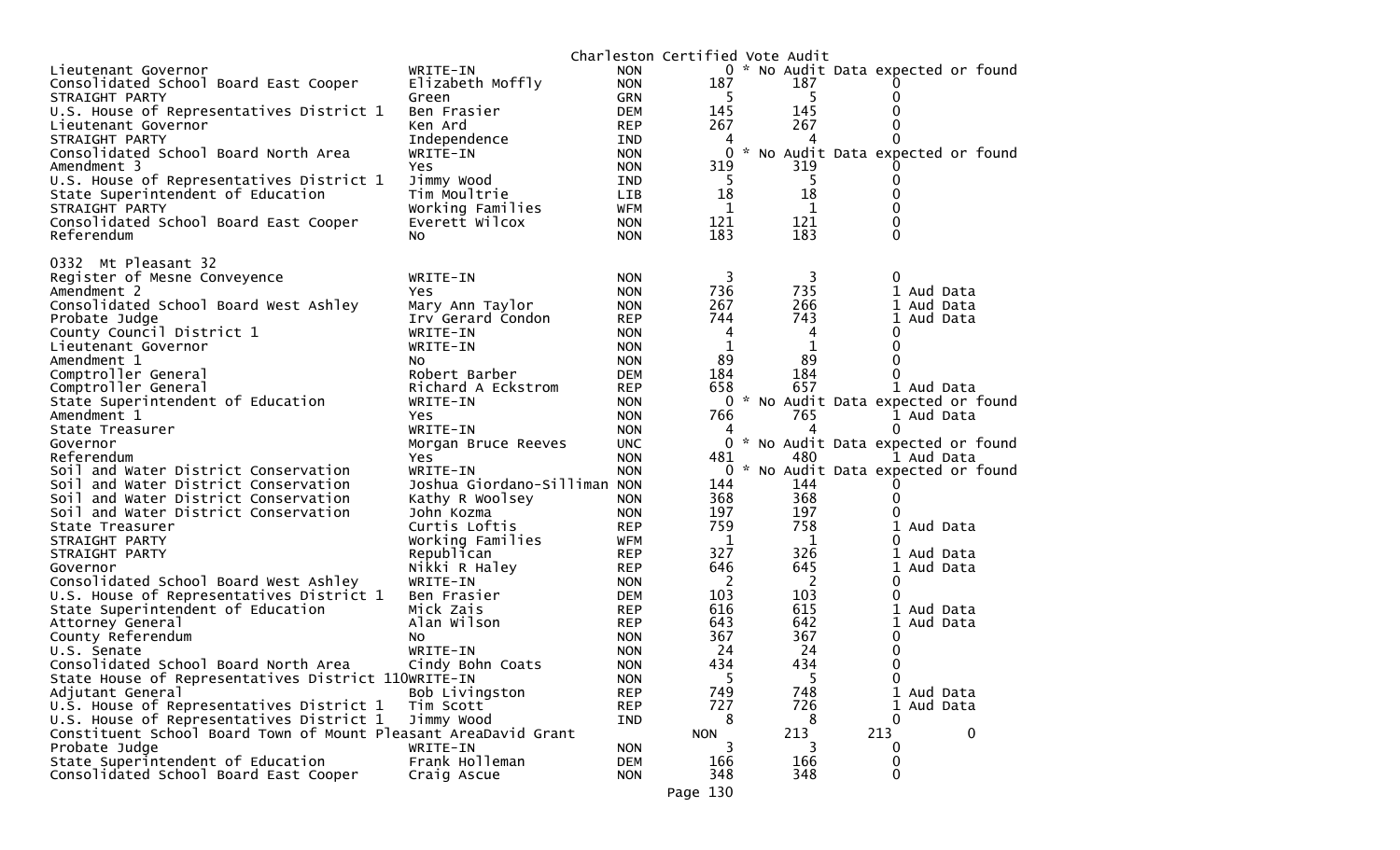|                                                                         |                     |            |                | Charleston Certified Vote Audit |                                     |
|-------------------------------------------------------------------------|---------------------|------------|----------------|---------------------------------|-------------------------------------|
| Constituent School Board Town of Mount Pleasant AreaWRITE-IN            |                     |            | <b>NON</b>     | 2                               | 2                                   |
| County Referendum                                                       | Yes                 | <b>NON</b> | 410            | 409                             | 1 Aud Data                          |
| Constituent School Board Moultrie At Large District 2Dominique J Milton |                     |            | <b>NON</b>     | 444                             | 444<br>0                            |
| STRAIGHT PARTY                                                          | Independence        | IND        |                | 7                               | 0                                   |
| STRAIGHT PARTY                                                          | Democratic          | <b>DEM</b> | 36             | 36                              | 0                                   |
| Governor                                                                | Vincent A Sheheen   | <b>DEM</b> | 217            | 217                             | 0                                   |
| STRAIGHT PARTY                                                          | Libertarian         | LIB        | 1              | 1                               | 0                                   |
| STRAIGHT PARTY                                                          | Green               | <b>GRN</b> | 1              | 1                               | 0                                   |
| U.S. Senate                                                             | Alvin M Greene      | <b>DEM</b> | 57             | 57                              | 0                                   |
| Adjutant General                                                        | WRITE-IN            | <b>NON</b> | 4              | 4                               | 0                                   |
| Secretary of State                                                      | Marjorie L Johnson  | <b>DEM</b> | 142            | 142                             | 0                                   |
|                                                                         |                     | <b>DEM</b> | 223            | 223                             | 0                                   |
| Lieutenant Governor                                                     | Ashley Cooper       |            |                | 215                             | 0                                   |
| Amendment 4                                                             | NO.                 | <b>NON</b> | 215            |                                 |                                     |
| Consolidated School Board North Area                                    | WRITE-IN            | <b>NON</b> | 5              | -5                              | 0                                   |
| Consolidated School Board East Cooper                                   | Elizabeth Moffly    | <b>NON</b> | 369            | 368                             | 1<br>Aud Data                       |
| Governor                                                                | WRITE-IN            | <b>NON</b> | 3              | 3                               | 0                                   |
| State Superintendent of Education                                       | Doretha A Bull      | <b>GRN</b> | 13             | 13                              | $\Omega$                            |
| U.S. Senate                                                             | Jim DeMint          | <b>REP</b> | 712            | 711                             | 1 Aud Data                          |
| County Council District 1                                               | Joe McKeown         | <b>REP</b> | 750            | 749                             | Aud Data<br>1                       |
| U.S. House of Representatives District 1                                | Rob Groce           | <b>WFM</b> | 10             | 10                              | 0                                   |
| Commissioner of Agriculture                                             | Hugh Weathers       | <b>REP</b> | 704            | 703                             | 1 Aud Data                          |
| U.S. House of Representatives District 1                                | WRITE-IN            | <b>NON</b> | $\Omega$       |                                 | * No Audit Data expected or found   |
| Amendment 4                                                             | Yes                 | <b>NON</b> | 614            | 613                             | 1 Aud Data                          |
| Attorney General                                                        | Matthew Richardson  | <b>DEM</b> | 202            | 202                             | 0                                   |
| Register of Mesne Conveyence                                            | Charlie Lybrand     | <b>REP</b> | 743            | 742                             | 1 Aud Data                          |
| Consolidated School Board East Cooper                                   | Everett Wilcox      | <b>NON</b> | 213            | 213                             | 0                                   |
| STRAIGHT PARTY                                                          | United Citizens     | <b>UNC</b> |                |                                 | 0 * No Audit Data expected or found |
| U.S. Senate                                                             | Tom Clements        | <b>GRN</b> | 62             | 62                              | 0                                   |
| Commissioner of Agriculture                                             | Tom E Elliott       | <b>DEM</b> | 139            | 139                             | 0                                   |
| Commissioner of Agriculture                                             | WRITE-IN            | <b>NON</b> | 0              |                                 | * No Audit Data expected or found   |
| Attorney General                                                        | Leslie Minerd       | <b>GRN</b> | 15             | 15                              |                                     |
| Amendment 3                                                             | NO.                 | <b>NON</b> | 272            | 272                             | 0                                   |
| Consolidated School Board West Ashley                                   | Michael Miller      |            | 222            | 222                             | 0                                   |
|                                                                         |                     | <b>NON</b> | 14             | 14                              | $\Omega$                            |
| U.S. House of Representatives District 1                                | Keith Blandford     | <b>LIB</b> |                |                                 |                                     |
| Constituent School Board Town of Mount Pleasant AreaJane S Fulton       |                     |            | <b>NON</b>     | 228                             | 228<br>0                            |
| State Superintendent of Education                                       | Tony Fayyazi        | <b>IND</b> | 13             | 13                              | 0                                   |
| Consolidated School Board East Cooper                                   | WRITE-IN            | <b>NON</b> | 1              | 1                               | 0                                   |
| U.S. House of Representatives District 1                                | Robert Dobbs        | <b>GRN</b> | 6              | 6                               | 0                                   |
| Governor                                                                | Morgan Bruce Reeves | <b>GRN</b> | 5              | 5                               |                                     |
| Amendment 3                                                             | Yes                 | <b>NON</b> | 571            | 570                             | Aud Data                            |
| Constituent School Board Town of Mount Pleasant AreaNoah Moore          |                     |            | <b>NON</b>     | 93                              | 93<br>0                             |
| Lieutenant Governor                                                     | Ken Ard             | <b>REP</b> | 646            | 645                             | 1 Aud Data                          |
| State House of Representatives District 110Chip Limehouse               |                     | <b>REP</b> | 759            | 758                             | 1 Aud Data                          |
| Secretary of State                                                      | Mark Hammond        | <b>REP</b> | 716            | 715                             | 1 Aud Data                          |
| State Superintendent of Education                                       | Tim Moultrie        | LIB        | 48             | 48                              | 0                                   |
| Comptroller General                                                     | WRITE-IN            | <b>NON</b> |                |                                 | 0 * No Audit Data expected or found |
| Amendment 2                                                             | NO.                 | <b>NON</b> | 123            | 123                             |                                     |
| Constituent School Board Moultrie At Large District 2WRITE-IN           |                     |            | <b>NON</b>     | 1                               |                                     |
| Attorney General                                                        | WRITE-IN            | <b>NON</b> |                |                                 | 0 * No Audit Data expected or found |
| Secretary of State                                                      | WRITE-IN            | <b>NON</b> | $\overline{0}$ |                                 | * No Audit Data expected or found   |
| U.S. House of Representatives District 1                                | M E Mac McCullough  | <b>UNC</b> | 1              | 1                               |                                     |
| Referendum                                                              | NO.                 | <b>NON</b> | 366            | 366                             | 0                                   |
|                                                                         |                     |            |                |                                 |                                     |
|                                                                         |                     |            | Page 131       |                                 |                                     |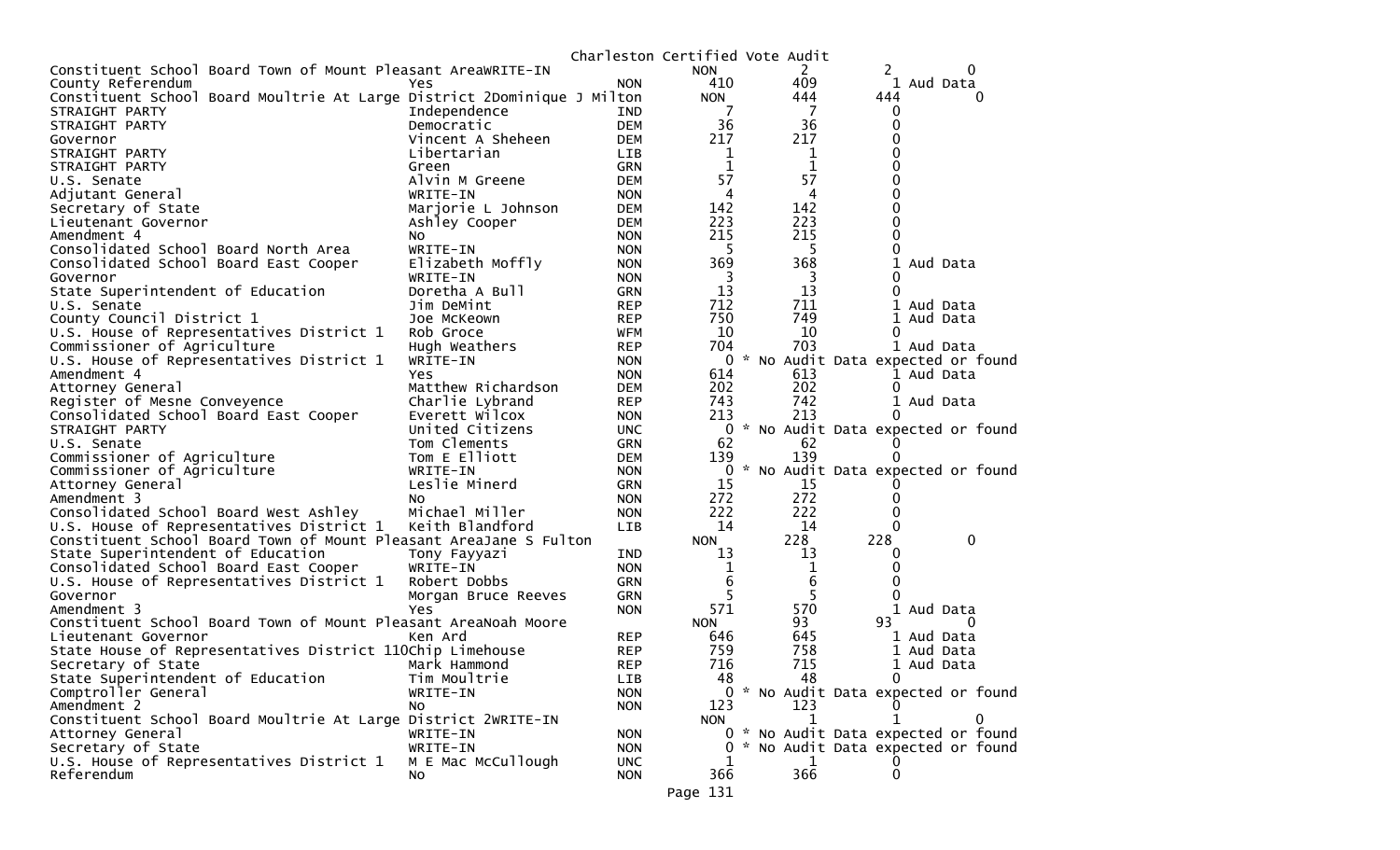| Mt Pleasant 33<br>0333                                                  |                     |            |                |     |                                     |   |
|-------------------------------------------------------------------------|---------------------|------------|----------------|-----|-------------------------------------|---|
| Soil and Water District Conservation                                    | John Kozma          | <b>NON</b> | 269            | 269 | 0                                   |   |
| Soil and Water District Conservation                                    | WRITE-IN            | <b>NON</b> |                |     | 0                                   |   |
| Soil and Water District Conservation                                    | Kathy R Woolsey     | <b>NON</b> | 431            | 431 | 0                                   |   |
| Lieutenant Governor                                                     | Ken Ard             | <b>REP</b> | 818            | 818 | 0                                   |   |
| STRAIGHT PARTY                                                          | Working Families    | WFM        | $\Omega$       |     | * No Audit Data expected or found   |   |
| STRAIGHT PARTY                                                          | United Citizens     | <b>UNC</b> | $\Omega$       |     | No Audit Data expected or found     |   |
| U.S. House of Representatives District 1                                | WRITE-IN            | <b>NON</b> | 1              | 1   |                                     |   |
|                                                                         |                     |            |                | 12  |                                     |   |
| U.S. House of Representatives District 1                                | Robert Dobbs        | GRN        | 12             |     | 0                                   |   |
| Consolidated School Board East Cooper                                   | Craig Ascue         | <b>NON</b> | 421            | 421 | 0                                   |   |
| U.S. House of Representatives District 1                                | Keith Blandford     | LIB        | 17             | 17  | 0                                   |   |
| County Council District 1                                               | Joe McKeown         | <b>REP</b> | 957            | 957 | 0                                   |   |
| State Superintendent of Education                                       | WRITE-IN            | <b>NON</b> |                |     | 0 * No Audit Data expected or found |   |
| Referendum                                                              | <b>Yes</b>          | <b>NON</b> | 647            | 647 |                                     |   |
| Lieutenant Governor                                                     | WRITE-IN            | <b>NON</b> |                |     | 0 * No Audit Data expected or found |   |
| Constituent School Board Town of Mount Pleasant AreaDavid Grant         |                     |            | <b>NON</b>     | 193 | 193                                 | O |
| Constituent School Board Moultrie At Large District 2Dominique J Milton |                     |            | <b>NON</b>     | 526 | 526                                 | 0 |
| Secretary of State                                                      | Mark Hammond        | <b>REP</b> | 919            | 919 | 0                                   |   |
| Consolidated School Board North Area                                    | WRITE-IN            | <b>NON</b> | 6              | 6   | 0                                   |   |
| State Superintendent of Education                                       | Mick Zais           | <b>REP</b> | 811            | 811 | 0                                   |   |
| STRAIGHT PARTY                                                          | Democratic          | <b>DEM</b> | 48             | 48  | 0                                   |   |
| Constituent School Board Town of Mount Pleasant AreaWRITE-IN            |                     |            | <b>NON</b>     | 6   | 6                                   | 0 |
| Governor                                                                | Vincent A Sheheen   | <b>DEM</b> | 292            | 292 | 0                                   |   |
|                                                                         | Leslie Minerd       |            | 22             | -22 | 0                                   |   |
| Attorney General                                                        |                     | GRN        |                |     |                                     |   |
| State Superintendent of Education                                       | Frank Holleman      | <b>DEM</b> | 219            | 219 | 0                                   |   |
| County Referendum                                                       | No                  | <b>NON</b> | 415            | 415 | 0                                   |   |
| Consolidated School Board East Cooper                                   | Elizabeth Moffly    | <b>NON</b> | 473            | 473 | 0                                   |   |
| Register of Mesne Conveyence                                            | Charlie Lybrand     | <b>REP</b> | 943            | 943 | 0                                   |   |
| Attorney General                                                        | Matthew Richardson  | <b>DEM</b> | 257            | 257 | $\Omega$                            |   |
| Secretary of State                                                      | WRITE-IN            | <b>NON</b> |                |     | 0 * No Audit Data expected or found |   |
| Adjutant General                                                        | Bob Livingston      | <b>REP</b> | 952            | 952 |                                     |   |
| STRAIGHT PARTY                                                          | Republican          | <b>REP</b> | 406            | 406 | 0                                   |   |
| U.S. House of Representatives District 1                                | M E Mac McCullough  | UNC.       | 5              | 5   | 0                                   |   |
| Governor                                                                | Morgan Bruce Reeves | <b>GRN</b> | $\overline{7}$ | 7   | 0                                   |   |
| STRAIGHT PARTY                                                          | Green               | GRN        | 4              | 4   | 0                                   |   |
| State Superintendent of Education                                       | Doretha A Bull      | <b>GRN</b> | 13             | 13  | o                                   |   |
| County Referendum                                                       | Yes                 | <b>NON</b> | 623            | 623 | 0                                   |   |
| State Treasurer                                                         | WRITE-IN            | <b>NON</b> | 12             | 12  | 0                                   |   |
| Consolidated School Board East Cooper                                   | Everett Wilcox      | <b>NON</b> | 321            | 321 | 0                                   |   |
| Consolidated School Board West Ashley                                   | Michael Miller      | <b>NON</b> | 261            | 261 | 0                                   |   |
| State Treasurer                                                         | Curtis Loftis       | <b>REP</b> | 973            | 973 | 0                                   |   |
|                                                                         |                     |            | 1              |     | 0                                   |   |
| Attorney General                                                        | WRITE-IN            | <b>NON</b> |                | 1   |                                     |   |
| State House of Representatives District 112Mike Sottile                 |                     | <b>REP</b> | 971            | 971 | 0                                   |   |
| U.S. Senate                                                             | WRITE-IN            | <b>NON</b> | 49             | 49  | 0                                   |   |
| Adjutant General                                                        | WRITE-IN            | <b>NON</b> | 7              | 7   | 0                                   |   |
| County Council District 1                                               | WRITE-IN            | <b>NON</b> | 7              | 7   | 0                                   |   |
| Amendment 4                                                             | No                  | <b>NON</b> | 273            | 273 | 0                                   |   |
| Probate Judge                                                           | Irv Gerard Condon   | <b>REP</b> | 952            | 952 | 0                                   |   |
| U.S. House of Representatives District 1                                | Ben Frasier         | <b>DEM</b> | 149            | 149 | 0                                   |   |
| Consolidated School Board East Cooper                                   | WRITE-IN            | <b>NON</b> | 4              | 4   | 0                                   |   |
| STRAIGHT PARTY                                                          | Independence        | <b>IND</b> | 12             | 12  | $\Omega$                            |   |
|                                                                         |                     |            |                |     |                                     |   |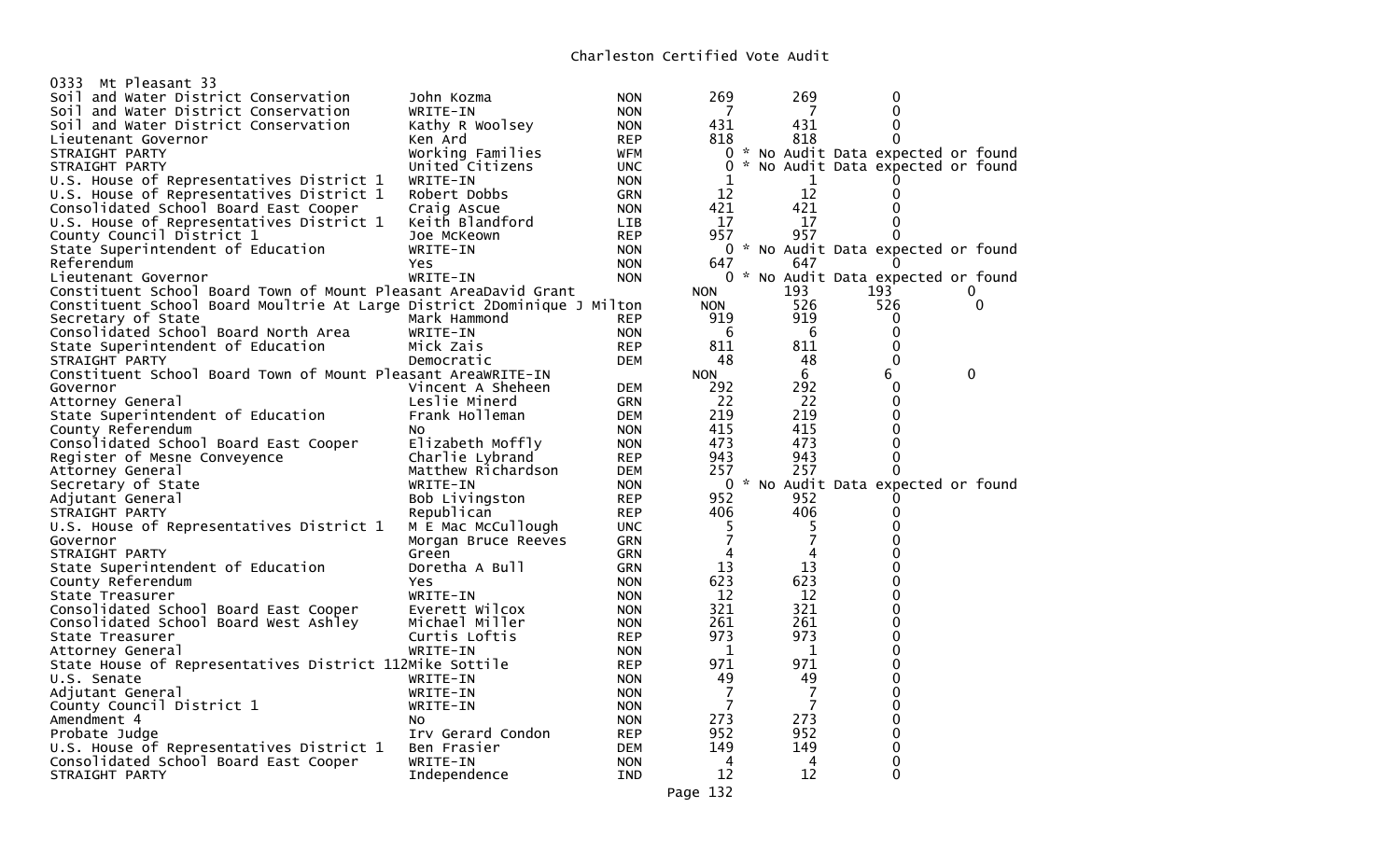|                                                                   |                              |            | Charleston Certified Vote Audit |     |                                     |                  |                                     |
|-------------------------------------------------------------------|------------------------------|------------|---------------------------------|-----|-------------------------------------|------------------|-------------------------------------|
| Constituent School Board Town of Mount Pleasant AreaJane S Fulton |                              |            | <b>NON</b>                      | 321 | 321                                 | 0                |                                     |
| Register of Mesne Conveyence                                      | WRITE-IN                     | <b>NON</b> | 9                               | 9   | O                                   |                  |                                     |
| Governor                                                          | WRITE-IN                     | <b>NON</b> | 2                               | 2   | 0                                   |                  |                                     |
| U.S. House of Representatives District 1                          | Tim Scott                    | <b>REP</b> | 917                             | 917 | 0                                   |                  |                                     |
| Amendment 4                                                       | Yes                          | <b>NON</b> | 819                             | 819 | 0                                   |                  |                                     |
| Comptroller General                                               | WRITE-IN                     | <b>NON</b> |                                 |     | 0 * No Audit Data expected or found |                  |                                     |
| STRAIGHT PARTY                                                    | Libertarian                  | LIB        | $\mathbf{0}$                    |     | * No Audit Data expected or found   |                  |                                     |
| Consolidated School Board West Ashley                             | Mary Ann Taylor              | <b>NON</b> | 350                             | 350 |                                     |                  |                                     |
| Constituent School Board Town of Mount Pleasant AreaNoah Moore    |                              |            | <b>NON</b>                      | 133 | 133                                 | $\boldsymbol{0}$ |                                     |
| State Superintendent of Education                                 | Tony Fayyazi                 | <b>IND</b> | 15                              | 15  | 0                                   |                  |                                     |
| U.S. Senate                                                       | Alvin M Greene               | <b>DEM</b> | 70                              | 70  | 0                                   |                  |                                     |
| Constituent School Board Moultrie At Large District 2WRITE-IN     |                              |            | <b>NON</b>                      | 6   |                                     | $\mathbf 0$      |                                     |
| Amendment 3                                                       | NO.                          | <b>NON</b> | 293                             | 293 | 0                                   |                  |                                     |
| Commissioner of Agriculture                                       | Hugh Weathers                | <b>REP</b> | 906                             | 906 | 0                                   |                  |                                     |
| U.S. House of Representatives District 1                          | Jimmy Wood                   | <b>IND</b> | 9                               | 9   | 0                                   |                  |                                     |
| Comptroller General                                               | Richard A Eckstrom           | <b>REP</b> | 857                             | 857 |                                     |                  |                                     |
| State Superintendent of Education                                 | Tim Moultrie                 | <b>LIB</b> | 57                              | 57  | 0                                   |                  |                                     |
| Comptroller General                                               | Robert Barber                | <b>DEM</b> | 254                             | 254 |                                     |                  |                                     |
| U.S. Senate                                                       | Jim DeMint                   | <b>REP</b> | 890                             | 890 |                                     |                  |                                     |
| Amendment 3                                                       | <b>Yes</b>                   | <b>NON</b> | 809                             | 809 |                                     |                  |                                     |
| Commissioner of Agriculture                                       | Tom E Elliott                | <b>DEM</b> | 199                             | 199 |                                     |                  |                                     |
| Lieutenant Governor                                               | Ashley Cooper                | <b>DEM</b> | 325                             | 325 |                                     |                  |                                     |
| State House of Representatives District 112WRITE-IN               |                              | <b>NON</b> | 10                              | 10  |                                     |                  |                                     |
| U.S. Senate                                                       | Tom Clements                 | <b>GRN</b> | 122                             | 122 | 0                                   |                  |                                     |
| Commissioner of Agriculture                                       | WRITE-IN                     | <b>NON</b> | 1                               | 1   | 0                                   |                  |                                     |
| Amendment 2                                                       | NO.                          | <b>NON</b> | 175                             | 175 |                                     |                  |                                     |
| Consolidated School Board West Ashley                             | WRITE-IN                     | <b>NON</b> |                                 |     | 0 * No Audit Data expected or found |                  |                                     |
| Consolidated School Board North Area                              | Cindy Bohn Coats             | <b>NON</b> | 561                             | 561 |                                     |                  |                                     |
| Governor                                                          | Morgan Bruce Reeves          | <b>UNC</b> | 4                               | 4   |                                     |                  |                                     |
| Probate Judge                                                     | WRITE-IN                     | <b>NON</b> | 6                               | 6   |                                     |                  |                                     |
| Amendment 2                                                       | Yes                          | <b>NON</b> | 945                             | 945 |                                     |                  |                                     |
| Governor                                                          | Nikki R Haley                | <b>REP</b> | 844                             | 844 |                                     |                  |                                     |
| Attorney General                                                  | Alan Wilson                  | <b>REP</b> | 848                             | 848 |                                     |                  |                                     |
| U.S. House of Representatives District 1                          | Rob Groce                    | WFM        | 25                              | 25  |                                     |                  |                                     |
| Amendment 1                                                       | NO.                          | <b>NON</b> | 160                             | 160 | 0                                   |                  |                                     |
| Soil and Water District Conservation                              | Joshua Giordano-Silliman NON |            | 159                             | 159 | 0                                   |                  |                                     |
| Secretary of State                                                | Marjorie L Johnson           | <b>DEM</b> | 198                             | 198 | 0                                   |                  |                                     |
| Amendment 1                                                       | Yes                          | <b>NON</b> | 968                             | 968 | 0                                   |                  |                                     |
| Referendum                                                        | NO.                          | <b>NON</b> | 468                             | 468 | 0                                   |                  |                                     |
|                                                                   |                              |            |                                 |     |                                     |                  |                                     |
| 0334 Mt Pleasant 34                                               |                              |            |                                 |     |                                     |                  |                                     |
| State Treasurer                                                   | WRITE-IN                     | <b>NON</b> |                                 |     |                                     |                  |                                     |
| U.S. Senate                                                       | Jim DeMint                   | <b>REP</b> | 385                             | 381 | 4 Aud Data                          |                  |                                     |
| Commissioner of Agriculture                                       | WRITE-IN                     | <b>NON</b> |                                 |     | 0 * No Audit Data expected or found |                  |                                     |
| Constituent School Board Town of Mount Pleasant AreaWRITE-IN      |                              |            | <b>NON</b>                      |     |                                     |                  | 0 * No Audit Data expected or found |
| County Council District 1                                         | WRITE-IN                     | <b>NON</b> | 4                               | 4   |                                     |                  |                                     |
| U.S. Senate                                                       | Tom Clements                 | GRN        | 63                              | 63  | 0                                   |                  |                                     |
| Consolidated School Board West Ashley                             | Michael Miller               | <b>NON</b> | 137                             | 136 | 1 Aud Data                          |                  |                                     |
| Probate Judge                                                     | Irv Gerard Condon            | <b>REP</b> | 425                             | 421 | 4 Aud Data                          |                  |                                     |
| State Superintendent of Education                                 | Mick Zais                    | <b>REP</b> | 356                             | 352 | 4 Aud Data                          |                  |                                     |
| Lieutenant Governor                                               | Ken Ard                      | <b>REP</b> | 353                             | 349 | 4 Aud Data                          |                  |                                     |
| State Superintendent of Education                                 | WRITE-IN                     | <b>NON</b> |                                 |     | 0 * No Audit Data expected or found |                  |                                     |
|                                                                   |                              |            | Page 133                        |     |                                     |                  |                                     |
|                                                                   |                              |            |                                 |     |                                     |                  |                                     |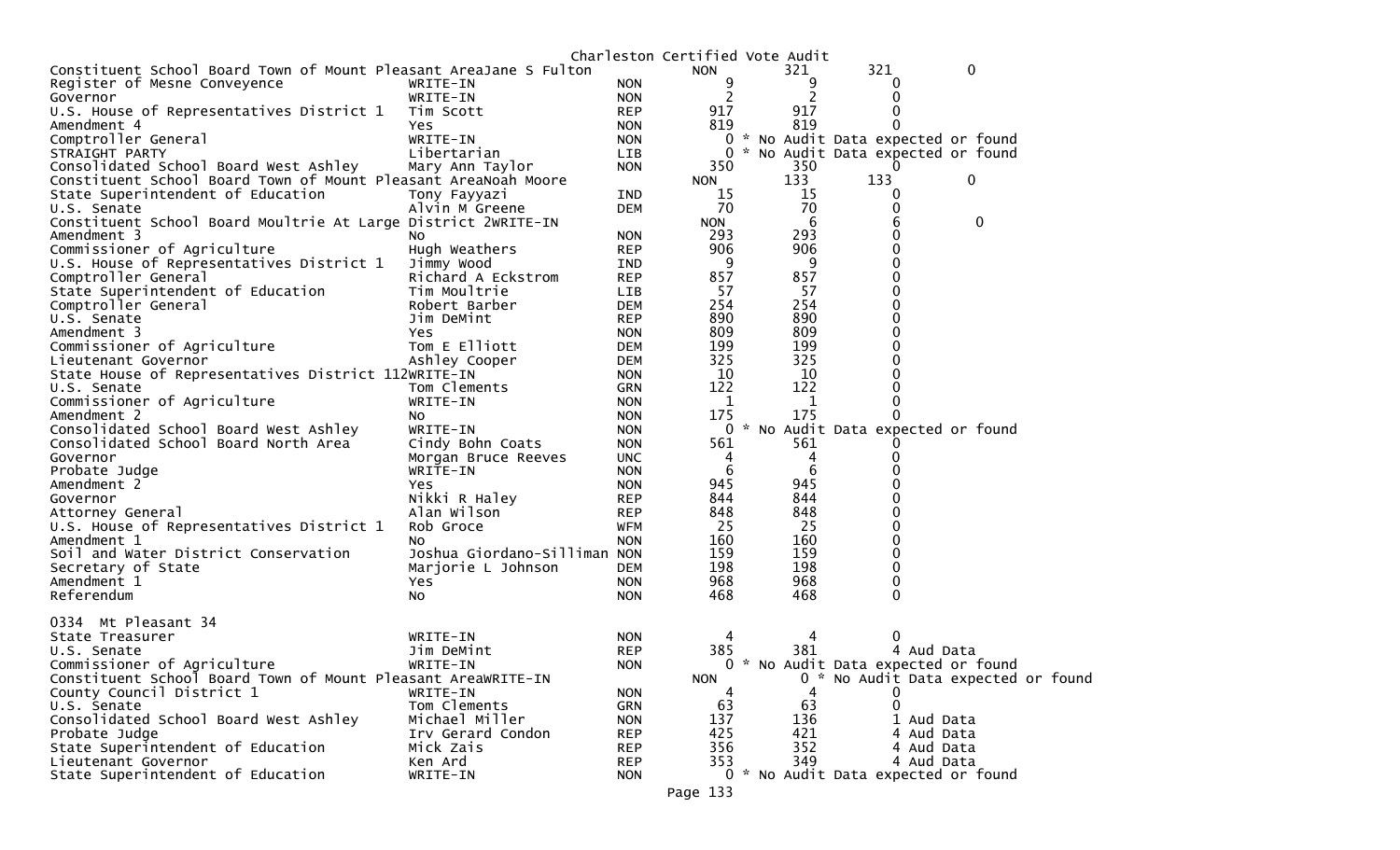|                                                                   |                     |            | Charleston Certified Vote Audit |       |     |          |                                     |
|-------------------------------------------------------------------|---------------------|------------|---------------------------------|-------|-----|----------|-------------------------------------|
| Referendum                                                        | <b>Yes</b>          | <b>NON</b> | 289                             |       | 288 |          | 1 Aud Data                          |
| Consolidated School Board East Cooper                             | Everett Wilcox      | <b>NON</b> | 113                             |       | 113 | $\Omega$ |                                     |
| U.S. House of Representatives District 1                          | Jimmy Wood          | IND        |                                 |       |     |          | 0 * No Audit Data expected or found |
| Governor                                                          | Vincent A Sheheen   | <b>DEM</b> | 160                             |       | 160 |          |                                     |
| Register of Mesne Conveyence                                      | WRITE-IN            | <b>NON</b> | 3                               |       | 3   |          |                                     |
| STRAIGHT PARTY                                                    | Independence        | IND        | 4                               |       | 4   |          |                                     |
| STRAIGHT PARTY                                                    | Republican          | <b>REP</b> | 177                             |       | 176 |          | Aud Data                            |
| Secretary of State                                                | Marjorie L Johnson  | <b>DEM</b> | 122                             |       | 122 | $_{0}$   |                                     |
| State Superintendent of Education                                 | Frank Holleman      | <b>DEM</b> | 128                             |       | 128 | 0        |                                     |
| Attorney General                                                  | WRITE-IN            | <b>NON</b> | $\Omega$                        |       |     |          | * No Audit Data expected or found   |
| STRAIGHT PARTY                                                    | United Citizens     | <b>UNC</b> |                                 |       |     |          | 0 * No Audit Data expected or found |
| County Referendum                                                 | NO.                 | <b>NON</b> | 186                             |       | 183 |          | 3 Aud Data                          |
| State Superintendent of Education                                 | Doretha A Bull      | GRN        | 14                              |       | 14  | 0        |                                     |
| Consolidated School Board East Cooper                             | WRITE-IN            | <b>NON</b> |                                 |       |     |          | 0 * No Audit Data expected or found |
| Lieutenant Governor                                               | WRITE-IN            | <b>NON</b> | 0                               | ₩.    |     |          | No Audit Data expected or found     |
| Consolidated School Board West Ashley                             | Mary Ann Taylor     | <b>NON</b> | 166                             |       | 166 |          |                                     |
| State House of Representatives District 112WRITE-IN               |                     | <b>NON</b> | 6                               |       | 6   |          |                                     |
| U.S. House of Representatives District 1                          | Rob Groce           | WFM        | 18                              |       | 18  |          |                                     |
| Constituent School Board Town of Mount Pleasant AreaJane S Fulton |                     |            | <b>NON</b>                      |       | 154 | 152      | 2 Aud Data                          |
| U.S. House of Representatives District 1                          | Robert Dobbs        | <b>GRN</b> | 6                               |       | 6   | $\theta$ |                                     |
| STRAIGHT PARTY                                                    | Libertarian         | <b>LIB</b> | 0                               |       |     |          | * No Audit Data expected or found   |
| County Referendum                                                 | Yes                 | <b>NON</b> | 273                             |       | 273 |          |                                     |
| Adjutant General                                                  | Bob Livingston      | <b>REP</b> | 428                             |       | 424 |          | 4 Aud Data                          |
| U.S. House of Representatives District 1                          | Keith Blandford     | LIB        | 4                               |       | 4   |          |                                     |
| Secretary of State                                                | Mark Hammond        | <b>REP</b> | 400                             |       | 396 |          | Aud Data                            |
| Comptroller General                                               | Richard A Eckstrom  | <b>REP</b> | 377                             |       | 373 |          | 4 Aud Data                          |
| Probate Judge                                                     | WRITE-IN            | <b>NON</b> | 3                               |       |     |          |                                     |
| Constituent School Board Moultrie At Large District 2WRITE-IN     |                     |            | <b>NON</b>                      |       | 0.  |          | * No Audit Data expected or found   |
| Constituent School Board Town of Mount Pleasant AreaNoah Moore    |                     |            | <b>NON</b>                      |       | 63  | 63       |                                     |
| Comptroller General                                               | WRITE-IN            | <b>NON</b> |                                 | $0 *$ |     |          | No Audit Data expected or found     |
| Amendment 4                                                       | NO.                 | <b>NON</b> | 139                             |       | 137 |          | 2 Aud Data                          |
| Consolidated School Board North Area                              | Cindy Bohn Coats    | <b>NON</b> | 254                             |       | 252 |          | 2 Aud Data                          |
| U.S. House of Representatives District 1                          | WRITE-IN            | <b>NON</b> | 1                               |       | 1   | $\Omega$ |                                     |
| Attorney General                                                  | Alan Wilson         | <b>REP</b> | 358                             |       | 354 |          | 4 Aud Data                          |
| Comptroller General                                               | Robert Barber       | <b>DEM</b> | 141                             |       | 141 | 0        |                                     |
| Consolidated School Board West Ashley                             | WRITE-IN            | <b>NON</b> |                                 |       |     |          | 0 * No Audit Data expected or found |
| Governor                                                          | Nikki R Haley       | <b>REP</b> | 359                             |       | 355 |          | 4 Aud Data                          |
| STRAIGHT PARTY                                                    | Green               | GRN        |                                 |       |     |          | 0 * No Audit Data expected or found |
| Amendment 4                                                       | Yes                 | <b>NON</b> | 348                             |       | 346 |          | 2 Aud Data                          |
| Governor                                                          | WRITE-IN            | <b>NON</b> | 3                               |       | 3   | $\Omega$ |                                     |
| County Council District 1                                         | Joe McKeown         | <b>REP</b> | 428                             |       | 424 |          | Aud Data                            |
| Adjutant General                                                  | WRITE-IN            | <b>NON</b> | -5                              |       | Ь   |          |                                     |
| State Superintendent of Education                                 | Tim Moultrie        | LIB        | 17                              |       | 17  |          |                                     |
| State Superintendent of Education                                 | Tony Fayyazi        | <b>IND</b> | 7                               |       | 7   | 0        |                                     |
| Governor                                                          | Morgan Bruce Reeves | <b>UNC</b> | 1                               |       | 1   | 0        |                                     |
| Amendment 3                                                       | NO.                 | <b>NON</b> | 142                             |       | 140 |          | 2 Aud Data                          |
| Secretary of State                                                | WRITE-IN            | <b>NON</b> | 0                               |       |     |          | * No Audit Data expected or found   |
| STRAIGHT PARTY                                                    | Democratic          | <b>DEM</b> | 32                              |       | 32  |          |                                     |
| STRAIGHT PARTY                                                    | Working Families    | <b>WFM</b> | 2                               |       | 2   |          |                                     |
| U.S. House of Representatives District 1                          | M E Mac McCullough  | <b>UNC</b> | 1                               |       | 1   |          |                                     |
| U.S. Senate                                                       | WRITE-IN            | <b>NON</b> | 25                              |       | 25  |          |                                     |
| Amendment 3                                                       | Yes                 | <b>NON</b> | 362                             |       | 360 |          | 2 Aud Data                          |
|                                                                   |                     |            |                                 |       |     |          |                                     |
|                                                                   |                     |            | Page 134                        |       |     |          |                                     |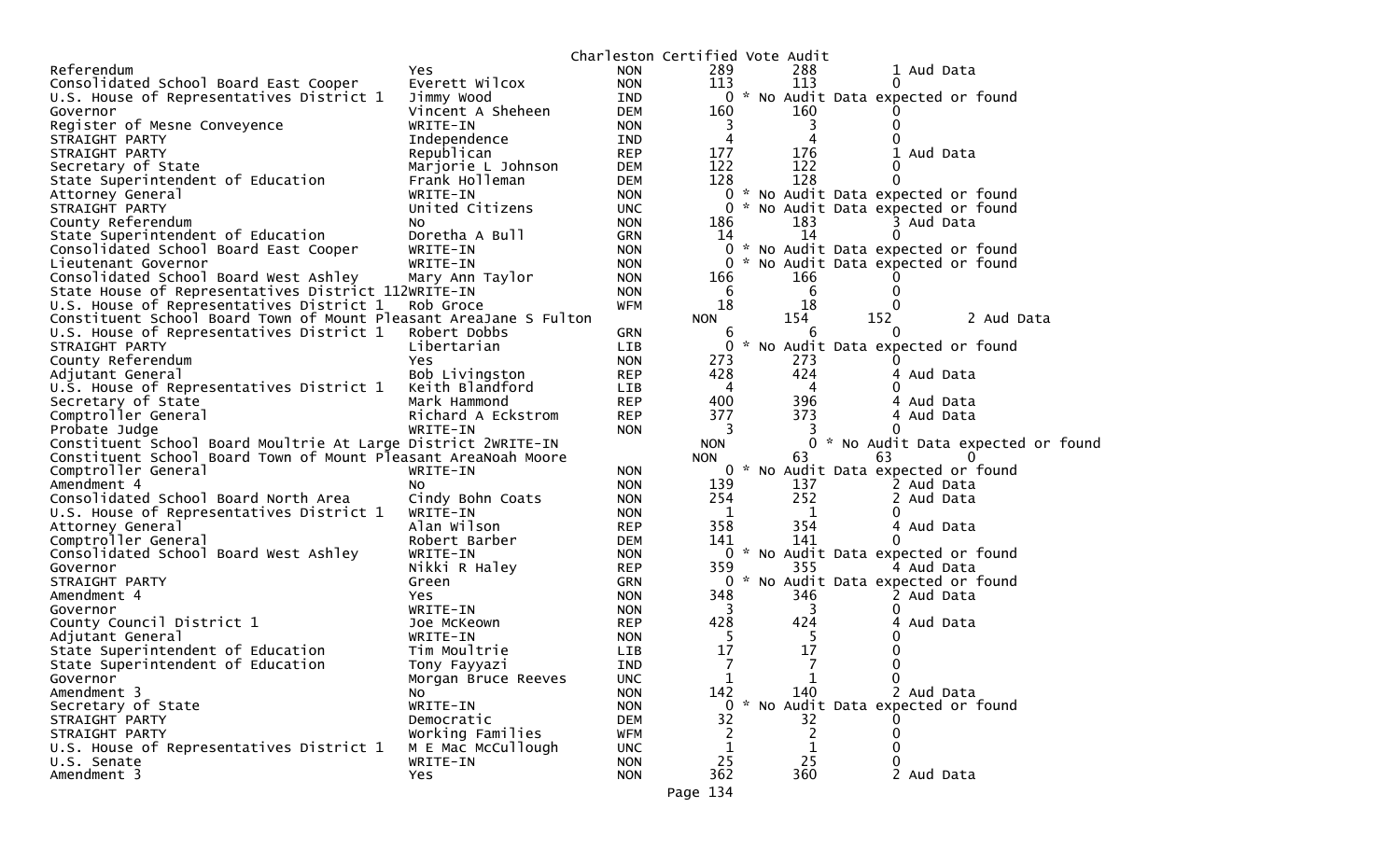|                                                                         |                              |            | Charleston Certified Vote Audit |     |      |                                     |            |            |  |
|-------------------------------------------------------------------------|------------------------------|------------|---------------------------------|-----|------|-------------------------------------|------------|------------|--|
| Consolidated School Board East Cooper                                   | Craig Ascue                  | <b>NON</b> | 199                             |     | 198  |                                     | 1 Aud Data |            |  |
| Commissioner of Agriculture                                             | Hugh Weathers                | <b>REP</b> | 397                             |     | 393  |                                     | 4 Aud Data |            |  |
| Consolidated School Board North Area                                    | WRITE-IN                     | <b>NON</b> |                                 |     |      | 0 * No Audit Data expected or found |            |            |  |
| Attorney General                                                        | Leslie Minerd                | GRN        | 15                              |     | 15   |                                     |            |            |  |
| Amendment 2                                                             | NO.                          | <b>NON</b> | 68                              |     | 68   | 0                                   |            |            |  |
| Soil and Water District Conservation                                    | Joshua Giordano-Silliman NON |            | 87                              |     | 86   |                                     | 1 Aud Data |            |  |
| Lieutenant Governor                                                     | Ashley Cooper                | <b>DEM</b> | 175                             |     | 175  | $\Omega$                            |            |            |  |
| Register of Mesne Conveyence                                            | Charlie Lybrand              | <b>REP</b> | 422                             |     | 418  |                                     | 4 Aud Data |            |  |
| Amendment 2                                                             | Yes                          | <b>NON</b> | 447                             |     | 444  |                                     | 3 Aud Data |            |  |
| Soil and Water District Conservation                                    | John Kozma                   | <b>NON</b> | 110                             |     | 108  | 2                                   | Aud Data   |            |  |
| Governor                                                                | Morgan Bruce Reeves          | GRN        | 8                               |     | 8    | 0                                   |            |            |  |
| Amendment 1                                                             | NO.                          | <b>NON</b> | 77                              |     | 76   |                                     | 1 Aud Data |            |  |
| Soil and Water District Conservation                                    | Kathy R Woolsey              | <b>NON</b> | 211                             |     | 211  | 0                                   |            |            |  |
| Amendment 1                                                             | Yes                          | <b>NON</b> | 440                             |     | 437  |                                     | 3 Aud Data |            |  |
| Soil and Water District Conservation                                    | WRITE-IN                     | <b>NON</b> |                                 |     |      | 0 * No Audit Data expected or found |            |            |  |
| Attorney General                                                        | Matthew Richardson           | <b>DEM</b> | 154                             |     | 154  |                                     |            |            |  |
| U.S. House of Representatives District 1                                | Ben Frasier                  | <b>DEM</b> | 88                              |     | 88   | 0                                   |            |            |  |
| Constituent School Board Moultrie At Large District 2Dominique J Milton |                              |            | <b>NON</b>                      |     | 250  | 249                                 |            | 1 Aud Data |  |
| U.S. House of Representatives District 1                                | Tim Scott                    | <b>REP</b> | 410                             |     | 406  |                                     | 4 Aud Data |            |  |
| U.S. Senate                                                             | Alvin M Greene               | <b>DEM</b> | 48                              |     | 48   | 0                                   |            |            |  |
| Constituent School Board Town of Mount Pleasant AreaDavid Grant         |                              |            | <b>NON</b>                      |     | 91   | 91                                  | 0          |            |  |
| State House of Representatives District 112Mike Sottile                 |                              | <b>REP</b> | 432                             |     | 428  |                                     | 4 Aud Data |            |  |
| Commissioner of Agriculture                                             | Tom E Elliott                | <b>DEM</b> | 117                             |     | 117  | $\Omega$                            |            |            |  |
| Consolidated School Board East Cooper                                   | Elizabeth Moffly             | <b>NON</b> | 231                             |     | 228  |                                     | 3 Aud Data |            |  |
| State Treasurer                                                         | Curtis Loftis                | <b>REP</b> | 441                             |     | 437  |                                     | 4 Aud Data |            |  |
| Referendum                                                              | NO.                          | <b>NON</b> | 231                             |     | 228  |                                     | 3 Aud Data |            |  |
|                                                                         |                              |            |                                 |     |      |                                     |            |            |  |
| 0335 Mt Pleasant 35                                                     |                              |            |                                 |     |      |                                     |            |            |  |
| Consolidated School Board East Cooper                                   | WRITE-IN                     | <b>NON</b> | 6                               |     | 6    | 0                                   |            |            |  |
| U.S. Senate                                                             | WRITE-IN                     | <b>NON</b> | 59                              |     | 59   | 0                                   |            |            |  |
| Commissioner of Agriculture                                             | Tom E Elliott                | <b>DEM</b> | 298                             |     | 298  |                                     |            |            |  |
| State Superintendent of Education                                       | WRITE-IN                     | <b>NON</b> |                                 |     |      | 0 * No Audit Data expected or found |            |            |  |
| STRAIGHT PARTY                                                          | Republican                   | <b>REP</b> | 462                             |     | 462  |                                     |            |            |  |
| Consolidated School Board North Area                                    | Cindy Bohn Coats             | <b>NON</b> | 655                             |     | 655  | $\Omega$                            |            |            |  |
| County Council District 1                                               | Joe McKeown                  | <b>REP</b> | 1106                            |     | 1106 |                                     |            |            |  |
| State Superintendent of Education                                       | Doretha A Bull               | <b>GRN</b> | 28                              |     | 28   |                                     |            |            |  |
| Constituent School Board Town of Mount Pleasant AreaJane S Fulton       |                              |            | <b>NON</b>                      | 348 |      | 348                                 | 0          |            |  |
| U.S. Senate                                                             | Alvin M Greene               | <b>DEM</b> | 116                             |     | 116  | 0                                   |            |            |  |
| Referendum                                                              | Yes                          | <b>NON</b> | 792                             |     | 792  | 0                                   |            |            |  |
| U.S. House of Representatives District 1                                | M E Mac McCullough           | <b>UNC</b> | 6                               |     | 6    |                                     |            |            |  |
| Commissioner of Agriculture                                             | WRITE-IN                     | <b>NON</b> | 0                               |     |      | * No Audit Data expected or found   |            |            |  |
| State Superintendent of Education                                       | Frank Holleman               | <b>DEM</b> | 347                             |     | 347  |                                     |            |            |  |
| U.S. House of Representatives District 1                                | Tim Scott                    | <b>REP</b> | 1021                            |     | 1021 |                                     |            |            |  |
| Consolidated School Board West Ashley                                   | WRITE-IN                     | <b>NON</b> | 2                               |     | 2    | 0                                   |            |            |  |
| Constituent School Board Moultrie At Large District 2WRITE-IN           |                              |            | <b>NON</b>                      |     | 3    | ͻ                                   | 0          |            |  |
| U.S. Senate                                                             | Jim DeMint                   | <b>REP</b> | 1021                            |     | 1021 | 0                                   |            |            |  |
| U.S. House of Representatives District 1                                | Ben Frasier                  | <b>DEM</b> | 243                             |     | 243  | 0                                   |            |            |  |
| U.S. Senate                                                             | Tom Clements                 | GRN        | 137                             |     | 137  |                                     |            |            |  |
| County Referendum                                                       | NO.                          | <b>NON</b> | 535                             |     | 535  | 0                                   |            |            |  |
| Constituent School Board Town of Mount Pleasant AreaNoah Moore          |                              |            | <b>NON</b>                      | 180 |      | 180                                 | 0          |            |  |
| Comptroller General                                                     | Richard A Eckstrom           | <b>REP</b> | 960                             |     | 960  | $\Omega$                            |            |            |  |
| Governor                                                                | Nikki R Haley                | <b>REP</b> | 940                             |     | 940  | $\Omega$                            |            |            |  |
|                                                                         |                              |            | Page 135                        |     |      |                                     |            |            |  |
|                                                                         |                              |            |                                 |     |      |                                     |            |            |  |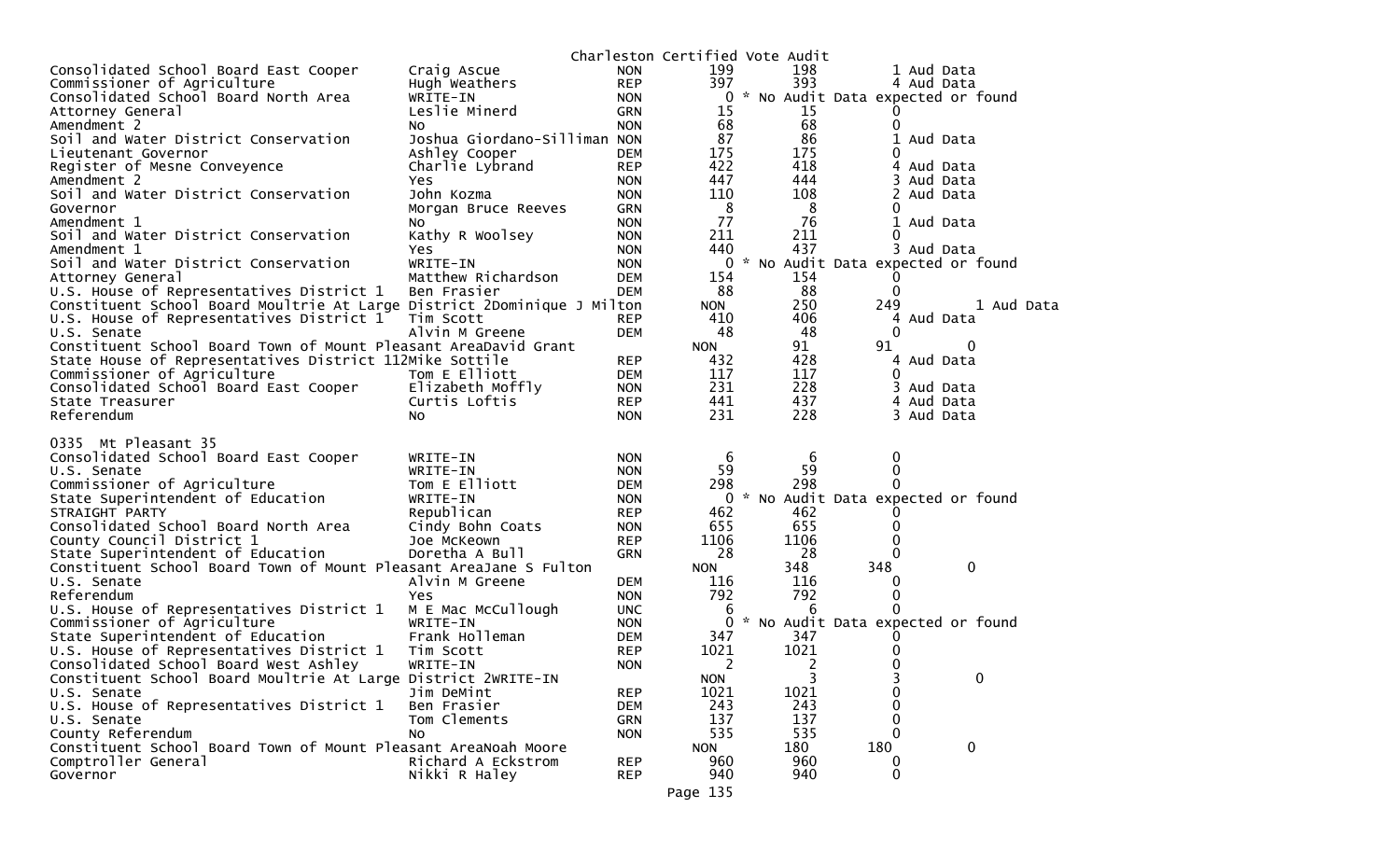|                                                                         |                              | Charleston Certified Vote Audit |            |      |             |                                     |
|-------------------------------------------------------------------------|------------------------------|---------------------------------|------------|------|-------------|-------------------------------------|
| STRAIGHT PARTY                                                          | Green                        | <b>GRN</b>                      |            |      | 0           |                                     |
| Comptroller General                                                     | WRITE-IN                     | <b>NON</b>                      | 1          | 1    | 0           |                                     |
| Comptroller General                                                     | Robert Barber                | <b>DEM</b>                      | 355        | 355  | 0           |                                     |
| STRAIGHT PARTY                                                          | Independence                 | IND.                            | 13         | 13   | 0           |                                     |
| State House of Representatives District 112Mike Sottile                 |                              | <b>REP</b>                      | 1106       | 1106 | 0           |                                     |
| County Referendum                                                       | Yes                          | <b>NON</b>                      | 671        | 671  | 0           |                                     |
| Register of Mesne Conveyence                                            | Charlie Lybrand              | <b>REP</b>                      | 1079       | 1079 | 0           |                                     |
| Consolidated School Board North Area                                    | WRITE-IN                     | <b>NON</b>                      | 7          | -7   | 0           |                                     |
| Governor                                                                | Morgan Bruce Reeves          | <b>GRN</b>                      | 21         | 21   | 0           |                                     |
| Attorney General                                                        | Leslie Minerd                | <b>GRN</b>                      | 39         | 39   | 0           |                                     |
| Consolidated School Board East Cooper                                   | Craig Ascue                  | <b>NON</b>                      | 484        | 484  | 0           |                                     |
| Adjutant General                                                        | Bob Livingston               | <b>REP</b>                      | 1089       | 1089 | 0           |                                     |
| State Treasurer                                                         | Curtis Loftis                | <b>REP</b>                      | 1112       | 1112 | 0           |                                     |
| Amendment 4                                                             | No                           | <b>NON</b>                      | 362        | 362  | 0           |                                     |
| Governor                                                                | Morgan Bruce Reeves          | <b>UNC</b>                      | 4          | 4    | 0           |                                     |
| State Treasurer                                                         | WRITE-IN                     | <b>NON</b>                      |            | q    | 0           |                                     |
| Lieutenant Governor                                                     | WRITE-IN                     | <b>NON</b>                      |            |      |             | 0 * No Audit Data expected or found |
| U.S. House of Representatives District 1                                | Jimmy Wood                   | IND                             | 14         | 14   |             |                                     |
| County Council District 1                                               | WRITE-IN                     | <b>NON</b>                      | 3          | 3    | 0           |                                     |
| State Superintendent of Education                                       | Tim Moultrie                 | LIB                             | 63         | 63   | 0           |                                     |
| Amendment 4                                                             | Yes                          | <b>NON</b>                      | 916        | 916  | 0           |                                     |
| Attorney General                                                        | Matthew Richardson           | <b>DEM</b>                      | 358        | 358  | 0           |                                     |
| Probate Judge                                                           | Irv Gerard Condon            | <b>REP</b>                      | 1088       | 1088 | 0           |                                     |
| Secretary of State                                                      | Marjorie L Johnson           | DEM                             | 306        | 306  | 0           |                                     |
| U.S. House of Representatives District 1                                | Robert Dobbs                 | <b>GRN</b>                      | 21         | 21   | 0           |                                     |
| Constituent School Board Moultrie At Large District 2Dominique J Milton |                              |                                 | <b>NON</b> | 651  | 651         | 0                                   |
| Amendment 3                                                             | No.                          | <b>NON</b>                      | 395        | 395  | 0           |                                     |
| Soil and Water District Conservation                                    | Joshua Giordano-Silliman NON |                                 | 217        | 217  | 0           |                                     |
| State Superintendent of Education                                       | Tony Fayyazi                 | IND                             | 19         | 19   | 0           |                                     |
| Consolidated School Board East Cooper                                   | Elizabeth Moffly             | <b>NON</b>                      | 519        | 519  | 0           |                                     |
| Governor                                                                | WRITE-IN                     | <b>NON</b>                      | 4          | 4    | 0           |                                     |
| Amendment 3                                                             | Yes.                         | <b>NON</b>                      | 908        | 908  | 0           |                                     |
| Soil and Water District Conservation                                    | John Kozma                   | <b>NON</b>                      | 262        | 262  | 0           |                                     |
| Adjutant General                                                        | WRITE-IN                     | <b>NON</b>                      | -5         | 5    | 0           |                                     |
| Consolidated School Board West Ashley                                   | Michael Miller               | <b>NON</b>                      | 280        | 280  | 0           |                                     |
| Amendment 2                                                             | No.                          | <b>NON</b>                      | 188        | 188  | 0           |                                     |
| Soil and Water District Conservation                                    | Kathy R Woolsey              | <b>NON</b>                      | 506        | 506  | 0           |                                     |
| Constituent School Board Town of Mount Pleasant AreaDavid Grant         |                              |                                 | <b>NON</b> | 233  | 233         | 0                                   |
| Amendment 2                                                             | Yes                          | <b>NON</b>                      | 1139       | 1139 | 0           |                                     |
| Soil and Water District Conservation                                    | WRITE-IN                     | <b>NON</b>                      | 3          | 3    | 0           |                                     |
| Amendment 1                                                             | NO.                          | <b>NON</b>                      | 156        | 156  | 0           |                                     |
| Amendment 1                                                             | Yes                          | <b>NON</b>                      | 1181       | 1181 | 0           |                                     |
| U.S. House of Representatives District 1                                | Rob Groce                    | <b>WFM</b>                      | 21         | 21   | 0           |                                     |
| STRAIGHT PARTY                                                          | United Citizens              | <b>UNC</b>                      | 1          | 1    | 0           |                                     |
| U.S. House of Representatives District 1                                | Keith Blandford              | <b>LIB</b>                      | 26         | 26   | 0           |                                     |
| Register of Mesne Conveyence                                            | WRITE-IN                     | <b>NON</b>                      | 2          | 2    | 0           |                                     |
| Secretary of State                                                      | Mark Hammond                 | <b>REP</b>                      | 1014       | 1014 | 0           |                                     |
| STRAIGHT PARTY                                                          | Democratic                   | <b>DEM</b>                      | 96         | 96   | 0           |                                     |
| State House of Representatives District 112WRITE-IN                     |                              | <b>NON</b>                      | 7          | 7    | 0           |                                     |
| Governor                                                                | Vincent A Sheheen            | <b>DEM</b>                      | 397        | 397  | 0           |                                     |
| STRAIGHT PARTY                                                          | Libertarian                  | LIB                             | 1          | 1    | $\mathbf 0$ |                                     |
| Constituent School Board Town of Mount Pleasant AreaWRITE-IN            |                              |                                 | <b>NON</b> | 3    | 3           | $\mathbf 0$                         |
|                                                                         |                              |                                 |            |      |             |                                     |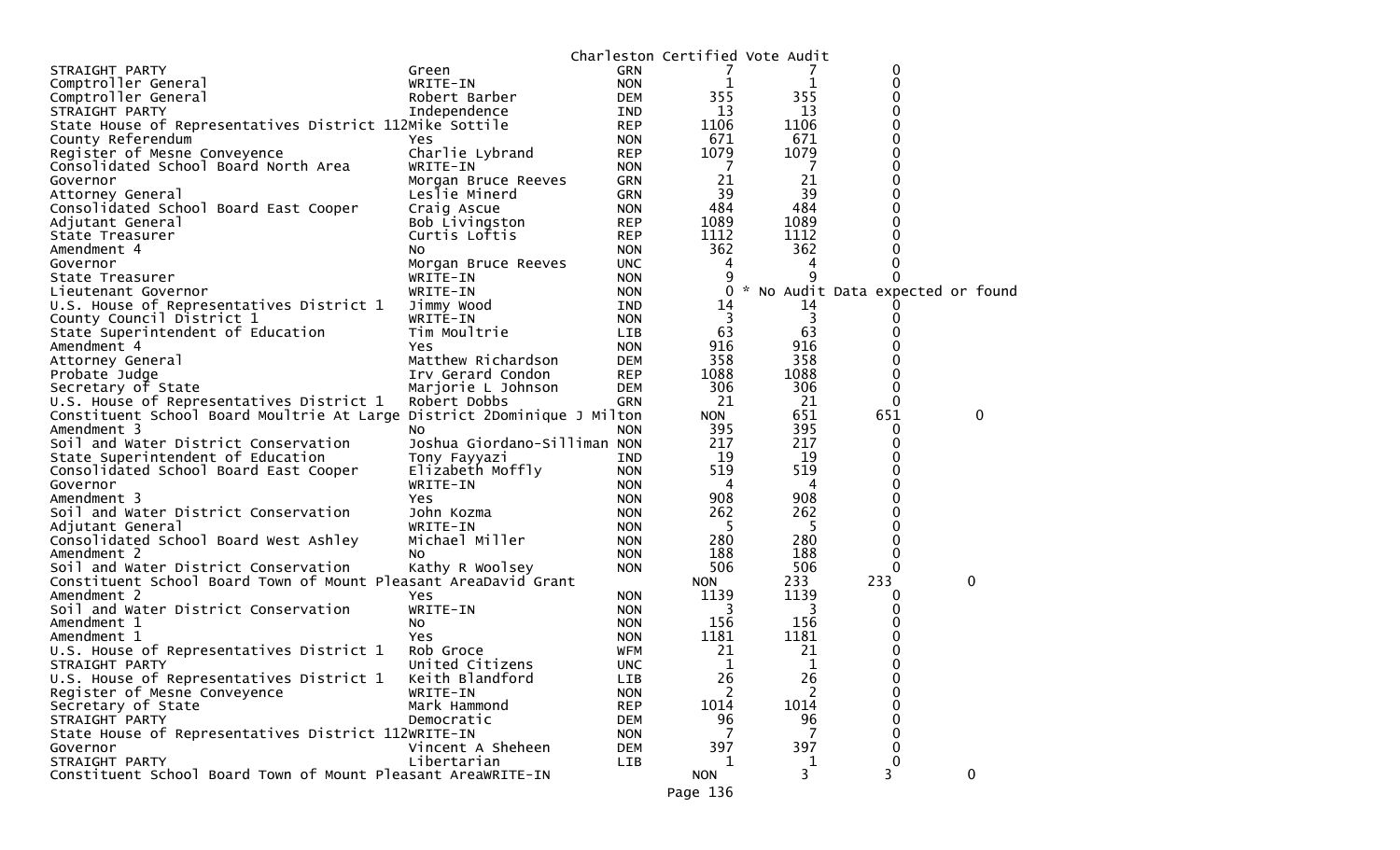|                                                                   |                     |            | Charleston Certified Vote Audit |      |                                     |   |                                     |
|-------------------------------------------------------------------|---------------------|------------|---------------------------------|------|-------------------------------------|---|-------------------------------------|
| Consolidated School Board East Cooper                             | Everett Wilcox      | <b>NON</b> | 369                             | 369. |                                     |   |                                     |
| STRAIGHT PARTY                                                    | Working Families    | <b>WFM</b> |                                 |      | 0 * No Audit Data expected or found |   |                                     |
| State Superintendent of Education                                 | Mick Zais           | <b>REP</b> | 865                             | 865  |                                     |   |                                     |
| Commissioner of Agriculture                                       | Hugh Weathers       | <b>REP</b> | 1016                            | 1016 | $_{0}$                              |   |                                     |
| Attorney General                                                  | WRITE-IN            | <b>NON</b> | 3                               |      |                                     |   |                                     |
| U.S. House of Representatives District 1                          | WRITE-IN            | <b>NON</b> | 0                               |      | * No Audit Data expected or found   |   |                                     |
| Lieutenant Governor                                               | Ashley Cooper       | <b>DEM</b> | 428                             | 428  |                                     |   |                                     |
| Lieutenant Governor                                               | Ken Ard             | <b>REP</b> | 918                             | 918  | 0                                   |   |                                     |
| Consolidated School Board West Ashley                             | Mary Ann Taylor     | <b>NON</b> | 432                             | 432  | 0                                   |   |                                     |
| Attorney General                                                  | Alan Wilson         | <b>REP</b> | 937                             | 937  |                                     |   |                                     |
| Secretary of State                                                | WRITE-IN            | <b>NON</b> | 1                               | 1    | 0                                   |   |                                     |
| Probate Judge                                                     | WRITE-IN            | <b>NON</b> | 3                               | 3    | 0                                   |   |                                     |
| Referendum                                                        | NO.                 | <b>NON</b> | 518                             | 518  | 0                                   |   |                                     |
| 0336 Mt Pleasant 36                                               |                     |            |                                 |      |                                     |   |                                     |
| Attorney General                                                  | Leslie Minerd       | GRN        | 10                              | 10   | 0                                   |   |                                     |
| U.S. House of Representatives District 1                          | Robert Dobbs        | GRN        | 8                               | 8    | 0                                   |   |                                     |
| STRAIGHT PARTY                                                    | Republican          | <b>REP</b> | 120                             | 120  |                                     |   |                                     |
| County Council District 2                                         | WRITE-IN            | <b>NON</b> | 0<br>*                          |      | No Audit Data expected or found     |   |                                     |
| State Superintendent of Education                                 | Doretha A Bull      | GRN        | 10                              | 10   |                                     |   |                                     |
| U.S. House of Representatives District 1                          | Jimmy Wood          | <b>IND</b> | 1                               | 1    |                                     |   |                                     |
| State Treasurer                                                   | WRITE-IN            | <b>NON</b> | 2                               |      |                                     |   |                                     |
| Constituent School Board Town of Mount Pleasant AreaWRITE-IN      |                     |            | <b>NON</b>                      |      |                                     |   | 0 * No Audit Data expected or found |
| Consolidated School Board West Ashley                             | Michael Miller      | <b>NON</b> | 103                             | 103  |                                     |   |                                     |
| Commissioner of Agriculture                                       | Hugh Weathers       | <b>REP</b> | 225                             | 225  |                                     |   |                                     |
| Comptroller General                                               | Robert Barber       | <b>DEM</b> | 178                             | 178  |                                     |   |                                     |
| Referendum                                                        | Yes                 | <b>NON</b> | 269                             | 269  | 0                                   |   |                                     |
| Consolidated School Board East Cooper                             | Everett Wilcox      | <b>NON</b> | 80                              | 80   |                                     |   |                                     |
| Comptroller General                                               | WRITE-IN            | <b>NON</b> |                                 |      | 0 * No Audit Data expected or found |   |                                     |
| U.S. House of Representatives District 1                          | Keith Blandford     | <b>LIB</b> | 1                               |      |                                     |   |                                     |
| Probate Judge                                                     | Irv Gerard Condon   | <b>REP</b> | 256                             | 256  |                                     |   |                                     |
| County Council District 1                                         | WRITE-IN            | <b>NON</b> |                                 |      | 0 * No Audit Data expected or found |   |                                     |
| U.S. House of Representatives District 1                          | Rob Groce           | WFM        | 9                               |      |                                     |   |                                     |
| State Superintendent of Education                                 | WRITE-IN            | <b>NON</b> | 0<br>ж,                         |      | No Audit Data expected or found     |   |                                     |
| Register of Mesne Conveyence                                      | WRITE-IN            | <b>NON</b> |                                 |      | 0 * No Audit Data expected or found |   |                                     |
| State Superintendent of Education                                 | Frank Holleman      | <b>DEM</b> | 154                             | 154  |                                     |   |                                     |
| Secretary of State                                                | Mark Hammond        | <b>REP</b> | 226                             | 226  | $_{0}$                              |   |                                     |
| County Referendum                                                 | No.                 | <b>NON</b> | 138                             | 138  | 0                                   |   |                                     |
| Governor                                                          | Morgan Bruce Reeves | GRN        | 5                               |      |                                     |   |                                     |
| Consolidated School Board East Cooper                             | WRITE-IN            | <b>NON</b> | $\mathbf{0}$                    |      | * No Audit Data expected or found   |   |                                     |
| Commissioner of Agriculture                                       | Tom E Elliott       | <b>DEM</b> | 157                             | 157  |                                     |   |                                     |
| Lieutenant Governor                                               | Ken Ard             | <b>REP</b> | 198                             | 198  | $_{0}$                              |   |                                     |
| Lieutenant Governor                                               | Ashley Cooper       | <b>DEM</b> | 191                             | 191  | 0                                   |   |                                     |
| Consolidated School Board West Ashley                             | Mary Ann Taylor     | <b>NON</b> | 125                             | 125  | 0                                   |   |                                     |
| Attorney General                                                  | Matthew Richardson  | <b>DEM</b> | 173                             | 173  | Ü                                   |   |                                     |
| STRAIGHT PARTY                                                    | Working Families    | <b>WFM</b> | 1                               | 1    |                                     |   |                                     |
| Constituent School Board Town of Mount Pleasant AreaJane S Fulton |                     |            | <b>NON</b>                      | 106  | 106                                 | 0 |                                     |
| County Referendum                                                 | Yes                 | <b>NON</b> | 216                             | 216  |                                     |   |                                     |
| State House of Representatives District 112WRITE-IN               |                     | <b>NON</b> |                                 |      | 0 * No Audit Data expected or found |   |                                     |
| U.S. Senate                                                       | WRITE-IN            | <b>NON</b> | 14                              | 14   |                                     |   |                                     |
| Commissioner of Agriculture                                       | WRITE-IN            | <b>NON</b> |                                 |      | * No Audit Data expected or found   |   |                                     |
| STRAIGHT PARTY                                                    | Libertarian         | LIB        |                                 |      |                                     |   |                                     |
|                                                                   |                     |            | Page 137                        |      |                                     |   |                                     |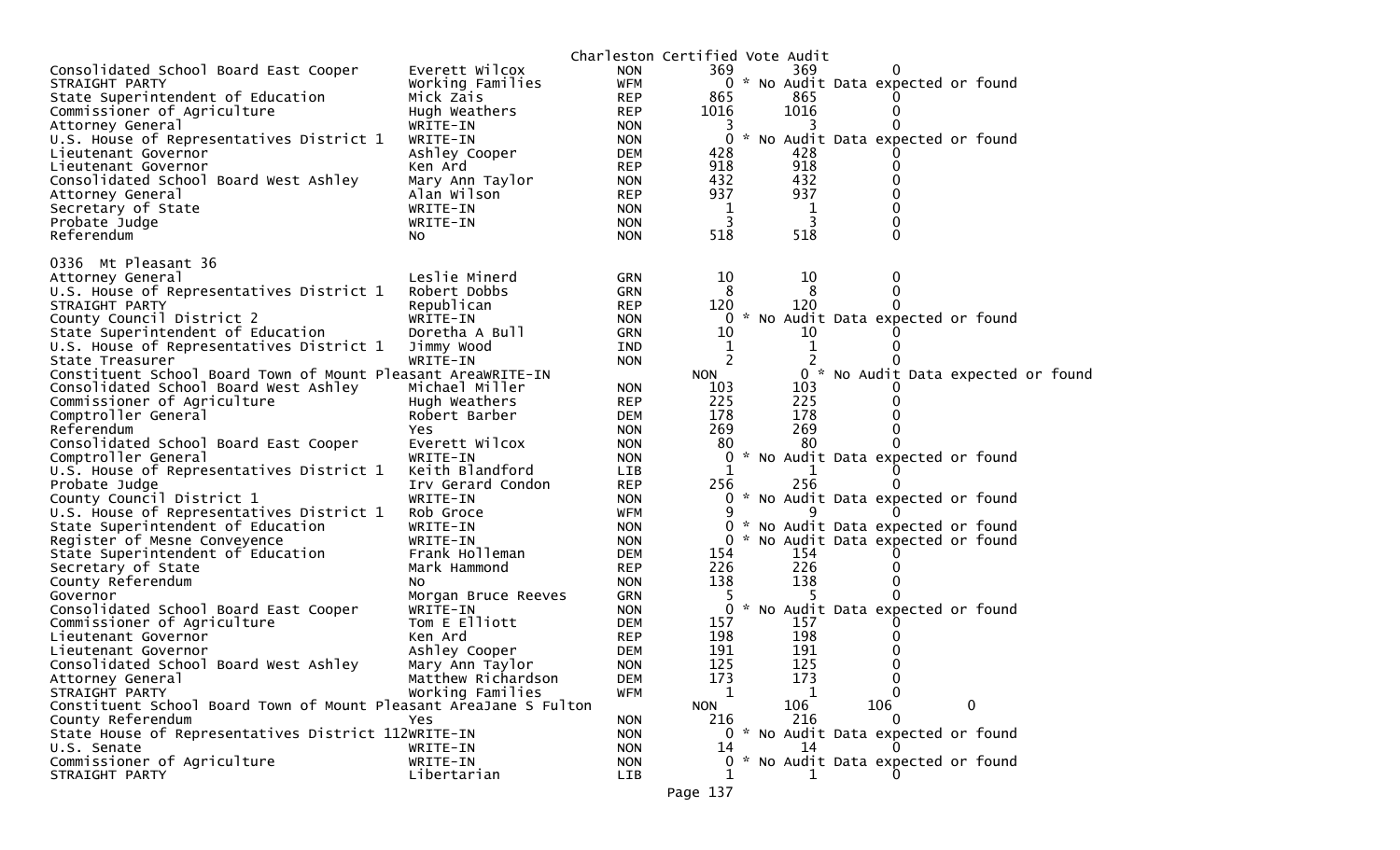|                                                                         |                              | Charleston Certified Vote Audit |                |     |          |                                     |             |  |  |
|-------------------------------------------------------------------------|------------------------------|---------------------------------|----------------|-----|----------|-------------------------------------|-------------|--|--|
| STRAIGHT PARTY                                                          | Democratic                   | <b>DEM</b>                      | 93             | 93  |          |                                     |             |  |  |
| U.S. House of Representatives District 1                                | WRITE-IN                     | <b>NON</b>                      | 1              | 1   |          |                                     |             |  |  |
| U.S. Senate                                                             | Alvin M Greene               | <b>DEM</b>                      | 106            | 106 |          |                                     |             |  |  |
| Constituent School Board Moultrie At Large District 2WRITE-IN           |                              |                                 | <b>NON</b>     |     |          | 0 * No Audit Data expected or found |             |  |  |
| Amendment 4                                                             | NO.                          | <b>NON</b>                      | 105            | 105 |          |                                     |             |  |  |
| U.S. Senate                                                             | Tom Clements                 | GRN                             | 48             | 48  | 0        |                                     |             |  |  |
| U.S. Senate                                                             | Jim DeMint                   | <b>REP</b>                      | 221            | 221 | 0        |                                     |             |  |  |
| Constituent School Board Town of Mount Pleasant AreaNoah Moore          |                              |                                 | <b>NON</b>     | 44  | 44       |                                     | 0           |  |  |
| Governor                                                                | Morgan Bruce Reeves          | <b>UNC</b>                      | 1              | 1   | $\Omega$ |                                     |             |  |  |
| Consolidated School Board North Area                                    | Cindy Bohn Coats             | <b>NON</b>                      | 165            | 165 |          |                                     |             |  |  |
| Probate Judge                                                           | WRITE-IN                     | <b>NON</b>                      | $\overline{0}$ |     |          | * No Audit Data expected or found   |             |  |  |
| Consolidated School Board West Ashley                                   | WRITE-IN                     | <b>NON</b>                      | 0              |     |          | * No Audit Data expected or found   |             |  |  |
| Amendment 4                                                             | Yes                          | <b>NON</b>                      | 264            | 264 |          |                                     |             |  |  |
| STRAIGHT PARTY                                                          | Green                        | <b>GRN</b>                      | 3              |     |          |                                     |             |  |  |
| Secretary of State                                                      | WRITE-IN                     | <b>NON</b>                      | 0              |     |          | * No Audit Data expected or found   |             |  |  |
| U.S. House of Representatives District 1                                | Tim Scott                    | <b>REP</b>                      | 236            | 236 |          |                                     |             |  |  |
| County Council District 2                                               | Dickie Schweers              | <b>REP</b>                      | 254            | 254 |          |                                     |             |  |  |
| Adjutant General                                                        | Bob Livingston               | <b>REP</b>                      | 257            | 257 |          |                                     |             |  |  |
| U.S. House of Representatives District 1                                | M E Mac McCullough           | <b>UNC</b>                      | 3              | 3   |          |                                     |             |  |  |
| Amendment 3                                                             | No                           | <b>NON</b>                      | 111            | 111 |          |                                     |             |  |  |
| State Superintendent of Education                                       | Tim Moultrie                 | LIB                             | 6              |     |          |                                     |             |  |  |
| Governor                                                                | WRITE-IN                     | <b>NON</b>                      | 0              |     |          | * No Audit Data expected or found   |             |  |  |
| County Council District 1                                               | Joe McKeown                  | <b>REP</b>                      | $\Omega$       |     |          | * No Audit Data expected or found   |             |  |  |
| U.S. House of Representatives District 1                                | Ben Frasier                  | <b>DEM</b>                      | 132            | 132 |          |                                     |             |  |  |
| Governor                                                                | Vincent A Sheheen            | <b>DEM</b>                      | 181            | 181 |          |                                     |             |  |  |
| Amendment 3                                                             | Yes                          | <b>NON</b>                      | 264            | 264 |          |                                     |             |  |  |
| STRAIGHT PARTY                                                          | United Citizens              | <b>UNC</b>                      | 1              |     |          |                                     |             |  |  |
| Attorney General                                                        | WRITE-IN                     | <b>NON</b>                      | 0              |     |          | * No Audit Data expected or found   |             |  |  |
| Consolidated School Board East Cooper                                   | Craig Ascue                  | <b>NON</b>                      | 196            | 196 |          |                                     |             |  |  |
| State Superintendent of Education                                       | Tony Fayyazi                 | <b>IND</b>                      | -3             | 3   |          |                                     |             |  |  |
| Amendment 2                                                             | NO.                          | <b>NON</b>                      | 62             | 62  |          |                                     |             |  |  |
| Soil and Water District Conservation                                    | Joshua Giordano-Silliman NON |                                 | 75             | 75  |          |                                     |             |  |  |
| Attorney General                                                        | Alan Wilson                  | <b>REP</b>                      | 201            | 201 |          |                                     |             |  |  |
| Lieutenant Governor                                                     | WRITE-IN                     | <b>NON</b>                      |                |     |          | 0 * No Audit Data expected or found |             |  |  |
| Amendment 2                                                             | Yes                          | <b>NON</b>                      | 313            | 313 |          |                                     |             |  |  |
| Soil and Water District Conservation                                    | John Kozma                   | <b>NON</b>                      | 75             | 75  |          |                                     |             |  |  |
| Consolidated School Board North Area                                    | WRITE-IN                     | <b>NON</b>                      | 0              |     |          | * No Audit Data expected or found   |             |  |  |
| Amendment 1                                                             | NO.                          | <b>NON</b>                      | 37             | 37  |          |                                     |             |  |  |
| Soil and Water District Conservation                                    | Kathy R Woolsey              | <b>NON</b>                      | 160            | 160 |          |                                     |             |  |  |
| Amendment 1                                                             | Yes                          | <b>NON</b>                      | 342            | 342 |          |                                     |             |  |  |
| Soil and Water District Conservation                                    | WRITE-IN                     | <b>NON</b>                      | 0              |     |          | * No Audit Data expected or found   |             |  |  |
| STRAIGHT PARTY                                                          | Independence                 | <b>IND</b>                      |                |     |          |                                     |             |  |  |
| Governor                                                                | Nikki R Haley                | <b>REP</b>                      | 212            | 212 |          |                                     |             |  |  |
| Adjutant General                                                        | WRITE-IN                     | <b>NON</b>                      | 4              | 4   |          |                                     |             |  |  |
| State Superintendent of Education                                       | Mick Zais                    | <b>REP</b>                      | 211            | 211 | 0        |                                     |             |  |  |
| Constituent School Board Moultrie At Large District 2Dominique J Milton |                              |                                 | <b>NON</b>     | 191 | 191      |                                     | $\mathbf 0$ |  |  |
| Register of Mesne Conveyence                                            | Charlie Lybrand              | <b>REP</b>                      | 255            | 255 | 0        |                                     |             |  |  |
| State Treasurer                                                         | Curtis Loftis                | <b>REP</b>                      | 262            | 262 | $\Omega$ |                                     |             |  |  |
| Secretary of State                                                      | Marjorie L Johnson           | <b>DEM</b>                      | 159            | 159 | 0        |                                     |             |  |  |
| State House of Representatives District 112Mike Sottile                 |                              | <b>REP</b>                      | 260            | 260 | $\Omega$ |                                     |             |  |  |
| Constituent School Board Town of Mount Pleasant AreaDavid Grant         |                              |                                 | <b>NON</b>     | 82  | 82       |                                     | $\mathbf 0$ |  |  |
| Consolidated School Board East Cooper                                   | Elizabeth Moffly             | <b>NON</b>                      | 137            | 137 |          | 0                                   |             |  |  |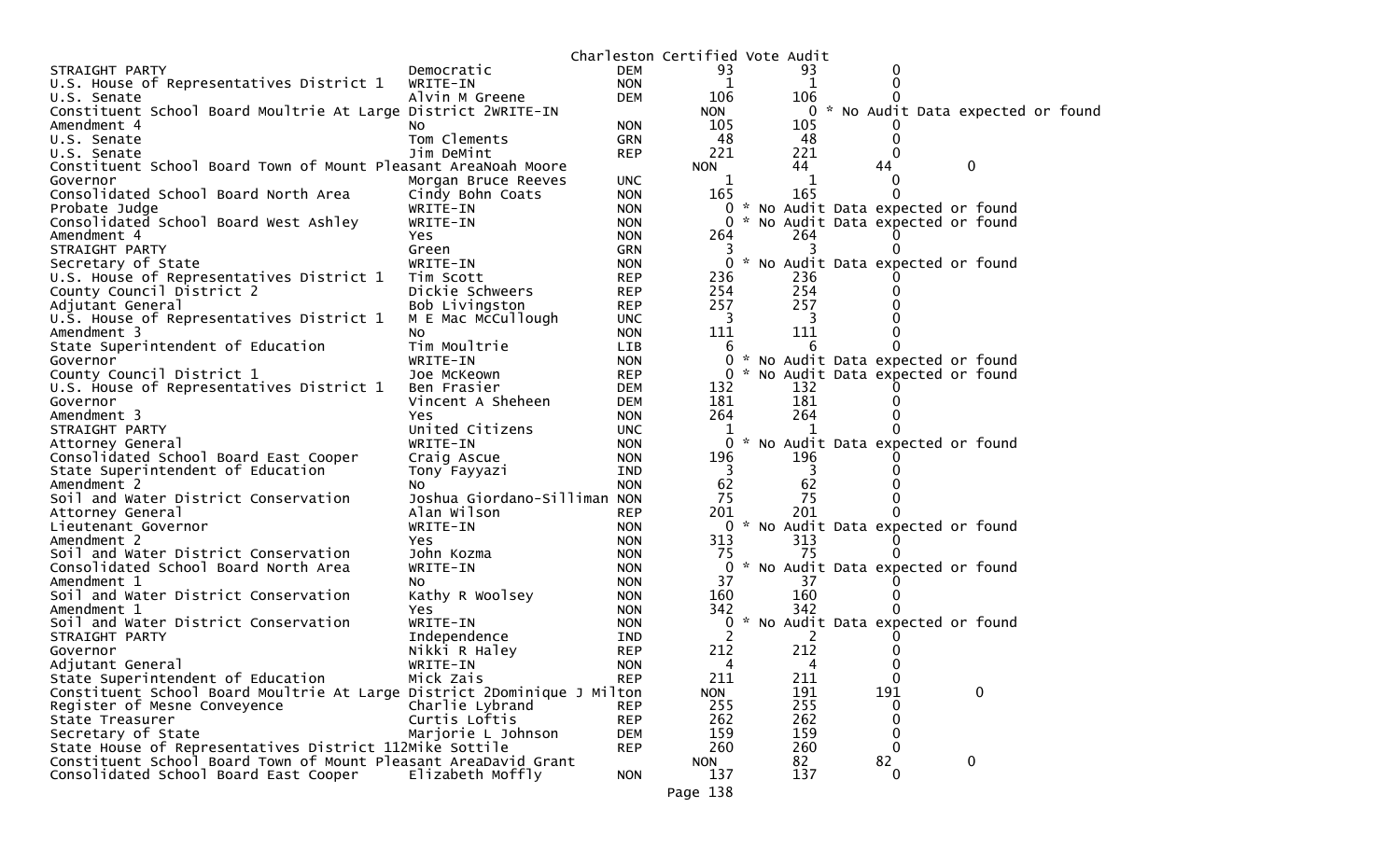|                                                                                                   |                             |                          |                | Charleston Certified Vote Audit |        |                                     |  |
|---------------------------------------------------------------------------------------------------|-----------------------------|--------------------------|----------------|---------------------------------|--------|-------------------------------------|--|
| Comptroller General                                                                               | Richard A Eckstrom          | <b>REP</b>               | 205            | 205                             | 0      |                                     |  |
| Referendum                                                                                        | NO.                         | <b>NON</b>               | 109            | 109                             | 0      |                                     |  |
|                                                                                                   |                             |                          |                |                                 |        |                                     |  |
| 0337 Mt Pleasant 37                                                                               |                             |                          |                |                                 |        |                                     |  |
| STRAIGHT PARTY                                                                                    | Democratic                  | <b>DEM</b>               | 267<br>464     | 267<br>464                      | 0<br>0 |                                     |  |
| Secretary of State                                                                                | Marjorie L Johnson          | <b>DEM</b><br><b>REP</b> | 597            | 597                             |        |                                     |  |
| State House of Representatives District 108Kevin Ryan<br>U.S. House of Representatives District 1 | Robert Dobbs                | <b>GRN</b>               | 19             | 19                              | 0      |                                     |  |
| Secretary of State                                                                                | Mark Hammond                | <b>REP</b>               | 613            | 613                             | 0      |                                     |  |
| State House of Representatives District 112Mike Sottile                                           |                             | <b>REP</b>               | 1              | * No Audit Data found           |        |                                     |  |
| Attorney General                                                                                  | Alan Wilson                 | <b>REP</b>               | 567            | 567                             | U      |                                     |  |
| County Council District 2                                                                         | WRITE-IN                    | <b>NON</b>               | 9              | 9                               | 0      |                                     |  |
| Consolidated School Board West Ashley                                                             | Michael Miller              | <b>NON</b>               | 275            | 275                             | 0      |                                     |  |
| Constituent School Board Town of Mount Pleasant AreaWRITE-IN                                      |                             |                          | <b>NON</b>     | $\mathbf{1}$                    | 1      | 0                                   |  |
| State House of Representatives District 108Vida Miller                                            |                             | DEM                      | 468            | 468                             | 0      |                                     |  |
| Referendum                                                                                        | Yes                         | <b>NON</b>               | 708            | 708                             |        |                                     |  |
| Consolidated School Board East Cooper                                                             | Everett Wilcox              | <b>NON</b>               | 232            | 232                             |        |                                     |  |
| State Treasurer                                                                                   | Curtis Loftis               | <b>REP</b>               | 723            | 723                             |        |                                     |  |
| Attorney General                                                                                  | WRITE-IN                    | <b>NON</b>               | 1              | $\mathbf 1$                     |        |                                     |  |
| Commissioner of Agriculture                                                                       | Tom E Elliott               | <b>DEM</b>               | 456            | 456                             |        |                                     |  |
| State House of Representatives District 108WRITE-IN                                               |                             | <b>NON</b>               | 2              | 2                               |        |                                     |  |
| Lieutenant Governor                                                                               | Ashley Cooper               | <b>DEM</b>               | 548            | 548                             |        |                                     |  |
| Probate Judge                                                                                     | Irv Gerard Condon           | <b>REP</b>               | 710            | 710                             |        |                                     |  |
| Governor                                                                                          | Morgan Bruce Reeves         | <b>UNC</b>               | 5              | 5                               | 0      |                                     |  |
| State Superintendent of Education                                                                 | Tim Moultrie                | LIB                      | 39             | 39                              | 0      |                                     |  |
| Register of Mesne Conveyence                                                                      | WRITE-IN                    | <b>NON</b>               | 0              | 6                               | -6     | PEB Data                            |  |
| County Referendum                                                                                 | No.                         | <b>NON</b>               | 385            | 385                             | O      |                                     |  |
| U.S. House of Representatives District 1                                                          | Jimmy Wood                  | IND                      | 4              | 4                               |        |                                     |  |
| Consolidated School Board East Cooper                                                             | WRITE-IN                    | <b>NON</b>               | $\overline{c}$ | 2                               |        |                                     |  |
| U.S. House of Representatives District 1                                                          | Keith Blandford             | LIB                      | 15             | 15                              |        |                                     |  |
| Governor                                                                                          | Vincent A Sheheen           | DEM                      | 507            | 507                             |        |                                     |  |
| Attorney General                                                                                  | Leslie Minerd<br>Rob Groce  | <b>GRN</b><br>WFM        | 26<br>15       | 26<br>15                        |        |                                     |  |
| U.S. House of Representatives District 1<br>Consolidated School Board West Ashley                 |                             |                          | 311            | 311                             |        |                                     |  |
| Commissioner of Agriculture                                                                       | Mary Ann Taylor<br>WRITE-IN | <b>NON</b><br><b>NON</b> | 1              | 1                               |        |                                     |  |
| State Treasurer                                                                                   | WRITE-IN                    | <b>NON</b>               | 9              | 9                               | 0      |                                     |  |
| County Referendum                                                                                 | Yes                         | <b>NON</b>               | 598            | 598                             | 0      |                                     |  |
| Constituent School Board Town of Mount Pleasant AreaJane S Fulton                                 |                             |                          | <b>NON</b>     | 274                             | 274    | 0                                   |  |
| Adjutant General                                                                                  | Bob Livingston              | <b>REP</b>               | 710            | 710                             |        |                                     |  |
| STRAIGHT PARTY                                                                                    | Green                       | <b>GRN</b>               | 13             | 13                              |        |                                     |  |
| U.S. Senate                                                                                       | WRITE-IN                    | <b>NON</b>               | 44             | 44                              |        |                                     |  |
| U.S. Senate                                                                                       | Tom Clements                | GRN                      | 116            | 116                             |        |                                     |  |
| Governor                                                                                          | WRITE-IN                    | <b>NON</b>               | 2              | 2                               |        |                                     |  |
| U.S. Senate                                                                                       | Alvin M Greene              | <b>DEM</b>               | 280            | 280                             |        |                                     |  |
| State House of Representatives District 112WRITE-IN                                               |                             | <b>NON</b>               |                |                                 |        | 0 * No Audit Data expected or found |  |
| Amendment 4                                                                                       | NO.                         | <b>NON</b>               | 243            | 243                             |        |                                     |  |
| Constituent School Board Moultrie At Large District 2WRITE-IN                                     |                             |                          | <b>NON</b>     |                                 |        | 0 * No Audit Data expected or found |  |
| U.S. Senate                                                                                       | Jim DeMint                  | <b>REP</b>               | 624            | 624                             |        |                                     |  |
| Comptroller General                                                                               | Richard A Eckstrom          | <b>REP</b>               | 591            | 591                             |        |                                     |  |
| State Superintendent of Education                                                                 | Tony Fayyazi                | IND                      | 16             | 16                              |        |                                     |  |
| Constituent School Board Town of Mount Pleasant AreaNoah Moore                                    |                             |                          | <b>NON</b>     | 133                             | 133    | 0                                   |  |
| Governor                                                                                          | Nikki R Haley               | <b>REP</b>               | 578            | 578                             | 0      |                                     |  |
|                                                                                                   |                             |                          | Page 139       |                                 |        |                                     |  |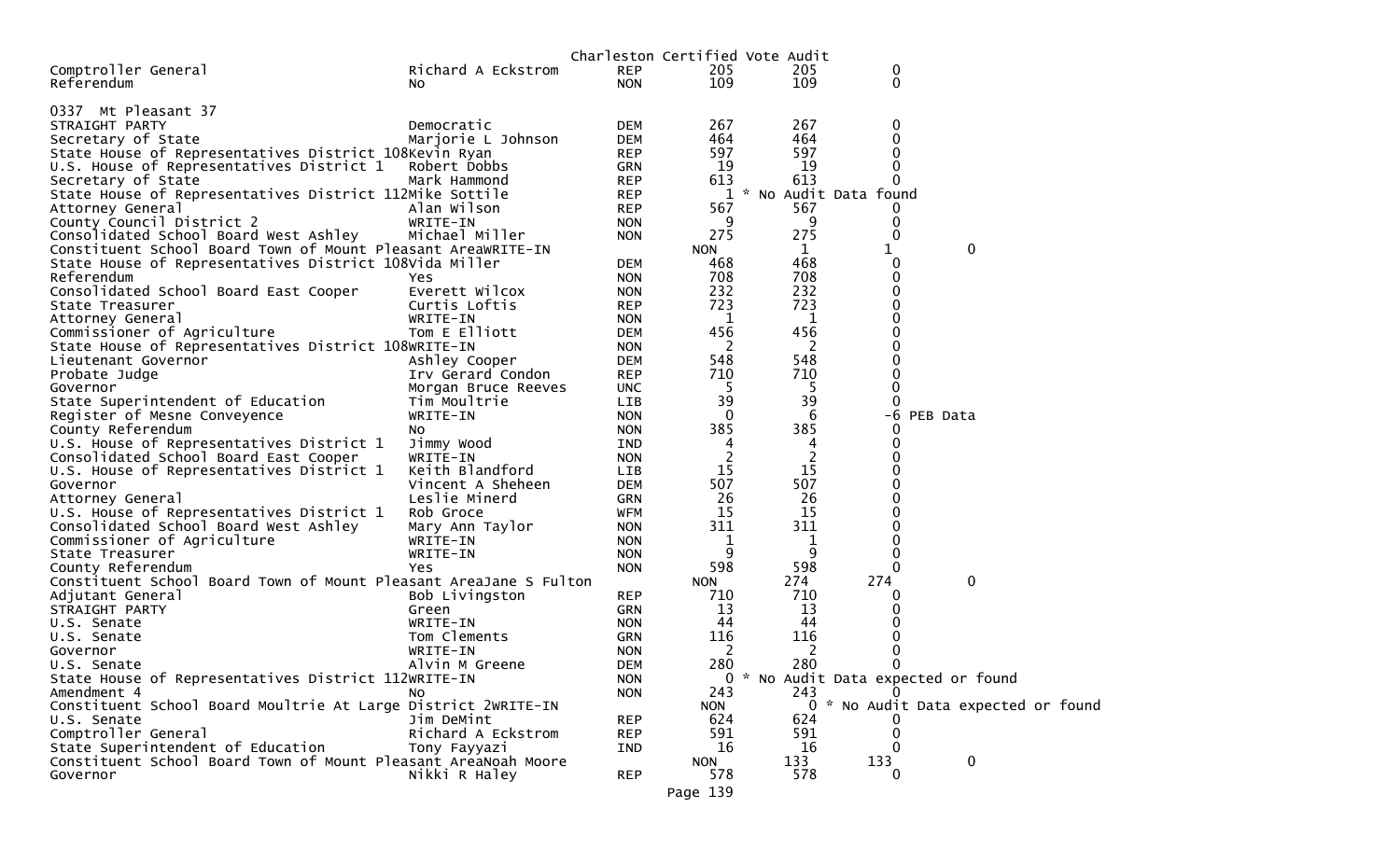|                                                                         |                                     |                          |                    | Charleston Certified Vote Audit |                                   |          |
|-------------------------------------------------------------------------|-------------------------------------|--------------------------|--------------------|---------------------------------|-----------------------------------|----------|
| Consolidated School Board North Area                                    | Cindy Bohn Coats                    | <b>NON</b>               | 539                | 539                             | 0                                 |          |
| Amendment 4                                                             | Yes                                 | <b>NON</b>               | 771                | 771                             | $\Omega$                          |          |
| Consolidated School Board West Ashley                                   | WRITE-IN                            | <b>NON</b>               | 1                  | 1                               | 0                                 |          |
| State Superintendent of Education                                       | Mick Zais                           | <b>REP</b>               | 550                | 550                             | 0                                 |          |
| Probate Judge                                                           | WRITE-IN                            | <b>NON</b>               | 8                  | 8                               | 0                                 |          |
| Governor                                                                | Morgan Bruce Reeves                 | <b>GRN</b>               | 12                 | 12                              | 0                                 |          |
| STRAIGHT PARTY                                                          | Libertarian                         | <b>LIB</b>               | $\overline{c}$     | 2                               |                                   |          |
| STRAIGHT PARTY                                                          | Republican                          | <b>REP</b>               | 298                | 298                             | 0                                 |          |
| Amendment 3                                                             | NO.                                 | <b>NON</b>               | 311                | 311                             |                                   |          |
| U.S. House of Representatives District 1                                | WRITE-IN                            | <b>NON</b>               | 1                  | 1                               | 0                                 |          |
| County Council District 2                                               | Dickie Schweers                     | <b>REP</b>               | 713                | 713                             | 0                                 |          |
| U.S. House of Representatives District 1                                | Tim Scott                           | <b>REP</b>               | 640                | 640                             | 0                                 |          |
| Comptroller General                                                     | Robert Barber                       | <b>DEM</b>               | 493                | 493                             | 0                                 |          |
| State Superintendent of Education                                       | Doretha A Bull                      | <b>GRN</b>               | 25                 | 25                              | 0                                 |          |
| Amendment 3                                                             | Yes                                 | <b>NON</b>               | 721                | 721                             |                                   |          |
| Adjutant General                                                        | WRITE-IN                            | <b>NON</b>               | 5<br>3             | 5<br>3                          | 0<br>0                            |          |
| STRAIGHT PARTY                                                          | United Citizens                     | <b>UNC</b>               |                    |                                 |                                   |          |
| Comptroller General                                                     | WRITE-IN                            | <b>NON</b>               | $\mathbf 1$<br>574 | 1<br>574                        |                                   |          |
| Consolidated School Board East Cooper<br>Amendment 2                    | Craig Ascue                         | <b>NON</b><br><b>NON</b> | 155                | 155                             | 0                                 |          |
| Soil and Water District Conservation                                    | No.<br>Joshua Giordano-Silliman NON |                          | 173                | 173                             |                                   |          |
| U.S. House of Representatives District 1                                | M E Mac McCullough                  | <b>UNC</b>               | 4                  | 4                               | 0                                 |          |
| U.S. House of Representatives District 1                                | Ben Frasier                         | <b>DEM</b>               | 397                | 397                             | 0                                 |          |
| Amendment 2                                                             | Yes                                 | <b>NON</b>               | 890                | 890                             | 0                                 |          |
| Soil and Water District Conservation                                    | John Kozma                          | <b>NON</b>               | 217                | 217                             | 0                                 |          |
| Attorney General                                                        | Matthew Richardson                  | <b>DEM</b>               | 495                | 495                             | 0                                 |          |
| Amendment 1                                                             | NO.                                 | <b>NON</b>               | 139                | 139                             | 0                                 |          |
| Soil and Water District Conservation                                    | Kathy R Woolsey                     | <b>NON</b>               | 404                | 403                             | 1                                 | Aud Data |
| Amendment 1                                                             | Yes                                 | <b>NON</b>               | 925                | 925                             | $\Omega$                          |          |
| Soil and Water District Conservation                                    | WRITE-IN                            | <b>NON</b>               | 2                  | 2                               | $\Omega$                          |          |
| Secretary of State                                                      | WRITE-IN                            | <b>NON</b>               |                    |                                 |                                   |          |
| Consolidated School Board North Area                                    | WRITE-IN                            | <b>NON</b>               | 0                  |                                 | * No Audit Data expected or found |          |
| Lieutenant Governor                                                     | WRITE-IN                            | <b>NON</b>               |                    | T                               |                                   |          |
| STRAIGHT PARTY                                                          | Working Families                    | WFM                      |                    | 4                               | 0                                 |          |
| State Superintendent of Education                                       | Frank Holleman                      | <b>DEM</b>               | 453                | 453                             | 0                                 |          |
| Constituent School Board Moultrie At Large District 2Dominique J Milton |                                     |                          | <b>NON</b>         | 519                             | 519                               | 0        |
| STRAIGHT PARTY                                                          | Independence                        | <b>IND</b>               | 5                  |                                 |                                   |          |
| State Superintendent of Education                                       | WRITE-IN                            | <b>NON</b>               | 1                  | 1                               | $\Omega$                          |          |
| Register of Mesne Conveyence                                            | Charlie Lybrand                     | <b>REP</b>               | 705                | 705                             | 0                                 |          |
| Commissioner of Agriculture                                             | Hugh Weathers                       | <b>REP</b>               | 619                | 619                             | 0                                 |          |
| Consolidated School Board East Cooper                                   | Elizabeth Moffly                    | <b>NON</b>               | 360                | 360                             | 0                                 |          |
| Constituent School Board Town of Mount Pleasant AreaDavid Grant         |                                     |                          | <b>NON</b>         | 217                             | 217                               | 0        |
| Lieutenant Governor                                                     | Ken Ard                             | <b>REP</b>               | 542                | 542                             | 0                                 |          |
| Referendum                                                              | No                                  | <b>NON</b>               | 338                | 338                             | 0                                 |          |
|                                                                         |                                     |                          |                    |                                 |                                   |          |
| 0338 Mt Pleasant 38                                                     |                                     |                          |                    |                                 |                                   |          |
| Soil and Water District Conservation                                    | Joshua Giordano-Silliman NON        |                          | 100                | 100                             | 0                                 |          |
| Secretary of State                                                      | WRITE-IN                            | <b>NON</b>               | 2                  | 2                               | 0                                 |          |
| State House of Representatives District 112WRITE-IN                     |                                     | <b>NON</b>               | 3                  | 3                               | $\Omega$                          |          |
| U.S. House of Representatives District 1                                | Ben Frasier                         | <b>DEM</b>               | 110                | 110                             | 0                                 |          |
| STRAIGHT PARTY                                                          | United Citizens                     | <b>UNC</b>               | 0                  |                                 | * No Audit Data expected or found |          |
| Probate Judge                                                           | Irv Gerard Condon                   | <b>REP</b>               | 540                | 540                             |                                   |          |
|                                                                         |                                     |                          | Page 140           |                                 |                                   |          |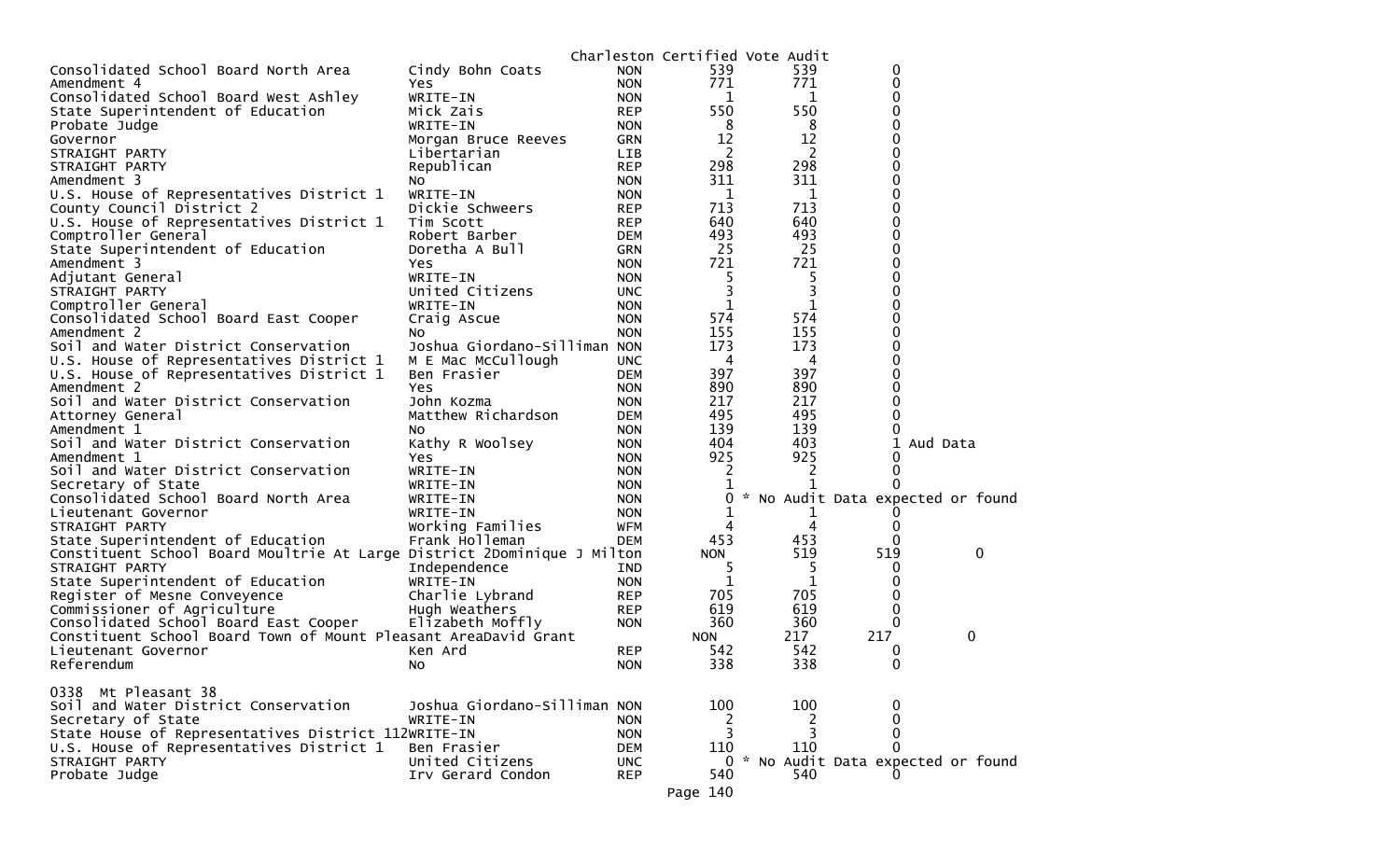|                                                                   |                                 |                          | Charleston Certified Vote Audit |            |                                     |          |  |
|-------------------------------------------------------------------|---------------------------------|--------------------------|---------------------------------|------------|-------------------------------------|----------|--|
| U.S. House of Representatives District 1                          | M E Mac McCullough              | <b>UNC</b>               | 2                               | 2          | 0                                   |          |  |
| Referendum                                                        | Yes.                            | <b>NON</b>               | 387                             | 387        | 0                                   |          |  |
| Soil and Water District Conservation                              | John Kozma                      | <b>NON</b>               | 146                             | 146        | 0                                   |          |  |
| Consolidated School Board East Cooper                             | WRITE-IN                        | <b>NON</b>               | 3                               |            |                                     |          |  |
| Consolidated School Board West Ashley                             | WRITE-IN                        | <b>NON</b>               | $\Omega$                        |            | * No Audit Data expected or found   |          |  |
| State Superintendent of Education                                 | Tim Moultrie                    | <b>LIB</b>               | 37                              | 37         |                                     |          |  |
| Comptroller General                                               | Richard A Eckstrom              | <b>REP</b>               | 453                             | 453        | $_{0}$                              |          |  |
| Consolidated School Board North Area                              | WRITE-IN                        | <b>NON</b>               | 1                               | 1          |                                     |          |  |
| County Referendum                                                 | NO.                             | <b>NON</b>               | 243                             | 243        |                                     |          |  |
| Soil and Water District Conservation                              | Kathy R Woolsey                 | <b>NON</b>               | 283                             | 283        |                                     |          |  |
| Lieutenant Governor                                               | Ashley Cooper                   | <b>DEM</b>               | 238                             | 238        |                                     |          |  |
| Constituent School Board Town of Mount Pleasant AreaWRITE-IN      |                                 |                          | <b>NON</b>                      |            | 0 * No Audit Data expected or found |          |  |
| STRAIGHT PARTY                                                    | Libertarian                     | <b>LIB</b>               | 2                               | 2          |                                     |          |  |
| Secretary of State                                                | Mark Hammond                    | <b>REP</b>               | 492                             | 492        |                                     |          |  |
| County Referendum                                                 | Yes                             | <b>NON</b>               | 373                             | 373        |                                     |          |  |
| Soil and Water District Conservation                              | WRITE-IN                        | <b>NON</b>               | 4                               | 4          |                                     |          |  |
| Commissioner of Agriculture                                       | Tom E Elliott                   | <b>DEM</b>               | 150                             | 150        |                                     |          |  |
| Attorney General                                                  | Matthew Richardson              | <b>DEM</b>               | 201                             | 201        |                                     |          |  |
| U.S. House of Representatives District 1                          | Robert Dobbs                    | <b>GRN</b>               | 4                               | 4          |                                     |          |  |
| Amendment 4                                                       | No                              | <b>NON</b>               | 138                             | 138        |                                     |          |  |
| Amendment 1                                                       | Yes                             | <b>NON</b>               | 598                             | 598        |                                     |          |  |
| Secretary of State                                                | Marjorie L Johnson              | <b>DEM</b>               | 153                             | 153        |                                     |          |  |
| State Superintendent of Education                                 | Mick Zais                       | <b>REP</b>               | 432                             | 432        |                                     |          |  |
| Amendment 4                                                       | Yes                             | <b>NON</b>               | 517                             | 517        |                                     |          |  |
| Amendment 1                                                       | NO.                             | <b>NON</b>               | 66                              | 66         |                                     |          |  |
| Adjutant General                                                  | Bob Livingston                  | <b>REP</b>               | 542<br>168                      | 542<br>168 |                                     |          |  |
| Amendment 3                                                       | No                              | <b>NON</b>               |                                 |            |                                     |          |  |
| Amendment 2                                                       | Yes                             | <b>NON</b>               | 574<br>485                      | 574<br>485 |                                     |          |  |
| Amendment 3                                                       | Yes                             | <b>NON</b>               | 84                              | 84         |                                     |          |  |
| Amendment 2<br>Comptroller General                                | No.<br>Robert Barber            | <b>NON</b><br><b>DEM</b> | 195                             | 195        |                                     |          |  |
|                                                                   |                                 | IND                      | 15                              | 15         | 0                                   |          |  |
| State Superintendent of Education<br>County Council District 2    | Tony Fayyazi<br>Dickie Schweers | <b>REP</b>               | 534                             | 534        | $\Omega$                            |          |  |
| Constituent School Board Town of Mount Pleasant AreaJane S Fulton |                                 |                          | <b>NON</b>                      | 217        | 217                                 | 0        |  |
| Commissioner of Agriculture                                       | WRITE-IN                        | <b>NON</b>               |                                 |            | 0 * No Audit Data expected or found |          |  |
| Governor                                                          | WRITE-IN                        | <b>NON</b>               | 1                               | 1          |                                     |          |  |
| Consolidated School Board East Cooper                             | Craig Ascue                     | <b>NON</b>               | 290                             | 290        |                                     |          |  |
| Constituent School Board Moultrie At Large District 2WRITE-IN     |                                 |                          | <b>NON</b>                      |            |                                     |          |  |
| Register of Mesne Conveyence                                      | WRITE-IN                        | <b>NON</b>               | 0                               |            | * No Audit Data expected or found   |          |  |
| STRAIGHT PARTY                                                    | Green                           | GRN                      |                                 |            |                                     |          |  |
| State Superintendent of Education                                 | Doretha A Bull                  | GRN                      | 9                               | 9          |                                     |          |  |
| Comptroller General                                               | WRITE-IN                        | <b>NON</b>               |                                 |            |                                     |          |  |
| U.S. House of Representatives District 1                          | Keith Blandford                 | <b>LIB</b>               | 12                              | 12         |                                     |          |  |
| U.S. Senate                                                       | Tom Clements                    | <b>GRN</b>               | 83                              | 83         | 0                                   |          |  |
| Consolidated School Board West Ashley                             | Michael Miller                  | <b>NON</b>               | 152                             | 152        | 0                                   |          |  |
| STRAIGHT PARTY                                                    | Independence                    | IND                      | 8                               | 8          | 0                                   |          |  |
| State Treasurer                                                   | Curtis Loftis                   | <b>REP</b>               | 545                             | 545        | 0                                   |          |  |
| U.S. House of Representatives District 1                          | Jimmy Wood                      | IND                      | 6                               | 6          | $\Omega$                            |          |  |
| Probate Judge                                                     | WRITE-IN                        | <b>NON</b>               | $\Omega$                        |            | * No Audit Data expected or found   |          |  |
| U.S. Senate                                                       | WRITE-IN                        | <b>NON</b>               | 29                              | 29         |                                     |          |  |
| Constituent School Board Town of Mount Pleasant AreaNoah Moore    |                                 |                          | <b>NON</b>                      | 73         | 73                                  | $\bf{0}$ |  |
| State House of Representatives District 112Mike Sottile           |                                 | <b>REP</b>               | 547                             | 547        | 0                                   |          |  |
|                                                                   |                                 |                          | Page 141                        |            |                                     |          |  |
|                                                                   |                                 |                          |                                 |            |                                     |          |  |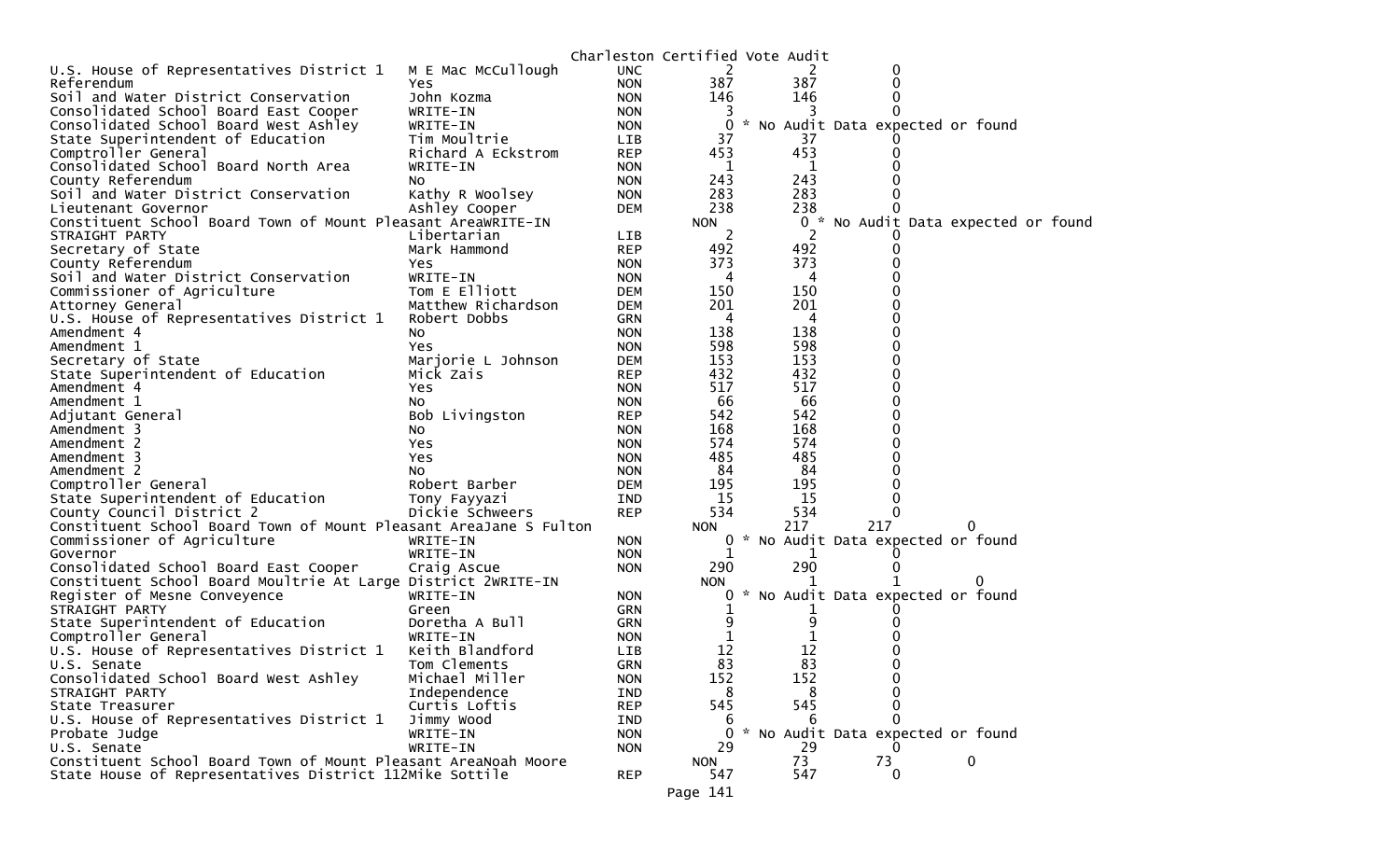| U.S. House of Representatives District 1<br><b>WFM</b><br>21<br>21<br>0<br>Rob Groce<br>493<br>493<br><b>REP</b><br>0<br>Jim DeMint<br>U.S. Senate<br>51<br>51<br>Alvin M Greene<br><b>DEM</b><br>0<br>U.S. Senate<br>267<br>267<br>Consolidated School Board East Cooper<br>Elizabeth Moffly<br><b>NON</b><br>239<br>239<br>Republican<br>STRAIGHT PARTY<br><b>REP</b><br>29<br>29<br>STRAIGHT PARTY<br>Democratic<br>DEM<br>Alan Wilson<br>442<br>442<br><b>REP</b><br>Attorney General<br>$_{0}$<br>$\mathcal{H}$<br>No Audit Data expected or found<br>Working Families<br>WFM<br>0<br>STRAIGHT PARTY<br>Adjutant General<br>WRITE-IN<br><b>NON</b><br>6<br>Governor<br>Morgan Bruce Reeves<br><b>GRN</b><br>6<br>$\Omega$<br>2<br>2<br>0<br>State Treasurer<br>WRITE-IN<br><b>NON</b><br>339<br>339<br>0<br>Constituent School Board Moultrie At Large District 2Dominique J Milton<br><b>NON</b><br>Frank Holleman<br>159<br>159<br>State Superintendent of Education<br><b>DEM</b><br>0<br>325<br>325<br>Consolidated School Board North Area<br>Cindy Bohn Coats<br>0<br><b>NON</b><br>1<br>1<br>Attorney General<br>WRITE-IN<br><b>NON</b><br>232<br>232<br>Consolidated School Board West Ashley<br>Mary Ann Taylor<br><b>NON</b><br>10<br>10<br>Attorney General<br>Leslie Minerd<br><b>GRN</b><br>0<br>$\overline{c}$<br>2<br>County Council District 2<br>WRITE-IN<br><b>NON</b><br>195<br>195<br>Vincent A Sheheen<br>Governor<br><b>DEM</b><br>506<br>506<br>U.S. House of Representatives District 1<br><b>REP</b><br>Tim Scott<br>0<br>Everett Wilcox<br>170<br>170<br>Consolidated School Board East Cooper<br><b>NON</b><br>0<br>* No Audit Data expected or found<br>State Superintendent of Education<br>WRITE-IN<br><b>NON</b><br>0<br><b>UNC</b><br>Governor<br>Morgan Bruce Reeves<br>$\overline{c}$<br>2<br>Lieutenant Governor<br>WRITE-IN<br><b>NON</b><br>0<br>423<br>423<br>Ken Ard<br><b>REP</b><br>Lieutenant Governor<br>488<br>488<br>Commissioner of Agriculture<br><b>REP</b><br>0<br>Hugh Weathers<br>0<br>Constituent School Board Town of Mount Pleasant AreaDavid Grant<br>116<br>116<br><b>NON</b><br>U.S. House of Representatives District 1<br>WRITE-IN<br>1<br>1<br><b>NON</b><br>0<br>531<br>531<br>Register of Mesne Conveyence<br>Charlie Lybrand<br><b>REP</b><br>0<br>467<br>467<br>0<br>Nikki R Haley<br>Governor<br><b>REP</b><br>267<br>267<br>$\Omega$<br>Referendum<br><b>NON</b><br>No.<br>Mt Pleasant 39<br>0339<br>223<br>223<br>State House of Representatives District 112Mike Sottile<br><b>REP</b><br>0<br>U.S. House of Representatives District 1<br>0<br>Rob Groce<br>WFM<br>4<br>4<br>2<br>2<br>U.S. House of Representatives District 1<br>0<br>Jimmy Wood<br>IND<br>284<br>284<br>Register of Mesne Conveyence<br>Charlie Lybrand<br><b>REP</b><br>0<br>Consolidated School Board North Area<br>WRITE-IN<br><b>NON</b><br>1<br>0<br>1<br>100<br>100<br>Matthew Richardson<br>Attorney General<br><b>DEM</b><br>0<br>State House of Representatives District 108WRITE-IN<br>0<br>* No Audit Data expected or found<br><b>NON</b><br>294<br>294<br>Curtis Loftis<br><b>REP</b><br>State Treasurer<br>$\Omega$<br>Constituent School Board Town of Mount Pleasant AreaNoah Moore<br>70<br>70<br>0<br><b>NON</b><br>199<br>Referendum<br>199<br><b>NON</b><br>Yes<br>0<br>169<br>Consolidated School Board East Cooper<br>169<br><b>NON</b><br>0<br>Craig Ascue<br>246<br>246<br>Ken Ard<br><b>REP</b><br>0<br>Lieutenant Governor<br>15<br>$\Omega$<br>State Superintendent of Education<br>Tim Moultrie<br>LIB<br>15<br>Green<br><b>GRN</b><br>STRAIGHT PARTY<br>1<br>1<br>0<br>0 * No Audit Data expected or found<br>Lieutenant Governor<br>WRITE-IN<br><b>NON</b><br>Commissioner of Agriculture<br>279<br>Hugh Weathers<br><b>REP</b><br>279<br>County Council District 1<br>0 * No Audit Data expected or found<br><b>NON</b><br>WRITE-IN<br>Comptroller General<br>103<br>103<br>Robert Barber<br><b>DEM</b><br>141<br>141<br>County Referendum<br>0<br>No<br><b>NON</b><br>Page 142 |  | Charleston Certified Vote Audit |  |  |  |  |
|-------------------------------------------------------------------------------------------------------------------------------------------------------------------------------------------------------------------------------------------------------------------------------------------------------------------------------------------------------------------------------------------------------------------------------------------------------------------------------------------------------------------------------------------------------------------------------------------------------------------------------------------------------------------------------------------------------------------------------------------------------------------------------------------------------------------------------------------------------------------------------------------------------------------------------------------------------------------------------------------------------------------------------------------------------------------------------------------------------------------------------------------------------------------------------------------------------------------------------------------------------------------------------------------------------------------------------------------------------------------------------------------------------------------------------------------------------------------------------------------------------------------------------------------------------------------------------------------------------------------------------------------------------------------------------------------------------------------------------------------------------------------------------------------------------------------------------------------------------------------------------------------------------------------------------------------------------------------------------------------------------------------------------------------------------------------------------------------------------------------------------------------------------------------------------------------------------------------------------------------------------------------------------------------------------------------------------------------------------------------------------------------------------------------------------------------------------------------------------------------------------------------------------------------------------------------------------------------------------------------------------------------------------------------------------------------------------------------------------------------------------------------------------------------------------------------------------------------------------------------------------------------------------------------------------------------------------------------------------------------------------------------------------------------------------------------------------------------------------------------------------------------------------------------------------------------------------------------------------------------------------------------------------------------------------------------------------------------------------------------------------------------------------------------------------------------------------------------------------------------------------------------------------------------------------------------------------------------------------------------------------------------------------------------------------------------------------------------------------------------------------------------------------------------------------------------------------------------------------------------------------------------------------------------------------------------------------------------------------------------------------------------------------------------------------------|--|---------------------------------|--|--|--|--|
|                                                                                                                                                                                                                                                                                                                                                                                                                                                                                                                                                                                                                                                                                                                                                                                                                                                                                                                                                                                                                                                                                                                                                                                                                                                                                                                                                                                                                                                                                                                                                                                                                                                                                                                                                                                                                                                                                                                                                                                                                                                                                                                                                                                                                                                                                                                                                                                                                                                                                                                                                                                                                                                                                                                                                                                                                                                                                                                                                                                                                                                                                                                                                                                                                                                                                                                                                                                                                                                                                                                                                                                                                                                                                                                                                                                                                                                                                                                                                                                                                                                             |  |                                 |  |  |  |  |
|                                                                                                                                                                                                                                                                                                                                                                                                                                                                                                                                                                                                                                                                                                                                                                                                                                                                                                                                                                                                                                                                                                                                                                                                                                                                                                                                                                                                                                                                                                                                                                                                                                                                                                                                                                                                                                                                                                                                                                                                                                                                                                                                                                                                                                                                                                                                                                                                                                                                                                                                                                                                                                                                                                                                                                                                                                                                                                                                                                                                                                                                                                                                                                                                                                                                                                                                                                                                                                                                                                                                                                                                                                                                                                                                                                                                                                                                                                                                                                                                                                                             |  |                                 |  |  |  |  |
|                                                                                                                                                                                                                                                                                                                                                                                                                                                                                                                                                                                                                                                                                                                                                                                                                                                                                                                                                                                                                                                                                                                                                                                                                                                                                                                                                                                                                                                                                                                                                                                                                                                                                                                                                                                                                                                                                                                                                                                                                                                                                                                                                                                                                                                                                                                                                                                                                                                                                                                                                                                                                                                                                                                                                                                                                                                                                                                                                                                                                                                                                                                                                                                                                                                                                                                                                                                                                                                                                                                                                                                                                                                                                                                                                                                                                                                                                                                                                                                                                                                             |  |                                 |  |  |  |  |
|                                                                                                                                                                                                                                                                                                                                                                                                                                                                                                                                                                                                                                                                                                                                                                                                                                                                                                                                                                                                                                                                                                                                                                                                                                                                                                                                                                                                                                                                                                                                                                                                                                                                                                                                                                                                                                                                                                                                                                                                                                                                                                                                                                                                                                                                                                                                                                                                                                                                                                                                                                                                                                                                                                                                                                                                                                                                                                                                                                                                                                                                                                                                                                                                                                                                                                                                                                                                                                                                                                                                                                                                                                                                                                                                                                                                                                                                                                                                                                                                                                                             |  |                                 |  |  |  |  |
|                                                                                                                                                                                                                                                                                                                                                                                                                                                                                                                                                                                                                                                                                                                                                                                                                                                                                                                                                                                                                                                                                                                                                                                                                                                                                                                                                                                                                                                                                                                                                                                                                                                                                                                                                                                                                                                                                                                                                                                                                                                                                                                                                                                                                                                                                                                                                                                                                                                                                                                                                                                                                                                                                                                                                                                                                                                                                                                                                                                                                                                                                                                                                                                                                                                                                                                                                                                                                                                                                                                                                                                                                                                                                                                                                                                                                                                                                                                                                                                                                                                             |  |                                 |  |  |  |  |
|                                                                                                                                                                                                                                                                                                                                                                                                                                                                                                                                                                                                                                                                                                                                                                                                                                                                                                                                                                                                                                                                                                                                                                                                                                                                                                                                                                                                                                                                                                                                                                                                                                                                                                                                                                                                                                                                                                                                                                                                                                                                                                                                                                                                                                                                                                                                                                                                                                                                                                                                                                                                                                                                                                                                                                                                                                                                                                                                                                                                                                                                                                                                                                                                                                                                                                                                                                                                                                                                                                                                                                                                                                                                                                                                                                                                                                                                                                                                                                                                                                                             |  |                                 |  |  |  |  |
|                                                                                                                                                                                                                                                                                                                                                                                                                                                                                                                                                                                                                                                                                                                                                                                                                                                                                                                                                                                                                                                                                                                                                                                                                                                                                                                                                                                                                                                                                                                                                                                                                                                                                                                                                                                                                                                                                                                                                                                                                                                                                                                                                                                                                                                                                                                                                                                                                                                                                                                                                                                                                                                                                                                                                                                                                                                                                                                                                                                                                                                                                                                                                                                                                                                                                                                                                                                                                                                                                                                                                                                                                                                                                                                                                                                                                                                                                                                                                                                                                                                             |  |                                 |  |  |  |  |
|                                                                                                                                                                                                                                                                                                                                                                                                                                                                                                                                                                                                                                                                                                                                                                                                                                                                                                                                                                                                                                                                                                                                                                                                                                                                                                                                                                                                                                                                                                                                                                                                                                                                                                                                                                                                                                                                                                                                                                                                                                                                                                                                                                                                                                                                                                                                                                                                                                                                                                                                                                                                                                                                                                                                                                                                                                                                                                                                                                                                                                                                                                                                                                                                                                                                                                                                                                                                                                                                                                                                                                                                                                                                                                                                                                                                                                                                                                                                                                                                                                                             |  |                                 |  |  |  |  |
|                                                                                                                                                                                                                                                                                                                                                                                                                                                                                                                                                                                                                                                                                                                                                                                                                                                                                                                                                                                                                                                                                                                                                                                                                                                                                                                                                                                                                                                                                                                                                                                                                                                                                                                                                                                                                                                                                                                                                                                                                                                                                                                                                                                                                                                                                                                                                                                                                                                                                                                                                                                                                                                                                                                                                                                                                                                                                                                                                                                                                                                                                                                                                                                                                                                                                                                                                                                                                                                                                                                                                                                                                                                                                                                                                                                                                                                                                                                                                                                                                                                             |  |                                 |  |  |  |  |
|                                                                                                                                                                                                                                                                                                                                                                                                                                                                                                                                                                                                                                                                                                                                                                                                                                                                                                                                                                                                                                                                                                                                                                                                                                                                                                                                                                                                                                                                                                                                                                                                                                                                                                                                                                                                                                                                                                                                                                                                                                                                                                                                                                                                                                                                                                                                                                                                                                                                                                                                                                                                                                                                                                                                                                                                                                                                                                                                                                                                                                                                                                                                                                                                                                                                                                                                                                                                                                                                                                                                                                                                                                                                                                                                                                                                                                                                                                                                                                                                                                                             |  |                                 |  |  |  |  |
|                                                                                                                                                                                                                                                                                                                                                                                                                                                                                                                                                                                                                                                                                                                                                                                                                                                                                                                                                                                                                                                                                                                                                                                                                                                                                                                                                                                                                                                                                                                                                                                                                                                                                                                                                                                                                                                                                                                                                                                                                                                                                                                                                                                                                                                                                                                                                                                                                                                                                                                                                                                                                                                                                                                                                                                                                                                                                                                                                                                                                                                                                                                                                                                                                                                                                                                                                                                                                                                                                                                                                                                                                                                                                                                                                                                                                                                                                                                                                                                                                                                             |  |                                 |  |  |  |  |
|                                                                                                                                                                                                                                                                                                                                                                                                                                                                                                                                                                                                                                                                                                                                                                                                                                                                                                                                                                                                                                                                                                                                                                                                                                                                                                                                                                                                                                                                                                                                                                                                                                                                                                                                                                                                                                                                                                                                                                                                                                                                                                                                                                                                                                                                                                                                                                                                                                                                                                                                                                                                                                                                                                                                                                                                                                                                                                                                                                                                                                                                                                                                                                                                                                                                                                                                                                                                                                                                                                                                                                                                                                                                                                                                                                                                                                                                                                                                                                                                                                                             |  |                                 |  |  |  |  |
|                                                                                                                                                                                                                                                                                                                                                                                                                                                                                                                                                                                                                                                                                                                                                                                                                                                                                                                                                                                                                                                                                                                                                                                                                                                                                                                                                                                                                                                                                                                                                                                                                                                                                                                                                                                                                                                                                                                                                                                                                                                                                                                                                                                                                                                                                                                                                                                                                                                                                                                                                                                                                                                                                                                                                                                                                                                                                                                                                                                                                                                                                                                                                                                                                                                                                                                                                                                                                                                                                                                                                                                                                                                                                                                                                                                                                                                                                                                                                                                                                                                             |  |                                 |  |  |  |  |
|                                                                                                                                                                                                                                                                                                                                                                                                                                                                                                                                                                                                                                                                                                                                                                                                                                                                                                                                                                                                                                                                                                                                                                                                                                                                                                                                                                                                                                                                                                                                                                                                                                                                                                                                                                                                                                                                                                                                                                                                                                                                                                                                                                                                                                                                                                                                                                                                                                                                                                                                                                                                                                                                                                                                                                                                                                                                                                                                                                                                                                                                                                                                                                                                                                                                                                                                                                                                                                                                                                                                                                                                                                                                                                                                                                                                                                                                                                                                                                                                                                                             |  |                                 |  |  |  |  |
|                                                                                                                                                                                                                                                                                                                                                                                                                                                                                                                                                                                                                                                                                                                                                                                                                                                                                                                                                                                                                                                                                                                                                                                                                                                                                                                                                                                                                                                                                                                                                                                                                                                                                                                                                                                                                                                                                                                                                                                                                                                                                                                                                                                                                                                                                                                                                                                                                                                                                                                                                                                                                                                                                                                                                                                                                                                                                                                                                                                                                                                                                                                                                                                                                                                                                                                                                                                                                                                                                                                                                                                                                                                                                                                                                                                                                                                                                                                                                                                                                                                             |  |                                 |  |  |  |  |
|                                                                                                                                                                                                                                                                                                                                                                                                                                                                                                                                                                                                                                                                                                                                                                                                                                                                                                                                                                                                                                                                                                                                                                                                                                                                                                                                                                                                                                                                                                                                                                                                                                                                                                                                                                                                                                                                                                                                                                                                                                                                                                                                                                                                                                                                                                                                                                                                                                                                                                                                                                                                                                                                                                                                                                                                                                                                                                                                                                                                                                                                                                                                                                                                                                                                                                                                                                                                                                                                                                                                                                                                                                                                                                                                                                                                                                                                                                                                                                                                                                                             |  |                                 |  |  |  |  |
|                                                                                                                                                                                                                                                                                                                                                                                                                                                                                                                                                                                                                                                                                                                                                                                                                                                                                                                                                                                                                                                                                                                                                                                                                                                                                                                                                                                                                                                                                                                                                                                                                                                                                                                                                                                                                                                                                                                                                                                                                                                                                                                                                                                                                                                                                                                                                                                                                                                                                                                                                                                                                                                                                                                                                                                                                                                                                                                                                                                                                                                                                                                                                                                                                                                                                                                                                                                                                                                                                                                                                                                                                                                                                                                                                                                                                                                                                                                                                                                                                                                             |  |                                 |  |  |  |  |
|                                                                                                                                                                                                                                                                                                                                                                                                                                                                                                                                                                                                                                                                                                                                                                                                                                                                                                                                                                                                                                                                                                                                                                                                                                                                                                                                                                                                                                                                                                                                                                                                                                                                                                                                                                                                                                                                                                                                                                                                                                                                                                                                                                                                                                                                                                                                                                                                                                                                                                                                                                                                                                                                                                                                                                                                                                                                                                                                                                                                                                                                                                                                                                                                                                                                                                                                                                                                                                                                                                                                                                                                                                                                                                                                                                                                                                                                                                                                                                                                                                                             |  |                                 |  |  |  |  |
|                                                                                                                                                                                                                                                                                                                                                                                                                                                                                                                                                                                                                                                                                                                                                                                                                                                                                                                                                                                                                                                                                                                                                                                                                                                                                                                                                                                                                                                                                                                                                                                                                                                                                                                                                                                                                                                                                                                                                                                                                                                                                                                                                                                                                                                                                                                                                                                                                                                                                                                                                                                                                                                                                                                                                                                                                                                                                                                                                                                                                                                                                                                                                                                                                                                                                                                                                                                                                                                                                                                                                                                                                                                                                                                                                                                                                                                                                                                                                                                                                                                             |  |                                 |  |  |  |  |
|                                                                                                                                                                                                                                                                                                                                                                                                                                                                                                                                                                                                                                                                                                                                                                                                                                                                                                                                                                                                                                                                                                                                                                                                                                                                                                                                                                                                                                                                                                                                                                                                                                                                                                                                                                                                                                                                                                                                                                                                                                                                                                                                                                                                                                                                                                                                                                                                                                                                                                                                                                                                                                                                                                                                                                                                                                                                                                                                                                                                                                                                                                                                                                                                                                                                                                                                                                                                                                                                                                                                                                                                                                                                                                                                                                                                                                                                                                                                                                                                                                                             |  |                                 |  |  |  |  |
|                                                                                                                                                                                                                                                                                                                                                                                                                                                                                                                                                                                                                                                                                                                                                                                                                                                                                                                                                                                                                                                                                                                                                                                                                                                                                                                                                                                                                                                                                                                                                                                                                                                                                                                                                                                                                                                                                                                                                                                                                                                                                                                                                                                                                                                                                                                                                                                                                                                                                                                                                                                                                                                                                                                                                                                                                                                                                                                                                                                                                                                                                                                                                                                                                                                                                                                                                                                                                                                                                                                                                                                                                                                                                                                                                                                                                                                                                                                                                                                                                                                             |  |                                 |  |  |  |  |
|                                                                                                                                                                                                                                                                                                                                                                                                                                                                                                                                                                                                                                                                                                                                                                                                                                                                                                                                                                                                                                                                                                                                                                                                                                                                                                                                                                                                                                                                                                                                                                                                                                                                                                                                                                                                                                                                                                                                                                                                                                                                                                                                                                                                                                                                                                                                                                                                                                                                                                                                                                                                                                                                                                                                                                                                                                                                                                                                                                                                                                                                                                                                                                                                                                                                                                                                                                                                                                                                                                                                                                                                                                                                                                                                                                                                                                                                                                                                                                                                                                                             |  |                                 |  |  |  |  |
|                                                                                                                                                                                                                                                                                                                                                                                                                                                                                                                                                                                                                                                                                                                                                                                                                                                                                                                                                                                                                                                                                                                                                                                                                                                                                                                                                                                                                                                                                                                                                                                                                                                                                                                                                                                                                                                                                                                                                                                                                                                                                                                                                                                                                                                                                                                                                                                                                                                                                                                                                                                                                                                                                                                                                                                                                                                                                                                                                                                                                                                                                                                                                                                                                                                                                                                                                                                                                                                                                                                                                                                                                                                                                                                                                                                                                                                                                                                                                                                                                                                             |  |                                 |  |  |  |  |
|                                                                                                                                                                                                                                                                                                                                                                                                                                                                                                                                                                                                                                                                                                                                                                                                                                                                                                                                                                                                                                                                                                                                                                                                                                                                                                                                                                                                                                                                                                                                                                                                                                                                                                                                                                                                                                                                                                                                                                                                                                                                                                                                                                                                                                                                                                                                                                                                                                                                                                                                                                                                                                                                                                                                                                                                                                                                                                                                                                                                                                                                                                                                                                                                                                                                                                                                                                                                                                                                                                                                                                                                                                                                                                                                                                                                                                                                                                                                                                                                                                                             |  |                                 |  |  |  |  |
|                                                                                                                                                                                                                                                                                                                                                                                                                                                                                                                                                                                                                                                                                                                                                                                                                                                                                                                                                                                                                                                                                                                                                                                                                                                                                                                                                                                                                                                                                                                                                                                                                                                                                                                                                                                                                                                                                                                                                                                                                                                                                                                                                                                                                                                                                                                                                                                                                                                                                                                                                                                                                                                                                                                                                                                                                                                                                                                                                                                                                                                                                                                                                                                                                                                                                                                                                                                                                                                                                                                                                                                                                                                                                                                                                                                                                                                                                                                                                                                                                                                             |  |                                 |  |  |  |  |
|                                                                                                                                                                                                                                                                                                                                                                                                                                                                                                                                                                                                                                                                                                                                                                                                                                                                                                                                                                                                                                                                                                                                                                                                                                                                                                                                                                                                                                                                                                                                                                                                                                                                                                                                                                                                                                                                                                                                                                                                                                                                                                                                                                                                                                                                                                                                                                                                                                                                                                                                                                                                                                                                                                                                                                                                                                                                                                                                                                                                                                                                                                                                                                                                                                                                                                                                                                                                                                                                                                                                                                                                                                                                                                                                                                                                                                                                                                                                                                                                                                                             |  |                                 |  |  |  |  |
|                                                                                                                                                                                                                                                                                                                                                                                                                                                                                                                                                                                                                                                                                                                                                                                                                                                                                                                                                                                                                                                                                                                                                                                                                                                                                                                                                                                                                                                                                                                                                                                                                                                                                                                                                                                                                                                                                                                                                                                                                                                                                                                                                                                                                                                                                                                                                                                                                                                                                                                                                                                                                                                                                                                                                                                                                                                                                                                                                                                                                                                                                                                                                                                                                                                                                                                                                                                                                                                                                                                                                                                                                                                                                                                                                                                                                                                                                                                                                                                                                                                             |  |                                 |  |  |  |  |
|                                                                                                                                                                                                                                                                                                                                                                                                                                                                                                                                                                                                                                                                                                                                                                                                                                                                                                                                                                                                                                                                                                                                                                                                                                                                                                                                                                                                                                                                                                                                                                                                                                                                                                                                                                                                                                                                                                                                                                                                                                                                                                                                                                                                                                                                                                                                                                                                                                                                                                                                                                                                                                                                                                                                                                                                                                                                                                                                                                                                                                                                                                                                                                                                                                                                                                                                                                                                                                                                                                                                                                                                                                                                                                                                                                                                                                                                                                                                                                                                                                                             |  |                                 |  |  |  |  |
|                                                                                                                                                                                                                                                                                                                                                                                                                                                                                                                                                                                                                                                                                                                                                                                                                                                                                                                                                                                                                                                                                                                                                                                                                                                                                                                                                                                                                                                                                                                                                                                                                                                                                                                                                                                                                                                                                                                                                                                                                                                                                                                                                                                                                                                                                                                                                                                                                                                                                                                                                                                                                                                                                                                                                                                                                                                                                                                                                                                                                                                                                                                                                                                                                                                                                                                                                                                                                                                                                                                                                                                                                                                                                                                                                                                                                                                                                                                                                                                                                                                             |  |                                 |  |  |  |  |
|                                                                                                                                                                                                                                                                                                                                                                                                                                                                                                                                                                                                                                                                                                                                                                                                                                                                                                                                                                                                                                                                                                                                                                                                                                                                                                                                                                                                                                                                                                                                                                                                                                                                                                                                                                                                                                                                                                                                                                                                                                                                                                                                                                                                                                                                                                                                                                                                                                                                                                                                                                                                                                                                                                                                                                                                                                                                                                                                                                                                                                                                                                                                                                                                                                                                                                                                                                                                                                                                                                                                                                                                                                                                                                                                                                                                                                                                                                                                                                                                                                                             |  |                                 |  |  |  |  |
|                                                                                                                                                                                                                                                                                                                                                                                                                                                                                                                                                                                                                                                                                                                                                                                                                                                                                                                                                                                                                                                                                                                                                                                                                                                                                                                                                                                                                                                                                                                                                                                                                                                                                                                                                                                                                                                                                                                                                                                                                                                                                                                                                                                                                                                                                                                                                                                                                                                                                                                                                                                                                                                                                                                                                                                                                                                                                                                                                                                                                                                                                                                                                                                                                                                                                                                                                                                                                                                                                                                                                                                                                                                                                                                                                                                                                                                                                                                                                                                                                                                             |  |                                 |  |  |  |  |
|                                                                                                                                                                                                                                                                                                                                                                                                                                                                                                                                                                                                                                                                                                                                                                                                                                                                                                                                                                                                                                                                                                                                                                                                                                                                                                                                                                                                                                                                                                                                                                                                                                                                                                                                                                                                                                                                                                                                                                                                                                                                                                                                                                                                                                                                                                                                                                                                                                                                                                                                                                                                                                                                                                                                                                                                                                                                                                                                                                                                                                                                                                                                                                                                                                                                                                                                                                                                                                                                                                                                                                                                                                                                                                                                                                                                                                                                                                                                                                                                                                                             |  |                                 |  |  |  |  |
|                                                                                                                                                                                                                                                                                                                                                                                                                                                                                                                                                                                                                                                                                                                                                                                                                                                                                                                                                                                                                                                                                                                                                                                                                                                                                                                                                                                                                                                                                                                                                                                                                                                                                                                                                                                                                                                                                                                                                                                                                                                                                                                                                                                                                                                                                                                                                                                                                                                                                                                                                                                                                                                                                                                                                                                                                                                                                                                                                                                                                                                                                                                                                                                                                                                                                                                                                                                                                                                                                                                                                                                                                                                                                                                                                                                                                                                                                                                                                                                                                                                             |  |                                 |  |  |  |  |
|                                                                                                                                                                                                                                                                                                                                                                                                                                                                                                                                                                                                                                                                                                                                                                                                                                                                                                                                                                                                                                                                                                                                                                                                                                                                                                                                                                                                                                                                                                                                                                                                                                                                                                                                                                                                                                                                                                                                                                                                                                                                                                                                                                                                                                                                                                                                                                                                                                                                                                                                                                                                                                                                                                                                                                                                                                                                                                                                                                                                                                                                                                                                                                                                                                                                                                                                                                                                                                                                                                                                                                                                                                                                                                                                                                                                                                                                                                                                                                                                                                                             |  |                                 |  |  |  |  |
|                                                                                                                                                                                                                                                                                                                                                                                                                                                                                                                                                                                                                                                                                                                                                                                                                                                                                                                                                                                                                                                                                                                                                                                                                                                                                                                                                                                                                                                                                                                                                                                                                                                                                                                                                                                                                                                                                                                                                                                                                                                                                                                                                                                                                                                                                                                                                                                                                                                                                                                                                                                                                                                                                                                                                                                                                                                                                                                                                                                                                                                                                                                                                                                                                                                                                                                                                                                                                                                                                                                                                                                                                                                                                                                                                                                                                                                                                                                                                                                                                                                             |  |                                 |  |  |  |  |
|                                                                                                                                                                                                                                                                                                                                                                                                                                                                                                                                                                                                                                                                                                                                                                                                                                                                                                                                                                                                                                                                                                                                                                                                                                                                                                                                                                                                                                                                                                                                                                                                                                                                                                                                                                                                                                                                                                                                                                                                                                                                                                                                                                                                                                                                                                                                                                                                                                                                                                                                                                                                                                                                                                                                                                                                                                                                                                                                                                                                                                                                                                                                                                                                                                                                                                                                                                                                                                                                                                                                                                                                                                                                                                                                                                                                                                                                                                                                                                                                                                                             |  |                                 |  |  |  |  |
|                                                                                                                                                                                                                                                                                                                                                                                                                                                                                                                                                                                                                                                                                                                                                                                                                                                                                                                                                                                                                                                                                                                                                                                                                                                                                                                                                                                                                                                                                                                                                                                                                                                                                                                                                                                                                                                                                                                                                                                                                                                                                                                                                                                                                                                                                                                                                                                                                                                                                                                                                                                                                                                                                                                                                                                                                                                                                                                                                                                                                                                                                                                                                                                                                                                                                                                                                                                                                                                                                                                                                                                                                                                                                                                                                                                                                                                                                                                                                                                                                                                             |  |                                 |  |  |  |  |
|                                                                                                                                                                                                                                                                                                                                                                                                                                                                                                                                                                                                                                                                                                                                                                                                                                                                                                                                                                                                                                                                                                                                                                                                                                                                                                                                                                                                                                                                                                                                                                                                                                                                                                                                                                                                                                                                                                                                                                                                                                                                                                                                                                                                                                                                                                                                                                                                                                                                                                                                                                                                                                                                                                                                                                                                                                                                                                                                                                                                                                                                                                                                                                                                                                                                                                                                                                                                                                                                                                                                                                                                                                                                                                                                                                                                                                                                                                                                                                                                                                                             |  |                                 |  |  |  |  |
|                                                                                                                                                                                                                                                                                                                                                                                                                                                                                                                                                                                                                                                                                                                                                                                                                                                                                                                                                                                                                                                                                                                                                                                                                                                                                                                                                                                                                                                                                                                                                                                                                                                                                                                                                                                                                                                                                                                                                                                                                                                                                                                                                                                                                                                                                                                                                                                                                                                                                                                                                                                                                                                                                                                                                                                                                                                                                                                                                                                                                                                                                                                                                                                                                                                                                                                                                                                                                                                                                                                                                                                                                                                                                                                                                                                                                                                                                                                                                                                                                                                             |  |                                 |  |  |  |  |
|                                                                                                                                                                                                                                                                                                                                                                                                                                                                                                                                                                                                                                                                                                                                                                                                                                                                                                                                                                                                                                                                                                                                                                                                                                                                                                                                                                                                                                                                                                                                                                                                                                                                                                                                                                                                                                                                                                                                                                                                                                                                                                                                                                                                                                                                                                                                                                                                                                                                                                                                                                                                                                                                                                                                                                                                                                                                                                                                                                                                                                                                                                                                                                                                                                                                                                                                                                                                                                                                                                                                                                                                                                                                                                                                                                                                                                                                                                                                                                                                                                                             |  |                                 |  |  |  |  |
|                                                                                                                                                                                                                                                                                                                                                                                                                                                                                                                                                                                                                                                                                                                                                                                                                                                                                                                                                                                                                                                                                                                                                                                                                                                                                                                                                                                                                                                                                                                                                                                                                                                                                                                                                                                                                                                                                                                                                                                                                                                                                                                                                                                                                                                                                                                                                                                                                                                                                                                                                                                                                                                                                                                                                                                                                                                                                                                                                                                                                                                                                                                                                                                                                                                                                                                                                                                                                                                                                                                                                                                                                                                                                                                                                                                                                                                                                                                                                                                                                                                             |  |                                 |  |  |  |  |
|                                                                                                                                                                                                                                                                                                                                                                                                                                                                                                                                                                                                                                                                                                                                                                                                                                                                                                                                                                                                                                                                                                                                                                                                                                                                                                                                                                                                                                                                                                                                                                                                                                                                                                                                                                                                                                                                                                                                                                                                                                                                                                                                                                                                                                                                                                                                                                                                                                                                                                                                                                                                                                                                                                                                                                                                                                                                                                                                                                                                                                                                                                                                                                                                                                                                                                                                                                                                                                                                                                                                                                                                                                                                                                                                                                                                                                                                                                                                                                                                                                                             |  |                                 |  |  |  |  |
|                                                                                                                                                                                                                                                                                                                                                                                                                                                                                                                                                                                                                                                                                                                                                                                                                                                                                                                                                                                                                                                                                                                                                                                                                                                                                                                                                                                                                                                                                                                                                                                                                                                                                                                                                                                                                                                                                                                                                                                                                                                                                                                                                                                                                                                                                                                                                                                                                                                                                                                                                                                                                                                                                                                                                                                                                                                                                                                                                                                                                                                                                                                                                                                                                                                                                                                                                                                                                                                                                                                                                                                                                                                                                                                                                                                                                                                                                                                                                                                                                                                             |  |                                 |  |  |  |  |
|                                                                                                                                                                                                                                                                                                                                                                                                                                                                                                                                                                                                                                                                                                                                                                                                                                                                                                                                                                                                                                                                                                                                                                                                                                                                                                                                                                                                                                                                                                                                                                                                                                                                                                                                                                                                                                                                                                                                                                                                                                                                                                                                                                                                                                                                                                                                                                                                                                                                                                                                                                                                                                                                                                                                                                                                                                                                                                                                                                                                                                                                                                                                                                                                                                                                                                                                                                                                                                                                                                                                                                                                                                                                                                                                                                                                                                                                                                                                                                                                                                                             |  |                                 |  |  |  |  |
|                                                                                                                                                                                                                                                                                                                                                                                                                                                                                                                                                                                                                                                                                                                                                                                                                                                                                                                                                                                                                                                                                                                                                                                                                                                                                                                                                                                                                                                                                                                                                                                                                                                                                                                                                                                                                                                                                                                                                                                                                                                                                                                                                                                                                                                                                                                                                                                                                                                                                                                                                                                                                                                                                                                                                                                                                                                                                                                                                                                                                                                                                                                                                                                                                                                                                                                                                                                                                                                                                                                                                                                                                                                                                                                                                                                                                                                                                                                                                                                                                                                             |  |                                 |  |  |  |  |
|                                                                                                                                                                                                                                                                                                                                                                                                                                                                                                                                                                                                                                                                                                                                                                                                                                                                                                                                                                                                                                                                                                                                                                                                                                                                                                                                                                                                                                                                                                                                                                                                                                                                                                                                                                                                                                                                                                                                                                                                                                                                                                                                                                                                                                                                                                                                                                                                                                                                                                                                                                                                                                                                                                                                                                                                                                                                                                                                                                                                                                                                                                                                                                                                                                                                                                                                                                                                                                                                                                                                                                                                                                                                                                                                                                                                                                                                                                                                                                                                                                                             |  |                                 |  |  |  |  |
|                                                                                                                                                                                                                                                                                                                                                                                                                                                                                                                                                                                                                                                                                                                                                                                                                                                                                                                                                                                                                                                                                                                                                                                                                                                                                                                                                                                                                                                                                                                                                                                                                                                                                                                                                                                                                                                                                                                                                                                                                                                                                                                                                                                                                                                                                                                                                                                                                                                                                                                                                                                                                                                                                                                                                                                                                                                                                                                                                                                                                                                                                                                                                                                                                                                                                                                                                                                                                                                                                                                                                                                                                                                                                                                                                                                                                                                                                                                                                                                                                                                             |  |                                 |  |  |  |  |
|                                                                                                                                                                                                                                                                                                                                                                                                                                                                                                                                                                                                                                                                                                                                                                                                                                                                                                                                                                                                                                                                                                                                                                                                                                                                                                                                                                                                                                                                                                                                                                                                                                                                                                                                                                                                                                                                                                                                                                                                                                                                                                                                                                                                                                                                                                                                                                                                                                                                                                                                                                                                                                                                                                                                                                                                                                                                                                                                                                                                                                                                                                                                                                                                                                                                                                                                                                                                                                                                                                                                                                                                                                                                                                                                                                                                                                                                                                                                                                                                                                                             |  |                                 |  |  |  |  |
|                                                                                                                                                                                                                                                                                                                                                                                                                                                                                                                                                                                                                                                                                                                                                                                                                                                                                                                                                                                                                                                                                                                                                                                                                                                                                                                                                                                                                                                                                                                                                                                                                                                                                                                                                                                                                                                                                                                                                                                                                                                                                                                                                                                                                                                                                                                                                                                                                                                                                                                                                                                                                                                                                                                                                                                                                                                                                                                                                                                                                                                                                                                                                                                                                                                                                                                                                                                                                                                                                                                                                                                                                                                                                                                                                                                                                                                                                                                                                                                                                                                             |  |                                 |  |  |  |  |
|                                                                                                                                                                                                                                                                                                                                                                                                                                                                                                                                                                                                                                                                                                                                                                                                                                                                                                                                                                                                                                                                                                                                                                                                                                                                                                                                                                                                                                                                                                                                                                                                                                                                                                                                                                                                                                                                                                                                                                                                                                                                                                                                                                                                                                                                                                                                                                                                                                                                                                                                                                                                                                                                                                                                                                                                                                                                                                                                                                                                                                                                                                                                                                                                                                                                                                                                                                                                                                                                                                                                                                                                                                                                                                                                                                                                                                                                                                                                                                                                                                                             |  |                                 |  |  |  |  |
|                                                                                                                                                                                                                                                                                                                                                                                                                                                                                                                                                                                                                                                                                                                                                                                                                                                                                                                                                                                                                                                                                                                                                                                                                                                                                                                                                                                                                                                                                                                                                                                                                                                                                                                                                                                                                                                                                                                                                                                                                                                                                                                                                                                                                                                                                                                                                                                                                                                                                                                                                                                                                                                                                                                                                                                                                                                                                                                                                                                                                                                                                                                                                                                                                                                                                                                                                                                                                                                                                                                                                                                                                                                                                                                                                                                                                                                                                                                                                                                                                                                             |  |                                 |  |  |  |  |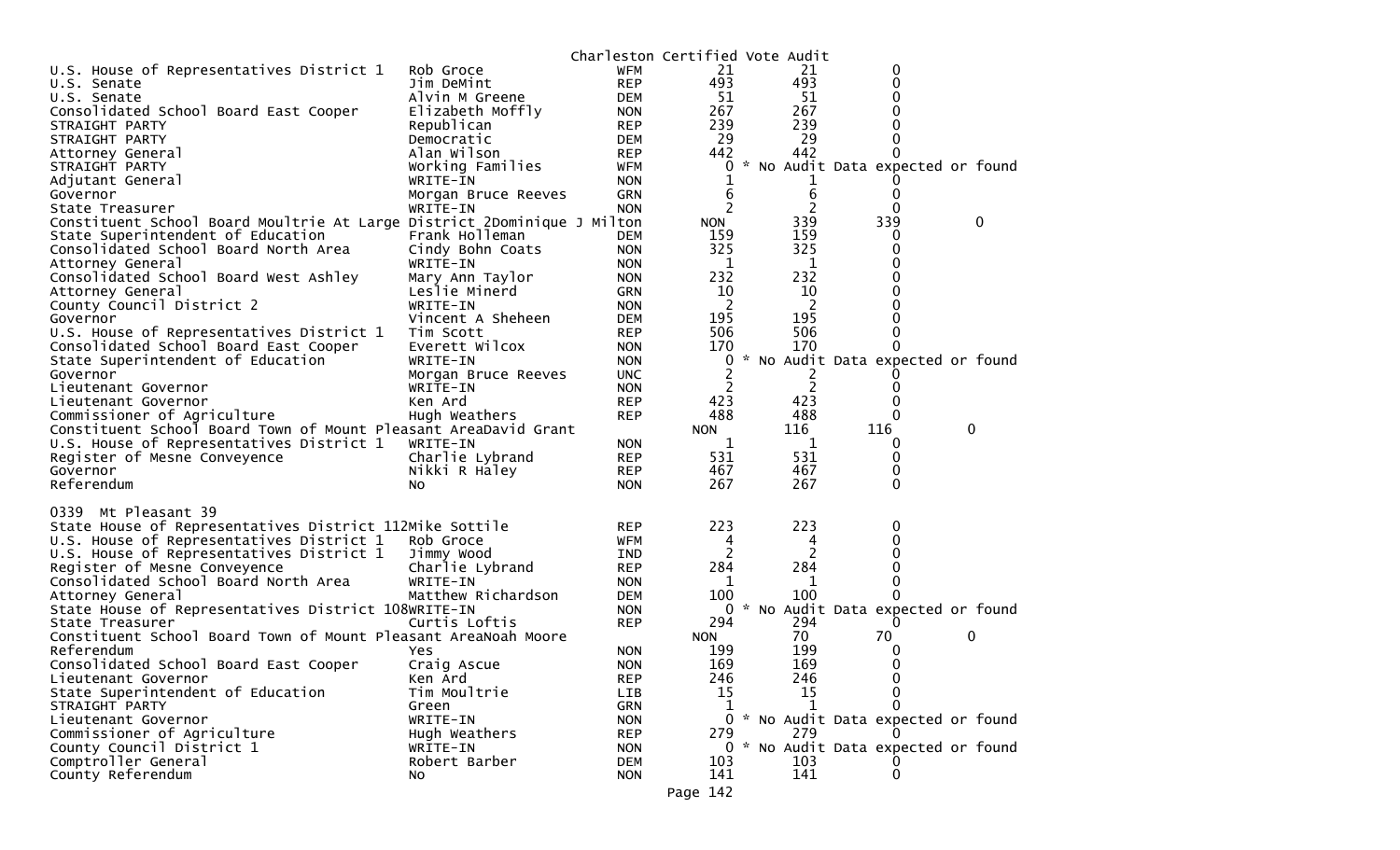|                                                                         |                               |                          | Charleston Certified Vote Audit |     |                                     |   |   |  |
|-------------------------------------------------------------------------|-------------------------------|--------------------------|---------------------------------|-----|-------------------------------------|---|---|--|
| STRAIGHT PARTY                                                          | United Citizens               | <b>UNC</b>               |                                 |     | 0 * No Audit Data expected or found |   |   |  |
| Governor                                                                | WRITE-IN                      | <b>NON</b>               |                                 |     | 0 * No Audit Data expected or found |   |   |  |
| Probate Judge                                                           | Irv Gerard Condon             | <b>REP</b>               | 286                             | 286 |                                     |   |   |  |
| U.S. House of Representatives District 1                                | Tim Scott                     | <b>REP</b>               | 281                             | 281 |                                     |   |   |  |
| State Superintendent of Education                                       | Mick Zais                     | <b>REP</b>               | 245                             | 245 |                                     |   |   |  |
| Attorney General                                                        | Alan Wilson                   | <b>REP</b>               | 261                             | 261 |                                     |   |   |  |
| Comptroller General                                                     | WRITE-IN                      | <b>NON</b>               | 0                               |     | * No Audit Data expected or found   |   |   |  |
| County Referendum                                                       | Yes                           | <b>NON</b>               | 202                             | 202 |                                     |   |   |  |
| Consolidated School Board East Cooper                                   | Elizabeth Moffly              | <b>NON</b>               | 142                             | 142 |                                     |   |   |  |
| State Superintendent of Education                                       | Doretha A Bull                | <b>GRN</b>               | 6                               | 6   |                                     |   |   |  |
| Constituent School Board Moultrie At Large District 2Dominique J Milton |                               |                          | <b>NON</b>                      | 158 | 158                                 |   | 0 |  |
| Consolidated School Board West Ashley                                   | Michael Miller                | <b>NON</b>               | 73                              | 73  | $\Omega$                            |   |   |  |
| State Treasurer                                                         | WRITE-IN                      | <b>NON</b>               | $\Omega$                        |     | No Audit Data expected or found     |   |   |  |
| State Superintendent of Education                                       | Tony Fayyazi                  | <b>IND</b>               |                                 |     |                                     |   |   |  |
| Amendment 4                                                             | NO.                           | <b>NON</b>               | 95                              | 95  |                                     |   |   |  |
| Soil and Water District Conservation                                    | Joshua Giordano-Silliman NON  |                          | 44                              | 44  |                                     |   |   |  |
| Commissioner of Agriculture                                             | Tom E Elliott                 | <b>DEM</b>               | 83                              | 83  |                                     |   |   |  |
| Register of Mesne Conveyence                                            | WRITE-IN                      | <b>NON</b>               | 1                               | 1   |                                     |   |   |  |
| Adjutant General                                                        | Bob Livingston                | <b>REP</b>               | 284                             | 284 |                                     |   |   |  |
| Lieutenant Governor                                                     | Ashley Cooper                 | <b>DEM</b>               | 123                             | 123 |                                     |   |   |  |
| Amendment 4                                                             | Yes.                          | <b>NON</b>               | 268                             | 268 |                                     |   |   |  |
| Soil and Water District Conservation                                    | John Kozma                    | <b>NON</b>               | 79                              | 79  |                                     |   |   |  |
| U.S. House of Representatives District 1                                | Ben Frasier                   | <b>DEM</b>               | 73                              | 73  |                                     |   |   |  |
| State House of Representatives District 112WRITE-IN                     |                               | <b>NON</b>               | 0                               |     | * No Audit Data expected or found   |   |   |  |
| Attorney General                                                        | Leslie Minerd                 | <b>GRN</b>               | 10                              | 10  |                                     |   |   |  |
| Amendment 3                                                             | NO.                           | <b>NON</b>               | 105                             | 105 |                                     |   |   |  |
| Soil and Water District Conservation                                    | Kathy R Woolsey               | <b>NON</b>               | 142                             | 142 |                                     |   |   |  |
| U.S. House of Representatives District 1                                | WRITE-IN                      | <b>NON</b>               | 1                               | 1   |                                     |   |   |  |
| Constituent School Board Town of Mount Pleasant AreaDavid Grant         |                               |                          | <b>NON</b>                      | 58  | 58                                  | 0 |   |  |
| Amendment 3                                                             | Yes                           | <b>NON</b>               | 257                             | 257 |                                     |   |   |  |
| Soil and Water District Conservation                                    | WRITE-IN                      | <b>NON</b>               | 0                               |     | No Audit Data expected or found     |   |   |  |
| STRAIGHT PARTY                                                          | Libertarian                   | <b>LIB</b>               | 2                               | 2   |                                     |   |   |  |
| Amendment 2                                                             | No.                           | <b>NON</b>               | 72                              | 72  |                                     |   |   |  |
| Amendment 1                                                             | Yes                           | <b>NON</b>               | 327                             | 327 |                                     |   |   |  |
| Amendment 2                                                             | Yes                           | <b>NON</b>               | 292                             | 292 |                                     |   |   |  |
| Amendment 1                                                             | No.                           | <b>NON</b>               | 43                              | 43  |                                     |   |   |  |
| Consolidated School Board East Cooper                                   | Everett Wilcox                | <b>NON</b>               | 71                              | 71  |                                     |   |   |  |
| Governor                                                                | Morgan Bruce Reeves           | <b>GRN</b>               | 2                               |     |                                     |   |   |  |
| U.S. House of Representatives District 1                                | M E Mac McCullough            | <b>UNC</b>               |                                 |     |                                     |   |   |  |
| Attorney General                                                        | WRITE-IN                      | <b>NON</b>               | 0                               |     | * No Audit Data expected or found   |   |   |  |
| Secretary of State                                                      | WRITE-IN                      | <b>NON</b>               | 0                               |     | No Audit Data expected or found     |   |   |  |
| U.S. House of Representatives District 1                                | Robert Dobbs                  | <b>GRN</b>               |                                 |     |                                     |   |   |  |
| Commissioner of Agriculture                                             | WRITE-IN                      | <b>NON</b>               | 0                               |     | * No Audit Data expected or found   |   |   |  |
|                                                                         |                               | <b>NON</b>               | 110                             | 110 |                                     |   |   |  |
| Consolidated School Board West Ashley<br>STRAIGHT PARTY                 | Mary Ann Taylor               | <b>DEM</b>               | 40                              | 40  | 0                                   |   |   |  |
|                                                                         | Democratic                    |                          | 280                             | 280 |                                     |   |   |  |
| Secretary of State<br>Probate Judge                                     | Mark Hammond<br>WRITE-IN      | <b>REP</b><br><b>NON</b> |                                 |     | 0 * No Audit Data expected or found |   |   |  |
| Governor                                                                | Nikki R Haley                 | <b>REP</b>               | 259                             | 259 |                                     |   |   |  |
|                                                                         |                               |                          | 82                              | 82  | 0                                   |   |   |  |
| Secretary of State                                                      | Marjorie L Johnson            | DEM                      |                                 |     | 0 * No Audit Data expected or found |   |   |  |
| Constituent School Board Town of Mount Pleasant AreaWRITE-IN            |                               |                          | <b>NON</b>                      |     |                                     |   |   |  |
| Consolidated School Board East Cooper                                   | WRITE-IN<br>Vincent A Sheheen | <b>NON</b>               |                                 |     | 0 * No Audit Data expected or found |   |   |  |
| Governor                                                                |                               | DEM                      | 110                             | 110 |                                     |   |   |  |
|                                                                         |                               |                          | Page 143                        |     |                                     |   |   |  |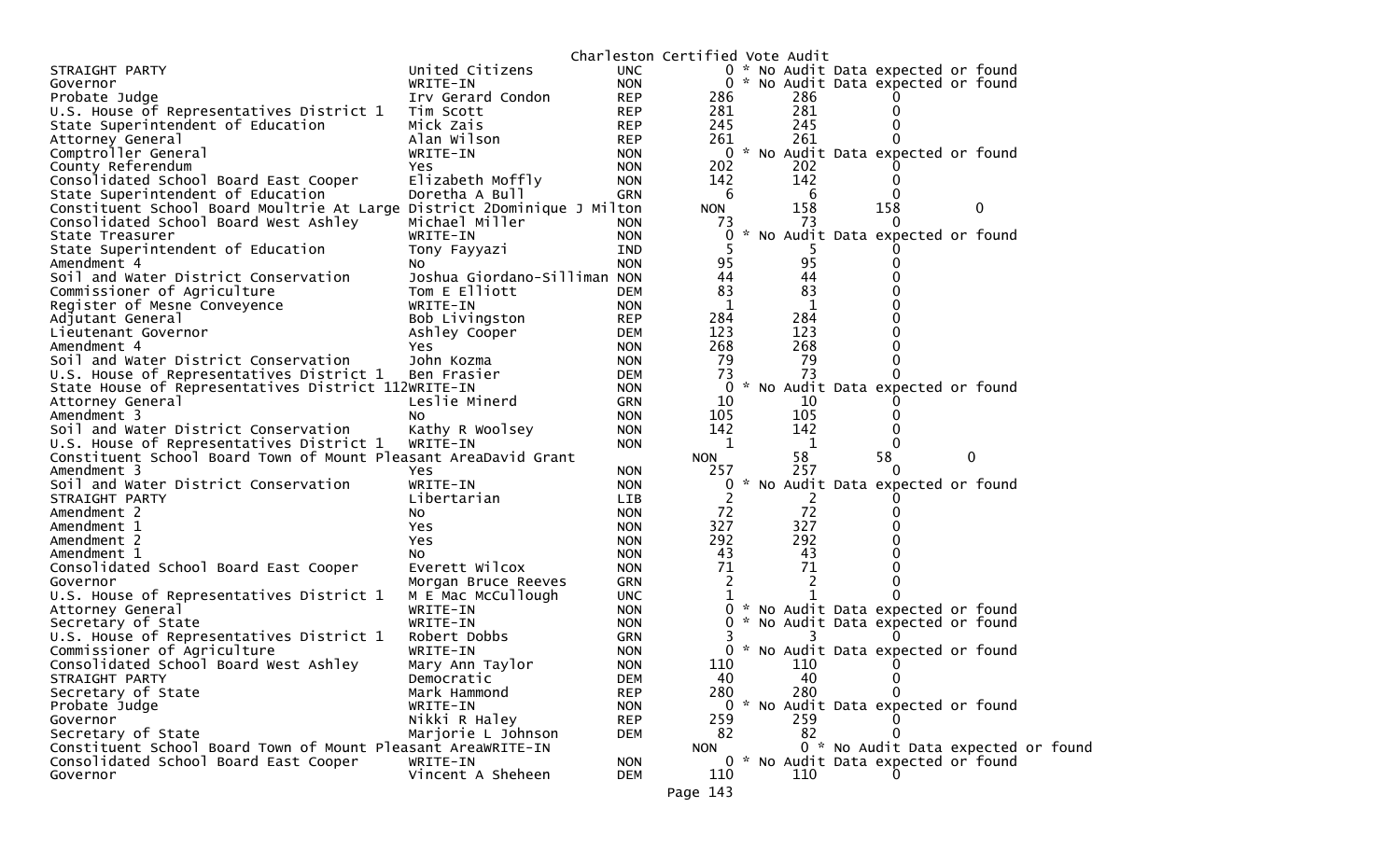|                                                                   |                              |                          | Charleston Certified Vote Audit |     |    |                                     |  |
|-------------------------------------------------------------------|------------------------------|--------------------------|---------------------------------|-----|----|-------------------------------------|--|
| County Council District 1                                         | Joe McKeown                  | <b>REP</b>               | 291                             | 291 | 0  |                                     |  |
| Consolidated School Board North Area                              | Cindy Bohn Coats             | <b>NON</b>               | 163                             | 163 |    |                                     |  |
| U.S. Senate                                                       | Tom Clements                 | GRN                      | 34                              | 34  |    |                                     |  |
| State Superintendent of Education                                 | Frank Holleman               | <b>DEM</b>               | 100                             | 100 |    |                                     |  |
| STRAIGHT PARTY                                                    | Republican                   | <b>REP</b>               | 135                             | 135 |    |                                     |  |
| Adjutant General                                                  | WRITE-IN                     | <b>NON</b>               |                                 |     |    | 0 * No Audit Data expected or found |  |
| U.S. Senate                                                       | Jim DeMint                   | <b>REP</b>               | 268                             | 268 |    |                                     |  |
| Governor                                                          | Morgan Bruce Reeves          | <b>UNC</b>               | $\mathbf{0}$                    |     |    | * No Audit Data expected or found   |  |
| U.S. House of Representatives District 1                          | Keith Blandford              | LIB                      | 6                               | 6   |    |                                     |  |
| U.S. Senate                                                       | WRITE-IN                     | <b>NON</b>               | 16                              | 16  |    |                                     |  |
| Consolidated School Board West Ashley                             | WRITE-IN                     | <b>NON</b>               | $\mathbf{0}$                    |     |    | * No Audit Data expected or found   |  |
| State House of Representatives District 108Kevin Ryan             |                              | <b>REP</b>               | 53                              | 53  |    |                                     |  |
| Constituent School Board Town of Mount Pleasant AreaJane S Fulton |                              |                          | <b>NON</b>                      | 85  | 85 | 0                                   |  |
| U.S. Senate                                                       | Alvin M Greene               | <b>DEM</b>               | 47                              | 47  |    |                                     |  |
| STRAIGHT PARTY                                                    | Independence                 | IND                      | 1                               | 1   |    |                                     |  |
| Comptroller General                                               | Richard A Eckstrom           | <b>REP</b>               | 262                             | 262 |    |                                     |  |
| STRAIGHT PARTY                                                    | Working Families             | <b>WFM</b>               |                                 |     |    | 0 * No Audit Data expected or found |  |
| State House of Representatives District 108Vida Miller            |                              | <b>DEM</b>               | 61                              | 61  |    |                                     |  |
| Constituent School Board Moultrie At Large District 2WRITE-IN     |                              |                          | <b>NON</b>                      |     |    | 0 * No Audit Data expected or found |  |
| State Superintendent of Education                                 | WRITE-IN                     | <b>NON</b>               |                                 |     |    | 0 * No Audit Data expected or found |  |
| Referendum                                                        | No.                          | <b>NON</b>               | 168                             | 168 | U  |                                     |  |
|                                                                   |                              |                          |                                 |     |    |                                     |  |
| 0400 James Island 1A                                              |                              |                          |                                 |     |    |                                     |  |
| Public Service District James Island                              | Roman V Hammes               | <b>NON</b>               | 20                              | 20  | 0  |                                     |  |
| Soil and Water District Conservation                              | John Kozma                   | <b>NON</b>               | 136                             | 136 |    |                                     |  |
| U.S. House of Representatives District 1                          | WRITE-IN                     | <b>NON</b>               | 1                               | 1   |    |                                     |  |
| Public Service District James Island                              | Donald A Hollingsworth       | <b>NON</b>               | 119                             | 119 |    |                                     |  |
| Consolidated School Board West Ashley                             | WRITE-IN                     | <b>NON</b>               | 2                               | 2   |    |                                     |  |
| Public Service District James Island                              | Francis D McKeever           | <b>NON</b>               | 70                              | 70  |    |                                     |  |
| U.S. House of Representatives District 1                          | M E Mac McCullough           | <b>UNC</b>               | 1                               | 1   |    |                                     |  |
| Amendment 3                                                       | NO.                          | <b>NON</b>               | 176                             | 176 |    |                                     |  |
| Public Service District James Island                              | Charles Rhodes               | <b>NON</b>               | 80                              | 80  |    |                                     |  |
| Soil and Water District Conservation                              | Joshua Giordano-Silliman NON |                          | 112                             | 112 |    |                                     |  |
| U.S. Senate                                                       | Tom Clements                 | GRN                      | 85                              | 85  |    |                                     |  |
| Public Service District James Island                              | Karen Clark Thompson         | <b>NON</b>               | 96                              | 96  |    |                                     |  |
| Attorney General                                                  | Leslie Minerd                | <b>GRN</b>               | 13                              | 13  |    |                                     |  |
| Public Service District James Island                              | Rod Welch                    | <b>NON</b>               | 92                              | 92  |    |                                     |  |
| State Superintendent of Education                                 | WRITE-IN                     | <b>NON</b>               | 1                               | 1   |    |                                     |  |
| Public Service District James Island                              | WRITE-IN                     | <b>NON</b>               | 2                               | 2   |    |                                     |  |
| Probate Judge                                                     | Irv Gerard Condon            | <b>REP</b>               | 396                             | 396 |    |                                     |  |
| State Superintendent of Education                                 | Tim Moultrie                 | <b>LIB</b>               | 27                              | 27  |    |                                     |  |
| STRAIGHT PARTY                                                    | Working Families             | <b>WFM</b>               | 1                               | 1   |    |                                     |  |
| U.S. Senate                                                       | Jim DeMint                   | <b>REP</b>               | 334                             | 334 |    |                                     |  |
| Referendum                                                        | Yes.                         | <b>NON</b>               | 356                             | 356 | 0  |                                     |  |
| Governor                                                          | Morgan Bruce Reeves          | GRN                      | 8                               | 8   | 0  |                                     |  |
| Secretary of State                                                | Marjorie L Johnson           | <b>DEM</b>               | 253                             | 253 |    |                                     |  |
| Amendment 3                                                       | <b>Yes</b>                   | <b>NON</b>               | 413                             | 413 |    |                                     |  |
| U.S. Senate                                                       | Alvin M Greene               | <b>DEM</b>               | 135                             | 135 |    |                                     |  |
|                                                                   |                              |                          | 174                             | 174 |    |                                     |  |
| Consolidated School Board East Cooper                             | Craig Ascue                  | <b>NON</b>               | 41                              | 41  |    |                                     |  |
| U.S. Senate<br>Consolidated School Board North Area               | WRITE-IN                     | <b>NON</b>               |                                 | 300 | 0  |                                     |  |
| Comptroller General                                               | Cindy Bohn Coats<br>WRITE-IN | <b>NON</b><br><b>NON</b> | 300                             |     |    | 0 * No Audit Data expected or found |  |
|                                                                   |                              |                          |                                 |     |    |                                     |  |
|                                                                   |                              |                          | Page 144                        |     |    |                                     |  |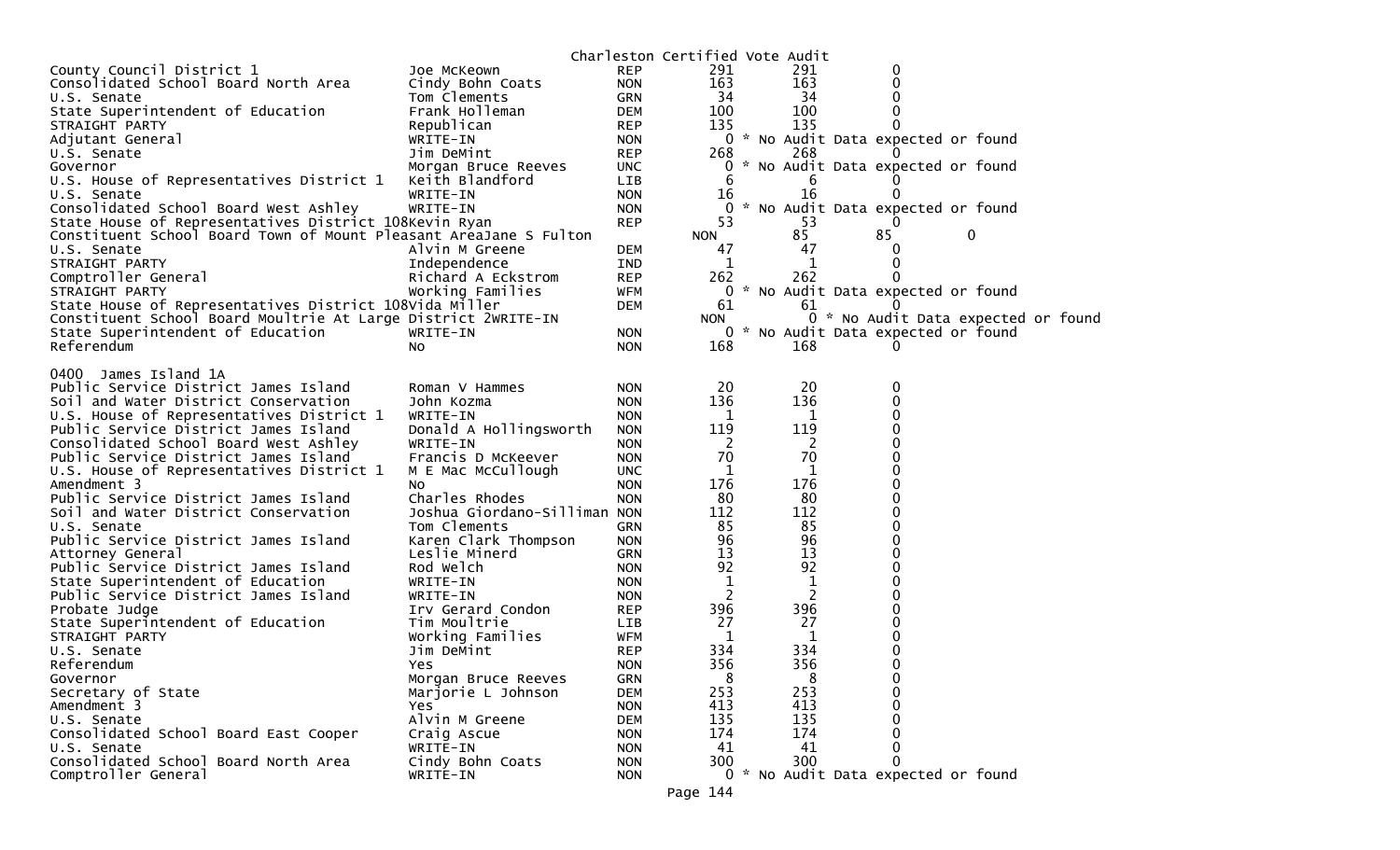|                                                                      |                            |                          | Charleston Certified Vote Audit |                |              |           |     |                                     |  |
|----------------------------------------------------------------------|----------------------------|--------------------------|---------------------------------|----------------|--------------|-----------|-----|-------------------------------------|--|
| State Superintendent of Education                                    | Mick Zais                  | <b>REP</b>               |                                 | 295            |              | 295       |     | 0                                   |  |
| Constituent School Board James Island District 3Donna S Jenkins      |                            |                          | <b>NON</b>                      |                | 275          |           | 275 | $\mathbf 0$                         |  |
| U.S. House of Representatives District 1                             | Keith Blandford            | <b>LIB</b>               |                                 | 11             |              | 11        |     | 0                                   |  |
| STRAIGHT PARTY                                                       | Green                      | <b>GRN</b>               |                                 | 2              |              | 2         |     | 0                                   |  |
| Constituent School Board James Island District 3Jesse Wade Sweatman  |                            |                          | <b>NON</b>                      |                | 216          |           | 216 | 0                                   |  |
| State Superintendent of Education                                    | Doretha A Bull             | <b>GRN</b>               |                                 | 12             |              | 12        |     | 0                                   |  |
| Lieutenant Governor                                                  | Ken Ard                    | <b>REP</b>               |                                 | 290            |              | 290       |     | 0                                   |  |
| Constituent School Board James Island District 3Rhonda Roper Walters |                            |                          | <b>NON</b>                      |                | 275          |           | 275 | 0                                   |  |
| Amendment 2                                                          | <b>NO</b>                  | <b>NON</b>               |                                 | 88             |              | 88        |     | 0                                   |  |
| County Council District 8                                            | Thomas Legare              | <b>REP</b>               |                                 | 2              |              | 2         |     | 0                                   |  |
| State House of Representatives District 115Eugene Platt              |                            | GRN                      |                                 | 38             |              | 38        |     | 0                                   |  |
| County Referendum                                                    | <b>NO</b>                  | <b>NON</b>               |                                 | 237            |              | 237       |     | 0                                   |  |
| Constituent School Board James Island District 3WRITE-IN             |                            |                          | <b>NON</b>                      |                | $\mathbf{1}$ |           | 1   | 0                                   |  |
| Consolidated School Board East Cooper                                | Elizabeth Moffly           | <b>NON</b>               |                                 | 208            |              | 208       |     | 0                                   |  |
| Commissioner of Agriculture                                          | Hugh Weathers              | <b>REP</b>               |                                 | 344            |              | 344       |     | 0                                   |  |
| Attorney General                                                     | WRITE-IN                   | <b>NON</b>               |                                 |                |              |           |     | 0 * No Audit Data expected or found |  |
| County Council District 8                                            | Anna B Johnson             | DEM                      |                                 | 67             |              | 67        |     |                                     |  |
| State House of Representatives District 115Peter McCoy               |                            | <b>REP</b>               |                                 | 290            |              | 290       |     |                                     |  |
| Probate Judge                                                        | WRITE-IN                   | <b>NON</b>               |                                 | 1              |              |           |     |                                     |  |
| STRAIGHT PARTY                                                       | Independence               | IND                      |                                 |                |              |           |     |                                     |  |
| Governor                                                             | WRITE-IN                   | <b>NON</b>               |                                 | $\overline{c}$ |              |           |     |                                     |  |
| Consolidated School Board North Area                                 | WRITE-IN                   | <b>NON</b>               |                                 | 1              |              |           |     |                                     |  |
| Amendment 2                                                          | Yes.                       | <b>NON</b>               |                                 | 513            |              | 513       |     |                                     |  |
| County Council District 8                                            | WRITE-IN<br>Everett Wilcox | <b>NON</b>               |                                 |                |              |           |     | 0 * No Audit Data expected or found |  |
| Consolidated School Board East Cooper                                |                            | <b>NON</b>               |                                 | 145<br>10      |              | 145<br>10 |     |                                     |  |
| State House of Representatives District 115Eugene Platt<br>Governor  | Nikki R Haley              | <b>PET</b><br><b>REP</b> |                                 | 305            |              | 305       |     |                                     |  |
| U.S. House of Representatives District 1                             | Rob Groce                  | WFM                      |                                 | 12             |              | 12        |     |                                     |  |
| State House of Representatives District 115Anne Peterson Hutto       |                            | DEM                      |                                 | 279            |              | 279       |     |                                     |  |
| County Council District 9                                            | Joe Qualey                 | <b>REP</b>               |                                 | 300            |              | 300       |     |                                     |  |
| County Referendum                                                    | Yes                        | <b>NON</b>               |                                 | 326            |              | 326       |     |                                     |  |
| State Superintendent of Education                                    | Tony Fayyazi               | IND                      |                                 | 11             |              | 11        |     | 0                                   |  |
| Lieutenant Governor                                                  | WRITE-IN                   | <b>NON</b>               |                                 |                |              |           |     | 0 * No Audit Data expected or found |  |
| State House of Representatives District 115WRITE-IN                  |                            | <b>NON</b>               |                                 | 0              |              |           |     | * No Audit Data expected or found   |  |
| Consolidated School Board East Cooper                                | WRITE-IN                   | <b>NON</b>               |                                 | 1              |              | 1         |     |                                     |  |
| Amendment 1                                                          | NO.                        | <b>NON</b>               |                                 | 81             |              | 81        |     |                                     |  |
| U.S. House of Representatives District 1                             | Jimmy Wood                 | IND                      |                                 | 6              |              | 6         |     |                                     |  |
| County Council District 9                                            | Amy Fabri                  | <b>DEM</b>               |                                 | 209            |              | 209       |     |                                     |  |
| STRAIGHT PARTY                                                       | Democratic                 | DEM                      |                                 | 107            |              | 107       |     |                                     |  |
| Adjutant General                                                     | Bob Livingston             | <b>REP</b>               |                                 | 407            |              | 407       |     |                                     |  |
| State Treasurer                                                      | Curtis Loftis              | <b>REP</b>               |                                 | 409            |              | 409       |     |                                     |  |
| Consolidated School Board West Ashley                                | Michael Miller             | <b>NON</b>               |                                 | 146            |              | 146       |     |                                     |  |
| Lieutenant Governor                                                  | Ashley Cooper              | <b>DEM</b>               |                                 | 321            |              | 321       |     | 0                                   |  |
| County Council District 9                                            | Amy Fabri                  | <b>WFM</b>               |                                 | 21             |              | 21        |     | 0                                   |  |
| Register of Mesne Conveyence                                         | Charlie Lybrand            | <b>REP</b>               |                                 | 398            |              | 398       |     | 0                                   |  |
| Commissioner of Agriculture                                          | Tom E Elliott              | <b>DEM</b>               |                                 | 256            |              | 256       |     | 0                                   |  |
| Amendment 1                                                          | Yes                        | <b>NON</b>               |                                 | 526            |              | 526       |     | 0                                   |  |
| U.S. House of Representatives District 1                             | Tim Scott                  | <b>REP</b>               |                                 | 353            |              | 353       |     |                                     |  |
| Amendment 4                                                          | No                         | <b>NON</b>               |                                 | 156            |              | 156       |     | 0                                   |  |
| Governor                                                             | Vincent A Sheheen          | <b>DEM</b>               |                                 | 302            |              | 302       |     | 0                                   |  |
| STRAIGHT PARTY                                                       | United Citizens            | <b>UNC</b>               |                                 |                |              |           |     | 0 * No Audit Data expected or found |  |
| County Council District 9                                            | WRITE-IN                   | <b>NON</b>               |                                 |                |              |           |     | 0 * No Audit Data expected or found |  |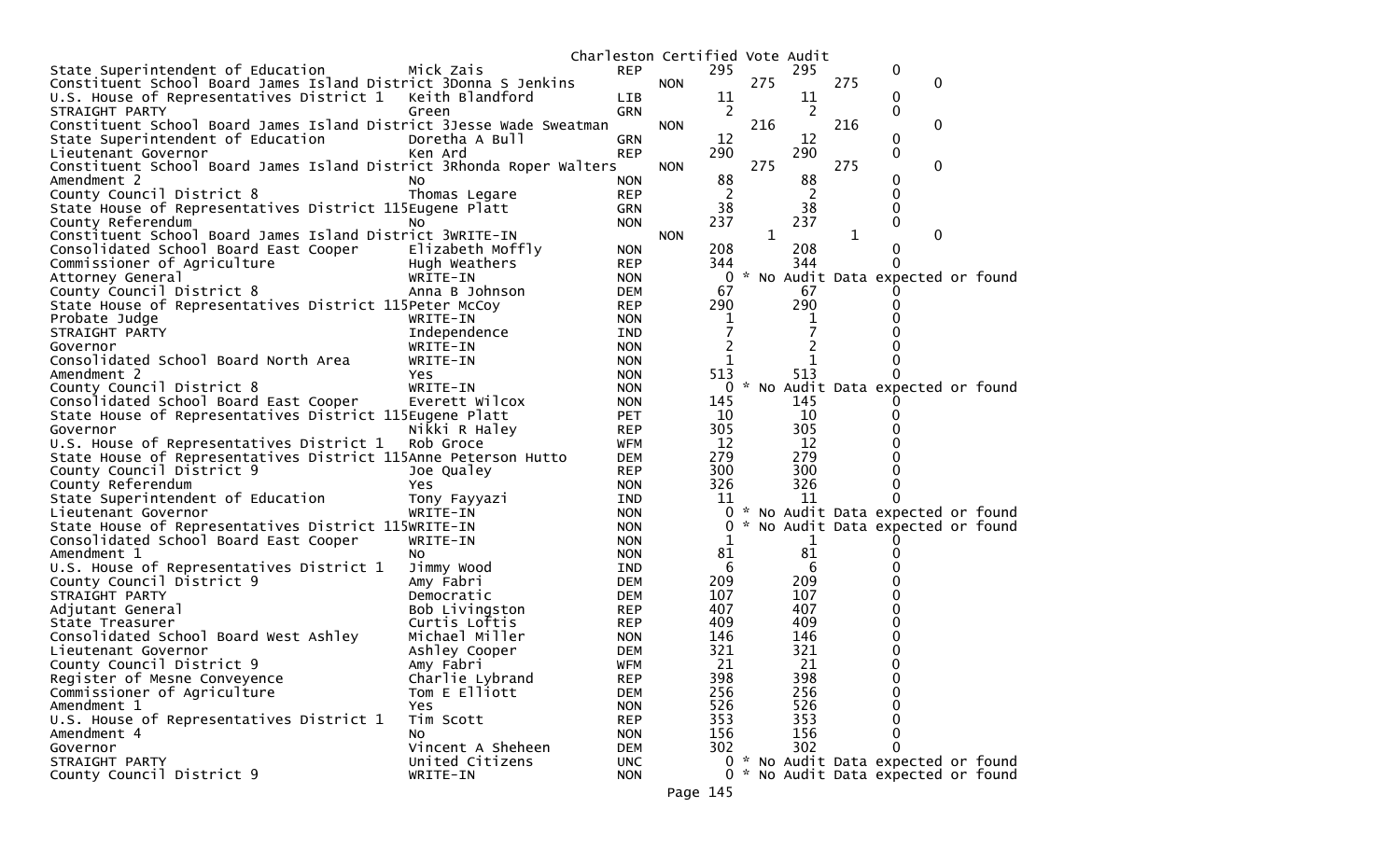|                                                                      |                             |                          | Charleston Certified Vote Audit |     |              |     |                                     |  |
|----------------------------------------------------------------------|-----------------------------|--------------------------|---------------------------------|-----|--------------|-----|-------------------------------------|--|
| Attorney General                                                     | Matthew Richardson          | DEM                      | 285                             |     | 285          |     | 0                                   |  |
| Comptroller General                                                  | Richard A Eckstrom          | <b>REP</b>               | 291                             |     | 291          |     | 0                                   |  |
| STRAIGHT PARTY                                                       | Republican                  | <b>REP</b>               | 159                             |     | 159          |     | 0                                   |  |
| Governor                                                             | Morgan Bruce Reeves         | UNC.                     | 2                               |     | 2            |     | 0                                   |  |
| State Superintendent of Education                                    | Frank Holleman              | <b>DEM</b>               | 256                             |     | 256          |     | 0                                   |  |
| Soil and Water District Conservation                                 | WRITE-IN                    | <b>NON</b>               | 2                               |     | 2            |     |                                     |  |
| Consolidated School Board West Ashley                                | Mary Ann Taylor             | <b>NON</b>               | 206                             |     | 206          |     | 0                                   |  |
| STRAIGHT PARTY                                                       | Libertarian                 | <b>LIB</b>               | 2                               |     | 2            |     | 0                                   |  |
| Commissioner of Agriculture                                          | WRITE-IN                    | <b>NON</b>               | 0                               |     |              |     | * No Audit Data expected or found   |  |
| State Treasurer                                                      | WRITE-IN                    | <b>NON</b>               |                                 |     |              |     |                                     |  |
| Secretary of State                                                   | Mark Hammond                | <b>REP</b>               | 347                             |     | 347          |     | 0                                   |  |
| U.S. House of Representatives District 1                             | Ben Frasier                 | DEM                      | 212                             |     | 212          |     | 0                                   |  |
| Attorney General                                                     | Alan Wilson                 | <b>REP</b>               | 310<br>423                      |     | 310          |     | 0                                   |  |
| Amendment 4                                                          | <b>Yes</b><br>WRITE-IN      | <b>NON</b>               | 0                               |     | 423          |     | * No Audit Data expected or found   |  |
| Secretary of State<br>Soil and Water District Conservation           | Kathy R Woolsey             | <b>NON</b>               | 293                             |     | 293          |     |                                     |  |
| Register of Mesne Conveyence                                         | WRITE-IN                    | <b>NON</b><br><b>NON</b> | 6                               |     | 6            |     | 0                                   |  |
| U.S. House of Representatives District 1                             | Robert Dobbs                | <b>GRN</b>               | 12                              |     | 12           |     | 0                                   |  |
| Public Service District James Island                                 | Inez Brown Crouch           | <b>NON</b>               | 107                             |     | 107          |     |                                     |  |
| Adjutant General                                                     | WRITE-IN                    | <b>NON</b>               |                                 |     |              |     | 0 * No Audit Data expected or found |  |
| Public Service District James Island                                 | David Engleman              | <b>NON</b>               | 103                             |     | 103          |     | 0                                   |  |
| Comptroller General                                                  | Robert Barber               | <b>DEM</b>               | 313                             |     | 313          |     | 0                                   |  |
| Referendum                                                           | No.                         | <b>NON</b>               | 237                             |     | 237          |     | 0                                   |  |
|                                                                      |                             |                          |                                 |     |              |     |                                     |  |
| 0401 James Island 1B                                                 |                             |                          |                                 |     |              |     |                                     |  |
| Adjutant General                                                     | WRITE-IN                    | <b>NON</b>               | 6                               |     | 6            |     | 0                                   |  |
| Amendment 3                                                          | NO.                         | <b>NON</b>               | 114                             |     | 114          |     | 0                                   |  |
| County Council District 9                                            | Joe Qualey                  | <b>REP</b>               |                                 |     |              |     | 0                                   |  |
| State Superintendent of Education                                    | WRITE-IN                    | <b>NON</b>               |                                 |     |              |     | 0 * No Audit Data expected or found |  |
| Constituent School Board James Island District 3Jesse Wade Sweatman  |                             |                          | <b>NON</b>                      | 83  |              | 83  | 0                                   |  |
| Consolidated School Board East Cooper                                | Elizabeth Moffly            | <b>NON</b>               | 65                              |     | 65           |     | 0                                   |  |
| Governor                                                             | Nikki R Haley               | <b>REP</b>               | 34                              |     | 34           |     | 0                                   |  |
| State Superintendent of Education                                    | Mick Zais                   | <b>REP</b>               | 27                              |     | 27           |     | 0                                   |  |
| Constituent School Board James Island District 3Rhonda Roper Walters |                             |                          | <b>NON</b>                      | 186 |              | 186 | 0                                   |  |
| Consolidated School Board North Area                                 | WRITE-IN                    | <b>NON</b>               | 3                               |     | 3            |     | 0                                   |  |
| State Superintendent of Education                                    | Doretha A Bull              | <b>GRN</b>               | 9                               |     | 9            |     | 0                                   |  |
| STRAIGHT PARTY                                                       | Working Families            | WFM                      | $\overline{4}$                  |     | 4            |     | 0                                   |  |
| Constituent School Board James Island District 3WRITE-IN             |                             |                          | <b>NON</b>                      | 5   |              | 5   | 0                                   |  |
| County Council District 9                                            | Amy Fabri                   | <b>DEM</b>               | 4                               |     | 4            |     | 0                                   |  |
| U.S. Senate                                                          | Tom Clements                | GRN                      | 37                              |     | 37           |     | 0                                   |  |
| Amendment 3                                                          | Yes                         | <b>NON</b>               | 183                             |     | 183          |     | 0                                   |  |
| STRAIGHT PARTY                                                       | Democratic                  | <b>DEM</b>               | 238<br>5                        |     | 238<br>5     |     | 0<br>0                              |  |
| U.S. House of Representatives District 1                             | Robert Dobbs<br>Ben Frasier | <b>GRN</b>               | 286                             |     | 286          |     | 0                                   |  |
| U.S. House of Representatives District 1<br>Referendum               | <b>Yes</b>                  | DEM                      | 216                             |     | 216          |     | 0                                   |  |
| Consolidated School Board East Cooper                                | Everett Wilcox              | <b>NON</b><br><b>NON</b> | 84                              |     | 84           |     | 0                                   |  |
| Secretary of State                                                   | Mark Hammond                | <b>REP</b>               | 38                              |     | 38           |     | 0                                   |  |
| County Council District 9                                            | Amy Fabri                   | WFM                      | 0                               |     |              |     | * No Audit Data expected or found   |  |
| Lieutenant Governor                                                  | Ken Ard                     | <b>REP</b>               | 25                              |     | 25           |     |                                     |  |
| Governor                                                             | WRITE-IN                    | <b>NON</b>               | 1                               |     | $\mathbf{1}$ |     | 0                                   |  |
| Secretary of State                                                   | WRITE-IN                    | <b>NON</b>               | 0                               |     |              |     | * No Audit Data expected or found   |  |
| U.S. Senate                                                          | Jim DeMint                  | <b>REP</b>               | 40                              |     | 40           |     |                                     |  |
|                                                                      |                             |                          | Page 146                        |     |              |     |                                     |  |
|                                                                      |                             |                          |                                 |     |              |     |                                     |  |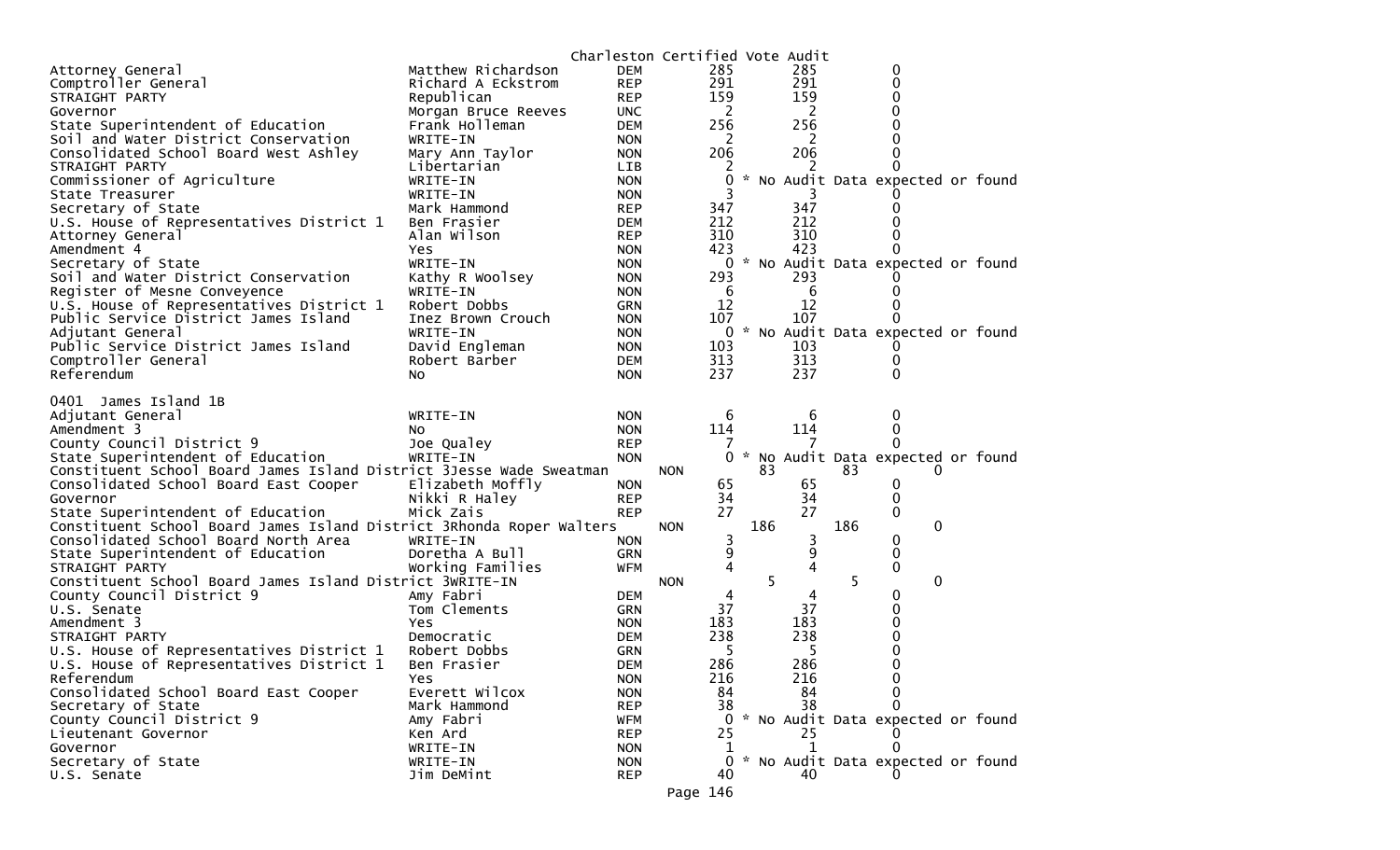|                                                         |                     | Charleston Certified Vote Audit |                |     |                                     |  |
|---------------------------------------------------------|---------------------|---------------------------------|----------------|-----|-------------------------------------|--|
| Register of Mesne Conveyence                            | Charlie Lybrand     | <b>REP</b>                      | 88             | 88  | 0                                   |  |
| Attorney General                                        | Matthew Richardson  | <b>DEM</b>                      | 314            | 314 |                                     |  |
| Amendment 2                                             | NO.                 | <b>NON</b>                      | 44             | 44  |                                     |  |
| Consolidated School Board West Ashley                   | Michael Miller      | <b>NON</b>                      | 70             | 70  |                                     |  |
| Consolidated School Board East Cooper                   | WRITE-IN            | <b>NON</b>                      | 4              | 4   |                                     |  |
| County Council District 9                               | WRITE-IN            | <b>NON</b>                      | 0              |     | * No Audit Data expected or found   |  |
| State Treasurer                                         | WRITE-IN            | <b>NON</b>                      | 10             | 10  |                                     |  |
| U.S. House of Representatives District 1                | M E Mac McCullough  | <b>UNC</b>                      | 3              | 3   |                                     |  |
| Governor                                                | Vincent A Sheheen   | <b>DEM</b>                      | 309            | 309 |                                     |  |
| U.S. House of Representatives District 1                | WRITE-IN            | <b>NON</b>                      | $\overline{0}$ |     | * No Audit Data expected or found   |  |
| U.S. Senate                                             | Alvin M Greene      | <b>DEM</b>                      | 243            | 243 |                                     |  |
| County Referendum                                       | NO.                 | <b>NON</b>                      | 117            | 117 |                                     |  |
| Commissioner of Agriculture                             | Hugh Weathers       | <b>REP</b>                      | 33             | 33  |                                     |  |
| U.S. Senate                                             | WRITE-IN            | <b>NON</b>                      | 10             | 10  |                                     |  |
| State Superintendent of Education                       | Tony Fayyazi        | IND                             | 4              | 4   |                                     |  |
| Amendment 2                                             | Yes                 | <b>NON</b>                      | 260            | 260 |                                     |  |
| Comptroller General                                     | Richard A Eckstrom  | <b>REP</b>                      | 27             | 27  |                                     |  |
| Secretary of State                                      | Marjorie L Johnson  | <b>DEM</b>                      | 308            | 308 |                                     |  |
| STRAIGHT PARTY                                          | Libertarian         | <b>LIB</b>                      | 2              | 2   |                                     |  |
| Attorney General                                        | Alan Wilson         | <b>REP</b>                      | 23             | 23  |                                     |  |
| U.S. House of Representatives District 1                | Keith Blandford     | <b>LIB</b>                      |                |     | 0 * No Audit Data expected or found |  |
| Consolidated School Board West Ashley                   | Mary Ann Taylor     | <b>NON</b>                      | 115            | 115 |                                     |  |
| Adjutant General                                        | Bob Livingston      | <b>REP</b>                      | 70             | 70  |                                     |  |
| Attorney General                                        | Leslie Minerd       | GRN                             | 12             | 12  |                                     |  |
| STRAIGHT PARTY                                          | Republican          | <b>REP</b>                      | 12             | 12  |                                     |  |
| Register of Mesne Conveyence                            | WRITE-IN            | <b>NON</b>                      | 8              | 8   |                                     |  |
| Amendment 1                                             | NO.                 | <b>NON</b>                      | 44             | 44  |                                     |  |
| Governor                                                | Morgan Bruce Reeves | GRN                             | 8              | 8   |                                     |  |
| Lieutenant Governor                                     | WRITE-IN            | <b>NON</b>                      | $\overline{0}$ |     | * No Audit Data expected or found   |  |
| County Referendum                                       | Yes                 | <b>NON</b>                      | 170            | 170 |                                     |  |
| Lieutenant Governor                                     | Ashley Cooper       | <b>DEM</b>                      | 325            | 325 |                                     |  |
| Commissioner of Agriculture                             | Tom E Elliott       | DEM                             | 310            | 310 |                                     |  |
| State Superintendent of Education                       | Frank Holleman      | DEM                             | 307            | 307 |                                     |  |
| Probate Judge                                           | Irv Gerard Condon   | <b>REP</b>                      | 78             | 78  |                                     |  |
| Comptroller General                                     | Robert Barber       | DEM                             | 322            | 322 |                                     |  |
| State House of Representatives District 115Eugene Platt |                     | GRN                             | 16             | 16  |                                     |  |
| Governor                                                | Morgan Bruce Reeves | <b>UNC</b>                      | 1              | 1   |                                     |  |
| Amendment 1                                             | Yes                 | <b>NON</b>                      | 267            | 267 |                                     |  |
| Consolidated School Board West Ashley                   | WRITE-IN            | <b>NON</b>                      | 3              | 3   |                                     |  |
| U.S. House of Representatives District 1                | Rob Groce           | WFM                             |                |     |                                     |  |
| STRAIGHT PARTY                                          | Independence        | IND                             | $\mathbf{0}$   |     | * No Audit Data expected or found   |  |
| State House of Representatives District 115Peter McCoy  |                     | <b>REP</b>                      | 28             | 28  |                                     |  |
| County Council District 8                               | Thomas Legare       | <b>REP</b>                      | 34             | 34  |                                     |  |
| STRAIGHT PARTY                                          | United Citizens     | <b>UNC</b>                      | 4              | 4   | 0                                   |  |
| Public Service District James Island                    | Inez Brown Crouch   | <b>NON</b>                      | 173            | 173 | 0                                   |  |
| STRAIGHT PARTY                                          | Green               | GRN                             | 6              | 6   |                                     |  |
| Amendment 4                                             | No                  | <b>NON</b>                      | 104            | 104 |                                     |  |
| Soil and Water District Conservation                    | WRITE-IN            | <b>NON</b>                      |                |     | 0                                   |  |
| Attorney General                                        | WRITE-IN            | <b>NON</b>                      | $\Omega$       |     | * No Audit Data expected or found   |  |
| Public Service District James Island                    | David Engleman      | <b>NON</b>                      | 43             | 43  |                                     |  |
| State House of Representatives District 115Eugene Platt |                     | <b>PET</b>                      |                | 3   | 0                                   |  |
| Consolidated School Board North Area                    | Cindy Bohn Coats    | <b>NON</b>                      | 127            | 127 | 0                                   |  |
|                                                         |                     |                                 | Page 147       |     |                                     |  |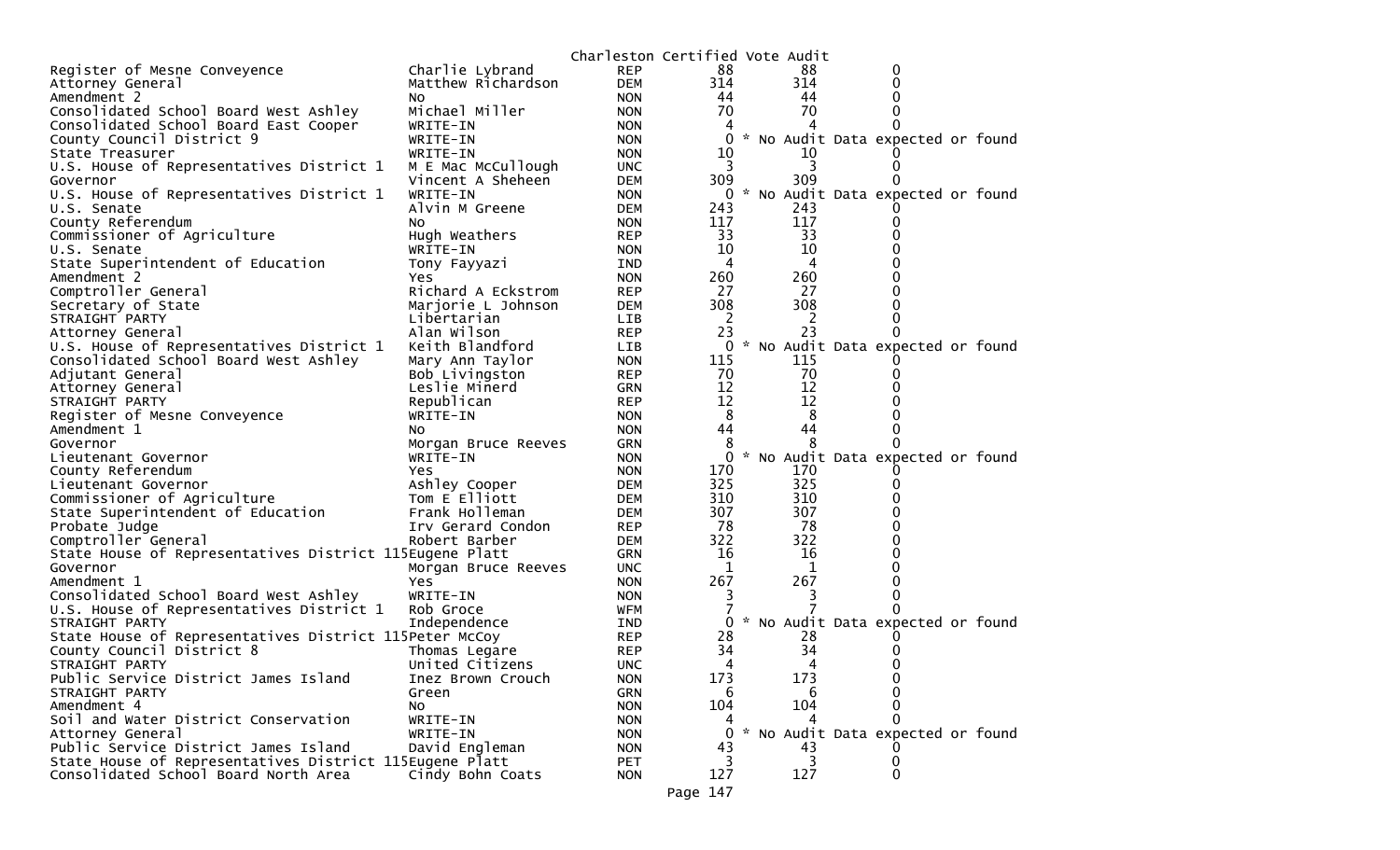|                                                                      |                               |            | Charleston Certified Vote Audit |          |     |                |     |                                     |   |  |
|----------------------------------------------------------------------|-------------------------------|------------|---------------------------------|----------|-----|----------------|-----|-------------------------------------|---|--|
| Public Service District James Island                                 | Roman V Hammes                | <b>NON</b> |                                 | 26       |     | 26             |     | 0                                   |   |  |
| County Council District 8                                            | Anna B Johnson                | <b>DEM</b> |                                 | 304      |     | 304            |     | 0                                   |   |  |
| U.S. House of Representatives District 1                             | Jimmy Wood                    | IND        |                                 | 2        |     | 2              |     | 0                                   |   |  |
| Soil and Water District Conservation                                 | Kathy R Woolsey               | <b>NON</b> |                                 | 158      |     | 158            |     | 0                                   |   |  |
| Public Service District James Island                                 | Donald A Hollingsworth        | <b>NON</b> |                                 | 69       |     | 69             |     | 0                                   |   |  |
| U.S. House of Representatives District 1                             | Tim Scott                     | <b>REP</b> |                                 | 49       |     | 49             |     |                                     |   |  |
| Consolidated School Board East Cooper                                | Craig Ascue                   | <b>NON</b> |                                 | 89       |     | 89             |     |                                     |   |  |
| Public Service District James Island                                 | Francis D McKeever            | <b>NON</b> |                                 | 69       |     | 69             |     | 0                                   |   |  |
| State Superintendent of Education                                    | Tim Moultrie                  | <b>LIB</b> |                                 | 4        |     | 4              |     |                                     |   |  |
| State House of Representatives District 115Anne Peterson Hutto       |                               | <b>DEM</b> |                                 | 304      |     | 304            |     |                                     |   |  |
| Amendment 4                                                          | Yes                           | <b>NON</b> |                                 | 194      |     | 194            |     | 0                                   |   |  |
| Soil and Water District Conservation                                 | John Kozma                    | <b>NON</b> |                                 | 41       |     | 41             |     |                                     |   |  |
| Public Service District James Island                                 | Charles Rhodes                | <b>NON</b> |                                 | 59       |     | 59             |     |                                     |   |  |
| County Council District 8                                            | WRITE-IN                      | <b>NON</b> |                                 |          |     |                |     | 0 * No Audit Data expected or found |   |  |
| Comptroller General                                                  | WRITE-IN                      | <b>NON</b> |                                 |          |     |                |     | 0 * No Audit Data expected or found |   |  |
| Public Service District James Island                                 | Karen Clark Thompson          | <b>NON</b> |                                 | 92       |     | 92             |     |                                     |   |  |
| Commissioner of Agriculture                                          | WRITE-IN                      | <b>NON</b> |                                 |          |     |                |     | 0 * No Audit Data expected or found |   |  |
| Soil and Water District Conservation                                 | Joshua Giordano-Silliman NON  |            |                                 | 72       |     | 72             |     |                                     |   |  |
|                                                                      |                               |            |                                 |          |     | 75             |     |                                     |   |  |
| State Treasurer                                                      | Curtis Loftis                 | <b>REP</b> |                                 | 75<br>54 |     | 54             |     | 0                                   |   |  |
| Public Service District James Island                                 | Rod Welch                     | <b>NON</b> |                                 |          |     |                |     | 0                                   |   |  |
| Probate Judge                                                        | WRITE-IN                      | <b>NON</b> |                                 | 7        |     | 7              |     | 0                                   |   |  |
| State House of Representatives District 115WRITE-IN                  |                               | <b>NON</b> |                                 | 1        |     | 1              |     | 0                                   |   |  |
| Public Service District James Island                                 | WRITE-IN                      | <b>NON</b> |                                 | 2        |     | $\overline{2}$ |     | 0                                   |   |  |
| Constituent School Board James Island District 3Donna S Jenkins      |                               |            | <b>NON</b>                      |          | 196 |                | 196 |                                     | 0 |  |
| Referendum                                                           | No                            | <b>NON</b> |                                 | 85       |     | 85             |     | 0                                   |   |  |
|                                                                      |                               |            |                                 |          |     |                |     |                                     |   |  |
|                                                                      |                               |            |                                 |          |     |                |     |                                     |   |  |
| James Island 3<br>0402                                               |                               |            |                                 |          |     |                |     |                                     |   |  |
| State House of Representatives District 115Peter McCoy               |                               | <b>REP</b> |                                 | 27       |     | 27             |     | 0                                   |   |  |
| Constituent School Board James Island District 3Rhonda Roper Walters |                               |            | <b>NON</b>                      |          | 175 |                | 175 |                                     | 0 |  |
| Public Service District James Island                                 | Charles Rhodes                | <b>NON</b> |                                 | 38       |     | 38             |     | 0                                   |   |  |
| Consolidated School Board West Ashley                                | WRITE-IN                      | <b>NON</b> |                                 | 1        |     | 1              |     | 0                                   |   |  |
| Register of Mesne Conveyence                                         | Charlie Lybrand               | <b>REP</b> |                                 | 103      |     | 103            |     | 0                                   |   |  |
| Amendment 1                                                          | NO.                           | <b>NON</b> |                                 | 58       |     | 58             |     | 0                                   |   |  |
| U.S. House of Representatives District 1                             | Jimmy Wood                    | IND        |                                 | 3        |     | 3              |     | 0                                   |   |  |
| Public Service District James Island                                 | Karen Clark Thompson          | <b>NON</b> |                                 | 36       |     | 36             |     | 0                                   |   |  |
| STRAIGHT PARTY                                                       | Working Families              | <b>WFM</b> |                                 | 2        |     | 2              |     | 0                                   |   |  |
| Constituent School Board James Island District 3WRITE-IN             |                               |            | <b>NON</b>                      |          | 4   |                | 4   |                                     | 0 |  |
| Amendment 1                                                          | Yes                           | <b>NON</b> |                                 | 310      |     | 310            |     | 0                                   |   |  |
| U.S. Senate                                                          | Tom Clements                  | <b>GRN</b> |                                 | 51       |     | 51             |     | 0                                   |   |  |
| Public Service District James Island                                 | Rod Welch                     | <b>NON</b> |                                 | 24       |     | 24             |     | 0                                   |   |  |
| STRAIGHT PARTY                                                       | Green                         | <b>GRN</b> |                                 | 7        |     | 7              |     |                                     |   |  |
| Referendum                                                           | Yes                           | <b>NON</b> |                                 | 279      |     | 279            |     | 0                                   |   |  |
| Soil and Water District Conservation                                 | WRITE-IN                      | <b>NON</b> |                                 | 4        |     | 4              |     | 0                                   |   |  |
| County Council District 8                                            | Thomas Legare                 | <b>REP</b> |                                 | 34       |     | 34             |     | 0                                   |   |  |
| Consolidated School Board North Area                                 | WRITE-IN                      | <b>NON</b> |                                 | 1        |     | 1              |     | 0                                   |   |  |
| Soil and Water District Conservation                                 | Kathy R Woolsey               | <b>NON</b> |                                 | 156      |     | 156            |     |                                     |   |  |
| Public Service District James Island                                 | WRITE-IN                      | <b>NON</b> |                                 |          |     |                |     | 0 * No Audit Data expected or found |   |  |
| Soil and Water District Conservation                                 | John Kozma                    | <b>NON</b> |                                 | 56       |     | 56             |     |                                     |   |  |
| Soil and Water District Conservation                                 | Joshua Giordano-Silliman NON  |            |                                 | 68       |     | 68             |     | 0                                   |   |  |
| State House of Representatives District 115Eugene Platt              |                               | <b>PET</b> |                                 | 7        |     | 7              |     | 0                                   |   |  |
| State Superintendent of Education                                    | Tony Fayyazi<br>Curtis Loftis | IND        |                                 | 4<br>75  |     | 4<br>75        |     | 0                                   |   |  |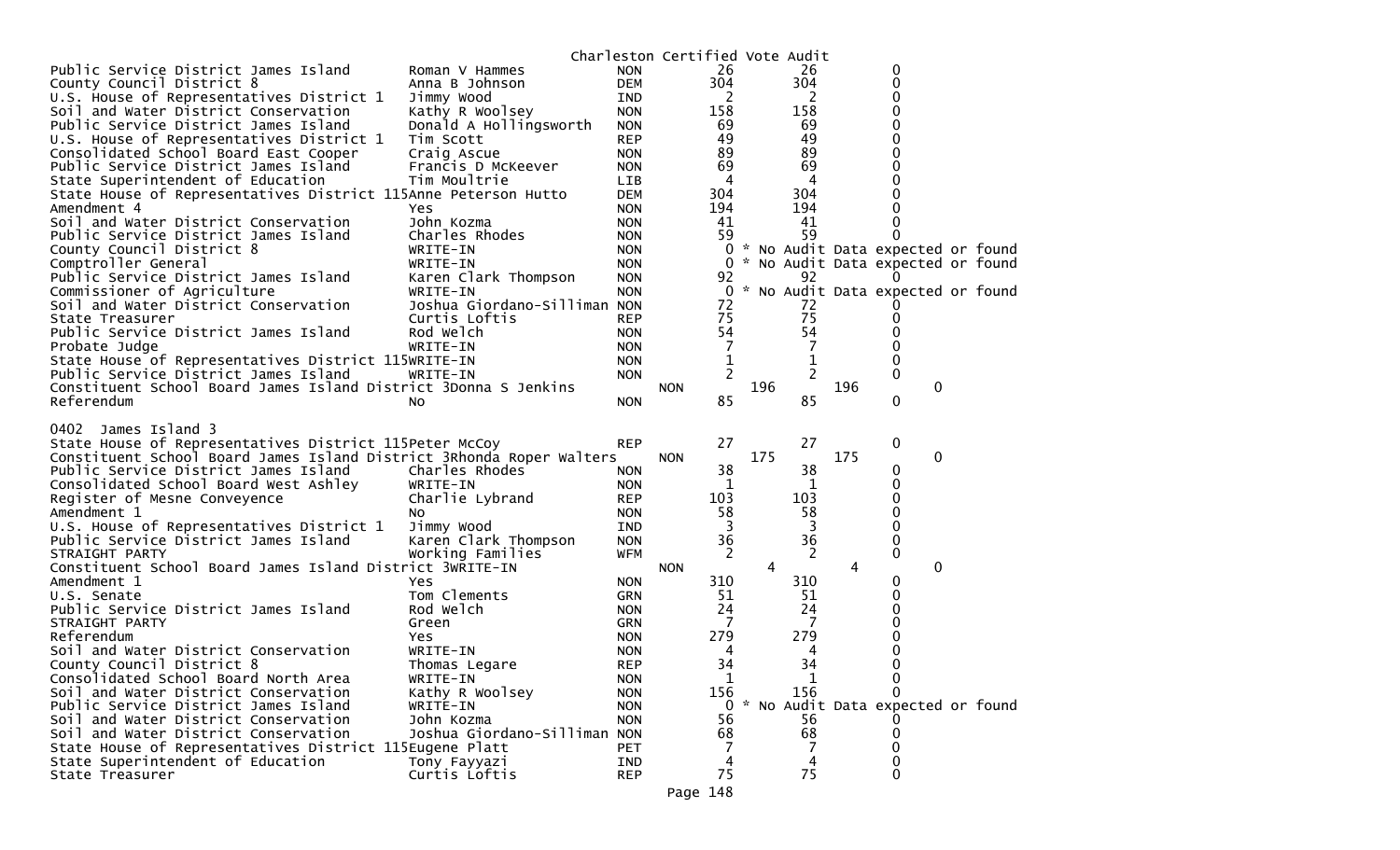|                                                                |                     | Charleston Certified Vote Audit |              |     |                                     |  |
|----------------------------------------------------------------|---------------------|---------------------------------|--------------|-----|-------------------------------------|--|
| Secretary of State                                             | Mark Hammond        | <b>REP</b>                      | 39           | 39  | 0                                   |  |
| Probate Judge                                                  | Irv Gerard Condon   | <b>REP</b>                      | 81           | 81  | 0                                   |  |
| STRAIGHT PARTY                                                 | Republican          | <b>REP</b>                      | 16           | 16  |                                     |  |
| County Referendum                                              | NO.                 | <b>NON</b>                      | 115          | 115 |                                     |  |
| County Council District 8                                      | Anna B Johnson      | <b>DEM</b>                      | 388          | 388 |                                     |  |
| State House of Representatives District 115Anne Peterson Hutto |                     | <b>DEM</b>                      | 353          | 353 |                                     |  |
| U.S. House of Representatives District 1                       | Robert Dobbs        | <b>GRN</b>                      | 8            | 8   |                                     |  |
| Commissioner of Agriculture                                    | Hugh Weathers       | <b>REP</b>                      | 37           | 37  |                                     |  |
| Consolidated School Board East Cooper                          | Craig Ascue         | <b>NON</b>                      | 118          | 118 |                                     |  |
| U.S. Senate                                                    | Jim DeMint          | <b>REP</b>                      | 47           | 47  |                                     |  |
| Comptroller General                                            | Robert Barber       | <b>DEM</b>                      | 384          | 384 |                                     |  |
| County Council District 8                                      | WRITE-IN            | <b>NON</b>                      | 0            |     | * No Audit Data expected or found   |  |
| State House of Representatives District 115WRITE-IN            |                     | <b>NON</b>                      | 0            |     | * No Audit Data expected or found   |  |
| U.S. House of Representatives District 1                       | Ben Frasier         | <b>DEM</b>                      | 355          | 355 |                                     |  |
| Governor                                                       | Morgan Bruce Reeves | <b>UNC</b>                      |              |     |                                     |  |
| STRAIGHT PARTY                                                 | Libertarian         | <b>LIB</b>                      | 0            |     | * No Audit Data expected or found   |  |
| County Referendum                                              | Yes                 | <b>NON</b>                      | 235          | 235 |                                     |  |
| Adjutant General                                               | Bob Livingston      | <b>REP</b>                      | 74           | 74  |                                     |  |
| Register of Mesne Conveyence                                   | WRITE-IN            | <b>NON</b>                      |              |     | * No Audit Data expected or found   |  |
| U.S. Senate                                                    | Alvin M Greene      | <b>DEM</b>                      | 294          | 294 |                                     |  |
| Consolidated School Board West Ashley                          | Michael Miller      | <b>NON</b>                      | 108          | 108 |                                     |  |
| Attorney General                                               | WRITE-IN            | <b>NON</b>                      | 0            |     | * No Audit Data expected or found   |  |
| Governor                                                       | Nikki R Haley       | <b>REP</b>                      | 40           | 40  |                                     |  |
| U.S. Senate                                                    | WRITE-IN            | <b>NON</b>                      | 9            | 9   |                                     |  |
| State Superintendent of Education                              | Frank Holleman      | <b>DEM</b>                      | 366          | 366 |                                     |  |
| Secretary of State                                             | WRITE-IN            | <b>NON</b>                      | 0            |     | * No Audit Data expected or found   |  |
| Consolidated School Board East Cooper                          | Elizabeth Moffly    | <b>NON</b>                      | 81           | 81  |                                     |  |
| U.S. House of Representatives District 1                       | M E Mac McCullough  | <b>UNC</b>                      | 3            | 3   |                                     |  |
| Amendment 4                                                    | NO.                 | <b>NON</b>                      | 92           | 92  |                                     |  |
| Secretary of State                                             | Marjorie L Johnson  | <b>DEM</b>                      | 370          | 370 |                                     |  |
| Comptroller General                                            | WRITE-IN            | <b>NON</b>                      |              |     | 0 * No Audit Data expected or found |  |
| Lieutenant Governor                                            | Ashley Cooper       | <b>DEM</b>                      | 382          | 382 |                                     |  |
| U.S. House of Representatives District 1                       | WRITE-IN            | <b>NON</b>                      | 0            |     | * No Audit Data expected or found   |  |
| State Treasurer                                                | WRITE-IN            | <b>NON</b>                      |              |     |                                     |  |
| Probate Judge                                                  | WRITE-IN            | <b>NON</b>                      |              |     | 0 * No Audit Data expected or found |  |
| Commissioner of Agriculture                                    | Tom E Elliott       | <b>DEM</b>                      | 376          | 376 |                                     |  |
| State Superintendent of Education                              | Tim Moultrie        | <b>LIB</b>                      |              | 6   |                                     |  |
| U.S. House of Representatives District 1                       | Keith Blandford     | LIB                             |              |     | * No Audit Data expected or found   |  |
| Lieutenant Governor                                            | WRITE-IN            | <b>NON</b>                      | 1            | ı   |                                     |  |
| Amendment 4                                                    | Yes.                | <b>NON</b>                      | 266          | 266 |                                     |  |
| State Superintendent of Education                              | Doretha A Bull      | <b>GRN</b>                      | 13           | 13  |                                     |  |
| State Superintendent of Education                              | Mick Zais           | <b>REP</b>                      | 34           | 34  |                                     |  |
| STRAIGHT PARTY                                                 | Democratic          | <b>DEM</b>                      | 293          | 293 |                                     |  |
| Consolidated School Board West Ashley                          | Mary Ann Taylor     | <b>NON</b>                      | 100          | 100 | 0                                   |  |
| Consolidated School Board East Cooper                          | Everett Wilcox      | <b>NON</b>                      | 70           | 70  | 0                                   |  |
| Attorney General                                               | Matthew Richardson  | <b>DEM</b>                      | 376          | 376 | 0                                   |  |
| State Superintendent of Education                              | WRITE-IN            | <b>NON</b>                      |              |     | 0 * No Audit Data expected or found |  |
| Consolidated School Board North Area                           | Cindy Bohn Coats    | <b>NON</b>                      | 131          | 131 |                                     |  |
| STRAIGHT PARTY                                                 | United Citizens     | <b>UNC</b>                      | <sup>2</sup> | 2   | 0                                   |  |
| Amendment 3                                                    | No                  | <b>NON</b>                      | 119          | 119 |                                     |  |
| Adjutant General                                               | WRITE-IN            | <b>NON</b>                      | 1            | T   | 0                                   |  |
| STRAIGHT PARTY                                                 | Independence        | IND                             | 3            | 3   | 0                                   |  |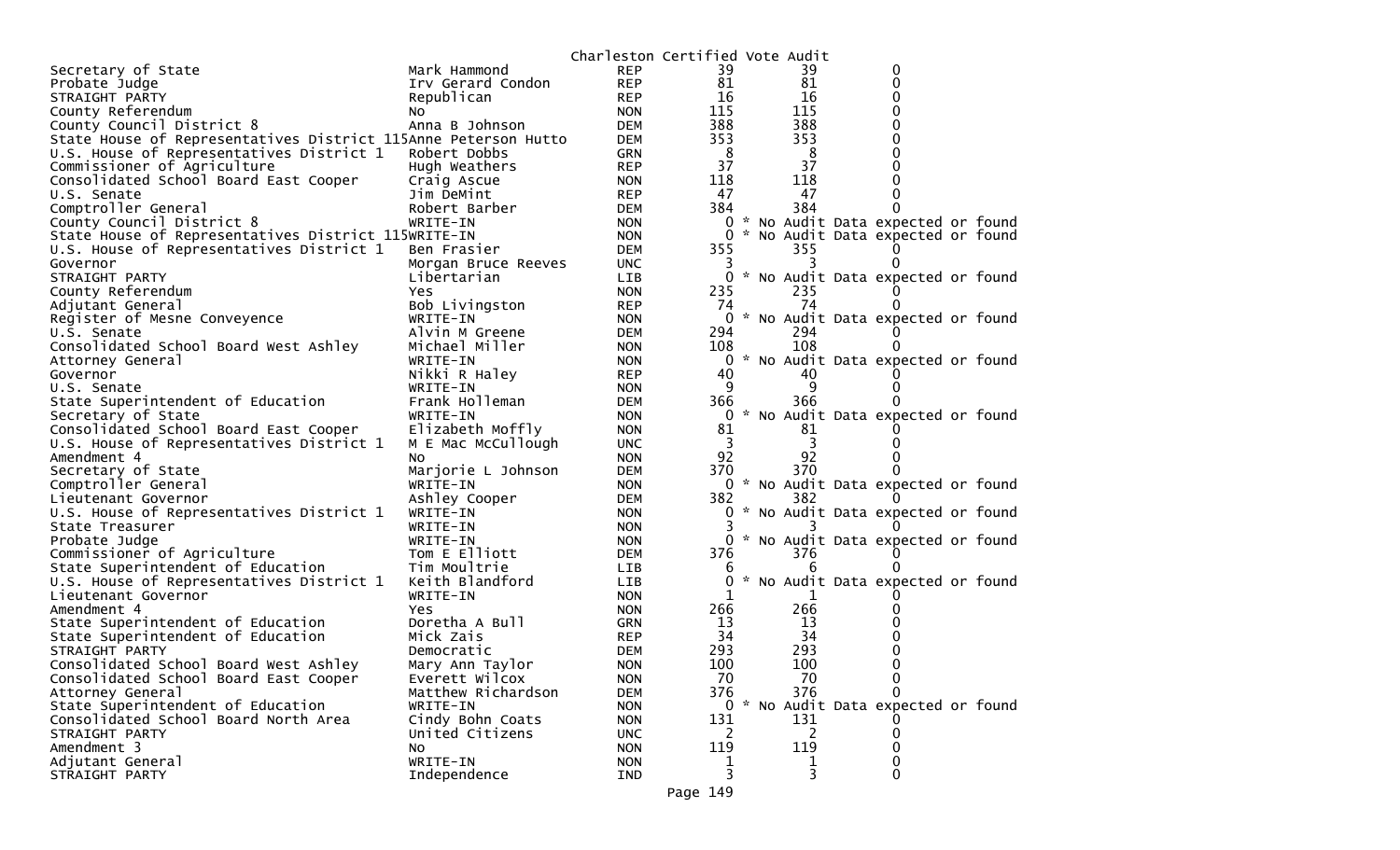|                                                                     |                                  |                          | Charleston Certified Vote Audit |                |     |                       |     |                                     |
|---------------------------------------------------------------------|----------------------------------|--------------------------|---------------------------------|----------------|-----|-----------------------|-----|-------------------------------------|
| Commissioner of Agriculture                                         | WRITE-IN                         | <b>NON</b>               |                                 |                |     |                       |     | 0 * No Audit Data expected or found |
| Public Service District James Island                                | Inez Brown Crouch                | <b>NON</b>               |                                 | 71             |     | 71                    |     |                                     |
| Attorney General                                                    | Leslie Minerd                    | <b>GRN</b>               |                                 | 9              |     | 9                     |     | 0                                   |
| Attorney General                                                    | Alan Wilson                      | <b>REP</b>               |                                 | 35             |     | 35                    |     | 0                                   |
| U.S. House of Representatives District 1                            | Rob Groce                        | <b>WFM</b>               |                                 | $\overline{2}$ |     | $\overline{c}$        |     | 0                                   |
| Public Service District James Island                                | David Engleman                   | <b>NON</b>               |                                 | 26             |     | 26                    |     | 0                                   |
| Amendment 3                                                         | Yes                              | <b>NON</b>               |                                 | 245            |     | 245                   |     | 0                                   |
| Comptroller General                                                 | Richard A Eckstrom               | <b>REP</b>               |                                 | 41             |     | 41                    |     | $\mathbf{0}$                        |
| Constituent School Board James Island District 3Donna S Jenkins     |                                  |                          | <b>NON</b>                      |                | 177 |                       | 177 | 0                                   |
| U.S. House of Representatives District 1                            | Tim Scott                        | <b>REP</b>               |                                 | 54             |     | 54                    |     | 0                                   |
| Public Service District James Island                                | Roman V Hammes                   | <b>NON</b>               |                                 | 9              |     | 9                     |     | 0                                   |
| State House of Representatives District 115Eugene Platt             |                                  | <b>GRN</b>               |                                 | 34             |     | 34                    |     | 0                                   |
| Governor                                                            | Vincent A Sheheen                | <b>DEM</b>               |                                 | 377            |     | 377                   |     | 0                                   |
| Consolidated School Board East Cooper                               | WRITE-IN                         | <b>NON</b>               |                                 | 2              |     | 2                     |     | 0                                   |
| Amendment 2                                                         | NO.                              | <b>NON</b>               |                                 | 70             |     | 70                    |     | 0                                   |
| Public Service District James Island                                | Donald A Hollingsworth           | <b>NON</b>               |                                 | 41             |     | 41                    |     | 0                                   |
| Constituent School Board James Island District 3Jesse Wade Sweatman |                                  |                          | <b>NON</b>                      |                | 70  |                       | 70  | 0                                   |
| Governor                                                            | Morgan Bruce Reeves              | <b>GRN</b>               |                                 | 6              |     | 6                     |     | 0                                   |
| Governor                                                            | WRITE-IN                         | <b>NON</b>               |                                 | 1              |     | 1                     |     | 0                                   |
| Public Service District James Island                                | Francis D McKeever               | <b>NON</b>               |                                 | 19             |     | 19                    |     | 0                                   |
| Lieutenant Governor                                                 | Ken Ard                          | <b>REP</b>               |                                 | 35             |     | 35                    |     | 0                                   |
| Amendment 2                                                         | Yes                              | <b>NON</b>               |                                 | 299            |     | 299                   |     | 0                                   |
| Referendum                                                          | No                               | <b>NON</b>               |                                 | 98             |     | 98                    |     | $\Omega$                            |
|                                                                     |                                  |                          |                                 |                |     |                       |     |                                     |
| James Island 5A<br>0403                                             |                                  |                          |                                 |                |     |                       |     |                                     |
| U.S. Senate                                                         | Alvin M Greene                   | <b>DEM</b>               |                                 | 36             |     | 18                    |     | 18 Aud Data                         |
| Register of Mesne Conveyence                                        | Charlie Lybrand                  | <b>REP</b>               |                                 | 459            |     | 218                   |     | 241 Aud Data                        |
| State House of Representatives District 115Eugene Platt             |                                  | <b>PET</b>               |                                 | 11             |     | 6                     |     | 5 Aud Data                          |
| Public Service District James Island                                | Karen Clark Thompson             | <b>NON</b>               |                                 | 109            |     | 49                    |     | 60 Aud Data                         |
| Amendment 1                                                         | No.                              | <b>NON</b>               |                                 | 94<br>27       |     | 36                    |     | 58 Aud Data                         |
| STRAIGHT PARTY                                                      | Democratic                       | <b>DEM</b>               |                                 | 93             |     | 13<br>49              |     | 14 Aud Data                         |
| U.S. House of Representatives District 1                            | Ben Frasier<br>Vincent A Sheheen | <b>DEM</b><br><b>DEM</b> |                                 | 216            |     | 92                    |     | 44 Aud Data<br>124 Aud Data         |
| Governor<br>Consolidated School Board North Area                    | WRITE-IN                         |                          |                                 | 2              |     | 1                     |     | 1 Aud Data                          |
| Amendment 1                                                         | Yes                              | <b>NON</b>               |                                 | 480            |     | 234                   |     | 246 Aud Data                        |
| Public Service District James Island                                | Rod Welch                        | <b>NON</b><br><b>NON</b> |                                 | 182            |     | 83                    |     | 99 Aud Data                         |
| Comptroller General                                                 | Richard A Eckstrom               | <b>REP</b>               |                                 | 329            |     | 159                   |     | 170 Aud Data                        |
| U.S. Senate                                                         | WRITE-IN                         | <b>NON</b>               |                                 | 59             |     | 26                    |     | 33 Aud Data                         |
| Soil and Water District Conservation                                | WRITE-IN                         | <b>NON</b>               |                                 | 1              |     | * No Audit Data found |     |                                     |
| Referendum                                                          | Yes                              | <b>NON</b>               |                                 | 337            |     | 148                   |     | 189 Aud Data                        |
| State House of Representatives District 115Anne Peterson Hutto      |                                  | <b>DEM</b>               |                                 | 199            |     | 87                    |     | 112 Aud Data                        |
| State Treasurer                                                     | Curtis Loftis                    | <b>REP</b>               |                                 | 466            |     | 218                   |     | 248 Aud Data                        |
| Soil and Water District Conservation                                | Kathy R Woolsey                  | <b>NON</b>               |                                 | 315            |     | 155                   |     | 160 Aud Data                        |
| Public Service District James Island                                | WRITE-IN                         | <b>NON</b>               |                                 | 3              |     | 2                     |     | 1 Aud Data                          |
| Soil and Water District Conservation                                | John Kozma                       | <b>NON</b>               |                                 | 149            |     | 67                    |     | 82 Aud Data                         |
| Soil and Water District Conservation                                | Joshua Giordano-Silliman NON     |                          |                                 | 108            |     | 40                    |     | 68 Aud Data                         |
| Commissioner of Agriculture                                         | Tom E Elliott                    | <b>DEM</b>               |                                 | 135            |     | 65                    |     | 70 Aud Data                         |
| Lieutenant Governor                                                 | Ashley Cooper                    | <b>DEM</b>               |                                 | 246            |     | 114                   |     | 132 Aud Data                        |
| Probate Judge                                                       | Irv Gerard Condon                | <b>REP</b>               |                                 | 457            |     | 219                   |     | 238 Aud Data                        |
| STRAIGHT PARTY                                                      | Green                            | <b>GRN</b>               |                                 | 0              |     |                       |     | * No Audit Data expected or found   |
| State Superintendent of Education                                   | WRITE-IN                         | <b>NON</b>               |                                 | 1              |     | * No Audit Data found |     |                                     |
| Consolidated School Board East Cooper                               | Craig Ascue                      | <b>NON</b>               |                                 | 170            |     | 71                    |     | 99 Aud Data                         |
|                                                                     |                                  |                          |                                 |                |     |                       |     |                                     |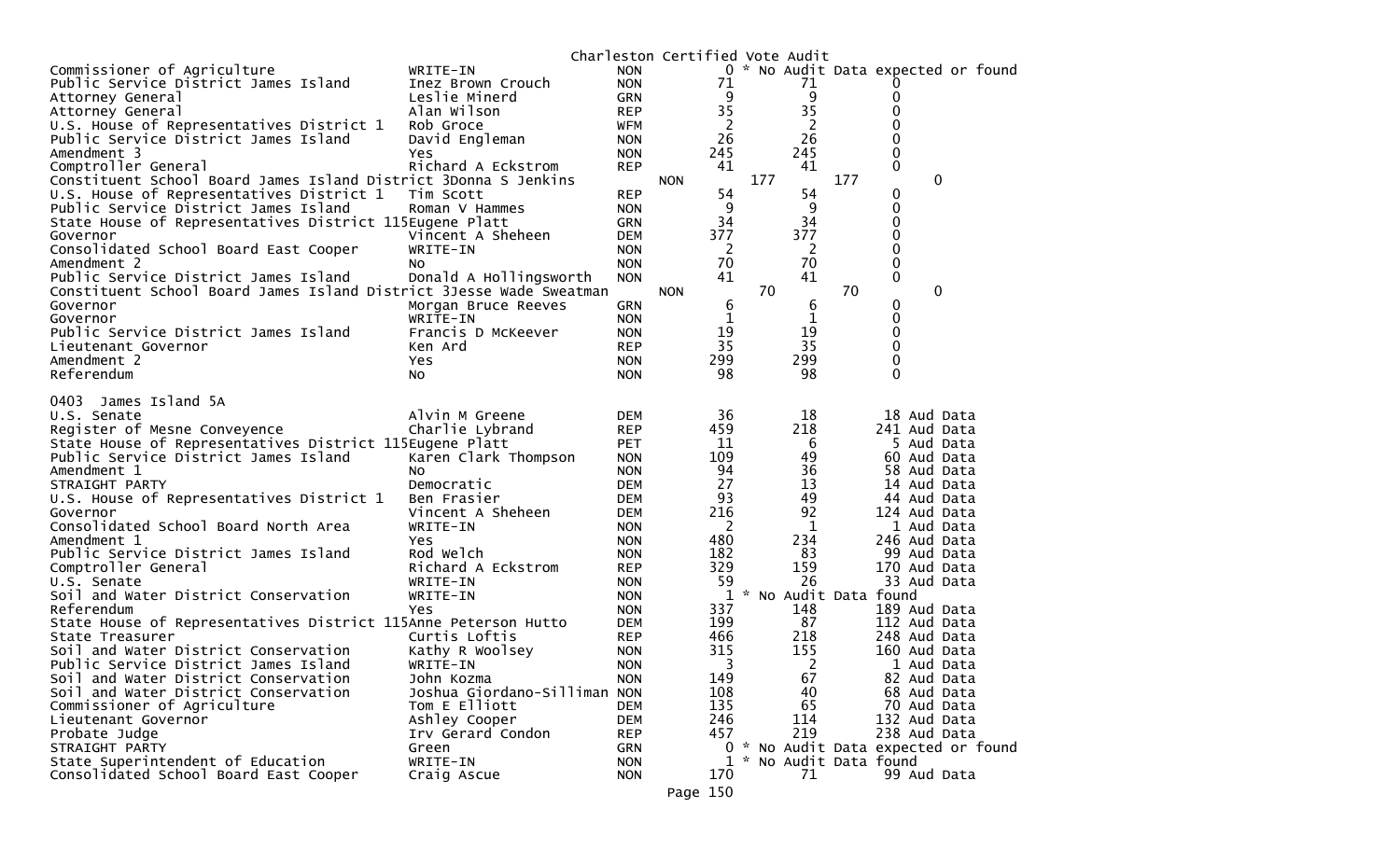|                                                                 |                                         | Charleston Certified Vote Audit |                |                                     |
|-----------------------------------------------------------------|-----------------------------------------|---------------------------------|----------------|-------------------------------------|
| State House of Representatives District 115WRITE-IN             | <b>NON</b>                              |                                 |                | 0 * No Audit Data expected or found |
| County Referendum<br>NO.                                        | <b>NON</b>                              | 214                             | 95             | 119 Aud Data                        |
| Lieutenant Governor                                             | WRITE-IN<br><b>NON</b>                  |                                 |                | 0 * No Audit Data expected or found |
| Secretary of State                                              | Marjorie L Johnson<br><b>DEM</b>        | 146                             | 65             | 81 Aud Data                         |
| Secretary of State                                              | WRITE-IN<br><b>NON</b>                  |                                 |                | 0 * No Audit Data expected or found |
| U.S. House of Representatives District 1                        | M E Mac McCullough<br><b>UNC</b>        | 0                               |                | No Audit Data expected or found     |
| Adjutant General                                                | WRITE-IN<br><b>NON</b>                  | 6                               | 3              | 3 Aud Data                          |
| STRAIGHT PARTY                                                  | Working Families<br><b>WFM</b>          | 2                               | 2              | 0                                   |
| STRAIGHT PARTY                                                  | United Citizens<br><b>UNC</b>           | 0                               |                | * No Audit Data expected or found   |
| U.S. House of Representatives District 1                        | Keith Blandford<br><b>LIB</b>           | 9                               | 6              | 3 Aud Data                          |
| County Council District 9                                       | Joe Qualey<br><b>REP</b>                | 373                             | 173            | 200 Aud Data                        |
| Register of Mesne Conveyence                                    | WRITE-IN<br><b>NON</b>                  | 4                               | -2             | 2 Aud Data                          |
| Consolidated School Board West Ashley                           | Michael Miller<br><b>NON</b>            | 152                             | 70             | 82 Aud Data                         |
| Governor                                                        | WRITE-IN<br><b>NON</b>                  | 3                               | 3              | $\mathbf{0}$                        |
| County Referendum<br>Yes                                        | <b>NON</b>                              | 304                             | 145            | 159 Aud Data                        |
| U.S. House of Representatives District 1                        | WRITE-IN<br><b>NON</b>                  |                                 |                | 1 * No Audit Data found             |
| STRAIGHT PARTY                                                  | Libertarian<br>LIB.                     | 0<br>*                          |                | No Audit Data expected or found     |
| Commissioner of Agriculture                                     | WRITE-IN<br><b>NON</b>                  |                                 |                | 1 * No Audit Data found             |
| Consolidated School Board East Cooper                           | Elizabeth Moffly<br><b>NON</b>          | 241                             | 115            | 126 Aud Data                        |
| Comptroller General                                             | Robert Barber<br>DEM                    | 245                             | 108            | 137 Aud Data                        |
| Attorney General                                                | WRITE-IN<br><b>NON</b>                  |                                 |                | 1 * No Audit Data found             |
| County Council District 9                                       | Amy Fabri<br><b>DEM</b>                 | 171                             | 79             | 92 Aud Data                         |
| State Treasurer                                                 | WRITE-IN<br><b>NON</b>                  | 5                               | 4              | 1 Aud Data                          |
| State Superintendent of Education                               | IND<br>Tony Fayyazi                     | 4                               | 1              | 3 Aud Data                          |
| Ken Ard<br>Lieutenant Governor                                  | <b>REP</b>                              | 335                             | 155            | 180 Aud Data                        |
| Governor                                                        | Nikki R Haley<br><b>REP</b>             | 351                             | 169            | 182 Aud Data                        |
| Amendment 4<br>NO.                                              | <b>NON</b>                              | 180                             | 83             | 97 Aud Data                         |
| Governor                                                        | Morgan Bruce Reeves<br><b>UNC</b>       | 3                               | $\overline{2}$ | 1 Aud Data                          |
| STRAIGHT PARTY                                                  | Independence<br>IND                     | $\mathbf{1}$                    | $\mathbf 1$    | 0                                   |
| Probate Judge                                                   | WRITE-IN<br><b>NON</b>                  | 3                               | $\mathbf{1}$   | 2 Aud Data                          |
| County Council District 9                                       | Amy Fabri<br>WFM                        | 27                              | 11             | 16 Aud Data                         |
| STRAIGHT PARTY                                                  | Republican<br><b>REP</b>                | 162                             | 76             | 86 Aud Data                         |
| U.S. House of Representatives District 1                        | <b>REP</b><br>Tim Scott                 | 433                             | 198            | 235 Aud Data                        |
| U.S. Senate                                                     | Tom Clements<br><b>GRN</b>              | 92                              | 40             | 52 Aud Data                         |
| U.S. House of Representatives District 1                        | Rob Groce<br>WFM                        | 26<br>163                       | 10             | 16 Aud Data                         |
| Consolidated School Board East Cooper                           | Everett Wilcox<br><b>NON</b>            | 216                             | 69             | 94 Aud Data                         |
| Consolidated School Board West Ashley<br>Amendment 4<br>Yes     | Mary Ann Taylor<br><b>NON</b>           | 372                             | 100<br>170     | 116 Aud Data<br>202 Aud Data        |
| Comptroller General                                             | <b>NON</b><br>WRITE-IN                  | 2                               | 1              | 1 Aud Data                          |
| Attorney General                                                | <b>NON</b><br>Matthew Richardson<br>DEM | 215                             | 102            | 113 Aud Data                        |
| County Council District 9                                       | WRITE-IN<br><b>NON</b>                  | 2                               |                | * No Audit Data found               |
| Consolidated School Board North Area                            | Cindy Bohn Coats<br><b>NON</b>          | 301                             | 130            | 171 Aud Data                        |
| Public Service District James Island                            | Inez Brown Crouch<br><b>NON</b>         | 155                             | 70             | 85 Aud Data                         |
| Commissioner of Agriculture                                     | Hugh Weathers<br><b>REP</b>             | 430                             | 198            | 232 Aud Data                        |
| State Superintendent of Education                               | Frank Holleman<br><b>DEM</b>            | 176                             | 78             | 98 Aud Data                         |
| Constituent School Board James Island District 3Donna S Jenkins |                                         | <b>NON</b>                      | 266            | 119<br>147 Aud Data                 |
| Adjutant General                                                | Bob Livingston<br><b>REP</b>            | 448                             | 207            | 241 Aud Data                        |
| Amendment 3<br>NO.                                              | <b>NON</b>                              | 163                             | 75             | 88 Aud Data                         |
| Public Service District James Island                            | David Engleman<br><b>NON</b>            | 153                             | 74             | 79 Aud Data                         |
| Attorney General                                                | Leslie Minerd<br><b>GRN</b>             | 19                              | 8              | 11 Aud Data                         |
| State House of Representatives District 115Eugene Platt         | <b>GRN</b>                              | 49                              | 20             | 29 Aud Data                         |
| Governor                                                        | <b>GRN</b><br>Morgan Bruce Reeves       | 8                               | 5              | 3 Aud Data                          |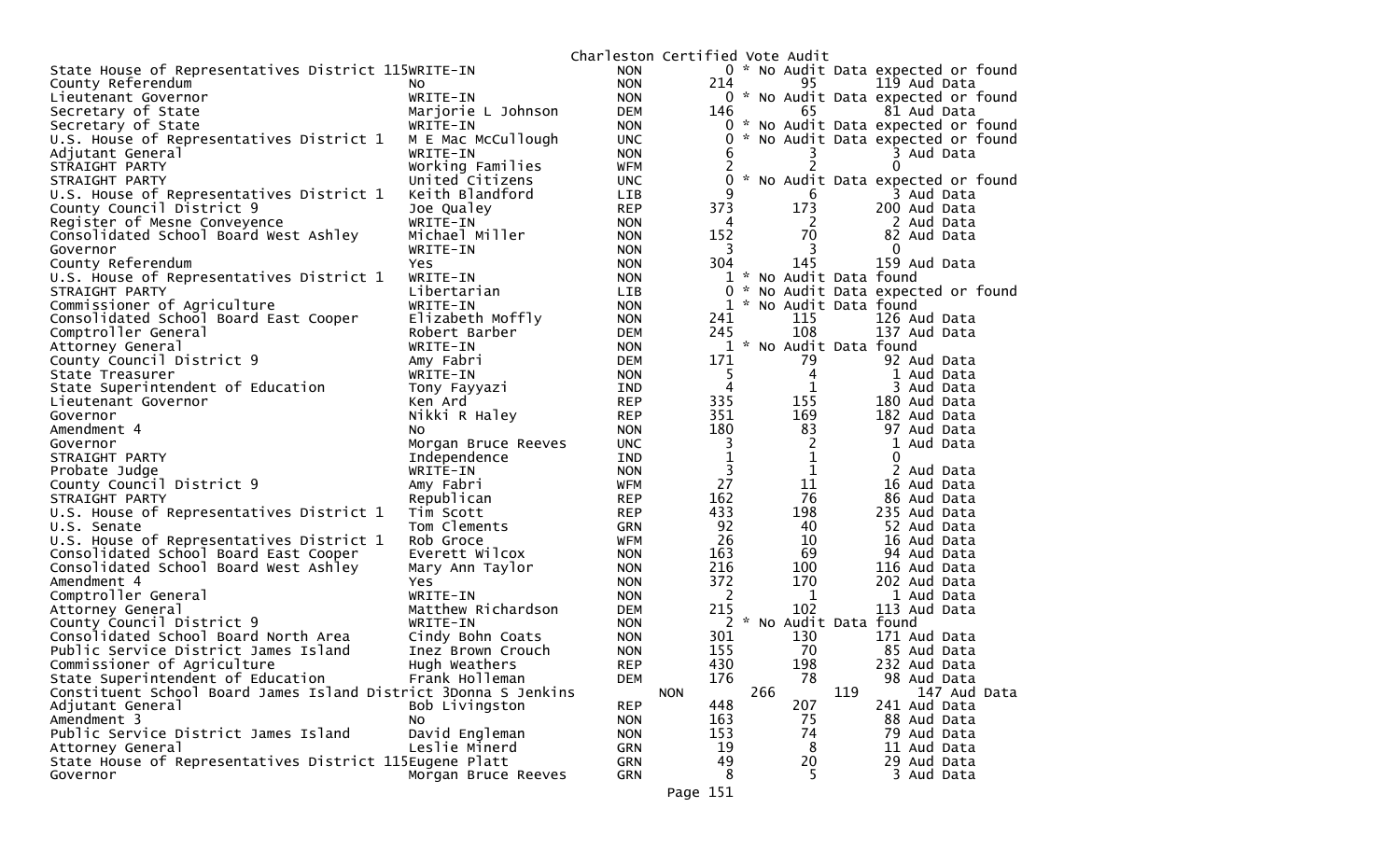|                                                                      |                              |            | Charleston Certified Vote Audit |          |     |                         |     |                                     |
|----------------------------------------------------------------------|------------------------------|------------|---------------------------------|----------|-----|-------------------------|-----|-------------------------------------|
| U.S. Senate                                                          | Jim DeMint                   | <b>REP</b> |                                 | 384      |     | 180                     |     | 204 Aud Data                        |
| Public Service District James Island                                 | Roman V Hammes               | <b>NON</b> |                                 | 50       |     | 22                      |     | 28 Aud Data                         |
| Constituent School Board James Island District 3Jesse Wade Sweatman  |                              |            | <b>NON</b>                      |          | 231 |                         | 97  | 134 Aud Data                        |
| U.S. House of Representatives District 1                             | Jimmy Wood                   | IND        |                                 | 3        |     | * No Audit Data found   |     |                                     |
| Amendment 3                                                          | Yes                          | <b>NON</b> |                                 | 398      |     | 182                     |     | 216 Aud Data                        |
| Attorney General                                                     | Alan Wilson                  | <b>REP</b> |                                 | 343      |     | 158                     |     | 185 Aud Data                        |
| Consolidated School Board East Cooper                                | WRITE-IN                     | <b>NON</b> |                                 | 3        |     | 2                       |     | 1 Aud Data                          |
| Public Service District James Island                                 | Donald A Hollingsworth       | <b>NON</b> |                                 | 220      |     | 102                     |     | 118 Aud Data                        |
| U.S. House of Representatives District 1                             | Robert Dobbs                 | <b>GRN</b> |                                 | 12       |     | -6                      |     | 6 Aud Data                          |
| State House of Representatives District 115Peter McCoy               |                              | <b>REP</b> |                                 | 322      |     | 157                     |     | 165 Aud Data                        |
| Constituent School Board James Island District 3Rhonda Roper Walters |                              |            | <b>NON</b>                      |          | 242 |                         | 108 | 134 Aud Data                        |
| State Superintendent of Education                                    | Doretha A Bull               | <b>GRN</b> |                                 | 8        |     | 3                       |     | 5 Aud Data                          |
| Amendment 2                                                          | NO.                          | <b>NON</b> |                                 | 88       |     | 39                      |     | 49 Aud Data                         |
| Public Service District James Island                                 | Francis D McKeever           | <b>NON</b> |                                 | 139      |     | 61                      |     | 78 Aud Data                         |
| State Superintendent of Education                                    | Tim Moultrie                 | <b>LIB</b> |                                 | 20       |     | 12                      |     | 8 Aud Data                          |
| Secretary of State                                                   | Mark Hammond                 | <b>REP</b> |                                 | 424      |     | 200                     |     | 224 Aud Data                        |
| Consolidated School Board West Ashley                                | WRITE-IN                     | <b>NON</b> |                                 | 2        |     | 1                       |     | 1 Aud Data                          |
| State Superintendent of Education                                    | Mick Zais                    | <b>REP</b> |                                 | 364      |     | 173                     |     | 191 Aud Data                        |
| Public Service District James Island                                 | Charles Rhodes               | <b>NON</b> |                                 | 142      |     | 72                      |     | 70 Aud Data                         |
| Amendment 2                                                          | Yes                          | <b>NON</b> |                                 | 480      |     | 228                     |     | 252 Aud Data                        |
| Constituent School Board James Island District 3WRITE-IN             |                              |            | <b>NON</b>                      |          | 4   |                         | 3   | 1 Aud Data                          |
| Referendum                                                           | NO.                          | <b>NON</b> |                                 | 234      |     | 119                     |     | 115 Aud Data                        |
| James Island 5B<br>0404                                              |                              |            |                                 |          |     |                         |     |                                     |
|                                                                      | WRITE-IN                     | <b>NON</b> |                                 | 0        | ×,  |                         |     |                                     |
| Attorney General<br>Soil and Water District Conservation             | WRITE-IN                     | <b>NON</b> |                                 |          |     | 1 * No Audit Data found |     | No Audit Data expected or found     |
| Soil and Water District Conservation                                 | Joshua Giordano-Silliman NON |            |                                 | 46       |     | 20                      |     | 26 Aud Data                         |
| Soil and Water District Conservation                                 | Kathy R Woolsey              | <b>NON</b> |                                 | 146      |     | 55                      |     | 91 Aud Data                         |
| Soil and Water District Conservation                                 | John Kozma                   | <b>NON</b> |                                 | 76       |     | 29                      |     | 47 Aud Data                         |
| Lieutenant Governor                                                  | Ashley Cooper                | <b>DEM</b> |                                 | 88       |     | 36                      |     | 52 Aud Data                         |
| U.S. House of Representatives District 1                             | Robert Dobbs                 | <b>GRN</b> |                                 | 6        |     | 2                       |     | 4 Aud Data                          |
| State Superintendent of Education                                    | WRITE-IN                     | <b>NON</b> |                                 | 0        |     |                         |     | * No Audit Data expected or found   |
| County Council District 9                                            | Amy Fabri                    | <b>WFM</b> |                                 | 4        |     | * No Audit Data found   |     |                                     |
| Comptroller General                                                  | Robert Barber                | DEM        |                                 | 98       |     | 37                      |     | 61 Aud Data                         |
| U.S. Senate                                                          | Alvin M Greene               | <b>DEM</b> |                                 | 20       |     | $\overline{7}$          |     | 13 Aud Data                         |
| Consolidated School Board East Cooper                                | Elizabeth Moffly             | <b>NON</b> |                                 | 107      |     | 36                      |     | 71 Aud Data                         |
| Probate Judge                                                        | WRITE-IN                     | <b>NON</b> |                                 | 3        |     | 1                       |     | 2 Aud Data                          |
| Referendum                                                           | Yes                          | <b>NON</b> |                                 | 147      |     | 56                      |     | 91 Aud Data                         |
| Commissioner of Agriculture                                          | Tom E Elliott                | <b>DEM</b> |                                 | 58       |     | 24                      |     | 34 Aud Data                         |
| State House of Representatives District 115Eugene Platt              |                              | GRN        |                                 | 23       |     | 10                      |     | 13 Aud Data                         |
| U.S. House of Representatives District 1                             | Jimmy Wood                   | IND        |                                 |          |     | $\mathbf{1}$            |     | 2 Aud Data                          |
| STRAIGHT PARTY                                                       | Working Families             | WFM        |                                 |          |     |                         |     | 0 * No Audit Data expected or found |
| Governor                                                             | WRITE-IN                     | <b>NON</b> |                                 | $\Omega$ |     |                         |     | * No Audit Data expected or found   |
| County Council District 9                                            | WRITE-IN                     | <b>NON</b> |                                 |          |     |                         |     | 0 * No Audit Data expected or found |
| Attorney General                                                     | Leslie Minerd                | <b>GRN</b> |                                 | 9        |     | 3                       |     | 6 Aud Data                          |
| U.S. Senate                                                          | WRITE-IN                     | <b>NON</b> |                                 | 16       |     |                         |     | 12 Aud Data                         |
| Lieutenant Governor                                                  | WRITE-IN                     | <b>NON</b> |                                 | 0        |     |                         |     | * No Audit Data expected or found   |
| State House of Representatives District 115Peter McCoy               |                              | <b>REP</b> |                                 | 193      |     | 79                      |     | 114 Aud Data                        |
| U.S. House of Representatives District 1                             | Ben Frasier                  | DEM        |                                 | 39       |     | 19                      |     | 20 Aud Data                         |
| Consolidated School Board West Ashley                                | Mary Ann Taylor              | <b>NON</b> |                                 | 108      |     | 35                      |     | 73 Aud Data                         |
| County Referendum                                                    | <b>NO</b>                    | <b>NON</b> |                                 | 104      |     | 44                      |     | 60 Aud Data                         |
| Consolidated School Board North Area                                 | Cindy Bohn Coats             | <b>NON</b> |                                 | 147      |     | 52                      |     | 95 Aud Data                         |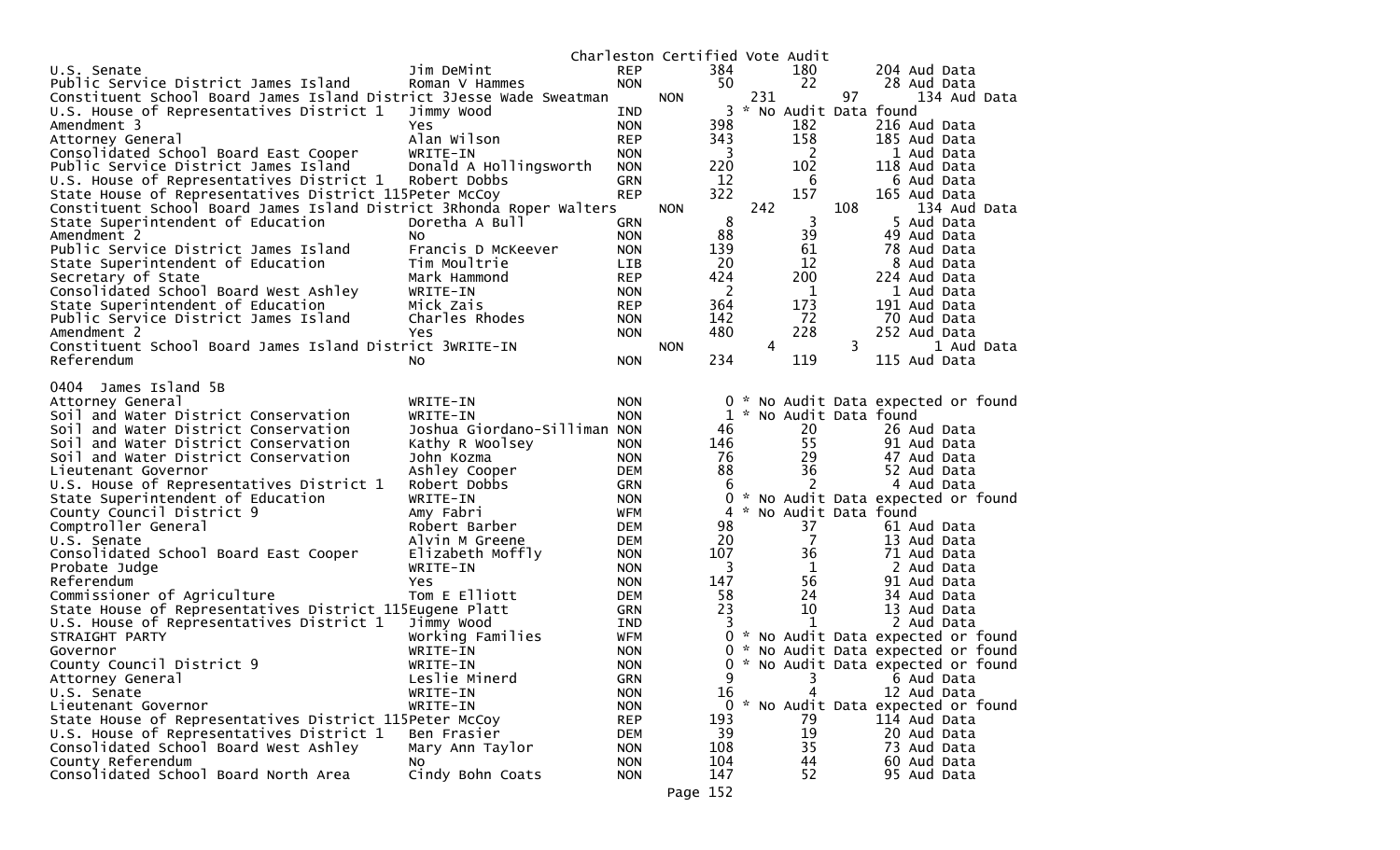|                                                                      |                                      |                          |            |             |     | Charleston Certified Vote Audit |    |                                                  |
|----------------------------------------------------------------------|--------------------------------------|--------------------------|------------|-------------|-----|---------------------------------|----|--------------------------------------------------|
| Adjutant General                                                     | WRITE-IN                             | <b>NON</b>               |            | 3           |     | 1                               |    | 2 Aud Data                                       |
| Attorney General                                                     | Matthew Richardson                   | <b>DEM</b>               |            | 67          |     | 29                              |    | 38 Aud Data                                      |
| Consolidated School Board East Cooper                                | Everett Wilcox                       | <b>NON</b>               |            | 63          |     | 20                              |    | 43 Aud Data                                      |
| Governor                                                             | Morgan Bruce Reeves                  | GRN                      |            | 3           |     | * No Audit Data found           |    |                                                  |
| Attorney General                                                     | Alan Wilson                          | <b>REP</b>               |            | 204         |     | 81                              |    | 123 Aud Data                                     |
| State Treasurer                                                      | Curtis Loftis                        | <b>REP</b>               |            | 237         |     | 95                              |    | 142 Aud Data                                     |
| State House of Representatives District 115Eugene Platt              |                                      | <b>PET</b>               |            | 13          |     | 2                               |    | 11 Aud Data                                      |
| State Superintendent of Education                                    | Tony Fayyazi                         | <b>IND</b>               |            | 5.          |     | 1                               |    | 4 Aud Data                                       |
| Comptroller General                                                  | WRITE-IN                             | <b>NON</b>               |            |             |     |                                 |    | 0 * No Audit Data expected or found              |
| Governor                                                             | Morgan Bruce Reeves                  | UNC.                     |            |             |     |                                 |    | * No Audit Data expected or found                |
| County Referendum                                                    | Yes.                                 | <b>NON</b>               |            | 158         |     | 62                              |    | 96 Aud Data                                      |
| Commissioner of Agriculture                                          | WRITE-IN                             | <b>NON</b>               |            |             |     |                                 |    | 0 * No Audit Data expected or found              |
| Secretary of State                                                   | Marjorie L Johnson                   | <b>DEM</b>               |            | 57          |     | 26                              |    | 31 Aud Data                                      |
| Constituent School Board James Island District 3Donna S Jenkins      |                                      |                          | <b>NON</b> |             | 132 |                                 | 48 | 84 Aud Data                                      |
| Lieutenant Governor                                                  | Ken Ard                              | <b>REP</b>               |            | 196         |     | 80                              |    | 116 Aud Data                                     |
| Public Service District James Island                                 | Inez Brown Crouch                    | <b>NON</b>               |            | 102         |     | 41                              |    | 61 Aud Data                                      |
| State House of Representatives District 115Anne Peterson Hutto       |                                      | <b>DEM</b>               |            | 59          |     | 27                              |    | 32 Aud Data                                      |
| Secretary of State                                                   | WRITE-IN                             | <b>NON</b>               |            | 0           |     |                                 |    | * No Audit Data expected or found                |
| Register of Mesne Conveyence                                         | Charlie Lybrand                      | <b>REP</b>               |            | 231         |     | 95                              |    | 136 Aud Data                                     |
| STRAIGHT PARTY                                                       | Republican                           | <b>REP</b>               |            | 94          |     | 37                              |    | 57 Aud Data                                      |
| U.S. House of Representatives District 1                             | M E Mac McCullough                   | <b>UNC</b>               |            | $\mathbf 1$ |     | 1                               |    | $\bf{0}$                                         |
| Amendment 4                                                          | No                                   | <b>NON</b>               |            | 63          |     | 23                              |    | 40 Aud Data                                      |
| Public Service District James Island                                 | David Engleman                       | <b>NON</b>               |            | 94          |     | 32                              |    | 62 Aud Data                                      |
| Constituent School Board James Island District 3Jesse Wade Sweatman  |                                      |                          | <b>NON</b> |             | 119 |                                 | 46 | 73 Aud Data                                      |
| Consolidated School Board East Cooper                                | WRITE-IN                             | <b>NON</b>               |            |             |     | 1 * No Audit Data found         |    |                                                  |
| U.S. House of Representatives District 1                             | Keith Blandford                      | LIB                      |            | 2           |     | 1                               |    | 1 Aud Data                                       |
| Consolidated School Board West Ashley                                | WRITE-IN                             | <b>NON</b>               |            | 0           |     |                                 |    | * No Audit Data expected or found                |
| State Superintendent of Education                                    | Frank Holleman                       | <b>DEM</b>               |            | 61          |     | 27                              |    | 34 Aud Data                                      |
| Public Service District James Island                                 | Roman V Hammes                       | <b>NON</b>               |            | 23          |     | 8                               |    | 15 Aud Data                                      |
| State Superintendent of Education                                    | Doretha A Bull                       | <b>GRN</b>               |            | 4           |     |                                 |    | 1 Aud Data                                       |
| State House of Representatives District 115WRITE-IN                  |                                      | <b>NON</b>               |            | 0           |     |                                 |    | * No Audit Data expected or found                |
| Amendment 4                                                          | Yes                                  | <b>NON</b>               |            | 209         |     | 86                              |    | 123 Aud Data                                     |
| Constituent School Board James Island District 3Rhonda Roper Walters |                                      |                          | <b>NON</b> |             | 107 |                                 | 38 | 69 Aud Data                                      |
| Comptroller General                                                  | Richard A Eckstrom                   | <b>REP</b>               |            | 184         |     | 78                              |    | 106 Aud Data<br>$\mathbf{0}$                     |
| Consolidated School Board North Area                                 | WRITE-IN                             | <b>NON</b>               |            | 1<br>107    |     | 1<br>45                         |    |                                                  |
| Public Service District James Island                                 | Donald A Hollingsworth               | <b>NON</b>               |            | 0           |     |                                 |    | 62 Aud Data<br>* No Audit Data expected or found |
| STRAIGHT PARTY<br>Probate Judge                                      | United Citizens<br>Irv Gerard Condon | <b>UNC</b><br><b>REP</b> |            | 238         |     | 97                              |    | 141 Aud Data                                     |
| Adjutant General                                                     | Bob Livingston                       | <b>REP</b>               |            | 235         |     | 97                              |    | 138 Aud Data                                     |
| Commissioner of Agriculture                                          |                                      | <b>REP</b>               |            | 218         |     | 90                              |    | 128 Aud Data                                     |
| Amendment 3                                                          | Hugh Weathers                        | <b>NON</b>               |            | 60          |     | 28                              |    | 32 Aud Data                                      |
| Constituent School Board James Island District 3WRITE-IN             | No                                   |                          | <b>NON</b> |             |     |                                 |    | 3 * No Audit Data found                          |
| Public Service District James Island                                 | Francis D McKeever                   | <b>NON</b>               |            | 59          |     | 21                              |    | 38 Aud Data                                      |
| U.S. House of Representatives District 1                             | WRITE-IN                             | <b>NON</b>               |            |             |     |                                 |    | 0 * No Audit Data expected or found              |
| U.S. Senate                                                          | Tom Clements                         | <b>GRN</b>               |            | 29          |     | 11                              |    | 18 Aud Data                                      |
| State Superintendent of Education                                    | Tim Moultrie                         | LIB                      |            | 14          |     | 3                               |    | 11 Aud Data                                      |
| State Superintendent of Education                                    | Mick Zais                            | <b>REP</b>               |            | 193         |     | 80                              |    | 113 Aud Data                                     |
| STRAIGHT PARTY                                                       | Democratic                           | <b>DEM</b>               |            | 17          |     | 6                               |    | 11 Aud Data                                      |
| Amendment 3                                                          | Yes                                  | <b>NON</b>               |            | 216         |     | 85                              |    | 131 Aud Data                                     |
| Public Service District James Island                                 | Charles Rhodes                       | <b>NON</b>               |            | 88          |     | 40                              |    | 48 Aud Data                                      |
| County Council District 9                                            | Joe Qualey                           | <b>REP</b>               |            | 208         |     | 87                              |    | 121 Aud Data                                     |
| Governor                                                             | Vincent A Sheheen                    | <b>DEM</b>               |            | 83          |     | 35                              |    | 48 Aud Data                                      |
|                                                                      |                                      |                          |            |             |     |                                 |    |                                                  |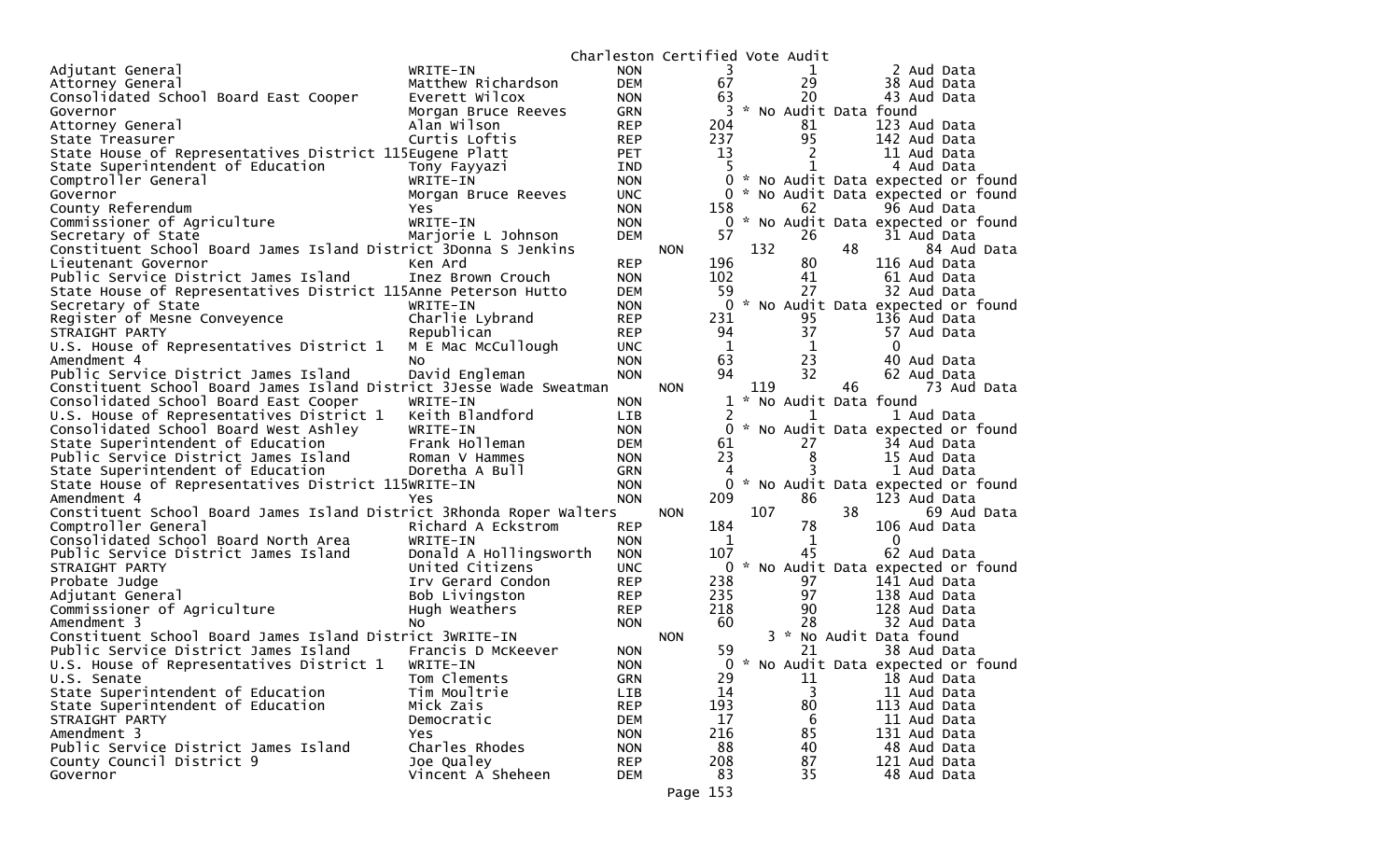|                                                                      |                      | Charleston Certified Vote Audit |             |                         |                             |                                     |
|----------------------------------------------------------------------|----------------------|---------------------------------|-------------|-------------------------|-----------------------------|-------------------------------------|
| U.S. House of Representatives District 1                             | Tim Scott            | <b>REP</b>                      | 229         | 90                      | 139 Aud Data                |                                     |
| STRAIGHT PARTY                                                       | Libertarian          | LIB                             |             | 1 * No Audit Data found |                             |                                     |
| Consolidated School Board East Cooper                                | Craig Ascue          | <b>NON</b>                      | 72          | 22                      | 50 Aud Data                 |                                     |
| Amendment 2                                                          | NO.                  | <b>NON</b>                      | 25          | 5                       | 20 Aud Data                 |                                     |
| Public Service District James Island                                 | Karen Clark Thompson | <b>NON</b>                      | 60          | 25                      | 35 Aud Data                 |                                     |
| STRAIGHT PARTY                                                       | Independence         | IND                             | 1           | * No Audit Data found   |                             |                                     |
| State Treasurer                                                      | WRITE-IN             | <b>NON</b>                      | 3           | 2                       | 1 Aud Data                  |                                     |
| STRAIGHT PARTY                                                       | Green                | GRN                             | 0           |                         |                             | * No Audit Data expected or found   |
| U.S. House of Representatives District 1                             | Rob Groce            | <b>WFM</b>                      | 6           | 2                       | 4 Aud Data                  |                                     |
| Amendment 2                                                          | Yes                  | <b>NON</b>                      | 253         | 107                     | 146 Aud Data                |                                     |
| Register of Mesne Conveyence                                         | WRITE-IN             | <b>NON</b>                      | 8           | 4                       | 4 Aud Data                  |                                     |
| Public Service District James Island                                 | Rod Welch            | <b>NON</b>                      | 97          | 41                      | 56 Aud Data                 |                                     |
| County Council District 9                                            | Amy Fabri            | <b>DEM</b>                      | 70          | 28                      | 42 Aud Data                 |                                     |
| U.S. Senate                                                          | Jim DeMint           | <b>REP</b>                      | 215         | 92                      | 123 Aud Data                |                                     |
| Amendment 1                                                          | No                   | <b>NON</b>                      | 25          | 12                      | 13 Aud Data                 |                                     |
| Governor                                                             | Nikki R Haley        | <b>REP</b>                      | 200         | 81                      | 119 Aud Data                |                                     |
| Consolidated School Board West Ashley                                | Michael Miller       | <b>NON</b>                      | 61          | 20                      | 41 Aud Data                 |                                     |
| Secretary of State                                                   | Mark Hammond         | <b>REP</b>                      | 222         | 87                      | 135 Aud Data                |                                     |
| Amendment 1                                                          | <b>Yes</b>           | <b>NON</b>                      | 261         | 106                     | 155 Aud Data                |                                     |
| Public Service District James Island                                 | WRITE-IN             | <b>NON</b>                      |             | 1 * No Audit Data found |                             |                                     |
| Referendum                                                           | No                   | <b>NON</b>                      | 133         | 59                      | 74 Aud Data                 |                                     |
|                                                                      |                      |                                 |             |                         |                             |                                     |
| James Island 6<br>0405                                               |                      |                                 |             |                         |                             |                                     |
| Probate Judge                                                        | WRITE-IN             | <b>NON</b>                      | $1 *$       | No Audit Data found     |                             |                                     |
| State Superintendent of Education                                    | Mick Zais            | <b>REP</b>                      | 265         | 115                     | 150 Aud Data                |                                     |
| U.S. House of Representatives District 1                             | Ben Frasier          | <b>DEM</b>                      | 209         | 84                      | 125 Aud Data                |                                     |
| Consolidated School Board North Area                                 | Cindy Bohn Coats     | <b>NON</b>                      | 282         | 105                     | 177 Aud Data                |                                     |
| Amendment 2                                                          | Yes                  | <b>NON</b>                      | 448         | 187                     | 261 Aud Data                |                                     |
| Public Service District James Island                                 | Charles Rhodes       | <b>NON</b>                      | 65          | 34                      | 31 Aud Data                 |                                     |
| Commissioner of Agriculture                                          | WRITE-IN             | <b>NON</b>                      | 0           |                         |                             | * No Audit Data expected or found   |
| County Council District 9                                            | Amy Fabri            | <b>WFM</b>                      | 14          | 4                       | 10 Aud Data                 |                                     |
| State Superintendent of Education                                    | Tim Moultrie         | LIB                             | 18          | 4<br>53                 | 14 Aud Data                 |                                     |
| STRAIGHT PARTY                                                       | Republican           | <b>REP</b>                      | 137         | * No Audit Data found   | 84 Aud Data                 |                                     |
| STRAIGHT PARTY                                                       | United Citizens      | <b>UNC</b>                      | 2           |                         |                             |                                     |
| Amendment 1                                                          | NO.                  | <b>NON</b>                      | 93<br>259   | 37<br>111               | 56 Aud Data                 |                                     |
| Secretary of State                                                   | Marjorie L Johnson   | <b>DEM</b>                      | 64          | 24                      | 148 Aud Data                |                                     |
| Public Service District James Island                                 | Karen Clark Thompson | <b>NON</b><br><b>REP</b>        | 252         | 100                     | 40 Aud Data<br>152 Aud Data |                                     |
| State House of Representatives District 115Peter McCoy<br>Referendum | <b>Yes</b>           | <b>NON</b>                      | 364         | 153                     | 211 Aud Data                |                                     |
| Consolidated School Board West Ashley                                | WRITE-IN             | <b>NON</b>                      | $\mathbf 1$ | 1                       | 0                           |                                     |
| Adjutant General                                                     | Bob Livingston       | <b>REP</b>                      | 362         | 141                     | 221 Aud Data                |                                     |
| Amendment 1                                                          | Yes                  | <b>NON</b>                      | 474         | 195                     | 279 Aud Data                |                                     |
| Attorney General                                                     | WRITE-IN             | <b>NON</b>                      |             |                         |                             | 0 * No Audit Data expected or found |
| Attorney General                                                     | Leslie Minerd        | <b>GRN</b>                      | 19          | 6                       | 13 Aud Data                 |                                     |
| County Council District 9                                            | WRITE-IN             | <b>NON</b>                      |             |                         |                             | 0 * No Audit Data expected or found |
| Public Service District James Island                                 | Rod Welch            | <b>NON</b>                      | 82          | 32                      | 50 Aud Data                 |                                     |
| Soil and Water District Conservation                                 | WRITE-IN             | <b>NON</b>                      |             |                         |                             | 0 * No Audit Data expected or found |
| Commissioner of Agriculture                                          | Hugh Weathers        | <b>REP</b>                      | 323         | 131                     | 192 Aud Data                |                                     |
| State Treasurer                                                      | Curtis Loftis        | <b>REP</b>                      | 377         | 146                     | 231 Aud Data                |                                     |
| Governor                                                             | Nikki R Haley        | <b>REP</b>                      | 288         | 120                     | 168 Aud Data                |                                     |
| Soil and Water District Conservation                                 | Kathy R Woolsey      | <b>NON</b>                      | 306         | 130                     | 176 Aud Data                |                                     |
| Comptroller General                                                  | Robert Barber        | <b>DEM</b>                      | 328         | 140                     | 188 Aud Data                |                                     |
|                                                                      |                      |                                 |             |                         |                             |                                     |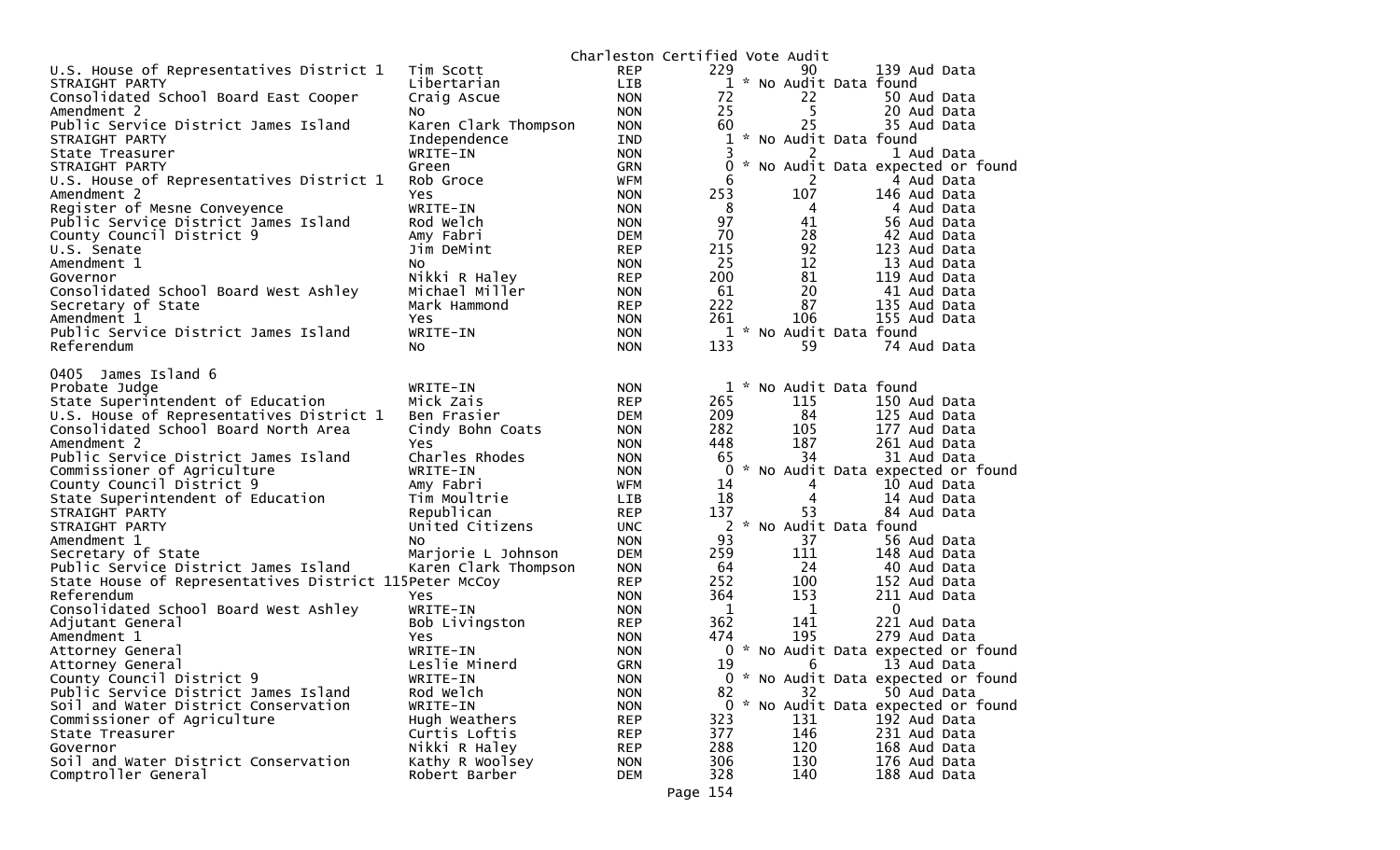|                                                                     |                                  |                          | Charleston Certified Vote Audit |                |     |                         |     |                                                                          |
|---------------------------------------------------------------------|----------------------------------|--------------------------|---------------------------------|----------------|-----|-------------------------|-----|--------------------------------------------------------------------------|
| State House of Representatives District 115Eugene Platt             |                                  | PET                      |                                 | 7              |     | 4                       |     | 3 Aud Data                                                               |
| County Referendum                                                   | NO.                              | <b>NON</b>               |                                 | 220            |     | 98                      |     | 122 Aud Data                                                             |
| Soil and Water District Conservation                                | John Kozma                       | <b>NON</b>               |                                 | 108            |     | 37                      |     | 71 Aud Data                                                              |
| U.S. House of Representatives District 1                            | Keith Blandford                  | LIB                      |                                 | $\overline{7}$ |     | 2                       |     | 5 Aud Data                                                               |
| Soil and Water District Conservation                                | Joshua Giordano-Silliman NON     |                          |                                 | 93             |     | 36                      |     | 57 Aud Data                                                              |
| Public Service District James Island                                | WRITE-IN                         | <b>NON</b>               |                                 | 0              |     |                         |     | * No Audit Data expected or found                                        |
| U.S. Senate                                                         | Tom Clements                     | GRN                      |                                 | 84             |     | 32                      |     | 52 Aud Data                                                              |
| Governor                                                            | Morgan Bruce Reeves              | <b>GRN</b>               |                                 | 8              |     | 4                       |     | 4 Aud Data                                                               |
| U.S. House of Representatives District 1                            | M E Mac McCullough               | <b>UNC</b>               |                                 | 5              |     | 1                       |     | 4 Aud Data                                                               |
| Consolidated School Board North Area                                | WRITE-IN                         | <b>NON</b>               |                                 |                |     |                         |     | 0 * No Audit Data expected or found                                      |
| Attorney General                                                    | Matthew Richardson               | <b>DEM</b>               |                                 | 293            |     | 119                     |     | 174 Aud Data                                                             |
| Register of Mesne Conveyence                                        | Charlie Lybrand                  | <b>REP</b>               |                                 | 362            |     | 144                     |     | 218 Aud Data                                                             |
| Consolidated School Board East Cooper                               | Craig Ascue                      | <b>NON</b>               |                                 | 170            |     | 69                      |     | 101 Aud Data                                                             |
| Attorney General                                                    | Alan Wilson                      | <b>REP</b>               |                                 | 282            |     | 122                     |     | 160 Aud Data                                                             |
| County Council District 8                                           | Thomas Legare                    | <b>REP</b>               |                                 | - 8            |     | 1                       |     | 7 Aud Data                                                               |
| County Referendum                                                   | Yes                              | <b>NON</b>               |                                 | 297            |     | 118                     |     | 179 Aud Data                                                             |
| Secretary of State                                                  | WRITE-IN                         | <b>NON</b>               |                                 |                |     |                         |     | 0 * No Audit Data expected or found                                      |
| State House of Representatives District 115Anne Peterson Hutto      |                                  | <b>DEM</b>               |                                 | 295            |     | 126                     |     | 169 Aud Data                                                             |
| STRAIGHT PARTY                                                      | Green                            | <b>GRN</b>               |                                 | 4              |     | 3                       |     | 1 Aud Data                                                               |
| STRAIGHT PARTY                                                      | Libertarian                      | LIB.                     |                                 |                |     |                         |     | 0 * No Audit Data expected or found                                      |
| State Superintendent of Education<br>STRAIGHT PARTY                 | WRITE-IN<br>Working Families     | <b>NON</b><br>WFM        |                                 | 0              |     |                         |     | * No Audit Data expected or found<br>0 * No Audit Data expected or found |
| County Council District 8                                           | Anna B Johnson                   | <b>DEM</b>               |                                 | 138            |     | 60                      |     | 78 Aud Data                                                              |
| Governor                                                            | WRITE-IN                         | <b>NON</b>               |                                 |                |     | 1 * No Audit Data found |     |                                                                          |
| U.S. House of Representatives District 1                            | Tim Scott                        | <b>REP</b>               |                                 | 333            |     | 144                     |     | 189 Aud Data                                                             |
| U.S. House of Representatives District 1                            | WRITE-IN                         | <b>NON</b>               |                                 | 1              |     | 1                       |     | $\mathbf{0}$                                                             |
| State House of Representatives District 115WRITE-IN                 |                                  | <b>NON</b>               |                                 |                |     |                         |     | 0 * No Audit Data expected or found                                      |
| U.S. Senate                                                         | Jim DeMint                       | <b>REP</b>               |                                 | 314            |     | 132                     |     | 182 Aud Data                                                             |
| Amendment 4                                                         | NO.                              | <b>NON</b>               |                                 | 172            |     | 71                      |     | 101 Aud Data                                                             |
| Lieutenant Governor                                                 | Ashley Cooper                    | <b>DEM</b>               |                                 | 326            |     | 142                     |     | 184 Aud Data                                                             |
| Consolidated School Board East Cooper                               | Elizabeth Moffly                 | <b>NON</b>               |                                 | 205            |     | 73                      |     | 132 Aud Data                                                             |
| Probate Judge                                                       | Irv Gerard Condon                | <b>REP</b>               |                                 | 366            |     | 143                     |     | 223 Aud Data                                                             |
| County Council District 8                                           | WRITE-IN                         | <b>NON</b>               |                                 |                |     |                         |     | 0 * No Audit Data expected or found                                      |
| Consolidated School Board West Ashley                               | Michael Miller                   | <b>NON</b>               |                                 | 139            |     | 57                      |     | 82 Aud Data                                                              |
| Comptroller General                                                 | WRITE-IN                         | <b>NON</b>               |                                 |                |     |                         |     | 0 * No Audit Data expected or found                                      |
| Governor                                                            | Morgan Bruce Reeves              | <b>UNC</b>               |                                 | 1              |     | 1                       |     | $\Omega$                                                                 |
| Commissioner of Agriculture                                         | Tom E Elliott                    | <b>DEM</b>               |                                 | 258            |     | 111                     |     | 147 Aud Data                                                             |
| Secretary of State                                                  | Mark Hammond                     | <b>REP</b>               |                                 | 332            |     | 134                     |     | 198 Aud Data                                                             |
| STRAIGHT PARTY                                                      | Independence                     | IND                      |                                 | -5             |     | $\overline{2}$          |     | 3 Aud Data                                                               |
| Public Service District James Island                                | Inez Brown Crouch                | <b>NON</b>               |                                 | 144            |     | 61                      |     | 83 Aud Data                                                              |
| Amendment 4                                                         | Yes                              | <b>NON</b>               |                                 | 366            |     | 155                     |     | 211 Aud Data                                                             |
| Constituent School Board James Island District 3Donna S Jenkins     |                                  |                          | <b>NON</b>                      |                | 275 |                         | 105 | 170 Aud Data                                                             |
| Register of Mesne Conveyence                                        | WRITE-IN                         | <b>NON</b>               |                                 |                |     | 5 * No Audit Data found |     |                                                                          |
| U.S. House of Representatives District 1                            | Rob Groce                        | <b>WFM</b>               |                                 | 23             |     | 13                      |     | 10 Aud Data                                                              |
| Adjutant General                                                    | WRITE-IN                         | <b>NON</b>               |                                 |                |     | 1 * No Audit Data found |     |                                                                          |
| U.S. House of Representatives District 1                            | Robert Dobbs                     | <b>GRN</b>               |                                 | 11             |     | 2                       |     | 9 Aud Data                                                               |
| County Council District 9                                           | Joe Qualey                       | <b>REP</b>               |                                 | 268            |     | 110                     |     | 158 Aud Data                                                             |
| Public Service District James Island<br>U.S. Senate                 | David Engleman<br>Alvin M Greene | <b>NON</b><br><b>DEM</b> |                                 | 56<br>150      |     | 23<br>61                |     | 33 Aud Data<br>89 Aud Data                                               |
| Consolidated School Board East Cooper                               | Everett Wilcox                   | <b>NON</b>               |                                 | 141            |     | 54                      |     |                                                                          |
| Constituent School Board James Island District 3Jesse Wade Sweatman |                                  |                          | <b>NON</b>                      |                | 195 |                         | 81  | 87 Aud Data<br>114 Aud Data                                              |
| Amendment 3                                                         | No                               | <b>NON</b>               |                                 | 185            |     | 75                      |     | 110 Aud Data                                                             |
|                                                                     |                                  |                          |                                 |                |     |                         |     |                                                                          |
|                                                                     |                                  |                          | Page 155                        |                |     |                         |     |                                                                          |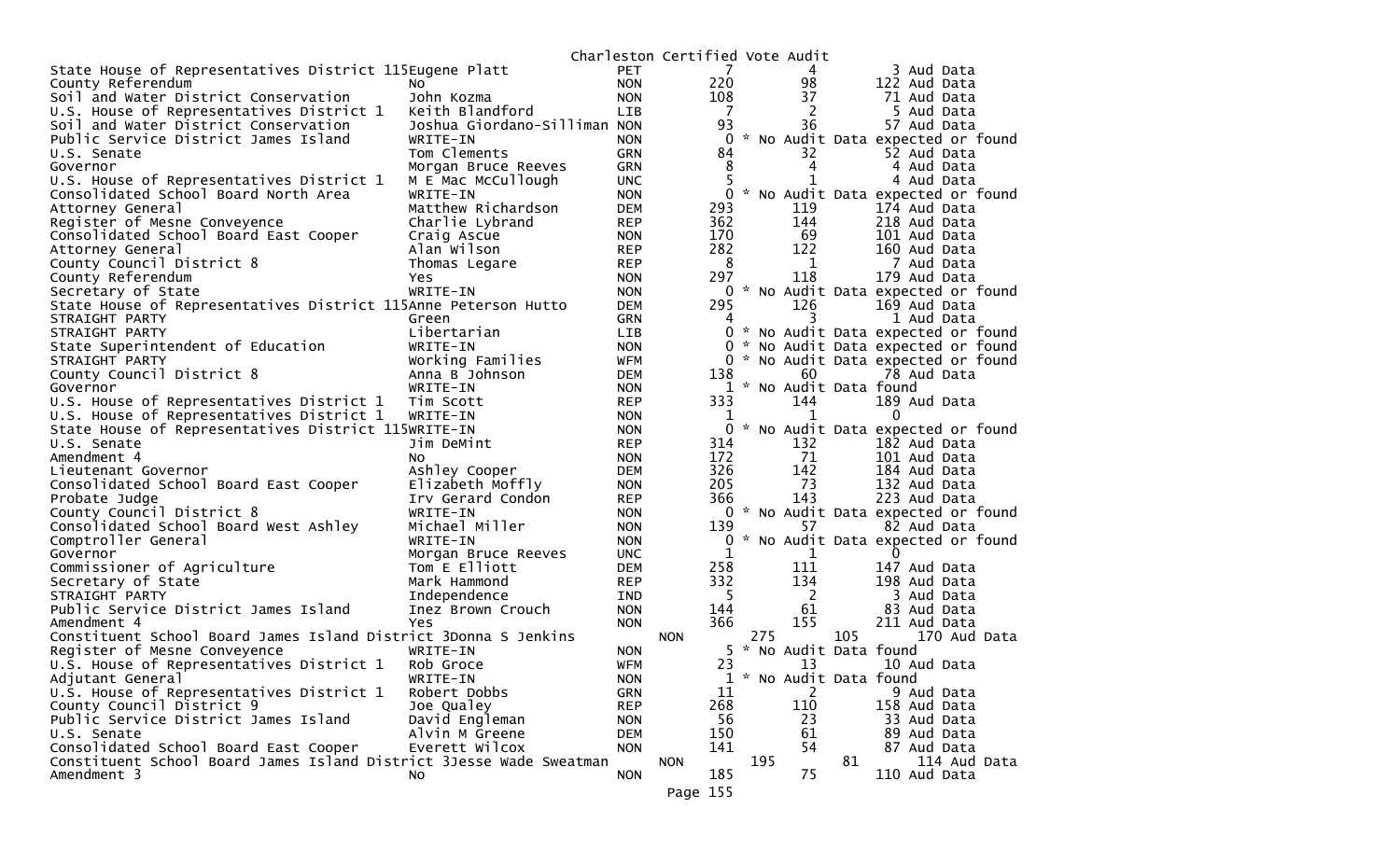|                                                                      |                                         |                          | Charleston Certified Vote Audit |       |               |                         |    |                                                     |
|----------------------------------------------------------------------|-----------------------------------------|--------------------------|---------------------------------|-------|---------------|-------------------------|----|-----------------------------------------------------|
| Comptroller General                                                  | Richard A Eckstrom                      | <b>REP</b>               |                                 | 262   |               | 106                     |    | 156 Aud Data                                        |
| State Superintendent of Education                                    | Tony Fayyazi                            | <b>IND</b>               |                                 | 17    |               | 7                       |    | 10 Aud Data                                         |
| State Treasurer                                                      | WRITE-IN                                | <b>NON</b>               |                                 | 4     |               | 1                       |    | 3 Aud Data                                          |
| Public Service District James Island                                 | Roman V Hammes                          | <b>NON</b>               |                                 | 15    |               | 10                      |    | 5 Aud Data                                          |
| STRAIGHT PARTY                                                       | Democratic                              | <b>DEM</b>               |                                 | 147   |               | 64                      |    | 83 Aud Data                                         |
| State Superintendent of Education                                    | Doretha A Bull                          | <b>GRN</b>               |                                 | 10    |               | 3                       |    | 7 Aud Data                                          |
| U.S. Senate                                                          | WRITE-IN                                | <b>NON</b>               |                                 | 38    |               | 18                      |    | 20 Aud Data                                         |
| Lieutenant Governor                                                  | WRITE-IN                                | <b>NON</b>               |                                 |       |               |                         |    | 0 * No Audit Data expected or found                 |
| Constituent School Board James Island District 3Rhonda Roper Walters |                                         |                          | <b>NON</b>                      |       | 226           |                         | 89 | 137 Aud Data                                        |
| Amendment 3                                                          | Yes                                     | <b>NON</b>               |                                 | 363   |               | 156                     |    | 207 Aud Data                                        |
| Consolidated School Board West Ashley                                | Mary Ann Taylor                         | <b>NON</b>               |                                 | 215   |               | 81                      |    | 134 Aud Data                                        |
| Public Service District James Island                                 | Donald A Hollingsworth                  | <b>NON</b>               |                                 | 86    |               | 38                      |    | 48 Aud Data                                         |
| County Council District 9                                            | Amy Fabri                               | <b>DEM</b>               |                                 | 154   |               | 68                      |    | 86 Aud Data                                         |
|                                                                      |                                         |                          |                                 | 272   |               | 108                     |    |                                                     |
| Lieutenant Governor                                                  | Ken Ard                                 | <b>REP</b>               |                                 |       |               |                         |    | 164 Aud Data                                        |
| State Superintendent of Education                                    | Frank Holleman                          | <b>DEM</b>               |                                 | 270   |               | 113                     |    | 157 Aud Data                                        |
| U.S. House of Representatives District 1                             | Jimmy Wood                              | <b>IND</b>               |                                 | 5     |               | 3                       |    | 2 Aud Data                                          |
| Governor                                                             | Vincent A Sheheen                       | <b>DEM</b>               |                                 | 301   |               | 125                     |    | 176 Aud Data                                        |
| Consolidated School Board East Cooper                                | WRITE-IN                                | <b>NON</b>               |                                 | 0     | $\mathcal{H}$ |                         |    | No Audit Data expected or found                     |
| Amendment 2                                                          | No.                                     | <b>NON</b>               |                                 | 108   |               | 45                      |    | 63 Aud Data                                         |
| Public Service District James Island                                 | Francis D McKeever                      | <b>NON</b>               |                                 | 51    |               | 19                      |    | 32 Aud Data                                         |
| Constituent School Board James Island District 3WRITE-IN             |                                         |                          | <b>NON</b>                      |       | 4             |                         | 2  | 2 Aud Data                                          |
| State House of Representatives District 115Eugene Platt              |                                         | <b>GRN</b>               |                                 | 39    |               | 18                      |    | 21 Aud Data                                         |
| Referendum                                                           | No                                      | <b>NON</b>               |                                 | 196   |               | 77                      |    | 119 Aud Data                                        |
|                                                                      |                                         |                          |                                 |       |               |                         |    |                                                     |
| James Island 7<br>0406                                               |                                         |                          |                                 |       |               |                         |    |                                                     |
| Lieutenant Governor                                                  | WRITE-IN                                | <b>NON</b>               |                                 |       |               | 2 * No Audit Data found |    |                                                     |
| Amendment 1                                                          | NO.                                     | <b>NON</b>               |                                 | 97    |               | 41                      |    | 56 Aud Data                                         |
| County Council District 8                                            | WRITE-IN                                | <b>NON</b>               |                                 |       |               |                         |    | 0 * No Audit Data expected or found                 |
| Public Service District James Island                                 | Rod Welch                               | <b>NON</b>               |                                 | 123   |               | 46                      |    | 77 Aud Data                                         |
| Commissioner of Agriculture                                          | WRITE-IN                                | <b>NON</b>               |                                 |       |               |                         |    | 0 * No Audit Data expected or found                 |
| Adjutant General                                                     | Bob Livingston                          | <b>REP</b>               |                                 | 428   |               | 173                     |    | 255 Aud Data                                        |
| Amendment 1                                                          | Yes.                                    | <b>NON</b>               |                                 | 501   |               | 204                     |    | 297 Aud Data                                        |
| STRAIGHT PARTY                                                       | Libertarian                             | LIB.                     |                                 | 0     |               |                         |    | * No Audit Data expected or found                   |
| STRAIGHT PARTY                                                       | Independence                            | <b>IND</b>               |                                 | 6     |               | 2                       |    | 4 Aud Data                                          |
| Probate Judge                                                        | Irv Gerard Condon                       | <b>REP</b>               |                                 | 430   |               | 173                     |    | 257 Aud Data                                        |
| Soil and Water District Conservation                                 | WRITE-IN                                | <b>NON</b>               |                                 |       |               | * No Audit Data found   |    |                                                     |
| STRAIGHT PARTY                                                       | Green                                   | <b>GRN</b>               |                                 | 1     |               | * No Audit Data found   |    |                                                     |
| State Treasurer                                                      | WRITE-IN                                | <b>NON</b>               |                                 | 7     |               | 5.                      |    | 2 Aud Data                                          |
| Soil and Water District Conservation                                 | Kathy R Woolsey                         | <b>NON</b>               |                                 | 302   |               | 127                     |    | 175 Aud Data                                        |
| Referendum                                                           | Yes                                     | <b>NON</b>               |                                 | 373   |               | 149                     |    | 224 Aud Data                                        |
| Public Service District James Island                                 | WRITE-IN                                | <b>NON</b>               |                                 |       |               | 3 * No Audit Data found |    |                                                     |
| Soil and Water District Conservation                                 | John Kozma                              | <b>NON</b>               |                                 | 143   |               | 58                      |    | 85 Aud Data                                         |
| Soil and Water District Conservation                                 | Joshua Giordano-Silliman NON            |                          |                                 | 120   |               | 42                      |    | 78 Aud Data                                         |
| Commissioner of Agriculture                                          | Hugh Weathers                           | <b>REP</b>               |                                 | 379   |               | 155                     |    | 224 Aud Data                                        |
| STRAIGHT PARTY                                                       | United Citizens                         | <b>UNC</b>               |                                 | $0 *$ |               |                         |    |                                                     |
|                                                                      |                                         |                          |                                 |       |               |                         |    | No Audit Data expected or found                     |
| U.S. House of Representatives District 1                             | Ben Frasier                             | <b>DEM</b>               |                                 | 172   |               | 74                      |    | 98 Aud Data                                         |
| County Council District 9                                            | Joe Qualey                              | <b>REP</b>               |                                 | 279   |               | 110                     |    | 169 Aud Data                                        |
| U.S. House of Representatives District 1                             | Jimmy Wood                              | <b>IND</b>               |                                 | 4     |               | 3                       |    | 1 Aud Data                                          |
| Consolidated School Board West Ashley                                |                                         |                          |                                 |       |               |                         |    |                                                     |
|                                                                      | Michael Miller                          | <b>NON</b>               |                                 | 139   |               | 65                      |    | 74 Aud Data                                         |
| STRAIGHT PARTY                                                       | Democratic                              | DEM                      |                                 | 56    |               | 25                      |    | 31 Aud Data                                         |
| Consolidated School Board East Cooper<br>Governor                    | Elizabeth Moffly<br>Morgan Bruce Reeves | <b>NON</b><br><b>UNC</b> |                                 | 224   |               | 90                      |    | 134 Aud Data<br>0 * No Audit Data expected or found |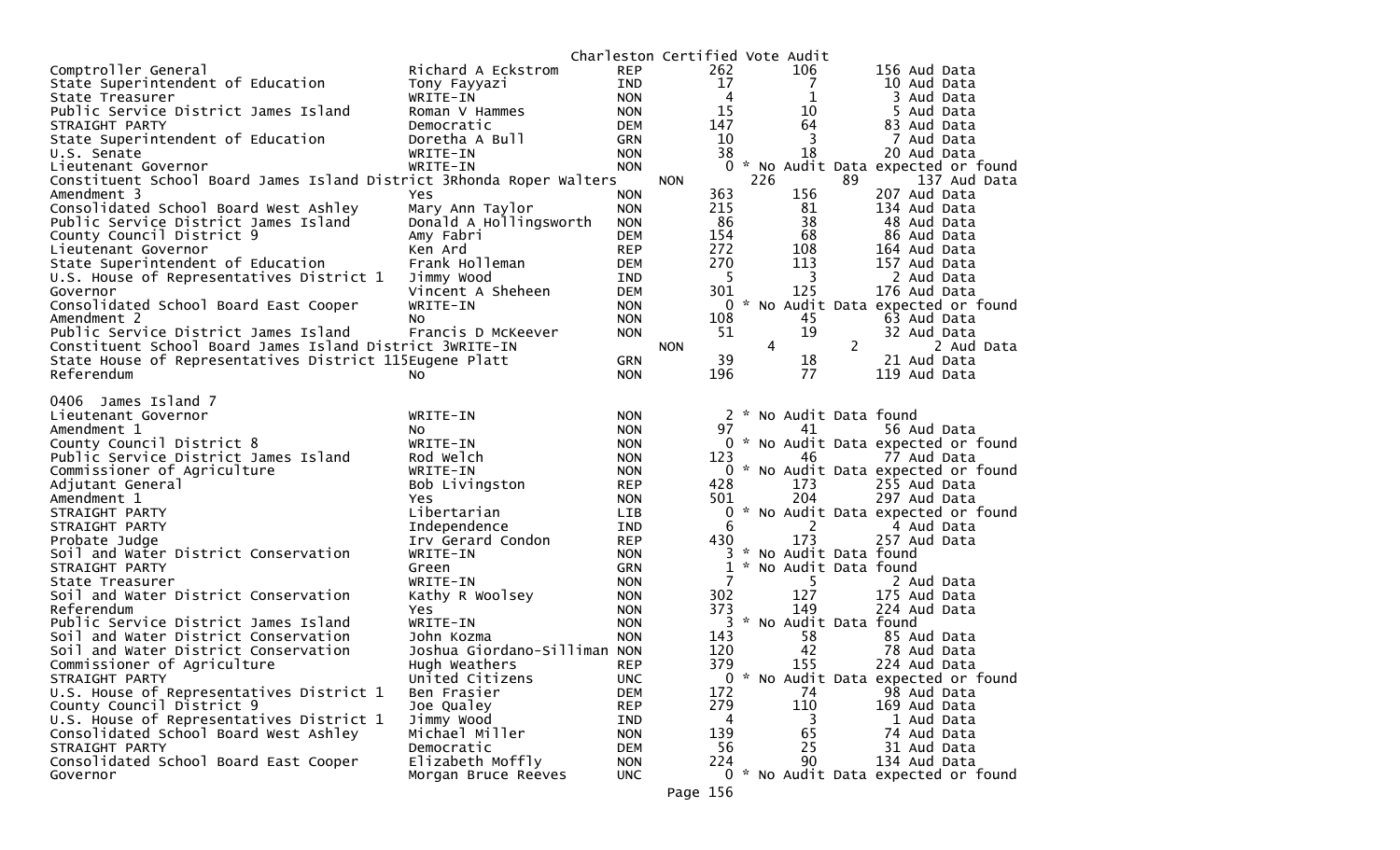|                                                                      |                        | Charleston Certified Vote Audit |            |     |                |                         |              |                                     |
|----------------------------------------------------------------------|------------------------|---------------------------------|------------|-----|----------------|-------------------------|--------------|-------------------------------------|
| Register of Mesne Conveyence                                         | WRITE-IN               | NON                             |            | 5.  |                | 4                       |              | 1 Aud Data                          |
| County Referendum                                                    | NO.                    | <b>NON</b>                      |            | 212 |                | 80                      |              | 132 Aud Data                        |
| Comptroller General                                                  | WRITE-IN               | <b>NON</b>                      |            | 0   |                |                         |              | * No Audit Data expected or found   |
| State House of Representatives District 115Eugene Platt              |                        | <b>GRN</b>                      |            | 44  |                | 25                      |              | 19 Aud Data                         |
| Secretary of State                                                   | Marjorie L Johnson     | <b>DEM</b>                      |            | 215 |                | 93                      |              | 122 Aud Data                        |
| Comptroller General                                                  | Richard A Eckstrom     | <b>REP</b>                      |            | 298 |                | 115                     |              | 183 Aud Data                        |
| U.S. Senate                                                          | Tom Clements           | <b>GRN</b>                      |            | 104 |                | 47                      |              | 57 Aud Data                         |
| State Superintendent of Education                                    | WRITE-IN               | <b>NON</b>                      |            | 0   |                |                         |              | * No Audit Data expected or found   |
| County Council District 9                                            | Amy Fabri              | DEM                             |            | 227 |                | 94                      |              | 133 Aud Data                        |
| Governor                                                             | WRITE-IN               | <b>NON</b>                      |            |     |                | 4 * No Audit Data found |              |                                     |
| STRAIGHT PARTY                                                       | Working Families       | WFM                             |            | 0   |                |                         |              | * No Audit Data expected or found   |
| Constituent School Board James Island District 3Donna S Jenkins      |                        |                                 | <b>NON</b> |     | 280            |                         | 110          | 170 Aud Data                        |
| State Treasurer                                                      | Curtis Loftis          | <b>REP</b>                      |            | 436 |                | 174                     |              | 262 Aud Data                        |
| Governor                                                             | Vincent A Sheheen      | <b>DEM</b>                      |            | 268 |                | 119                     |              | 149 Aud Data                        |
| County Referendum                                                    | Yes                    | <b>NON</b>                      |            | 337 |                | 144                     |              | 193 Aud Data                        |
| State House of Representatives District 115Peter McCoy               |                        | <b>REP</b>                      |            | 275 |                | 109                     |              | 166 Aud Data                        |
| Public Service District James Island                                 | Inez Brown Crouch      | <b>NON</b>                      |            | 192 |                | 75                      |              | 117 Aud Data                        |
| U.S. House of Representatives District 1                             | Keith Blandford        | LIB.                            |            |     |                | 4 * No Audit Data found |              |                                     |
| Consolidated School Board East Cooper                                | Everett Wilcox         | <b>NON</b>                      |            | 172 |                | 84                      |              | 88 Aud Data                         |
| Attorney General                                                     | Leslie Minerd          | <b>GRN</b>                      |            | 21  |                | 8                       |              | 13 Aud Data                         |
| State Superintendent of Education                                    | Doretha A Bull         | <b>GRN</b>                      |            | 17  |                |                         |              | 10 Aud Data                         |
| Secretary of State                                                   | WRITE-IN               | <b>NON</b>                      |            |     |                |                         |              | 0 * No Audit Data expected or found |
| Constituent School Board James Island District 3Jesse Wade Sweatman  |                        |                                 | <b>NON</b> |     | 234            |                         | 96           | 138 Aud Data                        |
| Consolidated School Board West Ashley                                | Mary Ann Taylor        | <b>NON</b>                      |            | 259 |                | 100                     |              | 159 Aud Data                        |
| Public Service District James Island                                 | David Engleman         | <b>NON</b>                      |            | 191 |                | 76                      |              | 115 Aud Data                        |
| Probate Judge                                                        | WRITE-IN               | <b>NON</b>                      |            | 4   |                | 4                       |              | $\mathbf{0}$                        |
| Amendment 4                                                          | NO.                    | <b>NON</b>                      |            | 195 |                | 74                      |              | 121 Aud Data                        |
| County Council District 9                                            | Amy Fabri              | WFM                             |            | 23  |                | 7                       |              | 16 Aud Data                         |
| State Superintendent of Education                                    | Tony Fayyazi           | IND                             |            | 8   |                | 4                       |              | 4 Aud Data                          |
| Lieutenant Governor                                                  | Ashley Cooper          | <b>DEM</b>                      |            | 297 |                | 129                     |              | 168 Aud Data                        |
| U.S. House of Representatives District 1                             | M E Mac McCullough     | UNC.                            |            | 2   |                | 1                       |              | 1 Aud Data                          |
| U.S. Senate                                                          | Jim DeMint             | <b>REP</b>                      |            | 366 |                | 140                     |              | 226 Aud Data                        |
| Consolidated School Board North Area                                 | Cindy Bohn Coats       | <b>NON</b>                      |            | 329 |                | 135                     |              | 194 Aud Data                        |
| Public Service District James Island                                 | Roman V Hammes         | <b>NON</b>                      |            | 52  |                | 25                      |              | 27 Aud Data                         |
| Constituent School Board James Island District 3Rhonda Roper Walters |                        |                                 | <b>NON</b> |     | 267            |                         | 106          | 161 Aud Data                        |
| State House of Representatives District 115Eugene Platt              |                        | PET                             |            | 6   |                | 4                       |              | 2 Aud Data                          |
| Commissioner of Agriculture                                          | Tom E Elliott          | <b>DEM</b>                      |            | 206 |                | 90                      |              | 116 Aud Data                        |
| Amendment 4                                                          | <b>Yes</b>             | <b>NON</b>                      |            | 385 |                | 163                     |              | 222 Aud Data                        |
| Adjutant General                                                     | WRITE-IN               | <b>NON</b>                      |            | 6   |                | 5.                      |              | 1 Aud Data                          |
| Consolidated School Board East Cooper                                | WRITE-IN               | <b>NON</b>                      |            |     |                | * No Audit Data found   |              |                                     |
| Attorney General                                                     | WRITE-IN               | <b>NON</b>                      |            |     |                | 1 * No Audit Data found |              |                                     |
| U.S. House of Representatives District 1                             | Tim Scott              | <b>REP</b>                      |            | 382 |                | 154                     |              | 228 Aud Data                        |
| Public Service District James Island                                 | Donald A Hollingsworth | <b>NON</b>                      |            | 196 |                | 76                      |              | 120 Aud Data                        |
| County Council District 9                                            | WRITE-IN               | <b>NON</b>                      |            |     |                |                         |              | 1 * No Audit Data found             |
| Governor                                                             | Morgan Bruce Reeves    | GRN                             |            | 6   |                | $\mathbf{1}$            |              | 5 Aud Data                          |
| Constituent School Board James Island District 3WRITE-IN             |                        |                                 | <b>NON</b> |     | $\overline{7}$ |                         | $\mathbf{1}$ | 6 Aud Data                          |
| State Superintendent of Education                                    | Mick Zais              | <b>REP</b>                      |            | 307 |                | 124                     |              | 183 Aud Data                        |
| Amendment 3                                                          | NO.                    | <b>NON</b>                      |            | 181 |                | 68                      |              | 113 Aud Data                        |
| State Superintendent of Education                                    | Frank Holleman         | <b>DEM</b>                      |            | 231 |                | 103                     |              | 128 Aud Data                        |
| Governor                                                             | Nikki R Haley          | <b>REP</b>                      |            | 333 |                | 134                     |              | 199 Aud Data                        |
| State House of Representatives District 115Anne Peterson Hutto       |                        | <b>DEM</b>                      |            | 282 |                | 113                     |              | 169 Aud Data                        |
| Public Service District James Island                                 | Francis D McKeever     | <b>NON</b>                      |            | 136 |                | 54                      |              | 82 Aud Data                         |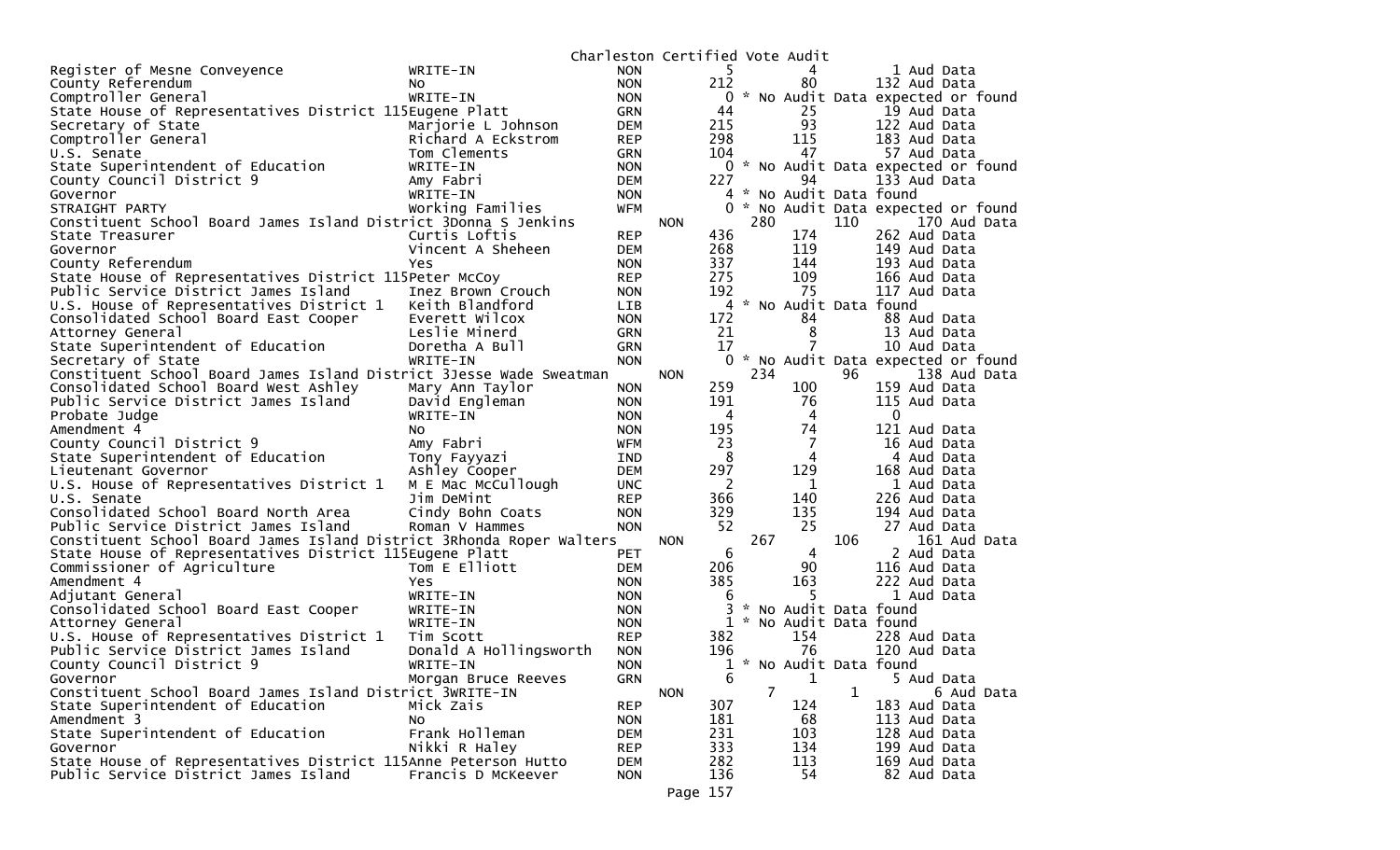|                                                                 |                                    | Charleston Certified Vote Audit |                       |     |                |     |                              |                                     |
|-----------------------------------------------------------------|------------------------------------|---------------------------------|-----------------------|-----|----------------|-----|------------------------------|-------------------------------------|
| Consolidated School Board West Ashley                           | WRITE-IN                           | <b>NON</b>                      |                       |     |                |     | 1 * No Audit Data found      |                                     |
| County Council District 8                                       | Thomas Legare                      | <b>REP</b>                      | 38                    |     | 21             |     | 17 Aud Data                  |                                     |
| State Superintendent of Education                               | Tim Moultrie                       | <b>LIB</b>                      | 27                    |     | 10             |     | 17 Aud Data                  |                                     |
| U.S. Senate                                                     | Alvin M Greene                     | <b>DEM</b>                      | 79                    |     | 37             |     | 42 Aud Data                  |                                     |
| Amendment 3                                                     | Yes                                | <b>NON</b>                      | 407                   |     | 175            |     | 232 Aud Data                 |                                     |
| U.S. House of Representatives District 1                        | WRITE-IN                           | <b>NON</b>                      |                       |     |                |     | 2 * No Audit Data found      |                                     |
| Attorney General                                                | Alan Wilson                        | <b>REP</b>                      | 306                   |     | 128            |     | 178 Aud Data                 |                                     |
| U.S. House of Representatives District 1                        | Robert Dobbs<br>Charles Rhodes     | <b>GRN</b><br><b>NON</b>        | $\overline{7}$<br>143 |     | 3<br>56        |     | 4 Aud Data                   |                                     |
| Public Service District James Island                            |                                    | <b>DEM</b>                      | 277                   |     |                |     | 87 Aud Data                  |                                     |
| Attorney General<br>Lieutenant Governor                         | Matthew Richardson<br>Ken Ard      | <b>REP</b>                      | 305                   |     | 114<br>121     |     | 163 Aud Data<br>184 Aud Data |                                     |
| Register of Mesne Conveyence                                    | Charlie Lybrand                    | <b>REP</b>                      | 427                   |     | 171            |     | 256 Aud Data                 |                                     |
| Amendment 2                                                     | NO.                                | <b>NON</b>                      | 100                   |     | 44             |     | 56 Aud Data                  |                                     |
| County Council District 8                                       | Anna B Johnson                     | <b>DEM</b>                      | 29                    |     | 17             |     | 12 Aud Data                  |                                     |
| Consolidated School Board North Area                            | WRITE-IN                           | <b>NON</b>                      | 2                     |     |                |     | * No Audit Data found        |                                     |
| U.S. House of Representatives District 1                        | Rob Groce                          | WFM                             | 29                    |     | 14             |     | 15 Aud Data                  |                                     |
| State House of Representatives District 115WRITE-IN             |                                    | <b>NON</b>                      | $\overline{2}$        |     | $\overline{2}$ |     | $\mathbf 0$                  |                                     |
| Public Service District James Island                            | Karen Clark Thompson               | <b>NON</b>                      | 167                   |     | 63             |     | 104 Aud Data                 |                                     |
| Comptroller General                                             | Robert Barber                      | <b>DEM</b>                      | 297                   |     | 132            |     | 165 Aud Data                 |                                     |
| Amendment 2                                                     | Yes.                               | <b>NON</b>                      | 491                   |     | 202            |     | 289 Aud Data                 |                                     |
| Secretary of State                                              | Mark Hammond                       | <b>REP</b>                      | 376                   |     | 148            |     | 228 Aud Data                 |                                     |
| STRAIGHT PARTY                                                  | Republican                         | <b>REP</b>                      | 127                   |     | 46             |     | 81 Aud Data                  |                                     |
| U.S. Senate                                                     | WRITE-IN                           | <b>NON</b>                      | 47                    |     | 23             |     | 24 Aud Data                  |                                     |
| Consolidated School Board East Cooper                           | Craig Ascue                        | <b>NON</b>                      | 188                   |     | 74             |     | 114 Aud Data                 |                                     |
| Referendum                                                      | No.                                | <b>NON</b>                      | 225                   |     | 98             |     | 127 Aud Data                 |                                     |
|                                                                 |                                    |                                 |                       |     |                |     |                              |                                     |
|                                                                 |                                    |                                 |                       |     |                |     |                              |                                     |
| James Island 8A<br>0407                                         |                                    |                                 |                       |     |                |     |                              |                                     |
| Register of Mesne Conveyence                                    | WRITE-IN                           | <b>NON</b>                      |                       |     |                |     | 0                            |                                     |
| Attorney General                                                | WRITE-IN                           | <b>NON</b>                      |                       |     |                |     |                              | 0 * No Audit Data expected or found |
| Attorney General                                                | Alan Wilson                        | <b>REP</b>                      | 195                   |     | 147            |     | 48 Aud Data                  |                                     |
| Probate Judge                                                   | WRITE-IN                           | <b>NON</b>                      | 7                     |     | 6              |     | 1 Aud Data                   |                                     |
| State Superintendent of Education                               | WRITE-IN                           | <b>NON</b>                      | $\mathbf{0}$          |     |                |     |                              | * No Audit Data expected or found   |
| State Superintendent of Education                               | Doretha A Bull                     | <b>GRN</b>                      | 13                    |     | 10             |     | 3 Aud Data                   |                                     |
| Public Service District James Island                            | Karen Clark Thompson               | <b>NON</b>                      | 32                    |     | 22             |     | 10 Aud Data                  |                                     |
| Governor                                                        | WRITE-IN                           | <b>NON</b>                      | 2                     |     | $\overline{2}$ |     | 0                            |                                     |
| Attorney General                                                | Matthew Richardson                 | <b>DEM</b>                      | 231                   |     | 167            |     | 64 Aud Data                  |                                     |
| Referendum                                                      | Yes                                | <b>NON</b>                      | 289                   |     | 210            |     | 79 Aud Data                  |                                     |
| State House of Representatives District 115WRITE-IN             |                                    | <b>NON</b>                      | 0                     |     |                |     |                              | * No Audit Data expected or found   |
| County Council District 8                                       | Anna B Johnson                     | <b>DEM</b>                      | 209                   |     | 149            |     | 60 Aud Data                  |                                     |
| Governor                                                        | Nikki R Haley                      | <b>REP</b>                      | 198                   |     | 149<br>3       |     | 49 Aud Data<br>$\mathbf 0$   |                                     |
| STRAIGHT PARTY<br>U.S. Senate                                   | Independence<br>Tom Clements       | <b>IND</b><br>GRN               | 3<br>63               |     | 47             |     |                              |                                     |
| STRAIGHT PARTY                                                  | United Citizens                    | <b>UNC</b>                      | 3                     |     | 2              |     | 16 Aud Data<br>1 Aud Data    |                                     |
| Public Service District James Island                            | Rod Welch                          | <b>NON</b>                      | 24                    |     | 14             |     | 10 Aud Data                  |                                     |
| U.S. House of Representatives District 1                        | Ben Frasier                        | <b>DEM</b>                      | 177                   |     | 124            |     | 53 Aud Data                  |                                     |
| County Referendum                                               | No                                 | <b>NON</b>                      | 140                   |     | 105            |     | 35 Aud Data                  |                                     |
| Consolidated School Board East Cooper                           | WRITE-IN                           | <b>NON</b>                      | 2                     |     | 2              |     | $\Omega$                     |                                     |
| State Superintendent of Education                               | Tony Fayyazi                       | <b>IND</b>                      | 10                    |     | 8              |     | 2 Aud Data                   |                                     |
| Constituent School Board James Island District 3Donna S Jenkins |                                    |                                 | <b>NON</b>            | 181 |                | 133 |                              | 48 Aud Data                         |
| State Superintendent of Education                               | Mick Zais                          | <b>REP</b>                      | 194                   |     | 144            |     | 50 Aud Data                  |                                     |
| Consolidated School Board West Ashley<br>STRAIGHT PARTY         | Michael Miller<br>Working Families | <b>NON</b><br><b>WFM</b>        | 107<br>1              |     | 68<br>1        |     | 39 Aud Data<br>0             |                                     |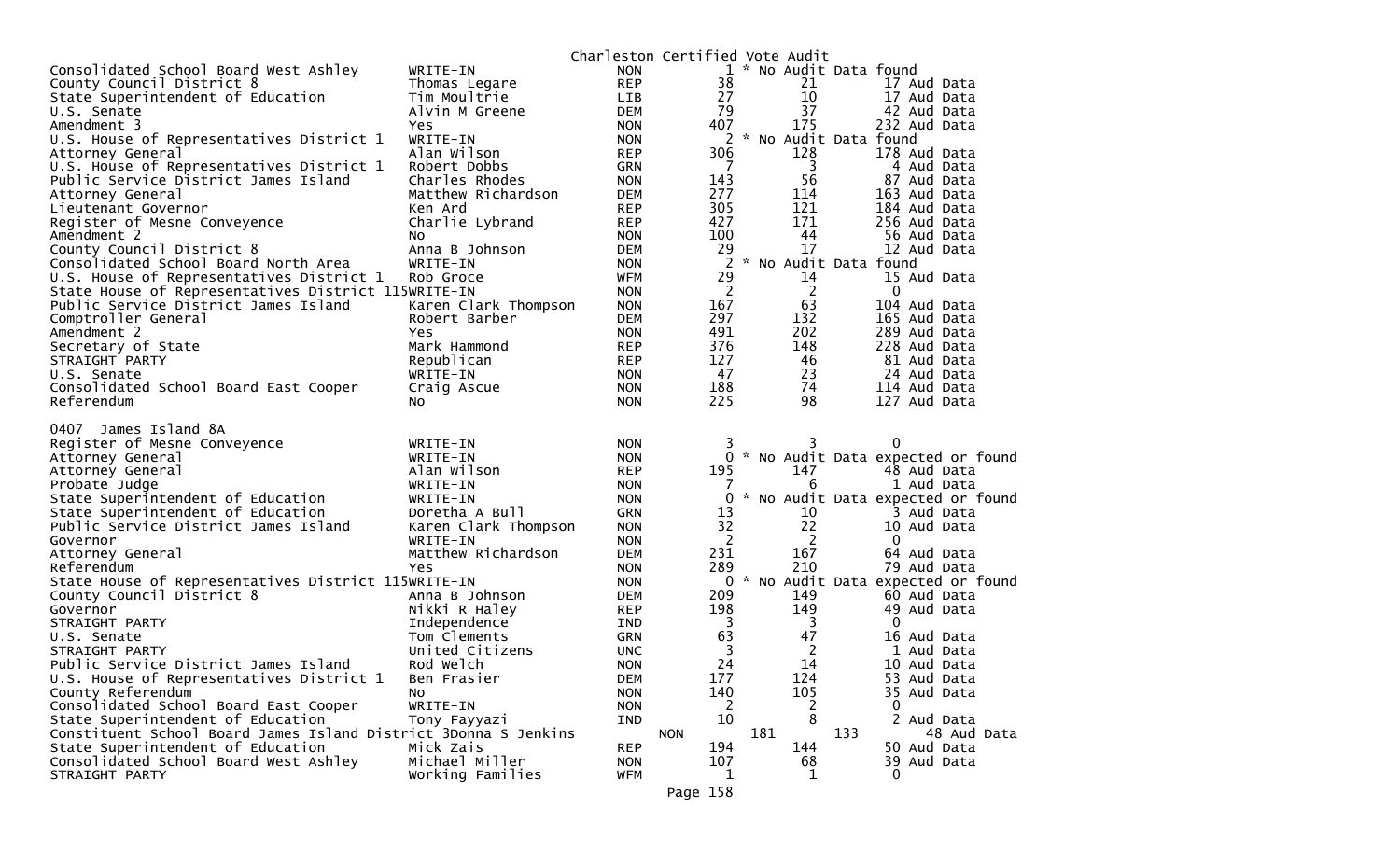|                                                                      |                              |            | Charleston Certified Vote Audit |                |     |                |     |                                     |
|----------------------------------------------------------------------|------------------------------|------------|---------------------------------|----------------|-----|----------------|-----|-------------------------------------|
| County Council District 8                                            | WRITE-IN                     | <b>NON</b> |                                 |                |     |                |     | 0 * No Audit Data expected or found |
| County Referendum                                                    | Yes.                         | <b>NON</b> |                                 | 242            |     | 172            |     | 70 Aud Data                         |
| Public Service District James Island                                 | WRITE-IN                     | <b>NON</b> |                                 | 4              |     | 3              |     | 1 Aud Data                          |
| U.S. House of Representatives District 1                             | Jimmy Wood                   | IND        |                                 | $\overline{2}$ |     | $\overline{2}$ |     | 0                                   |
| Comptroller General                                                  | Robert Barber                | <b>DEM</b> |                                 | 238            |     | 168            |     | 70 Aud Data                         |
| Consolidated School Board East Cooper                                | Craig Ascue                  | <b>NON</b> |                                 | 101            |     | 70             |     | 31 Aud Data                         |
| State Superintendent of Education                                    | Frank Holleman               | <b>DEM</b> |                                 | 202            |     | 144            |     | 58 Aud Data                         |
| Adjutant General                                                     | WRITE-IN                     | <b>NON</b> |                                 | $\overline{7}$ |     | $\overline{7}$ |     | $\mathbf{0}$                        |
| Amendment 4                                                          | NO.                          | <b>NON</b> |                                 | 111            |     | 87             |     | 24 Aud Data                         |
| Soil and Water District Conservation                                 | Joshua Giordano-Silliman NON |            |                                 | 76             |     | 54             |     | 22 Aud Data                         |
| Constituent School Board James Island District 3Jesse Wade Sweatman  |                              |            | <b>NON</b>                      |                | 110 |                | 86  | 24 Aud Data                         |
| State Superintendent of Education                                    | Tim Moultrie                 | LIB        |                                 | 13             |     | 11             |     | 2 Aud Data                          |
| Commissioner of Agriculture                                          | Tom E Elliott                | <b>DEM</b> |                                 | 208            |     | 149            |     | 59 Aud Data                         |
| State House of Representatives District 115Eugene Platt              |                              | GRN        |                                 | 32             |     | 25             |     | 7 Aud Data                          |
| Amendment 4                                                          | <b>Yes</b>                   | <b>NON</b> |                                 | 299            |     | 213            |     | 86 Aud Data                         |
| Soil and Water District Conservation                                 | John Kozma                   | <b>NON</b> |                                 | 89             |     | 66             |     | 23 Aud Data                         |
| State Treasurer                                                      | WRITE-IN                     | <b>NON</b> |                                 | 5              |     | 5              |     | $\mathbf{0}$                        |
| Secretary of State                                                   | Marjorie L Johnson           | <b>DEM</b> |                                 | 218            |     | 154            |     | 64 Aud Data                         |
| Public Service District James Island                                 | Inez Brown Crouch            | <b>NON</b> |                                 | 40             |     | 27             |     | 13 Aud Data                         |
| Amendment 3                                                          | NO.                          | <b>NON</b> |                                 | 123            |     | 98             |     | 25 Aud Data                         |
| Soil and Water District Conservation                                 | Kathy R Woolsey              | <b>NON</b> |                                 | 168            |     | 125            |     | 43 Aud Data                         |
| Consolidated School Board North Area                                 | Cindy Bohn Coats             | <b>NON</b> |                                 | 189            |     | 138            |     | 51 Aud Data                         |
| U.S. House of Representatives District 1                             | Keith Blandford              | LIB        |                                 | 9              |     | 7              |     | 2 Aud Data                          |
| Amendment 3                                                          | Yes                          | <b>NON</b> |                                 | 291            |     | 204            |     | 87 Aud Data                         |
| Soil and Water District Conservation                                 | WRITE-IN                     | <b>NON</b> |                                 | 3              |     | 3              |     | $\mathbf 0$                         |
| U.S. Senate                                                          | Jim DeMint                   | <b>REP</b> |                                 | 218            |     | 161            |     | 57 Aud Data                         |
| Amendment 2                                                          | No.                          | <b>NON</b> |                                 | 64             |     | 50             |     | 14 Aud Data                         |
| Amendment 1                                                          | Yes                          | <b>NON</b> |                                 | 374            |     | 277            |     | 97 Aud Data                         |
| Amendment 2                                                          | Yes                          | <b>NON</b> |                                 | 365            |     | 264            |     | 101 Aud Data                        |
| Amendment 1                                                          | NO.                          | <b>NON</b> |                                 | 57             |     | 40             |     | 17 Aud Data                         |
| Lieutenant Governor                                                  | Ashley Cooper                | <b>DEM</b> |                                 | 262            |     | 192            |     | 70 Aud Data                         |
| Constituent School Board James Island District 3Rhonda Roper Walters |                              |            | <b>NON</b>                      |                | 149 |                | 111 | 38 Aud Data                         |
| STRAIGHT PARTY                                                       | Republican                   | <b>REP</b> |                                 | 93             |     | 69             |     | 24 Aud Data                         |
| Probate Judge                                                        | Irv Gerard Condon            | <b>REP</b> |                                 | 248            |     | 181            |     | 67 Aud Data                         |
| Register of Mesne Conveyence                                         | Charlie Lybrand              | <b>REP</b> |                                 | 258            |     | 188            |     | 70 Aud Data                         |
| Public Service District James Island                                 | David Engleman               | <b>NON</b> |                                 | 39             |     | 30             |     | 9 Aud Data                          |
| Lieutenant Governor                                                  | Ken Ard                      | <b>REP</b> |                                 | 180            |     | 134            |     | 46 Aud Data                         |
| STRAIGHT PARTY                                                       | Green                        | GRN        |                                 | -5             |     | 4              |     | 1 Aud Data                          |
| State Treasurer                                                      | Curtis Loftis                | <b>REP</b> |                                 | 252            |     | 186            |     | 66 Aud Data                         |
| State House of Representatives District 115Peter McCoy               |                              | REP        |                                 | 179            |     | 132            |     | 47 Aud Data                         |
| Secretary of State                                                   | WRITE-IN                     | <b>NON</b> |                                 |                |     |                |     | 0 * No Audit Data expected or found |
| STRAIGHT PARTY                                                       | Democratic                   | <b>DEM</b> |                                 | 125            |     | 90             |     | 35 Aud Data                         |
| Constituent School Board James Island District 3WRITE-IN             |                              |            | <b>NON</b>                      |                | 3   |                | 3   | 0                                   |
| Consolidated School Board West Ashley                                | Mary Ann Taylor              | <b>NON</b> |                                 | 114            |     | 90             |     | 24 Aud Data                         |
| Public Service District James Island                                 | Roman V Hammes               | <b>NON</b> |                                 | 5              |     | 5              |     | 0                                   |
| Consolidated School Board East Cooper                                | Elizabeth Moffly             | <b>NON</b> |                                 | 127            |     | 94             |     | 33 Aud Data                         |
| U.S. House of Representatives District 1                             | M E Mac McCullough           | <b>UNC</b> |                                 | 2              |     | 2              |     | $\Omega$                            |
| U.S. House of Representatives District 1                             | Tim Scott                    | <b>REP</b> |                                 | 226            |     | 170            |     | 56 Aud Data                         |
| Governor                                                             | Morgan Bruce Reeves          | <b>GRN</b> |                                 | -5             |     | 3              |     | 2 Aud Data                          |
| Comptroller General                                                  | Richard A Eckstrom           | <b>REP</b> |                                 | 196            |     | 147            |     | 49 Aud Data                         |
| U.S. Senate                                                          | Alvin M Greene               | <b>DEM</b> |                                 | 133            |     | 95             |     | 38 Aud Data                         |
| Adjutant General                                                     | Bob Livingston               | <b>REP</b> |                                 | 247            |     | 181            |     | 66 Aud Data                         |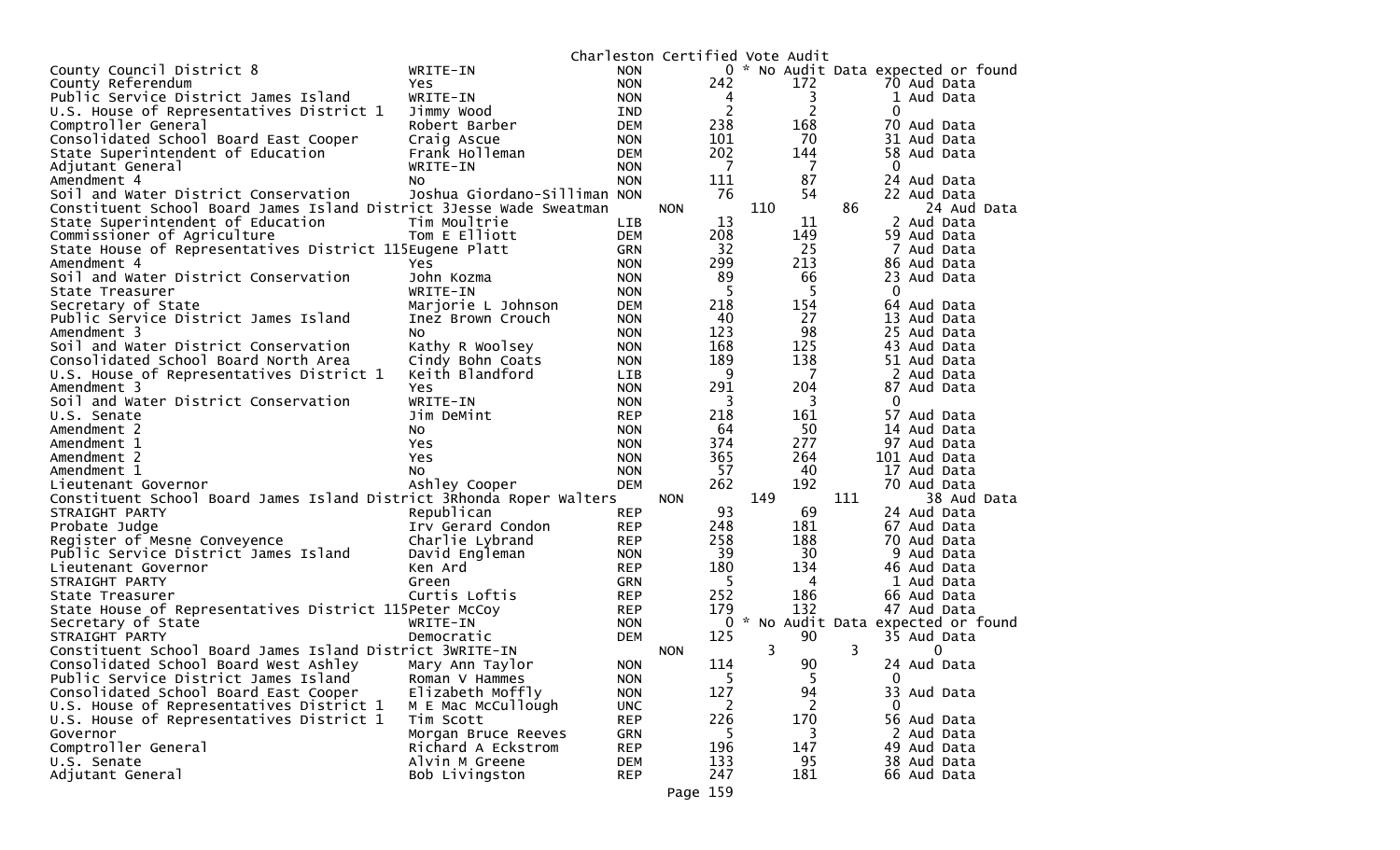|                                                                                   |                                 |                          | Charleston Certified Vote Audit |      |          |                                     |
|-----------------------------------------------------------------------------------|---------------------------------|--------------------------|---------------------------------|------|----------|-------------------------------------|
| Comptroller General                                                               | WRITE-IN                        | <b>NON</b>               |                                 |      |          | 0 * No Audit Data expected or found |
| Public Service District James Island                                              | Donald A Hollingsworth          | <b>NON</b>               | 42                              |      | 29       | 13 Aud Data                         |
| State House of Representatives District 115Eugene Platt                           |                                 | <b>PET</b>               | 8                               |      | 7        | 1 Aud Data                          |
| Attorney General                                                                  | Leslie Minerd                   | <b>GRN</b>               | 13                              |      | 9        | 4 Aud Data                          |
| U.S. House of Representatives District 1                                          | Robert Dobbs                    | <b>GRN</b>               | 12                              |      | 7        | 5 Aud Data                          |
| Secretary of State                                                                | Mark Hammond                    | <b>REP</b>               | 219                             |      | 167      | 52 Aud Data                         |
| Commissioner of Agriculture                                                       | WRITE-IN                        | <b>NON</b>               |                                 |      |          | 0 * No Audit Data expected or found |
| Lieutenant Governor                                                               | WRITE-IN                        | <b>NON</b>               | 0                               |      |          | * No Audit Data expected or found   |
| STRAIGHT PARTY                                                                    | Libertarian                     | <b>LIB</b>               | 4                               |      | 4        |                                     |
| Consolidated School Board North Area                                              | WRITE-IN                        | <b>NON</b>               | 1                               |      | 1        | $\Omega$                            |
| Public Service District James Island                                              | Francis D McKeever              | <b>NON</b>               | 22                              |      | 16       | 6 Aud Data                          |
| U.S. Senate                                                                       | WRITE-IN                        | <b>NON</b>               | 21                              |      | 14       | 7 Aud Data                          |
| U.S. House of Representatives District 1                                          | WRITE-IN                        | <b>NON</b>               | 0                               |      |          | * No Audit Data expected or found   |
| Governor                                                                          | Morgan Bruce Reeves             | <b>UNC</b>               | 2<br>218                        |      | 2<br>157 | 0                                   |
| State House of Representatives District 115Anne Peterson Hutto                    | Rob Groce                       | <b>DEM</b>               | 11                              |      | 10       | 61 Aud Data                         |
| U.S. House of Representatives District 1<br>Consolidated School Board East Cooper | Everett Wilcox                  | WFM<br><b>NON</b>        | 81                              |      | 60       | 1 Aud Data<br>21 Aud Data           |
| Commissioner of Agriculture                                                       | Hugh Weathers                   |                          | 217                             |      | 161      | 56 Aud Data                         |
| County Council District 8                                                         |                                 | <b>REP</b><br><b>REP</b> | 221                             |      | 166      | 55 Aud Data                         |
| Public Service District James Island                                              | Thomas Legare<br>Charles Rhodes | <b>NON</b>               | 34                              |      | 25       | 9 Aud Data                          |
| Governor                                                                          | Vincent A Sheheen               | <b>DEM</b>               | 239                             |      | 172      | 67 Aud Data                         |
| Consolidated School Board West Ashley                                             | WRITE-IN                        | <b>NON</b>               | 2                               |      | 2        | 0                                   |
| Referendum                                                                        | No.                             | <b>NON</b>               | 137                             |      | 106      | 31 Aud Data                         |
|                                                                                   |                                 |                          |                                 |      |          |                                     |
| 0408 James Island 8B                                                              |                                 |                          |                                 |      |          |                                     |
| Consolidated School Board East Cooper                                             | WRITE-IN                        | <b>NON</b>               | 7                               |      | 6        | 1 Aud Data                          |
| Consolidated School Board West Ashley                                             | WRITE-IN                        | <b>NON</b>               | 4                               |      | 3        | 1 Aud Data                          |
| Public Service District James Island                                              | David Engleman                  | <b>NON</b>               | 124                             |      | 84       | 40 Aud Data                         |
| U.S. House of Representatives District 1                                          | Tim Scott                       | <b>REP</b>               | 303                             |      |          |                                     |
|                                                                                   |                                 |                          |                                 |      | 198      | 105 Aud Data                        |
| Constituent School Board James Island District 3Rhonda Roper Walters              |                                 |                          | <b>NON</b>                      | 222  |          | 149<br>73 Aud Data                  |
| Secretary of State                                                                | WRITE-IN                        | <b>NON</b>               |                                 | $0*$ |          | No Audit Data expected or found     |
| Commissioner of Agriculture                                                       | WRITE-IN                        | <b>NON</b>               |                                 |      |          | 0 * No Audit Data expected or found |
| State Treasurer                                                                   | Curtis Loftis                   | <b>REP</b>               | 369                             |      | 243      | 126 Aud Data                        |
| Consolidated School Board North Area                                              | WRITE-IN                        | <b>NON</b>               | 4                               |      | 3        | 1 Aud Data                          |
| U.S. House of Representatives District 1                                          | M E Mac McCullough              | <b>UNC</b>               | $\overline{7}$                  |      | 6        | 1 Aud Data                          |
| Commissioner of Agriculture                                                       | Hugh Weathers                   | <b>REP</b>               | 322                             |      | 217      | 105 Aud Data                        |
| Probate Judge                                                                     | Irv Gerard Condon               | <b>REP</b>               | 362                             |      | 234      | 128 Aud Data                        |
| Referendum                                                                        | Yes                             | <b>NON</b>               | 327                             |      | 228      | 99 Aud Data                         |
| Public Service District James Island                                              | Roman V Hammes                  | <b>NON</b>               | 37                              |      | 21       | 16 Aud Data                         |
| County Council District 9                                                         | Joe Qualey                      | <b>REP</b>               | 71                              |      | 48       | 23 Aud Data                         |
| State House of Representatives District 115Peter McCoy                            |                                 | <b>REP</b>               | 257                             |      | 173      | 84 Aud Data                         |
| State Superintendent of Education                                                 | WRITE-IN                        | <b>NON</b>               |                                 |      |          | 0 * No Audit Data expected or found |
| Constituent School Board James Island District 3WRITE-IN                          |                                 |                          | <b>NON</b>                      |      |          | 4<br>3 Aud Data                     |
| U.S. House of Representatives District 1                                          | Robert Dobbs                    | <b>GRN</b>               | 21                              |      | 13       | 8 Aud Data                          |
| Comptroller General                                                               | Robert Barber                   | <b>DEM</b>               | 276                             |      | 189      | 87 Aud Data                         |
| Secretary of State                                                                | Mark Hammond                    | <b>REP</b>               | 320                             |      | 218      | 102 Aud Data                        |
| State Superintendent of Education                                                 | Mick Zais                       | <b>REP</b>               | 256                             |      | 170      | 86 Aud Data                         |
| U.S. Senate                                                                       | WRITE-IN                        | <b>NON</b>               | 25                              |      | 20       | 5 Aud Data                          |
| Public Service District James Island                                              | Donald A Hollingsworth          | <b>NON</b>               | 155                             |      | 105      | 50 Aud Data                         |
| County Referendum                                                                 | No                              | <b>NON</b>               | 201                             |      | 129      | 72 Aud Data                         |
| Governor<br>STRAIGHT PARTY                                                        | WRITE-IN<br>Republican          | <b>NON</b><br><b>REP</b> | 2<br>123                        |      | 1<br>80  | 1 Aud Data<br>43 Aud Data           |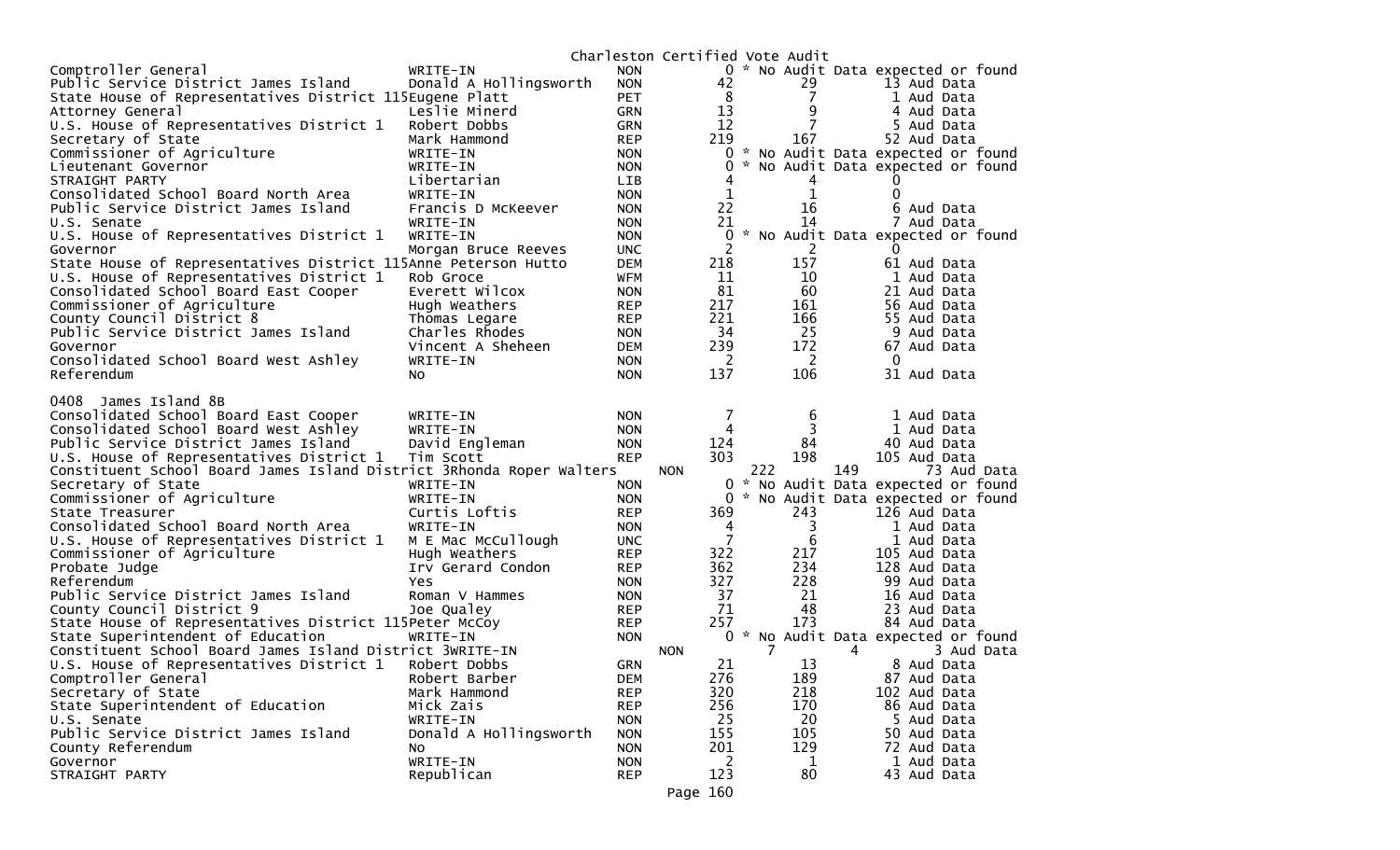|                                                                 |                              | Charleston Certified Vote Audit |            |     |                                                    |
|-----------------------------------------------------------------|------------------------------|---------------------------------|------------|-----|----------------------------------------------------|
| State Superintendent of Education                               | Tony Fayyazi                 | <b>IND</b>                      | 9          | 5   | 4 Aud Data                                         |
| Consolidated School Board East Cooper                           | Craig Ascue                  | <b>NON</b>                      | 145        | 92  | 53 Aud Data                                        |
| County Council District 9                                       | Amy Fabri                    | <b>DEM</b>                      | 23         | 15  | 8 Aud Data                                         |
| STRAIGHT PARTY                                                  | Working Families             | WFM                             | 1          | 1   | 0                                                  |
| State House of Representatives District 115Eugene Platt         |                              | <b>PET</b>                      | 11         | 6   | 5<br>Aud Data                                      |
| State Superintendent of Education                               | Tim Moultrie                 | <b>LIB</b>                      | 24         | 17  | 7 Aud Data                                         |
| Register of Mesne Conveyence                                    | WRITE-IN                     | <b>NON</b>                      | 10         | 5   | 5 Aud Data                                         |
| Public Service District James Island                            | Francis D McKeever           | <b>NON</b>                      | 93         | 62  | 31 Aud Data                                        |
| County Referendum                                               | Yes                          | <b>NON</b>                      | 290        | 200 | 90 Aud Data                                        |
| State Superintendent of Education                               | Frank Holleman               | <b>DEM</b>                      | 231        | 160 | 71 Aud Data                                        |
| U.S. House of Representatives District 1                        | Rob Groce                    | WFM                             | 25         | 19  | 6 Aud Data                                         |
| STRAIGHT PARTY                                                  | United Citizens              | <b>UNC</b>                      | 3          | 3   | 0                                                  |
| Consolidated School Board West Ashley                           | Michael Miller               | <b>NON</b>                      | 128        | 85  | 43 Aud Data                                        |
| U.S. House of Representatives District 1                        | WRITE-IN                     | <b>NON</b>                      | 0          |     | * No Audit Data expected or found                  |
| Attorney General                                                | Leslie Minerd                | <b>GRN</b>                      | 30         | 15  | 15 Aud Data                                        |
| U.S. Senate                                                     | Tom Clements                 | <b>GRN</b>                      | 91         | 57  | 34 Aud Data                                        |
| Governor                                                        | Morgan Bruce Reeves          | <b>GRN</b>                      | 13         | 11  | 2 Aud Data                                         |
| County Council District 9                                       | Amy Fabri                    | <b>WFM</b>                      | 4          | 2   | 2 Aud Data                                         |
| Amendment 4                                                     | NO.                          | <b>NON</b>                      | 168        | 102 | 66 Aud Data                                        |
| Public Service District James Island                            | Charles Rhodes               | <b>NON</b>                      | 92         | 62  | 30 Aud Data                                        |
| STRAIGHT PARTY                                                  | Independence                 | IND                             | 9          | 4   | 5 Aud Data                                         |
| Adjutant General                                                | WRITE-IN                     | <b>NON</b>                      | 5          | 5   | 0                                                  |
| State House of Representatives District 115Anne Peterson Hutto  |                              | <b>DEM</b>                      | 234        | 163 | 71 Aud Data                                        |
| STRAIGHT PARTY                                                  | Libertarian                  | <b>LIB</b>                      | 1          | 1   | $\Omega$                                           |
| Consolidated School Board East Cooper                           | Elizabeth Moffly             | <b>NON</b>                      | 197        | 128 | 69 Aud Data                                        |
| Probate Judge                                                   | WRITE-IN                     | <b>NON</b>                      | 5          | 5   | $\mathbf 0$                                        |
| Comptroller General                                             | Richard A Eckstrom           | <b>REP</b>                      | 261        | 172 | 89 Aud Data                                        |
| Amendment 4                                                     | Yes                          | <b>NON</b>                      | 349        | 246 | 103 Aud Data                                       |
| Lieutenant Governor                                             | Ashley Cooper                | <b>DEM</b>                      | 284        | 196 | 88 Aud Data                                        |
| Commissioner of Agriculture                                     | Tom E Elliott                | <b>DEM</b>                      | 214        | 145 | 69 Aud Data                                        |
| Public Service District James Island                            | Karen Clark Thompson         | <b>NON</b>                      | 112        | 76  | 36 Aud Data                                        |
| County Council District 8                                       | Thomas Legare                | <b>REP</b>                      | 242        | 165 | 77 Aud Data                                        |
| Lieutenant Governor                                             | Ken Ard                      | <b>REP</b>                      | 269        | 179 | 90 Aud Data                                        |
| U.S. House of Representatives District 1                        | Ben Frasier                  | <b>DEM</b>                      | 182        | 128 | 54 Aud Data                                        |
| County Council District 9                                       | WRITE-IN                     | <b>NON</b>                      |            | 100 | 0 * No Audit Data expected or found                |
| Amendment 3                                                     | NO.                          | <b>NON</b>                      | 161        |     | 61 Aud Data<br>0 * No Audit Data expected or found |
| Comptroller General                                             | WRITE-IN                     | <b>NON</b>                      | 271        | 179 |                                                    |
| Governor                                                        | Nikki R Haley<br>Alan Wilson | <b>REP</b>                      | 267        | 176 | 92 Aud Data<br>91 Aud Data                         |
| Attorney General<br>Secretary of State                          |                              | <b>REP</b><br><b>DEM</b>        | 222        | 149 | 73 Aud Data                                        |
| Consolidated School Board West Ashley                           | Marjorie L Johnson           | <b>NON</b>                      | 198        | 132 | 66 Aud Data                                        |
| Public Service District James Island                            | Mary Ann Taylor<br>Rod Welch | <b>NON</b>                      | 95         | 66  | 29 Aud Data                                        |
| Amendment 3                                                     | Yes                          | <b>NON</b>                      | 360        | 247 | 113 Aud Data                                       |
| Consolidated School Board North Area                            | Cindy Bohn Coats             | <b>NON</b>                      | 287        | 189 | 98 Aud Data                                        |
| State House of Representatives District 115WRITE-IN             |                              | <b>NON</b>                      |            |     | 0 * No Audit Data expected or found                |
| U.S. Senate                                                     | Jim DeMint                   | <b>REP</b>                      | 311        | 204 | 107 Aud Data                                       |
| Attorney General                                                | WRITE-IN                     | <b>NON</b>                      |            |     | 0 * No Audit Data expected or found                |
| Constituent School Board James Island District 3Donna S Jenkins |                              |                                 | <b>NON</b> | 250 | 165<br>85 Aud Data                                 |
| Amendment 2                                                     | NO.                          | <b>NON</b>                      | 75         | 52  | 23 Aud Data                                        |
| Consolidated School Board East Cooper                           | Everett Wilcox               | <b>NON</b>                      | 116        | 80  | 36 Aud Data                                        |
| County Council District 8                                       | Anna B Johnson               | DEM                             | 197        | 134 | 63 Aud Data                                        |
| U.S. House of Representatives District 1                        | Jimmy Wood                   | IND                             | 8          | 7   | 1 Aud Data                                         |
|                                                                 |                              |                                 |            |     |                                                    |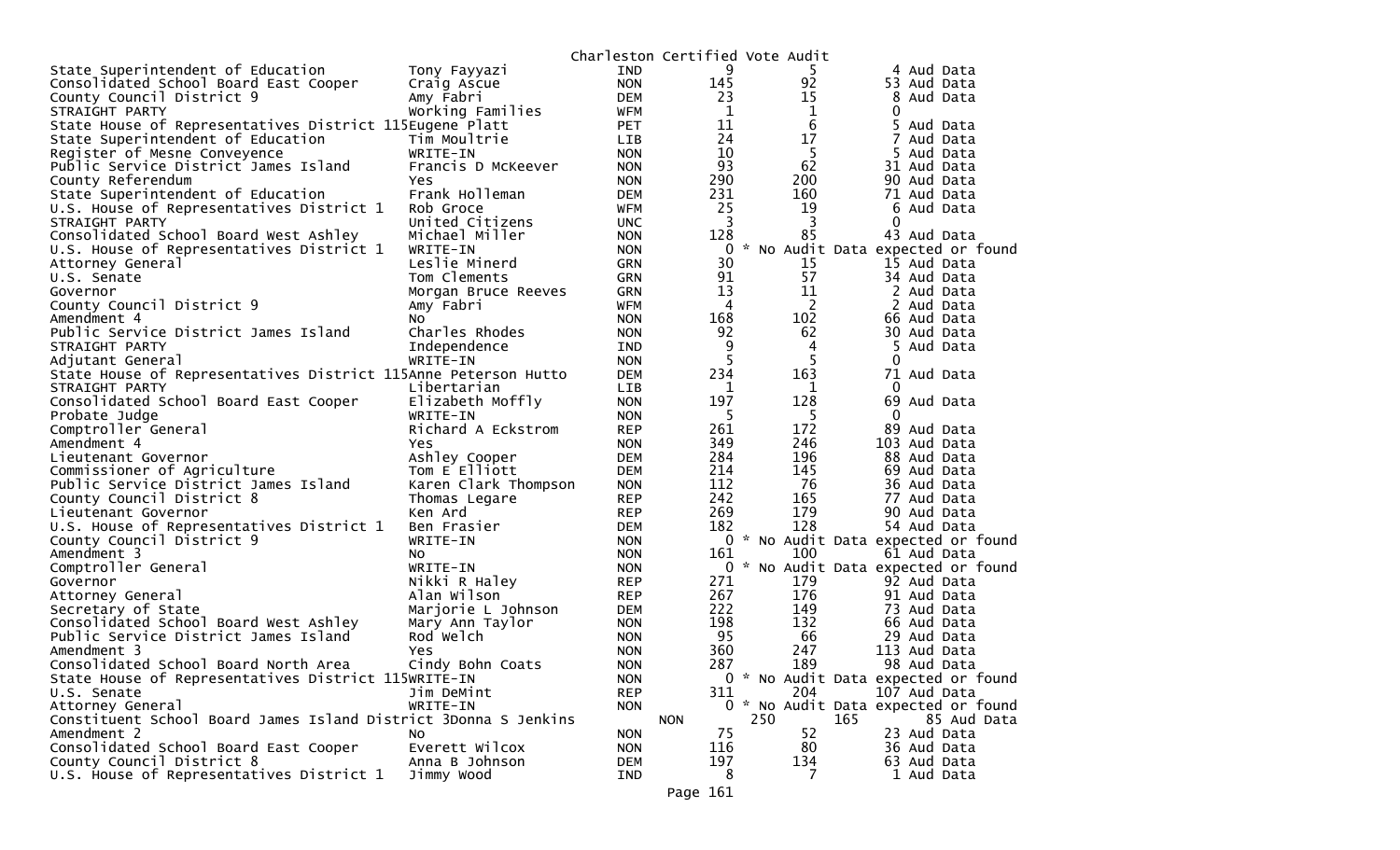|                                                                      |                                   |                          | Charleston Certified Vote Audit |             |                         |     |                             |                                     |
|----------------------------------------------------------------------|-----------------------------------|--------------------------|---------------------------------|-------------|-------------------------|-----|-----------------------------|-------------------------------------|
| Governor                                                             | Vincent A Sheheen                 | <b>DEM</b>               | 270                             |             | 187                     |     | 83 Aud Data                 |                                     |
| Amendment 2                                                          | Yes                               | <b>NON</b>               | 458                             |             | 307                     |     | 151 Aud Data                |                                     |
| Public Service District James Island                                 | WRITE-IN                          | <b>NON</b>               |                                 | 3           | 1                       |     | 2 Aud Data                  |                                     |
| Attorney General                                                     | Matthew Richardson                | DEM                      | 248                             |             | 176                     |     | 72 Aud Data                 |                                     |
| Adjutant General                                                     | Bob Livingston                    | <b>REP</b>               | 363                             |             | 235                     |     | 128 Aud Data                |                                     |
| Amendment 1                                                          | No                                | <b>NON</b>               | 80                              |             | 53                      |     | 27 Aud Data                 |                                     |
| Soil and Water District Conservation                                 | Joshua Giordano-Silliman NON      |                          | 112                             |             | 71                      |     | 41 Aud Data                 |                                     |
| U.S. House of Representatives District 1                             | Keith Blandford                   | <b>LIB</b>               |                                 | 6           | 5                       |     | 1 Aud Data                  |                                     |
| Amendment 1                                                          | Yes                               | <b>NON</b>               | 454                             |             | 306                     |     | 148 Aud Data                |                                     |
| Soil and Water District Conservation                                 | John Kozma                        | <b>NON</b>               | 113                             |             | 69                      |     | 44 Aud Data                 |                                     |
| Soil and Water District Conservation                                 | WRITE-IN                          | <b>NON</b>               |                                 | 4           | 3                       |     | 1 Aud Data                  |                                     |
| Soil and Water District Conservation                                 | Kathy R Woolsey                   | <b>NON</b>               | 243                             |             | 164                     |     | 79 Aud Data                 |                                     |
| Governor                                                             | Morgan Bruce Reeves               | <b>UNC</b>               |                                 | 4           | 3                       |     | 1 Aud Data                  |                                     |
| State Treasurer                                                      | WRITE-IN                          | <b>NON</b>               |                                 | 6           | 6                       |     | 0                           |                                     |
| STRAIGHT PARTY                                                       | Democratic                        | <b>DEM</b>               | 101                             |             | 67                      |     | 34 Aud Data                 |                                     |
| Constituent School Board James Island District 3Jesse Wade Sweatman  |                                   |                          | <b>NON</b>                      | 192         |                         | 120 |                             | 72 Aud Data                         |
| Public Service District James Island                                 | Inez Brown Crouch                 | <b>NON</b>               | 121                             |             | 84                      |     | 37 Aud Data                 |                                     |
| State House of Representatives District 115Eugene Platt              |                                   | GRN                      | 51                              |             | 33                      |     | 18 Aud Data                 |                                     |
| County Council District 8                                            | WRITE-IN                          | <b>NON</b>               |                                 | $\Omega$    |                         |     |                             | * No Audit Data expected or found   |
| State Superintendent of Education                                    | Doretha A Bull                    | <b>GRN</b>               | 21                              |             | 11                      |     | 10 Aud Data                 |                                     |
| Register of Mesne Conveyence                                         | Charlie Lybrand                   | <b>REP</b>               | 364                             |             | 235                     |     | 129 Aud Data                |                                     |
| STRAIGHT PARTY                                                       | Green                             | <b>GRN</b>               |                                 |             | 5                       |     | 0                           |                                     |
| Lieutenant Governor                                                  | WRITE-IN                          | <b>NON</b>               |                                 |             |                         |     |                             | 0 * No Audit Data expected or found |
| U.S. Senate                                                          | Alvin M Greene                    | DEM                      | 114                             |             | 85                      |     | 29 Aud Data                 |                                     |
| Referendum                                                           | NO.                               | <b>NON</b>               | 212                             |             | 138                     |     | 74 Aud Data                 |                                     |
|                                                                      |                                   |                          |                                 |             |                         |     |                             |                                     |
|                                                                      |                                   |                          |                                 |             |                         |     |                             |                                     |
| 0409<br>James Island 9                                               |                                   |                          |                                 |             |                         |     |                             |                                     |
|                                                                      |                                   | <b>REP</b>               | 387                             |             | 212                     |     | 175 Aud Data                |                                     |
| Adjutant General                                                     | Bob Livingston<br>Charlie Lybrand | <b>REP</b>               | 385                             |             | 210                     |     | 175 Aud Data                |                                     |
| Register of Mesne Conveyence                                         |                                   | <b>DEM</b>               | 259                             |             | 141                     |     |                             |                                     |
| Comptroller General                                                  | Robert Barber<br>Amy Fabri        | DEM                      | 203                             |             | 107                     |     | 118 Aud Data<br>96 Aud Data |                                     |
| County Council District 9<br>Public Service District James Island    | Inez Brown Crouch                 | <b>NON</b>               | 120                             |             | 70                      |     | 50 Aud Data                 |                                     |
|                                                                      | Leslie Minerd                     | <b>GRN</b>               | 28                              |             | 19                      |     | 9 Aud Data                  |                                     |
| Attorney General<br>U.S. Senate                                      | Jim DeMint                        | <b>REP</b>               | 344                             |             | 188                     |     | 156 Aud Data                |                                     |
| Constituent School Board James Island District 3Rhonda Roper Walters |                                   |                          | <b>NON</b>                      | 237         |                         | 127 |                             | 110 Aud Data                        |
| Referendum                                                           | Yes                               | <b>NON</b>               | 299                             |             | 164                     |     | 135 Aud Data                |                                     |
| Public Service District James Island                                 | WRITE-IN                          | <b>NON</b>               |                                 | $\mathbf 1$ | 1                       |     | $\mathbf 0$                 |                                     |
| Governor                                                             | Morgan Bruce Reeves               | GRN                      |                                 | 8           | 4                       |     | 4 Aud Data                  |                                     |
| U.S. House of Representatives District 1                             | Ben Frasier                       | <b>DEM</b>               | 137                             |             | 69                      |     | 68 Aud Data                 |                                     |
| Governor                                                             | WRITE-IN                          | <b>NON</b>               |                                 |             |                         |     |                             | 0 * No Audit Data expected or found |
| Secretary of State                                                   | Marjorie L Johnson                | <b>DEM</b>               | 186                             |             | 92                      |     | 94 Aud Data                 |                                     |
| State House of Representatives District 115Anne Peterson Hutto       |                                   | <b>DEM</b>               | 191                             |             | 103                     |     | 88 Aud Data                 |                                     |
| Consolidated School Board West Ashley                                | Mary Ann Taylor                   | <b>NON</b>               | 202                             |             | 110                     |     | 92 Aud Data                 |                                     |
| County Referendum                                                    | NO.                               | <b>NON</b>               | 203                             |             | 122                     |     | 81 Aud Data                 |                                     |
| Soil and Water District Conservation                                 | Joshua Giordano-Silliman NON      |                          | 103                             |             | 55                      |     | 48 Aud Data                 |                                     |
| State Superintendent of Education                                    | Mick Zais                         | <b>REP</b>               | 295                             |             | 160                     |     | 135 Aud Data                |                                     |
| Public Service District James Island                                 | David Engleman                    | <b>NON</b>               | 145                             |             | 81                      |     | 64 Aud Data                 |                                     |
| STRAIGHT PARTY                                                       | Libertarian                       | LIB                      |                                 |             | 1 * No Audit Data found |     |                             |                                     |
| Consolidated School Board East Cooper                                | Elizabeth Moffly                  | <b>NON</b>               | 179                             |             | 99                      |     | 80 Aud Data                 |                                     |
| State Superintendent of Education                                    | WRITE-IN                          | <b>NON</b>               |                                 |             |                         |     |                             | 0 * No Audit Data expected or found |
| County Referendum<br>Soil and Water District Conservation            | <b>Yes</b><br>John Kozma          | <b>NON</b><br><b>NON</b> | 277<br>131                      |             | 137<br>77               |     | 140 Aud Data<br>54 Aud Data |                                     |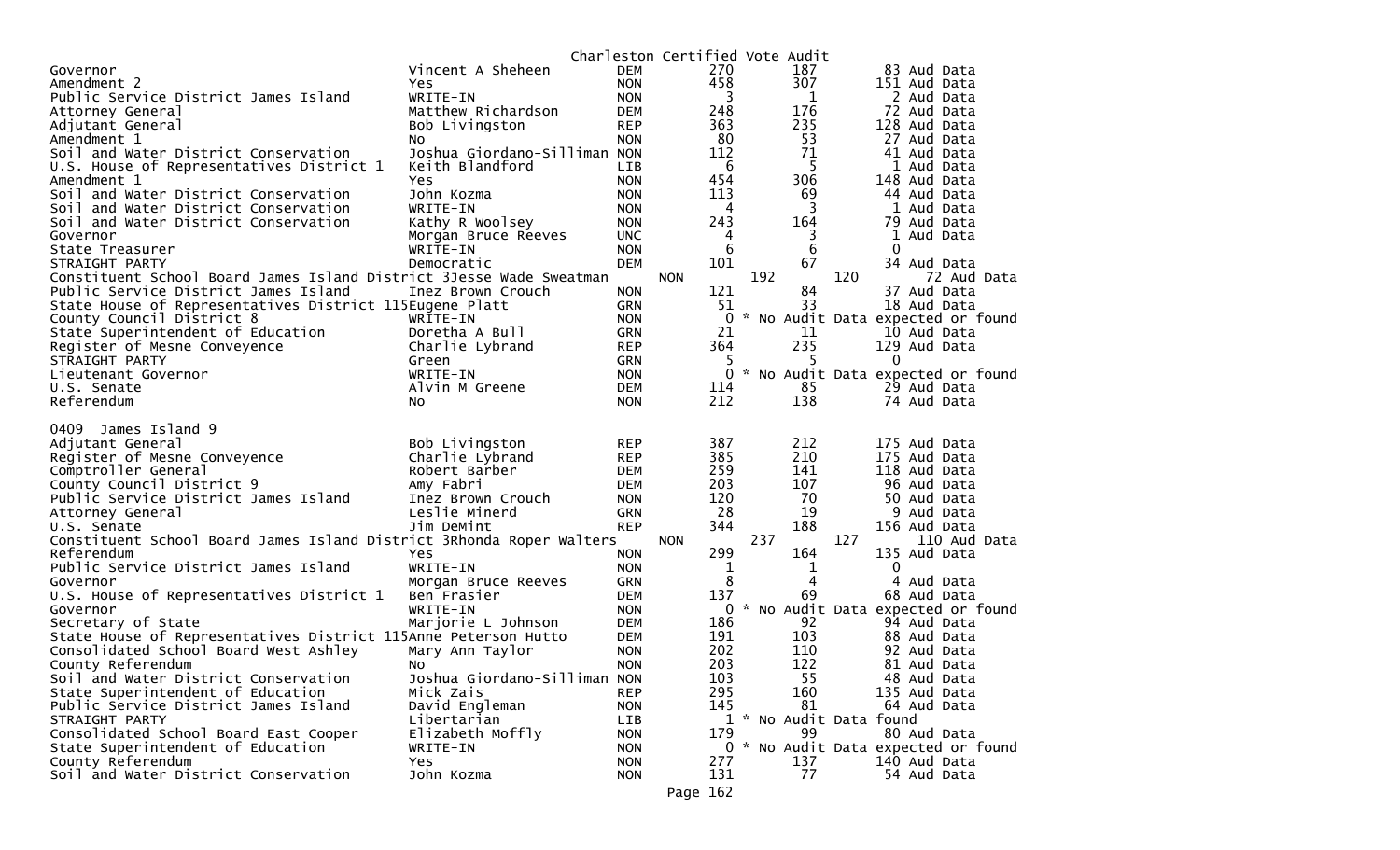|                                                          |                        |            | Charleston Certified Vote Audit |                |                |                                     |
|----------------------------------------------------------|------------------------|------------|---------------------------------|----------------|----------------|-------------------------------------|
| STRAIGHT PARTY                                           | Republican             | <b>REP</b> | 143                             |                | 73             | 70 Aud Data                         |
| Constituent School Board James Island District 3WRITE-IN |                        |            | <b>NON</b>                      | $\overline{2}$ |                | 2<br>0                              |
| County Council District 9                                | Amy Fabri              | <b>WFM</b> | 15                              |                | 9              | 6 Aud Data                          |
| Lieutenant Governor                                      | WRITE-IN               | <b>NON</b> |                                 |                |                | 0 * No Audit Data expected or found |
| Amendment 4                                              | NO.                    | <b>NON</b> | 160                             |                | 77             | 83 Aud Data                         |
| Soil and Water District Conservation                     | Kathy R Woolsey        | <b>NON</b> | 276                             |                | 152            | 124 Aud Data                        |
| Commissioner of Agriculture                              | Hugh Weathers          | <b>REP</b> | 340                             |                | 187            | 153 Aud Data                        |
| U.S. House of Representatives District 1                 | Keith Blandford        | <b>LIB</b> | 11                              |                | 7              | 4 Aud Data                          |
| U.S. House of Representatives District 1                 | Jimmy Wood             | <b>IND</b> | $\overline{\mathbf{3}}$         |                | $\overline{c}$ | 1 Aud Data                          |
| Amendment 4                                              | Yes                    | <b>NON</b> | 345                             |                | 195            | 150 Aud Data                        |
| Soil and Water District Conservation                     | WRITE-IN               | <b>NON</b> | 1                               |                | 1              | $\mathbf{0}$                        |
| Public Service District James Island                     | Roman V Hammes         | <b>NON</b> | 30                              |                | 14             | 16 Aud Data                         |
| Commissioner of Agriculture                              | WRITE-IN               | <b>NON</b> | 0                               |                |                | * No Audit Data expected or found   |
| Amendment 3                                              | NO.                    | <b>NON</b> | 159                             |                | 81             | 78 Aud Data                         |
| Amendment 1                                              | Yes                    | <b>NON</b> | 446                             |                | 244            | 202 Aud Data                        |
| STRAIGHT PARTY                                           | Working Families       | <b>WFM</b> | 2                               |                | 2              | 0                                   |
| Amendment 3                                              | Yes                    | <b>NON</b> | 362                             |                | 201            | 161 Aud Data                        |
| Amendment 1                                              | No                     | <b>NON</b> | 83                              |                | 40             | 43 Aud Data                         |
| Amendment 2                                              | NO.                    | <b>NON</b> | 69                              |                | 39             | 30 Aud Data                         |
| Amendment 2                                              | Yes                    | <b>NON</b> | 451                             |                | 243            | 208 Aud Data                        |
| U.S. Senate                                              | Alvin M Greene         | <b>DEM</b> | 80                              |                | 42             | 38 Aud Data                         |
| State House of Representatives District 115WRITE-IN      |                        | <b>NON</b> | 0                               |                |                | * No Audit Data expected or found   |
| Consolidated School Board North Area                     | WRITE-IN               | <b>NON</b> | 3                               |                | 2              | 1 Aud Data                          |
| State Superintendent of Education                        | Tim Moultrie           | <b>LIB</b> | 29                              |                | 15             | 14 Aud Data                         |
| State Superintendent of Education                        | Tony Fayyazi           | <b>IND</b> | 9                               |                | 4              | 5 Aud Data                          |
| Comptroller General                                      | Richard A Eckstrom     | <b>REP</b> | 271                             |                | 143            | 128 Aud Data                        |
| County Council District 9                                | WRITE-IN               | <b>NON</b> |                                 |                |                | 0 * No Audit Data expected or found |
| U.S. House of Representatives District 1                 | Tim Scott              | <b>REP</b> | 354                             |                | 191            | 163 Aud Data                        |
| Public Service District James Island                     | Donald A Hollingsworth | <b>NON</b> | 164                             |                | 85             | 79 Aud Data                         |
| State Superintendent of Education                        | Frank Holleman         | DEM        | 180                             |                | 94             | 86 Aud Data                         |
| Attorney General                                         | Alan Wilson            | <b>REP</b> | 296                             |                | 159            | 137 Aud Data                        |
| Register of Mesne Conveyence                             | WRITE-IN               | <b>NON</b> | -4                              |                | 4              | 0                                   |
| State House of Representatives District 115Eugene Platt  |                        | <b>GRN</b> | 70                              |                | 32             | 38 Aud Data                         |
| Consolidated School Board East Cooper                    | Everett Wilcox         | <b>NON</b> | 129                             |                | 75             | 54 Aud Data                         |
| Probate Judge                                            | WRITE-IN               | <b>NON</b> | 3                               |                | 2              | 1 Aud Data                          |
| Consolidated School Board West Ashley                    | WRITE-IN               | <b>NON</b> | 0                               |                |                | * No Audit Data expected or found   |
| Secretary of State                                       | Mark Hammond           | <b>REP</b> | 342                             |                | 191            | 151 Aud Data                        |
| State Treasurer                                          | WRITE-IN               | <b>NON</b> | 4                               |                | 1              | 3 Aud Data                          |
| U.S. House of Representatives District 1                 | Robert Dobbs           | <b>GRN</b> | 12                              |                | 7              | 5 Aud Data                          |
| Public Service District James Island                     | Francis D McKeever     | <b>NON</b> | 96                              |                | 43             | 53 Aud Data                         |
| Governor                                                 | Nikki R Haley          | <b>REP</b> | 312                             |                | 169            | 143 Aud Data                        |
| Comptroller General                                      | WRITE-IN               | <b>NON</b> | 0                               |                |                | * No Audit Data expected or found   |
| U.S. House of Representatives District 1                 | M E Mac McCullough     | <b>UNC</b> |                                 |                |                | * No Audit Data found               |
| U.S. Senate                                              | WRITE-IN               | <b>NON</b> | 31                              |                | 15             | 16 Aud Data                         |
| Attorney General                                         | WRITE-IN               | <b>NON</b> |                                 |                |                | 0 * No Audit Data expected or found |
| Attorney General                                         | Matthew Richardson     | <b>DEM</b> | 212                             |                | 110            | 102 Aud Data                        |
| Secretary of State                                       | WRITE-IN               | <b>NON</b> |                                 |                |                | 0 * No Audit Data expected or found |
| Adjutant General                                         | WRITE-IN               | <b>NON</b> | 4                               |                | 2              | 2 Aud Data                          |
| State House of Representatives District 115Peter McCoy   |                        | <b>REP</b> | 261                             |                | 146            | 115 Aud Data                        |
| STRAIGHT PARTY                                           | Democratic             | DEM        | 71                              |                | 38             | 33 Aud Data                         |
| Public Service District James Island                     | Charles Rhodes         | <b>NON</b> | 102                             |                | 56             | 46 Aud Data                         |
| U.S. Senate                                              | Tom Clements           | <b>GRN</b> | 80                              |                | 44             | 36 Aud Data                         |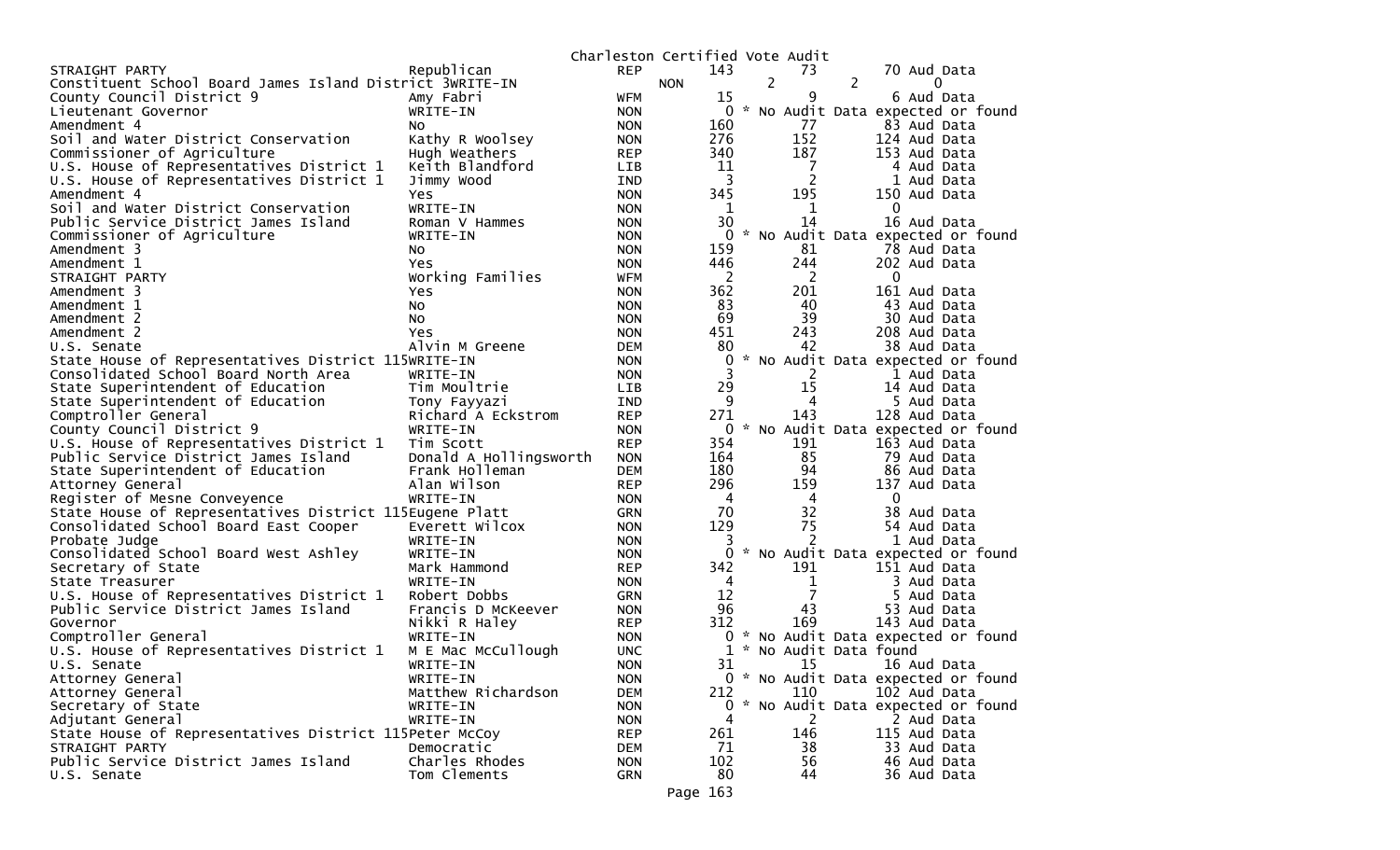|                                                                                                |                              |                          | Charleston Certified Vote Audit |             |     |                |     |                                     |
|------------------------------------------------------------------------------------------------|------------------------------|--------------------------|---------------------------------|-------------|-----|----------------|-----|-------------------------------------|
| State Treasurer                                                                                | Curtis Loftis                | <b>REP</b>               |                                 | 395         |     | 214            |     | 181 Aud Data                        |
| Governor                                                                                       | Vincent A Sheheen            | <b>DEM</b>               |                                 | 220         |     | 117            |     | 103 Aud Data                        |
| Consolidated School Board West Ashley                                                          | Michael Miller               | <b>NON</b>               |                                 | 103         |     | 59             |     | 44 Aud Data                         |
| Constituent School Board James Island District 3Donna S Jenkins                                |                              |                          | <b>NON</b>                      |             | 255 |                | 135 | 120 Aud Data                        |
| STRAIGHT PARTY                                                                                 | United Citizens              | <b>UNC</b>               |                                 |             |     |                |     | 0 * No Audit Data expected or found |
| Consolidated School Board East Cooper                                                          | WRITE-IN                     | <b>NON</b>               |                                 | $\mathbf 1$ |     |                |     | * No Audit Data found               |
| Lieutenant Governor                                                                            | Ken Ard                      | <b>REP</b>               |                                 | 299         |     | 157            |     | 142 Aud Data                        |
| County Council District 9                                                                      | Joe Qualey                   | <b>REP</b>               |                                 | 315         |     | 170            |     | 145 Aud Data                        |
| Commissioner of Agriculture                                                                    | Tom E Elliott                | <b>DEM</b>               |                                 | 180         |     | 93             |     | 87 Aud Data                         |
| Public Service District James Island                                                           | Karen Clark Thompson         | <b>NON</b>               |                                 | 101<br>13   |     | 51<br>10       |     | 50 Aud Data                         |
| U.S. House of Representatives District 1                                                       | Rob Groce<br>Ashley Cooper   | <b>WFM</b><br><b>DEM</b> |                                 | 246         |     | 133            |     | 3 Aud Data<br>113 Aud Data          |
| Lieutenant Governor<br>Consolidated School Board East Cooper                                   | Craig Ascue                  | <b>NON</b>               |                                 | 139         |     | 76             |     | 63 Aud Data                         |
| Governor                                                                                       | Morgan Bruce Reeves          | <b>UNC</b>               |                                 | 5           |     | 3              |     | 2 Aud Data                          |
| State Superintendent of Education                                                              | Doretha A Bull               | <b>GRN</b>               |                                 | 16          |     | 10             |     | 6 Aud Data                          |
| State House of Representatives District 115Eugene Platt                                        |                              | <b>PET</b>               |                                 | 17          |     | 9              |     | 8 Aud Data                          |
| Constituent School Board James Island District 3Jesse Wade Sweatman                            |                              |                          | <b>NON</b>                      |             | 221 |                | 121 | 100 Aud Data                        |
| STRAIGHT PARTY                                                                                 | Green                        | <b>GRN</b>               |                                 | 4           |     | $\overline{2}$ |     | 2 Aud Data                          |
| Consolidated School Board North Area                                                           | Cindy Bohn Coats             | <b>NON</b>               |                                 | 275         |     | 151            |     | 124 Aud Data                        |
| U.S. House of Representatives District 1                                                       | WRITE-IN                     | <b>NON</b>               |                                 | 0           |     |                |     | * No Audit Data expected or found   |
| Public Service District James Island                                                           | Rod Welch                    | <b>NON</b>               |                                 | 125         |     | 72             |     | 53 Aud Data                         |
| STRAIGHT PARTY                                                                                 | Independence                 | IND                      |                                 | 5           |     | 4              |     | 1 Aud Data                          |
| Probate Judge                                                                                  | Irv Gerard Condon            | <b>REP</b>               |                                 | 388         |     | 212            |     | 176 Aud Data                        |
| Referendum                                                                                     | No.                          | <b>NON</b>               |                                 | 229         |     | 121            |     | 108 Aud Data                        |
|                                                                                                |                              |                          |                                 |             |     |                |     |                                     |
| 0410<br>James Island 10                                                                        |                              |                          |                                 |             |     |                |     |                                     |
| Soil and Water District Conservation                                                           | Joshua Giordano-Silliman NON |                          |                                 | 119         |     | 56             |     | 63 Aud Data                         |
| Probate Judge                                                                                  | WRITE-IN                     | <b>NON</b>               |                                 | 2           |     | $\mathbf{1}$   |     | 1 Aud Data                          |
| Register of Mesne Conveyence                                                                   | WRITE-IN                     | <b>NON</b>               |                                 | 8           |     | $\overline{2}$ |     | 6 Aud Data                          |
| STRAIGHT PARTY                                                                                 | Republican                   | <b>REP</b>               |                                 | 142<br>203  |     | 62<br>85       |     | 80 Aud Data                         |
| Attorney General                                                                               | Matthew Richardson           | <b>DEM</b><br><b>REP</b> |                                 | 289         |     | 125            |     | 118 Aud Data<br>164 Aud Data        |
| State House of Representatives District 115Peter McCoy<br>Public Service District James Island | Roman V Hammes               | <b>NON</b>               |                                 | 30          |     | 13             |     | 17 Aud Data                         |
| Referendum                                                                                     | Yes                          | <b>NON</b>               |                                 | 300         |     | 130            |     | 170 Aud Data                        |
| Soil and Water District Conservation                                                           | John Kozma                   | <b>NON</b>               |                                 | 114         |     | 47             |     | 67 Aud Data                         |
| Attorney General                                                                               | WRITE-IN                     | <b>NON</b>               |                                 | 0           |     |                |     | * No Audit Data expected or found   |
| State Superintendent of Education                                                              | WRITE-IN                     | <b>NON</b>               |                                 | 0           |     |                |     | * No Audit Data expected or found   |
| U.S. House of Representatives District 1                                                       | Rob Groce                    | WFM                      |                                 | 10          |     | 3              |     | 7 Aud Data                          |
| State Superintendent of Education                                                              | Tim Moultrie                 | <b>LIB</b>               |                                 | 39          |     | 22             |     | 17 Aud Data                         |
| Consolidated School Board West Ashley                                                          | WRITE-IN                     | <b>NON</b>               |                                 |             |     |                |     | 1 * No Audit Data found             |
| County Referendum                                                                              | No                           | <b>NON</b>               |                                 | 204         |     | 86             |     | 118 Aud Data                        |
| Soil and Water District Conservation                                                           | Kathy R Woolsey              | <b>NON</b>               |                                 | 271         |     | 119            |     | 152 Aud Data                        |
| U.S. Senate                                                                                    | Jim DeMint                   | <b>REP</b>               |                                 | 335         |     | 137            |     | 198 Aud Data                        |
| Consolidated School Board East Cooper                                                          | Everett Wilcox               | <b>NON</b>               |                                 | 111         |     | 54             |     | 57 Aud Data                         |
| Governor                                                                                       | WRITE-IN                     | <b>NON</b>               |                                 |             |     |                |     | * No Audit Data found               |
| Governor                                                                                       | Nikki R Haley                | <b>REP</b>               |                                 | 317         |     | 136            |     | 181 Aud Data                        |
| County Referendum                                                                              | Yes                          | <b>NON</b>               |                                 | 272         |     | 118            |     | 154 Aud Data                        |
| Soil and Water District Conservation                                                           | WRITE-IN                     | <b>NON</b>               |                                 | 3           |     |                |     | * No Audit Data found               |
| State Superintendent of Education                                                              | Tony Fayyazi                 | <b>IND</b>               |                                 | 11          |     | 6              |     | 5 Aud Data                          |
| State Superintendent of Education                                                              | Frank Holleman               | <b>DEM</b>               |                                 | 178         |     | 76             |     | 102 Aud Data                        |
| Public Service District James Island                                                           | Donald A Hollingsworth       | <b>NON</b>               |                                 | 165         |     | 71             |     | 94 Aud Data                         |
| Amendment 4                                                                                    | No                           | <b>NON</b>               |                                 | 165         |     | 73             |     | 92 Aud Data                         |
|                                                                                                |                              |                          | Page 164                        |             |     |                |     |                                     |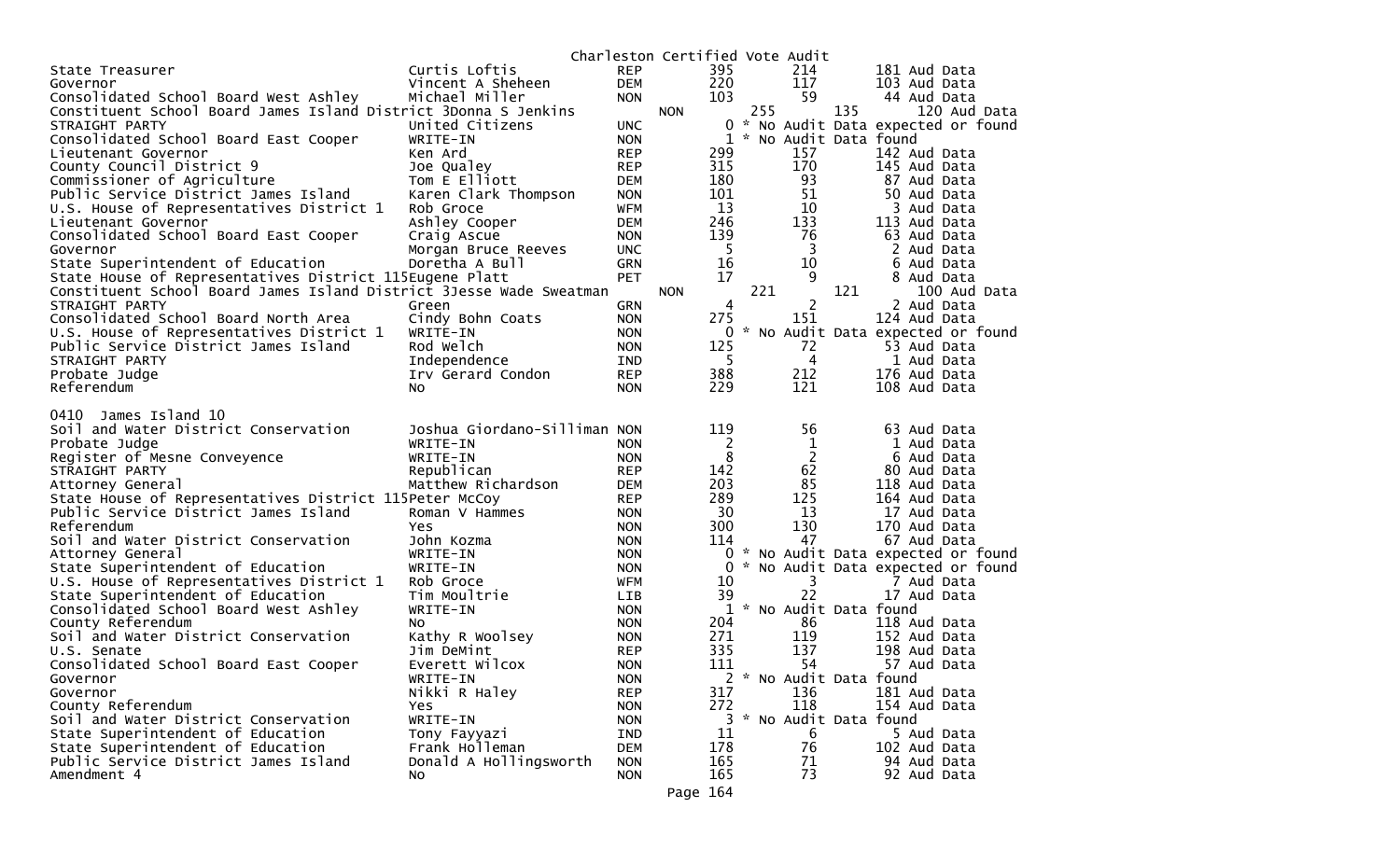|                                                                     |                      |            | Charleston Certified Vote Audit |                         |                                     |
|---------------------------------------------------------------------|----------------------|------------|---------------------------------|-------------------------|-------------------------------------|
| Amendment 1                                                         | Yes                  | <b>NON</b> | 435                             | 180                     | 255 Aud Data                        |
| Commissioner of Agriculture                                         | Hugh Weathers        | <b>REP</b> | 338                             | 145                     | 193 Aud Data                        |
| County Council District 9                                           | Joe Qualey           | <b>REP</b> | 298                             | 129                     | 169 Aud Data                        |
| Amendment 4                                                         | Yes                  | <b>NON</b> | 335                             | 142                     | 193 Aud Data                        |
| Amendment 1                                                         | No                   | <b>NON</b> | 81                              | 41                      | 40 Aud Data                         |
| U.S. House of Representatives District 1                            | WRITE-IN             | <b>NON</b> | 0                               |                         | * No Audit Data expected or found   |
| Amendment 3                                                         | NO.                  | <b>NON</b> | 148                             | 63                      | 85 Aud Data                         |
| Amendment 2                                                         | Yes                  | <b>NON</b> | 433                             | 188                     | 245 Aud Data                        |
| Amendment 3                                                         | Yes                  | <b>NON</b> | 358                             | 155                     | 203 Aud Data                        |
| Amendment 2                                                         | No.                  | <b>NON</b> | 80                              | 31                      | 49 Aud Data                         |
| Comptroller General                                                 | WRITE-IN             | <b>NON</b> | 0                               |                         | * No Audit Data expected or found   |
| State House of Representatives District 115Eugene Platt             |                      | <b>PET</b> | 9                               | 4                       | 5 Aud Data                          |
| STRAIGHT PARTY                                                      | Democratic           | <b>DEM</b> | 73                              | 35                      | 38 Aud Data                         |
| U.S. House of Representatives District 1                            | Ben Frasier          | DEM        | 138                             | 60                      | 78 Aud Data                         |
| Commissioner of Agriculture                                         | WRITE-IN             | <b>NON</b> |                                 |                         | 0 * No Audit Data expected or found |
| STRAIGHT PARTY                                                      | Independence         | IND        | 7                               | $\mathbf 1$             | 6 Aud Data                          |
| Consolidated School Board West Ashley                               | Michael Miller       | <b>NON</b> | 120                             | 48                      | 72 Aud Data                         |
| Governor                                                            | Vincent A Sheheen    | <b>DEM</b> | 208                             | 90                      | 118 Aud Data                        |
| Public Service District James Island                                | Francis D McKeever   | <b>NON</b> | 105                             | 44                      | 61 Aud Data                         |
| STRAIGHT PARTY                                                      | Working Families     | <b>WFM</b> | 1                               | 1                       | $\Omega$                            |
| Secretary of State                                                  | Marjorie L Johnson   | <b>DEM</b> | 161                             | 69                      | 92 Aud Data                         |
| U.S. Senate                                                         | Alvin M Greene       | DEM        | 98                              | 46                      | 52 Aud Data                         |
| Lieutenant Governor                                                 | WRITE-IN             | <b>NON</b> | 0                               |                         | * No Audit Data expected or found   |
| County Council District 9                                           | Amy Fabri            | <b>DEM</b> | 199                             | 85                      | 114 Aud Data                        |
| Probate Judge                                                       | Irv Gerard Condon    | <b>REP</b> | 385                             | 164                     | 221 Aud Data                        |
| Constituent School Board James Island District 3Donna S Jenkins     |                      |            | <b>NON</b>                      | 231<br>99               | 132 Aud Data                        |
| Consolidated School Board East Cooper                               | WRITE-IN             | <b>NON</b> |                                 | 1 * No Audit Data found |                                     |
| U.S. House of Representatives District 1                            | Keith Blandford      | LIB        | 9                               | 5                       | 4 Aud Data                          |
| Consolidated School Board North Area                                | Cindy Bohn Coats     | <b>NON</b> | 278                             | 116                     | 162 Aud Data                        |
| Consolidated School Board East Cooper                               | Craig Ascue          | <b>NON</b> | 156                             | 66                      | 90 Aud Data                         |
| Public Service District James Island                                | Charles Rhodes       | <b>NON</b> | 119                             | 52                      | 67 Aud Data                         |
| Attorney General                                                    | Leslie Minerd        | <b>GRN</b> | 22                              | 10                      | 12 Aud Data                         |
| Governor                                                            | Morgan Bruce Reeves  | <b>GRN</b> | $\overline{4}$                  | 2                       | 2 Aud Data                          |
| Register of Mesne Conveyence                                        | Charlie Lybrand      | <b>REP</b> | 388                             | 166                     | 222 Aud Data                        |
| State House of Representatives District 115Anne Peterson Hutto      |                      | <b>DEM</b> | 186                             | 80                      | 106 Aud Data                        |
| Governor                                                            | Morgan Bruce Reeves  | <b>UNC</b> | 3                               | 1                       | 2 Aud Data                          |
| Secretary of State                                                  | Mark Hammond         | <b>REP</b> | 356                             | 154                     | 202 Aud Data                        |
| U.S. House of Representatives District 1                            | Jimmy Wood           | <b>IND</b> | 5                               | 2                       | 3 Aud Data                          |
| STRAIGHT PARTY                                                      | Libertarian          | LIB        | 0                               |                         | * No Audit Data expected or found   |
| Constituent School Board James Island District 3Jesse Wade Sweatman |                      |            | <b>NON</b>                      | 206<br>85               | 121 Aud Data                        |
| U.S. House of Representatives District 1                            | Tim Scott            | <b>REP</b> | 350                             | 150                     | 200 Aud Data                        |
| Adjutant General                                                    | WRITE-IN             | <b>NON</b> | 2                               | 2                       | $\mathbf{0}$                        |
| Public Service District James Island                                | Karen Clark Thompson | <b>NON</b> | 102                             | 41                      | 61 Aud Data                         |
| State Superintendent of Education                                   | Doretha A Bull       | <b>GRN</b> | 12                              | 5                       | 7 Aud Data                          |
| Comptroller General                                                 | Robert Barber        | <b>DEM</b> | 231                             | 94                      | 137 Aud Data                        |
| County Council District 9                                           | Amy Fabri            | <b>WFM</b> | 20                              | 8                       | 12 Aud Data                         |
| U.S. House of Representatives District 1                            | Robert Dobbs         | <b>GRN</b> | 9                               | 5                       | 4 Aud Data                          |
| Lieutenant Governor                                                 | Ken Ard              | <b>REP</b> | 297                             | 132                     | 165 Aud Data                        |
| U.S. Senate                                                         | WRITE-IN             | <b>NON</b> | 26                              | 7                       | 19 Aud Data                         |
| STRAIGHT PARTY                                                      | Green                | <b>GRN</b> | 3                               | 1                       | 2 Aud Data                          |
| Consolidated School Board West Ashley                               | Mary Ann Taylor      | <b>NON</b> | 195                             | 80                      | 115 Aud Data                        |
| State House of Representatives District 115WRITE-IN                 |                      | <b>NON</b> |                                 |                         | 0 * No Audit Data expected or found |
|                                                                     |                      |            |                                 |                         |                                     |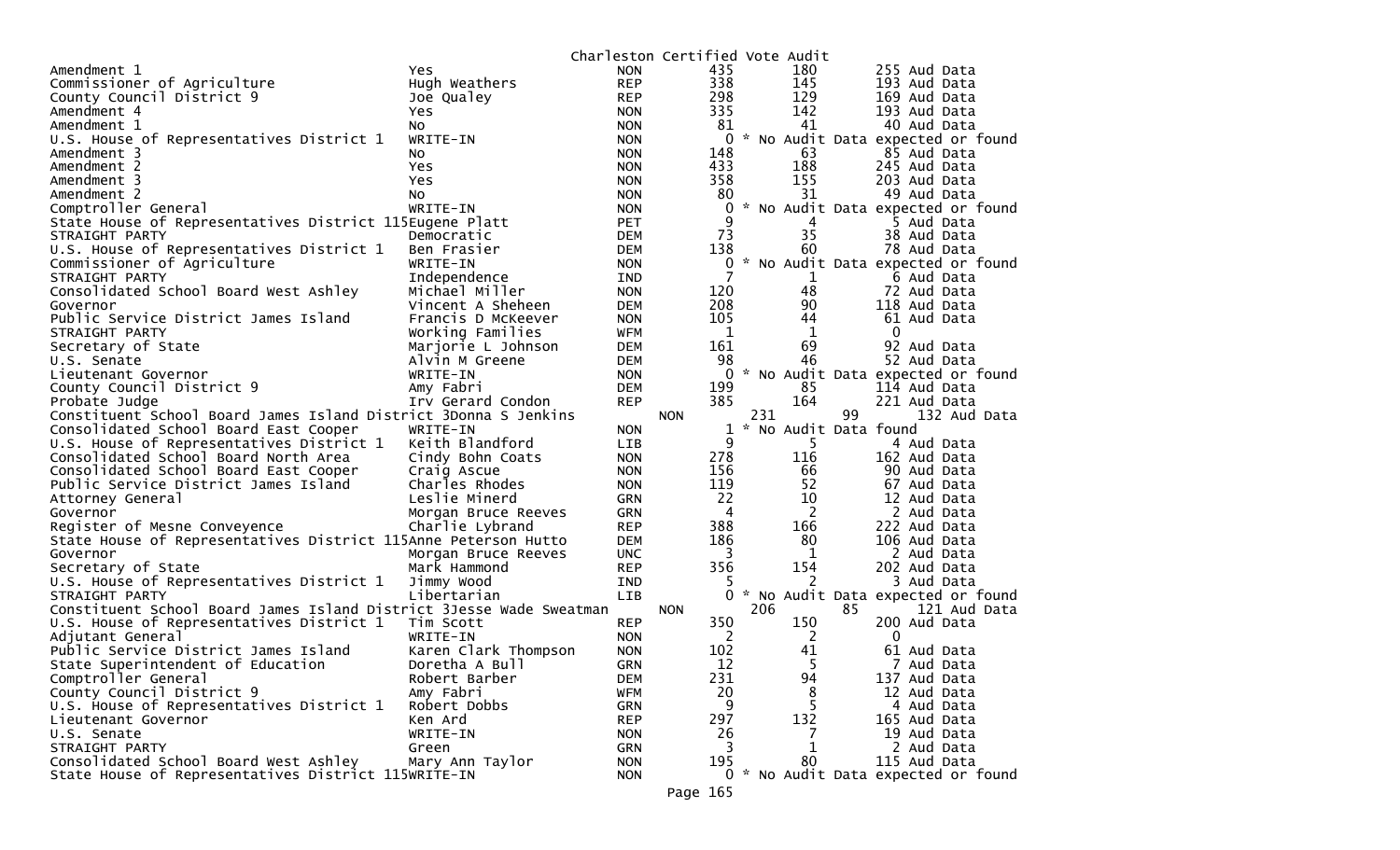| Charleston Certified Vote Audit<br>0 * No Audit Data expected or found<br>Secretary of State<br>WRITE-IN<br><b>NON</b><br>Public Service District James Island<br><b>NON</b><br>118<br>57<br>61 Aud Data<br>Inez Brown Crouch<br>112<br>46<br>Public Service District James Island<br>Rod Welch<br>66 Aud Data<br><b>NON</b><br>220<br>96<br>Constituent School Board James Island District 3Rhonda Roper Walters<br><b>NON</b><br>124 Aud Data<br>67<br>38<br>29 Aud Data<br>Tom Clements<br>U.S. Senate<br><b>GRN</b><br>22<br>53<br>31 Aud Data<br>State House of Representatives District 115Eugene Platt<br><b>GRN</b><br>3<br>* No Audit Data found<br>State Treasurer<br>WRITE-IN<br><b>NON</b><br>Consolidated School Board East Cooper<br>Elizabeth Moffly<br>199<br>83<br>116 Aud Data<br><b>NON</b><br>Alan Wilson<br>303<br>134<br><b>REP</b><br>169 Aud Data<br>Attorney General<br>2 * No Audit Data found<br>U.S. House of Representatives District 1<br>M E Mac McCullough<br><b>UNC</b><br>Commissioner of Agriculture<br>Tom E Elliott<br>80<br>100 Aud Data<br><b>DEM</b><br>180<br>County Council District 9<br>WRITE-IN<br>0 * No Audit Data expected or found<br><b>NON</b><br>Ashley Cooper<br>235<br>99<br>136 Aud Data<br>Lieutenant Governor<br><b>DEM</b><br>United Citizens<br>* No Audit Data expected or found<br>STRAIGHT PARTY<br>0<br><b>UNC</b><br>Public Service District James Island<br>* No Audit Data found<br>WRITE-IN<br><b>NON</b><br>62<br>Public Service District James Island<br>David Engleman<br>145<br>83 Aud Data<br><b>NON</b><br>1<br>3 Aud Data<br>Consolidated School Board North Area<br>WRITE-IN<br>4<br><b>NON</b><br>396<br>171<br>Bob Livingston<br>225 Aud Data<br>Adjutant General<br><b>REP</b><br>3 * No Audit Data found<br>Constituent School Board James Island District 3WRITE-IN<br><b>NON</b><br>285<br>120<br>State Superintendent of Education<br>Mick Zais<br><b>REP</b><br>165 Aud Data<br>Comptroller General<br>298<br>136<br>Richard A Eckstrom<br><b>REP</b><br>162 Aud Data<br>400<br>175<br>State Treasurer<br>Curtis Loftis<br><b>REP</b><br>225 Aud Data<br>215<br>92<br>123 Aud Data<br>Referendum<br>No<br><b>NON</b><br>James Island 11<br>0411<br>495<br>495<br>Curtis Loftis<br><b>REP</b><br>0<br>State Treasurer<br>0<br>Comptroller General<br>Robert Barber<br>242<br>242<br><b>DEM</b><br>390<br>390<br>Alan Wilson<br>0<br>Attorney General<br><b>REP</b><br>0<br>Probate Judge<br>WRITE-IN<br>2<br>2<br><b>NON</b><br>1<br>1<br>0<br>County Council District 9<br>WRITE-IN<br><b>NON</b><br>15<br>15<br>0<br>U.S. House of Representatives District 1<br>Rob Groce<br>WFM<br>151<br>151<br>Public Service District James Island<br>Inez Brown Crouch<br><b>NON</b><br>0<br>No Audit Data expected or found<br>Commissioner of Agriculture<br>0<br>WRITE-IN<br><b>NON</b><br>11<br>11<br>State Superintendent of Education<br>Doretha A Bull<br>GRN<br>0<br>372<br>372<br>Referendum<br>Yes<br>0<br><b>NON</b><br>355<br>355<br>0<br>State House of Representatives District 115Peter McCoy<br><b>REP</b><br>Consolidated School Board West Ashley<br>Michael Miller<br>149<br>149<br>0<br><b>NON</b><br>178<br>178<br>$\mathbf 0$<br>Public Service District James Island<br>Rod Welch<br><b>NON</b><br>250<br>250<br>$\mathbf{0}$<br>Constituent School Board James Island District 3Rhonda Roper Walters<br><b>NON</b><br>168<br>168<br>$\mathbf 0$<br>Consolidated School Board East Cooper<br>Craig Ascue<br><b>NON</b><br>0<br>Governor<br>Morgan Bruce Reeves<br><b>UNC</b><br>ל<br>County Council District 8<br>0<br>* No Audit Data expected or found<br>WRITE-IN<br><b>NON</b><br>3<br>STRAIGHT PARTY<br><b>GRN</b><br>3<br>Green<br>U<br>204<br>County Referendum<br>204<br><b>NON</b><br>0<br>NO.<br>$\mathbf 0$<br>STRAIGHT PARTY<br>Independence<br><b>IND</b><br>1<br>1<br>3<br>3<br>WRITE-IN<br>0<br><b>NON</b><br>Lieutenant Governor<br>388<br>Nikki R Haley<br>388<br>Governor<br><b>REP</b><br>0<br>Public Service District James Island<br>182<br>182<br>David Engleman<br>0<br><b>NON</b><br>Comptroller General<br>366<br>366<br>0<br>Richard A Eckstrom<br><b>REP</b><br>U.S. House of Representatives District 1<br>Ben Frasier<br><b>DEM</b><br>110<br>110<br>0<br>66<br>66<br>U.S. Senate<br>Alvin M Greene<br><b>DEM</b><br>0<br>County Referendum<br>360<br>360<br>0<br>Yes<br><b>NON</b> |  |  |  |  |  |  |
|-------------------------------------------------------------------------------------------------------------------------------------------------------------------------------------------------------------------------------------------------------------------------------------------------------------------------------------------------------------------------------------------------------------------------------------------------------------------------------------------------------------------------------------------------------------------------------------------------------------------------------------------------------------------------------------------------------------------------------------------------------------------------------------------------------------------------------------------------------------------------------------------------------------------------------------------------------------------------------------------------------------------------------------------------------------------------------------------------------------------------------------------------------------------------------------------------------------------------------------------------------------------------------------------------------------------------------------------------------------------------------------------------------------------------------------------------------------------------------------------------------------------------------------------------------------------------------------------------------------------------------------------------------------------------------------------------------------------------------------------------------------------------------------------------------------------------------------------------------------------------------------------------------------------------------------------------------------------------------------------------------------------------------------------------------------------------------------------------------------------------------------------------------------------------------------------------------------------------------------------------------------------------------------------------------------------------------------------------------------------------------------------------------------------------------------------------------------------------------------------------------------------------------------------------------------------------------------------------------------------------------------------------------------------------------------------------------------------------------------------------------------------------------------------------------------------------------------------------------------------------------------------------------------------------------------------------------------------------------------------------------------------------------------------------------------------------------------------------------------------------------------------------------------------------------------------------------------------------------------------------------------------------------------------------------------------------------------------------------------------------------------------------------------------------------------------------------------------------------------------------------------------------------------------------------------------------------------------------------------------------------------------------------------------------------------------------------------------------------------------------------------------------------------------------------------------------------------------------------------------------------------------------------------------------------------------------------------------------------------------------------------------------------------------------------------------------------------------------------------------------------------------------------------------------------------------------------------------------------------------------------------------------------------------------------------------------------------------------------------------------------------------------------------------|--|--|--|--|--|--|
|                                                                                                                                                                                                                                                                                                                                                                                                                                                                                                                                                                                                                                                                                                                                                                                                                                                                                                                                                                                                                                                                                                                                                                                                                                                                                                                                                                                                                                                                                                                                                                                                                                                                                                                                                                                                                                                                                                                                                                                                                                                                                                                                                                                                                                                                                                                                                                                                                                                                                                                                                                                                                                                                                                                                                                                                                                                                                                                                                                                                                                                                                                                                                                                                                                                                                                                                                                                                                                                                                                                                                                                                                                                                                                                                                                                                                                                                                                                                                                                                                                                                                                                                                                                                                                                                                                                                                                                                                   |  |  |  |  |  |  |
|                                                                                                                                                                                                                                                                                                                                                                                                                                                                                                                                                                                                                                                                                                                                                                                                                                                                                                                                                                                                                                                                                                                                                                                                                                                                                                                                                                                                                                                                                                                                                                                                                                                                                                                                                                                                                                                                                                                                                                                                                                                                                                                                                                                                                                                                                                                                                                                                                                                                                                                                                                                                                                                                                                                                                                                                                                                                                                                                                                                                                                                                                                                                                                                                                                                                                                                                                                                                                                                                                                                                                                                                                                                                                                                                                                                                                                                                                                                                                                                                                                                                                                                                                                                                                                                                                                                                                                                                                   |  |  |  |  |  |  |
|                                                                                                                                                                                                                                                                                                                                                                                                                                                                                                                                                                                                                                                                                                                                                                                                                                                                                                                                                                                                                                                                                                                                                                                                                                                                                                                                                                                                                                                                                                                                                                                                                                                                                                                                                                                                                                                                                                                                                                                                                                                                                                                                                                                                                                                                                                                                                                                                                                                                                                                                                                                                                                                                                                                                                                                                                                                                                                                                                                                                                                                                                                                                                                                                                                                                                                                                                                                                                                                                                                                                                                                                                                                                                                                                                                                                                                                                                                                                                                                                                                                                                                                                                                                                                                                                                                                                                                                                                   |  |  |  |  |  |  |
|                                                                                                                                                                                                                                                                                                                                                                                                                                                                                                                                                                                                                                                                                                                                                                                                                                                                                                                                                                                                                                                                                                                                                                                                                                                                                                                                                                                                                                                                                                                                                                                                                                                                                                                                                                                                                                                                                                                                                                                                                                                                                                                                                                                                                                                                                                                                                                                                                                                                                                                                                                                                                                                                                                                                                                                                                                                                                                                                                                                                                                                                                                                                                                                                                                                                                                                                                                                                                                                                                                                                                                                                                                                                                                                                                                                                                                                                                                                                                                                                                                                                                                                                                                                                                                                                                                                                                                                                                   |  |  |  |  |  |  |
|                                                                                                                                                                                                                                                                                                                                                                                                                                                                                                                                                                                                                                                                                                                                                                                                                                                                                                                                                                                                                                                                                                                                                                                                                                                                                                                                                                                                                                                                                                                                                                                                                                                                                                                                                                                                                                                                                                                                                                                                                                                                                                                                                                                                                                                                                                                                                                                                                                                                                                                                                                                                                                                                                                                                                                                                                                                                                                                                                                                                                                                                                                                                                                                                                                                                                                                                                                                                                                                                                                                                                                                                                                                                                                                                                                                                                                                                                                                                                                                                                                                                                                                                                                                                                                                                                                                                                                                                                   |  |  |  |  |  |  |
|                                                                                                                                                                                                                                                                                                                                                                                                                                                                                                                                                                                                                                                                                                                                                                                                                                                                                                                                                                                                                                                                                                                                                                                                                                                                                                                                                                                                                                                                                                                                                                                                                                                                                                                                                                                                                                                                                                                                                                                                                                                                                                                                                                                                                                                                                                                                                                                                                                                                                                                                                                                                                                                                                                                                                                                                                                                                                                                                                                                                                                                                                                                                                                                                                                                                                                                                                                                                                                                                                                                                                                                                                                                                                                                                                                                                                                                                                                                                                                                                                                                                                                                                                                                                                                                                                                                                                                                                                   |  |  |  |  |  |  |
|                                                                                                                                                                                                                                                                                                                                                                                                                                                                                                                                                                                                                                                                                                                                                                                                                                                                                                                                                                                                                                                                                                                                                                                                                                                                                                                                                                                                                                                                                                                                                                                                                                                                                                                                                                                                                                                                                                                                                                                                                                                                                                                                                                                                                                                                                                                                                                                                                                                                                                                                                                                                                                                                                                                                                                                                                                                                                                                                                                                                                                                                                                                                                                                                                                                                                                                                                                                                                                                                                                                                                                                                                                                                                                                                                                                                                                                                                                                                                                                                                                                                                                                                                                                                                                                                                                                                                                                                                   |  |  |  |  |  |  |
|                                                                                                                                                                                                                                                                                                                                                                                                                                                                                                                                                                                                                                                                                                                                                                                                                                                                                                                                                                                                                                                                                                                                                                                                                                                                                                                                                                                                                                                                                                                                                                                                                                                                                                                                                                                                                                                                                                                                                                                                                                                                                                                                                                                                                                                                                                                                                                                                                                                                                                                                                                                                                                                                                                                                                                                                                                                                                                                                                                                                                                                                                                                                                                                                                                                                                                                                                                                                                                                                                                                                                                                                                                                                                                                                                                                                                                                                                                                                                                                                                                                                                                                                                                                                                                                                                                                                                                                                                   |  |  |  |  |  |  |
|                                                                                                                                                                                                                                                                                                                                                                                                                                                                                                                                                                                                                                                                                                                                                                                                                                                                                                                                                                                                                                                                                                                                                                                                                                                                                                                                                                                                                                                                                                                                                                                                                                                                                                                                                                                                                                                                                                                                                                                                                                                                                                                                                                                                                                                                                                                                                                                                                                                                                                                                                                                                                                                                                                                                                                                                                                                                                                                                                                                                                                                                                                                                                                                                                                                                                                                                                                                                                                                                                                                                                                                                                                                                                                                                                                                                                                                                                                                                                                                                                                                                                                                                                                                                                                                                                                                                                                                                                   |  |  |  |  |  |  |
|                                                                                                                                                                                                                                                                                                                                                                                                                                                                                                                                                                                                                                                                                                                                                                                                                                                                                                                                                                                                                                                                                                                                                                                                                                                                                                                                                                                                                                                                                                                                                                                                                                                                                                                                                                                                                                                                                                                                                                                                                                                                                                                                                                                                                                                                                                                                                                                                                                                                                                                                                                                                                                                                                                                                                                                                                                                                                                                                                                                                                                                                                                                                                                                                                                                                                                                                                                                                                                                                                                                                                                                                                                                                                                                                                                                                                                                                                                                                                                                                                                                                                                                                                                                                                                                                                                                                                                                                                   |  |  |  |  |  |  |
|                                                                                                                                                                                                                                                                                                                                                                                                                                                                                                                                                                                                                                                                                                                                                                                                                                                                                                                                                                                                                                                                                                                                                                                                                                                                                                                                                                                                                                                                                                                                                                                                                                                                                                                                                                                                                                                                                                                                                                                                                                                                                                                                                                                                                                                                                                                                                                                                                                                                                                                                                                                                                                                                                                                                                                                                                                                                                                                                                                                                                                                                                                                                                                                                                                                                                                                                                                                                                                                                                                                                                                                                                                                                                                                                                                                                                                                                                                                                                                                                                                                                                                                                                                                                                                                                                                                                                                                                                   |  |  |  |  |  |  |
|                                                                                                                                                                                                                                                                                                                                                                                                                                                                                                                                                                                                                                                                                                                                                                                                                                                                                                                                                                                                                                                                                                                                                                                                                                                                                                                                                                                                                                                                                                                                                                                                                                                                                                                                                                                                                                                                                                                                                                                                                                                                                                                                                                                                                                                                                                                                                                                                                                                                                                                                                                                                                                                                                                                                                                                                                                                                                                                                                                                                                                                                                                                                                                                                                                                                                                                                                                                                                                                                                                                                                                                                                                                                                                                                                                                                                                                                                                                                                                                                                                                                                                                                                                                                                                                                                                                                                                                                                   |  |  |  |  |  |  |
|                                                                                                                                                                                                                                                                                                                                                                                                                                                                                                                                                                                                                                                                                                                                                                                                                                                                                                                                                                                                                                                                                                                                                                                                                                                                                                                                                                                                                                                                                                                                                                                                                                                                                                                                                                                                                                                                                                                                                                                                                                                                                                                                                                                                                                                                                                                                                                                                                                                                                                                                                                                                                                                                                                                                                                                                                                                                                                                                                                                                                                                                                                                                                                                                                                                                                                                                                                                                                                                                                                                                                                                                                                                                                                                                                                                                                                                                                                                                                                                                                                                                                                                                                                                                                                                                                                                                                                                                                   |  |  |  |  |  |  |
|                                                                                                                                                                                                                                                                                                                                                                                                                                                                                                                                                                                                                                                                                                                                                                                                                                                                                                                                                                                                                                                                                                                                                                                                                                                                                                                                                                                                                                                                                                                                                                                                                                                                                                                                                                                                                                                                                                                                                                                                                                                                                                                                                                                                                                                                                                                                                                                                                                                                                                                                                                                                                                                                                                                                                                                                                                                                                                                                                                                                                                                                                                                                                                                                                                                                                                                                                                                                                                                                                                                                                                                                                                                                                                                                                                                                                                                                                                                                                                                                                                                                                                                                                                                                                                                                                                                                                                                                                   |  |  |  |  |  |  |
|                                                                                                                                                                                                                                                                                                                                                                                                                                                                                                                                                                                                                                                                                                                                                                                                                                                                                                                                                                                                                                                                                                                                                                                                                                                                                                                                                                                                                                                                                                                                                                                                                                                                                                                                                                                                                                                                                                                                                                                                                                                                                                                                                                                                                                                                                                                                                                                                                                                                                                                                                                                                                                                                                                                                                                                                                                                                                                                                                                                                                                                                                                                                                                                                                                                                                                                                                                                                                                                                                                                                                                                                                                                                                                                                                                                                                                                                                                                                                                                                                                                                                                                                                                                                                                                                                                                                                                                                                   |  |  |  |  |  |  |
|                                                                                                                                                                                                                                                                                                                                                                                                                                                                                                                                                                                                                                                                                                                                                                                                                                                                                                                                                                                                                                                                                                                                                                                                                                                                                                                                                                                                                                                                                                                                                                                                                                                                                                                                                                                                                                                                                                                                                                                                                                                                                                                                                                                                                                                                                                                                                                                                                                                                                                                                                                                                                                                                                                                                                                                                                                                                                                                                                                                                                                                                                                                                                                                                                                                                                                                                                                                                                                                                                                                                                                                                                                                                                                                                                                                                                                                                                                                                                                                                                                                                                                                                                                                                                                                                                                                                                                                                                   |  |  |  |  |  |  |
|                                                                                                                                                                                                                                                                                                                                                                                                                                                                                                                                                                                                                                                                                                                                                                                                                                                                                                                                                                                                                                                                                                                                                                                                                                                                                                                                                                                                                                                                                                                                                                                                                                                                                                                                                                                                                                                                                                                                                                                                                                                                                                                                                                                                                                                                                                                                                                                                                                                                                                                                                                                                                                                                                                                                                                                                                                                                                                                                                                                                                                                                                                                                                                                                                                                                                                                                                                                                                                                                                                                                                                                                                                                                                                                                                                                                                                                                                                                                                                                                                                                                                                                                                                                                                                                                                                                                                                                                                   |  |  |  |  |  |  |
|                                                                                                                                                                                                                                                                                                                                                                                                                                                                                                                                                                                                                                                                                                                                                                                                                                                                                                                                                                                                                                                                                                                                                                                                                                                                                                                                                                                                                                                                                                                                                                                                                                                                                                                                                                                                                                                                                                                                                                                                                                                                                                                                                                                                                                                                                                                                                                                                                                                                                                                                                                                                                                                                                                                                                                                                                                                                                                                                                                                                                                                                                                                                                                                                                                                                                                                                                                                                                                                                                                                                                                                                                                                                                                                                                                                                                                                                                                                                                                                                                                                                                                                                                                                                                                                                                                                                                                                                                   |  |  |  |  |  |  |
|                                                                                                                                                                                                                                                                                                                                                                                                                                                                                                                                                                                                                                                                                                                                                                                                                                                                                                                                                                                                                                                                                                                                                                                                                                                                                                                                                                                                                                                                                                                                                                                                                                                                                                                                                                                                                                                                                                                                                                                                                                                                                                                                                                                                                                                                                                                                                                                                                                                                                                                                                                                                                                                                                                                                                                                                                                                                                                                                                                                                                                                                                                                                                                                                                                                                                                                                                                                                                                                                                                                                                                                                                                                                                                                                                                                                                                                                                                                                                                                                                                                                                                                                                                                                                                                                                                                                                                                                                   |  |  |  |  |  |  |
|                                                                                                                                                                                                                                                                                                                                                                                                                                                                                                                                                                                                                                                                                                                                                                                                                                                                                                                                                                                                                                                                                                                                                                                                                                                                                                                                                                                                                                                                                                                                                                                                                                                                                                                                                                                                                                                                                                                                                                                                                                                                                                                                                                                                                                                                                                                                                                                                                                                                                                                                                                                                                                                                                                                                                                                                                                                                                                                                                                                                                                                                                                                                                                                                                                                                                                                                                                                                                                                                                                                                                                                                                                                                                                                                                                                                                                                                                                                                                                                                                                                                                                                                                                                                                                                                                                                                                                                                                   |  |  |  |  |  |  |
|                                                                                                                                                                                                                                                                                                                                                                                                                                                                                                                                                                                                                                                                                                                                                                                                                                                                                                                                                                                                                                                                                                                                                                                                                                                                                                                                                                                                                                                                                                                                                                                                                                                                                                                                                                                                                                                                                                                                                                                                                                                                                                                                                                                                                                                                                                                                                                                                                                                                                                                                                                                                                                                                                                                                                                                                                                                                                                                                                                                                                                                                                                                                                                                                                                                                                                                                                                                                                                                                                                                                                                                                                                                                                                                                                                                                                                                                                                                                                                                                                                                                                                                                                                                                                                                                                                                                                                                                                   |  |  |  |  |  |  |
|                                                                                                                                                                                                                                                                                                                                                                                                                                                                                                                                                                                                                                                                                                                                                                                                                                                                                                                                                                                                                                                                                                                                                                                                                                                                                                                                                                                                                                                                                                                                                                                                                                                                                                                                                                                                                                                                                                                                                                                                                                                                                                                                                                                                                                                                                                                                                                                                                                                                                                                                                                                                                                                                                                                                                                                                                                                                                                                                                                                                                                                                                                                                                                                                                                                                                                                                                                                                                                                                                                                                                                                                                                                                                                                                                                                                                                                                                                                                                                                                                                                                                                                                                                                                                                                                                                                                                                                                                   |  |  |  |  |  |  |
|                                                                                                                                                                                                                                                                                                                                                                                                                                                                                                                                                                                                                                                                                                                                                                                                                                                                                                                                                                                                                                                                                                                                                                                                                                                                                                                                                                                                                                                                                                                                                                                                                                                                                                                                                                                                                                                                                                                                                                                                                                                                                                                                                                                                                                                                                                                                                                                                                                                                                                                                                                                                                                                                                                                                                                                                                                                                                                                                                                                                                                                                                                                                                                                                                                                                                                                                                                                                                                                                                                                                                                                                                                                                                                                                                                                                                                                                                                                                                                                                                                                                                                                                                                                                                                                                                                                                                                                                                   |  |  |  |  |  |  |
|                                                                                                                                                                                                                                                                                                                                                                                                                                                                                                                                                                                                                                                                                                                                                                                                                                                                                                                                                                                                                                                                                                                                                                                                                                                                                                                                                                                                                                                                                                                                                                                                                                                                                                                                                                                                                                                                                                                                                                                                                                                                                                                                                                                                                                                                                                                                                                                                                                                                                                                                                                                                                                                                                                                                                                                                                                                                                                                                                                                                                                                                                                                                                                                                                                                                                                                                                                                                                                                                                                                                                                                                                                                                                                                                                                                                                                                                                                                                                                                                                                                                                                                                                                                                                                                                                                                                                                                                                   |  |  |  |  |  |  |
|                                                                                                                                                                                                                                                                                                                                                                                                                                                                                                                                                                                                                                                                                                                                                                                                                                                                                                                                                                                                                                                                                                                                                                                                                                                                                                                                                                                                                                                                                                                                                                                                                                                                                                                                                                                                                                                                                                                                                                                                                                                                                                                                                                                                                                                                                                                                                                                                                                                                                                                                                                                                                                                                                                                                                                                                                                                                                                                                                                                                                                                                                                                                                                                                                                                                                                                                                                                                                                                                                                                                                                                                                                                                                                                                                                                                                                                                                                                                                                                                                                                                                                                                                                                                                                                                                                                                                                                                                   |  |  |  |  |  |  |
|                                                                                                                                                                                                                                                                                                                                                                                                                                                                                                                                                                                                                                                                                                                                                                                                                                                                                                                                                                                                                                                                                                                                                                                                                                                                                                                                                                                                                                                                                                                                                                                                                                                                                                                                                                                                                                                                                                                                                                                                                                                                                                                                                                                                                                                                                                                                                                                                                                                                                                                                                                                                                                                                                                                                                                                                                                                                                                                                                                                                                                                                                                                                                                                                                                                                                                                                                                                                                                                                                                                                                                                                                                                                                                                                                                                                                                                                                                                                                                                                                                                                                                                                                                                                                                                                                                                                                                                                                   |  |  |  |  |  |  |
|                                                                                                                                                                                                                                                                                                                                                                                                                                                                                                                                                                                                                                                                                                                                                                                                                                                                                                                                                                                                                                                                                                                                                                                                                                                                                                                                                                                                                                                                                                                                                                                                                                                                                                                                                                                                                                                                                                                                                                                                                                                                                                                                                                                                                                                                                                                                                                                                                                                                                                                                                                                                                                                                                                                                                                                                                                                                                                                                                                                                                                                                                                                                                                                                                                                                                                                                                                                                                                                                                                                                                                                                                                                                                                                                                                                                                                                                                                                                                                                                                                                                                                                                                                                                                                                                                                                                                                                                                   |  |  |  |  |  |  |
|                                                                                                                                                                                                                                                                                                                                                                                                                                                                                                                                                                                                                                                                                                                                                                                                                                                                                                                                                                                                                                                                                                                                                                                                                                                                                                                                                                                                                                                                                                                                                                                                                                                                                                                                                                                                                                                                                                                                                                                                                                                                                                                                                                                                                                                                                                                                                                                                                                                                                                                                                                                                                                                                                                                                                                                                                                                                                                                                                                                                                                                                                                                                                                                                                                                                                                                                                                                                                                                                                                                                                                                                                                                                                                                                                                                                                                                                                                                                                                                                                                                                                                                                                                                                                                                                                                                                                                                                                   |  |  |  |  |  |  |
|                                                                                                                                                                                                                                                                                                                                                                                                                                                                                                                                                                                                                                                                                                                                                                                                                                                                                                                                                                                                                                                                                                                                                                                                                                                                                                                                                                                                                                                                                                                                                                                                                                                                                                                                                                                                                                                                                                                                                                                                                                                                                                                                                                                                                                                                                                                                                                                                                                                                                                                                                                                                                                                                                                                                                                                                                                                                                                                                                                                                                                                                                                                                                                                                                                                                                                                                                                                                                                                                                                                                                                                                                                                                                                                                                                                                                                                                                                                                                                                                                                                                                                                                                                                                                                                                                                                                                                                                                   |  |  |  |  |  |  |
|                                                                                                                                                                                                                                                                                                                                                                                                                                                                                                                                                                                                                                                                                                                                                                                                                                                                                                                                                                                                                                                                                                                                                                                                                                                                                                                                                                                                                                                                                                                                                                                                                                                                                                                                                                                                                                                                                                                                                                                                                                                                                                                                                                                                                                                                                                                                                                                                                                                                                                                                                                                                                                                                                                                                                                                                                                                                                                                                                                                                                                                                                                                                                                                                                                                                                                                                                                                                                                                                                                                                                                                                                                                                                                                                                                                                                                                                                                                                                                                                                                                                                                                                                                                                                                                                                                                                                                                                                   |  |  |  |  |  |  |
|                                                                                                                                                                                                                                                                                                                                                                                                                                                                                                                                                                                                                                                                                                                                                                                                                                                                                                                                                                                                                                                                                                                                                                                                                                                                                                                                                                                                                                                                                                                                                                                                                                                                                                                                                                                                                                                                                                                                                                                                                                                                                                                                                                                                                                                                                                                                                                                                                                                                                                                                                                                                                                                                                                                                                                                                                                                                                                                                                                                                                                                                                                                                                                                                                                                                                                                                                                                                                                                                                                                                                                                                                                                                                                                                                                                                                                                                                                                                                                                                                                                                                                                                                                                                                                                                                                                                                                                                                   |  |  |  |  |  |  |
|                                                                                                                                                                                                                                                                                                                                                                                                                                                                                                                                                                                                                                                                                                                                                                                                                                                                                                                                                                                                                                                                                                                                                                                                                                                                                                                                                                                                                                                                                                                                                                                                                                                                                                                                                                                                                                                                                                                                                                                                                                                                                                                                                                                                                                                                                                                                                                                                                                                                                                                                                                                                                                                                                                                                                                                                                                                                                                                                                                                                                                                                                                                                                                                                                                                                                                                                                                                                                                                                                                                                                                                                                                                                                                                                                                                                                                                                                                                                                                                                                                                                                                                                                                                                                                                                                                                                                                                                                   |  |  |  |  |  |  |
|                                                                                                                                                                                                                                                                                                                                                                                                                                                                                                                                                                                                                                                                                                                                                                                                                                                                                                                                                                                                                                                                                                                                                                                                                                                                                                                                                                                                                                                                                                                                                                                                                                                                                                                                                                                                                                                                                                                                                                                                                                                                                                                                                                                                                                                                                                                                                                                                                                                                                                                                                                                                                                                                                                                                                                                                                                                                                                                                                                                                                                                                                                                                                                                                                                                                                                                                                                                                                                                                                                                                                                                                                                                                                                                                                                                                                                                                                                                                                                                                                                                                                                                                                                                                                                                                                                                                                                                                                   |  |  |  |  |  |  |
|                                                                                                                                                                                                                                                                                                                                                                                                                                                                                                                                                                                                                                                                                                                                                                                                                                                                                                                                                                                                                                                                                                                                                                                                                                                                                                                                                                                                                                                                                                                                                                                                                                                                                                                                                                                                                                                                                                                                                                                                                                                                                                                                                                                                                                                                                                                                                                                                                                                                                                                                                                                                                                                                                                                                                                                                                                                                                                                                                                                                                                                                                                                                                                                                                                                                                                                                                                                                                                                                                                                                                                                                                                                                                                                                                                                                                                                                                                                                                                                                                                                                                                                                                                                                                                                                                                                                                                                                                   |  |  |  |  |  |  |
|                                                                                                                                                                                                                                                                                                                                                                                                                                                                                                                                                                                                                                                                                                                                                                                                                                                                                                                                                                                                                                                                                                                                                                                                                                                                                                                                                                                                                                                                                                                                                                                                                                                                                                                                                                                                                                                                                                                                                                                                                                                                                                                                                                                                                                                                                                                                                                                                                                                                                                                                                                                                                                                                                                                                                                                                                                                                                                                                                                                                                                                                                                                                                                                                                                                                                                                                                                                                                                                                                                                                                                                                                                                                                                                                                                                                                                                                                                                                                                                                                                                                                                                                                                                                                                                                                                                                                                                                                   |  |  |  |  |  |  |
|                                                                                                                                                                                                                                                                                                                                                                                                                                                                                                                                                                                                                                                                                                                                                                                                                                                                                                                                                                                                                                                                                                                                                                                                                                                                                                                                                                                                                                                                                                                                                                                                                                                                                                                                                                                                                                                                                                                                                                                                                                                                                                                                                                                                                                                                                                                                                                                                                                                                                                                                                                                                                                                                                                                                                                                                                                                                                                                                                                                                                                                                                                                                                                                                                                                                                                                                                                                                                                                                                                                                                                                                                                                                                                                                                                                                                                                                                                                                                                                                                                                                                                                                                                                                                                                                                                                                                                                                                   |  |  |  |  |  |  |
|                                                                                                                                                                                                                                                                                                                                                                                                                                                                                                                                                                                                                                                                                                                                                                                                                                                                                                                                                                                                                                                                                                                                                                                                                                                                                                                                                                                                                                                                                                                                                                                                                                                                                                                                                                                                                                                                                                                                                                                                                                                                                                                                                                                                                                                                                                                                                                                                                                                                                                                                                                                                                                                                                                                                                                                                                                                                                                                                                                                                                                                                                                                                                                                                                                                                                                                                                                                                                                                                                                                                                                                                                                                                                                                                                                                                                                                                                                                                                                                                                                                                                                                                                                                                                                                                                                                                                                                                                   |  |  |  |  |  |  |
|                                                                                                                                                                                                                                                                                                                                                                                                                                                                                                                                                                                                                                                                                                                                                                                                                                                                                                                                                                                                                                                                                                                                                                                                                                                                                                                                                                                                                                                                                                                                                                                                                                                                                                                                                                                                                                                                                                                                                                                                                                                                                                                                                                                                                                                                                                                                                                                                                                                                                                                                                                                                                                                                                                                                                                                                                                                                                                                                                                                                                                                                                                                                                                                                                                                                                                                                                                                                                                                                                                                                                                                                                                                                                                                                                                                                                                                                                                                                                                                                                                                                                                                                                                                                                                                                                                                                                                                                                   |  |  |  |  |  |  |
|                                                                                                                                                                                                                                                                                                                                                                                                                                                                                                                                                                                                                                                                                                                                                                                                                                                                                                                                                                                                                                                                                                                                                                                                                                                                                                                                                                                                                                                                                                                                                                                                                                                                                                                                                                                                                                                                                                                                                                                                                                                                                                                                                                                                                                                                                                                                                                                                                                                                                                                                                                                                                                                                                                                                                                                                                                                                                                                                                                                                                                                                                                                                                                                                                                                                                                                                                                                                                                                                                                                                                                                                                                                                                                                                                                                                                                                                                                                                                                                                                                                                                                                                                                                                                                                                                                                                                                                                                   |  |  |  |  |  |  |
|                                                                                                                                                                                                                                                                                                                                                                                                                                                                                                                                                                                                                                                                                                                                                                                                                                                                                                                                                                                                                                                                                                                                                                                                                                                                                                                                                                                                                                                                                                                                                                                                                                                                                                                                                                                                                                                                                                                                                                                                                                                                                                                                                                                                                                                                                                                                                                                                                                                                                                                                                                                                                                                                                                                                                                                                                                                                                                                                                                                                                                                                                                                                                                                                                                                                                                                                                                                                                                                                                                                                                                                                                                                                                                                                                                                                                                                                                                                                                                                                                                                                                                                                                                                                                                                                                                                                                                                                                   |  |  |  |  |  |  |
|                                                                                                                                                                                                                                                                                                                                                                                                                                                                                                                                                                                                                                                                                                                                                                                                                                                                                                                                                                                                                                                                                                                                                                                                                                                                                                                                                                                                                                                                                                                                                                                                                                                                                                                                                                                                                                                                                                                                                                                                                                                                                                                                                                                                                                                                                                                                                                                                                                                                                                                                                                                                                                                                                                                                                                                                                                                                                                                                                                                                                                                                                                                                                                                                                                                                                                                                                                                                                                                                                                                                                                                                                                                                                                                                                                                                                                                                                                                                                                                                                                                                                                                                                                                                                                                                                                                                                                                                                   |  |  |  |  |  |  |
|                                                                                                                                                                                                                                                                                                                                                                                                                                                                                                                                                                                                                                                                                                                                                                                                                                                                                                                                                                                                                                                                                                                                                                                                                                                                                                                                                                                                                                                                                                                                                                                                                                                                                                                                                                                                                                                                                                                                                                                                                                                                                                                                                                                                                                                                                                                                                                                                                                                                                                                                                                                                                                                                                                                                                                                                                                                                                                                                                                                                                                                                                                                                                                                                                                                                                                                                                                                                                                                                                                                                                                                                                                                                                                                                                                                                                                                                                                                                                                                                                                                                                                                                                                                                                                                                                                                                                                                                                   |  |  |  |  |  |  |
|                                                                                                                                                                                                                                                                                                                                                                                                                                                                                                                                                                                                                                                                                                                                                                                                                                                                                                                                                                                                                                                                                                                                                                                                                                                                                                                                                                                                                                                                                                                                                                                                                                                                                                                                                                                                                                                                                                                                                                                                                                                                                                                                                                                                                                                                                                                                                                                                                                                                                                                                                                                                                                                                                                                                                                                                                                                                                                                                                                                                                                                                                                                                                                                                                                                                                                                                                                                                                                                                                                                                                                                                                                                                                                                                                                                                                                                                                                                                                                                                                                                                                                                                                                                                                                                                                                                                                                                                                   |  |  |  |  |  |  |
|                                                                                                                                                                                                                                                                                                                                                                                                                                                                                                                                                                                                                                                                                                                                                                                                                                                                                                                                                                                                                                                                                                                                                                                                                                                                                                                                                                                                                                                                                                                                                                                                                                                                                                                                                                                                                                                                                                                                                                                                                                                                                                                                                                                                                                                                                                                                                                                                                                                                                                                                                                                                                                                                                                                                                                                                                                                                                                                                                                                                                                                                                                                                                                                                                                                                                                                                                                                                                                                                                                                                                                                                                                                                                                                                                                                                                                                                                                                                                                                                                                                                                                                                                                                                                                                                                                                                                                                                                   |  |  |  |  |  |  |
|                                                                                                                                                                                                                                                                                                                                                                                                                                                                                                                                                                                                                                                                                                                                                                                                                                                                                                                                                                                                                                                                                                                                                                                                                                                                                                                                                                                                                                                                                                                                                                                                                                                                                                                                                                                                                                                                                                                                                                                                                                                                                                                                                                                                                                                                                                                                                                                                                                                                                                                                                                                                                                                                                                                                                                                                                                                                                                                                                                                                                                                                                                                                                                                                                                                                                                                                                                                                                                                                                                                                                                                                                                                                                                                                                                                                                                                                                                                                                                                                                                                                                                                                                                                                                                                                                                                                                                                                                   |  |  |  |  |  |  |
|                                                                                                                                                                                                                                                                                                                                                                                                                                                                                                                                                                                                                                                                                                                                                                                                                                                                                                                                                                                                                                                                                                                                                                                                                                                                                                                                                                                                                                                                                                                                                                                                                                                                                                                                                                                                                                                                                                                                                                                                                                                                                                                                                                                                                                                                                                                                                                                                                                                                                                                                                                                                                                                                                                                                                                                                                                                                                                                                                                                                                                                                                                                                                                                                                                                                                                                                                                                                                                                                                                                                                                                                                                                                                                                                                                                                                                                                                                                                                                                                                                                                                                                                                                                                                                                                                                                                                                                                                   |  |  |  |  |  |  |
|                                                                                                                                                                                                                                                                                                                                                                                                                                                                                                                                                                                                                                                                                                                                                                                                                                                                                                                                                                                                                                                                                                                                                                                                                                                                                                                                                                                                                                                                                                                                                                                                                                                                                                                                                                                                                                                                                                                                                                                                                                                                                                                                                                                                                                                                                                                                                                                                                                                                                                                                                                                                                                                                                                                                                                                                                                                                                                                                                                                                                                                                                                                                                                                                                                                                                                                                                                                                                                                                                                                                                                                                                                                                                                                                                                                                                                                                                                                                                                                                                                                                                                                                                                                                                                                                                                                                                                                                                   |  |  |  |  |  |  |
|                                                                                                                                                                                                                                                                                                                                                                                                                                                                                                                                                                                                                                                                                                                                                                                                                                                                                                                                                                                                                                                                                                                                                                                                                                                                                                                                                                                                                                                                                                                                                                                                                                                                                                                                                                                                                                                                                                                                                                                                                                                                                                                                                                                                                                                                                                                                                                                                                                                                                                                                                                                                                                                                                                                                                                                                                                                                                                                                                                                                                                                                                                                                                                                                                                                                                                                                                                                                                                                                                                                                                                                                                                                                                                                                                                                                                                                                                                                                                                                                                                                                                                                                                                                                                                                                                                                                                                                                                   |  |  |  |  |  |  |
|                                                                                                                                                                                                                                                                                                                                                                                                                                                                                                                                                                                                                                                                                                                                                                                                                                                                                                                                                                                                                                                                                                                                                                                                                                                                                                                                                                                                                                                                                                                                                                                                                                                                                                                                                                                                                                                                                                                                                                                                                                                                                                                                                                                                                                                                                                                                                                                                                                                                                                                                                                                                                                                                                                                                                                                                                                                                                                                                                                                                                                                                                                                                                                                                                                                                                                                                                                                                                                                                                                                                                                                                                                                                                                                                                                                                                                                                                                                                                                                                                                                                                                                                                                                                                                                                                                                                                                                                                   |  |  |  |  |  |  |
|                                                                                                                                                                                                                                                                                                                                                                                                                                                                                                                                                                                                                                                                                                                                                                                                                                                                                                                                                                                                                                                                                                                                                                                                                                                                                                                                                                                                                                                                                                                                                                                                                                                                                                                                                                                                                                                                                                                                                                                                                                                                                                                                                                                                                                                                                                                                                                                                                                                                                                                                                                                                                                                                                                                                                                                                                                                                                                                                                                                                                                                                                                                                                                                                                                                                                                                                                                                                                                                                                                                                                                                                                                                                                                                                                                                                                                                                                                                                                                                                                                                                                                                                                                                                                                                                                                                                                                                                                   |  |  |  |  |  |  |
|                                                                                                                                                                                                                                                                                                                                                                                                                                                                                                                                                                                                                                                                                                                                                                                                                                                                                                                                                                                                                                                                                                                                                                                                                                                                                                                                                                                                                                                                                                                                                                                                                                                                                                                                                                                                                                                                                                                                                                                                                                                                                                                                                                                                                                                                                                                                                                                                                                                                                                                                                                                                                                                                                                                                                                                                                                                                                                                                                                                                                                                                                                                                                                                                                                                                                                                                                                                                                                                                                                                                                                                                                                                                                                                                                                                                                                                                                                                                                                                                                                                                                                                                                                                                                                                                                                                                                                                                                   |  |  |  |  |  |  |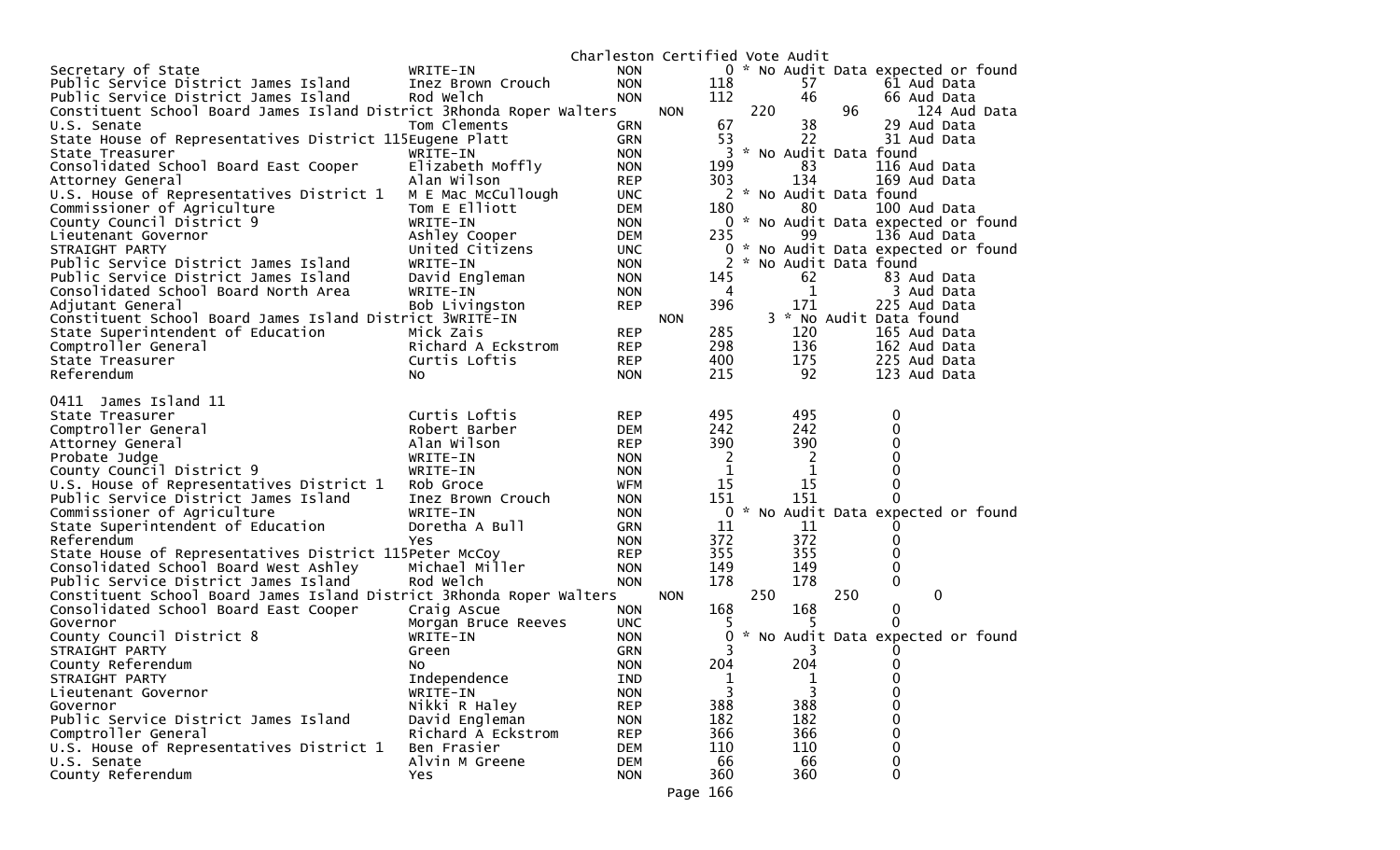|                                                                |                              |            | Charleston Certified Vote Audit |   |           |   |                                     |  |
|----------------------------------------------------------------|------------------------------|------------|---------------------------------|---|-----------|---|-------------------------------------|--|
| Public Service District James Island                           | WRITE-IN                     | <b>NON</b> |                                 |   |           |   | 0 * No Audit Data expected or found |  |
| U.S. House of Representatives District 1                       | WRITE-IN                     | <b>NON</b> | 1                               |   |           |   |                                     |  |
| Adjutant General                                               | WRITE-IN                     | <b>NON</b> | 3                               |   | 3         |   | O)                                  |  |
| Attorney General                                               | Matthew Richardson           | <b>DEM</b> | 189                             |   | 189       |   | 0                                   |  |
| Constituent School Board James Island District 3WRITE-IN       |                              |            | <b>NON</b>                      | 4 |           | 4 | 0                                   |  |
| Secretary of State                                             | Marjorie L Johnson           | <b>DEM</b> | 152                             |   | 152       |   | 0                                   |  |
| Amendment 4                                                    | No                           | <b>NON</b> | 170                             |   | 170       |   | 0                                   |  |
| Soil and Water District Conservation                           | Joshua Giordano-Silliman NON |            | 120                             |   | 120       |   | $\Omega$                            |  |
| Attorney General                                               | WRITE-IN                     | <b>NON</b> | 0                               |   |           |   | * No Audit Data expected or found   |  |
| State House of Representatives District 115Eugene Platt        |                              | <b>PET</b> | 16                              |   | 16        |   |                                     |  |
| Consolidated School Board North Area                           | Cindy Bohn Coats             | <b>NON</b> | 308                             |   | 308       |   | 0                                   |  |
| County Council District 9                                      | Joe Qualey                   | <b>REP</b> | 401                             |   | 401       |   | 0                                   |  |
| Amendment 4                                                    | <b>Yes</b>                   | <b>NON</b> | 405                             |   | 405       |   | 0                                   |  |
| Soil and Water District Conservation                           | John Kozma                   | <b>NON</b> | 139                             |   | 139       |   | 0                                   |  |
| Public Service District James Island                           | Roman V Hammes               | <b>NON</b> | 36                              |   | 36        |   | 0                                   |  |
|                                                                |                              |            | 381                             |   |           |   | 0                                   |  |
| State Superintendent of Education                              | Mick Zais                    | <b>REP</b> | 14                              |   | 381<br>14 |   |                                     |  |
| U.S. House of Representatives District 1                       | Keith Blandford              | <b>LIB</b> |                                 |   |           |   | 0                                   |  |
| Amendment 3                                                    | NO                           | <b>NON</b> | 164                             |   | 164       |   | 0                                   |  |
| Soil and Water District Conservation                           | Kathy R Woolsey              | <b>NON</b> | 336                             |   | 336       |   | 0                                   |  |
| Lieutenant Governor                                            | Ken Ard                      | <b>REP</b> | 371                             |   | 371       |   | 0                                   |  |
| STRAIGHT PARTY                                                 | Libertarian                  | <b>LIB</b> | 2                               |   | 2         |   | 0                                   |  |
| Amendment 3                                                    | Yes.                         | <b>NON</b> | 427                             |   | 427       |   | 0                                   |  |
| Soil and Water District Conservation                           | WRITE-IN                     | <b>NON</b> | 3                               |   | 3         |   | 0                                   |  |
| Consolidated School Board East Cooper                          | Elizabeth Moffly             | <b>NON</b> | 226                             |   | 226       |   | 0                                   |  |
| Amendment 2                                                    | No.                          | <b>NON</b> | 84                              |   | 84        |   | 0                                   |  |
| Amendment 1                                                    | Yes.                         | <b>NON</b> | 520                             |   | 520       |   | 0                                   |  |
| Amendment 2                                                    | <b>Yes</b>                   | <b>NON</b> | 512                             |   | 512       |   | 0                                   |  |
| Amendment 1                                                    | No.                          | <b>NON</b> | 83                              |   | 83        |   | 0                                   |  |
| Secretary of State                                             | Mark Hammond                 | <b>REP</b> | 449                             |   | 449       |   | 0                                   |  |
| STRAIGHT PARTY                                                 | Democratic                   | <b>DEM</b> | 46                              |   | 46        |   | 0                                   |  |
| U.S. House of Representatives District 1                       | Tim Scott                    | <b>REP</b> | 453                             |   | 453       |   | 0                                   |  |
| Consolidated School Board West Ashley                          | Mary Ann Taylor              | <b>NON</b> | 226                             |   | 226       |   | 0                                   |  |
| Adjutant General                                               | Bob Livingston               | <b>REP</b> | 481                             |   | 481       |   | 0                                   |  |
| Register of Mesne Conveyence                                   | Charlie Lybrand              | <b>REP</b> | 478                             |   | 478       |   | 0                                   |  |
| U.S. Senate                                                    | Tom Clements                 | <b>GRN</b> | 100                             |   | 100       |   | 0                                   |  |
| Public Service District James Island                           | Donald A Hollingsworth       | <b>NON</b> | 194                             |   | 194       |   | 0                                   |  |
| U.S. House of Representatives District 1                       | Robert Dobbs                 | <b>GRN</b> | 15                              |   | 15        |   | 0                                   |  |
| U.S. House of Representatives District 1                       | Jimmy Wood                   | IND        | 3                               |   | 3         |   | 0                                   |  |
| Probate Judge                                                  | Irv Gerard Condon            | <b>REP</b> | 485                             |   | 485       |   | 0                                   |  |
| U.S. Senate                                                    | WRITE-IN                     | <b>NON</b> | 28                              |   | 28        |   | 0                                   |  |
| Commissioner of Agriculture                                    | Tom E Elliott                | <b>DEM</b> | 142                             |   | 142       |   | 0                                   |  |
| County Council District 9                                      | Amy Fabri                    | <b>DEM</b> | 164                             |   | 164       |   | 0                                   |  |
| State House of Representatives District 115Anne Peterson Hutto |                              | <b>DEM</b> | 190                             |   | 190       |   | 0                                   |  |
| Lieutenant Governor                                            | Ashley Cooper                | <b>DEM</b> | 236                             |   | 236       |   | 0                                   |  |
| Comptroller General                                            | WRITE-IN                     | <b>NON</b> | T                               |   | Ŧ         |   | 0                                   |  |
| State Superintendent of Education                              | Tim Moultrie                 | LIB        | 24                              |   | 24        |   | 0                                   |  |
| Attorney General                                               | Leslie Minerd                | GRN        | 28                              |   | 28        |   | 0                                   |  |
| Governor                                                       | WRITE-IN                     | <b>NON</b> | 5                               |   |           |   | 0                                   |  |
| Public Service District James Island                           | Francis D McKeever           | <b>NON</b> | 150                             |   | 150       |   | 0                                   |  |
| State Superintendent of Education                              | WRITE-IN                     | <b>NON</b> | 1                               |   | 1         |   | 0                                   |  |
| Consolidated School Board East Cooper                          | Everett Wilcox               | <b>NON</b> | 145                             |   | 145       |   | 0                                   |  |
| Governor                                                       |                              | GRN        | 12                              |   | 12        |   | 0                                   |  |
|                                                                | Morgan Bruce Reeves          |            |                                 |   |           |   |                                     |  |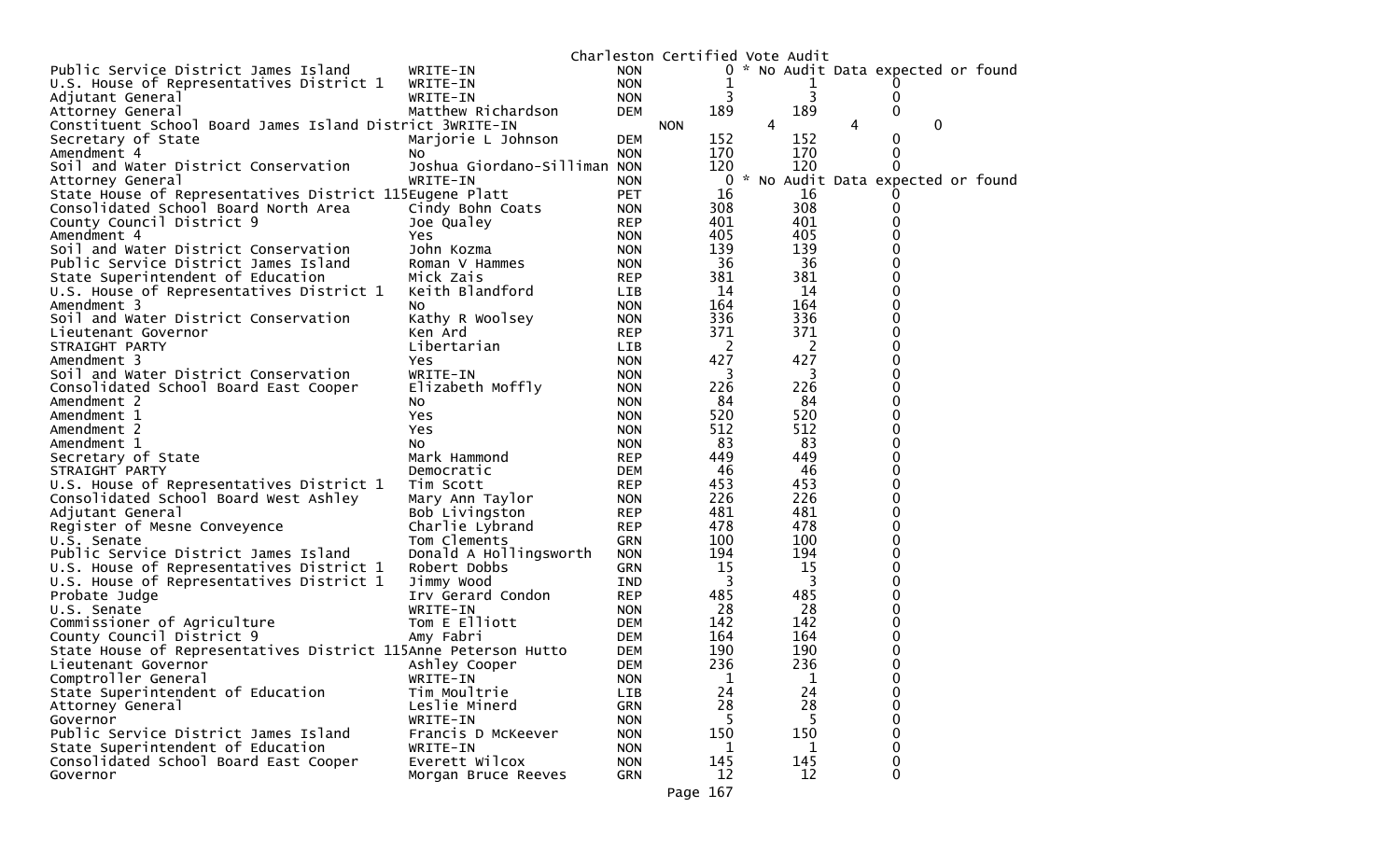|                                                                     |                           |                          | Charleston Certified Vote Audit |        |        |                                     |              |  |
|---------------------------------------------------------------------|---------------------------|--------------------------|---------------------------------|--------|--------|-------------------------------------|--------------|--|
| State Superintendent of Education                                   | Frank Holleman            | <b>DEM</b>               | 172                             |        | 172    | 0                                   |              |  |
| Consolidated School Board North Area                                | WRITE-IN                  | <b>NON</b>               |                                 | 1      | ı      | 0                                   |              |  |
| County Council District 8                                           | Thomas Legare             | <b>REP</b>               |                                 | 4      | 4      | 0                                   |              |  |
| State Superintendent of Education                                   | Tony Fayyazi              | IND.                     | 12                              |        | 12     | 0                                   |              |  |
| Constituent School Board James Island District 3Donna S Jenkins     |                           |                          | <b>NON</b>                      | 301    |        | 301                                 | $\mathbf{0}$ |  |
| Governor                                                            | Vincent A Sheheen         | <b>DEM</b>               | 212                             |        | 212    | 0                                   |              |  |
| U.S. House of Representatives District 1                            | M E Mac McCullough        | <b>UNC</b>               |                                 | 6      | 6      | 0                                   |              |  |
| Consolidated School Board West Ashley                               | WRITE-IN                  | <b>NON</b>               |                                 | 1      | 1      | 0                                   |              |  |
| County Council District 9                                           | Amy Fabri                 | WFM                      | 26                              |        | 26     | 0                                   |              |  |
| Public Service District James Island                                | Charles Rhodes            | <b>NON</b>               | 155                             |        | 155    | 0                                   |              |  |
| State House of Representatives District 115Eugene Platt             |                           | GRN                      | 59                              |        | 59     | 0                                   |              |  |
| Secretary of State                                                  | WRITE-IN                  | <b>NON</b>               |                                 |        |        | 0 * No Audit Data expected or found |              |  |
| State House of Representatives District 115WRITE-IN                 |                           | <b>NON</b>               |                                 |        |        | 0 * No Audit Data expected or found |              |  |
| STRAIGHT PARTY                                                      | United Citizens           | <b>UNC</b>               |                                 |        |        | 0 * No Audit Data expected or found |              |  |
| STRAIGHT PARTY                                                      | Republican                | <b>REP</b>               | 188                             |        | 188    |                                     |              |  |
| State Treasurer                                                     | WRITE-IN                  | <b>NON</b>               |                                 | 5      | 5      | 0                                   |              |  |
| U.S. Senate                                                         | Jim DeMint                | <b>REP</b>               | 415                             |        | 415    | 0                                   |              |  |
| Register of Mesne Conveyence                                        | WRITE-IN                  | <b>NON</b>               |                                 | 4      | 4      | 0                                   |              |  |
| County Council District 8                                           | Anna B Johnson            | <b>DEM</b>               | 14                              |        | 14     | 0                                   |              |  |
| Constituent School Board James Island District 3Jesse Wade Sweatman |                           |                          | <b>NON</b>                      | 250    |        | 250                                 | 0            |  |
| Commissioner of Agriculture                                         | Hugh Weathers             | <b>REP</b>               | 453                             |        | 453    | 0                                   |              |  |
| Consolidated School Board East Cooper                               | WRITE-IN                  | <b>NON</b>               |                                 |        |        | 0 * No Audit Data expected or found |              |  |
| Public Service District James Island                                | Karen Clark Thompson      | <b>NON</b>               | 105                             |        | 105    |                                     |              |  |
| STRAIGHT PARTY                                                      | Working Families          | WFM                      |                                 | 2      | 2      | 0                                   |              |  |
| Referendum                                                          | NO.                       | <b>NON</b>               | 216                             |        | 216    | 0                                   |              |  |
|                                                                     |                           |                          |                                 |        |        |                                     |              |  |
| 0412 James Island 12<br>Amendment 1                                 |                           |                          |                                 |        |        |                                     |              |  |
| STRAIGHT PARTY                                                      | <b>Yes</b><br>Libertarian | <b>NON</b><br><b>LIB</b> | 499                             |        | 499    | 0<br>0                              |              |  |
| STRAIGHT PARTY                                                      | United Citizens           | <b>UNC</b>               |                                 | ı<br>1 | 1<br>1 | 0                                   |              |  |
| State Superintendent of Education                                   | Doretha A Bull            | <b>GRN</b>               | 15                              |        | 15     | 0                                   |              |  |
|                                                                     |                           | <b>NON</b>               |                                 | 1      | 1      | 0                                   |              |  |
| Consolidated School Board North Area                                | WRITE-IN                  |                          |                                 |        |        | 0                                   |              |  |
| Referendum                                                          | Yes                       | <b>NON</b>               | 304<br>75                       |        | 304    | 0                                   |              |  |
| Amendment 1                                                         | NO.                       | <b>NON</b>               | 389                             |        | 75     |                                     |              |  |
| County Council District 9                                           | Joe Qualey                | <b>REP</b>               |                                 |        | 389    | 0                                   |              |  |
| Register of Mesne Conveyence                                        | WRITE-IN                  | <b>NON</b>               |                                 | 3      | 3      | 0                                   |              |  |
| U.S. House of Representatives District 1                            | Jimmy Wood                | IND                      |                                 | 5      | 5      | 0                                   |              |  |
| County Referendum                                                   | NO.                       | <b>NON</b>               | 213                             |        | 213    | 0                                   |              |  |
| Amendment 2                                                         | Yes                       | <b>NON</b>               | 490                             |        | 490    | 0                                   |              |  |
| Public Service District James Island                                | Charles Rhodes            | <b>NON</b>               | 141                             |        | 141    | 0                                   |              |  |
| Consolidated School Board East Cooper                               | Elizabeth Moffly          | <b>NON</b>               | 223                             |        | 223    | 0                                   |              |  |
| County Referendum                                                   | Yes                       | <b>NON</b>               | 316                             |        | 316    | 0                                   |              |  |
| Amendment 2                                                         | NO.                       | <b>NON</b>               | 80                              |        | 80     | 0                                   |              |  |
| Attorney General                                                    | Matthew Richardson        | <b>DEM</b>               | 188                             |        | 188    | 0                                   |              |  |
| Amendment 4                                                         | No                        | <b>NON</b>               | 160                             |        | 160    | 0                                   |              |  |
| Amendment 3                                                         | Yes                       | <b>NON</b>               | 391                             |        | 391    | 0                                   |              |  |
| Amendment 4                                                         | Yes                       | <b>NON</b>               | 394                             |        | 394    | 0                                   |              |  |
| Amendment 3                                                         | <b>NO</b>                 | <b>NON</b>               | 167                             |        | 167    | 0                                   |              |  |
| Governor                                                            | Morgan Bruce Reeves       | <b>UNC</b>               |                                 | 4      | 4      | 0                                   |              |  |
| Comptroller General                                                 | Richard A Eckstrom        | <b>REP</b>               | 347                             |        | 347    | 0                                   |              |  |
| Commissioner of Agriculture                                         | Hugh Weathers             | <b>REP</b>               | 423                             |        | 423    | 0                                   |              |  |
| Governor                                                            | Nikki R Haley             | <b>REP</b>               | 356                             |        | 356    | $\mathbf 0$                         |              |  |
|                                                                     |                           |                          | Page 168                        |        |        |                                     |              |  |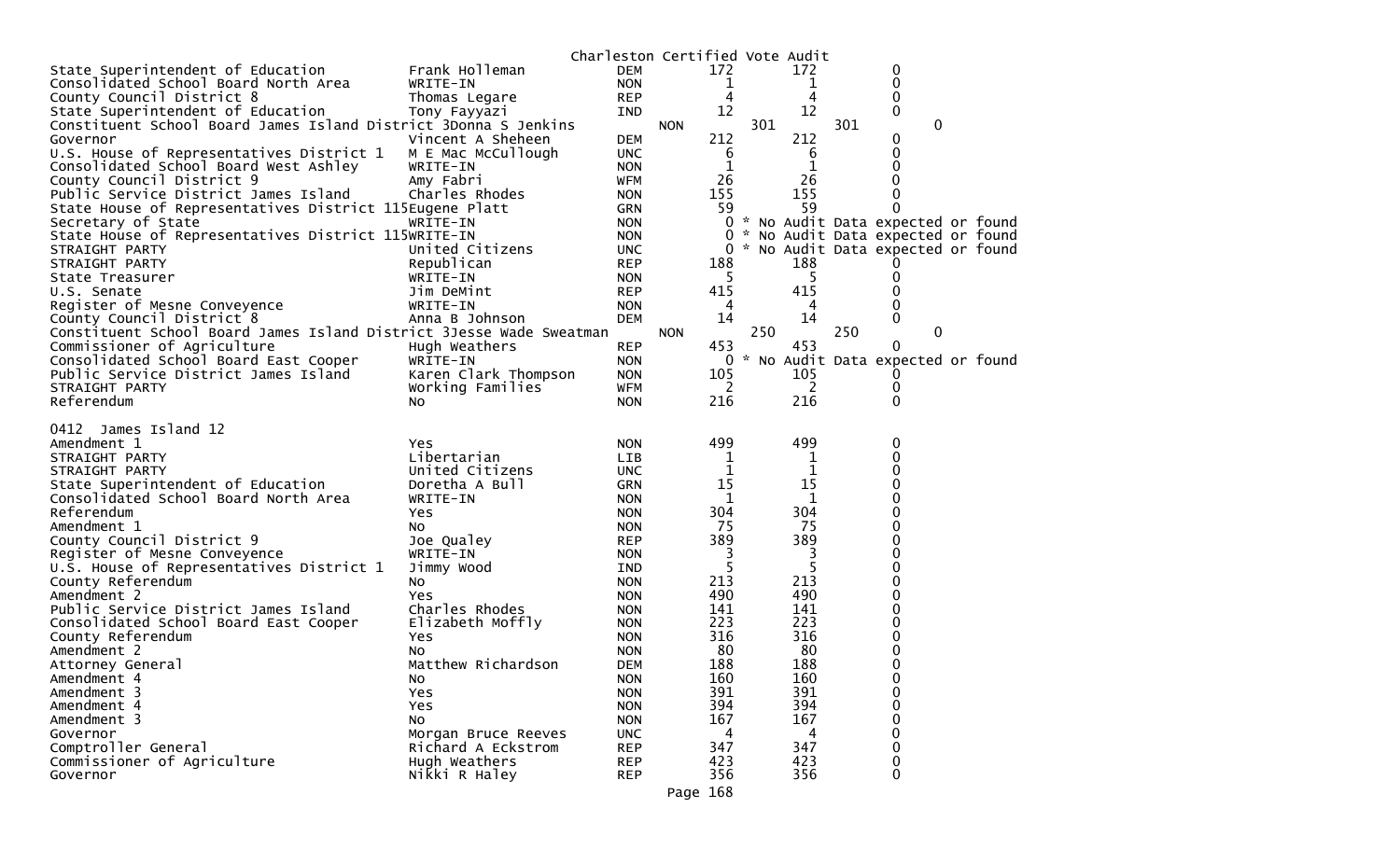|                                                                      |                              |            | Charleston Certified Vote Audit |             |          |              |     |                                     |  |
|----------------------------------------------------------------------|------------------------------|------------|---------------------------------|-------------|----------|--------------|-----|-------------------------------------|--|
| Attorney General                                                     | WRITE-IN                     | <b>NON</b> |                                 |             |          |              |     | 0 * No Audit Data expected or found |  |
| Constituent School Board James Island District 3Rhonda Roper Walters |                              |            | <b>NON</b>                      |             | 240      |              | 240 |                                     |  |
| STRAIGHT PARTY                                                       | Working Families             | <b>WFM</b> |                                 | 1           |          | $\mathbf{1}$ |     | 0                                   |  |
| State House of Representatives District 115Anne Peterson Hutto       |                              | <b>DEM</b> |                                 | 195         |          | 195          |     | 0                                   |  |
| U.S. Senate                                                          | Jim DeMint                   | <b>REP</b> |                                 | 415         |          | 415          |     | 0                                   |  |
| Public Service District James Island                                 | Inez Brown Crouch            | <b>NON</b> |                                 | 164         |          | 164          |     | $\Omega$                            |  |
| Governor                                                             | Morgan Bruce Reeves          | GRN        |                                 | 6           |          | 6            |     | 0                                   |  |
| Public Service District James Island                                 | Karen Clark Thompson         | <b>NON</b> |                                 | 107         |          | 107          |     | 0                                   |  |
| Attorney General                                                     | Leslie Minerd                | GRN        |                                 | 17          |          | 17           |     | 0                                   |  |
| Secretary of State                                                   | WRITE-IN                     | <b>NON</b> |                                 | 1           |          | 1            |     | 0                                   |  |
| U.S. House of Representatives District 1                             | M E Mac McCullough           | <b>UNC</b> |                                 | 9           |          | 9            |     | 0                                   |  |
| County Council District 9                                            | Amy Fabri                    | DEM        |                                 | 170         |          | 170          |     | 0                                   |  |
| Commissioner of Agriculture                                          | WRITE-IN                     | <b>NON</b> |                                 | 0           | <b>X</b> |              |     | No Audit Data expected or found     |  |
| STRAIGHT PARTY                                                       |                              | <b>GRN</b> |                                 | 2           |          | 2            |     |                                     |  |
|                                                                      | Green<br>WRITE-IN            | <b>NON</b> |                                 | 1           |          | 1            |     | 0                                   |  |
| Consolidated School Board West Ashley                                |                              | <b>REP</b> |                                 | 360         |          | 360          |     | 0                                   |  |
| State Superintendent of Education                                    | Mick Zais                    |            |                                 | 59          |          | 59           |     | 0                                   |  |
| State House of Representatives District 115Eugene Platt              |                              | <b>GRN</b> |                                 |             |          |              |     |                                     |  |
| STRAIGHT PARTY                                                       | Democratic                   | DEM        |                                 | 26          |          | 26           |     | 0                                   |  |
| Constituent School Board James Island District 3WRITE-IN             |                              |            | <b>NON</b>                      |             | 4        |              | 4   | 0                                   |  |
| Lieutenant Governor                                                  | Ken Ard                      | <b>REP</b> |                                 | 335         |          | 335          |     | 0                                   |  |
| Public Service District James Island                                 | David Engleman               | <b>NON</b> |                                 | 183         |          | 183          |     | 0                                   |  |
| Public Service District James Island                                 | Rod Welch                    | <b>NON</b> |                                 | 202         |          | 202          |     | 0                                   |  |
| Probate Judge                                                        | Irv Gerard Condon            | <b>REP</b> |                                 | 460         |          | 460          |     | 0                                   |  |
| Adjutant General                                                     | WRITE-IN                     | <b>NON</b> |                                 | 1           |          | 1            |     |                                     |  |
| Lieutenant Governor                                                  | WRITE-IN                     | <b>NON</b> |                                 |             |          |              |     | 0 * No Audit Data expected or found |  |
| Consolidated School Board East Cooper                                | Everett Wilcox               | <b>NON</b> |                                 | 152         |          | 152          |     | $\Omega$                            |  |
| Comptroller General                                                  | WRITE-IN                     | <b>NON</b> |                                 |             |          |              |     | 0 * No Audit Data expected or found |  |
| State House of Representatives District 115WRITE-IN                  |                              | <b>NON</b> |                                 | 0           |          |              |     | * No Audit Data expected or found   |  |
| State Treasurer                                                      | WRITE-IN                     | <b>NON</b> |                                 | 3           |          | 3            |     |                                     |  |
| Consolidated School Board West Ashley                                | Michael Miller               | <b>NON</b> |                                 | 143         |          | 143          |     | 0                                   |  |
| U.S. House of Representatives District 1                             | Rob Groce                    | WFM        |                                 | 16          |          | 16           |     | 0                                   |  |
| State Treasurer                                                      | Curtis Loftis                | <b>REP</b> |                                 | 475         |          | 475          |     | 0                                   |  |
| Register of Mesne Conveyence                                         | Charlie Lybrand              | <b>REP</b> |                                 | 463         |          | 463          |     | 0                                   |  |
| Governor                                                             | Vincent A Sheheen            | DEM        |                                 | 214         |          | 214          |     | 0                                   |  |
| Consolidated School Board North Area                                 | Cindy Bohn Coats             | <b>NON</b> |                                 | 306         |          | 306          |     | 0                                   |  |
| Public Service District James Island                                 | WRITE-IN                     | <b>NON</b> |                                 | 4           |          | 4            |     | 0                                   |  |
| Public Service District James Island                                 | Roman V Hammes               | <b>NON</b> |                                 | 38          |          | 38           |     | 0                                   |  |
| County Council District 9                                            | Amy Fabri                    | WFM        |                                 | 15          |          | 15           |     | 0                                   |  |
| U.S. Senate                                                          | Alvin M Greene               | DEM        |                                 | 38          |          | 38           |     | 0                                   |  |
| State Superintendent of Education                                    | Tim Moultrie                 | LIB.       |                                 | 20          |          | 20           |     | 0                                   |  |
| Governor                                                             | WRITE-IN                     | <b>NON</b> |                                 | $\mathbf 1$ |          | 1            |     | 0                                   |  |
| Adjutant General                                                     | Bob Livingston               | <b>REP</b> |                                 | 465         |          | 465          |     | 0                                   |  |
| STRAIGHT PARTY                                                       | Republican                   | <b>REP</b> |                                 | 156         |          | 156          |     | 0                                   |  |
| State House of Representatives District 115Peter McCoy               |                              | <b>REP</b> |                                 | 318         |          | 318          |     | 0                                   |  |
| U.S. House of Representatives District 1                             | Ben Frasier                  | <b>DEM</b> |                                 | 87          |          | 87           |     | 0                                   |  |
| Soil and Water District Conservation                                 | Joshua Giordano-Silliman NON |            |                                 | 102         |          | 102          |     | 0                                   |  |
| Attorney General                                                     | Alan Wilson                  | <b>REP</b> |                                 | 362         |          | 362          |     | 0                                   |  |
| Secretary of State                                                   | Marjorie L Johnson           | <b>DEM</b> |                                 | 138         |          | 138          |     | 0                                   |  |
| Consolidated School Board East Cooper                                | Craig Ascue                  | <b>NON</b> |                                 | 158         |          | 158          |     | 0                                   |  |
| Commissioner of Agriculture                                          | Tom E Elliott                | <b>DEM</b> |                                 | 135         |          | 135          |     | 0                                   |  |
| State Superintendent of Education                                    | Frank Holleman               | <b>DEM</b> |                                 | 165         |          | 165          |     | 0                                   |  |
| Public Service District James Island                                 | Donald A Hollingsworth       | <b>NON</b> |                                 | 223         |          | 223          |     | 0                                   |  |
|                                                                      |                              |            |                                 |             |          |              |     |                                     |  |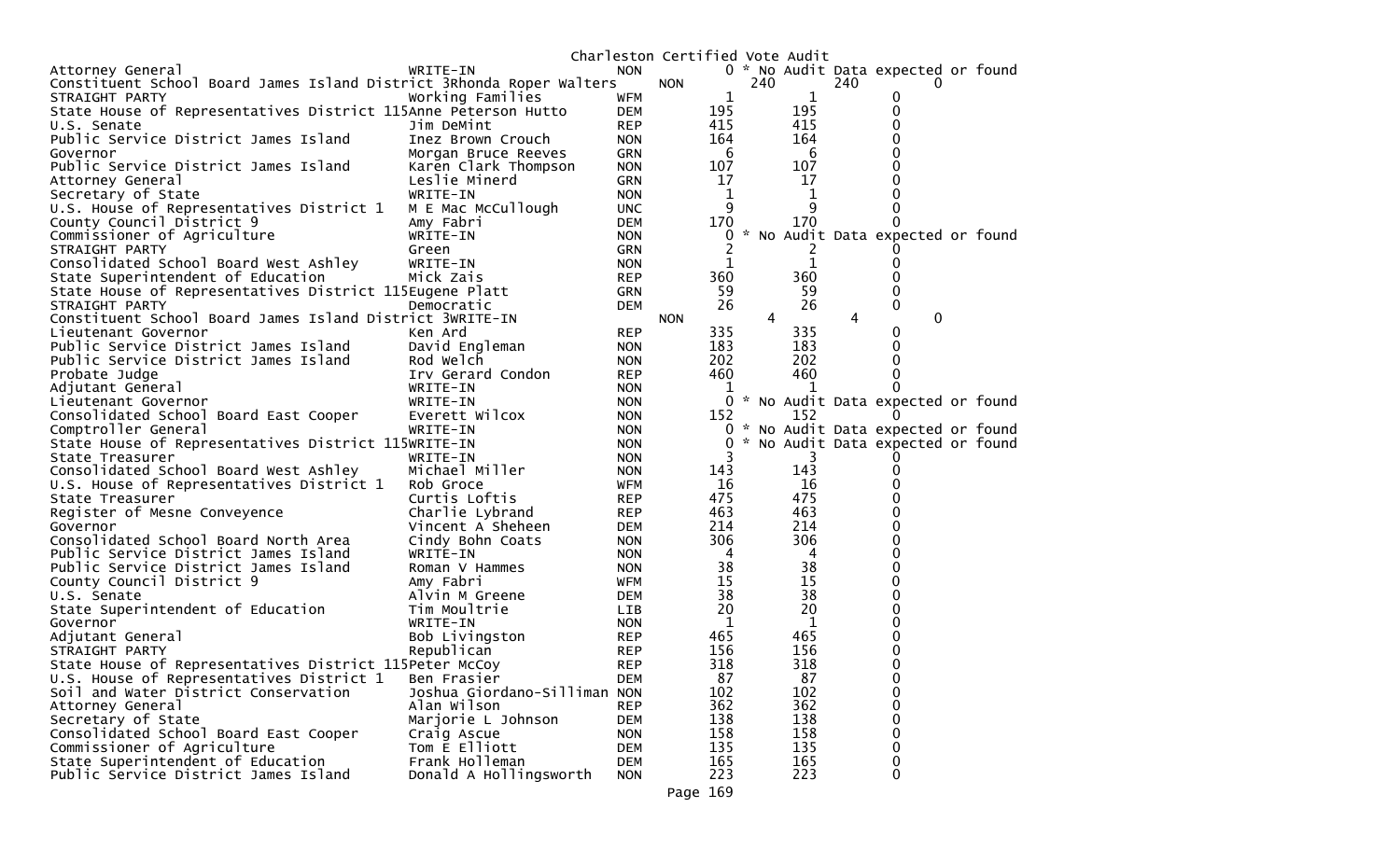|                                                                                                   |                                    |                   | Charleston Certified Vote Audit |     |                             |     |                                     |
|---------------------------------------------------------------------------------------------------|------------------------------------|-------------------|---------------------------------|-----|-----------------------------|-----|-------------------------------------|
| U.S. Senate                                                                                       | Tom Clements                       | <b>GRN</b>        |                                 | 82  |                             | 82  | $\mathbf 0$                         |
| Consolidated School Board East Cooper                                                             | WRITE-IN                           | <b>NON</b>        |                                 | 1   |                             | 1   | 0                                   |
| Soil and Water District Conservation                                                              | John Kozma                         | <b>NON</b>        |                                 | 150 |                             | 150 | $\Omega$                            |
| U.S. House of Representatives District 1                                                          | WRITE-IN                           | <b>NON</b>        |                                 |     |                             |     | 0 * No Audit Data expected or found |
| Constituent School Board James Island District 3Donna S Jenkins                                   |                                    |                   | <b>NON</b>                      |     | 261                         |     | 261                                 |
| U.S. House of Representatives District 1                                                          | Keith Blandford                    | LIB               |                                 | 7   |                             | 7   | 0                                   |
| County Council District 9                                                                         | WRITE-IN                           | <b>NON</b>        |                                 |     |                             |     | 0 * No Audit Data expected or found |
| State Superintendent of Education                                                                 | WRITE-IN                           | <b>NON</b>        |                                 |     |                             |     | 0 * No Audit Data expected or found |
| Lieutenant Governor                                                                               | Ashley Cooper                      | DEM               |                                 | 241 |                             | 241 |                                     |
| State Superintendent of Education                                                                 | Tony Fayyazi                       | IND.              |                                 | 10  |                             | 10  | 0                                   |
| Soil and Water District Conservation                                                              | Kathy R Woolsey                    | <b>NON</b>        |                                 | 312 |                             | 312 | 0                                   |
| U.S. House of Representatives District 1                                                          | Tim Scott                          | REP               |                                 | 437 |                             | 437 | 0                                   |
| U.S. Senate                                                                                       | WRITE-IN                           | <b>NON</b>        |                                 | 35  |                             | 35  | 0                                   |
| U.S. House of Representatives District 1                                                          | Robert Dobbs                       | GRN               |                                 | 9   |                             | 9   | 0                                   |
| State House of Representatives District 115Eugene Platt                                           |                                    | <b>PET</b>        |                                 | 7   |                             | 7   | 0                                   |
| Public Service District James Island                                                              | Francis D McKeever                 | <b>NON</b>        |                                 | 201 |                             | 201 | 0                                   |
| Consolidated School Board West Ashley                                                             | Mary Ann Taylor                    | <b>NON</b>        |                                 | 208 |                             | 208 | $\Omega$                            |
| Soil and Water District Conservation                                                              | WRITE-IN                           | <b>NON</b>        |                                 | 0   |                             |     | * No Audit Data expected or found   |
| Secretary of State                                                                                | Mark Hammond                       | <b>REP</b>        |                                 | 425 |                             | 425 |                                     |
| Comptroller General                                                                               | Robert Barber                      | <b>DEM</b>        |                                 | 224 |                             | 224 | 0                                   |
| STRAIGHT PARTY                                                                                    | Independence                       | IND               |                                 | 2   |                             | 2   | 0                                   |
| Probate Judge                                                                                     | WRITE-IN                           | <b>NON</b>        |                                 | 4   |                             | 4   | $\mathbf{0}$                        |
| Constituent School Board James Island District 3Jesse Wade Sweatman                               |                                    |                   | <b>NON</b>                      |     | 247                         |     | 247<br>0                            |
| Referendum                                                                                        | NO.                                | <b>NON</b>        |                                 | 259 |                             | 259 | 0                                   |
|                                                                                                   |                                    |                   |                                 |     |                             |     |                                     |
| 0413 James Island 13                                                                              |                                    |                   |                                 |     |                             |     |                                     |
| Amendment 2                                                                                       | Yes                                | <b>NON</b>        |                                 | 595 |                             | 595 | 0                                   |
| County Council District 9                                                                         | Amy Fabri                          | WFM               |                                 | 17  |                             | 17  | 0                                   |
| U.S. Senate                                                                                       | WRITE-IN                           | <b>NON</b>        |                                 | 67  |                             | 67  | 0                                   |
| Secretary of State                                                                                | Mark Hammond                       | <b>REP</b>        |                                 | 531 |                             | 531 | 0                                   |
| Referendum                                                                                        | Yes                                | <b>NON</b>        |                                 | 419 |                             | 419 | 0                                   |
| Amendment 2                                                                                       | NO.                                | <b>NON</b>        |                                 | 110 |                             | 110 | 0                                   |
| Register of Mesne Conveyence                                                                      | Charlie Lybrand                    | REP               |                                 | 562 |                             | 562 | 0                                   |
| U.S. House of Representatives District 1                                                          | Tim Scott                          | <b>REP</b>        |                                 | 535 |                             | 535 | 0                                   |
| County Referendum                                                                                 | NO.                                | <b>NON</b>        |                                 | 237 |                             | 237 | 0                                   |
| Amendment 3                                                                                       | Yes                                | <b>NON</b>        |                                 | 514 |                             | 514 | 0                                   |
| Public Service District James Island                                                              | Karen Clark Thompson               | <b>NON</b>        |                                 | 31  |                             | 31  | 0                                   |
| County Referendum                                                                                 | Yes                                | <b>NON</b>        |                                 | 404 |                             | 404 | 0                                   |
| Amendment 3                                                                                       | No                                 | <b>NON</b>        |                                 | 177 |                             | 177 | 0                                   |
| Amendment 4                                                                                       | NO.                                | <b>NON</b>        |                                 | 184 |                             | 184 | 0                                   |
| Amendment 4                                                                                       | Yes                                | <b>NON</b>        |                                 | 490 |                             | 490 | 0                                   |
| Consolidated School Board West Ashley                                                             | Michael Miller                     | <b>NON</b>        |                                 | 176 |                             | 176 | 0                                   |
| U.S. House of Representatives District 1                                                          | Robert Dobbs                       | GRN               |                                 | 7   |                             | 7   | 0<br>0                              |
| Consolidated School Board East Cooper<br>Constituent School Board James Island District 3WRITE-IN | Everett Wilcox                     | <b>NON</b>        |                                 | 178 |                             | 178 | 2                                   |
|                                                                                                   |                                    |                   | <b>NON</b>                      |     | $\mathcal{L}_{\mathcal{L}}$ |     | $\Omega$                            |
| U.S. House of Representatives District 1                                                          | WRITE-IN                           | <b>NON</b>        |                                 |     |                             |     | 0 * No Audit Data expected or found |
| Consolidated School Board North Area                                                              | Cindy Bohn Coats                   | <b>NON</b>        |                                 | 368 |                             | 368 |                                     |
| STRAIGHT PARTY<br>Public Service District James Island                                            | Working Families<br>David Engleman | <b>WFM</b>        |                                 | 46  |                             | 46  | 0 * No Audit Data expected or found |
| STRAIGHT PARTY                                                                                    |                                    | <b>NON</b>        |                                 | 3   |                             | 3   | 0                                   |
| Commissioner of Agriculture                                                                       | Independence<br>Hugh Weathers      | IND<br><b>REP</b> |                                 | 525 |                             | 525 | 0                                   |
| State Superintendent of Education                                                                 | Mick Zais                          | <b>REP</b>        |                                 | 450 |                             | 450 | 0                                   |
|                                                                                                   |                                    |                   |                                 |     |                             |     |                                     |
|                                                                                                   |                                    |                   | Page 170                        |     |                             |     |                                     |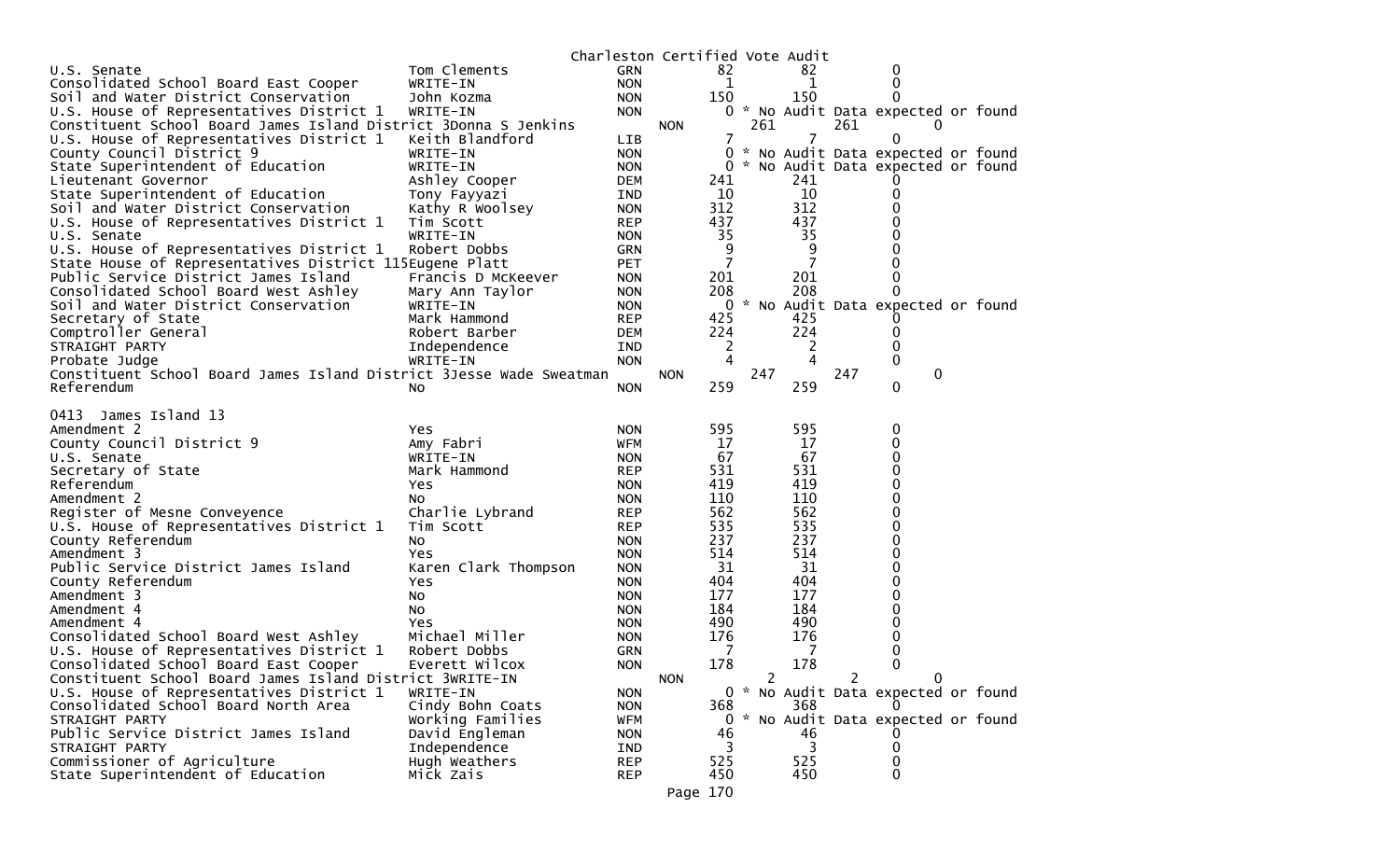|                                                                                                                                |                              |                          | Charleston Certified Vote Audit |     |           |     |                                     |  |
|--------------------------------------------------------------------------------------------------------------------------------|------------------------------|--------------------------|---------------------------------|-----|-----------|-----|-------------------------------------|--|
| STRAIGHT PARTY                                                                                                                 | United Citizens              | <b>UNC</b>               |                                 |     |           |     | 0 * No Audit Data expected or found |  |
| Comptroller General                                                                                                            | WRITE-IN                     | <b>NON</b>               |                                 |     | 1         |     |                                     |  |
| Attorney General                                                                                                               | Alan Wilson                  | <b>REP</b>               | 454                             |     | 454       |     | 0                                   |  |
| Public Service District James Island                                                                                           | Rod Welch                    | <b>NON</b>               | 40                              |     | 40        |     | 0                                   |  |
| Governor                                                                                                                       | Vincent A Sheheen            | DEM                      | 266                             |     | 266       |     |                                     |  |
| STRAIGHT PARTY                                                                                                                 | Democratic                   | <b>DEM</b>               | 41                              |     | 41        |     | 0                                   |  |
| STRAIGHT PARTY                                                                                                                 | Libertarian                  | LIB.                     | 1                               |     | 1         |     |                                     |  |
| County Council District 9                                                                                                      | WRITE-IN                     | <b>NON</b>               | 1                               |     | 1         |     |                                     |  |
| State House of Representatives District 115Eugene Platt                                                                        |                              | <b>PET</b>               | 10                              |     | 10        |     |                                     |  |
| U.S. Senate                                                                                                                    | Jim DeMint                   | <b>REP</b>               | 510                             |     | 510       |     | o                                   |  |
| Lieutenant Governor                                                                                                            | Ken Ard                      | <b>REP</b>               | 421                             |     | 421       |     | 0                                   |  |
| U.S. House of Representatives District 1                                                                                       | Jimmy Wood                   | IND                      | 6                               |     | 6         |     |                                     |  |
| Public Service District James Island                                                                                           | Roman V Hammes               | <b>NON</b>               | 15                              |     | 15        |     | 0                                   |  |
| Consolidated School Board East Cooper                                                                                          | Craig Ascue                  | <b>NON</b>               | 175                             |     | 175       |     | 0                                   |  |
| Commissioner of Agriculture                                                                                                    | WRITE-IN                     | <b>NON</b>               | 0                               |     |           |     | * No Audit Data expected or found   |  |
| Governor                                                                                                                       | WRITE-IN                     | <b>NON</b>               |                                 |     |           |     |                                     |  |
| Adjutant General                                                                                                               | WRITE-IN                     | <b>NON</b>               | 1                               |     | 1         |     | 0                                   |  |
| State Superintendent of Education                                                                                              | Tim Moultrie                 | <b>LIB</b>               | 21                              |     | 21        |     |                                     |  |
| Public Service District James Island                                                                                           | WRITE-IN                     | <b>NON</b>               | 0                               |     |           |     | * No Audit Data expected or found   |  |
| STRAIGHT PARTY                                                                                                                 | Republican                   | <b>REP</b>               | 198                             |     | 198       |     |                                     |  |
| Secretary of State                                                                                                             | WRITE-IN                     | <b>NON</b>               | ı                               |     |           |     | $\Omega$                            |  |
| Consolidated School Board East Cooper                                                                                          | WRITE-IN                     | <b>NON</b>               | $\Omega$                        |     |           |     | * No Audit Data expected or found   |  |
| County Council District 9                                                                                                      | Joe Qualey                   | <b>REP</b>               | 478                             |     | 478       |     |                                     |  |
| Comptroller General                                                                                                            | Robert Barber                | <b>DEM</b>               | 293                             |     | 293       |     | 0                                   |  |
| Constituent School Board James Island District 3Donna S Jenkins                                                                |                              |                          | <b>NON</b>                      | 283 |           | 283 | 0                                   |  |
| Probate Judge                                                                                                                  | WRITE-IN                     | <b>NON</b>               | 3                               |     | 3         |     | 0                                   |  |
| Attorney General                                                                                                               | Matthew Richardson           | <b>DEM</b>               | 239                             |     | 239       |     | 0                                   |  |
| Lieutenant Governor                                                                                                            | WRITE-IN                     | <b>NON</b>               | 1                               |     | 1         |     | 0                                   |  |
| Public Service District James Island                                                                                           | Donald A Hollingsworth       | <b>NON</b>               | 53                              |     | 53        |     |                                     |  |
| Soil and Water District Conservation                                                                                           | Joshua Giordano-Silliman NON |                          | 105                             |     | 105       |     |                                     |  |
| Consolidated School Board West Ashley                                                                                          | Mary Ann Taylor              | <b>NON</b>               | 246                             |     | 246       |     | 0                                   |  |
| Adjutant General                                                                                                               | Bob Livingston               | <b>REP</b>               | 566                             |     | 566       |     | 0                                   |  |
| U.S. House of Representatives District 1                                                                                       | M E Mac McCullough           | <b>UNC</b>               | 0                               |     |           |     | * No Audit Data expected or found   |  |
| State Superintendent of Education                                                                                              | Frank Holleman               | <b>DEM</b>               | 216                             |     | 216       |     |                                     |  |
| State House of Representatives District 115Anne Peterson Hutto                                                                 |                              | <b>DEM</b>               | 230                             |     | 230       |     |                                     |  |
| Register of Mesne Conveyence                                                                                                   | WRITE-IN                     | <b>NON</b>               | 4                               |     | 4         |     |                                     |  |
| Consolidated School Board North Area                                                                                           | WRITE-IN                     | <b>NON</b>               | 1                               |     | 1         |     |                                     |  |
| Governor                                                                                                                       | Nikki R Haley                | <b>REP</b>               | 451                             |     | 451<br>19 |     |                                     |  |
| Attorney General<br>Soil and Water District Conservation                                                                       | Leslie Minerd                | <b>GRN</b>               | 19<br>152                       |     | 152       |     | 0<br>0                              |  |
|                                                                                                                                | John Kozma                   | <b>NON</b>               | 0                               |     |           |     | * No Audit Data expected or found   |  |
| State Superintendent of Education<br>U.S. Senate                                                                               | WRITE-IN<br>Alvin M Greene   | <b>NON</b><br><b>DEM</b> | 55                              |     | 55        |     |                                     |  |
|                                                                                                                                |                              |                          | 7                               |     | 7         |     |                                     |  |
| State Superintendent of Education                                                                                              | Tony Fayyazi                 | IND                      |                                 | 243 |           | 243 | 0<br>0                              |  |
| Constituent School Board James Island District 3Jesse Wade Sweatman<br>State House of Representatives District 115Eugene Platt |                              | GRN                      | <b>NON</b>                      |     | 48        |     |                                     |  |
| Public Service District James Island                                                                                           | Francis D McKeever           | <b>NON</b>               | 48<br>42                        |     | 42        |     | $\mathbf 0$<br>0                    |  |
| Comptroller General                                                                                                            | Richard A Eckstrom           | <b>REP</b>               | 415                             |     | 415       |     | 0                                   |  |
| Commissioner of Agriculture                                                                                                    | Tom E Elliott                |                          | 172                             |     | 172       |     | 0                                   |  |
| Soil and Water District Conservation                                                                                           | Kathy R Woolsey              | <b>DEM</b><br><b>NON</b> | 310                             |     | 310       |     | 0                                   |  |
| Consolidated School Board East Cooper                                                                                          | Elizabeth Moffly             | <b>NON</b>               | 281                             |     | 281       |     | 0                                   |  |
| County Council District 9                                                                                                      | Amy Fabri                    | <b>DEM</b>               | 204                             |     | 204       |     | 0                                   |  |
| U.S. House of Representatives District 1                                                                                       | Rob Groce                    | <b>WFM</b>               | 28                              |     | 28        |     | $\mathbf{0}$                        |  |
|                                                                                                                                |                              |                          |                                 |     |           |     |                                     |  |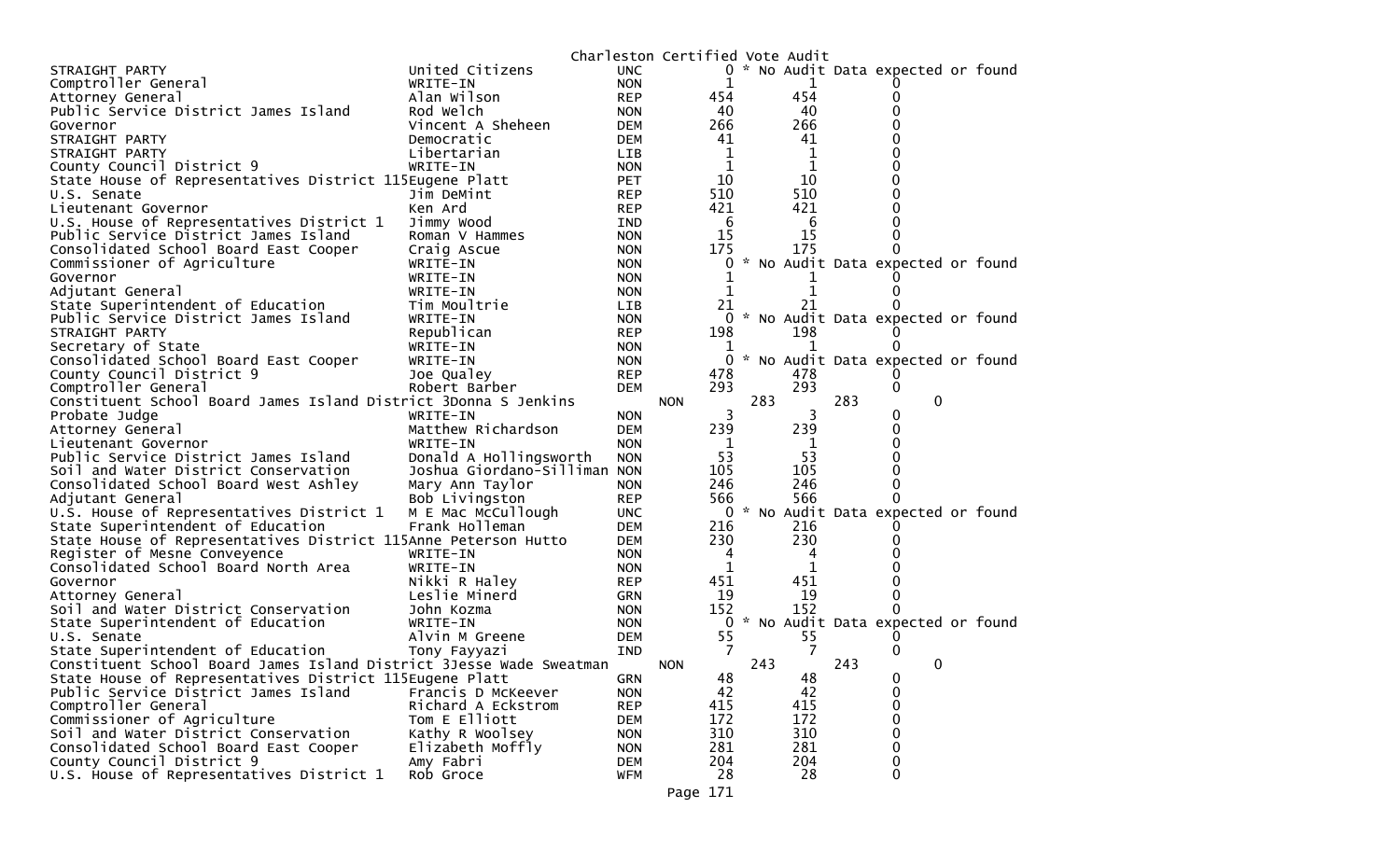| State Superintendent of Education<br><b>GRN</b><br>13<br>Doretha A Bull<br>13<br>0<br><b>NON</b><br>1<br>0<br>WRITE-IN<br>1<br>Attorney General<br>6<br>6<br>GRN<br>Governor<br>Morgan Bruce Reeves<br>86<br>Tom Clements<br><b>GRN</b><br>86<br>U.S. Senate<br>Soil and Water District Conservation<br>WRITE-IN<br><b>NON</b><br>$\overline{0}$<br>* No Audit Data expected or found<br>299<br>299<br>Ashley Cooper<br><b>DEM</b><br>Lieutenant Governor<br>2<br>Morgan Bruce Reeves<br>2<br>Governor<br><b>UNC</b><br>0<br>* No Audit Data expected or found<br>State House of Representatives District 115WRITE-IN<br>0<br><b>NON</b><br>132<br>U.S. House of Representatives District 1<br>132<br>Ben Frasier<br><b>DEM</b><br>561<br>561<br><b>REP</b><br>Probate Judge<br>Irv Gerard Condon<br>35<br>Public Service District James Island<br>Charles Rhodes<br>35<br><b>NON</b><br>0<br>582<br>582<br>0<br>Amendment 1<br><b>NON</b><br>Yes<br>251<br>$\mathbf 0$<br>Constituent School Board James Island District 3Rhonda Roper Walters<br>251<br><b>NON</b><br>567<br>567<br>Curtis Loftis<br><b>REP</b><br>0<br>State Treasurer<br>WRITE-IN<br><b>NON</b><br>7<br>7<br>Ω<br>State Treasurer<br>$\overline{2}$<br>$\overline{c}$<br>STRAIGHT PARTY<br>GRN<br>Green<br>$\mathbf{1}$<br>1<br>Consolidated School Board West Ashley<br>WRITE-IN<br><b>NON</b><br>131<br>131<br>Amendment 1<br><b>NON</b><br>NO.<br>175<br>175<br>Secretary of State<br>Marjorie L Johnson<br><b>DEM</b><br>42<br>42<br>Public Service District James Island<br>0<br>Inez Brown Crouch<br><b>NON</b><br>11<br>11<br>0<br>U.S. House of Representatives District 1<br>Keith Blandford<br>LIB.<br>435<br>435<br>State House of Representatives District 115Peter McCoy<br><b>REP</b><br>0<br>279<br>279<br>Referendum<br>0<br>No.<br><b>NON</b><br>James Island 14<br>0414<br>240<br>Amendment 3<br>240<br>0<br><b>NON</b><br>Yes<br>114<br>Matthew Richardson<br>114<br>0<br>Attorney General<br>DEM<br>36<br>36<br>State House of Representatives District 115Eugene Platt<br><b>GRN</b><br>175<br>175<br>Referendum<br><b>NON</b><br>Yes<br>86<br>86<br>Amendment 3<br><b>NON</b><br>NO.<br>Leslie Minerd<br>11<br>11<br>Attorney General<br><b>GRN</b><br>119<br>119<br>County Referendum<br><b>NON</b><br>NO.<br>216<br>216<br>Amendment 4<br>Yes<br><b>NON</b><br>180<br>180<br>County Referendum<br>Yes<br><b>NON</b><br>98<br>98<br>Amendment 4<br><b>NON</b><br>NO.<br>Commissioner of Agriculture<br>241<br>241<br>Hugh Weathers<br><b>REP</b><br>86<br>86<br>Secretary of State<br>Marjorie L Johnson<br><b>DEM</b><br>105<br>Public Service District James Island<br>Rod Welch<br>105<br><b>NON</b><br>151<br>151<br>Comptroller General<br>Robert Barber<br>DEM<br>59<br>59<br>U.S. House of Representatives District 1<br>Ben Frasier<br>DEM<br>18<br>18<br>U.S. Senate<br>WRITE-IN<br><b>NON</b><br>26<br>Public Service District James Island<br>26<br>Roman V Hammes<br><b>NON</b><br>* No Audit Data expected or found<br>Consolidated School Board East Cooper<br>WRITE-IN<br><b>NON</b><br>0<br>115<br>Consolidated School Board West Ashley<br>Mary Ann Taylor<br><b>NON</b><br>115<br>O<br>Register of Mesne Conveyence<br>WRITE-IN<br><b>NON</b><br>1<br>1<br>$\bf{0}$<br>270<br>270<br>$\mathbf{0}$<br>Curtis Loftis<br><b>REP</b><br>State Treasurer<br>Constituent School Board James Island District 3Donna S Jenkins<br>140<br>140<br>0<br><b>NON</b><br>State Superintendent of Education<br>12<br>12<br>Tim Moultrie<br>LIB<br>0 |                                          |          | Charleston Certified Vote Audit |                |                |   |  |
|---------------------------------------------------------------------------------------------------------------------------------------------------------------------------------------------------------------------------------------------------------------------------------------------------------------------------------------------------------------------------------------------------------------------------------------------------------------------------------------------------------------------------------------------------------------------------------------------------------------------------------------------------------------------------------------------------------------------------------------------------------------------------------------------------------------------------------------------------------------------------------------------------------------------------------------------------------------------------------------------------------------------------------------------------------------------------------------------------------------------------------------------------------------------------------------------------------------------------------------------------------------------------------------------------------------------------------------------------------------------------------------------------------------------------------------------------------------------------------------------------------------------------------------------------------------------------------------------------------------------------------------------------------------------------------------------------------------------------------------------------------------------------------------------------------------------------------------------------------------------------------------------------------------------------------------------------------------------------------------------------------------------------------------------------------------------------------------------------------------------------------------------------------------------------------------------------------------------------------------------------------------------------------------------------------------------------------------------------------------------------------------------------------------------------------------------------------------------------------------------------------------------------------------------------------------------------------------------------------------------------------------------------------------------------------------------------------------------------------------------------------------------------------------------------------------------------------------------------------------------------------------------------------------------------------------------------------------------------------------------------------------------------------------------------------------------------------------------------------------------------------------------------------------------------------------------------------------------------------------------------------------------------------------------------------------------------------------------------------------------------------------------------------------------------------------------------------------------------------------------------------------------------------------------------|------------------------------------------|----------|---------------------------------|----------------|----------------|---|--|
|                                                                                                                                                                                                                                                                                                                                                                                                                                                                                                                                                                                                                                                                                                                                                                                                                                                                                                                                                                                                                                                                                                                                                                                                                                                                                                                                                                                                                                                                                                                                                                                                                                                                                                                                                                                                                                                                                                                                                                                                                                                                                                                                                                                                                                                                                                                                                                                                                                                                                                                                                                                                                                                                                                                                                                                                                                                                                                                                                                                                                                                                                                                                                                                                                                                                                                                                                                                                                                                                                                                                                   |                                          |          |                                 |                |                |   |  |
|                                                                                                                                                                                                                                                                                                                                                                                                                                                                                                                                                                                                                                                                                                                                                                                                                                                                                                                                                                                                                                                                                                                                                                                                                                                                                                                                                                                                                                                                                                                                                                                                                                                                                                                                                                                                                                                                                                                                                                                                                                                                                                                                                                                                                                                                                                                                                                                                                                                                                                                                                                                                                                                                                                                                                                                                                                                                                                                                                                                                                                                                                                                                                                                                                                                                                                                                                                                                                                                                                                                                                   |                                          |          |                                 |                |                |   |  |
|                                                                                                                                                                                                                                                                                                                                                                                                                                                                                                                                                                                                                                                                                                                                                                                                                                                                                                                                                                                                                                                                                                                                                                                                                                                                                                                                                                                                                                                                                                                                                                                                                                                                                                                                                                                                                                                                                                                                                                                                                                                                                                                                                                                                                                                                                                                                                                                                                                                                                                                                                                                                                                                                                                                                                                                                                                                                                                                                                                                                                                                                                                                                                                                                                                                                                                                                                                                                                                                                                                                                                   |                                          |          |                                 |                |                |   |  |
|                                                                                                                                                                                                                                                                                                                                                                                                                                                                                                                                                                                                                                                                                                                                                                                                                                                                                                                                                                                                                                                                                                                                                                                                                                                                                                                                                                                                                                                                                                                                                                                                                                                                                                                                                                                                                                                                                                                                                                                                                                                                                                                                                                                                                                                                                                                                                                                                                                                                                                                                                                                                                                                                                                                                                                                                                                                                                                                                                                                                                                                                                                                                                                                                                                                                                                                                                                                                                                                                                                                                                   |                                          |          |                                 |                |                |   |  |
|                                                                                                                                                                                                                                                                                                                                                                                                                                                                                                                                                                                                                                                                                                                                                                                                                                                                                                                                                                                                                                                                                                                                                                                                                                                                                                                                                                                                                                                                                                                                                                                                                                                                                                                                                                                                                                                                                                                                                                                                                                                                                                                                                                                                                                                                                                                                                                                                                                                                                                                                                                                                                                                                                                                                                                                                                                                                                                                                                                                                                                                                                                                                                                                                                                                                                                                                                                                                                                                                                                                                                   |                                          |          |                                 |                |                |   |  |
|                                                                                                                                                                                                                                                                                                                                                                                                                                                                                                                                                                                                                                                                                                                                                                                                                                                                                                                                                                                                                                                                                                                                                                                                                                                                                                                                                                                                                                                                                                                                                                                                                                                                                                                                                                                                                                                                                                                                                                                                                                                                                                                                                                                                                                                                                                                                                                                                                                                                                                                                                                                                                                                                                                                                                                                                                                                                                                                                                                                                                                                                                                                                                                                                                                                                                                                                                                                                                                                                                                                                                   |                                          |          |                                 |                |                |   |  |
|                                                                                                                                                                                                                                                                                                                                                                                                                                                                                                                                                                                                                                                                                                                                                                                                                                                                                                                                                                                                                                                                                                                                                                                                                                                                                                                                                                                                                                                                                                                                                                                                                                                                                                                                                                                                                                                                                                                                                                                                                                                                                                                                                                                                                                                                                                                                                                                                                                                                                                                                                                                                                                                                                                                                                                                                                                                                                                                                                                                                                                                                                                                                                                                                                                                                                                                                                                                                                                                                                                                                                   |                                          |          |                                 |                |                |   |  |
|                                                                                                                                                                                                                                                                                                                                                                                                                                                                                                                                                                                                                                                                                                                                                                                                                                                                                                                                                                                                                                                                                                                                                                                                                                                                                                                                                                                                                                                                                                                                                                                                                                                                                                                                                                                                                                                                                                                                                                                                                                                                                                                                                                                                                                                                                                                                                                                                                                                                                                                                                                                                                                                                                                                                                                                                                                                                                                                                                                                                                                                                                                                                                                                                                                                                                                                                                                                                                                                                                                                                                   |                                          |          |                                 |                |                |   |  |
|                                                                                                                                                                                                                                                                                                                                                                                                                                                                                                                                                                                                                                                                                                                                                                                                                                                                                                                                                                                                                                                                                                                                                                                                                                                                                                                                                                                                                                                                                                                                                                                                                                                                                                                                                                                                                                                                                                                                                                                                                                                                                                                                                                                                                                                                                                                                                                                                                                                                                                                                                                                                                                                                                                                                                                                                                                                                                                                                                                                                                                                                                                                                                                                                                                                                                                                                                                                                                                                                                                                                                   |                                          |          |                                 |                |                |   |  |
|                                                                                                                                                                                                                                                                                                                                                                                                                                                                                                                                                                                                                                                                                                                                                                                                                                                                                                                                                                                                                                                                                                                                                                                                                                                                                                                                                                                                                                                                                                                                                                                                                                                                                                                                                                                                                                                                                                                                                                                                                                                                                                                                                                                                                                                                                                                                                                                                                                                                                                                                                                                                                                                                                                                                                                                                                                                                                                                                                                                                                                                                                                                                                                                                                                                                                                                                                                                                                                                                                                                                                   |                                          |          |                                 |                |                |   |  |
|                                                                                                                                                                                                                                                                                                                                                                                                                                                                                                                                                                                                                                                                                                                                                                                                                                                                                                                                                                                                                                                                                                                                                                                                                                                                                                                                                                                                                                                                                                                                                                                                                                                                                                                                                                                                                                                                                                                                                                                                                                                                                                                                                                                                                                                                                                                                                                                                                                                                                                                                                                                                                                                                                                                                                                                                                                                                                                                                                                                                                                                                                                                                                                                                                                                                                                                                                                                                                                                                                                                                                   |                                          |          |                                 |                |                |   |  |
|                                                                                                                                                                                                                                                                                                                                                                                                                                                                                                                                                                                                                                                                                                                                                                                                                                                                                                                                                                                                                                                                                                                                                                                                                                                                                                                                                                                                                                                                                                                                                                                                                                                                                                                                                                                                                                                                                                                                                                                                                                                                                                                                                                                                                                                                                                                                                                                                                                                                                                                                                                                                                                                                                                                                                                                                                                                                                                                                                                                                                                                                                                                                                                                                                                                                                                                                                                                                                                                                                                                                                   |                                          |          |                                 |                |                |   |  |
|                                                                                                                                                                                                                                                                                                                                                                                                                                                                                                                                                                                                                                                                                                                                                                                                                                                                                                                                                                                                                                                                                                                                                                                                                                                                                                                                                                                                                                                                                                                                                                                                                                                                                                                                                                                                                                                                                                                                                                                                                                                                                                                                                                                                                                                                                                                                                                                                                                                                                                                                                                                                                                                                                                                                                                                                                                                                                                                                                                                                                                                                                                                                                                                                                                                                                                                                                                                                                                                                                                                                                   |                                          |          |                                 |                |                |   |  |
|                                                                                                                                                                                                                                                                                                                                                                                                                                                                                                                                                                                                                                                                                                                                                                                                                                                                                                                                                                                                                                                                                                                                                                                                                                                                                                                                                                                                                                                                                                                                                                                                                                                                                                                                                                                                                                                                                                                                                                                                                                                                                                                                                                                                                                                                                                                                                                                                                                                                                                                                                                                                                                                                                                                                                                                                                                                                                                                                                                                                                                                                                                                                                                                                                                                                                                                                                                                                                                                                                                                                                   |                                          |          |                                 |                |                |   |  |
|                                                                                                                                                                                                                                                                                                                                                                                                                                                                                                                                                                                                                                                                                                                                                                                                                                                                                                                                                                                                                                                                                                                                                                                                                                                                                                                                                                                                                                                                                                                                                                                                                                                                                                                                                                                                                                                                                                                                                                                                                                                                                                                                                                                                                                                                                                                                                                                                                                                                                                                                                                                                                                                                                                                                                                                                                                                                                                                                                                                                                                                                                                                                                                                                                                                                                                                                                                                                                                                                                                                                                   |                                          |          |                                 |                |                |   |  |
|                                                                                                                                                                                                                                                                                                                                                                                                                                                                                                                                                                                                                                                                                                                                                                                                                                                                                                                                                                                                                                                                                                                                                                                                                                                                                                                                                                                                                                                                                                                                                                                                                                                                                                                                                                                                                                                                                                                                                                                                                                                                                                                                                                                                                                                                                                                                                                                                                                                                                                                                                                                                                                                                                                                                                                                                                                                                                                                                                                                                                                                                                                                                                                                                                                                                                                                                                                                                                                                                                                                                                   |                                          |          |                                 |                |                |   |  |
|                                                                                                                                                                                                                                                                                                                                                                                                                                                                                                                                                                                                                                                                                                                                                                                                                                                                                                                                                                                                                                                                                                                                                                                                                                                                                                                                                                                                                                                                                                                                                                                                                                                                                                                                                                                                                                                                                                                                                                                                                                                                                                                                                                                                                                                                                                                                                                                                                                                                                                                                                                                                                                                                                                                                                                                                                                                                                                                                                                                                                                                                                                                                                                                                                                                                                                                                                                                                                                                                                                                                                   |                                          |          |                                 |                |                |   |  |
|                                                                                                                                                                                                                                                                                                                                                                                                                                                                                                                                                                                                                                                                                                                                                                                                                                                                                                                                                                                                                                                                                                                                                                                                                                                                                                                                                                                                                                                                                                                                                                                                                                                                                                                                                                                                                                                                                                                                                                                                                                                                                                                                                                                                                                                                                                                                                                                                                                                                                                                                                                                                                                                                                                                                                                                                                                                                                                                                                                                                                                                                                                                                                                                                                                                                                                                                                                                                                                                                                                                                                   |                                          |          |                                 |                |                |   |  |
|                                                                                                                                                                                                                                                                                                                                                                                                                                                                                                                                                                                                                                                                                                                                                                                                                                                                                                                                                                                                                                                                                                                                                                                                                                                                                                                                                                                                                                                                                                                                                                                                                                                                                                                                                                                                                                                                                                                                                                                                                                                                                                                                                                                                                                                                                                                                                                                                                                                                                                                                                                                                                                                                                                                                                                                                                                                                                                                                                                                                                                                                                                                                                                                                                                                                                                                                                                                                                                                                                                                                                   |                                          |          |                                 |                |                |   |  |
|                                                                                                                                                                                                                                                                                                                                                                                                                                                                                                                                                                                                                                                                                                                                                                                                                                                                                                                                                                                                                                                                                                                                                                                                                                                                                                                                                                                                                                                                                                                                                                                                                                                                                                                                                                                                                                                                                                                                                                                                                                                                                                                                                                                                                                                                                                                                                                                                                                                                                                                                                                                                                                                                                                                                                                                                                                                                                                                                                                                                                                                                                                                                                                                                                                                                                                                                                                                                                                                                                                                                                   |                                          |          |                                 |                |                |   |  |
|                                                                                                                                                                                                                                                                                                                                                                                                                                                                                                                                                                                                                                                                                                                                                                                                                                                                                                                                                                                                                                                                                                                                                                                                                                                                                                                                                                                                                                                                                                                                                                                                                                                                                                                                                                                                                                                                                                                                                                                                                                                                                                                                                                                                                                                                                                                                                                                                                                                                                                                                                                                                                                                                                                                                                                                                                                                                                                                                                                                                                                                                                                                                                                                                                                                                                                                                                                                                                                                                                                                                                   |                                          |          |                                 |                |                |   |  |
|                                                                                                                                                                                                                                                                                                                                                                                                                                                                                                                                                                                                                                                                                                                                                                                                                                                                                                                                                                                                                                                                                                                                                                                                                                                                                                                                                                                                                                                                                                                                                                                                                                                                                                                                                                                                                                                                                                                                                                                                                                                                                                                                                                                                                                                                                                                                                                                                                                                                                                                                                                                                                                                                                                                                                                                                                                                                                                                                                                                                                                                                                                                                                                                                                                                                                                                                                                                                                                                                                                                                                   |                                          |          |                                 |                |                |   |  |
|                                                                                                                                                                                                                                                                                                                                                                                                                                                                                                                                                                                                                                                                                                                                                                                                                                                                                                                                                                                                                                                                                                                                                                                                                                                                                                                                                                                                                                                                                                                                                                                                                                                                                                                                                                                                                                                                                                                                                                                                                                                                                                                                                                                                                                                                                                                                                                                                                                                                                                                                                                                                                                                                                                                                                                                                                                                                                                                                                                                                                                                                                                                                                                                                                                                                                                                                                                                                                                                                                                                                                   |                                          |          |                                 |                |                |   |  |
|                                                                                                                                                                                                                                                                                                                                                                                                                                                                                                                                                                                                                                                                                                                                                                                                                                                                                                                                                                                                                                                                                                                                                                                                                                                                                                                                                                                                                                                                                                                                                                                                                                                                                                                                                                                                                                                                                                                                                                                                                                                                                                                                                                                                                                                                                                                                                                                                                                                                                                                                                                                                                                                                                                                                                                                                                                                                                                                                                                                                                                                                                                                                                                                                                                                                                                                                                                                                                                                                                                                                                   |                                          |          |                                 |                |                |   |  |
|                                                                                                                                                                                                                                                                                                                                                                                                                                                                                                                                                                                                                                                                                                                                                                                                                                                                                                                                                                                                                                                                                                                                                                                                                                                                                                                                                                                                                                                                                                                                                                                                                                                                                                                                                                                                                                                                                                                                                                                                                                                                                                                                                                                                                                                                                                                                                                                                                                                                                                                                                                                                                                                                                                                                                                                                                                                                                                                                                                                                                                                                                                                                                                                                                                                                                                                                                                                                                                                                                                                                                   |                                          |          |                                 |                |                |   |  |
|                                                                                                                                                                                                                                                                                                                                                                                                                                                                                                                                                                                                                                                                                                                                                                                                                                                                                                                                                                                                                                                                                                                                                                                                                                                                                                                                                                                                                                                                                                                                                                                                                                                                                                                                                                                                                                                                                                                                                                                                                                                                                                                                                                                                                                                                                                                                                                                                                                                                                                                                                                                                                                                                                                                                                                                                                                                                                                                                                                                                                                                                                                                                                                                                                                                                                                                                                                                                                                                                                                                                                   |                                          |          |                                 |                |                |   |  |
|                                                                                                                                                                                                                                                                                                                                                                                                                                                                                                                                                                                                                                                                                                                                                                                                                                                                                                                                                                                                                                                                                                                                                                                                                                                                                                                                                                                                                                                                                                                                                                                                                                                                                                                                                                                                                                                                                                                                                                                                                                                                                                                                                                                                                                                                                                                                                                                                                                                                                                                                                                                                                                                                                                                                                                                                                                                                                                                                                                                                                                                                                                                                                                                                                                                                                                                                                                                                                                                                                                                                                   |                                          |          |                                 |                |                |   |  |
|                                                                                                                                                                                                                                                                                                                                                                                                                                                                                                                                                                                                                                                                                                                                                                                                                                                                                                                                                                                                                                                                                                                                                                                                                                                                                                                                                                                                                                                                                                                                                                                                                                                                                                                                                                                                                                                                                                                                                                                                                                                                                                                                                                                                                                                                                                                                                                                                                                                                                                                                                                                                                                                                                                                                                                                                                                                                                                                                                                                                                                                                                                                                                                                                                                                                                                                                                                                                                                                                                                                                                   |                                          |          |                                 |                |                |   |  |
|                                                                                                                                                                                                                                                                                                                                                                                                                                                                                                                                                                                                                                                                                                                                                                                                                                                                                                                                                                                                                                                                                                                                                                                                                                                                                                                                                                                                                                                                                                                                                                                                                                                                                                                                                                                                                                                                                                                                                                                                                                                                                                                                                                                                                                                                                                                                                                                                                                                                                                                                                                                                                                                                                                                                                                                                                                                                                                                                                                                                                                                                                                                                                                                                                                                                                                                                                                                                                                                                                                                                                   |                                          |          |                                 |                |                |   |  |
|                                                                                                                                                                                                                                                                                                                                                                                                                                                                                                                                                                                                                                                                                                                                                                                                                                                                                                                                                                                                                                                                                                                                                                                                                                                                                                                                                                                                                                                                                                                                                                                                                                                                                                                                                                                                                                                                                                                                                                                                                                                                                                                                                                                                                                                                                                                                                                                                                                                                                                                                                                                                                                                                                                                                                                                                                                                                                                                                                                                                                                                                                                                                                                                                                                                                                                                                                                                                                                                                                                                                                   |                                          |          |                                 |                |                |   |  |
|                                                                                                                                                                                                                                                                                                                                                                                                                                                                                                                                                                                                                                                                                                                                                                                                                                                                                                                                                                                                                                                                                                                                                                                                                                                                                                                                                                                                                                                                                                                                                                                                                                                                                                                                                                                                                                                                                                                                                                                                                                                                                                                                                                                                                                                                                                                                                                                                                                                                                                                                                                                                                                                                                                                                                                                                                                                                                                                                                                                                                                                                                                                                                                                                                                                                                                                                                                                                                                                                                                                                                   |                                          |          |                                 |                |                |   |  |
|                                                                                                                                                                                                                                                                                                                                                                                                                                                                                                                                                                                                                                                                                                                                                                                                                                                                                                                                                                                                                                                                                                                                                                                                                                                                                                                                                                                                                                                                                                                                                                                                                                                                                                                                                                                                                                                                                                                                                                                                                                                                                                                                                                                                                                                                                                                                                                                                                                                                                                                                                                                                                                                                                                                                                                                                                                                                                                                                                                                                                                                                                                                                                                                                                                                                                                                                                                                                                                                                                                                                                   |                                          |          |                                 |                |                |   |  |
|                                                                                                                                                                                                                                                                                                                                                                                                                                                                                                                                                                                                                                                                                                                                                                                                                                                                                                                                                                                                                                                                                                                                                                                                                                                                                                                                                                                                                                                                                                                                                                                                                                                                                                                                                                                                                                                                                                                                                                                                                                                                                                                                                                                                                                                                                                                                                                                                                                                                                                                                                                                                                                                                                                                                                                                                                                                                                                                                                                                                                                                                                                                                                                                                                                                                                                                                                                                                                                                                                                                                                   |                                          |          |                                 |                |                |   |  |
|                                                                                                                                                                                                                                                                                                                                                                                                                                                                                                                                                                                                                                                                                                                                                                                                                                                                                                                                                                                                                                                                                                                                                                                                                                                                                                                                                                                                                                                                                                                                                                                                                                                                                                                                                                                                                                                                                                                                                                                                                                                                                                                                                                                                                                                                                                                                                                                                                                                                                                                                                                                                                                                                                                                                                                                                                                                                                                                                                                                                                                                                                                                                                                                                                                                                                                                                                                                                                                                                                                                                                   |                                          |          |                                 |                |                |   |  |
|                                                                                                                                                                                                                                                                                                                                                                                                                                                                                                                                                                                                                                                                                                                                                                                                                                                                                                                                                                                                                                                                                                                                                                                                                                                                                                                                                                                                                                                                                                                                                                                                                                                                                                                                                                                                                                                                                                                                                                                                                                                                                                                                                                                                                                                                                                                                                                                                                                                                                                                                                                                                                                                                                                                                                                                                                                                                                                                                                                                                                                                                                                                                                                                                                                                                                                                                                                                                                                                                                                                                                   |                                          |          |                                 |                |                |   |  |
|                                                                                                                                                                                                                                                                                                                                                                                                                                                                                                                                                                                                                                                                                                                                                                                                                                                                                                                                                                                                                                                                                                                                                                                                                                                                                                                                                                                                                                                                                                                                                                                                                                                                                                                                                                                                                                                                                                                                                                                                                                                                                                                                                                                                                                                                                                                                                                                                                                                                                                                                                                                                                                                                                                                                                                                                                                                                                                                                                                                                                                                                                                                                                                                                                                                                                                                                                                                                                                                                                                                                                   |                                          |          |                                 |                |                |   |  |
|                                                                                                                                                                                                                                                                                                                                                                                                                                                                                                                                                                                                                                                                                                                                                                                                                                                                                                                                                                                                                                                                                                                                                                                                                                                                                                                                                                                                                                                                                                                                                                                                                                                                                                                                                                                                                                                                                                                                                                                                                                                                                                                                                                                                                                                                                                                                                                                                                                                                                                                                                                                                                                                                                                                                                                                                                                                                                                                                                                                                                                                                                                                                                                                                                                                                                                                                                                                                                                                                                                                                                   |                                          |          |                                 |                |                |   |  |
|                                                                                                                                                                                                                                                                                                                                                                                                                                                                                                                                                                                                                                                                                                                                                                                                                                                                                                                                                                                                                                                                                                                                                                                                                                                                                                                                                                                                                                                                                                                                                                                                                                                                                                                                                                                                                                                                                                                                                                                                                                                                                                                                                                                                                                                                                                                                                                                                                                                                                                                                                                                                                                                                                                                                                                                                                                                                                                                                                                                                                                                                                                                                                                                                                                                                                                                                                                                                                                                                                                                                                   |                                          |          |                                 |                |                |   |  |
|                                                                                                                                                                                                                                                                                                                                                                                                                                                                                                                                                                                                                                                                                                                                                                                                                                                                                                                                                                                                                                                                                                                                                                                                                                                                                                                                                                                                                                                                                                                                                                                                                                                                                                                                                                                                                                                                                                                                                                                                                                                                                                                                                                                                                                                                                                                                                                                                                                                                                                                                                                                                                                                                                                                                                                                                                                                                                                                                                                                                                                                                                                                                                                                                                                                                                                                                                                                                                                                                                                                                                   |                                          |          |                                 |                |                |   |  |
|                                                                                                                                                                                                                                                                                                                                                                                                                                                                                                                                                                                                                                                                                                                                                                                                                                                                                                                                                                                                                                                                                                                                                                                                                                                                                                                                                                                                                                                                                                                                                                                                                                                                                                                                                                                                                                                                                                                                                                                                                                                                                                                                                                                                                                                                                                                                                                                                                                                                                                                                                                                                                                                                                                                                                                                                                                                                                                                                                                                                                                                                                                                                                                                                                                                                                                                                                                                                                                                                                                                                                   |                                          |          |                                 |                |                |   |  |
|                                                                                                                                                                                                                                                                                                                                                                                                                                                                                                                                                                                                                                                                                                                                                                                                                                                                                                                                                                                                                                                                                                                                                                                                                                                                                                                                                                                                                                                                                                                                                                                                                                                                                                                                                                                                                                                                                                                                                                                                                                                                                                                                                                                                                                                                                                                                                                                                                                                                                                                                                                                                                                                                                                                                                                                                                                                                                                                                                                                                                                                                                                                                                                                                                                                                                                                                                                                                                                                                                                                                                   |                                          |          |                                 |                |                |   |  |
|                                                                                                                                                                                                                                                                                                                                                                                                                                                                                                                                                                                                                                                                                                                                                                                                                                                                                                                                                                                                                                                                                                                                                                                                                                                                                                                                                                                                                                                                                                                                                                                                                                                                                                                                                                                                                                                                                                                                                                                                                                                                                                                                                                                                                                                                                                                                                                                                                                                                                                                                                                                                                                                                                                                                                                                                                                                                                                                                                                                                                                                                                                                                                                                                                                                                                                                                                                                                                                                                                                                                                   |                                          |          |                                 |                |                |   |  |
|                                                                                                                                                                                                                                                                                                                                                                                                                                                                                                                                                                                                                                                                                                                                                                                                                                                                                                                                                                                                                                                                                                                                                                                                                                                                                                                                                                                                                                                                                                                                                                                                                                                                                                                                                                                                                                                                                                                                                                                                                                                                                                                                                                                                                                                                                                                                                                                                                                                                                                                                                                                                                                                                                                                                                                                                                                                                                                                                                                                                                                                                                                                                                                                                                                                                                                                                                                                                                                                                                                                                                   |                                          |          |                                 |                |                |   |  |
|                                                                                                                                                                                                                                                                                                                                                                                                                                                                                                                                                                                                                                                                                                                                                                                                                                                                                                                                                                                                                                                                                                                                                                                                                                                                                                                                                                                                                                                                                                                                                                                                                                                                                                                                                                                                                                                                                                                                                                                                                                                                                                                                                                                                                                                                                                                                                                                                                                                                                                                                                                                                                                                                                                                                                                                                                                                                                                                                                                                                                                                                                                                                                                                                                                                                                                                                                                                                                                                                                                                                                   |                                          |          |                                 |                |                |   |  |
|                                                                                                                                                                                                                                                                                                                                                                                                                                                                                                                                                                                                                                                                                                                                                                                                                                                                                                                                                                                                                                                                                                                                                                                                                                                                                                                                                                                                                                                                                                                                                                                                                                                                                                                                                                                                                                                                                                                                                                                                                                                                                                                                                                                                                                                                                                                                                                                                                                                                                                                                                                                                                                                                                                                                                                                                                                                                                                                                                                                                                                                                                                                                                                                                                                                                                                                                                                                                                                                                                                                                                   |                                          |          |                                 |                |                |   |  |
|                                                                                                                                                                                                                                                                                                                                                                                                                                                                                                                                                                                                                                                                                                                                                                                                                                                                                                                                                                                                                                                                                                                                                                                                                                                                                                                                                                                                                                                                                                                                                                                                                                                                                                                                                                                                                                                                                                                                                                                                                                                                                                                                                                                                                                                                                                                                                                                                                                                                                                                                                                                                                                                                                                                                                                                                                                                                                                                                                                                                                                                                                                                                                                                                                                                                                                                                                                                                                                                                                                                                                   |                                          |          |                                 |                |                |   |  |
|                                                                                                                                                                                                                                                                                                                                                                                                                                                                                                                                                                                                                                                                                                                                                                                                                                                                                                                                                                                                                                                                                                                                                                                                                                                                                                                                                                                                                                                                                                                                                                                                                                                                                                                                                                                                                                                                                                                                                                                                                                                                                                                                                                                                                                                                                                                                                                                                                                                                                                                                                                                                                                                                                                                                                                                                                                                                                                                                                                                                                                                                                                                                                                                                                                                                                                                                                                                                                                                                                                                                                   |                                          |          |                                 |                |                |   |  |
|                                                                                                                                                                                                                                                                                                                                                                                                                                                                                                                                                                                                                                                                                                                                                                                                                                                                                                                                                                                                                                                                                                                                                                                                                                                                                                                                                                                                                                                                                                                                                                                                                                                                                                                                                                                                                                                                                                                                                                                                                                                                                                                                                                                                                                                                                                                                                                                                                                                                                                                                                                                                                                                                                                                                                                                                                                                                                                                                                                                                                                                                                                                                                                                                                                                                                                                                                                                                                                                                                                                                                   | Consolidated School Board North Area     | WRITE-IN | <b>NON</b>                      | $\overline{2}$ | $\overline{2}$ | 0 |  |
| 97<br>97<br>0<br>County Council District 9<br>Amy Fabri<br><b>DEM</b>                                                                                                                                                                                                                                                                                                                                                                                                                                                                                                                                                                                                                                                                                                                                                                                                                                                                                                                                                                                                                                                                                                                                                                                                                                                                                                                                                                                                                                                                                                                                                                                                                                                                                                                                                                                                                                                                                                                                                                                                                                                                                                                                                                                                                                                                                                                                                                                                                                                                                                                                                                                                                                                                                                                                                                                                                                                                                                                                                                                                                                                                                                                                                                                                                                                                                                                                                                                                                                                                             |                                          |          |                                 |                |                |   |  |
| Keith Blandford<br>5<br>0<br>-5<br>LIB                                                                                                                                                                                                                                                                                                                                                                                                                                                                                                                                                                                                                                                                                                                                                                                                                                                                                                                                                                                                                                                                                                                                                                                                                                                                                                                                                                                                                                                                                                                                                                                                                                                                                                                                                                                                                                                                                                                                                                                                                                                                                                                                                                                                                                                                                                                                                                                                                                                                                                                                                                                                                                                                                                                                                                                                                                                                                                                                                                                                                                                                                                                                                                                                                                                                                                                                                                                                                                                                                                            | U.S. House of Representatives District 1 |          |                                 |                |                |   |  |
| 10<br>10<br>$\mathbf{0}$<br>Robert Dobbs<br>GRN                                                                                                                                                                                                                                                                                                                                                                                                                                                                                                                                                                                                                                                                                                                                                                                                                                                                                                                                                                                                                                                                                                                                                                                                                                                                                                                                                                                                                                                                                                                                                                                                                                                                                                                                                                                                                                                                                                                                                                                                                                                                                                                                                                                                                                                                                                                                                                                                                                                                                                                                                                                                                                                                                                                                                                                                                                                                                                                                                                                                                                                                                                                                                                                                                                                                                                                                                                                                                                                                                                   | U.S. House of Representatives District 1 |          |                                 |                |                |   |  |
| Page 172                                                                                                                                                                                                                                                                                                                                                                                                                                                                                                                                                                                                                                                                                                                                                                                                                                                                                                                                                                                                                                                                                                                                                                                                                                                                                                                                                                                                                                                                                                                                                                                                                                                                                                                                                                                                                                                                                                                                                                                                                                                                                                                                                                                                                                                                                                                                                                                                                                                                                                                                                                                                                                                                                                                                                                                                                                                                                                                                                                                                                                                                                                                                                                                                                                                                                                                                                                                                                                                                                                                                          |                                          |          |                                 |                |                |   |  |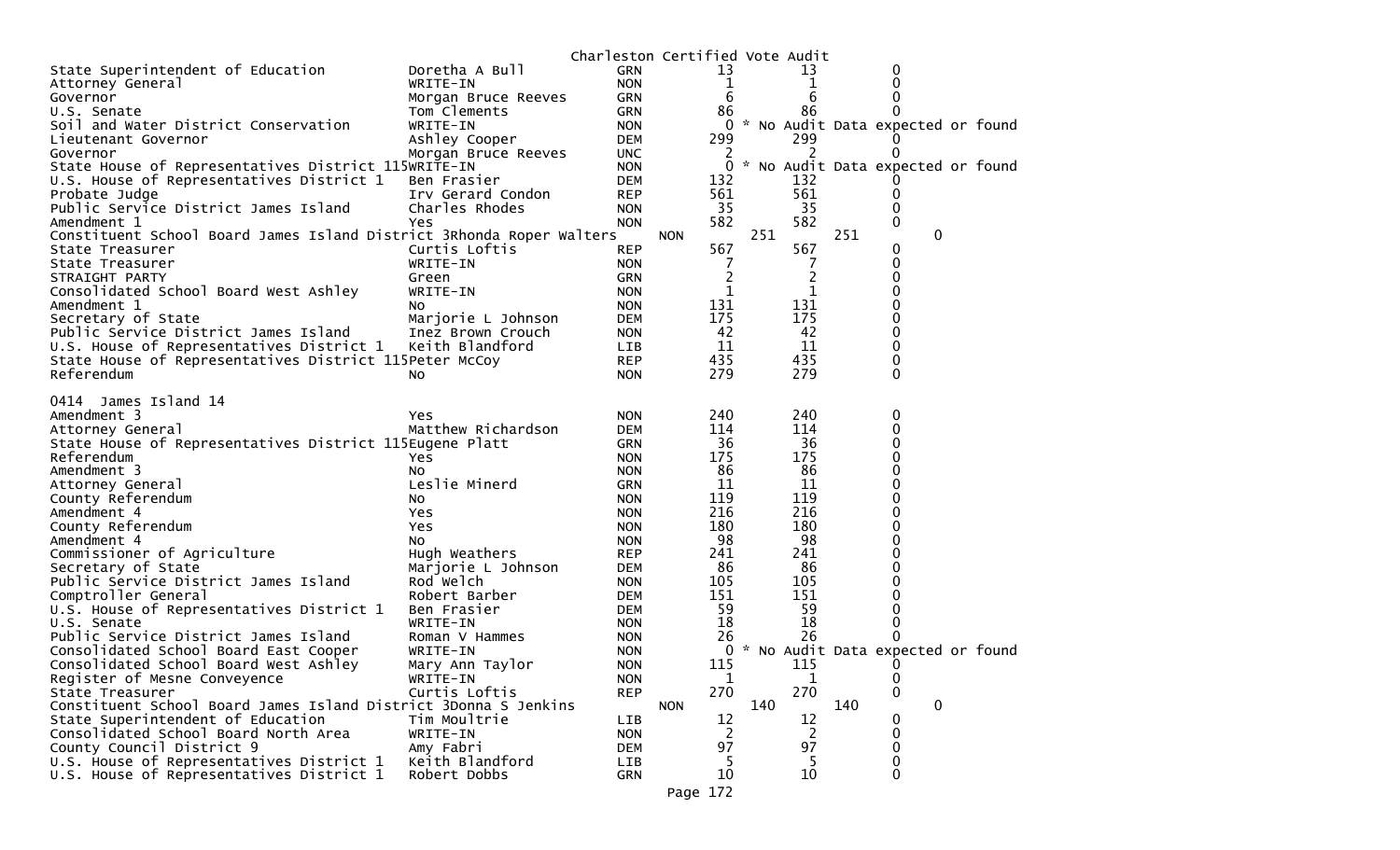|                                                                               |                              |                          | Charleston Certified Vote Audit |                |     |           |     |                                   |  |
|-------------------------------------------------------------------------------|------------------------------|--------------------------|---------------------------------|----------------|-----|-----------|-----|-----------------------------------|--|
| U.S. House of Representatives District 1                                      | Tim Scott                    | <b>REP</b>               |                                 | 248            |     | 248       |     | 0                                 |  |
| Public Service District James Island                                          | WRITE-IN                     | <b>NON</b>               |                                 | 5              |     | 5         |     | $\Omega$                          |  |
| Governor                                                                      | Nikki R Haley                | <b>REP</b>               |                                 | 210            |     | 210       |     |                                   |  |
| Attorney General                                                              | WRITE-IN                     | <b>NON</b>               |                                 | 0              |     |           |     | * No Audit Data expected or found |  |
| State House of Representatives District 115WRITE-IN                           |                              | <b>NON</b>               |                                 | 0              |     |           |     | * No Audit Data expected or found |  |
| Comptroller General                                                           | Richard A Eckstrom           | <b>REP</b>               |                                 | 186            |     | 186       |     |                                   |  |
| Public Service District James Island                                          | Donald A Hollingsworth       | <b>NON</b>               |                                 | 118            |     | 118       |     |                                   |  |
| State Treasurer                                                               | WRITE-IN                     | <b>NON</b>               |                                 | 2              |     | 2         |     |                                   |  |
| Adjutant General                                                              | WRITE-IN                     | <b>NON</b>               |                                 | 3              |     |           |     |                                   |  |
| State House of Representatives District 115Peter McCoy                        |                              | <b>REP</b>               |                                 | 203            |     | 203       |     |                                   |  |
| STRAIGHT PARTY                                                                | United Citizens              | <b>UNC</b>               |                                 | 1              |     | 1         |     |                                   |  |
| Commissioner of Agriculture                                                   | WRITE-IN                     | <b>NON</b>               |                                 | 1              |     | 1         |     |                                   |  |
| Consolidated School Board East Cooper                                         | Elizabeth Moffly             | <b>NON</b>               |                                 | 107            |     | 107       |     |                                   |  |
| Soil and Water District Conservation                                          | Joshua Giordano-Silliman NON |                          |                                 | 60             |     | 60        |     | 0                                 |  |
| Constituent School Board James Island District 3Jesse Wade Sweatman           |                              |                          | <b>NON</b>                      |                | 121 |           | 121 | 0                                 |  |
| Probate Judge                                                                 | Irv Gerard Condon            | <b>REP</b>               |                                 | 265            |     | 265       |     | 0                                 |  |
| U.S. House of Representatives District 1                                      | WRITE-IN                     | <b>NON</b>               |                                 | 1              |     | 1         |     | 0                                 |  |
| U.S. Senate                                                                   | Jim DeMint                   | <b>REP</b>               |                                 | 248            |     | 248       |     |                                   |  |
| Governor                                                                      | WRITE-IN                     | <b>NON</b>               |                                 | 0              |     |           |     | * No Audit Data expected or found |  |
| State Superintendent of Education                                             | Frank Holleman               | <b>DEM</b>               |                                 | 89             |     | 89        |     |                                   |  |
| County Council District 9                                                     | Amy Fabri                    | WFM                      |                                 | 14             |     | 14        |     |                                   |  |
| State Superintendent of Education                                             | Doretha A Bull               | <b>GRN</b>               |                                 | 15             |     | 15        |     |                                   |  |
| Lieutenant Governor                                                           | Ken Ard                      | <b>REP</b>               |                                 | 196            |     | 196       |     |                                   |  |
| Public Service District James Island                                          | Francis D McKeever           | <b>NON</b>               |                                 | 60             |     | 60        |     |                                   |  |
| Soil and Water District Conservation                                          | John Kozma                   | <b>NON</b>               |                                 | 72             |     | 72        |     |                                   |  |
| Adjutant General                                                              | Bob Livingston               | <b>REP</b>               |                                 | 262            |     | 262       |     |                                   |  |
| STRAIGHT PARTY                                                                | Independence                 | IND                      |                                 | 2              |     | 2         |     |                                   |  |
| State Superintendent of Education                                             | Tony Fayyazi                 | IND                      |                                 |                |     | q         |     |                                   |  |
| State Superintendent of Education                                             | WRITE-IN                     | <b>NON</b>               |                                 | 0              |     |           |     | * No Audit Data expected or found |  |
| Consolidated School Board West Ashley                                         | WRITE-IN                     | <b>NON</b>               |                                 |                |     |           |     |                                   |  |
| Register of Mesne Conveyence                                                  | Charlie Lybrand              | <b>REP</b>               |                                 | 259            |     | 259       |     |                                   |  |
| STRAIGHT PARTY                                                                | Republican                   | <b>REP</b>               |                                 | 96             |     | 96        |     |                                   |  |
| Governor                                                                      | Morgan Bruce Reeves          | <b>UNC</b>               |                                 | -2             |     | 2         |     | 0                                 |  |
| Constituent School Board James Island District 3Rhonda Roper Walters          |                              |                          | <b>NON</b>                      |                | 119 |           | 119 | $\mathbf{0}$                      |  |
| Soil and Water District Conservation                                          | Kathy R Woolsey              | <b>NON</b>               |                                 | 162            |     | 162       |     | $\Omega$                          |  |
| U.S. House of Representatives District 1                                      | Jimmy Wood                   | IND                      |                                 |                |     |           |     |                                   |  |
| STRAIGHT PARTY                                                                | Libertarian                  | <b>LIB</b>               |                                 | O              |     |           |     | * No Audit Data expected or found |  |
| State House of Representatives District 115Eugene Platt                       |                              | <b>PET</b>               |                                 |                |     |           |     |                                   |  |
| Consolidated School Board West Ashley<br>Consolidated School Board North Area | Michael Miller               | <b>NON</b>               |                                 | 75<br>155      |     | 75<br>155 |     | $_{0}$                            |  |
| Lieutenant Governor                                                           | Cindy Bohn Coats             | <b>NON</b>               |                                 |                |     |           |     | * No Audit Data expected or found |  |
| Public Service District James Island                                          | WRITE-IN<br>Charles Rhodes   | <b>NON</b>               |                                 | $\bf{0}$<br>92 |     | 92        |     |                                   |  |
|                                                                               | Alan Wilson                  | <b>NON</b><br><b>REP</b> |                                 | 212            |     | 212       |     |                                   |  |
| Attorney General<br>Soil and Water District Conservation                      | WRITE-IN                     | <b>NON</b>               |                                 | 1              |     | 1         |     |                                   |  |
| Public Service District James Island                                          | Inez Brown Crouch            | <b>NON</b>               |                                 | 84             |     | 84        |     | 0                                 |  |
| STRAIGHT PARTY                                                                | Democratic                   | <b>DEM</b>               |                                 | 19             |     | 19        |     | 0                                 |  |
| Commissioner of Agriculture                                                   | Tom E Elliott                | <b>DEM</b>               |                                 | 83             |     | 83        |     | ∩                                 |  |
| Lieutenant Governor                                                           | Ashley Cooper                | <b>DEM</b>               |                                 | 150            |     | 150       |     | 0                                 |  |
| Consolidated School Board East Cooper                                         | Everett Wilcox               | <b>NON</b>               |                                 | 80             |     | 80        |     | 0                                 |  |
| County Council District 9                                                     | WRITE-IN                     | <b>NON</b>               |                                 | 0              |     |           |     | * No Audit Data expected or found |  |
| U.S. Senate                                                                   | Alvin M Greene               | <b>DEM</b>               |                                 | 34             |     | 34        |     |                                   |  |
| Amendment 1                                                                   | Yes                          | <b>NON</b>               |                                 | 279            |     | 279       |     | 0                                 |  |
|                                                                               |                              |                          | Page 173                        |                |     |           |     |                                   |  |
|                                                                               |                              |                          |                                 |                |     |           |     |                                   |  |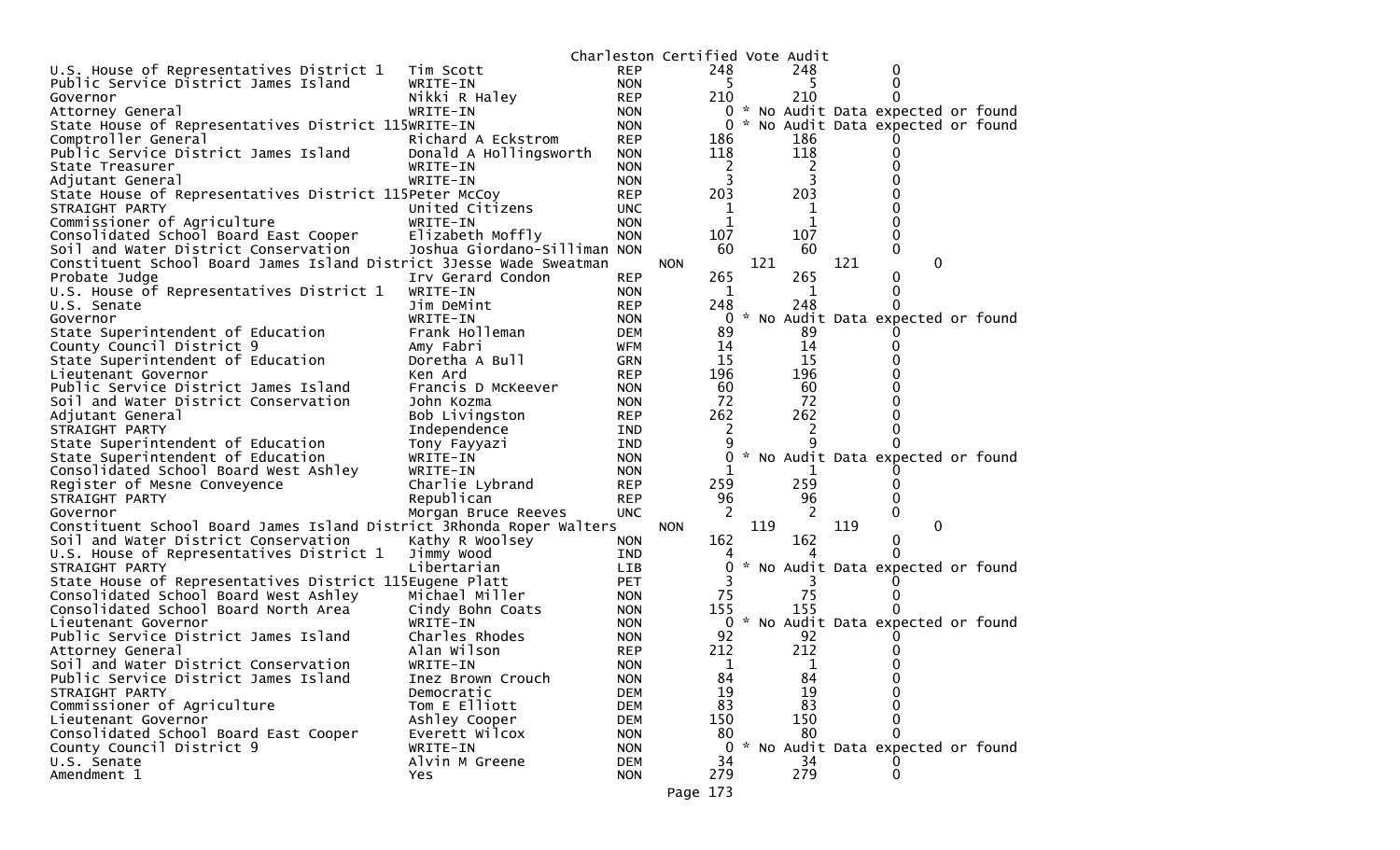|                                                                     |                                     |                          | Charleston Certified Vote Audit |             |                    |           |                                     |
|---------------------------------------------------------------------|-------------------------------------|--------------------------|---------------------------------|-------------|--------------------|-----------|-------------------------------------|
| Secretary of State                                                  | WRITE-IN                            | <b>NON</b>               |                                 |             |                    |           | 0 * No Audit Data expected or found |
| STRAIGHT PARTY                                                      | Working Families                    | WFM                      |                                 | 0           |                    |           | * No Audit Data expected or found   |
| U.S. House of Representatives District 1                            | M E Mac McCullough                  | <b>UNC</b>               |                                 |             |                    | 2         | 0                                   |
| Constituent School Board James Island District 3WRITE-IN            |                                     |                          | <b>NON</b>                      |             | 1                  |           | 1<br>$\Omega$                       |
| Comptroller General                                                 | WRITE-IN                            | <b>NON</b>               |                                 | 0           | $\mathcal{H}$      |           | No Audit Data expected or found     |
| State Superintendent of Education                                   | Mick Zais                           | <b>REP</b>               |                                 | 204         |                    | 204       |                                     |
| Amendment 1                                                         | No.                                 | <b>NON</b>               |                                 | 55          |                    | 55        | 0                                   |
| U.S. Senate                                                         | Tom Clements                        | <b>GRN</b>               |                                 | 43          |                    | 43        | 0                                   |
| Public Service District James Island                                | Karen Clark Thompson                | <b>NON</b>               |                                 | 72          |                    | 72<br>218 | 0                                   |
| County Council District 9                                           | Joe Qualey                          | <b>REP</b>               |                                 | 218<br>127  |                    | 127       | 0<br>0                              |
| Governor<br>Public Service District James Island                    | Vincent A Sheheen<br>David Engleman | <b>DEM</b>               |                                 | 103         |                    | 103       | 0                                   |
| Amendment 2                                                         | Yes                                 | <b>NON</b><br><b>NON</b> |                                 | 270         |                    | 270       | 0                                   |
| STRAIGHT PARTY                                                      | Green                               | <b>GRN</b>               |                                 | $\mathbf 1$ |                    | 1         | 0                                   |
| Governor                                                            | Morgan Bruce Reeves                 | <b>GRN</b>               |                                 | 5           |                    | 5         | 0                                   |
| Secretary of State                                                  | Mark Hammond                        | <b>REP</b>               |                                 | 247         |                    | 247       | 0                                   |
| State House of Representatives District 115Anne Peterson Hutto      |                                     | <b>DEM</b>               |                                 | 103         |                    | 103       | 0                                   |
| Amendment 2                                                         | No                                  | <b>NON</b>               |                                 | 58          |                    | 58        | 0                                   |
| U.S. House of Representatives District 1                            | Rob Groce                           | <b>WFM</b>               |                                 | 10          |                    | 10        | 0                                   |
| Consolidated School Board East Cooper                               | Craig Ascue                         | <b>NON</b>               |                                 | 78          |                    | 78        | 0                                   |
| Probate Judge                                                       | WRITE-IN                            | <b>NON</b>               |                                 | 1           |                    | 1         | 0                                   |
| Referendum                                                          | No.                                 | <b>NON</b>               |                                 | 145         |                    | 145       | $\Omega$                            |
|                                                                     |                                     |                          |                                 |             |                    |           |                                     |
| James Island 15<br>0415                                             |                                     |                          |                                 |             |                    |           |                                     |
| Amendment 4                                                         | Yes                                 | <b>NON</b>               |                                 | 364         |                    | 296       | 68 Aud Data                         |
| State House of Representatives District 115Eugene Platt             |                                     | <b>PET</b>               |                                 | 16          |                    | 10        | 6 Aud Data                          |
| Referendum                                                          | Yes                                 | <b>NON</b>               |                                 | 326         |                    | 276       | 50 Aud Data                         |
| Amendment 4                                                         | No.                                 | <b>NON</b>               |                                 | 152         |                    | 121       | 31 Aud Data                         |
| County Referendum                                                   | No                                  | <b>NON</b>               |                                 | 191         |                    | 148       | 43 Aud Data                         |
| County Referendum                                                   | Yes                                 | <b>NON</b>               |                                 | 304         |                    | 255       | 49 Aud Data                         |
| Consolidated School Board East Cooper                               | Elizabeth Moffly                    | <b>NON</b>               |                                 | 196         |                    | 156       | 40 Aud Data                         |
| Commissioner of Agriculture                                         | Hugh Weathers                       | <b>REP</b>               |                                 | 314         |                    | 246       | 68 Aud Data                         |
| Secretary of State                                                  | WRITE-IN                            | <b>NON</b>               |                                 | 1           |                    |           | * No Audit Data found               |
| Governor                                                            | WRITE-IN                            | <b>NON</b>               |                                 | 0           | $\boldsymbol{\pi}$ |           | No Audit Data expected or found     |
| U.S. House of Representatives District 1                            | M E Mac McCullough                  | <b>UNC</b>               |                                 | 5           |                    | 5.        | 0                                   |
| Public Service District James Island                                | Donald A Hollingsworth              | <b>NON</b>               |                                 | 39          |                    | 31        | 8 Aud Data                          |
| Public Service District James Island                                | WRITE-IN                            | <b>NON</b>               |                                 | 1           |                    | 1         | 0                                   |
| Constituent School Board James Island District 3Jesse Wade Sweatman |                                     |                          | <b>NON</b>                      |             | 195                |           | 155<br>40 Aud Data                  |
| Register of Mesne Conveyence                                        | Charlie Lybrand                     | <b>REP</b>               |                                 | 371         |                    | 300       | 71 Aud Data                         |
| State Superintendent of Education                                   | Doretha A Bull                      | <b>GRN</b>               |                                 | 15          |                    | 14        | 1 Aud Data                          |
| Attorney General                                                    | Alan Wilson                         | <b>REP</b>               |                                 | 269         |                    | 213       | 56 Aud Data                         |
| STRAIGHT PARTY                                                      | United Citizens                     | <b>UNC</b>               |                                 | 0           |                    |           | * No Audit Data expected or found   |
| State Superintendent of Education                                   | Frank Holleman                      | DEM                      |                                 | 202         |                    | 168       | 34 Aud Data                         |
| Secretary of State                                                  | Mark Hammond                        | <b>REP</b>               |                                 | 326         |                    | 260       | 66 Aud Data<br>0                    |
| Consolidated School Board West Ashley<br>Adjutant General           | WRITE-IN<br>WRITE-IN                | <b>NON</b><br><b>NON</b> |                                 | 1<br>3      |                    | 1<br>1    | 2<br>Aud Data                       |
| U.S. House of Representatives District 1                            | Rob Groce                           | <b>WFM</b>               |                                 | 14          |                    | 11        | 3 Aud Data                          |
| Consolidated School Board North Area                                | Cindy Bohn Coats                    | <b>NON</b>               |                                 | 280         |                    | 228       | 52 Aud Data                         |
| County Council District 9                                           | WRITE-IN                            | <b>NON</b>               |                                 |             |                    |           | 0 * No Audit Data expected or found |
| Soil and Water District Conservation                                | Joshua Giordano-Silliman NON        |                          |                                 | 105         |                    | 84        | 21 Aud Data                         |
| Consolidated School Board West Ashley                               | Michael Miller                      | <b>NON</b>               |                                 | 115         |                    | 95        | 20 Aud Data                         |
| U.S. Senate                                                         | WRITE-IN                            | <b>NON</b>               |                                 | 28          |                    | 23        | 5 Aud Data                          |
|                                                                     |                                     |                          |                                 |             |                    |           |                                     |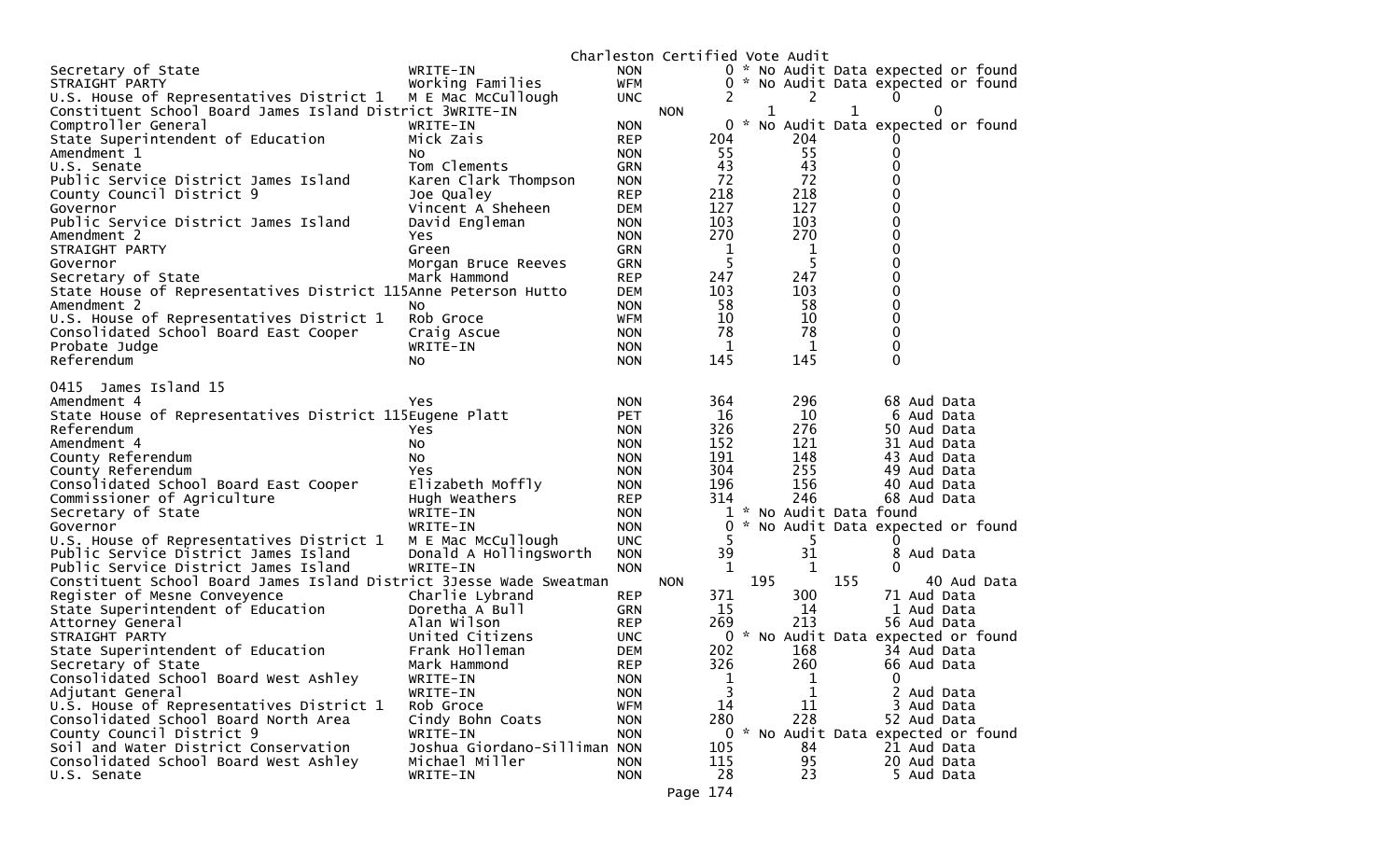|                                                                      |                      | Charleston Certified Vote Audit |            |                |     |                |                |                                     |
|----------------------------------------------------------------------|----------------------|---------------------------------|------------|----------------|-----|----------------|----------------|-------------------------------------|
| Lieutenant Governor                                                  | Ken Ard              | <b>REP</b>                      |            | 254            |     | 198            |                | 56 Aud Data                         |
| Secretary of State                                                   | Marjorie L Johnson   | <b>DEM</b>                      |            | 198            |     | 164            |                | 34 Aud Data                         |
| Public Service District James Island                                 | Francis D McKeever   | <b>NON</b>                      |            | 20             |     | 17             |                | 3 Aud Data                          |
| Governor                                                             | Morgan Bruce Reeves  | <b>UNC</b>                      |            | $\overline{4}$ |     | 2              |                | 2 Aud Data                          |
| County Council District 9                                            | Joe Qualey           | <b>REP</b>                      |            | 288            |     | 225            |                | 63 Aud Data                         |
| Constituent School Board James Island District 3Rhonda Roper Walters |                      |                                 | <b>NON</b> |                | 179 |                | 141            | 38 Aud Data                         |
| U.S. House of Representatives District 1                             | Ben Frasier          | <b>DEM</b>                      |            | 161            |     | 132            |                | 29 Aud Data                         |
| State House of Representatives District 115Eugene Platt              |                      | GRN                             |            | 46             |     | 35             |                | 11 Aud Data                         |
| State House of Representatives District 115Anne Peterson Hutto       |                      | <b>DEM</b>                      |            | 256            |     | 219            |                | 37 Aud Data                         |
| Soil and Water District Conservation                                 | John Kozma           | <b>NON</b>                      |            | 93             |     | 79             |                | 14 Aud Data                         |
| U.S. House of Representatives District 1                             | Robert Dobbs         | GRN                             |            | 12             |     | 11             |                | 1 Aud Data                          |
| State Superintendent of Education                                    | Tony Fayyazi         | IND.                            |            | 12             |     | 11             |                | 1 Aud Data                          |
| U.S. House of Representatives District 1                             | Keith Blandford      | <b>LIB</b>                      |            | 17             |     | 12             |                | 5 Aud Data                          |
| Consolidated School Board East Cooper                                | Everett Wilcox       | <b>NON</b>                      |            | 115            |     | 95             |                | 20 Aud Data                         |
| U.S. House of Representatives District 1                             | Tim Scott            | <b>REP</b>                      |            | 324            |     | 254            |                | 70 Aud Data                         |
| Commissioner of Agriculture                                          | WRITE-IN             | <b>NON</b>                      |            | $\mathbf{0}$   |     |                |                | * No Audit Data expected or found   |
| Public Service District James Island                                 | Inez Brown Crouch    | <b>NON</b>                      |            | 32             |     | 26             |                | 6 Aud Data                          |
| Adjutant General                                                     | Bob Livingston       | <b>REP</b>                      |            | 366            |     | 289            |                | 77 Aud Data                         |
| STRAIGHT PARTY                                                       | Democratic           | <b>DEM</b>                      |            | 78             |     | 66             |                | 12 Aud Data                         |
| U.S. Senate                                                          | Jim DeMint           | <b>REP</b>                      |            | 317            |     | 249            |                | 68 Aud Data                         |
| Soil and Water District Conservation                                 | Kathy R Woolsey      | <b>NON</b>                      |            | 245            |     | 203            |                | 42 Aud Data                         |
| Public Service District James Island                                 | Charles Rhodes       | <b>NON</b>                      |            | 24             |     | 21             |                | 3 Aud Data                          |
| Probate Judge                                                        | WRITE-IN             | <b>NON</b>                      |            | 4              |     | 3              |                | 1 Aud Data                          |
| State Superintendent of Education                                    | WRITE-IN             | <b>NON</b>                      |            | 0              |     |                |                | * No Audit Data expected or found   |
| State Treasurer                                                      | Curtis Loftis        | <b>REP</b>                      |            | 384            |     | 303            |                | 81 Aud Data                         |
| Attorney General                                                     | Leslie Minerd        | <b>GRN</b>                      |            | 21             |     | 19             |                | 2 Aud Data                          |
| Governor                                                             | Morgan Bruce Reeves  | <b>GRN</b>                      |            | 9              |     | 7              |                | 2 Aud Data                          |
| Constituent School Board James Island District 3WRITE-IN             |                      |                                 | <b>NON</b> |                |     |                | $\overline{7}$ | $\Omega$                            |
| Comptroller General                                                  | WRITE-IN             | <b>NON</b>                      |            | 0              |     |                |                | * No Audit Data expected or found   |
| Attorney General                                                     | Matthew Richardson   | <b>DEM</b>                      |            | 242            |     | 197            |                | 45 Aud Data                         |
| Soil and Water District Conservation                                 | WRITE-IN             | <b>NON</b>                      |            | 1              |     | 1              |                | 0                                   |
| County Council District 9                                            | Amy Fabri            | DEM                             |            | 213            |     | 175            |                | 38 Aud Data                         |
| Consolidated School Board East Cooper                                | Craig Ascue          | <b>NON</b>                      |            | 139            |     | 109            |                | 30 Aud Data                         |
| Governor                                                             | Vincent A Sheheen    | DEM                             |            | 274            |     | 227            |                | 47 Aud Data                         |
| State Superintendent of Education                                    | Mick Zais            | <b>REP</b>                      |            | 258            |     | 204            |                | 54 Aud Data                         |
| State Treasurer                                                      | WRITE-IN             | <b>NON</b>                      |            | $\overline{4}$ |     | 3              |                | 1 Aud Data                          |
| Public Service District James Island                                 | David Engleman       | <b>NON</b>                      |            | 26             |     | 22             |                | 4 Aud Data                          |
| Register of Mesne Conveyence                                         | WRITE-IN             | <b>NON</b>                      |            | 7              |     | 5              |                | 2 Aud Data                          |
| State House of Representatives District 115WRITE-IN                  |                      | <b>NON</b>                      |            | $\Omega$       |     |                |                | * No Audit Data expected or found   |
| Amendment 1                                                          | Yes                  | <b>NON</b>                      |            | 454            |     | 369            |                | 85 Aud Data                         |
| Public Service District James Island                                 | Karen Clark Thompson | <b>NON</b>                      |            | 25             |     | 20             |                | 5 Aud Data                          |
| State House of Representatives District 115Peter McCoy               |                      | <b>REP</b>                      |            | 228            |     | 174            |                | 54 Aud Data                         |
| U.S. House of Representatives District 1                             | WRITE-IN             | <b>NON</b>                      |            |                |     |                |                | 0 * No Audit Data expected or found |
| Consolidated School Board West Ashley                                | Mary Ann Taylor      | <b>NON</b>                      |            | 202            |     | 161            |                | 41 Aud Data                         |
| STRAIGHT PARTY                                                       | Independence         | IND                             |            | 4              |     | 4              |                | 0                                   |
| Consolidated School Board North Area                                 | WRITE-IN             | <b>NON</b>                      |            | 3              |     | $\overline{3}$ |                | $\Omega$                            |
| Governor                                                             | Nikki R Haley        | <b>REP</b>                      |            | 258            |     | 202            |                | 56 Aud Data                         |
| Amendment 1                                                          | NO.                  | <b>NON</b>                      |            | 87             |     | 68             |                | 19 Aud Data                         |
| Commissioner of Agriculture                                          | Tom E Elliott        | <b>DEM</b>                      |            | 208            |     | 174            |                | 34 Aud Data                         |
| Consolidated School Board East Cooper                                | WRITE-IN             | <b>NON</b>                      |            | 1              |     | 1              |                | 0                                   |
| Lieutenant Governor                                                  | WRITE-IN             | <b>NON</b>                      |            | $\mathbf{0}$   |     |                |                | * No Audit Data expected or found   |
| Comptroller General                                                  | Robert Barber        | <b>DEM</b>                      |            | 289            |     | 237            |                | 52 Aud Data                         |
|                                                                      |                      |                                 | Page 175   |                |     |                |                |                                     |
|                                                                      |                      |                                 |            |                |     |                |                |                                     |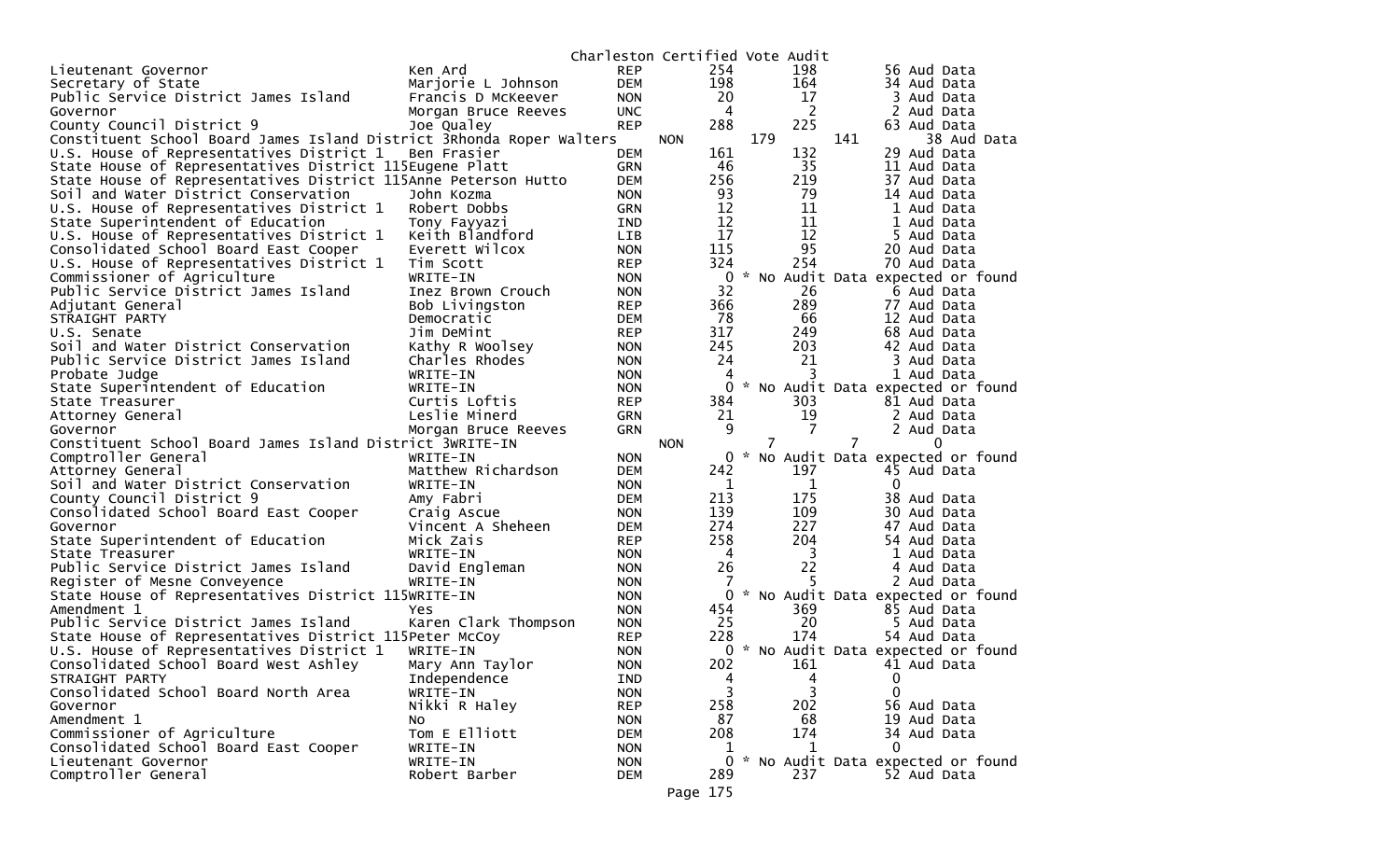|                                                                 |                      | Charleston Certified Vote Audit |            |                                    |     |                                                                        |
|-----------------------------------------------------------------|----------------------|---------------------------------|------------|------------------------------------|-----|------------------------------------------------------------------------|
| Attorney General                                                | WRITE-IN             | <b>NON</b>                      |            |                                    |     | 0 * No Audit Data expected or found                                    |
| Lieutenant Governor                                             | Ashley Cooper        | <b>DEM</b>                      | 284        |                                    | 236 | 48 Aud Data                                                            |
| Amendment 2                                                     | Yes                  | <b>NON</b>                      | 468        |                                    | 377 | 91 Aud Data                                                            |
| Constituent School Board James Island District 3Donna S Jenkins |                      |                                 | <b>NON</b> | 232                                |     | 190<br>42 Aud Data                                                     |
| Comptroller General                                             | Richard A Eckstrom   | <b>REP</b>                      | 244        |                                    | 192 | 52 Aud Data                                                            |
| Public Service District James Island                            | Roman V Hammes       | <b>NON</b>                      |            | -5                                 | 4   | 1 Aud Data                                                             |
| U.S. Senate                                                     | Alvin M Greene       | <b>DEM</b>                      |            | 88                                 | 76  | 12 Aud Data                                                            |
| Public Service District James Island                            | Rod Welch            | <b>NON</b>                      |            | 25                                 | 20  | 5 Aud Data                                                             |
| Amendment 2                                                     | No.                  | <b>NON</b>                      |            | 66                                 | 54  | 12 Aud Data                                                            |
| Probate Judge                                                   | Irv Gerard Condon    | <b>REP</b>                      | 366        |                                    | 290 | 76 Aud Data                                                            |
| STRAIGHT PARTY                                                  | Green                | <b>GRN</b>                      |            | $\mathbf 1$                        | 1   | 0                                                                      |
| U.S. House of Representatives District 1                        | Jimmy Wood           | IND                             |            | $6\phantom{1}6$                    | 6   | $\mathbf{0}$                                                           |
| County Council District 9                                       | Amy Fabri            | WFM                             |            | 22                                 | 17  | 5 Aud Data                                                             |
| Amendment 3                                                     | Yes                  | <b>NON</b>                      | 372        |                                    | 309 | 63 Aud Data                                                            |
| STRAIGHT PARTY                                                  | Working Families     | <b>WFM</b>                      |            | $\mathbf{0}$<br>$\mathcal{H}$      |     | No Audit Data expected or found                                        |
| U.S. Senate                                                     | Tom Clements         | <b>GRN</b>                      |            | 90                                 | 72  | 18 Aud Data                                                            |
| State Superintendent of Education                               | Tim Moultrie         | LIB                             |            | 39                                 | 27  | 12 Aud Data                                                            |
| Amendment 3                                                     | NO.                  | <b>NON</b>                      | 157        |                                    | 117 | 40 Aud Data                                                            |
| STRAIGHT PARTY                                                  | Libertarian          | LIB                             |            |                                    |     | 1 * No Audit Data found                                                |
| STRAIGHT PARTY                                                  | Republican           | <b>REP</b>                      | 116        |                                    | 89  | 27 Aud Data                                                            |
| Referendum                                                      | No.                  | <b>NON</b>                      | 211        |                                    | 157 | 54 Aud Data                                                            |
| 0417 James Island 17                                            |                      |                                 |            |                                    |     |                                                                        |
| Amendment 2                                                     | Yes.                 | <b>NON</b>                      | 446        |                                    | 367 | 79 Aud Data                                                            |
| Consolidated School Board East Cooper                           | Everett Wilcox       | <b>NON</b>                      | 140        |                                    | 118 | 22 Aud Data                                                            |
| State Superintendent of Education                               | Tony Fayyazi         | <b>IND</b>                      |            | $\overline{7}$                     | 2   | 5 Aud Data                                                             |
| Public Service District James Island                            | Karen Clark Thompson | <b>NON</b>                      |            | 22                                 | 17  | 5 Aud Data                                                             |
| Referendum                                                      | Yes                  | <b>NON</b>                      | 359        |                                    | 297 | 62 Aud Data                                                            |
| Amendment 2                                                     | No.                  | <b>NON</b>                      |            | 96                                 | 70  | 26 Aud Data                                                            |
| Probate Judge                                                   | Irv Gerard Condon    | <b>REP</b>                      | 414        |                                    | 334 | 80 Aud Data                                                            |
| Governor                                                        | Vincent A Sheheen    | <b>DEM</b>                      | 270        |                                    | 218 | 52 Aud Data                                                            |
| County Referendum                                               | No.                  | <b>NON</b>                      | 157        |                                    | 119 | 38 Aud Data                                                            |
| Amendment 3                                                     | Yes                  | <b>NON</b>                      | 365        |                                    | 305 | 60 Aud Data                                                            |
| Governor                                                        | Nikki R Haley        | <b>REP</b>                      | 282        |                                    | 221 | 61 Aud Data                                                            |
| County Referendum                                               | Yes                  | <b>NON</b>                      | 333        |                                    | 281 | 52 Aud Data                                                            |
| Amendment 3                                                     | No                   | <b>NON</b>                      | 163        |                                    | 123 | 40 Aud Data                                                            |
| Amendment 4                                                     | No                   | <b>NON</b>                      | 149        |                                    | 116 | 33 Aud Data                                                            |
| Amendment 4                                                     | Yes.                 | <b>NON</b>                      | 375        |                                    | 313 | 62 Aud Data                                                            |
| Consolidated School Board West Ashley                           | Michael Miller       | <b>NON</b>                      | 140        |                                    | 112 | 28 Aud Data                                                            |
| Adjutant General                                                | Bob Livingston       | <b>REP</b>                      | 412        |                                    | 329 | 83 Aud Data                                                            |
| State Superintendent of Education                               | WRITE-IN             | <b>NON</b>                      |            | $\mathbf{1}$<br>0<br>$\mathcal{H}$ |     | * No Audit Data found                                                  |
| Secretary of State<br>Attorney General                          | WRITE-IN<br>WRITE-IN | <b>NON</b><br><b>NON</b>        |            |                                    |     | No Audit Data expected or found<br>0 * No Audit Data expected or found |
| Register of Mesne Conveyence                                    | Charlie Lybrand      | <b>REP</b>                      | 405        |                                    | 325 | 80 Aud Data                                                            |
| Consolidated School Board North Area                            | Cindy Bohn Coats     | <b>NON</b>                      | 304        |                                    | 243 | 61 Aud Data                                                            |
| County Council District 9                                       | Amy Fabri            | <b>WFM</b>                      |            | 16                                 | 13  | 3 Aud Data                                                             |
| U.S. House of Representatives District 1                        | M E Mac McCullough   | <b>UNC</b>                      |            | 3                                  | 3   | 0                                                                      |
| U.S. Senate                                                     | WRITE-IN             | <b>NON</b>                      |            | 41                                 | 30  | 11 Aud Data                                                            |
| Public Service District James Island                            | Roman V Hammes       | <b>NON</b>                      |            | 8                                  | 8   | 0                                                                      |
| State House of Representatives District 115Eugene Platt         |                      | <b>PET</b>                      |            |                                    |     | $\Omega$                                                               |
| Constituent School Board James Island District 3Donna S Jenkins |                      |                                 | <b>NON</b> | 245                                |     | 202<br>43 Aud Data                                                     |
| County Council District 8                                       | WRITE-IN             | <b>NON</b>                      |            |                                    |     | 0 * No Audit Data expected or found                                    |
|                                                                 |                      |                                 | Page 176   |                                    |     |                                                                        |
|                                                                 |                      |                                 |            |                                    |     |                                                                        |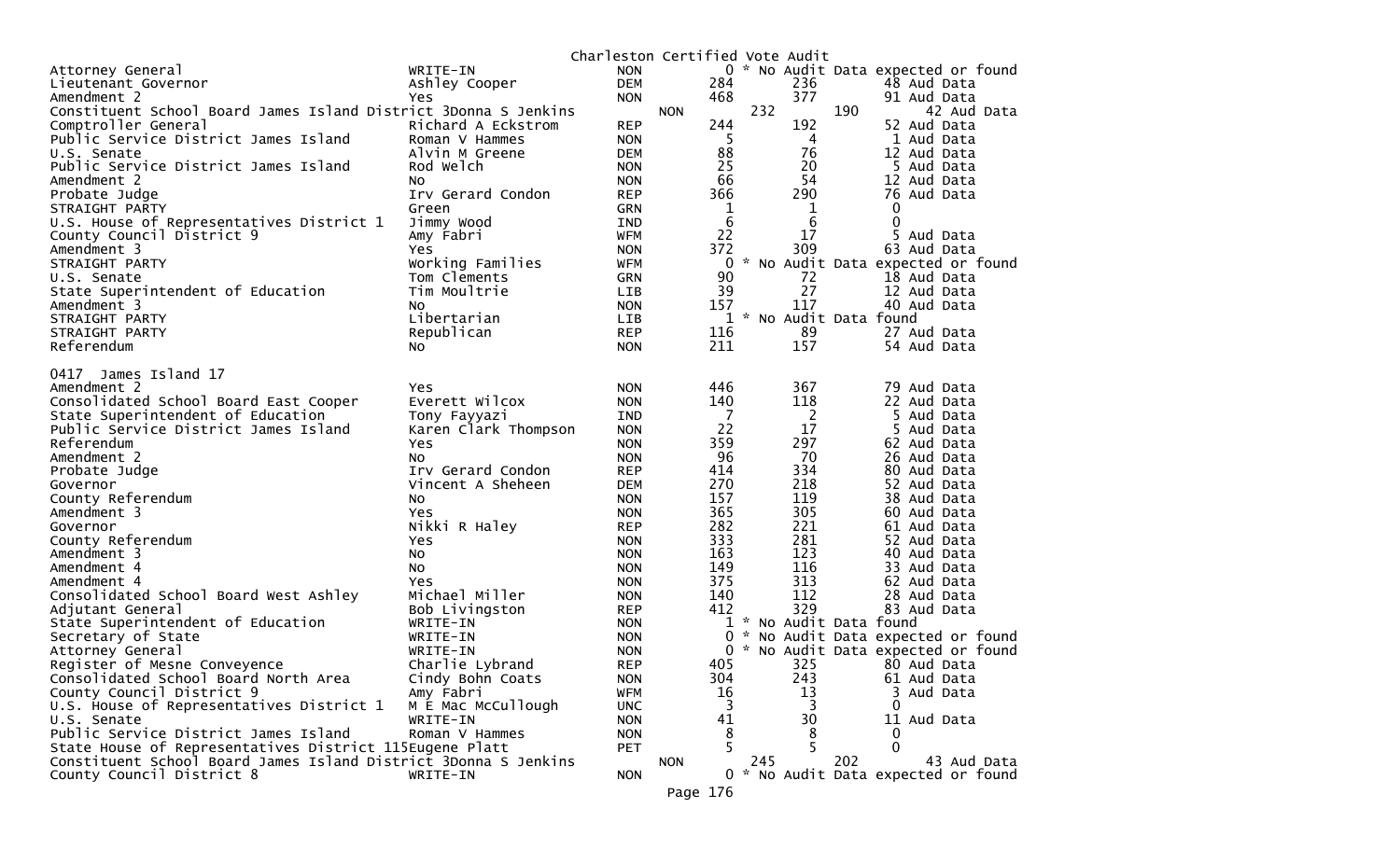|                                                                      |                              |            | Charleston Certified Vote Audit |     |                       |     |                                     |
|----------------------------------------------------------------------|------------------------------|------------|---------------------------------|-----|-----------------------|-----|-------------------------------------|
| Public Service District James Island                                 | Rod Welch                    | <b>NON</b> | 23                              |     | 18                    |     | 5 Aud Data                          |
| Commissioner of Agriculture                                          | WRITE-IN                     | <b>NON</b> |                                 |     |                       |     | 0 * No Audit Data expected or found |
| State Superintendent of Education                                    | Mick Zais                    | <b>REP</b> | 311                             |     | 247                   |     | 64 Aud Data                         |
| Secretary of State                                                   | Mark Hammond                 | <b>REP</b> | 361                             |     | 286                   |     | 75 Aud Data                         |
| Comptroller General                                                  | Robert Barber                | DEM        | 280                             |     | 234                   |     | 46 Aud Data                         |
| Consolidated School Board East Cooper                                | Craig Ascue                  | <b>NON</b> | 148                             |     | 118                   |     | 30 Aud Data                         |
| U.S. House of Representatives District 1                             | Rob Groce                    | WFM        | 21                              |     | 17                    |     | 4 Aud Data                          |
| U.S. House of Representatives District 1                             | Robert Dobbs                 | <b>GRN</b> | 14                              |     | 12                    |     | 2 Aud Data                          |
| STRAIGHT PARTY                                                       | Libertarian                  | <b>LIB</b> | 6                               |     | 4                     |     | 2 Aud Data                          |
| Consolidated School Board East Cooper                                | WRITE-IN                     | <b>NON</b> | 3                               |     | * No Audit Data found |     |                                     |
| U.S. Senate                                                          | Jim DeMint                   | REP        | 339                             |     | 267                   |     | 72 Aud Data                         |
| U.S. House of Representatives District 1                             | Ben Frasier                  | DEM        | 139                             |     | 113                   |     | 26 Aud Data                         |
| U.S. House of Representatives District 1                             | Tim Scott                    | <b>REP</b> | 360                             |     | 290                   |     | 70 Aud Data                         |
| U.S. House of Representatives District 1                             | Keith Blandford              | <b>LIB</b> | 17                              |     | 11                    |     | 6 Aud Data                          |
| Comptroller General                                                  | Richard A Eckstrom           | <b>REP</b> | 277                             |     | 217                   |     | 60 Aud Data                         |
| Public Service District James Island                                 | Donald A Hollingsworth       | <b>NON</b> | 39                              |     | 34                    |     | 5 Aud Data                          |
| STRAIGHT PARTY                                                       | United Citizens              | <b>UNC</b> |                                 |     |                       |     | 0 * No Audit Data expected or found |
| Secretary of State                                                   | Marjorie L Johnson           | <b>DEM</b> | 188                             |     | 155                   |     | 33 Aud Data                         |
| Public Service District James Island                                 | WRITE-IN                     | <b>NON</b> | 1                               |     | 1                     |     | $\Omega$                            |
| County Council District 9                                            | WRITE-IN                     | <b>NON</b> | 0                               |     |                       |     | * No Audit Data expected or found   |
| Constituent School Board James Island District 3Jesse Wade Sweatman  |                              |            | <b>NON</b>                      | 199 |                       | 160 | 39 Aud Data                         |
| State House of Representatives District 115Eugene Platt              |                              | <b>GRN</b> | 43                              |     | 29                    |     | 14 Aud Data                         |
| STRAIGHT PARTY                                                       | Green                        | <b>GRN</b> | 3                               |     | 3                     |     | $\mathbf{0}$                        |
| Attorney General                                                     | Alan Wilson                  | <b>REP</b> | 297                             |     | 235                   |     | 62 Aud Data                         |
| Consolidated School Board West Ashley                                | Mary Ann Taylor              | <b>NON</b> | 214                             |     | 175                   |     | 39 Aud Data                         |
| STRAIGHT PARTY                                                       | Working Families             | WFM        |                                 |     |                       |     | 0 * No Audit Data expected or found |
| County Council District 9                                            | Joe Qualey                   | <b>REP</b> | 282                             |     | 226                   |     | 56 Aud Data                         |
| State House of Representatives District 115Anne Peterson Hutto       |                              | DEM        | 216                             |     | 180                   |     | 36 Aud Data                         |
| STRAIGHT PARTY                                                       | Independence                 | IND        | - 6                             |     | $\overline{4}$        |     | 2 Aud Data                          |
| Soil and Water District Conservation                                 | Joshua Giordano-Silliman NON |            | 94                              |     | 76                    |     | 18 Aud Data                         |
| Lieutenant Governor                                                  | Ashley Cooper                | DEM        | 306                             |     | 250                   |     | 56 Aud Data                         |
| Commissioner of Agriculture                                          | Tom E Elliott                | DEM        | 171                             |     | 141                   |     | 30 Aud Data                         |
| Probate Judge                                                        | WRITE-IN                     | <b>NON</b> | $\overline{4}$                  |     | 3                     |     | 1 Aud Data                          |
| State Superintendent of Education                                    | Tim Moultrie                 | LIB.       | 21                              |     | 15                    |     | 6 Aud Data                          |
| Consolidated School Board North Area                                 | WRITE-IN                     | <b>NON</b> | $\overline{2}$                  |     | 1                     |     | 1 Aud Data                          |
| Public Service District James Island                                 | Francis D McKeever           | <b>NON</b> | 27                              |     | 22                    |     | 5 Aud Data                          |
| State Treasurer                                                      | Curtis Loftis                | <b>REP</b> | 414                             |     | 331                   |     | 83 Aud Data                         |
| Lieutenant Governor                                                  | WRITE-IN                     | <b>NON</b> | 2                               |     | 2                     |     | 0                                   |
| Consolidated School Board East Cooper                                | Elizabeth Moffly             | <b>NON</b> | 201                             |     | 164                   |     | 37 Aud Data                         |
| Soil and Water District Conservation                                 | John Kozma                   | <b>NON</b> | 120                             |     | 94                    |     | 26 Aud Data                         |
| Register of Mesne Conveyence                                         | WRITE-IN                     | <b>NON</b> | 9                               |     | 8                     |     | 1 Aud Data                          |
| State Superintendent of Education                                    | Doretha A Bull               | <b>GRN</b> | 14                              |     | 13                    |     | 1 Aud Data                          |
| Constituent School Board James Island District 3Rhonda Roper Walters |                              |            | <b>NON</b>                      | 209 |                       | 168 | 41 Aud Data                         |
| Governor                                                             | Morgan Bruce Reeves          | <b>GRN</b> | 10                              |     | 9                     |     | 1 Aud Data                          |
|                                                                      | Leslie Minerd                | GRN        | 22                              |     | 20                    |     | 2 Aud Data                          |
| Attorney General<br>STRAIGHT PARTY                                   | Republican                   | <b>REP</b> | 121                             |     | 95                    |     | 26 Aud Data                         |
| State Treasurer                                                      | WRITE-IN                     | <b>NON</b> | 8                               |     | 6                     |     | 2 Aud Data                          |
|                                                                      | WRITE-IN                     |            | 1                               |     | 1                     |     | 0                                   |
| Governor<br>Soil and Water District Conservation                     |                              | <b>NON</b> |                                 |     | 192                   |     |                                     |
|                                                                      | Kathy R Woolsey              | <b>NON</b> | 244                             |     |                       |     | 52 Aud Data                         |
| Public Service District James Island                                 | Inez Brown Crouch            | <b>NON</b> | 35                              |     | 28                    |     | 7 Aud Data                          |
| U.S. Senate                                                          | Alvin M Greene               | <b>DEM</b> | 76                              |     | 65                    |     | 11 Aud Data                         |
| U.S. House of Representatives District 1                             | WRITE-IN                     | <b>NON</b> | 1                               |     | $\mathbf 1$           |     | 0                                   |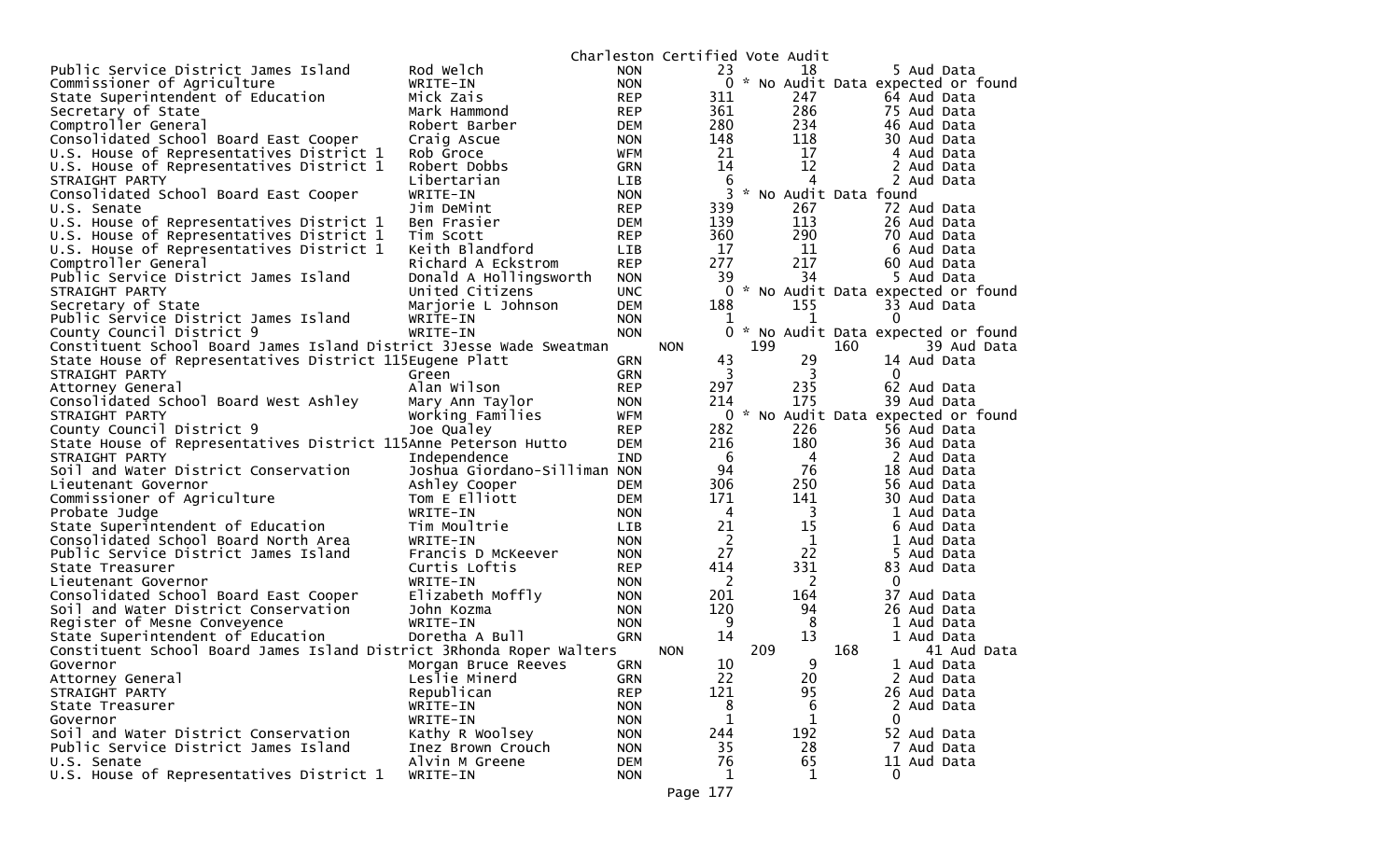|                                                                     |                                        |                          |                    | Charleston Certified Vote Audit |                                     |
|---------------------------------------------------------------------|----------------------------------------|--------------------------|--------------------|---------------------------------|-------------------------------------|
| County Council District 8                                           | Thomas Legare                          | <b>REP</b>               | 48                 | 39                              | 9 Aud Data                          |
| U.S. Senate                                                         | Tom Clements                           | <b>GRN</b>               | 94                 | 78                              | 16 Aud Data                         |
| State House of Representatives District 115Peter McCoy              |                                        | <b>REP</b>               | 298                | 239                             | 59 Aud Data                         |
| Public Service District James Island                                | Charles Rhodes                         | <b>NON</b>               | 26                 | 22                              | 4 Aud Data                          |
| Soil and Water District Conservation                                | WRITE-IN                               | <b>NON</b>               | 4                  | 3                               | 1 Aud Data                          |
| County Council District 9                                           | Amy Fabri                              | <b>DEM</b>               | 129                | 102                             | 27 Aud Data                         |
| Commissioner of Agriculture                                         | Hugh Weathers                          | <b>REP</b>               | 367                | 291                             | 76 Aud Data                         |
| State Superintendent of Education                                   | Frank Holleman                         | <b>DEM</b>               | 198                | 166                             | 32 Aud Data                         |
| State House of Representatives District 115WRITE-IN                 |                                        | <b>NON</b>               |                    |                                 | 0 * No Audit Data expected or found |
| Attorney General                                                    | Matthew Richardson                     | <b>DEM</b>               | 239                | 196                             | 43 Aud Data                         |
| Consolidated School Board West Ashley                               | WRITE-IN                               | <b>NON</b>               | 2                  | 1                               | 1 Aud Data                          |
| Amendment 1                                                         | Yes                                    | <b>NON</b>               | 462                | 374                             | 88 Aud Data                         |
| Governor                                                            | Morgan Bruce Reeves                    | <b>UNC</b>               | 3                  | 3                               | 0                                   |
| STRAIGHT PARTY                                                      | Democratic                             | <b>DEM</b>               | 69                 | 58                              | 11 Aud Data                         |
| Constituent School Board James Island District 3WRITE-IN            |                                        |                          | <b>NON</b>         | $\overline{c}$                  | $\mathbf{1}$<br>1 Aud Data          |
| Lieutenant Governor                                                 | Ken Ard                                | <b>REP</b>               | 257                | 203                             | 54 Aud Data                         |
| Comptroller General                                                 | WRITE-IN                               | <b>NON</b>               | 0                  | $\mathcal{H}$                   | No Audit Data expected or found     |
| Amendment 1                                                         | NO.                                    | <b>NON</b>               | 93                 | 73                              | 20 Aud Data                         |
| Adjutant General                                                    | WRITE-IN                               | <b>NON</b>               | 6                  | 5                               | 1 Aud Data                          |
| Public Service District James Island                                | David Engleman                         | <b>NON</b>               | 41                 | 36                              | 5 Aud Data                          |
| County Council District 8                                           | Anna B Johnson                         | <b>DEM</b>               | 69                 | 59                              | 10 Aud Data                         |
| U.S. House of Representatives District 1                            | Jimmy Wood                             | <b>IND</b>               | 6                  | 4                               | 2 Aud Data                          |
| Referendum                                                          | No                                     | <b>NON</b>               | 183                | 142                             | 41 Aud Data                         |
|                                                                     |                                        |                          |                    |                                 |                                     |
| 0419<br>James Island 19                                             |                                        |                          |                    |                                 |                                     |
| Attorney General                                                    | Matthew Richardson                     | <b>DEM</b>               | 217                | 174                             | 43 Aud Data                         |
| U.S. House of Representatives District 1                            | M E Mac McCullough                     | <b>UNC</b>               | 8                  | 6                               | 2 Aud Data                          |
| Consolidated School Board West Ashley                               | WRITE-IN                               | <b>NON</b>               | 0                  |                                 | * No Audit Data expected or found   |
| County Council District 8                                           | Anna B Johnson                         | <b>DEM</b>               | 184                | 153<br>12                       | 31 Aud Data                         |
| U.S. House of Representatives District 1                            | Robert Dobbs<br>WRITE-IN               | <b>GRN</b>               | 12                 |                                 | 0<br>0                              |
| Secretary of State                                                  |                                        | <b>NON</b>               | $\mathbf 1$<br>222 | 1<br>175                        | 47<br>Aud Data                      |
| Governor<br>Governor                                                | Nikki R Haley                          | <b>REP</b><br><b>UNC</b> | 4                  | 4                               | $\Omega$                            |
| Soil and Water District Conservation                                | Morgan Bruce Reeves<br>Kathy R Woolsey | <b>NON</b>               | 210                | 170                             | 40 Aud Data                         |
| U.S. House of Representatives District 1                            | Rob Groce                              | WFM                      | 14                 | 14                              | $\Omega$                            |
| U.S. House of Representatives District 1                            | Tim Scott                              | <b>REP</b>               | 263                | 203                             | 60 Aud Data                         |
| State House of Representatives District 115Eugene Platt             |                                        | <b>PET</b>               | 15                 | 8                               | 7<br>Aud Data                       |
| Public Service District James Island                                | Karen Clark Thompson                   | <b>NON</b>               | 24                 | 19                              | 5.<br>Aud Data                      |
| Secretary of State                                                  | Marjorie L Johnson                     | <b>DEM</b>               | 190                | 154                             | 36 Aud Data                         |
| U.S. House of Representatives District 1                            | Ben Frasier                            | <b>DEM</b>               | 142                | 118                             | 24 Aud Data                         |
| U.S. House of Representatives District 1                            | Keith Blandford                        | <b>LIB</b>               | 9                  | 7                               | 2 Aud Data                          |
| Commissioner of Agriculture                                         | Tom E Elliott                          | <b>DEM</b>               | 189                | 153                             | 36 Aud Data                         |
| Lieutenant Governor                                                 | Ashley Cooper                          | <b>DEM</b>               | 250                | 199                             | 51 Aud Data                         |
| Public Service District James Island                                | Roman V Hammes                         | <b>NON</b>               | 6                  | 5                               | 1 Aud Data                          |
| County Council District 8                                           | WRITE-IN                               | <b>NON</b>               |                    |                                 | 0                                   |
| Register of Mesne Conveyence                                        | WRITE-IN                               | <b>NON</b>               | 6                  | Ŧ<br>6                          | 0                                   |
| Soil and Water District Conservation                                | WRITE-IN                               | <b>NON</b>               |                    |                                 | 0                                   |
| Governor                                                            | WRITE-IN                               | <b>NON</b>               | 0                  |                                 | * No Audit Data expected or found   |
| Constituent School Board James Island District 3Jesse Wade Sweatman |                                        |                          | <b>NON</b>         | 151                             | 119<br>32 Aud Data                  |
| Probate Judge                                                       | Irv Gerard Condon                      | <b>REP</b>               | 315                | 246                             | 69 Aud Data                         |
| Lieutenant Governor                                                 | WRITE-IN                               | <b>NON</b>               | 1                  | 1                               | 0                                   |
| State Superintendent of Education                                   | Frank Holleman                         | <b>DEM</b>               | 191                | 154                             | 37 Aud Data                         |
|                                                                     |                                        |                          |                    |                                 |                                     |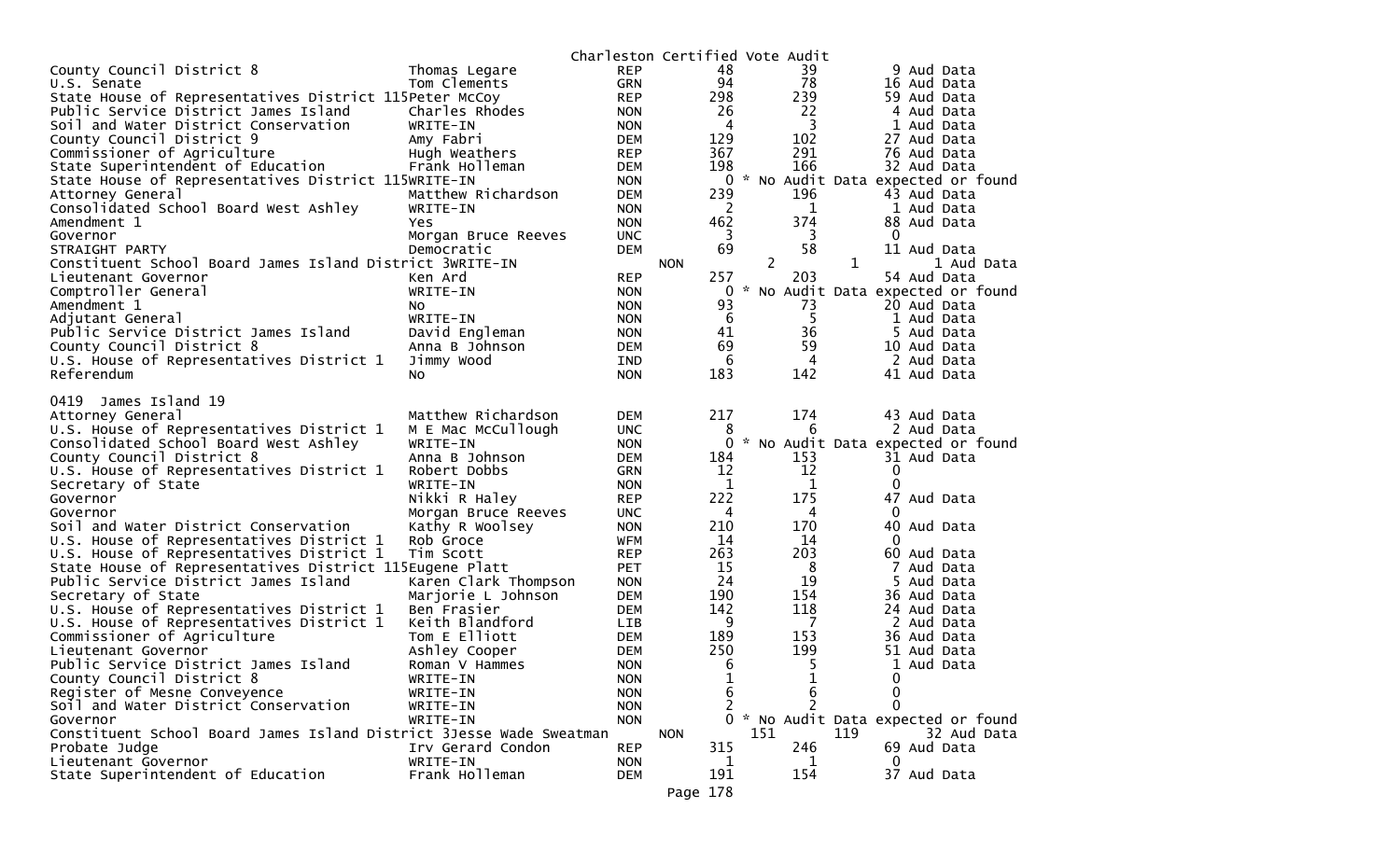|                                                                      |                              |            | Charleston Certified Vote Audit |              |     |                                     |
|----------------------------------------------------------------------|------------------------------|------------|---------------------------------|--------------|-----|-------------------------------------|
| Comptroller General                                                  | WRITE-IN                     | <b>NON</b> | 1                               |              | 1   | 0                                   |
| Attorney General                                                     | WRITE-IN                     | <b>NON</b> |                                 |              |     | 0 * No Audit Data expected or found |
| Governor                                                             | Vincent A Sheheen            | <b>DEM</b> | 236                             |              | 189 | 47 Aud Data                         |
| STRAIGHT PARTY                                                       | Democratic                   | <b>DEM</b> | 71                              |              | 55  | 16 Aud Data                         |
| State House of Representatives District 115Eugene Platt              |                              | <b>GRN</b> | 46                              |              | 33  | 13 Aud Data                         |
| Public Service District James Island                                 | Rod Welch                    | <b>NON</b> | 22                              |              | 16  | 6 Aud Data                          |
| Amendment 1                                                          | <b>Yes</b>                   | <b>NON</b> | 368                             |              | 284 | 84 Aud Data                         |
| Commissioner of Agriculture                                          | Hugh Weathers                | <b>REP</b> | 260                             |              | 208 | 52 Aud Data                         |
| STRAIGHT PARTY                                                       | Republican                   | <b>REP</b> | 88                              |              | 74  | 14 Aud Data                         |
| Consolidated School Board East Cooper                                | Everett Wilcox               | <b>NON</b> | 105                             |              | 88  | 17 Aud Data                         |
| Consolidated School Board North Area                                 | WRITE-IN                     | <b>NON</b> |                                 | $\mathbf{0}$ |     | * No Audit Data expected or found   |
| Comptroller General                                                  | Robert Barber                | <b>DEM</b> | 239                             |              | 187 | 52 Aud Data                         |
| U.S. Senate                                                          | Tom Clements                 | <b>GRN</b> | 101                             |              | 85  | 16 Aud Data                         |
| Public Service District James Island                                 | Donald A Hollingsworth       | <b>NON</b> | 37                              |              | 32  | 5 Aud Data                          |
|                                                                      |                              | IND        | 14                              |              | 8   | 6 Aud Data                          |
| State Superintendent of Education                                    | Tony Fayyazi                 |            | 85                              |              | 67  |                                     |
| U.S. Senate                                                          | Alvin M Greene               | <b>DEM</b> |                                 |              |     | 18 Aud Data                         |
| State House of Representatives District 115Anne Peterson Hutto       |                              | <b>DEM</b> | 195                             |              | 162 | 33 Aud Data                         |
| Amendment 1                                                          | NO.                          | <b>NON</b> | 85                              |              | 75  | 10 Aud Data                         |
| Consolidated School Board East Cooper                                | Craig Ascue                  | <b>NON</b> | 111                             |              | 90  | 21 Aud Data                         |
| Consolidated School Board West Ashley                                | Mary Ann Taylor              | <b>NON</b> | 184                             |              | 149 | 35 Aud Data                         |
| Constituent School Board James Island District 3Rhonda Roper Walters |                              |            | <b>NON</b>                      | 171          |     | 139<br>32 Aud Data                  |
| Comptroller General                                                  | Richard A Eckstrom           | <b>REP</b> | 213                             |              | 171 | 42 Aud Data                         |
| State Superintendent of Education                                    | Mick Zais                    | <b>REP</b> | 205                             |              | 164 | 41 Aud Data                         |
| Adjutant General                                                     | WRITE-IN                     | <b>NON</b> | 6                               |              | 6   | 0                                   |
| Attorney General                                                     | Alan Wilson                  | <b>REP</b> | 213                             |              | 169 | 44 Aud Data                         |
| State Superintendent of Education                                    | WRITE-IN                     | <b>NON</b> | 0                               |              |     | * No Audit Data expected or found   |
| Public Service District James Island                                 | WRITE-IN                     | <b>NON</b> | 4                               |              | 4   | $\Omega$                            |
| Amendment 2                                                          | Yes                          | <b>NON</b> | 356                             |              | 282 | 74 Aud Data                         |
| Adjutant General                                                     | Bob Livingston               | <b>REP</b> | 317                             |              | 248 | 69 Aud Data                         |
| Register of Mesne Conveyence                                         | Charlie Lybrand              | <b>REP</b> | 309                             |              | 243 | 66 Aud Data                         |
| State Treasurer                                                      | Curtis Loftis                | <b>REP</b> | 330                             |              | 257 | 73 Aud Data                         |
| Lieutenant Governor                                                  | Ken Ard                      | <b>REP</b> | 213                             |              | 171 | 42 Aud Data                         |
| STRAIGHT PARTY                                                       | Independence                 | <b>IND</b> |                                 |              | 4   | 1 Aud Data                          |
| U.S. House of Representatives District 1                             | WRITE-IN                     | <b>NON</b> | 0                               |              |     | * No Audit Data expected or found   |
| STRAIGHT PARTY                                                       | Green                        | <b>GRN</b> | 3                               |              | 2   | 1 Aud Data                          |
| Public Service District James Island                                 | Francis D McKeever           | <b>NON</b> | 25                              |              | 18  | 7 Aud Data                          |
| Amendment 2                                                          | No                           | <b>NON</b> | 92                              |              | 75  | 17 Aud Data                         |
| Governor                                                             | Morgan Bruce Reeves          | <b>GRN</b> | 9                               |              | 6   | 3 Aud Data                          |
| Attorney General                                                     | Leslie Minerd                | <b>GRN</b> | 25                              |              | 20  | 5 Aud Data                          |
| State House of Representatives District 115Peter McCoy               |                              | <b>REP</b> | 210                             |              | 168 | 42 Aud Data                         |
| Public Service District James Island                                 | Inez Brown Crouch            | <b>NON</b> | 37                              |              | 27  | 10 Aud Data                         |
| State Treasurer                                                      | WRITE-IN                     | <b>NON</b> | 6                               |              | 6   | 0                                   |
| Commissioner of Agriculture                                          | WRITE-IN                     | <b>NON</b> |                                 | 0            |     | * No Audit Data expected or found   |
| County Council District 8                                            | Thomas Legare                | <b>REP</b> | 266                             |              | 206 | 60 Aud Data                         |
| Amendment 3                                                          | Yes                          | <b>NON</b> | 286                             |              | 226 | 60 Aud Data                         |
| Soil and Water District Conservation                                 | Joshua Giordano-Silliman NON |            | 83                              |              | 68  | 15 Aud Data                         |
| STRAIGHT PARTY                                                       |                              |            | 2                               |              | 1   | 1 Aud Data                          |
|                                                                      | Libertarian                  | <b>LIB</b> |                                 |              |     |                                     |
| Constituent School Board James Island District 3WRITE-IN             |                              |            | <b>NON</b>                      |              |     | 1 * No Audit Data found             |
| STRAIGHT PARTY                                                       | United Citizens              | <b>UNC</b> | 2                               |              | 204 | 0                                   |
| Secretary of State                                                   | Mark Hammond                 | <b>REP</b> | 262                             |              |     | 58 Aud Data                         |
| Consolidated School Board East Cooper                                | WRITE-IN                     | <b>NON</b> |                                 |              |     | 0 * No Audit Data expected or found |
| Amendment 3                                                          | No.                          | <b>NON</b> | 142                             |              | 111 | 31 Aud Data                         |
|                                                                      |                              |            | Page 179                        |              |     |                                     |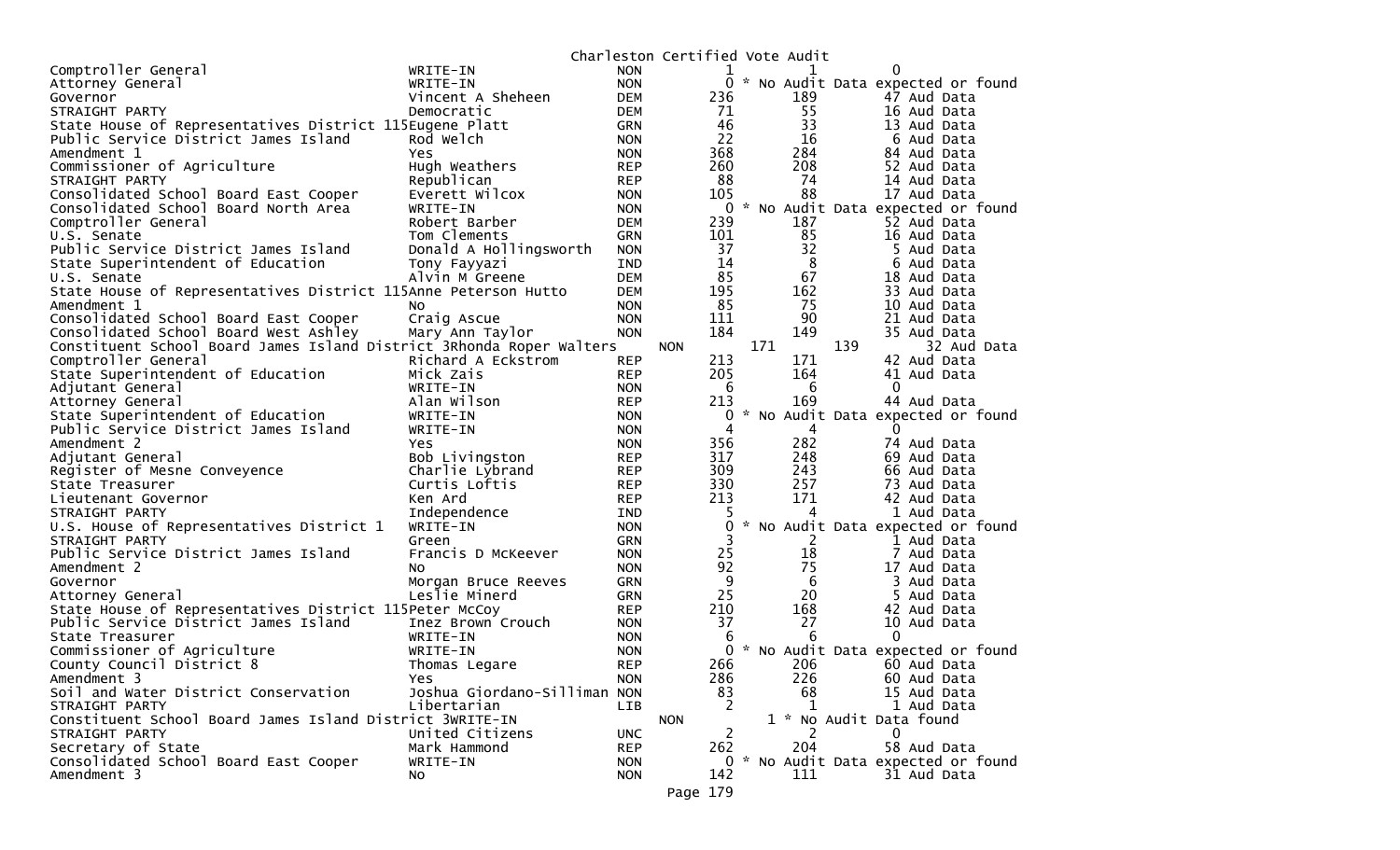|                                                                      |                        |            |            | Charleston Certified Vote Audit |                                     |
|----------------------------------------------------------------------|------------------------|------------|------------|---------------------------------|-------------------------------------|
| Consolidated School Board North Area                                 | Cindy Bohn Coats       | <b>NON</b> | 250        | 200                             | 50 Aud Data                         |
| State House of Representatives District 115WRITE-IN                  |                        | <b>NON</b> | 1          | 1                               | 0                                   |
| U.S. House of Representatives District 1                             | Jimmy Wood             | <b>IND</b> | 9          | 5                               | Aud Data<br>4                       |
| U.S. Senate                                                          | WRITE-IN               | <b>NON</b> | 28         | 24                              | 4<br>Aud Data                       |
| STRAIGHT PARTY                                                       | Working Families       | WFM        | 1          | 1                               | 0                                   |
| Amendment 4                                                          | Yes                    | <b>NON</b> | 275        | 215                             | 60 Aud Data                         |
| State Superintendent of Education                                    | Tim Moultrie           | LIB.       | 26         | 21                              | 5 Aud Data                          |
| Public Service District James Island                                 | Charles Rhodes         | <b>NON</b> | 28         | 22                              | 6<br>Aud Data                       |
| State Superintendent of Education                                    | Doretha A Bull         | <b>GRN</b> | 16         | 15                              | 1<br>Aud Data                       |
| Probate Judge                                                        | WRITE-IN               | <b>NON</b> | 5          | 5                               | 0                                   |
| Amendment 4                                                          | No.                    | <b>NON</b> | 146        | 118                             | 28 Aud Data                         |
| Soil and Water District Conservation                                 | John Kozma             | <b>NON</b> | 105        | 81                              | 24 Aud Data                         |
| U.S. Senate                                                          | Jim DeMint             | <b>REP</b> | 247        | 192                             | 55 Aud Data                         |
| Consolidated School Board East Cooper                                | Elizabeth Moffly       | <b>NON</b> | 178        | 138                             | 40 Aud Data                         |
| County Referendum                                                    | Yes                    | <b>NON</b> | 234        | 188                             | 46 Aud Data                         |
| Public Service District James Island                                 | David Engleman         | <b>NON</b> | 32         | 26                              | 6 Aud Data                          |
| Consolidated School Board West Ashley                                | Michael Miller         | <b>NON</b> | 106        | 76                              | 30 Aud Data                         |
| County Referendum                                                    | NO.                    | <b>NON</b> | 172        | 134                             | 38 Aud Data                         |
| Constituent School Board James Island District 3Donna S Jenkins      |                        |            | <b>NON</b> | 207                             | 164<br>43 Aud Data                  |
| Referendum                                                           | Yes                    | <b>NON</b> | 279        | 221                             | 58 Aud Data                         |
| Referendum                                                           | No                     | <b>NON</b> | 161        | 127                             | 34 Aud Data                         |
| James Island 20<br>0420                                              |                        |            |            |                                 |                                     |
| State Superintendent of Education                                    | Frank Holleman         | <b>DEM</b> | 180        | 122                             | 58 Aud Data                         |
| U.S. Senate                                                          | Jim DeMint             | <b>REP</b> | 262        | 156                             | 106 Aud Data                        |
| Comptroller General                                                  | Robert Barber          | <b>DEM</b> | 232        | 158                             | 74 Aud Data                         |
| Consolidated School Board East Cooper                                | Everett Wilcox         | <b>NON</b> | 114        | 72                              | 42 Aud Data                         |
| STRAIGHT PARTY                                                       | United Citizens        | <b>UNC</b> |            |                                 | 0 * No Audit Data expected or found |
| State House of Representatives District 115Peter McCoy               |                        | <b>REP</b> | 194        | 110                             | 84 Aud Data                         |
| Consolidated School Board West Ashley                                | Mary Ann Taylor        | <b>NON</b> | 165        | 102                             | 63 Aud Data                         |
| Commissioner of Agriculture                                          | Tom E Elliott          | <b>DEM</b> | 170        | 115                             | 55 Aud Data                         |
| Consolidated School Board East Cooper                                | Craig Ascue            | <b>NON</b> | 135        | 84                              | 51 Aud Data                         |
| Soil and Water District Conservation                                 | WRITE-IN               | <b>NON</b> | 1          | 1                               | 0                                   |
| Register of Mesne Conveyence                                         | Charlie Lybrand        | <b>REP</b> | 323        | 199                             | 124 Aud Data                        |
| State Treasurer                                                      | WRITE-IN               | <b>NON</b> | 3          |                                 | * No Audit Data found               |
| U.S. House of Representatives District 1                             | Jimmy Wood             | <b>IND</b> | 8          | 5.                              | 3 Aud Data                          |
| U.S. House of Representatives District 1                             | Robert Dobbs           | <b>GRN</b> | 12         | $\overline{7}$                  | 5.<br>Aud Data                      |
| Attorney General                                                     | Leslie Minerd          | <b>GRN</b> | 24         | 12                              | 12 Aud Data                         |
| Public Service District James Island                                 | Rod Welch              | <b>NON</b> | 78         | 52                              | 26 Aud Data                         |
| Lieutenant Governor                                                  | Ashley Cooper          | <b>DEM</b> | 242        | 163                             | 79 Aud Data                         |
| County Council District 8                                            | Thomas Legare          | <b>REP</b> | 278        | 172                             | 106 Aud Data                        |
| Public Service District James Island                                 | Donald A Hollingsworth | <b>NON</b> | 118        | 75                              | 43 Aud Data                         |
| Constituent School Board James Island District 3Rhonda Roper Walters |                        |            | <b>NON</b> | 188                             | 119<br>69 Aud Data                  |
| State Superintendent of Education                                    | Mick Zais              | <b>REP</b> | 226        | 132                             | 94 Aud Data                         |
| Governor                                                             | Morgan Bruce Reeves    | <b>GRN</b> | 9          | 5.                              | 4 Aud Data                          |
| Amendment 1                                                          | Yes                    | <b>NON</b> | 377        | 236                             | 141 Aud Data                        |
| State House of Representatives District 115WRITE-IN                  |                        | <b>NON</b> | 0          |                                 | * No Audit Data expected or found   |
| U.S. House of Representatives District 1                             | M E Mac McCullough     | <b>UNC</b> | 3          | 3                               | 0                                   |
| U.S. House of Representatives District 1                             | Tim Scott              | <b>REP</b> | 269        | 159                             | 110 Aud Data                        |
| State Superintendent of Education                                    | Tony Fayyazi           | IND        | 12         | 10                              | 2 Aud Data                          |
| Secretary of State                                                   | WRITE-IN               | <b>NON</b> |            |                                 | * No Audit Data found               |
| U.S. House of Representatives District 1                             | Rob Groce              | <b>WFM</b> | 19         | 14                              | 5 Aud Data                          |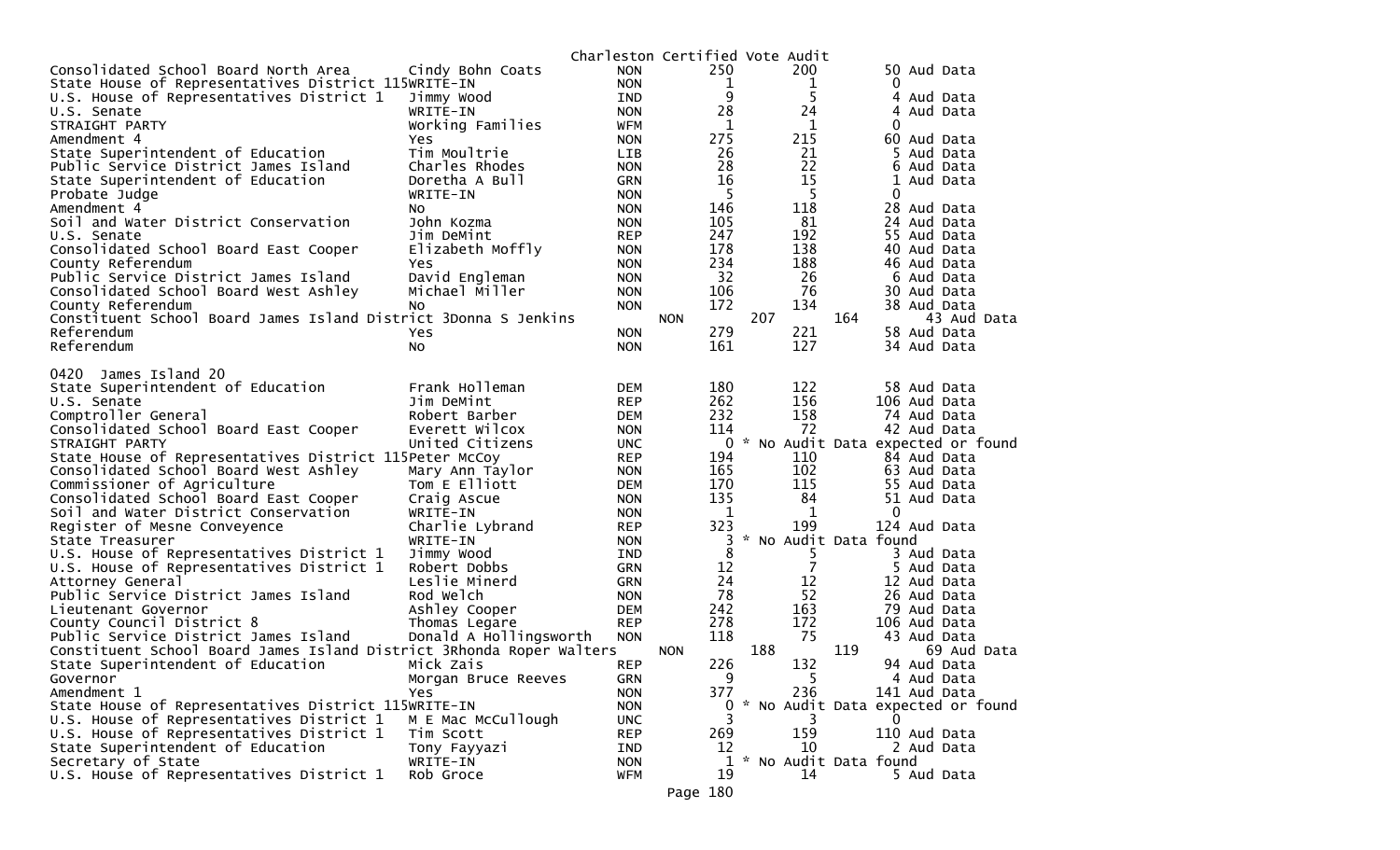|                                                                 |                              |                          | Charleston Certified Vote Audit |              |                       |                                     |
|-----------------------------------------------------------------|------------------------------|--------------------------|---------------------------------|--------------|-----------------------|-------------------------------------|
| U.S. House of Representatives District 1                        | Keith Blandford              | <b>LIB</b>               | 10                              |              | 6                     | 4 Aud Data                          |
| U.S. House of Representatives District 1                        | Ben Frasier                  | <b>DEM</b>               | 139                             |              | 95                    | 44 Aud Data                         |
| Consolidated School Board North Area                            | Cindy Bohn Coats             | <b>NON</b>               | 250                             |              | 155                   | 95 Aud Data                         |
| Commissioner of Agriculture                                     | Hugh Weathers                | <b>REP</b>               | 278                             |              | 168                   | 110 Aud Data                        |
| STRAIGHT PARTY                                                  | Republican                   | <b>REP</b>               | 104                             |              | 56                    | 48 Aud Data                         |
| Amendment 1                                                     | NO.                          | <b>NON</b>               | 68                              |              | 46                    | 22 Aud Data                         |
| Secretary of State                                              | Marjorie L Johnson           | <b>DEM</b>               | 166                             |              | 114                   | 52 Aud Data                         |
| Probate Judge                                                   | WRITE-IN                     | <b>NON</b>               | 5                               |              | 2                     | 3 Aud Data                          |
| Public Service District James Island                            | WRITE-IN                     | <b>NON</b>               | 4                               |              | 1                     | 3 Aud Data                          |
| County Council District 8                                       | Anna B Johnson               | <b>DEM</b>               | 171                             |              | 113                   | 58 Aud Data                         |
| Lieutenant Governor                                             | WRITE-IN                     | <b>NON</b>               |                                 | $\mathbf{1}$ | * No Audit Data found |                                     |
| Public Service District James Island                            | Inez Brown Crouch            | <b>NON</b>               | 115                             |              | 72                    | 43 Aud Data                         |
| Public Service District James Island                            | Francis D McKeever           | <b>NON</b>               | 72                              |              | 41                    | 31 Aud Data                         |
| State Superintendent of Education                               | WRITE-IN                     | <b>NON</b>               |                                 | $\mathbf{0}$ |                       | * No Audit Data expected or found   |
| Consolidated School Board East Cooper                           | WRITE-IN                     | <b>NON</b>               |                                 | 1            | 1                     | 0                                   |
| State House of Representatives District 115Eugene Platt         |                              | PET                      | 15                              |              | 11                    | 4 Aud Data                          |
| Amendment 2                                                     | Yes                          | <b>NON</b>               | 372                             |              | 233                   | 139 Aud Data                        |
| Constituent School Board James Island District 3WRITE-IN        |                              |                          | <b>NON</b>                      |              |                       | 0 * No Audit Data expected or found |
| Adjutant General                                                | WRITE-IN                     | <b>NON</b>               |                                 | 4            | No Audit Data found   |                                     |
| U.S. Senate                                                     | Tom Clements                 | <b>GRN</b>               | 83                              |              | 57                    | 26 Aud Data                         |
| Consolidated School Board West Ashley                           | Michael Miller               | <b>NON</b>               | 113                             |              | 75                    | 38 Aud Data                         |
| STRAIGHT PARTY                                                  | Libertarian                  | LIB                      |                                 | $\mathbf{1}$ | * No Audit Data found |                                     |
| Adjutant General                                                | Bob Livingston               | <b>REP</b>               | 315                             |              | 191                   | 124 Aud Data                        |
| Attorney General                                                | Matthew Richardson           | <b>DEM</b>               | 201                             |              | 140                   | 61 Aud Data                         |
| Consolidated School Board East Cooper                           | Elizabeth Moffly             | <b>NON</b>               | 167                             |              | 104                   | 63 Aud Data                         |
| U.S. Senate                                                     | Alvin M Greene               | <b>DEM</b>               | 86                              |              | 60                    | 26 Aud Data                         |
| Amendment 2                                                     | No.                          | <b>NON</b>               | 66                              |              | 42                    | 24 Aud Data                         |
| Soil and Water District Conservation                            | Joshua Giordano-Silliman NON |                          | 109                             |              | 70                    | 39 Aud Data                         |
| Consolidated School Board West Ashley                           | WRITE-IN                     | <b>NON</b>               |                                 |              |                       | 0 * No Audit Data expected or found |
| Lieutenant Governor                                             | Ken Ard                      | <b>REP</b>               | 213                             |              | 128                   | 85 Aud Data                         |
| STRAIGHT PARTY                                                  | Green                        | <b>GRN</b>               | -5                              |              | 2                     | 3 Aud Data                          |
| Constituent School Board James Island District 3Donna S Jenkins |                              |                          | <b>NON</b>                      | 221          | 139                   | 82 Aud Data                         |
| STRAIGHT PARTY                                                  | Democratic                   | <b>DEM</b>               | 83                              |              | 57                    | 26 Aud Data                         |
| Governor                                                        | Nikki R Haley                | <b>REP</b>               | 225                             |              | 133                   | 92 Aud Data                         |
| County Council District 8                                       | WRITE-IN                     | <b>NON</b>               | 2                               |              | 1                     | 1 Aud Data                          |
| Amendment 3                                                     | Yes                          | <b>NON</b>               | 298                             |              | 185                   | 113 Aud Data                        |
| Public Service District James Island                            | Charles Rhodes               |                          | 74                              |              | 44                    | 30 Aud Data                         |
| Public Service District James Island                            | David Engleman               | <b>NON</b><br><b>NON</b> | 99                              |              | 63                    | 36 Aud Data                         |
| State House of Representatives District 115Eugene Platt         |                              |                          | 48                              |              | 29                    | 19 Aud Data                         |
|                                                                 | Doretha A Bull               | GRN                      | 17                              |              | 11                    | 6 Aud Data                          |
| State Superintendent of Education<br>Probate Judge              |                              | GRN                      | 317                             |              | 191                   |                                     |
| STRAIGHT PARTY                                                  | Irv Gerard Condon            | <b>REP</b>               | 11                              |              | 8                     | 126 Aud Data<br>3 Aud Data          |
|                                                                 | Independence                 | IND                      | 6                               |              | 3                     |                                     |
| Register of Mesne Conveyence                                    | WRITE-IN                     | <b>NON</b>               |                                 |              |                       | 3 Aud Data                          |
| Amendment 3                                                     | NO.                          | <b>NON</b>               | 138                             |              | 90                    | 48 Aud Data                         |
| State Superintendent of Education                               | Tim Moultrie                 | LIB                      | 17                              |              | 10                    | 7 Aud Data                          |
| Soil and Water District Conservation                            | John Kozma                   | <b>NON</b>               | 89                              |              | 52                    | 37 Aud Data                         |
| Governor                                                        | Vincent A Sheheen            | DEM                      | 228                             |              | 156                   | 72 Aud Data                         |
| State Treasurer                                                 | Curtis Loftis                | <b>REP</b>               | 328                             |              | 202                   | 126 Aud Data                        |
| Governor                                                        | Morgan Bruce Reeves          | <b>UNC</b>               |                                 | $\mathbf{1}$ | * No Audit Data found |                                     |
| Commissioner of Agriculture                                     | WRITE-IN                     | <b>NON</b>               |                                 | 2            | 1                     | 1 Aud Data                          |
| Amendment 4                                                     | Yes                          | <b>NON</b>               | 275                             |              | 169                   | 106 Aud Data                        |
| Attorney General                                                | WRITE-IN                     | <b>NON</b>               |                                 |              |                       | 0 * No Audit Data expected or found |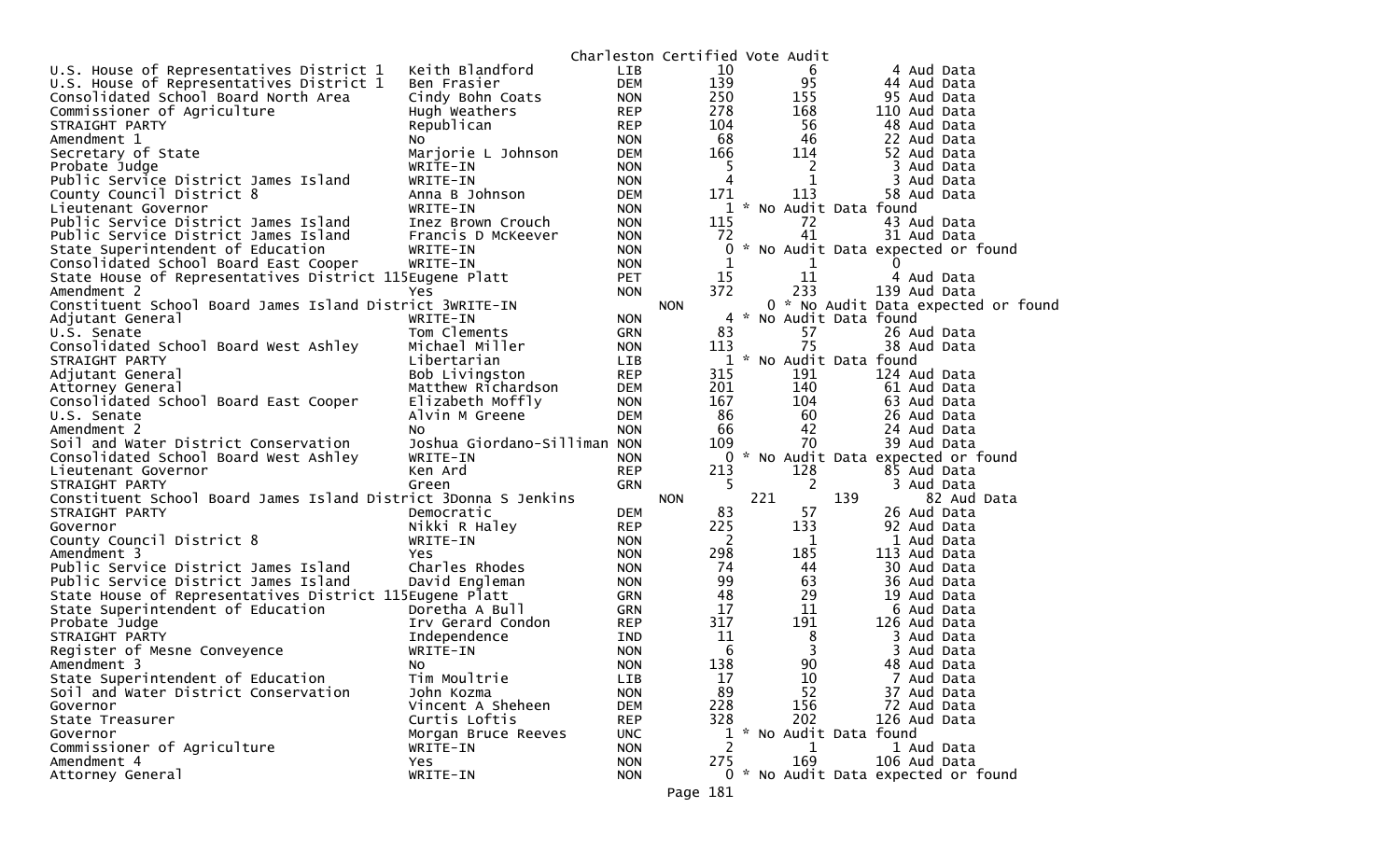|                                                                     |                               |                          |            |     |     | Charleston Certified Vote Audit |     |                                     |
|---------------------------------------------------------------------|-------------------------------|--------------------------|------------|-----|-----|---------------------------------|-----|-------------------------------------|
| STRAIGHT PARTY                                                      | Working Families              | WFM                      |            |     |     | 1 * No Audit Data found         |     |                                     |
| State House of Representatives District 115Anne Peterson Hutto      |                               | <b>DEM</b>               |            | 201 |     | 140                             |     | 61 Aud Data                         |
| Attorney General                                                    | Alan Wilson                   | <b>REP</b>               |            | 231 |     | 136                             |     | 95 Aud Data                         |
| Comptroller General                                                 | WRITE-IN                      | <b>NON</b>               |            |     |     | 1 * No Audit Data found         |     |                                     |
| Amendment 4                                                         | NO.                           | <b>NON</b>               |            | 148 |     | 94                              |     | 54 Aud Data                         |
| Governor                                                            | WRITE-IN                      | <b>NON</b>               |            | 2   |     | 1                               |     | 1 Aud Data                          |
| Secretary of State                                                  | Mark Hammond                  | <b>REP</b>               |            | 282 |     | 170                             |     | 112 Aud Data                        |
| Constituent School Board James Island District 3Jesse Wade Sweatman |                               |                          | <b>NON</b> |     | 175 |                                 | 107 | 68 Aud Data                         |
| Public Service District James Island                                | Karen Clark Thompson          | <b>NON</b>               |            | 79  |     | 50                              |     | 29 Aud Data                         |
| County Referendum                                                   | Yes                           | <b>NON</b>               |            | 241 |     | 152                             |     | 89 Aud Data                         |
| Comptroller General                                                 | Richard A Eckstrom            | <b>REP</b>               |            | 219 |     | 128                             |     | 91 Aud Data                         |
| Soil and Water District Conservation                                | Kathy R Woolsey               | <b>NON</b>               |            | 232 |     | 151                             |     | 81 Aud Data                         |
| Public Service District James Island                                | Roman V Hammes                | <b>NON</b>               |            | 29  |     | 19                              |     | 10 Aud Data                         |
| County Referendum                                                   | NO.                           | <b>NON</b>               |            | 173 |     | 106                             |     | 67 Aud Data                         |
| Consolidated School Board North Area                                | WRITE-IN                      | <b>NON</b>               |            | 3   |     | 2                               |     | 1 Aud Data                          |
| U.S. House of Representatives District 1                            | WRITE-IN                      | <b>NON</b>               |            | 0   |     |                                 |     | * No Audit Data expected or found   |
| Referendum                                                          | Yes                           | <b>NON</b>               |            | 270 |     | 176                             |     | 94 Aud Data                         |
| U.S. Senate                                                         | WRITE-IN                      | <b>NON</b>               |            | 28  |     | 18                              |     | 10 Aud Data                         |
| Referendum                                                          | No                            | <b>NON</b>               |            | 170 |     | 104                             |     | 66 Aud Data                         |
| 0422 James Island 22                                                |                               |                          |            |     |     |                                 |     |                                     |
| Public Service District James Island                                | Francis D McKeever            | <b>NON</b>               |            | 124 |     | 83                              |     | 41 Aud Data                         |
| Consolidated School Board North Area                                | WRITE-IN                      | <b>NON</b>               |            | 3   |     | 3                               |     | $\Omega$                            |
| Public Service District James Island                                | WRITE-IN                      | <b>NON</b>               |            | 4   |     | $\overline{2}$                  |     | 2 Aud Data                          |
| Register of Mesne Conveyence                                        | Charlie Lybrand               | <b>REP</b>               |            | 401 |     | 262                             |     | 139 Aud Data                        |
| State Treasurer                                                     | Curtis Loftis                 | <b>REP</b>               |            | 402 |     | 261                             |     | 141 Aud Data                        |
| Constituent School Board James Island District 3Donna S Jenkins     |                               |                          | <b>NON</b> |     | 256 |                                 | 161 | 95 Aud Data                         |
| Commissioner of Agriculture                                         | Tom E Elliott                 | <b>DEM</b>               |            | 171 |     | 110                             |     | 61 Aud Data                         |
| County Council District 9                                           | Amy Fabri                     | <b>DEM</b>               |            | 218 |     | 147                             |     | 71 Aud Data                         |
| U.S. Senate                                                         | Jim DeMint                    | <b>REP</b>               |            | 330 |     | 215                             |     | 115 Aud Data                        |
| U.S. Senate                                                         | WRITE-IN                      | <b>NON</b>               |            | 60  |     | 44                              |     | 16 Aud Data                         |
| State Superintendent of Education                                   | Tony Fayyazi                  | IND.                     |            | 8   |     | 6                               |     | 2 Aud Data                          |
| State House of Representatives District 119Lee Edwards              |                               | <b>REP</b>               |            | 259 |     | 168                             |     | 91 Aud Data                         |
| Secretary of State                                                  | Mark Hammond                  | <b>REP</b>               |            | 361 |     | 240                             |     | 121 Aud Data                        |
| Amendment 1                                                         | N0                            | <b>NON</b>               |            | 118 |     | 72                              |     | 46 Aud Data                         |
| Governor                                                            | Nikki R Haley                 | <b>REP</b>               |            | 290 |     | 193                             |     | 97 Aud Data                         |
| State House of Representatives District 119Leon Stavrinakis         |                               | <b>DEM</b>               |            | 297 |     | 197                             |     | 100 Aud Data                        |
| STRAIGHT PARTY                                                      | Green                         | <b>GRN</b>               |            |     |     |                                 |     | 0 * No Audit Data expected or found |
| Consolidated School Board West Ashley                               | Mary Ann Taylor               | <b>NON</b>               |            | 199 |     | 121                             |     | 78 Aud Data                         |
| Public Service District James Island                                | David Engleman                | <b>NON</b>               |            | 148 |     | 96                              |     | 52 Aud Data                         |
| Lieutenant Governor                                                 | Ken Ard                       | <b>REP</b>               |            | 272 |     | 178                             |     | 94 Aud Data                         |
| State House of Representatives District 119WRITE-IN                 |                               | <b>NON</b>               |            | 0   |     |                                 |     | * No Audit Data expected or found   |
| Lieutenant Governor                                                 | WRITE-IN                      | <b>NON</b>               |            | 1   |     | 1                               |     | 0                                   |
| Soil and Water District Conservation                                | Joshua Giordano-Silliman NON  |                          |            | 104 |     | 69                              |     | 35 Aud Data                         |
| Commissioner of Agriculture                                         | Hugh Weathers                 | <b>REP</b>               |            | 370 |     | 243                             |     | 127 Aud Data                        |
| Public Service District James Island                                | Charles Rhodes                | <b>NON</b>               |            | 118 |     | 84                              |     | 34 Aud Data<br>$\Omega$             |
| U.S. House of Representatives District 1                            | WRITE-IN                      | <b>NON</b>               |            | 1   |     | 1                               |     |                                     |
| Amendment 2                                                         | Yes                           | <b>NON</b>               |            | 453 |     | 293<br>2 * No Audit Data found  |     | 160 Aud Data                        |
| Probate Judge<br>Consolidated School Board East Cooper              | WRITE-IN                      | <b>NON</b>               |            | 173 |     | 111                             |     | 62 Aud Data                         |
| Consolidated School Board East Cooper                               | Craig Ascue<br>Everett Wilcox | <b>NON</b>               |            | 145 |     | 100                             |     | 45 Aud Data                         |
| U.S. House of Representatives District 1                            | Robert Dobbs                  | <b>NON</b><br><b>GRN</b> |            | 16  |     | 8                               |     | 8 Aud Data                          |
|                                                                     |                               |                          |            |     |     |                                 |     |                                     |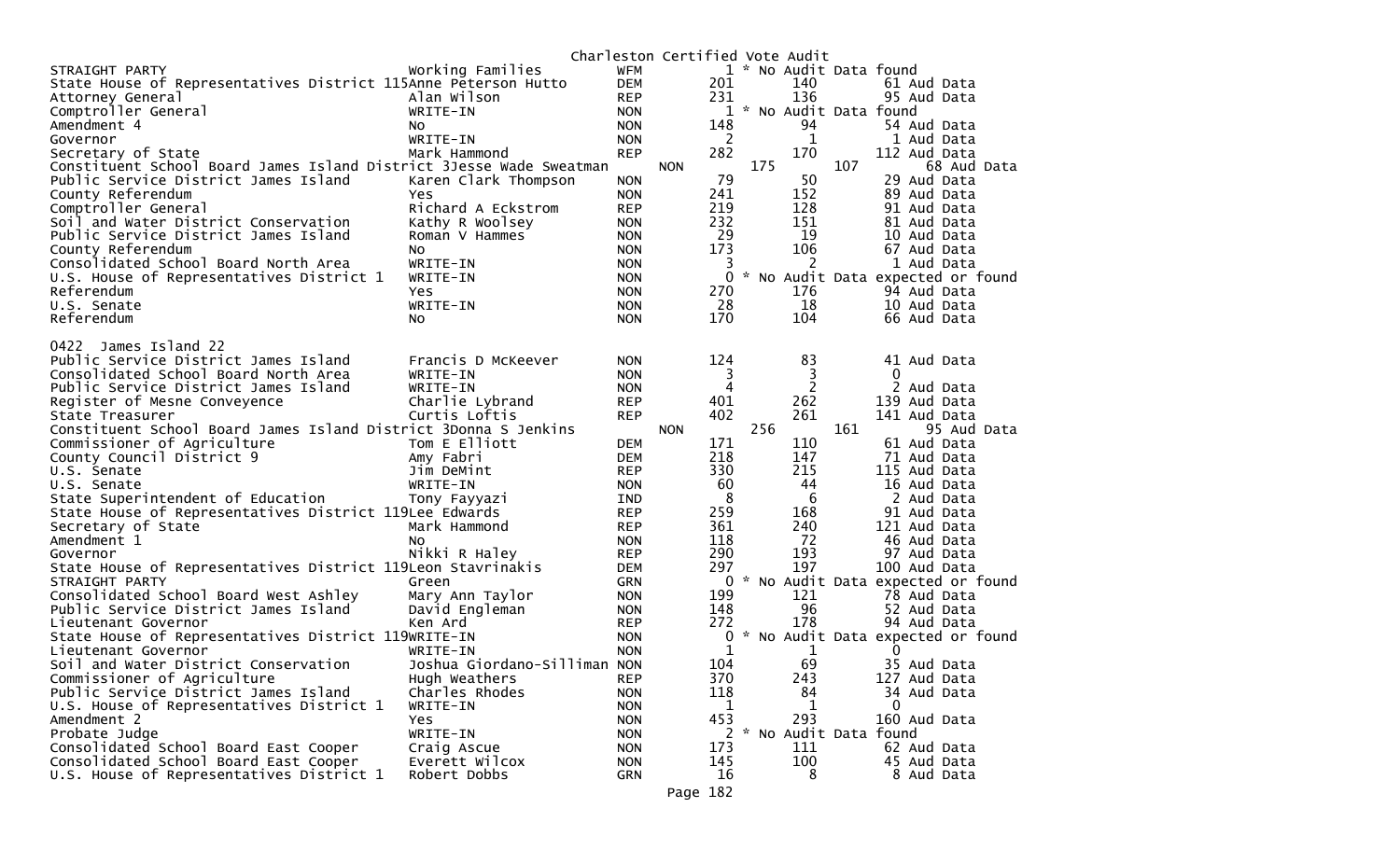|                                                                      |                        |            | Charleston Certified Vote Audit |          |        |                       |     |                                     |
|----------------------------------------------------------------------|------------------------|------------|---------------------------------|----------|--------|-----------------------|-----|-------------------------------------|
| State Superintendent of Education                                    | WRITE-IN               | <b>NON</b> |                                 |          |        |                       |     | 0 * No Audit Data expected or found |
| Constituent School Board James Island District 3Jesse Wade Sweatman  |                        |            | <b>NON</b>                      |          | 209    |                       | 140 | 69 Aud Data                         |
| Attorney General                                                     | Alan Wilson            | <b>REP</b> |                                 | 303      |        | 196                   |     | 107 Aud Data                        |
| State Superintendent of Education                                    | Doretha A Bull         | GRN        |                                 | 13       |        | 6                     |     | 7 Aud Data                          |
| Consolidated School Board North Area                                 | Cindy Bohn Coats       | <b>NON</b> |                                 | 301      |        | 192                   |     | 109 Aud Data                        |
| Adjutant General                                                     | WRITE-IN               | <b>NON</b> |                                 | 3        |        | 2                     |     | 1 Aud Data                          |
| Adjutant General                                                     | Bob Livingston         | <b>REP</b> |                                 | 392      |        | 254                   |     | 138 Aud Data                        |
| Amendment 2                                                          | NO.                    | <b>NON</b> |                                 | 101      |        | 69                    |     | 32 Aud Data                         |
| County Council District 9                                            | Amy Fabri              | <b>WFM</b> |                                 | 21       |        | 10                    |     | 11 Aud Data                         |
| U.S. House of Representatives District 1                             | Jimmy Wood             | IND        |                                 | 6        |        | 4                     |     | 2 Aud Data                          |
| U.S. House of Representatives District 1                             | Tim Scott              | <b>REP</b> |                                 | 345      |        | 224                   |     | 121 Aud Data                        |
| Soil and Water District Conservation                                 | John Kozma             | <b>NON</b> |                                 | 139      |        | 92                    |     | 47 Aud Data                         |
| Attorney General                                                     | WRITE-IN               | <b>NON</b> |                                 | 0        | $\sim$ |                       |     | No Audit Data expected or found     |
| Public Service District James Island                                 | Roman V Hammes         | <b>NON</b> |                                 | 58       |        | 40                    |     | 18 Aud Data                         |
|                                                                      |                        |            |                                 | 55       |        | 34                    |     |                                     |
| STRAIGHT PARTY                                                       | Democratic             | <b>DEM</b> |                                 |          |        |                       |     | 21 Aud Data                         |
| State Treasurer                                                      | WRITE-IN               | <b>NON</b> |                                 | 3        |        | 2                     |     | 1 Aud Data                          |
| U.S. House of Representatives District 1                             | M E Mac McCullough     | <b>UNC</b> |                                 | 5        |        | 3                     |     | 2 Aud Data                          |
| Public Service District James Island                                 | Karen Clark Thompson   | <b>NON</b> |                                 | 124      |        | 84                    |     | 40 Aud Data                         |
| Amendment 3                                                          | Yes                    | <b>NON</b> |                                 | 398      |        | 264                   |     | 134 Aud Data                        |
| U.S. House of Representatives District 1                             | Keith Blandford        | <b>LIB</b> |                                 | 14       |        | 12                    |     | 2 Aud Data                          |
| Probate Judge                                                        | Irv Gerard Condon      | <b>REP</b> |                                 | 400      |        | 258                   |     | 142 Aud Data                        |
| U.S. Senate                                                          | Tom Clements           | <b>GRN</b> |                                 | 106      |        | 69                    |     | 37 Aud Data                         |
| U.S. House of Representatives District 1                             | Rob Groce              | <b>WFM</b> |                                 | 37       |        | 22                    |     | 15 Aud Data                         |
| U.S. House of Representatives District 1                             | Ben Frasier            | <b>DEM</b> |                                 | 129      |        | 87                    |     | 42 Aud Data                         |
| State Superintendent of Education                                    | Tim Moultrie           | LIB        |                                 | 30       |        | 23                    |     | Aud Data                            |
| Consolidated School Board West Ashley                                | Michael Miller         | <b>NON</b> |                                 | 156      |        | 111                   |     | 45 Aud Data                         |
| Secretary of State                                                   | WRITE-IN               | <b>NON</b> |                                 | 1        |        | 1                     |     | 0                                   |
| Attorney General                                                     | Leslie Minerd          | <b>GRN</b> |                                 | 20       |        | 11                    |     | 9<br>Aud Data                       |
| Amendment 3                                                          | NO.                    | <b>NON</b> |                                 | 154      |        | 98                    |     | 56 Aud Data                         |
| Constituent School Board James Island District 3Rhonda Roper Walters |                        |            | <b>NON</b>                      |          | 212    |                       | 143 | 69 Aud Data                         |
| Soil and Water District Conservation                                 | Kathy R Woolsey        | <b>NON</b> |                                 | 262      |        | 169                   |     | 93 Aud Data                         |
| Secretary of State                                                   | Marjorie L Johnson     | <b>DEM</b> |                                 | 180      |        | 116                   |     | 64 Aud Data                         |
| Comptroller General                                                  | WRITE-IN               | <b>NON</b> |                                 | 0        |        |                       |     | * No Audit Data expected or found   |
| County Council District 9                                            | Joe Qualey             | <b>REP</b> |                                 | 313      |        | 204                   |     | 109 Aud Data                        |
| Register of Mesne Conveyence                                         | WRITE-IN               | <b>NON</b> |                                 | 7        |        | 2                     |     | 5 Aud Data                          |
| U.S. Senate                                                          | Alvin M Greene         | <b>DEM</b> |                                 | 58       |        | 35                    |     | 23 Aud Data                         |
| Comptroller General                                                  | Richard A Eckstrom     | <b>REP</b> |                                 | 277      |        | 177                   |     | 100 Aud Data                        |
| Amendment 4                                                          | <b>Yes</b>             | <b>NON</b> |                                 | 367      |        | 238                   |     | 129 Aud Data                        |
|                                                                      | Vincent A Sheheen      |            |                                 | 256      |        | 166                   |     | 90 Aud Data                         |
| Governor                                                             |                        | <b>DEM</b> |                                 | 174      |        | 112                   |     |                                     |
| Public Service District James Island                                 | Donald A Hollingsworth | <b>NON</b> |                                 |          |        |                       |     | 62 Aud Data                         |
| Consolidated School Board West Ashley                                | WRITE-IN               | <b>NON</b> |                                 | 0        |        |                       |     | * No Audit Data expected or found   |
| County Council District 9                                            | WRITE-IN               | <b>NON</b> |                                 | $\Omega$ |        |                       |     | * No Audit Data expected or found   |
| Public Service District James Island                                 | Rod Welch              | <b>NON</b> |                                 | 141      |        | 98                    |     | 43 Aud Data                         |
| Consolidated School Board East Cooper                                | WRITE-IN               | <b>NON</b> |                                 |          |        |                       |     | 0 * No Audit Data expected or found |
| Comptroller General                                                  | Robert Barber          | <b>DEM</b> |                                 | 267      |        | 176                   |     | 91 Aud Data                         |
| Amendment 4                                                          | NO.                    | <b>NON</b> |                                 | 174      |        | 112                   |     | 62 Aud Data                         |
| Governor                                                             | Morgan Bruce Reeves    | <b>GRN</b> |                                 | 13       |        | 10                    |     | 3 Aud Data                          |
| Consolidated School Board East Cooper                                | Elizabeth Moffly       | <b>NON</b> |                                 | 217      |        | 135                   |     | 82 Aud Data                         |
| Soil and Water District Conservation                                 | WRITE-IN               | <b>NON</b> |                                 | 3        |        | * No Audit Data found |     |                                     |
| Governor                                                             | Morgan Bruce Reeves    | <b>UNC</b> |                                 | 2        |        |                       |     | 1 Aud Data                          |
| STRAIGHT PARTY                                                       | Libertarian            | <b>LIB</b> |                                 |          |        |                       |     | $\mathbf{0}$                        |
| STRAIGHT PARTY                                                       | Working Families       | <b>WFM</b> |                                 |          |        |                       |     | 0 * No Audit Data expected or found |
|                                                                      |                        |            | Page 183                        |          |        |                       |     |                                     |
|                                                                      |                        |            |                                 |          |        |                       |     |                                     |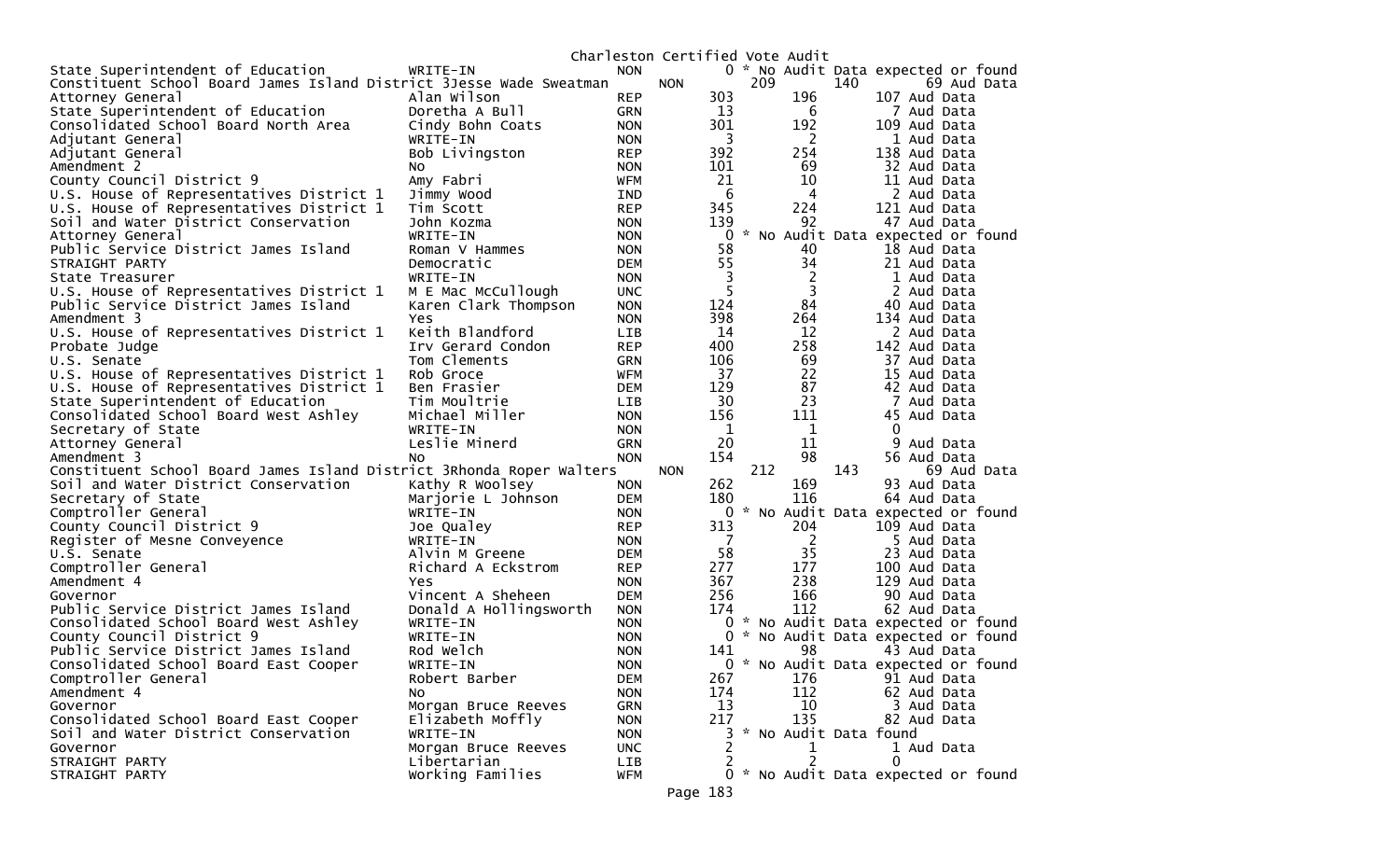|                                                                |                           | Charleston Certified Vote Audit |            |         |   |                         |                |                                     |
|----------------------------------------------------------------|---------------------------|---------------------------------|------------|---------|---|-------------------------|----------------|-------------------------------------|
| County Referendum                                              | Yes.                      | <b>NON</b>                      |            | 321     |   | 208                     |                | 113 Aud Data                        |
| Commissioner of Agriculture                                    | WRITE-IN                  | <b>NON</b>                      |            |         |   |                         |                | 0 * No Audit Data expected or found |
| State Superintendent of Education                              | Frank Holleman            | DEM                             |            | 196     |   | 132                     |                | 64 Aud Data                         |
| Governor                                                       | WRITE-IN                  | <b>NON</b>                      |            | 2       |   | 1                       |                | 1 Aud Data                          |
| STRAIGHT PARTY                                                 | Republican                | <b>REP</b>                      |            | 134     |   | 82                      |                | 52 Aud Data                         |
| STRAIGHT PARTY                                                 | Independence              | IND                             |            | 4       |   | 3                       |                | 1 Aud Data                          |
| County Referendum                                              | No                        | <b>NON</b>                      |            | 192     |   | 124                     |                | 68 Aud Data                         |
| Public Service District James Island                           | Inez Brown Crouch         | <b>NON</b>                      |            | 155     |   | 101                     |                | 54 Aud Data                         |
| Constituent School Board James Island District 3WRITE-IN       |                           |                                 | <b>NON</b> |         | 3 |                         | $\overline{2}$ | 1 Aud Data                          |
| State Superintendent of Education                              | Mick Zais                 | <b>REP</b>                      |            | 296     |   | 187                     |                | 109 Aud Data                        |
| Attorney General                                               | Matthew Richardson        | <b>DEM</b>                      |            | 221     |   | 149                     |                | 72 Aud Data                         |
| Referendum                                                     | Yes                       | <b>NON</b>                      |            | 340     |   | 229                     |                | 111 Aud Data                        |
| STRAIGHT PARTY                                                 | United Citizens           | <b>UNC</b>                      |            |         |   |                         |                | 0 * No Audit Data expected or found |
| Lieutenant Governor                                            | Ashley Cooper             | DEM                             |            | 285     |   | 189                     |                | 96 Aud Data                         |
| Amendment 1                                                    | Yes.                      | <b>NON</b>                      |            | 442     |   | 294                     |                | 148 Aud Data                        |
| Referendum                                                     | No                        | <b>NON</b>                      |            | 215     |   | 131                     |                | 84 Aud Data                         |
| 0440 Johns Island 1A                                           |                           |                                 |            |         |   |                         |                |                                     |
| Commissioner of Agriculture                                    | Tom E Elliott             | <b>DEM</b>                      |            | 245     |   | 35                      |                | 210 Aud Data                        |
| Lieutenant Governor                                            | Ashley Cooper             | <b>DEM</b>                      |            | 328     |   | 45                      |                | 283 Aud Data                        |
| County Council District 8                                      | Thomas Legare             | <b>REP</b>                      |            | 14      |   | 1                       |                | 13 Aud Data                         |
| STRAIGHT PARTY                                                 | United Citizens           | <b>UNC</b>                      |            |         |   | 3 * No Audit Data found |                |                                     |
| Consolidated School Board East Cooper                          | Everett Wilcox            | <b>NON</b>                      |            | 161     |   | 24                      |                | 137 Aud Data                        |
| State House of Representatives District 116WRITE-IN            |                           | <b>NON</b>                      |            |         |   |                         |                | 0 * No Audit Data expected or found |
| State Superintendent of Education                              | WRITE-IN                  | <b>NON</b>                      |            |         |   |                         |                | 0 * No Audit Data expected or found |
| U.S. Senate                                                    | Jim DeMint                | <b>REP</b>                      |            | 530     |   | 95                      |                | 435 Aud Data                        |
| Comptroller General                                            | Richard A Eckstrom        | <b>REP</b>                      |            | 495     |   | 90                      |                | 405 Aud Data                        |
| Register of Mesne Conveyence                                   | WRITE-IN                  | <b>NON</b>                      |            |         |   | 1 * No Audit Data found |                |                                     |
| Soil and Water District Conservation                           | John Kozma                | <b>NON</b>                      |            | 167     |   | 29                      |                | 138 Aud Data                        |
| Lieutenant Governor                                            | Ken Ard                   | <b>REP</b>                      |            | 476     |   | 84                      |                | 392 Aud Data                        |
| Constituent School Board St Johns District 9Renea Brown Bligen |                           | <b>NON</b>                      |            | 297     |   | 41                      |                | 256 Aud Data                        |
| U.S. Senate                                                    | WRITE-IN                  | <b>NON</b>                      |            | 37      |   | 8                       |                | 29 Aud Data                         |
| Amendment 2                                                    | No                        | <b>NON</b>                      |            | 139     |   | 22                      |                | 117 Aud Data                        |
| Consolidated School Board West Ashley                          | Michael Miller            | <b>NON</b>                      |            | 240     |   | 45                      |                | 195 Aud Data                        |
| Commissioner of Agriculture                                    | Hugh Weathers             | <b>REP</b>                      |            | 544     |   | 94                      |                | 450 Aud Data                        |
| Amendment 4                                                    | No                        | <b>NON</b>                      |            | 258     |   | 44                      |                | 214 Aud Data                        |
| State Superintendent of Education                              | Tim Moultrie              | <b>LIB</b>                      |            | 30      |   | 5                       |                | 25 Aud Data                         |
| Constituent School Board St Johns District 9Andrea Murray      |                           | <b>NON</b>                      |            | 371     |   | 58                      |                | 313 Aud Data                        |
| Amendment 1                                                    | Yes                       | <b>NON</b>                      |            | 661     |   | 109                     |                | 552 Aud Data                        |
| Adjutant General                                               | Bob Livingston            | <b>REP</b>                      |            | 577     |   | 100                     |                | 477 Aud Data                        |
| Adjutant General                                               | WRITE-IN                  | <b>NON</b>                      |            |         |   |                         |                | 0 * No Audit Data expected or found |
| Comptroller General                                            | WRITE-IN                  | <b>NON</b>                      |            |         |   |                         |                | 0 * No Audit Data expected or found |
| Secretary of State                                             | Mark Hammond              | <b>REP</b>                      |            | 541     |   | 94                      |                | 447 Aud Data                        |
| Constituent School Board St Johns District 9WRITE-IN           |                           | <b>NON</b>                      |            | 17      |   | 1                       |                | 16 Aud Data                         |
| Comptroller General                                            | Robert Barber             | <b>DEM</b>                      |            | 304     |   | 39                      |                | 265 Aud Data                        |
| County Council District 8                                      | Anna B Johnson            | <b>DEM</b>                      |            | 48      |   | 6                       |                | 42 Aud Data                         |
| STRAIGHT PARTY                                                 | Independence              | IND                             |            | 4       |   | * No Audit Data found   |                |                                     |
| U.S. House of Representatives District 1                       | Robert Dobbs              | GRN                             |            | 17<br>5 |   | 3<br>1                  |                | 14 Aud Data                         |
| Governor                                                       | Morgan Bruce Reeves       | <b>UNC</b>                      |            | 592     |   | 100                     |                | 4 Aud Data                          |
| State Treasurer<br>Lieutenant Governor                         | Curtis Loftis<br>WRITE-IN | <b>REP</b>                      |            |         |   | 1 * No Audit Data found |                | 492 Aud Data                        |
| Register of Mesne Conveyence                                   | Charlie Lybrand           | <b>NON</b><br><b>REP</b>        |            | 579     |   | 99                      |                | 480 Aud Data                        |
|                                                                |                           |                                 |            |         |   |                         |                |                                     |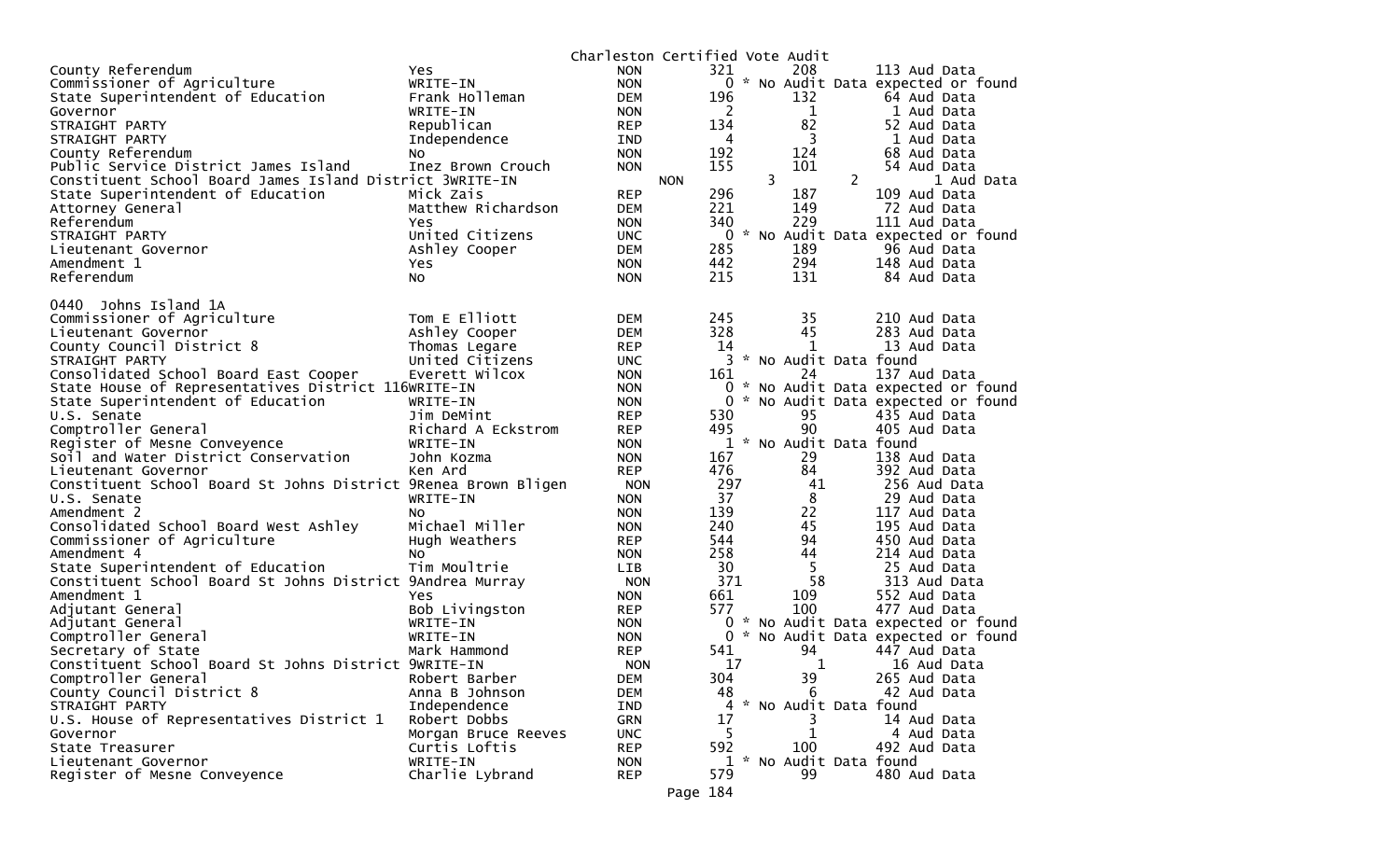|                                                         |                                |                          | Charleston Certified Vote Audit |                    |                             |                                     |
|---------------------------------------------------------|--------------------------------|--------------------------|---------------------------------|--------------------|-----------------------------|-------------------------------------|
| Consolidated School Board West Ashley                   | WRITE-IN                       | <b>NON</b>               | 4                               |                    | 1                           | 3 Aud Data                          |
| Attorney General                                        | Matthew Richardson             | <b>DEM</b>               | 283                             |                    | 34                          | 249 Aud Data                        |
| County Referendum                                       | <b>Yes</b>                     | <b>NON</b>               | 390                             |                    | 62                          | 328 Aud Data                        |
| U.S. Senate                                             | Tom Clements                   | <b>GRN</b>               | 73                              |                    | 10                          | 63 Aud Data                         |
| STRAIGHT PARTY                                          | Green                          | <b>GRN</b>               | 9                               |                    | 3                           | 6 Aud Data                          |
| Amendment 3                                             | <b>Yes</b>                     | <b>NON</b>               | 511                             |                    | 84                          | 427 Aud Data                        |
| U.S. House of Representatives District 1                | WRITE-IN                       | <b>NON</b>               | 1                               | Ж.,                | No Audit Data found         |                                     |
| U.S. House of Representatives District 1                | Tim Scott                      | <b>REP</b>               | 545                             |                    | 93                          | 452 Aud Data                        |
| STRAIGHT PARTY                                          | Republican                     | <b>REP</b>               | 269                             |                    | 53                          | 216 Aud Data                        |
| STRAIGHT PARTY                                          | Working Families               | <b>WFM</b>               | 3                               |                    | * No Audit Data found       |                                     |
| Soil and Water District Conservation                    | Kathy R Woolsey                | <b>NON</b>               | 317                             |                    | 42                          | 275 Aud Data                        |
| Consolidated School Board North Area                    | WRITE-IN                       | <b>NON</b>               | 5                               |                    | $\mathbf 1$                 | 4 Aud Data                          |
| Consolidated School Board East Cooper                   | Elizabeth Moffly               | <b>NON</b>               | 294                             |                    | 47                          | 247 Aud Data                        |
| Secretary of State                                      | Marjorie L Johnson             | <b>DEM</b>               | 254                             |                    | 35                          | 219 Aud Data                        |
| Amendment 1                                             | No.                            | <b>NON</b>               | 123                             |                    | 23                          | 100 Aud Data                        |
| State Superintendent of Education                       | Frank Holleman                 | <b>DEM</b>               | 260                             |                    | 33                          | 227 Aud Data                        |
| Consolidated School Board East Cooper                   | WRITE-IN                       | <b>NON</b>               | 3                               |                    | 1                           | 2 Aud Data                          |
| County Council District 8                               | WRITE-IN                       | <b>NON</b>               | 0                               |                    |                             | * No Audit Data expected or found   |
| U.S. House of Representatives District 1                | Jimmy Wood                     | IND                      | 11                              |                    | 1                           | 10 Aud Data                         |
| U.S. House of Representatives District 1                | Keith Blandford                | LIB                      | 13                              |                    | 3                           | 10 Aud Data                         |
| County Referendum                                       | No                             | <b>NON</b>               | 338                             |                    | 61                          | 277 Aud Data                        |
| Secretary of State                                      | WRITE-IN                       | <b>NON</b>               | 1                               | *                  | No Audit Data found         |                                     |
| Probate Judge                                           | WRITE-IN                       | <b>NON</b>               | $\Omega$                        |                    |                             | * No Audit Data expected or found   |
| State Superintendent of Education                       | Mick Zais                      | <b>REP</b>               | 479                             |                    | 85                          | 394 Aud Data                        |
| U.S. House of Representatives District 1                | M E Mac McCullough             | <b>UNC</b>               | 3                               |                    | 1                           | 2 Aud Data                          |
| U.S. House of Representatives District 1                | Ben Frasier                    | <b>DEM</b>               | 212                             |                    | 28                          | 184 Aud Data                        |
| U.S. House of Representatives District 1                | Rob Groce                      | <b>WFM</b>               | 13                              |                    | 3                           | 10 Aud Data                         |
| U.S. Senate                                             | Alvin M Greene                 | <b>DEM</b>               | 148                             |                    | 18                          | 130 Aud Data                        |
| Amendment 3                                             | N <sub>O</sub>                 | <b>NON</b>               | 257                             |                    | 42                          | 215 Aud Data                        |
| Soil and Water District Conservation                    | Joshua Giordano-Silliman NON   |                          | 150                             |                    | 25                          | 125 Aud Data                        |
| Governor                                                | WRITE-IN                       | <b>NON</b>               | 1                               |                    | 1                           | $\mathbf 0$                         |
| State Treasurer                                         | WRITE-IN                       | <b>NON</b>               |                                 |                    | * No Audit Data found<br>90 |                                     |
| Attorney General                                        | Alan Wilson                    | <b>REP</b>               | 501<br>496                      |                    | 86                          | 411 Aud Data<br>410 Aud Data        |
| Governor                                                | Nikki R Haley                  | <b>REP</b>               | 0                               |                    |                             | * No Audit Data expected or found   |
| Commissioner of Agriculture                             | WRITE-IN                       | <b>NON</b><br><b>NON</b> | 280                             |                    | 40                          | 240 Aud Data                        |
| Consolidated School Board West Ashley<br>STRAIGHT PARTY | Mary Ann Taylor<br>Libertarian | <b>LIB</b>               | 3                               |                    | 1                           |                                     |
| Referendum                                              | Yes                            | <b>NON</b>               | 397                             |                    | 69                          | 2 Aud Data<br>328 Aud Data          |
| Probate Judge                                           | Irv Gerard Condon              | <b>REP</b>               | 580                             |                    | 100                         | 480 Aud Data                        |
| Consolidated School Board North Area                    | Cindy Bohn Coats               | <b>NON</b>               | 303                             |                    | 51                          | 252 Aud Data                        |
| Attorney General                                        | WRITE-IN                       | <b>NON</b>               |                                 |                    |                             | 0 * No Audit Data expected or found |
| Attorney General                                        | Leslie Minerd                  | <b>GRN</b>               | 18                              |                    | 4                           | 14 Aud Data                         |
| Amendment 2                                             | Yes                            | <b>NON</b>               | 631                             |                    | 108                         | 523 Aud Data                        |
| Soil and Water District Conservation                    | WRITE-IN                       | <b>NON</b>               |                                 |                    |                             | 0 * No Audit Data expected or found |
| State Superintendent of Education                       | Tony Fayyazi                   | IND                      | b                               | $\boldsymbol{\pi}$ | No Audit Data found         |                                     |
| Governor                                                | Morgan Bruce Reeves            | <b>GRN</b>               | 10                              |                    | 4                           | 6 Aud Data                          |
| State House of Representatives District 116Sean Pike    |                                | <b>REP</b>               | 504                             |                    | 88                          | 416 Aud Data                        |
| STRAIGHT PARTY                                          | Democratic                     | DEM                      | 132                             |                    | 18                          | 114 Aud Data                        |
| State Superintendent of Education                       | Doretha A Bull                 | <b>GRN</b>               | 25                              |                    | 6                           | 19 Aud Data                         |
| Governor                                                | Vincent A Sheheen              | DEM                      | 304                             |                    | 42                          | 262 Aud Data                        |
| Amendment 4                                             | Yes                            | <b>NON</b>               | 491                             |                    | 79                          | 412 Aud Data                        |
| Consolidated School Board East Cooper                   | Craig Ascue                    | <b>NON</b>               | 248                             |                    | 42                          | 206 Aud Data                        |
|                                                         |                                |                          |                                 |                    |                             |                                     |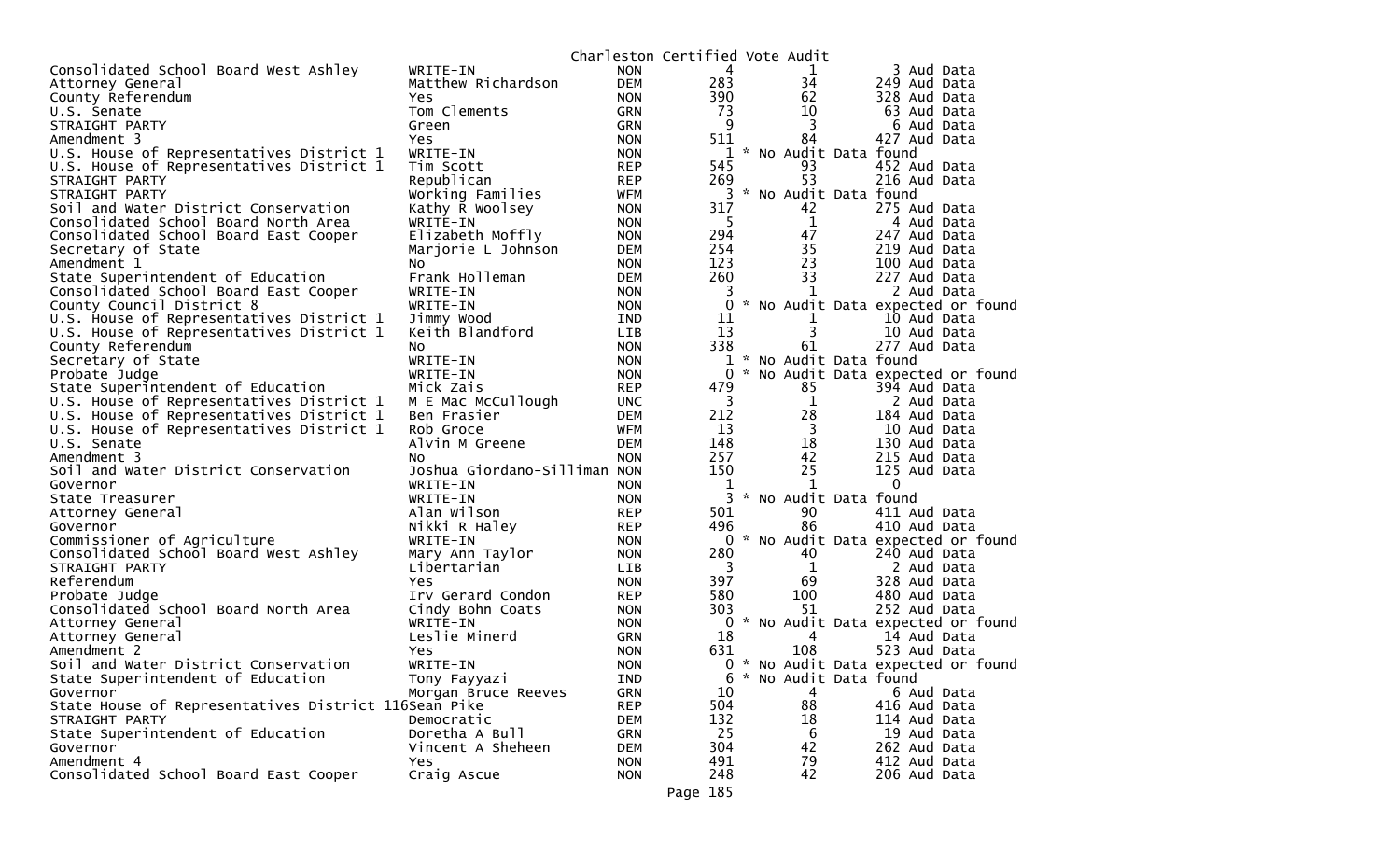|                                                                |                              |                          | Charleston Certified Vote Audit |                          |                                   |
|----------------------------------------------------------------|------------------------------|--------------------------|---------------------------------|--------------------------|-----------------------------------|
| State House of Representatives District 116Robert L Brown      |                              | DEM                      | 290                             | 42                       | 248 Aud Data                      |
| Referendum                                                     | No.                          | <b>NON</b>               | 371                             | 59                       | 312 Aud Data                      |
|                                                                |                              |                          |                                 |                          |                                   |
| 0441 Johns Island 1B                                           |                              |                          |                                 |                          |                                   |
| Constituent School Board St Johns District 9Andrea Murray      |                              | <b>NON</b>               | 265                             | 50                       | 215 Aud Data                      |
| U.S. House of Representatives District 1                       | Ben Frasier                  | <b>DEM</b>               | 329                             | 54                       | 275 Aud Data                      |
| Comptroller General                                            | Robert Barber                | DEM                      | 395                             | 68                       | 327 Aud Data                      |
| U.S. House of Representatives District 1                       | M E Mac McCullough           | <b>UNC</b>               | 4                               | 1                        | 3 Aud Data                        |
| U.S. House of Representatives District 1                       | Rob Groce                    | <b>WFM</b>               | 6                               | * No Audit Data found    |                                   |
| Secretary of State                                             | WRITE-IN                     | <b>NON</b>               | 0                               |                          | * No Audit Data expected or found |
| Amendment 2                                                    | No.                          | <b>NON</b>               | 99                              | 25                       | 74 Aud Data                       |
| Constituent School Board St Johns District 9WRITE-IN           |                              | <b>NON</b>               |                                 | 26 * No Audit Data found |                                   |
| Amendment 1                                                    | Yes                          | <b>NON</b>               | 530                             | 95                       | 435 Aud Data                      |
| State Superintendent of Education                              | Tim Moultrie                 | <b>LIB</b>               | 19<br>1                         | 4<br>1                   | 15 Aud Data<br>0                  |
| Consolidated School Board West Ashley                          | WRITE-IN<br>WRITE-IN         | <b>NON</b>               | $\mathbf{0}$                    |                          |                                   |
| County Council District 8<br>State Superintendent of Education | WRITE-IN                     | <b>NON</b><br><b>NON</b> | 1<br>*                          | No Audit Data found      | * No Audit Data expected or found |
| Amendment 4                                                    | No.                          | <b>NON</b>               | 164                             | 30                       | 134 Aud Data                      |
|                                                                | Matthew Richardson           | <b>DEM</b>               | 379                             | 66                       | 313 Aud Data                      |
| Attorney General<br>Commissioner of Agriculture                | Tom E Elliott                | DEM                      | 353                             | 60                       | 293 Aud Data                      |
| Consolidated School Board North Area                           | WRITE-IN                     | <b>NON</b>               |                                 | * No Audit Data found    |                                   |
| STRAIGHT PARTY                                                 | Libertarian                  | LIB.                     | 1                               | 1                        | 0                                 |
| Governor                                                       | Morgan Bruce Reeves          | UNC.                     |                                 | $\mathbf{1}$             | 4 Aud Data                        |
| Probate Judge                                                  | WRITE-IN                     | <b>NON</b>               | 2                               | * No Audit Data found    |                                   |
| Lieutenant Governor                                            | Ashley Cooper                | DEM                      | 400                             | 69                       | 331 Aud Data                      |
| Adjutant General                                               | Bob Livingston               | <b>REP</b>               | 319                             | 63                       | 256 Aud Data                      |
| Consolidated School Board East Cooper                          | Elizabeth Moffly             | <b>NON</b>               | 176                             | 37                       | 139 Aud Data                      |
| Commissioner of Agriculture                                    | Hugh Weathers                | <b>REP</b>               | 283                             | 54                       | 229 Aud Data                      |
| State Treasurer                                                | WRITE-IN                     | <b>NON</b>               |                                 | 4 * No Audit Data found  |                                   |
| U.S. Senate                                                    | Jim DeMint                   | <b>REP</b>               | 292                             | 57                       | 235 Aud Data                      |
| Adjutant General                                               | WRITE-IN                     | <b>NON</b>               | $\mathcal{H}$<br>2              | No Audit Data found      |                                   |
| Consolidated School Board East Cooper                          | WRITE-IN                     | <b>NON</b>               | $\mathbf{0}$                    |                          | * No Audit Data expected or found |
| Lieutenant Governor                                            | Ken Ard                      | <b>REP</b>               | 251                             | 49                       | 202 Aud Data                      |
| Soil and Water District Conservation                           | Kathy R Woolsey              | <b>NON</b>               | 222                             | 40                       | 182 Aud Data                      |
| STRAIGHT PARTY                                                 | United Citizens              | <b>UNC</b>               | 2                               | 1                        | 1 Aud Data                        |
| Amendment 3                                                    | Yes                          | <b>NON</b>               | 385                             | 71                       | 314 Aud Data                      |
| State House of Representatives District 116Sean Pike           |                              | <b>REP</b>               | 268                             | 54                       | 214 Aud Data                      |
| County Referendum                                              | <b>Yes</b>                   | <b>NON</b>               | 319                             | 57                       | 262 Aud Data                      |
| Attorney General                                               | Alan Wilson                  | <b>REP</b>               | 253                             | 48                       | 205 Aud Data                      |
| Probate Judge                                                  | Irv Gerard Condon            | <b>REP</b>               | 327                             | 63                       | 264 Aud Data                      |
| U.S. Senate                                                    | WRITE-IN                     | <b>NON</b>               | 10                              | $\overline{2}$           | 8 Aud Data                        |
| Governor                                                       | Nikki R Haley                | <b>REP</b>               | 265                             | 48                       | 217 Aud Data                      |
| Amendment 1                                                    | No.                          | <b>NON</b>               | 78                              | 18                       | 60 Aud Data                       |
| Attorney General                                               | Leslie Minerd                | <b>GRN</b>               | 18                              | 2                        | 16 Aud Data                       |
| State House of Representatives District 116Robert L Brown      |                              | <b>DEM</b>               | 377                             | 63                       | 314 Aud Data                      |
| Consolidated School Board North Area                           | Cindy Bohn Coats             | <b>NON</b>               | 268                             | 47                       | 221 Aud Data                      |
| Consolidated School Board West Ashley                          | Mary Ann Taylor              | <b>NON</b>               | 206                             | 39                       | 167 Aud Data                      |
| Governor<br>Secretary of State                                 | Morgan Bruce Reeves          | <b>GRN</b>               | 8<br>291                        | 2<br>59                  | 6 Aud Data<br>232 Aud Data        |
| State Superintendent of Education                              | Mark Hammond<br>Mick Zais    | <b>REP</b><br><b>REP</b> | 248                             | 50                       | 198 Aud Data                      |
| Soil and Water District Conservation                           | Joshua Giordano-Silliman NON |                          | 95                              | 22                       | 73 Aud Data                       |
| State Superintendent of Education                              | Frank Holleman               | <b>DEM</b>               | 356                             | 61                       | 295 Aud Data                      |
|                                                                |                              |                          |                                 |                          |                                   |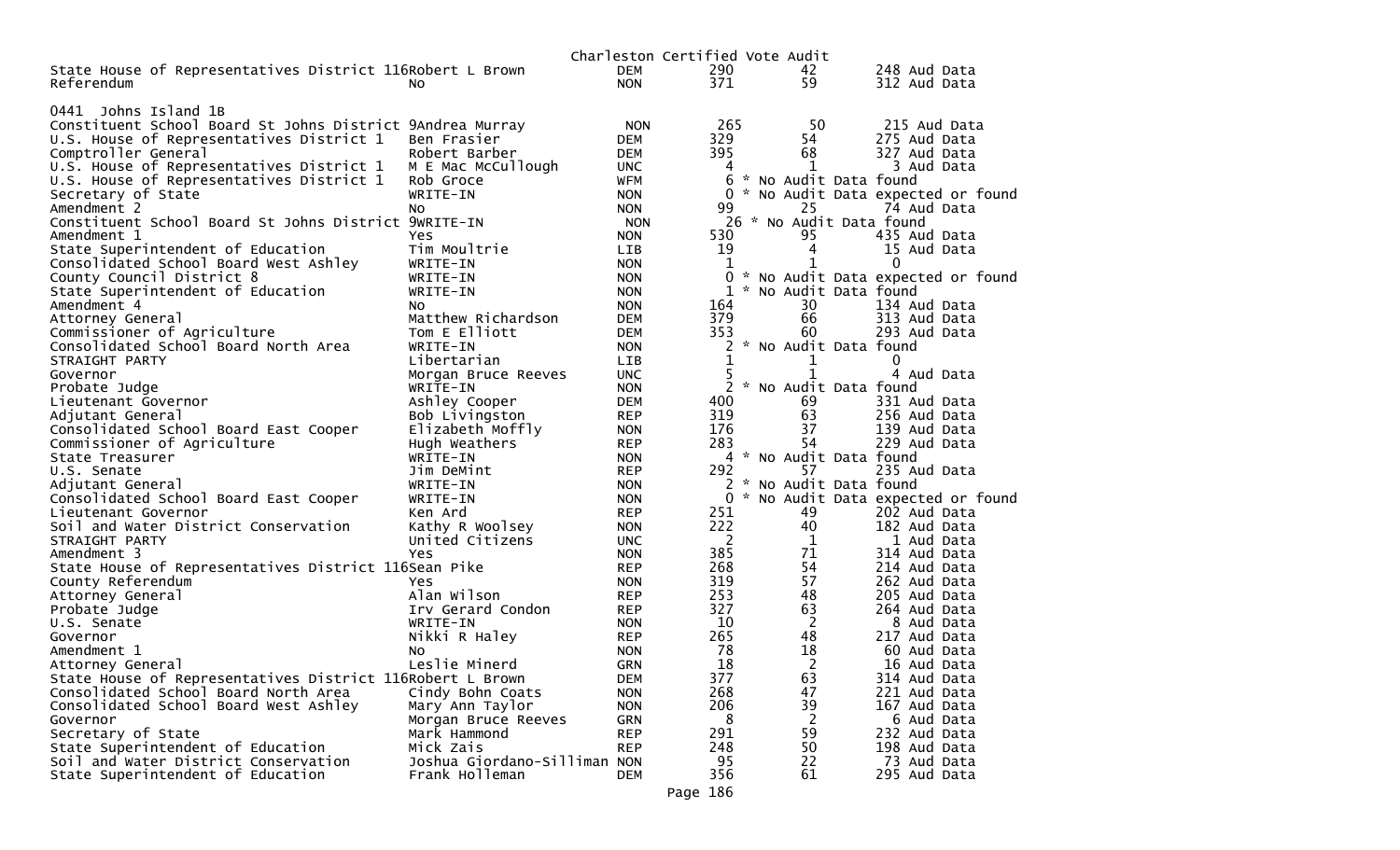|                                                                |                                |            | Charleston Certified Vote Audit |                         |                                     |
|----------------------------------------------------------------|--------------------------------|------------|---------------------------------|-------------------------|-------------------------------------|
| County Council District 8                                      | Thomas Legare                  | <b>REP</b> | 277                             | 54                      | 223 Aud Data                        |
| State House of Representatives District 116WRITE-IN            |                                | <b>NON</b> |                                 |                         | 0 * No Audit Data expected or found |
| Attorney General                                               | WRITE-IN                       | <b>NON</b> |                                 |                         | 0 * No Audit Data expected or found |
| STRAIGHT PARTY                                                 | Republican                     | <b>REP</b> | 141                             | 26                      | 115 Aud Data                        |
| County Referendum                                              | NO.                            | <b>NON</b> | 252                             | 47                      | 205 Aud Data                        |
| Lieutenant Governor                                            | WRITE-IN                       | <b>NON</b> |                                 |                         | 0 * No Audit Data expected or found |
| U.S. House of Representatives District 1                       | Robert Dobbs                   | <b>GRN</b> | 10                              | $\overline{4}$          | 6 Aud Data                          |
| U.S. Senate                                                    | Tom Clements                   | <b>GRN</b> | 64                              | 14                      | 50 Aud Data                         |
| Amendment 3                                                    | NO.                            | <b>NON</b> | 206                             | 38                      | 168 Aud Data                        |
| Governor                                                       | WRITE-IN                       | <b>NON</b> |                                 |                         | 0 * No Audit Data expected or found |
| STRAIGHT PARTY                                                 | Independence                   | <b>IND</b> | 8                               | 3                       | 5 Aud Data                          |
| Consolidated School Board East Cooper                          | Craig Ascue                    | <b>NON</b> | 163                             | 30                      | 133 Aud Data                        |
| STRAIGHT PARTY                                                 | Working Families               | <b>WFM</b> |                                 | 4 * No Audit Data found |                                     |
| State Treasurer                                                | Curtis Loftis                  | <b>REP</b> | 333                             | 64                      | 269 Aud Data                        |
| Governor                                                       | Vincent A Sheheen              | <b>DEM</b> | 384                             | 71                      | 313 Aud Data                        |
| Soil and Water District Conservation                           | WRITE-IN                       | <b>NON</b> |                                 | 1 * No Audit Data found |                                     |
| Register of Mesne Conveyence                                   | WRITE-IN                       | <b>NON</b> | $\mathbf{2}$                    | * No Audit Data found   |                                     |
| State Superintendent of Education                              | Doretha A Bull                 | <b>GRN</b> | 11                              | $\mathbf{1}$            | 10 Aud Data                         |
| Amendment 2                                                    | Yes                            | <b>NON</b> | 502                             | 87                      | 415 Aud Data                        |
| U.S. House of Representatives District 1                       | Tim Scott                      | <b>REP</b> | 299                             | 57                      | 242 Aud Data                        |
| Comptroller General                                            | Richard A Eckstrom             | <b>REP</b> | 251                             | 50                      | 201 Aud Data                        |
| Consolidated School Board East Cooper                          | Everett Wilcox                 | <b>NON</b> | 123                             | 24                      | 99 Aud Data                         |
| Referendum                                                     | Yes                            | <b>NON</b> | 369                             | 72                      | 297 Aud Data                        |
| State Superintendent of Education                              | Tony Fayyazi                   | IND        | 13<br>366                       | $\overline{2}$          | 11 Aud Data<br>303 Aud Data         |
| County Council District 8                                      | Anna B Johnson                 | DEM        |                                 | 63<br>30                |                                     |
| Consolidated School Board West Ashley<br>STRAIGHT PARTY        | Michael Miller                 | <b>NON</b> | 171<br>270                      | 46                      | 141 Aud Data<br>224 Aud Data        |
| U.S. Senate                                                    | Democratic<br>Alvin M Greene   | <b>DEM</b> | 276                             | 44                      | 232 Aud Data                        |
| Secretary of State                                             |                                | DEM<br>DEM | 355                             | 59                      | 296 Aud Data                        |
| U.S. House of Representatives District 1                       | Marjorie L Johnson<br>WRITE-IN | <b>NON</b> | 0                               |                         | * No Audit Data expected or found   |
| U.S. House of Representatives District 1                       | Keith Blandford                | <b>LIB</b> | 3                               | $\mathbf{1}$            | 2 Aud Data                          |
| Amendment 4                                                    | Yes                            | <b>NON</b> | 427                             | 78                      | 349 Aud Data                        |
| Constituent School Board St Johns District 9Renea Brown Bligen |                                | <b>NON</b> | 251                             | 52                      | 199 Aud Data                        |
| Commissioner of Agriculture                                    | WRITE-IN                       | <b>NON</b> |                                 |                         | 0 * No Audit Data expected or found |
| STRAIGHT PARTY                                                 | Green                          | <b>GRN</b> | 10                              | $2^{\circ}$             | 8 Aud Data                          |
| Soil and Water District Conservation                           | John Kozma                     | <b>NON</b> | 109                             | 22                      | 87 Aud Data                         |
| Comptroller General                                            | WRITE-IN                       | <b>NON</b> |                                 | * No Audit Data found   |                                     |
| U.S. House of Representatives District 1                       | Jimmy Wood                     | IND        | 5                               | 3                       | 2 Aud Data                          |
| Register of Mesne Conveyence                                   | Charlie Lybrand                | <b>REP</b> | 325                             | 62                      | 263 Aud Data                        |
| Referendum                                                     | No                             | <b>NON</b> | 236                             | 40                      | 196 Aud Data                        |
|                                                                |                                |            |                                 |                         |                                     |
| 0442 Johns Island 2                                            |                                |            |                                 |                         |                                     |
| County Council District 8                                      | Thomas Legare                  | <b>REP</b> | 265                             | 55                      | 210 Aud Data                        |
| U.S. Senate                                                    | Alvin M Greene                 | <b>DEM</b> | 152                             | 30                      | 122 Aud Data                        |
| Constituent School Board St Johns District 9Andrea Murray      |                                | <b>NON</b> | 421                             | 55                      | 366 Aud Data                        |
| County Council District 9                                      | WRITE-IN                       | <b>NON</b> | 2                               | 1                       | 1 Aud Data                          |
| STRAIGHT PARTY                                                 | Independence                   | IND        | $\overline{7}$                  | 1                       | 6 Aud Data                          |
| STRAIGHT PARTY                                                 | Green                          | <b>GRN</b> |                                 | 9 * No Audit Data found |                                     |
| Consolidated School Board North Area                           | WRITE-IN                       | <b>NON</b> |                                 |                         | 0 * No Audit Data expected or found |
| Lieutenant Governor                                            | Ken Ard                        | <b>REP</b> | 447                             | 72                      | 375 Aud Data                        |
| Attorney General                                               | WRITE-IN                       | <b>NON</b> |                                 |                         | 0 * No Audit Data expected or found |
| Constituent School Board St Johns District 9wRITE-IN           |                                | <b>NON</b> | 26                              | 9                       | 17 Aud Data                         |
|                                                                |                                |            | Page 187                        |                         |                                     |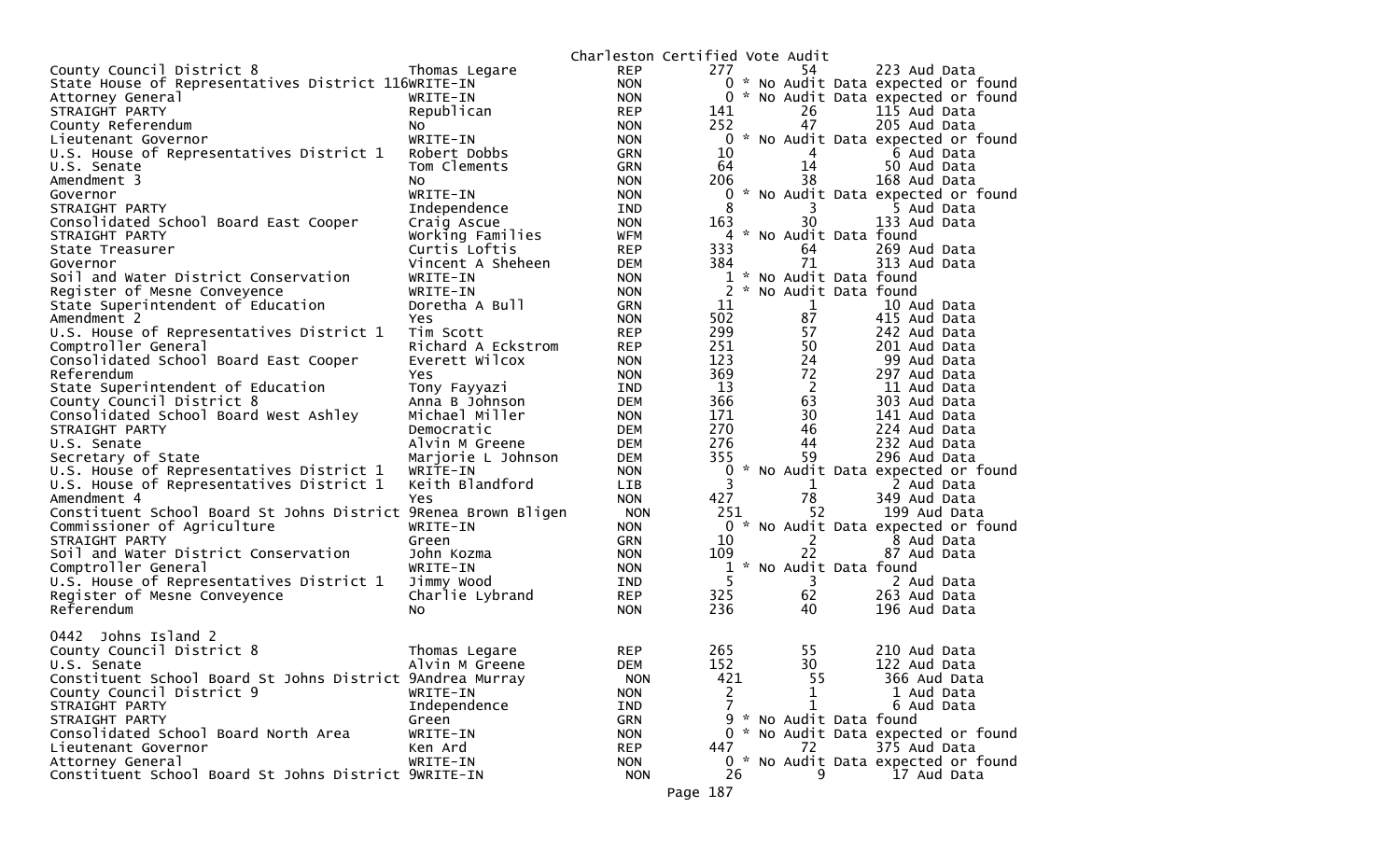|                                                             |                              |            | Charleston Certified Vote Audit |                       |                                   |  |
|-------------------------------------------------------------|------------------------------|------------|---------------------------------|-----------------------|-----------------------------------|--|
| State Treasurer                                             | Curtis Loftis                | <b>REP</b> | 620                             | 99                    | 521 Aud Data                      |  |
| Amendment 4                                                 | Yes.                         | <b>NON</b> | 540                             | 87                    | 453 Aud Data                      |  |
| U.S. House of Representatives District 1                    | Keith Blandford              | <b>LIB</b> | 25                              | 7                     | 18 Aud Data                       |  |
| Commissioner of Agriculture                                 | Tom E Elliott                | <b>DEM</b> | 291                             | 56                    | 235 Aud Data                      |  |
| Adjutant General                                            | Bob Livingston               | REP        | 601                             | 95                    | 506 Aud Data                      |  |
| Register of Mesne Conveyence                                | Charlie Lybrand              | <b>REP</b> | 615                             | 97                    | 518 Aud Data                      |  |
| Amendment 2                                                 | <b>Yes</b>                   | <b>NON</b> | 689                             | 116                   | 573 Aud Data                      |  |
| Secretary of State                                          | Marjorie L Johnson           | DEM        | 282                             | 55                    | 227 Aud Data                      |  |
| Lieutenant Governor                                         | Ashley Cooper                | DEM        | 384                             | 70                    | 314 Aud Data                      |  |
| Consolidated School Board West Ashley                       | Mary Ann Taylor              | <b>NON</b> | 309                             | 51                    | 258 Aud Data                      |  |
| U.S. House of Representatives District 1                    | WRITE-IN                     | <b>NON</b> | $\mathbf 0$                     |                       | * No Audit Data expected or found |  |
| Consolidated School Board East Cooper                       | Everett Wilcox               | <b>NON</b> | 209                             | 39                    | 170 Aud Data                      |  |
| State House of Representatives District 119Lee Edwards      |                              | <b>REP</b> | 417                             | 65                    | 352 Aud Data                      |  |
| U.S. House of Representatives District 1                    | Ben Frasier                  | <b>DEM</b> | 224                             | 43                    | 181 Aud Data                      |  |
| Consolidated School Board East Cooper                       | Craig Ascue                  | <b>NON</b> | 252                             | 31                    | 221 Aud Data                      |  |
| Soil and Water District Conservation                        | Joshua Giordano-Silliman NON |            | 129                             | 18                    | 111 Aud Data                      |  |
| Commissioner of Agriculture                                 | Hugh Weathers                | <b>REP</b> | 524                             | 83                    | 441 Aud Data                      |  |
| Soil and Water District Conservation                        | WRITE-IN                     | <b>NON</b> | $\overline{c}$                  | * No Audit Data found |                                   |  |
| Adjutant General                                            | WRITE-IN                     | <b>NON</b> | 5                               | $\overline{2}$        | 3 Aud Data                        |  |
| Amendment 4                                                 | No                           | <b>NON</b> | 239                             | 39                    | 200 Aud Data                      |  |
| County Council District 8                                   | Anna B Johnson               | <b>DEM</b> | 205                             | 44                    | 161 Aud Data                      |  |
| State House of Representatives District 119Leon Stavrinakis |                              | <b>DEM</b> | 414                             | 75                    | 339 Aud Data                      |  |
| County Council District 9                                   | Amy Fabri                    | DEM        | 108                             | 15                    | 93 Aud Data                       |  |
| U.S. House of Representatives District 1                    | Jimmy Wood                   | <b>IND</b> | -6                              | $\overline{2}$        | 4 Aud Data                        |  |
| U.S. House of Representatives District 1                    | Rob Groce                    | WFM        | 23                              | 6                     | 17 Aud Data                       |  |
| U.S. House of Representatives District 1                    | M E Mac McCullough           | <b>UNC</b> | 1                               | * No Audit Data found |                                   |  |
| State House of Representatives District 119WRITE-IN         |                              | <b>NON</b> | 1                               | * No Audit Data found |                                   |  |
| STRAIGHT PARTY                                              | Republican                   | <b>REP</b> | 232                             | 40                    | 192 Aud Data                      |  |
| State Superintendent of Education                           | Mick Zais                    | <b>REP</b> | 457                             | 72                    | 385 Aud Data                      |  |
| Amendment 2                                                 | NO.                          | <b>NON</b> | 122                             | 21                    | 101 Aud Data                      |  |
| Secretary of State                                          | WRITE-IN                     | <b>NON</b> | $\overline{2}$                  | $\mathbf 1$           | 1 Aud Data                        |  |
| STRAIGHT PARTY                                              | Democratic                   | <b>DEM</b> | 129                             | 28                    | 101 Aud Data                      |  |
| Consolidated School Board North Area                        | Cindy Bohn Coats             | <b>NON</b> | 473                             | 75                    | 398 Aud Data                      |  |
| U.S. Senate                                                 | Jim DeMint                   | <b>REP</b> | 517                             | 85                    | 432 Aud Data                      |  |
| Probate Judge                                               | WRITE-IN                     | <b>NON</b> | -5                              | $\overline{2}$        | 3 Aud Data                        |  |
| State Superintendent of Education                           | Frank Holleman               | <b>DEM</b> | 290                             | 56                    | 234 Aud Data                      |  |
| County Referendum                                           | Yes                          | <b>NON</b> | 442                             | 61                    | 381 Aud Data                      |  |
| STRAIGHT PARTY                                              | United Citizens              | <b>UNC</b> | 2                               | * No Audit Data found |                                   |  |
| Governor                                                    | WRITE-IN                     | <b>NON</b> | 2                               | * No Audit Data found |                                   |  |
| Comptroller General                                         | Richard A Eckstrom           | REP        | 459                             | 79                    | 380 Aud Data                      |  |
| Governor                                                    | Vincent A Sheheen            | DEM        | 369                             | 67                    | 302 Aud Data                      |  |
| STRAIGHT PARTY                                              | Working Families             | <b>WFM</b> | 0                               |                       | * No Audit Data expected or found |  |
| County Council District 8                                   | WRITE-IN                     | <b>NON</b> | 1                               | * No Audit Data found |                                   |  |
| U.S. Senate                                                 | WRITE-IN                     | <b>NON</b> | 36                              | 6                     | 30 Aud Data                       |  |
| State Superintendent of Education                           | Doretha A Bull               | <b>GRN</b> | 29                              | 4                     | 25 Aud Data                       |  |
| Amendment 1                                                 | <b>Yes</b>                   | <b>NON</b> | 704                             | 121                   | 583 Aud Data                      |  |
| Attorney General                                            | Matthew Richardson           | <b>DEM</b> | 343                             | 62                    | 281 Aud Data                      |  |
| Consolidated School Board West Ashley                       | Michael Miller               | <b>NON</b> | 222                             | 32                    | 190 Aud Data                      |  |
| Soil and Water District Conservation                        | John Kozma                   | <b>NON</b> | 166                             | 20                    | 146 Aud Data                      |  |
| State Treasurer                                             | WRITE-IN                     | <b>NON</b> | 11                              | $\overline{c}$        | 9 Aud Data                        |  |
| County Council District 9                                   | Amy Fabri                    | <b>WFM</b> | 16                              | 1                     | 15 Aud Data                       |  |
| Amendment 3                                                 | <b>Yes</b>                   | <b>NON</b> | 560                             | 92                    | 468 Aud Data                      |  |
|                                                             |                              |            |                                 |                       |                                   |  |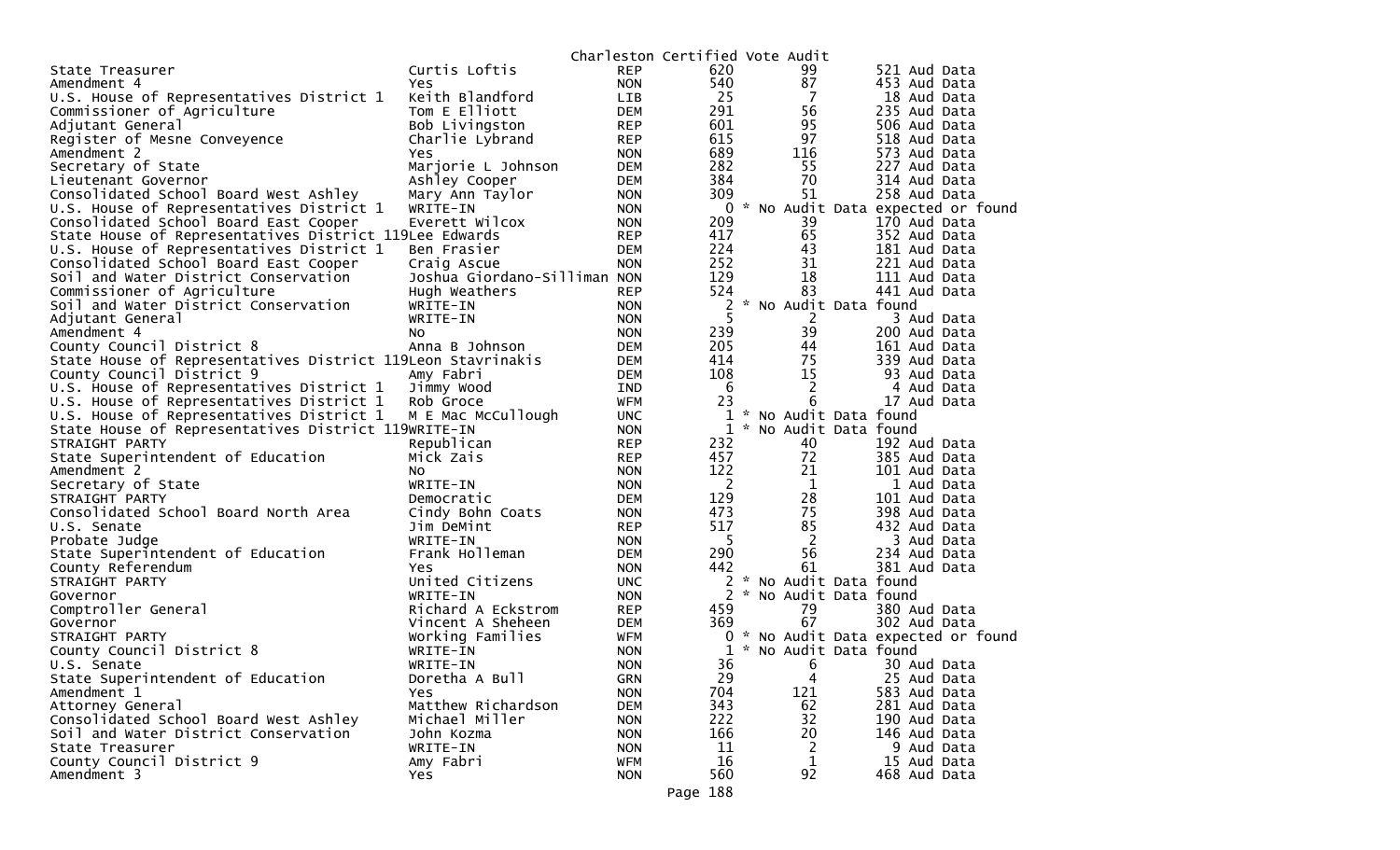| County Referendum<br>316<br>59<br>257 Aud Data<br><b>NON</b><br>NO.<br>1 * No Audit Data found<br>Consolidated School Board East Cooper<br>WRITE-IN<br><b>NON</b><br>Comptroller General<br>Robert Barber<br><b>DEM</b><br>363<br>61<br>302 Aud Data<br>1 * No Audit Data found<br>Comptroller General<br>WRITE-IN<br><b>NON</b><br>538<br>85<br>453 Aud Data<br>Secretary of State<br>Mark Hammond<br><b>REP</b><br>26<br>U.S. Senate<br>Tom Clements<br>137<br>111 Aud Data<br><b>GRN</b><br>0 * No Audit Data expected or found<br>Consolidated School Board West Ashley<br>WRITE-IN<br><b>NON</b><br>Consolidated School Board East Cooper<br>Elizabeth Moffly<br>298<br>41<br>257 Aud Data<br><b>NON</b><br>13<br>1<br>State Superintendent of Education<br>Tony Fayyazi<br>12 Aud Data<br>IND<br>97<br>620<br>523 Aud Data<br>Probate Judge<br>Irv Gerard Condon<br><b>REP</b><br>* No Audit Data found<br>1<br>Lieutenant Governor<br>WRITE-IN<br><b>NON</b><br>STRAIGHT PARTY<br>Libertarian<br>4<br>$\mathbf{1}$<br>3 Aud Data<br><b>LIB</b><br>22<br>4<br>U.S. House of Representatives District 1<br>18 Aud Data<br>Robert Dobbs<br><b>GRN</b><br>5<br>$\mathbf 1$<br>Register of Mesne Conveyence<br>WRITE-IN<br>4 Aud Data<br><b>NON</b><br>18<br>$\mathbf{2}$<br>Governor<br>Morgan Bruce Reeves<br><b>GRN</b><br>16 Aud Data<br>484<br>77<br>Referendum<br>407 Aud Data<br>Yes.<br><b>NON</b><br>456<br>75<br>Alan Wilson<br><b>REP</b><br>381 Aud Data<br>Attorney General<br>35<br>Tim Moultrie<br>9<br>26 Aud Data<br>State Superintendent of Education<br><b>LIB</b><br>35<br>5<br>Leslie Minerd<br>30 Aud Data<br>Attorney General<br>GRN<br>460<br>76<br>Nikki R Haley<br><b>REP</b><br>384 Aud Data<br>Governor<br>118<br>19<br>Amendment 1<br>99 Aud Data<br>No<br><b>NON</b><br>38<br>237<br>No<br><b>NON</b><br>199 Aud Data<br>Amendment 3<br>3 * No Audit Data found<br><b>UNC</b><br>Governor<br>Morgan Bruce Reeves<br>Constituent School Board St Johns District 9Renea Brown Bligen<br>323<br>53<br>270 Aud Data<br><b>NON</b><br>Commissioner of Agriculture<br>0<br>WRITE-IN<br>1<br>1<br><b>NON</b><br>$\mathbf{0}$<br>* No Audit Data expected or found<br>State Superintendent of Education<br>WRITE-IN<br><b>NON</b><br>County Council District 9<br>235<br>28<br>Joe Qualey<br><b>REP</b><br>207 Aud Data<br>547<br>U.S. House of Representatives District 1<br>84<br><b>REP</b><br>463 Aud Data<br>Tim Scott<br>354<br>52<br>Soil and Water District Conservation<br>Kathy R Woolsey<br>302 Aud Data<br><b>NON</b><br>57<br>Referendum<br>322<br>265 Aud Data<br><b>NON</b><br>NO.<br>0443 Johns Island 3A<br>225 * No Audit Data found<br>Consolidated School Board East Cooper<br>Craig Ascue<br><b>NON</b><br>0 * No Audit Data expected or found<br>State Superintendent of Education<br>WRITE-IN<br><b>NON</b><br>STRAIGHT PARTY<br>146 * No Audit Data found<br>Democratic<br><b>DEM</b><br>WRITE-IN<br>9 * No Audit Data found<br>State Treasurer<br><b>NON</b><br>6 * No Audit Data found<br>STRAIGHT PARTY<br>Independence<br>IND<br>U.S. House of Representatives District 1<br>GRN<br>16 * No Audit Data found<br>Robert Dobbs<br>432 * No Audit Data found<br>Amendment 4<br><b>NON</b><br>Yes<br>548 * No Audit Data found<br>Amendment 2<br>Yes.<br><b>NON</b><br>340 * No Audit Data found<br>Ken Ard<br><b>REP</b><br>Lieutenant Governor<br><b>NON</b><br>4 * No Audit Data found<br>Probate Judge<br>WRITE-IN<br>Joshua Giordano-Silliman<br>129 * No Audit Data found<br>Soil and Water District Conservation<br><b>NON</b><br>County Council District 8<br>1 * No Audit Data found<br>WRITE-IN<br><b>NON</b><br>Consolidated School Board North Area<br>Cindy Bohn Coats<br><b>NON</b><br>350 * No Audit Data found<br>Commissioner of Agriculture<br>0 * No Audit Data expected or found<br>WRITE-IN<br><b>NON</b><br>State Superintendent of Education<br>Mick Zais<br><b>REP</b><br>331 * No Audit Data found<br>Soil and Water District Conservation<br>WRITE-IN<br>4 * No Audit Data found<br><b>NON</b><br>349 * No Audit Data found<br>Comptroller General<br>Richard A Eckstrom<br><b>REP</b> |                  |                |            | Charleston Certified Vote Audit |  |
|------------------------------------------------------------------------------------------------------------------------------------------------------------------------------------------------------------------------------------------------------------------------------------------------------------------------------------------------------------------------------------------------------------------------------------------------------------------------------------------------------------------------------------------------------------------------------------------------------------------------------------------------------------------------------------------------------------------------------------------------------------------------------------------------------------------------------------------------------------------------------------------------------------------------------------------------------------------------------------------------------------------------------------------------------------------------------------------------------------------------------------------------------------------------------------------------------------------------------------------------------------------------------------------------------------------------------------------------------------------------------------------------------------------------------------------------------------------------------------------------------------------------------------------------------------------------------------------------------------------------------------------------------------------------------------------------------------------------------------------------------------------------------------------------------------------------------------------------------------------------------------------------------------------------------------------------------------------------------------------------------------------------------------------------------------------------------------------------------------------------------------------------------------------------------------------------------------------------------------------------------------------------------------------------------------------------------------------------------------------------------------------------------------------------------------------------------------------------------------------------------------------------------------------------------------------------------------------------------------------------------------------------------------------------------------------------------------------------------------------------------------------------------------------------------------------------------------------------------------------------------------------------------------------------------------------------------------------------------------------------------------------------------------------------------------------------------------------------------------------------------------------------------------------------------------------------------------------------------------------------------------------------------------------------------------------------------------------------------------------------------------------------------------------------------------------------------------------------------------------------------------------------------------------------------------------------------------------------------------------------------------------------------------------------------------------------------------------------------------------------------------------------------------------------------------------------------------------------------------------------------------------------------------------------------------------------------------------------------------------------------------------------------------------------------------------------------------------------------------------------------------------------------------------|------------------|----------------|------------|---------------------------------|--|
|                                                                                                                                                                                                                                                                                                                                                                                                                                                                                                                                                                                                                                                                                                                                                                                                                                                                                                                                                                                                                                                                                                                                                                                                                                                                                                                                                                                                                                                                                                                                                                                                                                                                                                                                                                                                                                                                                                                                                                                                                                                                                                                                                                                                                                                                                                                                                                                                                                                                                                                                                                                                                                                                                                                                                                                                                                                                                                                                                                                                                                                                                                                                                                                                                                                                                                                                                                                                                                                                                                                                                                                                                                                                                                                                                                                                                                                                                                                                                                                                                                                                                                                                                                  |                  |                |            |                                 |  |
|                                                                                                                                                                                                                                                                                                                                                                                                                                                                                                                                                                                                                                                                                                                                                                                                                                                                                                                                                                                                                                                                                                                                                                                                                                                                                                                                                                                                                                                                                                                                                                                                                                                                                                                                                                                                                                                                                                                                                                                                                                                                                                                                                                                                                                                                                                                                                                                                                                                                                                                                                                                                                                                                                                                                                                                                                                                                                                                                                                                                                                                                                                                                                                                                                                                                                                                                                                                                                                                                                                                                                                                                                                                                                                                                                                                                                                                                                                                                                                                                                                                                                                                                                                  |                  |                |            |                                 |  |
|                                                                                                                                                                                                                                                                                                                                                                                                                                                                                                                                                                                                                                                                                                                                                                                                                                                                                                                                                                                                                                                                                                                                                                                                                                                                                                                                                                                                                                                                                                                                                                                                                                                                                                                                                                                                                                                                                                                                                                                                                                                                                                                                                                                                                                                                                                                                                                                                                                                                                                                                                                                                                                                                                                                                                                                                                                                                                                                                                                                                                                                                                                                                                                                                                                                                                                                                                                                                                                                                                                                                                                                                                                                                                                                                                                                                                                                                                                                                                                                                                                                                                                                                                                  |                  |                |            |                                 |  |
|                                                                                                                                                                                                                                                                                                                                                                                                                                                                                                                                                                                                                                                                                                                                                                                                                                                                                                                                                                                                                                                                                                                                                                                                                                                                                                                                                                                                                                                                                                                                                                                                                                                                                                                                                                                                                                                                                                                                                                                                                                                                                                                                                                                                                                                                                                                                                                                                                                                                                                                                                                                                                                                                                                                                                                                                                                                                                                                                                                                                                                                                                                                                                                                                                                                                                                                                                                                                                                                                                                                                                                                                                                                                                                                                                                                                                                                                                                                                                                                                                                                                                                                                                                  |                  |                |            |                                 |  |
|                                                                                                                                                                                                                                                                                                                                                                                                                                                                                                                                                                                                                                                                                                                                                                                                                                                                                                                                                                                                                                                                                                                                                                                                                                                                                                                                                                                                                                                                                                                                                                                                                                                                                                                                                                                                                                                                                                                                                                                                                                                                                                                                                                                                                                                                                                                                                                                                                                                                                                                                                                                                                                                                                                                                                                                                                                                                                                                                                                                                                                                                                                                                                                                                                                                                                                                                                                                                                                                                                                                                                                                                                                                                                                                                                                                                                                                                                                                                                                                                                                                                                                                                                                  |                  |                |            |                                 |  |
|                                                                                                                                                                                                                                                                                                                                                                                                                                                                                                                                                                                                                                                                                                                                                                                                                                                                                                                                                                                                                                                                                                                                                                                                                                                                                                                                                                                                                                                                                                                                                                                                                                                                                                                                                                                                                                                                                                                                                                                                                                                                                                                                                                                                                                                                                                                                                                                                                                                                                                                                                                                                                                                                                                                                                                                                                                                                                                                                                                                                                                                                                                                                                                                                                                                                                                                                                                                                                                                                                                                                                                                                                                                                                                                                                                                                                                                                                                                                                                                                                                                                                                                                                                  |                  |                |            |                                 |  |
|                                                                                                                                                                                                                                                                                                                                                                                                                                                                                                                                                                                                                                                                                                                                                                                                                                                                                                                                                                                                                                                                                                                                                                                                                                                                                                                                                                                                                                                                                                                                                                                                                                                                                                                                                                                                                                                                                                                                                                                                                                                                                                                                                                                                                                                                                                                                                                                                                                                                                                                                                                                                                                                                                                                                                                                                                                                                                                                                                                                                                                                                                                                                                                                                                                                                                                                                                                                                                                                                                                                                                                                                                                                                                                                                                                                                                                                                                                                                                                                                                                                                                                                                                                  |                  |                |            |                                 |  |
|                                                                                                                                                                                                                                                                                                                                                                                                                                                                                                                                                                                                                                                                                                                                                                                                                                                                                                                                                                                                                                                                                                                                                                                                                                                                                                                                                                                                                                                                                                                                                                                                                                                                                                                                                                                                                                                                                                                                                                                                                                                                                                                                                                                                                                                                                                                                                                                                                                                                                                                                                                                                                                                                                                                                                                                                                                                                                                                                                                                                                                                                                                                                                                                                                                                                                                                                                                                                                                                                                                                                                                                                                                                                                                                                                                                                                                                                                                                                                                                                                                                                                                                                                                  |                  |                |            |                                 |  |
|                                                                                                                                                                                                                                                                                                                                                                                                                                                                                                                                                                                                                                                                                                                                                                                                                                                                                                                                                                                                                                                                                                                                                                                                                                                                                                                                                                                                                                                                                                                                                                                                                                                                                                                                                                                                                                                                                                                                                                                                                                                                                                                                                                                                                                                                                                                                                                                                                                                                                                                                                                                                                                                                                                                                                                                                                                                                                                                                                                                                                                                                                                                                                                                                                                                                                                                                                                                                                                                                                                                                                                                                                                                                                                                                                                                                                                                                                                                                                                                                                                                                                                                                                                  |                  |                |            |                                 |  |
|                                                                                                                                                                                                                                                                                                                                                                                                                                                                                                                                                                                                                                                                                                                                                                                                                                                                                                                                                                                                                                                                                                                                                                                                                                                                                                                                                                                                                                                                                                                                                                                                                                                                                                                                                                                                                                                                                                                                                                                                                                                                                                                                                                                                                                                                                                                                                                                                                                                                                                                                                                                                                                                                                                                                                                                                                                                                                                                                                                                                                                                                                                                                                                                                                                                                                                                                                                                                                                                                                                                                                                                                                                                                                                                                                                                                                                                                                                                                                                                                                                                                                                                                                                  |                  |                |            |                                 |  |
|                                                                                                                                                                                                                                                                                                                                                                                                                                                                                                                                                                                                                                                                                                                                                                                                                                                                                                                                                                                                                                                                                                                                                                                                                                                                                                                                                                                                                                                                                                                                                                                                                                                                                                                                                                                                                                                                                                                                                                                                                                                                                                                                                                                                                                                                                                                                                                                                                                                                                                                                                                                                                                                                                                                                                                                                                                                                                                                                                                                                                                                                                                                                                                                                                                                                                                                                                                                                                                                                                                                                                                                                                                                                                                                                                                                                                                                                                                                                                                                                                                                                                                                                                                  |                  |                |            |                                 |  |
|                                                                                                                                                                                                                                                                                                                                                                                                                                                                                                                                                                                                                                                                                                                                                                                                                                                                                                                                                                                                                                                                                                                                                                                                                                                                                                                                                                                                                                                                                                                                                                                                                                                                                                                                                                                                                                                                                                                                                                                                                                                                                                                                                                                                                                                                                                                                                                                                                                                                                                                                                                                                                                                                                                                                                                                                                                                                                                                                                                                                                                                                                                                                                                                                                                                                                                                                                                                                                                                                                                                                                                                                                                                                                                                                                                                                                                                                                                                                                                                                                                                                                                                                                                  |                  |                |            |                                 |  |
|                                                                                                                                                                                                                                                                                                                                                                                                                                                                                                                                                                                                                                                                                                                                                                                                                                                                                                                                                                                                                                                                                                                                                                                                                                                                                                                                                                                                                                                                                                                                                                                                                                                                                                                                                                                                                                                                                                                                                                                                                                                                                                                                                                                                                                                                                                                                                                                                                                                                                                                                                                                                                                                                                                                                                                                                                                                                                                                                                                                                                                                                                                                                                                                                                                                                                                                                                                                                                                                                                                                                                                                                                                                                                                                                                                                                                                                                                                                                                                                                                                                                                                                                                                  |                  |                |            |                                 |  |
|                                                                                                                                                                                                                                                                                                                                                                                                                                                                                                                                                                                                                                                                                                                                                                                                                                                                                                                                                                                                                                                                                                                                                                                                                                                                                                                                                                                                                                                                                                                                                                                                                                                                                                                                                                                                                                                                                                                                                                                                                                                                                                                                                                                                                                                                                                                                                                                                                                                                                                                                                                                                                                                                                                                                                                                                                                                                                                                                                                                                                                                                                                                                                                                                                                                                                                                                                                                                                                                                                                                                                                                                                                                                                                                                                                                                                                                                                                                                                                                                                                                                                                                                                                  |                  |                |            |                                 |  |
|                                                                                                                                                                                                                                                                                                                                                                                                                                                                                                                                                                                                                                                                                                                                                                                                                                                                                                                                                                                                                                                                                                                                                                                                                                                                                                                                                                                                                                                                                                                                                                                                                                                                                                                                                                                                                                                                                                                                                                                                                                                                                                                                                                                                                                                                                                                                                                                                                                                                                                                                                                                                                                                                                                                                                                                                                                                                                                                                                                                                                                                                                                                                                                                                                                                                                                                                                                                                                                                                                                                                                                                                                                                                                                                                                                                                                                                                                                                                                                                                                                                                                                                                                                  |                  |                |            |                                 |  |
|                                                                                                                                                                                                                                                                                                                                                                                                                                                                                                                                                                                                                                                                                                                                                                                                                                                                                                                                                                                                                                                                                                                                                                                                                                                                                                                                                                                                                                                                                                                                                                                                                                                                                                                                                                                                                                                                                                                                                                                                                                                                                                                                                                                                                                                                                                                                                                                                                                                                                                                                                                                                                                                                                                                                                                                                                                                                                                                                                                                                                                                                                                                                                                                                                                                                                                                                                                                                                                                                                                                                                                                                                                                                                                                                                                                                                                                                                                                                                                                                                                                                                                                                                                  |                  |                |            |                                 |  |
|                                                                                                                                                                                                                                                                                                                                                                                                                                                                                                                                                                                                                                                                                                                                                                                                                                                                                                                                                                                                                                                                                                                                                                                                                                                                                                                                                                                                                                                                                                                                                                                                                                                                                                                                                                                                                                                                                                                                                                                                                                                                                                                                                                                                                                                                                                                                                                                                                                                                                                                                                                                                                                                                                                                                                                                                                                                                                                                                                                                                                                                                                                                                                                                                                                                                                                                                                                                                                                                                                                                                                                                                                                                                                                                                                                                                                                                                                                                                                                                                                                                                                                                                                                  |                  |                |            |                                 |  |
|                                                                                                                                                                                                                                                                                                                                                                                                                                                                                                                                                                                                                                                                                                                                                                                                                                                                                                                                                                                                                                                                                                                                                                                                                                                                                                                                                                                                                                                                                                                                                                                                                                                                                                                                                                                                                                                                                                                                                                                                                                                                                                                                                                                                                                                                                                                                                                                                                                                                                                                                                                                                                                                                                                                                                                                                                                                                                                                                                                                                                                                                                                                                                                                                                                                                                                                                                                                                                                                                                                                                                                                                                                                                                                                                                                                                                                                                                                                                                                                                                                                                                                                                                                  |                  |                |            |                                 |  |
|                                                                                                                                                                                                                                                                                                                                                                                                                                                                                                                                                                                                                                                                                                                                                                                                                                                                                                                                                                                                                                                                                                                                                                                                                                                                                                                                                                                                                                                                                                                                                                                                                                                                                                                                                                                                                                                                                                                                                                                                                                                                                                                                                                                                                                                                                                                                                                                                                                                                                                                                                                                                                                                                                                                                                                                                                                                                                                                                                                                                                                                                                                                                                                                                                                                                                                                                                                                                                                                                                                                                                                                                                                                                                                                                                                                                                                                                                                                                                                                                                                                                                                                                                                  |                  |                |            |                                 |  |
|                                                                                                                                                                                                                                                                                                                                                                                                                                                                                                                                                                                                                                                                                                                                                                                                                                                                                                                                                                                                                                                                                                                                                                                                                                                                                                                                                                                                                                                                                                                                                                                                                                                                                                                                                                                                                                                                                                                                                                                                                                                                                                                                                                                                                                                                                                                                                                                                                                                                                                                                                                                                                                                                                                                                                                                                                                                                                                                                                                                                                                                                                                                                                                                                                                                                                                                                                                                                                                                                                                                                                                                                                                                                                                                                                                                                                                                                                                                                                                                                                                                                                                                                                                  |                  |                |            |                                 |  |
|                                                                                                                                                                                                                                                                                                                                                                                                                                                                                                                                                                                                                                                                                                                                                                                                                                                                                                                                                                                                                                                                                                                                                                                                                                                                                                                                                                                                                                                                                                                                                                                                                                                                                                                                                                                                                                                                                                                                                                                                                                                                                                                                                                                                                                                                                                                                                                                                                                                                                                                                                                                                                                                                                                                                                                                                                                                                                                                                                                                                                                                                                                                                                                                                                                                                                                                                                                                                                                                                                                                                                                                                                                                                                                                                                                                                                                                                                                                                                                                                                                                                                                                                                                  |                  |                |            |                                 |  |
|                                                                                                                                                                                                                                                                                                                                                                                                                                                                                                                                                                                                                                                                                                                                                                                                                                                                                                                                                                                                                                                                                                                                                                                                                                                                                                                                                                                                                                                                                                                                                                                                                                                                                                                                                                                                                                                                                                                                                                                                                                                                                                                                                                                                                                                                                                                                                                                                                                                                                                                                                                                                                                                                                                                                                                                                                                                                                                                                                                                                                                                                                                                                                                                                                                                                                                                                                                                                                                                                                                                                                                                                                                                                                                                                                                                                                                                                                                                                                                                                                                                                                                                                                                  |                  |                |            |                                 |  |
|                                                                                                                                                                                                                                                                                                                                                                                                                                                                                                                                                                                                                                                                                                                                                                                                                                                                                                                                                                                                                                                                                                                                                                                                                                                                                                                                                                                                                                                                                                                                                                                                                                                                                                                                                                                                                                                                                                                                                                                                                                                                                                                                                                                                                                                                                                                                                                                                                                                                                                                                                                                                                                                                                                                                                                                                                                                                                                                                                                                                                                                                                                                                                                                                                                                                                                                                                                                                                                                                                                                                                                                                                                                                                                                                                                                                                                                                                                                                                                                                                                                                                                                                                                  |                  |                |            |                                 |  |
|                                                                                                                                                                                                                                                                                                                                                                                                                                                                                                                                                                                                                                                                                                                                                                                                                                                                                                                                                                                                                                                                                                                                                                                                                                                                                                                                                                                                                                                                                                                                                                                                                                                                                                                                                                                                                                                                                                                                                                                                                                                                                                                                                                                                                                                                                                                                                                                                                                                                                                                                                                                                                                                                                                                                                                                                                                                                                                                                                                                                                                                                                                                                                                                                                                                                                                                                                                                                                                                                                                                                                                                                                                                                                                                                                                                                                                                                                                                                                                                                                                                                                                                                                                  |                  |                |            |                                 |  |
|                                                                                                                                                                                                                                                                                                                                                                                                                                                                                                                                                                                                                                                                                                                                                                                                                                                                                                                                                                                                                                                                                                                                                                                                                                                                                                                                                                                                                                                                                                                                                                                                                                                                                                                                                                                                                                                                                                                                                                                                                                                                                                                                                                                                                                                                                                                                                                                                                                                                                                                                                                                                                                                                                                                                                                                                                                                                                                                                                                                                                                                                                                                                                                                                                                                                                                                                                                                                                                                                                                                                                                                                                                                                                                                                                                                                                                                                                                                                                                                                                                                                                                                                                                  |                  |                |            |                                 |  |
|                                                                                                                                                                                                                                                                                                                                                                                                                                                                                                                                                                                                                                                                                                                                                                                                                                                                                                                                                                                                                                                                                                                                                                                                                                                                                                                                                                                                                                                                                                                                                                                                                                                                                                                                                                                                                                                                                                                                                                                                                                                                                                                                                                                                                                                                                                                                                                                                                                                                                                                                                                                                                                                                                                                                                                                                                                                                                                                                                                                                                                                                                                                                                                                                                                                                                                                                                                                                                                                                                                                                                                                                                                                                                                                                                                                                                                                                                                                                                                                                                                                                                                                                                                  |                  |                |            |                                 |  |
|                                                                                                                                                                                                                                                                                                                                                                                                                                                                                                                                                                                                                                                                                                                                                                                                                                                                                                                                                                                                                                                                                                                                                                                                                                                                                                                                                                                                                                                                                                                                                                                                                                                                                                                                                                                                                                                                                                                                                                                                                                                                                                                                                                                                                                                                                                                                                                                                                                                                                                                                                                                                                                                                                                                                                                                                                                                                                                                                                                                                                                                                                                                                                                                                                                                                                                                                                                                                                                                                                                                                                                                                                                                                                                                                                                                                                                                                                                                                                                                                                                                                                                                                                                  |                  |                |            |                                 |  |
|                                                                                                                                                                                                                                                                                                                                                                                                                                                                                                                                                                                                                                                                                                                                                                                                                                                                                                                                                                                                                                                                                                                                                                                                                                                                                                                                                                                                                                                                                                                                                                                                                                                                                                                                                                                                                                                                                                                                                                                                                                                                                                                                                                                                                                                                                                                                                                                                                                                                                                                                                                                                                                                                                                                                                                                                                                                                                                                                                                                                                                                                                                                                                                                                                                                                                                                                                                                                                                                                                                                                                                                                                                                                                                                                                                                                                                                                                                                                                                                                                                                                                                                                                                  |                  |                |            |                                 |  |
|                                                                                                                                                                                                                                                                                                                                                                                                                                                                                                                                                                                                                                                                                                                                                                                                                                                                                                                                                                                                                                                                                                                                                                                                                                                                                                                                                                                                                                                                                                                                                                                                                                                                                                                                                                                                                                                                                                                                                                                                                                                                                                                                                                                                                                                                                                                                                                                                                                                                                                                                                                                                                                                                                                                                                                                                                                                                                                                                                                                                                                                                                                                                                                                                                                                                                                                                                                                                                                                                                                                                                                                                                                                                                                                                                                                                                                                                                                                                                                                                                                                                                                                                                                  |                  |                |            |                                 |  |
|                                                                                                                                                                                                                                                                                                                                                                                                                                                                                                                                                                                                                                                                                                                                                                                                                                                                                                                                                                                                                                                                                                                                                                                                                                                                                                                                                                                                                                                                                                                                                                                                                                                                                                                                                                                                                                                                                                                                                                                                                                                                                                                                                                                                                                                                                                                                                                                                                                                                                                                                                                                                                                                                                                                                                                                                                                                                                                                                                                                                                                                                                                                                                                                                                                                                                                                                                                                                                                                                                                                                                                                                                                                                                                                                                                                                                                                                                                                                                                                                                                                                                                                                                                  |                  |                |            |                                 |  |
|                                                                                                                                                                                                                                                                                                                                                                                                                                                                                                                                                                                                                                                                                                                                                                                                                                                                                                                                                                                                                                                                                                                                                                                                                                                                                                                                                                                                                                                                                                                                                                                                                                                                                                                                                                                                                                                                                                                                                                                                                                                                                                                                                                                                                                                                                                                                                                                                                                                                                                                                                                                                                                                                                                                                                                                                                                                                                                                                                                                                                                                                                                                                                                                                                                                                                                                                                                                                                                                                                                                                                                                                                                                                                                                                                                                                                                                                                                                                                                                                                                                                                                                                                                  |                  |                |            |                                 |  |
|                                                                                                                                                                                                                                                                                                                                                                                                                                                                                                                                                                                                                                                                                                                                                                                                                                                                                                                                                                                                                                                                                                                                                                                                                                                                                                                                                                                                                                                                                                                                                                                                                                                                                                                                                                                                                                                                                                                                                                                                                                                                                                                                                                                                                                                                                                                                                                                                                                                                                                                                                                                                                                                                                                                                                                                                                                                                                                                                                                                                                                                                                                                                                                                                                                                                                                                                                                                                                                                                                                                                                                                                                                                                                                                                                                                                                                                                                                                                                                                                                                                                                                                                                                  |                  |                |            |                                 |  |
|                                                                                                                                                                                                                                                                                                                                                                                                                                                                                                                                                                                                                                                                                                                                                                                                                                                                                                                                                                                                                                                                                                                                                                                                                                                                                                                                                                                                                                                                                                                                                                                                                                                                                                                                                                                                                                                                                                                                                                                                                                                                                                                                                                                                                                                                                                                                                                                                                                                                                                                                                                                                                                                                                                                                                                                                                                                                                                                                                                                                                                                                                                                                                                                                                                                                                                                                                                                                                                                                                                                                                                                                                                                                                                                                                                                                                                                                                                                                                                                                                                                                                                                                                                  |                  |                |            |                                 |  |
|                                                                                                                                                                                                                                                                                                                                                                                                                                                                                                                                                                                                                                                                                                                                                                                                                                                                                                                                                                                                                                                                                                                                                                                                                                                                                                                                                                                                                                                                                                                                                                                                                                                                                                                                                                                                                                                                                                                                                                                                                                                                                                                                                                                                                                                                                                                                                                                                                                                                                                                                                                                                                                                                                                                                                                                                                                                                                                                                                                                                                                                                                                                                                                                                                                                                                                                                                                                                                                                                                                                                                                                                                                                                                                                                                                                                                                                                                                                                                                                                                                                                                                                                                                  |                  |                |            |                                 |  |
|                                                                                                                                                                                                                                                                                                                                                                                                                                                                                                                                                                                                                                                                                                                                                                                                                                                                                                                                                                                                                                                                                                                                                                                                                                                                                                                                                                                                                                                                                                                                                                                                                                                                                                                                                                                                                                                                                                                                                                                                                                                                                                                                                                                                                                                                                                                                                                                                                                                                                                                                                                                                                                                                                                                                                                                                                                                                                                                                                                                                                                                                                                                                                                                                                                                                                                                                                                                                                                                                                                                                                                                                                                                                                                                                                                                                                                                                                                                                                                                                                                                                                                                                                                  |                  |                |            |                                 |  |
|                                                                                                                                                                                                                                                                                                                                                                                                                                                                                                                                                                                                                                                                                                                                                                                                                                                                                                                                                                                                                                                                                                                                                                                                                                                                                                                                                                                                                                                                                                                                                                                                                                                                                                                                                                                                                                                                                                                                                                                                                                                                                                                                                                                                                                                                                                                                                                                                                                                                                                                                                                                                                                                                                                                                                                                                                                                                                                                                                                                                                                                                                                                                                                                                                                                                                                                                                                                                                                                                                                                                                                                                                                                                                                                                                                                                                                                                                                                                                                                                                                                                                                                                                                  |                  |                |            |                                 |  |
|                                                                                                                                                                                                                                                                                                                                                                                                                                                                                                                                                                                                                                                                                                                                                                                                                                                                                                                                                                                                                                                                                                                                                                                                                                                                                                                                                                                                                                                                                                                                                                                                                                                                                                                                                                                                                                                                                                                                                                                                                                                                                                                                                                                                                                                                                                                                                                                                                                                                                                                                                                                                                                                                                                                                                                                                                                                                                                                                                                                                                                                                                                                                                                                                                                                                                                                                                                                                                                                                                                                                                                                                                                                                                                                                                                                                                                                                                                                                                                                                                                                                                                                                                                  |                  |                |            |                                 |  |
|                                                                                                                                                                                                                                                                                                                                                                                                                                                                                                                                                                                                                                                                                                                                                                                                                                                                                                                                                                                                                                                                                                                                                                                                                                                                                                                                                                                                                                                                                                                                                                                                                                                                                                                                                                                                                                                                                                                                                                                                                                                                                                                                                                                                                                                                                                                                                                                                                                                                                                                                                                                                                                                                                                                                                                                                                                                                                                                                                                                                                                                                                                                                                                                                                                                                                                                                                                                                                                                                                                                                                                                                                                                                                                                                                                                                                                                                                                                                                                                                                                                                                                                                                                  |                  |                |            |                                 |  |
|                                                                                                                                                                                                                                                                                                                                                                                                                                                                                                                                                                                                                                                                                                                                                                                                                                                                                                                                                                                                                                                                                                                                                                                                                                                                                                                                                                                                                                                                                                                                                                                                                                                                                                                                                                                                                                                                                                                                                                                                                                                                                                                                                                                                                                                                                                                                                                                                                                                                                                                                                                                                                                                                                                                                                                                                                                                                                                                                                                                                                                                                                                                                                                                                                                                                                                                                                                                                                                                                                                                                                                                                                                                                                                                                                                                                                                                                                                                                                                                                                                                                                                                                                                  |                  |                |            |                                 |  |
|                                                                                                                                                                                                                                                                                                                                                                                                                                                                                                                                                                                                                                                                                                                                                                                                                                                                                                                                                                                                                                                                                                                                                                                                                                                                                                                                                                                                                                                                                                                                                                                                                                                                                                                                                                                                                                                                                                                                                                                                                                                                                                                                                                                                                                                                                                                                                                                                                                                                                                                                                                                                                                                                                                                                                                                                                                                                                                                                                                                                                                                                                                                                                                                                                                                                                                                                                                                                                                                                                                                                                                                                                                                                                                                                                                                                                                                                                                                                                                                                                                                                                                                                                                  |                  |                |            |                                 |  |
|                                                                                                                                                                                                                                                                                                                                                                                                                                                                                                                                                                                                                                                                                                                                                                                                                                                                                                                                                                                                                                                                                                                                                                                                                                                                                                                                                                                                                                                                                                                                                                                                                                                                                                                                                                                                                                                                                                                                                                                                                                                                                                                                                                                                                                                                                                                                                                                                                                                                                                                                                                                                                                                                                                                                                                                                                                                                                                                                                                                                                                                                                                                                                                                                                                                                                                                                                                                                                                                                                                                                                                                                                                                                                                                                                                                                                                                                                                                                                                                                                                                                                                                                                                  |                  |                |            |                                 |  |
|                                                                                                                                                                                                                                                                                                                                                                                                                                                                                                                                                                                                                                                                                                                                                                                                                                                                                                                                                                                                                                                                                                                                                                                                                                                                                                                                                                                                                                                                                                                                                                                                                                                                                                                                                                                                                                                                                                                                                                                                                                                                                                                                                                                                                                                                                                                                                                                                                                                                                                                                                                                                                                                                                                                                                                                                                                                                                                                                                                                                                                                                                                                                                                                                                                                                                                                                                                                                                                                                                                                                                                                                                                                                                                                                                                                                                                                                                                                                                                                                                                                                                                                                                                  |                  |                |            |                                 |  |
|                                                                                                                                                                                                                                                                                                                                                                                                                                                                                                                                                                                                                                                                                                                                                                                                                                                                                                                                                                                                                                                                                                                                                                                                                                                                                                                                                                                                                                                                                                                                                                                                                                                                                                                                                                                                                                                                                                                                                                                                                                                                                                                                                                                                                                                                                                                                                                                                                                                                                                                                                                                                                                                                                                                                                                                                                                                                                                                                                                                                                                                                                                                                                                                                                                                                                                                                                                                                                                                                                                                                                                                                                                                                                                                                                                                                                                                                                                                                                                                                                                                                                                                                                                  |                  |                |            |                                 |  |
|                                                                                                                                                                                                                                                                                                                                                                                                                                                                                                                                                                                                                                                                                                                                                                                                                                                                                                                                                                                                                                                                                                                                                                                                                                                                                                                                                                                                                                                                                                                                                                                                                                                                                                                                                                                                                                                                                                                                                                                                                                                                                                                                                                                                                                                                                                                                                                                                                                                                                                                                                                                                                                                                                                                                                                                                                                                                                                                                                                                                                                                                                                                                                                                                                                                                                                                                                                                                                                                                                                                                                                                                                                                                                                                                                                                                                                                                                                                                                                                                                                                                                                                                                                  |                  |                |            |                                 |  |
|                                                                                                                                                                                                                                                                                                                                                                                                                                                                                                                                                                                                                                                                                                                                                                                                                                                                                                                                                                                                                                                                                                                                                                                                                                                                                                                                                                                                                                                                                                                                                                                                                                                                                                                                                                                                                                                                                                                                                                                                                                                                                                                                                                                                                                                                                                                                                                                                                                                                                                                                                                                                                                                                                                                                                                                                                                                                                                                                                                                                                                                                                                                                                                                                                                                                                                                                                                                                                                                                                                                                                                                                                                                                                                                                                                                                                                                                                                                                                                                                                                                                                                                                                                  |                  |                |            |                                 |  |
|                                                                                                                                                                                                                                                                                                                                                                                                                                                                                                                                                                                                                                                                                                                                                                                                                                                                                                                                                                                                                                                                                                                                                                                                                                                                                                                                                                                                                                                                                                                                                                                                                                                                                                                                                                                                                                                                                                                                                                                                                                                                                                                                                                                                                                                                                                                                                                                                                                                                                                                                                                                                                                                                                                                                                                                                                                                                                                                                                                                                                                                                                                                                                                                                                                                                                                                                                                                                                                                                                                                                                                                                                                                                                                                                                                                                                                                                                                                                                                                                                                                                                                                                                                  |                  |                |            |                                 |  |
|                                                                                                                                                                                                                                                                                                                                                                                                                                                                                                                                                                                                                                                                                                                                                                                                                                                                                                                                                                                                                                                                                                                                                                                                                                                                                                                                                                                                                                                                                                                                                                                                                                                                                                                                                                                                                                                                                                                                                                                                                                                                                                                                                                                                                                                                                                                                                                                                                                                                                                                                                                                                                                                                                                                                                                                                                                                                                                                                                                                                                                                                                                                                                                                                                                                                                                                                                                                                                                                                                                                                                                                                                                                                                                                                                                                                                                                                                                                                                                                                                                                                                                                                                                  |                  |                |            |                                 |  |
|                                                                                                                                                                                                                                                                                                                                                                                                                                                                                                                                                                                                                                                                                                                                                                                                                                                                                                                                                                                                                                                                                                                                                                                                                                                                                                                                                                                                                                                                                                                                                                                                                                                                                                                                                                                                                                                                                                                                                                                                                                                                                                                                                                                                                                                                                                                                                                                                                                                                                                                                                                                                                                                                                                                                                                                                                                                                                                                                                                                                                                                                                                                                                                                                                                                                                                                                                                                                                                                                                                                                                                                                                                                                                                                                                                                                                                                                                                                                                                                                                                                                                                                                                                  |                  |                |            |                                 |  |
|                                                                                                                                                                                                                                                                                                                                                                                                                                                                                                                                                                                                                                                                                                                                                                                                                                                                                                                                                                                                                                                                                                                                                                                                                                                                                                                                                                                                                                                                                                                                                                                                                                                                                                                                                                                                                                                                                                                                                                                                                                                                                                                                                                                                                                                                                                                                                                                                                                                                                                                                                                                                                                                                                                                                                                                                                                                                                                                                                                                                                                                                                                                                                                                                                                                                                                                                                                                                                                                                                                                                                                                                                                                                                                                                                                                                                                                                                                                                                                                                                                                                                                                                                                  |                  |                |            |                                 |  |
| 446 * No Audit Data found                                                                                                                                                                                                                                                                                                                                                                                                                                                                                                                                                                                                                                                                                                                                                                                                                                                                                                                                                                                                                                                                                                                                                                                                                                                                                                                                                                                                                                                                                                                                                                                                                                                                                                                                                                                                                                                                                                                                                                                                                                                                                                                                                                                                                                                                                                                                                                                                                                                                                                                                                                                                                                                                                                                                                                                                                                                                                                                                                                                                                                                                                                                                                                                                                                                                                                                                                                                                                                                                                                                                                                                                                                                                                                                                                                                                                                                                                                                                                                                                                                                                                                                                        | Adjutant General | Bob Livingston | <b>REP</b> |                                 |  |
| Attorney General<br>Matthew Richardson<br>279 * No Audit Data found<br><b>DEM</b>                                                                                                                                                                                                                                                                                                                                                                                                                                                                                                                                                                                                                                                                                                                                                                                                                                                                                                                                                                                                                                                                                                                                                                                                                                                                                                                                                                                                                                                                                                                                                                                                                                                                                                                                                                                                                                                                                                                                                                                                                                                                                                                                                                                                                                                                                                                                                                                                                                                                                                                                                                                                                                                                                                                                                                                                                                                                                                                                                                                                                                                                                                                                                                                                                                                                                                                                                                                                                                                                                                                                                                                                                                                                                                                                                                                                                                                                                                                                                                                                                                                                                |                  |                |            |                                 |  |
| 145 * No Audit Data found<br>Alvin M Greene<br><b>DEM</b><br>U.S. Senate                                                                                                                                                                                                                                                                                                                                                                                                                                                                                                                                                                                                                                                                                                                                                                                                                                                                                                                                                                                                                                                                                                                                                                                                                                                                                                                                                                                                                                                                                                                                                                                                                                                                                                                                                                                                                                                                                                                                                                                                                                                                                                                                                                                                                                                                                                                                                                                                                                                                                                                                                                                                                                                                                                                                                                                                                                                                                                                                                                                                                                                                                                                                                                                                                                                                                                                                                                                                                                                                                                                                                                                                                                                                                                                                                                                                                                                                                                                                                                                                                                                                                         |                  |                |            |                                 |  |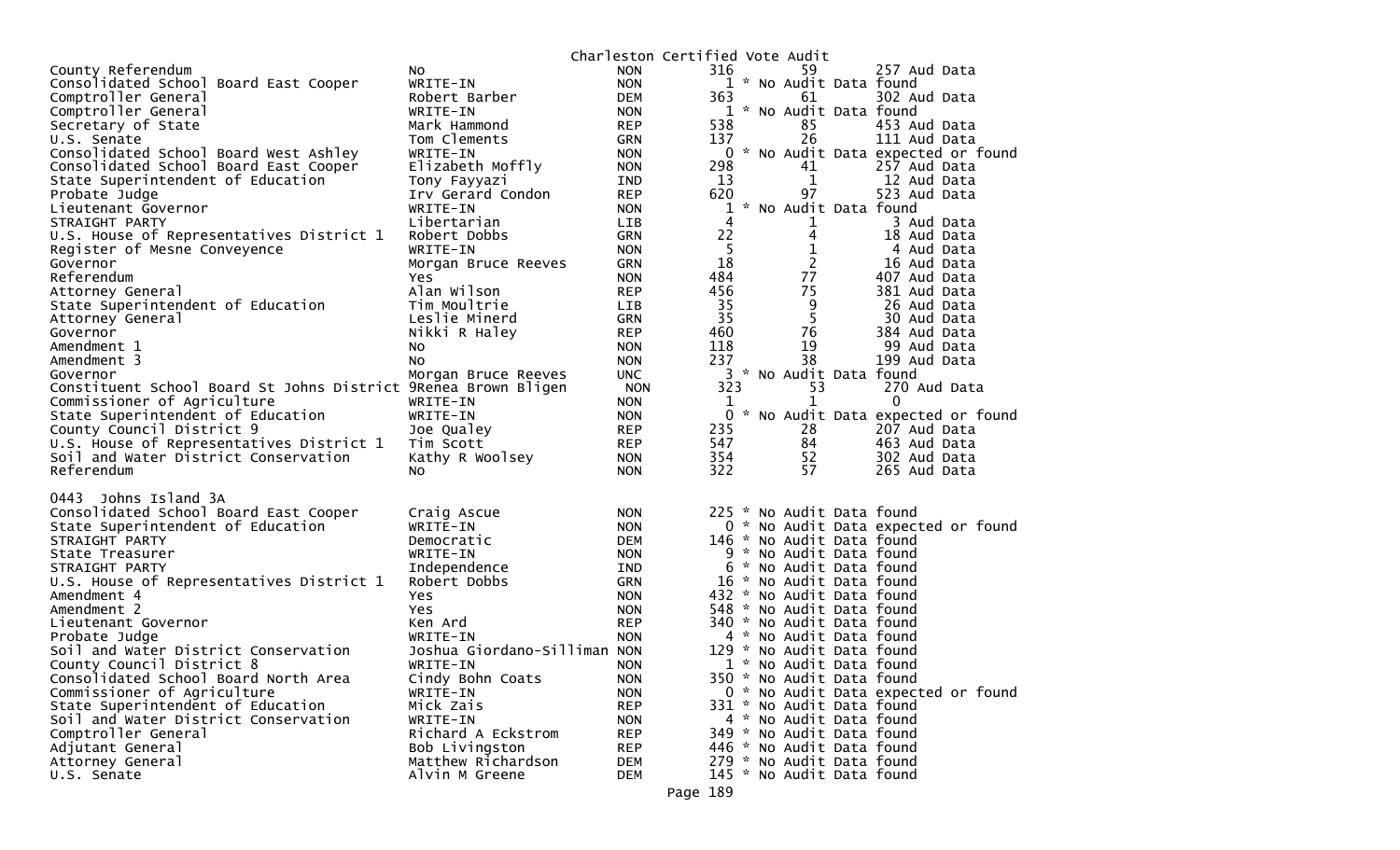|                                                                                                    |                       |                   | Charleston Certified Vote Audit                        |
|----------------------------------------------------------------------------------------------------|-----------------------|-------------------|--------------------------------------------------------|
| Governor                                                                                           | Vincent A Sheheen     | DEM               | 292 * No Audit Data found                              |
| County Council District 9                                                                          | Amy Fabri             | WFM               | 0 * No Audit Data expected or found                    |
| Commissioner of Agriculture                                                                        | Tom E Elliott         | DEM               | 251 * No Audit Data found                              |
| U.S. House of Representatives District 1                                                           | Tim Scott             | REP               | 405 * No Audit Data found                              |
| Lieutenant Governor                                                                                | Ashley Cooper         | DEM               | 337 * No Audit Data found                              |
| Amendment 4                                                                                        | NO.                   | <b>NON</b>        | 210 * No Audit Data found                              |
| Adjutant General                                                                                   | WRITE-IN              | <b>NON</b>        | 4 * No Audit Data found                                |
| Commissioner of Agriculture                                                                        | Hugh Weathers         | REP               | 410 * No Audit Data found                              |
| State Superintendent of Education                                                                  | Frank Holleman        | DEM               | 269 * No Audit Data found                              |
| Consolidated School Board West Ashley                                                              | Michael Miller        | <b>NON</b>        | 189 * No Audit Data found                              |
| Governor                                                                                           | Morgan Bruce Reeves   | <b>GRN</b>        | 14 * No Audit Data found                               |
| Amendment 2                                                                                        | NO.                   | <b>NON</b>        | 110 * No Audit Data found                              |
| Probate Judge                                                                                      | Irv Gerard Condon     | REP               | 463 * No Audit Data found                              |
| Attorney General                                                                                   | Leslie Minerd         | GRN               | 36 * No Audit Data found                               |
| State Superintendent of Education                                                                  | Doretha A Bull        | <b>GRN</b>        | 20 * No Audit Data found                               |
| U.S. House of Representatives District 1                                                           | Keith Blandford       | LIB               | 13 * No Audit Data found                               |
| Comptroller General                                                                                | Robert Barber         | DEM               | 313 * No Audit Data found                              |
| Attorney General                                                                                   | Alan Wilson           | <b>REP</b>        | 356 * No Audit Data found                              |
| County Council District 8                                                                          | Thomas Legare         | <b>REP</b>        | 410 * No Audit Data found                              |
| Consolidated School Board East Cooper                                                              | WRITE-IN              | <b>NON</b>        | 0 * No Audit Data expected or found                    |
| Consolidated School Board West Ashley                                                              | WRITE-IN              | <b>NON</b>        | 1 * No Audit Data found                                |
| Register of Mesne Conveyence                                                                       | WRITE-IN              | <b>NON</b>        | 3 * No Audit Data found                                |
| Soil and Water District Conservation                                                               | John Kozma            | <b>NON</b>        | 138 * No Audit Data found                              |
| County Referendum                                                                                  | Yes                   | <b>NON</b>        | 330 * No Audit Data found                              |
| Amendment 1                                                                                        | Yes                   | <b>NON</b>        | 554 * No Audit Data found                              |
| Comptroller General                                                                                | WRITE-IN              | <b>NON</b>        | 0 * No Audit Data expected or found                    |
| Consolidated School Board East Cooper                                                              | Elizabeth Moffly      | <b>NON</b>        | 216 * No Audit Data found                              |
| County Council District 9                                                                          | Joe Qualey            | REP               | 17 * No Audit Data found                               |
| Governor                                                                                           | WRITE-IN              | <b>NON</b>        | 4 * No Audit Data found                                |
| Secretary of State                                                                                 | Marjorie L Johnson    | DEM               | 253 * No Audit Data found                              |
| U.S. House of Representatives District 1                                                           | Ben Frasier           | DEM               | 224 * No Audit Data found                              |
| U.S. Senate                                                                                        | Jim DeMint            | <b>REP</b>        | 400 * No Audit Data found                              |
| STRAIGHT PARTY                                                                                     | Republican            | REP               | 161 * No Audit Data found                              |
| State Treasurer                                                                                    | Curtis Loftis         | REP               | 461 * No Audit Data found                              |
| Amendment 3                                                                                        | Yes                   | <b>NON</b>        | 426 * No Audit Data found                              |
| County Council District 9                                                                          | WRITE-IN              | <b>NON</b>        | 0 * No Audit Data expected or found                    |
| U.S. House of Representatives District 1                                                           | WRITE-IN<br>Rob Groce | <b>NON</b>        | 0 * No Audit Data expected or found                    |
| U.S. House of Representatives District 1<br>State House of Representatives District 119Lee Edwards |                       | WFM               | 15 * No Audit Data found                               |
|                                                                                                    |                       | REP               | 311 * No Audit Data found<br>372 * No Audit Data found |
| Governor<br>County Referendum                                                                      | Nikki R Haley         | REP               | 285 * No Audit Data found                              |
| U.S. House of Representatives District 1                                                           | NO.<br>Jimmy Wood     | <b>NON</b><br>IND | 5 * No Audit Data found                                |
| U.S. House of Representatives District 1                                                           | M E Mac McCullough    | <b>UNC</b>        | 1 * No Audit Data found                                |
| STRAIGHT PARTY                                                                                     | Working Families      | WFM               | 0 * No Audit Data expected or found                    |
| Constituent School Board St Johns District 9Renea Brown Bligen                                     |                       | <b>NON</b>        | 273 * No Audit Data found                              |
| State House of Representatives District 119Leon Stavrinakis                                        |                       | DEM               | 364 * No Audit Data found                              |
| Consolidated School Board North Area                                                               | WRITE-IN              | <b>NON</b>        | 2 * No Audit Data found                                |
| State Superintendent of Education                                                                  | Tony Fayyazi          | IND               | 16 * No Audit Data found                               |
| Secretary of State                                                                                 | WRITE-IN              | <b>NON</b>        | 0 * No Audit Data expected or found                    |
| County Council District 8                                                                          | Anna B Johnson        | <b>DEM</b>        | 237 * No Audit Data found                              |
| Register of Mesne Conveyence                                                                       | Charlie Lybrand       | <b>REP</b>        | 463 * No Audit Data found                              |
| Amendment 1                                                                                        | No                    | <b>NON</b>        | 113 * No Audit Data found                              |
|                                                                                                    |                       |                   |                                                        |
|                                                                                                    |                       |                   | Page 190                                               |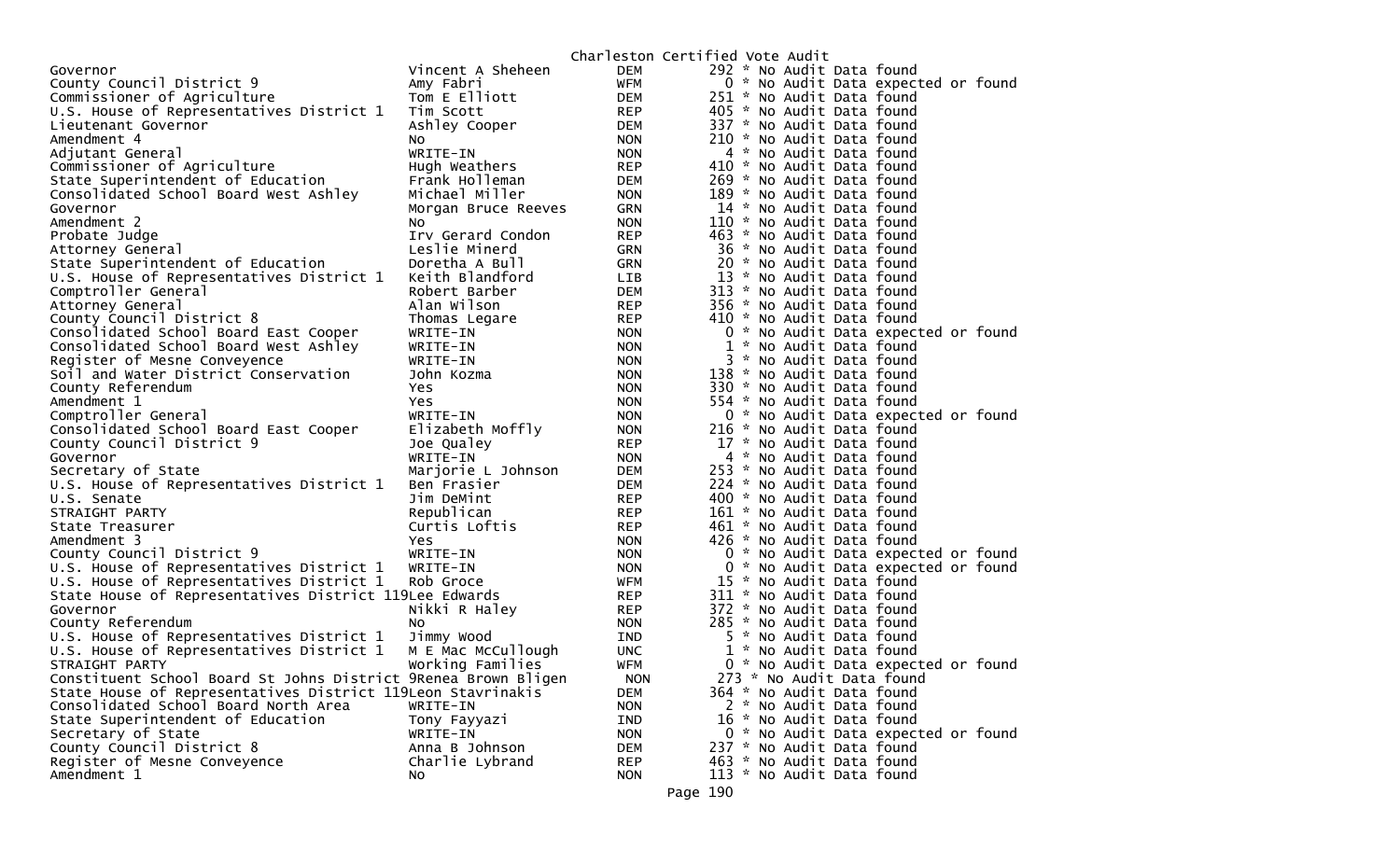|                                                                |                     |            | Charleston Certified Vote Audit |                |                                     |
|----------------------------------------------------------------|---------------------|------------|---------------------------------|----------------|-------------------------------------|
| STRAIGHT PARTY                                                 | United Citizens     | <b>UNC</b> |                                 |                | 0 * No Audit Data expected or found |
| Constituent School Board St Johns District 9Andrea Murray      |                     | <b>NON</b> |                                 |                | 331 * No Audit Data found           |
| State Superintendent of Education                              | Tim Moultrie        | <b>LIB</b> |                                 |                | 38 * No Audit Data found            |
| Soil and Water District Conservation                           | Kathy R Woolsey     | <b>NON</b> |                                 |                | 279 * No Audit Data found           |
| Referendum                                                     | <b>Yes</b>          | <b>NON</b> |                                 |                | 373 * No Audit Data found           |
| Amendment 3                                                    | NO.                 | <b>NON</b> |                                 |                | 227 * No Audit Data found           |
| State House of Representatives District 119WRITE-IN            |                     | <b>NON</b> |                                 |                | 0 * No Audit Data expected or found |
| U.S. Senate                                                    | WRITE-IN            | <b>NON</b> |                                 |                | 19 * No Audit Data found            |
| County Council District 9                                      | Amy Fabri           | <b>DEM</b> |                                 |                | 7 * No Audit Data found             |
| Attorney General                                               | WRITE-IN            | <b>NON</b> |                                 |                | 0 * No Audit Data expected or found |
| Governor                                                       | Morgan Bruce Reeves | <b>UNC</b> |                                 |                | 4 * No Audit Data found             |
| Consolidated School Board West Ashley                          | Mary Ann Taylor     | <b>NON</b> |                                 |                | 222 * No Audit Data found           |
| Constituent School Board St Johns District 9WRITE-IN           |                     | <b>NON</b> |                                 |                | 48 * No Audit Data found            |
| Lieutenant Governor                                            | WRITE-IN            | <b>NON</b> |                                 |                | 0 * No Audit Data expected or found |
| U.S. Senate                                                    | Tom Clements        | <b>GRN</b> |                                 |                | 105 * No Audit Data found           |
| Secretary of State                                             | Mark Hammond        | <b>REP</b> |                                 |                | 409 * No Audit Data found           |
| STRAIGHT PARTY                                                 | Green               | <b>GRN</b> |                                 |                | 10 * No Audit Data found            |
| STRAIGHT PARTY                                                 | Libertarian         | LIB        |                                 |                | 2 * No Audit Data found             |
| Consolidated School Board East Cooper                          | Everett Wilcox      | <b>NON</b> |                                 |                | 140 * No Audit Data found           |
| Referendum                                                     | NO.                 | <b>NON</b> |                                 |                | 286 * No Audit Data found           |
| 0444 Johns Island 3B                                           |                     |            |                                 |                |                                     |
| State Treasurer                                                | Curtis Loftis       | <b>REP</b> | 325                             | 247            | 78 Aud Data                         |
| Amendment 4                                                    | No.                 | <b>NON</b> | 163                             | 124            | 39 Aud Data                         |
| Consolidated School Board East Cooper                          | Everett Wilcox      | <b>NON</b> | 110                             | 83             | 27 Aud Data                         |
| U.S. Senate                                                    | WRITE-IN            | <b>NON</b> | 12                              | 10             | 2 Aud Data                          |
| U.S. House of Representatives District 1                       | WRITE-IN            | <b>NON</b> | $\mathbf{0}$                    |                | * No Audit Data expected or found   |
| U.S. House of Representatives District 1                       | M E Mac McCullough  | <b>UNC</b> | 4                               | 3              | 1 Aud Data                          |
| Amendment 1                                                    | N <sub>O</sub>      | <b>NON</b> | 90                              | 69             | 21 Aud Data                         |
| Probate Judge                                                  | Irv Gerard Condon   | <b>REP</b> | 336                             | 257            | 79 Aud Data                         |
| U.S. House of Representatives District 1                       | Jimmy Wood          | IND        | 5                               | 5              | 0                                   |
| Consolidated School Board North Area                           | WRITE-IN            | <b>NON</b> | 2                               | 1              | 1 Aud Data                          |
| Amendment 3                                                    | <b>Yes</b>          | <b>NON</b> | 392                             | 295            | 97 Aud Data                         |
| U.S. Senate                                                    | Tom Clements        | <b>GRN</b> | 71                              | 56             | 15 Aud Data                         |
| Lieutenant Governor                                            | WRITE-IN            | <b>NON</b> | 0                               |                | * No Audit Data expected or found   |
| Secretary of State                                             | WRITE-IN            | <b>NON</b> | 1                               | 1              | $\Omega$                            |
| Comptroller General                                            | Robert Barber       | <b>DEM</b> | 349                             | 263            | 86 Aud Data                         |
| Consolidated School Board West Ashley                          | WRITE-IN            | <b>NON</b> | 2                               | 2              | 0                                   |
| STRAIGHT PARTY                                                 | Democratic          | <b>DEM</b> | 204                             | 155            | 49 Aud Data                         |
| State Superintendent of Education                              | Doretha A Bull      | <b>GRN</b> | 13                              | $\overline{7}$ | 6 Aud Data                          |
| Adjutant General                                               | Bob Livingston      | <b>REP</b> | 326                             | 250            | 76 Aud Data                         |
| Constituent School Board St Johns District 9Renea Brown Bligen |                     | <b>NON</b> | 280                             | 208            | 72 Aud Data                         |
| State Superintendent of Education                              | Frank Holleman      | <b>DEM</b> | 308                             | 231            | 77 Aud Data                         |
| Commissioner of Agriculture                                    | WRITE-IN            | <b>NON</b> | 1                               | 1              | $\mathbf 0$                         |
| County Council District 8                                      | Anna B Johnson      | <b>DEM</b> | 342                             | 265            | 77 Aud Data                         |
| Secretary of State                                             | Mark Hammond        | <b>REP</b> | 283                             | 214            | 69 Aud Data                         |
| County Referendum                                              | Yes                 | <b>NON</b> | 336                             | 258            | 78 Aud Data                         |
| Soil and Water District Conservation                           | WRITE-IN            | <b>NON</b> |                                 |                | 0 * No Audit Data expected or found |
| Comptroller General                                            | WRITE-IN            | <b>NON</b> | 0                               |                | * No Audit Data expected or found   |
| Governor                                                       | Nikki R Haley       | <b>REP</b> | 264                             | 201            | 63 Aud Data                         |
| U.S. House of Representatives District 1                       | Robert Dobbs        | <b>GRN</b> | 11                              | 6<br>2         | 5 Aud Data<br>0                     |
| Adjutant General                                               | WRITE-IN            | <b>NON</b> | 2<br>$\sim$                     |                |                                     |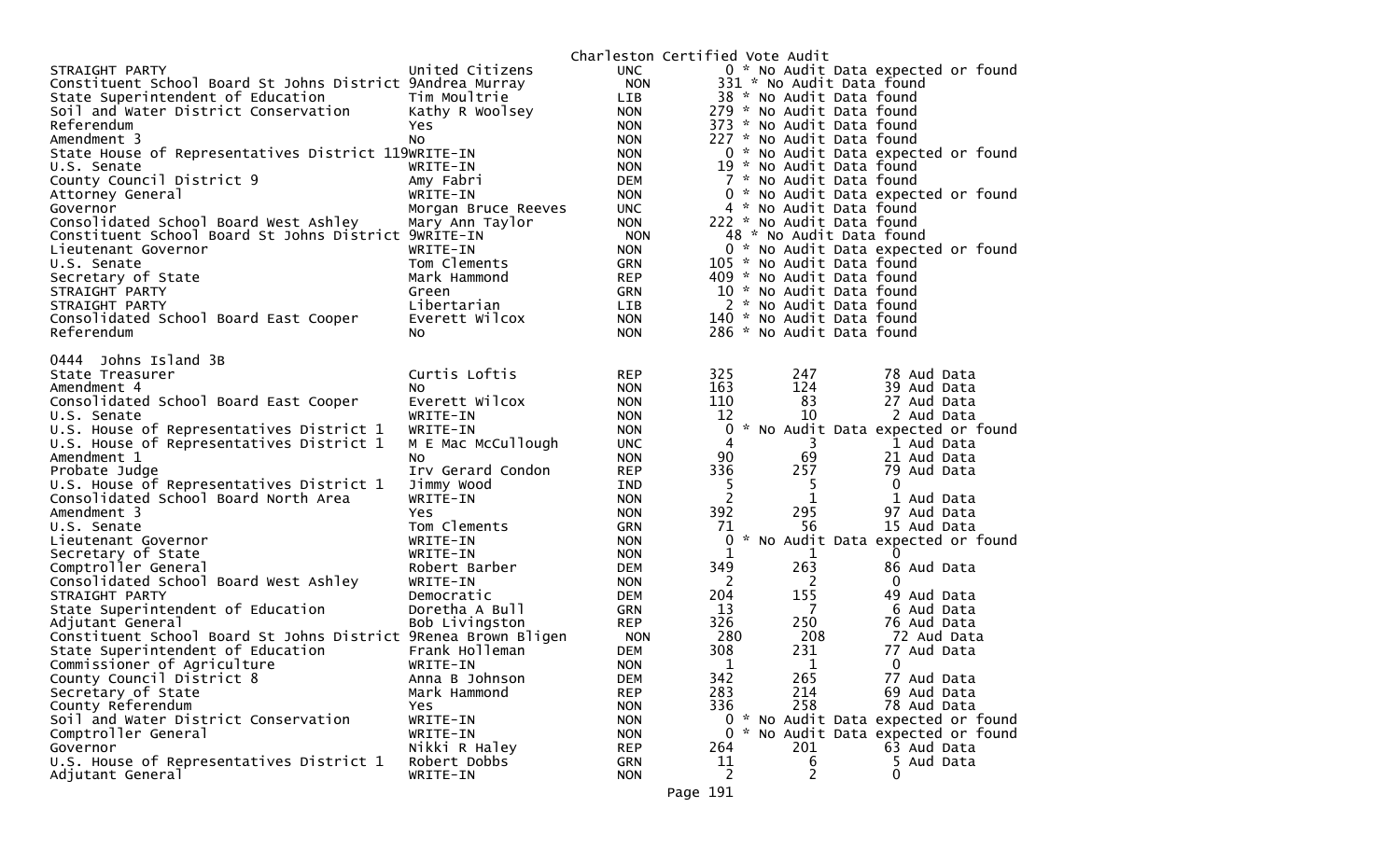|                                                           |                     |            | Charleston Certified Vote Audit |                |                                   |
|-----------------------------------------------------------|---------------------|------------|---------------------------------|----------------|-----------------------------------|
| Constituent School Board St Johns District 9Andrea Murray |                     | <b>NON</b> | 255                             | 194            | 61 Aud Data                       |
| Consolidated School Board North Area                      | Cindy Bohn Coats    | <b>NON</b> | 282                             | 212            | 70 Aud Data                       |
| Commissioner of Agriculture                               | Tom E Elliott       | DEM        | 316                             | 238            | 78 Aud Data                       |
| Lieutenant Governor                                       | Ken Ard             | <b>REP</b> | 248                             | 186            | 62 Aud Data                       |
| Commissioner of Agriculture                               | Hugh Weathers       | <b>REP</b> | 294                             | 223            | 71 Aud Data                       |
| U.S. Senate                                               | Alvin M Greene      | DEM        | 227                             | 175            | 52 Aud Data                       |
| Soil and Water District Conservation                      | John Kozma          | <b>NON</b> | 97                              | 69             | 28 Aud Data                       |
| Amendment 3                                               | No                  | <b>NON</b> | 186                             | 146            | 40 Aud Data                       |
| Amendment 2                                               | Yes.                | <b>NON</b> | 506                             | 380            | 126 Aud Data                      |
| Consolidated School Board East Cooper                     | Elizabeth Moffly    | <b>NON</b> | 182                             | 143            | 39 Aud Data                       |
| STRAIGHT PARTY                                            | Republican          | <b>REP</b> | 127                             | 97             | 30 Aud Data                       |
| Governor                                                  | WRITE-IN            | <b>NON</b> | $\overline{2}$                  | 2              | $\mathbf{0}$                      |
| Constituent School Board St Johns District 9WRITE-IN      |                     | <b>NON</b> | 11                              | 10             | 1 Aud Data                        |
| Lieutenant Governor                                       | Ashley Cooper       | DEM        | 363                             | 277            | 86 Aud Data                       |
| Attorney General                                          | WRITE-IN            | <b>NON</b> | 0                               |                | * No Audit Data expected or found |
| STRAIGHT PARTY                                            | Libertarian         | LIB        | 1                               | 1              | $\Omega$                          |
| County Referendum                                         | NO.                 | <b>NON</b> | 224                             | 163            | 61 Aud Data                       |
| Consolidated School Board West Ashley                     | Mary Ann Taylor     | <b>NON</b> | 177                             | 132            | 45 Aud Data                       |
| State House of Representatives District 116Sean Pike      |                     | <b>REP</b> | 269                             | 205            | 64 Aud Data                       |
| U.S. House of Representatives District 1                  | Tim Scott           | <b>REP</b> | 301                             | 233            | 68 Aud Data                       |
| STRAIGHT PARTY                                            | Working Families    | WFM        | 9                               | 6              | 3 Aud Data                        |
| State Treasurer                                           | WRITE-IN            | <b>NON</b> |                                 | $\overline{2}$ | 1 Aud Data                        |
| Consolidated School Board East Cooper                     | WRITE-IN            | <b>NON</b> |                                 |                | 1 * No Audit Data found           |
| Register of Mesne Conveyence                              | WRITE-IN            | <b>NON</b> | $\Omega$                        |                | * No Audit Data expected or found |
| County Council District 8                                 | WRITE-IN            | <b>NON</b> |                                 | 1              |                                   |
| STRAIGHT PARTY                                            | Independence        | IND        | 5                               | 5              | 0                                 |
| Governor                                                  | Morgan Bruce Reeves | <b>UNC</b> | 6                               | 6              | $\Omega$                          |
| State House of Representatives District 116Robert L Brown |                     | DEM        | 336                             | 254            | 82 Aud Data                       |
| State Superintendent of Education                         | Tony Fayyazi        | IND        | - 8                             | 8              | $\Omega$                          |
| Amendment 1                                               | Yes.                | <b>NON</b> | 511                             | 383            | 128 Aud Data                      |
| State Superintendent of Education                         | Tim Moultrie        | <b>LIB</b> | 23                              | 19             | 4 Aud Data                        |
| STRAIGHT PARTY                                            | Green               | GRN        | 10                              | 6              | 4 Aud Data                        |
| Secretary of State                                        | Marjorie L Johnson  | DEM        | 320                             | 245            | 75 Aud Data                       |
| Amendment 4                                               | <b>Yes</b>          | <b>NON</b> | 407                             | 307            | 100 Aud Data                      |
| U.S. House of Representatives District 1                  | Keith Blandford     | <b>LIB</b> | 8                               | 5              | 3 Aud Data                        |
| State House of Representatives District 116WRITE-IN       |                     | <b>NON</b> | 0                               |                | * No Audit Data expected or found |
| U.S. Senate                                               | Jim DeMint          | <b>REP</b> | 287                             | 217            | 70 Aud Data                       |
| Referendum                                                | Yes.                | <b>NON</b> | 367                             | 276            | 91 Aud Data                       |
| Register of Mesne Conveyence                              | Charlie Lybrand     | <b>REP</b> | 328                             | 252            | 76 Aud Data                       |
| Amendment 2                                               | NO.                 | <b>NON</b> | 83                              | 66             | 17 Aud Data                       |
| Governor                                                  | Morgan Bruce Reeves | GRN        | 11                              | $\overline{7}$ | 4 Aud Data                        |
| Attorney General                                          | Matthew Richardson  | DEM        | 329                             | 247            | 82 Aud Data                       |
| Consolidated School Board East Cooper                     | Craig Ascue         | <b>NON</b> | 181                             | 128            | 53 Aud Data                       |
| Consolidated School Board West Ashley                     | Michael Miller      | <b>NON</b> | 184                             | 133            | 51 Aud Data                       |
| STRAIGHT PARTY                                            | United Citizens     | <b>UNC</b> | 1                               | 1              | $\mathbf 0$                       |
| Comptroller General                                       | Richard A Eckstrom  | <b>REP</b> | 260                             | 200            | 60 Aud Data                       |
| Soil and Water District Conservation                      | Kathy R Woolsey     | <b>NON</b> | 223                             | 171            | 52 Aud Data                       |
| Attorney General                                          | Leslie Minerd       | <b>GRN</b> | 14                              | 11             | 3 Aud Data                        |
| U.S. House of Representatives District 1                  | Ben Frasier         | <b>DEM</b> | 282                             | 210            | 72 Aud Data                       |
| Governor                                                  | Vincent A Sheheen   | <b>DEM</b> | 337                             | 254            | 83 Aud Data                       |
| County Council District 8                                 | Thomas Legare       | <b>REP</b> | 264                             | 194            | 70 Aud Data                       |
| Attorney General                                          | Alan Wilson         | <b>REP</b> | 268                             | 204            | 64 Aud Data                       |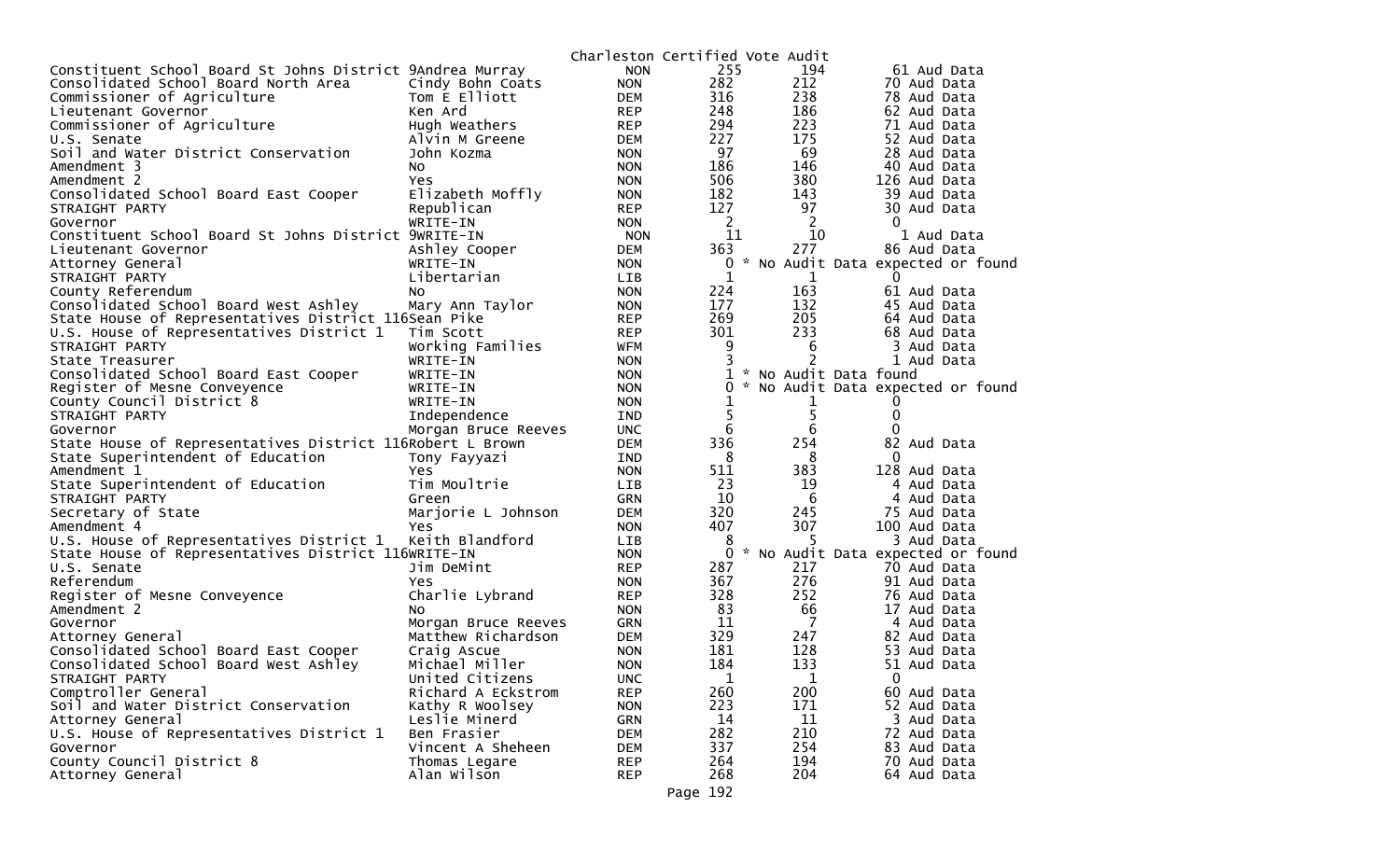|                                                                       |                              |                          | Charleston Certified Vote Audit                                 |
|-----------------------------------------------------------------------|------------------------------|--------------------------|-----------------------------------------------------------------|
| Probate Judge                                                         | WRITE-IN                     | <b>NON</b>               | 0 * No Audit Data expected or found                             |
| State Superintendent of Education                                     | WRITE-IN                     | <b>NON</b>               | 0 * No Audit Data expected or found                             |
| Soil and Water District Conservation                                  | Joshua Giordano-Silliman NON |                          | 87<br>119<br>32 Aud Data                                        |
| State Superintendent of Education                                     | Mick Zais                    | REP                      | 258<br>195<br>63 Aud Data                                       |
| U.S. House of Representatives District 1                              | Rob Groce                    | WFM                      | 8<br>8<br>$\overline{0}$                                        |
| Referendum                                                            | No.                          | <b>NON</b>               | 222<br>171<br>51 Aud Data                                       |
|                                                                       |                              |                          |                                                                 |
| 0445 Johns Island 4                                                   |                              |                          |                                                                 |
| Constituent School Board St Johns District 9Renea Brown Bligen        |                              | <b>NON</b>               | 205 * No Audit Data found                                       |
| State Superintendent of Education                                     | Doretha A Bull               | <b>GRN</b>               | 11 * No Audit Data found                                        |
| Comptroller General                                                   | WRITE-IN                     | <b>NON</b>               | 0 * No Audit Data expected or found                             |
| Amendment 3                                                           | Yes                          | <b>NON</b>               | 243 * No Audit Data found                                       |
| U.S. House of Representatives District 1                              | Keith Blandford              | LIB.                     | 5 * No Audit Data found                                         |
| State Treasurer                                                       | WRITE-IN                     | <b>NON</b>               | 0 * No Audit Data expected or found                             |
| Secretary of State                                                    | Marjorie L Johnson           | DEM                      | 217 * No Audit Data found                                       |
| State Superintendent of Education                                     | Frank Holleman               | DEM                      | 229 * No Audit Data found                                       |
| Attorney General                                                      | WRITE-IN                     | <b>NON</b>               | 0 * No Audit Data expected or found                             |
| STRAIGHT PARTY                                                        | Republican                   | <b>REP</b>               | 61 * No Audit Data found                                        |
| County Council District 8                                             | WRITE-IN                     | <b>NON</b>               | 2 * No Audit Data found                                         |
| Constituent School Board St Johns District 9Andrea Murray             |                              | <b>NON</b>               | 179 * No Audit Data found                                       |
| Soil and Water District Conservation                                  | WRITE-IN                     | <b>NON</b>               | 2 * No Audit Data found                                         |
| U.S. Senate                                                           | Tom Clements                 | <b>GRN</b>               | 47 * No Audit Data found                                        |
| Consolidated School Board East Cooper                                 | Elizabeth Moffly             | <b>NON</b>               | 124 * No Audit Data found                                       |
| Adjutant General                                                      | Bob Livingston               | <b>REP</b>               | 196 * No Audit Data found                                       |
| U.S. House of Representatives District 1                              | Ben Frasier                  | DEM                      | 205 * No Audit Data found                                       |
| Consolidated School Board West Ashley                                 | Mary Ann Taylor              | <b>NON</b>               | 120 * No Audit Data found                                       |
| Register of Mesne Conveyence                                          | WRITE-IN                     | <b>NON</b>               | 5 * No Audit Data found                                         |
| Lieutenant Governor                                                   | WRITE-IN                     | <b>NON</b>               | 0 * No Audit Data expected or found                             |
| U.S. Senate                                                           | WRITE-IN                     | <b>NON</b>               | 9 * No Audit Data found                                         |
| County Referendum                                                     | <b>Yes</b>                   | <b>NON</b>               | 212 * No Audit Data found                                       |
| Soil and Water District Conservation                                  | John Kozma                   | <b>NON</b>               | 73 * No Audit Data found                                        |
| Lieutenant Governor                                                   | Ken Ard                      | <b>REP</b>               | 144 * No Audit Data found                                       |
| Constituent School Board St Johns District 9WRITE-IN                  |                              | <b>NON</b>               | 65 * No Audit Data found                                        |
| Governor                                                              | WRITE-IN                     | <b>NON</b>               | 2 * No Audit Data found                                         |
| Secretary of State                                                    | Mark Hammond                 | <b>REP</b>               | 170 * No Audit Data found                                       |
| U.S. House of Representatives District 1                              | Rob Groce                    | WFM                      | 7 * No Audit Data found                                         |
| Amendment 2                                                           | Yes                          | <b>NON</b>               | 320 * No Audit Data found                                       |
| State Treasurer                                                       | Curtis Loftis                | <b>REP</b>               | 204 * No Audit Data found                                       |
| Commissioner of Agriculture                                           | WRITE-IN                     | <b>NON</b>               | 1 * No Audit Data found                                         |
| Amendment 3                                                           | NO.                          | <b>NON</b>               | 133 * No Audit Data found                                       |
| Consolidated School Board East Cooper                                 | WRITE-IN                     | <b>NON</b>               | 0 * No Audit Data expected or found                             |
| Adjutant General                                                      | WRITE-IN                     | <b>NON</b>               | 0 * No Audit Data expected or found                             |
| U.S. House of Representatives District 1                              | M E Mac McCullough           | <b>UNC</b>               | 1 * No Audit Data found                                         |
| Register of Mesne Conveyence                                          | Charlie Lybrand              | <b>REP</b>               | 202 * No Audit Data found                                       |
| Attorney General                                                      | Leslie Minerd                | GRN                      | 12 * No Audit Data found<br>0 * No Audit Data expected or found |
| U.S. House of Representatives District 1<br>County Council District 8 | WRITE-IN                     | <b>NON</b><br><b>REP</b> | 173 * No Audit Data found                                       |
|                                                                       | Thomas Legare<br>Jimmy Wood  |                          |                                                                 |
| U.S. House of Representatives District 1<br>Attorney General          | Matthew Richardson           | IND<br><b>DEM</b>        | 1 * No Audit Data found<br>238 * No Audit Data found            |
| Commissioner of Agriculture                                           | Tom E Elliott                | <b>DEM</b>               | 223 * No Audit Data found                                       |
| Consolidated School Board West Ashley                                 | Michael Miller               | <b>NON</b>               | 126 * No Audit Data found                                       |
| Commissioner of Agriculture                                           | Hugh Weathers                | <b>REP</b>               | 170 * No Audit Data found                                       |
|                                                                       |                              |                          |                                                                 |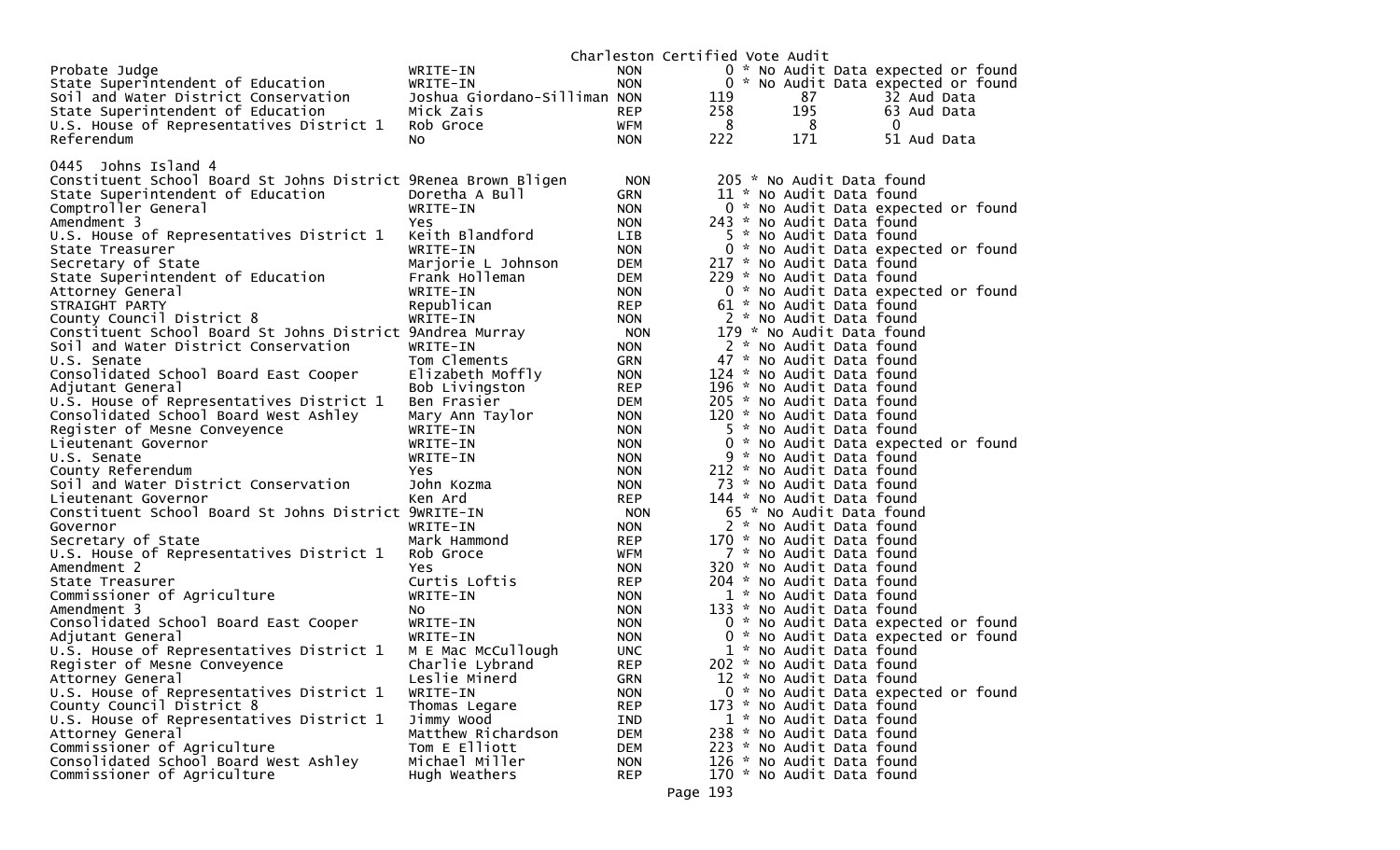|                                                                   |                              |                          | Charleston Certified Vote Audit                       |
|-------------------------------------------------------------------|------------------------------|--------------------------|-------------------------------------------------------|
| County Referendum                                                 | NO.                          | NON.                     | 148 * No Audit Data found                             |
| Secretary of State                                                | WRITE-IN                     | <b>NON</b>               | 0 * No Audit Data expected or found                   |
| Consolidated School Board East Cooper                             | Craig Ascue                  | <b>NON</b>               | 112 * No Audit Data found                             |
| Probate Judge                                                     | WRITE-IN                     | <b>NON</b>               | 2 * No Audit Data found                               |
| Amendment 1                                                       | Yes                          | <b>NON</b>               | 319 * No Audit Data found                             |
| State House of Representatives District 119Lee Edwards            |                              | <b>REP</b>               | 138 * No Audit Data found                             |
| Governor                                                          | Morgan Bruce Reeves          | GRN                      | 8 * No Audit Data found                               |
| Attorney General                                                  | Alan Wilson                  | <b>REP</b>               | 152 * No Audit Data found                             |
| U.S. House of Representatives District 1                          | Robert Dobbs                 | <b>GRN</b>               | 6<br>* No Audit Data found                            |
| State Superintendent of Education                                 | Tim Moultrie                 | LIB                      | 13 * No Audit Data found                              |
| Comptroller General                                               | Richard A Eckstrom           | <b>REP</b>               | 143 * No Audit Data found                             |
| Probate Judge                                                     | Irv Gerard Condon            | <b>REP</b>               | 199 * No Audit Data found                             |
| State House of Representatives District 119Leon Stavrinakis       |                              | DEM                      | 264 * No Audit Data found                             |
| U.S. Senate                                                       | Alvin M Greene               | DEM                      | 170 * No Audit Data found                             |
| Amendment 4                                                       | Yes                          | <b>NON</b>               | 258 * No Audit Data found                             |
| State Superintendent of Education                                 | Tony Fayyazi                 | IND                      | 5 * No Audit Data found                               |
| Amendment 2                                                       | NO.                          | <b>NON</b>               | 58 * No Audit Data found                              |
| STRAIGHT PARTY                                                    | Green                        | <b>GRN</b>               | 4 * No Audit Data found                               |
| Soil and Water District Conservation                              | Kathy R Woolsey              | <b>NON</b>               | 141 * No Audit Data found                             |
| Lieutenant Governor                                               | Ashley Cooper                | DEM                      | 253 * No Audit Data found                             |
| Governor                                                          | Morgan Bruce Reeves          | <b>UNC</b>               | 1 * No Audit Data found                               |
| Consolidated School Board North Area                              | WRITE-IN                     | <b>NON</b>               | 0 * No Audit Data expected or found                   |
| Referendum<br>Consolidated School Board East Cooper               | Yes<br>Everett Wilcox        | <b>NON</b><br><b>NON</b> | 249 * No Audit Data found<br>82 * No Audit Data found |
| State House of Representatives District 119WRITE-IN               |                              | <b>NON</b>               | 0 * No Audit Data expected or found                   |
| Soil and Water District Conservation                              | Joshua Giordano-Silliman NON |                          | 50 * No Audit Data found                              |
| STRAIGHT PARTY                                                    | Working Families             | WFM                      | 2 * No Audit Data found                               |
| County Council District 8                                         | Anna B Johnson               | <b>DEM</b>               | 225 * No Audit Data found                             |
| STRAIGHT PARTY                                                    | Democratic                   | DEM                      | 161 * No Audit Data found                             |
| Governor                                                          | Vincent A Sheheen            | DEM                      | 242 * No Audit Data found                             |
| Governor                                                          | Nikki R Haley                | REP                      | 153 * No Audit Data found                             |
| U.S. House of Representatives District 1                          | Tim Scott                    | <b>REP</b>               | 177 * No Audit Data found                             |
| Consolidated School Board West Ashley                             | WRITE-IN                     | <b>NON</b>               | 2 * No Audit Data found                               |
| State Superintendent of Education                                 | Mick Zais                    | <b>REP</b>               | 140 * No Audit Data found                             |
| Comptroller General                                               | Robert Barber                | DEM                      | 251 * No Audit Data found                             |
| STRAIGHT PARTY                                                    | Libertarian                  | LIB                      | 0 * No Audit Data expected or found                   |
| STRAIGHT PARTY                                                    | Independence                 | IND                      | 0 * No Audit Data expected or found                   |
| U.S. Senate                                                       | Jim DeMint                   | <b>REP</b>               | 165 * No Audit Data found                             |
| Amendment 1                                                       | No.                          | <b>NON</b>               | 66 * No Audit Data found                              |
| State Superintendent of Education                                 | WRITE-IN                     | <b>NON</b>               | 0 * No Audit Data expected or found                   |
| Amendment 4                                                       | NO.                          | <b>NON</b>               | 111 * No Audit Data found                             |
| STRAIGHT PARTY                                                    | United Citizens              | UNC.                     | 3 * No Audit Data found                               |
| Consolidated School Board North Area                              | Cindy Bohn Coats             | <b>NON</b>               | 164 * No Audit Data found                             |
| Referendum                                                        | No l                         | <b>NON</b>               | 131 * No Audit Data found                             |
| 0460 St Pauls 1                                                   |                              |                          |                                                       |
| State Superintendent of Education                                 | Mick Zais                    | REP                      | 83<br>83<br>$\mathbf 0$                               |
| Secretary of State                                                | WRITE-IN                     | <b>NON</b>               | 0 * No Audit Data expected or found                   |
| Register of Mesne Conveyence                                      | WRITE-IN                     | <b>NON</b>               | 0 * No Audit Data expected or found                   |
| Constituent School Board St Pauls District 23Shanta Barron-Millan |                              | <b>NON</b>               | 137<br>137<br>0                                       |
| Probate Judge                                                     | WRITE-IN                     | <b>NON</b>               | 0 * No Audit Data expected or found                   |
| Constituent School Board St Pauls District 23Ethel W Cobb         |                              | <b>NON</b>               | 94<br>94<br>0                                         |
|                                                                   |                              |                          | Page 194                                              |
|                                                                   |                              |                          |                                                       |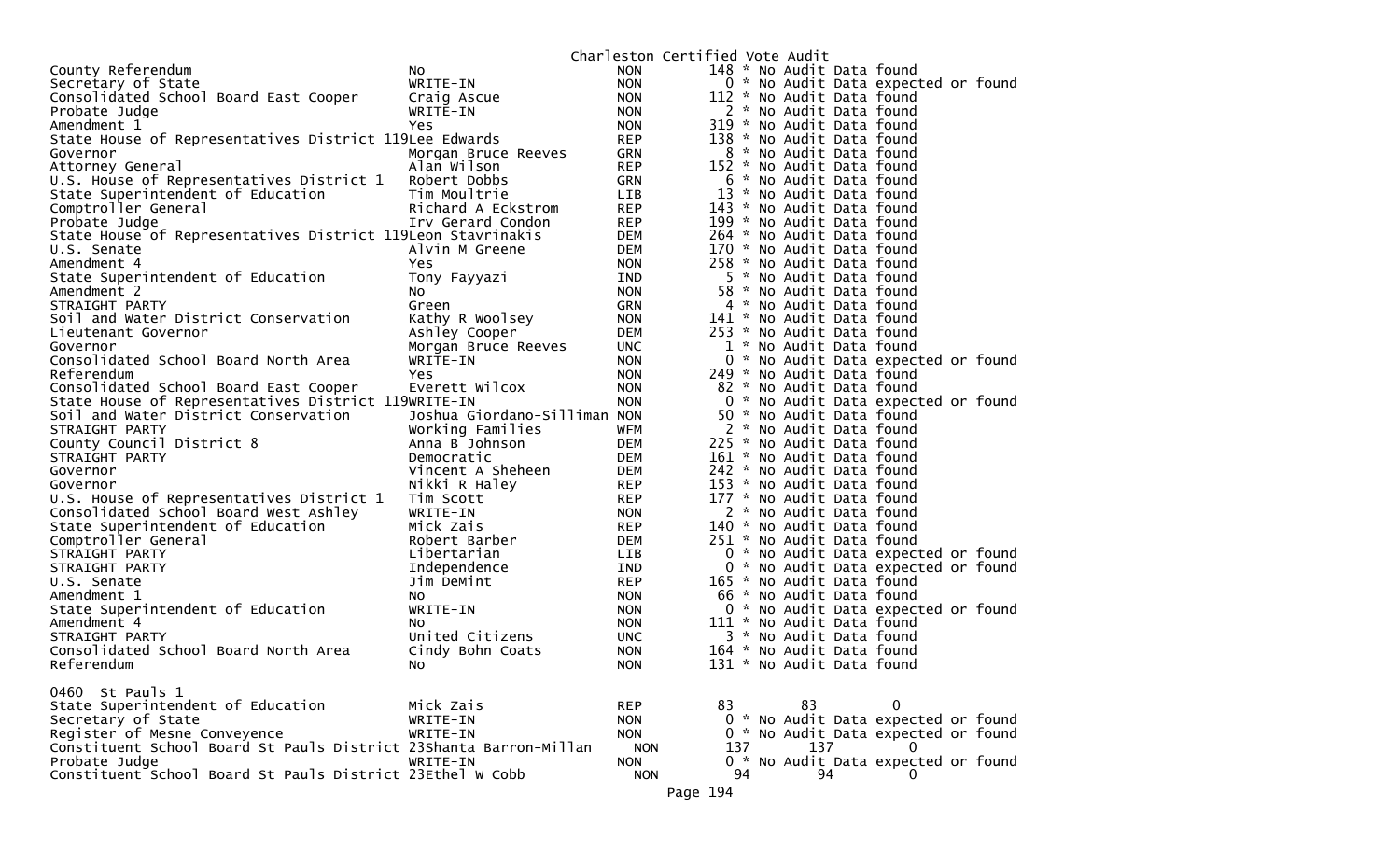|                                                                |                              | Charleston Certified Vote Audit |     |  |     |                                     |  |
|----------------------------------------------------------------|------------------------------|---------------------------------|-----|--|-----|-------------------------------------|--|
| Amendment 2                                                    | Yes.                         | <b>NON</b>                      | 305 |  | 305 | 0                                   |  |
| Register of Mesne Conveyence                                   | Charlie Lybrand              | <b>REP</b>                      | 119 |  | 119 | 0                                   |  |
| Constituent School Board St Pauls District 23Vanetia V Fahie   |                              | <b>NON</b>                      | 118 |  | 118 | 0                                   |  |
| U.S. House of Representatives District 6                       | Jim Pratt                    | <b>REP</b>                      | 90  |  | 90  | 0                                   |  |
| Constituent School Board St Pauls District 23Charles Glover Sr |                              | NON.                            | 140 |  | 140 |                                     |  |
| Attorney General                                               | WRITE-IN                     | <b>NON</b>                      |     |  |     | 0 * No Audit Data expected or found |  |
| Constituent School Board St Pauls District 23Sammy E Hiott     |                              | <b>NON</b>                      | 120 |  | 120 |                                     |  |
| Comptroller General                                            | WRITE-IN                     | <b>NON</b>                      |     |  |     | 0 * No Audit Data expected or found |  |
| County Referendum                                              | Yes                          | <b>NON</b>                      | 167 |  | 167 |                                     |  |
| Constituent School Board St Pauls District 23WRITE-IN          |                              | <b>NON</b>                      |     |  |     | 0 * No Audit Data expected or found |  |
| U.S. Senate                                                    | Alvin M Greene               | <b>DEM</b>                      | 267 |  | 267 |                                     |  |
| Amendment 3                                                    | NO.                          | <b>NON</b>                      | 154 |  | 154 |                                     |  |
| State Superintendent of Education                              | Doretha A Bull               | <b>GRN</b>                      | 5   |  | -5  |                                     |  |
| Consolidated School Board East Cooper                          | Craig Ascue                  | <b>NON</b>                      | 127 |  | 127 |                                     |  |
| State Treasurer                                                | Curtis Loftis                | <b>REP</b>                      | 114 |  | 114 |                                     |  |
| Amendment 1                                                    | Yes                          | <b>NON</b>                      | 308 |  | 308 |                                     |  |
| STRAIGHT PARTY                                                 | Working Families             | WFM                             | 0   |  |     | * No Audit Data expected or found   |  |
| STRAIGHT PARTY                                                 | Green                        | <b>GRN</b>                      | 4   |  |     |                                     |  |
| State Superintendent of Education                              | WRITE-IN                     | <b>NON</b>                      |     |  |     | * No Audit Data expected or found   |  |
| County Council District 8                                      | WRITE-IN                     | <b>NON</b>                      | 0   |  |     | * No Audit Data expected or found   |  |
| Attorney General                                               | Leslie Minerd                | <b>GRN</b>                      | 9   |  | 9   |                                     |  |
| Governor                                                       | Morgan Bruce Reeves          | <b>GRN</b>                      | 5   |  |     |                                     |  |
| Soil and Water District Conservation                           | Kathy R Woolsey              | <b>NON</b>                      | 104 |  | 104 |                                     |  |
| Soil and Water District Conservation                           | Joshua Giordano-Silliman NON |                                 | 42  |  | 42  |                                     |  |
| STRAIGHT PARTY                                                 | Republican                   | <b>REP</b>                      | 48  |  | 48  |                                     |  |
| State Superintendent of Education                              | Frank Holleman               | <b>DEM</b>                      | 301 |  | 301 |                                     |  |
| Attorney General                                               | Matthew Richardson           | <b>DEM</b>                      | 304 |  | 304 |                                     |  |
| Consolidated School Board East Cooper                          | WRITE-IN                     | <b>NON</b>                      |     |  |     | 0 * No Audit Data expected or found |  |
| U.S. House of Representatives District 6                       | James E Jim Clyburn          | <b>DEM</b>                      | 309 |  | 309 |                                     |  |
| STRAIGHT PARTY                                                 | Libertarian                  | <b>LIB</b>                      |     |  |     | 0 * No Audit Data expected or found |  |
| U.S. Senate                                                    | Jim DeMint                   | <b>REP</b>                      | 101 |  | 101 |                                     |  |
| Consolidated School Board West Ashley                          | WRITE-IN                     | <b>NON</b>                      | 0   |  |     | * No Audit Data expected or found   |  |
| Attorney General                                               | Alan Wilson                  | <b>REP</b>                      | 86  |  | 86  |                                     |  |
| County Referendum                                              | No.                          | <b>NON</b>                      | 171 |  | 171 |                                     |  |
| Amendment 2                                                    | NO.                          | <b>NON</b>                      | 43  |  | 43  |                                     |  |
| County Council District 8                                      | Thomas Legare                | <b>REP</b>                      | 92  |  | 92  |                                     |  |
| STRAIGHT PARTY                                                 | United Citizens              | <b>UNC</b>                      |     |  |     |                                     |  |
| Governor                                                       | WRITE-IN                     | <b>NON</b>                      | 0   |  |     | * No Audit Data expected or found   |  |
| Adjutant General                                               | Bob Livingston               | <b>REP</b>                      | 114 |  | 114 |                                     |  |
| Lieutenant Governor                                            | Ken Ard                      | <b>REP</b>                      | 83  |  | 83  |                                     |  |
| Amendment 4                                                    | Yes                          | <b>NON</b>                      | 215 |  | 215 |                                     |  |
| Comptroller General                                            | Richard A Eckstrom           | <b>REP</b>                      | 91  |  | 91  |                                     |  |
| STRAIGHT PARTY                                                 | Independence                 | <b>IND</b>                      | 0   |  |     | * No Audit Data expected or found   |  |
| Lieutenant Governor                                            | WRITE-IN                     | <b>NON</b>                      |     |  |     | 0 * No Audit Data expected or found |  |
| U.S. Senate                                                    | Tom Clements                 | <b>GRN</b>                      | 22  |  | 22  | 0                                   |  |
| Secretary of State                                             | Marjorie L Johnson           | <b>DEM</b>                      | 300 |  | 300 | 0                                   |  |
| Consolidated School Board West Ashley                          | Mary Ann Taylor              | <b>NON</b>                      | 80  |  | 80  |                                     |  |
| State House of Representatives District 116Sean Pike           |                              | <b>REP</b>                      | 81  |  | 81  | 0                                   |  |
| Governor                                                       | Morgan Bruce Reeves          | <b>UNC</b>                      |     |  | 2   |                                     |  |
| U.S. House of Representatives District 6                       | WRITE-IN                     | <b>NON</b>                      | 0   |  |     | * No Audit Data expected or found   |  |
| Consolidated School Board East Cooper                          | Everett Wilcox               | <b>NON</b>                      | 57  |  | 57  |                                     |  |
| Amendment 1                                                    | NO.                          | <b>NON</b>                      | 44  |  | 44  | 0                                   |  |
|                                                                |                              |                                 |     |  |     |                                     |  |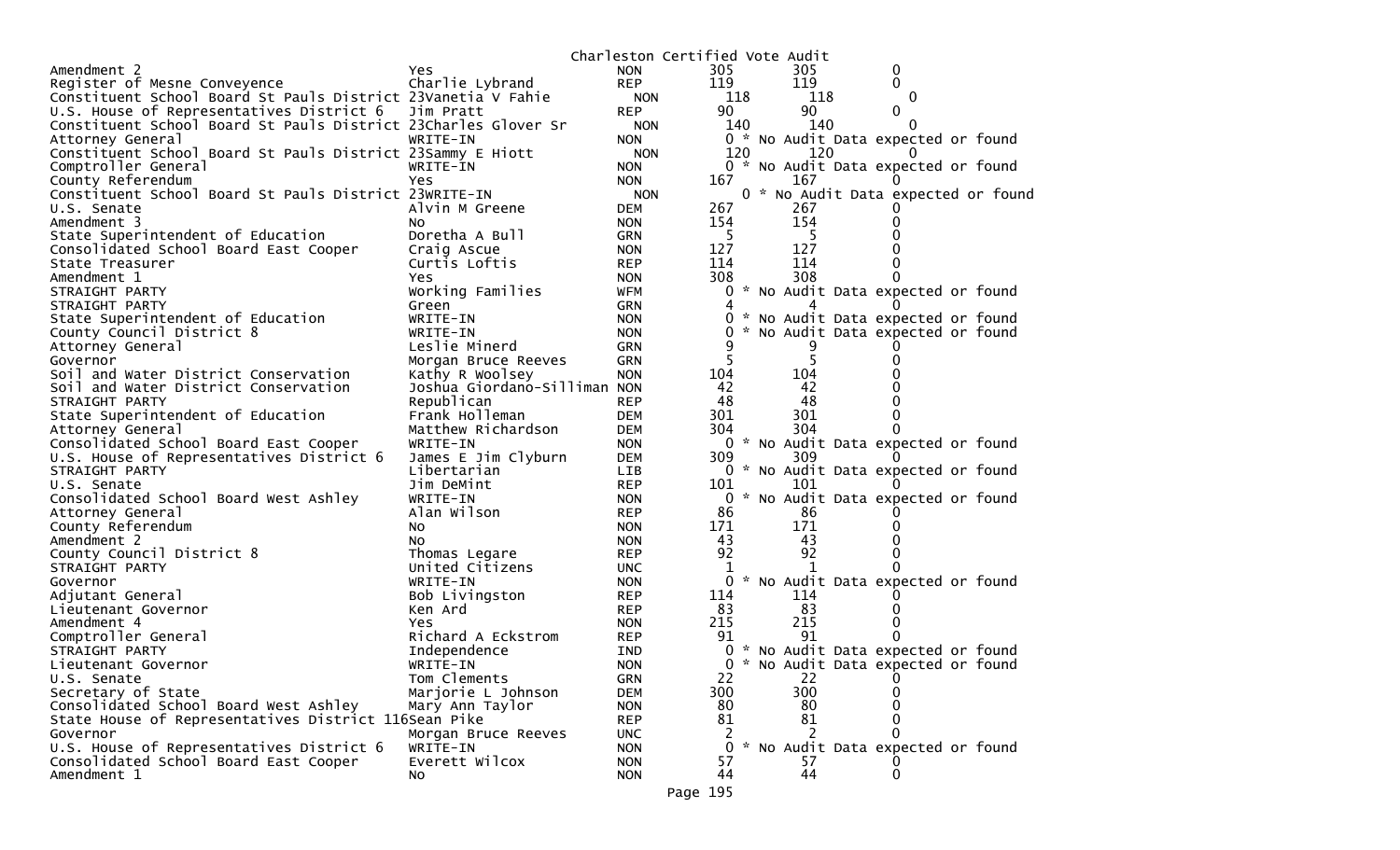|                                                                            |                              | Charleston Certified Vote Audit |     |           |                                     |  |
|----------------------------------------------------------------------------|------------------------------|---------------------------------|-----|-----------|-------------------------------------|--|
| Adjutant General                                                           | WRITE-IN                     | <b>NON</b>                      |     |           | 0 * No Audit Data expected or found |  |
| State Superintendent of Education                                          | Tim Moultrie                 | <b>LIB</b>                      |     |           |                                     |  |
| Governor                                                                   | Nikki R Haley                | <b>REP</b>                      | 91  | 91        |                                     |  |
| U.S. House of Representatives District 6                                   | Nammu Y Muhammed             | <b>GRN</b>                      | 3   | 3         |                                     |  |
| State House of Representatives District 116Robert L Brown                  |                              | <b>DEM</b>                      | 314 | 314       |                                     |  |
| Referendum                                                                 | Yes                          | <b>NON</b>                      | 274 | 274       |                                     |  |
| U.S. Senate                                                                | WRITE-IN                     | <b>NON</b>                      | 1   | 1         |                                     |  |
| Consolidated School Board West Ashley                                      | Michael Miller               | <b>NON</b>                      | 143 | 143       | 0                                   |  |
| Commissioner of Agriculture                                                | WRITE-IN                     | <b>NON</b>                      | 0   |           | * No Audit Data expected or found   |  |
| State Treasurer<br>Soil and Water District Conservation                    | WRITE-IN<br>WRITE-IN         | <b>NON</b><br><b>NON</b>        | 3   | 3         |                                     |  |
| County Council District 8                                                  | Anna B Johnson               | <b>DEM</b>                      | 302 | 302       |                                     |  |
| Commissioner of Agriculture                                                | Hugh Weathers                | <b>REP</b>                      | 97  | 97        |                                     |  |
| Commissioner of Agriculture                                                | Tom E Elliott                | <b>DEM</b>                      | 298 | 298       | 0                                   |  |
| Amendment 3                                                                | Yes                          | <b>NON</b>                      | 188 | 188       |                                     |  |
| Soil and Water District Conservation                                       | John Kozma                   | <b>NON</b>                      | 53  | 53        |                                     |  |
| Amendment 4                                                                | No.                          | <b>NON</b>                      | 133 | 133       | 0                                   |  |
| Governor                                                                   | Vincent A Sheheen            | DEM                             | 302 | 302       | 0                                   |  |
| State House of Representatives District 116WRITE-IN                        |                              | <b>NON</b>                      | 0   |           | * No Audit Data expected or found   |  |
| Consolidated School Board North Area                                       | WRITE-IN                     | <b>NON</b>                      | 0   |           | * No Audit Data expected or found   |  |
| State Superintendent of Education                                          | Tony Fayyazi                 | IND                             |     | 3         |                                     |  |
| Secretary of State                                                         | Mark Hammond                 | <b>REP</b>                      | 94  | 94        | 0                                   |  |
| Consolidated School Board East Cooper                                      | Elizabeth Moffly             | <b>NON</b>                      | 127 | 127       | 0                                   |  |
| Comptroller General                                                        | Robert Barber                | DEM                             | 303 | 303       | 0                                   |  |
| Lieutenant Governor                                                        | Ashley Cooper                | DEM                             | 313 | 313       | 0                                   |  |
| STRAIGHT PARTY                                                             | Democratic                   | DEM                             | 270 | 270       | 0                                   |  |
| Consolidated School Board North Area                                       | Cindy Bohn Coats             | <b>NON</b>                      | 76  | 76        | 0                                   |  |
| Probate Judge                                                              | Irv Gerard Condon            | <b>REP</b>                      | 118 | 118       | 0                                   |  |
| Referendum                                                                 | No                           | <b>NON</b>                      | 107 | 107       | $\Omega$                            |  |
|                                                                            |                              |                                 |     |           |                                     |  |
| 0461 St Pauls 2A                                                           |                              |                                 |     |           |                                     |  |
| STRAIGHT PARTY                                                             | United Citizens              | <b>UNC</b>                      | 0   |           | * No Audit Data expected or found   |  |
| U.S. Senate                                                                | WRITE-IN                     | <b>NON</b>                      |     |           |                                     |  |
| State House of Representatives District 116Sean Pike                       |                              | <b>REP</b>                      | 103 | 103       |                                     |  |
| U.S. House of Representatives District 6                                   | WRITE-IN                     | <b>NON</b>                      | 1   | 1         | 0                                   |  |
| U.S. House of Representatives District 6                                   | Nammu Y Muhammed             | <b>GRN</b>                      |     |           | 0                                   |  |
| Consolidated School Board West Ashley                                      | WRITE-IN                     | <b>NON</b>                      | 0   |           | * No Audit Data expected or found   |  |
| Consolidated School Board East Cooper<br>State Superintendent of Education | WRITE-IN<br>Doretha A Bull   | <b>NON</b>                      |     |           | * No Audit Data expected or found   |  |
| Amendment 1                                                                |                              | <b>GRN</b><br><b>NON</b>        | 241 | 5.<br>241 | 0                                   |  |
| STRAIGHT PARTY                                                             | Yes                          | WFM                             |     |           | 0 * No Audit Data expected or found |  |
| Amendment 3                                                                | Working Families<br>NO.      | <b>NON</b>                      | 94  | 94        |                                     |  |
| County Referendum                                                          | Yes                          | <b>NON</b>                      | 147 | 147       |                                     |  |
| Attorney General                                                           | Matthew Richardson           | <b>DEM</b>                      | 204 | 204       | 0                                   |  |
| Soil and Water District Conservation                                       | Joshua Giordano-Silliman NON |                                 | 40  | 40        | 0                                   |  |
| Attorney General                                                           | Alan Wilson                  | <b>REP</b>                      | 99  | 99        | 0                                   |  |
| Soil and Water District Conservation                                       | Kathy R Woolsey              | <b>NON</b>                      | 97  | 97        | 0                                   |  |
| Secretary of State                                                         | Marjorie L Johnson           | <b>DEM</b>                      | 204 | 204       | 0                                   |  |
| State House of Representatives District 116Robert L Brown                  |                              | <b>DEM</b>                      | 207 | 207       | 0                                   |  |
| Lieutenant Governor                                                        | Ashley Cooper                | <b>DEM</b>                      | 209 | 209       | 0                                   |  |
| STRAIGHT PARTY                                                             | Independence                 | IND                             | 2   | 2         | 0                                   |  |
| Secretary of State                                                         | Mark Hammond                 | <b>REP</b>                      | 106 | 106       | $\mathbf{0}$                        |  |
|                                                                            |                              |                                 |     |           |                                     |  |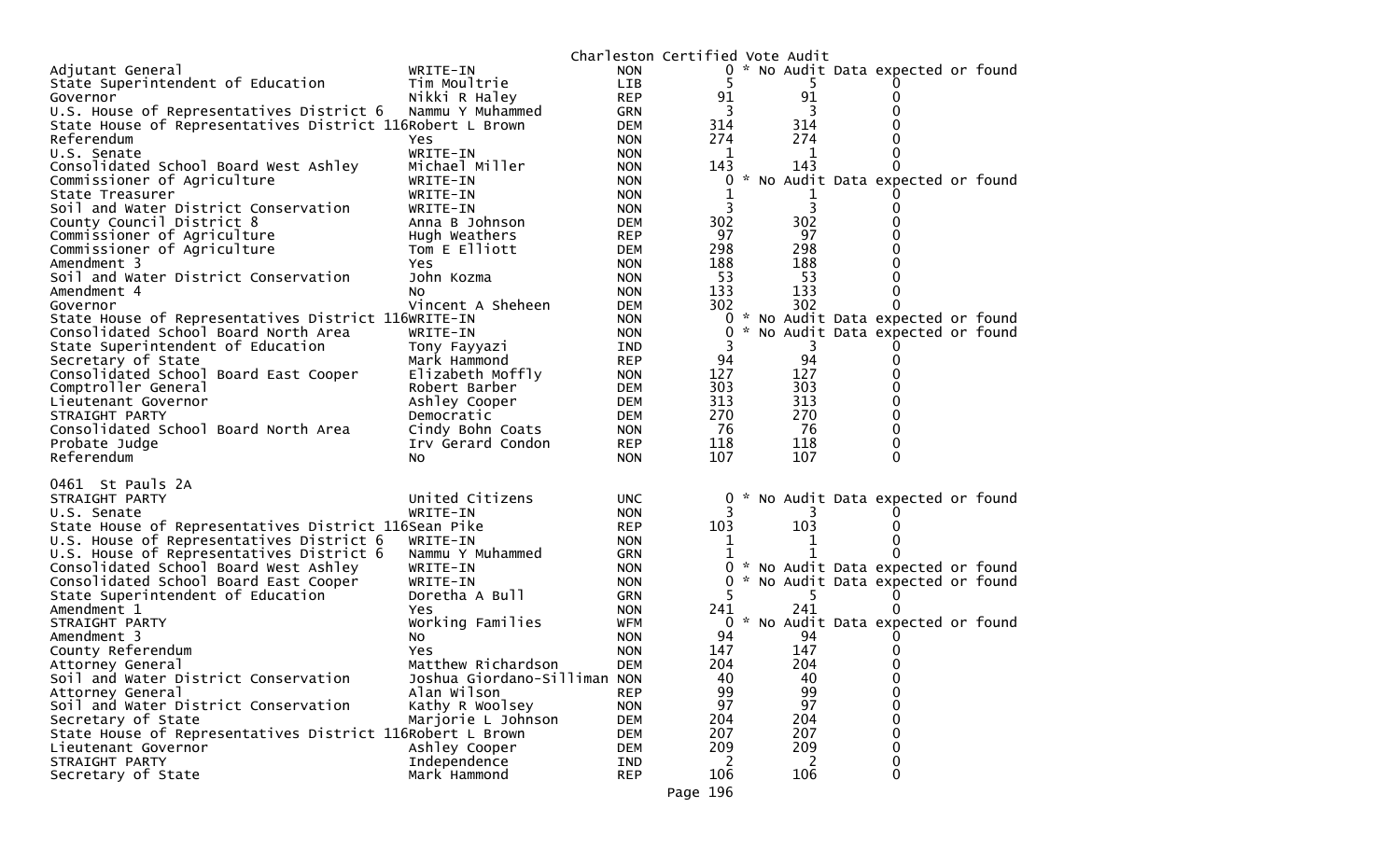|                                                                   |                                          | Charleston Certified Vote Audit |                |    |            |                                     |  |
|-------------------------------------------------------------------|------------------------------------------|---------------------------------|----------------|----|------------|-------------------------------------|--|
| STRAIGHT PARTY                                                    | Libertarian                              | <b>LIB</b>                      |                |    |            | 0 * No Audit Data expected or found |  |
| Consolidated School Board West Ashley                             | Mary Ann Taylor                          | <b>NON</b>                      | 55             |    | 55         |                                     |  |
| State Superintendent of Education                                 | WRITE-IN                                 | <b>NON</b>                      |                |    |            | 0 * No Audit Data expected or found |  |
| STRAIGHT PARTY                                                    | Republican                               | <b>REP</b>                      | 66             |    | 66         |                                     |  |
| County Council District 8                                         | Anna B Johnson                           | <b>DEM</b>                      | 42             |    | 42         |                                     |  |
| State Superintendent of Education                                 | Frank Holleman                           | <b>DEM</b>                      | 200            |    | 200        |                                     |  |
| State House of Representatives District 116WRITE-IN               |                                          | <b>NON</b>                      | 0              |    |            | * No Audit Data expected or found   |  |
| Comptroller General                                               | Richard A Eckstrom                       | <b>REP</b>                      | 104            |    | 104        |                                     |  |
| U.S. Senate                                                       | Alvin M Greene                           | <b>DEM</b>                      | 181            |    | 181        |                                     |  |
| Consolidated School Board East Cooper                             | Everett Wilcox                           | <b>NON</b>                      | 56             |    | 56         |                                     |  |
| Amendment 2                                                       | No                                       | <b>NON</b>                      | 32             |    | 32         |                                     |  |
| U.S. House of Representatives District 6                          | Jim Pratt                                | <b>REP</b>                      | 102            |    | 102        |                                     |  |
| Consolidated School Board West Ashley                             | Michael Miller                           | <b>NON</b>                      | 62             |    | 62         |                                     |  |
| State Treasurer                                                   | WRITE-IN                                 | <b>NON</b>                      | $\mathbf{0}$   |    |            | * No Audit Data expected or found   |  |
| Governor                                                          | Nikki R Haley                            | <b>REP</b>                      | 104            |    | 104        |                                     |  |
| STRAIGHT PARTY                                                    | Democratic                               | <b>DEM</b>                      | 171            |    | 171        |                                     |  |
| County Referendum                                                 | NO.                                      | <b>NON</b>                      | 100            |    | 100        |                                     |  |
| Secretary of State                                                | WRITE-IN                                 | <b>NON</b>                      | 0              |    |            | * No Audit Data expected or found   |  |
| Governor                                                          | WRITE-IN                                 | <b>NON</b>                      | 0              |    |            | * No Audit Data expected or found   |  |
| State Treasurer                                                   | Curtis Loftis                            | <b>REP</b>                      | 127<br>177     |    | 127<br>177 |                                     |  |
| Amendment 4                                                       | Yes<br>WRITE-IN                          | <b>NON</b>                      |                |    | 1          |                                     |  |
| Consolidated School Board North Area                              |                                          | <b>NON</b>                      | 1<br>133       |    | 133        |                                     |  |
| Probate Judge<br>Governor                                         | Irv Gerard Condon<br>Morgan Bruce Reeves | <b>REP</b>                      | 1              |    | 1          |                                     |  |
|                                                                   |                                          | <b>UNC</b><br><b>REP</b>        | 123            |    | 123        |                                     |  |
| Adjutant General                                                  | Bob Livingston<br>Ken Ard                | <b>REP</b>                      | 101            |    | 101        |                                     |  |
| Lieutenant Governor<br>Amendment 1                                | NO.                                      | <b>NON</b>                      | 27             |    | 27         |                                     |  |
| Consolidated School Board North Area                              | Cindy Bohn Coats                         | <b>NON</b>                      | 78             |    | 78         |                                     |  |
| Probate Judge                                                     | WRITE-IN                                 | <b>NON</b>                      | $\overline{0}$ |    |            | * No Audit Data expected or found   |  |
| Governor                                                          | Vincent A Sheheen                        | <b>DEM</b>                      | 203            |    | 203        |                                     |  |
| Consolidated School Board East Cooper                             | Elizabeth Moffly                         | <b>NON</b>                      | 70             |    | 70         |                                     |  |
| Register of Mesne Conveyence                                      | WRITE-IN                                 | <b>NON</b>                      | 3              |    | 3          |                                     |  |
| Register of Mesne Conveyence                                      | Charlie Lybrand                          | <b>REP</b>                      | 130            |    | 130        |                                     |  |
| U.S. Senate                                                       | Jim DeMint                               | <b>REP</b>                      | 111            |    | 111        |                                     |  |
| Soil and Water District Conservation                              | WRITE-IN                                 | <b>NON</b>                      | 0              |    |            | * No Audit Data expected or found   |  |
| State Superintendent of Education                                 | Tim Moultrie                             | <b>LIB</b>                      | 1              |    |            |                                     |  |
| Soil and Water District Conservation                              | John Kozma                               | <b>NON</b>                      | 41             |    | 41         |                                     |  |
| Comptroller General                                               | Robert Barber                            | <b>DEM</b>                      | 205            |    | 205        |                                     |  |
| STRAIGHT PARTY                                                    | Green                                    | <b>GRN</b>                      | 4              |    | 4          |                                     |  |
| U.S. House of Representatives District 6                          | James E Jim Clyburn                      | <b>DEM</b>                      | 209            |    | 209        |                                     |  |
| Attorney General                                                  | WRITE-IN                                 | <b>NON</b>                      |                |    |            | 0 * No Audit Data expected or found |  |
| Referendum                                                        | Yes                                      | <b>NON</b>                      | 162            |    | 162        |                                     |  |
| County Council District 8                                         | WRITE-IN                                 | <b>NON</b>                      | 0              |    |            | * No Audit Data expected or found   |  |
| Attorney General                                                  | Leslie Minerd                            | <b>GRN</b>                      | 5              |    | 5          |                                     |  |
| Amendment 3                                                       | Yes                                      | <b>NON</b>                      | 172            |    | 172        | 0                                   |  |
| Adjutant General                                                  | WRITE-IN                                 | <b>NON</b>                      |                |    |            | 0 * No Audit Data expected or found |  |
| Constituent School Board St Pauls District 23Shanta Barron-Millan |                                          | <b>NON</b>                      |                | 97 | 97         | 0                                   |  |
| Governor                                                          | Morgan Bruce Reeves                      | GRN                             | 4              |    | 4          | 0                                   |  |
| U.S. Senate                                                       | Tom Clements                             | GRN                             | 16             |    | 16         | 0                                   |  |
| Amendment 4                                                       | NO.                                      | <b>NON</b>                      | 79             |    | 79         | 0                                   |  |
| Constituent School Board St Pauls District 23Ethel W Cobb         |                                          | <b>NON</b>                      |                | 89 | 89         | 0                                   |  |
| State Superintendent of Education                                 | Tony Fayyazi                             | IND                             | 3              |    | 3          | 0                                   |  |
|                                                                   |                                          |                                 | Page 197       |    |            |                                     |  |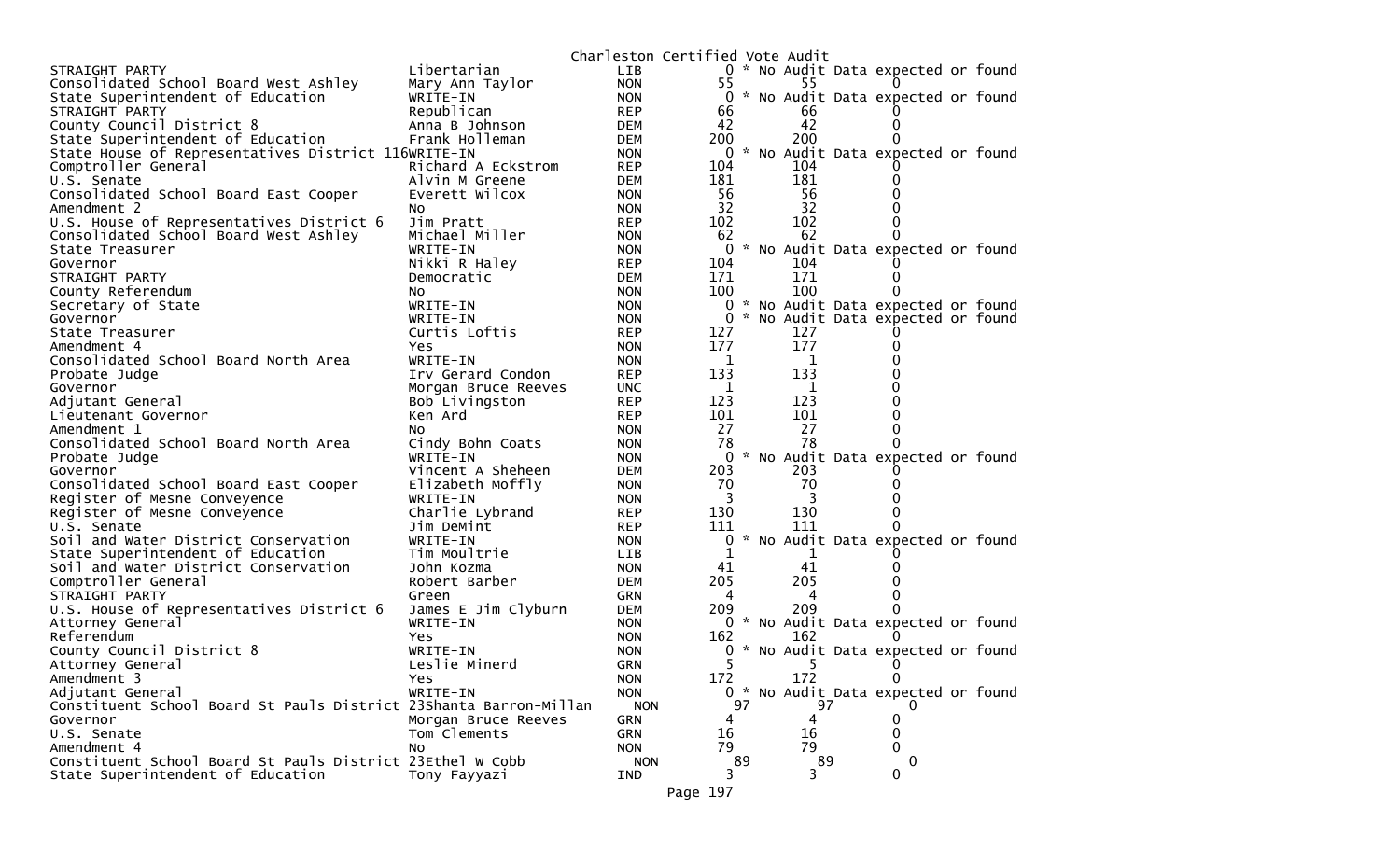|                                                                                      |                           | Charleston Certified Vote Audit |                    |                                     |              |  |
|--------------------------------------------------------------------------------------|---------------------------|---------------------------------|--------------------|-------------------------------------|--------------|--|
| Consolidated School Board East Cooper                                                | Craig Ascue               | <b>NON</b>                      | 60                 | 60                                  | 0            |  |
| Constituent School Board St Pauls District 23Vanetia V Fahie                         |                           | <b>NON</b>                      | 45                 | 45                                  | 0            |  |
| Lieutenant Governor                                                                  | WRITE-IN                  | <b>NON</b>                      |                    | 0 * No Audit Data expected or found |              |  |
| State Superintendent of Education                                                    | Mick Zais                 | <b>REP</b>                      | 100                | 100                                 |              |  |
| Constituent School Board St Pauls District 23Charles Glover Sr                       |                           | <b>NON</b>                      | 94                 | 94                                  | $\mathbf{0}$ |  |
| County Council District 8                                                            | Thomas Legare             | <b>REP</b>                      | 1                  | 1                                   | 0            |  |
| Commissioner of Agriculture                                                          | Hugh Weathers             | <b>REP</b>                      | 112                | 112                                 | $\Omega$     |  |
| Constituent School Board St Pauls District 23Sammy E Hiott                           |                           | <b>NON</b>                      | 51                 | 51                                  | 0            |  |
| Commissioner of Agriculture                                                          | WRITE-IN                  | <b>NON</b>                      |                    | 0 * No Audit Data expected or found |              |  |
| Comptroller General                                                                  | WRITE-IN                  | <b>NON</b>                      |                    | 0 * No Audit Data expected or found |              |  |
| Amendment 2                                                                          | Yes.                      | <b>NON</b>                      | 232<br>$\mathbf 1$ | 232<br>$\mathbf{1}$                 | $\mathbf 0$  |  |
| Constituent School Board St Pauls District 23WRITE-IN<br>Commissioner of Agriculture | Tom E Elliott             | <b>NON</b><br><b>DEM</b>        | 195                | 195                                 | 0            |  |
| Referendum                                                                           | No.                       | <b>NON</b>                      | 108                | 108                                 | $\mathbf{0}$ |  |
|                                                                                      |                           |                                 |                    |                                     |              |  |
| 0462 St Pauls 2B                                                                     |                           |                                 |                    |                                     |              |  |
| Soil and Water District Conservation                                                 | Kathy R Woolsey           | <b>NON</b>                      | 159                | 159                                 | 0            |  |
| Consolidated School Board West Ashley                                                | Michael Miller            | <b>NON</b>                      | 170                | 170                                 | 0            |  |
| Probate Judge                                                                        | Irv Gerard Condon         | <b>REP</b>                      | 242                | 242                                 | 0            |  |
| U.S. House of Representatives District 6                                             | James E Jim Clyburn       | <b>DEM</b>                      | 380                | 380                                 | 0            |  |
| Amendment 3                                                                          | No                        | <b>NON</b>                      | 178                | 178                                 |              |  |
| State Treasurer                                                                      | Curtis Loftis             | <b>REP</b>                      | 237                | 237                                 | O            |  |
| Consolidated School Board East Cooper                                                | Everett Wilcox            | <b>NON</b>                      | 100                | 100                                 | 0            |  |
| Comptroller General                                                                  | Richard A Eckstrom        | <b>REP</b>                      | 185                | 185                                 | 0            |  |
| County Referendum                                                                    | Yes.                      | <b>NON</b>                      | 263                | 263                                 | 0            |  |
| Commissioner of Agriculture                                                          | WRITE-IN                  | <b>NON</b>                      |                    | 0 * No Audit Data expected or found |              |  |
| Consolidated School Board North Area                                                 | WRITE-IN                  | <b>NON</b>                      | 0                  | * No Audit Data expected or found   |              |  |
| Probate Judge                                                                        | WRITE-IN                  | <b>NON</b>                      |                    | 0 * No Audit Data expected or found |              |  |
| Commissioner of Agriculture                                                          | Tom E Elliott             | <b>DEM</b>                      | 362                | 362                                 |              |  |
| Governor                                                                             | Nikki R Haley             | <b>REP</b>                      | 196                | 196                                 | 0            |  |
| Consolidated School Board North Area                                                 | Cindy Bohn Coats          | <b>NON</b>                      | 123                | 123                                 |              |  |
| Register of Mesne Conveyence                                                         | Charlie Lybrand           | <b>REP</b>                      | 237                | 237                                 | 0            |  |
| Register of Mesne Conveyence                                                         | WRITE-IN                  | <b>NON</b>                      | 0                  | * No Audit Data expected or found   |              |  |
| Lieutenant Governor                                                                  | WRITE-IN                  | <b>NON</b>                      | 0                  | * No Audit Data expected or found   |              |  |
| STRAIGHT PARTY                                                                       | Republican                | <b>REP</b><br><b>DEM</b>        | 117<br>389         | 117<br>389                          | 0            |  |
| Lieutenant Governor<br>County Council District 8                                     | Ashley Cooper<br>WRITE-IN | <b>NON</b>                      | 1                  | 1                                   |              |  |
| Governor                                                                             | Morgan Bruce Reeves       | <b>GRN</b>                      | 7                  | $\overline{7}$                      |              |  |
| State Superintendent of Education                                                    | Frank Holleman            | <b>DEM</b>                      | 374                | 374                                 |              |  |
| Amendment 2                                                                          | NO.                       | <b>NON</b>                      | 102                | 102                                 |              |  |
| Consolidated School Board East Cooper                                                | Elizabeth Moffly          | <b>NON</b>                      | 123                | 123                                 | 0            |  |
| U.S. Senate                                                                          | WRITE-IN                  | <b>NON</b>                      |                    |                                     | 0            |  |
| State Superintendent of Education                                                    | WRITE-IN                  | <b>NON</b>                      | 0                  | * No Audit Data expected or found   |              |  |
| U.S. House of Representatives District 6                                             | Nammu Y Muhammed          | <b>GRN</b>                      | 5                  | 5.                                  | $\Omega$     |  |
| County Council District 8                                                            | Thomas Legare             | <b>REP</b>                      | 154                | 154                                 | 0            |  |
| Governor                                                                             | Vincent A Sheheen         | <b>DEM</b>                      | 379                | 379                                 | $\Omega$     |  |
| Attorney General                                                                     | Leslie Minerd             | <b>GRN</b>                      | 10                 | 10                                  | 0            |  |
| U.S. House of Representatives District 6                                             | WRITE-IN                  | <b>NON</b>                      | 1                  | 1                                   | $\Omega$     |  |
| State House of Representatives District 116Sean Pike                                 |                           | <b>REP</b>                      | 182                | 182                                 | 0            |  |
| Secretary of State                                                                   | Marjorie L Johnson        | <b>DEM</b>                      | 365                | 365                                 | 0            |  |
| Governor                                                                             | Morgan Bruce Reeves       | <b>UNC</b>                      |                    | 0 * No Audit Data expected or found |              |  |
| County Referendum                                                                    | No                        | <b>NON</b>                      | 195                | 195                                 |              |  |
|                                                                                      |                           |                                 | Page 198           |                                     |              |  |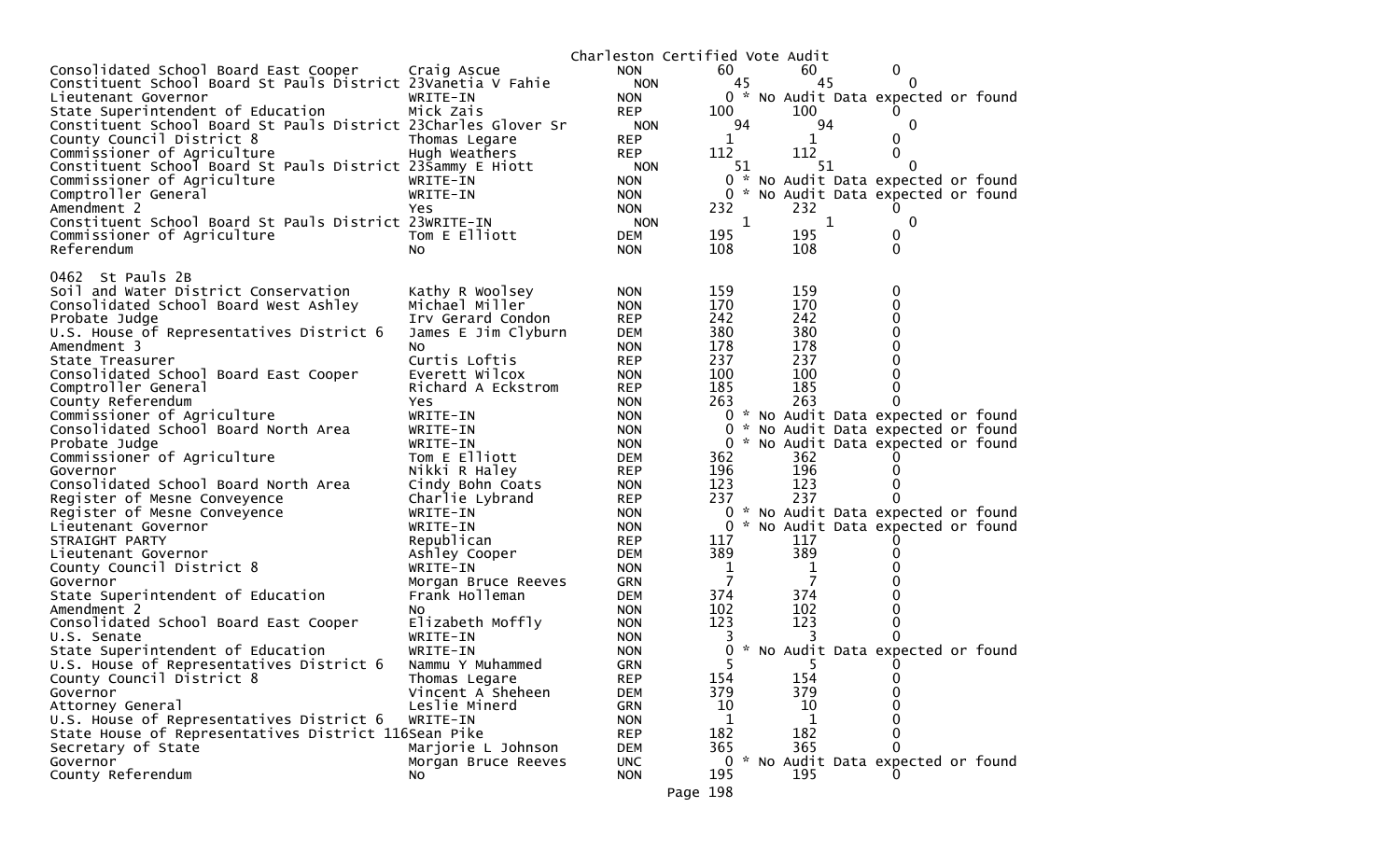|                                                                   |                              | Charleston Certified Vote Audit |              |          |                                     |  |
|-------------------------------------------------------------------|------------------------------|---------------------------------|--------------|----------|-------------------------------------|--|
| Amendment 4                                                       | Yes                          | <b>NON</b>                      | 310          | 310      | 0                                   |  |
| Amendment 1                                                       | NO.                          | <b>NON</b>                      | 72           | 72       | $\Omega$                            |  |
| Attorney General                                                  | WRITE-IN                     | <b>NON</b>                      |              |          | 0 * No Audit Data expected or found |  |
| Comptroller General                                               | Robert Barber                | <b>DEM</b>                      | 383          | 383      |                                     |  |
| Secretary of State                                                | Mark Hammond                 | <b>REP</b>                      | 202          | 202      | 0                                   |  |
| Consolidated School Board East Cooper                             | Craig Ascue                  | <b>NON</b>                      | 111          | 111      |                                     |  |
| Soil and Water District Conservation                              | John Kozma                   | <b>NON</b>                      | 78           | 78       |                                     |  |
| Soil and Water District Conservation                              | WRITE-IN                     | <b>NON</b>                      | $\mathbf{0}$ |          | * No Audit Data expected or found   |  |
| Constituent School Board St Pauls District 23Shanta Barron-Millan |                              | <b>NON</b>                      | 161          | 161      | 0                                   |  |
| Governor                                                          | WRITE-IN                     | <b>NON</b>                      |              |          | 0 * No Audit Data expected or found |  |
| STRAIGHT PARTY                                                    | Democratic                   | <b>DEM</b>                      | 296          | 296      |                                     |  |
| State Superintendent of Education                                 | Tim Moultrie                 | <b>LIB</b>                      | 13           | 13       | 0                                   |  |
| Constituent School Board St Pauls District 23Ethel W Cobb         |                              | <b>NON</b>                      | 188          | 188      | $\mathbf{0}$                        |  |
| State House of Representatives District 116Robert L Brown         |                              | <b>DEM</b>                      | 390          | 390      | 0                                   |  |
| Attorney General                                                  | Alan Wilson                  | <b>REP</b>                      | 186          | 186      | 0                                   |  |
| U.S. Senate                                                       | Alvin M Greene               | <b>DEM</b>                      | 302          | 302      | 0                                   |  |
| Constituent School Board St Pauls District 23Vanetia V Fahie      |                              | <b>NON</b>                      | 94           | 94       | $\mathbf{0}$                        |  |
| Adjutant General                                                  | Bob Livingston               | <b>REP</b>                      | 228          | 228      | 0                                   |  |
| Attorney General                                                  | Matthew Richardson           | <b>DEM</b>                      | 371          | 371      | $\Omega$                            |  |
| STRAIGHT PARTY                                                    | Independence                 | <b>IND</b>                      | 2            | 2        | $\Omega$                            |  |
| Constituent School Board St Pauls District 23Charles Glover Sr    |                              | <b>NON</b>                      | 196          | 196      | 0                                   |  |
| Amendment 3                                                       | Yes                          | <b>NON</b>                      | 304          | 304      | 0                                   |  |
| U.S. House of Representatives District 6                          | Jim Pratt                    | <b>REP</b>                      | 193          | 193      | 0                                   |  |
| Comptroller General                                               | WRITE-IN                     | <b>NON</b>                      | 0            |          | * No Audit Data expected or found   |  |
| Consolidated School Board West Ashley                             | WRITE-IN                     | <b>NON</b>                      | 1            | 1        |                                     |  |
| Referendum                                                        | Yes                          | <b>NON</b>                      | 324          | 324      | 0                                   |  |
| Constituent School Board St Pauls District 23Sammy E Hiott        |                              | <b>NON</b>                      | 155          | 155      | $\Omega$                            |  |
| Lieutenant Governor                                               | Ken Ard                      | <b>REP</b>                      | 186          | 186      | 0                                   |  |
| State House of Representatives District 116WRITE-IN               |                              | <b>NON</b>                      | 2            | 2        |                                     |  |
| County Council District 8                                         | Anna B Johnson               | <b>DEM</b>                      | 331          | 331      |                                     |  |
| Amendment 4                                                       | N0                           | <b>NON</b>                      | 164          | 164      |                                     |  |
| Constituent School Board St Pauls District 23WRITE-IN             |                              | <b>NON</b>                      |              |          | 0 * No Audit Data expected or found |  |
| State Superintendent of Education                                 | Mick Zais                    | <b>REP</b>                      | 180          | 180      |                                     |  |
|                                                                   | WRITE-IN                     |                                 | 1            | 1        |                                     |  |
| Consolidated School Board East Cooper                             |                              | <b>NON</b>                      |              |          |                                     |  |
| STRAIGHT PARTY                                                    | Libertarian                  | <b>LIB</b>                      | 2            |          |                                     |  |
| State Superintendent of Education                                 | Tony Fayyazi                 | <b>IND</b>                      | 0<br>6       |          | * No Audit Data expected or found   |  |
| State Superintendent of Education                                 | Doretha A Bull               | <b>GRN</b>                      | 209          | 6<br>209 |                                     |  |
| U.S. Senate                                                       | Jim DeMint                   | <b>REP</b>                      | 387          | 387      |                                     |  |
| Amendment 2                                                       | <b>Yes</b>                   | <b>NON</b>                      |              |          |                                     |  |
| Adjutant General                                                  | WRITE-IN                     | <b>NON</b>                      | 0            |          | * No Audit Data expected or found   |  |
| Consolidated School Board West Ashley                             | Mary Ann Taylor              | <b>NON</b>                      | 118          | 118      | $\Omega$                            |  |
| STRAIGHT PARTY                                                    | Green                        | GRN                             |              |          |                                     |  |
| State Treasurer                                                   | WRITE-IN                     | <b>NON</b>                      | 0            |          | * No Audit Data expected or found   |  |
| Secretary of State                                                | WRITE-IN                     | <b>NON</b>                      | 0            |          | * No Audit Data expected or found   |  |
| STRAIGHT PARTY                                                    | Working Families             | <b>WFM</b>                      | 0            |          | * No Audit Data expected or found   |  |
| Soil and Water District Conservation                              | Joshua Giordano-Silliman NON |                                 | 85           | 85       |                                     |  |
| STRAIGHT PARTY                                                    | United Citizens              | <b>UNC</b>                      | 0            |          | * No Audit Data expected or found   |  |
| Amendment 1                                                       | Yes                          | <b>NON</b>                      | 427          | 427      |                                     |  |
| U.S. Senate                                                       | Tom Clements                 | <b>GRN</b>                      | 48           | 48       |                                     |  |
| Commissioner of Agriculture                                       | Hugh Weathers                | <b>REP</b>                      | 205          | 205      |                                     |  |
| Referendum                                                        | NO.                          | <b>NON</b>                      | 191          | 191      | $\Omega$                            |  |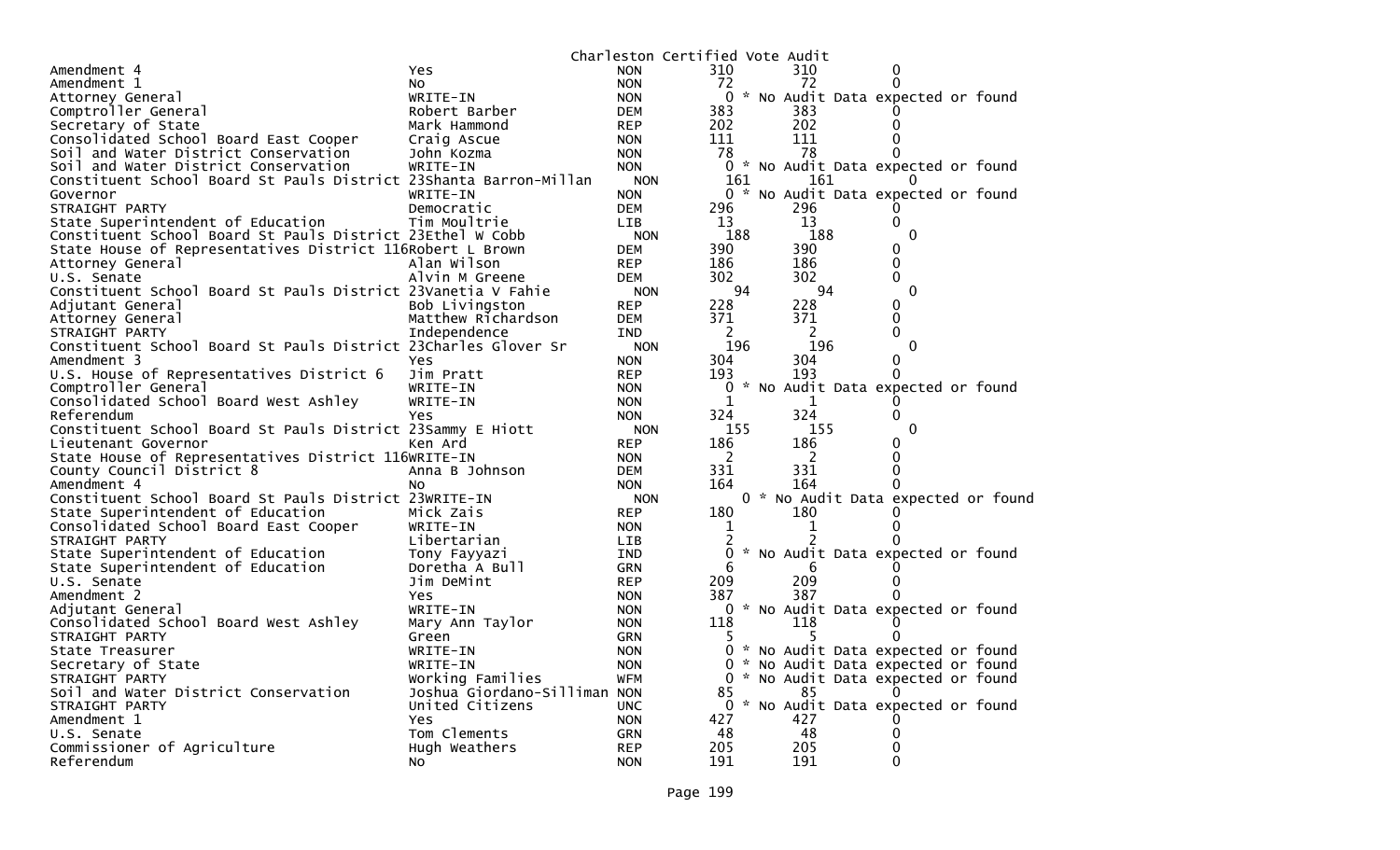| 0463 St Pauls 3                                                |                             |            |          |                       |                                     |
|----------------------------------------------------------------|-----------------------------|------------|----------|-----------------------|-------------------------------------|
| U.S. Senate                                                    | Tom Clements                | <b>GRN</b> | 62       | 43                    | 19 Aud Data                         |
| State Superintendent of Education                              | Frank Holleman              | <b>DEM</b> | 206      | 137                   | 69 Aud Data                         |
| U.S. House of Representatives District 6                       | Nammu Y Muhammed            | <b>GRN</b> | 2        | 1                     | 1 Aud Data                          |
| Constituent School Board St Pauls District 23Charles Glover Sr |                             | <b>NON</b> | 227      | 168                   | 59 Aud Data                         |
| Commissioner of Agriculture                                    | Tom E Elliott               | DEM        | 186      | 130                   | 56 Aud Data                         |
| Commissioner of Agriculture                                    | WRITE-IN                    | <b>NON</b> | 1        | 1                     | $\Omega$                            |
| Register of Mesne Conveyence                                   | WRITE-IN                    | <b>NON</b> | 4        | 3                     | 1 Aud Data                          |
| Comptroller General                                            | Robert Barber               | <b>DEM</b> | 284      | 192                   | 92 Aud Data                         |
| Constituent School Board St Pauls District 23Sammy E Hiott     |                             | <b>NON</b> | 259      | 191                   | 68 Aud Data                         |
| Secretary of State                                             | WRITE-IN                    | <b>NON</b> | $\Omega$ |                       | * No Audit Data expected or found   |
| Soil and Water District Conservation                           | John Kozma                  | <b>NON</b> | 187      | 143                   | 44 Aud Data                         |
| State House of Representatives District 116Sean Pike           |                             | <b>REP</b> | 536      | 400                   | 136 Aud Data                        |
| Amendment 2                                                    | NO.                         | <b>NON</b> | 92       | 77                    | 15 Aud Data                         |
| State Superintendent of Education                              | WRITE-IN                    | <b>NON</b> | 0        |                       | * No Audit Data expected or found   |
| Consolidated School Board East Cooper                          | Craig Ascue                 | <b>NON</b> | 230      | 174                   | 56 Aud Data                         |
| Constituent School Board St Pauls District 23WRITE-IN          |                             | <b>NON</b> |          |                       | 0 * No Audit Data expected or found |
| Amendment 4                                                    | NO.                         | <b>NON</b> | 177      | 127                   | 50 Aud Data                         |
| Attorney General                                               | Matthew Richardson          | DEM        | 232      | 154                   | 78 Aud Data                         |
| Lieutenant Governor                                            | WRITE-IN                    | <b>NON</b> |          |                       | 0 * No Audit Data expected or found |
| Amendment 1                                                    | Yes                         | <b>NON</b> | 684      | 504                   | 180 Aud Data                        |
|                                                                |                             |            | 0        |                       |                                     |
| State Treasurer                                                | WRITE-IN<br>Keith Blandford | <b>NON</b> | 8        | 6                     | * No Audit Data expected or found   |
| U.S. House of Representatives District 1                       |                             | <b>LIB</b> | 283      | 195                   | 2 Aud Data<br>88 Aud Data           |
| Lieutenant Governor                                            | Ashley Cooper               | DEM        |          |                       |                                     |
| Consolidated School Board West Ashley                          | Michael Miller              | <b>NON</b> | 254      | 183                   | 71 Aud Data                         |
| STRAIGHT PARTY                                                 | United Citizens             | <b>UNC</b> | 2<br>627 | - 1<br>466            | 1 Aud Data                          |
| State Treasurer                                                | Curtis Loftis               | <b>REP</b> |          |                       | 161 Aud Data                        |
| State Superintendent of Education                              | Tim Moultrie                | <b>LIB</b> | 19       | 14                    | 5 Aud Data                          |
| State House of Representatives District 116Robert L Brown      |                             | <b>DEM</b> | 246      | 170                   | 76 Aud Data                         |
| Comptroller General                                            | WRITE-IN                    | <b>NON</b> | 0        |                       | * No Audit Data expected or found   |
| Consolidated School Board East Cooper                          | Everett Wilcox              | <b>NON</b> | 184      | 128                   | 56 Aud Data                         |
| Register of Mesne Conveyence                                   | Charlie Lybrand             | <b>REP</b> | 614      | 455                   | 159 Aud Data                        |
| U.S. Senate                                                    | WRITE-IN                    | <b>NON</b> | 21       | 14                    | 7 Aud Data                          |
| Governor                                                       | WRITE-IN                    | <b>NON</b> | 2        | * No Audit Data found |                                     |
| County Council District 8                                      | WRITE-IN                    | <b>NON</b> | $\Omega$ |                       | * No Audit Data expected or found   |
| U.S. House of Representatives District 6                       | Jim Pratt                   | <b>REP</b> | 133      | 102                   | 31 Aud Data                         |
| STRAIGHT PARTY                                                 | Republican                  | <b>REP</b> | 311      | 236                   | 75 Aud Data                         |
| U.S. House of Representatives District 1                       | Ben Frasier                 | DEM        | 70       | 51                    | 19 Aud Data                         |
| County Referendum                                              | <b>Yes</b>                  | <b>NON</b> | 421      | 303                   | 118 Aud Data                        |
| STRAIGHT PARTY                                                 | Green                       | <b>GRN</b> | - 5      | 4                     | 1 Aud Data                          |
| Amendment 3                                                    | Yes                         | <b>NON</b> | 555      | 408                   | 147 Aud Data                        |
| State Superintendent of Education                              | Mick Zais                   | <b>REP</b> | 544      | 409                   | 135 Aud Data                        |
| Adjutant General                                               | Bob Livingston              | <b>REP</b> | 615      | 459                   | 156 Aud Data                        |
| State House of Representatives District 116WRITE-IN            |                             | <b>NON</b> | 0        |                       | * No Audit Data expected or found   |
| State Superintendent of Education                              | Doretha A Bull              | <b>GRN</b> | 8        | 6                     | 2 Aud Data                          |
| STRAIGHT PARTY                                                 | Libertarian                 | <b>LIB</b> | $\Omega$ |                       | * No Audit Data expected or found   |
| Probate Judge                                                  | WRITE-IN                    | <b>NON</b> | 1        | * No Audit Data found |                                     |
| Soil and Water District Conservation                           | Kathy R Woolsey             | <b>NON</b> | 314      | 233                   | 81 Aud Data                         |
| Secretary of State                                             | Marjorie L Johnson          | <b>DEM</b> | 198      | 137                   | 61 Aud Data                         |
| Consolidated School Board West Ashley                          | WRITE-IN                    | <b>NON</b> | 0        |                       | * No Audit Data expected or found   |
| Amendment 1                                                    | NO.                         | <b>NON</b> | 88       | 62                    | 26 Aud Data                         |
| Consolidated School Board North Area                           | WRITE-IN                    | <b>NON</b> | 1        | $\mathbf 1$           | 0                                   |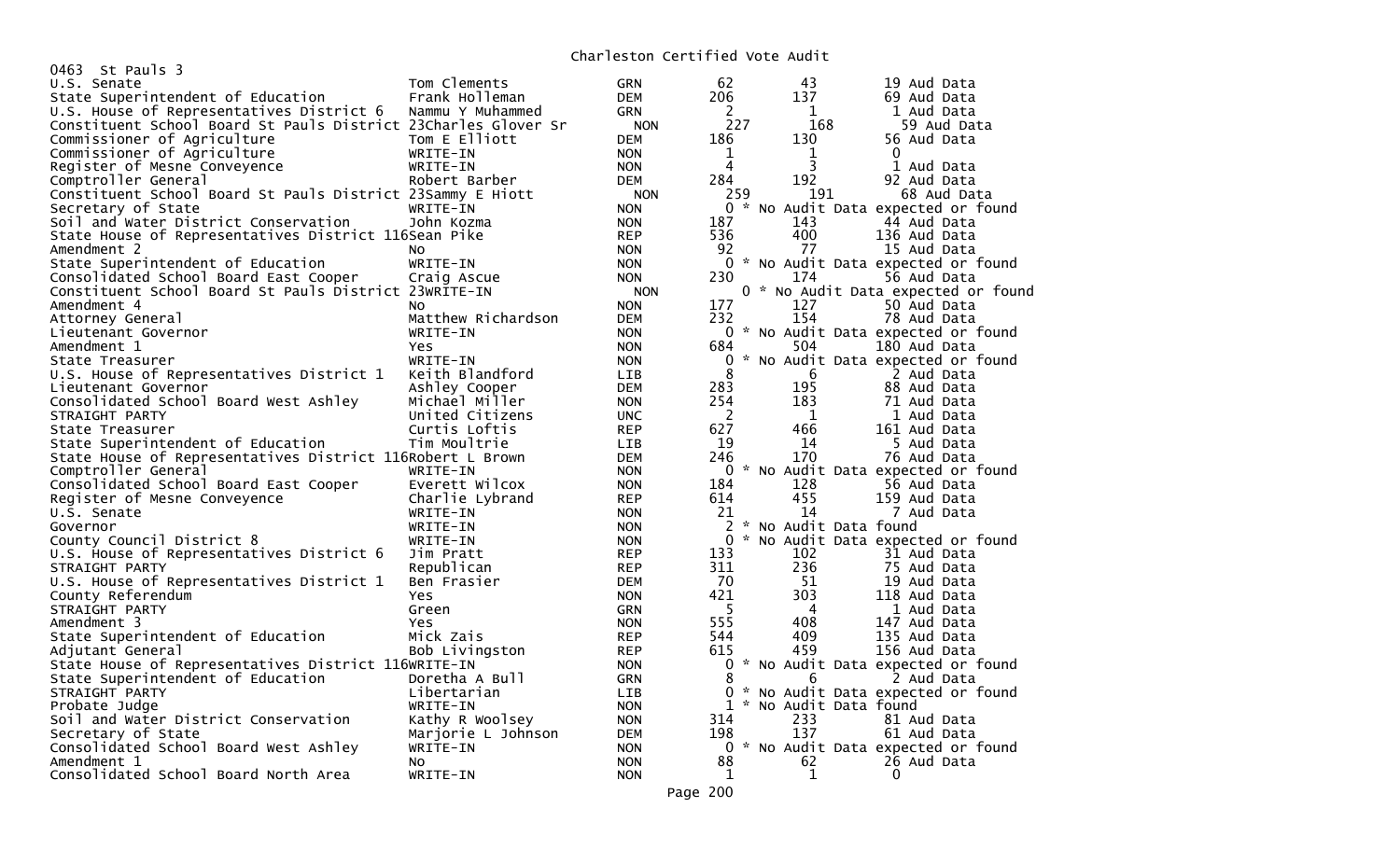|                                                                   |                                 |                          | Charleston Certified Vote Audit |                                     |              |             |
|-------------------------------------------------------------------|---------------------------------|--------------------------|---------------------------------|-------------------------------------|--------------|-------------|
| U.S. House of Representatives District 1                          | Rob Groce                       | WFM                      | 1                               | 1                                   | 0            |             |
| County Council District 8                                         | Thomas Legare                   | <b>REP</b>               | 580                             | 429                                 | 151 Aud Data |             |
| Secretary of State                                                | Mark Hammond                    | <b>REP</b>               | 576                             | 429                                 | 147 Aud Data |             |
| State Superintendent of Education                                 | Tony Fayyazi                    | IND                      | 4                               | 4                                   | 0            |             |
| Comptroller General                                               | Richard A Eckstrom              | <b>REP</b>               | 508                             | 385                                 | 123 Aud Data |             |
| U.S. Senate                                                       | Alvin M Greene                  | <b>DEM</b>               | 131                             | 90                                  | 41 Aud Data  |             |
| County Referendum                                                 | No                              | <b>NON</b>               | 310                             | 232                                 | 78 Aud Data  |             |
| U.S. House of Representatives District 1                          | M E Mac McCullough              | <b>UNC</b>               | 3                               | 3                                   | 0            |             |
| Lieutenant Governor                                               | Ken Ard                         | <b>REP</b>               | 509                             | 385                                 | 124 Aud Data |             |
| Governor                                                          | Nikki R Haley                   | <b>REP</b>               | 542                             | 410                                 | 132 Aud Data |             |
| Probate Judge                                                     | Irv Gerard Condon               | <b>REP</b>               | 617                             | 456                                 | 161 Aud Data |             |
| U.S. House of Representatives District 6                          | James E Jim Clyburn             | <b>DEM</b>               | 112                             | 72                                  | 40 Aud Data  |             |
| U.S. House of Representatives District 1                          | Jimmy Wood                      | IND                      | 2                               | 2                                   | 0            |             |
| Amendment 3                                                       | NO.                             | <b>NON</b>               | 204                             | 147                                 | 57 Aud Data  |             |
| U.S. House of Representatives District 1                          | WRITE-IN                        | <b>NON</b>               | 0                               | No Audit Data expected or found     |              |             |
| Consolidated School Board East Cooper                             | Elizabeth Moffly                | <b>NON</b>               | 291                             | 213                                 | 78 Aud Data  |             |
| U.S. House of Representatives District 1                          | Robert Dobbs                    | <b>GRN</b>               | 5                               | 3                                   | 2 Aud Data   |             |
| Soil and Water District Conservation                              | Joshua Giordano-Silliman NON    |                          | 111                             | 82                                  | 29 Aud Data  |             |
| Attorney General                                                  | Leslie Minerd                   | <b>GRN</b>               | 12                              | 10                                  | 2 Aud Data   |             |
| Adjutant General                                                  | WRITE-IN                        | <b>NON</b>               | 1                               | * No Audit Data found               |              |             |
| Governor                                                          | Morgan Bruce Reeves             | <b>GRN</b>               | 8                               | 6                                   | 2 Aud Data   |             |
| STRAIGHT PARTY                                                    | Independence                    | <b>IND</b>               | $\overline{c}$                  | $\mathbf{1}$                        | 1 Aud Data   |             |
| Consolidated School Board North Area                              | Cindy Bohn Coats                | <b>NON</b>               | 348                             | 252                                 | 96 Aud Data  |             |
| STRAIGHT PARTY                                                    | Working Families                | <b>WFM</b>               | 1                               | 1                                   | 0            |             |
| Governor<br>Referendum                                            | Vincent A Sheheen<br><b>Yes</b> | <b>DEM</b>               | 242<br>386                      | 166<br>272                          | 76 Aud Data  |             |
| Consolidated School Board East Cooper                             | WRITE-IN                        | <b>NON</b><br><b>NON</b> | 0                               | * No Audit Data expected or found   | 114 Aud Data |             |
| U.S. Senate                                                       | Jim DeMint                      | <b>REP</b>               | 571                             | 427                                 | 144 Aud Data |             |
| Amendment 2                                                       | Yes                             | <b>NON</b>               | 674                             | 484                                 | 190 Aud Data |             |
| Constituent School Board St Pauls District 23Shanta Barron-Millan |                                 | <b>NON</b>               | 143                             | 103                                 |              | 40 Aud Data |
| Soil and Water District Conservation                              | WRITE-IN                        | <b>NON</b>               | 5.                              | 3                                   | 2 Aud Data   |             |
| STRAIGHT PARTY                                                    | Democratic                      | <b>DEM</b>               | 127                             | 87                                  | 40 Aud Data  |             |
| Consolidated School Board West Ashley                             | Mary Ann Taylor                 | <b>NON</b>               | 258                             | 192                                 | 66 Aud Data  |             |
| Attorney General                                                  | WRITE-IN                        | <b>NON</b>               |                                 | 0 * No Audit Data expected or found |              |             |
| Commissioner of Agriculture                                       | Hugh Weathers                   | <b>REP</b>               | 588                             | 434                                 | 154 Aud Data |             |
| Constituent School Board St Pauls District 23Ethel W Cobb         |                                 | <b>NON</b>               | 223                             | 160                                 |              | 63 Aud Data |
| Governor                                                          | Morgan Bruce Reeves             | <b>UNC</b>               |                                 | 1 * No Audit Data found             |              |             |
| Amendment 4                                                       | Yes.                            | <b>NON</b>               | 588                             | 432                                 | 156 Aud Data |             |
| Attorney General                                                  | Alan Wilson                     | <b>REP</b>               | 547                             | 412                                 | 135 Aud Data |             |
| County Council District 8                                         | Anna B Johnson                  | <b>DEM</b>               | 207                             | 144                                 | 63 Aud Data  |             |
| U.S. House of Representatives District 1                          | Tim Scott                       | <b>REP</b>               | 453                             | 337                                 | 116 Aud Data |             |
| Constituent School Board St Pauls District 23Vanetia V Fahie      |                                 | <b>NON</b>               | 94                              | 65                                  |              | 29 Aud Data |
| U.S. House of Representatives District 6                          | WRITE-IN                        | <b>NON</b>               |                                 | 0 * No Audit Data expected or found |              |             |
| Referendum                                                        | No l                            | <b>NON</b>               | 368                             | 278 — 278                           | 90 Aud Data  |             |
|                                                                   |                                 |                          |                                 |                                     |              |             |
| 0464 St Pauls 4                                                   |                                 |                          |                                 |                                     |              |             |
| U.S. Senate                                                       | Jim DeMint                      | <b>REP</b>               | 129                             | 129                                 | 0            |             |
| Governor                                                          | Morgan Bruce Reeves             | <b>GRN</b>               | 9                               | 9                                   | 0            |             |
| U.S. House of Representatives District 1                          | Jimmy Wood                      | IND                      | 5                               | 5                                   | 0            |             |
| Consolidated School Board East Cooper<br>Amendment 2              | Everett Wilcox                  | <b>NON</b>               | 140                             | 140                                 | 0            |             |
|                                                                   | NO<br>WRITE-IN                  | <b>NON</b>               | 107                             | 107                                 | $\Omega$     |             |
| State Superintendent of Education                                 |                                 | <b>NON</b>               |                                 | 0 * No Audit Data expected or found |              |             |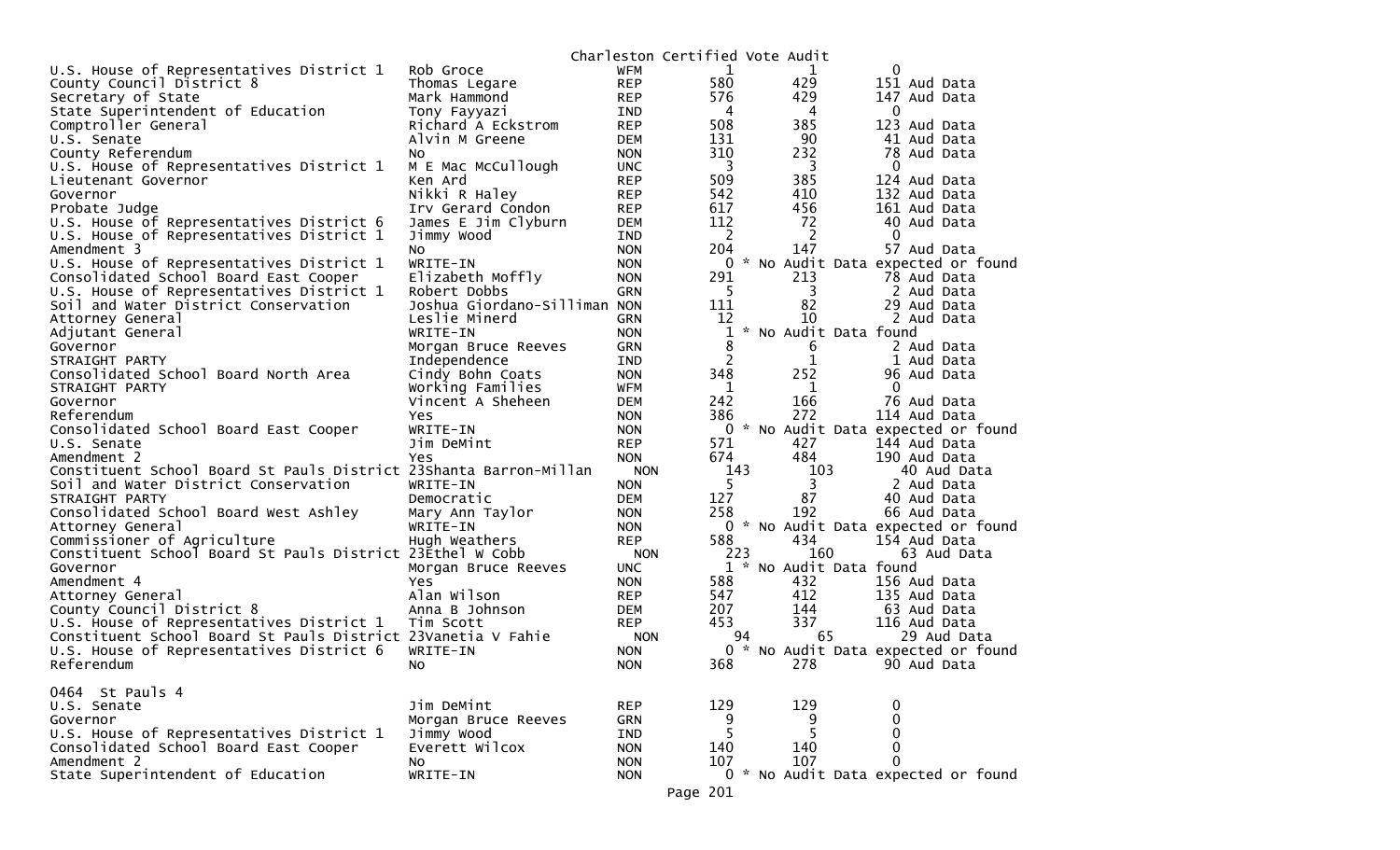|                                                                   |                              | Charleston Certified Vote Audit |              |     |              |                                     |  |
|-------------------------------------------------------------------|------------------------------|---------------------------------|--------------|-----|--------------|-------------------------------------|--|
| County Council District 8                                         | Thomas Legare                | <b>REP</b>                      | 118          |     | 118          | 0                                   |  |
| Amendment 1                                                       | Yes                          | <b>NON</b>                      | 469          |     | 469          | $\Omega$                            |  |
| U.S. House of Representatives District 1                          | WRITE-IN                     | <b>NON</b>                      |              |     |              | 0 * No Audit Data expected or found |  |
| Probate Judge                                                     | WRITE-IN                     | <b>NON</b>                      |              |     |              | 0 * No Audit Data expected or found |  |
| Comptroller General                                               | WRITE-IN                     | <b>NON</b>                      |              |     |              | 0 * No Audit Data expected or found |  |
| U.S. House of Representatives District 6                          | James E Jim Clyburn          | DEM                             | 192          |     | 192          |                                     |  |
| Amendment 4                                                       | NO.                          | <b>NON</b>                      | 156          |     | 156          | 0                                   |  |
| Commissioner of Agriculture                                       | Tom E Elliott                | <b>DEM</b>                      | 485          |     | 485          | 0                                   |  |
| U.S. Senate                                                       | Tom Clements                 | <b>GRN</b>                      | 37           |     | 37           | 0                                   |  |
| Governor                                                          | WRITE-IN                     | <b>NON</b>                      |              |     |              | 0 * No Audit Data expected or found |  |
| Consolidated School Board North Area                              | WRITE-IN                     | <b>NON</b>                      |              |     |              | 0 * No Audit Data expected or found |  |
| Commissioner of Agriculture                                       | WRITE-IN                     | <b>NON</b>                      |              | 0   |              | * No Audit Data expected or found   |  |
| Lieutenant Governor                                               | Ashley Cooper                | DEM                             | 496          |     | 496          |                                     |  |
| Consolidated School Board West Ashley                             | WRITE-IN                     | <b>NON</b>                      |              |     |              | 0 * No Audit Data expected or found |  |
| State Superintendent of Education                                 | Tim Moultrie                 | LIB.                            | 12           |     | 12           |                                     |  |
| U.S. House of Representatives District 1                          | Tim Scott                    | <b>REP</b>                      | 92           |     | 92           | 0                                   |  |
| Probate Judge                                                     | Irv Gerard Condon            | <b>REP</b>                      | 167          |     | 167          | 0                                   |  |
| Attorney General                                                  | Leslie Minerd                | <b>GRN</b>                      | 10           |     | 10           | 0                                   |  |
| Lieutenant Governor                                               | WRITE-IN                     | <b>NON</b>                      |              |     |              | 0 * No Audit Data expected or found |  |
| State Superintendent of Education                                 | Doretha A Bull               | <b>GRN</b>                      | 12           |     | 12           |                                     |  |
| State Superintendent of Education                                 | Mick Zais                    | <b>REP</b>                      | 103          |     | 103          | 0                                   |  |
| Comptroller General                                               | Richard A Eckstrom           | <b>REP</b>                      | 108          |     | 108          | 0                                   |  |
| Governor                                                          | Nikki R Haley                | <b>REP</b>                      | 114          |     | 114          | 0                                   |  |
| STRAIGHT PARTY                                                    | Libertarian                  | LIB.                            |              |     |              | $\Omega$                            |  |
| Secretary of State                                                | WRITE-IN                     | <b>NON</b>                      |              |     |              | 0 * No Audit Data expected or found |  |
| Amendment 3                                                       | Yes.                         | <b>NON</b>                      | 337          |     | 337          | 0                                   |  |
| Soil and Water District Conservation                              | Kathy R Woolsey              | <b>NON</b>                      | 202          |     | 202          | 0                                   |  |
| STRAIGHT PARTY                                                    | United Citizens              | <b>UNC</b>                      | 1            |     | 1            | 0                                   |  |
| County Referendum                                                 | Yes                          | <b>NON</b>                      | 296          |     | 296          | 0                                   |  |
| U.S. House of Representatives District 6                          | Nammu Y Muhammed             | <b>GRN</b>                      |              |     |              | 0                                   |  |
| U.S. House of Representatives District 6                          | WRITE-IN                     | <b>NON</b>                      |              |     |              | 0 * No Audit Data expected or found |  |
| Adjutant General                                                  | Bob Livingston               | <b>REP</b>                      | 152          |     | 152<br>179   | Ü                                   |  |
| Consolidated School Board North Area<br>Amendment 1               | Cindy Bohn Coats             | <b>NON</b>                      | 179<br>60    |     | 60           | 0                                   |  |
|                                                                   | NO.                          | <b>NON</b>                      | 164          |     | 164          | 0<br>0                              |  |
| Consolidated School Board East Cooper<br>STRAIGHT PARTY           | Elizabeth Moffly             | <b>NON</b>                      | 11           |     | 11           | 0                                   |  |
| U.S. House of Representatives District 1                          | Green<br>Keith Blandford     | GRN<br>LIB                      | $\mathbf{1}$ |     | 1            | 0                                   |  |
| County Council District 8                                         | Anna B Johnson               | <b>DEM</b>                      | 488          |     | 488          | 0                                   |  |
| Lieutenant Governor                                               | Ken Ard                      | REP                             | 101          |     | 101          | 0                                   |  |
| State Superintendent of Education                                 | Tony Fayyazi                 | IND                             | 2            |     | 2            | 0                                   |  |
| U.S. Senate                                                       | WRITE-IN                     | <b>NON</b>                      | -5           |     | -5           | 0                                   |  |
| Attorney General                                                  | Alan Wilson                  | <b>REP</b>                      | 111          |     | 111          | 0                                   |  |
| Consolidated School Board West Ashley                             | Mary Ann Taylor              | <b>NON</b>                      | 163          |     | 163          | $\mathbf{0}$                        |  |
| Attorney General                                                  | WRITE-IN                     | <b>NON</b>                      |              |     |              | 0 * No Audit Data expected or found |  |
| State House of Representatives District 116Sean Pike              |                              | <b>REP</b>                      | 103          |     | 103          | 0                                   |  |
| Soil and Water District Conservation                              | Joshua Giordano-Silliman NON |                                 | 97           |     | 97           | 0                                   |  |
| Consolidated School Board East Cooper                             | WRITE-IN                     | <b>NON</b>                      |              |     |              | * No Audit Data expected or found   |  |
| State Treasurer                                                   | WRITE-IN                     | <b>NON</b>                      | 1            |     | $\mathbf{1}$ | O                                   |  |
| STRAIGHT PARTY                                                    | Democratic                   | DEM                             | 426          |     | 426          | 0                                   |  |
| County Referendum                                                 | No.                          | <b>NON</b>                      | 193          |     | 193          | $\Omega$                            |  |
| Constituent School Board St Pauls District 23Shanta Barron-Millan |                              | <b>NON</b>                      |              | 220 | 220          | $\mathbf{0}$                        |  |
| Attorney General                                                  | Matthew Richardson           | <b>DEM</b>                      | 484          |     | 484          | 0                                   |  |
|                                                                   |                              |                                 |              |     |              |                                     |  |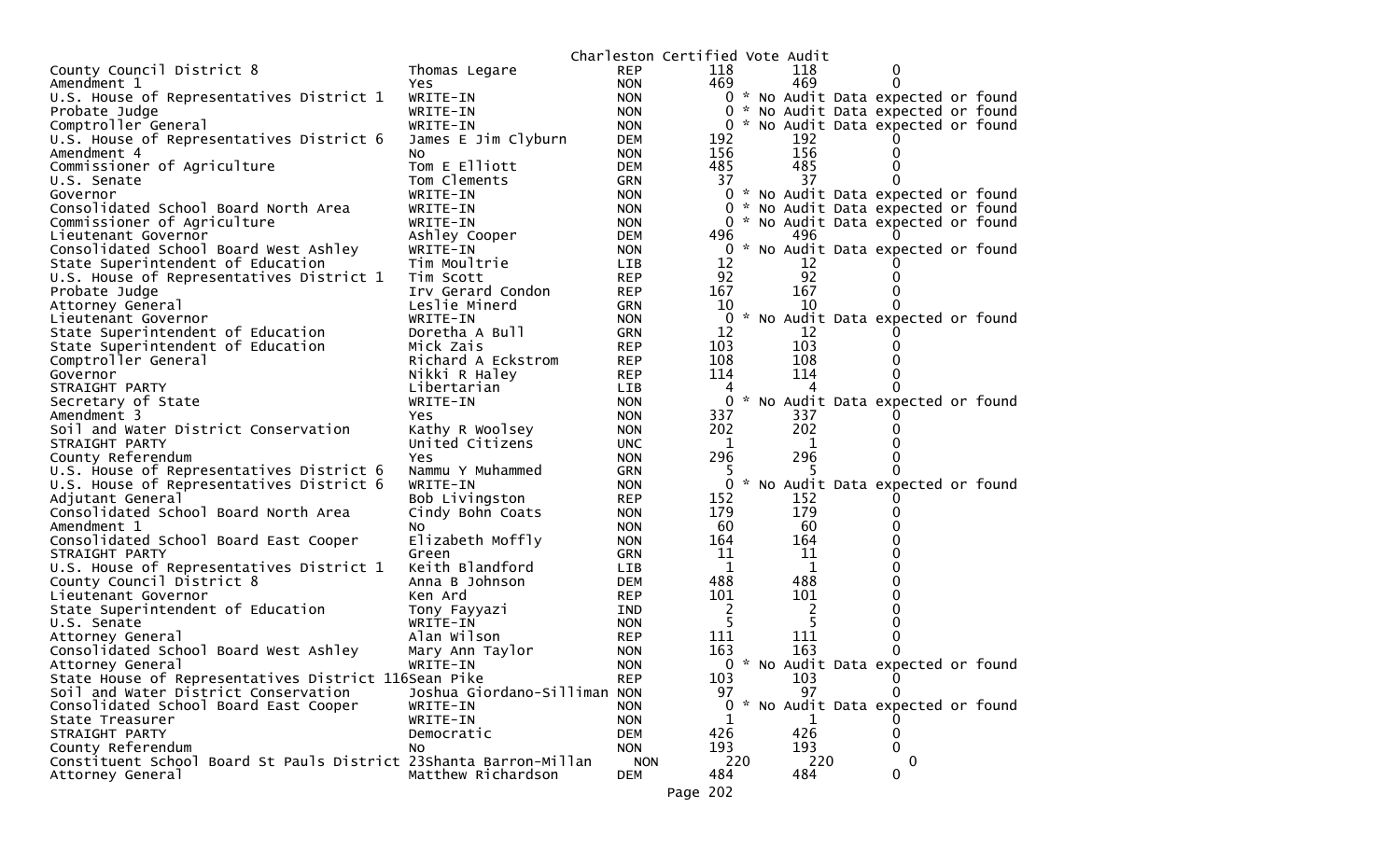|                                                                                  |                                      | Charleston Certified Vote Audit |                      |          |                                     |  |
|----------------------------------------------------------------------------------|--------------------------------------|---------------------------------|----------------------|----------|-------------------------------------|--|
| Amendment 3                                                                      | No.                                  | <b>NON</b>                      | 171                  | 171      | 0                                   |  |
| State Treasurer                                                                  | Curtis Loftis                        | <b>REP</b>                      | 157                  | 157      | 0                                   |  |
| U.S. House of Representatives District 1                                         | Ben Frasier                          | DEM                             | 274                  | 274      |                                     |  |
| Comptroller General                                                              | Robert Barber                        | <b>DEM</b>                      | 494                  | 494      | 0                                   |  |
| Register of Mesne Conveyence                                                     | WRITE-IN                             | <b>NON</b>                      |                      |          | 0 * No Audit Data expected or found |  |
| Constituent School Board St Pauls District 23Ethel W Cobb                        |                                      | <b>NON</b>                      | 287                  | 287      | $\Omega$                            |  |
| Adjutant General                                                                 | WRITE-IN                             | <b>NON</b>                      |                      |          | 0 * No Audit Data expected or found |  |
| Governor                                                                         | Vincent A Sheheen                    | <b>DEM</b>                      | 478                  | 478      |                                     |  |
| Secretary of State                                                               | Mark Hammond                         | <b>REP</b>                      | 121                  | 121      | 0                                   |  |
| Soil and Water District Conservation                                             | WRITE-IN                             | <b>NON</b>                      |                      |          | 0 * No Audit Data expected or found |  |
| U.S. House of Representatives District 6                                         | Jim Pratt                            | <b>REP</b>                      | 31                   | 31       |                                     |  |
| Amendment 2                                                                      | Yes                                  | <b>NON</b>                      | 402                  | 402      | 0                                   |  |
| State House of Representatives District 116Robert L Brown                        |                                      | <b>DEM</b>                      | 503                  | 503      | 0                                   |  |
| Constituent School Board St Pauls District 23Vanetia V Fahie                     |                                      | <b>NON</b>                      | 103                  | 103      | 0                                   |  |
| U.S. Senate                                                                      | Alvin M Greene                       | <b>DEM</b>                      | 427                  | 427      | 0                                   |  |
| Secretary of State                                                               | Marjorie L Johnson                   | <b>DEM</b>                      | 477                  | 477      | 0                                   |  |
| STRAIGHT PARTY                                                                   | Working Families                     | WFM                             | 1                    | 1        | 0                                   |  |
| Referendum                                                                       | Yes                                  | <b>NON</b>                      | 345                  | 345      | 0                                   |  |
| U.S. House of Representatives District 1                                         | Rob Groce                            | WFM                             | 2                    | 2        | 0                                   |  |
| State Superintendent of Education                                                | Frank Holleman                       | <b>DEM</b>                      | 478                  | 478      | 0                                   |  |
| Constituent School Board St Pauls District 23Charles Glover Sr                   |                                      | <b>NON</b>                      | 251                  | 251      | 0                                   |  |
| Consolidated School Board East Cooper                                            | Craig Ascue                          | <b>NON</b>                      | 167                  | 167      | 0                                   |  |
| STRAIGHT PARTY                                                                   | Republican                           | <b>REP</b>                      | 63                   | 63       | 0                                   |  |
| U.S. House of Representatives District 1                                         | Robert Dobbs                         | <b>GRN</b>                      | 4                    | 4        | 0                                   |  |
| Consolidated School Board West Ashley                                            | Michael Miller                       | <b>NON</b>                      | 201                  | 201      |                                     |  |
| Amendment 4                                                                      | Yes                                  | <b>NON</b>                      | 346                  | 346      | 0                                   |  |
| County Council District 8                                                        | WRITE-IN                             | <b>NON</b>                      |                      |          | 0 * No Audit Data expected or found |  |
| Constituent School Board St Pauls District 23Sammy E Hiott                       |                                      |                                 | 143                  | 143      | 0                                   |  |
| Register of Mesne Conveyence                                                     | Charlie Lybrand                      | <b>NON</b><br><b>REP</b>        | 171                  | 171      | 0                                   |  |
| Governor                                                                         |                                      |                                 | 4                    | 4        | 0                                   |  |
| Commissioner of Agriculture                                                      | Morgan Bruce Reeves<br>Hugh Weathers | <b>UNC</b><br><b>REP</b>        | 117                  | 117      | 0                                   |  |
|                                                                                  | M E Mac McCullough                   | <b>UNC</b>                      | 1                    | 1        | 0                                   |  |
| U.S. House of Representatives District 1<br>Soil and Water District Conservation | John Kozma                           | <b>NON</b>                      | 110                  | 110      | 0                                   |  |
| State House of Representatives District 116WRITE-IN                              |                                      | <b>NON</b>                      | $\overline{0}$<br>*. |          | No Audit Data expected or found     |  |
|                                                                                  |                                      |                                 | 2                    | 2        |                                     |  |
| Constituent School Board St Pauls District 23WRITE-IN                            |                                      | <b>NON</b>                      |                      |          | 0                                   |  |
| STRAIGHT PARTY                                                                   | Independence                         | IND                             | 1                    | 1<br>177 | 0<br>0                              |  |
| Referendum                                                                       | NO.                                  | <b>NON</b>                      | 177                  |          |                                     |  |
| 0465 St Pauls 5                                                                  |                                      |                                 |                      |          |                                     |  |
|                                                                                  |                                      |                                 |                      |          |                                     |  |
| County Council District 8                                                        | Anna B Johnson                       | <b>DEM</b>                      | 143                  | 143      | 0                                   |  |
| State Treasurer                                                                  | Curtis Loftis                        | <b>REP</b>                      | 197<br>167           | 197      | 0<br>0                              |  |
| State House of Representatives District 116Sean Pike                             |                                      | <b>REP</b>                      |                      | 167      |                                     |  |
| State Superintendent of Education                                                | Mick Zais                            | <b>REP</b>                      | 159                  | 159      | 0                                   |  |
| Consolidated School Board North Area                                             | Cindy Bohn Coats                     | <b>NON</b>                      | 131                  | 131      | 0                                   |  |
| Attorney General                                                                 | Alan Wilson                          | <b>REP</b>                      | 165                  | 165      | 0                                   |  |
| U.S. House of Representatives District 1                                         | Robert Dobbs                         | <b>GRN</b>                      |                      |          | 0 * No Audit Data expected or found |  |
| U.S. Senate                                                                      | Jim DeMint                           | <b>REP</b>                      | 176                  | 176      |                                     |  |
| Amendment 4                                                                      | NO.                                  | <b>NON</b>                      | 117                  | 117      | $\Omega$                            |  |
| U.S. House of Representatives District 1                                         | Rob Groce                            | <b>WFM</b>                      |                      |          | 0 * No Audit Data expected or found |  |
| Commissioner of Agriculture                                                      | Tom E Elliott                        | <b>DEM</b>                      | 202                  | 202      |                                     |  |
| U.S. House of Representatives District 6                                         | Jim Pratt                            | <b>REP</b>                      | 138                  | 138      | 0                                   |  |
| Consolidated School Board East Cooper                                            | Elizabeth Moffly                     | <b>NON</b>                      | 120                  | 120      | 0                                   |  |
|                                                                                  |                                      | Page 203                        |                      |          |                                     |  |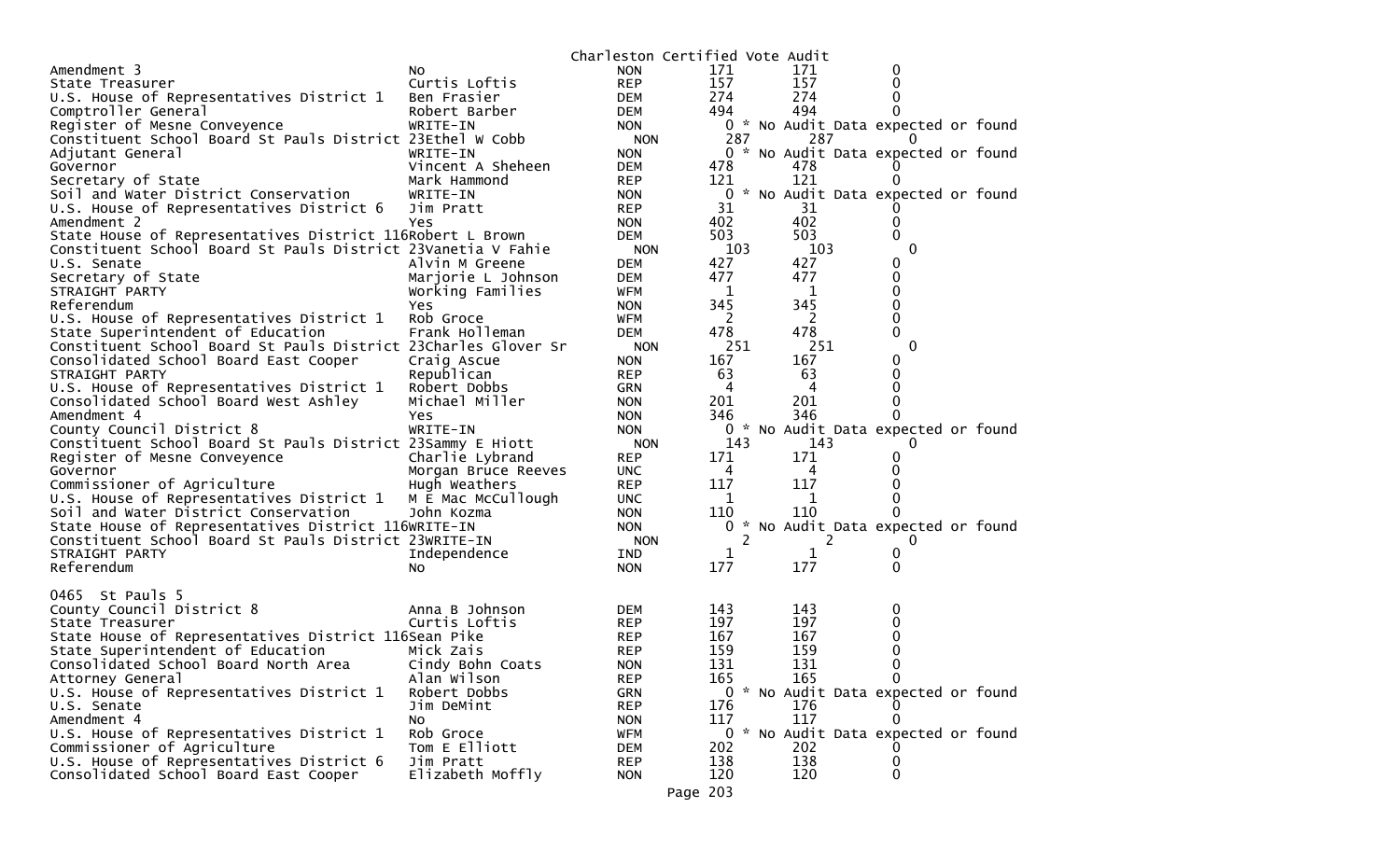|                                                                   |                              |            | Charleston Certified Vote Audit |             |     |                                     |  |
|-------------------------------------------------------------------|------------------------------|------------|---------------------------------|-------------|-----|-------------------------------------|--|
| Secretary of State                                                | Marjorie L Johnson           | <b>DEM</b> | 195                             | 195         |     |                                     |  |
| Governor                                                          | WRITE-IN                     | <b>NON</b> |                                 |             |     | 0 * No Audit Data expected or found |  |
| U.S. Senate                                                       | Tom Clements                 | <b>GRN</b> | 36                              | 36          |     |                                     |  |
| Commissioner of Agriculture                                       | WRITE-IN                     | <b>NON</b> | 0                               |             |     | * No Audit Data expected or found   |  |
| Consolidated School Board West Ashley                             | Mary Ann Taylor              | <b>NON</b> | 111                             | 111         |     |                                     |  |
| Soil and Water District Conservation                              | Kathy R Woolsey              | <b>NON</b> | 154                             | 154         |     | 0                                   |  |
| State House of Representatives District 116Robert L Brown         |                              | DEM        | 209                             | 209         |     | 0                                   |  |
| Attorney General                                                  | WRITE-IN                     | <b>NON</b> |                                 |             |     | 0 * No Audit Data expected or found |  |
| U.S. House of Representatives District 1                          | M E Mac McCullough           | <b>UNC</b> | 0                               |             |     | * No Audit Data expected or found   |  |
| STRAIGHT PARTY                                                    | Green                        | <b>GRN</b> | b                               | b           |     |                                     |  |
| Register of Mesne Conveyence                                      | WRITE-IN                     | <b>NON</b> | 1                               | $\mathbf 1$ |     | 0                                   |  |
| Amendment 3                                                       | Yes                          | <b>NON</b> | 220                             | 220         |     |                                     |  |
| Attorney General                                                  | Matthew Richardson           | DEM        | 207                             | 207         |     |                                     |  |
| STRAIGHT PARTY                                                    | Democratic                   | DEM        | 147                             | 147         |     |                                     |  |
| Consolidated School Board East Cooper                             | WRITE-IN                     | <b>NON</b> | 0                               |             |     | * No Audit Data expected or found   |  |
| Amendment 1                                                       | NO.                          | <b>NON</b> | 54                              | -54         |     |                                     |  |
| Lieutenant Governor                                               | Ashley Cooper                | <b>DEM</b> | 221                             | 221         |     |                                     |  |
| U.S. House of Representatives District 1                          | Jimmy Wood                   | <b>IND</b> | 1                               | 1           |     |                                     |  |
| County Referendum                                                 | Yes                          | <b>NON</b> | 188                             | 188         |     |                                     |  |
| STRAIGHT PARTY                                                    | Independence                 | <b>IND</b> | 0                               |             |     | * No Audit Data expected or found   |  |
| Constituent School Board St Pauls District 23Shanta Barron-Millan |                              | <b>NON</b> | 98                              |             | 98  | $\Omega$                            |  |
| Lieutenant Governor                                               | WRITE-IN                     | <b>NON</b> | 0<br>$\boldsymbol{\mathcal{R}}$ |             |     | No Audit Data expected or found     |  |
| U.S. House of Representatives District 1                          | WRITE-IN                     | <b>NON</b> | 0                               |             |     | * No Audit Data expected or found   |  |
| Soil and Water District Conservation                              | Joshua Giordano-Silliman NON |            | 82                              | 82          |     |                                     |  |
| Adjutant General                                                  | Bob Livingston               | <b>REP</b> | 193                             | 193         |     |                                     |  |
| County Council District 8                                         | WRITE-IN                     | <b>NON</b> | 1                               | 1           |     |                                     |  |
| State House of Representatives District 116WRITE-IN               |                              | <b>NON</b> | 1                               | 1           |     |                                     |  |
| U.S. House of Representatives District 1                          | Tim Scott                    | <b>REP</b> | 31                              | 31          |     | 0                                   |  |
| Constituent School Board St Pauls District 23Ethel W Cobb         |                              | <b>NON</b> | 161                             |             | 161 | 0                                   |  |
| State Superintendent of Education                                 | Tony Fayyazi                 | <b>IND</b> | 1                               | 1           |     | 0                                   |  |
| Register of Mesne Conveyence                                      | Charlie Lybrand              | <b>REP</b> | 206                             | 206         |     | 0                                   |  |
| Comptroller General                                               | Robert Barber                | DEM        | 218                             | 218         |     | 0                                   |  |
| U.S. House of Representatives District 6                          | James E Jim Clyburn          | DEM        | 164                             | 164         |     | 0                                   |  |
| Consolidated School Board West Ashley                             | Michael Miller               | <b>NON</b> | 112                             | 112         |     | 0                                   |  |
| Consolidated School Board East Cooper                             | Craig Ascue                  | <b>NON</b> | 99                              | 99          |     | 0                                   |  |
| Constituent School Board St Pauls District 23Vanetia V Fahie      |                              | <b>NON</b> | 51                              |             | 51  | 0                                   |  |
| Governor                                                          | Vincent A Sheheen            | <b>DEM</b> | 214                             | 214         |     | 0                                   |  |
| STRAIGHT PARTY                                                    | United Citizens              | <b>UNC</b> | 1                               | 1           |     | 0                                   |  |
| Amendment 3                                                       | NO.                          | <b>NON</b> | 131                             | 131         |     | 0                                   |  |
| County Council District 8                                         | Thomas Legare                | <b>REP</b> | 78                              | 78          |     | 0                                   |  |
| County Referendum                                                 | No                           | <b>NON</b> | 151                             | 151         |     | 0                                   |  |
| Lieutenant Governor                                               | Ken Ard                      | <b>REP</b> | 155                             | 155         |     | 0                                   |  |
| Soil and Water District Conservation                              | WRITE-IN                     | <b>NON</b> | 0                               |             |     | * No Audit Data expected or found   |  |
| Governor                                                          | Morgan Bruce Reeves          | <b>GRN</b> | 6                               | 6           |     | 0                                   |  |
| STRAIGHT PARTY                                                    | Libertarian                  | LIB        | 1                               | 1           |     | 0                                   |  |
| Constituent School Board St Pauls District 23Charles Glover Sr    |                              | <b>NON</b> | 134                             |             | 134 | 0                                   |  |
| Attorney General                                                  | Leslie Minerd                | <b>GRN</b> | 8                               | 8           |     | 0                                   |  |
| Amendment 2                                                       | Yes                          | <b>NON</b> | 287                             | 287         |     | $\mathbf 0$                         |  |
| Secretary of State                                                | WRITE-IN                     | <b>NON</b> |                                 |             |     | 0 * No Audit Data expected or found |  |
| Probate Judge                                                     | WRITE-IN                     | <b>NON</b> | 0                               |             |     | * No Audit Data expected or found   |  |
| Governor                                                          | Morgan Bruce Reeves          | <b>UNC</b> |                                 | 1           |     |                                     |  |
| Governor                                                          | Nikki R Haley                | <b>REP</b> | 163                             | 163         |     | 0                                   |  |
|                                                                   |                              |            | $\neg \wedge \wedge$            |             |     |                                     |  |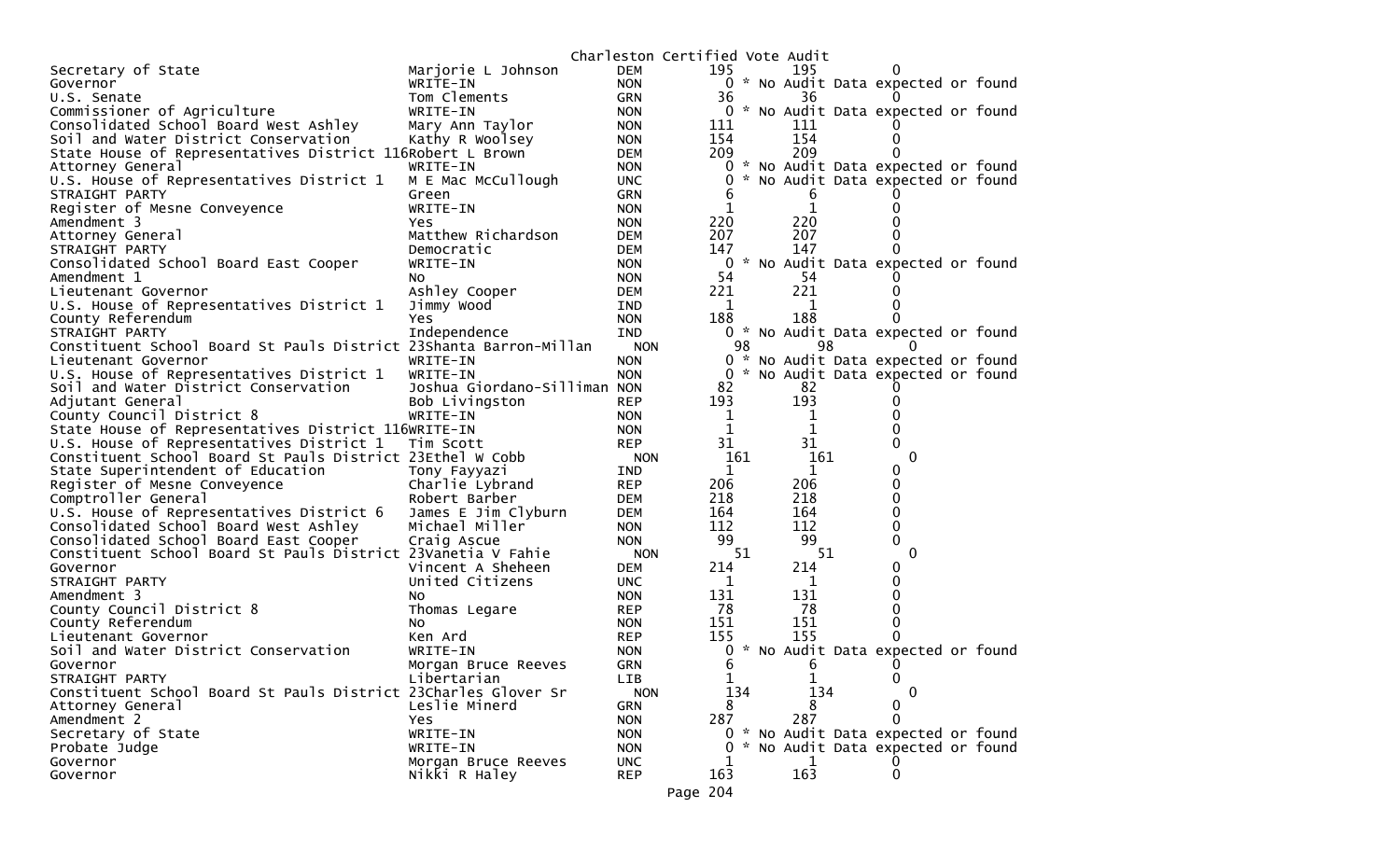| 2<br>0<br>WRITE-IN<br><b>NON</b><br>U.S. Senate<br>107<br>107<br>Constituent School Board St Pauls District 23Sammy E Hiott<br><b>NON</b><br>$\Omega$<br>U.S. House of Representatives District 1<br>Keith Blandford<br>LIB<br>0 * No Audit Data expected or found<br>2<br>2<br>Adjutant General<br>WRITE-IN<br><b>NON</b><br>204<br>Frank Holleman<br>204<br>State Superintendent of Education<br>DEM<br>0<br>74<br>Consolidated School Board East Cooper<br>Everett Wilcox<br>74<br>0<br><b>NON</b><br>0 * No Audit Data expected or found<br>Comptroller General<br>WRITE-IN<br><b>NON</b><br>U.S. House of Representatives District 6<br>Nammu Y Muhammed<br>0 * No Audit Data expected or found<br><b>GRN</b><br>Constituent School Board St Pauls District 23WRITE-IN<br><b>NON</b><br>0 * No Audit Data expected or found<br>202<br>Referendum<br>202<br>Yes.<br><b>NON</b><br>66<br>66<br>Soil and Water District Conservation<br>John Kozma<br><b>NON</b><br>0<br>202<br>202<br>Probate Judge<br>Irv Gerard Condon<br><b>REP</b><br>Consolidated School Board North Area<br>0<br>WRITE-IN<br>1<br>1<br><b>NON</b><br>229<br>229<br>Amendment 4<br>0<br>Yes.<br><b>NON</b><br>0 * No Audit Data expected or found<br>STRAIGHT PARTY<br>Working Families<br>WFM<br>Secretary of State<br>Mark Hammond<br>177<br>177<br><b>REP</b><br>159<br>159<br>Comptroller General<br>Richard A Eckstrom<br><b>REP</b><br>0<br>U.S. House of Representatives District 6<br>WRITE-IN<br>0 * No Audit Data expected or found<br><b>NON</b><br>Republican<br>107<br>107<br>STRAIGHT PARTY<br><b>REP</b><br>$\Omega$<br>Consolidated School Board West Ashley<br>0 * No Audit Data expected or found<br>WRITE-IN<br><b>NON</b><br>WRITE-IN<br>State Treasurer<br><b>NON</b><br>2<br>$\Omega$<br>* No Audit Data expected or found<br>State Superintendent of Education<br>WRITE-IN<br><b>NON</b><br>157<br>Alvin M Greene<br>157<br>U.S. Senate<br><b>DEM</b><br>44<br>U.S. House of Representatives District 1<br>44<br>Ben Frasier<br>DEM<br>0<br>302<br>302<br>0<br>Amendment 1<br>Yes<br><b>NON</b><br>67<br>67<br>0<br>Amendment 2<br>NO.<br><b>NON</b><br>Commissioner of Agriculture<br>171<br>171<br>0<br>Hugh Weathers<br><b>REP</b><br>State Superintendent of Education<br>5<br>5<br>0<br>Tim Moultrie<br>LIB.<br>5<br>5<br>0<br>State Superintendent of Education<br>Doretha A Bull<br>GRN<br>Referendum<br>157<br>$\Omega$<br>157<br>No.<br><b>NON</b><br>0466 St Pauls 6<br>312<br>Vincent A Sheheen<br>312<br>0<br>Governor<br>DEM.<br>91<br>91<br>County Council District 8<br><b>REP</b><br>0<br>Thomas Legare<br>Consolidated School Board East Cooper<br>1<br>1<br>0<br>WRITE-IN<br><b>NON</b><br>375<br>375<br>0<br>Charlie Lybrand<br>Register of Mesne Conveyence<br><b>REP</b><br>146<br>146<br>0<br>Amendment 4<br><b>NON</b><br>NO.<br>219<br>219<br>Soil and Water District Conservation<br>0<br>Kathy R Woolsey<br><b>NON</b><br>0<br>344<br>344<br>Secretary of State<br>Mark Hammond<br><b>REP</b><br>210<br>210<br>0<br>U.S. Senate<br>Alvin M Greene<br>DEM<br>309<br>309<br>0<br>Comptroller General<br>Robert Barber<br>DEM<br>$\mathbf{0}$<br>Constituent School Board St Pauls District 23Shanta Barron-Millan<br>124<br>124<br><b>NON</b><br>Leslie Minerd<br>13<br>13<br>0<br>Attorney General<br><b>GRN</b><br>293<br>0<br>Commissioner of Agriculture<br>Tom E Elliott<br>293<br>DEM<br>U.S. House of Representatives District 6<br>Nammu Y Muhammed<br><b>GRN</b><br>3<br>3<br>0<br>Consolidated School Board West Ashley<br>Michael Miller<br>177<br>177<br>0<br><b>NON</b><br>201<br>0<br><b>DEM</b><br>201<br>STRAIGHT PARTY<br>Democratic<br>0<br>STRAIGHT PARTY<br>3<br>3<br><b>GRN</b><br>Green<br>0<br>U.S. House of Representatives District 1<br>Ben Frasier<br>146<br>146<br><b>DEM</b><br>0<br>Amendment 3<br>400<br>400<br><b>Yes</b><br><b>NON</b> |             |    | Charleston Certified Vote Audit |    |    |   |  |
|------------------------------------------------------------------------------------------------------------------------------------------------------------------------------------------------------------------------------------------------------------------------------------------------------------------------------------------------------------------------------------------------------------------------------------------------------------------------------------------------------------------------------------------------------------------------------------------------------------------------------------------------------------------------------------------------------------------------------------------------------------------------------------------------------------------------------------------------------------------------------------------------------------------------------------------------------------------------------------------------------------------------------------------------------------------------------------------------------------------------------------------------------------------------------------------------------------------------------------------------------------------------------------------------------------------------------------------------------------------------------------------------------------------------------------------------------------------------------------------------------------------------------------------------------------------------------------------------------------------------------------------------------------------------------------------------------------------------------------------------------------------------------------------------------------------------------------------------------------------------------------------------------------------------------------------------------------------------------------------------------------------------------------------------------------------------------------------------------------------------------------------------------------------------------------------------------------------------------------------------------------------------------------------------------------------------------------------------------------------------------------------------------------------------------------------------------------------------------------------------------------------------------------------------------------------------------------------------------------------------------------------------------------------------------------------------------------------------------------------------------------------------------------------------------------------------------------------------------------------------------------------------------------------------------------------------------------------------------------------------------------------------------------------------------------------------------------------------------------------------------------------------------------------------------------------------------------------------------------------------------------------------------------------------------------------------------------------------------------------------------------------------------------------------------------------------------------------------------------------------------------------------------------------------------------------------------------------------------------------------------------------------------------------------------------------------------------------------------------------------------------------------------------------------------------------------------------------------------------------------------------------------|-------------|----|---------------------------------|----|----|---|--|
|                                                                                                                                                                                                                                                                                                                                                                                                                                                                                                                                                                                                                                                                                                                                                                                                                                                                                                                                                                                                                                                                                                                                                                                                                                                                                                                                                                                                                                                                                                                                                                                                                                                                                                                                                                                                                                                                                                                                                                                                                                                                                                                                                                                                                                                                                                                                                                                                                                                                                                                                                                                                                                                                                                                                                                                                                                                                                                                                                                                                                                                                                                                                                                                                                                                                                                                                                                                                                                                                                                                                                                                                                                                                                                                                                                                                                                                                                                |             |    |                                 |    |    |   |  |
|                                                                                                                                                                                                                                                                                                                                                                                                                                                                                                                                                                                                                                                                                                                                                                                                                                                                                                                                                                                                                                                                                                                                                                                                                                                                                                                                                                                                                                                                                                                                                                                                                                                                                                                                                                                                                                                                                                                                                                                                                                                                                                                                                                                                                                                                                                                                                                                                                                                                                                                                                                                                                                                                                                                                                                                                                                                                                                                                                                                                                                                                                                                                                                                                                                                                                                                                                                                                                                                                                                                                                                                                                                                                                                                                                                                                                                                                                                |             |    |                                 |    |    |   |  |
|                                                                                                                                                                                                                                                                                                                                                                                                                                                                                                                                                                                                                                                                                                                                                                                                                                                                                                                                                                                                                                                                                                                                                                                                                                                                                                                                                                                                                                                                                                                                                                                                                                                                                                                                                                                                                                                                                                                                                                                                                                                                                                                                                                                                                                                                                                                                                                                                                                                                                                                                                                                                                                                                                                                                                                                                                                                                                                                                                                                                                                                                                                                                                                                                                                                                                                                                                                                                                                                                                                                                                                                                                                                                                                                                                                                                                                                                                                |             |    |                                 |    |    |   |  |
|                                                                                                                                                                                                                                                                                                                                                                                                                                                                                                                                                                                                                                                                                                                                                                                                                                                                                                                                                                                                                                                                                                                                                                                                                                                                                                                                                                                                                                                                                                                                                                                                                                                                                                                                                                                                                                                                                                                                                                                                                                                                                                                                                                                                                                                                                                                                                                                                                                                                                                                                                                                                                                                                                                                                                                                                                                                                                                                                                                                                                                                                                                                                                                                                                                                                                                                                                                                                                                                                                                                                                                                                                                                                                                                                                                                                                                                                                                |             |    |                                 |    |    |   |  |
|                                                                                                                                                                                                                                                                                                                                                                                                                                                                                                                                                                                                                                                                                                                                                                                                                                                                                                                                                                                                                                                                                                                                                                                                                                                                                                                                                                                                                                                                                                                                                                                                                                                                                                                                                                                                                                                                                                                                                                                                                                                                                                                                                                                                                                                                                                                                                                                                                                                                                                                                                                                                                                                                                                                                                                                                                                                                                                                                                                                                                                                                                                                                                                                                                                                                                                                                                                                                                                                                                                                                                                                                                                                                                                                                                                                                                                                                                                |             |    |                                 |    |    |   |  |
|                                                                                                                                                                                                                                                                                                                                                                                                                                                                                                                                                                                                                                                                                                                                                                                                                                                                                                                                                                                                                                                                                                                                                                                                                                                                                                                                                                                                                                                                                                                                                                                                                                                                                                                                                                                                                                                                                                                                                                                                                                                                                                                                                                                                                                                                                                                                                                                                                                                                                                                                                                                                                                                                                                                                                                                                                                                                                                                                                                                                                                                                                                                                                                                                                                                                                                                                                                                                                                                                                                                                                                                                                                                                                                                                                                                                                                                                                                |             |    |                                 |    |    |   |  |
|                                                                                                                                                                                                                                                                                                                                                                                                                                                                                                                                                                                                                                                                                                                                                                                                                                                                                                                                                                                                                                                                                                                                                                                                                                                                                                                                                                                                                                                                                                                                                                                                                                                                                                                                                                                                                                                                                                                                                                                                                                                                                                                                                                                                                                                                                                                                                                                                                                                                                                                                                                                                                                                                                                                                                                                                                                                                                                                                                                                                                                                                                                                                                                                                                                                                                                                                                                                                                                                                                                                                                                                                                                                                                                                                                                                                                                                                                                |             |    |                                 |    |    |   |  |
|                                                                                                                                                                                                                                                                                                                                                                                                                                                                                                                                                                                                                                                                                                                                                                                                                                                                                                                                                                                                                                                                                                                                                                                                                                                                                                                                                                                                                                                                                                                                                                                                                                                                                                                                                                                                                                                                                                                                                                                                                                                                                                                                                                                                                                                                                                                                                                                                                                                                                                                                                                                                                                                                                                                                                                                                                                                                                                                                                                                                                                                                                                                                                                                                                                                                                                                                                                                                                                                                                                                                                                                                                                                                                                                                                                                                                                                                                                |             |    |                                 |    |    |   |  |
|                                                                                                                                                                                                                                                                                                                                                                                                                                                                                                                                                                                                                                                                                                                                                                                                                                                                                                                                                                                                                                                                                                                                                                                                                                                                                                                                                                                                                                                                                                                                                                                                                                                                                                                                                                                                                                                                                                                                                                                                                                                                                                                                                                                                                                                                                                                                                                                                                                                                                                                                                                                                                                                                                                                                                                                                                                                                                                                                                                                                                                                                                                                                                                                                                                                                                                                                                                                                                                                                                                                                                                                                                                                                                                                                                                                                                                                                                                |             |    |                                 |    |    |   |  |
|                                                                                                                                                                                                                                                                                                                                                                                                                                                                                                                                                                                                                                                                                                                                                                                                                                                                                                                                                                                                                                                                                                                                                                                                                                                                                                                                                                                                                                                                                                                                                                                                                                                                                                                                                                                                                                                                                                                                                                                                                                                                                                                                                                                                                                                                                                                                                                                                                                                                                                                                                                                                                                                                                                                                                                                                                                                                                                                                                                                                                                                                                                                                                                                                                                                                                                                                                                                                                                                                                                                                                                                                                                                                                                                                                                                                                                                                                                |             |    |                                 |    |    |   |  |
|                                                                                                                                                                                                                                                                                                                                                                                                                                                                                                                                                                                                                                                                                                                                                                                                                                                                                                                                                                                                                                                                                                                                                                                                                                                                                                                                                                                                                                                                                                                                                                                                                                                                                                                                                                                                                                                                                                                                                                                                                                                                                                                                                                                                                                                                                                                                                                                                                                                                                                                                                                                                                                                                                                                                                                                                                                                                                                                                                                                                                                                                                                                                                                                                                                                                                                                                                                                                                                                                                                                                                                                                                                                                                                                                                                                                                                                                                                |             |    |                                 |    |    |   |  |
|                                                                                                                                                                                                                                                                                                                                                                                                                                                                                                                                                                                                                                                                                                                                                                                                                                                                                                                                                                                                                                                                                                                                                                                                                                                                                                                                                                                                                                                                                                                                                                                                                                                                                                                                                                                                                                                                                                                                                                                                                                                                                                                                                                                                                                                                                                                                                                                                                                                                                                                                                                                                                                                                                                                                                                                                                                                                                                                                                                                                                                                                                                                                                                                                                                                                                                                                                                                                                                                                                                                                                                                                                                                                                                                                                                                                                                                                                                |             |    |                                 |    |    |   |  |
|                                                                                                                                                                                                                                                                                                                                                                                                                                                                                                                                                                                                                                                                                                                                                                                                                                                                                                                                                                                                                                                                                                                                                                                                                                                                                                                                                                                                                                                                                                                                                                                                                                                                                                                                                                                                                                                                                                                                                                                                                                                                                                                                                                                                                                                                                                                                                                                                                                                                                                                                                                                                                                                                                                                                                                                                                                                                                                                                                                                                                                                                                                                                                                                                                                                                                                                                                                                                                                                                                                                                                                                                                                                                                                                                                                                                                                                                                                |             |    |                                 |    |    |   |  |
|                                                                                                                                                                                                                                                                                                                                                                                                                                                                                                                                                                                                                                                                                                                                                                                                                                                                                                                                                                                                                                                                                                                                                                                                                                                                                                                                                                                                                                                                                                                                                                                                                                                                                                                                                                                                                                                                                                                                                                                                                                                                                                                                                                                                                                                                                                                                                                                                                                                                                                                                                                                                                                                                                                                                                                                                                                                                                                                                                                                                                                                                                                                                                                                                                                                                                                                                                                                                                                                                                                                                                                                                                                                                                                                                                                                                                                                                                                |             |    |                                 |    |    |   |  |
|                                                                                                                                                                                                                                                                                                                                                                                                                                                                                                                                                                                                                                                                                                                                                                                                                                                                                                                                                                                                                                                                                                                                                                                                                                                                                                                                                                                                                                                                                                                                                                                                                                                                                                                                                                                                                                                                                                                                                                                                                                                                                                                                                                                                                                                                                                                                                                                                                                                                                                                                                                                                                                                                                                                                                                                                                                                                                                                                                                                                                                                                                                                                                                                                                                                                                                                                                                                                                                                                                                                                                                                                                                                                                                                                                                                                                                                                                                |             |    |                                 |    |    |   |  |
|                                                                                                                                                                                                                                                                                                                                                                                                                                                                                                                                                                                                                                                                                                                                                                                                                                                                                                                                                                                                                                                                                                                                                                                                                                                                                                                                                                                                                                                                                                                                                                                                                                                                                                                                                                                                                                                                                                                                                                                                                                                                                                                                                                                                                                                                                                                                                                                                                                                                                                                                                                                                                                                                                                                                                                                                                                                                                                                                                                                                                                                                                                                                                                                                                                                                                                                                                                                                                                                                                                                                                                                                                                                                                                                                                                                                                                                                                                |             |    |                                 |    |    |   |  |
|                                                                                                                                                                                                                                                                                                                                                                                                                                                                                                                                                                                                                                                                                                                                                                                                                                                                                                                                                                                                                                                                                                                                                                                                                                                                                                                                                                                                                                                                                                                                                                                                                                                                                                                                                                                                                                                                                                                                                                                                                                                                                                                                                                                                                                                                                                                                                                                                                                                                                                                                                                                                                                                                                                                                                                                                                                                                                                                                                                                                                                                                                                                                                                                                                                                                                                                                                                                                                                                                                                                                                                                                                                                                                                                                                                                                                                                                                                |             |    |                                 |    |    |   |  |
|                                                                                                                                                                                                                                                                                                                                                                                                                                                                                                                                                                                                                                                                                                                                                                                                                                                                                                                                                                                                                                                                                                                                                                                                                                                                                                                                                                                                                                                                                                                                                                                                                                                                                                                                                                                                                                                                                                                                                                                                                                                                                                                                                                                                                                                                                                                                                                                                                                                                                                                                                                                                                                                                                                                                                                                                                                                                                                                                                                                                                                                                                                                                                                                                                                                                                                                                                                                                                                                                                                                                                                                                                                                                                                                                                                                                                                                                                                |             |    |                                 |    |    |   |  |
|                                                                                                                                                                                                                                                                                                                                                                                                                                                                                                                                                                                                                                                                                                                                                                                                                                                                                                                                                                                                                                                                                                                                                                                                                                                                                                                                                                                                                                                                                                                                                                                                                                                                                                                                                                                                                                                                                                                                                                                                                                                                                                                                                                                                                                                                                                                                                                                                                                                                                                                                                                                                                                                                                                                                                                                                                                                                                                                                                                                                                                                                                                                                                                                                                                                                                                                                                                                                                                                                                                                                                                                                                                                                                                                                                                                                                                                                                                |             |    |                                 |    |    |   |  |
|                                                                                                                                                                                                                                                                                                                                                                                                                                                                                                                                                                                                                                                                                                                                                                                                                                                                                                                                                                                                                                                                                                                                                                                                                                                                                                                                                                                                                                                                                                                                                                                                                                                                                                                                                                                                                                                                                                                                                                                                                                                                                                                                                                                                                                                                                                                                                                                                                                                                                                                                                                                                                                                                                                                                                                                                                                                                                                                                                                                                                                                                                                                                                                                                                                                                                                                                                                                                                                                                                                                                                                                                                                                                                                                                                                                                                                                                                                |             |    |                                 |    |    |   |  |
|                                                                                                                                                                                                                                                                                                                                                                                                                                                                                                                                                                                                                                                                                                                                                                                                                                                                                                                                                                                                                                                                                                                                                                                                                                                                                                                                                                                                                                                                                                                                                                                                                                                                                                                                                                                                                                                                                                                                                                                                                                                                                                                                                                                                                                                                                                                                                                                                                                                                                                                                                                                                                                                                                                                                                                                                                                                                                                                                                                                                                                                                                                                                                                                                                                                                                                                                                                                                                                                                                                                                                                                                                                                                                                                                                                                                                                                                                                |             |    |                                 |    |    |   |  |
|                                                                                                                                                                                                                                                                                                                                                                                                                                                                                                                                                                                                                                                                                                                                                                                                                                                                                                                                                                                                                                                                                                                                                                                                                                                                                                                                                                                                                                                                                                                                                                                                                                                                                                                                                                                                                                                                                                                                                                                                                                                                                                                                                                                                                                                                                                                                                                                                                                                                                                                                                                                                                                                                                                                                                                                                                                                                                                                                                                                                                                                                                                                                                                                                                                                                                                                                                                                                                                                                                                                                                                                                                                                                                                                                                                                                                                                                                                |             |    |                                 |    |    |   |  |
|                                                                                                                                                                                                                                                                                                                                                                                                                                                                                                                                                                                                                                                                                                                                                                                                                                                                                                                                                                                                                                                                                                                                                                                                                                                                                                                                                                                                                                                                                                                                                                                                                                                                                                                                                                                                                                                                                                                                                                                                                                                                                                                                                                                                                                                                                                                                                                                                                                                                                                                                                                                                                                                                                                                                                                                                                                                                                                                                                                                                                                                                                                                                                                                                                                                                                                                                                                                                                                                                                                                                                                                                                                                                                                                                                                                                                                                                                                |             |    |                                 |    |    |   |  |
|                                                                                                                                                                                                                                                                                                                                                                                                                                                                                                                                                                                                                                                                                                                                                                                                                                                                                                                                                                                                                                                                                                                                                                                                                                                                                                                                                                                                                                                                                                                                                                                                                                                                                                                                                                                                                                                                                                                                                                                                                                                                                                                                                                                                                                                                                                                                                                                                                                                                                                                                                                                                                                                                                                                                                                                                                                                                                                                                                                                                                                                                                                                                                                                                                                                                                                                                                                                                                                                                                                                                                                                                                                                                                                                                                                                                                                                                                                |             |    |                                 |    |    |   |  |
|                                                                                                                                                                                                                                                                                                                                                                                                                                                                                                                                                                                                                                                                                                                                                                                                                                                                                                                                                                                                                                                                                                                                                                                                                                                                                                                                                                                                                                                                                                                                                                                                                                                                                                                                                                                                                                                                                                                                                                                                                                                                                                                                                                                                                                                                                                                                                                                                                                                                                                                                                                                                                                                                                                                                                                                                                                                                                                                                                                                                                                                                                                                                                                                                                                                                                                                                                                                                                                                                                                                                                                                                                                                                                                                                                                                                                                                                                                |             |    |                                 |    |    |   |  |
|                                                                                                                                                                                                                                                                                                                                                                                                                                                                                                                                                                                                                                                                                                                                                                                                                                                                                                                                                                                                                                                                                                                                                                                                                                                                                                                                                                                                                                                                                                                                                                                                                                                                                                                                                                                                                                                                                                                                                                                                                                                                                                                                                                                                                                                                                                                                                                                                                                                                                                                                                                                                                                                                                                                                                                                                                                                                                                                                                                                                                                                                                                                                                                                                                                                                                                                                                                                                                                                                                                                                                                                                                                                                                                                                                                                                                                                                                                |             |    |                                 |    |    |   |  |
|                                                                                                                                                                                                                                                                                                                                                                                                                                                                                                                                                                                                                                                                                                                                                                                                                                                                                                                                                                                                                                                                                                                                                                                                                                                                                                                                                                                                                                                                                                                                                                                                                                                                                                                                                                                                                                                                                                                                                                                                                                                                                                                                                                                                                                                                                                                                                                                                                                                                                                                                                                                                                                                                                                                                                                                                                                                                                                                                                                                                                                                                                                                                                                                                                                                                                                                                                                                                                                                                                                                                                                                                                                                                                                                                                                                                                                                                                                |             |    |                                 |    |    |   |  |
|                                                                                                                                                                                                                                                                                                                                                                                                                                                                                                                                                                                                                                                                                                                                                                                                                                                                                                                                                                                                                                                                                                                                                                                                                                                                                                                                                                                                                                                                                                                                                                                                                                                                                                                                                                                                                                                                                                                                                                                                                                                                                                                                                                                                                                                                                                                                                                                                                                                                                                                                                                                                                                                                                                                                                                                                                                                                                                                                                                                                                                                                                                                                                                                                                                                                                                                                                                                                                                                                                                                                                                                                                                                                                                                                                                                                                                                                                                |             |    |                                 |    |    |   |  |
|                                                                                                                                                                                                                                                                                                                                                                                                                                                                                                                                                                                                                                                                                                                                                                                                                                                                                                                                                                                                                                                                                                                                                                                                                                                                                                                                                                                                                                                                                                                                                                                                                                                                                                                                                                                                                                                                                                                                                                                                                                                                                                                                                                                                                                                                                                                                                                                                                                                                                                                                                                                                                                                                                                                                                                                                                                                                                                                                                                                                                                                                                                                                                                                                                                                                                                                                                                                                                                                                                                                                                                                                                                                                                                                                                                                                                                                                                                |             |    |                                 |    |    |   |  |
|                                                                                                                                                                                                                                                                                                                                                                                                                                                                                                                                                                                                                                                                                                                                                                                                                                                                                                                                                                                                                                                                                                                                                                                                                                                                                                                                                                                                                                                                                                                                                                                                                                                                                                                                                                                                                                                                                                                                                                                                                                                                                                                                                                                                                                                                                                                                                                                                                                                                                                                                                                                                                                                                                                                                                                                                                                                                                                                                                                                                                                                                                                                                                                                                                                                                                                                                                                                                                                                                                                                                                                                                                                                                                                                                                                                                                                                                                                |             |    |                                 |    |    |   |  |
|                                                                                                                                                                                                                                                                                                                                                                                                                                                                                                                                                                                                                                                                                                                                                                                                                                                                                                                                                                                                                                                                                                                                                                                                                                                                                                                                                                                                                                                                                                                                                                                                                                                                                                                                                                                                                                                                                                                                                                                                                                                                                                                                                                                                                                                                                                                                                                                                                                                                                                                                                                                                                                                                                                                                                                                                                                                                                                                                                                                                                                                                                                                                                                                                                                                                                                                                                                                                                                                                                                                                                                                                                                                                                                                                                                                                                                                                                                |             |    |                                 |    |    |   |  |
|                                                                                                                                                                                                                                                                                                                                                                                                                                                                                                                                                                                                                                                                                                                                                                                                                                                                                                                                                                                                                                                                                                                                                                                                                                                                                                                                                                                                                                                                                                                                                                                                                                                                                                                                                                                                                                                                                                                                                                                                                                                                                                                                                                                                                                                                                                                                                                                                                                                                                                                                                                                                                                                                                                                                                                                                                                                                                                                                                                                                                                                                                                                                                                                                                                                                                                                                                                                                                                                                                                                                                                                                                                                                                                                                                                                                                                                                                                |             |    |                                 |    |    |   |  |
|                                                                                                                                                                                                                                                                                                                                                                                                                                                                                                                                                                                                                                                                                                                                                                                                                                                                                                                                                                                                                                                                                                                                                                                                                                                                                                                                                                                                                                                                                                                                                                                                                                                                                                                                                                                                                                                                                                                                                                                                                                                                                                                                                                                                                                                                                                                                                                                                                                                                                                                                                                                                                                                                                                                                                                                                                                                                                                                                                                                                                                                                                                                                                                                                                                                                                                                                                                                                                                                                                                                                                                                                                                                                                                                                                                                                                                                                                                |             |    |                                 |    |    |   |  |
|                                                                                                                                                                                                                                                                                                                                                                                                                                                                                                                                                                                                                                                                                                                                                                                                                                                                                                                                                                                                                                                                                                                                                                                                                                                                                                                                                                                                                                                                                                                                                                                                                                                                                                                                                                                                                                                                                                                                                                                                                                                                                                                                                                                                                                                                                                                                                                                                                                                                                                                                                                                                                                                                                                                                                                                                                                                                                                                                                                                                                                                                                                                                                                                                                                                                                                                                                                                                                                                                                                                                                                                                                                                                                                                                                                                                                                                                                                |             |    |                                 |    |    |   |  |
|                                                                                                                                                                                                                                                                                                                                                                                                                                                                                                                                                                                                                                                                                                                                                                                                                                                                                                                                                                                                                                                                                                                                                                                                                                                                                                                                                                                                                                                                                                                                                                                                                                                                                                                                                                                                                                                                                                                                                                                                                                                                                                                                                                                                                                                                                                                                                                                                                                                                                                                                                                                                                                                                                                                                                                                                                                                                                                                                                                                                                                                                                                                                                                                                                                                                                                                                                                                                                                                                                                                                                                                                                                                                                                                                                                                                                                                                                                |             |    |                                 |    |    |   |  |
|                                                                                                                                                                                                                                                                                                                                                                                                                                                                                                                                                                                                                                                                                                                                                                                                                                                                                                                                                                                                                                                                                                                                                                                                                                                                                                                                                                                                                                                                                                                                                                                                                                                                                                                                                                                                                                                                                                                                                                                                                                                                                                                                                                                                                                                                                                                                                                                                                                                                                                                                                                                                                                                                                                                                                                                                                                                                                                                                                                                                                                                                                                                                                                                                                                                                                                                                                                                                                                                                                                                                                                                                                                                                                                                                                                                                                                                                                                |             |    |                                 |    |    |   |  |
|                                                                                                                                                                                                                                                                                                                                                                                                                                                                                                                                                                                                                                                                                                                                                                                                                                                                                                                                                                                                                                                                                                                                                                                                                                                                                                                                                                                                                                                                                                                                                                                                                                                                                                                                                                                                                                                                                                                                                                                                                                                                                                                                                                                                                                                                                                                                                                                                                                                                                                                                                                                                                                                                                                                                                                                                                                                                                                                                                                                                                                                                                                                                                                                                                                                                                                                                                                                                                                                                                                                                                                                                                                                                                                                                                                                                                                                                                                |             |    |                                 |    |    |   |  |
|                                                                                                                                                                                                                                                                                                                                                                                                                                                                                                                                                                                                                                                                                                                                                                                                                                                                                                                                                                                                                                                                                                                                                                                                                                                                                                                                                                                                                                                                                                                                                                                                                                                                                                                                                                                                                                                                                                                                                                                                                                                                                                                                                                                                                                                                                                                                                                                                                                                                                                                                                                                                                                                                                                                                                                                                                                                                                                                                                                                                                                                                                                                                                                                                                                                                                                                                                                                                                                                                                                                                                                                                                                                                                                                                                                                                                                                                                                |             |    |                                 |    |    |   |  |
|                                                                                                                                                                                                                                                                                                                                                                                                                                                                                                                                                                                                                                                                                                                                                                                                                                                                                                                                                                                                                                                                                                                                                                                                                                                                                                                                                                                                                                                                                                                                                                                                                                                                                                                                                                                                                                                                                                                                                                                                                                                                                                                                                                                                                                                                                                                                                                                                                                                                                                                                                                                                                                                                                                                                                                                                                                                                                                                                                                                                                                                                                                                                                                                                                                                                                                                                                                                                                                                                                                                                                                                                                                                                                                                                                                                                                                                                                                |             |    |                                 |    |    |   |  |
|                                                                                                                                                                                                                                                                                                                                                                                                                                                                                                                                                                                                                                                                                                                                                                                                                                                                                                                                                                                                                                                                                                                                                                                                                                                                                                                                                                                                                                                                                                                                                                                                                                                                                                                                                                                                                                                                                                                                                                                                                                                                                                                                                                                                                                                                                                                                                                                                                                                                                                                                                                                                                                                                                                                                                                                                                                                                                                                                                                                                                                                                                                                                                                                                                                                                                                                                                                                                                                                                                                                                                                                                                                                                                                                                                                                                                                                                                                |             |    |                                 |    |    |   |  |
|                                                                                                                                                                                                                                                                                                                                                                                                                                                                                                                                                                                                                                                                                                                                                                                                                                                                                                                                                                                                                                                                                                                                                                                                                                                                                                                                                                                                                                                                                                                                                                                                                                                                                                                                                                                                                                                                                                                                                                                                                                                                                                                                                                                                                                                                                                                                                                                                                                                                                                                                                                                                                                                                                                                                                                                                                                                                                                                                                                                                                                                                                                                                                                                                                                                                                                                                                                                                                                                                                                                                                                                                                                                                                                                                                                                                                                                                                                |             |    |                                 |    |    |   |  |
|                                                                                                                                                                                                                                                                                                                                                                                                                                                                                                                                                                                                                                                                                                                                                                                                                                                                                                                                                                                                                                                                                                                                                                                                                                                                                                                                                                                                                                                                                                                                                                                                                                                                                                                                                                                                                                                                                                                                                                                                                                                                                                                                                                                                                                                                                                                                                                                                                                                                                                                                                                                                                                                                                                                                                                                                                                                                                                                                                                                                                                                                                                                                                                                                                                                                                                                                                                                                                                                                                                                                                                                                                                                                                                                                                                                                                                                                                                |             |    |                                 |    |    |   |  |
|                                                                                                                                                                                                                                                                                                                                                                                                                                                                                                                                                                                                                                                                                                                                                                                                                                                                                                                                                                                                                                                                                                                                                                                                                                                                                                                                                                                                                                                                                                                                                                                                                                                                                                                                                                                                                                                                                                                                                                                                                                                                                                                                                                                                                                                                                                                                                                                                                                                                                                                                                                                                                                                                                                                                                                                                                                                                                                                                                                                                                                                                                                                                                                                                                                                                                                                                                                                                                                                                                                                                                                                                                                                                                                                                                                                                                                                                                                |             |    |                                 |    |    |   |  |
|                                                                                                                                                                                                                                                                                                                                                                                                                                                                                                                                                                                                                                                                                                                                                                                                                                                                                                                                                                                                                                                                                                                                                                                                                                                                                                                                                                                                                                                                                                                                                                                                                                                                                                                                                                                                                                                                                                                                                                                                                                                                                                                                                                                                                                                                                                                                                                                                                                                                                                                                                                                                                                                                                                                                                                                                                                                                                                                                                                                                                                                                                                                                                                                                                                                                                                                                                                                                                                                                                                                                                                                                                                                                                                                                                                                                                                                                                                |             |    |                                 |    |    |   |  |
|                                                                                                                                                                                                                                                                                                                                                                                                                                                                                                                                                                                                                                                                                                                                                                                                                                                                                                                                                                                                                                                                                                                                                                                                                                                                                                                                                                                                                                                                                                                                                                                                                                                                                                                                                                                                                                                                                                                                                                                                                                                                                                                                                                                                                                                                                                                                                                                                                                                                                                                                                                                                                                                                                                                                                                                                                                                                                                                                                                                                                                                                                                                                                                                                                                                                                                                                                                                                                                                                                                                                                                                                                                                                                                                                                                                                                                                                                                |             |    |                                 |    |    |   |  |
|                                                                                                                                                                                                                                                                                                                                                                                                                                                                                                                                                                                                                                                                                                                                                                                                                                                                                                                                                                                                                                                                                                                                                                                                                                                                                                                                                                                                                                                                                                                                                                                                                                                                                                                                                                                                                                                                                                                                                                                                                                                                                                                                                                                                                                                                                                                                                                                                                                                                                                                                                                                                                                                                                                                                                                                                                                                                                                                                                                                                                                                                                                                                                                                                                                                                                                                                                                                                                                                                                                                                                                                                                                                                                                                                                                                                                                                                                                |             |    |                                 |    |    |   |  |
|                                                                                                                                                                                                                                                                                                                                                                                                                                                                                                                                                                                                                                                                                                                                                                                                                                                                                                                                                                                                                                                                                                                                                                                                                                                                                                                                                                                                                                                                                                                                                                                                                                                                                                                                                                                                                                                                                                                                                                                                                                                                                                                                                                                                                                                                                                                                                                                                                                                                                                                                                                                                                                                                                                                                                                                                                                                                                                                                                                                                                                                                                                                                                                                                                                                                                                                                                                                                                                                                                                                                                                                                                                                                                                                                                                                                                                                                                                |             |    |                                 |    |    |   |  |
|                                                                                                                                                                                                                                                                                                                                                                                                                                                                                                                                                                                                                                                                                                                                                                                                                                                                                                                                                                                                                                                                                                                                                                                                                                                                                                                                                                                                                                                                                                                                                                                                                                                                                                                                                                                                                                                                                                                                                                                                                                                                                                                                                                                                                                                                                                                                                                                                                                                                                                                                                                                                                                                                                                                                                                                                                                                                                                                                                                                                                                                                                                                                                                                                                                                                                                                                                                                                                                                                                                                                                                                                                                                                                                                                                                                                                                                                                                |             |    |                                 |    |    |   |  |
|                                                                                                                                                                                                                                                                                                                                                                                                                                                                                                                                                                                                                                                                                                                                                                                                                                                                                                                                                                                                                                                                                                                                                                                                                                                                                                                                                                                                                                                                                                                                                                                                                                                                                                                                                                                                                                                                                                                                                                                                                                                                                                                                                                                                                                                                                                                                                                                                                                                                                                                                                                                                                                                                                                                                                                                                                                                                                                                                                                                                                                                                                                                                                                                                                                                                                                                                                                                                                                                                                                                                                                                                                                                                                                                                                                                                                                                                                                |             |    |                                 |    |    |   |  |
|                                                                                                                                                                                                                                                                                                                                                                                                                                                                                                                                                                                                                                                                                                                                                                                                                                                                                                                                                                                                                                                                                                                                                                                                                                                                                                                                                                                                                                                                                                                                                                                                                                                                                                                                                                                                                                                                                                                                                                                                                                                                                                                                                                                                                                                                                                                                                                                                                                                                                                                                                                                                                                                                                                                                                                                                                                                                                                                                                                                                                                                                                                                                                                                                                                                                                                                                                                                                                                                                                                                                                                                                                                                                                                                                                                                                                                                                                                |             |    |                                 |    |    |   |  |
|                                                                                                                                                                                                                                                                                                                                                                                                                                                                                                                                                                                                                                                                                                                                                                                                                                                                                                                                                                                                                                                                                                                                                                                                                                                                                                                                                                                                                                                                                                                                                                                                                                                                                                                                                                                                                                                                                                                                                                                                                                                                                                                                                                                                                                                                                                                                                                                                                                                                                                                                                                                                                                                                                                                                                                                                                                                                                                                                                                                                                                                                                                                                                                                                                                                                                                                                                                                                                                                                                                                                                                                                                                                                                                                                                                                                                                                                                                |             |    |                                 |    |    |   |  |
|                                                                                                                                                                                                                                                                                                                                                                                                                                                                                                                                                                                                                                                                                                                                                                                                                                                                                                                                                                                                                                                                                                                                                                                                                                                                                                                                                                                                                                                                                                                                                                                                                                                                                                                                                                                                                                                                                                                                                                                                                                                                                                                                                                                                                                                                                                                                                                                                                                                                                                                                                                                                                                                                                                                                                                                                                                                                                                                                                                                                                                                                                                                                                                                                                                                                                                                                                                                                                                                                                                                                                                                                                                                                                                                                                                                                                                                                                                |             |    |                                 |    |    |   |  |
|                                                                                                                                                                                                                                                                                                                                                                                                                                                                                                                                                                                                                                                                                                                                                                                                                                                                                                                                                                                                                                                                                                                                                                                                                                                                                                                                                                                                                                                                                                                                                                                                                                                                                                                                                                                                                                                                                                                                                                                                                                                                                                                                                                                                                                                                                                                                                                                                                                                                                                                                                                                                                                                                                                                                                                                                                                                                                                                                                                                                                                                                                                                                                                                                                                                                                                                                                                                                                                                                                                                                                                                                                                                                                                                                                                                                                                                                                                | Amendment 1 | No | <b>NON</b>                      | 46 | 46 | 0 |  |
| Constituent School Board St Pauls District 23Ethel W Cobb<br>201<br>201<br>$\bf{0}$<br><b>NON</b>                                                                                                                                                                                                                                                                                                                                                                                                                                                                                                                                                                                                                                                                                                                                                                                                                                                                                                                                                                                                                                                                                                                                                                                                                                                                                                                                                                                                                                                                                                                                                                                                                                                                                                                                                                                                                                                                                                                                                                                                                                                                                                                                                                                                                                                                                                                                                                                                                                                                                                                                                                                                                                                                                                                                                                                                                                                                                                                                                                                                                                                                                                                                                                                                                                                                                                                                                                                                                                                                                                                                                                                                                                                                                                                                                                                              |             |    |                                 |    |    |   |  |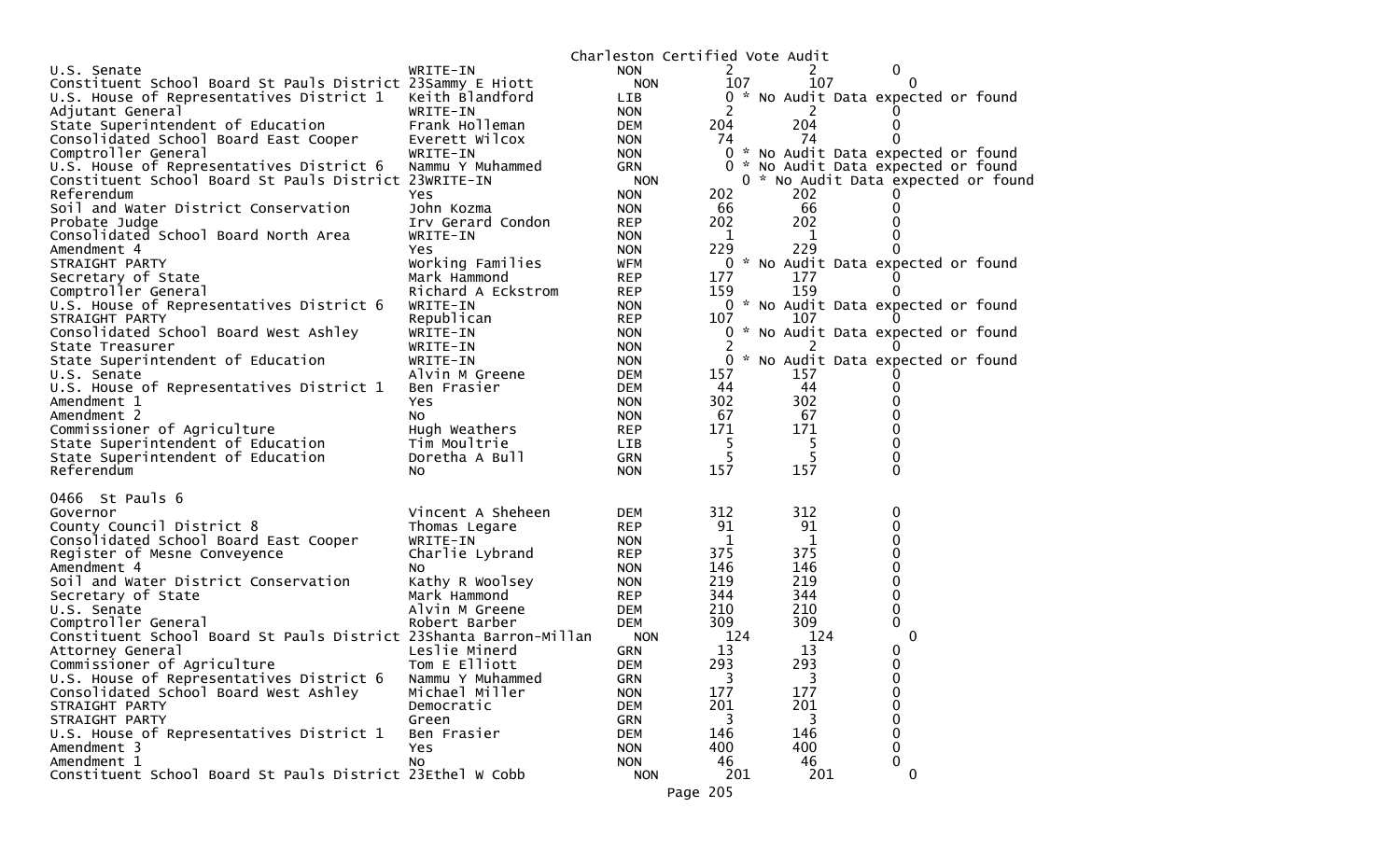|                                                                |                              | Charleston Certified Vote Audit |        |                                     |          |  |
|----------------------------------------------------------------|------------------------------|---------------------------------|--------|-------------------------------------|----------|--|
| Soil and Water District Conservation                           | Joshua Giordano-Silliman NON |                                 | 98     | 98                                  | 0        |  |
| Consolidated School Board East Cooper                          | Craig Ascue                  | <b>NON</b>                      | 160    | 160                                 | 0        |  |
| Probate Judge                                                  | WRITE-IN                     | <b>NON</b>                      | 1      | 1                                   | 0        |  |
| U.S. Senate                                                    | Jim DeMint                   | <b>REP</b>                      | 358    | 358                                 |          |  |
| Secretary of State                                             | Marjorie L Johnson           | DEM                             | 281    | 281                                 | 0        |  |
| Commissioner of Agriculture                                    | WRITE-IN                     | <b>NON</b>                      | 0      | * No Audit Data expected or found   |          |  |
| U.S. House of Representatives District 6                       | WRITE-IN                     | <b>NON</b>                      | 0      | * No Audit Data expected or found   |          |  |
| U.S. House of Representatives District 1                       | Robert Dobbs                 | <b>GRN</b>                      | 1      | 1                                   |          |  |
| County Referendum                                              | Yes                          | <b>NON</b>                      | 307    | 307                                 | 0        |  |
| Constituent School Board St Pauls District 23Vanetia V Fahie   |                              | <b>NON</b>                      | 55     | 55                                  | 0        |  |
| U.S. Senate                                                    | Tom Clements                 | <b>GRN</b>                      | 40     | 40                                  | 0        |  |
| Lieutenant Governor                                            | Ashley Cooper                | <b>DEM</b>                      | 329    | 329                                 | 0        |  |
| Probate Judge                                                  | Irv Gerard Condon            | <b>REP</b>                      | 381    | 381                                 | 0        |  |
| State Superintendent of Education                              | Tony Fayyazi                 | IND                             | 6      | 6                                   | 0        |  |
| State Treasurer                                                | Curtis Loftis                | <b>REP</b>                      | 384    | 384                                 |          |  |
| Adjutant General                                               | Bob Livingston               | <b>REP</b>                      | 374    | 374                                 |          |  |
| U.S. House of Representatives District 1                       | Rob Groce                    | WFM                             | 4      | 4                                   | 0        |  |
| Constituent School Board St Pauls District 23Charles Glover Sr |                              | <b>NON</b>                      | 195    | 195                                 | $\Omega$ |  |
| State Treasurer                                                | WRITE-IN                     | <b>NON</b>                      | 0<br>* | No Audit Data expected or found     |          |  |
| Consolidated School Board North Area                           | WRITE-IN                     | <b>NON</b>                      |        |                                     |          |  |
| Governor                                                       | Nikki R Haley                | <b>REP</b>                      | 320    | 320                                 |          |  |
| Soil and Water District Conservation                           | WRITE-IN                     | <b>NON</b>                      | 1      | 1                                   |          |  |
| STRAIGHT PARTY                                                 | Republican                   | <b>REP</b>                      | 180    | 180                                 |          |  |
| Consolidated School Board East Cooper                          | Everett Wilcox               | <b>NON</b>                      | 132    | 132                                 |          |  |
| State House of Representatives District 116Sean Pike           |                              | <b>REP</b>                      | 334    | 334                                 |          |  |
| Amendment 3                                                    | No                           | <b>NON</b>                      | 182    | 182                                 | 0        |  |
| Lieutenant Governor                                            | WRITE-IN                     | <b>NON</b>                      | 0      | * No Audit Data expected or found   |          |  |
| Constituent School Board St Pauls District 23Sammy E Hiott     |                              | <b>NON</b>                      | 174    | 174                                 | 0        |  |
| Comptroller General                                            | WRITE-IN                     | <b>NON</b>                      | 1      | 1                                   | 0        |  |
| County Council District 8                                      | Anna B Johnson               | <b>DEM</b>                      | 177    | 177                                 | 0        |  |
| Amendment 2                                                    | Yes                          | <b>NON</b>                      | 488    | 488                                 | 0        |  |
| County Referendum                                              | NO.                          | <b>NON</b>                      | 251    | 251                                 | 0        |  |
| Comptroller General                                            | Richard A Eckstrom           | <b>REP</b>                      | 316    | 316                                 | 0        |  |
| U.S. House of Representatives District 6                       | Jim Pratt                    | <b>REP</b>                      | 210    | 210                                 | Ω        |  |
| Consolidated School Board West Ashley                          | WRITE-IN                     | <b>NON</b>                      | 2      | 2                                   | 0        |  |
| Attorney General                                               | Alan Wilson                  | <b>REP</b>                      | 314    | 314                                 | 0        |  |
| U.S. House of Representatives District 1                       | M E Mac McCullough           | <b>UNC</b>                      | 2      | 2                                   | 0        |  |
| Constituent School Board St Pauls District 23WRITE-IN          |                              | <b>NON</b>                      | 2      | 2                                   | 0        |  |
| Lieutenant Governor                                            | Ken Ard                      | <b>REP</b>                      | 304    | 304                                 | 0        |  |
| State Superintendent of Education                              | Frank Holleman               | <b>DEM</b>                      | 283    | 283                                 | 0        |  |
| Soil and Water District Conservation                           | John Kozma                   | <b>NON</b>                      | 124    | 124                                 | 0        |  |
| Governor                                                       | Morgan Bruce Reeves          | UNC.                            | 3      | 3                                   |          |  |
| U.S. House of Representatives District 1                       | Tim Scott                    | <b>REP</b>                      | 135    | 135                                 | 0        |  |
| STRAIGHT PARTY                                                 | United Citizens              | <b>UNC</b>                      | 1      | 1                                   | 0        |  |
| Consolidated School Board North Area                           | Cindy Bohn Coats             | <b>NON</b>                      | 238    | 238                                 | 0        |  |
| U.S. House of Representatives District 1                       | Jimmy Wood                   | IND                             | 4      | 4                                   | 0        |  |
| State House of Representatives District 116Robert L Brown      |                              | <b>DEM</b>                      | 291    | 291                                 | 0        |  |
| STRAIGHT PARTY                                                 | Independence                 | IND                             | 4      | 4                                   | 0        |  |
| Adjutant General                                               | WRITE-IN                     | <b>NON</b>                      | 2      | 2                                   | 0        |  |
| State Superintendent of Education                              | Doretha A Bull               | GRN                             | 9      | 9                                   | 0        |  |
| U.S. House of Representatives District 1                       | WRITE-IN                     | <b>NON</b>                      | 0      | * No Audit Data expected or found   |          |  |
| Attorney General                                               | WRITE-IN                     | <b>NON</b>                      |        | 0 * No Audit Data expected or found |          |  |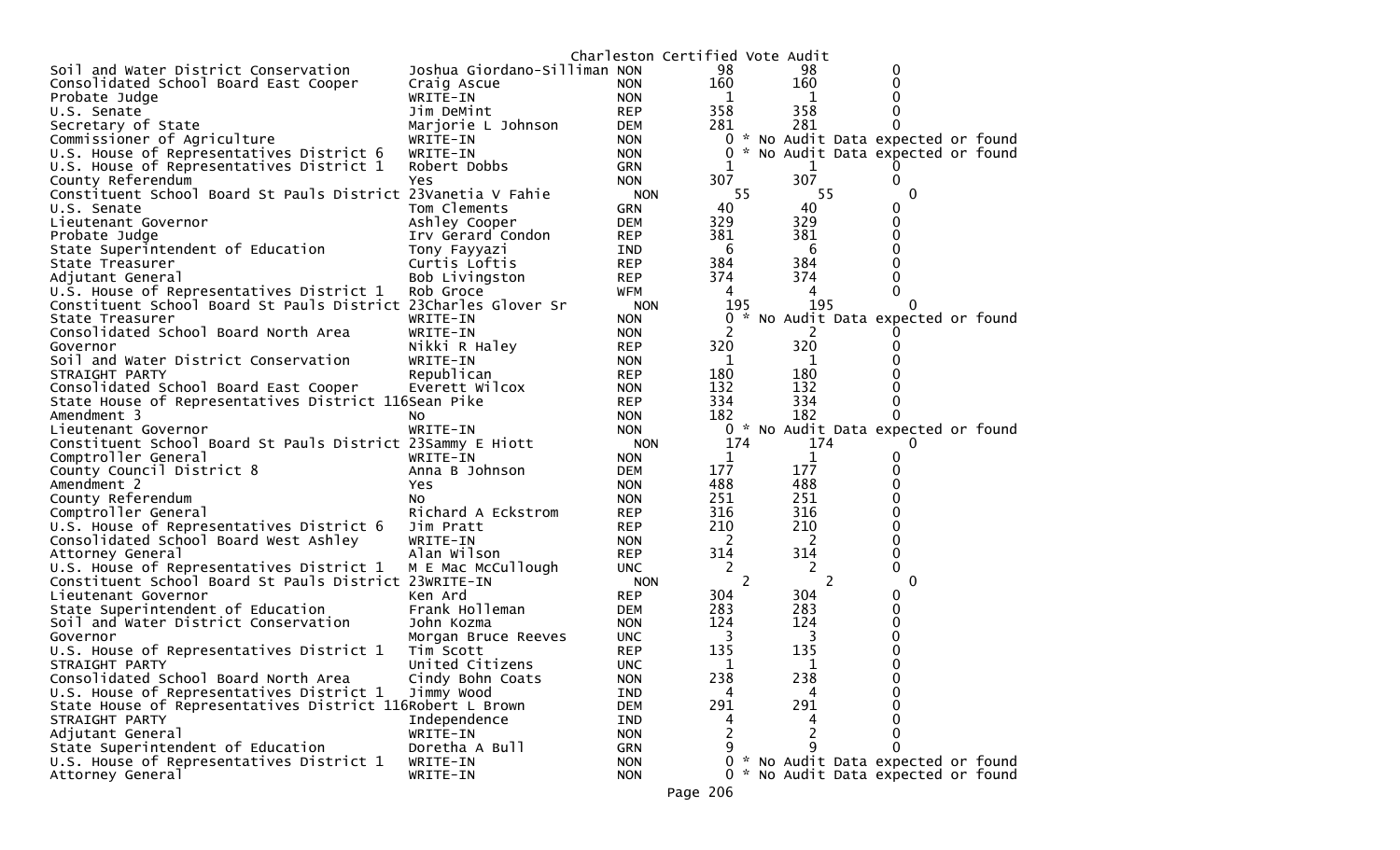|                                                                                                 |                             | Charleston Certified Vote Audit |                       |          |                                     |  |
|-------------------------------------------------------------------------------------------------|-----------------------------|---------------------------------|-----------------------|----------|-------------------------------------|--|
| Amendment 4                                                                                     | Yes                         | <b>NON</b>                      | 427                   | 427      | 0                                   |  |
| Referendum                                                                                      | Yes                         | <b>NON</b>                      | 337                   | 337      | 0                                   |  |
| State Superintendent of Education                                                               | Tim Moultrie                | LIB                             | 15                    | 15       |                                     |  |
| Attorney General                                                                                | Matthew Richardson          | <b>DEM</b>                      | 299                   | 299      |                                     |  |
| State Superintendent of Education                                                               | Mick Zais                   | <b>REP</b>                      | 317                   | 317      |                                     |  |
| State Superintendent of Education                                                               | WRITE-IN                    | <b>NON</b>                      | 0                     |          | * No Audit Data expected or found   |  |
| Amendment 1                                                                                     | <b>Yes</b>                  | <b>NON</b>                      | 551                   | 551      |                                     |  |
| U.S. Senate                                                                                     | WRITE-IN                    | <b>NON</b>                      | 14                    | 14       |                                     |  |
| Consolidated School Board East Cooper                                                           | Elizabeth Moffly            | <b>NON</b>                      | 197                   | 197      |                                     |  |
| STRAIGHT PARTY                                                                                  | Working Families            | <b>WFM</b>                      | 3                     | 3        |                                     |  |
| Amendment 2                                                                                     | NO.                         | <b>NON</b>                      | 98<br>179             | 98       |                                     |  |
| Consolidated School Board West Ashley<br>Register of Mesne Conveyence                           | Mary Ann Taylor<br>WRITE-IN | <b>NON</b><br><b>NON</b>        | -5                    | 179<br>5 |                                     |  |
|                                                                                                 |                             | <b>DEM</b>                      | 128                   | 128      |                                     |  |
| U.S. House of Representatives District 6<br>State House of Representatives District 116WRITE-IN | James E Jim Clyburn         | <b>NON</b>                      | 2                     | 2        |                                     |  |
| STRAIGHT PARTY                                                                                  | Libertarian                 | <b>LIB</b>                      |                       |          |                                     |  |
| Governor                                                                                        | WRITE-IN                    | <b>NON</b>                      | 0                     |          | * No Audit Data expected or found   |  |
| County Council District 8                                                                       | WRITE-IN                    | <b>NON</b>                      | 0                     |          | * No Audit Data expected or found   |  |
| U.S. House of Representatives District 1                                                        | Keith Blandford             | <b>LIB</b>                      |                       | 1        |                                     |  |
| Commissioner of Agriculture                                                                     | Hugh Weathers               | <b>REP</b>                      | 332                   | 332      |                                     |  |
| Governor                                                                                        | Morgan Bruce Reeves         | <b>GRN</b>                      | 4                     |          |                                     |  |
| Secretary of State                                                                              | WRITE-IN                    | <b>NON</b>                      | 0                     |          | * No Audit Data expected or found   |  |
| Referendum                                                                                      | NO.                         | <b>NON</b>                      | 243                   | 243      |                                     |  |
|                                                                                                 |                             |                                 |                       |          |                                     |  |
| 0501 St Andrews 1                                                                               |                             |                                 |                       |          |                                     |  |
| U.S. House of Representatives District 1                                                        | M E Mac McCullough          | <b>UNC</b>                      | 1                     | 1        | 0                                   |  |
| Governor                                                                                        | Vincent A Sheheen           | <b>DEM</b>                      | 137                   | 137      | 0                                   |  |
| Consolidated School Board West Ashley                                                           | Mary Ann Taylor             | <b>NON</b>                      | 66                    | 66       |                                     |  |
| Amendment 2                                                                                     | Yes                         | <b>NON</b>                      | 154                   | 154      |                                     |  |
| Probate Judge                                                                                   | Irv Gerard Condon           | <b>REP</b>                      | 117                   | 117      |                                     |  |
| Consolidated School Board East Cooper                                                           | WRITE-IN                    | <b>NON</b>                      | 3                     | 3        |                                     |  |
| Governor                                                                                        | WRITE-IN                    | <b>NON</b>                      | 1                     | 1        |                                     |  |
| STRAIGHT PARTY                                                                                  | Democratic                  | <b>DEM</b>                      | 80                    | 80       |                                     |  |
| Governor                                                                                        | Nikki R Haley               | <b>REP</b>                      | 82                    | 82       |                                     |  |
| Commissioner of Agriculture                                                                     | Hugh Weathers               | <b>REP</b>                      | 100                   | 100      |                                     |  |
| STRAIGHT PARTY                                                                                  | Independence                | IND                             | 1                     | 1        |                                     |  |
| Consolidated School Board West Ashley                                                           | Michael Miller              | <b>NON</b>                      | 80                    | 80       |                                     |  |
| Probate Judge                                                                                   | WRITE-IN                    | <b>NON</b>                      | 3                     | 3        |                                     |  |
| County Referendum                                                                               | <b>Yes</b>                  | <b>NON</b>                      | 115                   | 115      |                                     |  |
| U.S. House of Representatives District 1                                                        | Jimmy Wood                  | <b>IND</b>                      | 4                     | 4        |                                     |  |
| Amendment 3                                                                                     | <b>NO</b>                   | <b>NON</b>                      | 57                    | 57       |                                     |  |
| Attorney General                                                                                | Alan Wilson                 | <b>REP</b>                      | 84                    | 84       |                                     |  |
| U.S. Senate                                                                                     | WRITE-IN                    | <b>NON</b>                      | 20                    | 20       |                                     |  |
| Consolidated School Board North Area                                                            | WRITE-IN                    | <b>NON</b>                      | $\overline{2}$<br>159 | 2<br>159 | 0                                   |  |
| Amendment 1                                                                                     | Yes                         | <b>NON</b><br><b>REP</b>        | 111                   | 111      | 0                                   |  |
| Register of Mesne Conveyence<br>STRAIGHT PARTY                                                  | Charlie Lybrand             | GRN                             |                       |          | 0 * No Audit Data expected or found |  |
| St Andrews Public Service District At LargeNancy Mitchell Calvary                               | Green                       | <b>NON</b>                      | 22                    | 22       |                                     |  |
| St Andrews Public Service District At LargeWRITE-IN                                             |                             | <b>NON</b>                      |                       |          | 0 * No Audit Data expected or found |  |
| St Andrews Public Service District Area 1 Andrew Smith                                          |                             | <b>NON</b>                      | 24                    | 24       |                                     |  |
| St Andrews Public Service District Area 1 WRITE-IN                                              |                             | <b>NON</b>                      | 0                     |          | * No Audit Data expected or found   |  |
| St Andrews Public Service District Area 2 Charlie Ledford                                       |                             | <b>NON</b>                      | 23                    | 23       |                                     |  |
|                                                                                                 |                             |                                 | Page 207              |          |                                     |  |
|                                                                                                 |                             |                                 |                       |          |                                     |  |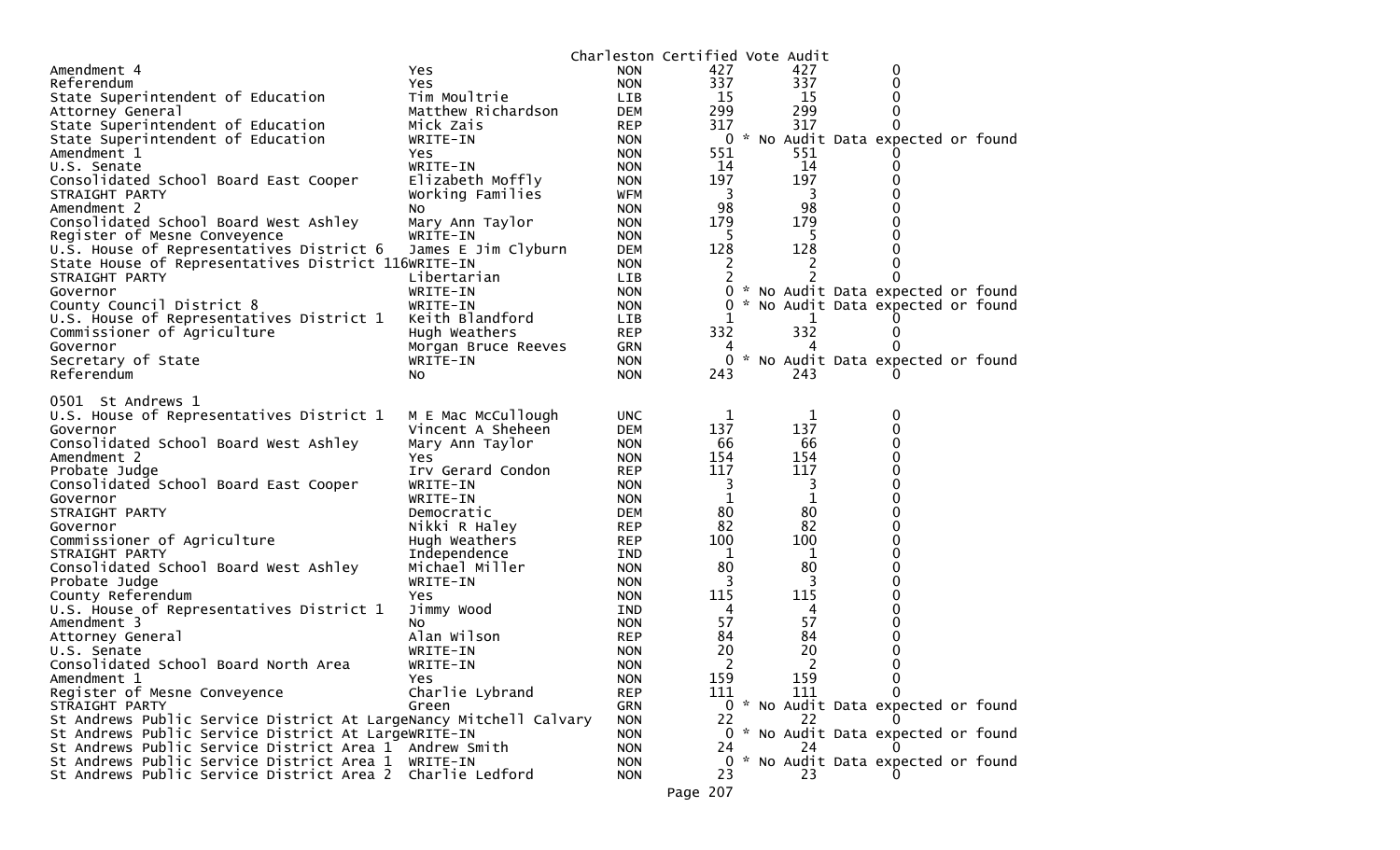|                                                                                            |                                 |                          | Charleston Certified Vote Audit |    |                |    |                                     |  |
|--------------------------------------------------------------------------------------------|---------------------------------|--------------------------|---------------------------------|----|----------------|----|-------------------------------------|--|
| Soil and Water District Conservation                                                       | Kathy R Woolsey                 | <b>NON</b>               | 67                              |    | 67             |    | $_{0}$                              |  |
| St Andrews Public Service District Area 2                                                  | WRITE-IN                        | <b>NON</b>               |                                 |    |                |    | 0 * No Audit Data expected or found |  |
| Soil and Water District Conservation                                                       | Joshua Giordano-Silliman NON    |                          | 22                              |    | 22             |    |                                     |  |
| Consolidated School Board North Area                                                       | Cindy Bohn Coats                | <b>NON</b>               | 62                              |    | 62             |    | 0                                   |  |
| Register of Mesne Conveyence                                                               | WRITE-IN                        | <b>NON</b>               | 3                               |    |                |    |                                     |  |
| STRAIGHT PARTY                                                                             | Libertarian                     | <b>LIB</b>               | 0                               |    |                |    | * No Audit Data expected or found   |  |
| Consolidated School Board East Cooper                                                      | Everett Wilcox                  | <b>NON</b>               | 42                              |    | 42             |    |                                     |  |
| U.S. House of Representatives District 1                                                   | WRITE-IN                        | <b>NON</b>               | 1                               |    | 1              |    | 0                                   |  |
| Comptroller General                                                                        | Richard A Eckstrom              | <b>REP</b>               | 83                              |    | 83             |    |                                     |  |
| Governor                                                                                   | Morgan Bruce Reeves             | <b>UNC</b>               | 1                               |    | 1              |    |                                     |  |
| State Superintendent of Education                                                          | Tony Fayyazi                    | IND                      | $\overline{2}$                  |    | $\overline{c}$ |    | 0                                   |  |
| Amendment 2                                                                                | NO.                             | <b>NON</b>               | 44                              |    | 44             |    |                                     |  |
| Commissioner of Agriculture                                                                | Tom E Elliott                   | <b>DEM</b>               | 112                             |    | 112            |    | 0                                   |  |
| County Referendum                                                                          | No                              | <b>NON</b>               | 67                              |    | 67             |    |                                     |  |
| U.S. House of Representatives District 1                                                   | Keith Blandford                 | <b>LIB</b>               | 1                               |    | 1              |    |                                     |  |
| Comptroller General                                                                        | WRITE-IN                        | <b>NON</b>               | 2                               |    | 2              |    | 0                                   |  |
| U.S. Senate                                                                                | Alvin M Greene                  | <b>DEM</b>               | 76                              |    | 76             |    | 0                                   |  |
| Secretary of State                                                                         | Mark Hammond                    | <b>REP</b>               | 96                              |    | 96             |    |                                     |  |
| Secretary of State                                                                         | WRITE-IN                        | <b>NON</b>               | 0                               |    |                |    | * No Audit Data expected or found   |  |
| Amendment 4                                                                                | Yes.                            | <b>NON</b>               | 131                             |    | 131            |    |                                     |  |
| Adjutant General                                                                           | Bob Livingston                  | <b>REP</b>               | 109                             |    | 109            |    | 0                                   |  |
| Commissioner of Agriculture                                                                | WRITE-IN                        | <b>NON</b>               | 1                               |    | 1              |    | 0                                   |  |
| U.S. Senate                                                                                | Jim DeMint                      | <b>REP</b>               | 93                              |    | 93             |    | 0                                   |  |
| Attorney General                                                                           | Matthew Richardson              | DEM                      | 128                             |    | 128            |    | 0                                   |  |
| Consolidated School Board East Cooper                                                      | Elizabeth Moffly                | <b>NON</b>               | 60                              |    | 60             |    | 0                                   |  |
| U.S. Senate                                                                                | Tom Clements                    | <b>GRN</b>               | 25                              |    | 25             |    | $\Omega$                            |  |
| Constituent School Board St Andrews District 10Edythe T Haynes                             |                                 |                          | <b>NON</b>                      | 62 |                | 62 | 0                                   |  |
| Constituent School Board St Andrews District 10Peter J Tecklenburg                         |                                 |                          | <b>NON</b>                      | 74 |                | 74 | 0                                   |  |
| Constituent School Board St Andrews District 10WRITE-IN                                    |                                 |                          | <b>NON</b>                      | 4  |                | 4  | 0                                   |  |
| Attorney General                                                                           | WRITE-IN                        | <b>NON</b>               | ı                               |    | 1              |    | 0                                   |  |
| Amendment 1                                                                                | NO.                             | <b>NON</b>               | 44                              |    | 44             |    | 0                                   |  |
| Lieutenant Governor                                                                        | Ashley Cooper                   | <b>DEM</b>               | 150                             |    | 150            |    | 0                                   |  |
| STRAIGHT PARTY                                                                             | Republican                      | <b>REP</b>               | 34                              |    | 34             |    | 0                                   |  |
| U.S. House of Representatives District 1                                                   | Ben Frasier                     | DEM                      | 101                             |    | 101            |    | 0                                   |  |
| U.S. House of Representatives District 1                                                   | Robert Dobbs                    | <b>GRN</b>               | 1                               |    | 1              |    | 0                                   |  |
| County Council District 5                                                                  | Teddie E Pryor Sr               | <b>DEM</b>               | 153                             |    | 153            |    | 0                                   |  |
| Lieutenant Governor                                                                        | Ken Ard                         | <b>REP</b>               | 69                              |    | 69<br>119      |    | 0<br>0                              |  |
| State Superintendent of Education                                                          | Frank Holleman                  | <b>DEM</b>               | 119                             |    |                |    | U                                   |  |
| State Superintendent of Education<br>Referendum                                            | Doretha A Bull                  | <b>GRN</b>               | 3<br>130                        |    | 3<br>130       |    | 0                                   |  |
|                                                                                            | Yes                             | <b>NON</b>               |                                 |    | 120            |    | 0                                   |  |
| Secretary of State<br>Governor                                                             | Marjorie L Johnson              | DEM<br>GRN               | 120                             |    |                |    | 0                                   |  |
| Soil and Water District Conservation                                                       | Morgan Bruce Reeves<br>WRITE-IN | <b>NON</b>               | 2<br>3                          |    | 2<br>3         |    | 0                                   |  |
| Consolidated School Board East Cooper                                                      |                                 | <b>NON</b>               | 65                              |    | 65             |    | 0                                   |  |
| Attorney General                                                                           | Craig Ascue<br>Leslie Minerd    | GRN                      | 4                               |    | 4              |    | 0                                   |  |
| State Superintendent of Education                                                          | Tim Moultrie                    | LIB                      | 6                               |    | 6              |    | 0                                   |  |
| Amendment 3                                                                                | Yes                             | <b>NON</b>               | 141                             |    | 141            |    | 0                                   |  |
| State Superintendent of Education                                                          |                                 |                          | 83                              |    | 83             |    | 0                                   |  |
| Soil and Water District Conservation                                                       |                                 |                          |                                 |    |                |    |                                     |  |
|                                                                                            | Mick Zais                       | <b>REP</b>               |                                 |    |                |    |                                     |  |
|                                                                                            | John Kozma                      | <b>NON</b>               | 33                              |    | 33             |    | 0                                   |  |
| Amendment 4                                                                                | NO.                             | <b>NON</b>               | 57                              |    | 57             |    | 0                                   |  |
| County Council District 5<br>State House of Representatives District 111Wendell G Gilliard | WRITE-IN                        | <b>NON</b><br><b>DEM</b> | 2<br>159                        |    | 2<br>159       |    | 0<br>0                              |  |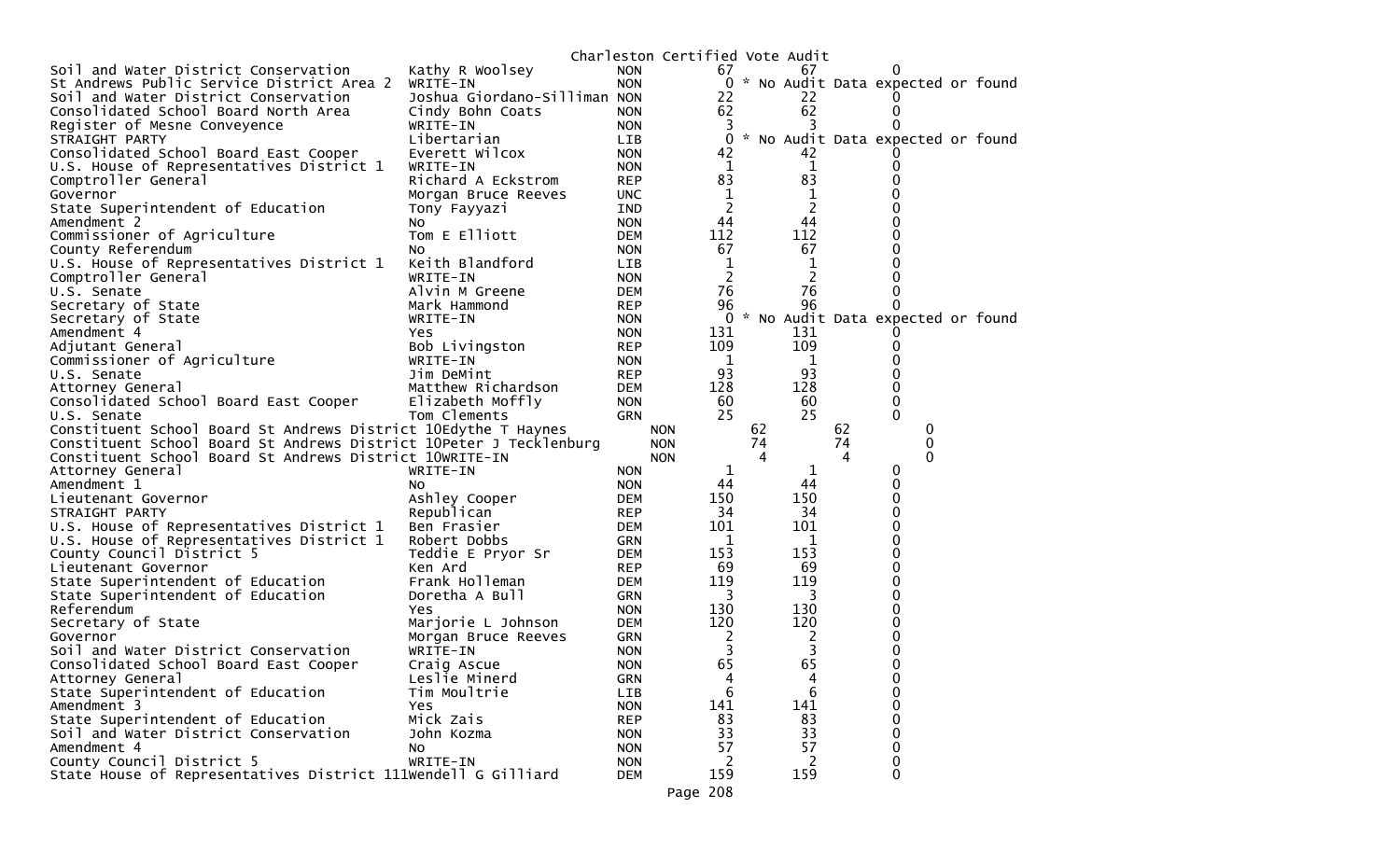|                                                                               |                              |                          | Charleston Certified Vote Audit |         |                                     |  |
|-------------------------------------------------------------------------------|------------------------------|--------------------------|---------------------------------|---------|-------------------------------------|--|
| Lieutenant Governor                                                           | WRITE-IN                     | <b>NON</b>               |                                 |         |                                     |  |
| U.S. House of Representatives District 1                                      | Rob Groce                    | <b>WFM</b>               |                                 |         | 0                                   |  |
| Adjutant General                                                              | WRITE-IN                     | <b>NON</b>               |                                 |         |                                     |  |
| STRAIGHT PARTY                                                                | Working Families             | WFM                      |                                 |         | * No Audit Data expected or found   |  |
| State Treasurer                                                               | Curtis Loftis                | <b>REP</b>               | 113                             | 113     |                                     |  |
| Consolidated School Board West Ashley                                         | WRITE-IN                     | <b>NON</b>               | 2                               | 2       | 0                                   |  |
| STRAIGHT PARTY                                                                | United Citizens              | <b>UNC</b>               |                                 |         | * No Audit Data expected or found   |  |
| State Superintendent of Education                                             | WRITE-IN                     | <b>NON</b>               |                                 |         |                                     |  |
| Comptroller General                                                           | Robert Barber                | <b>DEM</b>               | 131                             | 131     |                                     |  |
| State Treasurer                                                               | WRITE-IN                     | <b>NON</b>               | 6                               | 6       | 0                                   |  |
| U.S. House of Representatives District 1                                      | Tim Scott                    | <b>REP</b>               | 103                             | 103     | 0                                   |  |
| State House of Representatives District 111WRITE-IN                           |                              | <b>NON</b>               | <sup>2</sup>                    | 2       | 0                                   |  |
| Referendum                                                                    | No.                          | <b>NON</b>               | 80                              | 80      | 0                                   |  |
|                                                                               |                              |                          |                                 |         |                                     |  |
| 0502 St Andrews 2                                                             |                              |                          |                                 |         |                                     |  |
| County Council District 5                                                     | Teddie E Pryor Sr            | <b>DEM</b>               | 170                             | 170     | 0                                   |  |
| Attorney General                                                              | Leslie Minerd                | <b>GRN</b>               | 9                               | 9       | 0                                   |  |
| State Superintendent of Education                                             | Tony Fayyazi                 | IND                      | 3                               |         |                                     |  |
| U.S. House of Representatives District 1                                      | Tim Scott                    | <b>REP</b>               | 151                             | 151     | 0                                   |  |
| State Treasurer                                                               | Curtis Loftis                | <b>REP</b>               | 172                             | 172     | 0                                   |  |
| Consolidated School Board West Ashley                                         | WRITE-IN                     | <b>NON</b>               |                                 |         | 0 * No Audit Data expected or found |  |
| Amendment 2                                                                   | Yes.                         | <b>NON</b>               | 198                             | 198     |                                     |  |
| Governor                                                                      | Morgan Bruce Reeves          | <b>UNC</b>               | 1<br>35                         | 1<br>35 | 0                                   |  |
| STRAIGHT PARTY                                                                | Republican                   | <b>REP</b>               | 6                               |         |                                     |  |
| State Treasurer                                                               | WRITE-IN                     | <b>NON</b>               |                                 | 6       |                                     |  |
| U.S. House of Representatives District 1<br>State Superintendent of Education | M E Mac McCullough           | <b>UNC</b>               | 3                               | 3       |                                     |  |
|                                                                               | Doretha A Bull               | <b>GRN</b>               |                                 |         |                                     |  |
| County Council District 5                                                     | WRITE-IN                     | <b>NON</b>               | 30                              | 30      | 0                                   |  |
| U.S. Senate<br>County Referendum                                              | WRITE-IN                     | <b>NON</b>               | 141                             | 141     |                                     |  |
| Consolidated School Board East Cooper                                         | Yes.<br>WRITE-IN             | <b>NON</b><br><b>NON</b> | 0                               |         | * No Audit Data expected or found   |  |
| Commissioner of Agriculture                                                   | Tom E Elliott                | DEM                      | 97                              | 97      |                                     |  |
| Amendment 3                                                                   | No                           | <b>NON</b>               | 79                              | 79      |                                     |  |
| Adjutant General                                                              | Bob Livingston               | <b>REP</b>               | 165                             | 165     | 0                                   |  |
| Consolidated School Board West Ashley                                         | Mary Ann Taylor              | <b>NON</b>               | 94                              | 94      | 0                                   |  |
| STRAIGHT PARTY                                                                | Independence                 | IND                      | 0                               |         | * No Audit Data expected or found   |  |
| STRAIGHT PARTY                                                                | Democratic                   | <b>DEM</b>               | 32                              | 32      |                                     |  |
| State Superintendent of Education                                             | Frank Holleman               | DEM                      | 114                             | 114     |                                     |  |
| Amendment 1                                                                   | Yes                          | <b>NON</b>               | 191                             | 191     |                                     |  |
| U.S. House of Representatives District 1                                      | Jimmy Wood                   | IND                      | 2                               | 2       |                                     |  |
| Lieutenant Governor                                                           | Ashley Cooper                | <b>DEM</b>               | 143                             | 143     |                                     |  |
| St Andrews Public Service District At LargeNancy Mitchell Calvary             |                              | <b>NON</b>               | 70                              | 70      | 0                                   |  |
| U.S. Senate                                                                   | Alvin M Greene               | <b>DEM</b>               | 29                              | 29      | 0                                   |  |
| St Andrews Public Service District At LargeWRITE-IN                           |                              | <b>NON</b>               |                                 |         | 0 * No Audit Data expected or found |  |
| Commissioner of Agriculture                                                   | WRITE-IN                     | <b>NON</b>               | 0                               |         | * No Audit Data expected or found   |  |
| St Andrews Public Service District Area 1                                     | Andrew Smith                 | <b>NON</b>               | 72                              | 72      |                                     |  |
| Consolidated School Board West Ashley                                         | Michael Miller               | <b>NON</b>               | 86                              | 86      | 0                                   |  |
| Soil and Water District Conservation                                          | Kathy R Woolsey              | <b>NON</b>               | 106                             | 106     | 0                                   |  |
| St Andrews Public Service District Area 1                                     | WRITE-IN                     | <b>NON</b>               | 2                               | 2       | 0                                   |  |
| Probate Judge                                                                 | Irv Gerard Condon            | <b>REP</b>               | 172                             | 172     | 0                                   |  |
| Soil and Water District Conservation                                          | Joshua Giordano-Silliman NON |                          | 43                              | 43      | 0                                   |  |
| St Andrews Public Service District Area 2                                     | Charlie Ledford              | <b>NON</b>               | 71                              | 71      | 0                                   |  |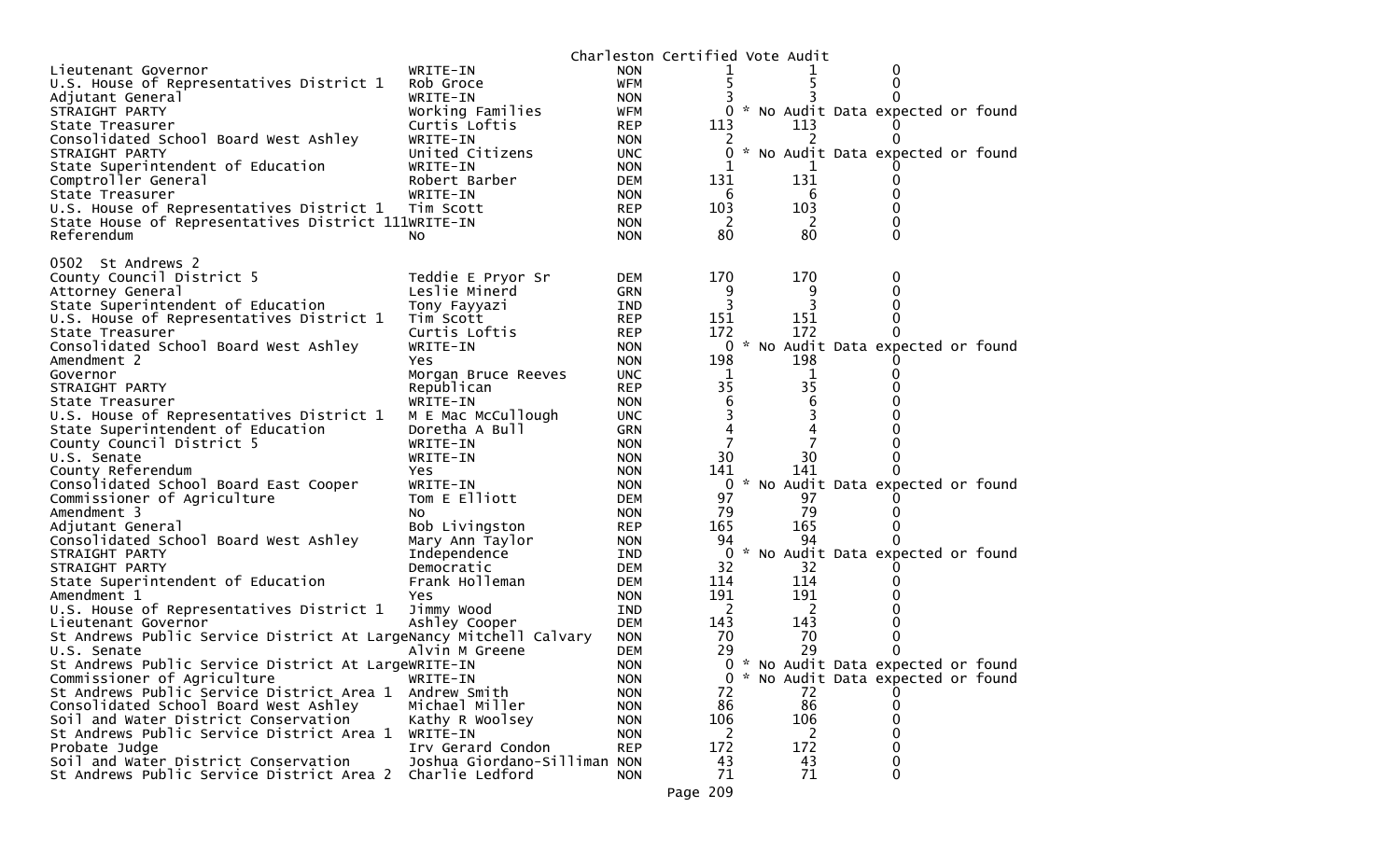|                                                                    |                              |                          | Charleston Certified Vote Audit |            |     |   |     |     |                                     |  |
|--------------------------------------------------------------------|------------------------------|--------------------------|---------------------------------|------------|-----|---|-----|-----|-------------------------------------|--|
| Lieutenant Governor                                                | Ken Ard                      | <b>REP</b>               |                                 | 117        |     |   | 117 |     | 0                                   |  |
| St Andrews Public Service District Area 2                          | WRITE-IN                     | <b>NON</b>               |                                 | 1          |     |   | 1   |     | 0                                   |  |
| U.S. House of Representatives District 1                           | Keith Blandford              | LIB                      |                                 | 7          |     |   |     |     | 0                                   |  |
| U.S. House of Representatives District 1                           | WRITE-IN                     | <b>NON</b>               |                                 | 1          |     |   |     |     |                                     |  |
| County Referendum                                                  | NO.                          | <b>NON</b>               |                                 | 87         |     |   | 87  |     | 0                                   |  |
| Amendment 2                                                        | N <sub>O</sub>               | <b>NON</b>               |                                 | 59         |     |   | 59  |     | 0                                   |  |
| State Superintendent of Education                                  | Mick Zais                    | <b>REP</b>               |                                 | 109        |     |   | 109 |     |                                     |  |
| Consolidated School Board North Area                               | WRITE-IN                     | <b>NON</b>               |                                 | 6          |     |   | 6   |     | 0                                   |  |
| Consolidated School Board East Cooper                              | Everett Wilcox               | <b>NON</b>               |                                 | 68         |     |   | 68  |     | 0                                   |  |
| Probate Judge                                                      | WRITE-IN                     | <b>NON</b>               |                                 | 2          |     |   | 2   |     |                                     |  |
| U.S. Senate                                                        | Jim DeMint                   | <b>REP</b>               |                                 | 140        |     |   | 140 |     |                                     |  |
| Amendment 4                                                        | Yes                          | <b>NON</b>               |                                 | 156        |     |   | 156 |     | 0                                   |  |
| U.S. Senate                                                        | Tom Clements                 | <b>GRN</b>               |                                 | 57         |     |   | 57  |     | 0                                   |  |
| Consolidated School Board North Area                               | Cindy Bohn Coats             | <b>NON</b>               |                                 | 152        |     |   | 152 |     | 0                                   |  |
| Register of Mesne Conveyence                                       | Charlie Lybrand              | <b>REP</b>               |                                 | 171        |     |   | 171 |     | 0                                   |  |
| Register of Mesne Conveyence                                       | WRITE-IN                     | <b>NON</b>               |                                 | 2          |     |   | 2   |     | 0                                   |  |
| State Superintendent of Education                                  | Tim Moultrie                 | <b>LIB</b>               |                                 | 19         |     |   | 19  |     | 0                                   |  |
| Secretary of State                                                 | Mark Hammond                 | <b>REP</b>               |                                 | 146        |     |   | 146 |     | 0                                   |  |
| Comptroller General                                                | Robert Barber                | <b>DEM</b>               |                                 | 134        |     |   | 134 |     | 0                                   |  |
| Governor                                                           | Vincent A Sheheen            | <b>DEM</b>               |                                 | 145        |     |   | 145 |     | 0                                   |  |
| Constituent School Board St Andrews District 10Edythe T Haynes     |                              |                          | <b>NON</b>                      |            | 92  |   |     | 92  | 0                                   |  |
| State House of Representatives District 119Lee Edwards             |                              | <b>REP</b>               |                                 | 107        |     |   | 107 |     | 0                                   |  |
| Constituent School Board St Andrews District 10Peter J Tecklenburg |                              |                          | <b>NON</b>                      |            | 123 |   |     | 123 | 0                                   |  |
| Governor                                                           | Nikki R Haley                | <b>REP</b>               |                                 | 117        |     |   | 117 |     | 0                                   |  |
| Amendment 1                                                        | NO                           | <b>NON</b>               |                                 | 67         |     |   | 67  |     | 0                                   |  |
| Constituent School Board St Andrews District 10WRITE-IN            |                              |                          | <b>NON</b>                      |            |     | 8 |     | 8   | 0                                   |  |
| Attorney General                                                   | Alan Wilson                  | <b>REP</b>               |                                 | 117        |     |   | 117 |     | 0                                   |  |
| Secretary of State                                                 | WRITE-IN                     | <b>NON</b>               |                                 | 1          |     |   | 1   |     | 0                                   |  |
| U.S. House of Representatives District 1                           | Robert Dobbs                 | <b>GRN</b>               |                                 | 7          |     |   | 7   |     | 0                                   |  |
| Consolidated School Board East Cooper<br>Referendum                | Elizabeth Moffly             | <b>NON</b>               |                                 | 100<br>164 |     |   | 100 |     | 0                                   |  |
|                                                                    | Yes                          | <b>NON</b>               |                                 |            |     |   | 164 |     |                                     |  |
| STRAIGHT PARTY<br>Adjutant General                                 | Working Families<br>WRITE-IN | <b>WFM</b><br><b>NON</b> |                                 | 1<br>5     |     |   | 1   |     |                                     |  |
| State House of Representatives District 119Leon Stavrinakis        |                              | <b>DEM</b>               |                                 | 151        |     |   | 151 |     | 0                                   |  |
| U.S. House of Representatives District 1                           | Ben Frasier                  | <b>DEM</b>               |                                 | 71         |     |   | 71  |     | 0                                   |  |
| Lieutenant Governor                                                | WRITE-IN                     | <b>NON</b>               |                                 | 0          |     |   |     |     | * No Audit Data expected or found   |  |
| State Superintendent of Education                                  | WRITE-IN                     | <b>NON</b>               |                                 | 1          |     |   |     |     |                                     |  |
| Soil and Water District Conservation                               | WRITE-IN                     | <b>NON</b>               |                                 | 1          |     |   | 1   |     |                                     |  |
| Secretary of State                                                 | Marjorie L Johnson           | <b>DEM</b>               |                                 | 101        |     |   | 101 |     |                                     |  |
| Amendment 3                                                        | Yes                          | <b>NON</b>               |                                 | 176        |     |   | 176 |     |                                     |  |
| Governor                                                           | WRITE-IN                     | <b>NON</b>               |                                 |            |     |   |     |     | 0 * No Audit Data expected or found |  |
| Amendment 4                                                        | NO.                          | <b>NON</b>               |                                 | 96         |     |   | 96  |     |                                     |  |
| Comptroller General                                                | Richard A Eckstrom           | <b>REP</b>               |                                 | 115        |     |   | 115 |     |                                     |  |
| State House of Representatives District 119WRITE-IN                |                              | <b>NON</b>               |                                 |            |     |   |     |     | 0 * No Audit Data expected or found |  |
| STRAIGHT PARTY                                                     | Libertarian                  | LIB                      |                                 |            |     |   |     |     | 0 * No Audit Data expected or found |  |
| Soil and Water District Conservation                               | John Kozma                   | <b>NON</b>               |                                 | 55         |     |   | 55  |     |                                     |  |
| Attorney General                                                   | Matthew Richardson           | DEM                      |                                 | 128        |     |   | 128 |     |                                     |  |
| STRAIGHT PARTY                                                     | United Citizens              | <b>UNC</b>               |                                 |            |     |   |     |     | 0 * No Audit Data expected or found |  |
| Consolidated School Board East Cooper                              | Craig Ascue                  | <b>NON</b>               |                                 | 79         |     |   | 79  |     |                                     |  |
| Comptroller General                                                | WRITE-IN                     | <b>NON</b>               |                                 |            |     |   | 1   |     |                                     |  |
| Attorney General                                                   | WRITE-IN                     | <b>NON</b>               |                                 | 0          |     |   |     |     | * No Audit Data expected or found   |  |
| Governor                                                           | Morgan Bruce Reeves          | GRN                      |                                 |            |     |   |     |     |                                     |  |
|                                                                    |                              |                          | Page 210                        |            |     |   |     |     |                                     |  |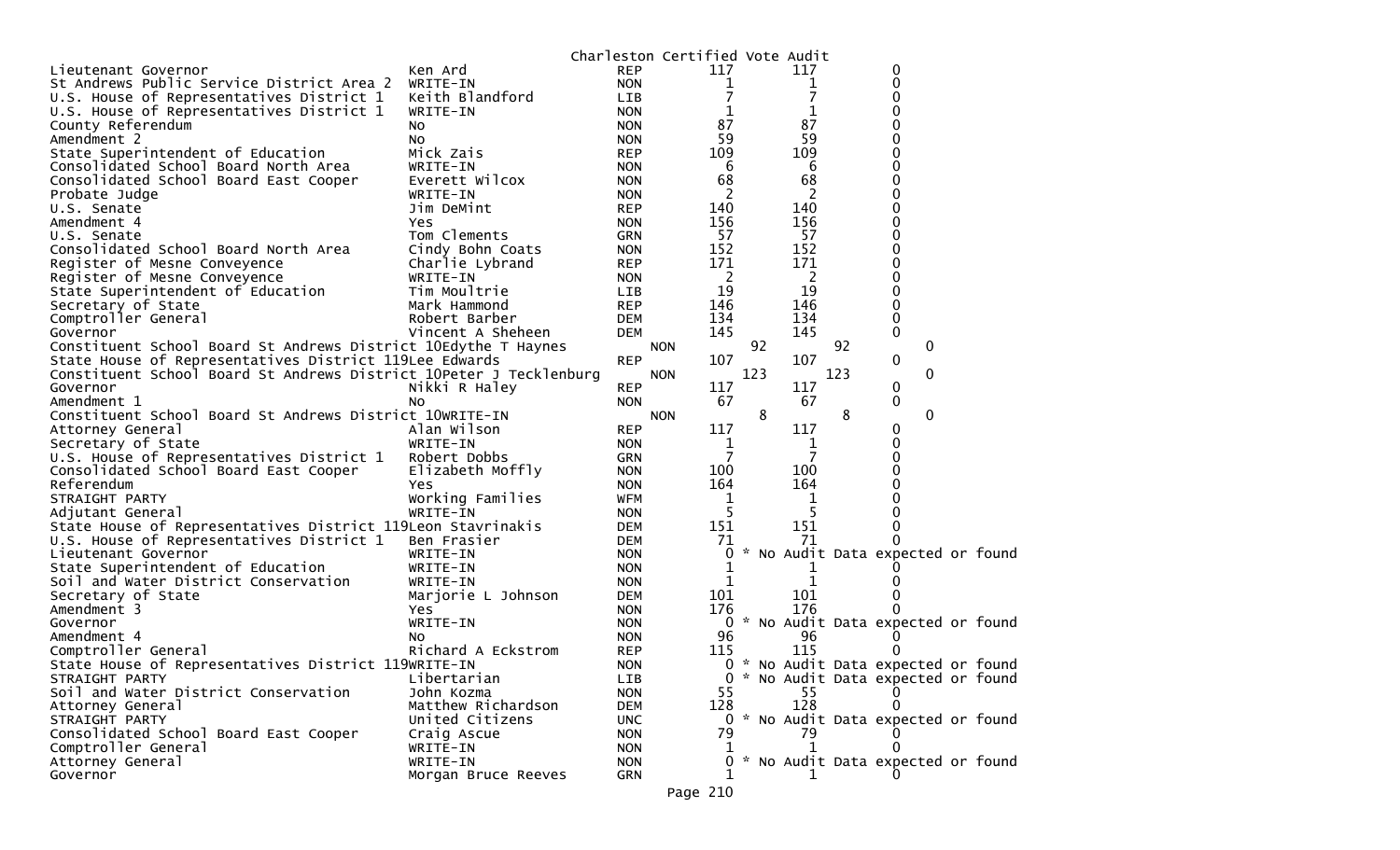|                                                                    |                     |            | Charleston Certified Vote Audit |     |               |                         |    |              |                                     |
|--------------------------------------------------------------------|---------------------|------------|---------------------------------|-----|---------------|-------------------------|----|--------------|-------------------------------------|
| U.S. House of Representatives District 1                           | Rob Groce           | WFM        |                                 | 13  |               | 13                      |    | 0            |                                     |
| Commissioner of Agriculture                                        | Hugh Weathers       | <b>REP</b> |                                 | 152 |               | 152                     |    | 0            |                                     |
| STRAIGHT PARTY                                                     | Green               | <b>GRN</b> |                                 |     |               |                         |    |              | 0 * No Audit Data expected or found |
| Referendum                                                         | NO.                 | <b>NON</b> |                                 | 94  |               | 94                      |    |              |                                     |
|                                                                    |                     |            |                                 |     |               |                         |    |              |                                     |
| 0503 St Andrews 3                                                  |                     |            |                                 |     |               |                         |    |              |                                     |
| Constituent School Board St Andrews District 10Edythe T Haynes     |                     |            | <b>NON</b>                      |     | 186           |                         | 63 |              | 123 Aud Data                        |
| State Treasurer                                                    | WRITE-IN            | <b>NON</b> |                                 | 7   |               | 2                       |    | 5 Aud Data   |                                     |
| Amendment 3                                                        | NO.                 | <b>NON</b> |                                 | 132 |               | 48                      |    | 84 Aud Data  |                                     |
| Secretary of State                                                 | Mark Hammond        | <b>REP</b> |                                 | 71  |               | 22                      |    | 49 Aud Data  |                                     |
| Constituent School Board St Andrews District 10Peter J Tecklenburg |                     |            | <b>NON</b>                      |     | 143           |                         | 48 |              | 95 Aud Data                         |
| U.S. House of Representatives District 1                           | WRITE-IN            | <b>NON</b> |                                 | 0   | $\sim$        |                         |    |              | No Audit Data expected or found     |
| Consolidated School Board East Cooper                              | Craig Ascue         | <b>NON</b> |                                 | 168 |               | 60                      |    | 108 Aud Data |                                     |
| County Referendum                                                  | Yes.                | <b>NON</b> |                                 | 254 |               | 84                      |    | 170 Aud Data |                                     |
| Constituent School Board St Andrews District 10WRITE-IN            |                     |            | <b>NON</b>                      |     | 8             |                         | 2  |              | 6 Aud Data                          |
| Probate Judge                                                      | Irv Gerard Condon   | <b>REP</b> |                                 | 121 |               | 37                      |    | 84 Aud Data  |                                     |
| STRAIGHT PARTY                                                     | Independence        | IND        |                                 | 3   |               | $\mathbf{2}$            |    | 1 Aud Data   |                                     |
| STRAIGHT PARTY                                                     | Green               | <b>GRN</b> |                                 | 15  |               | 7                       |    | 8 Aud Data   |                                     |
| Lieutenant Governor                                                | WRITE-IN            | <b>NON</b> |                                 | 1   |               | * No Audit Data found   |    |              |                                     |
| U.S. House of Representatives District 1                           | Robert Dobbs        | <b>GRN</b> |                                 | 12  |               | 7                       |    | 5 Aud Data   |                                     |
| STRAIGHT PARTY                                                     | Libertarian         | <b>LIB</b> |                                 | 1   |               |                         |    | 0            |                                     |
| Secretary of State                                                 | WRITE-IN            | <b>NON</b> |                                 | 1   |               | * No Audit Data found   |    |              |                                     |
| Governor                                                           | Morgan Bruce Reeves | <b>UNC</b> |                                 | 1   |               | 1                       |    | $\Omega$     |                                     |
| Consolidated School Board West Ashley                              | WRITE-IN            | <b>NON</b> |                                 |     | $\mathcal{H}$ | No Audit Data found     |    |              |                                     |
| Probate Judge                                                      | WRITE-IN            | <b>NON</b> |                                 | 5   |               | 1                       |    | 4 Aud Data   |                                     |
| Secretary of State                                                 | Marjorie L Johnson  | <b>DEM</b> |                                 | 420 |               | 149                     |    | 271 Aud Data |                                     |
| State Superintendent of Education                                  | Tony Fayyazi        | IND        |                                 |     |               | 2 * No Audit Data found |    |              |                                     |
| U.S. House of Representatives District 1                           | Ben Frasier         | <b>DEM</b> |                                 | 388 |               | 140                     |    | 248 Aud Data |                                     |
| Amendment 2                                                        | NO.                 | <b>NON</b> |                                 | 65  |               | 24                      |    | 41 Aud Data  |                                     |
| State Superintendent of Education                                  | Doretha A Bull      | <b>GRN</b> |                                 | 12  |               | -5                      |    | 7 Aud Data   |                                     |
| Commissioner of Agriculture                                        | Hugh Weathers       | <b>REP</b> |                                 | 75  |               | 24                      |    | 51 Aud Data  |                                     |
| Consolidated School Board West Ashley                              | Mary Ann Taylor     | <b>NON</b> |                                 | 86  |               | 30                      |    | 56 Aud Data  |                                     |
| Register of Mesne Conveyence                                       | Charlie Lybrand     | <b>REP</b> |                                 | 122 |               | 39                      |    | 83 Aud Data  |                                     |
| STRAIGHT PARTY                                                     | United Citizens     | <b>UNC</b> |                                 | 0   |               |                         |    |              | * No Audit Data expected or found   |
| Attorney General                                                   | Alan Wilson         | <b>REP</b> |                                 | 59  |               | 20                      |    | 39 Aud Data  |                                     |
| Governor                                                           | Nikki R Haley       | <b>REP</b> |                                 | 61  |               | 21                      |    | 40 Aud Data  |                                     |
| Consolidated School Board West Ashley                              | Michael Miller      | <b>NON</b> |                                 | 298 |               | 103                     |    | 195 Aud Data |                                     |
| Register of Mesne Conveyence                                       | WRITE-IN            | <b>NON</b> |                                 |     |               | 2 * No Audit Data found |    |              |                                     |
| Comptroller General                                                | Robert Barber       | <b>DEM</b> |                                 | 436 |               | 156                     |    | 280 Aud Data |                                     |
| Consolidated School Board North Area                               | WRITE-IN            | <b>NON</b> |                                 |     |               | 2 * No Audit Data found |    |              |                                     |
| Consolidated School Board North Area                               | Cindy Bohn Coats    | <b>NON</b> |                                 | 126 |               | 47                      |    | 79 Aud Data  |                                     |
| Amendment 4                                                        | Yes                 | <b>NON</b> |                                 | 293 |               | 96                      |    | 197 Aud Data |                                     |
| County Referendum                                                  | No                  | <b>NON</b> |                                 | 165 |               | 58                      |    | 107 Aud Data |                                     |
| Amendment 1                                                        | No.                 | <b>NON</b> |                                 | 84  |               | 34                      |    | 50 Aud Data  |                                     |
| Governor                                                           | Vincent A Sheheen   | <b>DEM</b> |                                 | 437 |               | 153                     |    | 284 Aud Data |                                     |
| State Superintendent of Education                                  | Frank Holleman      | <b>DEM</b> |                                 | 423 |               | 156                     |    | 267 Aud Data |                                     |
| Consolidated School Board East Cooper                              | WRITE-IN            | <b>NON</b> |                                 | 5.  |               | 1                       |    | 4 Aud Data   |                                     |
| Adjutant General                                                   | Bob Livingston      | <b>REP</b> |                                 | 104 |               | 35                      |    | 69 Aud Data  |                                     |
| State Superintendent of Education                                  | Mick Zais           | <b>REP</b> |                                 | 50  |               | 15                      |    | 35 Aud Data  |                                     |
| STRAIGHT PARTY                                                     | Democratic          | <b>DEM</b> |                                 | 303 |               | 109                     |    | 194 Aud Data |                                     |
| Soil and Water District Conservation                               | WRITE-IN            | <b>NON</b> |                                 | 2   |               | 1                       |    | 1 Aud Data   |                                     |
| Soil and Water District Conservation                               | John Kozma          | <b>NON</b> |                                 | 64  |               | 23                      |    | 41 Aud Data  |                                     |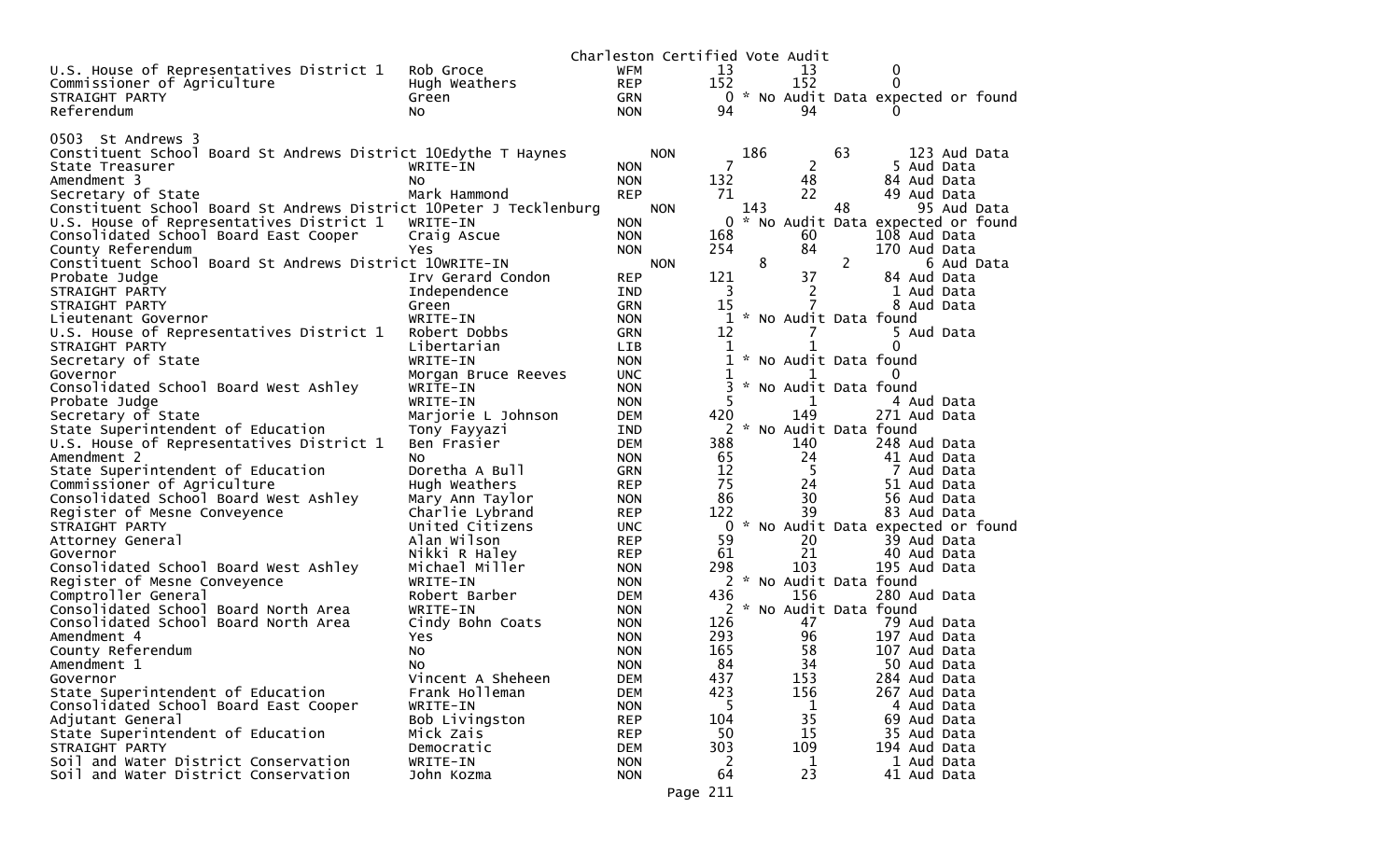|                                                                   |                              |            |                | Charleston Certified Vote Audit |                                     |  |
|-------------------------------------------------------------------|------------------------------|------------|----------------|---------------------------------|-------------------------------------|--|
| Commissioner of Agriculture                                       | Tom E Elliott                | <b>DEM</b> | 417            | 152                             | 265 Aud Data                        |  |
| U.S. House of Representatives District 1                          | Rob Groce                    | <b>WFM</b> | 11             | 4                               | 7 Aud Data                          |  |
| State Superintendent of Education                                 | Tim Moultrie                 | LIB        | 17             | 5                               | 12 Aud Data                         |  |
| U.S. House of Representatives District 1                          | Tim Scott                    | <b>REP</b> | 82             | 27                              | 55 Aud Data                         |  |
| STRAIGHT PARTY                                                    | Republican                   | <b>REP</b> | 25             | 5                               | 20 Aud Data                         |  |
| County Council District 5                                         | Teddie E Pryor Sr            | <b>DEM</b> | 455            | 166                             | 289 Aud Data                        |  |
| Lieutenant Governor                                               | Ken Ard                      | <b>REP</b> | 52             | 17                              | 35 Aud Data                         |  |
| Lieutenant Governor                                               | Ashley Cooper                | <b>DEM</b> | 444            | 159                             | 285 Aud Data                        |  |
| State House of Representatives District 111Wendell G Gilliard     |                              | <b>DEM</b> | 450            | 162                             | 288 Aud Data                        |  |
|                                                                   |                              |            | 17             | 8                               | 9 Aud Data                          |  |
| U.S. Senate                                                       | WRITE-IN                     | <b>NON</b> |                |                                 |                                     |  |
| State Treasurer                                                   | Curtis Loftis                | <b>REP</b> | 111            | 32                              | 79 Aud Data                         |  |
| Consolidated School Board East Cooper                             | Everett Wilcox               | <b>NON</b> | 89             | 36                              | 53 Aud Data                         |  |
| Amendment 3                                                       | Yes                          | <b>NON</b> | 304            | 108                             | 196 Aud Data                        |  |
| Attorney General                                                  | Matthew Richardson           | <b>DEM</b> | 433            | 153                             | 280 Aud Data                        |  |
| Commissioner of Agriculture                                       | WRITE-IN                     | <b>NON</b> | 0              |                                 | * No Audit Data expected or found   |  |
| Comptroller General                                               | Richard A Eckstrom           | <b>REP</b> | 62             | 20                              | 42 Aud Data                         |  |
| U.S. House of Representatives District 1                          | M E Mac McCullough           | <b>UNC</b> | 1              |                                 | * No Audit Data found               |  |
| Governor                                                          | Morgan Bruce Reeves          | <b>GRN</b> | 5              | 3.                              | 2 Aud Data                          |  |
| Referendum                                                        | Yes                          | <b>NON</b> | 330            | 114                             | 216 Aud Data                        |  |
| County Council District 5                                         | WRITE-IN                     | <b>NON</b> | 3              |                                 | * No Audit Data found               |  |
| St Andrews Public Service District At LargeNancy Mitchell Calvary |                              | <b>NON</b> | 47             | 15                              | 32 Aud Data                         |  |
| U.S. Senate                                                       | Alvin M Greene               | <b>DEM</b> | 314            | 110                             | 204 Aud Data                        |  |
| Amendment 4                                                       | NO.                          | <b>NON</b> | 135            | 53                              | 82 Aud Data                         |  |
| Attorney General                                                  | Leslie Minerd                | <b>GRN</b> | 13             | 5                               | 8 Aud Data                          |  |
| St Andrews Public Service District At LargeWRITE-IN               |                              | <b>NON</b> | $\Omega$       |                                 | * No Audit Data expected or found   |  |
| U.S. Senate                                                       | Tom Clements                 | <b>GRN</b> | 67             | 25                              | 42 Aud Data                         |  |
| U.S. Senate                                                       | Jim DeMint                   | <b>REP</b> | 79             | 26                              | 53 Aud Data                         |  |
| St Andrews Public Service District Area 1                         | Andrew Smith                 | <b>NON</b> | 56             | 18                              | 38 Aud Data                         |  |
|                                                                   |                              | <b>NON</b> | 6              | 2                               | 4 Aud Data                          |  |
| State House of Representatives District 111WRITE-IN               |                              |            |                |                                 |                                     |  |
| Attorney General                                                  | WRITE-IN                     | <b>NON</b> | 0              |                                 | * No Audit Data expected or found   |  |
| Amendment 2                                                       | Yes                          | <b>NON</b> | 379            | 132                             | 247 Aud Data                        |  |
| St Andrews Public Service District Area 1                         | WRITE-IN                     | <b>NON</b> |                |                                 | 0 * No Audit Data expected or found |  |
| Consolidated School Board East Cooper                             | Elizabeth Moffly             | <b>NON</b> | 104            | 39                              | 65 Aud Data                         |  |
| STRAIGHT PARTY                                                    | Working Families             | WFM        | $\mathbf{1}$   |                                 | * No Audit Data found               |  |
| St Andrews Public Service District Area 2                         | Charlie Ledford              | <b>NON</b> | 52             | 18                              | 34 Aud Data                         |  |
| Governor                                                          | WRITE-IN                     | <b>NON</b> | $\overline{c}$ | 1                               | 1 Aud Data                          |  |
| U.S. House of Representatives District 1                          | Jimmy Wood                   | IND        | 5              |                                 | 4 Aud Data                          |  |
| St Andrews Public Service District Area 2                         | WRITE-IN                     | <b>NON</b> | $\Omega$       |                                 | * No Audit Data expected or found   |  |
| U.S. House of Representatives District 1                          | Keith Blandford              | LIB        |                |                                 | 5 Aud Data                          |  |
| State Superintendent of Education                                 | WRITE-IN                     | <b>NON</b> |                |                                 | 0 * No Audit Data expected or found |  |
| Amendment 1                                                       | <b>Yes</b>                   | <b>NON</b> | 363            | 127                             | 236 Aud Data                        |  |
| Soil and Water District Conservation                              | Joshua Giordano-Silliman NON |            | 74             | 27                              | 47 Aud Data                         |  |
| Adjutant General                                                  | WRITE-IN                     | <b>NON</b> |                | 1                               | 6 Aud Data                          |  |
| Comptroller General                                               | WRITE-IN                     | <b>NON</b> |                | 1 * No Audit Data found         |                                     |  |
| Soil and Water District Conservation                              | Kathy R Woolsey              | <b>NON</b> | 155            | 56                              | 99 Aud Data                         |  |
| Referendum                                                        | No.                          | <b>NON</b> | 118            | 42                              | 76 Aud Data                         |  |
|                                                                   |                              |            |                |                                 |                                     |  |
| 0504 St Andrews 4                                                 |                              |            |                |                                 |                                     |  |
|                                                                   |                              |            |                |                                 | 0 * No Audit Data expected or found |  |
| Governor                                                          | Morgan Bruce Reeves          | <b>UNC</b> |                |                                 |                                     |  |
| Consolidated School Board North Area                              | WRITE-IN                     | <b>NON</b> |                |                                 | 0 * No Audit Data expected or found |  |
| STRAIGHT PARTY                                                    | Democratic                   | <b>DEM</b> | 25             | 25                              |                                     |  |
| Amendment 1                                                       | No                           | <b>NON</b> | 92             | 92                              | 0                                   |  |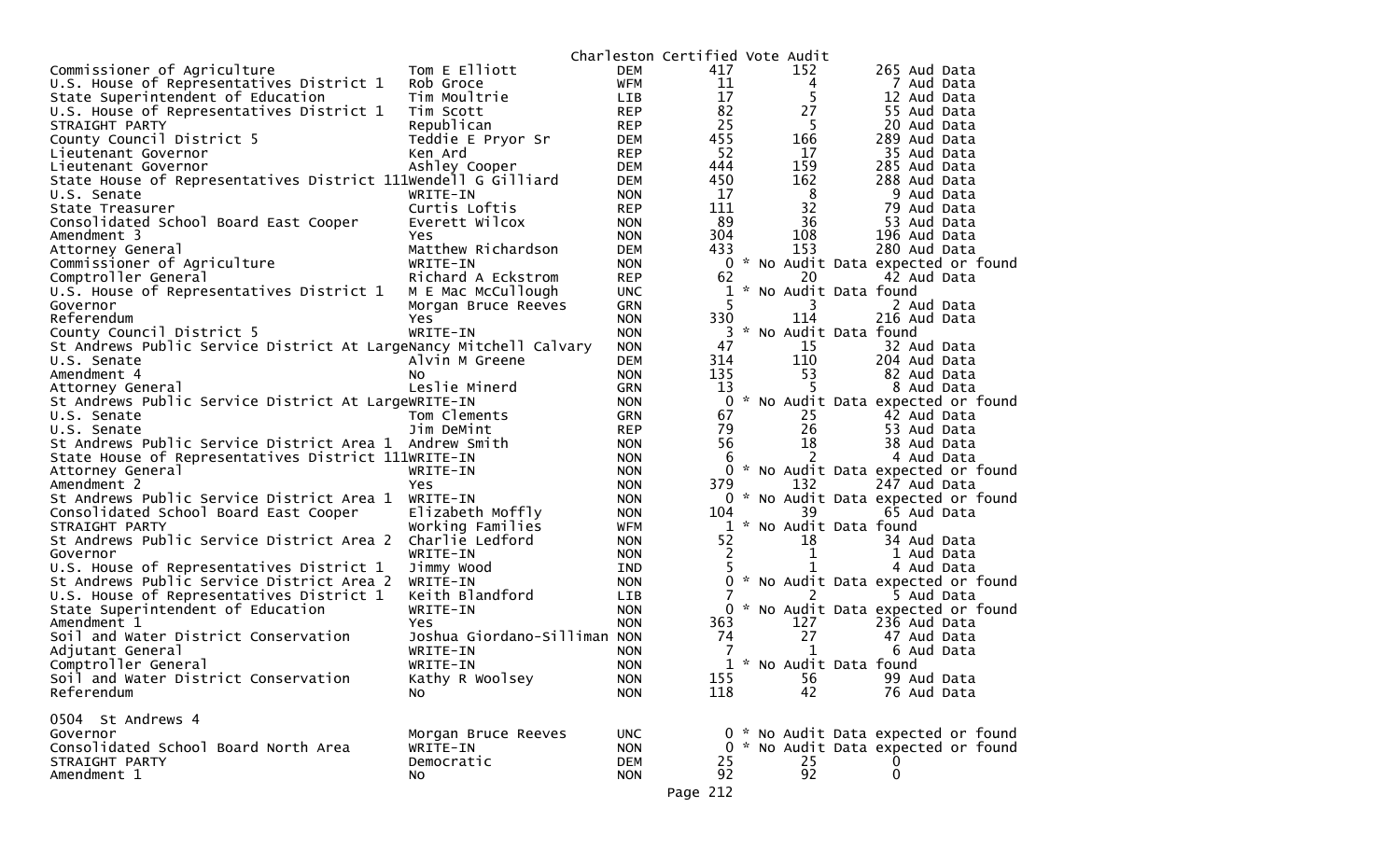|                                                                    |                     |            | Charleston Certified Vote Audit |                |   |              |     |                                     |  |
|--------------------------------------------------------------------|---------------------|------------|---------------------------------|----------------|---|--------------|-----|-------------------------------------|--|
| St Andrews Public Service District Area 1                          | Andrew Smith        | <b>NON</b> |                                 | 10             |   | 10           |     |                                     |  |
| County Council District 9                                          | Amy Fabri           | <b>WFM</b> |                                 | 7              |   | 7            |     |                                     |  |
| State Treasurer                                                    | Curtis Loftis       | <b>REP</b> | 352                             |                |   | 352          |     |                                     |  |
| Amendment 3                                                        | Yes                 | <b>NON</b> | 318                             |                |   | 318          |     | 0                                   |  |
| U.S. House of Representatives District 1                           | M E Mac McCullough  | <b>UNC</b> |                                 | $\overline{0}$ |   |              |     | * No Audit Data expected or found   |  |
| St Andrews Public Service District Area 1                          | WRITE-IN            | <b>NON</b> |                                 | 0              |   |              |     | * No Audit Data expected or found   |  |
| State Superintendent of Education                                  | Doretha A Bull      | <b>GRN</b> |                                 |                |   | 7            |     |                                     |  |
| Secretary of State                                                 | Mark Hammond        | <b>REP</b> | 341                             |                |   | 341          |     |                                     |  |
| Comptroller General                                                | Robert Barber       | <b>DEM</b> | 175                             |                |   | 175          |     |                                     |  |
| St Andrews Public Service District Area 2                          | Charlie Ledford     | <b>NON</b> |                                 | 10             |   | 10           |     |                                     |  |
| County Council District 5                                          | Teddie E Pryor Sr   | DEM        |                                 | 51             |   | 51           |     |                                     |  |
| Consolidated School Board East Cooper                              | Craig Ascue         | <b>NON</b> | 111                             |                |   | 111          |     |                                     |  |
| Governor                                                           | Vincent A Sheheen   | <b>DEM</b> | 174                             |                |   | 174          |     |                                     |  |
| St Andrews Public Service District Area 2                          | WRITE-IN            | <b>NON</b> |                                 | 0              |   |              |     | * No Audit Data expected or found   |  |
| Consolidated School Board North Area                               | Cindy Bohn Coats    | <b>NON</b> | 217                             |                |   | 217          |     |                                     |  |
| State Superintendent of Education                                  | Tony Fayyazi        | IND        |                                 | 3              |   | 3            |     |                                     |  |
| U.S. House of Representatives District 1                           | Keith Blandford     | LIB        |                                 | 6              |   |              |     |                                     |  |
| Lieutenant Governor                                                | WRITE-IN            | <b>NON</b> |                                 | 0              |   |              |     | * No Audit Data expected or found   |  |
| Consolidated School Board East Cooper                              | WRITE-IN            | <b>NON</b> |                                 | 0              |   |              |     | * No Audit Data expected or found   |  |
| Attorney General                                                   | Leslie Minerd       | <b>GRN</b> |                                 | 6              |   | 6            |     |                                     |  |
| County Referendum                                                  | Yes                 | <b>NON</b> | 274                             |                |   | 274          |     |                                     |  |
| Soil and Water District Conservation                               | WRITE-IN            | <b>NON</b> |                                 | ж.,<br>0       |   |              |     | No Audit Data expected or found     |  |
| County Council District 9                                          | Joe Qualey          | <b>REP</b> | 225                             |                |   | 225          |     |                                     |  |
| Attorney General                                                   | Matthew Richardson  | DEM        | 158                             |                |   | 158          |     |                                     |  |
| U.S. House of Representatives District 1                           | Jimmy Wood          | IND        |                                 | 2              |   | 2            |     |                                     |  |
| Register of Mesne Conveyence                                       | WRITE-IN            | <b>NON</b> |                                 | 1              |   | 1            |     |                                     |  |
| State Superintendent of Education                                  | Mick Zais           | <b>REP</b> | 285                             |                |   | 285          |     | 0                                   |  |
| Constituent School Board St Andrews District 10Edythe T Haynes     |                     |            | <b>NON</b>                      | 115            |   |              | 115 | $\mathbf{0}$                        |  |
| Governor                                                           | Morgan Bruce Reeves | <b>GRN</b> |                                 | 5.             |   | 5.           |     | 0                                   |  |
| Commissioner of Agriculture                                        | Hugh Weathers       | <b>REP</b> | 326                             |                |   | 326          |     | 0                                   |  |
| U.S. House of Representatives District 1                           | Robert Dobbs        | <b>GRN</b> |                                 | 9              |   | 9            |     | 0                                   |  |
| Constituent School Board St Andrews District 10Peter J Tecklenburg |                     |            | <b>NON</b>                      | 215            |   |              | 215 | $\mathbf{0}$                        |  |
| County Council District 5                                          | WRITE-IN            | <b>NON</b> |                                 | 3              |   | 3            |     | 0                                   |  |
| Amendment 3                                                        | NO.                 | <b>NON</b> | 114                             |                |   | 114          |     |                                     |  |
| Amendment 2                                                        | Yes                 | <b>NON</b> | 346                             |                |   | 346          |     |                                     |  |
| Register of Mesne Conveyence                                       | Charlie Lybrand     | <b>REP</b> | 360                             |                |   | 360          |     |                                     |  |
| State Superintendent of Education                                  | Frank Holleman      | <b>DEM</b> | 119                             |                |   | 119          |     |                                     |  |
| Soil and Water District Conservation                               | John Kozma          | <b>NON</b> |                                 | 81             |   | 81           |     | 0                                   |  |
| Constituent School Board St Andrews District 10WRITE-IN            |                     |            | <b>NON</b>                      |                | 2 |              | 2   | $\mathbf{U}$                        |  |
| Consolidated School Board West Ashley                              | WRITE-IN            | <b>NON</b> |                                 | 0<br>*         |   |              |     | No Audit Data expected or found     |  |
| State Treasurer                                                    | WRITE-IN            | <b>NON</b> |                                 | 8              |   | 8            |     |                                     |  |
| State Superintendent of Education                                  | Tim Moultrie        | LIB        |                                 | 11             |   | 11           |     |                                     |  |
| Probate Judge                                                      | WRITE-IN            | <b>NON</b> |                                 |                |   |              |     |                                     |  |
| County Council District 9                                          | WRITE-IN            | <b>NON</b> |                                 |                |   |              |     | 0 * No Audit Data expected or found |  |
| Probate Judge                                                      | Irv Gerard Condon   | <b>REP</b> | 354                             |                |   | 354          |     | 0                                   |  |
| County Referendum                                                  | NO.                 | <b>NON</b> | 127                             |                |   | 127          |     |                                     |  |
| U.S. House of Representatives District 1                           | WRITE-IN            | <b>NON</b> |                                 | 3              |   | 3            |     |                                     |  |
| Comptroller General                                                | Richard A Eckstrom  | <b>REP</b> | 260                             |                |   | 260          |     |                                     |  |
| Adjutant General                                                   | Bob Livingston      | <b>REP</b> | 340                             |                |   | 340          |     |                                     |  |
| STRAIGHT PARTY                                                     | Independence        | IND        |                                 |                |   | $\mathbf{1}$ |     |                                     |  |
| Attorney General                                                   | WRITE-IN            | <b>NON</b> |                                 | 0              |   |              |     | * No Audit Data expected or found   |  |
| Consolidated School Board East Cooper                              | Everett Wilcox      | <b>NON</b> | 109                             |                |   | 109          |     |                                     |  |
|                                                                    |                     |            | Page 213                        |                |   |              |     |                                     |  |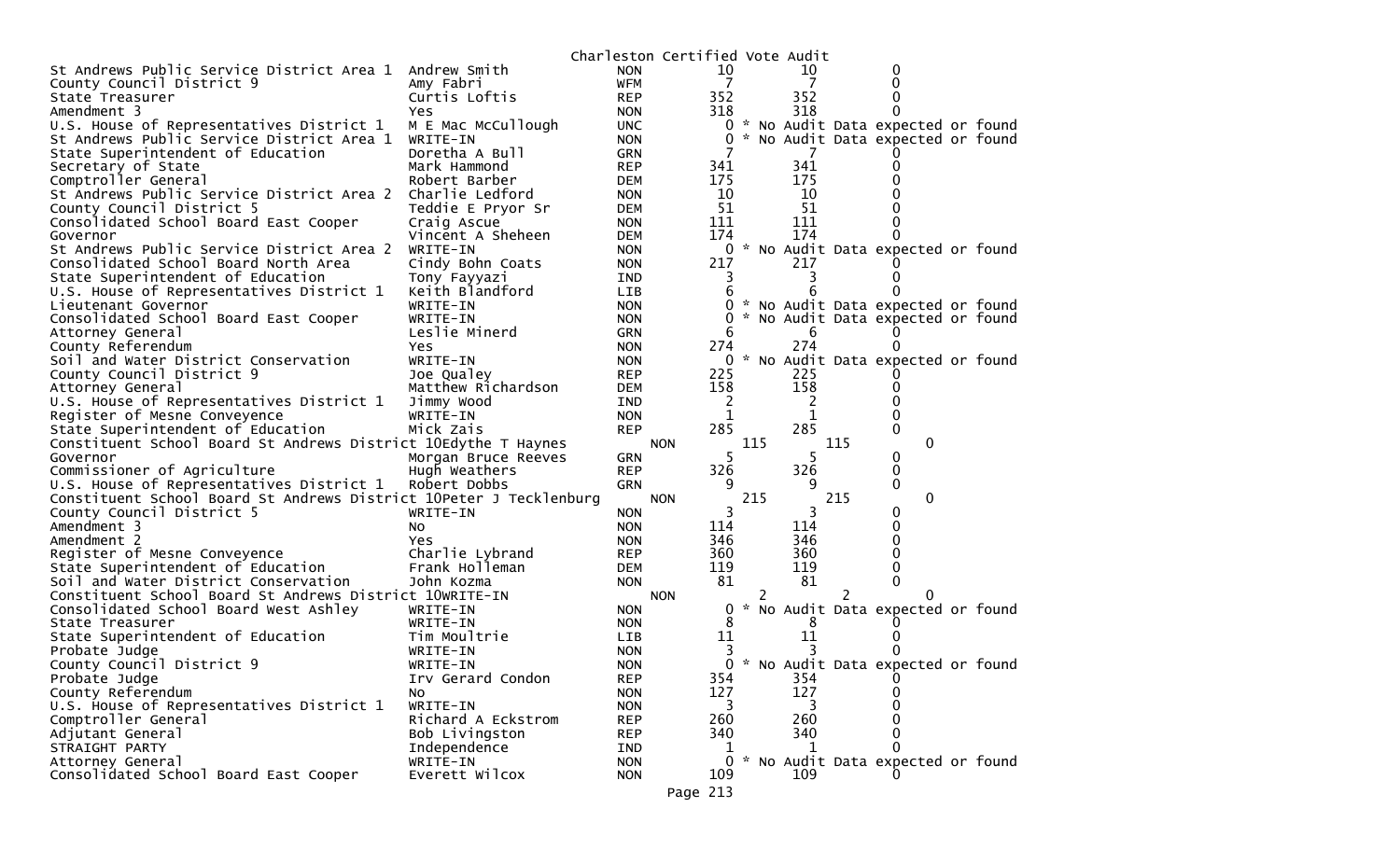|                                                                   |                              |            | Charleston Certified Vote Audit |                  |                                     |  |
|-------------------------------------------------------------------|------------------------------|------------|---------------------------------|------------------|-------------------------------------|--|
| STRAIGHT PARTY                                                    | Republican                   | <b>REP</b> | 120                             | 120              | 0                                   |  |
| U.S. House of Representatives District 1                          | Ben Frasier                  | <b>DEM</b> | 64                              | 64               | $\Omega$                            |  |
| STRAIGHT PARTY                                                    | United Citizens              | <b>UNC</b> |                                 |                  | 0 * No Audit Data expected or found |  |
| Secretary of State                                                | WRITE-IN                     | <b>NON</b> |                                 |                  | 0 * No Audit Data expected or found |  |
| Commissioner of Agriculture                                       | Tom E Elliott                | DEM        | 95                              | 95               |                                     |  |
| Consolidated School Board West Ashley                             | Mary Ann Taylor              | <b>NON</b> | 160                             | 160              | 0                                   |  |
| Amendment 1                                                       | Yes                          | <b>NON</b> | 351                             | 351              |                                     |  |
| Secretary of State                                                | Marjorie L Johnson           | DEM        | 95                              | 95               |                                     |  |
| State House of Representatives District 119Lee Edwards            |                              | <b>REP</b> | 204                             | 204              |                                     |  |
| County Council District 9                                         | Amy Fabri                    | <b>DEM</b> | 96                              | 96               | 0                                   |  |
| Amendment 4                                                       | <b>Yes</b>                   | <b>NON</b> | 302                             | 302              | $\Omega$                            |  |
| STRAIGHT PARTY                                                    | Libertarian                  | LIB        |                                 |                  | 0 * No Audit Data expected or found |  |
| Comptroller General                                               | WRITE-IN                     | <b>NON</b> |                                 |                  | 0 * No Audit Data expected or found |  |
| Lieutenant Governor                                               | Ken Ard                      | <b>REP</b> | 236                             | 236              |                                     |  |
| STRAIGHT PARTY                                                    | Working Families             | WFM        |                                 |                  | 0 * No Audit Data expected or found |  |
| Amendment 2                                                       | NO.                          | <b>NON</b> | 94                              | 94               |                                     |  |
| Lieutenant Governor                                               | Ashley Cooper                | DEM        | 209                             | 209              | 0                                   |  |
| Referendum                                                        | Yes                          | <b>NON</b> | 276                             | 276              |                                     |  |
| Governor                                                          | WRITE-IN                     | <b>NON</b> |                                 |                  | 0 * No Audit Data expected or found |  |
| Commissioner of Agriculture                                       | WRITE-IN                     | <b>NON</b> |                                 |                  | 0 * No Audit Data expected or found |  |
| State House of Representatives District 119Leon Stavrinakis       |                              | <b>DEM</b> | 242                             | 242              |                                     |  |
| U.S. House of Representatives District 1                          | Tim Scott                    | <b>REP</b> | 339                             | 339              | 0                                   |  |
| STRAIGHT PARTY                                                    | Green                        | <b>GRN</b> | - 1                             | 1                | 0                                   |  |
| Consolidated School Board West Ashley                             | Michael Miller               | <b>NON</b> | 129                             | 129              |                                     |  |
| U.S. House of Representatives District 1                          | Rob Groce                    | <b>WFM</b> | 14                              | 14               |                                     |  |
| Consolidated School Board East Cooper                             | Elizabeth Moffly             | <b>NON</b> | 169                             | 169              | 0                                   |  |
| Soil and Water District Conservation                              | Kathy R Woolsey              | <b>NON</b> | 178                             | 178              | 0                                   |  |
| U.S. Senate                                                       | WRITE-IN                     | <b>NON</b> | 44                              | 44               |                                     |  |
| State Superintendent of Education                                 | WRITE-IN                     | <b>NON</b> |                                 |                  | 0 * No Audit Data expected or found |  |
| Attorney General                                                  | Alan Wilson                  | <b>REP</b> | 273                             | 273              |                                     |  |
| Governor                                                          | Nikki R Haley                | <b>REP</b> | 266                             | 266              |                                     |  |
| State House of Representatives District 119WRITE-IN               |                              | <b>NON</b> |                                 |                  | 0 * No Audit Data expected or found |  |
| U.S. Senate                                                       | Tom Clements                 | GRN        | 53                              | 53               |                                     |  |
| St Andrews Public Service District At LargeNancy Mitchell Calvary |                              | <b>NON</b> | 9                               | 9                |                                     |  |
| U.S. Senate                                                       | Alvin M Greene               | <b>DEM</b> | 36                              | 36               |                                     |  |
| Adjutant General                                                  | WRITE-IN                     | <b>NON</b> | 4                               | 4                |                                     |  |
| U.S. Senate                                                       | Jim DeMint                   | <b>REP</b> | 305                             | 305              |                                     |  |
| Soil and Water District Conservation                              | Joshua Giordano-Silliman NON |            | 49                              | 49               | 0                                   |  |
| Amendment 4                                                       | NO.                          | <b>NON</b> | 121                             | 121              | 0                                   |  |
| St Andrews Public Service District At LargeWRITE-IN               |                              | <b>NON</b> |                                 |                  | 0 * No Audit Data expected or found |  |
| Referendum                                                        | No                           | <b>NON</b> | 151                             | 151              |                                     |  |
|                                                                   |                              |            |                                 |                  |                                     |  |
| 0505 St Andrews 5                                                 |                              |            |                                 |                  |                                     |  |
| Soil and Water District Conservation                              | Kathy R Woolsey              | <b>NON</b> | 183                             | 183              | $\mathbf 0$                         |  |
| Consolidated School Board East Cooper                             | Craig Ascue                  | <b>NON</b> | 130                             | 130              | 0                                   |  |
| Governor                                                          | Nikki R Haley                | <b>REP</b> | 217                             | 217              | $\mathbf 0$                         |  |
| U.S. House of Representatives District 1                          | Robert Dobbs                 | GRN        | 6                               | 6                | 0                                   |  |
| Amendment 4                                                       | <b>Yes</b>                   | <b>NON</b> | 321                             | 321              | 0                                   |  |
| Governor                                                          | Morgan Bruce Reeves          | GRN        | 3                               | 3                | $\Omega$                            |  |
| Lieutenant Governor                                               | Ken Ard                      | <b>REP</b> | 194                             | 194              | $\mathbf 0$                         |  |
| U.S. House of Representatives District 1                          | Jimmy Wood                   | IND        | 4                               |                  | 0                                   |  |
| Governor                                                          | WRITE-IN                     | <b>NON</b> | $\mathbf 1$                     | 4<br>$\mathbf 1$ | $\mathbf{0}$                        |  |
|                                                                   |                              |            |                                 |                  |                                     |  |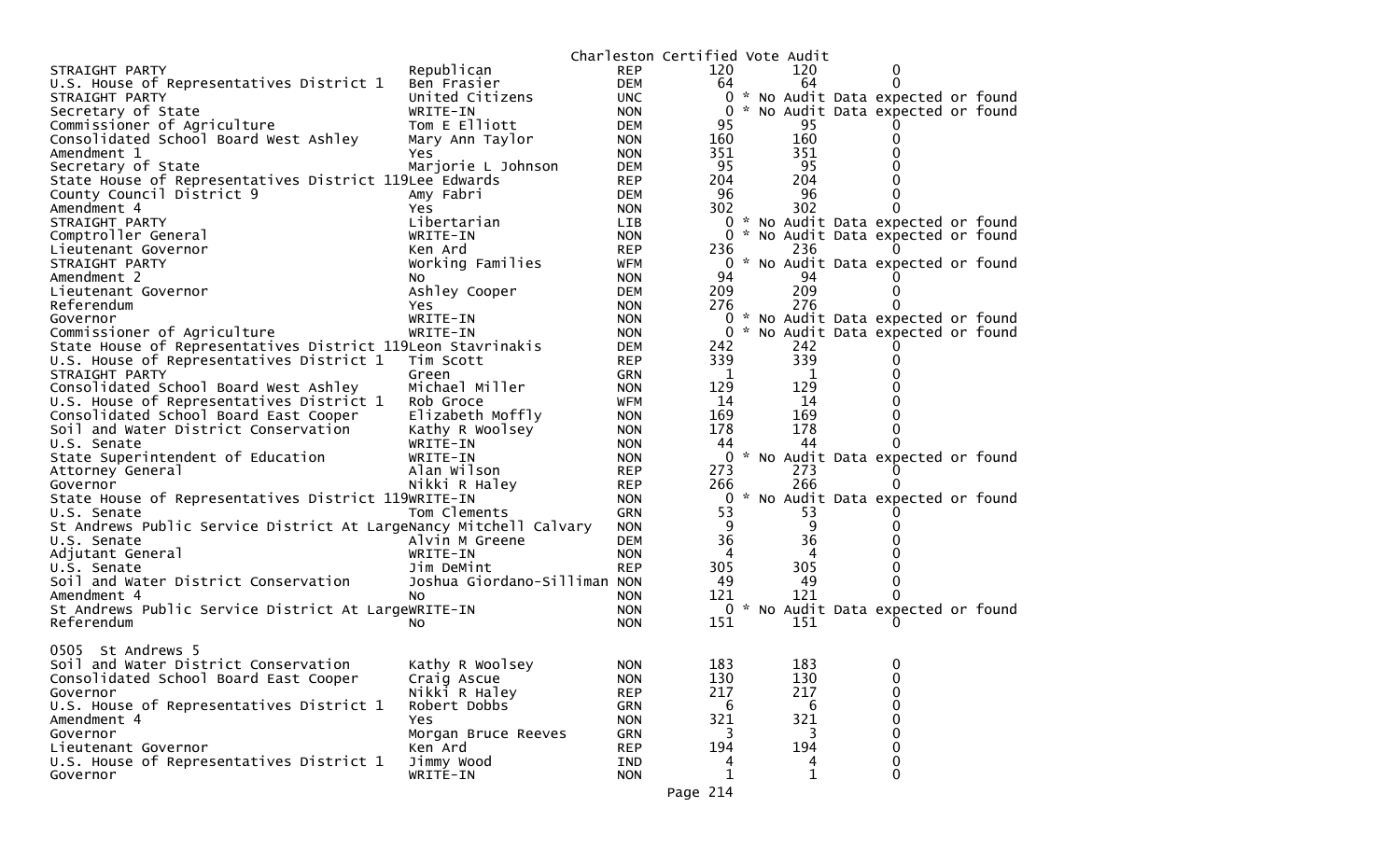|                                                                    |                     | Charleston Certified Vote Audit |              |     |     |                                     |  |
|--------------------------------------------------------------------|---------------------|---------------------------------|--------------|-----|-----|-------------------------------------|--|
| County Council District 9                                          | Amy Fabri           | WFM                             | b            |     | 6   |                                     |  |
| STRAIGHT PARTY                                                     | United Citizens     | <b>UNC</b>                      |              |     |     | 0 * No Audit Data expected or found |  |
| Amendment 1                                                        | Yes.                | <b>NON</b>                      | 334          |     | 334 |                                     |  |
| Commissioner of Agriculture                                        | Tom E Elliott       | <b>DEM</b>                      | 146          |     | 146 | 0                                   |  |
| Amendment 3                                                        | Yes                 | <b>NON</b>                      | 331          |     | 331 |                                     |  |
| Attorney General                                                   | Leslie Minerd       | <b>GRN</b>                      | 11           |     | 11  |                                     |  |
| State Treasurer                                                    | WRITE-IN            | <b>NON</b>                      | 5            |     | 5   |                                     |  |
| Amendment 2                                                        | <b>Yes</b>          | <b>NON</b>                      | 365          |     | 365 | 0                                   |  |
| Secretary of State                                                 | Marjorie L Johnson  | <b>DEM</b>                      | 153          |     | 153 | 0                                   |  |
| Consolidated School Board West Ashley                              | WRITE-IN            | <b>NON</b>                      |              |     |     | 0 * No Audit Data expected or found |  |
| Comptroller General                                                | Robert Barber       | <b>DEM</b>                      | 221          |     | 221 |                                     |  |
| State Superintendent of Education                                  | WRITE-IN            | <b>NON</b>                      |              |     |     | 0 * No Audit Data expected or found |  |
| County Council District 9                                          | Joe Qualey          | <b>REP</b>                      | 250          |     | 250 |                                     |  |
| U.S. House of Representatives District 1                           | WRITE-IN            | <b>NON</b>                      |              |     |     | 0 * No Audit Data expected or found |  |
| County Referendum                                                  | No.                 | <b>NON</b>                      | 137          |     | 137 |                                     |  |
| State Superintendent of Education                                  | Doretha A Bull      | <b>GRN</b>                      |              |     |     |                                     |  |
| Consolidated School Board East Cooper                              | WRITE-IN            | <b>NON</b>                      |              |     |     | 0 * No Audit Data expected or found |  |
| U.S. House of Representatives District 1                           | Ben Frasier         | <b>DEM</b>                      | 116          |     | 116 |                                     |  |
|                                                                    |                     |                                 | 212          |     | 212 | 0                                   |  |
| Attorney General                                                   | Matthew Richardson  | <b>DEM</b>                      |              |     |     | 0 * No Audit Data expected or found |  |
| Secretary of State                                                 | WRITE-IN            | <b>NON</b>                      |              |     |     |                                     |  |
| Commissioner of Agriculture                                        | WRITE-IN            | <b>NON</b>                      | 0            |     |     | * No Audit Data expected or found   |  |
| Lieutenant Governor                                                | Ashley Cooper       | DEM                             | 255          |     | 255 |                                     |  |
| Consolidated School Board West Ashley                              | Mary Ann Taylor     | <b>NON</b>                      | 164          |     | 164 | 0                                   |  |
| Adjutant General                                                   | WRITE-IN            | <b>NON</b>                      | 1            |     | 1   |                                     |  |
| Governor                                                           | Morgan Bruce Reeves | <b>UNC</b>                      | $\mathbf{1}$ |     | 1   | U                                   |  |
| Governor                                                           | Vincent A Sheheen   | <b>DEM</b>                      | 233          |     | 233 |                                     |  |
| Comptroller General                                                | Richard A Eckstrom  | <b>REP</b>                      | 217          |     | 217 |                                     |  |
| Soil and Water District Conservation                               | John Kozma          | <b>NON</b>                      | 85           |     | 85  | 0                                   |  |
| U.S. Senate                                                        | WRITE-IN            | <b>NON</b>                      | 61           |     | 61  | 0                                   |  |
| State House of Representatives District 119Lee Edwards             |                     | <b>REP</b>                      | 165          |     | 165 |                                     |  |
| U.S. House of Representatives District 1                           | Tim Scott           | <b>REP</b>                      | 289          |     | 289 | 0                                   |  |
| U.S. Senate                                                        | Tom Clements        | <b>GRN</b>                      | 78           |     | 78  | 0                                   |  |
| Amendment 4                                                        | No.                 | <b>NON</b>                      | 113          |     | 113 | 0                                   |  |
| Consolidated School Board West Ashley                              | Michael Miller      | <b>NON</b>                      | 154          |     | 154 | 0                                   |  |
| County Council District 9                                          | WRITE-IN            | <b>NON</b>                      | 0            |     |     | * No Audit Data expected or found   |  |
| Attorney General                                                   | WRITE-IN            | <b>NON</b>                      | 0            |     |     | * No Audit Data expected or found   |  |
| State Superintendent of Education                                  | Tony Fayyazi        | IND                             | 2            |     | 2   |                                     |  |
| Consolidated School Board East Cooper                              | Everett Wilcox      | <b>NON</b>                      | 146          |     | 146 | 0                                   |  |
| Constituent School Board St Andrews District 10Edythe T Haynes     |                     | <b>NON</b>                      |              | 128 |     | 128<br>$\mathbf 0$                  |  |
| U.S. Senate                                                        | Alvin M Greene      | <b>DEM</b>                      | 45           |     | 45  | 0                                   |  |
| U.S. House of Representatives District 1                           | Rob Groce           | <b>WFM</b>                      | 13           |     | 13  | 0                                   |  |
| Soil and Water District Conservation                               | WRITE-IN            | <b>NON</b>                      | 1            |     |     | 0                                   |  |
| U.S. Senate                                                        | Jim DeMint          | <b>REP</b>                      | 250          |     | 250 | 0                                   |  |
| Consolidated School Board North Area                               | WRITE-IN            | <b>NON</b>                      |              |     |     | 0 * No Audit Data expected or found |  |
| Amendment 3                                                        | NO.                 | <b>NON</b>                      | 104          |     | 104 | 0                                   |  |
| Constituent School Board St Andrews District 10Peter J Tecklenburg |                     | <b>NON</b>                      |              | 248 |     | 248<br>0                            |  |
| Probate Judge                                                      | Irv Gerard Condon   | <b>REP</b>                      | 329          |     | 329 | 0                                   |  |
| Referendum                                                         | Yes.                | <b>NON</b>                      | 298          |     | 298 | 0                                   |  |
| State Superintendent of Education                                  | Mick Zais           | <b>REP</b>                      | 231          |     | 231 | 0                                   |  |
| State House of Representatives District 119Leon Stavrinakis        |                     | <b>DEM</b>                      | 288          |     | 288 | 0                                   |  |
| Amendment 1                                                        | No.                 | <b>NON</b>                      | 110          |     | 110 | 0                                   |  |
| Amendment 2                                                        | No                  | <b>NON</b>                      | 75           |     | 75  | 0                                   |  |
|                                                                    |                     |                                 |              |     |     |                                     |  |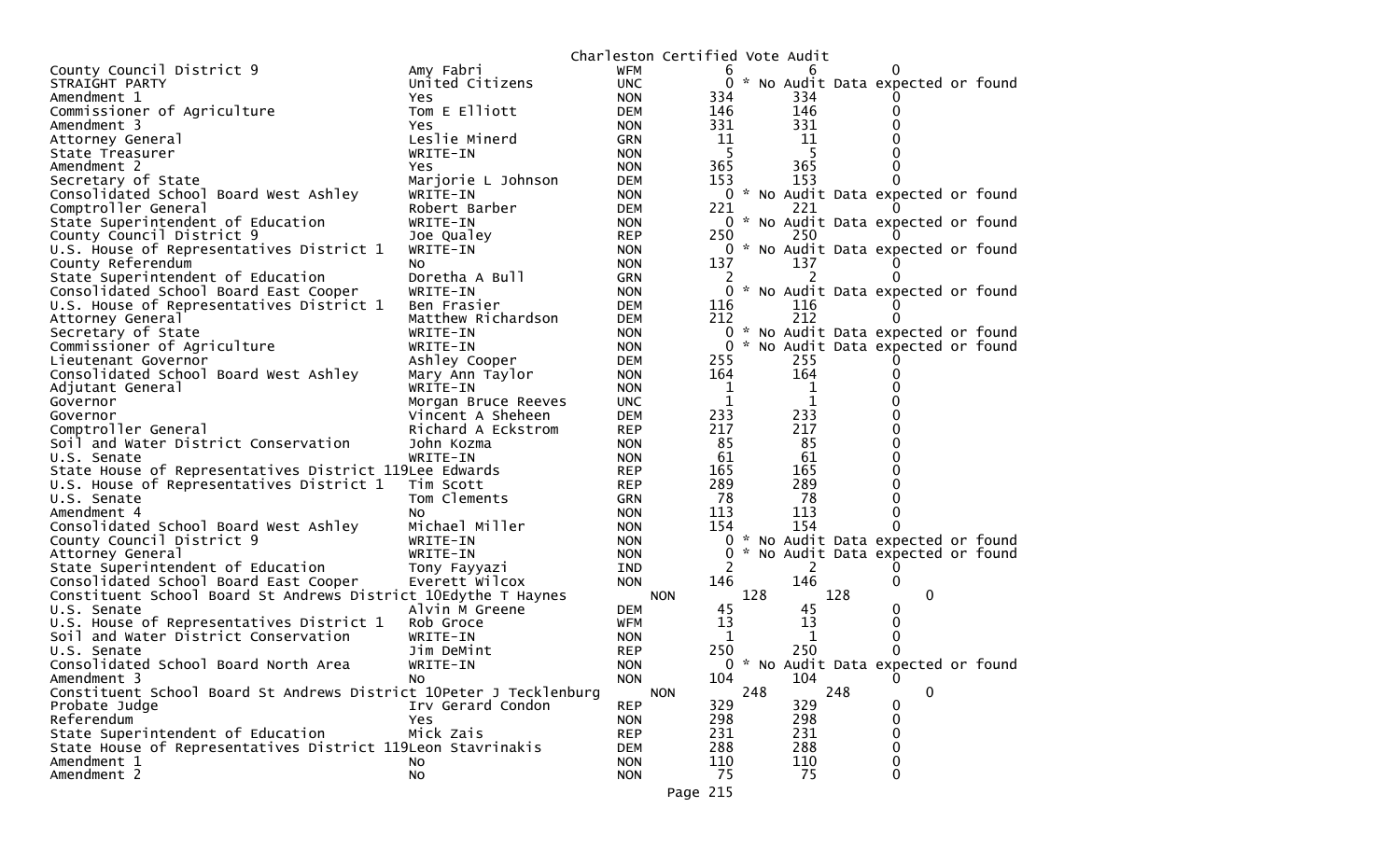|                                                             |                              | Charleston Certified Vote Audit |     |   |     |                                        |  |
|-------------------------------------------------------------|------------------------------|---------------------------------|-----|---|-----|----------------------------------------|--|
| STRAIGHT PARTY                                              | Working Families             | WFM                             |     |   |     | 0 * No Audit Data expected or found    |  |
| Constituent School Board St Andrews District 10WRITE-IN     |                              | <b>NON</b>                      |     | 3 |     |                                        |  |
| Consolidated School Board North Area                        | Cindy Bohn Coats             | <b>NON</b>                      | 244 |   | 244 | 0                                      |  |
| Probate Judge                                               | WRITE-IN                     | <b>NON</b>                      | 1   |   | 1   | 0                                      |  |
| County Council District 9                                   | Amy Fabri                    | <b>DEM</b>                      | 182 |   | 182 | 0                                      |  |
| Register of Mesne Conveyence                                | WRITE-IN                     | <b>NON</b>                      | 8   |   | 8   | 0                                      |  |
| Register of Mesne Conveyence                                | Charlie Lybrand              | <b>REP</b>                      | 317 |   | 317 | 0                                      |  |
| STRAIGHT PARTY                                              | Democratic                   | <b>DEM</b>                      | 42  |   | 42  | 0                                      |  |
| STRAIGHT PARTY                                              | Libertarian                  | <b>LIB</b>                      | 2   |   | 2   | 0                                      |  |
| State Superintendent of Education                           | Frank Holleman               | <b>DEM</b>                      | 180 |   | 180 | 0                                      |  |
| Soil and Water District Conservation                        | Joshua Giordano-Silliman NON |                                 | 65  |   | 65  | 0                                      |  |
| Consolidated School Board East Cooper                       | Elizabeth Moffly             | <b>NON</b>                      | 174 |   | 174 | 0                                      |  |
| State Superintendent of Education                           | Tim Moultrie                 | LIB                             | 21  |   | 21  | 0                                      |  |
| STRAIGHT PARTY                                              | Republican                   | <b>REP</b>                      | 83  |   | 83  | 0                                      |  |
| STRAIGHT PARTY                                              | Green                        | <b>GRN</b>                      | 1   |   | 1   | 0                                      |  |
| Secretary of State                                          | Mark Hammond                 | <b>REP</b>                      | 282 |   | 282 | 0                                      |  |
| County Referendum                                           | Yes                          | <b>NON</b>                      | 273 |   | 273 | 0                                      |  |
| State House of Representatives District 119WRITE-IN         |                              | <b>NON</b>                      | 0   |   |     | * No Audit Data expected or found      |  |
| Commissioner of Agriculture                                 | Hugh Weathers                | <b>REP</b>                      | 281 |   | 281 | $\Omega$                               |  |
| Lieutenant Governor                                         | WRITE-IN                     | <b>NON</b>                      |     |   |     | * No Audit Data expected or found      |  |
| U.S. House of Representatives District 1                    | M E Mac McCullough           | <b>UNC</b>                      |     |   |     |                                        |  |
| STRAIGHT PARTY                                              | Independence                 | IND                             |     |   | 3   | 0                                      |  |
| Adjutant General                                            | Bob Livingston               | <b>REP</b>                      | 299 |   | 299 | 0                                      |  |
| U.S. House of Representatives District 1                    | Keith Blandford              | LIB.                            | b   |   | 6   |                                        |  |
| Comptroller General                                         | WRITE-IN                     | <b>NON</b>                      | 0   |   |     | * No Audit Data expected or found      |  |
| Attorney General                                            | Alan Wilson                  | <b>REP</b>                      | 218 |   | 218 |                                        |  |
| State Treasurer                                             | Curtis Loftis                | <b>REP</b>                      | 311 |   | 311 | 0                                      |  |
| Referendum                                                  | No                           | <b>NON</b>                      | 147 |   | 147 | $\Omega$                               |  |
| 0506 St Andrews 6                                           |                              |                                 |     |   |     |                                        |  |
| Amendment 1                                                 | Yes                          | <b>NON</b>                      | 511 |   | 374 | 137 Aud Data                           |  |
| Comptroller General                                         | Robert Barber                | <b>DEM</b>                      | 200 |   | 153 | 47 Aud Data                            |  |
| Secretary of State                                          | Mark Hammond                 | <b>REP</b>                      | 471 |   | 338 | 133 Aud Data                           |  |
| Consolidated School Board East Cooper                       | WRITE-IN                     | <b>NON</b>                      | 1   |   | 1   | $\Omega$                               |  |
| Consolidated School Board West Ashley                       | Mary Ann Taylor              | <b>NON</b>                      | 246 |   | 176 | 70 Aud Data                            |  |
| County Council District 9                                   | WRITE-IN                     | <b>NON</b>                      | 1   |   | 1   | 0                                      |  |
| Amendment 3                                                 | Yes                          | <b>NON</b>                      | 412 |   | 304 | 108 Aud Data                           |  |
| Amendment 2                                                 | Yes                          | <b>NON</b>                      | 492 |   | 369 | 123 Aud Data                           |  |
| Governor                                                    | WRITE-IN                     | <b>NON</b>                      | 1   |   | 1   | 0                                      |  |
| State House of Representatives District 119Leon Stavrinakis |                              | DEM                             | 305 |   | 231 | 74 Aud Data                            |  |
| State Superintendent of Education                           | Doretha A Bull               | <b>GRN</b>                      | 9   |   | 9   | $\Omega$                               |  |
| Lieutenant Governor                                         | Ken Ard                      | <b>REP</b>                      | 363 |   | 260 | 103 Aud Data                           |  |
| Attorney General                                            | WRITE-IN                     | <b>NON</b>                      | 1   |   | 1   | 0                                      |  |
| Comptroller General                                         | Richard A Eckstrom           | <b>REP</b>                      | 394 |   | 285 | 109 Aud Data                           |  |
| Consolidated School Board West Ashley                       | Michael Miller               | <b>NON</b>                      | 208 |   | 157 | 51 Aud Data                            |  |
| Probate Judge                                               | Irv Gerard Condon            | <b>REP</b>                      | 510 |   | 376 | 134 Aud Data                           |  |
| County Council District 9                                   | Amy Fabri                    | <b>DEM</b>                      | 145 |   | 112 | 33 Aud Data                            |  |
| Governor                                                    | Morgan Bruce Reeves          | <b>UNC</b>                      |     |   |     | 0 * No Audit Data expected or found    |  |
| U.S. House of Representatives District 1                    | Keith Blandford              | LIB                             |     |   |     | 2 Aud Data                             |  |
| U.S. House of Representatives District 1                    | M E Mac McCullough           | <b>UNC</b>                      | 3   |   | 3   | $\mathbf{0}$                           |  |
| Consolidated School Board North Area                        |                              |                                 |     |   |     |                                        |  |
|                                                             |                              |                                 |     |   |     |                                        |  |
| County Referendum                                           | WRITE-IN<br>No               | <b>NON</b><br><b>NON</b>        | 213 |   | 156 | 1 * No Audit Data found<br>57 Aud Data |  |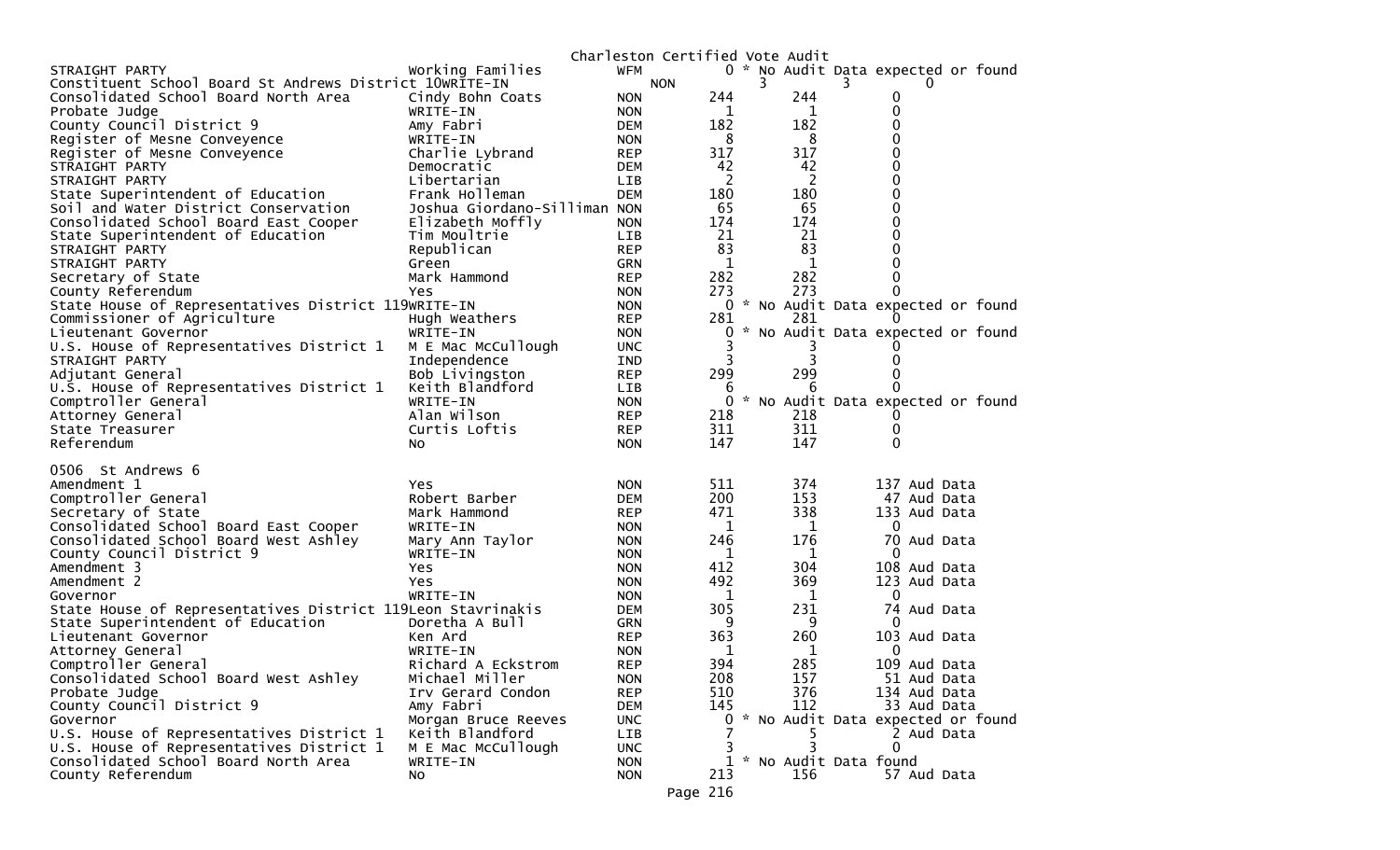|                                                                    |                                     |                   | Charleston Certified Vote Audit |             |     |                         |     |                                     |
|--------------------------------------------------------------------|-------------------------------------|-------------------|---------------------------------|-------------|-----|-------------------------|-----|-------------------------------------|
| Soil and Water District Conservation                               | John Kozma                          | <b>NON</b>        |                                 | 170         |     | 122                     |     | 48 Aud Data                         |
| Probate Judge                                                      | WRITE-IN                            | <b>NON</b>        |                                 | 3           |     | 2                       |     | 1 Aud Data                          |
| Commissioner of Agriculture                                        | Tom E Elliott                       | <b>DEM</b>        |                                 | 121         |     | 95                      |     | 26 Aud Data                         |
| Consolidated School Board East Cooper                              | Everett Wilcox                      | <b>NON</b>        |                                 | 190         |     | 149                     |     | 41 Aud Data                         |
| State Superintendent of Education                                  | WRITE-IN                            | <b>NON</b>        |                                 | $\mathbf 1$ |     | 1                       |     | $\mathbf 0$                         |
| Consolidated School Board North Area                               | Cindy Bohn Coats                    | <b>NON</b>        |                                 | 351         |     | 258                     |     | 93 Aud Data                         |
| Constituent School Board St Andrews District 10Edythe T Haynes     |                                     |                   | <b>NON</b>                      |             | 201 |                         | 146 | 55 Aud Data                         |
| Register of Mesne Conveyence                                       | Charlie Lybrand                     | <b>REP</b>        |                                 | 507         |     | 371                     |     | 136 Aud Data                        |
| Register of Mesne Conveyence                                       | WRITE-IN                            | <b>NON</b>        |                                 | 3           |     | 3                       |     | 0                                   |
| State House of Representatives District 119WRITE-IN                |                                     | <b>NON</b>        |                                 | 0           |     |                         |     | * No Audit Data expected or found   |
| U.S. House of Representatives District 1                           | Robert Dobbs                        | <b>GRN</b>        |                                 | 12          |     | 10                      |     | 2 Aud Data                          |
| STRAIGHT PARTY                                                     | Working Families                    | <b>WFM</b>        |                                 |             |     | 1 * No Audit Data found |     |                                     |
| Constituent School Board St Andrews District 10Peter J Tecklenburg |                                     |                   | <b>NON</b>                      |             | 346 |                         | 258 | 88 Aud Data                         |
| STRAIGHT PARTY                                                     | United Citizens                     | <b>UNC</b>        |                                 |             |     |                         |     | 0 * No Audit Data expected or found |
| State Treasurer                                                    | Curtis Loftis                       | <b>REP</b>        |                                 | 499         |     | 364                     |     | 135 Aud Data                        |
| Amendment 4                                                        | NO.                                 | <b>NON</b>        |                                 | 168         |     | 126                     |     | 42 Aud Data                         |
| Soil and Water District Conservation                               | WRITE-IN                            | <b>NON</b>        |                                 |             |     |                         |     | 0 * No Audit Data expected or found |
| Lieutenant Governor                                                | Ashley Cooper                       | <b>DEM</b>        |                                 | 235         |     | 180                     |     | 55 Aud Data                         |
| State Superintendent of Education                                  | Mick Zais                           | <b>REP</b>        |                                 | 412         |     | 292                     |     | 120 Aud Data                        |
| STRAIGHT PARTY                                                     | Independence                        | IND               |                                 | 4           |     | 3                       |     | 1 Aud Data                          |
| Constituent School Board St Andrews District 10WRITE-IN            |                                     |                   | <b>NON</b>                      |             | 6   |                         | 2   | 4 Aud Data                          |
| Adjutant General                                                   | WRITE-IN                            | <b>NON</b>        |                                 | 6           |     | 6                       |     | 0                                   |
| Attorney General                                                   | Alan Wilson                         | <b>REP</b>        |                                 | 407         |     | 286                     |     | 121 Aud Data                        |
| U.S. House of Representatives District 1                           | Jimmy Wood                          | IND               |                                 | 5           |     | 4                       |     | 1 Aud Data                          |
| Consolidated School Board East Cooper                              | Elizabeth Moffly                    | <b>NON</b>        |                                 | 252         |     | 177                     |     | 75 Aud Data                         |
| Amendment 3                                                        |                                     | <b>NON</b>        |                                 | 177         |     | 130                     |     | 47 Aud Data                         |
| Amendment 1                                                        | No.<br>No.                          | <b>NON</b>        |                                 | 83          |     | 63                      |     | 20 Aud Data                         |
| Commissioner of Agriculture                                        | WRITE-IN                            |                   |                                 | 0           |     |                         |     | * No Audit Data expected or found   |
| State Superintendent of Education                                  |                                     | <b>NON</b><br>IND |                                 | 4           |     | 3                       |     | 1 Aud Data                          |
| Amendment 2                                                        | Tony Fayyazi                        | <b>NON</b>        |                                 | 104         |     | 72                      |     | 32 Aud Data                         |
| STRAIGHT PARTY                                                     | No<br>Green                         | <b>GRN</b>        |                                 | 3           |     | 2                       |     | 1 Aud Data                          |
| Secretary of State                                                 |                                     | <b>DEM</b>        |                                 | 116         |     | 95                      |     | 21 Aud Data                         |
| State Superintendent of Education                                  | Marjorie L Johnson<br>Tim Moultrie  | <b>LIB</b>        |                                 | 26          |     | 19                      |     | 7 Aud Data                          |
| Referendum                                                         |                                     |                   |                                 | 316         |     | 235                     |     | 81 Aud Data                         |
|                                                                    | Yes<br>Joshua Giordano-Silliman NON | <b>NON</b>        |                                 | 84          |     | 65                      |     | 19 Aud Data                         |
| Soil and Water District Conservation                               |                                     |                   |                                 |             |     | 112                     |     | 27 Aud Data                         |
| State Superintendent of Education                                  | Frank Holleman                      | <b>DEM</b>        |                                 | 139         |     |                         |     |                                     |
| U.S. House of Representatives District 1                           | Ben Frasier                         | <b>DEM</b>        |                                 | 80          |     | 64                      |     | 16 Aud Data                         |
| Governor                                                           | Morgan Bruce Reeves                 | <b>GRN</b>        |                                 | 9           |     | 7                       |     | 2 Aud Data                          |
| County Council District 9                                          | Amy Fabri                           | WFM               |                                 | 17<br>62    |     | 13<br>53                |     | 4 Aud Data                          |
| U.S. Senate                                                        | Tom Clements                        | <b>GRN</b>        |                                 |             |     |                         |     | 9 Aud Data                          |
| U.S. House of Representatives District 1                           | WRITE-IN                            | <b>NON</b>        |                                 |             |     |                         |     | 0 * No Audit Data expected or found |
| Secretary of State                                                 | WRITE-IN                            | <b>NON</b>        |                                 | 1           |     | * No Audit Data found   |     |                                     |
| Comptroller General                                                | WRITE-IN                            | <b>NON</b>        |                                 |             |     |                         |     | 0 * No Audit Data expected or found |
| Consolidated School Board East Cooper                              | Craig Ascue                         | <b>NON</b>        |                                 | 172         |     | 123                     |     | 49 Aud Data                         |
| U.S. Senate                                                        | WRITE-IN                            | <b>NON</b>        |                                 | 46          |     | 34                      |     | 12 Aud Data                         |
| County Council District 9                                          | Joe Qualey                          | <b>REP</b>        |                                 | 430         |     | 310                     |     | 120 Aud Data                        |
| State Treasurer                                                    | WRITE-IN                            | <b>NON</b>        |                                 | 10          |     | 10                      |     | 0                                   |
| U.S. Senate                                                        | Jim DeMint                          | <b>REP</b>        |                                 | 446         |     | 320                     |     | 126 Aud Data                        |
| U.S. House of Representatives District 1                           | Tim Scott                           | <b>REP</b>        |                                 | 469         |     | 335                     |     | 134 Aud Data                        |
| U.S. Senate                                                        | Alvin M Greene                      | DEM               |                                 | 42          |     | 33                      |     | 9 Aud Data                          |
| Attorney General                                                   | Leslie Minerd                       | <b>GRN</b>        |                                 | 19          |     | 16                      |     | 3 Aud Data                          |
| Governor                                                           | Nikki R Haley                       | <b>REP</b>        |                                 | 381         |     | 278                     |     | 103 Aud Data                        |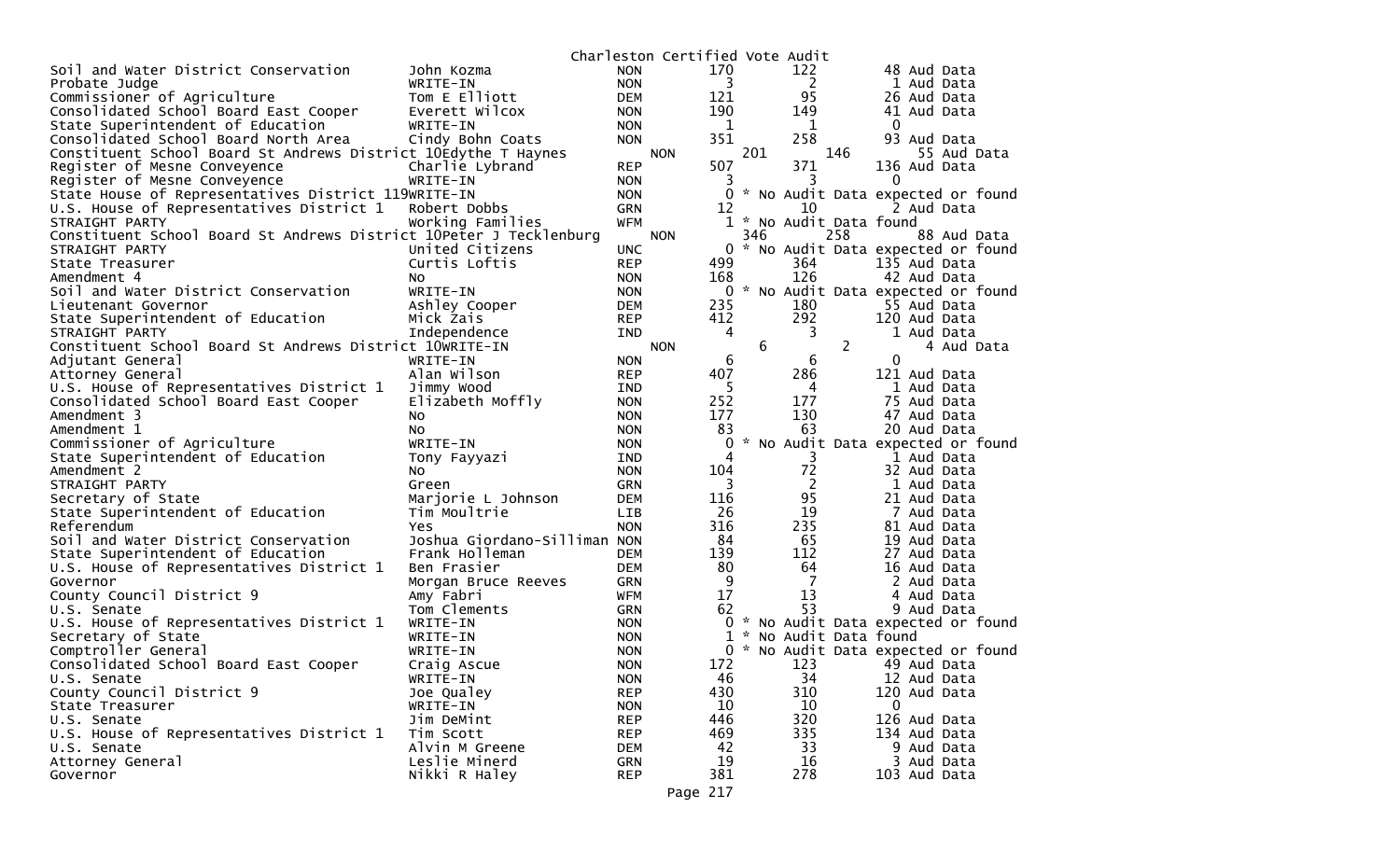|                                                                    |                                | Charleston Certified Vote Audit |              |                |              |              |                                      |
|--------------------------------------------------------------------|--------------------------------|---------------------------------|--------------|----------------|--------------|--------------|--------------------------------------|
| County Referendum                                                  | Yes.                           | <b>NON</b>                      | 354          |                | 265          |              | 89 Aud Data                          |
| Soil and Water District Conservation                               | Kathy R Woolsey                | <b>NON</b>                      | 273          |                | 202          |              | 71 Aud Data                          |
| STRAIGHT PARTY                                                     | Republican                     | <b>REP</b>                      | 174          |                | 128          |              | 46 Aud Data                          |
| STRAIGHT PARTY                                                     | Libertarian                    | <b>LIB</b>                      | 0            |                |              |              | * No Audit Data expected or found    |
| STRAIGHT PARTY                                                     | Democratic                     | <b>DEM</b>                      | 23           |                | 19           |              | 4 Aud Data                           |
| Consolidated School Board West Ashley                              | WRITE-IN                       | <b>NON</b>                      | 5            |                | 4            |              | 1 Aud Data                           |
| State House of Representatives District 119Lee Edwards             |                                | <b>REP</b>                      | 300          |                | 215          |              | 85 Aud Data                          |
| Commissioner of Agriculture                                        | Hugh Weathers                  | <b>REP</b>                      | 465          |                | 335          |              | 130 Aud Data                         |
| U.S. House of Representatives District 1                           | Rob Groce                      | <b>WFM</b>                      | 19           |                | 16           |              | 3 Aud Data                           |
| Adjutant General                                                   | Bob Livingston                 | <b>REP</b>                      | 495          |                | 364          |              | 131 Aud Data                         |
| Attorney General                                                   | Matthew Richardson             | <b>DEM</b>                      | 170          |                | 138          |              | 32 Aud Data                          |
| Governor                                                           | Vincent A Sheheen              | <b>DEM</b>                      | 209          |                | 159          |              | 50 Aud Data                          |
| Lieutenant Governor                                                | WRITE-IN                       | <b>NON</b>                      | 1            |                | 1            |              | $\mathbf{0}$                         |
| Amendment 4                                                        | Yes                            | <b>NON</b>                      | 418          |                | 305          |              | 113 Aud Data                         |
| Referendum                                                         | No                             | <b>NON</b>                      | 276          |                | 199          |              | 77 Aud Data                          |
|                                                                    |                                |                                 |              |                |              |              |                                      |
| 0507 St Andrews 7                                                  |                                |                                 |              |                |              |              |                                      |
| St Andrews Public Service District Area 2                          | Charlie Ledford                | <b>NON</b>                      | 234          |                | 81           |              | 153 Aud Data                         |
| Soil and Water District Conservation                               | Kathy R Woolsey                | <b>NON</b>                      | 289          |                | 89           |              | 200 Aud Data                         |
| Amendment 3                                                        | NO.                            | <b>NON</b>                      | 208          |                | 70           |              | 138 Aud Data                         |
| Governor                                                           | WRITE-IN                       | <b>NON</b>                      | 2            |                | 1            |              | 1 Aud Data                           |
| Secretary of State                                                 | WRITE-IN                       | <b>NON</b>                      | $\Omega$     |                |              |              | * No Audit Data expected or found    |
| Attorney General                                                   | Alan Wilson                    | <b>REP</b>                      | 399          |                | 141          |              | 258 Aud Data                         |
| STRAIGHT PARTY                                                     | Green                          | <b>GRN</b>                      | 3            |                | 1            |              | 2 Aud Data                           |
| County Referendum                                                  | Yes                            | <b>NON</b>                      | 377          |                | 138          |              | 239 Aud Data                         |
| St Andrews Public Service District Area 2                          | WRITE-IN                       | <b>NON</b>                      | 1            |                | 1            |              | $\mathbf{0}$                         |
|                                                                    |                                |                                 |              |                |              |              |                                      |
|                                                                    |                                |                                 |              |                |              |              |                                      |
| Constituent School Board St Andrews District 10Peter J Tecklenburg |                                | <b>NON</b>                      |              | 320            |              | 112          | 208 Aud Data                         |
| County Council District 9                                          | Amy Fabri                      | <b>WFM</b>                      | 21           |                | 9            |              | 12 Aud Data                          |
| Lieutenant Governor                                                | Ken Ard                        | <b>REP</b>                      | 376          |                | 129          |              | 247 Aud Data                         |
| State Treasurer                                                    | WRITE-IN                       | <b>NON</b>                      | 7            |                | 2            |              | 5 Aud Data                           |
| Lieutenant Governor                                                | WRITE-IN                       | <b>NON</b>                      | $\mathbf{1}$ |                |              |              | No Audit Data found                  |
| Consolidated School Board East Cooper                              | Elizabeth Moffly               | <b>NON</b>                      | 262          |                | 81           |              | 181 Aud Data                         |
| County Council District 9                                          | Joe Qualey                     | <b>REP</b>                      | 407          |                | 142          |              | 265 Aud Data                         |
| Constituent School Board St Andrews District 10WRITE-IN            |                                | <b>NON</b>                      |              | $\overline{7}$ |              | $\mathbf{1}$ | 6 Aud Data                           |
| Attorney General                                                   | Leslie Minerd                  | <b>GRN</b>                      | 22           |                | 7            |              | 15 Aud Data                          |
| State Superintendent of Education                                  | WRITE-IN                       | <b>NON</b>                      | 0            |                |              |              | No Audit Data expected or found      |
| State Superintendent of Education                                  | Mick Zais                      | <b>REP</b>                      | 380          |                | 139          |              | 241 Aud Data                         |
| U.S. House of Representatives District 1                           | Rob Groce                      | WFM                             | 20           |                | 7            |              | 13 Aud Data                          |
| Governor                                                           | Morgan Bruce Reeves            | GRN                             | 11           |                | 4            |              | 7 Aud Data                           |
| Secretary of State                                                 | Mark Hammond                   | <b>REP</b>                      | 469          |                | 165          |              | 304 Aud Data                         |
| Amendment 2                                                        | No.                            | <b>NON</b>                      | 88           |                | 37           |              | 51 Aud Data                          |
| State House of Representatives District 119Lee Edwards             |                                | <b>REP</b>                      | 333          |                | 115          |              | 218 Aud Data                         |
| Commissioner of Agriculture                                        | Tom E Elliott                  | <b>DEM</b>                      | 209          |                | 67           |              | 142 Aud Data                         |
| STRAIGHT PARTY                                                     | Working Families               | <b>WFM</b>                      |              |                |              |              | 0 * No Audit Data expected or found  |
| Governor                                                           | Nikki R Haley                  | <b>REP</b>                      | 404          |                | 141          |              | 263 Aud Data                         |
| Comptroller General                                                | WRITE-IN                       | <b>NON</b>                      |              |                |              |              | 0 * No Audit Data expected or found  |
| Consolidated School Board East Cooper                              | Craig Ascue                    | <b>NON</b>                      | 208          |                | 77           |              | 131 Aud Data                         |
| State Superintendent of Education                                  | Tony Fayyazi                   | IND                             | 10           |                | 6            |              | 4 Aud Data                           |
| State Superintendent of Education                                  | Tim Moultrie                   | LIB                             | 47           |                | 11           |              | 36 Aud Data                          |
| Adjutant General                                                   | WRITE-IN                       | <b>NON</b>                      | 4            |                | $\mathbf{1}$ |              | 3 Aud Data                           |
| STRAIGHT PARTY<br>U.S. House of Representatives District 1         | Libertarian<br>Keith Blandford | LIB<br><b>LIB</b>               | 2<br>15      |                | 4            |              | * No Audit Data found<br>11 Aud Data |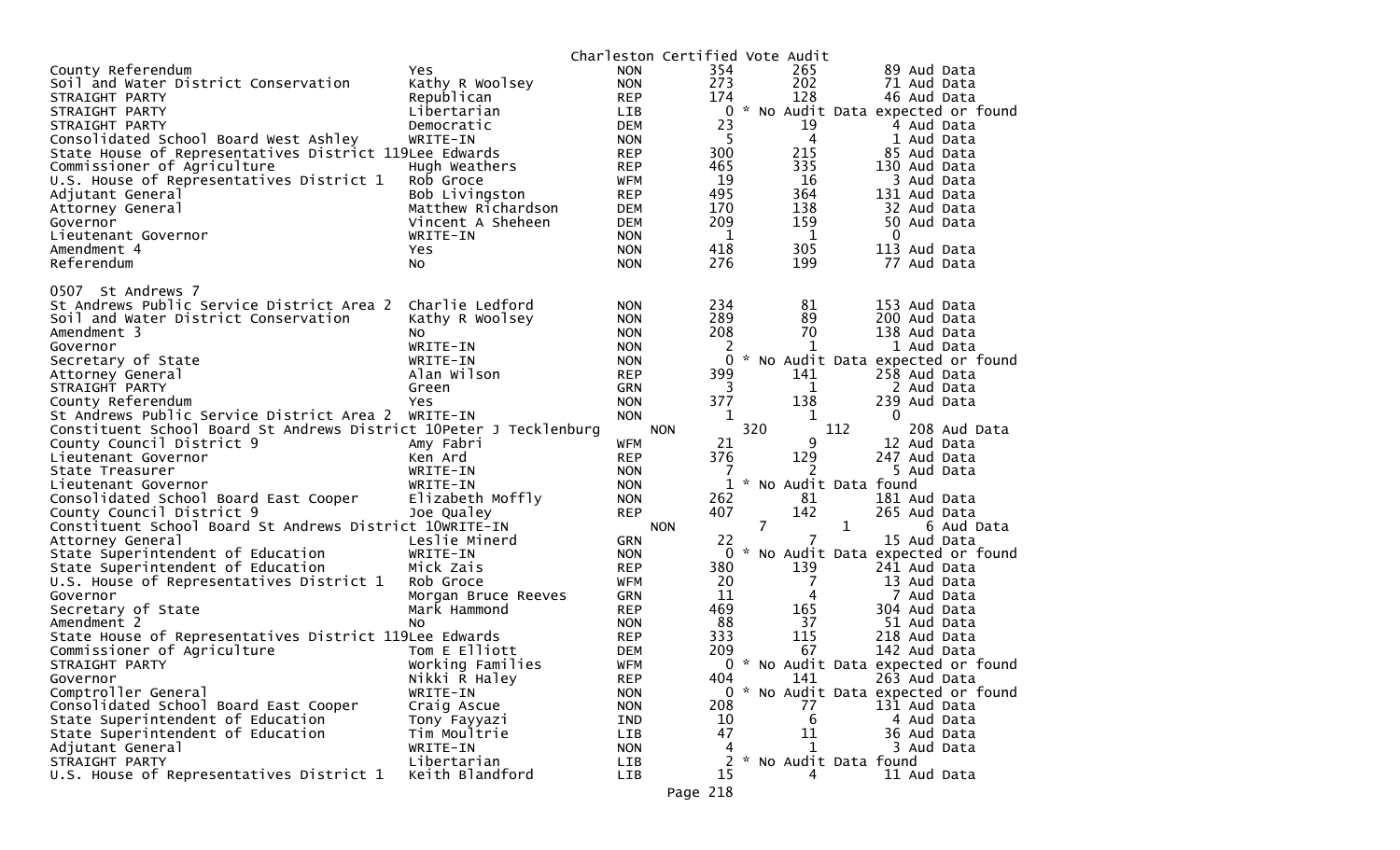|                                                                   |                    |            | Charleston Certified Vote Audit |                       |                                     |
|-------------------------------------------------------------------|--------------------|------------|---------------------------------|-----------------------|-------------------------------------|
| U.S. House of Representatives District 1                          | Robert Dobbs       | <b>GRN</b> | 17                              | 7                     | 10 Aud Data                         |
| Amendment 4                                                       | Yes                | <b>NON</b> | 454                             | 153                   | 301 Aud Data                        |
| County Referendum                                                 | No.                | <b>NON</b> | 243                             | 81                    | 162 Aud Data                        |
| State House of Representatives District 119Leon Stavrinakis       |                    | <b>DEM</b> | 359                             | 128                   | 231 Aud Data                        |
| Amendment 1                                                       | NO.                | <b>NON</b> | 98                              | 33                    | 65 Aud Data                         |
| State Superintendent of Education                                 | Frank Holleman     | <b>DEM</b> | 226                             | 78                    | 148 Aud Data                        |
| Lieutenant Governor                                               | Ashley Cooper      | <b>DEM</b> | 311                             | 110                   | 201 Aud Data                        |
| U.S. House of Representatives District 1                          | M E Mac McCullough | <b>UNC</b> | 3                               | 1                     | 2 Aud Data                          |
| Consolidated School Board West Ashley                             | WRITE-IN           | <b>NON</b> | 0                               |                       | * No Audit Data expected or found   |
| County Council District 9                                         | WRITE-IN           | <b>NON</b> |                                 |                       | 0 * No Audit Data expected or found |
| Attorney General                                                  | Matthew Richardson | <b>DEM</b> | 260                             | 90                    | 170 Aud Data                        |
| Commissioner of Agriculture                                       | WRITE-IN           | <b>NON</b> |                                 |                       | 0 * No Audit Data expected or found |
| Soil and Water District Conservation                              | WRITE-IN           | <b>NON</b> | 1                               | * No Audit Data found |                                     |
| STRAIGHT PARTY                                                    | United Citizens    | <b>UNC</b> | 2                               | $\mathbf 1$           | 1 Aud Data                          |
| Soil and Water District Conservation                              | John Kozma         | <b>NON</b> | 182                             | 71                    | 111 Aud Data                        |
| STRAIGHT PARTY                                                    | Republican         | <b>REP</b> | 175                             | 58                    | 117 Aud Data                        |
| County Council District 9                                         | Amy Fabri          | DEM        | 244                             | 83                    | 161 Aud Data                        |
| STRAIGHT PARTY                                                    | Independence       | IND        | 6                               | 2                     | 4 Aud Data                          |
| Governor                                                          | Vincent A Sheheen  | <b>DEM</b> | 271                             | 93                    | 178 Aud Data                        |
| Consolidated School Board West Ashley                             | Mary Ann Taylor    | <b>NON</b> | 263                             | 98                    | 165 Aud Data                        |
| Probate Judge                                                     | Irv Gerard Condon  | <b>REP</b> | 527                             | 190                   | 337 Aud Data                        |
| State Treasurer                                                   | Curtis Loftis      | <b>REP</b> | 528                             | 192                   | 336 Aud Data                        |
| State House of Representatives District 119WRITE-IN               |                    | <b>NON</b> |                                 |                       | 0 * No Audit Data expected or found |
| Comptroller General                                               | Robert Barber      | <b>DEM</b> | 277                             | 95                    | 182 Aud Data                        |
| Consolidated School Board East Cooper                             | WRITE-IN           | <b>NON</b> | $\overline{2}$                  | 1                     | 1 Aud Data                          |
| Amendment 3                                                       | Yes                | <b>NON</b> | 459                             | 164                   | 295 Aud Data                        |
| STRAIGHT PARTY                                                    | Democratic         | <b>DEM</b> | 91                              | 25                    | 66 Aud Data                         |
| U.S. Senate                                                       | Tom Clements       | <b>GRN</b> | 95                              | 35                    | 60 Aud Data                         |
| Consolidated School Board West Ashley                             | Michael Miller     | <b>NON</b> | 227                             | 78                    | 149 Aud Data                        |
| Probate Judge                                                     | WRITE-IN           | <b>NON</b> | 4                               | 2                     | 2 Aud Data                          |
| Attorney General                                                  | WRITE-IN           | <b>NON</b> | 0                               |                       | * No Audit Data expected or found   |
| Referendum                                                        | Yes                | <b>NON</b> | 413                             | 147                   | 266 Aud Data                        |
| Secretary of State                                                | Marjorie L Johnson | DEM        | 210                             | 70                    | 140 Aud Data                        |
| U.S. House of Representatives District 1                          | Jimmy Wood         | IND        | 9                               | 3                     | 6 Aud Data                          |
| Consolidated School Board North Area                              | WRITE-IN           | <b>NON</b> |                                 | * No Audit Data found |                                     |
| Amendment 4                                                       | No.                | <b>NON</b> | 204                             | 80                    | 124 Aud Data                        |
| St Andrews Public Service District At LargeNancy Mitchell Calvary |                    | <b>NON</b> | 192                             | 70                    | 122 Aud Data                        |
| Register of Mesne Conveyence                                      | Charlie Lybrand    | <b>REP</b> | 521                             | 186                   | 335 Aud Data                        |
| Comptroller General                                               | Richard A Eckstrom | <b>REP</b> | 405                             | 146                   | 259 Aud Data                        |
| Consolidated School Board North Area                              | Cindy Bohn Coats   | <b>NON</b> | 370                             | 130                   | 240 Aud Data                        |
| Register of Mesne Conveyence                                      | WRITE-IN           | <b>NON</b> | 8                               | 3                     | 5 Aud Data                          |
| St Andrews Public Service District At LargeWRITE-IN               |                    | <b>NON</b> | 0                               |                       | * No Audit Data expected or found   |
| Adjutant General                                                  | Bob Livingston     | <b>REP</b> | 525                             | 191                   | 334 Aud Data                        |
| U.S. Senate                                                       | Jim DeMint         | <b>REP</b> | 445                             | 161                   | 284 Aud Data                        |
| Amendment 2                                                       | Yes                | <b>NON</b> | 589                             | 201                   | 388 Aud Data                        |
| U.S. House of Representatives District 1                          | Ben Frasier        | <b>DEM</b> | 177                             | 54                    | 123 Aud Data                        |
| U.S. Senate                                                       | WRITE-IN           | <b>NON</b> | 33                              | 14                    | 19 Aud Data                         |
| St Andrews Public Service District Area 1                         | Andrew Smith       | <b>NON</b> | 202                             | 72                    | 130 Aud Data                        |
| Consolidated School Board East Cooper                             | Everett Wilcox     | <b>NON</b> | 144                             | 51                    | 93 Aud Data                         |
| State Superintendent of Education                                 | Doretha A Bull     | <b>GRN</b> | 15                              | 4                     | 11 Aud Data                         |
| U.S. Senate                                                       | Alvin M Greene     | <b>DEM</b> | 107                             | 30                    | 77 Aud Data                         |
| Commissioner of Agriculture                                       | Hugh Weathers      | <b>REP</b> | 467                             | 172                   | 295 Aud Data                        |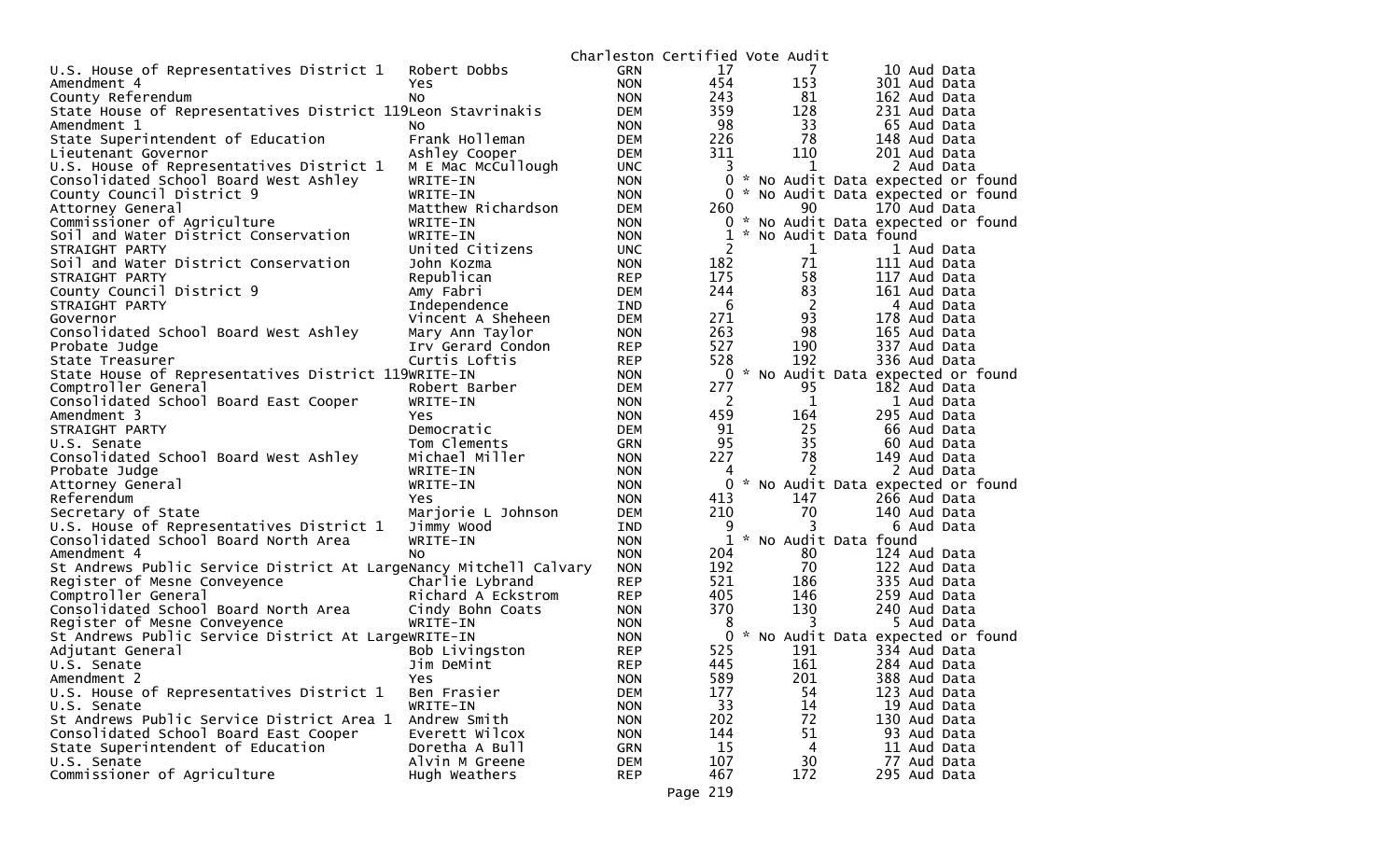|                                                                |                                   | Charleston Certified Vote Audit |                 |     |                         |    |                                     |
|----------------------------------------------------------------|-----------------------------------|---------------------------------|-----------------|-----|-------------------------|----|-------------------------------------|
| St Andrews Public Service District Area 1                      | WRITE-IN                          | <b>NON</b>                      |                 |     |                         |    | 0 * No Audit Data expected or found |
| Governor                                                       | Morgan Bruce Reeves               | <b>UNC</b>                      | 7               |     | 4                       |    | 3 Aud Data                          |
| Constituent School Board St Andrews District 10Edythe T Haynes |                                   | <b>NON</b>                      |                 | 240 |                         | 86 | 154 Aud Data                        |
| Amendment 1                                                    | Yes                               | <b>NON</b>                      | 579             |     | 209                     |    | 370 Aud Data                        |
| U.S. House of Representatives District 1                       | Tim Scott                         | <b>REP</b>                      | 454             |     | 167                     |    | 287 Aud Data                        |
| U.S. House of Representatives District 1                       | WRITE-IN                          | <b>NON</b>                      |                 |     |                         |    | 0 * No Audit Data expected or found |
| Soil and Water District Conservation                           | Joshua Giordano-Silliman NON      |                                 | 117             |     | 45                      |    | 72 Aud Data                         |
| Referendum                                                     | No.                               | <b>NON</b>                      | 258             |     | 87                      |    | 171 Aud Data                        |
|                                                                |                                   |                                 |                 |     |                         |    |                                     |
| 0508 St Andrews 8                                              |                                   |                                 |                 |     |                         |    |                                     |
| Register of Mesne Conveyence                                   | Charlie Lybrand                   | <b>REP</b>                      | 118             |     | 22                      |    | 96 Aud Data                         |
| U.S. House of Representatives District 1                       | Rob Groce                         | <b>WFM</b>                      | 6<br>61         |     | $\overline{c}$          |    | 4 Aud Data                          |
| Comptroller General                                            | Richard A Eckstrom<br>Alan Wilson | <b>REP</b>                      | 52              |     | 9<br>$\overline{7}$     |    | 52 Aud Data<br>45 Aud Data          |
| Attorney General                                               | WRITE-IN                          | <b>REP</b>                      | $6\phantom{.}6$ |     |                         |    | 4 Aud Data                          |
| State Treasurer                                                |                                   | <b>NON</b>                      | 288             |     | 2<br>58                 |    | 230 Aud Data                        |
| Lieutenant Governor<br>Amendment 3                             | Ashley Cooper                     | <b>DEM</b><br><b>NON</b>        | 104             |     | 24                      |    | 80 Aud Data                         |
| Soil and Water District Conservation                           | NO.<br>John Kozma                 | <b>NON</b>                      | 53              |     | 7                       |    | 46 Aud Data                         |
| County Referendum                                              | NO.                               | <b>NON</b>                      | 126             |     | 30                      |    | 96 Aud Data                         |
| Commissioner of Agriculture                                    | WRITE-IN                          | <b>NON</b>                      | 0               |     |                         |    | * No Audit Data expected or found   |
| State Superintendent of Education                              | Doretha A Bull                    | <b>GRN</b>                      | 11              |     | $\mathbf{2}$            |    | 9 Aud Data                          |
| Amendment 4                                                    | NO.                               | <b>NON</b>                      | 112             |     | 26                      |    | 86 Aud Data                         |
| Amendment 1                                                    | Yes                               | <b>NON</b>                      | 277             |     | 53                      |    | 224 Aud Data                        |
| U.S. House of Representatives District 1                       | Robert Dobbs                      | <b>GRN</b>                      | 7               |     | 3                       |    | 4 Aud Data                          |
| Consolidated School Board East Cooper                          | Everett Wilcox                    | <b>NON</b>                      | 76              |     | 18                      |    | 58 Aud Data                         |
| Register of Mesne Conveyence                                   | WRITE-IN                          | <b>NON</b>                      |                 |     | 1 * No Audit Data found |    |                                     |
| Governor                                                       | Morgan Bruce Reeves               | <b>GRN</b>                      | 7               |     | * No Audit Data found   |    |                                     |
| U.S. House of Representatives District 1                       | Keith Blandford                   | LIB                             | 5.              |     | * No Audit Data found   |    |                                     |
| Attorney General                                               | Leslie Minerd                     | <b>GRN</b>                      | 19              |     | 5                       |    | 14 Aud Data                         |
| STRAIGHT PARTY                                                 | United Citizens                   | <b>UNC</b>                      | 3               |     |                         |    | 2 Aud Data                          |
| Governor                                                       | Morgan Bruce Reeves               | <b>UNC</b>                      |                 |     | 2 * No Audit Data found |    |                                     |
| STRAIGHT PARTY                                                 | Libertarian                       | <b>LIB</b>                      |                 |     |                         |    | 0 * No Audit Data expected or found |
| Consolidated School Board East Cooper                          | Elizabeth Moffly                  | <b>NON</b>                      | 100             |     | 13                      |    | 87 Aud Data                         |
| Consolidated School Board North Area                           | Cindy Bohn Coats                  | <b>NON</b>                      | 106             |     | 18                      |    | 88 Aud Data                         |
| Adjutant General                                               | Bob Livingston                    | <b>REP</b>                      | 112             |     | 20                      |    | 92 Aud Data                         |
| Governor                                                       | WRITE-IN                          | <b>NON</b>                      | 0               |     |                         |    | * No Audit Data expected or found   |
| U.S. House of Representatives District 1                       | M E Mac McCullough                | <b>UNC</b>                      | 1               |     | 1                       |    | $\mathbf{0}$                        |
| U.S. Senate                                                    | Tom Clements                      | <b>GRN</b>                      | 56              |     | 13                      |    | 43 Aud Data                         |
| Consolidated School Board East Cooper                          | Craig Ascue                       | <b>NON</b>                      | 97              |     | 16                      |    | 81 Aud Data                         |
| Consolidated School Board North Area                           | WRITE-IN                          | <b>NON</b>                      |                 |     |                         |    | 0 * No Audit Data expected or found |
| Soil and Water District Conservation                           | Joshua Giordano-Silliman NON      |                                 | 73              |     | 13                      |    | 60 Aud Data                         |
| Amendment 2                                                    | Yes                               | <b>NON</b>                      | 275             |     | 55                      |    | 220 Aud Data                        |
| Governor                                                       | Nikki R Haley                     | <b>REP</b>                      | 61              |     | 8                       |    | 53 Aud Data                         |
| STRAIGHT PARTY                                                 | Green                             | GRN                             | 4               |     | $\mathbf 1$             |    | 3 Aud Data                          |
| Consolidated School Board West Ashley                          | WRITE-IN                          | <b>NON</b>                      | $0 *$           |     |                         |    | No Audit Data expected or found     |
| Consolidated School Board West Ashley                          | Michael Miller                    | <b>NON</b>                      | 144             |     | 25                      |    | 119 Aud Data                        |
| Consolidated School Board West Ashley                          | Mary Ann Taylor                   | <b>NON</b>                      | 103             |     | 21                      |    | 82 Aud Data                         |
| Commissioner of Agriculture                                    | Hugh Weathers                     | <b>REP</b>                      | 71              |     | 12                      |    | 59 Aud Data                         |
| Lieutenant Governor                                            | Ken Ard                           | <b>REP</b>                      | 57              |     | 8                       |    | 49 Aud Data                         |
| Soil and Water District Conservation                           | WRITE-IN                          | <b>NON</b>                      |                 |     |                         |    | 0 * No Audit Data expected or found |
| State House of Representatives District 111Wendell G Gilliard  |                                   | <b>DEM</b>                      | 306             |     | 60                      |    | 246 Aud Data                        |
| Secretary of State                                             | Marjorie L Johnson                | <b>DEM</b>                      | 273             |     | 56                      |    | 217 Aud Data                        |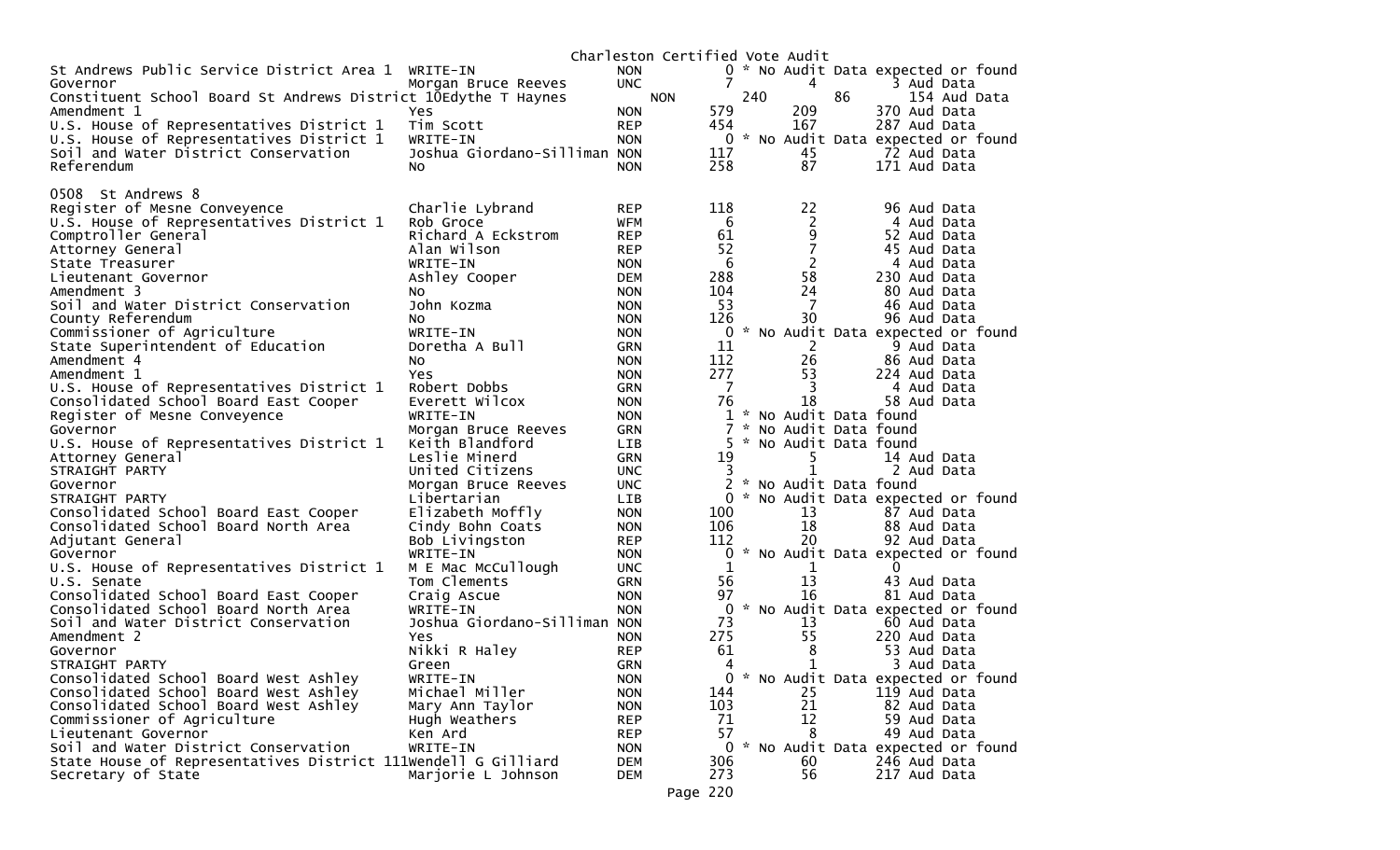|                                                                    |                    |            | Charleston Certified Vote Audit |                |     |     |                |                         |                                     |
|--------------------------------------------------------------------|--------------------|------------|---------------------------------|----------------|-----|-----|----------------|-------------------------|-------------------------------------|
| U.S. Senate                                                        | Jim DeMint         | <b>REP</b> |                                 | 75             |     |     | 10             | 65 Aud Data             |                                     |
| State Superintendent of Education                                  | Mick Zais          | <b>REP</b> |                                 | 51             |     |     | $\overline{7}$ | 44 Aud Data             |                                     |
| Amendment 3                                                        | Yes.               | <b>NON</b> |                                 | 212            |     |     | 37             | 175 Aud Data            |                                     |
| Attorney General                                                   | Matthew Richardson | <b>DEM</b> |                                 | 273            |     |     | 52             | 221 Aud Data            |                                     |
| U.S. Senate                                                        | WRITE-IN           | <b>NON</b> |                                 | 6              |     |     | 1              |                         | 5 Aud Data                          |
| Referendum                                                         | Yes.               | <b>NON</b> |                                 | 232            |     |     | 45             | 187 Aud Data            |                                     |
| U.S. Senate                                                        | Alvin M Greene     | DEM        |                                 | 202            |     |     | 41             | 161 Aud Data            |                                     |
| State Treasurer                                                    | Curtis Loftis      | <b>REP</b> |                                 | 119            |     |     | 23             | 96 Aud Data             |                                     |
| Constituent School Board St Andrews District 10Edythe T Haynes     |                    |            | <b>NON</b>                      |                | 125 |     | 22             |                         | 103 Aud Data                        |
| Comptroller General                                                | WRITE-IN           | <b>NON</b> |                                 | 0              | *   |     |                |                         | No Audit Data expected or found     |
| Amendment 4                                                        | Yes                | <b>NON</b> |                                 | 193            |     |     | 32             | 161 Aud Data            |                                     |
| County Referendum                                                  | Yes.               | <b>NON</b> |                                 | 176            |     |     | 30             | 146 Aud Data            |                                     |
| U.S. House of Representatives District 1                           | Jimmy Wood         | <b>IND</b> |                                 |                |     |     |                | 1 * No Audit Data found |                                     |
| Probate Judge                                                      | Irv Gerard Condon  | <b>REP</b> |                                 | 127            |     |     | 25             | 102 Aud Data            |                                     |
| U.S. House of Representatives District 1                           | Ben Frasier        | DEM        |                                 | 246            |     | 45  |                | 201 Aud Data            |                                     |
|                                                                    | WRITE-IN           |            |                                 | 0              |     |     |                |                         |                                     |
| State Superintendent of Education                                  |                    | <b>NON</b> |                                 |                |     |     |                | 2 * No Audit Data found | * No Audit Data expected or found   |
| STRAIGHT PARTY                                                     | Independence       | <b>IND</b> |                                 |                |     |     |                |                         |                                     |
| County Council District 5                                          | Teddie E Pryor Sr  | <b>DEM</b> |                                 | 298            |     |     | 58             | 240 Aud Data            |                                     |
| Constituent School Board St Andrews District 10Peter J Tecklenburg |                    |            | <b>NON</b>                      |                | 128 |     | 24             |                         | 104 Aud Data                        |
| State House of Representatives District 111WRITE-IN                |                    | <b>NON</b> |                                 |                |     |     |                | 2 * No Audit Data found |                                     |
| STRAIGHT PARTY                                                     | Working Families   | WFM        |                                 |                |     |     |                | 1 * No Audit Data found |                                     |
| U.S. House of Representatives District 1                           | Tim Scott          | <b>REP</b> |                                 | 81             |     | 15  |                | 66 Aud Data             |                                     |
| Lieutenant Governor                                                | WRITE-IN           | <b>NON</b> |                                 |                |     |     |                | 1 * No Audit Data found |                                     |
| Amendment 1                                                        | No                 | <b>NON</b> |                                 | 47             |     |     |                | 38 Aud Data             |                                     |
| State Superintendent of Education                                  | Tim Moultrie       | <b>LIB</b> |                                 | 17             |     |     |                | 13 Aud Data             |                                     |
| Secretary of State                                                 | WRITE-IN           | <b>NON</b> |                                 |                |     |     |                |                         | 0 * No Audit Data expected or found |
| Soil and Water District Conservation                               | Kathy R Woolsey    | <b>NON</b> |                                 | 118            |     |     | 22             | 96 Aud Data             |                                     |
| State Superintendent of Education                                  | Tony Fayyazi       | <b>IND</b> |                                 | 5              |     |     | $\mathbf{1}$   |                         | 4 Aud Data                          |
| Constituent School Board St Andrews District 10WRITE-IN            |                    |            | <b>NON</b>                      |                |     |     |                | 4 * No Audit Data found |                                     |
| STRAIGHT PARTY                                                     | Republican         | <b>REP</b> |                                 | 25             |     |     | 3              | 22 Aud Data             |                                     |
| Probate Judge                                                      | WRITE-IN           | <b>NON</b> |                                 |                |     |     |                | 1 * No Audit Data found |                                     |
| Commissioner of Agriculture                                        | Tom E Elliott      | <b>DEM</b> |                                 | 271            |     |     | 54             | 217 Aud Data            |                                     |
| U.S. House of Representatives District 1                           | WRITE-IN           | <b>NON</b> |                                 |                |     |     |                |                         | 0 * No Audit Data expected or found |
| State Superintendent of Education                                  | Frank Holleman     | <b>DEM</b> |                                 | 263            |     |     | 52             | 211 Aud Data            |                                     |
| STRAIGHT PARTY                                                     | Democratic         | DEM        |                                 | 189            |     |     | 35             | 154 Aud Data            |                                     |
| County Council District 5                                          | WRITE-IN           | <b>NON</b> |                                 |                |     |     |                | 2 * No Audit Data found |                                     |
| Attorney General                                                   | WRITE-IN           | <b>NON</b> |                                 | 0              |     |     |                |                         | No Audit Data expected or found     |
| Adjutant General                                                   | WRITE-IN           | <b>NON</b> |                                 |                |     |     |                | 3 * No Audit Data found |                                     |
| Comptroller General                                                | Robert Barber      | <b>DEM</b> |                                 | 284            |     |     | 56             | 228 Aud Data            |                                     |
| Amendment 2                                                        | No.                | <b>NON</b> |                                 | 43             |     |     | 7              | 36 Aud Data             |                                     |
| Secretary of State                                                 | Mark Hammond       | <b>REP</b> |                                 | 70             |     |     | 10             | 60 Aud Data             |                                     |
| Governor                                                           | Vincent A Sheheen  | DEM        |                                 | 276            |     |     | 55             | 221 Aud Data            |                                     |
|                                                                    |                    |            |                                 | 0              |     |     |                |                         |                                     |
| Consolidated School Board East Cooper                              | WRITE-IN           | <b>NON</b> |                                 |                |     |     |                |                         | * No Audit Data expected or found   |
| Referendum                                                         | No                 | <b>NON</b> |                                 | 82             |     |     | 16             | 66 Aud Data             |                                     |
|                                                                    |                    |            |                                 |                |     |     |                |                         |                                     |
| 0509 St Andrews 9                                                  |                    |            |                                 |                |     |     |                |                         |                                     |
| U.S. House of Representatives District 1                           | Ben Frasier        | DEM        |                                 | 328            |     | 118 |                | 210 Aud Data            |                                     |
| Consolidated School Board East Cooper                              | Elizabeth Moffly   | <b>NON</b> |                                 | 88             |     |     | 30             | 58 Aud Data             |                                     |
| Consolidated School Board North Area                               | WRITE-IN           | <b>NON</b> |                                 | $\overline{0}$ |     |     |                |                         | * No Audit Data expected or found   |
| Lieutenant Governor                                                | WRITE-IN           | <b>NON</b> |                                 | 0              |     |     |                |                         | * No Audit Data expected or found   |
| U.S. House of Representatives District 1                           | Tim Scott          | <b>REP</b> |                                 | 42             |     |     | 16             | 26 Aud Data             |                                     |
| Amendment 4                                                        | Yes                | <b>NON</b> |                                 | 229            |     |     | 82             | 147 Aud Data            |                                     |
|                                                                    |                    |            | Page 221                        |                |     |     |                |                         |                                     |
|                                                                    |                    |            |                                 |                |     |     |                |                         |                                     |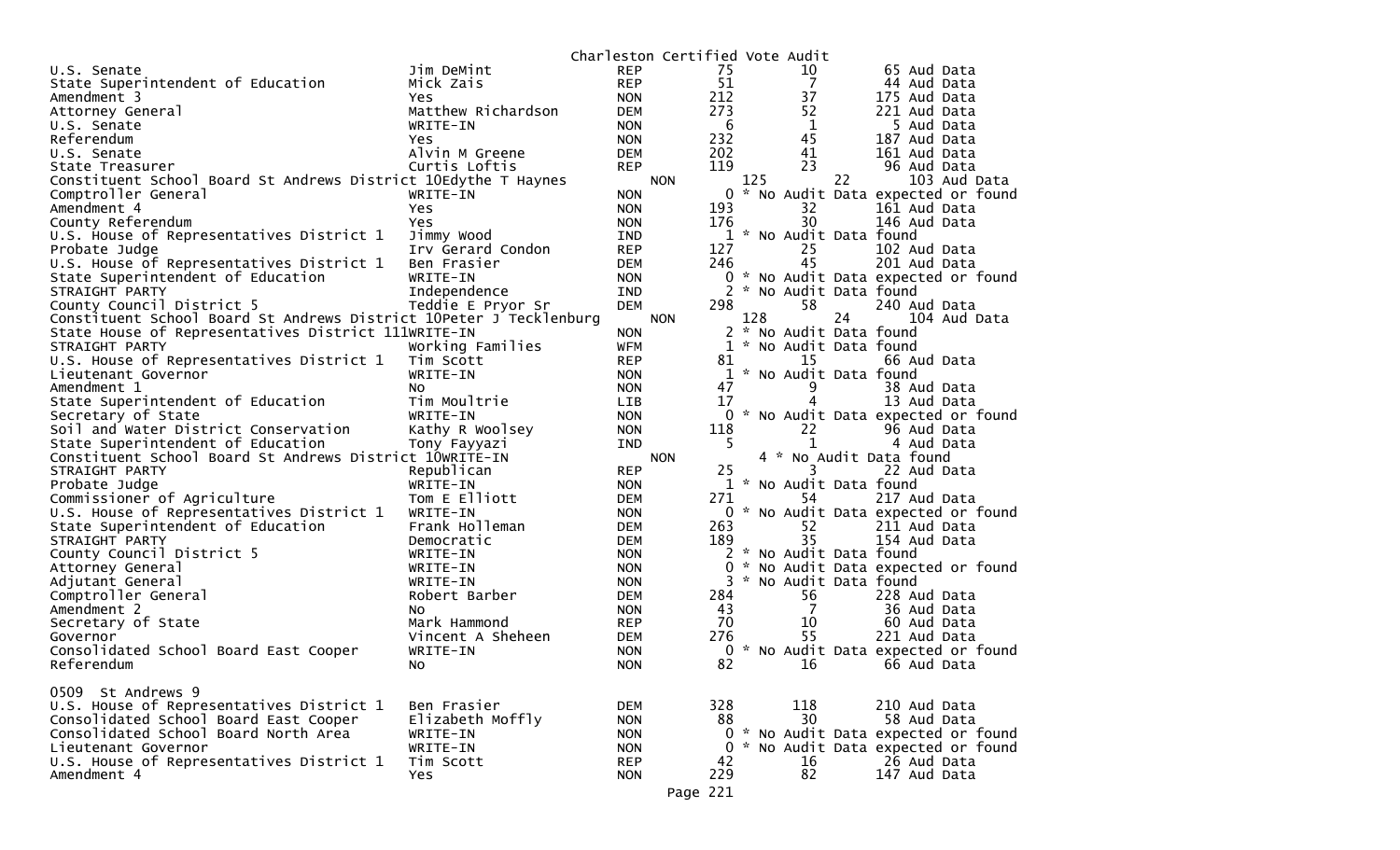|                                                                    |                     |            | Charleston Certified Vote Audit |     |             |                                     |
|--------------------------------------------------------------------|---------------------|------------|---------------------------------|-----|-------------|-------------------------------------|
| Soil and Water District Conservation                               | Kathy R Woolsey     | <b>NON</b> | 108                             |     | 29          | 79 Aud Data                         |
| U.S. House of Representatives District 1                           | Jimmy Wood          | <b>IND</b> | 2                               |     | 1           | 1 Aud Data                          |
| Consolidated School Board East Cooper                              | Craig Ascue         | <b>NON</b> | 115                             |     | 37          | 78 Aud Data                         |
| Consolidated School Board West Ashley                              | Michael Miller      | <b>NON</b> | 201                             |     | 76          | 125 Aud Data                        |
| Adjutant General                                                   | WRITE-IN            | <b>NON</b> | 5                               |     | 4           | 1 Aud Data                          |
| Consolidated School Board West Ashley                              | WRITE-IN            | <b>NON</b> | 0                               |     |             | * No Audit Data expected or found   |
| Consolidated School Board West Ashley                              | Mary Ann Taylor     | <b>NON</b> | 78                              |     | 18          | 60 Aud Data                         |
| State Superintendent of Education                                  | Doretha A Bull      | <b>GRN</b> | 10                              |     | 4           | 6 Aud Data                          |
| Governor                                                           | Nikki R Haley       | <b>REP</b> | 26                              |     | 12          | 14 Aud Data                         |
| Amendment 3                                                        | Yes                 | <b>NON</b> | 228                             |     | 81          | 147 Aud Data                        |
| Amendment 1                                                        | Yes.                | <b>NON</b> | 293                             |     | 108         | 185 Aud Data                        |
| State Treasurer                                                    | Curtis Loftis       | <b>REP</b> | 76                              |     | 31          | 45 Aud Data                         |
| Governor                                                           | Morgan Bruce Reeves | <b>UNC</b> | 3                               |     | 2           | 1 Aud Data                          |
| Amendment 2                                                        | Yes.                | <b>NON</b> | 297                             |     | 110         | 187 Aud Data                        |
| Lieutenant Governor                                                | Ashley Cooper       | <b>DEM</b> | 355                             |     | 124         | 231 Aud Data                        |
| Probate Judge                                                      | Irv Gerard Condon   | <b>REP</b> | 73                              |     | 28          | 45 Aud Data                         |
| State House of Representatives District 111WRITE-IN                |                     | <b>NON</b> | 1                               |     |             | * No Audit Data found               |
| County Council District 5                                          | Teddie E Pryor Sr   | <b>DEM</b> | 362                             |     | 127         | 235 Aud Data                        |
| County Referendum                                                  | NO.                 | <b>NON</b> | 120                             |     | 43          | 77 Aud Data                         |
| Secretary of State                                                 | WRITE-IN            | <b>NON</b> | $\mathbf 1$                     |     | 1           | 0                                   |
| Attorney General                                                   | Matthew Richardson  | <b>DEM</b> | 357                             |     | 124         | 233 Aud Data                        |
| Secretary of State                                                 | Mark Hammond        | <b>REP</b> | 30                              |     | 12          | 18 Aud Data                         |
| STRAIGHT PARTY                                                     | Republican          | <b>REP</b> | 12                              |     | 6           | 6 Aud Data                          |
| STRAIGHT PARTY                                                     | Green               | <b>GRN</b> | 14                              |     | 2           | 12 Aud Data                         |
| Commissioner of Agriculture                                        | WRITE-IN            | <b>NON</b> |                                 |     |             | 0 * No Audit Data expected or found |
| U.S. House of Representatives District 1                           | WRITE-IN            | <b>NON</b> |                                 |     |             | 0 * No Audit Data expected or found |
| Governor                                                           | WRITE-IN            | <b>NON</b> |                                 |     |             | 0 * No Audit Data expected or found |
| Constituent School Board St Andrews District 10Edythe T Haynes     |                     |            | <b>NON</b>                      | 131 |             | 44<br>87 Aud Data                   |
| St Andrews Public Service District At LargeNancy Mitchell Calvary  |                     | <b>NON</b> |                                 |     |             | 4 * No Audit Data found             |
| STRAIGHT PARTY                                                     | United Citizens     | <b>UNC</b> | 2                               |     | 1           | 1 Aud Data                          |
| Adjutant General                                                   | Bob Livingston      | <b>REP</b> | 70                              |     | 29          | 41 Aud Data                         |
| State Superintendent of Education                                  | Mick Zais           | <b>REP</b> | 26                              |     | 14          | 12 Aud Data                         |
| Probate Judge                                                      | WRITE-IN            | <b>NON</b> | 2                               |     | 2           | 0                                   |
| U.S. House of Representatives District 1                           | Rob Groce           | WFM        | 10                              |     | 2           | 8 Aud Data                          |
| St Andrews Public Service District At LargeWRITE-IN                |                     | <b>NON</b> |                                 |     |             | 0 * No Audit Data expected or found |
| Comptroller General                                                | WRITE-IN            | <b>NON</b> |                                 |     |             | 0 * No Audit Data expected or found |
| County Council District 5                                          | WRITE-IN            | NON.       |                                 |     |             | 0 * No Audit Data expected or found |
| Amendment 4                                                        | NO.                 | <b>NON</b> | 114                             |     | 46          | 68 Aud Data                         |
| Soil and Water District Conservation                               | John Kozma          | <b>NON</b> | 42                              |     | 19          | 23 Aud Data                         |
| STRAIGHT PARTY                                                     | Libertarian         | LIB        |                                 |     |             | 0 * No Audit Data expected or found |
| Constituent School Board St Andrews District 10Peter J Tecklenburg |                     |            | <b>NON</b>                      | 104 |             | 29<br>75 Aud Data                   |
| U.S. House of Representatives District 1                           | Robert Dobbs        | <b>GRN</b> | 9                               |     | 3           | 6 Aud Data                          |
| St Andrews Public Service District Area 1                          | Andrew Smith        | <b>NON</b> |                                 |     |             | 5 * No Audit Data found             |
| State Treasurer                                                    | WRITE-IN            | <b>NON</b> | 7                               |     | 4           | 3 Aud Data                          |
| Governor                                                           | Morgan Bruce Reeves | GRN        | 10                              |     | 2           | 8 Aud Data                          |
| Commissioner of Agriculture                                        | Hugh Weathers       | <b>REP</b> | 33                              |     | 15          | 18 Aud Data                         |
| U.S. House of Representatives District 1                           | Keith Blandford     | LIB        |                                 |     |             | 1 * No Audit Data found             |
| U.S. Senate                                                        | Tom Clements        | <b>GRN</b> | 57                              |     | 21          | 36 Aud Data                         |
| St Andrews Public Service District Area 1                          | WRITE-IN            | <b>NON</b> |                                 |     |             | 0 * No Audit Data expected or found |
| Attorney General                                                   | WRITE-IN            | <b>NON</b> |                                 |     |             | 0 * No Audit Data expected or found |
| Amendment 3                                                        | NO.                 | <b>NON</b> | 113                             |     | 43          | 70 Aud Data                         |
| Soil and Water District Conservation                               | WRITE-IN            | <b>NON</b> | 1                               |     | $\mathbf 1$ | 0                                   |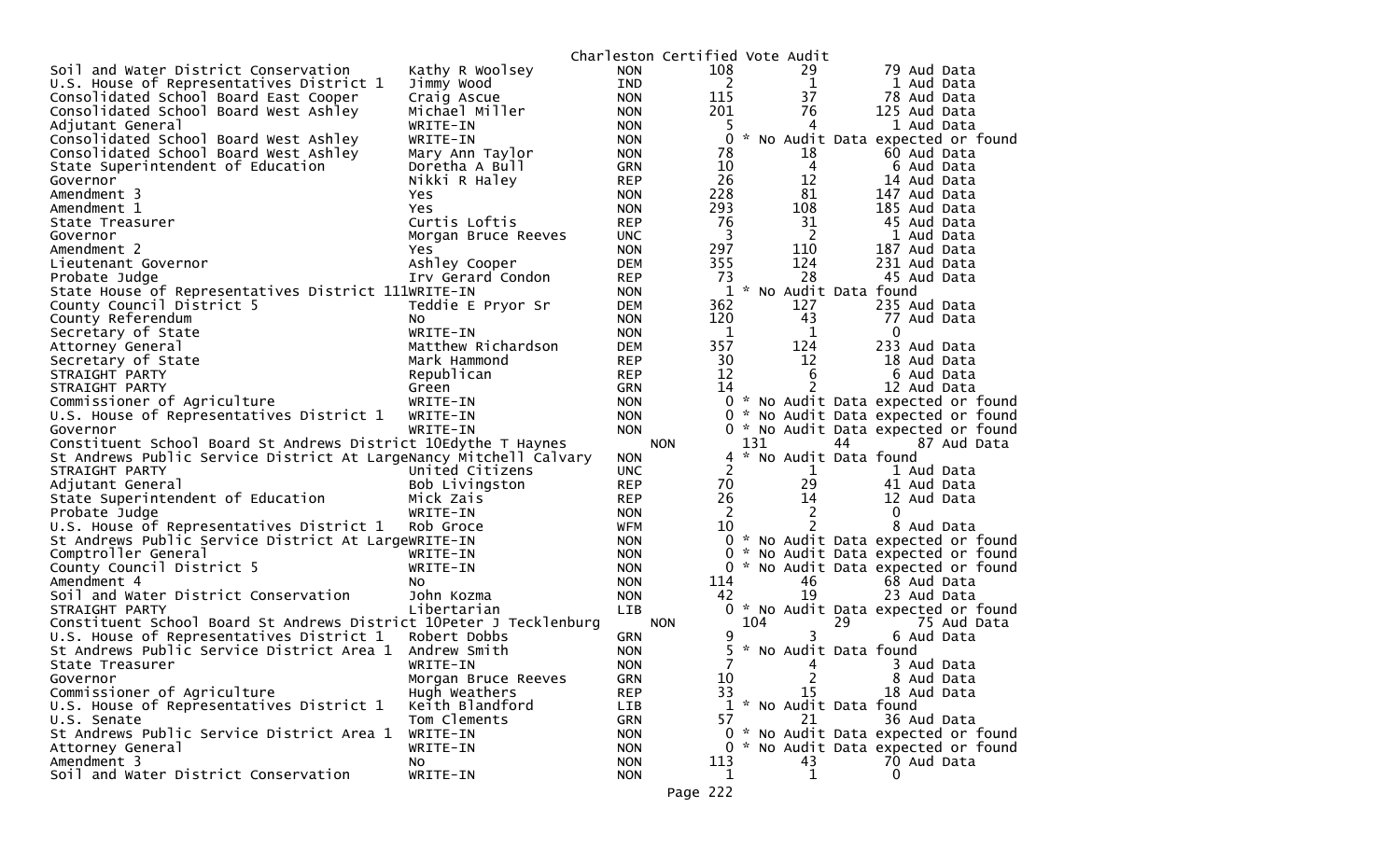|                                                                                                        |                          |            | Charleston Certified Vote Audit |              |                |                       |              |              |                                     |
|--------------------------------------------------------------------------------------------------------|--------------------------|------------|---------------------------------|--------------|----------------|-----------------------|--------------|--------------|-------------------------------------|
| Referendum                                                                                             | Yes                      | <b>NON</b> |                                 | 263          |                | 97                    |              | 166 Aud Data |                                     |
| Register of Mesne Conveyence                                                                           | Charlie Lybrand          | <b>REP</b> |                                 | 69           |                | 26                    |              | 43 Aud Data  |                                     |
| Constituent School Board St Andrews District 10WRITE-IN                                                |                          |            | <b>NON</b>                      |              | $\overline{2}$ |                       | $\mathbf{1}$ |              | 1 Aud Data                          |
| Attorney General                                                                                       | Alan Wilson              | <b>REP</b> |                                 | 28           |                | 14                    |              | 14 Aud Data  |                                     |
| Lieutenant Governor                                                                                    | Ken Ard                  | <b>REP</b> |                                 | 28           |                | 12                    |              | 16 Aud Data  |                                     |
| St Andrews Public Service District Area 2                                                              | Charlie Ledford          | <b>NON</b> |                                 | 5            |                | * No Audit Data found |              |              |                                     |
| Amendment 2                                                                                            | NO.                      | <b>NON</b> |                                 | 52           |                | 18                    |              | 34 Aud Data  |                                     |
| Amendment 1                                                                                            | NO.                      | <b>NON</b> |                                 | 57           |                | 20                    |              | 37 Aud Data  |                                     |
| State Superintendent of Education                                                                      | WRITE-IN                 | <b>NON</b> |                                 | $\mathbf{0}$ |                |                       |              |              | * No Audit Data expected or found   |
| State Superintendent of Education                                                                      | Tim Moultrie             | <b>LIB</b> |                                 | 10           |                | 3                     |              | 7 Aud Data   |                                     |
| Comptroller General                                                                                    | Robert Barber            | <b>DEM</b> |                                 | 357          |                | 124                   |              | 233 Aud Data |                                     |
| U.S. Senate                                                                                            | Jim DeMint               | <b>REP</b> |                                 | 42           |                | 14                    |              | 28 Aud Data  |                                     |
| STRAIGHT PARTY                                                                                         | Working Families         | <b>WFM</b> |                                 | 6            |                | 1                     |              | 5 Aud Data   |                                     |
| St Andrews Public Service District Area 2                                                              | WRITE-IN                 | <b>NON</b> |                                 | 0            |                |                       |              |              | * No Audit Data expected or found   |
| U.S. House of Representatives District 1                                                               | M E Mac McCullough       | <b>UNC</b> |                                 | 2            |                |                       |              | 1 Aud Data   |                                     |
| Comptroller General                                                                                    | Richard A Eckstrom       | <b>REP</b> |                                 | 30           |                | 13                    |              | 17 Aud Data  |                                     |
| Consolidated School Board East Cooper                                                                  | WRITE-IN                 | <b>NON</b> |                                 | 0            |                |                       |              |              | * No Audit Data expected or found   |
| Register of Mesne Conveyence                                                                           | WRITE-IN                 | <b>NON</b> |                                 | 1            |                | 1                     |              | 0            |                                     |
| State Superintendent of Education                                                                      | Tony Fayyazi             | IND        |                                 | 2            | $\mathcal{H}$  | No Audit Data found   |              |              |                                     |
| U.S. Senate                                                                                            | Alvin M Greene           | <b>DEM</b> |                                 | 270          |                | 92                    |              | 178 Aud Data |                                     |
| U.S. Senate                                                                                            | WRITE-IN                 | <b>NON</b> |                                 | 8            |                | 6                     |              | 2 Aud Data   |                                     |
| State Superintendent of Education                                                                      | Frank Holleman           | <b>DEM</b> | 345                             |              |                | 120                   |              | 225 Aud Data |                                     |
| County Referendum                                                                                      | Yes                      | <b>NON</b> |                                 | 209          |                | 76                    |              | 133 Aud Data |                                     |
| Soil and Water District Conservation                                                                   | Joshua Giordano-Silliman | <b>NON</b> |                                 | 58           |                | 19                    |              | 39 Aud Data  |                                     |
| Attorney General                                                                                       | Leslie Minerd            | <b>GRN</b> |                                 | 8            |                | 1                     |              | 7 Aud Data   |                                     |
| Governor                                                                                               | Vincent A Sheheen        | <b>DEM</b> |                                 | 354          |                | 123                   |              | 231 Aud Data |                                     |
| STRAIGHT PARTY                                                                                         | Democratic               | <b>DEM</b> |                                 | 263          |                | 89                    |              | 174 Aud Data |                                     |
| Consolidated School Board East Cooper                                                                  | Everett Wilcox           | <b>NON</b> |                                 | 56           |                | 22                    |              | 34 Aud Data  |                                     |
| Consolidated School Board North Area                                                                   | Cindy Bohn Coats         | <b>NON</b> |                                 | 73           |                | 26                    |              | 47 Aud Data  |                                     |
| State House of Representatives District 111Wendell G Gilliard                                          |                          | <b>DEM</b> | 368                             |              |                | 130                   |              | 238 Aud Data |                                     |
| STRAIGHT PARTY                                                                                         | Independence             | IND        |                                 | 1            |                | * No Audit Data found |              |              |                                     |
| Secretary of State                                                                                     | Marjorie L Johnson       | <b>DEM</b> |                                 | 349          |                | 122                   |              | 227 Aud Data |                                     |
| Commissioner of Agriculture                                                                            | Tom E Elliott            | <b>DEM</b> |                                 | 353          |                | 121                   |              | 232 Aud Data |                                     |
| Referendum                                                                                             | NO.                      | <b>NON</b> |                                 | 77           |                | 28                    |              | 49 Aud Data  |                                     |
|                                                                                                        |                          |            |                                 |              |                |                       |              |              |                                     |
| 0510 St Andrews 10                                                                                     |                          |            |                                 |              |                |                       |              |              |                                     |
| Consolidated School Board North Area                                                                   | WRITE-IN                 | <b>NON</b> |                                 |              |                |                       |              | 1 Aud Data   |                                     |
| Comptroller General                                                                                    | WRITE-IN                 | <b>NON</b> |                                 | 0            |                |                       |              |              | * No Audit Data expected or found   |
| Probate Judge                                                                                          | WRITE-IN                 | <b>NON</b> |                                 | 4            |                | 2                     |              | 2 Aud Data   |                                     |
| Attorney General                                                                                       | WRITE-IN                 | <b>NON</b> |                                 |              |                |                       |              |              | 0 * No Audit Data expected or found |
| State Superintendent of Education                                                                      | Mick Zais                | <b>REP</b> |                                 | 151          |                | 102                   |              | 49 Aud Data  |                                     |
| Attorney General                                                                                       | Leslie Minerd            | <b>GRN</b> |                                 | 17           |                | 11                    |              | 6 Aud Data   |                                     |
| U.S. House of Representatives District 1                                                               | Tim Scott                | <b>REP</b> |                                 | 185          |                | 121                   |              | 64 Aud Data  |                                     |
| U.S. House of Representatives District 1                                                               | Ben Frasier              | DEM        | 205                             |              |                | 133                   |              | 72 Aud Data  |                                     |
| Amendment 3                                                                                            | Yes                      | <b>NON</b> | 273                             |              |                | 172                   |              | 101 Aud Data |                                     |
| Lieutenant Governor                                                                                    | Ashley Cooper            | <b>DEM</b> | 265                             |              |                | 169                   |              | 96 Aud Data  |                                     |
| Amendment 1                                                                                            | NO.                      | <b>NON</b> |                                 | 65           |                | 38                    |              | 27 Aud Data  |                                     |
| Consolidated School Board West Ashley                                                                  | Michael Miller           | <b>NON</b> | 168                             |              |                | 109                   |              | 59 Aud Data  |                                     |
| State House of Representatives District 111Wendell G Gilliard                                          | John Kozma               | <b>DEM</b> |                                 | 310<br>79    |                | 195<br>51             |              | 115 Aud Data |                                     |
| Soil and Water District Conservation<br>Constituent School Board St Andrews District 10Edythe T Haynes |                          | <b>NON</b> |                                 |              | 173            |                       | 111          | 28 Aud Data  | 62 Aud Data                         |
| Governor                                                                                               | WRITE-IN                 |            | <b>NON</b>                      | 3            |                | 1                     |              | 2 Aud Data   |                                     |
|                                                                                                        |                          | <b>NON</b> |                                 |              |                |                       |              |              |                                     |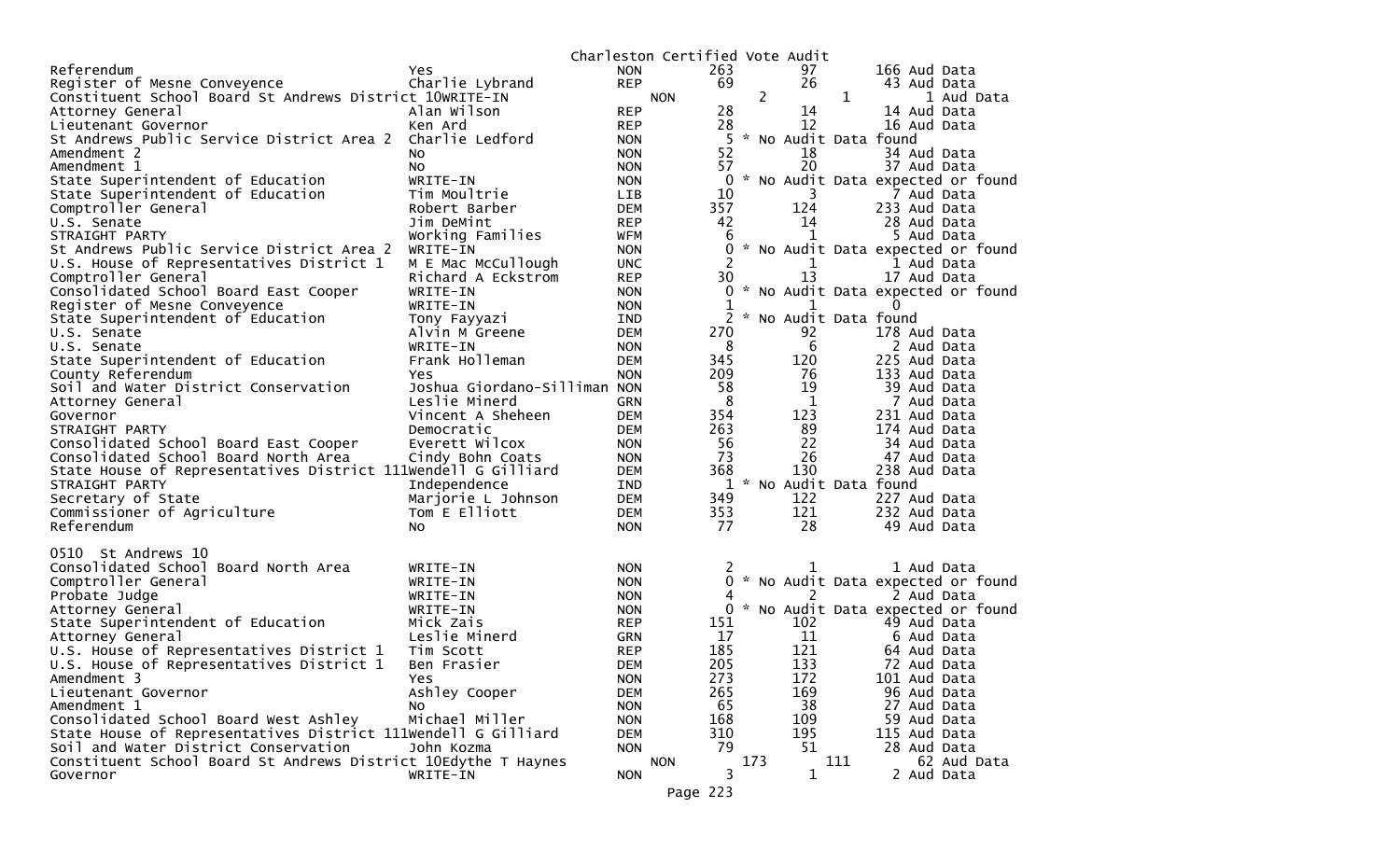|                                                                    |                              |            | Charleston Certified Vote Audit |             |     |                |     |              |                                     |
|--------------------------------------------------------------------|------------------------------|------------|---------------------------------|-------------|-----|----------------|-----|--------------|-------------------------------------|
| STRAIGHT PARTY                                                     | Independence                 | <b>IND</b> |                                 |             |     |                |     |              | 0 * No Audit Data expected or found |
| Adjutant General                                                   | Bob Livingston               | <b>REP</b> |                                 | 219         |     | 144            |     | 75 Aud Data  |                                     |
| Comptroller General                                                | Robert Barber                | DEM        |                                 | 259         |     | 165            |     | 94 Aud Data  |                                     |
| U.S. House of Representatives District 1                           | Jimmy Wood                   | IND        |                                 | 4           |     | 4              |     | 0            |                                     |
| Consolidated School Board West Ashley                              | Mary Ann Taylor              | <b>NON</b> |                                 | 152         |     | 98             |     | 54 Aud Data  |                                     |
| Commissioner of Agriculture                                        | WRITE-IN                     | <b>NON</b> |                                 | 0           |     |                |     |              | * No Audit Data expected or found   |
| Comptroller General                                                | Richard A Eckstrom           | <b>REP</b> |                                 | 152         |     | 102            |     | 50 Aud Data  |                                     |
| Secretary of State                                                 | Mark Hammond                 | <b>REP</b> |                                 | 178         |     | 119            |     | 59 Aud Data  |                                     |
| Constituent School Board St Andrews District 10Peter J Tecklenburg |                              |            | <b>NON</b>                      |             | 171 |                | 117 |              | 54 Aud Data                         |
| Amendment 4                                                        | Yes                          | <b>NON</b> |                                 | 272         |     | 177            |     | 95 Aud Data  |                                     |
| State Treasurer                                                    | Curtis Loftis                | <b>REP</b> |                                 | 221         |     | 146            |     | 75 Aud Data  |                                     |
| Consolidated School Board East Cooper                              | WRITE-IN                     | <b>NON</b> |                                 | 2           |     | $\overline{2}$ |     | $\mathbf 0$  |                                     |
| Soil and Water District Conservation                               | Joshua Giordano-Silliman NON |            |                                 | 79          |     | 50             |     | 29 Aud Data  |                                     |
| Consolidated School Board West Ashley                              | WRITE-IN                     | <b>NON</b> |                                 | 1           |     | 1              |     | 0            |                                     |
| Register of Mesne Conveyence                                       | Charlie Lybrand              | <b>REP</b> |                                 | 219         |     | 140            |     | 79 Aud Data  |                                     |
| State Superintendent of Education                                  | Tim Moultrie                 | <b>LIB</b> |                                 | 13          |     | 9              |     | 4            | Aud Data                            |
| Consolidated School Board East Cooper                              | Everett Wilcox               | <b>NON</b> |                                 | 106         |     | 70             |     | 36 Aud Data  |                                     |
| Amendment 1                                                        | Yes                          | <b>NON</b> |                                 | 338         |     | 224            |     | 114 Aud Data |                                     |
| Consolidated School Board East Cooper                              | Craig Ascue                  | <b>NON</b> |                                 | 127         |     | 81             |     | 46 Aud Data  |                                     |
| Consolidated School Board East Cooper                              | Elizabeth Moffly             | <b>NON</b> |                                 | 141         |     | 88             |     | 53 Aud Data  |                                     |
| County Referendum                                                  | Yes.                         | <b>NON</b> |                                 | 248         |     | 157            |     | 91 Aud Data  |                                     |
| STRAIGHT PARTY                                                     | Democratic                   | <b>DEM</b> |                                 | 141         |     | 99             |     | 42 Aud Data  |                                     |
| Amendment 2                                                        | No.                          | <b>NON</b> |                                 | 63          |     | 42             |     | 21 Aud Data  |                                     |
| Constituent School Board St Andrews District 10WRITE-IN            |                              |            | <b>NON</b>                      |             | 8   |                | 6   |              | 2 Aud Data                          |
| Secretary of State                                                 | WRITE-IN                     | <b>NON</b> |                                 | 1           |     | 1              |     | 0            |                                     |
| Referendum                                                         | <b>Yes</b>                   | <b>NON</b> |                                 | 276         |     | 182            |     | 94 Aud Data  |                                     |
| Commissioner of Agriculture                                        | Hugh Weathers                | <b>REP</b> |                                 | 178         |     | 118            |     | 60 Aud Data  |                                     |
| State Superintendent of Education                                  | WRITE-IN                     | <b>NON</b> |                                 | 0           |     |                |     |              | No Audit Data expected or found     |
| State House of Representatives District 111WRITE-IN                |                              | <b>NON</b> |                                 | 6           |     | 3              |     | 3 Aud Data   |                                     |
| Governor                                                           | Vincent A Sheheen            | <b>DEM</b> |                                 | 249         |     | 156            |     | 93 Aud Data  |                                     |
| STRAIGHT PARTY                                                     | United Citizens              | <b>UNC</b> |                                 | 0           |     |                |     |              | * No Audit Data expected or found   |
| U.S. Senate                                                        | Tom Clements                 | <b>GRN</b> |                                 | 72          |     | 44             |     | 28 Aud Data  |                                     |
| U.S. House of Representatives District 1                           | Robert Dobbs                 | <b>GRN</b> |                                 | 4           |     | $\mathbf{1}$   |     | 3 Aud Data   |                                     |
| U.S. House of Representatives District 1                           | WRITE-IN                     | <b>NON</b> |                                 | 0           |     |                |     |              | * No Audit Data expected or found   |
| State Superintendent of Education                                  | Frank Holleman               | <b>DEM</b> |                                 | 237         |     | 149            |     | 88 Aud Data  |                                     |
| U.S. House of Representatives District 1                           | Rob Groce                    | WFM        |                                 | 10          |     | 6              |     | 4 Aud Data   |                                     |
| State Superintendent of Education                                  | Tony Fayyazi                 | <b>IND</b> |                                 | $\mathbf 1$ |     | 1              |     | 0            |                                     |
| Register of Mesne Conveyence                                       | WRITE-IN                     | <b>NON</b> |                                 | 6           |     | 4              |     | 2 Aud Data   |                                     |
| Lieutenant Governor                                                | Ken Ard                      | <b>REP</b> |                                 | 146         |     | 97             |     | 49 Aud Data  |                                     |
| Governor                                                           | Nikki R Haley                | <b>REP</b> |                                 | 153         |     | 106            |     | 47 Aud Data  |                                     |
| Soil and Water District Conservation                               | WRITE-IN                     | <b>NON</b> |                                 | 2           |     | $\overline{2}$ |     | $\Omega$     |                                     |
| STRAIGHT PARTY                                                     | Working Families             | <b>WFM</b> |                                 | 3           |     | $\overline{2}$ |     | 1            | Aud Data                            |
| U.S. House of Representatives District 1                           | Keith Blandford              | <b>LIB</b> |                                 | 8           |     | 6              |     | 2 Aud Data   |                                     |
| Amendment 3                                                        | No                           | <b>NON</b> |                                 | 117         |     | 80             |     | 37 Aud Data  |                                     |
| Probate Judge                                                      | Irv Gerard Condon            | <b>REP</b> |                                 | 225         |     | 146            |     | 79 Aud Data  |                                     |
| State Superintendent of Education                                  | Doretha A Bull               | <b>GRN</b> |                                 | 11          |     | 8              |     | 3 Aud Data   |                                     |
| Attorney General                                                   | Matthew Richardson           | <b>DEM</b> |                                 | 240         |     | 151            |     | 89 Aud Data  |                                     |
| U.S. Senate                                                        | Jim DeMint                   | <b>REP</b> |                                 | 173         |     | 112            |     | 61 Aud Data  |                                     |
| STRAIGHT PARTY                                                     | Republican                   | <b>REP</b> |                                 | 65          |     | 44             |     | 21 Aud Data  |                                     |
| Governor                                                           | Morgan Bruce Reeves          | <b>UNC</b> |                                 | 3           |     | 2              |     | 1 Aud Data   |                                     |
| Amendment 2                                                        | Yes                          | <b>NON</b> |                                 | 331         |     | 214            |     | 117 Aud Data |                                     |
| STRAIGHT PARTY                                                     | Libertarian                  | LIB        |                                 | 2           |     | 1              |     | 1 Aud Data   |                                     |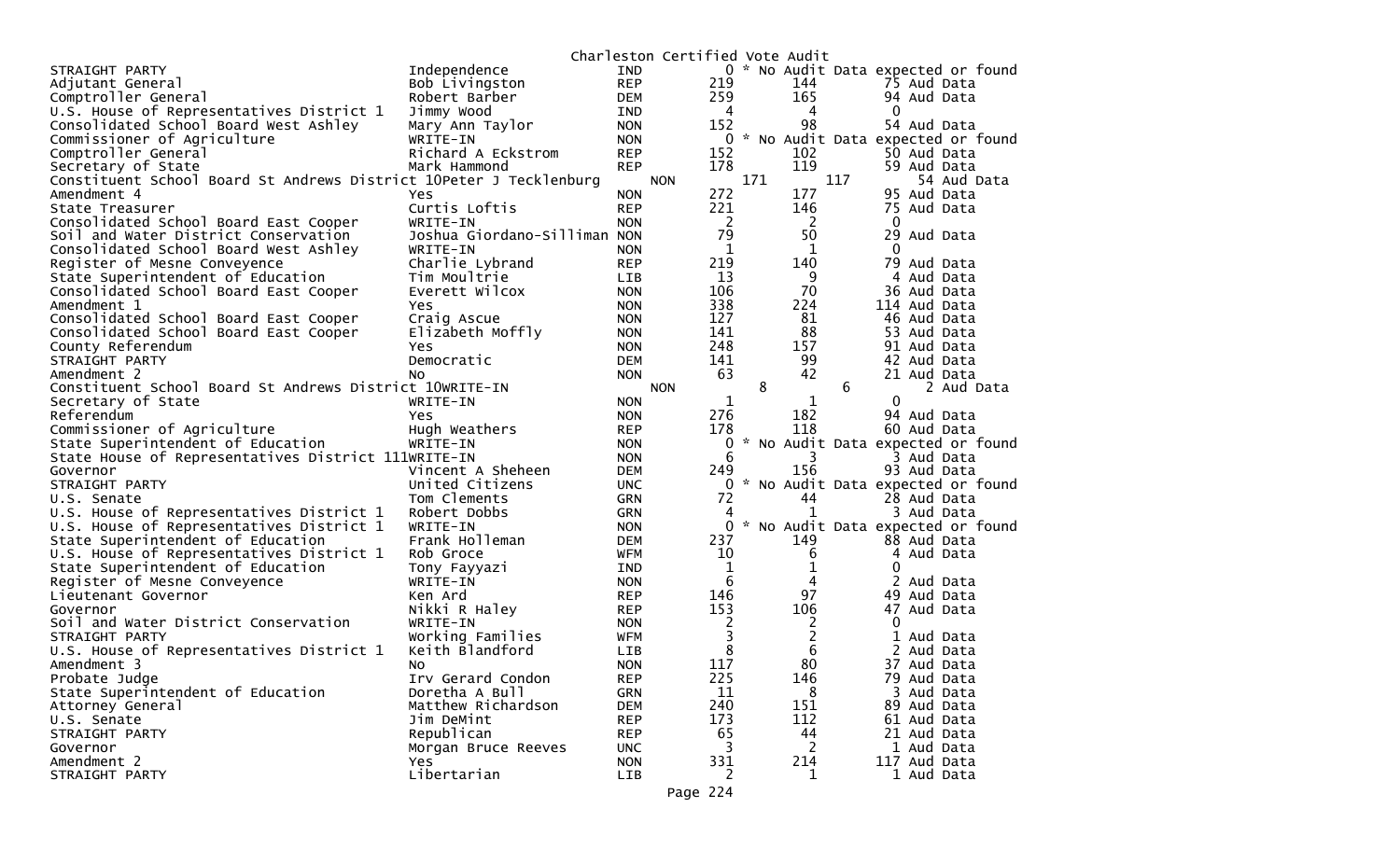|                                                                    |                              |            | Charleston Certified Vote Audit |     |     |     |             |   |             |
|--------------------------------------------------------------------|------------------------------|------------|---------------------------------|-----|-----|-----|-------------|---|-------------|
| State Treasurer                                                    | WRITE-IN                     | <b>NON</b> | 10                              |     |     |     |             |   | Aud Data    |
| Consolidated School Board North Area                               | Cindy Bohn Coats             | <b>NON</b> | 160                             |     | 103 |     |             |   | 57 Aud Data |
| U.S. Senate                                                        | Alvin M Greene               | <b>DEM</b> | 150                             |     | 103 |     |             |   | 47 Aud Data |
| Governor                                                           | Morgan Bruce Reeves          | <b>GRN</b> | 8                               |     | 6   |     |             |   | 2 Aud Data  |
| U.S. Senate                                                        | WRITE-IN                     | <b>NON</b> | 12                              |     | 8   |     | 4           |   | Aud Data    |
| Amendment 4                                                        | No.                          | <b>NON</b> | 117                             |     | 76  |     |             |   | 41 Aud Data |
| Adjutant General                                                   | WRITE-IN                     | <b>NON</b> | 4                               |     | 3   |     |             |   | Aud Data    |
| Commissioner of Agriculture                                        | Tom E Elliott                | <b>DEM</b> | 230                             |     | 148 |     |             |   | 82 Aud Data |
| U.S. House of Representatives District 1                           | M E Mac McCullough           | <b>UNC</b> | 3                               |     | 1   |     |             |   | 2 Aud Data  |
| Soil and Water District Conservation                               | Kathy R Woolsey              | <b>NON</b> | 177                             |     | 111 |     |             |   | 66 Aud Data |
| Lieutenant Governor                                                | WRITE-IN                     | <b>NON</b> | 2                               |     | 2   |     | 0           |   |             |
| STRAIGHT PARTY                                                     | Green                        | <b>GRN</b> | 4                               |     | 1   |     | 3           |   | Aud Data    |
|                                                                    | Alan Wilson                  | <b>REP</b> | 157                             |     | 108 |     | 49          |   |             |
| Attorney General                                                   |                              |            | 123                             |     | 81  |     |             |   | Aud Data    |
| County Referendum                                                  | NO.                          | <b>NON</b> | 232                             |     |     |     |             |   | 42 Aud Data |
| Secretary of State                                                 | Marjorie L Johnson           | <b>DEM</b> |                                 |     | 149 |     |             |   | 83 Aud Data |
| Referendum                                                         | No.                          | <b>NON</b> | 113                             |     | 71  |     |             |   | 42 Aud Data |
| 0511 St Andrews 11                                                 |                              |            |                                 |     |     |     |             |   |             |
| Comptroller General                                                | Richard A Eckstrom           | <b>REP</b> | 257                             |     | 257 |     | 0           |   |             |
| Amendment 3                                                        | Yes                          | <b>NON</b> | 299                             |     | 299 |     | 0           |   |             |
| Consolidated School Board West Ashley                              | WRITE-IN                     | <b>NON</b> | 1                               |     | 1   |     | 0           |   |             |
| State House of Representatives District 114Bobby Harrell           |                              | <b>REP</b> | 356                             |     | 356 |     | 0           |   |             |
| State House of Representatives District 114WRITE-IN                |                              | <b>NON</b> | 4                               |     | 4   |     | 0           |   |             |
| Commissioner of Agriculture                                        | Tom E Elliott                | <b>DEM</b> | 100                             |     | 100 |     | 0           |   |             |
| Consolidated School Board East Cooper                              |                              |            | 1                               |     | 1   |     | $\mathbf 0$ |   |             |
|                                                                    | WRITE-IN                     | <b>NON</b> |                                 | 230 |     | 230 |             |   |             |
| Constituent School Board St Andrews District 10Peter J Tecklenburg |                              |            | <b>NON</b><br>134               |     | 134 |     |             | 0 |             |
| Consolidated School Board East Cooper                              | Craig Ascue                  | <b>NON</b> |                                 |     |     |     | 0           |   |             |
| Comptroller General                                                | Robert Barber                | <b>DEM</b> | 160                             |     | 160 |     | 0           |   |             |
| Consolidated School Board East Cooper                              | Everett Wilcox               | <b>NON</b> | 104                             |     | 104 |     | 0           |   |             |
| Consolidated School Board East Cooper                              | Elizabeth Moffly             | <b>NON</b> | 164                             |     | 164 |     | 0           |   |             |
| Soil and Water District Conservation                               | Joshua Giordano-Silliman NON |            | 59                              |     | 59  |     | 0           |   |             |
| U.S. Senate                                                        | Alvin M Greene               | <b>DEM</b> | 30                              |     | 30  |     | 0           |   |             |
| STRAIGHT PARTY                                                     | Democratic                   | <b>DEM</b> | 22                              |     | 22  |     | $\mathbf 0$ |   |             |
| Governor                                                           | WRITE-IN                     | <b>NON</b> | 4                               |     | 4   |     | 0           |   |             |
| U.S. Senate                                                        | WRITE-IN                     | <b>NON</b> | 38                              |     | 38  |     | 0           |   |             |
| Governor                                                           | Vincent A Sheheen            | <b>DEM</b> | 155                             |     | 155 |     | 0           |   |             |
| Lieutenant Governor                                                | WRITE-IN                     | <b>NON</b> | 2                               |     | 2   |     | 0           |   |             |
| Constituent School Board St Andrews District 10WRITE-IN            |                              |            | <b>NON</b>                      | 12  |     | 12  |             | 0 |             |
| Amendment 4                                                        | Yes                          | <b>NON</b> | 302                             |     | 302 |     | 0           |   |             |
| Register of Mesne Conveyence                                       | WRITE-IN                     | <b>NON</b> | 8                               |     | 8   |     | 0           |   |             |
| Amendment 1                                                        | Yes                          | <b>NON</b> | 371                             |     | 371 |     | 0           |   |             |
| Lieutenant Governor                                                | Ashley Cooper                | <b>DEM</b> | 184                             |     | 184 |     | 0           |   |             |
| Probate Judge                                                      | Irv Gerard Condon            | <b>REP</b> | 346                             |     | 346 |     | 0           |   |             |
| Governor                                                           | Nikki R Haley                | <b>REP</b> | 260                             |     | 260 |     | 0           |   |             |
| STRAIGHT PARTY                                                     | Libertarian                  | LIB        | 2                               |     | 2   |     | 0           |   |             |
| Adjutant General                                                   | Bob Livingston               | <b>REP</b> | 337                             |     | 337 |     | 0           |   |             |
| State Superintendent of Education                                  | Tim Moultrie                 | LIB        | 9                               |     | 9   |     | 0           |   |             |
| Amendment 2                                                        | No.                          | <b>NON</b> | 53                              |     | 53  |     | 0           |   |             |
| Attorney General                                                   | Matthew Richardson           | <b>DEM</b> | 141                             |     | 141 |     | 0           |   |             |
| U.S. House of Representatives District 1                           | M E Mac McCullough           | <b>UNC</b> | 7                               |     | 7   |     | $\pmb{0}$   |   |             |
| State Treasurer                                                    | WRITE-IN                     | <b>NON</b> | 6                               |     | 6   |     | $\pmb{0}$   |   |             |
| County Referendum                                                  | Yes                          | <b>NON</b> | 252                             |     | 252 |     | 0           |   |             |
|                                                                    |                              |            | Page 225                        |     |     |     |             |   |             |
|                                                                    |                              |            |                                 |     |     |     |             |   |             |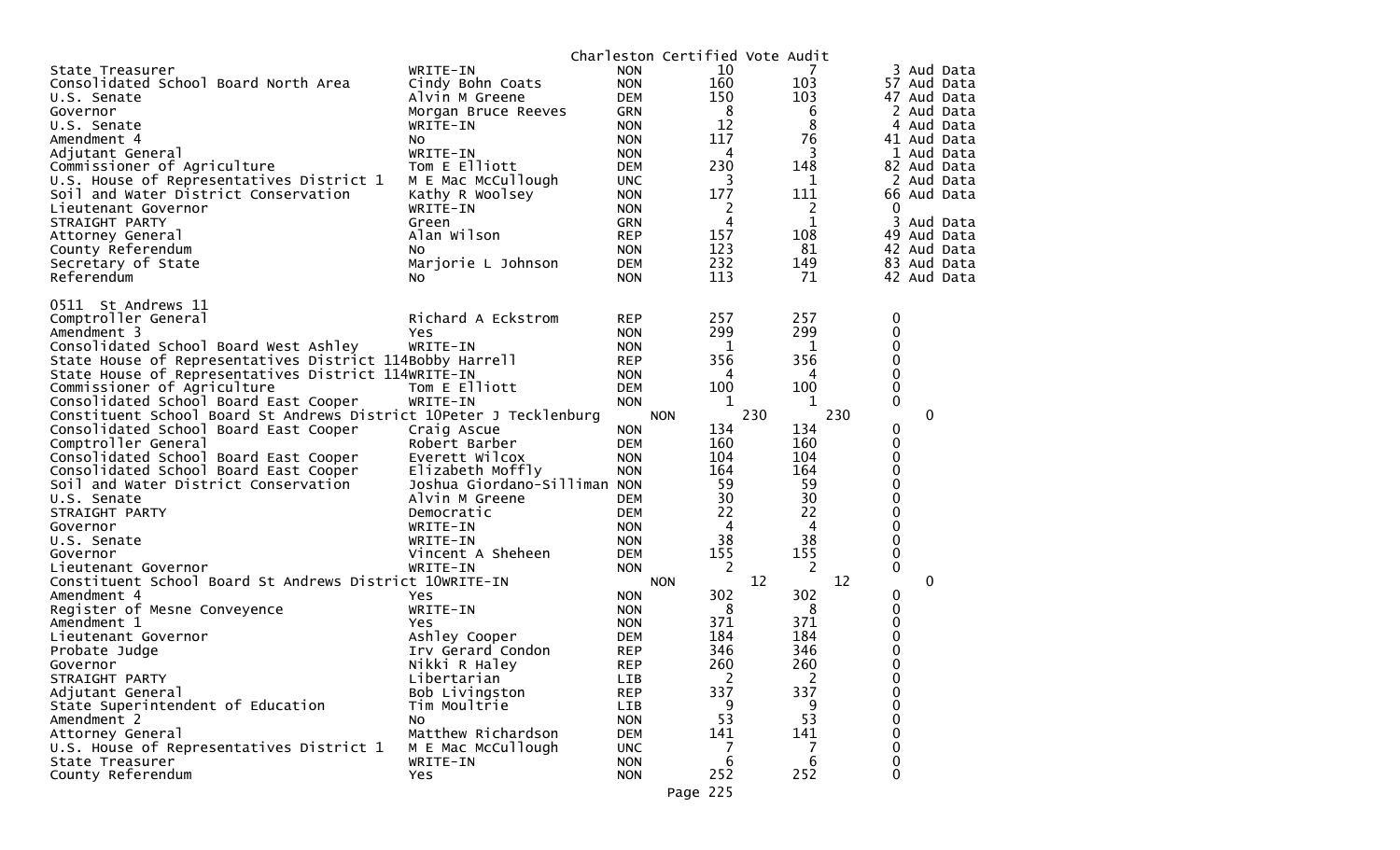|                                                                |                     | Charleston Certified Vote Audit |              |     |              |                                     |   |  |
|----------------------------------------------------------------|---------------------|---------------------------------|--------------|-----|--------------|-------------------------------------|---|--|
| Secretary of State                                             | Marjorie L Johnson  | <b>DEM</b>                      | 107          |     | 107          |                                     |   |  |
| STRAIGHT PARTY                                                 | Working Families    | <b>WFM</b>                      |              |     |              | 0 * No Audit Data expected or found |   |  |
| Commissioner of Agriculture                                    | WRITE-IN            | <b>NON</b>                      |              |     | 1            | $\Omega$                            |   |  |
| U.S. House of Representatives District 1                       | Tim Scott           | <b>REP</b>                      | 319          |     | 319          | 0                                   |   |  |
| Consolidated School Board North Area                           | Cindy Bohn Coats    | <b>NON</b>                      | 211          |     | 211          | 0                                   |   |  |
| Governor                                                       | Morgan Bruce Reeves | <b>GRN</b>                      | 7            |     | 7            | 0                                   |   |  |
| Referendum                                                     | Yes.                | <b>NON</b>                      | 225          |     | 225          | 0                                   |   |  |
| State Superintendent of Education                              | WRITE-IN            | <b>NON</b>                      | 0            |     |              | * No Audit Data expected or found   |   |  |
| U.S. House of Representatives District 1                       | Ben Frasier         | <b>DEM</b>                      | 77           |     | 77           |                                     |   |  |
| State Superintendent of Education                              | Frank Holleman      | <b>DEM</b>                      | 120          |     | 120          | 0                                   |   |  |
| Soil and Water District Conservation                           | WRITE-IN            | <b>NON</b>                      | 1            |     | 1            | 0                                   |   |  |
| State Superintendent of Education                              | Doretha A Bull      | <b>GRN</b>                      | 9            |     | q            | 0                                   |   |  |
| Commissioner of Agriculture                                    | Hugh Weathers       | <b>REP</b>                      | 307          |     | 307          | 0                                   |   |  |
| State Superintendent of Education                              | Tony Fayyazi        | IND                             | $\mathbf{0}$ |     |              | * No Audit Data expected or found   |   |  |
| Secretary of State                                             | Mark Hammond        | <b>REP</b>                      | 307          |     | 307          |                                     |   |  |
| Probate Judge                                                  | WRITE-IN            | <b>NON</b>                      | 3            |     | 3            | 0                                   |   |  |
| Lieutenant Governor                                            | Ken Ard             | <b>REP</b>                      | 234          |     | 234          | 0                                   |   |  |
| Attorney General                                               | Alan Wilson         | <b>REP</b>                      | 265          |     | 265          | 0                                   |   |  |
| Consolidated School Board North Area                           | WRITE-IN            | <b>NON</b>                      | 3            |     | 3            | 0                                   |   |  |
| Amendment 3                                                    | No.                 | <b>NON</b>                      | 110          |     | 110          | 0                                   |   |  |
|                                                                | Leslie Minerd       |                                 | 12           |     | 12           | ი                                   |   |  |
| Attorney General                                               |                     | <b>GRN</b>                      | 3            |     | 3            | 0                                   |   |  |
| U.S. House of Representatives District 1                       | Jimmy Wood          | IND                             | $\mathbf{1}$ |     | $\mathbf{1}$ | 0                                   |   |  |
| STRAIGHT PARTY                                                 | Independence        | <b>IND</b>                      |              |     |              | 0                                   |   |  |
| Amendment 2                                                    | <b>Yes</b>          | <b>NON</b>                      | 364          |     | 364          |                                     |   |  |
| U.S. Senate                                                    | Tom Clements        | <b>GRN</b>                      | 55           |     | 55           | 0                                   |   |  |
| Governor                                                       | Morgan Bruce Reeves | <b>UNC</b>                      | 1            |     | 1            | 0                                   |   |  |
| Attorney General                                               | WRITE-IN            | <b>NON</b>                      | $\Omega$     |     |              | * No Audit Data expected or found   |   |  |
| State Treasurer                                                | Curtis Loftis       | <b>REP</b>                      | 343          |     | 343          |                                     |   |  |
| Secretary of State                                             | WRITE-IN            | <b>NON</b>                      |              |     |              | 0 * No Audit Data expected or found |   |  |
| Soil and Water District Conservation                           | Kathy R Woolsey     | <b>NON</b>                      | 185          |     | 185          |                                     |   |  |
| U.S. House of Representatives District 1                       | Robert Dobbs        | <b>GRN</b>                      | 9            |     | 9            | 0                                   |   |  |
| Consolidated School Board West Ashley                          | Michael Miller      | <b>NON</b>                      | 142          |     | 142          | 0                                   |   |  |
| Comptroller General                                            | WRITE-IN            | <b>NON</b>                      |              |     |              | 0 * No Audit Data expected or found |   |  |
| STRAIGHT PARTY                                                 | United Citizens     | <b>UNC</b>                      |              |     |              | * No Audit Data expected or found   |   |  |
| STRAIGHT PARTY                                                 | Republican          | <b>REP</b>                      | 110          |     | 110          | $_{0}$                              |   |  |
| Amendment 4                                                    | No                  | <b>NON</b>                      | 100          |     | 100          | 0                                   |   |  |
| STRAIGHT PARTY                                                 | Green               | <b>GRN</b>                      | 3            |     | 3            | 0                                   |   |  |
| U.S. Senate                                                    | Jim DeMint          | <b>REP</b>                      | 298          |     | 298          | 0                                   |   |  |
| U.S. House of Representatives District 1                       | Rob Groce           | <b>WFM</b>                      | 9            |     | 9            | 0                                   |   |  |
| Register of Mesne Conveyence                                   | Charlie Lybrand     | <b>REP</b>                      | 342          |     | 342          | 0                                   |   |  |
| Consolidated School Board West Ashley                          | Mary Ann Taylor     | <b>NON</b>                      | 181          |     | 181          | 0                                   |   |  |
| Constituent School Board St Andrews District 10Edythe T Haynes |                     | <b>NON</b>                      |              | 141 |              | 141                                 | 0 |  |
| Adjutant General                                               | WRITE-IN            | <b>NON</b>                      | 2            |     | 2            | 0                                   |   |  |
| U.S. House of Representatives District 1                       | WRITE-IN            | <b>NON</b>                      | $\Omega$     |     |              | * No Audit Data expected or found   |   |  |
| State Superintendent of Education                              | Mick Zais           | <b>REP</b>                      | 274          |     | 274          |                                     |   |  |
| County Referendum                                              | NO.                 | <b>NON</b>                      | 134          |     | 134          | 0                                   |   |  |
| Soil and Water District Conservation                           | John Kozma          | <b>NON</b>                      | 104          |     | 104          | 0                                   |   |  |
| U.S. House of Representatives District 1                       | Keith Blandford     | LIB                             | 2            |     | 2            | 0                                   |   |  |
| Amendment 1                                                    | No.                 | <b>NON</b>                      | 52           |     | 52           | 0                                   |   |  |
| Referendum                                                     | NO.                 | <b>NON</b>                      | 190          |     | 190          | 0                                   |   |  |

0512 St Andrews 12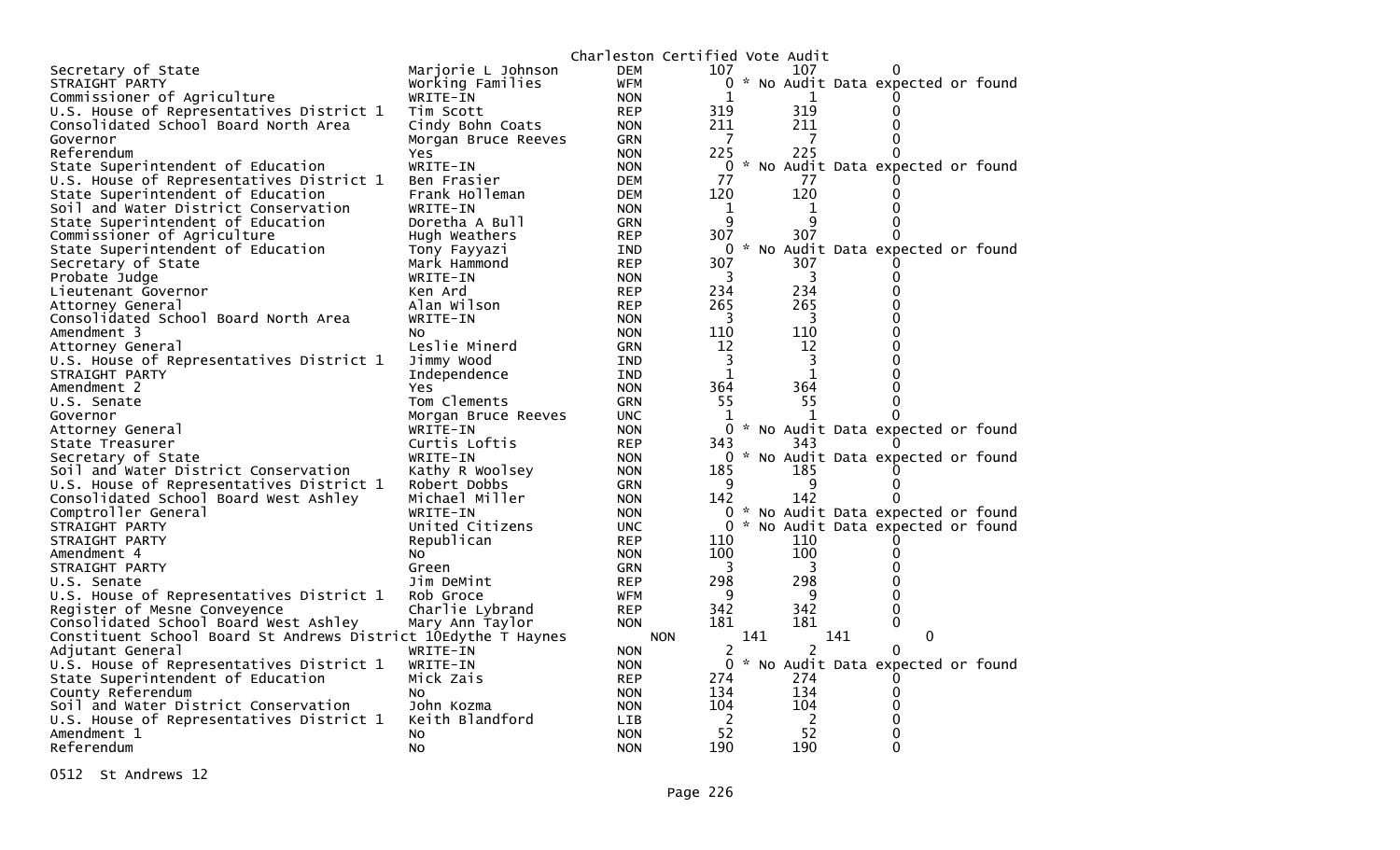|                                                          |                           | Charleston Certified Vote Audit |              |    |                     |    |                                     |  |
|----------------------------------------------------------|---------------------------|---------------------------------|--------------|----|---------------------|----|-------------------------------------|--|
| U.S. Senate                                              | Tom Clements              | <b>GRN</b>                      | 69           |    | 69                  |    | 0                                   |  |
| Governor                                                 | Nikki R Haley             | <b>REP</b>                      | 273          |    | 273                 |    | 0                                   |  |
| Governor                                                 | Vincent A Sheheen         | <b>DEM</b>                      | 211          |    | 211                 |    | 0                                   |  |
| Constituent School Board St Andrews District 10WRITE-IN  |                           | <b>NON</b>                      |              | 10 |                     | 10 | $\mathbf{0}$                        |  |
| Attorney General                                         | Matthew Richardson        | <b>DEM</b>                      | 174          |    | 174                 |    | 0                                   |  |
| STRAIGHT PARTY                                           | Independence              | <b>IND</b>                      | 4            |    | 4                   |    | 0                                   |  |
| Adjutant General                                         | WRITE-IN                  | <b>NON</b>                      | 3            |    | 3                   |    |                                     |  |
| Consolidated School Board North Area                     | Cindy Bohn Coats          | <b>NON</b>                      | 255          |    | 255                 |    | 0                                   |  |
| Governor                                                 | WRITE-IN                  | <b>NON</b>                      | 0            |    |                     |    | * No Audit Data expected or found   |  |
| Governor                                                 | Morgan Bruce Reeves       | <b>GRN</b>                      |              |    |                     |    |                                     |  |
| Amendment 1                                              | Yes                       | <b>NON</b>                      | 413          |    | 413                 |    | 0                                   |  |
| Secretary of State                                       | WRITE-IN                  | <b>NON</b>                      | 0            |    |                     |    | * No Audit Data expected or found   |  |
| U.S. House of Representatives District 1                 | Jimmy Wood                | IND                             | 6            |    |                     |    |                                     |  |
| U.S. House of Representatives District 1                 | Robert Dobbs              | <b>GRN</b>                      |              |    | 8                   |    |                                     |  |
| Probate Judge                                            | WRITE-IN                  | <b>NON</b>                      | 0            |    |                     |    | * No Audit Data expected or found   |  |
| Amendment 4                                              | Yes                       | <b>NON</b>                      | 336          |    | 336                 |    |                                     |  |
| Attorney General                                         | Leslie Minerd             | <b>GRN</b>                      | 14           |    | 14                  |    | 0                                   |  |
| U.S. Senate                                              | Jim DeMint                | <b>REP</b>                      | 319          |    | 319                 |    |                                     |  |
| Commissioner of Agriculture                              | Tom E Elliott             | <b>DEM</b>                      | 138          |    | 138                 |    |                                     |  |
| Attorney General                                         | Alan Wilson               | <b>REP</b>                      | 284          |    | 284                 |    | 0                                   |  |
| State Superintendent of Education                        | Tim Moultrie              | <b>LIB</b>                      | 27           |    | 27                  |    |                                     |  |
| Amendment 2                                              | NO.                       | <b>NON</b>                      | 65           |    | 65                  |    | O                                   |  |
| State Treasurer                                          | Curtis Loftis             | <b>REP</b>                      | 379          |    | 379                 |    | 0                                   |  |
| Consolidated School Board North Area                     | WRITE-IN                  | <b>NON</b>                      | <sup>2</sup> |    | 2                   |    | $\Omega$                            |  |
| STRAIGHT PARTY                                           | Democratic                | <b>DEM</b>                      | 40           |    | 40                  |    | $\Omega$                            |  |
| STRAIGHT PARTY                                           | Green                     | <b>GRN</b>                      | 2            |    | 2                   |    | 0                                   |  |
| U.S. Senate                                              | Alvin M Greene            | <b>DEM</b>                      | 48           |    | 48                  |    | 0                                   |  |
| U.S. House of Representatives District 1                 | Rob Groce                 | <b>WFM</b>                      | 4            |    | 4<br>$\overline{7}$ |    | O                                   |  |
| U.S. House of Representatives District 1                 | Keith Blandford           | LIB                             | 7            |    |                     |    | 0<br>0                              |  |
| Adjutant General                                         | Bob Livingston            | <b>REP</b>                      | 366<br>282   |    | 366<br>282          |    | 0                                   |  |
| County Referendum                                        | Yes<br>WRITE-IN           | <b>NON</b>                      |              |    |                     |    |                                     |  |
| Soil and Water District Conservation                     | Doretha A Bull            | <b>NON</b><br><b>GRN</b>        | 1<br>6       |    | 1<br>6              |    |                                     |  |
| State Superintendent of Education<br>Lieutenant Governor |                           | <b>DEM</b>                      | 247          |    | 247                 |    |                                     |  |
|                                                          | Ashley Cooper<br>WRITE-IN | <b>NON</b>                      | 1            |    | 1                   |    |                                     |  |
| U.S. House of Representatives District 1<br>U.S. Senate  | WRITE-IN                  | <b>NON</b>                      | 40           |    | 40                  |    |                                     |  |
| Consolidated School Board West Ashley                    | Michael Miller            | <b>NON</b>                      | 175          |    | 175                 |    |                                     |  |
| Lieutenant Governor                                      | WRITE-IN                  | <b>NON</b>                      | 0            |    |                     |    | * No Audit Data expected or found   |  |
| State Superintendent of Education                        | Frank Holleman            | <b>DEM</b>                      | 151          |    | 151                 |    |                                     |  |
| Referendum                                               | Yes                       | <b>NON</b>                      | 275          |    | 275                 |    |                                     |  |
| Register of Mesne Conveyence                             | Charlie Lybrand           | <b>REP</b>                      | 376          |    | 376                 |    |                                     |  |
| Attorney General                                         | WRITE-IN                  | <b>NON</b>                      |              |    |                     |    | 0 * No Audit Data expected or found |  |
| State House of Representatives District 114Bobby Harrell |                           | <b>REP</b>                      | 386          |    | 386                 |    | $\Omega$                            |  |
| State Superintendent of Education                        | WRITE-IN                  | <b>NON</b>                      |              |    |                     |    | 0 * No Audit Data expected or found |  |
| State House of Representatives District 114WRITE-IN      |                           | <b>NON</b>                      | 2            |    | $\overline{2}$      |    | 0                                   |  |
| STRAIGHT PARTY                                           | Republican                | <b>REP</b>                      | 102          |    | 102                 |    | $\Omega$                            |  |
| Consolidated School Board West Ashley                    | Mary Ann Taylor           | <b>NON</b>                      | 197          |    | 197                 |    | $\Omega$                            |  |
| Amendment 3                                              | NO.                       | <b>NON</b>                      | 134          |    | 134                 |    | 0                                   |  |
| Amendment 2                                              | Yes                       | <b>NON</b>                      | 412          |    | 412                 |    | $\mathbf 0$                         |  |
| State Superintendent of Education                        | Tony Fayyazi              | IND                             | 7            |    | 7                   |    | $\boldsymbol{0}$                    |  |
| Soil and Water District Conservation                     | Kathy R Woolsey           | <b>NON</b>                      | 215          |    | 215                 |    | 0                                   |  |
| STRAIGHT PARTY                                           | Working Families          | <b>WFM</b>                      | 1            |    | $\mathbf{1}$        |    | 0                                   |  |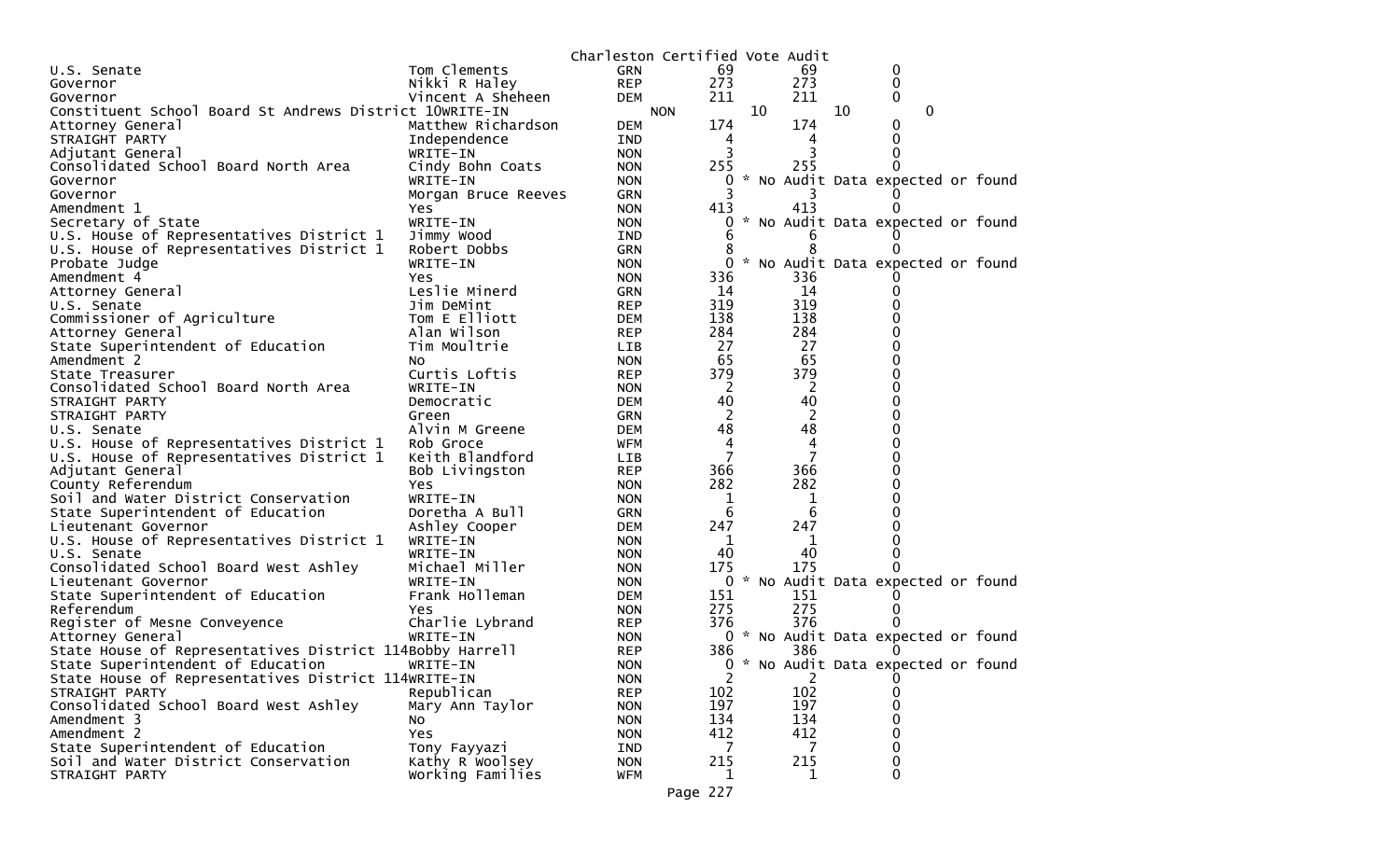|                                                                    |                              |                          | Charleston Certified Vote Audit |            |     |              |     |                                     |  |
|--------------------------------------------------------------------|------------------------------|--------------------------|---------------------------------|------------|-----|--------------|-----|-------------------------------------|--|
| Commissioner of Agriculture                                        | WRITE-IN                     | <b>NON</b>               |                                 |            |     |              |     | 0 * No Audit Data expected or found |  |
| Governor                                                           | Morgan Bruce Reeves          | <b>UNC</b>               |                                 | 1          |     | 1            |     |                                     |  |
| Lieutenant Governor                                                | Ken Ard                      | <b>REP</b>               |                                 | 239        |     | 239          |     | 0                                   |  |
| Commissioner of Agriculture                                        | Hugh Weathers                | <b>REP</b>               |                                 | 324        |     | 324          |     | $\Omega$                            |  |
| Constituent School Board St Andrews District 10Edythe T Haynes     |                              |                          | <b>NON</b>                      |            | 162 |              | 162 | 0                                   |  |
| Consolidated School Board West Ashley                              | WRITE-IN                     | <b>NON</b>               |                                 | 1          |     | $\mathbf{1}$ |     | 0                                   |  |
| STRAIGHT PARTY                                                     | Libertarian                  | <b>LIB</b>               |                                 | $\Omega$   |     |              |     | * No Audit Data expected or found   |  |
| Comptroller General                                                | WRITE-IN                     | <b>NON</b>               |                                 | 0          |     |              |     | * No Audit Data expected or found   |  |
| Secretary of State                                                 | Marjorie L Johnson           | DEM                      |                                 | 148        |     | 148          |     |                                     |  |
| Probate Judge                                                      | Irv Gerard Condon            | <b>REP</b>               |                                 | 380        |     | 380          |     | 0                                   |  |
| Consolidated School Board East Cooper                              | Craig Ascue                  | <b>NON</b>               |                                 | 166        |     | 166          |     | 0                                   |  |
| U.S. House of Representatives District 1                           | M E Mac McCullough           | <b>UNC</b>               |                                 | 0          |     | 117          |     | * No Audit Data expected or found   |  |
| Soil and Water District Conservation<br>Amendment 4                | John Kozma<br>N <sub>O</sub> | <b>NON</b><br><b>NON</b> |                                 | 117<br>126 |     | 126          |     |                                     |  |
| Register of Mesne Conveyence                                       | WRITE-IN                     | <b>NON</b>               |                                 | 5          |     | 5            |     |                                     |  |
| Consolidated School Board East Cooper                              | WRITE-IN                     | <b>NON</b>               |                                 |            |     |              |     | 0                                   |  |
| Consolidated School Board East Cooper                              | Elizabeth Moffly             | <b>NON</b>               |                                 | 199        |     | 199          |     | 0                                   |  |
| Consolidated School Board East Cooper                              | Everett Wilcox               | <b>NON</b>               |                                 | 133        |     | 133          |     | $\Omega$                            |  |
| Constituent School Board St Andrews District 10Peter J Tecklenburg |                              |                          | <b>NON</b>                      |            | 278 |              | 278 | $\mathbf{0}$                        |  |
| Amendment 1                                                        | No                           | <b>NON</b>               |                                 | 67         |     | 67           |     | 0                                   |  |
| U.S. House of Representatives District 1                           | Tim Scott                    | <b>REP</b>               |                                 | 352        |     | 352          |     | 0                                   |  |
| Comptroller General                                                | Richard A Eckstrom           | <b>REP</b>               |                                 | 289        |     | 289          |     | 0                                   |  |
| STRAIGHT PARTY                                                     | United Citizens              | <b>UNC</b>               |                                 | 1          |     | 1            |     | 0                                   |  |
| Comptroller General                                                | Robert Barber                | <b>DEM</b>               |                                 | 189        |     | 189          |     | 0                                   |  |
| Amendment 3                                                        | Yes                          | <b>NON</b>               |                                 | 335        |     | 335          |     | 0                                   |  |
| County Referendum                                                  | NO.                          | <b>NON</b>               |                                 | 150        |     | 150          |     | 0                                   |  |
| Secretary of State                                                 | Mark Hammond                 | <b>REP</b>               |                                 | 326        |     | 326          |     | 0                                   |  |
| U.S. House of Representatives District 1                           | Ben Frasier                  | DEM                      |                                 | 108        |     | 108          |     | 0                                   |  |
| Soil and Water District Conservation                               | Joshua Giordano-Silliman NON |                          |                                 | 81         |     | 81           |     | 0                                   |  |
| State Superintendent of Education                                  | Mick Zais                    | <b>REP</b>               |                                 | 281        |     | 281          |     | 0                                   |  |
| State Treasurer                                                    | WRITE-IN                     | <b>NON</b>               |                                 | 3          |     | 3            |     | $\Omega$                            |  |
| Referendum                                                         | NO.                          | <b>NON</b>               |                                 | 187        |     | 187          |     | 0                                   |  |
| 0513 St Andrews 13                                                 |                              |                          |                                 |            |     |              |     |                                     |  |
| Attorney General                                                   | Matthew Richardson           | <b>DEM</b>               |                                 | 201        |     | 201          |     | 0                                   |  |
| Constituent School Board St Andrews District 10WRITE-IN            |                              |                          | <b>NON</b>                      |            | 11  |              | 11  | 0                                   |  |
| State Treasurer                                                    | Curtis Loftis                | <b>REP</b>               |                                 | 325        |     | 325          |     | 0                                   |  |
| St Andrews Public Service District Area 1                          | Andrew Smith                 | <b>NON</b>               |                                 | 0          |     |              |     | * No Audit Data expected or found   |  |
| Amendment 2                                                        | NO.                          | <b>NON</b>               |                                 | 72         |     | 72           |     | $\mathbf 0$                         |  |
| Governor                                                           | Morgan Bruce Reeves          | <b>GRN</b>               |                                 | 4          |     | Δ            |     | 0                                   |  |
| Commissioner of Agriculture                                        | WRITE-IN                     | <b>NON</b>               |                                 | 0          |     |              |     | * No Audit Data expected or found   |  |
| Commissioner of Agriculture                                        | Hugh Weathers                | <b>REP</b>               |                                 | 288        |     | 288          |     |                                     |  |
| State Superintendent of Education                                  | Mick Zais                    | <b>REP</b>               |                                 | 259        |     | 259          |     | 0                                   |  |
| Attorney General                                                   | Leslie Minerd                | <b>GRN</b>               |                                 | 14         |     | 14           |     | 0                                   |  |
| County Referendum                                                  | No                           | <b>NON</b>               |                                 | 170        |     | 170          |     | 0                                   |  |
| Consolidated School Board North Area                               | WRITE-IN                     | <b>NON</b>               |                                 |            |     | 2            |     | $\Omega$                            |  |
| St Andrews Public Service District Area 1                          | WRITE-IN                     | <b>NON</b>               |                                 |            |     |              |     | 0 * No Audit Data expected or found |  |
| Amendment 3                                                        | No                           | <b>NON</b>               |                                 | 136        |     | 136          |     |                                     |  |
| U.S. House of Representatives District 1                           | WRITE-IN                     | <b>NON</b>               |                                 |            |     |              |     | 0 * No Audit Data expected or found |  |
| Amendment 4                                                        | NO.                          | <b>NON</b>               |                                 | 126        |     | 126          |     |                                     |  |
| Lieutenant Governor<br>Attorney General                            | Ken Ard<br>Alan Wilson       | <b>REP</b><br><b>REP</b> |                                 | 232<br>253 |     | 232<br>253   |     | 0<br>0                              |  |
|                                                                    |                              |                          |                                 |            |     |              |     |                                     |  |
|                                                                    |                              |                          | Page 228                        |            |     |              |     |                                     |  |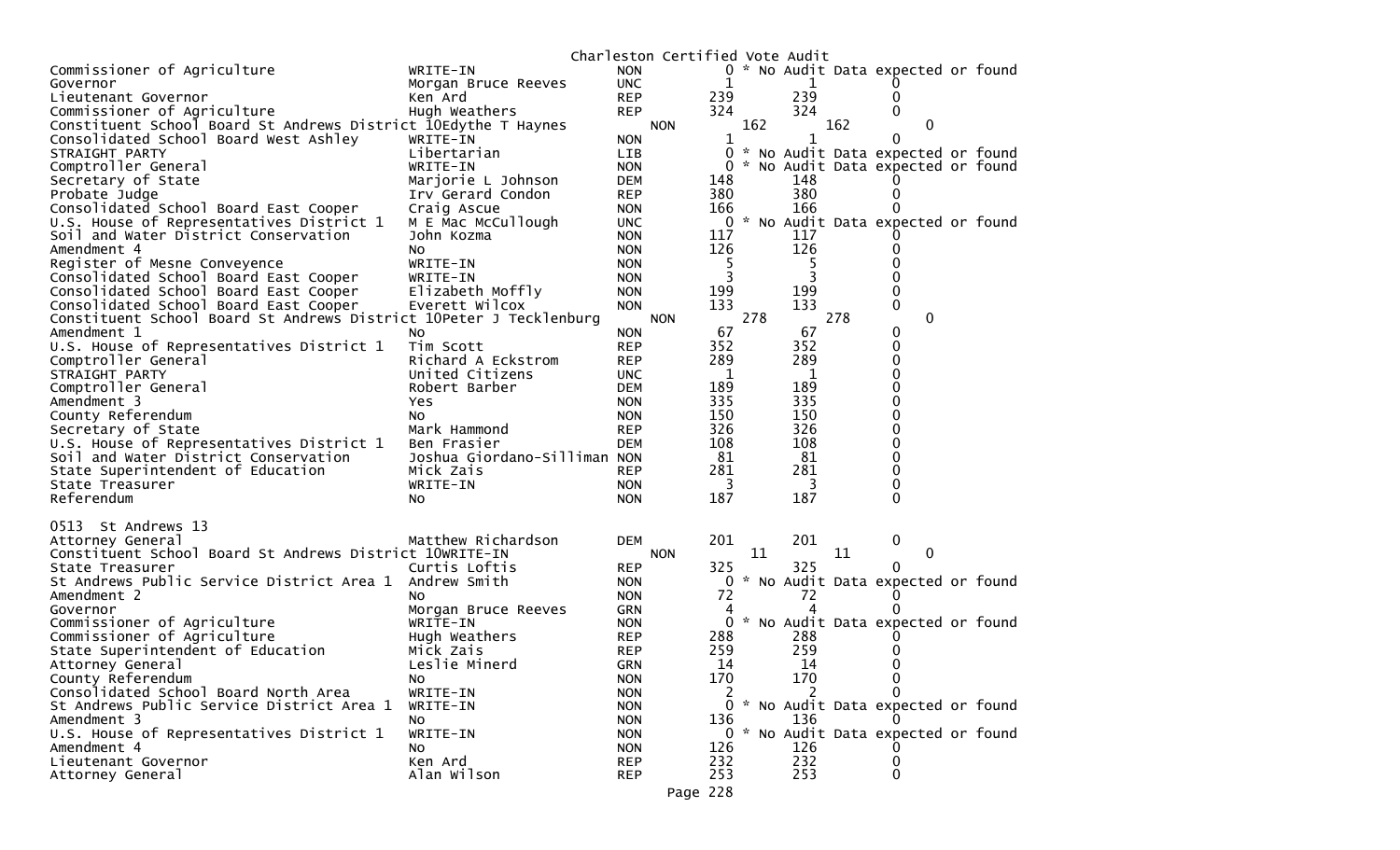|                                                                |                              |            | Charleston Certified Vote Audit |     |     |     |                                     |  |
|----------------------------------------------------------------|------------------------------|------------|---------------------------------|-----|-----|-----|-------------------------------------|--|
| Governor                                                       | Vincent A Sheheen            | <b>DEM</b> | 222                             |     | 222 |     | 0                                   |  |
| STRAIGHT PARTY                                                 | Working Families             | <b>WFM</b> | 2                               |     | 2   |     | 0                                   |  |
| STRAIGHT PARTY                                                 | Democratic                   | <b>DEM</b> | 68                              |     | 68  |     |                                     |  |
| St Andrews Public Service District Area 2 Charlie Ledford      |                              | <b>NON</b> | 0                               |     |     |     | * No Audit Data expected or found   |  |
| State House of Representatives District 114Bobby Harrell       |                              | <b>REP</b> | 341                             |     | 341 |     |                                     |  |
| STRAIGHT PARTY                                                 | Green                        | GRN        | $\mathbf 1$                     |     | 1   |     |                                     |  |
| Governor                                                       | WRITE-IN                     | <b>NON</b> | 1                               |     | 1   |     |                                     |  |
| Amendment 1                                                    | Yes.                         | <b>NON</b> | 399                             |     | 399 |     |                                     |  |
| Register of Mesne Conveyence                                   | Charlie Lybrand              | <b>REP</b> | 330                             |     | 330 |     |                                     |  |
| State House of Representatives District 114WRITE-IN            |                              | <b>NON</b> | 2                               |     | -2  |     |                                     |  |
| Soil and Water District Conservation                           | John Kozma                   | <b>NON</b> | 93                              |     | 93  |     |                                     |  |
| Consolidated School Board West Ashley                          | Michael Miller               | <b>NON</b> | 148                             |     | 148 |     |                                     |  |
| St Andrews Public Service District Area 2 WRITE-IN             |                              | <b>NON</b> | 0                               |     |     |     | * No Audit Data expected or found   |  |
| Secretary of State                                             | Marjorie L Johnson           | <b>DEM</b> | 170                             |     | 170 |     |                                     |  |
| Secretary of State                                             | Mark Hammond                 | <b>REP</b> | 292                             |     | 292 |     |                                     |  |
| U.S. House of Representatives District 1                       | Tim Scott                    | <b>REP</b> | 311                             |     | 311 |     |                                     |  |
| Attorney General                                               | WRITE-IN                     | <b>NON</b> | 0                               |     |     |     | * No Audit Data expected or found   |  |
| U.S. Senate                                                    | Tom Clements                 | GRN        | 60                              |     | 60  |     |                                     |  |
| Adjutant General                                               | WRITE-IN                     | <b>NON</b> | 3                               |     |     |     |                                     |  |
| U.S. House of Representatives District 1                       | M E Mac McCullough           | <b>UNC</b> | 0                               |     |     |     | * No Audit Data expected or found   |  |
| State Superintendent of Education                              | Tim Moultrie                 | <b>LIB</b> | 11                              |     | 11  |     |                                     |  |
| STRAIGHT PARTY                                                 | United Citizens              | <b>UNC</b> | $\mathbf{0}$                    |     |     |     | * No Audit Data expected or found   |  |
| Consolidated School Board West Ashley                          | Mary Ann Taylor              | <b>NON</b> | 191                             |     | 191 |     |                                     |  |
| State Superintendent of Education                              | Doretha A Bull               | GRN        | 11                              |     | 11  |     |                                     |  |
| Amendment 2                                                    | Yes                          | <b>NON</b> | 388                             |     | 388 |     |                                     |  |
| U.S. House of Representatives District 1                       | Ben Frasier                  | <b>DEM</b> | 126                             |     | 126 |     |                                     |  |
| Probate Judge                                                  | Irv Gerard Condon            | <b>REP</b> | 328                             |     | 328 |     |                                     |  |
| STRAIGHT PARTY                                                 | Libertarian                  | <b>LIB</b> | 0                               |     |     |     | * No Audit Data expected or found   |  |
| STRAIGHT PARTY                                                 | Independence                 | IND        | 1                               |     |     |     |                                     |  |
| STRAIGHT PARTY                                                 | Republican                   | <b>REP</b> | 111                             |     | 111 |     |                                     |  |
| Commissioner of Agriculture                                    | Tom E Elliott                | <b>DEM</b> | 159                             |     | 159 |     |                                     |  |
| Consolidated School Board West Ashley                          | WRITE-IN                     | <b>NON</b> | 2                               |     | 2   |     |                                     |  |
| Referendum                                                     | Yes                          | <b>NON</b> | 257                             |     | 257 |     |                                     |  |
| Register of Mesne Conveyence                                   | WRITE-IN                     | <b>NON</b> | 3                               |     | 3   |     |                                     |  |
| State Treasurer                                                | WRITE-IN                     | <b>NON</b> | 4                               |     | 4   |     |                                     |  |
| Soil and Water District Conservation                           | Joshua Giordano-Silliman NON |            | 70                              |     | 70  |     |                                     |  |
| Amendment 3                                                    | Yes                          | <b>NON</b> | 320                             |     | 320 |     | ŋ                                   |  |
| Governor                                                       | Morgan Bruce Reeves          | <b>UNC</b> | 1                               |     | 1   |     | 0                                   |  |
| U.S. Senate                                                    | Jim DeMint                   | <b>REP</b> | 287                             |     | 287 |     | 0                                   |  |
| Soil and Water District Conservation                           | WRITE-IN                     | <b>NON</b> | 1                               |     | 1   |     | 0                                   |  |
| County Referendum                                              | Yes                          | <b>NON</b> | 262                             |     | 262 |     | 0                                   |  |
| Constituent School Board St Andrews District 10Edythe T Haynes |                              |            | <b>NON</b>                      | 147 |     | 147 | 0                                   |  |
| Amendment 4                                                    | Yes                          | <b>NON</b> | 320                             |     | 320 |     | 0                                   |  |
| Adjutant General                                               | Bob Livingston               | <b>REP</b> | 321                             |     | 321 |     | 0                                   |  |
| Consolidated School Board East Cooper                          | Craig Ascue                  | <b>NON</b> | 128                             |     | 128 |     | 0                                   |  |
| U.S. House of Representatives District 1                       | Robert Dobbs                 | <b>GRN</b> | 7                               |     |     |     | 0                                   |  |
| State Superintendent of Education                              | Frank Holleman               | <b>DEM</b> | 170                             |     | 170 |     | 0                                   |  |
| Lieutenant Governor                                            | Ashley Cooper                | <b>DEM</b> | 242                             |     | 242 |     | 0                                   |  |
| Consolidated School Board East Cooper                          | Elizabeth Moffly             | <b>NON</b> | 194                             |     | 194 |     | 0                                   |  |
| Comptroller General                                            | Richard A Eckstrom           | <b>REP</b> | 255                             |     | 255 |     |                                     |  |
| Consolidated School Board East Cooper                          | WRITE-IN                     | <b>NON</b> |                                 |     |     |     | 0 * No Audit Data expected or found |  |
| Consolidated School Board East Cooper                          | Everett Wilcox               | <b>NON</b> | 113                             |     | 113 |     |                                     |  |
|                                                                |                              |            |                                 |     |     |     |                                     |  |
|                                                                |                              |            | Page 229                        |     |     |     |                                     |  |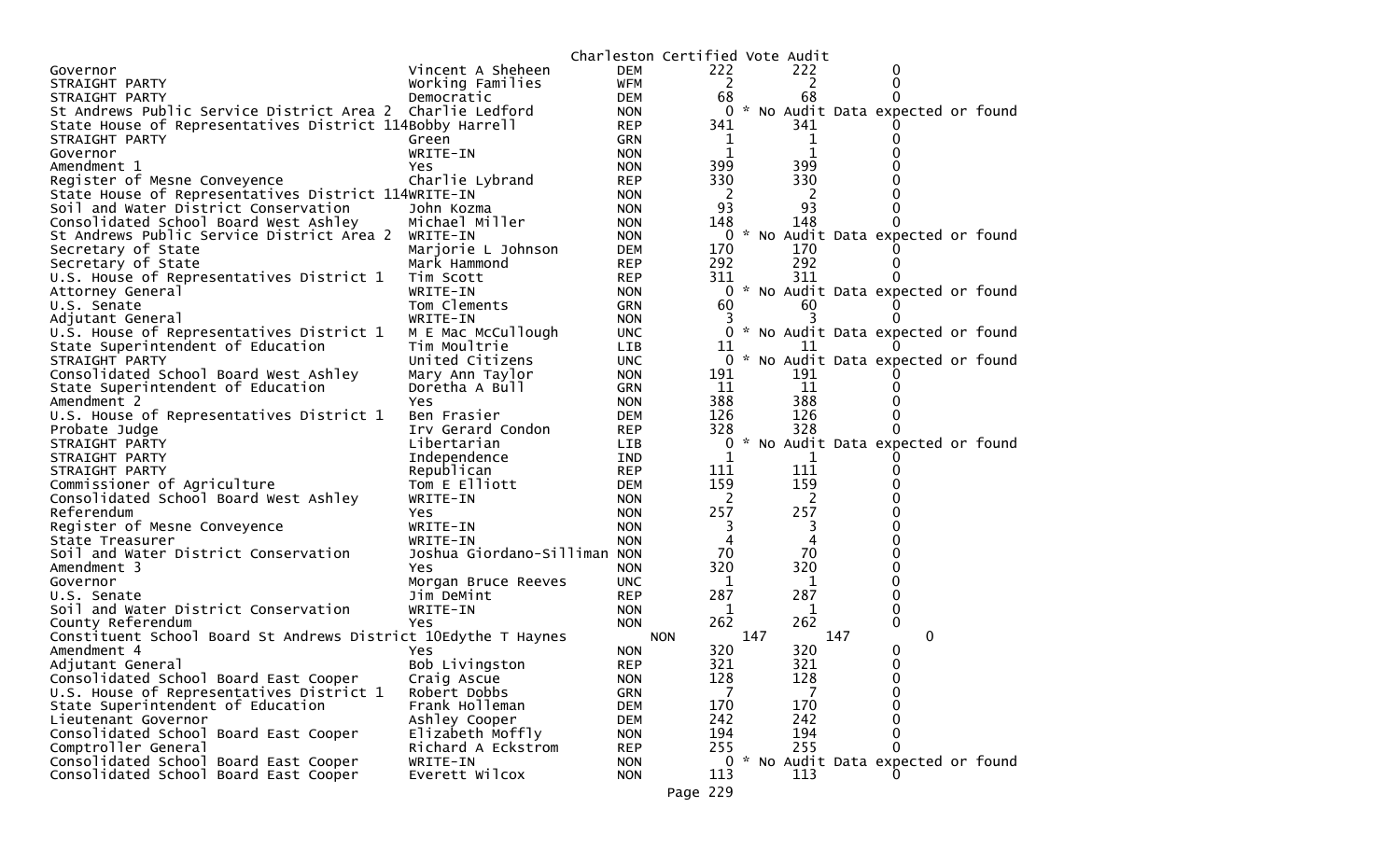|                                                                    |                     | Charleston Certified Vote Audit |                     |                       |                                     |
|--------------------------------------------------------------------|---------------------|---------------------------------|---------------------|-----------------------|-------------------------------------|
| Comptroller General                                                | WRITE-IN            | <b>NON</b>                      |                     |                       | 0 * No Audit Data expected or found |
| State Superintendent of Education                                  | WRITE-IN            | <b>NON</b>                      |                     |                       | 0 * No Audit Data expected or found |
| U.S. House of Representatives District 1                           | Jimmy Wood          | <b>IND</b>                      |                     | 4                     | 0                                   |
| Constituent School Board St Andrews District 10Peter J Tecklenburg |                     | <b>NON</b>                      | 223                 | 223                   | 0                                   |
| State Superintendent of Education                                  | Tony Fayyazi        | <b>IND</b>                      | 4                   | 4                     | 0                                   |
| U.S. Senate                                                        | Alvin M Greene      | <b>DEM</b>                      | 77                  | 77                    | 0                                   |
| St Andrews Public Service District At LargeNancy Mitchell Calvary  |                     | <b>NON</b>                      |                     |                       | 0 * No Audit Data expected or found |
| Governor                                                           | Nikki R Haley       | <b>REP</b>                      | 246                 | 246                   | $\Omega$                            |
| Secretary of State                                                 | WRITE-IN            | <b>NON</b>                      | $\Omega$            |                       | * No Audit Data expected or found   |
| Amendment 1                                                        | NO.                 | <b>NON</b>                      | 63                  | 63                    |                                     |
| Consolidated School Board North Area                               | Cindy Bohn Coats    | <b>NON</b>                      | 210                 | 210                   | 0                                   |
| Comptroller General                                                | Robert Barber       | <b>DEM</b>                      | 205                 | 205                   |                                     |
| Lieutenant Governor                                                | WRITE-IN            | <b>NON</b>                      | 0                   |                       | * No Audit Data expected or found   |
| Probate Judge                                                      | WRITE-IN            | <b>NON</b>                      | 2                   | 2                     | $\Omega$                            |
| St Andrews Public Service District At LargeWRITE-IN                |                     | <b>NON</b>                      | 0                   |                       | * No Audit Data expected or found   |
| U.S. House of Representatives District 1                           | Keith Blandford     | <b>LIB</b>                      |                     |                       |                                     |
| U.S. Senate                                                        | WRITE-IN            | <b>NON</b>                      | 38                  | 38                    | 0                                   |
| Soil and Water District Conservation                               | Kathy R Woolsey     | <b>NON</b>                      | 196                 | 196                   | 0                                   |
| U.S. House of Representatives District 1                           | Rob Groce           | <b>WFM</b>                      | 14                  | 14                    | 0                                   |
| Referendum                                                         | NO.                 | <b>NON</b>                      | 198                 | 198                   | 0                                   |
| 0514 St Andrews 14                                                 |                     |                                 |                     |                       |                                     |
|                                                                    |                     |                                 |                     |                       |                                     |
| STRAIGHT PARTY<br>Governor                                         | Green<br>WRITE-IN   | <b>GRN</b><br><b>NON</b>        | 4<br>$\overline{c}$ | 1<br>1                | 3 Aud Data<br>1 Aud Data            |
| State Superintendent of Education                                  | Doretha A Bull      | <b>GRN</b>                      | 15                  |                       | 8 Aud Data                          |
| Consolidated School Board East Cooper                              | Craig Ascue         | <b>NON</b>                      | 178                 | 106                   | 72 Aud Data                         |
| Amendment 2                                                        | NO.                 | <b>NON</b>                      | 72                  | 37                    | 35 Aud Data                         |
| Amendment 4                                                        | Yes                 | <b>NON</b>                      | 378                 | 217                   | 161 Aud Data                        |
| Soil and Water District Conservation                               | WRITE-IN            | <b>NON</b>                      | 1                   | * No Audit Data found |                                     |
| U.S. House of Representatives District 1                           | Rob Groce           | <b>WFM</b>                      | 14                  | 10                    | 4 Aud Data                          |
| State Superintendent of Education                                  | Tim Moultrie        | <b>LIB</b>                      | 19                  | 12                    | 7 Aud Data                          |
| Constituent School Board St Andrews District 10Edythe T Haynes     |                     | <b>NON</b>                      | 205                 | 121                   | 84 Aud Data                         |
| State Treasurer                                                    | Curtis Loftis       | <b>REP</b>                      | 337                 | 202                   | 135 Aud Data                        |
| Governor                                                           | Morgan Bruce Reeves | <b>GRN</b>                      | 6                   | 3                     | 3 Aud Data                          |
| Consolidated School Board East Cooper                              | Elizabeth Moffly    | <b>NON</b>                      | 196                 | 120                   | 76 Aud Data                         |
| Governor                                                           | Nikki R Haley       | <b>REP</b>                      | 248                 | 146                   | 102 Aud Data                        |
| Probate Judge                                                      | WRITE-IN            | <b>NON</b>                      |                     | * No Audit Data found |                                     |
| Consolidated School Board East Cooper                              | Everett Wilcox      | <b>NON</b>                      | 132                 | 88                    | 44 Aud Data                         |
| Consolidated School Board East Cooper                              | WRITE-IN            | <b>NON</b>                      | 0                   |                       | * No Audit Data expected or found   |
| Consolidated School Board North Area                               | Cindy Bohn Coats    | <b>NON</b>                      | 233                 | 141                   | 92 Aud Data                         |
| Comptroller General                                                | Richard A Eckstrom  | <b>REP</b>                      | 252                 | 151                   | 101 Aud Data                        |
| Adjutant General                                                   | WRITE-IN            | <b>NON</b>                      |                     | * No Audit Data found |                                     |
| Soil and Water District Conservation                               | Kathy R Woolsey     | <b>NON</b>                      | 236                 | 138                   | 98 Aud Data                         |
| STRAIGHT PARTY                                                     | Republican          | <b>REP</b>                      | 117                 | 67                    | 50 Aud Data                         |
| Attorney General                                                   | Matthew Richardson  | DEM                             | 253                 | 147                   | 106 Aud Data                        |
| Comptroller General                                                | WRITE-IN            | <b>NON</b>                      | 1                   | 1                     | 0                                   |
| County Referendum                                                  | Yes                 | <b>NON</b>                      | 310                 | 185                   | 125 Aud Data                        |
| Constituent School Board St Andrews District 10Peter J Tecklenburg |                     | <b>NON</b>                      | 257                 | 153                   | 104 Aud Data                        |
| U.S. Senate                                                        | Tom Clements        | <b>GRN</b>                      | 71                  | 45                    | 26 Aud Data                         |
| U.S. House of Representatives District 1                           | WRITE-IN            | <b>NON</b>                      | 3                   | 3                     | $\mathbf 0$                         |
| Amendment 2                                                        | Yes                 | <b>NON</b>                      | 450                 | 270                   | 180 Aud Data                        |
| Attorney General                                                   | Leslie Minerd       | <b>GRN</b>                      | 20                  | 11                    | 9 Aud Data                          |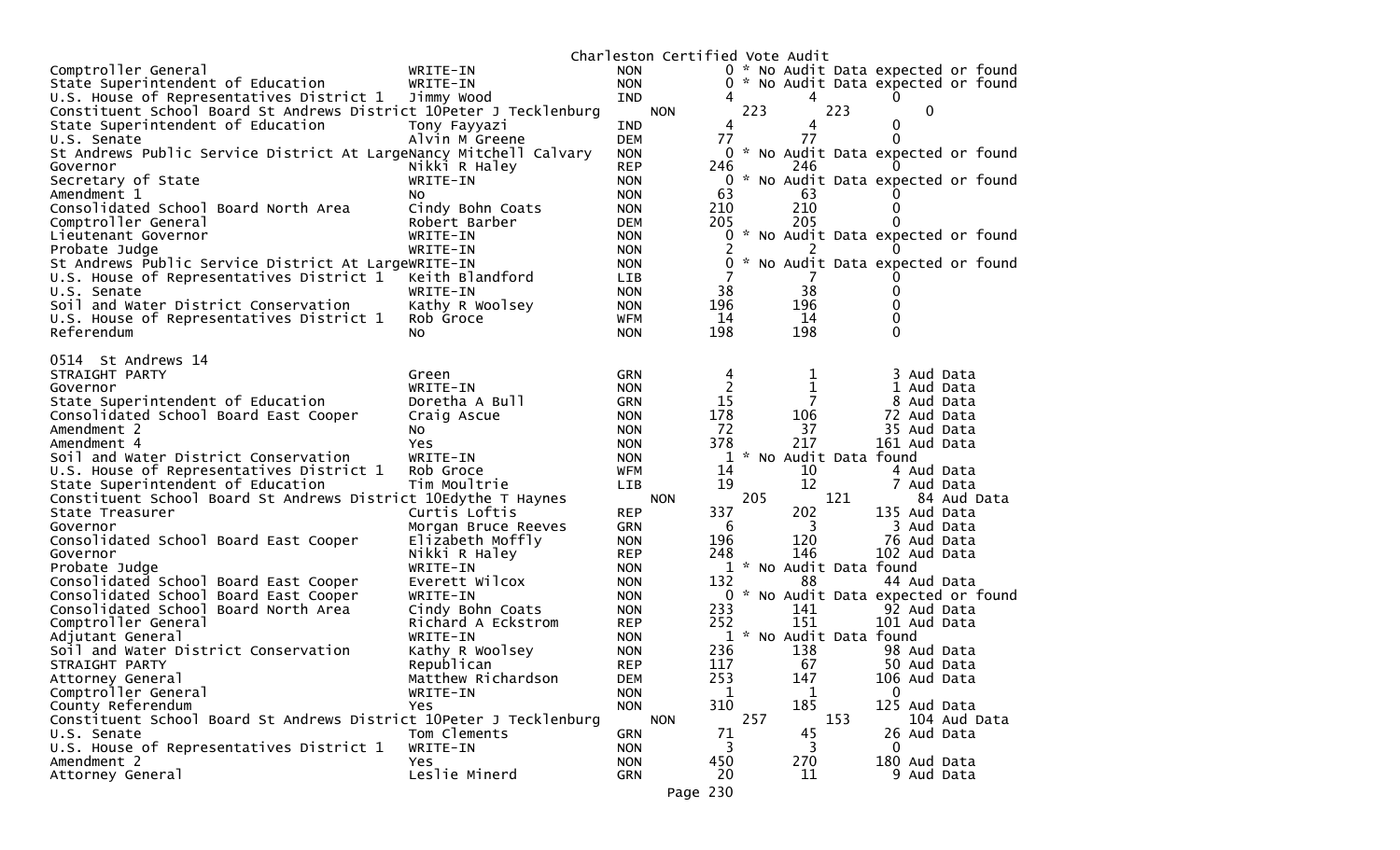|                                                          |                                       |            | Charleston Certified Vote Audit |                                      |                                     |
|----------------------------------------------------------|---------------------------------------|------------|---------------------------------|--------------------------------------|-------------------------------------|
| State Superintendent of Education                        | Frank Holleman                        | <b>DEM</b> | 241                             | 142                                  | 99 Aud Data                         |
| Comptroller General                                      | Robert Barber                         | <b>DEM</b> | 274                             | 158                                  | 116 Aud Data                        |
| U.S. House of Representatives District 1                 | Tim Scott                             | <b>REP</b> | 302                             | 175                                  | 127 Aud Data                        |
| Governor                                                 | Morgan Bruce Reeves                   | <b>UNC</b> | $6\overline{6}$                 | 4                                    | 2 Aud Data                          |
| Amendment 3                                              | NO.                                   | <b>NON</b> | 150                             | 85                                   | 65 Aud Data                         |
| Soil and Water District Conservation                     | John Kozma                            | <b>NON</b> | 110                             | 65                                   | 45 Aud Data                         |
| Adjutant General                                         | Bob Livingston                        | <b>REP</b> | 331                             | 197                                  | 134 Aud Data                        |
| Referendum                                               | Yes                                   | <b>NON</b> | 313                             | 184                                  | 129 Aud Data                        |
| State House of Representatives District 114Bobby Harrell |                                       | <b>REP</b> | 353                             | 208                                  | 145 Aud Data                        |
| Consolidated School Board North Area                     | WRITE-IN                              | <b>NON</b> | $\overline{3}$                  | $\mathbf{1}$                         | 2 Aud Data                          |
| Commissioner of Agriculture                              | Tom E Elliott                         | <b>DEM</b> | 224                             | 132                                  | 92 Aud Data                         |
| Secretary of State                                       | Mark Hammond                          | <b>REP</b> | 298                             | 178                                  | 120 Aud Data                        |
| Attorney General                                         | Alan Wilson                           | <b>REP</b> | 254                             | 153                                  | 101 Aud Data                        |
| Constituent School Board St Andrews District 10WRITE-IN  |                                       |            | <b>NON</b>                      | 8                                    | 5<br>3 Aud Data                     |
| State House of Representatives District 114WRITE-IN      |                                       | <b>NON</b> | 3                               | $\mathcal{H}$<br>No Audit Data found |                                     |
| State Superintendent of Education                        | Tony Fayyazi                          | <b>IND</b> | 4                               | 3                                    | 1 Aud Data                          |
| Soil and Water District Conservation                     | Joshua Giordano-Silliman NON          |            | 98                              | 55                                   | 43 Aud Data                         |
| State Superintendent of Education                        | WRITE-IN                              | <b>NON</b> | $\mathbf{1}$                    | $\mathbf 1$                          | 0                                   |
| Register of Mesne Conveyence                             |                                       |            | 330                             | 193                                  | 137 Aud Data                        |
| U.S. House of Representatives District 1                 | Charlie Lybrand<br>M E Mac McCullough | <b>REP</b> | 4                               |                                      |                                     |
|                                                          |                                       | <b>UNC</b> | 59                              | 3<br>39                              | 1 Aud Data<br>20 Aud Data           |
| Amendment 1<br>Secretary of State                        | NO.                                   | <b>NON</b> |                                 |                                      |                                     |
|                                                          | Marjorie L Johnson                    | <b>DEM</b> | 231                             | 136                                  | 95 Aud Data                         |
| U.S. House of Representatives District 1                 | Ben Frasier                           | DEM        | 179                             | 106                                  | 73 Aud Data                         |
| U.S. Senate                                              | Jim DeMint                            | <b>REP</b> | 303                             | 186                                  | 117 Aud Data                        |
| STRAIGHT PARTY                                           | United Citizens                       | <b>UNC</b> | 3                               | 3                                    | $\mathbf 0$                         |
| Consolidated School Board West Ashley                    | Michael Miller                        | <b>NON</b> | 211                             | 123                                  | 88 Aud Data                         |
| Governor                                                 | Vincent A Sheheen                     | <b>DEM</b> | 278                             | 164                                  | 114 Aud Data                        |
| Amendment 4                                              | NO.                                   | <b>NON</b> | 137                             | 86                                   | 51 Aud Data                         |
| STRAIGHT PARTY                                           | Democratic                            | <b>DEM</b> | 119                             | 67                                   | 52 Aud Data                         |
| State Superintendent of Education                        | Mick Zais                             | <b>REP</b> | 247                             | 143                                  | 104 Aud Data                        |
| U.S. House of Representatives District 1                 | Robert Dobbs                          | <b>GRN</b> | 18                              | 7                                    | 11 Aud Data                         |
| Lieutenant Governor                                      | Ashley Cooper                         | <b>DEM</b> | 289                             | 171                                  | 118 Aud Data                        |
| Amendment 3                                              | Yes                                   | <b>NON</b> | 366                             | 217                                  | 149 Aud Data                        |
| Probate Judge                                            | Irv Gerard Condon                     | <b>REP</b> | 339                             | 200                                  | 139 Aud Data                        |
| STRAIGHT PARTY                                           | Working Families                      | <b>WFM</b> | 3                               | * No Audit Data found                |                                     |
| Lieutenant Governor                                      | Ken Ard                               | <b>REP</b> | 247                             | 147                                  | 100 Aud Data                        |
| Lieutenant Governor                                      | WRITE-IN                              | <b>NON</b> | 0                               |                                      | * No Audit Data expected or found   |
| U.S. Senate                                              | Alvin M Greene                        | <b>DEM</b> | 123                             | 61                                   | 62 Aud Data                         |
| Consolidated School Board West Ashley                    | Mary Ann Taylor                       | <b>NON</b> | 199                             | 122                                  | 77 Aud Data                         |
| STRAIGHT PARTY                                           | Independence                          | IND        | 5.                              | 4                                    | 1 Aud Data                          |
| Amendment 1                                              | Yes                                   | <b>NON</b> | 466                             | 269                                  | 197 Aud Data                        |
| Attorney General                                         | WRITE-IN                              | <b>NON</b> |                                 |                                      | 0 * No Audit Data expected or found |
| Commissioner of Agriculture                              | Hugh Weathers                         | <b>REP</b> | 291                             | 171                                  | 120 Aud Data                        |
| County Referendum                                        | NO.                                   | <b>NON</b> | 181                             | 103                                  | 78 Aud Data                         |
| Register of Mesne Conveyence                             | WRITE-IN                              | <b>NON</b> | 3                               | 1                                    | 2 Aud Data                          |
| State Treasurer                                          | WRITE-IN                              | <b>NON</b> |                                 | 2                                    | 2 Aud Data                          |
| Commissioner of Agriculture                              | WRITE-IN                              | <b>NON</b> | 0                               |                                      | * No Audit Data expected or found   |
| U.S. Senate                                              | WRITE-IN                              | <b>NON</b> | 28                              | 17                                   | 11 Aud Data                         |
| U.S. House of Representatives District 1                 | Jimmy Wood                            | IND        | 8                               | 6                                    | 2 Aud Data                          |
| Consolidated School Board West Ashley                    | WRITE-IN                              | <b>NON</b> |                                 |                                      | 0                                   |
| STRAIGHT PARTY                                           | Libertarian                           | LIB        |                                 | 1 * No Audit Data found              |                                     |
| Secretary of State                                       | WRITE-IN                              | <b>NON</b> |                                 |                                      | 0 * No Audit Data expected or found |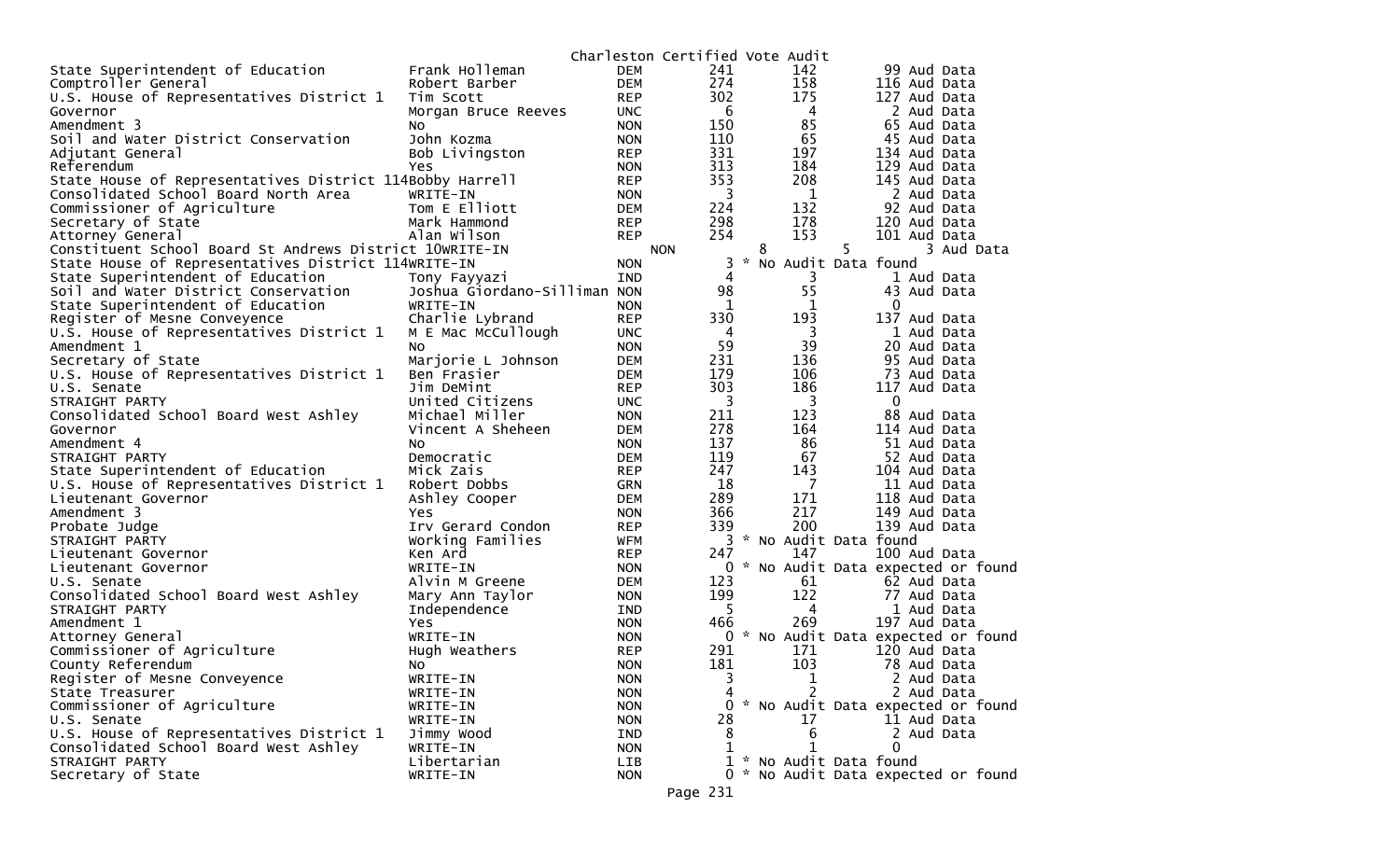|                                                                |                              |                          | Charleston Certified Vote Audit |           |               |                         |    |                                     |             |  |
|----------------------------------------------------------------|------------------------------|--------------------------|---------------------------------|-----------|---------------|-------------------------|----|-------------------------------------|-------------|--|
| U.S. House of Representatives District 1                       | Keith Blandford              | <b>LIB</b>               |                                 | 5.        |               | 3                       |    | 2 Aud Data                          |             |  |
| Referendum                                                     | NO.                          | <b>NON</b>               |                                 | 203       |               | 119                     |    | 84 Aud Data                         |             |  |
|                                                                |                              |                          |                                 |           |               |                         |    |                                     |             |  |
| 0515 St Andrews 15                                             |                              |                          |                                 |           |               |                         |    |                                     |             |  |
| Amendment 2                                                    | NO.                          | <b>NON</b>               |                                 | 47        |               | 9                       |    | 38 Aud Data                         |             |  |
| STRAIGHT PARTY                                                 | Working Families             | <b>WFM</b>               |                                 |           |               | * No Audit Data found   |    |                                     |             |  |
| U.S. House of Representatives District 1                       | WRITE-IN                     | <b>NON</b>               |                                 |           |               |                         |    | 0 * No Audit Data expected or found |             |  |
| State House of Representatives District 119WRITE-IN            |                              | <b>NON</b>               |                                 | 1         |               | 1<br>74                 |    | 0                                   |             |  |
| Secretary of State                                             | Marjorie L Johnson           | <b>DEM</b>               |                                 | 277       |               |                         |    | 203 Aud Data                        |             |  |
| St Andrews Public Service District Area 1                      | WRITE-IN                     | <b>NON</b>               |                                 | 0         |               |                         |    | * No Audit Data expected or found   |             |  |
| Consolidated School Board North Area                           | WRITE-IN                     | <b>NON</b>               |                                 | 1         |               | 1<br>75                 |    | $\Omega$                            |             |  |
| Lieutenant Governor                                            | Ashley Cooper                | <b>DEM</b>               |                                 | 281<br>56 |               | 12                      |    | 206 Aud Data<br>44 Aud Data         |             |  |
| U.S. Senate                                                    | Jim DeMint                   | <b>REP</b>               |                                 | 90        |               | 18                      |    | 72 Aud Data                         |             |  |
| County Referendum<br>Amendment 3                               | NO.                          | <b>NON</b><br><b>NON</b> |                                 | 101       |               | 25                      |    | 76 Aud Data                         |             |  |
|                                                                | NO.                          |                          |                                 | 9         |               |                         |    | 6 Aud Data                          |             |  |
| Attorney General                                               | Leslie Minerd<br>Ken Ard     | <b>GRN</b><br><b>REP</b> |                                 | 43        |               | 3<br>8                  |    | 35 Aud Data                         |             |  |
| Lieutenant Governor                                            |                              |                          |                                 | 84        |               | 18                      |    |                                     |             |  |
| Amendment 4                                                    | NO.<br>Matthew Richardson    | <b>NON</b>               |                                 | 277       |               | 70                      |    | 66 Aud Data<br>207 Aud Data         |             |  |
| Attorney General<br>State Superintendent of Education          | Doretha A Bull               | <b>DEM</b><br><b>GRN</b> |                                 | 7         |               | 2                       |    | 5 Aud Data                          |             |  |
| St Andrews Public Service District Area 2                      | Charlie Ledford              | <b>NON</b>               |                                 | 60        |               | 14                      |    | 46 Aud Data                         |             |  |
| Comptroller General                                            | Richard A Eckstrom           | <b>REP</b>               |                                 | 50        |               | 11                      |    | 39 Aud Data                         |             |  |
| U.S. House of Representatives District 1                       | Ben Frasier                  | <b>DEM</b>               |                                 | 253       |               | 61                      |    | 192 Aud Data                        |             |  |
| U.S. House of Representatives District 1                       | M E Mac McCullough           | <b>UNC</b>               |                                 | 3         |               | 1                       |    | 2 Aud Data                          |             |  |
| Amendment 1                                                    | Yes                          | <b>NON</b>               |                                 | 250       |               | 62                      |    | 188 Aud Data                        |             |  |
| Governor                                                       | Nikki R Haley                | <b>REP</b>               |                                 | 46        |               | 7                       |    | 39 Aud Data                         |             |  |
| Soil and Water District Conservation                           | John Kozma                   | <b>NON</b>               |                                 | 48        |               | 12                      |    | 36 Aud Data                         |             |  |
| Register of Mesne Conveyence                                   | Charlie Lybrand              | <b>REP</b>               |                                 | 94        |               | 22                      |    | 72 Aud Data                         |             |  |
| Consolidated School Board West Ashley                          | Michael Miller               | <b>NON</b>               |                                 | 128       |               | 32                      |    | 96 Aud Data                         |             |  |
| Commissioner of Agriculture                                    | Hugh Weathers                | <b>REP</b>               |                                 | 48        |               | 12                      |    | 36 Aud Data                         |             |  |
| St Andrews Public Service District Area 2                      | WRITE-IN                     | <b>NON</b>               |                                 | 0         | $\mathcal{H}$ |                         |    | No Audit Data expected or found     |             |  |
| U.S. House of Representatives District 1                       | Robert Dobbs                 | <b>GRN</b>               |                                 | 8         |               | 4                       |    | 4 Aud Data                          |             |  |
| State Superintendent of Education                              | Tim Moultrie                 | LIB                      |                                 |           |               | 2                       |    | 3 Aud Data                          |             |  |
| STRAIGHT PARTY                                                 | Green                        | <b>GRN</b>               |                                 | 5         |               |                         |    | 4 Aud Data                          |             |  |
| U.S. Senate                                                    | Alvin M Greene               | <b>DEM</b>               |                                 | 212       |               | 56                      |    | 156 Aud Data                        |             |  |
| Attorney General                                               | Alan Wilson                  | <b>REP</b>               |                                 | 42        |               | 10                      |    | 32 Aud Data                         |             |  |
| Commissioner of Agriculture                                    | WRITE-IN                     | <b>NON</b>               |                                 | 0         |               |                         |    | * No Audit Data expected or found   |             |  |
| Lieutenant Governor                                            | WRITE-IN                     | <b>NON</b>               |                                 |           |               |                         |    | 0 * No Audit Data expected or found |             |  |
| Comptroller General                                            | WRITE-IN                     | <b>NON</b>               |                                 | 0         |               |                         |    | * No Audit Data expected or found   |             |  |
| Consolidated School Board West Ashley                          | Mary Ann Taylor              | <b>NON</b>               |                                 | 99        |               | 23                      |    | 76 Aud Data                         |             |  |
| Comptroller General                                            | Robert Barber                | <b>DEM</b>               |                                 | 282       |               | 72                      |    | 210 Aud Data                        |             |  |
| Governor                                                       | WRITE-IN                     | <b>NON</b>               |                                 |           |               |                         |    | 0 * No Audit Data expected or found |             |  |
| Amendment 2                                                    | Yes                          | <b>NON</b>               |                                 | 242       |               | 61                      |    | 181 Aud Data                        |             |  |
| U.S. Senate                                                    | WRITE-IN                     | <b>NON</b>               |                                 | 13        |               | 5                       |    | 8 Aud Data                          |             |  |
| STRAIGHT PARTY                                                 | Libertarian                  | LIB                      |                                 |           |               | 1 * No Audit Data found |    |                                     |             |  |
| Probate Judge                                                  | Irv Gerard Condon            | <b>REP</b>               |                                 | 100       |               | 25                      |    | 75 Aud Data                         |             |  |
| STRAIGHT PARTY                                                 | Independence                 | IND                      |                                 | 1         |               | 1                       |    | $\Omega$                            |             |  |
| Governor                                                       | Morgan Bruce Reeves          | <b>UNC</b>               |                                 |           |               | 1 * No Audit Data found |    |                                     |             |  |
| Constituent School Board St Andrews District 10Edythe T Haynes |                              |                          | <b>NON</b>                      |           | 127           |                         | 29 |                                     | 98 Aud Data |  |
| Consolidated School Board West Ashley                          | WRITE-IN                     | <b>NON</b>               |                                 |           |               |                         |    | 0 * No Audit Data expected or found |             |  |
| Soil and Water District Conservation                           | Joshua Giordano-Silliman NON |                          |                                 | 63        |               | 16                      |    | 47 Aud Data                         |             |  |
| Adjutant General                                               | WRITE-IN                     | <b>NON</b>               |                                 | 4         |               | 1                       |    | 3 Aud Data                          |             |  |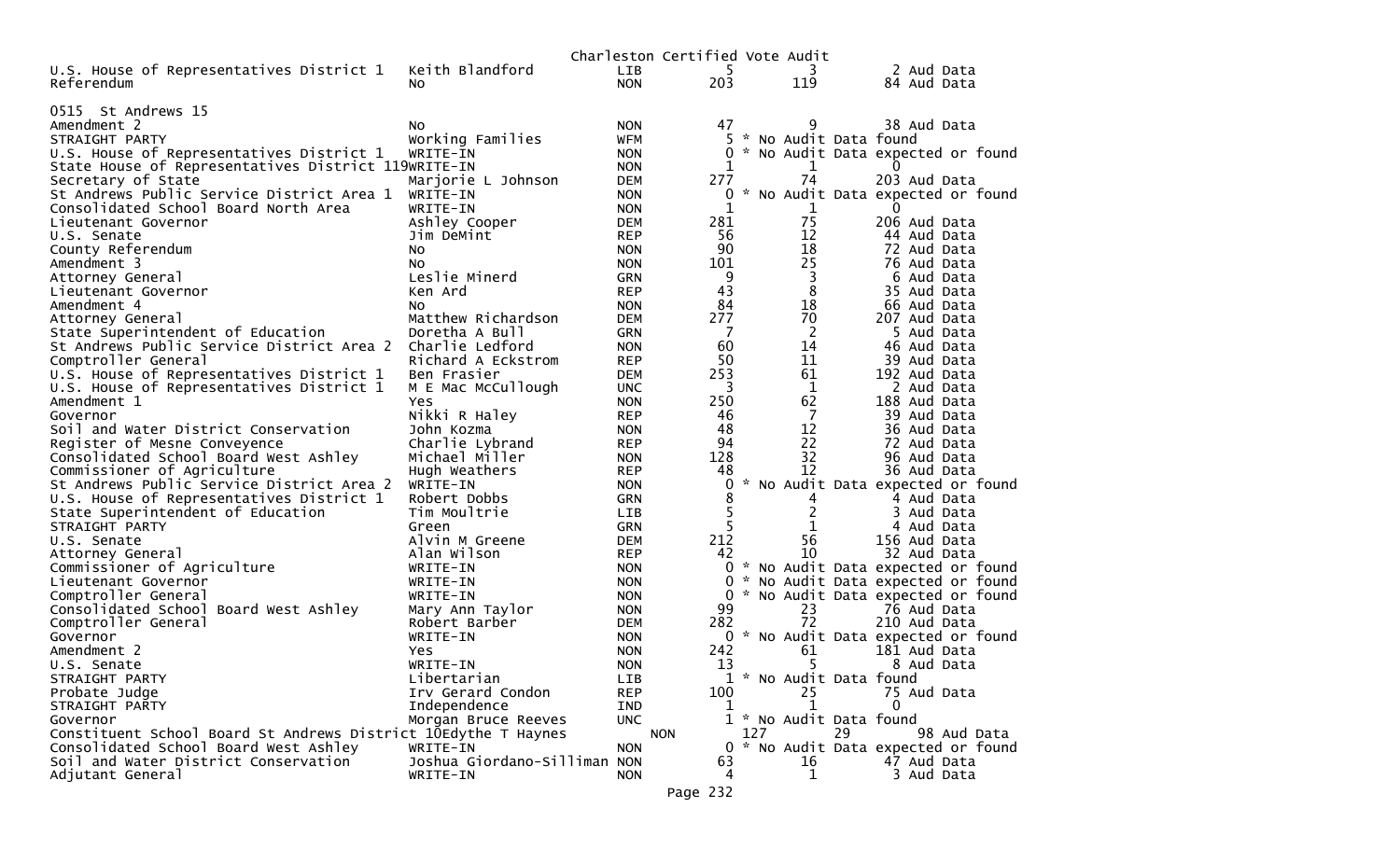|                                                                    |                     |                          | Charleston Certified Vote Audit |              |     |                       |    |                                     |
|--------------------------------------------------------------------|---------------------|--------------------------|---------------------------------|--------------|-----|-----------------------|----|-------------------------------------|
| Register of Mesne Conveyence                                       | WRITE-IN            | <b>NON</b>               |                                 | 4            |     |                       |    | 3 Aud Data                          |
| State Superintendent of Education                                  | Frank Holleman      | <b>DEM</b>               |                                 | 268          |     | 68                    |    | 200 Aud Data                        |
| Referendum                                                         | <b>Yes</b>          | <b>NON</b>               |                                 | 217          |     | 59                    |    | 158 Aud Data                        |
| Amendment 3                                                        | Yes                 | <b>NON</b>               |                                 | 185          |     | 44                    |    | 141 Aud Data                        |
| Soil and Water District Conservation                               | WRITE-IN            | <b>NON</b>               |                                 |              |     |                       |    | 0 * No Audit Data expected or found |
| State House of Representatives District 119Lee Edwards             |                     | <b>REP</b>               |                                 | 44           |     | 9                     |    | 35 Aud Data                         |
| U.S. House of Representatives District 1                           | Keith Blandford     | <b>LIB</b>               |                                 | 2            |     | * No Audit Data found |    |                                     |
| Consolidated School Board East Cooper                              | Craig Ascue         | <b>NON</b>               |                                 | 95           |     | 24                    |    | 71 Aud Data                         |
| Governor                                                           | Vincent A Sheheen   | <b>DEM</b>               |                                 | 276          |     | 73                    |    | 203 Aud Data                        |
| County Referendum                                                  | Yes                 | <b>NON</b>               |                                 | 178          |     | 45                    |    | 133 Aud Data                        |
| Amendment 4                                                        | Yes                 | <b>NON</b>               |                                 | 193          |     | 51                    |    | 142 Aud Data                        |
| U.S. House of Representatives District 1                           | Jimmy Wood          | <b>IND</b>               |                                 | $\mathbf{1}$ |     | * No Audit Data found |    |                                     |
| Secretary of State                                                 | WRITE-IN            | <b>NON</b>               |                                 | 0            |     |                       |    | * No Audit Data expected or found   |
| Consolidated School Board East Cooper                              | Elizabeth Moffly    | <b>NON</b>               |                                 | 95           |     | 19                    |    | 76 Aud Data                         |
| State Treasurer                                                    | WRITE-IN            | <b>NON</b>               |                                 | 5.           |     |                       |    | 3 Aud Data                          |
| Consolidated School Board East Cooper                              | WRITE-IN            | <b>NON</b>               |                                 | 0            |     |                       |    | * No Audit Data expected or found   |
| Consolidated School Board East Cooper                              | Everett Wilcox      | <b>NON</b>               |                                 | 69           |     | 20                    |    | 49 Aud Data                         |
| Constituent School Board St Andrews District 10Peter J Tecklenburg |                     |                          | <b>NON</b>                      |              | 117 |                       | 25 | 92 Aud Data                         |
| STRAIGHT PARTY                                                     | Democratic          | <b>DEM</b>               |                                 | 196          |     | 52                    |    | 144 Aud Data                        |
| STRAIGHT PARTY                                                     | Republican          | <b>REP</b>               |                                 | 25           |     | 7                     |    | 18 Aud Data                         |
| St Andrews Public Service District At LargeNancy Mitchell Calvary  |                     | <b>NON</b>               |                                 | 62           |     | 12                    |    | 50 Aud Data                         |
| U.S. House of Representatives District 1                           | Rob Groce           | <b>WFM</b>               |                                 | 7            |     | 3                     |    | 4 Aud Data                          |
| Adjutant General                                                   | Bob Livingston      | <b>REP</b>               |                                 | 94           |     | 21                    |    | 73 Aud Data                         |
| U.S. Senate                                                        | Tom Clements        | <b>GRN</b>               |                                 | 36           |     | 8                     |    | 28 Aud Data                         |
| State Superintendent of Education                                  | Tony Fayyazi        | <b>IND</b>               |                                 | 2            |     | * No Audit Data found |    |                                     |
| State House of Representatives District 119Leon Stavrinakis        |                     | <b>DEM</b>               |                                 | 282          |     | 73                    |    | 209 Aud Data                        |
| STRAIGHT PARTY                                                     | United Citizens     | <b>UNC</b>               |                                 | 3            |     | 1                     |    | 2 Aud Data                          |
| Amendment 1                                                        | No.                 | <b>NON</b>               |                                 | 41           |     | 9                     |    | 32 Aud Data                         |
| Consolidated School Board North Area                               | Cindy Bohn Coats    | <b>NON</b>               |                                 | 102          |     | 25                    |    | 77 Aud Data                         |
| St Andrews Public Service District At LargeWRITE-IN                |                     | <b>NON</b>               |                                 | $0 *$        |     |                       |    | No Audit Data expected or found     |
| State Superintendent of Education                                  | WRITE-IN            | <b>NON</b>               |                                 | $\Omega$     |     |                       |    | * No Audit Data expected or found   |
| Commissioner of Agriculture                                        | Tom E Elliott       | <b>DEM</b>               |                                 | 274          |     | 70                    |    | 204 Aud Data                        |
| State Superintendent of Education                                  | Mick Zais           | <b>REP</b>               |                                 | 42           |     | 10                    |    | 32 Aud Data                         |
| Probate Judge                                                      | WRITE-IN            | <b>NON</b>               |                                 | 3            |     | 1                     |    | 2 Aud Data                          |
| Soil and Water District Conservation                               | Kathy R Woolsey     | <b>NON</b>               |                                 | 134          |     | 29                    |    | 105 Aud Data                        |
| Attorney General                                                   | WRITE-IN            | <b>NON</b>               |                                 | $0 *$        |     |                       |    | No Audit Data expected or found     |
| Constituent School Board St Andrews District 10WRITE-IN            |                     |                          | <b>NON</b>                      |              | 5   |                       | 2  | 3 Aud Data                          |
| State Treasurer                                                    | Curtis Loftis       | <b>REP</b>               |                                 | 98           |     | 23                    |    | 75 Aud Data                         |
| St Andrews Public Service District Area 1                          | Andrew Smith        | <b>NON</b>               |                                 | 63           |     | 13                    |    | 50 Aud Data                         |
| Governor                                                           | Morgan Bruce Reeves | <b>GRN</b>               |                                 | 6            |     | 3                     |    | 3 Aud Data                          |
| U.S. House of Representatives District 1                           | Tim Scott           | <b>REP</b>               |                                 | 58           |     | 14                    |    | 44 Aud Data                         |
| Secretary of State                                                 | Mark Hammond        | <b>REP</b>               |                                 | 49           |     | 10                    |    | 39 Aud Data                         |
| Referendum                                                         | NO.                 | <b>NON</b>               |                                 | 68           |     | 10                    |    | 58 Aud Data                         |
| 0516 St Andrews 16                                                 |                     |                          |                                 |              |     |                       |    |                                     |
| U.S. House of Representatives District 1                           | Tim Scott           |                          |                                 | 277          |     | 90                    |    | 187 Aud Data                        |
| Register of Mesne Conveyence                                       | Charlie Lybrand     | <b>REP</b><br><b>REP</b> |                                 | 320          |     | 106                   |    | 214 Aud Data                        |
| State House of Representatives District 119Leon Stavrinakis        |                     | <b>DEM</b>               |                                 | 226          |     | 85                    |    | 141 Aud Data                        |
| U.S. Senate                                                        | Jim DeMint          | <b>REP</b>               |                                 | 263          |     | 87                    |    | 176 Aud Data                        |
| STRAIGHT PARTY                                                     | Green               | GRN                      |                                 | $\mathbf{1}$ |     | $\mathbf 1$           |    | $\mathbf 0$                         |
| St Andrews Public Service District Area 1                          | Andrew Smith        | <b>NON</b>               |                                 | 72           |     | 26                    |    | 46 Aud Data                         |
| State Treasurer                                                    | Curtis Loftis       | <b>REP</b>               |                                 | 328          |     | 112                   |    | 216 Aud Data                        |
|                                                                    |                     |                          |                                 |              |     |                       |    |                                     |
|                                                                    |                     |                          | Page 233                        |              |     |                       |    |                                     |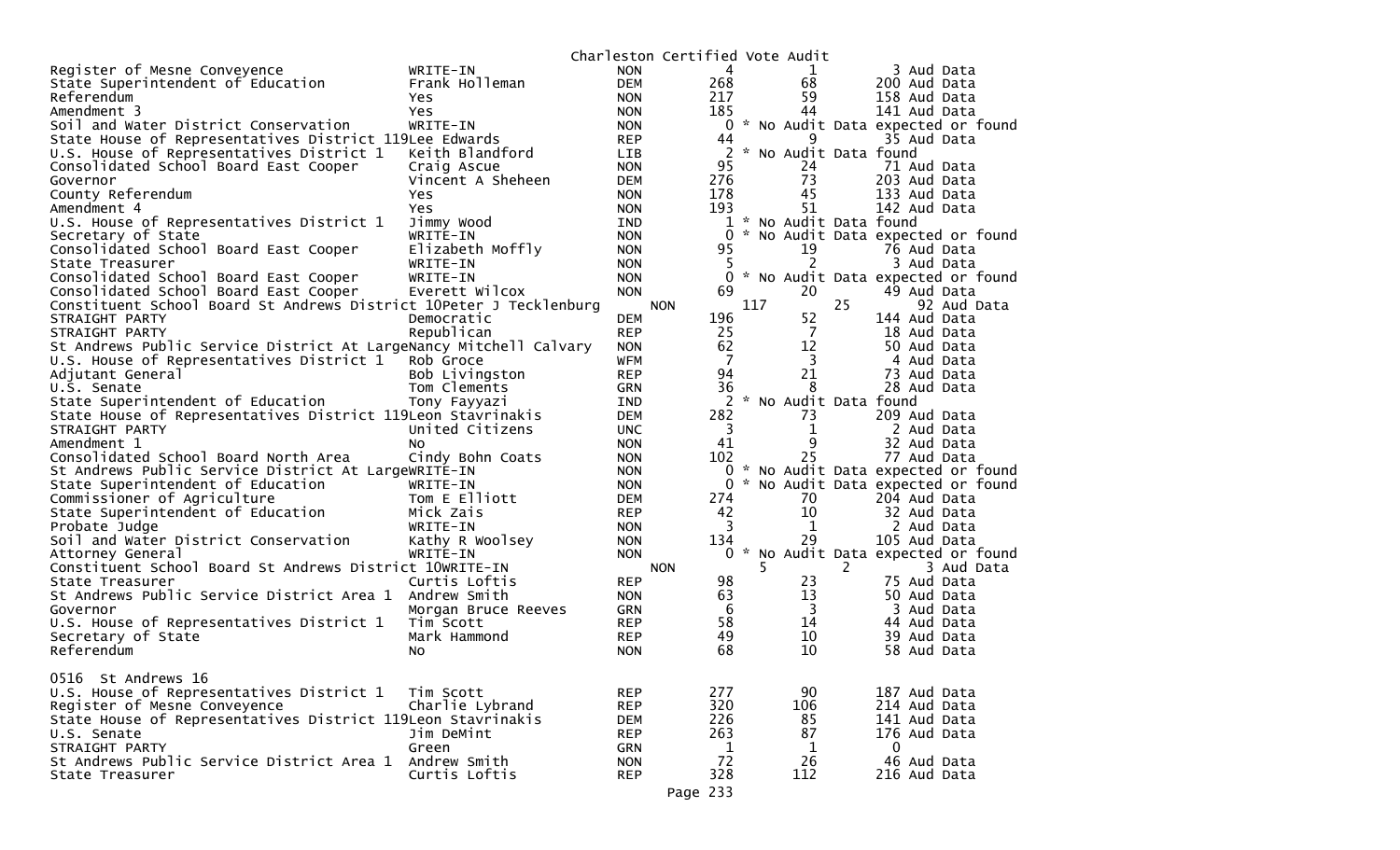|                                                         |                                    |                          | Charleston Certified Vote Audit |              |     |             |   |                                     |
|---------------------------------------------------------|------------------------------------|--------------------------|---------------------------------|--------------|-----|-------------|---|-------------------------------------|
| Soil and Water District Conservation                    | John Kozma                         | <b>NON</b>               |                                 | 113          |     | 37          |   | 76 Aud Data                         |
| Commissioner of Agriculture                             | Hugh Weathers                      | <b>REP</b>               |                                 | 276          |     | 96          |   | 180 Aud Data                        |
| Governor                                                | WRITE-IN                           | <b>NON</b>               |                                 |              |     |             |   | 0 * No Audit Data expected or found |
| Secretary of State                                      | Marjorie L Johnson                 | <b>DEM</b>               |                                 | 131          |     | 49          |   | 82 Aud Data                         |
| Governor                                                | Vincent A Sheheen                  | <b>DEM</b>               |                                 | 187          |     | 63          |   | 124 Aud Data                        |
| Governor                                                | Morgan Bruce Reeves                | <b>UNC</b>               |                                 | $\mathbf{1}$ |     | 1           |   | 0                                   |
| U.S. House of Representatives District 1                | WRITE-IN                           | <b>NON</b>               |                                 | $\mathbf 1$  |     | 1           |   | $\Omega$                            |
| Constituent School Board St Andrews District 10WRITE-IN |                                    |                          | <b>NON</b>                      |              | 8   |             | 1 | 7 Aud Data                          |
| St Andrews Public Service District Area 1 WRITE-IN      |                                    | <b>NON</b>               |                                 |              | 0 * |             |   | No Audit Data expected or found     |
| Register of Mesne Conveyence                            | WRITE-IN                           | <b>NON</b>               |                                 |              | *   |             |   | No Audit Data found                 |
| Attorney General                                        | WRITE-IN                           | <b>NON</b>               |                                 | 0            |     |             |   | * No Audit Data expected or found   |
| Commissioner of Agriculture                             | WRITE-IN                           | <b>NON</b>               |                                 | 1            |     | 1           |   | $_{0}$                              |
| County Referendum                                       | NO.                                | <b>NON</b>               |                                 | 148          |     | 53          |   | 95 Aud Data                         |
| State Superintendent of Education                       | Frank Holleman                     | <b>DEM</b>               |                                 | 150          |     | 53          |   | 97 Aud Data                         |
| State House of Representatives District 119WRITE-IN     |                                    | <b>NON</b>               |                                 | 1            |     | 1           |   | $\Omega$                            |
| County Council District 9                               | WRITE-IN                           | <b>NON</b>               |                                 | 0            |     |             |   | * No Audit Data expected or found   |
| U.S. House of Representatives District 1                | Robert Dobbs                       | <b>GRN</b>               |                                 | 9            |     | 6           |   | 3 Aud Data                          |
| U.S. House of Representatives District 1                | Ben Frasier                        | <b>DEM</b>               |                                 | 95           |     | 31          |   | 64 Aud Data                         |
| Soil and Water District Conservation                    | WRITE-IN                           | <b>NON</b>               |                                 | $\Omega$     |     |             |   | No Audit Data expected or found     |
| St Andrews Public Service District Area 2               | Charlie Ledford                    | <b>NON</b>               |                                 | 76           |     | 28          |   | 48 Aud Data                         |
| County Council District 9                               | Amy Fabri                          | <b>DEM</b>               |                                 | 154          |     | 55          |   | 99 Aud Data                         |
| Consolidated School Board East Cooper                   | WRITE-IN                           | <b>NON</b>               |                                 | 3            |     | 1           |   | 2 Aud Data                          |
| Consolidated School Board North Area                    | Cindy Bohn Coats                   | <b>NON</b>               |                                 | 260          |     | 82          |   | 178 Aud Data                        |
| U.S. Senate                                             | Alvin M Greene                     | <b>DEM</b>               |                                 | 55           |     | 19          |   | 36 Aud Data                         |
| Lieutenant Governor                                     | WRITE-IN                           | <b>NON</b>               |                                 | 0            |     |             |   | No Audit Data expected or found     |
| U.S. House of Representatives District 1                | M E Mac McCullough                 | <b>UNC</b>               |                                 | 3            |     | $\mathbf 1$ |   | 2 Aud Data                          |
| Amendment 4                                             | No                                 | <b>NON</b>               |                                 | 135          |     | 48          |   | 87 Aud Data                         |
| STRAIGHT PARTY                                          | Democratic                         | <b>DEM</b>               |                                 | 48           |     | 20          |   | 28 Aud Data                         |
| Governor                                                | Morgan Bruce Reeves                | <b>GRN</b>               |                                 | 11           |     | 2           |   | 9 Aud Data                          |
| St Andrews Public Service District Area 2               | WRITE-IN                           | <b>NON</b>               |                                 | 0            |     |             |   | * No Audit Data expected or found   |
| Amendment 1                                             | NO.                                | <b>NON</b>               |                                 | 67           |     | 20          |   | 47 Aud Data                         |
| Adjutant General                                        | WRITE-IN                           | <b>NON</b>               |                                 | $\mathbf{1}$ |     |             |   | * No Audit Data found               |
| Consolidated School Board East Cooper                   | Everett Wilcox                     | <b>NON</b>               |                                 | 99           |     | 34          |   | 65 Aud Data                         |
| Consolidated School Board North Area                    | WRITE-IN                           | <b>NON</b>               |                                 | 1            |     | $\mathbf 1$ |   | 0                                   |
| Amendment 3                                             | NO.                                | <b>NON</b>               |                                 | 128          |     | 42          |   | 86 Aud Data                         |
| Soil and Water District Conservation                    | Joshua Giordano-Silliman NON       |                          |                                 | 85<br>80     |     | 26          |   | 59 Aud Data                         |
| Amendment 2                                             | NO.                                | <b>NON</b>               |                                 |              |     | 31          |   | 49 Aud Data                         |
| Attorney General                                        | Leslie Minerd                      | <b>GRN</b>               |                                 | 15           |     | 5           |   | 10 Aud Data                         |
| State Superintendent of Education                       | Mick Zais                          | <b>REP</b>               |                                 | 220<br>87    |     | 77<br>29    |   | 143 Aud Data                        |
| STRAIGHT PARTY                                          | Republican                         | <b>REP</b>               |                                 | 19           |     |             |   | 58 Aud Data                         |
| U.S. Senate<br>Consolidated School Board East Cooper    | WRITE-IN                           | <b>NON</b><br><b>NON</b> |                                 | 185          |     | 8<br>60     |   | 11 Aud Data<br>125 Aud Data         |
| Consolidated School Board West Ashley                   | Elizabeth Moffly<br>Michael Miller | <b>NON</b>               |                                 | 144          |     | 51          |   | 93 Aud Data                         |
| State Superintendent of Education                       |                                    | <b>IND</b>               |                                 | 15           |     | 2           |   | 13 Aud Data                         |
| STRAIGHT PARTY                                          | Tony Fayyazi                       | LIB                      |                                 |              |     |             |   | 1 * No Audit Data found             |
| Consolidated School Board East Cooper                   | Libertarian                        | <b>NON</b>               |                                 | 153          |     | 54          |   | 99 Aud Data                         |
| Consolidated School Board West Ashley                   | Craig Ascue<br>Mary Ann Taylor     | <b>NON</b>               |                                 | 178          |     | 57          |   | 121 Aud Data                        |
| Consolidated School Board West Ashley                   | WRITE-IN                           | <b>NON</b>               |                                 |              |     |             |   | 0 * No Audit Data expected or found |
| Adjutant General                                        | Bob Livingston                     | <b>REP</b>               |                                 | 317          |     | 106         |   | 211 Aud Data                        |
| Probate Judge                                           | Irv Gerard Condon                  | <b>REP</b>               |                                 | 319          |     | 107         |   | 212 Aud Data                        |
| Referendum                                              | Yes                                | <b>NON</b>               |                                 | 247          |     | 87          |   | 160 Aud Data                        |
| Governor                                                | Nikki R Haley                      | <b>REP</b>               |                                 | 221          |     | 79          |   | 142 Aud Data                        |
|                                                         |                                    |                          |                                 |              |     |             |   |                                     |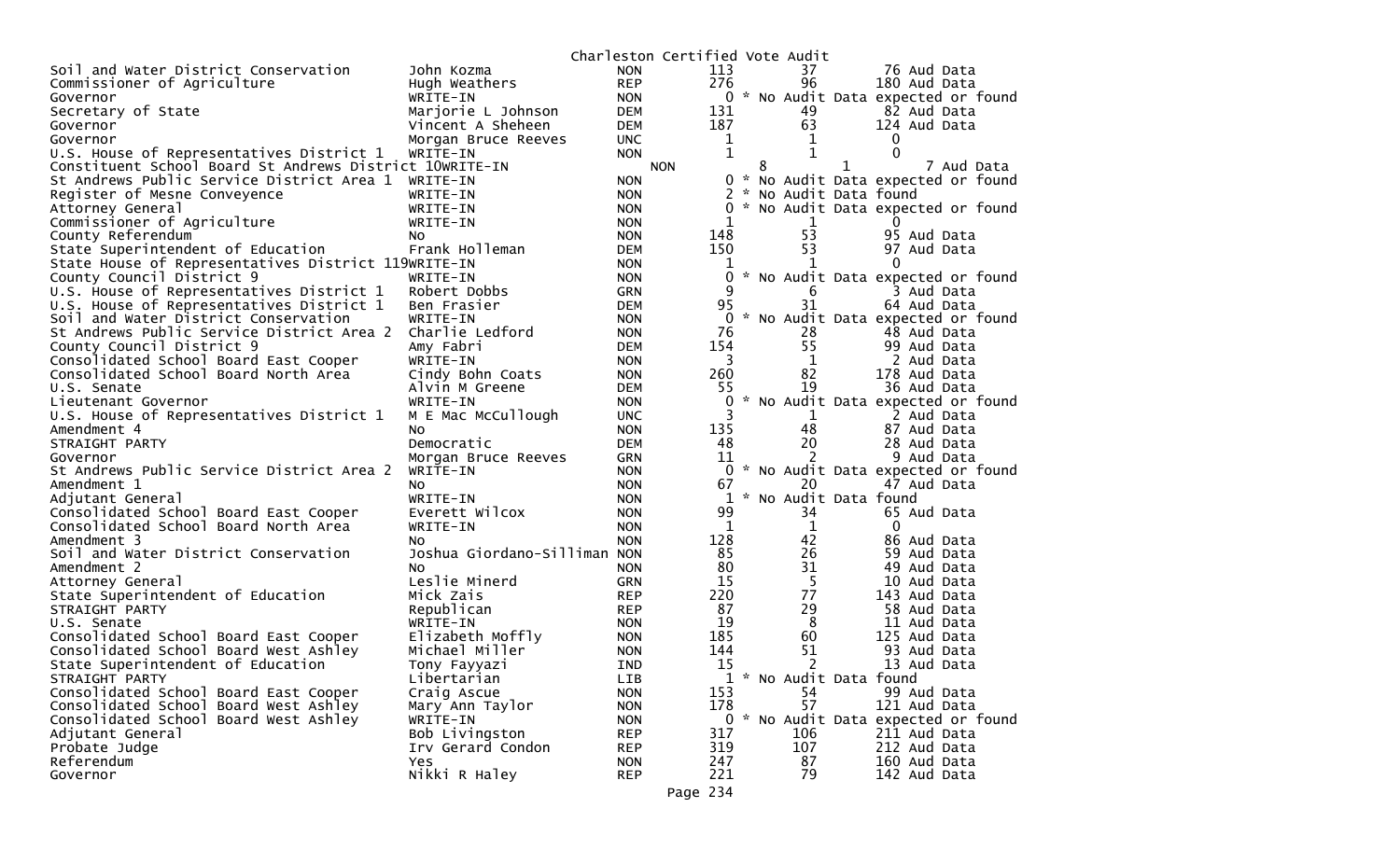|                                                                    |                                   | Charleston Certified Vote Audit |              |     |                         |    |                                     |
|--------------------------------------------------------------------|-----------------------------------|---------------------------------|--------------|-----|-------------------------|----|-------------------------------------|
| State Superintendent of Education                                  | WRITE-IN                          | <b>NON</b>                      |              |     |                         |    | 0 * No Audit Data expected or found |
| Attorney General                                                   | Matthew Richardson                | <b>DEM</b>                      | 154          |     | 55                      |    | 99 Aud Data                         |
| STRAIGHT PARTY                                                     | Independence                      | IND                             |              |     | 7 * No Audit Data found |    |                                     |
| Attorney General                                                   | Alan Wilson                       | <b>REP</b>                      | 243          |     | 83                      |    | 160 Aud Data                        |
| U.S. House of Representatives District 1                           | Keith Blandford                   | LIB                             | 5            |     | 2                       |    | 3 Aud Data                          |
| Soil and Water District Conservation                               | Kathy R Woolsey                   | <b>NON</b>                      | 196          |     | 66                      |    | 130 Aud Data                        |
| U.S. Senate                                                        | Tom Clements                      | <b>GRN</b>                      | 74           |     | 27                      |    | 47 Aud Data                         |
| Comptroller General                                                | Richard A Eckstrom                | <b>REP</b>                      | 223          |     | 72                      |    | 151 Aud Data                        |
| Constituent School Board St Andrews District 10Edythe T Haynes     |                                   | <b>NON</b>                      |              | 182 |                         | 62 | 120 Aud Data                        |
| Commissioner of Agriculture                                        | Tom E Elliott                     | <b>DEM</b>                      | 127          |     | 43                      |    | 84 Aud Data                         |
| STRAIGHT PARTY                                                     | Working Families                  | <b>WFM</b>                      |              |     |                         |    | 0 * No Audit Data expected or found |
| STRAIGHT PARTY                                                     | United Citizens                   | <b>UNC</b>                      | 0            |     |                         |    | * No Audit Data expected or found   |
| State House of Representatives District 119Lee Edwards             |                                   | <b>REP</b>                      | 187          |     | 57                      |    | 130 Aud Data                        |
| U.S. House of Representatives District 1                           | Jimmy Wood                        | IND                             | 8            |     | 2                       |    | 6 Aud Data                          |
| County Council District 9                                          | Amy Fabri                         | <b>WFM</b>                      | 20           |     | 6                       |    | 14 Aud Data                         |
| County Referendum                                                  | Yes                               | <b>NON</b>                      | 246          |     | 80                      |    | 166 Aud Data                        |
| Probate Judge                                                      | WRITE-IN                          | <b>NON</b>                      | 1            |     | * No Audit Data found   |    |                                     |
| State Superintendent of Education                                  | Doretha A Bull                    | <b>GRN</b>                      | 7            |     | 3                       |    | 4 Aud Data                          |
| St Andrews Public Service District At LargeNancy Mitchell Calvary  |                                   | <b>NON</b>                      | 71           |     | 26                      |    | 45 Aud Data                         |
| County Council District 9                                          | Joe Qualey                        | <b>REP</b>                      | 230          |     | 77                      |    | 153 Aud Data                        |
| Amendment 1                                                        | Yes                               | <b>NON</b>                      | 351          |     | 121                     |    | 230 Aud Data                        |
| Secretary of State                                                 | WRITE-IN                          | <b>NON</b>                      | $\mathbf{0}$ |     |                         |    | * No Audit Data expected or found   |
| U.S. House of Representatives District 1                           | Rob Groce                         | <b>WFM</b>                      | 17           |     | 8                       |    | 9 Aud Data                          |
| Lieutenant Governor                                                | Ken Ard                           | <b>REP</b>                      | 217          |     | 79                      |    | 138 Aud Data                        |
| Lieutenant Governor                                                | Ashley Cooper                     | <b>DEM</b>                      | 201          |     | 66                      |    | 135 Aud Data                        |
| Comptroller General                                                | Robert Barber                     | <b>DEM</b>                      | 188          |     | 68                      |    | 120 Aud Data                        |
| Amendment 4                                                        | Yes                               | <b>NON</b>                      | 268          |     | 86                      |    | 182 Aud Data                        |
| State Superintendent of Education                                  | Tim Moultrie                      | <b>LIB</b>                      | 18           |     | 4                       |    | 14 Aud Data                         |
| Constituent School Board St Andrews District 10Peter J Tecklenburg |                                   | <b>NON</b>                      |              | 228 |                         | 80 | 148 Aud Data                        |
| Amendment 2                                                        | Yes                               | <b>NON</b>                      | 334          |     | 109                     |    | 225 Aud Data                        |
| St Andrews Public Service District At LargeWRITE-IN                |                                   | <b>NON</b>                      |              |     |                         |    | 0 * No Audit Data expected or found |
| Amendment 3                                                        | Yes                               | <b>NON</b>                      | 283          |     | 96                      |    | 187 Aud Data                        |
| Comptroller General                                                | WRITE-IN                          | <b>NON</b>                      |              |     |                         |    | 0 * No Audit Data expected or found |
| State Treasurer                                                    | WRITE-IN                          | <b>NON</b>                      | 3            |     | * No Audit Data found   |    |                                     |
| Secretary of State                                                 | Mark Hammond                      | <b>REP</b>                      | 276          |     | 92                      |    | 184 Aud Data                        |
| Referendum                                                         | No                                | <b>NON</b>                      | 165          |     | 51                      |    | 114 Aud Data                        |
|                                                                    |                                   |                                 |              |     |                         |    |                                     |
| 0517 St Andrews 17                                                 |                                   |                                 |              |     |                         |    |                                     |
| Consolidated School Board East Cooper                              | WRITE-IN                          | <b>NON</b>                      | 5.           |     | 5                       |    | 0                                   |
| Consolidated School Board North Area                               | WRITE-IN                          | <b>NON</b>                      | 3            |     | 3                       |    | 0                                   |
| Secretary of State                                                 | Mark Hammond                      | <b>REP</b>                      | 473          |     | 473                     |    | 0                                   |
| Attorney General                                                   | Matthew Richardson                | <b>DEM</b>                      | 236          |     | 236                     |    | 0                                   |
|                                                                    |                                   |                                 | 542          |     | 542                     |    | 0                                   |
| Probate Judge                                                      | Irv Gerard Condon                 | <b>REP</b>                      | 477          |     | 477                     |    | $\mathbf 0$                         |
| Commissioner of Agriculture<br>State Superintendent of Education   | Hugh Weathers                     | <b>REP</b>                      | 195          |     | 195                     |    |                                     |
|                                                                    | Frank Holleman<br>Charlie Ledford | <b>DEM</b>                      | 146          |     |                         |    | 0                                   |
| St Andrews Public Service District Area 2                          | Everett Wilcox                    | <b>NON</b>                      | 144          |     | 146<br>144              |    | 0<br>0                              |
| Consolidated School Board East Cooper                              |                                   | <b>NON</b>                      |              |     |                         |    |                                     |
| Consolidated School Board West Ashley                              | Michael Miller                    | <b>NON</b>                      | 217<br>9     |     | 217<br>9                |    | $\Omega$<br>0                       |
| U.S. House of Representatives District 1                           | Jimmy Wood                        | IND                             |              |     |                         |    |                                     |
| U.S. House of Representatives District 1                           | Rob Groce                         | <b>WFM</b>                      | 12           |     | 12                      |    | $\pmb{0}$                           |
| Soil and Water District Conservation                               | WRITE-IN                          | <b>NON</b>                      | 3            |     | 3                       |    | 0                                   |
| State House of Representatives District 119Lee Edwards             |                                   | <b>REP</b>                      | 334          |     | 334                     |    | $\Omega$                            |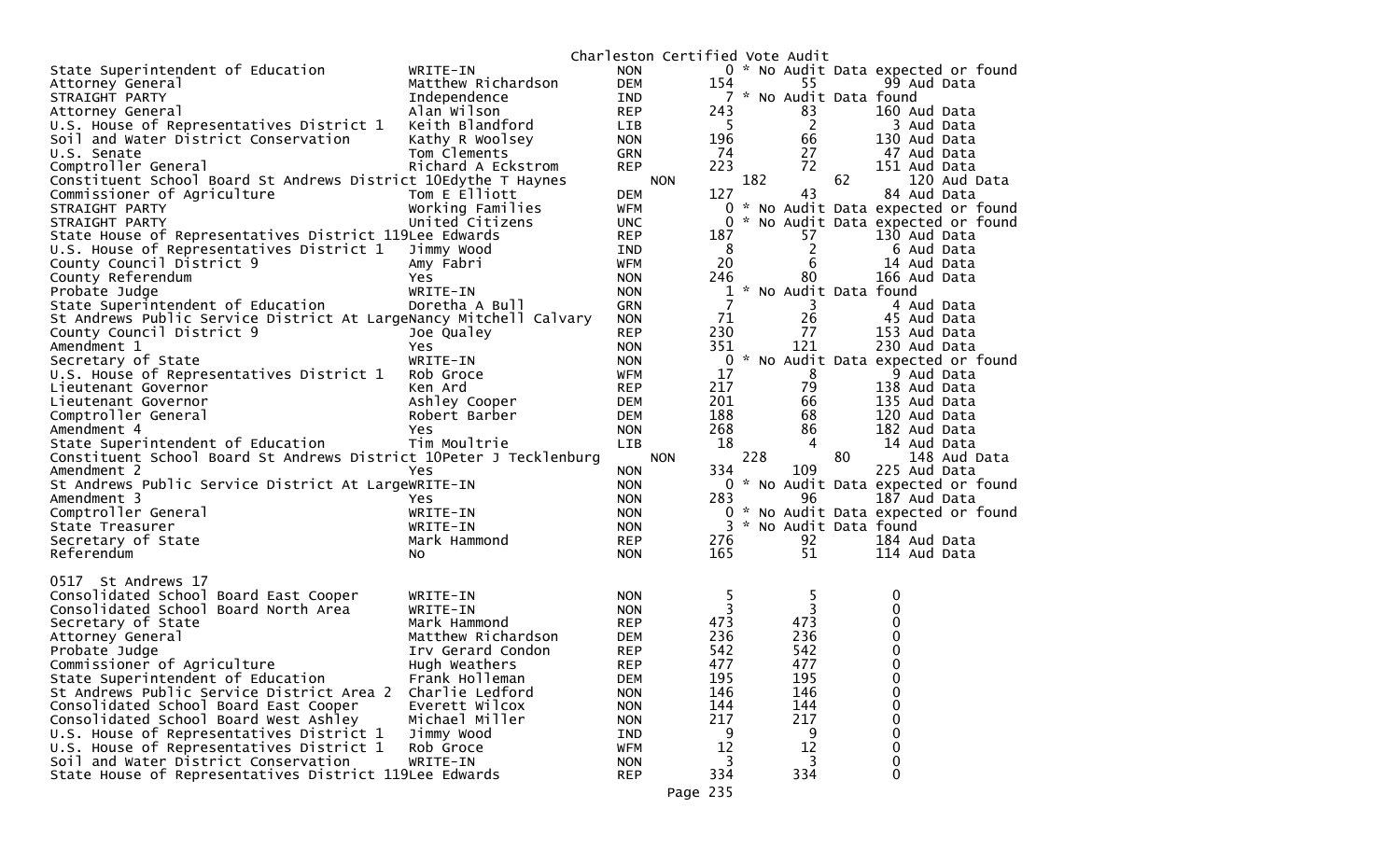|                                                                                   |                              |                          | Charleston Certified Vote Audit |     |            |     |                                               |  |
|-----------------------------------------------------------------------------------|------------------------------|--------------------------|---------------------------------|-----|------------|-----|-----------------------------------------------|--|
| Consolidated School Board East Cooper                                             | Elizabeth Moffly             | <b>NON</b>               | 272                             |     | 272        |     | 0                                             |  |
| Consolidated School Board West Ashley                                             | Mary Ann Taylor              | <b>NON</b>               | 285                             |     | 285        |     | 0                                             |  |
| U.S. Senate                                                                       | Jim DeMint                   | <b>REP</b>               | 469                             |     | 469        |     | 0                                             |  |
| County Referendum                                                                 | NO.                          | <b>NON</b>               | 241                             |     | 241        |     | O                                             |  |
| Consolidated School Board East Cooper                                             | Craig Ascue                  | <b>NON</b>               | 201                             |     | 201        |     |                                               |  |
| St Andrews Public Service District Area 2                                         | WRITE-IN                     | <b>NON</b>               | 1                               |     | 1          |     |                                               |  |
| Consolidated School Board West Ashley                                             | WRITE-IN                     | <b>NON</b>               | 4                               |     | 4          |     |                                               |  |
| Attorney General                                                                  | Alan Wilson                  | <b>REP</b>               | 400                             |     | 400        |     |                                               |  |
| STRAIGHT PARTY                                                                    | United Citizens              | <b>UNC</b>               | 0                               |     |            |     | * No Audit Data expected or found             |  |
| State Superintendent of Education                                                 | Mick Zais                    | <b>REP</b>               | 403                             |     | 403        |     |                                               |  |
| Soil and Water District Conservation                                              | Joshua Giordano-Silliman NON |                          | 111                             |     | 111        |     |                                               |  |
| U.S. House of Representatives District 1                                          | Tim Scott                    | <b>REP</b>               | 480                             |     | 480        |     |                                               |  |
| Amendment 1                                                                       | NO.                          | <b>NON</b>               | -89                             |     | 89         |     |                                               |  |
| County Council District 9                                                         | Joe Qualey                   | <b>REP</b>               | 114                             |     | 114        |     | 0                                             |  |
| County Council District 9                                                         | Amy Fabri                    | <b>WFM</b>               | 12                              |     | 12         |     | ი                                             |  |
| Amendment 4                                                                       | NO.                          | <b>NON</b>               | 181                             |     | 181        |     | 0                                             |  |
| Governor                                                                          | Nikki R Haley                | <b>REP</b>               | 409                             |     | 409        |     | 0                                             |  |
| STRAIGHT PARTY                                                                    | Libertarian                  | <b>LIB</b>               | 1                               |     | 1          |     | U                                             |  |
| Comptroller General                                                               | Richard A Eckstrom           | <b>REP</b>               | 418                             |     | 418        |     | 0                                             |  |
| Probate Judge                                                                     | WRITE-IN                     | <b>NON</b>               | 2                               |     | 2          |     | 0                                             |  |
| Amendment 2                                                                       | NO.                          | <b>NON</b>               | 96                              |     | 96         |     |                                               |  |
| Amendment 3                                                                       | NO.                          | <b>NON</b>               | 181                             |     | 181        |     | U                                             |  |
| Commissioner of Agriculture                                                       | WRITE-IN                     | <b>NON</b>               | 1                               |     | 1          |     |                                               |  |
| State Treasurer                                                                   | WRITE-IN                     | <b>NON</b>               | 3                               |     | 3          |     | 0                                             |  |
| Adjutant General                                                                  | WRITE-IN                     | <b>NON</b>               | 1                               |     | 1          |     | $\Omega$                                      |  |
| State Superintendent of Education                                                 | Tony Fayyazi                 | <b>IND</b>               | 14                              |     | 14         |     | 0                                             |  |
| Secretary of State                                                                | Marjorie L Johnson           | <b>DEM</b>               | 178                             |     | 178        |     | 0                                             |  |
| Constituent School Board St Andrews District 10Edythe T Haynes                    |                              |                          | <b>NON</b>                      | 238 |            | 238 | 0                                             |  |
| State House of Representatives District 119Leon Stavrinakis                       |                              | <b>DEM</b>               | 335                             |     | 335        |     | 0                                             |  |
| U.S. Senate                                                                       | Alvin M Greene               | <b>DEM</b>               | 74                              |     | 74         |     | 0                                             |  |
| State Treasurer                                                                   | Curtis Loftis                | <b>REP</b>               | 536                             |     | 536        |     | 0                                             |  |
| U.S. House of Representatives District 1                                          | Robert Dobbs                 | <b>GRN</b>               | 12                              |     | 12         |     |                                               |  |
| Lieutenant Governor                                                               | WRITE-IN                     | <b>NON</b>               | 3                               |     | 3          |     |                                               |  |
| Adjutant General                                                                  | Bob Livingston               | <b>REP</b>               | 531                             |     | 531        |     |                                               |  |
| State Superintendent of Education                                                 | WRITE-IN                     | <b>NON</b>               | 0                               |     |            |     | * No Audit Data expected or found             |  |
| U.S. House of Representatives District 1                                          | WRITE-IN                     | <b>NON</b>               | 0                               |     |            |     | * No Audit Data expected or found             |  |
| Soil and Water District Conservation                                              | Kathy R Woolsey              | <b>NON</b>               | 311                             |     | 311        |     |                                               |  |
| Register of Mesne Conveyence                                                      | Charlie Lybrand              | REP                      | 529                             |     | 529        |     |                                               |  |
| U.S. House of Representatives District 1                                          | Ben Frasier                  | <b>DEM</b>               | 140                             |     | 140        |     |                                               |  |
| STRAIGHT PARTY                                                                    | Republican                   | <b>REP</b>               | 190                             |     | 190<br>136 |     |                                               |  |
| St Andrews Public Service District At LargeNancy Mitchell Calvary                 |                              | <b>NON</b>               | 136                             |     |            |     |                                               |  |
| State Superintendent of Education                                                 | Doretha A Bull               | <b>GRN</b>               | 14                              |     | 14<br>344  |     | 0                                             |  |
| Referendum                                                                        | Yes<br>Green                 | <b>NON</b><br><b>GRN</b> | 344<br>6                        |     | 6          |     | 0                                             |  |
| STRAIGHT PARTY<br>Comptroller General                                             | Robert Barber                |                          | 243                             |     | 243        |     | 0                                             |  |
| U.S. House of Representatives District 1                                          | M E Mac McCullough           | DEM                      | 0                               |     |            |     |                                               |  |
| State House of Representatives District 119WRITE-IN                               |                              | <b>UNC</b><br><b>NON</b> | 1                               |     | 1          |     | * No Audit Data expected or found<br>$\Omega$ |  |
|                                                                                   |                              |                          |                                 |     |            | 352 | $\Omega$                                      |  |
| Constituent School Board St Andrews District 10Peter J Tecklenburg<br>U.S. Senate | WRITE-IN                     | <b>NON</b>               | <b>NON</b><br>30                | 352 | 30         |     | 0                                             |  |
| STRAIGHT PARTY                                                                    | Working Families             | <b>WFM</b>               | 1                               |     | 1          |     | 0                                             |  |
| Comptroller General                                                               | WRITE-IN                     | <b>NON</b>               | 3                               |     |            |     | 0                                             |  |
| St Andrews Public Service District At LargeWRITE-IN                               |                              |                          |                                 |     |            |     | 0 * No Audit Data expected or found           |  |
|                                                                                   |                              | <b>NON</b>               |                                 |     |            |     |                                               |  |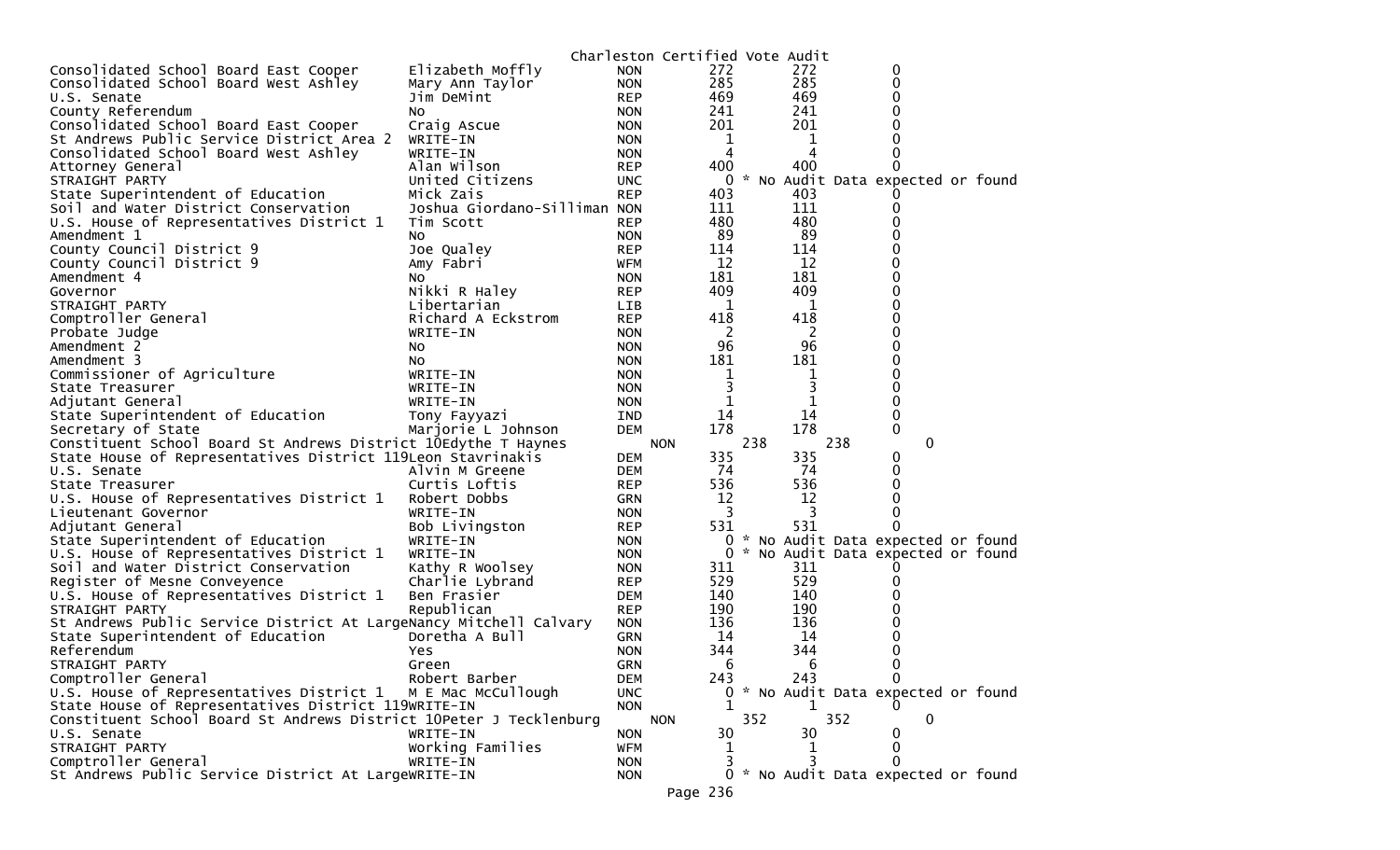|                                                         |                                 | Charleston Certified Vote Audit |                 |    |     |    |                                   |  |
|---------------------------------------------------------|---------------------------------|---------------------------------|-----------------|----|-----|----|-----------------------------------|--|
| Governor                                                | Morgan Bruce Reeves             | <b>GRN</b>                      | 13              |    | 13  |    | 0                                 |  |
| Amendment 1                                             | Yes                             | <b>NON</b>                      | 569             |    | 569 |    | 0                                 |  |
| Register of Mesne Conveyence                            | WRITE-IN                        | <b>NON</b>                      | 6               |    | 6   |    | 0                                 |  |
| County Council District 9                               | WRITE-IN                        | <b>NON</b>                      | 0               |    |     |    | * No Audit Data expected or found |  |
| County Council District 9                               | Amy Fabri                       | DEM                             | 71              |    | 71  |    |                                   |  |
| County Referendum                                       | Yes                             | <b>NON</b>                      | 368             |    | 368 |    | 0                                 |  |
| Governor                                                | Vincent A Sheheen               | <b>DEM</b>                      | 241             |    | 241 |    |                                   |  |
| Commissioner of Agriculture                             | Tom E Elliott                   | DEM                             | 159             |    | 159 |    | 0                                 |  |
| U.S. Senate                                             | Tom Clements                    | <b>GRN</b>                      | 85              |    | 85  |    |                                   |  |
| State Superintendent of Education                       | Tim Moultrie                    | <b>LIB</b>                      | 30              |    | 30  |    |                                   |  |
| STRAIGHT PARTY                                          | Democratic                      | <b>DEM</b>                      | 62              |    | 62  |    | 0                                 |  |
| St Andrews Public Service District Area 1               | Andrew Smith                    | <b>NON</b>                      | 144             |    | 144 |    |                                   |  |
| Amendment 2                                             | Yes                             | <b>NON</b>                      | 561             |    | 561 |    | 0                                 |  |
| Lieutenant Governor                                     | Ken Ard                         | <b>REP</b>                      | 406             |    | 406 |    | 0                                 |  |
| Amendment 4                                             | Yes                             | <b>NON</b>                      | 453             |    | 453 |    | 0                                 |  |
| Governor                                                | WRITE-IN                        | <b>NON</b>                      | 3               |    | 3   |    | 0                                 |  |
| Consolidated School Board North Area                    | Cindy Bohn Coats                | <b>NON</b>                      | 350             |    | 350 |    | 0                                 |  |
| Amendment 3                                             | Yes                             | <b>NON</b>                      | 472             |    | 472 |    | 0                                 |  |
| Attorney General                                        | WRITE-IN                        | <b>NON</b>                      | 1               |    | 1   |    | 0                                 |  |
| Constituent School Board St Andrews District 10WRITE-IN |                                 |                                 | <b>NON</b><br>9 | 22 | 9   | 22 | 0                                 |  |
| U.S. House of Representatives District 1                | Keith Blandford                 | LIB                             | 169             |    | 169 |    | 0<br>0                            |  |
| Soil and Water District Conservation                    | John Kozma<br>Leslie Minerd     | <b>NON</b>                      | 24              |    | 24  |    | 0                                 |  |
| Attorney General                                        |                                 | <b>GRN</b><br><b>DEM</b>        | 260             |    | 260 |    | 0                                 |  |
| Lieutenant Governor<br>Governor                         | Ashley Cooper                   |                                 | 2               |    | 2   |    | 0                                 |  |
| St Andrews Public Service District Area 1               | Morgan Bruce Reeves<br>WRITE-IN | <b>UNC</b><br><b>NON</b>        | 0               |    |     |    | * No Audit Data expected or found |  |
| STRAIGHT PARTY                                          | Independence                    | IND                             | 9               |    |     |    |                                   |  |
| Secretary of State                                      | WRITE-IN                        | <b>NON</b>                      |                 |    | 2   |    | 0                                 |  |
| Referendum                                              | No.                             | <b>NON</b>                      | 309             |    | 309 |    | 0                                 |  |
|                                                         |                                 |                                 |                 |    |     |    |                                   |  |
| 0518 St Andrews 18                                      |                                 |                                 |                 |    |     |    |                                   |  |
| Amendment 3                                             | NO.                             | <b>NON</b>                      | 185             |    | 42  |    | 143 Aud Data                      |  |
| State Superintendent of Education                       | Tim Moultrie                    | <b>LIB</b>                      | 23              |    | 6   |    | 17 Aud Data                       |  |
| Amendment 1                                             | Yes                             | <b>NON</b>                      | 493             |    | 116 |    | 377 Aud Data                      |  |
| Secretary of State                                      | Marjorie L Johnson              | <b>DEM</b>                      | 421             |    | 107 |    | 314 Aud Data                      |  |
| St Andrews Public Service District Area 2               | WRITE-IN                        | <b>NON</b>                      | 0               |    |     |    | * No Audit Data expected or found |  |
| U.S. House of Representatives District 1                | Robert Dobbs                    | <b>GRN</b>                      | 15              |    | 2   |    | 13 Aud Data                       |  |
| County Referendum                                       | No.                             | <b>NON</b>                      | 203             |    | 47  |    | 156 Aud Data                      |  |
| Amendment 4                                             | NO.                             | <b>NON</b>                      | 165             |    | 37  |    | 128 Aud Data                      |  |
| STRAIGHT PARTY                                          | Working Families                | WFM                             | -5              |    | 1   |    | 4 Aud Data                        |  |
| Attorney General                                        | Alan Wilson                     | <b>REP</b>                      | 151             |    | 29  |    | 122 Aud Data                      |  |
| Attorney General                                        | Matthew Richardson              | <b>DEM</b>                      | 441             |    | 110 |    | 331 Aud Data                      |  |
| Consolidated School Board East Cooper                   | Craig Ascue                     | <b>NON</b>                      | 185             |    | 40  |    | 145 Aud Data                      |  |
| Governor                                                | Morgan Bruce Reeves             | <b>UNC</b>                      | 2               |    |     |    | * No Audit Data found             |  |
| State Treasurer                                         | WRITE-IN                        | <b>NON</b>                      | 5               |    | 1   |    | 4 Aud Data                        |  |
| Commissioner of Agriculture                             | Tom E Elliott                   | <b>DEM</b>                      | 418             |    | 107 |    | 311 Aud Data                      |  |
| U.S. House of Representatives District 1                | Ben Frasier                     | <b>DEM</b>                      | 371             |    | 94  |    | 277 Aud Data                      |  |
| Consolidated School Board East Cooper                   | Elizabeth Moffly                | <b>NON</b>                      | 173             |    | 50  |    | 123 Aud Data                      |  |
| U.S. Senate                                             | WRITE-IN                        | <b>NON</b>                      | 22              |    | 3   |    | 19 Aud Data                       |  |
| State House of Representatives District 111WRITE-IN     |                                 | <b>NON</b>                      | 7               |    | 1   |    | 6 Aud Data                        |  |
| Consolidated School Board East Cooper                   | Everett Wilcox                  | <b>NON</b>                      | 147             |    | 27  |    | 120 Aud Data                      |  |
| Consolidated School Board East Cooper                   | WRITE-IN                        | <b>NON</b>                      |                 |    |     |    | 2 * No Audit Data found           |  |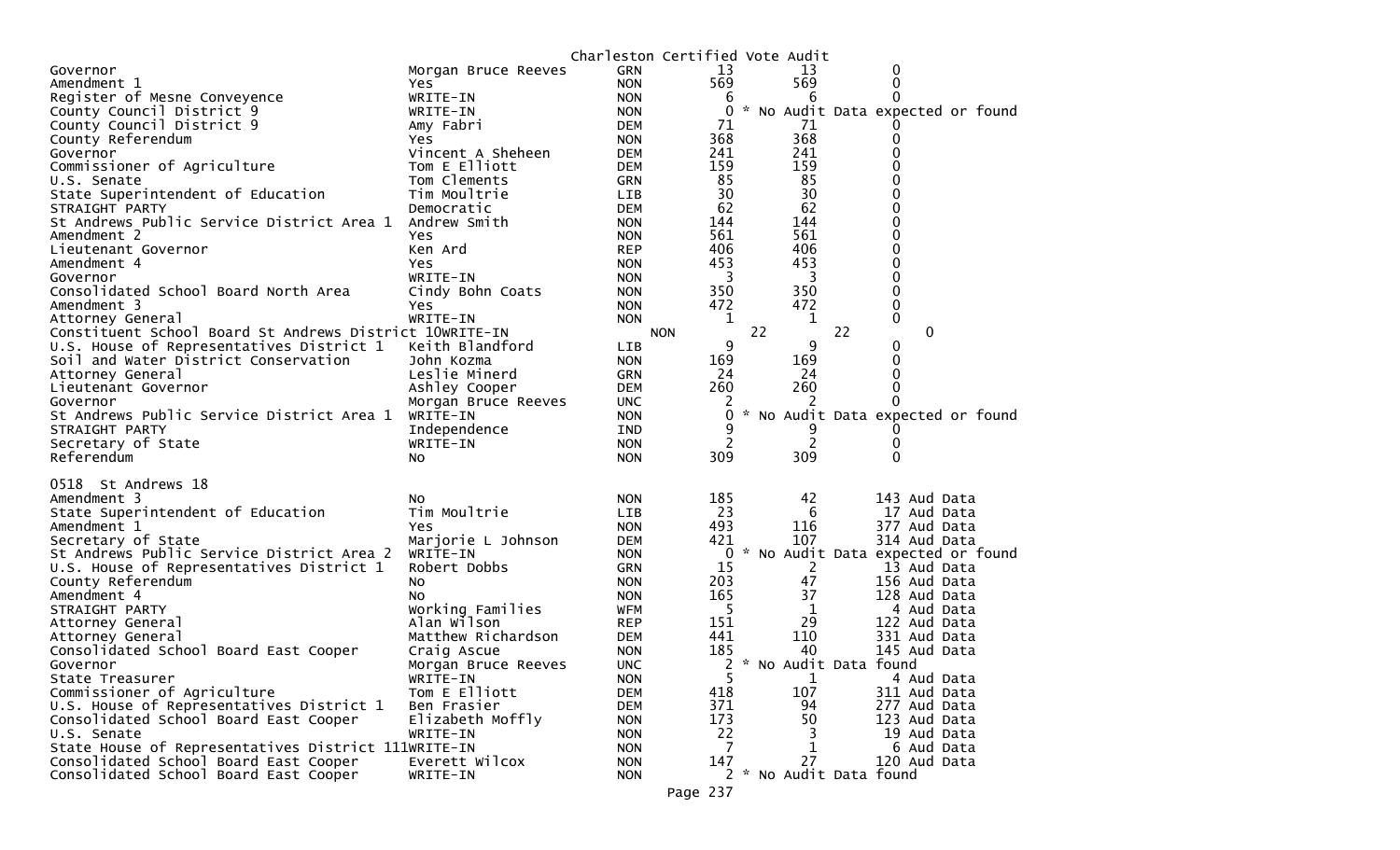|                                                                    |                              |            | Charleston Certified Vote Audit |                |               |                |                         |                                     |
|--------------------------------------------------------------------|------------------------------|------------|---------------------------------|----------------|---------------|----------------|-------------------------|-------------------------------------|
| Constituent School Board St Andrews District 10Peter J Tecklenburg |                              |            | <b>NON</b>                      |                | 230           |                | 56                      | 174 Aud Data                        |
| State Treasurer                                                    | Curtis Loftis                | <b>REP</b> | 253                             |                |               | 50             |                         | 203 Aud Data                        |
| Governor                                                           | WRITE-IN                     | <b>NON</b> |                                 |                |               |                | 1 * No Audit Data found |                                     |
| Soil and Water District Conservation                               | Joshua Giordano-Silliman NON |            | 124                             |                |               | 35             |                         | 89 Aud Data                         |
| Amendment 2                                                        | Yes                          | <b>NON</b> | 477                             |                |               | 109            |                         | 368 Aud Data                        |
| Consolidated School Board North Area                               | Cindy Bohn Coats             | <b>NON</b> | 189                             |                |               | 40             |                         | 149 Aud Data                        |
| U.S. House of Representatives District 1                           | WRITE-IN                     | <b>NON</b> |                                 |                |               |                |                         | 0 * No Audit Data expected or found |
| Probate Judge                                                      | WRITE-IN                     | <b>NON</b> |                                 | 6              |               |                | * No Audit Data found   |                                     |
| St Andrews Public Service District At LargeNancy Mitchell Calvary  |                              | <b>NON</b> | 116                             |                |               | 27             |                         | 89 Aud Data                         |
| U.S. Senate                                                        | Tom Clements                 | <b>GRN</b> |                                 | 76             |               | 17             |                         | 59 Aud Data                         |
| Lieutenant Governor                                                | Ken Ard                      | <b>REP</b> | 148                             |                |               | 25             |                         | 123 Aud Data                        |
| Governor                                                           | Nikki R Haley                | <b>REP</b> | 154                             |                |               | 27             |                         | 127 Aud Data                        |
| Soil and Water District Conservation                               | WRITE-IN                     | <b>NON</b> |                                 | 3              |               |                | * No Audit Data found   |                                     |
| U.S. House of Representatives District 1                           | M E Mac McCullough           | <b>UNC</b> |                                 | $\overline{2}$ |               | $\mathbf 1$    |                         | 1 Aud Data                          |
| Comptroller General                                                | Richard A Eckstrom           | <b>REP</b> | 160                             |                |               | 30             |                         | 130 Aud Data                        |
| STRAIGHT PARTY                                                     | Green                        | GRN        |                                 | 12             |               | 2              |                         | 10 Aud Data                         |
| State Superintendent of Education                                  | Frank Holleman               | <b>DEM</b> | 418                             |                |               | 103            |                         | 315 Aud Data                        |
| State Superintendent of Education                                  | Mick Zais                    | <b>REP</b> | 137                             |                |               | 23             |                         | 114 Aud Data                        |
| Lieutenant Governor                                                | Ashley Cooper                | <b>DEM</b> | 458                             |                |               | 115            |                         | 343 Aud Data                        |
| Amendment 3                                                        | Yes                          | <b>NON</b> | 368                             |                |               | 84             |                         | 284 Aud Data                        |
|                                                                    |                              |            |                                 | 86             |               | 13             |                         | 73 Aud Data                         |
| STRAIGHT PARTY                                                     | Republican                   | <b>REP</b> |                                 |                |               |                |                         |                                     |
| St Andrews Public Service District At LargeWRITE-IN                |                              | <b>NON</b> |                                 |                |               |                |                         | 0 * No Audit Data expected or found |
| STRAIGHT PARTY                                                     | United Citizens              | <b>UNC</b> |                                 |                |               |                |                         | 0 * No Audit Data expected or found |
| Commissioner of Agriculture                                        | Hugh Weathers                | <b>REP</b> | 178                             |                |               | 32             |                         | 146 Aud Data                        |
| Constituent School Board St Andrews District 10WRITE-IN            |                              |            | <b>NON</b>                      |                | 11            |                | 1                       | 10 Aud Data                         |
| Consolidated School Board North Area                               | WRITE-IN                     | <b>NON</b> |                                 | 3              |               | $\mathbf 1$    |                         | 2 Aud Data                          |
| Governor                                                           | Morgan Bruce Reeves          | <b>GRN</b> |                                 | 14             |               | 4              |                         | 10 Aud Data                         |
| U.S. House of Representatives District 1                           | Keith Blandford              | <b>LIB</b> |                                 | 9              |               | $\overline{c}$ |                         | 7 Aud Data                          |
| Referendum                                                         | Yes.                         | <b>NON</b> | 402                             |                |               | 99             |                         | 303 Aud Data                        |
| Amendment 4                                                        | Yes                          | <b>NON</b> | 378                             |                |               | 88             |                         | 290 Aud Data                        |
| STRAIGHT PARTY                                                     | Independence                 | <b>IND</b> |                                 | 4              |               | $\mathbf 1$    |                         | 3 Aud Data                          |
| County Council District 5                                          | Teddie E Pryor Sr            | <b>DEM</b> | 355                             |                |               | 90             |                         | 265 Aud Data                        |
| County Referendum                                                  | <b>Yes</b>                   | <b>NON</b> | 336                             |                |               | 77             |                         | 259 Aud Data                        |
| Secretary of State                                                 | Mark Hammond                 | <b>REP</b> | 180                             |                |               | 32             |                         | 148 Aud Data                        |
| Comptroller General                                                | Robert Barber                | <b>DEM</b> | 438                             |                |               | 109            |                         | 329 Aud Data                        |
| St Andrews Public Service District Area 1                          | Andrew Smith                 | <b>NON</b> | 118                             |                |               | 27             |                         | 91 Aud Data                         |
| State Superintendent of Education                                  | Tony Fayyazi                 | <b>IND</b> |                                 | 10             |               | 4              |                         | 6 Aud Data                          |
| U.S. Senate                                                        | Jim DeMint                   | <b>REP</b> | 189                             |                |               | 38             |                         | 151 Aud Data                        |
| Register of Mesne Conveyence                                       | Charlie Lybrand              | <b>REP</b> | 242                             |                |               | 50             |                         | 192 Aud Data                        |
| State Superintendent of Education                                  | Doretha A Bull               | GRN        |                                 | 16             |               | 4              |                         | 12 Aud Data                         |
| Amendment 1                                                        | NO.                          | <b>NON</b> |                                 | 85             |               | 19             |                         | 66 Aud Data                         |
| STRAIGHT PARTY                                                     | Libertarian                  | <b>LIB</b> |                                 | $\mathbf{1}$   | $\mathcal{H}$ |                | No Audit Data found     |                                     |
| Adjutant General                                                   | WRITE-IN                     | <b>NON</b> |                                 | 4              |               | $\mathbf{1}$   |                         | 3 Aud Data                          |
| Soil and Water District Conservation                               | Kathy R Woolsey              | <b>NON</b> | 224                             |                |               | 54             |                         | 170 Aud Data                        |
| Consolidated School Board West Ashley                              | Michael Miller               | <b>NON</b> | 228                             |                |               | 50             |                         | 178 Aud Data                        |
| Attorney General                                                   | Leslie Minerd                | GRN        |                                 | 21             |               | 2              |                         | 19 Aud Data                         |
| Commissioner of Agriculture                                        | WRITE-IN                     | <b>NON</b> |                                 |                |               |                |                         | 0 * No Audit Data expected or found |
| Comptroller General                                                | WRITE-IN                     | <b>NON</b> |                                 |                |               |                |                         | 0 * No Audit Data expected or found |
| St Andrews Public Service District Area 1                          | WRITE-IN                     | <b>NON</b> |                                 |                |               |                |                         | 0 * No Audit Data expected or found |
| U.S. House of Representatives District 1                           | Rob Groce                    | <b>WFM</b> |                                 | 16             |               | 3              |                         | 13 Aud Data                         |
| State Superintendent of Education                                  | WRITE-IN                     | <b>NON</b> |                                 | $\overline{0}$ |               |                |                         | * No Audit Data expected or found   |
| U.S. House of Representatives District 1                           | Jimmy Wood                   | IND        |                                 |                |               | 2              |                         | 5 Aud Data                          |
|                                                                    |                              |            |                                 |                |               |                |                         |                                     |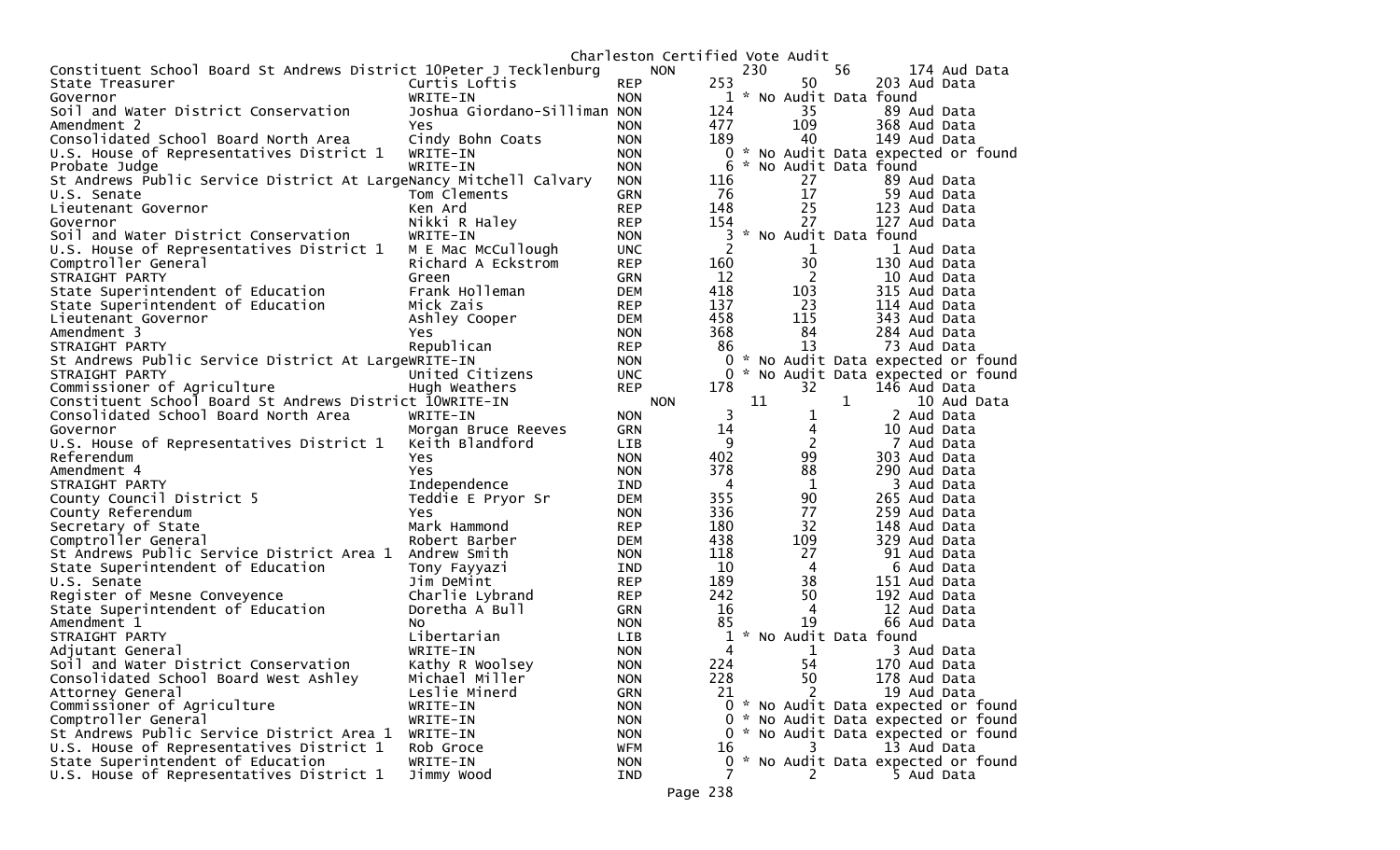|                                                                |                    | Charleston Certified Vote Audit |            |     |                       |    |                                     |  |
|----------------------------------------------------------------|--------------------|---------------------------------|------------|-----|-----------------------|----|-------------------------------------|--|
| U.S. House of Representatives District 1                       | Tim Scott          | <b>REP</b>                      | 189        |     | 36                    |    | 153 Aud Data                        |  |
| County Council District 5                                      | WRITE-IN           | <b>NON</b>                      | 4          |     | $\mathbf{1}$          |    | 3 Aud Data                          |  |
| Adjutant General                                               | Bob Livingston     | <b>REP</b>                      | 237        |     | 45                    |    | 192 Aud Data                        |  |
| Probate Judge                                                  | Irv Gerard Condon  | <b>REP</b>                      | 256        |     | 53                    |    | 203 Aud Data                        |  |
| Consolidated School Board West Ashley                          | Mary Ann Taylor    | <b>NON</b>                      | 197        |     | 52                    |    | 145 Aud Data                        |  |
| Secretary of State                                             | WRITE-IN           | <b>NON</b>                      | 0          |     |                       |    | * No Audit Data expected or found   |  |
| Amendment 2                                                    | NO.                | <b>NON</b>                      | 93         |     | 22                    |    | 71 Aud Data                         |  |
| Governor                                                       | Vincent A Sheheen  | <b>DEM</b>                      | 444        |     | 111                   |    | 333 Aud Data                        |  |
| St Andrews Public Service District Area 2                      | Charlie Ledford    | <b>NON</b>                      | 123        |     | 27                    |    | 96 Aud Data                         |  |
| State House of Representatives District 111Wendell G Gilliard  |                    | <b>DEM</b>                      | 482        |     | 115                   |    | 367 Aud Data                        |  |
| Attorney General                                               | WRITE-IN           | <b>NON</b>                      | 0          | Ж., |                       |    | No Audit Data expected or found     |  |
| Lieutenant Governor                                            | WRITE-IN           | <b>NON</b>                      |            |     | * No Audit Data found |    |                                     |  |
| Register of Mesne Conveyence                                   | WRITE-IN           | <b>NON</b>                      |            |     | 1                     |    | 6 Aud Data                          |  |
| U.S. Senate                                                    | Alvin M Greene     | <b>DEM</b>                      | 302        |     | 72                    |    | 230 Aud Data                        |  |
| STRAIGHT PARTY                                                 | Democratic         | <b>DEM</b>                      | 293        |     | 73                    |    | 220 Aud Data                        |  |
| Constituent School Board St Andrews District 10Edythe T Haynes |                    |                                 | <b>NON</b> | 221 |                       | 51 | 170 Aud Data                        |  |
| Soil and Water District Conservation                           | John Kozma         | <b>NON</b>                      | 100        |     | 22                    |    | 78 Aud Data                         |  |
| Consolidated School Board West Ashley                          | WRITE-IN           | <b>NON</b>                      |            |     | * No Audit Data found |    |                                     |  |
| Referendum                                                     | NO.                | <b>NON</b>                      | 174        |     | 36                    |    | 138 Aud Data                        |  |
| 0519 St Andrews 19                                             |                    |                                 |            |     |                       |    |                                     |  |
| Soil and Water District Conservation                           | WRITE-IN           | <b>NON</b>                      | 0          |     |                       |    | * No Audit Data expected or found   |  |
| County Referendum                                              | NO.                | <b>NON</b>                      | 39         |     | 39                    |    |                                     |  |
| Amendment 2                                                    | Yes                | <b>NON</b>                      | 95         |     | 95                    |    | 0                                   |  |
| Consolidated School Board North Area                           | Cindy Bohn Coats   | <b>NON</b>                      | 30         |     | 30                    |    |                                     |  |
| St Andrews Public Service District Area 1                      | Andrew Smith       | <b>NON</b>                      | 34         |     | 34                    |    | 0                                   |  |
| Secretary of State                                             | Marjorie L Johnson | <b>DEM</b>                      | 110        |     | 110                   |    |                                     |  |
| Commissioner of Agriculture                                    | Tom E Elliott      | <b>DEM</b>                      | 114        |     | 114                   |    |                                     |  |
| U.S. House of Representatives District 1                       | Robert Dobbs       | <b>GRN</b>                      | -2         |     | 2                     |    | 0                                   |  |
| State Superintendent of Education                              | Frank Holleman     | <b>DEM</b>                      | 106        |     | 106                   |    |                                     |  |
| State House of Representatives District 119Lee Edwards         |                    | <b>REP</b>                      |            |     |                       |    |                                     |  |
| STRAIGHT PARTY                                                 | Working Families   | WFM                             | 1          |     |                       |    |                                     |  |
| STRAIGHT PARTY                                                 | Libertarian        | <b>LIB</b>                      | 0          |     |                       |    | * No Audit Data expected or found   |  |
| Consolidated School Board East Cooper                          | Craig Ascue        | <b>NON</b>                      | 49         |     | 49                    |    |                                     |  |
| Comptroller General                                            | Robert Barber      | <b>DEM</b>                      | 111        |     | 111                   |    | 0                                   |  |
| U.S. Senate                                                    | Tom Clements       | <b>GRN</b>                      | 20         |     | 20                    |    | 0                                   |  |
| U.S. Senate                                                    | WRITE-IN           | <b>NON</b>                      |            |     |                       |    |                                     |  |
| St Andrews Public Service District Area 1                      | WRITE-IN           | <b>NON</b>                      | 0          |     |                       |    | * No Audit Data expected or found   |  |
| STRAIGHT PARTY                                                 | Republican         | <b>REP</b>                      |            |     | 3                     |    |                                     |  |
| Lieutenant Governor                                            | Ashley Cooper      | <b>DEM</b>                      | 116        |     | 116                   |    | O                                   |  |
| State Superintendent of Education                              | Doretha A Bull     | GRN                             | 3          |     | 3                     |    |                                     |  |
| U.S. House of Representatives District 1                       | Ben Frasier        | <b>DEM</b>                      | 106        |     | 106                   |    |                                     |  |
| Consolidated School Board East Cooper                          | Elizabeth Moffly   | <b>NON</b>                      | 31         |     | 31                    |    | 0                                   |  |
| Amendment 3                                                    | Yes                | <b>NON</b>                      | 68         |     | 68                    |    | 0                                   |  |
| Attorney General                                               | WRITE-IN           | <b>NON</b>                      |            |     |                       |    | 0 * No Audit Data expected or found |  |
| Constituent School Board St Andrews District 10Edythe T Haynes |                    |                                 | <b>NON</b> | 50  |                       | 50 |                                     |  |
| Register of Mesne Conveyence                                   | Charlie Lybrand    | <b>REP</b>                      | 22         |     | 22                    |    | 0                                   |  |
| Soil and Water District Conservation                           | Kathy R Woolsey    | <b>NON</b>                      | 38         |     | 38                    |    | 0                                   |  |
| Comptroller General                                            | WRITE-IN           | <b>NON</b>                      | $\Omega$   |     |                       |    | * No Audit Data expected or found   |  |
| Consolidated School Board North Area                           | WRITE-IN           | <b>NON</b>                      | 0          |     |                       |    | * No Audit Data expected or found   |  |
| State Treasurer                                                | Curtis Loftis      | <b>REP</b>                      | 21         |     | 21                    |    |                                     |  |
| St Andrews Public Service District Area 2                      | Charlie Ledford    | <b>NON</b>                      | 33         |     | 33                    |    | 0                                   |  |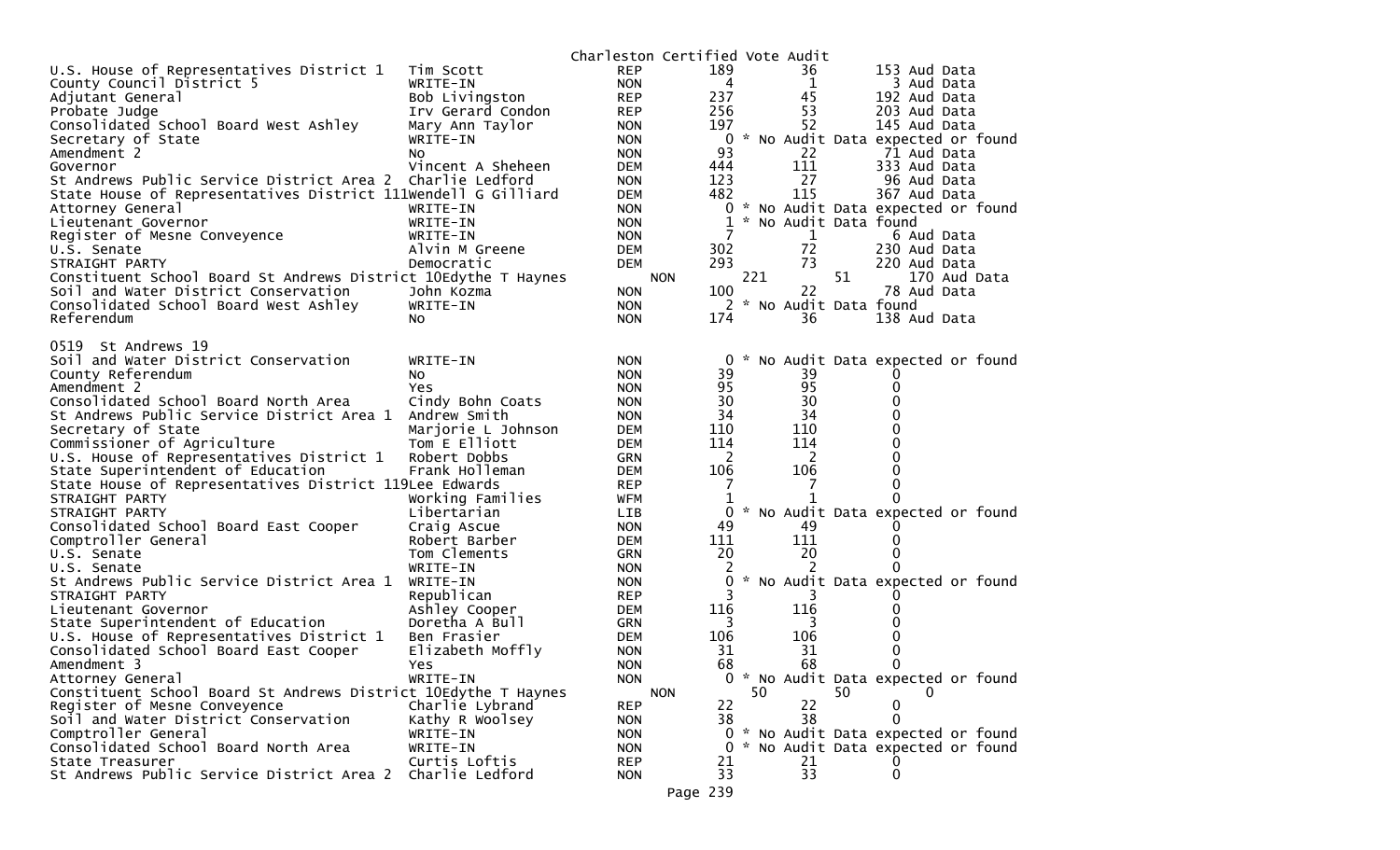|                                                                    |                              |            | Charleston Certified Vote Audit |    |     |                                     |  |
|--------------------------------------------------------------------|------------------------------|------------|---------------------------------|----|-----|-------------------------------------|--|
| Consolidated School Board East Cooper                              | Everett Wilcox               | <b>NON</b> | 17                              |    | 17  |                                     |  |
| Amendment 1                                                        | NO.                          | <b>NON</b> | 21                              |    | 21  |                                     |  |
| Commissioner of Agriculture                                        | Hugh Weathers                | <b>REP</b> | 7                               |    | 7   |                                     |  |
| State Superintendent of Education                                  | Tony Fayyazi                 | IND        | 1                               |    | 1   |                                     |  |
| State House of Representatives District 119Leon Stavrinakis        |                              | DEM        | 114                             |    | 114 |                                     |  |
| Amendment 4                                                        | Yes                          | <b>NON</b> | 70                              |    | 70  |                                     |  |
| Consolidated School Board East Cooper                              | WRITE-IN                     | <b>NON</b> | 0                               |    |     | * No Audit Data expected or found   |  |
| Probate Judge                                                      | Irv Gerard Condon            | <b>REP</b> | 23                              |    |     |                                     |  |
| State Treasurer                                                    | WRITE-IN                     | <b>NON</b> | 5                               |    |     |                                     |  |
| Attorney General                                                   | Alan Wilson                  | <b>REP</b> | 8                               |    |     |                                     |  |
| U.S. House of Representatives District 1                           | WRITE-IN                     | <b>NON</b> |                                 |    |     | 0 * No Audit Data expected or found |  |
| STRAIGHT PARTY                                                     | Democratic                   | <b>DEM</b> | 70                              |    | 70  |                                     |  |
| U.S. House of Representatives District 1                           | M E Mac McCullough           | <b>UNC</b> | 0                               |    |     | * No Audit Data expected or found   |  |
| County Referendum                                                  | Yes                          | <b>NON</b> | 64                              |    | 64  |                                     |  |
| St Andrews Public Service District Area 2                          | WRITE-IN                     | <b>NON</b> | $\Omega$                        |    |     | * No Audit Data expected or found   |  |
| Referendum                                                         | Yes                          | <b>NON</b> | 79                              |    | 79  |                                     |  |
| Attorney General                                                   | Matthew Richardson           | DEM        | 112                             |    | 112 |                                     |  |
| Governor                                                           | Vincent A Sheheen            | <b>DEM</b> | 117                             |    | 117 |                                     |  |
| Adjutant General                                                   | WRITE-IN                     | <b>NON</b> | 2                               |    | 2   |                                     |  |
| Constituent School Board St Andrews District 10Peter J Tecklenburg |                              |            | <b>NON</b>                      | 34 |     | 34<br>0                             |  |
| Soil and Water District Conservation                               | John Kozma                   | <b>NON</b> | 18                              |    | 18  | 0                                   |  |
| State Superintendent of Education                                  | WRITE-IN                     | <b>NON</b> | 0                               |    |     | * No Audit Data expected or found   |  |
| STRAIGHT PARTY                                                     | United Citizens              | <b>UNC</b> | 0                               |    |     | * No Audit Data expected or found   |  |
| Consolidated School Board West Ashley                              | Michael Miller               | <b>NON</b> | 68                              |    | 68  |                                     |  |
| U.S. Senate                                                        | Jim DeMint                   | <b>REP</b> | 11                              |    | 11  |                                     |  |
| U.S. House of Representatives District 1                           | Keith Blandford              | <b>LIB</b> | $\mathbf{0}$                    |    |     | * No Audit Data expected or found   |  |
| Adjutant General                                                   | Bob Livingston               | <b>REP</b> | 17                              |    | 17  |                                     |  |
| Amendment 2                                                        | No                           | <b>NON</b> | 18                              |    | 18  |                                     |  |
| Governor                                                           | Nikki R Haley                | <b>REP</b> | 6                               |    |     |                                     |  |
| State House of Representatives District 119WRITE-IN                |                              | <b>NON</b> | 0                               |    |     | * No Audit Data expected or found   |  |
| Register of Mesne Conveyence                                       | WRITE-IN                     | <b>NON</b> |                                 |    |     |                                     |  |
| Commissioner of Agriculture                                        | WRITE-IN                     | <b>NON</b> | 0                               |    |     | * No Audit Data expected or found   |  |
| Amendment 1                                                        | Yes                          | <b>NON</b> | 92                              |    | 92  |                                     |  |
| St Andrews Public Service District At LargeNancy Mitchell Calvary  |                              | <b>NON</b> | 32                              |    | 32  |                                     |  |
| State Superintendent of Education                                  | Tim Moultrie                 | <b>LIB</b> | 3                               |    |     |                                     |  |
| STRAIGHT PARTY                                                     | Green                        | <b>GRN</b> | 2                               |    |     |                                     |  |
| Governor                                                           | Morgan Bruce Reeves          | <b>UNC</b> | 0                               |    |     | * No Audit Data expected or found   |  |
| Secretary of State                                                 | Mark Hammond                 | <b>REP</b> | 10                              |    | 10  |                                     |  |
| STRAIGHT PARTY                                                     | Independence                 | <b>IND</b> | 1                               |    |     |                                     |  |
| Lieutenant Governor                                                | WRITE-IN                     | <b>NON</b> | 0                               |    |     | * No Audit Data expected or found   |  |
| Consolidated School Board West Ashley                              | Mary Ann Taylor              | <b>NON</b> | 23                              |    | 23  |                                     |  |
| Soil and Water District Conservation                               | Joshua Giordano-Silliman NON |            | 24                              |    | 24  |                                     |  |
| Comptroller General                                                | Richard A Eckstrom           | <b>REP</b> | 11                              |    | 11  |                                     |  |
| Constituent School Board St Andrews District 10WRITE-IN            |                              |            | <b>NON</b>                      | 3  |     | 3<br>0                              |  |
| Amendment 3                                                        | No                           | <b>NON</b> | 45                              |    | 45  | 0                                   |  |
| Governor                                                           | WRITE-IN                     | <b>NON</b> | 0                               |    |     | * No Audit Data expected or found   |  |
| U.S. House of Representatives District 1                           | Tim Scott                    | <b>REP</b> | 15                              |    | 15  |                                     |  |
| St Andrews Public Service District At LargeWRITE-IN                |                              | <b>NON</b> |                                 |    |     | 0 * No Audit Data expected or found |  |
| Probate Judge                                                      | WRITE-IN                     | <b>NON</b> |                                 |    |     |                                     |  |
| Secretary of State                                                 | WRITE-IN                     | <b>NON</b> | 0                               |    |     | * No Audit Data expected or found   |  |
| U.S. House of Representatives District 1                           | Rob Groce                    | WFM        |                                 |    |     |                                     |  |
| Governor                                                           | Morgan Bruce Reeves          | GRN        | 1                               |    | 1   | 0                                   |  |
|                                                                    |                              |            |                                 |    |     |                                     |  |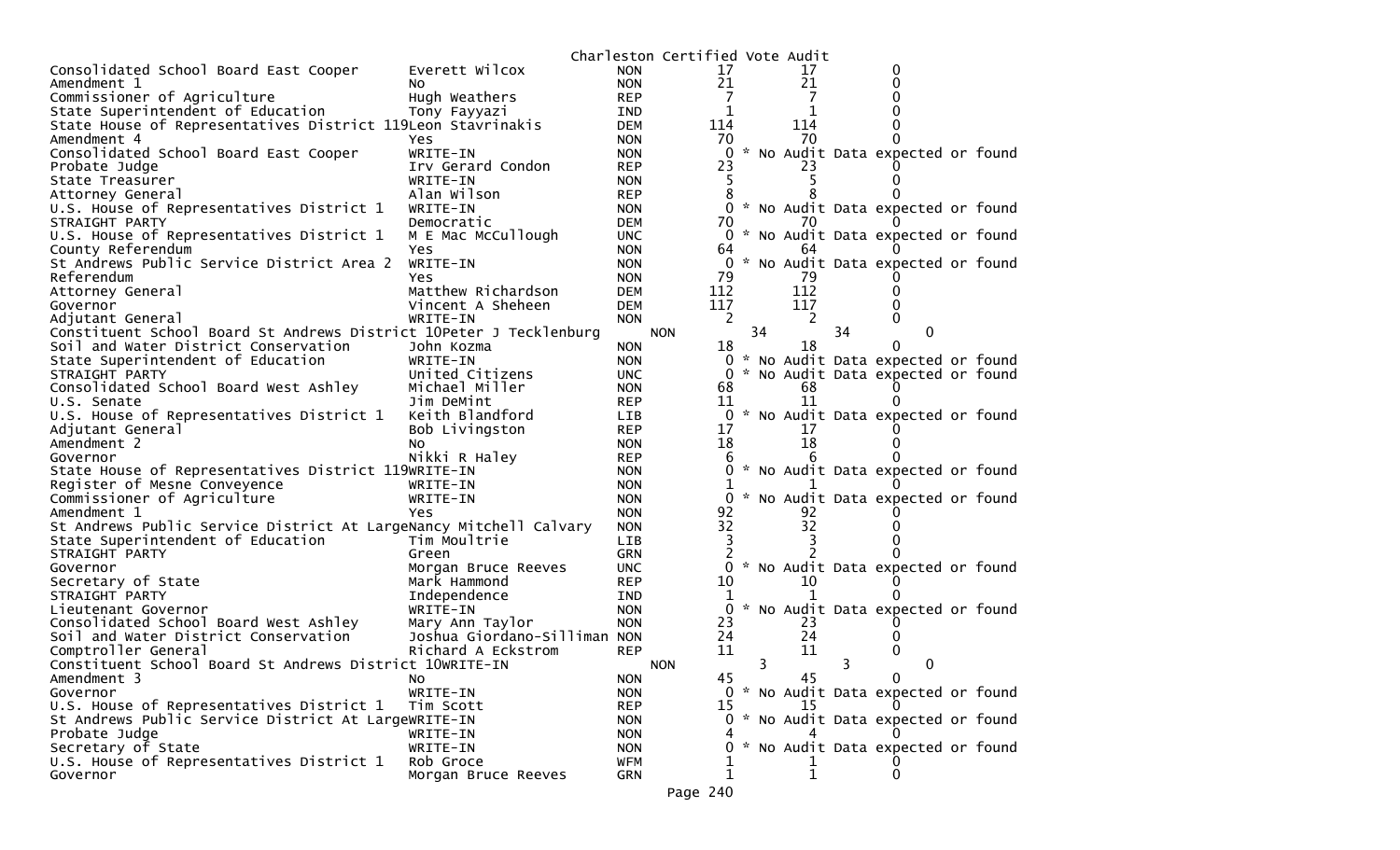|                                                                    |                              |            | Charleston Certified Vote Audit |     |     |             |     |                                     |  |
|--------------------------------------------------------------------|------------------------------|------------|---------------------------------|-----|-----|-------------|-----|-------------------------------------|--|
| U.S. Senate                                                        | Alvin M Greene               | <b>DEM</b> |                                 | 77  |     | 77          |     | 0                                   |  |
| Lieutenant Governor                                                | Ken Ard                      | <b>REP</b> |                                 | 8   |     | 8           |     | $\Omega$                            |  |
| U.S. House of Representatives District 1                           | Jimmy Wood                   | IND        |                                 |     |     |             |     | 0 * No Audit Data expected or found |  |
| Amendment 4                                                        | NO.                          | <b>NON</b> |                                 | 35  |     | 35          |     |                                     |  |
| Attorney General                                                   | Leslie Minerd                | <b>GRN</b> |                                 |     |     |             |     | 0 * No Audit Data expected or found |  |
| Consolidated School Board West Ashley                              | WRITE-IN                     | <b>NON</b> |                                 | 0   |     |             |     | * No Audit Data expected or found   |  |
| State Superintendent of Education                                  | Mick Zais                    | <b>REP</b> |                                 | 6   |     | 6           |     |                                     |  |
| Referendum                                                         | No.                          | <b>NON</b> |                                 | 32  |     | 32          |     | 0                                   |  |
|                                                                    |                              |            |                                 |     |     |             |     |                                     |  |
| 0520 St Andrews 20                                                 |                              |            |                                 |     |     |             |     |                                     |  |
| St Andrews Public Service District Area 2                          | WRITE-IN                     | <b>NON</b> |                                 | 1   |     | $\mathbf 1$ |     | 0                                   |  |
| STRAIGHT PARTY                                                     | Green                        | <b>GRN</b> |                                 | 4   |     | 4           |     |                                     |  |
| STRAIGHT PARTY                                                     | United Citizens              | <b>UNC</b> |                                 | 1   |     | 1           |     | 0                                   |  |
| Consolidated School Board East Cooper                              | Elizabeth Moffly             | <b>NON</b> |                                 | 294 |     | 294         |     | 0                                   |  |
| Amendment 4                                                        |                              | <b>NON</b> |                                 | 208 |     | 208         |     | 0                                   |  |
|                                                                    | NO.                          |            |                                 | 242 |     | 242         |     | 0                                   |  |
| County Referendum                                                  | No.                          | <b>NON</b> |                                 | 251 |     | 251         |     | $\mathbf 0$                         |  |
| State House of Representatives District 119Leon Stavrinakis        |                              | <b>DEM</b> |                                 |     |     |             |     |                                     |  |
| Constituent School Board St Andrews District 10Peter J Tecklenburg |                              |            | <b>NON</b>                      |     | 353 |             | 353 | 0                                   |  |
| State Treasurer                                                    | Curtis Loftis                | <b>REP</b> |                                 | 482 |     | 482         |     | 0                                   |  |
| Consolidated School Board East Cooper                              | Everett Wilcox               | <b>NON</b> |                                 | 162 |     | 162         |     | 0                                   |  |
| Consolidated School Board East Cooper                              | WRITE-IN                     | <b>NON</b> |                                 | 1   |     | 1           |     | 0                                   |  |
| Governor                                                           | WRITE-IN                     | <b>NON</b> |                                 | 1   |     | 1           |     | 0                                   |  |
| U.S. Senate                                                        | Jim DeMint                   | <b>REP</b> |                                 | 391 |     | 391         |     | 0                                   |  |
| Commissioner of Agriculture                                        | WRITE-IN                     | <b>NON</b> |                                 |     |     |             |     | * No Audit Data expected or found   |  |
| St Andrews Public Service District At LargeNancy Mitchell Calvary  |                              | <b>NON</b> |                                 | 149 |     | 149         |     |                                     |  |
| Consolidated School Board North Area                               | Cindy Bohn Coats             | <b>NON</b> |                                 | 338 |     | 338         |     |                                     |  |
| State Treasurer                                                    | WRITE-IN                     | <b>NON</b> |                                 | 12  |     | 12          |     |                                     |  |
| U.S. House of Representatives District 1                           | M E Mac McCullough           | <b>UNC</b> |                                 | 4   |     | 4           |     |                                     |  |
| Soil and Water District Conservation                               | Joshua Giordano-Silliman NON |            |                                 | 149 |     | 149         |     |                                     |  |
| Probate Judge                                                      | WRITE-IN                     | <b>NON</b> |                                 |     |     |             |     |                                     |  |
| U.S. House of Representatives District 1                           | WRITE-IN                     | <b>NON</b> |                                 | 0   |     |             |     | * No Audit Data expected or found   |  |
| Amendment 2                                                        | <b>Yes</b>                   | <b>NON</b> |                                 | 611 |     | 611         |     |                                     |  |
| STRAIGHT PARTY                                                     | Working Families             | <b>WFM</b> |                                 | 3   |     | 3           |     |                                     |  |
| STRAIGHT PARTY                                                     | Republican                   | <b>REP</b> |                                 | 159 |     | 159         |     |                                     |  |
| State Superintendent of Education                                  | Mick Zais                    | <b>REP</b> |                                 | 332 |     | 332         |     |                                     |  |
| U.S. House of Representatives District 1                           | Keith Blandford              | LIB        |                                 | 12  |     | 12          |     | 0                                   |  |
| Comptroller General                                                | Robert Barber                | <b>DEM</b> |                                 | 414 |     | 414         |     | 0                                   |  |
| Attorney General                                                   | WRITE-IN                     | <b>NON</b> |                                 |     |     |             |     | * No Audit Data expected or found   |  |
| Soil and Water District Conservation                               | WRITE-IN                     | <b>NON</b> |                                 | 2   |     | 2           |     |                                     |  |
| Attorney General                                                   | Alan Wilson                  | <b>REP</b> |                                 | 338 |     | 338         |     |                                     |  |
| St Andrews Public Service District At LargeWRITE-IN                |                              | <b>NON</b> |                                 | 1   |     |             |     | 0                                   |  |
| State Superintendent of Education                                  | Frank Holleman               | <b>DEM</b> |                                 | 329 |     | 329         |     | $\Omega$                            |  |
| Constituent School Board St Andrews District 10WRITE-IN            |                              |            | <b>NON</b>                      |     | 14  |             | 14  |                                     |  |
|                                                                    |                              |            |                                 |     |     |             |     |                                     |  |
| State House of Representatives District 119WRITE-IN                |                              | <b>NON</b> |                                 |     |     |             |     | 0 * No Audit Data expected or found |  |
| Secretary of State                                                 | Mark Hammond                 | <b>REP</b> |                                 | 395 |     | 395         |     | 0                                   |  |
| Consolidated School Board North Area                               | WRITE-IN                     | <b>NON</b> |                                 | 4   |     | 4           |     | 0                                   |  |
| State House of Representatives District 114Bobby Harrell           |                              | <b>REP</b> |                                 | 267 |     | 267         |     | 0                                   |  |
| Amendment 3                                                        | Yes.                         | <b>NON</b> |                                 | 480 |     | 480         |     | 0                                   |  |
| Lieutenant Governor                                                | WRITE-IN                     | <b>NON</b> |                                 |     |     |             |     | 0 * No Audit Data expected or found |  |
| State Superintendent of Education                                  | Doretha A Bull               | <b>GRN</b> |                                 | 25  |     | 25          |     |                                     |  |
| Comptroller General                                                | WRITE-IN                     | <b>NON</b> |                                 | 0   |     |             |     | * No Audit Data expected or found   |  |
| Attorney General                                                   | Matthew Richardson           | DEM        |                                 | 381 |     | 381         |     |                                     |  |
|                                                                    |                              |            | Page 241                        |     |     |             |     |                                     |  |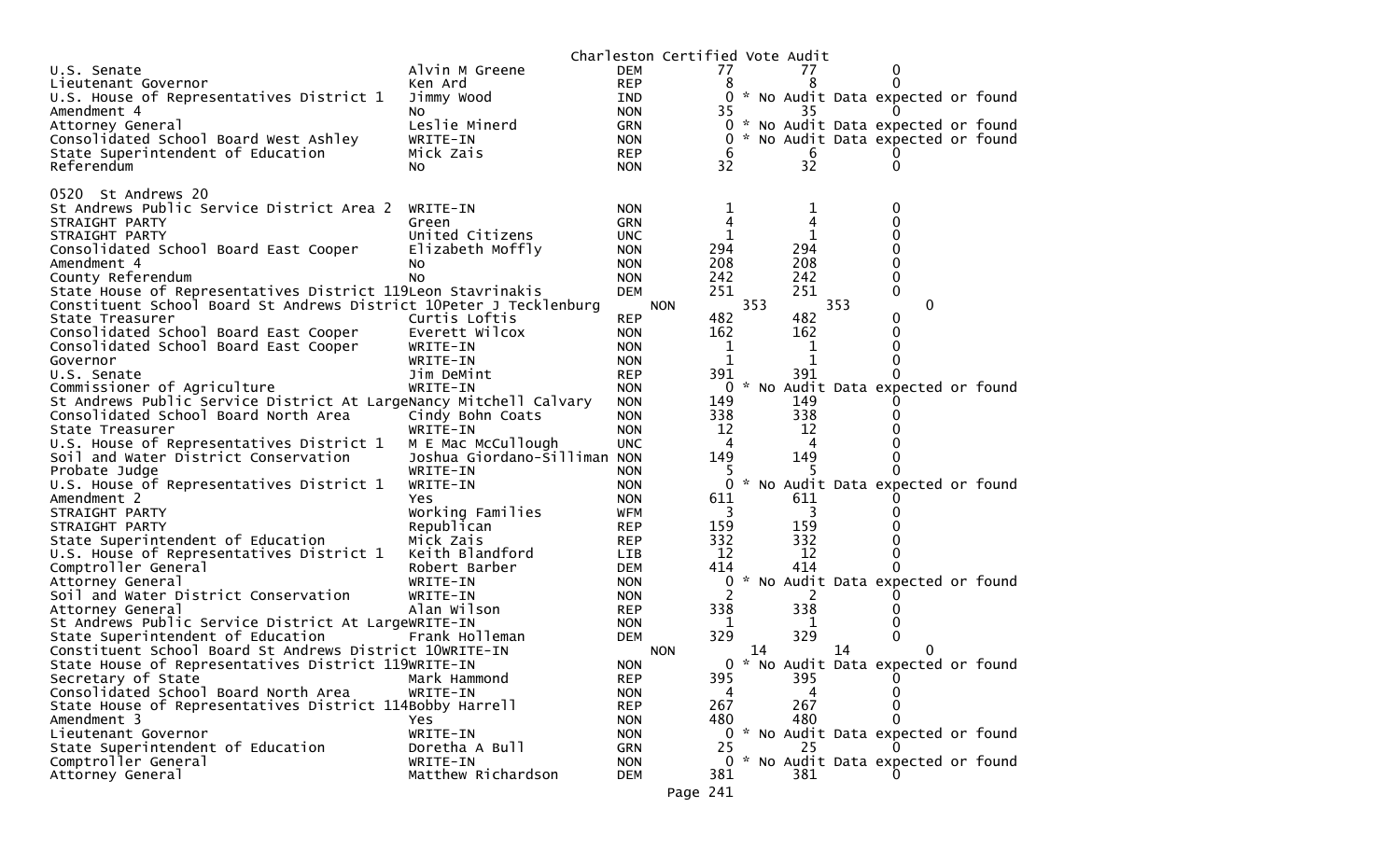|                                                                |                     |            |                | Charleston Certified Vote Audit |              |
|----------------------------------------------------------------|---------------------|------------|----------------|---------------------------------|--------------|
| State House of Representatives District 114WRITE-IN            |                     | <b>NON</b> | 4              |                                 | 0            |
| U.S. Senate                                                    | Alvin M Greene      | <b>DEM</b> | 197            | 197                             | 0            |
| St Andrews Public Service District Area 1                      | Andrew Smith        | <b>NON</b> | 156            | 156                             | $\mathbf 0$  |
| U.S. House of Representatives District 1                       | Tim Scott           | <b>REP</b> | 406            | 406                             | $\Omega$     |
| Commissioner of Agriculture                                    | Tom E Elliott       | <b>DEM</b> | 327            | 327                             | 0            |
| Amendment 4                                                    | Yes                 | <b>NON</b> | 482            | 482                             | $\mathbf 0$  |
| Register of Mesne Conveyence                                   | Charlie Lybrand     | <b>REP</b> | 490            | 490                             | $\mathbf 0$  |
| Referendum                                                     | Yes                 | <b>NON</b> | 445            | 445                             | $\mathbf 0$  |
| Lieutenant Governor                                            | Ken Ard             | <b>REP</b> | 325            | 325                             | $\mathbf 0$  |
| STRAIGHT PARTY                                                 | Independence        | <b>IND</b> | 7              | 7                               | $\mathbf 0$  |
| County Referendum                                              | Yes                 | <b>NON</b> | 422            | 422                             | $\mathbf 0$  |
| Consolidated School Board West Ashley                          | Michael Miller      | <b>NON</b> | 250            | 250                             | $\mathbf 0$  |
| Governor                                                       | Vincent A Sheheen   | DEM        | 396            | 396                             | $\mathbf 0$  |
| U.S. House of Representatives District 1                       | Rob Groce           | <b>WFM</b> | 16             | 16                              | $\mathbf 0$  |
| Governor                                                       | Nikki R Haley       | <b>REP</b> | 340            | 340                             | $\mathbf 0$  |
| Amendment 1                                                    | NO.                 | <b>NON</b> | 123            | 123                             | $\mathbf 0$  |
| Secretary of State                                             | WRITE-IN            | <b>NON</b> | 1              | 1                               | 0            |
| Soil and Water District Conservation                           | Kathy R Woolsey     | <b>NON</b> | 326            | 326                             | $\mathbf 0$  |
| State Superintendent of Education                              | Tony Fayyazi        | IND        | 15             | 15                              | $\mathbf 0$  |
| U.S. House of Representatives District 1                       | Robert Dobbs        | GRN        | 11             | 11                              | $\mathbf 0$  |
| St Andrews Public Service District Area 1                      | WRITE-IN            | <b>NON</b> | $\overline{c}$ | $\overline{c}$                  | $\mathbf 0$  |
| U.S. Senate                                                    | Tom Clements        | <b>GRN</b> | 108            | 108                             | $\mathbf 0$  |
| U.S. House of Representatives District 1                       | Jimmy Wood          | <b>IND</b> | 7              | 7                               | $\mathbf 0$  |
| STRAIGHT PARTY                                                 | Democratic          | DEM        | 170            | 170                             | 0            |
| Secretary of State                                             | Marjorie L Johnson  | <b>DEM</b> | 334            | 334                             | $\mathbf 0$  |
| Consolidated School Board West Ashley                          | Mary Ann Taylor     | <b>NON</b> | 293            | 293                             | $\mathbf 0$  |
| State House of Representatives District 119Lee Edwards         |                     | <b>REP</b> | 121            | 121                             | $\mathbf 0$  |
| Probate Judge                                                  | Irv Gerard Condon   | <b>REP</b> | 494            | 494                             | $\mathbf 0$  |
| Lieutenant Governor                                            | Ashley Cooper       | <b>DEM</b> | 419            | 419                             | $\mathbf{0}$ |
| Constituent School Board St Andrews District 10Edythe T Haynes |                     |            | <b>NON</b>     | 275<br>275                      | 0            |
| U.S. Senate                                                    | WRITE-IN            | <b>NON</b> | 28             | 28                              | 0            |
| Commissioner of Agriculture                                    | Hugh Weathers       | <b>REP</b> | 387            | 387                             | $\Omega$     |
| Governor                                                       | Morgan Bruce Reeves | <b>GRN</b> | 12             | 12                              | 0            |
| St Andrews Public Service District Area 2                      | Charlie Ledford     | <b>NON</b> | 161            | 161                             | 0            |
| Amendment 2                                                    | No.                 | <b>NON</b> | 104            | 104                             | 0            |
| Register of Mesne Conveyence                                   | WRITE-IN            | <b>NON</b> | 7              | 7                               | $\mathbf 0$  |
| STRAIGHT PARTY                                                 | Libertarian         | LIB.       | 2              | 2                               | $\mathbf 0$  |
| Consolidated School Board West Ashley                          | WRITE-IN            | <b>NON</b> | 4              | 4                               | 0            |
| State Superintendent of Education                              | Tim Moultrie        | <b>LIB</b> | 32             | 32                              | $\mathbf 0$  |
| State Superintendent of Education                              | WRITE-IN            | <b>NON</b> | 1              | 1                               | $\pmb{0}$    |
| Comptroller General                                            | Richard A Eckstrom  | <b>REP</b> | 325            | 325                             | $\mathbf 0$  |
| Adjutant General                                               | WRITE-IN            | <b>NON</b> | 8              | 8                               | $\mathbf 0$  |
| Soil and Water District Conservation                           | John Kozma          | <b>NON</b> | 144            | 144                             | $\mathbf 0$  |
| U.S. House of Representatives District 1                       | Ben Frasier         | <b>DEM</b> | 280            | 280                             | $\mathbf 0$  |
| Attorney General                                               | Leslie Minerd       | GRN        | 24             | 24                              | 0            |
| Consolidated School Board East Cooper                          | Craig Ascue         | <b>NON</b> | 208            | 208                             | 0            |
| Amendment 1                                                    | Yes                 | <b>NON</b> | 595            | 595                             | $\mathbf 0$  |
| Amendment 3                                                    | No                  | <b>NON</b> | 222            | 222                             | 0            |
| Adjutant General                                               | Bob Livingston      | <b>REP</b> | 470            | 470                             | 0            |
| Governor                                                       | Morgan Bruce Reeves | <b>UNC</b> | 4              | 4                               | 0            |
| Referendum                                                     | No                  | <b>NON</b> | 269            | 269                             | $\mathbf 0$  |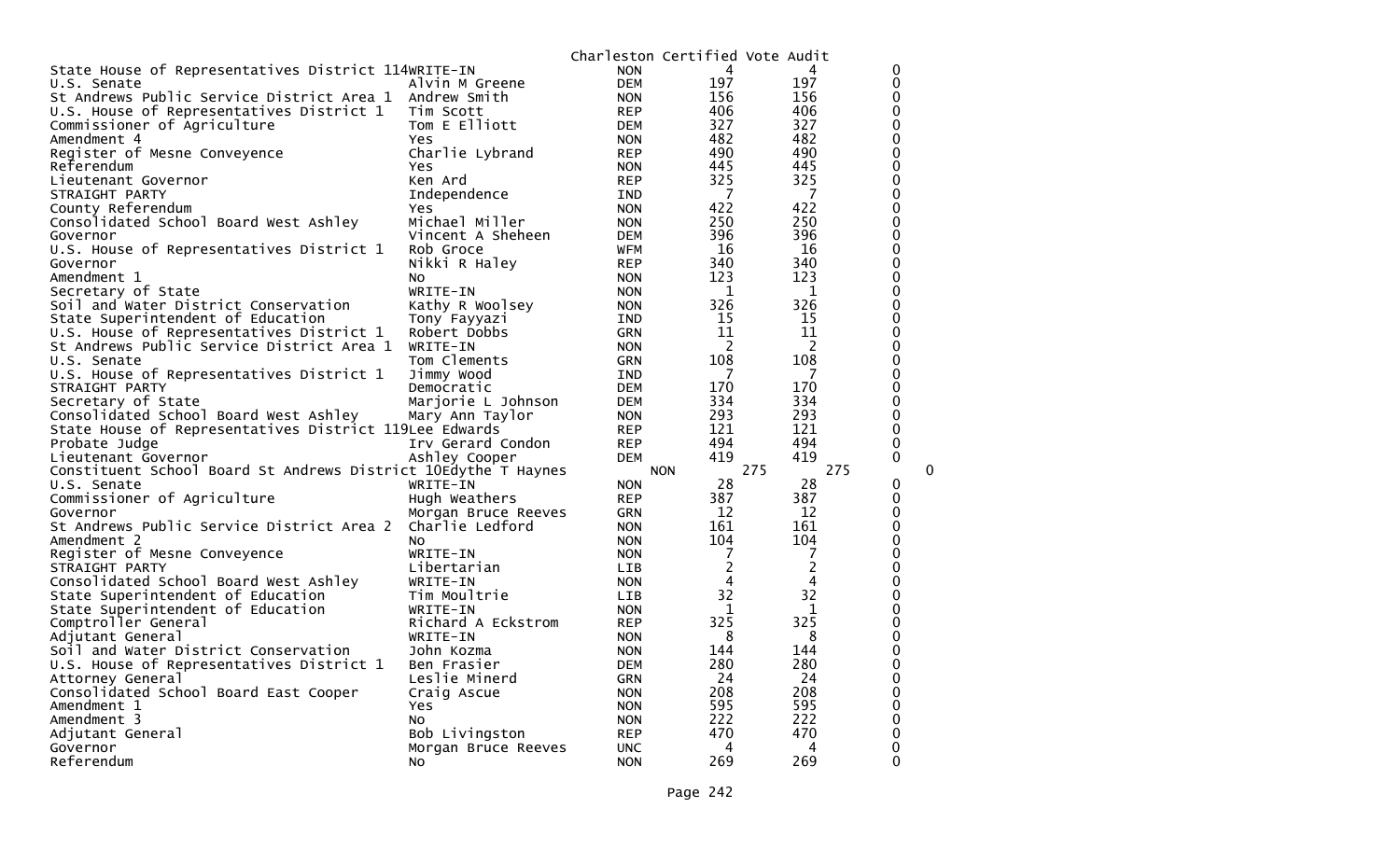| 0521 St Andrews 21                                                 |                                 |                          |            |                |     |     |     |                                     |  |
|--------------------------------------------------------------------|---------------------------------|--------------------------|------------|----------------|-----|-----|-----|-------------------------------------|--|
| STRAIGHT PARTY                                                     | United Citizens                 | <b>UNC</b>               |            |                |     |     |     |                                     |  |
| St Andrews Public Service District At LargeWRITE-IN                |                                 | <b>NON</b>               |            |                |     |     |     | * No Audit Data expected or found   |  |
| Consolidated School Board West Ashley                              | Michael Miller                  | <b>NON</b>               |            | 111            |     | 111 |     |                                     |  |
| Attorney General                                                   | Leslie Minerd                   | <b>GRN</b>               |            | 10             |     | 10  |     |                                     |  |
| Lieutenant Governor                                                | WRITE-IN                        | <b>NON</b>               |            | 0              |     |     |     | * No Audit Data expected or found   |  |
| State Treasurer                                                    | Curtis Loftis                   | <b>REP</b>               |            | 232            |     | 232 |     |                                     |  |
| Secretary of State                                                 | Mark Hammond                    | <b>REP</b>               |            | 207            |     | 207 |     |                                     |  |
| Comptroller General                                                | Richard A Eckstrom              | <b>REP</b>               |            | 167            |     | 167 |     |                                     |  |
| U.S. House of Representatives District 1                           | M E Mac McCullough              | <b>UNC</b>               |            | 1              |     | 1   |     |                                     |  |
| Consolidated School Board East Cooper                              | Everett Wilcox                  | <b>NON</b>               |            | 85             |     | 85  |     |                                     |  |
| U.S. House of Representatives District 1                           | Keith Blandford                 | <b>LIB</b>               |            | 7              |     | 7   |     |                                     |  |
| STRAIGHT PARTY                                                     | Democratic                      | <b>DEM</b>               |            | 56             |     | 56  |     |                                     |  |
| Soil and Water District Conservation                               | Joshua Giordano-Silliman NON    |                          |            | 49             |     | 49  |     |                                     |  |
| U.S. House of Representatives District 1                           | WRITE-IN                        | <b>NON</b>               |            | 0              |     |     |     | * No Audit Data expected or found   |  |
| Commissioner of Agriculture                                        | Tom E Elliott                   | <b>DEM</b>               |            | 102            |     | 102 |     |                                     |  |
| State Superintendent of Education                                  | Tony Fayyazi                    | <b>IND</b>               |            | 4              |     | 4   |     |                                     |  |
| St Andrews Public Service District Area 1                          | Andrew Smith                    | <b>NON</b>               |            | 82             |     | 82  |     |                                     |  |
| State Treasurer                                                    | WRITE-IN                        | <b>NON</b>               |            | 2              |     | 2   |     |                                     |  |
| Amendment 4                                                        | Yes                             | <b>NON</b>               |            | 227            |     | 227 |     |                                     |  |
| STRAIGHT PARTY                                                     | Republican                      | <b>REP</b>               |            | 73             |     | 73  |     |                                     |  |
| Amendment 1                                                        | Yes                             | <b>NON</b>               |            | 276            |     | 276 |     |                                     |  |
| Consolidated School Board East Cooper                              | WRITE-IN                        | <b>NON</b>               |            | $\overline{0}$ |     |     |     | * No Audit Data expected or found   |  |
| Constituent School Board St Andrews District 10Edythe T Haynes     |                                 |                          | <b>NON</b> |                | 110 |     | 110 |                                     |  |
| U.S. Senate                                                        | Alvin M Greene                  | <b>DEM</b>               |            | 51             |     | 51  |     | 0                                   |  |
| STRAIGHT PARTY                                                     | Green                           | <b>GRN</b>               |            | 0              |     |     |     | * No Audit Data expected or found   |  |
| State Superintendent of Education                                  | Tim Moultrie                    | <b>LIB</b>               |            |                |     |     |     |                                     |  |
| Consolidated School Board North Area                               | Cindy Bohn Coats                | <b>NON</b>               |            | 145            |     | 145 |     |                                     |  |
| Amendment 2                                                        | NO.                             | <b>NON</b>               |            | 44             |     | 44  |     |                                     |  |
| Consolidated School Board West Ashley                              | Mary Ann Taylor                 | <b>NON</b>               |            | 131            |     | 131 |     |                                     |  |
| Governor                                                           | Morgan Bruce Reeves             | <b>UNC</b>               |            | 3              |     | 3   |     |                                     |  |
| U.S. House of Representatives District 1                           | Tim Scott                       | <b>REP</b>               |            | 207            |     | 207 |     |                                     |  |
| Probate Judge                                                      | Irv Gerard Condon               | <b>REP</b>               |            | 224            |     | 224 |     |                                     |  |
| Lieutenant Governor                                                | Ashley Cooper                   | <b>DEM</b>               |            | 168            |     | 168 |     |                                     |  |
| County Referendum                                                  | Yes                             | <b>NON</b>               |            | 189            |     | 189 |     |                                     |  |
| St Andrews Public Service District Area 1                          | WRITE-IN                        | <b>NON</b>               |            | 0              |     |     |     | * No Audit Data expected or found   |  |
| State House of Representatives District 114Bobby Harrell           |                                 |                          |            | 234            |     | 234 |     |                                     |  |
|                                                                    | Alan Wilson                     | <b>REP</b><br><b>REP</b> |            | 177            |     | 177 |     |                                     |  |
| Attorney General                                                   |                                 |                          |            | 226            |     | 226 |     |                                     |  |
| Register of Mesne Conveyence<br>U.S. Senate                        | Charlie Lybrand<br>Tom Clements | <b>REP</b><br>GRN        |            | 36             |     | 36  |     |                                     |  |
|                                                                    | Hugh Weathers                   |                          |            | 199            |     | 199 |     |                                     |  |
| Commissioner of Agriculture                                        |                                 | <b>REP</b>               |            | 0              |     |     |     | * No Audit Data expected or found   |  |
| State Superintendent of Education                                  | WRITE-IN                        | <b>NON</b>               |            |                |     |     |     |                                     |  |
| STRAIGHT PARTY                                                     | Independence                    | <b>IND</b>               |            |                |     | 2   |     |                                     |  |
| Referendum                                                         | Yes                             | <b>NON</b>               |            | 202            |     | 202 |     |                                     |  |
| State House of Representatives District 114WRITE-IN                |                                 | NON                      |            | Δ              |     | 4   |     |                                     |  |
| Soil and Water District Conservation                               | WRITE-IN                        | <b>NON</b>               |            |                |     |     |     | 0 * No Audit Data expected or found |  |
| U.S. House of Representatives District 1                           | Robert Dobbs                    | <b>GRN</b>               |            | 6              |     |     |     |                                     |  |
| U.S. House of Representatives District 1                           | Rob Groce                       | WFM                      |            |                |     | 8   |     |                                     |  |
| Attorney General                                                   | WRITE-IN                        | <b>NON</b>               |            |                |     |     |     | * No Audit Data expected or found   |  |
| Constituent School Board St Andrews District 10Peter J Tecklenburg |                                 |                          | <b>NON</b> |                | 157 |     | 157 |                                     |  |
| Consolidated School Board West Ashley                              | WRITE-IN                        | <b>NON</b>               |            |                |     |     |     | 0 * No Audit Data expected or found |  |
| St Andrews Public Service District Area 2 Charlie Ledford          |                                 | <b>NON</b>               |            | 85             |     | 85  |     |                                     |  |
|                                                                    |                                 |                          | Page 243   |                |     |     |     |                                     |  |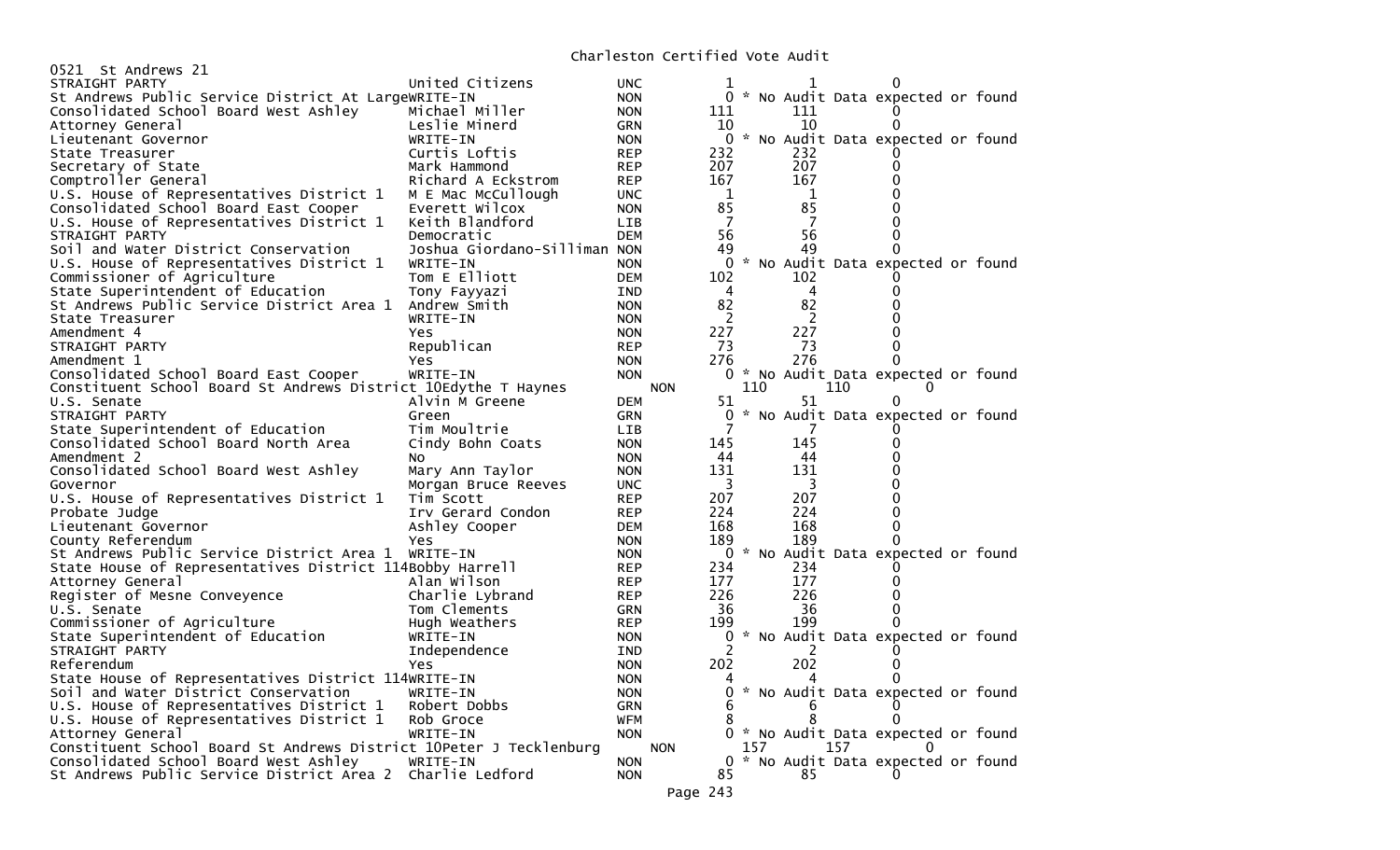|                                                                   |                     |            | Charleston Certified Vote Audit |              |     |   |                                     |  |
|-------------------------------------------------------------------|---------------------|------------|---------------------------------|--------------|-----|---|-------------------------------------|--|
| STRAIGHT PARTY                                                    | Libertarian         | <b>LIB</b> |                                 |              |     |   | 0 * No Audit Data expected or found |  |
| Adjutant General                                                  | WRITE-IN            | <b>NON</b> | 3                               |              | 3   |   |                                     |  |
| Amendment 3                                                       | NO.                 | <b>NON</b> | 76                              |              | 76  |   | 0                                   |  |
| U.S. Senate                                                       | WRITE-IN            | <b>NON</b> | 26                              |              | 26  |   | 0                                   |  |
| Adjutant General                                                  | Bob Livingston      | <b>REP</b> | 219                             |              | 219 |   |                                     |  |
| Comptroller General                                               | Robert Barber       | DEM        | 143                             |              | 143 |   | 0                                   |  |
| Amendment 2                                                       | Yes                 | <b>NON</b> | 257                             |              | 257 |   | 0                                   |  |
| Secretary of State                                                | WRITE-IN            | <b>NON</b> | 0                               |              |     |   | * No Audit Data expected or found   |  |
| Consolidated School Board North Area                              | WRITE-IN            | <b>NON</b> |                                 |              |     |   |                                     |  |
| U.S. House of Representatives District 1                          | Jimmy Wood          | IND        |                                 |              | 4   |   | 0                                   |  |
| Attorney General                                                  | Matthew Richardson  | <b>DEM</b> | 126                             |              | 126 |   |                                     |  |
| State Superintendent of Education                                 | Mick Zais           | <b>REP</b> | 173                             |              | 173 |   |                                     |  |
| Secretary of State                                                | Marjorie L Johnson  | <b>DEM</b> | 101                             |              | 101 |   | 0                                   |  |
| STRAIGHT PARTY                                                    | Working Families    | <b>WFM</b> | 1                               |              | 1   |   |                                     |  |
| Soil and Water District Conservation                              | Kathy R Woolsey     | <b>NON</b> | 138                             |              | 138 |   | 0                                   |  |
| Governor                                                          | WRITE-IN            | <b>NON</b> |                                 |              |     |   |                                     |  |
| St Andrews Public Service District Area 2                         | WRITE-IN            | <b>NON</b> |                                 |              |     |   | 0 * No Audit Data expected or found |  |
| Consolidated School Board East Cooper                             | Craig Ascue         | <b>NON</b> | 89                              |              | 89  |   |                                     |  |
| Comptroller General                                               | WRITE-IN            | <b>NON</b> | 0                               |              |     |   | * No Audit Data expected or found   |  |
| State Superintendent of Education                                 | Doretha A Bull      | GRN        | 9                               |              |     |   |                                     |  |
| Amendment 4                                                       | No.                 | <b>NON</b> | 65                              |              | 65  |   | 0                                   |  |
| St Andrews Public Service District At LargeNancy Mitchell Calvary |                     | <b>NON</b> | 78                              |              | 78  |   | 0                                   |  |
| Commissioner of Agriculture                                       | WRITE-IN            | <b>NON</b> | 0                               |              |     |   | * No Audit Data expected or found   |  |
| U.S. House of Representatives District 1                          | Ben Frasier         | <b>DEM</b> | 85                              |              | 85  |   |                                     |  |
| State Superintendent of Education                                 | Frank Holleman      | <b>DEM</b> | 120                             |              | 120 |   | 0                                   |  |
| Constituent School Board St Andrews District 10WRITE-IN           |                     |            | <b>NON</b>                      | $\mathbf{1}$ |     | 1 | 0                                   |  |
| Register of Mesne Conveyence                                      | WRITE-IN            | <b>NON</b> | 2                               |              | 2   |   | 0                                   |  |
| U.S. Senate                                                       | Jim DeMint          | <b>REP</b> | 200                             |              | 200 |   | 0                                   |  |
| Probate Judge                                                     | WRITE-IN            | <b>NON</b> | 3                               |              | 3   |   | 0                                   |  |
| Governor                                                          | Nikki R Haley       | <b>REP</b> | 182                             |              | 182 |   | 0                                   |  |
| Governor                                                          | Vincent A Sheheen   | <b>DEM</b> | 134                             |              | 134 |   | 0                                   |  |
| Governor                                                          | Morgan Bruce Reeves | GRN        | 2                               |              | 2   |   | 0                                   |  |
| County Referendum                                                 | No.                 | <b>NON</b> | 95                              |              | 95  |   | 0                                   |  |
| Amendment 1                                                       | No.                 | <b>NON</b> | 28                              |              | 28  |   | 0                                   |  |
| Soil and Water District Conservation                              | John Kozma          | <b>NON</b> | 73                              |              | 73  |   | 0                                   |  |
| Amendment 3                                                       | Yes                 | <b>NON</b> | 221                             |              | 221 |   | 0                                   |  |
| Consolidated School Board East Cooper                             | Elizabeth Moffly    | <b>NON</b> | 117                             |              | 117 |   | 0                                   |  |
| Lieutenant Governor                                               | Ken Ard             | <b>REP</b> | 151                             |              | 151 |   | 0                                   |  |
| Referendum                                                        | No                  | <b>NON</b> | 102                             |              | 102 |   | 0                                   |  |
|                                                                   |                     |            |                                 |              |     |   |                                     |  |
| 0522 St Andrews 22                                                |                     |            |                                 |              |     |   |                                     |  |
| Secretary of State                                                | Marjorie L Johnson  | <b>DEM</b> | 106                             |              | 106 |   | 0                                   |  |
| Secretary of State                                                | WRITE-IN            | <b>NON</b> |                                 |              |     |   | 0 * No Audit Data expected or found |  |
| Commissioner of Agriculture                                       | WRITE-IN            | <b>NON</b> |                                 |              |     |   | 0 * No Audit Data expected or found |  |
| STRAIGHT PARTY                                                    | Republican          | <b>REP</b> | 138                             |              | 138 |   | 0                                   |  |
| Attorney General                                                  | Alan Wilson         | <b>REP</b> | 255                             |              | 255 |   | 0                                   |  |
| Lieutenant Governor                                               | Ken Ard             | <b>REP</b> | 248                             |              | 248 |   | 0                                   |  |
| U.S. House of Representatives District 1                          | Jimmy Wood          | <b>IND</b> | 2                               |              | 2   |   | 0                                   |  |
| U.S. Senate                                                       | Jim DeMint          | <b>REP</b> | 278                             |              | 278 |   | 0                                   |  |
| Amendment 1                                                       | Yes                 | <b>NON</b> | 331                             |              | 331 |   | 0                                   |  |
| STRAIGHT PARTY                                                    | United Citizens     | <b>UNC</b> | 0                               |              |     |   | * No Audit Data expected or found   |  |
| STRAIGHT PARTY                                                    | Libertarian         | LIB        | 1                               |              | 1   |   | 0                                   |  |
|                                                                   |                     |            |                                 |              |     |   |                                     |  |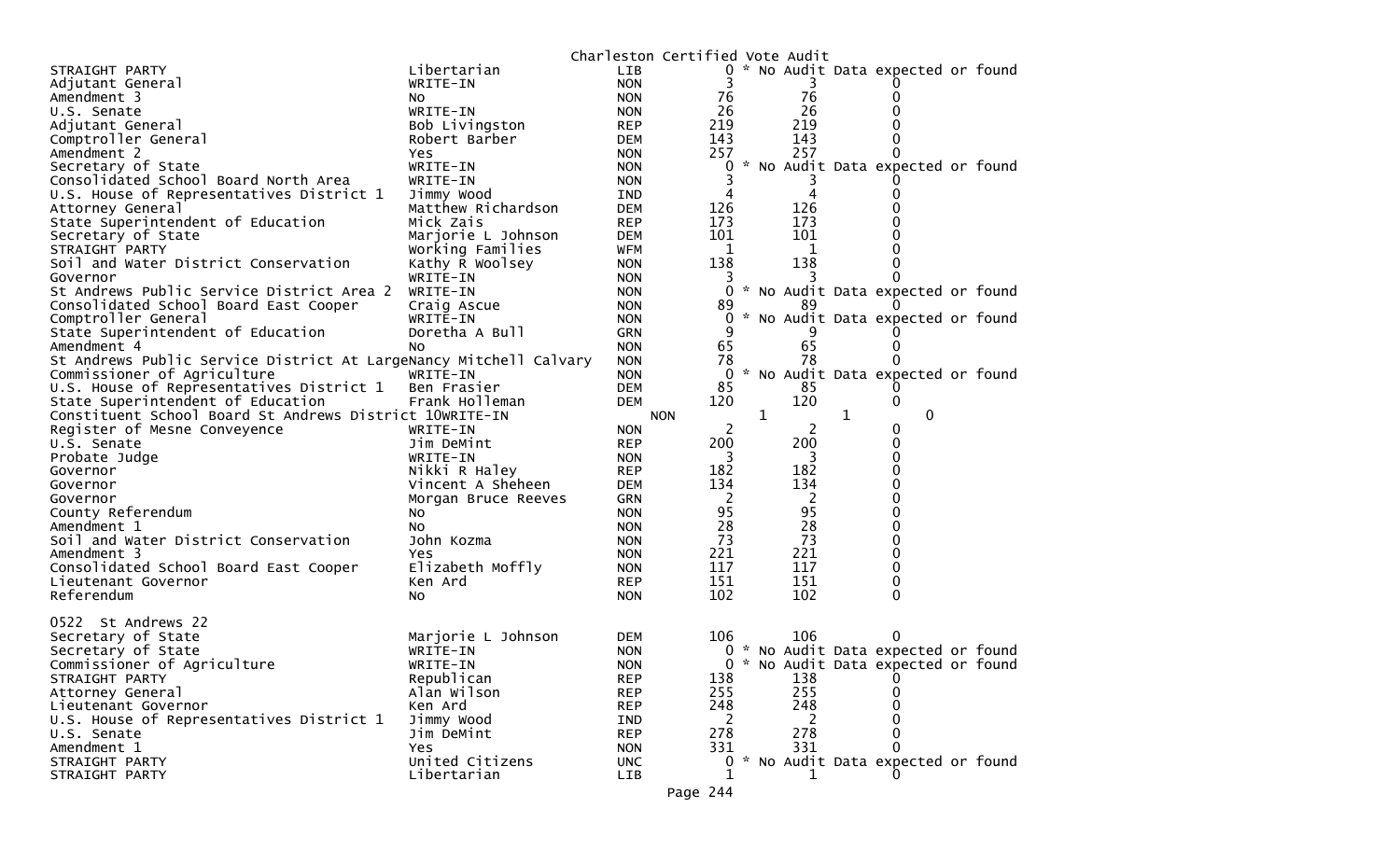|                                                                    |                                     |            | Charleston Certified Vote Audit |                |     |     |                                     |  |
|--------------------------------------------------------------------|-------------------------------------|------------|---------------------------------|----------------|-----|-----|-------------------------------------|--|
| Attorney General                                                   | WRITE-IN                            | <b>NON</b> |                                 |                |     |     | 0 * No Audit Data expected or found |  |
| State Superintendent of Education                                  | Tony Fayyazi                        | IND        | 9                               |                | 9   |     |                                     |  |
| Amendment 4                                                        | Yes                                 | <b>NON</b> | 265                             |                | 265 |     |                                     |  |
| St Andrews Public Service District Area 1                          | WRITE-IN                            | <b>NON</b> | 0                               |                |     |     | * No Audit Data expected or found   |  |
| Consolidated School Board West Ashley                              | WRITE-IN                            | <b>NON</b> |                                 |                |     |     |                                     |  |
| U.S. House of Representatives District 1                           | Ben Frasier                         | <b>DEM</b> | 76                              |                | 76  |     |                                     |  |
| Governor                                                           | Morgan Bruce Reeves                 | <b>UNC</b> | 0                               |                |     |     | * No Audit Data expected or found   |  |
| State Superintendent of Education                                  | Tim Moultrie                        | <b>LIB</b> | 25                              |                | 25  |     |                                     |  |
| Amendment 2                                                        | NO.                                 | <b>NON</b> | 70                              |                | 70  |     |                                     |  |
| Consolidated School Board North Area                               | WRITE-IN                            | <b>NON</b> | 4                               |                | 4   |     |                                     |  |
| Attorney General                                                   | Matthew Richardson                  | <b>DEM</b> | 125                             |                | 125 |     |                                     |  |
| Constituent School Board St Andrews District 10Peter J Tecklenburg |                                     |            | <b>NON</b>                      | 211            |     | 211 |                                     |  |
| Lieutenant Governor                                                | WRITE-IN                            | <b>NON</b> | 0                               |                |     |     | No Audit Data expected or found     |  |
| Commissioner of Agriculture                                        | Tom E Elliott                       | <b>DEM</b> | 112                             |                | 112 |     |                                     |  |
| Comptroller General                                                | Robert Barber                       | <b>DEM</b> | 135                             |                | 135 |     |                                     |  |
| Governor                                                           |                                     | <b>GRN</b> | 7                               |                | 7   |     |                                     |  |
| Secretary of State                                                 | Morgan Bruce Reeves<br>Mark Hammond | <b>REP</b> | 287                             |                | 287 |     |                                     |  |
|                                                                    |                                     |            | 260                             |                | 260 |     |                                     |  |
| Governor                                                           | Nikki R Haley                       | <b>REP</b> |                                 |                |     |     |                                     |  |
| State Superintendent of Education                                  | WRITE-IN                            | <b>NON</b> |                                 |                |     |     | 0 * No Audit Data expected or found |  |
| County Referendum                                                  | Yes                                 | <b>NON</b> | 225                             |                | 225 |     |                                     |  |
| Soil and Water District Conservation                               | WRITE-IN                            | <b>NON</b> |                                 |                |     |     | 0 * No Audit Data expected or found |  |
| St Andrews Public Service District Area 2                          | Charlie Ledford                     | <b>NON</b> | 51                              |                | 51  |     |                                     |  |
| Probate Judge                                                      | WRITE-IN                            | <b>NON</b> |                                 | 0              |     |     | * No Audit Data expected or found   |  |
| Register of Mesne Conveyence                                       | WRITE-IN                            | <b>NON</b> | 0                               |                |     |     | * No Audit Data expected or found   |  |
| Consolidated School Board East Cooper                              | Craig Ascue                         | <b>NON</b> | 118                             |                | 118 |     |                                     |  |
| STRAIGHT PARTY                                                     | Green                               | <b>GRN</b> | 1                               |                | 1   |     |                                     |  |
| U.S. House of Representatives District 1                           | Keith Blandford                     | <b>LIB</b> | 8                               |                | 8   |     |                                     |  |
| State Treasurer                                                    | Curtis Loftis                       | <b>REP</b> | 313                             |                | 313 |     |                                     |  |
| U.S. Senate                                                        | Alvin M Greene                      | <b>DEM</b> | 50                              |                | 50  |     |                                     |  |
| U.S. House of Representatives District 1                           | M E Mac McCullough                  | <b>UNC</b> | 3                               |                | 3   |     |                                     |  |
| Referendum                                                         | Yes                                 | <b>NON</b> | 212                             |                | 212 |     |                                     |  |
| Commissioner of Agriculture                                        | Hugh Weathers                       | <b>REP</b> | 277                             |                | 277 |     |                                     |  |
| State Superintendent of Education                                  | Mick Zais                           | <b>REP</b> | 241                             |                | 241 |     |                                     |  |
| Attorney General                                                   | Leslie Minerd                       | <b>GRN</b> | 11                              |                | 11  |     |                                     |  |
| U.S. Senate                                                        | Tom Clements                        | GRN        | 54                              |                | 54  |     |                                     |  |
| St Andrews Public Service District At LargeNancy Mitchell Calvary  |                                     | <b>NON</b> | 52                              |                | 52  |     |                                     |  |
| Amendment 3                                                        | NO.                                 | <b>NON</b> | 109                             |                | 109 |     |                                     |  |
| Amendment 2                                                        | Yes                                 | <b>NON</b> | 315                             |                | 315 |     |                                     |  |
| U.S. House of Representatives District 1                           | WRITE-IN                            | <b>NON</b> | 0                               |                |     |     | * No Audit Data expected or found   |  |
| St Andrews Public Service District Area 2                          | WRITE-IN                            | <b>NON</b> |                                 | 0              |     |     | * No Audit Data expected or found   |  |
| Consolidated School Board West Ashley                              | Michael Miller                      | <b>NON</b> | 132                             |                | 132 |     |                                     |  |
| Soil and Water District Conservation                               | Kathy R Woolsey                     | <b>NON</b> | 186                             |                | 186 |     | 0                                   |  |
| Constituent School Board St Andrews District 10WRITE-IN            |                                     |            | <b>NON</b>                      | $\overline{7}$ |     | 7   | 0                                   |  |
| Adjutant General                                                   | Bob Livingston                      | <b>REP</b> | 309                             |                | 309 |     | 0                                   |  |
| Consolidated School Board East Cooper                              | Elizabeth Moffly                    | <b>NON</b> | 175                             |                | 175 |     | 0                                   |  |
| Adjutant General                                                   | WRITE-IN                            | <b>NON</b> |                                 |                |     |     | 0 * No Audit Data expected or found |  |
| U.S. House of Representatives District 1                           | Tim Scott                           | <b>REP</b> | 294                             |                | 294 |     |                                     |  |
| Comptroller General                                                | WRITE-IN                            | <b>NON</b> |                                 |                |     |     | 0 * No Audit Data expected or found |  |
| Lieutenant Governor                                                | Ashley Cooper                       | DEM        | 149                             |                | 149 |     |                                     |  |
| State Superintendent of Education                                  | Doretha A Bull                      | <b>GRN</b> | 9                               |                | 9   |     | 0                                   |  |
| Governor                                                           | Vincent A Sheheen                   | <b>DEM</b> | 133                             |                | 133 |     | 0                                   |  |
| Governor                                                           | WRITE-IN                            | <b>NON</b> | 1                               |                | 1   |     | 0                                   |  |
|                                                                    |                                     |            |                                 |                |     |     |                                     |  |
|                                                                    |                                     |            | Page 245                        |                |     |     |                                     |  |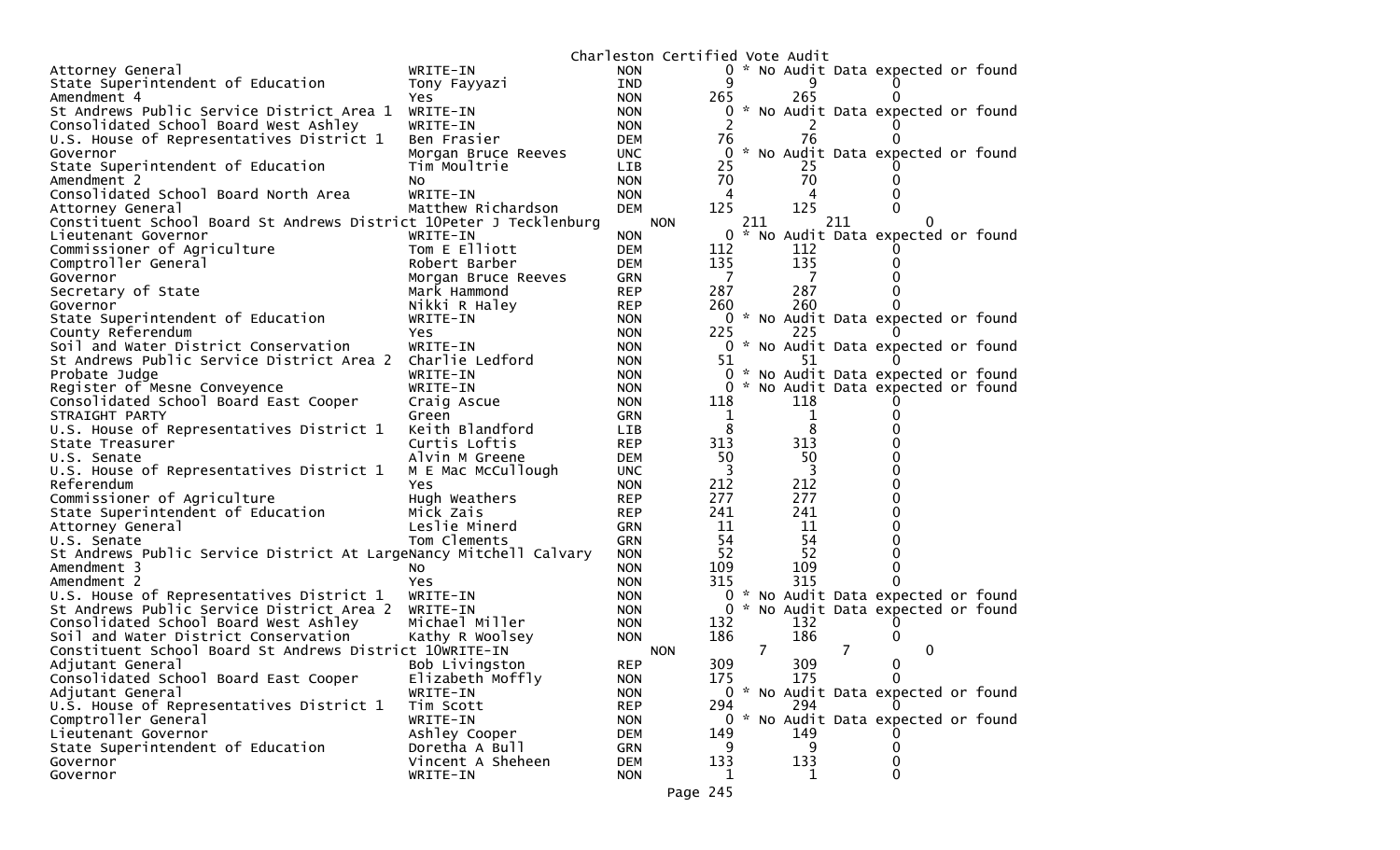|                                                                |                              |            | Charleston Certified Vote Audit |     |             |     |                                     |  |
|----------------------------------------------------------------|------------------------------|------------|---------------------------------|-----|-------------|-----|-------------------------------------|--|
| U.S. House of Representatives District 1                       | Robert Dobbs                 | <b>GRN</b> |                                 |     |             |     | $\Omega$                            |  |
| State Treasurer                                                | WRITE-IN                     | <b>NON</b> |                                 |     |             |     | 0                                   |  |
| St Andrews Public Service District At LargeWRITE-IN            |                              | <b>NON</b> | 0                               |     |             |     | * No Audit Data expected or found   |  |
| State Superintendent of Education                              | Frank Holleman               | <b>DEM</b> | 106                             |     | 106         |     |                                     |  |
| Amendment 4                                                    | NO.                          | <b>NON</b> | 114                             |     | 114         |     | 0                                   |  |
| Consolidated School Board East Cooper                          | Everett Wilcox               | <b>NON</b> | 83                              |     | 83          |     |                                     |  |
| Soil and Water District Conservation                           | John Kozma                   | <b>NON</b> | 82                              |     | 82          |     |                                     |  |
| State House of Representatives District 114Bobby Harrell       |                              | <b>REP</b> | 317                             |     | 317         |     |                                     |  |
| Probate Judge                                                  | Irv Gerard Condon            | <b>REP</b> | 311                             |     | 311         |     |                                     |  |
| U.S. Senate                                                    | WRITE-IN                     | <b>NON</b> | 11                              |     | 11          |     |                                     |  |
| Amendment 1                                                    | NO.                          | <b>NON</b> | 57                              |     | 57          |     |                                     |  |
| Consolidated School Board North Area                           | Cindy Bohn Coats             | <b>NON</b> | 195                             |     | 195         |     |                                     |  |
| STRAIGHT PARTY                                                 | Democratic                   | <b>DEM</b> | 45                              |     | 45          |     |                                     |  |
| U.S. House of Representatives District 1                       | Rob Groce                    | <b>WFM</b> | 9                               |     | q           |     |                                     |  |
| STRAIGHT PARTY                                                 | Working Families             | <b>WFM</b> | 0                               |     |             |     | * No Audit Data expected or found   |  |
| Amendment 3                                                    | Yes                          | <b>NON</b> | 278                             |     | 278         |     |                                     |  |
| Consolidated School Board West Ashley                          | Mary Ann Taylor              | <b>NON</b> | 178                             |     | 178         |     | 0                                   |  |
| Consolidated School Board East Cooper                          | WRITE-IN                     | <b>NON</b> |                                 |     |             |     | 0 * No Audit Data expected or found |  |
| County Referendum                                              | NO.                          | <b>NON</b> | 136                             |     | 136         |     |                                     |  |
| STRAIGHT PARTY                                                 | Independence                 | <b>IND</b> | 3                               |     | 3           |     | 0                                   |  |
| Constituent School Board St Andrews District 10Edythe T Haynes |                              |            | <b>NON</b>                      | 152 |             | 152 | $\mathbf{0}$                        |  |
| Register of Mesne Conveyence                                   | Charlie Lybrand              | <b>REP</b> | 312                             |     | 312         |     | 0                                   |  |
| St Andrews Public Service District Area 1 Andrew Smith         |                              | <b>NON</b> | 52                              |     | 52          |     | 0                                   |  |
| Soil and Water District Conservation                           | Joshua Giordano-Silliman NON |            | 77                              |     | 77          |     | 0                                   |  |
| Comptroller General                                            | Richard A Eckstrom           | <b>REP</b> | 256                             |     | 256         |     | $\Omega$                            |  |
| State House of Representatives District 114WRITE-IN            |                              | <b>NON</b> | 1                               |     | 1           |     | 0                                   |  |
|                                                                |                              |            |                                 |     |             |     |                                     |  |
| Referendum                                                     | NO.                          | <b>NON</b> | 171                             |     | 171         |     | $\Omega$                            |  |
|                                                                |                              |            |                                 |     |             |     |                                     |  |
| 0523 St Andrews 23                                             |                              |            |                                 |     |             |     |                                     |  |
| Lieutenant Governor                                            | Ken Ard                      | <b>REP</b> | 129                             |     | 129         |     | 0                                   |  |
| U.S. House of Representatives District 1                       | Robert Dobbs                 | <b>GRN</b> | 2                               |     | 2           |     | 0                                   |  |
| Consolidated School Board East Cooper                          | Craig Ascue                  | <b>NON</b> | 61                              |     | 61          |     |                                     |  |
| Comptroller General                                            | Robert Barber                | <b>DEM</b> | 92                              |     | 92          |     |                                     |  |
| U.S. Senate                                                    | WRITE-IN                     | <b>NON</b> | 7                               |     | 7           |     |                                     |  |
| Attorney General                                               | Leslie Minerd                | <b>GRN</b> | 6                               |     | 6           |     |                                     |  |
| State Superintendent of Education                              | Tim Moultrie                 | <b>LIB</b> | 15                              |     | 15          |     |                                     |  |
| Commissioner of Agriculture                                    | WRITE-IN                     | <b>NON</b> | 0                               |     |             |     | * No Audit Data expected or found   |  |
| Amendment 4                                                    | Yes.                         | <b>NON</b> | 138                             |     | 138         |     |                                     |  |
| State Superintendent of Education                              | Tony Fayyazi                 | <b>IND</b> | 3                               |     | 3           |     |                                     |  |
| Governor                                                       | Morgan Bruce Reeves          | <b>UNC</b> | 1                               |     | $\mathbf 1$ |     |                                     |  |
| Amendment 2                                                    | <b>NO</b>                    | <b>NON</b> | 42                              |     | 42          |     |                                     |  |
| Consolidated School Board West Ashley                          | Michael Miller               | <b>NON</b> | 82                              |     | 82          |     |                                     |  |
| St Andrews Public Service District Area 2                      | Charlie Ledford              | <b>NON</b> | 53                              |     | 53          |     |                                     |  |
| STRAIGHT PARTY                                                 | Green                        | <b>GRN</b> | 1                               |     | 1           |     | $\Omega$                            |  |
| U.S. House of Representatives District 1                       | Rob Groce                    | <b>WFM</b> | 9                               |     | 9           |     | 0                                   |  |
| State Treasurer                                                | WRITE-IN                     | <b>NON</b> | 4                               |     | 4           |     | $\mathbf{0}$                        |  |
| State House of Representatives District 114Bobby Harrell       |                              | <b>REP</b> | 163                             |     | 163         |     | 0                                   |  |
| Soil and Water District Conservation                           | WRITE-IN                     | <b>NON</b> | 0                               |     |             |     | * No Audit Data expected or found   |  |
| Secretary of State                                             | Marjorie L Johnson           | <b>DEM</b> | 82                              |     | 82          |     |                                     |  |
| Consolidated School Board East Cooper                          | Elizabeth Moffly             | <b>NON</b> | 97                              |     | 97          |     | $\mathbf{0}$                        |  |
| U.S. Senate                                                    | Jim DeMint                   | <b>REP</b> | 145                             |     | 145         |     | 0                                   |  |
| Probate Judge                                                  | Irv Gerard Condon            | <b>REP</b> | 162<br>Page 246                 |     | 162         |     | $\mathbf{0}$                        |  |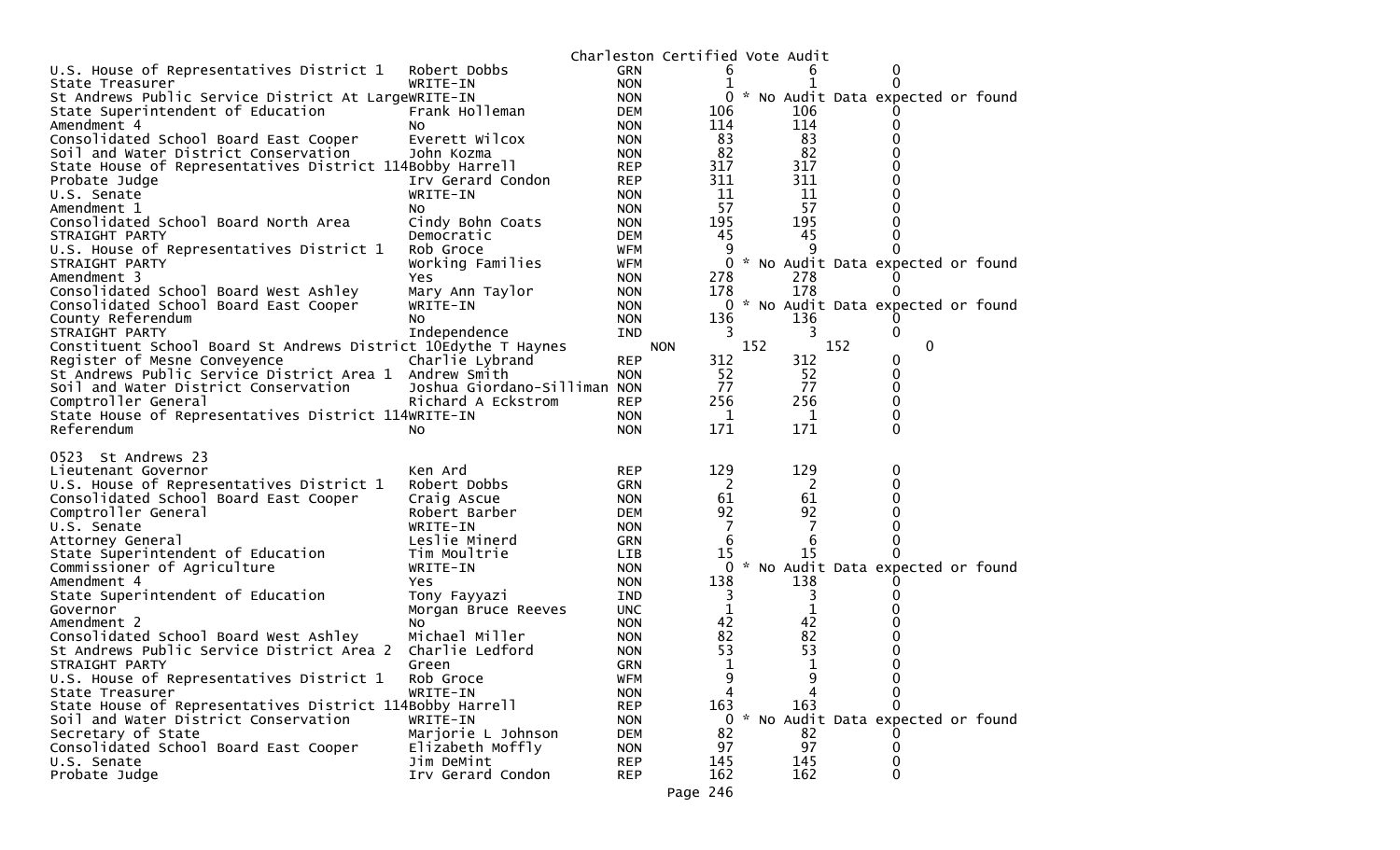| 52<br>St Andrews Public Service District At LargeNancy Mitchell Calvary<br>52<br><b>NON</b><br>0<br>2<br>2<br>0<br>STRAIGHT PARTY<br>Independence<br><b>IND</b><br>Constituent School Board St Andrews District 10WRITE-IN<br><b>NON</b><br>3<br>$\Omega$<br>3.<br>Secretary of State<br>0 * No Audit Data expected or found<br>WRITE-IN<br><b>NON</b><br>County Referendum<br>115<br><b>NON</b><br>115<br>Yes.<br>0 * No Audit Data expected or found<br>Comptroller General<br>WRITE-IN<br><b>NON</b><br>State Superintendent of Education<br>Mick Zais<br><b>REP</b><br>113<br>113<br>102<br>Vincent A Sheheen<br>102<br>Governor<br><b>DEM</b><br>* No Audit Data expected or found<br>St Andrews Public Service District Area 2<br>0<br>WRITE-IN<br><b>NON</b><br>Consolidated School Board North Area<br>Cindy Bohn Coats<br>112<br>112<br><b>NON</b><br>-2<br>2<br>State House of Representatives District 114WRITE-IN<br><b>NON</b><br>85<br>85<br>Tom E Elliott<br>Commissioner of Agriculture<br><b>DEM</b><br>159<br>159<br>Register of Mesne Conveyence<br>Charlie Lybrand<br><b>REP</b><br>97<br>97<br>Soil and Water District Conservation<br>Kathy R Woolsey<br><b>NON</b><br>184<br>184<br>Amendment 2<br><b>NON</b><br>Yes.<br>Consolidated School Board East Cooper<br>Everett Wilcox<br>48<br>48<br><b>NON</b><br>* No Audit Data expected or found<br>State Superintendent of Education<br><b>NON</b><br>0<br>WRITE-IN<br>125<br>Referendum<br>125<br><b>NON</b><br>Yes.<br>75<br>Amendment 3<br>75<br><b>NON</b><br>NO.<br>* No Audit Data expected or found<br>United Citizens<br>STRAIGHT PARTY<br>0<br><b>UNC</b><br>U.S. House of Representatives District 1<br>Jimmy Wood<br>IND<br>95<br>Consolidated School Board West Ashley<br>95<br>Mary Ann Taylor<br><b>NON</b><br>St Andrews Public Service District At LargeWRITE-IN<br>* No Audit Data expected or found<br><b>NON</b><br>0<br>State Superintendent of Education<br>Doretha A Bull<br><b>GRN</b><br>* No Audit Data expected or found<br>Lieutenant Governor<br>WRITE-IN<br><b>NON</b><br>0<br>U.S. House of Representatives District 1<br>76<br>Ben Frasier<br><b>DEM</b><br>76<br>50<br>50<br>STRAIGHT PARTY<br>Democratic<br><b>DEM</b><br>* No Audit Data expected or found<br>Governor<br>WRITE-IN<br><b>NON</b><br>0<br>Consolidated School Board East Cooper<br>WRITE-IN<br>1<br><b>NON</b><br>139<br>Hugh Weathers<br>139<br>Commissioner of Agriculture<br><b>REP</b><br>158<br>158<br>Adjutant General<br>Bob Livingston<br><b>REP</b><br>Soil and Water District Conservation<br>48<br>48<br>John Kozma<br>0<br><b>NON</b><br>90<br>90<br>$\mathbf{0}$<br>Constituent School Board St Andrews District 10Edythe T Haynes<br><b>NON</b><br>130<br>Comptroller General<br>Richard A Eckstrom<br><b>REP</b><br>130<br>0<br>WRITE-IN<br>0<br>Adjutant General<br><b>NON</b><br>1<br>1<br>125<br>125<br>Alan Wilson<br>Attorney General<br><b>REP</b><br>46<br>46<br>U.S. Senate<br>Alvin M Greene<br><b>DEM</b><br>144<br>144<br><b>REP</b><br>Secretary of State<br>Mark Hammond<br>27<br>27<br>Tom Clements<br>U.S. Senate<br><b>GRN</b><br>45<br>45<br>Amendment 1<br><b>NON</b><br>NO.<br>80<br>80<br>Amendment 4<br><b>NON</b><br>NO.<br>St Andrews Public Service District Area 1<br>54<br>54<br>Andrew Smith<br><b>NON</b><br>5<br>Keith Blandford<br>5<br>U.S. House of Representatives District 1<br><b>LIB</b><br>90<br>90<br>State Superintendent of Education<br>Frank Holleman<br><b>DEM</b><br>0<br>101<br>101<br>Ashley Cooper<br>0<br>Lieutenant Governor<br><b>DEM</b><br>STRAIGHT PARTY<br>Libertarian<br>LIB<br>1<br>1<br>Joshua Giordano-Silliman NON<br>44<br>44<br>Soil and Water District Conservation<br>$\Omega$<br>Consolidated School Board West Ashley<br>0 * No Audit Data expected or found<br>WRITE-IN<br><b>NON</b><br>Amendment 3<br>152<br>152<br>Yes<br><b>NON</b><br>0 * No Audit Data expected or found<br>Consolidated School Board North Area<br>WRITE-IN<br><b>NON</b><br>Working Families<br><b>WFM</b><br>STRAIGHT PARTY<br>Ζ<br>2<br>0<br>Governor<br>Morgan Bruce Reeves<br><b>GRN</b><br>Page 247 |  | Charleston Certified Vote Audit |  |  |  |  |
|-------------------------------------------------------------------------------------------------------------------------------------------------------------------------------------------------------------------------------------------------------------------------------------------------------------------------------------------------------------------------------------------------------------------------------------------------------------------------------------------------------------------------------------------------------------------------------------------------------------------------------------------------------------------------------------------------------------------------------------------------------------------------------------------------------------------------------------------------------------------------------------------------------------------------------------------------------------------------------------------------------------------------------------------------------------------------------------------------------------------------------------------------------------------------------------------------------------------------------------------------------------------------------------------------------------------------------------------------------------------------------------------------------------------------------------------------------------------------------------------------------------------------------------------------------------------------------------------------------------------------------------------------------------------------------------------------------------------------------------------------------------------------------------------------------------------------------------------------------------------------------------------------------------------------------------------------------------------------------------------------------------------------------------------------------------------------------------------------------------------------------------------------------------------------------------------------------------------------------------------------------------------------------------------------------------------------------------------------------------------------------------------------------------------------------------------------------------------------------------------------------------------------------------------------------------------------------------------------------------------------------------------------------------------------------------------------------------------------------------------------------------------------------------------------------------------------------------------------------------------------------------------------------------------------------------------------------------------------------------------------------------------------------------------------------------------------------------------------------------------------------------------------------------------------------------------------------------------------------------------------------------------------------------------------------------------------------------------------------------------------------------------------------------------------------------------------------------------------------------------------------------------------------------------------------------------------------------------------------------------------------------------------------------------------------------------------------------------------------------------------------------------------------------------------------------------------------------------------------------------------------------------------------------------------------------------------------------------------------------------------------------------------------------------------------------------------------------------------------------------------------------------|--|---------------------------------|--|--|--|--|
|                                                                                                                                                                                                                                                                                                                                                                                                                                                                                                                                                                                                                                                                                                                                                                                                                                                                                                                                                                                                                                                                                                                                                                                                                                                                                                                                                                                                                                                                                                                                                                                                                                                                                                                                                                                                                                                                                                                                                                                                                                                                                                                                                                                                                                                                                                                                                                                                                                                                                                                                                                                                                                                                                                                                                                                                                                                                                                                                                                                                                                                                                                                                                                                                                                                                                                                                                                                                                                                                                                                                                                                                                                                                                                                                                                                                                                                                                                                                                                                                                                                                                                                                           |  |                                 |  |  |  |  |
|                                                                                                                                                                                                                                                                                                                                                                                                                                                                                                                                                                                                                                                                                                                                                                                                                                                                                                                                                                                                                                                                                                                                                                                                                                                                                                                                                                                                                                                                                                                                                                                                                                                                                                                                                                                                                                                                                                                                                                                                                                                                                                                                                                                                                                                                                                                                                                                                                                                                                                                                                                                                                                                                                                                                                                                                                                                                                                                                                                                                                                                                                                                                                                                                                                                                                                                                                                                                                                                                                                                                                                                                                                                                                                                                                                                                                                                                                                                                                                                                                                                                                                                                           |  |                                 |  |  |  |  |
|                                                                                                                                                                                                                                                                                                                                                                                                                                                                                                                                                                                                                                                                                                                                                                                                                                                                                                                                                                                                                                                                                                                                                                                                                                                                                                                                                                                                                                                                                                                                                                                                                                                                                                                                                                                                                                                                                                                                                                                                                                                                                                                                                                                                                                                                                                                                                                                                                                                                                                                                                                                                                                                                                                                                                                                                                                                                                                                                                                                                                                                                                                                                                                                                                                                                                                                                                                                                                                                                                                                                                                                                                                                                                                                                                                                                                                                                                                                                                                                                                                                                                                                                           |  |                                 |  |  |  |  |
|                                                                                                                                                                                                                                                                                                                                                                                                                                                                                                                                                                                                                                                                                                                                                                                                                                                                                                                                                                                                                                                                                                                                                                                                                                                                                                                                                                                                                                                                                                                                                                                                                                                                                                                                                                                                                                                                                                                                                                                                                                                                                                                                                                                                                                                                                                                                                                                                                                                                                                                                                                                                                                                                                                                                                                                                                                                                                                                                                                                                                                                                                                                                                                                                                                                                                                                                                                                                                                                                                                                                                                                                                                                                                                                                                                                                                                                                                                                                                                                                                                                                                                                                           |  |                                 |  |  |  |  |
|                                                                                                                                                                                                                                                                                                                                                                                                                                                                                                                                                                                                                                                                                                                                                                                                                                                                                                                                                                                                                                                                                                                                                                                                                                                                                                                                                                                                                                                                                                                                                                                                                                                                                                                                                                                                                                                                                                                                                                                                                                                                                                                                                                                                                                                                                                                                                                                                                                                                                                                                                                                                                                                                                                                                                                                                                                                                                                                                                                                                                                                                                                                                                                                                                                                                                                                                                                                                                                                                                                                                                                                                                                                                                                                                                                                                                                                                                                                                                                                                                                                                                                                                           |  |                                 |  |  |  |  |
|                                                                                                                                                                                                                                                                                                                                                                                                                                                                                                                                                                                                                                                                                                                                                                                                                                                                                                                                                                                                                                                                                                                                                                                                                                                                                                                                                                                                                                                                                                                                                                                                                                                                                                                                                                                                                                                                                                                                                                                                                                                                                                                                                                                                                                                                                                                                                                                                                                                                                                                                                                                                                                                                                                                                                                                                                                                                                                                                                                                                                                                                                                                                                                                                                                                                                                                                                                                                                                                                                                                                                                                                                                                                                                                                                                                                                                                                                                                                                                                                                                                                                                                                           |  |                                 |  |  |  |  |
|                                                                                                                                                                                                                                                                                                                                                                                                                                                                                                                                                                                                                                                                                                                                                                                                                                                                                                                                                                                                                                                                                                                                                                                                                                                                                                                                                                                                                                                                                                                                                                                                                                                                                                                                                                                                                                                                                                                                                                                                                                                                                                                                                                                                                                                                                                                                                                                                                                                                                                                                                                                                                                                                                                                                                                                                                                                                                                                                                                                                                                                                                                                                                                                                                                                                                                                                                                                                                                                                                                                                                                                                                                                                                                                                                                                                                                                                                                                                                                                                                                                                                                                                           |  |                                 |  |  |  |  |
|                                                                                                                                                                                                                                                                                                                                                                                                                                                                                                                                                                                                                                                                                                                                                                                                                                                                                                                                                                                                                                                                                                                                                                                                                                                                                                                                                                                                                                                                                                                                                                                                                                                                                                                                                                                                                                                                                                                                                                                                                                                                                                                                                                                                                                                                                                                                                                                                                                                                                                                                                                                                                                                                                                                                                                                                                                                                                                                                                                                                                                                                                                                                                                                                                                                                                                                                                                                                                                                                                                                                                                                                                                                                                                                                                                                                                                                                                                                                                                                                                                                                                                                                           |  |                                 |  |  |  |  |
|                                                                                                                                                                                                                                                                                                                                                                                                                                                                                                                                                                                                                                                                                                                                                                                                                                                                                                                                                                                                                                                                                                                                                                                                                                                                                                                                                                                                                                                                                                                                                                                                                                                                                                                                                                                                                                                                                                                                                                                                                                                                                                                                                                                                                                                                                                                                                                                                                                                                                                                                                                                                                                                                                                                                                                                                                                                                                                                                                                                                                                                                                                                                                                                                                                                                                                                                                                                                                                                                                                                                                                                                                                                                                                                                                                                                                                                                                                                                                                                                                                                                                                                                           |  |                                 |  |  |  |  |
|                                                                                                                                                                                                                                                                                                                                                                                                                                                                                                                                                                                                                                                                                                                                                                                                                                                                                                                                                                                                                                                                                                                                                                                                                                                                                                                                                                                                                                                                                                                                                                                                                                                                                                                                                                                                                                                                                                                                                                                                                                                                                                                                                                                                                                                                                                                                                                                                                                                                                                                                                                                                                                                                                                                                                                                                                                                                                                                                                                                                                                                                                                                                                                                                                                                                                                                                                                                                                                                                                                                                                                                                                                                                                                                                                                                                                                                                                                                                                                                                                                                                                                                                           |  |                                 |  |  |  |  |
|                                                                                                                                                                                                                                                                                                                                                                                                                                                                                                                                                                                                                                                                                                                                                                                                                                                                                                                                                                                                                                                                                                                                                                                                                                                                                                                                                                                                                                                                                                                                                                                                                                                                                                                                                                                                                                                                                                                                                                                                                                                                                                                                                                                                                                                                                                                                                                                                                                                                                                                                                                                                                                                                                                                                                                                                                                                                                                                                                                                                                                                                                                                                                                                                                                                                                                                                                                                                                                                                                                                                                                                                                                                                                                                                                                                                                                                                                                                                                                                                                                                                                                                                           |  |                                 |  |  |  |  |
|                                                                                                                                                                                                                                                                                                                                                                                                                                                                                                                                                                                                                                                                                                                                                                                                                                                                                                                                                                                                                                                                                                                                                                                                                                                                                                                                                                                                                                                                                                                                                                                                                                                                                                                                                                                                                                                                                                                                                                                                                                                                                                                                                                                                                                                                                                                                                                                                                                                                                                                                                                                                                                                                                                                                                                                                                                                                                                                                                                                                                                                                                                                                                                                                                                                                                                                                                                                                                                                                                                                                                                                                                                                                                                                                                                                                                                                                                                                                                                                                                                                                                                                                           |  |                                 |  |  |  |  |
|                                                                                                                                                                                                                                                                                                                                                                                                                                                                                                                                                                                                                                                                                                                                                                                                                                                                                                                                                                                                                                                                                                                                                                                                                                                                                                                                                                                                                                                                                                                                                                                                                                                                                                                                                                                                                                                                                                                                                                                                                                                                                                                                                                                                                                                                                                                                                                                                                                                                                                                                                                                                                                                                                                                                                                                                                                                                                                                                                                                                                                                                                                                                                                                                                                                                                                                                                                                                                                                                                                                                                                                                                                                                                                                                                                                                                                                                                                                                                                                                                                                                                                                                           |  |                                 |  |  |  |  |
|                                                                                                                                                                                                                                                                                                                                                                                                                                                                                                                                                                                                                                                                                                                                                                                                                                                                                                                                                                                                                                                                                                                                                                                                                                                                                                                                                                                                                                                                                                                                                                                                                                                                                                                                                                                                                                                                                                                                                                                                                                                                                                                                                                                                                                                                                                                                                                                                                                                                                                                                                                                                                                                                                                                                                                                                                                                                                                                                                                                                                                                                                                                                                                                                                                                                                                                                                                                                                                                                                                                                                                                                                                                                                                                                                                                                                                                                                                                                                                                                                                                                                                                                           |  |                                 |  |  |  |  |
|                                                                                                                                                                                                                                                                                                                                                                                                                                                                                                                                                                                                                                                                                                                                                                                                                                                                                                                                                                                                                                                                                                                                                                                                                                                                                                                                                                                                                                                                                                                                                                                                                                                                                                                                                                                                                                                                                                                                                                                                                                                                                                                                                                                                                                                                                                                                                                                                                                                                                                                                                                                                                                                                                                                                                                                                                                                                                                                                                                                                                                                                                                                                                                                                                                                                                                                                                                                                                                                                                                                                                                                                                                                                                                                                                                                                                                                                                                                                                                                                                                                                                                                                           |  |                                 |  |  |  |  |
|                                                                                                                                                                                                                                                                                                                                                                                                                                                                                                                                                                                                                                                                                                                                                                                                                                                                                                                                                                                                                                                                                                                                                                                                                                                                                                                                                                                                                                                                                                                                                                                                                                                                                                                                                                                                                                                                                                                                                                                                                                                                                                                                                                                                                                                                                                                                                                                                                                                                                                                                                                                                                                                                                                                                                                                                                                                                                                                                                                                                                                                                                                                                                                                                                                                                                                                                                                                                                                                                                                                                                                                                                                                                                                                                                                                                                                                                                                                                                                                                                                                                                                                                           |  |                                 |  |  |  |  |
|                                                                                                                                                                                                                                                                                                                                                                                                                                                                                                                                                                                                                                                                                                                                                                                                                                                                                                                                                                                                                                                                                                                                                                                                                                                                                                                                                                                                                                                                                                                                                                                                                                                                                                                                                                                                                                                                                                                                                                                                                                                                                                                                                                                                                                                                                                                                                                                                                                                                                                                                                                                                                                                                                                                                                                                                                                                                                                                                                                                                                                                                                                                                                                                                                                                                                                                                                                                                                                                                                                                                                                                                                                                                                                                                                                                                                                                                                                                                                                                                                                                                                                                                           |  |                                 |  |  |  |  |
|                                                                                                                                                                                                                                                                                                                                                                                                                                                                                                                                                                                                                                                                                                                                                                                                                                                                                                                                                                                                                                                                                                                                                                                                                                                                                                                                                                                                                                                                                                                                                                                                                                                                                                                                                                                                                                                                                                                                                                                                                                                                                                                                                                                                                                                                                                                                                                                                                                                                                                                                                                                                                                                                                                                                                                                                                                                                                                                                                                                                                                                                                                                                                                                                                                                                                                                                                                                                                                                                                                                                                                                                                                                                                                                                                                                                                                                                                                                                                                                                                                                                                                                                           |  |                                 |  |  |  |  |
|                                                                                                                                                                                                                                                                                                                                                                                                                                                                                                                                                                                                                                                                                                                                                                                                                                                                                                                                                                                                                                                                                                                                                                                                                                                                                                                                                                                                                                                                                                                                                                                                                                                                                                                                                                                                                                                                                                                                                                                                                                                                                                                                                                                                                                                                                                                                                                                                                                                                                                                                                                                                                                                                                                                                                                                                                                                                                                                                                                                                                                                                                                                                                                                                                                                                                                                                                                                                                                                                                                                                                                                                                                                                                                                                                                                                                                                                                                                                                                                                                                                                                                                                           |  |                                 |  |  |  |  |
|                                                                                                                                                                                                                                                                                                                                                                                                                                                                                                                                                                                                                                                                                                                                                                                                                                                                                                                                                                                                                                                                                                                                                                                                                                                                                                                                                                                                                                                                                                                                                                                                                                                                                                                                                                                                                                                                                                                                                                                                                                                                                                                                                                                                                                                                                                                                                                                                                                                                                                                                                                                                                                                                                                                                                                                                                                                                                                                                                                                                                                                                                                                                                                                                                                                                                                                                                                                                                                                                                                                                                                                                                                                                                                                                                                                                                                                                                                                                                                                                                                                                                                                                           |  |                                 |  |  |  |  |
|                                                                                                                                                                                                                                                                                                                                                                                                                                                                                                                                                                                                                                                                                                                                                                                                                                                                                                                                                                                                                                                                                                                                                                                                                                                                                                                                                                                                                                                                                                                                                                                                                                                                                                                                                                                                                                                                                                                                                                                                                                                                                                                                                                                                                                                                                                                                                                                                                                                                                                                                                                                                                                                                                                                                                                                                                                                                                                                                                                                                                                                                                                                                                                                                                                                                                                                                                                                                                                                                                                                                                                                                                                                                                                                                                                                                                                                                                                                                                                                                                                                                                                                                           |  |                                 |  |  |  |  |
|                                                                                                                                                                                                                                                                                                                                                                                                                                                                                                                                                                                                                                                                                                                                                                                                                                                                                                                                                                                                                                                                                                                                                                                                                                                                                                                                                                                                                                                                                                                                                                                                                                                                                                                                                                                                                                                                                                                                                                                                                                                                                                                                                                                                                                                                                                                                                                                                                                                                                                                                                                                                                                                                                                                                                                                                                                                                                                                                                                                                                                                                                                                                                                                                                                                                                                                                                                                                                                                                                                                                                                                                                                                                                                                                                                                                                                                                                                                                                                                                                                                                                                                                           |  |                                 |  |  |  |  |
|                                                                                                                                                                                                                                                                                                                                                                                                                                                                                                                                                                                                                                                                                                                                                                                                                                                                                                                                                                                                                                                                                                                                                                                                                                                                                                                                                                                                                                                                                                                                                                                                                                                                                                                                                                                                                                                                                                                                                                                                                                                                                                                                                                                                                                                                                                                                                                                                                                                                                                                                                                                                                                                                                                                                                                                                                                                                                                                                                                                                                                                                                                                                                                                                                                                                                                                                                                                                                                                                                                                                                                                                                                                                                                                                                                                                                                                                                                                                                                                                                                                                                                                                           |  |                                 |  |  |  |  |
|                                                                                                                                                                                                                                                                                                                                                                                                                                                                                                                                                                                                                                                                                                                                                                                                                                                                                                                                                                                                                                                                                                                                                                                                                                                                                                                                                                                                                                                                                                                                                                                                                                                                                                                                                                                                                                                                                                                                                                                                                                                                                                                                                                                                                                                                                                                                                                                                                                                                                                                                                                                                                                                                                                                                                                                                                                                                                                                                                                                                                                                                                                                                                                                                                                                                                                                                                                                                                                                                                                                                                                                                                                                                                                                                                                                                                                                                                                                                                                                                                                                                                                                                           |  |                                 |  |  |  |  |
|                                                                                                                                                                                                                                                                                                                                                                                                                                                                                                                                                                                                                                                                                                                                                                                                                                                                                                                                                                                                                                                                                                                                                                                                                                                                                                                                                                                                                                                                                                                                                                                                                                                                                                                                                                                                                                                                                                                                                                                                                                                                                                                                                                                                                                                                                                                                                                                                                                                                                                                                                                                                                                                                                                                                                                                                                                                                                                                                                                                                                                                                                                                                                                                                                                                                                                                                                                                                                                                                                                                                                                                                                                                                                                                                                                                                                                                                                                                                                                                                                                                                                                                                           |  |                                 |  |  |  |  |
|                                                                                                                                                                                                                                                                                                                                                                                                                                                                                                                                                                                                                                                                                                                                                                                                                                                                                                                                                                                                                                                                                                                                                                                                                                                                                                                                                                                                                                                                                                                                                                                                                                                                                                                                                                                                                                                                                                                                                                                                                                                                                                                                                                                                                                                                                                                                                                                                                                                                                                                                                                                                                                                                                                                                                                                                                                                                                                                                                                                                                                                                                                                                                                                                                                                                                                                                                                                                                                                                                                                                                                                                                                                                                                                                                                                                                                                                                                                                                                                                                                                                                                                                           |  |                                 |  |  |  |  |
|                                                                                                                                                                                                                                                                                                                                                                                                                                                                                                                                                                                                                                                                                                                                                                                                                                                                                                                                                                                                                                                                                                                                                                                                                                                                                                                                                                                                                                                                                                                                                                                                                                                                                                                                                                                                                                                                                                                                                                                                                                                                                                                                                                                                                                                                                                                                                                                                                                                                                                                                                                                                                                                                                                                                                                                                                                                                                                                                                                                                                                                                                                                                                                                                                                                                                                                                                                                                                                                                                                                                                                                                                                                                                                                                                                                                                                                                                                                                                                                                                                                                                                                                           |  |                                 |  |  |  |  |
|                                                                                                                                                                                                                                                                                                                                                                                                                                                                                                                                                                                                                                                                                                                                                                                                                                                                                                                                                                                                                                                                                                                                                                                                                                                                                                                                                                                                                                                                                                                                                                                                                                                                                                                                                                                                                                                                                                                                                                                                                                                                                                                                                                                                                                                                                                                                                                                                                                                                                                                                                                                                                                                                                                                                                                                                                                                                                                                                                                                                                                                                                                                                                                                                                                                                                                                                                                                                                                                                                                                                                                                                                                                                                                                                                                                                                                                                                                                                                                                                                                                                                                                                           |  |                                 |  |  |  |  |
|                                                                                                                                                                                                                                                                                                                                                                                                                                                                                                                                                                                                                                                                                                                                                                                                                                                                                                                                                                                                                                                                                                                                                                                                                                                                                                                                                                                                                                                                                                                                                                                                                                                                                                                                                                                                                                                                                                                                                                                                                                                                                                                                                                                                                                                                                                                                                                                                                                                                                                                                                                                                                                                                                                                                                                                                                                                                                                                                                                                                                                                                                                                                                                                                                                                                                                                                                                                                                                                                                                                                                                                                                                                                                                                                                                                                                                                                                                                                                                                                                                                                                                                                           |  |                                 |  |  |  |  |
|                                                                                                                                                                                                                                                                                                                                                                                                                                                                                                                                                                                                                                                                                                                                                                                                                                                                                                                                                                                                                                                                                                                                                                                                                                                                                                                                                                                                                                                                                                                                                                                                                                                                                                                                                                                                                                                                                                                                                                                                                                                                                                                                                                                                                                                                                                                                                                                                                                                                                                                                                                                                                                                                                                                                                                                                                                                                                                                                                                                                                                                                                                                                                                                                                                                                                                                                                                                                                                                                                                                                                                                                                                                                                                                                                                                                                                                                                                                                                                                                                                                                                                                                           |  |                                 |  |  |  |  |
|                                                                                                                                                                                                                                                                                                                                                                                                                                                                                                                                                                                                                                                                                                                                                                                                                                                                                                                                                                                                                                                                                                                                                                                                                                                                                                                                                                                                                                                                                                                                                                                                                                                                                                                                                                                                                                                                                                                                                                                                                                                                                                                                                                                                                                                                                                                                                                                                                                                                                                                                                                                                                                                                                                                                                                                                                                                                                                                                                                                                                                                                                                                                                                                                                                                                                                                                                                                                                                                                                                                                                                                                                                                                                                                                                                                                                                                                                                                                                                                                                                                                                                                                           |  |                                 |  |  |  |  |
|                                                                                                                                                                                                                                                                                                                                                                                                                                                                                                                                                                                                                                                                                                                                                                                                                                                                                                                                                                                                                                                                                                                                                                                                                                                                                                                                                                                                                                                                                                                                                                                                                                                                                                                                                                                                                                                                                                                                                                                                                                                                                                                                                                                                                                                                                                                                                                                                                                                                                                                                                                                                                                                                                                                                                                                                                                                                                                                                                                                                                                                                                                                                                                                                                                                                                                                                                                                                                                                                                                                                                                                                                                                                                                                                                                                                                                                                                                                                                                                                                                                                                                                                           |  |                                 |  |  |  |  |
|                                                                                                                                                                                                                                                                                                                                                                                                                                                                                                                                                                                                                                                                                                                                                                                                                                                                                                                                                                                                                                                                                                                                                                                                                                                                                                                                                                                                                                                                                                                                                                                                                                                                                                                                                                                                                                                                                                                                                                                                                                                                                                                                                                                                                                                                                                                                                                                                                                                                                                                                                                                                                                                                                                                                                                                                                                                                                                                                                                                                                                                                                                                                                                                                                                                                                                                                                                                                                                                                                                                                                                                                                                                                                                                                                                                                                                                                                                                                                                                                                                                                                                                                           |  |                                 |  |  |  |  |
|                                                                                                                                                                                                                                                                                                                                                                                                                                                                                                                                                                                                                                                                                                                                                                                                                                                                                                                                                                                                                                                                                                                                                                                                                                                                                                                                                                                                                                                                                                                                                                                                                                                                                                                                                                                                                                                                                                                                                                                                                                                                                                                                                                                                                                                                                                                                                                                                                                                                                                                                                                                                                                                                                                                                                                                                                                                                                                                                                                                                                                                                                                                                                                                                                                                                                                                                                                                                                                                                                                                                                                                                                                                                                                                                                                                                                                                                                                                                                                                                                                                                                                                                           |  |                                 |  |  |  |  |
|                                                                                                                                                                                                                                                                                                                                                                                                                                                                                                                                                                                                                                                                                                                                                                                                                                                                                                                                                                                                                                                                                                                                                                                                                                                                                                                                                                                                                                                                                                                                                                                                                                                                                                                                                                                                                                                                                                                                                                                                                                                                                                                                                                                                                                                                                                                                                                                                                                                                                                                                                                                                                                                                                                                                                                                                                                                                                                                                                                                                                                                                                                                                                                                                                                                                                                                                                                                                                                                                                                                                                                                                                                                                                                                                                                                                                                                                                                                                                                                                                                                                                                                                           |  |                                 |  |  |  |  |
|                                                                                                                                                                                                                                                                                                                                                                                                                                                                                                                                                                                                                                                                                                                                                                                                                                                                                                                                                                                                                                                                                                                                                                                                                                                                                                                                                                                                                                                                                                                                                                                                                                                                                                                                                                                                                                                                                                                                                                                                                                                                                                                                                                                                                                                                                                                                                                                                                                                                                                                                                                                                                                                                                                                                                                                                                                                                                                                                                                                                                                                                                                                                                                                                                                                                                                                                                                                                                                                                                                                                                                                                                                                                                                                                                                                                                                                                                                                                                                                                                                                                                                                                           |  |                                 |  |  |  |  |
|                                                                                                                                                                                                                                                                                                                                                                                                                                                                                                                                                                                                                                                                                                                                                                                                                                                                                                                                                                                                                                                                                                                                                                                                                                                                                                                                                                                                                                                                                                                                                                                                                                                                                                                                                                                                                                                                                                                                                                                                                                                                                                                                                                                                                                                                                                                                                                                                                                                                                                                                                                                                                                                                                                                                                                                                                                                                                                                                                                                                                                                                                                                                                                                                                                                                                                                                                                                                                                                                                                                                                                                                                                                                                                                                                                                                                                                                                                                                                                                                                                                                                                                                           |  |                                 |  |  |  |  |
|                                                                                                                                                                                                                                                                                                                                                                                                                                                                                                                                                                                                                                                                                                                                                                                                                                                                                                                                                                                                                                                                                                                                                                                                                                                                                                                                                                                                                                                                                                                                                                                                                                                                                                                                                                                                                                                                                                                                                                                                                                                                                                                                                                                                                                                                                                                                                                                                                                                                                                                                                                                                                                                                                                                                                                                                                                                                                                                                                                                                                                                                                                                                                                                                                                                                                                                                                                                                                                                                                                                                                                                                                                                                                                                                                                                                                                                                                                                                                                                                                                                                                                                                           |  |                                 |  |  |  |  |
|                                                                                                                                                                                                                                                                                                                                                                                                                                                                                                                                                                                                                                                                                                                                                                                                                                                                                                                                                                                                                                                                                                                                                                                                                                                                                                                                                                                                                                                                                                                                                                                                                                                                                                                                                                                                                                                                                                                                                                                                                                                                                                                                                                                                                                                                                                                                                                                                                                                                                                                                                                                                                                                                                                                                                                                                                                                                                                                                                                                                                                                                                                                                                                                                                                                                                                                                                                                                                                                                                                                                                                                                                                                                                                                                                                                                                                                                                                                                                                                                                                                                                                                                           |  |                                 |  |  |  |  |
|                                                                                                                                                                                                                                                                                                                                                                                                                                                                                                                                                                                                                                                                                                                                                                                                                                                                                                                                                                                                                                                                                                                                                                                                                                                                                                                                                                                                                                                                                                                                                                                                                                                                                                                                                                                                                                                                                                                                                                                                                                                                                                                                                                                                                                                                                                                                                                                                                                                                                                                                                                                                                                                                                                                                                                                                                                                                                                                                                                                                                                                                                                                                                                                                                                                                                                                                                                                                                                                                                                                                                                                                                                                                                                                                                                                                                                                                                                                                                                                                                                                                                                                                           |  |                                 |  |  |  |  |
|                                                                                                                                                                                                                                                                                                                                                                                                                                                                                                                                                                                                                                                                                                                                                                                                                                                                                                                                                                                                                                                                                                                                                                                                                                                                                                                                                                                                                                                                                                                                                                                                                                                                                                                                                                                                                                                                                                                                                                                                                                                                                                                                                                                                                                                                                                                                                                                                                                                                                                                                                                                                                                                                                                                                                                                                                                                                                                                                                                                                                                                                                                                                                                                                                                                                                                                                                                                                                                                                                                                                                                                                                                                                                                                                                                                                                                                                                                                                                                                                                                                                                                                                           |  |                                 |  |  |  |  |
|                                                                                                                                                                                                                                                                                                                                                                                                                                                                                                                                                                                                                                                                                                                                                                                                                                                                                                                                                                                                                                                                                                                                                                                                                                                                                                                                                                                                                                                                                                                                                                                                                                                                                                                                                                                                                                                                                                                                                                                                                                                                                                                                                                                                                                                                                                                                                                                                                                                                                                                                                                                                                                                                                                                                                                                                                                                                                                                                                                                                                                                                                                                                                                                                                                                                                                                                                                                                                                                                                                                                                                                                                                                                                                                                                                                                                                                                                                                                                                                                                                                                                                                                           |  |                                 |  |  |  |  |
|                                                                                                                                                                                                                                                                                                                                                                                                                                                                                                                                                                                                                                                                                                                                                                                                                                                                                                                                                                                                                                                                                                                                                                                                                                                                                                                                                                                                                                                                                                                                                                                                                                                                                                                                                                                                                                                                                                                                                                                                                                                                                                                                                                                                                                                                                                                                                                                                                                                                                                                                                                                                                                                                                                                                                                                                                                                                                                                                                                                                                                                                                                                                                                                                                                                                                                                                                                                                                                                                                                                                                                                                                                                                                                                                                                                                                                                                                                                                                                                                                                                                                                                                           |  |                                 |  |  |  |  |
|                                                                                                                                                                                                                                                                                                                                                                                                                                                                                                                                                                                                                                                                                                                                                                                                                                                                                                                                                                                                                                                                                                                                                                                                                                                                                                                                                                                                                                                                                                                                                                                                                                                                                                                                                                                                                                                                                                                                                                                                                                                                                                                                                                                                                                                                                                                                                                                                                                                                                                                                                                                                                                                                                                                                                                                                                                                                                                                                                                                                                                                                                                                                                                                                                                                                                                                                                                                                                                                                                                                                                                                                                                                                                                                                                                                                                                                                                                                                                                                                                                                                                                                                           |  |                                 |  |  |  |  |
|                                                                                                                                                                                                                                                                                                                                                                                                                                                                                                                                                                                                                                                                                                                                                                                                                                                                                                                                                                                                                                                                                                                                                                                                                                                                                                                                                                                                                                                                                                                                                                                                                                                                                                                                                                                                                                                                                                                                                                                                                                                                                                                                                                                                                                                                                                                                                                                                                                                                                                                                                                                                                                                                                                                                                                                                                                                                                                                                                                                                                                                                                                                                                                                                                                                                                                                                                                                                                                                                                                                                                                                                                                                                                                                                                                                                                                                                                                                                                                                                                                                                                                                                           |  |                                 |  |  |  |  |
|                                                                                                                                                                                                                                                                                                                                                                                                                                                                                                                                                                                                                                                                                                                                                                                                                                                                                                                                                                                                                                                                                                                                                                                                                                                                                                                                                                                                                                                                                                                                                                                                                                                                                                                                                                                                                                                                                                                                                                                                                                                                                                                                                                                                                                                                                                                                                                                                                                                                                                                                                                                                                                                                                                                                                                                                                                                                                                                                                                                                                                                                                                                                                                                                                                                                                                                                                                                                                                                                                                                                                                                                                                                                                                                                                                                                                                                                                                                                                                                                                                                                                                                                           |  |                                 |  |  |  |  |
|                                                                                                                                                                                                                                                                                                                                                                                                                                                                                                                                                                                                                                                                                                                                                                                                                                                                                                                                                                                                                                                                                                                                                                                                                                                                                                                                                                                                                                                                                                                                                                                                                                                                                                                                                                                                                                                                                                                                                                                                                                                                                                                                                                                                                                                                                                                                                                                                                                                                                                                                                                                                                                                                                                                                                                                                                                                                                                                                                                                                                                                                                                                                                                                                                                                                                                                                                                                                                                                                                                                                                                                                                                                                                                                                                                                                                                                                                                                                                                                                                                                                                                                                           |  |                                 |  |  |  |  |
|                                                                                                                                                                                                                                                                                                                                                                                                                                                                                                                                                                                                                                                                                                                                                                                                                                                                                                                                                                                                                                                                                                                                                                                                                                                                                                                                                                                                                                                                                                                                                                                                                                                                                                                                                                                                                                                                                                                                                                                                                                                                                                                                                                                                                                                                                                                                                                                                                                                                                                                                                                                                                                                                                                                                                                                                                                                                                                                                                                                                                                                                                                                                                                                                                                                                                                                                                                                                                                                                                                                                                                                                                                                                                                                                                                                                                                                                                                                                                                                                                                                                                                                                           |  |                                 |  |  |  |  |
|                                                                                                                                                                                                                                                                                                                                                                                                                                                                                                                                                                                                                                                                                                                                                                                                                                                                                                                                                                                                                                                                                                                                                                                                                                                                                                                                                                                                                                                                                                                                                                                                                                                                                                                                                                                                                                                                                                                                                                                                                                                                                                                                                                                                                                                                                                                                                                                                                                                                                                                                                                                                                                                                                                                                                                                                                                                                                                                                                                                                                                                                                                                                                                                                                                                                                                                                                                                                                                                                                                                                                                                                                                                                                                                                                                                                                                                                                                                                                                                                                                                                                                                                           |  |                                 |  |  |  |  |
|                                                                                                                                                                                                                                                                                                                                                                                                                                                                                                                                                                                                                                                                                                                                                                                                                                                                                                                                                                                                                                                                                                                                                                                                                                                                                                                                                                                                                                                                                                                                                                                                                                                                                                                                                                                                                                                                                                                                                                                                                                                                                                                                                                                                                                                                                                                                                                                                                                                                                                                                                                                                                                                                                                                                                                                                                                                                                                                                                                                                                                                                                                                                                                                                                                                                                                                                                                                                                                                                                                                                                                                                                                                                                                                                                                                                                                                                                                                                                                                                                                                                                                                                           |  |                                 |  |  |  |  |
|                                                                                                                                                                                                                                                                                                                                                                                                                                                                                                                                                                                                                                                                                                                                                                                                                                                                                                                                                                                                                                                                                                                                                                                                                                                                                                                                                                                                                                                                                                                                                                                                                                                                                                                                                                                                                                                                                                                                                                                                                                                                                                                                                                                                                                                                                                                                                                                                                                                                                                                                                                                                                                                                                                                                                                                                                                                                                                                                                                                                                                                                                                                                                                                                                                                                                                                                                                                                                                                                                                                                                                                                                                                                                                                                                                                                                                                                                                                                                                                                                                                                                                                                           |  |                                 |  |  |  |  |
|                                                                                                                                                                                                                                                                                                                                                                                                                                                                                                                                                                                                                                                                                                                                                                                                                                                                                                                                                                                                                                                                                                                                                                                                                                                                                                                                                                                                                                                                                                                                                                                                                                                                                                                                                                                                                                                                                                                                                                                                                                                                                                                                                                                                                                                                                                                                                                                                                                                                                                                                                                                                                                                                                                                                                                                                                                                                                                                                                                                                                                                                                                                                                                                                                                                                                                                                                                                                                                                                                                                                                                                                                                                                                                                                                                                                                                                                                                                                                                                                                                                                                                                                           |  |                                 |  |  |  |  |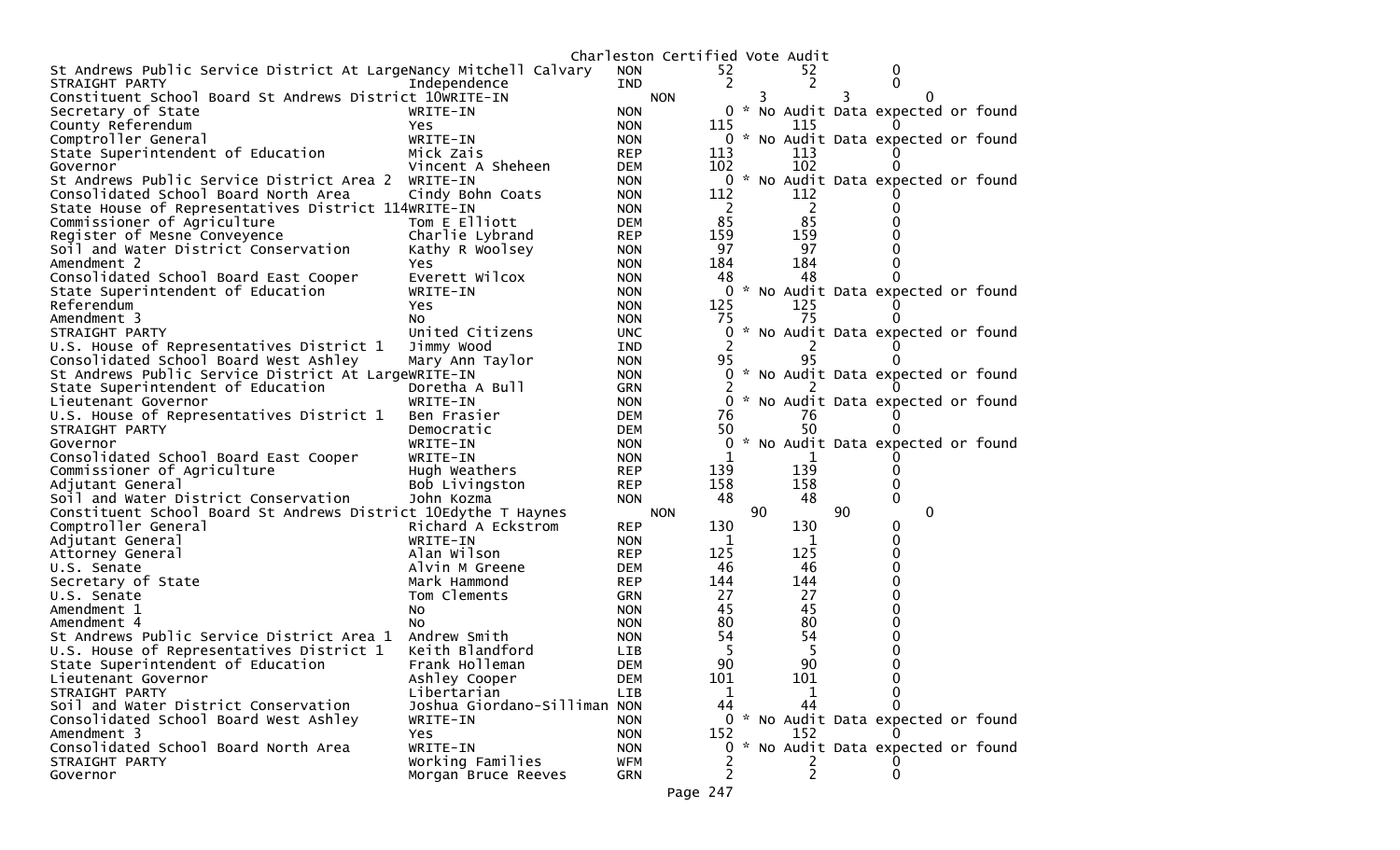|                                                                    |                        |                          | Charleston Certified Vote Audit |              |     |           |     |                                     |  |
|--------------------------------------------------------------------|------------------------|--------------------------|---------------------------------|--------------|-----|-----------|-----|-------------------------------------|--|
| U.S. House of Representatives District 1                           | M E Mac McCullough     | <b>UNC</b>               |                                 |              |     |           |     |                                     |  |
| Attorney General                                                   | WRITE-IN               | <b>NON</b>               |                                 | 0            |     |           |     | * No Audit Data expected or found   |  |
| Probate Judge                                                      | WRITE-IN               | <b>NON</b>               |                                 | $\Omega$     |     |           |     | * No Audit Data expected or found   |  |
| Attorney General                                                   | Matthew Richardson     | <b>DEM</b>               |                                 | 93           |     | 93        |     |                                     |  |
| County Referendum                                                  | NO.                    | <b>NON</b>               |                                 | 93           |     | 93        |     |                                     |  |
| U.S. House of Representatives District 1                           | Tim Scott              | <b>REP</b>               |                                 | 135          |     | 135       |     |                                     |  |
| Register of Mesne Conveyence                                       | WRITE-IN               | <b>NON</b>               |                                 | 1            |     | 1         |     |                                     |  |
| STRAIGHT PARTY                                                     | Republican             | <b>REP</b>               |                                 | 60           |     | 60        |     |                                     |  |
| St Andrews Public Service District Area 1                          | WRITE-IN               | <b>NON</b>               |                                 |              |     |           |     | 0 * No Audit Data expected or found |  |
| State Treasurer                                                    | Curtis Loftis          | <b>REP</b>               |                                 | 160          |     | 160       |     | $\Omega$                            |  |
| Constituent School Board St Andrews District 10Peter J Tecklenburg |                        |                          | <b>NON</b>                      | 180          | 114 | 180       | 114 | 0<br>0                              |  |
| Amendment 1<br>Governor                                            | Yes<br>Nikki R Haley   | <b>NON</b><br><b>REP</b> |                                 | 127          |     | 127       |     | 0                                   |  |
| U.S. House of Representatives District 1                           | WRITE-IN               | <b>NON</b>               |                                 | 0            |     |           |     | * No Audit Data expected or found   |  |
| Referendum                                                         | No.                    | <b>NON</b>               |                                 | 102          |     | 102       |     |                                     |  |
|                                                                    |                        |                          |                                 |              |     |           |     |                                     |  |
| 0524 St Andrews 24                                                 |                        |                          |                                 |              |     |           |     |                                     |  |
| Constituent School Board St Andrews District 10WRITE-IN            |                        |                          | <b>NON</b>                      |              | 7   |           | 7   | 0                                   |  |
| STRAIGHT PARTY                                                     | Libertarian            | <b>LIB</b>               |                                 | $\mathbf{1}$ |     | 1         |     | 0                                   |  |
| Amendment 2                                                        | NO.                    | <b>NON</b>               |                                 | 53           |     | 53        |     |                                     |  |
| Amendment 4                                                        | Yes                    | <b>NON</b>               |                                 | 281          |     | 281       |     |                                     |  |
| U.S. House of Representatives District 1                           | Keith Blandford        | LIB                      |                                 | 4            |     | 4         |     |                                     |  |
| Lieutenant Governor                                                | Ken Ard                | <b>REP</b>               |                                 | 160          |     | 160       |     |                                     |  |
| Soil and Water District Conservation                               | WRITE-IN               | <b>NON</b>               |                                 |              |     |           |     | 0 * No Audit Data expected or found |  |
| Consolidated School Board West Ashley                              | Mary Ann Taylor        | <b>NON</b>               |                                 | 161          |     | 161       |     |                                     |  |
| Consolidated School Board East Cooper                              | Everett Wilcox         | <b>NON</b>               |                                 | 107          |     | 107       |     |                                     |  |
| State Superintendent of Education                                  | Tony Fayyazi           | <b>IND</b>               |                                 | 3            |     | 3         |     |                                     |  |
| Governor                                                           | Vincent A Sheheen      | <b>DEM</b>               |                                 | 248          |     | 248       |     |                                     |  |
| Comptroller General                                                | WRITE-IN               | <b>NON</b>               |                                 | 0            |     |           |     | * No Audit Data expected or found   |  |
| Attorney General                                                   | Alan Wilson            | <b>REP</b>               |                                 | 175          |     | 175<br>96 |     |                                     |  |
| STRAIGHT PARTY<br>St Andrews Public Service District Area 2        | Democratic<br>WRITE-IN | <b>DEM</b>               |                                 | 96<br>0      |     |           |     | * No Audit Data expected or found   |  |
| U.S. House of Representatives District 1                           | Tim Scott              | <b>NON</b><br><b>REP</b> |                                 | 213          |     | 213       |     |                                     |  |
| State Superintendent of Education                                  | Mick Zais              | <b>REP</b>               |                                 | 176          |     | 176       |     |                                     |  |
| U.S. House of Representatives District 1                           | M E Mac McCullough     | <b>UNC</b>               |                                 |              |     |           |     |                                     |  |
| Commissioner of Agriculture                                        | WRITE-IN               | <b>NON</b>               |                                 | 1            |     | 1         |     |                                     |  |
| STRAIGHT PARTY                                                     | Green                  | <b>GRN</b>               |                                 |              |     |           |     |                                     |  |
| St Andrews Public Service District At LargeWRITE-IN                |                        | <b>NON</b>               |                                 | $\Omega$     |     |           |     | * No Audit Data expected or found   |  |
| Consolidated School Board East Cooper                              | WRITE-IN               | <b>NON</b>               |                                 | 0            |     |           |     | * No Audit Data expected or found   |  |
| Soil and Water District Conservation                               | Kathy R Woolsey        | <b>NON</b>               |                                 | 182          |     | 182       |     |                                     |  |
| U.S. House of Representatives District 1                           | Robert Dobbs           | <b>GRN</b>               |                                 | 8            |     | 8         |     |                                     |  |
| County Referendum                                                  | Yes                    | <b>NON</b>               |                                 | 238          |     | 238       |     |                                     |  |
| U.S. Senate                                                        | WRITE-IN               | <b>NON</b>               |                                 | 24           |     | 24        |     |                                     |  |
| State Superintendent of Education                                  | Doretha A Bull         | <b>GRN</b>               |                                 | 5            |     |           |     |                                     |  |
| Constituent School Board St Andrews District 10Edythe T Haynes     |                        |                          | <b>NON</b>                      |              | 150 |           | 150 | 0                                   |  |
| Amendment 2                                                        | Yes                    | <b>NON</b>               |                                 | 345          |     | 345       |     | 0                                   |  |
| Comptroller General                                                | Richard A Eckstrom     | <b>REP</b>               |                                 | 174          |     | 174       |     | 0                                   |  |
| Governor                                                           | Morgan Bruce Reeves    | GRN                      |                                 |              |     | 2         |     | 0                                   |  |
| Consolidated School Board North Area                               | WRITE-IN               | <b>NON</b>               |                                 | 0            |     |           |     | * No Audit Data expected or found   |  |
| Probate Judge                                                      | WRITE-IN               | <b>NON</b>               |                                 |              |     |           |     |                                     |  |
| State Treasurer                                                    | Curtis Loftis          | <b>REP</b>               |                                 | 251          |     | 251       |     | 0                                   |  |
| Amendment 3                                                        | NO.                    | <b>NON</b>               |                                 | 117          |     | 117       |     | 0                                   |  |
|                                                                    |                        |                          | Page 248                        |              |     |           |     |                                     |  |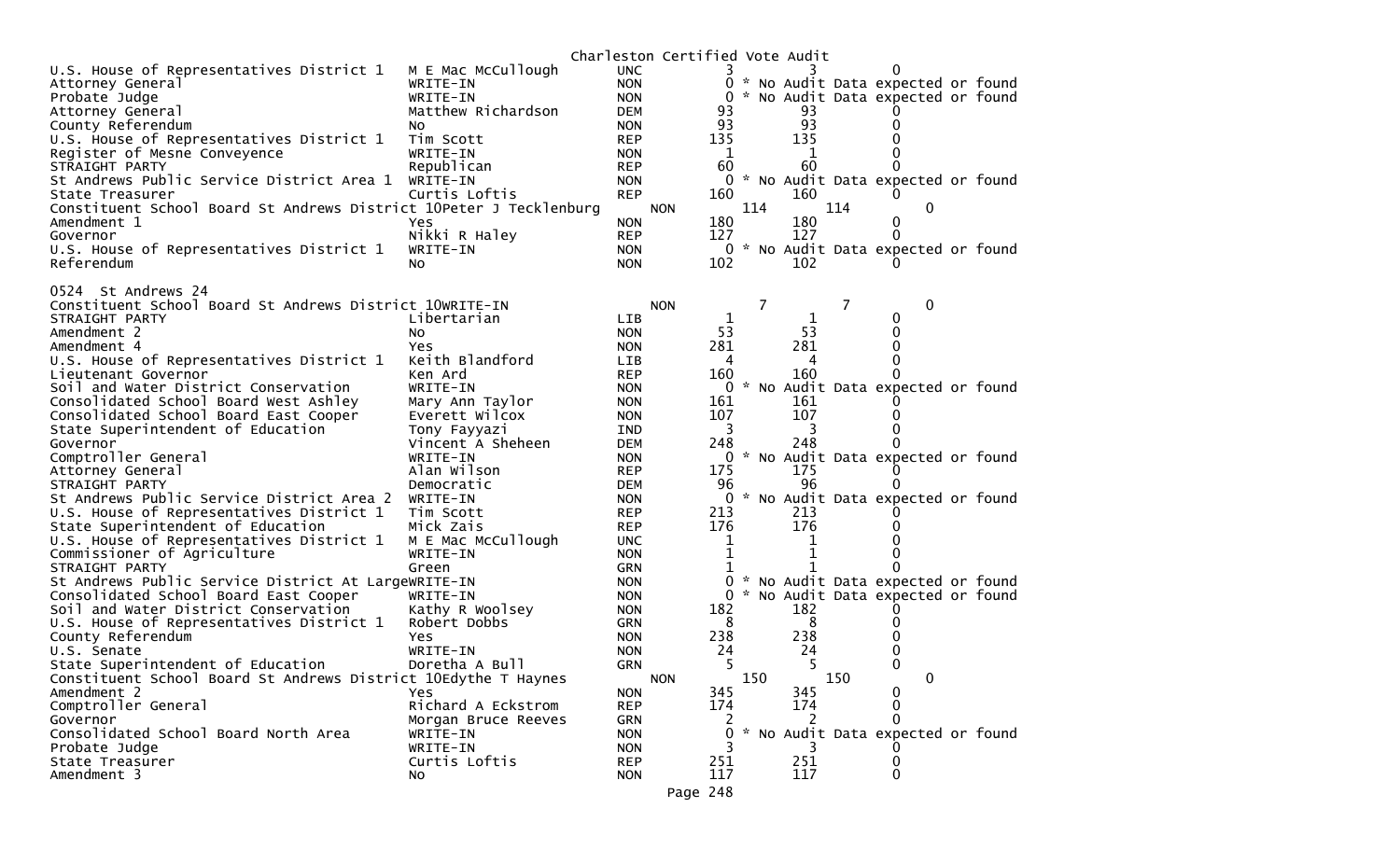|                                                                    |                              |            | Charleston Certified Vote Audit |               |     |     |                                     |  |
|--------------------------------------------------------------------|------------------------------|------------|---------------------------------|---------------|-----|-----|-------------------------------------|--|
| Consolidated School Board West Ashley                              | WRITE-IN                     | <b>NON</b> |                                 |               |     |     | 0 * No Audit Data expected or found |  |
| U.S. House of Representatives District 1                           | WRITE-IN                     | <b>NON</b> |                                 |               |     |     | 0 * No Audit Data expected or found |  |
| State Superintendent of Education                                  | WRITE-IN                     | <b>NON</b> |                                 |               |     |     | 0 * No Audit Data expected or found |  |
| STRAIGHT PARTY                                                     | United Citizens              | UNC.       |                                 |               |     |     | 0 * No Audit Data expected or found |  |
| Referendum                                                         | Yes                          | <b>NON</b> | 251                             |               | 251 |     |                                     |  |
| Soil and Water District Conservation                               | John Kozma                   | <b>NON</b> | 74                              |               | 74  |     | 0                                   |  |
| Register of Mesne Conveyence                                       | WRITE-IN                     | <b>NON</b> | 2                               |               | 2   |     |                                     |  |
| U.S. Senate                                                        | Jim DeMint                   | <b>REP</b> | 199                             |               | 199 |     |                                     |  |
| St Andrews Public Service District Area 1                          | Andrew Smith                 | <b>NON</b> | 18                              |               | 18  |     |                                     |  |
| Governor                                                           | WRITE-IN                     | <b>NON</b> | $\overline{c}$                  |               | 2   |     |                                     |  |
| Attorney General                                                   | Matthew Richardson           | <b>DEM</b> | 223                             |               | 223 |     |                                     |  |
| Commissioner of Agriculture                                        | Tom E Elliott                | <b>DEM</b> | 198                             |               | 198 |     |                                     |  |
| Attorney General                                                   | WRITE-IN                     | <b>NON</b> | 0                               | $\mathcal{H}$ |     |     | No Audit Data expected or found     |  |
| U.S. House of Representatives District 1                           | Rob Groce                    | WFM        | 5                               |               | 5   |     |                                     |  |
| Secretary of State                                                 | Marjorie L Johnson           | DEM        | 202                             |               | 202 |     |                                     |  |
| STRAIGHT PARTY                                                     | Independence                 | IND        | 1                               |               | 1   |     |                                     |  |
| Adjutant General                                                   | Bob Livingston               | <b>REP</b> | 243                             |               | 243 |     |                                     |  |
| Amendment 1                                                        | NO.                          | <b>NON</b> | 71                              |               | 71  |     |                                     |  |
| Soil and Water District Conservation                               | Joshua Giordano-Silliman NON |            | 68                              |               | 68  |     |                                     |  |
| State Superintendent of Education                                  | Frank Holleman               | <b>DEM</b> | 206                             |               | 206 |     |                                     |  |
| Commissioner of Agriculture                                        | Hugh Weathers                | <b>REP</b> | 201                             |               | 201 |     |                                     |  |
| State House of Representatives District 114Bobby Harrell           |                              | <b>REP</b> | 248                             |               | 248 |     | 0                                   |  |
| Consolidated School Board East Cooper                              | Craig Ascue                  | <b>NON</b> | 131                             |               | 131 |     | 0                                   |  |
| Constituent School Board St Andrews District 10Peter J Tecklenburg |                              |            | <b>NON</b>                      | 176           |     | 176 | 0                                   |  |
| Amendment 4                                                        | NO.                          | <b>NON</b> | 111                             |               | 111 |     | 0                                   |  |
| Attorney General                                                   | Leslie Minerd                | GRN        | 6                               |               | 6   |     | 0                                   |  |
| Adjutant General                                                   | WRITE-IN                     | <b>NON</b> | 2                               |               |     |     | 0                                   |  |
| Lieutenant Governor                                                | WRITE-IN                     | <b>NON</b> | 0                               |               |     |     | * No Audit Data expected or found   |  |
| St Andrews Public Service District Area 1                          | WRITE-IN                     | <b>NON</b> | 0                               |               |     |     | * No Audit Data expected or found   |  |
| Amendment 3                                                        | Yes                          | <b>NON</b> | 281                             |               | 281 |     |                                     |  |
| State Treasurer                                                    | WRITE-IN                     | <b>NON</b> | 3                               |               | 3   |     |                                     |  |
| Consolidated School Board West Ashley                              | Michael Miller               | <b>NON</b> | 147                             |               | 147 |     |                                     |  |
| Probate Judge                                                      | Irv Gerard Condon            | <b>REP</b> | 246                             |               | 246 |     |                                     |  |
| Secretary of State                                                 | WRITE-IN                     | <b>NON</b> | 1                               |               | 1   |     |                                     |  |
| Governor                                                           | Nikki R Haley                | <b>REP</b> | 159                             |               | 159 |     |                                     |  |
| Comptroller General                                                | Robert Barber                | <b>DEM</b> | 225                             |               | 225 |     |                                     |  |
| U.S. House of Representatives District 1                           | Ben Frasier                  | <b>DEM</b> | 177                             |               | 177 |     |                                     |  |
| State House of Representatives District 114WRITE-IN                |                              | <b>NON</b> | 5                               |               | 5   |     |                                     |  |
| U.S. House of Representatives District 1                           | Jimmy Wood                   | IND.       | 1                               |               | 1   |     |                                     |  |
| Amendment 1                                                        | Yes                          | <b>NON</b> | 326                             |               | 326 |     |                                     |  |
| Lieutenant Governor                                                | Ashley Cooper                | <b>DEM</b> | 251                             |               | 251 |     |                                     |  |
| U.S. Senate                                                        | Tom Clements                 | <b>GRN</b> | 62                              |               | 62  |     |                                     |  |
| County Referendum                                                  | NO.                          | <b>NON</b> | 137                             |               | 137 |     |                                     |  |
| Consolidated School Board East Cooper                              | Elizabeth Moffly             | <b>NON</b> | 163                             |               | 163 |     | 0                                   |  |
| U.S. Senate                                                        | Alvin M Greene               | <b>DEM</b> | 106                             |               | 106 |     | 0                                   |  |
| Consolidated School Board North Area                               | Cindy Bohn Coats             | <b>NON</b> | 178                             |               | 178 |     | 0                                   |  |
| Register of Mesne Conveyence                                       | Charlie Lybrand              | <b>REP</b> | 245                             |               | 245 |     | 0                                   |  |
| STRAIGHT PARTY                                                     | Republican                   | <b>REP</b> | 82                              |               | 82  |     | 0                                   |  |
| St Andrews Public Service District Area 2                          | Charlie Ledford              | <b>NON</b> | 19                              |               | 19  |     | 0                                   |  |
| Secretary of State                                                 | Mark Hammond                 | <b>REP</b> | 198                             |               | 198 |     | 0                                   |  |
| STRAIGHT PARTY                                                     | Working Families             | <b>WFM</b> |                                 |               |     |     | 0 * No Audit Data expected or found |  |
| Governor                                                           | Morgan Bruce Reeves          | UNC.       | $\Omega$                        |               |     |     | * No Audit Data expected or found   |  |
|                                                                    |                              |            | Page 249                        |               |     |     |                                     |  |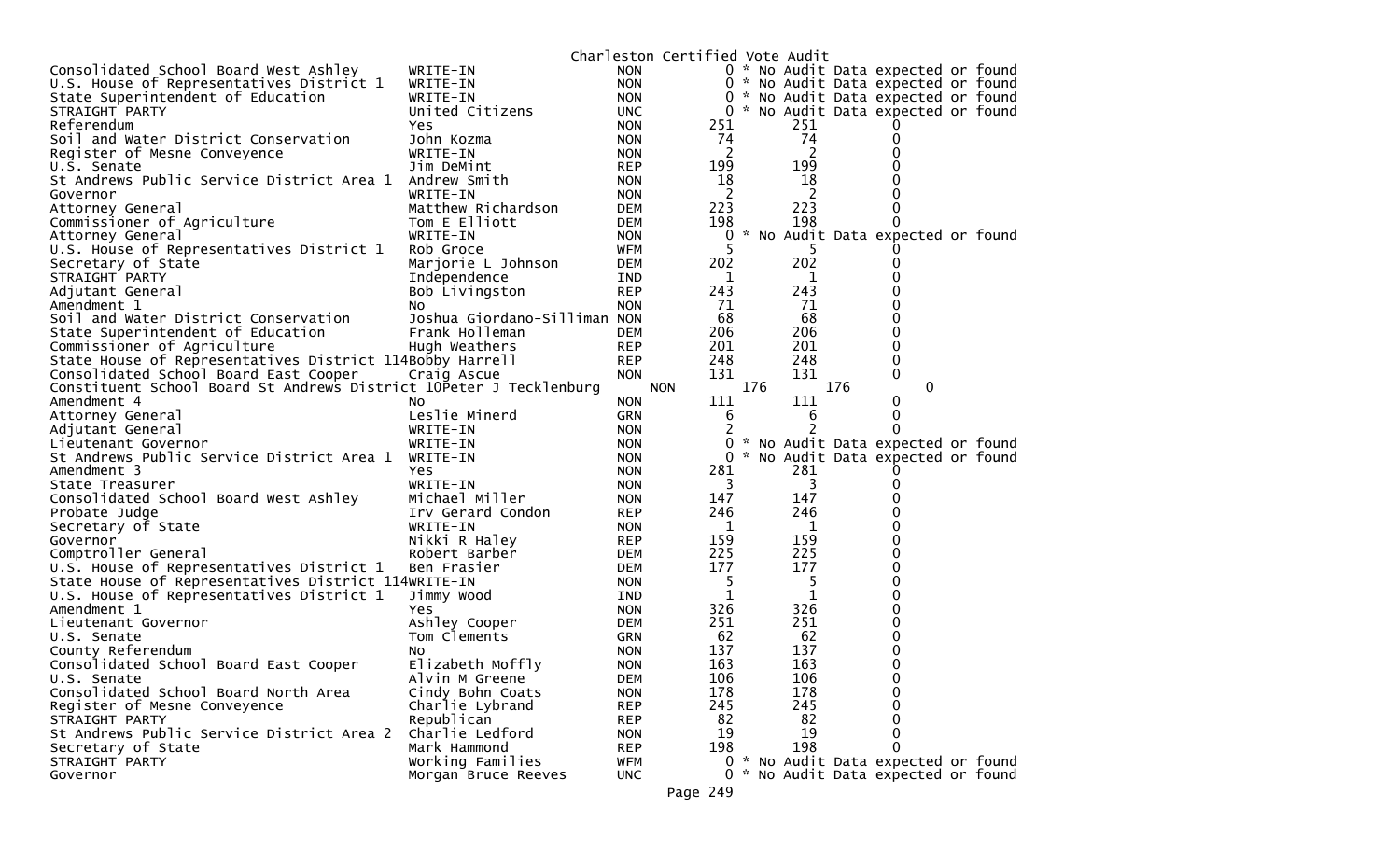|                                                                   |                    |            | Charleston Certified Vote Audit |                |     |     |     |                                     |  |
|-------------------------------------------------------------------|--------------------|------------|---------------------------------|----------------|-----|-----|-----|-------------------------------------|--|
| State Superintendent of Education                                 | Tim Moultrie       | <b>LIB</b> |                                 | 11             |     | 11  |     | 0                                   |  |
| St Andrews Public Service District At LargeNancy Mitchell Calvary |                    | <b>NON</b> |                                 | 18             |     | 18  |     | 0                                   |  |
| Referendum                                                        | NO.                | <b>NON</b> |                                 | 145            |     | 145 |     | 0                                   |  |
|                                                                   |                    |            |                                 |                |     |     |     |                                     |  |
| 0525 St Andrews 25                                                |                    |            |                                 |                |     |     |     |                                     |  |
| Comptroller General                                               | Richard A Eckstrom | <b>REP</b> |                                 | 147            |     | 147 |     |                                     |  |
| Secretary of State                                                | WRITE-IN           | <b>NON</b> |                                 | 0              |     |     |     | * No Audit Data expected or found   |  |
| U.S. Senate                                                       | Tom Clements       | GRN        |                                 | 48             |     | 48  |     |                                     |  |
| Consolidated School Board West Ashley                             | Michael Miller     | <b>NON</b> |                                 | 140            |     | 140 |     | $\Omega$                            |  |
| State House of Representatives District 119Leon Stavrinakis       |                    | DEM        |                                 | 230            |     | 230 |     |                                     |  |
| State Superintendent of Education                                 | Tony Fayyazi       | IND        |                                 | 5              |     | 5   |     | 0                                   |  |
| Amendment 4                                                       | Yes                | <b>NON</b> |                                 | 232            |     | 232 |     | $\Omega$                            |  |
| STRAIGHT PARTY                                                    | Independence       | IND        |                                 | 0              |     |     |     | * No Audit Data expected or found   |  |
| Amendment 2                                                       | No.                |            |                                 | 54             |     | 54  |     |                                     |  |
| St Andrews Public Service District Area 2                         | Charlie Ledford    | <b>NON</b> |                                 | 54             |     | 54  |     | 0                                   |  |
| U.S. Senate                                                       |                    | <b>NON</b> |                                 | 123            |     | 123 |     |                                     |  |
|                                                                   | Alvin M Greene     | DEM        |                                 | 55             |     | 55  |     | 0                                   |  |
| St Andrews Public Service District At LargeNancy Mitchell Calvary |                    | <b>NON</b> |                                 |                |     |     |     |                                     |  |
| Consolidated School Board East Cooper                             | Elizabeth Moffly   | <b>NON</b> |                                 | 114            |     | 114 |     | 0                                   |  |
| State Superintendent of Education                                 | Mick Zais          | <b>REP</b> |                                 | 139            |     | 139 |     | 0                                   |  |
| Soil and Water District Conservation                              | WRITE-IN           | <b>NON</b> |                                 | $\mathbf 1$    |     | 1   |     | 0                                   |  |
| Constituent School Board St Andrews District 10WRITE-IN           |                    |            | <b>NON</b>                      |                | 5.  |     | 5   | 0                                   |  |
| State Superintendent of Education                                 | Doretha A Bull     | <b>GRN</b> |                                 | 6              |     | 6   |     | $\bf{0}$                            |  |
| U.S. House of Representatives District 1                          | Ben Frasier        | <b>DEM</b> |                                 | 169            |     | 169 |     | 0                                   |  |
| Attorney General                                                  | Matthew Richardson | DEM        |                                 | 204            |     | 204 |     | 0                                   |  |
| Attorney General                                                  | Leslie Minerd      | GRN        |                                 | 7              |     | 7   |     | 0                                   |  |
| Probate Judge                                                     | Irv Gerard Condon  | REP        |                                 | 197            |     | 197 |     |                                     |  |
| Attorney General                                                  | WRITE-IN           | <b>NON</b> |                                 | 0              |     |     |     | * No Audit Data expected or found   |  |
| U.S. House of Representatives District 1                          | Jimmy Wood         | IND        |                                 | $\overline{2}$ |     | 2   |     |                                     |  |
| State Treasurer                                                   | WRITE-IN           | <b>NON</b> |                                 | 9              |     | 9   |     | 0                                   |  |
| Consolidated School Board North Area                              | Cindy Bohn Coats   | <b>NON</b> |                                 | 150            |     | 150 |     | 0                                   |  |
| Secretary of State                                                | Mark Hammond       | <b>REP</b> |                                 | 155            |     | 155 |     |                                     |  |
| County Referendum                                                 | Yes                | <b>NON</b> |                                 | 183            |     | 183 |     | 0                                   |  |
| Consolidated School Board East Cooper                             | Everett Wilcox     | <b>NON</b> |                                 | 82             |     | 82  |     | 0                                   |  |
| Lieutenant Governor                                               | Ken Ard            | <b>REP</b> |                                 | 138            |     | 138 |     | 0                                   |  |
| St Andrews Public Service District Area 2                         | WRITE-IN           | <b>NON</b> |                                 | 1              |     | 1   |     | 0                                   |  |
| STRAIGHT PARTY                                                    | Democratic         | DEM        |                                 | 125            |     | 125 |     | 0                                   |  |
| Register of Mesne Conveyence                                      | Charlie Lybrand    | <b>REP</b> |                                 | 198            |     | 198 |     | 0                                   |  |
| Soil and Water District Conservation                              | Kathy R Woolsey    | <b>NON</b> |                                 | 131            |     | 131 |     | 0                                   |  |
| St Andrews Public Service District At LargeWRITE-IN               |                    | <b>NON</b> |                                 | 2              |     | 2   |     | 0                                   |  |
| Amendment 2                                                       | Yes                | <b>NON</b> |                                 | 289            |     | 289 |     | 0                                   |  |
| STRAIGHT PARTY                                                    | Green              | GRN        |                                 | 1              |     | 1   |     | 0                                   |  |
| Consolidated School Board West Ashley                             | Mary Ann Taylor    | <b>NON</b> |                                 | 117            |     | 117 |     | 0                                   |  |
| U.S. House of Representatives District 1                          | Keith Blandford    | <b>LIB</b> |                                 | 5              |     | 5   |     | 0                                   |  |
| Amendment 3                                                       | No                 | <b>NON</b> |                                 | 125            |     | 125 |     | $\Omega$                            |  |
| State House of Representatives District 119WRITE-IN               |                    | <b>NON</b> |                                 |                |     |     |     | 0 * No Audit Data expected or found |  |
| Referendum                                                        | <b>Yes</b>         | <b>NON</b> |                                 | 193            |     | 193 |     | $\Omega$                            |  |
| Constituent School Board St Andrews District 10Edythe T Haynes    |                    |            | <b>NON</b>                      |                | 125 |     | 125 | 0                                   |  |
| Commissioner of Agriculture                                       | WRITE-IN           | <b>NON</b> |                                 |                |     |     |     | 0 * No Audit Data expected or found |  |
| State Superintendent of Education                                 | WRITE-IN           | <b>NON</b> |                                 |                |     |     |     | * No Audit Data expected or found   |  |
| Consolidated School Board East Cooper                             | WRITE-IN           | <b>NON</b> |                                 | 1              |     | 1   |     |                                     |  |
| Governor                                                          | Nikki R Haley      | <b>REP</b> |                                 | 145            |     | 145 |     | 0                                   |  |
| STRAIGHT PARTY                                                    | Libertarian        | LIB        |                                 | 4              |     | 4   |     | 0                                   |  |
|                                                                   |                    |            |                                 |                |     |     |     |                                     |  |
|                                                                   |                    |            | Page 250                        |                |     |     |     |                                     |  |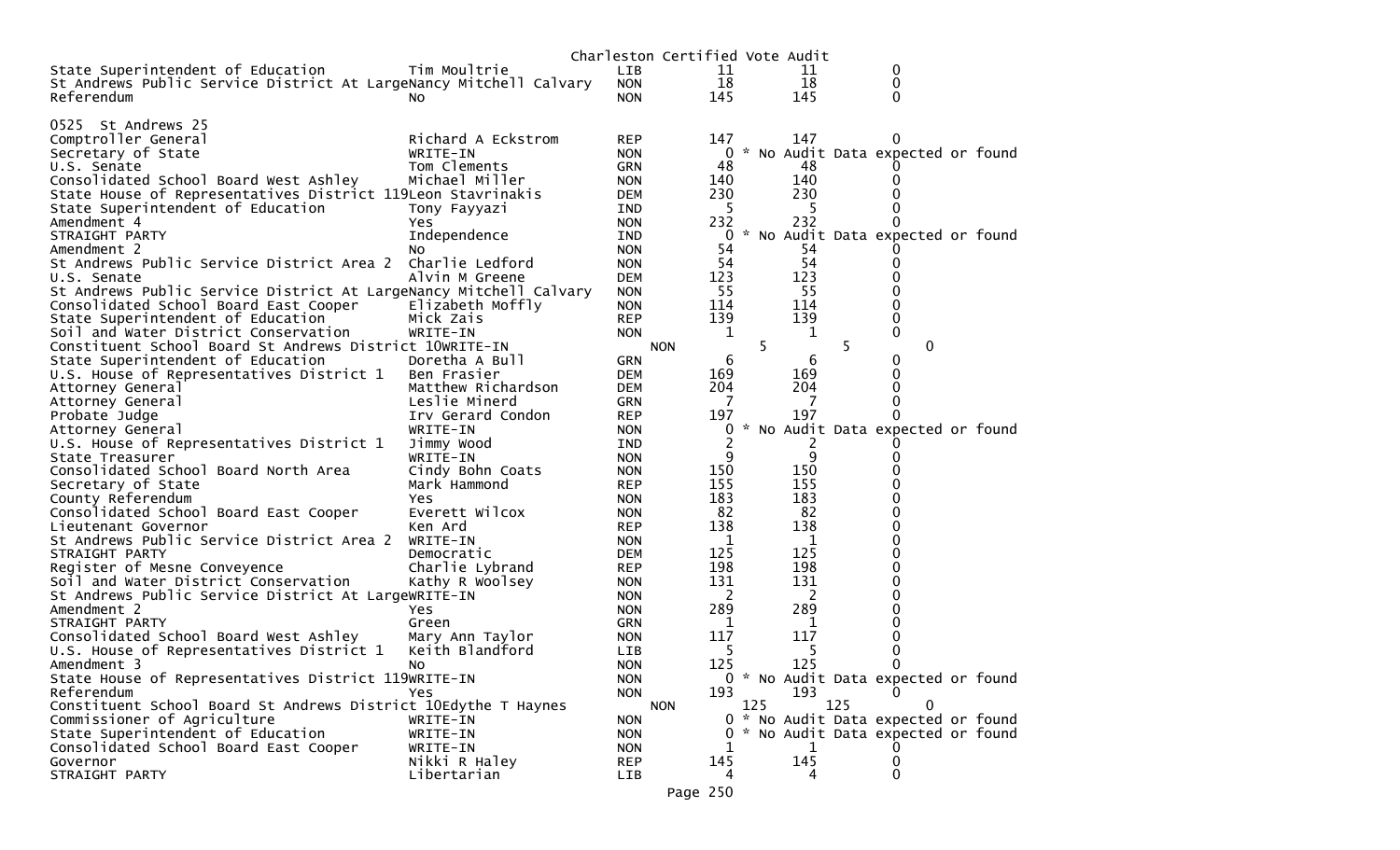|                                                                    |                              |            | Charleston Certified Vote Audit |     |     |     |                                     |  |
|--------------------------------------------------------------------|------------------------------|------------|---------------------------------|-----|-----|-----|-------------------------------------|--|
| Governor                                                           | WRITE-IN                     | <b>NON</b> | 2                               |     | 2   |     | 0                                   |  |
| U.S. House of Representatives District 1                           | Tim Scott                    | <b>REP</b> | 162                             |     | 162 |     | 0                                   |  |
| STRAIGHT PARTY                                                     | Republican                   | <b>REP</b> | 77                              |     | 77  |     | 0                                   |  |
| Soil and Water District Conservation                               | John Kozma                   | <b>NON</b> | 67                              |     | 67  |     | 0                                   |  |
| U.S. Senate                                                        | WRITE-IN                     | <b>NON</b> | 8                               |     | 8   |     | 0                                   |  |
| U.S. House of Representatives District 1                           | Robert Dobbs                 | GRN        | 2                               |     | 2   |     |                                     |  |
| State Superintendent of Education                                  | Frank Holleman               | <b>DEM</b> | 186                             |     | 186 |     | 0                                   |  |
| Comptroller General                                                | Robert Barber                | <b>DEM</b> | 206                             |     | 206 |     | 0                                   |  |
| St Andrews Public Service District Area 1                          | Andrew Smith                 | <b>NON</b> | 56                              |     | 56  |     | 0                                   |  |
| U.S. House of Representatives District 1                           | M E Mac McCullough           | <b>UNC</b> |                                 |     |     |     | 0 * No Audit Data expected or found |  |
| STRAIGHT PARTY                                                     | United Citizens              | <b>UNC</b> |                                 |     |     |     | 0 * No Audit Data expected or found |  |
|                                                                    | Tom E Elliott                | <b>DEM</b> | 185                             |     | 185 |     |                                     |  |
| Commissioner of Agriculture                                        |                              |            |                                 |     | 58  |     | 0                                   |  |
| Amendment 1                                                        | No.                          | <b>NON</b> | 58                              |     |     |     |                                     |  |
| U.S. Senate                                                        | Jim DeMint                   | <b>REP</b> | 160                             |     | 160 |     | 0                                   |  |
| Consolidated School Board West Ashley                              | WRITE-IN                     | <b>NON</b> | 4                               |     | 4   |     | 0                                   |  |
| Amendment 4                                                        | No.                          | <b>NON</b> | 107                             |     | 107 |     | 0                                   |  |
| Adjutant General                                                   | Bob Livingston               | <b>REP</b> | 195                             |     | 195 |     | 0                                   |  |
| Consolidated School Board North Area                               | WRITE-IN                     | <b>NON</b> | -2                              |     | 2   |     | O                                   |  |
| Soil and Water District Conservation                               | Joshua Giordano-Silliman NON |            | 71                              |     | 71  |     |                                     |  |
| STRAIGHT PARTY                                                     | Working Families             | WFM        |                                 |     |     |     | 0 * No Audit Data expected or found |  |
| Governor                                                           | Morgan Bruce Reeves          | <b>UNC</b> |                                 |     |     |     | 0 * No Audit Data expected or found |  |
| State House of Representatives District 119Lee Edwards             |                              | <b>REP</b> | 128                             |     | 128 |     |                                     |  |
| Amendment 3                                                        | Yes                          | <b>NON</b> | 214                             |     | 214 |     |                                     |  |
| Lieutenant Governor                                                | WRITE-IN                     | <b>NON</b> |                                 |     |     |     | 0 * No Audit Data expected or found |  |
| Commissioner of Agriculture                                        | Hugh Weathers                | <b>REP</b> | 162                             |     | 162 |     |                                     |  |
| Constituent School Board St Andrews District 10Peter J Tecklenburg |                              |            | <b>NON</b>                      | 159 |     | 159 | $\mathbf 0$                         |  |
| Adjutant General                                                   | WRITE-IN                     | <b>NON</b> | 7                               |     | 7   |     | 0                                   |  |
| Probate Judge                                                      | WRITE-IN                     | <b>NON</b> |                                 |     |     |     | 0                                   |  |
| Attorney General                                                   | Alan Wilson                  | <b>REP</b> | 145                             |     | 145 |     | 0                                   |  |
| Register of Mesne Conveyence                                       | WRITE-IN                     | <b>NON</b> | 5.                              |     | Ь   |     |                                     |  |
| St Andrews Public Service District Area 1                          | WRITE-IN                     | <b>NON</b> | 2                               |     |     |     |                                     |  |
| U.S. House of Representatives District 1                           | WRITE-IN                     | <b>NON</b> |                                 |     |     |     | 0 * No Audit Data expected or found |  |
| County Referendum                                                  | No                           | <b>NON</b> | 139                             |     | 139 |     |                                     |  |
| State Treasurer                                                    | Curtis Loftis                | <b>REP</b> | 194                             |     | 194 |     | O)                                  |  |
| Secretary of State                                                 | Marjorie L Johnson           | <b>DEM</b> | 194                             |     | 194 |     | 0                                   |  |
|                                                                    |                              | <b>DEM</b> | 218                             |     | 218 |     | 0                                   |  |
| Lieutenant Governor<br>Amendment 1                                 | Ashley Cooper                |            | 290                             |     | 290 |     | 0                                   |  |
|                                                                    | <b>Yes</b>                   | <b>NON</b> | 125                             |     | 125 |     | 0                                   |  |
| Consolidated School Board East Cooper                              | Craig Ascue                  | <b>NON</b> |                                 |     |     |     |                                     |  |
| Governor                                                           | Vincent A Sheheen            | <b>DEM</b> | 205                             |     | 205 |     | 0                                   |  |
| U.S. House of Representatives District 1                           | Rob Groce                    | WFM        | 13                              |     | 13  |     | 0                                   |  |
| State Superintendent of Education                                  | Tim Moultrie                 | <b>LIB</b> | 18                              |     | 18  |     | 0                                   |  |
| Comptroller General                                                | WRITE-IN                     | <b>NON</b> |                                 |     |     |     | 0 * No Audit Data expected or found |  |
| Governor                                                           | Morgan Bruce Reeves          | GRN        | 5                               |     | 5   |     |                                     |  |
| Referendum                                                         | No.                          | <b>NON</b> | 150                             |     | 150 |     | 0                                   |  |
|                                                                    |                              |            |                                 |     |     |     |                                     |  |
| 0526 St Andrews 26                                                 |                              |            |                                 |     |     |     |                                     |  |
| U.S. House of Representatives District 1                           | M E Mac McCullough           | <b>UNC</b> | 7                               |     | 7   |     | 0                                   |  |
| Amendment 4                                                        | Yes.                         | <b>NON</b> | 339                             |     | 339 |     | 0                                   |  |
| Soil and Water District Conservation                               | WRITE-IN                     | <b>NON</b> | $\mathbf 1$                     |     | 1   |     | $\mathbf 0$                         |  |
| State Superintendent of Education                                  | Doretha A Bull               | <b>GRN</b> | 10                              |     | 10  |     | $\mathbf 0$                         |  |
| State Superintendent of Education                                  | Mick Zais                    | <b>REP</b> | 242                             |     | 242 |     | 0                                   |  |
| STRAIGHT PARTY                                                     | United Citizens              | <b>UNC</b> | $\mathbf{1}$                    |     | 1   |     | $\Omega$                            |  |
|                                                                    |                              |            |                                 |     |     |     |                                     |  |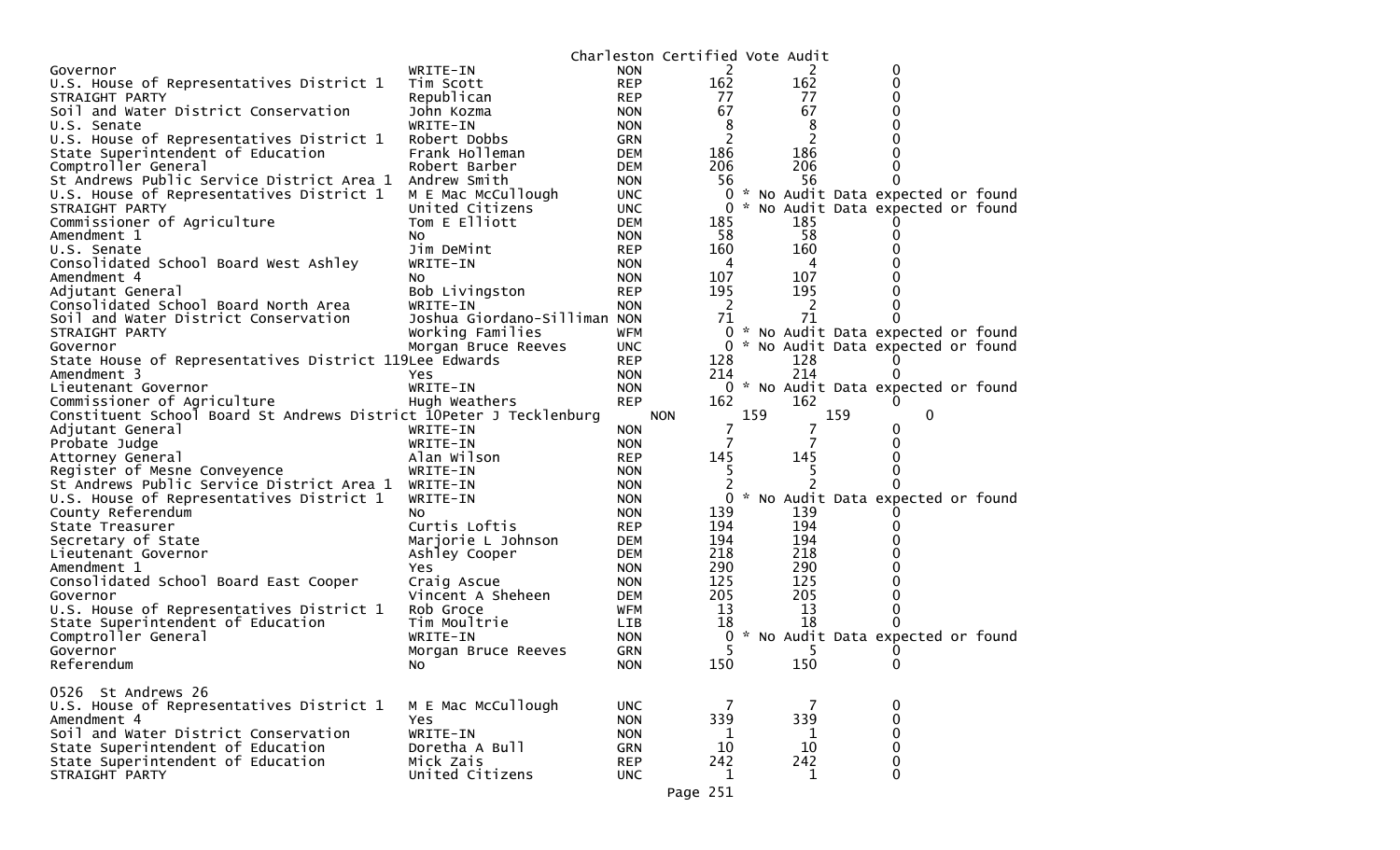|                                                                                       |                                     |            | Charleston Certified Vote Audit |                |       |     |                                     |  |
|---------------------------------------------------------------------------------------|-------------------------------------|------------|---------------------------------|----------------|-------|-----|-------------------------------------|--|
| State Superintendent of Education                                                     | Tony Fayyazi                        | <b>IND</b> |                                 | 8              |       | 8   |                                     |  |
| Lieutenant Governor                                                                   | Ashley Cooper                       | <b>DEM</b> |                                 | 285            |       | 285 |                                     |  |
| Lieutenant Governor                                                                   | WRITE-IN                            | <b>NON</b> |                                 |                |       |     | 0 * No Audit Data expected or found |  |
| Governor                                                                              | Nikki R Haley                       | <b>REP</b> |                                 | 261            |       | 261 |                                     |  |
| St Andrews Public Service District At LargeWRITE-IN                                   |                                     | <b>NON</b> |                                 |                |       |     | 0 * No Audit Data expected or found |  |
| Constituent School Board St Andrews District 10Edythe T Haynes                        |                                     |            | <b>NON</b>                      |                | 210   | 210 |                                     |  |
| St Andrews Public Service District Area 2                                             | WRITE-IN                            | <b>NON</b> |                                 |                | $0 *$ |     | No Audit Data expected or found     |  |
| STRAIGHT PARTY                                                                        | Libertarian                         | LIB        |                                 | $\overline{0}$ |       |     | * No Audit Data expected or found   |  |
| Consolidated School Board East Cooper                                                 | WRITE-IN                            | <b>NON</b> |                                 | 1              |       | 1   |                                     |  |
| Secretary of State                                                                    | Marjorie L Johnson                  | <b>DEM</b> |                                 | 245            |       | 245 |                                     |  |
| State House of Representatives District 119Lee Edwards                                |                                     | <b>REP</b> |                                 | 213            |       | 213 |                                     |  |
| Lieutenant Governor                                                                   | Ken Ard                             | <b>REP</b> |                                 | 250            |       | 250 |                                     |  |
| Soil and Water District Conservation                                                  | Kathy R Woolsey                     | <b>NON</b> |                                 | 259            |       | 259 |                                     |  |
| U.S. Senate                                                                           | Tom Clements                        | <b>GRN</b> |                                 | 77             |       | 77  |                                     |  |
| State Treasurer                                                                       | Curtis Loftis                       | <b>REP</b> |                                 | 339            |       | 339 |                                     |  |
| U.S. House of Representatives District 1                                              | WRITE-IN                            | <b>NON</b> |                                 | 1              |       | 1   |                                     |  |
| STRAIGHT PARTY                                                                        | Green                               | <b>GRN</b> |                                 | 4              |       | 4   |                                     |  |
| County Referendum                                                                     | Yes                                 | <b>NON</b> |                                 | 269            |       | 269 |                                     |  |
| Consolidated School Board North Area                                                  | WRITE-IN                            | <b>NON</b> |                                 | 0              |       |     | * No Audit Data expected or found   |  |
| Amendment 2                                                                           | Yes.                                | <b>NON</b> |                                 | 442            |       | 442 |                                     |  |
| U.S. House of Representatives District 1                                              | Rob Groce                           | WFM        |                                 | 12             |       | 12  |                                     |  |
| Consolidated School Board West Ashley                                                 | WRITE-IN                            | <b>NON</b> |                                 | 1              |       | 1   |                                     |  |
| STRAIGHT PARTY                                                                        | Independence                        | IND        |                                 | 4              |       | 4   |                                     |  |
| Probate Judge                                                                         | WRITE-IN                            | <b>NON</b> |                                 | 1              |       | 1   |                                     |  |
| Comptroller General                                                                   | Robert Barber                       | DEM        |                                 | 272            |       | 272 |                                     |  |
| U.S. Senate                                                                           | Alvin M Greene                      | DEM        |                                 | 140            |       | 140 |                                     |  |
| Amendment 3                                                                           | NO.                                 | <b>NON</b> |                                 | 172            |       | 172 |                                     |  |
| Attorney General                                                                      | Alan Wilson                         | <b>REP</b> |                                 | 248            |       | 248 |                                     |  |
| St Andrews Public Service District Area 1                                             | Andrew Smith                        | <b>NON</b> |                                 | 212            |       | 212 |                                     |  |
| Soil and Water District Conservation                                                  | John Kozma                          | <b>NON</b> |                                 | 132            |       | 132 |                                     |  |
| Register of Mesne Conveyence                                                          | WRITE-IN                            | <b>NON</b> |                                 | 3              |       | 3   |                                     |  |
| Secretary of State                                                                    | Mark Hammond                        | <b>REP</b> |                                 | 281            |       | 281 |                                     |  |
| State Superintendent of Education                                                     | WRITE-IN                            | <b>NON</b> |                                 |                |       |     | 0 * No Audit Data expected or found |  |
| Referendum                                                                            | Yes                                 | <b>NON</b> |                                 | 321            |       | 321 |                                     |  |
| Secretary of State                                                                    | WRITE-IN                            | <b>NON</b> |                                 | 0              |       |     | * No Audit Data expected or found   |  |
| Governor                                                                              | Morgan Bruce Reeves                 | <b>GRN</b> |                                 |                |       |     |                                     |  |
| State Superintendent of Education                                                     | Frank Holleman                      | DEM        |                                 | 251            |       | 251 |                                     |  |
| Governor                                                                              | WRITE-IN                            | <b>NON</b> |                                 |                |       |     | 0 * No Audit Data expected or found |  |
| U.S. House of Representatives District 1                                              | Ben Frasier                         | <b>DEM</b> |                                 | 199            |       | 199 | 0                                   |  |
| Constituent School Board St Andrews District 10Peter J Tecklenburg                    |                                     |            | <b>NON</b>                      |                | 283   | 283 | 0                                   |  |
| State House of Representatives District 119Leon Stavrinakis                           |                                     | <b>DEM</b> |                                 | 324            |       | 324 | 0                                   |  |
| Commissioner of Agriculture                                                           | WRITE-IN                            | <b>NON</b> |                                 | 1              |       | 1   | 0                                   |  |
| Soil and Water District Conservation                                                  | Joshua Giordano-Silliman NON        |            |                                 | 105            |       | 105 |                                     |  |
| Amendment 1                                                                           |                                     | <b>NON</b> |                                 | 80             |       | 80  | 0                                   |  |
| STRAIGHT PARTY                                                                        | No.<br>Republican                   | <b>REP</b> |                                 | 123            |       | 123 | 0                                   |  |
| Consolidated School Board East Cooper                                                 | Craig Ascue                         | <b>NON</b> |                                 | 177            |       | 177 | 0                                   |  |
| State Treasurer                                                                       |                                     | <b>NON</b> |                                 | -5             |       | 5   | 0                                   |  |
| Attorney General                                                                      | WRITE-IN<br>Leslie Minerd           | <b>GRN</b> |                                 | 14             |       | 14  | 0                                   |  |
|                                                                                       |                                     |            |                                 | 272            |       | 272 | 0                                   |  |
| Governor<br>Adjutant General                                                          | Vincent A Sheheen<br>Bob Livingston | <b>DEM</b> |                                 | 331            |       | 331 | 0                                   |  |
|                                                                                       | Jimmy Wood                          | <b>REP</b> |                                 |                |       | 4   | 0                                   |  |
| U.S. House of Representatives District 1<br>St Andrews Public Service District Area 1 | WRITE-IN                            | IND        |                                 |                |       |     |                                     |  |
|                                                                                       |                                     | <b>NON</b> |                                 |                |       |     | 0 * No Audit Data expected or found |  |
|                                                                                       |                                     |            | Page 252                        |                |       |     |                                     |  |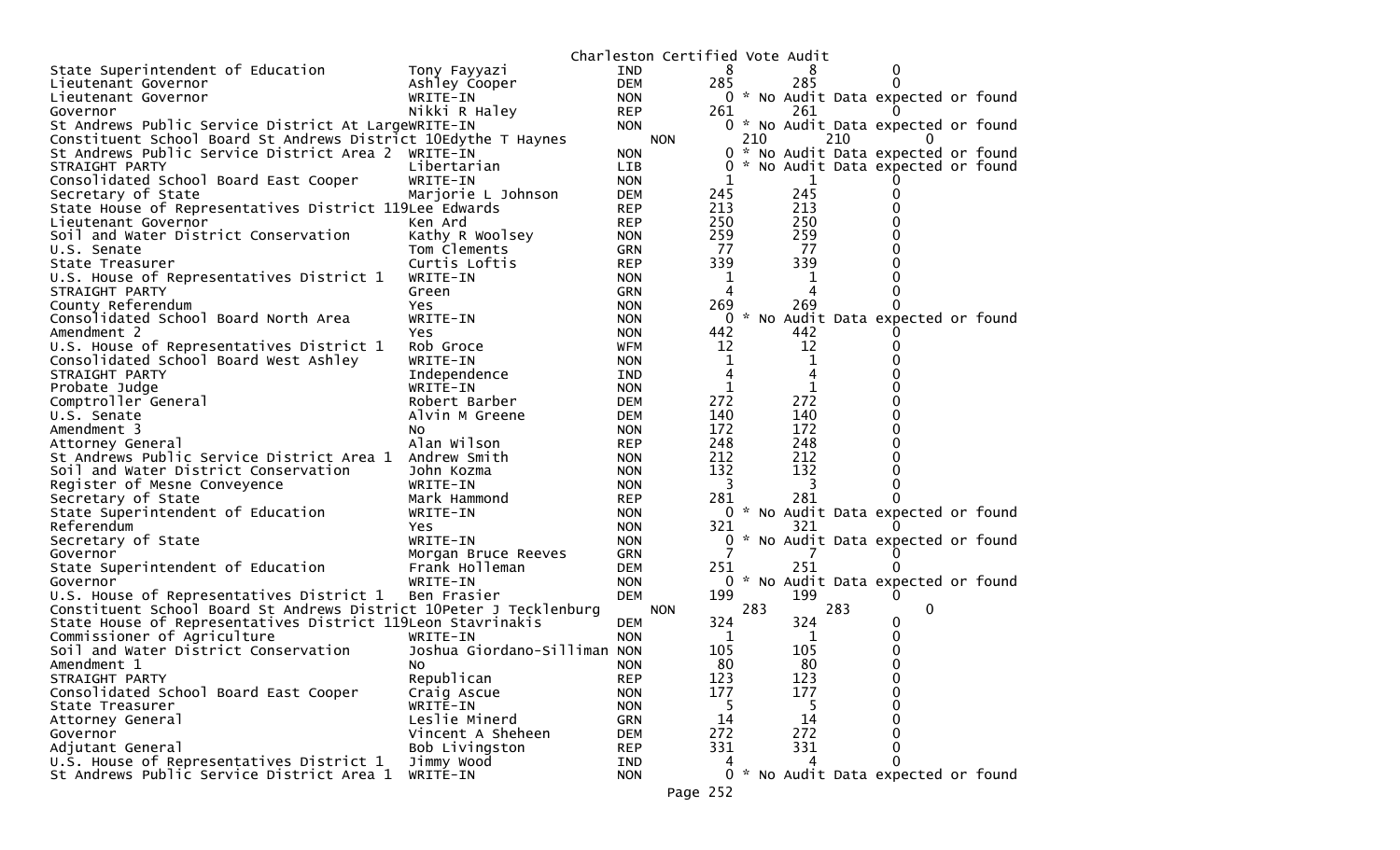|                                                                   |                     |            | Charleston Certified Vote Audit |                |     |                                     |  |
|-------------------------------------------------------------------|---------------------|------------|---------------------------------|----------------|-----|-------------------------------------|--|
| Amendment 4                                                       | No.                 | <b>NON</b> | 154                             | 154            |     | 0                                   |  |
| Consolidated School Board West Ashley                             | Michael Miller      | <b>NON</b> | 189                             | 189            |     | 0                                   |  |
| Comptroller General                                               | Richard A Eckstrom  | <b>REP</b> | 254                             | 254            |     | 0                                   |  |
| U.S. House of Representatives District 1                          | Keith Blandford     | LIB        | 9                               |                | 9   | 0                                   |  |
| Amendment 3                                                       | Yes                 | <b>NON</b> | 335                             | 335            |     | 0                                   |  |
| Comptroller General                                               | WRITE-IN            | <b>NON</b> | 1                               |                | 1   | 0                                   |  |
| Probate Judge                                                     | Irv Gerard Condon   | <b>REP</b> | 348                             | 348            |     | 0                                   |  |
| Commissioner of Agriculture                                       | Tom E Elliott       | <b>DEM</b> | 230                             | 230            |     | 0                                   |  |
| Attorney General                                                  | Matthew Richardson  | <b>DEM</b> | 269                             | 269            |     | 0                                   |  |
| U.S. Senate                                                       | WRITE-IN            | <b>NON</b> | 19                              | 19             |     | 0                                   |  |
| U.S. House of Representatives District 1                          | Tim Scott           | <b>REP</b> | 293                             | 293            |     | 0                                   |  |
| Consolidated School Board East Cooper                             | Elizabeth Moffly    | <b>NON</b> | 191                             | 191            |     | 0                                   |  |
| Governor                                                          | Morgan Bruce Reeves | <b>UNC</b> | 3                               |                | 3   | 0                                   |  |
| Amendment 1                                                       | Yes.                | <b>NON</b> | 443                             | 443            |     | 0                                   |  |
| U.S. House of Representatives District 1                          | Robert Dobbs        | <b>GRN</b> | 10                              | 10             |     | 0                                   |  |
| Adjutant General                                                  | WRITE-IN            | <b>NON</b> | 3                               |                | 3   | 0                                   |  |
| Consolidated School Board North Area                              | Cindy Bohn Coats    | <b>NON</b> | 252                             | 252            |     | $\Omega$                            |  |
| State House of Representatives District 119WRITE-IN               |                     | <b>NON</b> | 0                               |                |     | * No Audit Data expected or found   |  |
| St Andrews Public Service District At LargeNancy Mitchell Calvary |                     | <b>NON</b> | 198                             | 198            |     |                                     |  |
| County Referendum                                                 | NO.                 | <b>NON</b> | 203                             | 203            |     | 0                                   |  |
| Register of Mesne Conveyence                                      | Charlie Lybrand     | <b>REP</b> | 347                             | 347            |     | 0                                   |  |
| Constituent School Board St Andrews District 10WRITE-IN           |                     |            | <b>NON</b>                      | $\overline{7}$ | 7   | 0                                   |  |
| St Andrews Public Service District Area 2                         | Charlie Ledford     | <b>NON</b> | 220                             | 220            |     | 0                                   |  |
| U.S. Senate                                                       | Jim DeMint          | <b>REP</b> | 287                             | 287            |     | 0                                   |  |
| Commissioner of Agriculture                                       | Hugh Weathers       | <b>REP</b> | 293                             | 293            |     | 0                                   |  |
| State Superintendent of Education                                 | Tim Moultrie        | LIB        | 21                              | 21             |     | 0                                   |  |
| STRAIGHT PARTY                                                    | Democratic          | DEM        | 127                             | 127            |     | 0                                   |  |
| Attorney General                                                  | WRITE-IN            | <b>NON</b> | 0                               |                |     | * No Audit Data expected or found   |  |
| STRAIGHT PARTY                                                    | Working Families    | WFM        | 1                               |                |     |                                     |  |
| Consolidated School Board East Cooper                             | Everett Wilcox      | <b>NON</b> | 145                             | 145            |     | 0                                   |  |
| Consolidated School Board West Ashley                             | Mary Ann Taylor     | <b>NON</b> | 234                             | 234            |     | 0                                   |  |
| Amendment 2                                                       | NO.                 | <b>NON</b> | 73                              | -73            |     | 0                                   |  |
| Referendum                                                        | NO.                 | <b>NON</b> | 198                             | 198            |     | 0                                   |  |
| 0527 St Andrews 27                                                |                     |            |                                 |                |     |                                     |  |
| Amendment 1                                                       | No.                 | <b>NON</b> | 112                             | 112            |     | 0                                   |  |
| State House of Representatives District 116Robert L Brown         |                     | <b>DEM</b> | 438                             | 438            |     | 0                                   |  |
| St Andrews Public Service District Area 2                         | WRITE-IN            | <b>NON</b> | -2                              |                | 2   | 0                                   |  |
| State Superintendent of Education                                 | Doretha A Bull      | <b>GRN</b> | 19                              | 19             |     | 0                                   |  |
| Governor                                                          | Nikki R Haley       | <b>REP</b> | 312                             | 312            |     | 0                                   |  |
| Soil and Water District Conservation                              | John Kozma          | <b>NON</b> | 141                             | 141            |     | 0                                   |  |
| State Superintendent of Education                                 | Mick Zais           | <b>REP</b> | 271                             | 271            |     | 0                                   |  |
| Consolidated School Board East Cooper                             | Craig Ascue         | <b>NON</b> | 237                             | 237            |     | 0                                   |  |
| Register of Mesne Conveyence                                      | Charlie Lybrand     | <b>REP</b> | 406                             | 406            |     | 0                                   |  |
| Commissioner of Agriculture                                       | Tom E Elliott       | <b>DEM</b> | 420                             | 420            |     | 0                                   |  |
| Constituent School Board St Andrews District 10Edythe T Haynes    |                     |            | <b>NON</b>                      | 291            | 291 | 0                                   |  |
| U.S. House of Representatives District 1                          | Ben Frasier         | <b>DEM</b> | 375                             | 375            |     | 0                                   |  |
| County Council District 8                                         | Anna B Johnson      | <b>DEM</b> | 432                             | 432            |     | 0                                   |  |
| Adjutant General                                                  | WRITE-IN            | <b>NON</b> | 4                               |                | 4   | 0                                   |  |
| Consolidated School Board North Area                              | WRITE-IN            | <b>NON</b> | 2                               |                | 2   | 0                                   |  |
| Probate Judge                                                     | Irv Gerard Condon   | <b>REP</b> | 415                             | 415            |     | $\Omega$                            |  |
| Secretary of State                                                | WRITE-IN            | <b>NON</b> |                                 |                |     | 0 * No Audit Data expected or found |  |
|                                                                   |                     |            | Page 253                        |                |     |                                     |  |
|                                                                   |                     |            |                                 |                |     |                                     |  |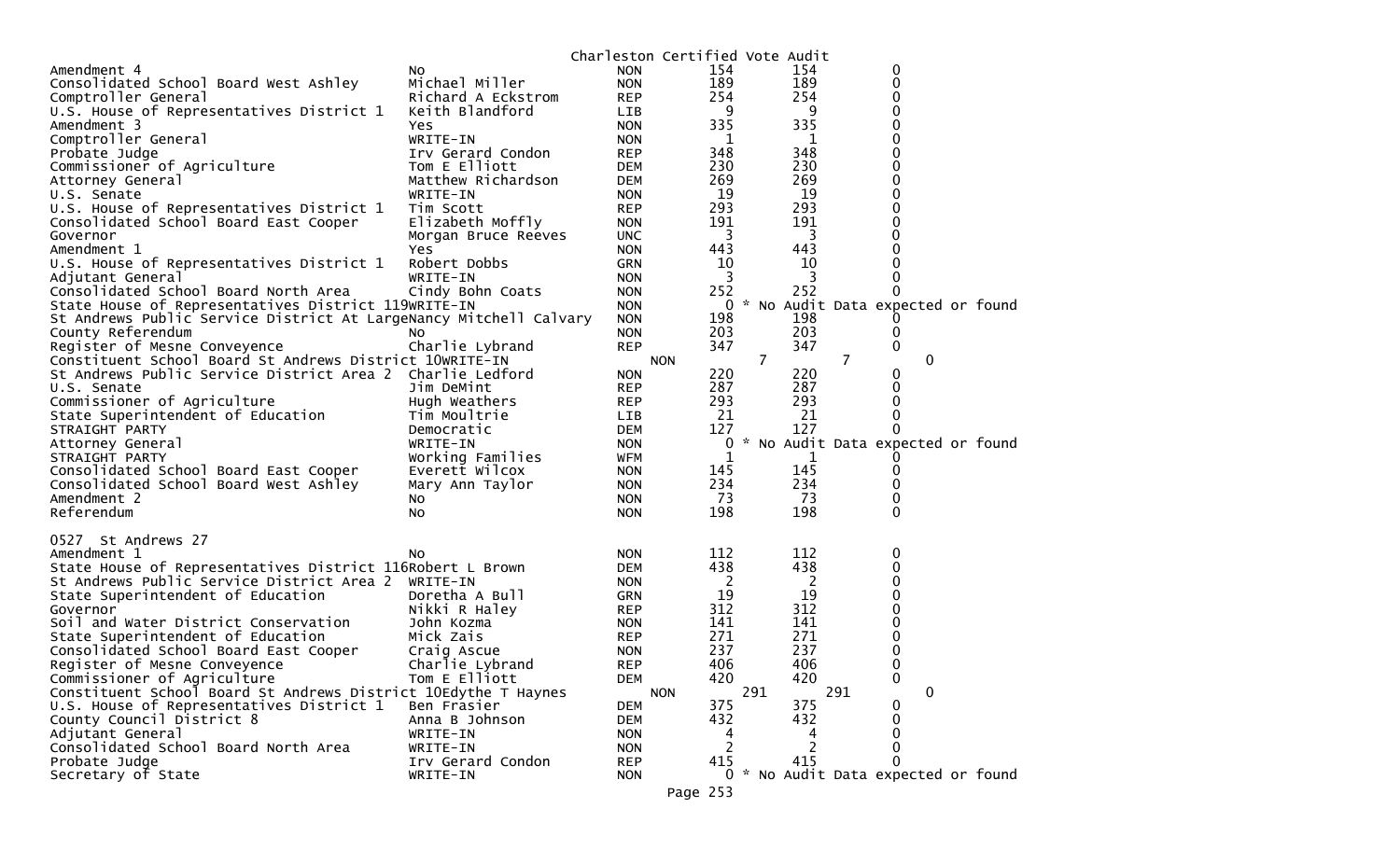|                                                                    |                              |                          | Charleston Certified Vote Audit |     |          |     |                                     |  |
|--------------------------------------------------------------------|------------------------------|--------------------------|---------------------------------|-----|----------|-----|-------------------------------------|--|
| Commissioner of Agriculture                                        | Hugh Weathers                | <b>REP</b>               | 322                             |     | 322      |     | 0                                   |  |
| Consolidated School Board East Cooper                              | Elizabeth Moffly             | <b>NON</b>               | 252                             |     | 252      |     | 0                                   |  |
| STRAIGHT PARTY                                                     | Independence                 | IND                      | 2                               |     | 2        |     | 0                                   |  |
| Amendment 4                                                        | Yes                          | <b>NON</b>               | 500                             |     | 500      |     | 0                                   |  |
| STRAIGHT PARTY                                                     | Working Families             | WFM                      | 2                               |     | 2        |     | 0                                   |  |
| St Andrews Public Service District Area 1                          | Andrew Smith                 | <b>NON</b>               | 228                             |     | 228      |     |                                     |  |
| Soil and Water District Conservation                               | Joshua Giordano-Silliman NON |                          | 156                             |     | 156      |     |                                     |  |
| Attorney General                                                   | Alan Wilson                  | <b>REP</b>               | 283                             |     | 283      |     |                                     |  |
| U.S. House of Representatives District 1                           | Keith Blandford              | LIB                      | 13                              |     | 13       |     |                                     |  |
| Amendment 1                                                        | <b>Yes</b>                   | <b>NON</b>               | 626                             |     | 626      |     |                                     |  |
| U.S. Senate                                                        | WRITE-IN                     | <b>NON</b>               | 20                              |     | 20       |     |                                     |  |
| State House of Representatives District 116WRITE-IN                |                              | <b>NON</b>               | 0                               |     |          |     | * No Audit Data expected or found   |  |
| U.S. Senate                                                        | Jim DeMint                   | <b>REP</b>               | 349                             |     | 349      |     |                                     |  |
| Consolidated School Board East Cooper                              | Everett Wilcox               | <b>NON</b>               | 160                             |     | 160      |     |                                     |  |
| Amendment 2                                                        | NO.                          | <b>NON</b>               | 121                             |     | 121      |     |                                     |  |
| U.S. House of Representatives District 1                           | Jimmy Wood                   | IND                      | 4                               |     | 4        |     |                                     |  |
| State Superintendent of Education                                  | Tony Fayyazi                 | IND                      | 9                               |     | 9        |     |                                     |  |
| U.S. House of Representatives District 1                           | Tim Scott                    | <b>REP</b>               | 340                             |     | 340      |     |                                     |  |
| County Referendum                                                  | Yes                          | <b>NON</b>               | 430                             |     | 430      |     | 0                                   |  |
| U.S. House of Representatives District 1                           | Robert Dobbs                 | <b>GRN</b>               | 14                              |     | 14       |     | 0                                   |  |
| Governor                                                           | Morgan Bruce Reeves          | <b>GRN</b>               | 10                              |     | 10       |     |                                     |  |
| Consolidated School Board East Cooper                              | WRITE-IN                     | <b>NON</b>               | 1                               |     | 1        |     | 0                                   |  |
| STRAIGHT PARTY                                                     | Green                        | <b>GRN</b>               | 6                               |     | 6        |     | 0                                   |  |
| Lieutenant Governor                                                | Ashley Cooper                | <b>DEM</b>               | 477                             |     | 477      |     | 0                                   |  |
| Consolidated School Board West Ashley                              | Michael Miller               | <b>NON</b>               | 244                             |     | 244      |     | 0                                   |  |
| Comptroller General                                                | Robert Barber                | <b>DEM</b>               | 460                             |     | 460      |     | 0                                   |  |
|                                                                    |                              |                          |                                 |     |          |     |                                     |  |
| Constituent School Board St Andrews District 10Peter J Tecklenburg |                              |                          | <b>NON</b>                      | 301 |          | 301 | 0                                   |  |
| Referendum                                                         | Yes                          | <b>NON</b>               | 480                             |     | 480      |     | 0                                   |  |
| State Treasurer                                                    | WRITE-IN                     | <b>NON</b>               | 11                              |     | 11       |     | 0                                   |  |
| Register of Mesne Conveyence                                       | WRITE-IN                     | <b>NON</b>               | 8                               |     | 8        |     |                                     |  |
| St Andrews Public Service District Area 1                          | WRITE-IN                     | <b>NON</b>               |                                 |     | 1        |     |                                     |  |
| STRAIGHT PARTY                                                     | United Citizens              | <b>UNC</b>               | 1                               |     | 1        |     |                                     |  |
| Attorney General                                                   | Leslie Minerd                | <b>GRN</b>               | 27                              |     | 27       |     |                                     |  |
| Lieutenant Governor                                                | WRITE-IN                     | <b>NON</b>               | 0                               |     |          |     | * No Audit Data expected or found   |  |
| Lieutenant Governor                                                | Ken Ard                      | <b>REP</b>               | 285                             |     | 285      |     |                                     |  |
| Soil and Water District Conservation                               | WRITE-IN                     | <b>NON</b>               | 2                               |     | 2        |     |                                     |  |
| STRAIGHT PARTY                                                     | Libertarian                  | <b>LIB</b>               | 2                               |     | 2        |     |                                     |  |
| Attorney General                                                   | Matthew Richardson           | <b>DEM</b>               | 441                             |     | 441      |     |                                     |  |
| Governor                                                           | Vincent A Sheheen            | <b>DEM</b>               | 448                             |     | 448      |     |                                     |  |
| County Council District 8                                          | Thomas Legare                | <b>REP</b>               | 298                             |     | 298      |     |                                     |  |
| Amendment 3                                                        | NO.                          | <b>NON</b>               | 251                             |     | 251      |     |                                     |  |
| County Council District 8                                          | WRITE-IN                     | <b>NON</b>               | 0                               |     |          |     | * No Audit Data expected or found   |  |
| Probate Judge                                                      | WRITE-IN                     | <b>NON</b>               |                                 |     |          |     |                                     |  |
| U.S. House of Representatives District 1                           | M E Mac McCullough           | <b>UNC</b>               | 6                               |     | 6        |     | 0                                   |  |
| Comptroller General                                                | Richard A Eckstrom           | <b>REP</b>               | 292                             |     | 292      |     | 0                                   |  |
| Consolidated School Board West Ashley                              | Mary Ann Taylor              | <b>NON</b>               | 271                             |     | 271      |     | $\Omega$                            |  |
| Amendment 2                                                        | <b>Yes</b>                   | <b>NON</b>               | 606                             |     | 606      |     | $\Omega$                            |  |
| U.S. Senate                                                        | Tom Clements                 | <b>GRN</b>               | 105                             |     | 105      |     |                                     |  |
| State Superintendent of Education                                  | WRITE-IN                     | <b>NON</b>               |                                 |     |          |     | 0 * No Audit Data expected or found |  |
| St Andrews Public Service District At LargeNancy Mitchell Calvary  |                              | <b>NON</b>               | 228                             |     | 228      |     |                                     |  |
| State Superintendent of Education<br>Governor                      | Frank Holleman<br>WRITE-IN   | <b>DEM</b><br><b>NON</b> | 414<br>2                        |     | 414<br>2 |     | 0<br>0                              |  |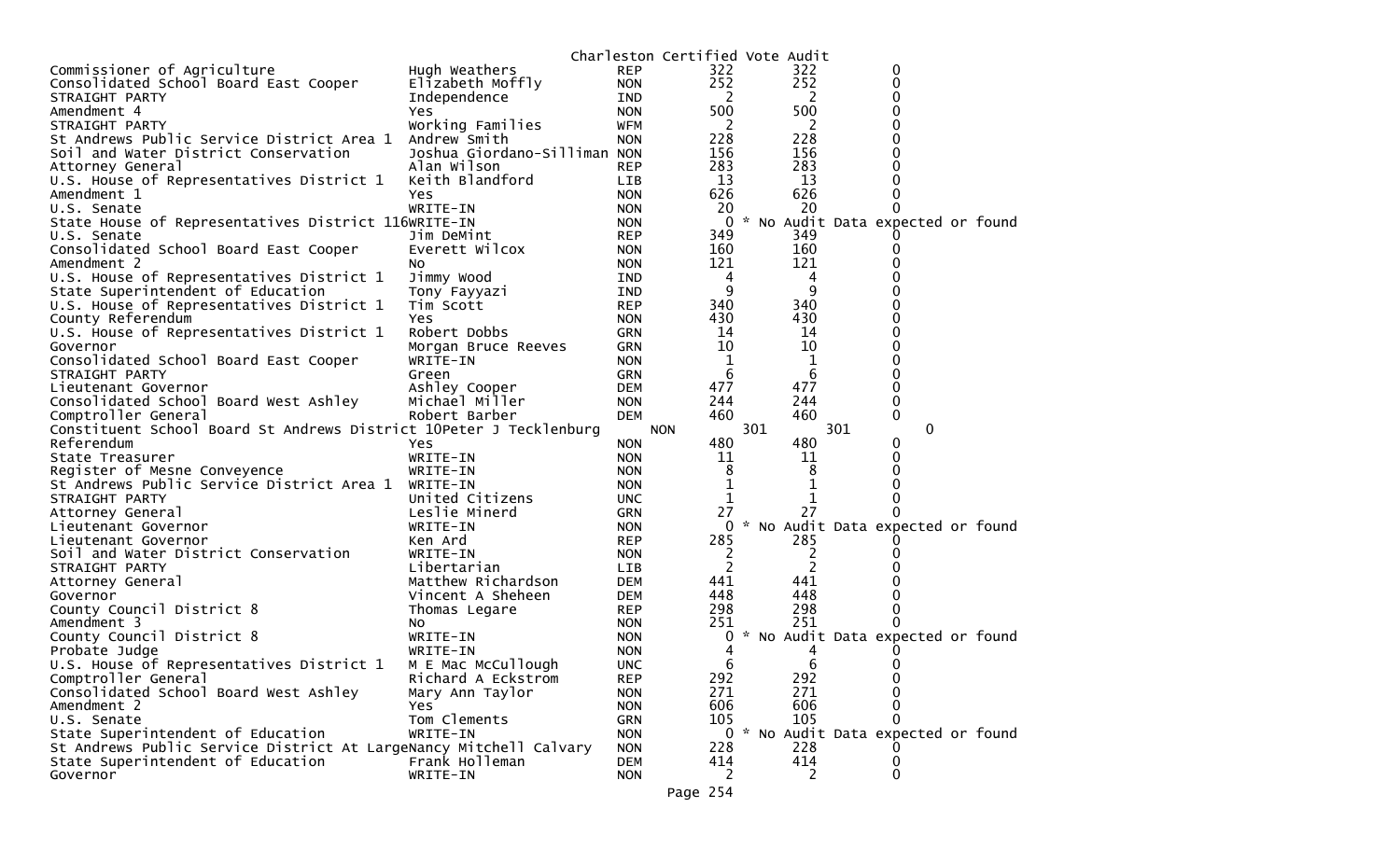|                                                                                          |                              |                   | Charleston Certified Vote Audit |   |            |   |                |                                     |
|------------------------------------------------------------------------------------------|------------------------------|-------------------|---------------------------------|---|------------|---|----------------|-------------------------------------|
| Secretary of State                                                                       | Marjorie L Johnson           | <b>DEM</b>        | 411                             |   | 411        |   | 0              |                                     |
| St Andrews Public Service District Area 2 Charlie Ledford                                |                              | <b>NON</b>        | 223                             |   | 223        |   | 0              |                                     |
| State House of Representatives District 116Sean Pike                                     |                              | <b>REP</b>        | 306                             |   | 306        |   | 0              |                                     |
| Comptroller General                                                                      | WRITE-IN                     | <b>NON</b>        | 0                               |   |            |   |                | * No Audit Data expected or found   |
| Attorney General                                                                         | WRITE-IN                     | <b>NON</b>        | 0                               |   |            |   |                | No Audit Data expected or found     |
| U.S. Senate                                                                              | Alvin M Greene               | <b>DEM</b>        | 268                             |   | 268        |   |                |                                     |
| Amendment 4                                                                              | NO.                          | <b>NON</b>        | 206                             |   | 206        |   | 0              |                                     |
| Soil and Water District Conservation                                                     | Kathy R Woolsey              | <b>NON</b>        | 308                             |   | 308        |   | $\Omega$       |                                     |
| Consolidated School Board North Area                                                     | Cindy Bohn Coats             | <b>NON</b>        | 370                             |   | 370        |   | 0              |                                     |
| STRAIGHT PARTY                                                                           | Democratic                   | <b>DEM</b>        | 265                             |   | 265        |   | 0              |                                     |
| Constituent School Board St Andrews District 10WRITE-IN                                  |                              |                   | <b>NON</b>                      | 8 |            | 8 | $\mathbf{0}$   |                                     |
| Governor                                                                                 | Morgan Bruce Reeves          | <b>UNC</b>        | -5                              |   | 5          |   | 0              |                                     |
| Secretary of State                                                                       | Mark Hammond                 | <b>REP</b>        | 333                             |   | 333        |   | 0              |                                     |
| Consolidated School Board West Ashley                                                    | WRITE-IN                     | <b>NON</b>        | 3                               |   | 3          |   | $\Omega$       |                                     |
| U.S. House of Representatives District 1                                                 | Rob Groce                    | <b>WFM</b>        | 10                              |   | 10         |   | 0              |                                     |
| State Treasurer                                                                          | Curtis Loftis                | <b>REP</b>        | 403                             |   | 403        |   | 0<br>0         |                                     |
| U.S. House of Representatives District 1                                                 | WRITE-IN                     | <b>NON</b>        | 1                               |   | 1          |   |                |                                     |
| Commissioner of Agriculture                                                              | WRITE-IN                     | <b>NON</b>        | 0                               |   |            |   |                | * No Audit Data expected or found   |
| County Referendum                                                                        | No                           | <b>NON</b>        | 257<br>384                      |   | 257<br>384 |   | 0              |                                     |
| Adjutant General                                                                         | Bob Livingston               | <b>REP</b>        | 39                              |   | 39         |   |                |                                     |
| State Superintendent of Education<br>St Andrews Public Service District At LargeWRITE-IN | Tim Moultrie                 | LIB<br><b>NON</b> | 2                               |   | 2          |   | 0              |                                     |
| STRAIGHT PARTY                                                                           | Republican                   | <b>REP</b>        | 145                             |   | 145        |   | 0              |                                     |
| Amendment 3                                                                              | Yes                          | <b>NON</b>        | 471                             |   | 471        |   | 0              |                                     |
| Referendum                                                                               | No                           | <b>NON</b>        | 250                             |   | 250        |   | $\Omega$       |                                     |
|                                                                                          |                              |                   |                                 |   |            |   |                |                                     |
|                                                                                          |                              |                   |                                 |   |            |   |                |                                     |
| 0528 St Andrews 28                                                                       |                              |                   |                                 |   |            |   |                |                                     |
| STRAIGHT PARTY                                                                           | Green                        | GRN               | 4                               |   | 3          |   | 1 Aud Data     |                                     |
| Attorney General                                                                         | Matthew Richardson           | <b>DEM</b>        | 309                             |   | 277        |   | 32 Aud Data    |                                     |
| STRAIGHT PARTY                                                                           | Independence                 | IND               | 6                               |   | 6          |   | $\mathbf{0}$   |                                     |
| U.S. House of Representatives District 1                                                 | WRITE-IN                     | <b>NON</b>        | $\overline{c}$                  |   | 1          |   | 1 Aud Data     |                                     |
| Soil and Water District Conservation                                                     | John Kozma                   | <b>NON</b>        | 133                             |   | 117        |   | 16 Aud Data    |                                     |
| Governor                                                                                 | Vincent A Sheheen            | <b>DEM</b>        | 317                             |   | 285        |   | 32 Aud Data    |                                     |
| Amendment 2                                                                              | Yes                          | <b>NON</b>        | 452                             |   | 411        |   | 41 Aud Data    |                                     |
| Consolidated School Board East Cooper                                                    | Elizabeth Moffly             | <b>NON</b>        | 186                             |   | 171        |   | 15 Aud Data    |                                     |
| State Treasurer                                                                          | Curtis Loftis                | <b>REP</b>        | 336                             |   | 303        |   | 33 Aud Data    |                                     |
| Comptroller General                                                                      | Richard A Eckstrom           | <b>REP</b>        | 247                             |   | 226        |   | 21 Aud Data    |                                     |
| STRAIGHT PARTY                                                                           | Democratic                   | DEM               | 201                             |   | 181        |   | 20 Aud Data    |                                     |
| U.S. House of Representatives District 1                                                 | Ben Frasier                  | DEM               | 265                             |   | 238        |   | 27 Aud Data    |                                     |
| U.S. Senate                                                                              | Jim DeMint                   | <b>REP</b>        | 282                             |   | 256        |   | 26 Aud Data    |                                     |
| State House of Representatives District 116Robert L Brown                                |                              | DEM               | 301                             |   | 271        |   | 30 Aud Data    |                                     |
| Consolidated School Board West Ashley                                                    | Mary Ann Taylor              | <b>NON</b>        | 212                             |   | 192        |   | 20 Aud Data    |                                     |
| Soil and Water District Conservation                                                     | Joshua Giordano-Silliman NON |                   | 121                             |   | 106        |   | 15<br>Aud Data |                                     |
| Attorney General                                                                         | WRITE-IN                     | <b>NON</b>        | 1                               |   | 1          |   | 0              |                                     |
| County Referendum                                                                        | Yes                          | <b>NON</b>        | 304                             |   | 276        |   | 28 Aud Data    |                                     |
| St Andrews Public Service District Area 1                                                | WRITE-IN                     | <b>NON</b>        | 1                               |   | 1          |   | $\mathbf{0}$   |                                     |
| U.S. Senate                                                                              | WRITE-IN                     | <b>NON</b>        | 14                              |   | 13         |   | 1 Aud Data     |                                     |
| Amendment 3                                                                              | No                           | <b>NON</b>        | 180                             |   | 157        |   | 23 Aud Data    |                                     |
| Secretary of State                                                                       | WRITE-IN                     | <b>NON</b>        |                                 |   |            |   |                | 0 * No Audit Data expected or found |
| Lieutenant Governor                                                                      | Ashley Cooper                | <b>DEM</b>        | 327                             |   | 295        |   | 32 Aud Data    |                                     |
| U.S. House of Representatives District 1<br>Comptroller General                          | Keith Blandford<br>WRITE-IN  | LIB<br><b>NON</b> | 11                              |   | 10         |   | 1 Aud Data     | 0 * No Audit Data expected or found |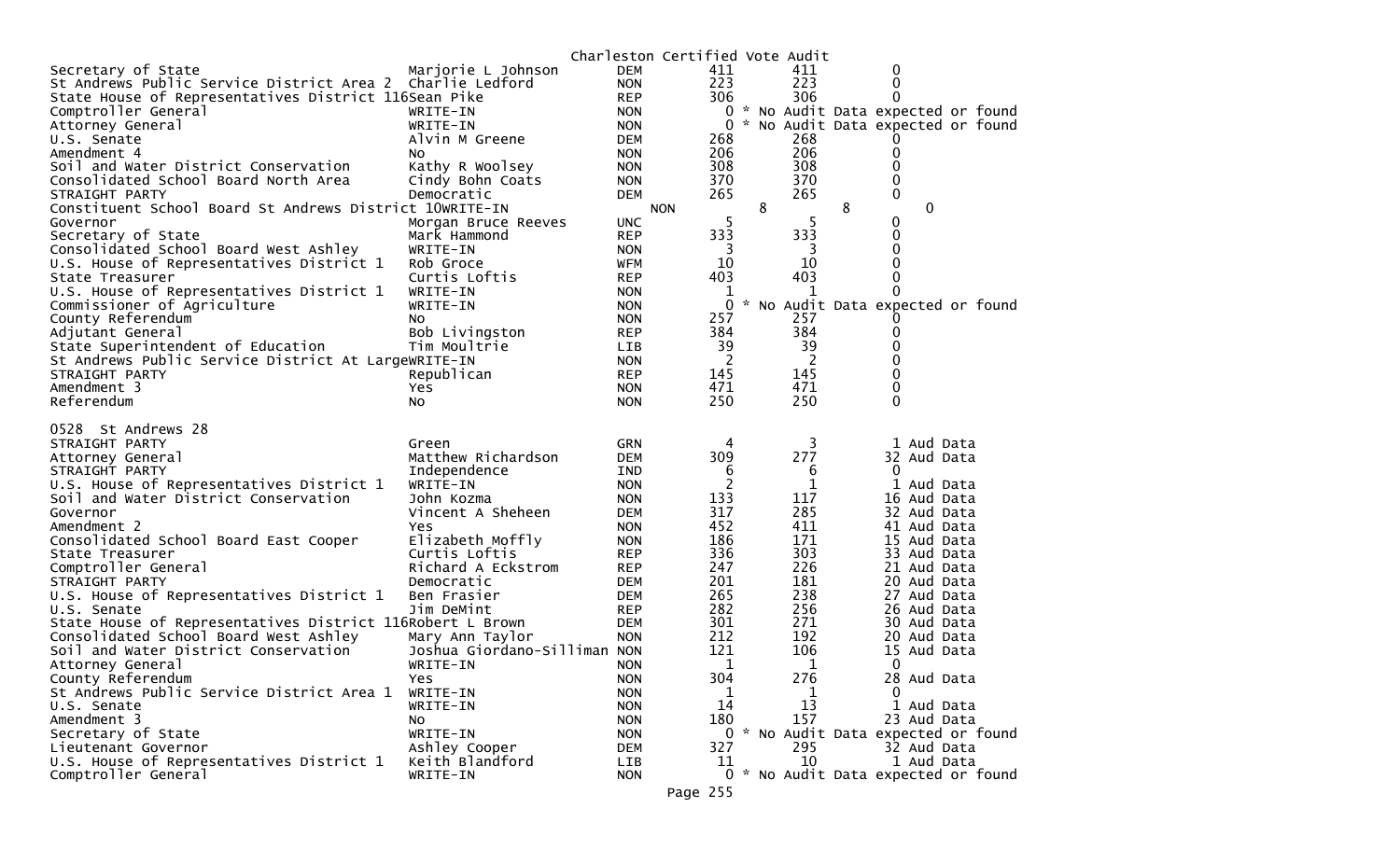|                                                                   |                           |                          |                | Charleston Certified Vote Audit |                                   |
|-------------------------------------------------------------------|---------------------------|--------------------------|----------------|---------------------------------|-----------------------------------|
| Probate Judge                                                     | WRITE-IN                  | <b>NON</b>               | 4              |                                 | 0                                 |
| Consolidated School Board East Cooper                             | Everett Wilcox            | <b>NON</b>               | 140            | 124                             | 16 Aud Data                       |
| U.S. House of Representatives District 1                          | Robert Dobbs              | <b>GRN</b>               |                | 6                               | 1 Aud Data                        |
| Amendment 1                                                       | No.                       | <b>NON</b>               | 63             | 56                              | 7 Aud Data                        |
| Constituent School Board St Andrews District 10WRITE-IN           |                           | <b>NON</b>               |                | 19                              | 15<br>4 Aud Data                  |
| St Andrews Public Service District At LargeNancy Mitchell Calvary |                           | <b>NON</b>               | 196            | 173                             | 23 Aud Data                       |
| U.S. House of Representatives District 1                          | Tim Scott                 | <b>REP</b>               | 283            | 256                             | 27 Aud Data                       |
| Lieutenant Governor                                               | Ken Ard                   | <b>REP</b>               | 246            | 223                             | 23 Aud Data                       |
| State Superintendent of Education                                 | Frank Holleman            | DEM                      | 288            | 261                             | 27 Aud Data                       |
| Governor                                                          | Nikki R Haley             | <b>REP</b>               | 251            | 226                             | 25 Aud Data                       |
| Consolidated School Board North Area                              | WRITE-IN                  | <b>NON</b>               | 3              | 3                               | 0                                 |
| U.S. House of Representatives District 1                          | Jimmy Wood                | <b>IND</b>               | 3              |                                 | $\Omega$                          |
| Referendum                                                        | Yes                       | <b>NON</b>               | 345            | 311                             | 34 Aud Data                       |
| State Superintendent of Education                                 | WRITE-IN                  | <b>NON</b>               | 0              |                                 | * No Audit Data expected or found |
| Register of Mesne Conveyence                                      | WRITE-IN                  | <b>NON</b>               | 10             |                                 | 1 Aud Data                        |
| Lieutenant Governor                                               | WRITE-IN                  | <b>NON</b>               | 1              | 1                               | 0                                 |
| State House of Representatives District 116WRITE-IN               |                           | <b>NON</b>               | $\overline{2}$ | 2                               | $\Omega$                          |
| St Andrews Public Service District Area 2 Charlie Ledford         |                           | <b>NON</b>               | 209            | 184                             | 25 Aud Data                       |
| Governor                                                          | WRITE-IN                  | <b>NON</b>               | 2              | 2                               | 0                                 |
| Consolidated School Board East Cooper                             | WRITE-IN                  | <b>NON</b>               |                | 3                               | 0                                 |
| Constituent School Board St Andrews District 10Edythe T Haynes    |                           | <b>NON</b>               |                | 228                             | 204<br>24 Aud Data                |
| Governor                                                          | Morgan Bruce Reeves       | <b>UNC</b>               | 4              | 4                               | 0                                 |
| Amendment 3                                                       | Yes.                      | <b>NON</b>               | 366            | 333                             | 33 Aud Data                       |
| Amendment 1                                                       | Yes                       | <b>NON</b>               | 491            | 443                             | 48 Aud Data                       |
| Consolidated School Board West Ashley                             | WRITE-IN                  | <b>NON</b>               | 3              | 3                               | 0                                 |
| Amendment 4                                                       | NO.                       | <b>NON</b>               | 153            | 128                             | 25 Aud Data                       |
| Attorney General                                                  | Alan Wilson               | <b>REP</b>               | 254            | 231                             | 23 Aud Data                       |
| STRAIGHT PARTY                                                    | United Citizens           | <b>UNC</b>               | 2              | 2                               | O                                 |
| U.S. Senate                                                       | Tom Clements              | <b>GRN</b>               | 66             | 58                              | 8<br>Aud Data                     |
| State Superintendent of Education                                 | Doretha A Bull            | <b>GRN</b>               | 8              | 8                               |                                   |
| State Superintendent of Education                                 | Tim Moultrie              | LIB                      | 17             | 15                              | Aud Data                          |
| St Andrews Public Service District At LargeWRITE-IN               |                           | <b>NON</b>               | 1              | 1                               | 0                                 |
| State Treasurer                                                   | WRITE-IN                  | <b>NON</b>               | 6              | 6                               | 0                                 |
| Governor                                                          | Morgan Bruce Reeves       | <b>GRN</b>               | 4              | 4                               | 0                                 |
| State Superintendent of Education                                 | Mick Zais                 | <b>REP</b>               | 251            | 226                             | 25 Aud Data                       |
| Probate Judge                                                     | Irv Gerard Condon         | <b>REP</b>               | 332            | 298                             | 34 Aud Data                       |
| Adjutant General                                                  | Bob Livingston            | <b>REP</b>               | 325            | 292                             | 33 Aud Data                       |
| STRAIGHT PARTY                                                    | Republican                | <b>REP</b>               | 147            | 130                             | 17<br>Aud Data                    |
| U.S. House of Representatives District 1                          | M E Mac McCullough        | <b>UNC</b>               | 2<br>11        | 2<br>10                         | 0                                 |
| Attorney General                                                  | Leslie Minerd<br>WRITE-IN | <b>GRN</b>               | 2              | 2                               | 1<br>Aud Data<br>0                |
| Soil and Water District Conservation<br>U.S. Senate               | Alvin M Greene            | <b>NON</b><br><b>DEM</b> | 204            | 184                             | 20 Aud Data                       |
| St Andrews Public Service District Area 2                         | WRITE-IN                  | <b>NON</b>               |                | 1                               | 0                                 |
| STRAIGHT PARTY                                                    | Libertarian               | <b>LIB</b>               | T<br>0         |                                 | * No Audit Data expected or found |
| Commissioner of Agriculture                                       | WRITE-IN                  |                          | 0              |                                 | No Audit Data expected or found   |
| Secretary of State                                                | Marjorie L Johnson        | <b>NON</b><br>DEM        | 289            | 259                             | 30 Aud Data                       |
| Consolidated School Board West Ashley                             | Michael Miller            | <b>NON</b>               | 191            | 167                             | 24 Aud Data                       |
| Amendment 2                                                       | NO.                       | <b>NON</b>               | 89             | 77                              | 12 Aud Data                       |
| County Referendum                                                 | No                        | <b>NON</b>               | 207            | 183                             | 24 Aud Data                       |
| Consolidated School Board East Cooper                             | Craig Ascue               | <b>NON</b>               | 185            | 161                             | 24 Aud Data                       |
| Comptroller General                                               | Robert Barber             | DEM                      | 321            | 287                             | 34 Aud Data                       |
| STRAIGHT PARTY                                                    | Working Families          | <b>WFM</b>               | 3              | 2                               | 1 Aud Data                        |
|                                                                   |                           |                          |                |                                 |                                   |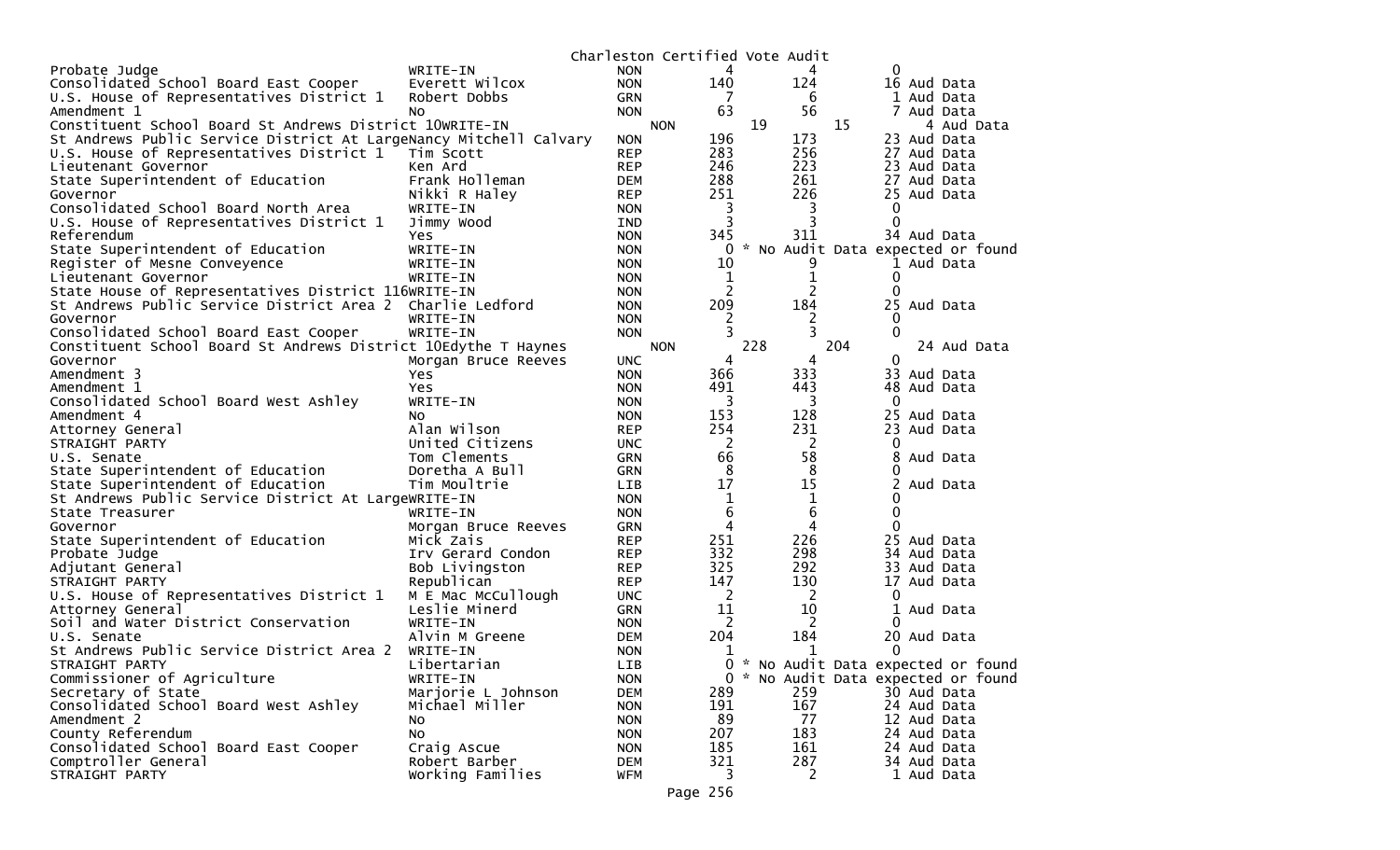|                                                                    |                    |            | Charleston Certified Vote Audit |     |     |     |     |                  |                                     |
|--------------------------------------------------------------------|--------------------|------------|---------------------------------|-----|-----|-----|-----|------------------|-------------------------------------|
| Adjutant General                                                   | WRITE-IN           | <b>NON</b> |                                 | 3   |     | 3   |     | 0                |                                     |
| Secretary of State                                                 | Mark Hammond       | <b>REP</b> |                                 | 280 |     | 254 |     | 26 Aud Data      |                                     |
| Register of Mesne Conveyence                                       | Charlie Lybrand    | <b>REP</b> |                                 | 334 |     | 301 |     | 33 Aud Data      |                                     |
| State House of Representatives District 116Sean Pike               |                    | <b>REP</b> |                                 | 267 |     | 242 |     | 25 Aud Data      |                                     |
| Amendment 4                                                        | Yes                | <b>NON</b> |                                 | 371 |     | 341 |     | 30 Aud Data      |                                     |
| Soil and Water District Conservation                               | Kathy R Woolsey    | <b>NON</b> |                                 | 223 |     | 200 |     | 23 Aud Data      |                                     |
| St Andrews Public Service District Area 1                          | Andrew Smith       | <b>NON</b> |                                 | 214 |     | 188 |     | 26 Aud Data      |                                     |
| Constituent School Board St Andrews District 10Peter J Tecklenburg |                    |            | <b>NON</b>                      |     | 252 |     | 225 |                  | 27 Aud Data                         |
| Commissioner of Agriculture                                        | Tom E Elliott      | <b>DEM</b> |                                 | 294 |     | 264 |     | 30 Aud Data      |                                     |
| Consolidated School Board North Area                               | Cindy Bohn Coats   | <b>NON</b> |                                 | 216 |     | 194 |     | 22 Aud Data      |                                     |
| State Superintendent of Education                                  | Tony Fayyazi       | IND        |                                 | 9   |     | 8   |     | 1 Aud Data       |                                     |
| U.S. House of Representatives District 1                           | Rob Groce          | WFM        |                                 | 8   |     | 8   |     | 0                |                                     |
| Commissioner of Agriculture                                        | Hugh Weathers      | <b>REP</b> |                                 | 274 |     | 248 |     | 26 Aud Data      |                                     |
| Referendum                                                         | NO.                | <b>NON</b> |                                 | 199 |     | 178 |     | 21 Aud Data      |                                     |
|                                                                    |                    |            |                                 |     |     |     |     |                  |                                     |
| St Andrews 29<br>0529                                              |                    |            |                                 |     |     |     |     |                  |                                     |
| Soil and Water District Conservation                               | John Kozma         | <b>NON</b> |                                 | 133 |     | 133 |     | $\boldsymbol{0}$ |                                     |
| Consolidated School Board East Cooper                              | Craig Ascue        | <b>NON</b> |                                 | 191 |     | 191 |     | 0                |                                     |
| Soil and Water District Conservation                               | WRITE-IN           | <b>NON</b> |                                 | 1   |     | 1   |     | $\mathbf 0$      |                                     |
| Amendment 4                                                        | No                 | <b>NON</b> |                                 | 166 |     | 166 |     | $\mathbf 0$      |                                     |
| Soil and Water District Conservation                               | Kathy R Woolsey    | <b>NON</b> |                                 | 283 |     | 283 |     | 0                |                                     |
| State House of Representatives District 119Lee Edwards             |                    | <b>REP</b> |                                 | 299 |     | 299 |     | 0                |                                     |
| State Superintendent of Education                                  | Mick Zais          | <b>REP</b> |                                 | 310 |     | 310 |     | $\mathbf 0$      |                                     |
| Consolidated School Board North Area                               | Cindy Bohn Coats   | <b>NON</b> |                                 | 320 |     | 320 |     | 0                |                                     |
| U.S. House of Representatives District 1                           | Robert Dobbs       | GRN        |                                 | 16  |     | 16  |     | 0                |                                     |
| U.S. House of Representatives District 1                           | Keith Blandford    | <b>LIB</b> |                                 | 14  |     | 14  |     | 0                |                                     |
| Secretary of State                                                 | WRITE-IN           | <b>NON</b> |                                 |     |     |     |     |                  | 0 * No Audit Data expected or found |
| U.S. House of Representatives District 1                           | Tim Scott          | <b>REP</b> |                                 | 378 |     | 378 |     | O                |                                     |
| Comptroller General                                                | Robert Barber      | <b>DEM</b> |                                 | 256 |     | 256 |     | 0                |                                     |
| Attorney General                                                   | Matthew Richardson | <b>DEM</b> |                                 | 226 |     | 226 |     | O                |                                     |
| Lieutenant Governor                                                | WRITE-IN           | <b>NON</b> |                                 | 0   |     |     |     |                  | * No Audit Data expected or found   |
| STRAIGHT PARTY                                                     | Independence       | IND        |                                 |     |     | 5   |     | 0                |                                     |
| Constituent School Board St Andrews District 10Peter J Tecklenburg |                    |            | <b>NON</b>                      |     | 306 |     | 306 | 0                |                                     |
| U.S. Senate                                                        | Tom Clements       | <b>GRN</b> |                                 | 85  |     | 85  |     | 0                |                                     |
| Adjutant General                                                   | Bob Livingston     | <b>REP</b> |                                 | 443 |     | 443 |     | 0                |                                     |
| STRAIGHT PARTY                                                     | United Citizens    | <b>UNC</b> |                                 | 0   |     |     |     |                  | * No Audit Data expected or found   |
| Amendment 4                                                        | Yes                | <b>NON</b> |                                 | 400 |     | 400 |     |                  |                                     |
| STRAIGHT PARTY                                                     | Green              | <b>GRN</b> |                                 | 5   |     | 5   |     | O                |                                     |
| U.S. House of Representatives District 1                           | Jimmy Wood         | IND        |                                 | 4   |     | 4   |     | 0                |                                     |
| STRAIGHT PARTY                                                     | Working Families   | WFM        |                                 | 2   |     | 2   |     | 0                |                                     |
| Referendum                                                         | Yes                | <b>NON</b> |                                 | 362 |     | 362 |     | 0                |                                     |
| Consolidated School Board East Cooper                              | Elizabeth Moffly   | <b>NON</b> |                                 | 257 |     | 257 |     | 0                |                                     |
| Comptroller General                                                | Richard A Eckstrom | <b>REP</b> |                                 | 321 |     | 321 |     | 0                |                                     |
| Attorney General                                                   | WRITE-IN           | <b>NON</b> |                                 |     |     |     |     |                  | 0 * No Audit Data expected or found |
| State Superintendent of Education                                  | Tony Fayyazi       | IND        |                                 | 8   |     | 8   |     |                  |                                     |
| Consolidated School Board West Ashley                              | Mary Ann Taylor    | <b>NON</b> |                                 | 253 |     | 253 |     | 0                |                                     |
| Probate Judge                                                      | WRITE-IN           | <b>NON</b> |                                 | 2   |     |     |     | 0                |                                     |
| State House of Representatives District 119Leon Stavrinakis        |                    | <b>DEM</b> |                                 | 286 |     | 286 |     | 0                |                                     |
| Governor                                                           | Vincent A Sheheen  | DEM        |                                 | 233 |     | 233 |     | 0                |                                     |
| Commissioner of Agriculture                                        | WRITE-IN           | <b>NON</b> |                                 | 0   |     |     |     |                  | * No Audit Data expected or found   |
| Adjutant General                                                   | WRITE-IN           | <b>NON</b> |                                 |     |     |     |     |                  |                                     |
| U.S. Senate                                                        | Alvin M Greene     | DEM        |                                 | 101 |     | 101 |     | 0                |                                     |
|                                                                    |                    |            | Page 257                        |     |     |     |     |                  |                                     |
|                                                                    |                    |            |                                 |     |     |     |     |                  |                                     |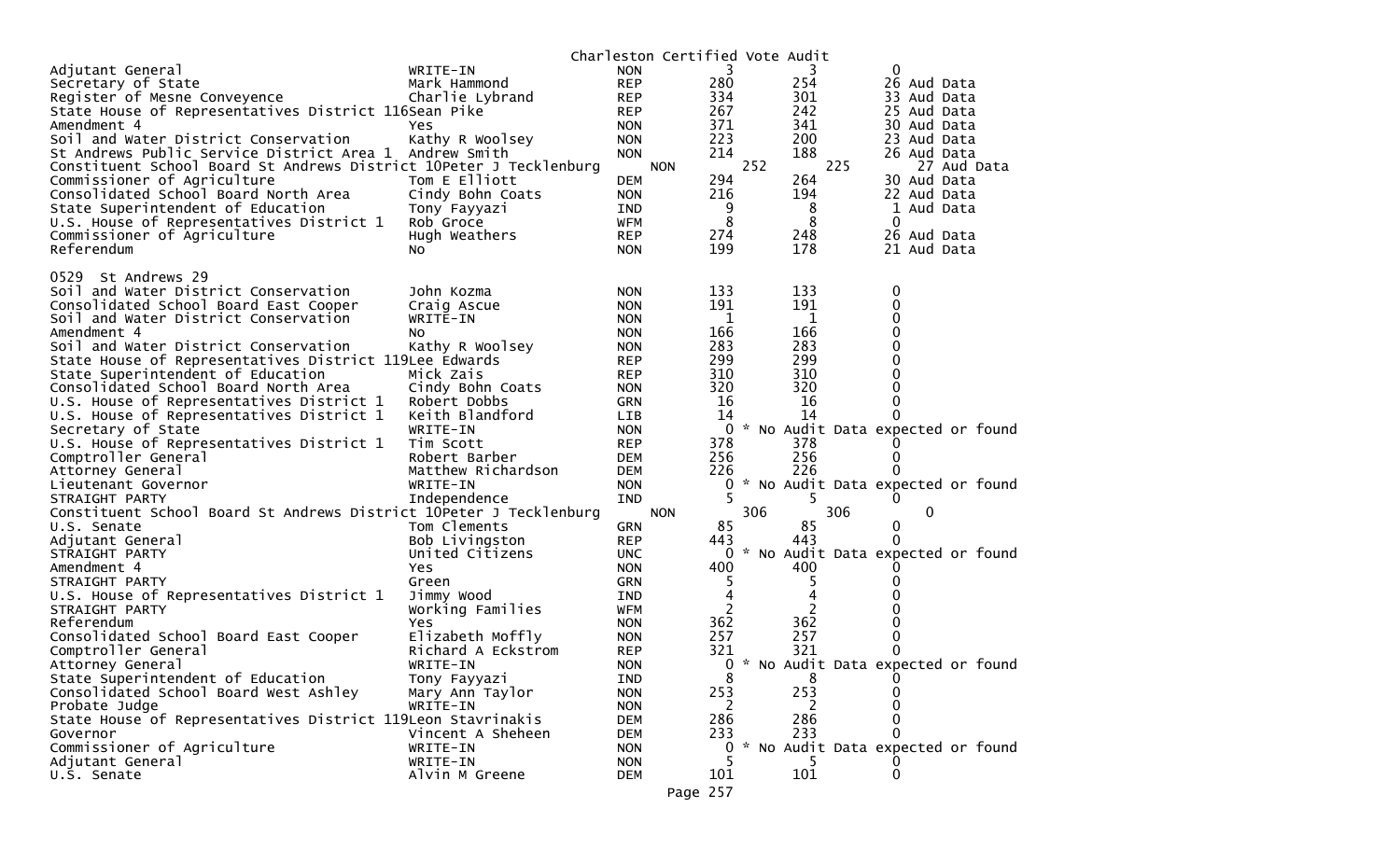|                                                                |                              |            | Charleston Certified Vote Audit |     |     |                                   |             |   |  |
|----------------------------------------------------------------|------------------------------|------------|---------------------------------|-----|-----|-----------------------------------|-------------|---|--|
| Amendment 3                                                    | No                           | <b>NON</b> | 164                             |     | 164 |                                   | 0           |   |  |
| Governor                                                       | Nikki R Haley                | <b>REP</b> | 341                             |     | 341 |                                   | 0           |   |  |
| Governor                                                       | Morgan Bruce Reeves          | GRN        | 13                              |     | 13  |                                   | 0           |   |  |
| STRAIGHT PARTY                                                 | Democratic                   | <b>DEM</b> | 78                              |     | 78  |                                   | 0           |   |  |
| Commissioner of Agriculture                                    | Tom E Elliott                | <b>DEM</b> | 198                             |     | 198 |                                   | 0           |   |  |
| Consolidated School Board North Area                           | WRITE-IN                     | <b>NON</b> | 5                               |     | 5   |                                   | 0           |   |  |
| Consolidated School Board East Cooper                          | Everett Wilcox               | <b>NON</b> | 147                             |     | 147 |                                   | 0           |   |  |
| Register of Mesne Conveyence                                   | WRITE-IN                     | <b>NON</b> | 4                               |     | 4   |                                   | 0           |   |  |
| Commissioner of Agriculture                                    | Hugh Weathers                | <b>REP</b> | 369                             |     | 369 |                                   | 0           |   |  |
| U.S. House of Representatives District 1                       | M E Mac McCullough           | <b>UNC</b> | 3                               |     | 3   |                                   | 0           |   |  |
| State Treasurer                                                | WRITE-IN                     | <b>NON</b> | 7                               |     | 7   |                                   | $\Omega$    |   |  |
| County Referendum                                              | No                           | <b>NON</b> | 203                             |     | 203 |                                   | 0           |   |  |
| Comptroller General                                            | WRITE-IN                     | <b>NON</b> | 1                               |     | 1   |                                   | 0           |   |  |
| Constituent School Board St Andrews District 10WRITE-IN        |                              |            | <b>NON</b>                      | 15  |     | 15                                |             | 0 |  |
| Amendment 3                                                    | <b>Yes</b>                   | <b>NON</b> | 407                             |     | 407 |                                   | 0           |   |  |
| Attorney General                                               | Alan Wilson                  | <b>REP</b> | 328                             |     | 328 |                                   | 0           |   |  |
| Secretary of State                                             | Marjorie L Johnson           | <b>DEM</b> | 206                             |     | 206 |                                   | 0           |   |  |
| Secretary of State                                             | Mark Hammond                 | <b>REP</b> | 369                             |     | 369 |                                   | 0           |   |  |
| Governor                                                       | Morgan Bruce Reeves          | <b>UNC</b> | 1                               |     | 1   |                                   | 0           |   |  |
| Attorney General                                               | Leslie Minerd                | GRN        | 26                              |     | 26  |                                   | 0           |   |  |
| Consolidated School Board West Ashley                          | WRITE-IN                     | <b>NON</b> | 4                               |     | 4   |                                   |             |   |  |
| Probate Judge                                                  | Irv Gerard Condon            | <b>REP</b> | 453                             |     | 453 |                                   | 0           |   |  |
| State Superintendent of Education                              | Frank Holleman               | <b>DEM</b> | 213                             |     | 213 |                                   | 0           |   |  |
| Consolidated School Board East Cooper                          | WRITE-IN                     | <b>NON</b> | 2                               |     | 2   |                                   | 0           |   |  |
| State House of Representatives District 119WRITE-IN            |                              | <b>NON</b> | 0                               |     |     | * No Audit Data expected or found |             |   |  |
| Amendment 2                                                    | No                           | <b>NON</b> | 87                              |     | 87  |                                   | 0           |   |  |
| Constituent School Board St Andrews District 10Edythe T Haynes |                              |            | <b>NON</b>                      | 236 |     | 236                               |             | 0 |  |
| Lieutenant Governor                                            | Ken Ard                      | <b>REP</b> | 324                             |     | 324 |                                   | 0           |   |  |
| Lieutenant Governor                                            | Ashley Cooper                | <b>DEM</b> | 260                             |     | 260 |                                   | 0           |   |  |
| U.S. House of Representatives District 1                       | Rob Groce                    | <b>WFM</b> | 13                              |     | 13  |                                   | 0           |   |  |
| Governor                                                       | WRITE-IN                     | <b>NON</b> | 1                               |     | 1   |                                   | 0           |   |  |
| U.S. Senate                                                    | Jim DeMint                   | <b>REP</b> | 372                             |     | 372 |                                   | 0           |   |  |
| County Referendum                                              | Yes                          | <b>NON</b> | 340                             |     | 340 |                                   | 0           |   |  |
| State Superintendent of Education                              | WRITE-IN                     | <b>NON</b> | 0                               |     |     | * No Audit Data expected or found |             |   |  |
| State Superintendent of Education                              | Doretha A Bull               | <b>GRN</b> | 15                              |     | 15  |                                   |             |   |  |
| Amendment 2                                                    | Yes                          | <b>NON</b> | 495                             |     | 495 |                                   | 0           |   |  |
| STRAIGHT PARTY                                                 | Libertarian                  | <b>LIB</b> | 4                               |     | 4   |                                   |             |   |  |
| U.S. Senate                                                    | WRITE-IN                     | <b>NON</b> | 25                              |     | 25  |                                   |             |   |  |
| STRAIGHT PARTY                                                 | Republican                   | <b>REP</b> | 140                             |     | 140 |                                   |             |   |  |
| U.S. House of Representatives District 1                       | WRITE-IN                     | <b>NON</b> | 1                               |     | 1   |                                   | 0           |   |  |
| U.S. House of Representatives District 1                       | Ben Frasier                  | <b>DEM</b> | 158                             |     | 158 |                                   | 0           |   |  |
| Consolidated School Board West Ashley                          | Michael Miller               | <b>NON</b> | 193                             |     | 193 |                                   | 0           |   |  |
| Amendment 1                                                    | No                           | <b>NON</b> | 84                              |     | 84  |                                   | 0           |   |  |
| Soil and Water District Conservation                           | Joshua Giordano-Silliman NON |            | 127                             |     | 127 |                                   | $\mathbf 0$ |   |  |
| Register of Mesne Conveyence                                   | Charlie Lybrand              | <b>REP</b> | 438                             |     | 438 |                                   | 0           |   |  |
| State Superintendent of Education                              | Tim Moultrie                 | LIB        | 30                              |     | 30  |                                   | 0           |   |  |
| State Treasurer                                                | Curtis Loftis                | <b>REP</b> | 442                             |     | 442 |                                   | $\pmb{0}$   |   |  |
| Amendment 1                                                    | Yes                          | <b>NON</b> | 496                             |     | 496 |                                   | $\pmb{0}$   |   |  |
| Referendum                                                     | No                           | <b>NON</b> | 214                             |     | 214 |                                   | $\Omega$    |   |  |
|                                                                |                              |            |                                 |     |     |                                   |             |   |  |
| 0530 St Andrews 30                                             |                              |            |                                 |     |     |                                   |             |   |  |
| Register of Mesne Conveyence                                   | Charlie Lybrand              | <b>REP</b> | 408                             |     | 408 |                                   | 0           |   |  |
|                                                                |                              |            | Page 258                        |     |     |                                   |             |   |  |
|                                                                |                              |            |                                 |     |     |                                   |             |   |  |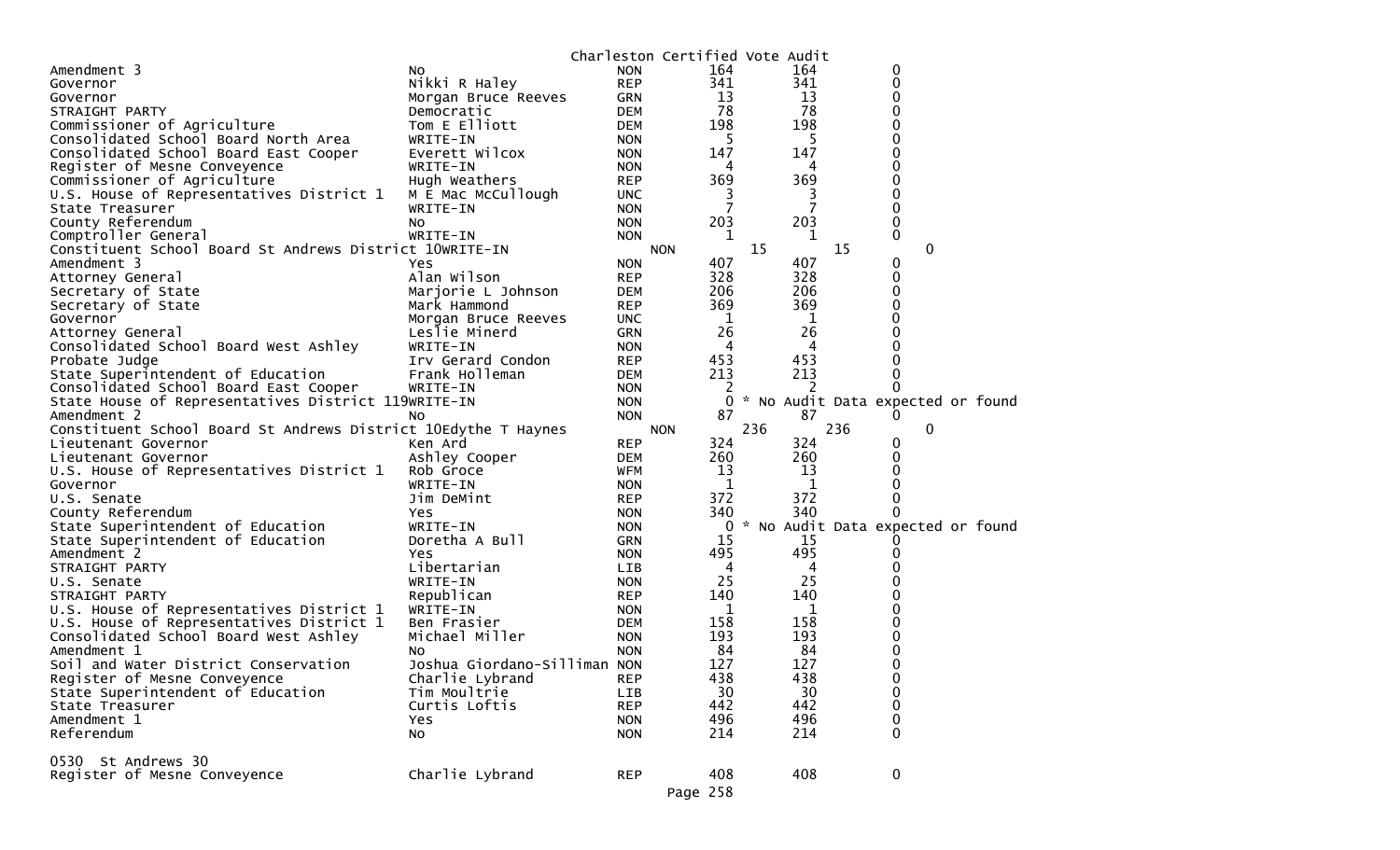| WRITE-IN<br>Adjutant General<br><b>NON</b><br>0<br>6<br>6<br>IND<br>0<br>Independence<br>STRAIGHT PARTY<br>Working Families<br><b>WFM</b><br>1<br>0<br>STRAIGHT PARTY<br>209<br>Consolidated School Board West Ashley<br>Michael Miller<br>209<br>0<br><b>NON</b><br>126<br>St Andrews Public Service District Area 2<br>126<br>Charlie Ledford<br>0<br><b>NON</b><br>98<br>98<br>0<br>Amendment 1<br><b>NON</b><br>No.<br>167<br>167<br>0<br>Amendment 3<br><b>NON</b><br>NO.<br>Commissioner of Agriculture<br>* No Audit Data expected or found<br>WRITE-IN<br><b>NON</b><br>0<br><b>UNC</b><br>Governor<br>Morgan Bruce Reeves<br>STRAIGHT PARTY<br>0<br>* No Audit Data expected or found<br><b>GRN</b><br>Green<br>County Referendum<br>326<br>326<br><b>Yes</b><br><b>NON</b><br>292<br>292<br>Consolidated School Board North Area<br>Cindy Bohn Coats<br><b>NON</b><br>0<br>350<br>350<br>Commissioner of Agriculture<br>Hugh Weathers<br>0<br><b>REP</b><br>217<br>217<br>Commissioner of Agriculture<br>Tom E Elliott<br>0<br>DEM<br>168<br>168<br>Consolidated School Board East Cooper<br>0<br>Craig Ascue<br><b>NON</b><br>St Andrews Public Service District At LargeWRITE-IN<br>0<br>* No Audit Data expected or found<br><b>NON</b><br>Alvin M Greene<br>112<br>112<br>DEM<br>U.S. Senate<br>9<br>9<br>U.S. House of Representatives District 1<br>Jimmy Wood<br>0<br>IND<br>$\overline{c}$<br>WRITE-IN<br>Governor<br><b>NON</b><br>243<br>243<br>Matthew Richardson<br>0<br>Attorney General<br>DEM<br>219<br>219<br>0<br>State Superintendent of Education<br>Frank Holleman<br><b>DEM</b><br>12<br>12<br>0<br>State Superintendent of Education<br>Doretha A Bull<br>GRN<br>307<br>307<br>Ken Ard<br>0<br>Lieutenant Governor<br><b>REP</b><br>471<br>471<br>0<br>Amendment 1<br>Yes<br><b>NON</b><br>151<br>151<br>0<br>Republican<br>STRAIGHT PARTY<br><b>REP</b><br>252<br>252<br>Comptroller General<br>Robert Barber<br>0<br>DEM<br>295<br>295<br>State House of Representatives District 119Leon Stavrinakis<br>0<br>DEM<br>357<br>357<br>Secretary of State<br>Mark Hammond<br>0<br><b>REP</b><br>0<br>State Superintendent of Education<br>WRITE-IN<br><b>NON</b><br>1<br>1<br>Probate Judge<br>WRITE-IN<br><b>NON</b><br>4<br>0<br>St Andrews Public Service District Area 2<br>* No Audit Data expected or found<br>WRITE-IN<br>0<br><b>NON</b><br>392<br>392<br>Amendment 3<br><b>NON</b><br>Yes.<br>30<br>30<br>State Superintendent of Education<br>Tim Moultrie<br><b>LIB</b><br>0<br>290<br>290<br>0<br>State Superintendent of Education<br>Mick Zais<br><b>REP</b><br>353<br>353<br>Referendum<br>0<br><b>NON</b><br>Yes<br>216<br>216<br>0<br>Secretary of State<br><b>DEM</b><br>Marjorie L Johnson<br>Constituent School Board St Andrews District 10Peter J Tecklenburg<br>277<br>277<br>0<br><b>NON</b><br>6<br>6<br>U.S. House of Representatives District 1<br>M E Mac McCullough<br><b>UNC</b><br>0<br>274<br>274<br>0<br>Ashley Cooper<br>Lieutenant Governor<br><b>DEM</b><br>0<br>Soil and Water District Conservation<br>WRITE-IN<br><b>NON</b><br>4<br>4<br>230<br>230<br>0<br>Consolidated School Board East Cooper<br>Elizabeth Moffly<br><b>NON</b><br>183<br>0<br>Amendment 4<br>183<br><b>NON</b><br>No.<br>231<br>231<br>0<br>Consolidated School Board West Ashley<br>Mary Ann Taylor<br><b>NON</b><br>126<br>0<br>126<br>St Andrews Public Service District Area 1<br><b>NON</b><br>Andrew Smith<br>2<br>STRAIGHT PARTY<br>Libertarian<br>LIB<br>0<br>2<br><b>NON</b><br>* No Audit Data expected or found<br>0<br>Attorney General<br>WRITE-IN<br>U.S. Senate<br>Jim DeMint<br><b>REP</b><br>346<br>346<br>316<br>Comptroller General<br>Richard A Eckstrom<br>316<br><b>REP</b><br>0<br>9<br>9<br>State Treasurer<br>WRITE-IN<br>0<br><b>NON</b><br>10<br>0<br>Governor<br><b>GRN</b><br>10<br>Morgan Bruce Reeves<br>Register of Mesne Conveyence<br>WRITE-IN<br>3<br>0<br><b>NON</b><br>311<br>0<br>Nikki R Haley<br><b>REP</b><br>311<br>Governor |  | Charleston Certified Vote Audit |  |  |  |
|-------------------------------------------------------------------------------------------------------------------------------------------------------------------------------------------------------------------------------------------------------------------------------------------------------------------------------------------------------------------------------------------------------------------------------------------------------------------------------------------------------------------------------------------------------------------------------------------------------------------------------------------------------------------------------------------------------------------------------------------------------------------------------------------------------------------------------------------------------------------------------------------------------------------------------------------------------------------------------------------------------------------------------------------------------------------------------------------------------------------------------------------------------------------------------------------------------------------------------------------------------------------------------------------------------------------------------------------------------------------------------------------------------------------------------------------------------------------------------------------------------------------------------------------------------------------------------------------------------------------------------------------------------------------------------------------------------------------------------------------------------------------------------------------------------------------------------------------------------------------------------------------------------------------------------------------------------------------------------------------------------------------------------------------------------------------------------------------------------------------------------------------------------------------------------------------------------------------------------------------------------------------------------------------------------------------------------------------------------------------------------------------------------------------------------------------------------------------------------------------------------------------------------------------------------------------------------------------------------------------------------------------------------------------------------------------------------------------------------------------------------------------------------------------------------------------------------------------------------------------------------------------------------------------------------------------------------------------------------------------------------------------------------------------------------------------------------------------------------------------------------------------------------------------------------------------------------------------------------------------------------------------------------------------------------------------------------------------------------------------------------------------------------------------------------------------------------------------------------------------------------------------------------------------------------------------------------------------------------------------------------------------------------------------------------------------------------------------------------------------------------------------------------------------------------------------------------------------------------------------------------------------------------------------------------------------------------------------------------------------------------------------|--|---------------------------------|--|--|--|
|                                                                                                                                                                                                                                                                                                                                                                                                                                                                                                                                                                                                                                                                                                                                                                                                                                                                                                                                                                                                                                                                                                                                                                                                                                                                                                                                                                                                                                                                                                                                                                                                                                                                                                                                                                                                                                                                                                                                                                                                                                                                                                                                                                                                                                                                                                                                                                                                                                                                                                                                                                                                                                                                                                                                                                                                                                                                                                                                                                                                                                                                                                                                                                                                                                                                                                                                                                                                                                                                                                                                                                                                                                                                                                                                                                                                                                                                                                                                                                                                                   |  |                                 |  |  |  |
|                                                                                                                                                                                                                                                                                                                                                                                                                                                                                                                                                                                                                                                                                                                                                                                                                                                                                                                                                                                                                                                                                                                                                                                                                                                                                                                                                                                                                                                                                                                                                                                                                                                                                                                                                                                                                                                                                                                                                                                                                                                                                                                                                                                                                                                                                                                                                                                                                                                                                                                                                                                                                                                                                                                                                                                                                                                                                                                                                                                                                                                                                                                                                                                                                                                                                                                                                                                                                                                                                                                                                                                                                                                                                                                                                                                                                                                                                                                                                                                                                   |  |                                 |  |  |  |
|                                                                                                                                                                                                                                                                                                                                                                                                                                                                                                                                                                                                                                                                                                                                                                                                                                                                                                                                                                                                                                                                                                                                                                                                                                                                                                                                                                                                                                                                                                                                                                                                                                                                                                                                                                                                                                                                                                                                                                                                                                                                                                                                                                                                                                                                                                                                                                                                                                                                                                                                                                                                                                                                                                                                                                                                                                                                                                                                                                                                                                                                                                                                                                                                                                                                                                                                                                                                                                                                                                                                                                                                                                                                                                                                                                                                                                                                                                                                                                                                                   |  |                                 |  |  |  |
|                                                                                                                                                                                                                                                                                                                                                                                                                                                                                                                                                                                                                                                                                                                                                                                                                                                                                                                                                                                                                                                                                                                                                                                                                                                                                                                                                                                                                                                                                                                                                                                                                                                                                                                                                                                                                                                                                                                                                                                                                                                                                                                                                                                                                                                                                                                                                                                                                                                                                                                                                                                                                                                                                                                                                                                                                                                                                                                                                                                                                                                                                                                                                                                                                                                                                                                                                                                                                                                                                                                                                                                                                                                                                                                                                                                                                                                                                                                                                                                                                   |  |                                 |  |  |  |
|                                                                                                                                                                                                                                                                                                                                                                                                                                                                                                                                                                                                                                                                                                                                                                                                                                                                                                                                                                                                                                                                                                                                                                                                                                                                                                                                                                                                                                                                                                                                                                                                                                                                                                                                                                                                                                                                                                                                                                                                                                                                                                                                                                                                                                                                                                                                                                                                                                                                                                                                                                                                                                                                                                                                                                                                                                                                                                                                                                                                                                                                                                                                                                                                                                                                                                                                                                                                                                                                                                                                                                                                                                                                                                                                                                                                                                                                                                                                                                                                                   |  |                                 |  |  |  |
|                                                                                                                                                                                                                                                                                                                                                                                                                                                                                                                                                                                                                                                                                                                                                                                                                                                                                                                                                                                                                                                                                                                                                                                                                                                                                                                                                                                                                                                                                                                                                                                                                                                                                                                                                                                                                                                                                                                                                                                                                                                                                                                                                                                                                                                                                                                                                                                                                                                                                                                                                                                                                                                                                                                                                                                                                                                                                                                                                                                                                                                                                                                                                                                                                                                                                                                                                                                                                                                                                                                                                                                                                                                                                                                                                                                                                                                                                                                                                                                                                   |  |                                 |  |  |  |
|                                                                                                                                                                                                                                                                                                                                                                                                                                                                                                                                                                                                                                                                                                                                                                                                                                                                                                                                                                                                                                                                                                                                                                                                                                                                                                                                                                                                                                                                                                                                                                                                                                                                                                                                                                                                                                                                                                                                                                                                                                                                                                                                                                                                                                                                                                                                                                                                                                                                                                                                                                                                                                                                                                                                                                                                                                                                                                                                                                                                                                                                                                                                                                                                                                                                                                                                                                                                                                                                                                                                                                                                                                                                                                                                                                                                                                                                                                                                                                                                                   |  |                                 |  |  |  |
|                                                                                                                                                                                                                                                                                                                                                                                                                                                                                                                                                                                                                                                                                                                                                                                                                                                                                                                                                                                                                                                                                                                                                                                                                                                                                                                                                                                                                                                                                                                                                                                                                                                                                                                                                                                                                                                                                                                                                                                                                                                                                                                                                                                                                                                                                                                                                                                                                                                                                                                                                                                                                                                                                                                                                                                                                                                                                                                                                                                                                                                                                                                                                                                                                                                                                                                                                                                                                                                                                                                                                                                                                                                                                                                                                                                                                                                                                                                                                                                                                   |  |                                 |  |  |  |
|                                                                                                                                                                                                                                                                                                                                                                                                                                                                                                                                                                                                                                                                                                                                                                                                                                                                                                                                                                                                                                                                                                                                                                                                                                                                                                                                                                                                                                                                                                                                                                                                                                                                                                                                                                                                                                                                                                                                                                                                                                                                                                                                                                                                                                                                                                                                                                                                                                                                                                                                                                                                                                                                                                                                                                                                                                                                                                                                                                                                                                                                                                                                                                                                                                                                                                                                                                                                                                                                                                                                                                                                                                                                                                                                                                                                                                                                                                                                                                                                                   |  |                                 |  |  |  |
|                                                                                                                                                                                                                                                                                                                                                                                                                                                                                                                                                                                                                                                                                                                                                                                                                                                                                                                                                                                                                                                                                                                                                                                                                                                                                                                                                                                                                                                                                                                                                                                                                                                                                                                                                                                                                                                                                                                                                                                                                                                                                                                                                                                                                                                                                                                                                                                                                                                                                                                                                                                                                                                                                                                                                                                                                                                                                                                                                                                                                                                                                                                                                                                                                                                                                                                                                                                                                                                                                                                                                                                                                                                                                                                                                                                                                                                                                                                                                                                                                   |  |                                 |  |  |  |
|                                                                                                                                                                                                                                                                                                                                                                                                                                                                                                                                                                                                                                                                                                                                                                                                                                                                                                                                                                                                                                                                                                                                                                                                                                                                                                                                                                                                                                                                                                                                                                                                                                                                                                                                                                                                                                                                                                                                                                                                                                                                                                                                                                                                                                                                                                                                                                                                                                                                                                                                                                                                                                                                                                                                                                                                                                                                                                                                                                                                                                                                                                                                                                                                                                                                                                                                                                                                                                                                                                                                                                                                                                                                                                                                                                                                                                                                                                                                                                                                                   |  |                                 |  |  |  |
|                                                                                                                                                                                                                                                                                                                                                                                                                                                                                                                                                                                                                                                                                                                                                                                                                                                                                                                                                                                                                                                                                                                                                                                                                                                                                                                                                                                                                                                                                                                                                                                                                                                                                                                                                                                                                                                                                                                                                                                                                                                                                                                                                                                                                                                                                                                                                                                                                                                                                                                                                                                                                                                                                                                                                                                                                                                                                                                                                                                                                                                                                                                                                                                                                                                                                                                                                                                                                                                                                                                                                                                                                                                                                                                                                                                                                                                                                                                                                                                                                   |  |                                 |  |  |  |
|                                                                                                                                                                                                                                                                                                                                                                                                                                                                                                                                                                                                                                                                                                                                                                                                                                                                                                                                                                                                                                                                                                                                                                                                                                                                                                                                                                                                                                                                                                                                                                                                                                                                                                                                                                                                                                                                                                                                                                                                                                                                                                                                                                                                                                                                                                                                                                                                                                                                                                                                                                                                                                                                                                                                                                                                                                                                                                                                                                                                                                                                                                                                                                                                                                                                                                                                                                                                                                                                                                                                                                                                                                                                                                                                                                                                                                                                                                                                                                                                                   |  |                                 |  |  |  |
|                                                                                                                                                                                                                                                                                                                                                                                                                                                                                                                                                                                                                                                                                                                                                                                                                                                                                                                                                                                                                                                                                                                                                                                                                                                                                                                                                                                                                                                                                                                                                                                                                                                                                                                                                                                                                                                                                                                                                                                                                                                                                                                                                                                                                                                                                                                                                                                                                                                                                                                                                                                                                                                                                                                                                                                                                                                                                                                                                                                                                                                                                                                                                                                                                                                                                                                                                                                                                                                                                                                                                                                                                                                                                                                                                                                                                                                                                                                                                                                                                   |  |                                 |  |  |  |
|                                                                                                                                                                                                                                                                                                                                                                                                                                                                                                                                                                                                                                                                                                                                                                                                                                                                                                                                                                                                                                                                                                                                                                                                                                                                                                                                                                                                                                                                                                                                                                                                                                                                                                                                                                                                                                                                                                                                                                                                                                                                                                                                                                                                                                                                                                                                                                                                                                                                                                                                                                                                                                                                                                                                                                                                                                                                                                                                                                                                                                                                                                                                                                                                                                                                                                                                                                                                                                                                                                                                                                                                                                                                                                                                                                                                                                                                                                                                                                                                                   |  |                                 |  |  |  |
|                                                                                                                                                                                                                                                                                                                                                                                                                                                                                                                                                                                                                                                                                                                                                                                                                                                                                                                                                                                                                                                                                                                                                                                                                                                                                                                                                                                                                                                                                                                                                                                                                                                                                                                                                                                                                                                                                                                                                                                                                                                                                                                                                                                                                                                                                                                                                                                                                                                                                                                                                                                                                                                                                                                                                                                                                                                                                                                                                                                                                                                                                                                                                                                                                                                                                                                                                                                                                                                                                                                                                                                                                                                                                                                                                                                                                                                                                                                                                                                                                   |  |                                 |  |  |  |
|                                                                                                                                                                                                                                                                                                                                                                                                                                                                                                                                                                                                                                                                                                                                                                                                                                                                                                                                                                                                                                                                                                                                                                                                                                                                                                                                                                                                                                                                                                                                                                                                                                                                                                                                                                                                                                                                                                                                                                                                                                                                                                                                                                                                                                                                                                                                                                                                                                                                                                                                                                                                                                                                                                                                                                                                                                                                                                                                                                                                                                                                                                                                                                                                                                                                                                                                                                                                                                                                                                                                                                                                                                                                                                                                                                                                                                                                                                                                                                                                                   |  |                                 |  |  |  |
|                                                                                                                                                                                                                                                                                                                                                                                                                                                                                                                                                                                                                                                                                                                                                                                                                                                                                                                                                                                                                                                                                                                                                                                                                                                                                                                                                                                                                                                                                                                                                                                                                                                                                                                                                                                                                                                                                                                                                                                                                                                                                                                                                                                                                                                                                                                                                                                                                                                                                                                                                                                                                                                                                                                                                                                                                                                                                                                                                                                                                                                                                                                                                                                                                                                                                                                                                                                                                                                                                                                                                                                                                                                                                                                                                                                                                                                                                                                                                                                                                   |  |                                 |  |  |  |
|                                                                                                                                                                                                                                                                                                                                                                                                                                                                                                                                                                                                                                                                                                                                                                                                                                                                                                                                                                                                                                                                                                                                                                                                                                                                                                                                                                                                                                                                                                                                                                                                                                                                                                                                                                                                                                                                                                                                                                                                                                                                                                                                                                                                                                                                                                                                                                                                                                                                                                                                                                                                                                                                                                                                                                                                                                                                                                                                                                                                                                                                                                                                                                                                                                                                                                                                                                                                                                                                                                                                                                                                                                                                                                                                                                                                                                                                                                                                                                                                                   |  |                                 |  |  |  |
|                                                                                                                                                                                                                                                                                                                                                                                                                                                                                                                                                                                                                                                                                                                                                                                                                                                                                                                                                                                                                                                                                                                                                                                                                                                                                                                                                                                                                                                                                                                                                                                                                                                                                                                                                                                                                                                                                                                                                                                                                                                                                                                                                                                                                                                                                                                                                                                                                                                                                                                                                                                                                                                                                                                                                                                                                                                                                                                                                                                                                                                                                                                                                                                                                                                                                                                                                                                                                                                                                                                                                                                                                                                                                                                                                                                                                                                                                                                                                                                                                   |  |                                 |  |  |  |
|                                                                                                                                                                                                                                                                                                                                                                                                                                                                                                                                                                                                                                                                                                                                                                                                                                                                                                                                                                                                                                                                                                                                                                                                                                                                                                                                                                                                                                                                                                                                                                                                                                                                                                                                                                                                                                                                                                                                                                                                                                                                                                                                                                                                                                                                                                                                                                                                                                                                                                                                                                                                                                                                                                                                                                                                                                                                                                                                                                                                                                                                                                                                                                                                                                                                                                                                                                                                                                                                                                                                                                                                                                                                                                                                                                                                                                                                                                                                                                                                                   |  |                                 |  |  |  |
|                                                                                                                                                                                                                                                                                                                                                                                                                                                                                                                                                                                                                                                                                                                                                                                                                                                                                                                                                                                                                                                                                                                                                                                                                                                                                                                                                                                                                                                                                                                                                                                                                                                                                                                                                                                                                                                                                                                                                                                                                                                                                                                                                                                                                                                                                                                                                                                                                                                                                                                                                                                                                                                                                                                                                                                                                                                                                                                                                                                                                                                                                                                                                                                                                                                                                                                                                                                                                                                                                                                                                                                                                                                                                                                                                                                                                                                                                                                                                                                                                   |  |                                 |  |  |  |
|                                                                                                                                                                                                                                                                                                                                                                                                                                                                                                                                                                                                                                                                                                                                                                                                                                                                                                                                                                                                                                                                                                                                                                                                                                                                                                                                                                                                                                                                                                                                                                                                                                                                                                                                                                                                                                                                                                                                                                                                                                                                                                                                                                                                                                                                                                                                                                                                                                                                                                                                                                                                                                                                                                                                                                                                                                                                                                                                                                                                                                                                                                                                                                                                                                                                                                                                                                                                                                                                                                                                                                                                                                                                                                                                                                                                                                                                                                                                                                                                                   |  |                                 |  |  |  |
|                                                                                                                                                                                                                                                                                                                                                                                                                                                                                                                                                                                                                                                                                                                                                                                                                                                                                                                                                                                                                                                                                                                                                                                                                                                                                                                                                                                                                                                                                                                                                                                                                                                                                                                                                                                                                                                                                                                                                                                                                                                                                                                                                                                                                                                                                                                                                                                                                                                                                                                                                                                                                                                                                                                                                                                                                                                                                                                                                                                                                                                                                                                                                                                                                                                                                                                                                                                                                                                                                                                                                                                                                                                                                                                                                                                                                                                                                                                                                                                                                   |  |                                 |  |  |  |
|                                                                                                                                                                                                                                                                                                                                                                                                                                                                                                                                                                                                                                                                                                                                                                                                                                                                                                                                                                                                                                                                                                                                                                                                                                                                                                                                                                                                                                                                                                                                                                                                                                                                                                                                                                                                                                                                                                                                                                                                                                                                                                                                                                                                                                                                                                                                                                                                                                                                                                                                                                                                                                                                                                                                                                                                                                                                                                                                                                                                                                                                                                                                                                                                                                                                                                                                                                                                                                                                                                                                                                                                                                                                                                                                                                                                                                                                                                                                                                                                                   |  |                                 |  |  |  |
|                                                                                                                                                                                                                                                                                                                                                                                                                                                                                                                                                                                                                                                                                                                                                                                                                                                                                                                                                                                                                                                                                                                                                                                                                                                                                                                                                                                                                                                                                                                                                                                                                                                                                                                                                                                                                                                                                                                                                                                                                                                                                                                                                                                                                                                                                                                                                                                                                                                                                                                                                                                                                                                                                                                                                                                                                                                                                                                                                                                                                                                                                                                                                                                                                                                                                                                                                                                                                                                                                                                                                                                                                                                                                                                                                                                                                                                                                                                                                                                                                   |  |                                 |  |  |  |
|                                                                                                                                                                                                                                                                                                                                                                                                                                                                                                                                                                                                                                                                                                                                                                                                                                                                                                                                                                                                                                                                                                                                                                                                                                                                                                                                                                                                                                                                                                                                                                                                                                                                                                                                                                                                                                                                                                                                                                                                                                                                                                                                                                                                                                                                                                                                                                                                                                                                                                                                                                                                                                                                                                                                                                                                                                                                                                                                                                                                                                                                                                                                                                                                                                                                                                                                                                                                                                                                                                                                                                                                                                                                                                                                                                                                                                                                                                                                                                                                                   |  |                                 |  |  |  |
|                                                                                                                                                                                                                                                                                                                                                                                                                                                                                                                                                                                                                                                                                                                                                                                                                                                                                                                                                                                                                                                                                                                                                                                                                                                                                                                                                                                                                                                                                                                                                                                                                                                                                                                                                                                                                                                                                                                                                                                                                                                                                                                                                                                                                                                                                                                                                                                                                                                                                                                                                                                                                                                                                                                                                                                                                                                                                                                                                                                                                                                                                                                                                                                                                                                                                                                                                                                                                                                                                                                                                                                                                                                                                                                                                                                                                                                                                                                                                                                                                   |  |                                 |  |  |  |
|                                                                                                                                                                                                                                                                                                                                                                                                                                                                                                                                                                                                                                                                                                                                                                                                                                                                                                                                                                                                                                                                                                                                                                                                                                                                                                                                                                                                                                                                                                                                                                                                                                                                                                                                                                                                                                                                                                                                                                                                                                                                                                                                                                                                                                                                                                                                                                                                                                                                                                                                                                                                                                                                                                                                                                                                                                                                                                                                                                                                                                                                                                                                                                                                                                                                                                                                                                                                                                                                                                                                                                                                                                                                                                                                                                                                                                                                                                                                                                                                                   |  |                                 |  |  |  |
|                                                                                                                                                                                                                                                                                                                                                                                                                                                                                                                                                                                                                                                                                                                                                                                                                                                                                                                                                                                                                                                                                                                                                                                                                                                                                                                                                                                                                                                                                                                                                                                                                                                                                                                                                                                                                                                                                                                                                                                                                                                                                                                                                                                                                                                                                                                                                                                                                                                                                                                                                                                                                                                                                                                                                                                                                                                                                                                                                                                                                                                                                                                                                                                                                                                                                                                                                                                                                                                                                                                                                                                                                                                                                                                                                                                                                                                                                                                                                                                                                   |  |                                 |  |  |  |
|                                                                                                                                                                                                                                                                                                                                                                                                                                                                                                                                                                                                                                                                                                                                                                                                                                                                                                                                                                                                                                                                                                                                                                                                                                                                                                                                                                                                                                                                                                                                                                                                                                                                                                                                                                                                                                                                                                                                                                                                                                                                                                                                                                                                                                                                                                                                                                                                                                                                                                                                                                                                                                                                                                                                                                                                                                                                                                                                                                                                                                                                                                                                                                                                                                                                                                                                                                                                                                                                                                                                                                                                                                                                                                                                                                                                                                                                                                                                                                                                                   |  |                                 |  |  |  |
|                                                                                                                                                                                                                                                                                                                                                                                                                                                                                                                                                                                                                                                                                                                                                                                                                                                                                                                                                                                                                                                                                                                                                                                                                                                                                                                                                                                                                                                                                                                                                                                                                                                                                                                                                                                                                                                                                                                                                                                                                                                                                                                                                                                                                                                                                                                                                                                                                                                                                                                                                                                                                                                                                                                                                                                                                                                                                                                                                                                                                                                                                                                                                                                                                                                                                                                                                                                                                                                                                                                                                                                                                                                                                                                                                                                                                                                                                                                                                                                                                   |  |                                 |  |  |  |
|                                                                                                                                                                                                                                                                                                                                                                                                                                                                                                                                                                                                                                                                                                                                                                                                                                                                                                                                                                                                                                                                                                                                                                                                                                                                                                                                                                                                                                                                                                                                                                                                                                                                                                                                                                                                                                                                                                                                                                                                                                                                                                                                                                                                                                                                                                                                                                                                                                                                                                                                                                                                                                                                                                                                                                                                                                                                                                                                                                                                                                                                                                                                                                                                                                                                                                                                                                                                                                                                                                                                                                                                                                                                                                                                                                                                                                                                                                                                                                                                                   |  |                                 |  |  |  |
|                                                                                                                                                                                                                                                                                                                                                                                                                                                                                                                                                                                                                                                                                                                                                                                                                                                                                                                                                                                                                                                                                                                                                                                                                                                                                                                                                                                                                                                                                                                                                                                                                                                                                                                                                                                                                                                                                                                                                                                                                                                                                                                                                                                                                                                                                                                                                                                                                                                                                                                                                                                                                                                                                                                                                                                                                                                                                                                                                                                                                                                                                                                                                                                                                                                                                                                                                                                                                                                                                                                                                                                                                                                                                                                                                                                                                                                                                                                                                                                                                   |  |                                 |  |  |  |
|                                                                                                                                                                                                                                                                                                                                                                                                                                                                                                                                                                                                                                                                                                                                                                                                                                                                                                                                                                                                                                                                                                                                                                                                                                                                                                                                                                                                                                                                                                                                                                                                                                                                                                                                                                                                                                                                                                                                                                                                                                                                                                                                                                                                                                                                                                                                                                                                                                                                                                                                                                                                                                                                                                                                                                                                                                                                                                                                                                                                                                                                                                                                                                                                                                                                                                                                                                                                                                                                                                                                                                                                                                                                                                                                                                                                                                                                                                                                                                                                                   |  |                                 |  |  |  |
|                                                                                                                                                                                                                                                                                                                                                                                                                                                                                                                                                                                                                                                                                                                                                                                                                                                                                                                                                                                                                                                                                                                                                                                                                                                                                                                                                                                                                                                                                                                                                                                                                                                                                                                                                                                                                                                                                                                                                                                                                                                                                                                                                                                                                                                                                                                                                                                                                                                                                                                                                                                                                                                                                                                                                                                                                                                                                                                                                                                                                                                                                                                                                                                                                                                                                                                                                                                                                                                                                                                                                                                                                                                                                                                                                                                                                                                                                                                                                                                                                   |  |                                 |  |  |  |
|                                                                                                                                                                                                                                                                                                                                                                                                                                                                                                                                                                                                                                                                                                                                                                                                                                                                                                                                                                                                                                                                                                                                                                                                                                                                                                                                                                                                                                                                                                                                                                                                                                                                                                                                                                                                                                                                                                                                                                                                                                                                                                                                                                                                                                                                                                                                                                                                                                                                                                                                                                                                                                                                                                                                                                                                                                                                                                                                                                                                                                                                                                                                                                                                                                                                                                                                                                                                                                                                                                                                                                                                                                                                                                                                                                                                                                                                                                                                                                                                                   |  |                                 |  |  |  |
|                                                                                                                                                                                                                                                                                                                                                                                                                                                                                                                                                                                                                                                                                                                                                                                                                                                                                                                                                                                                                                                                                                                                                                                                                                                                                                                                                                                                                                                                                                                                                                                                                                                                                                                                                                                                                                                                                                                                                                                                                                                                                                                                                                                                                                                                                                                                                                                                                                                                                                                                                                                                                                                                                                                                                                                                                                                                                                                                                                                                                                                                                                                                                                                                                                                                                                                                                                                                                                                                                                                                                                                                                                                                                                                                                                                                                                                                                                                                                                                                                   |  |                                 |  |  |  |
|                                                                                                                                                                                                                                                                                                                                                                                                                                                                                                                                                                                                                                                                                                                                                                                                                                                                                                                                                                                                                                                                                                                                                                                                                                                                                                                                                                                                                                                                                                                                                                                                                                                                                                                                                                                                                                                                                                                                                                                                                                                                                                                                                                                                                                                                                                                                                                                                                                                                                                                                                                                                                                                                                                                                                                                                                                                                                                                                                                                                                                                                                                                                                                                                                                                                                                                                                                                                                                                                                                                                                                                                                                                                                                                                                                                                                                                                                                                                                                                                                   |  |                                 |  |  |  |
|                                                                                                                                                                                                                                                                                                                                                                                                                                                                                                                                                                                                                                                                                                                                                                                                                                                                                                                                                                                                                                                                                                                                                                                                                                                                                                                                                                                                                                                                                                                                                                                                                                                                                                                                                                                                                                                                                                                                                                                                                                                                                                                                                                                                                                                                                                                                                                                                                                                                                                                                                                                                                                                                                                                                                                                                                                                                                                                                                                                                                                                                                                                                                                                                                                                                                                                                                                                                                                                                                                                                                                                                                                                                                                                                                                                                                                                                                                                                                                                                                   |  |                                 |  |  |  |
|                                                                                                                                                                                                                                                                                                                                                                                                                                                                                                                                                                                                                                                                                                                                                                                                                                                                                                                                                                                                                                                                                                                                                                                                                                                                                                                                                                                                                                                                                                                                                                                                                                                                                                                                                                                                                                                                                                                                                                                                                                                                                                                                                                                                                                                                                                                                                                                                                                                                                                                                                                                                                                                                                                                                                                                                                                                                                                                                                                                                                                                                                                                                                                                                                                                                                                                                                                                                                                                                                                                                                                                                                                                                                                                                                                                                                                                                                                                                                                                                                   |  |                                 |  |  |  |
|                                                                                                                                                                                                                                                                                                                                                                                                                                                                                                                                                                                                                                                                                                                                                                                                                                                                                                                                                                                                                                                                                                                                                                                                                                                                                                                                                                                                                                                                                                                                                                                                                                                                                                                                                                                                                                                                                                                                                                                                                                                                                                                                                                                                                                                                                                                                                                                                                                                                                                                                                                                                                                                                                                                                                                                                                                                                                                                                                                                                                                                                                                                                                                                                                                                                                                                                                                                                                                                                                                                                                                                                                                                                                                                                                                                                                                                                                                                                                                                                                   |  |                                 |  |  |  |
|                                                                                                                                                                                                                                                                                                                                                                                                                                                                                                                                                                                                                                                                                                                                                                                                                                                                                                                                                                                                                                                                                                                                                                                                                                                                                                                                                                                                                                                                                                                                                                                                                                                                                                                                                                                                                                                                                                                                                                                                                                                                                                                                                                                                                                                                                                                                                                                                                                                                                                                                                                                                                                                                                                                                                                                                                                                                                                                                                                                                                                                                                                                                                                                                                                                                                                                                                                                                                                                                                                                                                                                                                                                                                                                                                                                                                                                                                                                                                                                                                   |  |                                 |  |  |  |
|                                                                                                                                                                                                                                                                                                                                                                                                                                                                                                                                                                                                                                                                                                                                                                                                                                                                                                                                                                                                                                                                                                                                                                                                                                                                                                                                                                                                                                                                                                                                                                                                                                                                                                                                                                                                                                                                                                                                                                                                                                                                                                                                                                                                                                                                                                                                                                                                                                                                                                                                                                                                                                                                                                                                                                                                                                                                                                                                                                                                                                                                                                                                                                                                                                                                                                                                                                                                                                                                                                                                                                                                                                                                                                                                                                                                                                                                                                                                                                                                                   |  |                                 |  |  |  |
|                                                                                                                                                                                                                                                                                                                                                                                                                                                                                                                                                                                                                                                                                                                                                                                                                                                                                                                                                                                                                                                                                                                                                                                                                                                                                                                                                                                                                                                                                                                                                                                                                                                                                                                                                                                                                                                                                                                                                                                                                                                                                                                                                                                                                                                                                                                                                                                                                                                                                                                                                                                                                                                                                                                                                                                                                                                                                                                                                                                                                                                                                                                                                                                                                                                                                                                                                                                                                                                                                                                                                                                                                                                                                                                                                                                                                                                                                                                                                                                                                   |  |                                 |  |  |  |
|                                                                                                                                                                                                                                                                                                                                                                                                                                                                                                                                                                                                                                                                                                                                                                                                                                                                                                                                                                                                                                                                                                                                                                                                                                                                                                                                                                                                                                                                                                                                                                                                                                                                                                                                                                                                                                                                                                                                                                                                                                                                                                                                                                                                                                                                                                                                                                                                                                                                                                                                                                                                                                                                                                                                                                                                                                                                                                                                                                                                                                                                                                                                                                                                                                                                                                                                                                                                                                                                                                                                                                                                                                                                                                                                                                                                                                                                                                                                                                                                                   |  |                                 |  |  |  |
|                                                                                                                                                                                                                                                                                                                                                                                                                                                                                                                                                                                                                                                                                                                                                                                                                                                                                                                                                                                                                                                                                                                                                                                                                                                                                                                                                                                                                                                                                                                                                                                                                                                                                                                                                                                                                                                                                                                                                                                                                                                                                                                                                                                                                                                                                                                                                                                                                                                                                                                                                                                                                                                                                                                                                                                                                                                                                                                                                                                                                                                                                                                                                                                                                                                                                                                                                                                                                                                                                                                                                                                                                                                                                                                                                                                                                                                                                                                                                                                                                   |  |                                 |  |  |  |
|                                                                                                                                                                                                                                                                                                                                                                                                                                                                                                                                                                                                                                                                                                                                                                                                                                                                                                                                                                                                                                                                                                                                                                                                                                                                                                                                                                                                                                                                                                                                                                                                                                                                                                                                                                                                                                                                                                                                                                                                                                                                                                                                                                                                                                                                                                                                                                                                                                                                                                                                                                                                                                                                                                                                                                                                                                                                                                                                                                                                                                                                                                                                                                                                                                                                                                                                                                                                                                                                                                                                                                                                                                                                                                                                                                                                                                                                                                                                                                                                                   |  |                                 |  |  |  |
|                                                                                                                                                                                                                                                                                                                                                                                                                                                                                                                                                                                                                                                                                                                                                                                                                                                                                                                                                                                                                                                                                                                                                                                                                                                                                                                                                                                                                                                                                                                                                                                                                                                                                                                                                                                                                                                                                                                                                                                                                                                                                                                                                                                                                                                                                                                                                                                                                                                                                                                                                                                                                                                                                                                                                                                                                                                                                                                                                                                                                                                                                                                                                                                                                                                                                                                                                                                                                                                                                                                                                                                                                                                                                                                                                                                                                                                                                                                                                                                                                   |  |                                 |  |  |  |
|                                                                                                                                                                                                                                                                                                                                                                                                                                                                                                                                                                                                                                                                                                                                                                                                                                                                                                                                                                                                                                                                                                                                                                                                                                                                                                                                                                                                                                                                                                                                                                                                                                                                                                                                                                                                                                                                                                                                                                                                                                                                                                                                                                                                                                                                                                                                                                                                                                                                                                                                                                                                                                                                                                                                                                                                                                                                                                                                                                                                                                                                                                                                                                                                                                                                                                                                                                                                                                                                                                                                                                                                                                                                                                                                                                                                                                                                                                                                                                                                                   |  |                                 |  |  |  |
|                                                                                                                                                                                                                                                                                                                                                                                                                                                                                                                                                                                                                                                                                                                                                                                                                                                                                                                                                                                                                                                                                                                                                                                                                                                                                                                                                                                                                                                                                                                                                                                                                                                                                                                                                                                                                                                                                                                                                                                                                                                                                                                                                                                                                                                                                                                                                                                                                                                                                                                                                                                                                                                                                                                                                                                                                                                                                                                                                                                                                                                                                                                                                                                                                                                                                                                                                                                                                                                                                                                                                                                                                                                                                                                                                                                                                                                                                                                                                                                                                   |  |                                 |  |  |  |
|                                                                                                                                                                                                                                                                                                                                                                                                                                                                                                                                                                                                                                                                                                                                                                                                                                                                                                                                                                                                                                                                                                                                                                                                                                                                                                                                                                                                                                                                                                                                                                                                                                                                                                                                                                                                                                                                                                                                                                                                                                                                                                                                                                                                                                                                                                                                                                                                                                                                                                                                                                                                                                                                                                                                                                                                                                                                                                                                                                                                                                                                                                                                                                                                                                                                                                                                                                                                                                                                                                                                                                                                                                                                                                                                                                                                                                                                                                                                                                                                                   |  |                                 |  |  |  |
|                                                                                                                                                                                                                                                                                                                                                                                                                                                                                                                                                                                                                                                                                                                                                                                                                                                                                                                                                                                                                                                                                                                                                                                                                                                                                                                                                                                                                                                                                                                                                                                                                                                                                                                                                                                                                                                                                                                                                                                                                                                                                                                                                                                                                                                                                                                                                                                                                                                                                                                                                                                                                                                                                                                                                                                                                                                                                                                                                                                                                                                                                                                                                                                                                                                                                                                                                                                                                                                                                                                                                                                                                                                                                                                                                                                                                                                                                                                                                                                                                   |  |                                 |  |  |  |
|                                                                                                                                                                                                                                                                                                                                                                                                                                                                                                                                                                                                                                                                                                                                                                                                                                                                                                                                                                                                                                                                                                                                                                                                                                                                                                                                                                                                                                                                                                                                                                                                                                                                                                                                                                                                                                                                                                                                                                                                                                                                                                                                                                                                                                                                                                                                                                                                                                                                                                                                                                                                                                                                                                                                                                                                                                                                                                                                                                                                                                                                                                                                                                                                                                                                                                                                                                                                                                                                                                                                                                                                                                                                                                                                                                                                                                                                                                                                                                                                                   |  | Page 259                        |  |  |  |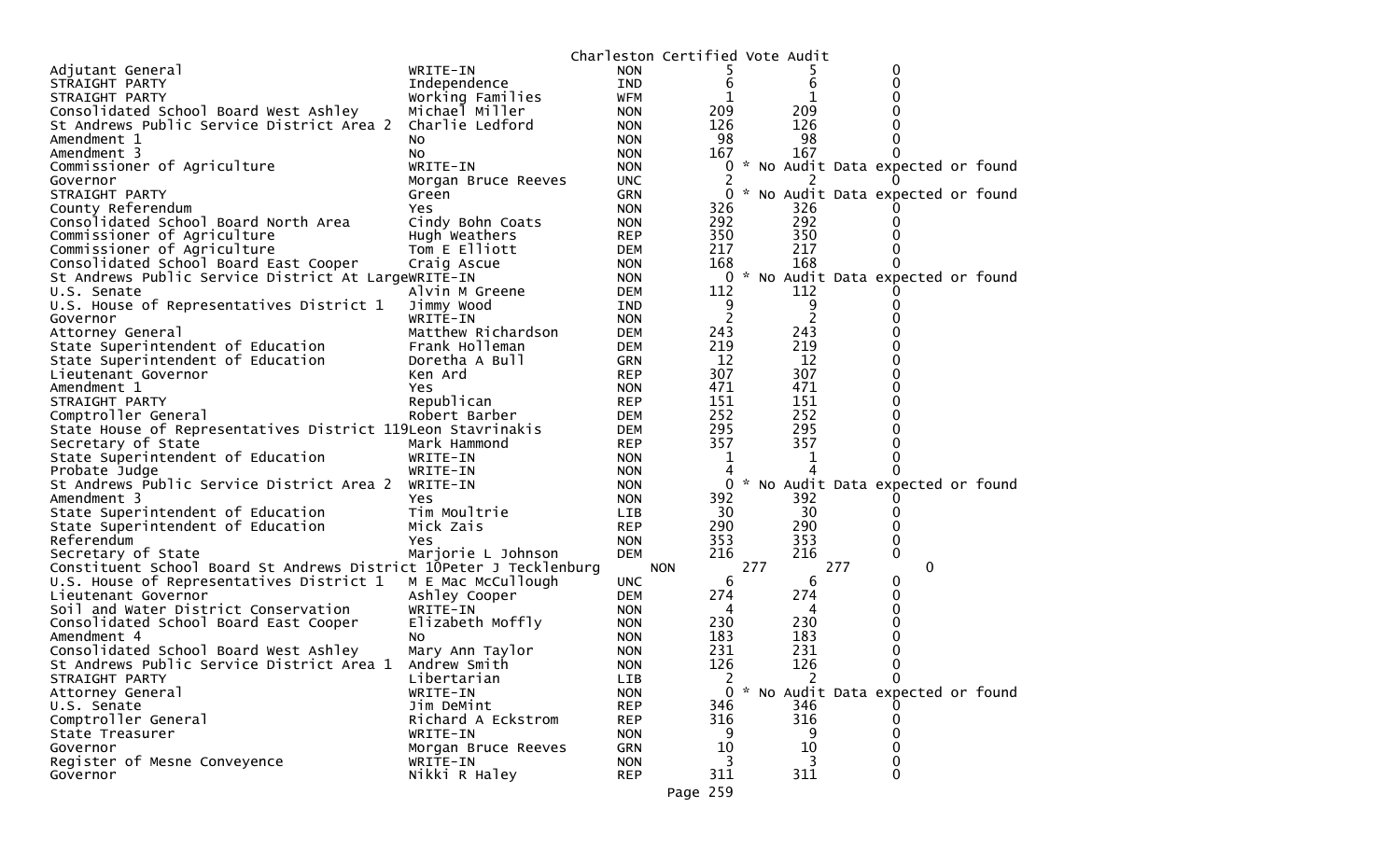|                                                                   |                              |            | Charleston Certified Vote Audit |       |               |     |                                     |  |
|-------------------------------------------------------------------|------------------------------|------------|---------------------------------|-------|---------------|-----|-------------------------------------|--|
| Soil and Water District Conservation                              | Kathy R Woolsey              | <b>NON</b> | 257                             |       | 257           |     | 0                                   |  |
| Consolidated School Board North Area                              | WRITE-IN                     | <b>NON</b> |                                 | 1     | 1             |     | 0                                   |  |
| Attorney General                                                  | Alan Wilson                  | <b>REP</b> | 310                             |       | 310           |     | 0                                   |  |
| Amendment 2                                                       | NO.                          | <b>NON</b> | 85                              |       | 85            |     | 0                                   |  |
| U.S. House of Representatives District 1                          | Rob Groce                    | WFM        | 19                              |       | 19            |     | 0                                   |  |
| U.S. Senate                                                       | WRITE-IN                     | <b>NON</b> | 26                              |       | 26            |     | 0                                   |  |
| Governor                                                          | Vincent A Sheheen            | <b>DEM</b> | 264                             |       | 264           |     | 0                                   |  |
| Adjutant General                                                  | Bob Livingston               | <b>REP</b> | 405                             |       | 405           |     | 0                                   |  |
| Probate Judge                                                     | Irv Gerard Condon            | <b>REP</b> | 412                             |       | 412           |     | 0                                   |  |
| Consolidated School Board East Cooper                             | Everett Wilcox               | <b>NON</b> | 150                             |       | 150           |     | 0                                   |  |
| State House of Representatives District 119WRITE-IN               |                              | <b>NON</b> |                                 | 1     | 1             |     | 0                                   |  |
| Soil and Water District Conservation                              | John Kozma                   | <b>NON</b> | 128                             |       | 128           |     |                                     |  |
| Lieutenant Governor                                               | WRITE-IN                     | <b>NON</b> |                                 | 2     | 2             |     | 0                                   |  |
| Attorney General                                                  | Leslie Minerd                | <b>GRN</b> | 22                              |       | 22            |     | 0                                   |  |
| STRAIGHT PARTY                                                    | Democratic                   | <b>DEM</b> | 112                             |       | 112           |     | 0                                   |  |
| U.S. House of Representatives District 1                          | Ben Frasier                  | <b>DEM</b> | 176                             |       | 176           |     | 0                                   |  |
| County Referendum                                                 | No.                          | <b>NON</b> | 193                             |       | 193           |     | 0                                   |  |
| St Andrews Public Service District Area 1                         | WRITE-IN                     | <b>NON</b> |                                 | 0     |               |     | * No Audit Data expected or found   |  |
| Amendment 4                                                       | Yes                          | <b>NON</b> | 370                             |       | 370           |     |                                     |  |
| U.S. House of Representatives District 1                          | Robert Dobbs                 | <b>GRN</b> |                                 | 8     | 8             |     | 0                                   |  |
| State Superintendent of Education                                 | Tony Fayyazi                 | <b>IND</b> | 14                              |       | 14            |     |                                     |  |
| Soil and Water District Conservation                              | Joshua Giordano-Silliman NON |            | 103                             |       | 103           |     | 0                                   |  |
| Consolidated School Board West Ashley<br>U.S. Senate              | WRITE-IN<br>Tom Clements     | <b>NON</b> | 86                              | 3     | 3<br>86       |     | 0<br>$\Omega$                       |  |
| Constituent School Board St Andrews District 10WRITE-IN           |                              | <b>GRN</b> |                                 | 12    |               |     | 0                                   |  |
| Amendment 2                                                       | Yes                          | <b>NON</b> | <b>NON</b><br>483               |       | 483           | 12  | 0                                   |  |
| U.S. House of Representatives District 1                          | WRITE-IN                     | <b>NON</b> |                                 | 0     |               |     | * No Audit Data expected or found   |  |
| St Andrews Public Service District At LargeNancy Mitchell Calvary |                              | <b>NON</b> | 117                             |       | 117           |     |                                     |  |
| U.S. House of Representatives District 1                          | Keith Blandford              | <b>LIB</b> | 14                              |       | 14            |     | $\Omega$                            |  |
| U.S. House of Representatives District 1                          | Tim Scott                    | <b>REP</b> | 346                             |       | 346           |     |                                     |  |
| Comptroller General                                               | WRITE-IN                     | <b>NON</b> |                                 | 0     |               |     | * No Audit Data expected or found   |  |
| STRAIGHT PARTY                                                    | United Citizens              | <b>UNC</b> |                                 | 0     |               |     | * No Audit Data expected or found   |  |
| Consolidated School Board East Cooper                             | WRITE-IN                     | <b>NON</b> |                                 | 1     | 1             |     |                                     |  |
| State House of Representatives District 119Lee Edwards            |                              | <b>REP</b> | 282                             |       | 282           |     |                                     |  |
| Secretary of State                                                | WRITE-IN                     | <b>NON</b> |                                 | $0 *$ |               |     | No Audit Data expected or found     |  |
| Constituent School Board St Andrews District 10Edythe T Haynes    |                              |            | <b>NON</b>                      | 244   |               | 244 | $\Omega$                            |  |
| State Treasurer                                                   | Curtis Loftis                | <b>REP</b> | 409                             |       | 409           |     | 0                                   |  |
| Referendum                                                        | NO.                          | <b>NON</b> | 219                             |       | 219           |     | 0                                   |  |
|                                                                   |                              |            |                                 |       |               |     |                                     |  |
| 0531 St Andrews 31                                                |                              |            |                                 |       |               |     |                                     |  |
| U.S. House of Representatives District 1                          | Tim Scott                    | <b>REP</b> | 206                             |       | 206           |     | 0                                   |  |
| Consolidated School Board East Cooper                             | WRITE-IN                     | <b>NON</b> |                                 | 2     | $\mathcal{L}$ |     | 0                                   |  |
| U.S. House of Representatives District 1                          | Keith Blandford              | LIB        |                                 | 5     | 5             |     | 0                                   |  |
| County Referendum                                                 | Yes.                         | <b>NON</b> | 200                             |       | 200           |     | 0                                   |  |
| Attorney General                                                  | WRITE-IN                     | <b>NON</b> |                                 |       |               |     | 0 * No Audit Data expected or found |  |
| Soil and Water District Conservation                              | WRITE-IN                     | <b>NON</b> |                                 | 1     | 1             |     |                                     |  |
| Probate Judge                                                     | Irv Gerard Condon            | <b>REP</b> | 229                             |       | 229           |     |                                     |  |
| Commissioner of Agriculture                                       | WRITE-IN                     | <b>NON</b> |                                 |       |               |     | 0 * No Audit Data expected or found |  |
| Consolidated School Board East Cooper                             | Craig Ascue                  | <b>NON</b> | 111                             |       | 111           |     |                                     |  |
| Constituent School Board St Andrews District 10WRITE-IN           |                              |            | <b>NON</b>                      | 11    |               | 11  | 0                                   |  |
| Commissioner of Agriculture                                       | Hugh Weathers                | <b>REP</b> | 195                             |       | 195           |     | 0                                   |  |
| Governor                                                          | Nikki R Haley                | <b>REP</b> | 182                             |       | 182           |     | 0                                   |  |
|                                                                   |                              |            | Page 260                        |       |               |     |                                     |  |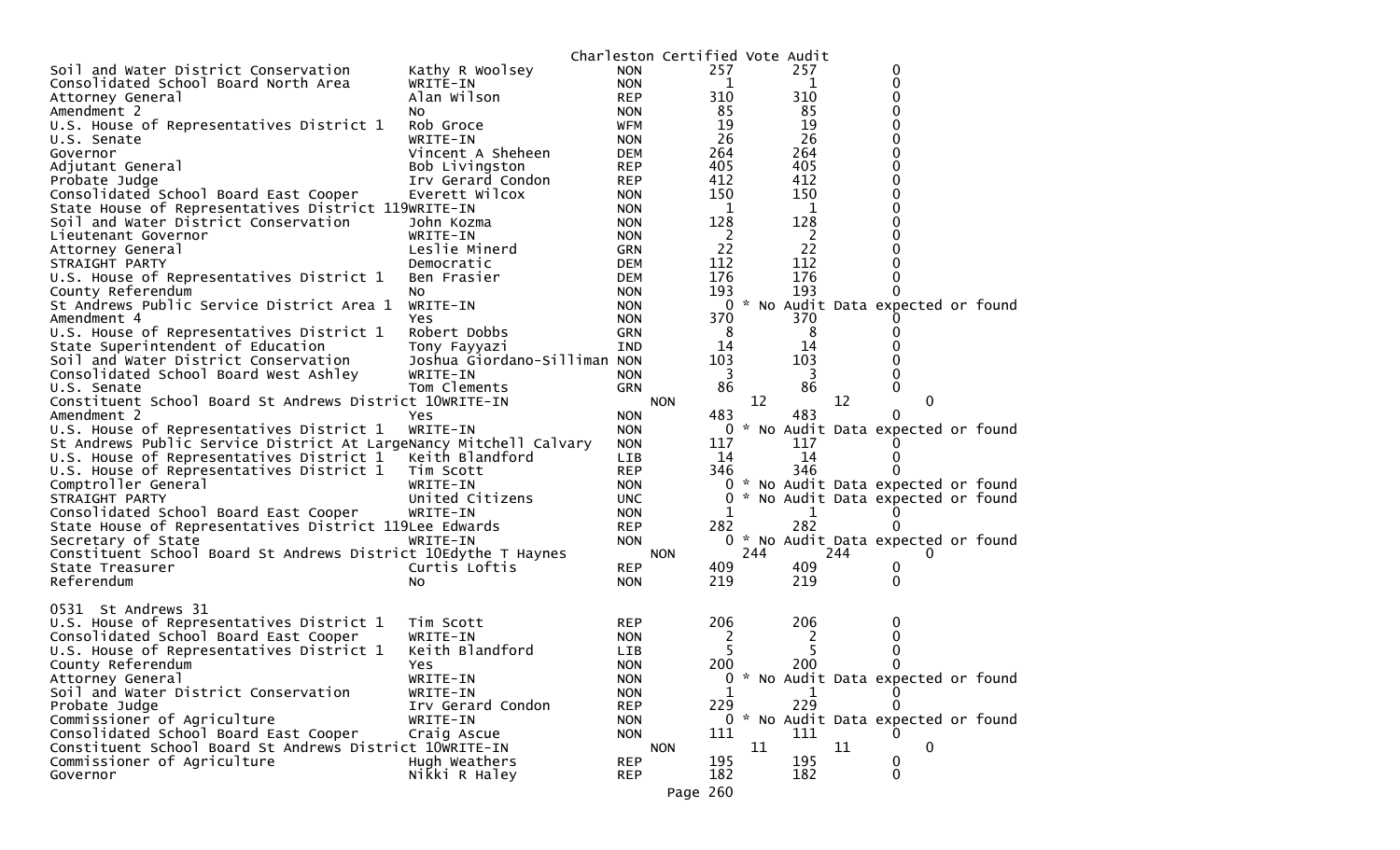|                                                                    |                               |                          | Charleston Certified Vote Audit |                |          |                                     |  |
|--------------------------------------------------------------------|-------------------------------|--------------------------|---------------------------------|----------------|----------|-------------------------------------|--|
| U.S. House of Representatives District 1                           | WRITE-IN                      | <b>NON</b>               |                                 |                |          | 0 * No Audit Data expected or found |  |
| Amendment 3                                                        | Yes.                          | <b>NON</b>               | 240                             |                | 240      |                                     |  |
| St Andrews Public Service District Area 1                          | WRITE-IN                      | <b>NON</b>               |                                 | 1              | 1        | 0                                   |  |
| Soil and Water District Conservation                               | Kathy R Woolsey               | <b>NON</b>               | 170                             |                | 170      | 0                                   |  |
| Register of Mesne Conveyence                                       | WRITE-IN                      | <b>NON</b>               |                                 | 8              | 8        | 0                                   |  |
| Commissioner of Agriculture                                        | Tom E Elliott                 | <b>DEM</b>               | 171                             |                | 171      | 0                                   |  |
| St Andrews Public Service District At LargeNancy Mitchell Calvary  |                               | <b>NON</b>               | 169                             |                | 169      | 0                                   |  |
| Constituent School Board St Andrews District 10Edythe T Haynes     |                               |                          | <b>NON</b>                      | 148            |          | 148<br>$\mathbf 0$                  |  |
| State Superintendent of Education                                  | Mick Zais                     | <b>REP</b>               | 181                             |                | 181      | 0                                   |  |
| State Superintendent of Education                                  | Tim Moultrie                  | <b>LIB</b>               |                                 | 13             | 13       | 0                                   |  |
| Soil and Water District Conservation                               | John Kozma                    | <b>NON</b>               |                                 | 89             | 89       | 0                                   |  |
| Comptroller General                                                | Richard A Eckstrom            | <b>REP</b>               | 174                             |                | 174      | 0                                   |  |
| Attorney General                                                   | Alan Wilson                   | <b>REP</b>               | 183                             |                | 183      | 0                                   |  |
| U.S. Senate                                                        | Alvin M Greene                | DEM                      | 103                             |                | 103      | 0                                   |  |
| State Superintendent of Education                                  | WRITE-IN                      | <b>NON</b>               |                                 | 0              |          | * No Audit Data expected or found   |  |
| Soil and Water District Conservation                               | Joshua Giordano-Silliman NON  |                          |                                 | 57             | 57       |                                     |  |
| Consolidated School Board West Ashley                              | Mary Ann Taylor               | NON.                     | 135                             |                | 135      |                                     |  |
| Secretary of State                                                 | WRITE-IN                      | <b>NON</b>               |                                 |                |          | 0 * No Audit Data expected or found |  |
| Amendment 4                                                        | NO.                           | <b>NON</b>               | 102                             |                | 102      |                                     |  |
| Consolidated School Board North Area                               | WRITE-IN                      | <b>NON</b>               |                                 | 2              | 2        | 0                                   |  |
| Referendum                                                         | Yes                           | <b>NON</b>               | 208                             |                | 208      |                                     |  |
| Attorney General                                                   | Leslie Minerd                 | GRN                      |                                 | 10             | 10       | 0                                   |  |
| Amendment 2                                                        | NO.                           | <b>NON</b>               |                                 | 46             | 46       | 0                                   |  |
| Lieutenant Governor                                                | Ken Ard                       | <b>REP</b>               | 176                             |                | 176      | 0                                   |  |
| State Treasurer                                                    | Curtis Loftis                 | <b>REP</b>               | 228                             |                | 228      | 0                                   |  |
| STRAIGHT PARTY                                                     | Independence                  | <b>IND</b>               |                                 | 2              | 2        | 0                                   |  |
| Governor                                                           | Vincent A Sheheen             | <b>DEM</b>               | 189                             |                | 189      | 0                                   |  |
| Lieutenant Governor                                                | Ashley Cooper                 | <b>DEM</b>               | 197                             |                | 197      | 0                                   |  |
| State House of Representatives District 114Bobby Harrell           |                               | <b>REP</b>               | 237                             |                | 237      | 0                                   |  |
| Consolidated School Board East Cooper                              | Elizabeth Moffly              | <b>NON</b>               | 128                             |                | 128      | 0                                   |  |
| U.S. House of Representatives District 1                           | Jimmy Wood                    | IND                      |                                 | 1              | 1        | 0                                   |  |
| St Andrews Public Service District Area 2                          | Charlie Ledford               | <b>NON</b>               | 176                             |                | 176      | 0                                   |  |
| STRAIGHT PARTY                                                     | Republican                    | <b>REP</b>               | 103                             |                | 103      | 0                                   |  |
| Secretary of State                                                 | Mark Hammond                  | <b>REP</b>               | 198                             |                | 198      | 0                                   |  |
| Comptroller General                                                | WRITE-IN                      | <b>NON</b>               |                                 | 0<br>2         |          | * No Audit Data expected or found   |  |
| St Andrews Public Service District At LargeWRITE-IN                |                               | <b>NON</b>               | 218                             |                | 2<br>218 | 0                                   |  |
| Register of Mesne Conveyence<br>STRAIGHT PARTY                     | Charlie Lybrand<br>Democratic | <b>REP</b><br><b>DEM</b> |                                 | 88             | 88       | 0                                   |  |
| Secretary of State                                                 |                               |                          | 171                             |                | 171      |                                     |  |
| Amendment 2                                                        | Marjorie L Johnson<br>Yes     | DEM<br><b>NON</b>        | 306                             |                | 306      | 0                                   |  |
| STRAIGHT PARTY                                                     | Green                         | GRN                      |                                 | 4              | 4        | 0                                   |  |
| U.S. Senate                                                        | Jim DeMint                    | <b>REP</b>               | 204                             |                | 204      | 0                                   |  |
| Adjutant General                                                   | Bob Livingston                | <b>REP</b>               | 222                             |                | 222      | 0                                   |  |
| State House of Representatives District 114WRITE-IN                |                               | <b>NON</b>               |                                 | 6              | 6        | $\Omega$                            |  |
| Amendment 4                                                        | <b>Yes</b>                    | <b>NON</b>               | 236                             |                | 236      | 0                                   |  |
| STRAIGHT PARTY                                                     | Working Families              | <b>WFM</b>               |                                 | $\overline{0}$ |          | * No Audit Data expected or found   |  |
| State Superintendent of Education                                  | Tony Fayyazi                  | IND                      |                                 |                | 7        | $\Omega$                            |  |
| Constituent School Board St Andrews District 10Peter J Tecklenburg |                               |                          | <b>NON</b>                      | 164            |          | 164<br>0                            |  |
| Attorney General                                                   | Matthew Richardson            | <b>DEM</b>               | 181                             |                | 181      | 0                                   |  |
| U.S. House of Representatives District 1                           | M E Mac McCullough            | <b>UNC</b>               |                                 | 6              | 6        | 0                                   |  |
| STRAIGHT PARTY                                                     | United Citizens               | <b>UNC</b>               |                                 | 1              | 1        | 0                                   |  |
| County Referendum                                                  | No                            | <b>NON</b>               | 135                             |                | 135      | $\Omega$                            |  |
|                                                                    |                               |                          | Page 261                        |                |          |                                     |  |
|                                                                    |                               |                          |                                 |                |          |                                     |  |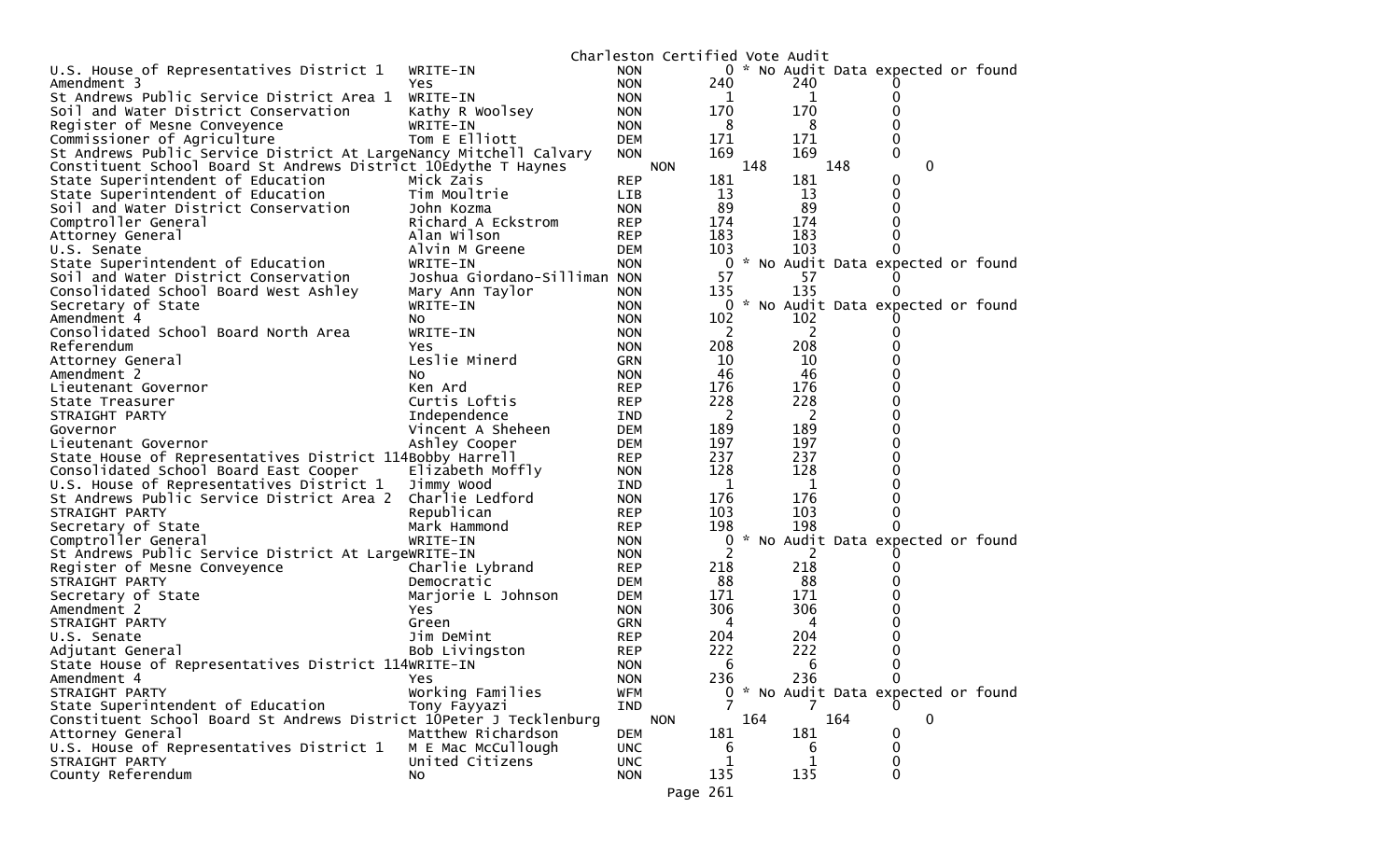|                                                     |                              |                          |                 | Charleston Certified Vote Audit |                                     |  |
|-----------------------------------------------------|------------------------------|--------------------------|-----------------|---------------------------------|-------------------------------------|--|
| Consolidated School Board West Ashley               | WRITE-IN                     | <b>NON</b>               |                 |                                 | 0                                   |  |
| Lieutenant Governor                                 | WRITE-IN                     | <b>NON</b>               | 1               | 1                               | 0                                   |  |
| Governor                                            | Morgan Bruce Reeves          | <b>UNC</b>               | 3               | 3                               | 0                                   |  |
| Consolidated School Board East Cooper               | Everett Wilcox               | <b>NON</b>               | 83              | 83                              | 0                                   |  |
| Amendment 1                                         | No                           | <b>NON</b>               | 41              | 41                              | 0                                   |  |
| Consolidated School Board North Area                | Cindy Bohn Coats             | <b>NON</b>               | 153             | 153                             |                                     |  |
| St Andrews Public Service District Area 2           | WRITE-IN                     | <b>NON</b>               | 1               | 1                               |                                     |  |
| U.S. Senate                                         | WRITE-IN                     | <b>NON</b>               | 9               | 9                               | 0                                   |  |
| State Treasurer                                     | WRITE-IN                     | <b>NON</b>               | 6               | 6                               |                                     |  |
| Governor                                            | Morgan Bruce Reeves          | GRN                      | 3               | 3                               | 0                                   |  |
| Consolidated School Board West Ashley               | Michael Miller               | <b>NON</b>               | 139             | 139                             | 0                                   |  |
| St Andrews Public Service District Area 1           | Andrew Smith                 | <b>NON</b>               | 175             | 175                             |                                     |  |
| Probate Judge                                       | WRITE-IN                     | <b>NON</b>               | 4               | 4                               | 0                                   |  |
| State Superintendent of Education                   | Doretha A Bull               | <b>GRN</b>               | 9               | 9                               | 0                                   |  |
| U.S. Senate                                         | Tom Clements                 | <b>GRN</b>               | 53              | 53                              | 0                                   |  |
| U.S. House of Representatives District 1            | Rob Groce                    | <b>WFM</b>               |                 |                                 |                                     |  |
| Amendment 3                                         | No                           | <b>NON</b>               | 106             | 106                             | 0                                   |  |
| Adjutant General                                    | WRITE-IN                     | <b>NON</b>               | 6               | 6                               |                                     |  |
| Amendment 1                                         | Yes                          | <b>NON</b>               | 322             | 322                             |                                     |  |
| Comptroller General                                 | Robert Barber                | <b>DEM</b>               | 196             | 196                             | 0                                   |  |
| U.S. House of Representatives District 1            | Robert Dobbs                 | <b>GRN</b>               | 4               | 4                               |                                     |  |
| STRAIGHT PARTY                                      | Libertarian                  | LIB.                     | 1               | 1                               | 0                                   |  |
| State Superintendent of Education                   | Frank Holleman               | <b>DEM</b>               | 162             | 162                             | 0                                   |  |
| U.S. House of Representatives District 1            | Ben Frasier                  | <b>DEM</b>               | 148             | 148                             |                                     |  |
| Governor                                            | WRITE-IN                     | <b>NON</b>               | 0               |                                 | * No Audit Data expected or found   |  |
| Referendum                                          | No                           | <b>NON</b>               | 144             | 144                             |                                     |  |
|                                                     |                              |                          |                 |                                 |                                     |  |
| 0532 St Andrews 32                                  |                              |                          |                 |                                 |                                     |  |
| County Referendum                                   | Yes.                         | <b>NON</b>               | 229             | 229                             | 0                                   |  |
| Soil and Water District Conservation                | Kathy R Woolsey              | <b>NON</b>               | 214             | 214                             | 0                                   |  |
|                                                     |                              | <b>NON</b>               | 19              | 19                              | 0                                   |  |
| U.S. Senate                                         | WRITE-IN                     |                          |                 |                                 |                                     |  |
| U.S. Senate                                         | Tom Clements                 | GRN                      | 47              | 47                              |                                     |  |
|                                                     |                              | <b>REP</b>               | 348             | 348                             | 0                                   |  |
| Register of Mesne Conveyence<br>STRAIGHT PARTY      | Charlie Lybrand              | <b>REP</b>               |                 |                                 | 0                                   |  |
|                                                     | Republican                   |                          | 152             | 152                             |                                     |  |
| Amendment 3                                         | Yes                          | <b>NON</b><br><b>UNC</b> | 309<br>1        | 309<br>1                        | 0                                   |  |
| U.S. House of Representatives District 1            | M E Mac McCullough           |                          |                 |                                 | 0                                   |  |
| Soil and Water District Conservation                | John Kozma                   | <b>NON</b>               | 122<br>3        | 122<br>3                        | 0                                   |  |
| State House of Representatives District 114WRITE-IN |                              | <b>NON</b>               |                 |                                 |                                     |  |
| Consolidated School Board East Cooper               | Elizabeth Moffly             | <b>NON</b>               | 181<br>0        | 181                             |                                     |  |
| Lieutenant Governor                                 | WRITE-IN                     | <b>NON</b>               |                 |                                 | * No Audit Data expected or found   |  |
| Soil and Water District Conservation                | Joshua Giordano-Silliman NON |                          | 87              | 87                              |                                     |  |
| Governor                                            | WRITE-IN                     | <b>NON</b>               | 1               | 1                               |                                     |  |
| Commissioner of Agriculture                         | Hugh Weathers                | <b>REP</b>               | 306             | 306                             |                                     |  |
| Governor                                            | Vincent A Sheheen            | <b>DEM</b>               | 151             | 151                             | 0                                   |  |
| Commissioner of Agriculture                         | WRITE-IN                     | <b>NON</b>               |                 |                                 | 0 * No Audit Data expected or found |  |
| U.S. House of Representatives District 1            | Robert Dobbs                 | GRN                      |                 |                                 |                                     |  |
| STRAIGHT PARTY                                      | United Citizens              | <b>UNC</b>               |                 |                                 | 0 * No Audit Data expected or found |  |
| U.S. House of Representatives District 1            | Rob Groce                    | <b>WFM</b>               | 13              | 13                              |                                     |  |
| Commissioner of Agriculture                         | Tom E Elliott                | <b>DEM</b>               | 125             | 125                             |                                     |  |
| State Superintendent of Education                   | WRITE-IN                     | <b>NON</b>               |                 |                                 | 0 * No Audit Data expected or found |  |
| Lieutenant Governor                                 | Ken Ard                      | <b>REP</b>               | 278             | 278                             |                                     |  |
| St Andrews Public Service District Area 2           | Charlie Ledford              | <b>NON</b>               | 160<br>Page 262 | 160                             |                                     |  |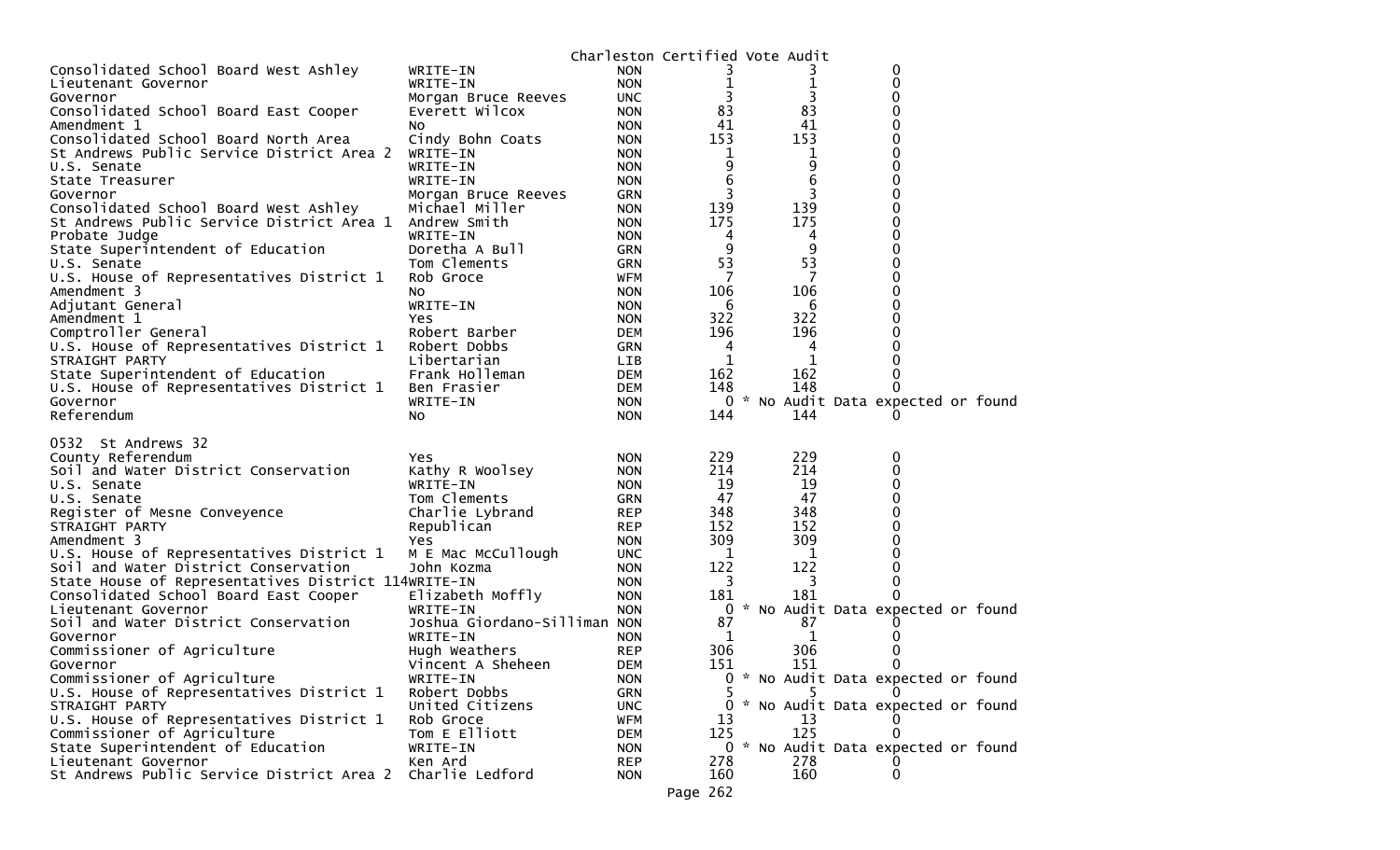|                                                                                                     |                                       |                   | Charleston Certified Vote Audit |     |   |          |     |                                     |  |
|-----------------------------------------------------------------------------------------------------|---------------------------------------|-------------------|---------------------------------|-----|---|----------|-----|-------------------------------------|--|
| Amendment 2                                                                                         | No.                                   | <b>NON</b>        | 60                              |     |   | 60       |     |                                     |  |
| St Andrews Public Service District At LargeWRITE-IN                                                 |                                       | <b>NON</b>        |                                 |     |   |          |     | 0 * No Audit Data expected or found |  |
| Amendment 4                                                                                         | NO.                                   | <b>NON</b>        | 107                             |     |   | 107      |     |                                     |  |
| U.S. House of Representatives District 1                                                            | Tim Scott                             | <b>REP</b>        | 317                             |     |   | 317      |     | 0                                   |  |
| Consolidated School Board North Area                                                                | Cindy Bohn Coats                      | <b>NON</b>        | 205                             |     |   | 205      |     |                                     |  |
| Probate Judge                                                                                       | WRITE-IN                              | <b>NON</b>        |                                 | 1   |   | 1        |     |                                     |  |
| Consolidated School Board West Ashley                                                               | WRITE-IN                              | <b>NON</b>        |                                 |     |   | 1        |     |                                     |  |
| Referendum                                                                                          | Yes                                   | <b>NON</b>        | 242                             |     |   | 242      |     |                                     |  |
| U.S. House of Representatives District 1                                                            | Ben Frasier                           | <b>DEM</b>        | 100                             |     |   | 100      |     | 0                                   |  |
| STRAIGHT PARTY                                                                                      | Democratic                            | <b>DEM</b>        | 58                              |     |   | 58       |     | 0                                   |  |
| Constituent School Board St Andrews District 10Peter J Tecklenburg                                  |                                       |                   | <b>NON</b>                      | 243 |   |          | 243 | 0                                   |  |
| U.S. House of Representatives District 1                                                            | Keith Blandford                       | <b>LIB</b>        |                                 | 6   |   | 6        |     | 0                                   |  |
| STRAIGHT PARTY                                                                                      | Libertarian                           | <b>LIB</b>        |                                 | 0   |   |          |     | * No Audit Data expected or found   |  |
| Consolidated School Board West Ashley                                                               | Michael Miller                        | <b>NON</b>        | 141                             |     |   | 141      |     |                                     |  |
| Consolidated School Board East Cooper                                                               | Everett Wilcox                        | <b>NON</b>        | 96                              |     |   | 96       |     | $_{0}$                              |  |
| Comptroller General                                                                                 | WRITE-IN                              | <b>NON</b>        |                                 | 0   |   |          |     | * No Audit Data expected or found   |  |
| Attorney General                                                                                    | Matthew Richardson                    | <b>DEM</b>        | 155                             |     |   | 155      |     |                                     |  |
| State Treasurer<br>Amendment 2                                                                      | WRITE-IN                              | <b>NON</b>        | 371                             | 2   |   | 2<br>371 |     |                                     |  |
|                                                                                                     | <b>Yes</b>                            | <b>NON</b><br>GRN |                                 | 2   |   | 2        |     |                                     |  |
| Governor<br>U.S. Senate                                                                             | Morgan Bruce Reeves<br>Alvin M Greene | <b>DEM</b>        | 62                              |     |   | 62       |     |                                     |  |
| Lieutenant Governor                                                                                 | Ashley Cooper                         | <b>DEM</b>        | 165                             |     |   | 165      |     | 0                                   |  |
| Secretary of State                                                                                  | WRITE-IN                              | <b>NON</b>        |                                 | 0   |   |          |     | * No Audit Data expected or found   |  |
| STRAIGHT PARTY                                                                                      | Independence                          | IND               |                                 |     |   |          |     |                                     |  |
| Probate Judge                                                                                       | Irv Gerard Condon                     | <b>REP</b>        | 348                             |     |   | 348      |     | 0                                   |  |
| U.S. House of Representatives District 1                                                            | WRITE-IN                              | <b>NON</b>        |                                 |     |   |          |     | * No Audit Data expected or found   |  |
| STRAIGHT PARTY                                                                                      | Green                                 | <b>GRN</b>        |                                 |     |   |          |     |                                     |  |
| Amendment 4                                                                                         | Yes                                   | <b>NON</b>        | 311                             |     |   | 311      |     |                                     |  |
| St Andrews Public Service District Area 2                                                           | WRITE-IN                              | <b>NON</b>        |                                 | 0   |   |          |     | * No Audit Data expected or found   |  |
| State Treasurer                                                                                     | Curtis Loftis                         | <b>REP</b>        | 352                             |     |   | 352      |     |                                     |  |
| St Andrews Public Service District Area 1                                                           | Andrew Smith                          | <b>NON</b>        | 163                             |     |   | 163      |     |                                     |  |
| Attorney General                                                                                    | Alan Wilson                           | <b>REP</b>        | 274                             |     |   | 274      |     |                                     |  |
| State Superintendent of Education                                                                   | Tony Fayyazi                          | <b>IND</b>        |                                 | 5   |   | -5       |     |                                     |  |
| Amendment 1                                                                                         | NO.                                   | <b>NON</b>        | 53                              |     |   | 53       |     |                                     |  |
| Adjutant General                                                                                    | Bob Livingston                        | <b>REP</b>        | 346                             |     |   | 346      |     |                                     |  |
| Comptroller General                                                                                 | Robert Barber                         | <b>DEM</b>        | 161                             |     |   | 161      |     |                                     |  |
| Register of Mesne Conveyence                                                                        | WRITE-IN                              | <b>NON</b>        |                                 | 1   |   | 1        |     |                                     |  |
| County Referendum                                                                                   | NO.                                   | <b>NON</b>        | 173                             |     |   | 173      |     |                                     |  |
| Attorney General                                                                                    | WRITE-IN                              | <b>NON</b>        |                                 | 0   |   |          |     | * No Audit Data expected or found   |  |
| Consolidated School Board East Cooper                                                               | WRITE-IN                              | <b>NON</b>        |                                 | ı   |   |          |     |                                     |  |
| State Superintendent of Education                                                                   | Doretha A Bull                        | GRN               |                                 | 4   |   | 4        |     |                                     |  |
| Consolidated School Board East Cooper                                                               | Craig Ascue                           | <b>NON</b>        | 147                             |     |   | 147      |     |                                     |  |
| Attorney General                                                                                    | Leslie Minerd                         | <b>GRN</b>        | 13                              |     |   | 13       |     |                                     |  |
| Governor                                                                                            | Morgan Bruce Reeves                   | UNC               |                                 | 1   |   | 1        |     | 0                                   |  |
| U.S. Senate                                                                                         | Jim DeMint                            | <b>REP</b>        | 320                             |     |   | 320      |     | 0                                   |  |
| Comptroller General                                                                                 | Richard A Eckstrom                    | <b>REP</b>        | 279                             |     |   | 279      |     | 0                                   |  |
| Amendment 1                                                                                         | Yes<br>Mark Hammond                   | <b>NON</b>        | 389                             |     |   | 389      |     | 0                                   |  |
| Secretary of State                                                                                  |                                       | <b>REP</b>        | 318                             | 6   |   | 318<br>6 |     | 0<br>$\Omega$                       |  |
| U.S. House of Representatives District 1<br>Constituent School Board St Andrews District 10WRITE-IN | Jimmy Wood                            | IND               | <b>NON</b>                      |     | 7 |          | 7   | $\mathbf{0}$                        |  |
| Amendment 3                                                                                         | <b>NO</b>                             | <b>NON</b>        | 116                             |     |   | 116      |     | 0                                   |  |
| Governor                                                                                            | Nikki R Haley                         | <b>REP</b>        | 297                             |     |   | 297      |     | $\mathbf{0}$                        |  |
|                                                                                                     |                                       |                   | 202                             |     |   |          |     |                                     |  |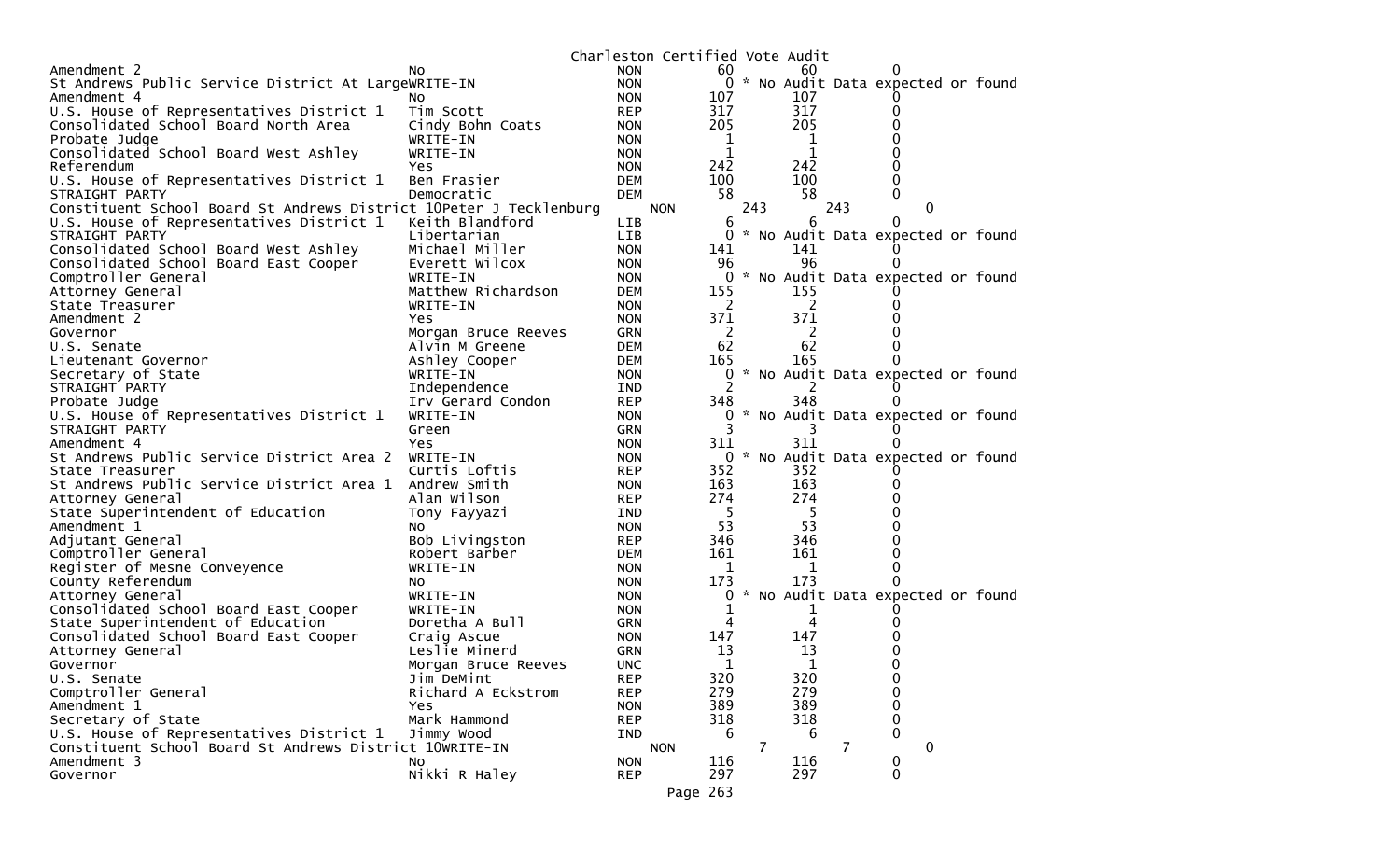|                                                                    |                           |                          | Charleston Certified Vote Audit |     |                |     |                                     |  |
|--------------------------------------------------------------------|---------------------------|--------------------------|---------------------------------|-----|----------------|-----|-------------------------------------|--|
| State House of Representatives District 114Bobby Harrell           |                           | <b>REP</b>               | 358                             |     | 358            |     | 0                                   |  |
| Consolidated School Board North Area                               | WRITE-IN                  | <b>NON</b>               | 3                               |     | 3              |     | 0                                   |  |
| Constituent School Board St Andrews District 10Edythe T Haynes     |                           |                          | <b>NON</b>                      | 179 |                | 179 | $\mathbf{0}$                        |  |
| Consolidated School Board West Ashley                              | Mary Ann Taylor           | <b>NON</b>               | 203                             |     | 203            |     | 0                                   |  |
| State Superintendent of Education                                  | Frank Holleman            | <b>DEM</b>               | 140                             |     | 140            |     | 0                                   |  |
| Soil and Water District Conservation                               | WRITE-IN                  | <b>NON</b>               | 1                               |     | 1              |     | 0                                   |  |
| St Andrews Public Service District At LargeNancy Mitchell Calvary  |                           | <b>NON</b>               | 154                             |     | 154            |     | 0                                   |  |
| St Andrews Public Service District Area 1 WRITE-IN                 |                           | <b>NON</b>               | 0                               |     |                |     | No Audit Data expected or found     |  |
| STRAIGHT PARTY                                                     | Working Families          | <b>WFM</b>               | 1                               |     | ı              |     |                                     |  |
| Adjutant General                                                   | WRITE-IN                  | <b>NON</b>               | 1                               |     | $\mathbf{1}$   |     |                                     |  |
| State Superintendent of Education                                  | Mick Zais                 | <b>REP</b>               | 264                             |     | 264            |     | 0                                   |  |
| Secretary of State                                                 | Marjorie L Johnson        | DEM                      | 118                             |     | 118            |     |                                     |  |
| State Superintendent of Education                                  | Tim Moultrie              | LIB                      | 25                              |     | 25             |     | 0                                   |  |
| Referendum                                                         | No.                       | <b>NON</b>               | 187                             |     | 187            |     | $\Omega$                            |  |
| 0533 St Andrews 33                                                 |                           |                          |                                 |     |                |     |                                     |  |
| Consolidated School Board West Ashley                              | Michael Miller            | <b>NON</b>               | 116                             |     | 116            |     | 0                                   |  |
| U.S. Senate                                                        | Jim DeMint                | <b>REP</b>               | 237                             |     | 237            |     |                                     |  |
| Adjutant General                                                   | WRITE-IN                  | <b>NON</b>               | 2                               |     | $\overline{2}$ |     |                                     |  |
| St Andrews Public Service District At LargeWRITE-IN                |                           | <b>NON</b>               | 1                               |     | 1              |     | 0                                   |  |
| Probate Judge                                                      | Irv Gerard Condon         | <b>REP</b>               | 269                             |     | 269            |     |                                     |  |
| Secretary of State                                                 | Mark Hammond              | <b>REP</b>               | 238                             |     | 238            |     | 0                                   |  |
| St Andrews Public Service District Area 2 Charlie Ledford          |                           | <b>NON</b>               | 73                              |     | 73             |     | 0                                   |  |
| Governor                                                           | Morgan Bruce Reeves       | <b>GRN</b>               | 6                               |     | 6              |     | 0                                   |  |
| Constituent School Board St Andrews District 10Peter J Tecklenburg |                           |                          | <b>NON</b>                      | 177 |                | 177 | $\mathbf{0}$                        |  |
| Consolidated School Board East Cooper                              | Everett Wilcox            | <b>NON</b>               | 79                              |     | 79             |     | 0                                   |  |
| State Treasurer                                                    | Curtis Loftis             | <b>REP</b>               | 272                             |     | 272            |     | <sup>0</sup>                        |  |
| Comptroller General                                                | WRITE-IN                  | <b>NON</b>               |                                 |     |                |     | 0 * No Audit Data expected or found |  |
| STRAIGHT PARTY                                                     | Democratic                | DEM                      | 37                              |     | 37             |     |                                     |  |
| Lieutenant Governor                                                | WRITE-IN                  | <b>NON</b>               | 0                               |     |                |     | * No Audit Data expected or found   |  |
| State Superintendent of Education                                  | WRITE-IN                  | <b>NON</b>               | 0                               |     |                |     | * No Audit Data expected or found   |  |
| U.S. Senate                                                        | Tom Clements              | <b>GRN</b>               | 38                              |     | 38             |     |                                     |  |
| Amendment 2                                                        | NO.                       | <b>NON</b>               | 51                              |     | 51             |     |                                     |  |
| Commissioner of Agriculture                                        | Hugh Weathers             | <b>REP</b>               | 237                             |     | 237            |     |                                     |  |
| Attorney General                                                   | Leslie Minerd             | <b>GRN</b>               | 9                               |     | 9              |     |                                     |  |
| Register of Mesne Conveyence                                       | WRITE-IN                  | <b>NON</b>               | $\overline{c}$                  |     | $\overline{c}$ |     |                                     |  |
| U.S. House of Representatives District 1                           | Jimmy Wood                | IND                      |                                 |     | 1              |     |                                     |  |
| U.S. Senate                                                        | WRITE-IN                  | <b>NON</b>               | 14                              |     | 14             |     |                                     |  |
| Amendment 4                                                        | NO.                       | <b>NON</b>               | 96                              |     | 96             |     |                                     |  |
| Attorney General                                                   | Alan Wilson               | <b>REP</b>               | 216                             |     | 216            |     |                                     |  |
| Secretary of State                                                 | Marjorie L Johnson        | DEM                      | 91                              |     | 91             |     |                                     |  |
| State House of Representatives District 114Bobby Harrell           |                           | <b>REP</b>               | 271                             |     | 271            |     |                                     |  |
| Commissioner of Agriculture                                        | WRITE-IN<br>Tom E Elliott | <b>NON</b>               | 0                               |     |                |     | * No Audit Data expected or found   |  |
| Commissioner of Agriculture<br>STRAIGHT PARTY                      | Republican                | <b>DEM</b>               | 91<br>123                       |     | 91<br>123      |     | $\mathbf{0}$<br>0                   |  |
| Consolidated School Board East Cooper                              | Craig Ascue               | <b>REP</b><br><b>NON</b> | 97                              |     | 97             |     | 0                                   |  |
| Referendum                                                         | Yes                       | <b>NON</b>               | 187                             |     | 187            |     | 0                                   |  |
| Attorney General                                                   | WRITE-IN                  | <b>NON</b>               |                                 |     |                |     | 0 * No Audit Data expected or found |  |
| St Andrews Public Service District Area 1                          | Andrew Smith              | <b>NON</b>               | 72                              |     | 72             |     |                                     |  |
| Amendment 2                                                        | <b>Yes</b>                | <b>NON</b>               | 270                             |     | 270            |     | O                                   |  |
| Consolidated School Board East Cooper                              | WRITE-IN                  | <b>NON</b>               |                                 |     |                |     |                                     |  |
| St Andrews Public Service District Area 2                          | WRITE-IN                  | <b>NON</b>               | 0                               |     |                |     | * No Audit Data expected or found   |  |
|                                                                    |                           |                          |                                 |     |                |     |                                     |  |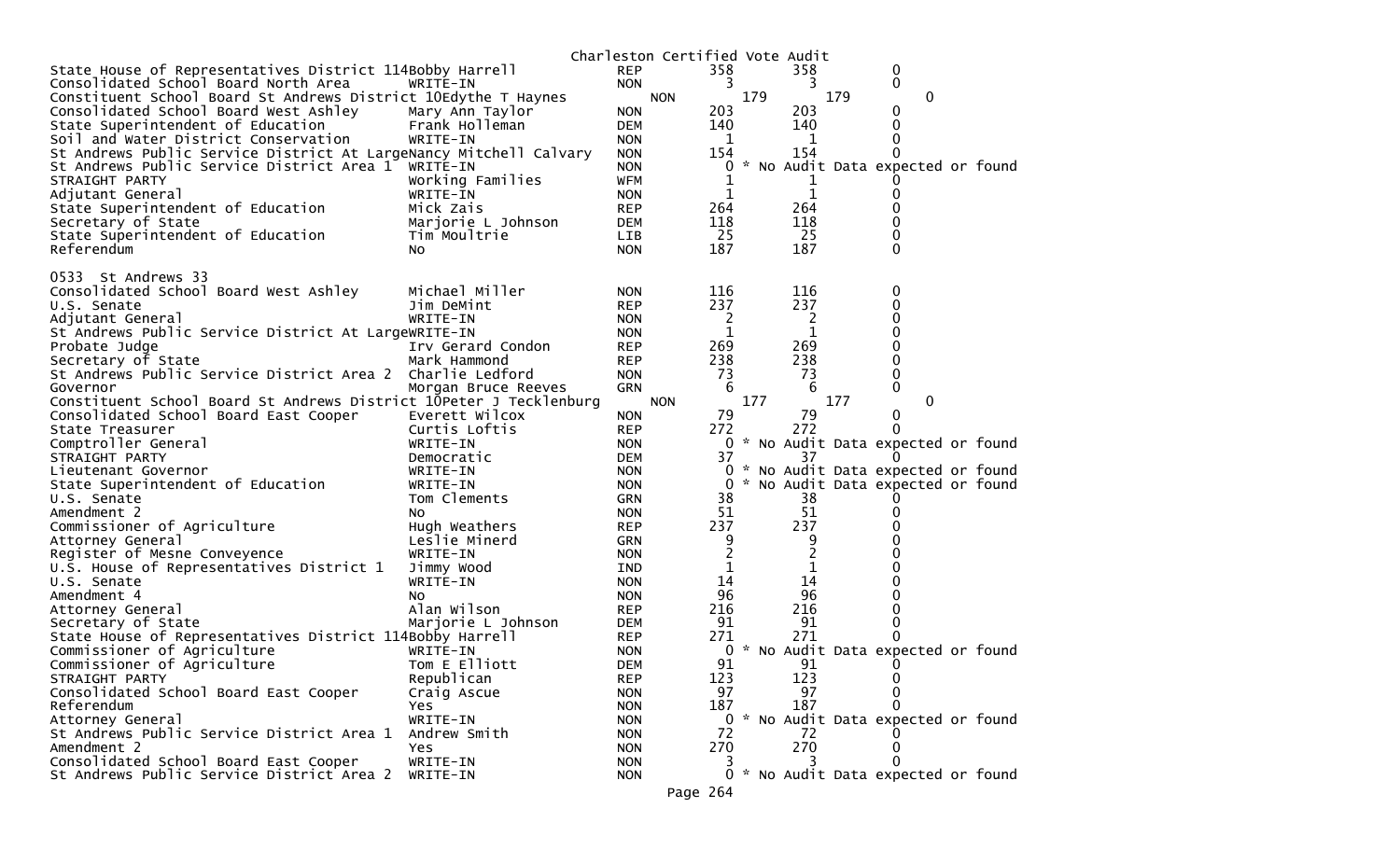|                                                                               |                                          |            | Charleston Certified Vote Audit |     |                |     |                                        |  |
|-------------------------------------------------------------------------------|------------------------------------------|------------|---------------------------------|-----|----------------|-----|----------------------------------------|--|
| Lieutenant Governor                                                           | Ken Ard                                  | <b>REP</b> | 215                             |     | 215            |     | 0                                      |  |
| Comptroller General                                                           | Robert Barber                            | <b>DEM</b> | 116                             |     | 116            |     | O                                      |  |
| U.S. House of Representatives District 1                                      | M E Mac McCullough                       | <b>UNC</b> | 1                               |     |                |     |                                        |  |
| Consolidated School Board North Area                                          | WRITE-IN                                 | <b>NON</b> | 1                               |     |                |     |                                        |  |
| U.S. House of Representatives District 1                                      | Robert Dobbs                             | <b>GRN</b> |                                 |     |                |     |                                        |  |
| STRAIGHT PARTY                                                                | United Citizens                          | <b>UNC</b> | 0                               |     |                |     | * No Audit Data expected or found      |  |
| Consolidated School Board West Ashley                                         | Mary Ann Taylor                          | <b>NON</b> | 131                             |     | 131            |     |                                        |  |
| Governor                                                                      | Nikki R Haley                            | <b>REP</b> | 210                             |     | 210            |     |                                        |  |
| Comptroller General                                                           | Richard A Eckstrom                       | <b>REP</b> | 213                             |     | 213            |     |                                        |  |
| State House of Representatives District 114WRITE-IN                           |                                          | <b>NON</b> | 3                               |     | 3              |     |                                        |  |
| Amendment 4                                                                   | Yes                                      | <b>NON</b> | 223                             |     | 223            |     |                                        |  |
| Amendment 1                                                                   | NO.                                      | <b>NON</b> | 27                              |     | 27             |     | 0                                      |  |
| Register of Mesne Conveyence                                                  | Charlie Lybrand                          | <b>REP</b> | 268                             |     | 268            |     | 0                                      |  |
| Constituent School Board St Andrews District 10WRITE-IN                       |                                          |            | <b>NON</b>                      | 7   |                | 7   | $\Omega$                               |  |
| State Superintendent of Education                                             | Doretha A Bull                           | <b>GRN</b> | 5                               |     | 5              |     | 0                                      |  |
| Constituent School Board St Andrews District 10Edythe T Haynes                |                                          |            | <b>NON</b>                      | 105 |                | 105 | $\Omega$                               |  |
| STRAIGHT PARTY                                                                | Green                                    | <b>GRN</b> | 0                               |     |                |     | * No Audit Data expected or found      |  |
| U.S. House of Representatives District 1                                      | Rob Groce                                | <b>WFM</b> |                                 |     | 5              |     |                                        |  |
| U.S. House of Representatives District 1                                      | Tim Scott                                | <b>REP</b> | 250                             |     | 250            |     | 0                                      |  |
| State Superintendent of Education                                             | Tony Fayyazi                             | <b>IND</b> | 4                               |     | 4              |     |                                        |  |
| Governor                                                                      | Morgan Bruce Reeves                      | <b>UNC</b> | $\overline{c}$                  |     | $\overline{2}$ |     |                                        |  |
| St Andrews Public Service District At LargeNancy Mitchell Calvary             |                                          | <b>NON</b> | 68                              |     | 68             |     |                                        |  |
| Amendment 1                                                                   | Yes.                                     | <b>NON</b> | 297                             |     | 297            |     |                                        |  |
| County Referendum                                                             | NO.                                      | <b>NON</b> | 109                             |     | 109            |     |                                        |  |
| U.S. House of Representatives District 1                                      | Ben Frasier                              | <b>DEM</b> | 68                              |     | 68             |     |                                        |  |
| U.S. House of Representatives District 1                                      | Keith Blandford                          | <b>LIB</b> | 4                               |     | 4              |     |                                        |  |
| Lieutenant Governor                                                           | Ashley Cooper                            | <b>DEM</b> | 119                             |     | 119            |     |                                        |  |
| St Andrews Public Service District Area 1                                     | WRITE-IN                                 | <b>NON</b> | 2                               |     | 2              |     |                                        |  |
| U.S. Senate                                                                   | Alvin M Greene                           | <b>DEM</b> | 38                              |     | 38             |     |                                        |  |
| Adjutant General                                                              | Bob Livingston                           | <b>REP</b> | 266                             |     | 266            |     |                                        |  |
| Consolidated School Board East Cooper                                         | Elizabeth Moffly                         | <b>NON</b> | 136                             |     | 136            |     |                                        |  |
| STRAIGHT PARTY                                                                | Libertarian                              | <b>LIB</b> | 0                               |     |                |     | * No Audit Data expected or found      |  |
| Amendment 3                                                                   | NO.                                      | <b>NON</b> | 109                             |     | 109            |     |                                        |  |
| Soil and Water District Conservation                                          | WRITE-IN                                 | <b>NON</b> | 2                               |     |                |     |                                        |  |
| STRAIGHT PARTY                                                                | Working Families                         | <b>WFM</b> | 0                               |     |                |     | * No Audit Data expected or found      |  |
| Governor                                                                      | Vincent A Sheheen                        | <b>DEM</b> | 118                             |     | 118            |     |                                        |  |
| Probate Judge                                                                 | WRITE-IN                                 | <b>NON</b> | 2                               |     | 2              |     |                                        |  |
| STRAIGHT PARTY                                                                | Independence                             | IND        | 2                               |     | 2              |     |                                        |  |
| State Superintendent of Education                                             | Mick Zais                                | <b>REP</b> | 203                             |     | 203            |     |                                        |  |
| Consolidated School Board North Area                                          | Cindy Bohn Coats                         | <b>NON</b> | 145                             |     | 145            |     |                                        |  |
| Soil and Water District Conservation                                          | Kathy R Woolsey                          | <b>NON</b> | 151<br>105                      |     | 151<br>105     |     |                                        |  |
| State Superintendent of Education                                             | Frank Holleman                           | DEM        |                                 |     |                |     |                                        |  |
| State Treasurer                                                               | WRITE-IN                                 | <b>NON</b> |                                 |     |                |     |                                        |  |
| Secretary of State                                                            | WRITE-IN                                 | <b>NON</b> | 0<br>13                         |     |                |     | * No Audit Data expected or found<br>0 |  |
| State Superintendent of Education<br>Soil and Water District Conservation     | Tim Moultrie                             | <b>LIB</b> |                                 |     | 13<br>76       |     | 0                                      |  |
| Governor                                                                      | John Kozma                               | <b>NON</b> | 76                              |     |                |     | 0 * No Audit Data expected or found    |  |
|                                                                               | WRITE-IN                                 | <b>NON</b> |                                 |     |                |     |                                        |  |
| Consolidated School Board West Ashley<br>Soil and Water District Conservation | WRITE-IN<br>Joshua Giordano-Silliman NON | <b>NON</b> | 1<br>49                         |     | 1<br>49        |     | O                                      |  |
| Attorney General                                                              | Matthew Richardson                       | <b>DEM</b> | 107                             |     | 107            |     | 0                                      |  |
| County Referendum                                                             | <b>Yes</b>                               | <b>NON</b> | 192                             |     | 192            |     | 0                                      |  |
| U.S. House of Representatives District 1                                      | WRITE-IN                                 | <b>NON</b> |                                 |     |                |     | 0 * No Audit Data expected or found    |  |
|                                                                               |                                          |            |                                 |     |                |     |                                        |  |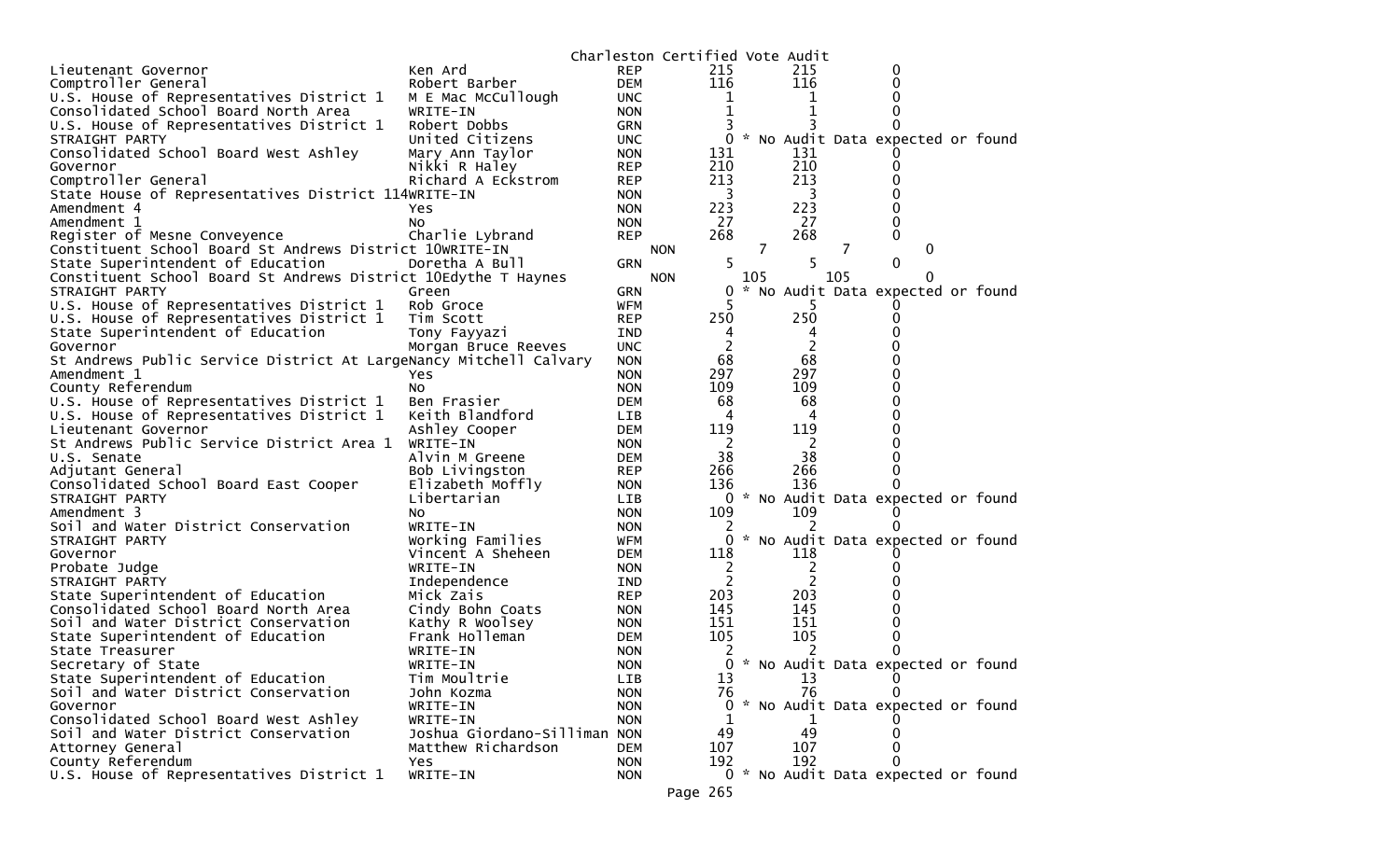|                                                                        |                                |                          | Charleston Certified Vote Audit |            |     |            |     |                                     |  |
|------------------------------------------------------------------------|--------------------------------|--------------------------|---------------------------------|------------|-----|------------|-----|-------------------------------------|--|
| Amendment 3                                                            | Yes                            | <b>NON</b>               |                                 | 215        |     | 215        |     | 0                                   |  |
| Referendum                                                             | No                             | <b>NON</b>               |                                 | 134        |     | 134        |     | 0                                   |  |
|                                                                        |                                |                          |                                 |            |     |            |     |                                     |  |
| 0534 St Andrews 34                                                     |                                |                          |                                 |            |     |            |     |                                     |  |
| Consolidated School Board North Area                                   | WRITE-IN                       | <b>NON</b>               |                                 |            |     |            |     |                                     |  |
| STRAIGHT PARTY                                                         | Working Families               | <b>WFM</b>               |                                 | 0          |     |            |     | * No Audit Data expected or found   |  |
| Governor                                                               | WRITE-IN                       | <b>NON</b>               |                                 |            |     |            |     |                                     |  |
| Register of Mesne Conveyence                                           | Charlie Lybrand                | <b>REP</b>               |                                 | 685        |     | 685        |     |                                     |  |
| Consolidated School Board East Cooper                                  | WRITE-IN                       | <b>NON</b>               |                                 | 2          |     | 2          |     |                                     |  |
| STRAIGHT PARTY                                                         | Republican                     | <b>REP</b>               |                                 | 265        |     | 265        |     |                                     |  |
| Consolidated School Board West Ashley                                  | Mary Ann Taylor                | <b>NON</b>               |                                 | 374        |     | 374        |     | 0                                   |  |
| Attorney General                                                       | WRITE-IN                       | <b>NON</b>               |                                 | 0          |     |            |     | * No Audit Data expected or found   |  |
| Amendment 2                                                            | NO.                            | <b>NON</b>               |                                 | 119        |     | 119        |     |                                     |  |
| Adjutant General                                                       | WRITE-IN                       | <b>NON</b>               |                                 | 2          |     | 2          |     |                                     |  |
| Governor                                                               | Nikki R Haley                  | <b>REP</b>               |                                 | 548        |     | 548        |     |                                     |  |
| St Andrews Public Service District Area 1                              | Andrew Smith                   | <b>NON</b>               |                                 | 179        |     | 179        |     |                                     |  |
| STRAIGHT PARTY                                                         | Libertarian                    | <b>LIB</b>               |                                 | 0          |     |            |     | * No Audit Data expected or found   |  |
| STRAIGHT PARTY                                                         | Independence                   | <b>IND</b>               |                                 | 5          |     |            |     |                                     |  |
| Comptroller General                                                    | Robert Barber                  | <b>DEM</b>               |                                 | 304        |     | 304        |     |                                     |  |
| U.S. Senate                                                            | Jim DeMint                     | <b>REP</b>               |                                 | 607        |     | 607        |     |                                     |  |
| St Andrews Public Service District Area 2                              | WRITE-IN                       | <b>NON</b>               |                                 |            |     |            |     | 0 * No Audit Data expected or found |  |
| State Superintendent of Education                                      | WRITE-IN                       | <b>NON</b>               |                                 | 0          |     |            |     | * No Audit Data expected or found   |  |
| Amendment 4<br>Secretary of State                                      | No.                            | <b>NON</b>               |                                 | 229        |     | 229<br>627 |     |                                     |  |
|                                                                        | Mark Hammond                   | <b>REP</b>               |                                 | 627<br>558 |     | 558        |     | 0<br>0                              |  |
| Comptroller General                                                    | Richard A Eckstrom<br>WRITE-IN | <b>REP</b><br><b>NON</b> |                                 | 1          |     |            |     | $\mathbf{0}$                        |  |
| Secretary of State                                                     |                                |                          |                                 |            | 354 | 1          | 354 | 0                                   |  |
| Constituent School Board St Andrews District 10Edythe T Haynes         |                                |                          | <b>NON</b>                      | 736        |     | 736        |     | 0                                   |  |
| Amendment 2<br>Constituent School Board St Andrews District 10WRITE-IN | Yes                            | <b>NON</b>               | <b>NON</b>                      |            | 15  |            | 15  | $\mathbf 0$                         |  |
|                                                                        |                                |                          |                                 | 616        |     | 616        |     |                                     |  |
| Commissioner of Agriculture                                            | Hugh Weathers                  | <b>REP</b>               |                                 | 2          |     |            |     | 0<br>0                              |  |
| Probate Judge                                                          | WRITE-IN<br>Ken Ard            | <b>NON</b>               |                                 | 524        |     | 2<br>524   |     | 0                                   |  |
| Lieutenant Governor<br>State Treasurer                                 | WRITE-IN                       | <b>REP</b>               |                                 | 5          |     | 5          |     | 0                                   |  |
| Referendum                                                             | Yes.                           | <b>NON</b><br><b>NON</b> |                                 | 508        |     | 508        |     | 0                                   |  |
| U.S. Senate                                                            | Tom Clements                   | <b>GRN</b>               |                                 | 103        |     | 103        |     |                                     |  |
| State Superintendent of Education                                      | Doretha A Bull                 | <b>GRN</b>               |                                 | 14         |     | 14         |     | 0                                   |  |
| U.S. House of Representatives District 1                               | WRITE-IN                       | <b>NON</b>               |                                 | 1          |     | 1          |     | 0                                   |  |
| Consolidated School Board East Cooper                                  | Elizabeth Moffly               | <b>NON</b>               |                                 | 381        |     | 381        |     |                                     |  |
| St Andrews Public Service District At LargeNancy Mitchell Calvary      |                                | <b>NON</b>               |                                 | 164        |     | 164        |     | 0                                   |  |
| Consolidated School Board North Area                                   | Cindy Bohn Coats               | <b>NON</b>               |                                 | 451        |     | 451        |     | 0                                   |  |
| Amendment 1                                                            | NO.                            | <b>NON</b>               |                                 | 104        |     | 104        |     | 0                                   |  |
| Lieutenant Governor                                                    | WRITE-IN                       | <b>NON</b>               |                                 |            |     |            |     | 0 * No Audit Data expected or found |  |
| Commissioner of Agriculture                                            | Tom E Elliott                  | DEM                      |                                 | 232        |     | 232        |     |                                     |  |
| Commissioner of Agriculture                                            | WRITE-IN                       | <b>NON</b>               |                                 |            |     |            |     | 0 * No Audit Data expected or found |  |
| STRAIGHT PARTY                                                         | Green                          | GRN                      |                                 | 5          |     | 5.         |     | 0                                   |  |
| Amendment 4                                                            | Yes                            | <b>NON</b>               |                                 | 592        |     | 592        |     | 0                                   |  |
| U.S. Senate                                                            | WRITE-IN                       | <b>NON</b>               |                                 | 46         |     | 46         |     | 0                                   |  |
| St Andrews Public Service District Area 1                              | WRITE-IN                       | <b>NON</b>               |                                 |            |     |            |     | 0 * No Audit Data expected or found |  |
| Probate Judge                                                          | Irv Gerard Condon              | <b>REP</b>               |                                 | 689        |     | 689        |     |                                     |  |
| Governor                                                               | Morgan Bruce Reeves            | <b>UNC</b>               |                                 |            |     |            |     | 0 * No Audit Data expected or found |  |
| State Treasurer                                                        | Curtis Loftis                  | <b>REP</b>               |                                 | 691        |     | 691        |     |                                     |  |
| Amendment 1                                                            | Yes                            | <b>NON</b>               |                                 | 756        |     | 756        |     | 0                                   |  |
|                                                                        |                                |                          | Page 266                        |            |     |            |     |                                     |  |
|                                                                        |                                |                          |                                 |            |     |            |     |                                     |  |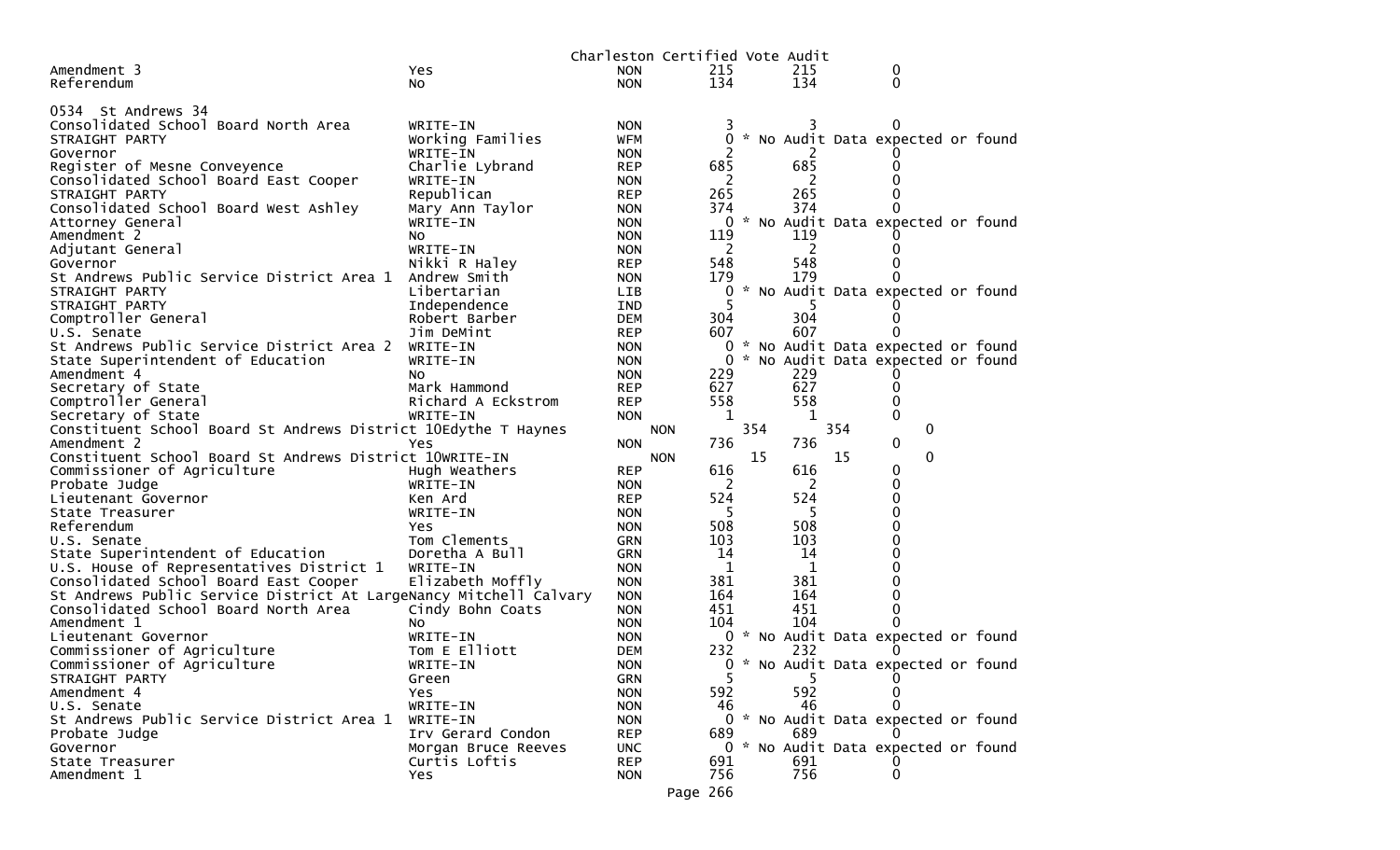|                                                                                |                                    |                          | Charleston Certified Vote Audit |     |         |     |                                     |  |
|--------------------------------------------------------------------------------|------------------------------------|--------------------------|---------------------------------|-----|---------|-----|-------------------------------------|--|
| Secretary of State                                                             | Marjorie L Johnson                 | <b>DEM</b>               | 231                             |     | 231     |     | 0                                   |  |
| Consolidated School Board West Ashley                                          | WRITE-IN                           | <b>NON</b>               | 4                               |     | 4       |     | 0                                   |  |
| Consolidated School Board West Ashley                                          | Michael Miller                     | <b>NON</b>               | 300                             |     | 300     |     |                                     |  |
| State Superintendent of Education                                              | Tony Fayyazi                       | IND                      | 14                              |     | 14      |     |                                     |  |
| Attorney General                                                               | Matthew Richardson                 | <b>DEM</b>               | 306                             |     | 306     |     |                                     |  |
| Governor                                                                       | Morgan Bruce Reeves                | GRN                      | 8                               |     | 8       |     |                                     |  |
| U.S. House of Representatives District 1                                       | Jimmy Wood                         | IND                      | 5                               |     |         |     |                                     |  |
| Soil and Water District Conservation                                           | WRITE-IN                           | <b>NON</b>               | 0                               |     |         |     | * No Audit Data expected or found   |  |
| Governor                                                                       | Vincent A Sheheen                  | <b>DEM</b>               | 325                             |     | 325     |     |                                     |  |
| County Referendum                                                              | NO.                                | <b>NON</b>               | 306                             |     | 306     |     | $_{0}$                              |  |
| State Superintendent of Education                                              | Mick Zais                          | <b>REP</b>               | 524                             |     | 524     |     |                                     |  |
| Adjutant General                                                               | Bob Livingston                     | <b>REP</b>               | 680                             |     | 680     |     |                                     |  |
| U.S. House of Representatives District 1                                       | Robert Dobbs                       | GRN                      | 11                              |     | 11      |     |                                     |  |
| STRAIGHT PARTY                                                                 | United Citizens                    | <b>UNC</b>               | 0                               |     |         |     | * No Audit Data expected or found   |  |
| Amendment 3                                                                    | NO.                                | <b>NON</b>               | 217                             |     | 217     |     |                                     |  |
| Soil and Water District Conservation                                           | Kathy R Woolsey                    | <b>NON</b>               | 413                             |     | 413     |     | $\Omega$                            |  |
| State House of Representatives District 114Bobby Harrell                       |                                    | <b>REP</b>               | 697                             |     | 697     |     |                                     |  |
| Consolidated School Board East Cooper                                          | Everett Wilcox                     | <b>NON</b>               | 207                             |     | 207     |     |                                     |  |
| Register of Mesne Conveyence                                                   | WRITE-IN                           | <b>NON</b>               | 4                               |     | 4       |     |                                     |  |
| Soil and Water District Conservation                                           | John Kozma                         | <b>NON</b>               | 199                             |     | 199     |     |                                     |  |
| Attorney General                                                               | Leslie Minerd                      | <b>GRN</b>               | 18                              |     | 18      |     |                                     |  |
| Soil and Water District Conservation                                           | Joshua Giordano-Silliman NON       |                          | 152                             |     | 152     |     | 0                                   |  |
| St Andrews Public Service District At LargeWRITE-IN                            |                                    | <b>NON</b>               |                                 |     |         |     | 0 * No Audit Data expected or found |  |
| Constituent School Board St Andrews District 10Peter J Tecklenburg             |                                    |                          | <b>NON</b>                      | 452 |         | 452 | $\Omega$                            |  |
| State Superintendent of Education                                              | Frank Holleman                     | <b>DEM</b>               | 276                             |     | 276     |     | 0                                   |  |
| Lieutenant Governor                                                            | Ashley Cooper                      | <b>DEM</b>               | 350                             |     | 350     |     | 0<br>0                              |  |
| U.S. House of Representatives District 1                                       | M E Mac McCullough<br>Tim Moultrie | <b>UNC</b>               | 4<br>36                         |     | 4<br>36 |     |                                     |  |
| State Superintendent of Education<br>St Andrews Public Service District Area 2 | Charlie Ledford                    | <b>LIB</b>               | 177                             |     | 177     |     | 0                                   |  |
|                                                                                | Alan Wilson                        | <b>NON</b>               | 540                             |     | 540     |     |                                     |  |
| Attorney General<br>U.S. House of Representatives District 1                   | Tim Scott                          | <b>REP</b><br><b>REP</b> | 645                             |     | 645     |     |                                     |  |
| U.S. Senate                                                                    | Alvin M Greene                     | <b>DEM</b>               | 101                             |     | 101     |     |                                     |  |
| Amendment 3                                                                    | Yes                                | <b>NON</b>               | 620                             |     | 620     |     |                                     |  |
| STRAIGHT PARTY                                                                 | Democratic                         | <b>DEM</b>               | 98                              |     | 98      |     |                                     |  |
| U.S. House of Representatives District 1                                       | Rob Groce                          | WFM                      | 14                              |     | 14      |     | 0                                   |  |
| County Referendum                                                              | Yes                                | <b>NON</b>               | 478                             |     | 478     |     | 0                                   |  |
| Comptroller General                                                            | WRITE-IN                           | <b>NON</b>               | 0                               | *   |         |     | No Audit Data expected or found     |  |
| U.S. House of Representatives District 1                                       | Keith Blandford                    | <b>LIB</b>               | 7                               |     | 7       |     |                                     |  |
| State House of Representatives District 114WRITE-IN                            |                                    | <b>NON</b>               | 7                               |     | 7       |     | 0                                   |  |
| U.S. House of Representatives District 1                                       | Ben Frasier                        | <b>DEM</b>               | 188                             |     | 188     |     | 0                                   |  |
| Consolidated School Board East Cooper                                          | Craig Ascue                        | <b>NON</b>               | 283                             |     | 283     |     | 0                                   |  |
| Referendum                                                                     | No.                                | <b>NON</b>               | 326                             |     | 326     |     | 0                                   |  |
|                                                                                |                                    |                          |                                 |     |         |     |                                     |  |
| 0535 St Andrews 35                                                             |                                    |                          |                                 |     |         |     |                                     |  |
| Amendment 2                                                                    | NO.                                | <b>NON</b>               | 94                              |     | 94      |     | 0                                   |  |
| Governor                                                                       | WRITE-IN                           | <b>NON</b>               | 2                               |     | 2       |     | 0                                   |  |
| U.S. House of Representatives District 1                                       | Jimmy Wood                         | IND                      | 8                               |     | 8       |     | 0                                   |  |
| Consolidated School Board East Cooper                                          | Elizabeth Moffly                   | <b>NON</b>               | 313                             |     | 313     |     | 0                                   |  |
| STRAIGHT PARTY                                                                 | Working Families                   | <b>WFM</b>               | $\overline{0}$                  |     |         |     | * No Audit Data expected or found   |  |
| Governor                                                                       | Morgan Bruce Reeves                | <b>GRN</b>               | 12                              |     | 12      |     |                                     |  |
| U.S. Senate                                                                    | Alvin M Greene                     | <b>DEM</b>               | 79                              |     | 79      |     | 0                                   |  |
| Adjutant General                                                               | WRITE-IN                           | <b>NON</b>               | <sup>2</sup>                    |     | 2       |     | 0                                   |  |
|                                                                                |                                    |                          | Page 267                        |     |         |     |                                     |  |
|                                                                                |                                    |                          |                                 |     |         |     |                                     |  |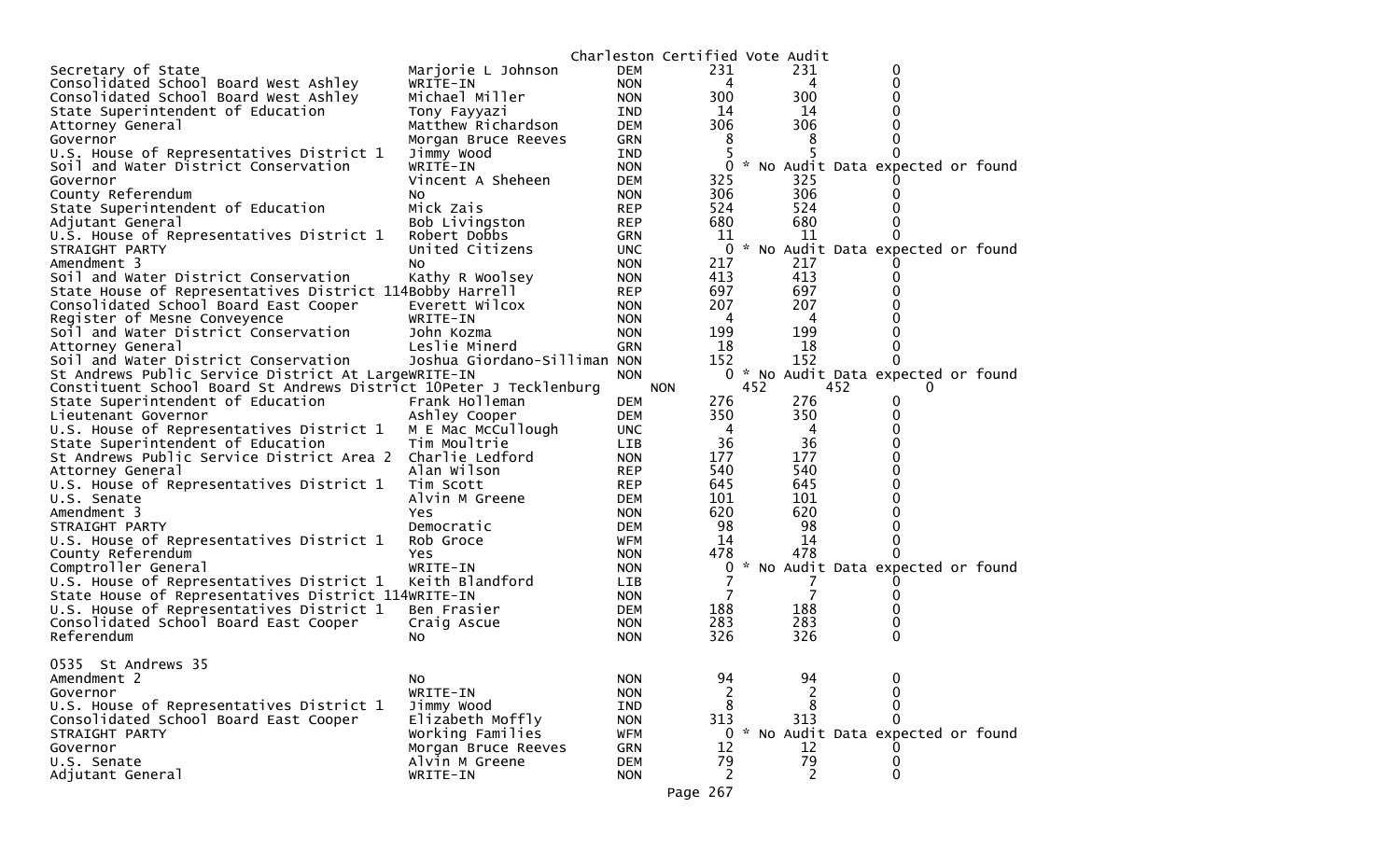|                                                                    |                                            |                          | Charleston Certified Vote Audit |     |             |     |                                     |  |
|--------------------------------------------------------------------|--------------------------------------------|--------------------------|---------------------------------|-----|-------------|-----|-------------------------------------|--|
| STRAIGHT PARTY                                                     | Republican                                 | <b>REP</b>               | 211                             |     | 211         |     | 0                                   |  |
| U.S. House of Representatives District 1                           | Tim Scott                                  | <b>REP</b>               | 539                             |     | 539         |     | 0                                   |  |
| St Andrews Public Service District At LargeNancy Mitchell Calvary  |                                            | <b>NON</b>               | - 7                             |     | 7           |     | $\Omega$                            |  |
| Consolidated School Board West Ashley                              | Michael Miller                             | <b>NON</b>               | 265                             |     | 265         |     | 0                                   |  |
| STRAIGHT PARTY                                                     | Green                                      | <b>GRN</b>               | 2                               |     | 2           |     |                                     |  |
| Amendment 2                                                        | Yes.                                       | <b>NON</b>               | 620                             |     | 620         |     | 0                                   |  |
| Amendment 4                                                        | No                                         | <b>NON</b>               | 179                             |     | 179         |     |                                     |  |
| Consolidated School Board West Ashley                              | WRITE-IN                                   | <b>NON</b>               | 4                               |     | 4           |     |                                     |  |
| State House of Representatives District 114Bobby Harrell           |                                            | <b>REP</b>               | 571                             |     | 571         |     | 0                                   |  |
| U.S. House of Representatives District 1                           | M E Mac McCullough                         | <b>UNC</b>               | 6                               |     | 6           |     |                                     |  |
| State Superintendent of Education                                  | WRITE-IN                                   | <b>NON</b>               | 0                               |     |             |     | * No Audit Data expected or found   |  |
| State Superintendent of Education                                  | Doretha A Bull                             | <b>GRN</b>               | 15                              |     | 15          |     |                                     |  |
| Attorney General                                                   | Matthew Richardson                         | <b>DEM</b>               | 230                             |     | 230         |     | $\Omega$                            |  |
| U.S. House of Representatives District 1                           | Keith Blandford                            | <b>LIB</b>               |                                 |     |             |     |                                     |  |
| St Andrews Public Service District Area 1 WRITE-IN                 |                                            | <b>NON</b>               | 0                               |     |             |     | * No Audit Data expected or found   |  |
| Register of Mesne Conveyence                                       | WRITE-IN                                   | <b>NON</b>               | 6                               |     | b           |     |                                     |  |
| U.S. House of Representatives District 1                           | Rob Groce                                  | <b>WFM</b>               | 9                               |     | 9           |     |                                     |  |
| Amendment 1                                                        | NO.                                        | <b>NON</b>               | 82                              |     | 82          |     |                                     |  |
| Governor                                                           | Morgan Bruce Reeves                        | <b>UNC</b>               | 3                               |     | 3           |     |                                     |  |
| U.S. House of Representatives District 1                           | Ben Frasier                                | <b>DEM</b>               | 139                             |     | 139         |     | ∩                                   |  |
| Referendum                                                         | Yes.                                       | <b>NON</b>               | 399                             |     | 399         |     | 0                                   |  |
| Attorney General                                                   | Leslie Minerd                              | <b>GRN</b>               | 25                              |     | 25          |     | 0                                   |  |
| Lieutenant Governor                                                | Ken Ard                                    | <b>REP</b>               | 443                             |     | 443         |     | 0                                   |  |
| Governor                                                           | Vincent A Sheheen                          | <b>DEM</b>               | 245                             |     | 245         |     | 0                                   |  |
| U.S. Senate                                                        | Jim DeMint                                 | <b>REP</b>               | 496                             |     | 496         |     | 0                                   |  |
| Consolidated School Board East Cooper                              | Everett Wilcox                             | <b>NON</b>               | 176                             |     | 176         |     | $\Omega$                            |  |
| Commissioner of Agriculture                                        | Hugh Weathers                              | <b>REP</b>               | 506                             |     | 506         |     | 0                                   |  |
| Amendment 1                                                        | Yes.                                       | <b>NON</b>               | 628                             |     | 628         |     | 0                                   |  |
| Amendment 4                                                        | Yes                                        | <b>NON</b>               | 510                             |     | 510         |     | 0                                   |  |
| State House of Representatives District 114WRITE-IN                |                                            | <b>NON</b>               | 3                               |     | 3           |     | 0                                   |  |
| Attorney General                                                   | Alan Wilson                                | <b>REP</b>               | 452                             |     | 452         |     | 0                                   |  |
| STRAIGHT PARTY                                                     | Democratic                                 | <b>DEM</b>               | 60                              |     | 60          |     | $\Omega$                            |  |
| Secretary of State                                                 | Mark Hammond                               | <b>REP</b>               | 512                             |     | 512         |     | 0                                   |  |
| Constituent School Board St Andrews District 10Peter J Tecklenburg |                                            |                          | <b>NON</b>                      | 384 |             | 384 |                                     |  |
| Lieutenant Governor                                                | WRITE-IN                                   | <b>NON</b>               |                                 |     |             |     | 0 * No Audit Data expected or found |  |
| Soil and Water District Conservation                               | WRITE-IN                                   | <b>NON</b>               |                                 |     |             |     | 0 * No Audit Data expected or found |  |
| State Superintendent of Education                                  |                                            | IND                      | 11                              |     | 11          |     |                                     |  |
| St Andrews Public Service District At LargeWRITE-IN                | Tony Fayyazi                               | <b>NON</b>               | 0                               |     |             |     | * No Audit Data expected or found   |  |
| U.S. Senate                                                        | Tom Clements                               | <b>GRN</b>               | 103                             |     | 103         |     |                                     |  |
| Register of Mesne Conveyence                                       | Charlie Lybrand                            | REP                      | 546                             |     | 546         |     |                                     |  |
| Soil and Water District Conservation                               | Kathy R Woolsey                            |                          | 322                             |     | 322         |     |                                     |  |
| Consolidated School Board North Area                               | WRITE-IN                                   | <b>NON</b><br><b>NON</b> | $\mathbf 1$                     |     | $\mathbf 1$ |     |                                     |  |
|                                                                    | Tom E Elliott                              | <b>DEM</b>               | 185                             |     | 185         |     |                                     |  |
| Commissioner of Agriculture                                        |                                            |                          | 174                             |     |             |     | $\Omega$                            |  |
| Soil and Water District Conservation                               | John Kozma<br>Joshua Giordano-Silliman NON | <b>NON</b>               | 129                             |     | 174<br>129  |     | $\mathbf 0$                         |  |
| Soil and Water District Conservation                               |                                            |                          |                                 |     |             |     |                                     |  |
| State Superintendent of Education                                  | Mick Zais                                  | <b>REP</b>               | 436                             |     | 436         |     | $\Omega$                            |  |
| Commissioner of Agriculture                                        | WRITE-IN                                   | <b>NON</b>               |                                 |     |             |     | 0 * No Audit Data expected or found |  |
| County Referendum                                                  | NO.                                        | <b>NON</b>               | 263                             |     | 263         |     |                                     |  |
| Amendment 3                                                        | No                                         | <b>NON</b>               | 205                             |     | 205         |     | 0                                   |  |
| Consolidated School Board East Cooper                              | Craig Ascue                                | <b>NON</b>               | 236                             |     | 236         |     | $\Omega$                            |  |
| STRAIGHT PARTY                                                     | Libertarian                                | LIB                      |                                 |     |             |     | 0 * No Audit Data expected or found |  |
| St Andrews Public Service District Area 2                          | Charlie Ledford                            | <b>NON</b>               |                                 |     |             |     |                                     |  |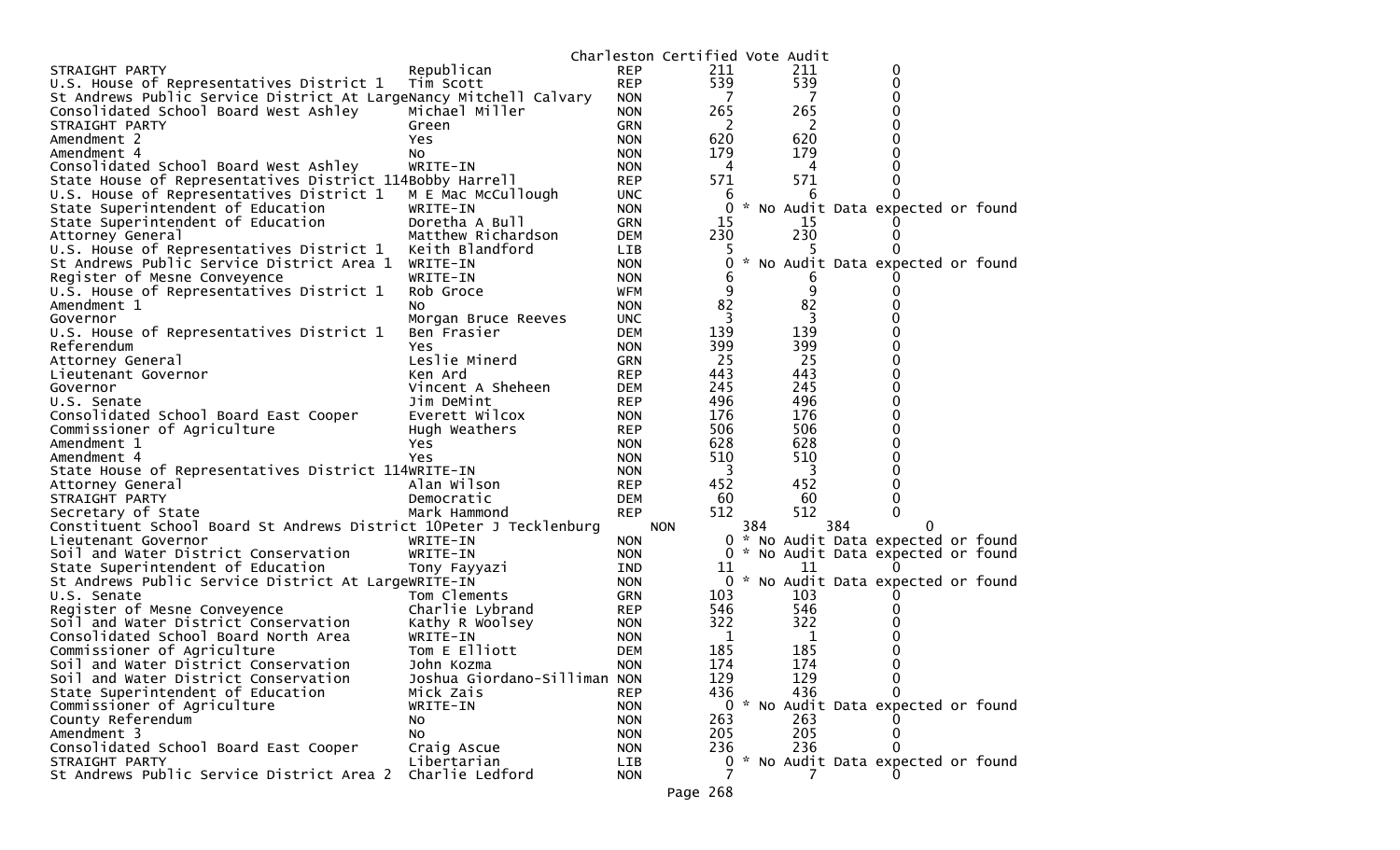|                                                                        | Charleston Certified Vote Audit |                   |     |                |     |                                     |  |
|------------------------------------------------------------------------|---------------------------------|-------------------|-----|----------------|-----|-------------------------------------|--|
| Secretary of State<br>WRITE-IN                                         | <b>NON</b>                      | 0                 |     |                |     | * No Audit Data expected or found   |  |
| Independence<br>STRAIGHT PARTY                                         | IND                             | 2                 |     | 2              |     |                                     |  |
| Consolidated School Board West Ashley<br>Mary Ann Taylor               | <b>NON</b>                      | 278               |     | 278            |     | 0                                   |  |
| Comptroller General<br>WRITE-IN                                        | <b>NON</b>                      | 1                 |     | 1              |     | 0                                   |  |
| State Superintendent of Education<br>Frank Holleman                    | <b>DEM</b>                      | 206               |     | 206            |     | 0                                   |  |
| U.S. Senate<br>WRITE-IN                                                | <b>NON</b>                      | 35                |     | 35             |     | 0                                   |  |
| Consolidated School Board East Cooper<br>WRITE-IN                      | <b>NON</b>                      | 0                 |     |                |     | * No Audit Data expected or found   |  |
| Bob Livingston<br>Adjutant General                                     | <b>REP</b>                      | 540               |     | 540            |     |                                     |  |
| State Superintendent of Education<br>Tim Moultrie                      | <b>LIB</b>                      | 28                |     | 28             |     | 0                                   |  |
| Attorney General<br>WRITE-IN                                           | <b>NON</b>                      | 0                 |     |                |     | * No Audit Data expected or found   |  |
| Probate Judge<br>WRITE-IN                                              | <b>NON</b>                      |                   |     |                |     |                                     |  |
| U.S. House of Representatives District 1<br>WRITE-IN                   | <b>NON</b>                      | 2                 |     | $\overline{c}$ |     | 0                                   |  |
| Nikki R Haley<br>Governor                                              | <b>REP</b>                      | 465               |     | 465            |     | 0                                   |  |
| Amendment 3<br>Yes                                                     | <b>NON</b>                      | 499               |     | 499            |     | 0                                   |  |
| United Citizens<br>STRAIGHT PARTY                                      | <b>UNC</b>                      | 3                 |     | 3              |     | 0                                   |  |
| State Treasurer<br>WRITE-IN                                            | <b>NON</b>                      | 3                 |     | 3              |     | 0                                   |  |
| Secretary of State<br>Marjorie L Johnson                               | <b>DEM</b>                      | 192               |     | 192            |     | 0                                   |  |
| Lieutenant Governor<br>Ashley Cooper                                   | <b>DEM</b>                      | 273               |     | 273            |     | 0                                   |  |
| Comptroller General<br>Robert Barber                                   | <b>DEM</b>                      | 245               |     | 245            |     | 0                                   |  |
| St Andrews Public Service District Area 1<br>Andrew Smith              | <b>NON</b>                      | 7                 |     | 7              |     | 0                                   |  |
| County Referendum<br>Yes                                               | <b>NON</b>                      | 401               |     | 401            |     | 0                                   |  |
| Comptroller General<br>Richard A Eckstrom                              | <b>REP</b>                      | 461               |     | 461            |     | 0                                   |  |
| Consolidated School Board North Area<br>Cindy Bohn Coats               | <b>NON</b>                      | 357<br>13         |     | 357<br>13      |     | 0<br>$\mathbf{0}$                   |  |
| U.S. House of Representatives District 1<br>Robert Dobbs               | <b>GRN</b>                      |                   |     |                |     |                                     |  |
| Constituent School Board St Andrews District 10Edythe T Haynes         |                                 | <b>NON</b><br>552 | 266 | 552            | 266 | 0                                   |  |
| Probate Judge<br>Irv Gerard Condon<br>Curtis Loftis<br>State Treasurer | <b>REP</b><br><b>REP</b>        | 558               |     | 558            |     | 0<br>$\mathbf{0}$                   |  |
| Constituent School Board St Andrews District 10WRITE-IN                |                                 | <b>NON</b>        | 23  |                | 23  | 0                                   |  |
| St Andrews Public Service District Area 2<br>WRITE-IN                  | <b>NON</b>                      |                   |     |                |     | 0 * No Audit Data expected or found |  |
| Referendum<br>No.                                                      | <b>NON</b>                      | 301               |     | 301            |     |                                     |  |
|                                                                        |                                 |                   |     |                |     |                                     |  |
| 0536 St Andrews 36                                                     |                                 |                   |     |                |     |                                     |  |
| Secretary of State<br>WRITE-IN                                         | <b>NON</b>                      |                   |     |                |     | 0 * No Audit Data expected or found |  |
| Charlie Lybrand<br>Register of Mesne Conveyence                        | <b>REP</b>                      | 476               |     | 476            |     |                                     |  |
| St Andrews Public Service District Area 1<br>WRITE-IN                  | <b>NON</b>                      |                   |     |                |     | 0 * No Audit Data expected or found |  |
| Everett Wilcox<br>Consolidated School Board East Cooper                | <b>NON</b>                      | 153               |     | 153            |     |                                     |  |
| Amendment 2<br>Yes.                                                    | <b>NON</b>                      | 522               |     | 522            |     | 0                                   |  |
| Independence<br>STRAIGHT PARTY                                         | <b>IND</b>                      | 7                 |     | 7              |     |                                     |  |
| Vincent A Sheheen<br>Governor                                          | <b>DEM</b>                      | 218               |     | 218            |     | O                                   |  |
| Secretary of State<br>Marjorie L Johnson                               | <b>DEM</b>                      | 178               |     | 178            |     | 0                                   |  |
| Consolidated School Board North Area<br>WRITE-IN                       | <b>NON</b>                      | 2                 |     | 2              |     | O                                   |  |
| WRITE-IN<br>Adjutant General                                           | <b>NON</b>                      | 3                 |     |                |     | 0                                   |  |
| Amendment 4<br>NO.                                                     | <b>NON</b>                      | 167               |     | 167            |     | 0                                   |  |
| State Superintendent of Education<br>WRITE-IN                          | <b>NON</b>                      |                   |     |                |     | 0 * No Audit Data expected or found |  |
| Governor<br>Morgan Bruce Reeves                                        | <b>UNC</b>                      |                   |     |                |     | 0                                   |  |
| STRAIGHT PARTY<br>Libertarian                                          | LIB                             |                   |     |                |     | 0 * No Audit Data expected or found |  |
| Constituent School Board St Andrews District 10Peter J Tecklenburg     |                                 | <b>NON</b>        | 324 |                | 324 |                                     |  |
| Amendment 1<br>No.                                                     | <b>NON</b>                      | 80                |     | 80             |     | 0                                   |  |
| U.S. House of Representatives District 1<br>WRITE-IN                   | <b>NON</b>                      | 1                 |     | ı              |     | 0                                   |  |
| Robert Dobbs<br>U.S. House of Representatives District 1               | <b>GRN</b>                      | 8                 |     | 8              |     | 0                                   |  |
| State Treasurer<br>WRITE-IN                                            | <b>NON</b>                      |                   |     |                |     | 0                                   |  |
| Consolidated School Board East Cooper<br>Craig Ascue                   | <b>NON</b>                      | 196               |     | 196            |     | 0                                   |  |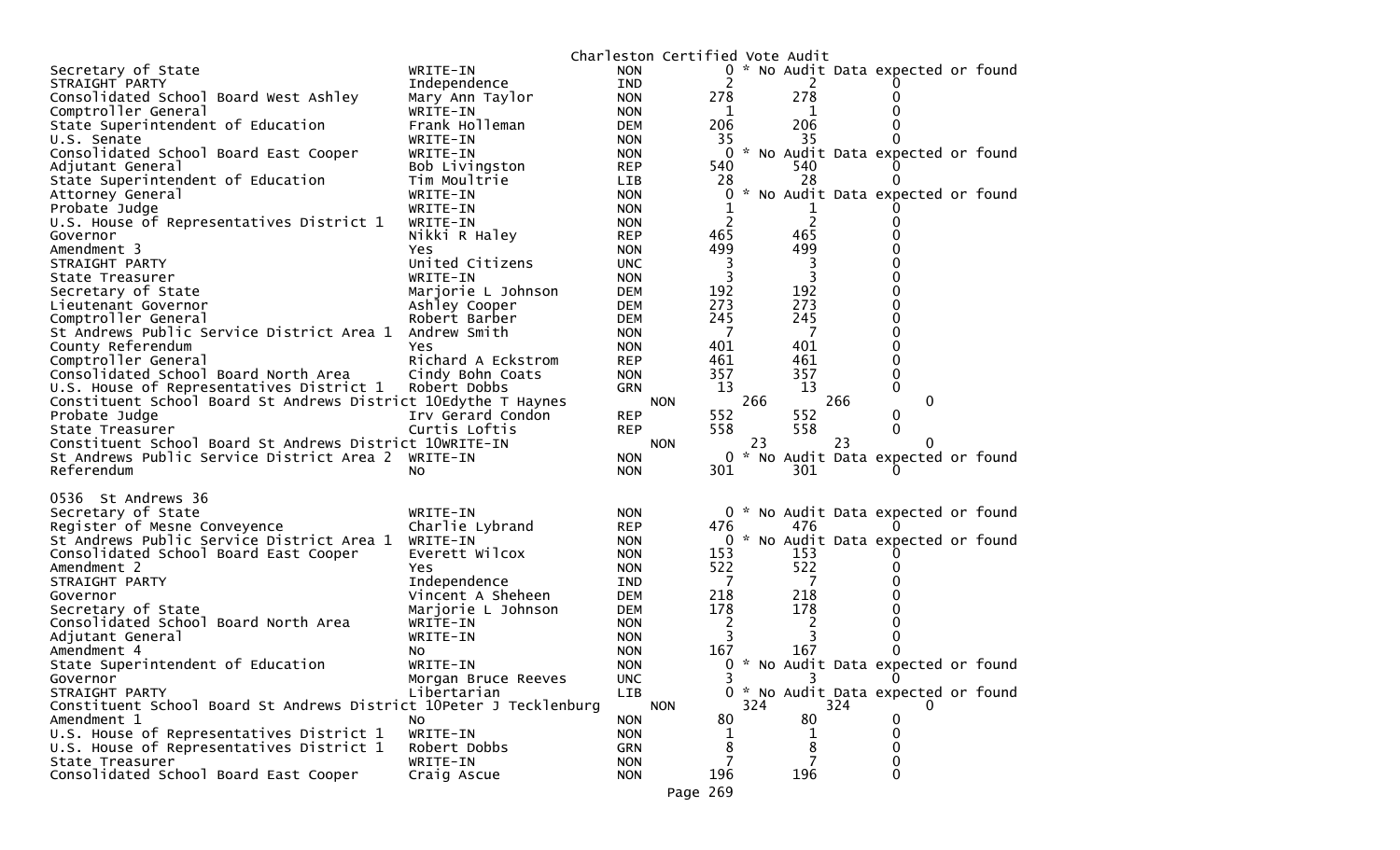| STRAIGHT PARTY<br>Democratic<br><b>DEM</b><br>83<br>83<br>0 * No Audit Data expected or found<br>St Andrews Public Service District At LargeWRITE-IN<br><b>NON</b><br>Consolidated School Board West Ashley<br>250<br>250<br>Mary Ann Taylor<br><b>NON</b><br>536<br>536<br>Amendment 1<br><b>NON</b><br>Yes.<br>WRITE-IN<br>Probate Judge<br><b>NON</b><br>1<br>1<br>81<br>81<br>U.S. Senate<br>Alvin M Greene<br><b>DEM</b><br>$\Omega$<br>No Audit Data expected or found<br>0<br>WRITE-IN<br><b>NON</b><br>Attorney General<br>352<br>352<br>Referendum<br><b>NON</b><br>Yes<br>492<br>492<br>Curtis Loftis<br>State Treasurer<br><b>REP</b><br>0<br>383<br>383<br>Mick Zais<br>State Superintendent of Education<br><b>REP</b><br>0 * No Audit Data expected or found<br>Soil and Water District Conservation<br>WRITE-IN<br><b>NON</b><br>427<br>427<br>Amendment 4<br>Yes<br><b>NON</b><br>398<br>398<br>Lieutenant Governor<br>Ken Ard<br><b>REP</b><br>0<br>* No Audit Data expected or found<br>Comptroller General<br>WRITE-IN<br><b>NON</b><br>$\mathbf 0$<br>2<br>U.S. House of Representatives District 1<br>Jimmy Wood<br><b>IND</b><br>273<br>273<br><b>NON</b><br>Soil and Water District Conservation<br>Kathy R Woolsey<br>0<br>110<br>110<br>Joshua Giordano-Silliman NON<br>0<br>Soil and Water District Conservation<br>165<br>165<br>0<br>Soil and Water District Conservation<br>John Kozma<br><b>NON</b><br>2<br>2<br>$\Omega$<br>Consolidated School Board East Cooper<br>WRITE-IN<br><b>NON</b><br>455<br>455<br>0<br>U.S. House of Representatives District 1<br>Tim Scott<br><b>REP</b><br>5<br>-5<br>0<br>St Andrews Public Service District Area 2<br>Charlie Ledford<br><b>NON</b><br>488<br>488<br>$\Omega$<br>Probate Judge<br>Irv Gerard Condon<br><b>REP</b><br>438<br>438<br>0<br>Commissioner of Agriculture<br>Hugh Weathers<br><b>REP</b><br>State Superintendent of Education<br>11<br>11<br>0<br>Tony Fayyazi<br><b>IND</b><br>303<br>303<br>$\Omega$<br>Consolidated School Board North Area<br>Cindy Bohn Coats<br><b>NON</b><br>402<br>402<br>0<br>Nikki R Haley<br>Governor<br><b>REP</b><br>0<br>STRAIGHT PARTY<br><b>GRN</b><br>1<br>1<br>Green<br>445<br>445<br>$\Omega$<br>Jim DeMint<br><b>REP</b><br>U.S. Senate<br>2<br>0<br>M E Mac McCullough<br>2<br>U.S. House of Representatives District 1<br><b>UNC</b><br>184<br>184<br>0<br>Amendment 3<br><b>NON</b><br>No<br>Keith Blandford<br>0<br>U.S. House of Representatives District 1<br>6<br><b>LIB</b><br>6<br>12<br>12<br>0<br><b>GRN</b><br>Morgan Bruce Reeves<br>Governor<br>492<br>492<br>0<br>State House of Representatives District 114Bobby Harrell<br><b>REP</b><br>216<br>216<br>0<br>County Referendum<br><b>NON</b><br><b>NO</b><br>12<br>12<br>0<br>State Superintendent of Education<br>Tim Moultrie<br><b>LIB</b><br>16<br>16<br>U.S. House of Representatives District 1<br><b>WFM</b><br>0<br>Rob Groce<br>142<br>142<br>0<br>U.S. House of Representatives District 1<br>Ben Frasier<br>DEM<br>Constituent School Board St Andrews District 10Edythe T Haynes<br>250<br>250<br>0<br><b>NON</b><br>State Superintendent of Education<br>196<br>196<br>Frank Holleman<br>0<br><b>DEM</b><br>0<br>St Andrews Public Service District Area 1 Andrew Smith<br><b>NON</b><br>4<br>4<br>270<br>270<br>0<br>Consolidated School Board East Cooper<br>Elizabeth Moffly<br><b>NON</b><br>Tom E Elliott<br>179<br>Commissioner of Agriculture<br>179<br>0<br><b>DEM</b><br>190<br>190<br>$\Omega$<br>Republican<br>STRAIGHT PARTY<br><b>REP</b><br>11<br>11<br>0<br>Constituent School Board St Andrews District 10WRITE-IN<br><b>NON</b><br>238<br>Michael Miller<br>238<br>Consolidated School Board West Ashley<br><b>NON</b><br>$\bf{0}$<br>Tom Clements<br>71<br>71<br>0<br><b>GRN</b><br>U.S. Senate<br>0<br>419<br>419<br>Amendment 3<br>Yes<br><b>NON</b><br>Comptroller General<br>393<br>Richard A Eckstrom<br>393<br>0<br><b>REP</b><br>0 * No Audit Data expected or found<br>Commissioner of Agriculture<br>WRITE-IN<br><b>NON</b><br>Consolidated School Board West Ashley<br>WRITE-IN<br><b>NON</b><br>1<br>Comptroller General<br>231<br>Robert Barber<br>231<br>0<br><b>DEM</b><br>St Andrews Public Service District Area 2<br>0 * No Audit Data expected or found<br>WRITE-IN<br><b>NON</b><br>Page 270 |  | Charleston Certified Vote Audit |  |  |  |  |
|----------------------------------------------------------------------------------------------------------------------------------------------------------------------------------------------------------------------------------------------------------------------------------------------------------------------------------------------------------------------------------------------------------------------------------------------------------------------------------------------------------------------------------------------------------------------------------------------------------------------------------------------------------------------------------------------------------------------------------------------------------------------------------------------------------------------------------------------------------------------------------------------------------------------------------------------------------------------------------------------------------------------------------------------------------------------------------------------------------------------------------------------------------------------------------------------------------------------------------------------------------------------------------------------------------------------------------------------------------------------------------------------------------------------------------------------------------------------------------------------------------------------------------------------------------------------------------------------------------------------------------------------------------------------------------------------------------------------------------------------------------------------------------------------------------------------------------------------------------------------------------------------------------------------------------------------------------------------------------------------------------------------------------------------------------------------------------------------------------------------------------------------------------------------------------------------------------------------------------------------------------------------------------------------------------------------------------------------------------------------------------------------------------------------------------------------------------------------------------------------------------------------------------------------------------------------------------------------------------------------------------------------------------------------------------------------------------------------------------------------------------------------------------------------------------------------------------------------------------------------------------------------------------------------------------------------------------------------------------------------------------------------------------------------------------------------------------------------------------------------------------------------------------------------------------------------------------------------------------------------------------------------------------------------------------------------------------------------------------------------------------------------------------------------------------------------------------------------------------------------------------------------------------------------------------------------------------------------------------------------------------------------------------------------------------------------------------------------------------------------------------------------------------------------------------------------------------------------------------------------------------------------------------------------------------------------------------------------------------------------------------------------------------------------------------------------------------------------------------------------------------------------------------------------------------------------------------------------------------------------------------------------------------------------------------------------------------------------|--|---------------------------------|--|--|--|--|
|                                                                                                                                                                                                                                                                                                                                                                                                                                                                                                                                                                                                                                                                                                                                                                                                                                                                                                                                                                                                                                                                                                                                                                                                                                                                                                                                                                                                                                                                                                                                                                                                                                                                                                                                                                                                                                                                                                                                                                                                                                                                                                                                                                                                                                                                                                                                                                                                                                                                                                                                                                                                                                                                                                                                                                                                                                                                                                                                                                                                                                                                                                                                                                                                                                                                                                                                                                                                                                                                                                                                                                                                                                                                                                                                                                                                                                                                                                                                                                                                                                                                                                                                                                                                                                                                                                                                              |  |                                 |  |  |  |  |
|                                                                                                                                                                                                                                                                                                                                                                                                                                                                                                                                                                                                                                                                                                                                                                                                                                                                                                                                                                                                                                                                                                                                                                                                                                                                                                                                                                                                                                                                                                                                                                                                                                                                                                                                                                                                                                                                                                                                                                                                                                                                                                                                                                                                                                                                                                                                                                                                                                                                                                                                                                                                                                                                                                                                                                                                                                                                                                                                                                                                                                                                                                                                                                                                                                                                                                                                                                                                                                                                                                                                                                                                                                                                                                                                                                                                                                                                                                                                                                                                                                                                                                                                                                                                                                                                                                                                              |  |                                 |  |  |  |  |
|                                                                                                                                                                                                                                                                                                                                                                                                                                                                                                                                                                                                                                                                                                                                                                                                                                                                                                                                                                                                                                                                                                                                                                                                                                                                                                                                                                                                                                                                                                                                                                                                                                                                                                                                                                                                                                                                                                                                                                                                                                                                                                                                                                                                                                                                                                                                                                                                                                                                                                                                                                                                                                                                                                                                                                                                                                                                                                                                                                                                                                                                                                                                                                                                                                                                                                                                                                                                                                                                                                                                                                                                                                                                                                                                                                                                                                                                                                                                                                                                                                                                                                                                                                                                                                                                                                                                              |  |                                 |  |  |  |  |
|                                                                                                                                                                                                                                                                                                                                                                                                                                                                                                                                                                                                                                                                                                                                                                                                                                                                                                                                                                                                                                                                                                                                                                                                                                                                                                                                                                                                                                                                                                                                                                                                                                                                                                                                                                                                                                                                                                                                                                                                                                                                                                                                                                                                                                                                                                                                                                                                                                                                                                                                                                                                                                                                                                                                                                                                                                                                                                                                                                                                                                                                                                                                                                                                                                                                                                                                                                                                                                                                                                                                                                                                                                                                                                                                                                                                                                                                                                                                                                                                                                                                                                                                                                                                                                                                                                                                              |  |                                 |  |  |  |  |
|                                                                                                                                                                                                                                                                                                                                                                                                                                                                                                                                                                                                                                                                                                                                                                                                                                                                                                                                                                                                                                                                                                                                                                                                                                                                                                                                                                                                                                                                                                                                                                                                                                                                                                                                                                                                                                                                                                                                                                                                                                                                                                                                                                                                                                                                                                                                                                                                                                                                                                                                                                                                                                                                                                                                                                                                                                                                                                                                                                                                                                                                                                                                                                                                                                                                                                                                                                                                                                                                                                                                                                                                                                                                                                                                                                                                                                                                                                                                                                                                                                                                                                                                                                                                                                                                                                                                              |  |                                 |  |  |  |  |
|                                                                                                                                                                                                                                                                                                                                                                                                                                                                                                                                                                                                                                                                                                                                                                                                                                                                                                                                                                                                                                                                                                                                                                                                                                                                                                                                                                                                                                                                                                                                                                                                                                                                                                                                                                                                                                                                                                                                                                                                                                                                                                                                                                                                                                                                                                                                                                                                                                                                                                                                                                                                                                                                                                                                                                                                                                                                                                                                                                                                                                                                                                                                                                                                                                                                                                                                                                                                                                                                                                                                                                                                                                                                                                                                                                                                                                                                                                                                                                                                                                                                                                                                                                                                                                                                                                                                              |  |                                 |  |  |  |  |
|                                                                                                                                                                                                                                                                                                                                                                                                                                                                                                                                                                                                                                                                                                                                                                                                                                                                                                                                                                                                                                                                                                                                                                                                                                                                                                                                                                                                                                                                                                                                                                                                                                                                                                                                                                                                                                                                                                                                                                                                                                                                                                                                                                                                                                                                                                                                                                                                                                                                                                                                                                                                                                                                                                                                                                                                                                                                                                                                                                                                                                                                                                                                                                                                                                                                                                                                                                                                                                                                                                                                                                                                                                                                                                                                                                                                                                                                                                                                                                                                                                                                                                                                                                                                                                                                                                                                              |  |                                 |  |  |  |  |
|                                                                                                                                                                                                                                                                                                                                                                                                                                                                                                                                                                                                                                                                                                                                                                                                                                                                                                                                                                                                                                                                                                                                                                                                                                                                                                                                                                                                                                                                                                                                                                                                                                                                                                                                                                                                                                                                                                                                                                                                                                                                                                                                                                                                                                                                                                                                                                                                                                                                                                                                                                                                                                                                                                                                                                                                                                                                                                                                                                                                                                                                                                                                                                                                                                                                                                                                                                                                                                                                                                                                                                                                                                                                                                                                                                                                                                                                                                                                                                                                                                                                                                                                                                                                                                                                                                                                              |  |                                 |  |  |  |  |
|                                                                                                                                                                                                                                                                                                                                                                                                                                                                                                                                                                                                                                                                                                                                                                                                                                                                                                                                                                                                                                                                                                                                                                                                                                                                                                                                                                                                                                                                                                                                                                                                                                                                                                                                                                                                                                                                                                                                                                                                                                                                                                                                                                                                                                                                                                                                                                                                                                                                                                                                                                                                                                                                                                                                                                                                                                                                                                                                                                                                                                                                                                                                                                                                                                                                                                                                                                                                                                                                                                                                                                                                                                                                                                                                                                                                                                                                                                                                                                                                                                                                                                                                                                                                                                                                                                                                              |  |                                 |  |  |  |  |
|                                                                                                                                                                                                                                                                                                                                                                                                                                                                                                                                                                                                                                                                                                                                                                                                                                                                                                                                                                                                                                                                                                                                                                                                                                                                                                                                                                                                                                                                                                                                                                                                                                                                                                                                                                                                                                                                                                                                                                                                                                                                                                                                                                                                                                                                                                                                                                                                                                                                                                                                                                                                                                                                                                                                                                                                                                                                                                                                                                                                                                                                                                                                                                                                                                                                                                                                                                                                                                                                                                                                                                                                                                                                                                                                                                                                                                                                                                                                                                                                                                                                                                                                                                                                                                                                                                                                              |  |                                 |  |  |  |  |
|                                                                                                                                                                                                                                                                                                                                                                                                                                                                                                                                                                                                                                                                                                                                                                                                                                                                                                                                                                                                                                                                                                                                                                                                                                                                                                                                                                                                                                                                                                                                                                                                                                                                                                                                                                                                                                                                                                                                                                                                                                                                                                                                                                                                                                                                                                                                                                                                                                                                                                                                                                                                                                                                                                                                                                                                                                                                                                                                                                                                                                                                                                                                                                                                                                                                                                                                                                                                                                                                                                                                                                                                                                                                                                                                                                                                                                                                                                                                                                                                                                                                                                                                                                                                                                                                                                                                              |  |                                 |  |  |  |  |
|                                                                                                                                                                                                                                                                                                                                                                                                                                                                                                                                                                                                                                                                                                                                                                                                                                                                                                                                                                                                                                                                                                                                                                                                                                                                                                                                                                                                                                                                                                                                                                                                                                                                                                                                                                                                                                                                                                                                                                                                                                                                                                                                                                                                                                                                                                                                                                                                                                                                                                                                                                                                                                                                                                                                                                                                                                                                                                                                                                                                                                                                                                                                                                                                                                                                                                                                                                                                                                                                                                                                                                                                                                                                                                                                                                                                                                                                                                                                                                                                                                                                                                                                                                                                                                                                                                                                              |  |                                 |  |  |  |  |
|                                                                                                                                                                                                                                                                                                                                                                                                                                                                                                                                                                                                                                                                                                                                                                                                                                                                                                                                                                                                                                                                                                                                                                                                                                                                                                                                                                                                                                                                                                                                                                                                                                                                                                                                                                                                                                                                                                                                                                                                                                                                                                                                                                                                                                                                                                                                                                                                                                                                                                                                                                                                                                                                                                                                                                                                                                                                                                                                                                                                                                                                                                                                                                                                                                                                                                                                                                                                                                                                                                                                                                                                                                                                                                                                                                                                                                                                                                                                                                                                                                                                                                                                                                                                                                                                                                                                              |  |                                 |  |  |  |  |
|                                                                                                                                                                                                                                                                                                                                                                                                                                                                                                                                                                                                                                                                                                                                                                                                                                                                                                                                                                                                                                                                                                                                                                                                                                                                                                                                                                                                                                                                                                                                                                                                                                                                                                                                                                                                                                                                                                                                                                                                                                                                                                                                                                                                                                                                                                                                                                                                                                                                                                                                                                                                                                                                                                                                                                                                                                                                                                                                                                                                                                                                                                                                                                                                                                                                                                                                                                                                                                                                                                                                                                                                                                                                                                                                                                                                                                                                                                                                                                                                                                                                                                                                                                                                                                                                                                                                              |  |                                 |  |  |  |  |
|                                                                                                                                                                                                                                                                                                                                                                                                                                                                                                                                                                                                                                                                                                                                                                                                                                                                                                                                                                                                                                                                                                                                                                                                                                                                                                                                                                                                                                                                                                                                                                                                                                                                                                                                                                                                                                                                                                                                                                                                                                                                                                                                                                                                                                                                                                                                                                                                                                                                                                                                                                                                                                                                                                                                                                                                                                                                                                                                                                                                                                                                                                                                                                                                                                                                                                                                                                                                                                                                                                                                                                                                                                                                                                                                                                                                                                                                                                                                                                                                                                                                                                                                                                                                                                                                                                                                              |  |                                 |  |  |  |  |
|                                                                                                                                                                                                                                                                                                                                                                                                                                                                                                                                                                                                                                                                                                                                                                                                                                                                                                                                                                                                                                                                                                                                                                                                                                                                                                                                                                                                                                                                                                                                                                                                                                                                                                                                                                                                                                                                                                                                                                                                                                                                                                                                                                                                                                                                                                                                                                                                                                                                                                                                                                                                                                                                                                                                                                                                                                                                                                                                                                                                                                                                                                                                                                                                                                                                                                                                                                                                                                                                                                                                                                                                                                                                                                                                                                                                                                                                                                                                                                                                                                                                                                                                                                                                                                                                                                                                              |  |                                 |  |  |  |  |
|                                                                                                                                                                                                                                                                                                                                                                                                                                                                                                                                                                                                                                                                                                                                                                                                                                                                                                                                                                                                                                                                                                                                                                                                                                                                                                                                                                                                                                                                                                                                                                                                                                                                                                                                                                                                                                                                                                                                                                                                                                                                                                                                                                                                                                                                                                                                                                                                                                                                                                                                                                                                                                                                                                                                                                                                                                                                                                                                                                                                                                                                                                                                                                                                                                                                                                                                                                                                                                                                                                                                                                                                                                                                                                                                                                                                                                                                                                                                                                                                                                                                                                                                                                                                                                                                                                                                              |  |                                 |  |  |  |  |
|                                                                                                                                                                                                                                                                                                                                                                                                                                                                                                                                                                                                                                                                                                                                                                                                                                                                                                                                                                                                                                                                                                                                                                                                                                                                                                                                                                                                                                                                                                                                                                                                                                                                                                                                                                                                                                                                                                                                                                                                                                                                                                                                                                                                                                                                                                                                                                                                                                                                                                                                                                                                                                                                                                                                                                                                                                                                                                                                                                                                                                                                                                                                                                                                                                                                                                                                                                                                                                                                                                                                                                                                                                                                                                                                                                                                                                                                                                                                                                                                                                                                                                                                                                                                                                                                                                                                              |  |                                 |  |  |  |  |
|                                                                                                                                                                                                                                                                                                                                                                                                                                                                                                                                                                                                                                                                                                                                                                                                                                                                                                                                                                                                                                                                                                                                                                                                                                                                                                                                                                                                                                                                                                                                                                                                                                                                                                                                                                                                                                                                                                                                                                                                                                                                                                                                                                                                                                                                                                                                                                                                                                                                                                                                                                                                                                                                                                                                                                                                                                                                                                                                                                                                                                                                                                                                                                                                                                                                                                                                                                                                                                                                                                                                                                                                                                                                                                                                                                                                                                                                                                                                                                                                                                                                                                                                                                                                                                                                                                                                              |  |                                 |  |  |  |  |
|                                                                                                                                                                                                                                                                                                                                                                                                                                                                                                                                                                                                                                                                                                                                                                                                                                                                                                                                                                                                                                                                                                                                                                                                                                                                                                                                                                                                                                                                                                                                                                                                                                                                                                                                                                                                                                                                                                                                                                                                                                                                                                                                                                                                                                                                                                                                                                                                                                                                                                                                                                                                                                                                                                                                                                                                                                                                                                                                                                                                                                                                                                                                                                                                                                                                                                                                                                                                                                                                                                                                                                                                                                                                                                                                                                                                                                                                                                                                                                                                                                                                                                                                                                                                                                                                                                                                              |  |                                 |  |  |  |  |
|                                                                                                                                                                                                                                                                                                                                                                                                                                                                                                                                                                                                                                                                                                                                                                                                                                                                                                                                                                                                                                                                                                                                                                                                                                                                                                                                                                                                                                                                                                                                                                                                                                                                                                                                                                                                                                                                                                                                                                                                                                                                                                                                                                                                                                                                                                                                                                                                                                                                                                                                                                                                                                                                                                                                                                                                                                                                                                                                                                                                                                                                                                                                                                                                                                                                                                                                                                                                                                                                                                                                                                                                                                                                                                                                                                                                                                                                                                                                                                                                                                                                                                                                                                                                                                                                                                                                              |  |                                 |  |  |  |  |
|                                                                                                                                                                                                                                                                                                                                                                                                                                                                                                                                                                                                                                                                                                                                                                                                                                                                                                                                                                                                                                                                                                                                                                                                                                                                                                                                                                                                                                                                                                                                                                                                                                                                                                                                                                                                                                                                                                                                                                                                                                                                                                                                                                                                                                                                                                                                                                                                                                                                                                                                                                                                                                                                                                                                                                                                                                                                                                                                                                                                                                                                                                                                                                                                                                                                                                                                                                                                                                                                                                                                                                                                                                                                                                                                                                                                                                                                                                                                                                                                                                                                                                                                                                                                                                                                                                                                              |  |                                 |  |  |  |  |
|                                                                                                                                                                                                                                                                                                                                                                                                                                                                                                                                                                                                                                                                                                                                                                                                                                                                                                                                                                                                                                                                                                                                                                                                                                                                                                                                                                                                                                                                                                                                                                                                                                                                                                                                                                                                                                                                                                                                                                                                                                                                                                                                                                                                                                                                                                                                                                                                                                                                                                                                                                                                                                                                                                                                                                                                                                                                                                                                                                                                                                                                                                                                                                                                                                                                                                                                                                                                                                                                                                                                                                                                                                                                                                                                                                                                                                                                                                                                                                                                                                                                                                                                                                                                                                                                                                                                              |  |                                 |  |  |  |  |
|                                                                                                                                                                                                                                                                                                                                                                                                                                                                                                                                                                                                                                                                                                                                                                                                                                                                                                                                                                                                                                                                                                                                                                                                                                                                                                                                                                                                                                                                                                                                                                                                                                                                                                                                                                                                                                                                                                                                                                                                                                                                                                                                                                                                                                                                                                                                                                                                                                                                                                                                                                                                                                                                                                                                                                                                                                                                                                                                                                                                                                                                                                                                                                                                                                                                                                                                                                                                                                                                                                                                                                                                                                                                                                                                                                                                                                                                                                                                                                                                                                                                                                                                                                                                                                                                                                                                              |  |                                 |  |  |  |  |
|                                                                                                                                                                                                                                                                                                                                                                                                                                                                                                                                                                                                                                                                                                                                                                                                                                                                                                                                                                                                                                                                                                                                                                                                                                                                                                                                                                                                                                                                                                                                                                                                                                                                                                                                                                                                                                                                                                                                                                                                                                                                                                                                                                                                                                                                                                                                                                                                                                                                                                                                                                                                                                                                                                                                                                                                                                                                                                                                                                                                                                                                                                                                                                                                                                                                                                                                                                                                                                                                                                                                                                                                                                                                                                                                                                                                                                                                                                                                                                                                                                                                                                                                                                                                                                                                                                                                              |  |                                 |  |  |  |  |
|                                                                                                                                                                                                                                                                                                                                                                                                                                                                                                                                                                                                                                                                                                                                                                                                                                                                                                                                                                                                                                                                                                                                                                                                                                                                                                                                                                                                                                                                                                                                                                                                                                                                                                                                                                                                                                                                                                                                                                                                                                                                                                                                                                                                                                                                                                                                                                                                                                                                                                                                                                                                                                                                                                                                                                                                                                                                                                                                                                                                                                                                                                                                                                                                                                                                                                                                                                                                                                                                                                                                                                                                                                                                                                                                                                                                                                                                                                                                                                                                                                                                                                                                                                                                                                                                                                                                              |  |                                 |  |  |  |  |
|                                                                                                                                                                                                                                                                                                                                                                                                                                                                                                                                                                                                                                                                                                                                                                                                                                                                                                                                                                                                                                                                                                                                                                                                                                                                                                                                                                                                                                                                                                                                                                                                                                                                                                                                                                                                                                                                                                                                                                                                                                                                                                                                                                                                                                                                                                                                                                                                                                                                                                                                                                                                                                                                                                                                                                                                                                                                                                                                                                                                                                                                                                                                                                                                                                                                                                                                                                                                                                                                                                                                                                                                                                                                                                                                                                                                                                                                                                                                                                                                                                                                                                                                                                                                                                                                                                                                              |  |                                 |  |  |  |  |
|                                                                                                                                                                                                                                                                                                                                                                                                                                                                                                                                                                                                                                                                                                                                                                                                                                                                                                                                                                                                                                                                                                                                                                                                                                                                                                                                                                                                                                                                                                                                                                                                                                                                                                                                                                                                                                                                                                                                                                                                                                                                                                                                                                                                                                                                                                                                                                                                                                                                                                                                                                                                                                                                                                                                                                                                                                                                                                                                                                                                                                                                                                                                                                                                                                                                                                                                                                                                                                                                                                                                                                                                                                                                                                                                                                                                                                                                                                                                                                                                                                                                                                                                                                                                                                                                                                                                              |  |                                 |  |  |  |  |
|                                                                                                                                                                                                                                                                                                                                                                                                                                                                                                                                                                                                                                                                                                                                                                                                                                                                                                                                                                                                                                                                                                                                                                                                                                                                                                                                                                                                                                                                                                                                                                                                                                                                                                                                                                                                                                                                                                                                                                                                                                                                                                                                                                                                                                                                                                                                                                                                                                                                                                                                                                                                                                                                                                                                                                                                                                                                                                                                                                                                                                                                                                                                                                                                                                                                                                                                                                                                                                                                                                                                                                                                                                                                                                                                                                                                                                                                                                                                                                                                                                                                                                                                                                                                                                                                                                                                              |  |                                 |  |  |  |  |
|                                                                                                                                                                                                                                                                                                                                                                                                                                                                                                                                                                                                                                                                                                                                                                                                                                                                                                                                                                                                                                                                                                                                                                                                                                                                                                                                                                                                                                                                                                                                                                                                                                                                                                                                                                                                                                                                                                                                                                                                                                                                                                                                                                                                                                                                                                                                                                                                                                                                                                                                                                                                                                                                                                                                                                                                                                                                                                                                                                                                                                                                                                                                                                                                                                                                                                                                                                                                                                                                                                                                                                                                                                                                                                                                                                                                                                                                                                                                                                                                                                                                                                                                                                                                                                                                                                                                              |  |                                 |  |  |  |  |
|                                                                                                                                                                                                                                                                                                                                                                                                                                                                                                                                                                                                                                                                                                                                                                                                                                                                                                                                                                                                                                                                                                                                                                                                                                                                                                                                                                                                                                                                                                                                                                                                                                                                                                                                                                                                                                                                                                                                                                                                                                                                                                                                                                                                                                                                                                                                                                                                                                                                                                                                                                                                                                                                                                                                                                                                                                                                                                                                                                                                                                                                                                                                                                                                                                                                                                                                                                                                                                                                                                                                                                                                                                                                                                                                                                                                                                                                                                                                                                                                                                                                                                                                                                                                                                                                                                                                              |  |                                 |  |  |  |  |
|                                                                                                                                                                                                                                                                                                                                                                                                                                                                                                                                                                                                                                                                                                                                                                                                                                                                                                                                                                                                                                                                                                                                                                                                                                                                                                                                                                                                                                                                                                                                                                                                                                                                                                                                                                                                                                                                                                                                                                                                                                                                                                                                                                                                                                                                                                                                                                                                                                                                                                                                                                                                                                                                                                                                                                                                                                                                                                                                                                                                                                                                                                                                                                                                                                                                                                                                                                                                                                                                                                                                                                                                                                                                                                                                                                                                                                                                                                                                                                                                                                                                                                                                                                                                                                                                                                                                              |  |                                 |  |  |  |  |
|                                                                                                                                                                                                                                                                                                                                                                                                                                                                                                                                                                                                                                                                                                                                                                                                                                                                                                                                                                                                                                                                                                                                                                                                                                                                                                                                                                                                                                                                                                                                                                                                                                                                                                                                                                                                                                                                                                                                                                                                                                                                                                                                                                                                                                                                                                                                                                                                                                                                                                                                                                                                                                                                                                                                                                                                                                                                                                                                                                                                                                                                                                                                                                                                                                                                                                                                                                                                                                                                                                                                                                                                                                                                                                                                                                                                                                                                                                                                                                                                                                                                                                                                                                                                                                                                                                                                              |  |                                 |  |  |  |  |
|                                                                                                                                                                                                                                                                                                                                                                                                                                                                                                                                                                                                                                                                                                                                                                                                                                                                                                                                                                                                                                                                                                                                                                                                                                                                                                                                                                                                                                                                                                                                                                                                                                                                                                                                                                                                                                                                                                                                                                                                                                                                                                                                                                                                                                                                                                                                                                                                                                                                                                                                                                                                                                                                                                                                                                                                                                                                                                                                                                                                                                                                                                                                                                                                                                                                                                                                                                                                                                                                                                                                                                                                                                                                                                                                                                                                                                                                                                                                                                                                                                                                                                                                                                                                                                                                                                                                              |  |                                 |  |  |  |  |
|                                                                                                                                                                                                                                                                                                                                                                                                                                                                                                                                                                                                                                                                                                                                                                                                                                                                                                                                                                                                                                                                                                                                                                                                                                                                                                                                                                                                                                                                                                                                                                                                                                                                                                                                                                                                                                                                                                                                                                                                                                                                                                                                                                                                                                                                                                                                                                                                                                                                                                                                                                                                                                                                                                                                                                                                                                                                                                                                                                                                                                                                                                                                                                                                                                                                                                                                                                                                                                                                                                                                                                                                                                                                                                                                                                                                                                                                                                                                                                                                                                                                                                                                                                                                                                                                                                                                              |  |                                 |  |  |  |  |
|                                                                                                                                                                                                                                                                                                                                                                                                                                                                                                                                                                                                                                                                                                                                                                                                                                                                                                                                                                                                                                                                                                                                                                                                                                                                                                                                                                                                                                                                                                                                                                                                                                                                                                                                                                                                                                                                                                                                                                                                                                                                                                                                                                                                                                                                                                                                                                                                                                                                                                                                                                                                                                                                                                                                                                                                                                                                                                                                                                                                                                                                                                                                                                                                                                                                                                                                                                                                                                                                                                                                                                                                                                                                                                                                                                                                                                                                                                                                                                                                                                                                                                                                                                                                                                                                                                                                              |  |                                 |  |  |  |  |
|                                                                                                                                                                                                                                                                                                                                                                                                                                                                                                                                                                                                                                                                                                                                                                                                                                                                                                                                                                                                                                                                                                                                                                                                                                                                                                                                                                                                                                                                                                                                                                                                                                                                                                                                                                                                                                                                                                                                                                                                                                                                                                                                                                                                                                                                                                                                                                                                                                                                                                                                                                                                                                                                                                                                                                                                                                                                                                                                                                                                                                                                                                                                                                                                                                                                                                                                                                                                                                                                                                                                                                                                                                                                                                                                                                                                                                                                                                                                                                                                                                                                                                                                                                                                                                                                                                                                              |  |                                 |  |  |  |  |
|                                                                                                                                                                                                                                                                                                                                                                                                                                                                                                                                                                                                                                                                                                                                                                                                                                                                                                                                                                                                                                                                                                                                                                                                                                                                                                                                                                                                                                                                                                                                                                                                                                                                                                                                                                                                                                                                                                                                                                                                                                                                                                                                                                                                                                                                                                                                                                                                                                                                                                                                                                                                                                                                                                                                                                                                                                                                                                                                                                                                                                                                                                                                                                                                                                                                                                                                                                                                                                                                                                                                                                                                                                                                                                                                                                                                                                                                                                                                                                                                                                                                                                                                                                                                                                                                                                                                              |  |                                 |  |  |  |  |
|                                                                                                                                                                                                                                                                                                                                                                                                                                                                                                                                                                                                                                                                                                                                                                                                                                                                                                                                                                                                                                                                                                                                                                                                                                                                                                                                                                                                                                                                                                                                                                                                                                                                                                                                                                                                                                                                                                                                                                                                                                                                                                                                                                                                                                                                                                                                                                                                                                                                                                                                                                                                                                                                                                                                                                                                                                                                                                                                                                                                                                                                                                                                                                                                                                                                                                                                                                                                                                                                                                                                                                                                                                                                                                                                                                                                                                                                                                                                                                                                                                                                                                                                                                                                                                                                                                                                              |  |                                 |  |  |  |  |
|                                                                                                                                                                                                                                                                                                                                                                                                                                                                                                                                                                                                                                                                                                                                                                                                                                                                                                                                                                                                                                                                                                                                                                                                                                                                                                                                                                                                                                                                                                                                                                                                                                                                                                                                                                                                                                                                                                                                                                                                                                                                                                                                                                                                                                                                                                                                                                                                                                                                                                                                                                                                                                                                                                                                                                                                                                                                                                                                                                                                                                                                                                                                                                                                                                                                                                                                                                                                                                                                                                                                                                                                                                                                                                                                                                                                                                                                                                                                                                                                                                                                                                                                                                                                                                                                                                                                              |  |                                 |  |  |  |  |
|                                                                                                                                                                                                                                                                                                                                                                                                                                                                                                                                                                                                                                                                                                                                                                                                                                                                                                                                                                                                                                                                                                                                                                                                                                                                                                                                                                                                                                                                                                                                                                                                                                                                                                                                                                                                                                                                                                                                                                                                                                                                                                                                                                                                                                                                                                                                                                                                                                                                                                                                                                                                                                                                                                                                                                                                                                                                                                                                                                                                                                                                                                                                                                                                                                                                                                                                                                                                                                                                                                                                                                                                                                                                                                                                                                                                                                                                                                                                                                                                                                                                                                                                                                                                                                                                                                                                              |  |                                 |  |  |  |  |
|                                                                                                                                                                                                                                                                                                                                                                                                                                                                                                                                                                                                                                                                                                                                                                                                                                                                                                                                                                                                                                                                                                                                                                                                                                                                                                                                                                                                                                                                                                                                                                                                                                                                                                                                                                                                                                                                                                                                                                                                                                                                                                                                                                                                                                                                                                                                                                                                                                                                                                                                                                                                                                                                                                                                                                                                                                                                                                                                                                                                                                                                                                                                                                                                                                                                                                                                                                                                                                                                                                                                                                                                                                                                                                                                                                                                                                                                                                                                                                                                                                                                                                                                                                                                                                                                                                                                              |  |                                 |  |  |  |  |
|                                                                                                                                                                                                                                                                                                                                                                                                                                                                                                                                                                                                                                                                                                                                                                                                                                                                                                                                                                                                                                                                                                                                                                                                                                                                                                                                                                                                                                                                                                                                                                                                                                                                                                                                                                                                                                                                                                                                                                                                                                                                                                                                                                                                                                                                                                                                                                                                                                                                                                                                                                                                                                                                                                                                                                                                                                                                                                                                                                                                                                                                                                                                                                                                                                                                                                                                                                                                                                                                                                                                                                                                                                                                                                                                                                                                                                                                                                                                                                                                                                                                                                                                                                                                                                                                                                                                              |  |                                 |  |  |  |  |
|                                                                                                                                                                                                                                                                                                                                                                                                                                                                                                                                                                                                                                                                                                                                                                                                                                                                                                                                                                                                                                                                                                                                                                                                                                                                                                                                                                                                                                                                                                                                                                                                                                                                                                                                                                                                                                                                                                                                                                                                                                                                                                                                                                                                                                                                                                                                                                                                                                                                                                                                                                                                                                                                                                                                                                                                                                                                                                                                                                                                                                                                                                                                                                                                                                                                                                                                                                                                                                                                                                                                                                                                                                                                                                                                                                                                                                                                                                                                                                                                                                                                                                                                                                                                                                                                                                                                              |  |                                 |  |  |  |  |
|                                                                                                                                                                                                                                                                                                                                                                                                                                                                                                                                                                                                                                                                                                                                                                                                                                                                                                                                                                                                                                                                                                                                                                                                                                                                                                                                                                                                                                                                                                                                                                                                                                                                                                                                                                                                                                                                                                                                                                                                                                                                                                                                                                                                                                                                                                                                                                                                                                                                                                                                                                                                                                                                                                                                                                                                                                                                                                                                                                                                                                                                                                                                                                                                                                                                                                                                                                                                                                                                                                                                                                                                                                                                                                                                                                                                                                                                                                                                                                                                                                                                                                                                                                                                                                                                                                                                              |  |                                 |  |  |  |  |
|                                                                                                                                                                                                                                                                                                                                                                                                                                                                                                                                                                                                                                                                                                                                                                                                                                                                                                                                                                                                                                                                                                                                                                                                                                                                                                                                                                                                                                                                                                                                                                                                                                                                                                                                                                                                                                                                                                                                                                                                                                                                                                                                                                                                                                                                                                                                                                                                                                                                                                                                                                                                                                                                                                                                                                                                                                                                                                                                                                                                                                                                                                                                                                                                                                                                                                                                                                                                                                                                                                                                                                                                                                                                                                                                                                                                                                                                                                                                                                                                                                                                                                                                                                                                                                                                                                                                              |  |                                 |  |  |  |  |
|                                                                                                                                                                                                                                                                                                                                                                                                                                                                                                                                                                                                                                                                                                                                                                                                                                                                                                                                                                                                                                                                                                                                                                                                                                                                                                                                                                                                                                                                                                                                                                                                                                                                                                                                                                                                                                                                                                                                                                                                                                                                                                                                                                                                                                                                                                                                                                                                                                                                                                                                                                                                                                                                                                                                                                                                                                                                                                                                                                                                                                                                                                                                                                                                                                                                                                                                                                                                                                                                                                                                                                                                                                                                                                                                                                                                                                                                                                                                                                                                                                                                                                                                                                                                                                                                                                                                              |  |                                 |  |  |  |  |
|                                                                                                                                                                                                                                                                                                                                                                                                                                                                                                                                                                                                                                                                                                                                                                                                                                                                                                                                                                                                                                                                                                                                                                                                                                                                                                                                                                                                                                                                                                                                                                                                                                                                                                                                                                                                                                                                                                                                                                                                                                                                                                                                                                                                                                                                                                                                                                                                                                                                                                                                                                                                                                                                                                                                                                                                                                                                                                                                                                                                                                                                                                                                                                                                                                                                                                                                                                                                                                                                                                                                                                                                                                                                                                                                                                                                                                                                                                                                                                                                                                                                                                                                                                                                                                                                                                                                              |  |                                 |  |  |  |  |
|                                                                                                                                                                                                                                                                                                                                                                                                                                                                                                                                                                                                                                                                                                                                                                                                                                                                                                                                                                                                                                                                                                                                                                                                                                                                                                                                                                                                                                                                                                                                                                                                                                                                                                                                                                                                                                                                                                                                                                                                                                                                                                                                                                                                                                                                                                                                                                                                                                                                                                                                                                                                                                                                                                                                                                                                                                                                                                                                                                                                                                                                                                                                                                                                                                                                                                                                                                                                                                                                                                                                                                                                                                                                                                                                                                                                                                                                                                                                                                                                                                                                                                                                                                                                                                                                                                                                              |  |                                 |  |  |  |  |
|                                                                                                                                                                                                                                                                                                                                                                                                                                                                                                                                                                                                                                                                                                                                                                                                                                                                                                                                                                                                                                                                                                                                                                                                                                                                                                                                                                                                                                                                                                                                                                                                                                                                                                                                                                                                                                                                                                                                                                                                                                                                                                                                                                                                                                                                                                                                                                                                                                                                                                                                                                                                                                                                                                                                                                                                                                                                                                                                                                                                                                                                                                                                                                                                                                                                                                                                                                                                                                                                                                                                                                                                                                                                                                                                                                                                                                                                                                                                                                                                                                                                                                                                                                                                                                                                                                                                              |  |                                 |  |  |  |  |
|                                                                                                                                                                                                                                                                                                                                                                                                                                                                                                                                                                                                                                                                                                                                                                                                                                                                                                                                                                                                                                                                                                                                                                                                                                                                                                                                                                                                                                                                                                                                                                                                                                                                                                                                                                                                                                                                                                                                                                                                                                                                                                                                                                                                                                                                                                                                                                                                                                                                                                                                                                                                                                                                                                                                                                                                                                                                                                                                                                                                                                                                                                                                                                                                                                                                                                                                                                                                                                                                                                                                                                                                                                                                                                                                                                                                                                                                                                                                                                                                                                                                                                                                                                                                                                                                                                                                              |  |                                 |  |  |  |  |
|                                                                                                                                                                                                                                                                                                                                                                                                                                                                                                                                                                                                                                                                                                                                                                                                                                                                                                                                                                                                                                                                                                                                                                                                                                                                                                                                                                                                                                                                                                                                                                                                                                                                                                                                                                                                                                                                                                                                                                                                                                                                                                                                                                                                                                                                                                                                                                                                                                                                                                                                                                                                                                                                                                                                                                                                                                                                                                                                                                                                                                                                                                                                                                                                                                                                                                                                                                                                                                                                                                                                                                                                                                                                                                                                                                                                                                                                                                                                                                                                                                                                                                                                                                                                                                                                                                                                              |  |                                 |  |  |  |  |
|                                                                                                                                                                                                                                                                                                                                                                                                                                                                                                                                                                                                                                                                                                                                                                                                                                                                                                                                                                                                                                                                                                                                                                                                                                                                                                                                                                                                                                                                                                                                                                                                                                                                                                                                                                                                                                                                                                                                                                                                                                                                                                                                                                                                                                                                                                                                                                                                                                                                                                                                                                                                                                                                                                                                                                                                                                                                                                                                                                                                                                                                                                                                                                                                                                                                                                                                                                                                                                                                                                                                                                                                                                                                                                                                                                                                                                                                                                                                                                                                                                                                                                                                                                                                                                                                                                                                              |  |                                 |  |  |  |  |
|                                                                                                                                                                                                                                                                                                                                                                                                                                                                                                                                                                                                                                                                                                                                                                                                                                                                                                                                                                                                                                                                                                                                                                                                                                                                                                                                                                                                                                                                                                                                                                                                                                                                                                                                                                                                                                                                                                                                                                                                                                                                                                                                                                                                                                                                                                                                                                                                                                                                                                                                                                                                                                                                                                                                                                                                                                                                                                                                                                                                                                                                                                                                                                                                                                                                                                                                                                                                                                                                                                                                                                                                                                                                                                                                                                                                                                                                                                                                                                                                                                                                                                                                                                                                                                                                                                                                              |  |                                 |  |  |  |  |
|                                                                                                                                                                                                                                                                                                                                                                                                                                                                                                                                                                                                                                                                                                                                                                                                                                                                                                                                                                                                                                                                                                                                                                                                                                                                                                                                                                                                                                                                                                                                                                                                                                                                                                                                                                                                                                                                                                                                                                                                                                                                                                                                                                                                                                                                                                                                                                                                                                                                                                                                                                                                                                                                                                                                                                                                                                                                                                                                                                                                                                                                                                                                                                                                                                                                                                                                                                                                                                                                                                                                                                                                                                                                                                                                                                                                                                                                                                                                                                                                                                                                                                                                                                                                                                                                                                                                              |  |                                 |  |  |  |  |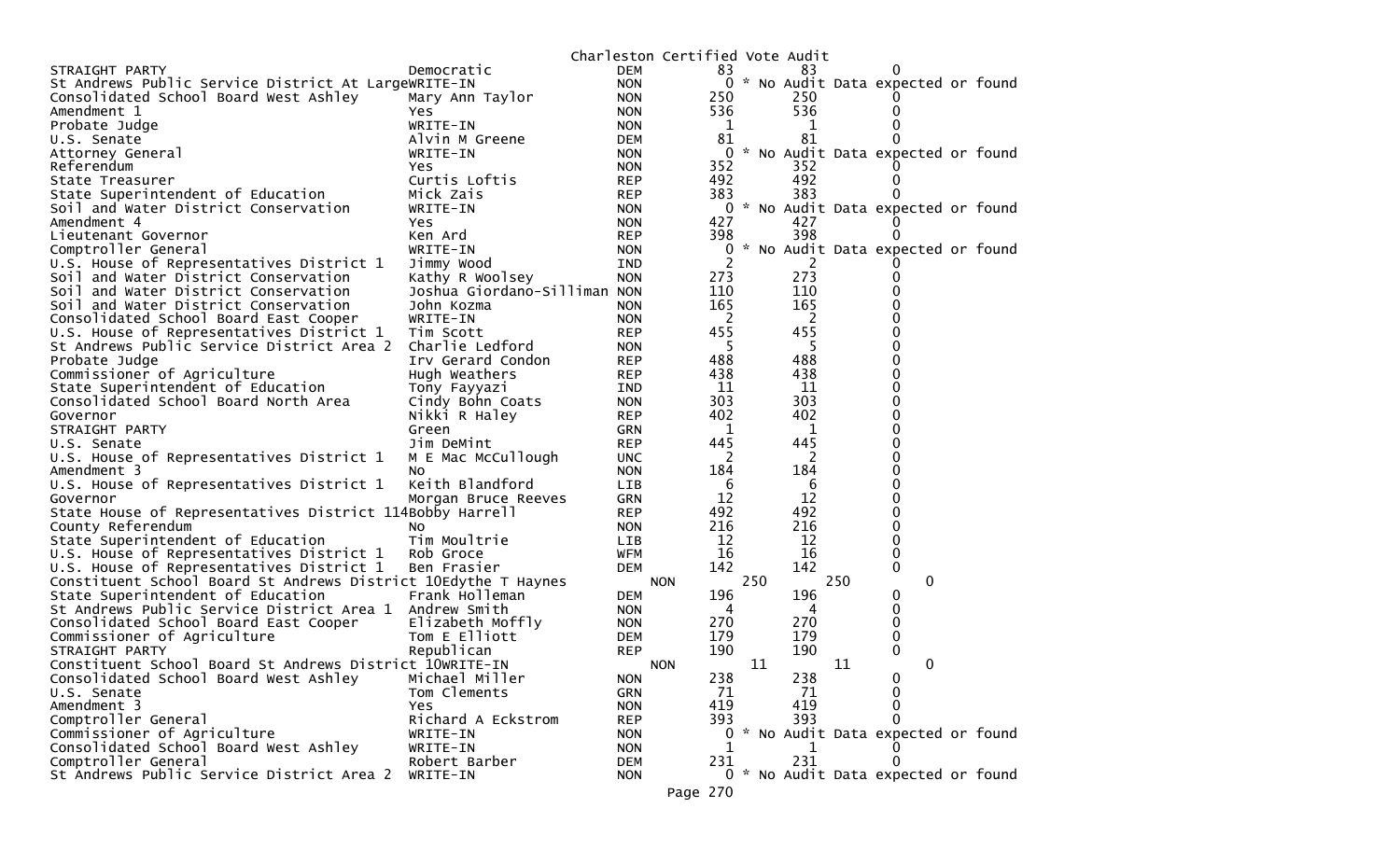|                                                                       |                              |                          | Charleston Certified Vote Audit |     |                |                                     |
|-----------------------------------------------------------------------|------------------------------|--------------------------|---------------------------------|-----|----------------|-------------------------------------|
| Register of Mesne Conveyence                                          | WRITE-IN                     | <b>NON</b>               | 10                              |     | 10             | 0                                   |
| Adjutant General                                                      | Bob Livingston               | <b>REP</b>               | 489                             |     | 489            | $\mathbf 0$                         |
| Lieutenant Governor                                                   | WRITE-IN                     | <b>NON</b>               | 1                               |     | 1              | 0                                   |
| Secretary of State                                                    | Mark Hammond                 | <b>REP</b>               | 444                             |     | 444            | 0                                   |
| St Andrews Public Service District At LargeNancy Mitchell Calvary     |                              | <b>NON</b>               | 4                               |     | 4              | $\Omega$<br>0                       |
| County Referendum                                                     | Yes<br>Working Families      | <b>NON</b>               | 359                             |     | 359            | 0                                   |
| STRAIGHT PARTY<br>State House of Representatives District 114WRITE-IN |                              | <b>WFM</b><br><b>NON</b> | 3<br>3                          |     | 3<br>3         | 0                                   |
| Attorney General                                                      | Leslie Minerd                | <b>GRN</b>               | 18                              |     | 18             |                                     |
| Amendment 2                                                           | NO.                          | <b>NON</b>               | 85                              |     | 85             | 0                                   |
| Attorney General                                                      | Matthew Richardson           | <b>DEM</b>               | 226                             |     | 226            | $\Omega$                            |
| Governor                                                              | WRITE-IN                     | <b>NON</b>               | 0                               |     |                | * No Audit Data expected or found   |
| STRAIGHT PARTY                                                        | United Citizens              | UNC.                     | 1                               |     | 1              |                                     |
| U.S. Senate                                                           | WRITE-IN                     | <b>NON</b>               | 23                              |     | 23             | 0                                   |
| Lieutenant Governor                                                   | Ashley Cooper                | DEM                      | 232                             |     | 232            | $\Omega$                            |
| Attorney General                                                      | Alan Wilson                  | <b>REP</b>               | 385                             |     | 385            | 0                                   |
| State Superintendent of Education                                     | Doretha A Bull               | <b>GRN</b>               | 16                              |     | 16             | 0                                   |
| Referendum                                                            | NO.                          | <b>NON</b>               | 258                             |     | 258            | $\Omega$                            |
|                                                                       |                              |                          |                                 |     |                |                                     |
| 0537 St Andrews 37                                                    |                              |                          |                                 |     |                |                                     |
| Consolidated School Board North Area                                  | Cindy Bohn Coats             | <b>NON</b>               | 445                             |     | 397            | 48 Aud Data                         |
| State House of Representatives District 114Bobby Harrell              |                              | <b>REP</b>               | 695                             |     | 619            | 76 Aud Data                         |
| STRAIGHT PARTY                                                        | Democratic                   | DEM                      | 96                              |     | 90             | 6 Aud Data                          |
| Secretary of State                                                    | Mark Hammond                 | <b>REP</b>               | 620                             |     | 552            | 68 Aud Data                         |
| Amendment 1                                                           | NO.                          | <b>NON</b>               | 109                             |     | 95             | 14 Aud Data                         |
| Consolidated School Board East Cooper                                 | WRITE-IN                     | <b>NON</b>               | 1<br>256                        |     | 1<br>221       | 0<br>35 Aud Data                    |
| Amendment 4                                                           | NO.<br>WRITE-IN              | <b>NON</b><br><b>NON</b> | 0                               |     |                | * No Audit Data expected or found   |
| Attorney General<br>Governor                                          | Morgan Bruce Reeves          | <b>UNC</b>               | 1                               |     | 1              | $\Omega$                            |
| Lieutenant Governor                                                   | Ashley Cooper                | DEM                      | 352                             |     | 319            | 33 Aud Data                         |
| Governor                                                              | Nikki R Haley                | <b>REP</b>               | 541                             |     | 481            | 60 Aud Data                         |
| Governor                                                              | Morgan Bruce Reeves          | GRN                      | 14                              |     | 13             | 1 Aud Data                          |
| Amendment 1                                                           | Yes                          | <b>NON</b>               | 772                             |     | 694            | 78 Aud Data                         |
| State Superintendent of Education                                     | WRITE-IN                     | <b>NON</b>               | 1                               |     |                | 0                                   |
| STRAIGHT PARTY                                                        | United Citizens              | <b>UNC</b>               | 0                               |     |                | * No Audit Data expected or found   |
| U.S. Senate                                                           | WRITE-IN                     | <b>NON</b>               | 42                              |     | 37             | 5 Aud Data                          |
| Adjutant General                                                      | WRITE-IN                     | <b>NON</b>               | 7                               |     | 7              | 0                                   |
| Soil and Water District Conservation                                  | WRITE-IN                     | <b>NON</b>               | 4                               |     | 4              | $\Omega$                            |
| Soil and Water District Conservation                                  | Joshua Giordano-Silliman NON |                          | 151                             |     | 137            | 14 Aud Data                         |
| St Andrews Public Service District Area 2                             | Charlie Ledford              | <b>NON</b>               | - 7                             |     | 7              | 0                                   |
| Soil and Water District Conservation                                  | Kathy R Woolsey              | <b>NON</b>               | 412                             |     | 365            | 47 Aud Data                         |
| Soil and Water District Conservation                                  | John Kozma                   | <b>NON</b>               | 185                             |     | 169            | 16 Aud Data                         |
| Comptroller General                                                   | WRITE-IN                     | <b>NON</b>               |                                 |     |                | 0 * No Audit Data expected or found |
| State Superintendent of Education                                     | Mick Zais                    | <b>REP</b>               | 535                             |     | 474            | 61 Aud Data                         |
| STRAIGHT PARTY                                                        | Green                        | GRN                      | $\overline{2}$                  |     | $\overline{2}$ | $\mathbf 0$                         |
| Amendment 4                                                           | Yes                          | <b>NON</b>               | 592                             |     | 536            | 56 Aud Data                         |
| Referendum                                                            | Yes<br>Michael Miller        | <b>NON</b>               | 518                             |     | 460            | 58 Aud Data                         |
| Consolidated School Board West Ashley                                 | Leslie Minerd                | <b>NON</b>               | 287<br>27                       |     | 255<br>23      | 32 Aud Data                         |
| Attorney General<br>Consolidated School Board East Cooper             | Elizabeth Moffly             | GRN<br><b>NON</b>        | 365                             |     | 325            | 4 Aud Data<br>40 Aud Data           |
| Register of Mesne Conveyence                                          | WRITE-IN                     | <b>NON</b>               | q                               |     | 8              | 1 Aud Data                          |
| Constituent School Board St Andrews District 10Edythe T Haynes        |                              |                          | <b>NON</b>                      | 313 |                | 277<br>36 Aud Data                  |
|                                                                       |                              |                          | Page 271                        |     |                |                                     |
|                                                                       |                              |                          |                                 |     |                |                                     |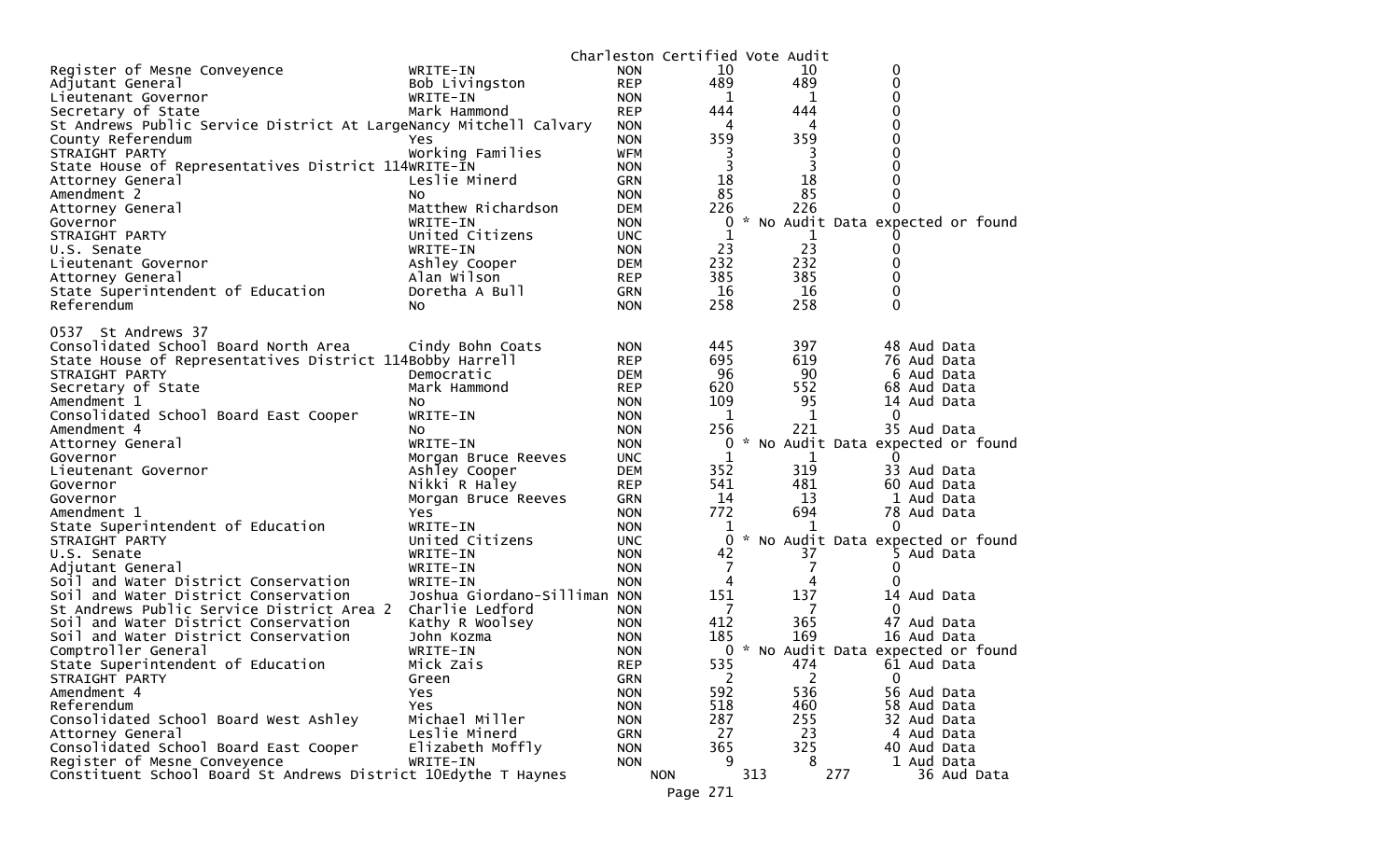|                                                                    |                    | Charleston Certified Vote Audit |                |               |     |     |              |                                     |
|--------------------------------------------------------------------|--------------------|---------------------------------|----------------|---------------|-----|-----|--------------|-------------------------------------|
| State House of Representatives District 114WRITE-IN                |                    | <b>NON</b>                      | 7              |               |     |     | 0            |                                     |
| Comptroller General                                                | Richard A Eckstrom | <b>REP</b>                      | 551            |               | 491 |     | 60 Aud Data  |                                     |
| Secretary of State                                                 | WRITE-IN           | <b>NON</b>                      | 1              |               | 1   |     | 0            |                                     |
| Consolidated School Board West Ashley                              | WRITE-IN           | <b>NON</b>                      | $\overline{c}$ |               | 2   |     | $\Omega$     |                                     |
| Comptroller General                                                | Robert Barber      | <b>DEM</b>                      | 322            |               | 290 |     | 32 Aud Data  |                                     |
| State Superintendent of Education                                  | Tony Fayyazi       | IND                             | 11             |               | 10  |     |              | 1 Aud Data                          |
| St Andrews Public Service District Area 1 Andrew Smith             |                    | <b>NON</b>                      | 7              |               | -7  |     | $\Omega$     |                                     |
| Constituent School Board St Andrews District 10WRITE-IN            |                    | <b>NON</b>                      |                | 13            |     | 12  |              | 1 Aud Data                          |
| Lieutenant Governor                                                | Ken Ard            | <b>REP</b>                      | 537            |               | 478 |     | 59 Aud Data  |                                     |
| State Superintendent of Education                                  | Tim Moultrie       | LIB                             | 37             |               | 34  |     |              | 3 Aud Data                          |
| Attorney General                                                   | Matthew Richardson | <b>DEM</b>                      | 305            |               | 279 |     | 26 Aud Data  |                                     |
| Amendment 3                                                        | NO.                | <b>NON</b>                      | 290            |               | 257 |     | 33 Aud Data  |                                     |
| U.S. House of Representatives District 1                           | Robert Dobbs       | <b>GRN</b>                      | 10             |               | 9   |     |              | 1 Aud Data                          |
| U.S. Senate                                                        | Alvin M Greene     | <b>DEM</b>                      | 110            |               | 104 |     |              | 6 Aud Data                          |
| Commissioner of Agriculture                                        | Hugh Weathers      | <b>REP</b>                      | 603            |               | 540 |     | 63 Aud Data  |                                     |
| State Superintendent of Education                                  | Frank Holleman     | <b>DEM</b>                      | 279            |               | 254 |     | 25 Aud Data  |                                     |
| Secretary of State                                                 | Marjorie L Johnson | <b>DEM</b>                      | 257            |               | 233 |     | 24 Aud Data  |                                     |
| Register of Mesne Conveyence                                       | Charlie Lybrand    | <b>REP</b>                      | 680            |               | 605 |     | 75 Aud Data  |                                     |
| STRAIGHT PARTY                                                     | Independence       | <b>IND</b>                      | 6              |               | 6   |     | $\mathbf{0}$ |                                     |
| County Referendum                                                  | No                 | <b>NON</b>                      | 330            |               | 296 |     | 34 Aud Data  |                                     |
| Attorney General                                                   | Alan Wilson        | <b>REP</b>                      | 556            |               | 495 |     | 61 Aud Data  |                                     |
| St Andrews Public Service District At LargeNancy Mitchell Calvary  |                    | <b>NON</b>                      | 6              |               | 6   |     | 0            |                                     |
| St Andrews Public Service District Area 2                          | WRITE-IN           | <b>NON</b>                      | 0              |               |     |     |              | * No Audit Data expected or found   |
| U.S. House of Representatives District 1                           | WRITE-IN           | <b>NON</b>                      | 0              |               |     |     |              | No Audit Data expected or found     |
| STRAIGHT PARTY                                                     | Libertarian        | LIB                             | 3              |               | 3   |     | 0            |                                     |
| STRAIGHT PARTY                                                     | Republican         | <b>REP</b>                      | 278            |               | 246 |     | 32 Aud Data  |                                     |
| STRAIGHT PARTY                                                     | Working Families   | <b>WFM</b>                      | 0              | $\mathcal{H}$ |     |     |              | No Audit Data expected or found     |
| Amendment 3                                                        | Yes                | <b>NON</b>                      | 578            |               | 520 |     | 58 Aud Data  |                                     |
| Consolidated School Board North Area                               | WRITE-IN           | <b>NON</b>                      | 3              |               | 3   |     | $\Omega$     |                                     |
| U.S. House of Representatives District 1                           | Tim Scott          | <b>REP</b>                      | 632            |               | 563 |     | 69 Aud Data  |                                     |
| U.S. Senate                                                        | Jim DeMint         | <b>REP</b>                      | 609            |               | 548 |     | 61 Aud Data  |                                     |
| Consolidated School Board East Cooper                              | Everett Wilcox     | <b>NON</b>                      | 228            |               | 203 |     | 25 Aud Data  |                                     |
| Commissioner of Agriculture                                        | Tom E Elliott      | <b>DEM</b>                      | 265            |               | 237 |     | 28 Aud Data  |                                     |
| Adjutant General                                                   | Bob Livingston     | <b>REP</b>                      | 695            |               | 620 |     | 75 Aud Data  |                                     |
| Probate Judge                                                      | WRITE-IN           | <b>NON</b>                      | 3              |               |     |     | 0            |                                     |
| Governor                                                           | WRITE-IN           | <b>NON</b>                      | 0              |               |     |     |              | * No Audit Data expected or found   |
| U.S. House of Representatives District 1                           | Jimmy Wood         | <b>IND</b>                      | 10             |               | 10  |     |              |                                     |
| State Treasurer                                                    | WRITE-IN           | <b>NON</b>                      | 11             |               | 11  |     | 0            |                                     |
| U.S. Senate                                                        | Tom Clements       | <b>GRN</b>                      | 117            |               | 97  |     | 20 Aud Data  |                                     |
| St Andrews Public Service District Area 1                          | WRITE-IN           | <b>NON</b>                      | 0              |               |     |     |              | * No Audit Data expected or found   |
| Amendment 2                                                        | NO.                | <b>NON</b>                      | 110            |               | 99  |     | 11 Aud Data  |                                     |
| U.S. House of Representatives District 1                           | Keith Blandford    | <b>LIB</b>                      | 9              |               | 9   |     | $\Omega$     |                                     |
| County Referendum                                                  | Yes.               | <b>NON</b>                      | 474            |               | 420 |     | 54 Aud Data  |                                     |
| Consolidated School Board West Ashley                              | Mary Ann Taylor    | <b>NON</b>                      | 370            |               | 330 |     | 40 Aud Data  |                                     |
| Consolidated School Board East Cooper                              | Craig Ascue        | <b>NON</b>                      | 254            |               | 217 |     | 37 Aud Data  |                                     |
| Commissioner of Agriculture                                        | WRITE-IN           | <b>NON</b>                      |                |               |     |     |              | 0 * No Audit Data expected or found |
| Constituent School Board St Andrews District 10Peter J Tecklenburg |                    | <b>NON</b>                      |                | 456           |     | 410 |              | 46 Aud Data                         |
| State Treasurer                                                    | Curtis Loftis      | <b>REP</b>                      | 696            |               | 621 |     | 75 Aud Data  |                                     |
| Probate Judge                                                      | Irv Gerard Condon  | <b>REP</b>                      | 688            |               | 612 |     | 76 Aud Data  |                                     |
| U.S. House of Representatives District 1                           | M E Mac McCullough | <b>UNC</b>                      | 5              |               | 4   |     |              | 1 Aud Data                          |
| State Superintendent of Education                                  | Doretha A Bull     | <b>GRN</b>                      | 16             |               | 14  |     |              | 2 Aud Data                          |
| U.S. House of Representatives District 1                           | Ben Frasier        | <b>DEM</b>                      | 202            |               | 184 |     | 18 Aud Data  |                                     |
|                                                                    |                    |                                 |                |               |     |     |              |                                     |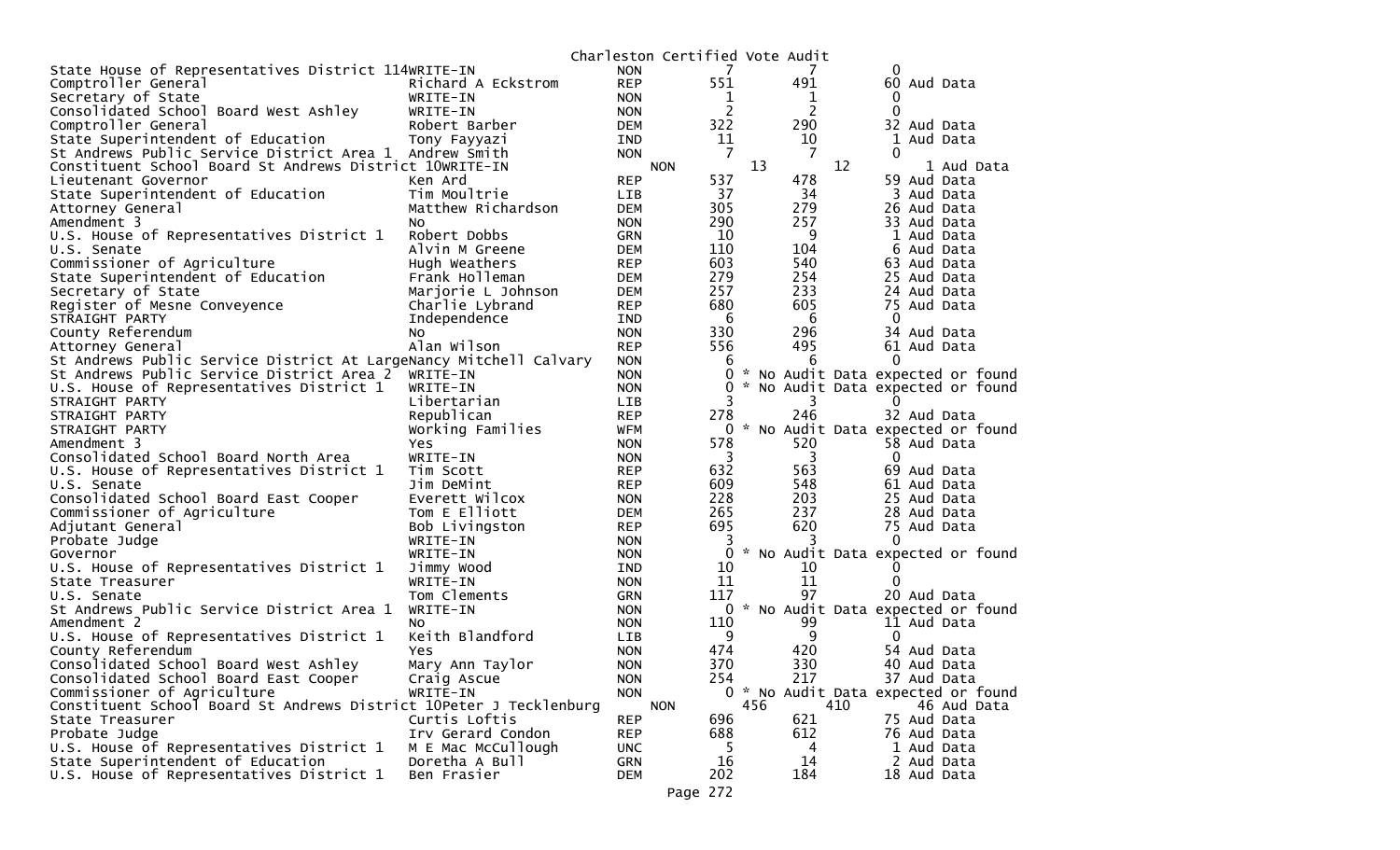|                                                                         |                     |            | Charleston Certified Vote Audit |                |                                     |
|-------------------------------------------------------------------------|---------------------|------------|---------------------------------|----------------|-------------------------------------|
| Amendment 2                                                             | <b>Yes</b>          | <b>NON</b> | 769                             | 688            | 81 Aud Data                         |
| U.S. House of Representatives District 1                                | Rob Groce           | <b>WFM</b> | 19                              | 17             | 2 Aud Data                          |
| Governor                                                                | Vincent A Sheheen   | <b>DEM</b> | 337                             | 306            | 31 Aud Data                         |
| Lieutenant Governor                                                     | WRITE-IN            | NON        | $\mathbf{0}$                    |                | * No Audit Data expected or found   |
| St Andrews Public Service District At LargeWRITE-IN                     |                     | <b>NON</b> |                                 |                | 0 * No Audit Data expected or found |
| Referendum                                                              | NO.                 | <b>NON</b> | 366                             | 333            | 33 Aud Data                         |
|                                                                         |                     |            |                                 |                |                                     |
| 0601 N Charleston 1                                                     |                     |            |                                 |                |                                     |
| Soil and Water District Conservation                                    | John Kozma          | <b>NON</b> | 39                              | 29             | 10 Aud Data                         |
| Constituent School Board Cooper River Area 2 District 4WRITE-IN         |                     |            | <b>NON</b>                      | 1              | 0<br>1                              |
| Attorney General                                                        | WRITE-IN            | <b>NON</b> | 1                               | 1              | $\Omega$                            |
| Consolidated School Board West Ashley                                   | Michael Miller      | <b>NON</b> | 64                              | 41             | 23 Aud Data                         |
| U.S. Senate                                                             | Alvin M Greene      | DEM        | 281                             | 183            | 98 Aud Data                         |
| Secretary of State                                                      | WRITE-IN            | <b>NON</b> | 0                               |                | * No Audit Data expected or found   |
| Adjutant General                                                        | Bob Livingston      | <b>REP</b> | 49                              | 29             | 20 Aud Data                         |
| Secretary of State                                                      | Marjorie L Johnson  | DEM        | 328                             | 216            | 112 Aud Data                        |
| State House of Representatives District 109WRITE-IN                     |                     | <b>NON</b> | 0                               |                | * No Audit Data expected or found   |
| U.S. House of Representatives District 6                                | WRITE-IN            | <b>NON</b> | 0                               |                | * No Audit Data expected or found   |
| STRAIGHT PARTY                                                          | Democratic          | DEM        | 262                             | 179            | 83 Aud Data                         |
| Commissioner of Agriculture                                             | Tom E Elliott       | <b>DEM</b> | 331                             | 220            | 111 Aud Data                        |
| Attorney General                                                        | Leslie Minerd       | <b>GRN</b> | 11                              | $\overline{7}$ | 4 Aud Data                          |
| Referendum                                                              | Yes                 | <b>NON</b> | 247                             | 168            | 79 Aud Data                         |
| Soil and Water District Conservation                                    | Kathy R Woolsey     | <b>NON</b> | 90                              | 53             | 37 Aud Data                         |
| Constituent School Board Cooper River Area 3 District 4Theodore Cozart  |                     |            | <b>NON</b>                      | 66             | 48<br>18 Aud Data                   |
| Consolidated School Board East Cooper                                   | Craig Ascue         | <b>NON</b> | 100                             | 72             | 28 Aud Data                         |
| Consolidated School Board North Area                                    | WRITE-IN            | <b>NON</b> | 2                               | $\overline{2}$ | $\mathbf{0}$                        |
| Probate Judge                                                           | Irv Gerard Condon   | <b>REP</b> | 59                              | 36             | 23 Aud Data                         |
| U.S. House of Representatives District 6                                | Jim Pratt           | <b>REP</b> | $\overline{7}$                  | 6              | 1 Aud Data                          |
| Governor                                                                | Morgan Bruce Reeves | <b>UNC</b> | $\overline{4}$                  | 2              | 2 Aud Data                          |
| U.S. Senate                                                             | Jim DeMint          | <b>REP</b> | 20                              | 16             | 4 Aud Data                          |
| STRAIGHT PARTY                                                          | Independence        | IND        |                                 |                | 0 * No Audit Data expected or found |
| STRAIGHT PARTY                                                          | Working Families    | <b>WFM</b> | 0                               |                | * No Audit Data expected or found   |
| Consolidated School Board North Area                                    | Cindy Bohn Coats    | <b>NON</b> | 82                              | 53             | 29 Aud Data                         |
| County Referendum                                                       | NO.                 | <b>NON</b> | 100                             | 65             | 35 Aud Data                         |
| Soil and Water District Conservation                                    | WRITE-IN            | <b>NON</b> | 0                               |                | * No Audit Data expected or found   |
| Probate Judge                                                           | WRITE-IN            | <b>NON</b> | 4                               | 3              | 1 Aud Data                          |
| Commissioner of Agriculture                                             | WRITE-IN            | <b>NON</b> |                                 |                | 0 * No Audit Data expected or found |
| Constituent School Board Cooper River Area 3 District 4Gail C Rollerson |                     |            | <b>NON</b>                      | 90             | 36 Aud Data<br>54                   |
| U.S. Senate                                                             | Tom Clements        | GRN        | 33                              | 26             | 7 Aud Data                          |
| Register of Mesne Conveyence                                            | WRITE-IN            | <b>NON</b> | 3                               | 3              | 0                                   |
| Consolidated School Board East Cooper                                   | Everett Wilcox      | <b>NON</b> | 54                              | 36             | 18 Aud Data                         |
| Register of Mesne Conveyence                                            | Charlie Lybrand     | <b>REP</b> | 58                              | 35             | 23 Aud Data                         |
| Lieutenant Governor                                                     | WRITE-IN            | <b>NON</b> | 2                               | 1              | 1 Aud Data                          |
| County Referendum                                                       | Yes                 | <b>NON</b> | 193                             | 131            | 62 Aud Data                         |
| Amendment 1                                                             | Yes                 | <b>NON</b> | 260                             | 172            | 88 Aud Data                         |
| Comptroller General                                                     | WRITE-IN            | <b>NON</b> | $\mathbf{0}$                    |                | * No Audit Data expected or found   |
| Comptroller General                                                     | Richard A Eckstrom  | <b>REP</b> | 8                               |                | 1 Aud Data                          |
| Attorney General                                                        | Matthew Richardson  | <b>DEM</b> | 327                             | 218            | 109 Aud Data                        |
| State Superintendent of Education                                       | Mick Zais           | <b>REP</b> | 9                               |                | 2 Aud Data                          |
| Consolidated School Board West Ashley                                   | WRITE-IN            | <b>NON</b> | 1                               |                | 0                                   |
| STRAIGHT PARTY                                                          | Libertarian         | LIB        | 0                               |                | * No Audit Data expected or found   |
| Amendment 4                                                             | NO.                 | <b>NON</b> | 92                              | 64             | 28 Aud Data                         |
|                                                                         |                     |            |                                 |                |                                     |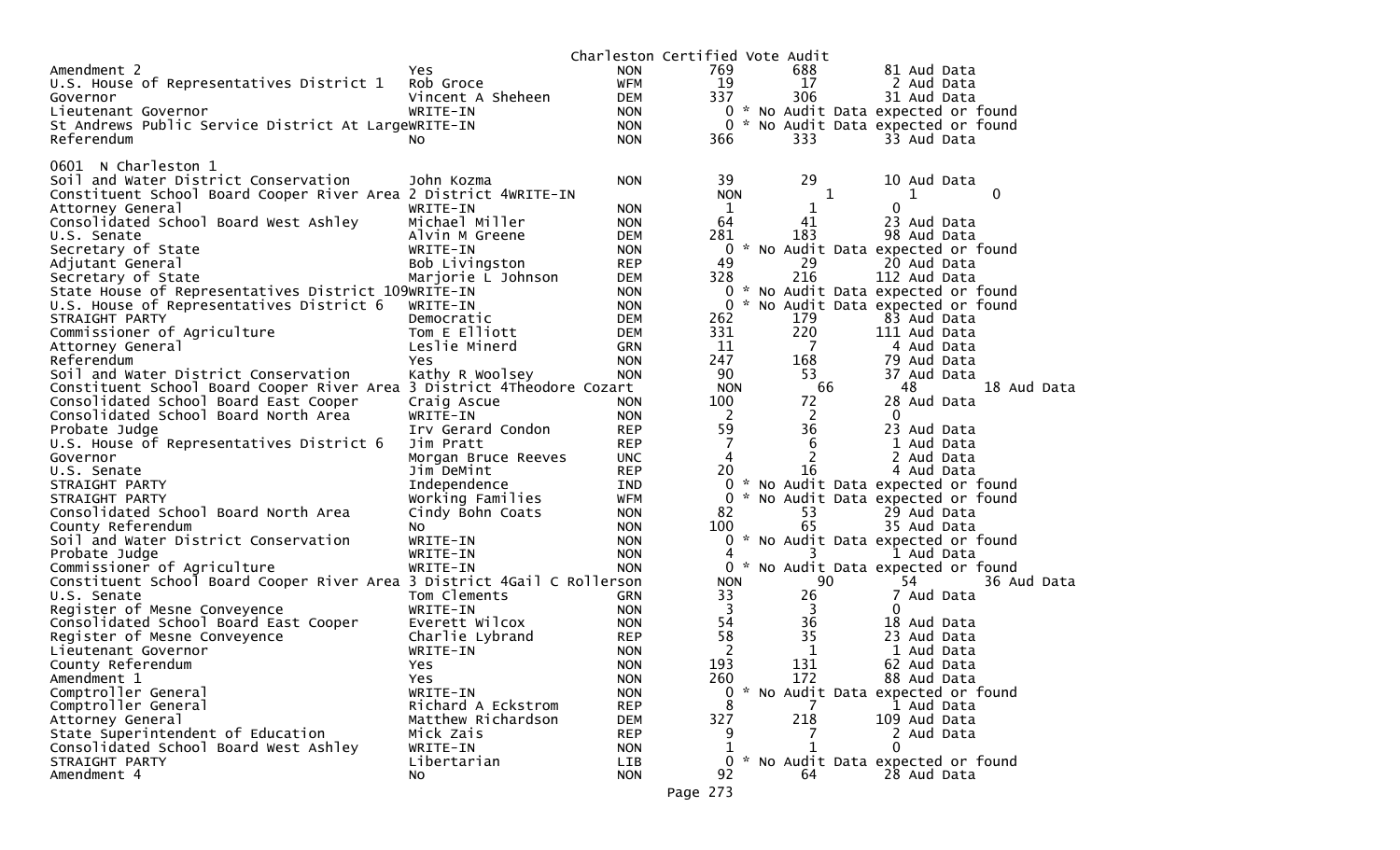|                                                                          |                              |            |                    | Charleston Certified Vote Audit |                                        |
|--------------------------------------------------------------------------|------------------------------|------------|--------------------|---------------------------------|----------------------------------------|
| Amendment 1                                                              | NO.                          | <b>NON</b> | 54                 | 37                              | 17 Aud Data                            |
| Constituent School Board Cooper River Area 3 District 4WRITE-IN          |                              |            | <b>NON</b>         |                                 | 0 * No Audit Data expected or foun     |
| State Superintendent of Education                                        | WRITE-IN                     | <b>NON</b> |                    |                                 | 0 * No Audit Data expected or found    |
| Comptroller General                                                      | Robert Barber                | <b>DEM</b> | 335                | 222                             | 113 Aud Data                           |
| Attorney General                                                         | Alan Wilson                  | <b>REP</b> | $\overline{7}$     | -5                              | 2 Aud Data                             |
| Amendment 4                                                              | Yes.                         | <b>NON</b> | 203                | 134                             | 69 Aud Data                            |
| Amendment 2                                                              | Yes.                         | <b>NON</b> | 260                | 169                             | 91 Aud Data                            |
| Lieutenant Governor                                                      | Ashley Cooper                | <b>DEM</b> | 330                | 218                             | 112 Aud Data                           |
| Constituent School Board Cooper River Area 1 District 4Ross Gwin         |                              |            | <b>NON</b>         | 120                             | 76<br>44 Aud Data                      |
| Amendment 3                                                              | No                           | <b>NON</b> | 110                | 74                              | 36 Aud Data                            |
| Amendment 2                                                              | NO.                          | <b>NON</b> | 46                 | 32                              | 14 Aud Data                            |
| Amendment 3                                                              | Yes.                         | <b>NON</b> | 190                | 126                             | 64 Aud Data                            |
| Adjutant General                                                         | WRITE-IN                     | <b>NON</b> | 3                  | $\overline{\mathbf{3}}$         | 0                                      |
| State Treasurer                                                          | Curtis Loftis                | <b>REP</b> | 56                 | 34                              | 22 Aud Data                            |
| State Treasurer                                                          | WRITE-IN                     | <b>NON</b> | 4                  | 4                               | $\Omega$                               |
| Secretary of State                                                       | Mark Hammond                 | <b>REP</b> | 8                  | 6                               | 2 Aud Data                             |
| U.S. House of Representatives District 6                                 | James E Jim Clyburn          | <b>DEM</b> | 333                | 222<br><b>X</b>                 | 111 Aud Data                           |
| State Superintendent of Education                                        | Tim Moultrie                 | LIB        | 3                  |                                 | No Audit Data found                    |
| State Superintendent of Education                                        | Tony Fayyazi                 | <b>IND</b> | $\Omega$           |                                 | No Audit Data expected or found        |
| U.S. House of Representatives District 6                                 | Nammu Y Muhammed             | GRN        | 10                 | 7                               | 3 Aud Data                             |
| STRAIGHT PARTY                                                           | Green                        | GRN        | 12<br>$\mathbf{1}$ | 9<br>1                          | 3 Aud Data<br>0                        |
| U.S. Senate<br>Consolidated School Board West Ashley                     | WRITE-IN                     | <b>NON</b> | 52                 | 31                              |                                        |
| Constituent School Board Cooper River Area 1 District 4WRITE-IN          | Mary Ann Taylor              | <b>NON</b> | <b>NON</b>         |                                 | 21 Aud Data<br>1 * No Audit Data found |
| Soil and Water District Conservation                                     | Joshua Giordano-Silliman NON |            | 53                 | 36                              | 17 Aud Data                            |
| STRAIGHT PARTY                                                           | United Citizens              | <b>UNC</b> | $\overline{3}$     | $\mathbf 1$                     | 2 Aud Data                             |
| Consolidated School Board East Cooper                                    | Elizabeth Moffly             | <b>NON</b> | 67                 | 42                              | 25 Aud Data                            |
| Constituent School Board Cooper River Area 2 District 4Edwina G Peterson |                              |            | <b>NON</b>         | 141                             | 90<br>51 Aud Data                      |
| State Superintendent of Education                                        | Frank Holleman               | <b>DEM</b> | 329                | 220                             | 109 Aud Data                           |
| STRAIGHT PARTY                                                           | Republican                   | <b>REP</b> | 5                  | 3                               | 2 Aud Data                             |
| Lieutenant Governor                                                      | Ken Ard                      | <b>REP</b> | 8                  | 7                               | 1 Aud Data                             |
| Governor                                                                 | Morgan Bruce Reeves          | <b>GRN</b> | 11                 | 8                               | 3 Aud Data                             |
| Governor                                                                 | Vincent A Sheheen            | <b>DEM</b> | 331                | 219                             | 112 Aud Data                           |
| Commissioner of Agriculture                                              | Hugh Weathers                | <b>REP</b> | 9                  | $\overline{7}$                  | 2 Aud Data                             |
| State House of Representatives District 109David Mack III                |                              | <b>DEM</b> | 341                | 227                             | 114 Aud Data                           |
| Consolidated School Board East Cooper                                    | WRITE-IN                     | <b>NON</b> | 1                  | 1                               | $\Omega$                               |
| Governor                                                                 | Nikki R Haley                | <b>REP</b> | 9                  | 7                               | 2 Aud Data                             |
| Governor                                                                 | WRITE-IN                     | <b>NON</b> |                    |                                 | 0 * No Audit Data expected or found    |
| State Superintendent of Education                                        | Doretha A Bull               | <b>GRN</b> | 11                 | 8                               | 3 Aud Data                             |
| Referendum                                                               | NO.                          | <b>NON</b> | 64                 | 42                              | 22 Aud Data                            |
|                                                                          |                              |            |                    |                                 |                                        |
| 0602 N Charleston 2                                                      |                              |            |                    |                                 |                                        |
| State Treasurer                                                          | WRITE-IN                     | <b>NON</b> | 2                  | 2                               | 0                                      |
| Consolidated School Board East Cooper                                    | WRITE-IN                     | <b>NON</b> |                    |                                 | 0 * No Audit Data expected or found    |
| Consolidated School Board East Cooper                                    | Elizabeth Moffly             | <b>NON</b> | 37                 | 37                              | 0                                      |
| Adjutant General                                                         | Bob Livingston               | <b>REP</b> | 31                 | 31                              | $\Omega$                               |
| Comptroller General                                                      | WRITE-IN                     | <b>NON</b> |                    |                                 | 0 * No Audit Data expected or found    |
| Governor                                                                 | WRITE-IN                     | <b>NON</b> | 0                  |                                 | * No Audit Data expected or found      |
| Governor                                                                 | Morgan Bruce Reeves          | <b>UNC</b> | 1                  | $\mathbf{1}$                    |                                        |
| Comptroller General                                                      | Robert Barber                | DEM        | 161                | 161                             | $\mathbf 0$                            |
| STRAIGHT PARTY                                                           | Republican                   | <b>REP</b> | 5                  |                                 | 0                                      |
| U.S. Senate                                                              | Alvin M Greene               | DEM        | 131                | 131                             | $\mathbf{0}$                           |
|                                                                          |                              |            | Page 274           |                                 |                                        |

d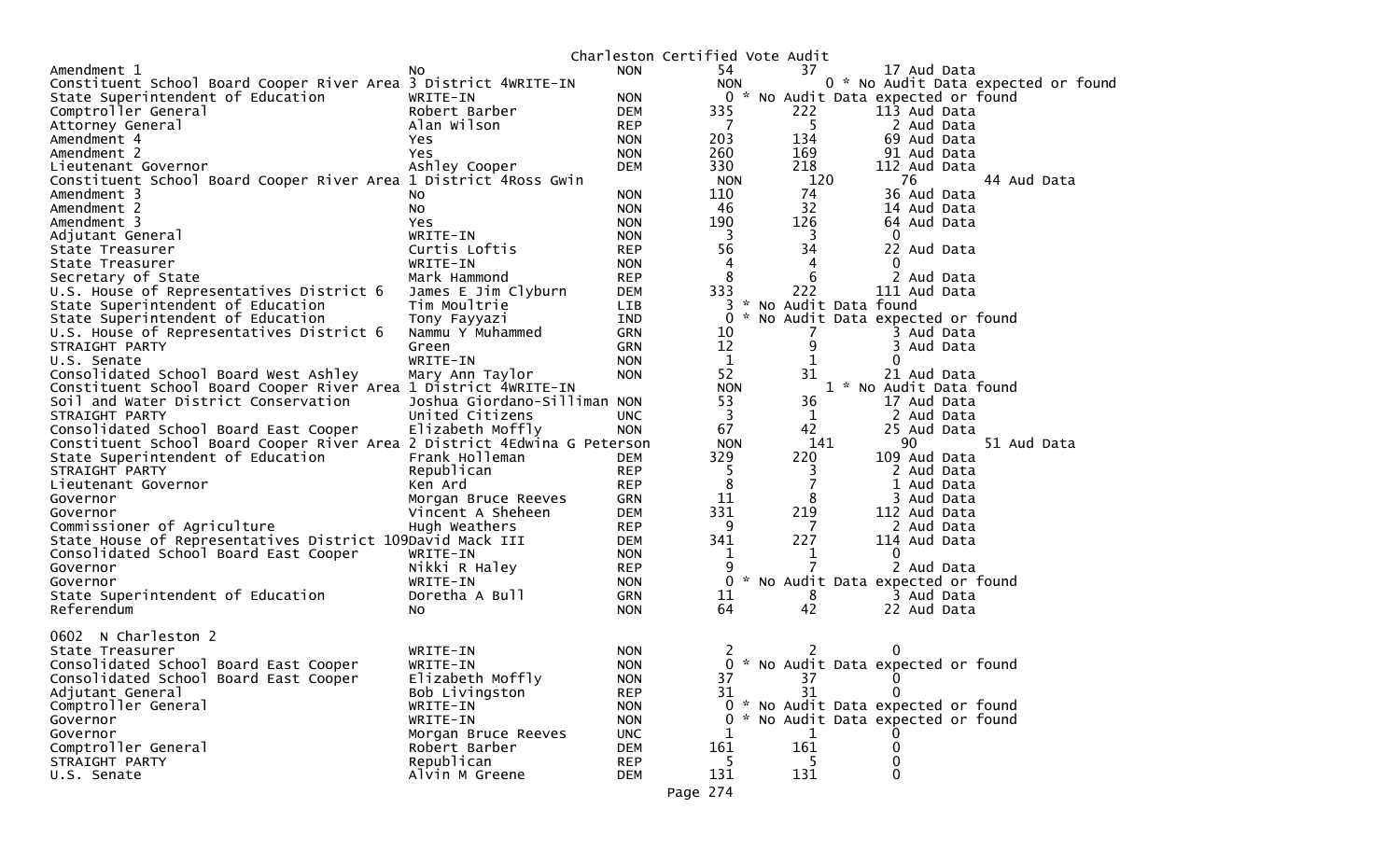|                                                                         |                              |            |            | Charleston Certified Vote Audit |                                     |   |
|-------------------------------------------------------------------------|------------------------------|------------|------------|---------------------------------|-------------------------------------|---|
| Register of Mesne Conveyence                                            | WRITE-IN                     | <b>NON</b> | 2          | 2                               | 0                                   |   |
| Constituent School Board Cooper River Area 3 District 4Theodore Cozart  |                              |            | <b>NON</b> | 30                              | 30                                  | 0 |
| Commissioner of Agriculture                                             | Tom E Elliott                | DEM        | 160        | 160                             | 0                                   |   |
| State Superintendent of Education                                       | Mick Zais                    | <b>REP</b> | 12         | 12                              |                                     |   |
| STRAIGHT PARTY                                                          | Working Families             | WFM        | 0          |                                 | * No Audit Data expected or found   |   |
| Consolidated School Board West Ashley                                   | Mary Ann Taylor              | <b>NON</b> | 49         | 49                              |                                     |   |
| Referendum                                                              | Yes                          | <b>NON</b> | 134        | 134                             |                                     |   |
| STRAIGHT PARTY                                                          | Green                        | <b>GRN</b> | 6          | 6                               |                                     |   |
| Governor                                                                | Morgan Bruce Reeves          | <b>GRN</b> | 3          |                                 |                                     |   |
| Register of Mesne Conveyence                                            | Charlie Lybrand              | <b>REP</b> | 31         | 31                              |                                     |   |
| Secretary of State                                                      | Marjorie L Johnson           | <b>DEM</b> | 158        | 158                             |                                     |   |
| Probate Judge                                                           | Irv Gerard Condon            | <b>REP</b> | 34         | 34                              |                                     |   |
| Probate Judge                                                           | WRITE-IN                     | <b>NON</b> | 2          | 2                               |                                     |   |
| County Council District 5                                               | WRITE-IN                     | <b>NON</b> | 0          |                                 | * No Audit Data expected or found   |   |
| U.S. Senate                                                             | Jim DeMint                   | <b>REP</b> | 20         | 20                              |                                     |   |
| Constituent School Board Cooper River Area 3 District 4Gail C Rollerson |                              |            | <b>NON</b> | 49                              | 49                                  |   |
| Commissioner of Agriculture                                             | WRITE-IN                     | <b>NON</b> |            |                                 | 0 * No Audit Data expected or found |   |
| U.S. House of Representatives District 6                                | WRITE-IN                     | <b>NON</b> |            |                                 | 0 * No Audit Data expected or found |   |
| Secretary of State                                                      | WRITE-IN                     | <b>NON</b> |            |                                 | * No Audit Data expected or found   |   |
| U.S. House of Representatives District 6                                | Jim Pratt                    | <b>REP</b> | 11         | 11                              |                                     |   |
| U.S. Senate                                                             | Tom Clements                 | <b>GRN</b> | 19         | 19                              |                                     |   |
| County Referendum                                                       | NO.                          | <b>NON</b> | 58         | 58                              |                                     |   |
| Soil and Water District Conservation                                    | Joshua Giordano-Silliman NON |            | 24         | 24                              |                                     |   |
| State Superintendent of Education                                       | WRITE-IN                     | <b>NON</b> | 0          |                                 | * No Audit Data expected or found   |   |
| Consolidated School Board East Cooper                                   | Craig Ascue                  | <b>NON</b> | 50         | 50                              |                                     |   |
| STRAIGHT PARTY                                                          | Independence                 | IND        |            |                                 | 0 * No Audit Data expected or found |   |
| Governor                                                                | Nikki R Haley                | <b>REP</b> | 12         | 12                              |                                     |   |
| Lieutenant Governor                                                     | WRITE-IN                     | <b>NON</b> | 0          |                                 | * No Audit Data expected or found   |   |
| Consolidated School Board West Ashley                                   | Michael Miller               | <b>NON</b> | 49         | 49                              |                                     |   |
| Consolidated School Board East Cooper                                   | Everett Wilcox               | <b>NON</b> | 32         | 32                              |                                     |   |
| Constituent School Board Cooper River Area 3 District 4WRITE-IN         |                              |            | <b>NON</b> |                                 | 0 * No Audit Data expected or foun  |   |
| State Superintendent of Education                                       | Tim Moultrie                 | LIB.       | 1          |                                 |                                     |   |
| Lieutenant Governor                                                     | Ashley Cooper                | <b>DEM</b> | 160        | 160                             |                                     |   |
| Adjutant General                                                        | WRITE-IN                     | <b>NON</b> | 1          | 1                               |                                     |   |
| County Referendum                                                       | Yes.                         | <b>NON</b> | 95         | 95                              |                                     |   |
| Soil and Water District Conservation                                    | John Kozma                   | <b>NON</b> | 21         | 21                              |                                     |   |
| Governor                                                                | Vincent A Sheheen            | <b>DEM</b> | 160        | 160                             |                                     |   |
| State Superintendent of Education                                       | Tony Fayyazi                 | IND        | 3          | 3                               |                                     |   |
| Attorney General                                                        | WRITE-IN                     | <b>NON</b> | 0          |                                 | * No Audit Data expected or found   |   |
| Constituent School Board Cooper River Area 1 District 4Ross Gwin        |                              |            | <b>NON</b> | 69                              | 69                                  |   |
| State House of Representatives District 111Wendell G Gilliard           |                              | <b>DEM</b> | 163        | 163                             |                                     |   |
| State Superintendent of Education                                       | Frank Holleman               | <b>DEM</b> | 153        | 153                             |                                     |   |
| Attorney General                                                        | Leslie Minerd                | <b>GRN</b> | 6          | 6                               |                                     |   |
| STRAIGHT PARTY                                                          | Libertarian                  | <b>LIB</b> | 1          | 1                               |                                     |   |
| Secretary of State                                                      | Mark Hammond                 | <b>REP</b> | 12         | 12                              | 0                                   |   |
| Amendment 4                                                             | NO.                          | <b>NON</b> | 51         | 51                              | $\Omega$                            |   |
| Soil and Water District Conservation                                    | Kathy R Woolsey              | <b>NON</b> | 55         | 55                              | $\mathbf 0$                         |   |
| State Superintendent of Education                                       | Doretha A Bull               | <b>GRN</b> | 5          | 5                               | $\Omega$                            |   |
| Lieutenant Governor                                                     | Ken Ard                      | <b>REP</b> | 11         | 11                              | $\Omega$                            |   |
| STRAIGHT PARTY                                                          | Democratic                   | <b>DEM</b> | 129        | 129                             | $\mathbf 0$                         |   |
| Consolidated School Board North Area                                    | WRITE-IN                     | <b>NON</b> | 1          | 1                               | 0                                   |   |
| State Treasurer                                                         | Curtis Loftis                | <b>REP</b> | 33         | 33                              | 0                                   |   |
|                                                                         |                              |            |            |                                 |                                     |   |

d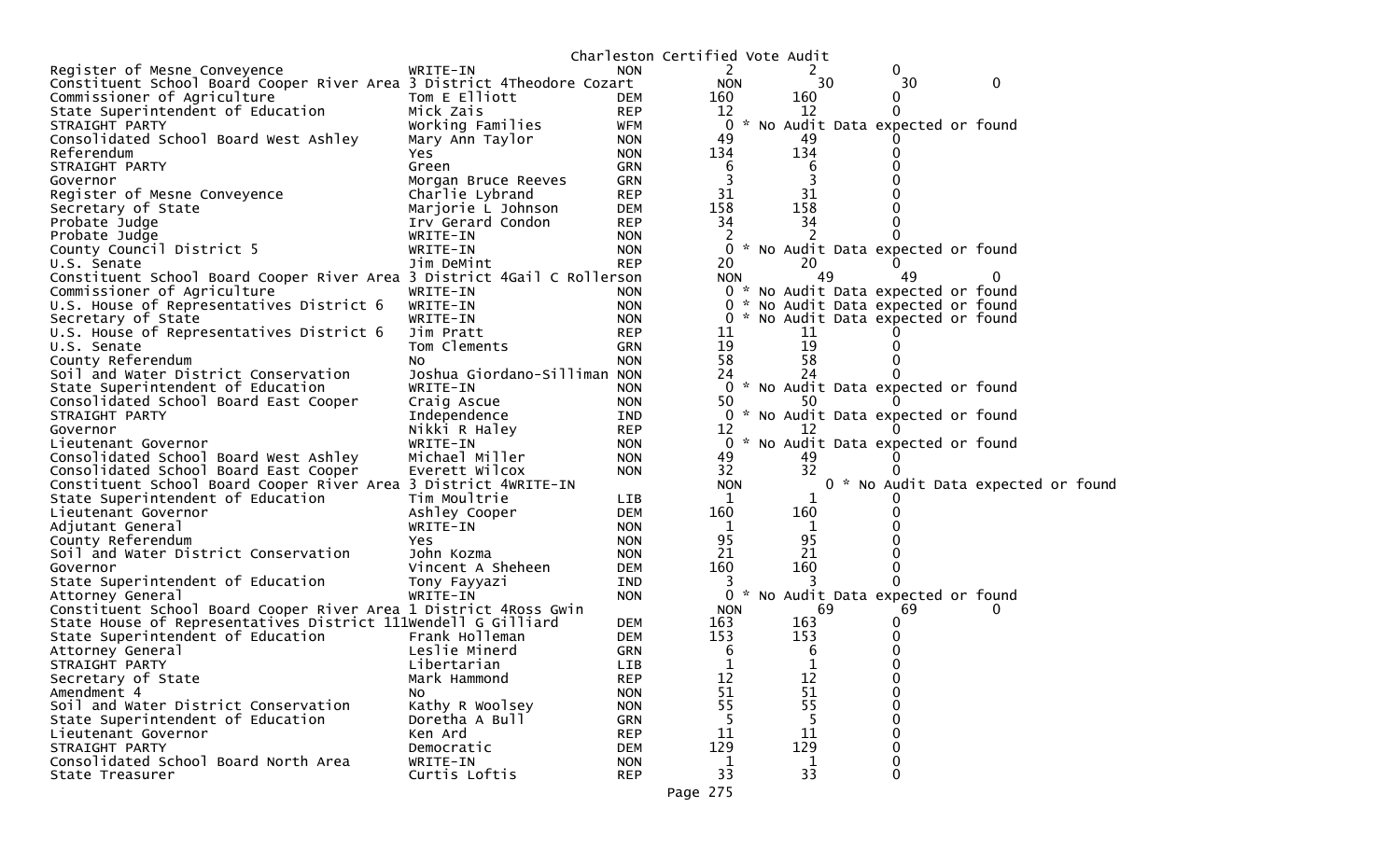|                                                                          |                              |                          | Charleston Certified Vote Audit |     |                                     |                                     |
|--------------------------------------------------------------------------|------------------------------|--------------------------|---------------------------------|-----|-------------------------------------|-------------------------------------|
| Constituent School Board Cooper River Area 2 District 4Edwina G Peterson |                              |                          | <b>NON</b>                      | 79  | 79                                  | 0                                   |
| STRAIGHT PARTY                                                           | United Citizens              | UNC.                     |                                 |     | 0 * No Audit Data expected or found |                                     |
| Amendment 4                                                              | Yes                          | <b>NON</b>               | 100                             | 100 | 0                                   |                                     |
| Soil and Water District Conservation                                     | WRITE-IN                     | <b>NON</b>               |                                 |     | 0 * No Audit Data expected or found |                                     |
| Attorney General                                                         | Matthew Richardson           | <b>DEM</b>               | 157                             | 157 |                                     |                                     |
| Constituent School Board Cooper River Area 1 District 4WRITE-IN          |                              |                          | <b>NON</b>                      | 1   | 1                                   | 0                                   |
| U.S. House of Representatives District 6                                 | James E Jim Clyburn          | <b>DEM</b>               | 158                             | 158 | 0                                   |                                     |
| Consolidated School Board West Ashley                                    | WRITE-IN                     | <b>NON</b>               | 0                               |     | * No Audit Data expected or found   |                                     |
| U.S. House of Representatives District 6                                 | Nammu Y Muhammed             | <b>GRN</b>               | 6                               | 6   |                                     |                                     |
| Amendment 3                                                              | NO.                          | <b>NON</b>               | 62                              | 62  | O                                   |                                     |
| Amendment 1                                                              | Yes                          | <b>NON</b>               | 142                             | 142 |                                     |                                     |
| U.S. Senate                                                              | WRITE-IN                     | <b>NON</b>               | 4                               | 4   |                                     |                                     |
| Commissioner of Agriculture                                              | Hugh Weathers                | <b>REP</b>               | 11                              | 11  |                                     |                                     |
| Attorney General                                                         | Alan Wilson                  | <b>REP</b>               | 11                              | 11  |                                     |                                     |
| Amendment 3                                                              | Yes                          | <b>NON</b>               | 98                              | 98  |                                     |                                     |
| Amendment 1                                                              | NO.                          | <b>NON</b>               | 20                              | 20  |                                     |                                     |
| Comptroller General                                                      | Richard A Eckstrom           | <b>REP</b>               | 9                               | 9   |                                     |                                     |
| Amendment 2                                                              | NO.                          | <b>NON</b>               | 21                              | 21  |                                     |                                     |
| Amendment 2                                                              | Yes                          | <b>NON</b>               | 139                             | 139 |                                     |                                     |
| County Council District 5                                                | Teddie E Pryor Sr            | <b>DEM</b>               | 162                             | 162 | 0                                   |                                     |
| State House of Representatives District 111WRITE-IN                      |                              | <b>NON</b>               |                                 |     | 0 * No Audit Data expected or found |                                     |
| Constituent School Board Cooper River Area 2 District 4WRITE-IN          |                              |                          | <b>NON</b>                      |     |                                     | 0 * No Audit Data expected or found |
| Consolidated School Board North Area                                     | Cindy Bohn Coats             | <b>NON</b>               | 41                              | 41  | 0                                   |                                     |
| Referendum                                                               | NO.                          | <b>NON</b>               | 29                              | 29  | 0                                   |                                     |
|                                                                          |                              |                          |                                 |     |                                     |                                     |
| 0603 N Charleston 3                                                      |                              |                          |                                 |     |                                     |                                     |
| Soil and Water District Conservation                                     | Joshua Giordano-Silliman NON |                          | 77                              | 77  | 0                                   |                                     |
| State Treasurer                                                          | Curtis Loftis                | <b>REP</b>               | 353                             | 353 | 0                                   |                                     |
| Commissioner of Agriculture                                              | Tom E Elliott                | <b>DEM</b>               | 156                             | 156 | 0                                   |                                     |
| Consolidated School Board West Ashley                                    | Mary Ann Taylor              | <b>NON</b>               | 170                             | 170 | 0                                   |                                     |
| Constituent School Board Cooper River Area 1 District 4WRITE-IN          |                              |                          | <b>NON</b>                      |     |                                     | $\bf{0}$                            |
| Constituent School Board Cooper River Area 3 District 4Theodore Cozart   |                              |                          | <b>NON</b>                      | 79  | 79                                  | $\mathbf{0}$                        |
| Governor                                                                 | Vincent A Sheheen            | <b>DEM</b>               | 175                             | 175 | 0                                   |                                     |
| STRAIGHT PARTY                                                           | Green                        | <b>GRN</b>               | 3                               |     | 0                                   |                                     |
| State Superintendent of Education                                        | WRITE-IN                     | <b>NON</b>               | 0                               |     | * No Audit Data expected or found   |                                     |
| U.S. Senate                                                              | Alvin M Greene               | <b>DEM</b>               | 90                              | 90  |                                     |                                     |
| State Superintendent of Education                                        | Tim Moultrie                 | <b>LIB</b>               | 26                              | 26  | O)                                  |                                     |
| State Treasurer                                                          | WRITE-IN                     | <b>NON</b>               | 2                               | 2   |                                     |                                     |
| STRAIGHT PARTY                                                           | Democratic                   | <b>DEM</b>               | 81                              | 81  |                                     |                                     |
| U.S. House of Representatives District 1                                 | Robert Dobbs                 | <b>GRN</b>               | 7                               |     |                                     |                                     |
| State House of Representatives District 111Wendell G Gilliard            |                              | <b>DEM</b>               | 257                             | 257 |                                     |                                     |
| Probate Judge                                                            | WRITE-IN                     | <b>NON</b>               | 2                               | 2   |                                     |                                     |
| Amendment 2                                                              | NO.                          | <b>NON</b>               | 59                              | 59  | 0                                   |                                     |
| Consolidated School Board East Cooper                                    | Everett Wilcox               | <b>NON</b>               | 97                              | 97  | 0                                   |                                     |
| Commissioner of Agriculture                                              | WRITE-IN                     | <b>NON</b>               | $\mathbf{1}$                    | 1   | $\mathbf{0}$                        |                                     |
| U.S. House of Representatives District 6                                 | WRITE-IN                     | <b>NON</b>               | 0                               |     | * No Audit Data expected or found   |                                     |
| Constituent School Board Cooper River Area 3 District 4Gail C Rollerson  |                              |                          | <b>NON</b>                      | 173 | 173                                 | 0                                   |
| County Council District 5                                                |                              |                          | 254                             | 254 | 0                                   |                                     |
| Amendment 4                                                              | Teddie E Pryor Sr            | <b>DEM</b><br><b>NON</b> | 119                             | 119 | 0                                   |                                     |
| Consolidated School Board North Area                                     | NO.<br>WRITE-IN              |                          | 2                               |     | 0                                   |                                     |
|                                                                          |                              | <b>NON</b>               |                                 | 2   |                                     |                                     |
| Attorney General<br>U.S. Senate                                          | Alan Wilson                  | <b>REP</b>               | 292                             | 292 | 0                                   |                                     |
|                                                                          | Jim DeMint                   | <b>REP</b>               | 318                             | 318 | 0                                   |                                     |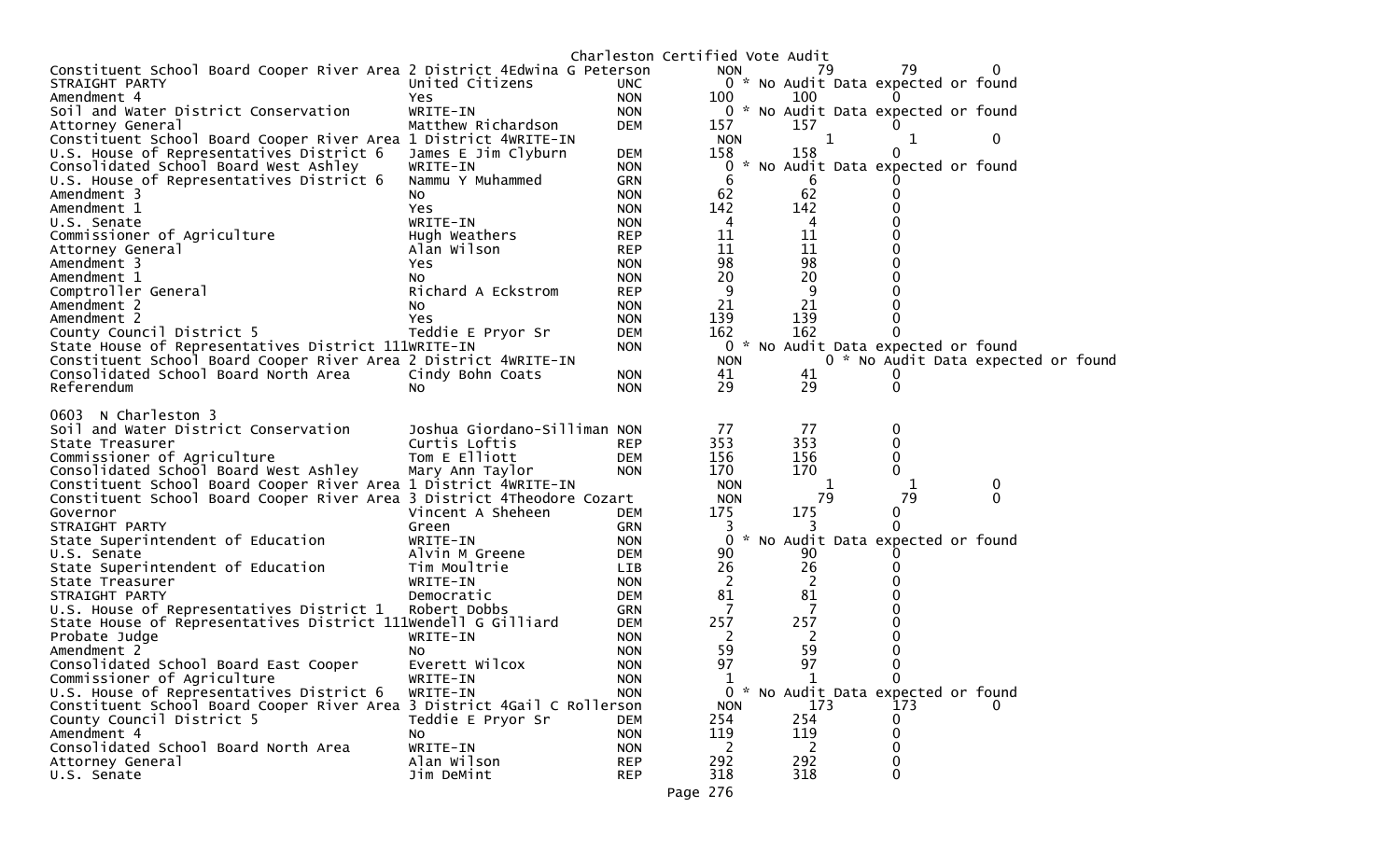|                                                                          |                     | Charleston Certified Vote Audit |            |              |                                   |              |
|--------------------------------------------------------------------------|---------------------|---------------------------------|------------|--------------|-----------------------------------|--------------|
| Attorney General                                                         | Matthew Richardson  | <b>DEM</b>                      | 168        | 168          | 0                                 |              |
| Register of Mesne Conveyence                                             | WRITE-IN            | <b>NON</b>                      | 3          | 3            | 0                                 |              |
| U.S. Senate                                                              | Tom Clements        | <b>GRN</b>                      | 57         | 57           | 0                                 |              |
| State Superintendent of Education                                        | Tony Fayyazi        | IND                             | -5         |              | 0                                 |              |
| State Superintendent of Education                                        | Frank Holleman      | <b>DEM</b>                      | 149        | 149          | 0                                 |              |
| Referendum                                                               | Yes                 | <b>NON</b>                      | 273        | 273          | 0                                 |              |
| Adjutant General                                                         | WRITE-IN            | <b>NON</b>                      | ı          | 1            | 0                                 |              |
| Consolidated School Board West Ashley                                    | WRITE-IN            | <b>NON</b>                      | 1          | 1            | $\Omega$                          |              |
| Amendment 2                                                              | Yes                 | <b>NON</b>                      | 403        | 403          | 0                                 |              |
| U.S. House of Representatives District 6                                 | Jim Pratt           | <b>REP</b>                      | 5          | 5            | 0                                 |              |
| Consolidated School Board East Cooper                                    | WRITE-IN            | <b>NON</b>                      | 1          | 1            | 0                                 |              |
| Constituent School Board Cooper River Area 3 District 4WRITE-IN          |                     |                                 | <b>NON</b> |              | 1<br>1                            | $\mathbf{0}$ |
| State Superintendent of Education                                        | Doretha A Bull      | <b>GRN</b>                      | 11         | 11           | O                                 |              |
| STRAIGHT PARTY                                                           | Republican          | <b>REP</b>                      | 157        | 157          | 0                                 |              |
| U.S. House of Representatives District 1                                 | Tim Scott           | <b>REP</b>                      | 321        | 321          | $\Omega$                          |              |
| Lieutenant Governor                                                      | Ashley Cooper       | <b>DEM</b>                      | 198        | 198          | 0                                 |              |
| Secretary of State                                                       | Marjorie L Johnson  | <b>DEM</b>                      | 141        | 141          | 0                                 |              |
| U.S. House of Representatives District 1                                 | WRITE-IN            | <b>NON</b>                      | 0          |              | * No Audit Data expected or found |              |
| Comptroller General                                                      | Richard A Eckstrom  | <b>REP</b>                      | 285        | 285          |                                   |              |
| State House of Representatives District 111WRITE-IN                      |                     | <b>NON</b>                      | 11         | 11           |                                   |              |
| County Council District 5                                                | WRITE-IN            | <b>NON</b>                      | 8          | 8            |                                   |              |
| Amendment 4                                                              | Yes                 | <b>NON</b>                      | 327        | 327          |                                   |              |
| Lieutenant Governor                                                      | WRITE-IN            | <b>NON</b>                      | 0          |              | * No Audit Data expected or found |              |
| Amendment 1                                                              | NO.                 | <b>NON</b>                      | 55         | 55           |                                   |              |
| Secretary of State                                                       | WRITE-IN            | <b>NON</b>                      | 1          | 1            |                                   |              |
| Probate Judge                                                            | Irv Gerard Condon   | <b>REP</b>                      | 350        | 350          |                                   |              |
| STRAIGHT PARTY                                                           | Independence        | IND                             | 1          |              |                                   |              |
| Comptroller General                                                      | WRITE-IN            | <b>NON</b>                      | 0          |              | * No Audit Data expected or found |              |
| U.S. House of Representatives District 1                                 | Keith Blandford     | LIB                             | 13         | 13           |                                   |              |
| Lieutenant Governor                                                      | Ken Ard             | <b>REP</b>                      | 281        | 281          |                                   |              |
| U.S. House of Representatives District 1                                 | Jimmy Wood          | IND                             | 4          | 4            |                                   |              |
| Consolidated School Board West Ashley                                    | Michael Miller      | <b>NON</b>                      | 123        | 123          |                                   |              |
| Comptroller General                                                      | Robert Barber       | <b>DEM</b>                      | 192        | 192          |                                   |              |
| Consolidated School Board East Cooper                                    | Craig Ascue         | <b>NON</b>                      | 132        | 132          | 0                                 |              |
| Governor                                                                 | Morgan Bruce Reeves | <b>UNC</b>                      | 2          | <sup>2</sup> | 0                                 |              |
| County Referendum                                                        | No                  | <b>NON</b>                      | 168        | 168          | 0                                 |              |
| Amendment 1                                                              | Yes                 | <b>NON</b>                      | 413        | 413          | 0                                 |              |
| Constituent School Board Cooper River Area 2 District 4Edwina G Peterson |                     |                                 | <b>NON</b> | 238          | 238                               | 0            |
| Governor                                                                 | WRITE-IN            | <b>NON</b>                      | 1          | 1            | 0                                 |              |
| U.S. House of Representatives District 1                                 | Ben Frasier         | DEM                             | 118        | 118          | 0                                 |              |
| U.S. House of Representatives District 1                                 | M E Mac McCullough  | <b>UNC</b>                      | 1          | 1            | 0                                 |              |
| Secretary of State                                                       | Mark Hammond        | <b>REP</b>                      | 335        | 335          | 0                                 |              |
| Register of Mesne Conveyence                                             | Charlie Lybrand     | <b>REP</b>                      | 353        | 353          | 0                                 |              |
| U.S. House of Representatives District 1                                 | Rob Groce           | <b>WFM</b>                      | 8          | 8            | 0                                 |              |
| Amendment 3                                                              | No.                 | <b>NON</b>                      | 130        | 130          | 0                                 |              |
| Consolidated School Board North Area                                     | Cindy Bohn Coats    | <b>NON</b>                      | 214        | 214          | 0                                 |              |
| Commissioner of Agriculture                                              | Hugh Weathers       | <b>REP</b>                      | 314        | 314          | $\mathbf 0$                       |              |
| Soil and Water District Conservation                                     | WRITE-IN            | <b>NON</b>                      |            | 1            | 0                                 |              |
| U.S. House of Representatives District 6                                 | James E Jim Clyburn | <b>DEM</b>                      | ı<br>6     | 6            | 0                                 |              |
| Governor                                                                 | Morgan Bruce Reeves | <b>GRN</b>                      | 8          | 8            | $\mathbf 0$                       |              |
|                                                                          |                     |                                 |            | 349          | 0                                 |              |
| Adjutant General                                                         | Bob Livingston      | <b>REP</b>                      | 349        | 235          | 235                               |              |
| Constituent School Board Cooper River Area 1 District 4Ross Gwin         |                     |                                 | <b>NON</b> |              |                                   | 0            |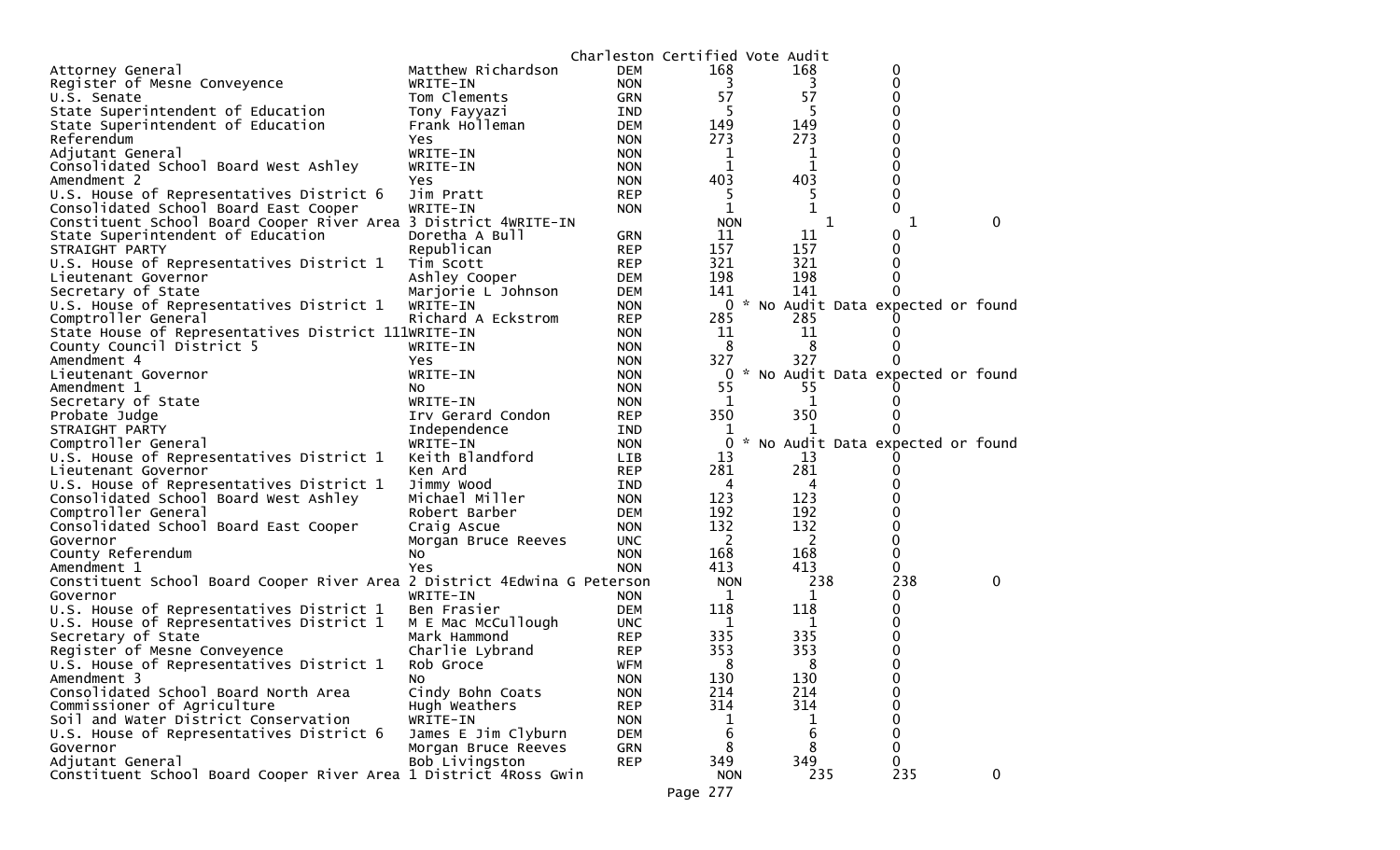|                                                                                  |                              |            | Charleston Certified Vote Audit |          |   |                                     |   |  |
|----------------------------------------------------------------------------------|------------------------------|------------|---------------------------------|----------|---|-------------------------------------|---|--|
| State Superintendent of Education                                                | Mick Zais                    | <b>REP</b> | 286                             | 286      |   | 0                                   |   |  |
| Constituent School Board Cooper River Area 2 District 4WRITE-IN                  |                              |            | <b>NON</b>                      |          | 1 | 1                                   | 0 |  |
| STRAIGHT PARTY                                                                   | Libertarian                  | <b>LIB</b> | 4                               | 4        |   | 0                                   |   |  |
| Soil and Water District Conservation                                             | Kathy R Woolsey              | <b>NON</b> | 207                             | 207      |   |                                     |   |  |
| STRAIGHT PARTY                                                                   | United Citizens              | <b>UNC</b> | 0                               |          |   | * No Audit Data expected or found   |   |  |
| U.S. Senate                                                                      | WRITE-IN                     | <b>NON</b> | 11                              | 11       |   |                                     |   |  |
| U.S. House of Representatives District 6                                         | Nammu Y Muhammed             | <b>GRN</b> | 1                               | 1        |   |                                     |   |  |
| Attorney General                                                                 | Leslie Minerd                | GRN        | 19                              | 19       |   |                                     |   |  |
| Consolidated School Board East Cooper                                            | Elizabeth Moffly             | <b>NON</b> | 172                             | 172      |   |                                     |   |  |
| Soil and Water District Conservation                                             | John Kozma                   | <b>NON</b> | 102                             | 102      |   |                                     |   |  |
| Governor                                                                         | Nikki R Haley                | <b>REP</b> | 298                             | 298      |   |                                     |   |  |
| County Referendum                                                                | <b>Yes</b>                   | <b>NON</b> | 264                             | 264      |   |                                     |   |  |
| STRAIGHT PARTY                                                                   | Working Families             | <b>WFM</b> | 0                               |          |   | * No Audit Data expected or found   |   |  |
| Amendment 3                                                                      | Yes                          | <b>NON</b> | 325                             | 325      |   |                                     |   |  |
| Attorney General                                                                 | WRITE-IN                     | <b>NON</b> |                                 |          |   | 0 * No Audit Data expected or found |   |  |
| Referendum                                                                       | NO.                          | <b>NON</b> | 191                             | 191      |   |                                     |   |  |
| 0604 N Charleston 4                                                              |                              |            |                                 |          |   |                                     |   |  |
|                                                                                  | Joshua Giordano-Silliman NON |            |                                 |          |   | 0                                   |   |  |
| Soil and Water District Conservation<br>U.S. House of Representatives District 6 | Jim Pratt                    | <b>REP</b> | 60<br>65                        | 60<br>65 |   |                                     |   |  |
| Attorney General                                                                 | Matthew Richardson           | <b>DEM</b> | 328                             | 328      |   | 0                                   |   |  |
| Consolidated School Board North Area                                             | Cindy Bohn Coats             | <b>NON</b> | 104                             | 104      |   |                                     |   |  |
| Consolidated School Board West Ashley                                            | WRITE-IN                     | <b>NON</b> |                                 |          |   | 0 * No Audit Data expected or found |   |  |
| STRAIGHT PARTY                                                                   | Working Families             | <b>WFM</b> |                                 |          |   | 0 * No Audit Data expected or found |   |  |
| Constituent School Board Cooper River Area 3 District 4WRITE-IN                  |                              |            | <b>NON</b>                      |          |   | 0 * No Audit Data expected or foun  |   |  |
| U.S. House of Representatives District 6                                         | WRITE-IN                     | <b>NON</b> |                                 |          |   | 0 * No Audit Data expected or found |   |  |
| Governor                                                                         | Vincent A Sheheen            | DEM        | 338                             | 338      |   |                                     |   |  |
| State House of Representatives District 109WRITE-IN                              |                              | <b>NON</b> |                                 |          |   |                                     |   |  |
| County Council District 5                                                        | WRITE-IN                     | <b>NON</b> |                                 |          |   | 0 * No Audit Data expected or found |   |  |
| Secretary of State                                                               | Mark Hammond                 | <b>REP</b> | 75                              | 75       |   |                                     |   |  |
| Register of Mesne Conveyence                                                     | WRITE-IN                     | <b>NON</b> | 1                               | 1        |   |                                     |   |  |
| Probate Judge                                                                    | Irv Gerard Condon            | <b>REP</b> | 111                             | 111      |   |                                     |   |  |
| Referendum                                                                       | Yes.                         | <b>NON</b> | 270                             | 270      |   |                                     |   |  |
| Soil and Water District Conservation                                             | John Kozma                   | <b>NON</b> | 61                              | 61       |   |                                     |   |  |
| State Superintendent of Education                                                | Tim Moultrie                 | LIB        | 6                               | 6        |   |                                     |   |  |
| STRAIGHT PARTY                                                                   | Independence                 | <b>IND</b> | 1                               | 1        |   |                                     |   |  |
| Constituent School Board Cooper River Area 2 District 4Edwina G Peterson         |                              |            | <b>NON</b>                      | 175      |   | 175                                 |   |  |
| Constituent School Board Cooper River Area 1 District 4WRITE-IN                  |                              |            | <b>NON</b>                      |          |   | 0 * No Audit Data expected or foun  |   |  |
| Register of Mesne Conveyence                                                     | Charlie Lybrand              | <b>REP</b> | 107                             | 107      |   |                                     |   |  |
| Probate Judge                                                                    | WRITE-IN                     | <b>NON</b> | 3                               |          |   |                                     |   |  |
| STRAIGHT PARTY                                                                   | United Citizens              | <b>UNC</b> | 2                               | 2        |   |                                     |   |  |
| Consolidated School Board East Cooper                                            | Elizabeth Moffly             | <b>NON</b> | 84                              | 84       |   |                                     |   |  |
| State Superintendent of Education                                                | WRITE-IN                     | <b>NON</b> | 0                               |          |   | * No Audit Data expected or found   |   |  |
| State Superintendent of Education                                                | Doretha A Bull               | <b>GRN</b> | 11                              | 11       |   |                                     |   |  |
| U.S. Senate                                                                      | WRITE-IN                     | <b>NON</b> | 4                               | 4        |   | 0                                   |   |  |
| County Referendum                                                                | No.                          | <b>NON</b> | 129                             | 129      |   | $\Omega$                            |   |  |
| Soil and Water District Conservation                                             | Kathy R Woolsey              | <b>NON</b> | 141                             | 141      |   |                                     |   |  |
| Consolidated School Board East Cooper                                            | WRITE-IN                     | <b>NON</b> |                                 |          |   | 0 * No Audit Data expected or found |   |  |
| Commissioner of Agriculture                                                      | Tom E Elliott                | DEM        | 331                             | 331      |   |                                     |   |  |
| Comptroller General                                                              | Richard A Eckstrom           | <b>REP</b> | 64                              | 64       |   | 0                                   |   |  |
| Consolidated School Board West Ashley                                            | Mary Ann Taylor              | <b>NON</b> | 105                             | 105      |   |                                     |   |  |
| Governor                                                                         | Morgan Bruce Reeves          | GRN        | 4                               | 4        |   | 0                                   |   |  |
|                                                                                  |                              |            | 770                             |          |   |                                     |   |  |

d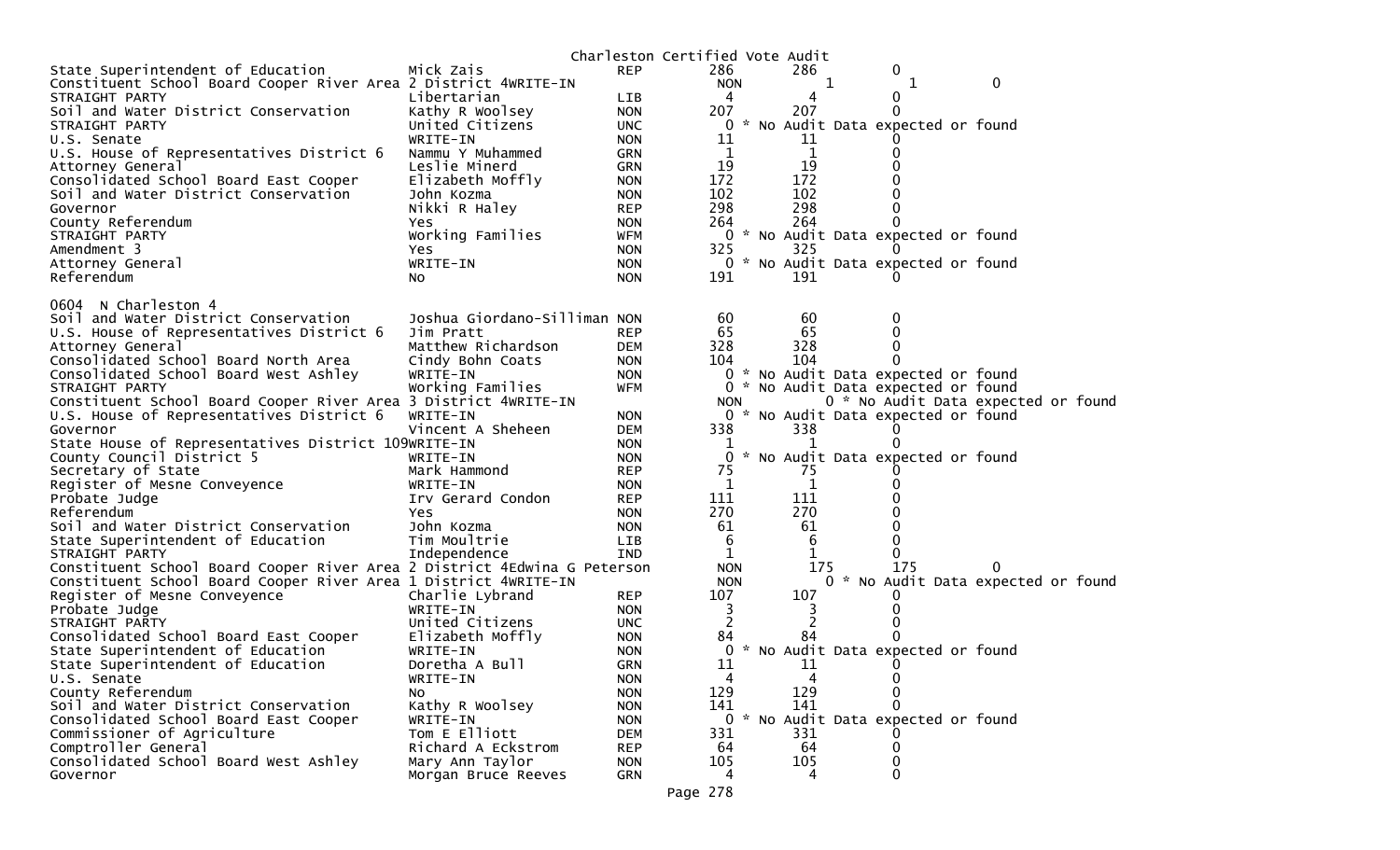|                                                                         |                     |            |              | Charleston Certified Vote Audit |                                     |   |  |
|-------------------------------------------------------------------------|---------------------|------------|--------------|---------------------------------|-------------------------------------|---|--|
| State Superintendent of Education                                       | Frank Holleman      | <b>DEM</b> | 323          | 323                             |                                     |   |  |
| Constituent School Board Cooper River Area 2 District 4WRITE-IN         |                     |            | <b>NON</b>   |                                 | 0 * No Audit Data expected or found |   |  |
| State Superintendent of Education                                       | Tony Fayyazi        | IND        | -6           | 6                               |                                     |   |  |
| STRAIGHT PARTY                                                          | Democratic          | <b>DEM</b> | 265          | 265                             | 0                                   |   |  |
| County Referendum                                                       | Yes                 | <b>NON</b> | 226          | 226                             | 0                                   |   |  |
| Soil and Water District Conservation                                    | WRITE-IN            | <b>NON</b> | 0            |                                 | * No Audit Data expected or found   |   |  |
| STRAIGHT PARTY                                                          | Libertarian         | LIB.       | $\Omega$     |                                 | * No Audit Data expected or found   |   |  |
| Governor                                                                | Morgan Bruce Reeves | <b>UNC</b> |              |                                 |                                     |   |  |
| U.S. Senate                                                             | Alvin M Greene      | <b>DEM</b> | 273          | 273                             |                                     |   |  |
| U.S. House of Representatives District 6                                | Nammu Y Muhammed    | <b>GRN</b> |              |                                 |                                     |   |  |
| Commissioner of Agriculture                                             | WRITE-IN            | <b>NON</b> | 1            | 1                               |                                     |   |  |
| STRAIGHT PARTY                                                          | Republican          | <b>REP</b> | 37           | 37                              |                                     |   |  |
| Adjutant General                                                        | WRITE-IN            | <b>NON</b> | 3            | 3                               |                                     |   |  |
| Amendment 4                                                             | NO.                 | <b>NON</b> | 88           | 88                              |                                     |   |  |
| Amendment 1                                                             | Yes.                | <b>NON</b> | 324          | 324                             |                                     |   |  |
| U.S. House of Representatives District 6                                | James E Jim Clyburn | <b>DEM</b> | 339          | 339                             |                                     |   |  |
| Comptroller General                                                     | WRITE-IN            | <b>NON</b> | $\Omega$     |                                 | * No Audit Data expected or found   |   |  |
| U.S. Senate                                                             | Jim DeMint          | <b>REP</b> | 84           | 84                              |                                     |   |  |
| U.S. Senate                                                             | Tom Clements        | <b>GRN</b> | 35           | 35                              | 0                                   |   |  |
| Consolidated School Board West Ashley                                   | Michael Miller      | <b>NON</b> | 113          | 113                             | O                                   |   |  |
| Amendment 4                                                             | Yes                 | <b>NON</b> | 265          | 265                             | 0                                   |   |  |
| Amendment 1                                                             | NO.                 | <b>NON</b> | 52           | 52                              | 0                                   |   |  |
| Constituent School Board Cooper River Area 3 District 4Theodore Cozart  |                     |            | <b>NON</b>   | 72                              | 72                                  | 0 |  |
| Comptroller General                                                     | Robert Barber       | <b>DEM</b> | 339          | 339                             | 0                                   |   |  |
| Lieutenant Governor                                                     | Ashley Cooper       | <b>DEM</b> | 339          | 339                             | 0                                   |   |  |
| Amendment 3                                                             | NO.                 | <b>NON</b> | 131          | 131                             | 0                                   |   |  |
| Amendment 2                                                             | Yes                 | <b>NON</b> | 317          | 317                             |                                     |   |  |
| Consolidated School Board East Cooper                                   | Craig Ascue         | <b>NON</b> | 120          | 120                             | 0                                   |   |  |
| Amendment 3                                                             | Yes.                | <b>NON</b> | 239          | 239                             |                                     |   |  |
| Amendment 2                                                             | NO.                 | <b>NON</b> | 55           | 55                              |                                     |   |  |
| Attorney General                                                        | Leslie Minerd       | <b>GRN</b> | -5           | -5                              |                                     |   |  |
|                                                                         | Curtis Loftis       | <b>REP</b> | 101          | 101                             | 0                                   |   |  |
| State Treasurer<br>Lieutenant Governor                                  | Ken Ard             | <b>REP</b> | 60           | 60                              |                                     |   |  |
| Lieutenant Governor                                                     | WRITE-IN            | <b>NON</b> | 0            |                                 | * No Audit Data expected or found   |   |  |
|                                                                         |                     |            |              |                                 | * No Audit Data expected or found   |   |  |
| Governor                                                                | WRITE-IN            | <b>NON</b> | $\mathbf{0}$ | 360                             |                                     |   |  |
| County Council District 5                                               | Teddie E Pryor Sr   | <b>DEM</b> | 360          |                                 |                                     |   |  |
| State Treasurer                                                         | WRITE-IN            | <b>NON</b> | -5           | -5                              |                                     |   |  |
| State Superintendent of Education                                       | Mick Zais           | <b>REP</b> | 59           | 59                              | 0                                   |   |  |
| Consolidated School Board East Cooper                                   | Everett Wilcox      | <b>NON</b> | 92           | 92                              |                                     |   |  |
| Attorney General                                                        | WRITE-IN            | <b>NON</b> | $\Omega$     |                                 | * No Audit Data expected or found   |   |  |
| Secretary of State                                                      | Marjorie L Johnson  | <b>DEM</b> | 326          | 326                             | 0                                   |   |  |
| Constituent School Board Cooper River Area 3 District 4Gail C Rollerson |                     |            | <b>NON</b>   | 115                             | 115                                 | 0 |  |
| Consolidated School Board North Area                                    | WRITE-IN            | <b>NON</b> | 1            | 1                               | 0                                   |   |  |
| Governor                                                                | Nikki R Haley       | <b>REP</b> | 63           | 63                              | 0                                   |   |  |
| STRAIGHT PARTY                                                          | Green               | <b>GRN</b> | 6            | 6                               | 0                                   |   |  |
| State House of Representatives District 109David Mack III               |                     | <b>DEM</b> | 362          | 362                             |                                     |   |  |
| Adjutant General                                                        | Bob Livingston      | <b>REP</b> | 99           | 99                              |                                     |   |  |
| Commissioner of Agriculture                                             | Hugh Weathers       | <b>REP</b> | 67           | 67                              | 0                                   |   |  |
| Attorney General                                                        | Alan Wilson         | <b>REP</b> | 68           | 68                              | 0                                   |   |  |
| Secretary of State                                                      | WRITE-IN            | <b>NON</b> | 0            | $\mathcal{H}$                   | No Audit Data expected or found     |   |  |
| Constituent School Board Cooper River Area 1 District 4Ross Gwin        |                     |            | <b>NON</b>   | 151                             | 151                                 |   |  |
| Referendum                                                              | NO.                 | <b>NON</b> | 102          | 102                             | 0                                   |   |  |
|                                                                         |                     |            | Page 279     |                                 |                                     |   |  |
|                                                                         |                     |            |              |                                 |                                     |   |  |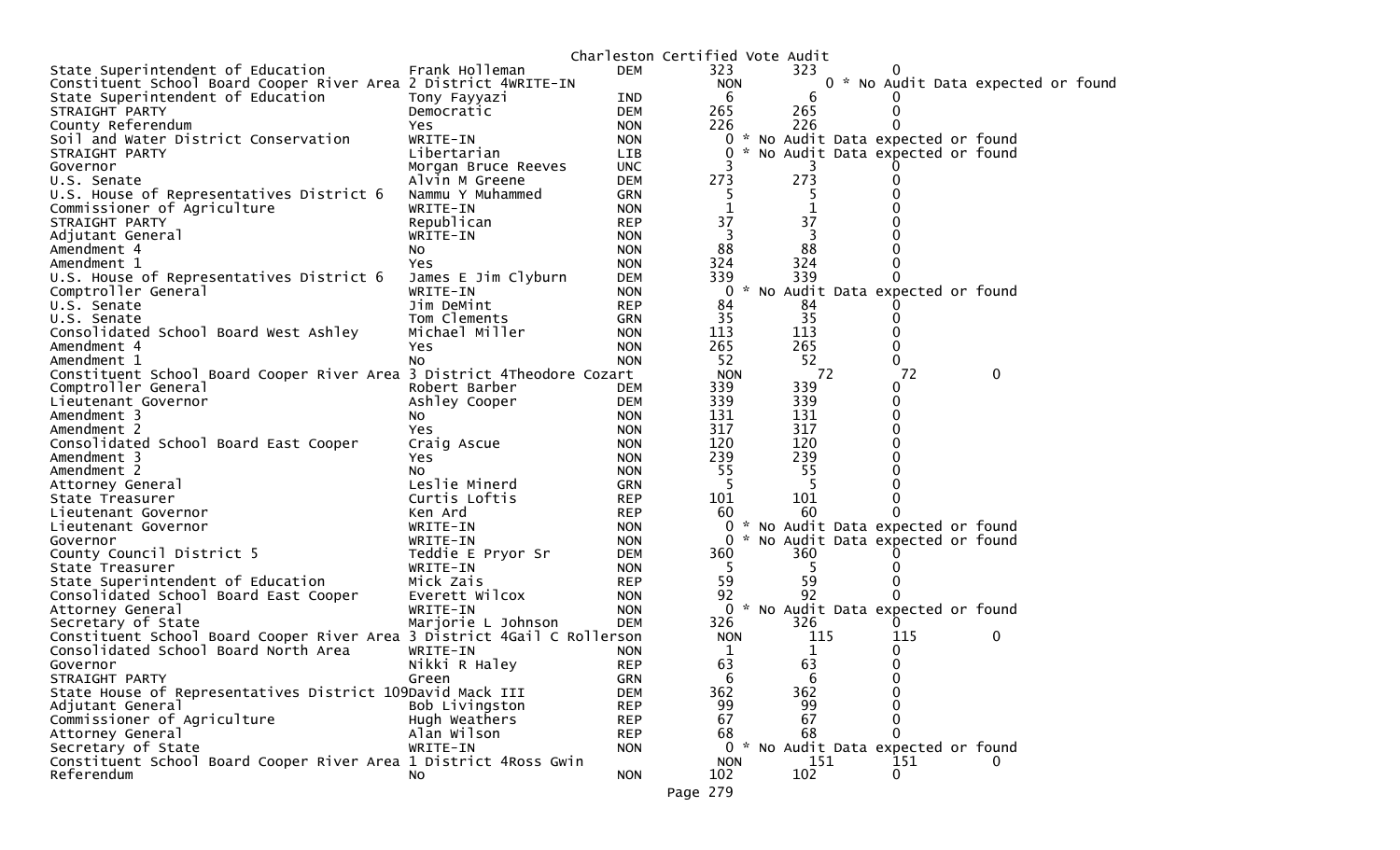| 0605 N Charleston 5                                                    |                     |            |                |              |                                     |                                    |
|------------------------------------------------------------------------|---------------------|------------|----------------|--------------|-------------------------------------|------------------------------------|
| Soil and Water District Conservation                                   | John Kozma          | <b>NON</b> | 53             | 53           | 0                                   |                                    |
| Lieutenant Governor                                                    | WRITE-IN            | <b>NON</b> | $\mathbf 1$    | 1            | 0                                   |                                    |
| Governor                                                               | Morgan Bruce Reeves | GRN        | 6              | 6            |                                     |                                    |
| Consolidated School Board East Cooper                                  | WRITE-IN            | <b>NON</b> |                |              | 0 * No Audit Data expected or found |                                    |
| STRAIGHT PARTY                                                         | Democratic          | <b>DEM</b> | 367            | 367          |                                     |                                    |
| Comptroller General                                                    | Richard A Eckstrom  | <b>REP</b> | 39             | 39           | 0                                   |                                    |
| Adjutant General                                                       | Bob Livingston      | <b>REP</b> | 83             | 83           | 0                                   |                                    |
| State Treasurer                                                        | Curtis Loftis       | <b>REP</b> | 92             | 92           |                                     |                                    |
| STRAIGHT PARTY                                                         | Working Families    | <b>WFM</b> | $\Omega$       |              | * No Audit Data expected or found   |                                    |
| Commissioner of Agriculture                                            | Hugh Weathers       | <b>REP</b> | 42             | 42           |                                     |                                    |
| State Superintendent of Education                                      | Tim Moultrie        | <b>LIB</b> | 5              | 5            | $\Omega$                            |                                    |
|                                                                        |                     |            | 5              | 5            |                                     |                                    |
| State Superintendent of Education                                      | Doretha A Bull      | <b>GRN</b> | 9              | 9            |                                     |                                    |
| Attorney General                                                       | Leslie Minerd       | <b>GRN</b> |                | 312          |                                     |                                    |
| Referendum                                                             | Yes                 | <b>NON</b> | 312            |              |                                     |                                    |
| Soil and Water District Conservation                                   | Kathy R Woolsey     | <b>NON</b> | 152            | 152          |                                     |                                    |
| Constituent School Board Cooper River Area 2 District 4WRITE-IN        |                     |            | <b>NON</b>     |              |                                     | 0 * No Audit Data expected or foun |
| Secretary of State                                                     | Marjorie L Johnson  | <b>DEM</b> | 428            | 428          |                                     |                                    |
| STRAIGHT PARTY                                                         | Green               | <b>GRN</b> | 6              | 6            | 0                                   |                                    |
| County Council District 5                                              | Teddie E Pryor Sr   | <b>DEM</b> | 453            | 453          |                                     |                                    |
| Consolidated School Board West Ashley                                  | Michael Miller      | <b>NON</b> | 117            | 117          |                                     |                                    |
| STRAIGHT PARTY                                                         | United Citizens     | <b>UNC</b> | 5              | 5            |                                     |                                    |
| State Superintendent of Education                                      | WRITE-IN            | <b>NON</b> | $\mathbf{1}$   | $\mathbf{1}$ |                                     |                                    |
| Comptroller General                                                    | Robert Barber       | <b>DEM</b> | 435            | 435          |                                     |                                    |
| State Superintendent of Education                                      | Frank Holleman      | <b>DEM</b> | 427            | 427          | 0                                   |                                    |
| State House of Representatives District 109David Mack III              |                     | DEM        | 450            | 450          | 0                                   |                                    |
| County Referendum                                                      | NO.                 | <b>NON</b> | 149            | 149          |                                     |                                    |
| Soil and Water District Conservation                                   | WRITE-IN            | <b>NON</b> |                |              | 0 * No Audit Data expected or found |                                    |
| Consolidated School Board East Cooper                                  | Craig Ascue         | <b>NON</b> | 111            | 111          |                                     |                                    |
| Comptroller General                                                    | WRITE-IN            | <b>NON</b> | 1              | $\mathbf 1$  | 0                                   |                                    |
| U.S. House of Representatives District 6                               | Jim Pratt           | <b>REP</b> | 36             | 36           | 0                                   |                                    |
| State Superintendent of Education                                      | Tony Fayyazi        | IND        | 3              | 3            | 0                                   |                                    |
| State Treasurer                                                        | WRITE-IN            | <b>NON</b> | $\overline{c}$ | 2            | 0                                   |                                    |
| Commissioner of Agriculture                                            | Tom E Elliott       | <b>DEM</b> | 428            | 428          | 0                                   |                                    |
| Constituent School Board Cooper River Area 3 District 4Theodore Cozart |                     |            | <b>NON</b>     |              | 82<br>82                            | $\mathbf{0}$                       |
| Governor                                                               | Nikki R Haley       | <b>REP</b> | 37             | 37           | 0                                   |                                    |
| County Referendum                                                      | Yes                 | <b>NON</b> | 243            | 243          | 0                                   |                                    |
| Amendment 1                                                            | <b>Yes</b>          | <b>NON</b> | 356            | 356          | 0                                   |                                    |
| Consolidated School Board North Area                                   | WRITE-IN            | <b>NON</b> | 0              |              | * No Audit Data expected or found   |                                    |
| U.S. House of Representatives District 6                               | WRITE-IN            | <b>NON</b> | $\mathbf 1$    | 1            |                                     |                                    |
| Secretary of State                                                     | WRITE-IN            | <b>NON</b> | $\mathbf 1$    | $\mathbf{1}$ | 0                                   |                                    |
| Secretary of State                                                     | Mark Hammond        | <b>REP</b> | 41             | 41           |                                     |                                    |
| Consolidated School Board East Cooper                                  | Everett Wilcox      | <b>NON</b> | 89             | 89           |                                     |                                    |
| Governor                                                               | Morgan Bruce Reeves | <b>UNC</b> | 6              | 6            |                                     |                                    |
| Amendment 4                                                            | NO.                 | <b>NON</b> | 130            | 130          |                                     |                                    |
| Amendment 1                                                            | No                  | <b>NON</b> | 59             | 59           | 0                                   |                                    |
| State House of Representatives District 109WRITE-IN                    |                     | <b>NON</b> | 1              | 1            | 0                                   |                                    |
| U.S. Senate                                                            | WRITE-IN            | <b>NON</b> | 1              | 1            |                                     |                                    |
| Attorney General                                                       | WRITE-IN            | <b>NON</b> | 0              |              | * No Audit Data expected or found   |                                    |
| County Council District 5                                              | WRITE-IN            | <b>NON</b> | 1              | 1            |                                     |                                    |
| Amendment 4                                                            | Yes                 | <b>NON</b> | 265            | 265          | 0                                   |                                    |
|                                                                        |                     |            | Page 280       |              |                                     |                                    |
|                                                                        |                     |            |                |              |                                     |                                    |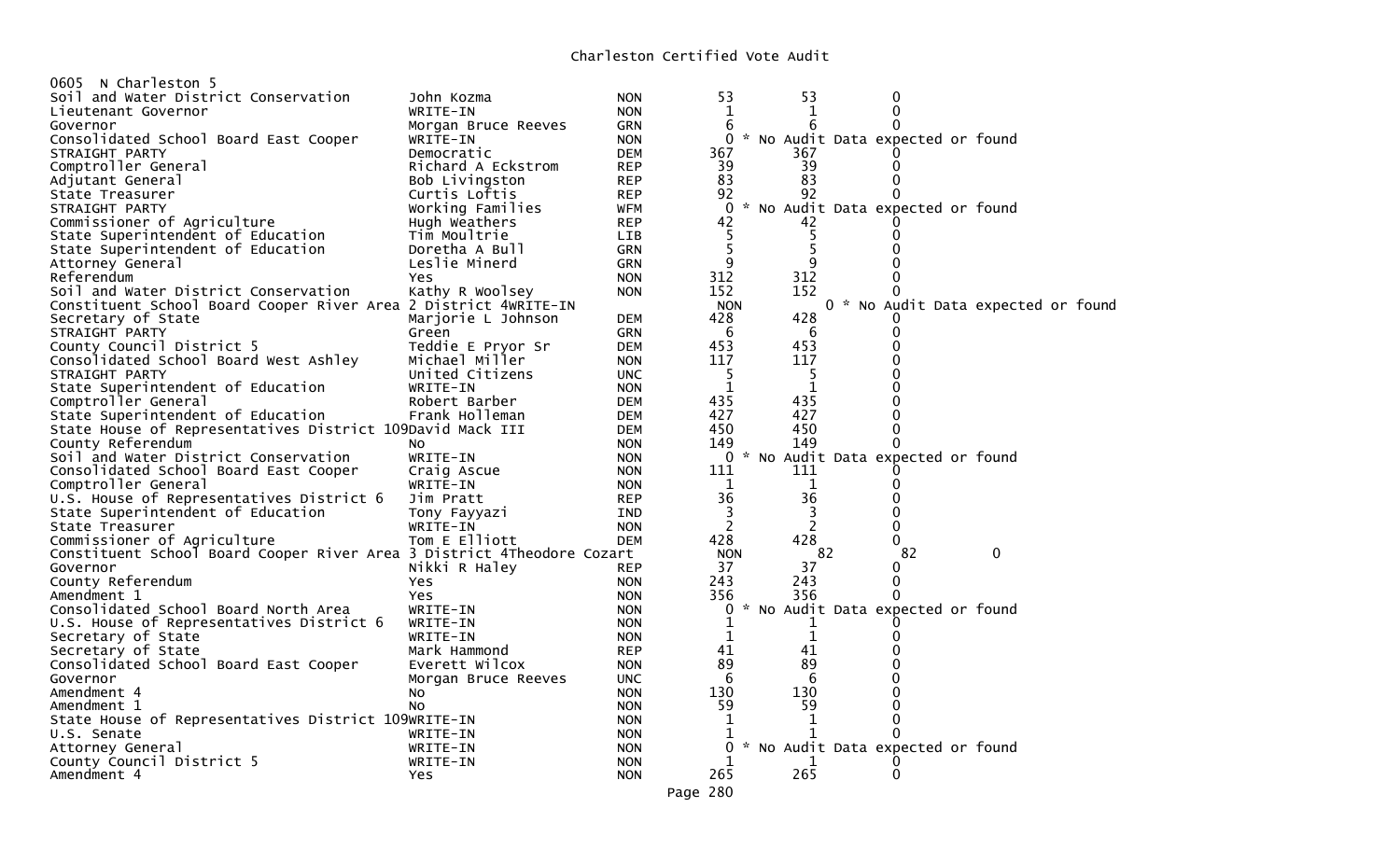|                                                                          |                                  |            | Charleston Certified Vote Audit |                         |                                     |                                     |
|--------------------------------------------------------------------------|----------------------------------|------------|---------------------------------|-------------------------|-------------------------------------|-------------------------------------|
| Amendment 2                                                              | Yes.                             | <b>NON</b> | 350                             | 350                     | 0                                   |                                     |
| Consolidated School Board North Area                                     | Cindy Bohn Coats                 | <b>NON</b> | 114                             | 114                     | 0                                   |                                     |
| STRAIGHT PARTY                                                           | Independence                     | <b>IND</b> | 1                               | 1                       | 0                                   |                                     |
| Amendment 3                                                              | NO.                              | <b>NON</b> | 155                             | 155                     |                                     |                                     |
| Amendment 2                                                              | NO.                              | <b>NON</b> | 56                              | 56                      | 0                                   |                                     |
| Amendment 3                                                              | Yes                              | <b>NON</b> | 249                             | 249                     | 0                                   |                                     |
| Adjutant General                                                         | WRITE-IN                         | <b>NON</b> | 3                               | 3                       |                                     |                                     |
| Probate Judge                                                            | Irv Gerard Condon                | <b>REP</b> | 100                             | 100                     | $\Omega$                            |                                     |
| Constituent School Board Cooper River Area 3 District 4Gail C Rollerson  |                                  |            | <b>NON</b>                      | 134                     | 134                                 | 0                                   |
| Attorney General                                                         | Alan Wilson                      | <b>REP</b> | 37                              | 37                      | $\Omega$                            |                                     |
| Consolidated School Board West Ashley                                    | WRITE-IN                         | <b>NON</b> | 0                               |                         | * No Audit Data expected or found   |                                     |
| Commissioner of Agriculture                                              | WRITE-IN                         | <b>NON</b> | 1                               | ı                       | $\Omega$                            |                                     |
| Constituent School Board Cooper River Area 1 District 4Ross Gwin         |                                  |            | <b>NON</b>                      | 168                     | 168                                 | 0                                   |
| Register of Mesne Conveyence                                             | WRITE-IN                         | <b>NON</b> | 4                               | 4                       | $\Omega$                            |                                     |
| STRAIGHT PARTY                                                           | Republican                       | <b>REP</b> | 21                              | 21                      | $\Omega$                            |                                     |
| Probate Judge                                                            | WRITE-IN                         | <b>NON</b> | 1                               | $\mathbf 1$             |                                     |                                     |
| Register of Mesne Conveyence                                             | Charlie Lybrand                  | <b>REP</b> | 91                              | 91                      | $\Omega$                            |                                     |
| Governor                                                                 | WRITE-IN                         | <b>NON</b> | 1                               | $\mathbf 1$             | 0                                   |                                     |
| U.S. Senate                                                              | Alvin M Greene                   | <b>DEM</b> | 369                             | 369                     |                                     |                                     |
| State Superintendent of Education                                        | Mick Zais                        | <b>REP</b> | 35                              | 35                      | 0                                   |                                     |
| Soil and Water District Conservation                                     | Joshua Giordano-Silliman NON     |            | 67                              | 67                      |                                     |                                     |
|                                                                          |                                  |            | 429                             | 429                     |                                     |                                     |
| Attorney General                                                         | Matthew Richardson               | <b>DEM</b> |                                 |                         |                                     |                                     |
| U.S. House of Representatives District 6                                 | Nammu Y Muhammed<br>Tom Clements | <b>GRN</b> | -3                              | $\overline{\mathbf{3}}$ |                                     |                                     |
| U.S. Senate                                                              |                                  | <b>GRN</b> | 38                              | 38                      |                                     |                                     |
| U.S. Senate                                                              | Jim DeMint                       | <b>REP</b> | 45                              | 45                      |                                     |                                     |
| Constituent School Board Cooper River Area 3 District 4WRITE-IN          |                                  |            | <b>NON</b>                      |                         |                                     | 0 * No Audit Data expected or found |
| Lieutenant Governor                                                      | Ken Ard                          | <b>REP</b> | 35                              | 35                      |                                     |                                     |
| Lieutenant Governor                                                      | Ashley Cooper                    | <b>DEM</b> | 434                             | 434                     | 0                                   |                                     |
| STRAIGHT PARTY                                                           | Libertarian                      | <b>LIB</b> | $\mathbf{0}$                    |                         | * No Audit Data expected or found   |                                     |
| Consolidated School Board East Cooper                                    | Elizabeth Moffly                 | <b>NON</b> | 100                             | 100                     |                                     |                                     |
| Constituent School Board Cooper River Area 1 District 4WRITE-IN          |                                  |            | <b>NON</b>                      |                         |                                     | 0 * No Audit Data expected or found |
| Constituent School Board Cooper River Area 2 District 4Edwina G Peterson |                                  |            | <b>NON</b>                      | 207                     | 207                                 |                                     |
| U.S. House of Representatives District 6                                 | James E Jim Clyburn              | DEM        | 436                             | 436                     | 0                                   |                                     |
| Governor                                                                 | Vincent A Sheheen                | <b>DEM</b> | 427                             | 427                     | $\Omega$                            |                                     |
| Consolidated School Board West Ashley                                    | Mary Ann Taylor                  | <b>NON</b> | 134                             | 134                     | 0                                   |                                     |
| Referendum                                                               | NO.                              | <b>NON</b> | 106                             | 106                     | $\Omega$                            |                                     |
|                                                                          |                                  |            |                                 |                         |                                     |                                     |
| N Charleston 6<br>0606                                                   |                                  |            |                                 |                         |                                     |                                     |
| Soil and Water District Conservation                                     | Kathy R Woolsey                  | <b>NON</b> | 93                              | 93                      | 0                                   |                                     |
| Consolidated School Board North Area                                     | WRITE-IN                         | <b>NON</b> | $\mathbf 1$                     | 1                       | 0                                   |                                     |
| STRAIGHT PARTY                                                           | Independence                     | IND        | 3                               | 3                       | 0                                   |                                     |
| County Council District 5                                                | WRITE-IN                         | <b>NON</b> | 1                               | 1                       |                                     |                                     |
| U.S. Senate                                                              | Jim DeMint                       | <b>REP</b> | 36                              | 36                      | $\Omega$                            |                                     |
| State Superintendent of Education                                        | Tim Moultrie                     | LIB        | 6                               | 6                       | $\Omega$                            |                                     |
| U.S. House of Representatives District 6                                 | Nammu Y Muhammed                 | <b>GRN</b> | 2                               | $\overline{2}$          | 0                                   |                                     |
| Probate Judge                                                            | Irv Gerard Condon                | <b>REP</b> | 58                              | 58                      | 0                                   |                                     |
| STRAIGHT PARTY                                                           | Green                            | <b>GRN</b> | 7                               |                         |                                     |                                     |
| Consolidated School Board North Area                                     | Cindy Bohn Coats                 | <b>NON</b> | 72                              | 72                      |                                     |                                     |
| Adjutant General                                                         | Bob Livingston                   | <b>REP</b> | 49                              | 49                      |                                     |                                     |
| Consolidated School Board East Cooper                                    | Everett Wilcox                   | <b>NON</b> | 106                             | 106                     |                                     |                                     |
| Referendum                                                               | Yes                              | <b>NON</b> | 331                             | 331                     | 0                                   |                                     |
| Soil and Water District Conservation                                     | WRITE-IN                         | <b>NON</b> |                                 |                         | 0 * No Audit Data expected or found |                                     |
|                                                                          |                                  |            |                                 |                         |                                     |                                     |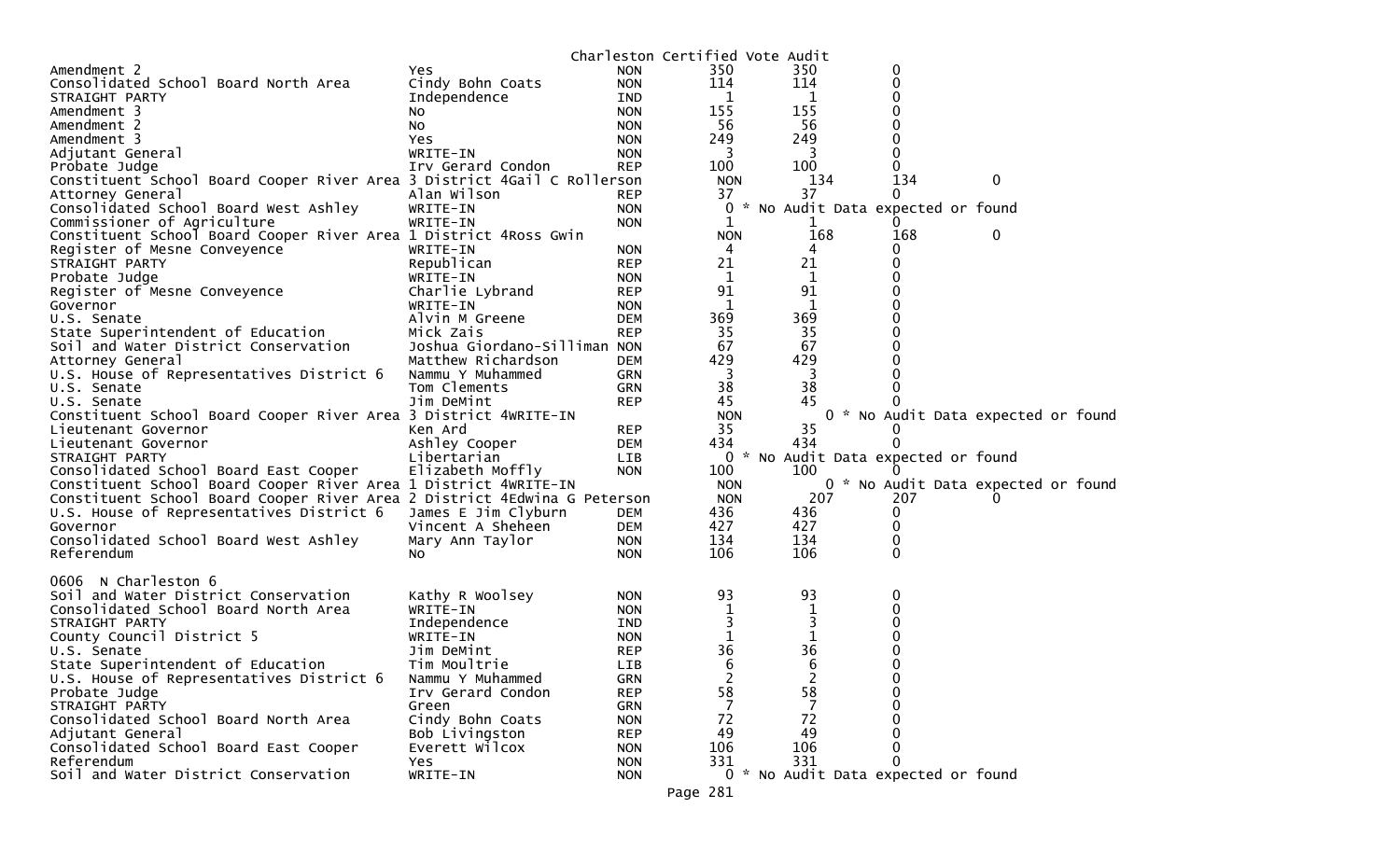|                                                                          |                              |            | Charleston Certified Vote Audit |            |              |                                     |                                    |  |
|--------------------------------------------------------------------------|------------------------------|------------|---------------------------------|------------|--------------|-------------------------------------|------------------------------------|--|
| Constituent School Board Cooper River Area 3 District 4Theodore Cozart   |                              |            | <b>NON</b>                      |            | 99           | 99                                  | 0                                  |  |
| Comptroller General                                                      | Robert Barber                | <b>DEM</b> | 436                             |            | 436          | $_{0}$                              |                                    |  |
| Governor                                                                 | Nikki R Haley                | <b>REP</b> | 26                              |            | 26           | 0                                   |                                    |  |
| Probate Judge                                                            | WRITE-IN                     | <b>NON</b> | $\mathbf{1}$                    |            | 1            | 0                                   |                                    |  |
| Register of Mesne Conveyence                                             | WRITE-IN                     | <b>NON</b> |                                 |            |              |                                     |                                    |  |
| Comptroller General                                                      | WRITE-IN                     | <b>NON</b> |                                 | 0          |              | * No Audit Data expected or found   |                                    |  |
| Register of Mesne Conveyence                                             | Charlie Lybrand              | <b>REP</b> | 57                              |            | 57           |                                     |                                    |  |
| Lieutenant Governor                                                      | WRITE-IN                     | <b>NON</b> | 1                               |            | 1            |                                     |                                    |  |
| Consolidated School Board West Ashley                                    | WRITE-IN                     | <b>NON</b> | 0                               |            |              | * No Audit Data expected or found   |                                    |  |
| County Referendum                                                        | NO.                          | <b>NON</b> | 115                             |            | 115          |                                     |                                    |  |
| Amendment 1                                                              | Yes                          | <b>NON</b> | 243                             |            | 243          |                                     |                                    |  |
| Commissioner of Agriculture                                              | Hugh Weathers                | <b>REP</b> | 26                              |            | 26           |                                     |                                    |  |
| U.S. House of Representatives District 6                                 | James E Jim Clyburn          | <b>DEM</b> | 442                             |            | 442          |                                     |                                    |  |
| Attorney General                                                         | Alan Wilson                  | <b>REP</b> | 28                              |            | 28           |                                     |                                    |  |
| Attorney General                                                         | WRITE-IN                     | <b>NON</b> |                                 | 0          |              | * No Audit Data expected or found   |                                    |  |
| State Superintendent of Education                                        | Frank Holleman               | <b>DEM</b> | 431                             |            | 431          |                                     |                                    |  |
| State Superintendent of Education                                        | WRITE-IN                     | <b>NON</b> |                                 |            |              | 0 * No Audit Data expected or found |                                    |  |
| Constituent School Board Cooper River Area 1 District 4Ross Gwin         |                              |            | <b>NON</b>                      |            | 132          | 132                                 | $\Omega$                           |  |
| County Referendum                                                        | Yes                          | <b>NON</b> | 233                             |            | 233          | 0                                   |                                    |  |
| Amendment 1                                                              | NO.                          | <b>NON</b> | 129                             |            | 129          |                                     |                                    |  |
| STRAIGHT PARTY                                                           | Working Families             | <b>WFM</b> |                                 |            |              | 0 * No Audit Data expected or found |                                    |  |
| Constituent School Board Cooper River Area 3 District 4Gail C Rollerson  |                              |            | <b>NON</b>                      |            | 100          | 100                                 | $\mathbf{0}$                       |  |
| STRAIGHT PARTY                                                           | Libertarian                  | <b>LIB</b> |                                 |            |              | 0 * No Audit Data expected or found |                                    |  |
| State Superintendent of Education                                        | Tony Fayyazi                 | IND        |                                 |            |              |                                     |                                    |  |
| Governor                                                                 | Morgan Bruce Reeves          | <b>UNC</b> | $\mathbf 1$                     |            | $\mathbf{1}$ |                                     |                                    |  |
| Amendment 4                                                              | No.                          | <b>NON</b> | 138                             |            | 138          |                                     |                                    |  |
| Amendment 2                                                              | Yes                          | <b>NON</b> | 245                             |            | 245          |                                     |                                    |  |
| Attorney General                                                         | Matthew Richardson           | <b>DEM</b> | 432                             |            | 432          |                                     |                                    |  |
| Governor                                                                 | Morgan Bruce Reeves          | GRN        | -7                              |            | -7           |                                     |                                    |  |
| STRAIGHT PARTY                                                           | Republican                   | <b>REP</b> | 12                              |            | 12           |                                     |                                    |  |
| Amendment 4                                                              | Yes                          | <b>NON</b> | 210                             |            | 210          |                                     |                                    |  |
| Amendment 2                                                              | NO.                          | <b>NON</b> | 117                             |            | 117          |                                     |                                    |  |
| Secretary of State                                                       | Marjorie L Johnson           | <b>DEM</b> | 439                             |            | 439          | 0                                   |                                    |  |
| Amendment 3                                                              | NO.                          | <b>NON</b> | 166                             |            | 166          |                                     |                                    |  |
| Amendment 3                                                              | Yes                          | <b>NON</b> | 194                             |            | 194          |                                     |                                    |  |
| State Treasurer                                                          | Curtis Loftis                | <b>REP</b> | 62                              |            | 62           | 0                                   |                                    |  |
| Commissioner of Agriculture                                              | Tom E Elliott                | <b>DEM</b> | 431                             |            | 431          |                                     |                                    |  |
| Consolidated School Board West Ashley                                    | Mary Ann Taylor              | <b>NON</b> | 78                              |            | 78           |                                     |                                    |  |
| Consolidated School Board East Cooper                                    | Elizabeth Moffly             | <b>NON</b> | 67                              |            | 67           | 0                                   |                                    |  |
| Governor                                                                 | Vincent A Sheheen            | <b>DEM</b> | 437                             |            | 437          |                                     |                                    |  |
| State Superintendent of Education                                        | Mick Zais                    | <b>REP</b> | 21                              |            | 21           |                                     |                                    |  |
| Soil and Water District Conservation                                     | Joshua Giordano-Silliman NON |            | 54                              |            | 54           |                                     |                                    |  |
| Governor                                                                 | WRITE-IN                     | <b>NON</b> | 2                               |            | 2            |                                     |                                    |  |
| Secretary of State                                                       | Mark Hammond                 | <b>REP</b> | 32                              |            | 32           |                                     |                                    |  |
| Constituent School Board Cooper River Area 1 District 4WRITE-IN          |                              |            | <b>NON</b>                      |            |              |                                     | 0 * No Audit Data expected or foun |  |
| Constituent School Board Cooper River Area 3 District 4WRITE-IN          |                              |            |                                 | <b>NON</b> |              |                                     | 0 * No Audit Data expected or foun |  |
| County Council District 5                                                | Teddie E Pryor Sr            | DEM        | 325                             |            | 325          | 0                                   |                                    |  |
| Constituent School Board Cooper River Area 2 District 4Edwina G Peterson |                              |            | <b>NON</b>                      |            | 191          | 191                                 | 0                                  |  |
| U.S. House of Representatives District 6                                 | Jim Pratt                    | <b>REP</b> | 26                              |            | 26           | 0                                   |                                    |  |
| Adjutant General                                                         | WRITE-IN                     | <b>NON</b> | 1                               |            | 1            | 0                                   |                                    |  |
| Consolidated School Board East Cooper                                    | WRITE-IN                     | <b>NON</b> |                                 |            |              | 0 * No Audit Data expected or found |                                    |  |
| State House of Representatives District 109David Mack III                |                              | DEM        | 441                             |            | 441          |                                     |                                    |  |
|                                                                          |                              |            | Page 282                        |            |              |                                     |                                    |  |

d d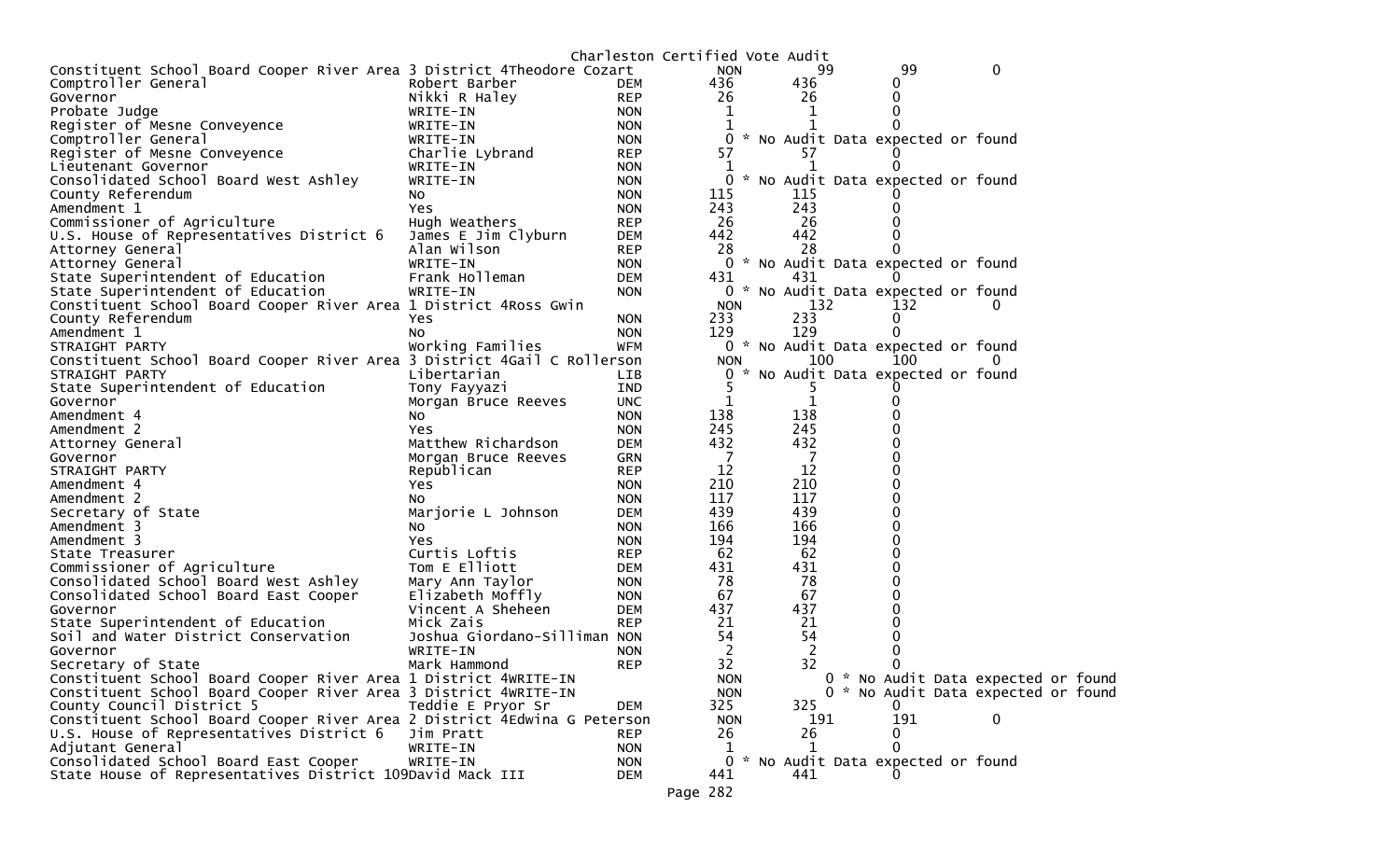|                                                                            |                                 |                          | Charleston Certified Vote Audit |     |                                   |                                     |  |
|----------------------------------------------------------------------------|---------------------------------|--------------------------|---------------------------------|-----|-----------------------------------|-------------------------------------|--|
| Attorney General                                                           | Leslie Minerd                   | <b>GRN</b>               |                                 |     | 0                                 |                                     |  |
| STRAIGHT PARTY                                                             | United Citizens                 | <b>UNC</b>               |                                 |     | 0                                 |                                     |  |
| Comptroller General                                                        | Richard A Eckstrom              | <b>REP</b>               | 25                              | 25  | 0                                 |                                     |  |
| Secretary of State                                                         | WRITE-IN                        | <b>NON</b>               |                                 |     | * No Audit Data expected or found |                                     |  |
| U.S. Senate                                                                | WRITE-IN                        | <b>NON</b>               |                                 |     |                                   |                                     |  |
| Soil and Water District Conservation                                       | John Kozma                      | <b>NON</b>               | 51                              | 51  | 0                                 |                                     |  |
| Consolidated School Board West Ashley                                      | Michael Miller                  | <b>NON</b>               | 141                             | 141 |                                   |                                     |  |
| U.S. House of Representatives District 6                                   | WRITE-IN                        | <b>NON</b>               |                                 |     |                                   |                                     |  |
| Commissioner of Agriculture                                                | WRITE-IN                        | <b>NON</b>               | 0                               |     | * No Audit Data expected or found |                                     |  |
| State Treasurer                                                            | WRITE-IN                        | <b>NON</b>               |                                 |     |                                   |                                     |  |
| Lieutenant Governor                                                        | Ken Ard                         | <b>REP</b>               | 26                              | 26  |                                   |                                     |  |
| STRAIGHT PARTY                                                             | Democratic                      | <b>DEM</b>               | 392                             | 392 | 0                                 |                                     |  |
| Lieutenant Governor                                                        | Ashley Cooper                   | <b>DEM</b>               | 442                             | 442 | 0                                 |                                     |  |
| Constituent School Board Cooper River Area 2 District 4WRITE-IN            |                                 |                          | <b>NON</b>                      |     | ı                                 | 0                                   |  |
| State House of Representatives District 109WRITE-IN                        |                                 | <b>NON</b>               | 2                               | 2   | 0                                 |                                     |  |
| State Superintendent of Education                                          | Doretha A Bull                  | <b>GRN</b>               | 3                               |     | 0                                 |                                     |  |
| Consolidated School Board East Cooper                                      | Craig Ascue                     | <b>NON</b>               | 147                             | 147 | 0                                 |                                     |  |
| U.S. Senate                                                                | Alvin M Greene                  | <b>DEM</b>               | 389                             | 389 | 0                                 |                                     |  |
| U.S. Senate                                                                | Tom Clements                    | <b>GRN</b>               | 21                              | 21  | 0                                 |                                     |  |
| Referendum                                                                 | No.                             | <b>NON</b>               | 85                              | 85  | 0                                 |                                     |  |
|                                                                            |                                 |                          |                                 |     |                                   |                                     |  |
| 0607 N Charleston 7                                                        |                                 |                          |                                 |     |                                   |                                     |  |
| Amendment 1<br>U.S. House of Representatives District 6                    | No<br>Nammu Y Muhammed          | <b>NON</b>               | 51<br>8                         | 51  | 0<br>0                            |                                     |  |
|                                                                            |                                 | GRN                      | 0                               |     | * No Audit Data expected or found |                                     |  |
| State Superintendent of Education<br>Consolidated School Board West Ashley | WRITE-IN                        | <b>NON</b>               |                                 |     |                                   |                                     |  |
| Governor                                                                   | WRITE-IN<br>Morgan Bruce Reeves | <b>NON</b><br><b>UNC</b> | 6                               | 6   | * No Audit Data expected or found |                                     |  |
| Constituent School Board Cooper River Area 2 District 4WRITE-IN            |                                 |                          | <b>NON</b>                      |     |                                   | 0 * No Audit Data expected or found |  |
| State Superintendent of Education                                          |                                 | <b>IND</b>               | 2                               |     |                                   |                                     |  |
| State Treasurer                                                            | Tony Fayyazi<br>WRITE-IN        | <b>NON</b>               | 1                               | 1   |                                   |                                     |  |
| Consolidated School Board East Cooper                                      | Everett Wilcox                  | <b>NON</b>               | 58                              | 58  |                                   |                                     |  |
| Referendum                                                                 | Yes                             | <b>NON</b>               | 334                             | 334 |                                   |                                     |  |
| Amendment 2                                                                | Yes                             | <b>NON</b>               | 331                             | 331 | 0                                 |                                     |  |
| STRAIGHT PARTY                                                             | Independence                    | IND                      |                                 |     |                                   |                                     |  |
| Lieutenant Governor                                                        | WRITE-IN                        | <b>NON</b>               | $\overline{0}$                  |     | * No Audit Data expected or found |                                     |  |
| Governor                                                                   | Vincent A Sheheen               | <b>DEM</b>               | 396                             | 396 |                                   |                                     |  |
| State Superintendent of Education                                          | Mick Zais                       | <b>REP</b>               | 30                              | 30  |                                   |                                     |  |
| Comptroller General                                                        | Richard A Eckstrom              | <b>REP</b>               | 37                              | 37  |                                   |                                     |  |
| U.S. House of Representatives District 6                                   | James E Jim Clyburn             | <b>DEM</b>               | 400                             | 400 |                                   |                                     |  |
| County Referendum                                                          | NO.                             | <b>NON</b>               | 104                             | 104 |                                   |                                     |  |
| Amendment 2                                                                | NO.                             | <b>NON</b>               | 50                              | 50  |                                   |                                     |  |
| STRAIGHT PARTY                                                             | Republican                      | <b>REP</b>               | 17                              | 17  |                                   |                                     |  |
| STRAIGHT PARTY                                                             | Democratic                      | <b>DEM</b>               | 351                             | 351 | O                                 |                                     |  |
| Governor                                                                   | WRITE-IN                        | <b>NON</b>               | 1                               | 1   | 0                                 |                                     |  |
| Consolidated School Board West Ashley                                      | Mary Ann Taylor                 | <b>NON</b>               | 70                              | 70  | 0                                 |                                     |  |
| County Referendum                                                          | Yes                             | <b>NON</b>               | 258                             | 258 | 0                                 |                                     |  |
| Amendment 3                                                                | Yes                             | <b>NON</b>               | 239                             | 239 | 0                                 |                                     |  |
| Soil and Water District Conservation                                       | John Kozma                      | <b>NON</b>               | 48                              | 48  | 0                                 |                                     |  |
| Probate Judge                                                              | Irv Gerard Condon               | <b>REP</b>               | 83                              | 83  | 0                                 |                                     |  |
| Amendment 4                                                                | No                              | <b>NON</b>               | 96                              | 96  | 0                                 |                                     |  |
| Amendment 3                                                                | No                              | <b>NON</b>               | 139                             | 139 | 0                                 |                                     |  |
| Amendment 4                                                                | Yes                             | <b>NON</b>               | 274                             | 274 | 0                                 |                                     |  |
|                                                                            |                                 |                          |                                 |     |                                   |                                     |  |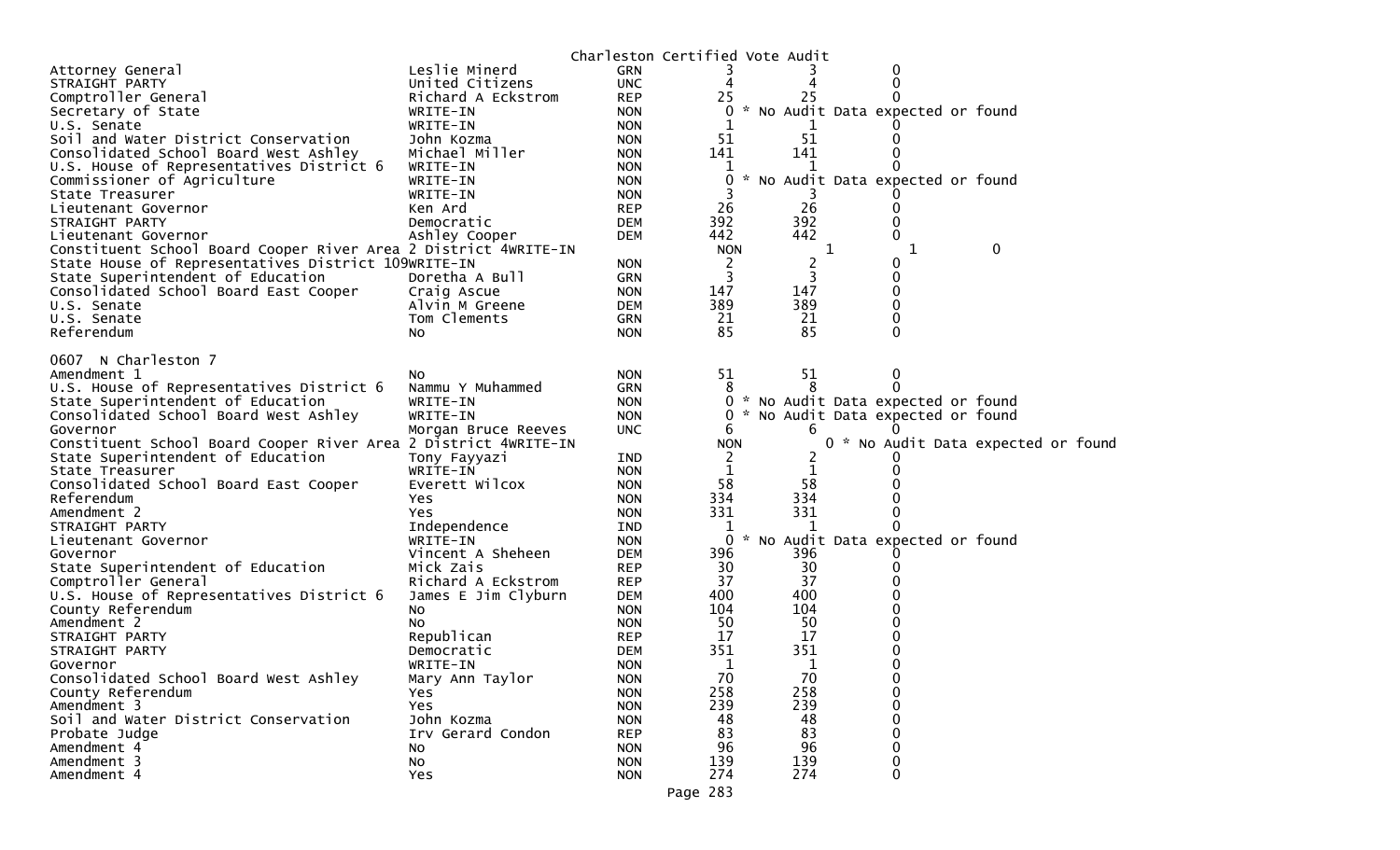|                                                                          |                     |            | Charleston Certified Vote Audit |           |                                     |          |  |
|--------------------------------------------------------------------------|---------------------|------------|---------------------------------|-----------|-------------------------------------|----------|--|
| STRAIGHT PARTY                                                           | Libertarian         | <b>LIB</b> |                                 |           | 0                                   |          |  |
| Governor                                                                 | Nikki R Haley       | <b>REP</b> | 32                              | 32        | 0                                   |          |  |
| Commissioner of Agriculture                                              | Tom E Elliott       | <b>DEM</b> | 397                             | 397       |                                     |          |  |
| Constituent School Board Cooper River Area 3 District 4Theodore Cozart   |                     |            | <b>NON</b>                      | 67        | 67                                  | 0        |  |
| Lieutenant Governor                                                      | Ken Ard             | <b>REP</b> | 33                              | 33        | $\Omega$                            |          |  |
| Attorney General                                                         | Alan Wilson         | <b>REP</b> | 29                              | 29        |                                     |          |  |
| Adjutant General                                                         | WRITE-IN            | <b>NON</b> |                                 |           | 0 * No Audit Data expected or found |          |  |
| Secretary of State                                                       | Marjorie L Johnson  | <b>DEM</b> | 401                             | 401       |                                     |          |  |
| State Superintendent of Education                                        | Doretha A Bull      | <b>GRN</b> |                                 |           |                                     |          |  |
| Consolidated School Board West Ashley                                    | Michael Miller      | <b>NON</b> | 83                              | 83        |                                     |          |  |
| Constituent School Board Cooper River Area 1 District 4Ross Gwin         |                     |            | <b>NON</b>                      | 138       | 138                                 | $\Omega$ |  |
| Probate Judge                                                            | WRITE-IN            | <b>NON</b> | 0                               |           | * No Audit Data expected or found   |          |  |
| Consolidated School Board East Cooper                                    | Elizabeth Moffly    | <b>NON</b> | 74                              | 74        |                                     |          |  |
| Comptroller General                                                      | Robert Barber       | <b>DEM</b> | 397                             | 397       |                                     |          |  |
| STRAIGHT PARTY                                                           | United Citizens     | <b>UNC</b> | 2                               | 2         |                                     |          |  |
| Soil and Water District Conservation                                     | Kathy R Woolsey     | <b>NON</b> | 99                              | 99        |                                     |          |  |
| Attorney General                                                         | WRITE-IN            | <b>NON</b> |                                 |           | 0 * No Audit Data expected or found |          |  |
| State Superintendent of Education                                        | Tim Moultrie        | LIB        |                                 |           |                                     |          |  |
| Comptroller General                                                      | WRITE-IN            | <b>NON</b> |                                 |           | * No Audit Data expected or found   |          |  |
| Consolidated School Board North Area                                     | WRITE-IN            | <b>NON</b> |                                 |           |                                     |          |  |
| Register of Mesne Conveyence                                             | Charlie Lybrand     | <b>REP</b> | 80                              | 80        |                                     |          |  |
| Commissioner of Agriculture                                              | WRITE-IN            | <b>NON</b> |                                 |           | 0 * No Audit Data expected or found |          |  |
| Constituent School Board Cooper River Area 3 District 4Gail C Rollerson  |                     |            | <b>NON</b>                      | 94        | 94                                  |          |  |
| U.S. House of Representatives District 6                                 | Jim Pratt           | <b>REP</b> | 30                              | 30        |                                     |          |  |
| Consolidated School Board North Area                                     | Cindy Bohn Coats    | <b>NON</b> | 122                             | 122       |                                     |          |  |
| Register of Mesne Conveyence                                             | WRITE-IN            | <b>NON</b> | $\mathbf{0}$                    |           | * No Audit Data expected or found   |          |  |
| Secretary of State                                                       | Mark Hammond        | <b>REP</b> | 33                              | 33        |                                     |          |  |
| State Treasurer                                                          | Curtis Loftis       | <b>REP</b> | 79                              | 79        |                                     |          |  |
| Attorney General                                                         | Matthew Richardson  | <b>DEM</b> | 401                             | 401       |                                     |          |  |
| Consolidated School Board East Cooper                                    | WRITE-IN            | <b>NON</b> |                                 |           | 0 * No Audit Data expected or found |          |  |
| Soil and Water District Conservation                                     | WRITE-IN            | <b>NON</b> | 0                               |           | * No Audit Data expected or found   |          |  |
| Constituent School Board Cooper River Area 1 District 4WRITE-IN          |                     |            | <b>NON</b>                      |           | 0 * No Audit Data expected or foun  |          |  |
| U.S. Senate                                                              | WRITE-IN            | <b>NON</b> | 3                               | 3         |                                     |          |  |
| Governor                                                                 | Morgan Bruce Reeves | <b>GRN</b> | 6                               | 6         |                                     |          |  |
| Adjutant General                                                         | Bob Livingston      | <b>REP</b> | 76                              | 76        |                                     |          |  |
| Lieutenant Governor                                                      | Ashley Cooper       | <b>DEM</b> | 401                             | 401       |                                     |          |  |
| Consolidated School Board East Cooper                                    | Craig Ascue         | <b>NON</b> | 109                             | 109       |                                     |          |  |
| Constituent School Board Cooper River Area 2 District 4Edwina G Peterson |                     |            | <b>NON</b>                      | 148       | 148                                 | 0        |  |
| U.S. Senate                                                              | Tom Clements        | <b>GRN</b> | 29                              | 29        | 0                                   |          |  |
| State House of Representatives District 113J Seth Whipper                |                     | <b>DEM</b> | 401                             | 401       |                                     |          |  |
| U.S. House of Representatives District 6                                 | WRITE-IN            | <b>NON</b> |                                 |           | 0 * No Audit Data expected or found |          |  |
| Constituent School Board Cooper River Area 3 District 4WRITE-IN          |                     |            | <b>NON</b>                      |           | 0 * No Audit Data expected or foun  |          |  |
| STRAIGHT PARTY                                                           | Green               | <b>GRN</b> | 5                               | 5         |                                     |          |  |
| Amendment 1                                                              | Yes                 | <b>NON</b> | 342                             | 342       | 0                                   |          |  |
| State House of Representatives District 113J Seth Whipper                |                     | <b>WFM</b> | 19                              | 19<br>350 | 0                                   |          |  |
| U.S. Senate<br>Secretary of State                                        | Alvin M Greene      | DEM        | 350                             |           | * No Audit Data expected or found   |          |  |
|                                                                          | WRITE-IN            | <b>NON</b> | 0                               |           |                                     |          |  |
| State House of Representatives District 113WRITE-IN                      |                     | <b>NON</b> | 39                              | 1<br>39   |                                     |          |  |
| U.S. Senate                                                              | Jim DeMint          | <b>REP</b> |                                 |           |                                     |          |  |
| State Superintendent of Education                                        | Frank Holleman      | <b>DEM</b> | 389                             | 389       |                                     |          |  |
| STRAIGHT PARTY                                                           | Working Families    | <b>WFM</b> | 5<br>7                          | 5<br>7    | 0                                   |          |  |
| Attorney General                                                         | Leslie Minerd       | <b>GRN</b> |                                 |           |                                     |          |  |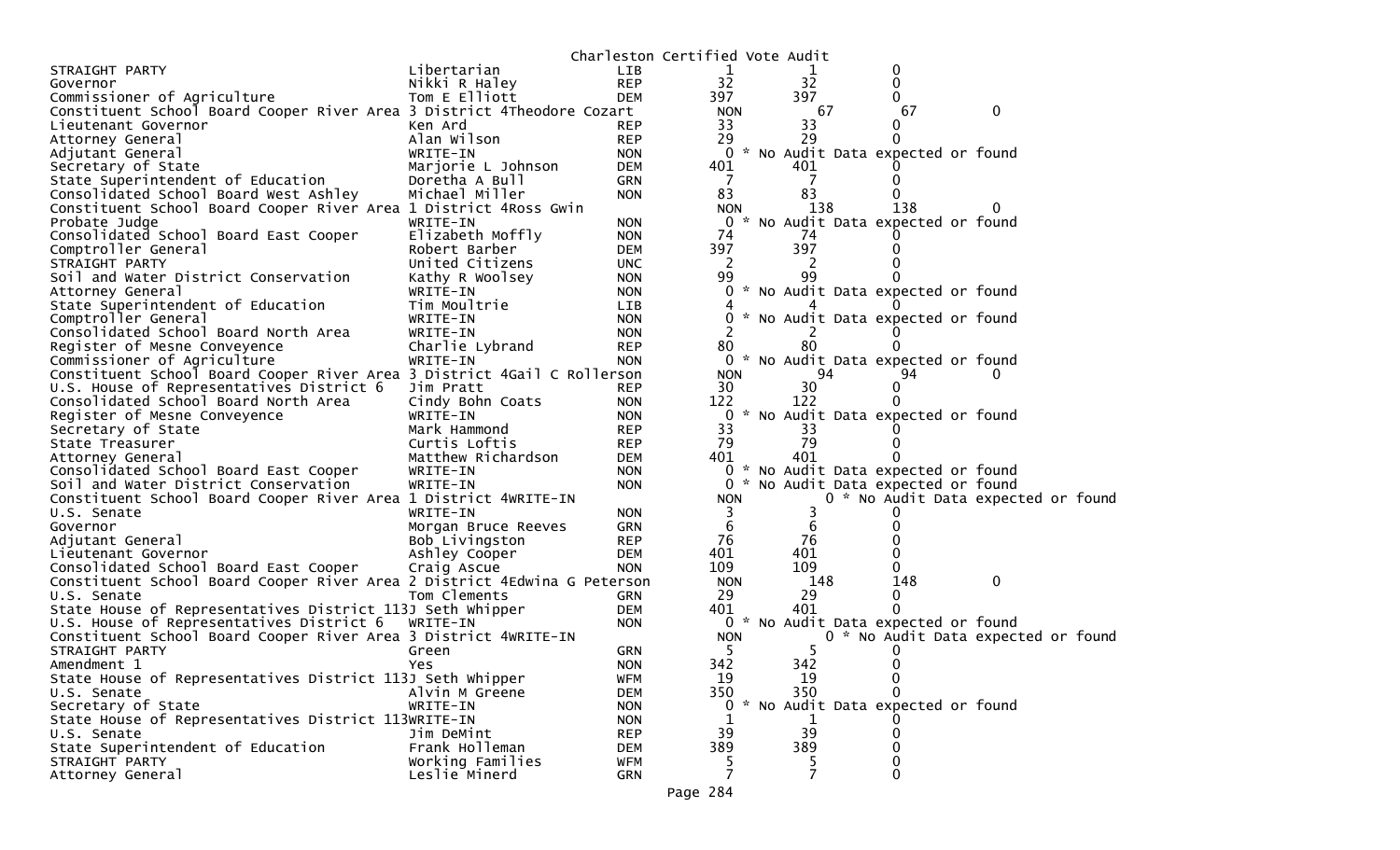|                                                                          |                                      |            |                            | Charleston Certified Vote Audit     |             |                                    |
|--------------------------------------------------------------------------|--------------------------------------|------------|----------------------------|-------------------------------------|-------------|------------------------------------|
| Commissioner of Agriculture                                              | Hugh Weathers                        | <b>REP</b> | 37                         | 37                                  | 0           |                                    |
| Soil and Water District Conservation                                     | Joshua Giordano-Silliman NON         |            | 50                         | 50                                  | $\mathbf 0$ |                                    |
| Referendum                                                               | No.                                  | <b>NON</b> | 60                         | 60                                  | 0           |                                    |
|                                                                          |                                      |            |                            |                                     |             |                                    |
| N Charleston 8<br>0608                                                   |                                      |            |                            |                                     |             |                                    |
| Amendment 2                                                              | Yes.                                 | <b>NON</b> | 178                        | 178                                 | 0           |                                    |
| STRAIGHT PARTY                                                           | Democratic                           | <b>DEM</b> | 68                         | 68                                  | 0           |                                    |
| Commissioner of Agriculture                                              | Hugh Weathers                        | <b>REP</b> | 107                        | 107                                 | 0           |                                    |
| Register of Mesne Conveyence                                             | Charlie Lybrand                      | <b>REP</b> | 124                        | 124                                 | 0           |                                    |
| U.S. Senate                                                              | Alvin M Greene                       | <b>DEM</b> | 81                         | 81                                  | 0           |                                    |
| U.S. Senate                                                              | Jim DeMint                           | <b>REP</b> | 111                        | 111                                 | 0           |                                    |
| Soil and Water District Conservation                                     | John Kozma                           | <b>NON</b> | 39                         | 39                                  | $\Omega$    |                                    |
| Constituent School Board Cooper River Area 3 District 4Theodore Cozart   |                                      |            | <b>NON</b>                 | 40                                  | 40          | 0                                  |
| Referendum                                                               | Yes                                  | NON.       | 132                        | 132                                 | 0           |                                    |
| Amendment 2                                                              | NO.                                  | <b>NON</b> | 44                         | 44                                  | 0           |                                    |
| Consolidated School Board East Cooper                                    | Elizabeth Moffly                     | <b>NON</b> | 72                         | 72                                  | 0           |                                    |
| Consolidated School Board North Area                                     | WRITE-IN                             | <b>NON</b> | 2                          | 2                                   | 0           |                                    |
| Constituent School Board Cooper River Area 1 District 4Ross Gwin         |                                      |            | <b>NON</b>                 | 93                                  | 93          | 0                                  |
| State Superintendent of Education                                        | Mick Zais                            | <b>REP</b> | 100                        | 100                                 | 0           |                                    |
| Register of Mesne Conveyence                                             | WRITE-IN                             | <b>NON</b> | 1                          | 1                                   | 0           |                                    |
| County Referendum                                                        |                                      | <b>NON</b> | 91                         | 91                                  | 0           |                                    |
| Amendment 3                                                              | NO.<br><b>Yes</b>                    | <b>NON</b> | 140                        | 140                                 | 0           |                                    |
| Consolidated School Board North Area                                     | Cindy Bohn Coats                     | <b>NON</b> | 110                        | 110                                 | 0           |                                    |
| Attorney General                                                         | Alan Wilson                          | <b>REP</b> | 94                         | 94                                  | 0           |                                    |
| U.S. House of Representatives District 6                                 | WRITE-IN                             | <b>NON</b> | 0                          | * No Audit Data expected or found   |             |                                    |
|                                                                          |                                      | <b>NON</b> | 111                        | 111                                 |             |                                    |
| County Referendum<br>Amendment 3                                         | Yes<br>No                            | <b>NON</b> | 76                         | 76                                  | 0           |                                    |
|                                                                          |                                      | DEM        | 141                        | 141                                 |             |                                    |
| State House of Representatives District 113J Seth Whipper                |                                      | <b>NON</b> | 71                         | -71                                 |             |                                    |
| Amendment 4<br>Amendment 4                                               | NO.<br>Yes                           | <b>NON</b> | 137                        | 137                                 |             |                                    |
|                                                                          | Curtis Loftis                        | <b>REP</b> | 128                        | 128                                 |             |                                    |
| State Treasurer                                                          | Nikki R Haley                        | <b>REP</b> | 93                         | 93                                  | 0           |                                    |
| Governor<br>Governor                                                     | Morgan Bruce Reeves                  | <b>GRN</b> | 3                          | 3                                   | 0           |                                    |
| State House of Representatives District 113J Seth Whipper                |                                      | <b>WFM</b> | 34                         | 34                                  |             |                                    |
|                                                                          | WRITE-IN                             | <b>NON</b> |                            | 0 * No Audit Data expected or found |             |                                    |
| Secretary of State                                                       | WRITE-IN                             | <b>NON</b> | 0                          | * No Audit Data expected or found   |             |                                    |
| Attorney General<br>U.S. House of Representatives District 6             | Nammu Y Muhammed                     | <b>GRN</b> | 4                          |                                     |             |                                    |
| Soil and Water District Conservation                                     | Kathy R Woolsey                      | <b>NON</b> | 80                         | 80                                  |             |                                    |
| State House of Representatives District 113WRITE-IN                      |                                      | <b>NON</b> | 4                          | 4                                   | 0           |                                    |
| Comptroller General                                                      | Robert Barber                        | <b>DEM</b> | 133                        | 133                                 |             |                                    |
| Constituent School Board Cooper River Area 3 District 4Gail C Rollerson  |                                      |            |                            | 65                                  | 65          | $\Omega$                           |
| Consolidated School Board East Cooper                                    | WRITE-IN                             | NON        | <b>NON</b><br>$\mathbf{0}$ | * No Audit Data expected or found   |             |                                    |
|                                                                          | WRITE-IN                             | <b>NON</b> | 1                          |                                     |             |                                    |
| Lieutenant Governor<br>Consolidated School Board East Cooper             |                                      |            | 59                         | 59                                  | 0           |                                    |
| Constituent School Board Cooper River Area 1 District 4WRITE-IN          | Craig Ascue                          | <b>NON</b> | <b>NON</b>                 |                                     |             | 0 * No Audit Data expected or foun |
|                                                                          |                                      |            | 9                          | q                                   |             |                                    |
| State Superintendent of Education                                        | Doretha A Bull<br>Matthew Richardson | <b>GRN</b> | 126                        | 126                                 |             |                                    |
| Attorney General                                                         |                                      | <b>DEM</b> |                            |                                     |             |                                    |
| Governor<br>Comptroller General                                          | WRITE-IN                             | <b>NON</b> | $\perp$<br>$\Omega$        | * No Audit Data expected or found   |             |                                    |
|                                                                          | WRITE-IN                             | <b>NON</b> |                            |                                     |             |                                    |
| STRAIGHT PARTY                                                           | Republican                           | <b>REP</b> | 42                         | 42                                  |             |                                    |
| STRAIGHT PARTY                                                           | Independence                         | IND        | 3                          | 3                                   | 0           |                                    |
| Constituent School Board Cooper River Area 2 District 4Edwina G Peterson |                                      |            | <b>NON</b>                 | 88                                  | 88          | $\mathbf{0}$                       |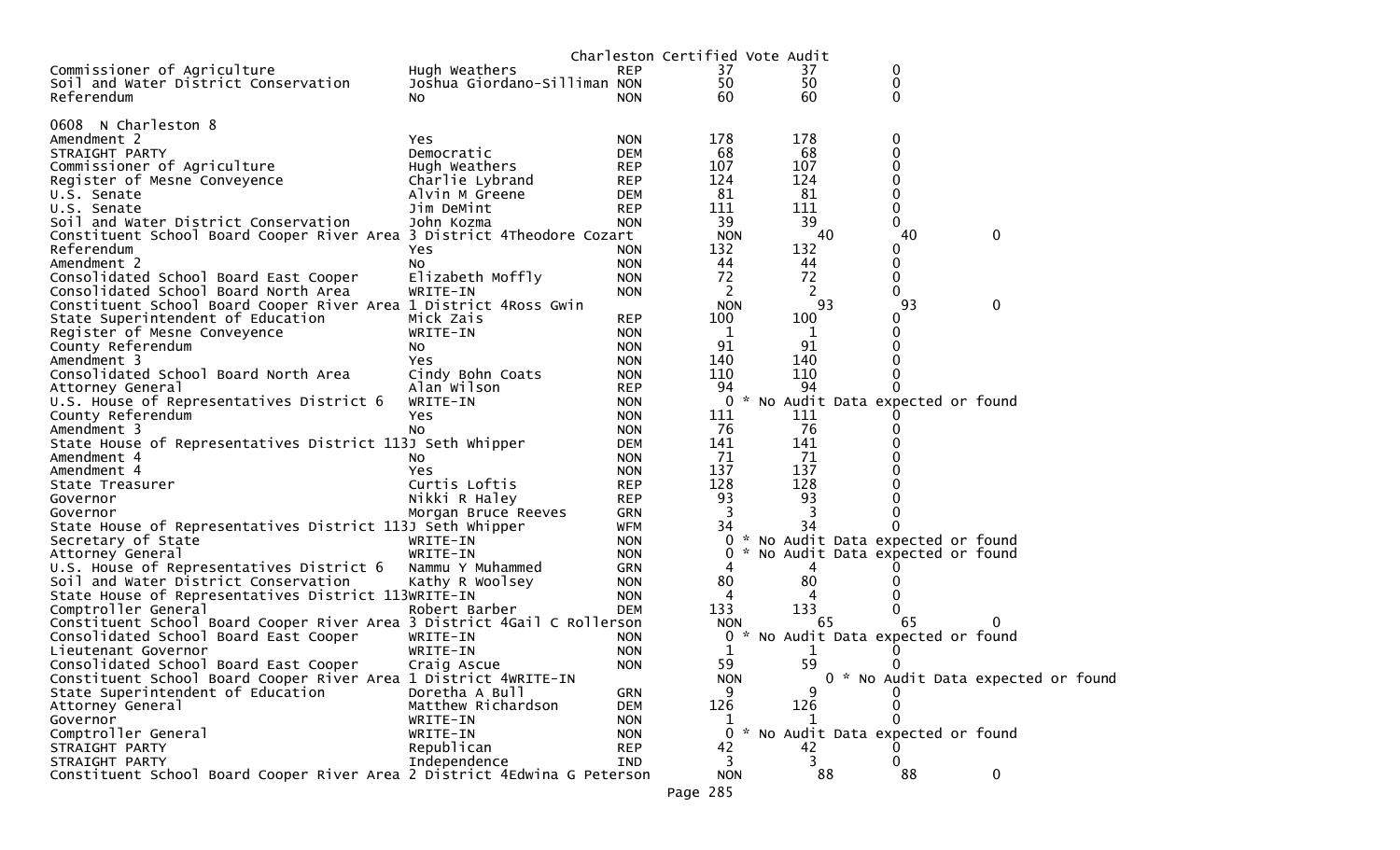|                                                                 |                              |            | Charleston Certified Vote Audit |     |                                     |                                     |
|-----------------------------------------------------------------|------------------------------|------------|---------------------------------|-----|-------------------------------------|-------------------------------------|
| Commissioner of Agriculture                                     | Tom E Elliott                | <b>DEM</b> | 118                             | 118 | 0                                   |                                     |
| Soil and Water District Conservation                            | WRITE-IN                     | <b>NON</b> |                                 |     | 0 * No Audit Data expected or found |                                     |
| Adjutant General                                                | WRITE-IN                     | <b>NON</b> |                                 |     |                                     |                                     |
| State Superintendent of Education                               | Tim Moultrie                 | <b>LIB</b> | 11                              | 11  |                                     |                                     |
| U.S. House of Representatives District 6                        | James E Jim Clyburn          | <b>DEM</b> | 124                             | 124 |                                     |                                     |
| Attorney General                                                | Leslie Minerd                | <b>GRN</b> | 9                               | 9   |                                     |                                     |
| State Treasurer                                                 | WRITE-IN                     | <b>NON</b> |                                 | 2   |                                     |                                     |
| STRAIGHT PARTY                                                  | Green                        | <b>GRN</b> | 3                               |     |                                     |                                     |
| Constituent School Board Cooper River Area 3 District 4WRITE-IN |                              |            | <b>NON</b>                      |     |                                     | 0 * No Audit Data expected or found |
| Lieutenant Governor                                             | Ken Ard                      | <b>REP</b> | 97                              | 97  |                                     |                                     |
| Consolidated School Board West Ashley                           | WRITE-IN                     | <b>NON</b> | 1                               |     |                                     |                                     |
| STRAIGHT PARTY                                                  | Libertarian                  | LIB        | 1                               |     |                                     |                                     |
| STRAIGHT PARTY                                                  | United Citizens              | <b>UNC</b> |                                 |     |                                     |                                     |
| Governor                                                        | Morgan Bruce Reeves          | <b>UNC</b> | $\mathbf{0}$                    |     | * No Audit Data expected or found   |                                     |
| Lieutenant Governor                                             | Ashley Cooper                | <b>DEM</b> | 129                             | 129 |                                     |                                     |
| Amendment 1                                                     | Yes                          | <b>NON</b> | 181                             | 181 |                                     |                                     |
| Probate Judge                                                   | Irv Gerard Condon            | <b>REP</b> | 129                             | 129 |                                     |                                     |
|                                                                 | Marjorie L Johnson           | <b>DEM</b> | 121                             | 121 |                                     |                                     |
| Secretary of State                                              |                              |            |                                 |     |                                     |                                     |
| Consolidated School Board East Cooper                           | Everett Wilcox               | <b>NON</b> | 41                              | 41  |                                     |                                     |
| Commissioner of Agriculture                                     | WRITE-IN                     | <b>NON</b> | 0                               |     | * No Audit Data expected or found   |                                     |
| Adjutant General                                                | Bob Livingston               | <b>REP</b> | 122                             | 122 |                                     |                                     |
| Soil and Water District Conservation                            | Joshua Giordano-Silliman NON |            | 30                              | 30  |                                     |                                     |
| Constituent School Board Cooper River Area 2 District 4WRITE-IN |                              |            | <b>NON</b>                      |     |                                     | 0 * No Audit Data expected or found |
| State Superintendent of Education                               | Frank Holleman               | <b>DEM</b> | 104                             | 104 |                                     |                                     |
| Secretary of State                                              | Mark Hammond                 | <b>REP</b> | 107                             | 107 |                                     |                                     |
| Comptroller General                                             | Richard A Eckstrom           | <b>REP</b> | 94                              | 94  |                                     |                                     |
| Consolidated School Board West Ashley                           | Mary Ann Taylor              | <b>NON</b> | 56                              | 56  |                                     |                                     |
| Amendment 1                                                     | No.                          | <b>NON</b> | 38                              | 38  |                                     |                                     |
| Governor                                                        | Vincent A Sheheen            | <b>DEM</b> | 135                             | 135 |                                     |                                     |
| STRAIGHT PARTY                                                  | Working Families             | <b>WFM</b> | 3                               | 3   |                                     |                                     |
| U.S. House of Representatives District 6                        | Jim Pratt                    | <b>REP</b> | 104                             | 104 | 0                                   |                                     |
| Probate Judge                                                   | WRITE-IN                     | <b>NON</b> |                                 |     |                                     |                                     |
| State Superintendent of Education                               | WRITE-IN                     | <b>NON</b> | 0                               |     | No Audit Data expected or found     |                                     |
| U.S. Senate                                                     | WRITE-IN                     | <b>NON</b> | 8                               | 8   |                                     |                                     |
| U.S. Senate                                                     | Tom Clements                 | <b>GRN</b> | 29                              | 29  |                                     |                                     |
| State Superintendent of Education                               | Tony Fayyazi                 | <b>IND</b> | 4                               | 4   |                                     |                                     |
| Consolidated School Board West Ashley                           | Michael Miller               | <b>NON</b> | 52                              | 52  | 0                                   |                                     |
| Referendum                                                      | NO.                          | <b>NON</b> | 84                              | 84  | 0                                   |                                     |
|                                                                 |                              |            |                                 |     |                                     |                                     |
| 0609 N Charleston 9                                             |                              |            |                                 |     |                                     |                                     |
| Amendment 2                                                     | No                           | <b>NON</b> | 72                              | 72  | 0                                   |                                     |
| State Superintendent of Education                               | Tony Fayyazi                 | IND        | 10                              | 10  | 0                                   |                                     |
| Consolidated School Board East Cooper                           | Craig Ascue                  | <b>NON</b> | 157                             | 157 |                                     |                                     |
| State Superintendent of Education                               |                              | <b>NON</b> | 0                               |     | * No Audit Data expected or found   |                                     |
| Consolidated School Board East Cooper                           | WRITE-IN<br>WRITE-IN         |            | 2                               | 2   | 0                                   |                                     |
|                                                                 | Matthew Richardson           | <b>NON</b> |                                 |     |                                     |                                     |
| Attorney General                                                |                              | <b>DEM</b> | 222                             | 222 | 0                                   |                                     |
| State Treasurer                                                 | WRITE-IN                     | <b>NON</b> |                                 |     |                                     |                                     |
| Referendum                                                      | Yes                          | <b>NON</b> | 294                             | 294 | 0                                   |                                     |
| Amendment 3                                                     | Yes                          | <b>NON</b> | 308                             | 308 | 0                                   |                                     |
| Comptroller General                                             | Robert Barber                | <b>DEM</b> | 225                             | 225 |                                     |                                     |
| Attorney General                                                | Leslie Minerd                | GRN        | 15                              | 15  | 0                                   |                                     |
| Constituent School Board Cooper River Area 1 District 4WRITE-IN |                              |            | <b>NON</b>                      | 4   | 4                                   | $\mathbf 0$                         |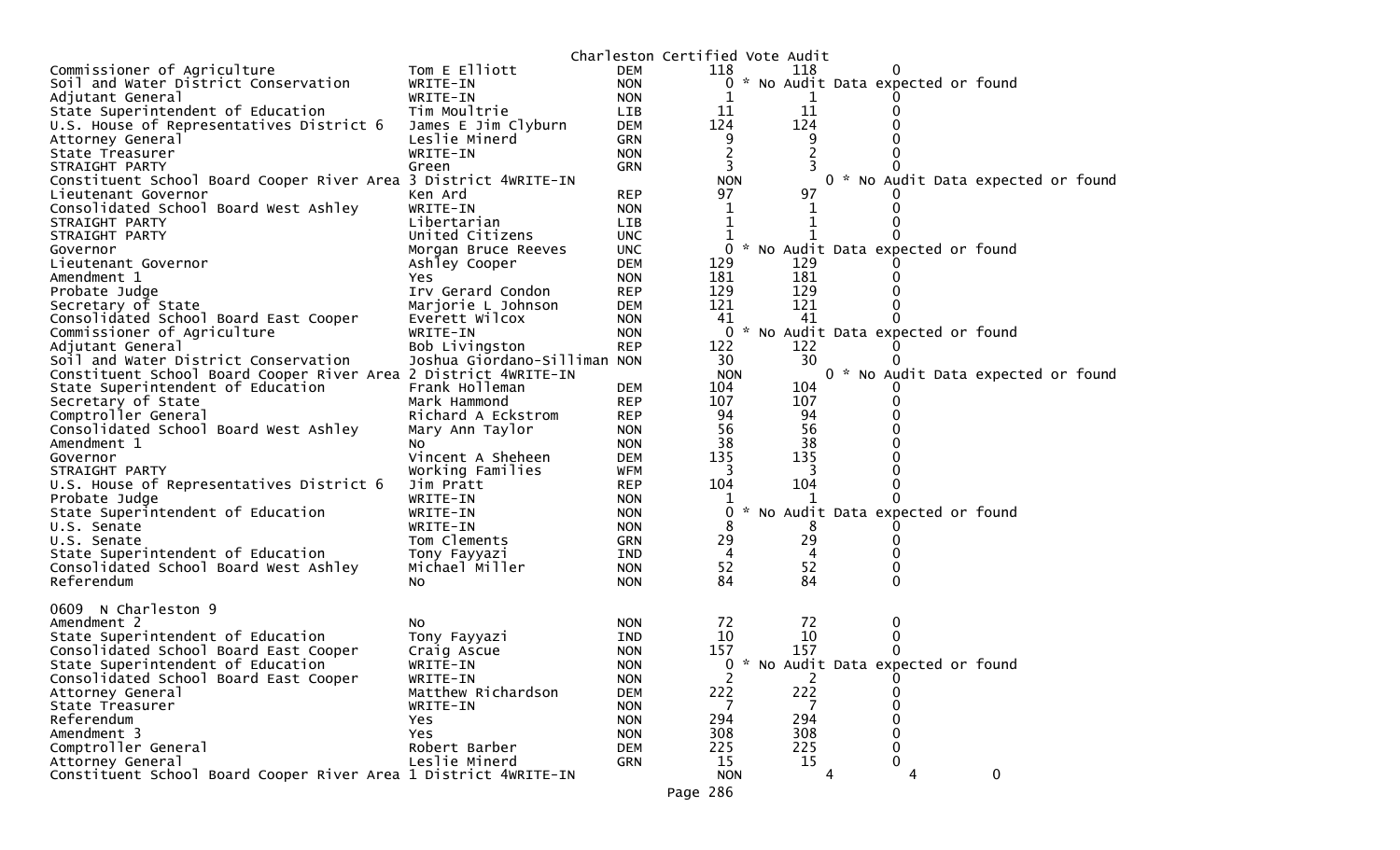|                                                                          |                              |            | Charleston Certified Vote Audit |                                   |     |             |
|--------------------------------------------------------------------------|------------------------------|------------|---------------------------------|-----------------------------------|-----|-------------|
| Constituent School Board Cooper River Area 3 District 4Gail C Rollerson  |                              |            | <b>NON</b>                      | 150                               | 150 | $\mathbf 0$ |
| County Referendum                                                        | NO.                          | <b>NON</b> | 163                             | 163                               | 0   |             |
| Amendment 3                                                              | NO.                          | <b>NON</b> | 118                             | 118                               | 0   |             |
| STRAIGHT PARTY                                                           | Working Families             | <b>WFM</b> | 1                               | 1                                 | 0   |             |
| Soil and Water District Conservation                                     | Kathy R Woolsey              | <b>NON</b> | 189                             | 189                               |     |             |
| County Referendum                                                        | Yes.                         | <b>NON</b> | 250                             | 250                               | O   |             |
| Amendment 4                                                              | Yes                          | <b>NON</b> | 299                             | 299                               |     |             |
| Amendment 4                                                              | NO.                          | <b>NON</b> | 121                             | 121                               |     |             |
| Commissioner of Agriculture                                              | Hugh Weathers                | <b>REP</b> | 214                             | 214                               | O   |             |
| U.S. Senate                                                              | Tom Clements                 | <b>GRN</b> | 70                              | 70                                |     |             |
| STRAIGHT PARTY                                                           | United Citizens              | <b>UNC</b> | $\mathbf 0$                     | * No Audit Data expected or found |     |             |
| Probate Judge                                                            | Irv Gerard Condon            | <b>REP</b> | 283                             | 283                               |     |             |
| State Superintendent of Education                                        | Doretha A Bull               | GRN        | 15                              | 15                                | 0   |             |
| U.S. Senate                                                              | WRITE-IN                     | <b>NON</b> | 4                               | 4                                 | 0   |             |
| Constituent School Board Cooper River Area 2 District 4Edwina G Peterson |                              |            | <b>NON</b>                      | 239                               | 239 | 0           |
| U.S. House of Representatives District 6                                 | Jim Pratt                    | <b>REP</b> | 186                             | 186                               | 0   |             |
| Consolidated School Board West Ashley                                    | WRITE-IN                     | <b>NON</b> | 1                               | 1                                 | O   |             |
| Secretary of State                                                       | Mark Hammond                 | <b>REP</b> | 218                             | 218                               | 0   |             |
| Comptroller General                                                      | WRITE-IN                     | <b>NON</b> | 1                               | 1                                 |     |             |
| U.S. Senate                                                              | Jim DeMint                   | <b>REP</b> | 206                             | 206                               |     |             |
| U.S. Senate                                                              | Alvin M Greene               | <b>DEM</b> | 147                             | 147                               |     |             |
| Secretary of State                                                       | Marjorie L Johnson           | <b>DEM</b> | 204                             | 204                               |     |             |
| STRAIGHT PARTY                                                           | Republican                   | <b>REP</b> | 85                              | 85                                |     |             |
| Governor                                                                 | WRITE-IN                     | <b>NON</b> | 0                               | * No Audit Data expected or found |     |             |
| Soil and Water District Conservation                                     | WRITE-IN                     | <b>NON</b> |                                 |                                   |     |             |
| Probate Judge                                                            | WRITE-IN                     | <b>NON</b> | 3                               |                                   |     |             |
| STRAIGHT PARTY                                                           | Libertarian                  | <b>LIB</b> | 1                               |                                   | O   |             |
| Constituent School Board Cooper River Area 3 District 4WRITE-IN          |                              |            | <b>NON</b>                      | 1                                 | 1   | 0           |
| Consolidated School Board East Cooper                                    | Everett Wilcox               | <b>NON</b> | 110                             | 110                               |     |             |
| STRAIGHT PARTY                                                           | Green                        | <b>GRN</b> | 3                               | 3                                 |     |             |
| Consolidated School Board West Ashley                                    | Mary Ann Taylor              | <b>NON</b> | 124                             | 124                               |     |             |
| State Superintendent of Education                                        | Tim Moultrie                 | <b>LIB</b> | 28                              | 28                                |     |             |
| Lieutenant Governor                                                      | WRITE-IN                     | <b>NON</b> | 0                               | * No Audit Data expected or found |     |             |
| STRAIGHT PARTY                                                           | Democratic                   | <b>DEM</b> | 132                             | 132                               |     |             |
| U.S. House of Representatives District 6                                 | WRITE-IN                     | <b>NON</b> | 1                               | 1                                 | O)  |             |
| State Treasurer                                                          | Curtis Loftis                | <b>REP</b> | 262                             | 262                               | 0   |             |
| Constituent School Board Cooper River Area 2 District 4WRITE-IN          |                              |            | <b>NON</b>                      | 2                                 | 2   | 0           |
| Register of Mesne Conveyence                                             | Charlie Lybrand              | <b>REP</b> | 276                             | 276                               | O   |             |
| State House of Representatives District 113J Seth Whipper                |                              | <b>DEM</b> | 260                             | 260                               | 0   |             |
| Amendment 1                                                              | Yes                          | <b>NON</b> | 384                             | 384                               | 0   |             |
| Consolidated School Board West Ashley                                    | Michael Miller               | <b>NON</b> | 106                             | 106                               | 0   |             |
| Soil and Water District Conservation                                     | Joshua Giordano-Silliman NON |            | 76                              | 76                                |     |             |
| Governor                                                                 | Vincent A Sheheen            | <b>DEM</b> | 232                             | 232                               |     |             |
| U.S. House of Representatives District 6                                 | Nammu Y Muhammed             | <b>GRN</b> | 14                              | 14                                | ∩   |             |
| Adjutant General                                                         | WRITE-IN                     | <b>NON</b> | 5                               | 5                                 | 0   |             |
| Register of Mesne Conveyence                                             | WRITE-IN                     | <b>NON</b> |                                 |                                   | 0   |             |
| Consolidated School Board North Area                                     | WRITE-IN                     | <b>NON</b> | 2                               |                                   | ∩   |             |
| Secretary of State                                                       | WRITE-IN                     | <b>NON</b> | 0                               | * No Audit Data expected or found |     |             |
| Consolidated School Board North Area                                     | Cindy Bohn Coats             | <b>NON</b> | 243                             | 243                               |     |             |
| State House of Representatives District 113J Seth Whipper                |                              | WFM        | 64                              | 64                                | 0   |             |
| Commissioner of Agriculture                                              | Tom E Elliott                | <b>DEM</b> | 208                             | 208                               | 0   |             |
| Consolidated School Board East Cooper                                    | Elizabeth Moffly             | <b>NON</b> | 145                             | 145                               | 0   |             |
|                                                                          |                              |            |                                 |                                   |     |             |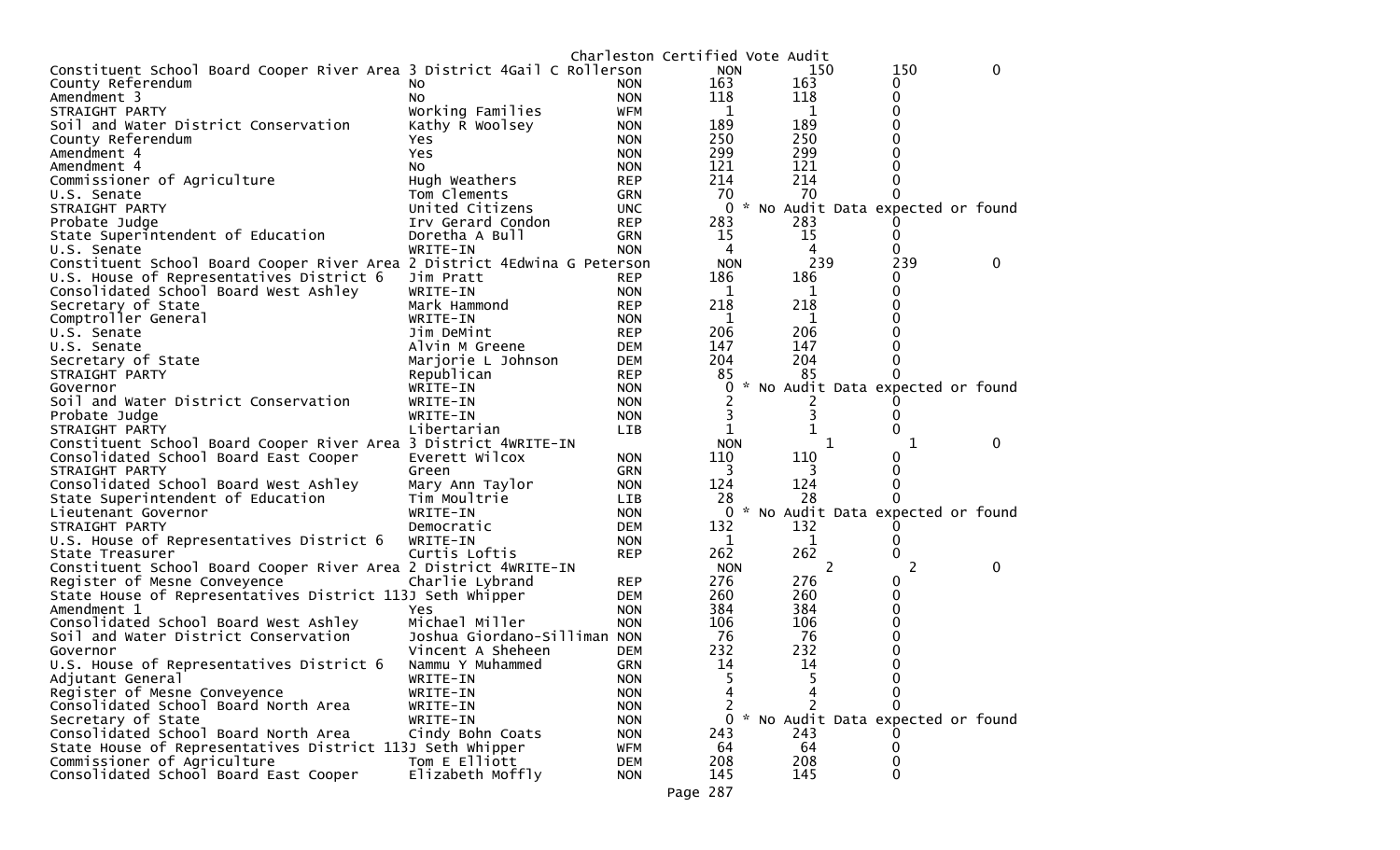|                                                                        |                     |            | Charleston Certified Vote Audit |              |                                     |   |
|------------------------------------------------------------------------|---------------------|------------|---------------------------------|--------------|-------------------------------------|---|
| Amendment 1                                                            | NO.                 | <b>NON</b> | 51                              | 51           | 0                                   |   |
| Comptroller General                                                    | Richard A Eckstrom  | <b>REP</b> | 194                             | 194          | 0                                   |   |
| Attorney General                                                       | Alan Wilson         | <b>REP</b> | 185                             | 185          | 0                                   |   |
| Lieutenant Governor                                                    | Ken Ard             | <b>REP</b> | 179                             | 179          | 0                                   |   |
| State House of Representatives District 113WRITE-IN                    |                     | <b>NON</b> | 4                               | 4            | 0                                   |   |
| Constituent School Board Cooper River Area 1 District 4Ross Gwin       |                     |            | <b>NON</b>                      | 233          | 233                                 | 0 |
| Governor                                                               |                     | <b>UNC</b> | 3                               | 3.           | 0                                   |   |
|                                                                        | Morgan Bruce Reeves |            |                                 | 102          | 102                                 | 0 |
| Constituent School Board Cooper River Area 3 District 4Theodore Cozart |                     |            | <b>NON</b>                      |              |                                     |   |
| Governor                                                               | Morgan Bruce Reeves | <b>GRN</b> | 16                              | 16           | 0                                   |   |
| State Superintendent of Education                                      | Frank Holleman      | <b>DEM</b> | 187                             | 187          | 0                                   |   |
| Governor                                                               | Nikki R Haley       | <b>REP</b> | 179                             | 179          | 0                                   |   |
| Amendment 2                                                            | Yes                 | <b>NON</b> | 355                             | 355          | 0                                   |   |
| Soil and Water District Conservation                                   | John Kozma          | <b>NON</b> | 104                             | 104          | 0                                   |   |
| STRAIGHT PARTY                                                         | Independence        | <b>IND</b> | 5                               | 5            | 0                                   |   |
| Adjutant General                                                       | Bob Livingston      | <b>REP</b> | 262                             | 262          | 0                                   |   |
| Lieutenant Governor                                                    | Ashley Cooper       | <b>DEM</b> | 248                             | 248          | 0                                   |   |
| U.S. House of Representatives District 6                               | James E Jim Clyburn | <b>DEM</b> | 231                             | 231          | 0                                   |   |
| State Superintendent of Education                                      | Mick Zais           | <b>REP</b> | 181                             | 181          | 0                                   |   |
| Attorney General                                                       | WRITE-IN            | <b>NON</b> | 1                               | 1            | 0                                   |   |
| Commissioner of Agriculture                                            | WRITE-IN            | <b>NON</b> | 1                               | 1            | 0                                   |   |
| Referendum                                                             | No                  | <b>NON</b> | 125                             | 125          | 0                                   |   |
|                                                                        |                     |            |                                 |              |                                     |   |
| 0610 N Charleston 10                                                   |                     |            |                                 |              |                                     |   |
| Amendment 3                                                            | Yes                 | <b>NON</b> | 232                             | 232          | 0                                   |   |
| Adjutant General                                                       | Bob Livingston      | <b>REP</b> | 129                             | 129          | 0                                   |   |
|                                                                        |                     |            |                                 |              | 0                                   |   |
| STRAIGHT PARTY                                                         | Working Families    | WFM        | 4                               | 4            |                                     |   |
| State Superintendent of Education                                      | Tony Fayyazi        | <b>IND</b> | 8                               | 8            | 0                                   |   |
| STRAIGHT PARTY                                                         | Republican          | <b>REP</b> | 41                              | 41           | 0                                   |   |
| Consolidated School Board West Ashley                                  | Mary Ann Taylor     | <b>NON</b> | 74                              | 74           | 0                                   |   |
| Referendum                                                             | Yes                 | <b>NON</b> | 267                             | 267          | 0                                   |   |
| Amendment 3                                                            | No                  | <b>NON</b> | 116                             | 116          | 0                                   |   |
| Register of Mesne Conveyence                                           | Charlie Lybrand     | <b>REP</b> | 139                             | 139          |                                     |   |
| State Superintendent of Education                                      | WRITE-IN            | <b>NON</b> | 0                               |              | * No Audit Data expected or found   |   |
| Consolidated School Board East Cooper                                  | Everett Wilcox      | <b>NON</b> | 79                              | 79           |                                     |   |
| County Referendum                                                      | NO.                 | <b>NON</b> | 140                             | 140          | 0                                   |   |
| Amendment 4                                                            | Yes                 | <b>NON</b> | 255                             | 255          |                                     |   |
| State House of Representatives District 113J Seth Whipper              |                     | <b>WFM</b> | 39                              | 39           | 0                                   |   |
| County Referendum                                                      | Yes                 | <b>NON</b> | 199                             | 199          | 0                                   |   |
| Amendment 4                                                            | NO.                 | <b>NON</b> | 100                             | 100          | 0                                   |   |
| State Treasurer                                                        | Curtis Loftis       | <b>REP</b> | 137                             | 137          | 0                                   |   |
| State Superintendent of Education                                      | Doretha A Bull      | <b>GRN</b> | 10                              | 10           |                                     |   |
| Comptroller General                                                    | WRITE-IN            | <b>NON</b> | 0                               |              | * No Audit Data expected or found   |   |
| Consolidated School Board West Ashley                                  | Michael Miller      | <b>NON</b> | 77                              | 77           |                                     |   |
| Register of Mesne Conveyence                                           |                     |            | 5                               | 5            | 0                                   |   |
| Commissioner of Agriculture                                            | WRITE-IN            | <b>NON</b> |                                 |              |                                     |   |
|                                                                        | WRITE-IN            | <b>NON</b> |                                 |              | 0 * No Audit Data expected or found |   |
| Constituent School Board Cooper River Area 3 District 4WRITE-IN        |                     |            | <b>NON</b>                      |              |                                     |   |
| Secretary of State                                                     | WRITE-IN            | <b>NON</b> |                                 |              | 0 * No Audit Data expected or found |   |
| Soil and Water District Conservation                                   | WRITE-IN            | <b>NON</b> |                                 |              |                                     |   |
| Consolidated School Board North Area                                   | WRITE-IN            | <b>NON</b> | 1                               | $\mathbf{1}$ |                                     |   |
| Consolidated School Board North Area                                   | Cindy Bohn Coats    | <b>NON</b> | 136                             | 136          |                                     |   |
| State House of Representatives District 113WRITE-IN                    |                     | <b>NON</b> | 2                               | 2            |                                     |   |
| STRAIGHT PARTY                                                         | Independence        | <b>IND</b> | 4                               | 4            | 0                                   |   |
|                                                                        |                     |            | $\Omega$                        |              |                                     |   |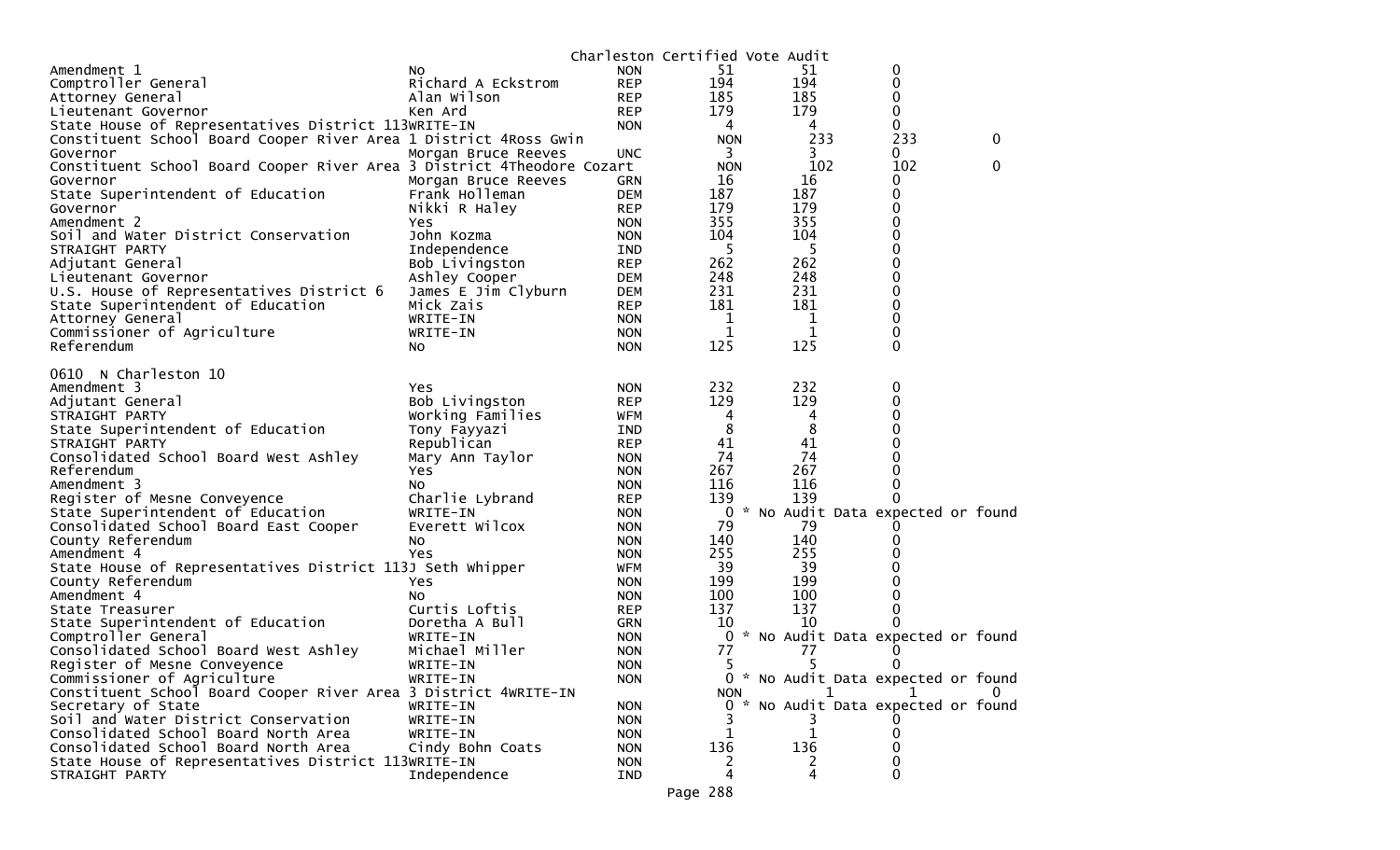|                                                                         |                              |            | Charleston Certified Vote Audit |                                     |              |                                     |  |
|-------------------------------------------------------------------------|------------------------------|------------|---------------------------------|-------------------------------------|--------------|-------------------------------------|--|
| Constituent School Board Cooper River Area 2 District 4WRITE-IN         |                              |            | <b>NON</b>                      |                                     | 1            | 0                                   |  |
| Lieutenant Governor                                                     | Ashley Cooper                | DEM        | 310                             | 310                                 | 0            |                                     |  |
| Governor                                                                | Morgan Bruce Reeves          | <b>GRN</b> |                                 |                                     | 0            |                                     |  |
| U.S. House of Representatives District 6                                | James E Jim Clyburn          | DEM        | 300                             | 300                                 | 0            |                                     |  |
| Governor                                                                | WRITE-IN                     | <b>NON</b> | 1                               |                                     |              |                                     |  |
| Commissioner of Agriculture                                             | Hugh Weathers                | <b>REP</b> | 89                              | 89                                  |              |                                     |  |
| Attorney General                                                        | Alan Wilson                  | <b>REP</b> | 83                              | 83                                  |              |                                     |  |
| Consolidated School Board East Cooper                                   | Elizabeth Moffly             | <b>NON</b> | 116                             | 116                                 |              |                                     |  |
| Soil and Water District Conservation                                    | Joshua Giordano-Silliman NON |            | 53                              | 53                                  |              |                                     |  |
| STRAIGHT PARTY                                                          | United Citizens              | <b>UNC</b> | 1                               | 1                                   |              |                                     |  |
| Governor                                                                | Vincent A Sheheen            | <b>DEM</b> | 303                             | 303                                 |              |                                     |  |
| Amendment 1                                                             | Yes                          | <b>NON</b> | 310                             | 310                                 |              |                                     |  |
| U.S. Senate                                                             | Tom Clements                 | GRN        | 34                              | 34                                  |              |                                     |  |
| State Superintendent of Education                                       | Tim Moultrie                 | LIB        | 8                               | 8                                   |              |                                     |  |
| Comptroller General                                                     | Richard A Eckstrom           | <b>REP</b> | 84                              | 84                                  | 0            |                                     |  |
| Secretary of State                                                      | Mark Hammond                 | <b>REP</b> | 92                              | 92                                  |              |                                     |  |
| Governor                                                                | Nikki R Haley                | <b>REP</b> | 86                              | 86                                  | 0            |                                     |  |
| Constituent School Board Cooper River Area 1 District 4Ross Gwin        |                              |            | <b>NON</b>                      | 165                                 | 165          | 0                                   |  |
| State Treasurer                                                         | WRITE-IN                     | <b>NON</b> | 3                               |                                     | 0            |                                     |  |
| U.S. Senate                                                             | WRITE-IN                     | <b>NON</b> | 8                               | 8                                   | 0            |                                     |  |
| U.S. Senate                                                             | Jim DeMint                   | <b>REP</b> | 90                              | 90                                  | 0            |                                     |  |
| Secretary of State                                                      | Marjorie L Johnson           | <b>DEM</b> | 295                             | 295                                 | 0            |                                     |  |
| U.S. House of Representatives District 6                                | Jim Pratt                    | <b>REP</b> | 85                              | 85                                  | 0            |                                     |  |
| Constituent School Board Cooper River Area 3 District 4Theodore Cozart  |                              |            | <b>NON</b>                      | 70                                  | 70           | 0                                   |  |
| U.S. Senate                                                             | Alvin M Greene               | DEM        | 253                             | 253                                 | 0            |                                     |  |
| Amendment 1                                                             | No                           | <b>NON</b> | 50                              | 50                                  |              |                                     |  |
| Attorney General                                                        | Leslie Minerd                | <b>GRN</b> | -6                              | 6                                   |              |                                     |  |
| Attorney General                                                        | Matthew Richardson           | <b>DEM</b> | 295                             | 295                                 |              |                                     |  |
| Consolidated School Board East Cooper                                   | Craig Ascue                  | <b>NON</b> | 95                              | 95                                  |              |                                     |  |
| Probate Judge                                                           | Irv Gerard Condon            | <b>REP</b> | 139                             | 139                                 |              |                                     |  |
| Attorney General                                                        | WRITE-IN                     | <b>NON</b> | 0                               | * No Audit Data expected or found   |              |                                     |  |
| Governor                                                                | Morgan Bruce Reeves          | <b>UNC</b> |                                 | 3                                   |              |                                     |  |
| Soil and Water District Conservation                                    | John Kozma                   | <b>NON</b> | 63                              | 63                                  |              |                                     |  |
| Adjutant General                                                        | WRITE-IN                     | <b>NON</b> |                                 |                                     |              |                                     |  |
| Consolidated School Board East Cooper                                   | WRITE-IN                     | <b>NON</b> |                                 |                                     |              |                                     |  |
| STRAIGHT PARTY                                                          | Green                        | <b>GRN</b> |                                 |                                     |              |                                     |  |
| Lieutenant Governor                                                     | WRITE-IN                     | <b>NON</b> | 0                               | * No Audit Data expected or found   |              |                                     |  |
| Amendment 2                                                             | <b>Yes</b>                   | <b>NON</b> | 297                             | 297                                 |              |                                     |  |
| State Superintendent of Education                                       | Frank Holleman               | DEM        | 289                             | 289                                 |              |                                     |  |
| Commissioner of Agriculture                                             | Tom E Elliott                | DEM        | 294                             | 294                                 |              |                                     |  |
| Lieutenant Governor                                                     | Ken Ard                      | <b>REP</b> | 77                              | 77                                  |              |                                     |  |
| State Superintendent of Education                                       | Mick Zais                    | <b>REP</b> | 76                              | 76                                  |              |                                     |  |
| Constituent School Board Cooper River Area 1 District 4WRITE-IN         |                              |            | <b>NON</b>                      |                                     |              | 0 * No Audit Data expected or found |  |
| Comptroller General                                                     | Robert Barber                | <b>DEM</b> | 306                             | 306                                 | $\Omega$     |                                     |  |
| U.S. House of Representatives District 6                                | Nammu Y Muhammed             | <b>GRN</b> | 3                               | 3                                   |              |                                     |  |
| Consolidated School Board West Ashley                                   | WRITE-IN                     | <b>NON</b> |                                 |                                     |              |                                     |  |
| Probate Judge                                                           | WRITE-IN                     | <b>NON</b> |                                 |                                     | 0            |                                     |  |
| Amendment 2                                                             | NO.                          | <b>NON</b> | 57                              | 57                                  | 0            |                                     |  |
| Constituent School Board Cooper River Area 3 District 4Gail C Rollerson |                              |            | <b>NON</b>                      | 118                                 | 118          | 0                                   |  |
| U.S. House of Representatives District 6                                | WRITE-IN                     | <b>NON</b> |                                 | 0 * No Audit Data expected or found |              |                                     |  |
| STRAIGHT PARTY                                                          | Democratic                   | <b>DEM</b> | 236                             | 236                                 |              |                                     |  |
| STRAIGHT PARTY                                                          | Libertarian                  | <b>LIB</b> | 1                               | $\mathbf{1}$                        | $\mathbf{0}$ |                                     |  |
|                                                                         |                              |            |                                 |                                     |              |                                     |  |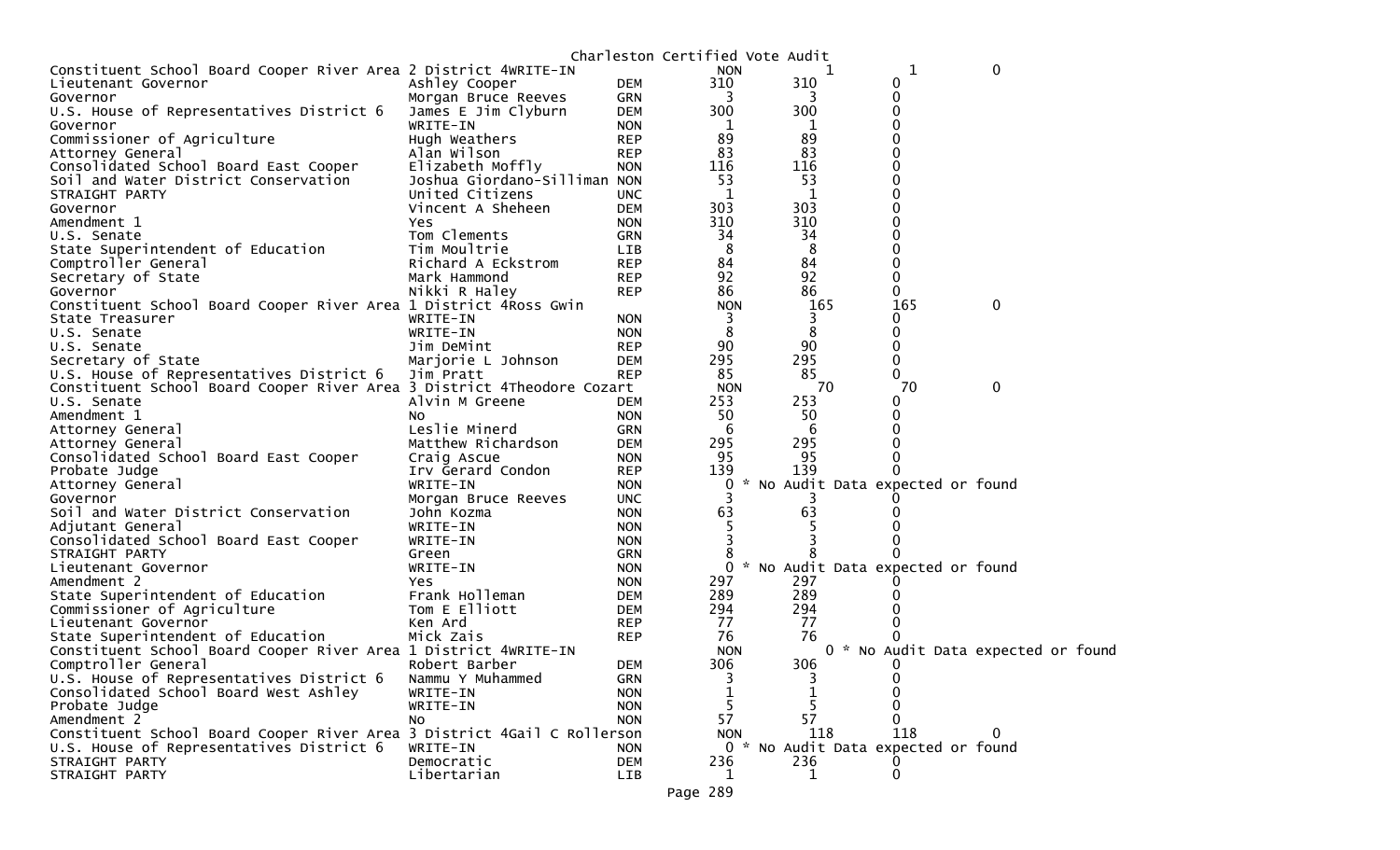|                                                                          |                               |                          | Charleston Certified Vote Audit |              |   |                                     |                                    |  |
|--------------------------------------------------------------------------|-------------------------------|--------------------------|---------------------------------|--------------|---|-------------------------------------|------------------------------------|--|
| State House of Representatives District 113J Seth Whipper                |                               | <b>DEM</b>               | 309                             | 309          |   | 0                                   |                                    |  |
| Constituent School Board Cooper River Area 2 District 4Edwina G Peterson |                               |                          | <b>NON</b>                      | 174          |   | 174                                 | $\mathbf 0$                        |  |
| Soil and Water District Conservation                                     | Kathy R Woolsey               | <b>NON</b>               | 125                             | 125          |   | 0                                   |                                    |  |
| Referendum                                                               | NO.                           | <b>NON</b>               | 105                             | 105          |   | 0                                   |                                    |  |
|                                                                          |                               |                          |                                 |              |   |                                     |                                    |  |
| 0611 N Charleston 11                                                     |                               |                          |                                 |              |   |                                     |                                    |  |
| Amendment 3                                                              | No.                           | <b>NON</b>               | 101                             | 101          |   | 0                                   |                                    |  |
| Constituent School Board Cooper River Area 3 District 4WRITE-IN          |                               |                          | <b>NON</b>                      |              | 1 | 1                                   | $\mathbf 0$                        |  |
| Commissioner of Agriculture                                              | Tom E Elliott                 | <b>DEM</b>               | 91                              | 91           |   | $\mathbf 0$                         |                                    |  |
| Attorney General                                                         | Alan Wilson                   | <b>REP</b>               | 216                             | 216          |   |                                     |                                    |  |
| Constituent School Board Cooper River Area 2 District 4WRITE-IN          |                               |                          | <b>NON</b>                      |              |   |                                     | 0 * No Audit Data expected or foun |  |
| Referendum                                                               | Yes                           | <b>NON</b>               | 196                             | 196          |   |                                     |                                    |  |
| Amendment 4                                                              | Yes                           | <b>NON</b>               | 232                             | 232          |   | 0                                   |                                    |  |
| Consolidated School Board East Cooper                                    | Elizabeth Moffly              | <b>NON</b>               | 126                             | 126          |   |                                     |                                    |  |
| State Superintendent of Education                                        | Tony Fayyazi                  | IND                      | 6                               | -6           |   |                                     |                                    |  |
| County Referendum                                                        | No                            | <b>NON</b>               | 147                             | 147          |   |                                     |                                    |  |
| Amendment 4                                                              | No                            | <b>NON</b>               | 104                             | 104          |   |                                     |                                    |  |
| County Referendum                                                        | Yes                           | <b>NON</b>               | 177                             | 177          |   |                                     |                                    |  |
| Soil and Water District Conservation                                     | WRITE-IN                      | <b>NON</b>               | 1                               | 1            |   |                                     |                                    |  |
| Adjutant General                                                         | Bob Livingston                | <b>REP</b>               | 269                             | 269          |   |                                     |                                    |  |
| Lieutenant Governor                                                      | WRITE-IN                      | <b>NON</b>               |                                 |              |   | 0 * No Audit Data expected or found |                                    |  |
| STRAIGHT PARTY                                                           | Republican                    | <b>REP</b>               | 108                             | 108          |   |                                     |                                    |  |
| State Superintendent of Education                                        | WRITE-IN                      | <b>NON</b>               | 275                             | 275          |   | 0 * No Audit Data expected or found |                                    |  |
| Probate Judge                                                            | Irv Gerard Condon<br>WRITE-IN | <b>REP</b><br><b>NON</b> | 4                               | 4            |   |                                     |                                    |  |
| State Treasurer<br>STRAIGHT PARTY                                        | Working Families              | <b>WFM</b>               | 0                               |              |   | * No Audit Data expected or found   |                                    |  |
| Governor                                                                 | Nikki R Haley                 | <b>REP</b>               | 211                             | 211          |   |                                     |                                    |  |
| U.S. House of Representatives District 6                                 | Nammu Y Muhammed              | <b>GRN</b>               | 3                               | 3            |   | 0                                   |                                    |  |
| Soil and Water District Conservation                                     | Joshua Giordano-Silliman NON  |                          | 63                              | 63           |   |                                     |                                    |  |
| Constituent School Board Cooper River Area 1 District 4Ross Gwin         |                               |                          | <b>NON</b>                      | 185          |   | 185                                 | 0                                  |  |
| Comptroller General                                                      | Richard A Eckstrom            | <b>REP</b>               | 216                             | 216          |   | 0                                   |                                    |  |
| Attorney General                                                         | Leslie Minerd                 | <b>GRN</b>               | 18                              | 18           |   | 0                                   |                                    |  |
| Governor                                                                 | Vincent A Sheheen             | <b>DEM</b>               | 133                             | 133          |   |                                     |                                    |  |
| U.S. House of Representatives District 6                                 | WRITE-IN                      | <b>NON</b>               |                                 |              |   | 0 * No Audit Data expected or found |                                    |  |
| Consolidated School Board East Cooper                                    | Craig Ascue                   | <b>NON</b>               | 132                             | 132          |   |                                     |                                    |  |
| Amendment 1                                                              | Yes                           | <b>NON</b>               | 285                             | 285          |   |                                     |                                    |  |
| Governor                                                                 | WRITE-IN                      | <b>NON</b>               | 1                               | 1            |   |                                     |                                    |  |
| Attorney General                                                         | Matthew Richardson            | <b>DEM</b>               | 116                             | 116          |   |                                     |                                    |  |
| Commissioner of Agriculture                                              | WRITE-IN                      | <b>NON</b>               |                                 |              |   | 0 * No Audit Data expected or found |                                    |  |
| State House of Representatives District 113J Seth Whipper                |                               | <b>DEM</b>               | 185                             | 185          |   |                                     |                                    |  |
| Constituent School Board Cooper River Area 3 District 4Theodore Cozart   |                               |                          | <b>NON</b>                      | 78           |   | 78                                  | 0                                  |  |
| Probate Judge                                                            | WRITE-IN                      | <b>NON</b>               | 1                               | 1            |   | 0                                   |                                    |  |
| State Superintendent of Education                                        | Tim Moultrie                  | <b>LIB</b>               | 23                              | 23           |   | 0                                   |                                    |  |
| Lieutenant Governor                                                      | Ashley Cooper                 | <b>DEM</b>               | 156                             | 156          |   | 0                                   |                                    |  |
| Consolidated School Board East Cooper                                    | WRITE-IN                      | <b>NON</b>               | 1                               | $\mathbf{1}$ |   | $\mathbf{0}$                        |                                    |  |
| Attorney General                                                         | WRITE-IN                      | <b>NON</b>               |                                 |              |   | 0 * No Audit Data expected or found |                                    |  |
| Commissioner of Agriculture                                              | Hugh Weathers                 | <b>REP</b>               | 251                             | 251          |   |                                     |                                    |  |
| STRAIGHT PARTY                                                           | Libertarian                   | LIB                      |                                 |              |   | 0 * No Audit Data expected or found |                                    |  |
| STRAIGHT PARTY                                                           | Democratic                    | <b>DEM</b>               | 37                              | 37           |   |                                     |                                    |  |
| Consolidated School Board West Ashley                                    | WRITE-IN                      | <b>NON</b>               | 1                               | 1            |   | 0                                   |                                    |  |
| Amendment 1                                                              | NO.                           | <b>NON</b>               | 56<br>49                        | 56<br>49     |   |                                     |                                    |  |
| State House of Representatives District 113J Seth Whipper                |                               | WFM                      | $\sim$ $\sim$                   |              |   | 0                                   |                                    |  |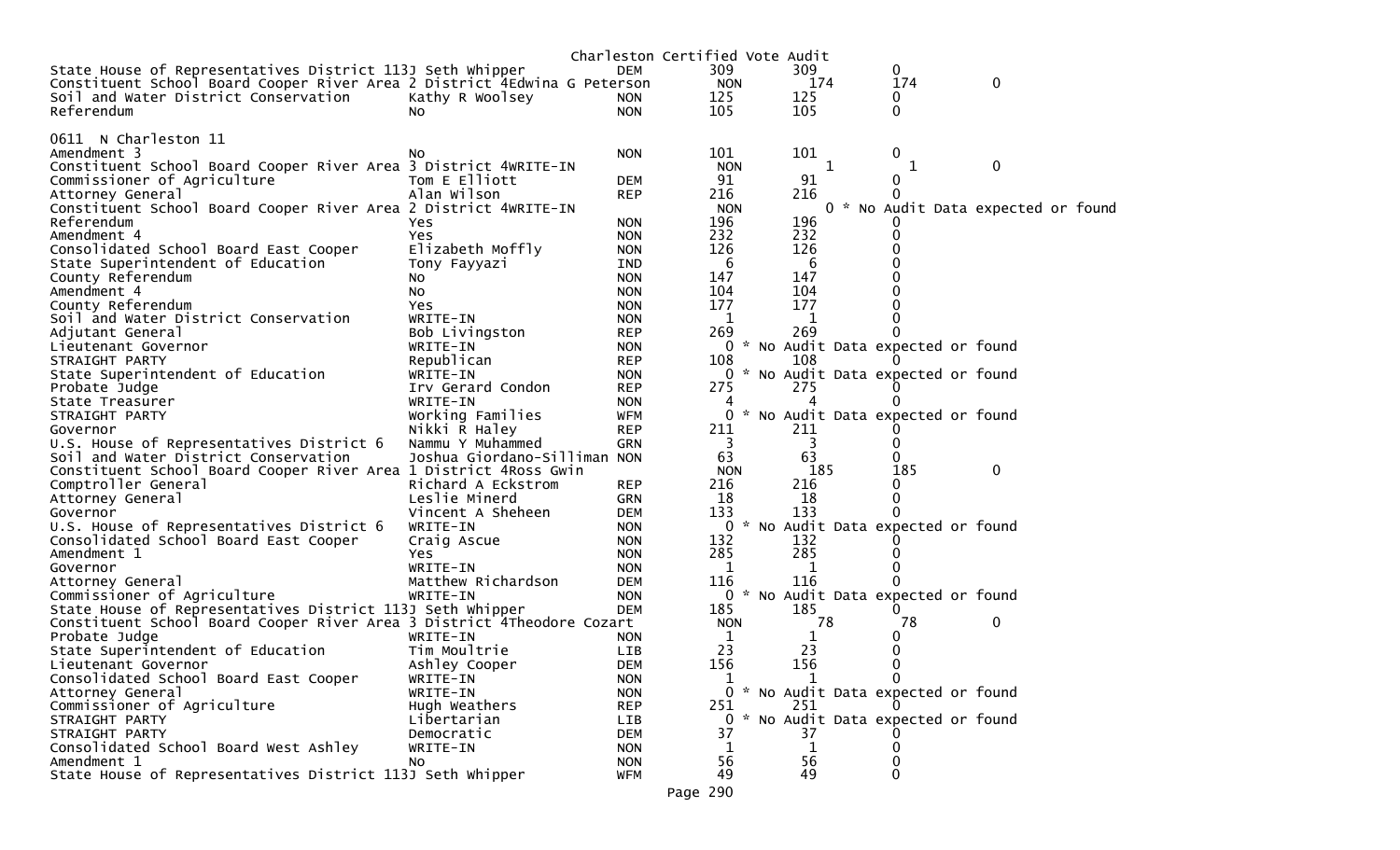|                                                                          |                              |            |             | Charleston Certified Vote Audit       |     |                                     |  |
|--------------------------------------------------------------------------|------------------------------|------------|-------------|---------------------------------------|-----|-------------------------------------|--|
| Secretary of State                                                       | WRITE-IN                     | <b>NON</b> |             | 0 * No Audit Data expected or found   |     |                                     |  |
| Soil and Water District Conservation                                     | John Kozma                   | <b>NON</b> | 70          | 70                                    |     |                                     |  |
| State Treasurer                                                          | Curtis Loftis                | <b>REP</b> | 273         | 273                                   |     |                                     |  |
| Constituent School Board Cooper River Area 1 District 4WRITE-IN          |                              |            | <b>NON</b>  |                                       |     | 0 * No Audit Data expected or found |  |
| Register of Mesne Conveyence                                             | Charlie Lybrand              | <b>REP</b> | 271         | 271                                   |     |                                     |  |
| Governor                                                                 | Morgan Bruce Reeves          | <b>UNC</b> | -5          |                                       | 0   |                                     |  |
| STRAIGHT PARTY                                                           | United Citizens              | <b>UNC</b> | $\mathbf 0$ | No Audit Data expected or found<br>₩. |     |                                     |  |
| U.S. Senate                                                              | Tom Clements                 | GRN        | 49          | 49                                    |     |                                     |  |
| U.S. House of Representatives District 6                                 | James E Jim Clyburn          | DEM        | 123         | 123                                   | 0   |                                     |  |
| Consolidated School Board West Ashley                                    | Mary Ann Taylor              | <b>NON</b> | 102         | 102                                   | 0   |                                     |  |
| State House of Representatives District 113WRITE-IN                      |                              | <b>NON</b> | - 5         | -5                                    |     |                                     |  |
| Amendment 2                                                              | Yes.                         | <b>NON</b> | 258         | 258                                   | 0   |                                     |  |
| Comptroller General                                                      | Robert Barber                | <b>DEM</b> | 127         | 127                                   | 0   |                                     |  |
| Constituent School Board Cooper River Area 3 District 4Gail C Rollerson  |                              |            | <b>NON</b>  | 121                                   | 121 | 0                                   |  |
| Register of Mesne Conveyence                                             | WRITE-IN                     | <b>NON</b> | 3           | 3                                     | 0   |                                     |  |
| Constituent School Board Cooper River Area 2 District 4Edwina G Peterson |                              |            | <b>NON</b>  | 191                                   | 191 | 0                                   |  |
| STRAIGHT PARTY                                                           | Independence                 | IND        | 2           | 2                                     | 0   |                                     |  |
| STRAIGHT PARTY                                                           | Green                        | <b>GRN</b> | 3           | 3                                     | 0   |                                     |  |
| Consolidated School Board West Ashley                                    | Michael Miller               | <b>NON</b> | 95          | 95                                    | 0   |                                     |  |
| Consolidated School Board East Cooper                                    | Everett Wilcox               | <b>NON</b> | 60          | 60                                    | 0   |                                     |  |
| State Superintendent of Education                                        | Mick Zais                    | <b>REP</b> | 209         | 209                                   | 0   |                                     |  |
| Consolidated School Board North Area                                     | Cindy Bohn Coats             | <b>NON</b> | 185         | 185                                   | 0   |                                     |  |
| Amendment 2                                                              | NO.                          | <b>NON</b> | 67          | 67                                    | 0   |                                     |  |
| Consolidated School Board North Area                                     | WRITE-IN                     | <b>NON</b> | 4           | 4                                     | 0   |                                     |  |
| Soil and Water District Conservation                                     | Kathy R Woolsey              | <b>NON</b> | 132         | 132                                   | 0   |                                     |  |
| State Superintendent of Education                                        | Frank Holleman               | <b>DEM</b> | 99          | 99                                    | 0   |                                     |  |
| Secretary of State                                                       | Mark Hammond                 | <b>REP</b> | 252         | 252                                   | 0   |                                     |  |
| U.S. Senate                                                              | Jim DeMint                   | <b>REP</b> | 238         | 238                                   | 0   |                                     |  |
| Adjutant General                                                         | WRITE-IN                     | <b>NON</b> | -5          | -5                                    | 0   |                                     |  |
| U.S. Senate                                                              | WRITE-IN                     | <b>NON</b> | 11          | 11                                    | 0   |                                     |  |
| Lieutenant Governor                                                      | Ken Ard                      | <b>REP</b> | 196         | 196                                   | 0   |                                     |  |
| Amendment 3                                                              | Yes                          | <b>NON</b> | 236         | 236                                   |     |                                     |  |
| U.S. Senate                                                              | Alvin M Greene               | <b>DEM</b> | 53          | 53                                    |     |                                     |  |
| Governor                                                                 | Morgan Bruce Reeves          | <b>GRN</b> | 8           | 8                                     | 0   |                                     |  |
| Secretary of State                                                       | Marjorie L Johnson           | <b>DEM</b> | 95          | 95                                    | 0   |                                     |  |
| U.S. House of Representatives District 6                                 | Jim Pratt                    | <b>REP</b> | 229         | 229                                   | 0   |                                     |  |
| Comptroller General                                                      | WRITE-IN                     | <b>NON</b> | 0           | * No Audit Data expected or found     |     |                                     |  |
| State Superintendent of Education                                        | Doretha A Bull               | <b>GRN</b> | 9           | 9                                     |     |                                     |  |
| Referendum                                                               | NO.                          | <b>NON</b> | 139         | 139                                   | 0   |                                     |  |
|                                                                          |                              |            |             |                                       |     |                                     |  |
| 0612 N Charleston 12                                                     |                              |            |             |                                       |     |                                     |  |
| Amendment 4                                                              | Yes                          | <b>NON</b> | 122         | 122                                   | 0   |                                     |  |
| U.S. House of Representatives District 6                                 | James E Jim Clyburn          | <b>DEM</b> | 80          | 80                                    | 0   |                                     |  |
| State Superintendent of Education                                        | Tony Fayyazi                 | <b>IND</b> | 2           | 2                                     | 0   |                                     |  |
| Soil and Water District Conservation                                     | Joshua Giordano-Silliman NON |            | 41          | 41                                    | 0   |                                     |  |
| Referendum                                                               | Yes.                         | <b>NON</b> | 123         | 123                                   | 0   |                                     |  |
| Amendment 4                                                              | NO.                          | <b>NON</b> | 71          | 71                                    | 0   |                                     |  |
| U.S. Senate                                                              | Jim DeMint                   | <b>REP</b> | 119         | 119                                   | 0   |                                     |  |
| County Referendum                                                        | No                           | <b>NON</b> | 73          | 73                                    | 0   |                                     |  |
| County Referendum                                                        | Yes.                         | <b>NON</b> | 105         | 105                                   | 0   |                                     |  |
| Attorney General                                                         | Matthew Richardson           | <b>DEM</b> | 86          | 86                                    | 0   |                                     |  |
| Register of Mesne Conveyence                                             | Charlie Lybrand              | <b>REP</b> | 149         | 149                                   | 0   |                                     |  |
|                                                                          |                              |            |             |                                       |     |                                     |  |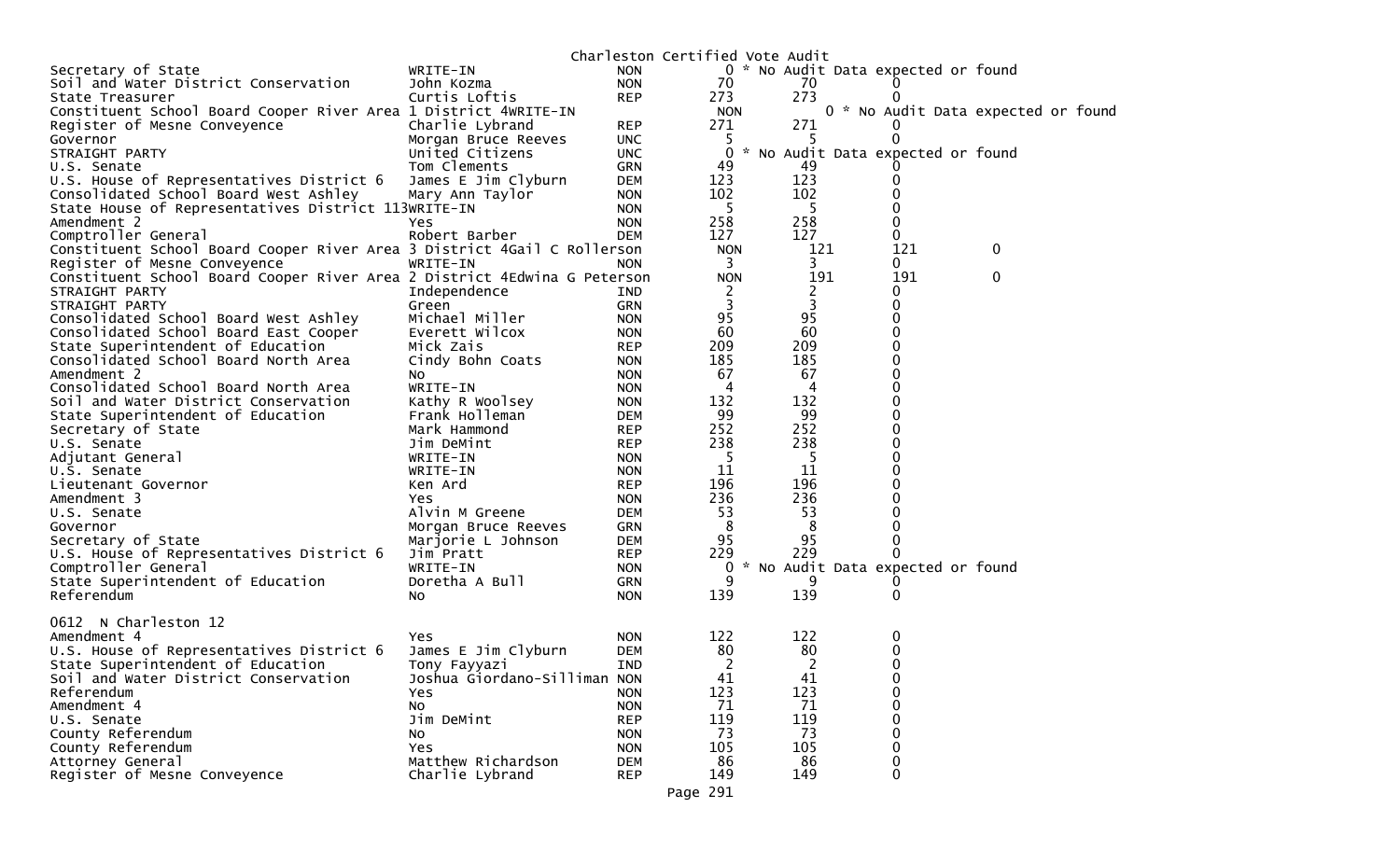|                                                                          |                     |            | Charleston Certified Vote Audit |     |     |                                     |              |  |
|--------------------------------------------------------------------------|---------------------|------------|---------------------------------|-----|-----|-------------------------------------|--------------|--|
| State Treasurer                                                          | Curtis Loftis       | <b>REP</b> | 153                             | 153 |     | 0                                   |              |  |
| State House of Representatives District 113WRITE-IN                      |                     | <b>NON</b> | 4                               |     |     |                                     |              |  |
| Consolidated School Board East Cooper                                    | WRITE-IN            | <b>NON</b> |                                 |     |     | 0 * No Audit Data expected or found |              |  |
| Consolidated School Board West Ashley                                    | WRITE-IN            | <b>NON</b> | 1                               |     | 1   |                                     |              |  |
| Constituent School Board Cooper River Area 3 District 4Theodore Cozart   |                     |            | <b>NON</b>                      |     | 40  | 40                                  | 0            |  |
| Adjutant General                                                         | Bob Livingston      | <b>REP</b> | 146                             | 146 |     | 0                                   |              |  |
| U.S. Senate                                                              | WRITE-IN            | <b>NON</b> | 10                              | 10  |     | 0                                   |              |  |
| Amendment 1                                                              | Yes.                | <b>NON</b> | 163                             | 163 |     | 0                                   |              |  |
| U.S. Senate                                                              | Alvin M Greene      | <b>DEM</b> | 34                              | 34  |     |                                     |              |  |
| Commissioner of Agriculture                                              | Tom E Elliott       | <b>DEM</b> | 64                              | 64  |     |                                     |              |  |
| Governor                                                                 | Vincent A Sheheen   | <b>DEM</b> | 95                              | 95  |     | 0                                   |              |  |
| Register of Mesne Conveyence                                             | WRITE-IN            | <b>NON</b> |                                 |     | 3   |                                     |              |  |
| State Superintendent of Education                                        | WRITE-IN            | <b>NON</b> |                                 |     |     | 0 * No Audit Data expected or found |              |  |
| Consolidated School Board West Ashley                                    | Mary Ann Taylor     | <b>NON</b> | 66                              | 66  |     | $\Omega$                            |              |  |
| Attorney General                                                         | WRITE-IN            | <b>NON</b> |                                 |     |     | 0 * No Audit Data expected or found |              |  |
| Constituent School Board Cooper River Area 1 District 4WRITE-IN          |                     |            | <b>NON</b>                      |     |     | 0 * No Audit Data expected or foun  |              |  |
| Secretary of State                                                       | Mark Hammond        | <b>REP</b> | 134                             | 134 |     |                                     |              |  |
| U.S. House of Representatives District 6                                 | Jim Pratt           | <b>REP</b> | 119                             | 119 |     | 0                                   |              |  |
| Consolidated School Board North Area                                     | Cindy Bohn Coats    | <b>NON</b> | 118                             | 118 |     |                                     |              |  |
| Consolidated School Board West Ashley                                    | Michael Miller      | <b>NON</b> | 42                              | 42  |     |                                     |              |  |
| STRAIGHT PARTY                                                           | Independence        | IND        | 1                               |     | 1   |                                     |              |  |
| Soil and Water District Conservation                                     | John Kozma          | <b>NON</b> | 34                              | 34  |     |                                     |              |  |
| Consolidated School Board North Area                                     | WRITE-IN            | <b>NON</b> | 3                               |     | 3   |                                     |              |  |
| Amendment 1                                                              | NO.                 | <b>NON</b> | 40                              | 40  |     |                                     |              |  |
| Lieutenant Governor                                                      | WRITE-IN            | <b>NON</b> | 0                               |     |     | No Audit Data expected or found     |              |  |
| STRAIGHT PARTY                                                           | Working Families    | <b>WFM</b> | 1                               |     |     |                                     |              |  |
| State Superintendent of Education                                        | Tim Moultrie        | <b>LIB</b> | 13                              | 13  |     | 0                                   |              |  |
| Consolidated School Board East Cooper                                    | Everett Wilcox      | <b>NON</b> | 42                              | 42  |     | 0                                   |              |  |
| Constituent School Board Cooper River Area 2 District 4Edwina G Peterson |                     |            | <b>NON</b>                      |     | 105 | 105                                 | 0            |  |
| Secretary of State                                                       | Marjorie L Johnson  | <b>DEM</b> | 65                              | 65  |     | 0                                   |              |  |
| Constituent School Board Cooper River Area 3 District 4Gail C Rollerson  |                     |            | <b>NON</b>                      |     | 65  | 65                                  | $\mathbf{0}$ |  |
| Governor                                                                 | WRITE-IN            | <b>NON</b> | 1                               |     |     | 0                                   |              |  |
| STRAIGHT PARTY                                                           | Democratic          | <b>DEM</b> | 22                              | 22  |     | 0                                   |              |  |
| Governor                                                                 | Morgan Bruce Reeves | <b>UNC</b> | 1                               |     | 1   |                                     |              |  |
| Comptroller General                                                      | Robert Barber       | <b>DEM</b> | 96                              | 96  |     | 0                                   |              |  |
| Lieutenant Governor                                                      | Ashley Cooper       | <b>DEM</b> | 92                              | 92  |     |                                     |              |  |
| Governor                                                                 | Morgan Bruce Reeves | GRN        | 1                               |     | 1   |                                     |              |  |
| Amendment 2                                                              | <b>Yes</b>          | <b>NON</b> | 167                             | 167 |     | 0                                   |              |  |
| U.S. House of Representatives District 6                                 | Nammu Y Muhammed    | GRN        | 4                               |     |     |                                     |              |  |
| Commissioner of Agriculture                                              | WRITE-IN            | <b>NON</b> | $\overline{0}$                  |     |     | * No Audit Data expected or found   |              |  |
| Attorney General                                                         | Alan Wilson         | <b>REP</b> | 107                             | 107 |     |                                     |              |  |
| Commissioner of Agriculture                                              | Hugh Weathers       | <b>REP</b> | 137                             | 137 |     | $\Omega$                            |              |  |
| Probate Judge                                                            | Irv Gerard Condon   | <b>REP</b> | 154                             | 154 |     |                                     |              |  |
| State Treasurer                                                          | WRITE-IN            | <b>NON</b> |                                 |     |     | 0 * No Audit Data expected or found |              |  |
| STRAIGHT PARTY                                                           | Green               | <b>GRN</b> | 2                               |     | 2   | 0                                   |              |  |
| Soil and Water District Conservation                                     | Kathy R Woolsey     | <b>NON</b> | 78                              | 78  |     | $\Omega$                            |              |  |
| State Superintendent of Education                                        | Mick Zais           | <b>REP</b> | 104                             | 104 |     | 0                                   |              |  |
| U.S. House of Representatives District 6                                 | WRITE-IN            | <b>NON</b> | 2                               |     | 2   | 0                                   |              |  |
| Consolidated School Board East Cooper                                    | Elizabeth Moffly    | <b>NON</b> | 62                              | 62  |     | $\Omega$                            |              |  |
| Amendment 2                                                              | No.                 | <b>NON</b> | 35                              | 35  |     | $\Omega$                            |              |  |
| STRAIGHT PARTY                                                           | Libertarian         | LIB        |                                 |     |     | 0 * No Audit Data expected or found |              |  |
| STRAIGHT PARTY                                                           | United Citizens     | <b>UNC</b> |                                 |     |     | 0 * No Audit Data expected or found |              |  |
|                                                                          |                     |            | Page 292                        |     |     |                                     |              |  |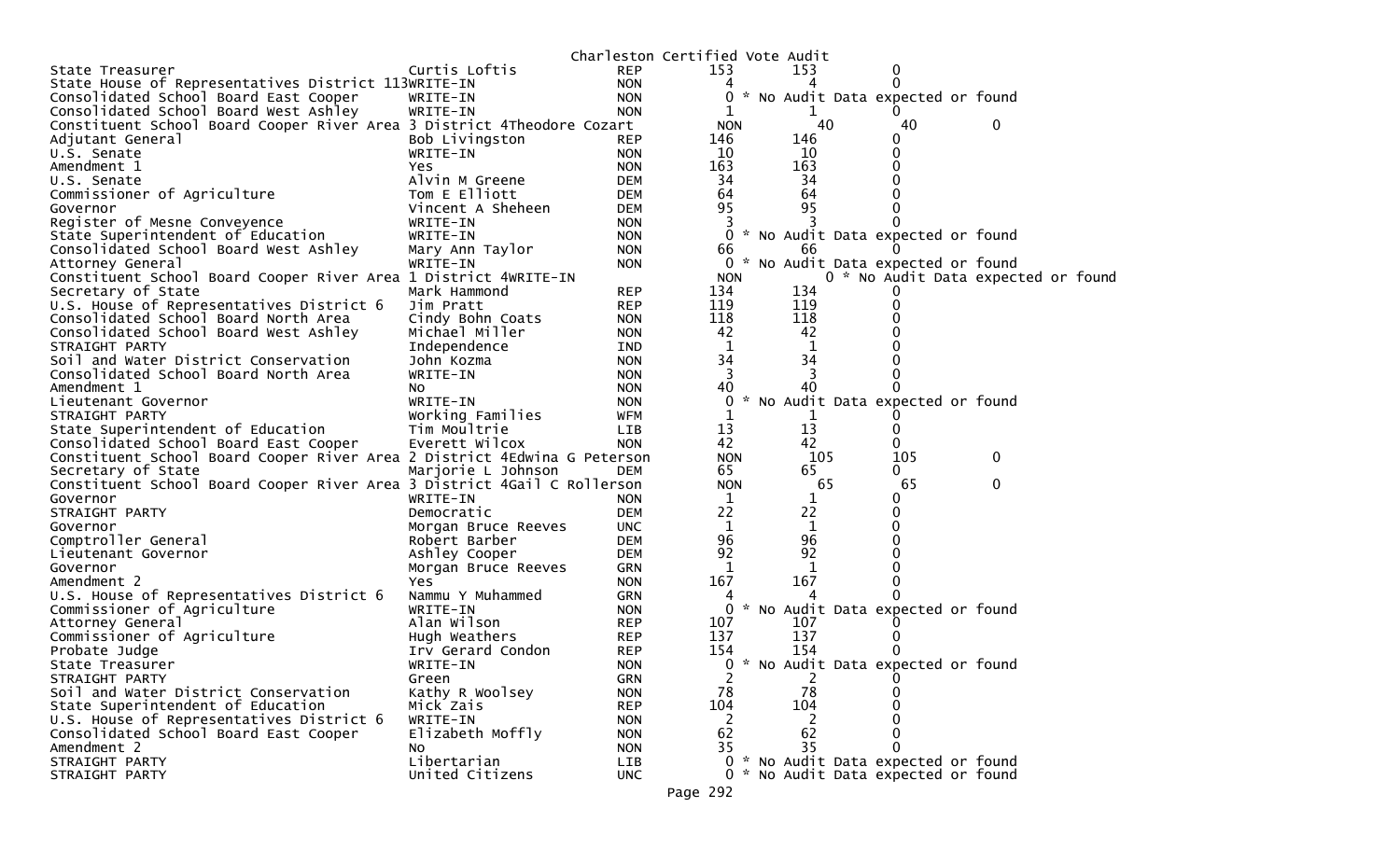|                                                                          |                     |                          | Charleston Certified Vote Audit |             |                                   |                                     |  |
|--------------------------------------------------------------------------|---------------------|--------------------------|---------------------------------|-------------|-----------------------------------|-------------------------------------|--|
| State Superintendent of Education                                        | Frank Holleman      | DEM                      | 75                              | 75          | $\Omega$                          |                                     |  |
| Comptroller General                                                      | WRITE-IN            | <b>NON</b>               | $\mathbf{0}$                    |             | * No Audit Data expected or found |                                     |  |
| State House of Representatives District 113J Seth Whipper                |                     | <b>DEM</b>               | 97                              | 97          |                                   |                                     |  |
| Constituent School Board Cooper River Area 2 District 4WRITE-IN          |                     |                          | <b>NON</b>                      |             |                                   | 0 * No Audit Data expected or found |  |
| Constituent School Board Cooper River Area 3 District 4WRITE-IN          |                     |                          | <b>NON</b>                      |             |                                   | 0 * No Audit Data expected or found |  |
| Attorney General                                                         | Leslie Minerd       | <b>GRN</b>               | 10                              | 10          |                                   |                                     |  |
| State Superintendent of Education                                        | Doretha A Bull      | GRN                      | -5                              |             |                                   |                                     |  |
| Amendment 3                                                              | Yes                 | <b>NON</b>               | 143                             | 143         |                                   |                                     |  |
| U.S. Senate                                                              | Tom Clements        | <b>GRN</b>               | 41                              | 41          |                                   |                                     |  |
| Governor                                                                 | Nikki R Haley       | <b>REP</b>               | 106                             | 106         |                                   |                                     |  |
| Probate Judge                                                            | WRITE-IN            | <b>NON</b>               | 1                               | $\mathbf 1$ |                                   |                                     |  |
| Lieutenant Governor                                                      | Ken Ard             | <b>REP</b>               | 111                             | 111         |                                   |                                     |  |
| Adjutant General                                                         | WRITE-IN            | <b>NON</b>               |                                 |             |                                   |                                     |  |
| Secretary of State                                                       | WRITE-IN            | <b>NON</b>               | 0                               |             | * No Audit Data expected or found |                                     |  |
| Constituent School Board Cooper River Area 1 District 4Ross Gwin         |                     |                          | <b>NON</b>                      | 102         | 102                               | 0                                   |  |
| Amendment 3                                                              | No.                 | <b>NON</b>               | 53                              | 53          | 0                                 |                                     |  |
| Soil and Water District Conservation                                     | WRITE-IN            | <b>NON</b>               | 0                               |             | * No Audit Data expected or found |                                     |  |
| Consolidated School Board East Cooper                                    | Craig Ascue         | <b>NON</b>               | 73                              | 73          |                                   |                                     |  |
| State House of Representatives District 113J Seth Whipper                |                     | <b>WFM</b>               | 46<br>106                       | 46<br>106   |                                   |                                     |  |
| Comptroller General<br>STRAIGHT PARTY                                    | Richard A Eckstrom  | <b>REP</b>               | 55                              | 55          |                                   |                                     |  |
| Referendum                                                               | Republican          | <b>REP</b><br><b>NON</b> | 72                              | 72          | 0                                 |                                     |  |
|                                                                          | No.                 |                          |                                 |             |                                   |                                     |  |
| 0613 N Charleston 13                                                     |                     |                          |                                 |             |                                   |                                     |  |
| Amendment 4                                                              | NO.                 | <b>NON</b>               | 80                              | 80          |                                   |                                     |  |
| Constituent School Board Cooper River Area 1 District 4WRITE-IN          |                     |                          | <b>NON</b>                      |             |                                   | 0 * No Audit Data expected or found |  |
| STRAIGHT PARTY                                                           | Democratic          | <b>DEM</b>               | 232                             | 232         |                                   |                                     |  |
| Referendum                                                               | Yes                 | <b>NON</b>               | 208                             | 208         |                                   |                                     |  |
| County Referendum                                                        | Yes                 | <b>NON</b>               | 165                             | 165         |                                   |                                     |  |
| County Referendum                                                        | No.                 | <b>NON</b>               | 108                             | 108         |                                   |                                     |  |
| Lieutenant Governor                                                      | Ken Ard             | <b>REP</b>               | 42                              | 42          | 0                                 |                                     |  |
| Amendment 1                                                              | Yes                 | <b>NON</b>               | 231                             | 231         |                                   |                                     |  |
| Adjutant General                                                         | WRITE-IN            | <b>NON</b>               | 0                               |             | * No Audit Data expected or found |                                     |  |
| State Superintendent of Education                                        | Tony Fayyazi        | IND                      | 0                               |             | * No Audit Data expected or found |                                     |  |
| U.S. Senate                                                              | Tom Clements        | <b>GRN</b>               | 22                              | 22          |                                   |                                     |  |
| U.S. House of Representatives District 6                                 | WRITE-IN            | <b>NON</b>               | 0                               |             | * No Audit Data expected or found |                                     |  |
| Consolidated School Board East Cooper                                    | Everett Wilcox      | <b>NON</b>               | 57                              | 57          |                                   |                                     |  |
| Probate Judge                                                            | Irv Gerard Condon   | <b>REP</b>               | 79                              | 79          |                                   |                                     |  |
| Governor                                                                 | Morgan Bruce Reeves | <b>GRN</b>               | 8                               | 8           |                                   |                                     |  |
| STRAIGHT PARTY                                                           | United Citizens     | <b>UNC</b>               | 2                               |             | $\Omega$                          |                                     |  |
| State Treasurer                                                          | WRITE-IN            | <b>NON</b>               | 0                               |             | * No Audit Data expected or found |                                     |  |
| Constituent School Board Cooper River Area 2 District 4Edwina G Peterson |                     |                          | <b>NON</b>                      | 144         | 144                               |                                     |  |
| Soil and Water District Conservation                                     | John Kozma          | <b>NON</b>               | 34                              | 34          | 0                                 |                                     |  |
| STRAIGHT PARTY                                                           | Working Families    | WFM                      | 1                               | 1           | 0                                 |                                     |  |
| Adjutant General                                                         | Bob Livingston      | <b>REP</b>               | 68                              | 68          | 0                                 |                                     |  |
| State House of Representatives District 113J Seth Whipper                |                     | <b>DEM</b>               | 271                             | 271         | $\Omega$                          |                                     |  |
| State Superintendent of Education                                        | WRITE-IN            | <b>NON</b>               | $\overline{0}$                  |             | * No Audit Data expected or found |                                     |  |
| Constituent School Board Cooper River Area 3 District 4Gail C Rollerson  |                     |                          | <b>NON</b>                      | 73          | 73                                |                                     |  |
| Amendment 1                                                              | No                  | <b>NON</b>               | 55                              | 55          | 0                                 |                                     |  |
| Attorney General                                                         | Alan Wilson         | <b>REP</b>               | 43                              | 43          | $\mathbf{0}$                      |                                     |  |
| Governor                                                                 | WRITE-IN            | <b>NON</b>               | 0                               |             | * No Audit Data expected or found |                                     |  |
| U.S. Senate                                                              | Jim DeMint          | <b>REP</b>               | 50                              | 50          |                                   |                                     |  |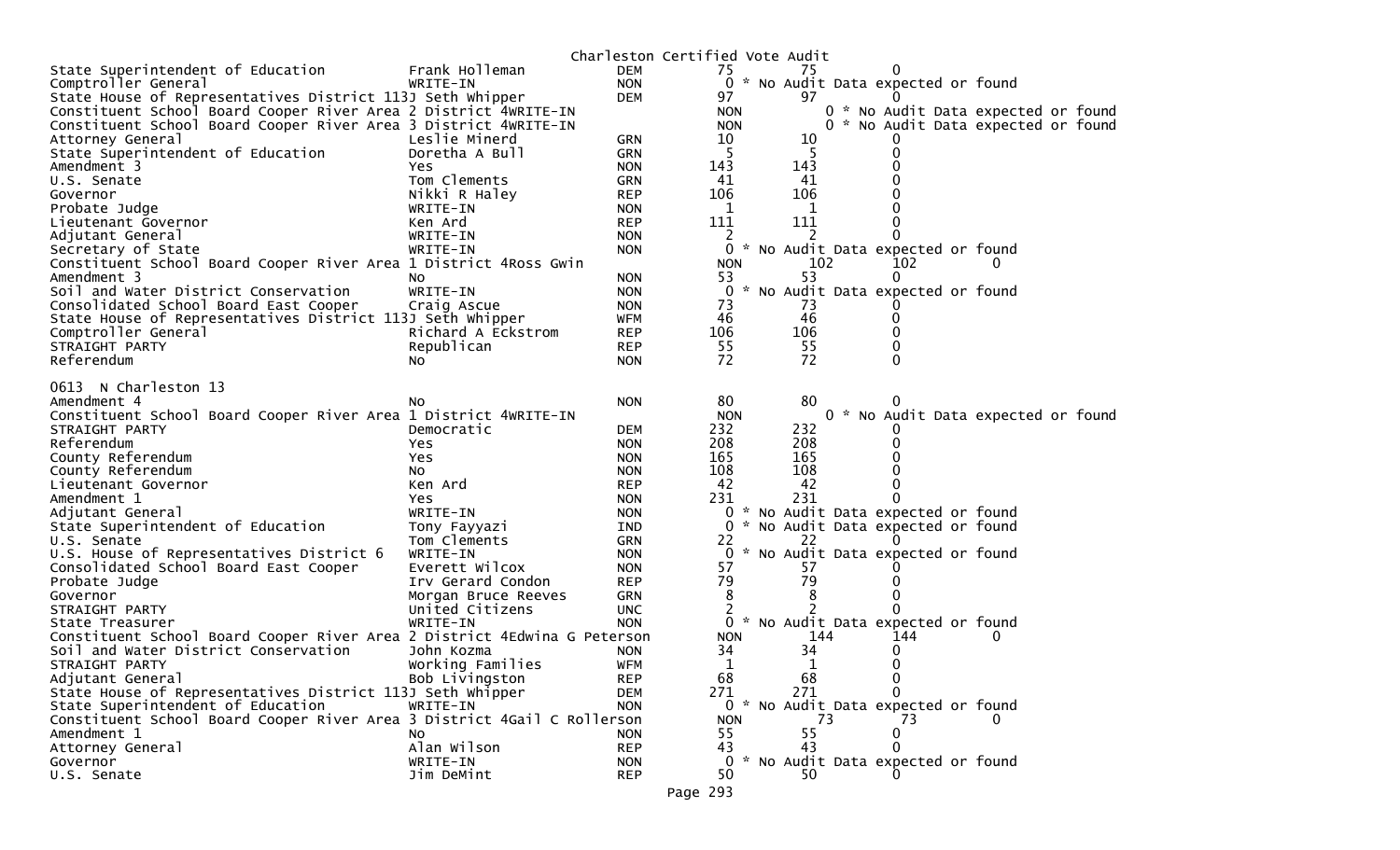|                                                                        |                              |                          | Charleston Certified Vote Audit |           |    |                                     |                                    |  |
|------------------------------------------------------------------------|------------------------------|--------------------------|---------------------------------|-----------|----|-------------------------------------|------------------------------------|--|
| Commissioner of Agriculture                                            | Tom E Elliott                | <b>DEM</b>               | 255                             | 255       |    | 0                                   |                                    |  |
| State Superintendent of Education                                      | Tim Moultrie                 | LIB                      | 3                               | 3         |    | 0                                   |                                    |  |
| Comptroller General                                                    | Robert Barber                | DEM                      | 266                             | 266       |    |                                     |                                    |  |
| U.S. House of Representatives District 6                               | James E Jim Clyburn          | <b>DEM</b>               | 262                             | 262       |    |                                     |                                    |  |
| Consolidated School Board East Cooper                                  | Elizabeth Moffly             | <b>NON</b>               | 51                              | 51        |    |                                     |                                    |  |
| Probate Judge                                                          | WRITE-IN                     | <b>NON</b>               | 0                               |           |    | * No Audit Data expected or found   |                                    |  |
| State House of Representatives District 113J Seth Whipper              |                              | <b>WFM</b>               | 15                              | 15        |    |                                     |                                    |  |
| Governor                                                               | Morgan Bruce Reeves          | <b>UNC</b>               | <sup>2</sup>                    | 2         |    |                                     |                                    |  |
| U.S. Senate                                                            | Alvin M Greene               | <b>DEM</b>               | 230                             | 230       |    |                                     |                                    |  |
| U.S. Senate                                                            | WRITE-IN                     | <b>NON</b>               |                                 |           |    |                                     |                                    |  |
| Secretary of State                                                     | WRITE-IN                     | <b>NON</b>               | 0                               |           |    | * No Audit Data expected or found   |                                    |  |
| Amendment 2                                                            | Yes                          | <b>NON</b>               | 226                             | 226       |    |                                     |                                    |  |
| Attorney General                                                       | Leslie Minerd                | <b>GRN</b>               | 8                               | 8         |    |                                     |                                    |  |
| Secretary of State                                                     | Mark Hammond                 | <b>REP</b>               | 51                              | 51        |    |                                     |                                    |  |
| Lieutenant Governor                                                    | WRITE-IN                     | <b>NON</b>               |                                 |           |    | 0 * No Audit Data expected or found |                                    |  |
| Soil and Water District Conservation                                   | Kathy R Woolsey              | <b>NON</b>               | 77                              | 77        |    |                                     |                                    |  |
| State Treasurer                                                        | Curtis Loftis                | <b>REP</b>               | 76                              | 76        |    |                                     |                                    |  |
| State House of Representatives District 113WRITE-IN                    |                              | <b>NON</b>               | 1                               | 1         |    |                                     |                                    |  |
| Constituent School Board Cooper River Area 2 District 4WRITE-IN        |                              |                          | <b>NON</b>                      |           |    |                                     | 0 * No Audit Data expected or foun |  |
| STRAIGHT PARTY                                                         | Libertarian                  | <b>LIB</b>               |                                 |           |    | 0 * No Audit Data expected or found |                                    |  |
| Consolidated School Board East Cooper                                  | Craig Ascue                  | <b>NON</b>               | 108                             | 108       |    |                                     |                                    |  |
| Register of Mesne Conveyence                                           | Charlie Lybrand              | <b>REP</b>               | 77                              | 77        |    |                                     |                                    |  |
| Constituent School Board Cooper River Area 3 District 4WRITE-IN        |                              |                          | <b>NON</b>                      |           |    |                                     | 0 * No Audit Data expected or foun |  |
| STRAIGHT PARTY                                                         | Independence                 | <b>IND</b>               | 2                               | 2         |    |                                     |                                    |  |
| Amendment 2                                                            | NO.                          | <b>NON</b>               | 57                              | 57        |    |                                     |                                    |  |
| State Superintendent of Education                                      | Mick Zais                    | <b>REP</b>               | 41                              | 41        |    |                                     |                                    |  |
| Constituent School Board Cooper River Area 1 District 4Ross Gwin       |                              |                          | <b>NON</b>                      | 103       |    | 103                                 | 0                                  |  |
|                                                                        |                              |                          |                                 |           |    |                                     |                                    |  |
| U.S. House of Representatives District 6                               | Jim Pratt                    | <b>REP</b>               | 44                              | 44        |    |                                     |                                    |  |
| Comptroller General                                                    | WRITE-IN                     | <b>NON</b>               | 1                               | 1         |    |                                     |                                    |  |
| Governor                                                               | Nikki R Haley                | <b>REP</b>               | 42                              | 42        |    |                                     |                                    |  |
| Attorney General                                                       | Matthew Richardson           | <b>DEM</b>               | 260                             | 260       |    |                                     |                                    |  |
| State Superintendent of Education                                      | Doretha A Bull               | <b>GRN</b>               | 8                               | 8         |    |                                     |                                    |  |
| Commissioner of Agriculture                                            | Hugh Weathers                | <b>REP</b>               | 53                              | 53        |    |                                     |                                    |  |
| Consolidated School Board West Ashley                                  | WRITE-IN                     | <b>NON</b>               |                                 |           |    | 0 * No Audit Data expected or found |                                    |  |
| Register of Mesne Conveyence                                           | WRITE-IN                     | <b>NON</b>               |                                 |           |    | 0 * No Audit Data expected or found |                                    |  |
| Amendment 3                                                            | Yes                          | <b>NON</b>               | 171                             | 171       |    |                                     |                                    |  |
| Commissioner of Agriculture                                            | WRITE-IN                     | <b>NON</b>               |                                 |           |    | 0 * No Audit Data expected or found |                                    |  |
| State Superintendent of Education                                      | Frank Holleman               | DEM                      | 260                             | 260       |    |                                     |                                    |  |
| Soil and Water District Conservation                                   | WRITE-IN                     | <b>NON</b>               | 1                               | 1         |    |                                     |                                    |  |
| Consolidated School Board East Cooper                                  | WRITE-IN                     | <b>NON</b>               | 1                               | 1         |    |                                     |                                    |  |
| Comptroller General                                                    | Richard A Eckstrom           | <b>REP</b>               | 44                              | 44        |    |                                     |                                    |  |
| Secretary of State                                                     | Marjorie L Johnson           | <b>DEM</b>               | 256                             | 256       |    |                                     |                                    |  |
| Soil and Water District Conservation                                   | Joshua Giordano-Silliman NON |                          | 47                              | 47        |    |                                     |                                    |  |
| Lieutenant Governor                                                    | Ashley Cooper                | <b>DEM</b>               | 267                             | 267       |    | 0                                   |                                    |  |
| Amendment 3                                                            | NO.                          | <b>NON</b>               | 110                             | 110       |    | 0                                   |                                    |  |
| Consolidated School Board West Ashley                                  | Mary Ann Taylor              | <b>NON</b>               | 41                              | 41        |    | 0                                   |                                    |  |
| Consolidated School Board North Area                                   | Cindy Bohn Coats             | <b>NON</b>               | 74                              | 74        |    | 0                                   |                                    |  |
| U.S. House of Representatives District 6                               | Nammu Y Muhammed             | <b>GRN</b>               | 6                               | 6         |    | 0                                   |                                    |  |
| Constituent School Board Cooper River Area 3 District 4Theodore Cozart |                              |                          | <b>NON</b>                      |           | 71 | 71                                  | $\mathbf{0}$                       |  |
| STRAIGHT PARTY                                                         | Green                        | <b>GRN</b>               | 7                               | 7         |    | 0                                   |                                    |  |
| Consolidated School Board West Ashley<br>Amendment 4                   | Michael Miller<br>Yes        | <b>NON</b><br><b>NON</b> | 60<br>196                       | 60<br>196 |    | 0<br>0                              |                                    |  |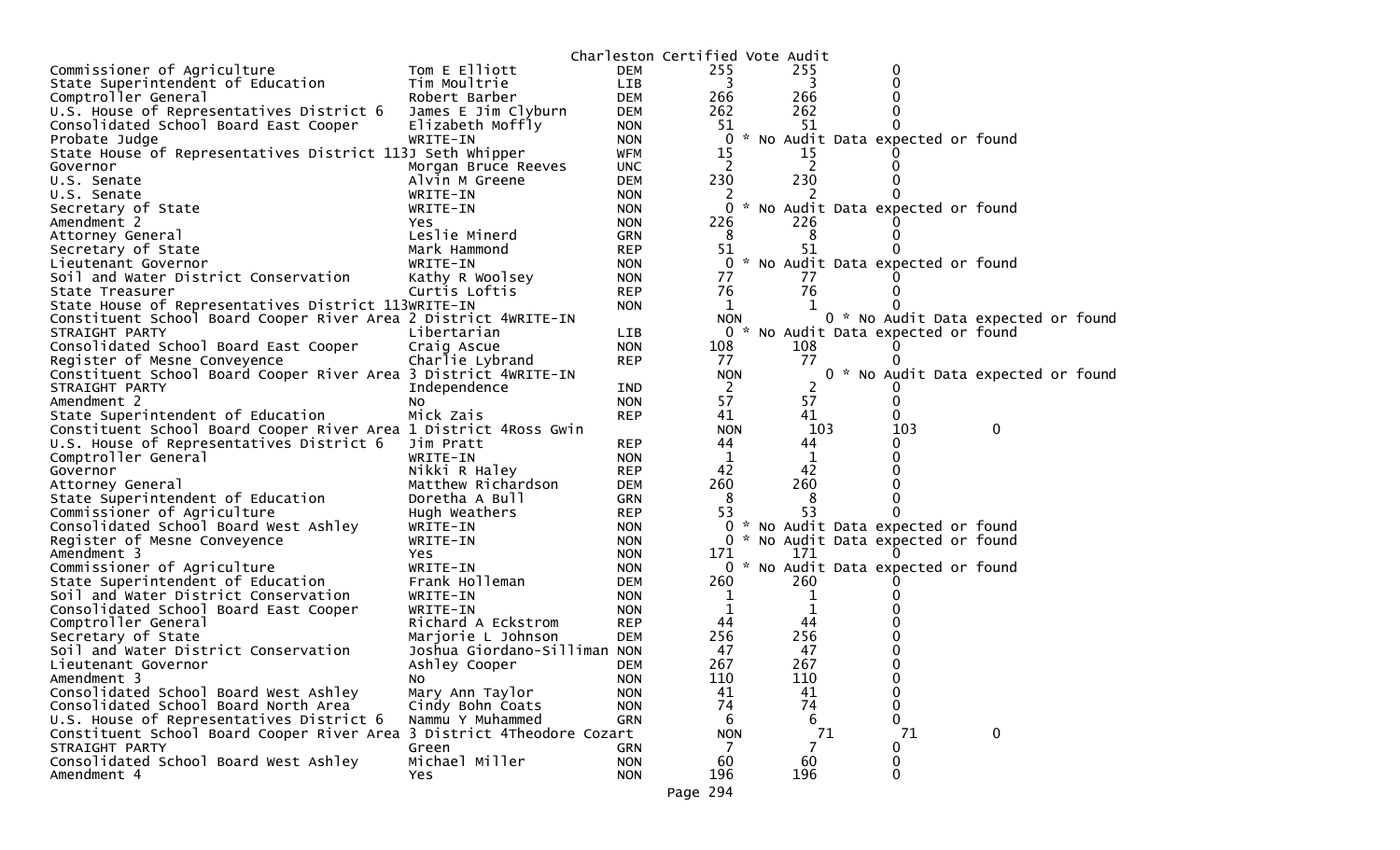|                                                                                |                     |            | Charleston Certified Vote Audit |             |    |                                     |          |  |
|--------------------------------------------------------------------------------|---------------------|------------|---------------------------------|-------------|----|-------------------------------------|----------|--|
| Consolidated School Board North Area                                           | WRITE-IN            | <b>NON</b> | 2                               |             |    |                                     |          |  |
| Attorney General                                                               | WRITE-IN            | <b>NON</b> |                                 |             |    | 0 * No Audit Data expected or found |          |  |
| STRAIGHT PARTY                                                                 | Republican          | <b>REP</b> | 26                              | 26          |    |                                     |          |  |
| Governor                                                                       | Vincent A Sheheen   | DEM        | 260                             | 260         |    |                                     |          |  |
| Referendum                                                                     | NO.                 | <b>NON</b> | 78                              | 78          |    | 0                                   |          |  |
| 0614 N Charleston 14                                                           |                     |            |                                 |             |    |                                     |          |  |
| County Referendum                                                              | Yes.                | <b>NON</b> | 113                             | 113         |    | 0                                   |          |  |
| State House of Representatives District 113WRITE-IN                            |                     | <b>NON</b> | 2                               | 2           |    | $\mathbf 0$                         |          |  |
| Referendum                                                                     | Yes.                | <b>NON</b> | 132                             | 132         |    |                                     |          |  |
| County Referendum                                                              | NO.                 | <b>NON</b> | 67                              | 67          |    | 0                                   |          |  |
| Soil and Water District Conservation                                           | John Kozma          | <b>NON</b> | 34                              | 34          |    | 0                                   |          |  |
| Consolidated School Board East Cooper                                          | Elizabeth Moffly    | <b>NON</b> | 48                              | 48          |    |                                     |          |  |
| Constituent School Board Cooper River Area 3 District 4Gail C Rollerson        |                     |            | <b>NON</b>                      |             | 55 | 55                                  | 0        |  |
| Attorney General                                                               | Leslie Minerd       | GRN        | 10                              | 10          |    | 0                                   |          |  |
| State Treasurer                                                                | Curtis Loftis       | <b>REP</b> | 101                             | 101         |    | 0                                   |          |  |
| STRAIGHT PARTY                                                                 | Independence        | IND        | 1                               | 1           |    | 0                                   |          |  |
| State Superintendent of Education                                              | Tony Fayyazi        | IND        | 1                               | $\mathbf 1$ |    |                                     |          |  |
| Register of Mesne Conveyence                                                   | Charlie Lybrand     | <b>REP</b> | 101                             | 101         |    |                                     |          |  |
| Comptroller General                                                            | Robert Barber       | <b>DEM</b> | 118                             | 118         |    | 0                                   |          |  |
| Secretary of State                                                             | Marjorie L Johnson  | <b>DEM</b> | 112                             | 112         |    |                                     |          |  |
| Amendment 1                                                                    | NO.                 | <b>NON</b> | 34                              | 34          |    |                                     |          |  |
| Adjutant General                                                               | WRITE-IN            | <b>NON</b> | $\overline{4}$                  | 4           |    |                                     |          |  |
| STRAIGHT PARTY                                                                 | Republican          | <b>REP</b> | 36                              | 36          |    |                                     |          |  |
| U.S. House of Representatives District 6                                       | Nammu Y Muhammed    | GRN        | 3                               | 3           |    |                                     |          |  |
| Lieutenant Governor                                                            | Ken Ard             | <b>REP</b> | 72                              | 72          |    |                                     |          |  |
| Consolidated School Board East Cooper                                          | Craig Ascue         | <b>NON</b> | 64                              | 64          |    |                                     |          |  |
| State Superintendent of Education                                              | Tim Moultrie        | <b>LIB</b> |                                 | 6           |    |                                     |          |  |
| State Superintendent of Education                                              | WRITE-IN            | <b>NON</b> | $\Omega$                        |             |    | * No Audit Data expected or found   |          |  |
| Adjutant General                                                               | Bob Livingston      | <b>REP</b> | 96                              | 96          |    |                                     |          |  |
| Register of Mesne Conveyence                                                   | WRITE-IN            | <b>NON</b> | 1<br>23                         | 1           |    |                                     |          |  |
| U.S. Senate<br>Constituent School Board Cooper River Area 2 District 4WRITE-IN | Tom Clements        | GRN        | <b>NON</b>                      | 23          |    | 0 * No Audit Data expected or foun  |          |  |
| STRAIGHT PARTY                                                                 | Working Families    | WFM        |                                 |             |    | 0 * No Audit Data expected or found |          |  |
| Governor                                                                       | Morgan Bruce Reeves | <b>UNC</b> |                                 |             |    | 0 * No Audit Data expected or found |          |  |
| Constituent School Board Cooper River Area 1 District 4Ross Gwin               |                     |            | <b>NON</b>                      |             | 83 | 83                                  | $\Omega$ |  |
| Soil and Water District Conservation                                           | Kathy R Woolsey     | <b>NON</b> | 68                              | 68          |    | 0                                   |          |  |
| Amendment 2                                                                    | Yes                 | <b>NON</b> | 154                             | 154         |    |                                     |          |  |
| Governor                                                                       | WRITE-IN            | <b>NON</b> |                                 |             |    | 0 * No Audit Data expected or found |          |  |
| Consolidated School Board West Ashley                                          | WRITE-IN            | <b>NON</b> |                                 |             |    | 0 * No Audit Data expected or found |          |  |
| Attorney General                                                               | Matthew Richardson  | <b>DEM</b> | 116                             | 116         |    |                                     |          |  |
| Constituent School Board Cooper River Area 3 District 4WRITE-IN                |                     |            | <b>NON</b>                      |             |    | 0 * No Audit Data expected or foun  |          |  |
| Governor                                                                       | Nikki R Haley       | <b>REP</b> | 72                              | 72          |    |                                     |          |  |
| Consolidated School Board North Area                                           | Cindy Bohn Coats    | <b>NON</b> | 86                              | 86          |    | 0                                   |          |  |
| STRAIGHT PARTY                                                                 | United Citizens     | <b>UNC</b> | 1                               | 1           |    | 0                                   |          |  |
| Commissioner of Agriculture                                                    | Tom E Elliott       | DEM        | 114                             | 114         |    | $\Omega$                            |          |  |
| Consolidated School Board West Ashley                                          | Mary Ann Taylor     | <b>NON</b> | 47                              | 47          |    |                                     |          |  |
| U.S. House of Representatives District 6                                       | WRITE-IN            | <b>NON</b> |                                 |             |    | 0 * No Audit Data expected or found |          |  |
| Consolidated School Board East Cooper                                          | WRITE-IN            | <b>NON</b> |                                 |             |    | * No Audit Data expected or found   |          |  |
| Consolidated School Board North Area                                           | WRITE-IN            | <b>NON</b> |                                 | 1           |    |                                     |          |  |
| Consolidated School Board West Ashley                                          | Michael Miller      | <b>NON</b> | 47                              | 47          |    | 0                                   |          |  |
| Amendment 2                                                                    | No                  | <b>NON</b> | 36                              | 36          |    | $\Omega$                            |          |  |
|                                                                                |                     |            | Page 295                        |             |    |                                     |          |  |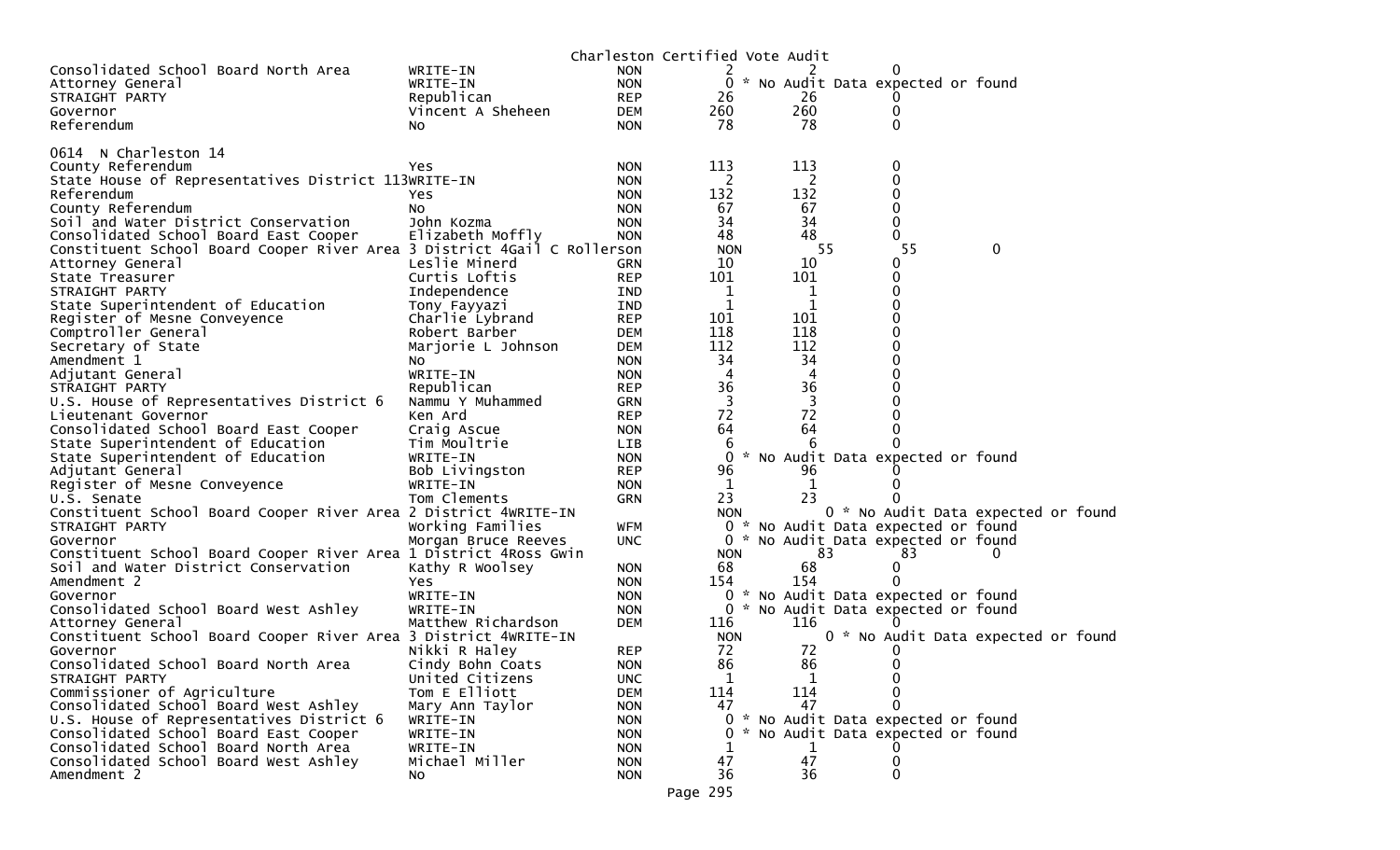|                                                                          |                              |                          | Charleston Certified Vote Audit |          |                                     |                                     |
|--------------------------------------------------------------------------|------------------------------|--------------------------|---------------------------------|----------|-------------------------------------|-------------------------------------|
| Comptroller General                                                      | WRITE-IN                     | <b>NON</b>               |                                 |          | 0 * No Audit Data expected or found |                                     |
| Comptroller General                                                      | Richard A Eckstrom           | <b>REP</b>               | 79                              | 79       |                                     |                                     |
| U.S. Senate                                                              | Jim DeMint                   | <b>REP</b>               | 79                              | 79       |                                     |                                     |
| State Superintendent of Education                                        | Mick Zais                    | <b>REP</b>               | 70                              | 70       |                                     |                                     |
| Probate Judge                                                            | Irv Gerard Condon            | <b>REP</b>               | 100                             | 100      |                                     |                                     |
| STRAIGHT PARTY                                                           | Green                        | GRN                      | $\mathbf 1$                     | 1        |                                     |                                     |
| Governor                                                                 | Morgan Bruce Reeves          | GRN                      | 2                               |          |                                     |                                     |
| State House of Representatives District 113J Seth Whipper                |                              | <b>DEM</b>               | 132                             | 132      |                                     |                                     |
| Soil and Water District Conservation                                     | WRITE-IN                     | <b>NON</b>               | 3                               | 3        |                                     |                                     |
| Soil and Water District Conservation                                     | Joshua Giordano-Silliman NON |                          | 20                              | 20       |                                     |                                     |
| State Superintendent of Education                                        | Doretha A Bull               | <b>GRN</b>               | 12                              | 12       | 0                                   |                                     |
| Amendment 3                                                              | Yes                          | <b>NON</b>               | 120                             | 120      | 0                                   |                                     |
| Constituent School Board Cooper River Area 3 District 4Theodore Cozart   |                              |                          | <b>NON</b>                      | 38       | 38                                  |                                     |
| Attorney General                                                         | WRITE-IN                     | <b>NON</b>               | 0                               |          | * No Audit Data expected or found   |                                     |
| U.S. Senate                                                              | Alvin M Greene               | <b>DEM</b>               | 84                              | 84       |                                     |                                     |
| Lieutenant Governor                                                      | WRITE-IN                     | <b>NON</b>               |                                 |          | 0 * No Audit Data expected or found |                                     |
| Constituent School Board Cooper River Area 1 District 4WRITE-IN          |                              |                          | <b>NON</b>                      |          |                                     | 0 * No Audit Data expected or found |
| U.S. Senate                                                              | WRITE-IN                     | <b>NON</b>               | 6                               | 6        |                                     |                                     |
| U.S. House of Representatives District 6                                 | James E Jim Clyburn          | <b>DEM</b>               | 119                             | 119      |                                     |                                     |
| Secretary of State                                                       | Mark Hammond                 | <b>REP</b>               | 84                              | 84       |                                     |                                     |
| Consolidated School Board East Cooper                                    | Everett Wilcox               | <b>NON</b>               | 36                              | 36       |                                     |                                     |
| Amendment 3                                                              | No                           | <b>NON</b>               | 68                              | 68       |                                     |                                     |
| State Superintendent of Education                                        | Frank Holleman               | <b>DEM</b>               | 110                             | 110      |                                     |                                     |
| State Treasurer                                                          | WRITE-IN                     | <b>NON</b>               | 3                               | 3        |                                     |                                     |
| State House of Representatives District 113J Seth Whipper                |                              | WFM                      | 25                              | 25       |                                     |                                     |
| Governor                                                                 | Vincent A Sheheen            | <b>DEM</b>               | 125                             | 125      |                                     |                                     |
| Secretary of State                                                       | WRITE-IN                     | <b>NON</b>               | 0                               |          | * No Audit Data expected or found   |                                     |
| Probate Judge                                                            | WRITE-IN                     | <b>NON</b>               | 2                               |          |                                     |                                     |
| STRAIGHT PARTY                                                           | Libertarian                  | LIB.                     | 0                               |          | * No Audit Data expected or found   |                                     |
| Amendment 4                                                              | Yes.                         | <b>NON</b>               | 116                             | 116      |                                     |                                     |
| Commissioner of Agriculture                                              | Hugh Weathers                | <b>REP</b>               | 83                              | 83       | 0                                   |                                     |
| Amendment 1                                                              |                              | <b>NON</b>               | 156                             | 156      |                                     |                                     |
| Constituent School Board Cooper River Area 2 District 4Edwina G Peterson | Yes.                         |                          | <b>NON</b>                      | 96       | 96                                  | 0                                   |
|                                                                          | Alan Wilson                  | <b>REP</b>               | 73                              | 73       | 0                                   |                                     |
| Attorney General                                                         |                              |                          | 127                             | 127      | 0                                   |                                     |
| Lieutenant Governor<br>Amendment 4                                       | Ashley Cooper                | DEM<br><b>NON</b>        | 68                              | 68       |                                     |                                     |
|                                                                          | No<br>WRITE-IN               |                          | 0                               |          | * No Audit Data expected or found   |                                     |
| Commissioner of Agriculture                                              | Jim Pratt                    | <b>NON</b><br><b>REP</b> | 77                              | 77       |                                     |                                     |
| U.S. House of Representatives District 6                                 |                              |                          | 77                              | 77       | 0                                   |                                     |
| STRAIGHT PARTY<br>Referendum                                             | Democratic                   | DEM<br><b>NON</b>        | 58                              | 58       | 0                                   |                                     |
|                                                                          | No                           |                          |                                 |          |                                     |                                     |
| 0615 N Charleston 15                                                     |                              |                          |                                 |          |                                     |                                     |
| County Referendum                                                        |                              |                          | 59                              | 59       | 0                                   |                                     |
|                                                                          | No                           | <b>NON</b>               | 140                             | 140      | 0                                   |                                     |
| Referendum<br>State House of Representatives District 113J Seth Whipper  | Yes                          | <b>NON</b>               | 176                             | 176      | 0                                   |                                     |
| Probate Judge                                                            | Irv Gerard Condon            | DEM<br><b>REP</b>        | 43                              | 43       | O                                   |                                     |
| Amendment 1                                                              |                              |                          | 29                              | 29       |                                     |                                     |
|                                                                          | N <sub>O</sub>               | <b>NON</b>               |                                 |          |                                     |                                     |
| Constituent School Board Cooper River Area 1 District 4Ross Gwin         |                              |                          | <b>NON</b>                      | 65       | 65                                  | 0                                   |
| Constituent School Board Cooper River Area 2 District 4WRITE-IN          |                              |                          | <b>NON</b>                      |          |                                     | 0 * No Audit Data expected or found |
| Consolidated School Board North Area                                     | WRITE-IN                     | <b>NON</b>               | 1                               |          |                                     |                                     |
| Consolidated School Board West Ashley                                    | Mary Ann Taylor              | <b>NON</b>               | 38                              | 38<br>22 | 0                                   |                                     |
| Commissioner of Agriculture                                              | Hugh Weathers                | <b>REP</b>               | 22                              |          | 0                                   |                                     |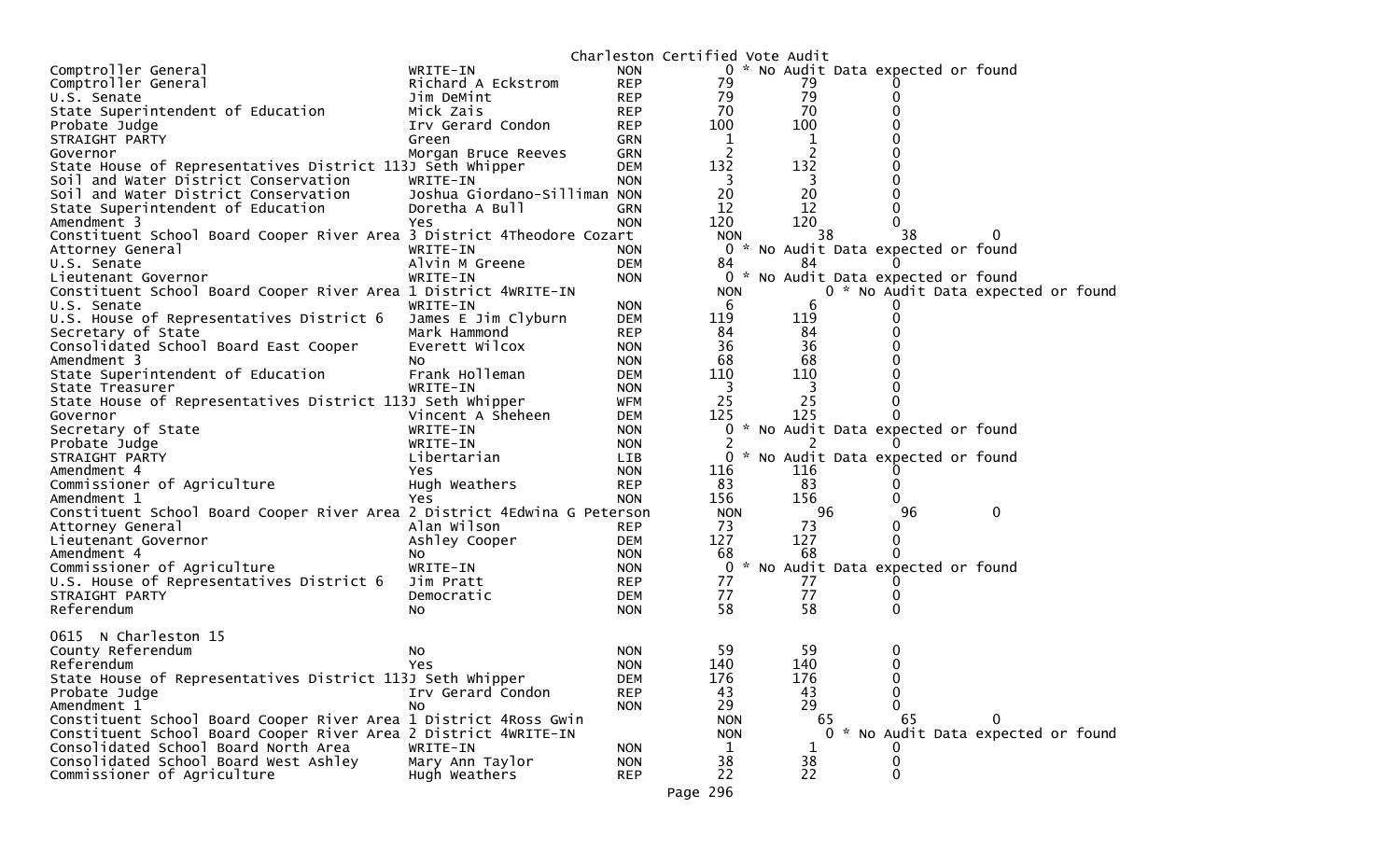|                                                                          |                              | Charleston Certified Vote Audit |                |     |                                     |    |                                     |  |
|--------------------------------------------------------------------------|------------------------------|---------------------------------|----------------|-----|-------------------------------------|----|-------------------------------------|--|
| Consolidated School Board West Ashley                                    | Michael Miller               | <b>NON</b>                      | 32             | 32  | 0                                   |    |                                     |  |
| Attorney General                                                         | Matthew Richardson           | <b>DEM</b>                      | 177            | 177 | $\Omega$                            |    |                                     |  |
| STRAIGHT PARTY                                                           | Libertarian                  | LIB                             |                |     | 0 * No Audit Data expected or found |    |                                     |  |
| U.S. House of Representatives District 6                                 | James E Jim Clyburn          | DEM                             | 176            | 176 |                                     |    |                                     |  |
| State Superintendent of Education                                        | Tony Fayyazi                 | IND                             |                |     |                                     |    |                                     |  |
| Consolidated School Board East Cooper                                    | WRITE-IN                     | <b>NON</b>                      | 0              |     | * No Audit Data expected or found   |    |                                     |  |
| Soil and Water District Conservation                                     | Kathy R Woolsey              | <b>NON</b>                      | 64             | 64  |                                     |    |                                     |  |
| Constituent School Board Cooper River Area 3 District 4WRITE-IN          |                              |                                 | <b>NON</b>     |     |                                     |    | 0 * No Audit Data expected or found |  |
| Governor                                                                 | Morgan Bruce Reeves          | <b>UNC</b>                      | $\mathbf{1}$   |     |                                     |    |                                     |  |
| Commissioner of Agriculture                                              | WRITE-IN                     | <b>NON</b>                      | 0              |     | * No Audit Data expected or found   |    |                                     |  |
| Secretary of State                                                       | WRITE-IN                     | <b>NON</b>                      |                |     | * No Audit Data expected or found   |    |                                     |  |
| Amendment 2                                                              | Yes                          | <b>NON</b>                      | 140            | 140 |                                     |    |                                     |  |
| State Superintendent of Education                                        | Tim Moultrie                 | <b>LIB</b>                      |                |     |                                     |    |                                     |  |
| State Treasurer                                                          | WRITE-IN                     | <b>NON</b>                      | $\overline{2}$ |     |                                     |    |                                     |  |
| State House of Representatives District 113J Seth Whipper                |                              | <b>WFM</b>                      | 9              |     |                                     |    |                                     |  |
| Comptroller General                                                      | Richard A Eckstrom           | <b>REP</b>                      | 18             | 18  |                                     |    |                                     |  |
| Adjutant General                                                         | WRITE-IN                     | <b>NON</b>                      | 2              | 2   |                                     |    |                                     |  |
| Lieutenant Governor                                                      | Ken Ard                      | <b>REP</b>                      | 16             | 16  |                                     |    |                                     |  |
| U.S. House of Representatives District 6                                 | Jim Pratt                    | <b>REP</b>                      | 15             | 15  | $\Omega$                            |    |                                     |  |
| State Superintendent of Education                                        | WRITE-IN                     | <b>NON</b>                      |                |     | 0 * No Audit Data expected or found |    |                                     |  |
| Probate Judge                                                            | WRITE-IN                     | <b>NON</b>                      |                |     |                                     |    |                                     |  |
| Comptroller General                                                      | WRITE-IN                     | <b>NON</b>                      | $\Omega$       |     | * No Audit Data expected or found   |    |                                     |  |
| Adjutant General                                                         | Bob Livingston               | <b>REP</b>                      | 43             | 43  |                                     |    |                                     |  |
| Attorney General                                                         | WRITE-IN                     | <b>NON</b>                      | 0              |     | * No Audit Data expected or found   |    |                                     |  |
| Governor                                                                 | Morgan Bruce Reeves          | GRN                             | 4              | 4   |                                     |    |                                     |  |
| Constituent School Board Cooper River Area 3 District 4Theodore Cozart   |                              |                                 | <b>NON</b>     | 33  |                                     | 33 | $\bf{0}$                            |  |
| Amendment 2                                                              | NO.                          | <b>NON</b>                      | 32             | 32  | 0                                   |    |                                     |  |
| Constituent School Board Cooper River Area 1 District 4WRITE-IN          |                              |                                 | <b>NON</b>     |     |                                     |    | 0 * No Audit Data expected or found |  |
| Soil and Water District Conservation                                     | Joshua Giordano-Silliman NON |                                 | 27             | 27  |                                     |    |                                     |  |
| Consolidated School Board East Cooper                                    | Everett Wilcox               | <b>NON</b>                      | 39             | 39  | $\Omega$                            |    |                                     |  |
| Governor                                                                 | WRITE-IN                     | <b>NON</b>                      |                |     | * No Audit Data expected or found   |    |                                     |  |
| Soil and Water District Conservation                                     | WRITE-IN                     | <b>NON</b>                      |                |     |                                     |    |                                     |  |
| State House of Representatives District 113WRITE-IN                      |                              | <b>NON</b>                      |                |     | * No Audit Data expected or found   |    |                                     |  |
| State Superintendent of Education                                        | Mick Zais                    | <b>REP</b>                      | 15             | 15  |                                     |    |                                     |  |
| Secretary of State                                                       | Marjorie L Johnson           | DEM                             | 172            | 172 |                                     |    |                                     |  |
| U.S. House of Representatives District 6                                 | Nammu Y Muhammed             | GRN                             | -6             | 6   |                                     |    |                                     |  |
| U.S. Senate                                                              | Tom Clements                 | GRN                             | 16             | 16  |                                     |    |                                     |  |
| State Superintendent of Education                                        | Doretha A Bull               | GRN                             | 6              | 6   |                                     |    |                                     |  |
| State Treasurer                                                          | Curtis Loftis                | <b>REP</b>                      | 45             | 45  |                                     |    |                                     |  |
| Amendment 3                                                              | <b>Yes</b>                   | <b>NON</b>                      | 120            | 120 |                                     |    |                                     |  |
| Attorney General                                                         | Alan Wilson                  | <b>REP</b>                      | 16             | 16  | 0                                   |    |                                     |  |
| Register of Mesne Conveyence                                             | Charlie Lybrand              | <b>REP</b>                      | 42             | 42  | $\Omega$                            |    |                                     |  |
| STRAIGHT PARTY                                                           | Working Families             | WFM                             | 0              |     | * No Audit Data expected or found   |    |                                     |  |
| Commissioner of Agriculture                                              | Tom E Elliott                | <b>DEM</b>                      | 171            | 171 | $\Omega$                            |    |                                     |  |
| Constituent School Board Cooper River Area 2 District 4Edwina G Peterson |                              |                                 | <b>NON</b>     | 65  |                                     | 65 | 0                                   |  |
| Attorney General                                                         | Leslie Minerd                | GRN                             | 4              | 4   | 0                                   |    |                                     |  |
| Consolidated School Board East Cooper                                    | Elizabeth Moffly             | <b>NON</b>                      | 41             | 41  | 0                                   |    |                                     |  |
| STRAIGHT PARTY                                                           | Independence                 | <b>IND</b>                      |                |     | 0                                   |    |                                     |  |
| Governor                                                                 | Vincent A Sheheen            | <b>DEM</b>                      | 173            | 173 | $\mathbf{0}$                        |    |                                     |  |
| State Superintendent of Education                                        | Frank Holleman               | <b>DEM</b>                      | 171            | 171 | 0                                   |    |                                     |  |
| Amendment 3                                                              | No.                          | <b>NON</b>                      | 50             | 50  | 0                                   |    |                                     |  |
| STRAIGHT PARTY                                                           | Green                        | GRN                             | .5.            | -5. | $\Omega$                            |    |                                     |  |
|                                                                          |                              |                                 |                |     |                                     |    |                                     |  |
|                                                                          |                              |                                 | Page 297       |     |                                     |    |                                     |  |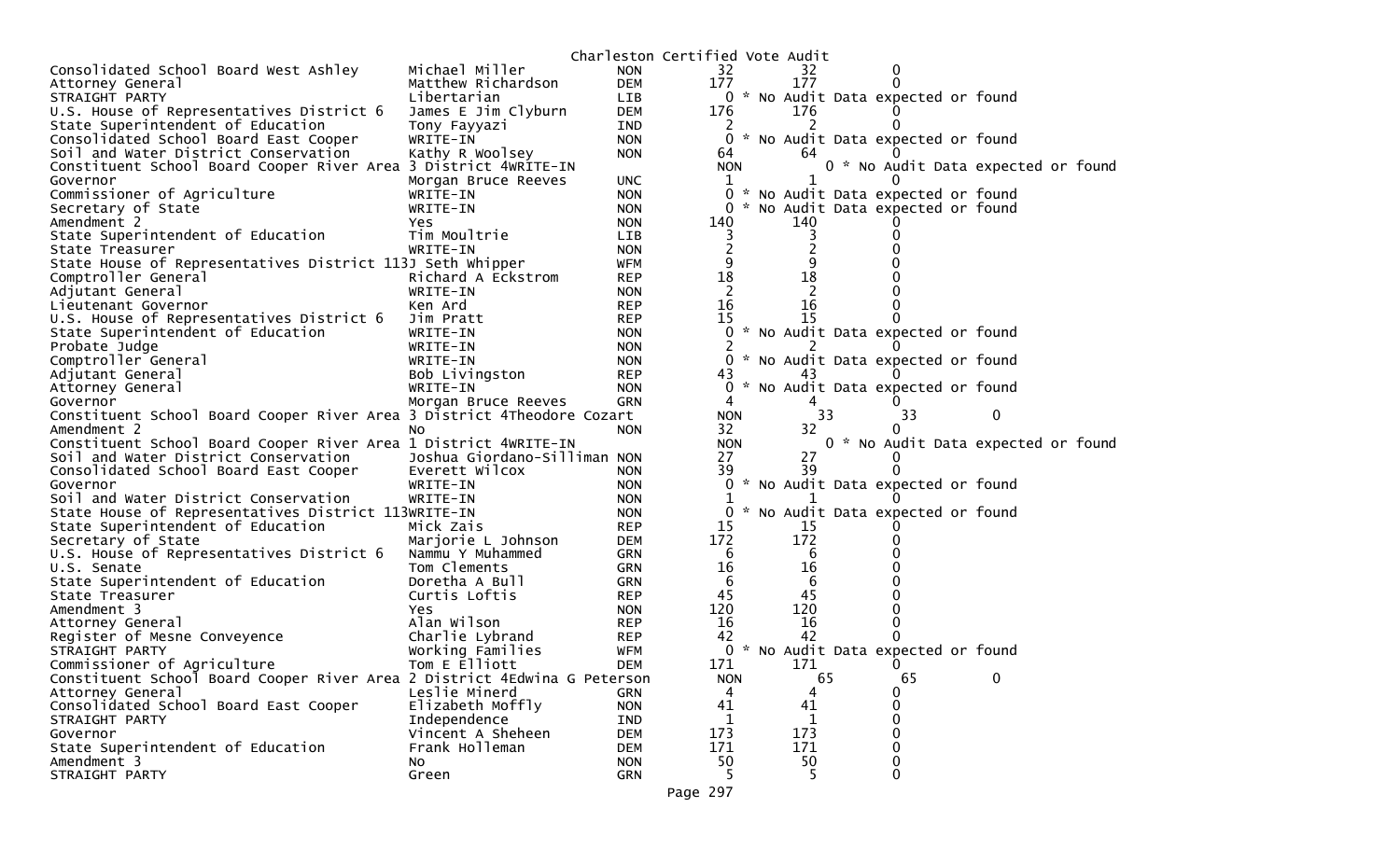|                                                                         |                              |            | Charleston Certified Vote Audit |  |         |                                     |                                    |  |
|-------------------------------------------------------------------------|------------------------------|------------|---------------------------------|--|---------|-------------------------------------|------------------------------------|--|
| U.S. Senate                                                             | Jim DeMint                   | <b>REP</b> | 25                              |  | 25      | 0                                   |                                    |  |
| STRAIGHT PARTY                                                          | United Citizens              | <b>UNC</b> | 1                               |  | 1       | 0                                   |                                    |  |
| Amendment 1                                                             | Yes                          | <b>NON</b> | 149                             |  | 149     | 0                                   |                                    |  |
| STRAIGHT PARTY                                                          | Democratic                   | <b>DEM</b> | 137                             |  | 137     | 0                                   |                                    |  |
| Register of Mesne Conveyence                                            | WRITE-IN                     | <b>NON</b> | 1                               |  | 1       | $\Omega$                            |                                    |  |
| Constituent School Board Cooper River Area 3 District 4Gail C Rollerson |                              |            | <b>NON</b>                      |  | 44      | 44                                  | 0                                  |  |
| STRAIGHT PARTY                                                          | Republican                   | <b>REP</b> | 9                               |  | 9       | 0                                   |                                    |  |
| Amendment 4                                                             | Yes                          | <b>NON</b> | 128                             |  | 128     | 0                                   |                                    |  |
| Soil and Water District Conservation                                    | John Kozma                   | <b>NON</b> | 19                              |  | 19      |                                     |                                    |  |
| U.S. House of Representatives District 6                                | WRITE-IN                     | <b>NON</b> |                                 |  |         | 0 * No Audit Data expected or found |                                    |  |
| Consolidated School Board East Cooper                                   | Craig Ascue                  | <b>NON</b> | 34                              |  | 34      |                                     |                                    |  |
| Lieutenant Governor                                                     | WRITE-IN                     | <b>NON</b> | 0                               |  |         | * No Audit Data expected or found   |                                    |  |
| Comptroller General                                                     | Robert Barber                | DEM        | 177                             |  | 177     |                                     |                                    |  |
| Governor                                                                | Nikki R Haley                | <b>REP</b> | 19                              |  | 19      | 0                                   |                                    |  |
| Amendment 4                                                             | NO.                          | <b>NON</b> | 42                              |  | 42      |                                     |                                    |  |
| U.S. Senate                                                             | Alvin M Greene               | DEM        | 152                             |  | 152     |                                     |                                    |  |
| Secretary of State                                                      | Mark Hammond                 | <b>REP</b> | 20                              |  | 20      |                                     |                                    |  |
| Consolidated School Board North Area                                    | Cindy Bohn Coats             | <b>NON</b> | 55                              |  | 55      |                                     |                                    |  |
| Lieutenant Governor                                                     | Ashley Cooper                | <b>DEM</b> | 180                             |  | 180     |                                     |                                    |  |
| County Referendum                                                       | Yes                          | <b>NON</b> | 110                             |  | 110     |                                     |                                    |  |
| Consolidated School Board West Ashley                                   | WRITE-IN                     | <b>NON</b> |                                 |  |         | 0 * No Audit Data expected or found |                                    |  |
| U.S. Senate<br>Referendum                                               | WRITE-IN                     | <b>NON</b> | 1<br>31                         |  | T<br>31 | 0                                   |                                    |  |
|                                                                         | No                           | <b>NON</b> |                                 |  |         |                                     |                                    |  |
| 0616 N Charleston 16                                                    |                              |            |                                 |  |         |                                     |                                    |  |
| Referendum                                                              | Yes                          | <b>NON</b> | 168                             |  | 168     | 0                                   |                                    |  |
| STRAIGHT PARTY                                                          | United Citizens              | <b>UNC</b> | 4                               |  | 4       | 0                                   |                                    |  |
| Comptroller General                                                     | Richard A Eckstrom           | <b>REP</b> | 53                              |  | 53      | 0                                   |                                    |  |
| Soil and Water District Conservation                                    | Kathy R Woolsey              | <b>NON</b> | 71                              |  | 71      | 0                                   |                                    |  |
| Attorney General                                                        | WRITE-IN                     | <b>NON</b> | 0                               |  |         | * No Audit Data expected or found   |                                    |  |
| U.S. Senate                                                             | Jim DeMint                   | <b>REP</b> | 66                              |  | 66      |                                     |                                    |  |
| Governor                                                                | Morgan Bruce Reeves          | <b>UNC</b> | 5                               |  | -5      |                                     |                                    |  |
| STRAIGHT PARTY                                                          | Republican                   | <b>REP</b> | 31                              |  | 31      |                                     |                                    |  |
| State Superintendent of Education                                       | Tony Fayyazi                 | <b>IND</b> | $\mathbf 1$                     |  |         |                                     |                                    |  |
| State Superintendent of Education                                       | Tim Moultrie                 | LIB        | 3                               |  | 3       |                                     |                                    |  |
| Consolidated School Board East Cooper                                   | Everett Wilcox               | <b>NON</b> | 37                              |  | 37      |                                     |                                    |  |
| Register of Mesne Conveyence                                            | Charlie Lybrand              | <b>REP</b> | 80                              |  | 80      |                                     |                                    |  |
| Amendment 2                                                             | Yes.                         | <b>NON</b> | 190                             |  | 190     | 0                                   |                                    |  |
| Commissioner of Agriculture                                             | Hugh Weathers                | <b>REP</b> | 57                              |  | 57      |                                     |                                    |  |
| Constituent School Board Cooper River Area 1 District 4WRITE-IN         |                              |            | <b>NON</b>                      |  |         |                                     | 0 * No Audit Data expected or foun |  |
| Comptroller General                                                     | WRITE-IN                     | <b>NON</b> |                                 |  |         | 0 * No Audit Data expected or found |                                    |  |
| Attorney General                                                        | Alan Wilson                  | <b>REP</b> | 51                              |  | 51      | 0                                   |                                    |  |
| Constituent School Board Cooper River Area 3 District 4Theodore Cozart  |                              |            | <b>NON</b>                      |  | 41      | 41                                  | 0                                  |  |
| U.S. Senate                                                             | Alvin M Greene               | <b>DEM</b> | 181                             |  | 181     | 0                                   |                                    |  |
| Attorney General                                                        | Leslie Minerd                | <b>GRN</b> | 6                               |  | 6       | 0                                   |                                    |  |
| U.S. House of Representatives District 6                                | WRITE-IN                     | <b>NON</b> |                                 |  |         | 0 * No Audit Data expected or found |                                    |  |
| Lieutenant Governor                                                     | WRITE-IN                     | <b>NON</b> |                                 |  |         | 0 * No Audit Data expected or found |                                    |  |
| Soil and Water District Conservation                                    | Joshua Giordano-Silliman NON |            | 32                              |  | 32      |                                     |                                    |  |
| Lieutenant Governor                                                     | Ashley Cooper                | <b>DEM</b> | 228                             |  | 228     | 0                                   |                                    |  |
| U.S. Senate                                                             | WRITE-IN                     | <b>NON</b> | 2                               |  |         |                                     |                                    |  |
| STRAIGHT PARTY                                                          | Green                        | GRN        |                                 |  |         |                                     |                                    |  |
| Commissioner of Agriculture                                             | WRITE-IN                     | <b>NON</b> |                                 |  |         | 0 * No Audit Data expected or found |                                    |  |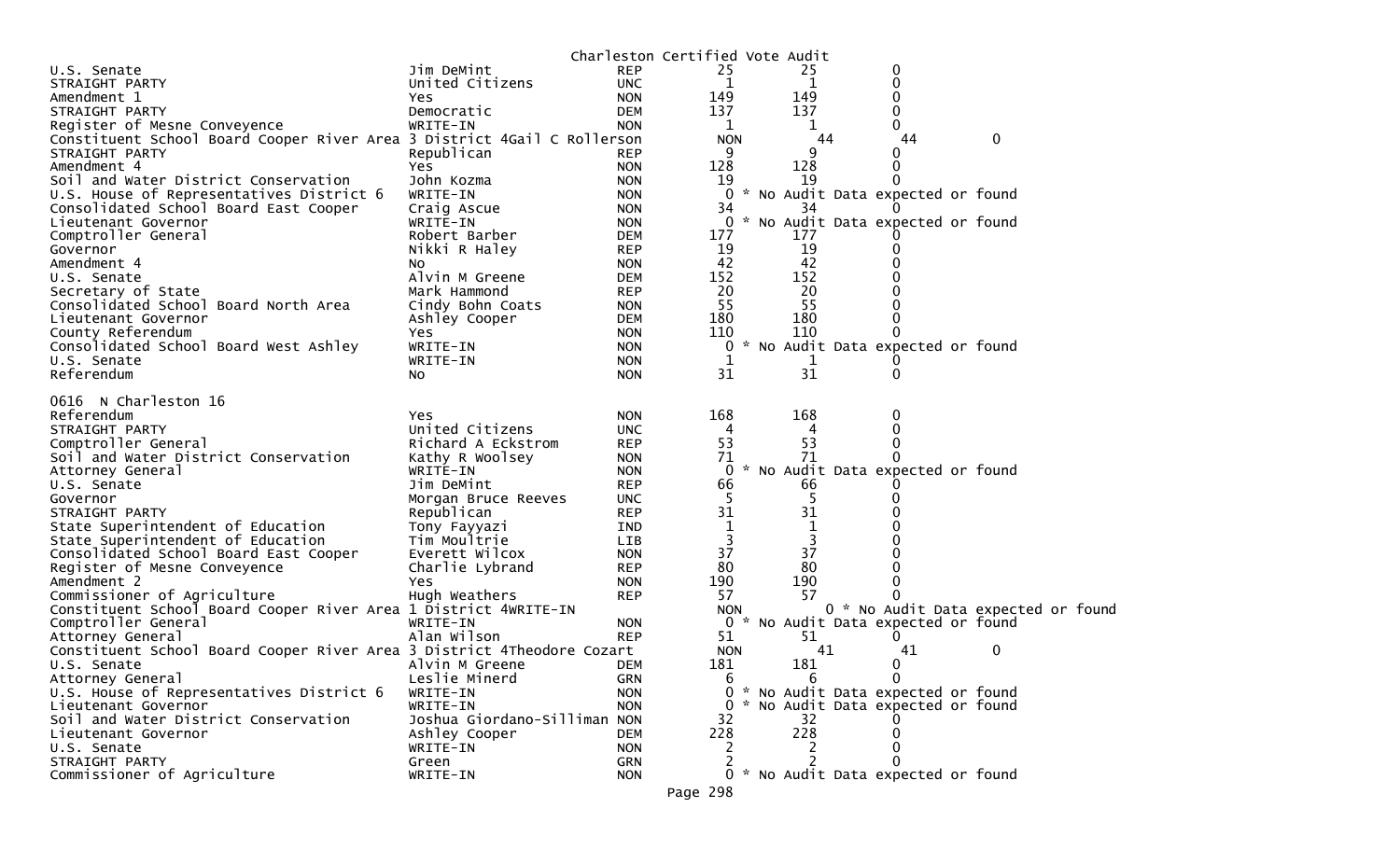|                                                                          |                     | Charleston Certified Vote Audit |              |     |                                     |                                    |  |
|--------------------------------------------------------------------------|---------------------|---------------------------------|--------------|-----|-------------------------------------|------------------------------------|--|
| Consolidated School Board East Cooper                                    | Elizabeth Moffly    | <b>NON</b>                      | 59           | 59  |                                     |                                    |  |
| Amendment 2                                                              | NO.                 | <b>NON</b>                      | 49           | 49  |                                     |                                    |  |
| Soil and Water District Conservation                                     | WRITE-IN            | <b>NON</b>                      |              |     | * No Audit Data expected or found   |                                    |  |
| Register of Mesne Conveyence                                             | WRITE-IN            | <b>NON</b>                      |              |     |                                     |                                    |  |
| State Superintendent of Education                                        | WRITE-IN            | <b>NON</b>                      | 0            |     | * No Audit Data expected or found   |                                    |  |
| Adjutant General                                                         | WRITE-IN            | <b>NON</b>                      | 1            | 1   |                                     |                                    |  |
| Constituent School Board Cooper River Area 2 District 4Edwina G Peterson |                     |                                 | <b>NON</b>   |     | 97<br>97                            | 0                                  |  |
| State Superintendent of Education                                        | Mick Zais           | <b>REP</b>                      | 55           | 55  | 0                                   |                                    |  |
| State House of Representatives District 113J Seth Whipper                |                     | <b>DEM</b>                      | 229          | 229 |                                     |                                    |  |
| State Superintendent of Education                                        | Doretha A Bull      | GRN                             | 4            | 4   |                                     |                                    |  |
| U.S. House of Representatives District 6                                 | James E Jim Clyburn | <b>DEM</b>                      | 222          | 222 |                                     |                                    |  |
| Adjutant General                                                         | Bob Livingston      | <b>REP</b>                      | 76           | 76  |                                     |                                    |  |
| Probate Judge                                                            | Irv Gerard Condon   | <b>REP</b>                      | 81           | 81  |                                     |                                    |  |
| Consolidated School Board East Cooper                                    | Craig Ascue         | <b>NON</b>                      | 64           | 64  |                                     |                                    |  |
| Consolidated School Board North Area                                     | Cindy Bohn Coats    | <b>NON</b>                      | 67           | 67  |                                     |                                    |  |
| Amendment 3                                                              | Yes.                | <b>NON</b>                      | 120          | 120 |                                     |                                    |  |
| Secretary of State                                                       | Mark Hammond        | <b>REP</b>                      | 58           | 58  |                                     |                                    |  |
| Lieutenant Governor                                                      | Ken Ard             | <b>REP</b>                      | 47           | 47  |                                     |                                    |  |
| Governor                                                                 | WRITE-IN            | <b>NON</b>                      | 1            | 1   |                                     |                                    |  |
| Governor                                                                 | Vincent A Sheheen   | <b>DEM</b>                      | 214          | 214 |                                     |                                    |  |
| STRAIGHT PARTY                                                           | Working Families    | <b>WFM</b>                      | 2            | 2   |                                     |                                    |  |
| Constituent School Board Cooper River Area 3 District 4Gail C Rollerson  |                     |                                 | <b>NON</b>   |     | 60<br>60                            | 0                                  |  |
| Consolidated School Board West Ashley                                    | WRITE-IN            | <b>NON</b>                      |              |     | 0 * No Audit Data expected or found |                                    |  |
| Consolidated School Board North Area                                     | WRITE-IN            | <b>NON</b>                      | $\mathbf{1}$ | 1   |                                     |                                    |  |
| STRAIGHT PARTY                                                           | Democratic          | <b>DEM</b>                      | 173          | 173 |                                     |                                    |  |
| Amendment 1                                                              | Yes.                | <b>NON</b>                      | 181          | 181 |                                     |                                    |  |
| Secretary of State                                                       | WRITE-IN            | <b>NON</b>                      | 0            |     | * No Audit Data expected or found   |                                    |  |
| Amendment 3                                                              | NO.                 | <b>NON</b>                      | 119          | 119 |                                     |                                    |  |
| Soil and Water District Conservation                                     | John Kozma          | <b>NON</b>                      | 28           | 28  |                                     |                                    |  |
| Consolidated School Board West Ashley                                    | Mary Ann Taylor     | <b>NON</b>                      | 34           | 34  |                                     |                                    |  |
| Consolidated School Board West Ashley                                    | Michael Miller      | <b>NON</b>                      | 40           | 40  |                                     |                                    |  |
| U.S. House of Representatives District 6                                 | Jim Pratt           | <b>REP</b>                      | 49           | 49  |                                     |                                    |  |
| State House of Representatives District 113J Seth Whipper                |                     | WFM                             | 18           | 18  | 0                                   |                                    |  |
| STRAIGHT PARTY                                                           | Libertarian         | <b>LIB</b>                      | 1            | 1   |                                     |                                    |  |
| Constituent School Board Cooper River Area 1 District 4Ross Gwin         |                     |                                 | <b>NON</b>   |     | 89<br>89                            | 0                                  |  |
| Governor                                                                 | Nikki R Haley       | <b>REP</b>                      | 54           | 54  |                                     |                                    |  |
| State Superintendent of Education                                        | Frank Holleman      | <b>DEM</b>                      | 206          | 206 |                                     |                                    |  |
| Amendment 4                                                              | Yes                 | <b>NON</b>                      | 142          | 142 |                                     |                                    |  |
| U.S. Senate                                                              | Tom Clements        | <b>GRN</b>                      | 18           | 18  |                                     |                                    |  |
| Constituent School Board Cooper River Area 2 District 4WRITE-IN          |                     |                                 | <b>NON</b>   |     |                                     | 0 * No Audit Data expected or foun |  |
| Comptroller General                                                      | Robert Barber       | <b>DEM</b>                      | 221          | 221 |                                     |                                    |  |
| Attorney General                                                         | Matthew Richardson  | <b>DEM</b>                      | 217          | 217 |                                     |                                    |  |
| Commissioner of Agriculture                                              | Tom E Elliott       | <b>DEM</b>                      | 215          | 215 |                                     |                                    |  |
| U.S. House of Representatives District 6                                 | Nammu Y Muhammed    | <b>GRN</b>                      | 3            | 3   |                                     |                                    |  |
| Consolidated School Board East Cooper                                    | WRITE-IN            | <b>NON</b>                      |              |     | 0 * No Audit Data expected or found |                                    |  |
| Amendment 4                                                              | NO.                 | <b>NON</b>                      | 89           | 89  |                                     |                                    |  |
| Probate Judge                                                            | WRITE-IN            | <b>NON</b>                      |              |     |                                     |                                    |  |
| State Treasurer                                                          | WRITE-IN            | <b>NON</b>                      |              |     |                                     |                                    |  |
| Amendment 1                                                              | No                  | <b>NON</b>                      | 66           | 66  |                                     |                                    |  |
| Secretary of State                                                       | Marjorie L Johnson  | <b>DEM</b>                      | 214          | 214 |                                     |                                    |  |
| Governor                                                                 | Morgan Bruce Reeves | <b>GRN</b>                      | 4            | 4   |                                     |                                    |  |
| County Referendum                                                        | <b>Yes</b>          | <b>NON</b>                      | 134          | 134 | 0                                   |                                    |  |
|                                                                          |                     |                                 | Page 299     |     |                                     |                                    |  |
|                                                                          |                     |                                 |              |     |                                     |                                    |  |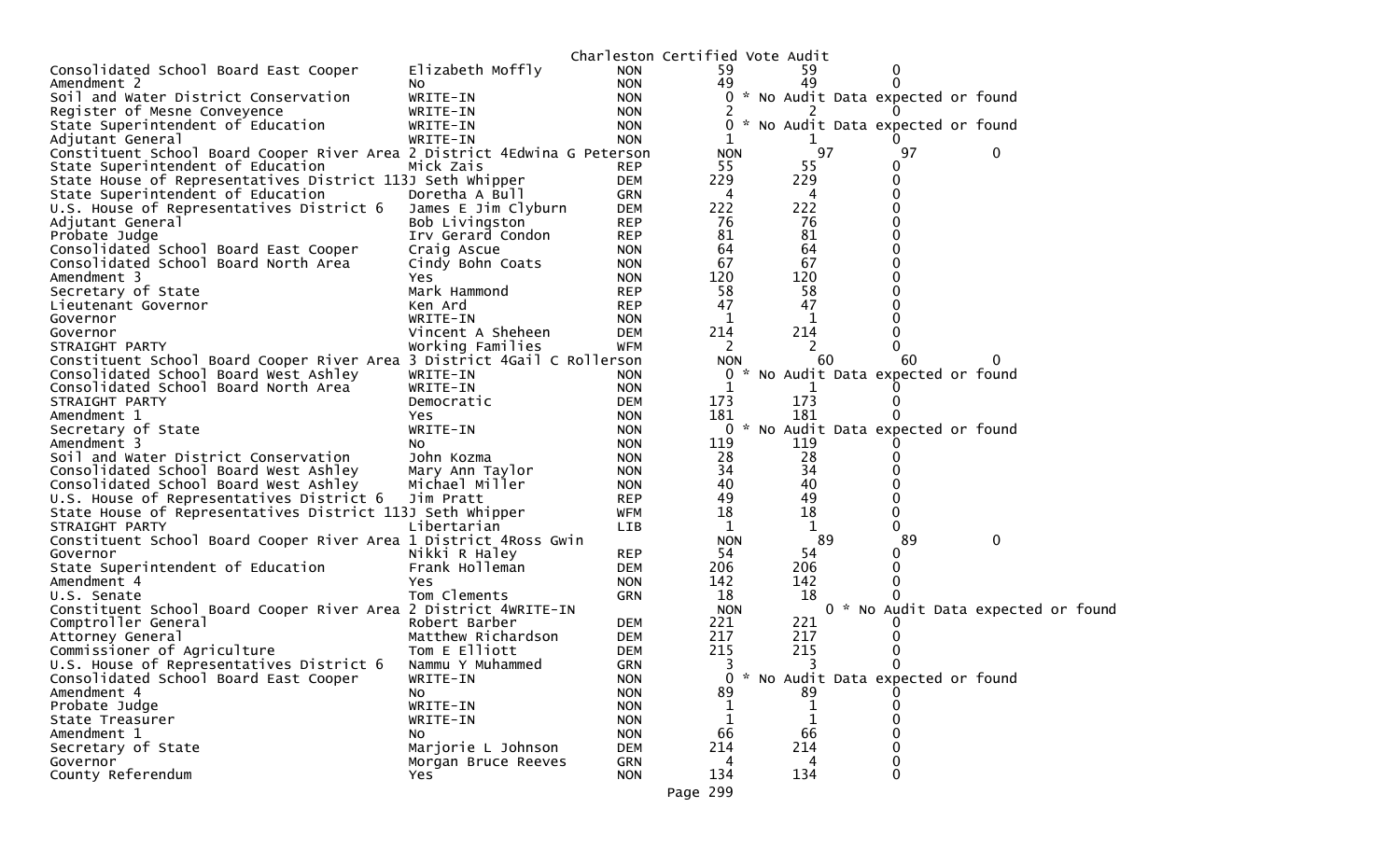|                                                                          |                              |            | Charleston Certified Vote Audit |     |    |                                     |                                    |
|--------------------------------------------------------------------------|------------------------------|------------|---------------------------------|-----|----|-------------------------------------|------------------------------------|
| State House of Representatives District 113WRITE-IN                      |                              | <b>NON</b> |                                 |     |    | 0 * No Audit Data expected or found |                                    |
| STRAIGHT PARTY                                                           | Independence                 | IND        | 1                               |     |    |                                     |                                    |
| State Treasurer                                                          | Curtis Loftis                | <b>REP</b> | 86                              | 86  |    |                                     |                                    |
| County Referendum                                                        | NO.                          | <b>NON</b> | 99                              | 99  |    |                                     |                                    |
| Constituent School Board Cooper River Area 3 District 4WRITE-IN          |                              |            | <b>NON</b>                      |     |    |                                     | 0 * No Audit Data expected or foun |
| Referendum                                                               | NO.                          | <b>NON</b> | 76                              | 76  |    |                                     |                                    |
|                                                                          |                              |            |                                 |     |    |                                     |                                    |
| 0617 N Charleston 17                                                     |                              |            |                                 |     |    |                                     |                                    |
| Consolidated School Board East Cooper                                    | Elizabeth Moffly             | <b>NON</b> | 47                              | 47  |    | 0                                   |                                    |
| U.S. House of Representatives District 6                                 | Jim Pratt                    | <b>REP</b> | 18                              | 18  |    |                                     |                                    |
| Comptroller General                                                      | WRITE-IN                     | <b>NON</b> |                                 |     |    | 0 * No Audit Data expected or found |                                    |
| Amendment 2                                                              | Yes                          | <b>NON</b> | 183                             | 183 |    |                                     |                                    |
| Governor                                                                 | Morgan Bruce Reeves          | <b>UNC</b> |                                 |     |    | 0 * No Audit Data expected or found |                                    |
| Consolidated School Board North Area                                     | Cindy Bohn Coats             | <b>NON</b> | 69                              | 69  |    |                                     |                                    |
| STRAIGHT PARTY                                                           | United Citizens              | <b>UNC</b> |                                 |     |    | 0 * No Audit Data expected or found |                                    |
| Soil and Water District Conservation                                     | Joshua Giordano-Silliman NON |            | 27                              | 27  |    |                                     |                                    |
| State Superintendent of Education                                        | Tim Moultrie                 | LIB.       | 8                               | 8   |    |                                     |                                    |
| State House of Representatives District 113J Seth Whipper                |                              | <b>WFM</b> | 13                              | 13  |    |                                     |                                    |
| Secretary of State                                                       | WRITE-IN                     | <b>NON</b> | $\mathbf{0}$                    |     |    | * No Audit Data expected or found   |                                    |
| Constituent School Board Cooper River Area 2 District 4Edwina G Peterson |                              |            | <b>NON</b>                      | 109 |    | 109                                 | 0                                  |
| Consolidated School Board East Cooper                                    | Craig Ascue                  | <b>NON</b> | 62                              | 62  |    |                                     |                                    |
| State Superintendent of Education                                        | Tony Fayyazi                 | IND        | 2                               | 2   |    |                                     |                                    |
| U.S. House of Representatives District 6                                 | Nammu Y Muhammed             | <b>GRN</b> |                                 | 3   |    |                                     |                                    |
| Consolidated School Board North Area                                     | WRITE-IN                     | <b>NON</b> |                                 |     |    |                                     |                                    |
| Soil and Water District Conservation                                     | WRITE-IN                     | <b>NON</b> | $\overline{2}$                  | 2   |    |                                     |                                    |
| Governor                                                                 | Vincent A Sheheen            | <b>DEM</b> | 221                             | 221 |    |                                     |                                    |
| Secretary of State                                                       | Marjorie L Johnson           | <b>DEM</b> | 218                             | 218 |    |                                     |                                    |
| Consolidated School Board West Ashley                                    | WRITE-IN                     | <b>NON</b> |                                 |     |    | 0 * No Audit Data expected or found |                                    |
| Amendment 2                                                              | NO.                          | <b>NON</b> | 32                              | 32  |    |                                     |                                    |
| STRAIGHT PARTY                                                           | Independence                 | IND        |                                 |     |    | 0 * No Audit Data expected or found |                                    |
| Consolidated School Board West Ashley                                    | Michael Miller               | <b>NON</b> | 50                              | 50  |    |                                     |                                    |
| Consolidated School Board West Ashley                                    | Mary Ann Taylor              | <b>NON</b> | 39                              | 39  |    |                                     |                                    |
| State Superintendent of Education                                        | Doretha A Bull               | <b>GRN</b> | -5                              |     |    |                                     |                                    |
| State Superintendent of Education                                        | Mick Zais                    | <b>REP</b> | 14                              | 14  |    |                                     |                                    |
| U.S. Senate                                                              | Jim DeMint                   | <b>REP</b> | 25                              | 25  |    |                                     |                                    |
| Commissioner of Agriculture                                              | Hugh Weathers                | <b>REP</b> | 20                              | 20  |    |                                     |                                    |
| Governor                                                                 | WRITE-IN                     | <b>NON</b> | 0                               |     |    | * No Audit Data expected or found   |                                    |
| Probate Judge                                                            | WRITE-IN                     | <b>NON</b> | 3                               | 3   |    |                                     |                                    |
| Constituent School Board Cooper River Area 3 District 4Gail C Rollerson  |                              |            | <b>NON</b>                      |     | 55 | 55                                  | $\bf{0}$                           |
| State Treasurer                                                          | WRITE-IN                     | <b>NON</b> | 2                               | 2   |    | 0                                   |                                    |
| State House of Representatives District 113WRITE-IN                      |                              | <b>NON</b> | 1                               | 1   |    | 0                                   |                                    |
| Lieutenant Governor                                                      | Ashley Cooper                | <b>DEM</b> | 220                             | 220 |    |                                     |                                    |
| State Superintendent of Education                                        | WRITE-IN                     | <b>NON</b> |                                 |     |    | 0 * No Audit Data expected or found |                                    |
| Amendment 3                                                              | Yes                          | <b>NON</b> | 139                             | 139 |    |                                     |                                    |
| Constituent School Board Cooper River Area 1 District 4Ross Gwin         |                              |            | NON.                            |     | 78 | 78                                  | 0                                  |
| Lieutenant Governor                                                      | WRITE-IN                     | <b>NON</b> |                                 |     |    | 0 * No Audit Data expected or found |                                    |
| Attorney General                                                         | Matthew Richardson           | <b>DEM</b> | 220                             | 220 |    |                                     |                                    |
| Soil and Water District Conservation                                     | John Kozma                   | <b>NON</b> | 28                              | 28  |    |                                     |                                    |
| Adjutant General                                                         | WRITE-IN                     | <b>NON</b> | 3                               | 3   |    |                                     |                                    |
| Amendment 1                                                              | Yes                          | <b>NON</b> | 196                             | 196 |    |                                     |                                    |
| U.S. Senate                                                              | Alvin M Greene               | <b>DEM</b> | 185                             | 185 |    |                                     |                                    |
| State Treasurer                                                          | Curtis Loftis                | <b>REP</b> | 47                              | 47  |    | 0                                   |                                    |
|                                                                          |                              |            |                                 |     |    |                                     |                                    |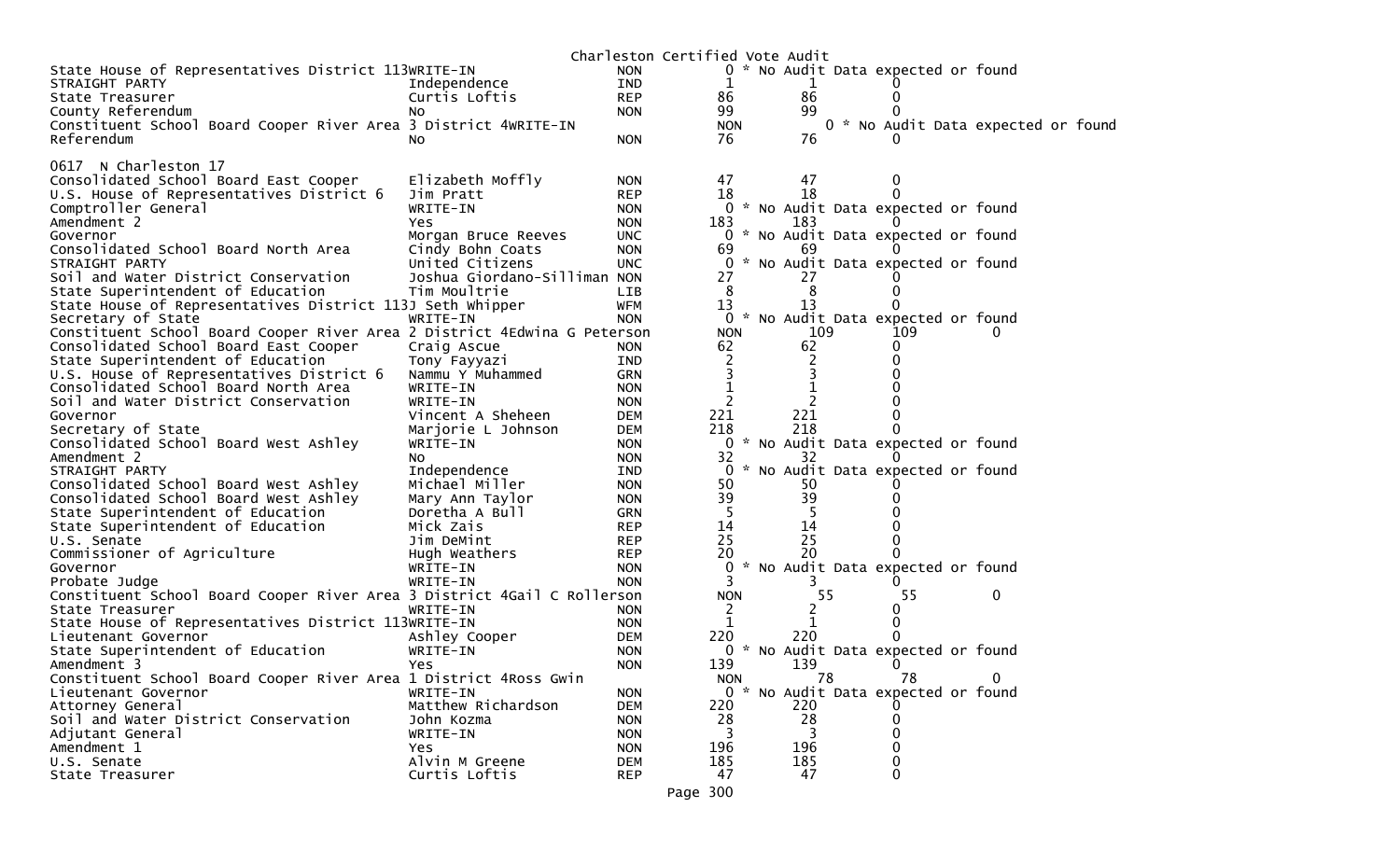|                                                                          |                     |            | Charleston Certified Vote Audit |              |                                     |             |  |
|--------------------------------------------------------------------------|---------------------|------------|---------------------------------|--------------|-------------------------------------|-------------|--|
| Commissioner of Agriculture                                              | WRITE-IN            | <b>NON</b> |                                 |              | 0 * No Audit Data expected or found |             |  |
| Constituent School Board Cooper River Area 2 District 4WRITE-IN          |                     |            | <b>NON</b>                      |              | 0 * No Audit Data expected or found |             |  |
| Consolidated School Board East Cooper                                    | WRITE-IN            | <b>NON</b> | 1                               | 1            | Ü                                   |             |  |
| Adjutant General                                                         | Bob Livingston      | <b>REP</b> | 43                              | 43           | 0                                   |             |  |
| Amendment 3                                                              | N0                  | <b>NON</b> | 77                              | 77           |                                     |             |  |
| Lieutenant Governor                                                      | Ken Ard             | <b>REP</b> | 19                              | 19           |                                     |             |  |
| U.S. Senate                                                              | WRITE-IN            | <b>NON</b> | 3                               |              |                                     |             |  |
| Comptroller General                                                      | Robert Barber       | <b>DEM</b> | 218                             | 218          | 0                                   |             |  |
| U.S. House of Representatives District 6                                 | WRITE-IN            | <b>NON</b> | 0                               |              | * No Audit Data expected or found   |             |  |
| Register of Mesne Conveyence                                             | Charlie Lybrand     | <b>REP</b> | 47                              | 47           |                                     |             |  |
| Governor                                                                 | Morgan Bruce Reeves | <b>GRN</b> | 3                               | 3            | 0                                   |             |  |
| Governor                                                                 | Nikki R Haley       | <b>REP</b> | 18                              | 18           |                                     |             |  |
| Secretary of State                                                       | Mark Hammond        | <b>REP</b> | 19                              | 19           |                                     |             |  |
| STRAIGHT PARTY                                                           | Democratic          | <b>DEM</b> | 174                             | 174          |                                     |             |  |
| State Superintendent of Education                                        | Frank Holleman      | <b>DEM</b> | 213                             | 213          |                                     |             |  |
|                                                                          |                     |            | 147                             | 147          | 0                                   |             |  |
| Amendment 4                                                              | Yes.                | <b>NON</b> |                                 |              |                                     |             |  |
| Attorney General                                                         | Leslie Minerd       | <b>GRN</b> | 3                               | 3            | 0                                   |             |  |
| Attorney General                                                         | WRITE-IN            | <b>NON</b> | $\mathbf 1$                     | $\mathbf{1}$ | 0                                   |             |  |
| Comptroller General                                                      | Richard A Eckstrom  | <b>REP</b> | 20                              | 20           | 0                                   |             |  |
| Constituent School Board Cooper River Area 3 District 4WRITE-IN          |                     |            | <b>NON</b>                      | 1            | 1                                   | $\mathbf 0$ |  |
| Amendment 1                                                              | NO.                 | <b>NON</b> | 23                              | 23           | 0                                   |             |  |
| Consolidated School Board East Cooper                                    | Everett Wilcox      | <b>NON</b> | 32                              | 32           | 0                                   |             |  |
| U.S. House of Representatives District 6                                 | James E Jim Clyburn | <b>DEM</b> | 221                             | 221          | 0                                   |             |  |
| State House of Representatives District 113J Seth Whipper                |                     | <b>DEM</b> | 224                             | 224          | 0                                   |             |  |
| Amendment 4                                                              | No                  | <b>NON</b> | 65                              | 65           | 0                                   |             |  |
| Attorney General                                                         | Alan Wilson         | <b>REP</b> | 17                              | 17           | 0                                   |             |  |
| STRAIGHT PARTY                                                           | Working Families    | <b>WFM</b> | 3                               | 3            |                                     |             |  |
| Soil and Water District Conservation                                     | Kathy R Woolsey     | <b>NON</b> | 68                              | 68           | 0                                   |             |  |
| Register of Mesne Conveyence                                             | WRITE-IN            | <b>NON</b> | 2                               | 2            | 0                                   |             |  |
| Constituent School Board Cooper River Area 1 District 4WRITE-IN          |                     |            | <b>NON</b>                      | 1            | 1                                   | 0           |  |
| STRAIGHT PARTY                                                           | Green               | GRN        | 4                               |              | 0                                   |             |  |
| County Referendum                                                        | Yes.                | <b>NON</b> | 128                             | 128          | 0                                   |             |  |
| STRAIGHT PARTY                                                           | Republican          | <b>REP</b> | 11                              | 11           | 0                                   |             |  |
| STRAIGHT PARTY                                                           | Libertarian         | <b>LIB</b> | 0                               |              | * No Audit Data expected or found   |             |  |
| U.S. Senate                                                              | Tom Clements        | <b>GRN</b> | 19                              | 19           |                                     |             |  |
| Probate Judge                                                            | Irv Gerard Condon   | <b>REP</b> | 49                              | 49           | 0                                   |             |  |
| County Referendum                                                        | No                  | <b>NON</b> | 81                              | 81           | 0                                   |             |  |
| Constituent School Board Cooper River Area 3 District 4Theodore Cozart   |                     |            | <b>NON</b>                      | 38           | 38                                  | 0           |  |
| Commissioner of Agriculture                                              | Tom E Elliott       | <b>DEM</b> | 221                             | 221          | 0                                   |             |  |
| Referendum                                                               | Yes.                | <b>NON</b> | 165                             | 165          | 0                                   |             |  |
| Referendum                                                               |                     | <b>NON</b> | 57                              | 57           | 0                                   |             |  |
|                                                                          | No                  |            |                                 |              |                                     |             |  |
| 0618<br>N Charleston 18                                                  |                     |            |                                 |              |                                     |             |  |
|                                                                          | Tim Scott           | <b>REP</b> | 161                             | 161          | 0                                   |             |  |
| U.S. House of Representatives District 1                                 | WRITE-IN            |            |                                 |              |                                     |             |  |
| Register of Mesne Conveyence                                             |                     | <b>NON</b> | 4                               | 4            | 0                                   |             |  |
| U.S. Senate                                                              | Jim DeMint          | <b>REP</b> | 189                             | 189          | 0                                   |             |  |
| Lieutenant Governor                                                      | Ashley Cooper       | <b>DEM</b> | 449                             | 449          | 0                                   |             |  |
| Comptroller General                                                      | Richard A Eckstrom  | <b>REP</b> | 151                             | 151          | 0                                   |             |  |
| Adjutant General                                                         | WRITE-IN            | <b>NON</b> |                                 |              | 0 * No Audit Data expected or found |             |  |
| Consolidated School Board West Ashley                                    | Michael Miller      | <b>NON</b> | 178                             | 178          | 0                                   |             |  |
| Constituent School Board Cooper River Area 2 District 4Edwina G Peterson |                     |            | <b>NON</b>                      | 289          | 289                                 | $\mathbf 0$ |  |
| State House of Representatives District 109WRITE-IN                      |                     | <b>NON</b> | 5.                              | 5.           | 0                                   |             |  |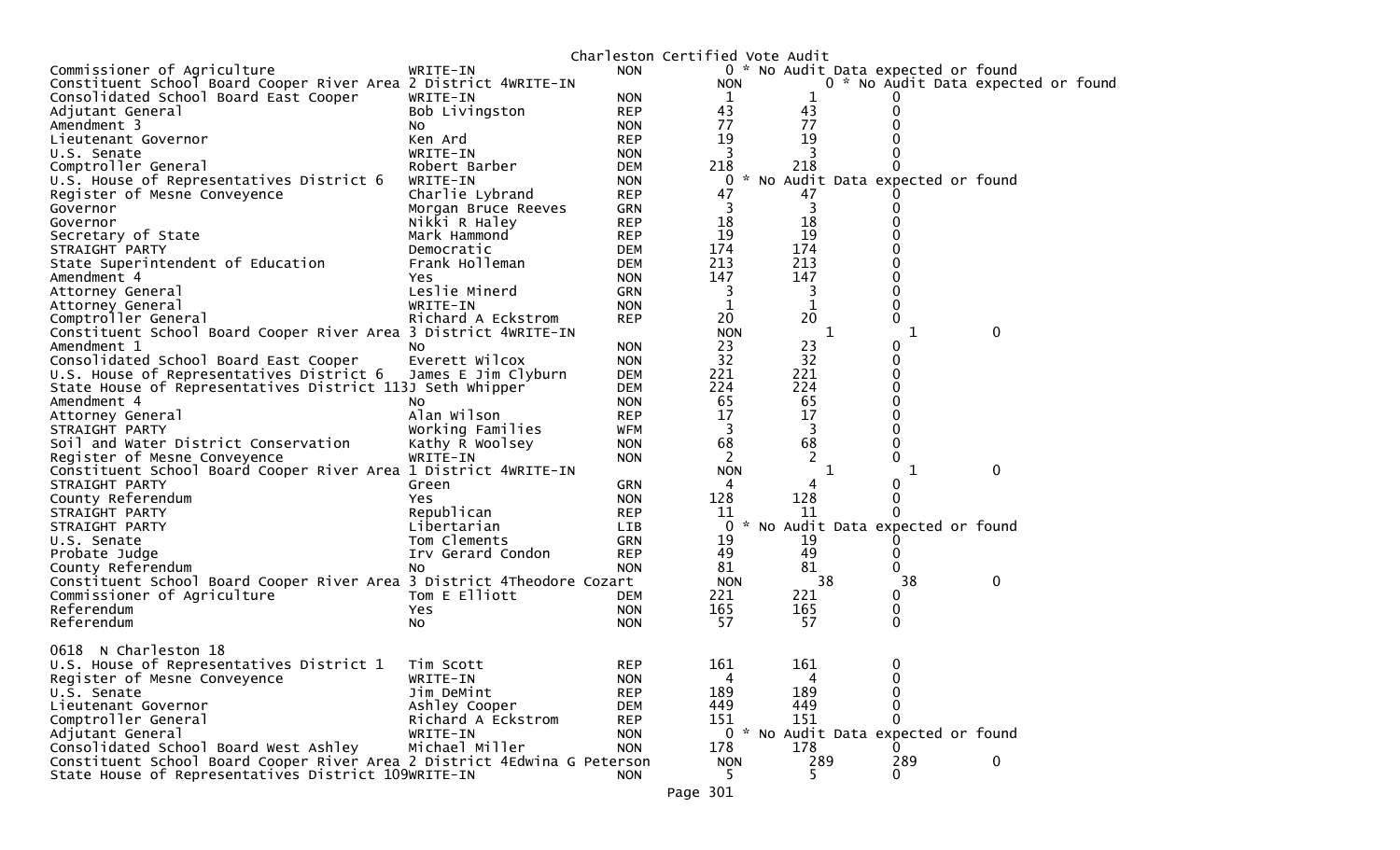|                                                                                  |                              |                          | Charleston Certified Vote Audit |                                     |          |   |
|----------------------------------------------------------------------------------|------------------------------|--------------------------|---------------------------------|-------------------------------------|----------|---|
| U.S. House of Representatives District 6                                         | WRITE-IN                     | <b>NON</b>               |                                 | 0 * No Audit Data expected or found |          |   |
| Adjutant General                                                                 | Bob Livingston               | <b>REP</b>               | 213                             | 213                                 |          |   |
| Secretary of State                                                               | WRITE-IN                     | <b>NON</b>               |                                 | 0 * No Audit Data expected or found |          |   |
| Secretary of State                                                               | Marjorie L Johnson           | DEM                      | 428                             | 428                                 |          |   |
| Consolidated School Board East Cooper                                            | WRITE-IN                     | <b>NON</b>               |                                 |                                     |          |   |
| STRAIGHT PARTY                                                                   | United Citizens              | <b>UNC</b>               | 1                               |                                     |          |   |
| U.S. House of Representatives District 1                                         | WRITE-IN                     | <b>NON</b>               | 0                               | * No Audit Data expected or found   |          |   |
| Referendum                                                                       | Yes                          | <b>NON</b>               | 393                             | 393                                 |          |   |
| U.S. House of Representatives District 1                                         | Keith Blandford              | <b>LIB</b>               |                                 | 1                                   |          |   |
| County Council District 5                                                        | WRITE-IN                     | <b>NON</b>               | 1                               | 1                                   | 0        |   |
| Constituent School Board Cooper River Area 3 District 4Gail C Rollerson          |                              |                          | <b>NON</b>                      | 191                                 | 191      | 0 |
| Constituent School Board Cooper River Area 1 District 4WRITE-IN                  |                              |                          | <b>NON</b>                      | 1                                   | 1        | 0 |
| Register of Mesne Conveyence                                                     | Charlie Lybrand              | <b>REP</b>               | 220                             | 220                                 | 0        |   |
| Commissioner of Agriculture                                                      | WRITE-IN                     | <b>NON</b>               | 0                               | * No Audit Data expected or found   |          |   |
| Consolidated School Board West Ashley                                            | WRITE-IN                     | <b>NON</b>               |                                 | 2                                   |          |   |
| State Superintendent of Education                                                | Frank Holleman               | <b>DEM</b>               | 425                             | 425                                 |          |   |
| Consolidated School Board East Cooper                                            | Elizabeth Moffly             | <b>NON</b>               | 146                             | 146                                 |          |   |
| U.S. Senate                                                                      | Alvin M Greene               | <b>DEM</b>               | 333                             | 333                                 |          |   |
| Lieutenant Governor                                                              | WRITE-IN                     | <b>NON</b>               | 0                               | * No Audit Data expected or found   |          |   |
| STRAIGHT PARTY                                                                   | Working Families             | WFM                      |                                 |                                     |          |   |
| U.S. House of Representatives District 1                                         | Jimmy Wood                   | IND                      |                                 | 3                                   |          |   |
| U.S. House of Representatives District 1                                         | Ben Frasier                  | <b>DEM</b>               | 391                             | 391                                 |          |   |
| County Referendum                                                                | NO.                          | <b>NON</b>               | 187                             | 187                                 |          |   |
| Soil and Water District Conservation                                             | Joshua Giordano-Silliman NON |                          | 115                             | 115                                 |          |   |
| STRAIGHT PARTY                                                                   | Independence                 | IND                      | 4                               | 4                                   |          |   |
| STRAIGHT PARTY                                                                   | Libertarian                  | <b>LIB</b>               | 11                              | 2<br>11                             |          |   |
| U.S. House of Representatives District 6                                         | James E Jim Clyburn          | <b>DEM</b>               |                                 |                                     |          |   |
| Probate Judge                                                                    | WRITE-IN                     | <b>NON</b>               | 1                               | 1                                   |          |   |
| U.S. House of Representatives District 1                                         | M E Mac McCullough           | <b>UNC</b>               | 4                               | 4                                   |          |   |
| Consolidated School Board North Area<br>U.S. House of Representatives District 1 | WRITE-IN<br>Rob Groce        | <b>NON</b><br><b>WFM</b> | 9                               | 9                                   |          |   |
| Constituent School Board Cooper River Area 2 District 4WRITE-IN                  |                              |                          | <b>NON</b>                      |                                     |          |   |
| Comptroller General                                                              | WRITE-IN                     | <b>NON</b>               | *<br>0                          | No Audit Data expected or found     |          |   |
| U.S. Senate                                                                      | WRITE-IN                     | <b>NON</b>               | 4                               | 4                                   |          |   |
| State Treasurer                                                                  | WRITE-IN                     | <b>NON</b>               |                                 | 2                                   |          |   |
| County Referendum                                                                | Yes                          | <b>NON</b>               | 339                             | 339                                 |          |   |
| Soil and Water District Conservation                                             | John Kozma                   | <b>NON</b>               | 85                              | 85                                  |          |   |
| Governor                                                                         | Morgan Bruce Reeves          | GRN                      | 4                               | 4                                   |          |   |
| State Treasurer                                                                  | Curtis Loftis                | <b>REP</b>               | 225                             | 225                                 |          |   |
| Probate Judge                                                                    | Irv Gerard Condon            | <b>REP</b>               | 226                             | 226                                 |          |   |
| Secretary of State                                                               | Mark Hammond                 | <b>REP</b>               | 170                             | 170                                 |          |   |
| Governor                                                                         | Morgan Bruce Reeves          | UNC.                     | 2                               | 2                                   |          |   |
| State Superintendent of Education                                                | Tim Moultrie                 | <b>LIB</b>               | 8                               | 8                                   |          |   |
| Constituent School Board Cooper River Area 3 District 4WRITE-IN                  |                              |                          | <b>NON</b>                      | 3                                   |          | 0 |
| Governor                                                                         | Vincent A Sheheen            | <b>DEM</b>               | 450                             | 450                                 | 0        |   |
| Attorney General                                                                 | Matthew Richardson           | <b>DEM</b>               | 441                             | 441                                 | 0        |   |
| Amendment 4                                                                      | NO.                          | <b>NON</b>               | 152                             | 152                                 | 0        |   |
| Soil and Water District Conservation                                             | Kathy R Woolsey              | <b>NON</b>               | 203                             | 203                                 | 0        |   |
| State Superintendent of Education                                                | Doretha A Bull               | GRN                      | 11                              | 11                                  | $\Omega$ |   |
| Commissioner of Agriculture                                                      | Tom E Elliott                | <b>DEM</b>               | 432                             | 432                                 | 0        |   |
| U.S. House of Representatives District 6                                         | Jim Pratt                    | <b>REP</b>               | 23                              | 23                                  | 0        |   |
| State Superintendent of Education                                                | Tony Fayyazi                 | IND                      | 6                               | 6                                   | 0        |   |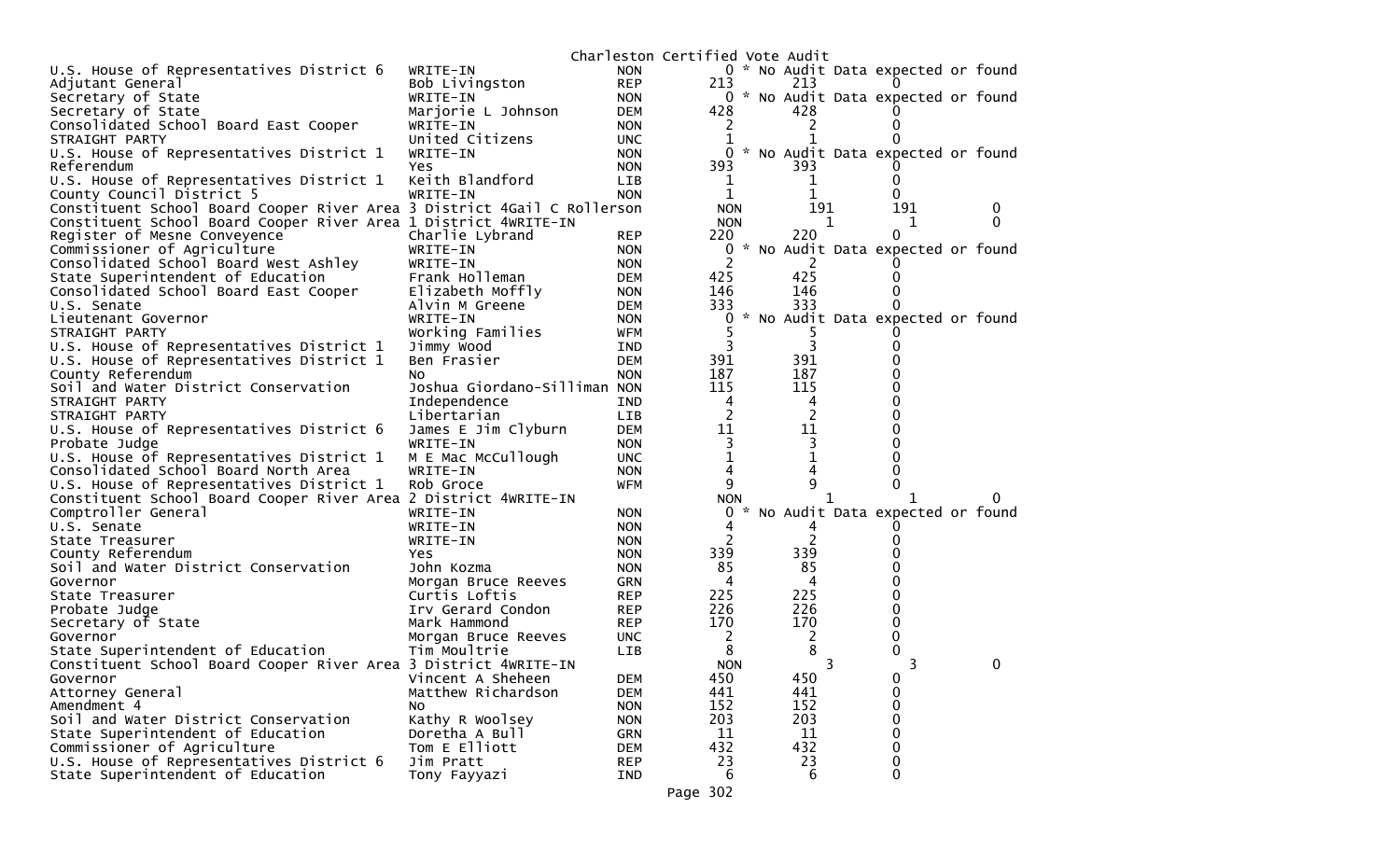|                                                                        |                   |            | Charleston Certified Vote Audit |     |                                     |              |
|------------------------------------------------------------------------|-------------------|------------|---------------------------------|-----|-------------------------------------|--------------|
| Consolidated School Board West Ashley                                  | Mary Ann Taylor   | <b>NON</b> | 185                             | 185 | 0                                   |              |
| U.S. Senate                                                            | Tom Clements      | <b>GRN</b> | 61                              | 61  | 0                                   |              |
| STRAIGHT PARTY                                                         | Republican        | <b>REP</b> | 95                              | 95  | 0                                   |              |
| Amendment 4                                                            | Yes               | <b>NON</b> | 384                             | 384 | 0                                   |              |
| Soil and Water District Conservation                                   | WRITE-IN          | <b>NON</b> | 3                               | 3   | O                                   |              |
| State Superintendent of Education                                      | Mick Zais         | <b>REP</b> | 153                             | 153 | 0                                   |              |
| Consolidated School Board East Cooper                                  | Everett Wilcox    | <b>NON</b> | 109                             | 109 | 0                                   |              |
| Consolidated School Board North Area                                   | Cindy Bohn Coats  | <b>NON</b> | 175                             | 175 | 0                                   |              |
| U.S. House of Representatives District 1                               | Robert Dobbs      | <b>GRN</b> | -5                              | -5  | 0                                   |              |
| Governor                                                               | Nikki R Haley     | <b>REP</b> | 150                             | 150 | 0                                   |              |
| Amendment 3                                                            | NO.               | <b>NON</b> | 189                             | 189 | 0                                   |              |
| Amendment 1                                                            | Yes               | <b>NON</b> | 518                             | 518 | 0                                   |              |
| Consolidated School Board East Cooper                                  | Craig Ascue       | <b>NON</b> | 185                             | 185 | 0                                   |              |
| STRAIGHT PARTY                                                         | Democratic        | <b>DEM</b> | 340                             | 340 | 0                                   |              |
| Governor                                                               | WRITE-IN          | <b>NON</b> | 2                               | 2   | 0                                   |              |
| Amendment 3                                                            | Yes               | <b>NON</b> | 362                             | 362 | 0                                   |              |
| Amendment 1                                                            | NO.               | <b>NON</b> | 48                              | 48  | 0                                   |              |
| Constituent School Board Cooper River Area 1 District 4Ross Gwin       |                   |            | <b>NON</b>                      | 256 | 256                                 | $\mathbf 0$  |
| Amendment 2                                                            | No.               | <b>NON</b> | 68                              | 68  | 0                                   |              |
| Amendment 2                                                            | Yes               | <b>NON</b> | 491                             | 491 | 0                                   |              |
| Attorney General                                                       | Leslie Minerd     | GRN        | 7                               | 7   | 0                                   |              |
| Constituent School Board Cooper River Area 3 District 4Theodore Cozart |                   |            | <b>NON</b>                      | 107 | 107                                 | $\mathbf{0}$ |
| Comptroller General                                                    | Robert Barber     | <b>DEM</b> | 443                             | 443 | 0                                   |              |
| State House of Representatives District 109David Mack III              |                   | <b>DEM</b> | 488                             | 488 | 0                                   |              |
| County Council District 5                                              | Teddie E Pryor Sr | <b>DEM</b> | 208                             | 208 | 0                                   |              |
| STRAIGHT PARTY                                                         | Green             | <b>GRN</b> | 6                               | 6   | O                                   |              |
| Attorney General                                                       | Alan Wilson       | <b>REP</b> | 153                             | 153 |                                     |              |
| Commissioner of Agriculture                                            | Hugh Weathers     | <b>REP</b> | 165                             | 165 |                                     |              |
| U.S. House of Representatives District 6                               | Nammu Y Muhammed  | GRN        | 0                               |     | * No Audit Data expected or found   |              |
| State Superintendent of Education                                      | WRITE-IN          | <b>NON</b> |                                 |     | 0 * No Audit Data expected or found |              |
| Lieutenant Governor                                                    | Ken Ard           | <b>REP</b> | 151                             | 151 |                                     |              |
| Attorney General                                                       | WRITE-IN          | <b>NON</b> |                                 |     | 0 * No Audit Data expected or found |              |
| Referendum                                                             | No                | <b>NON</b> | 163                             | 163 |                                     |              |
|                                                                        |                   |            |                                 |     |                                     |              |
| N Charleston 19<br>0619                                                |                   |            |                                 |     |                                     |              |
| Soil and Water District Conservation                                   | WRITE-IN          | <b>NON</b> |                                 |     | 0 * No Audit Data expected or found |              |
| Consolidated School Board East Cooper                                  | Craig Ascue       | <b>NON</b> | 116                             | 116 |                                     |              |
| Consolidated School Board West Ashley                                  | Michael Miller    | <b>NON</b> | 128                             | 128 |                                     |              |
| Governor                                                               | Nikki R Haley     | <b>REP</b> | 41                              | 41  |                                     |              |
| State Superintendent of Education                                      | Mick Zais         | <b>REP</b> | 39                              | 39  |                                     |              |
| STRAIGHT PARTY                                                         | Republican        | <b>REP</b> | 22                              | 22  | 0                                   |              |
|                                                                        |                   |            |                                 |     | * No Audit Data expected or found   |              |
| U.S. House of Representatives District 6                               | WRITE-IN          | <b>NON</b> | 0                               |     |                                     |              |
| U.S. House of Representatives District 1                               | WRITE-IN          | <b>NON</b> |                                 |     |                                     |              |
| State House of Representatives District 109WRITE-IN                    |                   | <b>NON</b> | 3                               | 3   | 0                                   |              |
| State Superintendent of Education                                      | Tony Fayyazi      | <b>IND</b> | 4                               | 4   | 0                                   |              |
| Consolidated School Board East Cooper                                  | Everett Wilcox    | <b>NON</b> | 77                              | 77  | $\mathbf 0$                         |              |
| Referendum                                                             | Yes               | <b>NON</b> | 235                             | 235 | 0                                   |              |
| Amendment 1                                                            | <b>Yes</b>        | <b>NON</b> | 307                             | 307 | $\Omega$                            |              |
| U.S. Senate                                                            | WRITE-IN          | <b>NON</b> |                                 | 5   | $\Omega$                            |              |
| Constituent School Board Cooper River Area 2 District 4WRITE-IN        |                   |            | <b>NON</b>                      | 1   | 1                                   | $\mathbf 0$  |
| U.S. House of Representatives District 1                               | Ben Frasier       | <b>DEM</b> | 289                             | 289 | 0                                   |              |
| Comptroller General                                                    | Robert Barber     | DEM        | 316                             | 316 | $\mathbf 0$                         |              |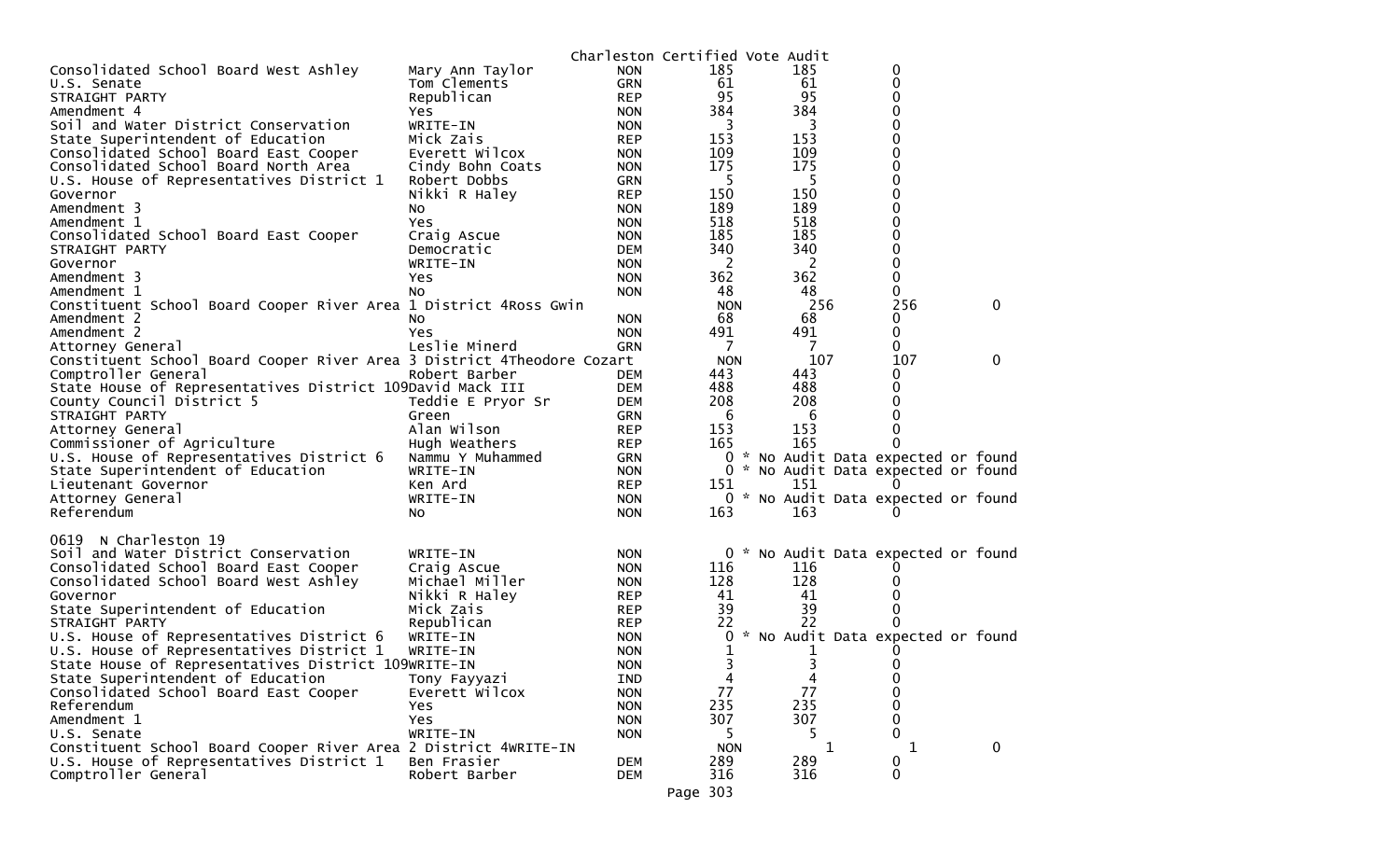|                                                                        |                              |            | Charleston Certified Vote Audit |                |    |          |                                     |                                    |  |
|------------------------------------------------------------------------|------------------------------|------------|---------------------------------|----------------|----|----------|-------------------------------------|------------------------------------|--|
| STRAIGHT PARTY                                                         | Democratic                   | <b>DEM</b> | 251                             | 251            |    | 0        |                                     |                                    |  |
| U.S. House of Representatives District 1                               | Jimmy Wood                   | IND        | 1                               |                |    | $\Omega$ |                                     |                                    |  |
| Attorney General                                                       | WRITE-IN                     | <b>NON</b> | 0                               |                |    |          | * No Audit Data expected or found   |                                    |  |
| U.S. House of Representatives District 1                               | Rob Groce                    | <b>WFM</b> |                                 |                |    |          |                                     |                                    |  |
| County Referendum                                                      | No                           | <b>NON</b> | 124                             | 124            |    | 0        |                                     |                                    |  |
| Amendment 1                                                            | NO                           | <b>NON</b> | 42                              | 42             |    |          |                                     |                                    |  |
| U.S. House of Representatives District 1                               | M E Mac McCullough           | <b>UNC</b> | $\overline{c}$                  |                |    |          |                                     |                                    |  |
| Consolidated School Board North Area                                   | WRITE-IN                     | <b>NON</b> | $\overline{2}$                  | $\overline{c}$ |    |          |                                     |                                    |  |
| STRAIGHT PARTY                                                         | Independence                 | IND        | 1                               | 1              |    |          |                                     |                                    |  |
| Commissioner of Agriculture                                            | Tom E Elliott                | <b>DEM</b> | 311                             | 311            |    |          |                                     |                                    |  |
| Secretary of State                                                     | Mark Hammond                 | <b>REP</b> | 47                              | 47             |    |          |                                     |                                    |  |
| Comptroller General                                                    | Richard A Eckstrom           | <b>REP</b> | 45                              | 45             |    |          |                                     |                                    |  |
| County Referendum                                                      | Yes                          | <b>NON</b> | 205                             | 205            |    | 0        |                                     |                                    |  |
| Amendment 2                                                            | Yes                          | <b>NON</b> | 311                             | 311            |    | 0        |                                     |                                    |  |
| U.S. House of Representatives District 6                               | James E Jim Clyburn          | <b>DEM</b> | 1                               | 1              |    |          |                                     |                                    |  |
| STRAIGHT PARTY                                                         | Libertarian                  | LIB        |                                 |                |    |          | 0 * No Audit Data expected or found |                                    |  |
| Constituent School Board Cooper River Area 3 District 4WRITE-IN        |                              |            | <b>NON</b>                      |                |    |          |                                     | 0 * No Audit Data expected or foun |  |
| U.S. Senate                                                            | Tom Clements                 | <b>GRN</b> | 41                              | 41             |    |          |                                     |                                    |  |
| Amendment 4                                                            | NO                           | <b>NON</b> | 96                              | 96             |    | 0        |                                     |                                    |  |
| Amendment 2                                                            | No                           | <b>NON</b> | 39                              | 39             |    |          |                                     |                                    |  |
| Constituent School Board Cooper River Area 1 District 4Ross Gwin       |                              |            | <b>NON</b>                      | 146            |    | 146      |                                     | 0                                  |  |
| Consolidated School Board West Ashley                                  | WRITE-IN                     | <b>NON</b> |                                 |                |    |          | 0 * No Audit Data expected or found |                                    |  |
| Amendment 4                                                            | Yes.                         | <b>NON</b> | 238                             | 238            |    |          |                                     |                                    |  |
| Amendment 3                                                            | Yes                          | <b>NON</b> | 232                             | 232            |    | $\bf{0}$ |                                     |                                    |  |
| Amendment 3                                                            | NO.                          | <b>NON</b> | 113                             | 113            |    |          |                                     |                                    |  |
| Governor                                                               | WRITE-IN                     | <b>NON</b> | 0                               |                |    |          | * No Audit Data expected or found   |                                    |  |
| State Treasurer                                                        | WRITE-IN                     | <b>NON</b> | 2                               | 2              |    |          |                                     |                                    |  |
| State Treasurer                                                        | Curtis Loftis                | <b>REP</b> | 98                              | 98             |    |          |                                     |                                    |  |
| State Superintendent of Education                                      | WRITE-IN                     | <b>NON</b> |                                 |                |    |          | 0 * No Audit Data expected or found |                                    |  |
| Soil and Water District Conservation                                   | Joshua Giordano-Silliman NON |            | 78                              | 78             |    |          |                                     |                                    |  |
| STRAIGHT PARTY                                                         | Green                        | GRN        | 4                               | 4              |    |          |                                     |                                    |  |
| Consolidated School Board North Area                                   | Cindy Bohn Coats             | <b>NON</b> | 115                             | 115            |    |          |                                     |                                    |  |
| Governor                                                               | Morgan Bruce Reeves          | <b>GRN</b> | 6                               | 6              |    |          |                                     |                                    |  |
| U.S. House of Representatives District 1                               | Robert Dobbs                 | <b>GRN</b> | 5                               | 5              |    |          |                                     |                                    |  |
| Commissioner of Agriculture                                            | Hugh Weathers                | <b>REP</b> | 48                              | 48             |    |          |                                     |                                    |  |
| Lieutenant Governor                                                    | Ken Ard                      | <b>REP</b> | 40                              | 40             |    | 0        |                                     |                                    |  |
| STRAIGHT PARTY                                                         | Working Families             | <b>WFM</b> | 1                               | 1              |    | 0        |                                     |                                    |  |
| Lieutenant Governor                                                    | Ashley Cooper                | <b>DEM</b> | 320                             | 320            |    | 0        |                                     |                                    |  |
| Constituent School Board Cooper River Area 3 District 4Theodore Cozart |                              |            | <b>NON</b>                      |                | 63 | 63       |                                     | 0                                  |  |
| U.S. House of Representatives District 6                               | Jim Pratt                    | <b>REP</b> | 1                               | 1              |    | 0        |                                     |                                    |  |
| Consolidated School Board East Cooper                                  | Elizabeth Moffly             | <b>NON</b> | 95                              | 95             |    | 0        |                                     |                                    |  |
| Adjutant General                                                       | Bob Livingston               | <b>REP</b> | 90                              | 90             |    | 0        |                                     |                                    |  |
| Adjutant General                                                       | WRITE-IN                     | <b>NON</b> | 3                               | 3              |    |          |                                     |                                    |  |
| Register of Mesne Conveyence                                           | WRITE-IN                     | <b>NON</b> |                                 |                |    |          | 0 * No Audit Data expected or found |                                    |  |
| Consolidated School Board East Cooper                                  | WRITE-IN                     | <b>NON</b> | 1                               | 1              |    | $\bf{0}$ |                                     |                                    |  |
| State Superintendent of Education                                      | Frank Holleman               | <b>DEM</b> | 312                             | 312            |    | 0        |                                     |                                    |  |
| Soil and Water District Conservation                                   | John Kozma                   | <b>NON</b> | 45                              | 45             |    | 0        |                                     |                                    |  |
| Comptroller General                                                    | WRITE-IN                     | <b>NON</b> |                                 |                |    |          | 0 * No Audit Data expected or found |                                    |  |
| U.S. Senate                                                            | Jim DeMint                   | <b>REP</b> | 63                              | 63             |    |          |                                     |                                    |  |
| STRAIGHT PARTY                                                         | United Citizens              | <b>UNC</b> | 1                               | $\mathbf 1$    |    | 0        |                                     |                                    |  |
| Governor                                                               | Vincent A Sheheen            | DEM        | 319                             | 319            |    | 0        |                                     |                                    |  |
| Consolidated School Board West Ashley                                  | Mary Ann Taylor              | <b>NON</b> | 95                              | 95             |    | 0        |                                     |                                    |  |
|                                                                        |                              |            |                                 |                |    |          |                                     |                                    |  |
|                                                                        |                              |            | Page 304                        |                |    |          |                                     |                                    |  |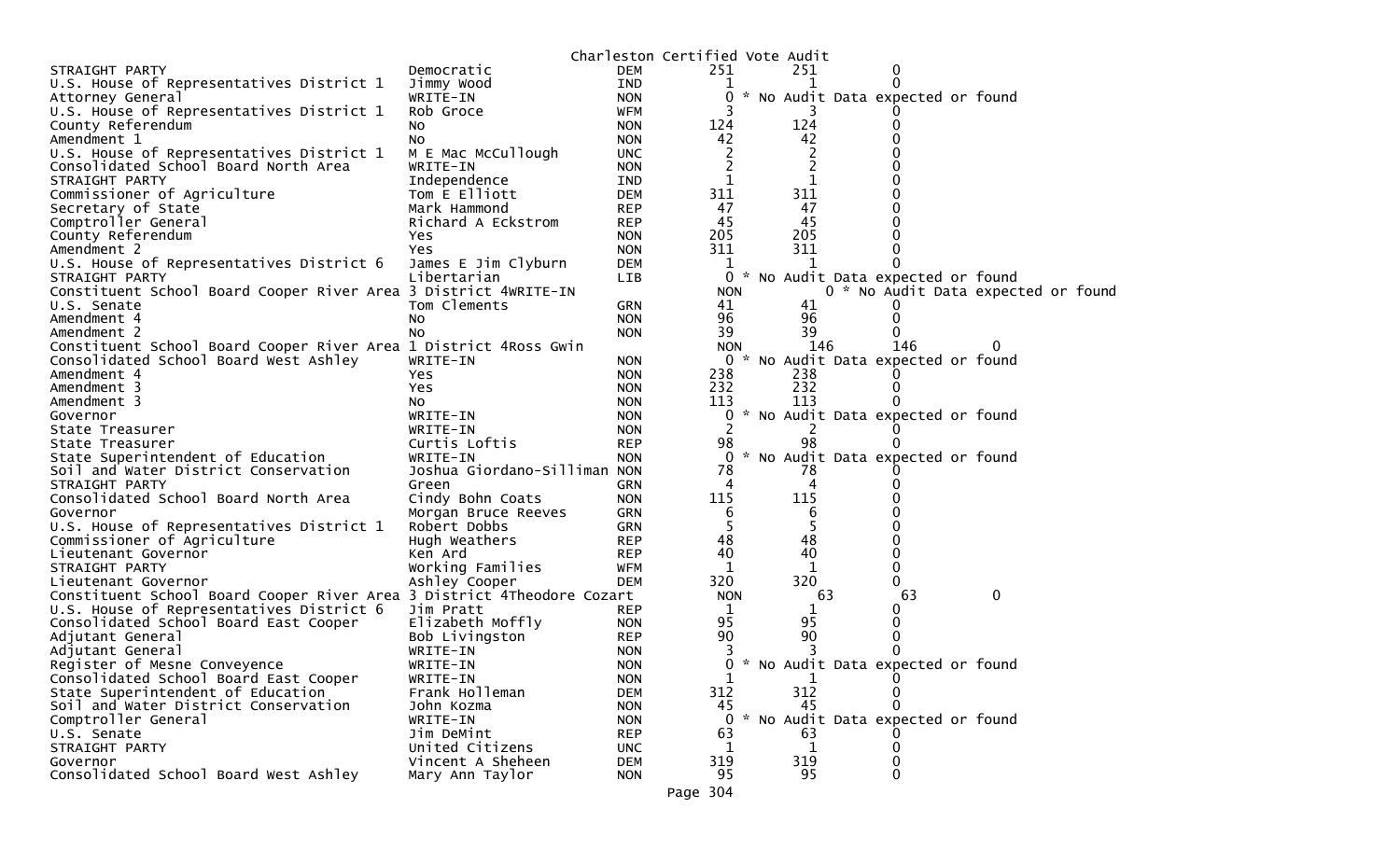|                                                                          |                     |            | Charleston Certified Vote Audit |                |                                     |                                    |  |
|--------------------------------------------------------------------------|---------------------|------------|---------------------------------|----------------|-------------------------------------|------------------------------------|--|
| Attorney General                                                         | Matthew Richardson  | <b>DEM</b> | 320                             | 320            | $\Omega$                            |                                    |  |
| Constituent School Board Cooper River Area 2 District 4Edwina G Peterson |                     |            | <b>NON</b>                      | 185            | 185                                 | 0                                  |  |
| Register of Mesne Conveyence                                             | Charlie Lybrand     | REP        | 100                             | 100            | 0                                   |                                    |  |
| U.S. House of Representatives District 1 Tim Scott                       |                     | <b>REP</b> | 62                              | 62             |                                     |                                    |  |
| Lieutenant Governor                                                      | WRITE-IN            | <b>NON</b> |                                 |                | 0 * No Audit Data expected or found |                                    |  |
| Constituent School Board Cooper River Area 1 District 4WRITE-IN          |                     |            | <b>NON</b>                      | 1              |                                     |                                    |  |
| Secretary of State                                                       | Marjorie L Johnson  | <b>DEM</b> | 314                             | 314            |                                     |                                    |  |
| Probate Judge                                                            | WRITE-IN            | <b>NON</b> | 1                               | 1              |                                     |                                    |  |
| Probate Judge                                                            | Irv Gerard Condon   | <b>REP</b> | 106                             | 106            |                                     |                                    |  |
| Soil and Water District Conservation                                     | Kathy R Woolsey     | <b>NON</b> | 119                             | 119            |                                     |                                    |  |
| Commissioner of Agriculture                                              | WRITE-IN            | <b>NON</b> |                                 |                | 0 * No Audit Data expected or found |                                    |  |
| U.S. House of Representatives District 6                                 | Nammu Y Muhammed    | GRN        |                                 |                | 0 * No Audit Data expected or found |                                    |  |
| State House of Representatives District 109David Mack III                |                     | <b>DEM</b> | 340                             | 340            |                                     |                                    |  |
| Attorney General                                                         | Leslie Minerd       | <b>GRN</b> |                                 |                |                                     |                                    |  |
| Secretary of State                                                       | WRITE-IN            | <b>NON</b> |                                 |                | * No Audit Data expected or found   |                                    |  |
| Governor                                                                 | Morgan Bruce Reeves | <b>UNC</b> |                                 |                |                                     |                                    |  |
| State Superintendent of Education                                        | Tim Moultrie        | LIB        | 2                               | 2              |                                     |                                    |  |
| U.S. Senate                                                              | Alvin M Greene      | <b>DEM</b> | 241                             | 241            |                                     |                                    |  |
| Constituent School Board Cooper River Area 3 District 4Gail C Rollerson  |                     |            | <b>NON</b>                      | 115            | 115                                 | 0                                  |  |
| State Superintendent of Education                                        | Doretha A Bull      | GRN        | 6                               | 6              | $\Omega$                            |                                    |  |
| U.S. House of Representatives District 1                                 | Keith Blandford     | LIB        | 0                               |                | * No Audit Data expected or found   |                                    |  |
| Attorney General                                                         | Alan Wilson         | <b>REP</b> | 42                              | 42             |                                     |                                    |  |
| Referendum                                                               | NO.                 | <b>NON</b> | 113                             | 113            |                                     |                                    |  |
|                                                                          |                     |            |                                 |                |                                     |                                    |  |
| 0620 N Charleston 20                                                     |                     |            |                                 |                |                                     |                                    |  |
| Amendment 3                                                              | Yes                 | <b>NON</b> | 210                             | 210            | 0                                   |                                    |  |
| Attorney General                                                         | Alan Wilson         | <b>REP</b> | 174                             | 174            |                                     |                                    |  |
| U.S. House of Representatives District 1                                 | M E Mac McCullough  | <b>UNC</b> | 1                               | 1              |                                     |                                    |  |
| Probate Judge                                                            | WRITE-IN            | <b>NON</b> | 2                               | $\overline{2}$ |                                     |                                    |  |
| Commissioner of Agriculture                                              | Hugh Weathers       | <b>REP</b> | 188                             | 188            |                                     |                                    |  |
| Soil and Water District Conservation                                     | Kathy R Woolsey     | <b>NON</b> | 125                             | 125            |                                     |                                    |  |
| Referendum                                                               | Yes                 | <b>NON</b> | 163                             | 163            |                                     |                                    |  |
| Amendment 3                                                              | No.                 | <b>NON</b> | 83                              | 83             | 0                                   |                                    |  |
| Consolidated School Board East Cooper                                    | WRITE-IN            | <b>NON</b> | $\mathbf{1}$                    |                |                                     |                                    |  |
| Constituent School Board Cooper River Area 3 District 4WRITE-IN          |                     |            | <b>NON</b>                      |                |                                     | 0 * No Audit Data expected or foun |  |
| Lieutenant Governor                                                      | Ken Ard             | <b>REP</b> | 156                             | 156            |                                     |                                    |  |
| County Referendum                                                        | No.                 | <b>NON</b> | 112                             | 112            |                                     |                                    |  |
| Amendment 4                                                              | Yes                 | <b>NON</b> | 217                             | 217            |                                     |                                    |  |
| Consolidated School Board North Area                                     | Cindy Bohn Coats    | <b>NON</b> | 119                             | 119            |                                     |                                    |  |
| County Referendum                                                        | Yes                 | <b>NON</b> | 163                             | 163            |                                     |                                    |  |
| Amendment 4                                                              | NO.                 | <b>NON</b> | 70                              | 70             |                                     |                                    |  |
| Adjutant General                                                         | Bob Livingston      | <b>REP</b> | 207                             | 207            |                                     |                                    |  |
| Register of Mesne Conveyence                                             | Charlie Lybrand     | <b>REP</b> | 203                             | 203            |                                     |                                    |  |
| Register of Mesne Conveyence                                             | WRITE-IN            | <b>NON</b> | 5                               | 5              | 0                                   |                                    |  |
| Consolidated School Board East Cooper                                    | Craig Ascue         | <b>NON</b> | 91                              | 91             | 0                                   |                                    |  |
| STRAIGHT PARTY                                                           | Independence        | IND        |                                 | Δ              | $\Omega$                            |                                    |  |
| County Council District 5                                                | WRITE-IN            | <b>NON</b> | 4                               |                | 0                                   |                                    |  |
| Adjutant General                                                         | WRITE-IN            | <b>NON</b> |                                 |                |                                     |                                    |  |
| Governor                                                                 | Morgan Bruce Reeves | <b>UNC</b> | 0                               |                | * No Audit Data expected or found   |                                    |  |
| State House of Representatives District 109WRITE-IN                      |                     | <b>NON</b> | 9                               | 9              |                                     |                                    |  |
| Constituent School Board Cooper River Area 3 District 4Theodore Cozart   |                     |            | <b>NON</b>                      | 48             | 48                                  | 0                                  |  |
| Lieutenant Governor                                                      | Ashley Cooper       | DEM        | 152                             | 152            | $\mathbf{0}$                        |                                    |  |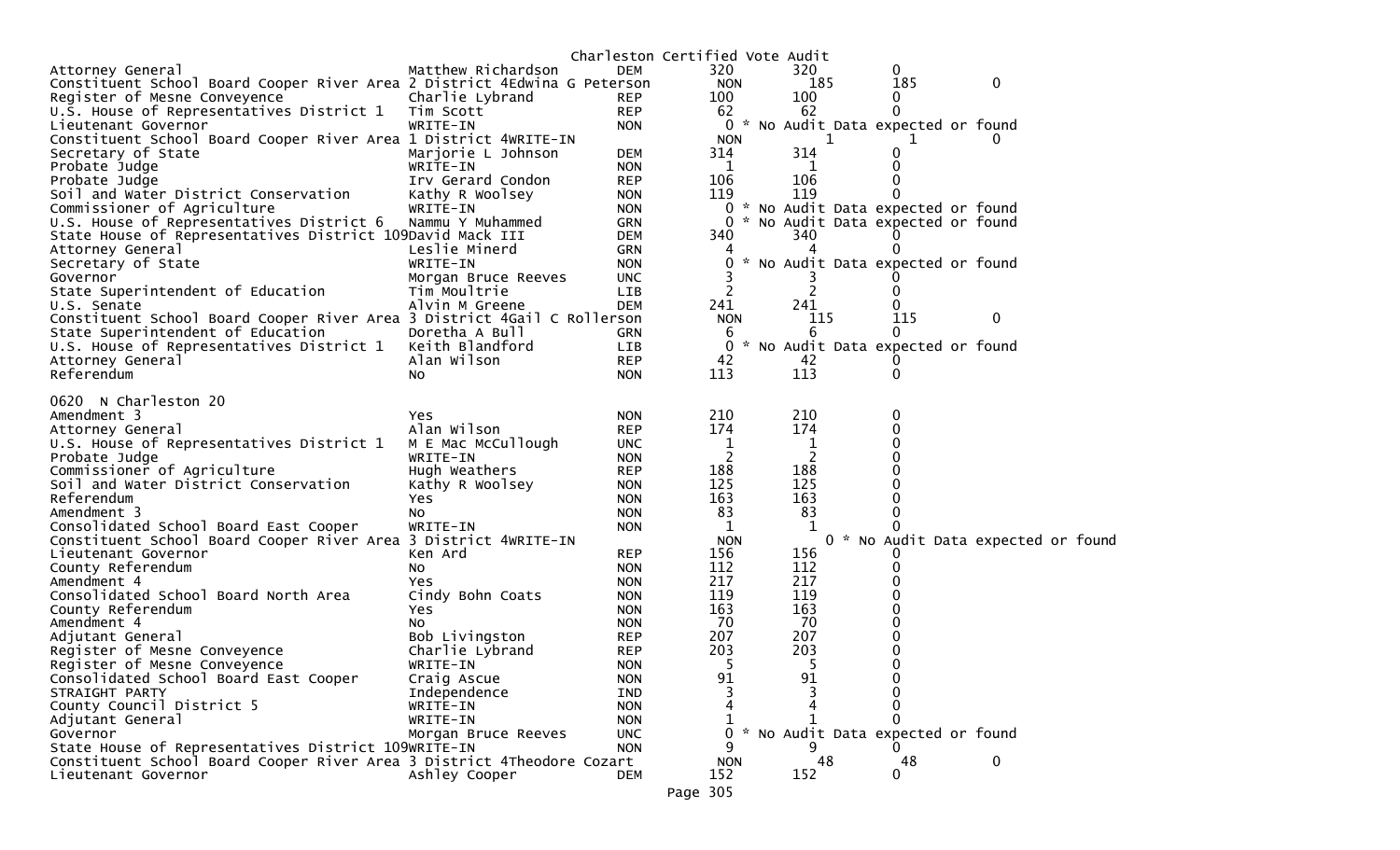|                                                                          |                              |            | Charleston Certified Vote Audit |     |              |                                     |                                     |  |
|--------------------------------------------------------------------------|------------------------------|------------|---------------------------------|-----|--------------|-------------------------------------|-------------------------------------|--|
| U.S. House of Representatives District 1                                 | Robert Dobbs                 | <b>GRN</b> |                                 |     |              | 0                                   |                                     |  |
| State Treasurer                                                          | Curtis Loftis                | <b>REP</b> | 204                             | 204 |              |                                     |                                     |  |
| Soil and Water District Conservation                                     | WRITE-IN                     | <b>NON</b> |                                 |     |              |                                     |                                     |  |
| State Superintendent of Education                                        | Doretha A Bull               | <b>GRN</b> | 6                               |     |              |                                     |                                     |  |
| Attorney General                                                         | WRITE-IN                     | <b>NON</b> |                                 |     |              | 0 * No Audit Data expected or found |                                     |  |
| Constituent School Board Cooper River Area 1 District 4WRITE-IN          |                              |            | <b>NON</b>                      |     |              |                                     | 0 * No Audit Data expected or found |  |
| State Superintendent of Education                                        | Tim Moultrie                 | LIB        | 17                              | 17  |              |                                     |                                     |  |
| Comptroller General                                                      | Robert Barber                | <b>DEM</b> | 139                             | 139 |              |                                     |                                     |  |
| U.S. Senate                                                              | Jim DeMint                   | <b>REP</b> | 206                             | 206 |              | 0                                   |                                     |  |
| Constituent School Board Cooper River Area 2 District 4Edwina G Peterson |                              |            | <b>NON</b>                      | 138 |              | 138                                 | 0                                   |  |
| State Treasurer                                                          | WRITE-IN                     | <b>NON</b> | 1                               |     |              | 0                                   |                                     |  |
| State Superintendent of Education                                        | Mick Zais                    | <b>REP</b> | 163                             | 163 |              | 0                                   |                                     |  |
| STRAIGHT PARTY                                                           | Working Families             | <b>WFM</b> |                                 |     |              |                                     |                                     |  |
| Commissioner of Agriculture                                              | WRITE-IN                     | <b>NON</b> | 0                               |     |              | * No Audit Data expected or found   |                                     |  |
| Consolidated School Board West Ashley                                    | WRITE-IN                     | <b>NON</b> |                                 |     |              |                                     |                                     |  |
| STRAIGHT PARTY                                                           | Democratic                   | <b>DEM</b> | 80                              | 80  |              |                                     |                                     |  |
| Comptroller General                                                      | Richard A Eckstrom           | <b>REP</b> | 172                             | 172 |              |                                     |                                     |  |
| Consolidated School Board East Cooper                                    | Everett Wilcox               | <b>NON</b> | 56                              | 56  |              |                                     |                                     |  |
| Amendment 1                                                              | Yes                          | <b>NON</b> | 262                             | 262 |              |                                     |                                     |  |
| STRAIGHT PARTY                                                           | United Citizens              | <b>UNC</b> | 0                               |     |              | * No Audit Data expected or found   |                                     |  |
| U.S. House of Representatives District 1                                 | Tim Scott                    | <b>REP</b> | 198                             | 198 |              |                                     |                                     |  |
| Soil and Water District Conservation                                     | Joshua Giordano-Silliman NON |            | 41                              | 41  |              |                                     |                                     |  |
| State Superintendent of Education                                        | Tony Fayyazi                 | IND        |                                 |     |              |                                     |                                     |  |
| Lieutenant Governor                                                      | WRITE-IN                     | <b>NON</b> |                                 |     |              | * No Audit Data expected or found   |                                     |  |
| Governor                                                                 | Morgan Bruce Reeves          | <b>GRN</b> |                                 |     |              |                                     |                                     |  |
| STRAIGHT PARTY                                                           | Republican                   | <b>REP</b> | 89                              | 89  |              |                                     |                                     |  |
| U.S. Senate                                                              | Alvin M Greene               | <b>DEM</b> | 84                              | 84  |              |                                     |                                     |  |
| Secretary of State                                                       | Marjorie L Johnson           | <b>DEM</b> | 120                             | 120 |              |                                     |                                     |  |
| STRAIGHT PARTY                                                           | Green                        | GRN        | 4                               |     |              |                                     |                                     |  |
| Secretary of State                                                       | WRITE-IN                     | <b>NON</b> |                                 |     |              | * No Audit Data expected or found   |                                     |  |
| Governor                                                                 | WRITE-IN                     | <b>NON</b> |                                 |     |              |                                     |                                     |  |
| STRAIGHT PARTY                                                           | Libertarian                  | <b>LIB</b> | 0                               |     |              | * No Audit Data expected or found   |                                     |  |
| Amendment 1                                                              | No.                          | <b>NON</b> | 36                              | 36  |              |                                     |                                     |  |
| Constituent School Board Cooper River Area 3 District 4Gail C Rollerson  |                              |            | <b>NON</b>                      | 95  |              | 95                                  | 0                                   |  |
| Consolidated School Board West Ashley                                    | Mary Ann Taylor              | <b>NON</b> | 100                             | 100 |              | 0                                   |                                     |  |
| U.S. House of Representatives District 1                                 | Keith Blandford              | LIB        | 4                               | 4   |              |                                     |                                     |  |
| Attorney General                                                         | Matthew Richardson           | <b>DEM</b> | 129                             | 129 |              |                                     |                                     |  |
| County Council District 5                                                | Teddie E Pryor Sr            | <b>DEM</b> | 177                             | 177 |              |                                     |                                     |  |
| Commissioner of Agriculture                                              | Tom E Elliott                | <b>DEM</b> | 120                             | 120 |              |                                     |                                     |  |
| U.S. Senate                                                              | WRITE-IN                     | <b>NON</b> | 4                               |     |              |                                     |                                     |  |
| Attorney General                                                         | Leslie Minerd                | <b>GRN</b> |                                 |     |              |                                     |                                     |  |
| Comptroller General                                                      | WRITE-IN                     | <b>NON</b> | 0                               |     |              | * No Audit Data expected or found   |                                     |  |
| State Superintendent of Education                                        | WRITE-IN                     | <b>NON</b> | $\Omega$                        |     |              | * No Audit Data expected or found   |                                     |  |
| Governor                                                                 | Nikki R Haley                | <b>REP</b> | 184                             | 184 |              | 0                                   |                                     |  |
| Amendment 2                                                              | <b>Yes</b>                   | <b>NON</b> | 249                             | 249 |              | 0                                   |                                     |  |
| Soil and Water District Conservation                                     | John Kozma                   | <b>NON</b> | 52                              | 52  |              | 0                                   |                                     |  |
| Constituent School Board Cooper River Area 2 District 4WRITE-IN          |                              |            | <b>NON</b>                      |     | $\mathbf{1}$ | 1                                   | 0                                   |  |
| U.S. House of Representatives District 1                                 | Ben Frasier                  | <b>DEM</b> | 99                              | 99  |              | 0                                   |                                     |  |
| Consolidated School Board East Cooper                                    | Elizabeth Moffly             | <b>NON</b> | 94                              | 94  |              | 0                                   |                                     |  |
| Secretary of State                                                       | Mark Hammond                 | <b>REP</b> | 190                             | 190 |              | 0                                   |                                     |  |
| Consolidated School Board West Ashley                                    | Michael Miller               | <b>NON</b> | 78                              | 78  |              | 0                                   |                                     |  |
| Constituent School Board Cooper River Area 1 District 4Ross Gwin         |                              |            | <b>NON</b>                      | 133 |              | 133                                 | 0                                   |  |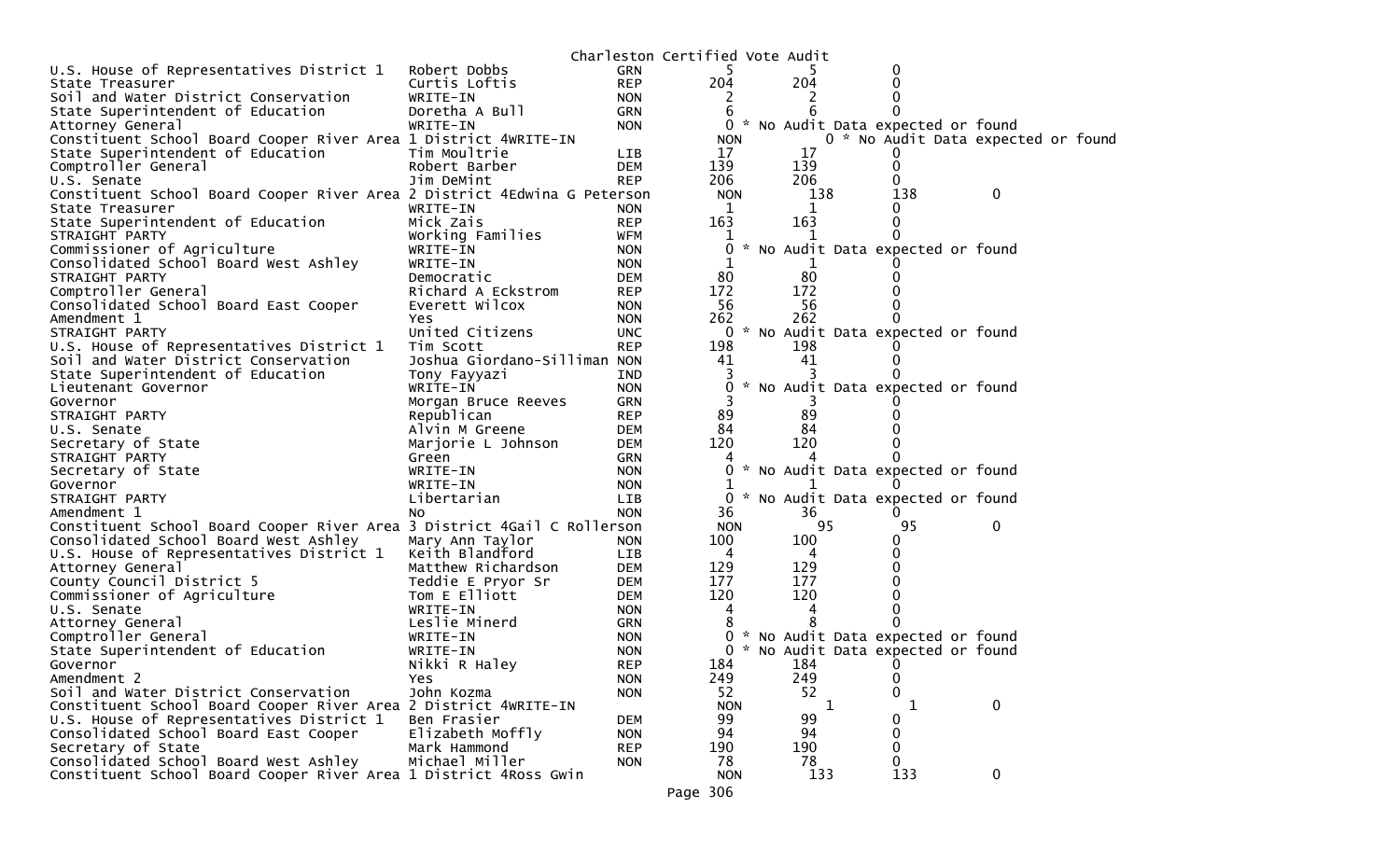|                                                                          |                              |            | Charleston Certified Vote Audit |                                   |              |   |
|--------------------------------------------------------------------------|------------------------------|------------|---------------------------------|-----------------------------------|--------------|---|
| State House of Representatives District 109David Mack III                |                              | <b>DEM</b> | 180                             | 180                               |              |   |
| U.S. House of Representatives District 1                                 | WRITE-IN                     | <b>NON</b> | $\mathcal{H}$<br>0              | No Audit Data expected or found   |              |   |
| Amendment 2                                                              | NO.                          | <b>NON</b> | 44                              | 44                                |              |   |
| U.S. Senate                                                              | Tom Clements                 | <b>GRN</b> | 18                              | 18                                | 0            |   |
| Probate Judge                                                            | Irv Gerard Condon            | <b>REP</b> | 208                             | 208                               | 0            |   |
| Governor                                                                 | Vincent A Sheheen            | <b>DEM</b> | 123                             | 123                               | 0            |   |
| State Superintendent of Education                                        | Frank Holleman               | <b>DEM</b> | 123                             | 123                               |              |   |
| U.S. House of Representatives District 1                                 | Rob Groce                    | WFM        | 5                               | 5                                 | 0            |   |
| U.S. House of Representatives District 1                                 | Jimmy Wood                   | IND        | $\overline{2}$                  | 2                                 | 0            |   |
| Consolidated School Board North Area                                     | WRITE-IN                     | <b>NON</b> | 1                               | 1                                 | 0            |   |
| Referendum                                                               | No.                          | <b>NON</b> | 121                             | 121                               | 0            |   |
|                                                                          |                              |            |                                 |                                   |              |   |
| 0621 N Charleston 21                                                     |                              |            |                                 |                                   |              |   |
| Amendment 3                                                              | NO.                          | <b>NON</b> | 144                             | 144                               | 0            |   |
| U.S. House of Representatives District 1                                 | Keith Blandford              | LIB        | 3                               | 3                                 | 0            |   |
| Constituent School Board Cooper River Area 3 District 4Theodore Cozart   |                              |            | <b>NON</b>                      | 72                                | 72           | 0 |
| Lieutenant Governor                                                      | Ken Ard                      | <b>REP</b> | 134                             | 134                               | 0            |   |
| Adjutant General                                                         | Bob Livingston               | <b>REP</b> | 199                             | 199                               | 0            |   |
| Referendum                                                               | Yes                          | <b>NON</b> | 260                             | 260                               | 0            |   |
| Amendment 4                                                              | Yes                          | <b>NON</b> | 273                             | 273                               | 0            |   |
| Constituent School Board Cooper River Area 1 District 4WRITE-IN          |                              |            | <b>NON</b>                      | 2                                 | 2            | 0 |
| U.S. Senate                                                              | Tom Clements                 | <b>GRN</b> | 57                              | 57                                | 0            |   |
| County Referendum                                                        | No.                          | <b>NON</b> | 159                             | 159                               | 0            |   |
| Amendment 4                                                              | No                           | <b>NON</b> | 112                             | 112                               | 0            |   |
| County Referendum                                                        | Yes                          | <b>NON</b> | 213                             | 213                               | 0            |   |
| Consolidated School Board West Ashley                                    | WRITE-IN                     | <b>NON</b> | 1                               | 1                                 | 0            |   |
| Commissioner of Agriculture                                              | Hugh Weathers                | <b>REP</b> | 153                             | 153                               | 0            |   |
| Secretary of State                                                       | WRITE-IN                     | <b>NON</b> | 0<br>$\mathcal{R}$              | No Audit Data expected or found   |              |   |
| Constituent School Board Cooper River Area 2 District 4Edwina G Peterson |                              |            | <b>NON</b>                      | 202                               | 202          |   |
| Comptroller General                                                      | Richard A Eckstrom           | <b>REP</b> | 143                             | 143                               | 0            |   |
| Soil and Water District Conservation                                     | WRITE-IN                     | <b>NON</b> | 4                               | 4                                 | Ω            |   |
| Adjutant General                                                         | WRITE-IN                     | <b>NON</b> | 4                               | 4                                 |              |   |
| State Superintendent of Education                                        | Tim Moultrie                 | <b>LIB</b> | 10                              | 10                                |              |   |
| Consolidated School Board East Cooper                                    | Everett Wilcox               | <b>NON</b> | 85                              | 85                                |              |   |
| U.S. House of Representatives District 1                                 | Ben Frasier                  | <b>DEM</b> | 209                             | 209                               |              |   |
| County Council District 5                                                | Teddie E Pryor Sr            | <b>DEM</b> | 99                              | 99                                |              |   |
| Governor                                                                 | Morgan Bruce Reeves          | GRN        | -6                              | 6                                 |              |   |
| State Superintendent of Education                                        | Mick Zais                    | <b>REP</b> | 133                             | 133                               | 0            |   |
| Secretary of State                                                       | Mark Hammond                 | <b>REP</b> | 154                             | 154                               |              |   |
| STRAIGHT PARTY                                                           | Working Families             | WFM        | 3                               | 3                                 | 0            |   |
| STRAIGHT PARTY                                                           | Republican                   | <b>REP</b> | 80                              | 80                                | 0            |   |
| U.S. House of Representatives District 1                                 | WRITE-IN                     | <b>NON</b> | 0                               | * No Audit Data expected or found |              |   |
| Consolidated School Board West Ashley                                    | Mary Ann Taylor              | <b>NON</b> | 136                             | 136                               |              |   |
| State House of Representatives District 109David Mack III                |                              | DEM        | 300                             | 300                               | 0            |   |
| U.S. House of Representatives District 1                                 | Rob Groce                    | <b>WFM</b> | 9                               | 9                                 | 0            |   |
| Soil and Water District Conservation                                     | Joshua Giordano-Silliman NON |            | 76                              | 76                                | 0            |   |
| Lieutenant Governor                                                      | Ashley Cooper                | <b>DEM</b> | 271                             | 271                               | 0            |   |
| Amendment 1                                                              | Yes.                         | <b>NON</b> | 332                             | 332                               | 0            |   |
| Attorney General                                                         | Leslie Minerd                | <b>GRN</b> |                                 |                                   | 0            |   |
| U.S. House of Representatives District 1                                 | Jimmy Wood                   | IND        | 6                               | 6                                 | 0            |   |
| U.S. House of Representatives District 1                                 | M E Mac McCullough           | <b>UNC</b> | 6                               | 6                                 | 0            |   |
| STRAIGHT PARTY                                                           | Independence                 | IND        | 4                               | 4                                 | $\mathbf{0}$ |   |
|                                                                          |                              |            |                                 |                                   |              |   |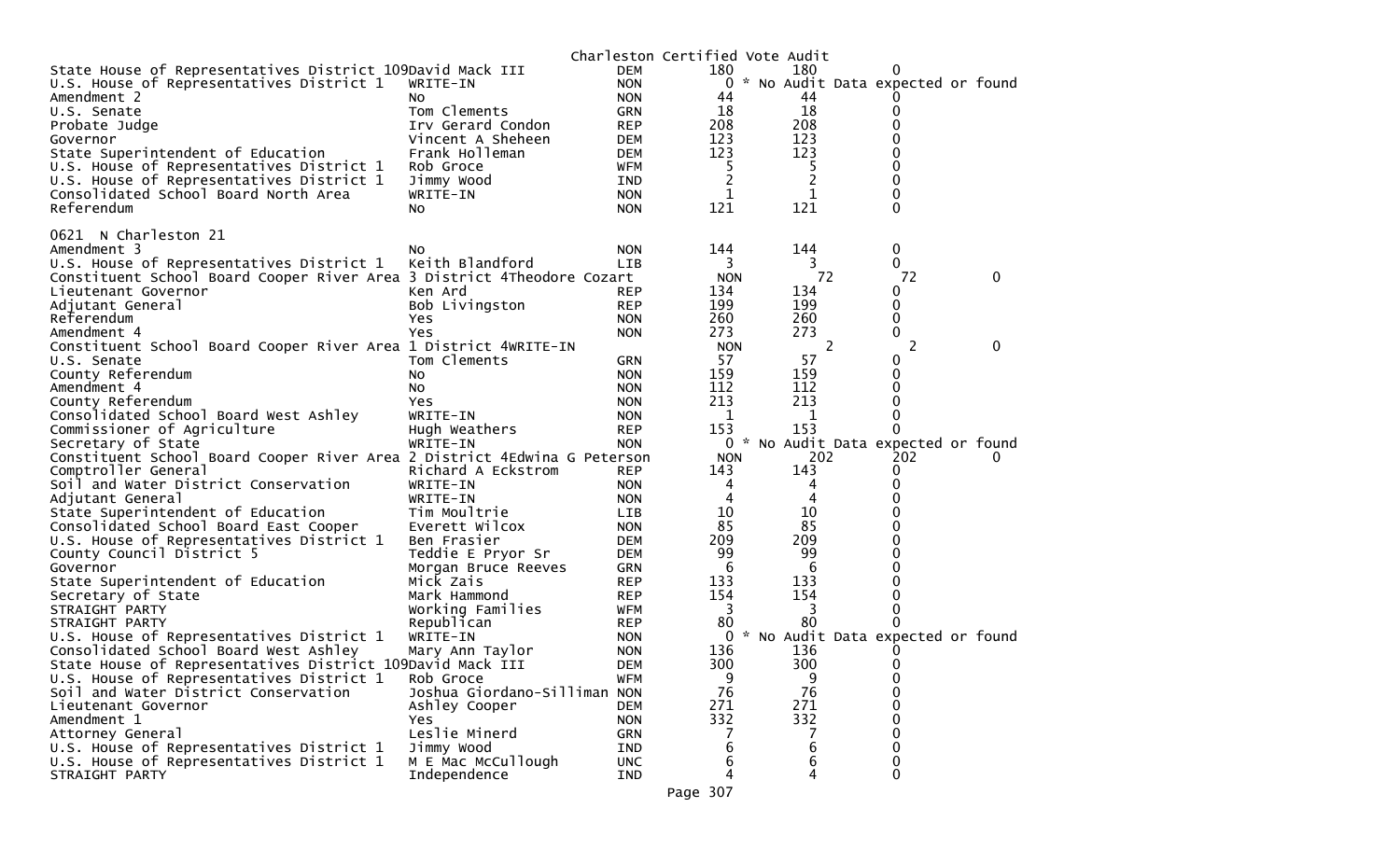| Irv Gerard Condon<br><b>REP</b><br>207<br>207<br>0<br>Probate Judge<br>254<br>254<br>0<br>Attorney General<br>Matthew Richardson<br><b>DEM</b><br>U.S. House of Representatives District 1<br>Robert Dobbs<br><b>GRN</b><br>7<br>7<br>0<br>142<br>Constituent School Board Cooper River Area 3 District 4Gail C Rollerson<br><b>NON</b><br>142<br>0<br>Michael Miller<br>115<br>115<br>Consolidated School Board West Ashley<br><b>NON</b><br>0<br>10<br>10<br>State Superintendent of Education<br>Tony Fayyazi<br>IND<br>0<br>$\overline{c}$<br>2<br>STRAIGHT PARTY<br>Libertarian<br><b>LIB</b><br>120<br>120<br>Consolidated School Board East Cooper<br>Elizabeth Moffly<br><b>NON</b><br>161<br>U.S. Senate<br>Jim DeMint<br><b>REP</b><br>161<br>147<br>Governor<br>Nikki R Haley<br><b>REP</b><br>147<br>55<br>55<br>Amendment 1<br>No<br><b>NON</b><br>Commissioner of Agriculture<br>0<br>* No Audit Data expected or found<br>WRITE-IN<br><b>NON</b><br>Probate Judge<br>WRITE-IN<br><b>NON</b><br>4<br>$\mathbf{0}$<br>Constituent School Board Cooper River Area 2 District 4WRITE-IN<br>3<br>3<br>NON.<br>No Audit Data expected or found<br>STRAIGHT PARTY<br>United Citizens<br>₩.<br><b>UNC</b><br>0<br>190<br>Constituent School Board Cooper River Area 1 District 4Ross Gwin<br><b>NON</b><br>190<br>3<br>Consolidated School Board North Area<br>WRITE-IN<br><b>NON</b><br>3<br>O<br>143<br>143<br>Alan Wilson<br>Attorney General<br><b>REP</b><br>77<br>77<br>Soil and Water District Conservation<br>John Kozma<br><b>NON</b><br>County Council District 5<br>1<br>WRITE-IN<br><b>NON</b><br>1<br>5<br>5<br>State House of Representatives District 109WRITE-IN<br><b>NON</b><br>204<br>204<br>Register of Mesne Conveyence<br>Charlie Lybrand<br><b>REP</b><br>Consolidated School Board North Area<br>161<br>161<br>Cindy Bohn Coats<br><b>NON</b><br>Amendment 2<br>338<br>338<br><b>NON</b><br>Yes<br>* No Audit Data expected or found<br>Lieutenant Governor<br>WRITE-IN<br>0<br><b>NON</b><br>Register of Mesne Conveyence<br>WRITE-IN<br><b>NON</b><br>Comptroller General<br>* No Audit Data expected or found<br>0<br>WRITE-IN<br><b>NON</b><br>Curtis Loftis<br><b>REP</b><br>207<br>207<br>State Treasurer<br>No Audit Data expected or found<br>Governor<br>WRITE-IN<br><b>NON</b><br>0<br>WRITE-IN<br><b>NON</b><br>5<br>State Treasurer<br>5<br>Consolidated School Board East Cooper<br>WRITE-IN<br>4<br><b>NON</b><br>253<br>253<br>Vincent A Sheheen<br>Governor<br><b>DEM</b><br>2<br>STRAIGHT PARTY<br>Green<br>GRN<br>2<br>130<br>130<br>Consolidated School Board East Cooper<br>Craig Ascue<br><b>NON</b><br>52<br>52<br>Amendment 2<br><b>NON</b><br>NO.<br>168<br>168<br>U.S. House of Representatives District 1<br>Tim Scott<br><b>REP</b><br>150<br>150<br>STRAIGHT PARTY<br>Democratic<br><b>DEM</b><br>174<br>174<br>Alvin M Greene<br>U.S. Senate<br><b>DEM</b><br>State Superintendent of Education<br>WRITE-IN<br>0 * No Audit Data expected or found<br><b>NON</b><br>Constituent School Board Cooper River Area 3 District 4WRITE-IN<br><b>NON</b><br>$\Omega$<br>* No Audit Data expected or found<br>Attorney General<br>WRITE-IN<br><b>NON</b><br>0<br>Kathy R Woolsey<br>171<br>171<br>Soil and Water District Conservation<br><b>NON</b><br>244<br>Commissioner of Agriculture<br>Tom E Elliott<br>244<br><b>DEM</b><br>0<br>242<br>242<br>Amendment 3<br><b>Yes</b><br><b>NON</b><br>246<br>246<br>State Superintendent of Education<br>Frank Holleman<br>DEM<br>245<br>245<br>Secretary of State<br>Marjorie L Johnson<br><b>DEM</b><br>2<br>2<br>Governor<br>Morgan Bruce Reeves<br><b>UNC</b><br>259<br>259<br>Comptroller General<br>Robert Barber<br><b>DEM</b><br>State Superintendent of Education<br>5<br>5<br>Doretha A Bull<br>GRN<br>4<br>U.S. Senate<br>WRITE-IN<br><b>NON</b><br>4<br>0 |            |           |            | Charleston Certified Vote Audit |     |  |
|-----------------------------------------------------------------------------------------------------------------------------------------------------------------------------------------------------------------------------------------------------------------------------------------------------------------------------------------------------------------------------------------------------------------------------------------------------------------------------------------------------------------------------------------------------------------------------------------------------------------------------------------------------------------------------------------------------------------------------------------------------------------------------------------------------------------------------------------------------------------------------------------------------------------------------------------------------------------------------------------------------------------------------------------------------------------------------------------------------------------------------------------------------------------------------------------------------------------------------------------------------------------------------------------------------------------------------------------------------------------------------------------------------------------------------------------------------------------------------------------------------------------------------------------------------------------------------------------------------------------------------------------------------------------------------------------------------------------------------------------------------------------------------------------------------------------------------------------------------------------------------------------------------------------------------------------------------------------------------------------------------------------------------------------------------------------------------------------------------------------------------------------------------------------------------------------------------------------------------------------------------------------------------------------------------------------------------------------------------------------------------------------------------------------------------------------------------------------------------------------------------------------------------------------------------------------------------------------------------------------------------------------------------------------------------------------------------------------------------------------------------------------------------------------------------------------------------------------------------------------------------------------------------------------------------------------------------------------------------------------------------------------------------------------------------------------------------------------------------------------------------------------------------------------------------------------------------------------------------------------------------------------------------------------------------------------------------------------------------------------------------------------------------------------------------------------------------------------------------------------------------------------------------------------------------------------------------------------------------------------------------------------------------------------------------------------------------------------------------------------------------------------------------------------------------------------------------------------------------------------------|------------|-----------|------------|---------------------------------|-----|--|
|                                                                                                                                                                                                                                                                                                                                                                                                                                                                                                                                                                                                                                                                                                                                                                                                                                                                                                                                                                                                                                                                                                                                                                                                                                                                                                                                                                                                                                                                                                                                                                                                                                                                                                                                                                                                                                                                                                                                                                                                                                                                                                                                                                                                                                                                                                                                                                                                                                                                                                                                                                                                                                                                                                                                                                                                                                                                                                                                                                                                                                                                                                                                                                                                                                                                                                                                                                                                                                                                                                                                                                                                                                                                                                                                                                                                                                                                       |            |           |            |                                 |     |  |
|                                                                                                                                                                                                                                                                                                                                                                                                                                                                                                                                                                                                                                                                                                                                                                                                                                                                                                                                                                                                                                                                                                                                                                                                                                                                                                                                                                                                                                                                                                                                                                                                                                                                                                                                                                                                                                                                                                                                                                                                                                                                                                                                                                                                                                                                                                                                                                                                                                                                                                                                                                                                                                                                                                                                                                                                                                                                                                                                                                                                                                                                                                                                                                                                                                                                                                                                                                                                                                                                                                                                                                                                                                                                                                                                                                                                                                                                       |            |           |            |                                 |     |  |
|                                                                                                                                                                                                                                                                                                                                                                                                                                                                                                                                                                                                                                                                                                                                                                                                                                                                                                                                                                                                                                                                                                                                                                                                                                                                                                                                                                                                                                                                                                                                                                                                                                                                                                                                                                                                                                                                                                                                                                                                                                                                                                                                                                                                                                                                                                                                                                                                                                                                                                                                                                                                                                                                                                                                                                                                                                                                                                                                                                                                                                                                                                                                                                                                                                                                                                                                                                                                                                                                                                                                                                                                                                                                                                                                                                                                                                                                       |            |           |            |                                 |     |  |
|                                                                                                                                                                                                                                                                                                                                                                                                                                                                                                                                                                                                                                                                                                                                                                                                                                                                                                                                                                                                                                                                                                                                                                                                                                                                                                                                                                                                                                                                                                                                                                                                                                                                                                                                                                                                                                                                                                                                                                                                                                                                                                                                                                                                                                                                                                                                                                                                                                                                                                                                                                                                                                                                                                                                                                                                                                                                                                                                                                                                                                                                                                                                                                                                                                                                                                                                                                                                                                                                                                                                                                                                                                                                                                                                                                                                                                                                       |            |           |            |                                 |     |  |
|                                                                                                                                                                                                                                                                                                                                                                                                                                                                                                                                                                                                                                                                                                                                                                                                                                                                                                                                                                                                                                                                                                                                                                                                                                                                                                                                                                                                                                                                                                                                                                                                                                                                                                                                                                                                                                                                                                                                                                                                                                                                                                                                                                                                                                                                                                                                                                                                                                                                                                                                                                                                                                                                                                                                                                                                                                                                                                                                                                                                                                                                                                                                                                                                                                                                                                                                                                                                                                                                                                                                                                                                                                                                                                                                                                                                                                                                       |            |           |            |                                 |     |  |
|                                                                                                                                                                                                                                                                                                                                                                                                                                                                                                                                                                                                                                                                                                                                                                                                                                                                                                                                                                                                                                                                                                                                                                                                                                                                                                                                                                                                                                                                                                                                                                                                                                                                                                                                                                                                                                                                                                                                                                                                                                                                                                                                                                                                                                                                                                                                                                                                                                                                                                                                                                                                                                                                                                                                                                                                                                                                                                                                                                                                                                                                                                                                                                                                                                                                                                                                                                                                                                                                                                                                                                                                                                                                                                                                                                                                                                                                       |            |           |            |                                 |     |  |
|                                                                                                                                                                                                                                                                                                                                                                                                                                                                                                                                                                                                                                                                                                                                                                                                                                                                                                                                                                                                                                                                                                                                                                                                                                                                                                                                                                                                                                                                                                                                                                                                                                                                                                                                                                                                                                                                                                                                                                                                                                                                                                                                                                                                                                                                                                                                                                                                                                                                                                                                                                                                                                                                                                                                                                                                                                                                                                                                                                                                                                                                                                                                                                                                                                                                                                                                                                                                                                                                                                                                                                                                                                                                                                                                                                                                                                                                       |            |           |            |                                 |     |  |
|                                                                                                                                                                                                                                                                                                                                                                                                                                                                                                                                                                                                                                                                                                                                                                                                                                                                                                                                                                                                                                                                                                                                                                                                                                                                                                                                                                                                                                                                                                                                                                                                                                                                                                                                                                                                                                                                                                                                                                                                                                                                                                                                                                                                                                                                                                                                                                                                                                                                                                                                                                                                                                                                                                                                                                                                                                                                                                                                                                                                                                                                                                                                                                                                                                                                                                                                                                                                                                                                                                                                                                                                                                                                                                                                                                                                                                                                       |            |           |            |                                 |     |  |
|                                                                                                                                                                                                                                                                                                                                                                                                                                                                                                                                                                                                                                                                                                                                                                                                                                                                                                                                                                                                                                                                                                                                                                                                                                                                                                                                                                                                                                                                                                                                                                                                                                                                                                                                                                                                                                                                                                                                                                                                                                                                                                                                                                                                                                                                                                                                                                                                                                                                                                                                                                                                                                                                                                                                                                                                                                                                                                                                                                                                                                                                                                                                                                                                                                                                                                                                                                                                                                                                                                                                                                                                                                                                                                                                                                                                                                                                       |            |           |            |                                 |     |  |
|                                                                                                                                                                                                                                                                                                                                                                                                                                                                                                                                                                                                                                                                                                                                                                                                                                                                                                                                                                                                                                                                                                                                                                                                                                                                                                                                                                                                                                                                                                                                                                                                                                                                                                                                                                                                                                                                                                                                                                                                                                                                                                                                                                                                                                                                                                                                                                                                                                                                                                                                                                                                                                                                                                                                                                                                                                                                                                                                                                                                                                                                                                                                                                                                                                                                                                                                                                                                                                                                                                                                                                                                                                                                                                                                                                                                                                                                       |            |           |            |                                 |     |  |
|                                                                                                                                                                                                                                                                                                                                                                                                                                                                                                                                                                                                                                                                                                                                                                                                                                                                                                                                                                                                                                                                                                                                                                                                                                                                                                                                                                                                                                                                                                                                                                                                                                                                                                                                                                                                                                                                                                                                                                                                                                                                                                                                                                                                                                                                                                                                                                                                                                                                                                                                                                                                                                                                                                                                                                                                                                                                                                                                                                                                                                                                                                                                                                                                                                                                                                                                                                                                                                                                                                                                                                                                                                                                                                                                                                                                                                                                       |            |           |            |                                 |     |  |
|                                                                                                                                                                                                                                                                                                                                                                                                                                                                                                                                                                                                                                                                                                                                                                                                                                                                                                                                                                                                                                                                                                                                                                                                                                                                                                                                                                                                                                                                                                                                                                                                                                                                                                                                                                                                                                                                                                                                                                                                                                                                                                                                                                                                                                                                                                                                                                                                                                                                                                                                                                                                                                                                                                                                                                                                                                                                                                                                                                                                                                                                                                                                                                                                                                                                                                                                                                                                                                                                                                                                                                                                                                                                                                                                                                                                                                                                       |            |           |            |                                 |     |  |
|                                                                                                                                                                                                                                                                                                                                                                                                                                                                                                                                                                                                                                                                                                                                                                                                                                                                                                                                                                                                                                                                                                                                                                                                                                                                                                                                                                                                                                                                                                                                                                                                                                                                                                                                                                                                                                                                                                                                                                                                                                                                                                                                                                                                                                                                                                                                                                                                                                                                                                                                                                                                                                                                                                                                                                                                                                                                                                                                                                                                                                                                                                                                                                                                                                                                                                                                                                                                                                                                                                                                                                                                                                                                                                                                                                                                                                                                       |            |           |            |                                 |     |  |
|                                                                                                                                                                                                                                                                                                                                                                                                                                                                                                                                                                                                                                                                                                                                                                                                                                                                                                                                                                                                                                                                                                                                                                                                                                                                                                                                                                                                                                                                                                                                                                                                                                                                                                                                                                                                                                                                                                                                                                                                                                                                                                                                                                                                                                                                                                                                                                                                                                                                                                                                                                                                                                                                                                                                                                                                                                                                                                                                                                                                                                                                                                                                                                                                                                                                                                                                                                                                                                                                                                                                                                                                                                                                                                                                                                                                                                                                       |            |           |            |                                 |     |  |
|                                                                                                                                                                                                                                                                                                                                                                                                                                                                                                                                                                                                                                                                                                                                                                                                                                                                                                                                                                                                                                                                                                                                                                                                                                                                                                                                                                                                                                                                                                                                                                                                                                                                                                                                                                                                                                                                                                                                                                                                                                                                                                                                                                                                                                                                                                                                                                                                                                                                                                                                                                                                                                                                                                                                                                                                                                                                                                                                                                                                                                                                                                                                                                                                                                                                                                                                                                                                                                                                                                                                                                                                                                                                                                                                                                                                                                                                       |            |           |            |                                 |     |  |
|                                                                                                                                                                                                                                                                                                                                                                                                                                                                                                                                                                                                                                                                                                                                                                                                                                                                                                                                                                                                                                                                                                                                                                                                                                                                                                                                                                                                                                                                                                                                                                                                                                                                                                                                                                                                                                                                                                                                                                                                                                                                                                                                                                                                                                                                                                                                                                                                                                                                                                                                                                                                                                                                                                                                                                                                                                                                                                                                                                                                                                                                                                                                                                                                                                                                                                                                                                                                                                                                                                                                                                                                                                                                                                                                                                                                                                                                       |            |           |            |                                 |     |  |
|                                                                                                                                                                                                                                                                                                                                                                                                                                                                                                                                                                                                                                                                                                                                                                                                                                                                                                                                                                                                                                                                                                                                                                                                                                                                                                                                                                                                                                                                                                                                                                                                                                                                                                                                                                                                                                                                                                                                                                                                                                                                                                                                                                                                                                                                                                                                                                                                                                                                                                                                                                                                                                                                                                                                                                                                                                                                                                                                                                                                                                                                                                                                                                                                                                                                                                                                                                                                                                                                                                                                                                                                                                                                                                                                                                                                                                                                       |            |           |            |                                 |     |  |
|                                                                                                                                                                                                                                                                                                                                                                                                                                                                                                                                                                                                                                                                                                                                                                                                                                                                                                                                                                                                                                                                                                                                                                                                                                                                                                                                                                                                                                                                                                                                                                                                                                                                                                                                                                                                                                                                                                                                                                                                                                                                                                                                                                                                                                                                                                                                                                                                                                                                                                                                                                                                                                                                                                                                                                                                                                                                                                                                                                                                                                                                                                                                                                                                                                                                                                                                                                                                                                                                                                                                                                                                                                                                                                                                                                                                                                                                       |            |           |            |                                 |     |  |
|                                                                                                                                                                                                                                                                                                                                                                                                                                                                                                                                                                                                                                                                                                                                                                                                                                                                                                                                                                                                                                                                                                                                                                                                                                                                                                                                                                                                                                                                                                                                                                                                                                                                                                                                                                                                                                                                                                                                                                                                                                                                                                                                                                                                                                                                                                                                                                                                                                                                                                                                                                                                                                                                                                                                                                                                                                                                                                                                                                                                                                                                                                                                                                                                                                                                                                                                                                                                                                                                                                                                                                                                                                                                                                                                                                                                                                                                       |            |           |            |                                 |     |  |
|                                                                                                                                                                                                                                                                                                                                                                                                                                                                                                                                                                                                                                                                                                                                                                                                                                                                                                                                                                                                                                                                                                                                                                                                                                                                                                                                                                                                                                                                                                                                                                                                                                                                                                                                                                                                                                                                                                                                                                                                                                                                                                                                                                                                                                                                                                                                                                                                                                                                                                                                                                                                                                                                                                                                                                                                                                                                                                                                                                                                                                                                                                                                                                                                                                                                                                                                                                                                                                                                                                                                                                                                                                                                                                                                                                                                                                                                       |            |           |            |                                 |     |  |
|                                                                                                                                                                                                                                                                                                                                                                                                                                                                                                                                                                                                                                                                                                                                                                                                                                                                                                                                                                                                                                                                                                                                                                                                                                                                                                                                                                                                                                                                                                                                                                                                                                                                                                                                                                                                                                                                                                                                                                                                                                                                                                                                                                                                                                                                                                                                                                                                                                                                                                                                                                                                                                                                                                                                                                                                                                                                                                                                                                                                                                                                                                                                                                                                                                                                                                                                                                                                                                                                                                                                                                                                                                                                                                                                                                                                                                                                       |            |           |            |                                 |     |  |
|                                                                                                                                                                                                                                                                                                                                                                                                                                                                                                                                                                                                                                                                                                                                                                                                                                                                                                                                                                                                                                                                                                                                                                                                                                                                                                                                                                                                                                                                                                                                                                                                                                                                                                                                                                                                                                                                                                                                                                                                                                                                                                                                                                                                                                                                                                                                                                                                                                                                                                                                                                                                                                                                                                                                                                                                                                                                                                                                                                                                                                                                                                                                                                                                                                                                                                                                                                                                                                                                                                                                                                                                                                                                                                                                                                                                                                                                       |            |           |            |                                 |     |  |
|                                                                                                                                                                                                                                                                                                                                                                                                                                                                                                                                                                                                                                                                                                                                                                                                                                                                                                                                                                                                                                                                                                                                                                                                                                                                                                                                                                                                                                                                                                                                                                                                                                                                                                                                                                                                                                                                                                                                                                                                                                                                                                                                                                                                                                                                                                                                                                                                                                                                                                                                                                                                                                                                                                                                                                                                                                                                                                                                                                                                                                                                                                                                                                                                                                                                                                                                                                                                                                                                                                                                                                                                                                                                                                                                                                                                                                                                       |            |           |            |                                 |     |  |
|                                                                                                                                                                                                                                                                                                                                                                                                                                                                                                                                                                                                                                                                                                                                                                                                                                                                                                                                                                                                                                                                                                                                                                                                                                                                                                                                                                                                                                                                                                                                                                                                                                                                                                                                                                                                                                                                                                                                                                                                                                                                                                                                                                                                                                                                                                                                                                                                                                                                                                                                                                                                                                                                                                                                                                                                                                                                                                                                                                                                                                                                                                                                                                                                                                                                                                                                                                                                                                                                                                                                                                                                                                                                                                                                                                                                                                                                       |            |           |            |                                 |     |  |
|                                                                                                                                                                                                                                                                                                                                                                                                                                                                                                                                                                                                                                                                                                                                                                                                                                                                                                                                                                                                                                                                                                                                                                                                                                                                                                                                                                                                                                                                                                                                                                                                                                                                                                                                                                                                                                                                                                                                                                                                                                                                                                                                                                                                                                                                                                                                                                                                                                                                                                                                                                                                                                                                                                                                                                                                                                                                                                                                                                                                                                                                                                                                                                                                                                                                                                                                                                                                                                                                                                                                                                                                                                                                                                                                                                                                                                                                       |            |           |            |                                 |     |  |
|                                                                                                                                                                                                                                                                                                                                                                                                                                                                                                                                                                                                                                                                                                                                                                                                                                                                                                                                                                                                                                                                                                                                                                                                                                                                                                                                                                                                                                                                                                                                                                                                                                                                                                                                                                                                                                                                                                                                                                                                                                                                                                                                                                                                                                                                                                                                                                                                                                                                                                                                                                                                                                                                                                                                                                                                                                                                                                                                                                                                                                                                                                                                                                                                                                                                                                                                                                                                                                                                                                                                                                                                                                                                                                                                                                                                                                                                       |            |           |            |                                 |     |  |
|                                                                                                                                                                                                                                                                                                                                                                                                                                                                                                                                                                                                                                                                                                                                                                                                                                                                                                                                                                                                                                                                                                                                                                                                                                                                                                                                                                                                                                                                                                                                                                                                                                                                                                                                                                                                                                                                                                                                                                                                                                                                                                                                                                                                                                                                                                                                                                                                                                                                                                                                                                                                                                                                                                                                                                                                                                                                                                                                                                                                                                                                                                                                                                                                                                                                                                                                                                                                                                                                                                                                                                                                                                                                                                                                                                                                                                                                       |            |           |            |                                 |     |  |
|                                                                                                                                                                                                                                                                                                                                                                                                                                                                                                                                                                                                                                                                                                                                                                                                                                                                                                                                                                                                                                                                                                                                                                                                                                                                                                                                                                                                                                                                                                                                                                                                                                                                                                                                                                                                                                                                                                                                                                                                                                                                                                                                                                                                                                                                                                                                                                                                                                                                                                                                                                                                                                                                                                                                                                                                                                                                                                                                                                                                                                                                                                                                                                                                                                                                                                                                                                                                                                                                                                                                                                                                                                                                                                                                                                                                                                                                       |            |           |            |                                 |     |  |
|                                                                                                                                                                                                                                                                                                                                                                                                                                                                                                                                                                                                                                                                                                                                                                                                                                                                                                                                                                                                                                                                                                                                                                                                                                                                                                                                                                                                                                                                                                                                                                                                                                                                                                                                                                                                                                                                                                                                                                                                                                                                                                                                                                                                                                                                                                                                                                                                                                                                                                                                                                                                                                                                                                                                                                                                                                                                                                                                                                                                                                                                                                                                                                                                                                                                                                                                                                                                                                                                                                                                                                                                                                                                                                                                                                                                                                                                       |            |           |            |                                 |     |  |
|                                                                                                                                                                                                                                                                                                                                                                                                                                                                                                                                                                                                                                                                                                                                                                                                                                                                                                                                                                                                                                                                                                                                                                                                                                                                                                                                                                                                                                                                                                                                                                                                                                                                                                                                                                                                                                                                                                                                                                                                                                                                                                                                                                                                                                                                                                                                                                                                                                                                                                                                                                                                                                                                                                                                                                                                                                                                                                                                                                                                                                                                                                                                                                                                                                                                                                                                                                                                                                                                                                                                                                                                                                                                                                                                                                                                                                                                       |            |           |            |                                 |     |  |
|                                                                                                                                                                                                                                                                                                                                                                                                                                                                                                                                                                                                                                                                                                                                                                                                                                                                                                                                                                                                                                                                                                                                                                                                                                                                                                                                                                                                                                                                                                                                                                                                                                                                                                                                                                                                                                                                                                                                                                                                                                                                                                                                                                                                                                                                                                                                                                                                                                                                                                                                                                                                                                                                                                                                                                                                                                                                                                                                                                                                                                                                                                                                                                                                                                                                                                                                                                                                                                                                                                                                                                                                                                                                                                                                                                                                                                                                       |            |           |            |                                 |     |  |
|                                                                                                                                                                                                                                                                                                                                                                                                                                                                                                                                                                                                                                                                                                                                                                                                                                                                                                                                                                                                                                                                                                                                                                                                                                                                                                                                                                                                                                                                                                                                                                                                                                                                                                                                                                                                                                                                                                                                                                                                                                                                                                                                                                                                                                                                                                                                                                                                                                                                                                                                                                                                                                                                                                                                                                                                                                                                                                                                                                                                                                                                                                                                                                                                                                                                                                                                                                                                                                                                                                                                                                                                                                                                                                                                                                                                                                                                       |            |           |            |                                 |     |  |
|                                                                                                                                                                                                                                                                                                                                                                                                                                                                                                                                                                                                                                                                                                                                                                                                                                                                                                                                                                                                                                                                                                                                                                                                                                                                                                                                                                                                                                                                                                                                                                                                                                                                                                                                                                                                                                                                                                                                                                                                                                                                                                                                                                                                                                                                                                                                                                                                                                                                                                                                                                                                                                                                                                                                                                                                                                                                                                                                                                                                                                                                                                                                                                                                                                                                                                                                                                                                                                                                                                                                                                                                                                                                                                                                                                                                                                                                       |            |           |            |                                 |     |  |
|                                                                                                                                                                                                                                                                                                                                                                                                                                                                                                                                                                                                                                                                                                                                                                                                                                                                                                                                                                                                                                                                                                                                                                                                                                                                                                                                                                                                                                                                                                                                                                                                                                                                                                                                                                                                                                                                                                                                                                                                                                                                                                                                                                                                                                                                                                                                                                                                                                                                                                                                                                                                                                                                                                                                                                                                                                                                                                                                                                                                                                                                                                                                                                                                                                                                                                                                                                                                                                                                                                                                                                                                                                                                                                                                                                                                                                                                       |            |           |            |                                 |     |  |
|                                                                                                                                                                                                                                                                                                                                                                                                                                                                                                                                                                                                                                                                                                                                                                                                                                                                                                                                                                                                                                                                                                                                                                                                                                                                                                                                                                                                                                                                                                                                                                                                                                                                                                                                                                                                                                                                                                                                                                                                                                                                                                                                                                                                                                                                                                                                                                                                                                                                                                                                                                                                                                                                                                                                                                                                                                                                                                                                                                                                                                                                                                                                                                                                                                                                                                                                                                                                                                                                                                                                                                                                                                                                                                                                                                                                                                                                       |            |           |            |                                 |     |  |
|                                                                                                                                                                                                                                                                                                                                                                                                                                                                                                                                                                                                                                                                                                                                                                                                                                                                                                                                                                                                                                                                                                                                                                                                                                                                                                                                                                                                                                                                                                                                                                                                                                                                                                                                                                                                                                                                                                                                                                                                                                                                                                                                                                                                                                                                                                                                                                                                                                                                                                                                                                                                                                                                                                                                                                                                                                                                                                                                                                                                                                                                                                                                                                                                                                                                                                                                                                                                                                                                                                                                                                                                                                                                                                                                                                                                                                                                       |            |           |            |                                 |     |  |
|                                                                                                                                                                                                                                                                                                                                                                                                                                                                                                                                                                                                                                                                                                                                                                                                                                                                                                                                                                                                                                                                                                                                                                                                                                                                                                                                                                                                                                                                                                                                                                                                                                                                                                                                                                                                                                                                                                                                                                                                                                                                                                                                                                                                                                                                                                                                                                                                                                                                                                                                                                                                                                                                                                                                                                                                                                                                                                                                                                                                                                                                                                                                                                                                                                                                                                                                                                                                                                                                                                                                                                                                                                                                                                                                                                                                                                                                       |            |           |            |                                 |     |  |
|                                                                                                                                                                                                                                                                                                                                                                                                                                                                                                                                                                                                                                                                                                                                                                                                                                                                                                                                                                                                                                                                                                                                                                                                                                                                                                                                                                                                                                                                                                                                                                                                                                                                                                                                                                                                                                                                                                                                                                                                                                                                                                                                                                                                                                                                                                                                                                                                                                                                                                                                                                                                                                                                                                                                                                                                                                                                                                                                                                                                                                                                                                                                                                                                                                                                                                                                                                                                                                                                                                                                                                                                                                                                                                                                                                                                                                                                       |            |           |            |                                 |     |  |
|                                                                                                                                                                                                                                                                                                                                                                                                                                                                                                                                                                                                                                                                                                                                                                                                                                                                                                                                                                                                                                                                                                                                                                                                                                                                                                                                                                                                                                                                                                                                                                                                                                                                                                                                                                                                                                                                                                                                                                                                                                                                                                                                                                                                                                                                                                                                                                                                                                                                                                                                                                                                                                                                                                                                                                                                                                                                                                                                                                                                                                                                                                                                                                                                                                                                                                                                                                                                                                                                                                                                                                                                                                                                                                                                                                                                                                                                       |            |           |            |                                 |     |  |
|                                                                                                                                                                                                                                                                                                                                                                                                                                                                                                                                                                                                                                                                                                                                                                                                                                                                                                                                                                                                                                                                                                                                                                                                                                                                                                                                                                                                                                                                                                                                                                                                                                                                                                                                                                                                                                                                                                                                                                                                                                                                                                                                                                                                                                                                                                                                                                                                                                                                                                                                                                                                                                                                                                                                                                                                                                                                                                                                                                                                                                                                                                                                                                                                                                                                                                                                                                                                                                                                                                                                                                                                                                                                                                                                                                                                                                                                       |            |           |            |                                 |     |  |
|                                                                                                                                                                                                                                                                                                                                                                                                                                                                                                                                                                                                                                                                                                                                                                                                                                                                                                                                                                                                                                                                                                                                                                                                                                                                                                                                                                                                                                                                                                                                                                                                                                                                                                                                                                                                                                                                                                                                                                                                                                                                                                                                                                                                                                                                                                                                                                                                                                                                                                                                                                                                                                                                                                                                                                                                                                                                                                                                                                                                                                                                                                                                                                                                                                                                                                                                                                                                                                                                                                                                                                                                                                                                                                                                                                                                                                                                       |            |           |            |                                 |     |  |
|                                                                                                                                                                                                                                                                                                                                                                                                                                                                                                                                                                                                                                                                                                                                                                                                                                                                                                                                                                                                                                                                                                                                                                                                                                                                                                                                                                                                                                                                                                                                                                                                                                                                                                                                                                                                                                                                                                                                                                                                                                                                                                                                                                                                                                                                                                                                                                                                                                                                                                                                                                                                                                                                                                                                                                                                                                                                                                                                                                                                                                                                                                                                                                                                                                                                                                                                                                                                                                                                                                                                                                                                                                                                                                                                                                                                                                                                       |            |           |            |                                 |     |  |
|                                                                                                                                                                                                                                                                                                                                                                                                                                                                                                                                                                                                                                                                                                                                                                                                                                                                                                                                                                                                                                                                                                                                                                                                                                                                                                                                                                                                                                                                                                                                                                                                                                                                                                                                                                                                                                                                                                                                                                                                                                                                                                                                                                                                                                                                                                                                                                                                                                                                                                                                                                                                                                                                                                                                                                                                                                                                                                                                                                                                                                                                                                                                                                                                                                                                                                                                                                                                                                                                                                                                                                                                                                                                                                                                                                                                                                                                       |            |           |            |                                 |     |  |
|                                                                                                                                                                                                                                                                                                                                                                                                                                                                                                                                                                                                                                                                                                                                                                                                                                                                                                                                                                                                                                                                                                                                                                                                                                                                                                                                                                                                                                                                                                                                                                                                                                                                                                                                                                                                                                                                                                                                                                                                                                                                                                                                                                                                                                                                                                                                                                                                                                                                                                                                                                                                                                                                                                                                                                                                                                                                                                                                                                                                                                                                                                                                                                                                                                                                                                                                                                                                                                                                                                                                                                                                                                                                                                                                                                                                                                                                       |            |           |            |                                 |     |  |
|                                                                                                                                                                                                                                                                                                                                                                                                                                                                                                                                                                                                                                                                                                                                                                                                                                                                                                                                                                                                                                                                                                                                                                                                                                                                                                                                                                                                                                                                                                                                                                                                                                                                                                                                                                                                                                                                                                                                                                                                                                                                                                                                                                                                                                                                                                                                                                                                                                                                                                                                                                                                                                                                                                                                                                                                                                                                                                                                                                                                                                                                                                                                                                                                                                                                                                                                                                                                                                                                                                                                                                                                                                                                                                                                                                                                                                                                       |            |           |            |                                 |     |  |
|                                                                                                                                                                                                                                                                                                                                                                                                                                                                                                                                                                                                                                                                                                                                                                                                                                                                                                                                                                                                                                                                                                                                                                                                                                                                                                                                                                                                                                                                                                                                                                                                                                                                                                                                                                                                                                                                                                                                                                                                                                                                                                                                                                                                                                                                                                                                                                                                                                                                                                                                                                                                                                                                                                                                                                                                                                                                                                                                                                                                                                                                                                                                                                                                                                                                                                                                                                                                                                                                                                                                                                                                                                                                                                                                                                                                                                                                       |            |           |            |                                 |     |  |
|                                                                                                                                                                                                                                                                                                                                                                                                                                                                                                                                                                                                                                                                                                                                                                                                                                                                                                                                                                                                                                                                                                                                                                                                                                                                                                                                                                                                                                                                                                                                                                                                                                                                                                                                                                                                                                                                                                                                                                                                                                                                                                                                                                                                                                                                                                                                                                                                                                                                                                                                                                                                                                                                                                                                                                                                                                                                                                                                                                                                                                                                                                                                                                                                                                                                                                                                                                                                                                                                                                                                                                                                                                                                                                                                                                                                                                                                       |            |           |            |                                 |     |  |
|                                                                                                                                                                                                                                                                                                                                                                                                                                                                                                                                                                                                                                                                                                                                                                                                                                                                                                                                                                                                                                                                                                                                                                                                                                                                                                                                                                                                                                                                                                                                                                                                                                                                                                                                                                                                                                                                                                                                                                                                                                                                                                                                                                                                                                                                                                                                                                                                                                                                                                                                                                                                                                                                                                                                                                                                                                                                                                                                                                                                                                                                                                                                                                                                                                                                                                                                                                                                                                                                                                                                                                                                                                                                                                                                                                                                                                                                       |            |           |            |                                 |     |  |
|                                                                                                                                                                                                                                                                                                                                                                                                                                                                                                                                                                                                                                                                                                                                                                                                                                                                                                                                                                                                                                                                                                                                                                                                                                                                                                                                                                                                                                                                                                                                                                                                                                                                                                                                                                                                                                                                                                                                                                                                                                                                                                                                                                                                                                                                                                                                                                                                                                                                                                                                                                                                                                                                                                                                                                                                                                                                                                                                                                                                                                                                                                                                                                                                                                                                                                                                                                                                                                                                                                                                                                                                                                                                                                                                                                                                                                                                       |            |           |            |                                 |     |  |
|                                                                                                                                                                                                                                                                                                                                                                                                                                                                                                                                                                                                                                                                                                                                                                                                                                                                                                                                                                                                                                                                                                                                                                                                                                                                                                                                                                                                                                                                                                                                                                                                                                                                                                                                                                                                                                                                                                                                                                                                                                                                                                                                                                                                                                                                                                                                                                                                                                                                                                                                                                                                                                                                                                                                                                                                                                                                                                                                                                                                                                                                                                                                                                                                                                                                                                                                                                                                                                                                                                                                                                                                                                                                                                                                                                                                                                                                       |            |           |            |                                 |     |  |
|                                                                                                                                                                                                                                                                                                                                                                                                                                                                                                                                                                                                                                                                                                                                                                                                                                                                                                                                                                                                                                                                                                                                                                                                                                                                                                                                                                                                                                                                                                                                                                                                                                                                                                                                                                                                                                                                                                                                                                                                                                                                                                                                                                                                                                                                                                                                                                                                                                                                                                                                                                                                                                                                                                                                                                                                                                                                                                                                                                                                                                                                                                                                                                                                                                                                                                                                                                                                                                                                                                                                                                                                                                                                                                                                                                                                                                                                       | Referendum | <b>NO</b> | <b>NON</b> | 131                             | 131 |  |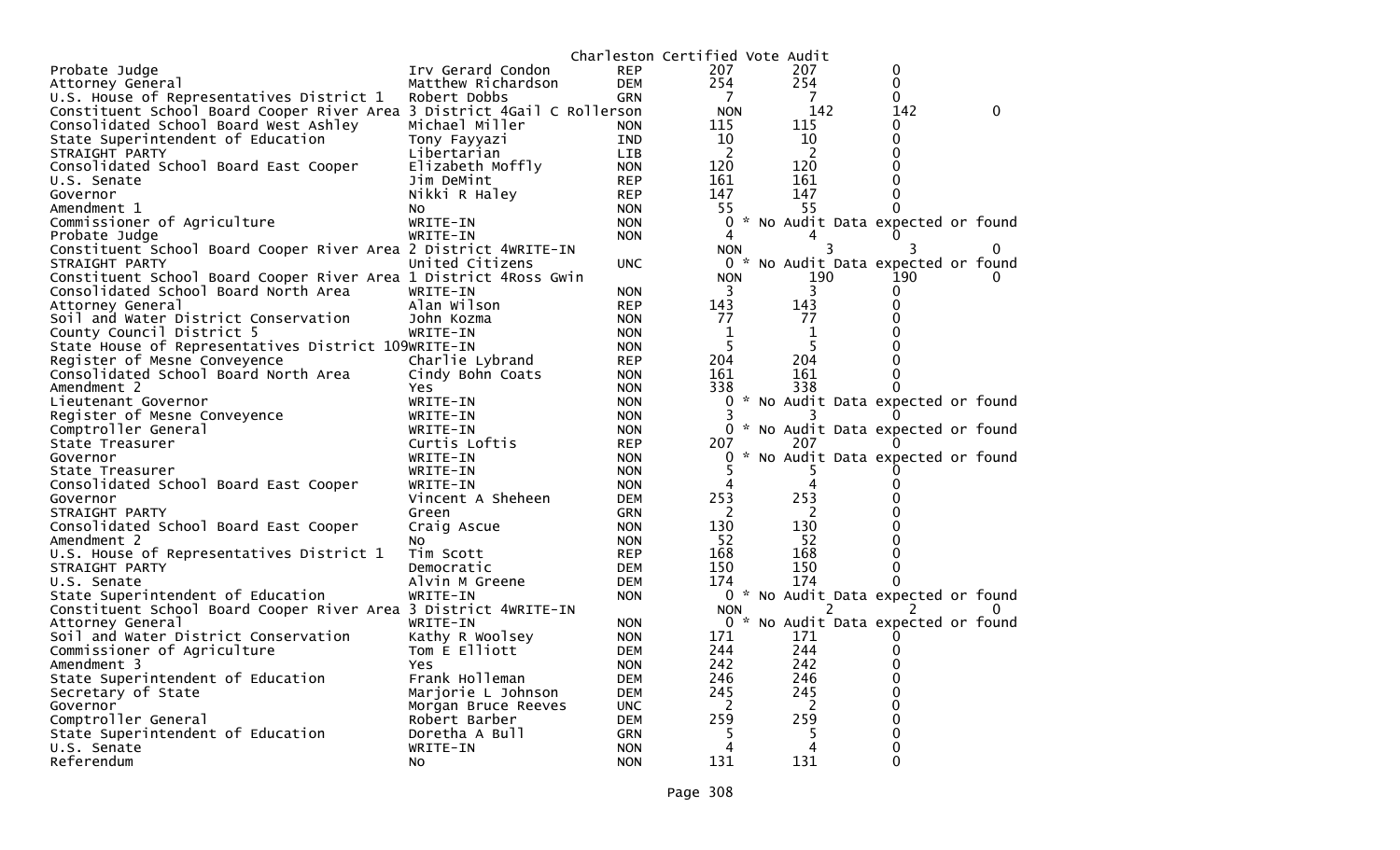## Charleston Certified Vote Audit

| 0622 N Charleston 22                                                    |                              |            | Charles Control Teatro Corporation |                                     |             |   |
|-------------------------------------------------------------------------|------------------------------|------------|------------------------------------|-------------------------------------|-------------|---|
| Referendum                                                              | Yes.                         | <b>NON</b> | 194                                | 194                                 | 0           |   |
| STRAIGHT PARTY                                                          | Libertarian                  | LIB        |                                    | 0 * No Audit Data expected or found |             |   |
| Commissioner of Agriculture                                             | Tom E Elliott                | <b>DEM</b> | 194                                | 194                                 | $\Omega$    |   |
| Constituent School Board Cooper River Area 1 District 4Ross Gwin        |                              |            | <b>NON</b>                         | 161                                 | 161         | 0 |
| Consolidated School Board West Ashley                                   | WRITE-IN                     | <b>NON</b> | 3                                  | 3                                   |             |   |
| Register of Mesne Conveyence                                            | WRITE-IN                     | <b>NON</b> | $\mathbf 1$                        | 1                                   | 0           |   |
| Lieutenant Governor                                                     | Ken Ard                      | <b>REP</b> | 113                                | 113                                 | 0           |   |
| U.S. Senate                                                             | Alvin M Greene               | <b>DEM</b> | 135                                | 135                                 | 0           |   |
| State Superintendent of Education                                       | Tim Moultrie                 | <b>LIB</b> | 15                                 | 15                                  | 0           |   |
| Soil and Water District Conservation                                    | Kathy R Woolsey              | <b>NON</b> | 131                                | 131                                 | 0           |   |
| Constituent School Board Cooper River Area 3 District 4Gail C Rollerson |                              |            | <b>NON</b>                         | 119                                 | 119         | 0 |
| State House of Representatives District 114WRITE-IN                     |                              | <b>NON</b> | 4                                  | 4                                   | 0           |   |
| U.S. House of Representatives District 1                                | Tim Scott                    | <b>REP</b> | 136                                | 136                                 | 0           |   |
| Consolidated School Board East Cooper                                   | WRITE-IN                     | <b>NON</b> | 4                                  | 4                                   | 0           |   |
| Consolidated School Board West Ashley                                   | Mary Ann Taylor              | <b>NON</b> | 123                                | 123                                 | $\mathbf 0$ |   |
| Amendment 2                                                             | Yes                          | <b>NON</b> | 273                                | 273                                 | 0           |   |
| Constituent School Board Cooper River Area 2 District 4WRITE-IN         |                              |            | <b>NON</b>                         | 1                                   | 1           | 0 |
| Consolidated School Board North Area                                    | Cindy Bohn Coats             | <b>NON</b> | 158                                | 158                                 | 0           |   |
| State Superintendent of Education                                       | Mick Zais                    | <b>REP</b> | 103                                | 103                                 | 0           |   |
| Adjutant General                                                        | Bob Livingston               | <b>REP</b> | 164                                | 164                                 | 0           |   |
| Consolidated School Board West Ashley                                   | Michael Miller               | <b>NON</b> | 84                                 | 84                                  | 0           |   |
| Consolidated School Board North Area                                    | WRITE-IN                     | <b>NON</b> | 4                                  | 4                                   | 0           |   |
| Attorney General                                                        | Matthew Richardson           | <b>DEM</b> | 198                                | 198                                 | 0           |   |
| State Treasurer                                                         | Curtis Loftis                | <b>REP</b> | 163                                | 163                                 | 0           |   |
| Commissioner of Agriculture                                             | Hugh Weathers                | <b>REP</b> | 129                                | 129                                 | 0           |   |
| STRAIGHT PARTY                                                          | Working Families             | WFM        | 4                                  | 4                                   | 0           |   |
| Adjutant General                                                        | WRITE-IN                     | <b>NON</b> | 4                                  | 4                                   | 0           |   |
| U.S. Senate                                                             | Tom Clements                 | <b>GRN</b> | 44                                 | 44                                  | 0           |   |
| U.S. Senate                                                             | WRITE-IN                     | <b>NON</b> | 6                                  | 6                                   | 0           |   |
| Attorney General                                                        | Alan Wilson                  | <b>REP</b> | 111                                | 111                                 | 0           |   |
| Governor                                                                | Nikki R Haley                | <b>REP</b> | 123                                | 123                                 | 0           |   |
| Amendment 2                                                             | NO.                          | <b>NON</b> | 37                                 | 37                                  | 0           |   |
| Soil and Water District Conservation                                    | Joshua Giordano-Silliman NON |            | 60                                 | 60                                  | 0           |   |
| State Treasurer                                                         | WRITE-IN                     | <b>NON</b> | 4                                  | $\overline{4}$                      | 0           |   |
| U.S. House of Representatives District 1                                | Keith Blandford              | <b>LIB</b> | 2                                  | $\overline{2}$                      | 0           |   |
| Soil and Water District Conservation                                    | WRITE-IN                     | <b>NON</b> | 4                                  | 4                                   | 0           |   |
| Secretary of State                                                      | Marjorie L Johnson           | DEM        | 192                                | 192                                 | 0           |   |
| Consolidated School Board East Cooper                                   | Everett Wilcox               | <b>NON</b> | 80                                 | 80                                  | 0           |   |
| Probate Judge                                                           | Irv Gerard Condon            | <b>REP</b> | 163                                | 163                                 | 0           |   |
| STRAIGHT PARTY                                                          | Republican                   | <b>REP</b> | 54                                 | 54                                  | 0           |   |
| STRAIGHT PARTY                                                          | Green                        | <b>GRN</b> | 2                                  | 2                                   | 0           |   |
| Secretary of State                                                      | Mark Hammond                 | <b>REP</b> | 129                                | 129                                 | 0           |   |
| State Superintendent of Education                                       | Tony Fayyazi                 | <b>IND</b> | 4                                  | 4                                   | 0           |   |
| Constituent School Board Cooper River Area 1 District 4WRITE-IN         |                              |            | <b>NON</b>                         |                                     |             | 0 |
| Comptroller General                                                     | WRITE-IN                     | <b>NON</b> |                                    | 0 * No Audit Data expected or found |             |   |
| Amendment 3                                                             | Yes                          | <b>NON</b> | 199                                | 199                                 |             |   |
| Secretary of State                                                      | WRITE-IN                     | <b>NON</b> |                                    | 0 * No Audit Data expected or found |             |   |
| Lieutenant Governor                                                     | Ashley Cooper                | <b>DEM</b> | 211                                | 211                                 |             |   |
| Constituent School Board Cooper River Area 3 District 4WRITE-IN         |                              |            | <b>NON</b>                         | $\mathbf 1$                         | 1           | 0 |
| Governor                                                                | Vincent A Sheheen            | <b>DEM</b> | 197                                | 197                                 | 0           |   |
| U.S. House of Representatives District 1                                | Ben Frasier                  | <b>DEM</b> | 170                                | 170                                 | $\Omega$    |   |
|                                                                         |                              |            |                                    |                                     |             |   |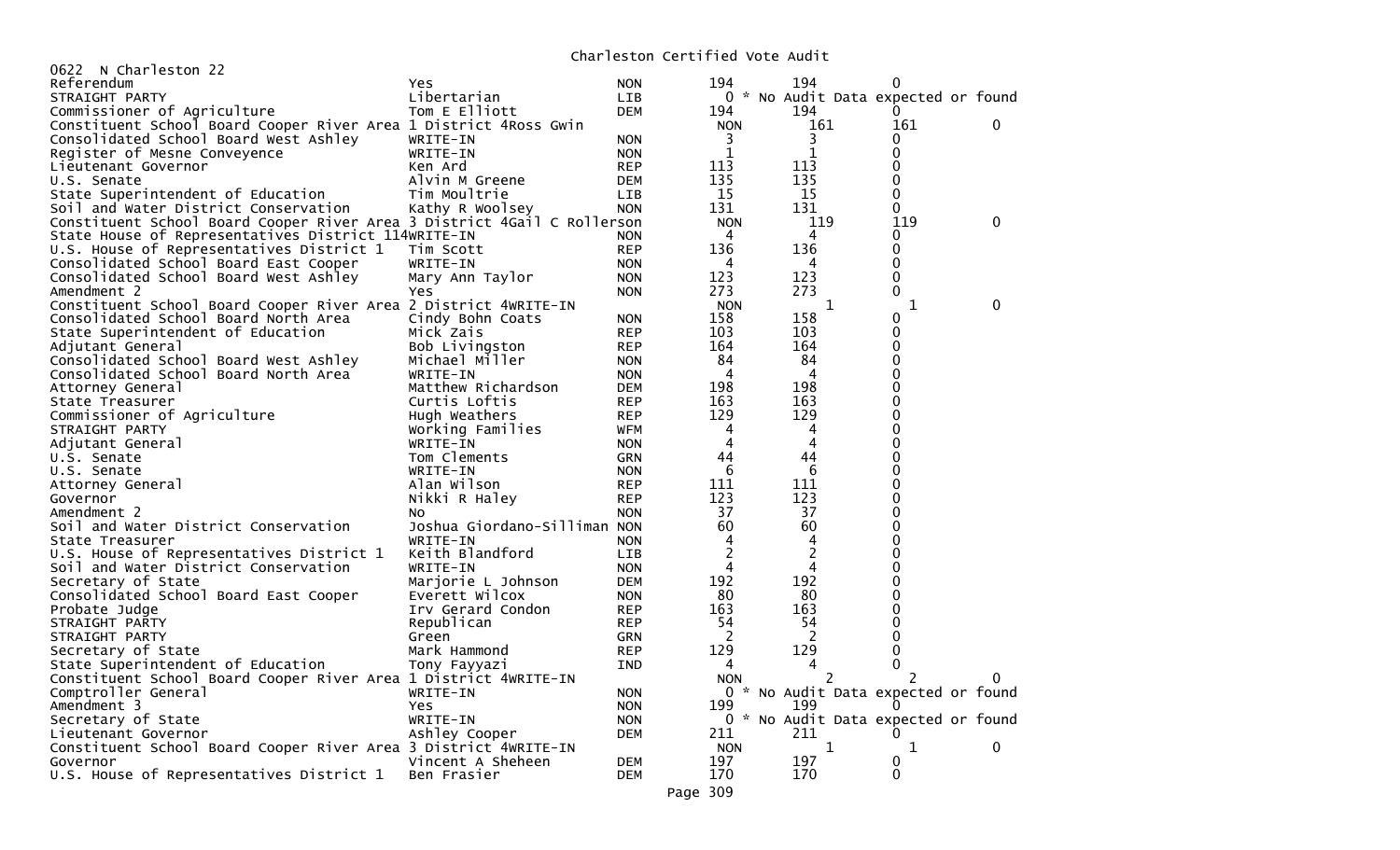|                                                                          |                     | Charleston Certified Vote Audit |              |  |                |                                     |          |
|--------------------------------------------------------------------------|---------------------|---------------------------------|--------------|--|----------------|-------------------------------------|----------|
| Attorney General                                                         | WRITE-IN            | <b>NON</b>                      |              |  |                | 0 * No Audit Data expected or found |          |
| Governor                                                                 | Morgan Bruce Reeves | GRN                             |              |  |                |                                     |          |
| Governor                                                                 | WRITE-IN            | <b>NON</b>                      |              |  |                | 0 * No Audit Data expected or found |          |
| Constituent School Board Cooper River Area 3 District 4Theodore Cozart   |                     |                                 | <b>NON</b>   |  | 63             | 63                                  |          |
| STRAIGHT PARTY                                                           | Democratic          | <b>DEM</b>                      | 123          |  | 123            | $\Omega$                            |          |
| Commissioner of Agriculture                                              | WRITE-IN            | <b>NON</b>                      | $\mathbf{0}$ |  |                | * No Audit Data expected or found   |          |
| Amendment 3                                                              | NO.                 | <b>NON</b>                      | 110          |  | 110            |                                     |          |
| Consolidated School Board East Cooper                                    | Elizabeth Moffly    | <b>NON</b>                      | 110          |  | 110            |                                     |          |
| Amendment 1                                                              | Yes                 | <b>NON</b>                      | 272          |  | 272            |                                     |          |
| Constituent School Board Cooper River Area 2 District 4Edwina G Peterson |                     |                                 | <b>NON</b>   |  | 170            | 170                                 | $\bf{0}$ |
| Probate Judge                                                            | WRITE-IN            | <b>NON</b>                      | 4            |  | 4              |                                     |          |
| U.S. Senate                                                              | Jim DeMint          | <b>REP</b>                      | 131          |  | 131            |                                     |          |
| U.S. House of Representatives District 1                                 | Rob Groce           | <b>WFM</b>                      | 8            |  | 8              |                                     |          |
| Soil and Water District Conservation                                     | John Kozma          | <b>NON</b>                      | 56           |  | 56             |                                     |          |
| U.S. House of Representatives District 1                                 | Robert Dobbs        | <b>GRN</b>                      | 4            |  | 4              |                                     |          |
| STRAIGHT PARTY                                                           | Independence        | <b>IND</b>                      | 2            |  | $\overline{c}$ |                                     |          |
| Amendment 4                                                              | Yes                 | <b>NON</b>                      | 222          |  | 222            |                                     |          |
| U.S. House of Representatives District 1                                 | WRITE-IN            | <b>NON</b>                      | 1            |  | 1              |                                     |          |
| State House of Representatives District 114Bobby Harrell                 |                     | <b>REP</b>                      | 172          |  | 172            |                                     |          |
| Comptroller General                                                      | Robert Barber       | <b>DEM</b>                      | 196          |  | 196            |                                     |          |
| U.S. House of Representatives District 1                                 | M E Mac McCullough  | <b>UNC</b>                      | 1            |  | 1              |                                     |          |
| U.S. House of Representatives District 1                                 | Jimmy Wood          | <b>IND</b>                      |              |  |                |                                     |          |
| Lieutenant Governor                                                      | WRITE-IN            | <b>NON</b>                      | 0            |  |                | * No Audit Data expected or found   |          |
| Comptroller General                                                      | Richard A Eckstrom  | <b>REP</b>                      | 123          |  | 123            |                                     |          |
| Amendment 4                                                              | No                  | <b>NON</b>                      | 84           |  | 84             |                                     |          |
| Consolidated School Board East Cooper                                    | Craig Ascue         | <b>NON</b>                      | 88           |  | 88             |                                     |          |
| Register of Mesne Conveyence                                             | Charlie Lybrand     | <b>REP</b>                      | 166          |  | 166            |                                     |          |
| State Superintendent of Education                                        | Frank Holleman      | <b>DEM</b>                      | 196          |  | 196            |                                     |          |
| State Superintendent of Education                                        | WRITE-IN            | <b>NON</b>                      | 0            |  |                | * No Audit Data expected or found   |          |
| State Superintendent of Education                                        | Doretha A Bull      | <b>GRN</b>                      |              |  |                |                                     |          |
| County Referendum                                                        | Yes                 | <b>NON</b>                      | 170          |  | 170            |                                     |          |
| Amendment 1                                                              | NO.                 | <b>NON</b>                      | 40           |  | 40             |                                     |          |
| Governor                                                                 | Morgan Bruce Reeves | <b>UNC</b>                      | 3            |  | 3              |                                     |          |
| Attorney General                                                         | Leslie Minerd       | <b>GRN</b>                      | 16           |  | 16             |                                     |          |
| County Referendum                                                        | NO.                 | <b>NON</b>                      | 129          |  | 129            |                                     |          |
| STRAIGHT PARTY                                                           | United Citizens     | <b>UNC</b>                      | 1            |  | 1              |                                     |          |
| Referendum                                                               | No.                 | <b>NON</b>                      | 114          |  | 114            | 0                                   |          |
|                                                                          |                     |                                 |              |  |                |                                     |          |
| 0623<br>N Charleston 23                                                  |                     |                                 |              |  |                |                                     |          |
| U.S. House of Representatives District 1                                 | Ben Frasier         | <b>DEM</b>                      | 329          |  | 329            |                                     |          |
| Secretary of State                                                       | WRITE-IN            | <b>NON</b>                      |              |  |                | 0 * No Audit Data expected or found |          |
| State Superintendent of Education                                        | Mick Zais           | <b>REP</b>                      | 230          |  | 230            |                                     |          |
| State Superintendent of Education                                        | Tim Moultrie        | <b>LIB</b>                      | 15           |  | 15             |                                     |          |
| U.S. House of Representatives District 1                                 | Robert Dobbs        | <b>GRN</b>                      | 4            |  | 4              |                                     |          |
| STRAIGHT PARTY                                                           | Republican          | <b>REP</b>                      | 141          |  | 141            | 0                                   |          |
| Amendment 2                                                              | Yes.                | <b>NON</b>                      | 500          |  | 500            |                                     |          |
| Governor                                                                 | Nikki R Haley       | <b>REP</b>                      | 246          |  | 246            |                                     |          |
| STRAIGHT PARTY                                                           | United Citizens     | <b>UNC</b>                      |              |  |                | 0 * No Audit Data expected or found |          |
| U.S. House of Representatives District 1                                 | Rob Groce           | <b>WFM</b>                      | 13           |  | 13             |                                     |          |
| Consolidated School Board East Cooper                                    | Everett Wilcox      | <b>NON</b>                      | 121          |  | 121            |                                     |          |
| Lieutenant Governor                                                      | WRITE-IN            | <b>NON</b>                      | 0            |  |                | * No Audit Data expected or found   |          |
| Governor                                                                 | Morgan Bruce Reeves | GRN                             | 9            |  | 9              |                                     |          |
|                                                                          |                     |                                 |              |  |                |                                     |          |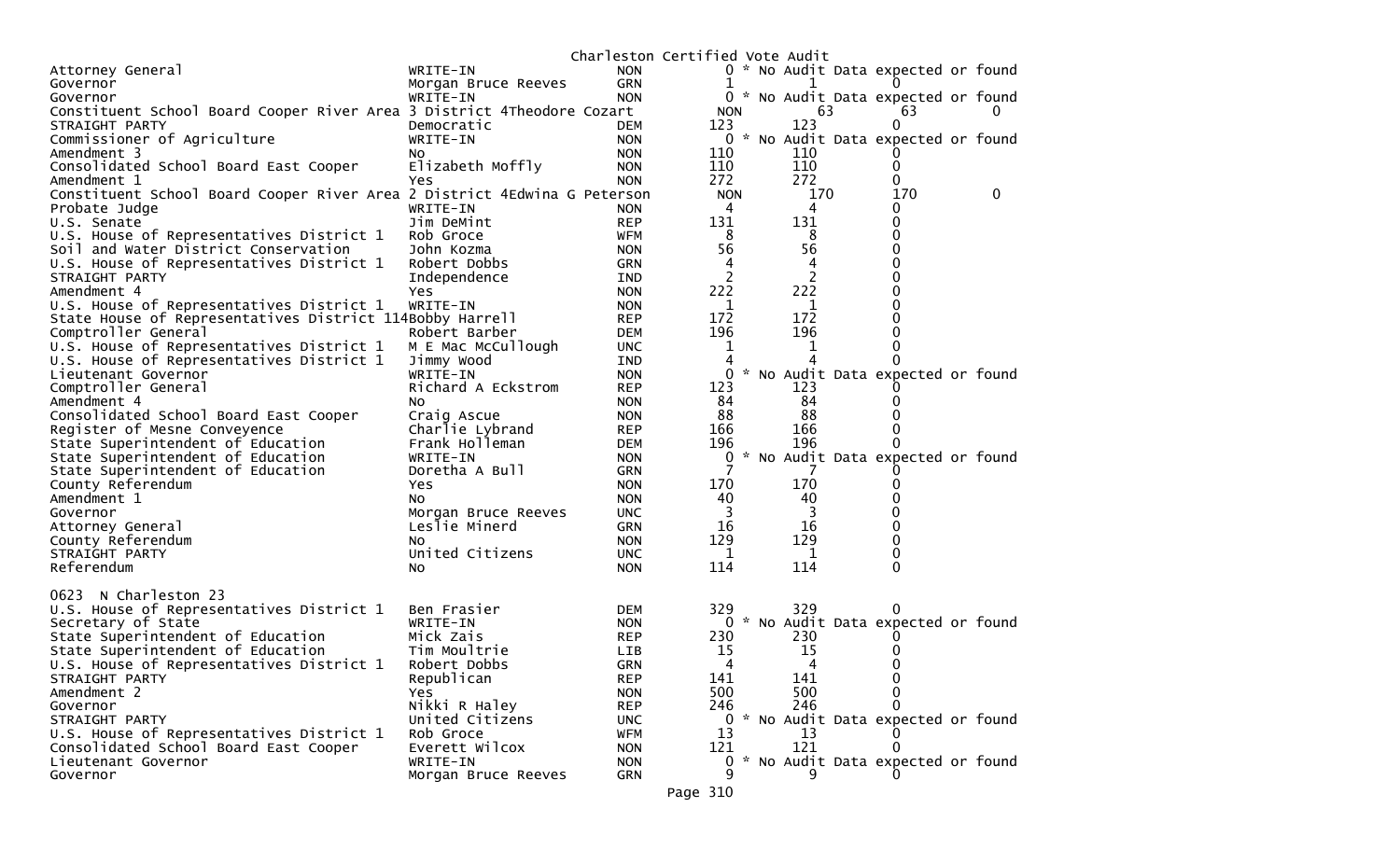|                                                                          |                              |             | Charleston Certified Vote Audit |                |                                   |              |
|--------------------------------------------------------------------------|------------------------------|-------------|---------------------------------|----------------|-----------------------------------|--------------|
| Commissioner of Agriculture                                              | Tom E Elliott                | <b>DEM</b>  | 365                             | 365            | 0                                 |              |
| Adjutant General                                                         | Bob Livingston               | <b>REP</b>  | 322                             | 322            | 0                                 |              |
| U.S. House of Representatives District 1                                 | M E Mac McCullough           | <b>UNC</b>  | 2                               | <sup>2</sup>   | 0                                 |              |
| Soil and Water District Conservation                                     | Joshua Giordano-Silliman NON |             | 106                             | 106            | 0                                 |              |
| Probate Judge                                                            | WRITE-IN                     | <b>NON</b>  | 3                               | 3              | 0                                 |              |
| U.S. House of Representatives District 1                                 | WRITE-IN                     | <b>NON</b>  | 1                               | 1              | 0                                 |              |
| Lieutenant Governor                                                      | Ken Ard                      | <b>REP</b>  | 223                             | 223            | 0                                 |              |
| Constituent School Board Cooper River Area 1 District 4WRITE-IN          |                              |             | <b>NON</b>                      | 5              | 5.                                | 0            |
| State House of Representatives District 114Bobby Harrell                 |                              | <b>REP</b>  | 331                             | 331            | 0                                 |              |
| Soil and Water District Conservation                                     | WRITE-IN                     | <b>NON</b>  | 2                               | 2              | 0                                 |              |
| Amendment 2                                                              | NO.                          | <b>NON</b>  | 101                             | 101            | 0                                 |              |
| U.S. House of Representatives District 1                                 | Jimmy Wood                   | IND         | 5                               | 5              | 0                                 |              |
| STRAIGHT PARTY                                                           | Independence                 | IND         | 4                               | 4              |                                   |              |
| Governor                                                                 | Vincent A Sheheen            | <b>DEM</b>  | 373                             | 373            |                                   |              |
| Comptroller General                                                      | WRITE-IN                     | <b>NON</b>  | $\mathbf{0}$                    |                | * No Audit Data expected or found |              |
| U.S. Senate                                                              | Alvin M Greene               | DEM         | 257                             | 257            |                                   |              |
| Consolidated School Board East Cooper                                    | Elizabeth Moffly             | <b>NON</b>  | 198                             | 198            | 0                                 |              |
| Commissioner of Agriculture                                              | Hugh Weathers                | <b>REP</b>  | 254                             | 254            | 0                                 |              |
| Constituent School Board Cooper River Area 3 District 4WRITE-IN          |                              |             | <b>NON</b>                      | 3              |                                   | 0            |
| Adjutant General                                                         | WRITE-IN                     | <b>NON</b>  | 4                               | 4              | 0                                 |              |
| Attorney General                                                         | WRITE-IN                     | <b>NON</b>  | 0                               |                | * No Audit Data expected or found |              |
| STRAIGHT PARTY                                                           | Working Families             | <b>WFM</b>  | 4                               | 4              |                                   |              |
| Constituent School Board Cooper River Area 3 District 4Theodore Cozart   |                              |             | <b>NON</b>                      | 128            | 128                               | 0            |
| Register of Mesne Conveyence                                             | Charlie Lybrand              | <b>REP</b>  | 326                             | 326            | 0                                 |              |
| Constituent School Board Cooper River Area 2 District 4Edwina G Peterson |                              |             | <b>NON</b>                      | 325            | 325                               | 0            |
| Amendment 3                                                              | Yes                          | <b>NON</b>  | 374                             | 374            | 0                                 |              |
| U.S. House of Representatives District 1                                 | Tim Scott                    | <b>REP</b>  | 276                             | 276            | 0                                 |              |
|                                                                          | Libertarian                  |             | 0                               |                | * No Audit Data expected or found |              |
| STRAIGHT PARTY<br>STRAIGHT PARTY                                         | Democratic                   | LIB.<br>DEM | 242                             | 242            |                                   |              |
| U.S. Senate                                                              | Tom Clements                 |             | 78                              | 78             | 0                                 |              |
|                                                                          |                              | <b>GRN</b>  | 8                               | 8              |                                   |              |
| State Superintendent of Education                                        | Tony Fayyazi                 | <b>IND</b>  | 16                              | 16             | 0                                 |              |
| Attorney General                                                         | Leslie Minerd                | GRN         | 206                             | 206            | 0                                 |              |
| Consolidated School Board East Cooper                                    | Craig Ascue                  | <b>NON</b>  | 401                             | 401            | 0                                 |              |
| Lieutenant Governor                                                      | Ashley Cooper                | <b>DEM</b>  | 524                             |                |                                   |              |
| Amendment 1                                                              | Yes                          | <b>NON</b>  |                                 | 524            | 0<br>0                            |              |
| U.S. Senate                                                              | WRITE-IN                     | <b>NON</b>  | 16                              | -16            |                                   |              |
| Soil and Water District Conservation                                     | John Kozma                   | <b>NON</b>  | 106                             | 106            | 0                                 |              |
| State House of Representatives District 114WRITE-IN                      |                              | <b>NON</b>  | 6                               | 6<br>217       | 0<br>0                            |              |
| Amendment 3                                                              | NO.                          | <b>NON</b>  | 217                             |                | 0                                 |              |
| Register of Mesne Conveyence                                             | WRITE-IN                     | <b>NON</b>  | 5                               | 5              |                                   |              |
| State Treasurer                                                          | Curtis Loftis                | <b>REP</b>  | 328                             | 328            | 0                                 |              |
| Comptroller General                                                      | Robert Barber                | <b>DEM</b>  | 380                             | 380            | 0                                 |              |
| Comptroller General                                                      | Richard A Eckstrom           | <b>REP</b>  | 243                             | 243            | 0                                 |              |
| Secretary of State                                                       | Marjorie L Johnson           | <b>DEM</b>  | 368                             | 368            | 0                                 |              |
| Consolidated School Board West Ashley                                    | WRITE-IN                     | <b>NON</b>  | 3                               | 3              | 0                                 |              |
| Governor                                                                 | WRITE-IN                     | <b>NON</b>  | 2                               | $\overline{2}$ | 0                                 |              |
| Secretary of State                                                       | Mark Hammond                 | <b>REP</b>  | 253                             | 253            | 0                                 |              |
| Consolidated School Board North Area                                     | Cindy Bohn Coats             | <b>NON</b>  | 241                             | 241            | 0                                 |              |
| U.S. House of Representatives District 1                                 | Keith Blandford              | LIB         | 2                               | 2              | 0                                 |              |
| Amendment 4                                                              | Yes                          | <b>NON</b>  | 402                             | 402            | $\mathbf{0}$                      |              |
| Constituent School Board Cooper River Area 1 District 4Ross Gwin         |                              |             | <b>NON</b>                      | 306            | 306                               | $\mathbf{0}$ |
| State Superintendent of Education                                        | Doretha A Bull               | <b>GRN</b>  | 16                              | 16             | 0                                 |              |
|                                                                          |                              |             | Page 311                        |                |                                   |              |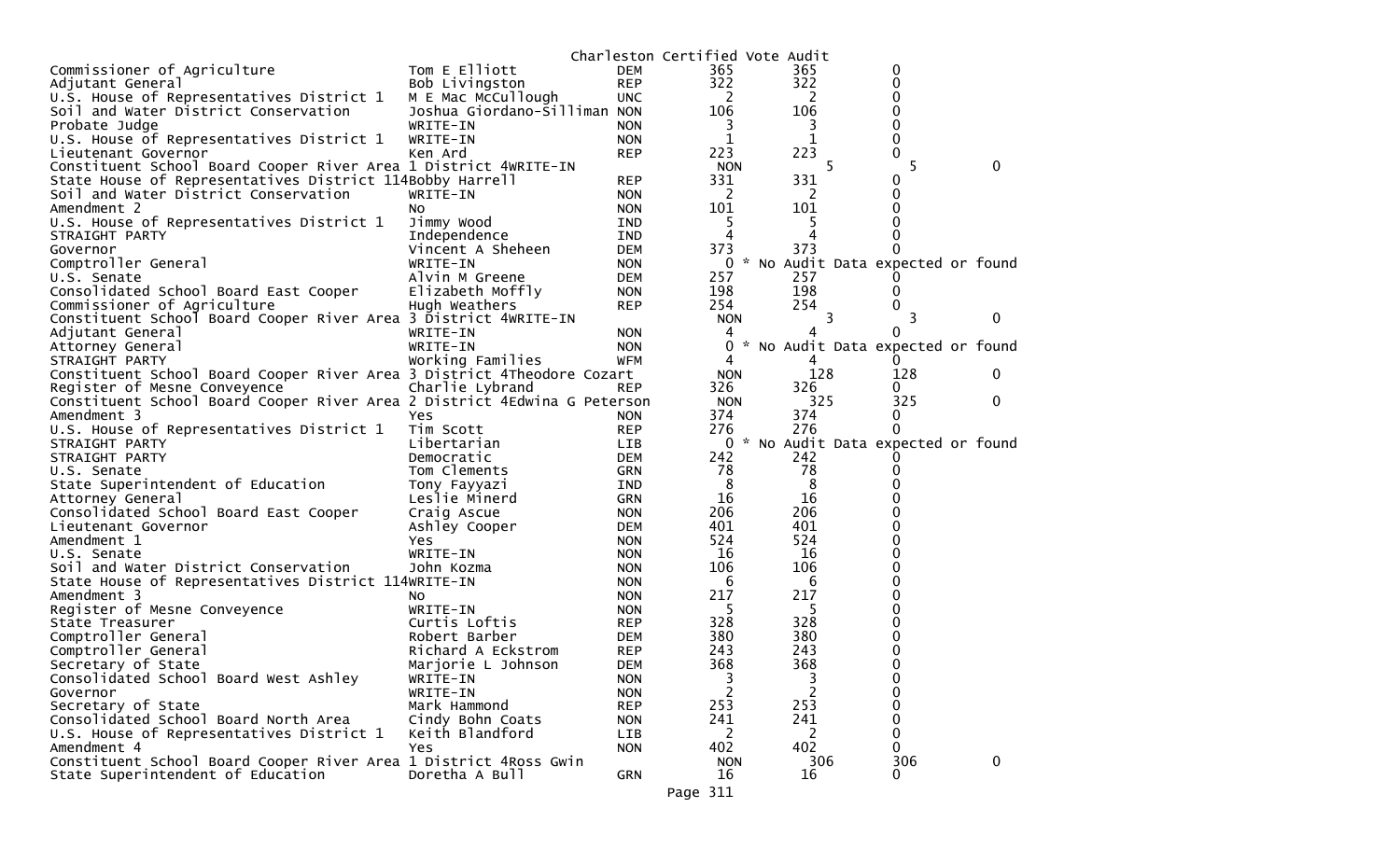|                                                                         |                     |            |                       | Charleston Certified Vote Audit     |     |                                    |
|-------------------------------------------------------------------------|---------------------|------------|-----------------------|-------------------------------------|-----|------------------------------------|
| Consolidated School Board West Ashley                                   | Mary Ann Taylor     | <b>NON</b> | 221                   | 221                                 | 0   |                                    |
| Attorney General                                                        | Matthew Richardson  | <b>DEM</b> | 376                   | 376                                 | 0   |                                    |
| Consolidated School Board North Area                                    | WRITE-IN            | <b>NON</b> | 10                    | 10                                  | 0   |                                    |
| Consolidated School Board West Ashley                                   | Michael Miller      | <b>NON</b> | 183                   | 183                                 |     |                                    |
| State Treasurer                                                         | WRITE-IN            | <b>NON</b> | 4                     | 4                                   | 0   |                                    |
| Amendment 1                                                             | NO.                 | <b>NON</b> | 78                    | 78                                  |     |                                    |
| Amendment 4                                                             | No.                 | <b>NON</b> | 180                   | 180                                 |     |                                    |
| Consolidated School Board East Cooper                                   | WRITE-IN            | <b>NON</b> | 8                     | 8                                   | 0   |                                    |
| State Superintendent of Education                                       | Frank Holleman      | <b>DEM</b> | 354                   | 354                                 |     |                                    |
| Attorney General                                                        | Alan Wilson         | <b>REP</b> | 235                   | 235                                 |     |                                    |
| STRAIGHT PARTY                                                          | Green               | <b>GRN</b> | 11                    | 11                                  | O   |                                    |
| Constituent School Board Cooper River Area 3 District 4Gail C Rollerson |                     |            | <b>NON</b>            | 216                                 | 216 | 0                                  |
| Commissioner of Agriculture                                             | WRITE-IN            | NON.       |                       | 0 * No Audit Data expected or found |     |                                    |
| County Referendum                                                       | Yes                 | <b>NON</b> | 332                   | 332                                 |     |                                    |
| State Superintendent of Education                                       | WRITE-IN            | <b>NON</b> |                       | 0 * No Audit Data expected or found |     |                                    |
| Constituent School Board Cooper River Area 2 District 4WRITE-IN         |                     |            | <b>NON</b>            | 3                                   | 3   | 0                                  |
| Soil and Water District Conservation                                    | Kathy R Woolsey     | <b>NON</b> | 250                   | 250                                 | 0   |                                    |
| Governor                                                                | Morgan Bruce Reeves | <b>UNC</b> | 2                     | 2                                   | 0   |                                    |
| County Referendum                                                       | No                  | <b>NON</b> | 239                   | 239                                 |     |                                    |
| Probate Judge                                                           | Irv Gerard Condon   | <b>REP</b> | 327                   | 327                                 | 0   |                                    |
| U.S. Senate                                                             | Jim DeMint          | <b>REP</b> | 264                   | 264                                 |     |                                    |
| Referendum                                                              | Yes                 | <b>NON</b> | 389                   | 389                                 | 0   |                                    |
| Referendum                                                              | NO.                 | <b>NON</b> | 217                   | 217                                 | 0   |                                    |
| 0624 N Charleston 24                                                    |                     |            |                       |                                     |     |                                    |
| Referendum                                                              | Yes.                | <b>NON</b> | 341                   | 341                                 |     |                                    |
| Lieutenant Governor                                                     | WRITE-IN            | <b>NON</b> |                       | 0 * No Audit Data expected or found |     |                                    |
| Consolidated School Board East Cooper                                   | Craig Ascue         | <b>NON</b> | 162                   | 162                                 |     |                                    |
| Adjutant General                                                        | WRITE-IN            | <b>NON</b> |                       | 0 * No Audit Data expected or found |     |                                    |
| Commissioner of Agriculture                                             | Hugh Weathers       | <b>REP</b> | 132                   | 132                                 |     |                                    |
| Attorney General                                                        | Matthew Richardson  | <b>DEM</b> | 371                   | 371                                 |     |                                    |
| State Superintendent of Education                                       | Tony Fayyazi        | IND        | 10                    | 10                                  |     |                                    |
| U.S. House of Representatives District 1                                | Rob Groce           | <b>WFM</b> | 9                     | 9                                   |     |                                    |
| Attorney General                                                        | Alan Wilson         | <b>REP</b> | 130                   | 130                                 |     |                                    |
| STRAIGHT PARTY                                                          | United Citizens     | <b>UNC</b> | 1                     | 1                                   |     |                                    |
| Constituent School Board Cooper River Area 1 District 4Ross Gwin        |                     |            | <b>NON</b>            | 229                                 | 229 | $\mathbf 0$                        |
| Soil and Water District Conservation                                    | Kathy R Woolsey     | <b>NON</b> | 207                   | 207                                 | 0   |                                    |
| Register of Mesne Conveyence                                            | Charlie Lybrand     | <b>REP</b> | 202                   | 202                                 | 0   |                                    |
| U.S. Senate                                                             | Alvin M Greene      | <b>DEM</b> | 269                   | 269                                 | 0   |                                    |
| STRAIGHT PARTY                                                          | Democratic          | <b>DEM</b> | 275                   | 275                                 |     |                                    |
| Consolidated School Board West Ashley                                   | WRITE-IN            | <b>NON</b> |                       | 0 * No Audit Data expected or found |     |                                    |
| Amendment 2                                                             | Yes                 | <b>NON</b> | 419                   | 419                                 |     |                                    |
| STRAIGHT PARTY                                                          | Independence        | IND        | 6                     | 6                                   |     |                                    |
| U.S. House of Representatives District 1                                | M E Mac McCullough  | <b>UNC</b> | 0                     | * No Audit Data expected or found   |     |                                    |
| State Superintendent of Education                                       | Doretha A Bull      | GRN        | 9                     | 9                                   | 0   |                                    |
| Consolidated School Board East Cooper                                   | WRITE-IN            | <b>NON</b> | 1                     |                                     | 0   |                                    |
| Governor                                                                | Nikki R Haley       | <b>REP</b> | 132                   | 132                                 |     |                                    |
| U.S. House of Representatives District 1                                | WRITE-IN            | <b>NON</b> |                       | 0 * No Audit Data expected or found |     |                                    |
| Constituent School Board Cooper River Area 3 District 4Gail C Rollerson |                     |            | <b>NON</b>            | 185                                 | 185 |                                    |
| Register of Mesne Conveyence                                            | WRITE-IN            | <b>NON</b> | 2                     | 2                                   | 0   |                                    |
| Constituent School Board Cooper River Area 2 District 4WRITE-IN         |                     |            | <b>NON</b>            |                                     |     | 0 * No Audit Data expected or foun |
| U.S. House of Representatives District 1                                | Jimmy Wood          | IND        | $\mathbf{2}^{\prime}$ | 2                                   |     |                                    |
|                                                                         |                     |            | Page 312              |                                     |     |                                    |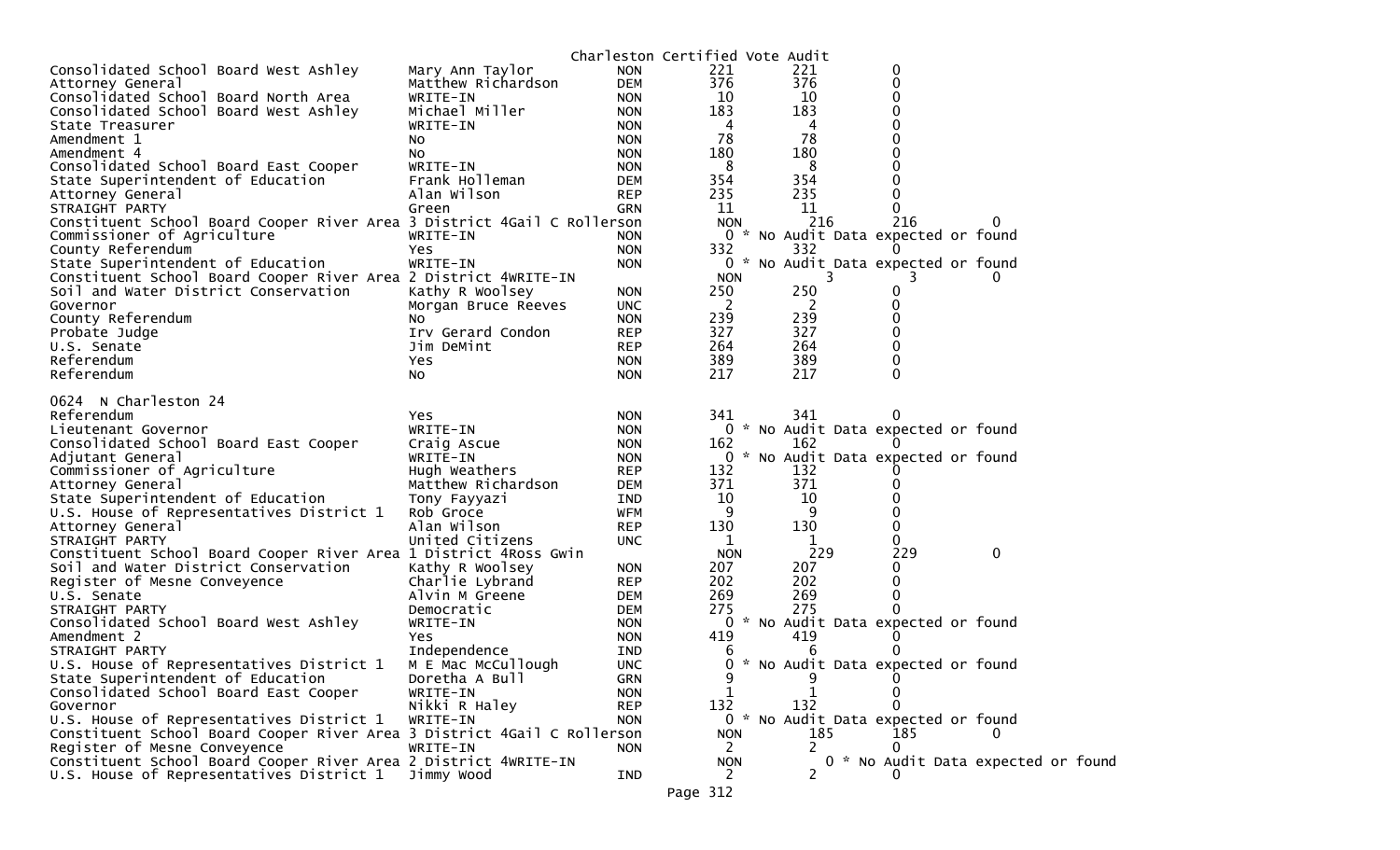|                                                                          |                              |            | Charleston Certified Vote Audit |    |     |                                                                        |                                     |
|--------------------------------------------------------------------------|------------------------------|------------|---------------------------------|----|-----|------------------------------------------------------------------------|-------------------------------------|
| Consolidated School Board West Ashley                                    | Mary Ann Taylor              | <b>NON</b> | 173                             |    | 173 | 0                                                                      |                                     |
| U.S. Senate                                                              | Tom Clements                 | <b>GRN</b> | 62                              |    | 62  | 0                                                                      |                                     |
| Governor                                                                 | WRITE-IN                     | <b>NON</b> | 1                               |    | 1   | 0                                                                      |                                     |
| Governor                                                                 | Morgan Bruce Reeves          | UNC.       | 2                               |    | 2   | 0                                                                      |                                     |
| Consolidated School Board North Area                                     | Cindy Bohn Coats             | <b>NON</b> | 179                             |    | 179 | 0                                                                      |                                     |
| Amendment 2                                                              | NO.                          | <b>NON</b> | 69                              |    | 69  | 0                                                                      |                                     |
| Consolidated School Board West Ashley                                    | Michael Miller               | <b>NON</b> | 155                             |    | 155 | 0                                                                      |                                     |
| U.S. House of Representatives District 1                                 | Tim Scott                    | <b>REP</b> | 149                             |    | 149 | 0                                                                      |                                     |
| Soil and Water District Conservation                                     | Joshua Giordano-Silliman NON |            | 76                              |    | 76  | 0                                                                      |                                     |
| Consolidated School Board North Area                                     | WRITE-IN                     | <b>NON</b> | 2                               |    |     |                                                                        |                                     |
| Soil and Water District Conservation                                     | WRITE-IN                     | <b>NON</b> | 0                               |    |     | * No Audit Data expected or found                                      |                                     |
| Lieutenant Governor                                                      | Ashley Cooper                | <b>DEM</b> | 376                             |    | 376 |                                                                        |                                     |
| Governor                                                                 | Morgan Bruce Reeves          | <b>GRN</b> | 7                               |    | 7   | 0                                                                      |                                     |
| State Superintendent of Education                                        | Frank Holleman               | <b>DEM</b> | 360                             |    | 360 | 0                                                                      |                                     |
| State House of Representatives District 113J Seth Whipper                |                              | DEM        | 378                             |    | 378 | 0                                                                      |                                     |
| STRAIGHT PARTY                                                           | Green                        | <b>GRN</b> | 4                               |    | 4   | 0                                                                      |                                     |
| U.S. Senate                                                              | WRITE-IN                     | <b>NON</b> | 3                               |    | 3   | 0                                                                      |                                     |
| STRAIGHT PARTY                                                           | Libertarian                  | LIB        | 1                               |    | 1   | 0                                                                      |                                     |
| Consolidated School Board East Cooper                                    | Everett Wilcox               | <b>NON</b> | 110                             |    | 110 |                                                                        |                                     |
| Amendment 3                                                              | Yes                          | <b>NON</b> | 311                             |    | 311 | 0                                                                      |                                     |
| State Superintendent of Education                                        | Mick Zais                    | <b>REP</b> | 117                             |    | 117 | 0                                                                      |                                     |
| Secretary of State                                                       | Marjorie L Johnson           | <b>DEM</b> | 373                             |    | 373 | 0                                                                      |                                     |
| State Superintendent of Education                                        | WRITE-IN                     | <b>NON</b> |                                 |    |     | 0 * No Audit Data expected or found                                    |                                     |
| State Superintendent of Education                                        | Tim Moultrie                 | LIB        | 13                              |    | 13  |                                                                        |                                     |
| Secretary of State                                                       | Mark Hammond                 | <b>REP</b> | 137                             |    | 137 |                                                                        |                                     |
| State Treasurer                                                          | Curtis Loftis                | <b>REP</b> | 207                             |    | 207 |                                                                        | 0 * No Audit Data expected or found |
| Constituent School Board Cooper River Area 1 District 4WRITE-IN          |                              |            | <b>NON</b><br>0                 |    |     |                                                                        |                                     |
| Attorney General<br>Commissioner of Agriculture                          | WRITE-IN<br>WRITE-IN         | <b>NON</b> | 0                               |    |     | * No Audit Data expected or found<br>* No Audit Data expected or found |                                     |
|                                                                          | Keith Blandford              | <b>NON</b> |                                 |    | 4   |                                                                        |                                     |
| U.S. House of Representatives District 1<br>Attorney General             | Leslie Minerd                | LIB<br>GRN | 9                               |    | 9   | 0                                                                      |                                     |
| Amendment 3                                                              | No                           | <b>NON</b> | 173                             |    | 173 | 0                                                                      |                                     |
| State House of Representatives District 113J Seth Whipper                |                              | <b>WFM</b> | 53                              |    | 53  | 0                                                                      |                                     |
| Probate Judge                                                            | Irv Gerard Condon            | <b>REP</b> | 211                             |    | 211 | 0                                                                      |                                     |
| Amendment 1                                                              | Yes                          | <b>NON</b> | 441                             |    | 441 | 0                                                                      |                                     |
| STRAIGHT PARTY                                                           | Republican                   | <b>REP</b> | 63                              |    | 63  | 0                                                                      |                                     |
| Comptroller General                                                      | WRITE-IN                     | <b>NON</b> | $\mathbf{0}$                    | *. |     | No Audit Data expected or found                                        |                                     |
| Constituent School Board Cooper River Area 3 District 4WRITE-IN          |                              |            | <b>NON</b>                      |    |     |                                                                        | 0 * No Audit Data expected or found |
| Governor                                                                 | Vincent A Sheheen            | <b>DEM</b> | 372                             |    | 372 | U                                                                      |                                     |
| U.S. Senate                                                              | Jim DeMint                   | <b>REP</b> | 154                             |    | 154 | 0                                                                      |                                     |
| Soil and Water District Conservation                                     | John Kozma                   | <b>NON</b> | 85                              |    | 85  | 0                                                                      |                                     |
| Amendment 4                                                              | Yes                          | <b>NON</b> | 346                             |    | 346 | 0                                                                      |                                     |
| Constituent School Board Cooper River Area 3 District 4Theodore Cozart   |                              |            | <b>NON</b>                      |    | 87  | 87                                                                     | $\bf{0}$                            |
| Constituent School Board Cooper River Area 2 District 4Edwina G Peterson |                              |            | <b>NON</b>                      |    | 254 | 254                                                                    | $\mathbf{0}$                        |
| Consolidated School Board East Cooper                                    | Elizabeth Moffly             | <b>NON</b> | 141                             |    | 141 | 0                                                                      |                                     |
| STRAIGHT PARTY                                                           | Working Families             | <b>WFM</b> | 3                               |    |     | 0                                                                      |                                     |
| Lieutenant Governor                                                      | Ken Ard                      | <b>REP</b> | 133                             |    | 133 | 0                                                                      |                                     |
| Adjutant General                                                         | Bob Livingston               | <b>REP</b> | 195                             |    | 195 | 0                                                                      |                                     |
| State Treasurer                                                          | WRITE-IN                     | <b>NON</b> | 1                               |    | 1   | 0                                                                      |                                     |
| Amendment 4                                                              | No                           | <b>NON</b> | 133                             |    | 133 | 0                                                                      |                                     |
| Secretary of State                                                       | WRITE-IN                     | <b>NON</b> |                                 |    |     | 0 * No Audit Data expected or found                                    |                                     |
| Commissioner of Agriculture                                              | Tom E Elliott                | <b>DEM</b> | 370                             |    | 370 |                                                                        |                                     |
|                                                                          |                              |            | Page 313                        |    |     |                                                                        |                                     |
|                                                                          |                              |            |                                 |    |     |                                                                        |                                     |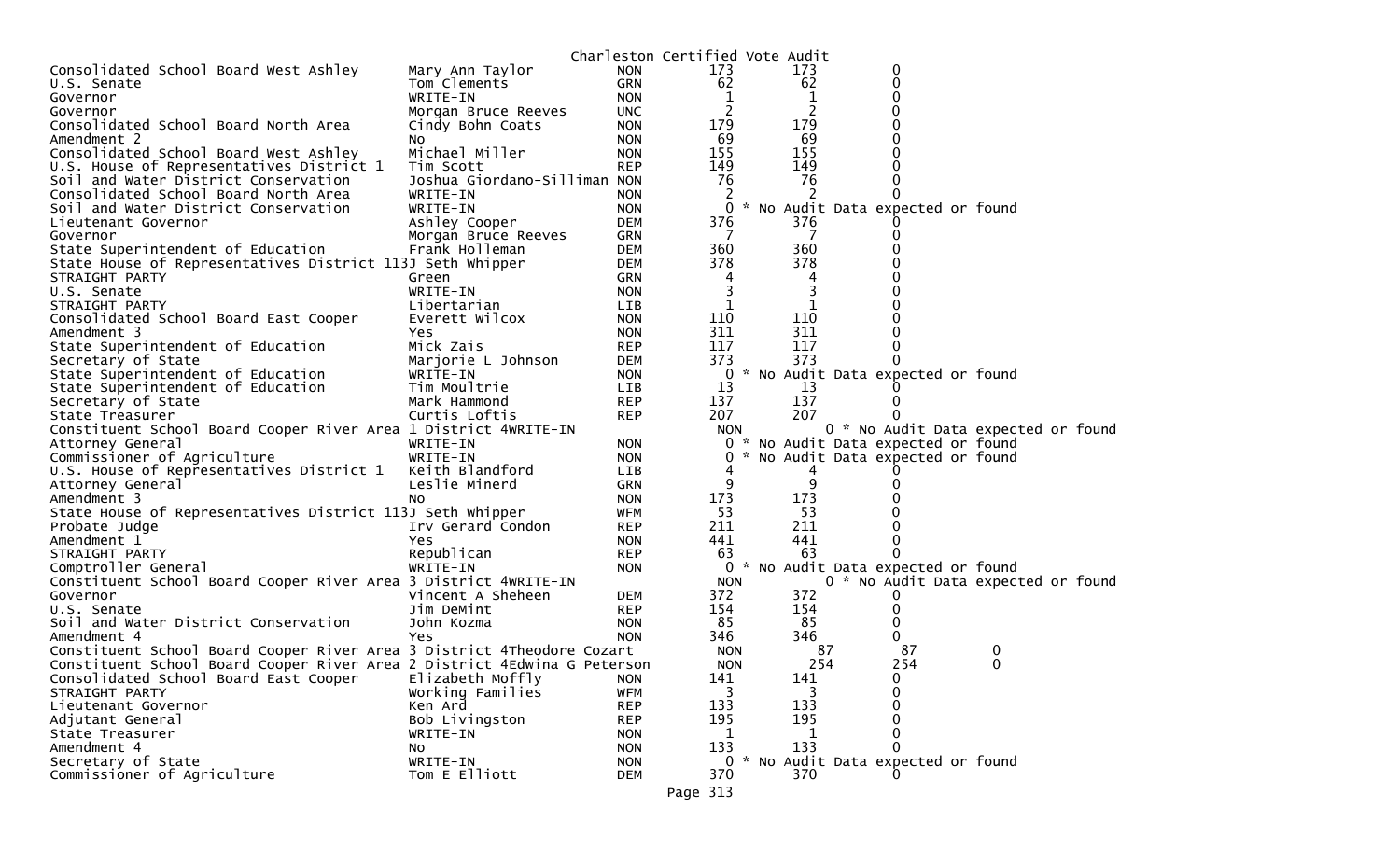|                                                                         |                     | Charleston Certified Vote Audit |            |                           |                                     |  |  |
|-------------------------------------------------------------------------|---------------------|---------------------------------|------------|---------------------------|-------------------------------------|--|--|
| U.S. House of Representatives District 1                                | Ben Frasier         | <b>DEM</b>                      | 341        | 341                       | 0                                   |  |  |
| U.S. House of Representatives District 1                                | Robert Dobbs        | GRN                             | 6          | 6                         | 0                                   |  |  |
| Comptroller General                                                     | Richard A Eckstrom  | <b>REP</b>                      | 128        | 128                       | 0                                   |  |  |
| County Referendum                                                       | Yes                 | <b>NON</b>                      | 277        | 277                       | 0                                   |  |  |
| Probate Judge                                                           | WRITE-IN            | <b>NON</b>                      | 2          | -2                        | 0                                   |  |  |
| Amendment 1                                                             | NO.                 | <b>NON</b>                      | 56         | 56                        | 0                                   |  |  |
| State House of Representatives District 113WRITE-IN                     |                     | <b>NON</b>                      | 5          | 5                         | $\mathbf 0$                         |  |  |
| County Referendum                                                       | NO.                 | <b>NON</b>                      | 189        | 189                       | 0                                   |  |  |
| Comptroller General                                                     | Robert Barber       | <b>DEM</b>                      | 378        | 378                       | 0                                   |  |  |
| Referendum                                                              | NO.                 | <b>NON</b>                      | 143        | 143                       | 0                                   |  |  |
|                                                                         |                     |                                 |            |                           |                                     |  |  |
| 0625 N Charleston 25                                                    |                     |                                 |            |                           |                                     |  |  |
| Amendment 2                                                             | NO.                 | <b>NON</b>                      |            | 87 * No Audit Data found  |                                     |  |  |
| Soil and Water District Conservation                                    | John Kozma          | <b>NON</b>                      |            | 23 * No Audit Data found  |                                     |  |  |
| U.S. Senate                                                             | WRITE-IN            | <b>NON</b>                      |            | 1 * No Audit Data found   |                                     |  |  |
| STRAIGHT PARTY                                                          | Independence        | IND                             |            |                           | 0 * No Audit Data expected or found |  |  |
| U.S. House of Representatives District 6                                | WRITE-IN            | <b>NON</b>                      |            |                           | 0 * No Audit Data expected or found |  |  |
| Comptroller General                                                     | Robert Barber       | DEM                             |            | 216 * No Audit Data found |                                     |  |  |
| Register of Mesne Conveyence                                            | WRITE-IN            | <b>NON</b>                      |            |                           | 0 * No Audit Data expected or found |  |  |
| Referendum                                                              | Yes                 | <b>NON</b>                      |            | 173 * No Audit Data found |                                     |  |  |
| Amendment 3                                                             | Yes                 | <b>NON</b>                      |            | 90 * No Audit Data found  |                                     |  |  |
| Consolidated School Board West Ashley                                   | WRITE-IN            | <b>NON</b>                      |            |                           | 0 * No Audit Data expected or found |  |  |
| Probate Judge                                                           | Irv Gerard Condon   | <b>REP</b>                      |            | 47 * No Audit Data found  |                                     |  |  |
|                                                                         |                     | <b>WFM</b>                      |            | 11 * No Audit Data found  |                                     |  |  |
| State House of Representatives District 113J Seth Whipper               |                     |                                 |            |                           |                                     |  |  |
| STRAIGHT PARTY                                                          | Democratic          | DEM                             |            | 184 * No Audit Data found |                                     |  |  |
| County Referendum                                                       | NO.                 | <b>NON</b>                      |            | 124 * No Audit Data found |                                     |  |  |
| Amendment 3                                                             | No                  | <b>NON</b>                      |            | 119 * No Audit Data found |                                     |  |  |
| Register of Mesne Conveyence                                            | Charlie Lybrand     | <b>REP</b>                      |            | 45 * No Audit Data found  |                                     |  |  |
| Probate Judge                                                           | WRITE-IN            | <b>NON</b>                      |            |                           | 0 * No Audit Data expected or found |  |  |
| County Referendum                                                       | Yes                 | <b>NON</b>                      |            | 84 * No Audit Data found  |                                     |  |  |
| Amendment 4                                                             | Yes                 | <b>NON</b>                      |            | 101 * No Audit Data found |                                     |  |  |
| Amendment 4                                                             | NO.                 | <b>NON</b>                      |            | 108 * No Audit Data found |                                     |  |  |
| Governor                                                                | Morgan Bruce Reeves | GRN                             |            | 3 * No Audit Data found   |                                     |  |  |
| Commissioner of Agriculture                                             | WRITE-IN            | <b>NON</b>                      |            |                           | 0 * No Audit Data expected or found |  |  |
| Governor                                                                | Nikki R Haley       | <b>REP</b>                      |            | 26 * No Audit Data found  |                                     |  |  |
| Secretary of State                                                      | Mark Hammond        | <b>REP</b>                      |            | 29 * No Audit Data found  |                                     |  |  |
| Adjutant General                                                        | Bob Livingston      | <b>REP</b>                      |            | 37 * No Audit Data found  |                                     |  |  |
| Secretary of State                                                      | Marjorie L Johnson  | <b>DEM</b>                      |            | 210 * No Audit Data found |                                     |  |  |
| Lieutenant Governor                                                     | Ken Ard             | <b>REP</b>                      |            | 17 * No Audit Data found  |                                     |  |  |
| Soil and Water District Conservation                                    | Kathy R Woolsey     | <b>NON</b>                      |            | 47 * No Audit Data found  |                                     |  |  |
| STRAIGHT PARTY                                                          | Working Families    | WFM                             |            | 1 * No Audit Data found   |                                     |  |  |
| Constituent School Board Cooper River Area 3 District 4Gail C Rollerson |                     |                                 | <b>NON</b> |                           | 43 * No Audit Data found            |  |  |
| U.S. Senate                                                             | Jim DeMint          | <b>REP</b>                      |            | 34 * No Audit Data found  |                                     |  |  |
| U.S. House of Representatives District 1                                | Keith Blandford     | LIB                             |            | 1 * No Audit Data found   |                                     |  |  |
| STRAIGHT PARTY                                                          | Libertarian         | LIB                             |            | 1 * No Audit Data found   |                                     |  |  |
| Constituent School Board Cooper River Area 2 District 4WRITE-IN         |                     |                                 | <b>NON</b> |                           | 0 * No Audit Data expected or foun  |  |  |
| U.S. House of Representatives District 6                                | James E Jim Clyburn | DEM                             |            | 109 * No Audit Data found |                                     |  |  |
| Constituent School Board Cooper River Area 1 District 4Ross Gwin        |                     |                                 | <b>NON</b> |                           | 106 * No Audit Data found           |  |  |
| State Superintendent of Education                                       | Tony Fayyazi        | IND                             |            | 1 * No Audit Data found   |                                     |  |  |
| Consolidated School Board West Ashley                                   | Mary Ann Taylor     | <b>NON</b>                      |            | 38 * No Audit Data found  |                                     |  |  |
| State House of Representatives District 113WRITE-IN                     |                     | <b>NON</b>                      |            |                           | 0 * No Audit Data expected or found |  |  |
| Consolidated School Board East Cooper                                   | Elizabeth Moffly    | <b>NON</b>                      |            | 39 * No Audit Data found  |                                     |  |  |

Page 314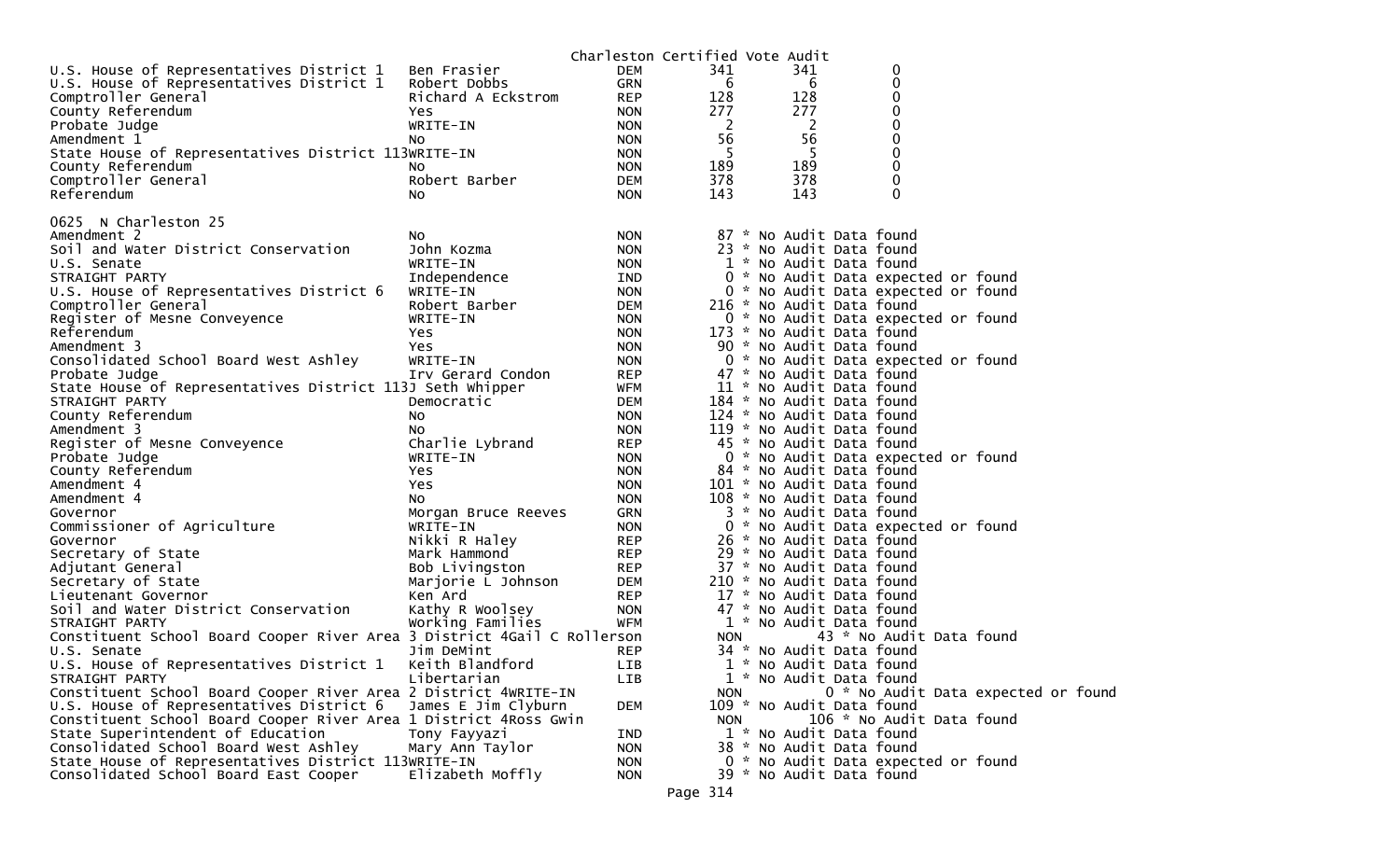|                                                                          |                              |            | Charleston Certified Vote Audit |  |  |                                     |                                     |  |
|--------------------------------------------------------------------------|------------------------------|------------|---------------------------------|--|--|-------------------------------------|-------------------------------------|--|
| Commissioner of Agriculture                                              | Tom E Elliott                | <b>DEM</b> |                                 |  |  | 213 * No Audit Data found           |                                     |  |
| State Superintendent of Education                                        | Doretha A Bull               | GRN        |                                 |  |  | 3 * No Audit Data found             |                                     |  |
| Adjutant General                                                         | WRITE-IN                     | <b>NON</b> |                                 |  |  | 0 * No Audit Data expected or found |                                     |  |
| State Treasurer                                                          | Curtis Loftis                | <b>REP</b> |                                 |  |  | 40 * No Audit Data found            |                                     |  |
| Soil and Water District Conservation                                     | WRITE-IN                     | <b>NON</b> |                                 |  |  | 0 * No Audit Data expected or found |                                     |  |
| Commissioner of Agriculture                                              | Hugh Weathers                | <b>REP</b> |                                 |  |  | 28 * No Audit Data found            |                                     |  |
| Lieutenant Governor                                                      | WRITE-IN                     | <b>NON</b> |                                 |  |  | 0 * No Audit Data expected or found |                                     |  |
| Governor                                                                 | Morgan Bruce Reeves          | <b>UNC</b> |                                 |  |  | 2 * No Audit Data found             |                                     |  |
| U.S. House of Representatives District 1                                 | Robert Dobbs                 | GRN        |                                 |  |  | 1 * No Audit Data found             |                                     |  |
| Attorney General                                                         | Leslie Minerd                | GRN        |                                 |  |  | 2 * No Audit Data found             |                                     |  |
| Governor                                                                 | WRITE-IN                     | <b>NON</b> |                                 |  |  | 0 * No Audit Data expected or found |                                     |  |
| Consolidated School Board East Cooper                                    | WRITE-IN                     | <b>NON</b> |                                 |  |  | 0 * No Audit Data expected or found |                                     |  |
| U.S. House of Representatives District 1                                 | Ben Frasier                  | DEM        |                                 |  |  | 104 * No Audit Data found           |                                     |  |
| U.S. House of Representatives District 6                                 | Jim Pratt                    | <b>REP</b> |                                 |  |  | 22 * No Audit Data found            |                                     |  |
| Secretary of State                                                       | WRITE-IN                     | <b>NON</b> |                                 |  |  | 0 * No Audit Data expected or found |                                     |  |
| Attorney General                                                         | WRITE-IN                     | <b>NON</b> |                                 |  |  | 0 * No Audit Data expected or found |                                     |  |
| Consolidated School Board West Ashley                                    | Michael Miller               | <b>NON</b> |                                 |  |  | 79 * No Audit Data found            |                                     |  |
| STRAIGHT PARTY                                                           | United Citizens              | <b>UNC</b> |                                 |  |  | 3 * No Audit Data found             |                                     |  |
| State Superintendent of Education                                        | Frank Holleman               | <b>DEM</b> |                                 |  |  | 213 * No Audit Data found           |                                     |  |
| Amendment 1                                                              | Yes.                         | <b>NON</b> |                                 |  |  | 123 * No Audit Data found           |                                     |  |
| State Superintendent of Education                                        | Mick Zais                    | <b>REP</b> |                                 |  |  | 21 * No Audit Data found            |                                     |  |
| U.S. Senate                                                              | Alvin M Greene               | DEM        |                                 |  |  | 188 * No Audit Data found           |                                     |  |
| State Treasurer                                                          | WRITE-IN                     | <b>NON</b> |                                 |  |  | 1 * No Audit Data found             |                                     |  |
| STRAIGHT PARTY                                                           | Green                        | GRN        |                                 |  |  | * No Audit Data found               |                                     |  |
| U.S. Senate                                                              | Tom Clements                 | GRN        |                                 |  |  | 13 * No Audit Data found            |                                     |  |
| U.S. House of Representatives District 1                                 | Rob Groce                    | WFM        |                                 |  |  | 0 * No Audit Data expected or found |                                     |  |
| State Superintendent of Education                                        | Tim Moultrie                 | LIB        |                                 |  |  | 4 * No Audit Data found             |                                     |  |
| Constituent School Board Cooper River Area 3 District 4WRITE-IN          |                              |            | <b>NON</b>                      |  |  |                                     | 0 * No Audit Data expected or found |  |
| Consolidated School Board East Cooper                                    | Craig Ascue                  | <b>NON</b> |                                 |  |  | 79 * No Audit Data found            |                                     |  |
| Soil and Water District Conservation                                     | Joshua Giordano-Silliman NON |            |                                 |  |  | 67 * No Audit Data found            |                                     |  |
| U.S. House of Representatives District 6                                 | Nammu Y Muhammed             | GRN        |                                 |  |  | 0 * No Audit Data expected or found |                                     |  |
| STRAIGHT PARTY                                                           | Republican                   | <b>REP</b> |                                 |  |  | 10 * No Audit Data found            |                                     |  |
| Amendment 1                                                              | No                           | <b>NON</b> |                                 |  |  | 90 * No Audit Data found            |                                     |  |
| Lieutenant Governor                                                      | Ashley Cooper                | <b>DEM</b> |                                 |  |  | 223 * No Audit Data found           |                                     |  |
| Constituent School Board Cooper River Area 3 District 4Theodore Cozart   |                              |            | <b>NON</b>                      |  |  | 71 * No Audit Data found            |                                     |  |
| Consolidated School Board North Area                                     | WRITE-IN                     | <b>NON</b> |                                 |  |  | 0 * No Audit Data expected or found |                                     |  |
| State House of Representatives District 113J Seth Whipper                |                              | <b>DEM</b> |                                 |  |  | 216 * No Audit Data found           |                                     |  |
| Constituent School Board Cooper River Area 2 District 4Edwina G Peterson |                              |            | <b>NON</b>                      |  |  | 115 * No Audit Data found           |                                     |  |
| Constituent School Board Cooper River Area 1 District 4WRITE-IN          |                              |            | <b>NON</b>                      |  |  |                                     | 0 * No Audit Data expected or found |  |
| State Superintendent of Education                                        | WRITE-IN                     | <b>NON</b> |                                 |  |  | 0 * No Audit Data expected or found |                                     |  |
| Comptroller General                                                      | WRITE-IN                     | <b>NON</b> |                                 |  |  | 0 * No Audit Data expected or found |                                     |  |
| Governor                                                                 | Vincent A Sheheen            | DEM        |                                 |  |  | 212 * No Audit Data found           |                                     |  |
| U.S. House of Representatives District 1                                 | M E Mac McCullough           | <b>UNC</b> |                                 |  |  | 0 * No Audit Data expected or found |                                     |  |
| Amendment 2                                                              | Yes.                         | <b>NON</b> |                                 |  |  | 126 * No Audit Data found           |                                     |  |
| Attorney General                                                         | Alan Wilson                  | <b>REP</b> |                                 |  |  | 25 * No Audit Data found            |                                     |  |
| U.S. House of Representatives District 1                                 | Tim Scott                    | <b>REP</b> |                                 |  |  | 5 * No Audit Data found             |                                     |  |
| Attorney General                                                         | Matthew Richardson           | <b>DEM</b> |                                 |  |  | 214 * No Audit Data found           |                                     |  |
| U.S. House of Representatives District 1                                 | Jimmy Wood                   | IND        |                                 |  |  | 0 * No Audit Data expected or found |                                     |  |
| Consolidated School Board North Area                                     | Cindy Bohn Coats             | <b>NON</b> |                                 |  |  | 82 * No Audit Data found            |                                     |  |
| U.S. House of Representatives District 1                                 | WRITE-IN                     | <b>NON</b> |                                 |  |  | 0 * No Audit Data expected or found |                                     |  |
| Consolidated School Board East Cooper                                    | Everett Wilcox               | <b>NON</b> |                                 |  |  | 21 * No Audit Data found            |                                     |  |
| Comptroller General                                                      | Richard A Eckstrom           | <b>REP</b> |                                 |  |  | 26 * No Audit Data found            |                                     |  |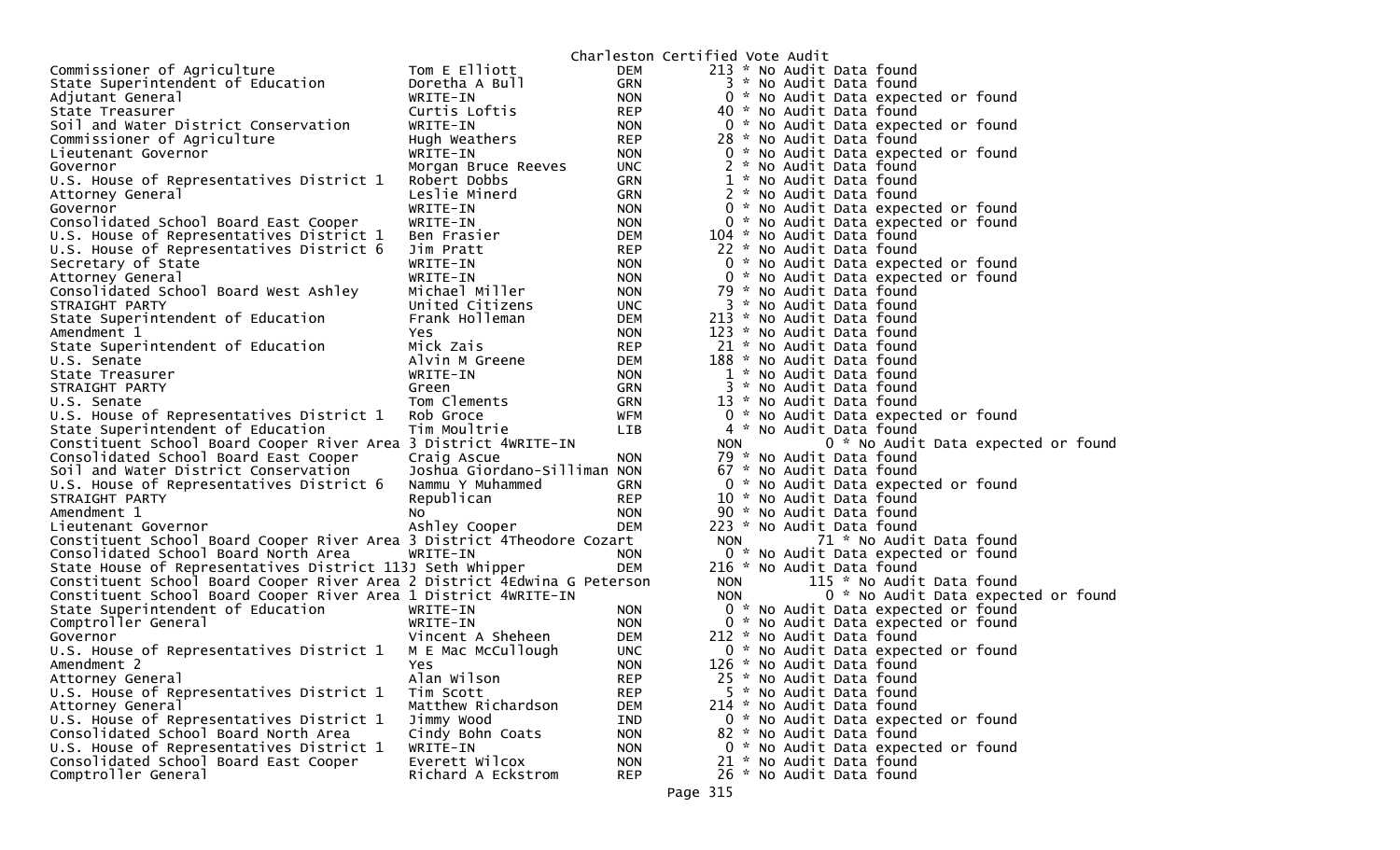|                                                                                |                              |                          | Charleston Certified Vote Audit |                          |   |                                     |                                    |
|--------------------------------------------------------------------------------|------------------------------|--------------------------|---------------------------------|--------------------------|---|-------------------------------------|------------------------------------|
| Referendum                                                                     | No                           | <b>NON</b>               |                                 | 40 * No Audit Data found |   |                                     |                                    |
|                                                                                |                              |                          |                                 |                          |   |                                     |                                    |
| 0626 N Charleston 26                                                           |                              |                          |                                 |                          |   |                                     |                                    |
| Probate Judge                                                                  | WRITE-IN                     | <b>NON</b>               |                                 |                          |   | 0 * No Audit Data expected or found |                                    |
| U.S. House of Representatives District 1                                       | Jimmy Wood                   | IND                      |                                 |                          |   | 0 * No Audit Data expected or found |                                    |
| Secretary of State                                                             | Mark Hammond                 | <b>REP</b>               | 15                              | 15                       |   |                                     |                                    |
| U.S. House of Representatives District 1                                       | WRITE-IN                     | <b>NON</b>               |                                 |                          |   | 0 * No Audit Data expected or found |                                    |
| Soil and Water District Conservation                                           | Joshua Giordano-Silliman NON |                          | 13                              | 13                       |   |                                     |                                    |
| Governor                                                                       | WRITE-IN                     | <b>NON</b>               |                                 |                          |   | 0 * No Audit Data expected or found |                                    |
| Adjutant General                                                               | WRITE-IN                     | <b>NON</b>               |                                 |                          |   | 0 * No Audit Data expected or found |                                    |
| Commissioner of Agriculture                                                    | Tom E Elliott                | <b>DEM</b>               | 137<br><b>NON</b>               | 137                      |   |                                     |                                    |
| Constituent School Board Cooper River Area 1 District 4WRITE-IN<br>U.S. Senate | Jim DeMint                   |                          | 19                              | 19                       | 1 | ı<br>0                              | $\bf{0}$                           |
|                                                                                | Alan Wilson                  | <b>REP</b>               | 11                              |                          |   | 0                                   |                                    |
| Attorney General<br>Consolidated School Board East Cooper                      | Elizabeth Moffly             | <b>REP</b><br><b>NON</b> | 23                              | 11<br>23                 |   |                                     |                                    |
| Soil and Water District Conservation                                           | WRITE-IN                     | <b>NON</b>               |                                 |                          |   | 0 * No Audit Data expected or found |                                    |
| Secretary of State                                                             | Marjorie L Johnson           | <b>DEM</b>               | 134                             | 134                      |   |                                     |                                    |
| Commissioner of Agriculture                                                    | Hugh Weathers                | <b>REP</b>               | 14                              | 14                       |   |                                     |                                    |
| State Superintendent of Education                                              | Mick Zais                    | <b>REP</b>               | 12                              | 12                       |   |                                     |                                    |
| Amendment 2                                                                    | NO.                          | <b>NON</b>               | 40                              | 40                       |   |                                     |                                    |
| Attorney General                                                               | Matthew Richardson           | <b>DEM</b>               | 138                             | 138                      |   |                                     |                                    |
| Register of Mesne Conveyence                                                   | Charlie Lybrand              | <b>REP</b>               | 25                              | 25                       |   |                                     |                                    |
| U.S. House of Representatives District 1                                       | Keith Blandford              | LIB                      | 1                               | 1                        |   |                                     |                                    |
| State Superintendent of Education                                              | Frank Holleman               | <b>DEM</b>               | 133                             | 133                      |   | 0                                   |                                    |
| STRAIGHT PARTY                                                                 | Libertarian                  | <b>LIB</b>               |                                 |                          |   | 0 * No Audit Data expected or found |                                    |
| Comptroller General                                                            | WRITE-IN                     | <b>NON</b>               | $\mathbf{0}$                    |                          |   | No Audit Data expected or found     |                                    |
| Constituent School Board Cooper River Area 2 District 4Edwina G Peterson       |                              |                          | <b>NON</b>                      | 37                       |   | 37                                  | $\mathbf{0}$                       |
| State Superintendent of Education                                              | Tim Moultrie                 | LIB.                     | 1                               | $\mathbf{1}$             |   | 0                                   |                                    |
| State House of Representatives District 113J Seth Whipper                      |                              | <b>DEM</b>               | 132                             | 132                      |   | 0                                   |                                    |
| Consolidated School Board East Cooper                                          | Craig Ascue                  | <b>NON</b>               | 25                              | 25                       |   | 0                                   |                                    |
| Constituent School Board Cooper River Area 3 District 4Theodore Cozart         |                              |                          | <b>NON</b>                      | 13                       |   | 13                                  | 0                                  |
| Lieutenant Governor                                                            | WRITE-IN                     | <b>NON</b>               |                                 |                          |   | 0 * No Audit Data expected or found |                                    |
| Constituent School Board Cooper River Area 3 District 4WRITE-IN                |                              |                          | <b>NON</b>                      |                          |   |                                     | 0 * No Audit Data expected or foun |
| Comptroller General                                                            | Richard A Eckstrom           | <b>REP</b>               | 15                              | 15                       |   |                                     |                                    |
| Governor                                                                       | Vincent A Sheheen            | <b>DEM</b>               | 133                             | 133                      |   | 0                                   |                                    |
| Amendment 3                                                                    | Yes                          | <b>NON</b>               | 71                              | 71                       |   |                                     |                                    |
| Register of Mesne Conveyence                                                   | WRITE-IN                     | <b>NON</b>               | $\mathbf{0}$                    |                          |   | * No Audit Data expected or found   |                                    |
| U.S. House of Representatives District 1                                       | Robert Dobbs                 | <b>GRN</b>               | 0                               |                          |   | * No Audit Data expected or found   |                                    |
| Governor                                                                       | Morgan Bruce Reeves          | <b>GRN</b>               | 2                               | 2                        |   |                                     |                                    |
| Comptroller General                                                            | Robert Barber                | <b>DEM</b>               | 135                             | 135                      |   |                                     |                                    |
| Soil and Water District Conservation                                           | John Kozma                   | <b>NON</b>               | 16                              | 16                       |   |                                     |                                    |
| Amendment 1                                                                    | Yes                          | <b>NON</b>               | 93                              | 93                       |   |                                     |                                    |
| State Superintendent of Education                                              | WRITE-IN                     | <b>NON</b>               |                                 |                          |   | 0 * No Audit Data expected or found |                                    |
| Consolidated School Board West Ashley                                          | WRITE-IN                     | <b>NON</b>               |                                 |                          |   |                                     |                                    |
| STRAIGHT PARTY                                                                 | United Citizens              | <b>UNC</b>               |                                 |                          |   | 0 * No Audit Data expected or found |                                    |
| State Treasurer                                                                | Curtis Loftis                | <b>REP</b>               | 25                              | 25                       |   |                                     |                                    |
| Consolidated School Board North Area                                           | Cindy Bohn Coats             | <b>NON</b>               | 23                              | 23                       |   | 0                                   |                                    |
| U.S. House of Representatives District 1                                       | Ben Frasier                  | <b>DEM</b>               | 129                             | 129                      |   |                                     |                                    |
| U.S. Senate                                                                    | Alvin M Greene               | <b>DEM</b>               | 117                             | 117                      |   |                                     |                                    |
| Amendment 3                                                                    | NO.                          | <b>NON</b>               | 58                              | 58                       |   | 0                                   |                                    |
| Consolidated School Board West Ashley                                          | Mary Ann Taylor              | <b>NON</b>               | 24                              | 24                       |   | 0                                   |                                    |
| Constituent School Board Cooper River Area 1 District 4Ross Gwin               |                              |                          | <b>NON</b>                      | 33                       |   | 33                                  | $\mathbf{0}$                       |

Page 316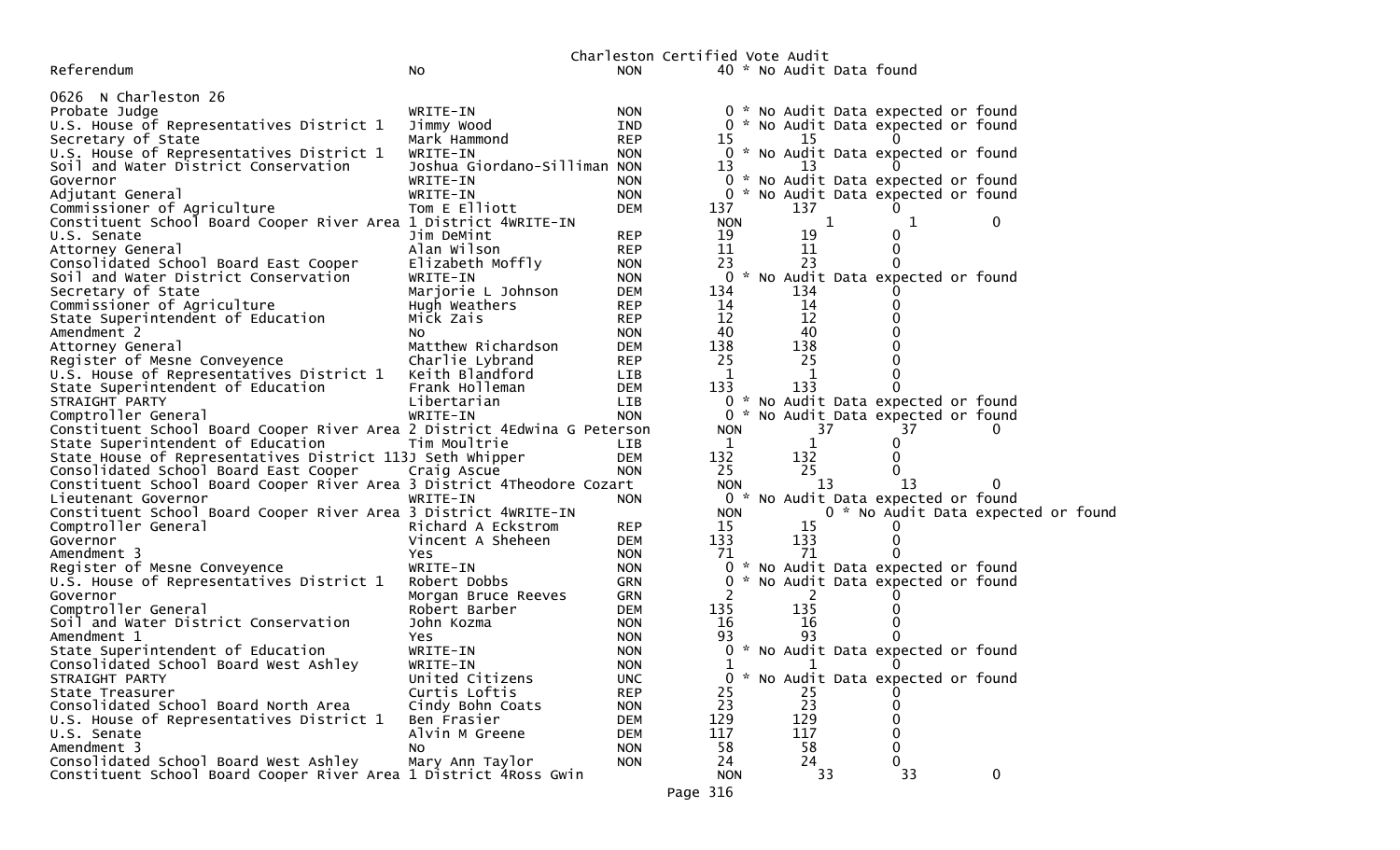|                                                                         |                     |            | Charleston Certified Vote Audit |     |                                     |   |  |
|-------------------------------------------------------------------------|---------------------|------------|---------------------------------|-----|-------------------------------------|---|--|
| U.S. Senate                                                             | Tom Clements        | <b>GRN</b> |                                 |     | 0                                   |   |  |
| Consolidated School Board North Area                                    | WRITE-IN            | <b>NON</b> | 1                               |     | 0                                   |   |  |
| Consolidated School Board West Ashley                                   | Michael Miller      | <b>NON</b> | 24                              | 24  |                                     |   |  |
| Governor                                                                | Nikki R Haley       | <b>REP</b> | 15                              | 15  |                                     |   |  |
| Lieutenant Governor                                                     | Ashley Cooper       | <b>DEM</b> | 134                             | 134 |                                     |   |  |
| Consolidated School Board East Cooper                                   | WRITE-IN            | <b>NON</b> | 1                               | 1   |                                     |   |  |
| Secretary of State                                                      | WRITE-IN            | <b>NON</b> | 0                               |     | * No Audit Data expected or found   |   |  |
| State House of Representatives District 113J Seth Whipper               |                     | WFM        | 11                              | 11  |                                     |   |  |
| STRAIGHT PARTY                                                          | Democratic          | <b>DEM</b> | 118                             | 118 |                                     |   |  |
| Amendment 4                                                             | Yes.                | <b>NON</b> | 78                              | 78  |                                     |   |  |
| Attorney General                                                        | Leslie Minerd       | GRN        | 2                               |     |                                     |   |  |
| STRAIGHT PARTY                                                          | Republican          | <b>REP</b> | 8                               | 8   |                                     |   |  |
| STRAIGHT PARTY                                                          | Working Families    | <b>WFM</b> | 2                               |     |                                     |   |  |
| Amendment 1                                                             | NO.                 | <b>NON</b> | 38                              | 38  |                                     |   |  |
| Probate Judge                                                           | Irv Gerard Condon   | <b>REP</b> | 27                              | 27  |                                     |   |  |
| State Treasurer                                                         | WRITE-IN            | <b>NON</b> |                                 |     | 0 * No Audit Data expected or found |   |  |
| U.S. House of Representatives District 1                                | Rob Groce           | <b>WFM</b> |                                 |     |                                     |   |  |
| State Superintendent of Education                                       | Doretha A Bull      | <b>GRN</b> | 3                               |     |                                     |   |  |
| STRAIGHT PARTY                                                          | Independence        | <b>IND</b> | 0                               |     | No Audit Data expected or found     |   |  |
| Amendment 4                                                             | No                  | <b>NON</b> | 54                              | 54  |                                     |   |  |
| Constituent School Board Cooper River Area 2 District 4WRITE-IN         |                     |            | <b>NON</b>                      |     | 0 * No Audit Data expected or foun  |   |  |
| Soil and Water District Conservation                                    | Kathy R Woolsey     | <b>NON</b> | 29                              | 29  |                                     |   |  |
| Adjutant General                                                        | Bob Livingston      | <b>REP</b> | 23                              | 23  | $\Omega$                            |   |  |
| Lieutenant Governor                                                     | Ken Ard             | <b>REP</b> | 14                              | 14  |                                     |   |  |
| Constituent School Board Cooper River Area 3 District 4Gail C Rollerson |                     |            | <b>NON</b>                      | 28  | 28                                  | 0 |  |
| U.S. House of Representatives District 1                                | Tim Scott           | <b>REP</b> | 19                              | 19  | 0                                   |   |  |
| U.S. Senate                                                             | WRITE-IN            | <b>NON</b> |                                 |     | 0 * No Audit Data expected or found |   |  |
| County Referendum                                                       | <b>Yes</b>          | <b>NON</b> | 73                              | 73  |                                     |   |  |
| Commissioner of Agriculture                                             | WRITE-IN            | <b>NON</b> |                                 |     | 0 * No Audit Data expected or found |   |  |
| U.S. House of Representatives District 1                                | M E Mac McCullough  | <b>UNC</b> |                                 |     | 0 * No Audit Data expected or found |   |  |
| Consolidated School Board East Cooper                                   | Everett Wilcox      | <b>NON</b> | 15                              | 15  |                                     |   |  |
| Attorney General                                                        | WRITE-IN            | <b>NON</b> |                                 |     | 0 * No Audit Data expected or found |   |  |
| State House of Representatives District 113WRITE-IN                     |                     | <b>NON</b> |                                 |     | 0 * No Audit Data expected or found |   |  |
| County Referendum                                                       | NO.                 | <b>NON</b> | 55                              | 55  |                                     |   |  |
| State Superintendent of Education                                       | Tony Fayyazi        | <b>IND</b> |                                 |     |                                     |   |  |
| Governor                                                                | Morgan Bruce Reeves | <b>UNC</b> |                                 |     | 0 * No Audit Data expected or found |   |  |
| Amendment 2                                                             | Yes.                | <b>NON</b> | 92                              | 92  |                                     |   |  |
| Referendum                                                              | Yes                 | <b>NON</b> | 93                              | 93  |                                     |   |  |
| STRAIGHT PARTY                                                          | Green               | GRN        | $\mathbf{1}$                    | 1   |                                     |   |  |
| Referendum                                                              | No                  | <b>NON</b> | 44                              | 44  |                                     |   |  |
|                                                                         |                     |            |                                 |     |                                     |   |  |
| 0627 N Charleston 27                                                    |                     |            |                                 |     |                                     |   |  |
| Consolidated School Board East Cooper                                   | Elizabeth Moffly    | <b>NON</b> | 81                              | 81  |                                     |   |  |
| Lieutenant Governor                                                     | WRITE-IN            | <b>NON</b> |                                 |     | 0 * No Audit Data expected or found |   |  |
| Amendment 1                                                             | Yes.                | <b>NON</b> | 250                             | 250 | $\mathbf 0$                         |   |  |
| Constituent School Board Cooper River Area 3 District 4Gail C Rollerson |                     |            | <b>NON</b>                      | 95  | 95                                  | 0 |  |
| State Superintendent of Education                                       | WRITE-IN            | <b>NON</b> |                                 |     | 0 * No Audit Data expected or found |   |  |
| Secretary of State                                                      | Marjorie L Johnson  | DEM        | 197                             | 197 | $\Omega$                            |   |  |
| STRAIGHT PARTY                                                          | Republican          | <b>REP</b> | 46                              | 46  | 0                                   |   |  |
| U.S. House of Representatives District 1                                | Keith Blandford     | LIB        | 3                               | 3   | 0                                   |   |  |
| Consolidated School Board North Area                                    | WRITE-IN            | <b>NON</b> | 2                               |     | 0                                   |   |  |
| STRAIGHT PARTY                                                          | United Citizens     | <b>UNC</b> | $\overline{2}$                  | 2   | $\Omega$                            |   |  |
|                                                                         |                     |            |                                 |     |                                     |   |  |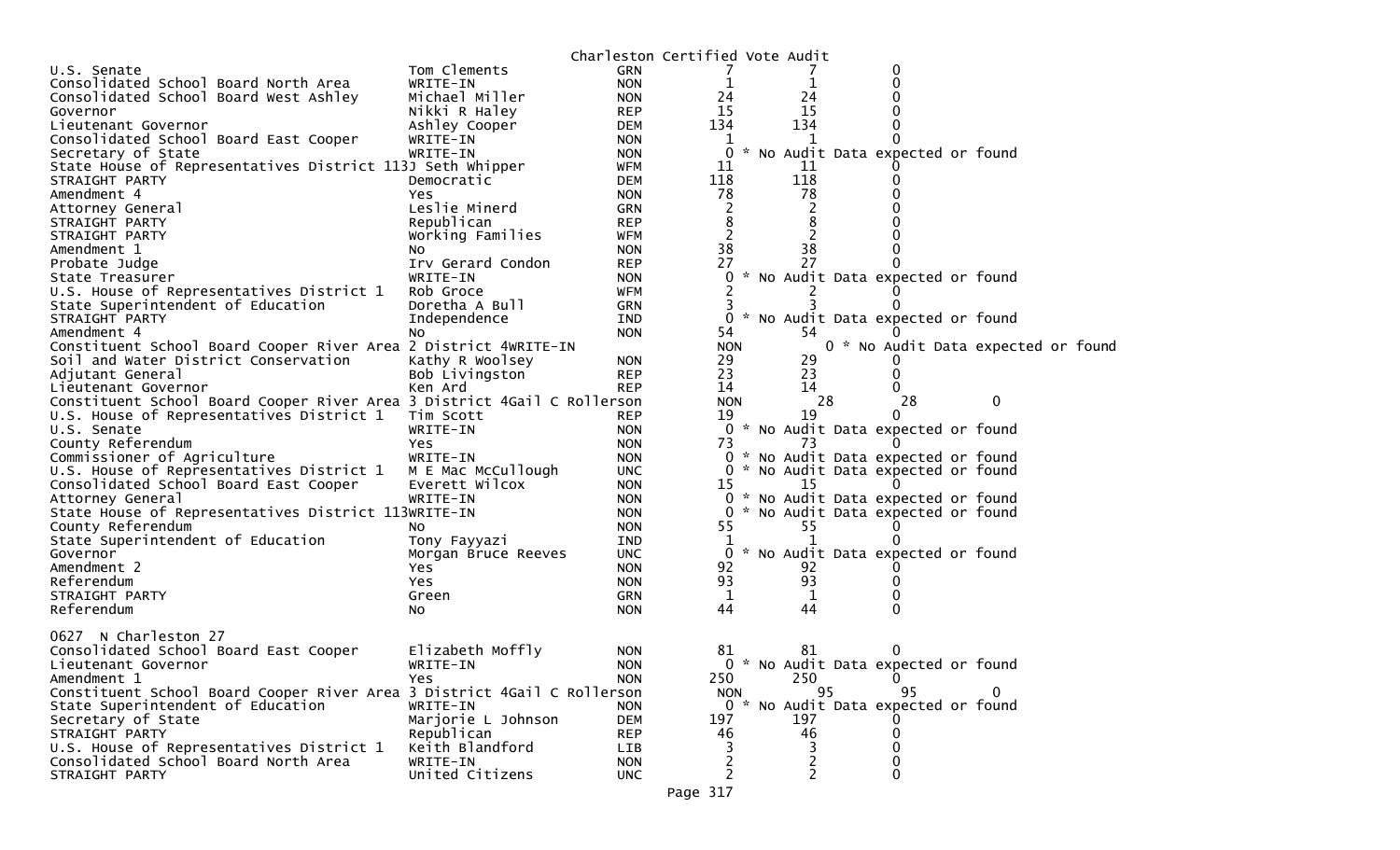|                                                                                                    |                                                |                          | Charleston Certified Vote Audit |         |                                     |                                     |
|----------------------------------------------------------------------------------------------------|------------------------------------------------|--------------------------|---------------------------------|---------|-------------------------------------|-------------------------------------|
| Amendment 3                                                                                        | Yes.                                           | <b>NON</b>               | 176                             | 176     | $\bf{0}$                            |                                     |
| Consolidated School Board East Cooper                                                              | Craig Ascue                                    | <b>NON</b>               | 75                              | 75      | $\Omega$                            |                                     |
| Attorney General                                                                                   | WRITE-IN                                       | <b>NON</b>               | 0                               |         | * No Audit Data expected or found   |                                     |
| Constituent School Board Cooper River Area 1 District 4WRITE-IN                                    |                                                |                          | <b>NON</b>                      |         |                                     | 0 * No Audit Data expected or found |
| STRAIGHT PARTY                                                                                     | Libertarian                                    | <b>LIB</b>               | 1                               |         |                                     |                                     |
| State Superintendent of Education                                                                  | Doretha A Bull                                 | <b>GRN</b>               | $\overline{7}$                  |         | 0                                   |                                     |
| Consolidated School Board West Ashley                                                              | Michael Miller                                 | <b>NON</b>               | 73                              | 73      |                                     |                                     |
| Consolidated School Board West Ashley                                                              | WRITE-IN                                       | <b>NON</b>               |                                 |         | 0 * No Audit Data expected or found |                                     |
| Lieutenant Governor                                                                                | Ashley Cooper                                  | DEM                      | 207                             | 207     |                                     |                                     |
| Consolidated School Board West Ashley                                                              |                                                |                          | 105                             | 105     |                                     |                                     |
| U.S. House of Representatives District 1                                                           | Mary Ann Taylor<br>Robert Dobbs                | <b>NON</b><br><b>GRN</b> | 3                               | 3       |                                     |                                     |
| Attorney General                                                                                   | Alan Wilson                                    | <b>REP</b>               | 93                              | 93      |                                     |                                     |
| Probate Judge                                                                                      | WRITE-IN                                       | <b>NON</b>               | 2                               | 2       |                                     |                                     |
| U.S. Senate                                                                                        | Tom Clements                                   | <b>GRN</b>               | 42                              | 42      |                                     |                                     |
| Soil and Water District Conservation                                                               | Kathy R Woolsey                                | <b>NON</b>               | 106                             | 106     |                                     |                                     |
| Governor                                                                                           |                                                |                          | 8                               | 8       |                                     |                                     |
| U.S. Senate                                                                                        | Morgan Bruce Reeves<br>Alvin M Greene          | <b>GRN</b><br><b>DEM</b> | 146                             | 146     | 0                                   |                                     |
| Amendment 3                                                                                        |                                                | <b>NON</b>               | 107                             | 107     |                                     |                                     |
|                                                                                                    | NO.                                            |                          | 2                               | 2       | 0                                   |                                     |
| Governor<br>Amendment 1                                                                            | Morgan Bruce Reeves<br>No                      | <b>UNC</b><br><b>NON</b> | 34                              | 34      | 0                                   |                                     |
|                                                                                                    | Matthew Richardson                             | <b>DEM</b>               | 194                             | 194     | 0                                   |                                     |
| Attorney General<br>STRAIGHT PARTY                                                                 | Working Families                               | WFM                      | $\mathbf 1$                     | 1       | $\Omega$                            |                                     |
| State Treasurer                                                                                    | Curtis Loftis                                  | <b>REP</b>               | 140                             | 140     | 0                                   |                                     |
| Constituent School Board Cooper River Area 2 District 4Edwina G Peterson                           |                                                |                          | <b>NON</b>                      | 146     | 146                                 | $\mathbf 0$                         |
|                                                                                                    |                                                | <b>REP</b>               | 135                             | 135     | 0                                   |                                     |
| State House of Representatives District 99 Jim Merrill<br>U.S. House of Representatives District 1 |                                                |                          | 171                             | 171     | 0                                   |                                     |
| Adjutant General                                                                                   | Ben Frasier                                    | <b>DEM</b><br><b>REP</b> | 136                             | 136     | 0                                   |                                     |
|                                                                                                    | Bob Livingston<br>Joshua Giordano-Silliman NON |                          | 54                              |         | 0                                   |                                     |
| Soil and Water District Conservation<br>State Superintendent of Education                          |                                                |                          | 3                               | 54<br>3 | 0                                   |                                     |
| Lieutenant Governor                                                                                | Tony Fayyazi<br>Ken Ard                        | IND<br><b>REP</b>        | 93                              | 93      |                                     |                                     |
|                                                                                                    | WRITE-IN                                       | <b>NON</b>               | $\mathbf{0}$                    |         | * No Audit Data expected or found   |                                     |
| Secretary of State                                                                                 |                                                |                          | <b>NON</b>                      | 59      | 59                                  |                                     |
| Constituent School Board Cooper River Area 3 District 4Theodore Cozart<br>Amendment 4              | Yes                                            | <b>NON</b>               | 186                             | 186     | 0                                   |                                     |
| State House of Representatives District 99 WRITE-IN                                                |                                                | <b>NON</b>               | 4                               | 4       |                                     |                                     |
| Comptroller General                                                                                | Richard A Eckstrom                             | <b>REP</b>               | 94                              | 94      |                                     |                                     |
| State Superintendent of Education                                                                  | Mick Zais                                      | <b>REP</b>               | 84                              | 84      |                                     |                                     |
| Register of Mesne Conveyence                                                                       | Charlie Lybrand                                | <b>REP</b>               | 136                             | 136     |                                     |                                     |
| Constituent School Board Cooper River Area 3 District 4WRITE-IN                                    |                                                |                          | <b>NON</b>                      |         |                                     | 0 * No Audit Data expected or found |
| Commissioner of Agriculture                                                                        | WRITE-IN                                       | <b>NON</b>               |                                 |         | 0 * No Audit Data expected or found |                                     |
| Comptroller General                                                                                | WRITE-IN                                       | <b>NON</b>               |                                 |         | 0 * No Audit Data expected or found |                                     |
| Constituent School Board Cooper River Area 1 District 4Ross Gwin                                   |                                                |                          | <b>NON</b>                      | 130     | 130                                 | 0                                   |
| Governor                                                                                           | Vincent A Sheheen                              | <b>DEM</b>               | 194                             | 194     |                                     |                                     |
| Governor                                                                                           | WRITE-IN                                       | <b>NON</b>               |                                 |         | 0 * No Audit Data expected or found |                                     |
| Amendment 2                                                                                        | Yes                                            | <b>NON</b>               | 240                             | 240     |                                     |                                     |
| Consolidated School Board East Cooper                                                              | WRITE-IN                                       | <b>NON</b>               | 1                               | 1       | 0                                   |                                     |
| Amendment 4                                                                                        | No.                                            | <b>NON</b>               | 83                              | 83      |                                     |                                     |
| U.S. Senate                                                                                        | WRITE-IN                                       | <b>NON</b>               |                                 |         |                                     |                                     |
| U.S. House of Representatives District 1                                                           | Rob Groce                                      | <b>WFM</b>               |                                 |         |                                     |                                     |
| Soil and Water District Conservation                                                               | WRITE-IN                                       | <b>NON</b>               | 0                               |         | * No Audit Data expected or found   |                                     |
| Adjutant General                                                                                   | WRITE-IN                                       | <b>NON</b>               |                                 |         |                                     |                                     |
| U.S. House of Representatives District 1                                                           | Tim Scott                                      | <b>REP</b>               | 114                             | 114     |                                     |                                     |
| State Superintendent of Education                                                                  | Frank Holleman                                 | DEM                      | 193                             | 193     | ∩                                   |                                     |
|                                                                                                    |                                                |                          | Page 318                        |         |                                     |                                     |
|                                                                                                    |                                                |                          |                                 |         |                                     |                                     |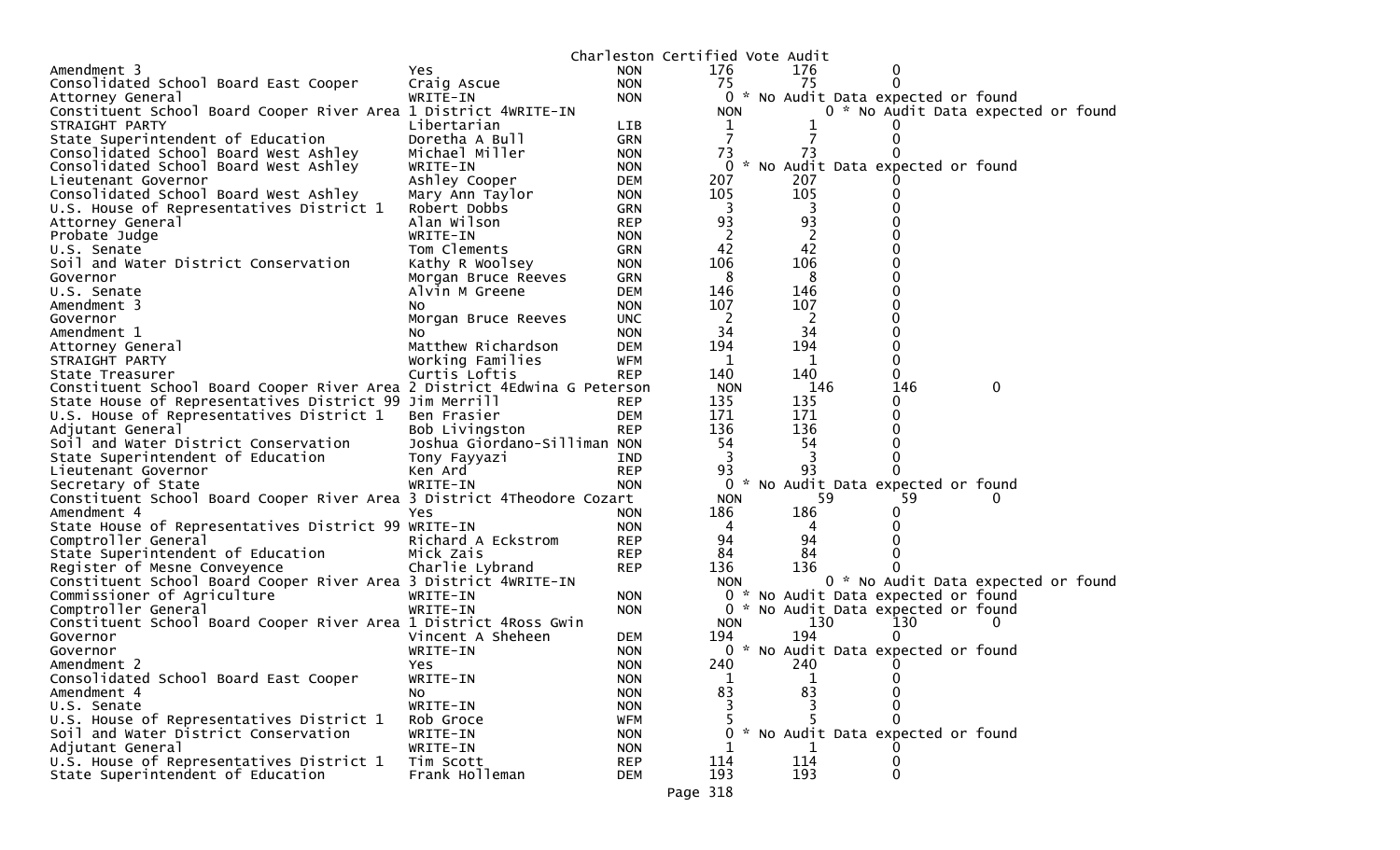| 8<br>0<br>STRAIGHT PARTY<br><b>GRN</b><br>Green<br>8<br>191<br>191<br>Commissioner of Agriculture<br>Tom E Elliott<br>0<br><b>DEM</b><br>0<br>State Superintendent of Education<br>Tim Moultrie<br><b>LIB</b><br>6<br>6<br>102<br>0<br>Commissioner of Agriculture<br>102<br>Hugh Weathers<br><b>REP</b><br>158<br>158<br>County Referendum<br>0<br><b>NON</b><br>Yes<br>0<br>2<br>2<br>Register of Mesne Conveyence<br>WRITE-IN<br><b>NON</b><br>204<br>Comptroller General<br>204<br>0<br>Robert Barber<br><b>DEM</b><br>U.S. House of Representatives District 1<br>0<br>M E Mac McCullough<br><b>UNC</b><br>1<br>1<br>103<br>103<br>Jim DeMint<br><b>REP</b><br>U.S. Senate<br>62<br>62<br>Consolidated School Board East Cooper<br>Everett Wilcox<br><b>NON</b><br>97<br>97<br>0<br>Nikki R Haley<br><b>REP</b><br>Governor<br>139<br>139<br>Probate Judge<br><b>REP</b><br>Irv Gerard Condon<br>0<br>12<br>12<br>Leslie Minerd<br>Attorney General<br>GRN<br>110<br>110<br>0<br>County Referendum<br><b>NON</b><br>No<br>Soil and Water District Conservation<br>60<br>60<br>John Kozma<br><b>NON</b><br>41<br>41<br>Amendment 2<br><b>NON</b><br>NO.<br>141<br>141<br><b>DEM</b><br>STRAIGHT PARTY<br>Democratic<br>WRITE-IN<br>2<br>2<br>State Treasurer<br><b>NON</b><br>1<br>U.S. House of Representatives District 1<br>Jimmy Wood<br>1<br>IND<br>102<br>102<br>Mark Hammond<br><b>REP</b><br>Secretary of State<br>182<br>182<br>Referendum<br><b>Yes</b><br><b>NON</b><br>Constituent School Board Cooper River Area 2 District 4WRITE-IN<br>0 * No Audit Data expected or found<br><b>NON</b><br>Consolidated School Board North Area<br>111<br>111<br>Cindy Bohn Coats<br><b>NON</b><br>STRAIGHT PARTY<br>Independence<br>3<br>IND<br>0<br>3<br>U.S. House of Representatives District 1<br>WRITE-IN<br>1<br>1<br><b>NON</b><br>96<br>96<br>Referendum<br>0<br><b>NON</b><br>NO.<br>0628 N Charleston 28<br>U.S. House of Representatives District 1<br>43<br>43<br>0<br>Tim Scott<br><b>REP</b><br>22<br>Republican<br>22<br>STRAIGHT PARTY<br><b>REP</b><br>2<br>U.S. House of Representatives District 1<br>Rob Groce<br>-2<br>0<br>WFM<br>102<br>102<br>Amendment 3<br><b>NON</b><br>Yes<br>126<br>126<br>Matthew Richardson<br>Attorney General<br><b>DEM</b><br>42<br>42<br>0<br>Jim DeMint<br><b>REP</b><br>U.S. Senate<br>55<br>55<br>Register of Mesne Conveyence<br>Charlie Lybrand<br><b>REP</b><br>* No Audit Data expected or found<br>State Superintendent of Education<br>WRITE-IN<br>0<br><b>NON</b><br>Doretha A Bull<br>State Superintendent of Education<br><b>GRN</b><br>4<br>4<br>2<br><b>GRN</b><br>2<br>STRAIGHT PARTY<br>Green<br>0<br>87<br>87<br>Constituent School Board Cooper River Area 2 District 4Edwina G Peterson<br>0<br><b>NON</b><br>Soil and Water District Conservation<br>Kathy R Woolsey<br>62<br>0<br><b>NON</b><br>62<br>* No Audit Data expected or found<br>STRAIGHT PARTY<br>Independence<br>0<br>IND<br>Mark Hammond<br>36<br>Secretary of State<br><b>REP</b><br>36<br>* No Audit Data expected or found<br>Lieutenant Governor<br>WRITE-IN<br><b>NON</b><br>$\mathbf{0}$<br><b>UNC</b><br>1<br>1<br>Governor<br>Morgan Bruce Reeves<br>U.S. House of Representatives District 1<br>M E Mac McCullough<br>0<br>* No Audit Data expected or found<br><b>UNC</b><br>Vincent A Sheheen<br>125<br>125<br><b>DEM</b><br>Governor<br>Amendment 1<br>21<br>21<br><b>NON</b><br>NO.<br>Comptroller General<br>35<br>35<br>Richard A Eckstrom<br><b>REP</b><br>Attorney General<br>Leslie Minerd<br><b>GRN</b><br>3<br>3<br>0<br>52<br>52<br>Amendment 3<br><b>NON</b><br>0<br>NO.<br>Joshua Giordano-Silliman NON<br>28<br>Soil and Water District Conservation<br>28<br>0<br>Constituent School Board Cooper River Area 3 District 4Theodore Cozart |  | Charleston Certified Vote Audit |    |    |             |  |
|-------------------------------------------------------------------------------------------------------------------------------------------------------------------------------------------------------------------------------------------------------------------------------------------------------------------------------------------------------------------------------------------------------------------------------------------------------------------------------------------------------------------------------------------------------------------------------------------------------------------------------------------------------------------------------------------------------------------------------------------------------------------------------------------------------------------------------------------------------------------------------------------------------------------------------------------------------------------------------------------------------------------------------------------------------------------------------------------------------------------------------------------------------------------------------------------------------------------------------------------------------------------------------------------------------------------------------------------------------------------------------------------------------------------------------------------------------------------------------------------------------------------------------------------------------------------------------------------------------------------------------------------------------------------------------------------------------------------------------------------------------------------------------------------------------------------------------------------------------------------------------------------------------------------------------------------------------------------------------------------------------------------------------------------------------------------------------------------------------------------------------------------------------------------------------------------------------------------------------------------------------------------------------------------------------------------------------------------------------------------------------------------------------------------------------------------------------------------------------------------------------------------------------------------------------------------------------------------------------------------------------------------------------------------------------------------------------------------------------------------------------------------------------------------------------------------------------------------------------------------------------------------------------------------------------------------------------------------------------------------------------------------------------------------------------------------------------------------------------------------------------------------------------------------------------------------------------------------------------------------------------------------------------------------------------------------------------------------------------------------------------------------------------------------------------------------------------------------------------------------------------------------------------------------------------------------------------------------------------------------------------------------------------------------------------------------------------------------------------------------------------------------------------------------------------------|--|---------------------------------|----|----|-------------|--|
|                                                                                                                                                                                                                                                                                                                                                                                                                                                                                                                                                                                                                                                                                                                                                                                                                                                                                                                                                                                                                                                                                                                                                                                                                                                                                                                                                                                                                                                                                                                                                                                                                                                                                                                                                                                                                                                                                                                                                                                                                                                                                                                                                                                                                                                                                                                                                                                                                                                                                                                                                                                                                                                                                                                                                                                                                                                                                                                                                                                                                                                                                                                                                                                                                                                                                                                                                                                                                                                                                                                                                                                                                                                                                                                                                                                                             |  |                                 |    |    |             |  |
|                                                                                                                                                                                                                                                                                                                                                                                                                                                                                                                                                                                                                                                                                                                                                                                                                                                                                                                                                                                                                                                                                                                                                                                                                                                                                                                                                                                                                                                                                                                                                                                                                                                                                                                                                                                                                                                                                                                                                                                                                                                                                                                                                                                                                                                                                                                                                                                                                                                                                                                                                                                                                                                                                                                                                                                                                                                                                                                                                                                                                                                                                                                                                                                                                                                                                                                                                                                                                                                                                                                                                                                                                                                                                                                                                                                                             |  |                                 |    |    |             |  |
|                                                                                                                                                                                                                                                                                                                                                                                                                                                                                                                                                                                                                                                                                                                                                                                                                                                                                                                                                                                                                                                                                                                                                                                                                                                                                                                                                                                                                                                                                                                                                                                                                                                                                                                                                                                                                                                                                                                                                                                                                                                                                                                                                                                                                                                                                                                                                                                                                                                                                                                                                                                                                                                                                                                                                                                                                                                                                                                                                                                                                                                                                                                                                                                                                                                                                                                                                                                                                                                                                                                                                                                                                                                                                                                                                                                                             |  |                                 |    |    |             |  |
|                                                                                                                                                                                                                                                                                                                                                                                                                                                                                                                                                                                                                                                                                                                                                                                                                                                                                                                                                                                                                                                                                                                                                                                                                                                                                                                                                                                                                                                                                                                                                                                                                                                                                                                                                                                                                                                                                                                                                                                                                                                                                                                                                                                                                                                                                                                                                                                                                                                                                                                                                                                                                                                                                                                                                                                                                                                                                                                                                                                                                                                                                                                                                                                                                                                                                                                                                                                                                                                                                                                                                                                                                                                                                                                                                                                                             |  |                                 |    |    |             |  |
|                                                                                                                                                                                                                                                                                                                                                                                                                                                                                                                                                                                                                                                                                                                                                                                                                                                                                                                                                                                                                                                                                                                                                                                                                                                                                                                                                                                                                                                                                                                                                                                                                                                                                                                                                                                                                                                                                                                                                                                                                                                                                                                                                                                                                                                                                                                                                                                                                                                                                                                                                                                                                                                                                                                                                                                                                                                                                                                                                                                                                                                                                                                                                                                                                                                                                                                                                                                                                                                                                                                                                                                                                                                                                                                                                                                                             |  |                                 |    |    |             |  |
|                                                                                                                                                                                                                                                                                                                                                                                                                                                                                                                                                                                                                                                                                                                                                                                                                                                                                                                                                                                                                                                                                                                                                                                                                                                                                                                                                                                                                                                                                                                                                                                                                                                                                                                                                                                                                                                                                                                                                                                                                                                                                                                                                                                                                                                                                                                                                                                                                                                                                                                                                                                                                                                                                                                                                                                                                                                                                                                                                                                                                                                                                                                                                                                                                                                                                                                                                                                                                                                                                                                                                                                                                                                                                                                                                                                                             |  |                                 |    |    |             |  |
|                                                                                                                                                                                                                                                                                                                                                                                                                                                                                                                                                                                                                                                                                                                                                                                                                                                                                                                                                                                                                                                                                                                                                                                                                                                                                                                                                                                                                                                                                                                                                                                                                                                                                                                                                                                                                                                                                                                                                                                                                                                                                                                                                                                                                                                                                                                                                                                                                                                                                                                                                                                                                                                                                                                                                                                                                                                                                                                                                                                                                                                                                                                                                                                                                                                                                                                                                                                                                                                                                                                                                                                                                                                                                                                                                                                                             |  |                                 |    |    |             |  |
|                                                                                                                                                                                                                                                                                                                                                                                                                                                                                                                                                                                                                                                                                                                                                                                                                                                                                                                                                                                                                                                                                                                                                                                                                                                                                                                                                                                                                                                                                                                                                                                                                                                                                                                                                                                                                                                                                                                                                                                                                                                                                                                                                                                                                                                                                                                                                                                                                                                                                                                                                                                                                                                                                                                                                                                                                                                                                                                                                                                                                                                                                                                                                                                                                                                                                                                                                                                                                                                                                                                                                                                                                                                                                                                                                                                                             |  |                                 |    |    |             |  |
|                                                                                                                                                                                                                                                                                                                                                                                                                                                                                                                                                                                                                                                                                                                                                                                                                                                                                                                                                                                                                                                                                                                                                                                                                                                                                                                                                                                                                                                                                                                                                                                                                                                                                                                                                                                                                                                                                                                                                                                                                                                                                                                                                                                                                                                                                                                                                                                                                                                                                                                                                                                                                                                                                                                                                                                                                                                                                                                                                                                                                                                                                                                                                                                                                                                                                                                                                                                                                                                                                                                                                                                                                                                                                                                                                                                                             |  |                                 |    |    |             |  |
|                                                                                                                                                                                                                                                                                                                                                                                                                                                                                                                                                                                                                                                                                                                                                                                                                                                                                                                                                                                                                                                                                                                                                                                                                                                                                                                                                                                                                                                                                                                                                                                                                                                                                                                                                                                                                                                                                                                                                                                                                                                                                                                                                                                                                                                                                                                                                                                                                                                                                                                                                                                                                                                                                                                                                                                                                                                                                                                                                                                                                                                                                                                                                                                                                                                                                                                                                                                                                                                                                                                                                                                                                                                                                                                                                                                                             |  |                                 |    |    |             |  |
|                                                                                                                                                                                                                                                                                                                                                                                                                                                                                                                                                                                                                                                                                                                                                                                                                                                                                                                                                                                                                                                                                                                                                                                                                                                                                                                                                                                                                                                                                                                                                                                                                                                                                                                                                                                                                                                                                                                                                                                                                                                                                                                                                                                                                                                                                                                                                                                                                                                                                                                                                                                                                                                                                                                                                                                                                                                                                                                                                                                                                                                                                                                                                                                                                                                                                                                                                                                                                                                                                                                                                                                                                                                                                                                                                                                                             |  |                                 |    |    |             |  |
|                                                                                                                                                                                                                                                                                                                                                                                                                                                                                                                                                                                                                                                                                                                                                                                                                                                                                                                                                                                                                                                                                                                                                                                                                                                                                                                                                                                                                                                                                                                                                                                                                                                                                                                                                                                                                                                                                                                                                                                                                                                                                                                                                                                                                                                                                                                                                                                                                                                                                                                                                                                                                                                                                                                                                                                                                                                                                                                                                                                                                                                                                                                                                                                                                                                                                                                                                                                                                                                                                                                                                                                                                                                                                                                                                                                                             |  |                                 |    |    |             |  |
|                                                                                                                                                                                                                                                                                                                                                                                                                                                                                                                                                                                                                                                                                                                                                                                                                                                                                                                                                                                                                                                                                                                                                                                                                                                                                                                                                                                                                                                                                                                                                                                                                                                                                                                                                                                                                                                                                                                                                                                                                                                                                                                                                                                                                                                                                                                                                                                                                                                                                                                                                                                                                                                                                                                                                                                                                                                                                                                                                                                                                                                                                                                                                                                                                                                                                                                                                                                                                                                                                                                                                                                                                                                                                                                                                                                                             |  |                                 |    |    |             |  |
|                                                                                                                                                                                                                                                                                                                                                                                                                                                                                                                                                                                                                                                                                                                                                                                                                                                                                                                                                                                                                                                                                                                                                                                                                                                                                                                                                                                                                                                                                                                                                                                                                                                                                                                                                                                                                                                                                                                                                                                                                                                                                                                                                                                                                                                                                                                                                                                                                                                                                                                                                                                                                                                                                                                                                                                                                                                                                                                                                                                                                                                                                                                                                                                                                                                                                                                                                                                                                                                                                                                                                                                                                                                                                                                                                                                                             |  |                                 |    |    |             |  |
|                                                                                                                                                                                                                                                                                                                                                                                                                                                                                                                                                                                                                                                                                                                                                                                                                                                                                                                                                                                                                                                                                                                                                                                                                                                                                                                                                                                                                                                                                                                                                                                                                                                                                                                                                                                                                                                                                                                                                                                                                                                                                                                                                                                                                                                                                                                                                                                                                                                                                                                                                                                                                                                                                                                                                                                                                                                                                                                                                                                                                                                                                                                                                                                                                                                                                                                                                                                                                                                                                                                                                                                                                                                                                                                                                                                                             |  |                                 |    |    |             |  |
|                                                                                                                                                                                                                                                                                                                                                                                                                                                                                                                                                                                                                                                                                                                                                                                                                                                                                                                                                                                                                                                                                                                                                                                                                                                                                                                                                                                                                                                                                                                                                                                                                                                                                                                                                                                                                                                                                                                                                                                                                                                                                                                                                                                                                                                                                                                                                                                                                                                                                                                                                                                                                                                                                                                                                                                                                                                                                                                                                                                                                                                                                                                                                                                                                                                                                                                                                                                                                                                                                                                                                                                                                                                                                                                                                                                                             |  |                                 |    |    |             |  |
|                                                                                                                                                                                                                                                                                                                                                                                                                                                                                                                                                                                                                                                                                                                                                                                                                                                                                                                                                                                                                                                                                                                                                                                                                                                                                                                                                                                                                                                                                                                                                                                                                                                                                                                                                                                                                                                                                                                                                                                                                                                                                                                                                                                                                                                                                                                                                                                                                                                                                                                                                                                                                                                                                                                                                                                                                                                                                                                                                                                                                                                                                                                                                                                                                                                                                                                                                                                                                                                                                                                                                                                                                                                                                                                                                                                                             |  |                                 |    |    |             |  |
|                                                                                                                                                                                                                                                                                                                                                                                                                                                                                                                                                                                                                                                                                                                                                                                                                                                                                                                                                                                                                                                                                                                                                                                                                                                                                                                                                                                                                                                                                                                                                                                                                                                                                                                                                                                                                                                                                                                                                                                                                                                                                                                                                                                                                                                                                                                                                                                                                                                                                                                                                                                                                                                                                                                                                                                                                                                                                                                                                                                                                                                                                                                                                                                                                                                                                                                                                                                                                                                                                                                                                                                                                                                                                                                                                                                                             |  |                                 |    |    |             |  |
|                                                                                                                                                                                                                                                                                                                                                                                                                                                                                                                                                                                                                                                                                                                                                                                                                                                                                                                                                                                                                                                                                                                                                                                                                                                                                                                                                                                                                                                                                                                                                                                                                                                                                                                                                                                                                                                                                                                                                                                                                                                                                                                                                                                                                                                                                                                                                                                                                                                                                                                                                                                                                                                                                                                                                                                                                                                                                                                                                                                                                                                                                                                                                                                                                                                                                                                                                                                                                                                                                                                                                                                                                                                                                                                                                                                                             |  |                                 |    |    |             |  |
|                                                                                                                                                                                                                                                                                                                                                                                                                                                                                                                                                                                                                                                                                                                                                                                                                                                                                                                                                                                                                                                                                                                                                                                                                                                                                                                                                                                                                                                                                                                                                                                                                                                                                                                                                                                                                                                                                                                                                                                                                                                                                                                                                                                                                                                                                                                                                                                                                                                                                                                                                                                                                                                                                                                                                                                                                                                                                                                                                                                                                                                                                                                                                                                                                                                                                                                                                                                                                                                                                                                                                                                                                                                                                                                                                                                                             |  |                                 |    |    |             |  |
|                                                                                                                                                                                                                                                                                                                                                                                                                                                                                                                                                                                                                                                                                                                                                                                                                                                                                                                                                                                                                                                                                                                                                                                                                                                                                                                                                                                                                                                                                                                                                                                                                                                                                                                                                                                                                                                                                                                                                                                                                                                                                                                                                                                                                                                                                                                                                                                                                                                                                                                                                                                                                                                                                                                                                                                                                                                                                                                                                                                                                                                                                                                                                                                                                                                                                                                                                                                                                                                                                                                                                                                                                                                                                                                                                                                                             |  |                                 |    |    |             |  |
|                                                                                                                                                                                                                                                                                                                                                                                                                                                                                                                                                                                                                                                                                                                                                                                                                                                                                                                                                                                                                                                                                                                                                                                                                                                                                                                                                                                                                                                                                                                                                                                                                                                                                                                                                                                                                                                                                                                                                                                                                                                                                                                                                                                                                                                                                                                                                                                                                                                                                                                                                                                                                                                                                                                                                                                                                                                                                                                                                                                                                                                                                                                                                                                                                                                                                                                                                                                                                                                                                                                                                                                                                                                                                                                                                                                                             |  |                                 |    |    |             |  |
|                                                                                                                                                                                                                                                                                                                                                                                                                                                                                                                                                                                                                                                                                                                                                                                                                                                                                                                                                                                                                                                                                                                                                                                                                                                                                                                                                                                                                                                                                                                                                                                                                                                                                                                                                                                                                                                                                                                                                                                                                                                                                                                                                                                                                                                                                                                                                                                                                                                                                                                                                                                                                                                                                                                                                                                                                                                                                                                                                                                                                                                                                                                                                                                                                                                                                                                                                                                                                                                                                                                                                                                                                                                                                                                                                                                                             |  |                                 |    |    |             |  |
|                                                                                                                                                                                                                                                                                                                                                                                                                                                                                                                                                                                                                                                                                                                                                                                                                                                                                                                                                                                                                                                                                                                                                                                                                                                                                                                                                                                                                                                                                                                                                                                                                                                                                                                                                                                                                                                                                                                                                                                                                                                                                                                                                                                                                                                                                                                                                                                                                                                                                                                                                                                                                                                                                                                                                                                                                                                                                                                                                                                                                                                                                                                                                                                                                                                                                                                                                                                                                                                                                                                                                                                                                                                                                                                                                                                                             |  |                                 |    |    |             |  |
|                                                                                                                                                                                                                                                                                                                                                                                                                                                                                                                                                                                                                                                                                                                                                                                                                                                                                                                                                                                                                                                                                                                                                                                                                                                                                                                                                                                                                                                                                                                                                                                                                                                                                                                                                                                                                                                                                                                                                                                                                                                                                                                                                                                                                                                                                                                                                                                                                                                                                                                                                                                                                                                                                                                                                                                                                                                                                                                                                                                                                                                                                                                                                                                                                                                                                                                                                                                                                                                                                                                                                                                                                                                                                                                                                                                                             |  |                                 |    |    |             |  |
|                                                                                                                                                                                                                                                                                                                                                                                                                                                                                                                                                                                                                                                                                                                                                                                                                                                                                                                                                                                                                                                                                                                                                                                                                                                                                                                                                                                                                                                                                                                                                                                                                                                                                                                                                                                                                                                                                                                                                                                                                                                                                                                                                                                                                                                                                                                                                                                                                                                                                                                                                                                                                                                                                                                                                                                                                                                                                                                                                                                                                                                                                                                                                                                                                                                                                                                                                                                                                                                                                                                                                                                                                                                                                                                                                                                                             |  |                                 |    |    |             |  |
|                                                                                                                                                                                                                                                                                                                                                                                                                                                                                                                                                                                                                                                                                                                                                                                                                                                                                                                                                                                                                                                                                                                                                                                                                                                                                                                                                                                                                                                                                                                                                                                                                                                                                                                                                                                                                                                                                                                                                                                                                                                                                                                                                                                                                                                                                                                                                                                                                                                                                                                                                                                                                                                                                                                                                                                                                                                                                                                                                                                                                                                                                                                                                                                                                                                                                                                                                                                                                                                                                                                                                                                                                                                                                                                                                                                                             |  |                                 |    |    |             |  |
|                                                                                                                                                                                                                                                                                                                                                                                                                                                                                                                                                                                                                                                                                                                                                                                                                                                                                                                                                                                                                                                                                                                                                                                                                                                                                                                                                                                                                                                                                                                                                                                                                                                                                                                                                                                                                                                                                                                                                                                                                                                                                                                                                                                                                                                                                                                                                                                                                                                                                                                                                                                                                                                                                                                                                                                                                                                                                                                                                                                                                                                                                                                                                                                                                                                                                                                                                                                                                                                                                                                                                                                                                                                                                                                                                                                                             |  |                                 |    |    |             |  |
|                                                                                                                                                                                                                                                                                                                                                                                                                                                                                                                                                                                                                                                                                                                                                                                                                                                                                                                                                                                                                                                                                                                                                                                                                                                                                                                                                                                                                                                                                                                                                                                                                                                                                                                                                                                                                                                                                                                                                                                                                                                                                                                                                                                                                                                                                                                                                                                                                                                                                                                                                                                                                                                                                                                                                                                                                                                                                                                                                                                                                                                                                                                                                                                                                                                                                                                                                                                                                                                                                                                                                                                                                                                                                                                                                                                                             |  |                                 |    |    |             |  |
|                                                                                                                                                                                                                                                                                                                                                                                                                                                                                                                                                                                                                                                                                                                                                                                                                                                                                                                                                                                                                                                                                                                                                                                                                                                                                                                                                                                                                                                                                                                                                                                                                                                                                                                                                                                                                                                                                                                                                                                                                                                                                                                                                                                                                                                                                                                                                                                                                                                                                                                                                                                                                                                                                                                                                                                                                                                                                                                                                                                                                                                                                                                                                                                                                                                                                                                                                                                                                                                                                                                                                                                                                                                                                                                                                                                                             |  |                                 |    |    |             |  |
|                                                                                                                                                                                                                                                                                                                                                                                                                                                                                                                                                                                                                                                                                                                                                                                                                                                                                                                                                                                                                                                                                                                                                                                                                                                                                                                                                                                                                                                                                                                                                                                                                                                                                                                                                                                                                                                                                                                                                                                                                                                                                                                                                                                                                                                                                                                                                                                                                                                                                                                                                                                                                                                                                                                                                                                                                                                                                                                                                                                                                                                                                                                                                                                                                                                                                                                                                                                                                                                                                                                                                                                                                                                                                                                                                                                                             |  |                                 |    |    |             |  |
|                                                                                                                                                                                                                                                                                                                                                                                                                                                                                                                                                                                                                                                                                                                                                                                                                                                                                                                                                                                                                                                                                                                                                                                                                                                                                                                                                                                                                                                                                                                                                                                                                                                                                                                                                                                                                                                                                                                                                                                                                                                                                                                                                                                                                                                                                                                                                                                                                                                                                                                                                                                                                                                                                                                                                                                                                                                                                                                                                                                                                                                                                                                                                                                                                                                                                                                                                                                                                                                                                                                                                                                                                                                                                                                                                                                                             |  |                                 |    |    |             |  |
|                                                                                                                                                                                                                                                                                                                                                                                                                                                                                                                                                                                                                                                                                                                                                                                                                                                                                                                                                                                                                                                                                                                                                                                                                                                                                                                                                                                                                                                                                                                                                                                                                                                                                                                                                                                                                                                                                                                                                                                                                                                                                                                                                                                                                                                                                                                                                                                                                                                                                                                                                                                                                                                                                                                                                                                                                                                                                                                                                                                                                                                                                                                                                                                                                                                                                                                                                                                                                                                                                                                                                                                                                                                                                                                                                                                                             |  |                                 |    |    |             |  |
|                                                                                                                                                                                                                                                                                                                                                                                                                                                                                                                                                                                                                                                                                                                                                                                                                                                                                                                                                                                                                                                                                                                                                                                                                                                                                                                                                                                                                                                                                                                                                                                                                                                                                                                                                                                                                                                                                                                                                                                                                                                                                                                                                                                                                                                                                                                                                                                                                                                                                                                                                                                                                                                                                                                                                                                                                                                                                                                                                                                                                                                                                                                                                                                                                                                                                                                                                                                                                                                                                                                                                                                                                                                                                                                                                                                                             |  |                                 |    |    |             |  |
|                                                                                                                                                                                                                                                                                                                                                                                                                                                                                                                                                                                                                                                                                                                                                                                                                                                                                                                                                                                                                                                                                                                                                                                                                                                                                                                                                                                                                                                                                                                                                                                                                                                                                                                                                                                                                                                                                                                                                                                                                                                                                                                                                                                                                                                                                                                                                                                                                                                                                                                                                                                                                                                                                                                                                                                                                                                                                                                                                                                                                                                                                                                                                                                                                                                                                                                                                                                                                                                                                                                                                                                                                                                                                                                                                                                                             |  |                                 |    |    |             |  |
|                                                                                                                                                                                                                                                                                                                                                                                                                                                                                                                                                                                                                                                                                                                                                                                                                                                                                                                                                                                                                                                                                                                                                                                                                                                                                                                                                                                                                                                                                                                                                                                                                                                                                                                                                                                                                                                                                                                                                                                                                                                                                                                                                                                                                                                                                                                                                                                                                                                                                                                                                                                                                                                                                                                                                                                                                                                                                                                                                                                                                                                                                                                                                                                                                                                                                                                                                                                                                                                                                                                                                                                                                                                                                                                                                                                                             |  |                                 |    |    |             |  |
|                                                                                                                                                                                                                                                                                                                                                                                                                                                                                                                                                                                                                                                                                                                                                                                                                                                                                                                                                                                                                                                                                                                                                                                                                                                                                                                                                                                                                                                                                                                                                                                                                                                                                                                                                                                                                                                                                                                                                                                                                                                                                                                                                                                                                                                                                                                                                                                                                                                                                                                                                                                                                                                                                                                                                                                                                                                                                                                                                                                                                                                                                                                                                                                                                                                                                                                                                                                                                                                                                                                                                                                                                                                                                                                                                                                                             |  |                                 |    |    |             |  |
|                                                                                                                                                                                                                                                                                                                                                                                                                                                                                                                                                                                                                                                                                                                                                                                                                                                                                                                                                                                                                                                                                                                                                                                                                                                                                                                                                                                                                                                                                                                                                                                                                                                                                                                                                                                                                                                                                                                                                                                                                                                                                                                                                                                                                                                                                                                                                                                                                                                                                                                                                                                                                                                                                                                                                                                                                                                                                                                                                                                                                                                                                                                                                                                                                                                                                                                                                                                                                                                                                                                                                                                                                                                                                                                                                                                                             |  |                                 |    |    |             |  |
|                                                                                                                                                                                                                                                                                                                                                                                                                                                                                                                                                                                                                                                                                                                                                                                                                                                                                                                                                                                                                                                                                                                                                                                                                                                                                                                                                                                                                                                                                                                                                                                                                                                                                                                                                                                                                                                                                                                                                                                                                                                                                                                                                                                                                                                                                                                                                                                                                                                                                                                                                                                                                                                                                                                                                                                                                                                                                                                                                                                                                                                                                                                                                                                                                                                                                                                                                                                                                                                                                                                                                                                                                                                                                                                                                                                                             |  |                                 |    |    |             |  |
|                                                                                                                                                                                                                                                                                                                                                                                                                                                                                                                                                                                                                                                                                                                                                                                                                                                                                                                                                                                                                                                                                                                                                                                                                                                                                                                                                                                                                                                                                                                                                                                                                                                                                                                                                                                                                                                                                                                                                                                                                                                                                                                                                                                                                                                                                                                                                                                                                                                                                                                                                                                                                                                                                                                                                                                                                                                                                                                                                                                                                                                                                                                                                                                                                                                                                                                                                                                                                                                                                                                                                                                                                                                                                                                                                                                                             |  |                                 |    |    |             |  |
|                                                                                                                                                                                                                                                                                                                                                                                                                                                                                                                                                                                                                                                                                                                                                                                                                                                                                                                                                                                                                                                                                                                                                                                                                                                                                                                                                                                                                                                                                                                                                                                                                                                                                                                                                                                                                                                                                                                                                                                                                                                                                                                                                                                                                                                                                                                                                                                                                                                                                                                                                                                                                                                                                                                                                                                                                                                                                                                                                                                                                                                                                                                                                                                                                                                                                                                                                                                                                                                                                                                                                                                                                                                                                                                                                                                                             |  |                                 |    |    |             |  |
|                                                                                                                                                                                                                                                                                                                                                                                                                                                                                                                                                                                                                                                                                                                                                                                                                                                                                                                                                                                                                                                                                                                                                                                                                                                                                                                                                                                                                                                                                                                                                                                                                                                                                                                                                                                                                                                                                                                                                                                                                                                                                                                                                                                                                                                                                                                                                                                                                                                                                                                                                                                                                                                                                                                                                                                                                                                                                                                                                                                                                                                                                                                                                                                                                                                                                                                                                                                                                                                                                                                                                                                                                                                                                                                                                                                                             |  |                                 |    |    |             |  |
|                                                                                                                                                                                                                                                                                                                                                                                                                                                                                                                                                                                                                                                                                                                                                                                                                                                                                                                                                                                                                                                                                                                                                                                                                                                                                                                                                                                                                                                                                                                                                                                                                                                                                                                                                                                                                                                                                                                                                                                                                                                                                                                                                                                                                                                                                                                                                                                                                                                                                                                                                                                                                                                                                                                                                                                                                                                                                                                                                                                                                                                                                                                                                                                                                                                                                                                                                                                                                                                                                                                                                                                                                                                                                                                                                                                                             |  |                                 |    |    |             |  |
|                                                                                                                                                                                                                                                                                                                                                                                                                                                                                                                                                                                                                                                                                                                                                                                                                                                                                                                                                                                                                                                                                                                                                                                                                                                                                                                                                                                                                                                                                                                                                                                                                                                                                                                                                                                                                                                                                                                                                                                                                                                                                                                                                                                                                                                                                                                                                                                                                                                                                                                                                                                                                                                                                                                                                                                                                                                                                                                                                                                                                                                                                                                                                                                                                                                                                                                                                                                                                                                                                                                                                                                                                                                                                                                                                                                                             |  |                                 |    |    |             |  |
|                                                                                                                                                                                                                                                                                                                                                                                                                                                                                                                                                                                                                                                                                                                                                                                                                                                                                                                                                                                                                                                                                                                                                                                                                                                                                                                                                                                                                                                                                                                                                                                                                                                                                                                                                                                                                                                                                                                                                                                                                                                                                                                                                                                                                                                                                                                                                                                                                                                                                                                                                                                                                                                                                                                                                                                                                                                                                                                                                                                                                                                                                                                                                                                                                                                                                                                                                                                                                                                                                                                                                                                                                                                                                                                                                                                                             |  |                                 |    |    |             |  |
|                                                                                                                                                                                                                                                                                                                                                                                                                                                                                                                                                                                                                                                                                                                                                                                                                                                                                                                                                                                                                                                                                                                                                                                                                                                                                                                                                                                                                                                                                                                                                                                                                                                                                                                                                                                                                                                                                                                                                                                                                                                                                                                                                                                                                                                                                                                                                                                                                                                                                                                                                                                                                                                                                                                                                                                                                                                                                                                                                                                                                                                                                                                                                                                                                                                                                                                                                                                                                                                                                                                                                                                                                                                                                                                                                                                                             |  |                                 |    |    |             |  |
|                                                                                                                                                                                                                                                                                                                                                                                                                                                                                                                                                                                                                                                                                                                                                                                                                                                                                                                                                                                                                                                                                                                                                                                                                                                                                                                                                                                                                                                                                                                                                                                                                                                                                                                                                                                                                                                                                                                                                                                                                                                                                                                                                                                                                                                                                                                                                                                                                                                                                                                                                                                                                                                                                                                                                                                                                                                                                                                                                                                                                                                                                                                                                                                                                                                                                                                                                                                                                                                                                                                                                                                                                                                                                                                                                                                                             |  |                                 |    |    |             |  |
|                                                                                                                                                                                                                                                                                                                                                                                                                                                                                                                                                                                                                                                                                                                                                                                                                                                                                                                                                                                                                                                                                                                                                                                                                                                                                                                                                                                                                                                                                                                                                                                                                                                                                                                                                                                                                                                                                                                                                                                                                                                                                                                                                                                                                                                                                                                                                                                                                                                                                                                                                                                                                                                                                                                                                                                                                                                                                                                                                                                                                                                                                                                                                                                                                                                                                                                                                                                                                                                                                                                                                                                                                                                                                                                                                                                                             |  |                                 |    |    |             |  |
|                                                                                                                                                                                                                                                                                                                                                                                                                                                                                                                                                                                                                                                                                                                                                                                                                                                                                                                                                                                                                                                                                                                                                                                                                                                                                                                                                                                                                                                                                                                                                                                                                                                                                                                                                                                                                                                                                                                                                                                                                                                                                                                                                                                                                                                                                                                                                                                                                                                                                                                                                                                                                                                                                                                                                                                                                                                                                                                                                                                                                                                                                                                                                                                                                                                                                                                                                                                                                                                                                                                                                                                                                                                                                                                                                                                                             |  |                                 |    |    |             |  |
|                                                                                                                                                                                                                                                                                                                                                                                                                                                                                                                                                                                                                                                                                                                                                                                                                                                                                                                                                                                                                                                                                                                                                                                                                                                                                                                                                                                                                                                                                                                                                                                                                                                                                                                                                                                                                                                                                                                                                                                                                                                                                                                                                                                                                                                                                                                                                                                                                                                                                                                                                                                                                                                                                                                                                                                                                                                                                                                                                                                                                                                                                                                                                                                                                                                                                                                                                                                                                                                                                                                                                                                                                                                                                                                                                                                                             |  |                                 |    |    |             |  |
|                                                                                                                                                                                                                                                                                                                                                                                                                                                                                                                                                                                                                                                                                                                                                                                                                                                                                                                                                                                                                                                                                                                                                                                                                                                                                                                                                                                                                                                                                                                                                                                                                                                                                                                                                                                                                                                                                                                                                                                                                                                                                                                                                                                                                                                                                                                                                                                                                                                                                                                                                                                                                                                                                                                                                                                                                                                                                                                                                                                                                                                                                                                                                                                                                                                                                                                                                                                                                                                                                                                                                                                                                                                                                                                                                                                                             |  | <b>NON</b>                      | 28 | 28 | $\mathbf 0$ |  |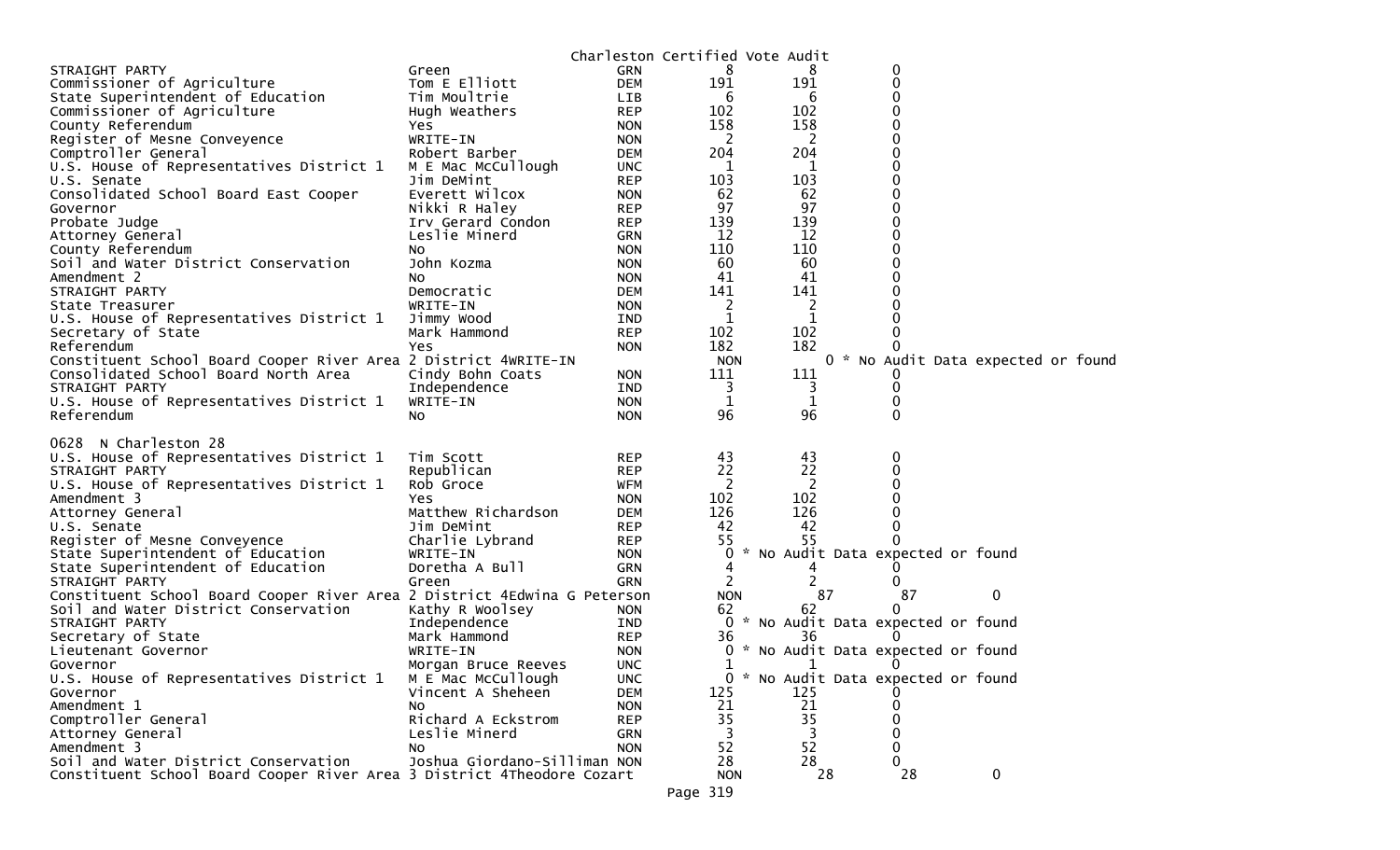|                                                                         |                                    |                          | Charleston Certified Vote Audit |     |    |                                     |  |
|-------------------------------------------------------------------------|------------------------------------|--------------------------|---------------------------------|-----|----|-------------------------------------|--|
| State Treasurer                                                         | WRITE-IN                           | <b>NON</b>               |                                 |     |    |                                     |  |
| Comptroller General                                                     | WRITE-IN                           | <b>NON</b>               |                                 |     |    | 0 * No Audit Data expected or found |  |
| Constituent School Board Cooper River Area 1 District 4Ross Gwin        |                                    |                          | <b>NON</b>                      |     | 77 | 77                                  |  |
| Secretary of State                                                      | Marjorie L Johnson                 | <b>DEM</b>               | 128                             | 128 |    | 0                                   |  |
| Consolidated School Board East Cooper                                   | WRITE-IN                           | <b>NON</b>               |                                 |     |    | 0 * No Audit Data expected or found |  |
| Register of Mesne Conveyence                                            | WRITE-IN                           | <b>NON</b>               |                                 |     |    | 0 * No Audit Data expected or found |  |
| Constituent School Board Cooper River Area 3 District 4WRITE-IN         |                                    |                          | <b>NON</b>                      |     |    | 0 * No Audit Data expected or foun  |  |
| U.S. House of Representatives District 1                                | Jimmy Wood                         | <b>IND</b>               |                                 |     |    | 0 * No Audit Data expected or found |  |
| Probate Judge                                                           | Irv Gerard Condon                  | <b>REP</b>               | 56                              | 56  |    |                                     |  |
| State Superintendent of Education                                       | Tony Fayyazi                       | <b>IND</b>               | $\overline{2}$                  |     |    |                                     |  |
| State Superintendent of Education                                       | Mick Zais                          | <b>REP</b>               | 33                              | 33  |    |                                     |  |
| U.S. House of Representatives District 1                                | Keith Blandford                    | LIB                      |                                 |     |    | 0 * No Audit Data expected or found |  |
| U.S. House of Representatives District 1                                | WRITE-IN                           | <b>NON</b>               |                                 |     |    | 0 * No Audit Data expected or found |  |
| Amendment 4                                                             | Yes                                | <b>NON</b>               | 114                             | 114 |    |                                     |  |
| U.S. Senate                                                             | Tom Clements                       | <b>GRN</b>               | 16                              | 16  |    |                                     |  |
| Adjutant General                                                        | Bob Livingston                     | <b>REP</b>               | 53                              | 53  |    |                                     |  |
| Lieutenant Governor                                                     | Ashley Cooper                      | <b>DEM</b>               | 127                             | 127 |    |                                     |  |
| U.S. House of Representatives District 1                                | Robert Dobbs                       | GRN                      | 2                               | 2   |    |                                     |  |
| Comptroller General                                                     | Robert Barber                      | <b>DEM</b>               | 126                             | 126 |    |                                     |  |
| Consolidated School Board East Cooper                                   | Everett Wilcox                     | <b>NON</b>               | 40                              | 40  |    |                                     |  |
| Amendment 2                                                             | Yes                                | <b>NON</b>               | 136                             | 136 |    |                                     |  |
| Soil and Water District Conservation                                    | WRITE-IN                           | <b>NON</b>               | 43                              | 43  |    | 0 * No Audit Data expected or found |  |
| Consolidated School Board North Area<br>U.S. Senate                     | Cindy Bohn Coats<br>Alvin M Greene | <b>NON</b><br><b>DEM</b> | 102                             | 102 |    |                                     |  |
|                                                                         | Nikki R Haley                      | <b>REP</b>               | 36                              | 36  |    |                                     |  |
| Governor<br>STRAIGHT PARTY                                              | United Citizens                    | <b>UNC</b>               |                                 |     |    | 0 * No Audit Data expected or found |  |
| Lieutenant Governor                                                     | Ken Ard                            | <b>REP</b>               | 37                              | 37  |    |                                     |  |
| Amendment 4                                                             | NO.                                | <b>NON</b>               | 38                              | 38  |    |                                     |  |
| State Superintendent of Education                                       | Frank Holleman                     | DEM                      | 123                             | 123 |    |                                     |  |
| State Superintendent of Education                                       | Tim Moultrie                       | <b>LIB</b>               |                                 |     |    |                                     |  |
| Governor                                                                | WRITE-IN                           | <b>NON</b>               |                                 |     |    | * No Audit Data expected or found   |  |
| STRAIGHT PARTY                                                          | Working Families                   | WFM                      | 1                               |     |    |                                     |  |
| Consolidated School Board East Cooper                                   | Elizabeth Moffly                   | <b>NON</b>               | 54                              | 54  |    |                                     |  |
| Consolidated School Board North Area                                    | WRITE-IN                           | <b>NON</b>               |                                 |     |    |                                     |  |
| Commissioner of Agriculture                                             | WRITE-IN                           | <b>NON</b>               |                                 |     |    | 0 * No Audit Data expected or found |  |
| Constituent School Board Cooper River Area 2 District 4WRITE-IN         |                                    |                          | <b>NON</b>                      |     |    | 0 * No Audit Data expected or foun  |  |
| Soil and Water District Conservation                                    | John Kozma                         | <b>NON</b>               | 25                              | 25  |    | $\Omega$                            |  |
| Adjutant General                                                        | WRITE-IN                           | <b>NON</b>               |                                 |     |    | 0 * No Audit Data expected or found |  |
| U.S. House of Representatives District 1                                | Ben Frasier                        | <b>DEM</b>               | 115                             | 115 |    |                                     |  |
| County Referendum                                                       | Yes                                | <b>NON</b>               | 100                             | 100 |    |                                     |  |
| Probate Judge                                                           | WRITE-IN                           | <b>NON</b>               |                                 |     |    | 0 * No Audit Data expected or found |  |
| STRAIGHT PARTY                                                          | Democratic                         | <b>DEM</b>               | 101                             | 101 |    |                                     |  |
| Consolidated School Board East Cooper                                   | Craig Ascue                        | <b>NON</b>               | 39                              | 39  |    |                                     |  |
| Consolidated School Board West Ashley                                   | Michael Miller                     | <b>NON</b>               | 56                              | 56  |    |                                     |  |
| Amendment 2                                                             | NO.                                | <b>NON</b>               | ΤR.                             | 18  |    | 0                                   |  |
| STRAIGHT PARTY                                                          | Libertarian                        | LIB                      |                                 |     |    | 0 * No Audit Data expected or found |  |
| Constituent School Board Cooper River Area 3 District 4Gail C Rollerson |                                    |                          | <b>NON</b>                      |     | 62 | 62                                  |  |
| Governor                                                                | Morgan Bruce Reeves                | GRN                      | 3                               | 3   |    | $\Omega$                            |  |
| Consolidated School Board West Ashley                                   | WRITE-IN                           | <b>NON</b>               |                                 |     |    | 0 * No Audit Data expected or found |  |
| County Referendum                                                       | No                                 | <b>NON</b>               | 45                              | 45  |    |                                     |  |
| Consolidated School Board West Ashley                                   | Mary Ann Taylor                    | <b>NON</b>               | 52                              | 52  |    |                                     |  |
| Attorney General                                                        | WRITE-IN                           | <b>NON</b>               |                                 |     |    | 0 * No Audit Data expected or found |  |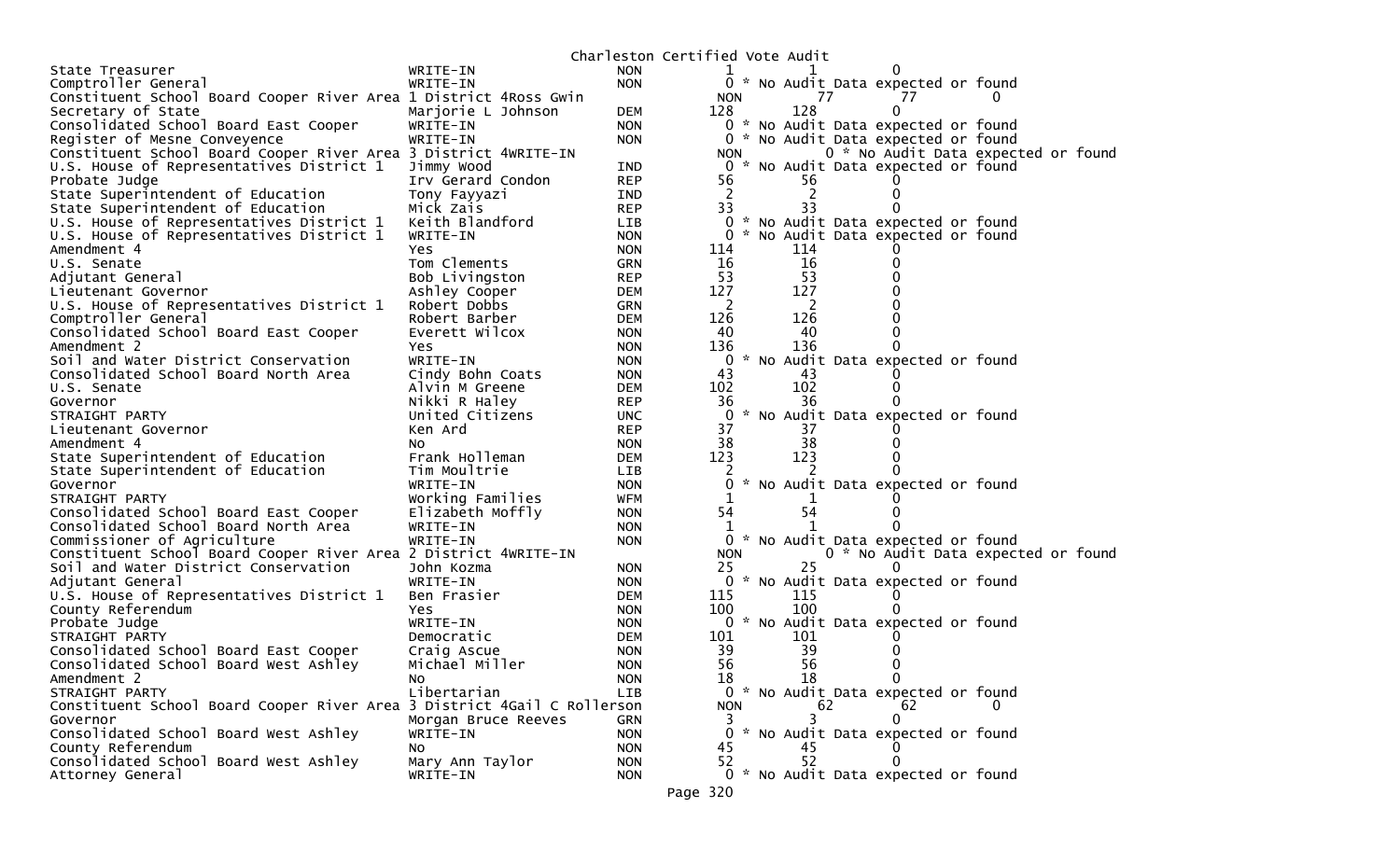|                                                                        |                              |            | Charleston Certified Vote Audit |     |                                     |                                     |  |
|------------------------------------------------------------------------|------------------------------|------------|---------------------------------|-----|-------------------------------------|-------------------------------------|--|
| Constituent School Board Cooper River Area 1 District 4WRITE-IN        |                              |            | <b>NON</b>                      |     |                                     | 0 * No Audit Data expected or found |  |
| Amendment 1                                                            | Yes                          | <b>NON</b> | 135                             | 135 |                                     |                                     |  |
| State House of Representatives District 99 Jim Merrill                 |                              | <b>REP</b> | 59                              | 59  | 0                                   |                                     |  |
| Commissioner of Agriculture                                            | Tom E Elliott                | <b>DEM</b> | 128                             | 128 |                                     |                                     |  |
| Commissioner of Agriculture                                            | Hugh Weathers                | <b>REP</b> | 35                              | 35  |                                     |                                     |  |
| Referendum                                                             | Yes                          | <b>NON</b> | 107                             | 107 |                                     |                                     |  |
| U.S. Senate                                                            | WRITE-IN                     | <b>NON</b> | $\mathbf 1$                     | 1   |                                     |                                     |  |
| Attorney General                                                       | Alan Wilson                  | <b>REP</b> | 35                              | 35  |                                     |                                     |  |
| State Treasurer                                                        | Curtis Loftis                | <b>REP</b> | 55                              | 55  |                                     |                                     |  |
| Secretary of State                                                     | WRITE-IN                     | <b>NON</b> | $\overline{0}$                  |     | * No Audit Data expected or found   |                                     |  |
| State House of Representatives District 99 WRITE-IN                    |                              | <b>NON</b> | $\mathbf{0}$                    |     | * No Audit Data expected or found   |                                     |  |
| Referendum                                                             | NO.                          | <b>NON</b> | 48                              | 48  |                                     |                                     |  |
|                                                                        |                              |            |                                 |     |                                     |                                     |  |
| 0629 N Charleston 29                                                   |                              |            |                                 |     |                                     |                                     |  |
| Constituent School Board Cooper River Area 1 District 4Ross Gwin       |                              |            | <b>NON</b>                      | 116 | 116                                 |                                     |  |
| Consolidated School Board East Cooper                                  | WRITE-IN                     | <b>NON</b> |                                 |     | 0 * No Audit Data expected or found |                                     |  |
| Constituent School Board Cooper River Area 3 District 4Theodore Cozart |                              |            | <b>NON</b>                      | 41  | 41                                  |                                     |  |
| Comptroller General                                                    | Richard A Eckstrom           | <b>REP</b> | 116                             | 116 | 0                                   |                                     |  |
| State Superintendent of Education                                      | WRITE-IN                     | <b>NON</b> | $\mathbf 0$                     |     | No Audit Data expected or found     |                                     |  |
| Soil and Water District Conservation                                   | Joshua Giordano-Silliman NON |            | 38                              | 38  |                                     |                                     |  |
| Governor                                                               | Vincent A Sheheen            | <b>DEM</b> | 133                             | 133 |                                     |                                     |  |
| U.S. House of Representatives District 1                               | Ben Frasier                  | DEM        | 112                             | 112 |                                     |                                     |  |
| Amendment 1                                                            | NO.                          | <b>NON</b> | 29                              | 29  |                                     |                                     |  |
| Consolidated School Board North Area                                   | Cindy Bohn Coats             | <b>NON</b> | 97                              | 97  |                                     |                                     |  |
| Governor                                                               | Morgan Bruce Reeves          | <b>UNC</b> | 8                               | 8   |                                     |                                     |  |
| STRAIGHT PARTY                                                         | Libertarian                  | <b>LIB</b> | $\mathbf 1$                     | 1   |                                     |                                     |  |
| U.S. Senate                                                            | WRITE-IN                     | <b>NON</b> | 1                               |     |                                     |                                     |  |
| Constituent School Board Cooper River Area 3 District 4WRITE-IN        |                              |            | <b>NON</b>                      |     |                                     | 0 * No Audit Data expected or found |  |
| STRAIGHT PARTY                                                         | Democratic                   | <b>DEM</b> | 89                              | 89  |                                     |                                     |  |
| Amendment 3                                                            | NO.                          | <b>NON</b> | 87                              | 87  |                                     |                                     |  |
| Comptroller General                                                    | WRITE-IN                     | <b>NON</b> | 0                               |     | * No Audit Data expected or found   |                                     |  |
| STRAIGHT PARTY                                                         | Working Families             | <b>WFM</b> |                                 |     |                                     |                                     |  |
| Consolidated School Board East Cooper                                  | Everett Wilcox               | <b>NON</b> | 38                              | 38  |                                     |                                     |  |
| U.S. Senate                                                            | Jim DeMint                   | <b>REP</b> | 120                             | 120 |                                     |                                     |  |
| Comptroller General                                                    | Robert Barber                | <b>DEM</b> | 131                             | 131 |                                     |                                     |  |
| Probate Judge                                                          | WRITE-IN                     | <b>NON</b> | 1                               | 1   |                                     |                                     |  |
| Consolidated School Board North Area                                   | WRITE-IN                     | <b>NON</b> | 1                               | 1   |                                     |                                     |  |
| U.S. House of Representatives District 1                               | Tim Scott                    | <b>REP</b> | 128                             | 128 | 0                                   |                                     |  |
| State House of Representatives District 99 Jim Merrill                 |                              | <b>REP</b> | 143                             | 143 |                                     |                                     |  |
| Secretary of State                                                     | WRITE-IN                     | <b>NON</b> |                                 |     | 0 * No Audit Data expected or found |                                     |  |
| State Superintendent of Education                                      | Mick Zais                    | <b>REP</b> | 102                             | 102 |                                     |                                     |  |
| Consolidated School Board East Cooper                                  | Elizabeth Moffly             | <b>NON</b> | 81                              | 81  |                                     |                                     |  |
| State Treasurer                                                        | Curtis Loftis                | <b>REP</b> | 140                             | 140 |                                     |                                     |  |
| Lieutenant Governor                                                    | WRITE-IN                     | <b>NON</b> | 1                               | 1   | 0                                   |                                     |  |
| Consolidated School Board West Ashley                                  | Michael Miller               | <b>NON</b> | 65.                             | 65  | 0                                   |                                     |  |
| Soil and Water District Conservation                                   | WRITE-IN                     | <b>NON</b> |                                 |     | 0 * No Audit Data expected or found |                                     |  |
| Amendment 4                                                            | <b>Yes</b>                   | <b>NON</b> | 153                             | 153 |                                     |                                     |  |
| U.S. House of Representatives District 1                               | Rob Groce                    | <b>WFM</b> |                                 |     |                                     |                                     |  |
| State Superintendent of Education                                      | Tony Fayyazi                 | <b>IND</b> | 5                               |     | O                                   |                                     |  |
| Amendment 2                                                            | Yes                          | <b>NON</b> | 192                             | 192 |                                     |                                     |  |
| Consolidated School Board East Cooper                                  | Craig Ascue                  | <b>NON</b> | 75                              | 75  |                                     |                                     |  |
| Secretary of State                                                     |                              |            |                                 |     |                                     |                                     |  |
|                                                                        | Mark Hammond                 | REP        | 118<br>Page 321                 | 118 | 0                                   |                                     |  |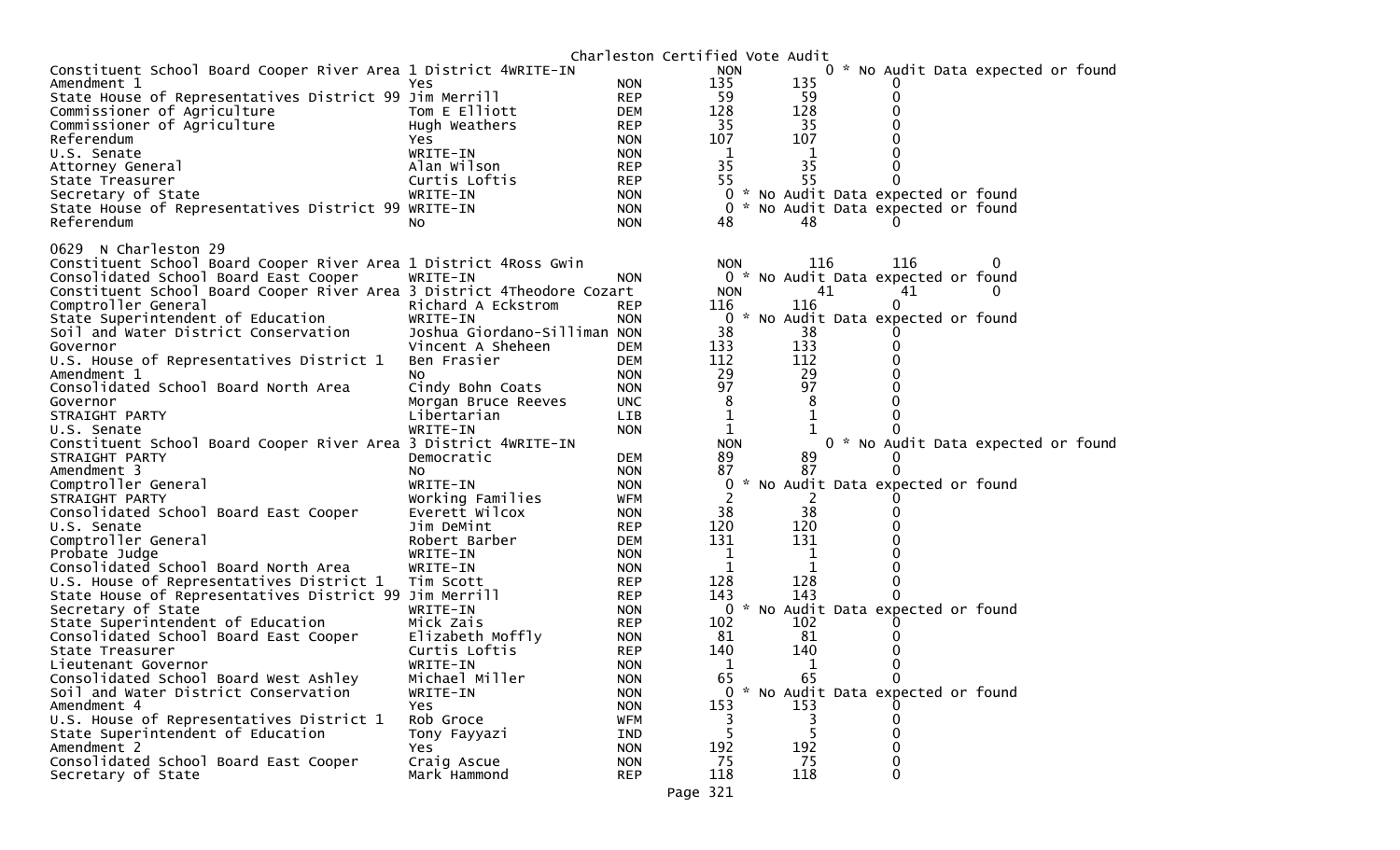|                                                                          |                     |            | Charleston Certified Vote Audit |              |                                     |                |  |
|--------------------------------------------------------------------------|---------------------|------------|---------------------------------|--------------|-------------------------------------|----------------|--|
| Consolidated School Board West Ashley                                    | Mary Ann Taylor     | <b>NON</b> | 84                              | 84           |                                     |                |  |
| Constituent School Board Cooper River Area 2 District 4WRITE-IN          |                     |            | <b>NON</b>                      |              | 0 * No Audit Data expected or found |                |  |
| Consolidated School Board West Ashley                                    | WRITE-IN            | <b>NON</b> |                                 |              | 0 * No Audit Data expected or found |                |  |
| State House of Representatives District 99 WRITE-IN                      |                     | <b>NON</b> | 0                               |              | * No Audit Data expected or found   |                |  |
| Attorney General                                                         | Alan Wilson         | <b>REP</b> | 101                             | 101          |                                     |                |  |
| Governor                                                                 | Morgan Bruce Reeves | <b>GRN</b> | 6                               | 6            | 0                                   |                |  |
| Adjutant General                                                         | Bob Livingston      | <b>REP</b> | 142                             | 142          | 0                                   |                |  |
| Soil and Water District Conservation                                     | John Kozma          | <b>NON</b> | 46                              | 46           | 0                                   |                |  |
| Attorney General                                                         | WRITE-IN            | <b>NON</b> |                                 |              | 0 * No Audit Data expected or found |                |  |
| Amendment 4                                                              | NO.                 | <b>NON</b> | 71                              | 71           |                                     |                |  |
| State Superintendent of Education                                        | Tim Moultrie        | <b>LIB</b> | 6                               | 6            | 0                                   |                |  |
| State Superintendent of Education                                        | Frank Holleman      | <b>DEM</b> | 127                             | 127          |                                     |                |  |
| Lieutenant Governor                                                      | Ashley Cooper       | <b>DEM</b> | 140                             | 140          |                                     |                |  |
| Constituent School Board Cooper River Area 3 District 4Gail C Rollerson  |                     |            | <b>NON</b>                      |              | 87                                  | 0              |  |
|                                                                          |                     |            | <b>NON</b>                      | 87           |                                     |                |  |
| Constituent School Board Cooper River Area 1 District 4WRITE-IN          |                     |            |                                 |              | 0 * No Audit Data expected or found |                |  |
| U.S. Senate                                                              | Tom Clements        | GRN        | 28                              | 28           |                                     |                |  |
| Register of Mesne Conveyence                                             | Charlie Lybrand     | <b>REP</b> | 142                             | 142          | 0                                   |                |  |
| U.S. House of Representatives District 1                                 | M E Mac McCullough  | <b>UNC</b> | 3                               |              | 0                                   |                |  |
| Governor                                                                 | WRITE-IN            | <b>NON</b> | 0                               |              | * No Audit Data expected or found   |                |  |
| Lieutenant Governor                                                      | Ken Ard             | <b>REP</b> | 105                             | 105          |                                     |                |  |
| Attorney General                                                         | Matthew Richardson  | <b>DEM</b> | 135                             | 135          | 0                                   |                |  |
| Amendment 2                                                              | NO.                 | <b>NON</b> | 42                              | 42           | 0                                   |                |  |
| County Referendum                                                        | Yes.                | <b>NON</b> | 130                             | 130          | 0                                   |                |  |
| Secretary of State                                                       | Marjorie L Johnson  | <b>DEM</b> | 127                             | 127          | 0                                   |                |  |
| STRAIGHT PARTY                                                           | United Citizens     | <b>UNC</b> | 5                               | -5           | 0                                   |                |  |
| U.S. House of Representatives District 1                                 | Keith Blandford     | <b>LIB</b> | 1                               | $\mathbf{1}$ | 0                                   |                |  |
| U.S. Senate                                                              | Alvin M Greene      | <b>DEM</b> | 95                              | 95           | 0                                   |                |  |
| Amendment 1                                                              | Yes                 | <b>NON</b> | 207                             | 207          | 0                                   |                |  |
| U.S. House of Representatives District 1                                 | Jimmy Wood          | IND        | 1                               | 1            | 0                                   |                |  |
| U.S. House of Representatives District 1                                 | Robert Dobbs        | <b>GRN</b> | 3                               | 3            | 0                                   |                |  |
| STRAIGHT PARTY                                                           | Independence        | <b>IND</b> | 3                               |              | 0                                   |                |  |
| Adjutant General                                                         | WRITE-IN            | <b>NON</b> | 1                               | 1            | 0                                   |                |  |
| State Treasurer                                                          | WRITE-IN            | <b>NON</b> | 1                               | 1            | 0                                   |                |  |
| County Referendum                                                        | NO.                 | <b>NON</b> | 95                              | 95           | 0                                   |                |  |
| Probate Judge                                                            | Irv Gerard Condon   | <b>REP</b> | 144                             | 144          | 0                                   |                |  |
| U.S. House of Representatives District 1                                 | WRITE-IN            | <b>NON</b> | $\Omega$                        |              | * No Audit Data expected or found   |                |  |
| Register of Mesne Conveyence                                             | WRITE-IN            | <b>NON</b> |                                 |              | 0 * No Audit Data expected or found |                |  |
| Constituent School Board Cooper River Area 2 District 4Edwina G Peterson |                     |            | <b>NON</b>                      | 116          | 116                                 | $\overline{0}$ |  |
| Attorney General                                                         | Leslie Minerd       | <b>GRN</b> | 11                              | 11           | 0                                   |                |  |
| Commissioner of Agriculture                                              | WRITE-IN            | <b>NON</b> | $\Omega$                        |              | * No Audit Data expected or found   |                |  |
| State Superintendent of Education                                        | Doretha A Bull      | <b>GRN</b> | 10                              | 10           |                                     |                |  |
| STRAIGHT PARTY                                                           | Green               | GRN        | 4                               | 4            | 0                                   |                |  |
| Referendum                                                               | Yes.                | <b>NON</b> | 153                             | 153          | 0                                   |                |  |
|                                                                          |                     |            |                                 |              | 0                                   |                |  |
| STRAIGHT PARTY                                                           | Republican          | <b>REP</b> | 60                              | 60           | 0                                   |                |  |
| Commissioner of Agriculture                                              | Hugh Weathers       | <b>REP</b> | 118                             | 118          |                                     |                |  |
| Amendment 3                                                              | Yes                 | <b>NON</b> | 144                             | 144          | 0                                   |                |  |
| Commissioner of Agriculture                                              | Tom E Elliott       | DEM        | 128                             | 128          | 0                                   |                |  |
| Soil and Water District Conservation                                     | Kathy R Woolsey     | <b>NON</b> | 103                             | 103          | 0                                   |                |  |
| Governor                                                                 | Nikki R Haley       | <b>REP</b> | 106                             | 106          | 0                                   |                |  |
| Referendum                                                               | No                  | <b>NON</b> | 78                              | 78           | $\Omega$                            |                |  |

0630 N Charleston 30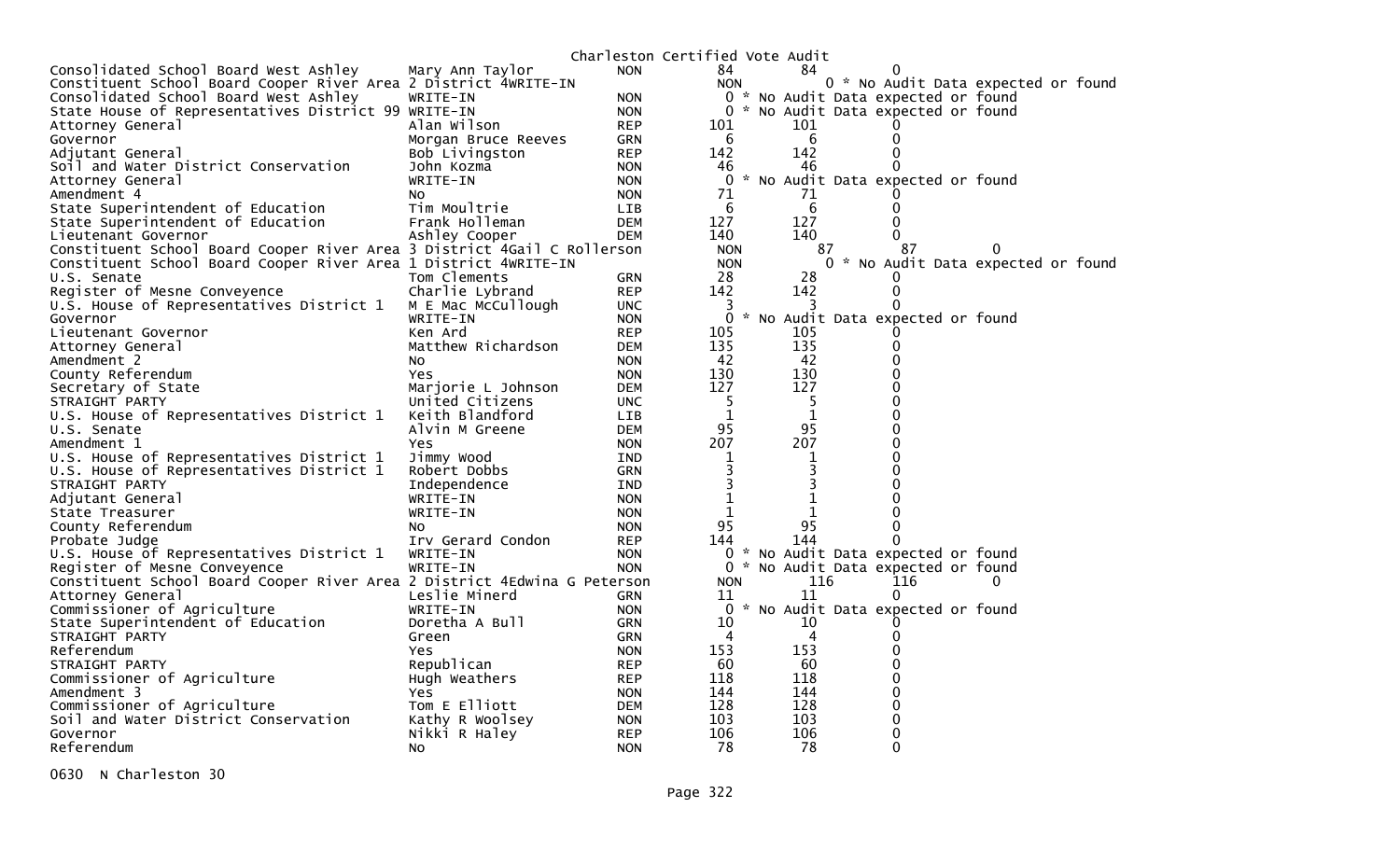|                                                                          |                              |            | Charleston Certified Vote Audit |                |                                     |              |
|--------------------------------------------------------------------------|------------------------------|------------|---------------------------------|----------------|-------------------------------------|--------------|
| Consolidated School Board West Ashley                                    | WRITE-IN                     | <b>NON</b> | 1                               |                | 0                                   |              |
| Constituent School Board Cooper River Area 1 District 4WRITE-IN          |                              |            | <b>NON</b>                      |                |                                     |              |
| Governor                                                                 | WRITE-IN                     | <b>NON</b> |                                 |                | 0 * No Audit Data expected or found |              |
| Consolidated School Board West Ashley                                    | Mary Ann Taylor              | <b>NON</b> | 222                             | 222            |                                     |              |
| Amendment 3                                                              | <b>Yes</b>                   | <b>NON</b> | 436                             | 436            |                                     |              |
| State Superintendent of Education                                        | Frank Holleman               | DEM        | 508                             | 508            |                                     |              |
| Adjutant General                                                         | Bob Livingston               | <b>REP</b> | 272                             | 272            |                                     |              |
| STRAIGHT PARTY                                                           | Libertarian                  | LIB        | $\mathbf 1$                     | 1              |                                     |              |
| Probate Judge                                                            | WRITE-IN                     | <b>NON</b> | 2                               | 2              |                                     |              |
| U.S. House of Representatives District 1                                 | Tim Scott                    | <b>REP</b> | 217                             | 217            |                                     |              |
| Lieutenant Governor                                                      | WRITE-IN                     | <b>NON</b> | 0                               |                | * No Audit Data expected or found   |              |
| Lieutenant Governor                                                      | Ashley Cooper                | <b>DEM</b> | 522                             | 522            |                                     |              |
| Secretary of State                                                       | Mark Hammond                 | <b>REP</b> | 187                             | 187            | 0                                   |              |
| Secretary of State                                                       | WRITE-IN                     | <b>NON</b> | 0                               |                | * No Audit Data expected or found   |              |
| Soil and Water District Conservation                                     | Kathy R Woolsey              | <b>NON</b> | 240                             | 240            |                                     |              |
| Lieutenant Governor                                                      | Ken Ard                      | <b>REP</b> | 186                             | 186            |                                     |              |
| State Superintendent of Education                                        | Doretha A Bull               | GRN        | 10                              | 10             |                                     |              |
| State House of Representatives District 113J Seth Whipper                |                              | DEM        | 528                             | 528            |                                     |              |
| Comptroller General                                                      | Richard A Eckstrom           | <b>REP</b> | 179                             | 179            |                                     |              |
| U.S. House of Representatives District 1                                 | Rob Groce                    | WFM        | 14                              | 14             | 0                                   |              |
| Amendment 1                                                              | NO.                          | <b>NON</b> | 83                              | 83             | 0                                   |              |
| Constituent School Board Cooper River Area 2 District 4Edwina G Peterson |                              |            | <b>NON</b>                      | 334            | 334                                 | $\Omega$     |
| Amendment 3                                                              | NO.                          | <b>NON</b> | 246                             | 246            | 0                                   |              |
| State Treasurer                                                          | Curtis Loftis                | <b>REP</b> | 286                             | 286            | 0                                   |              |
| U.S. Senate                                                              | Tom Clements                 | GRN        | 89                              | 89             | 0                                   |              |
| Governor                                                                 | Nikki R Haley                | <b>REP</b> | 183                             | 183            |                                     |              |
| Soil and Water District Conservation                                     | Joshua Giordano-Silliman NON |            | 138                             | 138            |                                     |              |
| STRAIGHT PARTY                                                           | United Citizens              | <b>UNC</b> | 4                               | 4              |                                     |              |
| Adjutant General                                                         | WRITE-IN                     | <b>NON</b> | 6                               | -6             |                                     |              |
| Governor                                                                 | Vincent A Sheheen            | <b>DEM</b> | 511                             | 511            |                                     |              |
| Register of Mesne Conveyence                                             | Charlie Lybrand              | <b>REP</b> | 282                             | 282            |                                     |              |
| STRAIGHT PARTY                                                           | Republican                   | <b>REP</b> | 99                              | 99             |                                     |              |
| Secretary of State                                                       | Marjorie L Johnson           | DEM        | 520                             | 520            |                                     |              |
| Comptroller General                                                      | WRITE-IN                     | <b>NON</b> |                                 |                | 0 * No Audit Data expected or found |              |
| Constituent School Board Cooper River Area 1 District 4Ross Gwin         |                              |            | <b>NON</b>                      | 311            | 311                                 |              |
| Constituent School Board Cooper River Area 3 District 4Theodore Cozart   |                              |            | <b>NON</b>                      | 208            | 208                                 | 0            |
| U.S. Senate                                                              | Alvin M Greene               | <b>DEM</b> | 368                             | 368            | 0                                   |              |
| Consolidated School Board East Cooper                                    | WRITE-IN                     | <b>NON</b> | 3                               | 3              |                                     |              |
| Amendment 4                                                              | <b>Yes</b>                   | <b>NON</b> | 469                             | 469            |                                     |              |
| Comptroller General                                                      | Robert Barber                | DEM        | 522                             | 522            |                                     |              |
| U.S. House of Representatives District 1                                 | M E Mac McCullough           | <b>UNC</b> |                                 |                | 0                                   |              |
| Commissioner of Agriculture                                              | WRITE-IN                     | <b>NON</b> | 0                               |                | * No Audit Data expected or found   |              |
| U.S. House of Representatives District 1                                 | Robert Dobbs                 | <b>GRN</b> |                                 |                |                                     |              |
| State House of Representatives District 113J Seth Whipper                |                              |            | 67                              | 67             | 0                                   |              |
|                                                                          |                              | WFM        |                                 |                |                                     |              |
| U.S. House of Representatives District 1                                 | Keith Blandford              | <b>LIB</b> | 3                               | 3              | $\mathbf 0$                         |              |
| State Superintendent of Education                                        | WRITE-IN                     | <b>NON</b> | $\mathbf 1$                     | $\mathbf 1$    | $\mathbf{0}$<br>0                   |              |
| Amendment 2                                                              | Yes                          | <b>NON</b> | 566                             | 566            |                                     |              |
| Constituent School Board Cooper River Area 3 District 4WRITE-IN          |                              |            | <b>NON</b>                      | 1              | 1                                   | $\mathbf{0}$ |
| Soil and Water District Conservation                                     | WRITE-IN                     | <b>NON</b> | 3                               | 3              | 0                                   |              |
| Commissioner of Agriculture                                              | Hugh Weathers                | <b>REP</b> | 180                             | 180            | $\mathbf 0$                         |              |
| Attorney General                                                         | Alan Wilson                  | <b>REP</b> | 173                             | 173            | 0                                   |              |
| Register of Mesne Conveyence                                             | WRITE-IN                     | <b>NON</b> | $\mathbf{2}^{\prime}$           | $\overline{2}$ | $\mathbf 0$                         |              |

Page 323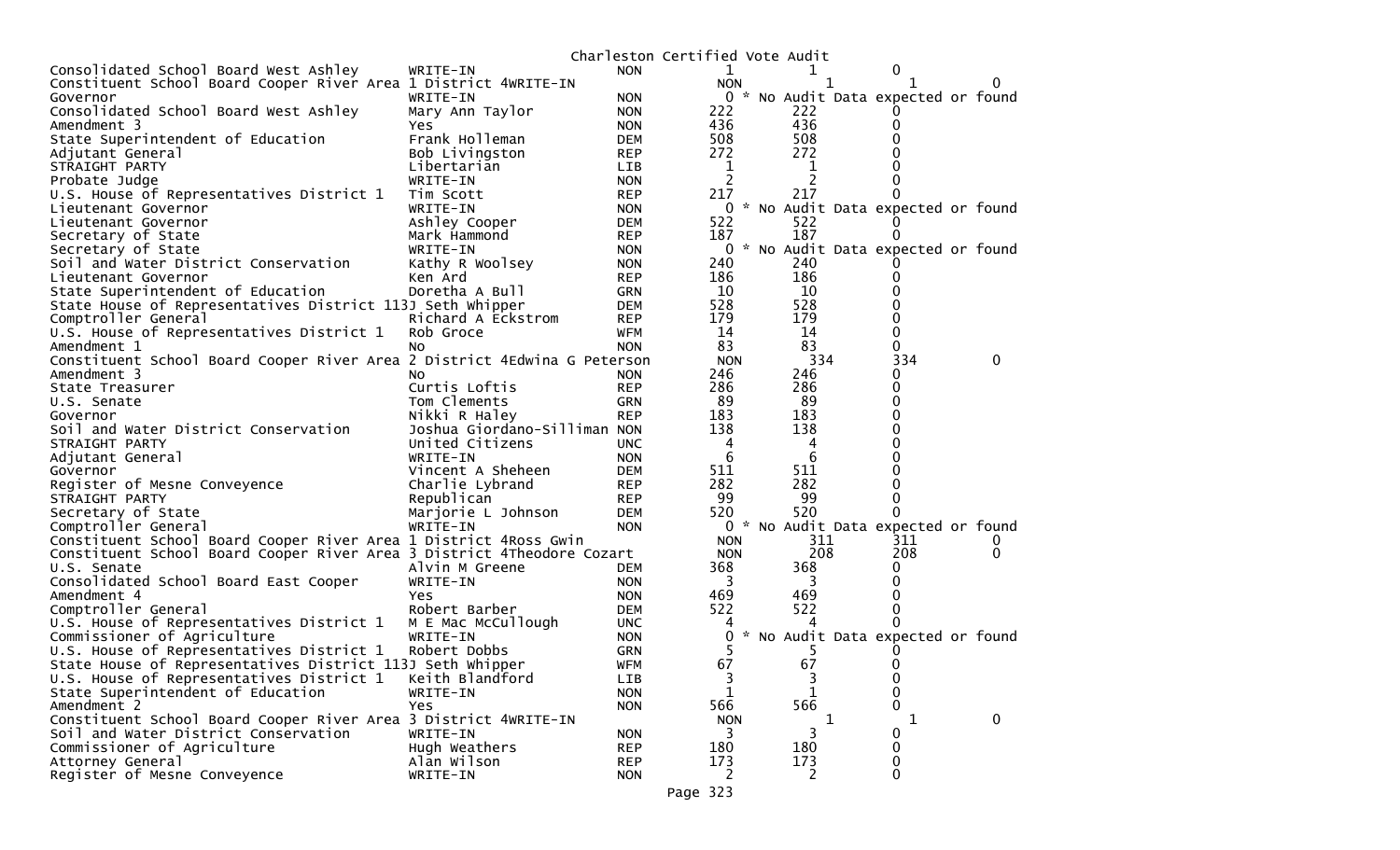|                                                                         |                     | Charleston Certified Vote Audit |            |                |                                   |   |  |
|-------------------------------------------------------------------------|---------------------|---------------------------------|------------|----------------|-----------------------------------|---|--|
| Amendment 4                                                             | NO.                 | <b>NON</b>                      | 204        | 204            | 0                                 |   |  |
| Commissioner of Agriculture                                             | Tom E Elliott       | <b>DEM</b>                      | 516        | 516            |                                   |   |  |
| Governor                                                                | Morgan Bruce Reeves | <b>UNC</b>                      |            |                |                                   |   |  |
| U.S. House of Representatives District 1                                | Jimmy Wood          | IND                             |            |                |                                   |   |  |
| Consolidated School Board East Cooper                                   | Everett Wilcox      | <b>NON</b>                      | 154        | 154            |                                   |   |  |
| Governor                                                                | Morgan Bruce Reeves | GRN                             |            | 9              |                                   |   |  |
| STRAIGHT PARTY                                                          | Independence        | <b>IND</b>                      |            | $\overline{2}$ |                                   |   |  |
| Probate Judge                                                           | Irv Gerard Condon   | <b>REP</b>                      | 288        | 288            |                                   |   |  |
| State Superintendent of Education                                       | Mick Zais           | <b>REP</b>                      | 158        | 158            |                                   |   |  |
| Attorney General                                                        | WRITE-IN            | <b>NON</b>                      | $\Omega$   |                | * No Audit Data expected or found |   |  |
| STRAIGHT PARTY                                                          | Democratic          | <b>DEM</b>                      | 374        | 374            |                                   |   |  |
| U.S. House of Representatives District 1                                | WRITE-IN            | <b>NON</b>                      | $\Omega$   |                | * No Audit Data expected or found |   |  |
| County Referendum                                                       | <b>Yes</b>          | <b>NON</b>                      | 396        | 396            |                                   |   |  |
| Soil and Water District Conservation                                    | John Kozma          | <b>NON</b>                      | 124        | 124            |                                   |   |  |
| Consolidated School Board North Area                                    | Cindy Bohn Coats    | <b>NON</b>                      | 243        | 243            |                                   |   |  |
| STRAIGHT PARTY                                                          | Green               | <b>GRN</b>                      | 5          | 5              |                                   |   |  |
| Attorney General                                                        | Matthew Richardson  | <b>DEM</b>                      | 518        | 518            |                                   |   |  |
| Consolidated School Board East Cooper                                   | Elizabeth Moffly    | <b>NON</b>                      | 201        | 201            |                                   |   |  |
| Amendment 2                                                             | N <sub>O</sub>      | <b>NON</b>                      | 124        | 124            |                                   |   |  |
| State Treasurer                                                         | WRITE-IN            | <b>NON</b>                      |            | 7              |                                   |   |  |
| State House of Representatives District 113WRITE-IN                     |                     | <b>NON</b>                      | 2          |                |                                   |   |  |
| Constituent School Board Cooper River Area 2 District 4WRITE-IN         |                     |                                 | <b>NON</b> |                | 1                                 | 0 |  |
| County Referendum                                                       | NO.                 | <b>NON</b>                      | 257        | 257            |                                   |   |  |
| State Superintendent of Education                                       | Tony Fayyazi        | IND                             | 10         | 10             | 0                                 |   |  |
| STRAIGHT PARTY                                                          | Working Families    | <b>WFM</b>                      | 4          | 4              |                                   |   |  |
| U.S. Senate                                                             | WRITE-IN            | <b>NON</b>                      | 19         | 19             |                                   |   |  |
| Consolidated School Board North Area                                    | WRITE-IN            | <b>NON</b>                      |            | 5              |                                   |   |  |
| Attorney General                                                        | Leslie Minerd       | <b>GRN</b>                      | 11         | 11             |                                   |   |  |
| Amendment 1                                                             | Yes.                | <b>NON</b>                      | 612        | 612            |                                   |   |  |
| Consolidated School Board East Cooper                                   | Craig Ascue         | <b>NON</b>                      | 216        | 216            |                                   |   |  |
| Referendum                                                              | <b>Yes</b>          | <b>NON</b>                      | 481        | 481            |                                   |   |  |
| U.S. House of Representatives District 1                                | Ben Frasier         | <b>DEM</b>                      | 460        | 460            |                                   |   |  |
| U.S. Senate                                                             | Jim DeMint          | <b>REP</b>                      | 206        | 206            |                                   |   |  |
| State Superintendent of Education                                       | Tim Moultrie        | LIB                             | 15         | 15             |                                   |   |  |
| Consolidated School Board West Ashley                                   | Michael Miller      | <b>NON</b>                      | 218        | 218            | 0                                 |   |  |
| Constituent School Board Cooper River Area 3 District 4Gail C Rollerson |                     |                                 | <b>NON</b> | 195            | 195                               | 0 |  |
| Referendum                                                              | No.                 | <b>NON</b>                      | 209        | 209            | 0                                 |   |  |

Note: There is no Audit data available for the Virtual Precicnts in this election. This report shows Certified Totals only. \*

| 0750 Absentee<br>Public Service District James Island                             | Inez Brown Crouch | <b>NON</b>               | $460 *$<br>79 * |
|-----------------------------------------------------------------------------------|-------------------|--------------------------|-----------------|
| Constituent School Board St Johns District 9WRITE-IN<br>County Council District 2 | WRITE-IN          | <b>NON</b><br><b>NON</b> | $9 *$           |
| State Superintendent of Education                                                 | Tim Moultrie      | <b>LIB</b>               | $299*$          |
| Consolidated School Board West Ashley                                             | Michael Miller    | <b>NON</b>               | 3296 $*$        |
| Consolidated School Board East Cooper                                             | WRITE-IN          | <b>NON</b>               | $36 *$          |
| County Council District 9                                                         | Amy Fabri         | <b>DEM</b>               | $475 *$         |
| Register of Mesne Conveyence                                                      | Charlie Lybrand   | <b>REP</b>               | 7868 *          |
| State House of Representatives District 108Vida Miller                            |                   | <b>DEM</b>               | $84 *$          |
| Constituent School Board St Andrews District 10Peter J Tecklenburg                |                   | <b>NON</b>               | $1349 *$        |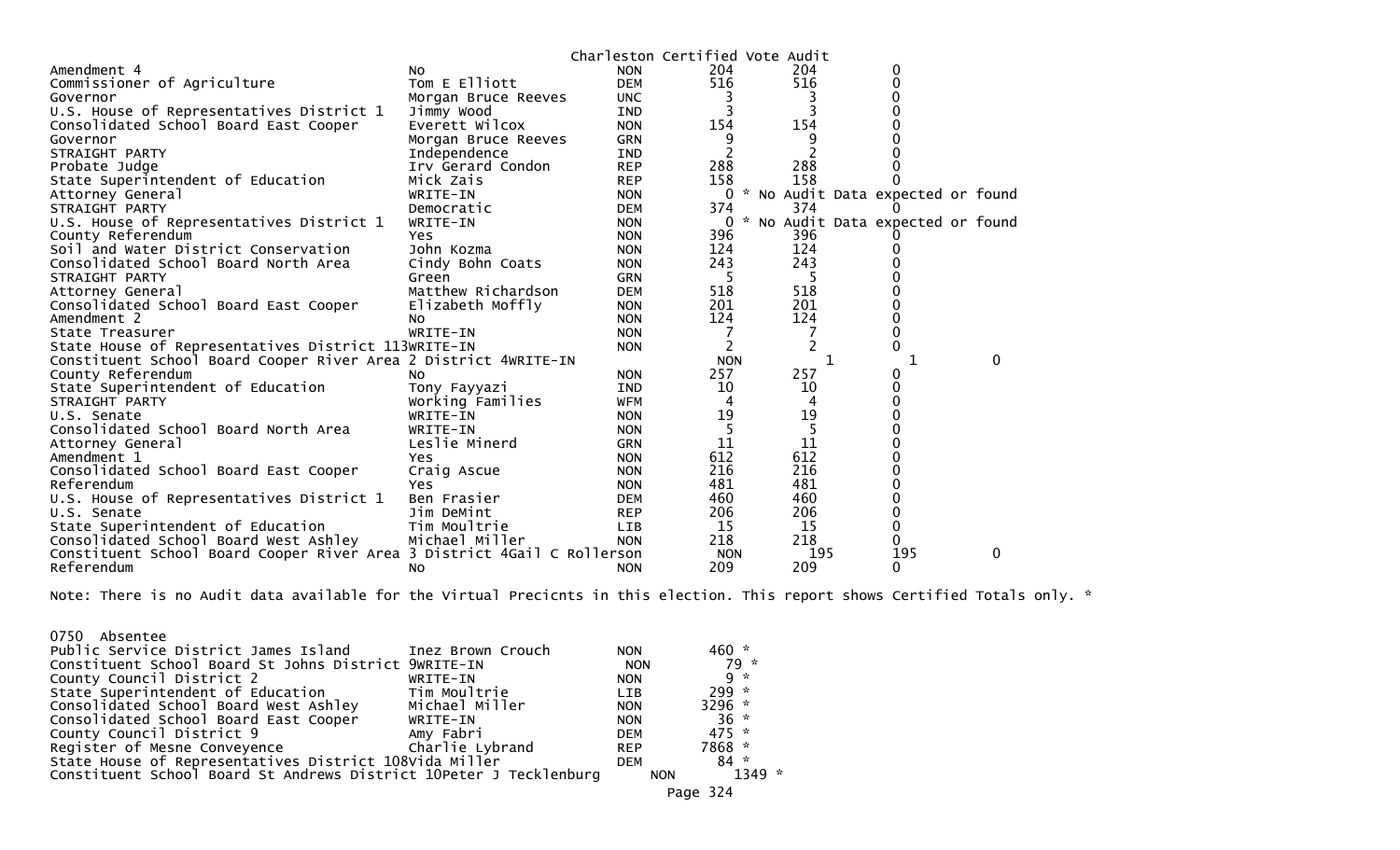| $50 *$<br>STRAIGHT PARTY<br>Independence<br><b>IND</b><br>$752 *$<br>State House of Representatives District 115Anne Peterson Hutto<br><b>DEM</b><br>$15 *$<br>Public Service District James Island<br>WRITE-IN<br><b>NON</b><br>$4 *$<br>State House of Representatives District 117WRITE-IN<br><b>NON</b><br>$7 *$<br>Constituent School Board Town of Mount Pleasant AreaWRITE-IN<br><b>NON</b><br>$29 *$<br>WRITE-IN<br><b>NON</b><br>Governor<br>St Andrews Public Service District At LargeWRITE-IN<br>$8*$<br><b>NON</b><br>4050 $*$<br>Consolidated School Board East Cooper<br><b>NON</b><br>Craig Ascue<br>$297 *$<br>Constituent School Board Cooper River Area 3 District 4Theodore Cozart<br><b>NON</b><br>5352 $*$<br>State Superintendent of Education<br>Frank Holleman<br><b>DEM</b><br>6367 *<br>Comptroller General<br>Richard A Eckstrom<br><b>REP</b><br>706 *<br>Constituent School Board James Island District 3Jesse Wade Sweatman<br><b>NON</b><br>1389 *<br>County Council District 1<br>Joe McKeown<br><b>REP</b><br>Public Service District James Island<br>$349 *$<br>David Engleman<br><b>NON</b><br>$85 *$<br><b>GRN</b><br>Governor<br>Morgan Bruce Reeves<br>Constituent School Board City of Charleston District 20Benjamin M D'Allesandro<br>$293 *$<br><b>NON</b><br>State House of Representatives District 108WRITE-IN<br>0 * No Audit Data expected or found<br><b>NON</b><br>$1002$ *<br>County Council District 8<br>Anna B Johnson<br><b>DEM</b><br>U.S. House of Representatives District 6<br>$16 *$<br>Nammu Y Muhammed<br><b>GRN</b><br>6224 $*$<br>Vincent A Sheheen<br><b>DEM</b><br>Governor<br>$1901 *$<br>Soil and Water District Conservation<br>Joshua Giordano-Silliman NON<br>State House of Representatives District 113J Seth Whipper<br>48 *<br><b>WFM</b><br>$7754$ *<br>Bob Livingston<br>Adjutant General<br><b>REP</b><br>709 *<br>Constituent School Board Cooper River Area 1 District 4Ross Gwin<br><b>NON</b><br>$58 *$<br>U.S. House of Representatives District 1<br>Jimmy Wood<br>IND<br>$167 *$<br>State Superintendent of Education<br>Doretha A Bull<br><b>GRN</b><br>$85 *$<br>State House of Representatives District 115Eugene Platt<br><b>GRN</b><br>$6244$ *<br>Lieutenant Governor<br><b>REP</b><br>Ken Ard<br>7068 *<br>Jim DeMint<br>U.S. Senate<br><b>REP</b><br>589 *<br>U.S. Senate<br>WRITE-IN<br><b>NON</b><br>$116 *$<br>WRITE-IN<br><b>NON</b><br>Probate Judge<br>$6429$ *<br>Alan Wilson<br><b>REP</b><br>Attorney General<br>Ashley Cooper<br>$6262$ *<br><b>DEM</b><br>Lieutenant Governor<br>$910 *$<br>County Council District 5<br>Teddie E Pryor Sr<br><b>DEM</b><br>State House of Representatives District 112Mike Sottile<br>$1573 *$<br><b>REP</b><br>$13 *$<br>U.S. House of Representatives District 1<br>WRITE-IN<br><b>NON</b><br>$103 *$<br>Public Service District James Island<br>Roman V Hammes<br><b>NON</b><br>2786 *<br>Soil and Water District Conservation<br>John Kozma<br><b>NON</b><br>Consolidated School Board North Area<br>$63 *$<br>WRITE-IN<br><b>NON</b><br>$463 *$<br>Constituent School Board City of Charleston District 20Alma Dungee<br><b>NON</b><br>$425 *$<br>St Andrews Public Service District Area 1 Andrew Smith<br><b>NON</b><br>888 *<br>Constituent School Board James Island District 3Rhonda Roper Walters<br><b>NON</b><br>$12 *$<br>Lieutenant Governor<br>WRITE-IN<br><b>NON</b><br>780 *<br>State House of Representatives District 119Lee Edwards<br><b>REP</b><br>Constituent School Board Town of Mount Pleasant AreaDavid Grant<br>$463 *$<br><b>NON</b><br>County Council District 9<br>$43 *$<br>Amy Fabri<br>WFM<br>$61 *$<br>Constituent School Board St Andrews District 10WRITE-IN<br><b>NON</b><br>$9 *$<br>STRAIGHT PARTY<br>Working Families<br><b>WFM</b><br>$1 *$<br>State House of Representatives District 115WRITE-IN<br><b>NON</b><br>$15 *$<br>State House of Representatives District 110WRITE-IN<br><b>NON</b><br>6024 $*$<br>Comptroller General<br>Robert Barber<br><b>DEM</b><br>U.S. House of Representatives District 1<br>3386 *<br>Ben Frasier<br><b>DEM</b> |  | Charleston Certified Vote Audit |  |  |  |
|------------------------------------------------------------------------------------------------------------------------------------------------------------------------------------------------------------------------------------------------------------------------------------------------------------------------------------------------------------------------------------------------------------------------------------------------------------------------------------------------------------------------------------------------------------------------------------------------------------------------------------------------------------------------------------------------------------------------------------------------------------------------------------------------------------------------------------------------------------------------------------------------------------------------------------------------------------------------------------------------------------------------------------------------------------------------------------------------------------------------------------------------------------------------------------------------------------------------------------------------------------------------------------------------------------------------------------------------------------------------------------------------------------------------------------------------------------------------------------------------------------------------------------------------------------------------------------------------------------------------------------------------------------------------------------------------------------------------------------------------------------------------------------------------------------------------------------------------------------------------------------------------------------------------------------------------------------------------------------------------------------------------------------------------------------------------------------------------------------------------------------------------------------------------------------------------------------------------------------------------------------------------------------------------------------------------------------------------------------------------------------------------------------------------------------------------------------------------------------------------------------------------------------------------------------------------------------------------------------------------------------------------------------------------------------------------------------------------------------------------------------------------------------------------------------------------------------------------------------------------------------------------------------------------------------------------------------------------------------------------------------------------------------------------------------------------------------------------------------------------------------------------------------------------------------------------------------------------------------------------------------------------------------------------------------------------------------------------------------------------------------------------------------------------------------------------------------------------------------------------------------------------------------------------------------------------------------------------------------------------------------------------------------------------------------------------------------------------------------------------------------------------------------------------------------------------------------------------------------------------------------------------------------------------------------------------------------------------------------------------------------------------------------------------------------------------------------------------------------------------------------------|--|---------------------------------|--|--|--|
|                                                                                                                                                                                                                                                                                                                                                                                                                                                                                                                                                                                                                                                                                                                                                                                                                                                                                                                                                                                                                                                                                                                                                                                                                                                                                                                                                                                                                                                                                                                                                                                                                                                                                                                                                                                                                                                                                                                                                                                                                                                                                                                                                                                                                                                                                                                                                                                                                                                                                                                                                                                                                                                                                                                                                                                                                                                                                                                                                                                                                                                                                                                                                                                                                                                                                                                                                                                                                                                                                                                                                                                                                                                                                                                                                                                                                                                                                                                                                                                                                                                                                                                                          |  |                                 |  |  |  |
|                                                                                                                                                                                                                                                                                                                                                                                                                                                                                                                                                                                                                                                                                                                                                                                                                                                                                                                                                                                                                                                                                                                                                                                                                                                                                                                                                                                                                                                                                                                                                                                                                                                                                                                                                                                                                                                                                                                                                                                                                                                                                                                                                                                                                                                                                                                                                                                                                                                                                                                                                                                                                                                                                                                                                                                                                                                                                                                                                                                                                                                                                                                                                                                                                                                                                                                                                                                                                                                                                                                                                                                                                                                                                                                                                                                                                                                                                                                                                                                                                                                                                                                                          |  |                                 |  |  |  |
|                                                                                                                                                                                                                                                                                                                                                                                                                                                                                                                                                                                                                                                                                                                                                                                                                                                                                                                                                                                                                                                                                                                                                                                                                                                                                                                                                                                                                                                                                                                                                                                                                                                                                                                                                                                                                                                                                                                                                                                                                                                                                                                                                                                                                                                                                                                                                                                                                                                                                                                                                                                                                                                                                                                                                                                                                                                                                                                                                                                                                                                                                                                                                                                                                                                                                                                                                                                                                                                                                                                                                                                                                                                                                                                                                                                                                                                                                                                                                                                                                                                                                                                                          |  |                                 |  |  |  |
|                                                                                                                                                                                                                                                                                                                                                                                                                                                                                                                                                                                                                                                                                                                                                                                                                                                                                                                                                                                                                                                                                                                                                                                                                                                                                                                                                                                                                                                                                                                                                                                                                                                                                                                                                                                                                                                                                                                                                                                                                                                                                                                                                                                                                                                                                                                                                                                                                                                                                                                                                                                                                                                                                                                                                                                                                                                                                                                                                                                                                                                                                                                                                                                                                                                                                                                                                                                                                                                                                                                                                                                                                                                                                                                                                                                                                                                                                                                                                                                                                                                                                                                                          |  |                                 |  |  |  |
|                                                                                                                                                                                                                                                                                                                                                                                                                                                                                                                                                                                                                                                                                                                                                                                                                                                                                                                                                                                                                                                                                                                                                                                                                                                                                                                                                                                                                                                                                                                                                                                                                                                                                                                                                                                                                                                                                                                                                                                                                                                                                                                                                                                                                                                                                                                                                                                                                                                                                                                                                                                                                                                                                                                                                                                                                                                                                                                                                                                                                                                                                                                                                                                                                                                                                                                                                                                                                                                                                                                                                                                                                                                                                                                                                                                                                                                                                                                                                                                                                                                                                                                                          |  |                                 |  |  |  |
|                                                                                                                                                                                                                                                                                                                                                                                                                                                                                                                                                                                                                                                                                                                                                                                                                                                                                                                                                                                                                                                                                                                                                                                                                                                                                                                                                                                                                                                                                                                                                                                                                                                                                                                                                                                                                                                                                                                                                                                                                                                                                                                                                                                                                                                                                                                                                                                                                                                                                                                                                                                                                                                                                                                                                                                                                                                                                                                                                                                                                                                                                                                                                                                                                                                                                                                                                                                                                                                                                                                                                                                                                                                                                                                                                                                                                                                                                                                                                                                                                                                                                                                                          |  |                                 |  |  |  |
|                                                                                                                                                                                                                                                                                                                                                                                                                                                                                                                                                                                                                                                                                                                                                                                                                                                                                                                                                                                                                                                                                                                                                                                                                                                                                                                                                                                                                                                                                                                                                                                                                                                                                                                                                                                                                                                                                                                                                                                                                                                                                                                                                                                                                                                                                                                                                                                                                                                                                                                                                                                                                                                                                                                                                                                                                                                                                                                                                                                                                                                                                                                                                                                                                                                                                                                                                                                                                                                                                                                                                                                                                                                                                                                                                                                                                                                                                                                                                                                                                                                                                                                                          |  |                                 |  |  |  |
|                                                                                                                                                                                                                                                                                                                                                                                                                                                                                                                                                                                                                                                                                                                                                                                                                                                                                                                                                                                                                                                                                                                                                                                                                                                                                                                                                                                                                                                                                                                                                                                                                                                                                                                                                                                                                                                                                                                                                                                                                                                                                                                                                                                                                                                                                                                                                                                                                                                                                                                                                                                                                                                                                                                                                                                                                                                                                                                                                                                                                                                                                                                                                                                                                                                                                                                                                                                                                                                                                                                                                                                                                                                                                                                                                                                                                                                                                                                                                                                                                                                                                                                                          |  |                                 |  |  |  |
|                                                                                                                                                                                                                                                                                                                                                                                                                                                                                                                                                                                                                                                                                                                                                                                                                                                                                                                                                                                                                                                                                                                                                                                                                                                                                                                                                                                                                                                                                                                                                                                                                                                                                                                                                                                                                                                                                                                                                                                                                                                                                                                                                                                                                                                                                                                                                                                                                                                                                                                                                                                                                                                                                                                                                                                                                                                                                                                                                                                                                                                                                                                                                                                                                                                                                                                                                                                                                                                                                                                                                                                                                                                                                                                                                                                                                                                                                                                                                                                                                                                                                                                                          |  |                                 |  |  |  |
|                                                                                                                                                                                                                                                                                                                                                                                                                                                                                                                                                                                                                                                                                                                                                                                                                                                                                                                                                                                                                                                                                                                                                                                                                                                                                                                                                                                                                                                                                                                                                                                                                                                                                                                                                                                                                                                                                                                                                                                                                                                                                                                                                                                                                                                                                                                                                                                                                                                                                                                                                                                                                                                                                                                                                                                                                                                                                                                                                                                                                                                                                                                                                                                                                                                                                                                                                                                                                                                                                                                                                                                                                                                                                                                                                                                                                                                                                                                                                                                                                                                                                                                                          |  |                                 |  |  |  |
|                                                                                                                                                                                                                                                                                                                                                                                                                                                                                                                                                                                                                                                                                                                                                                                                                                                                                                                                                                                                                                                                                                                                                                                                                                                                                                                                                                                                                                                                                                                                                                                                                                                                                                                                                                                                                                                                                                                                                                                                                                                                                                                                                                                                                                                                                                                                                                                                                                                                                                                                                                                                                                                                                                                                                                                                                                                                                                                                                                                                                                                                                                                                                                                                                                                                                                                                                                                                                                                                                                                                                                                                                                                                                                                                                                                                                                                                                                                                                                                                                                                                                                                                          |  |                                 |  |  |  |
|                                                                                                                                                                                                                                                                                                                                                                                                                                                                                                                                                                                                                                                                                                                                                                                                                                                                                                                                                                                                                                                                                                                                                                                                                                                                                                                                                                                                                                                                                                                                                                                                                                                                                                                                                                                                                                                                                                                                                                                                                                                                                                                                                                                                                                                                                                                                                                                                                                                                                                                                                                                                                                                                                                                                                                                                                                                                                                                                                                                                                                                                                                                                                                                                                                                                                                                                                                                                                                                                                                                                                                                                                                                                                                                                                                                                                                                                                                                                                                                                                                                                                                                                          |  |                                 |  |  |  |
|                                                                                                                                                                                                                                                                                                                                                                                                                                                                                                                                                                                                                                                                                                                                                                                                                                                                                                                                                                                                                                                                                                                                                                                                                                                                                                                                                                                                                                                                                                                                                                                                                                                                                                                                                                                                                                                                                                                                                                                                                                                                                                                                                                                                                                                                                                                                                                                                                                                                                                                                                                                                                                                                                                                                                                                                                                                                                                                                                                                                                                                                                                                                                                                                                                                                                                                                                                                                                                                                                                                                                                                                                                                                                                                                                                                                                                                                                                                                                                                                                                                                                                                                          |  |                                 |  |  |  |
|                                                                                                                                                                                                                                                                                                                                                                                                                                                                                                                                                                                                                                                                                                                                                                                                                                                                                                                                                                                                                                                                                                                                                                                                                                                                                                                                                                                                                                                                                                                                                                                                                                                                                                                                                                                                                                                                                                                                                                                                                                                                                                                                                                                                                                                                                                                                                                                                                                                                                                                                                                                                                                                                                                                                                                                                                                                                                                                                                                                                                                                                                                                                                                                                                                                                                                                                                                                                                                                                                                                                                                                                                                                                                                                                                                                                                                                                                                                                                                                                                                                                                                                                          |  |                                 |  |  |  |
|                                                                                                                                                                                                                                                                                                                                                                                                                                                                                                                                                                                                                                                                                                                                                                                                                                                                                                                                                                                                                                                                                                                                                                                                                                                                                                                                                                                                                                                                                                                                                                                                                                                                                                                                                                                                                                                                                                                                                                                                                                                                                                                                                                                                                                                                                                                                                                                                                                                                                                                                                                                                                                                                                                                                                                                                                                                                                                                                                                                                                                                                                                                                                                                                                                                                                                                                                                                                                                                                                                                                                                                                                                                                                                                                                                                                                                                                                                                                                                                                                                                                                                                                          |  |                                 |  |  |  |
|                                                                                                                                                                                                                                                                                                                                                                                                                                                                                                                                                                                                                                                                                                                                                                                                                                                                                                                                                                                                                                                                                                                                                                                                                                                                                                                                                                                                                                                                                                                                                                                                                                                                                                                                                                                                                                                                                                                                                                                                                                                                                                                                                                                                                                                                                                                                                                                                                                                                                                                                                                                                                                                                                                                                                                                                                                                                                                                                                                                                                                                                                                                                                                                                                                                                                                                                                                                                                                                                                                                                                                                                                                                                                                                                                                                                                                                                                                                                                                                                                                                                                                                                          |  |                                 |  |  |  |
|                                                                                                                                                                                                                                                                                                                                                                                                                                                                                                                                                                                                                                                                                                                                                                                                                                                                                                                                                                                                                                                                                                                                                                                                                                                                                                                                                                                                                                                                                                                                                                                                                                                                                                                                                                                                                                                                                                                                                                                                                                                                                                                                                                                                                                                                                                                                                                                                                                                                                                                                                                                                                                                                                                                                                                                                                                                                                                                                                                                                                                                                                                                                                                                                                                                                                                                                                                                                                                                                                                                                                                                                                                                                                                                                                                                                                                                                                                                                                                                                                                                                                                                                          |  |                                 |  |  |  |
|                                                                                                                                                                                                                                                                                                                                                                                                                                                                                                                                                                                                                                                                                                                                                                                                                                                                                                                                                                                                                                                                                                                                                                                                                                                                                                                                                                                                                                                                                                                                                                                                                                                                                                                                                                                                                                                                                                                                                                                                                                                                                                                                                                                                                                                                                                                                                                                                                                                                                                                                                                                                                                                                                                                                                                                                                                                                                                                                                                                                                                                                                                                                                                                                                                                                                                                                                                                                                                                                                                                                                                                                                                                                                                                                                                                                                                                                                                                                                                                                                                                                                                                                          |  |                                 |  |  |  |
|                                                                                                                                                                                                                                                                                                                                                                                                                                                                                                                                                                                                                                                                                                                                                                                                                                                                                                                                                                                                                                                                                                                                                                                                                                                                                                                                                                                                                                                                                                                                                                                                                                                                                                                                                                                                                                                                                                                                                                                                                                                                                                                                                                                                                                                                                                                                                                                                                                                                                                                                                                                                                                                                                                                                                                                                                                                                                                                                                                                                                                                                                                                                                                                                                                                                                                                                                                                                                                                                                                                                                                                                                                                                                                                                                                                                                                                                                                                                                                                                                                                                                                                                          |  |                                 |  |  |  |
|                                                                                                                                                                                                                                                                                                                                                                                                                                                                                                                                                                                                                                                                                                                                                                                                                                                                                                                                                                                                                                                                                                                                                                                                                                                                                                                                                                                                                                                                                                                                                                                                                                                                                                                                                                                                                                                                                                                                                                                                                                                                                                                                                                                                                                                                                                                                                                                                                                                                                                                                                                                                                                                                                                                                                                                                                                                                                                                                                                                                                                                                                                                                                                                                                                                                                                                                                                                                                                                                                                                                                                                                                                                                                                                                                                                                                                                                                                                                                                                                                                                                                                                                          |  |                                 |  |  |  |
|                                                                                                                                                                                                                                                                                                                                                                                                                                                                                                                                                                                                                                                                                                                                                                                                                                                                                                                                                                                                                                                                                                                                                                                                                                                                                                                                                                                                                                                                                                                                                                                                                                                                                                                                                                                                                                                                                                                                                                                                                                                                                                                                                                                                                                                                                                                                                                                                                                                                                                                                                                                                                                                                                                                                                                                                                                                                                                                                                                                                                                                                                                                                                                                                                                                                                                                                                                                                                                                                                                                                                                                                                                                                                                                                                                                                                                                                                                                                                                                                                                                                                                                                          |  |                                 |  |  |  |
|                                                                                                                                                                                                                                                                                                                                                                                                                                                                                                                                                                                                                                                                                                                                                                                                                                                                                                                                                                                                                                                                                                                                                                                                                                                                                                                                                                                                                                                                                                                                                                                                                                                                                                                                                                                                                                                                                                                                                                                                                                                                                                                                                                                                                                                                                                                                                                                                                                                                                                                                                                                                                                                                                                                                                                                                                                                                                                                                                                                                                                                                                                                                                                                                                                                                                                                                                                                                                                                                                                                                                                                                                                                                                                                                                                                                                                                                                                                                                                                                                                                                                                                                          |  |                                 |  |  |  |
|                                                                                                                                                                                                                                                                                                                                                                                                                                                                                                                                                                                                                                                                                                                                                                                                                                                                                                                                                                                                                                                                                                                                                                                                                                                                                                                                                                                                                                                                                                                                                                                                                                                                                                                                                                                                                                                                                                                                                                                                                                                                                                                                                                                                                                                                                                                                                                                                                                                                                                                                                                                                                                                                                                                                                                                                                                                                                                                                                                                                                                                                                                                                                                                                                                                                                                                                                                                                                                                                                                                                                                                                                                                                                                                                                                                                                                                                                                                                                                                                                                                                                                                                          |  |                                 |  |  |  |
|                                                                                                                                                                                                                                                                                                                                                                                                                                                                                                                                                                                                                                                                                                                                                                                                                                                                                                                                                                                                                                                                                                                                                                                                                                                                                                                                                                                                                                                                                                                                                                                                                                                                                                                                                                                                                                                                                                                                                                                                                                                                                                                                                                                                                                                                                                                                                                                                                                                                                                                                                                                                                                                                                                                                                                                                                                                                                                                                                                                                                                                                                                                                                                                                                                                                                                                                                                                                                                                                                                                                                                                                                                                                                                                                                                                                                                                                                                                                                                                                                                                                                                                                          |  |                                 |  |  |  |
|                                                                                                                                                                                                                                                                                                                                                                                                                                                                                                                                                                                                                                                                                                                                                                                                                                                                                                                                                                                                                                                                                                                                                                                                                                                                                                                                                                                                                                                                                                                                                                                                                                                                                                                                                                                                                                                                                                                                                                                                                                                                                                                                                                                                                                                                                                                                                                                                                                                                                                                                                                                                                                                                                                                                                                                                                                                                                                                                                                                                                                                                                                                                                                                                                                                                                                                                                                                                                                                                                                                                                                                                                                                                                                                                                                                                                                                                                                                                                                                                                                                                                                                                          |  |                                 |  |  |  |
|                                                                                                                                                                                                                                                                                                                                                                                                                                                                                                                                                                                                                                                                                                                                                                                                                                                                                                                                                                                                                                                                                                                                                                                                                                                                                                                                                                                                                                                                                                                                                                                                                                                                                                                                                                                                                                                                                                                                                                                                                                                                                                                                                                                                                                                                                                                                                                                                                                                                                                                                                                                                                                                                                                                                                                                                                                                                                                                                                                                                                                                                                                                                                                                                                                                                                                                                                                                                                                                                                                                                                                                                                                                                                                                                                                                                                                                                                                                                                                                                                                                                                                                                          |  |                                 |  |  |  |
|                                                                                                                                                                                                                                                                                                                                                                                                                                                                                                                                                                                                                                                                                                                                                                                                                                                                                                                                                                                                                                                                                                                                                                                                                                                                                                                                                                                                                                                                                                                                                                                                                                                                                                                                                                                                                                                                                                                                                                                                                                                                                                                                                                                                                                                                                                                                                                                                                                                                                                                                                                                                                                                                                                                                                                                                                                                                                                                                                                                                                                                                                                                                                                                                                                                                                                                                                                                                                                                                                                                                                                                                                                                                                                                                                                                                                                                                                                                                                                                                                                                                                                                                          |  |                                 |  |  |  |
|                                                                                                                                                                                                                                                                                                                                                                                                                                                                                                                                                                                                                                                                                                                                                                                                                                                                                                                                                                                                                                                                                                                                                                                                                                                                                                                                                                                                                                                                                                                                                                                                                                                                                                                                                                                                                                                                                                                                                                                                                                                                                                                                                                                                                                                                                                                                                                                                                                                                                                                                                                                                                                                                                                                                                                                                                                                                                                                                                                                                                                                                                                                                                                                                                                                                                                                                                                                                                                                                                                                                                                                                                                                                                                                                                                                                                                                                                                                                                                                                                                                                                                                                          |  |                                 |  |  |  |
|                                                                                                                                                                                                                                                                                                                                                                                                                                                                                                                                                                                                                                                                                                                                                                                                                                                                                                                                                                                                                                                                                                                                                                                                                                                                                                                                                                                                                                                                                                                                                                                                                                                                                                                                                                                                                                                                                                                                                                                                                                                                                                                                                                                                                                                                                                                                                                                                                                                                                                                                                                                                                                                                                                                                                                                                                                                                                                                                                                                                                                                                                                                                                                                                                                                                                                                                                                                                                                                                                                                                                                                                                                                                                                                                                                                                                                                                                                                                                                                                                                                                                                                                          |  |                                 |  |  |  |
|                                                                                                                                                                                                                                                                                                                                                                                                                                                                                                                                                                                                                                                                                                                                                                                                                                                                                                                                                                                                                                                                                                                                                                                                                                                                                                                                                                                                                                                                                                                                                                                                                                                                                                                                                                                                                                                                                                                                                                                                                                                                                                                                                                                                                                                                                                                                                                                                                                                                                                                                                                                                                                                                                                                                                                                                                                                                                                                                                                                                                                                                                                                                                                                                                                                                                                                                                                                                                                                                                                                                                                                                                                                                                                                                                                                                                                                                                                                                                                                                                                                                                                                                          |  |                                 |  |  |  |
|                                                                                                                                                                                                                                                                                                                                                                                                                                                                                                                                                                                                                                                                                                                                                                                                                                                                                                                                                                                                                                                                                                                                                                                                                                                                                                                                                                                                                                                                                                                                                                                                                                                                                                                                                                                                                                                                                                                                                                                                                                                                                                                                                                                                                                                                                                                                                                                                                                                                                                                                                                                                                                                                                                                                                                                                                                                                                                                                                                                                                                                                                                                                                                                                                                                                                                                                                                                                                                                                                                                                                                                                                                                                                                                                                                                                                                                                                                                                                                                                                                                                                                                                          |  |                                 |  |  |  |
|                                                                                                                                                                                                                                                                                                                                                                                                                                                                                                                                                                                                                                                                                                                                                                                                                                                                                                                                                                                                                                                                                                                                                                                                                                                                                                                                                                                                                                                                                                                                                                                                                                                                                                                                                                                                                                                                                                                                                                                                                                                                                                                                                                                                                                                                                                                                                                                                                                                                                                                                                                                                                                                                                                                                                                                                                                                                                                                                                                                                                                                                                                                                                                                                                                                                                                                                                                                                                                                                                                                                                                                                                                                                                                                                                                                                                                                                                                                                                                                                                                                                                                                                          |  |                                 |  |  |  |
|                                                                                                                                                                                                                                                                                                                                                                                                                                                                                                                                                                                                                                                                                                                                                                                                                                                                                                                                                                                                                                                                                                                                                                                                                                                                                                                                                                                                                                                                                                                                                                                                                                                                                                                                                                                                                                                                                                                                                                                                                                                                                                                                                                                                                                                                                                                                                                                                                                                                                                                                                                                                                                                                                                                                                                                                                                                                                                                                                                                                                                                                                                                                                                                                                                                                                                                                                                                                                                                                                                                                                                                                                                                                                                                                                                                                                                                                                                                                                                                                                                                                                                                                          |  |                                 |  |  |  |
|                                                                                                                                                                                                                                                                                                                                                                                                                                                                                                                                                                                                                                                                                                                                                                                                                                                                                                                                                                                                                                                                                                                                                                                                                                                                                                                                                                                                                                                                                                                                                                                                                                                                                                                                                                                                                                                                                                                                                                                                                                                                                                                                                                                                                                                                                                                                                                                                                                                                                                                                                                                                                                                                                                                                                                                                                                                                                                                                                                                                                                                                                                                                                                                                                                                                                                                                                                                                                                                                                                                                                                                                                                                                                                                                                                                                                                                                                                                                                                                                                                                                                                                                          |  |                                 |  |  |  |
|                                                                                                                                                                                                                                                                                                                                                                                                                                                                                                                                                                                                                                                                                                                                                                                                                                                                                                                                                                                                                                                                                                                                                                                                                                                                                                                                                                                                                                                                                                                                                                                                                                                                                                                                                                                                                                                                                                                                                                                                                                                                                                                                                                                                                                                                                                                                                                                                                                                                                                                                                                                                                                                                                                                                                                                                                                                                                                                                                                                                                                                                                                                                                                                                                                                                                                                                                                                                                                                                                                                                                                                                                                                                                                                                                                                                                                                                                                                                                                                                                                                                                                                                          |  |                                 |  |  |  |
|                                                                                                                                                                                                                                                                                                                                                                                                                                                                                                                                                                                                                                                                                                                                                                                                                                                                                                                                                                                                                                                                                                                                                                                                                                                                                                                                                                                                                                                                                                                                                                                                                                                                                                                                                                                                                                                                                                                                                                                                                                                                                                                                                                                                                                                                                                                                                                                                                                                                                                                                                                                                                                                                                                                                                                                                                                                                                                                                                                                                                                                                                                                                                                                                                                                                                                                                                                                                                                                                                                                                                                                                                                                                                                                                                                                                                                                                                                                                                                                                                                                                                                                                          |  |                                 |  |  |  |
|                                                                                                                                                                                                                                                                                                                                                                                                                                                                                                                                                                                                                                                                                                                                                                                                                                                                                                                                                                                                                                                                                                                                                                                                                                                                                                                                                                                                                                                                                                                                                                                                                                                                                                                                                                                                                                                                                                                                                                                                                                                                                                                                                                                                                                                                                                                                                                                                                                                                                                                                                                                                                                                                                                                                                                                                                                                                                                                                                                                                                                                                                                                                                                                                                                                                                                                                                                                                                                                                                                                                                                                                                                                                                                                                                                                                                                                                                                                                                                                                                                                                                                                                          |  |                                 |  |  |  |
|                                                                                                                                                                                                                                                                                                                                                                                                                                                                                                                                                                                                                                                                                                                                                                                                                                                                                                                                                                                                                                                                                                                                                                                                                                                                                                                                                                                                                                                                                                                                                                                                                                                                                                                                                                                                                                                                                                                                                                                                                                                                                                                                                                                                                                                                                                                                                                                                                                                                                                                                                                                                                                                                                                                                                                                                                                                                                                                                                                                                                                                                                                                                                                                                                                                                                                                                                                                                                                                                                                                                                                                                                                                                                                                                                                                                                                                                                                                                                                                                                                                                                                                                          |  |                                 |  |  |  |
|                                                                                                                                                                                                                                                                                                                                                                                                                                                                                                                                                                                                                                                                                                                                                                                                                                                                                                                                                                                                                                                                                                                                                                                                                                                                                                                                                                                                                                                                                                                                                                                                                                                                                                                                                                                                                                                                                                                                                                                                                                                                                                                                                                                                                                                                                                                                                                                                                                                                                                                                                                                                                                                                                                                                                                                                                                                                                                                                                                                                                                                                                                                                                                                                                                                                                                                                                                                                                                                                                                                                                                                                                                                                                                                                                                                                                                                                                                                                                                                                                                                                                                                                          |  |                                 |  |  |  |
|                                                                                                                                                                                                                                                                                                                                                                                                                                                                                                                                                                                                                                                                                                                                                                                                                                                                                                                                                                                                                                                                                                                                                                                                                                                                                                                                                                                                                                                                                                                                                                                                                                                                                                                                                                                                                                                                                                                                                                                                                                                                                                                                                                                                                                                                                                                                                                                                                                                                                                                                                                                                                                                                                                                                                                                                                                                                                                                                                                                                                                                                                                                                                                                                                                                                                                                                                                                                                                                                                                                                                                                                                                                                                                                                                                                                                                                                                                                                                                                                                                                                                                                                          |  |                                 |  |  |  |
|                                                                                                                                                                                                                                                                                                                                                                                                                                                                                                                                                                                                                                                                                                                                                                                                                                                                                                                                                                                                                                                                                                                                                                                                                                                                                                                                                                                                                                                                                                                                                                                                                                                                                                                                                                                                                                                                                                                                                                                                                                                                                                                                                                                                                                                                                                                                                                                                                                                                                                                                                                                                                                                                                                                                                                                                                                                                                                                                                                                                                                                                                                                                                                                                                                                                                                                                                                                                                                                                                                                                                                                                                                                                                                                                                                                                                                                                                                                                                                                                                                                                                                                                          |  |                                 |  |  |  |
|                                                                                                                                                                                                                                                                                                                                                                                                                                                                                                                                                                                                                                                                                                                                                                                                                                                                                                                                                                                                                                                                                                                                                                                                                                                                                                                                                                                                                                                                                                                                                                                                                                                                                                                                                                                                                                                                                                                                                                                                                                                                                                                                                                                                                                                                                                                                                                                                                                                                                                                                                                                                                                                                                                                                                                                                                                                                                                                                                                                                                                                                                                                                                                                                                                                                                                                                                                                                                                                                                                                                                                                                                                                                                                                                                                                                                                                                                                                                                                                                                                                                                                                                          |  |                                 |  |  |  |
|                                                                                                                                                                                                                                                                                                                                                                                                                                                                                                                                                                                                                                                                                                                                                                                                                                                                                                                                                                                                                                                                                                                                                                                                                                                                                                                                                                                                                                                                                                                                                                                                                                                                                                                                                                                                                                                                                                                                                                                                                                                                                                                                                                                                                                                                                                                                                                                                                                                                                                                                                                                                                                                                                                                                                                                                                                                                                                                                                                                                                                                                                                                                                                                                                                                                                                                                                                                                                                                                                                                                                                                                                                                                                                                                                                                                                                                                                                                                                                                                                                                                                                                                          |  |                                 |  |  |  |
|                                                                                                                                                                                                                                                                                                                                                                                                                                                                                                                                                                                                                                                                                                                                                                                                                                                                                                                                                                                                                                                                                                                                                                                                                                                                                                                                                                                                                                                                                                                                                                                                                                                                                                                                                                                                                                                                                                                                                                                                                                                                                                                                                                                                                                                                                                                                                                                                                                                                                                                                                                                                                                                                                                                                                                                                                                                                                                                                                                                                                                                                                                                                                                                                                                                                                                                                                                                                                                                                                                                                                                                                                                                                                                                                                                                                                                                                                                                                                                                                                                                                                                                                          |  |                                 |  |  |  |
|                                                                                                                                                                                                                                                                                                                                                                                                                                                                                                                                                                                                                                                                                                                                                                                                                                                                                                                                                                                                                                                                                                                                                                                                                                                                                                                                                                                                                                                                                                                                                                                                                                                                                                                                                                                                                                                                                                                                                                                                                                                                                                                                                                                                                                                                                                                                                                                                                                                                                                                                                                                                                                                                                                                                                                                                                                                                                                                                                                                                                                                                                                                                                                                                                                                                                                                                                                                                                                                                                                                                                                                                                                                                                                                                                                                                                                                                                                                                                                                                                                                                                                                                          |  |                                 |  |  |  |
|                                                                                                                                                                                                                                                                                                                                                                                                                                                                                                                                                                                                                                                                                                                                                                                                                                                                                                                                                                                                                                                                                                                                                                                                                                                                                                                                                                                                                                                                                                                                                                                                                                                                                                                                                                                                                                                                                                                                                                                                                                                                                                                                                                                                                                                                                                                                                                                                                                                                                                                                                                                                                                                                                                                                                                                                                                                                                                                                                                                                                                                                                                                                                                                                                                                                                                                                                                                                                                                                                                                                                                                                                                                                                                                                                                                                                                                                                                                                                                                                                                                                                                                                          |  |                                 |  |  |  |
|                                                                                                                                                                                                                                                                                                                                                                                                                                                                                                                                                                                                                                                                                                                                                                                                                                                                                                                                                                                                                                                                                                                                                                                                                                                                                                                                                                                                                                                                                                                                                                                                                                                                                                                                                                                                                                                                                                                                                                                                                                                                                                                                                                                                                                                                                                                                                                                                                                                                                                                                                                                                                                                                                                                                                                                                                                                                                                                                                                                                                                                                                                                                                                                                                                                                                                                                                                                                                                                                                                                                                                                                                                                                                                                                                                                                                                                                                                                                                                                                                                                                                                                                          |  |                                 |  |  |  |
|                                                                                                                                                                                                                                                                                                                                                                                                                                                                                                                                                                                                                                                                                                                                                                                                                                                                                                                                                                                                                                                                                                                                                                                                                                                                                                                                                                                                                                                                                                                                                                                                                                                                                                                                                                                                                                                                                                                                                                                                                                                                                                                                                                                                                                                                                                                                                                                                                                                                                                                                                                                                                                                                                                                                                                                                                                                                                                                                                                                                                                                                                                                                                                                                                                                                                                                                                                                                                                                                                                                                                                                                                                                                                                                                                                                                                                                                                                                                                                                                                                                                                                                                          |  |                                 |  |  |  |
|                                                                                                                                                                                                                                                                                                                                                                                                                                                                                                                                                                                                                                                                                                                                                                                                                                                                                                                                                                                                                                                                                                                                                                                                                                                                                                                                                                                                                                                                                                                                                                                                                                                                                                                                                                                                                                                                                                                                                                                                                                                                                                                                                                                                                                                                                                                                                                                                                                                                                                                                                                                                                                                                                                                                                                                                                                                                                                                                                                                                                                                                                                                                                                                                                                                                                                                                                                                                                                                                                                                                                                                                                                                                                                                                                                                                                                                                                                                                                                                                                                                                                                                                          |  |                                 |  |  |  |
|                                                                                                                                                                                                                                                                                                                                                                                                                                                                                                                                                                                                                                                                                                                                                                                                                                                                                                                                                                                                                                                                                                                                                                                                                                                                                                                                                                                                                                                                                                                                                                                                                                                                                                                                                                                                                                                                                                                                                                                                                                                                                                                                                                                                                                                                                                                                                                                                                                                                                                                                                                                                                                                                                                                                                                                                                                                                                                                                                                                                                                                                                                                                                                                                                                                                                                                                                                                                                                                                                                                                                                                                                                                                                                                                                                                                                                                                                                                                                                                                                                                                                                                                          |  |                                 |  |  |  |
|                                                                                                                                                                                                                                                                                                                                                                                                                                                                                                                                                                                                                                                                                                                                                                                                                                                                                                                                                                                                                                                                                                                                                                                                                                                                                                                                                                                                                                                                                                                                                                                                                                                                                                                                                                                                                                                                                                                                                                                                                                                                                                                                                                                                                                                                                                                                                                                                                                                                                                                                                                                                                                                                                                                                                                                                                                                                                                                                                                                                                                                                                                                                                                                                                                                                                                                                                                                                                                                                                                                                                                                                                                                                                                                                                                                                                                                                                                                                                                                                                                                                                                                                          |  |                                 |  |  |  |
|                                                                                                                                                                                                                                                                                                                                                                                                                                                                                                                                                                                                                                                                                                                                                                                                                                                                                                                                                                                                                                                                                                                                                                                                                                                                                                                                                                                                                                                                                                                                                                                                                                                                                                                                                                                                                                                                                                                                                                                                                                                                                                                                                                                                                                                                                                                                                                                                                                                                                                                                                                                                                                                                                                                                                                                                                                                                                                                                                                                                                                                                                                                                                                                                                                                                                                                                                                                                                                                                                                                                                                                                                                                                                                                                                                                                                                                                                                                                                                                                                                                                                                                                          |  |                                 |  |  |  |
|                                                                                                                                                                                                                                                                                                                                                                                                                                                                                                                                                                                                                                                                                                                                                                                                                                                                                                                                                                                                                                                                                                                                                                                                                                                                                                                                                                                                                                                                                                                                                                                                                                                                                                                                                                                                                                                                                                                                                                                                                                                                                                                                                                                                                                                                                                                                                                                                                                                                                                                                                                                                                                                                                                                                                                                                                                                                                                                                                                                                                                                                                                                                                                                                                                                                                                                                                                                                                                                                                                                                                                                                                                                                                                                                                                                                                                                                                                                                                                                                                                                                                                                                          |  |                                 |  |  |  |
|                                                                                                                                                                                                                                                                                                                                                                                                                                                                                                                                                                                                                                                                                                                                                                                                                                                                                                                                                                                                                                                                                                                                                                                                                                                                                                                                                                                                                                                                                                                                                                                                                                                                                                                                                                                                                                                                                                                                                                                                                                                                                                                                                                                                                                                                                                                                                                                                                                                                                                                                                                                                                                                                                                                                                                                                                                                                                                                                                                                                                                                                                                                                                                                                                                                                                                                                                                                                                                                                                                                                                                                                                                                                                                                                                                                                                                                                                                                                                                                                                                                                                                                                          |  |                                 |  |  |  |
|                                                                                                                                                                                                                                                                                                                                                                                                                                                                                                                                                                                                                                                                                                                                                                                                                                                                                                                                                                                                                                                                                                                                                                                                                                                                                                                                                                                                                                                                                                                                                                                                                                                                                                                                                                                                                                                                                                                                                                                                                                                                                                                                                                                                                                                                                                                                                                                                                                                                                                                                                                                                                                                                                                                                                                                                                                                                                                                                                                                                                                                                                                                                                                                                                                                                                                                                                                                                                                                                                                                                                                                                                                                                                                                                                                                                                                                                                                                                                                                                                                                                                                                                          |  | Page 325                        |  |  |  |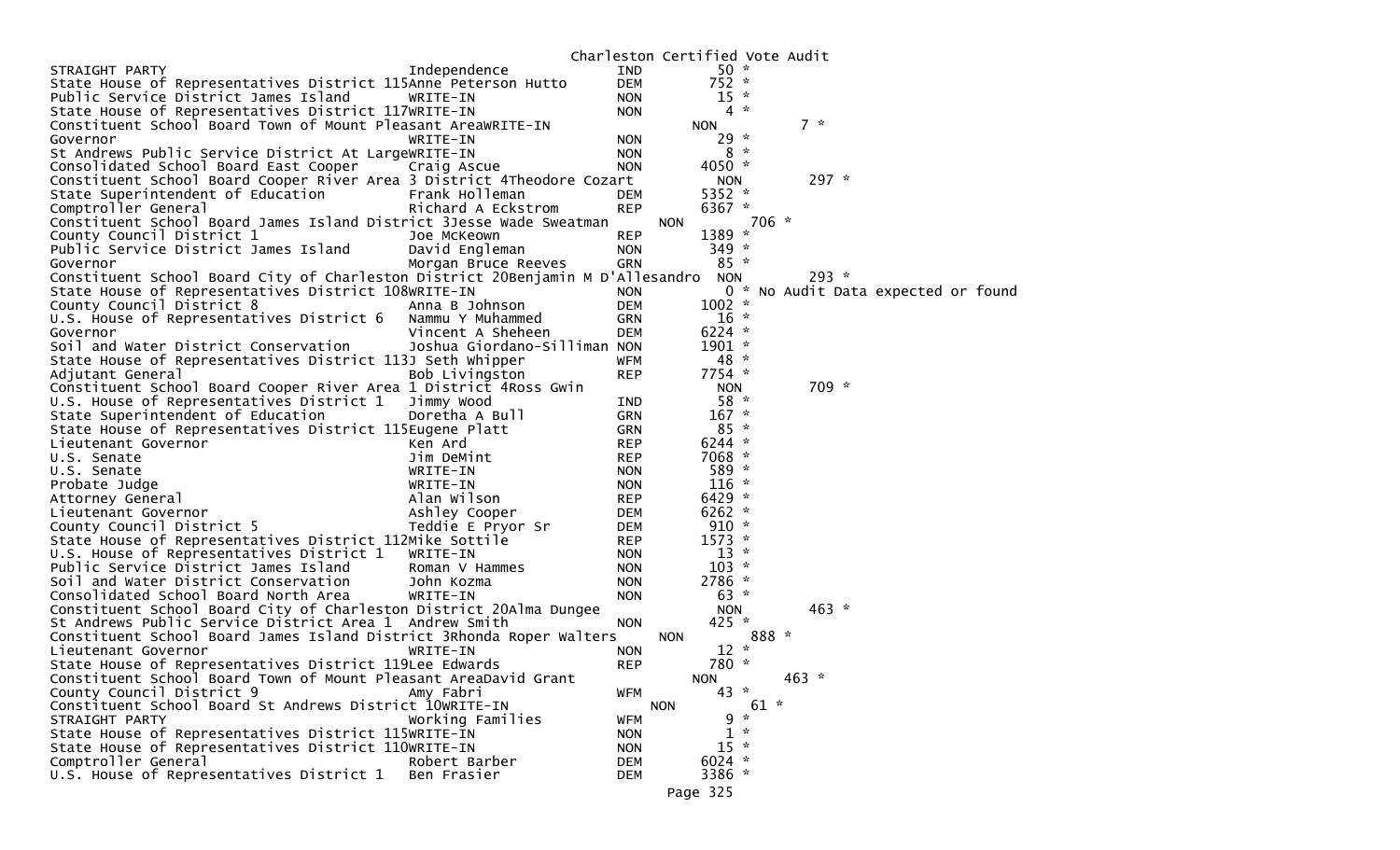|                                                                          |                        |            | Charleston Certified Vote Audit |        |          |       |
|--------------------------------------------------------------------------|------------------------|------------|---------------------------------|--------|----------|-------|
| Comptroller General                                                      | WRITE-IN               | <b>NON</b> | $1 *$                           |        |          |       |
| Soil and Water District Conservation                                     | Kathy R Woolsey        | <b>NON</b> | 4833 *                          |        |          |       |
| State House of Representatives District 109David Mack III                |                        | <b>DEM</b> | $613 *$                         |        |          |       |
| Consolidated School Board East Cooper                                    | Everett Wilcox         | <b>NON</b> | 3053 $*$                        |        |          |       |
| Constituent School Board St Pauls District 23Shanta Barron-Millan        |                        | <b>NON</b> | $187 *$                         |        |          |       |
| State House of Representatives District 113WRITE-IN                      |                        | <b>NON</b> | $15 *$                          |        |          |       |
| State Treasurer                                                          | WRITE-IN               | <b>NON</b> | $157 *$                         |        |          |       |
| Consolidated School Board West Ashley                                    | WRITE-IN               | <b>NON</b> | $21 *$                          |        |          |       |
| Public Service District James Island                                     | Donald A Hollingsworth | <b>NON</b> | 441 *                           |        |          |       |
| Constituent School Board Cooper River Area 2 District 4Edwina G Peterson |                        |            | <b>NON</b>                      |        | 793 *    |       |
| Constituent School Board Moultrie At Large District 2Dominique J Milton  |                        |            | <b>NON</b>                      |        | $1344 *$ |       |
|                                                                          |                        |            |                                 |        | $320 *$  |       |
| Constituent School Board City of Charleston District 20Edward D Jones    |                        |            | <b>NON</b>                      |        |          |       |
| Constituent School Board Cooper River Area 3 District 4Gail C Rollerson  |                        |            | <b>NON</b>                      |        | 547 *    |       |
| County Council District 1                                                | WRITE-IN               | <b>NON</b> | $10 *$                          |        |          |       |
| STRAIGHT PARTY                                                           | Republican             | <b>REP</b> | $3144 *$                        |        |          |       |
| Constituent School Board St Pauls District 23Ethel W Cobb                |                        | <b>NON</b> | $244 *$                         |        |          |       |
| Soil and Water District Conservation                                     | WRITE-IN               | <b>NON</b> | $55 *$                          |        |          |       |
| Probate Judge                                                            | Irv Gerard Condon      | <b>REP</b> | 7922 *                          |        |          |       |
| County Council District 8                                                | WRITE-IN               | <b>NON</b> | $2 *$                           |        |          |       |
| Constituent School Board James Island District 3WRITE-IN                 |                        |            | <b>NON</b>                      | $18 *$ |          |       |
| U.S. House of Representatives District 6                                 | WRITE-IN               | <b>NON</b> | $\mathcal{R}$<br>2              |        |          |       |
| St Andrews Public Service District Area 1                                | WRITE-IN               | <b>NON</b> | $\boldsymbol{\pi}$<br>1         |        |          |       |
| Attorney General                                                         | WRITE-IN               | <b>NON</b> | $2 *$                           |        |          |       |
| U.S. House of Representatives District 1                                 | Tim Scott              | <b>REP</b> | 6667 *                          |        |          |       |
| State House of Representatives District 94 Jenny Horne                   |                        | <b>REP</b> | $52 *$                          |        |          |       |
| State House of Representatives District 115Peter McCoy                   |                        | <b>REP</b> | 733 *                           |        |          |       |
| Constituent School Board St Pauls District 23Vanetia V Fahie             |                        | <b>NON</b> | $72 *$                          |        |          |       |
| Secretary of State                                                       | Mark Hammond           | <b>REP</b> | 7054 *                          |        |          |       |
| Adjutant General                                                         | WRITE-IN               | <b>NON</b> | $98 *$                          |        |          |       |
| State House of Representatives District 116Sean Pike                     |                        | <b>REP</b> | $551 *$                         |        |          |       |
| Amendment 1                                                              | Yes                    | <b>NON</b> | $10432$ *                       |        |          |       |
| County Council District 5                                                | WRITE-IN               | <b>NON</b> | $11 *$                          |        |          |       |
| Public Service District James Island                                     | Francis D McKeever     | <b>NON</b> | $281 *$                         |        |          |       |
|                                                                          |                        |            |                                 |        |          | $1 *$ |
| Constituent School Board Cooper River Area 1 District 4WRITE-IN          |                        |            | <b>NON</b>                      |        |          |       |
| State House of Representatives District 94 WRITE-IN                      |                        | <b>NON</b> | $1 *$                           |        |          |       |
| Attorney General                                                         | Matthew Richardson     | <b>DEM</b> | 5805 *                          |        |          |       |
| Constituent School Board City of Charleston District 20Tony Edward Lewis |                        |            | <b>NON</b>                      |        | $350 *$  |       |
| Consolidated School Board North Area Cindy Bohn Coats                    |                        | <b>NON</b> | 4846 *                          |        |          |       |
| Constituent School Board St Pauls District 23Charles Glover Sr           |                        | <b>NON</b> | $224$ *                         |        |          |       |
| State House of Representatives District 119Leon Stavrinakis              |                        | <b>DEM</b> | 888 *                           |        |          |       |
| U.S. Senate                                                              | Tom Clements           | <b>GRN</b> | $1449 *$                        |        |          |       |
| Attorney General                                                         | Leslie Minerd          | <b>GRN</b> | $201 *$                         |        |          |       |
| Governor                                                                 | Morgan Bruce Reeves    | <b>UNC</b> | $39 *$                          |        |          |       |
| Amendment 1                                                              | No.                    | <b>NON</b> | 1386 *                          |        |          |       |
| State Superintendent of Education                                        | WRITE-IN               | <b>NON</b> | $5 *$                           |        |          |       |
| County Council District 9                                                | WRITE-IN               | <b>NON</b> | $12 *$                          |        |          |       |
| State House of Representatives District 111Wendell G Gilliard            |                        | <b>DEM</b> | $858 *$                         |        |          |       |
| State Superintendent of Education                                        | Mick Zais              | <b>REP</b> | 6383 *                          |        |          |       |
| Constituent School Board St Pauls District 23Sammy E Hiott               |                        | <b>NON</b> | $171 *$                         |        |          |       |
| STRAIGHT PARTY                                                           | Democratic             | <b>DEM</b> | $2757 *$                        |        |          |       |
| State House of Representatives District 112WRITE-IN                      |                        | <b>NON</b> | $22 *$                          |        |          |       |
| State House of Representatives District 114Bobby Harrell                 |                        | <b>REP</b> | $974 *$                         |        |          |       |
|                                                                          |                        |            |                                 |        |          |       |
|                                                                          |                        |            | Page 326                        |        |          |       |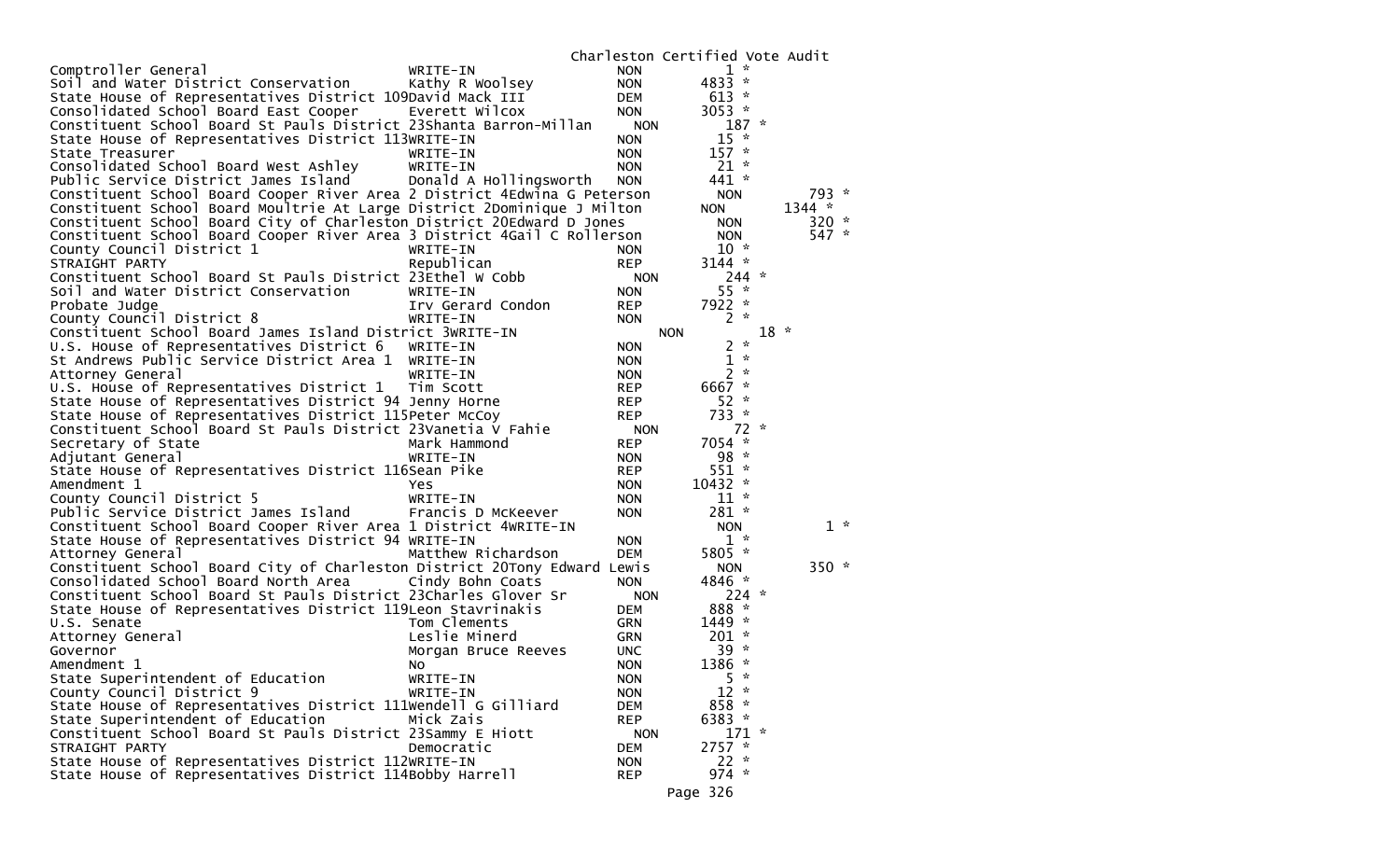| $10 *$<br>State House of Representatives District 109WRITE-IN<br><b>NON</b><br>$5 *$<br>Secretary of State<br><b>NON</b><br>WRITE-IN<br>St Andrews Public Service District Area 2 Charlie Ledford<br>$420 *$<br><b>NON</b><br>10401 *<br>Amendment 2<br><b>NON</b><br>Yes<br>Public Service District James Island<br>Charles Rhodes<br>$366 *$<br><b>NON</b><br>State House of Representatives District 99 Jim Merrill<br>$121 *$<br><b>REP</b><br>U.S. House of Representatives District 6<br>$1055$ *<br>James E Jim Clyburn<br><b>DEM</b><br>Constituent School Board Town of Mount Pleasant AreaNoah Moore<br>$269 *$<br><b>NON</b><br>$7 *$<br>Constituent School Board St Pauls District 23WRITE-IN<br><b>NON</b><br>Constituent School Board City of Charleston District 20WRITE-IN<br>$17 *$<br><b>NON</b><br>State House of Representatives District 116Robert L Brown<br>$612 *$<br><b>DEM</b><br>County Council District 2<br>Dickie Schweers<br>$1339 *$<br><b>REP</b><br>Consolidated School Board West Ashley Mary Ann Taylor<br>3527 $*$<br><b>NON</b><br>$60 *$<br>Constituent School Board St James Santee District 1Nathel Pinckney Sr<br><b>NON</b><br>$1416 *$<br>Amendment 2<br><b>NON</b><br>NO.<br>$172 *$<br>U.S. House of Representatives District 1<br>Rob Groce<br><b>WFM</b><br>$1207 *$<br>County Council District 9<br><b>REP</b><br>Joe Qualey<br>Consolidated School Board East Cooper<br>Elizabeth Moffly<br>3654 $*$<br><b>NON</b><br>$57 *$<br>Constituent School Board St James Santee District 1Shonna Weathers<br><b>NON</b><br>Commissioner of Agriculture<br>6957 $*$<br>Hugh Weathers<br><b>REP</b><br>Constituent School Board Cooper River Area 2 District 4WRITE-IN<br>$4 *$<br><b>NON</b><br>$1101 *$<br>Constituent School Board St Andrews District 10Edythe T Haynes<br><b>NON</b><br>$9 *$<br>Constituent School Board St James Santee District 1WRITE-IN<br><b>NON</b><br>$5 *$<br>Constituent School Board Cooper River Area 3 District 4WRITE-IN<br><b>NON</b><br>8354 *<br>Amendment 3<br><b>Yes</b><br><b>NON</b><br>Commissioner of Agriculture<br>$\mathcal{R}$<br>WRITE-IN<br>6<br><b>NON</b><br>7<br>$\boldsymbol{\pi}$<br>United Citizens<br>STRAIGHT PARTY<br><b>UNC</b><br>$25 *$<br>State House of Representatives District 115Eugene Platt<br><b>PET</b><br>Public Service District James Island<br>$289 *$<br>Karen Clark Thompson<br><b>NON</b><br>3053 $*$<br>U.S. Senate<br><b>DEM</b><br>Alvin M Greene<br>$\sim$<br>State House of Representatives District 119WRITE-IN<br>2<br><b>NON</b><br>$118 *$<br>Register of Mesne Conveyence<br><b>NON</b><br>WRITE-IN<br>9<br>$\mathcal{R}$<br>STRAIGHT PARTY<br>Libertarian<br><b>LIB</b><br>3215 *<br>Amendment 3<br><b>NON</b><br>No<br>$11 *$<br>Constituent School Board Moultrie At Large District 2WRITE-IN<br><b>NON</b><br>Commissioner of Agriculture<br>Tom E Elliott<br>5275 *<br><b>DEM</b><br>Constituent School Board St Johns District 9Renea Brown Bligen<br>353<br>$\boldsymbol{\pi}$<br><b>NON</b><br>$\mathcal{R}$<br>State House of Representatives District 99 WRITE-IN<br>4<br><b>NON</b><br>$\sim$<br>St Andrews Public Service District Area 2 WRITE-IN<br>2<br><b>NON</b><br>$659*$<br>County Council District 8<br><b>REP</b><br>Thomas Legare<br>7868 *<br><b>REP</b><br>State Treasurer<br>Curtis Loftis<br>$\mathcal{H}$<br>Amendment 4<br>8425<br>Yes<br><b>NON</b><br>$49 *$<br><b>GRN</b><br>STRAIGHT PARTY<br>Green<br>U.S. House of Representatives District 1<br>$145 *$<br>Robert Dobbs<br><b>GRN</b><br>Nikki R Haley<br>6168 *<br>Governor<br>REP<br>St Andrews Public Service District At LargeNancy Mitchell Calvary<br>396 *<br><b>NON</b><br>$9 *$<br>State House of Representatives District 111WRITE-IN<br><b>NON</b><br>State House of Representatives District 113J Seth Whipper<br>$340 *$<br><b>DEM</b><br>2955 *<br>Amendment 4<br><b>NON</b><br>No.<br>State House of Representatives District 116WRITE-IN<br>$4 *$<br><b>NON</b><br>$15 *$<br>State House of Representatives District 114WRITE-IN<br><b>NON</b><br>Constituent School Board St Johns District 9Andrea Murray<br>$402 *$<br><b>NON</b><br>Page 327 |  | Charleston Certified Vote Audit |  |
|--------------------------------------------------------------------------------------------------------------------------------------------------------------------------------------------------------------------------------------------------------------------------------------------------------------------------------------------------------------------------------------------------------------------------------------------------------------------------------------------------------------------------------------------------------------------------------------------------------------------------------------------------------------------------------------------------------------------------------------------------------------------------------------------------------------------------------------------------------------------------------------------------------------------------------------------------------------------------------------------------------------------------------------------------------------------------------------------------------------------------------------------------------------------------------------------------------------------------------------------------------------------------------------------------------------------------------------------------------------------------------------------------------------------------------------------------------------------------------------------------------------------------------------------------------------------------------------------------------------------------------------------------------------------------------------------------------------------------------------------------------------------------------------------------------------------------------------------------------------------------------------------------------------------------------------------------------------------------------------------------------------------------------------------------------------------------------------------------------------------------------------------------------------------------------------------------------------------------------------------------------------------------------------------------------------------------------------------------------------------------------------------------------------------------------------------------------------------------------------------------------------------------------------------------------------------------------------------------------------------------------------------------------------------------------------------------------------------------------------------------------------------------------------------------------------------------------------------------------------------------------------------------------------------------------------------------------------------------------------------------------------------------------------------------------------------------------------------------------------------------------------------------------------------------------------------------------------------------------------------------------------------------------------------------------------------------------------------------------------------------------------------------------------------------------------------------------------------------------------------------------------------------------------------------------------------------------------------------------------------------------------------------------------------------------------------------------------------------------------------------------------------------------------------------------------------------------------------------------------------------------------------------------------------------------------------------------------------------------------------------------------------------------------------------------------------------------------------------------------------------------------------------------------------------------------|--|---------------------------------|--|
|                                                                                                                                                                                                                                                                                                                                                                                                                                                                                                                                                                                                                                                                                                                                                                                                                                                                                                                                                                                                                                                                                                                                                                                                                                                                                                                                                                                                                                                                                                                                                                                                                                                                                                                                                                                                                                                                                                                                                                                                                                                                                                                                                                                                                                                                                                                                                                                                                                                                                                                                                                                                                                                                                                                                                                                                                                                                                                                                                                                                                                                                                                                                                                                                                                                                                                                                                                                                                                                                                                                                                                                                                                                                                                                                                                                                                                                                                                                                                                                                                                                                                                                                                                                      |  |                                 |  |
|                                                                                                                                                                                                                                                                                                                                                                                                                                                                                                                                                                                                                                                                                                                                                                                                                                                                                                                                                                                                                                                                                                                                                                                                                                                                                                                                                                                                                                                                                                                                                                                                                                                                                                                                                                                                                                                                                                                                                                                                                                                                                                                                                                                                                                                                                                                                                                                                                                                                                                                                                                                                                                                                                                                                                                                                                                                                                                                                                                                                                                                                                                                                                                                                                                                                                                                                                                                                                                                                                                                                                                                                                                                                                                                                                                                                                                                                                                                                                                                                                                                                                                                                                                                      |  |                                 |  |
|                                                                                                                                                                                                                                                                                                                                                                                                                                                                                                                                                                                                                                                                                                                                                                                                                                                                                                                                                                                                                                                                                                                                                                                                                                                                                                                                                                                                                                                                                                                                                                                                                                                                                                                                                                                                                                                                                                                                                                                                                                                                                                                                                                                                                                                                                                                                                                                                                                                                                                                                                                                                                                                                                                                                                                                                                                                                                                                                                                                                                                                                                                                                                                                                                                                                                                                                                                                                                                                                                                                                                                                                                                                                                                                                                                                                                                                                                                                                                                                                                                                                                                                                                                                      |  |                                 |  |
|                                                                                                                                                                                                                                                                                                                                                                                                                                                                                                                                                                                                                                                                                                                                                                                                                                                                                                                                                                                                                                                                                                                                                                                                                                                                                                                                                                                                                                                                                                                                                                                                                                                                                                                                                                                                                                                                                                                                                                                                                                                                                                                                                                                                                                                                                                                                                                                                                                                                                                                                                                                                                                                                                                                                                                                                                                                                                                                                                                                                                                                                                                                                                                                                                                                                                                                                                                                                                                                                                                                                                                                                                                                                                                                                                                                                                                                                                                                                                                                                                                                                                                                                                                                      |  |                                 |  |
|                                                                                                                                                                                                                                                                                                                                                                                                                                                                                                                                                                                                                                                                                                                                                                                                                                                                                                                                                                                                                                                                                                                                                                                                                                                                                                                                                                                                                                                                                                                                                                                                                                                                                                                                                                                                                                                                                                                                                                                                                                                                                                                                                                                                                                                                                                                                                                                                                                                                                                                                                                                                                                                                                                                                                                                                                                                                                                                                                                                                                                                                                                                                                                                                                                                                                                                                                                                                                                                                                                                                                                                                                                                                                                                                                                                                                                                                                                                                                                                                                                                                                                                                                                                      |  |                                 |  |
|                                                                                                                                                                                                                                                                                                                                                                                                                                                                                                                                                                                                                                                                                                                                                                                                                                                                                                                                                                                                                                                                                                                                                                                                                                                                                                                                                                                                                                                                                                                                                                                                                                                                                                                                                                                                                                                                                                                                                                                                                                                                                                                                                                                                                                                                                                                                                                                                                                                                                                                                                                                                                                                                                                                                                                                                                                                                                                                                                                                                                                                                                                                                                                                                                                                                                                                                                                                                                                                                                                                                                                                                                                                                                                                                                                                                                                                                                                                                                                                                                                                                                                                                                                                      |  |                                 |  |
|                                                                                                                                                                                                                                                                                                                                                                                                                                                                                                                                                                                                                                                                                                                                                                                                                                                                                                                                                                                                                                                                                                                                                                                                                                                                                                                                                                                                                                                                                                                                                                                                                                                                                                                                                                                                                                                                                                                                                                                                                                                                                                                                                                                                                                                                                                                                                                                                                                                                                                                                                                                                                                                                                                                                                                                                                                                                                                                                                                                                                                                                                                                                                                                                                                                                                                                                                                                                                                                                                                                                                                                                                                                                                                                                                                                                                                                                                                                                                                                                                                                                                                                                                                                      |  |                                 |  |
|                                                                                                                                                                                                                                                                                                                                                                                                                                                                                                                                                                                                                                                                                                                                                                                                                                                                                                                                                                                                                                                                                                                                                                                                                                                                                                                                                                                                                                                                                                                                                                                                                                                                                                                                                                                                                                                                                                                                                                                                                                                                                                                                                                                                                                                                                                                                                                                                                                                                                                                                                                                                                                                                                                                                                                                                                                                                                                                                                                                                                                                                                                                                                                                                                                                                                                                                                                                                                                                                                                                                                                                                                                                                                                                                                                                                                                                                                                                                                                                                                                                                                                                                                                                      |  |                                 |  |
|                                                                                                                                                                                                                                                                                                                                                                                                                                                                                                                                                                                                                                                                                                                                                                                                                                                                                                                                                                                                                                                                                                                                                                                                                                                                                                                                                                                                                                                                                                                                                                                                                                                                                                                                                                                                                                                                                                                                                                                                                                                                                                                                                                                                                                                                                                                                                                                                                                                                                                                                                                                                                                                                                                                                                                                                                                                                                                                                                                                                                                                                                                                                                                                                                                                                                                                                                                                                                                                                                                                                                                                                                                                                                                                                                                                                                                                                                                                                                                                                                                                                                                                                                                                      |  |                                 |  |
|                                                                                                                                                                                                                                                                                                                                                                                                                                                                                                                                                                                                                                                                                                                                                                                                                                                                                                                                                                                                                                                                                                                                                                                                                                                                                                                                                                                                                                                                                                                                                                                                                                                                                                                                                                                                                                                                                                                                                                                                                                                                                                                                                                                                                                                                                                                                                                                                                                                                                                                                                                                                                                                                                                                                                                                                                                                                                                                                                                                                                                                                                                                                                                                                                                                                                                                                                                                                                                                                                                                                                                                                                                                                                                                                                                                                                                                                                                                                                                                                                                                                                                                                                                                      |  |                                 |  |
|                                                                                                                                                                                                                                                                                                                                                                                                                                                                                                                                                                                                                                                                                                                                                                                                                                                                                                                                                                                                                                                                                                                                                                                                                                                                                                                                                                                                                                                                                                                                                                                                                                                                                                                                                                                                                                                                                                                                                                                                                                                                                                                                                                                                                                                                                                                                                                                                                                                                                                                                                                                                                                                                                                                                                                                                                                                                                                                                                                                                                                                                                                                                                                                                                                                                                                                                                                                                                                                                                                                                                                                                                                                                                                                                                                                                                                                                                                                                                                                                                                                                                                                                                                                      |  |                                 |  |
|                                                                                                                                                                                                                                                                                                                                                                                                                                                                                                                                                                                                                                                                                                                                                                                                                                                                                                                                                                                                                                                                                                                                                                                                                                                                                                                                                                                                                                                                                                                                                                                                                                                                                                                                                                                                                                                                                                                                                                                                                                                                                                                                                                                                                                                                                                                                                                                                                                                                                                                                                                                                                                                                                                                                                                                                                                                                                                                                                                                                                                                                                                                                                                                                                                                                                                                                                                                                                                                                                                                                                                                                                                                                                                                                                                                                                                                                                                                                                                                                                                                                                                                                                                                      |  |                                 |  |
|                                                                                                                                                                                                                                                                                                                                                                                                                                                                                                                                                                                                                                                                                                                                                                                                                                                                                                                                                                                                                                                                                                                                                                                                                                                                                                                                                                                                                                                                                                                                                                                                                                                                                                                                                                                                                                                                                                                                                                                                                                                                                                                                                                                                                                                                                                                                                                                                                                                                                                                                                                                                                                                                                                                                                                                                                                                                                                                                                                                                                                                                                                                                                                                                                                                                                                                                                                                                                                                                                                                                                                                                                                                                                                                                                                                                                                                                                                                                                                                                                                                                                                                                                                                      |  |                                 |  |
|                                                                                                                                                                                                                                                                                                                                                                                                                                                                                                                                                                                                                                                                                                                                                                                                                                                                                                                                                                                                                                                                                                                                                                                                                                                                                                                                                                                                                                                                                                                                                                                                                                                                                                                                                                                                                                                                                                                                                                                                                                                                                                                                                                                                                                                                                                                                                                                                                                                                                                                                                                                                                                                                                                                                                                                                                                                                                                                                                                                                                                                                                                                                                                                                                                                                                                                                                                                                                                                                                                                                                                                                                                                                                                                                                                                                                                                                                                                                                                                                                                                                                                                                                                                      |  |                                 |  |
|                                                                                                                                                                                                                                                                                                                                                                                                                                                                                                                                                                                                                                                                                                                                                                                                                                                                                                                                                                                                                                                                                                                                                                                                                                                                                                                                                                                                                                                                                                                                                                                                                                                                                                                                                                                                                                                                                                                                                                                                                                                                                                                                                                                                                                                                                                                                                                                                                                                                                                                                                                                                                                                                                                                                                                                                                                                                                                                                                                                                                                                                                                                                                                                                                                                                                                                                                                                                                                                                                                                                                                                                                                                                                                                                                                                                                                                                                                                                                                                                                                                                                                                                                                                      |  |                                 |  |
|                                                                                                                                                                                                                                                                                                                                                                                                                                                                                                                                                                                                                                                                                                                                                                                                                                                                                                                                                                                                                                                                                                                                                                                                                                                                                                                                                                                                                                                                                                                                                                                                                                                                                                                                                                                                                                                                                                                                                                                                                                                                                                                                                                                                                                                                                                                                                                                                                                                                                                                                                                                                                                                                                                                                                                                                                                                                                                                                                                                                                                                                                                                                                                                                                                                                                                                                                                                                                                                                                                                                                                                                                                                                                                                                                                                                                                                                                                                                                                                                                                                                                                                                                                                      |  |                                 |  |
|                                                                                                                                                                                                                                                                                                                                                                                                                                                                                                                                                                                                                                                                                                                                                                                                                                                                                                                                                                                                                                                                                                                                                                                                                                                                                                                                                                                                                                                                                                                                                                                                                                                                                                                                                                                                                                                                                                                                                                                                                                                                                                                                                                                                                                                                                                                                                                                                                                                                                                                                                                                                                                                                                                                                                                                                                                                                                                                                                                                                                                                                                                                                                                                                                                                                                                                                                                                                                                                                                                                                                                                                                                                                                                                                                                                                                                                                                                                                                                                                                                                                                                                                                                                      |  |                                 |  |
|                                                                                                                                                                                                                                                                                                                                                                                                                                                                                                                                                                                                                                                                                                                                                                                                                                                                                                                                                                                                                                                                                                                                                                                                                                                                                                                                                                                                                                                                                                                                                                                                                                                                                                                                                                                                                                                                                                                                                                                                                                                                                                                                                                                                                                                                                                                                                                                                                                                                                                                                                                                                                                                                                                                                                                                                                                                                                                                                                                                                                                                                                                                                                                                                                                                                                                                                                                                                                                                                                                                                                                                                                                                                                                                                                                                                                                                                                                                                                                                                                                                                                                                                                                                      |  |                                 |  |
|                                                                                                                                                                                                                                                                                                                                                                                                                                                                                                                                                                                                                                                                                                                                                                                                                                                                                                                                                                                                                                                                                                                                                                                                                                                                                                                                                                                                                                                                                                                                                                                                                                                                                                                                                                                                                                                                                                                                                                                                                                                                                                                                                                                                                                                                                                                                                                                                                                                                                                                                                                                                                                                                                                                                                                                                                                                                                                                                                                                                                                                                                                                                                                                                                                                                                                                                                                                                                                                                                                                                                                                                                                                                                                                                                                                                                                                                                                                                                                                                                                                                                                                                                                                      |  |                                 |  |
|                                                                                                                                                                                                                                                                                                                                                                                                                                                                                                                                                                                                                                                                                                                                                                                                                                                                                                                                                                                                                                                                                                                                                                                                                                                                                                                                                                                                                                                                                                                                                                                                                                                                                                                                                                                                                                                                                                                                                                                                                                                                                                                                                                                                                                                                                                                                                                                                                                                                                                                                                                                                                                                                                                                                                                                                                                                                                                                                                                                                                                                                                                                                                                                                                                                                                                                                                                                                                                                                                                                                                                                                                                                                                                                                                                                                                                                                                                                                                                                                                                                                                                                                                                                      |  |                                 |  |
|                                                                                                                                                                                                                                                                                                                                                                                                                                                                                                                                                                                                                                                                                                                                                                                                                                                                                                                                                                                                                                                                                                                                                                                                                                                                                                                                                                                                                                                                                                                                                                                                                                                                                                                                                                                                                                                                                                                                                                                                                                                                                                                                                                                                                                                                                                                                                                                                                                                                                                                                                                                                                                                                                                                                                                                                                                                                                                                                                                                                                                                                                                                                                                                                                                                                                                                                                                                                                                                                                                                                                                                                                                                                                                                                                                                                                                                                                                                                                                                                                                                                                                                                                                                      |  |                                 |  |
|                                                                                                                                                                                                                                                                                                                                                                                                                                                                                                                                                                                                                                                                                                                                                                                                                                                                                                                                                                                                                                                                                                                                                                                                                                                                                                                                                                                                                                                                                                                                                                                                                                                                                                                                                                                                                                                                                                                                                                                                                                                                                                                                                                                                                                                                                                                                                                                                                                                                                                                                                                                                                                                                                                                                                                                                                                                                                                                                                                                                                                                                                                                                                                                                                                                                                                                                                                                                                                                                                                                                                                                                                                                                                                                                                                                                                                                                                                                                                                                                                                                                                                                                                                                      |  |                                 |  |
|                                                                                                                                                                                                                                                                                                                                                                                                                                                                                                                                                                                                                                                                                                                                                                                                                                                                                                                                                                                                                                                                                                                                                                                                                                                                                                                                                                                                                                                                                                                                                                                                                                                                                                                                                                                                                                                                                                                                                                                                                                                                                                                                                                                                                                                                                                                                                                                                                                                                                                                                                                                                                                                                                                                                                                                                                                                                                                                                                                                                                                                                                                                                                                                                                                                                                                                                                                                                                                                                                                                                                                                                                                                                                                                                                                                                                                                                                                                                                                                                                                                                                                                                                                                      |  |                                 |  |
|                                                                                                                                                                                                                                                                                                                                                                                                                                                                                                                                                                                                                                                                                                                                                                                                                                                                                                                                                                                                                                                                                                                                                                                                                                                                                                                                                                                                                                                                                                                                                                                                                                                                                                                                                                                                                                                                                                                                                                                                                                                                                                                                                                                                                                                                                                                                                                                                                                                                                                                                                                                                                                                                                                                                                                                                                                                                                                                                                                                                                                                                                                                                                                                                                                                                                                                                                                                                                                                                                                                                                                                                                                                                                                                                                                                                                                                                                                                                                                                                                                                                                                                                                                                      |  |                                 |  |
|                                                                                                                                                                                                                                                                                                                                                                                                                                                                                                                                                                                                                                                                                                                                                                                                                                                                                                                                                                                                                                                                                                                                                                                                                                                                                                                                                                                                                                                                                                                                                                                                                                                                                                                                                                                                                                                                                                                                                                                                                                                                                                                                                                                                                                                                                                                                                                                                                                                                                                                                                                                                                                                                                                                                                                                                                                                                                                                                                                                                                                                                                                                                                                                                                                                                                                                                                                                                                                                                                                                                                                                                                                                                                                                                                                                                                                                                                                                                                                                                                                                                                                                                                                                      |  |                                 |  |
|                                                                                                                                                                                                                                                                                                                                                                                                                                                                                                                                                                                                                                                                                                                                                                                                                                                                                                                                                                                                                                                                                                                                                                                                                                                                                                                                                                                                                                                                                                                                                                                                                                                                                                                                                                                                                                                                                                                                                                                                                                                                                                                                                                                                                                                                                                                                                                                                                                                                                                                                                                                                                                                                                                                                                                                                                                                                                                                                                                                                                                                                                                                                                                                                                                                                                                                                                                                                                                                                                                                                                                                                                                                                                                                                                                                                                                                                                                                                                                                                                                                                                                                                                                                      |  |                                 |  |
|                                                                                                                                                                                                                                                                                                                                                                                                                                                                                                                                                                                                                                                                                                                                                                                                                                                                                                                                                                                                                                                                                                                                                                                                                                                                                                                                                                                                                                                                                                                                                                                                                                                                                                                                                                                                                                                                                                                                                                                                                                                                                                                                                                                                                                                                                                                                                                                                                                                                                                                                                                                                                                                                                                                                                                                                                                                                                                                                                                                                                                                                                                                                                                                                                                                                                                                                                                                                                                                                                                                                                                                                                                                                                                                                                                                                                                                                                                                                                                                                                                                                                                                                                                                      |  |                                 |  |
|                                                                                                                                                                                                                                                                                                                                                                                                                                                                                                                                                                                                                                                                                                                                                                                                                                                                                                                                                                                                                                                                                                                                                                                                                                                                                                                                                                                                                                                                                                                                                                                                                                                                                                                                                                                                                                                                                                                                                                                                                                                                                                                                                                                                                                                                                                                                                                                                                                                                                                                                                                                                                                                                                                                                                                                                                                                                                                                                                                                                                                                                                                                                                                                                                                                                                                                                                                                                                                                                                                                                                                                                                                                                                                                                                                                                                                                                                                                                                                                                                                                                                                                                                                                      |  |                                 |  |
|                                                                                                                                                                                                                                                                                                                                                                                                                                                                                                                                                                                                                                                                                                                                                                                                                                                                                                                                                                                                                                                                                                                                                                                                                                                                                                                                                                                                                                                                                                                                                                                                                                                                                                                                                                                                                                                                                                                                                                                                                                                                                                                                                                                                                                                                                                                                                                                                                                                                                                                                                                                                                                                                                                                                                                                                                                                                                                                                                                                                                                                                                                                                                                                                                                                                                                                                                                                                                                                                                                                                                                                                                                                                                                                                                                                                                                                                                                                                                                                                                                                                                                                                                                                      |  |                                 |  |
|                                                                                                                                                                                                                                                                                                                                                                                                                                                                                                                                                                                                                                                                                                                                                                                                                                                                                                                                                                                                                                                                                                                                                                                                                                                                                                                                                                                                                                                                                                                                                                                                                                                                                                                                                                                                                                                                                                                                                                                                                                                                                                                                                                                                                                                                                                                                                                                                                                                                                                                                                                                                                                                                                                                                                                                                                                                                                                                                                                                                                                                                                                                                                                                                                                                                                                                                                                                                                                                                                                                                                                                                                                                                                                                                                                                                                                                                                                                                                                                                                                                                                                                                                                                      |  |                                 |  |
|                                                                                                                                                                                                                                                                                                                                                                                                                                                                                                                                                                                                                                                                                                                                                                                                                                                                                                                                                                                                                                                                                                                                                                                                                                                                                                                                                                                                                                                                                                                                                                                                                                                                                                                                                                                                                                                                                                                                                                                                                                                                                                                                                                                                                                                                                                                                                                                                                                                                                                                                                                                                                                                                                                                                                                                                                                                                                                                                                                                                                                                                                                                                                                                                                                                                                                                                                                                                                                                                                                                                                                                                                                                                                                                                                                                                                                                                                                                                                                                                                                                                                                                                                                                      |  |                                 |  |
|                                                                                                                                                                                                                                                                                                                                                                                                                                                                                                                                                                                                                                                                                                                                                                                                                                                                                                                                                                                                                                                                                                                                                                                                                                                                                                                                                                                                                                                                                                                                                                                                                                                                                                                                                                                                                                                                                                                                                                                                                                                                                                                                                                                                                                                                                                                                                                                                                                                                                                                                                                                                                                                                                                                                                                                                                                                                                                                                                                                                                                                                                                                                                                                                                                                                                                                                                                                                                                                                                                                                                                                                                                                                                                                                                                                                                                                                                                                                                                                                                                                                                                                                                                                      |  |                                 |  |
|                                                                                                                                                                                                                                                                                                                                                                                                                                                                                                                                                                                                                                                                                                                                                                                                                                                                                                                                                                                                                                                                                                                                                                                                                                                                                                                                                                                                                                                                                                                                                                                                                                                                                                                                                                                                                                                                                                                                                                                                                                                                                                                                                                                                                                                                                                                                                                                                                                                                                                                                                                                                                                                                                                                                                                                                                                                                                                                                                                                                                                                                                                                                                                                                                                                                                                                                                                                                                                                                                                                                                                                                                                                                                                                                                                                                                                                                                                                                                                                                                                                                                                                                                                                      |  |                                 |  |
|                                                                                                                                                                                                                                                                                                                                                                                                                                                                                                                                                                                                                                                                                                                                                                                                                                                                                                                                                                                                                                                                                                                                                                                                                                                                                                                                                                                                                                                                                                                                                                                                                                                                                                                                                                                                                                                                                                                                                                                                                                                                                                                                                                                                                                                                                                                                                                                                                                                                                                                                                                                                                                                                                                                                                                                                                                                                                                                                                                                                                                                                                                                                                                                                                                                                                                                                                                                                                                                                                                                                                                                                                                                                                                                                                                                                                                                                                                                                                                                                                                                                                                                                                                                      |  |                                 |  |
|                                                                                                                                                                                                                                                                                                                                                                                                                                                                                                                                                                                                                                                                                                                                                                                                                                                                                                                                                                                                                                                                                                                                                                                                                                                                                                                                                                                                                                                                                                                                                                                                                                                                                                                                                                                                                                                                                                                                                                                                                                                                                                                                                                                                                                                                                                                                                                                                                                                                                                                                                                                                                                                                                                                                                                                                                                                                                                                                                                                                                                                                                                                                                                                                                                                                                                                                                                                                                                                                                                                                                                                                                                                                                                                                                                                                                                                                                                                                                                                                                                                                                                                                                                                      |  |                                 |  |
|                                                                                                                                                                                                                                                                                                                                                                                                                                                                                                                                                                                                                                                                                                                                                                                                                                                                                                                                                                                                                                                                                                                                                                                                                                                                                                                                                                                                                                                                                                                                                                                                                                                                                                                                                                                                                                                                                                                                                                                                                                                                                                                                                                                                                                                                                                                                                                                                                                                                                                                                                                                                                                                                                                                                                                                                                                                                                                                                                                                                                                                                                                                                                                                                                                                                                                                                                                                                                                                                                                                                                                                                                                                                                                                                                                                                                                                                                                                                                                                                                                                                                                                                                                                      |  |                                 |  |
|                                                                                                                                                                                                                                                                                                                                                                                                                                                                                                                                                                                                                                                                                                                                                                                                                                                                                                                                                                                                                                                                                                                                                                                                                                                                                                                                                                                                                                                                                                                                                                                                                                                                                                                                                                                                                                                                                                                                                                                                                                                                                                                                                                                                                                                                                                                                                                                                                                                                                                                                                                                                                                                                                                                                                                                                                                                                                                                                                                                                                                                                                                                                                                                                                                                                                                                                                                                                                                                                                                                                                                                                                                                                                                                                                                                                                                                                                                                                                                                                                                                                                                                                                                                      |  |                                 |  |
|                                                                                                                                                                                                                                                                                                                                                                                                                                                                                                                                                                                                                                                                                                                                                                                                                                                                                                                                                                                                                                                                                                                                                                                                                                                                                                                                                                                                                                                                                                                                                                                                                                                                                                                                                                                                                                                                                                                                                                                                                                                                                                                                                                                                                                                                                                                                                                                                                                                                                                                                                                                                                                                                                                                                                                                                                                                                                                                                                                                                                                                                                                                                                                                                                                                                                                                                                                                                                                                                                                                                                                                                                                                                                                                                                                                                                                                                                                                                                                                                                                                                                                                                                                                      |  |                                 |  |
|                                                                                                                                                                                                                                                                                                                                                                                                                                                                                                                                                                                                                                                                                                                                                                                                                                                                                                                                                                                                                                                                                                                                                                                                                                                                                                                                                                                                                                                                                                                                                                                                                                                                                                                                                                                                                                                                                                                                                                                                                                                                                                                                                                                                                                                                                                                                                                                                                                                                                                                                                                                                                                                                                                                                                                                                                                                                                                                                                                                                                                                                                                                                                                                                                                                                                                                                                                                                                                                                                                                                                                                                                                                                                                                                                                                                                                                                                                                                                                                                                                                                                                                                                                                      |  |                                 |  |
|                                                                                                                                                                                                                                                                                                                                                                                                                                                                                                                                                                                                                                                                                                                                                                                                                                                                                                                                                                                                                                                                                                                                                                                                                                                                                                                                                                                                                                                                                                                                                                                                                                                                                                                                                                                                                                                                                                                                                                                                                                                                                                                                                                                                                                                                                                                                                                                                                                                                                                                                                                                                                                                                                                                                                                                                                                                                                                                                                                                                                                                                                                                                                                                                                                                                                                                                                                                                                                                                                                                                                                                                                                                                                                                                                                                                                                                                                                                                                                                                                                                                                                                                                                                      |  |                                 |  |
|                                                                                                                                                                                                                                                                                                                                                                                                                                                                                                                                                                                                                                                                                                                                                                                                                                                                                                                                                                                                                                                                                                                                                                                                                                                                                                                                                                                                                                                                                                                                                                                                                                                                                                                                                                                                                                                                                                                                                                                                                                                                                                                                                                                                                                                                                                                                                                                                                                                                                                                                                                                                                                                                                                                                                                                                                                                                                                                                                                                                                                                                                                                                                                                                                                                                                                                                                                                                                                                                                                                                                                                                                                                                                                                                                                                                                                                                                                                                                                                                                                                                                                                                                                                      |  |                                 |  |
|                                                                                                                                                                                                                                                                                                                                                                                                                                                                                                                                                                                                                                                                                                                                                                                                                                                                                                                                                                                                                                                                                                                                                                                                                                                                                                                                                                                                                                                                                                                                                                                                                                                                                                                                                                                                                                                                                                                                                                                                                                                                                                                                                                                                                                                                                                                                                                                                                                                                                                                                                                                                                                                                                                                                                                                                                                                                                                                                                                                                                                                                                                                                                                                                                                                                                                                                                                                                                                                                                                                                                                                                                                                                                                                                                                                                                                                                                                                                                                                                                                                                                                                                                                                      |  |                                 |  |
|                                                                                                                                                                                                                                                                                                                                                                                                                                                                                                                                                                                                                                                                                                                                                                                                                                                                                                                                                                                                                                                                                                                                                                                                                                                                                                                                                                                                                                                                                                                                                                                                                                                                                                                                                                                                                                                                                                                                                                                                                                                                                                                                                                                                                                                                                                                                                                                                                                                                                                                                                                                                                                                                                                                                                                                                                                                                                                                                                                                                                                                                                                                                                                                                                                                                                                                                                                                                                                                                                                                                                                                                                                                                                                                                                                                                                                                                                                                                                                                                                                                                                                                                                                                      |  |                                 |  |
|                                                                                                                                                                                                                                                                                                                                                                                                                                                                                                                                                                                                                                                                                                                                                                                                                                                                                                                                                                                                                                                                                                                                                                                                                                                                                                                                                                                                                                                                                                                                                                                                                                                                                                                                                                                                                                                                                                                                                                                                                                                                                                                                                                                                                                                                                                                                                                                                                                                                                                                                                                                                                                                                                                                                                                                                                                                                                                                                                                                                                                                                                                                                                                                                                                                                                                                                                                                                                                                                                                                                                                                                                                                                                                                                                                                                                                                                                                                                                                                                                                                                                                                                                                                      |  |                                 |  |
|                                                                                                                                                                                                                                                                                                                                                                                                                                                                                                                                                                                                                                                                                                                                                                                                                                                                                                                                                                                                                                                                                                                                                                                                                                                                                                                                                                                                                                                                                                                                                                                                                                                                                                                                                                                                                                                                                                                                                                                                                                                                                                                                                                                                                                                                                                                                                                                                                                                                                                                                                                                                                                                                                                                                                                                                                                                                                                                                                                                                                                                                                                                                                                                                                                                                                                                                                                                                                                                                                                                                                                                                                                                                                                                                                                                                                                                                                                                                                                                                                                                                                                                                                                                      |  |                                 |  |
|                                                                                                                                                                                                                                                                                                                                                                                                                                                                                                                                                                                                                                                                                                                                                                                                                                                                                                                                                                                                                                                                                                                                                                                                                                                                                                                                                                                                                                                                                                                                                                                                                                                                                                                                                                                                                                                                                                                                                                                                                                                                                                                                                                                                                                                                                                                                                                                                                                                                                                                                                                                                                                                                                                                                                                                                                                                                                                                                                                                                                                                                                                                                                                                                                                                                                                                                                                                                                                                                                                                                                                                                                                                                                                                                                                                                                                                                                                                                                                                                                                                                                                                                                                                      |  |                                 |  |
|                                                                                                                                                                                                                                                                                                                                                                                                                                                                                                                                                                                                                                                                                                                                                                                                                                                                                                                                                                                                                                                                                                                                                                                                                                                                                                                                                                                                                                                                                                                                                                                                                                                                                                                                                                                                                                                                                                                                                                                                                                                                                                                                                                                                                                                                                                                                                                                                                                                                                                                                                                                                                                                                                                                                                                                                                                                                                                                                                                                                                                                                                                                                                                                                                                                                                                                                                                                                                                                                                                                                                                                                                                                                                                                                                                                                                                                                                                                                                                                                                                                                                                                                                                                      |  |                                 |  |
|                                                                                                                                                                                                                                                                                                                                                                                                                                                                                                                                                                                                                                                                                                                                                                                                                                                                                                                                                                                                                                                                                                                                                                                                                                                                                                                                                                                                                                                                                                                                                                                                                                                                                                                                                                                                                                                                                                                                                                                                                                                                                                                                                                                                                                                                                                                                                                                                                                                                                                                                                                                                                                                                                                                                                                                                                                                                                                                                                                                                                                                                                                                                                                                                                                                                                                                                                                                                                                                                                                                                                                                                                                                                                                                                                                                                                                                                                                                                                                                                                                                                                                                                                                                      |  |                                 |  |
|                                                                                                                                                                                                                                                                                                                                                                                                                                                                                                                                                                                                                                                                                                                                                                                                                                                                                                                                                                                                                                                                                                                                                                                                                                                                                                                                                                                                                                                                                                                                                                                                                                                                                                                                                                                                                                                                                                                                                                                                                                                                                                                                                                                                                                                                                                                                                                                                                                                                                                                                                                                                                                                                                                                                                                                                                                                                                                                                                                                                                                                                                                                                                                                                                                                                                                                                                                                                                                                                                                                                                                                                                                                                                                                                                                                                                                                                                                                                                                                                                                                                                                                                                                                      |  |                                 |  |
|                                                                                                                                                                                                                                                                                                                                                                                                                                                                                                                                                                                                                                                                                                                                                                                                                                                                                                                                                                                                                                                                                                                                                                                                                                                                                                                                                                                                                                                                                                                                                                                                                                                                                                                                                                                                                                                                                                                                                                                                                                                                                                                                                                                                                                                                                                                                                                                                                                                                                                                                                                                                                                                                                                                                                                                                                                                                                                                                                                                                                                                                                                                                                                                                                                                                                                                                                                                                                                                                                                                                                                                                                                                                                                                                                                                                                                                                                                                                                                                                                                                                                                                                                                                      |  |                                 |  |
|                                                                                                                                                                                                                                                                                                                                                                                                                                                                                                                                                                                                                                                                                                                                                                                                                                                                                                                                                                                                                                                                                                                                                                                                                                                                                                                                                                                                                                                                                                                                                                                                                                                                                                                                                                                                                                                                                                                                                                                                                                                                                                                                                                                                                                                                                                                                                                                                                                                                                                                                                                                                                                                                                                                                                                                                                                                                                                                                                                                                                                                                                                                                                                                                                                                                                                                                                                                                                                                                                                                                                                                                                                                                                                                                                                                                                                                                                                                                                                                                                                                                                                                                                                                      |  |                                 |  |
|                                                                                                                                                                                                                                                                                                                                                                                                                                                                                                                                                                                                                                                                                                                                                                                                                                                                                                                                                                                                                                                                                                                                                                                                                                                                                                                                                                                                                                                                                                                                                                                                                                                                                                                                                                                                                                                                                                                                                                                                                                                                                                                                                                                                                                                                                                                                                                                                                                                                                                                                                                                                                                                                                                                                                                                                                                                                                                                                                                                                                                                                                                                                                                                                                                                                                                                                                                                                                                                                                                                                                                                                                                                                                                                                                                                                                                                                                                                                                                                                                                                                                                                                                                                      |  |                                 |  |
|                                                                                                                                                                                                                                                                                                                                                                                                                                                                                                                                                                                                                                                                                                                                                                                                                                                                                                                                                                                                                                                                                                                                                                                                                                                                                                                                                                                                                                                                                                                                                                                                                                                                                                                                                                                                                                                                                                                                                                                                                                                                                                                                                                                                                                                                                                                                                                                                                                                                                                                                                                                                                                                                                                                                                                                                                                                                                                                                                                                                                                                                                                                                                                                                                                                                                                                                                                                                                                                                                                                                                                                                                                                                                                                                                                                                                                                                                                                                                                                                                                                                                                                                                                                      |  |                                 |  |
|                                                                                                                                                                                                                                                                                                                                                                                                                                                                                                                                                                                                                                                                                                                                                                                                                                                                                                                                                                                                                                                                                                                                                                                                                                                                                                                                                                                                                                                                                                                                                                                                                                                                                                                                                                                                                                                                                                                                                                                                                                                                                                                                                                                                                                                                                                                                                                                                                                                                                                                                                                                                                                                                                                                                                                                                                                                                                                                                                                                                                                                                                                                                                                                                                                                                                                                                                                                                                                                                                                                                                                                                                                                                                                                                                                                                                                                                                                                                                                                                                                                                                                                                                                                      |  |                                 |  |
|                                                                                                                                                                                                                                                                                                                                                                                                                                                                                                                                                                                                                                                                                                                                                                                                                                                                                                                                                                                                                                                                                                                                                                                                                                                                                                                                                                                                                                                                                                                                                                                                                                                                                                                                                                                                                                                                                                                                                                                                                                                                                                                                                                                                                                                                                                                                                                                                                                                                                                                                                                                                                                                                                                                                                                                                                                                                                                                                                                                                                                                                                                                                                                                                                                                                                                                                                                                                                                                                                                                                                                                                                                                                                                                                                                                                                                                                                                                                                                                                                                                                                                                                                                                      |  |                                 |  |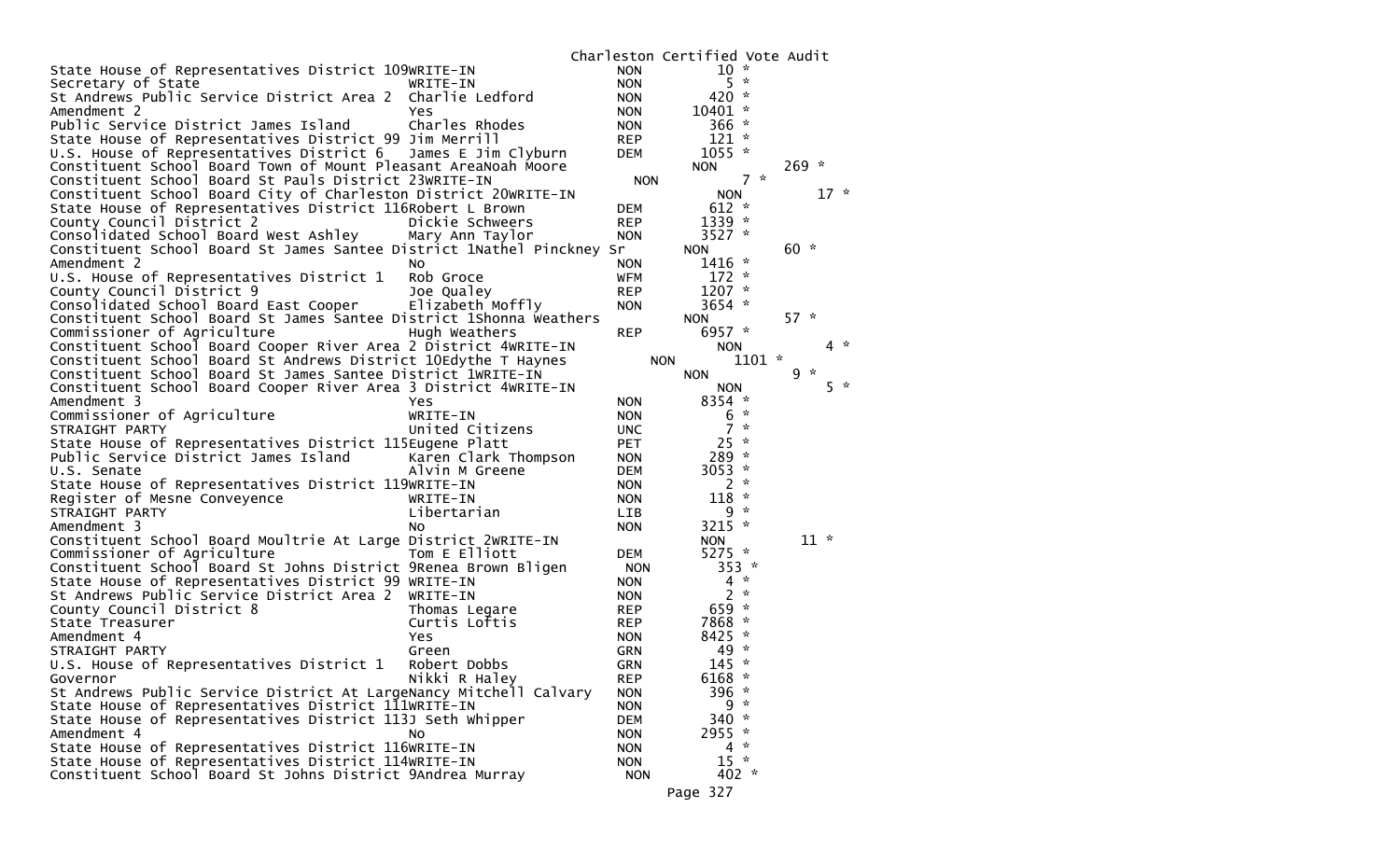|                                                                          |                              |                          |            | Charleston Certified Vote Audit |         |         |       |                                                                            |                                    |  |
|--------------------------------------------------------------------------|------------------------------|--------------------------|------------|---------------------------------|---------|---------|-------|----------------------------------------------------------------------------|------------------------------------|--|
| U.S. House of Representatives District 6                                 | Jim Pratt                    | <b>REP</b>               |            | 390 $*$                         |         |         |       |                                                                            |                                    |  |
| Public Service District James Island                                     | Rod Welch                    | <b>NON</b>               |            | $474 *$                         |         |         |       |                                                                            |                                    |  |
| County Referendum                                                        | Yes                          | <b>NON</b>               |            | $6093 *$                        |         |         |       |                                                                            |                                    |  |
| Constituent School Board Town of Mount Pleasant AreaJane S Fulton        |                              |                          |            | <b>NON</b>                      |         | $827 *$ |       |                                                                            |                                    |  |
| State House of Representatives District 108Kevin Ryan                    |                              | <b>REP</b>               |            | $51 *$                          |         |         |       |                                                                            |                                    |  |
| Constituent School Board James Island District 3Donna S Jenkins          |                              |                          | <b>NON</b> |                                 | $941 *$ |         |       |                                                                            |                                    |  |
| Secretary of State                                                       | Marjorie L Johnson           | <b>DEM</b>               |            | 5278 *                          |         |         |       |                                                                            |                                    |  |
| County Referendum                                                        | NO.                          | <b>NON</b>               |            | 4786 *                          |         |         |       |                                                                            |                                    |  |
| U.S. House of Representatives District 1                                 | Keith Blandford              | <b>LIB</b>               |            | $106 *$                         |         |         |       |                                                                            |                                    |  |
| U.S. House of Representatives District 1 M E Mac McCullough              |                              | <b>UNC</b>               |            | $42 *$                          |         |         |       |                                                                            |                                    |  |
| State House of Representatives District 117Bill Crosby                   |                              | <b>REP</b>               |            | $258 *$                         |         |         |       |                                                                            |                                    |  |
| Referendum                                                               | Yes                          | <b>NON</b>               |            | $7016 *$                        |         |         |       |                                                                            |                                    |  |
| State Superintendent of Education                                        | Tony Fayyazi                 | IND                      |            | $139 *$                         |         |         |       |                                                                            |                                    |  |
| State House of Representatives District 110Chip Limehouse                |                              | <b>REP</b>               |            | $1030 *$                        |         |         |       |                                                                            |                                    |  |
| Referendum                                                               | NO.                          | <b>NON</b>               |            | 4654 *                          |         |         |       |                                                                            |                                    |  |
|                                                                          |                              |                          |            |                                 |         |         |       |                                                                            |                                    |  |
| 0800 Emergency                                                           |                              |                          |            |                                 |         |         |       |                                                                            |                                    |  |
| Public Service District James Island                                     | David Engleman               | <b>NON</b>               |            |                                 |         |         |       | 0 * No Audit Data expected or found                                        |                                    |  |
| State House of Representatives District 114WRITE-IN                      |                              | <b>NON</b>               |            |                                 |         |         |       | 0 * No Audit Data expected or found                                        |                                    |  |
| Consolidated School Board North Area                                     | Cindy Bohn Coats             | <b>NON</b>               |            | $10 *$                          |         |         |       |                                                                            |                                    |  |
| Constituent School Board St Andrews District 10WRITE-IN                  |                              |                          | <b>NON</b> |                                 |         |         | $7 *$ | 0 * No Audit Data expected or found                                        |                                    |  |
| Constituent School Board Cooper River Area 2 District 4Edwina G Peterson |                              |                          |            | <b>NON</b>                      |         |         |       |                                                                            |                                    |  |
| County Council District 9<br>County Council District 2                   | WRITE-IN<br>Dickie Schweers  | <b>NON</b><br><b>REP</b> |            |                                 |         |         |       | 0 * No Audit Data expected or found                                        |                                    |  |
| U.S. House of Representatives District 1                                 | WRITE-IN                     | <b>NON</b>               |            |                                 |         |         |       | 0 * No Audit Data expected or found<br>0 * No Audit Data expected or found |                                    |  |
| State House of Representatives District 108WRITE-IN                      |                              | <b>NON</b>               |            |                                 |         |         |       | 0 * No Audit Data expected or found                                        |                                    |  |
| Constituent School Board Cooper River Area 3 District 4Gail C Rollerson  |                              |                          |            | <b>NON</b>                      |         |         | $7 *$ |                                                                            |                                    |  |
| U.S. Senate                                                              | Tom Clements                 | GRN                      |            | $4 *$                           |         |         |       |                                                                            |                                    |  |
| State House of Representatives District 119WRITE-IN                      |                              | <b>NON</b>               |            |                                 |         |         |       | 0 * No Audit Data expected or found                                        |                                    |  |
| Constituent School Board City of Charleston District 20Alma Dungee       |                              |                          |            | <b>NON</b>                      |         |         | $2 *$ |                                                                            |                                    |  |
| Comptroller General                                                      | Richard A Eckstrom           | <b>REP</b>               |            | $3 *$                           |         |         |       |                                                                            |                                    |  |
| Constituent School Board St Pauls District 23Shanta Barron-Millan        |                              | <b>NON</b>               |            |                                 |         |         |       | 0 * No Audit Data expected or found                                        |                                    |  |
| Soil and Water District Conservation                                     | Joshua Giordano-Silliman NON |                          |            | 2                               | - *     |         |       |                                                                            |                                    |  |
| U.S. House of Representatives District 1                                 | Tim Scott                    | <b>REP</b>               |            | $1 *$                           |         |         |       |                                                                            |                                    |  |
| Attorney General                                                         | Alan Wilson                  | <b>REP</b>               |            | $2 *$                           |         |         |       |                                                                            |                                    |  |
| Constituent School Board Cooper River Area 1 District 4WRITE-IN          |                              |                          |            | <b>NON</b>                      |         |         |       |                                                                            | 0 * No Audit Data expected or foun |  |
| STRAIGHT PARTY                                                           | United Citizens              | UNC.                     |            |                                 |         |         |       | 0 * No Audit Data expected or found                                        |                                    |  |
| St Andrews Public Service District Area 1 Andrew Smith                   |                              | <b>NON</b>               |            |                                 |         |         |       | 0 * No Audit Data expected or found                                        |                                    |  |
| County Council District 9                                                | Joe Qualey                   | <b>REP</b>               |            |                                 |         |         |       | 0 * No Audit Data expected or found                                        |                                    |  |
| State House of Representatives District 116WRITE-IN                      |                              | <b>NON</b>               |            |                                 |         |         |       | 0 * No Audit Data expected or found                                        |                                    |  |
| Constituent School Board James Island District 3WRITE-IN                 |                              |                          | <b>NON</b> |                                 |         |         |       | 0 * No Audit Data expected or found                                        |                                    |  |
| Public Service District James Island                                     | Roman V Hammes               | <b>NON</b>               |            |                                 |         |         |       | 0 * No Audit Data expected or found                                        |                                    |  |
| Commissioner of Agriculture                                              | Hugh Weathers                | <b>REP</b>               |            | $2 *$                           |         |         |       |                                                                            |                                    |  |
| State Superintendent of Education                                        | Tim Moultrie                 | LIB                      |            |                                 |         |         |       | 0 * No Audit Data expected or found                                        |                                    |  |
| Constituent School Board St Pauls District 23Ethel W Cobb                |                              | <b>NON</b>               |            |                                 |         |         |       | 0 * No Audit Data expected or found                                        |                                    |  |
| State Treasurer                                                          | WRITE-IN                     | <b>NON</b>               |            | $1 *$                           |         |         |       |                                                                            |                                    |  |
| Commissioner of Agriculture                                              | WRITE-IN                     | <b>NON</b>               |            |                                 |         |         |       | 0 * No Audit Data expected or found                                        |                                    |  |
| State Superintendent of Education                                        | Tony Fayyazi                 | IND                      |            |                                 |         |         |       | 0 * No Audit Data expected or found                                        |                                    |  |
| County Council District 8                                                | Thomas Legare                | <b>REP</b>               |            | $13 *$                          |         |         |       | 0 * No Audit Data expected or found                                        |                                    |  |
| Commissioner of Agriculture<br>Soil and Water District Conservation      | Tom E Elliott                | DEM                      |            | $1 *$                           |         |         |       |                                                                            |                                    |  |
| U.S. House of Representatives District 6                                 | John Kozma<br>WRITE-IN       | <b>NON</b><br><b>NON</b> |            |                                 |         |         |       | 0 * No Audit Data expected or found                                        |                                    |  |
|                                                                          |                              |                          |            |                                 |         |         |       |                                                                            |                                    |  |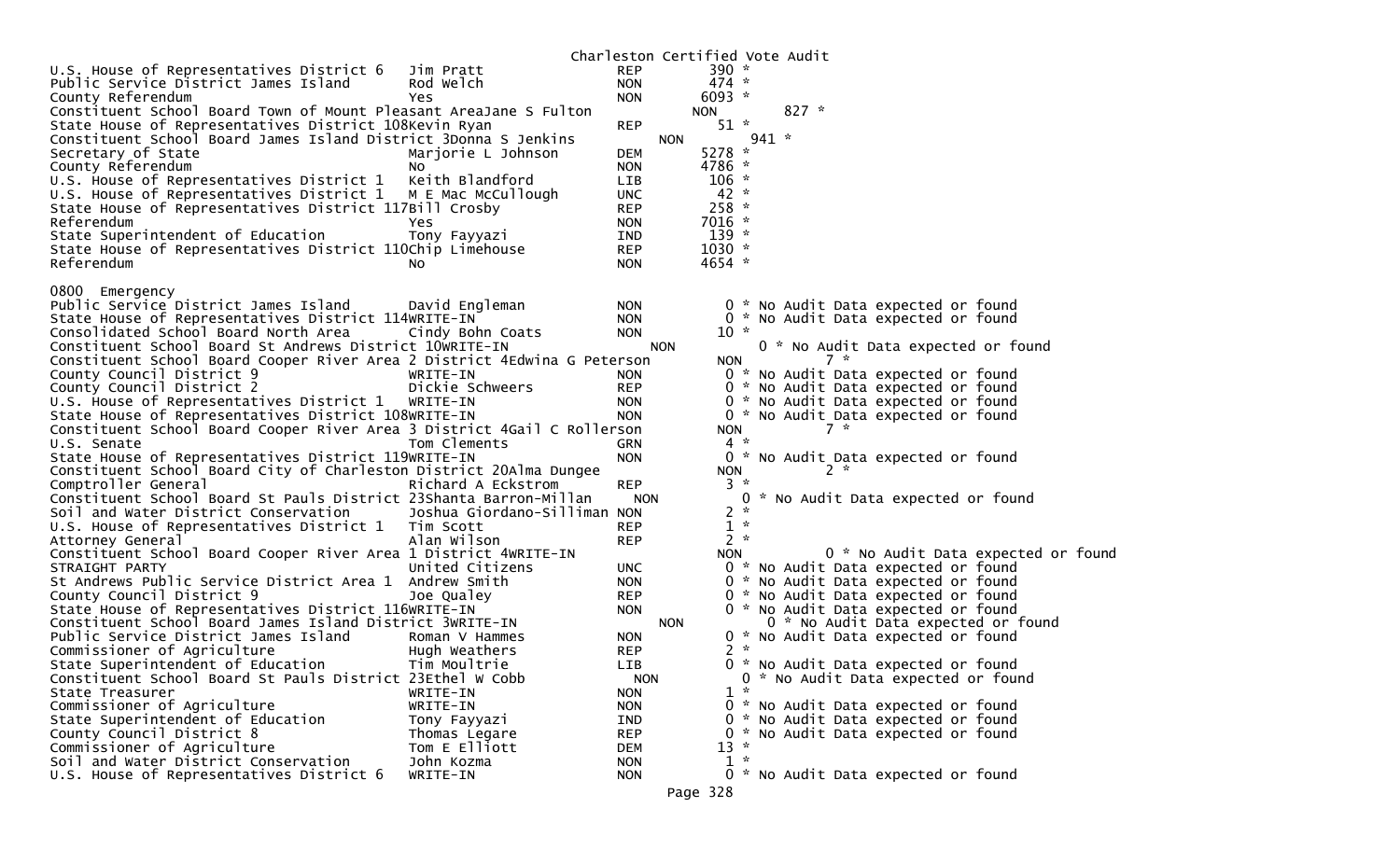Charleston Certified Vote AuditConsolidated School Board West Ashley Mary Ann Taylor NON 5 \*<br>State House of Representatives District 117Bill Crosby REP 0 \* No Audit Data expected or found State House of Representatives District 117Bill Crosby REP 0 \* No Audit Data expected or found<br>State House of Representatives District 115Anne Peterson Hutto DEM 0 \* No Audit Data expe State House of Representatives District 115Anne Peterson Hutto Constituent School Board City of Charleston District 20Edward D Jones NON 1 \* [1] Annum 20 and it Data expected or found constituent School Board St Pauls District 23Vanetia V Fahie NON 0 \* No Audit Data expected or found Constituent School Board St Pauls District 23Vanetia V Fahie 0 \* No Audit Data expected or found<br>State House of Representatives District 113J Seth Whipper 0 \* No A State House of Representatives District 113J Seth Whipper WFM 0 \* No Audit Data expected or found Vincent A Sheheen DEM  $1 *$ Register of Mesne Conveyence WRITE-IN NON 1 \*<br>Consolidated School Board East Cooper Elizabeth Moffly NON 6 \* Consolidated School Board East Cooper Elizabeth Moffly NON 6 \* Governor WRITE-IN NON 0 \* No Audit Data expected or found U.S. Senate Alvin M Greene DEM 7 \* 0 \* No Audit Data expected or found State House of Representatives District 94 Jenny Horne  $REP$ Constituent School Board Town of Mount Pleasant AreaNoah Moore  $1 *$  Public Service District James Island Donald A Hollingsworth NON 0 \* No Audit Data expected or found State Superintendent of Education Frank Holleman DEM 10 \* Soil and Water District Conservation Kathy R Woolsey NON 8 \* Constituent School Board St Pauls District 23Charles Glover Sr NON 0 \* No Audit Data expected or found<br>State House of Representatives District 117WRITE-IN NON 0 \* No Audit Data State House of Representatives District 117WRITE-IN NON 0 \* No Audit Data expected or found State House of Representatives District 112Mike Sottile REP 1 \* State House of Representatives District 110WRITE-IN NON NON O \* No Audit Data expected or found<br>St Andrews Public Service District Area 1 WRITE-IN NON NON O \* No Audit Data expected or found St Andrews Public Service District Area 1 WRITE-IN County Council District 2 WRITE-IN NON 0 \* No Audit Data expected or found<br>State House of Representatives District 115Eugene Platt GRN 0 \* No Audit Data expected or found State House of Representatives District 115Eugene Platt GRN GRN 0 \*<br>State House of Representatives District 109David Mack TTT GDEM 0 \* 8 \* State House of Representatives District 109David Mack III DEM 8 \* State Superintendent of Education Doretha A Bull GRN 2 \* U.S. House of Representatives District 1 Rob Groce WFM 0 \* No Audit Data expected or found<br>Constituent School Board Moultrie At Large District 2WRITE-IN NON 0 \* N Constituent School Board Moultrie At Large District 2WRITE-IN NON 0 \* No Audit Data expected or found Constituent School Board St Pauls District 23Sammy E Hiott NON 0 \* No Audit Data expected or found Constituent School Board City of Charleston District 20Tony Edward Lewis NON Constituent School Board Cooper River Area 2 District 4WRITE-IN NON 0 \* No Audit Data expected or foun 0 \* No Audit Data expected or found State House of Representatives District 94 WRITE-IN NON 0 \* No Audit Data expected or found Soil and Water District Conservation WRITE-IN NON 0 \* No Audit Data expected or found County Council District 1 Joe McKeown REP 1 \* WRITE-IN MON 0 \* No Audit Data expected or found<br>3 District 4WRITE-IN MON NON 0 \* No Audit Data expect Constituent School Board Cooper River Area 3 District 4WRITE-IN 0 \* No Audit Data expected or found Attorney General Leslie Minerd GRN 1 \* County Council District 9 Amy Fabri DEM 0 \* No Audit Data expected or found STRAIGHT PARTY Libertarian LIB 0 \* No Audit Data expected or found Francis D McKeever  $\begin{array}{ccc}\n\text{NON} & 0 * \text{No} & \text{Audit} & \text{Data } \text{expected} & \text{or } \text{found} \\
\text{Robert Barber} & \text{DEM} & 11 * \n\end{array}$ Comptroller General Robert Barber DEM 11 \* Constituent School Board St Pauls District 23WRITE-IN MON 0 \* No Audit Data expected or found<br>Constituent School Board St Andrews District 10Edvthe T Havnes MON 0 \* No Audit Data expected or found Constituent School Board St Andrews District 10Edythe T Haynes NON U.S. House of Representatives District  $1$  Robert Dobbs GRN 0 \* No Audit Data expected or found<br>U.S. House of Representatives District 6 James E Jim Clvburn DEM 10 \* U.S. House of Representatives District 6 James E Jim Clyburn DEM 10 \*  $0 * No$  Audit Data expected or found<br>NON  $0 * No$  Audit Data expected or found Constituent School Board St James Santee District 1Nathel Pinckney Sr Amendment 1 The Magnus of the Magnus of the Magnus of the Magnus of the Magnus of the Magnus of the Magnus of the Magnus of the Magnus of the Magnus of the Magnus of the Magnus of the Magnus of the Magnus of the Magnus of  $8 *$ Register of Mesne Conveyence Charlie Lybrand REP 8 \*<br>State House of Representatives District 113WRITE-IN NON 0 \* No Audit Data expected or found State House of Representatives District 113WRITE-IN NON 0 \* No Audit Data expected or found Adjutant General Bob Livingston REP 6 \* Consolidated School Board West Ashley Michael Miller NON 6 \* Constituent School Board St James Santee District 1Shonna Weathers NON 0 \* No Audit Data expected or found Page 329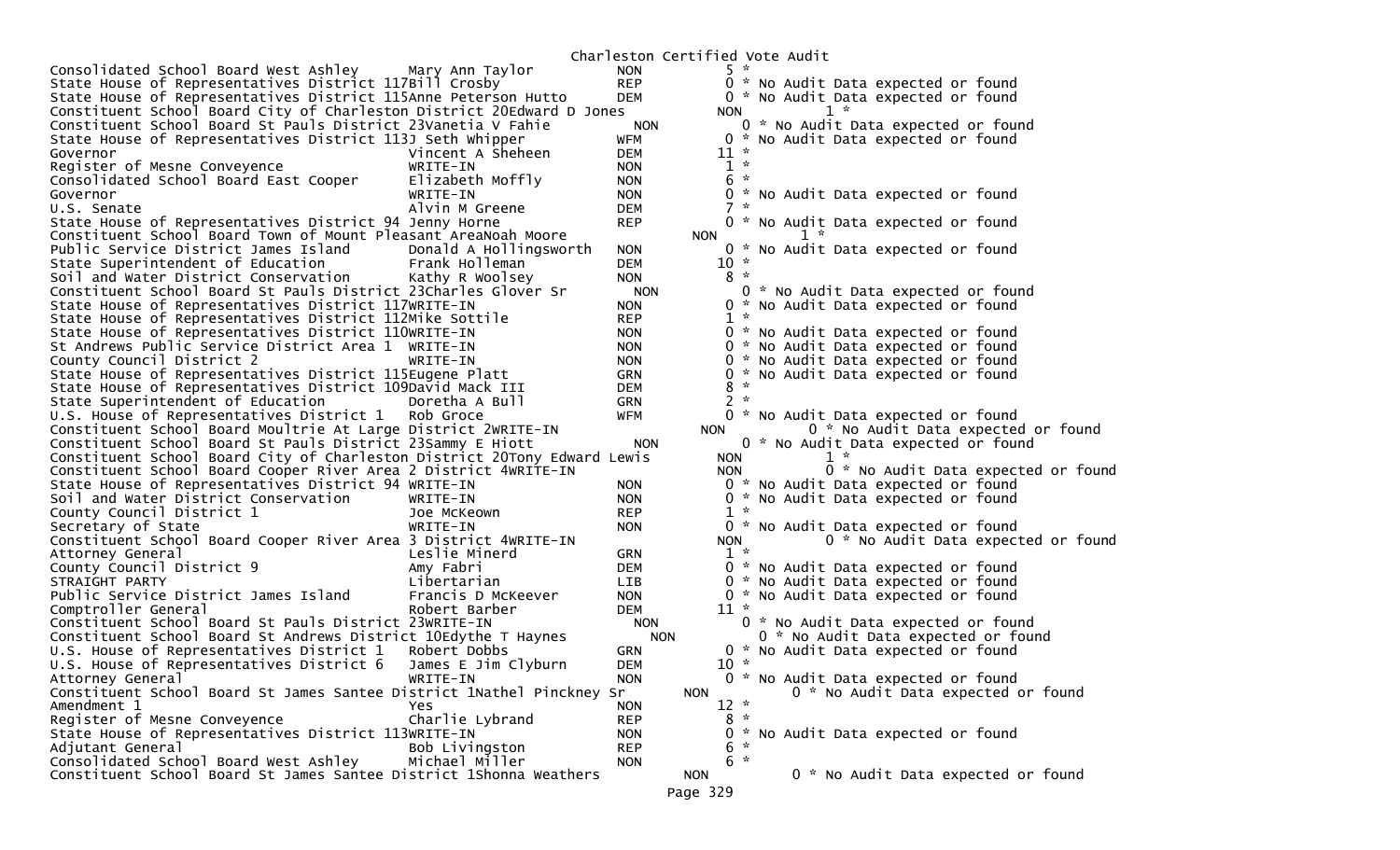Charleston Certified Vote AuditCounty Council District 8 Anna B Johnson DEM 0 \* No Audit Data expected or found Constituent School Board City of Charleston District 20WRITE-IN NON 0 \* No Audit Data expected or foun 0 \* No Audit Data expected or found St Andrews Public Service District Area 2 Charlie Ledford 0  $\sim$  NON Constituent School Board Town of Mount Pleasant AreaJane S Fulton NON 0 \* No Audit Data expected or found State House of Representatives District 115WRITE-IN NON 0 \* No Audit Data expected or found Comptroller General 2008 Comptroller WRITE-IN 2008 WRITE-IN Constituent School Board St James Santee District 1WRITE-IN NON 0 \* No Audit Data expected or found<br>State House of Representatives District 99 Jim Merrill REP 0 \* No Audit Data expected or found State House of Representatives District 99 Jim Merrill REP 0 \* No Audit Data expected or found Amendment 1 No NON 0 \* No Audit Data expected or found Matthew Richardson DEM U.S. House of Representatives District 1 Keith Blandford LIB 0 \* No Audit Data expected or found<br>Public Service District James Island Charles Rhodes NON 0 \* No Audit Data Public Service District James Island Charles Rhodes NON 0 \* No Audit Data expected or found Consolidated School Board East Cooper WRITE-IN NON 0 \* No Audit Data expected or found State House of Representatives District 119Lee Edwards STRAIGHT PARTY Working Families WFM 0 \* No Audit Data expected or found STRAIGHT PARTY 0 \* No Audit Data expected or found State House of Representatives District 109WRITE-IN NON 0 \* No Audit Data expected or found Constituent School Board James Island District 3Donna S Jenkins NON 0 \* No Audit Data expected or found Consolidated School Board East Cooper Craig Ascue NON 5 \* County Council District 5 Teddie E Pryor Sr DEM 5 \* The Constituent School Board St Johns District 9Renea Brown Bligen NON 0 \* 0 \* 0 \* NON 0 \* 11 \* Amendment 2 Amendment 2 November 2 November 2 November 2 November 2 November 2 November 2 November 2 November 2 November 2  $1 *$ State House of Representatives District 111Wendell G Gilliard DEM 2 \*<br>
State Treasurer 2 \* Curtis Loftis REP 2 \* State Treasurer 0 \* No Audit Data expected or found State House of Representatives District 115Peter McCoy REP 0 \* No Audit Data expected or found<br>U.S. House of Representatives District 1 M E Mac McCullough UNC 0 \* No Audit Data U.S. House of Representatives District 1 M E Mac McCullough UNC 0 \* 0 \*<br>Secretary of State 12 \* Mariorie L Johnson DEM 12 \* Secretary of State Marjorie L Johnson DEM 12 \* U.S. House of Representatives District 6 Jim Pratt REP 2 \* Lieutenant Governor and Represent Represent Architecture Represent Architecture Represent Architecture Represent  $1 *$ Probate Judge None and the WRITE-IN NON 1 NON Constituent School Board Town of Mount Pleasant AreaWRITE-IN NON 0 \* No Audit Data expected or found<br>State House of Representatives District 112WRITE-IN NON 0 \* No Audit Data expected or found State House of Representatives District 112WRITE-IN NON 0 \* No Audit Data expected or found State House of Representatives District 99 WRITE-IN NON 0 \* No Audit Data expected or found No  $\begin{array}{ccc} No & & & 0 * & No & \end{array}$  Amendment 2 No  $\begin{array}{ccc} No & & 0 * & No & \end{array}$  And  $\begin{array}{ccc} No & & 0 * & No & \end{array}$  And  $\begin{array}{ccc} A & \end{array}$  and  $\begin{array}{ccc} A & \end{array}$  and  $\begin{array}{ccc} A & \end{array}$  and  $\begin{array}{ccc} A & \end{array}$  and  $\begin{array}{ccc} A & \end{array}$  and  $\begin{array}{ccc} A & \end{array}$  Constituent School Board St Johns District 9Andrea Murray NON State House of Representatives District 116Sean Pike REP 0 \* No Audit Data expected or found<br>Public Service District James Island Karen Clark Thompson NON 0 \* No Audit Public Service District James Island Karen Clark Thompson Council District 1 NON  $0 * No$  Audit Data expected or found<br>NON  $0 * No$  Audit Data expected or found St Andrews Public Service District Area 2 WRITE-IN NON St Andrews Public Service District At LargeNancy Mitchell Calvary NON 0 \* No Audit Data expected or found  $C^*$  No Audit Data expected or found<br>Jon Constituent School Board Cooper River Area 3 District 4Theodore Cozart NON 1 \* Governor Morgan Bruce Reeves UNC 0 \* No Audit Data expected or found Constituent School Board St Andrews District 10Peter J Tecklenburg NON 0 \* No Audit Data expected or found Amendment 3 Yes  $3 *$ U.S. Senate  $Jim$  DeMint REP Constituent School Board Cooper River Area 1 District 4Ross Gwin NON 5 \* Lieutenant Governor Ashley Cooper DEM 13 \* State House of Representatives District 114Bobby Harrell REP 0 \* No Audit Data expected or found Consolidated School Board North Area WRITE-IN NON 0 \* No Audit Data expected or found Constituent School Board St Johns District 9WRITE-IN MON 0 \* No Audit Data expected or found<br>Constituent School Board James Island District 3Jesse Wade Sweatman NON 0 \* No Audit Data expected or found Constituent School Board James Island District 3Jesse Wade Sweatman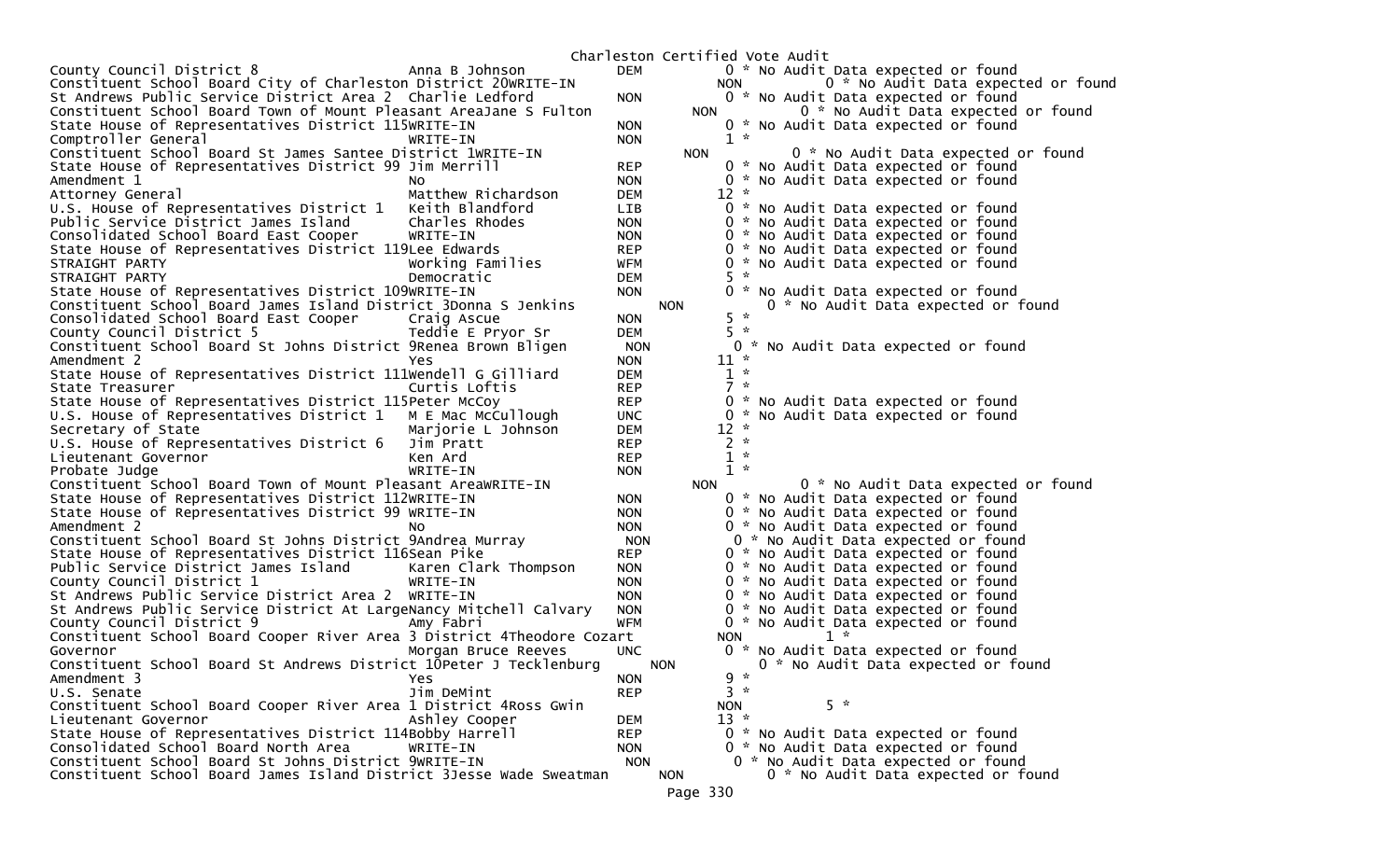|                                                                                |                              | Charleston Certified Vote Audit |                    |       |       |                                     |                                     |  |
|--------------------------------------------------------------------------------|------------------------------|---------------------------------|--------------------|-------|-------|-------------------------------------|-------------------------------------|--|
| STRAIGHT PARTY                                                                 | Independence                 | <b>IND</b>                      |                    |       |       | 0 * No Audit Data expected or found |                                     |  |
| U.S. Senate                                                                    | WRITE-IN                     | <b>NON</b>                      |                    |       |       | 0 * No Audit Data expected or found |                                     |  |
| Amendment 3                                                                    |                              | <b>NON</b>                      | $\mathcal{H}$<br>1 |       |       |                                     |                                     |  |
| State Superintendent of Education                                              | No<br>Mick Zais              | <b>REP</b>                      | $2 *$              |       |       |                                     |                                     |  |
|                                                                                |                              |                                 |                    |       |       | 0 * No Audit Data expected or found |                                     |  |
| State House of Representatives District 108Kevin Ryan                          |                              | <b>REP</b>                      |                    |       |       |                                     |                                     |  |
| County Council District 8                                                      | WRITE-IN                     | <b>NON</b>                      |                    |       |       | 0 * No Audit Data expected or found |                                     |  |
| State House of Representatives District 119Leon Stavrinakis                    |                              | <b>DEM</b>                      |                    |       |       | 0 * No Audit Data expected or found |                                     |  |
| Lieutenant Governor                                                            | WRITE-IN                     | <b>NON</b>                      |                    |       |       | 0 * No Audit Data expected or found |                                     |  |
| STRAIGHT PARTY                                                                 | Republican                   | <b>REP</b>                      | $1 *$              |       |       |                                     |                                     |  |
| Public Service District James Island                                           | Rod Welch                    | <b>NON</b>                      |                    |       |       | 0 * No Audit Data expected or found |                                     |  |
| U.S. House of Representatives District 6                                       | Nammu Y Muhammed             | GRN                             |                    |       |       | 0 * No Audit Data expected or found |                                     |  |
| Amendment 4                                                                    | <b>Yes</b>                   | <b>NON</b>                      | $7 *$              |       |       |                                     |                                     |  |
| Probate Judge                                                                  | Irv Gerard Condon            | <b>REP</b>                      | $6 *$              |       |       |                                     |                                     |  |
| Public Service District James Island                                           | Inez Brown Crouch            | <b>NON</b>                      |                    |       |       | 0 * No Audit Data expected or found |                                     |  |
| U.S. House of Representatives District 1                                       | Jimmy Wood                   | IND                             |                    |       |       | 0 * No Audit Data expected or found |                                     |  |
| County Council District 5                                                      | WRITE-IN                     | <b>NON</b>                      |                    |       |       | 0 * No Audit Data expected or found |                                     |  |
| Adjutant General                                                               | WRITE-IN                     | <b>NON</b>                      | $\mathcal{H}$<br>1 |       |       |                                     |                                     |  |
| Governor                                                                       | Nikki R Haley                | <b>REP</b>                      | $3 *$              |       |       |                                     |                                     |  |
| State House of Representatives District 111WRITE-IN                            |                              | <b>NON</b>                      |                    |       |       | 0 * No Audit Data expected or found |                                     |  |
| Amendment 4                                                                    | NO.                          | <b>NON</b>                      | $4 *$              |       |       |                                     |                                     |  |
| Constituent School Board Town of Mount Pleasant AreaDavid Grant                |                              |                                 | <b>NON</b>         |       |       |                                     | 0 * No Audit Data expected or found |  |
| Consolidated School Board West Ashley                                          | WRITE-IN                     | <b>NON</b>                      |                    |       |       | 0 * No Audit Data expected or found |                                     |  |
| Consolidated School Board East Cooper                                          | Everett Wilcox               | <b>NON</b>                      | $5 *$              |       |       |                                     |                                     |  |
| State House of Representatives District 108Vida Miller                         |                              | DEM                             |                    |       |       | 0 * No Audit Data expected or found |                                     |  |
| St Andrews Public Service District At LargeWRITE-IN                            |                              | <b>NON</b>                      |                    |       |       | 0 * No Audit Data expected or found |                                     |  |
| State House of Representatives District 116Robert L Brown                      |                              | <b>DEM</b>                      |                    |       |       | 0 * No Audit Data expected or found |                                     |  |
| County Referendum                                                              | <b>Yes</b>                   | <b>NON</b>                      | $8 *$              |       |       |                                     |                                     |  |
| Constituent School Board City of Charleston District 20Benjamin M D'Allesandro |                              |                                 | <b>NON</b>         |       |       |                                     | 0 * No Audit Data expected or found |  |
| State House of Representatives District 115Eugene Platt                        |                              | <b>PET</b>                      |                    |       |       | 0 * No Audit Data expected or found |                                     |  |
| State Superintendent of Education                                              | WRITE-IN                     | <b>NON</b>                      |                    |       |       | 0 * No Audit Data expected or found |                                     |  |
| Governor                                                                       | Morgan Bruce Reeves          | <b>GRN</b>                      |                    |       |       | 0 * No Audit Data expected or found |                                     |  |
| Constituent School Board James Island District 3Rhonda Roper Walters           |                              | <b>NON</b>                      |                    |       |       |                                     | 0 * No Audit Data expected or found |  |
| County Referendum                                                              | No                           | <b>NON</b>                      | $3 *$              |       |       |                                     |                                     |  |
| Constituent School Board Moultrie At Large District 2Dominique J Milton        |                              |                                 | <b>NON</b>         |       |       |                                     | 0 * No Audit Data expected or found |  |
| State House of Representatives District 113J Seth Whipper                      |                              | DEM                             | $2 *$              |       |       |                                     |                                     |  |
| State House of Representatives District 110Chip Limehouse                      |                              | <b>REP</b>                      | 0                  |       |       | * No Audit Data expected or found   |                                     |  |
| Public Service District James Island                                           | WRITE-IN                     | <b>NON</b>                      |                    |       |       | 0 * No Audit Data expected or found |                                     |  |
| Referendum                                                                     | <b>Yes</b>                   | <b>NON</b>                      | 6<br>$\mathcal{H}$ |       |       |                                     |                                     |  |
| Secretary of State                                                             | Mark Hammond                 | <b>REP</b>                      | $3 *$              |       |       |                                     |                                     |  |
| STRAIGHT PARTY                                                                 | Green                        | <b>GRN</b>                      |                    |       |       | 0 * No Audit Data expected or found |                                     |  |
| U.S. House of Representatives District 1                                       | Ben Frasier                  | <b>DEM</b>                      | $2 *$              |       |       |                                     |                                     |  |
| Referendum                                                                     | No.                          | <b>NON</b>                      | $2 *$              |       |       |                                     |                                     |  |
|                                                                                |                              |                                 |                    |       |       |                                     |                                     |  |
| 0850 Failsafe                                                                  |                              |                                 |                    |       |       |                                     |                                     |  |
| Soil and Water District Conservation                                           | Joshua Giordano-Silliman NON |                                 | $45 *$             |       |       |                                     |                                     |  |
| U.S. House of Representatives District 6                                       | WRITE-IN                     | <b>NON</b>                      |                    |       |       | 0 * No Audit Data expected or found |                                     |  |
| Public Service District James Island                                           | Roman V Hammes               | <b>NON</b>                      |                    |       |       | 0 * No Audit Data expected or found |                                     |  |
| Constituent School Board St Pauls District 23Charles Glover Sr                 |                              | <b>NON</b>                      |                    | $1 *$ |       |                                     |                                     |  |
| Constituent School Board City of Charleston District 20Edward D Jones          |                              |                                 | <b>NON</b>         |       | $6 *$ |                                     |                                     |  |
| STRAIGHT PARTY                                                                 | Republican                   | <b>REP</b>                      | $24 *$             |       |       |                                     |                                     |  |
| Comptroller General                                                            | Richard A Eckstrom           | <b>REP</b>                      | $43 *$             |       |       |                                     |                                     |  |
| Constituent School Board Cooper River Area 3 District 4WRITE-IN                |                              |                                 | <b>NON</b>         |       | $2 *$ |                                     |                                     |  |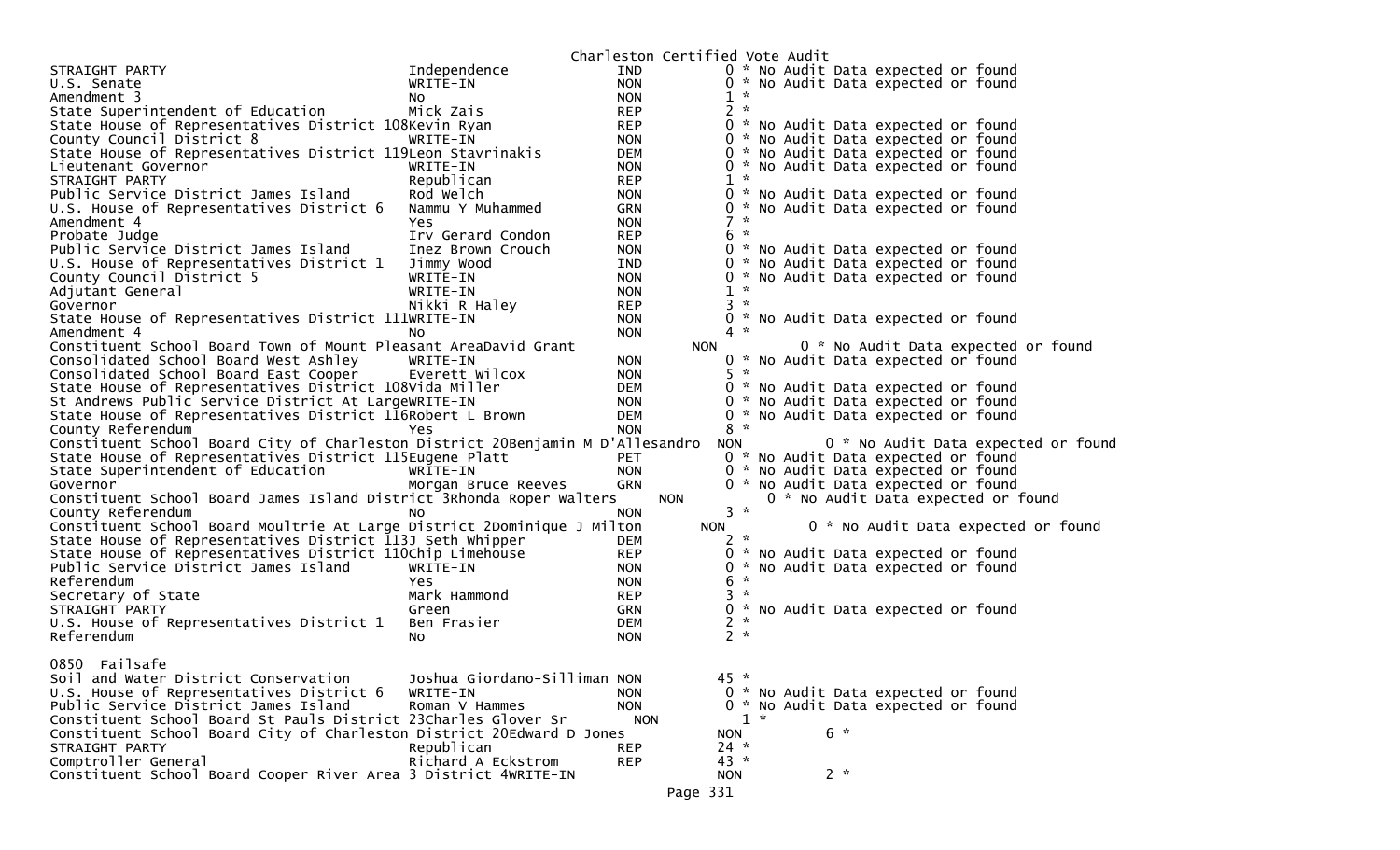|                                                                          |            | Charleston Certified Vote Audit |        |                                     |
|--------------------------------------------------------------------------|------------|---------------------------------|--------|-------------------------------------|
| State House of Representatives District 115Eugene Platt                  | PET        |                                 |        | 0 * No Audit Data expected or found |
| State House of Representatives District 119Leon Stavrinakis              | <b>DEM</b> | $13 *$                          |        |                                     |
| Ashley Cooper<br>Lieutenant Governor                                     | <b>DEM</b> | $198 *$                         |        |                                     |
| Secretary of State<br>Marjorie L Johnson                                 | DEM        | $188 *$                         |        |                                     |
| Constituent School Board Town of Mount Pleasant AreaJane S Fulton        |            | <b>NON</b>                      | $7 *$  |                                     |
| Consolidated School Board East Cooper<br>WRITE-IN                        | <b>NON</b> | $2 *$                           |        |                                     |
| State House of Representatives District 94 Jenny Horne                   | <b>REP</b> |                                 |        | 0 * No Audit Data expected or found |
| Constituent School Board St Pauls District 23Sammy E Hiott               | <b>NON</b> |                                 | $1 *$  |                                     |
| Consolidated School Board East Cooper<br>Craig Ascue                     | <b>NON</b> | $71 *$                          |        |                                     |
| Probate Judge<br>WRITE-IN                                                | <b>NON</b> | $7 *$                           |        |                                     |
| Constituent School Board St Andrews District 10Edythe T Haynes           |            | <b>NON</b>                      | $21 *$ |                                     |
| Soil and Water District Conservation<br>John Kozma                       | <b>NON</b> | $44 *$                          |        |                                     |
| State House of Representatives District 116Robert L Brown                | <b>DEM</b> | $7 *$                           |        |                                     |
| County Council District 9<br>Amy Fabri                                   | <b>WFM</b> | $1 *$                           |        |                                     |
| Leslie Minerd                                                            | <b>GRN</b> | $10 *$                          |        |                                     |
| Attorney General                                                         | <b>NON</b> |                                 |        |                                     |
| State House of Representatives District 114WRITE-IN                      |            |                                 |        | 0 * No Audit Data expected or found |
| Libertarian<br>STRAIGHT PARTY                                            | <b>LIB</b> |                                 |        | 0 * No Audit Data expected or found |
| U.S. House of Representatives District 1<br>Keith Blandford              | <b>LIB</b> | $1 *$                           |        |                                     |
| St Andrews Public Service District Area 1<br>WRITE-IN                    | <b>NON</b> |                                 |        | 0 * No Audit Data expected or found |
| Public Service District James Island<br>Donald A Hollingsworth           | <b>NON</b> | $2 *$                           |        |                                     |
| State Superintendent of Education<br>WRITE-IN                            | <b>NON</b> |                                 |        | 0 * No Audit Data expected or found |
| Constituent School Board St Pauls District 23WRITE-IN                    | <b>NON</b> |                                 |        | 0 * No Audit Data expected or found |
| Constituent School Board City of Charleston District 20Tony Edward Lewis |            | <b>NON</b>                      |        | $6 *$                               |
| County Council District 8<br>WRITE-IN                                    | <b>NON</b> |                                 |        | 0 * No Audit Data expected or found |
| State House of Representatives District 94 WRITE-IN                      | <b>NON</b> |                                 |        | 0 * No Audit Data expected or found |
| U.S. Senate<br>Jim DeMint                                                | <b>REP</b> | $47 *$                          |        |                                     |
| County Council District 5<br>WRITE-IN                                    | <b>NON</b> |                                 |        | 0 * No Audit Data expected or found |
| Adjutant General<br>WRITE-IN                                             | <b>NON</b> | $3 \times$                      |        |                                     |
| Constituent School Board St James Santee District 1Nathel Pinckney Sr    |            | <b>NON</b>                      |        | 0 * No Audit Data expected or found |
| Soil and Water District Conservation<br>Kathy R Woolsey                  | <b>NON</b> | $93 *$                          |        |                                     |
| U.S. House of Representatives District 6<br>James E Jim Clyburn          | <b>DEM</b> | $70 *$                          |        |                                     |
| Consolidated School Board North Area<br>WRITE-IN                         | <b>NON</b> | $3 *$                           |        |                                     |
| State House of Representatives District 109David Mack III                | <b>DEM</b> | $44 *$                          |        |                                     |
| Constituent School Board James Island District 3Donna S Jenkins          |            | <b>NON</b>                      | $7 *$  |                                     |
| Curtis Loftis<br>State Treasurer                                         | <b>REP</b> | $82 *$                          |        |                                     |
| Constituent School Board St James Santee District 1Shonna Weathers       |            | <b>NON</b>                      |        | 0 * No Audit Data expected or found |
| STRAIGHT PARTY<br>Green                                                  | <b>GRN</b> | $3 *$                           |        |                                     |
| State House of Representatives District 110WRITE-IN                      | <b>NON</b> |                                 |        |                                     |
|                                                                          |            |                                 |        | 0 * No Audit Data expected or found |
| Probate Judge<br>Irv Gerard Condon                                       | REP        | $90 *$                          |        |                                     |
| Constituent School Board Town of Mount Pleasant AreaWRITE-IN             |            | <b>NON</b>                      |        | 0 * No Audit Data expected or found |
| State House of Representatives District 113J Seth Whipper                | WFM        | $2 *$                           |        |                                     |
| Constituent School Board St James Santee District 1WRITE-IN              |            | <b>NON</b>                      |        | 0 * No Audit Data expected or found |
| Matthew Richardson<br>Attorney General                                   | <b>DEM</b> | $194 *$                         |        |                                     |
| Constituent School Board Cooper River Area 1 District 4Ross Gwin         |            | <b>NON</b>                      |        | $54 *$                              |
| Public Service District James Island<br>Francis D McKeever               | <b>NON</b> |                                 |        | * No Audit Data expected or found   |
| U.S. House of Representatives District 1<br>M E Mac McCullough           | <b>UNC</b> | $3 *$                           |        |                                     |
| Soil and Water District Conservation<br>WRITE-IN                         | <b>NON</b> | $1 *$                           |        |                                     |
| State House of Representatives District 112Mike Sottile                  | <b>REP</b> | $\boldsymbol{\pi}$<br>4         |        |                                     |
| Constituent School Board City of Charleston District 20WRITE-IN          |            | <b>NON</b>                      |        | 0 * No Audit Data expected or foun  |
| State House of Representatives District 116WRITE-IN                      | <b>NON</b> |                                 |        | 0 * No Audit Data expected or found |
| County Council District 2<br>Dickie Schweers                             | <b>REP</b> | $5 *$                           |        |                                     |
| State House of Representatives District 119WRITE-IN                      | <b>NON</b> | $1 *$                           |        |                                     |
|                                                                          |            | Page 332                        |        |                                     |
|                                                                          |            |                                 |        |                                     |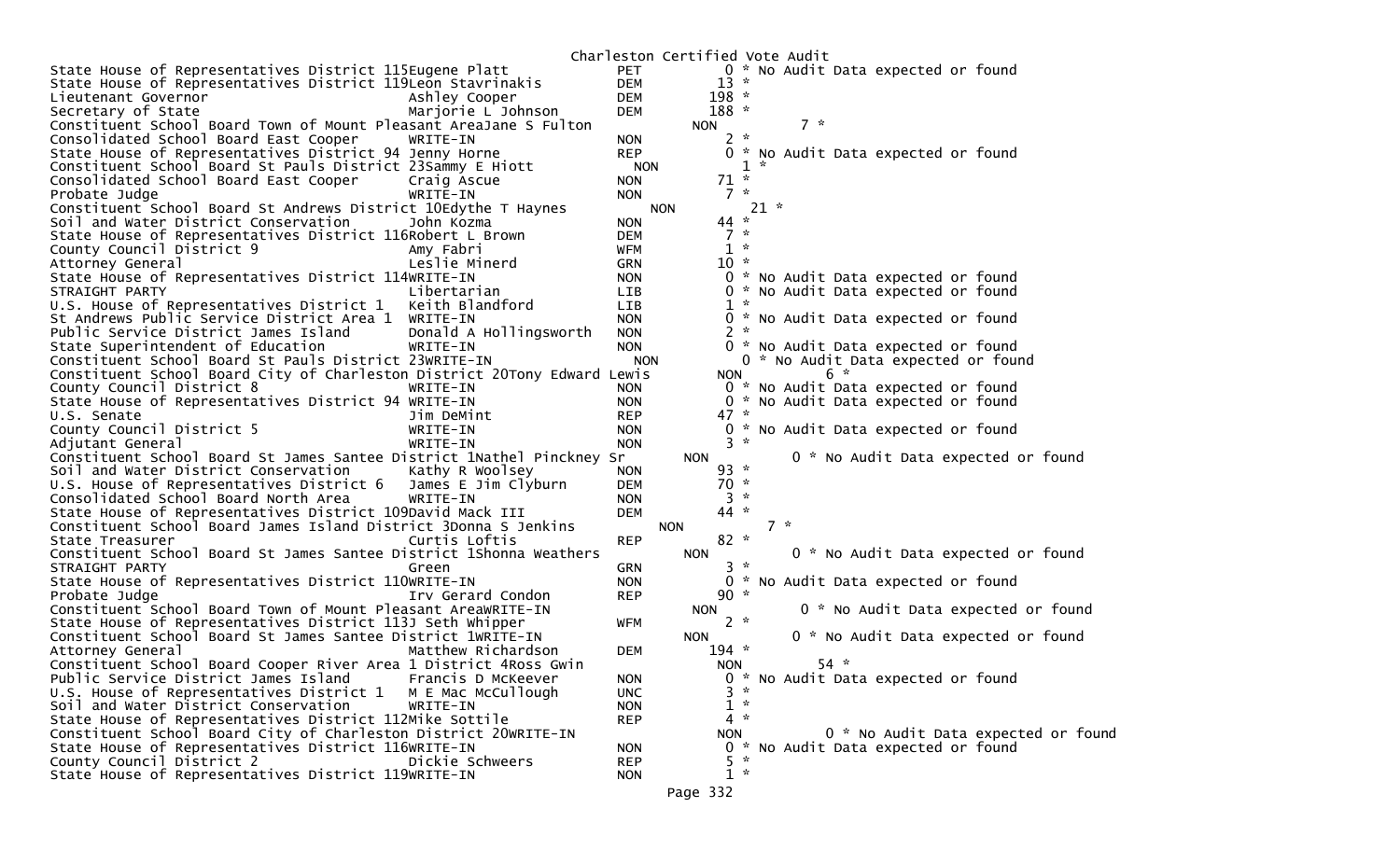|                                                                          |                      |            |            | Charleston Certified Vote Audit |                    |         |        |                                     |  |
|--------------------------------------------------------------------------|----------------------|------------|------------|---------------------------------|--------------------|---------|--------|-------------------------------------|--|
| Constituent School Board Cooper River Area 3 District 4Theodore Cozart   |                      |            |            | <b>NON</b>                      |                    |         | $20 *$ |                                     |  |
| U.S. Senate                                                              | WRITE-IN             | <b>NON</b> |            | $2 *$                           |                    |         |        |                                     |  |
| St Andrews Public Service District Area 2 Charlie Ledford                |                      | <b>NON</b> |            | $1 *$                           |                    |         |        |                                     |  |
| State Superintendent of Education                                        | Tim Moultrie         | <b>LIB</b> |            | 6                               | $\boldsymbol{\pi}$ |         |        |                                     |  |
| Attorney General                                                         | WRITE-IN             | <b>NON</b> |            |                                 |                    |         |        | 0 * No Audit Data expected or found |  |
| State House of Representatives District 115Anne Peterson Hutto           |                      | DEM        |            | 6                               | $\sim$             |         |        |                                     |  |
| Constituent School Board St Johns District 9Renea Brown Bligen           |                      | <b>NON</b> |            | 4                               | $\mathcal{R}$      |         |        |                                     |  |
| State House of Representatives District 99 Jim Merrill                   |                      | <b>REP</b> |            | 3                               | $\mathcal{H}$      |         |        |                                     |  |
| State Superintendent of Education                                        | Doretha A Bull       | <b>GRN</b> |            | 8                               | $\sim$             |         |        |                                     |  |
| Consolidated School Board West Ashley                                    | WRITE-IN             | <b>NON</b> |            | $1 *$                           |                    |         |        |                                     |  |
| Amendment 1                                                              | <b>Yes</b>           | <b>NON</b> |            | $197 *$                         |                    |         |        |                                     |  |
| Lieutenant Governor                                                      | WRITE-IN             | <b>NON</b> |            |                                 |                    |         |        | 0 * No Audit Data expected or found |  |
| U.S. House of Representatives District 6                                 | Jim Pratt            |            |            | $3*$                            |                    |         |        |                                     |  |
|                                                                          |                      | <b>REP</b> |            |                                 |                    |         |        |                                     |  |
| Constituent School Board St Andrews District 10Peter J Tecklenburg       |                      |            | <b>NON</b> |                                 | $21 *$             |         |        |                                     |  |
| County Council District 9                                                | WRITE-IN             | <b>NON</b> |            |                                 |                    |         |        | 0 * No Audit Data expected or found |  |
| Constituent School Board James Island District 3Jesse Wade Sweatman      |                      |            | <b>NON</b> |                                 |                    | $5 - x$ |        |                                     |  |
| Consolidated School Board East Cooper                                    | Everett Wilcox       | <b>NON</b> |            | $50 *$                          |                    |         |        |                                     |  |
| State House of Representatives District 117Bill Crosby                   |                      | <b>REP</b> |            | $2 *$                           |                    |         |        |                                     |  |
| Public Service District James Island                                     | Charles Rhodes       | <b>NON</b> |            | $1 *$                           |                    |         |        |                                     |  |
| State Superintendent of Education                                        | Tony Fayyazi         | <b>IND</b> |            | $7 *$                           |                    |         |        |                                     |  |
| State House of Representatives District 115Eugene Platt                  |                      | <b>GRN</b> |            |                                 |                    |         |        | 0 * No Audit Data expected or found |  |
| Constituent School Board St Johns District 9Andrea Murray                |                      | <b>NON</b> |            |                                 | $6 *$              |         |        |                                     |  |
| Comptroller General                                                      | Robert Barber        | <b>DEM</b> |            | $198 *$                         |                    |         |        |                                     |  |
| Consolidated School Board North Area                                     | Cindy Bohn Coats     | <b>NON</b> |            | $86*$                           |                    |         |        |                                     |  |
| Constituent School Board Town of Mount Pleasant AreaDavid Grant          |                      |            |            | <b>NON</b>                      |                    | $2 *$   |        |                                     |  |
| Amendment 1                                                              | No.                  | <b>NON</b> |            | $40 *$                          |                    |         |        |                                     |  |
| U.S. Senate                                                              | Tom Clements         | <b>GRN</b> |            | $35 *$                          |                    |         |        |                                     |  |
| Commissioner of Agriculture                                              | Hugh Weathers        | <b>REP</b> |            | $47 *$                          |                    |         |        |                                     |  |
| Constituent School Board Moultrie At Large District 2Dominique J Milton  |                      |            |            | <b>NON</b>                      |                    | $9 *$   |        |                                     |  |
|                                                                          |                      |            |            |                                 |                    |         |        |                                     |  |
|                                                                          |                      |            |            |                                 |                    |         |        |                                     |  |
| County Council District 9                                                | Joe Qualey           | <b>REP</b> |            | $9 *$                           |                    |         |        |                                     |  |
| State Superintendent of Education                                        | Frank Holleman       | <b>DEM</b> |            | $184 *$                         |                    |         |        |                                     |  |
| Governor                                                                 | Vincent A Sheheen    | <b>DEM</b> |            | $198 *$                         |                    |         |        |                                     |  |
| St Andrews Public Service District At LargeNancy Mitchell Calvary        |                      | <b>NON</b> |            | $1 *$                           |                    |         |        |                                     |  |
| U.S. House of Representatives District 1                                 | Jimmy Wood           | <b>IND</b> |            | $\mathbf{1}$                    | $\sim$             |         |        |                                     |  |
| County Council District 8                                                | Thomas Legare        | <b>REP</b> |            | $7 *$                           |                    |         |        |                                     |  |
| State House of Representatives District 117WRITE-IN                      |                      | <b>NON</b> |            |                                 |                    |         |        | 0 * No Audit Data expected or found |  |
| Constituent School Board St Johns District 9WRITE-IN                     |                      | <b>NON</b> |            |                                 | $2 *$              |         |        |                                     |  |
| St Andrews Public Service District Area 2 WRITE-IN                       |                      | <b>NON</b> |            |                                 |                    |         |        | 0 * No Audit Data expected or found |  |
| State House of Representatives District 109WRITE-IN                      |                      | <b>NON</b> |            |                                 |                    |         |        | 0 * No Audit Data expected or found |  |
| Amendment 2                                                              | Yes                  | <b>NON</b> |            | $196 *$                         |                    |         |        |                                     |  |
| State House of Representatives District 99 WRITE-IN                      |                      | <b>NON</b> |            | $1 *$                           |                    |         |        |                                     |  |
| State House of Representatives District 113WRITE-IN                      |                      | <b>NON</b> |            | 0.                              |                    |         |        | * No Audit Data expected or found   |  |
| STRAIGHT PARTY                                                           | Independence         | <b>IND</b> |            | 3.                              | $\sim$             |         |        |                                     |  |
| U.S. House of Representatives District 6                                 | Nammu Y Muhammed     | <b>GRN</b> |            | $1 *$                           |                    |         |        |                                     |  |
| Public Service District James Island                                     | Karen Clark Thompson | <b>NON</b> |            | $1 *$                           |                    |         |        |                                     |  |
| State House of Representatives District 111Wendell G Gilliard            |                      | <b>DEM</b> |            | $29 *$                          |                    |         |        |                                     |  |
| Comptroller General                                                      | WRITE-IN             | <b>NON</b> |            |                                 |                    |         |        |                                     |  |
|                                                                          | WRITE-IN             | <b>NON</b> |            |                                 |                    |         |        | 0 * No Audit Data expected or found |  |
| Commissioner of Agriculture                                              |                      |            | <b>NON</b> |                                 |                    | $5 *$   |        | 0 * No Audit Data expected or found |  |
| Constituent School Board James Island District 3Rhonda Roper Walters     |                      |            |            |                                 |                    |         |        |                                     |  |
| U.S. House of Representatives District 1                                 | Ben Frasier          | DEM        |            | $113 *$                         |                    |         |        |                                     |  |
| Constituent School Board Cooper River Area 2 District 4Edwina G Peterson |                      |            |            | <b>NON</b>                      |                    |         | $55*$  |                                     |  |
| County Council District 2                                                | WRITE-IN             | <b>NON</b> |            | Page 333                        |                    |         |        | 0 * No Audit Data expected or found |  |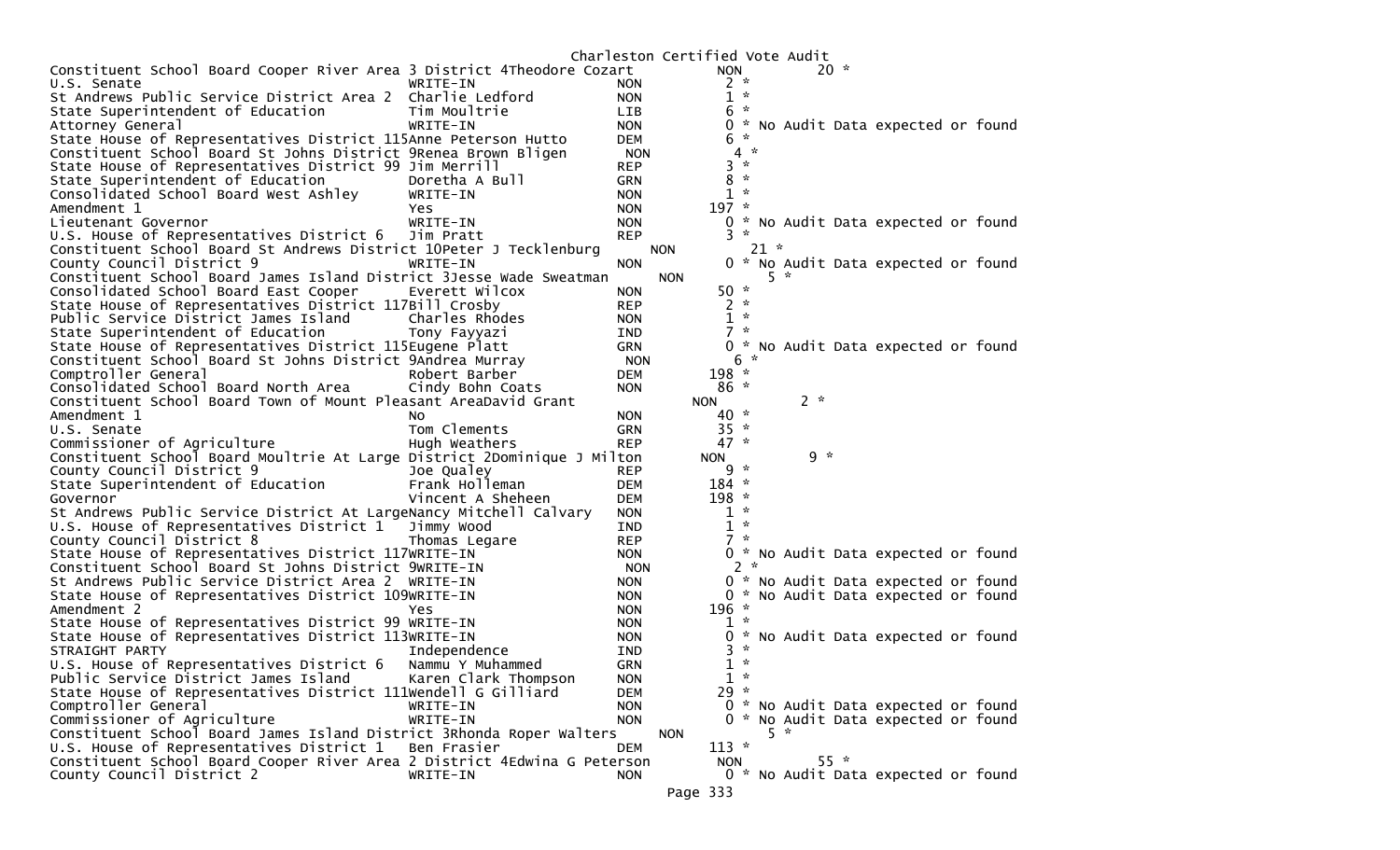|                                                                                |                     |            |                         | Charleston Certified Vote Audit     |
|--------------------------------------------------------------------------------|---------------------|------------|-------------------------|-------------------------------------|
| Amendment 2                                                                    | NO.                 | <b>NON</b> | $37 *$                  |                                     |
| U.S. House of Representatives District 1                                       | Tim Scott           | <b>REP</b> | $43 *$                  |                                     |
| Commissioner of Agriculture                                                    | Tom E Elliott       | <b>DEM</b> | $193 *$                 |                                     |
| County Council District 1                                                      | Joe McKeown         | <b>REP</b> | $7 *$                   |                                     |
| Constituent School Board Cooper River Area 1 District 4WRITE-IN                |                     |            | <b>NON</b>              | $1 *$                               |
| State House of Representatives District 115WRITE-IN                            |                     | <b>NON</b> |                         | 0 * No Audit Data expected or found |
| State House of Representatives District 108Kevin Ryan                          |                     | <b>REP</b> |                         | 0 * No Audit Data expected or found |
| Constituent School Board Cooper River Area 3 District 4Gail C Rollerson        |                     |            | <b>NON</b>              | $39 *$                              |
| Consolidated School Board West Ashley                                          | Mary Ann Taylor     | <b>NON</b> | 90 $*$                  |                                     |
| Register of Mesne Conveyence                                                   | WRITE-IN            | <b>NON</b> | $7 *$                   |                                     |
| Constituent School Board St Andrews District 10WRITE-IN                        |                     | <b>NON</b> |                         | $1 *$                               |
| Constituent School Board City of Charleston District 20Benjamin M D'Allesandro |                     |            | <b>NON</b>              | $5 *$                               |
| Amendment 3                                                                    | Yes                 | <b>NON</b> | $143 *$                 |                                     |
| Public Service District James Island                                           | Inez Brown Crouch   | <b>NON</b> | $2 *$                   |                                     |
| STRAIGHT PARTY                                                                 | Democratic          | <b>DEM</b> | $149 *$                 |                                     |
| Governor                                                                       | WRITE-IN            | <b>NON</b> |                         | 0 * No Audit Data expected or found |
| State House of Representatives District 112WRITE-IN                            |                     | <b>NON</b> |                         | 0 * No Audit Data expected or found |
| U.S. House of Representatives District 1                                       | WRITE-IN            | <b>NON</b> |                         | 0 * No Audit Data expected or found |
| Public Service District James Island                                           | Rod Welch           | <b>NON</b> | 2<br>$\boldsymbol{\pi}$ |                                     |
| St Andrews Public Service District At LargeWRITE-IN                            |                     | <b>NON</b> |                         | 0 * No Audit Data expected or found |
| Secretary of State                                                             | Mark Hammond        | <b>REP</b> | 53 *                    |                                     |
| State House of Representatives District 115Peter McCoy                         |                     | <b>REP</b> | 6<br>$\boldsymbol{\pi}$ |                                     |
| STRAIGHT PARTY                                                                 | United Citizens     | UNC.       | $1 *$                   |                                     |
| Amendment 3                                                                    | NO.                 | <b>NON</b> | $86 *$                  |                                     |
| Consolidated School Board East Cooper                                          | Elizabeth Moffly    | <b>NON</b> | $72 *$                  |                                     |
| Governor                                                                       | Morgan Bruce Reeves | GRN        | $5 *$                   |                                     |
| Governor                                                                       | Morgan Bruce Reeves | <b>UNC</b> | $2 *$                   |                                     |
| Constituent School Board St Pauls District 23Shanta Barron-Millan              |                     | <b>NON</b> |                         | $1 *$                               |
| State House of Representatives District 119Lee Edwards                         |                     | <b>REP</b> | $6 *$                   |                                     |
| County Council District 9                                                      | Amy Fabri           | <b>DEM</b> | $3 *$                   |                                     |
| Constituent School Board James Island District 3WRITE-IN                       |                     | <b>NON</b> |                         | 0 * No Audit Data expected or found |
| State House of Representatives District 108Vida Miller                         |                     | <b>DEM</b> | $1 *$                   |                                     |
| U.S. Senate                                                                    | Alvin M Greene      | <b>DEM</b> | $153 *$                 |                                     |
| Amendment 4                                                                    | Yes                 | <b>NON</b> | $143 *$                 |                                     |
| Adjutant General                                                               | Bob Livingston      | <b>REP</b> | $81 *$                  |                                     |
| State House of Representatives District 114Bobby Harrell                       |                     | <b>REP</b> | $9 *$                   |                                     |
| County Council District 8                                                      | Anna B Johnson      | DEM        | $6 *$                   |                                     |
| Governor                                                                       | Nikki R Haley       | <b>REP</b> | $38 *$                  |                                     |
| Lieutenant Governor                                                            | Ken Ard             | <b>REP</b> | $43 *$                  |                                     |
| Constituent School Board St Pauls District 23Ethel W Cobb                      |                     | <b>NON</b> |                         | 0 * No Audit Data expected or found |
| Public Service District James Island                                           | David Engleman      | <b>NON</b> | $2 *$                   |                                     |
| Constituent School Board City of Charleston District 20Alma Dungee             |                     |            | <b>NON</b>              | $9 *$                               |
| Amendment 4                                                                    | NO.                 | <b>NON</b> | $82 *$                  |                                     |
| STRAIGHT PARTY                                                                 | Working Families    | <b>WFM</b> | $2 *$                   |                                     |
| Constituent School Board Town of Mount Pleasant AreaNoah Moore                 |                     |            | <b>NON</b>              | $1 *$                               |
| Public Service District James Island                                           | WRITE-IN            | <b>NON</b> |                         | 0 * No Audit Data expected or found |
| State House of Representatives District 116Sean Pike                           |                     | <b>REP</b> | $8 *$                   |                                     |
| State Treasurer                                                                | WRITE-IN            | <b>NON</b> | $7 *$                   |                                     |
| Register of Mesne Conveyence                                                   | Charlie Lybrand     | <b>REP</b> | $86 *$                  |                                     |
| State House of Representatives District 111WRITE-IN                            |                     | <b>NON</b> |                         | 0 * No Audit Data expected or found |
| County Referendum                                                              | Yes                 | <b>NON</b> | $135 *$                 |                                     |
| Constituent School Board Moultrie At Large District 2WRITE-IN                  |                     |            | <b>NON</b>              | 0 * No Audit Data expected or found |
|                                                                                |                     |            | Page 334                |                                     |
|                                                                                |                     |            |                         |                                     |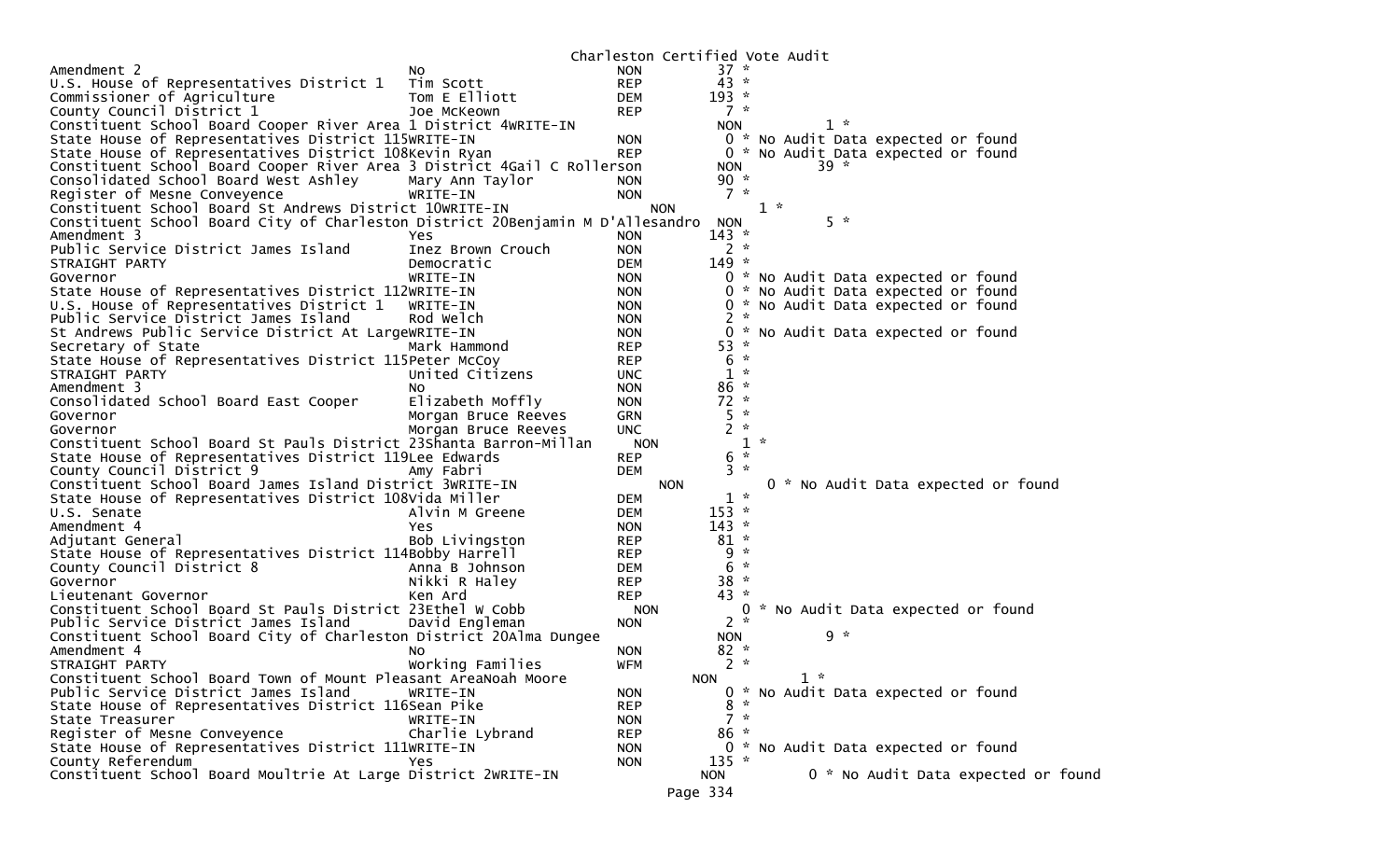|                                                                             |                        |            | Charleston Certified Vote Audit |            |       |                                     |                                     |  |
|-----------------------------------------------------------------------------|------------------------|------------|---------------------------------|------------|-------|-------------------------------------|-------------------------------------|--|
| County Council District 5                                                   | Teddie E Pryor Sr      | <b>DEM</b> |                                 | $44 *$     |       |                                     |                                     |  |
| State House of Representatives District 110Chip Limehouse                   |                        | <b>REP</b> |                                 | $6 *$      |       |                                     |                                     |  |
| Attorney General                                                            | Alan Wilson            | <b>REP</b> |                                 | $38 *$     |       |                                     |                                     |  |
| Constituent School Board St Pauls District 23Vanetia V Fahie                |                        | <b>NON</b> |                                 |            | $2 *$ |                                     |                                     |  |
| State House of Representatives District 108WRITE-IN                         |                        | <b>NON</b> |                                 |            |       | 0 * No Audit Data expected or found |                                     |  |
| County Referendum<br>NO.                                                    |                        | <b>NON</b> |                                 | $81 *$     |       |                                     |                                     |  |
| St Andrews Public Service District Area 1                                   | Andrew Smith           | <b>NON</b> |                                 | $1 *$      |       |                                     |                                     |  |
| State Superintendent of Education                                           | Mick Zais              | <b>REP</b> |                                 | $37 *$     |       |                                     |                                     |  |
| Consolidated School Board West Ashley                                       | Michael Miller         | <b>NON</b> |                                 | $60 *$     |       |                                     |                                     |  |
| Secretary of State                                                          | WRITE-IN               | <b>NON</b> |                                 |            |       | 0 * No Audit Data expected or found |                                     |  |
| U.S. House of Representatives District 1                                    | Rob Groce              | WFM        |                                 | $5 *$      |       |                                     |                                     |  |
| Referendum                                                                  | Yes                    | <b>NON</b> |                                 | $173 *$    |       |                                     |                                     |  |
| Constituent School Board Cooper River Area 2 District 4WRITE-IN             |                        |            |                                 | <b>NON</b> |       | $2 *$                               |                                     |  |
|                                                                             |                        |            |                                 | $35 *$     |       |                                     |                                     |  |
| State House of Representatives District 113J Seth Whipper                   |                        | DEM        |                                 |            |       |                                     |                                     |  |
| County Council District 1                                                   | WRITE-IN               | <b>NON</b> |                                 |            |       | 0 * No Audit Data expected or found |                                     |  |
| U.S. House of Representatives District 1                                    | Robert Dobbs           | <b>GRN</b> |                                 | $5*$       |       |                                     |                                     |  |
| Referendum<br>NO.                                                           |                        | <b>NON</b> |                                 | $54 *$     |       |                                     |                                     |  |
|                                                                             |                        |            |                                 |            |       |                                     |                                     |  |
| 0900<br>Provisional                                                         |                        |            |                                 |            |       |                                     |                                     |  |
| Constituent School Board St James Santee District 1Shonna Weathers          |                        |            | <b>NON</b>                      |            |       |                                     | 0 * No Audit Data expected or found |  |
| State Treasurer                                                             | Curtis Loftis          | <b>REP</b> |                                 | 88 *       |       |                                     |                                     |  |
| U.S. House of Representatives District 6                                    | James E Jim Clyburn    | DEM        |                                 | $20 *$     |       |                                     |                                     |  |
| State House of Representatives District 94 WRITE-IN                         |                        | <b>NON</b> |                                 |            |       | 0 * No Audit Data expected or found |                                     |  |
| Attorney General                                                            | Leslie Minerd          | <b>GRN</b> |                                 | $7 *$      |       |                                     |                                     |  |
| Soil and Water District Conservation                                        | John Kozma             | <b>NON</b> |                                 | $29 *$     |       |                                     |                                     |  |
| Public Service District James Island                                        | Donald A Hollingsworth | <b>NON</b> |                                 | $1 *$      |       |                                     |                                     |  |
| Constituent School Board Moultrie At Large District 2Dominique J Milton     |                        |            | <b>NON</b>                      |            |       | $13 *$                              |                                     |  |
| Commissioner of Agriculture                                                 | Tom E Elliott          | <b>DEM</b> |                                 | $83 *$     |       |                                     |                                     |  |
| Constituent School Board St James Santee District 1WRITE-IN                 |                        |            | <b>NON</b>                      |            |       | $1 *$                               |                                     |  |
| State House of Representatives District 119Lee Edwards                      |                        | <b>REP</b> |                                 | $2 *$      |       |                                     |                                     |  |
| Constituent School Board Town of Mount Pleasant AreaDavid Grant             |                        |            | <b>NON</b>                      |            |       | $6 *$                               |                                     |  |
| State House of Representatives District 113J Seth Whipper                   |                        | <b>DEM</b> |                                 | $7 *$      |       |                                     |                                     |  |
| Commissioner of Agriculture                                                 | WRITE-IN               | <b>NON</b> |                                 |            |       | 0 * No Audit Data expected or found |                                     |  |
| Constituent School Board James Island District 3Jesse Wade Sweatman         |                        |            | <b>NON</b>                      |            | 6     |                                     |                                     |  |
| State House of Representatives District 116Sean Pike                        |                        | <b>REP</b> |                                 | $2 *$      |       |                                     |                                     |  |
| Governor                                                                    | Morgan Bruce Reeves    | <b>UNC</b> |                                 |            |       | 0 * No Audit Data expected or found |                                     |  |
| Constituent School Board St Andrews District 10Peter J Tecklenburg          |                        |            |                                 |            | $5 *$ |                                     |                                     |  |
| Comptroller General                                                         | Richard A Eckstrom     |            | <b>NON</b>                      | $65 *$     |       |                                     |                                     |  |
|                                                                             |                        | <b>REP</b> |                                 |            |       |                                     |                                     |  |
| STRAIGHT PARTY                                                              | Working Families       | <b>WFM</b> |                                 |            |       | 0 * No Audit Data expected or found |                                     |  |
| Adjutant General                                                            | Bob Livingston         | <b>REP</b> |                                 | $84 *$     |       |                                     |                                     |  |
| State Superintendent of Education                                           | Mick Zais              | <b>REP</b> |                                 | $61 *$     |       |                                     |                                     |  |
| Constituent School Board City of Charleston District 20WRITE-IN             |                        |            |                                 | <b>NON</b> |       |                                     | 0 * No Audit Data expected or found |  |
| U.S. House of Representatives District 6                                    | Jim Pratt              | <b>REP</b> |                                 | $4 *$      |       |                                     |                                     |  |
| Soil and Water District Conservation                                        | Kathy R Woolsey        | <b>NON</b> |                                 | $50 *$     |       |                                     |                                     |  |
| Constituent School Board St Johns District 9Renea Brown Bligen              |                        |            |                                 |            | $2 *$ |                                     |                                     |  |
|                                                                             |                        | <b>NON</b> |                                 |            |       |                                     |                                     |  |
| Register of Mesne Conveyence                                                | WRITE-IN               | <b>NON</b> |                                 | $6 *$      |       |                                     |                                     |  |
|                                                                             |                        | DEM        |                                 | $11 *$     |       |                                     |                                     |  |
| State House of Representatives District 109David Mack III<br>STRAIGHT PARTY | Independence           | <b>IND</b> |                                 | $1 *$      |       |                                     |                                     |  |
|                                                                             |                        |            |                                 | $60 *$     |       |                                     |                                     |  |
| U.S. House of Representatives District 1                                    | Tim Scott              | <b>REP</b> |                                 |            |       |                                     |                                     |  |
| Consolidated School Board West Ashley                                       | Mary Ann Taylor        | <b>NON</b> |                                 | $38 *$     |       |                                     |                                     |  |
| State House of Representatives District 99 Jim Merrill                      |                        | <b>REP</b> |                                 | $1 *$      |       |                                     |                                     |  |
| Public Service District James Island                                        | Francis D McKeever     | <b>NON</b> | Page 335                        | $1 *$      |       |                                     |                                     |  |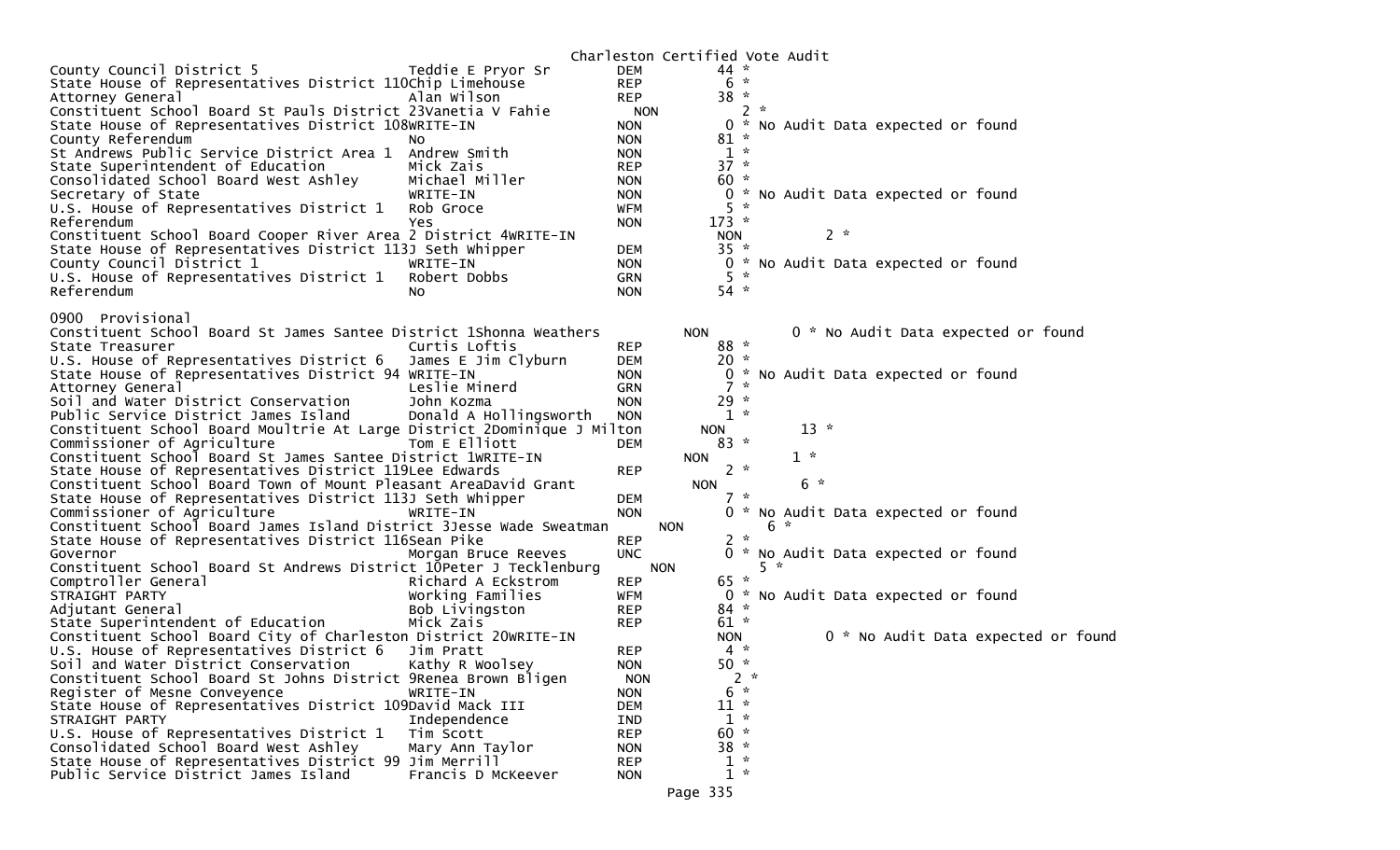Charleston Certified Vote Audit

|                                                                          |                    |            | COLON CCILITICA VOLC AUGIC |       |                                     |
|--------------------------------------------------------------------------|--------------------|------------|----------------------------|-------|-------------------------------------|
| County Council District 9                                                | Amy Fabri          | <b>DEM</b> | $4 *$                      |       |                                     |
| State House of Representatives District 115Eugene Platt                  |                    | <b>PET</b> |                            |       | 0 * No Audit Data expected or found |
| St Andrews Public Service District Area 2 Charlie Ledford                |                    | <b>NON</b> | $2 *$                      |       |                                     |
| County Council District 8                                                | Anna B Johnson     | <b>DEM</b> | $7 *$                      |       |                                     |
| Secretary of State                                                       | Mark Hammond       | <b>REP</b> | $74 *$                     |       |                                     |
| State House of Representatives District 114WRITE-IN                      |                    | <b>NON</b> |                            |       | 0 * No Audit Data expected or found |
| Constituent School Board Cooper River Area 1 District 4WRITE-IN          |                    |            | <b>NON</b>                 |       | $1 *$                               |
| Constituent School Board Cooper River Area 2 District 4Edwina G Peterson |                    |            | <b>NON</b>                 |       | $12 *$                              |
| Constituent School Board St Johns District 9Andrea Murray                |                    | <b>NON</b> |                            | $1 *$ |                                     |
| Soil and Water District Conservation                                     | WRITE-IN           | <b>NON</b> | $1 *$                      |       |                                     |
| U.S. House of Representatives District 1                                 | Jimmy Wood         | IND        | $1 *$                      |       |                                     |
| County Council District 5                                                | Teddie E Pryor Sr  | <b>DEM</b> | $7 *$                      |       |                                     |
| State House of Representatives District 110WRITE-IN                      |                    | <b>NON</b> |                            |       | 0 * No Audit Data expected or found |
| U.S. House of Representatives District 1                                 | Ben Frasier        | <b>DEM</b> | $55*$                      |       |                                     |
| STRAIGHT PARTY                                                           | United Citizens    | <b>UNC</b> |                            |       | 0 * No Audit Data expected or found |
| Constituent School Board James Island District 3Rhonda Roper Walters     |                    | <b>NON</b> |                            |       | $4 *$                               |
| Consolidated School Board East Cooper                                    | Elizabeth Moffly   | <b>NON</b> | $37 *$                     |       |                                     |
| Attorney General                                                         | Matthew Richardson | DEM        | $82 *$                     |       |                                     |
| County Council District 1                                                | WRITE-IN           | <b>NON</b> |                            |       | 0 * No Audit Data expected or found |
| State House of Representatives District 116Robert L Brown                |                    | <b>DEM</b> | $4 *$                      |       |                                     |
| U.S. House of Representatives District 6                                 | Nammu Y Muhammed   | <b>GRN</b> |                            |       | 0 * No Audit Data expected or found |
| Constituent School Board Cooper River Area 3 District 4Gail C Rollerson  |                    |            | <b>NON</b>                 |       | $10 *$                              |
| State House of Representatives District 119Leon Stavrinakis              |                    | DEM        | 6 *                        |       |                                     |
| Constituent School Board St Johns District 9WRITE-IN                     |                    | <b>NON</b> |                            |       | 0 * No Audit Data expected or found |
| Lieutenant Governor                                                      | Ken Ard            | <b>REP</b> | $61 *$                     |       |                                     |
| Public Service District James Island                                     | Charles Rhodes     | <b>NON</b> | $1 *$                      |       |                                     |
| Amendment 1                                                              | Yes                | <b>NON</b> | $96 *$                     |       |                                     |
| Register of Mesne Conveyence                                             | Charlie Lybrand    | <b>REP</b> | $80 *$                     |       |                                     |
| St Andrews Public Service District At LargeNancy Mitchell Calvary        |                    | <b>NON</b> | $3 *$                      |       |                                     |
| State House of Representatives District 112Mike Sottile                  |                    | <b>REP</b> | $14$ *                     |       |                                     |
| State House of Representatives District 113J Seth Whipper                |                    | WFM        | $1 *$                      |       |                                     |
| U.S. Senate                                                              | Alvin M Greene     | DEM        | $65 *$                     |       |                                     |
| Attorney General                                                         | WRITE-IN           | <b>NON</b> | 0 *                        |       | No Audit Data expected or found     |
| STRAIGHT PARTY                                                           | Republican         | <b>REP</b> | $33 *$                     |       |                                     |
| Governor                                                                 | Vincent A Sheheen  | <b>DEM</b> | $86 *$                     |       |                                     |
| State House of Representatives District 99 WRITE-IN                      |                    | <b>NON</b> | 0 *                        |       | No Audit Data expected or found     |
| Constituent School Board St Andrews District 10WRITE-IN                  |                    | <b>NON</b> |                            |       | 0 * No Audit Data expected or found |
| STRAIGHT PARTY                                                           | Green              | GRN        | $2 *$                      |       |                                     |
| St Andrews Public Service District Area 2                                | WRITE-IN           | <b>NON</b> |                            |       | 0 * No Audit Data expected or found |
| U.S. House of Representatives District 1                                 | WRITE-IN           | <b>NON</b> |                            |       | 0 * No Audit Data expected or found |
| Comptroller General                                                      | Robert Barber      | <b>DEM</b> | $91 *$                     |       |                                     |
| Consolidated School Board West Ashley                                    | Michael Miller     | <b>NON</b> | $31 *$                     |       |                                     |
| Amendment 1                                                              | NO.                | <b>NON</b> | $19 *$                     |       |                                     |
| State Superintendent of Education                                        | Doretha A Bull     | <b>GRN</b> | 5.                         | *     |                                     |
| State House of Representatives District 109WRITE-IN                      |                    | <b>NON</b> |                            |       | 0 * No Audit Data expected or found |
| Constituent School Board Moultrie At Large District 2WRITE-IN            |                    |            | <b>NON</b>                 |       | 0 * No Audit Data expected or found |
| Constituent School Board Town of Mount Pleasant AreaNoah Moore           |                    |            | <b>NON</b>                 |       | $4 *$                               |
| State Superintendent of Education                                        | WRITE-IN           | <b>NON</b> |                            |       | 0 * No Audit Data expected or found |
| Constituent School Board James Island District 3WRITE-IN                 |                    | <b>NON</b> |                            |       | $1 *$                               |
| State Superintendent of Education                                        | Tim Moultrie       | LIB        | $6 *$                      |       |                                     |
| Constituent School Board St Pauls District 23Shanta Barron-Millan        |                    | <b>NON</b> |                            |       | 0 * No Audit Data expected or found |
| Lieutenant Governor                                                      | Ashley Cooper      | <b>DEM</b> | $96 *$                     |       |                                     |
|                                                                          |                    |            | Page 336                   |       |                                     |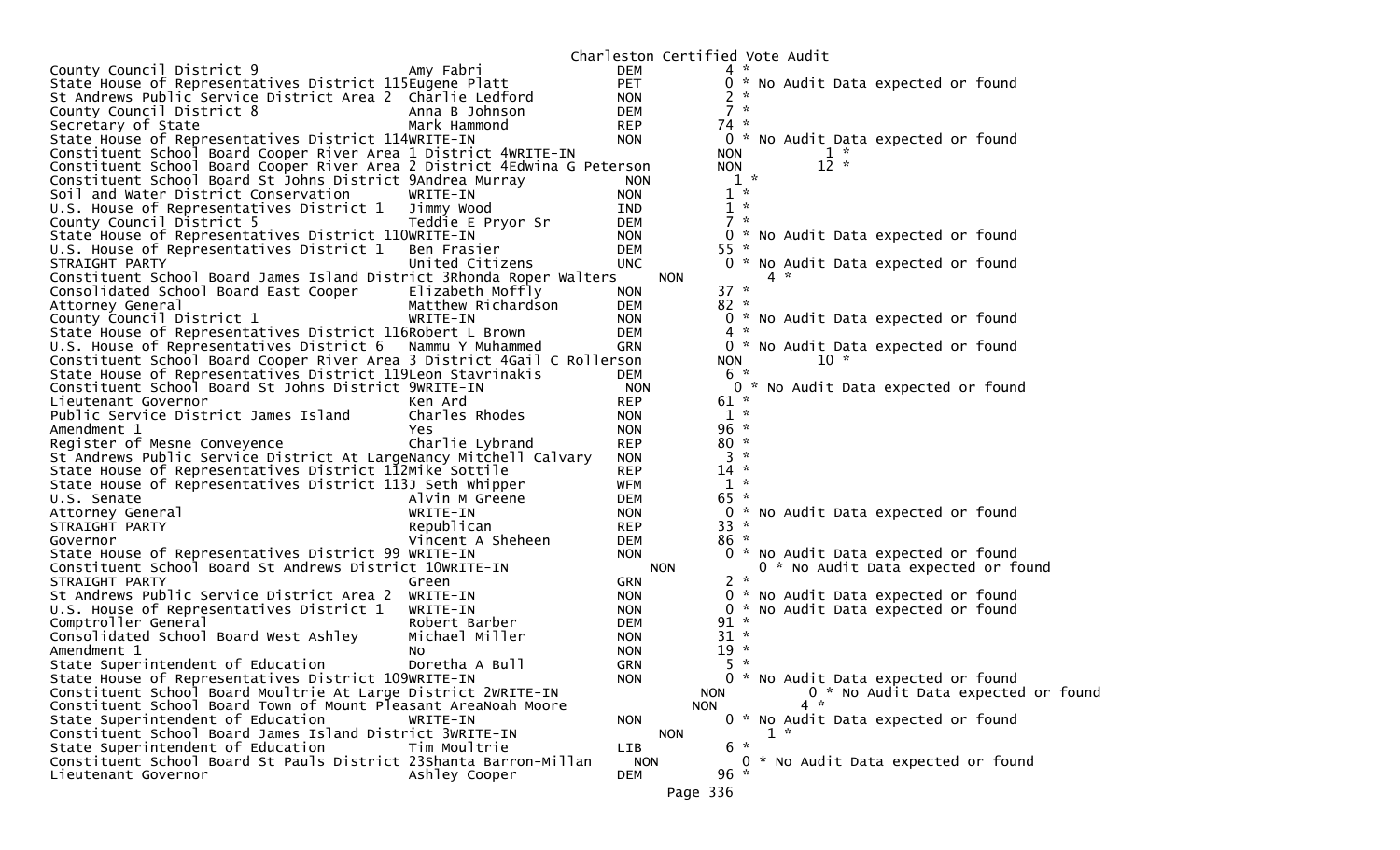|                                                                                                                     |                      |                          | Charleston Certified Vote Audit                                            |
|---------------------------------------------------------------------------------------------------------------------|----------------------|--------------------------|----------------------------------------------------------------------------|
| Public Service District James Island                                                                                | Karen Clark Thompson | <b>NON</b>               | $1 *$                                                                      |
| Constituent School Board City of Charleston District 20Benjamin M D'Allesandro                                      |                      |                          | 0 * No Audit Data expected or found<br><b>NON</b>                          |
| State House of Representatives District 115Anne Peterson Hutto                                                      |                      | <b>DEM</b>               | $5 *$                                                                      |
| County Council District 9                                                                                           | Amy Fabri            | <b>WFM</b>               | $1 *$                                                                      |
| State House of Representatives District 116WRITE-IN                                                                 |                      | <b>NON</b>               | 0 * No Audit Data expected or found                                        |
| Amendment 2                                                                                                         | Yes                  | <b>NON</b>               | $98 *$                                                                     |
| Probate Judge                                                                                                       | WRITE-IN             | <b>NON</b>               | $4 *$                                                                      |
| County Council District 5                                                                                           | WRITE-IN             | <b>NON</b>               | 0 * No Audit Data expected or found                                        |
| County Council District 8                                                                                           | WRITE-IN             | <b>NON</b>               | * No Audit Data expected or found<br>0                                     |
| Adjutant General                                                                                                    | WRITE-IN             | <b>NON</b>               | $\mathcal{H}$<br>3                                                         |
| State House of Representatives District 108Kevin Ryan                                                               |                      | <b>REP</b>               | $2 *$                                                                      |
| State House of Representatives District 115Eugene Platt                                                             |                      | <b>GRN</b>               | $2 *$                                                                      |
| U.S. House of Representatives District 1                                                                            | Robert Dobbs         | <b>GRN</b>               | $2 *$                                                                      |
| St Andrews Public Service District At LargeWRITE-IN                                                                 |                      | <b>NON</b>               | 0 * No Audit Data expected or found                                        |
| Public Service District James Island                                                                                | Inez Brown Crouch    | <b>NON</b>               | $1 *$                                                                      |
| Constituent School Board St Pauls District 23Ethel W Cobb                                                           |                      | <b>NON</b>               | 0 * No Audit Data expected or found                                        |
| State House of Representatives District 111Wendell G Gilliard                                                       |                      | DEM                      | $\mathcal{H}$<br>8                                                         |
| Consolidated School Board East Cooper                                                                               | Craig Ascue          | <b>NON</b>               | $42 *$                                                                     |
| State House of Representatives District 119WRITE-IN                                                                 |                      | <b>NON</b>               | 0 * No Audit Data expected or found                                        |
| Amendment 2                                                                                                         | No.                  | <b>NON</b>               | $16 *$                                                                     |
| Constituent School Board Cooper River Area 2 District 4WRITE-IN                                                     |                      |                          | $2 *$<br><b>NON</b>                                                        |
| Consolidated School Board East Cooper                                                                               | WRITE-IN             | <b>NON</b>               | $1 *$                                                                      |
| Governor                                                                                                            | Morgan Bruce Reeves  | <b>GRN</b>               | $1 *$                                                                      |
| STRAIGHT PARTY                                                                                                      | Democratic           | <b>DEM</b>               | $57 *$                                                                     |
| County Council District 2                                                                                           | Dickie Schweers      | <b>REP</b>               | $10 *$                                                                     |
| Comptroller General                                                                                                 | WRITE-IN             | <b>NON</b>               | 0 * No Audit Data expected or found<br>6 *                                 |
| Constituent School Board Town of Mount Pleasant AreaJane S Fulton                                                   |                      |                          | <b>NON</b><br>$1 *$                                                        |
| Public Service District James Island                                                                                | Rod Welch            | <b>NON</b><br><b>NON</b> |                                                                            |
| State House of Representatives District 113WRITE-IN<br>Constituent School Board St Pauls District 23Vanetia V Fahie |                      | <b>NON</b>               | 0 * No Audit Data expected or found<br>0 * No Audit Data expected or found |
| Constituent School Board City of Charleston District 20Alma Dungee                                                  |                      |                          | $2 *$<br><b>NON</b>                                                        |
| State House of Representatives District 117Bill Crosby                                                              |                      | <b>REP</b>               | $7 *$                                                                      |
| Amendment 3                                                                                                         | Yes                  | <b>NON</b>               | $77 *$                                                                     |
| U.S. House of Representatives District 1                                                                            | Rob Groce            | <b>WFM</b>               | $3 *$                                                                      |
| Constituent School Board Cooper River Area 3 District 4WRITE-IN                                                     |                      |                          | 0 * No Audit Data expected or found<br><b>NON</b>                          |
| Secretary of State                                                                                                  | WRITE-IN             | <b>NON</b>               | 0 * No Audit Data expected or found                                        |
| Probate Judge                                                                                                       | Irv Gerard Condon    | <b>REP</b>               | $80 *$                                                                     |
| Consolidated School Board North Area                                                                                | WRITE-IN             | <b>NON</b>               | $4 *$                                                                      |
| U.S. Senate                                                                                                         | Jim DeMint           | <b>REP</b>               | $71 *$                                                                     |
| State Superintendent of Education                                                                                   | Tony Fayyazi         | IND.                     | $1 *$                                                                      |
| State House of Representatives District 108Vida Miller                                                              |                      | <b>DEM</b>               | $1 *$                                                                      |
| State Superintendent of Education                                                                                   | Frank Holleman       | <b>DEM</b>               | $81 *$                                                                     |
| Public Service District James Island                                                                                | David Engleman       | <b>NON</b>               | 0 * No Audit Data expected or found                                        |
| Governor                                                                                                            | Nikki R Haley        | <b>REP</b>               | $69 *$                                                                     |
| Amendment 3                                                                                                         | No.                  | <b>NON</b>               | $37 *$                                                                     |
| Constituent School Board St Pauls District 23Charles Glover Sr                                                      |                      | <b>NON</b>               | $1 *$                                                                      |
| U.S. House of Representatives District 1 Keith Blandford                                                            |                      | <b>LIB</b>               | $3 *$                                                                      |
| State House of Representatives District 112WRITE-IN                                                                 |                      | <b>NON</b>               | 0 * No Audit Data expected or found                                        |
| State House of Representatives District 117WRITE-IN                                                                 |                      | <b>NON</b>               | * No Audit Data expected or found<br>0                                     |
| State Treasurer                                                                                                     | WRITE-IN             | <b>NON</b>               | $\sim$<br>2                                                                |
| Secretary of State                                                                                                  | Marjorie L Johnson   | <b>DEM</b>               | 78 *                                                                       |
| U.S. House of Representatives District 6                                                                            | WRITE-IN             | <b>NON</b>               | 0 * No Audit Data expected or found                                        |
|                                                                                                                     |                      |                          | Page 337                                                                   |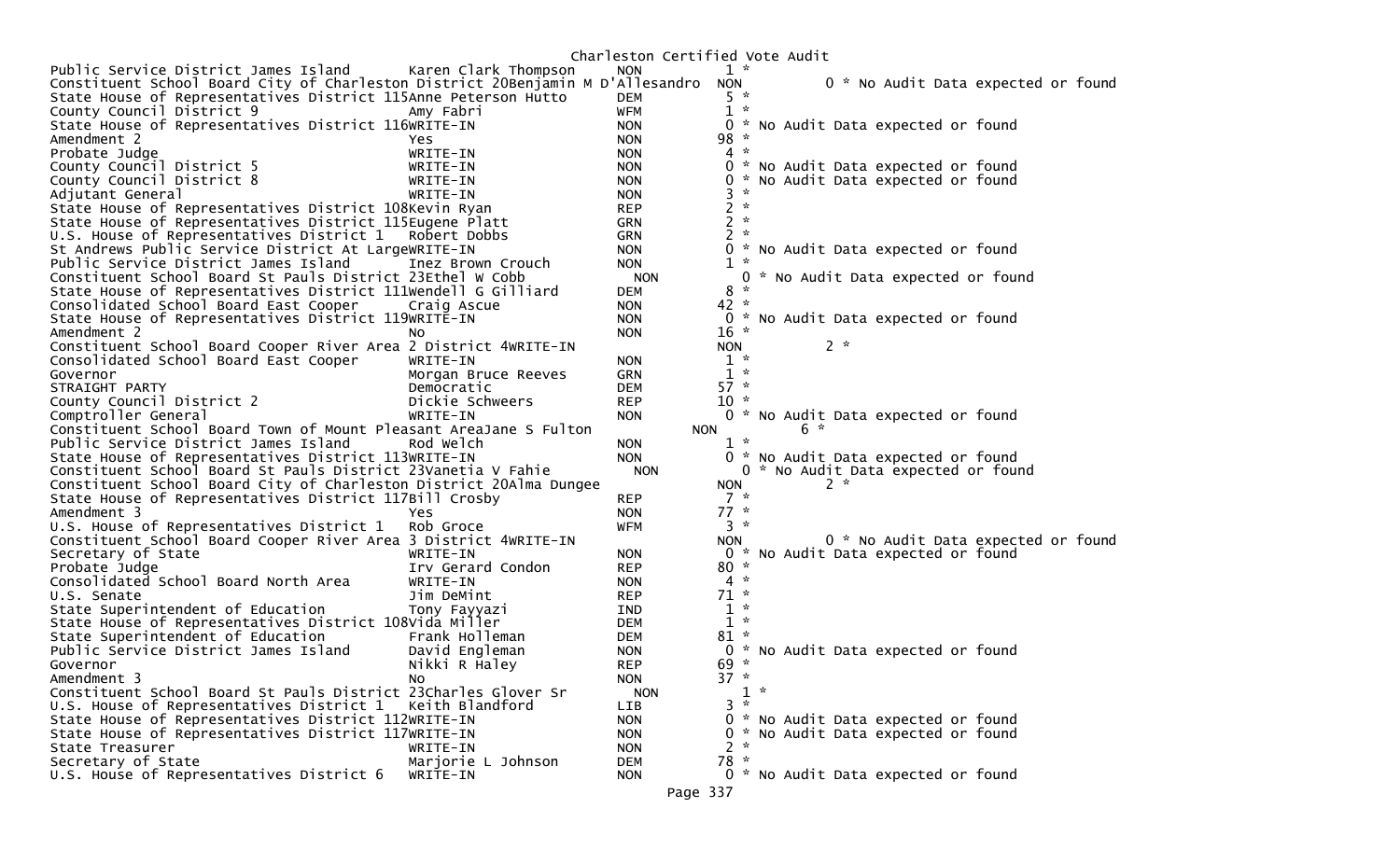|                                                                          |                              |            | Charleston Certified Vote Audit |            |       |        |                                     |                                     |
|--------------------------------------------------------------------------|------------------------------|------------|---------------------------------|------------|-------|--------|-------------------------------------|-------------------------------------|
| St Andrews Public Service District Area 1 Andrew Smith                   |                              | <b>NON</b> |                                 | $3 *$      |       |        |                                     |                                     |
| Constituent School Board St Andrews District 10Edythe T Haynes           |                              | <b>NON</b> |                                 |            | $4 *$ |        |                                     |                                     |
| Public Service District James Island                                     | WRITE-IN                     | <b>NON</b> |                                 |            |       |        | 0 * No Audit Data expected or found |                                     |
| Amendment 4                                                              | Yes                          | <b>NON</b> |                                 | $71 *$     |       |        |                                     |                                     |
| Lieutenant Governor                                                      | WRITE-IN                     | <b>NON</b> |                                 |            |       |        | 0 * No Audit Data expected or found |                                     |
| U.S. Senate                                                              | WRITE-IN                     | <b>NON</b> |                                 | $3 *$      |       |        |                                     |                                     |
| State House of Representatives District 108WRITE-IN                      |                              | <b>NON</b> |                                 |            |       |        | 0 * No Audit Data expected or found |                                     |
| County Council District 9                                                | WRITE-IN                     | <b>NON</b> |                                 |            |       |        | 0 * No Audit Data expected or found |                                     |
| Constituent School Board City of Charleston District 20Edward D Jones    |                              |            |                                 | <b>NON</b> |       | $1 *$  |                                     |                                     |
| Constituent School Board St Pauls District 23Sammy E Hiott               |                              | <b>NON</b> |                                 | $1 *$      |       |        |                                     |                                     |
| State House of Representatives District 115WRITE-IN                      |                              | <b>NON</b> |                                 |            |       |        | 0 * No Audit Data expected or found |                                     |
| Commissioner of Agriculture                                              | Hugh Weathers                | <b>REP</b> |                                 | $72 *$     |       |        |                                     |                                     |
| Constituent School Board Cooper River Area 1 District 4Ross Gwin         |                              |            |                                 | <b>NON</b> |       | $12 *$ |                                     |                                     |
| Amendment 4                                                              |                              | <b>NON</b> |                                 | 36 *       |       |        |                                     |                                     |
|                                                                          | NO.                          | <b>REP</b> |                                 | $4 *$      |       |        |                                     |                                     |
| State House of Representatives District 110Chip Limehouse                |                              |            |                                 | $5 *$      |       |        |                                     |                                     |
| County Council District 9                                                | Joe Qualey                   | <b>REP</b> |                                 |            |       |        |                                     |                                     |
| Constituent School Board Town of Mount Pleasant AreaWRITE-IN             |                              |            | <b>NON</b>                      |            |       |        |                                     | 0 * No Audit Data expected or found |
| County Council District 8                                                | Thomas Legare                | <b>REP</b> |                                 | $4 *$      |       |        |                                     |                                     |
| Constituent School Board James Island District 3Donna S Jenkins          |                              |            | <b>NON</b>                      |            | $3 *$ |        |                                     |                                     |
| Public Service District James Island                                     | Roman V Hammes               | <b>NON</b> |                                 |            |       |        | 0 * No Audit Data expected or found |                                     |
| Attorney General                                                         | Alan Wilson                  | <b>REP</b> |                                 | 66 *       |       |        |                                     |                                     |
| Consolidated School Board West Ashley                                    | WRITE-IN                     | <b>NON</b> |                                 |            |       |        | 0 * No Audit Data expected or found |                                     |
| County Referendum                                                        | Yes.                         | <b>NON</b> |                                 | $67 *$     |       |        |                                     |                                     |
| State House of Representatives District 115Peter McCoy                   |                              | <b>REP</b> |                                 | 6 *        |       |        |                                     |                                     |
| Constituent School Board St Pauls District 23WRITE-IN                    |                              | <b>NON</b> |                                 |            |       |        | 0 * No Audit Data expected or found |                                     |
| Governor                                                                 | WRITE-IN                     | <b>NON</b> |                                 |            |       |        | 0 * No Audit Data expected or found |                                     |
| Soil and Water District Conservation                                     | Joshua Giordano-Silliman NON |            |                                 | $11 *$     |       |        |                                     |                                     |
| State House of Representatives District 111WRITE-IN                      |                              | <b>NON</b> |                                 | $1 *$      |       |        |                                     |                                     |
| Consolidated School Board North Area                                     | Cindy Bohn Coats             | <b>NON</b> |                                 | $52 *$     |       |        |                                     |                                     |
| State House of Representatives District 94 Jenny Horne                   |                              | <b>REP</b> |                                 |            |       |        | 0 * No Audit Data expected or found |                                     |
| County Referendum                                                        | NO.                          | <b>NON</b> |                                 | $41 *$     |       |        |                                     |                                     |
| State House of Representatives District 114Bobby Harrell                 |                              | <b>REP</b> |                                 | $4 *$      |       |        |                                     |                                     |
| Consolidated School Board East Cooper                                    | Everett Wilcox               | <b>NON</b> |                                 | $36 *$     |       |        |                                     |                                     |
| Constituent School Board St James Santee District 1Nathel Pinckney Sr    |                              |            | <b>NON</b>                      |            |       |        |                                     | 0 * No Audit Data expected or found |
| County Council District 1                                                | Joe McKeown                  | <b>REP</b> |                                 | $7 *$      |       |        |                                     |                                     |
| Constituent School Board Cooper River Area 3 District 4Theodore Cozart   |                              |            |                                 | NON.       |       | 4 *    |                                     |                                     |
| County Council District 2                                                | WRITE-IN                     | <b>NON</b> |                                 |            |       |        | 0 * No Audit Data expected or found |                                     |
| Referendum                                                               | Yes                          | <b>NON</b> |                                 | $75 *$     |       |        |                                     |                                     |
|                                                                          |                              |            |                                 |            |       |        |                                     |                                     |
| Constituent School Board City of Charleston District 20Tony Edward Lewis |                              |            |                                 | <b>NON</b> |       | $1 *$  |                                     |                                     |
| U.S. Senate                                                              | Tom Clements                 | <b>GRN</b> |                                 | $14 *$     |       |        |                                     |                                     |
| STRAIGHT PARTY                                                           | Libertarian                  | LIB        |                                 |            |       |        | 0 * No Audit Data expected or found |                                     |
| St Andrews Public Service District Area 1                                | WRITE-IN                     | <b>NON</b> |                                 | 0          |       |        | * No Audit Data expected or found   |                                     |
| U.S. House of Representatives District 1                                 | M E Mac McCullough           | <b>UNC</b> |                                 |            |       |        | 0 * No Audit Data expected or found |                                     |
| Referendum                                                               | No                           | <b>NON</b> |                                 | $39 *$     |       |        |                                     |                                     |
|                                                                          |                              |            |                                 |            |       |        |                                     |                                     |
| 0950 Failsafe/Provisional                                                |                              |            |                                 |            |       |        |                                     |                                     |
| STRAIGHT PARTY                                                           | Republican                   | <b>REP</b> |                                 | $36 *$     |       |        |                                     |                                     |
| U.S. Senate                                                              | Jim DeMint                   | <b>REP</b> |                                 | $80 *$     |       |        |                                     |                                     |
| Soil and Water District Conservation                                     | Kathy R Woolsey              | <b>NON</b> |                                 | $50 *$     |       |        |                                     |                                     |
| Attorney General                                                         | Matthew Richardson           | <b>DEM</b> |                                 | $74 *$     |       |        |                                     |                                     |
| Lieutenant Governor                                                      | WRITE-IN                     | <b>NON</b> |                                 |            |       |        | 0 * No Audit Data expected or found |                                     |
| Register of Mesne Conveyence                                             | WRITE-IN                     | <b>NON</b> |                                 | $2 *$      |       |        |                                     |                                     |
|                                                                          |                              |            | Page 338                        |            |       |        |                                     |                                     |
|                                                                          |                              |            |                                 |            |       |        |                                     |                                     |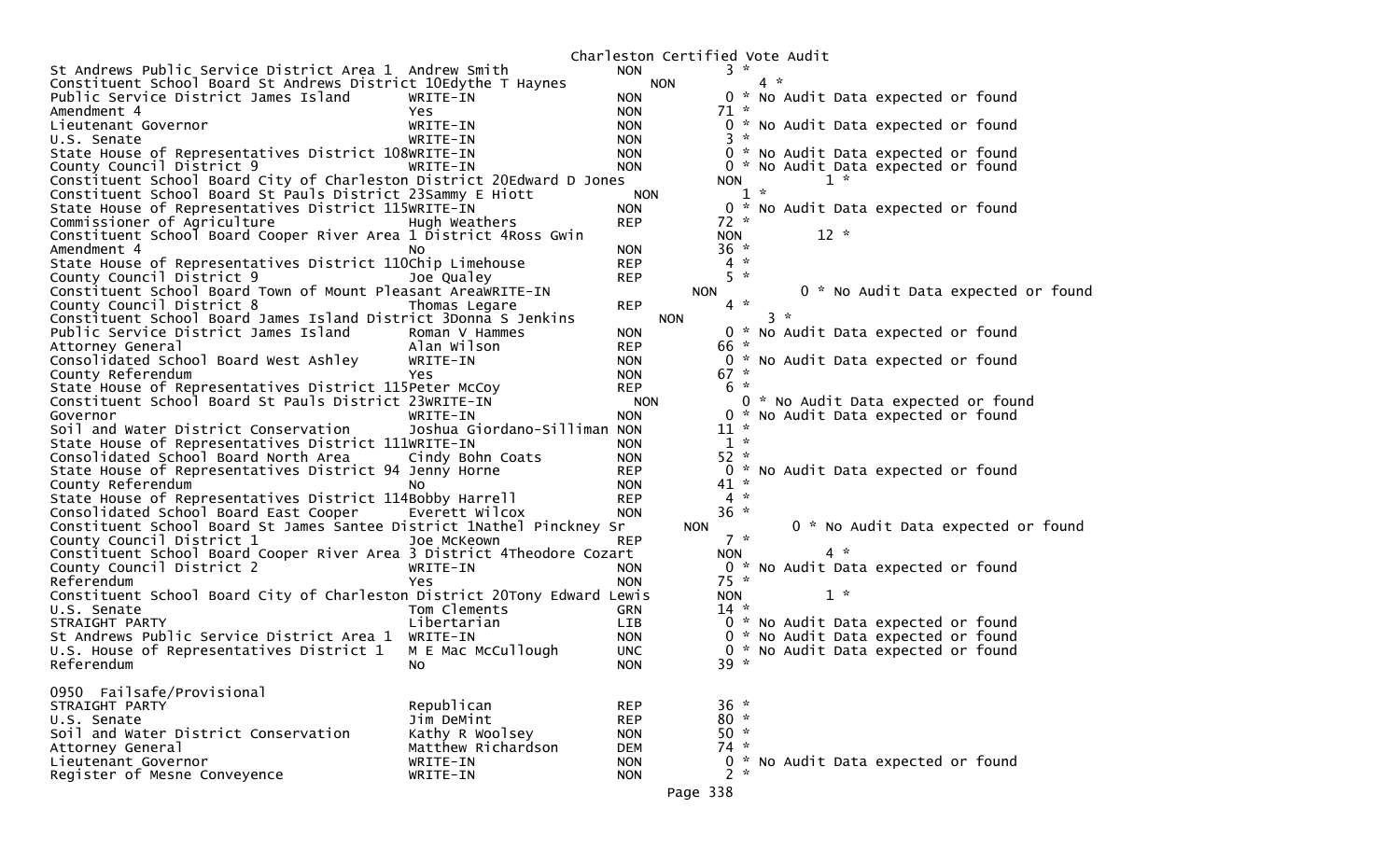|                                                                                   |                                |                          | Charleston Certified Vote Audit |              |  |                                     |  |
|-----------------------------------------------------------------------------------|--------------------------------|--------------------------|---------------------------------|--------------|--|-------------------------------------|--|
| Probate Judge                                                                     | Irv Gerard Condon              | <b>REP</b>               | $93 *$                          |              |  |                                     |  |
| County Referendum                                                                 | Yes                            | <b>NON</b>               | $58 *$                          |              |  |                                     |  |
| Commissioner of Agriculture                                                       | Hugh Weathers                  | <b>REP</b>               | $80 *$                          |              |  |                                     |  |
| STRAIGHT PARTY                                                                    | Working Families               | <b>WFM</b>               |                                 |              |  | 0 * No Audit Data expected or found |  |
| State Superintendent of Education                                                 | Mick Zais                      | <b>REP</b>               | $60 *$                          |              |  |                                     |  |
| U.S. House of Representatives District 1                                          | Rob Groce                      | WFM                      | $6*$                            |              |  |                                     |  |
| Attorney General                                                                  | WRITE-IN                       | <b>NON</b>               |                                 |              |  | 0 * No Audit Data expected or found |  |
| Secretary of State                                                                | WRITE-IN                       | <b>NON</b>               | 0                               |              |  | * No Audit Data expected or found   |  |
| Secretary of State                                                                | Marjorie L Johnson             | DEM                      | $71 *$<br>$1 *$                 |              |  |                                     |  |
| Consolidated School Board East Cooper<br>U.S. House of Representatives District 1 | WRITE-IN<br>Keith Blandford    | <b>NON</b><br>LIB.       | 4                               | $\sim$       |  |                                     |  |
| U.S. Senate                                                                       | WRITE-IN                       | <b>NON</b>               | $11 *$                          |              |  |                                     |  |
| U.S. Senate                                                                       | Tom Clements                   | <b>GRN</b>               | $23 *$                          |              |  |                                     |  |
| Governor                                                                          | Morgan Bruce Reeves            | <b>GRN</b>               | $3 *$                           |              |  |                                     |  |
| Consolidated School Board North Area                                              | Cindy Bohn Coats               | <b>NON</b>               | $73 *$                          |              |  |                                     |  |
| Commissioner of Agriculture                                                       | Tom E Elliott                  | <b>DEM</b>               | $71 *$                          |              |  |                                     |  |
| Adjutant General                                                                  | Bob Livingston                 | <b>REP</b>               | $91*$                           |              |  |                                     |  |
| Commissioner of Agriculture                                                       | WRITE-IN                       | <b>NON</b>               |                                 |              |  | 0 * No Audit Data expected or found |  |
| Amendment 1                                                                       | Yes.                           | <b>NON</b>               | $102 *$                         |              |  |                                     |  |
| Soil and Water District Conservation                                              | John Kozma                     | <b>NON</b>               | $26 *$                          |              |  |                                     |  |
| Governor                                                                          | Vincent A Sheheen              | <b>DEM</b>               | $88 *$                          |              |  |                                     |  |
| Amendment 4                                                                       | Yes                            | <b>NON</b>               | $74 *$                          |              |  |                                     |  |
| State Treasurer                                                                   | WRITE-IN                       | <b>NON</b>               | $1 *$                           |              |  |                                     |  |
| Comptroller General                                                               | Robert Barber                  | <b>DEM</b>               | $85 *$<br>$27 *$                |              |  |                                     |  |
| Consolidated School Board East Cooper<br>STRAIGHT PARTY                           | Everett Wilcox<br>Libertarian  | <b>NON</b><br><b>LIB</b> |                                 |              |  | 0 * No Audit Data expected or found |  |
| Lieutenant Governor                                                               | Ken Ard                        | <b>REP</b>               | $64 *$                          |              |  |                                     |  |
| U.S. House of Representatives District 6                                          | WRITE-IN                       | <b>NON</b>               |                                 |              |  | 0 * No Audit Data expected or found |  |
| County Referendum                                                                 | NO.                            | <b>NON</b>               | 48 *                            |              |  |                                     |  |
| Consolidated School Board North Area                                              | WRITE-IN                       | <b>NON</b>               | $2 *$                           |              |  |                                     |  |
| State Superintendent of Education                                                 | Doretha A Bull                 | <b>GRN</b>               | 4                               | $\sim$       |  |                                     |  |
| Amendment 2                                                                       | Yes                            | <b>NON</b>               | $99 *$                          |              |  |                                     |  |
| Amendment 3                                                                       | Yes                            | <b>NON</b>               | $72 *$                          |              |  |                                     |  |
| Probate Judge                                                                     | WRITE-IN                       | <b>NON</b>               | $2 *$                           |              |  |                                     |  |
| U.S. House of Representatives District 1                                          | M E Mac McCullough             | <b>UNC</b>               | 1                               | $\mathbf{x}$ |  |                                     |  |
| STRAIGHT PARTY                                                                    | United Citizens                | <b>UNC</b>               | 0                               |              |  | * No Audit Data expected or found   |  |
| Consolidated School Board East Cooper                                             | Elizabeth Moffly               | <b>NON</b>               | $43 *$                          |              |  |                                     |  |
| State Treasurer                                                                   | Curtis Loftis                  | <b>REP</b>               | $96 *$<br>$8 *$                 |              |  |                                     |  |
| State Superintendent of Education<br>Consolidated School Board West Ashley        | Tim Moultrie<br>Michael Miller | <b>LIB</b><br><b>NON</b> | $32 *$                          |              |  |                                     |  |
| Comptroller General                                                               | WRITE-IN                       | <b>NON</b>               | 0                               |              |  | * No Audit Data expected or found   |  |
| Soil and Water District Conservation                                              | Joshua Giordano-Silliman NON   |                          | $23 *$                          |              |  |                                     |  |
| Attorney General                                                                  | Alan Wilson                    | <b>REP</b>               | $67 *$                          |              |  |                                     |  |
| Consolidated School Board East Cooper                                             | Craig Ascue                    | <b>NON</b>               | 46 *                            |              |  |                                     |  |
| State Superintendent of Education                                                 | WRITE-IN                       | <b>NON</b>               | $1 *$                           |              |  |                                     |  |
| Consolidated School Board West Ashley                                             | Mary Ann Taylor                | <b>NON</b>               | 49 *                            |              |  |                                     |  |
| Consolidated School Board West Ashley                                             | WRITE-IN                       | <b>NON</b>               |                                 |              |  | 0 * No Audit Data expected or found |  |
| U.S. House of Representatives District 6                                          | James E Jim Clyburn            | <b>DEM</b>               | $10 *$                          |              |  |                                     |  |
| U.S. House of Representatives District 1                                          | Tim Scott                      | <b>REP</b>               | $471 *$                         |              |  |                                     |  |
| Soil and Water District Conservation                                              | WRITE-IN                       | <b>NON</b>               | $1 *$                           |              |  |                                     |  |
| Secretary of State                                                                | Mark Hammond                   | <b>REP</b>               | $80 *$                          |              |  |                                     |  |
| U.S. Senate                                                                       | Alvin M Greene                 | <b>DEM</b>               | $40 *$<br>$\sim$ $\sim$ $\sim$  |              |  |                                     |  |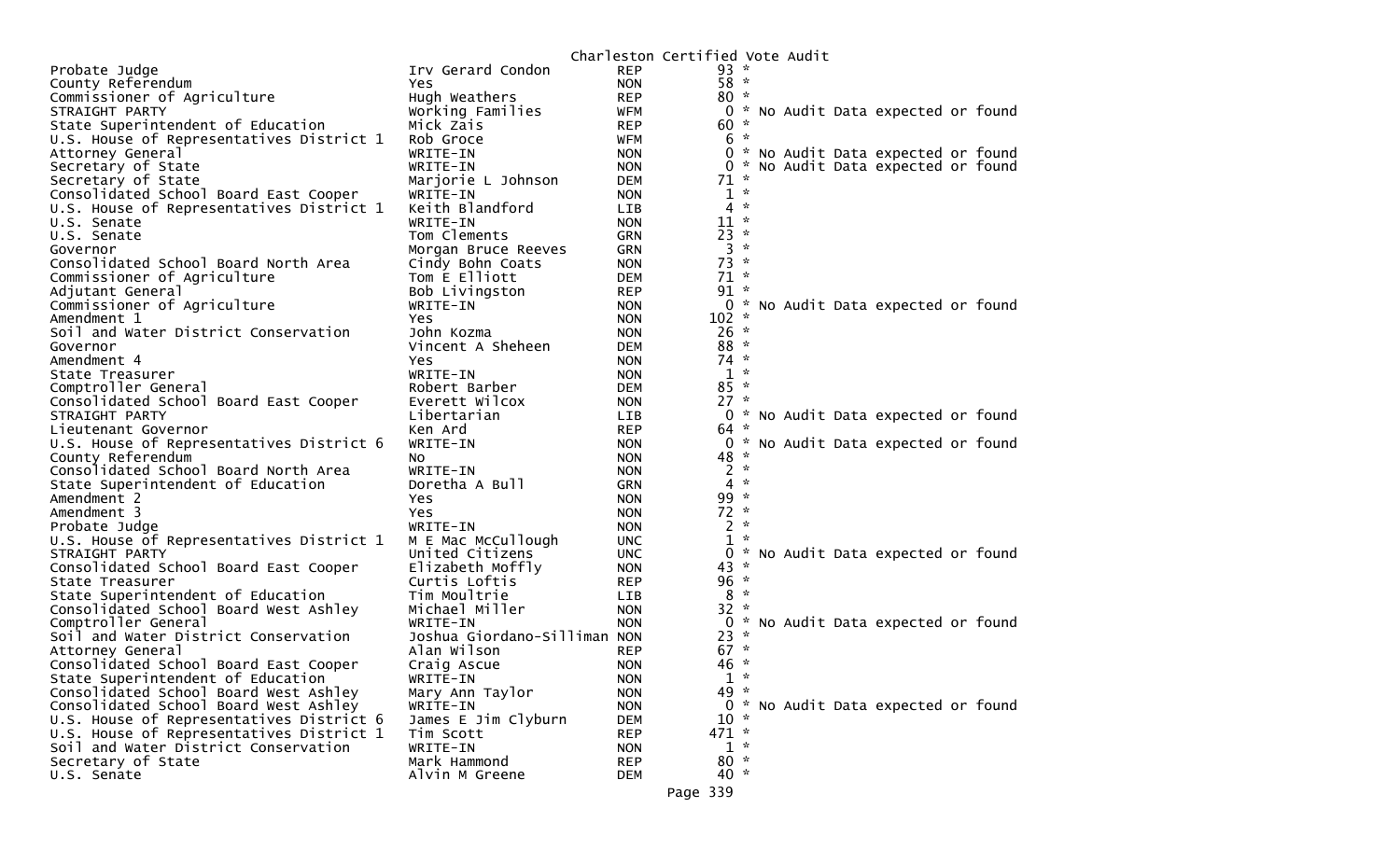|                                          |                     | Charleston Certified Vote Audit |                |               |  |                                 |  |
|------------------------------------------|---------------------|---------------------------------|----------------|---------------|--|---------------------------------|--|
| Governor                                 | Nikki R Haley       | <b>REP</b>                      | 64             |               |  |                                 |  |
| Referendum                               | Yes.                | <b>NON</b>                      | 81             |               |  |                                 |  |
| Amendment 4                              | NO.                 | <b>NON</b>                      | 38             |               |  |                                 |  |
| U.S. House of Representatives District 1 | Ben Frasier         | <b>DEM</b>                      | 47             | $\mathcal{H}$ |  |                                 |  |
| Attorney General                         | Leslie Minerd       | <b>GRN</b>                      | 12             |               |  |                                 |  |
| STRAIGHT PARTY                           | Independence        | IND                             |                |               |  |                                 |  |
| U.S. House of Representatives District 6 | Jim Pratt           | <b>REP</b>                      |                |               |  |                                 |  |
| U.S. House of Representatives District 1 | Jimmy Wood          | <b>IND</b>                      |                |               |  |                                 |  |
| Adjutant General                         | WRITE-IN            | <b>NON</b>                      | $\overline{c}$ |               |  |                                 |  |
| Register of Mesne Conveyence             | Charlie Lybrand     | <b>REP</b>                      | 92             | $\sim$        |  |                                 |  |
| State Superintendent of Education        | Frank Holleman      | <b>DEM</b>                      | $75 *$         |               |  |                                 |  |
| State Superintendent of Education        | Tony Fayyazi        | IND                             | 3              |               |  |                                 |  |
| STRAIGHT PARTY                           | Democratic          | <b>DEM</b>                      | 36             |               |  |                                 |  |
| Lieutenant Governor                      | Ashley Cooper       | <b>DEM</b>                      | 88             |               |  |                                 |  |
| U.S. House of Representatives District 6 | Nammu Y Muhammed    | GRN                             |                |               |  | No Audit Data expected or found |  |
| Amendment 1                              | NO.                 | <b>NON</b>                      | 15             |               |  |                                 |  |
| STRAIGHT PARTY                           | Green               | <b>GRN</b>                      | $\mathbf{1}$   |               |  |                                 |  |
| Amendment 3                              | NO.                 | <b>NON</b>                      | 37             |               |  |                                 |  |
| Governor                                 | WRITE-IN            | <b>NON</b>                      |                |               |  | No Audit Data expected or found |  |
| Comptroller General                      | Richard A Eckstrom  | <b>REP</b>                      | 67             |               |  |                                 |  |
| Governor                                 | Morgan Bruce Reeves | <b>UNC</b>                      |                |               |  |                                 |  |
| U.S. House of Representatives District 1 | Robert Dobbs        | <b>GRN</b>                      |                |               |  |                                 |  |
| Amendment 2                              | NO.                 | <b>NON</b>                      | 18             |               |  |                                 |  |
| U.S. House of Representatives District 1 | WRITE-IN            | <b>NON</b>                      |                | $\mathcal{R}$ |  |                                 |  |
| Referendum                               | No                  | <b>NON</b>                      | 32             | $\sim$        |  |                                 |  |

There was no unmatched audit data.

NOTE: This report was used because the EL30A data was either not available or did not match the certified totals for this election. The Certified Totals shown above were obtained from the detail.xml file available on the results by county page on the SCVotes.org web site. On the web page: Results & Statistics > Election Results > Primaries & General Elections > 2010 General Elections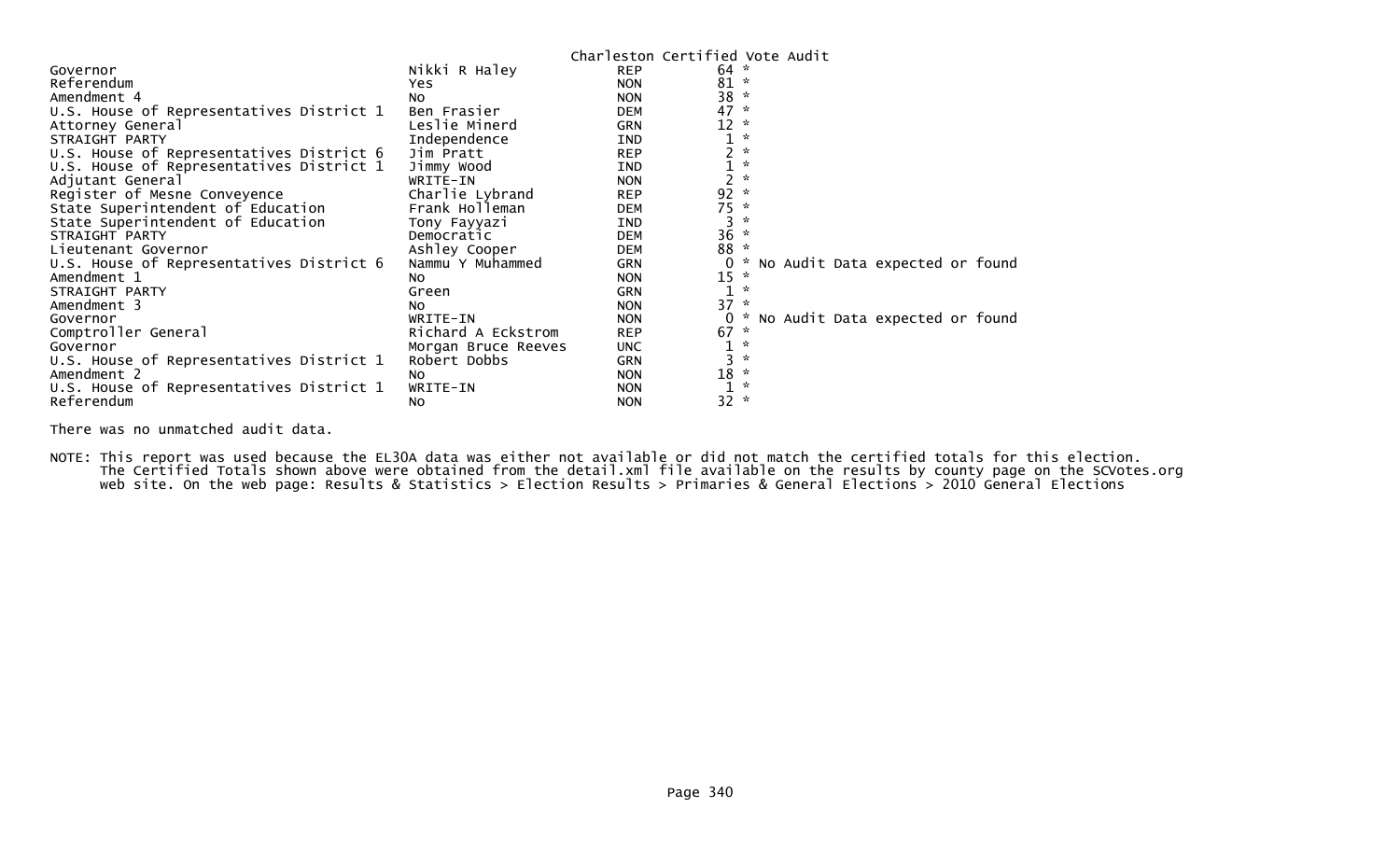Charleston PEB Use Report

| Precinct                                                                                                                                                                                                                                                                                                                                                                                                                                                                                                                                                                                                                                                                                                                                                                                                                                                    | PEBs Used |        | Comments |  |                                                     |  |
|-------------------------------------------------------------------------------------------------------------------------------------------------------------------------------------------------------------------------------------------------------------------------------------------------------------------------------------------------------------------------------------------------------------------------------------------------------------------------------------------------------------------------------------------------------------------------------------------------------------------------------------------------------------------------------------------------------------------------------------------------------------------------------------------------------------------------------------------------------------|-----------|--------|----------|--|-----------------------------------------------------|--|
| Awendaw<br>Christ Church<br>Isle of Palms 1A<br>Isle of Palms 1B<br>Isle of Palms 1C<br>Sullivans Island<br>McClellanville<br>Deer Park 1A<br>Deer Park 1B<br>Deer Park 2A<br>Deer Park 2B<br>Deer Park 2C<br>Deer Park 3<br>Li ncol nville<br>Ladson<br>Edisto Island<br>Wadmalaw Island 1<br>Wadmalaw Island 2<br>Town of Seabrook Island<br>Folly Beach 1<br>Folly Beach 2<br>Charleston 1<br>Charleston 2<br>Charleston 11<br>Charleston 12<br>Charleston 13<br>Charleston 14<br>Charleston 15<br>Charleston 16<br>Charleston 17<br>Charleston 18<br>Charleston 19<br>Charleston 20<br>Charleston 21<br>Mt Pleasant 1<br>Mt Pleasant 2<br>Mt Pleasant 3<br>Mt Pleasant 4<br>Mt Pleasant 5<br>Mt Pleasant 6<br>Mt Pleasant 7<br>Mt Pleasant 8<br>Mt Pleasant 9<br>Mt Pleasant 10<br>Mt Pleasant 11<br>Mt Pleasant 12<br>Mt Pleasant 13<br>Mt Pleasant 14 | 157421    | 156617 |          |  | 157538 WARNING: 3 PEBs used to open/close machines. |  |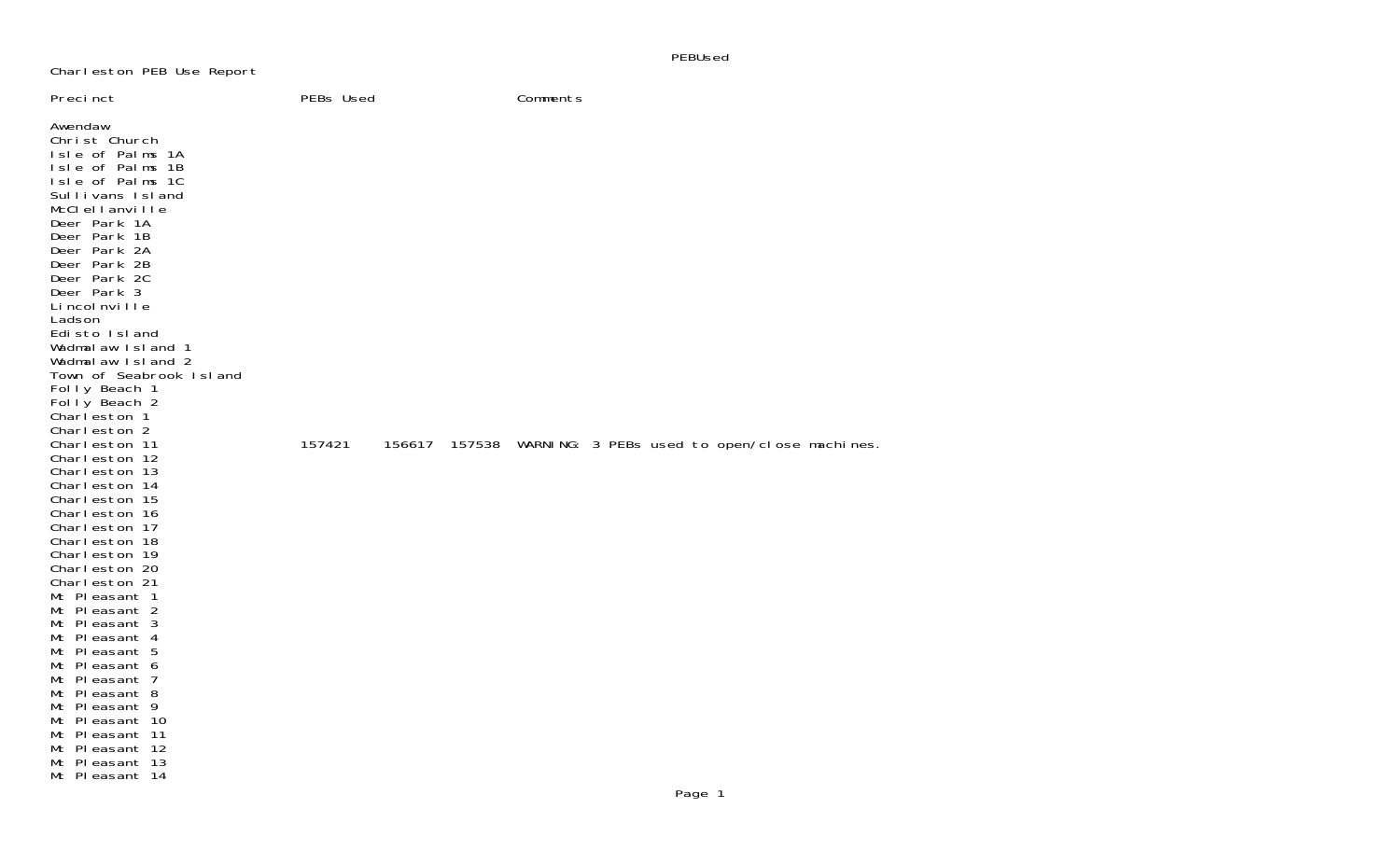Mt Pleasant 15 Mt Pleasant 16 Mt Pleasant 17 Mt Pleasant 18 Mt Pleasant 19 Mt Pleasant 20 Mt Pleasant 21 Mt Pleasant 22 Mt Pleasant 23 Mt Pleasant 24 Mt Pleasant 25 Mt Pleasant 26 Mt Pleasant 27 152972 Mt Pleasant 28 Mt Pleasant 29 Mt Pleasant 30 Mt Pleasant 31 Mt Pleasant 32 Mt Pleasant 33 Mt Pleasant 34 Mt Pleasant 35 Mt Pleasant 36 Mt Pleasant 37 Mt Pleasant 38 Mt Pleasant 39 James Island 1A James Island 1B James Island 3 James Island 5A 157485James Island 5B 157485James Island 6 James Island 7 James Island 8A James Island 8B James Island 9 156251James Island 10 James Island 11 James Island 12 James Island 13 James Island 14 James Island 15 157188James Island 17 James Island 19 James Island 20 157217James Island 22 Johns Island 1A Johns Island 1B Johns Island 2 Johns Island 3B St Pauls 1 St Pauls 2A St Pauls 2B

157485

156251

157188

157217<br>157217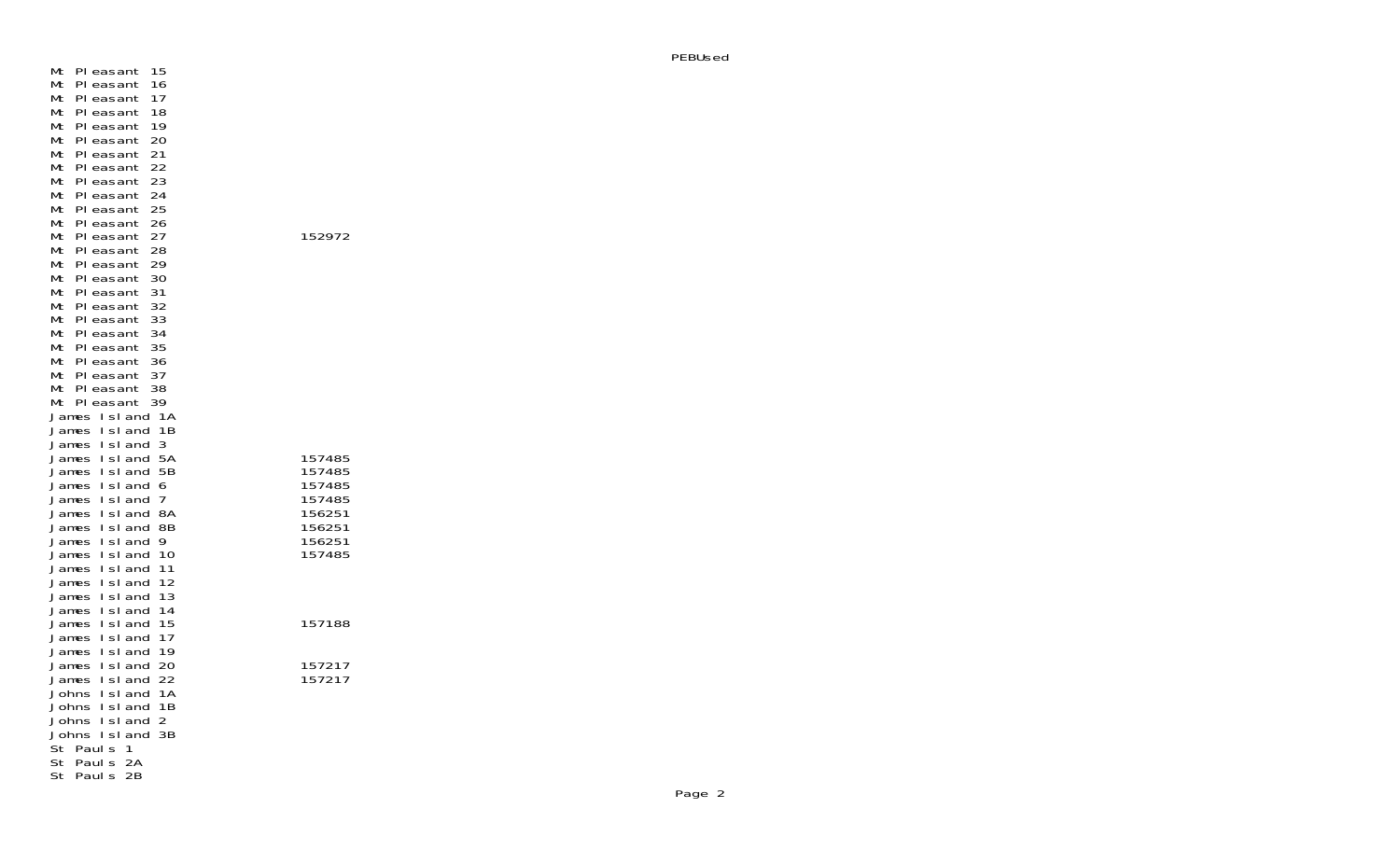| St<br>St<br>St<br>St<br>St                                                       | Paul s<br>3<br>Paul s<br>4<br>5<br>Paul s<br>Paul s<br>6<br>Andrews<br>1                                                                                                                                                                   |                                                |
|----------------------------------------------------------------------------------|--------------------------------------------------------------------------------------------------------------------------------------------------------------------------------------------------------------------------------------------|------------------------------------------------|
| St<br>St<br>St<br>St                                                             | Andrews<br>2<br>3<br>Andrews<br>Andrews<br>4<br>5<br>Andrews                                                                                                                                                                               | 157134                                         |
| St<br>St<br>St<br>St<br>St<br>St                                                 | Andrews<br>6<br>Andrews<br>7<br>St Andrews<br>8<br>Andrews<br>9<br>10<br>Andrews<br>11<br>Andrews<br>12<br>Andrews                                                                                                                         | 157164<br>156621<br>156527<br>157134<br>156623 |
| St<br>St<br>St<br>St                                                             | Andrews<br>13<br>14<br>Andrews<br>15<br>Andrews<br>16<br>Andrews                                                                                                                                                                           | 156623<br>156527<br>156621                     |
| St<br>St<br>St<br>St<br>St<br>St<br>St<br>St<br>St<br>St<br>St<br>St<br>St<br>St | 17<br>Andrews<br>Andrews<br>18<br>19<br>Andrews<br>20<br>Andrews<br>Andrews<br>21<br>22<br>Andrews<br>23<br>Andrews<br>Andrews<br>24<br>25<br>Andrews<br>26<br>Andrews<br>Andrews<br>27<br>28<br>Andrews<br>Andrews<br>29<br>Andrews<br>30 | 156527                                         |
| St<br>St<br>St<br>St                                                             | St Andrews<br>31<br>Andrews<br>32<br>Andrews<br>33<br>St Andrews<br>34<br>Andrews<br>35<br>Andrews<br>36<br>37                                                                                                                             |                                                |
| Ν<br>Ν<br>Ν<br>N<br>Ν<br>Ν<br>Ν                                                  | St Andrews<br>Charl eston<br>1<br>Charleston<br>2<br>Charl eston<br>3<br>Charleston<br>4<br>Charleston<br>5<br>6<br>Charleston<br>7<br>Charleston                                                                                          |                                                |
| Ν<br>Ν<br>Ν<br>N                                                                 | Charl eston<br>8<br>9<br>Charleston<br>10<br>Charleston<br>11<br>Charl eston                                                                                                                                                               |                                                |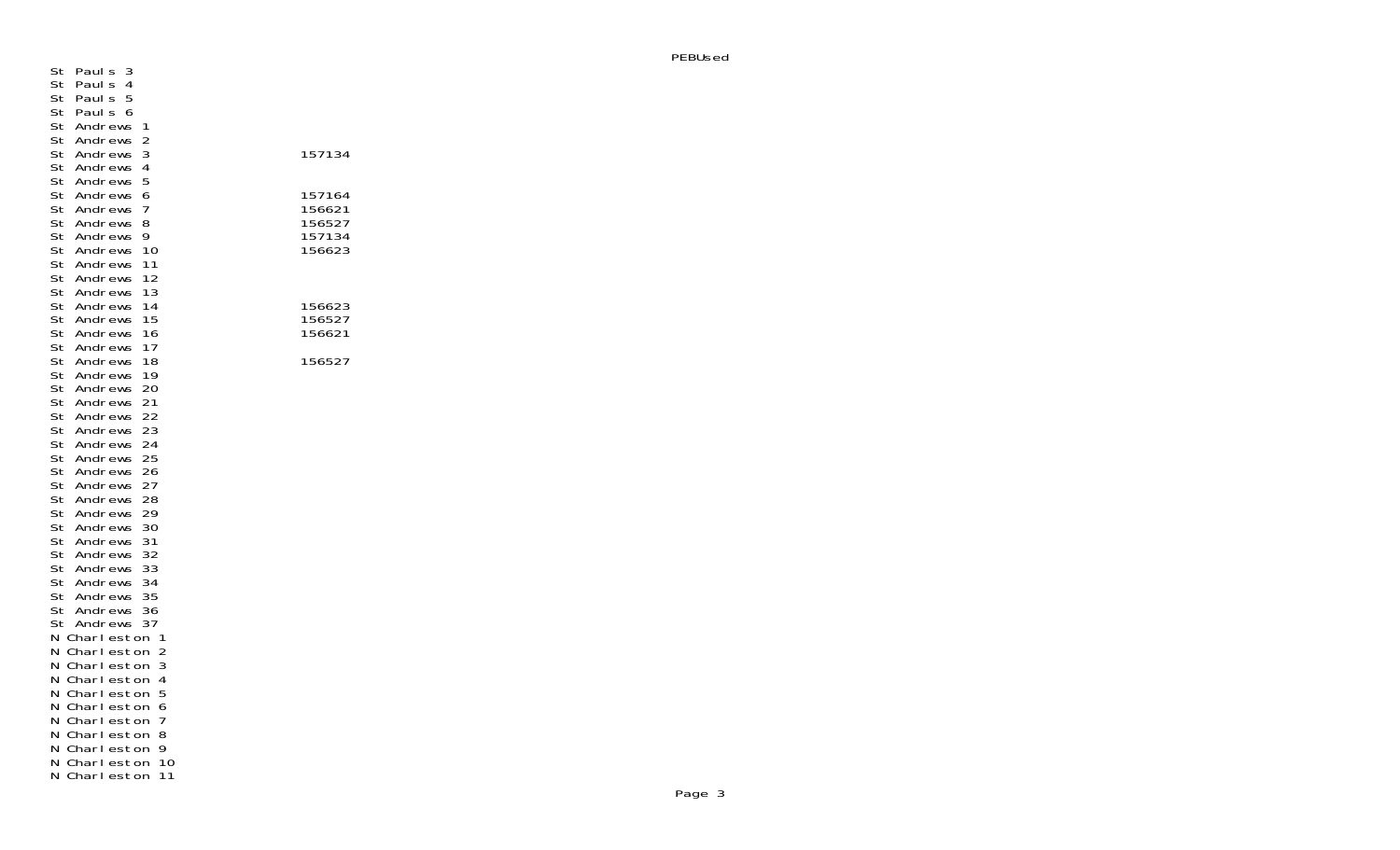N Charleston 12<br>N Charleston 13<br>N Charleston 14<br>N Charleston 15<br>N Charleston 16<br>N Charleston 17<br>N Charleston 20<br>N Charleston 22<br>N Charleston 22<br>N Charleston 22<br>N Charleston 24<br>N Charleston 26<br>N Charleston 26<br>N Charleston 2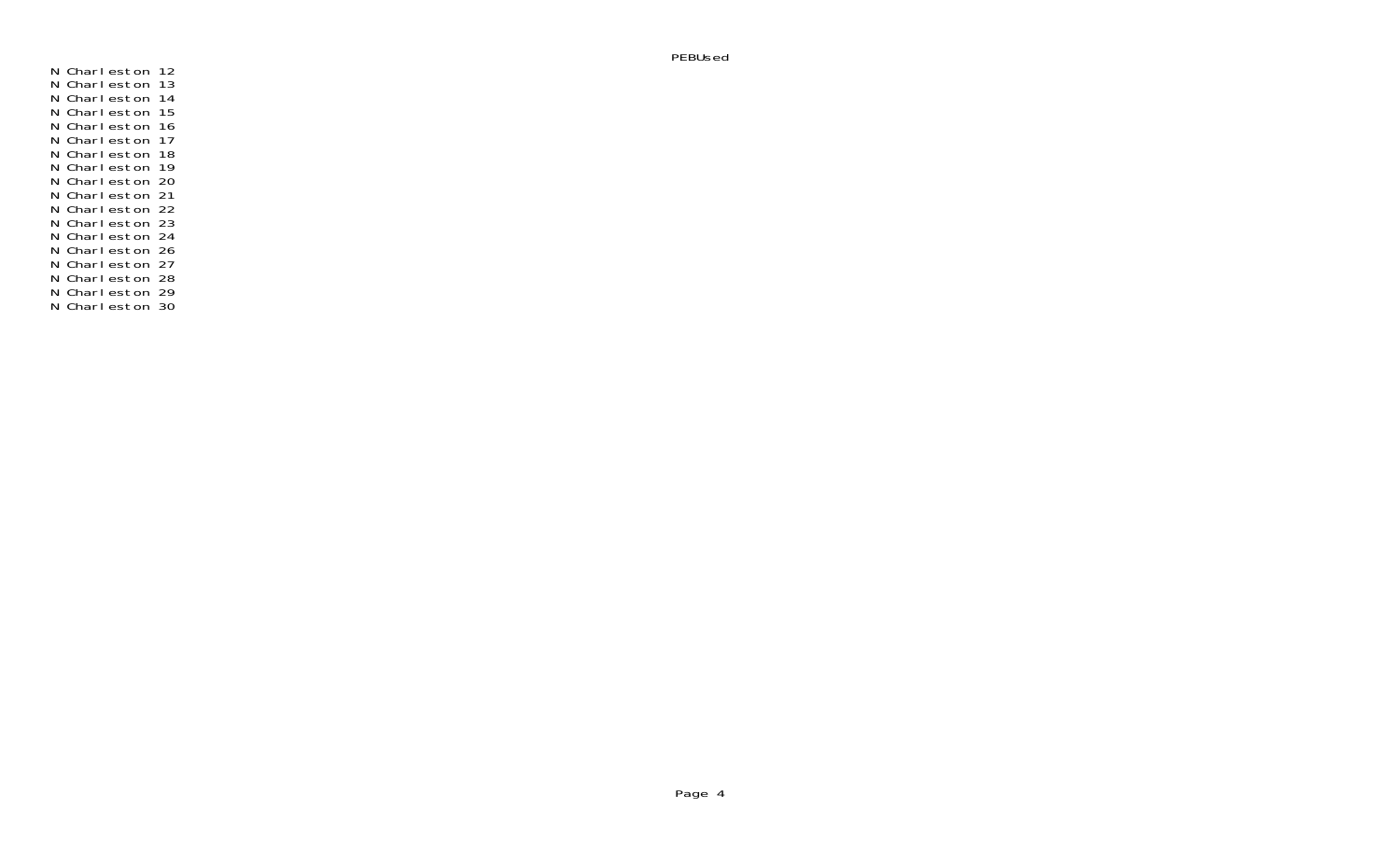|                                                                                                                                              |        |                                                                                                                                                                                                    |                                                                              |                                                                                                                                                                                            | PEBExceptionsReport                                                                                                                 |                                                                                                                                                                                                                                           |
|----------------------------------------------------------------------------------------------------------------------------------------------|--------|----------------------------------------------------------------------------------------------------------------------------------------------------------------------------------------------------|------------------------------------------------------------------------------|--------------------------------------------------------------------------------------------------------------------------------------------------------------------------------------------|-------------------------------------------------------------------------------------------------------------------------------------|-------------------------------------------------------------------------------------------------------------------------------------------------------------------------------------------------------------------------------------------|
|                                                                                                                                              |        | Charleston PEB Exceptions Report                                                                                                                                                                   |                                                                              |                                                                                                                                                                                            |                                                                                                                                     |                                                                                                                                                                                                                                           |
| i Vo $#$                                                                                                                                     | Op PEB | Open Time                                                                                                                                                                                          | CI PEB                                                                       | Close Time                                                                                                                                                                                 | Exception Type                                                                                                                      | Precinct - Ballots Cast                                                                                                                                                                                                                   |
| 5103555 157485                                                                                                                               |        | 2010-11-02 06:55:00                                                                                                                                                                                | 157485                                                                       | 2010-11-02 20: 18: 11                                                                                                                                                                      | >>Open Date<<                                                                                                                       | James 1sl and 5A - 31<br>James Island 5B - 15<br>James $Island 6 - 36$<br>James Island 7 - 33                                                                                                                                             |
|                                                                                                                                              |        | 5103555 157485 2010-11-02 06:55:00                                                                                                                                                                 | 157485                                                                       | 2010-11-02 20: 18: 11                                                                                                                                                                      | >>Close Date<<                                                                                                                      | James 1sland 10 - 25<br>James 1sl and 5A - 31<br>James 1sl and 5B - 15<br>James Island 6 - 36<br>James Island 7 - 33<br>James Island 10 - 25                                                                                              |
| 5103576 157217                                                                                                                               |        | 2010-11-02 06: 42: 29                                                                                                                                                                              | 157217                                                                       | 2010-11-02 19: 11: 11                                                                                                                                                                      | >>Open Date<<                                                                                                                       | James 1sland 20 - 61                                                                                                                                                                                                                      |
| 5103576 157217                                                                                                                               |        | 2010-11-02 06: 42: 29                                                                                                                                                                              | 157217                                                                       | 2010-11-02 19: 11: 11                                                                                                                                                                      | >>Close Date<<                                                                                                                      | James 1sland 22 - 57<br>James 1sl and 20 - 61<br>James 1sland 22 - 57                                                                                                                                                                     |
| 5118047 156527                                                                                                                               |        | 2010-11-02 06: 55: 13                                                                                                                                                                              | 156527                                                                       | 2010-11-02 19:53:36                                                                                                                                                                        | >>Open Date<<                                                                                                                       | St Andrews 8 - 18<br>St Andrews 15 - 26<br>St Andrews 18 - 44                                                                                                                                                                             |
| 5118047 156527                                                                                                                               |        | 2010-11-02 06: 55: 13                                                                                                                                                                              | 156527                                                                       | 2010-11-02 19:53:36                                                                                                                                                                        | >>Close Date<<                                                                                                                      | St Andrews 8 - 18<br>St Andrews 15 - 26<br>St Andrews 18 - 44                                                                                                                                                                             |
| 5119335 156512<br>5119335 156512<br>5119335 156512<br>5123132 156623                                                                         |        | 2010-11-02 07: 10: 33<br>2010-11-02 07:10:33<br>2010-11-02 07: 10: 33<br>2010-11-02 06: 33: 34                                                                                                     | 156512<br>156512<br>156512<br>156623                                         | 2010-11-02 19: 39: 32<br>2010-11-02 19: 39: 32<br>2010-11-02 19: 39: 32<br>2010-11-02 19: 17: 41                                                                                           | >>Open Date<<<br>>>Close Date<<<br>Open Time<br>>>Open Date<<                                                                       | >>>No Ballots<<<<br>>>>No Ballots<<<<br>>>>No Ballots<<<<br>St Andrews 10 - 66<br>St Andrews 14 - 57                                                                                                                                      |
| 5123132 156623                                                                                                                               |        | 2010-11-02 06: 33: 34                                                                                                                                                                              | 156623                                                                       | 2010-11-02 19: 17: 41                                                                                                                                                                      | >>Close Date<<                                                                                                                      | St Andrews 10 - 66<br>St Andrews 14 - 57                                                                                                                                                                                                  |
| 5123504 195514<br>5123504 195514<br>5123504 195514<br>5123889 157188<br>5123889 157188<br>5126699 157188<br>5126699 157188<br>5128409 157485 |        | 2010-11-02 12: 22: 32<br>2010-11-02 12: 22: 32<br>2010-11-02 12: 22: 32<br>2010-11-02 06: 44: 10<br>2010-11-02 06: 44: 10<br>2010-11-02 06: 57: 36<br>2010-11-02 06: 57: 36<br>2010-11-02 07:05:21 | 195514<br>195514<br>195514<br>157188<br>157188<br>157188<br>157188<br>157485 | 2010-11-02 19:01:54<br>2010-11-02 19:01:54<br>2010-11-02 19:01:54<br>2010-11-02 19:07:44<br>2010-11-02 19:07:44<br>2010-11-02 19: 24: 54<br>2010-11-02 19: 24: 54<br>2010-11-02 20: 27: 04 | >>Open Date<<<br>>>Close Date<<<br>Open Time<br>>>Open Date<<<br>>>Close Date<<<br>>>Open Date<<<br>>>Close Date<<<br>>>Open Date<< | >>>No Ballots<<<<br>>>>No Ballots<<<<br>>>>No Ballots<<<<br>James 1sl and 15 - 122<br>James 1sl and 15 - 122<br>James 1sl and 15 - 123<br>James 1sl and 15 - 123<br>James Island 5A - 38<br>James Island 5B - 10<br>James $Island 6 - 33$ |
|                                                                                                                                              |        | 5128409 157485 2010-11-02 07:05:21                                                                                                                                                                 | 157485                                                                       | 2010-11-02 20: 27: 04                                                                                                                                                                      | >>Close Date<<                                                                                                                      | James Island 7 - 27<br>James Island 10 - 26<br>James Island 5A - 38<br>James Island 5B - 10<br>James Island 6 - 33<br>James Island 7 - 27                                                                                                 |
|                                                                                                                                              |        | 5128409 157485 2010-11-02 07:05:21                                                                                                                                                                 |                                                                              | 157485 2010-11-02 20: 27: 04                                                                                                                                                               | Open Time                                                                                                                           | James 1sland 10 - 26<br>James Island 5A - 38<br>James Island 5B - 10<br>James $Island 6 - 33$<br>James 1sl and 7 - 27                                                                                                                     |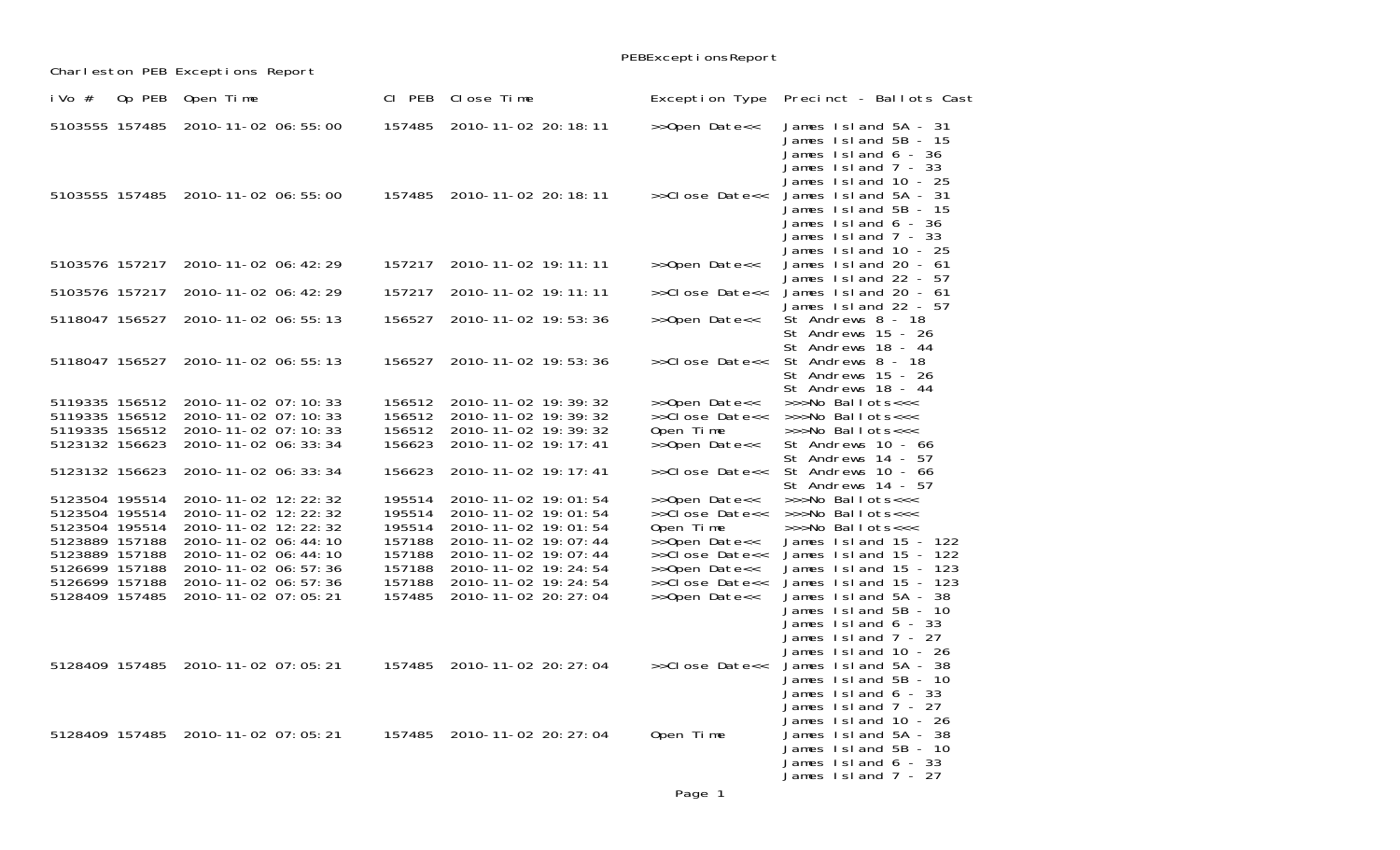|                                  |                                                |                  |                                                | PEBExceptionsReport             |                                                                      |
|----------------------------------|------------------------------------------------|------------------|------------------------------------------------|---------------------------------|----------------------------------------------------------------------|
| 5128890 157134                   | 2010-11-02 06: 35: 40                          | 157134           | 2010-11-02 21:02:40                            | >>Open Date<<                   | James Island 10 - 26<br>St Andrews 3 - 55<br>St Andrews 9 - 56       |
| 5128890 157134                   | 2010-11-02 06: 35: 40                          | 157134           | 2010-11-02 21:02:40                            | >>Close Date<<                  | St Andrews 3 - 55<br>St Andrews 9 - 56                               |
| 5129684 156513<br>5129684 156513 | 2010-11-02 06: 51: 46<br>2010-11-02 06: 51: 46 | 156513<br>156513 | 2010-11-02 19: 21: 25<br>2010-11-02 19: 21: 25 | >>Open Date<<<br>>>Close Date<< | >>>No Ballots<<<<br>>>>No Ballots<<<                                 |
| 5131446 156512                   | 2010-11-02 07:06:13                            | 156512           | 2010-11-02 19: 33: 02                          | >>Open Date<<                   | >>>No Ballots<<<                                                     |
| 5131446 156512                   | 2010-11-02 07:06:13                            | 156512           | 2010-11-02 19: 33: 02                          | >>Close Date<<                  | $>>\nightharpoonup$ Ballots<<<                                       |
| 5131446 156512                   | 2010-11-02 07:06:13                            | 156512           | 2010-11-02 19: 33: 02                          | Open Time                       | >>>No Ballots<<<                                                     |
| 5132420 156251                   | 2010-11-02 06: 47: 47                          | 156251           | 2010-11-02 19: 30: 20                          | >>Open Date<<                   | James Island 8A - 60<br>James Island 8B - 58<br>James 1sl and 9 - 22 |
| 5132420 156251                   | 2010-11-02 06: 47: 47                          | 156251           | 2010-11-02 19: 30: 20                          | >>Close Date<<                  | James Island 8A - 60<br>James Island 8B - 58                         |
|                                  |                                                |                  |                                                |                                 | James $Island 9 - 22$                                                |
| 5132532 157188<br>5132532 157188 | 2010-11-02 06:48:23<br>2010-11-02 06: 48: 23   | 157188<br>157188 | 2010-11-02 19: 10: 38<br>2010-11-02 19: 10: 38 | >>Open Date<<<br>>>Close Date<< | James $1$ sland $15 - 100$<br>James $1$ sland $15 - 100$             |
| 5133636 157164                   | 2010-11-02 06: 26: 42                          | 157164           | 2010-11-02 19:09:14                            | >>Open Date<<                   | St Andrews 6 - 154                                                   |
| 5133636 157164                   | 2010-11-02 06: 26: 42                          | 157164           | 2010-11-02 19:09:14                            | >>Close Date<<                  | St Andrews 6 - 154                                                   |
| 5134009 157421                   | 2010-11-02 07: 45: 06                          | 156617           | 2010-11-02 19: 18: 54                          | $>>$ $0/C$ PEBs<<<              | Charleston $11 - 37$                                                 |
| 5134009 157421                   | 2010-11-02 07: 45: 06                          | 156617           | 2010-11-02 19: 18: 54                          | >>Open Date<<                   | Charleston $11 - 37$                                                 |
| 5134009 157421                   | 2010-11-02 07:45:06                            | 156617           | 2010-11-02 19: 18: 54                          | >>Close Date<<                  | Charleston $11 - 37$                                                 |
| 5134009 157421                   | 2010-11-02 07:45:06                            | 156617           | 2010-11-02 19: 18: 54                          | Open Time                       | Charleston 11 - 37                                                   |
| 5134371 152972<br>5134371 152972 | 2010-11-02 06: 35: 40<br>2010-11-02 06: 35: 40 | 152972<br>152972 | 2010-11-02 19: 42: 06<br>2010-11-02 19: 42: 06 | >>Open Date<<<br>>>Close Date<< | Mt Pleasant 27 - 159<br>Mt Pleasant 27 - 159                         |
| 5134622 157485                   | 2010-11-02 06: 50: 32                          | 157485           | 2010-11-02 20: 14: 18                          | >>Open Date<<                   | James 1sl and 5A - 32                                                |
|                                  |                                                |                  |                                                |                                 | James Island 5B - 15                                                 |
|                                  |                                                |                  |                                                |                                 | James Island 6 - 34                                                  |
|                                  |                                                |                  |                                                |                                 | James $1$ sland $7 - 33$                                             |
|                                  |                                                |                  |                                                |                                 | James Island 10 - 24                                                 |
| 5134622 157485                   | 2010-11-02 06:50:32                            | 157485           | 2010-11-02 20: 14: 18                          | >>Close Date<<                  | James Island 5A - 32                                                 |
|                                  |                                                |                  |                                                |                                 | James Island 5B - 15<br>James $Island 6 - 34$                        |
|                                  |                                                |                  |                                                |                                 | James $Island 7 - 33$                                                |
|                                  |                                                |                  |                                                |                                 | James Island 10 - 24                                                 |
| 5135052 156512                   | 2010-11-02 07:00:50                            | 156512           | 2010-11-02 19: 25: 13                          | >>Open Date<<                   | $\gg$ Mo Ballots $<<$                                                |
| 5135052 156512                   | 2010-11-02 07:00:50                            | 156512           | 2010-11-02 19: 25: 13                          | >>Close Date<<                  | >>>No Ballots<<<                                                     |
| 5135052 156512                   | 2010-11-02 07:00:50                            | 156512           | 2010-11-02 19: 25: 13                          | Open Time                       | >>>No Ballots<<<                                                     |
| 5135510 156512                   | 2010-11-02 07:08:37                            | 156512           | 2010-11-02 19: 36: 33                          | >>Open Date<<                   | >>>No Ballots<<<                                                     |
| 5135510 156512<br>5135510 156512 | 2010-11-02 07:08:37<br>2010-11-02 07:08:37     | 156512<br>156512 | 2010-11-02 19: 36: 33<br>2010-11-02 19: 36: 33 | >>Close Date<<<br>Open Time     | >>>No Ballots<<<<br>>>>No Ballots<<<                                 |
| 5135514 157538                   | 2010-11-02 07: 11: 37                          | 156617           | 2010-11-03 16: 20: 28                          | $>>0/C$ PEBs<<<                 | Charleston $11 - 68$                                                 |
| 5135514 157538                   | 2010-11-02 07: 11: 37                          | 156617           | 2010-11-03 16: 20: 28                          | >>Open Date<<                   | Charleston 11 - 68                                                   |
| 5135514 157538                   | 2010-11-02 07:11:37                            | 156617           | 2010-11-03 16: 20: 28                          | >>Close Date<<                  | Charleston $11 - 68$                                                 |
| 5135514 157538                   | 2010-11-02 07: 11: 37                          | 156617           | 2010-11-03 16: 20: 28                          | Open Time                       | Charleston $11 - 68$                                                 |
| 5135514 157538                   | 2010-11-02 07: 11: 37                          | 156617           | 2010-11-03 16: 20: 28                          | Close Time                      | Charleston $11 - 68$                                                 |
| 5135545 157538                   | 2010-11-02 07: 16: 50                          | 156617           | 2010-11-03 16: 41: 58                          | $>>$ $0/C$ PEBs<<<              | Charleston $11 - 44$                                                 |
| 5135545 157538<br>5135545 157538 | 2010-11-02 07:16:50<br>2010-11-02 07:16:50     | 156617<br>156617 | 2010-11-03 16: 41: 58<br>2010-11-03 16: 41: 58 | >>Open Date<<<br>>>Close Date<< | Charleston $11 - 44$<br>Charleston $11 - 44$                         |
| 5135545 157538                   | 2010-11-02 07:16:50                            | 156617           | 2010-11-03 16: 41: 58                          | Open Time                       | Charleston $11 - 44$                                                 |
| 5135545 157538                   | 2010-11-02 07: 16: 50                          | 156617           | 2010-11-03 16: 41: 58                          | Close Time                      | Charleston $11 - 44$                                                 |
|                                  |                                                |                  |                                                |                                 |                                                                      |